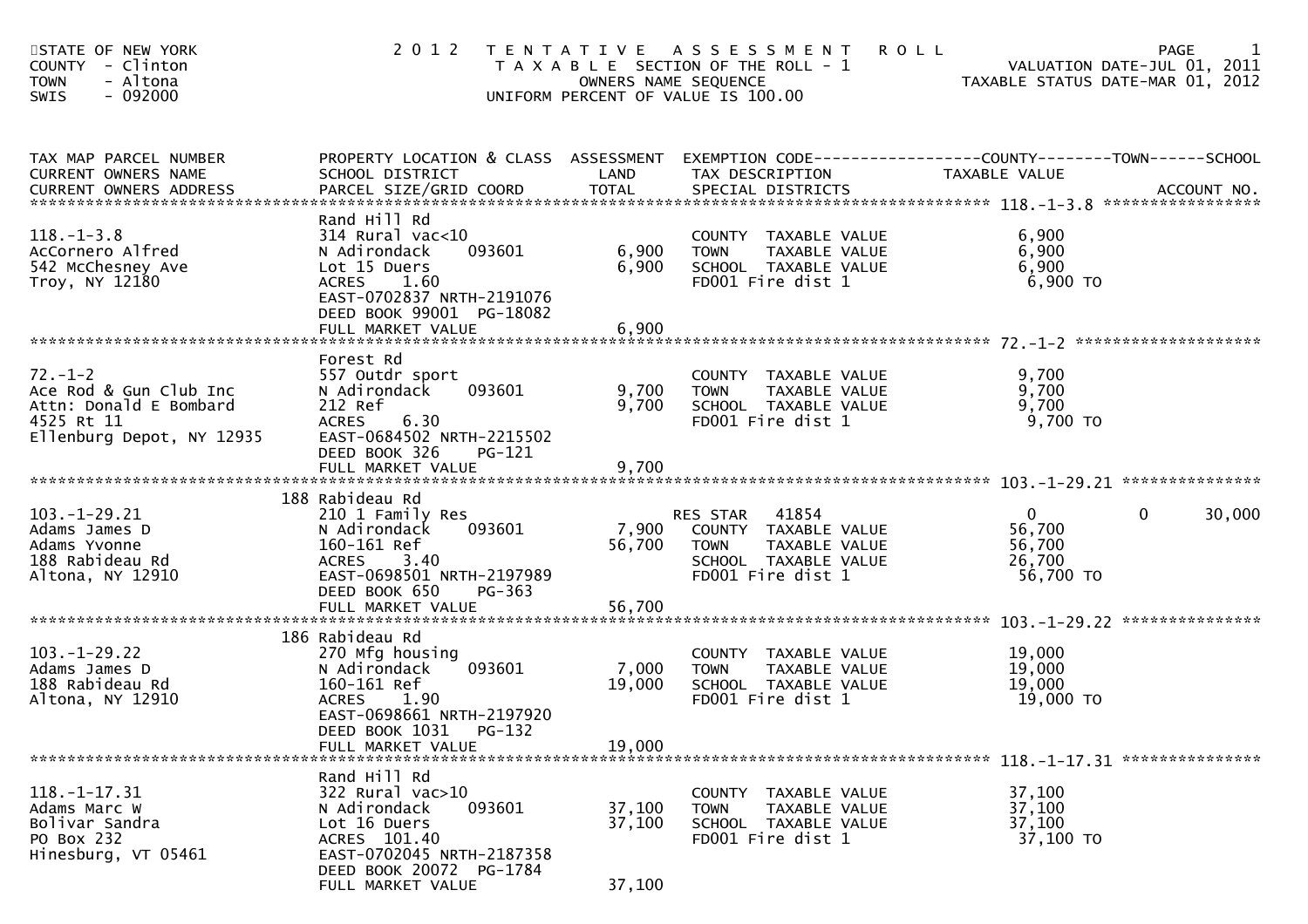| STATE OF NEW YORK<br>COUNTY - Clinton                                                                  |                                                                                                                                                                                               |                         | 2012 TENTATIVE ASSESSMENT ROLL<br>T A X A B L E SECTION OF THE ROLL - 1                                                                                                    | 2<br>VALUATION DATE-JUL 01, 2011<br>TAYAPLE STATUS BLOCKER (1997) |              | 2<br><b>PAGE</b> |
|--------------------------------------------------------------------------------------------------------|-----------------------------------------------------------------------------------------------------------------------------------------------------------------------------------------------|-------------------------|----------------------------------------------------------------------------------------------------------------------------------------------------------------------------|-------------------------------------------------------------------|--------------|------------------|
| <b>TOWN</b><br>- Altona<br>$-092000$<br><b>SWIS</b>                                                    |                                                                                                                                                                                               |                         | OWNERS NAME SEQUENCE<br>UNIFORM PERCENT OF VALUE IS 100.00                                                                                                                 | TAXABLE STATUS DATE-MAR 01, 2012                                  |              |                  |
| TAX MAP PARCEL NUMBER<br>CURRENT OWNERS NAME                                                           | PROPERTY LOCATION & CLASS ASSESSMENT<br>SCHOOL DISTRICT                                                                                                                                       | LAND                    | EXEMPTION CODE------------------COUNTY--------TOWN------SCHOOL<br>TAX DESCRIPTION                                                                                          | <b>TAXABLE VALUE</b>                                              |              |                  |
| $147. - 1 - 1$<br>Adams Timothy J<br>Adams Tara L<br>PO Box 118<br>Grand Isle, VT 05458                | Jerusalem Rd<br>321 Abandoned ag<br>N Adirondack<br>093601<br>218 & 223 Ref<br>ACRES 114.80<br>EAST-0695420 NRTH-2173342<br>DEED BOOK 20021 PG-50040                                          | 28,500<br>28,500        | COUNTY TAXABLE VALUE<br><b>TOWN</b><br>TAXABLE VALUE<br>SCHOOL TAXABLE VALUE<br>FD001 Fire dist 1                                                                          | 28,500<br>28,500<br>28,500<br>28,500 TO                           |              |                  |
| $74. - 1 - 8.2$<br>Adirondack Riders Motor Club<br>PO Box 238<br>Altona, NY 12910                      | 52 ARMC Way<br>321 Abandoned ag<br>N Adirondack<br>093601<br>Lot 112 Ref Tr<br>ACRES 21.30<br>EAST-0712502 NRTH-2212616<br>DEED BOOK 1019<br>PG-1                                             | 15,600<br>15,600        | COUNTY TAXABLE VALUE<br><b>TOWN</b><br>TAXABLE VALUE<br>SCHOOL TAXABLE VALUE<br>FD001 Fire dist 1<br>LT001 Altona light 1                                                  | 15,600<br>15,600<br>15,600<br>15,600 TO<br>15,600 TO              |              |                  |
| $145. - 2 - 3.2$<br>Agoney Franklin Jr<br>PO Box 191<br>Ellenburg Depot, NY 12935                      | 598 Plank Rd<br>270 Mfg housing<br>N Adirondack<br>093601<br>Lot $40 S.g.$<br>FRNT 200.00 DPTH 210.00<br>EAST-0681715 NRTH-2175131<br>DEED BOOK 822<br><b>PG-122</b>                          | 11,100                  | 41854<br>RES STAR<br>6,600 COUNTY TAXABLE VALUE<br><b>TOWN</b><br>TAXABLE VALUE<br>SCHOOL TAXABLE VALUE<br>FD001 Fire dist 1                                               | $\overline{0}$<br>11,100<br>11,100<br>$\Omega$<br>11,100 TO       | $\mathbf{0}$ | 11,100           |
|                                                                                                        |                                                                                                                                                                                               |                         |                                                                                                                                                                            |                                                                   |              |                  |
| $145. - 2 - 3.1$<br>Agoney Franklin Sr<br>586 Plank Rd<br>Ellenburg Depot, NY 12935                    | 586 Plank Rd<br>270 Mfg housing<br>093601<br>N Adirondack<br>$40$ Sg<br>62.00<br><b>ACRES</b><br>EAST-0682526 NRTH-2174963                                                                    | 35,000                  | 51 PCT OF VALUE USED FOR EXEMPTION PURPOSES<br>AGED - ALL 41800<br>23,700 SR STAR<br>41834<br>COUNTY TAXABLE VALUE<br><b>TOWN</b><br>TAXABLE VALUE<br>SCHOOL TAXABLE VALUE | 8,925<br>$\overline{0}$<br>26,075<br>26,075<br>$\overline{0}$     | 8,925<br>0   | 8,925<br>26,075  |
|                                                                                                        | DEED BOOK 20021 PG-42853<br>FULL MARKET VALUE                                                                                                                                                 | 35,000                  | FD001 Fire dist 1                                                                                                                                                          | 35,000 TO                                                         |              |                  |
| $88.14 - 2 - 58$<br>Agraviador Armin<br>Agraviador Leah<br>16607 Whispering Glenn Dr<br>Lutz, FL 33558 | 99 Pinewood Dr<br>311 Res vac land<br>N Adirondack<br>093601<br>Sub Bk 10 Pg 123 Lot 58<br>FRNT 70.00 DPTH 158.94<br>EAST-0698772 NRTH-2205084<br>DEED BOOK 20062 PG-925<br>FULL MARKET VALUE | 4,000<br>4,000<br>4,000 | COUNTY TAXABLE VALUE<br>TAXABLE VALUE<br>TOWN<br>SCHOOL TAXABLE VALUE<br>FD001 Fire dist 1                                                                                 | 4,000<br>4,000<br>4,000<br>4,000 TO                               |              |                  |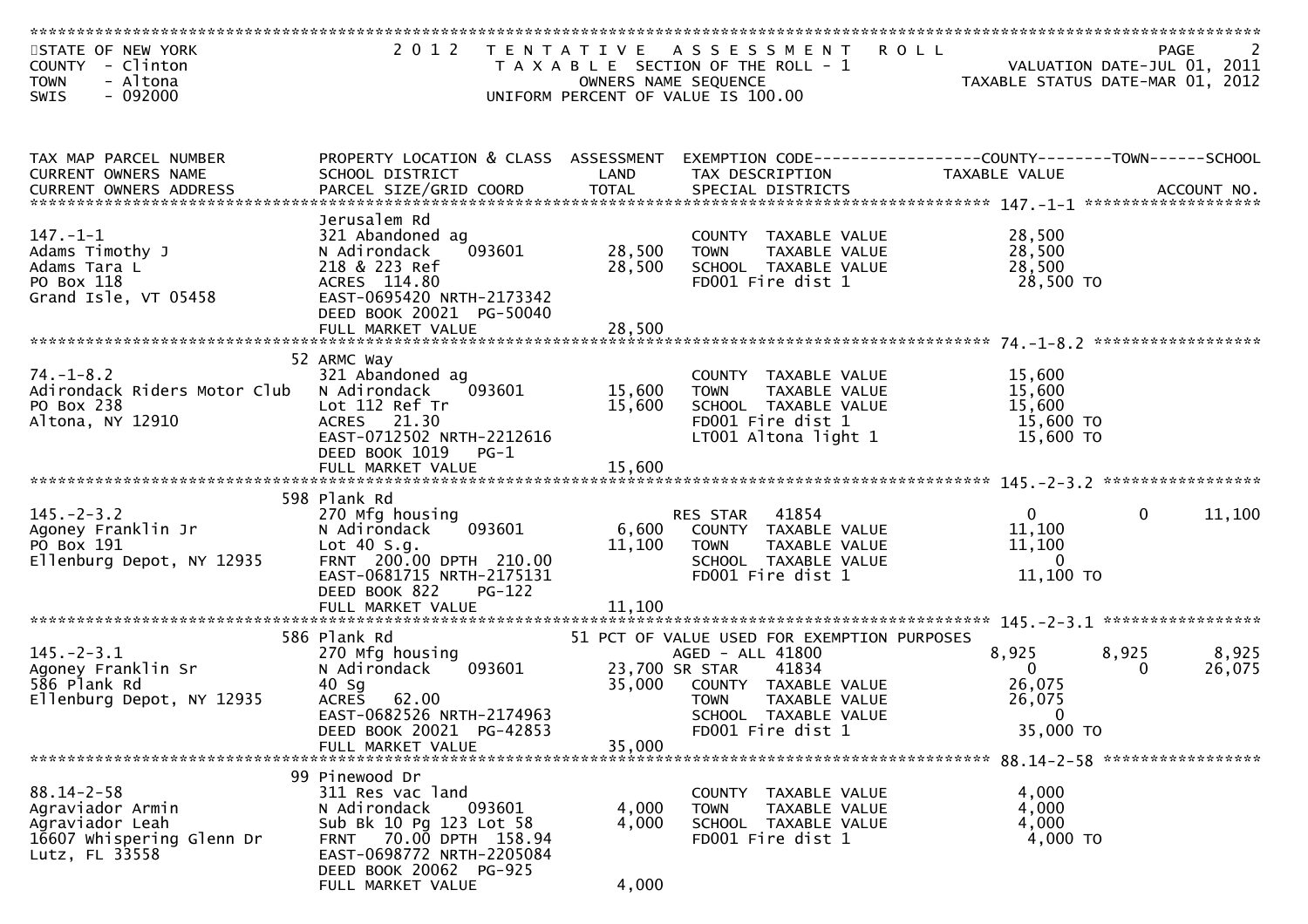| STATE OF NEW YORK<br>COUNTY - Clinton<br><b>TOWN</b><br>- Altona<br>$-092000$<br><b>SWIS</b>              | 2 0 1 2                                                                                                                                                                   |                            | <b>ROLL</b><br>TENTATIVE ASSESSMENT<br>T A X A B L E SECTION OF THE ROLL - 1<br>OWNERS NAME SEQUENCE<br>UNIFORM PERCENT OF VALUE IS 100.00 | TAXABLE STATUS DATE-MAR 01, 2012                        | PAGE<br>VALUATION DATE-JUL 01, 2011 |
|-----------------------------------------------------------------------------------------------------------|---------------------------------------------------------------------------------------------------------------------------------------------------------------------------|----------------------------|--------------------------------------------------------------------------------------------------------------------------------------------|---------------------------------------------------------|-------------------------------------|
| TAX MAP PARCEL NUMBER<br>CURRENT OWNERS NAME                                                              | PROPERTY LOCATION & CLASS ASSESSMENT<br>SCHOOL DISTRICT                                                                                                                   | LAND                       | EXEMPTION CODE-----------------COUNTY-------TOWN------SCHOOL<br>TAX DESCRIPTION                                                            | TAXABLE VALUE                                           |                                     |
| $73. - 3 - 12.2$<br>Aiello Josephine<br>Aiello Rios Carmen<br>31 Chambers St Rm 311<br>New York, NY 10007 | Irona Rd<br>$314$ Rural vac<10<br>N Adirondack<br>093601<br>166 Ref<br>1.80<br><b>ACRES</b><br>EAST-0696628 NRTH-2212955<br>DEED BOOK 609<br>PG-1028<br>FULL MARKET VALUE | 7,000<br>7,000<br>7,000    | COUNTY TAXABLE VALUE<br>TAXABLE VALUE<br><b>TOWN</b><br>SCHOOL TAXABLE VALUE<br>FD001 Fire dist 1                                          | 7,000<br>7,000<br>7,000<br>7,000 TO                     |                                     |
| $76. - 3 - 2.2$<br>Akey Denise<br>79 Gonyea Rd<br>Altona, NY 12910-9761                                   | 79 Gonyea Rd<br>210 1 Family Res<br>Northeastern Cl 092801<br>50 Ref<br>FRNT 340.00 DPTH 125.00<br>EAST-0736442 NRTH-2211217<br>DEED BOOK 20062 PG-955                    | 6,000<br>83,100            | 41854<br><b>RES STAR</b><br>COUNTY TAXABLE VALUE<br><b>TOWN</b><br>TAXABLE VALUE<br>SCHOOL TAXABLE VALUE<br>FD001 Fire dist 1              | $\mathbf{0}$<br>83,100<br>83,100<br>53,100<br>83,100 TO | 30,000<br>$\mathbf{0}$              |
| $116. - 2 - 13$<br>Alama Rogelio N<br>Alama Nympha<br>575 Ellen Pl<br>North Woodmere, NY 11581            | Plank Rd<br>321 Abandoned ag<br>N Adirondack<br>093601<br>$27$ Sg<br>ACRES 120.30<br>EAST-0680653 NRTH-2189896<br>DEED BOOK 20051 PG-87179<br>FULL MARKET VALUE           | 34,400<br>34,400<br>34,400 | COUNTY TAXABLE VALUE<br><b>TOWN</b><br>TAXABLE VALUE<br>SCHOOL TAXABLE VALUE<br>FD001 Fire dist 1                                          | 34,400<br>34,400<br>34,400<br>34,400 TO                 |                                     |
| $133. - 1 - 16$<br>Alexander Jeffery<br>Alexander Sheryl<br>PO Box 196<br>Lyon Mountain, NY 12952         | Purdy Rd<br>910 Priv forest<br>093601<br>N Adirondack<br>66 Duer<br>ACRES 27.00<br>EAST-0713200 NRTH-2181955<br>DEED BOOK 20041 PG-75025<br>FULL MARKET VALUE             | 7,200<br>7,200<br>7,200    | <b>COUNTY</b><br>TAXABLE VALUE<br><b>TOWN</b><br>TAXABLE VALUE<br>SCHOOL TAXABLE VALUE<br>FD001 Fire dist 1                                | 7,200<br>7,200<br>7,200<br>$7,200$ TO                   |                                     |
| $133. - 1 - 13$<br>Alexander Jeffrey A<br>Alexander Sheryl<br>PO Box 196<br>Lyon Mt, NY 12952             | Purdy Rd<br>910 Priv forest<br>093601<br>N Adirondack<br>66 Duer 1938<br>ACRES 27.00<br>EAST-0713503 NRTH-2180335<br>DEED BOOK 20041 PG-75026<br>FULL MARKET VALUE        | 12,000<br>12,000<br>12,000 | COUNTY TAXABLE VALUE<br>TAXABLE VALUE<br><b>TOWN</b><br>SCHOOL TAXABLE VALUE<br>FD001 Fire dist 1                                          | 12,000<br>12,000<br>12,000<br>12,000 TO                 |                                     |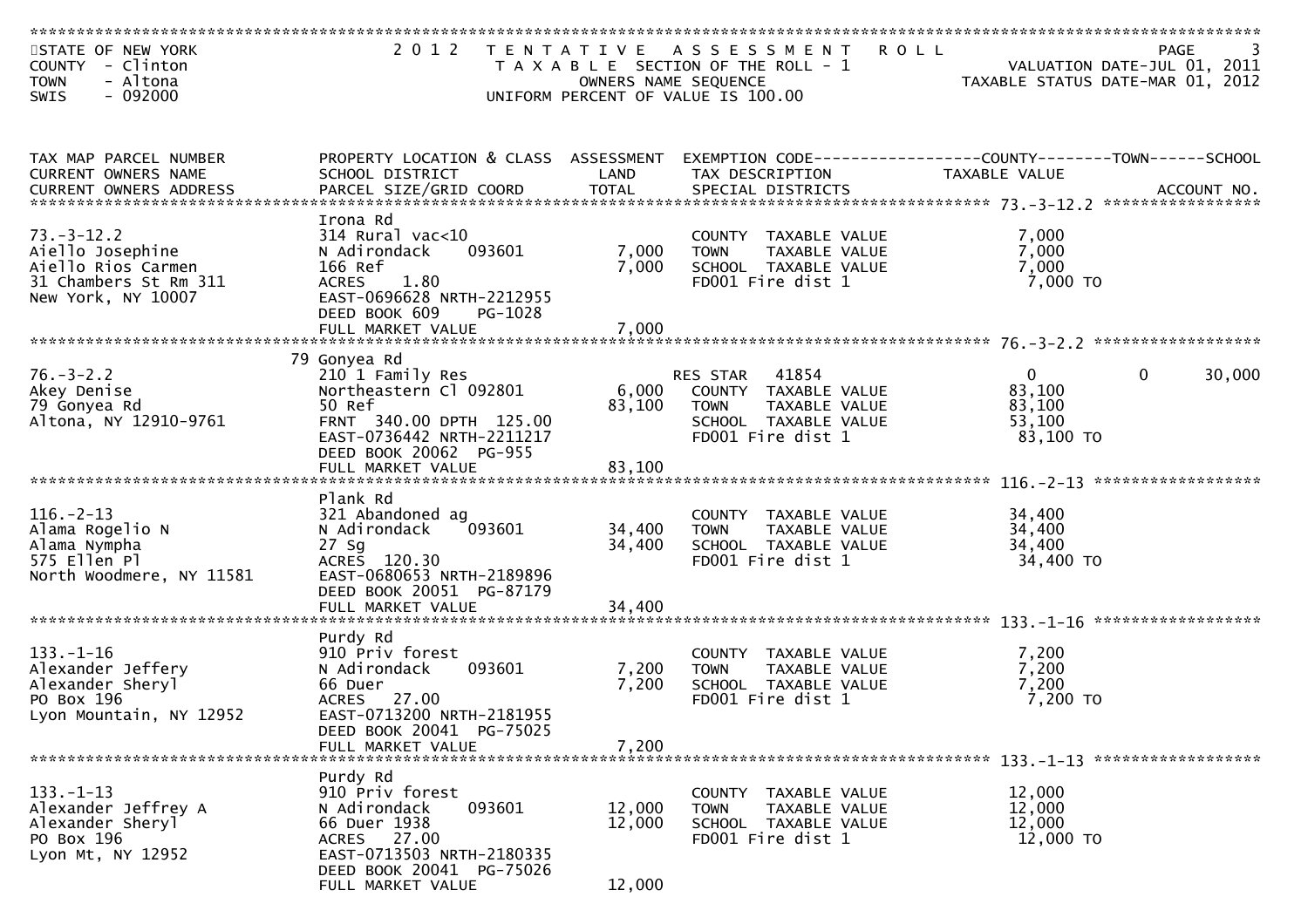| STATE OF NEW YORK<br>COUNTY - Clinton<br><b>TOWN</b><br>- Altona<br>$-092000$<br><b>SWIS</b>             | 2 0 1 2                                                                                                                                                                                    |                            | TENTATIVE ASSESSMENT<br>T A X A B L E SECTION OF THE ROLL - 1<br>OWNERS NAME SEQUENCE<br>UNIFORM PERCENT OF VALUE IS 100.00 | <b>ROLL</b>                                               | PAGE<br>VALUATION DATE-JUL 01, 2011<br>TAXABLE STATUS DATE-MAR 01, 2012 |
|----------------------------------------------------------------------------------------------------------|--------------------------------------------------------------------------------------------------------------------------------------------------------------------------------------------|----------------------------|-----------------------------------------------------------------------------------------------------------------------------|-----------------------------------------------------------|-------------------------------------------------------------------------|
|                                                                                                          |                                                                                                                                                                                            |                            |                                                                                                                             |                                                           |                                                                         |
| TAX MAP PARCEL NUMBER<br>CURRENT OWNERS NAME                                                             | PROPERTY LOCATION & CLASS ASSESSMENT EXEMPTION CODE----------------COUNTY-------TOWN------SCHOOL<br>SCHOOL DISTRICT                                                                        | LAND                       | TAX DESCRIPTION                                                                                                             | TAXABLE VALUE                                             |                                                                         |
| $73. - 1 - 10.14$<br>Alfred Ralph<br>Alfred Kevin<br>PO Box 220<br>Altona, NY 12910                      | Alder Bend Rd<br>311 Res vac land<br>093601<br>N Adirondack<br>Lot 155 Ref Tr<br>FRNT 97.00 DPTH 175.00<br>EAST-0697977 NRTH-2215456<br>DEED BOOK 978<br><b>PG-86</b><br>FULL MARKET VALUE | 5,600<br>5,600<br>5,600    | COUNTY TAXABLE VALUE<br><b>TOWN</b><br>TAXABLE VALUE<br>SCHOOL TAXABLE VALUE<br>FD001 Fire dist 1                           | 5,600<br>5,600<br>5,600<br>5,600 TO                       |                                                                         |
| $73. - 1 - 10.16$<br>Alfred Ralph<br>Alfred Kevin<br>PO Box 220<br>Altona, NY 12910                      | Alder Bend Rd<br>311 Res vac land<br>N Adirondack<br>093601<br>Lot 155 Ref Tract<br>FRNT 70.00 DPTH 200.00<br>EAST-0697940 NRTH-2215378<br>DEED BOOK 20001 PG-27652<br>FULL MARKET VALUE   | 3,600<br>3,600<br>3,600    | COUNTY TAXABLE VALUE<br>TAXABLE VALUE<br><b>TOWN</b><br>SCHOOL TAXABLE VALUE<br>FD001 Fire dist 1                           | 3,600<br>3,600<br>3,600<br>3,600 TO                       |                                                                         |
| 149. -1-10. 611<br>Allen Gloria Ann<br>401 Murtagh Hill Rd<br>West Chazy, NY 12992                       | 395/401 Murtagh Hill Rd<br>240 Rural res<br>N Adirondack<br>093601<br>106-113 Duer<br>ACRES 21.70<br>EAST-0723951 NRTH-2172887<br>DEED BOOK 98000 PG-99330<br>FULL MARKET VALUE            | 19,200<br>57,500<br>57,500 | 41854<br>RES STAR<br>COUNTY TAXABLE VALUE<br><b>TOWN</b><br>TAXABLE VALUE<br>SCHOOL TAXABLE VALUE<br>FD001 Fire dist 1      | $\overline{0}$<br>57,500<br>57,500<br>27,500<br>57,500 TO | 30,000<br>$\overline{0}$                                                |
| $150. - 1 - 11$<br>Allen Peter<br>Allen Eileen Barber<br>659 Cumberland Head Rd<br>Plattsburgh, NY 12901 | 3209 Military Tpke<br>321 Abandoned ag<br>N Adirondack<br>093601<br>128-129 Pat Duer<br>ACRES 27.00<br>EAST-0733053 NRTH-2174178<br>DEED BOOK 20021 PG-43645<br>FULL MARKET VALUE          | 18,000<br>18,000<br>18,000 | COUNTY TAXABLE VALUE<br><b>TOWN</b><br>TAXABLE VALUE<br>SCHOOL TAXABLE VALUE<br>FD001 Fire dist 1                           | 18,000<br>18,000<br>18,000<br>18,000 TO                   |                                                                         |
| $149. - 1 - 7$<br>Allen Peter N<br>Allen Eileen B<br>659 Cumberland Head Rd<br>Plattsburgh, NY 12901     | Murtagh Hill Rd<br>321 Abandoned ag<br>N Adirondack<br>093601<br>128 Pat Duer<br>ACRES 41.80<br>EAST-0731806 NRTH-2174166<br>DEED BOOK 20031 PG-57702<br>FULL MARKET VALUE                 | 16,500<br>16,500<br>16,500 | COUNTY TAXABLE VALUE<br><b>TOWN</b><br>TAXABLE VALUE<br>SCHOOL TAXABLE VALUE<br>FD001 Fire dist 1                           | 16,500<br>16,500<br>16,500<br>16,500 TO                   |                                                                         |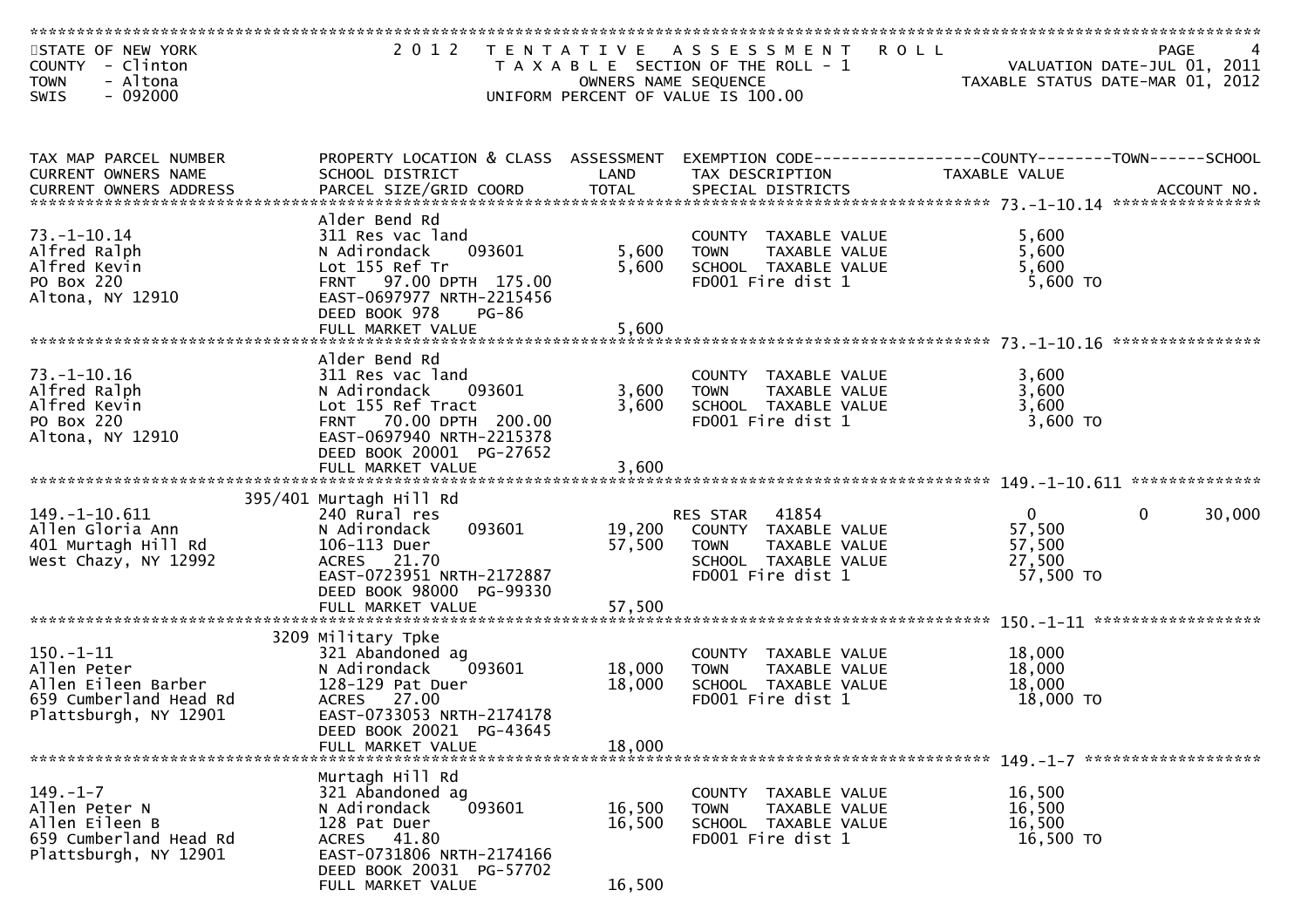| STATE OF NEW YORK<br>COUNTY - Clinton<br>- Altona<br><b>TOWN</b> | 2 0 1 2                                             | OWNERS NAME SEQUENCE | TENTATIVE ASSESSMENT ROLL<br>T A X A B L E SECTION OF THE ROLL - 1 | PAGE 5<br>VALUATION DATE-JUL 01, 2011<br>TAXABLE STATIIS DATE 112 02 7 |
|------------------------------------------------------------------|-----------------------------------------------------|----------------------|--------------------------------------------------------------------|------------------------------------------------------------------------|
| $-092000$<br><b>SWIS</b>                                         |                                                     |                      | UNIFORM PERCENT OF VALUE IS 100.00                                 |                                                                        |
|                                                                  |                                                     |                      |                                                                    |                                                                        |
| TAX MAP PARCEL NUMBER                                            | PROPERTY LOCATION & CLASS ASSESSMENT                |                      |                                                                    | EXEMPTION CODE-----------------COUNTY-------TOWN------SCHOOL           |
| CURRENT OWNERS NAME                                              | SCHOOL DISTRICT                                     | LAND                 | TAX DESCRIPTION                                                    | TAXABLE VALUE                                                          |
|                                                                  |                                                     |                      |                                                                    |                                                                        |
| $133. - 1 - 6$                                                   | Purdy Rd<br>910 Priv forest                         |                      | COUNTY TAXABLE VALUE                                               | 16,000                                                                 |
| Altidor Vilma                                                    | N Adirondack<br>093601                              | 16,000               | <b>TOWN</b><br>TAXABLE VALUE                                       | 16,000                                                                 |
| 2140 NW 82nd Way                                                 | 73 Duer                                             | 16,000               | SCHOOL TAXABLE VALUE                                               | 16,000                                                                 |
| Sunrise, FL 33322                                                | Prior Deed Bk 528 Pg 257<br>ACRES 25.00             |                      | FD001 Fire dist 1                                                  | 16,000 TO                                                              |
|                                                                  | EAST-0717965 NRTH-2180717                           |                      |                                                                    |                                                                        |
|                                                                  | DEED BOOK 20072 PG-6352                             |                      |                                                                    |                                                                        |
|                                                                  |                                                     |                      |                                                                    |                                                                        |
|                                                                  | 1763 Rand Hill Rd                                   |                      |                                                                    |                                                                        |
| $148. - 3 - 22$                                                  | 210 1 Family Res                                    |                      | RES STAR 41854                                                     | $\mathbf{0}$<br>30,000<br>$\overline{0}$                               |
| Altona Hunting LLC<br>Penn Real Estate Group                     | 093601<br>N Adirondack<br>Lot 63 Duer               | 13,500<br>96,200     | COUNTY TAXABLE VALUE<br><b>TOWN</b><br>TAXABLE VALUE               | 96,200<br>96,200                                                       |
| 1763 Rand Hill Rd                                                | <b>ACRES</b><br>9.40                                |                      | SCHOOL TAXABLE VALUE                                               | 66,200                                                                 |
| Altona, NY 12910                                                 | EAST-0714398 NRTH-2170873                           |                      | FD001 Fire dist 1                                                  | 96,200 TO                                                              |
|                                                                  | DEED BOOK 20082 PG-15413                            |                      |                                                                    |                                                                        |
|                                                                  |                                                     |                      |                                                                    |                                                                        |
| $87. - 1 - 13.2$                                                 | Military Tpke<br>910 Priv forest                    |                      |                                                                    |                                                                        |
| Ambrosio Martin V Jr                                             | 093601<br>N Adirondack                              | 19,900               | COUNTY TAXABLE VALUE<br>TAXABLE VALUE<br><b>TOWN</b>               | 19,900<br>19,900                                                       |
| PO Box 131                                                       | Lot 213 Ref Tr                                      | 19,900               | SCHOOL TAXABLE VALUE                                               | 19,900                                                                 |
| Bristol, CT 06011-0131                                           | ACRES 45.00                                         |                      | FD001 Fire dist 1                                                  | 19,900 TO                                                              |
|                                                                  | EAST-0683511 NRTH-2206720<br>DEED BOOK 961<br>PG-71 |                      |                                                                    |                                                                        |
|                                                                  | FULL MARKET VALUE                                   | 19,900               |                                                                    |                                                                        |
|                                                                  | 2464 Rand Hill Rd                                   |                      |                                                                    |                                                                        |
| $132. - 1 - 4.31$                                                | 322 Rural vac>10                                    |                      | COUNTY TAXABLE VALUE                                               | 21,500                                                                 |
| Anderson Barry L                                                 | 093601<br>N Adirondack                              | 21,500               | TAXABLE VALUE<br><b>TOWN</b>                                       | 21,500                                                                 |
| Anderson Patricia<br>214 Dogtail Corners Rd                      | Lot 39 Duers<br>ACRES 57.00                         | 21,500               | SCHOOL TAXABLE VALUE<br>FD001 Fire dist 1                          | 21,500<br>21,500 TO                                                    |
| Wingdale, NY 12594                                               | EAST-0706108 NRTH-2182965                           |                      |                                                                    |                                                                        |
|                                                                  | DEED BOOK 736<br>PG-107                             |                      |                                                                    |                                                                        |
|                                                                  | FULL MARKET VALUE                                   | 21,500               |                                                                    |                                                                        |
|                                                                  | 50 Pinewood Dr                                      |                      |                                                                    |                                                                        |
| $88.14 - 2 - 21$                                                 | 260 Seasonal res                                    |                      | COUNTY TAXABLE VALUE                                               | 11,200                                                                 |
| Archambault Caty<br>Archambault Luc Eric                         | 093601<br>N Adirondack<br>Sub Bk 10 Pg 123 Lot 21   | 3,600<br>11,200      | TAXABLE VALUE<br><b>TOWN</b><br>SCHOOL TAXABLE VALUE               | 11,200<br>11,200                                                       |
| 1740 Rue Guillemette                                             | 82.05 DPTH 123.43<br><b>FRNT</b>                    |                      | FD001 Fire dist 1                                                  | 11,200 TO                                                              |
| LaPlaine, Quebec, Canada                                         | EAST-0698551 NRTH-2204941                           |                      |                                                                    |                                                                        |
| J7M 1Z8                                                          | DEED BOOK 20102 PG-30297                            |                      |                                                                    |                                                                        |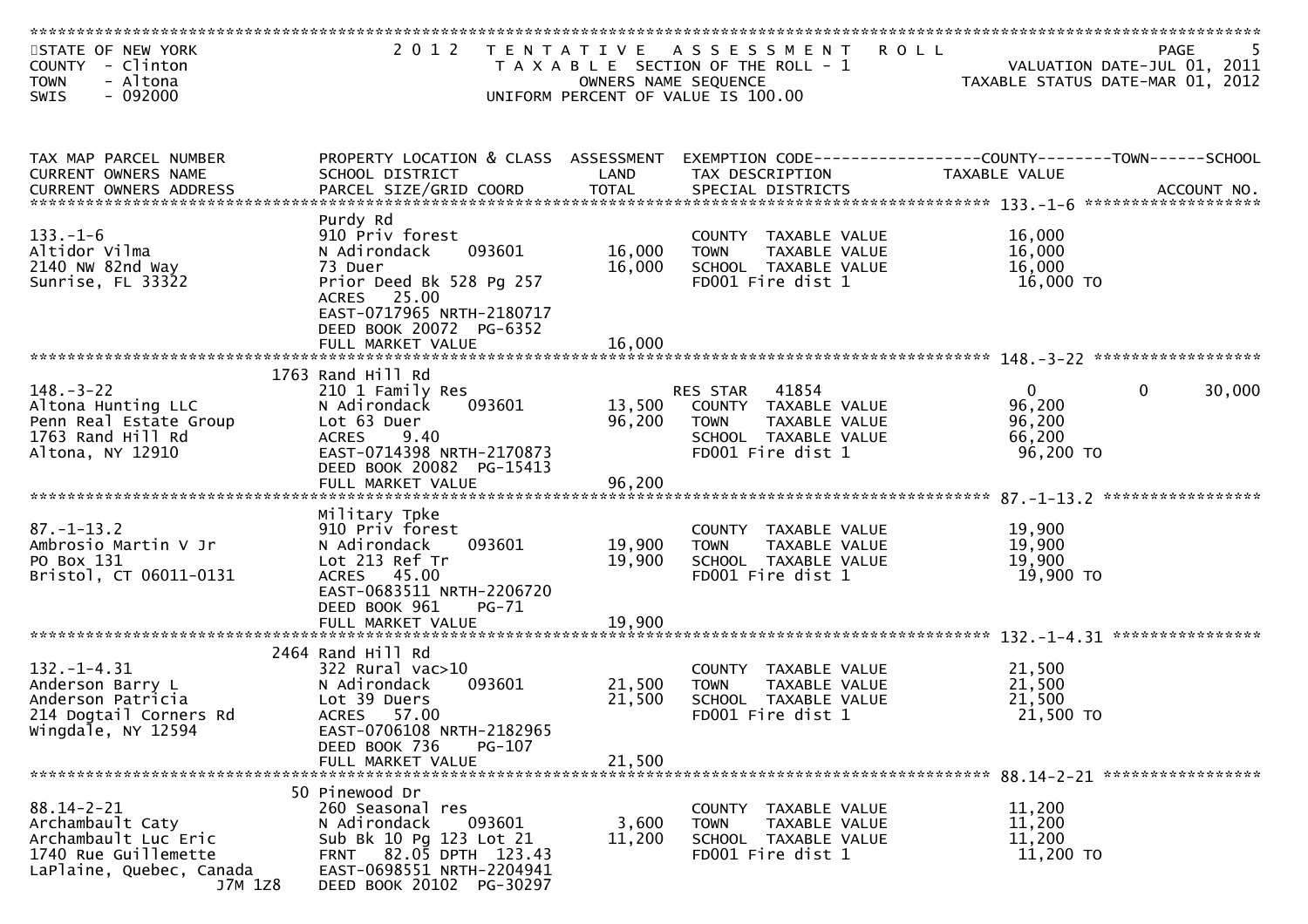|                                                                                                                                    | FULL MARKET VALUE                                                                                | 11,200               |                                                                |                                                                                                           |                  |
|------------------------------------------------------------------------------------------------------------------------------------|--------------------------------------------------------------------------------------------------|----------------------|----------------------------------------------------------------|-----------------------------------------------------------------------------------------------------------|------------------|
|                                                                                                                                    |                                                                                                  |                      |                                                                |                                                                                                           |                  |
| STATE OF NEW YORK<br>COUNTY - Clinton                                                                                              | 2 0 1 2                                                                                          |                      | TENTATIVE ASSESSMENT<br>T A X A B L E SECTION OF THE ROLL - 1  | R O L L<br>VALUATION DATE-JUL 01, 2011<br>VALUATION DATE-JUL VI, 2011<br>TAXABLE STATUS DATE-MAR 01, 2012 | <b>PAGE</b><br>b |
| <b>TOWN</b><br>- Altona<br>$-092000$<br>SWIS                                                                                       |                                                                                                  | OWNERS NAME SEQUENCE | UNIFORM PERCENT OF VALUE IS 100.00                             |                                                                                                           |                  |
|                                                                                                                                    |                                                                                                  |                      |                                                                |                                                                                                           |                  |
|                                                                                                                                    |                                                                                                  |                      |                                                                |                                                                                                           |                  |
| TAX MAP PARCEL NUMBER                                                                                                              | PROPERTY LOCATION & CLASS ASSESSMENT EXEMPTION CODE----------------COUNTY-------TOWN------SCHOOL |                      |                                                                |                                                                                                           |                  |
| CURRENT OWNERS NAME                                                                                                                | SCHOOL DISTRICT                                                                                  | LAND                 | TAX DESCRIPTION                                                | TAXABLE VALUE                                                                                             |                  |
| .4CCOUNT NO . PARCEL SIZE/GRID COORD TOTAL SPECIAL DISTRICTS SPERENT OWNERS ADDRESS PARCEL SIZE/GRID COORD TOTAL SPECIAL DISTRICTS |                                                                                                  |                      |                                                                |                                                                                                           |                  |
|                                                                                                                                    | 63 Pinewood Dr                                                                                   |                      |                                                                |                                                                                                           |                  |
| $88.14 - 2 - 70$                                                                                                                   | 270 Mfg housing                                                                                  |                      | COUNTY TAXABLE VALUE                                           | 16,500                                                                                                    |                  |
| Archambault Marcel                                                                                                                 | 093601<br>N Adirondack                                                                           | 5,000                | <b>TOWN</b><br>TAXABLE VALUE                                   | 16,500                                                                                                    |                  |
| 63 Pinewood Dr<br>Altona, NY 12910                                                                                                 | Sub Div Bk 10 Pg 123 Lot<br>FRNT 65.00 DPTH 165.00                                               | 16,500               | SCHOOL TAXABLE VALUE<br>FD001 Fire dist 1                      | 16,500<br>16,500 TO                                                                                       |                  |
|                                                                                                                                    | EAST-0698127 NRTH-2205030                                                                        |                      |                                                                |                                                                                                           |                  |
|                                                                                                                                    | DEED BOOK 923<br>$PG-100$                                                                        |                      |                                                                |                                                                                                           |                  |
|                                                                                                                                    |                                                                                                  |                      |                                                                |                                                                                                           |                  |
|                                                                                                                                    | 61 Pinewood Dr                                                                                   |                      |                                                                |                                                                                                           |                  |
| $88.14 - 2 - 16$                                                                                                                   | 312 Vac w/imprv                                                                                  |                      | COUNTY TAXABLE VALUE                                           | 4,800                                                                                                     |                  |
| Archambault Sylvie                                                                                                                 | 093601<br>N Adirondack                                                                           | 4,300                | <b>TOWN</b><br>TAXABLE VALUE                                   | 4,800                                                                                                     |                  |
| Archambault Julie                                                                                                                  | Sub Bk 10 Pg 123 Lot 16                                                                          | 4,800                | SCHOOL TAXABLE VALUE                                           | 4,800                                                                                                     |                  |
| 1460 De LOiselet                                                                                                                   | FRNT 54.00 DPTH 215.00                                                                           |                      | FD001 Fire dist 1                                              | 4,800 TO                                                                                                  |                  |
| Mascouche, QC, Canada                                                                                                              | EAST-0698189 NRTH-2204957                                                                        |                      |                                                                |                                                                                                           |                  |
| J7L 4H9                                                                                                                            | DEED BOOK 20072 PG-11075<br>FULL MARKET VALUE                                                    | 4,800                |                                                                |                                                                                                           |                  |
|                                                                                                                                    |                                                                                                  |                      |                                                                |                                                                                                           |                  |
|                                                                                                                                    | Miner Farm Rd                                                                                    |                      |                                                                |                                                                                                           |                  |
| $89. - 3 - 6.2$<br>Archibald Julius Jr                                                                                             | 311 Res vac land<br>093601<br>N Adirondack                                                       | 5,300                | COUNTY TAXABLE VALUE<br><b>TOWN</b><br>TAXABLE VALUE           | 5,300<br>5,300                                                                                            |                  |
| Archibald Anola                                                                                                                    | Lot 110 Ref Tr                                                                                   | 5,300                | SCHOOL TAXABLE VALUE                                           | 5,300                                                                                                     |                  |
| 90 Park Ave                                                                                                                        | FRNT 230.00 DPTH 112.00                                                                          |                      | FD001 Fire dist 1                                              | $5,300$ TO                                                                                                |                  |
| Plattsburgh, NY 12901                                                                                                              | EAST-0714722 NRTH-2207668                                                                        |                      | LT001 Altona light 1                                           | 5,300 TO                                                                                                  |                  |
|                                                                                                                                    | DEED BOOK 20001 PG-22150                                                                         |                      |                                                                |                                                                                                           |                  |
|                                                                                                                                    | FULL MARKET VALUE                                                                                | 5,300                |                                                                |                                                                                                           |                  |
|                                                                                                                                    | Helens Way                                                                                       |                      |                                                                |                                                                                                           |                  |
| $73. - 3 - 1.3$                                                                                                                    | $314$ Rural vac<10                                                                               |                      | COUNTY TAXABLE VALUE                                           | 8,800                                                                                                     |                  |
| Arena John Paul                                                                                                                    | N Adirondack<br>093601                                                                           | 8,800                | TAXABLE VALUE<br><b>TOWN</b>                                   | 8,800                                                                                                     |                  |
| 7717 Woodchat St                                                                                                                   | 166 Ref                                                                                          | 8,800                | SCHOOL TAXABLE VALUE                                           | 8,800                                                                                                     |                  |
| Las Vegas, NV 89084                                                                                                                | 4.80<br><b>ACRES</b><br>EAST-0693582 NRTH-2214416                                                |                      | FD001 Fire dist 1                                              | 8,800 TO                                                                                                  |                  |
|                                                                                                                                    | PG-289<br>DEED BOOK 585                                                                          |                      |                                                                |                                                                                                           |                  |
|                                                                                                                                    | FULL MARKET VALUE                                                                                | 8,800                |                                                                |                                                                                                           |                  |
| *******************************                                                                                                    |                                                                                                  |                      |                                                                |                                                                                                           |                  |
| $74. - 1 - 26$                                                                                                                     | 140 Joe Wood Rd<br>240 Rural res                                                                 |                      | 93 PCT OF VALUE USED FOR EXEMPTION PURPOSES<br>WARNONALL 41121 | 11,858<br>11,858                                                                                          | 0                |
| Argilan Stephen Jr                                                                                                                 | 093601<br>N Adirondack                                                                           |                      | 13,300 WARDISALL 41141                                         | 39,525<br>39,525                                                                                          | 0                |
| Argilan Susan                                                                                                                      | 105-111 Ref                                                                                      |                      | 85,000 RES STAR<br>41854                                       | $\mathbf{0}$                                                                                              | 30,000<br>0      |
| 140 Joe Wood Rd                                                                                                                    | ACRES 13.70 BANK<br>080                                                                          |                      | COUNTY<br>TAXABLE VALUE                                        | 33,617                                                                                                    |                  |
| Altona, NY 12910                                                                                                                   | EAST-0715291 NRTH-2210580                                                                        |                      | TAXABLE VALUE<br><b>TOWN</b>                                   | 33,617                                                                                                    |                  |
|                                                                                                                                    | DEED BOOK 98001 PG-05806                                                                         |                      | <b>SCHOOL</b><br>TAXABLE VALUE                                 | 55,000                                                                                                    |                  |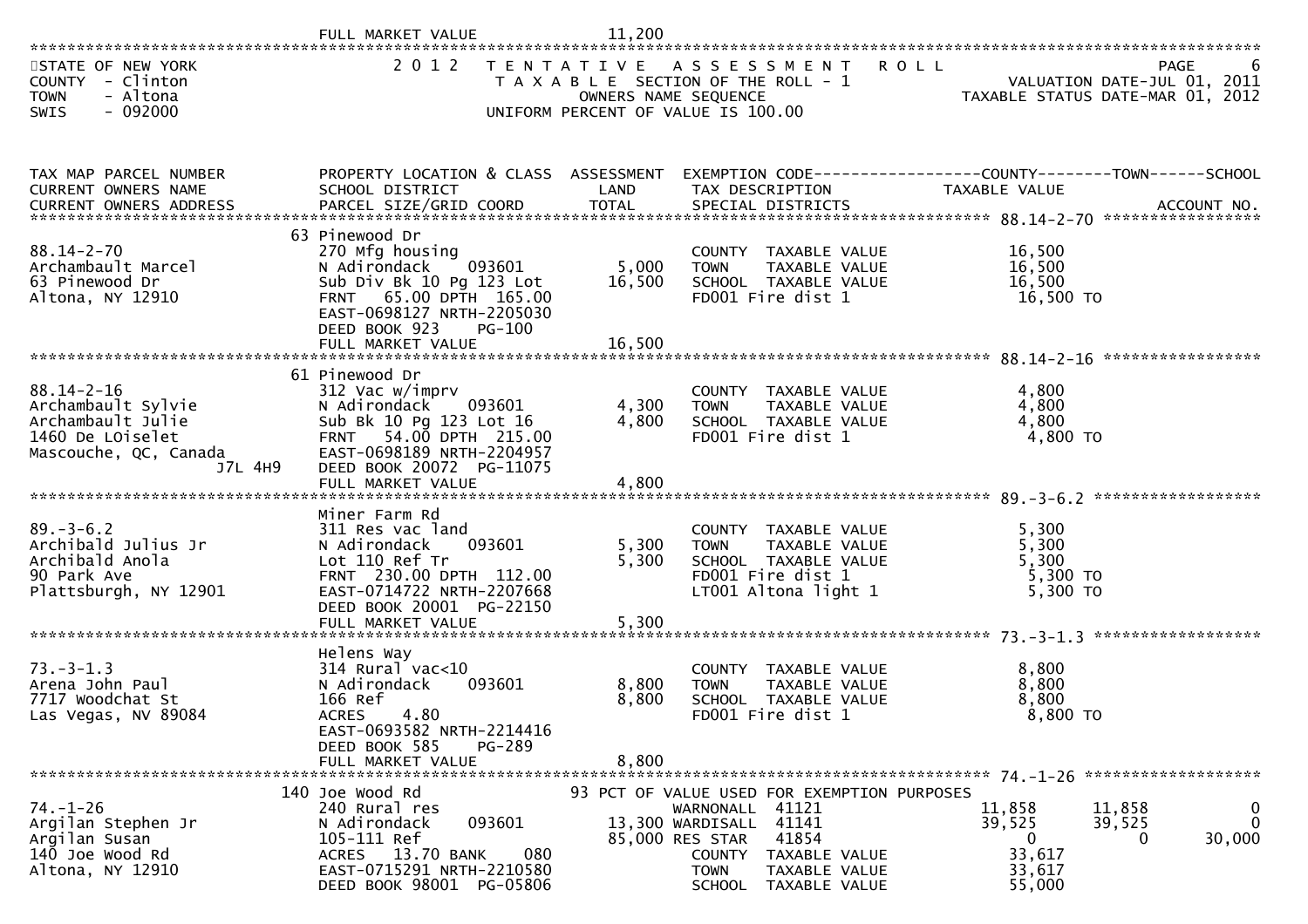|                                                                                                                         | FULL MARKET VALUE                                                                                                                                                                                        | 85,000                    | FD001 Fire dist 1                                                                                                           |                                                                                 | 85,000 TO                                                                          |                                                                                |
|-------------------------------------------------------------------------------------------------------------------------|----------------------------------------------------------------------------------------------------------------------------------------------------------------------------------------------------------|---------------------------|-----------------------------------------------------------------------------------------------------------------------------|---------------------------------------------------------------------------------|------------------------------------------------------------------------------------|--------------------------------------------------------------------------------|
| STATE OF NEW YORK<br>COUNTY - Clinton<br>- Altona<br><b>TOWN</b><br>$-092000$<br>SWIS                                   | 2 0 1 2                                                                                                                                                                                                  |                           | TENTATIVE ASSESSMENT<br>T A X A B L E SECTION OF THE ROLL - 1<br>OWNERS NAME SEQUENCE<br>UNIFORM PERCENT OF VALUE IS 100.00 | <b>ROLL</b>                                                                     |                                                                                    | <b>PAGE</b><br>VALUATION DATE-JUL 01, 2011<br>TAXABLE STATUS DATE-MAR 01, 2012 |
| TAX MAP PARCEL NUMBER<br>CURRENT OWNERS NAME<br><b>CURRENT OWNERS ADDRESS</b>                                           | PROPERTY LOCATION & CLASS ASSESSMENT<br>SCHOOL DISTRICT                                                                                                                                                  | LAND                      | TAX DESCRIPTION                                                                                                             |                                                                                 | EXEMPTION CODE------------------COUNTY--------TOWN------SCHOOL<br>TAXABLE VALUE    |                                                                                |
| $88.14 - 1 - 12$<br>Armstrong Dennis P<br>Armstrong W Linda<br>3415 Breard St<br>Brossard QC, Canada J4Z2E3             | 64 Merrywood Dr<br>260 Seasonal res<br>N Adirondack<br>093601<br>Stonewall Acres Lot 12<br>FRNT 125.84 DPTH 148.94<br>EAST-0699204 NRTH-2203888<br>DEED BOOK 20041 PG-66988<br>FULL MARKET VALUE         | 3,900<br>15,500<br>15,500 | <b>TOWN</b><br>FD001 Fire dist 1                                                                                            | COUNTY TAXABLE VALUE<br>TAXABLE VALUE<br>SCHOOL TAXABLE VALUE                   | 15,500<br>15,500<br>15,500<br>15,500 TO                                            |                                                                                |
| $89.1 - 2 - 13$<br>Armstrong Life Est James & Be N Adirondack<br>Hilliker Jason Scott<br>PO Box 112<br>Altona, NY 12910 | 11 Station St<br>210 1 Family Res<br>093601<br>111 Ref<br>1.10<br><b>ACRES</b><br>EAST-0712217 NRTH-2207791<br>DEED BOOK 20021 PG-47106<br>FULL MARKET VALUE                                             | 47,900                    | WARCOMALL<br>6,500 AGED COUN 41802<br>47,900 SR STAR<br><b>TOWN</b><br>FD001 Fire dist 1                                    | 41131<br>41834<br>COUNTY TAXABLE VALUE<br>TAXABLE VALUE<br>SCHOOL TAXABLE VALUE | 11,975<br>8,981<br>$\mathbf{0}$<br>26,944<br>35,925<br>$\overline{0}$<br>47,900 TO | 11,975<br>$\mathbf{0}$<br>0<br>47,900<br>$\Omega$                              |
| $72. - 1 - 1.3$<br>Ashcroft Eugene E Jr<br>Ashcroft Frances C<br>429 Forest Rd<br>Ellenburg Depot, NY 12935             | 429 Forest Rd<br>210 1 Family Res<br>N Adirondack<br>093601<br>Lot 212 Ref Tract<br>FRNT 186.00 DPTH 164.70<br>320<br>BANK<br>EAST-0684796 NRTH-2215790<br>DEED BOOK 20031 PG-61633<br>FULL MARKET VALUE | 6,000<br>82,000<br>82,000 | RES STAR<br><b>TOWN</b><br>FD001 Fire dist 1                                                                                | 41854<br>COUNTY TAXABLE VALUE<br>TAXABLE VALUE<br>SCHOOL TAXABLE VALUE          | $\mathbf{0}$<br>82,000<br>82,000<br>52,000<br>82,000 TO                            | $\mathbf 0$<br>30,000                                                          |
| $72. - 1 - 1.5$<br>Ashcroft Eugene E Jr<br>Ashcroft Frances C<br>429 Forest Rd<br>Ellenburg Depot, NY 12935             | Forest Rd<br>314 Rural vac<10<br>093601<br>N Adirondack<br>1.50 BANK<br>320<br><b>ACRES</b><br>EAST-0684547 NRTH-2215799<br>DEED BOOK 20031 PG-61633<br>FULL MARKET VALUE                                | 1,100<br>1,100<br>1,100   | <b>TOWN</b><br>FD001 Fire dist 1                                                                                            | COUNTY TAXABLE VALUE<br>TAXABLE VALUE<br>SCHOOL TAXABLE VALUE                   | 1,100<br>1,100<br>1,100<br>$1,100$ TO                                              |                                                                                |
| $89.1 - 2 - 3$<br>Ashline Jesse A<br>85 Station St<br>Altona, NY 12910                                                  | 85/97 Station St<br>210 1 Family Res<br>093601<br>N Adirondack<br>111 Ref<br>FRNT 175.00 DPTH 120.00                                                                                                     | 6,300<br>55,900           | RES STAR<br>COUNTY<br><b>TOWN</b>                                                                                           | 41854<br>TAXABLE VALUE<br>TAXABLE VALUE<br>SCHOOL TAXABLE VALUE                 | 0<br>55,900<br>55,900<br>25,900                                                    | $\mathbf 0$<br>30,000                                                          |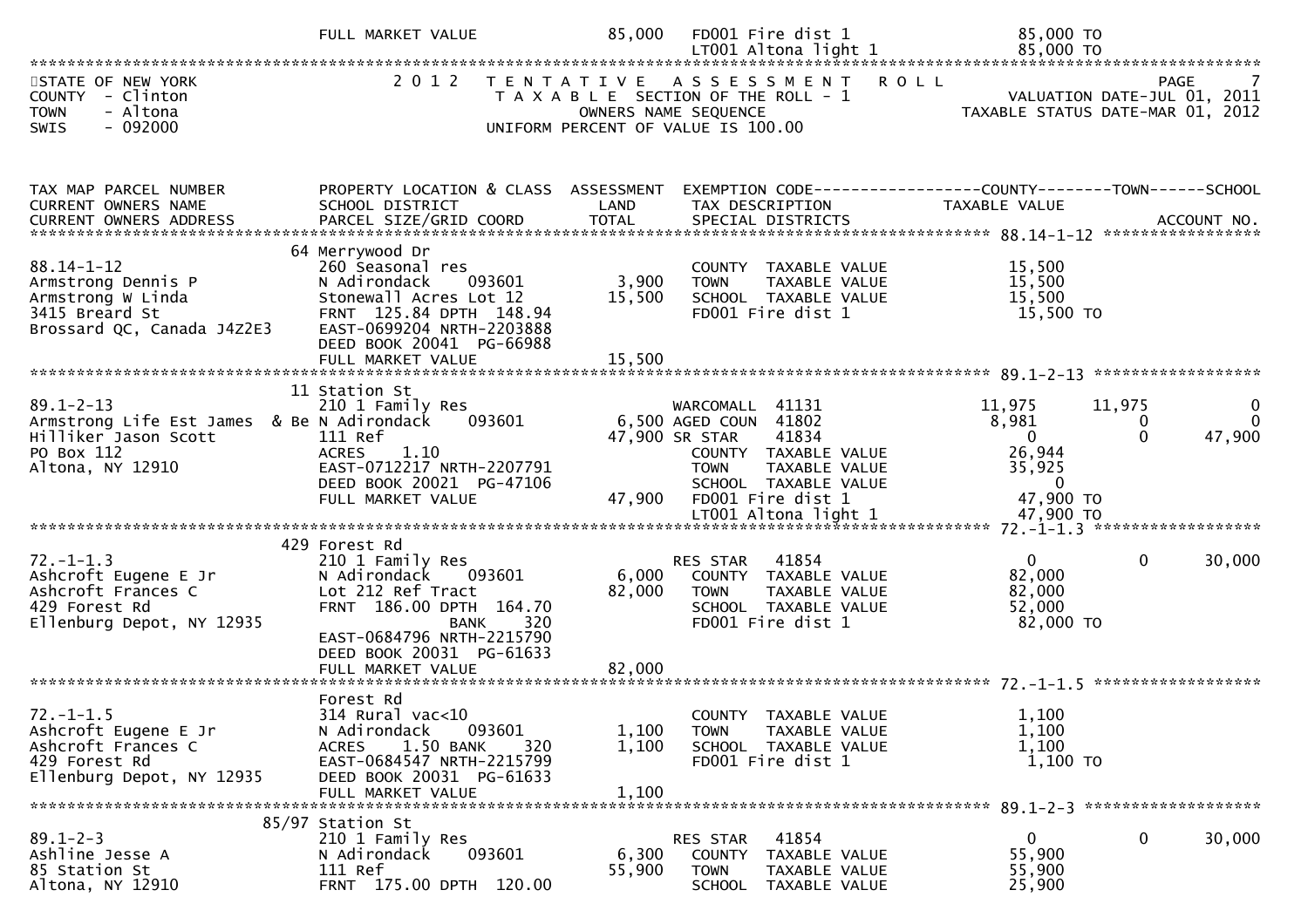|                                                                                                                                                              | 910<br><b>BANK</b><br>EAST-0711593 NRTH-2209450<br>DEED BOOK 20092 PG-29305<br>FULL MARKET VALUE                                                                                                    | 55,900                                       | FD001 Fire dist 1<br>LT001 Altona light 1                                                                                                                                        | 55,900 TO<br>55,900 TO                                                    |                            |                          |
|--------------------------------------------------------------------------------------------------------------------------------------------------------------|-----------------------------------------------------------------------------------------------------------------------------------------------------------------------------------------------------|----------------------------------------------|----------------------------------------------------------------------------------------------------------------------------------------------------------------------------------|---------------------------------------------------------------------------|----------------------------|--------------------------|
| STATE OF NEW YORK<br>COUNTY - Clinton<br>- Altona<br><b>TOWN</b><br>$-092000$<br><b>SWIS</b>                                                                 | 2 0 1 2                                                                                                                                                                                             |                                              | TENTATIVE ASSESSMENT ROLL<br>FAGE 8<br>T A X A B L E SECTION OF THE ROLL - 1<br>OWNERS NAME SEQUENCE<br>INTEORM PERCENT OF VALUE TS 100 00<br>UNIFORM PERCENT OF VALUE IS 100.00 |                                                                           |                            | <b>PAGE</b>              |
| TAX MAP PARCEL NUMBER<br>CURRENT OWNERS NAME                                                                                                                 | PROPERTY LOCATION & CLASS ASSESSMENT<br>SCHOOL DISTRICT                                                                                                                                             | LAND                                         | TAX DESCRIPTION                                                                                                                                                                  | TAXABLE VALUE                                                             |                            |                          |
| $135. - 1 - 4.2 - 1$<br>Atwood John W<br>Atwood Charlotte<br>244 Atwood Rd<br>West Chazy, NY 12992<br>MAY BE SUBJECT TO PAYMENT<br>UNDER AGDIST LAW TIL 2016 | 244 Atwood Rd<br>112 Dairy farm<br>Beekmantown Cen 092401 68,200 RES STAR<br>132, 131, 141 & 142 Duers<br>ACRES 212.20<br>EAST-0734873 NRTH-2184799<br>DEED BOOK 520<br>PG-468<br>FULL MARKET VALUE | 189,000                                      | AGRI DISTR 41720<br>41854<br>42100<br>189,000 483A EX<br>COUNTY TAXABLE VALUE<br><b>TOWN</b><br>TAXABLE VALUE<br>SCHOOL TAXABLE VALUE<br>FD001 Fire dist 1<br>6,400 EX           | 8,904<br>$\Omega$<br>6,400<br>173,696<br>173,696<br>143,696<br>182,600 TO | 8,904<br>$\Omega$<br>6,400 | 8,904<br>30,000<br>6,400 |
| $135. - 1 - 4.2 - 2$<br>Atwood John W<br>244 Atwood Rd<br>West Chazy, NY 12992<br>MAY BE SUBJECT TO PAYMENT<br>UNDER AGDIST LAW TIL 2016                     | Atwood Rd<br>105 Vac farmland<br>N Adirondack<br>093601<br>131 & 132 Duers<br>36.20<br><b>ACRES</b><br>EAST-0734873 NRTH-2184799<br>DEED BOOK 845<br>PG-240<br>FULL MARKET VALUE                    | 13,600 483A EX<br>24,200    COUNTY<br>24,200 | AGRI DISTR 41720<br>42100<br>24,200 COUNTY TAXABLE VALUE<br>TAXABLE VALUE<br><b>TOWN</b><br>SCHOOL TAXABLE VALUE<br>FD001 Fire dist 1<br>1,600 EX                                | 1,470<br>1,600<br>21,130<br>21,130<br>21,130<br>22,600 TO                 | 1,470<br>1,600             | 1,470<br>1,600           |
| $135. - 1 - 4.4$<br>Atwood Richard T<br>Atwood Bonita B<br>161 Atwood Rd<br>West Chazy, NY 12992<br>MAY BE SUBJECT TO PAYMENT<br>UNDER AGDIST LAW TIL 2016   | 161 Atwood Rd<br>241 Rural res&ag<br>Beekmantown Cen 092401<br>Lot 142 Duers<br>38.70<br><b>ACRES</b><br>EAST-0736640 NRTH-2182506<br>DEED BOOK 20051 PG-80082<br>FULL MARKET VALUE                 | 20,200 SR STAR<br>149,900<br>149,900         | AGRI DISTR 41720<br>41834<br>COUNTY TAXABLE VALUE<br>TAXABLE VALUE<br><b>TOWN</b><br>SCHOOL TAXABLE VALUE<br>FD001 Fire dist 1                                                   | 10,253<br>$\overline{0}$<br>139,647<br>139,647<br>77,447<br>149,900 TO    | 10,253<br>$\overline{0}$   | 10,253<br>62,200         |
| $135. - 1 - 4.82$<br>Atwood Richard T<br>Atwood Bonita B<br>161 Atwood Rd<br>West Chazy, NY 12992<br>MAY BE SUBJECT TO PAYMENT<br>UNDER AGDIST LAW TIL 2016  | Atwood Rd<br>321 Abandoned ag<br>093601<br>N Adirondack<br>Lot 142 Duers<br>ACRES 19.80<br>EAST-0735471 NRTH-2181458<br>DEED BOOK 20051 PG-80082<br>FULL MARKET VALUE                               | 6,100<br>6,100<br>6,100                      | AGRI DISTR 41720<br>COUNTY TAXABLE VALUE<br>TAXABLE VALUE<br><b>TOWN</b><br>SCHOOL TAXABLE VALUE<br>FD001 Fire dist 1                                                            | 1,427<br>4,673<br>4,673<br>4,673<br>$6,100$ TO                            | 1,427                      | 1,427                    |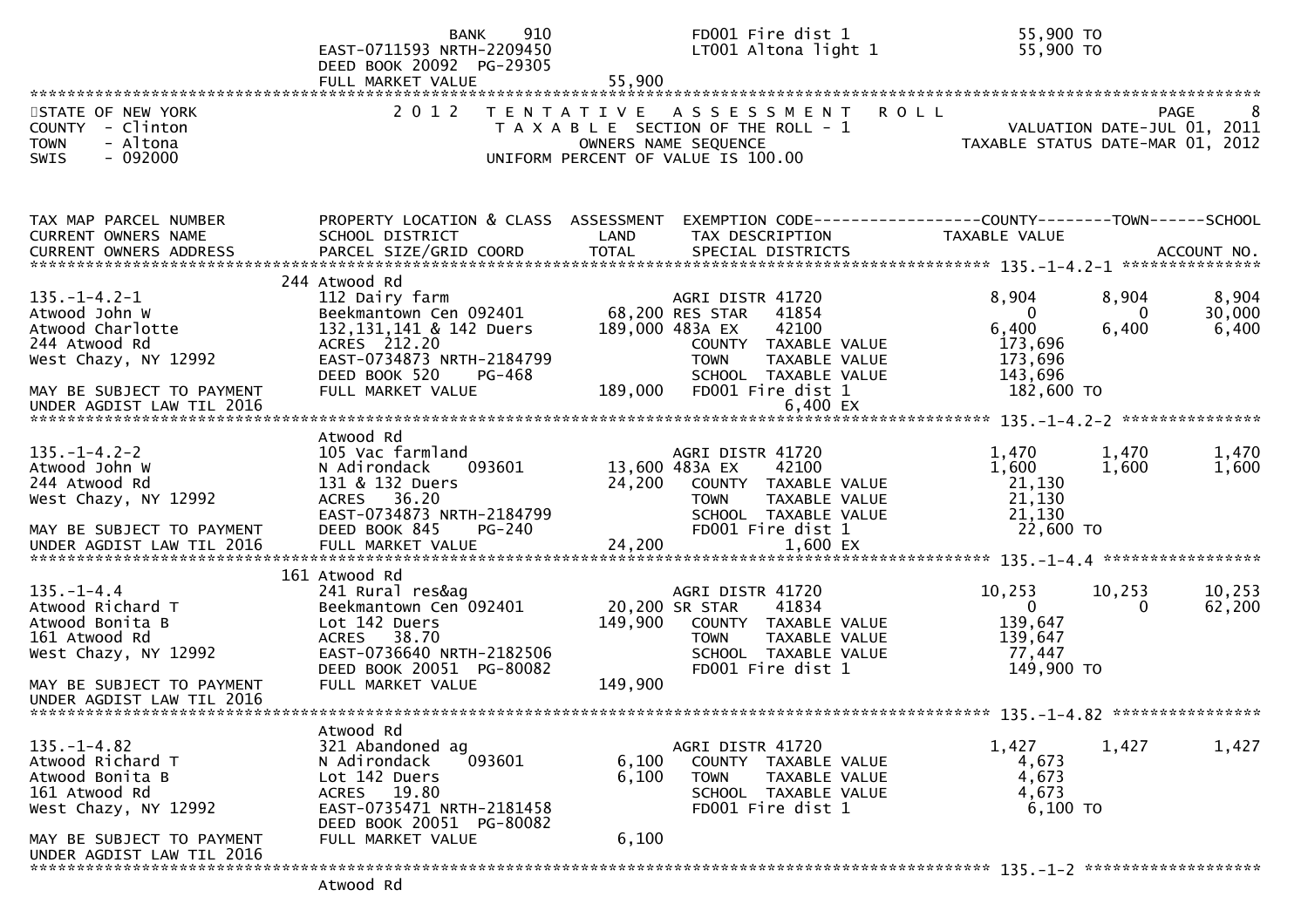| $135. - 1 - 2$<br>Atwood Robert F<br>Atwood Elaine<br>783 O'Neil Rd<br>West Chazy, NY 12992<br>MAY BE SUBJECT TO PAYMENT<br>UNDER AGDIST LAW TIL 2019                                             | 105 Vac farmland<br>093601<br>N Adirondack<br>132 Duer<br>ACRES 12.30<br>EAST-0732461 NRTH-2183306<br>DEED BOOK 779<br><b>PG-209</b><br>FULL MARKET VALUE                 | 14,300<br>14,300<br>14,300 | OS AG DIST 41730<br>COUNTY TAXABLE VALUE<br>TAXABLE VALUE<br><b>TOWN</b><br>SCHOOL TAXABLE VALUE<br>FD001 Fire dist 1            | 10,967<br>10,967<br>3,333<br>3,333<br>3,333<br>14,300 TO        | 10,967           |
|---------------------------------------------------------------------------------------------------------------------------------------------------------------------------------------------------|---------------------------------------------------------------------------------------------------------------------------------------------------------------------------|----------------------------|----------------------------------------------------------------------------------------------------------------------------------|-----------------------------------------------------------------|------------------|
| STATE OF NEW YORK<br>COUNTY - Clinton<br><b>TOWN</b><br>- Altona<br>$-092000$<br>SWIS                                                                                                             | 2 0 1 2                                                                                                                                                                   |                            | TENTATIVE ASSESSMENT ROLL<br>T A X A B L E SECTION OF THE ROLL - 1<br>OWNERS NAME SEQUENCE<br>UNIFORM PERCENT OF VALUE IS 100.00 | VALUATION DATE-JUL 01, 2011<br>TAXABLE STATUS DATE-MAR 01, 2012 | 9<br><b>PAGE</b> |
| TAX MAP PARCEL NUMBER<br>CURRENT OWNERS NAME<br>.CURRENT OWNERS ADDRESS PARCEL SIZE/GRID COORD TOTAL SPECIAL DISTRICTS MOTHERS ADDRESS PARCEL SIZE/GRID COORD TOTAL SPECIAL DISTRICTS ACCOUNT NO. | PROPERTY LOCATION & CLASS ASSESSMENT<br>SCHOOL DISTRICT                                                                                                                   | LAND                       | EXEMPTION CODE------------------COUNTY--------TOWN------SCHOOL<br>TAX DESCRIPTION                                                | TAXABLE VALUE                                                   |                  |
| $135. - 1 - 4.11$<br>Atwood Robert F<br>Atwood Elaine M<br>783 O'Neil Rd<br>West Chazy, NY 12992                                                                                                  | Atwood Rd<br>314 Rural vac<10<br>Beekmantown Cen 092401<br>Lot 142 Duers<br><b>ACRES</b><br>9.20<br>EAST-0736033 NRTH-2182825<br>DEED BOOK 20051 PG-80098                 | 4,600<br>4,600             | OS AG DIST 41730<br>COUNTY TAXABLE VALUE<br><b>TOWN</b><br>TAXABLE VALUE<br>SCHOOL TAXABLE VALUE<br>FD001 Fire dist 1            | 1,509<br>1,509<br>3,091<br>3,091<br>3,091<br>4,600 TO           | 1,509            |
| MAY BE SUBJECT TO PAYMENT                                                                                                                                                                         | FULL MARKET VALUE                                                                                                                                                         | 4,600                      |                                                                                                                                  |                                                                 |                  |
| $135. - 1 - 4.81$<br>Atwood Robert F<br>Atwood Elaine M<br>783 O'Neil Rd<br>West Chazy, NY 12992                                                                                                  | Atwood Rd<br>321 Abandoned ag<br>093601<br>N Adirondack<br>Lot 131 Duers<br>35.70<br><b>ACRES</b><br>EAST-0734981 NRTH-2182352<br>DEED BOOK 20051 PG-80098                | 19,000<br>19,000           | OS AG DIST 41730<br>COUNTY TAXABLE VALUE<br>TOWN<br>TAXABLE VALUE<br>SCHOOL TAXABLE VALUE<br>FD001 Fire dist 1                   | 10,575<br>10,575<br>8,425<br>8,425<br>8,425<br>19,000 TO        | 10,575           |
| MAY BE SUBJECT TO PAYMENT<br>UNDER AGDIST LAW TIL 2019                                                                                                                                            | FULL MARKET VALUE                                                                                                                                                         | 19,000                     |                                                                                                                                  |                                                                 |                  |
| $135. - 1 - 4.1$<br>Atwood Sharon K<br>PO Box 862<br>Haleiwa, HI 96712                                                                                                                            | 270 Atwood Rd<br>210 1 Family Res<br>N Adirondack<br>093601<br>Lot 132 Duers<br><b>ACRES</b><br>7.40<br>EAST-0734392 NRTH-2183607<br>DEED BOOK 941<br><b>PG-288</b>       | 12,200<br>94,400           | COUNTY TAXABLE VALUE<br>TAXABLE VALUE<br><b>TOWN</b><br>SCHOOL TAXABLE VALUE<br>FD001 Fire dist 1                                | 94,400<br>94,400<br>94,400<br>94,400 TO                         |                  |
|                                                                                                                                                                                                   | FULL MARKET VALUE                                                                                                                                                         | 94,400                     |                                                                                                                                  |                                                                 |                  |
| $88.14 - 1 - 1$<br>Auger Clement<br>Auger Barbara<br>7955 Lacordaire<br>St Leonard QC, Canada<br>H1R2A1                                                                                           | 29 Merrywood Dr<br>260 Seasonal res<br>N Adirondack<br>093601<br>Stonewall Acres Lot 1<br>FRNT 102.81 DPTH 180.00<br>EAST-0699951 NRTH-2203412<br>DEED BOOK 740<br>PG-168 | 5,000<br>8,500             | COUNTY TAXABLE VALUE<br>TAXABLE VALUE<br><b>TOWN</b><br>SCHOOL TAXABLE VALUE<br>FD001 Fire dist 1                                | 8,500<br>8,500<br>8,500<br>8,500 TO                             |                  |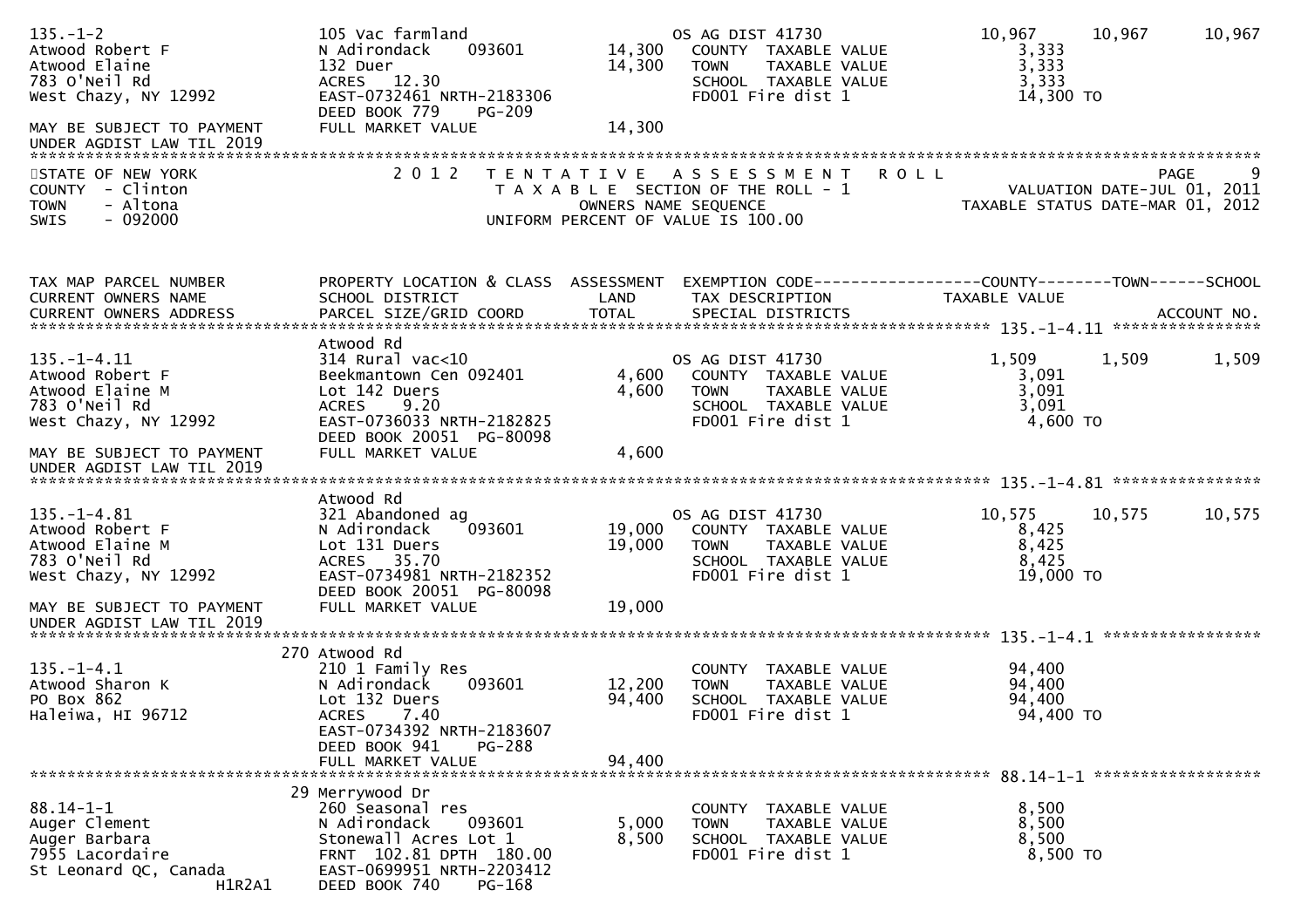|                                                                                                            | FULL MARKET VALUE                                                                                                                                                                 | 8,500                      |                                                                                                                                                      |                                                                                                                          |
|------------------------------------------------------------------------------------------------------------|-----------------------------------------------------------------------------------------------------------------------------------------------------------------------------------|----------------------------|------------------------------------------------------------------------------------------------------------------------------------------------------|--------------------------------------------------------------------------------------------------------------------------|
| $103. - 1 - 2$<br>Averill Norine<br>515 Duquette Rd<br>West Chazy, NY 12992                                | 133 Boulrice Rd<br>321 Abandoned ag<br>093601<br>N Adirondack<br>161 Ref<br>ACRES 158.90<br>EAST-0695893 NRTH-2198128<br>DEED BOOK 871<br>PG-215<br>FULL MARKET VALUE             | 40,300<br>40,300<br>40,300 | COUNTY TAXABLE VALUE<br><b>TOWN</b><br>TAXABLE VALUE<br>SCHOOL TAXABLE VALUE<br>FD001 Fire dist 1                                                    | 40,300<br>40,300<br>40,300<br>40,300 TO                                                                                  |
| STATE OF NEW YORK<br>COUNTY - Clinton<br>- Altona<br><b>TOWN</b><br>$-092000$<br><b>SWIS</b>               | 2 0 1 2<br>T E N T A T I V E                                                                                                                                                      | OWNERS NAME SEQUENCE       | A S S E S S M E N T<br><b>ROLL</b><br>T A X A B L E SECTION OF THE ROLL - 1<br>UNIFORM PERCENT OF VALUE IS 100.00                                    | <b>PAGE</b><br>10<br>VALUATION DATE-JUL 01, 2011<br>ـدن: VALUATION DATE-JUL UI, 2011<br>TAXABLE STATUS DATE-MAR 01, 2012 |
| TAX MAP PARCEL NUMBER<br>CURRENT OWNERS NAME<br>CURRENT OWNERS ADDRESS                                     | PROPERTY LOCATION & CLASS ASSESSMENT<br>SCHOOL DISTRICT<br>PARCEL SIZE/GRID COORD                                                                                                 | LAND<br><b>TOTAL</b>       | TAX DESCRIPTION<br>SPECIAL DISTRICTS                                                                                                                 | EXEMPTION CODE------------------COUNTY--------TOWN------SCHOOL<br>TAXABLE VALUE<br>ACCOUNT NO.                           |
| $103 - 1 - 14$<br>Aversa Beniamino<br>Aversa Loyda<br>4602 Military Tpk<br>Altona, NY 12910                | 4602 Military Tpke<br>240 Rural res<br>093601<br>N Adirondack<br>134 Ref<br>Map book 10 Page 91<br>ACRES 90.90<br>EAST-0708605 NRTH-2197568<br>DEED BOOK 20072 PG-8889            | 86,800                     | AGED COUN 41802<br>41834<br>30,500 SR STAR<br>COUNTY TAXABLE VALUE<br>TAXABLE VALUE<br><b>TOWN</b><br>SCHOOL TAXABLE VALUE<br>FD001 Fire dist 1      | 0<br>43,400<br>0<br>62,200<br>$\mathbf{0}$<br>43,400<br>86,800<br>24,600<br>86,800 TO                                    |
| $88.14 - 2 - 62$<br>Awan Samina M<br>Awan Mahboob Hussain<br>2004 N Strand Ave Apt 2<br>Brooklyn, NY 11218 | 91 Pinewood Dr<br>311 Res vac land<br>N Adirondack<br>093601<br>Sub Bk 10 Pg 123 Lot 62<br>FRNT 65.00 DPTH 158.33<br>EAST-0698562 NRTH-2205228<br>DEED BOOK 20051 PG-84144        | 4,100<br>4,100             | COUNTY TAXABLE VALUE<br><b>TOWN</b><br>TAXABLE VALUE<br>SCHOOL TAXABLE VALUE<br>FD001 Fire dist 1                                                    | 4,100<br>4,100<br>4,100<br>$4,100$ TO                                                                                    |
| $74. - 1 - 1.4$<br>Ayotte Allen<br>Ayotte Margaret<br>112 Irona Rd<br>PO Box 126<br>Altona, NY 12910       | 112 Irona Rd<br>210 1 Family Res<br>093601<br>N Adirondack<br>Lot 130 Ref Tr<br>2.20<br><b>ACRES</b><br>EAST-0708372 NRTH-2210782<br>PG-229<br>DEED BOOK 892<br>FULL MARKET VALUE | 50,800<br>50,800           | 41854<br>RES STAR<br>7,200 COUNTY TAXABLE VALUE<br><b>TOWN</b><br>TAXABLE VALUE<br>SCHOOL TAXABLE VALUE<br>FD001 Fire dist 1<br>LT001 Altona light 1 | $\overline{0}$<br>0<br>30,000<br>50,800<br>50,800<br>20,800<br>50,800 TO<br>50,800 TO                                    |
| $105. - 1 - 4$<br>Badger Conrad<br>Badger Marguerite<br>303 Wakefield Dr<br>Locust Grove, VA 22508         | 759 Barnaby Rd<br>260 Seasonal res<br>093601<br>N Adirondack<br>137 Duer<br>ACRES 243.20<br>EAST-0732271 NRTH-2198466                                                             | 54,700<br>65,900           | COUNTY TAXABLE VALUE<br>TAXABLE VALUE<br><b>TOWN</b><br>SCHOOL TAXABLE VALUE<br>FD001 Fire dist 1                                                    | 65,900<br>65,900<br>65,900<br>65,900 TO                                                                                  |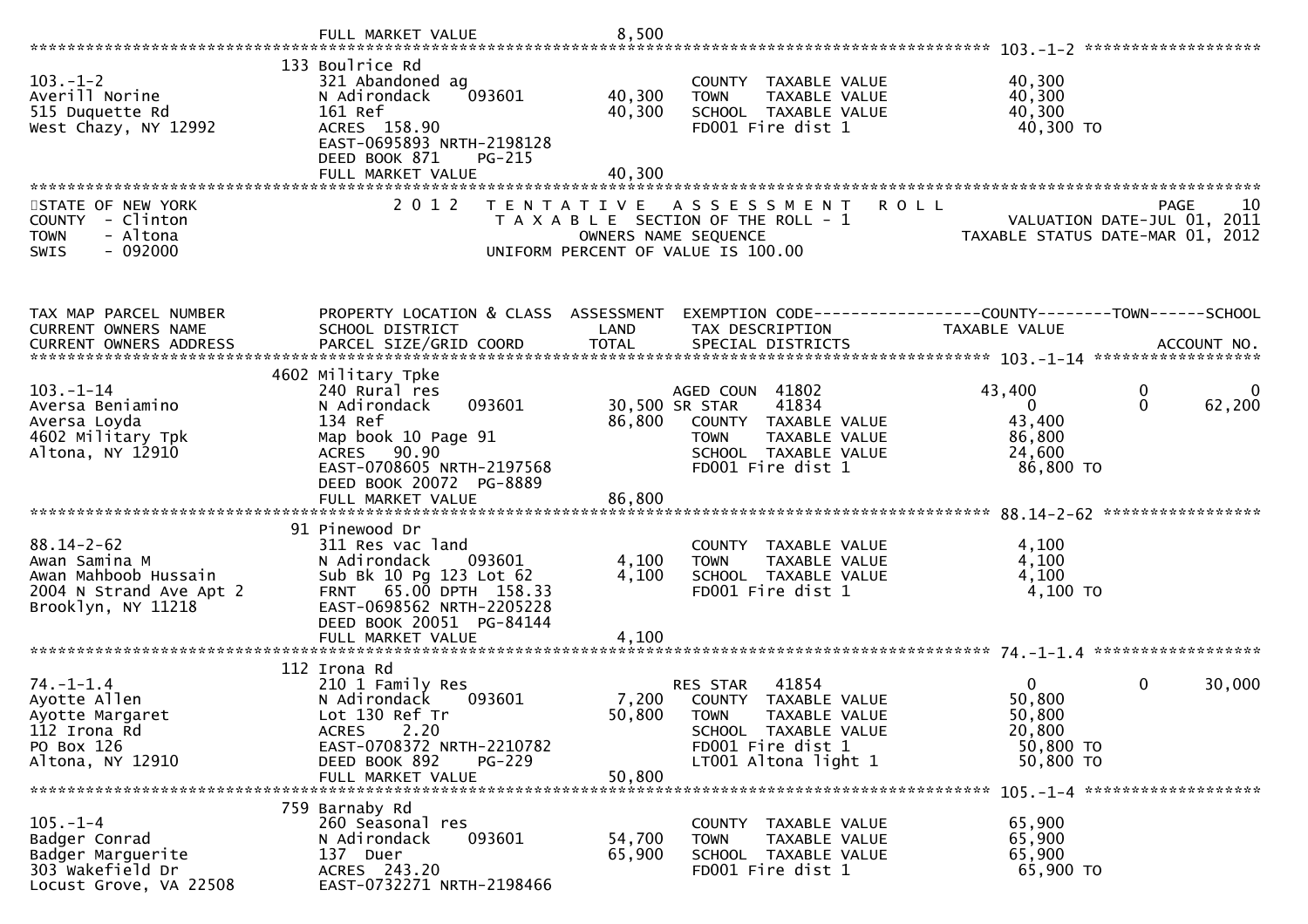|                                                                                                                     | PG-201<br>DEED BOOK 523<br>FULL MARKET VALUE                                                                                                                                                             | 65,900                     |                                                                                                                                                         |                                                                           | ***************** |
|---------------------------------------------------------------------------------------------------------------------|----------------------------------------------------------------------------------------------------------------------------------------------------------------------------------------------------------|----------------------------|---------------------------------------------------------------------------------------------------------------------------------------------------------|---------------------------------------------------------------------------|-------------------|
| $73. - 1 - 31.3$<br>Bailey Jeffrey G<br>653 Mace Chasm Rd<br>Keeseville, NY 12944                                   | Irona Rd<br>270 Mfg housing<br>093601<br>N Adirondack<br>FRNT 543.00 DPTH 500.00<br>5.10<br><b>ACRES</b><br>DEED BOOK 20102 PG-37269<br>FULL MARKET VALUE                                                | 7,400<br>12,000<br>12,000  | COUNTY TAXABLE VALUE<br>TAXABLE VALUE<br><b>TOWN</b><br>SCHOOL TAXABLE VALUE<br>FD001 Fire dist 1                                                       | 12,000<br>12,000<br>12,000<br>12,000 TO                                   |                   |
| STATE OF NEW YORK<br>COUNTY - Clinton<br>- Altona<br><b>TOWN</b><br>$-092000$<br><b>SWIS</b>                        | 2 0 1 2                                                                                                                                                                                                  | T E N T A T I V E          | <b>ROLL</b><br>A S S E S S M E N T<br>T A X A B L E SECTION OF THE ROLL - 1<br>OWNERS NAME SEQUENCE<br>UNIFORM PERCENT OF VALUE IS 100.00               | VALUATION DATE-JUL 01, 2011<br>TAXABLE STATUS DATE-MAR 01, 2012           | <b>PAGE</b><br>11 |
| TAX MAP PARCEL NUMBER<br>CURRENT OWNERS NAME<br>CURRENT OWNERS ADDRESS                                              | PROPERTY LOCATION & CLASS ASSESSMENT<br>SCHOOL DISTRICT<br>PARCEL SIZE/GRID COORD                                                                                                                        | LAND<br><b>TOTAL</b>       | TAX DESCRIPTION<br>SPECIAL DISTRICTS                                                                                                                    | <b>TAXABLE VALUE</b>                                                      | ACCOUNT NO.       |
| $148. - 3 - 5.3$<br>Bailey Roma S<br>Bailey Kelly Ann<br>PO Box 21<br>Altona, NY 12910                              | 18 Don Jr Way<br>270 Mfg housing<br>093601<br>N Adirondack<br>Lot 36 Duers<br>FRNT 102.00 DPTH 182.00<br>EAST-0709568 NRTH-2172707<br>DEED BOOK 98001 PG-02162<br>FULL MARKET VALUE                      | 6,500<br>45,000<br>45,000  | 41854<br>RES STAR<br>COUNTY TAXABLE VALUE<br>TAXABLE VALUE<br><b>TOWN</b><br>SCHOOL TAXABLE VALUE<br>FD001 Fire dist 1                                  | $\overline{0}$<br>$\mathbf{0}$<br>45,000<br>45,000<br>15,000<br>45,000 TO | 30,000            |
| $71. - 4 - 3$<br>Baker Douglas<br>Baker Gwendolyn<br>94 Canaan Rd<br>Ellenburg Depot, NY 12935                      | Canaan Rd<br>105 Vac farmland<br>093601<br>N Adirondack<br>Bm<br>ACRES 11.10<br>EAST-0675855 NRTH-2216011<br>DEED BOOK 20092 PG-21482<br>FULL MARKET VALUE                                               | 12,500<br>18,500<br>18,500 | COUNTY TAXABLE VALUE<br>TAXABLE VALUE<br><b>TOWN</b><br>SCHOOL TAXABLE VALUE<br>FD002 Ellenburg fire 21<br>LT002 Altona light 21                        | 18,500<br>18,500<br>18,500<br>18,500 TO<br>18,500 TO                      |                   |
| $88.14 - 1 - 69$<br>Baker Edward J Jr<br>6 Baker Rd<br>Morrisonville, NY 12962                                      | 6 Merrywood Dr<br>311 Res vac land<br>N Adirondack<br>093601<br>Stonewall Acres Lot 69<br>80.00 DPTH 123.44<br><b>FRNT</b><br>EAST-0700562 NRTH-2203317<br>DEED BOOK 20011 PG-35518<br>FULL MARKET VALUE | 4,200<br>4,200<br>4,200    | COUNTY TAXABLE VALUE<br>TAXABLE VALUE<br><b>TOWN</b><br>SCHOOL TAXABLE VALUE<br>FD001 Fire dist 1                                                       | 4,200<br>4,200<br>4,200<br>4,200 TO                                       |                   |
| $71. - 4 - 2$<br>Baker Life Use Douglas W<br>Baker Life Use Gwendolyn<br>632 Canaan Rd<br>Ellenburg Depot, NY 12935 | 94 Canaan Rd<br>210 1 Family Res<br>093601<br>N Adirondack<br>Lot Bm<br>FRNT 150.00 DPTH 265.00<br>EAST-0675138 NRTH-2215815<br>DEED BOOK 20051 PG-85365                                                 | 6,400<br>81,000            | SR STAR<br>41834<br>TAXABLE VALUE<br>COUNTY<br>TAXABLE VALUE<br><b>TOWN</b><br>SCHOOL TAXABLE VALUE<br>FD002 Ellenburg fire 21<br>LT002 Altona light 21 | 0<br>$\mathbf{0}$<br>81,000<br>81,000<br>18,800<br>81,000 TO<br>81,000 TO | 62,200            |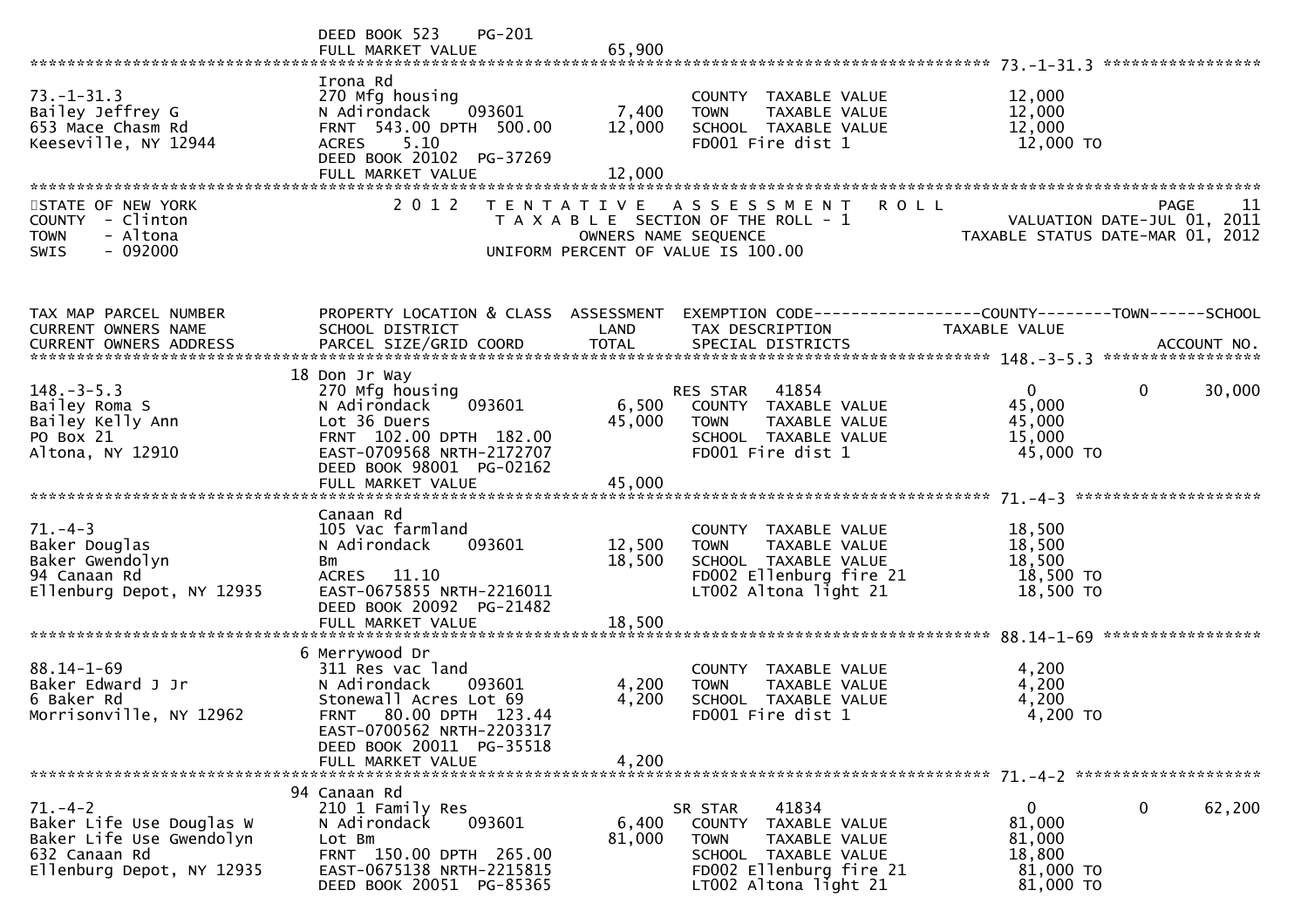| $150 - 3 - 12$<br>Baker Rachel<br>4 Westwood Dr<br>West Chazy, NY 12992                                | 4 Westwood Dr<br>210 1 Family Res<br>093601<br>N Adirondack<br>Sub Map 20 Pg 28 Lot 11<br>FRNT 200.00 DPTH 210.00<br>EAST-0736282 NRTH-2175924<br>DEED BOOK 20051 PG-79379<br>FULL MARKET VALUE | 81,300                     | 41131<br>WARCOMALL<br>9,100 WARDISALL 41141<br>81,300 RES STAR<br>41854<br>COUNTY TAXABLE VALUE<br><b>TOWN</b><br>TAXABLE VALUE<br>SCHOOL TAXABLE VALUE<br>FD001 Fire dist 1 | 20,325<br>40,650<br>$\overline{\mathbf{0}}$<br>20,325<br>20,325<br>51,300<br>81,300 TO | 20,325<br>$\bf{0}$<br>$\Omega$<br>40,650<br>30,000<br>$\Omega$ |
|--------------------------------------------------------------------------------------------------------|-------------------------------------------------------------------------------------------------------------------------------------------------------------------------------------------------|----------------------------|------------------------------------------------------------------------------------------------------------------------------------------------------------------------------|----------------------------------------------------------------------------------------|----------------------------------------------------------------|
| STATE OF NEW YORK<br>COUNTY - Clinton<br><b>TOWN</b><br>- Altona<br>$-092000$<br>SWIS                  | 2 0 1 2                                                                                                                                                                                         | T E N T A T I V E          | A S S E S S M E N T<br>T A X A B L E SECTION OF THE ROLL - 1<br>OWNERS NAME SEQUENCE<br>UNIFORM PERCENT OF VALUE IS 100.00                                                   | <b>ROLL</b><br>TAXABLE STATUS DATE-MAR 01,                                             | -12<br>PAGE<br>VALUATION DATE-JUL 01, 2011<br>2012             |
| TAX MAP PARCEL NUMBER<br>CURRENT OWNERS NAME                                                           | PROPERTY LOCATION & CLASS ASSESSMENT<br>SCHOOL DISTRICT                                                                                                                                         | LAND                       | TAX DESCRIPTION                                                                                                                                                              | EXEMPTION CODE------------------COUNTY--------TOWN------SCHOOL<br><b>TAXABLE VALUE</b> |                                                                |
| $89. - 2 - 15.2$<br>Baker Robin<br>Baker Gloria<br>6 A&J Ln<br>West Chazy, NY 12992                    | Burdo Rd<br>312 Vac w/imprv<br>093601<br>N Adirondack<br>Lot 110 Ref Tr<br>38.00<br><b>ACRES</b><br>EAST-0712076 NRTH-2204209<br>DEED BOOK 20001 PG-26811                                       | 15,200<br>17,500           | COUNTY TAXABLE VALUE<br>TAXABLE VALUE<br><b>TOWN</b><br>SCHOOL TAXABLE VALUE<br>FD001 Fire dist 1<br>LT001 Altona light 1                                                    | 17,500<br>17,500<br>17,500<br>17,500 TO<br>17,500 TO                                   |                                                                |
| $148. - 2 - 14.1$<br>Baker Thomas<br>Baker Laurie A<br>1900 Rand Hill Rd<br>Altona, NY 12910           | 1900 Rand Hill Rd<br>270 Mfg housing<br>093601<br>N Adirondack<br>Lot 49 Pat Duer<br>18.70<br><b>ACRES</b><br>EAST-0711749 NRTH-2172821<br>DEED BOOK 99001 PG-14855<br>FULL MARKET VALUE        | 15,900<br>40,500<br>40,500 | RES STAR<br>41854<br>COUNTY TAXABLE VALUE<br>TAXABLE VALUE<br><b>TOWN</b><br>SCHOOL TAXABLE VALUE<br>FD001 Fire dist 1                                                       | $\mathbf{0}$<br>40,500<br>40,500<br>10,500<br>40,500 TO                                | $\mathbf 0$<br>30,000                                          |
|                                                                                                        |                                                                                                                                                                                                 |                            |                                                                                                                                                                              |                                                                                        |                                                                |
| $74. - 1 - 40.2$<br>Barbeau Richard<br>Barbeau Meseck Debra A<br>170 Devils Den Rd<br>Altona, NY 12910 | 16 Woods Falls Rd<br>210 1 Family Res<br>N Adirondack<br>093601<br>Lot 111 Ref Tract<br>1.80<br><b>ACRES</b><br>EAST-0711036 NRTH-2210265<br>DEED BOOK 733<br>PG-47                             | 7,000<br>30,400            | 41854<br>RES STAR<br>COUNTY TAXABLE VALUE<br><b>TOWN</b><br>TAXABLE VALUE<br>SCHOOL TAXABLE VALUE<br>FD001 Fire dist 1<br>LT001 Altona light 1                               | $\mathbf{0}$<br>30,400<br>30,400<br>400<br>30,400 TO<br>30,400 TO                      | 0<br>30,000                                                    |
|                                                                                                        | FULL MARKET VALUE                                                                                                                                                                               | 30,400                     |                                                                                                                                                                              |                                                                                        |                                                                |
| $149. - 1 - 11.3$<br>Barber George J<br>Barber Elizabeth<br>31 Macomb St<br>Plattsburgh, NY 12901      | Murtagh Hill Rd<br>314 Rural vac<10<br>N Adirondack<br>093601<br>Lot 113 Duers<br>ACRES 12.10<br>EAST-0729706 NRTH-2174314<br>DEED BOOK 881<br>PG-243                                           | 10,700<br>10,700           | COUNTY TAXABLE VALUE<br>TAXABLE VALUE<br><b>TOWN</b><br>SCHOOL TAXABLE VALUE<br>FD001 Fire dist 1                                                                            | 10,700<br>10,700<br>10,700<br>10,700 TO                                                |                                                                |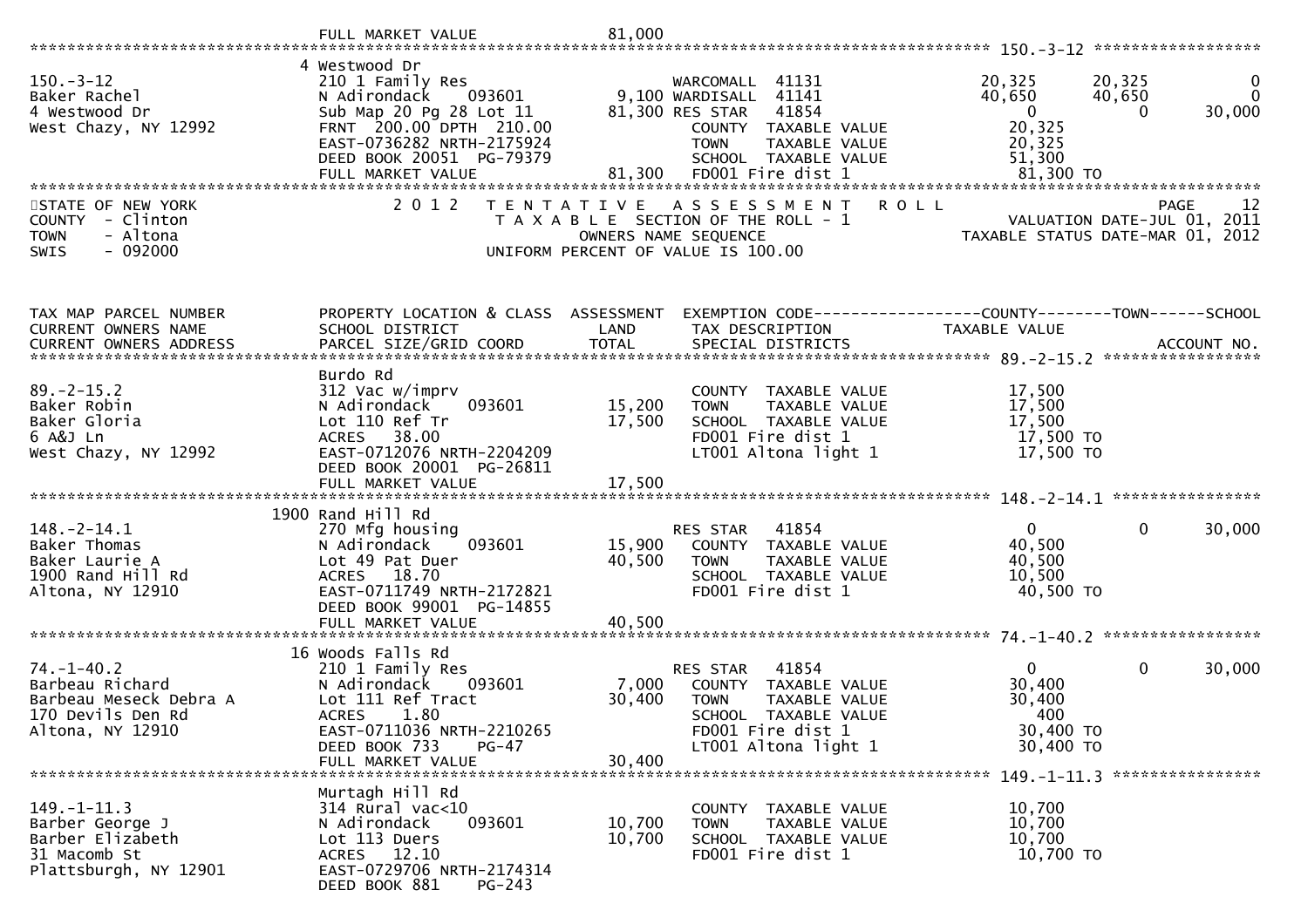| $148. - 3 - 23.3$<br>Barber Michael D<br>59 Kids Way<br>Altona, NY 12910                      | 59 Kids Way<br>210 1 Family Res<br>N Adirondack<br>093601<br>Lot 50 Duerville Pat<br>2.00<br><b>ACRES</b><br>EAST-0710509 NRTH-2171550<br>DEED BOOK 20092 PG-27695<br>FULL MARKET VALUE | 9,500<br>28,700<br>28,700  | COUNTY TAXABLE VALUE<br><b>TOWN</b><br>TAXABLE VALUE<br>SCHOOL TAXABLE VALUE<br>FD001 Fire dist 1                                                         | 28,700<br>28,700<br>28,700<br>28,700 TO                                                              |
|-----------------------------------------------------------------------------------------------|-----------------------------------------------------------------------------------------------------------------------------------------------------------------------------------------|----------------------------|-----------------------------------------------------------------------------------------------------------------------------------------------------------|------------------------------------------------------------------------------------------------------|
|                                                                                               |                                                                                                                                                                                         |                            |                                                                                                                                                           |                                                                                                      |
| STATE OF NEW YORK<br>COUNTY - Clinton<br>- Altona<br><b>TOWN</b><br>$-092000$<br><b>SWIS</b>  | 2 0 1 2                                                                                                                                                                                 | OWNERS NAME SEQUENCE       | <b>ROLL</b><br>TENTATIVE ASSESSMENT<br>T A X A B L E SECTION OF THE ROLL - 1<br>UNIFORM PERCENT OF VALUE IS 100.00                                        | <b>PAGE</b><br>13<br>VALUATION DATE-JUL 01, 2011<br>TAXABLE STATUS DATE-MAR 01, 2012                 |
| TAX MAP PARCEL NUMBER                                                                         | PROPERTY LOCATION & CLASS ASSESSMENT                                                                                                                                                    |                            |                                                                                                                                                           | EXEMPTION CODE------------------COUNTY--------TOWN------SCHOOL                                       |
| CURRENT OWNERS NAME                                                                           | SCHOOL DISTRICT                                                                                                                                                                         | LAND                       | TAX DESCRIPTION                                                                                                                                           | TAXABLE VALUE                                                                                        |
| <b>CURRENT OWNERS ADDRESS</b>                                                                 |                                                                                                                                                                                         |                            |                                                                                                                                                           |                                                                                                      |
|                                                                                               | 2749 Rand Hill Rd                                                                                                                                                                       |                            |                                                                                                                                                           |                                                                                                      |
| $118. - 1 - 17.4$<br>Barber Raymond<br>Barber Norma<br>2749 Rand Hill Rd<br>Altona, NY 12910  | 240 Rural res<br>N Adirondack<br>093601<br>Lot 16 Ref Tr<br>ACRES 50.00<br>EAST-0701591 NRTH-2189683<br>DEED BOOK 892<br>$PG-38$                                                        | 138,900                    | $CW_10_VET/41152$<br>36,200 RES STAR<br>41854<br>COUNTY TAXABLE VALUE<br><b>TAXABLE VALUE</b><br><b>TOWN</b><br>SCHOOL TAXABLE VALUE<br>FD001 Fire dist 1 | 8,000<br>0<br>$\mathbf 0$<br>30,000<br>$\overline{0}$<br>130,900<br>138,900<br>108,900<br>138,900 TO |
|                                                                                               |                                                                                                                                                                                         |                            |                                                                                                                                                           |                                                                                                      |
|                                                                                               |                                                                                                                                                                                         |                            |                                                                                                                                                           |                                                                                                      |
| $149. - 1 - 4$<br>Barber Raymond<br>Barber Norma<br>2749 Rand Hill Rd<br>Altona, NY 12910     | Natures Way<br>910 Priv forest<br>093601<br>N Adirondack<br>105 Duer<br>ACRES 75.00<br>EAST-0725230 NRTH-2177129<br>DEED BOOK 20082 PG-12896                                            | 16,400<br>16,400           | COUNTY TAXABLE VALUE<br>TAXABLE VALUE<br><b>TOWN</b><br>SCHOOL TAXABLE VALUE<br>FD001 Fire dist 1                                                         | 16,400<br>16,400<br>16,400<br>16,400 TO                                                              |
|                                                                                               | FULL MARKET VALUE                                                                                                                                                                       | 16,400                     |                                                                                                                                                           |                                                                                                      |
| $131. - 1 - 7$<br>Barber Robert J<br>Barber Lori B<br>20 Morningside Dr<br>Cortland, NY 13045 | Alder Bend Rd<br>910 Priv forest<br>N Adirondack<br>093601<br>Lot $36$ Sg<br>ACRES 19.80<br>EAST-0688670 NRTH-2179786<br>DEED BOOK 698<br>PG-310<br>FULL MARKET VALUE                   | 15,100<br>15,100<br>15,100 | COUNTY TAXABLE VALUE<br>TAXABLE VALUE<br><b>TOWN</b><br>SCHOOL TAXABLE VALUE<br>FD001 Fire dist 1                                                         | 15,100<br>15,100<br>15,100<br>15,100 TO                                                              |
|                                                                                               |                                                                                                                                                                                         |                            |                                                                                                                                                           |                                                                                                      |
| $76. - 3 - 11$<br>Barcomb Albert F<br>Barcomb Roberta J<br>7875 Rt 22<br>West Chazy, NY 12992 | 2152 Miner Farm Rd<br>210 1 Family Res<br>Northeastern Cl 092801<br>50 Ref<br>1.60<br>ACRES<br>EAST-0734717 NRTH-2207967<br>DEED BOOK 975<br>PG-299                                     | 6,900<br>52,200            | COUNTY TAXABLE VALUE<br><b>TOWN</b><br>TAXABLE VALUE<br>SCHOOL TAXABLE VALUE<br>FD001 Fire dist 1                                                         | 52,200<br>52,200<br>52,200<br>52,200 TO                                                              |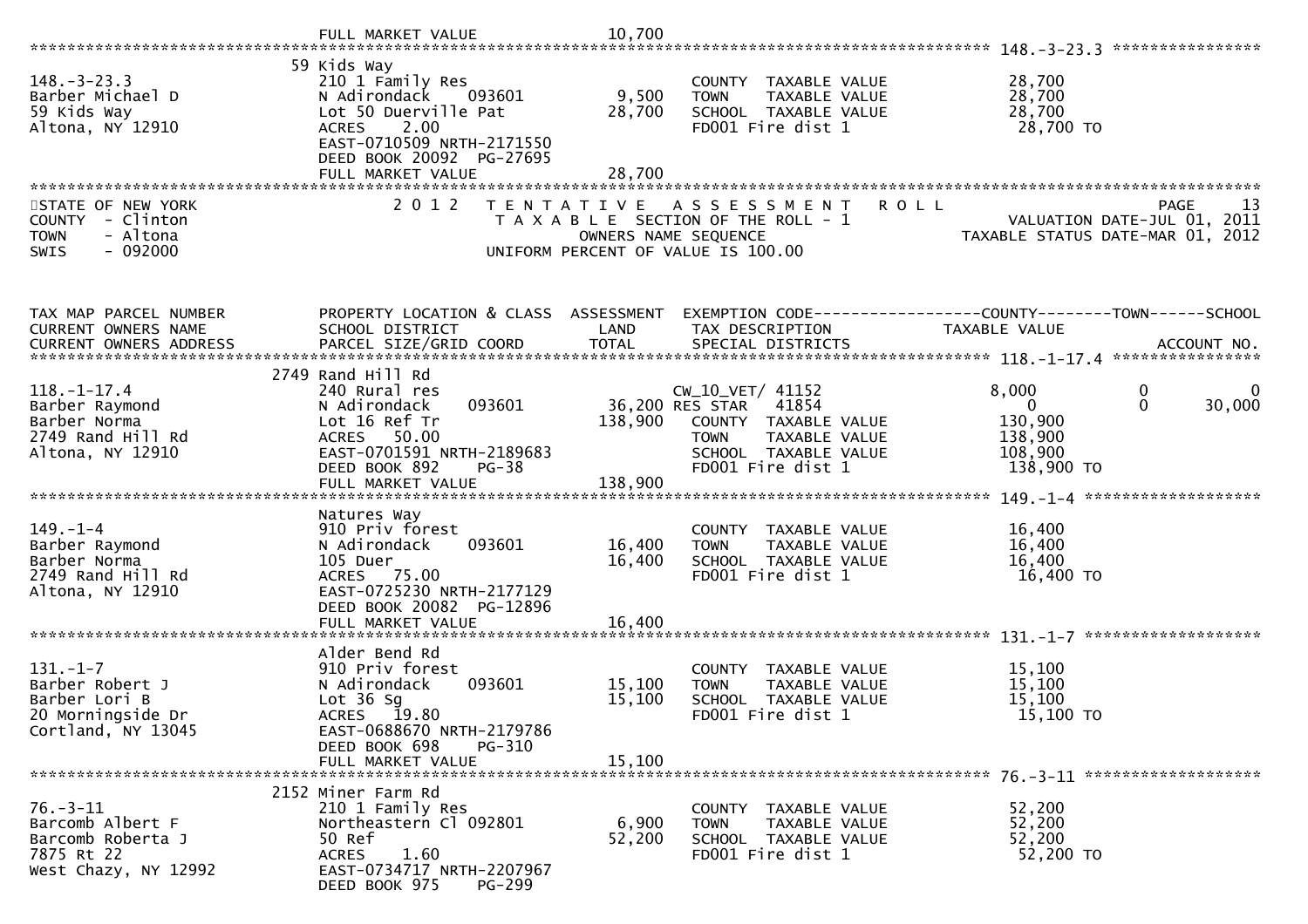| $76. - 3 - 4.1$<br>Barcomb Alton<br>Barcomb Beverly<br>2024 Miner Farm Rd<br>Altona, NY 12910                                       | Miner Farm Rd<br>$314$ Rural vac<10<br>Northeastern Cl 092801<br>50 Ref<br>9.60<br><b>ACRES</b><br>EAST-0736819 NRTH-2210265<br>DEED BOOK 629<br>PG-1166<br>FULL MARKET VALUE                                                   | 5,800<br>5,800<br>5,800     | COUNTY TAXABLE VALUE<br>TAXABLE VALUE<br><b>TOWN</b><br>SCHOOL TAXABLE VALUE<br>FD001 Fire dist 1                                                                          | 5,800<br>5,800<br>5,800<br>$5,800$ TO                                                      |                    |
|-------------------------------------------------------------------------------------------------------------------------------------|---------------------------------------------------------------------------------------------------------------------------------------------------------------------------------------------------------------------------------|-----------------------------|----------------------------------------------------------------------------------------------------------------------------------------------------------------------------|--------------------------------------------------------------------------------------------|--------------------|
|                                                                                                                                     |                                                                                                                                                                                                                                 |                             |                                                                                                                                                                            |                                                                                            |                    |
| STATE OF NEW YORK<br>COUNTY - Clinton<br><b>TOWN</b><br>- Altona<br>$-092000$<br><b>SWIS</b>                                        | 2 0 1 2<br>T E N T A T I V E                                                                                                                                                                                                    |                             | ASSESSMENT<br>T A X A B L E SECTION OF THE ROLL - 1<br>OWNERS NAME SEQUENCE<br>UNIFORM PERCENT OF VALUE IS 100.00                                                          | <b>ROLL</b><br>VALUATION DATE-JUL 01, 2011<br>TAXABLE STATUS DATE-MAR 01, 2012             | <b>PAGE</b><br>14  |
| TAX MAP PARCEL NUMBER                                                                                                               | PROPERTY LOCATION & CLASS ASSESSMENT                                                                                                                                                                                            |                             | EXEMPTION CODE-----------------COUNTY--------TOWN------SCHOOL                                                                                                              |                                                                                            |                    |
| CURRENT OWNERS NAME<br>CURRENT OWNERS ADDRESS                                                                                       | SCHOOL DISTRICT                                                                                                                                                                                                                 | LAND                        | TAX DESCRIPTION                                                                                                                                                            | TAXABLE VALUE                                                                              |                    |
| $73. - 1 - 30.1$<br>Barcomb Ernest L Jr<br>353 Irona Rd<br>Altona, NY 12910                                                         | 353-355 Irona Rd<br>210 1 Family Res<br>093601<br>N Adirondack<br>Lot 138 Ref<br>H Way<br>Barcomb<br>Barcomb<br>Barcomb<br>FRNT 150.00 DPTH 250.00<br>EAST-0702731 NRTH-2212464<br>DEED BOOK 548<br>PG-199<br>FULL MARKET VALUE | 69,000<br>69,000            | 41121<br>WARNONALL<br>6,400 RES STAR<br>41854<br>COUNTY TAXABLE VALUE<br>TAXABLE VALUE<br><b>TOWN</b><br>SCHOOL TAXABLE VALUE<br>FD001 Fire dist 1<br>LT001 Altona light 1 | 10,350<br>10,350<br>$\overline{0}$<br>58,650<br>58,650<br>39,000<br>69,000 TO<br>69,000 TO | 0<br>30,000<br>0   |
|                                                                                                                                     | 106 Station Rd                                                                                                                                                                                                                  |                             |                                                                                                                                                                            |                                                                                            |                    |
| $74. - 1 - 39.1$<br>Barcomb Frederick<br>Barcomb Barbara<br>106 Station St<br>Altona, NY 12910-2029                                 | 210 1 Family Res<br>N Adirondack<br>093601<br>111 Ref<br><b>ACRES</b><br>5.90<br>EAST-0712253 NRTH-2209843<br>PG-659<br>DEED BOOK 506                                                                                           | 9,400<br>139,900            | 41854<br>RES STAR<br>COUNTY TAXABLE VALUE<br><b>TOWN</b><br>TAXABLE VALUE<br>SCHOOL TAXABLE VALUE<br>FD001 Fire dist 1<br>LT001 Altona light 1                             | $\mathbf{0}$<br>139,900<br>139,900<br>109,900<br>139,900 TO<br>139,900 TO                  | 30,000<br>$\Omega$ |
|                                                                                                                                     | 594 Devils Den Rd                                                                                                                                                                                                               |                             |                                                                                                                                                                            |                                                                                            |                    |
| $74. - 1 - 39.2$<br>Barcomb Frederick T<br>Barcomb Barbara J<br>Attn: Kevin K & Debra Deyo<br>594 Devils Den Rd<br>Altona, NY 12910 | 210 1 Family Res<br>N Adirondack<br>093601<br>Lot 111 Ref Tr<br>2.10<br><b>ACRES</b><br>EAST-0711029 NRTH-2209692<br>DEED BOOK 20051 PG-79097<br>FULL MARKET VALUE                                                              | 7,200<br>109,900<br>109,900 | 41854<br>RES STAR<br>COUNTY TAXABLE VALUE<br>TAXABLE VALUE<br><b>TOWN</b><br>SCHOOL TAXABLE VALUE<br>FD001 Fire dist 1<br>LT001 Altona light 1                             | 0<br>109,900<br>109,900<br>79,900<br>109,900 TO<br>109,900 TO                              | 30,000<br>$\Omega$ |
| $74. - 1 - 37.2$<br>Barcomb Kenneth M<br>Barcomb Karen S<br>114 Station St                                                          | 114 Station St<br>210 1 Family Res<br>N Adirondack<br>093601<br>FRNT 177.97 DPTH 218.42<br>850<br><b>BANK</b>                                                                                                                   | 6,400<br>106,800            | 41854<br>RES STAR<br>COUNTY<br>TAXABLE VALUE<br><b>TOWN</b><br>TAXABLE VALUE<br><b>SCHOOL</b><br>TAXABLE VALUE                                                             | $\mathbf 0$<br>106,800<br>106,800<br>76,800                                                | 30,000<br>0        |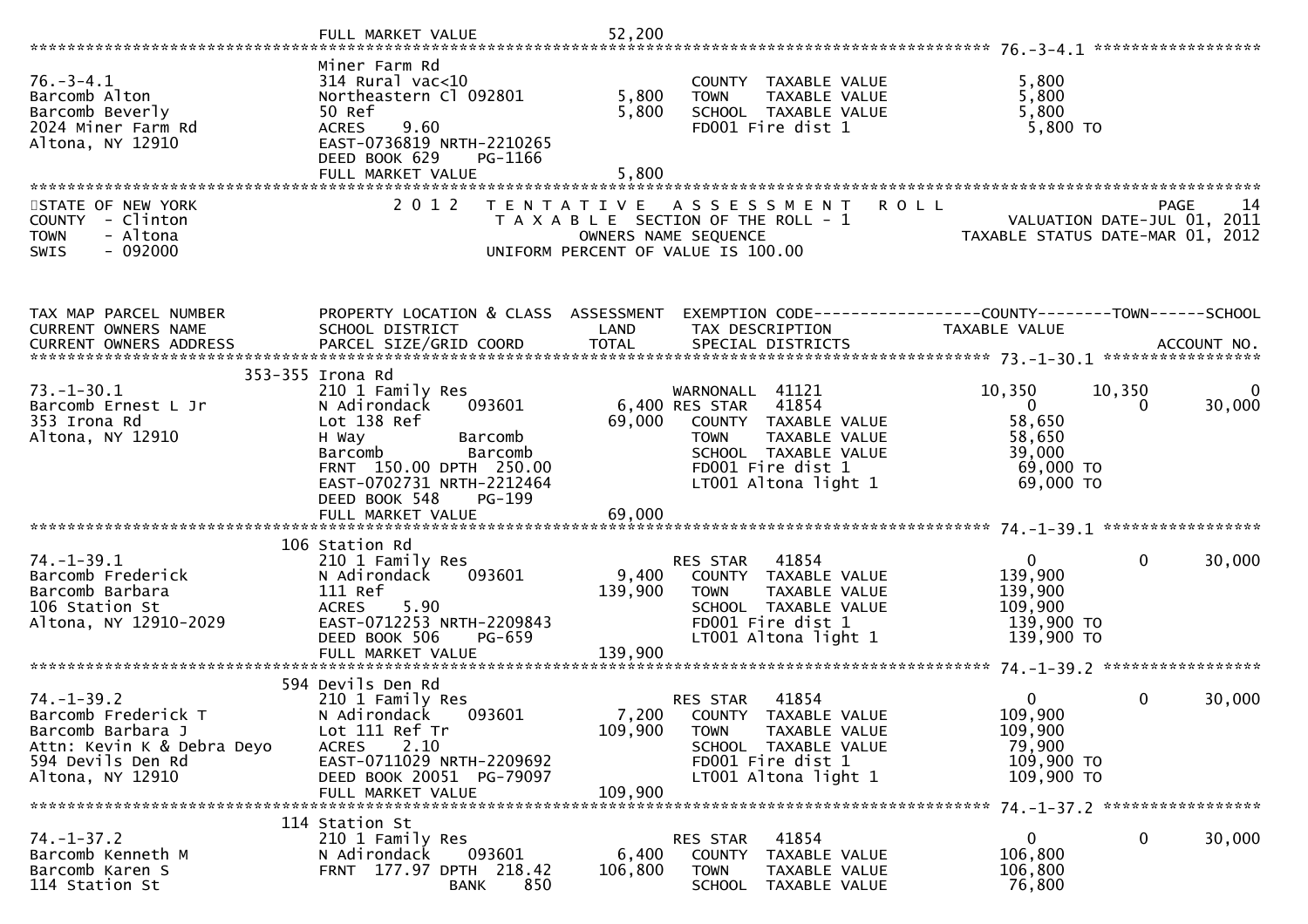| Altona, NY 12910                                                                                                     | EAST-0711176 NRTH-2209605<br>DEED BOOK 20031 PG-62601<br>FULL MARKET VALUE                                                                                                         | FD001 Fire dist 1<br>LT001 Altona light 1<br>106,800                                                                                                                                            | 106,800 TO<br>106,800 TO                                                                                                                           |
|----------------------------------------------------------------------------------------------------------------------|------------------------------------------------------------------------------------------------------------------------------------------------------------------------------------|-------------------------------------------------------------------------------------------------------------------------------------------------------------------------------------------------|----------------------------------------------------------------------------------------------------------------------------------------------------|
|                                                                                                                      |                                                                                                                                                                                    |                                                                                                                                                                                                 |                                                                                                                                                    |
| $89.1 - 3 - 3$<br>Barcomb Life Use Casper<br>Toohill Shelly A<br>3129 Miner Farm Rd<br>PO Box 51<br>Altona, NY 12910 | 3129 Miner Farm Rd<br>210 1 Family Res<br>093601<br>N Adirondack<br>110 Ref<br>FRNT 128.00 DPTH 96.00<br>EAST-0711008 NRTH-2207332<br>DEED BOOK 843<br>PG-312<br>FULL MARKET VALUE | 41131<br>WARCOMALL<br>4,300 AGED COUN<br>41802<br>78,000 SR STAR<br>41834<br>COUNTY TAXABLE VALUE<br><b>TOWN</b><br><b>TAXABLE VALUE</b><br>SCHOOL TAXABLE VALUE<br>FD001 Fire dist 1<br>78,000 | 19,500<br>19,500<br>0<br>$\mathbf 0$<br>29,250<br>0<br>$\mathbf 0$<br>$\overline{\mathbf{0}}$<br>62,200<br>29,250<br>58,500<br>15,800<br>78,000 TO |
| STATE OF NEW YORK<br>COUNTY - Clinton<br>- Altona<br><b>TOWN</b><br>$-092000$<br><b>SWIS</b>                         | 2 0 1 2                                                                                                                                                                            | TENTATIVE ASSESSMENT<br>T A X A B L E SECTION OF THE ROLL - 1<br>OWNERS NAME SEQUENCE<br>UNIFORM PERCENT OF VALUE IS 100.00                                                                     | <b>ROLL</b><br>-15<br><b>PAGE</b><br>VALUATION DATE-JUL 01, 2011<br>TAXABLE STATUS DATE-MAR 01, 2012                                               |
| TAX MAP PARCEL NUMBER<br>CURRENT OWNERS NAME                                                                         | PROPERTY LOCATION & CLASS ASSESSMENT<br>SCHOOL DISTRICT                                                                                                                            | LAND<br>TAX DESCRIPTION                                                                                                                                                                         | EXEMPTION CODE-----------------COUNTY--------TOWN------SCHOOL<br><b>TAXABLE VALUE</b>                                                              |
| $74. - 1 - 15.1$<br>Barcomb Sherry L<br>295 Joe Wood Rd<br>Altona, NY 12910                                          | 295 Joe Wood Rd<br>240 Rural res<br>093601<br>N Adirondack<br>104 Ref<br>ACRES 12.50<br>EAST-0716461 NRTH-2213211<br>DEED BOOK 20102 PG-32545<br>FULL MARKET VALUE                 | 41854<br>RES STAR<br>13,100<br>COUNTY TAXABLE VALUE<br>65,900<br>TAXABLE VALUE<br><b>TOWN</b><br>SCHOOL TAXABLE VALUE<br>FD001 Fire dist 1<br>LT001 Altona light 1<br>65,900                    | $\overline{0}$<br>$\mathbf{0}$<br>30,000<br>65,900<br>65,900<br>35,900<br>65,900 TO<br>65,900 TO                                                   |
| $132 - 1 - 7.1$<br>Barnaby Emilie A<br>PO Box 120<br>Altona, NY 12910-0120                                           | Rand Hill Rd<br>$322$ Rural vac $>10$<br>093601<br>N Adirondack<br>38 Duer<br>survey<br>ACRES 26.40<br>EAST-0708067 NRTH-2180940<br>DEED BOOK 592<br>PG-469                        | <b>COUNTY</b><br>TAXABLE VALUE<br>17,400<br><b>TOWN</b><br>TAXABLE VALUE<br>17,400<br>SCHOOL TAXABLE VALUE<br>FD001 Fire dist 1                                                                 | *****************<br>17,400<br>17,400<br>17,400<br>17,400 TO                                                                                       |
| $148. - 2 - 13.9$<br>Barnaby Robert A<br>Barnaby Jean N<br>1806 Military Tpke<br>Plattsburgh, NY 12901               | Trudo Rd<br>314 Rural vac<10<br>093601<br>N Adirondack<br>Lot 49 Duers<br>2.70<br><b>ACRES</b><br>EAST-0711910 NRTH-2173619<br>DEED BOOK 914<br>$PG-83$<br>FULL MARKET VALUE       | TAXABLE VALUE<br><b>COUNTY</b><br>9,900<br><b>TOWN</b><br>TAXABLE VALUE<br>9,900<br>SCHOOL TAXABLE VALUE<br>FD001 Fire dist 1<br>9,900                                                          | 9,900<br>9,900<br>9,900<br>9,900 TO                                                                                                                |
|                                                                                                                      |                                                                                                                                                                                    |                                                                                                                                                                                                 |                                                                                                                                                    |
| $148. - 2 - 20$<br>Barnaby William J                                                                                 | 2036 Rand Hill Rd<br>210 1 Family Res<br>093601<br>N Adirondack                                                                                                                    | 41854<br>RES STAR<br>9,000<br>TAXABLE VALUE<br>COUNTY                                                                                                                                           | 0<br>30,000<br>0<br>39,900                                                                                                                         |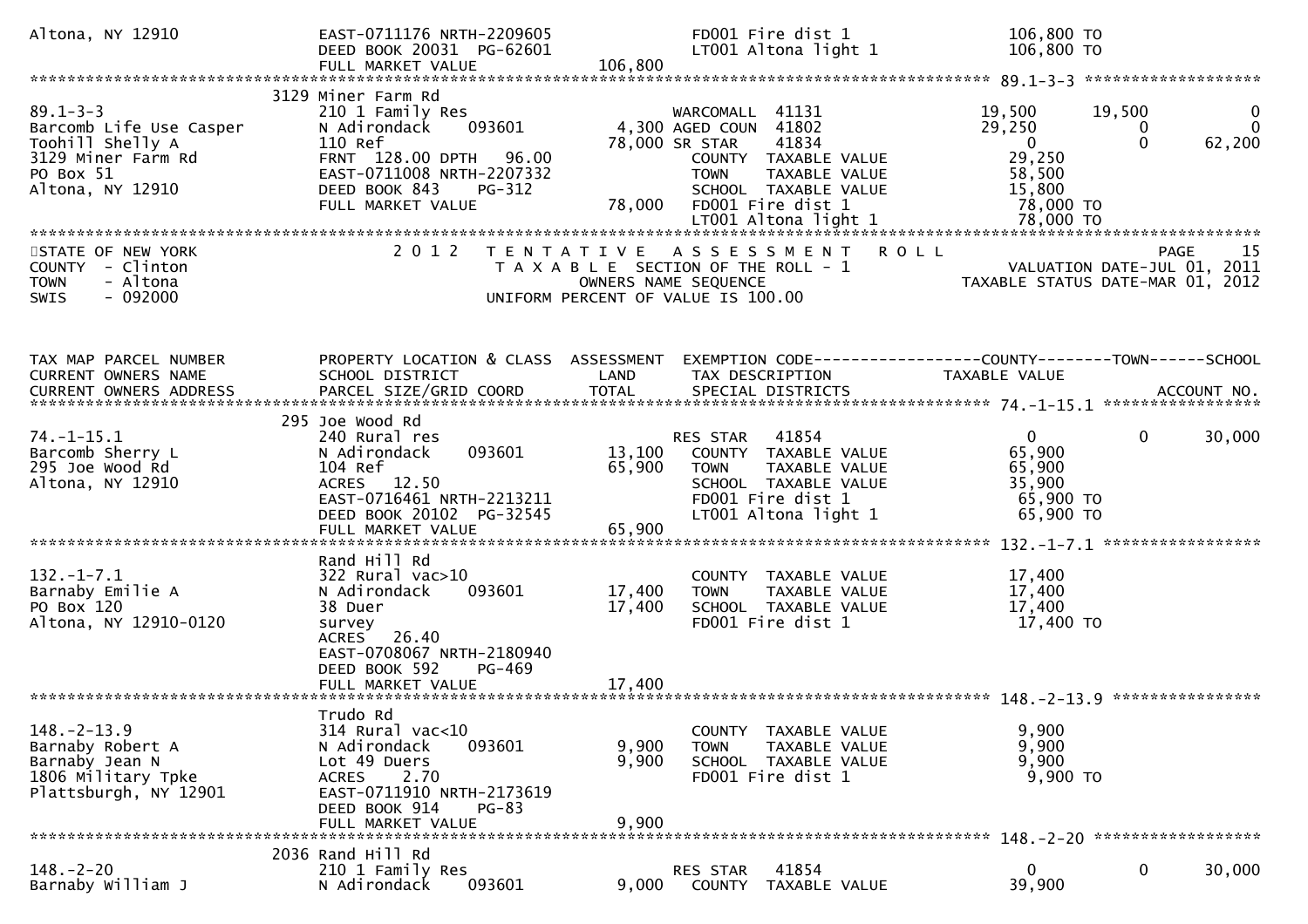| 2036 Rand Hill Rd<br>Altona, NY 12910                                                                         | 36 Duer<br>1.00<br><b>ACRES</b><br>EAST-0709227 NRTH-2173944<br>DEED BOOK 700<br>PG-238<br>FULL MARKET VALUE                                                                        | 39,900<br>39,900           | <b>TOWN</b><br>TAXABLE VALUE<br>SCHOOL TAXABLE VALUE<br>FD001 Fire dist 1                                | 39,900<br>9,900<br>39,900 TO                                                    |
|---------------------------------------------------------------------------------------------------------------|-------------------------------------------------------------------------------------------------------------------------------------------------------------------------------------|----------------------------|----------------------------------------------------------------------------------------------------------|---------------------------------------------------------------------------------|
| $135. - 1 - 4.7$<br>Barnes Virginia Atwood<br>Atwood Sharon<br>3608 Kings Lake Dr<br>Virginia Beach, VA 23452 | Atwood Rd<br>$314$ Rural vac< $10$<br>093601<br>N Adirondack<br>Lot 131 Ref Tr<br>6.00<br><b>ACRES</b><br>EAST-0734378 NRTH-2182845<br>DEED BOOK 843<br>PG-288<br>FULL MARKET VALUE | 11,500<br>11,500<br>11,500 | COUNTY TAXABLE VALUE<br><b>TOWN</b><br>TAXABLE VALUE<br>SCHOOL TAXABLE VALUE<br>FD001 Fire dist 1        | 11,500<br>11,500<br>11,500<br>11,500 TO                                         |
| STATE OF NEW YORK<br>COUNTY - Clinton<br><b>TOWN</b><br>- Altona<br>$-092000$<br><b>SWIS</b>                  | 2 0 1 2                                                                                                                                                                             | OWNERS NAME SEQUENCE       | TENTATIVE ASSESSMENT ROLL<br>T A X A B L E SECTION OF THE ROLL - 1<br>UNIFORM PERCENT OF VALUE IS 100.00 | 16<br>PAGE<br>VALUATION DATE-JUL UI, 2011<br>TAXABLE STATUS DATE-MAR 01, 2012   |
| TAX MAP PARCEL NUMBER<br>CURRENT OWNERS NAME                                                                  | PROPERTY LOCATION & CLASS ASSESSMENT<br>SCHOOL DISTRICT                                                                                                                             | LAND                       | TAX DESCRIPTION                                                                                          | EXEMPTION CODE------------------COUNTY--------TOWN------SCHOOL<br>TAXABLE VALUE |
| $116. - 2 - 1$<br>Barotti Anthony James Jr<br>Attn: Adirondack Bank<br>185 Genesee St<br>Utica, NY 13501      | 1280 Plank Rd<br>240 Rural res<br>093601<br>N Adirondack<br>27 Sg<br>ACRES 95.90<br>EAST-0680268 NRTH-2191274<br>DEED BOOK 20041 PG-76410                                           | 35,000<br>111,200          | COUNTY TAXABLE VALUE<br><b>TOWN</b><br>TAXABLE VALUE<br>SCHOOL TAXABLE VALUE<br>FD001 Fire dist 1        | 111,200<br>111,200<br>111,200<br>111,200 TO                                     |
| $88.14 - 2 - 8$<br>Batchasingh Sharma<br>Batchasingh Angelita<br>141 Mcvey St<br>LaSalle PQ, Canada H8R3T3    | 37 Pinewood Dr<br>312 Vac w/imprv<br>N Adirondack<br>093601<br>Stonewall Bk 10 Pg 123 Lo<br>FRNT 67.50 DPTH 165.00<br>EAST-0698632 NRTH-2204618<br>DEED BOOK 627<br>PG-479          | 4,000<br>7,000             | COUNTY TAXABLE VALUE<br>TAXABLE VALUE<br><b>TOWN</b><br>SCHOOL TAXABLE VALUE<br>FD001 Fire dist 1        | 7,000<br>7,000<br>7,000<br>7,000 TO                                             |
| $119. - 1 - 6.2$<br>Baxter Robert D Jr<br>Baxter Shawn<br>36 Elizabeth St<br>Plattsburgh, NY 12901            | Military Tpke<br>314 Rural vac<10<br>N Adirondack<br>093601<br>Lot 69 Ref Tr<br>1.70<br><b>ACRES</b><br>EAST-0713410 NRTH-2190083<br>DEED BOOK 787<br>$PG-25$<br>FULL MARKET VALUE  | 6,900<br>6,900<br>6,900    | COUNTY TAXABLE VALUE<br>TAXABLE VALUE<br><b>TOWN</b><br>SCHOOL TAXABLE VALUE<br>FD001 Fire dist 1        | 6,900<br>6,900<br>6,900<br>6,900 TO                                             |
| $119. - 1 - 6.11$<br>Baxter Robert D Jr                                                                       | Rock Rd<br>$322$ Rural vac $>10$<br>N Adirondack<br>093601                                                                                                                          | 41,900                     | COUNTY<br>TAXABLE VALUE<br>TAXABLE VALUE<br><b>TOWN</b>                                                  | 41,900<br>41,900                                                                |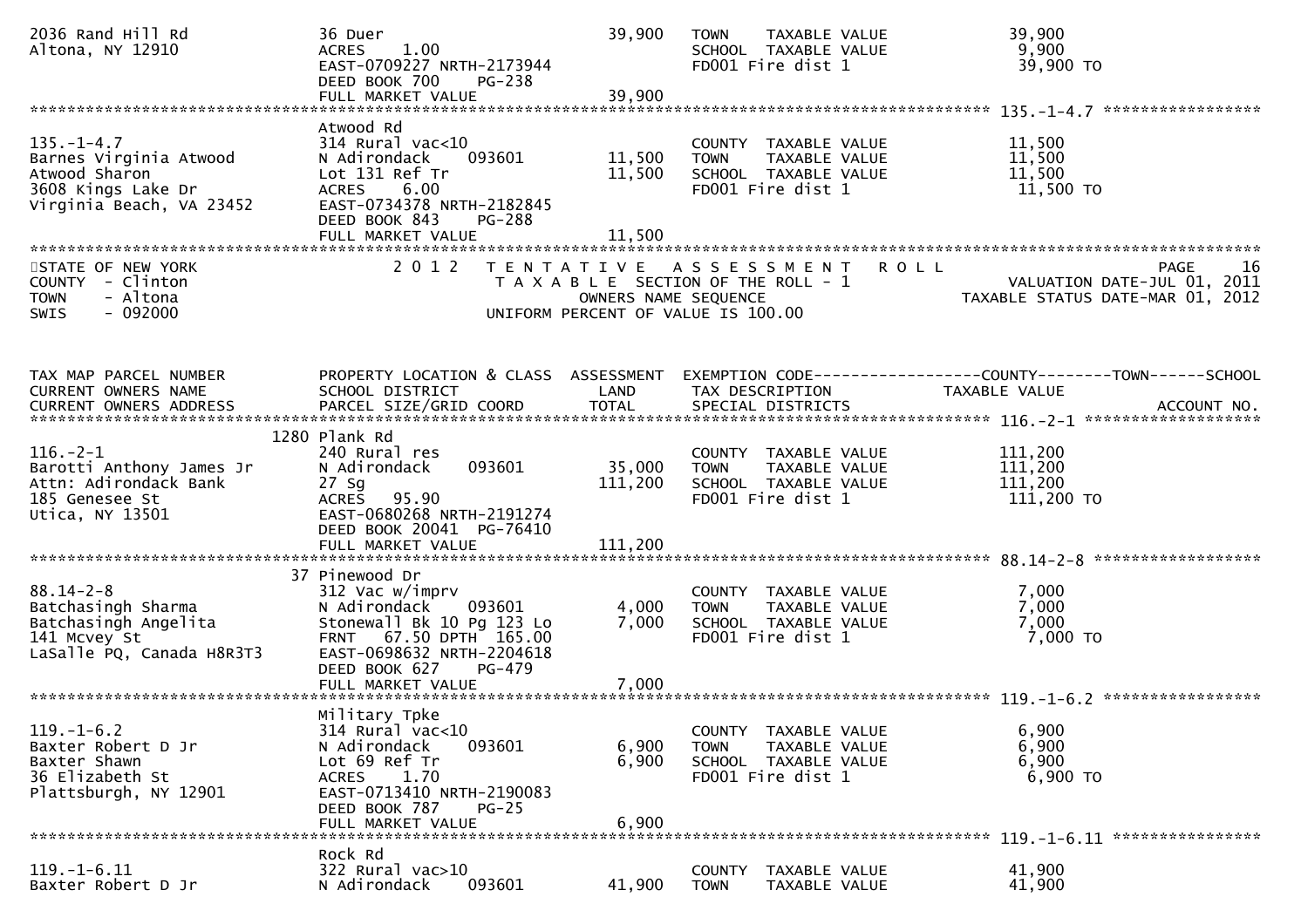| 36 Elizabeth St<br>Plattsburgh, NY 12901                                                                   | Lot 72 Ref Tr<br>Survey Map 20072/05682 &<br>ACRES 110.59<br>EAST-0715214 NRTH-2190762<br>DEED BOOK 20072 PG-06572                                               | 41,900                     | SCHOOL TAXABLE VALUE<br>FD001 Fire dist 1                                                                                 | 41,900<br>$41,900$ TO                                                                   |
|------------------------------------------------------------------------------------------------------------|------------------------------------------------------------------------------------------------------------------------------------------------------------------|----------------------------|---------------------------------------------------------------------------------------------------------------------------|-----------------------------------------------------------------------------------------|
|                                                                                                            |                                                                                                                                                                  |                            |                                                                                                                           |                                                                                         |
| $119. - 1 - 19.11$<br>Baxter Travis<br>38 Elizabeth St<br>Plattsburgh, NY 12901                            | 101 Duley Rd<br>240 Rural res<br>093601<br>N Adirondack<br>Lot 68 Ref<br>ACRES 14.30<br>EAST-0712515 NRTH-2186779<br>DEED BOOK 20062 PG-636<br>FULL MARKET VALUE | 13,500<br>20,900<br>20,900 | COUNTY TAXABLE VALUE<br>TAXABLE VALUE<br><b>TOWN</b><br>SCHOOL TAXABLE VALUE<br>FD001 Fire dist 1                         | 20,900<br>20,900<br>20,900<br>20,900 TO                                                 |
|                                                                                                            |                                                                                                                                                                  |                            |                                                                                                                           |                                                                                         |
| STATE OF NEW YORK<br>COUNTY - Clinton<br>- Altona<br><b>TOWN</b><br>$-092000$<br>SWIS                      | 2 0 1 2                                                                                                                                                          | OWNERS NAME SEQUENCE       | TENTATIVE ASSESSMENT<br><b>ROLL</b><br>T A X A B L E SECTION OF THE ROLL - 1<br>UNIFORM PERCENT OF VALUE IS 100.00        | <b>PAGE</b><br>17<br>VALUATION DATE-JUL 01, 2011<br>TAXABLE STATUS DATE-MAR 01, 2012    |
|                                                                                                            |                                                                                                                                                                  |                            |                                                                                                                           |                                                                                         |
| TAX MAP PARCEL NUMBER<br>CURRENT OWNERS NAME                                                               | PROPERTY LOCATION & CLASS ASSESSMENT<br>SCHOOL DISTRICT                                                                                                          | LAND                       | TAX DESCRIPTION                                                                                                           | EXEMPTION CODE-----------------COUNTY-------TOWN------SCHOOL<br>TAXABLE VALUE           |
|                                                                                                            |                                                                                                                                                                  |                            |                                                                                                                           |                                                                                         |
| $133. - 1 - 2$<br>Baxter Travis<br>AG Land Property Management<br>38 Elizabeth St<br>Plattsburgh, NY 12901 | Duley Rd<br>321 Abandoned ag<br>N Adirondack<br>093601<br>67 Duer<br>2011-00243319, Royalty Aq<br>ACRES 112.50<br>EAST-0712358 NRTH-2184296                      | 29,700<br>29,700           | COUNTY TAXABLE VALUE<br>TAXABLE VALUE<br><b>TOWN</b><br>SCHOOL TAXABLE VALUE<br>FD001 Fire dist 1                         | 29,700<br>29,700<br>29,700<br>29,700 TO                                                 |
|                                                                                                            | DEED BOOK 20112 PG-42207                                                                                                                                         |                            |                                                                                                                           |                                                                                         |
|                                                                                                            | FULL MARKET VALUE                                                                                                                                                | 29,700                     |                                                                                                                           |                                                                                         |
|                                                                                                            | 2229/2251 Rand Hill Rd                                                                                                                                           |                            |                                                                                                                           |                                                                                         |
| $132. - 1 - 9$<br>Beach Charles<br>Beach Lois<br>Purdy Mills<br>2251 Rand Hill Rd<br>Altona, NY 12910      | 210 1 Family Res<br>N Adirondack<br>093601<br>38 Duer<br>9.00<br><b>ACRES</b><br>EAST-0706941 NRTH-2178331<br>DEED BOOK 529<br>PG-265                            | 17,300<br>255,000          | 41854<br>RES STAR<br>COUNTY TAXABLE VALUE<br><b>TOWN</b><br>TAXABLE VALUE<br>SCHOOL TAXABLE VALUE<br>FD001 Fire dist 1    | $\mathbf{0}$<br>30,000<br>$\overline{0}$<br>255,000<br>255,000<br>225,000<br>255,000 TO |
|                                                                                                            | FULL MARKET VALUE                                                                                                                                                | 255,000                    |                                                                                                                           |                                                                                         |
|                                                                                                            |                                                                                                                                                                  |                            |                                                                                                                           |                                                                                         |
| $89.1 - 1 - 9.1$<br>Beach Jonathan<br>505 Devils Den Rd<br>Altona, NY 12910                                | 505 Devils Den Rd<br>220 2 Family Res<br>093601<br>N Adirondack<br>131 Ref<br>230<br>ACRES<br>1.70 BANK<br>EAST-0710668 NRTH-2207455<br>DEED BOOK 20062 PG-1515  | 7,000<br>190,000           | COUNTY TAXABLE VALUE<br><b>TOWN</b><br>TAXABLE VALUE<br>SCHOOL TAXABLE VALUE<br>FD001 Fire dist 1<br>LT001 Altona light 1 | 190,000<br>190,000<br>190,000<br>190,000 то<br>190,000 TO                               |
|                                                                                                            | FULL MARKET VALUE                                                                                                                                                | 190,000                    |                                                                                                                           |                                                                                         |
|                                                                                                            |                                                                                                                                                                  |                            |                                                                                                                           |                                                                                         |
|                                                                                                            | 499 Devils Den Rd                                                                                                                                                |                            |                                                                                                                           |                                                                                         |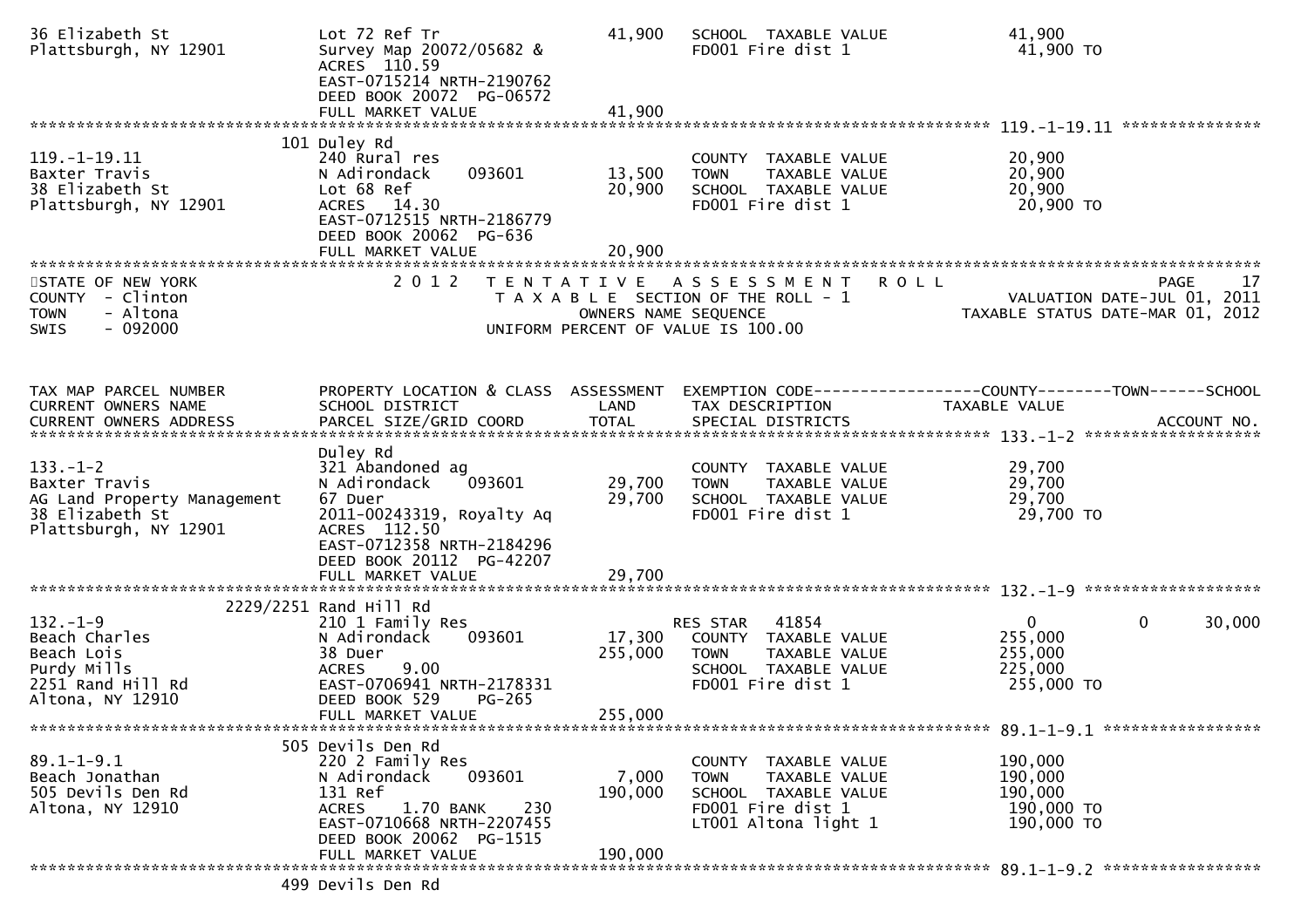| $89.1 - 1 - 9.2$<br>Beach Randall C<br>Beach Lois S<br>2251 Rand Hill Rd<br>Altona, NY 12910               | 482 Det row bldg<br>093601<br>N Adirondack<br>Lot 131 Ref Tr<br>FRNT 102.58 DPTH 257.73<br>EAST-0710760 NRTH-2207371<br>DEED BOOK 98000 PG-99604<br>FULL MARKET VALUE | 6,100<br>125,000<br>125,000 | COUNTY TAXABLE VALUE<br><b>TOWN</b><br>TAXABLE VALUE<br>SCHOOL TAXABLE VALUE<br>FD001 Fire dist 1<br>LT001 Altona light 1    | 125,000<br>125,000<br>125,000<br>125,000 TO<br>125,000 TO                                                         |
|------------------------------------------------------------------------------------------------------------|-----------------------------------------------------------------------------------------------------------------------------------------------------------------------|-----------------------------|------------------------------------------------------------------------------------------------------------------------------|-------------------------------------------------------------------------------------------------------------------|
|                                                                                                            | 3130 Miner Farm Rd                                                                                                                                                    |                             |                                                                                                                              |                                                                                                                   |
| $89.1 - 2 - 28$<br>Beach Randall C<br>Beach Lois S<br>Purdy Mills<br>2251 Rand Hill Rd<br>Altona, NY 12910 | 411 Apartment<br>093601<br>N Adirondack<br>110 Ref<br>FRNT 70.00 DPTH 77.00<br>EAST-0711003 NRTH-2207474<br>DEED BOOK 638<br><b>PG-680</b><br>FULL MARKET VALUE       | 4,000<br>99,900<br>99,900   | COUNTY TAXABLE VALUE<br>TAXABLE VALUE<br><b>TOWN</b><br>SCHOOL TAXABLE VALUE<br>FD001 Fire dist 1<br>LT001 Altona light 1    | 99,900<br>99,900<br>99,900<br>טע, פע<br>99,900 TO<br>חד <u>ממה</u><br>99,900 TO                                   |
|                                                                                                            |                                                                                                                                                                       |                             |                                                                                                                              |                                                                                                                   |
| STATE OF NEW YORK<br>COUNTY - Clinton<br>- Altona<br><b>TOWN</b><br>$-092000$<br>SWIS                      |                                                                                                                                                                       |                             | 2012 TENTATIVE ASSESSMENT ROLL<br>UNIFORM PERCENT OF VALUE IS 100.00                                                         | 18<br><b>PAGE</b><br>T A X A B L E SECTION OF THE ROLL - 1<br>OWNERS NAME SEQUENCE<br>OWNERS NAME SEQUENCE        |
|                                                                                                            |                                                                                                                                                                       |                             |                                                                                                                              |                                                                                                                   |
| TAX MAP PARCEL NUMBER<br>CURRENT OWNERS NAME                                                               | SCHOOL DISTRICT                                                                                                                                                       | LAND                        | TAX DESCRIPTION                                                                                                              | PROPERTY LOCATION & CLASS ASSESSMENT EXEMPTION CODE----------------COUNTY-------TOWN------SCHOOL<br>TAXABLE VALUE |
|                                                                                                            | 974 Slosson Rd                                                                                                                                                        |                             |                                                                                                                              |                                                                                                                   |
| $121. - 1 - 8$<br>Beauregard David<br>Beauregard Elizabeth<br>978 Slosson Rd<br>West Chazy, NY 12992       | 280 Res Multiple<br>Beekmantown Cen 092401<br>Lot 149 Duer<br>ACRES 41.80<br>EAST-0740666 NRTH-2189329<br>DEED BOOK 98001 PG-02738                                    | 212,000                     | 41834<br>SR STAR<br>29,500 COUNTY TAXABLE VALUE<br><b>TOWN</b><br>TAXABLE VALUE<br>SCHOOL TAXABLE VALUE<br>FD001 Fire dist 1 | $\mathbf{0}$<br>$\mathbf{0}$<br>62,200<br>212,000<br>212,000<br>149,800<br>212,000 TO                             |
|                                                                                                            |                                                                                                                                                                       |                             |                                                                                                                              |                                                                                                                   |
|                                                                                                            | 978 Slosson Rd                                                                                                                                                        |                             |                                                                                                                              |                                                                                                                   |
| $121.-1-9$<br>Beauregard David<br>Beauregard Elizabeth<br>978 Slosson Rd<br>West Chazy, NY 12992           | 312 Vac w/imprv<br>Beekmantown Cen 092401<br>Lot 149 Duer<br>ACRES 16.00<br>EAST-0740639 NRTH-2188342<br>DEED BOOK 98001 PG-02738                                     | 15,300<br>16,500            | COUNTY TAXABLE VALUE<br><b>TOWN</b><br>TAXABLE VALUE<br>SCHOOL TAXABLE VALUE<br>FD001 Fire dist 1                            | 16,500<br>16,500<br>16,500<br>16,500 TO                                                                           |
|                                                                                                            | FULL MARKET VALUE                                                                                                                                                     | 16,500                      |                                                                                                                              |                                                                                                                   |
| $149. - 1 - 10.612$<br>Bechard Edward A<br>Bechard Beverly J<br>1 Dumont Rd<br>Champlain, NY 12919         | 386 Murtagh Hill Rd<br>240 Rural res<br>N Adirondack<br>093601<br>Lot 106 Duers<br>ACRES 10.20<br>EAST-0725153 NRTH-2173125<br>DEED BOOK 904<br>PG-284                | 10,000<br>53,000            | COUNTY TAXABLE VALUE<br>TAXABLE VALUE<br><b>TOWN</b><br>SCHOOL TAXABLE VALUE<br>FD001 Fire dist 1                            | 53,000<br>53,000<br>53,000<br>53,000 TO                                                                           |
|                                                                                                            | FULL MARKET VALUE                                                                                                                                                     | 53,000                      |                                                                                                                              |                                                                                                                   |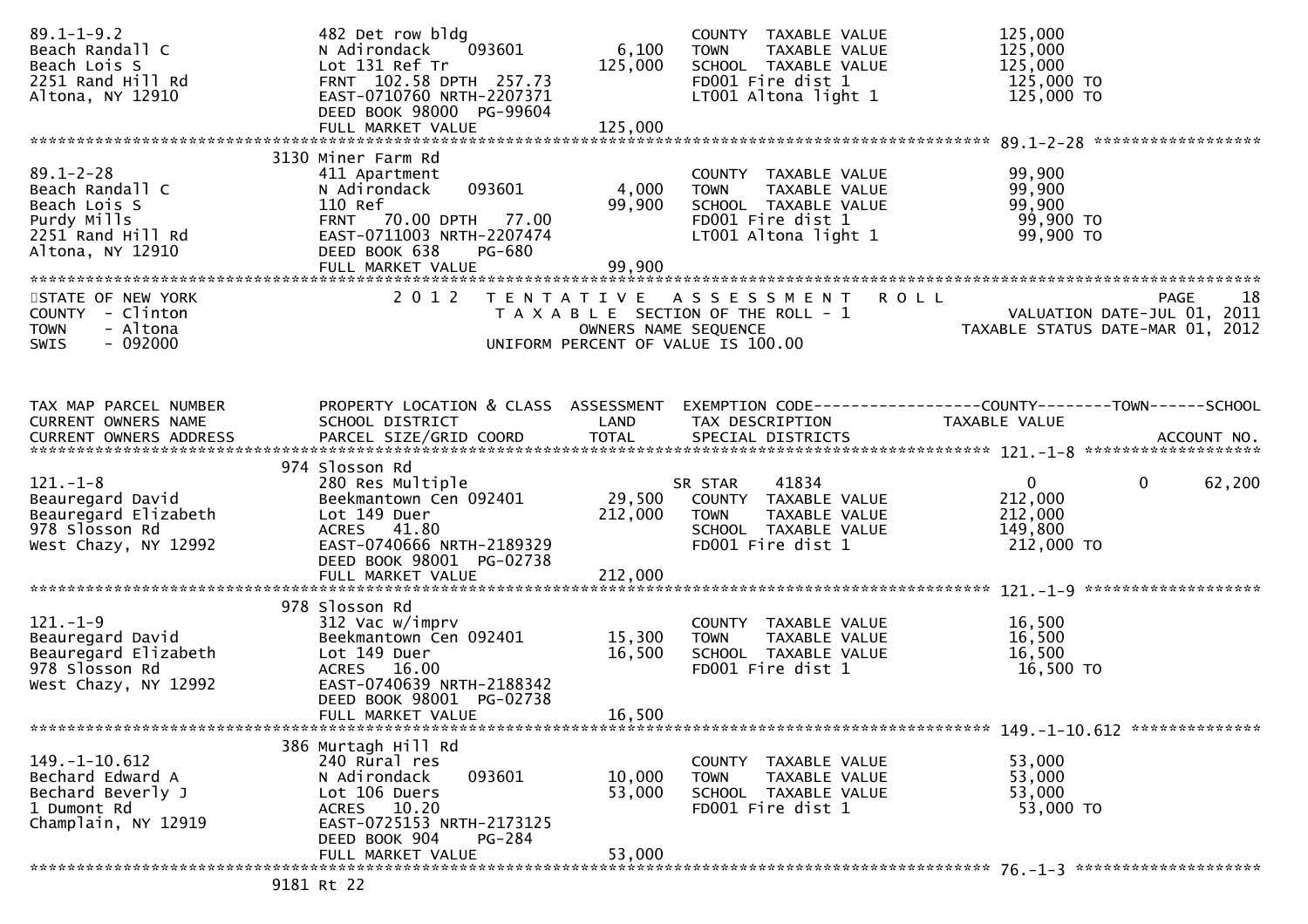| $76. - 1 - 3$<br>Begor Bertha<br>Begor Leeward<br>9181 Rt 22<br>Mooers, NY 12958                            | 210 1 Family Res<br>Northeastern Cl 092801<br>Lot 32 Ref<br>FRNT 300.00 DPTH 110.00<br>EAST-0736854 NRTH-2216033<br>DEED BOOK 20092 PG-24473<br>FULL MARKET VALUE       | 66,800<br>66,800          | AGED - ALL 41800<br>4,800 SR STAR<br>41834<br>COUNTY TAXABLE VALUE<br>TAXABLE VALUE<br><b>TOWN</b><br>SCHOOL TAXABLE VALUE<br>FD001 Fire dist 1 | 33,400<br>$\mathbf{0}$<br>33,400<br>33,400<br>$\overline{0}$<br>66,800 TO | 33,400<br>33,400<br>33,400<br>0                 |
|-------------------------------------------------------------------------------------------------------------|-------------------------------------------------------------------------------------------------------------------------------------------------------------------------|---------------------------|-------------------------------------------------------------------------------------------------------------------------------------------------|---------------------------------------------------------------------------|-------------------------------------------------|
|                                                                                                             | 1978 Alder Bend Rd                                                                                                                                                      |                           |                                                                                                                                                 |                                                                           |                                                 |
| $73. - 1 - 13.1$<br>Belair Christopher W<br>Belair Carolyn A<br>1978 Alder Bend Rd<br>Altona, NY 12910-1942 | 210 1 Family Res<br>093601<br>N Adirondack<br>155 Ref<br>FRNT 160.00 DPTH 199.00<br><b>BANK</b><br>080<br>EAST-0698011 NRTH-2213402<br>DEED BOOK 966<br><b>PG-81</b>    | 6,300<br>83,000           | 41854<br>RES STAR<br>COUNTY TAXABLE VALUE<br><b>TOWN</b><br>TAXABLE VALUE<br>SCHOOL TAXABLE VALUE<br>FD001 Fire dist 1                          | $\overline{0}$<br>83,000<br>83,000<br>53,000<br>83,000 TO                 | 0<br>30,000                                     |
|                                                                                                             |                                                                                                                                                                         |                           |                                                                                                                                                 |                                                                           |                                                 |
| STATE OF NEW YORK<br>COUNTY - Clinton<br>- Altona<br><b>TOWN</b><br>$-092000$<br><b>SWIS</b>                | 2 0 1 2                                                                                                                                                                 |                           | TENTATIVE ASSESSMENT<br><b>ROLL</b><br>T A X A B L E SECTION OF THE ROLL - 1<br>OWNERS NAME SEQUENCE<br>UNIFORM PERCENT OF VALUE IS 100.00      | VALUATION DATE-JUL 01, 2011                                               | -19<br>PAGE<br>TAXABLE STATUS DATE-MAR 01, 2012 |
| TAX MAP PARCEL NUMBER<br>CURRENT OWNERS NAME                                                                | PROPERTY LOCATION & CLASS ASSESSMENT<br>SCHOOL DISTRICT                                                                                                                 | LAND                      | EXEMPTION CODE-----------------COUNTY-------TOWN------SCHOOL<br>TAX DESCRIPTION                                                                 | TAXABLE VALUE                                                             |                                                 |
| $89.1 - 3 - 30$<br>Belair Christopher W<br>Belair Life Use Beulah<br>1978 Alder Bend Rd<br>Altona, NY 12910 | 446 Devils Den Rd<br>210 1 Family Res<br>093601<br>N Adirondack<br>110 Ref<br>FRNT 120.00 DPTH 165.00<br>EAST-0711199 NRTH-2206096<br>DEED BOOK 785<br>$PG-34$          | 5,700<br>35,000           | WARCOMALL 41131<br>COUNTY TAXABLE VALUE<br><b>TOWN</b><br>TAXABLE VALUE<br>SCHOOL TAXABLE VALUE<br>FD001 Fire dist 1<br>LT001 Altona light 1    | 8,750<br>26,250<br>26,250<br>35,000<br>35,000 TO<br>35,000 TO             | 8,750<br>$\mathbf{0}$                           |
|                                                                                                             | FULL MARKET VALUE                                                                                                                                                       | 35,000                    |                                                                                                                                                 |                                                                           |                                                 |
| $73. - 1 - 43$<br>Belair Nathan R<br>32 Pike St Apt 1<br>Plattsburgh, NY 12901                              | 1933 Alder Bend Rd<br>210 1 Family Res<br>093601<br>N Adirondack<br>166 Ref<br>FRNT 180.00 DPTH 250.00<br>080<br>BANK                                                   | 6,400<br>79,000           | RES STAR<br>41854<br>COUNTY TAXABLE VALUE<br><b>TOWN</b><br>TAXABLE VALUE<br>SCHOOL TAXABLE VALUE<br>FD001 Fire dist 1                          | $\mathbf{0}$<br>79,000<br>79,000<br>49,000<br>79,000 TO                   | 0<br>30,000                                     |
|                                                                                                             | EAST-0697763 NRTH-2212402<br>DEED BOOK 20122 PG-45248<br>FULL MARKET VALUE                                                                                              | 79,000                    |                                                                                                                                                 |                                                                           |                                                 |
| $130 - 2 - 8$<br>Belair Sandra L<br>752 Plank Rd<br>Ellenburg Depot, NY 12935                               | 752 Plank Rd<br>210 1 Family Res<br>N Adirondack<br>093601<br>37 Sg<br><b>ACRES</b><br>5.10<br>EAST-0680848 NRTH-2178500<br>DEED BOOK 754<br>PG-31<br>FULL MARKET VALUE | 9,000<br>71,100<br>71,100 | RES STAR<br>41854<br>COUNTY<br>TAXABLE VALUE<br>TAXABLE VALUE<br><b>TOWN</b><br>SCHOOL TAXABLE VALUE<br>FD001 Fire dist 1                       | $\mathbf{0}$<br>71,100<br>71,100<br>41,100<br>71,100 TO                   | 0<br>30,000                                     |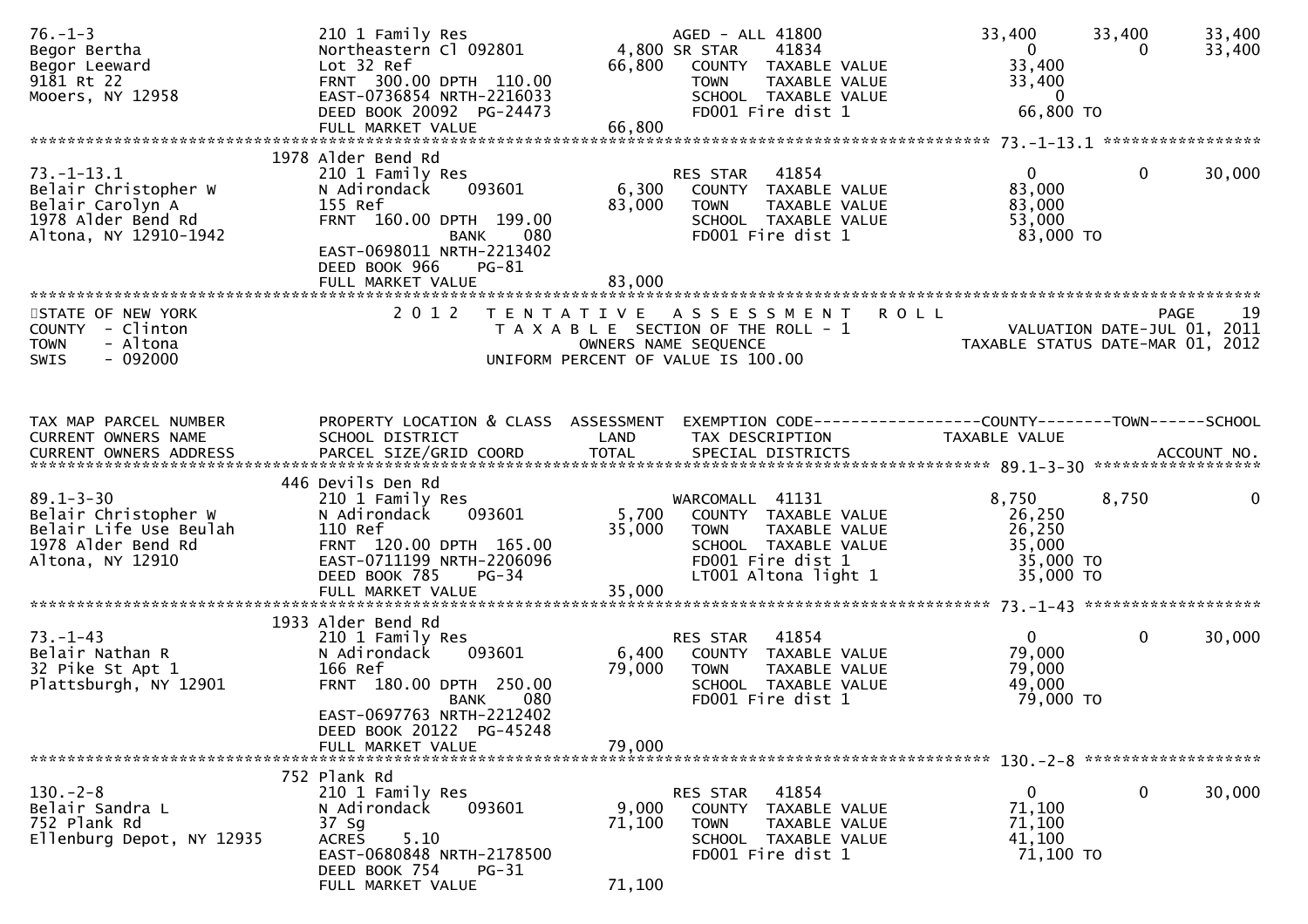| $87. - 1 - 13.12$<br>Belanger Wanda<br>Belanger Heather Ann<br>12 Upper Gilman St<br>St Albans, VT 05478-1817 | Military Tpke<br>$314$ Rural vac<10<br>093601<br>N Adirondack<br>Lot 214 Ref Tract<br><b>ACRES</b><br>2.60<br>EAST-0683849 NRTH-2204903<br>DEED BOOK 866<br><b>PG-93</b><br>FULL MARKET VALUE | 7,500<br>7,500<br>7,500    | COUNTY TAXABLE VALUE<br>TAXABLE VALUE<br><b>TOWN</b><br>SCHOOL TAXABLE VALUE<br>FD001 Fire dist 1                      | 7,500<br>7,500<br>7,500<br>7,500 TO                                             |                        |
|---------------------------------------------------------------------------------------------------------------|-----------------------------------------------------------------------------------------------------------------------------------------------------------------------------------------------|----------------------------|------------------------------------------------------------------------------------------------------------------------|---------------------------------------------------------------------------------|------------------------|
|                                                                                                               |                                                                                                                                                                                               |                            |                                                                                                                        |                                                                                 |                        |
| $72. - 1 - 10$<br>Bell Alane M<br>80 white Rd<br>Mooers Forks, NY 12959                                       | Irona Rd<br>321 Abandoned ag<br>N Adirondack<br>093601<br>183 Ref<br>ACRES 57.30<br>EAST-0690043 NRTH-2215323<br>DEED BOOK 20072 PG-6683<br>FULL MARKET VALUE                                 | 12,100<br>12,100<br>12,100 | COUNTY TAXABLE VALUE<br>TAXABLE VALUE<br>TOWN<br>SCHOOL TAXABLE VALUE<br>FD001 Fire dist 1                             | 12,100<br>12,100<br>12,100<br>12,100 TO                                         |                        |
| STATE OF NEW YORK                                                                                             | 2 0 1 2                                                                                                                                                                                       |                            |                                                                                                                        | <b>ROLL</b>                                                                     | 20<br><b>PAGE</b>      |
| COUNTY - Clinton<br>- Altona<br><b>TOWN</b><br><b>SWIS</b><br>- 092000                                        |                                                                                                                                                                                               | OWNERS NAME SEQUENCE       | TENTATIVE ASSESSMENT<br>T A X A B L E SECTION OF THE ROLL - 1<br>UNIFORM PERCENT OF VALUE IS 100.00                    | VALUATION DATE-JUL 01, 2011<br>TAXABLE STATUS DATE-MAR 01, 2012                 |                        |
| TAX MAP PARCEL NUMBER<br>CURRENT OWNERS NAME                                                                  | PROPERTY LOCATION & CLASS ASSESSMENT<br>SCHOOL DISTRICT                                                                                                                                       | LAND                       | TAX DESCRIPTION                                                                                                        | EXEMPTION CODE------------------COUNTY--------TOWN------SCHOOL<br>TAXABLE VALUE |                        |
| $135. - 2 - 8$<br>Bennet Kim J<br>Premore-Bennet Sheila L<br>759 Rt 191<br>Chazy, NY 12921                    | Recore Rd<br>321 Abandoned ag<br>Beekmantown Cen 092401<br>Lot 146 Duers Patent<br>ACRES 31.00<br>EAST-0741557 NRTH-2178171<br>DEED BOOK 732<br><b>PG-302</b>                                 | 15,400<br>15,400           | COUNTY TAXABLE VALUE<br><b>TOWN</b><br>TAXABLE VALUE<br>SCHOOL TAXABLE VALUE<br>FD001 Fire dist 1                      | 15,400<br>15,400<br>15,400<br>15,400 TO                                         |                        |
|                                                                                                               | 5525 Military Tpke                                                                                                                                                                            |                            |                                                                                                                        |                                                                                 |                        |
| $87. - 1 - 9.12$<br>Benware Alexander A<br>Benware Cindy L<br>5525 Military Tpk<br>Ellenburg Depot, NY 12935  | 210 1 Family Res<br>N Adirondack<br>093601<br>Lot 190 Ref Tract Patent<br>Survey 07/2009<br>4.86<br><b>ACRES</b><br>EAST-0688799 NRTH-2204077<br>DEED BOOK 20102 PG-30506                     | 9,000<br>205,000           | 41854<br>RES STAR<br>COUNTY TAXABLE VALUE<br><b>TOWN</b><br>TAXABLE VALUE<br>SCHOOL TAXABLE VALUE<br>FD001 Fire dist 1 | $\overline{0}$<br>205,000<br>205,000<br>175,000<br>205,000 TO                   | $\mathbf{0}$<br>30,000 |
|                                                                                                               | FULL MARKET VALUE                                                                                                                                                                             | 205,000                    |                                                                                                                        |                                                                                 |                        |
| $88.14 - 2 - 2$<br>Bergevin Robert<br>Bergevin Elizabeth<br>114 Prospect Ave<br>Plattsburgh, NY 12901         | 21 Pinewood Dr<br>312 Vac w/imprv<br>N Adirondack<br>093601<br>Stonewall Pg 10 Bk 123 Lo<br>FRNT 113.68 DPTH 135.00<br>EAST-0698906 NRTH-2204307<br>DEED BOOK 1019<br>PG-196                  | 4,000<br>4,100             | COUNTY TAXABLE VALUE<br><b>TOWN</b><br>TAXABLE VALUE<br>SCHOOL TAXABLE VALUE<br>FD001 Fire dist 1                      | 4,100<br>4,100<br>4,100<br>4,100 TO                                             |                        |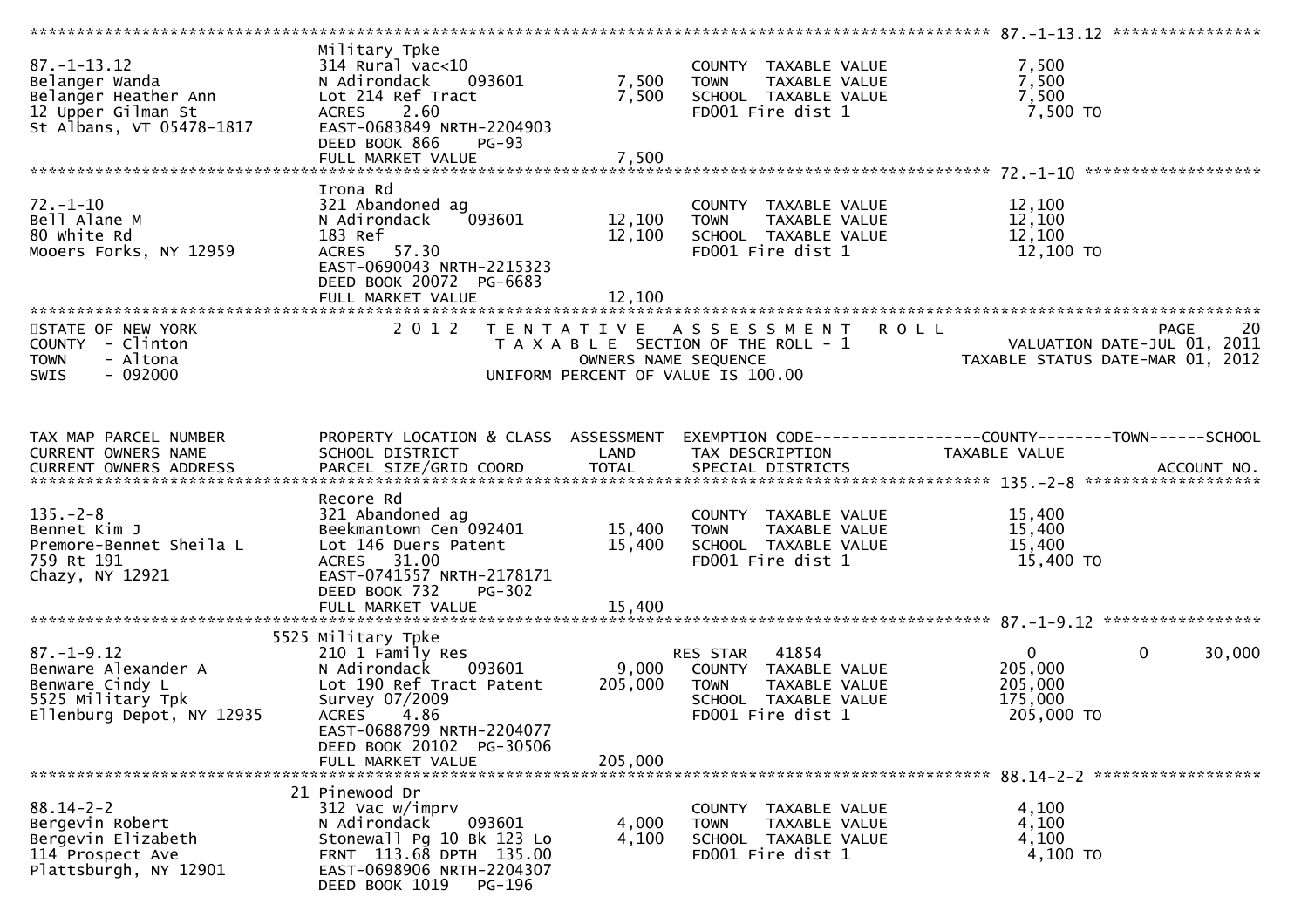|                                                                                                             | FULL MARKET VALUE                                                                                                                                                                           | 4,100                     |                                                                                                                                                                                                  |                                                                     |                                                                               |
|-------------------------------------------------------------------------------------------------------------|---------------------------------------------------------------------------------------------------------------------------------------------------------------------------------------------|---------------------------|--------------------------------------------------------------------------------------------------------------------------------------------------------------------------------------------------|---------------------------------------------------------------------|-------------------------------------------------------------------------------|
| $102. - 1 - 3.2$<br>Berglund David H<br>1345 Alder Bend Rd<br>Ellenburg Depot, NY 12935                     | 1345 Alder Bend Rd<br>240 Rural res<br>093601<br>N Adirondack<br>163 Ref<br>33.40 BANK<br>080<br><b>ACRES</b><br>EAST-0695189 NRTH-2198107<br>DEED BOOK 20072 PG-11641<br>FULL MARKET VALUE | 115,000<br>115,000        | CW_10_VET/ 41152<br>22,400 RES STAR<br>41854<br>COUNTY<br>TAXABLE VALUE<br>TAXABLE VALUE<br><b>TOWN</b><br>SCHOOL TAXABLE VALUE<br>FD001 Fire dist 1                                             | 8,000<br>$\mathbf{0}$<br>107,000<br>115,000<br>85,000<br>115,000 TO | 0<br>0<br>$\Omega$<br>30,000                                                  |
| $116. - 2 - 4$<br>Bernadette Life Est Bessey<br>Bessey Rose M<br>1006 Plank Rd<br>Ellenburg Depot, NY 12935 | 1006 Plank Rd<br>240 Rural res<br>093601<br>N Adirondack<br>$31$ Sg<br><b>ACRES</b><br>50.00<br>EAST-0681216 NRTH-2185267<br>DEED BOOK 718<br>PG-133<br>FULL MARKET VALUE                   | 30,000<br>30,000          | 54 PCT OF VALUE USED FOR EXEMPTION PURPOSES<br>41801<br>AGED C&T<br>20,400 SR STAR<br>41834<br>COUNTY TAXABLE VALUE<br>TAXABLE VALUE<br><b>TOWN</b><br>SCHOOL TAXABLE VALUE<br>FD001 Fire dist 1 | 8,100<br>$\mathbf{0}$<br>21,900<br>21,900<br>$\Omega$<br>30,000 TO  | 8,100<br>$\bf{0}$<br>30,000<br>$\Omega$                                       |
| STATE OF NEW YORK<br>COUNTY - Clinton<br><b>TOWN</b><br>- Altona<br>$-092000$<br><b>SWIS</b>                | 2 0 1 2                                                                                                                                                                                     | T E N T A T I V E         | ASSESSMENT<br>T A X A B L E SECTION OF THE ROLL - 1<br>OWNERS NAME SEQUENCE<br>UNIFORM PERCENT OF VALUE IS 100.00                                                                                | <b>ROLL</b>                                                         | 21<br>PAGE<br>VALUATION DATE-JUL 01, 2011<br>TAXABLE STATUS DATE-MAR 01, 2012 |
| TAX MAP PARCEL NUMBER<br>CURRENT OWNERS NAME<br>$149. - 1 - 13.1$<br>Bernard Dustin                         | PROPERTY LOCATION & CLASS ASSESSMENT<br>SCHOOL DISTRICT<br>400 Murtagh Hill Rd<br>260 Seasonal res<br>N Adirondack<br>093601                                                                | LAND<br>12,800            | EXEMPTION CODE-----------------COUNTY-------TOWN------SCHOOL<br>TAX DESCRIPTION<br>COUNTY TAXABLE VALUE<br>TAXABLE VALUE<br><b>TOWN</b>                                                          | TAXABLE VALUE<br>43,000<br>43,000                                   | ACCOUNT NO.<br>****************                                               |
| 41 Nature's Way<br>West Chazy, NY 12992                                                                     | 106 Duer<br>ACRES 20.50<br>EAST-0725051 NRTH-2173830<br>DEED BOOK 20021 PG-44675<br>FULL MARKET VALUE<br>350 Joe Wood Rd                                                                    | 43,000<br>43,000          | SCHOOL TAXABLE VALUE<br>FD001 Fire dist 1                                                                                                                                                        | 43,000<br>43,000 TO                                                 |                                                                               |
| $74. - 1 - 13.2$<br>Bertrand William O<br>350 Joe Wood Rd<br>Altona, NY 12910                               | 210 1 Family Res<br>N Adirondack<br>093601<br>Lot 104 Ref Tr<br>FRNT 232.00 DPTH 141.00<br>EAST-0716684 NRTH-2215016<br>DEED BOOK 700<br>$PG-42$<br>FULL MARKET VALUE                       | 5,900<br>75,000<br>75,000 | 41854<br>RES STAR<br>COUNTY<br>TAXABLE VALUE<br><b>TOWN</b><br>TAXABLE VALUE<br><b>SCHOOL</b><br>TAXABLE VALUE<br>FD001 Fire dist 1                                                              | $\mathbf{0}$<br>75,000<br>75,000<br>45,000<br>75,000 TO             | $\mathbf 0$<br>30,000                                                         |
| $73 - 3 - 2$<br>Biegler Charles<br>Biegler Julie<br>15 Terry Ln<br>Commack, NY 11725                        | Helens Way<br>$314$ Rural vac<10<br>093601<br>N Adirondack<br>166 Ref<br>5.10<br>ACRES<br>EAST-0694820 NRTH-2214433<br>DEED BOOK 575<br>PG-675                                              | 9,000<br>9,000            | COUNTY TAXABLE VALUE<br>TAXABLE VALUE<br><b>TOWN</b><br>SCHOOL TAXABLE VALUE<br>FD001 Fire dist 1                                                                                                | 9,000<br>9,000<br>9,000<br>9,000 TO                                 |                                                                               |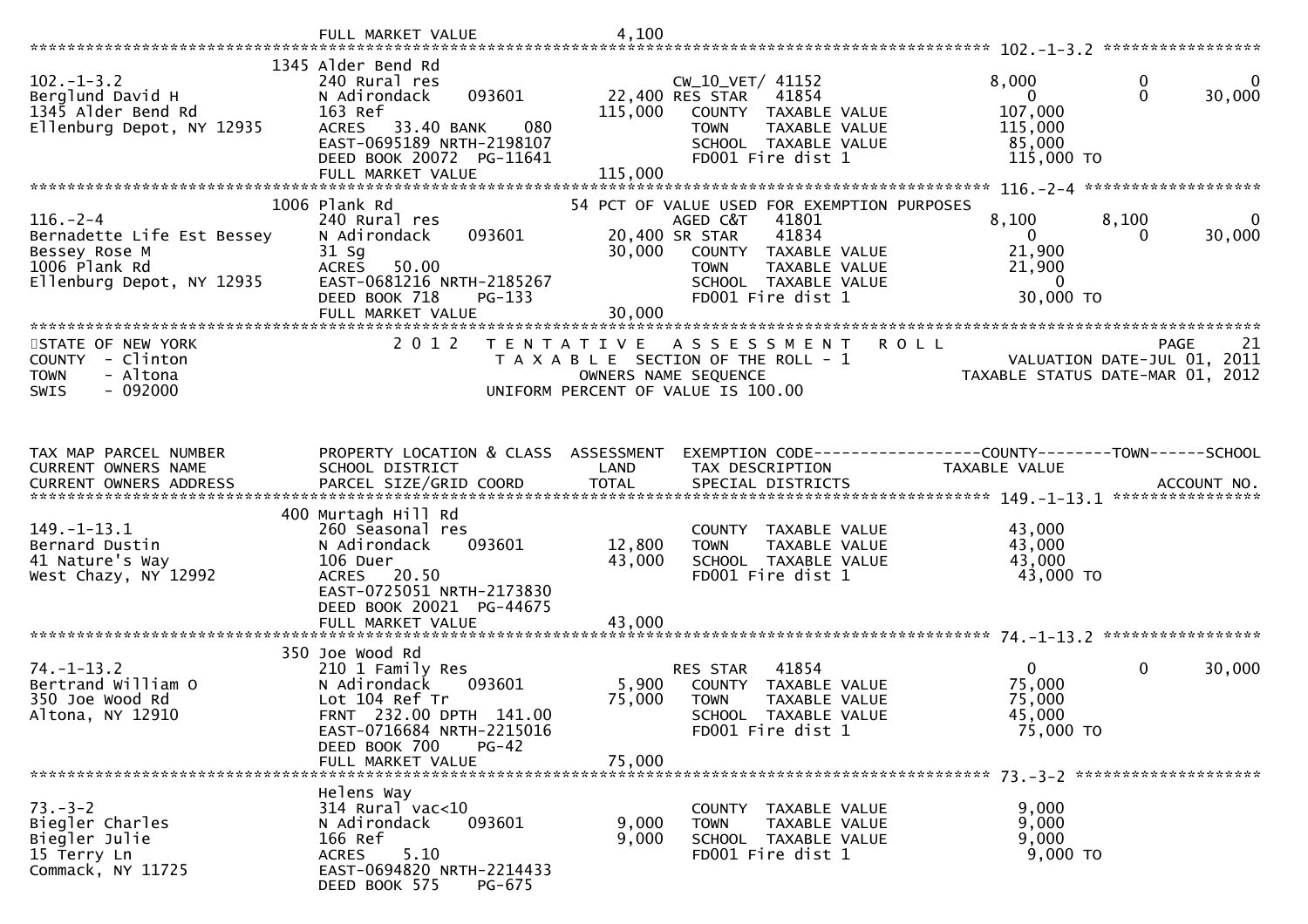|                                                                                                                    | FULL MARKET VALUE                                                                                                                                                                               | 9,000                      |                                                                                                                                                       |                                                                      | *******************                              |
|--------------------------------------------------------------------------------------------------------------------|-------------------------------------------------------------------------------------------------------------------------------------------------------------------------------------------------|----------------------------|-------------------------------------------------------------------------------------------------------------------------------------------------------|----------------------------------------------------------------------|--------------------------------------------------|
| $121. - 1 - 3$<br>Billow Leslie Allan<br>Billow Gary Michael<br>372 Rt 9<br>Champlain, NY 12919                    | Vassar Rd<br>260 Seasonal res<br>N Adirondack<br>093601<br>150 Duer<br>ACRES 36.80<br>EAST-0738005 NRTH-2192192<br>DEED BOOK 994<br>PG-345                                                      | 19,700<br>31,100           | COUNTY TAXABLE VALUE<br>TAXABLE VALUE<br><b>TOWN</b><br>SCHOOL TAXABLE VALUE<br>FD001 Fire dist 1                                                     | 31,100<br>31,100<br>31,100<br>31,100 TO                              |                                                  |
|                                                                                                                    | 103 Pinewood Dr                                                                                                                                                                                 |                            |                                                                                                                                                       |                                                                      |                                                  |
| $88.14 - 2 - 56$<br>Bilodeau Daniel J<br>Grainger Julie E<br>695 Massena<br>Greenfield Park, QuebCanada<br>J2V 1E1 | 311 Res vac land<br>N Adirondack<br>093601<br>Sub Bk 10 Pg 123 Lot 56<br>FRNT 65.00 DPTH 145.49<br>EAST-0698872 NRTH-2204986<br>DEED BOOK 20102 PG-36365                                        | 3,900<br>3,900             | COUNTY TAXABLE VALUE<br>TAXABLE VALUE<br><b>TOWN</b><br>SCHOOL TAXABLE VALUE<br>FD001 Fire dist 1                                                     | 3,900<br>3,900<br>3,900<br>$3,900$ TO                                |                                                  |
|                                                                                                                    | FULL MARKET VALUE                                                                                                                                                                               | 3,900                      |                                                                                                                                                       |                                                                      |                                                  |
| STATE OF NEW YORK<br>COUNTY - Clinton<br><b>TOWN</b><br>- Altona<br>$-092000$<br>SWIS                              | 2012<br>T E N T A T I V E                                                                                                                                                                       | OWNERS NAME SEQUENCE       | A S S E S S M E N T<br><b>ROLL</b><br>T A X A B L E SECTION OF THE ROLL - 1<br>UNIFORM PERCENT OF VALUE IS 100.00                                     | TAXABLE STATUS DATE-MAR 01, 2012                                     | 22<br><b>PAGE</b><br>VALUATION DATE-JUL 01, 2011 |
| TAX MAP PARCEL NUMBER                                                                                              | PROPERTY LOCATION & CLASS ASSESSMENT                                                                                                                                                            |                            | EXEMPTION CODE-----------------COUNTY-------TOWN------SCHOOL                                                                                          |                                                                      |                                                  |
| CURRENT OWNERS NAME                                                                                                | SCHOOL DISTRICT                                                                                                                                                                                 | LAND                       | TAX DESCRIPTION                                                                                                                                       | TAXABLE VALUE                                                        |                                                  |
| $71.1 - 1 - 6$<br>Bilow Allan J<br>Bilow Darla D<br>12 Canaan Rd<br>Ellenburg Depot, NY 12935                      | 12 Canaan Rd<br>210 1 Family Res<br>N Adirondack<br>093601<br>Bm<br><b>FRNT</b><br>77.00 DPTH 132.80<br>EAST-0675390 NRTH-2213828<br>DEED BOOK 645<br>$PG - 548$<br>FULL MARKET VALUE           | 4,400<br>85,000<br>85,000  | 41854<br>RES STAR<br>COUNTY TAXABLE VALUE<br><b>TOWN</b><br>TAXABLE VALUE<br>SCHOOL TAXABLE VALUE<br>FD002 Ellenburg fire 21<br>LT002 Altona light 21 | $\mathbf{0}$<br>85,000<br>85,000<br>55,000<br>85,000 TO<br>85,000 TO | 0<br>30,000                                      |
|                                                                                                                    |                                                                                                                                                                                                 |                            |                                                                                                                                                       |                                                                      |                                                  |
| $103. - 1 - 13.1$<br>Bilyeu Christopher C<br>4694 Military Tpke<br>Altona, NY 12910                                | 4694 Military Tpke<br>240 Rural res<br>093601<br>N Adirondack<br>Lot 134 Ref<br>33.30 BANK<br>080<br><b>ACRES</b><br>EAST-0707164 NRTH-2197194<br>DEED BOOK 20031 PG-59264<br>FULL MARKET VALUE | 19,000<br>54,400<br>54,400 | 41854<br><b>RES STAR</b><br>COUNTY TAXABLE VALUE<br><b>TOWN</b><br>TAXABLE VALUE<br>SCHOOL TAXABLE VALUE<br>FD001 Fire dist 1                         | $\mathbf{0}$<br>54,400<br>54,400<br>24,400<br>54,400 TO              | 0<br>30,000                                      |
|                                                                                                                    |                                                                                                                                                                                                 |                            |                                                                                                                                                       |                                                                      |                                                  |
| $73. - 2 - 16$<br>Binder Albert J<br>6620 Arapaho Dr<br>Evergreen, CO 80439                                        | Tantillo Way<br>314 Rural vac<10<br>N Adirondack<br>093601<br>155 Ref<br>8.40<br><b>ACRES</b><br>EAST-0699903 NRTH-2214469<br>DEED BOOK 628<br>PG-876                                           | 10,900<br>10,900           | COUNTY TAXABLE VALUE<br>TAXABLE VALUE<br><b>TOWN</b><br>SCHOOL TAXABLE VALUE<br>FD001 Fire dist 1                                                     | 10,900<br>10,900<br>10,900<br>10,900 TO                              |                                                  |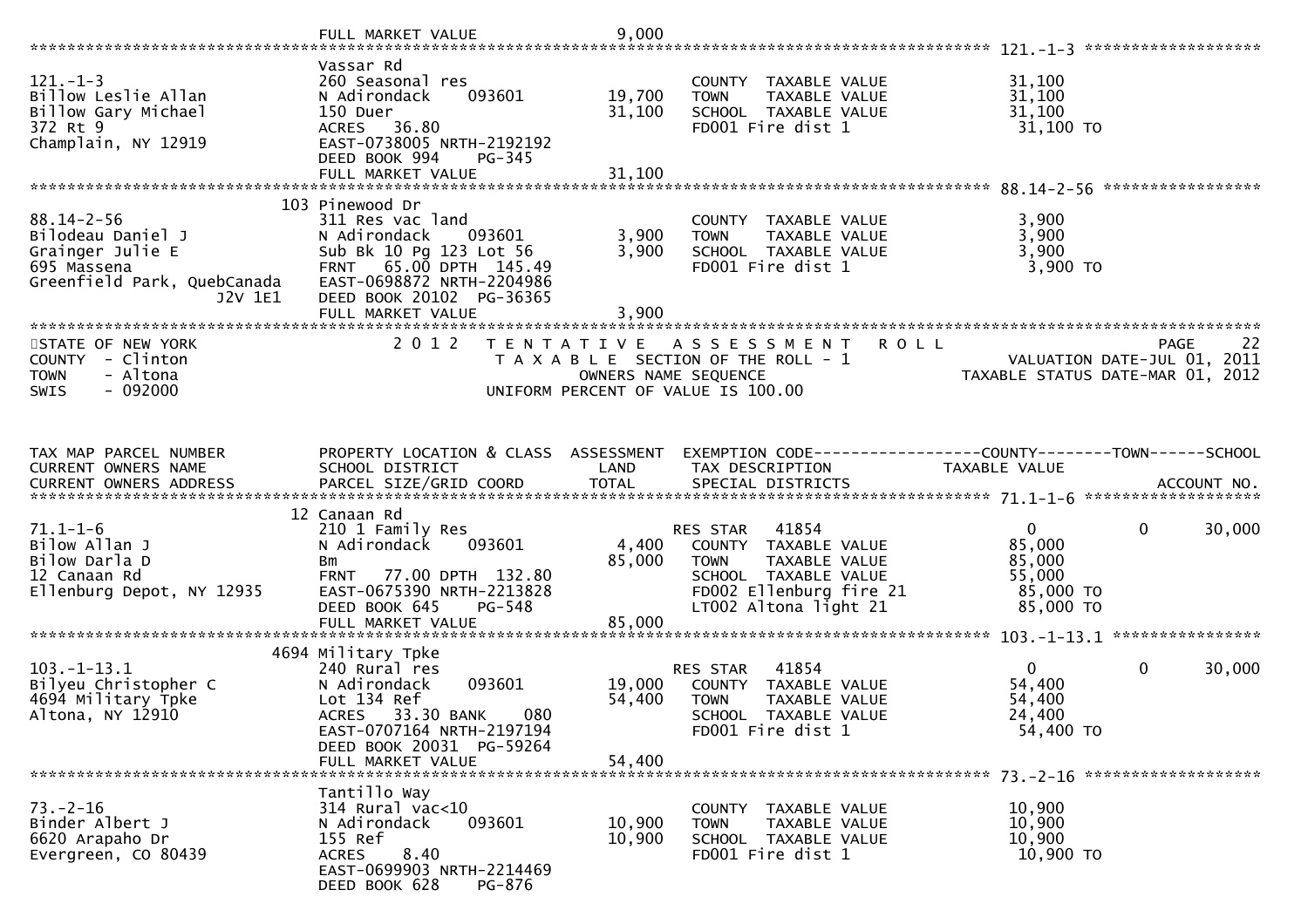| $103. - 1 - 32$<br>Birch John K<br>Birch Terry<br>7630 Pelletier Blvd<br>Brossard, QC, Canada<br>J4W2M6 | Rabideau Rd<br>$314$ Rural vac<10<br>N Adirondack<br>093601<br>160-161 Ref<br><b>ACRES</b><br>3.00<br>EAST-0699173 NRTH-2198036<br>DEED BOOK 554<br>PG-195                          | 7,700<br>7,700             | COUNTY TAXABLE VALUE<br><b>TOWN</b><br>TAXABLE VALUE<br>SCHOOL TAXABLE VALUE<br>FD001 Fire dist 1                                           | 7,700<br>7,700<br>7,700<br>7,700 TO                                  |                                                  |
|---------------------------------------------------------------------------------------------------------|-------------------------------------------------------------------------------------------------------------------------------------------------------------------------------------|----------------------------|---------------------------------------------------------------------------------------------------------------------------------------------|----------------------------------------------------------------------|--------------------------------------------------|
|                                                                                                         |                                                                                                                                                                                     |                            |                                                                                                                                             |                                                                      |                                                  |
| $89. - 2 - 23$<br>Blackorby Kenneth<br>418 Devils Den Rd<br>Altona, NY 12910                            | 418 Devils Den Rd<br>210 1 Family Res<br>093601<br>N Adirondack<br>110 Ref<br>FRNT 132.00 DPTH 140.00<br>EAST-0711062 NRTH-2205376<br>DEED BOOK 20061 PG-99835<br>FULL MARKET VALUE | 5,500<br>45,000<br>45,000  | RES STAR 41854<br>COUNTY TAXABLE VALUE<br>TAXABLE VALUE<br><b>TOWN</b><br>SCHOOL TAXABLE VALUE<br>FD001 Fire dist 1<br>LT001 Altona light 1 | $\mathbf{0}$<br>45,000<br>45,000<br>15,000<br>45,000 TO<br>45,000 TO | $\mathbf 0$<br>30,000                            |
|                                                                                                         |                                                                                                                                                                                     |                            |                                                                                                                                             |                                                                      |                                                  |
| STATE OF NEW YORK<br>COUNTY - Clinton<br><b>TOWN</b><br>- Altona<br>$-092000$<br><b>SWIS</b>            | 2 0 1 2                                                                                                                                                                             | OWNERS NAME SEQUENCE       | TENTATIVE ASSESSMENT<br>T A X A B L E SECTION OF THE ROLL - 1<br>UNIFORM PERCENT OF VALUE IS 100.00                                         | <b>ROLL</b><br>TAXABLE STATUS DATE-MAR 01, 2012                      | 23<br><b>PAGE</b><br>VALUATION DATE-JUL 01, 2011 |
| TAX MAP PARCEL NUMBER<br>CURRENT OWNERS NAME                                                            | PROPERTY LOCATION & CLASS ASSESSMENT<br>SCHOOL DISTRICT                                                                                                                             | LAND                       | EXEMPTION CODE------------------COUNTY--------TOWN------SCHOOL<br>TAX DESCRIPTION                                                           | TAXABLE VALUE                                                        |                                                  |
| $149. - 1 - 1$<br>Blair Leon<br>3515 Rt 22<br>Plattsburgh, NY 12901                                     | Murtagh Hill Rd<br>321 Abandoned ag<br>093601<br>N Adirondack<br>92 Duer<br>ACRES 250.10<br>EAST-0721045 NRTH-2175297<br>DEED BOOK 20021 PG-46206<br>FULL MARKET VALUE              | 22,900<br>22,900<br>22,900 | COUNTY TAXABLE VALUE<br>TAXABLE VALUE<br><b>TOWN</b><br>SCHOOL TAXABLE VALUE<br>FD001 Fire dist 1                                           | 22,900<br>22,900<br>22,900<br>22,900 TO                              |                                                  |
|                                                                                                         |                                                                                                                                                                                     |                            |                                                                                                                                             |                                                                      |                                                  |
| $148. - 2 - 6$<br>Blair Leon L<br>3515 Route 22<br>Plattsburgh, NY 12901                                | Rand Hill Rd<br>260 Seasonal res<br>N Adirondack<br>093601<br>77 Duer<br>ACRES 286.10<br>EAST-0718346 NRTH-2173901<br>DEED BOOK 20102 PG-36063                                      | 43,200<br>79,800           | COUNTY TAXABLE VALUE<br>TAXABLE VALUE<br><b>TOWN</b><br>SCHOOL TAXABLE VALUE<br>FD001 Fire dist 1                                           | 79,800<br>79,800<br>79,800<br>79,800 TO                              |                                                  |
|                                                                                                         | FULL MARKET VALUE                                                                                                                                                                   | 79,800                     |                                                                                                                                             |                                                                      |                                                  |
|                                                                                                         | 2446 Miner Farm Rd                                                                                                                                                                  |                            |                                                                                                                                             |                                                                      |                                                  |
| $90. -1 - 11.2$<br>Blair Randy M<br>Blair Emily M<br>2446 Miner Farm Rd<br>Altona, NY 12910             | 210 1 Family Res<br>N Adirondack<br>093601<br>Lot 81 Ref Tr<br>FRNT 200.00 DPTH 197.00<br>080<br><b>BANK</b><br>EAST-0727767 NRTH-2207943                                           | 6,500<br>125,000           | 41854<br>RES STAR<br>COUNTY TAXABLE VALUE<br><b>TOWN</b><br>TAXABLE VALUE<br>SCHOOL TAXABLE VALUE<br>FD001 Fire dist 1                      | $\overline{0}$<br>125,000<br>125,000<br>95,000<br>125,000 TO         | 0<br>30,000                                      |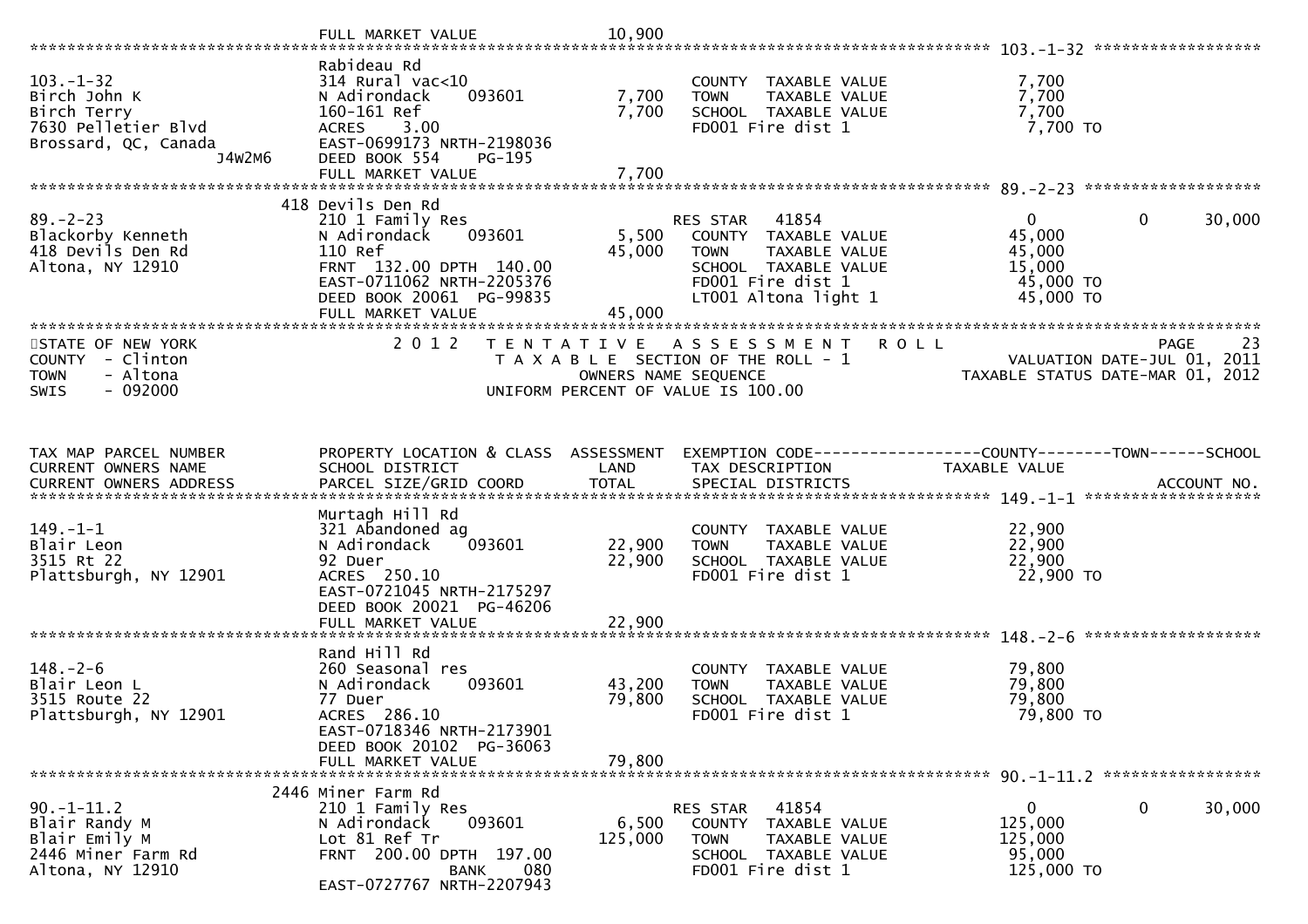|                                                                                             | DEED BOOK 20031 PG-51244<br>FULL MARKET VALUE                                                                                                                                                                | 125,000                   |                                                                                                                                                      |                                                                      |                                                  |
|---------------------------------------------------------------------------------------------|--------------------------------------------------------------------------------------------------------------------------------------------------------------------------------------------------------------|---------------------------|------------------------------------------------------------------------------------------------------------------------------------------------------|----------------------------------------------------------------------|--------------------------------------------------|
| $135. - 2 - 19$<br>Blake Brent<br>Blake Lisa<br>306 Recore Rd<br>West Chazy, NY 12992       | 304/306 Recore Rd<br>240 Rural res<br>Beekmantown Cen 092401<br>146 Duer<br>ACRES 20.90<br>EAST-0740274 NRTH-2178824<br>DEED BOOK 682<br><b>PG-102</b>                                                       | 16,500<br>102,400         | 41854<br>RES STAR<br>COUNTY TAXABLE VALUE<br>TAXABLE VALUE<br><b>TOWN</b><br>SCHOOL TAXABLE VALUE<br>FD001 Fire dist 1                               | $\Omega$<br>102,400<br>102,400<br>72,400<br>102,400 TO               | $\mathbf 0$<br>30,000<br>****************        |
| $135. - 2 - 18.1$<br>Blake Brent R<br>Blake Lisa A<br>306 Recore Rd<br>West Chazy, NY 12992 | Recore Rd<br>$314$ Rural vac<10<br>Beekmantown Cen 092401<br>146 Duer<br>2.20<br><b>ACRES</b><br>EAST-0739613 NRTH-2179230<br>DEED BOOK 99001 PG-09170                                                       | 9,600<br>9,600<br>9,600   | COUNTY TAXABLE VALUE<br><b>TOWN</b><br>TAXABLE VALUE<br>SCHOOL TAXABLE VALUE<br>FD001 Fire dist 1                                                    | 9,600<br>9,600<br>9,600<br>9,600 TO                                  |                                                  |
| STATE OF NEW YORK<br>COUNTY - Clinton<br>- Altona<br><b>TOWN</b><br>$-092000$<br>SWIS       | 2 0 1 2                                                                                                                                                                                                      |                           | TENTATIVE ASSESSMENT<br><b>ROLL</b><br>T A X A B L E SECTION OF THE ROLL - 1<br>OWNERS NAME SEQUENCE<br>UNIFORM PERCENT OF VALUE IS 100.00           | TAXABLE STATUS DATE-MAR 01, 2012                                     | <b>PAGE</b><br>24<br>VALUATION DATE-JUL 01, 2011 |
| TAX MAP PARCEL NUMBER<br>CURRENT OWNERS NAME                                                | PROPERTY LOCATION & CLASS ASSESSMENT<br>SCHOOL DISTRICT                                                                                                                                                      | LAND                      | EXEMPTION CODE------------------COUNTY--------TOWN------SCHOOL<br>TAX DESCRIPTION                                                                    | TAXABLE VALUE                                                        |                                                  |
| $89.1 - 2 - 35$<br>Blondo Ryan M<br>Forkey Maria A<br>548 Devils Den Rd<br>Altona, NY 12910 | 548 Devils Den Rd<br>210 1 Family Res<br>093601<br>N Adirondack<br>111 Ref<br>Also Deed Bk 613 Pg 1116<br>1.60<br><b>ACRES</b><br>EAST-0711089 NRTH-2208652<br>DEED BOOK 20102 PG-35314<br>FULL MARKET VALUE | 6,900<br>72,000<br>72,000 | RES STAR<br>41854<br>COUNTY TAXABLE VALUE<br>TAXABLE VALUE<br><b>TOWN</b><br>SCHOOL TAXABLE VALUE<br>FD001 Fire dist 1<br>LT001 Altona light 1       | $\mathbf{0}$<br>72,000<br>72,000<br>42,000<br>72,000 TO<br>72,000 TO | $\mathbf 0$<br>30,000                            |
| $89. - 3 - 3$<br>Blondo Todd<br>17 Old State Rd<br>Altona, NY 12910                         | 17 Old State Rd<br>210 1 Family Res<br>N Adirondack<br>093601<br>110 Ref<br>FRNT 209.00 DPTH 184.00<br>EAST-0713964 NRTH-2207006<br>DEED BOOK 762<br>$PG-26$<br>FULL MARKET VALUE                            | 49,000<br>49,000          | 41854<br>RES STAR<br>6,200 COUNTY TAXABLE VALUE<br>TAXABLE VALUE<br><b>TOWN</b><br>SCHOOL TAXABLE VALUE<br>FD001 Fire dist 1<br>LT001 Altona light 1 | $\mathbf{0}$<br>49,000<br>49,000<br>19,000<br>49,000 TO<br>49,000 TO | $\mathbf{0}$<br>30,000                           |
| $89. - 2 - 12$<br>Blow Aaron R<br>Blow Life Use Raymond F<br>36 Pepperhill Rd               | 85 Brunell Rd<br>210 1 Family Res<br>N Adirondack<br>093601<br>110 Ref<br>5.20<br><b>ACRES</b>                                                                                                               | 9,000<br>56,000           | RES STAR<br>41854<br>COUNTY<br>TAXABLE VALUE<br><b>TOWN</b><br>TAXABLE VALUE<br><b>SCHOOL</b><br>TAXABLE VALUE                                       | $\mathbf{0}$<br>56,000<br>56,000<br>26,000                           | $\mathbf 0$<br>30,000                            |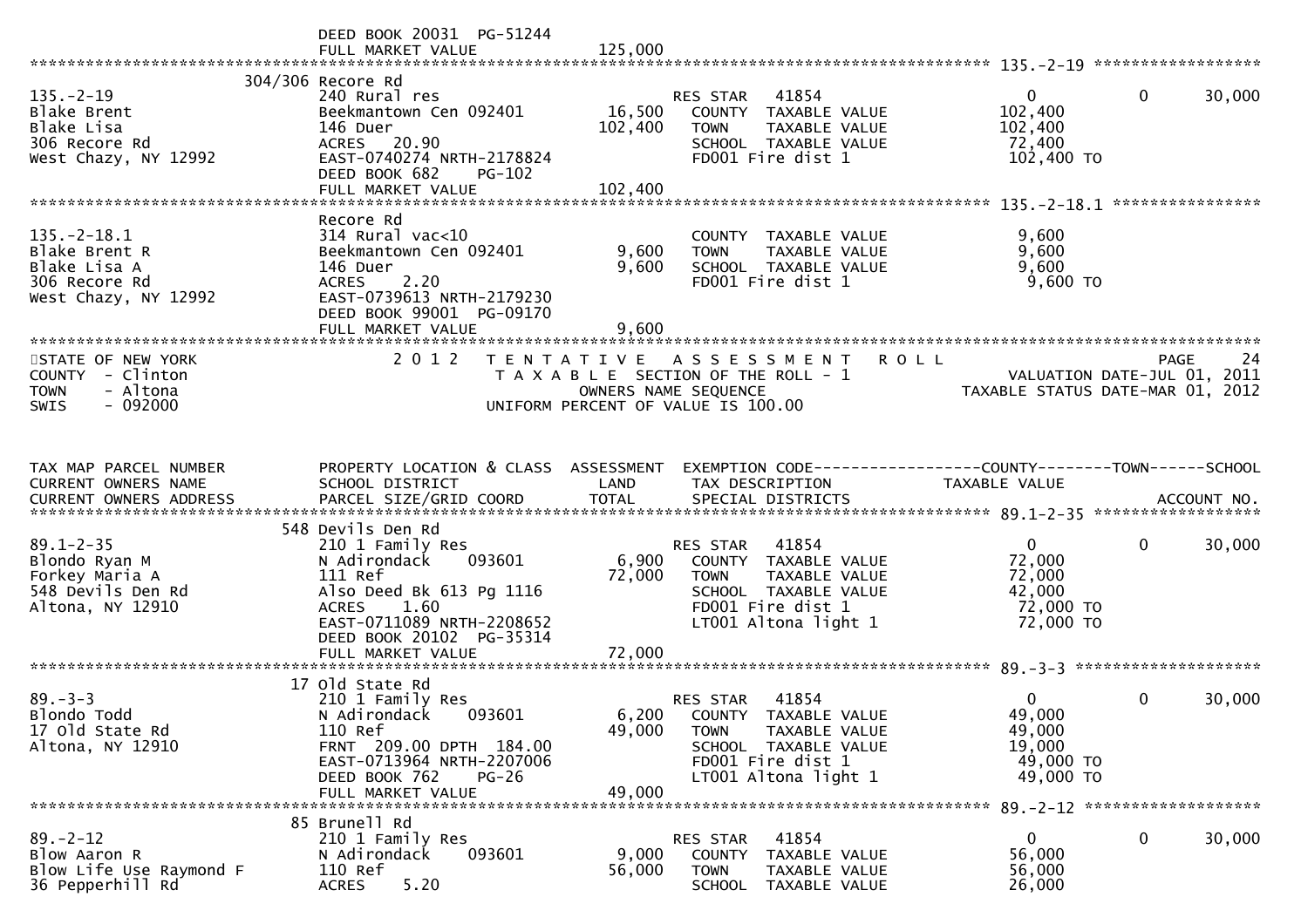| Mooers Forks, NY 12959                                                                                  | EAST-0712655 NRTH-2205756<br>DEED BOOK 20021 PG-39890<br>FULL MARKET VALUE                                                                                                                               | 56,000                    | FD001 Fire dist 1<br>LT001 Altona light 1                                                                                        | 56,000 TO<br>56,000 TO                                                          |             |
|---------------------------------------------------------------------------------------------------------|----------------------------------------------------------------------------------------------------------------------------------------------------------------------------------------------------------|---------------------------|----------------------------------------------------------------------------------------------------------------------------------|---------------------------------------------------------------------------------|-------------|
|                                                                                                         |                                                                                                                                                                                                          |                           |                                                                                                                                  |                                                                                 |             |
| $134. - 1 - 11.1$<br>Blow Christine M<br>3796 Military Tpk<br>West Chazy, NY 12992                      | 3796 Military Tpke<br>270 Mfg housing<br>093601<br>N Adirondack<br>103 Duer<br>FRNT 200.00 DPTH 200.00<br>EAST-0722878 NRTH-2183184<br>DEED BOOK 20051 PG-86938<br>FULL MARKET VALUE                     | 8,400<br>18,600<br>18,600 | 41854<br>RES STAR<br>COUNTY TAXABLE VALUE<br><b>TOWN</b><br>TAXABLE VALUE<br>SCHOOL TAXABLE VALUE<br>FD001 Fire dist 1           | $\overline{0}$<br>$\mathbf{0}$<br>18,600<br>18,600<br>$\mathbf{0}$<br>18,600 TO | 18,600      |
|                                                                                                         |                                                                                                                                                                                                          |                           |                                                                                                                                  |                                                                                 |             |
|                                                                                                         |                                                                                                                                                                                                          |                           |                                                                                                                                  |                                                                                 |             |
| $91. - 1 - 15$<br>Blow George J<br>Blow Ruth C<br>Attn: Scott Blow<br>688 Vassar Rd<br>Altona, NY 12910 | 699 Vassar Rd<br>210 1 Family Res<br>093601<br>N Adirondack<br>51 Ref<br>FRNT 144.00 DPTH 151.00<br>EAST-0735213 NRTH-2203508<br>DEED BOOK 334<br>PG-525                                                 | 5,700<br>28,000           | COUNTY TAXABLE VALUE<br>TAXABLE VALUE<br><b>TOWN</b><br>SCHOOL TAXABLE VALUE<br>FD001 Fire dist 1                                | 28,000<br>28,000<br>28,000<br>28,000 TO                                         |             |
|                                                                                                         | FULL MARKET VALUE                                                                                                                                                                                        | 28,000                    |                                                                                                                                  |                                                                                 |             |
|                                                                                                         |                                                                                                                                                                                                          |                           |                                                                                                                                  |                                                                                 |             |
| STATE OF NEW YORK<br>COUNTY - Clinton<br><b>TOWN</b><br>- Altona<br>$-092000$<br><b>SWIS</b>            | 2 0 1 2                                                                                                                                                                                                  |                           | TENTATIVE ASSESSMENT ROLL<br>T A X A B L E SECTION OF THE ROLL - 1<br>OWNERS NAME SEQUENCE<br>UNIFORM PERCENT OF VALUE IS 100.00 | PAGE<br>VALUATION DATE-JUL 01, 2011<br>TAXABLE STATUS DATE-MAR 01, 2012         | 25          |
|                                                                                                         |                                                                                                                                                                                                          |                           |                                                                                                                                  |                                                                                 |             |
| TAX MAP PARCEL NUMBER<br>CURRENT OWNERS NAME                                                            | PROPERTY LOCATION & CLASS ASSESSMENT<br>SCHOOL DISTRICT                                                                                                                                                  | LAND                      | TAX DESCRIPTION                                                                                                                  | EXEMPTION CODE-----------------COUNTY-------TOWN------SCHOOL<br>TAXABLE VALUE   |             |
|                                                                                                         |                                                                                                                                                                                                          |                           |                                                                                                                                  |                                                                                 |             |
| $75. - 1 - 6.62$<br>Blow George Sr<br>12 Memory Ln<br>Altona, NY 12910                                  | 12 Memory Ln<br>270 Mfg housing<br>093601<br>N Adirondack<br>Lot 81 Ref Tr<br>FRNT 141.00 DPTH 260.00<br>EAST-0726024 NRTH-2208172<br>DEED BOOK 20072 PG-3108                                            | 6,300<br>28,000           | COUNTY TAXABLE VALUE<br>TAXABLE VALUE<br><b>TOWN</b><br>SCHOOL TAXABLE VALUE<br>FD001 Fire dist 1                                | 28,000<br>28,000<br>28,000<br>28,000 TO                                         |             |
|                                                                                                         | FULL MARKET VALUE                                                                                                                                                                                        | 28,000                    |                                                                                                                                  |                                                                                 |             |
| $91. - 1 - 18.1$<br>Blow James Timothy<br>656 Vassar Rd<br>Altona, NY 12910                             | 656 Vassar Rd<br>210 1 Family Res<br>N Adirondack<br>093601<br>Lot 29 Ref Tr<br>Blow Sub Lot 2<br>FRNT 130.00 DPTH<br>76.36<br>EAST-0735845 NRTH-2202582<br>DEED BOOK 20072 PG-4146<br>FULL MARKET VALUE | 35,000<br>35,000          | COUNTY TAXABLE VALUE<br>4,000 TOWN<br>TAXABLE VALUE<br>SCHOOL TAXABLE VALUE<br>FD001 Fire dist 1                                 | 35,000<br>35,000<br>35,000<br>35,000 TO                                         |             |
|                                                                                                         |                                                                                                                                                                                                          |                           |                                                                                                                                  |                                                                                 |             |
| $91. - 1 - 18.2$<br>Blow Richard<br>Blow Eileen                                                         | 654 Vassar Rd<br>210 1 Family Res<br>093601<br>N Adirondack<br>Lot 29 Ref Tr                                                                                                                             | 53,000                    | 41801<br>AGED C&T<br>41834<br>4,600 SR STAR<br>TAXABLE VALUE<br>COUNTY                                                           | 26,500<br>26,500<br>0<br>0<br>26,500                                            | 0<br>53,000 |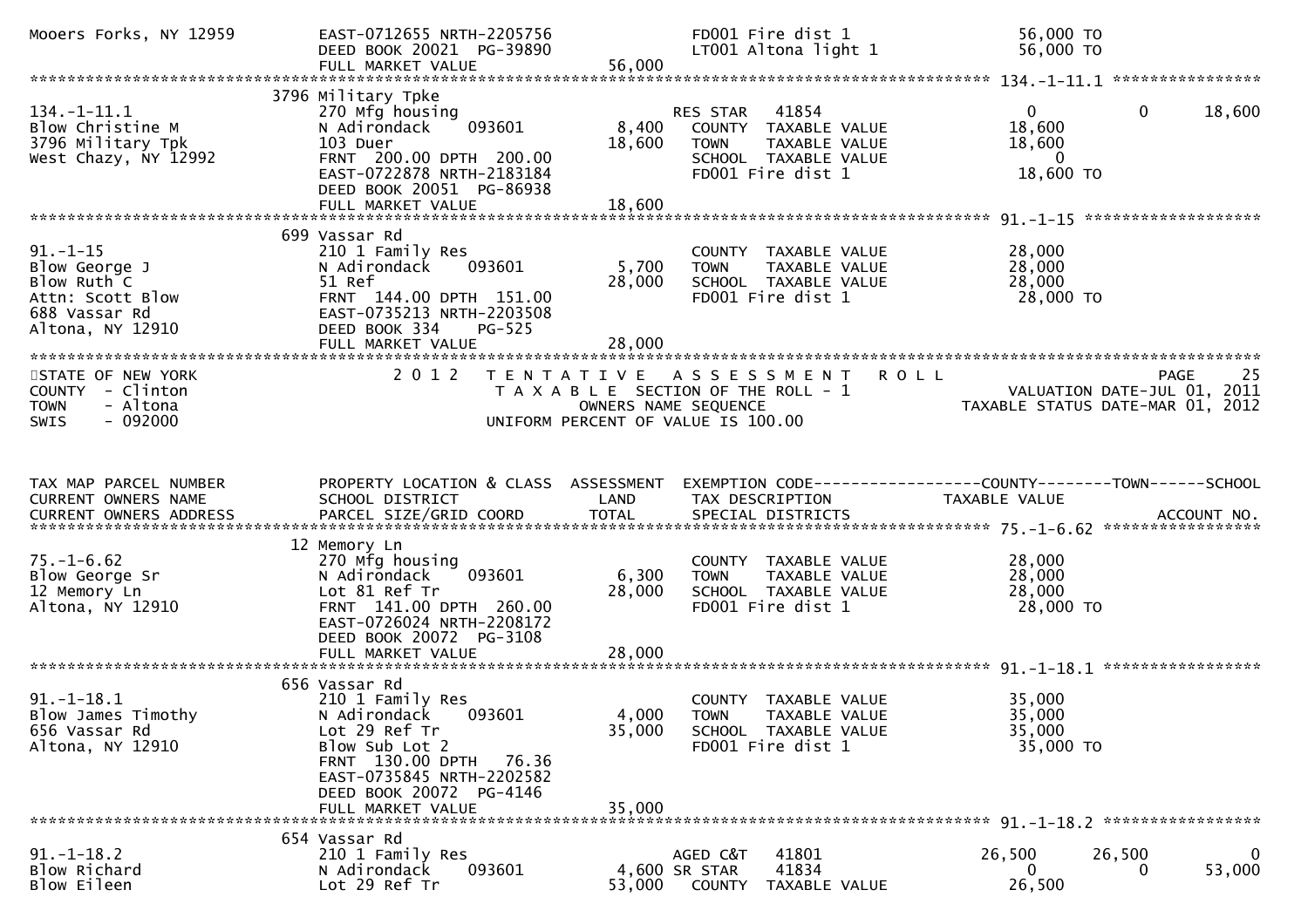| 654 Vassar Rd<br>Altona, NY 12910                                                                               | Blow Sub Lot 1<br>FRNT 130.09 DPTH 100.00<br>EAST-0735918 NRTH-2202640<br>DEED BOOK 624<br>PG-766                                                                                 |                            | TAXABLE VALUE<br><b>TOWN</b><br>SCHOOL TAXABLE VALUE<br>FD001 Fire dist 1                                                                            | 26,500<br>$\Omega$<br>53,000 TO                                                                                   |                                    |
|-----------------------------------------------------------------------------------------------------------------|-----------------------------------------------------------------------------------------------------------------------------------------------------------------------------------|----------------------------|------------------------------------------------------------------------------------------------------------------------------------------------------|-------------------------------------------------------------------------------------------------------------------|------------------------------------|
|                                                                                                                 | FULL MARKET VALUE                                                                                                                                                                 | 53,000                     |                                                                                                                                                      |                                                                                                                   |                                    |
|                                                                                                                 | 4636 Rt 11                                                                                                                                                                        |                            |                                                                                                                                                      |                                                                                                                   |                                    |
| 71. –4–24<br>Boas Richard B<br>4636 Rt 11<br>Ellenburg Depot, NY 12935                                          | 210 1 Family Res<br>093601<br>N Adirondack<br>Lot 212 Ref Tr<br>ACRES 1.50<br>EAST-0683236 NRTH-2216039<br>DEED BOOK 1002 PG-137                                                  |                            | WARCOMALL 41131<br>6,600 WARDISALL 41141<br>41834<br>135,000 SR STAR<br>COUNTY TAXABLE VALUE<br>TAXABLE VALUE<br><b>TOWN</b><br>SCHOOL TAXABLE VALUE | 33,750<br>33,750<br>40,500<br>40,500<br>$\overline{0}$<br>$\mathbf{0}$<br>60,750<br>60,750<br>72,800              | $\mathbf{0}$<br>$\Omega$<br>62,200 |
|                                                                                                                 | 28 Bloomer St                                                                                                                                                                     |                            |                                                                                                                                                      |                                                                                                                   |                                    |
| $89.1 - 3 - 15$<br>Bodah Jr Life Use Joseph<br>Bodah Vincent C<br>28 Bloomer St<br>PO Box 3<br>Altona, NY 12910 | 210 1 Family Res<br>093601<br>N Adirondack<br>110 Ref<br>FRNT 92.00 DPTH 275.00<br>EAST-0712313 NRTH-2206958<br>DEED BOOK 20011 PG-36520                                          | 5,800<br>21,400            | RES STAR 41854<br>COUNTY TAXABLE VALUE<br>TAXABLE VALUE<br><b>TOWN</b><br>SCHOOL TAXABLE VALUE<br>FD001 Fire dist 1<br>LT001 Altona light 1          | $\overline{0}$<br>$\Omega$<br>21,400<br>21,400<br>$\overline{\phantom{0}}$<br>21,400 TO<br>21,400 TO              | 21,400                             |
|                                                                                                                 | FULL MARKET VALUE                                                                                                                                                                 | 21,400                     |                                                                                                                                                      |                                                                                                                   |                                    |
| STATE OF NEW YORK<br>COUNTY - Clinton<br>- Altona<br><b>TOWN</b><br>$-092000$<br><b>SWIS</b>                    |                                                                                                                                                                                   |                            | 2012 TENTATIVE ASSESSMENT ROLL<br>T A X A B L E SECTION OF THE ROLL - 1<br>OWNERS NAME SEQUENCE<br>UNIFORM PERCENT OF VALUE IS 100.00                | ROLL - 1 November 2011<br>TAXABLE STATUS DATE-JUL 01, 2011<br>Compared to the TAXABLE STATUS DATE-MAR 01, 2012    | -26<br>PAGE                        |
|                                                                                                                 |                                                                                                                                                                                   |                            |                                                                                                                                                      |                                                                                                                   |                                    |
| TAX MAP PARCEL NUMBER<br>CURRENT OWNERS NAME                                                                    | <b>Example 12 DENSITY</b><br>SCHOOL DISTRICT                                                                                                                                      |                            | TAX DESCRIPTION                                                                                                                                      | PROPERTY LOCATION & CLASS ASSESSMENT EXEMPTION CODE----------------COUNTY-------TOWN------SCHOOL<br>TAXABLE VALUE |                                    |
|                                                                                                                 | CURRENT OWNERS ADDRESS PARCEL SIZE/GRID COORD TOTAL SPECIAL DISTRICTS (2011) ACCOUNT NO.                                                                                          |                            |                                                                                                                                                      |                                                                                                                   |                                    |
| $89. - 3 - 1$<br>Boire Joyce LaFountain<br>28 Old State Rd<br>Altona, NY 12910                                  | 28 old State Rd<br>210 1 Family Res<br>N Adirondack<br>093601<br>110 Ref<br>FRNT 193.17 DPTH 270.00<br>EAST-0713677 NRTH-2207399<br>DEED BOOK 448<br>PG-1077<br>FULL MARKET VALUE | 80,000<br>80,000           | 41834<br>SR STAR<br>6,300 COUNTY TAXABLE VALUE<br><b>TOWN</b><br>TAXABLE VALUE<br>SCHOOL TAXABLE VALUE<br>FD001 Fire dist 1<br>LT001 Altona light 1  | $0 \qquad \qquad$<br>$\mathbf{0}$<br>80,000<br>80,000<br>17,800<br>80,000 TO<br>80,000 TO                         | 62,200                             |
|                                                                                                                 |                                                                                                                                                                                   |                            |                                                                                                                                                      |                                                                                                                   |                                    |
| $147. - 1 - 10.2$<br>Boise David L<br>Boise Lisa M<br>95 Margaret St<br>Plattsburgh, NY 12901                   | Jerusalem Rd<br>910 Priv forest<br>093601<br>N Adirondack<br>Lot 223 Ref Tr<br>ACRES 88.27<br>EAST-0697277 NRTH-2173028<br>DEED BOOK 20051 PG-86828<br>FULL MARKET VALUE          | 21,800<br>21,800<br>21,800 | COUNTY TAXABLE VALUE<br><b>TOWN</b><br>TAXABLE VALUE<br>SCHOOL TAXABLE VALUE<br>FD001 Fire dist 1                                                    | 21,800<br>21,800<br>21,800<br>21,800 TO                                                                           |                                    |
|                                                                                                                 | 61 Merrywood Dr                                                                                                                                                                   |                            |                                                                                                                                                      | 88.14-1-10 ******************                                                                                     |                                    |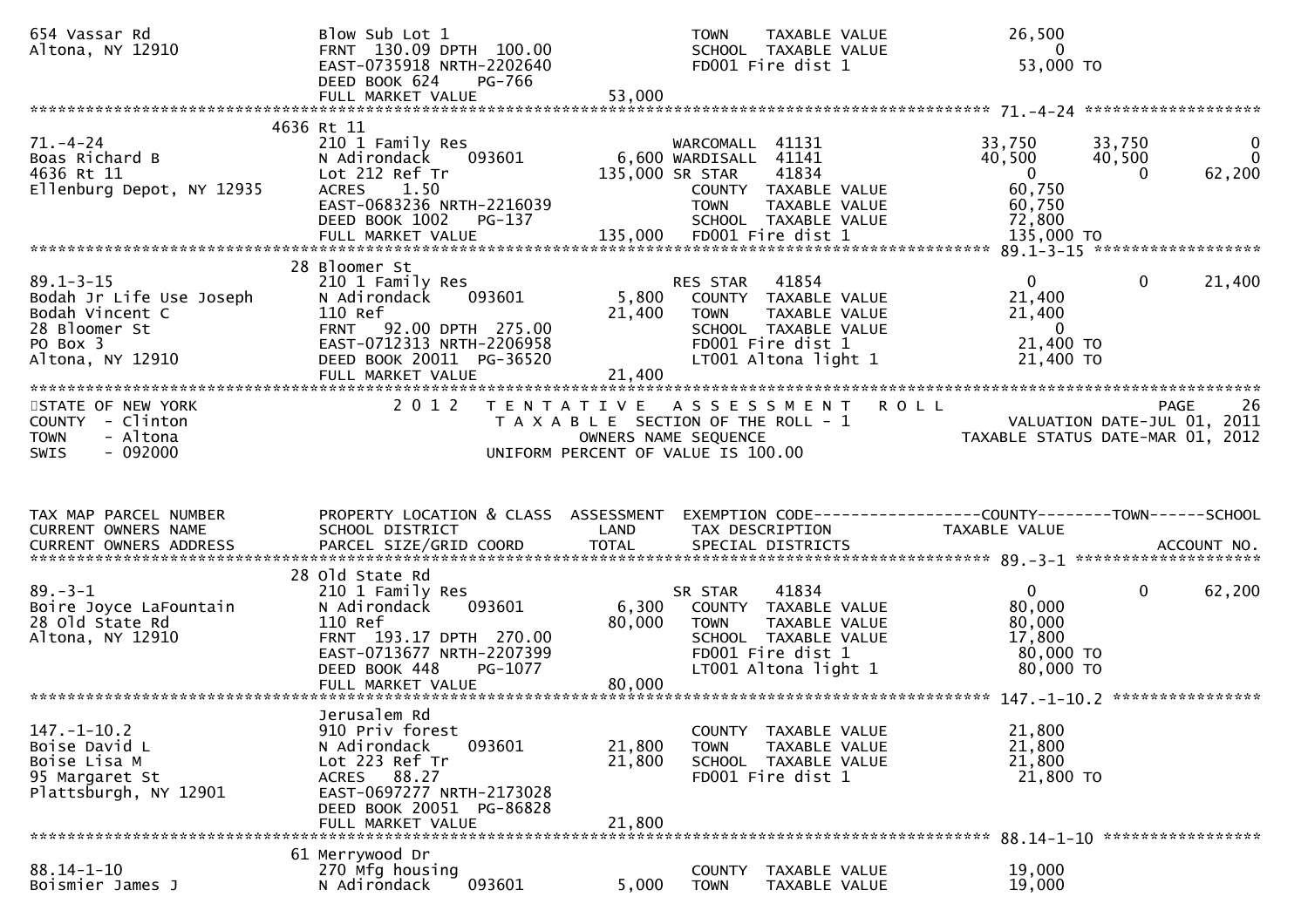| Donati Mona C<br>1108 2nd Street West<br>Cornwall, ON, Canada<br>K6J1J3                            | Stonewall Acres Lot 10<br>Name Change 20102/31165<br>FRNT 100.00 DPTH 259.45<br>EAST-0699245 NRTH-2203729<br>DEED BOOK 20102 PG-31165<br>FULL MARKET VALUE                                     | 19,000<br>19,000             | SCHOOL TAXABLE VALUE<br>FD001 Fire dist 1                                                                                        | 19,000<br>19,000 TO                                                                    |        |
|----------------------------------------------------------------------------------------------------|------------------------------------------------------------------------------------------------------------------------------------------------------------------------------------------------|------------------------------|----------------------------------------------------------------------------------------------------------------------------------|----------------------------------------------------------------------------------------|--------|
|                                                                                                    | 373 Murtagh Hill Rd                                                                                                                                                                            |                              |                                                                                                                                  |                                                                                        |        |
| $149. - 1 - 10.71$<br>Bokus Matthew<br>Bokus Amanda<br>373 Murtagh Hill Rd<br>West Chazy, NY 12992 | 240 Rural res<br>093601<br>N Adirondack<br>106 Duer<br>860<br>ACRES 11.40 BANK<br>EAST-0724599 NRTH-2172435<br>DEED BOOK 20041 PG-76444<br>FULL MARKET VALUE                                   | 10,500<br>110,000<br>110,000 | 41854<br>RES STAR<br>COUNTY TAXABLE VALUE<br><b>TOWN</b><br>TAXABLE VALUE<br>SCHOOL TAXABLE VALUE<br>FD001 Fire dist 1           | $\Omega$<br>$\overline{0}$<br>110,000<br>110,000<br>80,000<br>110,000 TO               | 30,000 |
|                                                                                                    | Irona Rd                                                                                                                                                                                       |                              |                                                                                                                                  |                                                                                        |        |
| $73. - 1 - 20.5$<br>Bollas George<br>43 Key View Ave<br>Bethel, CT 06801                           | $314$ Rural vac<10<br>093601<br>N Adirondack<br>7.30<br><b>ACRES</b><br>EAST-0702714 NRTH-2213947<br>DEED BOOK 583<br>PG-67<br>FULL MARKET VALUE                                               | 4,500<br>4,500<br>4,500      | COUNTY TAXABLE VALUE<br>TAXABLE VALUE<br><b>TOWN</b><br>SCHOOL TAXABLE VALUE<br>FD001 Fire dist 1                                | 4,500<br>4,500<br>4,500<br>4,500 TO                                                    |        |
|                                                                                                    |                                                                                                                                                                                                |                              |                                                                                                                                  |                                                                                        |        |
| STATE OF NEW YORK<br>COUNTY - Clinton<br>- Altona<br><b>TOWN</b><br>$-092000$<br><b>SWIS</b>       | 2 0 1 2                                                                                                                                                                                        | OWNERS NAME SEQUENCE         | TENTATIVE ASSESSMENT<br>T A X A B L E SECTION OF THE ROLL - 1                                                                    | <b>ROLL</b><br>PAGE<br>VALUATION DATE-JUL 01, 2011<br>TAXABLE STATUS DATE-MAR 01, 2012 | 27     |
|                                                                                                    |                                                                                                                                                                                                |                              | UNIFORM PERCENT OF VALUE IS 100.00                                                                                               |                                                                                        |        |
| TAX MAP PARCEL NUMBER<br>CURRENT OWNERS NAME                                                       | PROPERTY LOCATION & CLASS ASSESSMENT<br>SCHOOL DISTRICT                                                                                                                                        | LAND                         | TAX DESCRIPTION                                                                                                                  | EXEMPTION CODE------------------COUNTY--------TOWN------SCHOOL<br>TAXABLE VALUE        |        |
|                                                                                                    |                                                                                                                                                                                                |                              |                                                                                                                                  |                                                                                        |        |
| $119. - 1 - 10$<br>Bombadier Karen<br>3936 Military Tpke<br>West Chazy, NY 12992                   | 3934/3936 Military Tpke<br>220 2 Family Res<br>093601<br>N Adirondack<br>9 Duer<br><b>ACRES</b><br>1.80 BANK<br>230<br>EAST-0719978 NRTH-2184676<br>DEED BOOK 932<br>PG-330                    | 11,700<br>92,000             | COUNTY TAXABLE VALUE<br>TAXABLE VALUE<br><b>TOWN</b><br>SCHOOL TAXABLE VALUE<br>FD001 Fire dist 1                                | 92,000<br>92,000<br>92,000<br>92,000 TO                                                |        |
|                                                                                                    |                                                                                                                                                                                                |                              |                                                                                                                                  |                                                                                        |        |
| $150. - 3 - 8$<br>Bombard Keith S<br>Bombard Debra J<br>12 Westwood Dr<br>West Chazy, NY 12992     | 12 Westwood Dr<br>270 Mfg housing<br>N Adirondack<br>093601<br>Sub Map 20 Pg 28 Lot 8<br>FRNT 210.00 DPTH 200.00<br>EAST-0736428 NRTH-2175132<br>DEED BOOK 98001 PG-07064<br>FULL MARKET VALUE | 9,200<br>70,000<br>70,000    | 41854<br>RES STAR<br><b>COUNTY</b><br>TAXABLE VALUE<br><b>TOWN</b><br>TAXABLE VALUE<br>SCHOOL TAXABLE VALUE<br>FD001 Fire dist 1 | $\mathbf{0}$<br>0<br>70,000<br>70,000<br>40,000<br>70,000 TO                           | 30,000 |
|                                                                                                    | Westwood Dr                                                                                                                                                                                    |                              |                                                                                                                                  | ******************                                                                     |        |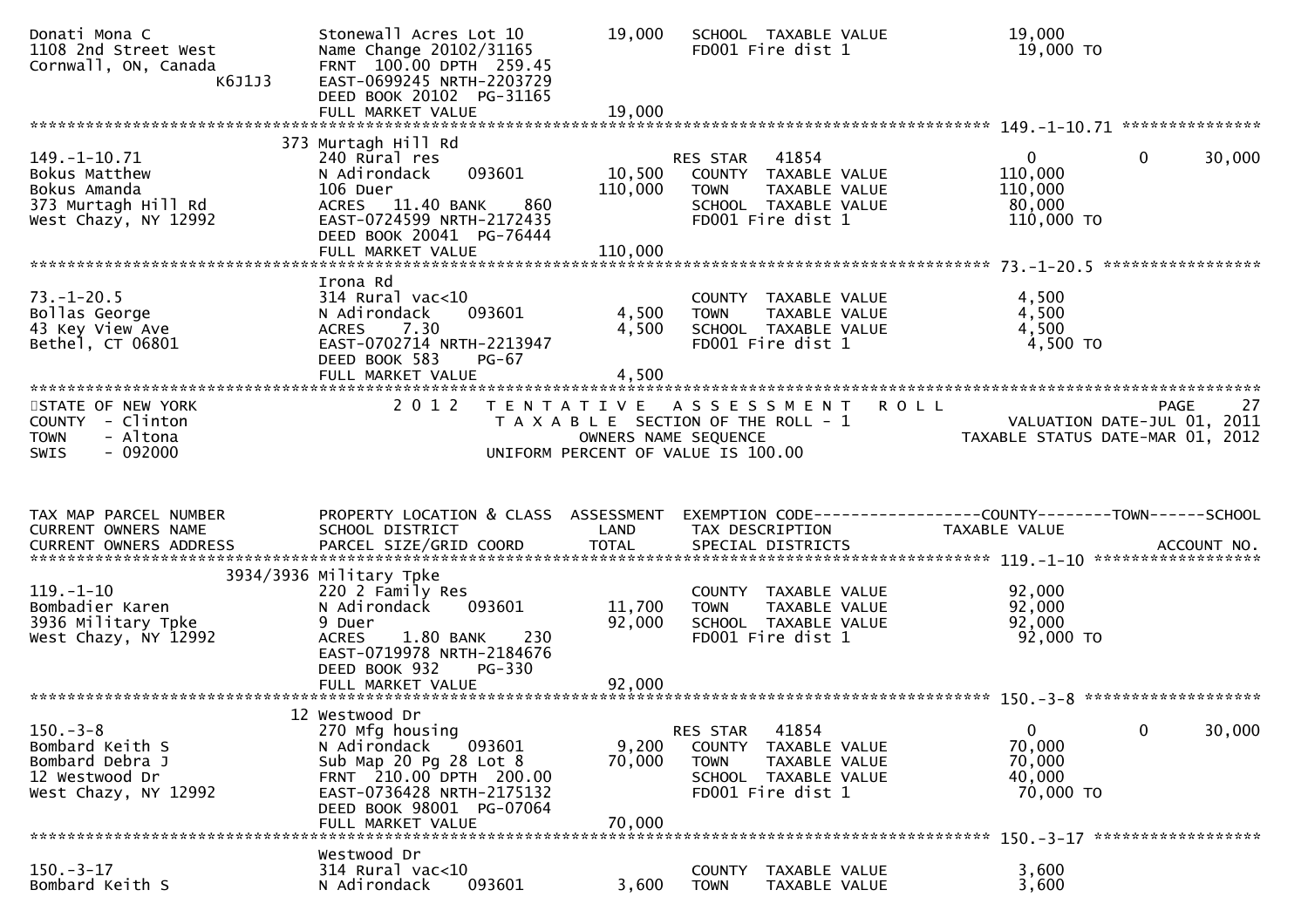| Bombard Debra J<br>12 Westwood Dr<br>West Chazy, NY 12992                                    | Sub Map 20 Pg 28 Lot 17<br>$ACRES$ 1.10<br>EAST-0736213 NRTH-2175108<br>DEED BOOK 20041 PG-73302<br>FULL MARKET VALUE                                                              | 3,600<br>3,600              | SCHOOL TAXABLE VALUE<br>FD001 Fire dist 1                                                                              | 3,600<br>$3,600$ TO                                                                          |        |
|----------------------------------------------------------------------------------------------|------------------------------------------------------------------------------------------------------------------------------------------------------------------------------------|-----------------------------|------------------------------------------------------------------------------------------------------------------------|----------------------------------------------------------------------------------------------|--------|
|                                                                                              | 442 Forest Rd                                                                                                                                                                      |                             |                                                                                                                        |                                                                                              |        |
| $72. - 1 - 3.2$<br>Bombard Scott<br>442 Forest Rd<br>Ellenburg Depot, NY 12935               | 210 1 Family Res<br>N Adirondack<br>093601<br>Lot 192 Ref Tract Patent<br>2.10<br><b>ACRES</b><br>EAST-0685147 NRTH-2216029<br>DEED BOOK 98001 PG-00291<br>FULL MARKET VALUE       | 7,300<br>143,600<br>143,600 | 41854<br>RES STAR<br>COUNTY TAXABLE VALUE<br>TAXABLE VALUE<br><b>TOWN</b><br>SCHOOL TAXABLE VALUE<br>FD001 Fire dist 1 | $\Omega$<br>$\mathbf{0}$<br>143,600<br>143,600<br>113,600<br>143,600 TO<br>***************** | 30,000 |
| $119. - 1 - 9.3$<br>Bombardier Eric A<br>3936A Military Tpke<br>West Chazy, NY 12992         | Military Tpke<br>$314$ Rural vac< $10$<br>N Adirondack<br>093601<br>Lot 95 Duers Pat<br>ACRES 14.82<br>EAST-0720294 NRTH-2185012<br>DEED BOOK 20051 PG-78682<br>FULL MARKET VALUE  | 16,200<br>16,200<br>16,200  | COUNTY<br>TAXABLE VALUE<br><b>TOWN</b><br>TAXABLE VALUE<br>SCHOOL TAXABLE VALUE<br>FD001 Fire dist 1                   | 16,200<br>16,200<br>16,200<br>16,200 TO                                                      |        |
| STATE OF NEW YORK<br>COUNTY - Clinton<br>- Altona<br><b>TOWN</b><br>$-092000$<br><b>SWIS</b> | 2 0 1 2                                                                                                                                                                            | OWNERS NAME SEQUENCE        | <b>ROLL</b><br>TENTATIVE ASSESSMENT<br>T A X A B L E SECTION OF THE ROLL - 1<br>UNIFORM PERCENT OF VALUE IS 100.00     | PAGE<br>VALUATION DATE-JUL 01, 2011<br>TAXABLE STATUS DATE-MAR 01, 2012                      | 28     |
| TAX MAP PARCEL NUMBER<br>CURRENT OWNERS NAME                                                 | PROPERTY LOCATION & CLASS ASSESSMENT                                                                                                                                               |                             |                                                                                                                        |                                                                                              |        |
| <b>CURRENT OWNERS ADDRESS</b>                                                                | SCHOOL DISTRICT                                                                                                                                                                    | LAND                        | TAX DESCRIPTION                                                                                                        | TAXABLE VALUE                                                                                |        |
| $120. - 1 - 10$<br>Bombardier Eric A<br>3936 Military Turnpike<br>West Chazy, NY 12992       | Military Tpke<br>$322$ Rural vac $>10$<br>N Adirondack<br>093601<br>Lot 95 Duerville PAT<br>ACRES 43.18<br>EAST-0720784 NRTH-2186366<br>DEED BOOK 20051 PG-85521                   | 20,800<br>20,800            | COUNTY TAXABLE VALUE<br>TAXABLE VALUE<br><b>TOWN</b><br>SCHOOL TAXABLE VALUE                                           | 20,800<br>20,800<br>20,800                                                                   |        |
|                                                                                              |                                                                                                                                                                                    |                             |                                                                                                                        | ****************                                                                             |        |
| $148. - 2 - 13.7$<br>Bombardier Louis<br>508 Durand Rd<br>Plattsburgh, NY 12901              | 69 Trudo Rd<br>270 Mfg housing<br>093601<br>N Adirondack<br>Lot 49 Duers Pat<br>2.00<br><b>ACRES</b><br>EAST-0712391 NRTH-2173366<br>DEED BOOK 20041 PG-72685<br>FULL MARKET VALUE | 9,500<br>35,000<br>35,000   | COUNTY TAXABLE VALUE<br>TAXABLE VALUE<br><b>TOWN</b><br>SCHOOL TAXABLE VALUE<br>FD001 Fire dist 1                      | 35,000<br>35,000<br>35,000<br>35,000 TO                                                      |        |
|                                                                                              | Alder Bend Rd                                                                                                                                                                      |                             |                                                                                                                        |                                                                                              |        |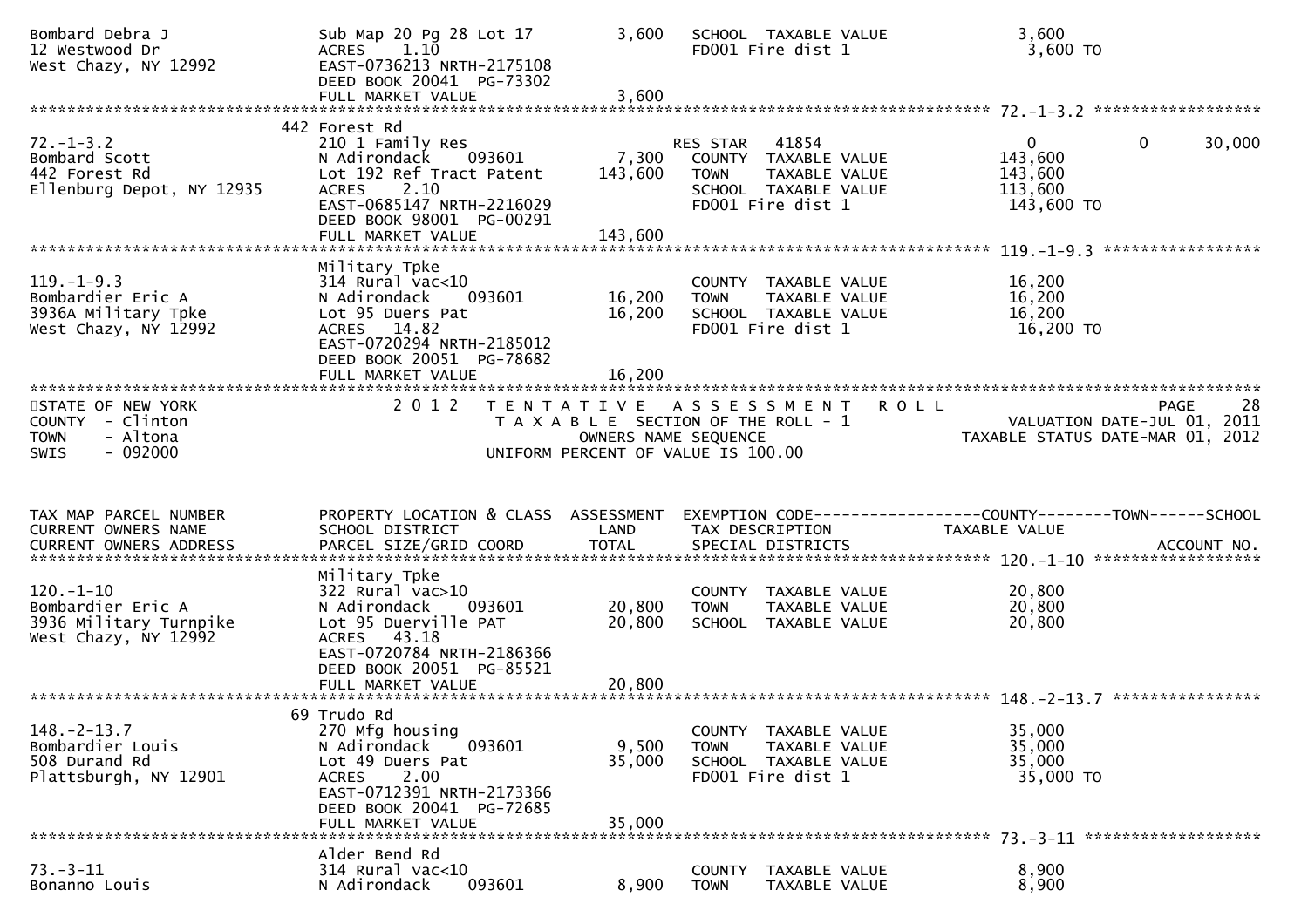| Bonanno Gussie<br>1019 island manor Dr<br>West Palm Beach, FL 33413                                       | 166 Ref<br>5.00<br><b>ACRES</b><br>EAST-0697339 NRTH-2213418<br>DEED BOOK 574<br>PG-331<br>FULL MARKET VALUE                                                             | 8,900<br>8,900             | SCHOOL TAXABLE VALUE<br>FD001 Fire dist 1                                                                                                   | 8,900<br>8,900 то                                                                              |             |
|-----------------------------------------------------------------------------------------------------------|--------------------------------------------------------------------------------------------------------------------------------------------------------------------------|----------------------------|---------------------------------------------------------------------------------------------------------------------------------------------|------------------------------------------------------------------------------------------------|-------------|
|                                                                                                           |                                                                                                                                                                          |                            |                                                                                                                                             |                                                                                                |             |
| $74. - 1 - 15.4$<br>Bonsie Louie S III<br>308 Joe Wood Rd<br>Altona, NY 12910                             | 308 Joe Wood Rd<br>240 Rural res<br>093601<br>N Adirondack<br>ACRES 98.60<br>EAST-0718459 NRTH-2213412<br>DEED BOOK 20102 PG-32544<br>FULL MARKET VALUE                  | 25,600<br>45,600<br>45,600 | COUNTY TAXABLE VALUE<br>TAXABLE VALUE<br><b>TOWN</b><br>SCHOOL TAXABLE VALUE<br>FD001 Fire dist 1                                           | 45,600<br>45,600<br>45,600<br>45,600 TO                                                        |             |
|                                                                                                           |                                                                                                                                                                          |                            |                                                                                                                                             |                                                                                                |             |
| $74. - 1 - 15.2$<br>Bonsie Thomas<br>Bonsie Kathy<br>40 Matott Rd<br>Altona. NY 12910<br>Altona, NY 12910 | 40 Matott Rd<br>240 Rural res<br>093601<br>N Adirondack<br>Lot 104 Ref Tr<br>32.00<br>ACRES<br>EAST-0717296 NRTH-2212575<br>DEED BOOK 614<br>PG-469<br>FULL MARKET VALUE | 14,800<br>87,800<br>87,800 | RES STAR 41854<br>COUNTY TAXABLE VALUE<br>TAXABLE VALUE<br><b>TOWN</b><br>SCHOOL TAXABLE VALUE<br>FD001 Fire dist 1<br>LT001 Altona light 1 | $\Omega$<br>87,800<br>87,800<br>57,800<br>87,800 TO<br>87,800 TO                               | 30,000<br>0 |
|                                                                                                           |                                                                                                                                                                          |                            |                                                                                                                                             |                                                                                                |             |
| STATE OF NEW YORK<br>COUNTY - Clinton<br>- Altona<br><b>TOWN</b><br>$-092000$<br><b>SWIS</b>              | 2 0 1 2                                                                                                                                                                  | OWNERS NAME SEQUENCE       | TENTATIVE ASSESSMENT ROLL<br>T A X A B L E SECTION OF THE ROLL - 1<br>UNIFORM PERCENT OF VALUE IS 100.00                                    | VALUATION DATE-JUL 01, 2011<br>VALUATION DATE-JUL 01, 2011<br>TAXABLE STATUS DATE-MAR 01, 2012 | -29<br>PAGE |
| TAX MAP PARCEL NUMBER<br>CURRENT OWNERS NAME                                                              | PROPERTY LOCATION & CLASS ASSESSMENT<br>SCHOOL DISTRICT                                                                                                                  | LAND                       | EXEMPTION CODE------------------COUNTY--------TOWN------SCHOOL<br>TAX DESCRIPTION                                                           | TAXABLE VALUE                                                                                  |             |
|                                                                                                           | 36 Bloomer St                                                                                                                                                            |                            |                                                                                                                                             |                                                                                                |             |
| $89.1 - 3 - 16.1$<br>Bordeau Frances L<br>36 Bloomer St<br>Altona, NY 12910                               | 210 1 Family Res<br>093601<br>N Adirondack<br>110 Ref                                                                                                                    | 6,500<br>49,100            | RES STAR<br>41854<br>COUNTY TAXABLE VALUE<br><b>TOWN</b><br>TAXABLE VALUE                                                                   | 0<br>49,100<br>49,100                                                                          | 0<br>30,000 |
|                                                                                                           | Survey 20092/23552<br>FRNT 105.00 DPTH 275.00<br>0.68<br><b>ACRES</b><br>EAST-0712056 NRTH-2207058                                                                       |                            | SCHOOL TAXABLE VALUE<br>FD001 Fire dist 1<br>LT001 Altona light 1                                                                           | 19,100<br>49,100 TO<br>49,100 TO                                                               |             |
|                                                                                                           | DEED BOOK 20061 PG-95145<br>FULL MARKET VALUE                                                                                                                            | 49,100                     |                                                                                                                                             |                                                                                                |             |
|                                                                                                           |                                                                                                                                                                          |                            |                                                                                                                                             |                                                                                                |             |
| $133. - 1 - 4.4$<br>Bordeau Robert M<br>Bordeau Marvin<br>6900 Route 22<br>Plattsburgh, NY 12901          | 4029 Military Tpke<br>920 Priv Hunt/Fi<br>N Adirondack<br>093601<br>Lot 74 & 75 Duer<br>ACRES 97.00<br>EAST-0717381 NRTH-2183371<br>DEED BOOK 20112 PG-40787             | 23,400<br>49,000           | AGRI DISTR 41720<br>COUNTY TAXABLE VALUE<br><b>TOWN</b><br>TAXABLE VALUE<br>SCHOOL TAXABLE VALUE<br>FD001 Fire dist 1                       | $\mathbf{0}$<br>49,000<br>49,000<br>49,000<br>49,000 TO                                        | 0<br>0      |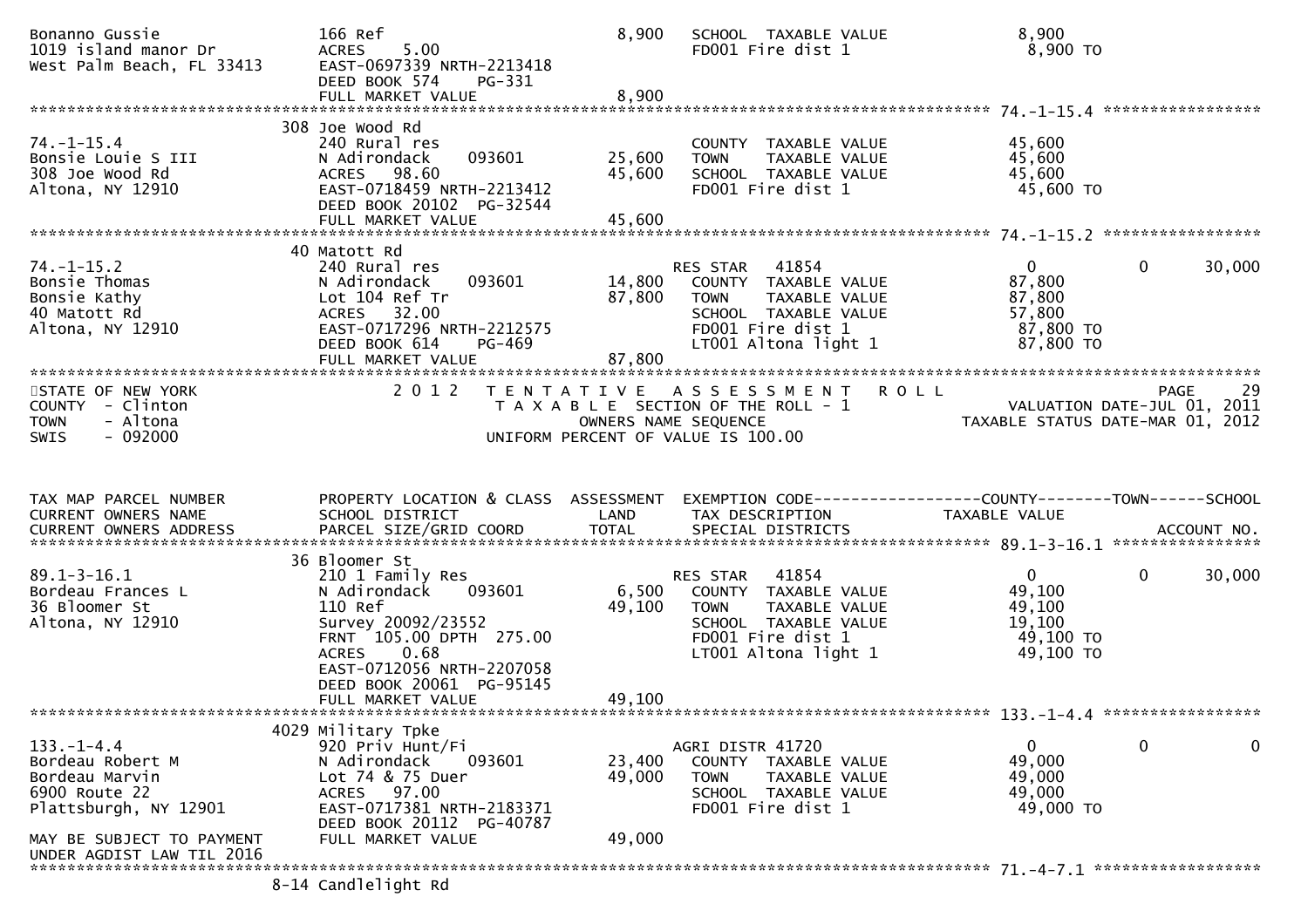| $71. - 4 - 7.1$<br>Bosley David R<br>Bosley Eileen B<br>14 Candlelight Rd<br>Ellenburg Depot, NY 12935 | 424 Night club<br>093601<br>N Adirondack<br>212 Ref<br>5.00<br><b>ACRES</b><br>EAST-0682306 NRTH-2215601<br>DEED BOOK 696<br>PG-341                                                  | 14,800<br>129,900         | 41854<br>RES STAR<br>COUNTY TAXABLE VALUE<br>TAXABLE VALUE<br><b>TOWN</b><br>SCHOOL TAXABLE VALUE<br>FD001 Fire dist 1    | $\mathbf 0$<br>129,900<br>129,900<br>99,900<br>129,900 TO       | $\mathbf 0$<br>30,000  |
|--------------------------------------------------------------------------------------------------------|--------------------------------------------------------------------------------------------------------------------------------------------------------------------------------------|---------------------------|---------------------------------------------------------------------------------------------------------------------------|-----------------------------------------------------------------|------------------------|
| $71. -4 - 7.41$<br>Bosley David R<br>Bosley Eileen B<br>14 Candlelight Rd<br>Ellenburg Depot, NY 12935 | Candlelight Rd<br>$314$ Rural vac<10<br>093601<br>N Adirondack<br>Lot 212 Tract<br>3.00<br><b>ACRES</b><br>EAST-0681560 NRTH-2215029<br>DEED BOOK 696<br>PG-341<br>FULL MARKET VALUE | 7,700<br>7,700<br>7,700   | COUNTY TAXABLE VALUE<br>TAXABLE VALUE<br><b>TOWN</b><br>SCHOOL TAXABLE VALUE<br>FD001 Fire dist 1                         | 7,700<br>7,700<br>7,700<br>7,700 TO                             |                        |
| $119. - 1 - 5.12$<br>Bouchard Mario V<br>38 Rock Rd<br>Altona, NY 12910                                | 38 Rock Rd<br>210 1 Family Res<br>093601<br>N Adirondack<br>72 Duers Pat<br>3.70 BANK<br>080<br><b>ACRES</b><br>EAST-0713397 NRTH-2191241<br>DEED BOOK 20011 PG-36845                | 130,000                   | RES STAR 41854<br>8,100 COUNTY TAXABLE VALUE<br>TAXABLE VALUE<br><b>TOWN</b><br>SCHOOL TAXABLE VALUE<br>FD001 Fire dist 1 | $\mathbf{0}$<br>130,000<br>130,000<br>100,000<br>130,000 TO     | $\mathbf{0}$<br>30,000 |
| STATE OF NEW YORK<br>COUNTY - Clinton<br>- Altona<br><b>TOWN</b><br><b>SWIS</b><br>- 092000            | 2 0 1 2                                                                                                                                                                              | OWNERS NAME SEQUENCE      | TENTATIVE ASSESSMENT<br><b>ROLL</b><br>T A X A B L E SECTION OF THE ROLL - 1<br>UNIFORM PERCENT OF VALUE IS 100.00        | VALUATION DATE-JUL 01, 2011<br>TAXABLE STATUS DATE-MAR 01, 2012 | 30<br><b>PAGE</b>      |
| TAX MAP PARCEL NUMBER<br>CURRENT OWNERS NAME                                                           | PROPERTY LOCATION & CLASS ASSESSMENT<br>SCHOOL DISTRICT<br>1218 Alder Bend Rd                                                                                                        | LAND                      | EXEMPTION CODE-----------------COUNTY-------TOWN------SCHOOL<br>TAX DESCRIPTION                                           | TAXABLE VALUE                                                   |                        |
| $102. - 1 - 6$<br>Boulerice Sandra M<br>1208 Alder Bend Rd<br>Ellenburg Depot, NY 12935                | 220 2 Family Res<br>093601<br>N Adirondack<br>162 Ref<br>3.50<br><b>ACRES</b><br>EAST-0695577 NRTH-2195580<br>DEED BOOK 1022<br>$PG-5$<br>FULL MARKET VALUE                          | 8,000<br>44,400<br>44,400 | COUNTY TAXABLE VALUE<br><b>TOWN</b><br>TAXABLE VALUE<br>SCHOOL TAXABLE VALUE<br>FD001 Fire dist 1                         | 44,400<br>44,400<br>44,400<br>44,400 TO                         |                        |
|                                                                                                        | 1208 Alder Bend Rd                                                                                                                                                                   |                           |                                                                                                                           |                                                                 |                        |
| $102. - 1 - 12.2$<br>Boulerice Sandra M<br>1208 Alder Bend Rd<br>Ellenburg Depot, NY 12935             | 210 1 Family Res<br>093601<br>N Adirondack<br>Lot 162 Ref Tract<br>FRNT 115.00 DPTH 317.00<br>850<br><b>BANK</b><br>EAST-0695468 NRTH-2195309                                        | 6,300<br>115,000          | 41854<br>RES STAR<br>COUNTY TAXABLE VALUE<br>TAXABLE VALUE<br>TOWN<br>SCHOOL TAXABLE VALUE<br>FD001 Fire dist 1           | 0<br>115,000<br>115,000<br>85,000<br>115,000 TO                 | 0<br>30,000            |
|                                                                                                        | DEED BOOK 20112 PG-40741<br>FULL MARKET VALUE                                                                                                                                        | 115,000                   |                                                                                                                           |                                                                 |                        |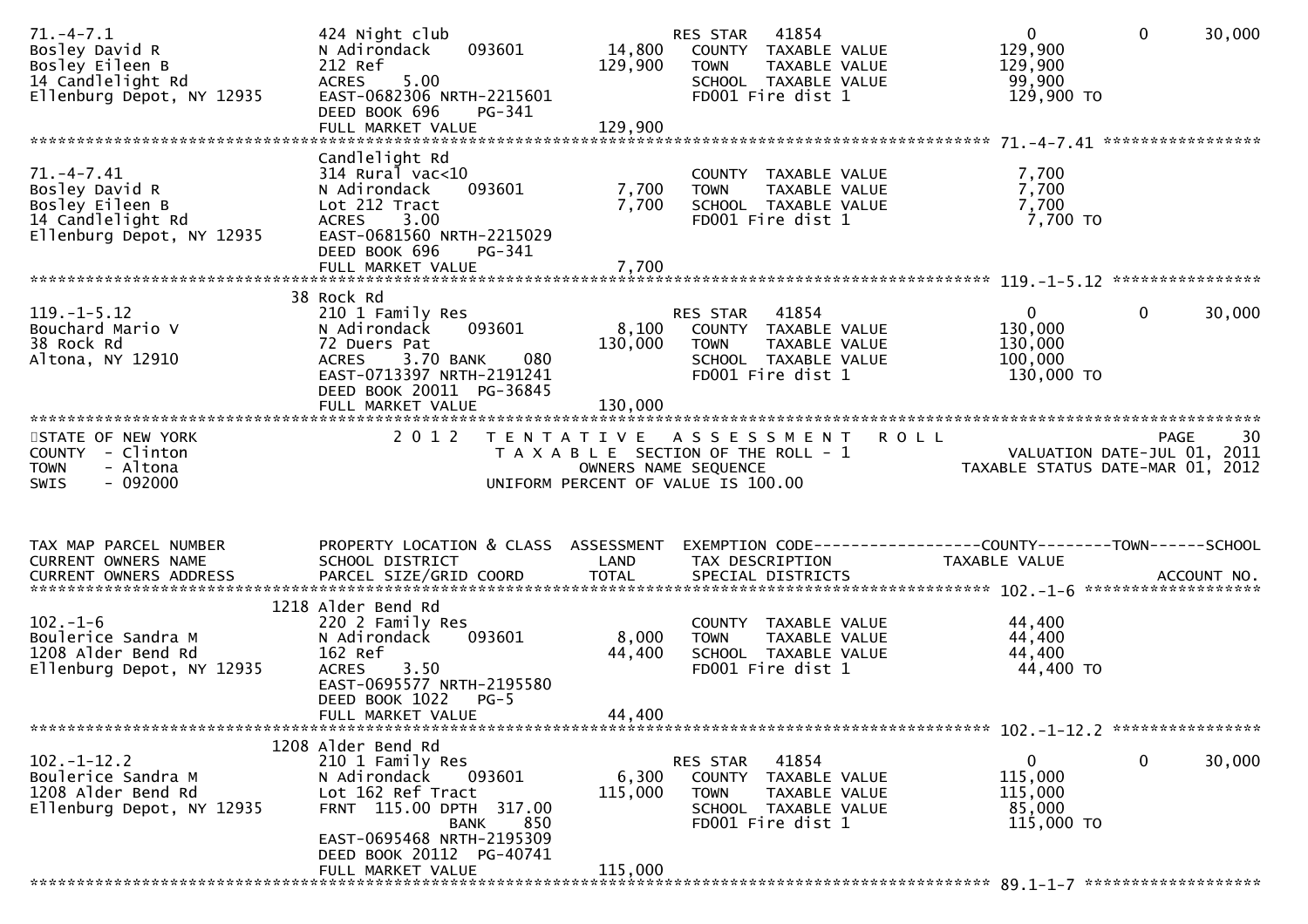| $89.1 - 1 - 7$<br>Boulerice Todd<br>Boulerice Bonnie<br>PO Box 158<br>Altona, NY 12910-0158                 | 509 Devils Den Rd<br>210 1 Family Res<br>N Adirondack<br>093601<br>131 Ref<br>FRNT 130.00 DPTH 350.00<br>EAST-0710709 NRTH-2207627<br>DEED BOOK 20021 PG-40216                                         | 6,400<br>64,900                                                                                     | RES STAR 41854<br><b>TOWN</b> | COUNTY TAXABLE VALUE<br>TAXABLE VALUE<br>SCHOOL TAXABLE VALUE<br>FD001 Fire dist 1<br>LT001 Altona light 1          | $\overline{0}$<br>64,900<br>64,900<br>34,900<br>64,900 TO<br>$64,900$ TO       | $\overline{0}$ | 30,000 |
|-------------------------------------------------------------------------------------------------------------|--------------------------------------------------------------------------------------------------------------------------------------------------------------------------------------------------------|-----------------------------------------------------------------------------------------------------|-------------------------------|---------------------------------------------------------------------------------------------------------------------|--------------------------------------------------------------------------------|----------------|--------|
| $74. - 1 - 21.2$<br>Boulrice Dale M<br>Boulrice Joanne<br>24 LaPoint Rd<br>Ellenburg Depot, NY 12935        | Miner Farm Rd<br>$314$ Rural vac< $10$<br>093601<br>N Adirondack<br>Lot 105 Ref Tr<br><b>ACRES</b><br>9.10<br>EAST-0717680 NRTH-2208499<br>DEED BOOK 709<br>$PG-74$                                    | 11,400<br>11,400                                                                                    | <b>TOWN</b>                   | COUNTY TAXABLE VALUE<br>TAXABLE VALUE<br>SCHOOL TAXABLE VALUE<br>FD001 Fire dist 1                                  | 11,400<br>11,400<br>11,400<br>11,400 TO                                        |                |        |
| $74. - 1 - 42.2$<br>Boulrice Daniel<br>PO Box 25<br>Altona, NY 12910                                        | 42 Irona Rd<br>270 Mfg housing<br>N Adirondack<br>093601<br>130 Ref<br>FRNT 125.00 DPTH 200.00<br>EAST-0709858 NRTH-2210182<br>DEED BOOK 1020<br>$PG-95$                                               | 6,100<br>38,000                                                                                     | RES STAR 41854<br><b>TOWN</b> | COUNTY TAXABLE VALUE<br>TAXABLE VALUE<br>SCHOOL TAXABLE VALUE<br>FD001 Fire dist 1<br>LT001 Altona light 1          | $\overline{0}$<br>38,000<br>38,000<br>8,000<br>38,000 TO<br>38,000 TO          | $\mathbf 0$    | 30,000 |
| STATE OF NEW YORK<br>COUNTY - Clinton<br><b>TOWN</b><br>- Altona<br>$-092000$<br><b>SWIS</b>                | 2 0 1 2                                                                                                                                                                                                | TENTATIVE ASSESSMENT<br>T A X A B L E SECTION OF THE ROLL - 1<br>UNIFORM PERCENT OF VALUE IS 100.00 | OWNERS NAME SEQUENCE          |                                                                                                                     | <b>ROLL</b><br>VALUATION DATE-JUL 01, 2011<br>TAXABLE STATUS DATE-MAR 01, 2012 | <b>PAGE</b>    | 31     |
| TAX MAP PARCEL NUMBER<br>CURRENT OWNERS NAME                                                                | PROPERTY LOCATION & CLASS ASSESSMENT<br>SCHOOL DISTRICT                                                                                                                                                | LAND                                                                                                |                               | TAX DESCRIPTION                                                                                                     | EXEMPTION CODE-----------------COUNTY-------TOWN------SCHOOL<br>TAXABLE VALUE  |                |        |
| $75. - 1 - 4.3$<br>Boulrice Gregory J<br>Deyo Carol A<br>2358 Miner Farm Rd<br>Altona, NY 12910             | 2358 Miner Farm Rd<br>210 1 Family Res<br>N Adirondack 093601<br>Sub Map 23 Pg 80 Lot 1<br>$1.0\bar{6}$ BANK<br><b>ACRES</b><br>EAST-0729697 NRTH-2207947<br>DEED BOOK 930 PG-289<br>FULL MARKET VALUE | 6,500<br>110,000<br>110,000                                                                         | RES STAR<br><b>TOWN</b>       | 41854<br>COUNTY TAXABLE VALUE<br>TAXABLE VALUE<br>SCHOOL TAXABLE VALUE<br>FD001 Fire dist 1                         | $\mathbf{0}$<br>110,000<br>110,000<br>80,000<br>110,000 TO                     | $\mathbf{0}$   | 30,000 |
|                                                                                                             |                                                                                                                                                                                                        |                                                                                                     |                               |                                                                                                                     |                                                                                |                |        |
| 74. –1–36<br>Boulrice Life Estate Vernon<br>Boulrice Life Estate Marie<br>90 Station St<br>Altona, NY 12910 | 90-92 Station St<br>210 1 Family Res<br>N Adirondack<br>093601<br>111 Ref<br>2.20<br><b>ACRES</b><br>EAST-0711934 NRTH-2209657<br>DEED BOOK 20072 PG-9840<br>FULL MARKET VALUE                         | 7,200<br>74,200<br>74,200                                                                           | SR STAR<br><b>TOWN</b>        | 41834<br>COUNTY TAXABLE VALUE<br>TAXABLE VALUE<br>SCHOOL TAXABLE VALUE<br>FD001 Fire dist 1<br>LT001 Altona light 1 | 0<br>74,200<br>74,200<br>12,000<br>74,200 TO<br>74,200 TO                      | $\mathbf{0}$   | 62,200 |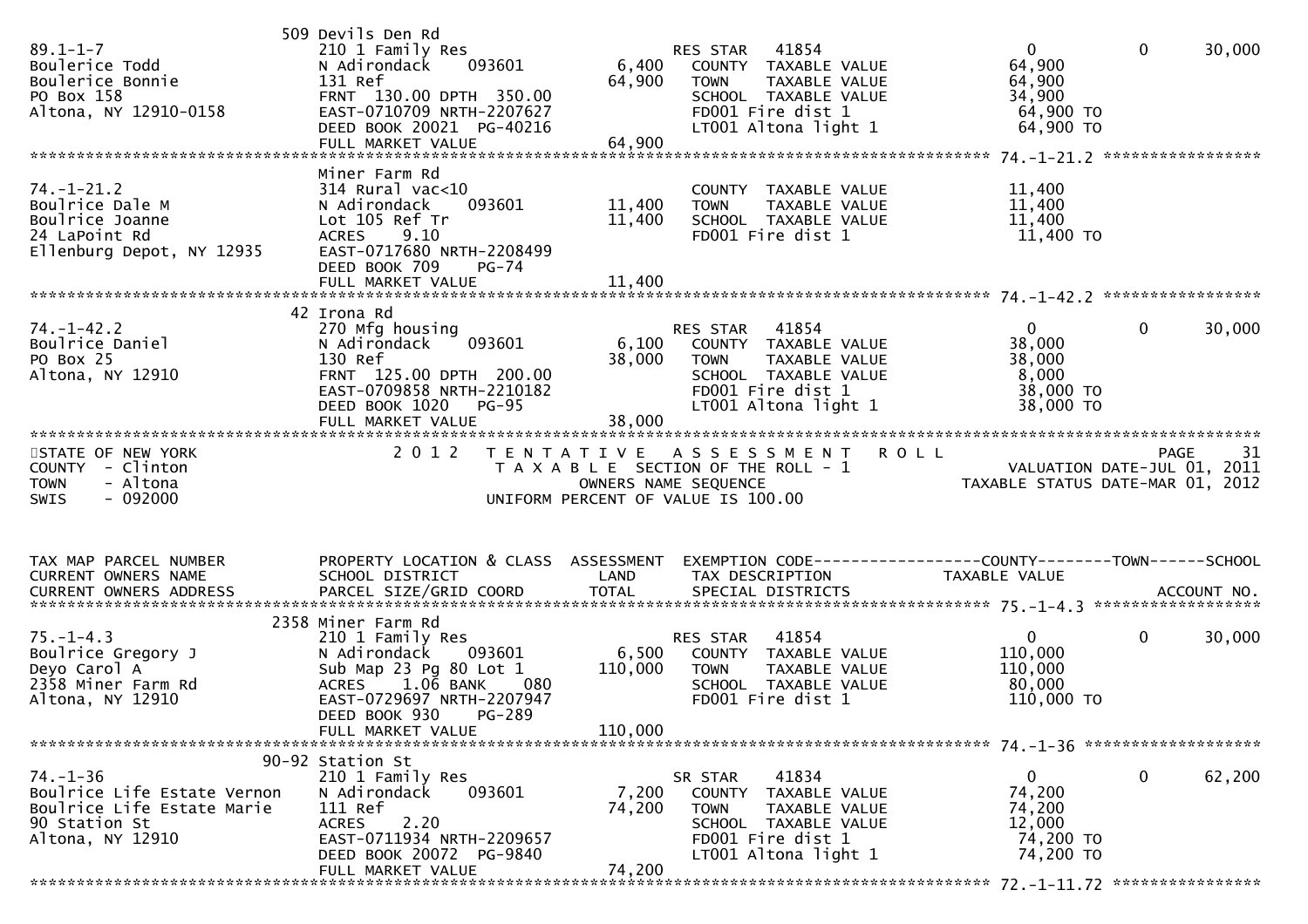| $72. - 1 - 11.72$<br>Boulrice Michael L<br>Gregory Deann<br>765 Irona Rd | Irona Rd<br>210 1 Family Res<br>N Adirondack<br>093601<br>Lot 183 Ref Tr<br>ACRES 14.70 | 13,600<br>160,000 | 41854<br>RES STAR<br>COUNTY TAXABLE VALUE<br><b>TOWN</b><br>TAXABLE VALUE<br>SCHOOL TAXABLE VALUE | $\mathbf{0}$<br>$\mathbf{0}$<br>30,000<br>160,000<br>160,000<br>130,000 |
|--------------------------------------------------------------------------|-----------------------------------------------------------------------------------------|-------------------|---------------------------------------------------------------------------------------------------|-------------------------------------------------------------------------|
| Altona, NY 12910                                                         | EAST-0692275 NRTH-2212036<br>DEED BOOK 20072 PG-6722                                    |                   | FD001 Fire dist 1                                                                                 | 160,000 TO                                                              |
|                                                                          |                                                                                         |                   |                                                                                                   |                                                                         |
|                                                                          |                                                                                         |                   |                                                                                                   |                                                                         |
| $74. - 1 - 50$                                                           | 48 Irona Rd<br>240 Rural res                                                            |                   | 85 PCT OF VALUE USED FOR EXEMPTION PURPOSES<br>WARNONALL 41121                                    | 12,240<br>12,240                                                        |
| Boulrice Michael L                                                       | 093601<br>N Adirondack                                                                  |                   | 21,300 SR STAR<br>41834                                                                           | $\mathbf{0}$<br>62,200<br>0                                             |
| Boulrice Gregory                                                         | Lot 130 Pat Ref                                                                         | 96,000            | COUNTY TAXABLE VALUE                                                                              | 83,760                                                                  |
| 765 Irona Rd<br>Altona, NY 12910                                         | ACRES 44.80<br>EAST-0709235 NRTH-2211113                                                |                   | TAXABLE VALUE<br><b>TOWN</b><br>SCHOOL TAXABLE VALUE                                              | 83,760<br>33,800                                                        |
|                                                                          | DEED BOOK 20102 PG-36944                                                                |                   | FD001 Fire dist 1                                                                                 | 96,000 TO                                                               |
|                                                                          |                                                                                         |                   |                                                                                                   |                                                                         |
|                                                                          | 83 Station St                                                                           |                   |                                                                                                   |                                                                         |
| $89.1 - 2 - 4$                                                           | 210 1 Family Res                                                                        |                   | COUNTY TAXABLE VALUE                                                                              | 37,000                                                                  |
| Boulrice Oveldia                                                         | N Adirondack<br>093601                                                                  | 4,600             | TAXABLE VALUE<br><b>TOWN</b>                                                                      | 37,000                                                                  |
| Boulrice Marie<br>79 Station St                                          | 111 Ref<br>FRNT 130.00 DPTH 295.00                                                      | 37,000            | SCHOOL TAXABLE VALUE<br>FD001 Fire dist 1                                                         | 37,000<br>37,000 TO                                                     |
| Altona, NY 12910                                                         | EAST-0711663 NRTH-2209367                                                               |                   | LT001 Altona light 1                                                                              | 37,000 TO                                                               |
|                                                                          | DEED BOOK 454<br>PG-488                                                                 |                   |                                                                                                   |                                                                         |
|                                                                          |                                                                                         |                   |                                                                                                   |                                                                         |
| STATE OF NEW YORK                                                        | 2 0 1 2                                                                                 |                   | TENTATIVE ASSESSMENT                                                                              | 32<br><b>ROLL</b><br>PAGE                                               |
| COUNTY - Clinton                                                         |                                                                                         |                   | T A X A B L E SECTION OF THE ROLL - 1                                                             | VALUATION DATE-JUL 01, 2011                                             |
|                                                                          |                                                                                         |                   |                                                                                                   |                                                                         |
| - Altona<br><b>TOWN</b>                                                  |                                                                                         |                   | OWNERS NAME SEQUENCE                                                                              | TAXABLE STATUS DATE-MAR 01, 2012                                        |
| $-092000$<br><b>SWIS</b>                                                 |                                                                                         |                   | UNIFORM PERCENT OF VALUE IS 100.00                                                                |                                                                         |
|                                                                          |                                                                                         |                   |                                                                                                   |                                                                         |
| TAX MAP PARCEL NUMBER                                                    |                                                                                         |                   |                                                                                                   | EXEMPTION CODE-----------------COUNTY-------TOWN------SCHOOL            |
| CURRENT OWNERS NAME                                                      | PROPERTY LOCATION & CLASS ASSESSMENT<br>SCHOOL DISTRICT                                 | LAND              | TAX DESCRIPTION                                                                                   | TAXABLE VALUE                                                           |
|                                                                          |                                                                                         |                   |                                                                                                   |                                                                         |
|                                                                          |                                                                                         |                   |                                                                                                   |                                                                         |
| $89.1 - 2 - 5$                                                           | 79 Station St<br>210 1 Family Res                                                       |                   | AGED C&T<br>41801                                                                                 | 36,000<br>36,000                                                        |
| Boulrice Oveldia                                                         | 093601<br>N Adirondack                                                                  |                   | 4,800 SR STAR<br>41834                                                                            | 62,200<br>$\mathbf{0}$<br>$\bf{0}$                                      |
| 79 Station St                                                            | 111 Ref                                                                                 | 72,000            | COUNTY TAXABLE VALUE<br><b>TOWN</b>                                                               | 36,000                                                                  |
| Altona, NY 12910                                                         | FRNT 70.00 DPTH 295.00<br>EAST-0711698 NRTH-2209310                                     |                   | TAXABLE VALUE<br>SCHOOL TAXABLE VALUE                                                             | 36,000<br>9,800                                                         |
|                                                                          | DEED BOOK 334 PG-9                                                                      |                   | FD001 Fire dist 1                                                                                 | 72,000 TO                                                               |
|                                                                          | FULL MARKET VALUE                                                                       | 72,000            | LT001 Altona light 1                                                                              | 72,000 TO                                                               |
|                                                                          | 1516 Plank Rd                                                                           |                   |                                                                                                   |                                                                         |
| $101 - 2 - 11$                                                           | 910 Priv forest                                                                         |                   | COUNTY TAXABLE VALUE                                                                              | 33,400                                                                  |
| Bousquet Michael                                                         | N Adirondack<br>093601                                                                  | 33,400            | <b>TOWN</b><br>TAXABLE VALUE                                                                      | 33,400                                                                  |
| Bousquet Craig & Edgar<br>14 Facteau Ave                                 | 23 S Gore 1950<br>ACRES 118.00                                                          | 33,400            | SCHOOL TAXABLE VALUE<br>FD001 Fire dist 1                                                         | 33,400<br>33,400 TO                                                     |
| Plattsburgh, NY 12901                                                    | EAST-0679401 NRTH-2197872                                                               |                   |                                                                                                   |                                                                         |
|                                                                          | DEED BOOK 20031 PG-62700<br>FULL MARKET VALUE                                           | 33,400            |                                                                                                   |                                                                         |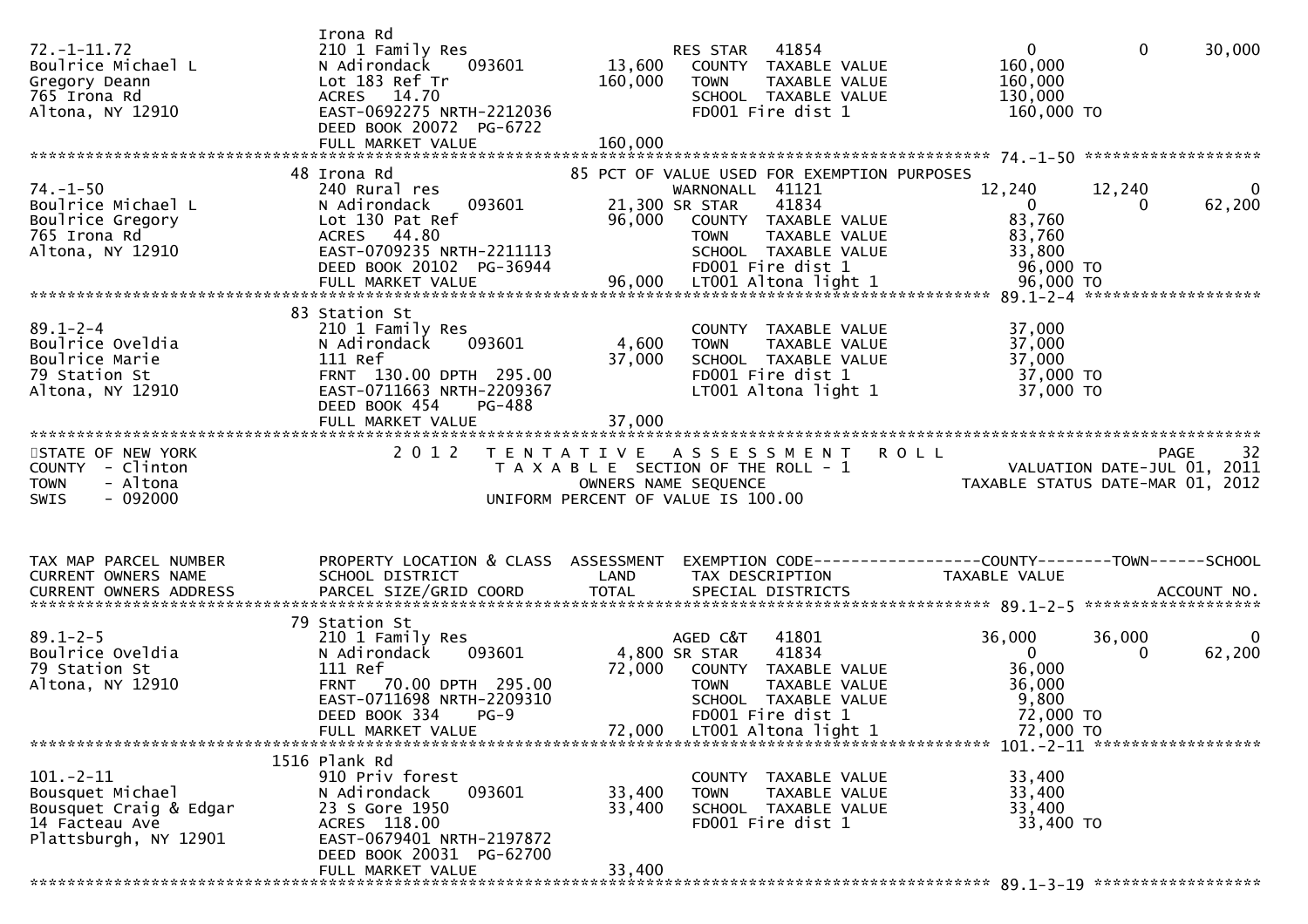| $89.1 - 3 - 19$<br>Boyd Life Use Palmina E<br>Young Nancy L<br>4 Forge St<br>PO Box 123<br>Altona, NY 12910 | $4/6$ Forge St<br>210 1 Family Res<br>N Adirondack<br>093601<br>110 Ref<br>FRNT 215.00 DPTH 105.00<br>EAST-0711863 NRTH-2207003<br>DEED BOOK 20031 PG-62861<br>FULL MARKET VALUE       | 74,300                                    | 41131<br>WARCOMALL<br>5,100 AGED C&T<br>41801<br>74,300 SR STAR<br>41834<br>COUNTY TAXABLE VALUE<br>TAXABLE VALUE<br><b>TOWN</b><br>SCHOOL TAXABLE VALUE<br>FD001 Fire dist 1 | 18,575<br>27,863<br>$\overline{0}$<br>27,862<br>27,862<br>12,100<br>74,300 TO | 18,575<br>$\mathbf 0$<br>$\mathbf{0}$<br>27,863<br>62,200<br>$\Omega$ |
|-------------------------------------------------------------------------------------------------------------|----------------------------------------------------------------------------------------------------------------------------------------------------------------------------------------|-------------------------------------------|-------------------------------------------------------------------------------------------------------------------------------------------------------------------------------|-------------------------------------------------------------------------------|-----------------------------------------------------------------------|
| $118.-1-12.1$<br>Boyea Angela M<br>2726 Rand Hill Rd<br>Altona, NY 12910                                    | 2726 Rand Hill Rd<br>210 1 Family Res<br>N Adirondack<br>093601<br>Lot $41$<br>9.50<br><b>ACRES</b><br>EAST-0703949 NRTH-2189415<br>DEED BOOK 997<br>$PG-251$<br>FULL MARKET VALUE     | 11,600<br>69,800<br>69,800                | 41854<br>RES STAR<br>COUNTY TAXABLE VALUE<br><b>TOWN</b><br>TAXABLE VALUE<br>SCHOOL TAXABLE VALUE<br>FD001 Fire dist 1                                                        | $\mathbf{0}$<br>69,800<br>69,800<br>39,800<br>69,800 TO                       | $\mathbf 0$<br>30,000                                                 |
|                                                                                                             |                                                                                                                                                                                        |                                           |                                                                                                                                                                               |                                                                               |                                                                       |
| $118. - 1 - 5$<br>Boyea Curtis D<br>Boyea Rebecca<br>2806 Rand Hill Rd<br>Altona, NY 12910                  | 2806 Rand Hill Rd<br>210 1 Family Res<br>N Adirondack<br>093601<br>Lot 42 Duer<br>FRNT 208.00 DPTH 183.00<br>EAST-0703076 NRTH-2191261<br>DEED BOOK 518<br>PG-651<br>FULL MARKET VALUE | 6,100<br>67,700<br>67,700                 | 41834<br>SR STAR<br>COUNTY TAXABLE VALUE<br><b>TOWN</b><br>TAXABLE VALUE<br>SCHOOL TAXABLE VALUE<br>FD001 Fire dist 1                                                         | $\mathbf{0}$<br>67,700<br>67,700<br>5,500<br>67,700 TO                        | $\mathbf 0$<br>62,200                                                 |
|                                                                                                             |                                                                                                                                                                                        |                                           |                                                                                                                                                                               |                                                                               |                                                                       |
| STATE OF NEW YORK<br>COUNTY - Clinton<br>- Altona<br><b>TOWN</b><br>$-092000$<br><b>SWIS</b>                | 2 0 1 2                                                                                                                                                                                | T E N T A T I V E<br>OWNERS NAME SEQUENCE | A S S E S S M E N T<br>T A X A B L E SECTION OF THE ROLL - 1<br>UNIFORM PERCENT OF VALUE IS 100.00                                                                            | <b>ROLL</b><br>TAXABLE STATUS DATE-MAR 01, 2012                               | 33<br><b>PAGE</b><br>VALUATION DATE-JUL 01, 2011                      |
| TAX MAP PARCEL NUMBER<br>CURRENT OWNERS NAME<br><b>CURRENT OWNERS ADDRESS</b>                               | PROPERTY LOCATION & CLASS ASSESSMENT<br>SCHOOL DISTRICT<br>PARCEL SIZE/GRID COORD                                                                                                      | LAND<br><b>TOTAL</b>                      | EXEMPTION CODE------------------COUNTY--------TOWN------SCHOOL<br>TAX DESCRIPTION<br>SPECIAL DISTRICTS                                                                        | TAXABLE VALUE                                                                 | ACCOUNT NO.                                                           |
| $118. - 1 - 7.1$<br>Boyea Curtis D<br>Boyea Rebecca<br>2806 Rand Hill Rd<br>Altona, NY 12910                | Rand Hill Rd<br>105 Vac farmland<br>093601<br>N Adirondack<br>42 Duer<br>ACRES 102.00<br>EAST-0704920 NRTH-2191948<br>DEED BOOK 587<br>PG-791<br>FULL MARKET VALUE                     | 40,200<br>42,600<br>42,600                | COUNTY TAXABLE VALUE<br>TAXABLE VALUE<br><b>TOWN</b><br>SCHOOL TAXABLE VALUE<br>FD001 Fire dist 1                                                                             | 42,600<br>42,600<br>42,600<br>42,600 TO                                       |                                                                       |
|                                                                                                             |                                                                                                                                                                                        |                                           |                                                                                                                                                                               |                                                                               |                                                                       |
| $132. - 1 - 10.2$<br>Boyea Mark R<br>Boyea Karrie L<br>2327 Rand Hill Rd<br>Altona, NY 12910                | 2327 Rand Hill Rd<br>210 1 Family Res<br>093601<br>N Adirondack<br>Lot 38 Duer<br>3.80<br><b>ACRES</b><br>EAST-0706233 NRTH-2180120<br>DEED BOOK 20011 PG-35301<br>FULL MARKET VALUE   | 10,700<br>89,900<br>89,900                | 41854<br>RES STAR<br>COUNTY TAXABLE VALUE<br><b>TOWN</b><br>TAXABLE VALUE<br>SCHOOL TAXABLE VALUE<br>FD001 Fire dist 1                                                        | $\mathbf{0}$<br>89,900<br>89,900<br>59,900<br>89,900 TO                       | $\mathbf 0$<br>30,000                                                 |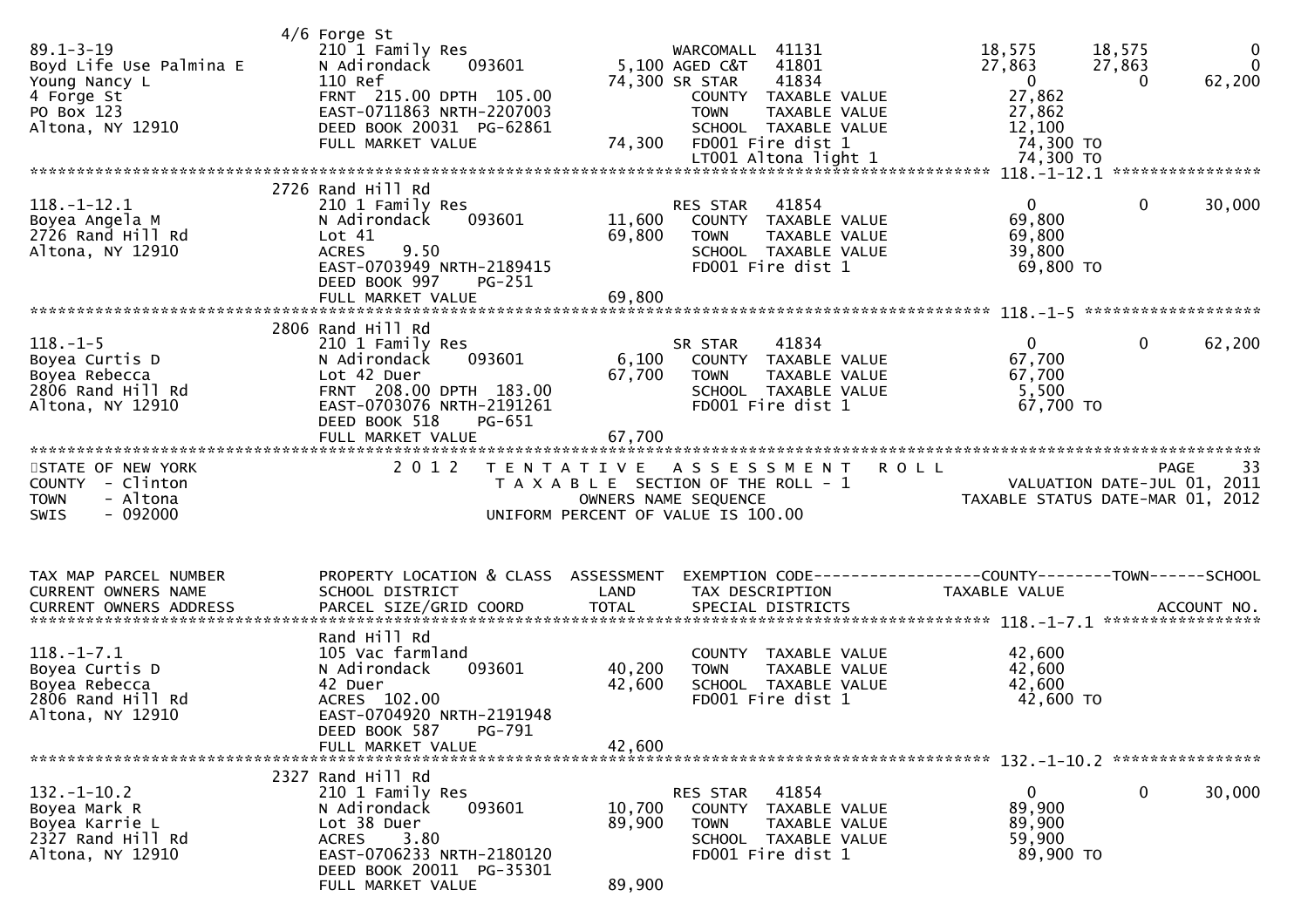|                                       | 460 Duley Rd                             |              |                                                              |                                  |                   |             |
|---------------------------------------|------------------------------------------|--------------|--------------------------------------------------------------|----------------------------------|-------------------|-------------|
| $118. - 1 - 18.3$                     | 210 1 Family Res                         |              | 41854<br>RES STAR                                            | $\mathbf{0}$                     | $\mathbf{0}$      | 30,000      |
| Boyea Michael J                       | 093601<br>N Adirondack                   | 10,500       | COUNTY TAXABLE VALUE                                         | 84,500                           |                   |             |
| 460 Duley Rd                          | Lot 40 Duer                              | 84,500       | <b>TOWN</b><br>TAXABLE VALUE                                 | 84,500                           |                   |             |
| Altona, NY 12910                      | <b>ACRES</b><br>4.00                     |              | SCHOOL TAXABLE VALUE                                         | 54,500                           |                   |             |
|                                       | EAST-0704059 NRTH-2186690                |              | FD001 Fire dist 1                                            | 84,500 TO                        |                   |             |
|                                       | DEED BOOK 983<br>$PG-85$                 |              |                                                              |                                  |                   |             |
|                                       | FULL MARKET VALUE                        | 84,500       |                                                              |                                  |                   |             |
|                                       |                                          |              |                                                              |                                  |                   |             |
|                                       | 2838 Rand Hill Rd                        |              |                                                              |                                  |                   |             |
| $118. - 1 - 7.3$                      | 270 Mfg housing                          |              | 41854<br>RES STAR                                            | $\mathbf{0}$                     | $\mathbf{0}$      | 26,000      |
| Boyea Paul J                          | 093601<br>N Adirondack                   | 6,400        | COUNTY TAXABLE VALUE                                         | 26,000                           |                   |             |
| 2838 Rand Hill Rd                     | Lot 42 Duers                             | 26,000       | <b>TOWN</b><br>TAXABLE VALUE                                 | 26,000                           |                   |             |
| Altona, NY 12910                      | FRNT 150.00 DPTH 280.00                  |              | SCHOOL TAXABLE VALUE                                         | $\Omega$                         |                   |             |
|                                       | EAST-0703253 NRTH-2191980                |              | FD001 Fire dist 1                                            | 26,000 TO                        |                   |             |
|                                       | DEED BOOK 823<br><b>PG-290</b>           |              |                                                              |                                  |                   |             |
|                                       | FULL MARKET VALUE                        | 26,000       |                                                              |                                  |                   |             |
|                                       |                                          |              |                                                              |                                  |                   |             |
|                                       | 2682/2684 Rand Hill Rd                   |              |                                                              |                                  |                   |             |
| $118. - 1 - 15$                       | 112 Dairy farm                           |              | AGRI DISTR 41720                                             | 0<br>$\overline{0}$              | 0<br>$\mathbf{0}$ | $\Omega$    |
| Boyea Terry Douglas<br>Boyea Connie M | 093601<br>N Adirondack                   | 137,000      | 65,400 RES STAR<br>41854                                     |                                  |                   | 30,000      |
| 2684 Rand Hill Rd                     | 41 Duer<br>ACRES 148.00                  |              | COUNTY TAXABLE VALUE                                         | 137,000<br>137,000               |                   |             |
| Altona, NY 12910                      | EAST-0705735 NRTH-2189131                |              | TAXABLE VALUE<br><b>TOWN</b><br>SCHOOL TAXABLE VALUE         | 107,000                          |                   |             |
|                                       | DEED BOOK 20001 PG-28022                 |              | FD001 Fire dist 1                                            | 137,000 TO                       |                   |             |
| MAY BE SUBJECT TO PAYMENT             | FULL MARKET VALUE                        | 137,000      |                                                              |                                  |                   |             |
| UNDER AGDIST LAW TIL 2016             |                                          |              |                                                              |                                  |                   |             |
|                                       |                                          |              |                                                              |                                  |                   |             |
|                                       |                                          |              |                                                              |                                  |                   |             |
|                                       |                                          |              |                                                              |                                  |                   |             |
| STATE OF NEW YORK                     | 2 0 1 2                                  |              | TENTATIVE ASSESSMENT                                         | <b>ROLL</b>                      | <b>PAGE</b>       | 34          |
| COUNTY - Clinton                      |                                          |              | T A X A B L E SECTION OF THE ROLL - 1                        | VALUATION DATE-JUL 01, 2011      |                   |             |
| - Altona<br><b>TOWN</b>               |                                          |              | OWNERS NAME SEQUENCE                                         | TAXABLE STATUS DATE-MAR 01, 2012 |                   |             |
| $-092000$<br>SWIS                     |                                          |              | UNIFORM PERCENT OF VALUE IS 100.00                           |                                  |                   |             |
|                                       |                                          |              |                                                              |                                  |                   |             |
|                                       |                                          |              |                                                              |                                  |                   |             |
| TAX MAP PARCEL NUMBER                 | PROPERTY LOCATION & CLASS ASSESSMENT     |              | EXEMPTION CODE-----------------COUNTY-------TOWN------SCHOOL |                                  |                   |             |
| CURRENT OWNERS NAME                   | SCHOOL DISTRICT                          | LAND         | TAX DESCRIPTION                                              | TAXABLE VALUE                    |                   |             |
| <b>CURRENT OWNERS ADDRESS</b>         |                                          | <b>TOTAL</b> | SPECIAL DISTRICTS                                            |                                  |                   | ACCOUNT NO. |
|                                       | PARCEL SIZE/GRID COORD                   |              |                                                              |                                  |                   |             |
|                                       | Duley Rd                                 |              |                                                              |                                  |                   |             |
| $118.-1-18.1$                         | 105 Vac farmland                         |              | AGRI DISTR 41720                                             | 9,856                            | 9,856             | 9,856       |
| Boyea Terry Douglas                   | N Adirondack<br>093601                   | 42,700       | COUNTY TAXABLE VALUE                                         | 32,844                           |                   |             |
| Boyea Connie M                        | 40 Duer                                  | 42,700       | <b>TOWN</b><br>TAXABLE VALUE                                 | 32,844                           |                   |             |
| 2684 Rand Hill Rd                     | <b>ACRES</b><br>69.80                    |              | SCHOOL TAXABLE VALUE                                         | 32,844                           |                   |             |
| Altona, NY 12910                      | EAST-0705500 NRTH-2187555                |              | FD001 Fire dist 1                                            | 42,700 TO                        |                   |             |
|                                       | DEED BOOK 20001 PG-28022                 |              |                                                              |                                  |                   |             |
| MAY BE SUBJECT TO PAYMENT             | FULL MARKET VALUE                        | 42,700       |                                                              |                                  |                   |             |
| UNDER AGDIST LAW TIL 2016             |                                          |              |                                                              |                                  |                   |             |
|                                       |                                          |              |                                                              |                                  |                   |             |
|                                       | Rand Hill Rd                             |              |                                                              |                                  |                   |             |
| $132. - 1 - 10.1$                     | 105 Vac farmland                         |              | AGRI DISTR 41720                                             | 782                              | 782               | 782         |
| Boyea Terry Douglas                   | N Adirondack<br>093601                   | 6,400        | COUNTY TAXABLE VALUE                                         | 5,618                            |                   |             |
| Boyea Connie M                        | 38 Duer                                  | 6,400        | <b>TOWN</b><br>TAXABLE VALUE                                 | 5,618                            |                   |             |
| 2684 Rand Hill Rd<br>Altona, NY 12910 | ACRES 10.70<br>EAST-0706520 NRTH-2179185 |              | SCHOOL TAXABLE VALUE<br>FD001 Fire dist 1                    | 5,618<br>6,400 TO                |                   |             |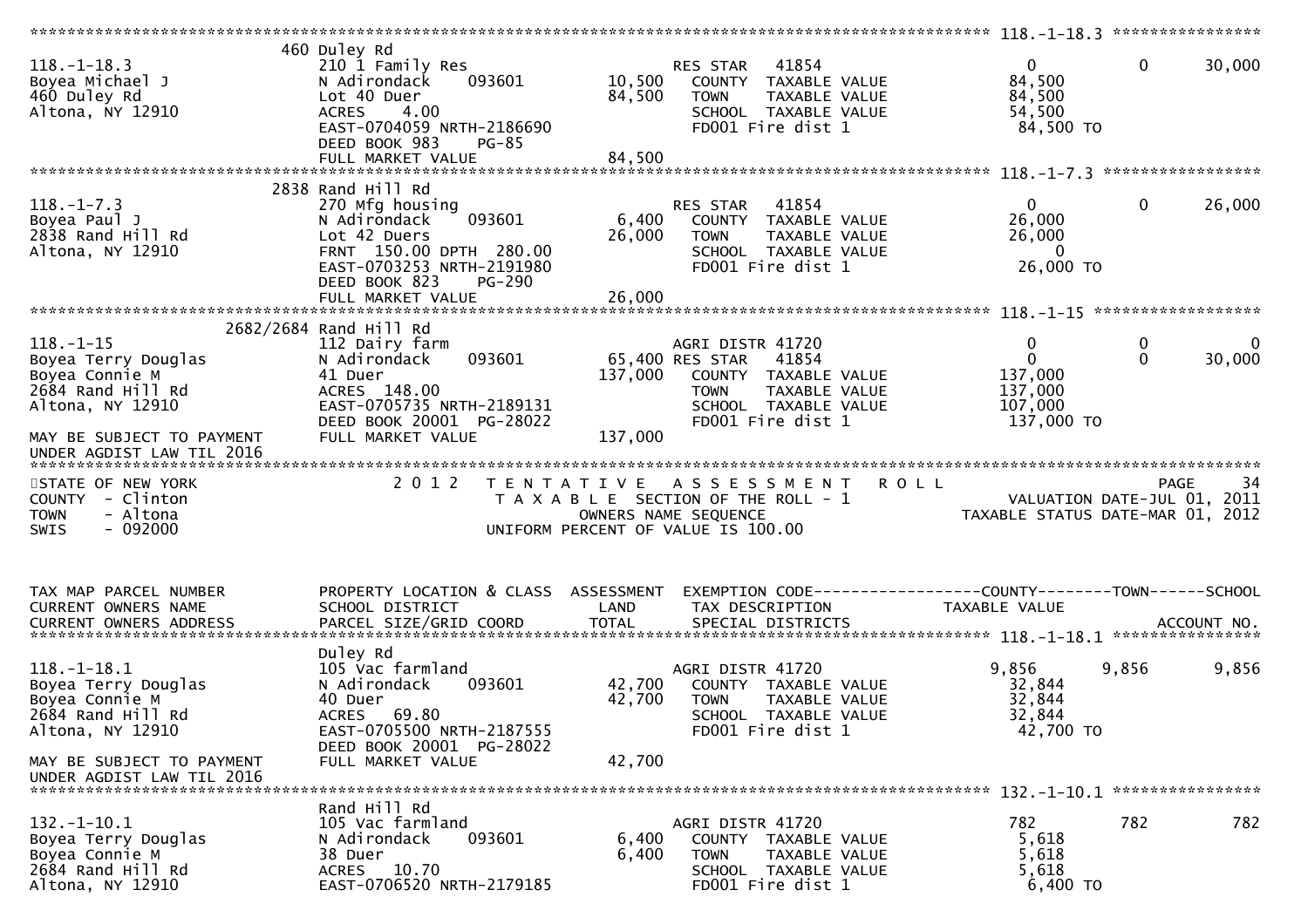| MAY BE SUBJECT TO PAYMENT                                  | DEED BOOK 20001 PG-28022<br>FULL MARKET VALUE                                   | 6,400           |                                                                           |                                                                     |  |
|------------------------------------------------------------|---------------------------------------------------------------------------------|-----------------|---------------------------------------------------------------------------|---------------------------------------------------------------------|--|
| UNDER AGDIST LAW TIL 2016                                  |                                                                                 |                 |                                                                           |                                                                     |  |
|                                                            | 2846 Rand Hill Rd                                                               |                 |                                                                           |                                                                     |  |
| $118. - 1 - 7.2$<br>Boyea Warren Catherine<br>Warren Bruce | 210 1 Family Res<br>N Adirondack<br>093601<br>Lot 42 Duer's Pat                 | 5,900<br>75,000 | 41854<br>RES STAR<br>COUNTY TAXABLE VALUE<br><b>TOWN</b><br>TAXABLE VALUE | $\mathbf{0}$<br>30,000<br>$\overline{0}$<br>75,000<br>75,000        |  |
| 2846 Rand Hill Rd<br>Altona, NY 12910                      | FRNT 280.00 DPTH 265.00<br>EAST-0703355 NRTH-2192140<br>DEED BOOK 772<br>PG-316 |                 | SCHOOL TAXABLE VALUE<br>FD001 Fire dist 1                                 | 45,000<br>75,000 TO                                                 |  |
|                                                            | FULL MARKET VALUE                                                               | 75,000          |                                                                           |                                                                     |  |
|                                                            |                                                                                 |                 |                                                                           |                                                                     |  |
| $103. - 1 - 27$                                            | 226 Rabideau Rd<br>260 Seasonal res                                             |                 | COUNTY TAXABLE VALUE                                                      | 57,000                                                              |  |
| Braams Anneliese                                           | 093601<br>N Adirondack                                                          | 11,800          | <b>TOWN</b><br>TAXABLE VALUE                                              | 57,000                                                              |  |
| 1637 Shauna Crescent                                       | Lot 160-161-Ref                                                                 | 57,000          | SCHOOL TAXABLE VALUE                                                      | 57,000                                                              |  |
| Ottawa, Ontario, Canada                                    | <b>ACRES</b><br>9.80                                                            |                 | FD001 Fire dist 1                                                         | 57,000 TO                                                           |  |
| K4P1M8                                                     | EAST-0697521 NRTH-2197558                                                       |                 |                                                                           |                                                                     |  |
|                                                            | DEED BOOK 20122 PG-45546                                                        |                 |                                                                           |                                                                     |  |
|                                                            | FULL MARKET VALUE                                                               | 57,000          |                                                                           |                                                                     |  |
|                                                            | 16 Joe Wood Rd                                                                  |                 |                                                                           |                                                                     |  |
| $74. - 1 - 32.5$                                           | 210 1 Family Res                                                                |                 | WARNONALL 41121                                                           | 12,810<br>12,810                                                    |  |
| Bracy Randy                                                | 093601<br>N Adirondack                                                          |                 | 6,900 RES STAR 41854                                                      | $\overline{0}$<br>30,000<br>$\Omega$                                |  |
| 16 Joe Wood Rd                                             | Lot 111 Ref Tr                                                                  | 85,400          | COUNTY TAXABLE VALUE                                                      | 72,590                                                              |  |
| Altona, NY 12910                                           | 1.50<br><b>ACRES</b>                                                            |                 | <b>TOWN</b><br>TAXABLE VALUE                                              | 72,590                                                              |  |
|                                                            | EAST-0714553 NRTH-2208227                                                       |                 | SCHOOL TAXABLE VALUE                                                      | 55,400                                                              |  |
|                                                            | DEED BOOK 20072 PG-9220                                                         |                 | FD001 Fire dist 1                                                         | 85,400 TO                                                           |  |
|                                                            |                                                                                 |                 |                                                                           |                                                                     |  |
| STATE OF NEW YORK                                          | 2 0 1 2                                                                         |                 | TENTATIVE ASSESSMENT ROLL                                                 | 35<br><b>PAGE</b>                                                   |  |
| COUNTY - Clinton                                           |                                                                                 |                 | T A X A B L E SECTION OF THE ROLL - 1                                     | VALUATION DATE-JUL 01, 2011                                         |  |
| - Altona<br><b>TOWN</b>                                    |                                                                                 |                 | OWNERS NAME SEQUENCE                                                      | TAXABLE STATUS DATE-MAR 01, 2012                                    |  |
| $-092000$<br><b>SWIS</b>                                   |                                                                                 |                 | UNIFORM PERCENT OF VALUE IS 100.00                                        |                                                                     |  |
|                                                            |                                                                                 |                 |                                                                           |                                                                     |  |
|                                                            |                                                                                 |                 |                                                                           |                                                                     |  |
| TAX MAP PARCEL NUMBER                                      | PROPERTY LOCATION & CLASS ASSESSMENT                                            |                 |                                                                           | EXEMPTION        CODE-----------------COUNTY-------TOWN------SCHOOL |  |
| CURRENT OWNERS NAME                                        | SCHOOL DISTRICT                                                                 | LAND            | TAX DESCRIPTION                                                           | <b>TAXABLE VALUE</b>                                                |  |
|                                                            |                                                                                 |                 |                                                                           |                                                                     |  |
|                                                            | 314 Murtagh Hill Rd                                                             |                 |                                                                           |                                                                     |  |
| $149. - 1 - 10.62$                                         | 240 Rural res                                                                   |                 | 41834<br>SR STAR                                                          | $\mathbf{0}$<br>62,200<br>0                                         |  |
| Brasacchio Frank                                           | N Adirondack<br>093601                                                          |                 | 12,300 COUNTY TAXABLE VALUE                                               | 87,500                                                              |  |
| Brasacchio Elizabeth                                       | Lot 106-113                                                                     | 87,500          | <b>TOWN</b><br>TAXABLE VALUE                                              | 87,500                                                              |  |
| 314 Murtagh Hill Rd                                        | ACRES 18.40                                                                     |                 | SCHOOL TAXABLE VALUE                                                      | 25,300                                                              |  |
| West Chazy, NY 12992                                       | EAST-0726347 NRTH-2172791                                                       |                 | FD001 Fire dist 1                                                         | 87,500 TO                                                           |  |
|                                                            | DEED BOOK 583<br>PG-1043                                                        |                 |                                                                           |                                                                     |  |
|                                                            | FULL MARKET VALUE                                                               | 87,500          |                                                                           |                                                                     |  |
|                                                            | 22 Birch Hill Dr                                                                |                 |                                                                           |                                                                     |  |
| $88.14 - 1 - 53$                                           | 270 Mfg housing                                                                 |                 | TAXABLE VALUE<br>COUNTY                                                   | 16,000                                                              |  |
| Brean Charles A                                            | N Adirondack<br>093601                                                          | 4,300           | <b>TOWN</b><br>TAXABLE VALUE                                              | 16,000                                                              |  |
| Brean Georgia L                                            | Stonewall Acres Lot 53                                                          | 16,000          | SCHOOL TAXABLE VALUE                                                      | 16,000                                                              |  |
| 683 O'neil Rd                                              | 75.10 DPTH 154.16<br><b>FRNT</b>                                                |                 | FD001 Fire dist 1                                                         | 16,000 TO                                                           |  |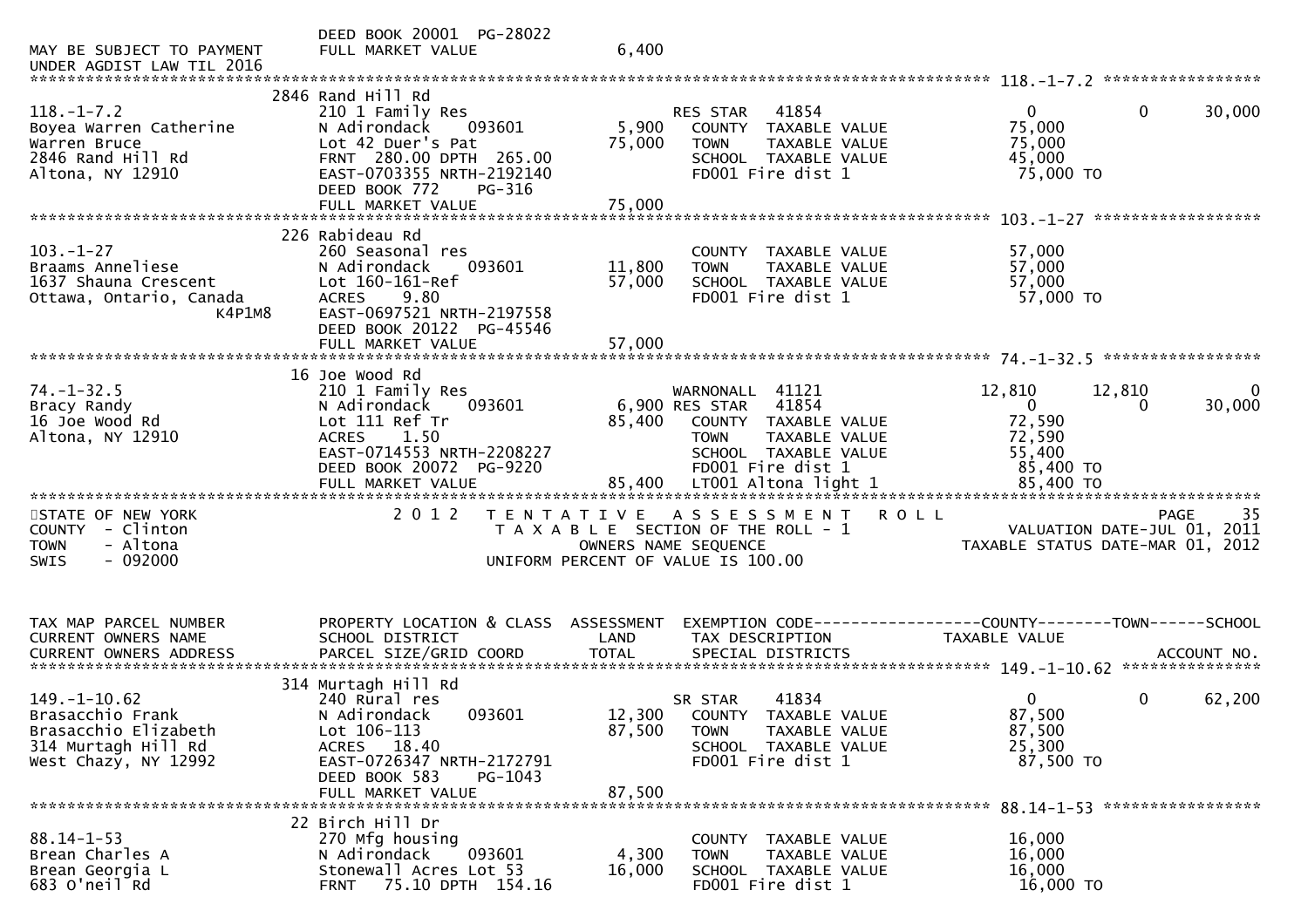| West Chazy, NY 12992                                                                                 | EAST-0699973 NRTH-2203852<br>DEED BOOK 20102 PG-30916<br>FULL MARKET VALUE                                                                                                        | 16,000                    |                                                                                                                    |                                                                                      |
|------------------------------------------------------------------------------------------------------|-----------------------------------------------------------------------------------------------------------------------------------------------------------------------------------|---------------------------|--------------------------------------------------------------------------------------------------------------------|--------------------------------------------------------------------------------------|
|                                                                                                      |                                                                                                                                                                                   |                           |                                                                                                                    |                                                                                      |
| $119. - 1 - 15.24$<br>Brennen Aloysiuys D<br>3745 Soapstone Rd<br>Ridgeway, VA 24148                 | Duley Rd<br>270 Mfg housing<br>N Adirondack<br>093601<br>Lot 68 Duers Pate<br>1.10<br><b>ACRES</b><br>EAST-0712579 NRTH-2188038<br>DEED BOOK 20031 PG-57385<br>FULL MARKET VALUE  | 6,600<br>32,000<br>32,000 | COUNTY TAXABLE VALUE<br>TAXABLE VALUE<br><b>TOWN</b><br>SCHOOL TAXABLE VALUE<br>FD001 Fire dist 1                  | 32,000<br>32,000<br>32,000<br>32,000 TO                                              |
|                                                                                                      |                                                                                                                                                                                   |                           |                                                                                                                    |                                                                                      |
| $73. - 2 - 10.1$<br>Breyette Charles G Sr<br>Breyette Dora<br>24 Tantillo Way<br>Altona, NY 12910    | 24 Tantillo Way<br>312 Vac w/imprv<br>093601<br>N Adirondack<br>Lot 155 Ref<br><b>ACRES</b><br>1.50<br>EAST-0698736 NRTH-2213505<br>DEED BOOK 20082 PG-13856<br>FULL MARKET VALUE | 9,800<br>18,000<br>18,000 | COUNTY TAXABLE VALUE<br>TAXABLE VALUE<br><b>TOWN</b><br>SCHOOL TAXABLE VALUE<br>FD001 Fire dist 1                  | 18,000<br>18,000<br>18,000<br>18,000 TO                                              |
|                                                                                                      |                                                                                                                                                                                   |                           |                                                                                                                    | ****************                                                                     |
| $148. - 1 - 18.2$<br>Breyette John A<br>Breyette Elise C<br>32 Delaware St<br>Rouses Point, NY 12979 | Jerusalem Rd<br>321 Abandoned ag<br>093601<br>N Adirondack<br>Lot 36 Duers<br>ACRES 16.30<br>EAST-0706702 NRTH-2173857<br>DEED BOOK 638<br>PG-996                                 | 15,300<br>15,300          | COUNTY TAXABLE VALUE<br><b>TOWN</b><br>TAXABLE VALUE<br>SCHOOL TAXABLE VALUE<br>FD001 Fire dist 1                  | 15,300<br>15,300<br>15,300<br>15,300 TO                                              |
|                                                                                                      | FULL MARKET VALUE                                                                                                                                                                 | 15,300                    |                                                                                                                    |                                                                                      |
| STATE OF NEW YORK<br>COUNTY - Clinton<br><b>TOWN</b><br>- Altona<br>$-092000$<br><b>SWIS</b>         | 2 0 1 2                                                                                                                                                                           | OWNERS NAME SEQUENCE      | TENTATIVE ASSESSMENT<br><b>ROLL</b><br>T A X A B L E SECTION OF THE ROLL - 1<br>UNIFORM PERCENT OF VALUE IS 100.00 | 36<br><b>PAGE</b><br>VALUATION DATE-JUL 01, 2011<br>TAXABLE STATUS DATE-MAR 01, 2012 |
| TAX MAP PARCEL NUMBER<br>CURRENT OWNERS NAME                                                         | PROPERTY LOCATION & CLASS ASSESSMENT<br>SCHOOL DISTRICT                                                                                                                           | LAND                      | EXEMPTION CODE-----------------COUNTY-------TOWN------SCHOOL<br>TAX DESCRIPTION                                    | TAXABLE VALUE                                                                        |
| $76. - 3 - 2.12$<br>Bristol Whitney A<br>71 Gonyea Rd<br>Altona, NY 12910                            | 71 Gonyea Rd<br>240 Rural res<br>Northeastern Cl 092801<br>Lot 50 Duers<br>ACRES 28.10 BANK<br>320<br>EAST-0736325 NRTH-2210297<br>DEED BOOK 98001 PG-02900<br>FULL MARKET VALUE  | 112,200<br>112,200        | COUNTY TAXABLE VALUE<br>17,600 TOWN<br>TAXABLE VALUE<br>SCHOOL TAXABLE VALUE<br>FD001 Fire dist 1                  | 112,200<br>112,200<br>112,200<br>112,200 TO                                          |
|                                                                                                      |                                                                                                                                                                                   |                           |                                                                                                                    |                                                                                      |
| $88. - 1 - 2.1$<br>Brittingham Joel W<br>Johnson Frances E<br>154 Piedmont Dr                        | 1698 Alder Bend Rd<br>240 Rural res<br>093601<br>N Adirondack<br>164 Ref<br>83.60<br><b>ACRES</b>                                                                                 | 29,000<br>98,600          | 41854<br>RES STAR<br>COUNTY TAXABLE VALUE<br>TAXABLE VALUE<br><b>TOWN</b><br>SCHOOL<br>TAXABLE VALUE               | $\mathbf 0$<br>30,000<br>$\overline{0}$<br>98,600<br>98,600<br>68,600                |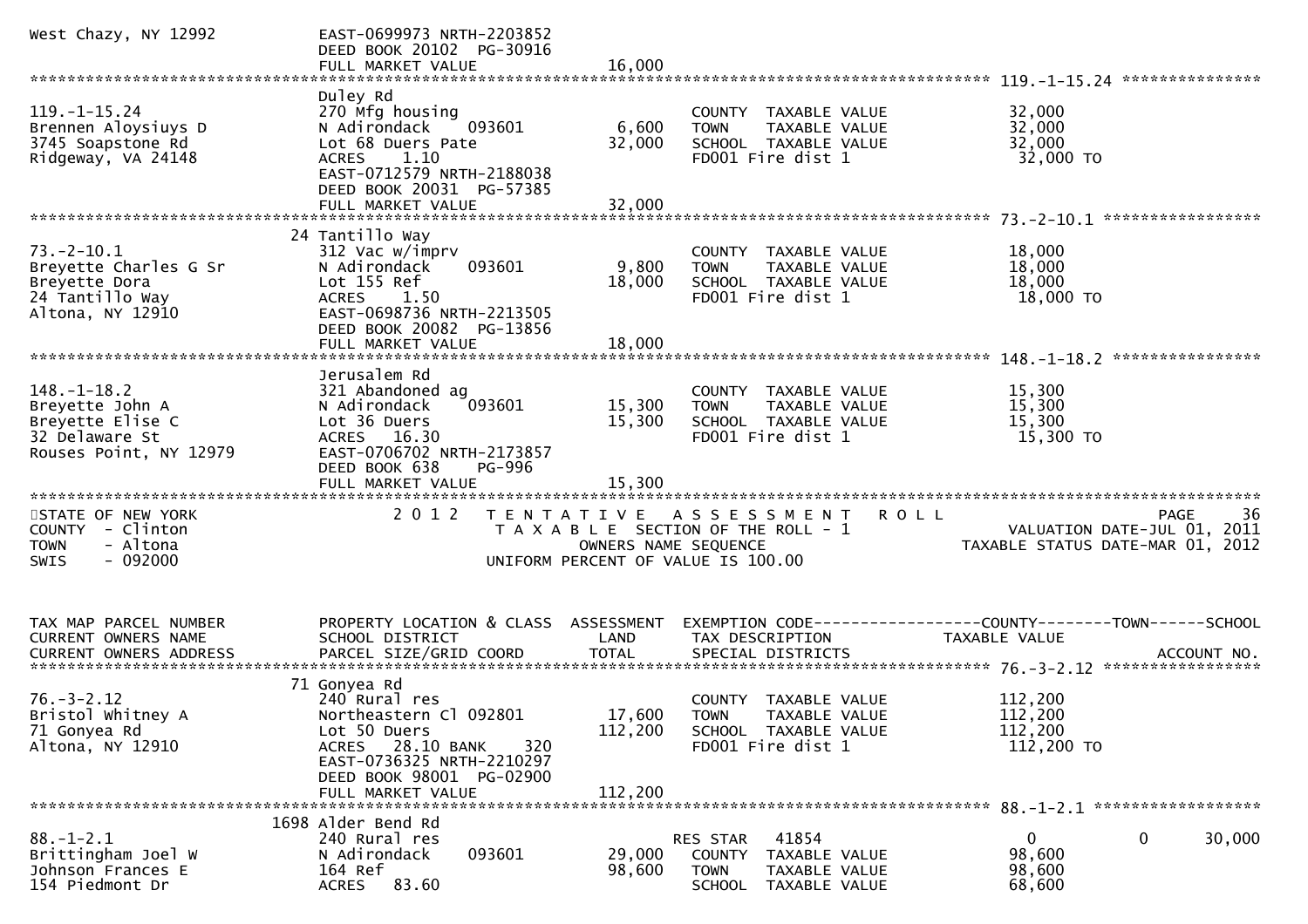| Dover, DE 19904                                                                                      | EAST-0697599 NRTH-2205612<br>DEED BOOK 811<br>PG-345                                                                                                                                |                           | FD001 Fire dist 1                                                                                                                | 98,600 TO                                                                      |                        |
|------------------------------------------------------------------------------------------------------|-------------------------------------------------------------------------------------------------------------------------------------------------------------------------------------|---------------------------|----------------------------------------------------------------------------------------------------------------------------------|--------------------------------------------------------------------------------|------------------------|
|                                                                                                      |                                                                                                                                                                                     |                           |                                                                                                                                  |                                                                                |                        |
| $148. - 3 - 5.2$<br>Brodsky Judy A<br>Paluski William A Jr.<br>2000 Rand Hill Rd<br>Altona, NY 12910 | 2000 Rand Hill Rd<br>210 1 Family Res<br>093601<br>N Adirondack<br>Lot 36 Duers<br>320<br>ACRES 1.72 BANK<br>EAST-0709593 NRTH-2173183<br>DEED BOOK 20092 PG-27686                  | 9,400<br>79,600<br>79,600 | COUNTY TAXABLE VALUE<br>TAXABLE VALUE<br><b>TOWN</b><br>SCHOOL TAXABLE VALUE<br>FD001 Fire dist 1                                | 79,600<br>79,600<br>79,600<br>79,600 TO                                        |                        |
|                                                                                                      | FULL MARKET VALUE                                                                                                                                                                   |                           |                                                                                                                                  |                                                                                |                        |
|                                                                                                      | 1969 Rand Hill Rd                                                                                                                                                                   |                           |                                                                                                                                  |                                                                                |                        |
| $148. - 3 - 9.11$<br>Brooks Jeffrey<br>Brooks Elizabeth<br>1969 Rand Hill Rd<br>Altona, NY 12910     | 210 1 Family Res<br>N Adirondack<br>093601<br>36 Duer<br>FRNT 218.00 DPTH 165.00<br><b>BANK</b><br>020<br>EAST-0710127 NRTH-2172700<br>DEED BOOK 881<br>PG-337                      | 60,700                    | RES STAR 41854<br>8,400 COUNTY TAXABLE VALUE<br>TAXABLE VALUE<br><b>TOWN</b><br>SCHOOL TAXABLE VALUE<br>FD001 Fire dist 1        | $\mathbf{0}$<br>60,700<br>60,700<br>30,700<br>60,700 TO                        | $\mathbf 0$<br>30,000  |
|                                                                                                      | FULL MARKET VALUE                                                                                                                                                                   | 60,700                    |                                                                                                                                  |                                                                                |                        |
|                                                                                                      |                                                                                                                                                                                     |                           |                                                                                                                                  |                                                                                |                        |
| $148. - 3 - 28.2$<br>Brooks Jeffrey<br>1969 Rand Hill Rd<br>Altona, NY 12910                         | Rand Hill Rd<br>311 Res vac land<br>N Adirondack<br>093601<br>FRNT 210.00 DPTH 30.00<br>EAST-0710149 NRTH-2172598<br>DEED BOOK 896<br><b>PG-224</b>                                 | 3,800<br>3,800            | COUNTY TAXABLE VALUE<br>TAXABLE VALUE<br><b>TOWN</b><br>SCHOOL TAXABLE VALUE<br>FD001 Fire dist 1                                | 3,800<br>3,800<br>3,800<br>$3,800$ TO                                          |                        |
|                                                                                                      | FULL MARKET VALUE                                                                                                                                                                   | 3,800                     |                                                                                                                                  |                                                                                |                        |
| STATE OF NEW YORK<br>COUNTY - Clinton<br><b>TOWN</b><br>- Altona<br>$-092000$<br><b>SWIS</b>         |                                                                                                                                                                                     |                           | 2012 TENTATIVE ASSESSMENT<br>T A X A B L E SECTION OF THE ROLL - 1<br>OWNERS NAME SEQUENCE<br>UNIFORM PERCENT OF VALUE IS 100.00 | <b>ROLL</b><br>VALUATION DATE-JUL 01, 2011<br>TAXABLE STATUS DATE-MAR 01, 2012 | 37<br><b>PAGE</b>      |
| TAX MAP PARCEL NUMBER                                                                                | PROPERTY LOCATION & CLASS ASSESSMENT                                                                                                                                                |                           |                                                                                                                                  | EXEMPTION CODE------------------COUNTY--------TOWN------SCHOOL                 |                        |
| CURRENT OWNERS NAME                                                                                  | SCHOOL DISTRICT                                                                                                                                                                     | LAND                      | TAX DESCRIPTION                                                                                                                  | TAXABLE VALUE                                                                  |                        |
|                                                                                                      |                                                                                                                                                                                     |                           |                                                                                                                                  |                                                                                |                        |
|                                                                                                      |                                                                                                                                                                                     |                           |                                                                                                                                  |                                                                                |                        |
| $73. - 1 - 12$<br>Brothers Amanda L<br>Rye David W<br>1982 Alder Bend Rd<br>Altona, NY 12910         | 1982 Alder Bend Rd<br>210 1 Family Res<br>N Adirondack    093601<br>155 Ref<br>FRNT 65.00 DPTH 204.00<br>EAST-0698020 NRTH-2213516<br>DEED BOOK 20051 PG-82499<br>FULL MARKET VALUE | 38,200<br>38,200          | RES STAR 41854<br>4,600 COUNTY TAXABLE VALUE<br><b>TOWN</b><br>TAXABLE VALUE<br>SCHOOL TAXABLE VALUE<br>FD001 Fire dist 1        | $\overline{0}$<br>38,200<br>38,200<br>8,200<br>38,200 TO                       | $\mathbf{0}$<br>30,000 |
|                                                                                                      |                                                                                                                                                                                     |                           |                                                                                                                                  |                                                                                |                        |
| $73. - 1 - 28$<br>Brothers Timothy M<br>335 Irona Rd<br>Altona, NY 12910                             | 335 Irona Rd<br>270 Mfg housing<br>093601<br>N Adirondack<br>Lot 155 Ref<br>FRNT 175.00 DPTH<br>99.00                                                                               | 4,800<br>35,000           | 41854<br>RES STAR<br>COUNTY TAXABLE VALUE<br><b>TOWN</b><br>TAXABLE VALUE<br><b>SCHOOL</b><br>TAXABLE VALUE                      | $\mathbf{0}$<br>35,000<br>35,000<br>5,000                                      | $\mathbf 0$<br>30,000  |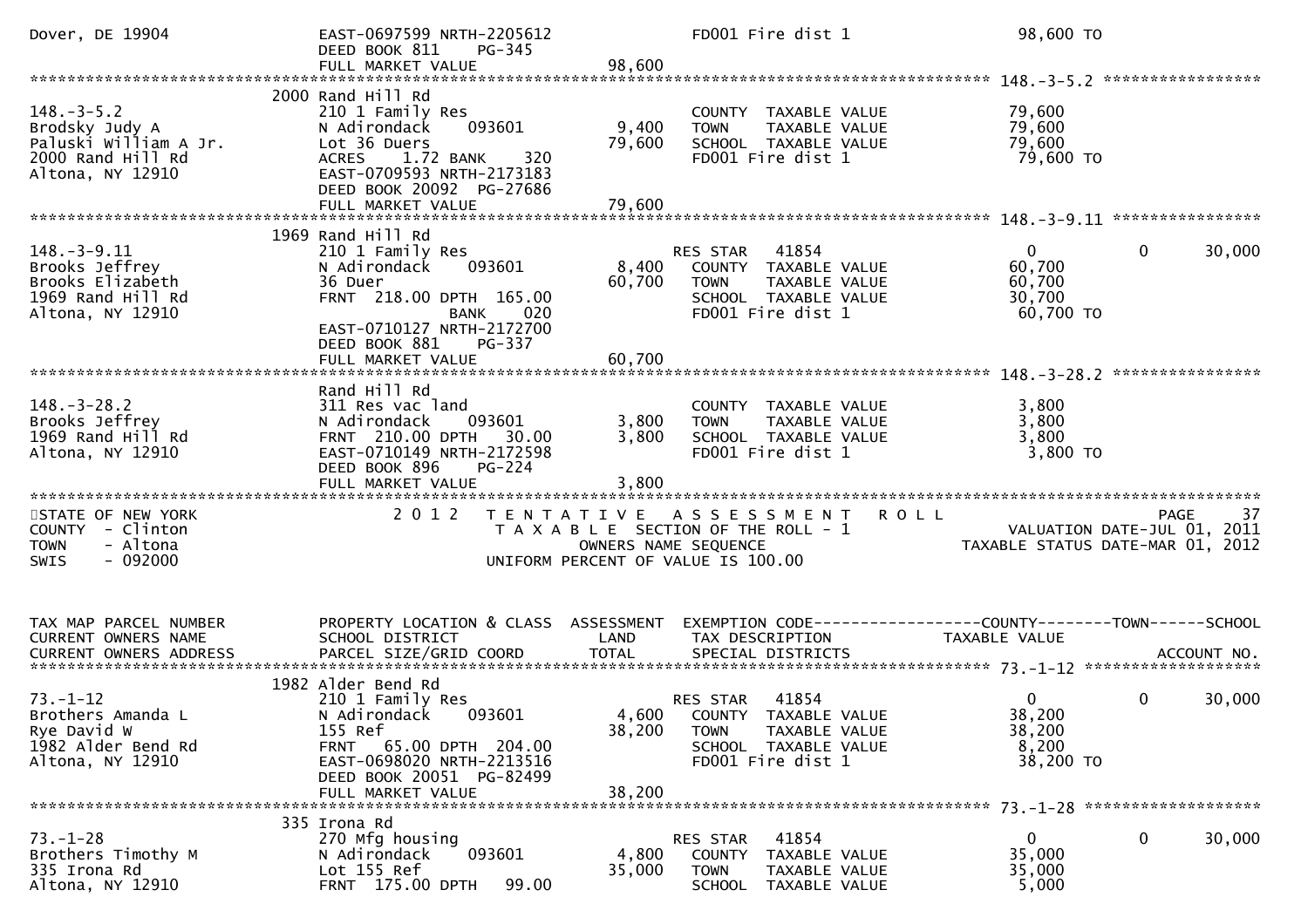|                                                                                                         | EAST-0703178 NRTH-2212452<br>DEED BOOK 1041 PG-47                                                                                                                                               |                           | FD001 Fire dist 1<br>LT001 Altona light 1                                                                                        | 35,000 TO<br>35,000 TO                                                                                                                                       |
|---------------------------------------------------------------------------------------------------------|-------------------------------------------------------------------------------------------------------------------------------------------------------------------------------------------------|---------------------------|----------------------------------------------------------------------------------------------------------------------------------|--------------------------------------------------------------------------------------------------------------------------------------------------------------|
| $88.14 - 1 - 26$<br>Brothers Todd J<br>Brothers Tammy L<br>767 Woods Falls Rd<br>Mooers Forks, NY 12959 | 15 Birch Hill Dr<br>260 Seasonal res<br>N Adirondack<br>093601<br>Stonewall Acres Lot 26<br>FRNT 69.90 DPTH 122.26<br>EAST-0700032 NRTH-2203645<br>DEED BOOK 20072 PG-2857<br>FULL MARKET VALUE | 4,000<br>12,500<br>12,500 | COUNTY TAXABLE VALUE<br><b>TOWN</b><br>TAXABLE VALUE<br>SCHOOL TAXABLE VALUE<br>FD001 Fire dist 1                                | 12,500<br>12,500<br>12,500<br>12,500 TO                                                                                                                      |
|                                                                                                         |                                                                                                                                                                                                 |                           |                                                                                                                                  |                                                                                                                                                              |
| $87. - 1 - 9.2$<br>Brown April L<br>5401 Military Tpke<br>Ellenburg Depot, NY 12935                     | 5401 Military Tpke<br>210 1 Family Res<br>093601<br>N Adirondack<br>Lot 185 Ref Tr<br>ACRES 5.70<br>EAST-0691726 NRTH-2204634<br>DEED BOOK 20031 PG-57121                                       | 72,000                    | RES STAR 41854<br>9,300 COUNTY TAXABLE VALUE<br>TAXABLE VALUE<br><b>TOWN</b><br>SCHOOL TAXABLE VALUE<br>FD001 Fire dist 1        | $\mathbf{0}$<br>$\mathbf{0}$<br>30,000<br>72,000<br>72,000<br>42,000<br>72,000 TO                                                                            |
|                                                                                                         | 4993 Rt 11                                                                                                                                                                                      |                           |                                                                                                                                  |                                                                                                                                                              |
| $71.1 - 1 - 22$<br>Brown Funeral Home Inc<br>29 Broad St<br>Plattsburgh, NY 12901                       | 331 Com vac w/im<br>N Adirondack 093601<br>Bm<br>FRNT 84.50 DPTH 99.00<br>EAST-0675548 NRTH-2213403<br>DEED BOOK 98000 PG-98458<br>FULL MARKET VALUE                                            | 4,000<br>14,100<br>14,100 | COUNTY TAXABLE VALUE<br><b>TOWN</b><br>TAXABLE VALUE<br>SCHOOL TAXABLE VALUE<br>FD002 Ellenburg fire 21<br>LT002 Altona light 21 | 14,100<br>14,100<br>14,100<br>14,100 TO<br>14,100 TO                                                                                                         |
| STATE OF NEW YORK<br>COUNTY - Clinton<br><b>TOWN</b><br>- Altona<br>$-092000$<br><b>SWIS</b>            | 2 0 1 2                                                                                                                                                                                         |                           | TENTATIVE ASSESSMENT ROLL<br>UNIFORM PERCENT OF VALUE IS 100.00                                                                  | 38<br><b>PAGE</b><br>T A X A B L E SECTION OF THE ROLL - 1<br>T A X A B L E SECTION OF THE ROLL - 1<br>OWNERS NAME SEQUENCE TAXABLE STATUS DATE-MAR 01, 2012 |
|                                                                                                         |                                                                                                                                                                                                 |                           |                                                                                                                                  |                                                                                                                                                              |
| TAX MAP PARCEL NUMBER<br>CURRENT OWNERS NAME                                                            | SCHOOL DISTRICT                                                                                                                                                                                 | LAND                      | TAX DESCRIPTION                                                                                                                  | PROPERTY LOCATION & CLASS ASSESSMENT EXEMPTION CODE----------------COUNTY-------TOWN------SCHOOL<br>TAXABLE VALUE                                            |
| $71.1 - 1 - 23$<br>Brown Funeral Home Inc<br>29 Broad St<br>Plattsburgh, NY 12901                       | Plank Rd<br>311 Res vac land<br>N Adirondack 093601<br>Ptbm<br>FRNT 115.00 DPTH 120.00<br>EAST-0675446 NRTH-2213410<br>DEED BOOK 98000 PG-98458<br>FULL MARKET VALUE                            | 4,600<br>4,600            | COUNTY TAXABLE VALUE<br>4,600 TOWN TAXABLE VALUE<br>SCHOOL TAXABLE VALUE<br>FD002 Ellenburg fire 21<br>LT002 Altona light 21     | 4,600<br>4,600<br>4,600<br>4,600 TO<br>4,600 TO                                                                                                              |
| $71.1 - 1 - 26.1$<br>Brown Funeral Home Inc<br>29 Broad St<br>Plattsburgh, NY 12901                     | Plank Rd<br>311 Res vac land<br>093601<br>N Adirondack<br>State Gore<br>FRNT 128.00 DPTH 250.00                                                                                                 | 6,200<br>6,200            | TAXABLE VALUE<br>COUNTY<br>TAXABLE VALUE<br><b>TOWN</b><br>SCHOOL TAXABLE VALUE<br>FD002 Ellenburg fire 21                       | 6,200<br>6,200<br>6,200<br>6,200 TO                                                                                                                          |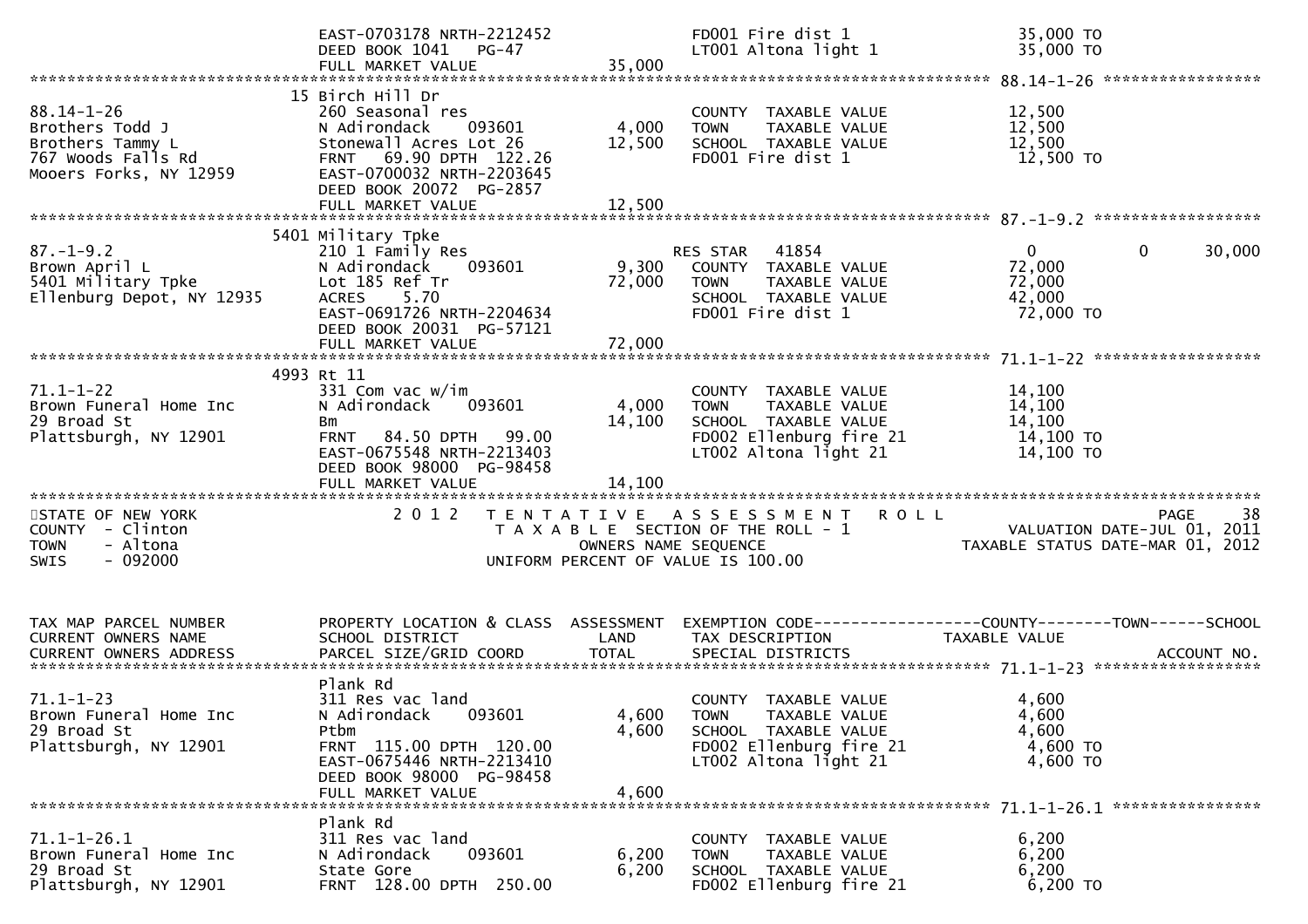|                                                                                                           | EAST-0675614 NRTH-2213240<br>DEED BOOK 98000 PG-98458<br>FULL MARKET VALUE                                                                                          | 6,200             | LT002 Altona light 21                                                                                                                              | 6,200 TO                                                                                                          |
|-----------------------------------------------------------------------------------------------------------|---------------------------------------------------------------------------------------------------------------------------------------------------------------------|-------------------|----------------------------------------------------------------------------------------------------------------------------------------------------|-------------------------------------------------------------------------------------------------------------------|
|                                                                                                           |                                                                                                                                                                     |                   |                                                                                                                                                    |                                                                                                                   |
| $89.1 - 3 - 4.1$<br>Brown Funeral Home Inc<br>29 Broad St<br>Plattsburgh, NY 12901                        | 3125 Miner Farm Rd<br>210 1 Family Res<br>093601<br>N Adirondack<br>110 Ref<br>FRNT 75.00 DPTH 122.00<br>EAST-0711109 NRTH-2207314<br>DEED BOOK 654<br>PG-352       | 4,100<br>50,300   | COUNTY TAXABLE VALUE<br>TAXABLE VALUE<br><b>TOWN</b><br>SCHOOL TAXABLE VALUE<br>FD001 Fire dist 1<br>LT001 Altona light 1                          | 50,300<br>50,300<br>50,300<br>50,300 TO<br>50,300 TO                                                              |
|                                                                                                           | FULL MARKET VALUE                                                                                                                                                   | 50,300            |                                                                                                                                                    |                                                                                                                   |
|                                                                                                           |                                                                                                                                                                     |                   |                                                                                                                                                    |                                                                                                                   |
|                                                                                                           | 3123 Miner Farm Rd                                                                                                                                                  |                   |                                                                                                                                                    |                                                                                                                   |
| $89.1 - 3 - 4.3$<br>Brown Funeral Home Inc<br>29 Broad St<br>Plattsburgh, NY 12901                        | 471 Funeral home<br>N Adirondack<br>093601<br>Lot 110 Ref Tract<br>Funeral Home<br>FRNT 80.00 DPTH 132.00<br>EAST-0711189 NRTH-2207315<br>DEED BOOK 654<br>$PG-352$ | 4,500<br>105,600  | COUNTY TAXABLE VALUE<br>TAXABLE VALUE<br><b>TOWN</b><br>SCHOOL TAXABLE VALUE<br>FD001 Fire dist 1<br>LT001 Altona light 1                          | 105,600<br>105,600<br>105,600<br>105,600 TO<br>105,600 TO                                                         |
|                                                                                                           | FULL MARKET VALUE                                                                                                                                                   | 105,600           |                                                                                                                                                    |                                                                                                                   |
|                                                                                                           |                                                                                                                                                                     |                   |                                                                                                                                                    |                                                                                                                   |
| $76. - 3 - 7$<br>Brown Irvin J<br>Brown Maude R<br>2058 Miner Farm Rd<br>Altona, NY 12910                 | 2058 Miner Farm Rd<br>210 1 Family Res<br>Northeastern Cl 092801<br>Lot 50 Ref<br>FRNT 260.00 DPTH 100.00<br>EAST-0736581 NRTH-2209201<br>DEED BOOK 458<br>PG-653   | 39,600            | WARNONALL 41121<br>41834<br>4,200 SR STAR<br>COUNTY TAXABLE VALUE<br>TAXABLE VALUE<br><b>TOWN</b><br>SCHOOL TAXABLE VALUE<br>FD001 Fire dist 1     | 5,940<br>5,940<br>39,600<br>$\mathbf{0}$<br>$\overline{0}$<br>33,660<br>33,660<br>$\overline{0}$<br>39,600 TO     |
| STATE OF NEW YORK                                                                                         | 2 0 1 2                                                                                                                                                             |                   | TENTATIVE ASSESSMENT                                                                                                                               |                                                                                                                   |
| COUNTY - Clinton<br>- Altona<br><b>TOWN</b><br>$-092000$<br>SWIS                                          |                                                                                                                                                                     |                   | T A X A B L E SECTION OF THE ROLL - 1<br>OWNERS NAME SEQUENCE<br>UNIFORM PERCENT OF VALUE IS 100.00                                                | E PAGE 39<br>VALUATION DATE-JUL 01, 2011<br>TAXABLE STATIIS DATE 112 2011                                         |
|                                                                                                           |                                                                                                                                                                     |                   |                                                                                                                                                    |                                                                                                                   |
| TAX MAP PARCEL NUMBER<br>CURRENT OWNERS NAME                                                              | SCHOOL DISTRICT                                                                                                                                                     | LAND              | TAX DESCRIPTION                                                                                                                                    | PROPERTY LOCATION & CLASS ASSESSMENT EXEMPTION CODE----------------COUNTY-------TOWN------SCHOOL<br>TAXABLE VALUE |
|                                                                                                           | 4799 Rt 11                                                                                                                                                          |                   |                                                                                                                                                    |                                                                                                                   |
| $71. -4 - 10.4$<br>Brown Kevin F<br>Coolidge Dawn<br>4799 Rt 11<br>PO Box 84<br>Ellenburg Depot, NY 12935 | 240 Rural res<br>093601<br>N Adirondack<br>B Moore Pat<br>Formerly Rice Property<br>ACRES 18.20<br>EAST-0680247 NRTH-2212900<br>DEED BOOK 20031 PG-64361            | 14,700<br>139,900 | RES STAR 41854<br>COUNTY TAXABLE VALUE<br><b>TOWN</b><br>TAXABLE VALUE<br>SCHOOL TAXABLE VALUE<br>FD002 Ellenburg fire 21<br>LT002 Altona light 21 | 30,000<br>$\mathbf{0}$<br>$\mathbf{0}$<br>139,900<br>139,900<br>109,900<br>139,900 TO<br>139,900 TO               |
|                                                                                                           | FULL MARKET VALUE                                                                                                                                                   | 139,900           |                                                                                                                                                    |                                                                                                                   |
|                                                                                                           |                                                                                                                                                                     |                   |                                                                                                                                                    |                                                                                                                   |
| $134. - 1 - 6$<br>Brown Robert J                                                                          | 3816 Military Tpke<br>241 Rural res&ag<br>N Adirondack<br>093601                                                                                                    | 43,000            | COUNTY TAXABLE VALUE<br>TAXABLE VALUE<br><b>TOWN</b>                                                                                               | 130,200<br>130,200                                                                                                |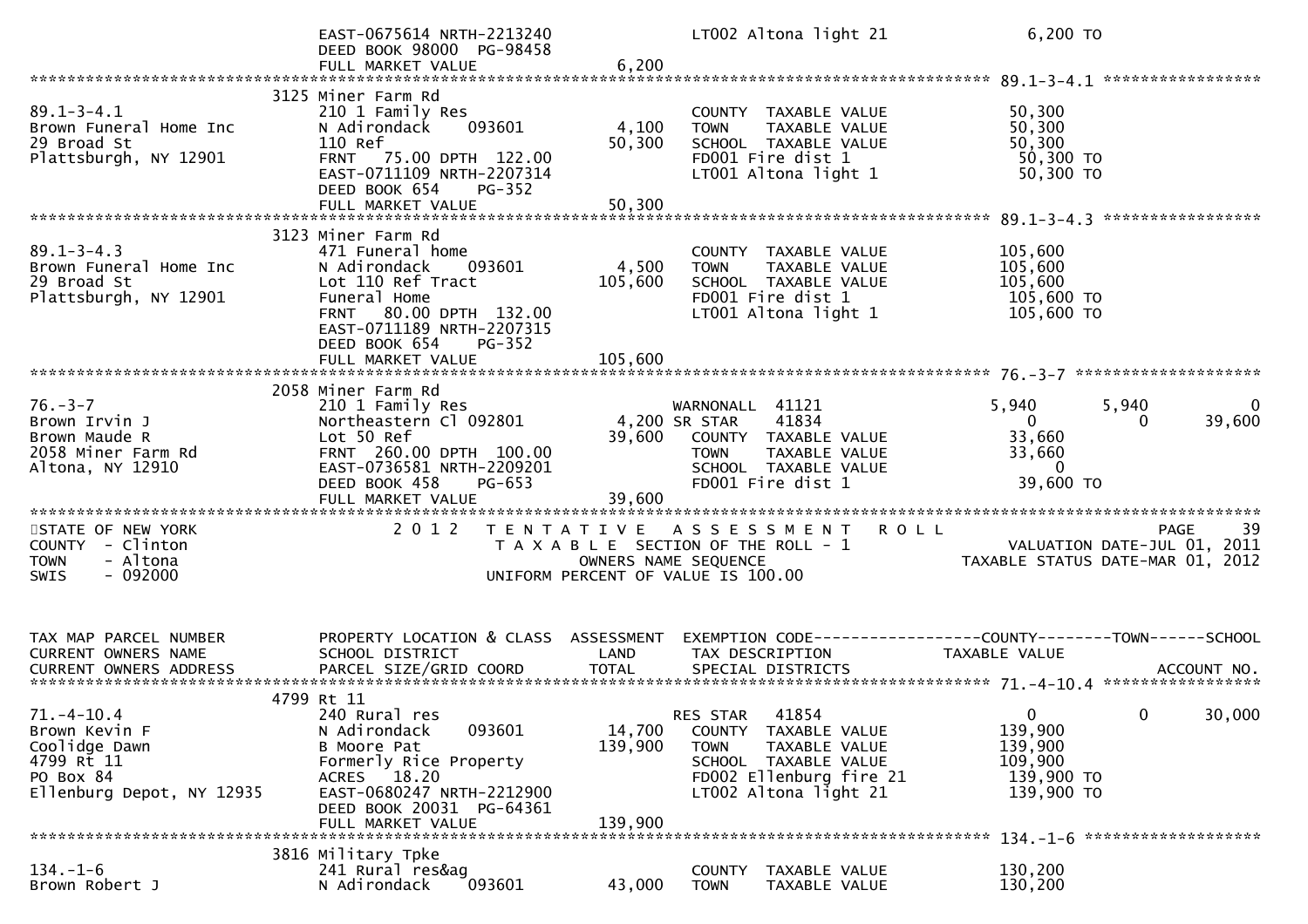| 3816 Military Tpke<br>West Chazy, NY 12992                                                          | 103 Duer<br>080<br>ACRES 100.80 BANK<br>EAST-0722587 NRTH-2182471<br>DEED BOOK 20021 PG-39262<br>FULL MARKET VALUE                                                                                          | 130,200<br>130,200                                                                               |                                          | SCHOOL TAXABLE VALUE<br>FD001 Fire dist 1                                                            | 130,200<br>130,200 то                                                                |                    |                                                  |
|-----------------------------------------------------------------------------------------------------|-------------------------------------------------------------------------------------------------------------------------------------------------------------------------------------------------------------|--------------------------------------------------------------------------------------------------|------------------------------------------|------------------------------------------------------------------------------------------------------|--------------------------------------------------------------------------------------|--------------------|--------------------------------------------------|
|                                                                                                     |                                                                                                                                                                                                             |                                                                                                  |                                          |                                                                                                      |                                                                                      |                    |                                                  |
| $88.14 - 1 - 19$<br>Brown Terry<br>Schwerdel Claudia<br>84 Bunker St<br>Stanbridge East, QuebCanada | 44 Merrywood Dr<br>260 Seasonal res<br>N Adirondack<br>093601<br>Stonewall Acres Lot 19<br>78.52 DPTH 157.18<br><b>FRNT</b><br>EAST-0699680 NRTH-2203728<br>J0J2H DEED BOOK 20102 PG-33512                  | 4,200<br>6,500                                                                                   | <b>TOWN</b>                              | COUNTY TAXABLE VALUE<br>TAXABLE VALUE<br>SCHOOL TAXABLE VALUE<br>FD001 Fire dist 1                   | 6,500<br>6,500<br>6,500                                                              | $6,500$ TO         |                                                  |
|                                                                                                     | FULL MARKET VALUE                                                                                                                                                                                           | 6,500                                                                                            |                                          |                                                                                                      |                                                                                      |                    |                                                  |
| $88.14 - 2 - 28$<br>Brown Walter<br>26 Dungan St<br>Staten Island, NY 10310                         | 22 Pinewood Dr<br>311 Res vac land<br>N Adirondack<br>093601<br>Sub Bk 10 Pg 123 Lot 28<br>99.50 DPTH<br><b>FRNT</b><br>99.10<br>EAST-0698998 NRTH-2204431<br>DEED BOOK 20051 PG-79012<br>FULL MARKET VALUE | 3,400<br>3,400<br>3,400                                                                          | <b>TOWN</b>                              | COUNTY TAXABLE VALUE<br>TAXABLE VALUE<br>SCHOOL TAXABLE VALUE<br>FD001 Fire dist 1                   | 3,400<br>3,400<br>3,400                                                              | 3,400 TO           |                                                  |
|                                                                                                     |                                                                                                                                                                                                             |                                                                                                  |                                          |                                                                                                      |                                                                                      |                    |                                                  |
| $119. - 1 - 11$<br>Bruce Roger<br>Bruce Jean<br>3993 Military Tpke<br>West Chazy, NY 12992          | 3993 Military Tpke<br>270 Mfg housing<br>N Adirondack<br>093601<br>Lot 95 Duer<br>FRNT 133.38 DPTH 180.00<br>EAST-0718499 NRTH-2185146<br>DEED BOOK 548<br>PG-68<br>FULL MARKET VALUE                       | 44,000<br>44,000                                                                                 | AGED C&T<br>6,000 SR STAR<br><b>TOWN</b> | 41801<br>41834<br>COUNTY TAXABLE VALUE<br>TAXABLE VALUE<br>SCHOOL TAXABLE VALUE<br>FD001 Fire dist 1 | 22,000<br>$\Omega$<br>22,000<br>22,000<br>$\Omega$<br>44,000 TO                      | 22,000<br>$\Omega$ | 44,000                                           |
|                                                                                                     |                                                                                                                                                                                                             |                                                                                                  |                                          |                                                                                                      |                                                                                      |                    |                                                  |
| STATE OF NEW YORK<br>COUNTY - Clinton<br>- Altona<br><b>TOWN</b><br>$-092000$<br><b>SWIS</b>        | 2 0 1 2                                                                                                                                                                                                     | T E N T A T I V E<br>T A X A B L E SECTION OF THE ROLL - 1<br>UNIFORM PERCENT OF VALUE IS 100.00 | ASSESSMENT<br>OWNERS NAME SEQUENCE       |                                                                                                      | <b>ROLL</b><br>TAXABLE STATUS DATE-MAR 01, 2012                                      |                    | <b>PAGE</b><br>40<br>VALUATION DATE-JUL 01, 2011 |
| TAX MAP PARCEL NUMBER<br><b>CURRENT OWNERS NAME</b><br><b>CURRENT OWNERS ADDRESS</b>                | PROPERTY LOCATION & CLASS ASSESSMENT<br>SCHOOL DISTRICT                                                                                                                                                     | LAND                                                                                             | TAX DESCRIPTION                          |                                                                                                      | EXEMPTION        CODE-----------------COUNTY-------TOWN------SCHOOL<br>TAXABLE VALUE |                    |                                                  |
|                                                                                                     | 350 Forest Rd                                                                                                                                                                                               |                                                                                                  |                                          |                                                                                                      |                                                                                      |                    |                                                  |
| $72. - 1 - 4$<br>Brunell Daniel L<br>Brunell Shawn M<br>350 Forest Rd<br>Ellenburg Depot, NY 12935  | 210 1 Family Res<br>N Adirondack<br>093601<br>Lot 192<br>srvey Map 20062/01051<br>7.89<br>ACRES<br>EAST-0685305 NRTH-2213890<br>DEED BOOK 20061 PG-97152<br>FULL MARKET VALUE                               | 10,900<br>125,000<br>125,000                                                                     | RES STAR<br><b>TOWN</b>                  | 41854<br>COUNTY TAXABLE VALUE<br>TAXABLE VALUE<br>SCHOOL TAXABLE VALUE<br>FD001 Fire dist 1          | 0<br>125,000<br>125,000<br>95,000<br>125,000 TO                                      | 0                  | 30,000                                           |
|                                                                                                     | 1645 Alder Bend Rd                                                                                                                                                                                          |                                                                                                  |                                          |                                                                                                      |                                                                                      |                    |                                                  |
| $88. - 1 - 11.5$                                                                                    | 210 1 Family Res                                                                                                                                                                                            |                                                                                                  | RES STAR                                 | 41854                                                                                                | 0                                                                                    | 0                  | 30,000                                           |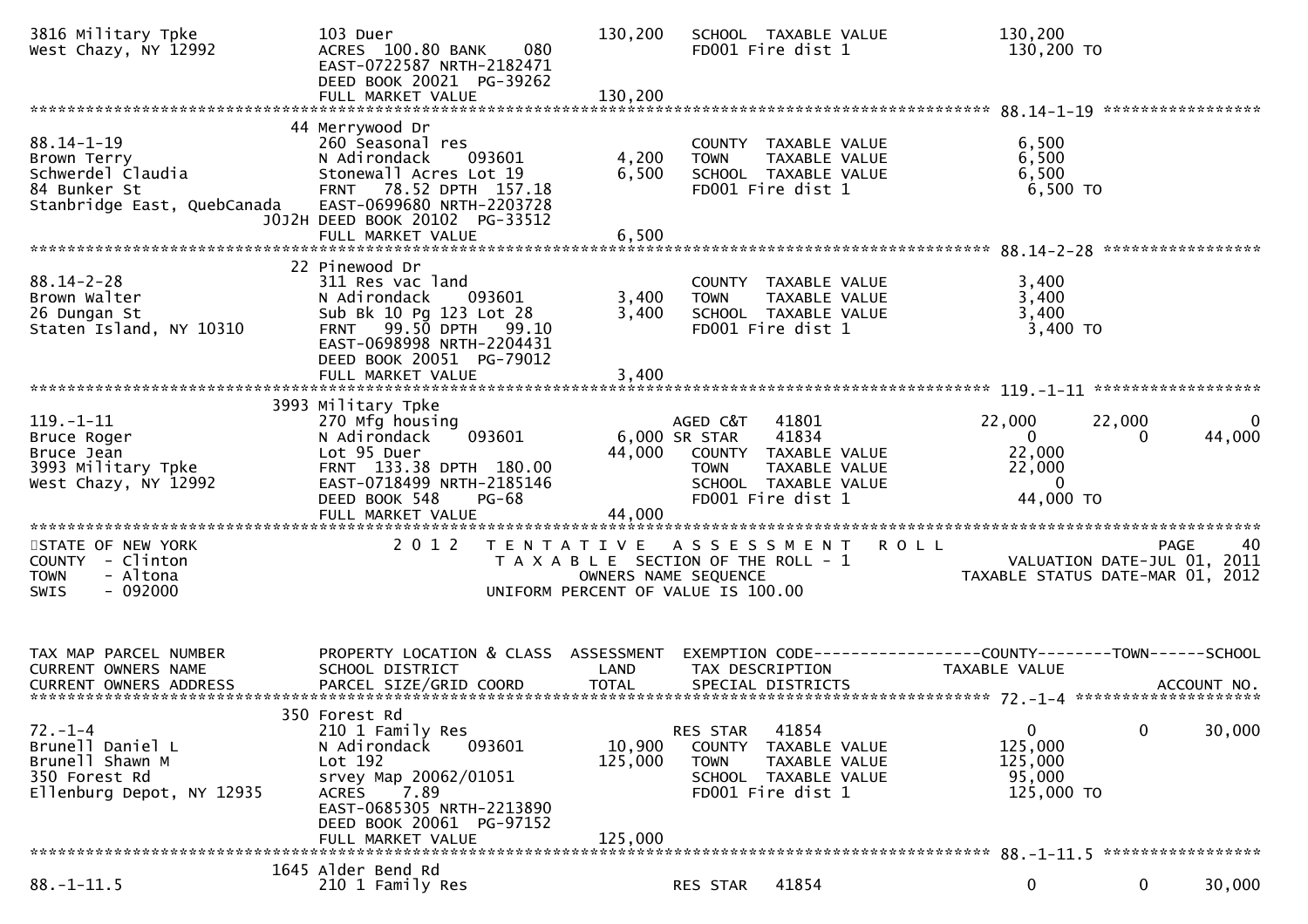| Brunell Edmond R<br>MacDonald Stacey<br>1645 Alder Bend Rd<br>Altona, NY 12910                              | 093601<br>N Adirondack<br>Lot 164 Ref Tr<br>4.90 BANK<br>080<br><b>ACRES</b><br>EAST-0695568 NRTH-2205359<br>DEED BOOK 864<br>PG-99                                                    | 8,800<br>107,500     | COUNTY TAXABLE VALUE<br>TAXABLE VALUE<br><b>TOWN</b><br>SCHOOL TAXABLE VALUE<br>FD001 Fire dist 1                                                                                                                              | 107,500<br>107,500<br>77,500<br>107,500 TO                                                                              |
|-------------------------------------------------------------------------------------------------------------|----------------------------------------------------------------------------------------------------------------------------------------------------------------------------------------|----------------------|--------------------------------------------------------------------------------------------------------------------------------------------------------------------------------------------------------------------------------|-------------------------------------------------------------------------------------------------------------------------|
|                                                                                                             |                                                                                                                                                                                        |                      |                                                                                                                                                                                                                                |                                                                                                                         |
| $73. - 1 - 38$<br>Brunell John<br>Brunell Karen<br>18 Hurlburt Rd<br>Mooers Forks, NY 12959                 | 1880 Alder Bend Rd<br>210 1 Family Res<br>093601<br>N Adirondack<br>156 Ref<br>8.20 BANK<br>850<br><b>ACRES</b><br>EAST-0698146 NRTH-2210980<br>DEED BOOK 864<br>PG-231                | 9,700<br>69,000      | RES STAR 41854<br>COUNTY TAXABLE VALUE<br>TAXABLE VALUE<br><b>TOWN</b><br>SCHOOL TAXABLE VALUE<br>FD001 Fire dist 1                                                                                                            | 30,000<br>0<br>0<br>69,000<br>69,000<br>39,000<br>69,000 TO                                                             |
|                                                                                                             |                                                                                                                                                                                        |                      |                                                                                                                                                                                                                                |                                                                                                                         |
|                                                                                                             |                                                                                                                                                                                        |                      |                                                                                                                                                                                                                                |                                                                                                                         |
| $117. - 1 - 24$<br>Brunelle Ricky A<br>Brunelle Melodie A<br>779 Alder Bend Rd<br>Ellenburg Depot, NY 12935 | 779 Alder Bend Rd<br>210 1 Family Res<br>N Adirondack<br>093601<br>217 Pat Ref<br><b>ACRES</b><br>1.90<br>EAST-0689359 NRTH-2187062<br>DEED BOOK 929<br>PG-244                         | 6,600<br>96,300      | 41854<br>RES STAR<br>COUNTY TAXABLE VALUE<br><b>TOWN</b><br>TAXABLE VALUE<br>SCHOOL TAXABLE VALUE<br>FD001 Fire dist 1                                                                                                         | $\mathbf{0}$<br>$\mathbf{0}$<br>30,000<br>96,300<br>96,300<br>66,300<br>96,300 TO                                       |
|                                                                                                             |                                                                                                                                                                                        |                      |                                                                                                                                                                                                                                |                                                                                                                         |
| $117. - 1 - 25$<br>Brunelle Ricky A<br>Brunelle Melodie A<br>779 Alder Bend Rd<br>Ellenburg Depot, NY 12935 | Alder Bend Rd<br>$314$ Rural vac< $10$<br>N Adirondack<br>093601<br>Lot 217 Pat Ref<br>8.20<br><b>ACRES</b><br>EAST-0688933 NRTH-2186861<br>DEED BOOK 929<br>$PG-244$                  | 4,900<br>4,900       | COUNTY TAXABLE VALUE<br><b>TOWN</b><br>TAXABLE VALUE<br>SCHOOL TAXABLE VALUE<br>FD001 Fire dist 1                                                                                                                              | 4,900<br>4,900<br>4,900<br>4,900 TO                                                                                     |
|                                                                                                             | FULL MARKET VALUE                                                                                                                                                                      | 4,900                |                                                                                                                                                                                                                                |                                                                                                                         |
| STATE OF NEW YORK<br>COUNTY - Clinton<br>- Altona<br><b>TOWN</b><br>$-092000$<br>SWIS                       | 2 0 1 2                                                                                                                                                                                |                      | TENTATIVE ASSESSMENT ROLL<br>T A X A B L E SECTION OF THE ROLL - 1<br>OWNERS NAME SEQUENCE<br>UNIFORM PERCENT OF VALUE IS 100.00                                                                                               | <b>PAGE</b><br>41<br>PAGE 41<br>VALUATION DATE-JUL 01, 2011<br>TAXABLE STATUS DATE-MAR 01, 2012                         |
| TAX MAP PARCEL NUMBER<br>CURRENT OWNERS NAME<br><b>CURRENT OWNERS ADDRESS</b>                               | PROPERTY LOCATION & CLASS ASSESSMENT<br>SCHOOL DISTRICT<br>PARCEL SIZE/GRID COORD                                                                                                      | LAND<br><b>TOTAL</b> | TAX DESCRIPTION<br>SPECIAL DISTRICTS                                                                                                                                                                                           | EXEMPTION CODE-----------------COUNTY--------TOWN------SCHOOL<br>TAXABLE VALUE<br>ACCOUNT NO.                           |
| $148. - 1 - 7.2$<br>Brunelle Ruth Ann<br>2167 Rand Hill Rd<br>Altona, NY 12910                              | 2167 Rand Hill Rd<br>210 1 Family Res<br>093601<br>N Adirondack<br>Lot 37 Ref Tr<br>3.09<br><b>ACRES</b><br>EAST-0707744 NRTH-2177067<br>DEED BOOK 20082 PG-20470<br>FULL MARKET VALUE | 64.300               | 98 PCT OF VALUE USED FOR EXEMPTION PURPOSES<br>41121<br>WARNONALL<br>10,200 AGED COUN 41802<br>41834<br>64,300 SR STAR<br>COUNTY<br>TAXABLE VALUE<br>TAXABLE VALUE<br><b>TOWN</b><br>SCHOOL TAXABLE VALUE<br>FD001 Fire dist 1 | 9,452<br>9,452<br>0<br>26,781<br>$\Omega$<br>0<br>$\mathbf{0}$<br>62,200<br>0<br>28,067<br>54,848<br>2,100<br>64,300 TO |
|                                                                                                             | 443 Vassar Rd                                                                                                                                                                          |                      |                                                                                                                                                                                                                                |                                                                                                                         |
| $106. - 1 - 15$                                                                                             | 241 Rural res&ag                                                                                                                                                                       |                      | AGRI DISTR 41720                                                                                                                                                                                                               | 7,121<br>7,121<br>7,121                                                                                                 |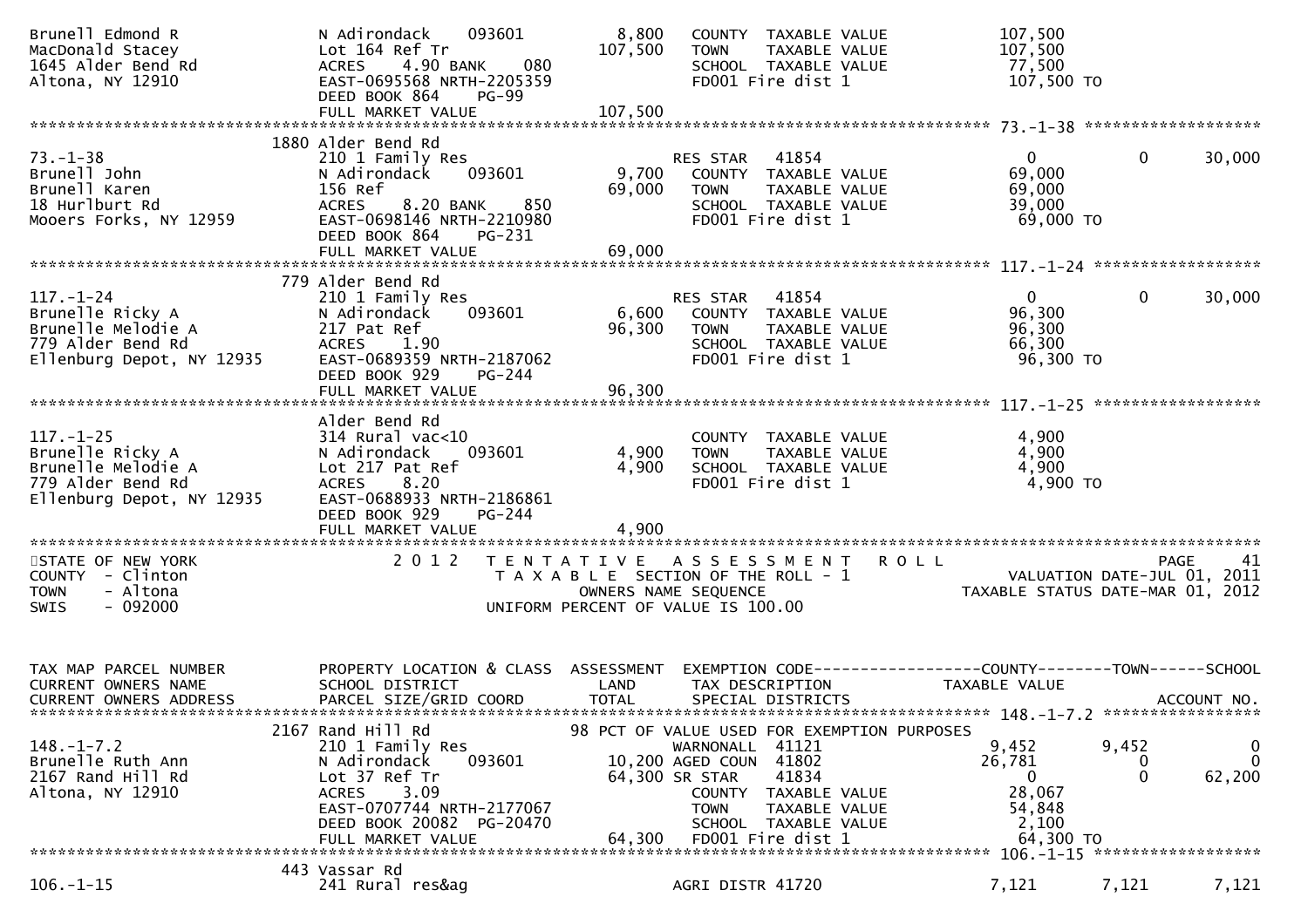| Brunelle Steven M<br>Brunelle Carolyn T<br>443 Vassar Rd<br>Altona, NY 12910 | 093601<br>N Adirondack<br>137 Duer<br>ACRES 133.30<br>EAST-0735272 NRTH-2197958<br>DEED BOOK 20041 PG-76174 | 139,700                               | 50,000 RES STAR<br><b>TOWN</b> | 41854<br>COUNTY TAXABLE VALUE<br>TAXABLE VALUE<br>SCHOOL TAXABLE VALUE<br>FD001 Fire dist 1 | $\mathbf{0}$<br>132,579<br>132,579<br>102,579<br>139,700 TO  | $\mathbf 0$<br>30,000            |
|------------------------------------------------------------------------------|-------------------------------------------------------------------------------------------------------------|---------------------------------------|--------------------------------|---------------------------------------------------------------------------------------------|--------------------------------------------------------------|----------------------------------|
| MAY BE SUBJECT TO PAYMENT<br>UNDER AGDIST LAW TIL 2016                       | FULL MARKET VALUE                                                                                           | 139,700                               |                                |                                                                                             |                                                              |                                  |
|                                                                              | Helens Way                                                                                                  |                                       |                                |                                                                                             |                                                              |                                  |
| $73. - 3 - 6.2$                                                              | $314$ Rural vac<10<br>093601                                                                                |                                       |                                | COUNTY TAXABLE VALUE                                                                        | 4,000                                                        |                                  |
| Bryant Keith P<br>PO Box 761                                                 | N Adirondack<br>166 Ref                                                                                     | 4,000<br>4,000                        | <b>TOWN</b>                    | TAXABLE VALUE<br>SCHOOL TAXABLE VALUE                                                       | 4,000<br>4,000                                               |                                  |
| Massena, NY 13662                                                            | FRNT 183.00 DPTH 200.00<br>EAST-0696192 NRTH-2214787                                                        |                                       |                                | FD001 Fire dist 1                                                                           | 4,000 TO                                                     |                                  |
|                                                                              | DEED BOOK 20082 PG-15585<br>FULL MARKET VALUE                                                               | 4,000                                 |                                |                                                                                             |                                                              |                                  |
|                                                                              |                                                                                                             |                                       |                                |                                                                                             |                                                              |                                  |
|                                                                              | 97 Atwood Rd                                                                                                |                                       |                                |                                                                                             |                                                              |                                  |
| $135. - 2 - 36$                                                              | 210 1 Family Res                                                                                            |                                       |                                | COUNTY TAXABLE VALUE                                                                        | 42,000                                                       |                                  |
| Buck Devin R<br>Tierney Summer                                               | Beekmantown Cen 092401<br>142 Duer                                                                          | 9,600<br>42,000                       | TOWN                           | TAXABLE VALUE<br>SCHOOL TAXABLE VALUE                                                       | 42,000<br>42,000                                             |                                  |
| 194 Oak St                                                                   | 2.00<br><b>ACRES</b>                                                                                        |                                       |                                | FD001 Fire dist 1                                                                           | 42,000 TO                                                    |                                  |
| Plattsburgh, NY 12901                                                        | EAST-0738374 NRTH-2182966                                                                                   |                                       |                                |                                                                                             |                                                              |                                  |
|                                                                              | DEED BOOK 20092 PG-25796                                                                                    |                                       |                                |                                                                                             |                                                              |                                  |
|                                                                              | FULL MARKET VALUE                                                                                           | 42,000                                |                                |                                                                                             |                                                              |                                  |
|                                                                              | 326 Devils Den Rd                                                                                           |                                       |                                |                                                                                             |                                                              |                                  |
| $89. - 2 - 18.1$                                                             | 260 Seasonal res                                                                                            |                                       |                                | COUNTY TAXABLE VALUE                                                                        | 18,500                                                       |                                  |
| Bulris Timothy                                                               | 093601<br>N Adirondack                                                                                      | 6,500                                 | <b>TOWN</b>                    | TAXABLE VALUE                                                                               | 18,500                                                       |                                  |
| 1242 Military Tpke                                                           | 110ref                                                                                                      | 18,500                                |                                | SCHOOL TAXABLE VALUE                                                                        | 18,500                                                       |                                  |
| Plattsburgh, NY 12901                                                        | <b>ACRES</b><br>1.10                                                                                        |                                       |                                | FD001 Fire dist 1                                                                           | 18,500 TO                                                    |                                  |
|                                                                              | EAST-0711164 NRTH-2203220                                                                                   |                                       |                                | LT001 Altona light 1                                                                        | 18,500 TO                                                    |                                  |
|                                                                              | DEED BOOK 920<br>$PG-11$<br>FULL MARKET VALUE                                                               | 18,500                                |                                |                                                                                             |                                                              |                                  |
|                                                                              |                                                                                                             |                                       |                                |                                                                                             |                                                              |                                  |
| STATE OF NEW YORK                                                            | 2 0 1 2                                                                                                     |                                       |                                | TENTATIVE ASSESSMENT ROLL                                                                   |                                                              | 42<br><b>PAGE</b>                |
| COUNTY - Clinton                                                             |                                                                                                             | T A X A B L E SECTION OF THE ROLL - 1 |                                |                                                                                             |                                                              | VALUATION DATE-JUL 01, 2011      |
| - Altona<br><b>TOWN</b>                                                      |                                                                                                             |                                       | OWNERS NAME SEQUENCE           |                                                                                             |                                                              | TAXABLE STATUS DATE-MAR 01, 2012 |
| $-092000$<br><b>SWIS</b>                                                     |                                                                                                             | UNIFORM PERCENT OF VALUE IS 100.00    |                                |                                                                                             |                                                              |                                  |
|                                                                              |                                                                                                             |                                       |                                |                                                                                             |                                                              |                                  |
|                                                                              |                                                                                                             |                                       |                                |                                                                                             |                                                              |                                  |
| TAX MAP PARCEL NUMBER                                                        | PROPERTY LOCATION & CLASS ASSESSMENT                                                                        |                                       |                                |                                                                                             | EXEMPTION CODE-----------------COUNTY-------TOWN------SCHOOL |                                  |
| CURRENT OWNERS NAME                                                          | SCHOOL DISTRICT                                                                                             | LAND                                  |                                | TAX DESCRIPTION                                                                             | TAXABLE VALUE                                                |                                  |
| <b>CURRENT OWNERS ADDRESS</b>                                                | PARCEL SIZE/GRID COORD                                                                                      | <b>TOTAL</b>                          |                                | SPECIAL DISTRICTS                                                                           |                                                              | ACCOUNT NO.                      |
|                                                                              | Devils Den Rd                                                                                               |                                       |                                |                                                                                             |                                                              |                                  |
| $89. - 2 - 18.3$                                                             | 311 Res vac land                                                                                            |                                       |                                | COUNTY TAXABLE VALUE                                                                        | 4,800                                                        |                                  |
| Bulriss Timothy                                                              | 093601<br>N Adirondack                                                                                      | 4,800                                 | <b>TOWN</b>                    | TAXABLE VALUE                                                                               | 4,800                                                        |                                  |
| 1242 Military Tpke                                                           | Lot 110 Ref Tr                                                                                              | 4,800                                 |                                | SCHOOL TAXABLE VALUE                                                                        | 4,800                                                        |                                  |
| Plattsburgh, NY 12901                                                        | FRNT 94.00 DPTH 165.00                                                                                      |                                       |                                | FD001 Fire dist 1                                                                           | 4,800 TO                                                     |                                  |
|                                                                              | EAST-0711106 NRTH-2203316<br>DEED BOOK 856<br>PG-116                                                        |                                       |                                | LT001 Altona light 1                                                                        | 4,800 TO                                                     |                                  |
|                                                                              | FULL MARKET VALUE                                                                                           | 4,800                                 |                                |                                                                                             |                                                              |                                  |
|                                                                              |                                                                                                             |                                       |                                |                                                                                             |                                                              |                                  |
|                                                                              | 1395 Alder Bend Rd                                                                                          |                                       |                                |                                                                                             |                                                              |                                  |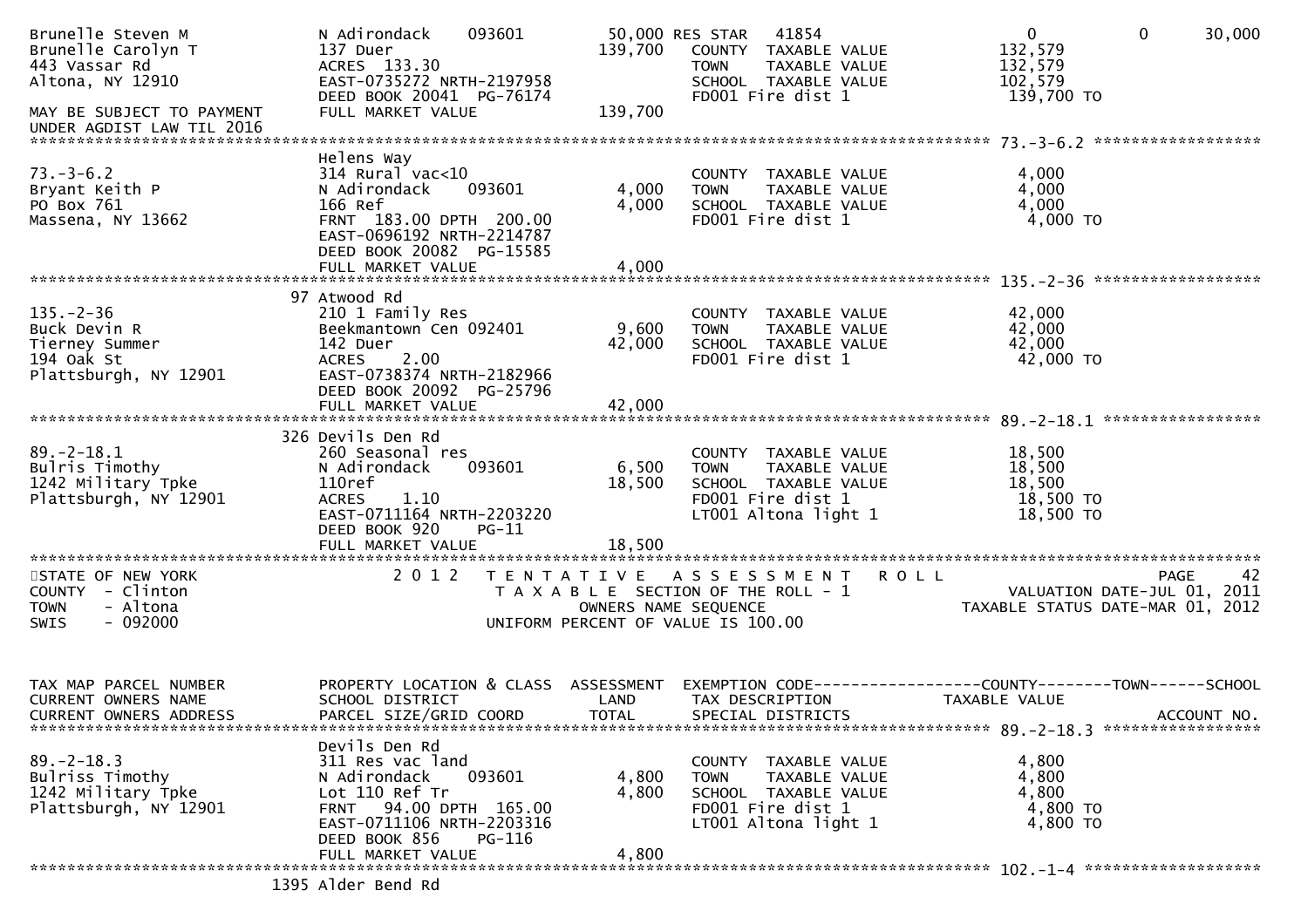| $102 - 1 - 4$<br>Bunn James A<br>1395 Alder Bend Rd<br>Ellenburg Depot, NY 12935                  | 240 Rural res<br>093601<br>N Adirondack<br>163 Ref<br>ACRES 168.00<br>EAST-0693727 NRTH-2198924<br>DEED BOOK 20041 PG-78235                                                        | 132,000                   | 41854<br>RES STAR<br>60,900 COUNTY TAXABLE VALUE<br>TOWN TAXABLE VALUE<br>SCHOOL TAXABLE VALUE<br>FD001 Fire dist 1    | $\mathbf 0$<br>$\overline{0}$<br>30,000<br>132,000<br>132,000<br>102,000<br>132,000 TO                                                                |
|---------------------------------------------------------------------------------------------------|------------------------------------------------------------------------------------------------------------------------------------------------------------------------------------|---------------------------|------------------------------------------------------------------------------------------------------------------------|-------------------------------------------------------------------------------------------------------------------------------------------------------|
| $89. - 3 - 19.4$<br>Burdo Beckie<br>70 Brunell Rd<br>Altona, NY 12910                             | 52 Brunell Rd<br>270 Mfg housing<br>N Adirondack 093601<br>Lot 110 Ref Tract<br>FRNT 285.00 DPTH 160.00<br>EAST-0713107 NRTH-2204975<br>DEED BOOK 20092 PG-23809                   | 6,400<br>26,000           | COUNTY TAXABLE VALUE<br>TOWN TAXABLE VALUE<br>SCHOOL TAXABLE VALUE<br>FD001 Fire dist 1<br>LT001 Altona light 1        | 26,000<br>26,000<br>26,000<br>26,000 TO<br>26,000 TO                                                                                                  |
| $89. - 3 - 19.5$<br>Burdo Beckie<br>70 Brunell Rd<br>Altona, NY 12910                             | 58 Brunell Rd<br>270 Mfg housing<br>093601<br>N Adirondack<br>Lot 110 Ref Tr<br>FRNT 210.00 DPTH 200.00<br>EAST-0712956 NRTH-2205110<br>DEED BOOK 20092 PG-22838                   | 6,200 TOWN<br>22,000      | COUNTY TAXABLE VALUE<br>TAXABLE VALUE<br>SCHOOL TAXABLE VALUE<br>FD001 Fire dist 1<br>LT001 Altona light 1             | 22,000<br>22,000<br>22,000<br>$\frac{1}{22}$ ,000 TO<br>22,000 TO                                                                                     |
| $148. - 2 - 12$<br>Burdo Steven J<br>Burdo Mary Lou<br>1850 Rand Hill Rd<br>Altona, NY 12910-9742 | 1850 Rand Hill Rd<br>210 1 Family Res<br>093601<br>N Adirondack<br>63 Duer<br>FRNT 155.00 DPTH 134.60<br>EAST-0712994 NRTH-2171859<br>DEED BOOK 824<br>PG-321<br>FULL MARKET VALUE | 7,000<br>52,900<br>52,900 | COUNTY TAXABLE VALUE<br><b>TOWN</b><br>TAXABLE VALUE<br>SCHOOL TAXABLE VALUE<br>FD001 Fire dist 1                      | 52,900<br>52,900<br>52,900<br>52,900 TO                                                                                                               |
| STATE OF NEW YORK<br>COUNTY - Clinton<br>- Altona<br><b>TOWN</b><br>$-092000$<br>SWIS             | 2 0 1 2                                                                                                                                                                            |                           | TENTATIVE ASSESSMENT ROLL<br>UNIFORM PERCENT OF VALUE IS 100.00                                                        | 43<br>PAGE<br>T A X A B L E SECTION OF THE ROLL - 1<br>T A X A B L E SECTION OF THE ROLL - 1<br>OWNERS NAME SEQUENCE TAXABLE STATUS DATE-MAR 01, 2012 |
| TAX MAP PARCEL NUMBER<br><b>CURRENT OWNERS NAME</b><br>CURRENT OWNERS ADDRESS                     | PROPERTY LOCATION & CLASS ASSESSMENT<br>SCHOOL DISTRICT<br>PARCEL SIZE/GRID COORD                                                                                                  | LAND<br><b>TOTAL</b>      | TAX DESCRIPTION<br>SPECIAL DISTRICTS                                                                                   | EXEMPTION CODE-----------------COUNTY-------TOWN------SCHOOL<br>TAXABLE VALUE<br>ACCOUNT NO.                                                          |
| $103. - 1 - 3.1$<br>Burnah Julie A<br>5074 Military Tpke<br>Altona, NY 12910                      | 5074 Military Tpke<br>270 Mfg housing<br>N Adirondack<br>093601<br>161 Ref<br>3.80<br><b>ACRES</b><br>EAST-0699184 NRTH-2202663<br>DEED BOOK 20092 PG-24285<br>FULL MARKET VALUE   | 8,200<br>38,000<br>38,000 | 41854<br>RES STAR<br>COUNTY TAXABLE VALUE<br><b>TOWN</b><br>TAXABLE VALUE<br>SCHOOL TAXABLE VALUE<br>FD001 Fire dist 1 | 0<br>0<br>30,000<br>38,000<br>38,000<br>8,000<br>38,000 TO                                                                                            |
|                                                                                                   | Trudo Rd                                                                                                                                                                           |                           |                                                                                                                        |                                                                                                                                                       |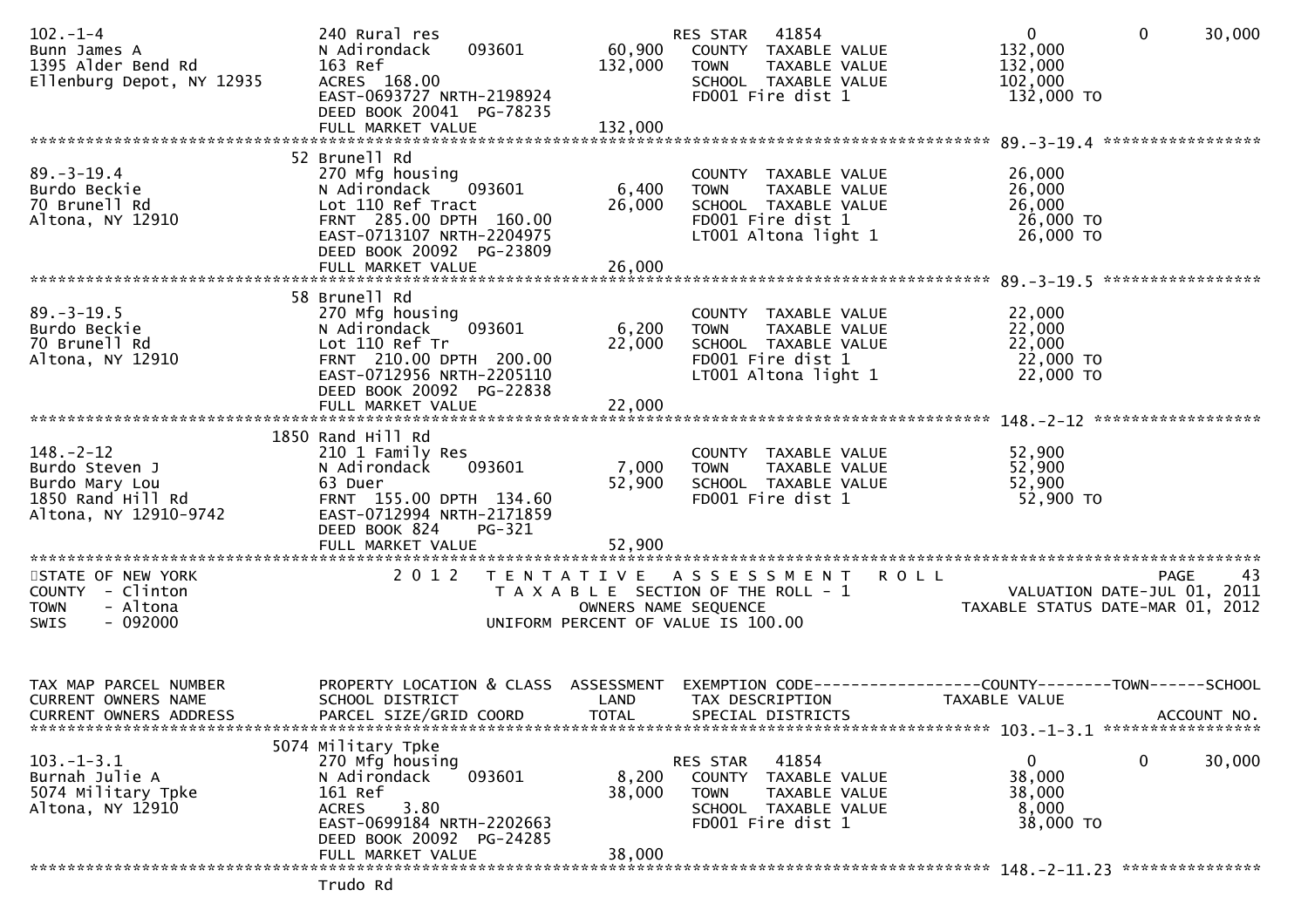| $148. - 2 - 11.23$<br>Burnell Beverly<br>89 Trudo Rd<br>Altona, NY 12910                                           | 314 Rural vac<10<br>093601<br>N Adirondack<br>4.00<br><b>ACRES</b><br>EAST-0712729 NRTH-2173840<br>DEED BOOK 20112 PG-38884                                                    | 10,500<br>10,500     | COUNTY TAXABLE VALUE<br><b>TOWN</b><br>TAXABLE VALUE<br>SCHOOL TAXABLE VALUE<br>FD001 Fire dist 1                                              | 10,500<br>10,500<br>10,500<br>10,500 TO                                                        |
|--------------------------------------------------------------------------------------------------------------------|--------------------------------------------------------------------------------------------------------------------------------------------------------------------------------|----------------------|------------------------------------------------------------------------------------------------------------------------------------------------|------------------------------------------------------------------------------------------------|
|                                                                                                                    |                                                                                                                                                                                |                      |                                                                                                                                                |                                                                                                |
| $148. - 2 - 13.51$<br>Burnell Beverly A<br>89 Trudo Rd<br>Altona, NY 12910                                         | 89 Trudo Rd<br>210 1 Family Res<br>N Adirondack<br>093601<br>Lot 49 Duers<br><b>ACRES</b><br>1.00<br>EAST-0712373 NRTH-2173870<br>DEED BOOK 20011 PG-28507                     | 9,000<br>119,000     | COUNTY TAXABLE VALUE<br>TAXABLE VALUE<br><b>TOWN</b><br>SCHOOL TAXABLE VALUE<br>FD001 Fire dist 1                                              | 119,000<br>119,000<br>119,000<br>119,000 TO                                                    |
|                                                                                                                    | FULL MARKET VALUE                                                                                                                                                              | 119,000              |                                                                                                                                                |                                                                                                |
| $150.-1-7.1$<br>Burnell Life Estate Virgil J<br>Burnell Life Estate Edna<br>1924 Creek Rd<br>Crown Point, NY 12928 | 140 Recore Rd<br>270 Mfg housing<br>N Adirondack<br>093601<br>Lot 129 Pat Duer<br>FRNT 115.00 DPTH 365.00<br>EAST-0736566 NRTH-2176162<br>DEED BOOK 20041 PG-73845             | 7,700<br>74,000      | COUNTY TAXABLE VALUE<br><b>TOWN</b><br>TAXABLE VALUE<br>SCHOOL TAXABLE VALUE<br>FD001 Fire dist 1                                              | 74,000<br>74,000<br>74,000<br>74,000 TO                                                        |
|                                                                                                                    |                                                                                                                                                                                |                      |                                                                                                                                                |                                                                                                |
| $150. - 1 - 12$<br>Burns Robin<br>3271 Military Tpke<br>West Chazy, NY 12992                                       | 3271 Military Tpke<br>210 1 Family Res<br>093601<br>N Adirondack<br>129 Duer<br>5.00<br><b>ACRES</b><br>EAST-0732644 NRTH-2174800<br>DEED BOOK 20112 PG-44613                  | 11,000<br>128,800    | COUNTY TAXABLE VALUE<br><b>TOWN</b><br>TAXABLE VALUE<br>SCHOOL TAXABLE VALUE<br>FD001 Fire dist 1                                              | 128,800<br>128,800<br>128,800<br>128,800 TO                                                    |
|                                                                                                                    | FULL MARKET VALUE                                                                                                                                                              | 128,800              |                                                                                                                                                |                                                                                                |
| STATE OF NEW YORK<br>COUNTY - Clinton<br>- Altona<br><b>TOWN</b><br>$-092000$<br><b>SWIS</b>                       | 2 0 1 2                                                                                                                                                                        | OWNERS NAME SEQUENCE | TENTATIVE ASSESSMENT ROLL<br>T A X A B L E SECTION OF THE ROLL - 1<br>UNIFORM PERCENT OF VALUE IS 100.00                                       | PAGE<br>44<br>VALUATION DATE-JUL 01, 2011<br>TAXABLE STATUS DATE-MAR 01, 2012                  |
| TAX MAP PARCEL NUMBER<br>CURRENT OWNERS NAME<br><b>CURRENT OWNERS ADDRESS</b>                                      | PROPERTY LOCATION & CLASS ASSESSMENT<br>SCHOOL DISTRICT<br>PARCEL SIZE/GRID COORD                                                                                              | LAND<br><b>TOTAL</b> | TAX DESCRIPTION<br>SPECIAL DISTRICTS                                                                                                           | EXEMPTION CODE------------------COUNTY--------TOWN------SCHOOL<br>TAXABLE VALUE<br>ACCOUNT NO. |
| $89.1 - 2 - 24$<br>Bush April Mae Favreau<br>Bush Aaron Dean<br>PO Box 153<br>Altona, NY 12910                     | 3106 Miner Farm Rd<br>210 1 Family Res<br>N Adirondack<br>093601<br>110 Ref<br>FRNT 150.00 DPTH 252.00<br>080<br>BANK<br>EAST-0711584 NRTH-2207586<br>DEED BOOK 98001 PG-03096 | 6,400<br>65,000      | 41854<br>RES STAR<br>COUNTY TAXABLE VALUE<br>TAXABLE VALUE<br><b>TOWN</b><br>SCHOOL TAXABLE VALUE<br>FD001 Fire dist 1<br>LT001 Altona light 1 | $\mathbf 0$<br>$\mathbf{0}$<br>30,000<br>65,000<br>65,000<br>35,000<br>65,000 TO<br>65,000 TO  |
|                                                                                                                    | FULL MARKET VALUE                                                                                                                                                              | 65,000               |                                                                                                                                                |                                                                                                |
|                                                                                                                    | 430 Irona Rd                                                                                                                                                                   |                      |                                                                                                                                                |                                                                                                |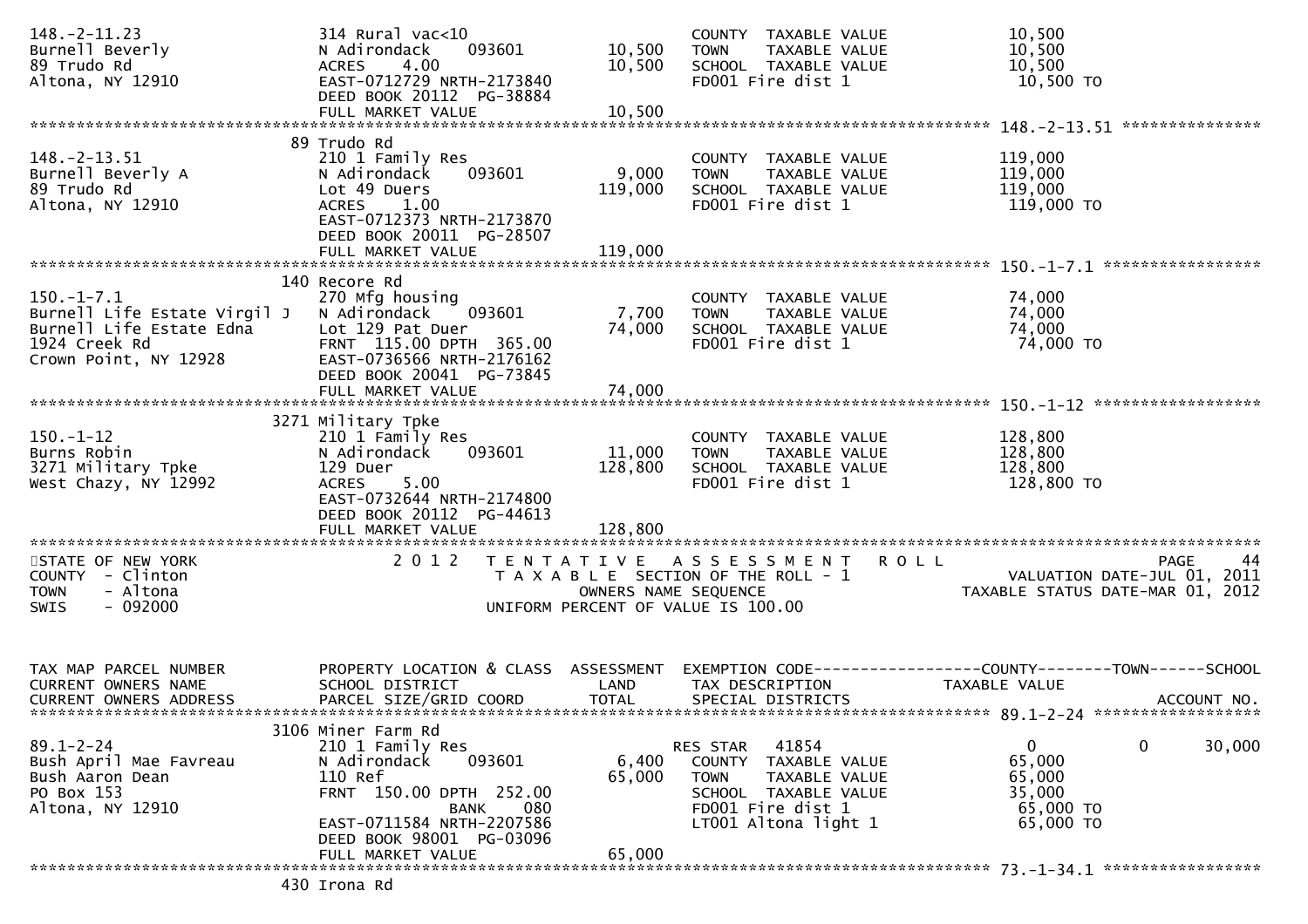| $73. - 1 - 34.1$<br>Bushey Edward<br>430 Irona Rd<br>Altona, NY 12910                                  | 240 Rural res<br>093601<br>N Adirondack<br>155 Ref<br>ACRES 82.50<br>EAST-0700625 NRTH-2214705<br>DEED BOOK 605<br>$PG-14$                                                                                | 28,800<br>40,000           | COUNTY TAXABLE VALUE<br><b>TOWN</b><br>TAXABLE VALUE<br>SCHOOL TAXABLE VALUE<br>FD001 Fire dist 1<br>$LT001$ Altona light 1                                                                                | 40,000<br>40,000<br>40,000<br>40,000 TO<br>10,000 TO                                                      |                                   |
|--------------------------------------------------------------------------------------------------------|-----------------------------------------------------------------------------------------------------------------------------------------------------------------------------------------------------------|----------------------------|------------------------------------------------------------------------------------------------------------------------------------------------------------------------------------------------------------|-----------------------------------------------------------------------------------------------------------|-----------------------------------|
|                                                                                                        |                                                                                                                                                                                                           |                            |                                                                                                                                                                                                            |                                                                                                           |                                   |
| $73. - 1 - 34.8$<br>Bushey Edward J Jr<br>Bushey Elizabeth A<br>429 Irona Rd<br>Altona, NY 12910       | Irona Rd<br>323 Vacant rural<br>N Adirondack<br>093601<br>ACRES 103.30<br>EAST-0700373 NRTH-2210157<br>DEED BOOK 20102 PG-30207<br>FULL MARKET VALUE                                                      | 33,000<br>33,000<br>33,000 | COUNTY TAXABLE VALUE<br><b>TOWN</b><br>TAXABLE VALUE<br>SCHOOL TAXABLE VALUE<br>FD001 Fire dist 1                                                                                                          | 33,000<br>33,000<br>33,000<br>33,000 TO                                                                   |                                   |
|                                                                                                        |                                                                                                                                                                                                           |                            |                                                                                                                                                                                                            |                                                                                                           |                                   |
| 73. – 1 – 34. 41<br>Bushey Edward J Jr<br>Bushey Elizabeth A<br>423 Irona Rd<br>Altona, NY 12910       | 423 Irona Rd<br>210 1 Family Res<br>N Adirondack<br>093601<br>Lot 155 Ref Tract<br><b>ACRES</b><br>1.00<br>EAST-0701049 NRTH-2212800<br>DEED BOOK 20061 PG-91542                                          | 6,500<br>93,200            | 41854<br>RES STAR<br>COUNTY TAXABLE VALUE<br>TAXABLE VALUE<br><b>TOWN</b><br>SCHOOL TAXABLE VALUE<br>FD001 Fire dist 1<br>LT001 Altona light 1                                                             | $\Omega$<br>$\mathbf{0}$<br>93,200<br>93,200<br>63,200<br>93,200 TO<br>93,200 TO                          | 30,000                            |
|                                                                                                        |                                                                                                                                                                                                           |                            |                                                                                                                                                                                                            |                                                                                                           |                                   |
| $73. - 1 - 34.43$<br>Bushey Edward J Jr<br>Bushey Elizabeth A<br>429 Irona Rd<br>Altona, NY 12910-1912 | 429 Irona Rd<br>210 1 Family Res<br>093601<br>N Adirondack<br>Lot 155 Ref Tr<br>850<br><b>ACRES</b><br>2.50 BANK<br>EAST-0700891 NRTH-2212720<br>DEED BOOK 20031 PG-59182                                 | 205,000                    | 41854<br>RES STAR<br>7,400 COUNTY TAXABLE VALUE<br><b>TOWN</b><br>TAXABLE VALUE<br>SCHOOL TAXABLE VALUE<br>FD001 Fire dist 1<br>LT001 Altona light 1                                                       | $\mathbf{0}$<br>0<br>205,000<br>205,000<br>175,000<br>205,000 TO<br>205,000 TO                            | 30,000                            |
|                                                                                                        | FULL MARKET VALUE                                                                                                                                                                                         | 205,000                    |                                                                                                                                                                                                            |                                                                                                           |                                   |
| STATE OF NEW YORK<br>COUNTY - Clinton<br>- Altona<br><b>TOWN</b><br>$-092000$<br>SWIS                  | 2 0 1 2                                                                                                                                                                                                   |                            | TENTATIVE ASSESSMENT<br>T A X A B L E SECTION OF THE ROLL - 1<br>OWNERS NAME SEQUENCE<br>UNIFORM PERCENT OF VALUE IS 100.00                                                                                | <b>ROLL</b><br><b>PAGE</b><br>VALUATION DATE-JUL 01, 2011<br>TAXABLE STATUS DATE-MAR 01, 2012             | 45                                |
| TAX MAP PARCEL NUMBER<br>CURRENT OWNERS NAME<br><b>CURRENT OWNERS ADDRESS</b>                          | PROPERTY LOCATION & CLASS ASSESSMENT<br>SCHOOL DISTRICT<br>PARCEL SIZE/GRID COORD                                                                                                                         | LAND<br><b>TOTAL</b>       | TAX DESCRIPTION<br>SPECIAL DISTRICTS                                                                                                                                                                       | EXEMPTION CODE------------------COUNTY--------TOWN------SCHOOL<br>TAXABLE VALUE                           | ACCOUNT NO.                       |
| $73. - 1 - 10.2$<br>Bushey James E<br>Bushey Deborah<br>2030 Alder Bend Rd<br>Altona, NY 12910         | 2030 Alder Bend Rd<br>210 1 Family Res<br>N Adirondack<br>093601<br>155 Ref<br>FRNT 164.46 DPTH 178.00<br>080<br><b>BANK</b><br>EAST-0697980 NRTH-2214702<br>DEED BOOK 597<br>PG-141<br>FULL MARKET VALUE | 104,400                    | PHYS DISAB 41900<br>6,000 LIM INC DI 41932<br>104,400 INC DIS TN 41933<br>41854<br>RES STAR<br><b>COUNTY</b><br>TAXABLE VALUE<br><b>TOWN</b><br>TAXABLE VALUE<br>SCHOOL TAXABLE VALUE<br>FD001 Fire dist 1 | 15,000<br>15,000<br>44,700<br>O<br>44,700<br>0<br>$\mathbf 0$<br>44,700<br>44,700<br>59,400<br>104,400 TO | 15,000<br>0<br>$\Omega$<br>30,000 |
|                                                                                                        | 2064 Alder Bend Rd                                                                                                                                                                                        |                            |                                                                                                                                                                                                            | ****************<br>73. –1–10.13                                                                          |                                   |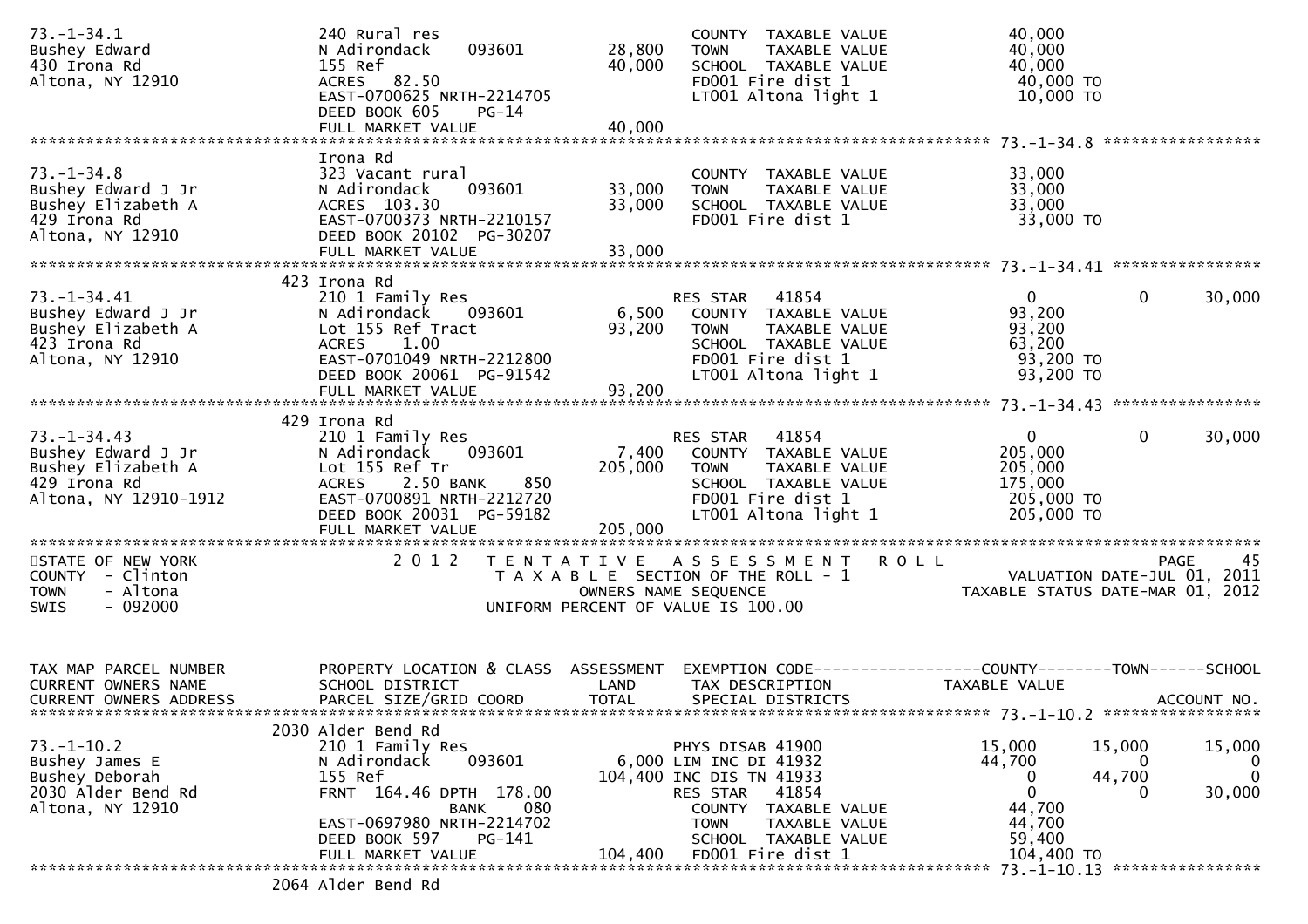| $73. - 1 - 10.13$<br>Bushey Jason E<br>Bushey Nicole L<br>2832 Miner Farm Rd<br>Altona, NY 12910 | 270 Mfg housing<br>093601<br>N Adirondack<br>Lot 155 Ref Tr<br>FRNT 97.00 DPTH 175.00<br>EAST-0697980 NRTH-2215557<br>DEED BOOK 20061 PG-98022<br>FULL MARKET VALUE                                                       | 5,600<br>18,000<br>18,000    | COUNTY TAXABLE VALUE<br><b>TOWN</b><br>TAXABLE VALUE<br>SCHOOL TAXABLE VALUE<br>FD001 Fire dist 1                                                     | 18,000<br>18,000<br>18,000<br>18,000 TO                                                             |
|--------------------------------------------------------------------------------------------------|---------------------------------------------------------------------------------------------------------------------------------------------------------------------------------------------------------------------------|------------------------------|-------------------------------------------------------------------------------------------------------------------------------------------------------|-----------------------------------------------------------------------------------------------------|
|                                                                                                  |                                                                                                                                                                                                                           |                              |                                                                                                                                                       |                                                                                                     |
| $74. - 1 - 21.32$<br>Bushey Jason E<br>Bushey Nicole L<br>2832 Miner Farm Rd<br>Altona, NY 12910 | 2832 Miner Farm Rd<br>210 1 Family Res<br>093601<br>N Adirondack<br>9.00 BANK<br><b>ACRES</b><br>850<br>EAST-0718246 NRTH-2208502<br>DEED BOOK 20112 PG-39637<br>FULL MARKET VALUE                                        | 11,300<br>145,000<br>145,000 | 41854<br>RES STAR<br>COUNTY TAXABLE VALUE<br><b>TOWN</b><br><b>TAXABLE VALUE</b><br>SCHOOL TAXABLE VALUE<br>FD001 Fire dist 1<br>LT001 Altona light 1 | $\mathbf{0}$<br>0<br>30,000<br>145,000<br>145,000<br>115,000<br>145,000 TO<br>145,000 TO            |
| $150. - 1 - 4.242$<br>Bushey Kevin E<br>Bushey Diane L<br>178 Recore Rd<br>West Chazy, NY 12992  | 178 Recore Rd<br>321 Abandoned ag<br>N Adirondack<br>093601<br>Survey Map 20102/30381<br>ACRES 35.40<br>EAST-0738085 NRTH-2175453<br>DEED BOOK 20112 PG-40319                                                             | 19,100<br>19,100             | COUNTY TAXABLE VALUE<br>TAXABLE VALUE<br><b>TOWN</b><br>SCHOOL TAXABLE VALUE                                                                          | 19,100<br>19,100<br>19,100                                                                          |
|                                                                                                  |                                                                                                                                                                                                                           |                              |                                                                                                                                                       |                                                                                                     |
| $150. - 1 - 4.281$<br>Bushey Kevin E<br>Bushey Diane L<br>178 Recore Rd<br>West Chazy, NY 12992  | Recore Rd<br>311 Res vac land<br>093601<br>N Adirondack<br>Lot 144 Duers Patent<br>35.00 DPTH 597.00<br><b>FRNT</b><br>0.85<br><b>ACRES</b><br>EAST-0737601 NRTH-2176147<br>DEED BOOK 20102 PG-31671<br>FULL MARKET VALUE | 5,400<br>5,400<br>5,400      | COUNTY TAXABLE VALUE<br><b>TOWN</b><br>TAXABLE VALUE<br>SCHOOL TAXABLE VALUE<br>FD001 Fire dist 1                                                     | 5,400<br>5,400<br>5,400<br>5,400 TO                                                                 |
| STATE OF NEW YORK<br>COUNTY - Clinton<br>- Altona<br><b>TOWN</b><br>$-092000$<br>SWIS            | 2 0 1 2                                                                                                                                                                                                                   | OWNERS NAME SEQUENCE         | TENTATIVE ASSESSMENT<br>T A X A B L E SECTION OF THE ROLL - 1<br>UNIFORM PERCENT OF VALUE IS 100.00                                                   | 46<br><b>ROLL</b><br><b>PAGE</b><br>VALUATION DATE-JUL 01, 2011<br>TAXABLE STATUS DATE-MAR 01, 2012 |
| TAX MAP PARCEL NUMBER<br><b>CURRENT OWNERS NAME</b><br><b>CURRENT OWNERS ADDRESS</b>             | PROPERTY LOCATION & CLASS ASSESSMENT<br>SCHOOL DISTRICT<br>PARCEL SIZE/GRID COORD                                                                                                                                         | LAND<br><b>TOTAL</b>         | TAX DESCRIPTION<br>SPECIAL DISTRICTS                                                                                                                  | EXEMPTION CODE-----------------COUNTY-------TOWN------SCHOOL<br>TAXABLE VALUE<br>ACCOUNT NO.        |
| $73. - 3 - 12.11$<br>Bushey Kyle C<br>586 Irona Rd<br>Altona, NY 12910                           | 586 Irona Rd<br>270 Mfg housing<br>093601<br>N Adirondack<br>166 Ref<br>20061/95388 Term of Life<br>ACRES 1.70<br>EAST-0697242 NRTH-2212999<br>DEED BOOK 20112 PG-38613<br>FULL MARKET VALUE                              | 6,900<br>31,100<br>31,100    | RES STAR 41854<br>COUNTY TAXABLE VALUE<br>TAXABLE VALUE<br><b>TOWN</b><br>SCHOOL TAXABLE VALUE<br>FD001 Fire dist 1                                   | 0<br>30,000<br>$\mathbf{0}$<br>31,100<br>31,100<br>1,100<br>31,100 TO                               |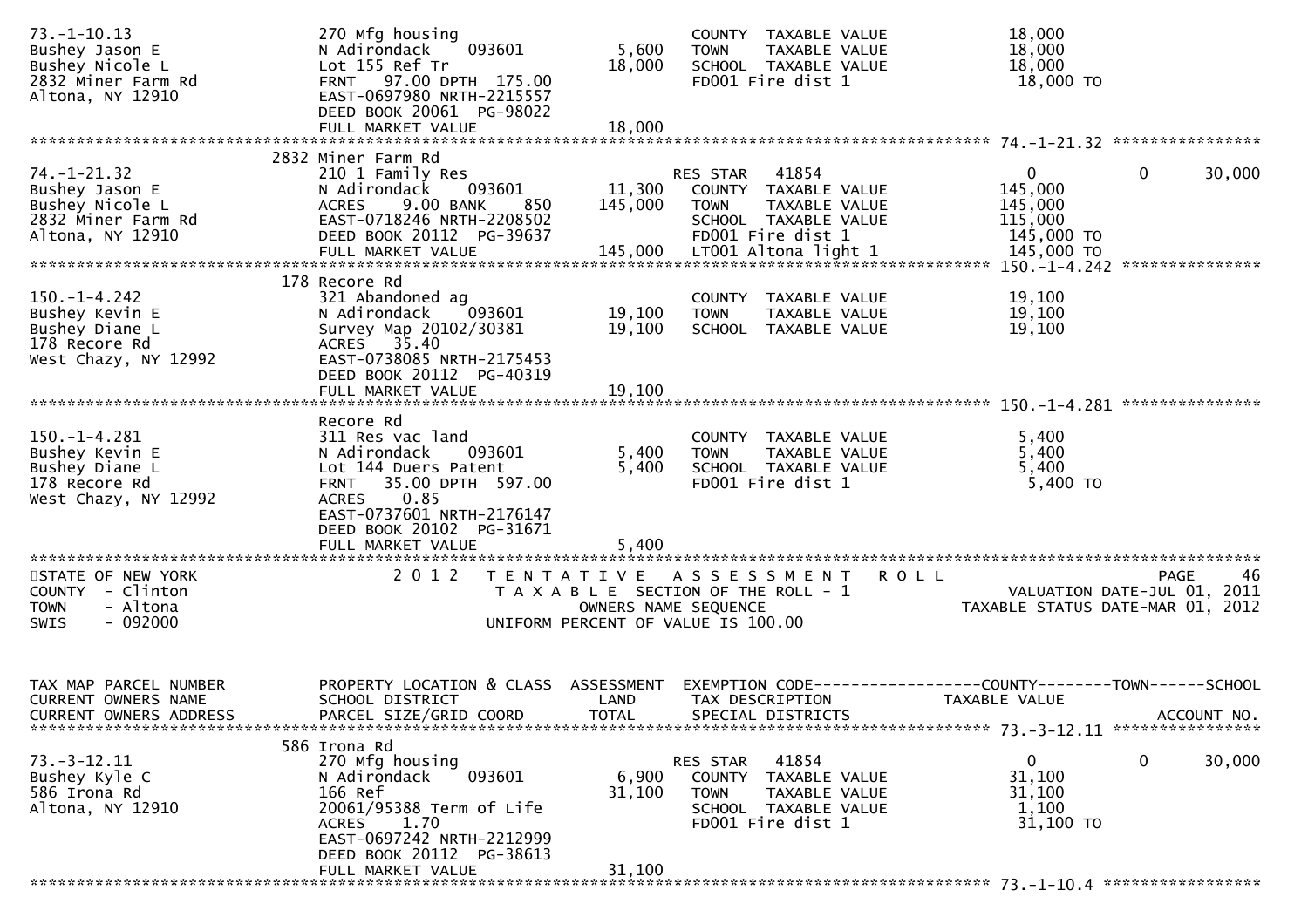| $73. - 1 - 10.4$<br>Bushey Mark<br>Bushey Ann<br>2008 Alder Bend Rd<br>Altona, NY 12910     | 2008 Alder Bend Rd<br>210 1 Family Res<br>N Adirondack<br>093601<br>Lot 155 Ref Tr<br>FRNT 175.00 DPTH 187.60<br>EAST-0697996 NRTH-2214161<br>DEED BOOK 617<br>PG-639                | 6,200<br>54,200                          | 41854<br>RES STAR<br>COUNTY TAXABLE VALUE<br>TAXABLE VALUE<br><b>TOWN</b><br>SCHOOL TAXABLE VALUE<br>FD001 Fire dist 1       | $\overline{0}$<br>54,200<br>54,200<br>24,200<br>54,200 TO | $\mathbf 0$<br>30,000                                                                |
|---------------------------------------------------------------------------------------------|--------------------------------------------------------------------------------------------------------------------------------------------------------------------------------------|------------------------------------------|------------------------------------------------------------------------------------------------------------------------------|-----------------------------------------------------------|--------------------------------------------------------------------------------------|
|                                                                                             | 560 Irona Rd                                                                                                                                                                         |                                          |                                                                                                                              |                                                           |                                                                                      |
| $73. - 1 - 5$<br>Bushey Michael A<br>Bushey Jeanne<br>560 Irona Rd<br>Altona, NY 12910      | 210 1 Family Res<br>N Adirondack<br>093601<br>Lot 166 Pat Ref<br><b>ACRES</b><br>1.80<br>EAST-0697655 NRTH-2213036<br>DEED BOOK 599<br>PG-860                                        | 7,100<br>69,000                          | RES STAR<br>41854<br>COUNTY TAXABLE VALUE<br>TAXABLE VALUE<br><b>TOWN</b><br>SCHOOL TAXABLE VALUE<br>FD001 Fire dist 1       | $\mathbf{0}$<br>69,000<br>69,000<br>39,000<br>69,000 TO   | 0<br>30,000                                                                          |
|                                                                                             | FULL MARKET VALUE                                                                                                                                                                    | 69,000                                   |                                                                                                                              |                                                           |                                                                                      |
| 73. -1-10. 171<br>Bushey Neal R<br>2016 Alder Bend Rd<br>Altona, NY 12910                   | 2016 Alder Bend Rd<br>210 1 Family Res<br>093601<br>N Adirondack<br>Lot 155 Ref Tract<br>1.20<br><b>ACRES</b><br>EAST-0697990 NRTH-2214481<br>DEED BOOK 748<br>PG-271                | 76,800                                   | 41854<br>RES STAR<br>6,500 COUNTY TAXABLE VALUE<br><b>TOWN</b><br>TAXABLE VALUE<br>SCHOOL TAXABLE VALUE<br>FD001 Fire dist 1 | $\mathbf{0}$<br>76,800<br>76,800<br>46,800<br>76,800 TO   | $\mathbf{0}$<br>30,000                                                               |
|                                                                                             |                                                                                                                                                                                      |                                          |                                                                                                                              |                                                           |                                                                                      |
| $73. - 1 - 34.3$<br>Bushey Richard<br>467 Irona Rd<br>Altona, NY 12910                      | 467 Irona Rd<br>$314$ Rural vac<10<br>093601<br>N Adirondack<br>Lot 155 Ref Tr<br>4.50<br><b>ACRES</b><br>EAST-0700389 NRTH-2212843<br>DEED BOOK 20082 PG-13885<br>FULL MARKET VALUE | 3,000<br>3,000<br>3,000                  | COUNTY TAXABLE VALUE<br>TAXABLE VALUE<br><b>TOWN</b><br>SCHOOL TAXABLE VALUE<br>FD001 Fire dist 1<br>LT001 Altona light 1    | 3,000<br>3,000<br>3,000<br>$3,000$ TO<br>3,000 TO         |                                                                                      |
| STATE OF NEW YORK<br>COUNTY - Clinton<br>- Altona<br><b>TOWN</b><br><b>SWIS</b><br>- 092000 | 2 0 1 2                                                                                                                                                                              | T E N T A T I V E                        | A S S E S S M E N T<br>T A X A B L E SECTION OF THE ROLL - 1<br>OWNERS NAME SEQUENCE<br>UNIFORM PERCENT OF VALUE IS 100.00   | <b>ROLL</b>                                               | <b>PAGE</b><br>47<br>VALUATION DATE-JUL 01, 2011<br>TAXABLE STATUS DATE-MAR 01, 2012 |
| TAX MAP PARCEL NUMBER<br>CURRENT OWNERS NAME<br><b>CURRENT OWNERS ADDRESS</b>               | PROPERTY LOCATION & CLASS ASSESSMENT<br>SCHOOL DISTRICT<br>PARCEL SIZE/GRID COORD                                                                                                    | <b>Example 12 DELAND</b><br><b>TOTAL</b> | TAX DESCRIPTION<br>SPECIAL DISTRICTS                                                                                         | TAXABLE VALUE                                             | ACCOUNT NO.                                                                          |
| $73. - 1 - 34.7$<br>Bushey Richard<br>467 Irona Rd<br>Altona, NY 12910                      | 467 Irona Rd<br>240 Rural res<br>093601<br>N Adirondack<br>ACRES 104.60<br>EAST-0699849 NRTH-2210287<br>DEED BOOK 20102 PG-30206<br>FULL MARKET VALUE                                | 33,200<br>104,000<br>104,000             | 41854<br>RES STAR<br>COUNTY TAXABLE VALUE<br>TOWN<br>TAXABLE VALUE<br>SCHOOL TAXABLE VALUE<br>FD001 Fire dist 1              | 0<br>104,000<br>104,000<br>74,000<br>104,000 TO           | 0<br>30,000                                                                          |
|                                                                                             | 4553 Military Tpke                                                                                                                                                                   |                                          |                                                                                                                              |                                                           |                                                                                      |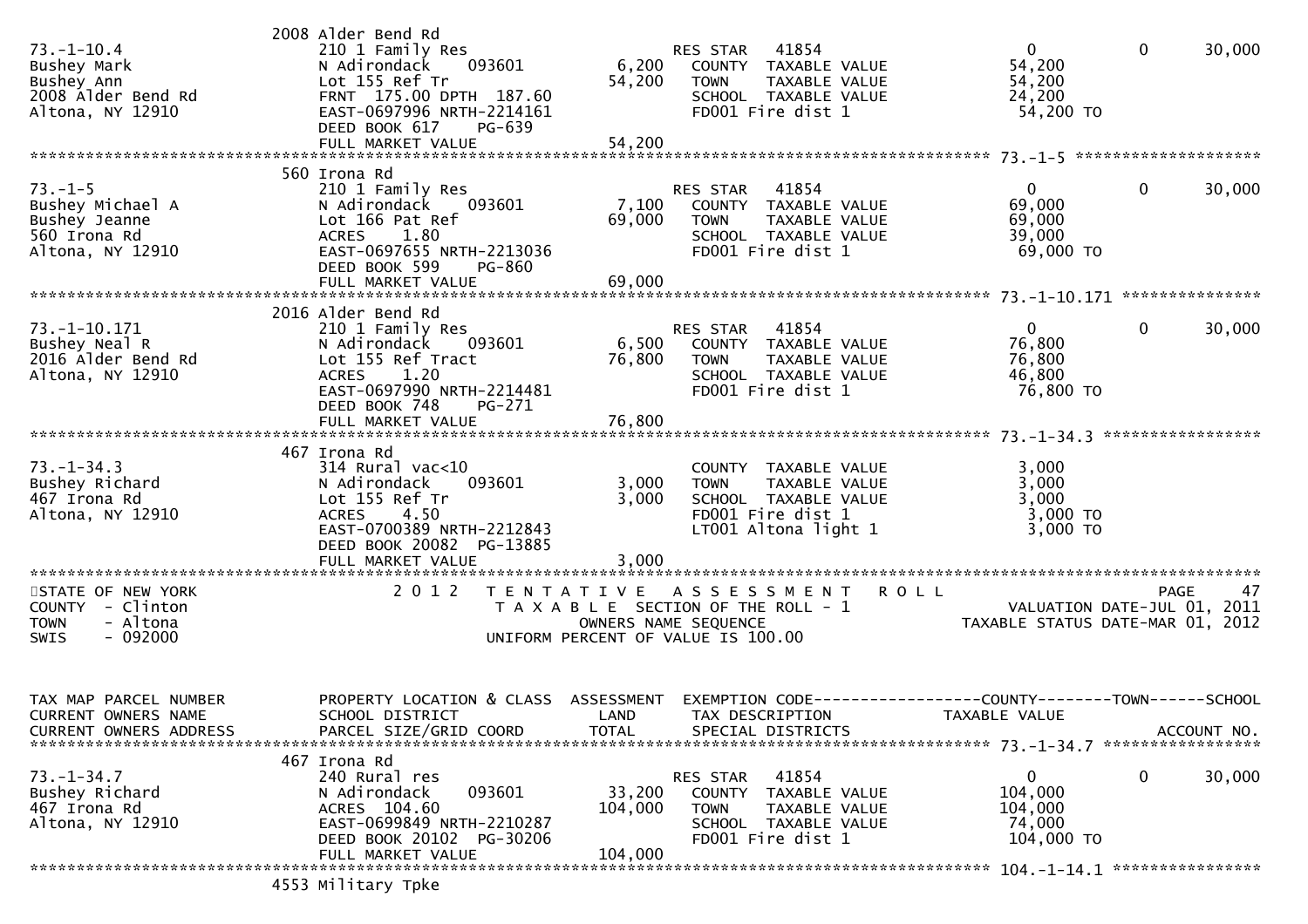| $104. - 1 - 14.1$<br>Bushey Ricky<br>Hemingway Jo Anne M<br>4553 Military Turnpike<br>Altona, NY 12910 | 240 Rural res<br>093601<br>N Adirondack<br>Lot 43<br>ACRES 29.00<br>EAST-0707671 NRTH-2194028<br>DEED BOOK 913<br>PG-209                                                                                           | 17,900<br>119,000         | 41854<br>RES STAR<br>COUNTY TAXABLE VALUE<br><b>TOWN</b><br>TAXABLE VALUE<br>SCHOOL TAXABLE VALUE<br>FD001 Fire dist 1                                                                       | $\mathbf 0$<br>$\overline{0}$<br>30,000<br>119,000<br>119,000<br>89,000<br>119,000 TO                                       |
|--------------------------------------------------------------------------------------------------------|--------------------------------------------------------------------------------------------------------------------------------------------------------------------------------------------------------------------|---------------------------|----------------------------------------------------------------------------------------------------------------------------------------------------------------------------------------------|-----------------------------------------------------------------------------------------------------------------------------|
|                                                                                                        |                                                                                                                                                                                                                    |                           |                                                                                                                                                                                              |                                                                                                                             |
| $131. - 1 - 7.1$<br>Bushey William A<br>Bushey Jane M<br>PO Box 62<br>Ararat, NC 27007                 | Alder Bend Rd<br>$314$ Rural vac<10<br>093601<br>N Adirondack<br>39 Pat Sg<br>ACRES 2.40<br>EAST-0688691 NRTH-2182360<br>DEED BOOK 581<br>PG-1124<br>FULL MARKET VALUE                                             | 7,300<br>7,300<br>7,300   | COUNTY TAXABLE VALUE<br><b>TOWN</b><br>TAXABLE VALUE<br>SCHOOL TAXABLE VALUE<br>FD001 Fire dist 1                                                                                            | 7,300<br>7,300<br>7,300<br>7,300 TO                                                                                         |
|                                                                                                        |                                                                                                                                                                                                                    |                           |                                                                                                                                                                                              |                                                                                                                             |
| $131. - 1 - 8.5$<br>Bushey William K<br>$\sim$ 4000F<br>563 Alder Bend Rd<br>Ellenburg Depot, NY 12935 | 563 Alder Bend Rd<br>240 Rural res<br>093601<br>N Adirondack<br>Lot $36S$ G<br>ACRES 61.60<br>EAST-0687278 NRTH-2181921<br>DEED BOOK 20112 PG-42316<br>FULL MARKET VALUE                                           | 90,800<br>90,800          | 81 PCT OF VALUE USED FOR EXEMPTION PURPOSES<br>WARNONALL 41121<br>23,600 RES STAR 41854<br>COUNTY TAXABLE VALUE<br><b>TOWN</b><br>TAXABLE VALUE<br>SCHOOL TAXABLE VALUE<br>FD001 Fire dist 1 | 11,032<br>11,032<br>$\overline{0}$<br>$\overline{0}$<br>30,000<br>$\overline{0}$<br>79,768<br>79,768<br>60,800<br>90,800 TO |
|                                                                                                        |                                                                                                                                                                                                                    |                           |                                                                                                                                                                                              |                                                                                                                             |
| $88.14 - 1 - 66$<br>Buskey Andy<br>PO Box 164<br>Gansevoort, NY 12831                                  | 14 Merrywood Dr<br>312 Vac w/imprv<br>093601<br>N Adirondack<br>Stonewall Acres Lot 66<br>FRNT 92.39 DPTH 139.18<br>EAST-0700295 NRTH-2203382<br>DEED BOOK 20082 PG-16427<br>FULL MARKET VALUE                     | 4,500<br>4,500<br>4,500   | COUNTY TAXABLE VALUE<br><b>TOWN</b><br>TAXABLE VALUE<br>SCHOOL TAXABLE VALUE<br>FD001 Fire dist 1                                                                                            | 4,500<br>4,500<br>4,500<br>4,500 TO                                                                                         |
| STATE OF NEW YORK                                                                                      | 2 0 1 2                                                                                                                                                                                                            |                           | TENTATIVE ASSESSMENT ROLL                                                                                                                                                                    | 48<br>PAGE                                                                                                                  |
| COUNTY - Clinton<br>- Altona<br><b>TOWN</b><br>$-092000$<br><b>SWIS</b>                                |                                                                                                                                                                                                                    |                           | T A X A B L E SECTION OF THE ROLL - 1<br>OWNERS NAME SEQUENCE<br>UNIFORM PERCENT OF VALUE IS 100.00                                                                                          | VALUATION DATE-JUL 01, 2011<br>TAXABLE STATUS DATE-MAR 01, 2012                                                             |
| TAX MAP PARCEL NUMBER<br><b>CURRENT OWNERS NAME</b><br>CURRENT OWNERS ADDRESS                          | PROPERTY LOCATION & CLASS ASSESSMENT<br>SCHOOL DISTRICT<br>PARCEL SIZE/GRID COORD                                                                                                                                  | LAND<br><b>TOTAL</b>      | TAX DESCRIPTION<br>SPECIAL DISTRICTS                                                                                                                                                         | EXEMPTION CODE-----------------COUNTY-------TOWN------SCHOOL<br>TAXABLE VALUE<br>ACCOUNT NO.                                |
| $89. -2 - 18.222$<br>Buskey Joyce<br>PO Box 30<br>Altona, NY 12910                                     | 19 Burdo Rd<br>270 Mfg housing<br>093601<br>N Adirondack<br>Lot 110 Ref Tract<br>Also Title Vol 868 Pg 194<br>FRNT 100.00 DPTH 200.00<br>EAST-0711258 NRTH-2203075<br>DEED BOOK 703<br>PG-154<br>FULL MARKET VALUE | 5,900<br>13,500<br>13,500 | 41854<br>RES STAR<br>COUNTY TAXABLE VALUE<br><b>TOWN</b><br>TAXABLE VALUE<br>SCHOOL TAXABLE VALUE<br>FD001 Fire dist 1<br>LT001 Altona light 1                                               | $\mathbf 0$<br>$\mathbf{0}$<br>13,500<br>13,500<br>13,500<br>$\overline{0}$<br>13,500 TO<br>13,500 TO                       |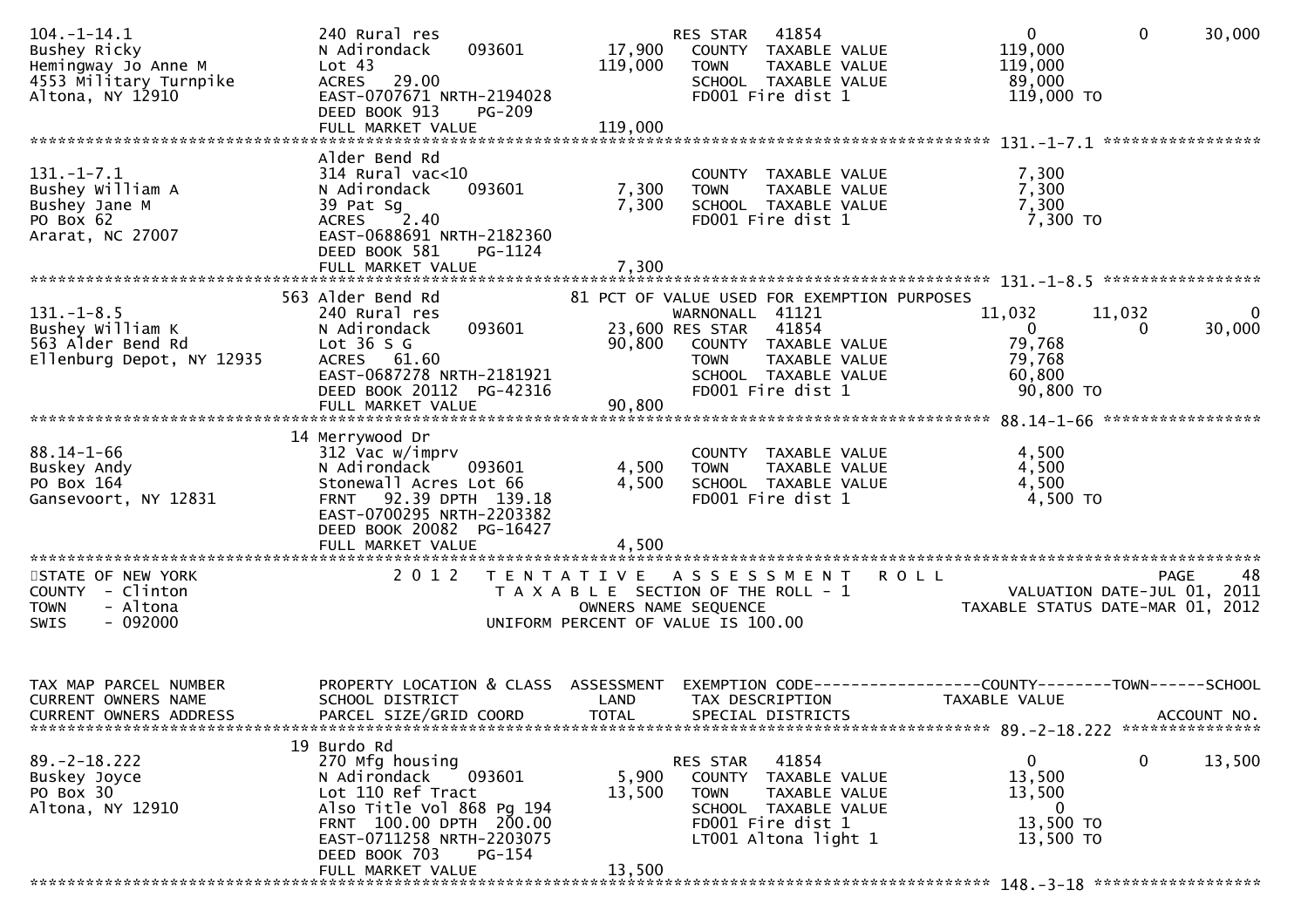| $148. - 3 - 18$<br>Cadrette Euclid<br>18 Church St<br>Lisbon, NY 13658                                 | Rand Hill Rd<br>$314$ Rural vac<10<br>093601<br>N Adirondack<br>49 Duer<br>1.50<br><b>ACRES</b><br>EAST-0711876 NRTH-2172037<br>DEED BOOK 99001 PG-10028                                   | 9,100<br>9,100                            | COUNTY TAXABLE VALUE<br>TAXABLE VALUE<br><b>TOWN</b><br>SCHOOL TAXABLE VALUE<br>FD001 Fire dist 1                                              | 9,100<br>9,100<br>9,100<br>$9,100$ TO                          |                                                  |
|--------------------------------------------------------------------------------------------------------|--------------------------------------------------------------------------------------------------------------------------------------------------------------------------------------------|-------------------------------------------|------------------------------------------------------------------------------------------------------------------------------------------------|----------------------------------------------------------------|--------------------------------------------------|
|                                                                                                        |                                                                                                                                                                                            |                                           |                                                                                                                                                |                                                                |                                                  |
| $148. - 2 - 13.52$<br>Campbell Scott S<br>PO Box 31<br>Dannemora, NY 12929                             | 77 Trudo Rd<br>270 Mfg housing<br>093601<br>N Adirondack<br>Lot 49 Duers<br><b>ACRES</b><br>1.00<br>EAST-0712410 NRTH-2173668<br>DEED BOOK 996<br>PG-153                                   | 9,000<br>44,000                           | RES STAR 41854<br>COUNTY TAXABLE VALUE<br><b>TOWN</b><br>TAXABLE VALUE<br>SCHOOL TAXABLE VALUE<br>FD001 Fire dist 1                            | $\mathbf{0}$<br>44,000<br>44,000<br>14,000<br>44,000 TO        | $\mathbf{0}$<br>30,000                           |
|                                                                                                        | 1826 Plank Rd                                                                                                                                                                              |                                           |                                                                                                                                                |                                                                |                                                  |
| $86. - 2 - 20$<br>Campbell Thomas E<br>Campbell Cheryl A<br>1826 Plank Rd<br>Ellenburg Depot, NY 12935 | 210 1 Family Res<br>N Adirondack<br>093601<br>B W Patent<br>ACRES 1.60 BANK<br>080<br>EAST-0676862 NRTH-2204491<br>DEED BOOK 20001 PG-18635                                                | 65,000                                    | RES STAR 41854<br>6,900 COUNTY TAXABLE VALUE<br>TAXABLE VALUE<br><b>TOWN</b><br>SCHOOL TAXABLE VALUE<br>FD001 Fire dist 1                      | $\mathbf{0}$<br>65,000<br>65,000<br>35,000<br>65,000 TO        | $\mathbf{0}$<br>30,000                           |
|                                                                                                        |                                                                                                                                                                                            |                                           |                                                                                                                                                |                                                                |                                                  |
| $89. - 3 - 24.2$<br>Canning Beverly A<br>2962 Miner Farm Rd<br>Altona, NY 12910                        | Miner Farm Rd<br>$322$ Rural vac $>10$<br>093601<br>N Adirondack<br>Lots 110 & 111 Ref Tract<br>ACRES 52.70<br>EAST-0714711 NRTH-2207040<br>DEED BOOK 20011 PG-35633<br>FULL MARKET VALUE  | 23,700<br>23,700<br>23,700                | COUNTY TAXABLE VALUE<br><b>TOWN</b><br>TAXABLE VALUE<br>SCHOOL TAXABLE VALUE<br>FD001 Fire dist 1<br>LT001 Altona light 1                      | 23,700<br>23,700<br>23,700<br>23,700 TO<br>23,700 TO           |                                                  |
| STATE OF NEW YORK<br>COUNTY - Clinton<br><b>TOWN</b><br>- Altona<br>$-092000$<br><b>SWIS</b>           | 2 0 1 2                                                                                                                                                                                    | T E N T A T I V E<br>OWNERS NAME SEQUENCE | A S S E S S M E N T<br>T A X A B L E SECTION OF THE ROLL - 1<br>UNIFORM PERCENT OF VALUE IS 100.00                                             | <b>ROLL</b><br>TAXABLE STATUS DATE-MAR 01, 2012                | 49<br><b>PAGE</b><br>VALUATION DATE-JUL 01, 2011 |
| TAX MAP PARCEL NUMBER<br>CURRENT OWNERS NAME<br><b>CURRENT OWNERS ADDRESS</b>                          | PROPERTY LOCATION & CLASS ASSESSMENT EXEMPTION CODE----------------COUNTY-------TOWN------SCHOOL<br>SCHOOL DISTRICT<br>PARCEL SIZE/GRID COORD                                              | <b>TOTAL</b>                              | LAND TAX DESCRIPTION<br>SPECIAL DISTRICTS                                                                                                      | TAXABLE VALUE                                                  | ACCOUNT NO.                                      |
| $74. - 1 - 32.3$<br>Canning Gary<br>Canning Beverly<br>2962 Miner Farm Rd<br>Altona, NY 12910          | 2962 Miner Farm Rd<br>210 1 Family Res<br>093601<br>N Adirondack<br>Lot 111 Ref Tr<br>FRNT 217.00 DPTH 155.00<br>EAST-0715083 NRTH-2207883<br>DEED BOOK 588<br>PG-451<br>FULL MARKET VALUE | 6,100<br>144,200<br>144,200               | 41854<br>RES STAR<br>COUNTY TAXABLE VALUE<br>TAXABLE VALUE<br><b>TOWN</b><br>SCHOOL TAXABLE VALUE<br>FD001 Fire dist 1<br>LT001 Altona light 1 | 0<br>144,200<br>144,200<br>114,200<br>144,200 TO<br>144,200 TO | 30,000<br>0                                      |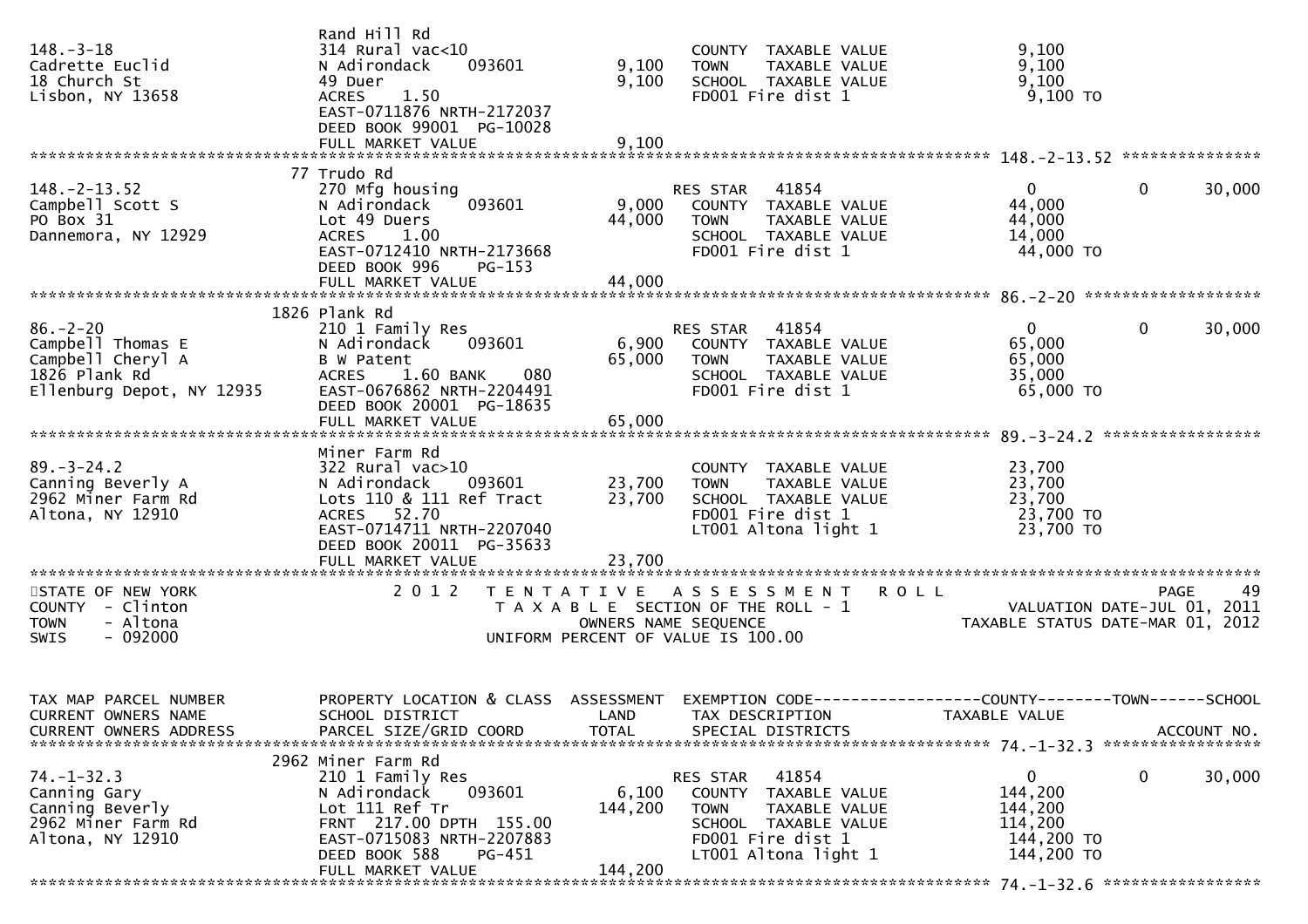| $74. - 1 - 32.6$<br>Canning Gary<br>Canning Beverly<br>2962 Miner Farm Rd<br>Altona, NY 12910 | Miner Farm Rd<br>$314$ Rural vac< $10$<br>N Adirondack<br>093601<br>Lot 111 Ref Tract Patent<br>4.00<br><b>ACRES</b><br>EAST-0715102 NRTH-2208098<br>DEED BOOK 2000<br>PG-18270 | 8,300<br>8,300                            | COUNTY TAXABLE VALUE<br>TAXABLE VALUE<br><b>TOWN</b><br>SCHOOL TAXABLE VALUE<br>FD001 Fire dist 1<br>LT001 Altona light 1 | 8,300<br>8,300<br>8,300<br>$8,300$ TO<br>8,300 TO                                                                                |
|-----------------------------------------------------------------------------------------------|---------------------------------------------------------------------------------------------------------------------------------------------------------------------------------|-------------------------------------------|---------------------------------------------------------------------------------------------------------------------------|----------------------------------------------------------------------------------------------------------------------------------|
|                                                                                               |                                                                                                                                                                                 |                                           |                                                                                                                           |                                                                                                                                  |
| $150. - 1 - 4.29$<br>Canton Lorie<br>208 Recore Rd<br>West Chazy, NY 12992                    | 208 Recore Rd<br>270 Mfg housing<br>N Adirondack<br>093601<br>Lot 144 Duers Patent<br>ACRES 24.10<br>EAST-0739075 NRTH-2176462<br>DEED BOOK 20051 PG-79615                      | 17,300<br>80,000                          | RES STAR 41854<br>COUNTY TAXABLE VALUE<br>TAXABLE VALUE<br><b>TOWN</b><br>SCHOOL TAXABLE VALUE<br>FD001 Fire dist 1       | $\overline{0}$<br>$\mathbf 0$<br>30,000<br>80,000<br>80,000<br>50,000<br>80,000 TO                                               |
|                                                                                               | 3728 Military Tpke                                                                                                                                                              |                                           |                                                                                                                           |                                                                                                                                  |
| $134. - 1 - 11.23$<br>Carlo Charles<br>95 Sailly Ave<br>Plattsburgh, NY 12901                 | 240 Rural res<br>093601<br>N Adirondack<br>103 Duer<br>ACRES 92.10<br>EAST-0724241 NRTH-2183351<br>DEED BOOK 592<br><b>PG-987</b>                                               | 41,700<br>127,800                         | COUNTY TAXABLE VALUE<br>TAXABLE VALUE<br><b>TOWN</b><br>SCHOOL TAXABLE VALUE<br>FD001 Fire dist 1                         | 127,800<br>127,800<br>127,800<br>127,800 TO                                                                                      |
|                                                                                               |                                                                                                                                                                                 |                                           |                                                                                                                           |                                                                                                                                  |
|                                                                                               |                                                                                                                                                                                 |                                           |                                                                                                                           |                                                                                                                                  |
| $134. - 1 - 11.24$<br>Carlo Charles<br>Carlo Sandra<br>95 Sailly Ave<br>Plattsburgh, NY 12901 | Military Tpke<br>$314$ Rural vac<10<br>093601<br>N Adirondack<br>Lot 103 Duers<br><b>ACRES</b><br>4.10<br>EAST-0724326 NRTH-2181719<br>DEED BOOK 778<br>PG-235                  | 10,700<br>10,700                          | COUNTY TAXABLE VALUE<br><b>TOWN</b><br>TAXABLE VALUE<br>SCHOOL TAXABLE VALUE<br>FD001 Fire dist 1                         | 10,700<br>10,700<br>10,700<br>10,700 TO                                                                                          |
|                                                                                               | FULL MARKET VALUE                                                                                                                                                               | 10,700                                    |                                                                                                                           |                                                                                                                                  |
| STATE OF NEW YORK<br>COUNTY - Clinton<br>- Altona<br><b>TOWN</b><br>$-092000$<br>SWIS         | 2 0 1 2                                                                                                                                                                         | T E N T A T I V E<br>OWNERS NAME SEQUENCE | A S S E S S M E N T<br>T A X A B L E SECTION OF THE ROLL - 1<br>UNIFORM PERCENT OF VALUE IS 100.00                        | <b>ROLL</b><br>-50<br><b>PAGE</b><br>VALUATION DATE-JUL 01, 2011<br>TAXABLE STATUS DATE-MAR 01, 2012                             |
| TAX MAP PARCEL NUMBER<br>CURRENT OWNERS NAME<br><b>CURRENT OWNERS ADDRESS</b>                 | SCHOOL DISTRICT<br>PARCEL SIZE/GRID COORD                                                                                                                                       | <b>TOTAL</b>                              | LAND TAX DESCRIPTION<br>SPECIAL DISTRICTS                                                                                 | PROPERTY LOCATION & CLASS ASSESSMENT EXEMPTION CODE----------------COUNTY-------TOWN------SCHOOL<br>TAXABLE VALUE<br>ACCOUNT NO. |
|                                                                                               | 30 Merrywood Dr                                                                                                                                                                 |                                           |                                                                                                                           |                                                                                                                                  |
| $88.14 - 1 - 23$<br>Caron Edgar<br>1540 Filion<br>St Laurent QC, Canada<br>H4L4E8             | 312 Vac w/imprv<br>093601<br>N Adirondack<br>Stonewall Acres Lot 23<br>FRNT 80.00 DPTH 126.41<br>EAST-0699988 NRTH-2203562<br>DEED BOOK 902<br>$PG-125$                         | 4,000<br>4,100                            | COUNTY TAXABLE VALUE<br>TAXABLE VALUE<br><b>TOWN</b><br>SCHOOL TAXABLE VALUE<br>FD001 Fire dist 1                         | 4,100<br>4,100<br>4,100<br>4,100 TO                                                                                              |
|                                                                                               | FULL MARKET VALUE                                                                                                                                                               | 4,100                                     |                                                                                                                           |                                                                                                                                  |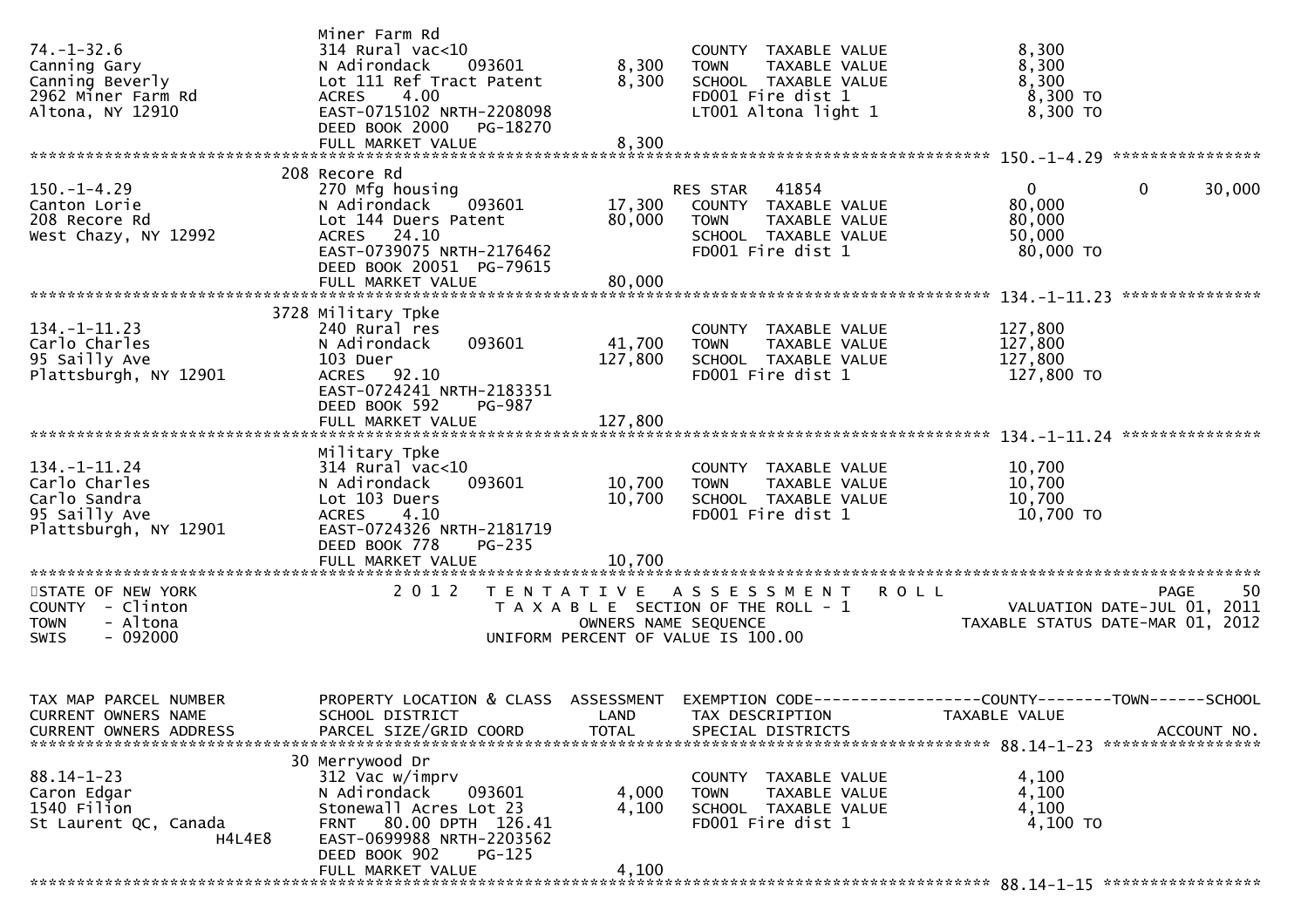| $88.14 - 1 - 15$<br>Carter Lawrence<br>Gill Wendy<br>8570 Rivard<br>Brossard QC J4X2C4, Canada         | 58 Merrywood Dr<br>260 Seasonal res<br>N Adirondack 093601<br>Stonewall Acres Lot 15<br>FRNT 80.00 DPTH 157.62<br>EAST-0699376 NRTH-2203847<br>DEED BOOK 20061 PG-92779 | 4,000<br>14,000                           | COUNTY TAXABLE VALUE<br><b>TOWN</b><br>TAXABLE VALUE<br>SCHOOL TAXABLE VALUE<br>FD001 Fire dist 1                                | 14,000<br>14,000<br>14,000<br>14,000 TO                                                                                            |
|--------------------------------------------------------------------------------------------------------|-------------------------------------------------------------------------------------------------------------------------------------------------------------------------|-------------------------------------------|----------------------------------------------------------------------------------------------------------------------------------|------------------------------------------------------------------------------------------------------------------------------------|
|                                                                                                        | 2433 Miner Farm Rd                                                                                                                                                      |                                           |                                                                                                                                  |                                                                                                                                    |
| $90.-1-12.1$<br>Carter Michael R<br>Carter Marguerite P<br>2433 Miner Farm Rd<br>Altona, NY 12910-2220 | 240 Rural res<br>093601<br>N Adirondack<br>82 Ref<br>080<br>ACRES 34.70 BANK<br>EAST-0728131 NRTH-2205399<br>DEED BOOK 20001 PG-24079                                   | 21,000<br>75,000                          | RES STAR 41854<br>COUNTY TAXABLE VALUE<br>TAXABLE VALUE<br>TOWN<br>SCHOOL TAXABLE VALUE<br>FD001 Fire dist 1                     | $\mathbf{0}$<br>$\mathbf{0}$<br>30,000<br>75,000<br>75,000<br>45,000<br>75,000 TO                                                  |
|                                                                                                        |                                                                                                                                                                         |                                           |                                                                                                                                  |                                                                                                                                    |
| $132 - 1 - 14$<br>Carter Shannon M<br>Carter Larry M<br>591 Moffitt Rd<br>Plattsburgh, NY 12901        | Rand Hill Rd<br>920 Priv Hunt/Fi<br>093601<br>N Adirondack<br>18 Duer<br>ACRES 247.40<br>EAST-0703020 NRTH-2182280<br>DEED BOOK 20112 PG-44186                          | 51,500<br>89,600                          | COUNTY TAXABLE VALUE<br>TAXABLE VALUE<br><b>TOWN</b><br>SCHOOL TAXABLE VALUE<br>FD001 Fire dist 1                                | 89,600<br>89,600<br>89,600<br>89,600 TO                                                                                            |
|                                                                                                        | FULL MARKET VALUE                                                                                                                                                       | 89,600                                    |                                                                                                                                  |                                                                                                                                    |
|                                                                                                        | Rt 11                                                                                                                                                                   |                                           |                                                                                                                                  |                                                                                                                                    |
| $71. - 4 - 14.4$<br>Casey Christine J<br>5065 South Catherine St Apt 8<br>Plattsburgh, NY 12901        | 330 Vacant comm<br>093601<br>N Adirondack<br>Lt Bm<br>1.60<br><b>ACRES</b><br>EAST-0676240 NRTH-2213222<br>DEED BOOK 20061 PG-92398                                     | 35,000<br>35,000                          | COUNTY TAXABLE VALUE<br><b>TOWN</b><br>TAXABLE VALUE<br>SCHOOL TAXABLE VALUE<br>FD002 Ellenburg fire 21<br>LT002 Altona light 21 | 35,000<br>35,000<br>35,000<br>35,000 TO<br>35,000 TO                                                                               |
|                                                                                                        | FULL MARKET VALUE                                                                                                                                                       | 35,000                                    |                                                                                                                                  |                                                                                                                                    |
| STATE OF NEW YORK<br>COUNTY - Clinton<br><b>TOWN</b><br>- Altona<br>$-092000$<br><b>SWIS</b>           | 2 0 1 2                                                                                                                                                                 | T E N T A T I V E<br>OWNERS NAME SEQUENCE | A S S E S S M E N T<br>T A X A B L E SECTION OF THE ROLL - 1<br>UNIFORM PERCENT OF VALUE IS 100.00                               | <b>ROLL</b><br><b>PAGE</b><br>51<br>VALUATION DATE-JUL 01, 2011<br>VALUATION DATE-JUL 01, 2011<br>TAXABLE STATUS DATE-MAR 01, 2012 |
| TAX MAP PARCEL NUMBER<br>CURRENT OWNERS NAME<br><b>CURRENT OWNERS ADDRESS</b>                          | SCHOOL DISTRICT LAND TAX DESCRIPTION<br>PARCEL SIZE/GRID COORD                                                                                                          | <b>TOTAL</b>                              | SPECIAL DISTRICTS                                                                                                                | PROPERTY LOCATION & CLASS ASSESSMENT EXEMPTION CODE----------------COUNTY-------TOWN------SCHOOL<br>TAXABLE VALUE<br>ACCOUNT NO.   |
|                                                                                                        | 4968 Rt 11                                                                                                                                                              |                                           |                                                                                                                                  |                                                                                                                                    |
| $71.1 - 1 - 15$<br>Casey Christine J<br>5065 South Catherine St Apt 8<br>Plattsburgh, NY 12901         | 430 Mtor veh srv<br>N Adirondack<br>093601<br>Bm<br>2.30<br><b>ACRES</b><br>EAST-0676281 NRTH-2213568<br>DEED BOOK 20061 PG-92398<br>FULL MARKET VALUE                  | 15,000<br>98,100<br>98,100                | COUNTY TAXABLE VALUE<br>TAXABLE VALUE<br><b>TOWN</b><br>SCHOOL TAXABLE VALUE<br>FD002 Ellenburg fire 21<br>LT002 Altona light 21 | 98,100<br>98,100<br>98,100<br>98,100 TO<br>98,100 TO                                                                               |
|                                                                                                        |                                                                                                                                                                         |                                           |                                                                                                                                  |                                                                                                                                    |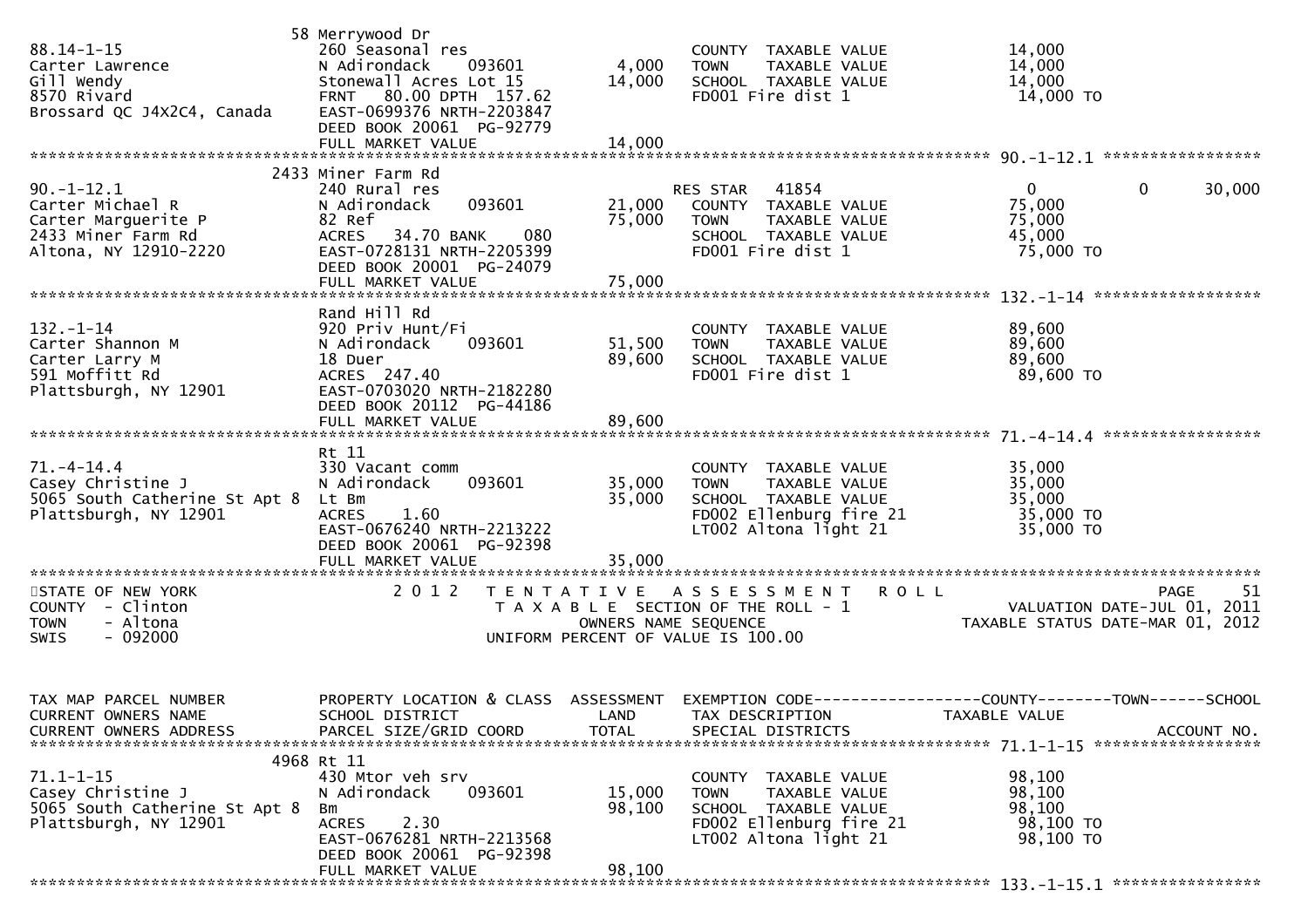| $133. - 1 - 15.1$<br>Casimiro Michael H<br>Custodio Luis<br>PO Box 1266<br>Selden, NY 11784-0968                         | Purdy Rd<br>910 Priv forest<br>N Adirondack<br>093601<br>Lot 47 Pat Duer<br>ACRES 250.80<br>EAST-0710503 NRTH-2180586<br>DEED BOOK 852<br>PG-290<br>FULL MARKET VALUE                            | 49,500<br>49,500<br>49,500 | COUNTY TAXABLE VALUE<br><b>TOWN</b><br>TAXABLE VALUE<br>SCHOOL TAXABLE VALUE<br>FD001 Fire dist 1                                                   | 49,500<br>49,500<br>49,500<br>49,500 TO                                                |                        |
|--------------------------------------------------------------------------------------------------------------------------|--------------------------------------------------------------------------------------------------------------------------------------------------------------------------------------------------|----------------------------|-----------------------------------------------------------------------------------------------------------------------------------------------------|----------------------------------------------------------------------------------------|------------------------|
| $89.1 - 2 - 30$<br>Caska Yvonne<br>Caska Patrick<br>680 Rand Hill Rd<br>Morrisonville, NY 12962                          | 508 Devils Den Rd<br>210 1 Family Res<br>093601<br>N Adirondack<br>110 Ref<br>FRNT 129.00 DPTH 193.00<br>EAST-0711035 NRTH-2207644<br>DEED BOOK 20112 PG-40397                                   | 6,100<br>38,000            | COUNTY TAXABLE VALUE<br>TAXABLE VALUE<br><b>TOWN</b><br>SCHOOL TAXABLE VALUE<br>FD001 Fire dist 1<br>LT001 Altona light 1                           | 38,000<br>38,000<br>38,000<br>38,000 TO<br>38,000 TO                                   |                        |
| $89. - 2 - 19$<br>Caska Yvonne E<br>Mitchell John D<br>364 Devils Den Rd<br>Altona, NY 12910                             | 364 Devils Den Rd<br>210 1 Family Res<br>N Adirondack 093601<br>110 Ref<br>3.90<br><b>ACRES</b><br>EAST-0711188 NRTH-2204099<br>DEED BOOK 20112 PG-42407                                         | 62,000                     | 41834<br>SR STAR<br>8,300 COUNTY TAXABLE VALUE<br><b>TOWN</b><br>TAXABLE VALUE<br>SCHOOL TAXABLE VALUE<br>FD001 Fire dist 1<br>LT001 Altona light 1 | $\mathbf{0}$<br>62,000<br>62,000<br>$\overline{\phantom{0}}$<br>62,000 TO<br>62,000 TO | $\mathbf{0}$<br>62,000 |
| $74. - 1 - 1.112$<br>Castine Shaun O<br>Castine Emily M<br>184 Irona Rd<br>Altona, NY 12910                              | 184 Irona Rd<br>270 Mfg housing<br>N Adirondack 093601<br>Lots 129 & 130 Ref Tract<br>ACRES 25.00<br>EAST-0706997 NRTH-2212287<br>DEED BOOK 20112 PG-43664<br>FULL MARKET VALUE                  | 50,900<br>50,900           | RES STAR 41854<br>16,700 COUNTY TAXABLE VALUE<br><b>TOWN</b><br>TAXABLE VALUE<br>SCHOOL TAXABLE VALUE<br>FD001 Fire dist 1<br>LT001 Altona light 1  | $\overline{0}$<br>50,900<br>50,900<br>20,900<br>50,900 TO<br>$50,900$ TO               | $\mathbf{0}$<br>30,000 |
| STATE OF NEW YORK<br>COUNTY - Clinton<br>- Altona<br><b>TOWN</b><br>$-092000$<br><b>SWIS</b>                             | 2 0 1 2                                                                                                                                                                                          | OWNERS NAME SEQUENCE       | TENTATIVE ASSESSMENT ROLL<br>T A X A B L E SECTION OF THE ROLL - 1<br>UNIFORM PERCENT OF VALUE IS 100.00                                            | VALUATION DATE-JUL 01, 2011<br>TAXABLE STATUS DATE-MAR 01, 2012                        | -52<br>PAGE            |
| TAX MAP PARCEL NUMBER<br>CURRENT OWNERS NAME<br><b>CURRENT OWNERS ADDRESS</b>                                            | PROPERTY LOCATION & CLASS ASSESSMENT EXEMPTION CODE----------------COUNTY-------TOWN------SCHOOL<br>SCHOOL DISTRICT<br>PARCEL SIZE/GRID COORD                                                    | <b>TOTAL</b>               | LAND TAX DESCRIPTION<br>SPECIAL DISTRICTS                                                                                                           | TAXABLE VALUE                                                                          | ACCOUNT NO.            |
| $88.14 - 2 - 45$<br>Caverly Richard<br>Caverly Eileen<br>544 George F.A. Wilkes<br>Greenfield Park, QuebCanada<br>J4V3N4 | 125 Pinewood Dr<br>311 Res vac land<br>N Adirondack<br>093601<br>Sub Bk 10 Pg 123 Lot 46<br>FRNT 60.00 DPTH 162.14<br>EAST-0699284 NRTH-2204430<br>DEED BOOK 20112 PG-43371<br>FULL MARKET VALUE | 4,000<br>4,000<br>4,000    | COUNTY TAXABLE VALUE<br><b>TOWN</b><br>TAXABLE VALUE<br>SCHOOL TAXABLE VALUE<br>FD001 Fire dist 1                                                   | 4,000<br>4,000<br>4,000<br>4,000 TO                                                    |                        |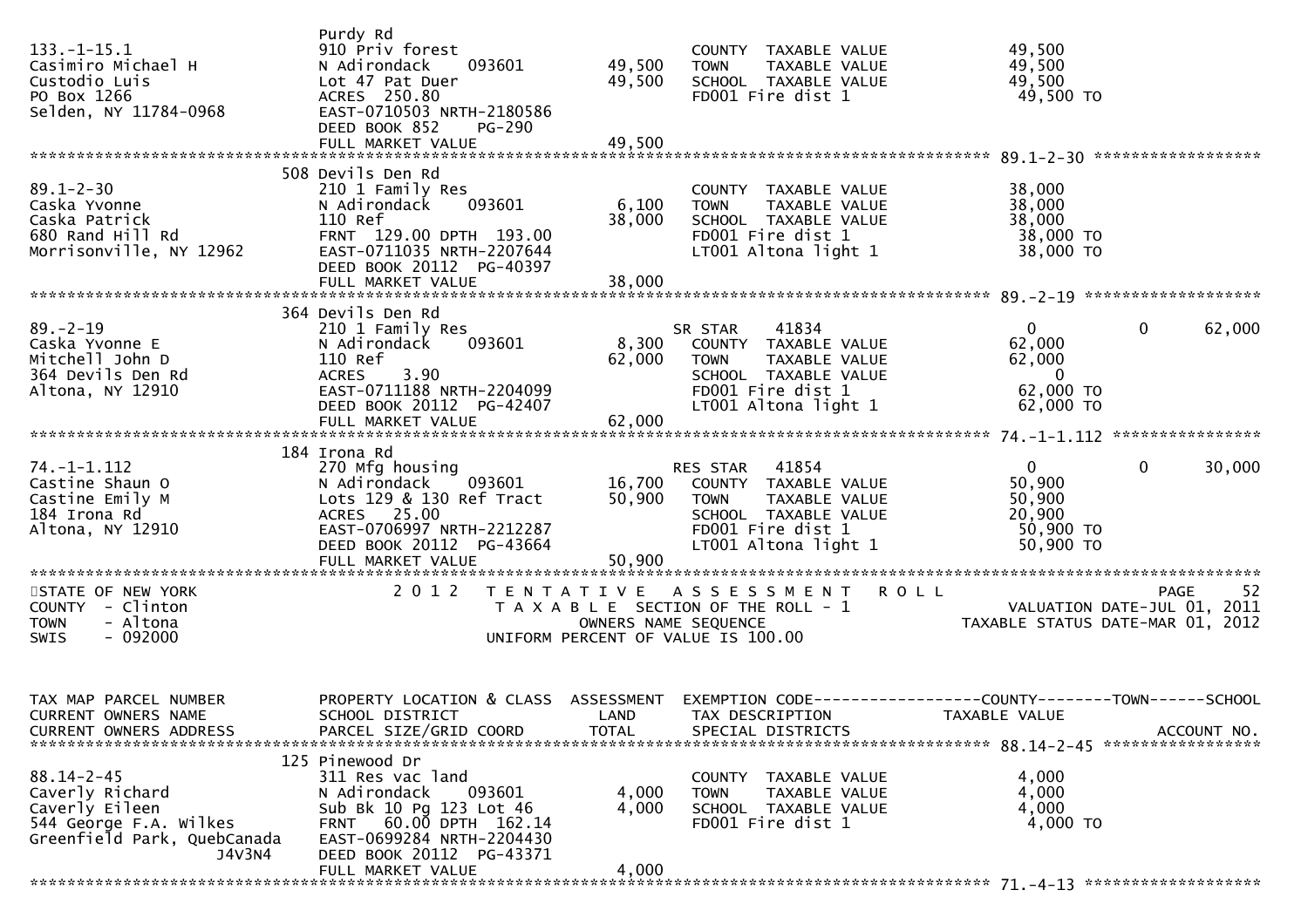| $71. - 4 - 13$<br>Cayea Gary A<br>Cayea Michele L<br>2026 Plank Rd<br>Ellenburg Depot, NY 12935            | 2026 Plank Rd<br>270 Mfg housing<br>N Adirondack<br>093601<br><b>Bm</b><br>1.20<br><b>ACRES</b><br>EAST-0676125 NRTH-2209461<br>DEED BOOK 20072 PG-8363<br>FULL MARKET VALUE | 6,500<br>38,500<br>38,500  | COUNTY TAXABLE VALUE<br><b>TOWN</b><br>TAXABLE VALUE<br>SCHOOL TAXABLE VALUE<br>FD001 Fire dist 1                             |               | 38,500<br>38,500<br>38,500<br>38,500 TO                                              |
|------------------------------------------------------------------------------------------------------------|------------------------------------------------------------------------------------------------------------------------------------------------------------------------------|----------------------------|-------------------------------------------------------------------------------------------------------------------------------|---------------|--------------------------------------------------------------------------------------|
|                                                                                                            | 1794 Plank Rd                                                                                                                                                                |                            |                                                                                                                               |               |                                                                                      |
| $86. - 2 - 18$<br>Cayea James<br>Cayea Marie T<br>1794 Plank Rd<br>Ellenburg Depot, NY 12935               | 210 1 Family Res<br>093601<br>N Adirondack<br>Pt Bm<br>7.80<br><b>ACRES</b><br>EAST-0677079 NRTH-2203600<br>DEED BOOK 366<br><b>PG-221</b><br>FULL MARKET VALUE              | 10,600<br>83,300<br>83,300 | 41854<br><b>RES STAR</b><br>COUNTY TAXABLE VALUE<br>TAXABLE VALUE<br><b>TOWN</b><br>SCHOOL TAXABLE VALUE<br>FD001 Fire dist 1 |               | $\mathbf{0}$<br>30,000<br>$\mathbf{0}$<br>83,300<br>83,300<br>53,300<br>83,300 TO    |
|                                                                                                            |                                                                                                                                                                              |                            |                                                                                                                               |               |                                                                                      |
| $101 - 2 - 6.21$<br>Cayea James W 111<br>Cayea Katherine S<br>19 Twin Birch Ln<br>Morrisonville, NY 12962  | Plank Rd<br>323 Vacant rural<br>N Adirondack<br>093601<br>$25$ Sg<br>ACRES 86.00<br>EAST-0680188 NRTH-2192528<br>DEED BOOK 20082 PG-19449<br>FULL MARKET VALUE               | 26,600<br>26,600<br>26,600 | COUNTY TAXABLE VALUE<br>TAXABLE VALUE<br><b>TOWN</b><br>SCHOOL TAXABLE VALUE<br>FD001 Fire dist 1                             |               | 26,600<br>26,600<br>26,600<br>26,600 TO                                              |
|                                                                                                            |                                                                                                                                                                              |                            |                                                                                                                               |               |                                                                                      |
| $119. -1 - 5.11$<br>Chamberlain Gerhard J<br>Vilbert Benjamin F<br>38 B Riley Ave<br>Plattsburgh, NY 12901 | 56 Rock Rd<br>260 Seasonal res<br>093601<br>N Adirondack<br>72 Duers Pat<br>ACRES 147.20<br>EAST-0714983 NRTH-0092289<br>DEED BOOK 20061 PG-91323                            | 41,700<br>66,700           | COUNTY TAXABLE VALUE<br><b>TOWN</b><br>TAXABLE VALUE<br>SCHOOL TAXABLE VALUE<br>FD001 Fire dist 1                             |               | 66,700<br>66,700<br>66,700<br>66,700 TO                                              |
|                                                                                                            | FULL MARKET VALUE                                                                                                                                                            | 66,700                     |                                                                                                                               |               |                                                                                      |
| STATE OF NEW YORK<br>COUNTY - Clinton<br>- Altona<br><b>TOWN</b><br>$-092000$<br><b>SWIS</b>               | 2 0 1 2                                                                                                                                                                      | OWNERS NAME SEQUENCE       | TENTATIVE ASSESSMENT<br>T A X A B L E SECTION OF THE ROLL - 1<br>UNIFORM PERCENT OF VALUE IS 100.00                           | <b>ROLL</b>   | <b>PAGE</b><br>53<br>VALUATION DATE-JUL 01, 2011<br>TAXABLE STATUS DATE-MAR 01, 2012 |
| TAX MAP PARCEL NUMBER<br>CURRENT OWNERS NAME<br><b>CURRENT OWNERS ADDRESS</b>                              | PROPERTY LOCATION & CLASS ASSESSMENT<br>SCHOOL DISTRICT<br>PARCEL SIZE/GRID COORD                                                                                            | <b>TOTAL</b>               | LAND TAX DESCRIPTION<br>SPECIAL DISTRICTS                                                                                     | TAXABLE VALUE | EXEMPTION CODE-----------------COUNTY-------TOWN------SCHOOL<br>ACCOUNT NO.          |
| $104. - 1 - 14.31$<br>Champagne Homer A<br>1615 Laird St<br>Key West, FL 33040-5311                        | Military Tpke<br>322 Rural vac>10<br>N Adirondack<br>093601<br>Lot 43 Ref<br>ACRES 40.70<br>EAST-0708300 NRTH-2192463<br>DEED BOOK 20102 PG-30726<br>FULL MARKET VALUE       | 19,100<br>19,100<br>19,100 | COUNTY TAXABLE VALUE<br>TAXABLE VALUE<br><b>TOWN</b><br>SCHOOL TAXABLE VALUE<br>FD001 Fire dist 1                             |               | 19,100<br>19,100<br>19,100<br>19,100 TO                                              |
|                                                                                                            |                                                                                                                                                                              |                            |                                                                                                                               |               |                                                                                      |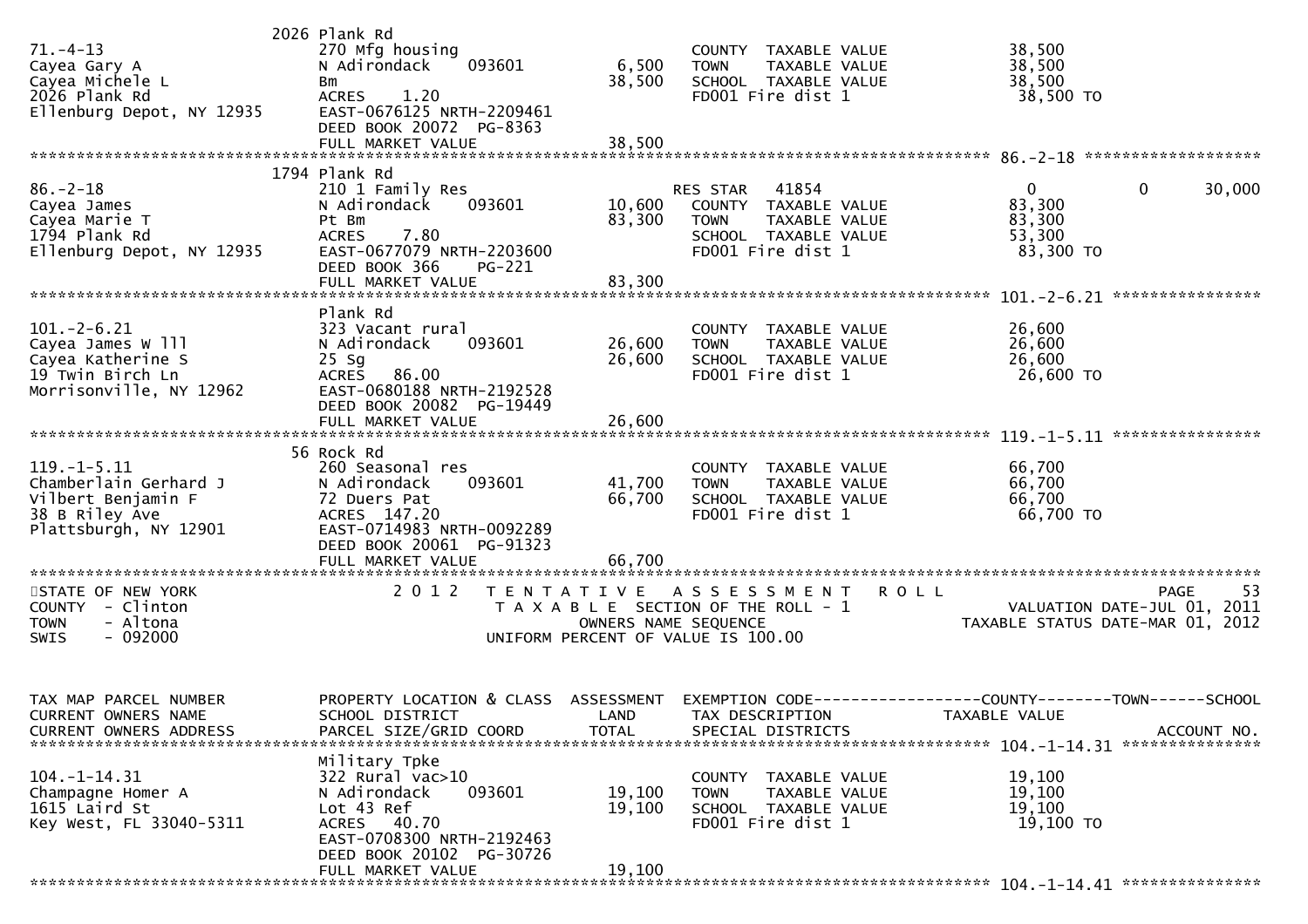| $104. - 1 - 14.41$<br>Champagne Homer A<br>1615 Laird St<br>Key West, FL 33040-5311                           | Military Tpke<br>321 Abandoned ag<br>N Adirondack<br>093601<br>Lot 43 Ref<br>ACRES 16.80<br>EAST-0708080 NRTH-2193146<br>DEED BOOK 20102 PG-33357<br>FULL MARKET VALUE | 14,200<br>14,200<br>14,200 | COUNTY TAXABLE VALUE<br>TAXABLE VALUE<br><b>TOWN</b><br>SCHOOL TAXABLE VALUE<br>FD001 Fire dist 1               |               | 14,200<br>14,200<br>14,200<br>14,200 TO                                                          |
|---------------------------------------------------------------------------------------------------------------|------------------------------------------------------------------------------------------------------------------------------------------------------------------------|----------------------------|-----------------------------------------------------------------------------------------------------------------|---------------|--------------------------------------------------------------------------------------------------|
|                                                                                                               | 4495 Military Tpke                                                                                                                                                     |                            |                                                                                                                 |               |                                                                                                  |
| $104. - 1 - 14.42$<br>Champagne Homer A Jr<br>Rock Life Lease Rodney<br>PO Box 193<br>Morrisonville, NY 12962 | 321 Abandoned ag<br>093601<br>N Adirondack<br>Lot 43 Ref Tr<br>ACRES 17.40<br>EAST-0708182 NRTH-2192925<br>DEED BOOK 20001 PG-22654                                    | 14,400<br>14,400           | COUNTY TAXABLE VALUE<br><b>TOWN</b><br>TAXABLE VALUE<br>SCHOOL TAXABLE VALUE<br>FD001 Fire dist 1               |               | 14,400<br>14,400<br>14,400<br>14,400 TO                                                          |
|                                                                                                               | FULL MARKET VALUE                                                                                                                                                      | 14,400                     |                                                                                                                 |               |                                                                                                  |
|                                                                                                               |                                                                                                                                                                        |                            |                                                                                                                 |               |                                                                                                  |
| $148. - 3 - 16.2$<br>Chapman Anna<br>Squires Marie Carla<br>5 Lexington Blvd<br>Barnegat, NJ 08005            | 1875 Rand Hill Rd<br>210 1 Family Res<br>093601<br>N Adirondack<br>Lot 50 Duer<br>3.00<br>ACRES<br>EAST-0712269 NRTH-2171824<br>DEED BOOK 834<br>PG-39                 | 10,000<br>28,400           | COUNTY TAXABLE VALUE<br>TAXABLE VALUE<br><b>TOWN</b><br>SCHOOL TAXABLE VALUE<br>FD001 Fire dist 1               |               | 28,400<br>28,400<br>28,400<br>28,400 TO                                                          |
|                                                                                                               |                                                                                                                                                                        |                            |                                                                                                                 |               |                                                                                                  |
|                                                                                                               |                                                                                                                                                                        |                            |                                                                                                                 |               |                                                                                                  |
|                                                                                                               | 1870 Rand Hill Rd                                                                                                                                                      |                            |                                                                                                                 |               |                                                                                                  |
| $148. - 2 - 13.2$<br>Chapman Norman<br>Monti David & Joyce<br>17 Birch Pkwy<br>Sparta, NJ 07871               | 314 Rural vac<10<br>N Adirondack<br>093601<br>Lot 49 Duerville<br>4.10<br><b>ACRES</b><br>EAST-0712586 NRTH-2172164                                                    | 10,600<br>10,600           | COUNTY TAXABLE VALUE<br><b>TOWN</b><br>TAXABLE VALUE<br>SCHOOL TAXABLE VALUE<br>FD001 Fire dist 1               |               | 10,600<br>10,600<br>10,600<br>10,600 TO                                                          |
|                                                                                                               | DEED BOOK 20051 PG-89165                                                                                                                                               |                            |                                                                                                                 |               |                                                                                                  |
|                                                                                                               | FULL MARKET VALUE                                                                                                                                                      | 10,600                     |                                                                                                                 |               |                                                                                                  |
| STATE OF NEW YORK<br>COUNTY - Clinton<br>- Altona<br><b>TOWN</b><br><b>SWIS</b><br>$-092000$                  | 2 0 1 2<br>T E N T A T I V E                                                                                                                                           | OWNERS NAME SEQUENCE       | A S S E S S M E N T<br>T A X A B L E SECTION OF THE ROLL - 1<br>UNIFORM PERCENT OF VALUE IS 100.00              | <b>ROLL</b>   | <b>PAGE</b><br>-54<br>VALUATION DATE-JUL 01, 2011<br>TAXABLE STATUS DATE-MAR 01, 2012            |
| TAX MAP PARCEL NUMBER                                                                                         | SCHOOL DISTRICT                                                                                                                                                        |                            | LAND TAX DESCRIPTION                                                                                            |               | PROPERTY LOCATION & CLASS ASSESSMENT EXEMPTION CODE----------------COUNTY-------TOWN------SCHOOL |
| CURRENT OWNERS NAME<br><b>CURRENT OWNERS ADDRESS</b>                                                          | PARCEL SIZE/GRID COORD                                                                                                                                                 | <b>TOTAL</b>               | SPECIAL DISTRICTS                                                                                               | TAXABLE VALUE | ACCOUNT NO.                                                                                      |
|                                                                                                               |                                                                                                                                                                        |                            |                                                                                                                 |               |                                                                                                  |
| $118. - 1 - 1.22$<br>Charland Jeffrey M<br>Charland Donna<br>158 Lash Rd<br>Altona, NY 12910                  | 158 Lash Rd<br>210 1 Family Res<br>N Adirondack<br>093601<br>Lot 14 Duers<br>FRNT 158.00 DPTH 244.09<br>EAST-0699088 NRTH-2192303<br>DEED BOOK 972<br>PG-288           | 6,400<br>65,400            | 41854<br>RES STAR<br>COUNTY TAXABLE VALUE<br>TOWN<br>TAXABLE VALUE<br>SCHOOL TAXABLE VALUE<br>FD001 Fire dist 1 |               | 0<br>0<br>30,000<br>65,400<br>65,400<br>35,400<br>65,400 TO                                      |
|                                                                                                               | FULL MARKET VALUE                                                                                                                                                      | 65,400                     |                                                                                                                 |               |                                                                                                  |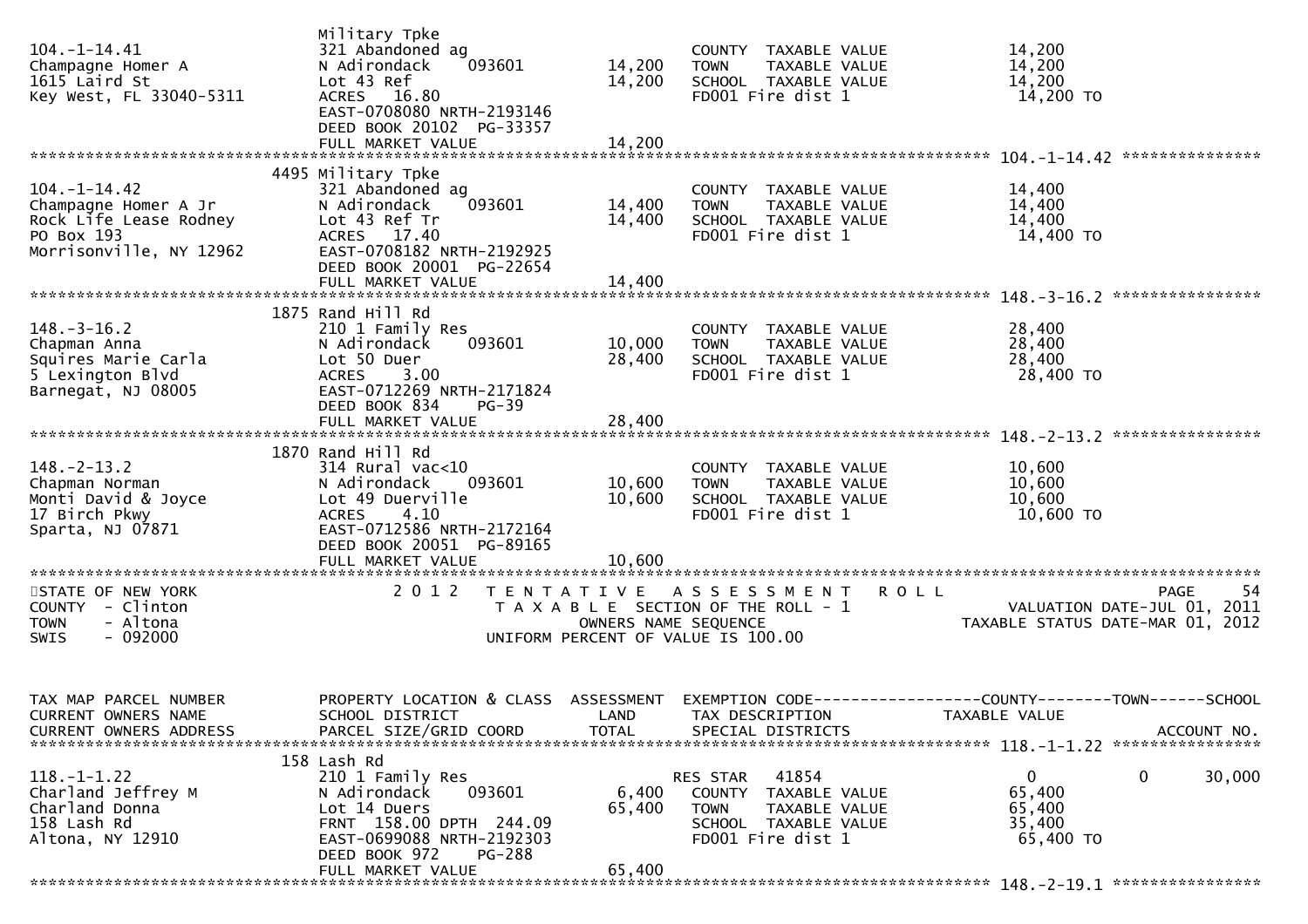|                               | 2010 Rand Hill Rd                    |                      |                                       |               |                                             |             |             |
|-------------------------------|--------------------------------------|----------------------|---------------------------------------|---------------|---------------------------------------------|-------------|-------------|
| $148. - 2 - 19.1$             | 210 1 Family Res                     |                      | COUNTY TAXABLE VALUE                  |               | 19,000                                      |             |             |
| Charland Leonard              | N Adirondack<br>093601               | 9,000                | <b>TOWN</b>                           | TAXABLE VALUE | 19,000                                      |             |             |
| 1990 Rand Hill Rd             | 36 Duer                              | 19,000               | SCHOOL TAXABLE VALUE                  |               | 19,000                                      |             |             |
|                               |                                      |                      |                                       |               |                                             |             |             |
| Altona, NY 12910              | <b>ACRES</b><br>1.00                 |                      | FD001 Fire dist 1                     |               | 19,000 TO                                   |             |             |
|                               | EAST-0709465 NRTH-2173408            |                      |                                       |               |                                             |             |             |
|                               | DEED BOOK 20031 PG-60929             |                      |                                       |               |                                             |             |             |
|                               | FULL MARKET VALUE                    | 19,000               |                                       |               |                                             |             |             |
|                               |                                      |                      |                                       |               |                                             |             |             |
|                               | Rand Hill Rd                         |                      |                                       |               |                                             |             |             |
|                               |                                      |                      |                                       |               |                                             |             |             |
| $148. - 2 - 19.2$             | 321 Abandoned ag                     |                      | COUNTY TAXABLE VALUE                  |               | 14,500                                      |             |             |
| Charland Leonard W            | 093601<br>N Adirondack               | 14,500               | <b>TOWN</b>                           | TAXABLE VALUE | 14,500                                      |             |             |
| Charland Serina B             | 36 Duer                              | 14,500               | SCHOOL TAXABLE VALUE                  |               | 14,500                                      |             |             |
| 1990 Rand Hill Rd             | ACRES 12.80                          |                      | FD001 Fire dist 1                     |               | 14,500 TO                                   |             |             |
| Altona, NY 12910              | EAST-0709697 NRTH-2173800            |                      |                                       |               |                                             |             |             |
|                               | DEED BOOK 20001 PG-26838             |                      |                                       |               |                                             |             |             |
|                               |                                      |                      |                                       |               |                                             |             |             |
|                               |                                      |                      |                                       |               |                                             |             |             |
|                               |                                      |                      |                                       |               |                                             |             |             |
|                               | 241 Recore Rd                        |                      |                                       |               |                                             |             |             |
| $150. - 1 - 4.3$              | 210 1 Family Res                     |                      | RES STAR 41854                        |               | $\mathbf{0}$                                | 0           | 30,000      |
| Charland Richard A            | 093601<br>N Adirondack               | 10,600               | COUNTY TAXABLE VALUE                  |               | 139,000                                     |             |             |
| Barber Beverly                | 143 Duer                             | 139,000              | <b>TOWN</b>                           | TAXABLE VALUE | 139,000                                     |             |             |
| 241 Recore Rd                 | 4.10<br><b>ACRES</b>                 |                      | SCHOOL TAXABLE VALUE                  |               | 109,000                                     |             |             |
|                               |                                      |                      |                                       |               |                                             |             |             |
| West Chazy, NY 12992          | EAST-0738386 NRTH-2177586            |                      | FD001 Fire dist 1                     |               | 139,000 TO                                  |             |             |
|                               | DEED BOOK 99001 PG-12118             |                      |                                       |               |                                             |             |             |
|                               | FULL MARKET VALUE                    | 139,000              |                                       |               |                                             |             |             |
|                               |                                      |                      |                                       |               |                                             |             |             |
|                               | Recore Rd                            |                      |                                       |               |                                             |             |             |
| $150. - 1 - 4.6$              | $314$ Rural vac<10                   |                      | COUNTY TAXABLE VALUE                  |               | 9,200                                       |             |             |
| Charland Richard A            | N Adirondack<br>093601               | 9,200                | <b>TOWN</b>                           | TAXABLE VALUE | 9,200                                       |             |             |
|                               |                                      |                      |                                       |               |                                             |             |             |
| Barber Beverly                | Lot 143 Duer's Patent                | 9,200                | SCHOOL TAXABLE VALUE                  |               | 9,200                                       |             |             |
| 241 Recore Rd                 | <b>ACRES</b><br>1.40                 |                      | FD001 Fire dist 1                     |               | $9,200$ TO                                  |             |             |
| West Chazy, NY 12992          | EAST-0738328 NRTH-2177201            |                      |                                       |               |                                             |             |             |
|                               | DEED BOOK 99001 PG-12118             |                      |                                       |               |                                             |             |             |
|                               | FULL MARKET VALUE                    | 9,200                |                                       |               |                                             |             |             |
|                               |                                      |                      |                                       |               |                                             |             |             |
| STATE OF NEW YORK             |                                      |                      |                                       |               |                                             |             |             |
|                               |                                      |                      |                                       |               |                                             |             |             |
|                               | 2 0 1 2                              |                      | TENTATIVE ASSESSMENT ROLL             |               |                                             | <b>PAGE</b> | -55         |
| COUNTY - Clinton              |                                      |                      | T A X A B L E SECTION OF THE ROLL - 1 |               | VALUATION DATE-JUL 01, 2011                 |             |             |
| - Altona<br><b>TOWN</b>       |                                      | OWNERS NAME SEQUENCE |                                       |               | TAXABLE STATUS DATE-MAR 01, 2012            |             |             |
| $-092000$<br><b>SWIS</b>      |                                      |                      | UNIFORM PERCENT OF VALUE IS 100.00    |               |                                             |             |             |
|                               |                                      |                      |                                       |               |                                             |             |             |
|                               |                                      |                      |                                       |               |                                             |             |             |
|                               |                                      |                      |                                       |               |                                             |             |             |
|                               |                                      |                      |                                       |               |                                             |             |             |
| TAX MAP PARCEL NUMBER         | PROPERTY LOCATION & CLASS ASSESSMENT |                      | EXEMPTION CODE-                       |               | -------------COUNTY--------TOWN------SCHOOL |             |             |
| CURRENT OWNERS NAME           | SCHOOL DISTRICT                      | LAND                 | TAX DESCRIPTION                       |               | TAXABLE VALUE                               |             |             |
| <b>CURRENT OWNERS ADDRESS</b> | PARCEL SIZE/GRID COORD               | <b>TOTAL</b>         | SPECIAL DISTRICTS                     |               |                                             |             | ACCOUNT NO. |
|                               |                                      |                      |                                       |               |                                             |             |             |
|                               | 1990 Rand Hill Rd                    |                      |                                       |               |                                             |             |             |
| $148. - 3 - 6.2$              | 270 Mfg housing                      |                      | 41854<br>RES STAR                     |               | $\mathbf 0$                                 | 0           | 30,000      |
|                               |                                      |                      |                                       |               |                                             |             |             |
| Charland Serina Bella         | 093601<br>N Adirondack               | 9,900                | COUNTY TAXABLE VALUE                  |               | 45,000                                      |             |             |
| 1990 Rand Hill Rd             | Lot 36 Duers                         | 45,000               | <b>TOWN</b>                           | TAXABLE VALUE | 45,000                                      |             |             |
| Altona, NY 12910              | 2.80<br><b>ACRES</b>                 |                      | SCHOOL TAXABLE VALUE                  |               | 15,000                                      |             |             |
|                               | EAST-0709813 NRTH-2173234            |                      | FD001 Fire dist 1                     |               | 45,000 TO                                   |             |             |
|                               | DEED BOOK 975<br><b>PG-350</b>       |                      |                                       |               |                                             |             |             |
|                               | FULL MARKET VALUE                    | 45,000               |                                       |               |                                             |             |             |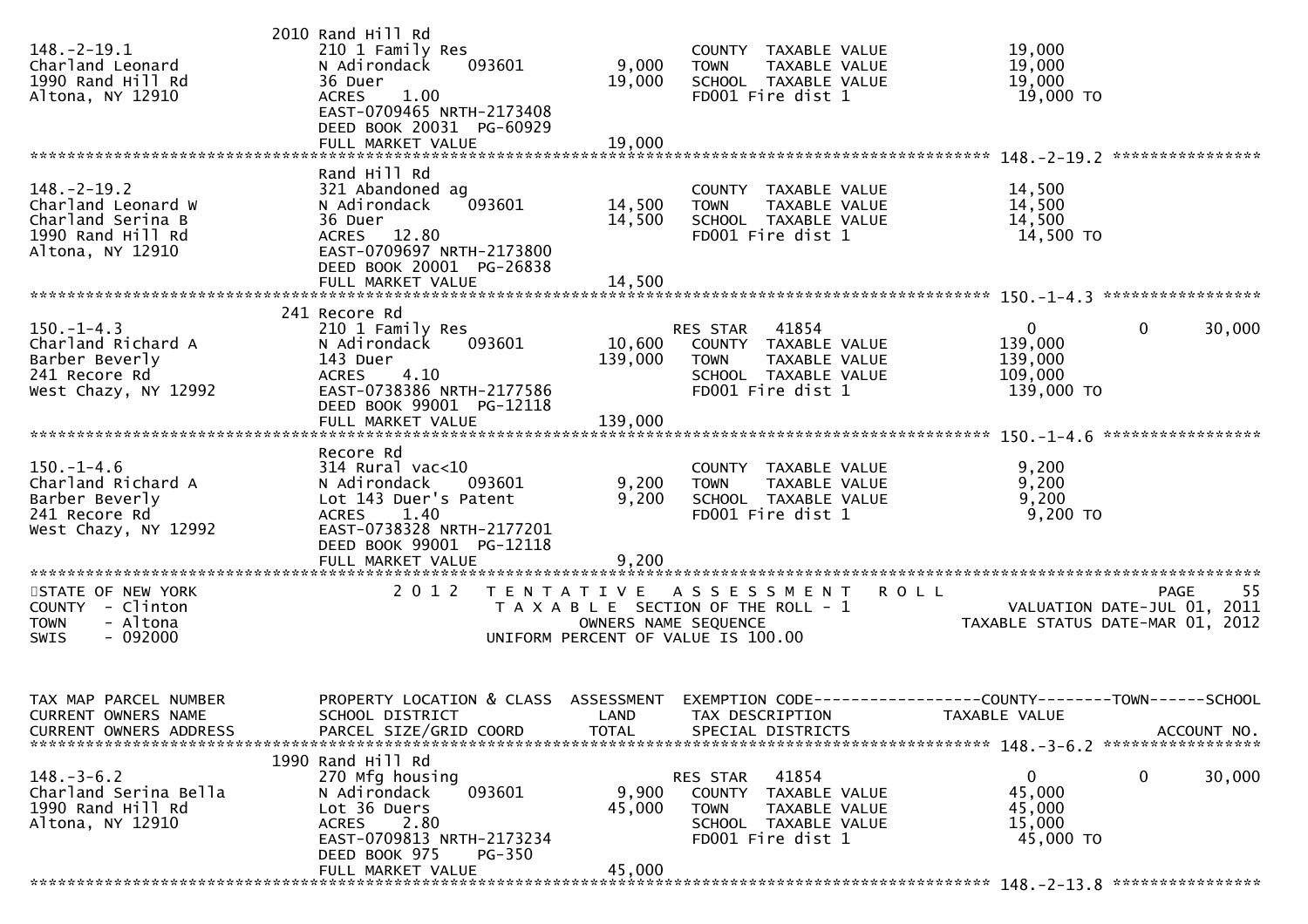| $148. - 2 - 13.8$<br>Charland Thomas J<br>Charland Cindy J<br>1882 Rand Hill Rd<br>Altona, NY 12910 | 1882 Rand Hill Rd<br>210 1 Family Res<br>093601<br>N Adirondack<br>Lot 49 Duers<br>080<br>1.90 BANK<br><b>ACRES</b><br>EAST-0712275 NRTH-2172157<br>DEED BOOK 20051 PG-82316 |                                           | WARCOMALL 41131<br>9,500 WARDISALL 41141<br>80,000 RES STAR 41854<br>COUNTY TAXABLE VALUE<br><b>TOWN</b><br>TAXABLE VALUE<br>SCHOOL TAXABLE VALUE | $\mathbf 0$<br>20,000<br>20,000<br>$\mathbf{0}$<br>28,000<br>28,000<br>$\mathbf 0$<br>30,000<br>$\Omega$<br>32,000<br>32,000<br>50,000 |
|-----------------------------------------------------------------------------------------------------|------------------------------------------------------------------------------------------------------------------------------------------------------------------------------|-------------------------------------------|---------------------------------------------------------------------------------------------------------------------------------------------------|----------------------------------------------------------------------------------------------------------------------------------------|
| $117. - 1 - 14$                                                                                     | 132 Terrien Rd                                                                                                                                                               |                                           |                                                                                                                                                   |                                                                                                                                        |
| Charles Robert F<br>132 Terrien Rd<br>Ellenburg Depot, NY 12935                                     | 210 1 Family Res<br>093601<br>N Adirondack<br>Lot 216 Ref<br>ACRES 3.30 BANK<br>320<br>EAST-0694959 NRTH-2189541<br>DEED BOOK 20031 PG-54403                                 | 7,900<br>94,200                           | COUNTY TAXABLE VALUE<br><b>TOWN</b><br>TAXABLE VALUE<br>SCHOOL TAXABLE VALUE<br>FD001 Fire dist 1                                                 | 94,200<br>94,200<br>94,200<br>94,200 TO                                                                                                |
|                                                                                                     |                                                                                                                                                                              |                                           |                                                                                                                                                   |                                                                                                                                        |
| $88.14 - 2 - 18$                                                                                    | 60 Pinewood Dr<br>311 Res vac land                                                                                                                                           |                                           | COUNTY TAXABLE VALUE                                                                                                                              | 3,800                                                                                                                                  |
| Chartier Patrick                                                                                    | N Adirondack<br>093601                                                                                                                                                       | 3,800                                     | <b>TOWN</b><br>TAXABLE VALUE                                                                                                                      | 3,800                                                                                                                                  |
| 148 Rue Antonio-Mercier<br>Charlemagne, PQ, Canada<br>J5Z1C4                                        | Sub Bk 10 Pg 123 Lot 18<br>FRNT 119.90 DPTH 112.75<br>EAST-0698325 NRTH-2205073<br>DEED BOOK 20092 PG-23215                                                                  | 3,800                                     | SCHOOL TAXABLE VALUE<br>FD001 Fire dist 1                                                                                                         | 3,800<br>$3,800$ TO                                                                                                                    |
|                                                                                                     | FULL MARKET VALUE                                                                                                                                                            | 3,800                                     |                                                                                                                                                   | ******************                                                                                                                     |
| $148. - 3 - 1.1$<br>Chase Lawrence<br>Chase Carol<br>170 Macedonia Rd<br>Kent, CT 06757             | Don Jr Way<br>$322$ Rural vac $>10$<br>093601<br>N Adirondack<br>36 Duer<br>ACRES 86.70<br>EAST-0707550 NRTH-2172140<br>DEED BOOK 709<br>$PG-18$                             | 26,500<br>26,500                          | COUNTY TAXABLE VALUE<br>TAXABLE VALUE<br><b>TOWN</b><br>SCHOOL TAXABLE VALUE<br>FD001 Fire dist 1                                                 | 26,500<br>26,500<br>26,500<br>26,500 TO                                                                                                |
|                                                                                                     | FULL MARKET VALUE                                                                                                                                                            | 26,500                                    |                                                                                                                                                   |                                                                                                                                        |
| STATE OF NEW YORK<br>COUNTY - Clinton<br>- Altona<br><b>TOWN</b><br>$-092000$<br><b>SWIS</b>        | 2 0 1 2                                                                                                                                                                      | T E N T A T I V E<br>OWNERS NAME SEQUENCE | A S S E S S M E N T<br>T A X A B L E SECTION OF THE ROLL - 1<br>UNIFORM PERCENT OF VALUE IS 100.00                                                | <b>ROLL</b><br>-56<br><b>PAGE</b><br>VALUATION DATE-JUL 01, 2011<br>TAXABLE STATUS DATE-MAR 01, 2012                                   |
| TAX MAP PARCEL NUMBER<br>CURRENT OWNERS NAME<br><b>CURRENT OWNERS ADDRESS</b>                       | SCHOOL DISTRICT<br>PARCEL SIZE/GRID COORD                                                                                                                                    | <b>TOTAL</b>                              | LAND TAX DESCRIPTION<br>SPECIAL DISTRICTS                                                                                                         | PROPERTY LOCATION & CLASS ASSESSMENT EXEMPTION CODE----------------COUNTY-------TOWN------SCHOOL<br>TAXABLE VALUE<br>ACCOUNT NO.       |
|                                                                                                     | Rand Hill Rd                                                                                                                                                                 |                                           |                                                                                                                                                   |                                                                                                                                        |
| $148. - 3 - 9.12$<br>Chase Lawrence<br>170 Macedonia Rd<br>Kent, CT 06757                           | 311 Res vac land<br>N Adirondack<br>093601<br>30.00 DPTH 140.00<br><b>FRNT</b><br>EAST-0710254 NRTH-2172665<br>DEED BOOK 1029 PG-115                                         | 2,400<br>2,400                            | COUNTY TAXABLE VALUE<br>TAXABLE VALUE<br>TOWN<br>SCHOOL TAXABLE VALUE<br>FD001 Fire dist 1                                                        | 2,400<br>2,400<br>2,400<br>2,400 TO                                                                                                    |
|                                                                                                     | FULL MARKET VALUE                                                                                                                                                            | 2,400                                     |                                                                                                                                                   |                                                                                                                                        |
|                                                                                                     | Don Jr Way                                                                                                                                                                   |                                           |                                                                                                                                                   |                                                                                                                                        |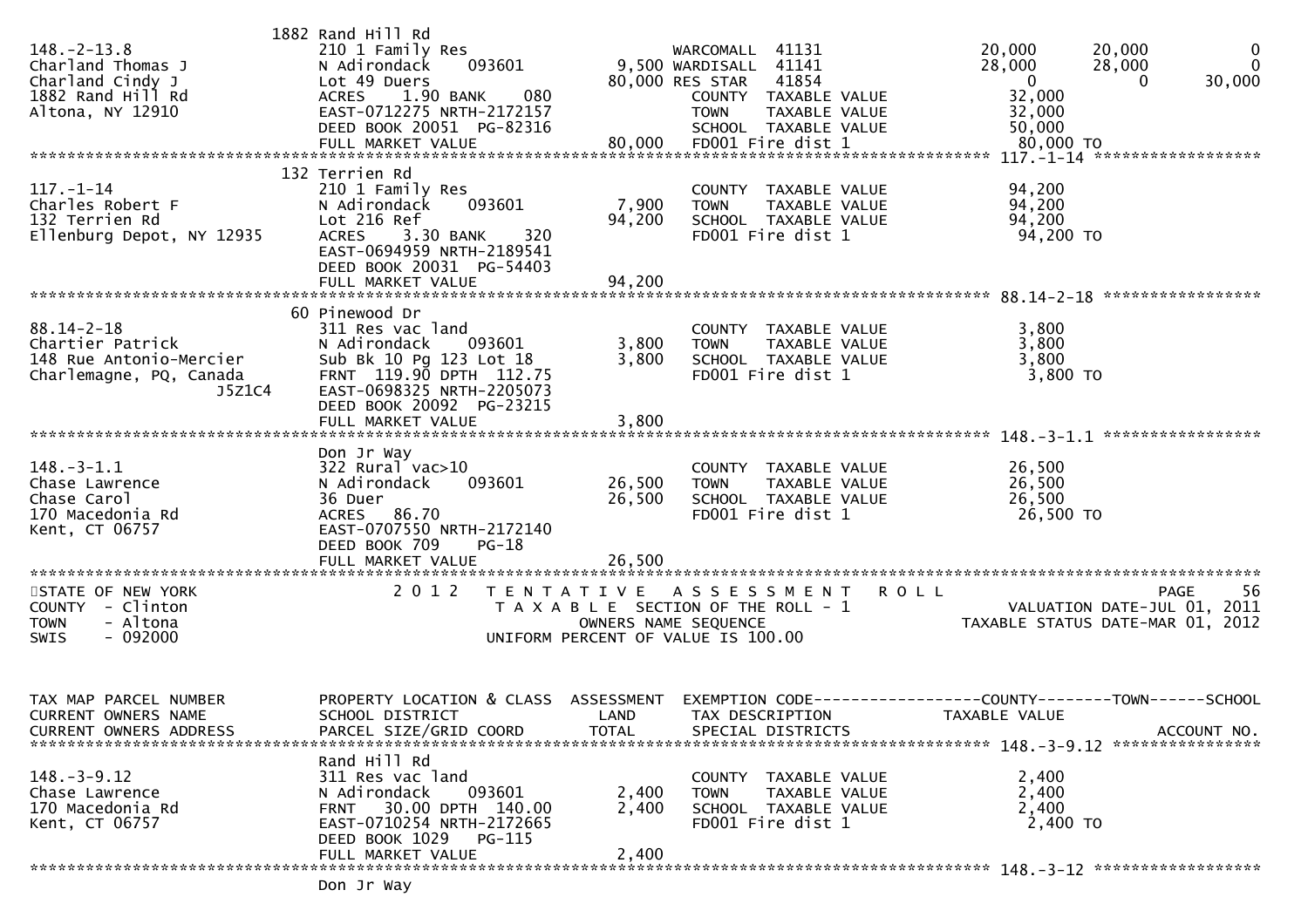| $148. - 3 - 12$<br>Chase Lawrence<br>170 Macedonia Rd<br>Kent, CT 06757                                                                                                                                                                                                                      | 314 Rural vac<10<br>093601<br>N Adirondack<br>36 Duer<br>8.80<br><b>ACRES</b><br>EAST-0709170 NRTH-2171883<br>DEED BOOK 98000 PG-98934<br>FULL MARKET VALUE     | 12,900<br>12,900<br>12,900 | COUNTY TAXABLE VALUE<br><b>TOWN</b><br>TAXABLE VALUE<br>SCHOOL TAXABLE VALUE<br>FD001 Fire dist 1                        | 12,900<br>12,900<br>12,900<br>12,900 TO                                              |                                   |
|----------------------------------------------------------------------------------------------------------------------------------------------------------------------------------------------------------------------------------------------------------------------------------------------|-----------------------------------------------------------------------------------------------------------------------------------------------------------------|----------------------------|--------------------------------------------------------------------------------------------------------------------------|--------------------------------------------------------------------------------------|-----------------------------------|
|                                                                                                                                                                                                                                                                                              |                                                                                                                                                                 |                            |                                                                                                                          |                                                                                      | ****************                  |
| $148. - 3 - 28.1$<br>Chase Lawrence<br>170 Macedonia Rd<br>Kent, CT 06757                                                                                                                                                                                                                    | Kids Way<br>321 Abandoned ag<br>N Adirondack<br>093601<br>36 Duer<br>ACRES 18.50<br>EAST-0709863 NRTH-2172090<br>DEED BOOK 844<br>$PG-224$<br>FULL MARKET VALUE | 15,900<br>15,900<br>15,900 | COUNTY TAXABLE VALUE<br><b>TOWN</b><br>TAXABLE VALUE<br>SCHOOL TAXABLE VALUE<br>FD001 Fire dist 1                        | 15,900<br>15,900<br>15,900<br>15,900 TO                                              |                                   |
|                                                                                                                                                                                                                                                                                              | 38 Canaan Rd                                                                                                                                                    |                            | 93 PCT OF VALUE USED FOR EXEMPTION PURPOSES                                                                              |                                                                                      |                                   |
| $71.1 - 1 - 2.1$<br>Cheeseman Calvin C<br>Cheeseman Linda<br>38 Canaan Rd<br>Ellenburg Depot, NY 12935<br>ETTERDITY SUBSTRATES TO MARKET VALUE<br>FULL MARKET VALUE<br>FULL MARKET VALUE 119,000 LT002 Altona light 21 119,000 TO FULL MARKET VALUE 119,000 LT002 Altona light 21 119,000 TO | 240 Rural res<br>093601<br>N Adirondack<br>Bm<br>ACRES 11.80<br>EAST-0675824 NRTH-2214269                                                                       | 119,000                    | WARNONALL 41121<br>13,500 RES STAR 41854<br>COUNTY TAXABLE VALUE<br>TAXABLE VALUE<br><b>TOWN</b><br>SCHOOL TAXABLE VALUE | 16,601<br>$\Omega$<br>102,399<br>102,399<br>89,000                                   | 16,601<br>0<br>30,000<br>$\bf{0}$ |
|                                                                                                                                                                                                                                                                                              | Plank Rd                                                                                                                                                        |                            |                                                                                                                          |                                                                                      |                                   |
| $130 - 2 - 2.1$<br>Chen Hsing-Cheng<br>Chen Marina<br>6922 River Oaks Dr<br>McLean, VA 22101                                                                                                                                                                                                 | 321 Abandoned ag<br>N Adirondack 093601<br>Lot 32 & 34 & 35 S & G<br>ACRES 423.30<br>EAST-0683970 NRTH-2183467<br>DEED BOOK 20011 PG-31423<br>FULL MARKET VALUE | 89,600<br>89,600<br>89,600 | COUNTY TAXABLE VALUE<br>TAXABLE VALUE<br><b>TOWN</b><br>SCHOOL TAXABLE VALUE<br>FD001 Fire dist 1                        | 89,600<br>89,600<br>89,600<br>89,600 TO                                              |                                   |
| STATE OF NEW YORK                                                                                                                                                                                                                                                                            | 2 0 1 2                                                                                                                                                         |                            | TENTATIVE ASSESSMENT ROLL                                                                                                |                                                                                      | 57<br>PAGE                        |
| COUNTY - Clinton<br>- Altona<br><b>TOWN</b><br>SWIS<br>- 092000                                                                                                                                                                                                                              |                                                                                                                                                                 | OWNERS NAME SEQUENCE       | T A X A B L E SECTION OF THE ROLL - 1<br>UNIFORM PERCENT OF VALUE IS 100.00                                              | VALUATION DATE-JUL VI, 2012<br>TAXABLE STATUS DATE-MAR 01, 2012                      |                                   |
|                                                                                                                                                                                                                                                                                              |                                                                                                                                                                 |                            |                                                                                                                          |                                                                                      |                                   |
| TAX MAP PARCEL NUMBER<br>CURRENT OWNERS NAME<br><b>CURRENT OWNERS ADDRESS</b>                                                                                                                                                                                                                | PROPERTY LOCATION & CLASS ASSESSMENT<br>SCHOOL DISTRICT<br>PARCEL SIZE/GRID COORD                                                                               | LAND<br>TOTAL              | TAX DESCRIPTION<br>SPECIAL DISTRICTS                                                                                     | EXEMPTION        CODE-----------------COUNTY-------TOWN------SCHOOL<br>TAXABLE VALUE | ACCOUNT NO.                       |
|                                                                                                                                                                                                                                                                                              | 28 Merrywood Dr                                                                                                                                                 |                            |                                                                                                                          |                                                                                      |                                   |
| $88.14 - 1 - 24$<br>Chevrier Brian J<br>Chevrier Barbara<br>28 Merrywood Dr<br>Altona, NY 12910                                                                                                                                                                                              | 260 Seasonal res<br>093601<br>N Adirondack<br>Stonewall Acres Lot 24<br>FRNT 89.00 DPTH 115.42<br>EAST-0700070 NRTH-2203518<br>DEED BOOK 606<br><b>PG-270</b>   | 3,800<br>16,000            | COUNTY TAXABLE VALUE<br><b>TOWN</b><br>TAXABLE VALUE<br>SCHOOL TAXABLE VALUE<br>FD001 Fire dist 1                        | 16,000<br>16,000<br>16,000<br>16,000 TO                                              |                                   |
|                                                                                                                                                                                                                                                                                              | FULL MARKET VALUE                                                                                                                                               | 16,000                     |                                                                                                                          |                                                                                      |                                   |
|                                                                                                                                                                                                                                                                                              | 13 Birch Hill Dr                                                                                                                                                |                            |                                                                                                                          |                                                                                      |                                   |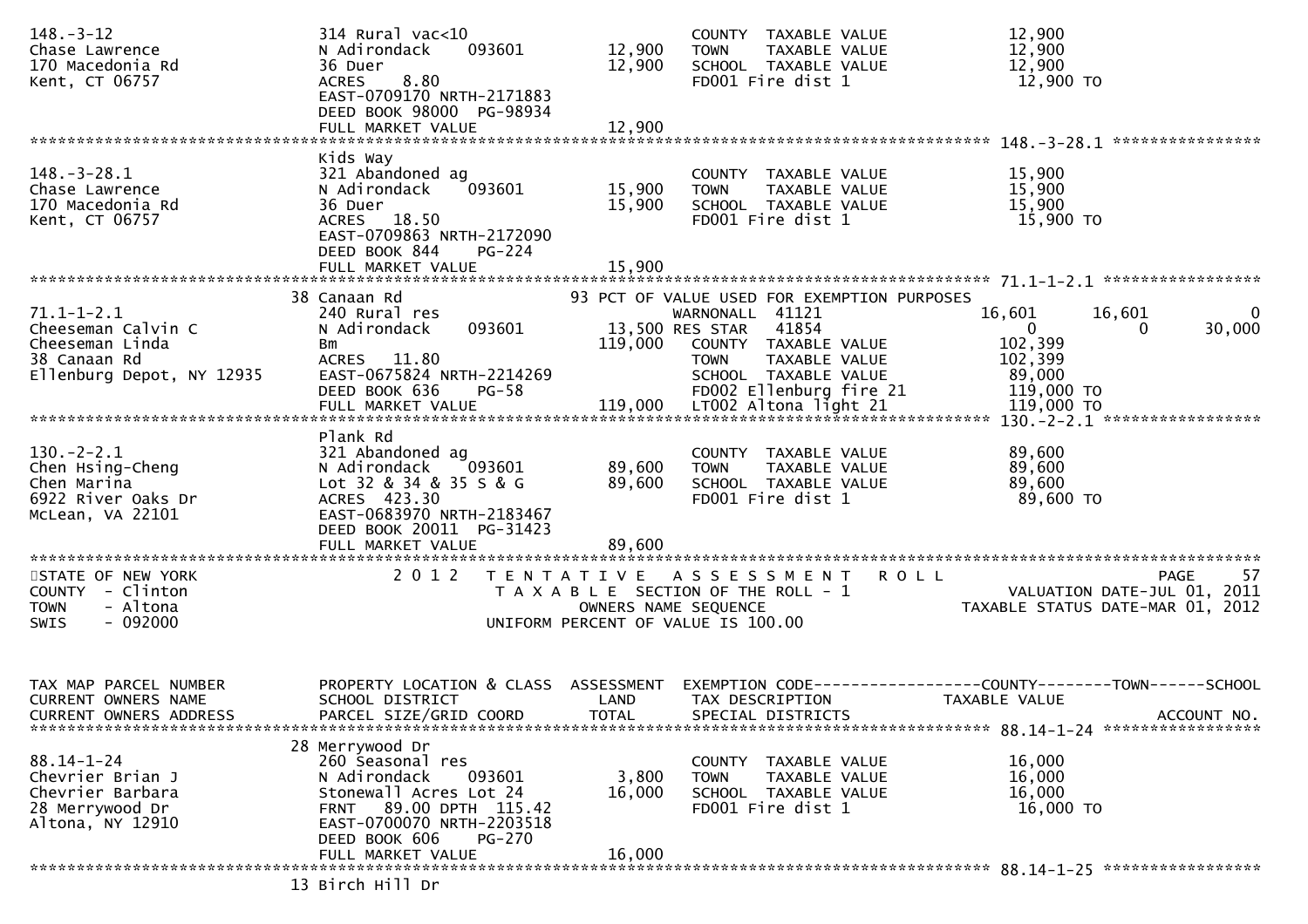| $88.14 - 1 - 25$<br>Chevrier Kim<br>Morgan Mark<br>5025 Belmont<br>St Hubert QC, Canada      | 260 Seasonal res<br>N Adirondack<br>093601<br>Stonewall Acres Lot 25<br>FRNT 110.76 DPTH 120.72<br>EAST-0700105 NRTH-2203596                                               | 3,800<br>8,000            | COUNTY TAXABLE VALUE<br>TAXABLE VALUE<br><b>TOWN</b><br>SCHOOL TAXABLE VALUE<br>FD001 Fire dist 1                         | 8,000<br>8,000<br>8,000<br>8,000 TO                                                  |             |
|----------------------------------------------------------------------------------------------|----------------------------------------------------------------------------------------------------------------------------------------------------------------------------|---------------------------|---------------------------------------------------------------------------------------------------------------------------|--------------------------------------------------------------------------------------|-------------|
| J3Y2X5                                                                                       | DEED BOOK 20011 PG-34030<br>FULL MARKET VALUE                                                                                                                              | 8,000                     |                                                                                                                           |                                                                                      |             |
| $103. - 1 - 26$<br>Chilson Michael J<br>272 Rabideau Rd<br>Altona, NY 12910                  | Rabideau Rd<br>240 Rural res<br>093601<br>N Adirondack<br>160 Ref<br>ACRES 26.80<br>EAST-0696781 NRTH-2197323<br>DEED BOOK 98001 PG-06207                                  | 17,200<br>95,600          | RES STAR 41854<br>COUNTY TAXABLE VALUE<br>TAXABLE VALUE<br><b>TOWN</b><br>SCHOOL TAXABLE VALUE<br>FD001 Fire dist 1       | $\mathbf{0}$<br>$\mathbf 0$<br>95,600<br>95,600<br>65,600<br>95,600 TO               | 30,000      |
|                                                                                              |                                                                                                                                                                            |                           |                                                                                                                           |                                                                                      |             |
| $73. - 1 - 20.2$<br>Chmielorz Joan L<br>38 South Rd<br>Lononderry, NH 03053                  | 360 Irona Rd<br>270 Mfg housing<br>N Adirondack<br>093601<br>Lot 138 Pat Ref<br>ACRES 1.40<br>EAST-0702680 NRTH-2213078<br>DEED BOOK 20061 PG-98822<br>FULL MARKET VALUE   | 6,500<br>16,500<br>16,500 | COUNTY TAXABLE VALUE<br>TAXABLE VALUE<br><b>TOWN</b><br>SCHOOL TAXABLE VALUE<br>FD001 Fire dist 1<br>LT001 Altona light 1 | 16,500<br>16,500<br>16,500<br>16,500 TO<br>16,500 TO                                 |             |
|                                                                                              | 39 Merrywood Dr                                                                                                                                                            |                           |                                                                                                                           |                                                                                      |             |
| $88.14 - 1 - 4$<br>Chmielowski Andrzej<br>8165 Rue Levis Sauve<br>LaSalle, QC, Canada H8P3T3 | 312 Vac w/imprv<br>N Adirondack<br>093601<br>Stonewall Acres Lot 4<br>FRNT 80.00 DPTH 185.00<br>EAST-0699704 NRTH-2203551<br>DEED BOOK 20102 PG-32771<br>FULL MARKET VALUE | 4,500<br>4,500<br>4,500   | COUNTY TAXABLE VALUE<br>TAXABLE VALUE<br><b>TOWN</b><br>SCHOOL TAXABLE VALUE<br>FD001 Fire dist 1                         | 4,500<br>4,500<br>4,500<br>4,500 TO                                                  |             |
| STATE OF NEW YORK<br>COUNTY - Clinton<br>- Altona<br><b>TOWN</b><br>$-092000$<br><b>SWIS</b> | 2 0 1 2                                                                                                                                                                    | OWNERS NAME SEQUENCE      | <b>ROLL</b><br>TENTATIVE ASSESSMENT<br>T A X A B L E SECTION OF THE ROLL - 1<br>UNIFORM PERCENT OF VALUE IS 100.00        | <b>PAGE</b><br>VALUATION DATE-JUL 01, 2011<br>TAXABLE STATUS DATE-MAR 01, 2012       | 58          |
| TAX MAP PARCEL NUMBER<br><b>CURRENT OWNERS NAME</b><br>CURRENT OWNERS ADDRESS                | PROPERTY LOCATION & CLASS ASSESSMENT<br>SCHOOL DISTRICT<br>PARCEL SIZE/GRID COORD                                                                                          | LAND<br><b>TOTAL</b>      | TAX DESCRIPTION<br>SPECIAL DISTRICTS                                                                                      | EXEMPTION        CODE-----------------COUNTY-------TOWN------SCHOOL<br>TAXABLE VALUE | ACCOUNT NO. |
| $88.14 - 1 - 5$<br>Chmielowski Andrzej<br>8165 Rue Levis Sauve<br>LaSalle, QC, Canada H8P3T3 | 43 Merrywood Dr<br>260 Seasonal res<br>093601<br>N Adirondack<br>Stonewall Acres Lot 5<br>FRNT 80.00 DPTH 185.00<br>EAST-0699625 NRTH-2203584<br>DEED BOOK 20102 PG-32771  | 4,500<br>14,000           | COUNTY TAXABLE VALUE<br>TAXABLE VALUE<br><b>TOWN</b><br>SCHOOL TAXABLE VALUE<br>FD001 Fire dist 1                         | 14,000<br>14,000<br>14,000<br>14,000 TO                                              |             |
|                                                                                              | FULL MARKET VALUE<br>Rand Hill Rd                                                                                                                                          | 14,000                    |                                                                                                                           |                                                                                      |             |
|                                                                                              |                                                                                                                                                                            |                           |                                                                                                                           |                                                                                      |             |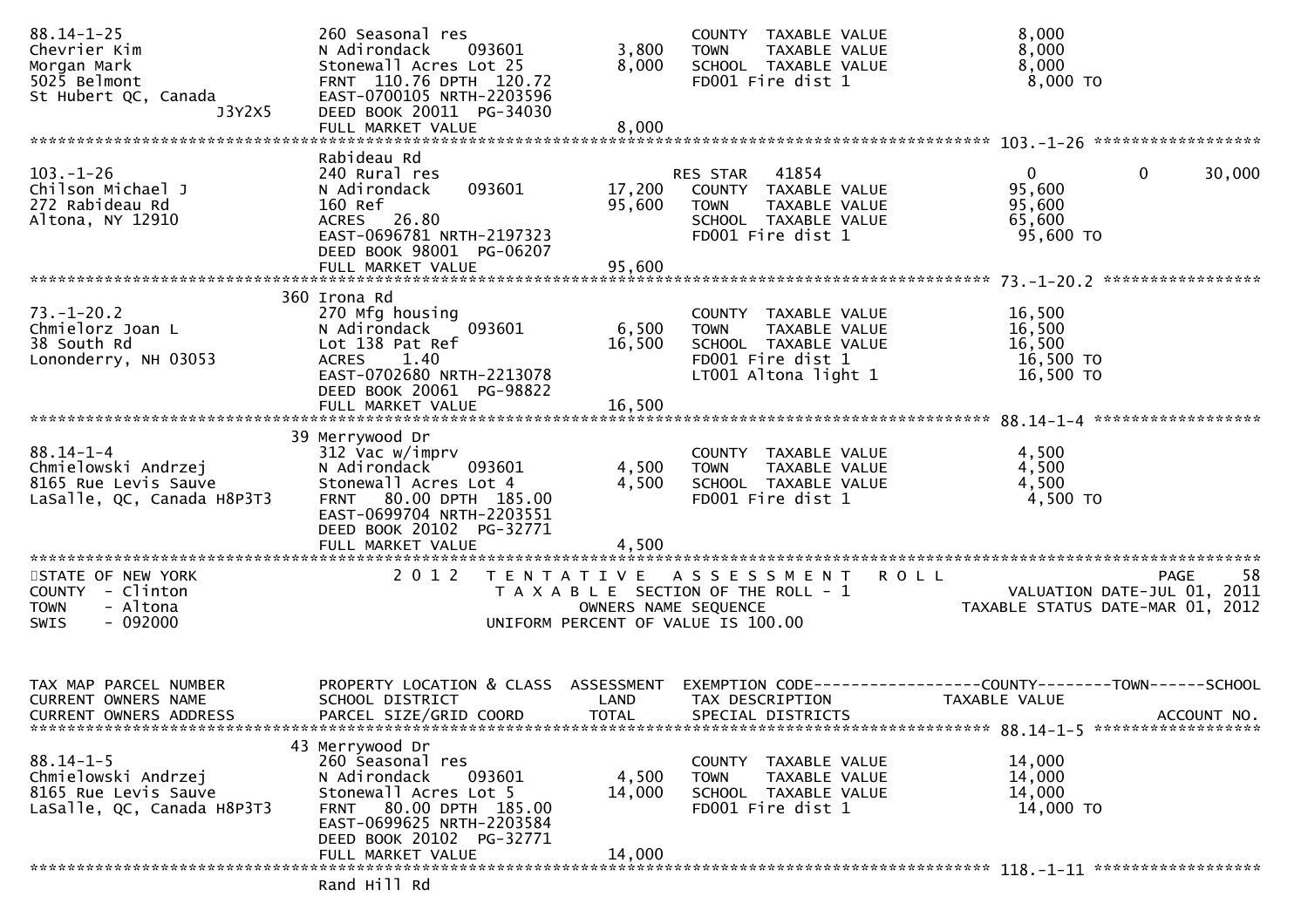| $118. - 1 - 11$<br>Chuang Ying C<br>11 Carriage Dr | 321 Abandoned ag<br>N Adirondack<br>093601<br>Lot 41 Pat Ref        | 20,800<br>20,800     | COUNTY TAXABLE VALUE<br><b>TOWN</b><br>TAXABLE VALUE<br>SCHOOL TAXABLE VALUE | 20,800<br>20,800<br>20,800                                     |
|----------------------------------------------------|---------------------------------------------------------------------|----------------------|------------------------------------------------------------------------------|----------------------------------------------------------------|
| Lexington, MA 02420                                | ACRES 53.50<br>EAST-0705250 NRTH-2190730<br>DEED BOOK 568<br>PG-812 |                      | FD001 Fire dist 1                                                            | 20,800 TO                                                      |
|                                                    | FULL MARKET VALUE                                                   | 20,800               |                                                                              |                                                                |
|                                                    | Helens Way                                                          |                      |                                                                              |                                                                |
| $73. - 3 - 8$                                      | $314$ Rural vac<10                                                  |                      | COUNTY TAXABLE VALUE                                                         | 7,100                                                          |
| Church George Jr<br>235 Larch Ln                   | N Adirondack<br>093601<br>166 Ref                                   | 7,100<br>7,100       | TAXABLE VALUE<br><b>TOWN</b><br>SCHOOL TAXABLE VALUE                         | 7,100<br>7,100                                                 |
| Smithtown, NY 11787                                | <b>ACRES</b><br>2.00                                                |                      | FD001 Fire dist 1                                                            | 7,100 TO                                                       |
|                                                    | EAST-0696763 NRTH-2214676<br>DEED BOOK 574<br>PG-1068               |                      |                                                                              |                                                                |
|                                                    | FULL MARKET VALUE                                                   | 7,100                |                                                                              |                                                                |
|                                                    | 2717 Miner Farm Rd                                                  |                      |                                                                              |                                                                |
| $90. -1 - 2.23$                                    | $314$ Rural vac< $10$                                               |                      | COUNTY TAXABLE VALUE                                                         | 7,100                                                          |
| Cichomski Chad M<br>2711 Miner Farm Rd             | N Adirondack<br>093601<br>Lot 85 Ref Tract                          | 7,100<br>7,100       | TAXABLE VALUE<br><b>TOWN</b><br>SCHOOL TAXABLE VALUE                         | 7,100<br>7,100                                                 |
| Altona, NY 12910                                   | East Cor. 721160 N Cor 22                                           |                      | FD001 Fire dist 1                                                            | 7,100 TO                                                       |
|                                                    | 2.00 BANK<br><b>ACRES</b><br>320                                    |                      |                                                                              |                                                                |
|                                                    | EAST-0721055 NRTH-2206951<br>DEED BOOK 20092 PG-26962               |                      |                                                                              |                                                                |
|                                                    | FULL MARKET VALUE                                                   | 7,100                |                                                                              |                                                                |
|                                                    |                                                                     |                      |                                                                              |                                                                |
|                                                    | Miner Farm Rd<br>$314$ Rural vac<10                                 |                      |                                                                              |                                                                |
| $90. -1 - 4.2$<br>Cichomski Chad M                 | N Adirondack<br>093601                                              | 7,200                | COUNTY TAXABLE VALUE<br><b>TOWN</b><br>TAXABLE VALUE                         | 7,200<br>7,200                                                 |
| 2711 Miner Farm Rd                                 | 82 Ref                                                              | 7,200                | SCHOOL TAXABLE VALUE                                                         | 7,200                                                          |
| Altona, NY 12910                                   | 2.10<br><b>ACRES</b>                                                |                      | FD001 Fire dist 1                                                            | 7,200 TO                                                       |
|                                                    | EAST-0724179 NRTH-2207133<br>DEED BOOK 20082 PG-16941               |                      |                                                                              |                                                                |
|                                                    | FULL MARKET VALUE                                                   | 7,200                |                                                                              |                                                                |
|                                                    |                                                                     |                      |                                                                              |                                                                |
| STATE OF NEW YORK<br>COUNTY - Clinton              | 2 0 1 2                                                             |                      | TENTATIVE ASSESSMENT<br>T A X A B L E SECTION OF THE ROLL - 1                | 59<br><b>ROLL</b><br>PAGE<br>VALUATION DATE-JUL 01, 2011       |
| - Altona<br><b>TOWN</b>                            |                                                                     | OWNERS NAME SEQUENCE |                                                                              | TAXABLE STATUS DATE-MAR 01, 2012                               |
| $-092000$<br><b>SWIS</b>                           |                                                                     |                      | UNIFORM PERCENT OF VALUE IS 100.00                                           |                                                                |
|                                                    |                                                                     |                      |                                                                              |                                                                |
|                                                    |                                                                     |                      |                                                                              |                                                                |
| TAX MAP PARCEL NUMBER<br>CURRENT OWNERS NAME       | PROPERTY LOCATION & CLASS ASSESSMENT<br>SCHOOL DISTRICT             | LAND                 | EXEMPTION CODE-<br>TAX DESCRIPTION                                           | ---------------COUNTY--------TOWN------SCHOOL<br>TAXABLE VALUE |
| <b>CURRENT OWNERS ADDRESS</b>                      | PARCEL SIZE/GRID COORD                                              | <b>TOTAL</b>         | SPECIAL DISTRICTS                                                            | ACCOUNT NO.                                                    |
|                                                    |                                                                     |                      |                                                                              |                                                                |
| $90. -1 - 5$                                       | 2593 Miner Farm Rd<br>210 1 Family Res                              |                      | AGED C&T<br>41801                                                            | 22,200<br>22,200<br>0                                          |
| Cichomski Chester M                                | 093601<br>N Adirondack                                              | 6,700 SR STAR        | 41834                                                                        | 44,400<br>0<br>0                                               |
| PO Box 92                                          | Lot 82 Ref                                                          | 44,400               | <b>COUNTY</b><br>TAXABLE VALUE                                               | 22,200                                                         |
| Altona, NY 12910                                   | ACRES 41.10                                                         |                      | <b>TOWN</b><br>TAXABLE VALUE                                                 | 22,200                                                         |
|                                                    | EAST-0724262 NRTH-2205389<br>DEED BOOK 607<br>$PG-579$              |                      | SCHOOL TAXABLE VALUE<br>FD001 Fire dist 1                                    | 0<br>44,400 TO                                                 |
|                                                    | FULL MARKET VALUE                                                   | 44,400               |                                                                              |                                                                |
| *******************                                |                                                                     |                      |                                                                              |                                                                |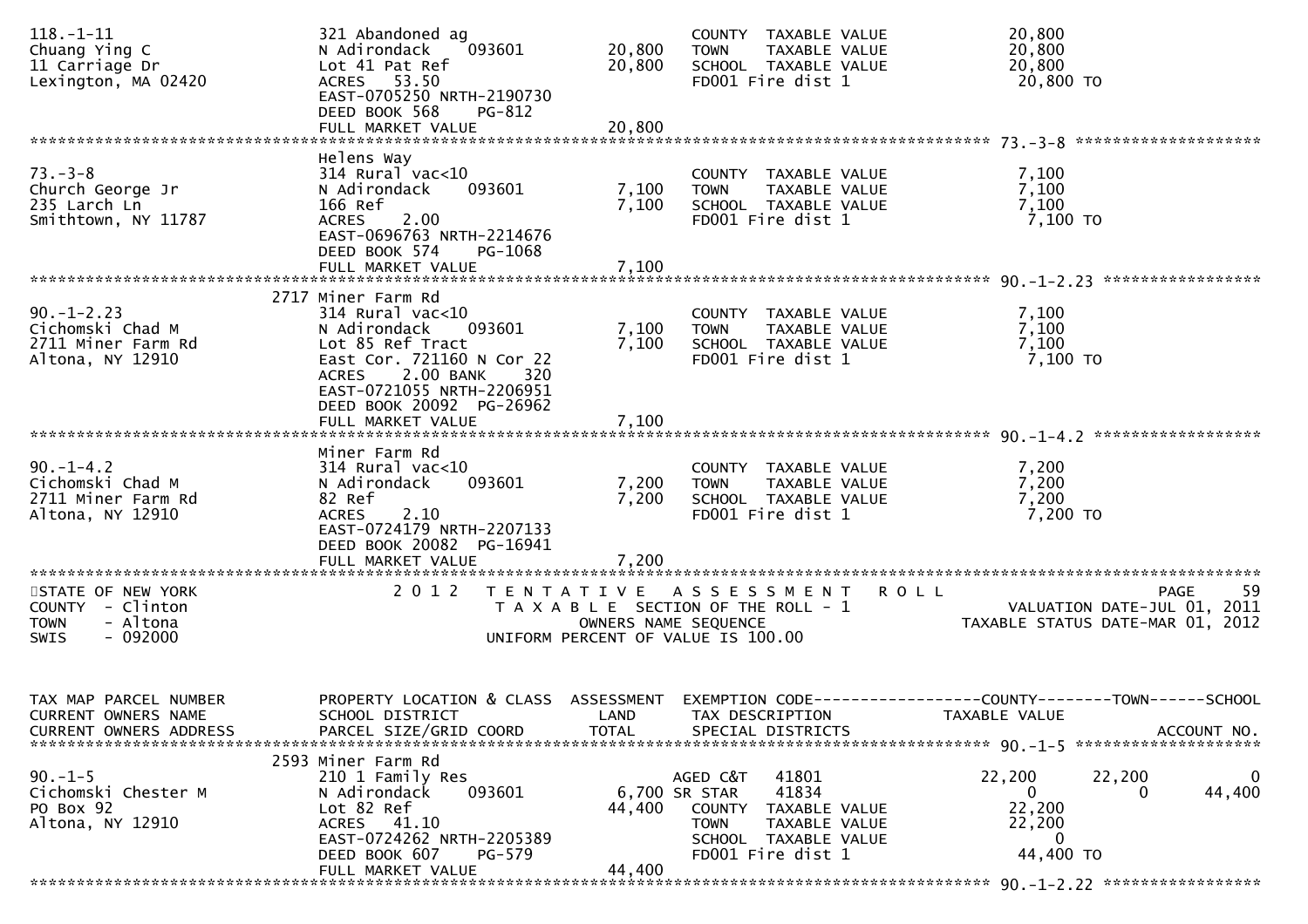| $90. -1 - 2.22$<br>Cichomski Life Estate Anna<br>Cichomski Chester M<br>2593 Miner Farm Rd<br>PO Box 92<br>Altona, NY 12910 | 2593 Miner Farm Rd<br>210 1 Family Res<br>N Adirondack<br>093601<br>Lot 85 Ref Tract<br>ACRES 16.00<br>EAST-0721056 NRTH-2206955<br>DEED BOOK 20082 PG-17919<br>FULL MARKET VALUE                    | 14,000<br>31,900<br>31,900   | COUNTY TAXABLE VALUE<br><b>TOWN</b><br>TAXABLE VALUE<br>SCHOOL TAXABLE VALUE<br>FD001 Fire dist 1                                              | 31,900<br>31,900<br>31,900<br>31,900 TO                                                        |
|-----------------------------------------------------------------------------------------------------------------------------|------------------------------------------------------------------------------------------------------------------------------------------------------------------------------------------------------|------------------------------|------------------------------------------------------------------------------------------------------------------------------------------------|------------------------------------------------------------------------------------------------|
| $118. - 1 - 12.2$<br>Cicoria Anthony<br>Cicoria Santo<br>318 Columbus East<br>West Harrison, NY 10604                       | Rand Hill Rd<br>$314$ Rural vac<10<br>093601<br>N Adirondack<br>Lot 41 Duers<br><b>ACRES</b><br>6.30<br>EAST-0703765 NRTH-2189780<br>DEED BOOK 592<br>PG-875                                         | 9,700<br>9,700               | COUNTY TAXABLE VALUE<br>TAXABLE VALUE<br><b>TOWN</b><br>SCHOOL TAXABLE VALUE<br>FD001 Fire dist 1                                              | 9,700<br>9,700<br>9,700<br>$9,700$ TO                                                          |
|                                                                                                                             |                                                                                                                                                                                                      |                              |                                                                                                                                                |                                                                                                |
| $150.-1-3.1$<br>City Of Plattsburgh<br>6 Miller St<br>Plattsburgh, NY 12901                                                 | Harvey Rd<br>852 Landfill<br>N Adirondack<br>093601<br>ACRES 98.80<br>EAST-0733875 NRTH-2177772<br>DEED BOOK 753<br>PG-171                                                                           | 179,300<br>179,300           | COUNTY TAXABLE VALUE<br>TAXABLE VALUE<br><b>TOWN</b><br>SCHOOL TAXABLE VALUE<br>FD001 Fire dist 1                                              | 179,300<br>179,300<br>179,300<br>179,300 то                                                    |
|                                                                                                                             | FULL MARKET VALUE                                                                                                                                                                                    | 179,300                      |                                                                                                                                                |                                                                                                |
|                                                                                                                             | 4951 Rt 11                                                                                                                                                                                           |                              |                                                                                                                                                |                                                                                                |
| $71.-4-15.1$<br>Clar Michael<br>Clar Eileen<br>4951 Rt 11<br>Ellenburg Depot, NY 12935                                      | 241 Rural res&ag<br>093601<br>N Adirondack<br>Bm<br>320<br>ACRES 76.20 BANK<br>EAST-0677154 NRTH-2211297<br>DEED BOOK 20011 PG-29842<br>FULL MARKET VALUE                                            | 38,000<br>131,100<br>131,100 | COUNTY TAXABLE VALUE<br>TAXABLE VALUE<br><b>TOWN</b><br>SCHOOL TAXABLE VALUE<br>FD002 Ellenburg fire 21<br>LT002 Altona light 21               | 131,100<br>131,100<br>131,100<br>131,100 TO<br>131,100 TO                                      |
| STATE OF NEW YORK                                                                                                           | 2 0 1 2                                                                                                                                                                                              |                              | TENTATIVE ASSESSMENT ROLL                                                                                                                      | 60<br>PAGE                                                                                     |
| COUNTY - Clinton<br><b>TOWN</b><br>- Altona<br>$-092000$<br>SWIS                                                            |                                                                                                                                                                                                      |                              | T A X A B L E SECTION OF THE ROLL - 1<br>OWNERS NAME SEQUENCE TAXA<br>UNIFORM PERCENT OF VALUE IS 100.00                                       | VALUATION DATE-JUL 01, 2011<br>TAXABLE STATUS DATE-MAR 01, 2012                                |
| TAX MAP PARCEL NUMBER<br>CURRENT OWNERS NAME<br>CURRENT OWNERS ADDRESS                                                      | PROPERTY LOCATION & CLASS ASSESSMENT<br>SCHOOL DISTRICT<br>PARCEL SIZE/GRID COORD                                                                                                                    | LAND<br><b>TOTAL</b>         | TAX DESCRIPTION<br>SPECIAL DISTRICTS                                                                                                           | EXEMPTION CODE------------------COUNTY--------TOWN------SCHOOL<br>TAXABLE VALUE<br>ACCOUNT NO. |
| $89.1 - 2 - 17$<br>Clark Edward M<br>9 Bloomer St<br>Altona, NY 12910                                                       | 9 Bloomer St<br>210 1 Family Res<br>093601<br>N Adirondack<br>110 Ref<br>FRNT 210.00 DPTH 200.00<br>EAST-0712641 NRTH-2207144<br>DEED BOOK 20092 PG-28130<br>FULL MARKET VALUE<br>1703 Alder Bend Rd | 6,200<br>67,600<br>67,600    | 41854<br>RES STAR<br>COUNTY TAXABLE VALUE<br><b>TOWN</b><br>TAXABLE VALUE<br>SCHOOL TAXABLE VALUE<br>FD001 Fire dist 1<br>LT001 Altona light 1 | $\mathbf 0$<br>$\mathbf{0}$<br>30,000<br>67,600<br>67,600<br>37,600<br>67,600 TO<br>67,600 TO  |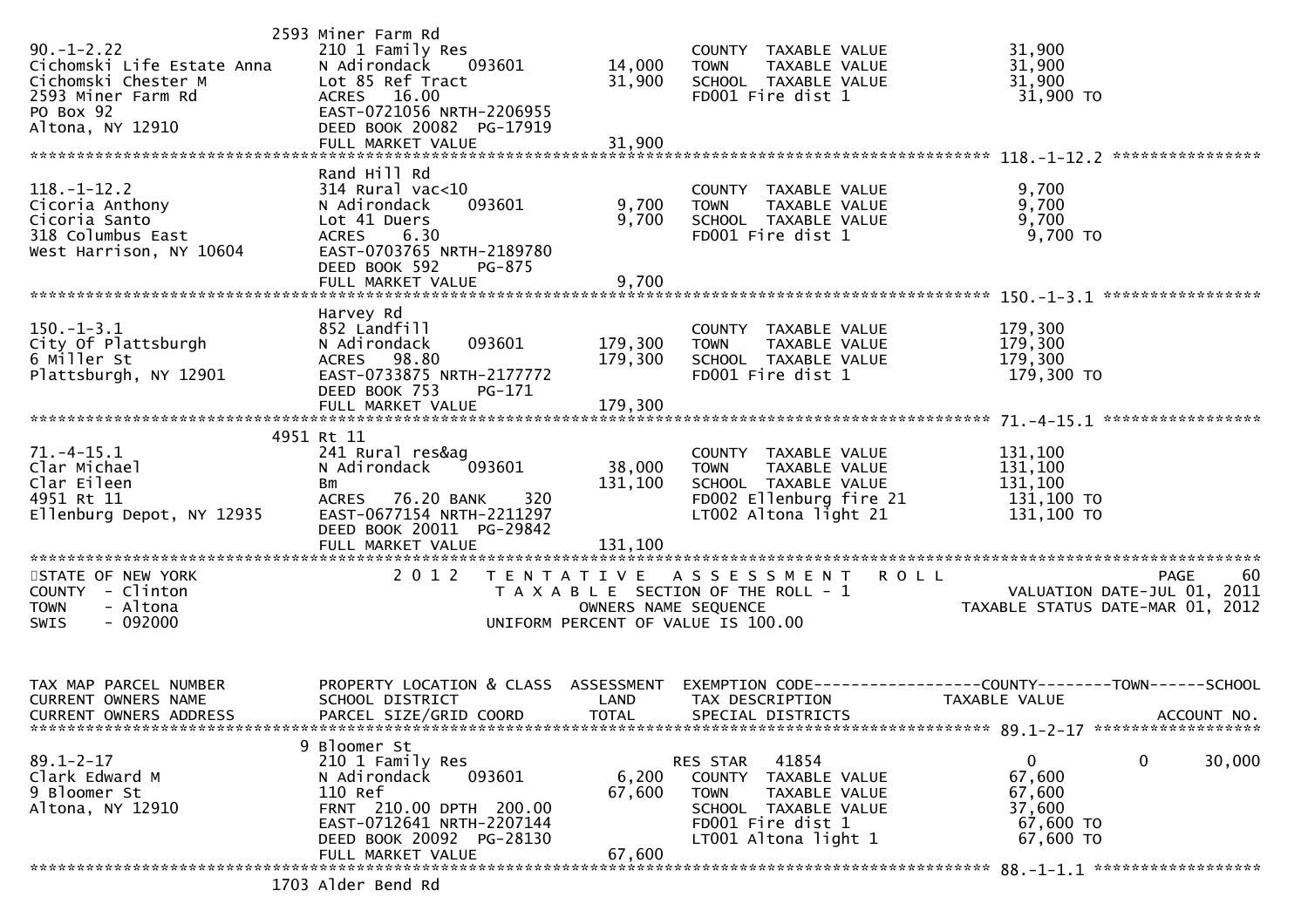| $88. - 1 - 1.1$<br>Clark Jeffrey<br>1703 Alder Bend Rd<br>Altona, NY 12910                     | 270 Mfg housing<br>093601<br>N Adirondack<br>Lot 164 Pat Ref<br>1.70<br><b>ACRES</b><br>EAST-0696516 NRTH-2206897<br>DEED BOOK 941<br><b>PG-298</b>                                           | 6,900<br>13,000                                                                                  | RES STAR<br><b>TOWN</b>                           | 41854<br>COUNTY TAXABLE VALUE<br>TAXABLE VALUE<br>SCHOOL TAXABLE VALUE<br>FD001 Fire dist 1                                                | $\overline{0}$<br>13,000<br>13,000<br>$\Omega$<br>13,000 TO        | $\mathbf 0$                                | 13,000      |
|------------------------------------------------------------------------------------------------|-----------------------------------------------------------------------------------------------------------------------------------------------------------------------------------------------|--------------------------------------------------------------------------------------------------|---------------------------------------------------|--------------------------------------------------------------------------------------------------------------------------------------------|--------------------------------------------------------------------|--------------------------------------------|-------------|
|                                                                                                |                                                                                                                                                                                               |                                                                                                  |                                                   |                                                                                                                                            |                                                                    |                                            |             |
| $88. - 1 - 1.61$<br>Clark Mark T<br>1733 Alder Bend Rd<br>Altona, NY 12910                     | 1733 Alder Bend Rd<br>240 Rural res<br>093601<br>N Adirondack<br>Lot 164 & 165 Ref<br>ACRES 15.10 BANK<br>080<br>EAST-0697127 NRTH-2207195<br>DEED BOOK 20021 PG-44425<br>FULL MARKET VALUE   | 53,100<br>53,100                                                                                 | WARNONALL 41121<br>13,700 RES STAR<br><b>TOWN</b> | 86 PCT OF VALUE USED FOR EXEMPTION PURPOSES<br>41854<br>COUNTY TAXABLE VALUE<br>TAXABLE VALUE<br>SCHOOL TAXABLE VALUE<br>FD001 Fire dist 1 | 6,850<br>$\overline{0}$<br>46,250<br>46,250<br>23,100<br>53,100 TO | 6,850                                      | 0<br>30,000 |
|                                                                                                |                                                                                                                                                                                               |                                                                                                  |                                                   |                                                                                                                                            |                                                                    |                                            |             |
| $88. - 1 - 1.611$<br>Clark Mark T<br>1733 Alder Bend Rd<br>Altona, NY 12910                    | Alder Bend Rd<br>311 Res vac land<br>093601<br>N Adirondack<br>Lot 164 Ref Tr<br>50.00 DPTH 800.00<br><b>FRNT</b><br><b>BANK</b><br>080<br>EAST-0696538 NRTH-2206964                          | 4,200<br>4,200                                                                                   | TOWN                                              | COUNTY TAXABLE VALUE<br>TAXABLE VALUE<br>SCHOOL TAXABLE VALUE<br>FD001 Fire dist 1                                                         | 4,200<br>4,200<br>4,200<br>4,200 TO                                |                                            |             |
|                                                                                                | DEED BOOK 20021 PG-44425<br>FULL MARKET VALUE                                                                                                                                                 | 4,200                                                                                            |                                                   |                                                                                                                                            |                                                                    |                                            |             |
|                                                                                                |                                                                                                                                                                                               |                                                                                                  |                                                   |                                                                                                                                            |                                                                    |                                            |             |
| $88. - 1 - 1.4$<br>Clark Royce K<br>Clark Donna<br>942 LaValley Rd<br>Mooers, NY 12958         | 1697 Alder Bend Rd<br>270 Mfg housing<br>093601<br>N Adirondack<br>Lot 164 Ref Tr<br><b>ACRES</b><br>1.30<br>EAST-0696491 NRTH-2206804<br>DEED BOOK 636<br><b>PG-900</b><br>FULL MARKET VALUE | 6,500<br>21,000<br>21,000                                                                        | <b>TOWN</b>                                       | COUNTY TAXABLE VALUE<br>TAXABLE VALUE<br>SCHOOL TAXABLE VALUE<br>FD001 Fire dist 1                                                         | 21,000<br>21,000<br>21,000<br>21,000 TO                            |                                            |             |
| STATE OF NEW YORK<br>COUNTY - Clinton<br>- Altona<br><b>TOWN</b><br>$-092000$<br><b>SWIS</b>   | 2 0 1 2                                                                                                                                                                                       | T E N T A T I V E<br>T A X A B L E SECTION OF THE ROLL - 1<br>UNIFORM PERCENT OF VALUE IS 100.00 | A S S E S S M E N T<br>OWNERS NAME SEQUENCE       |                                                                                                                                            | <b>ROLL</b><br>TAXABLE STATUS DATE-MAR 01, 2012                    | <b>PAGE</b><br>VALUATION DATE-JUL 01, 2011 | -61         |
| TAX MAP PARCEL NUMBER<br>CURRENT OWNERS NAME<br><b>CURRENT OWNERS ADDRESS</b>                  | PROPERTY LOCATION & CLASS<br>SCHOOL DISTRICT<br>PARCEL SIZE/GRID COORD                                                                                                                        | ASSESSMENT<br>LAND<br><b>TOTAL</b>                                                               | EXEMPTION CODE--<br>TAX DESCRIPTION               | SPECIAL DISTRICTS                                                                                                                          | ---------------COUNTY--------TOWN------SCHOOL<br>TAXABLE VALUE     |                                            | ACCOUNT NO. |
| $150 - 3 - 6$<br>Clausen Edward D<br>Clausen Linda D<br>13 Westwood Dr<br>West Chazy, NY 12992 | 13 Westwood Dr<br>210 1 Family Res<br>093601<br>N Adirondack<br>Sus Map 20 Pg 28 Lot 6<br>ACRES 1.38<br>EAST-0736733 NRTH-2174971<br>DEED BOOK 20051 PG-88938<br>FULL MARKET VALUE            | 9,000<br>88,600<br>88,600                                                                        | RES STAR<br>COUNTY<br><b>TOWN</b>                 | 41854<br>TAXABLE VALUE<br>TAXABLE VALUE<br>SCHOOL TAXABLE VALUE<br>FD001 Fire dist 1                                                       | 0<br>88,600<br>88,600<br>58,600<br>88,600 TO                       | 0                                          | 30,000      |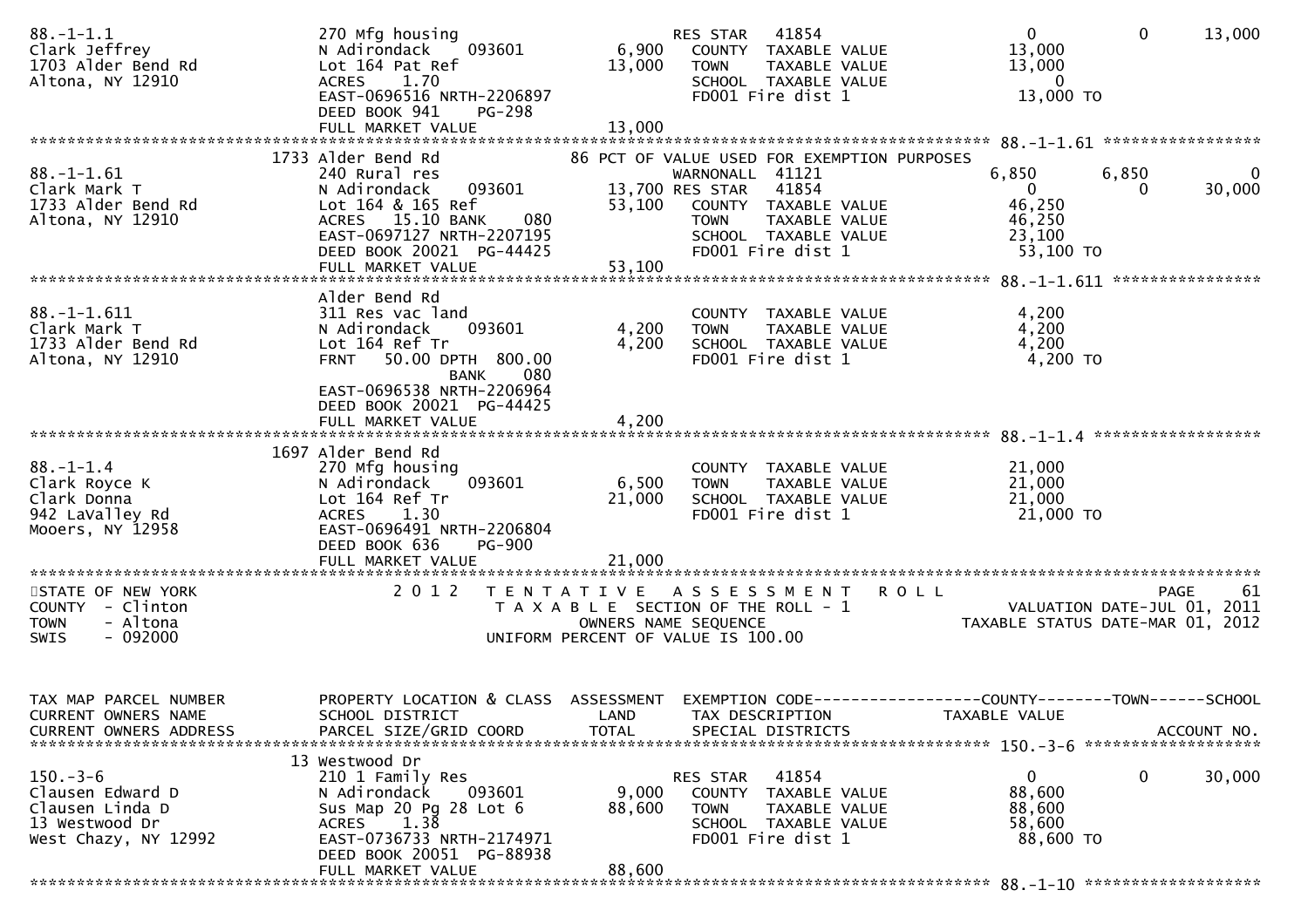| $88. - 1 - 10$<br>Cleveland James W<br>Cleveland Susan<br>5034 Military Tpke<br>Altona, NY 12910        | 5034 Military Tpke<br>210 1 Family Res<br>093601<br>N Adirondack<br>158 Ref<br>4.80<br><b>ACRES</b><br>EAST-0700106 NRTH-2202392<br>DEED BOOK 777<br>PG-246<br>FULL MARKET VALUE                  | 8,800<br>97,200<br>97,200                                                                           | RES STAR 41854<br><b>TOWN</b> | COUNTY TAXABLE VALUE<br>TAXABLE VALUE<br>SCHOOL TAXABLE VALUE<br>FD001 Fire dist 1                      | $\mathbf 0$<br>97,200<br>97,200<br>67,200<br>97,200 TO                         | $\mathbf 0$ | 30,000      |
|---------------------------------------------------------------------------------------------------------|---------------------------------------------------------------------------------------------------------------------------------------------------------------------------------------------------|-----------------------------------------------------------------------------------------------------|-------------------------------|---------------------------------------------------------------------------------------------------------|--------------------------------------------------------------------------------|-------------|-------------|
| $88.14 - 1 - 31$<br>Cleveland James W Sr<br>Cleveland Susan G<br>5034 Military Tpke<br>Altona, NY 12910 | 31 Birch Hill Dr<br>260 Seasonal res<br>N Adirondack<br>093601<br>Lot 31 Stonewall Acres<br>FRNT 132.21 DPTH 123.42<br>EAST-0699689 NRTH-2203866<br>DEED BOOK 20061 PG-99278<br>FULL MARKET VALUE | 4,400<br>9,400<br>9,400                                                                             | <b>TOWN</b>                   | COUNTY TAXABLE VALUE<br>TAXABLE VALUE<br>SCHOOL TAXABLE VALUE<br>FD001 Fire dist 1                      | 9,400<br>9,400<br>9,400<br>9,400 TO                                            |             |             |
| $88.14 - 1 - 70$<br>Cleveland James W Sr<br>Cleveland Susan G<br>5034 Military Tpke<br>Altona, NY 12910 | 2 Merrywood Dr<br>311 Res vac land<br>N Adirondack<br>093601<br>Stonewall Acres Lot 70<br>FRNT 80.00 DPTH 120.08<br>EAST-0700629 NRTH-2203271<br>DEED BOOK 20011 PG-35364<br>FULL MARKET VALUE    | 4,200<br>4,200<br>4,200                                                                             | <b>TOWN</b>                   | COUNTY TAXABLE VALUE<br>TAXABLE VALUE<br>SCHOOL TAXABLE VALUE<br>FD001 Fire dist 1                      | 4,200<br>4,200<br>4,200<br>$4,200$ TO                                          |             |             |
| $71.1 - 1 - 3$<br>Clukey Warren<br>22 Canaan Rd<br>Ellenburg Depot, NY 12935                            | 22 Canaan Rd<br>210 1 Family Res<br>N Adirondack<br>093601<br>FRNT 105.00 DPTH 189.00<br>EAST-0675382 NRTH-2214055<br>DEED BOOK 20062 PG-1360<br>FULL MARKET VALUE                                | 42,700                                                                                              | RES STAR<br><b>TOWN</b>       | 41854<br>5,900 COUNTY TAXABLE VALUE<br>TAXABLE VALUE<br>SCHOOL TAXABLE VALUE<br>FD002 Ellenburg fire 21 | $\mathbf{0}$<br>42,700<br>42,700<br>12,700<br>42,700 TO                        | 0           | 30,000      |
| STATE OF NEW YORK<br>COUNTY - Clinton<br>- Altona<br><b>TOWN</b><br>$-092000$<br>SWIS                   | 2 0 1 2                                                                                                                                                                                           | TENTATIVE ASSESSMENT<br>T A X A B L E SECTION OF THE ROLL - 1<br>UNIFORM PERCENT OF VALUE IS 100.00 | OWNERS NAME SEQUENCE          |                                                                                                         | <b>ROLL</b><br>VALUATION DATE-JUL 01, 2011<br>TAXABLE STATUS DATE-MAR 01, 2012 | <b>PAGE</b> | 62          |
| TAX MAP PARCEL NUMBER<br>CURRENT OWNERS NAME<br>CURRENT OWNERS ADDRESS                                  | PROPERTY LOCATION & CLASS ASSESSMENT<br>SCHOOL DISTRICT<br>PARCEL SIZE/GRID COORD                                                                                                                 | LAND<br>TOTAL                                                                                       | TAX DESCRIPTION               | SPECIAL DISTRICTS                                                                                       | EXEMPTION CODE-----------------COUNTY--------TOWN------SCHOOL<br>TAXABLE VALUE |             | ACCOUNT NO. |
| $88. - 1 - 1.5$<br>Cody Patricia Ann<br>PO Box 292<br>Champlain, NY 12919                               | Alder Bend Rd<br>311 Res vac land<br>093601<br>N Adirondack<br>Lot 165 Ref Tr<br>FRNT 220.00 DPTH 180.00<br>EAST-0697421 NRTH-2207553<br>DEED BOOK 755<br>PG-158                                  | 6,000<br>6,000                                                                                      | <b>TOWN</b>                   | COUNTY TAXABLE VALUE<br>TAXABLE VALUE<br>SCHOOL TAXABLE VALUE<br>FD001 Fire dist 1                      | 6,000<br>6,000<br>6,000<br>$6,000$ TO                                          |             |             |
|                                                                                                         | FULL MARKET VALUE<br>15 Pinewood Dr                                                                                                                                                               | 6,000                                                                                               |                               |                                                                                                         |                                                                                |             |             |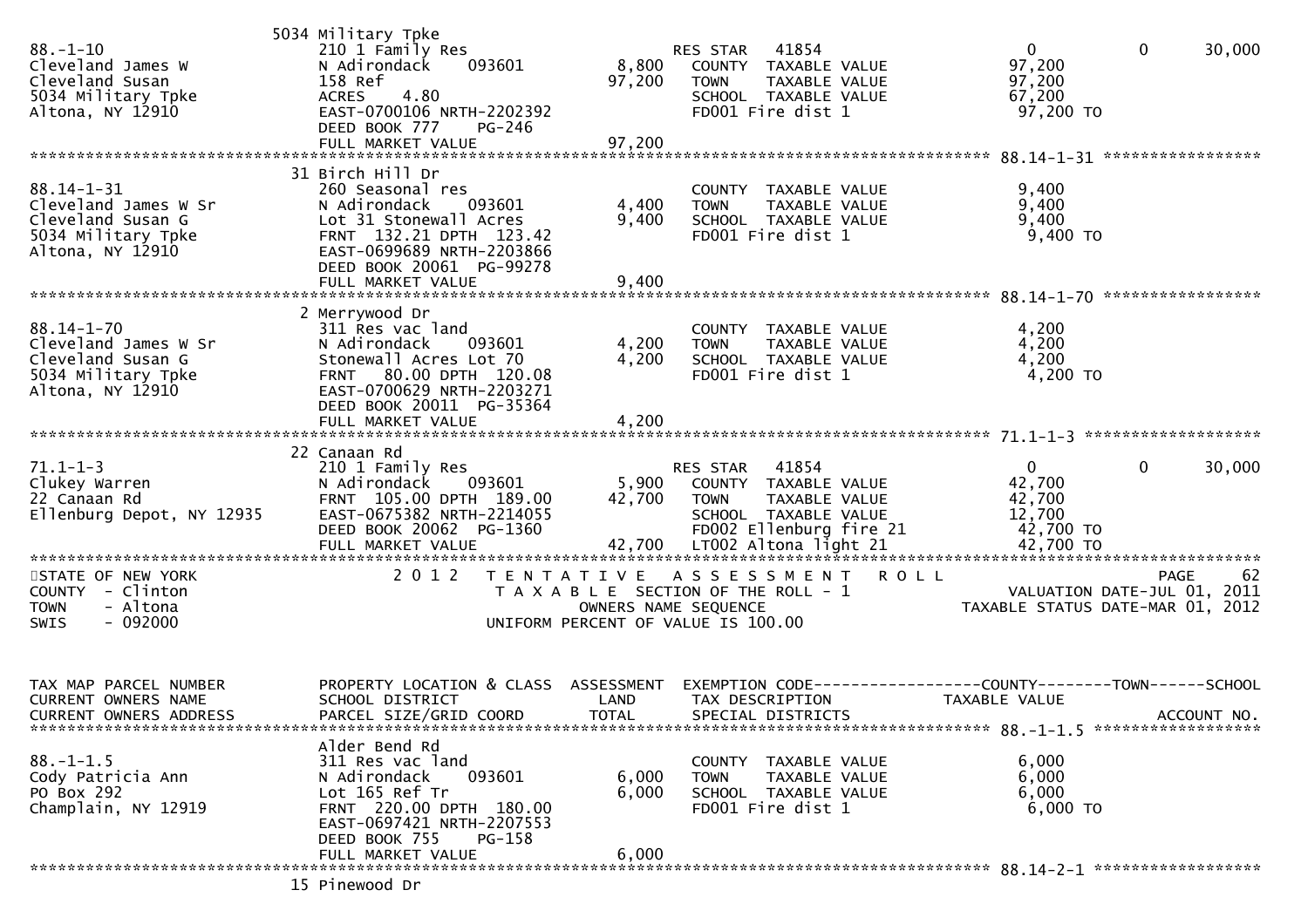| $88.14 - 2 - 1$<br>Coleman David<br>Coleman Debra<br>125 Ross St<br>Chateaugay, QC, Canada       | 311 Res vac land<br>093601<br>N Adirondack<br>Stonewall Bk10 Pg123 Lot1<br>FRNT 126.39 DPTH 130.00<br>EAST-0698950 NRTH-2204221                                                              | 3,600<br>3,600             | COUNTY TAXABLE VALUE<br>TAXABLE VALUE<br>TOWN<br>SCHOOL TAXABLE VALUE<br>FD001 Fire dist 1                                                                                |             | 3,600<br>3,600<br>3,600<br>3,600 TO                                  |                                                                                      |
|--------------------------------------------------------------------------------------------------|----------------------------------------------------------------------------------------------------------------------------------------------------------------------------------------------|----------------------------|---------------------------------------------------------------------------------------------------------------------------------------------------------------------------|-------------|----------------------------------------------------------------------|--------------------------------------------------------------------------------------|
| J6J2B1                                                                                           | DEED BOOK 20092 PG-22630<br>FULL MARKET VALUE                                                                                                                                                | 3,600                      |                                                                                                                                                                           |             |                                                                      |                                                                                      |
|                                                                                                  | 2413 Miner Farm Rd                                                                                                                                                                           |                            |                                                                                                                                                                           |             |                                                                      |                                                                                      |
| $90. -1 - 13.2$<br>Collins Greta A<br>2413 Miner Farm Rd<br>Altona, NY 12918                     | 210 1 Family Res<br>093601<br>N Adirondack<br>Lot 61 Ref Tr<br><b>ACRES</b><br>4.89 BANK<br>080<br>EAST-0728398 NRTH-2207211<br>DEED BOOK 20011 PG-28734                                     | 8,800<br>58,900            | 41854<br>RES STAR<br>COUNTY TAXABLE VALUE<br><b>TOWN</b><br>TAXABLE VALUE<br>SCHOOL TAXABLE VALUE<br>FD001 Fire dist 1                                                    |             | $\mathbf{0}$<br>58,900<br>58,900<br>28,900<br>58,900 TO              | $\mathbf 0$<br>30,000                                                                |
|                                                                                                  | FULL MARKET VALUE                                                                                                                                                                            | 58,900                     |                                                                                                                                                                           |             |                                                                      |                                                                                      |
| $116. - 2 - 8.22$<br>Collins John W<br>Collins Linda M<br>Box 115 West Rd<br>Moira, NY 12957     | Plank Rd<br>910 Priv forest<br>093601<br>N Adirondack<br>Lot 29 State Gore<br>ACRES 74.90<br>EAST-0682080 NRTH-2187480<br>DEED BOOK 799<br>$PG-123$                                          | 13,900<br>13,900           | COUNTY TAXABLE VALUE<br>TAXABLE VALUE<br>TOWN<br>SCHOOL TAXABLE VALUE<br>FD001 Fire dist 1                                                                                |             | 13,900<br>13,900<br>13,900<br>13,900 TO                              |                                                                                      |
|                                                                                                  | FULL MARKET VALUE                                                                                                                                                                            | 13,900                     |                                                                                                                                                                           |             |                                                                      |                                                                                      |
| $86. - 2 - 8.12$<br>Collins Lance G<br>Collins Rita R<br>PO Box 315<br>Sandy Creek, NY 13145     | Military Tpke<br>321 Abandoned ag<br>N Adirondack<br>093601<br>Benjamin/wallace Patent<br>ACRES 29.80<br>EAST-0680304 NRTH-2203388<br>DEED BOOK 98000 PG-98337<br>FULL MARKET VALUE          | 18,100<br>18,100<br>18,100 | COUNTY TAXABLE VALUE<br><b>TOWN</b><br>TAXABLE VALUE<br>SCHOOL TAXABLE VALUE<br>FD001 Fire dist 1                                                                         |             | 18,100<br>18,100<br>18,100<br>18,100 TO                              |                                                                                      |
| STATE OF NEW YORK<br>COUNTY - Clinton<br>- Altona<br><b>TOWN</b><br>$-092000$<br><b>SWIS</b>     | 2 0 1 2                                                                                                                                                                                      | OWNERS NAME SEQUENCE       | TENTATIVE ASSESSMENT<br>T A X A B L E SECTION OF THE ROLL - 1<br>UNIFORM PERCENT OF VALUE IS 100.00                                                                       | <b>ROLL</b> |                                                                      | 63<br><b>PAGE</b><br>VALUATION DATE-JUL 01, 2011<br>TAXABLE STATUS DATE-MAR 01, 2012 |
| TAX MAP PARCEL NUMBER<br>CURRENT OWNERS NAME<br><b>CURRENT OWNERS ADDRESS</b>                    | PROPERTY LOCATION & CLASS ASSESSMENT<br>SCHOOL DISTRICT<br>PARCEL SIZE/GRID COORD                                                                                                            | LAND<br><b>TOTAL</b>       | EXEMPTION CODE-----------------COUNTY-------TOWN------SCHOOL<br>TAX DESCRIPTION<br>SPECIAL DISTRICTS                                                                      |             | TAXABLE VALUE                                                        | ACCOUNT NO.<br>132. -1-4. 42 *****************                                       |
| $132 - 1 - 4.42$<br>Collins Lincoln J<br>Collins Leda J<br>2476 Rand Hill Rd<br>Altona, NY 12910 | 2476 Rand Hill Rd<br>270 Mfg housing<br>N Adirondack<br>093601<br>Lots 39 Duers Patent<br>1.10<br><b>ACRES</b><br>EAST-0704773 NRTH-2183985<br>DEED BOOK 20061 PG-98176<br>FULL MARKET VALUE | 36.000                     | WARNONALL 41121<br>9,100 WARCOMALL 41131<br>36,000 RES STAR<br>41854<br>COUNTY TAXABLE VALUE<br><b>TOWN</b><br>TAXABLE VALUE<br>SCHOOL TAXABLE VALUE<br>FD001 Fire dist 1 |             | 5,400<br>9,000<br>$\Omega$<br>21,600<br>21,600<br>6,000<br>36,000 TO | $\mathbf 0$<br>5,400<br>$\mathbf 0$<br>9,000<br>30,000<br>0                          |
|                                                                                                  | Plank Rd                                                                                                                                                                                     |                            |                                                                                                                                                                           |             |                                                                      |                                                                                      |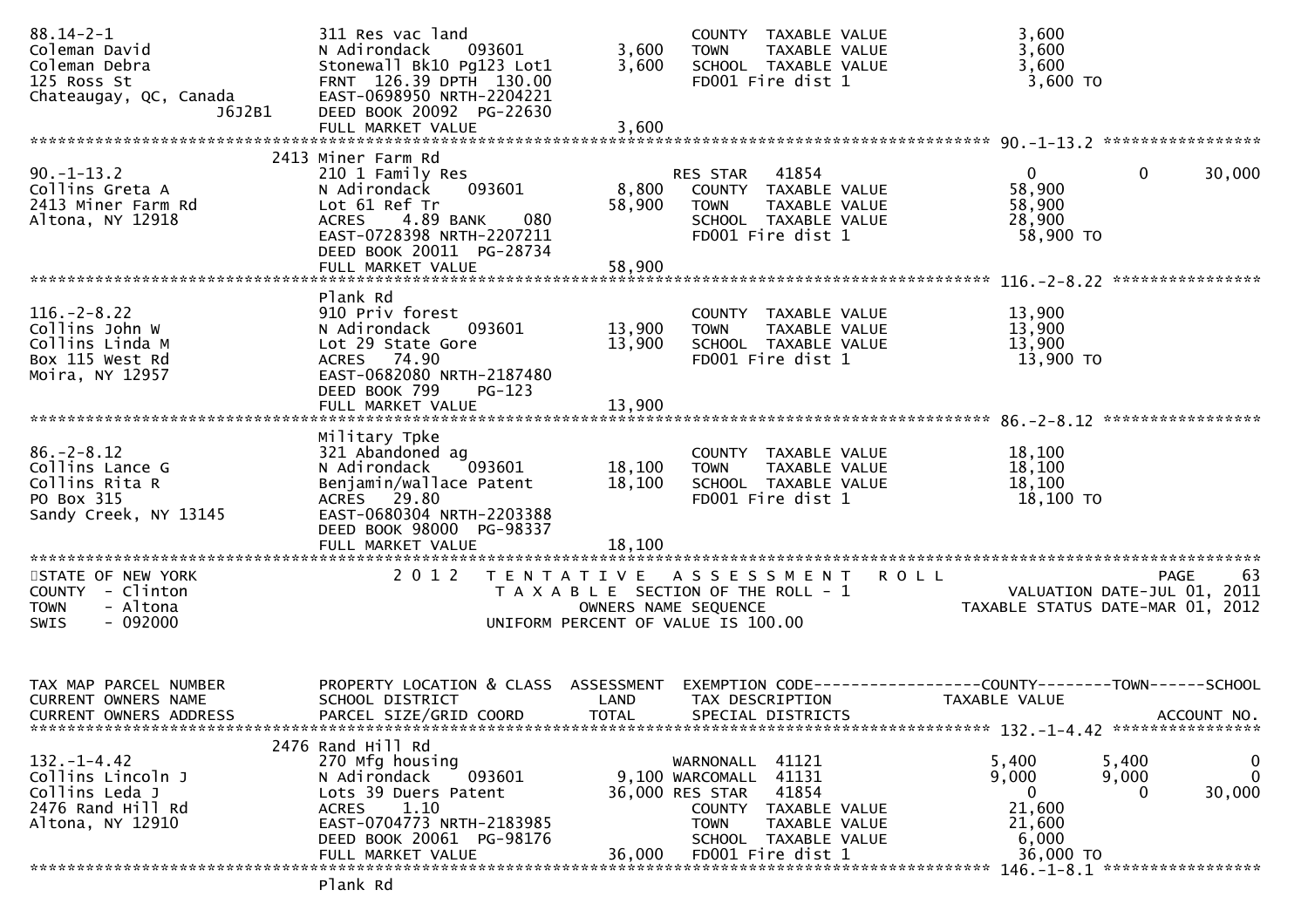| $146. - 1 - 8.1$<br>Collins Marty J<br>123 Clark Rd<br>Peru, NY 12972                                    | 321 Abandoned ag<br>093601<br>N Adirondack<br>49 Sg<br>Title Deed Also 790/184<br>ACRES 23.70<br>EAST-0684276 NRTH-2167039<br>DEED BOOK 20051 PG-83022                                  | 16,300<br>16,300           | COUNTY TAXABLE VALUE<br><b>TOWN</b><br>TAXABLE VALUE<br>SCHOOL TAXABLE VALUE<br>FD001 Fire dist 1                          |             | 16,300<br>16,300<br>16,300<br>16,300 TO                                              |             |
|----------------------------------------------------------------------------------------------------------|-----------------------------------------------------------------------------------------------------------------------------------------------------------------------------------------|----------------------------|----------------------------------------------------------------------------------------------------------------------------|-------------|--------------------------------------------------------------------------------------|-------------|
|                                                                                                          | FULL MARKET VALUE                                                                                                                                                                       | 16,300                     |                                                                                                                            |             |                                                                                      |             |
| $135. - 2 - 3.2$<br>Columbe Christopher J<br>c/o Gloria Columbe<br>46 Barnaby Rd<br>West Chazy, NY 12992 | 46 Barnaby Rd<br>210 1 Family Res<br>Beekmantown Cen 092401<br>Lot 147 Duerville Pat<br>ACRES 1.15<br>EAST-0741227 NRTH-2183266<br>DEED BOOK 20061 PG-93886<br>FULL MARKET VALUE        | 9,100<br>75,000<br>75,000  | 41854<br>RES STAR<br>COUNTY TAXABLE VALUE<br><b>TOWN</b><br>TAXABLE VALUE<br>SCHOOL TAXABLE VALUE<br>FD001 Fire dist 1     |             | $\mathbf{0}$<br>$\mathbf{0}$<br>75,000<br>75,000<br>45,000<br>75,000 TO              | 30,000      |
|                                                                                                          | Irona Rd                                                                                                                                                                                |                            |                                                                                                                            |             |                                                                                      |             |
| $73. - 1 - 20.8$<br>Constabile Nino<br>Constabile Robin<br>153 Barretts Ln<br>W Redding, CT 06896        | 321 Abandoned ag<br>093601<br>N Adirondack<br>ACRES 20.80<br>EAST-0702392 NRTH-2214718<br>DEED BOOK 602<br>$PG-523$                                                                     | 14,600<br>14,600           | COUNTY TAXABLE VALUE<br>TAXABLE VALUE<br><b>TOWN</b><br>SCHOOL TAXABLE VALUE<br>FD001 Fire dist 1                          |             | 14,600<br>14,600<br>14,600<br>14,600 TO                                              |             |
|                                                                                                          | FULL MARKET VALUE                                                                                                                                                                       | 14,600                     |                                                                                                                            |             |                                                                                      |             |
| $75. - 1 - 12.3$<br>Constable Keith<br>Constable Cristine<br>2764 Miner Farm Rd<br>Altona, NY 12910      | 2764/2768 Miner Farm Rd<br>241 Rural res&ag<br>N Adirondack<br>093601<br>Lot 86 Ref Tract<br>ACRES 95.50<br>EAST-0720362 NRTH-2209522<br>DEED BOOK 98001 PG-01456<br>FULL MARKET VALUE  | 39,100<br>92,900<br>92,900 | RES STAR 41854<br>COUNTY TAXABLE VALUE<br>TAXABLE VALUE<br><b>TOWN</b><br>SCHOOL TAXABLE VALUE<br>FD001 Fire dist 1        |             | $\mathbf 0$<br>$\mathbf{0}$<br>92,900<br>92,900<br>62,900<br>92,900 TO               | 30,000      |
| STATE OF NEW YORK<br>COUNTY - Clinton<br><b>TOWN</b><br>- Altona<br>$-092000$<br>SWIS                    | 2 0 1 2<br>T E N T A T I V E                                                                                                                                                            |                            | A S S E S S M E N T<br>T A X A B L E SECTION OF THE ROLL - 1<br>OWNERS NAME SEQUENCE<br>UNIFORM PERCENT OF VALUE IS 100.00 | <b>ROLL</b> | PAGE<br>VALUATION DATE-JUL 01, 2011<br>TAXABLE STATUS DATE-MAR 01, 2012              | 64          |
| TAX MAP PARCEL NUMBER<br><b>CURRENT OWNERS NAME</b><br>CURRENT OWNERS ADDRESS                            | PROPERTY LOCATION & CLASS ASSESSMENT<br>SCHOOL DISTRICT<br>PARCEL SIZE/GRID COORD                                                                                                       | LAND<br><b>TOTAL</b>       | TAX DESCRIPTION<br>SPECIAL DISTRICTS                                                                                       |             | EXEMPTION        CODE-----------------COUNTY-------TOWN------SCHOOL<br>TAXABLE VALUE | ACCOUNT NO. |
| $101. - 2 - 6.1$<br>Constantino Gloria<br>PO Box 51<br>Washington, VT 05675                              | 1298 Plank Rd<br>210 1 Family Res<br>093601<br>N Adirondack<br>$2$ Sg<br>5.00 BANK<br>080<br><b>ACRES</b><br>EAST-0678791 NRTH-2191877<br>DEED BOOK 20011 PG-37854<br>FULL MARKET VALUE | 8,900<br>66,000<br>66,000  | COUNTY TAXABLE VALUE<br><b>TOWN</b><br>TAXABLE VALUE<br>SCHOOL TAXABLE VALUE<br>FD001 Fire dist 1                          |             | 66,000<br>66,000<br>66,000<br>66,000 TO                                              |             |
|                                                                                                          | 614-618 Irona Rd                                                                                                                                                                        |                            |                                                                                                                            |             |                                                                                      |             |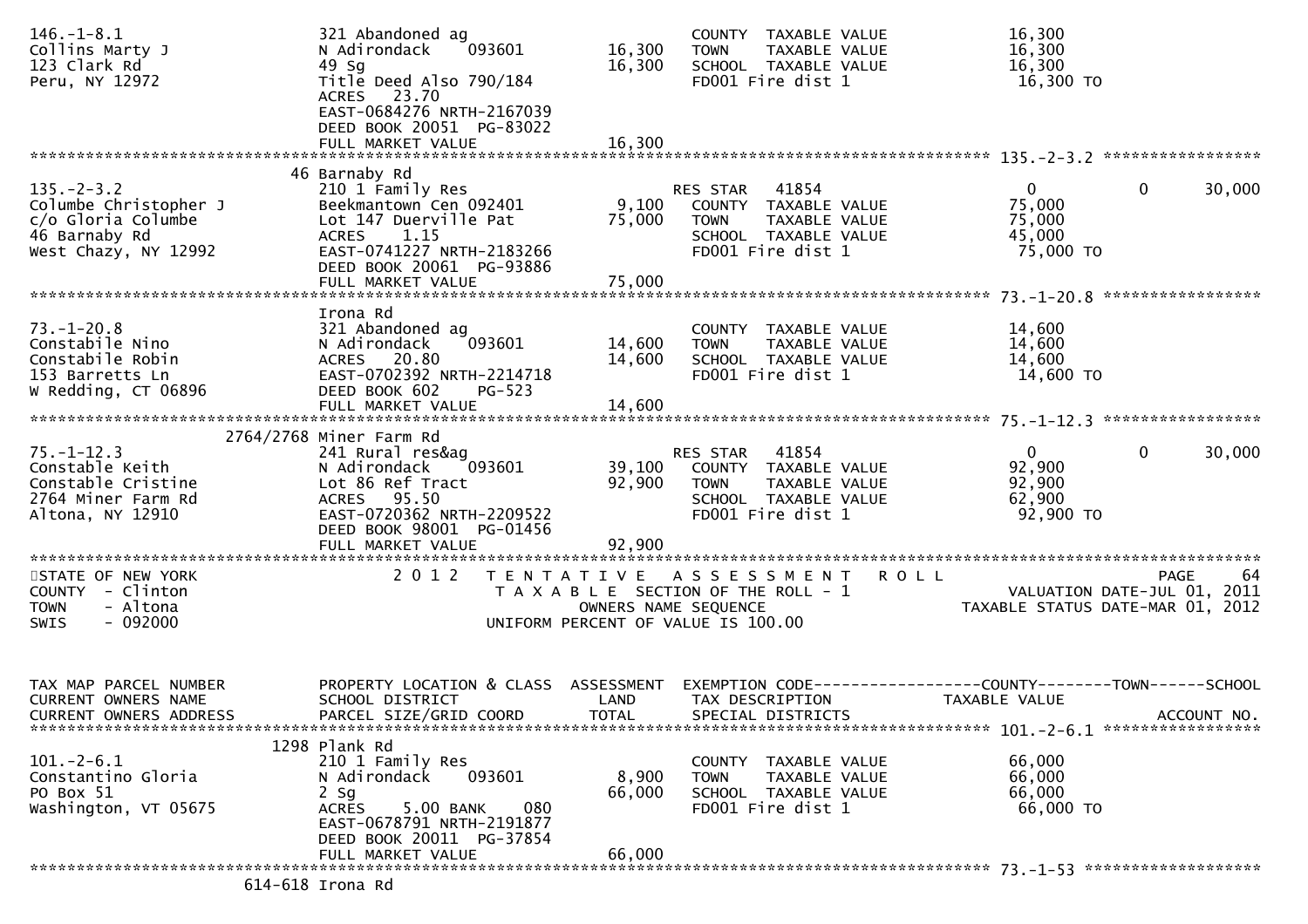| $73. - 1 - 53$<br>Cook Mathew R<br>Cook Shawntel L<br>618 Irona Rd<br>Altona, NY 12910       | 270 Mfg housing<br>093601<br>N Adirondack<br>Lot 166 Ref Tr<br>7.60<br><b>ACRES</b><br>EAST-0696285 NRTH-2213273<br>DEED BOOK 20072 PG-3790<br>FULL MARKET VALUE                                                  | 10,500<br>30,800<br>30,800 | 41854<br>RES STAR<br>COUNTY TAXABLE VALUE<br><b>TOWN</b><br>TAXABLE VALUE<br>SCHOOL TAXABLE VALUE<br>FD001 Fire dist 1                         | $\overline{0}$<br>30,800<br>30,800<br>- 800<br>30,800 TO                     | $\mathbf 0$<br>30,000                             |
|----------------------------------------------------------------------------------------------|-------------------------------------------------------------------------------------------------------------------------------------------------------------------------------------------------------------------|----------------------------|------------------------------------------------------------------------------------------------------------------------------------------------|------------------------------------------------------------------------------|---------------------------------------------------|
|                                                                                              | 9 old State Rd                                                                                                                                                                                                    |                            |                                                                                                                                                |                                                                              |                                                   |
| $89 - 3 - 4$<br>Cook Nancy L<br>9 old State Rd<br>Altona, NY 12910                           | 270 Mfg housing<br>093601<br>N Adirondack<br>Lot 110 Pat Ref<br>FRNT 104.50 DPTH 79.50<br>EAST-0714114 NRTH-2207045<br>DEED BOOK 20051 PG-87251<br>FULL MARKET VALUE                                              | 4,000<br>21,000<br>21,000  | RES STAR<br>41854<br>COUNTY TAXABLE VALUE<br>TAXABLE VALUE<br><b>TOWN</b><br>SCHOOL TAXABLE VALUE<br>FD001 Fire dist 1<br>LT001 Altona light 1 | $\mathbf{0}$<br>21,000<br>21,000<br>$\overline{0}$<br>21,000 TO<br>21,000 TO | $\mathbf 0$<br>21,000                             |
|                                                                                              |                                                                                                                                                                                                                   |                            |                                                                                                                                                |                                                                              |                                                   |
| $118. - 1 - 17.92$<br>Cook Robert<br>2621 Rand Hill Rd<br>Altona, NY 12910-1719              | 2621 Rand Hill Rd<br>210 1 Family Res<br>N Adirondack<br>093601<br>Lot 17 Duers Patent<br>2.00 BANK<br>080<br><b>ACRES</b><br>EAST-0703628 NRTH-2186771<br>DEED BOOK 20061 PG-95802                               | 7,100<br>103,700           | 41854<br>RES STAR<br>COUNTY TAXABLE VALUE<br>TAXABLE VALUE<br><b>TOWN</b><br>SCHOOL TAXABLE VALUE<br>FD001 Fire dist 1                         | $\mathbf{0}$<br>103,700<br>103,700<br>73,700<br>103,700 TO                   | $\mathbf{0}$<br>30,000                            |
|                                                                                              |                                                                                                                                                                                                                   |                            |                                                                                                                                                |                                                                              |                                                   |
| $74. - 1 - 33$<br>Cook Robert L<br>Gardner Nancy E<br>3032 Miner Farm Rd<br>Altona, NY 12910 | 3032 Miner Farm Rd<br>210 1 Family Res<br>093601<br>N Adirondack<br>110 Ref<br>Also Deed 571-238<br>1.90 BANK<br><b>ACRES</b><br>080<br>EAST-0713375 NRTH-2207463<br>DEED BOOK 20072 PG-2331<br>FULL MARKET VALUE | 7,000<br>61,000<br>61,000  | RES STAR<br>41854<br>COUNTY TAXABLE VALUE<br>TAXABLE VALUE<br><b>TOWN</b><br>SCHOOL TAXABLE VALUE<br>FD001 Fire dist 1<br>LT001 Altona light 1 | $\mathbf{0}$<br>61,000<br>61,000<br>31,000<br>$61,000$ TO<br>61,000 TO       | 0<br>30,000                                       |
|                                                                                              |                                                                                                                                                                                                                   |                            |                                                                                                                                                |                                                                              |                                                   |
| STATE OF NEW YORK<br>COUNTY - Clinton<br>- Altona<br><b>TOWN</b><br>$-092000$<br><b>SWIS</b> | 2 0 1 2                                                                                                                                                                                                           | OWNERS NAME SEQUENCE       | R O L L<br>TENTATIVE ASSESSMENT<br>T A X A B L E SECTION OF THE ROLL - 1<br>UNIFORM PERCENT OF VALUE IS 100.00                                 | TAXABLE STATUS DATE-MAR 01, 2012                                             | -65<br><b>PAGE</b><br>VALUATION DATE-JUL 01, 2011 |
| TAX MAP PARCEL NUMBER<br>CURRENT OWNERS NAME<br><b>CURRENT OWNERS ADDRESS</b>                | PROPERTY LOCATION & CLASS ASSESSMENT<br>SCHOOL DISTRICT<br>PARCEL SIZE/GRID COORD                                                                                                                                 | LAND<br><b>TOTAL</b>       | EXEMPTION CODE--<br>TAX DESCRIPTION<br>SPECIAL DISTRICTS                                                                                       | ---------------COUNTY--------TOWN------SCHOOL<br>TAXABLE VALUE               | ACCOUNT NO.                                       |
| $88.14 - 1 - 11$<br>Cooke Joyce M<br>45 Valois Bay<br>Point Claire QC, Canada<br>H9R4B5      | 63 Merrywood Dr<br>260 Seasonal res<br>093601<br>N Adirondack<br>Stonewall Acres Lot 11<br>FRNT 139.07 DPTH 119.57<br>EAST-0699175 NRTH-2203760<br>DEED BOOK 808<br><b>PG-300</b><br>FULL MARKET VALUE            | 5,000<br>15,500<br>15,500  | COUNTY TAXABLE VALUE<br>TAXABLE VALUE<br><b>TOWN</b><br>SCHOOL TAXABLE VALUE<br>FD001 Fire dist 1                                              | 15,500<br>15,500<br>15,500<br>15,500 TO                                      |                                                   |
|                                                                                              |                                                                                                                                                                                                                   |                            |                                                                                                                                                |                                                                              |                                                   |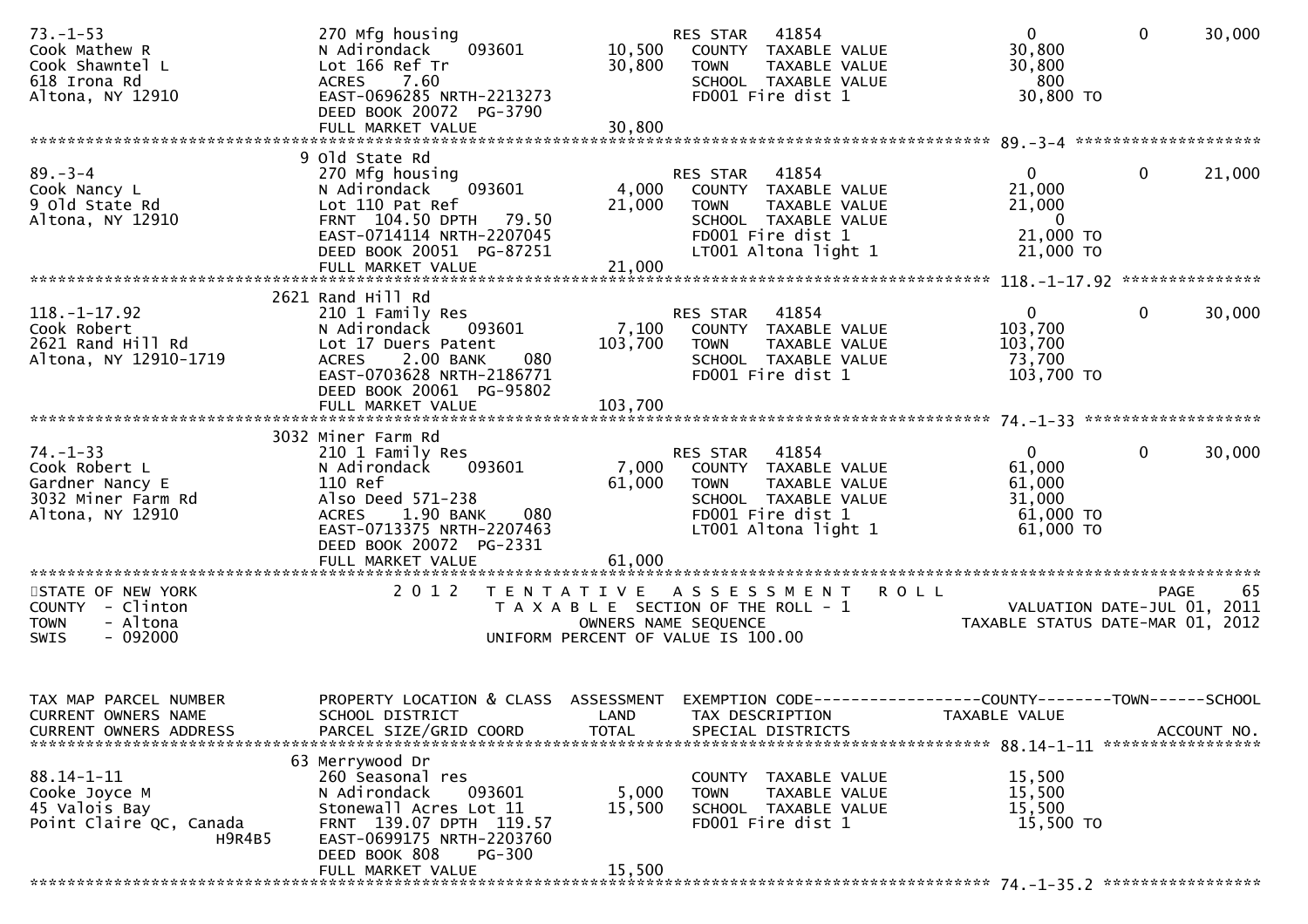| $74. - 1 - 35.2$<br>Coolidge Walter<br>Coolidge Loyola<br>PO Box 204<br>Altona, NY 12910      | Station St<br>312 Vac w/imprv<br>093601<br>N Adirondack<br>Lot 111 Ref Tr<br>FRNT 150.00 DPTH 175.00<br>EAST-0712072 NRTH-2209210<br>DEED BOOK 620<br><b>PG-542</b>      | 6,000<br>11,900         | COUNTY TAXABLE VALUE<br><b>TOWN</b><br>TAXABLE VALUE<br>SCHOOL TAXABLE VALUE<br>FD001 Fire dist 1<br>LT001 Altona light 1                      | 11,900<br>11,900<br>11,900<br>11,900 TO<br>$11,900$ TO                                                                            |
|-----------------------------------------------------------------------------------------------|--------------------------------------------------------------------------------------------------------------------------------------------------------------------------|-------------------------|------------------------------------------------------------------------------------------------------------------------------------------------|-----------------------------------------------------------------------------------------------------------------------------------|
|                                                                                               |                                                                                                                                                                          |                         |                                                                                                                                                |                                                                                                                                   |
| $148. - 2 - 13.4$<br>Corey James C<br>43 Trudo Rd<br>Altona, NY 12910                         | 43 Trudo Rd<br>210 1 Family Res<br>093601<br>N Adirondack<br>Lot 49 Duer<br>7.50 BANK<br>320<br><b>ACRES</b><br>EAST-0712322 NRTH-2172699<br>DEED BOOK 20082 PG-18281    | 60,000                  | RES STAR 41854<br>12,300 LIM INC DI 41932<br>COUNTY TAXABLE VALUE<br><b>TOWN</b><br>TAXABLE VALUE<br>SCHOOL TAXABLE VALUE<br>FD001 Fire dist 1 | $\mathbf 0$<br>$\mathbf{0}$<br>30,000<br>$\Omega$<br>28,500<br>$\overline{0}$<br>31,500<br>60,000<br>30,000<br>60,000 TO          |
|                                                                                               |                                                                                                                                                                          |                         |                                                                                                                                                |                                                                                                                                   |
| $73. - 3 - 3.2$<br>Corning Aimee<br>Corning Carl<br>545 Morton Ave<br>Asheboro, NC 27205      | Helens Way<br>$314$ Rural vac<10<br>N Adirondack<br>093601<br>Lot 166 Ref Tr<br>ACRES 5.00<br>EAST-0696122 NRTH-2214323<br>DEED BOOK 20082 PG-17731                      | 8,900<br>8,900          | COUNTY TAXABLE VALUE<br>TAXABLE VALUE<br><b>TOWN</b><br>SCHOOL TAXABLE VALUE<br>FD001 Fire dist 1                                              | 8,900<br>8,900<br>8,900<br>8,900 TO                                                                                               |
|                                                                                               | FULL MARKET VALUE                                                                                                                                                        | 8,900                   |                                                                                                                                                |                                                                                                                                   |
|                                                                                               |                                                                                                                                                                          |                         |                                                                                                                                                |                                                                                                                                   |
| $73. - 3 - 3.11$<br>Corning Carl J<br>Corning Aimee S<br>545 Morton Ave<br>Asheboro, NC 27205 | Helens Way<br>$314$ Rural vac<10<br>N Adirondack<br>093601<br>Lot 166 Ref Tr<br>ACRES 2.80<br>EAST-0695828 NRTH-2214231<br>DEED BOOK 20051 PG-86803<br>FULL MARKET VALUE | 7,600<br>7,600<br>7,600 | COUNTY TAXABLE VALUE<br>TAXABLE VALUE<br><b>TOWN</b><br>SCHOOL TAXABLE VALUE<br>FD001 Fire dist 1                                              | 7,600<br>7,600<br>7,600<br>7,600 TO                                                                                               |
|                                                                                               |                                                                                                                                                                          |                         |                                                                                                                                                |                                                                                                                                   |
| STATE OF NEW YORK<br>COUNTY - Clinton<br>- Altona<br><b>TOWN</b><br>$-092000$<br>SWIS         | 2 0 1 2<br>T E N T A T I V E                                                                                                                                             |                         | A S S E S S M E N T<br>T A X A B L E SECTION OF THE ROLL - 1<br>OWNERS NAME SEQUENCE<br>UNIFORM PERCENT OF VALUE IS 100.00                     | <b>ROLL</b><br>66<br><b>PAGE</b><br>VALUATION DATE-JUL 01, 2011<br>TAXABLE STATUS DATE-MAR 01, 2012                               |
| TAX MAP PARCEL NUMBER<br>CURRENT OWNERS NAME<br><b>CURRENT OWNERS ADDRESS</b>                 | SCHOOL DISTRICT<br>PARCEL SIZE/GRID COORD                                                                                                                                | <b>TOTAL</b>            | LAND TAX DESCRIPTION<br>SPECIAL DISTRICTS                                                                                                      | PROPERTY LOCATION & CLASS ASSESSMENT EXEMPTION CODE----------------COUNTY--------TOWN------SCHOOL<br>TAXABLE VALUE<br>ACCOUNT NO. |
|                                                                                               | 94 Helens Way                                                                                                                                                            |                         |                                                                                                                                                |                                                                                                                                   |
| $73 - 3 - 5$<br>Corning Carl J<br>Corning Aimee S<br>545 Morton Ave<br>Asheboro, NC 27205     | 260 Seasonal res<br>093601<br>N Adirondack<br>166 Ref<br>2.20<br><b>ACRES</b><br>EAST-0695796 NRTH-2214682<br>DEED BOOK 20051 PG-86803                                   | 7,200<br>14,000         | COUNTY TAXABLE VALUE<br>TAXABLE VALUE<br><b>TOWN</b><br>SCHOOL TAXABLE VALUE<br>FD001 Fire dist 1                                              | 14,000<br>14,000<br>14,000<br>14,000 TO                                                                                           |
|                                                                                               | FULL MARKET VALUE                                                                                                                                                        | 14,000                  |                                                                                                                                                |                                                                                                                                   |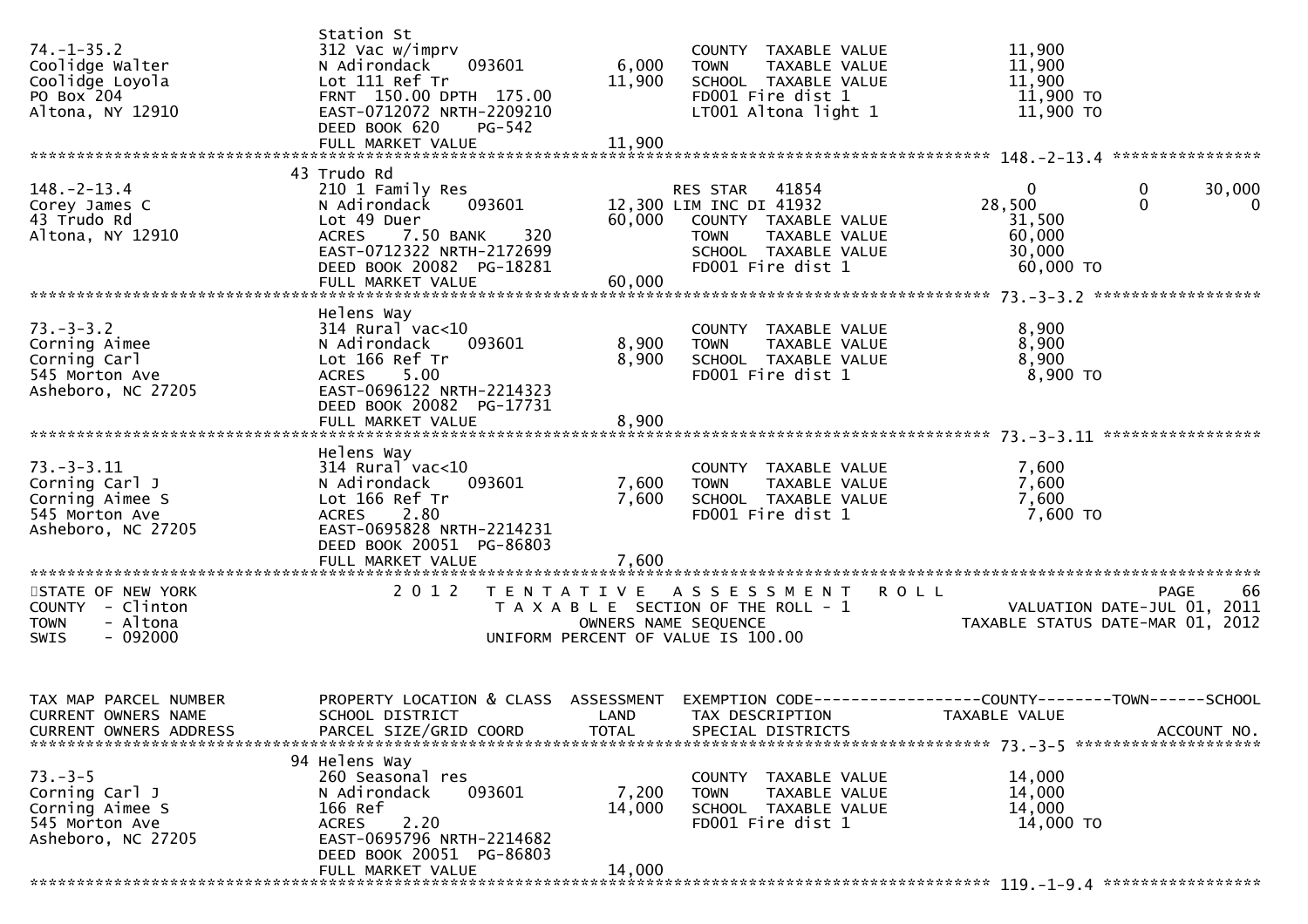| $119. - 1 - 9.4$<br>Corodimas Donna E<br>1239 County Rte 3<br>Hammond, NY 13646<br>PRIOR OWNER ON 3/01/2012<br>Corodimas Donna E | Military Tpke<br>312 Vac w/imprv<br>N Adirondack<br>093601<br>Lot 95 Duers Pat<br>ACRES 247.40<br>EAST-0719107 NRTH-2186521<br>DEED BOOK 20122 PG-45941<br>FULL MARKET VALUE           | 81,500<br>82,500<br>82,500 | AGRI DISTR 41720<br>COUNTY TAXABLE VALUE<br>TAXABLE VALUE<br><b>TOWN</b><br>SCHOOL TAXABLE VALUE<br>FD001 Fire dist 1                                                                         | 6,766<br>6,766<br>75,734<br>75,734<br>75,734<br>82,500 TO                                  | 6,766             |
|----------------------------------------------------------------------------------------------------------------------------------|----------------------------------------------------------------------------------------------------------------------------------------------------------------------------------------|----------------------------|-----------------------------------------------------------------------------------------------------------------------------------------------------------------------------------------------|--------------------------------------------------------------------------------------------|-------------------|
| MAY BE SUBJECT TO PAYMENT<br>UNDER AGDIST LAW TIL 2016                                                                           |                                                                                                                                                                                        |                            |                                                                                                                                                                                               |                                                                                            |                   |
| $89. - 1 - 4$<br>Corron Donald D<br>Corron Gail P<br>425 Devils Den Rd<br>Altona, NY 12910                                       | 425 Devils Den Rd<br>210 1 Family Res<br>N Adirondack<br>093601<br>131 Duer<br>2.20<br><b>ACRES</b><br>EAST-0710754 NRTH-2205679<br>DEED BOOK 958<br>PG-109                            | 84,000                     | 99 PCT OF VALUE USED FOR EXEMPTION PURPOSES<br>WARNONALL 41121<br>41834<br>7,200 SR STAR<br>COUNTY TAXABLE VALUE<br><b>TOWN</b><br>TAXABLE VALUE<br>SCHOOL TAXABLE VALUE<br>FD001 Fire dist 1 | 12,474<br>12,474<br>$\overline{0}$<br>0<br>71,526<br>71,526<br>21,800<br>84,000 TO         | 0<br>62,200       |
|                                                                                                                                  |                                                                                                                                                                                        |                            |                                                                                                                                                                                               |                                                                                            |                   |
| $89.1 - 3 - 31$<br>Corron Donald D<br>Corron Robert H<br>PO Box 102<br>Altona, NY 12910                                          | 444/442 Devils Den Rd<br>270 Mfg housing<br>093601<br>N Adirondack<br>110 Ref<br>FRNT 115.00 DPTH 132.00<br>EAST-0711048 NRTH-2205973<br>DEED BOOK 20072 PG-10280<br>FULL MARKET VALUE | 5,200<br>24,000<br>24,000  | RES STAR<br>41854<br>COUNTY TAXABLE VALUE<br><b>TOWN</b><br>TAXABLE VALUE<br>SCHOOL TAXABLE VALUE<br>FD001 Fire dist 1<br>LT001 Altona light 1                                                | $\mathbf{0}$<br>$\mathbf{0}$<br>24,000<br>24,000<br>$\mathbf{0}$<br>24,000 TO<br>24,000 TO | 24,000            |
| $91. - 1 - 6.11$<br>Corrow Patrick S<br>2181 Miner Farm Rd<br>Altona, NY 12910                                                   | Miner Farm Rd<br>321 Abandoned ag<br>Northeastern Cl 092801<br>11.00<br><b>ACRES</b><br>EAST-0734320 NRTH-2207926<br>DEED BOOK 20062 PG-1329                                           | 13,300<br>13,300           | COUNTY TAXABLE VALUE<br>TAXABLE VALUE<br><b>TOWN</b><br>SCHOOL TAXABLE VALUE<br>FD001 Fire dist 1                                                                                             | 13,300<br>13,300<br>13,300<br>13,300 TO                                                    |                   |
| STATE OF NEW YORK<br>COUNTY - Clinton<br>- Altona<br><b>TOWN</b><br>$-092000$<br>SWIS                                            | 2 0 1 2<br>T E N T A T I V E                                                                                                                                                           |                            | A S S E S S M E N T<br><b>ROLL</b><br>T A X A B L E SECTION OF THE ROLL - 1<br>OWNERS NAME SEQUENCE<br>UNIFORM PERCENT OF VALUE IS 100.00                                                     | VALUATION DATE-JUL 01, 2011<br>TAXABLE STATUS DATE-MAR 01, 2012                            | 67<br><b>PAGE</b> |
| TAX MAP PARCEL NUMBER<br>CURRENT OWNERS NAME<br><b>CURRENT OWNERS ADDRESS</b>                                                    | PROPERTY LOCATION & CLASS ASSESSMENT<br>SCHOOL DISTRICT<br>PARCEL SIZE/GRID COORD                                                                                                      | LAND<br><b>TOTAL</b>       | EXEMPTION CODE-----------------COUNTY-------TOWN------SCHOOL<br>TAX DESCRIPTION<br>SPECIAL DISTRICTS                                                                                          | TAXABLE VALUE                                                                              | ACCOUNT NO.       |
| $91.-1-6.14$<br>Corrow Patrick S<br>2181 Miner Farm Rd<br>Altona, NY 12910                                                       | 2181 Miner Farm Rd<br>210 1 Family Res<br>093601<br>N Adirondack<br><b>ACRES</b><br>6.50<br>EAST-0733964 NRTH-2207236<br>DEED BOOK 20062 PG-1329<br>FULL MARKET VALUE                  | 9,800<br>89,700<br>89,700  | 41854<br>RES STAR<br>COUNTY TAXABLE VALUE<br><b>TOWN</b><br>TAXABLE VALUE<br>SCHOOL TAXABLE VALUE<br>FD001 Fire dist 1                                                                        | $\mathbf{0}$<br>0<br>89,700<br>89,700<br>59,700<br>89,700 TO                               | 30,000            |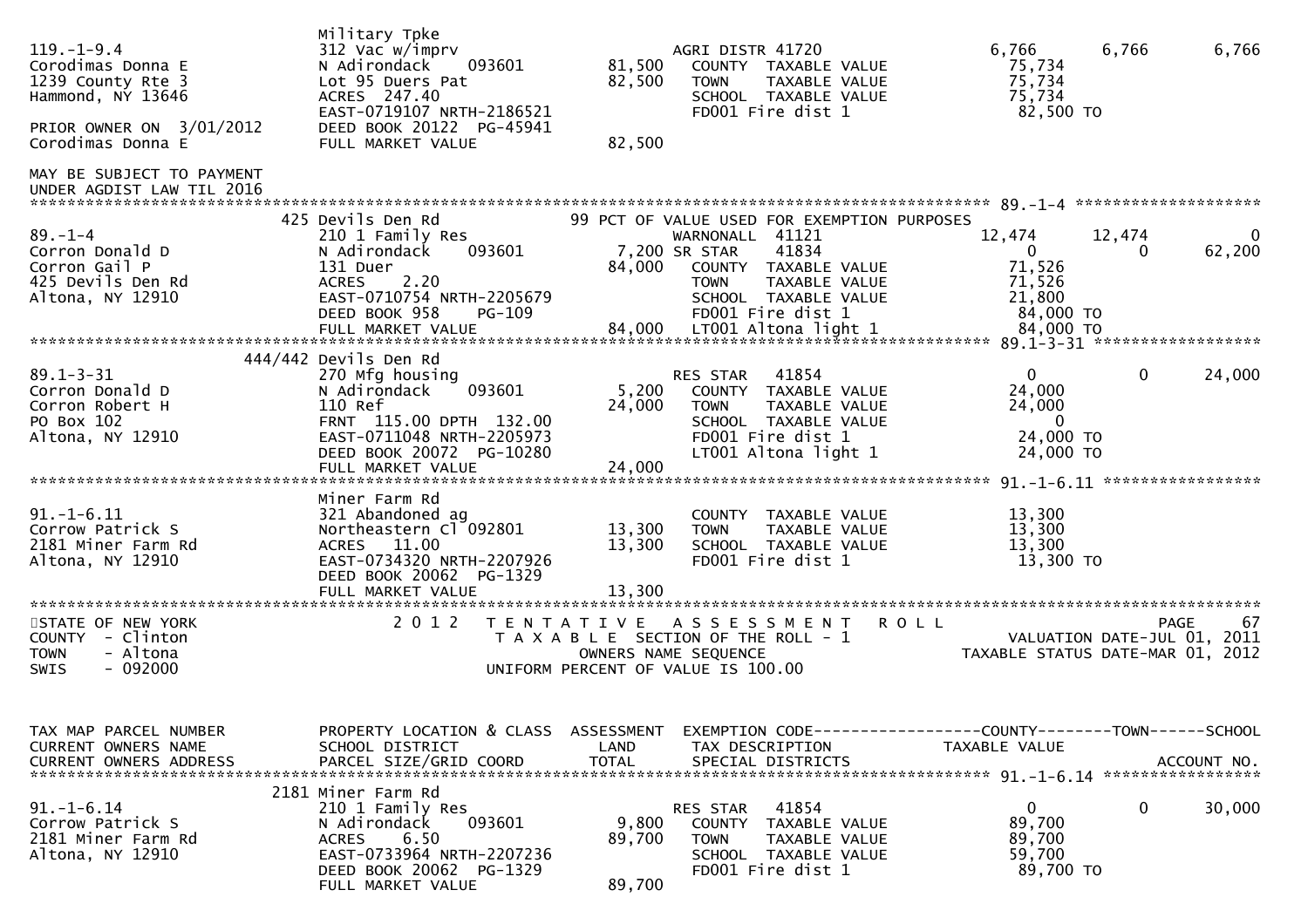| $91. -1 - 6.121$<br>Corrow Patrick S<br>2181 Miner Farm Rd<br>Altona, NY 12910               | Mayott Rd<br>$314$ Rural vac<10<br>N Adirondack<br>093601<br>51 Ref<br><b>ACRES</b><br>1.80<br>EAST-0734110 NRTH-2206963                                                                    | 7,000<br>7,000            | COUNTY TAXABLE VALUE<br>TAXABLE VALUE<br><b>TOWN</b><br>SCHOOL TAXABLE VALUE<br>FD001 Fire dist 1                                | 7,000<br>7,000<br>7,000<br>7,000 TO                                            |                                                       |
|----------------------------------------------------------------------------------------------|---------------------------------------------------------------------------------------------------------------------------------------------------------------------------------------------|---------------------------|----------------------------------------------------------------------------------------------------------------------------------|--------------------------------------------------------------------------------|-------------------------------------------------------|
|                                                                                              | DEED BOOK 20062 PG-1329                                                                                                                                                                     |                           |                                                                                                                                  |                                                                                |                                                       |
|                                                                                              | FULL MARKET VALUE                                                                                                                                                                           | 7,000                     |                                                                                                                                  |                                                                                |                                                       |
|                                                                                              | 3 Brunell Rd                                                                                                                                                                                |                           |                                                                                                                                  |                                                                                |                                                       |
| $89. - 3 - 14$<br>Coryea Michael<br>Coryea Patty<br>3 Brunell Rd<br>Altona, NY 12910         | 270 Mfg housing<br>N Adirondack<br>093601<br>110 Ref<br>1.20<br><b>ACRES</b><br>EAST-0714075 NRTH-2204085<br>DEED BOOK 1022 PG-81                                                           | 18,000                    | RES STAR 41854<br>6,500 COUNTY TAXABLE VALUE<br><b>TOWN</b><br>TAXABLE VALUE<br>SCHOOL TAXABLE VALUE<br>FD001 Fire dist 1        | $\mathbf{0}$<br>18,000<br>18,000<br>$\overline{0}$<br>18,000 TO                | $\mathbf 0$<br>18,000                                 |
|                                                                                              |                                                                                                                                                                                             |                           |                                                                                                                                  |                                                                                |                                                       |
| $135. - 2 - 30.2$<br>Cote Gregg G                                                            | Recore Rd<br>312 Vac w/imprv<br>Beekmantown Cen 092401                                                                                                                                      | 9,500                     | COUNTY TAXABLE VALUE<br><b>TOWN</b><br>TAXABLE VALUE                                                                             | 34,500<br>34,500                                                               | ****************                                      |
| Cote Dawana<br>343 Recore Rd<br>West Chazy, NY 12992                                         | Lot 143-146 Duer<br>ACRES 1.90<br>EAST-0739331 NRTH-2179943<br>DEED BOOK 985<br><b>PG-94</b>                                                                                                | 34,500                    | SCHOOL TAXABLE VALUE<br>FD001 Fire dist 1                                                                                        | 34,500<br>34,500 TO                                                            |                                                       |
|                                                                                              |                                                                                                                                                                                             |                           |                                                                                                                                  |                                                                                |                                                       |
|                                                                                              | 343 Recore Rd                                                                                                                                                                               |                           |                                                                                                                                  |                                                                                |                                                       |
| $135. - 2 - 31$<br>Cote Gregg George<br>Cote Dawana<br>343 Recore Rd<br>West Chazy, NY 12992 | 240 Rural res<br>Beekmantown Cen 092401<br>Lot 143 Duers<br>ACRES 14.20<br>EAST-0738833 NRTH-2180186<br>DEED BOOK 701<br>$PG-20$                                                            | 105,000                   | RES STAR 41854<br>14,800 COUNTY TAXABLE VALUE<br><b>TOWN</b><br>TAXABLE VALUE<br>SCHOOL TAXABLE VALUE<br>FD001 Fire dist 1       | $\mathbf{0}$<br>105,000<br>105,000<br>75,000<br>105,000 TO                     | $\mathbf 0$<br>30,000                                 |
|                                                                                              |                                                                                                                                                                                             |                           |                                                                                                                                  |                                                                                |                                                       |
| STATE OF NEW YORK<br>COUNTY - Clinton<br>- Altona<br><b>TOWN</b><br>$-092000$<br>SWIS        | 2 0 1 2                                                                                                                                                                                     |                           | TENTATIVE ASSESSMENT<br>T A X A B L E SECTION OF THE ROLL - 1<br>OWNERS NAME SEQUENCE<br>UNIFORM PERCENT OF VALUE IS 100.00      | <b>ROLL</b><br>VALUATION DATE-JUL 01, 2011<br>TAXARLE STATIIS DATE-MAP 01 2012 | 68<br><b>PAGE</b><br>TAXABLE STATUS DATE-MAR 01, 2012 |
| TAX MAP PARCEL NUMBER<br>CURRENT OWNERS NAME<br><b>CURRENT OWNERS ADDRESS</b>                | PROPERTY LOCATION & CLASS ASSESSMENT EXEMPTION CODE----------------COUNTY--------TOWN------SCHOOL<br>SCHOOL DISTRICT<br>PARCEL SIZE/GRID COORD                                              | LAND<br><b>TOTAL</b>      | TAX DESCRIPTION<br>SPECIAL DISTRICTS                                                                                             | TAXABLE VALUE                                                                  | ACCOUNT NO.                                           |
| $118. - 1 - 16$<br>Coty Michael R<br>Coty Doreen C<br>2679 Rand Hill Rd<br>Altona, NY 12910  | 2679 Rand Hill Rd<br>210 1 Family Res<br>093601<br>N Adirondack<br>16 Duer<br>1.00 BANK<br>850<br><b>ACRES</b><br>EAST-0703398 NRTH-2188235<br>DEED BOOK 702<br>PG-189<br>FULL MARKET VALUE | 6,500<br>87,800<br>87,800 | 41854<br>RES STAR<br><b>COUNTY</b><br>TAXABLE VALUE<br><b>TOWN</b><br>TAXABLE VALUE<br>SCHOOL TAXABLE VALUE<br>FD001 Fire dist 1 | $\mathbf 0$<br>87,800<br>87,800<br>57,800<br>87,800 TO                         | $\mathbf 0$<br>30,000                                 |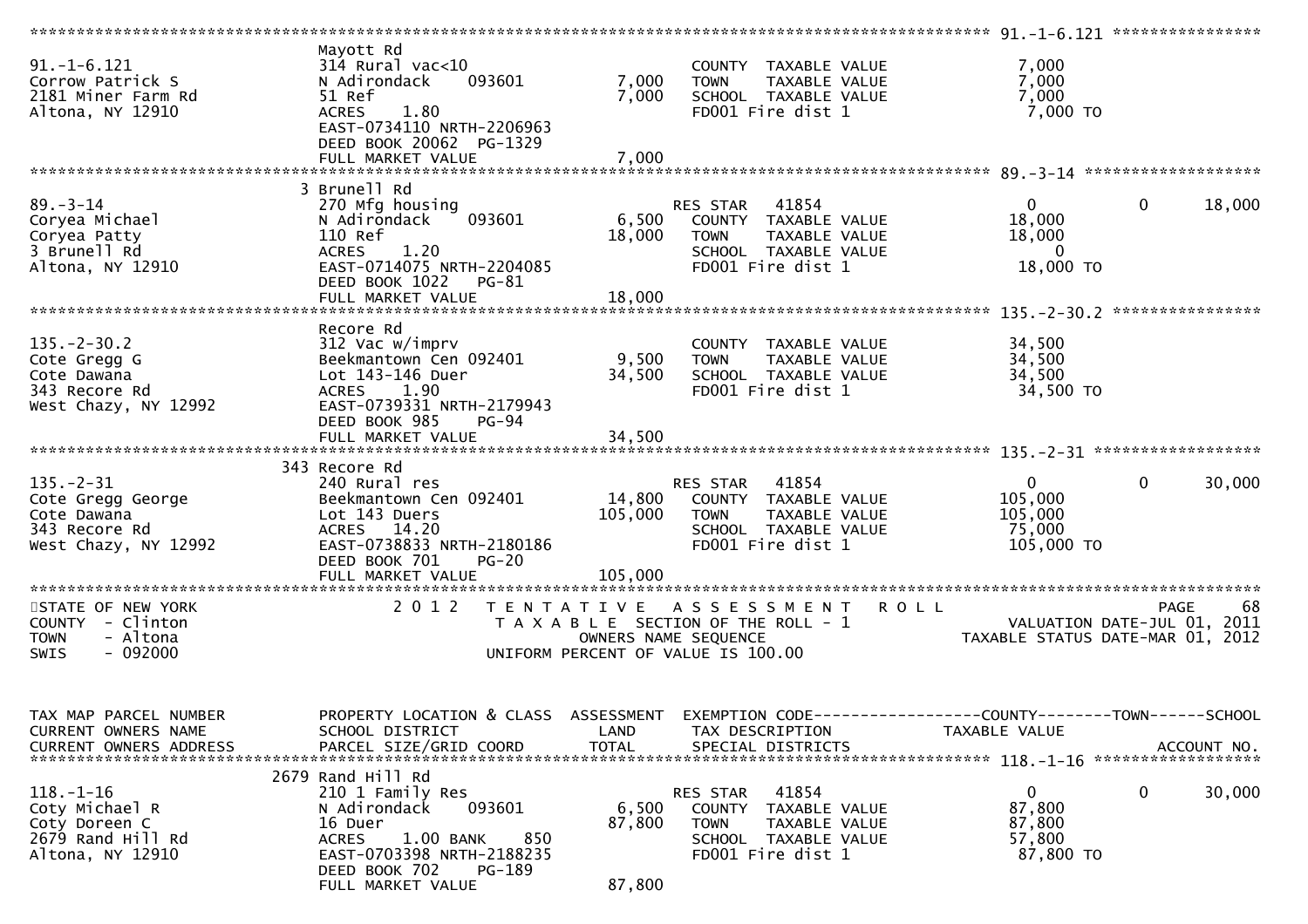| $89.1 - 3 - 23$<br>Coty Raymond W<br>Coty Catherine<br>70 Bloomer St<br>PO Box 28<br>Altona, NY 12910 | 70 Bloomer St<br>210 1 Family Res<br>093601<br>N Adirondack<br>110 Ref<br>75.00 DPTH 213.00<br><b>FRNT</b><br>EAST-0711239 NRTH-2206909<br>DEED BOOK 605<br>PG-137<br>FULL MARKET VALUE | 47,100                     | AGED COUN 41802<br>5,100 SR STAR<br>41834<br>47,100 COUNTY TAXABLE VALUE<br>TAXABLE VALUE<br><b>TOWN</b><br>SCHOOL TAXABLE VALUE<br>FD001 Fire dist 1<br>LT001 Altona light 1 | 18,840<br>$\Omega$<br>28,260<br>47,100<br>$\bf{0}$<br>47,100 TO<br>47,100 TO    | 0<br>$\mathbf{0}$<br>47,100                                   |
|-------------------------------------------------------------------------------------------------------|-----------------------------------------------------------------------------------------------------------------------------------------------------------------------------------------|----------------------------|-------------------------------------------------------------------------------------------------------------------------------------------------------------------------------|---------------------------------------------------------------------------------|---------------------------------------------------------------|
| $89.1 - 3 - 22.2$<br>Coty Ricky L<br>Coty Nancy L<br>43 O'Neil Rd<br>West Chazy, NY 12992             | Bloomer St<br>$314$ Rural vac<10<br>N Adirondack<br>093601<br>Lot 110 Ref Tr<br>1.82<br>ACRES<br>EAST-0711439 NRTH-2206933<br>DEED BOOK 20021 PG-48722<br>FULL MARKET VALUE             | 7,000<br>7,000<br>7,000    | COUNTY TAXABLE VALUE<br>TAXABLE VALUE<br><b>TOWN</b><br>SCHOOL TAXABLE VALUE<br>FD001 Fire dist 1<br>LT001 Altona light 1                                                     | 7,000<br>7,000<br>7,000<br>7,000 TO<br>7,000 TO                                 |                                                               |
| $102. - 1 - 15$<br>County of Clinton<br>137 Margaret St<br>Plattsburgh, NY 12901                      | Alder Bend Rd<br>321 Abandoned ag<br>N Adirondack<br>093601<br>Lot 187 Ref Tr<br>ACRES 87.00<br>EAST-0690635 NRTH-2195149<br>DEED BOOK 20102 PG-31628<br>FULL MARKET VALUE              | 32,700<br>32,700<br>32,700 | CO TAXSALE 33201<br>COUNTY TAXABLE VALUE<br>TAXABLE VALUE<br><b>TOWN</b><br>SCHOOL TAXABLE VALUE<br>FD001 Fire dist 1<br>32,700 EX                                            | 32,700<br>$\mathbf 0$<br>$\Omega$<br>32,700<br>0 TO                             | 32,700                                                        |
| $103.-1-8.1$<br>County of Clinton<br>137 Margaret St<br>Plattsburgh, NY 12901                         | Devils Den Rd<br>321 Abandoned ag<br>093601<br>N Adirondack<br>Lot 132 Duer<br>ACRES 12.00<br>EAST-0707296 NRTH-2199328<br>DEED BOOK 20102 PG-31629                                     | 33,200<br>33,200           | CO TAXSALE 33201<br>COUNTY TAXABLE VALUE<br><b>TOWN</b><br>TAXABLE VALUE<br>SCHOOL TAXABLE VALUE<br>FD001 Fire dist 1<br>33,200 EX                                            | 33,200<br>0<br>33,200<br>0 <sub>T</sub>                                         | 33,200                                                        |
| STATE OF NEW YORK<br>COUNTY - Clinton<br>- Altona<br><b>TOWN</b><br>SWIS<br>- 092000                  | 2 0 1 2                                                                                                                                                                                 |                            | TENTATIVE ASSESSMENT<br>T A X A B L E SECTION OF THE ROLL - 1<br>OWNERS NAME SEQUENCE<br>UNIFORM PERCENT OF VALUE IS 100.00                                                   | <b>ROLL</b><br>VALUATION DATE-JUL 01,                                           | 69<br><b>PAGE</b><br>2011<br>TAXABLE STATUS DATE-MAR 01, 2012 |
| TAX MAP PARCEL NUMBER<br>CURRENT OWNERS NAME<br><b>CURRENT OWNERS ADDRESS</b>                         | PROPERTY LOCATION & CLASS ASSESSMENT<br>SCHOOL DISTRICT<br>PARCEL SIZE/GRID COORD                                                                                                       | LAND<br><b>TOTAL</b>       | TAX DESCRIPTION<br>SPECIAL DISTRICTS                                                                                                                                          | EXEMPTION CODE------------------COUNTY--------TOWN------SCHOOL<br>TAXABLE VALUE | ACCOUNT NO.<br>*****************                              |
| $103. - 1 - 8.2$<br>County of Clinton<br>137 Margaret St<br>Plattsburgh, NY 12901                     | Devils Den Rd<br>$314$ Rural vac<10<br>093601<br>N Adirondack<br>Lot 132 Duers<br>1.90<br><b>ACRES</b><br>EAST-0708014 NRTH-2200668<br>DEED BOOK 20102 PG-31629<br>FULL MARKET VALUE    | 6,600<br>6,600<br>6,600    | CO TAXSALE 33201<br>COUNTY TAXABLE VALUE<br><b>TOWN</b><br>TAXABLE VALUE<br>SCHOOL TAXABLE VALUE<br>FD001 Fire dist 1<br>6,600 EX                                             | 6,600<br>6,600<br>0 <sub>T</sub>                                                | 6,600<br>0                                                    |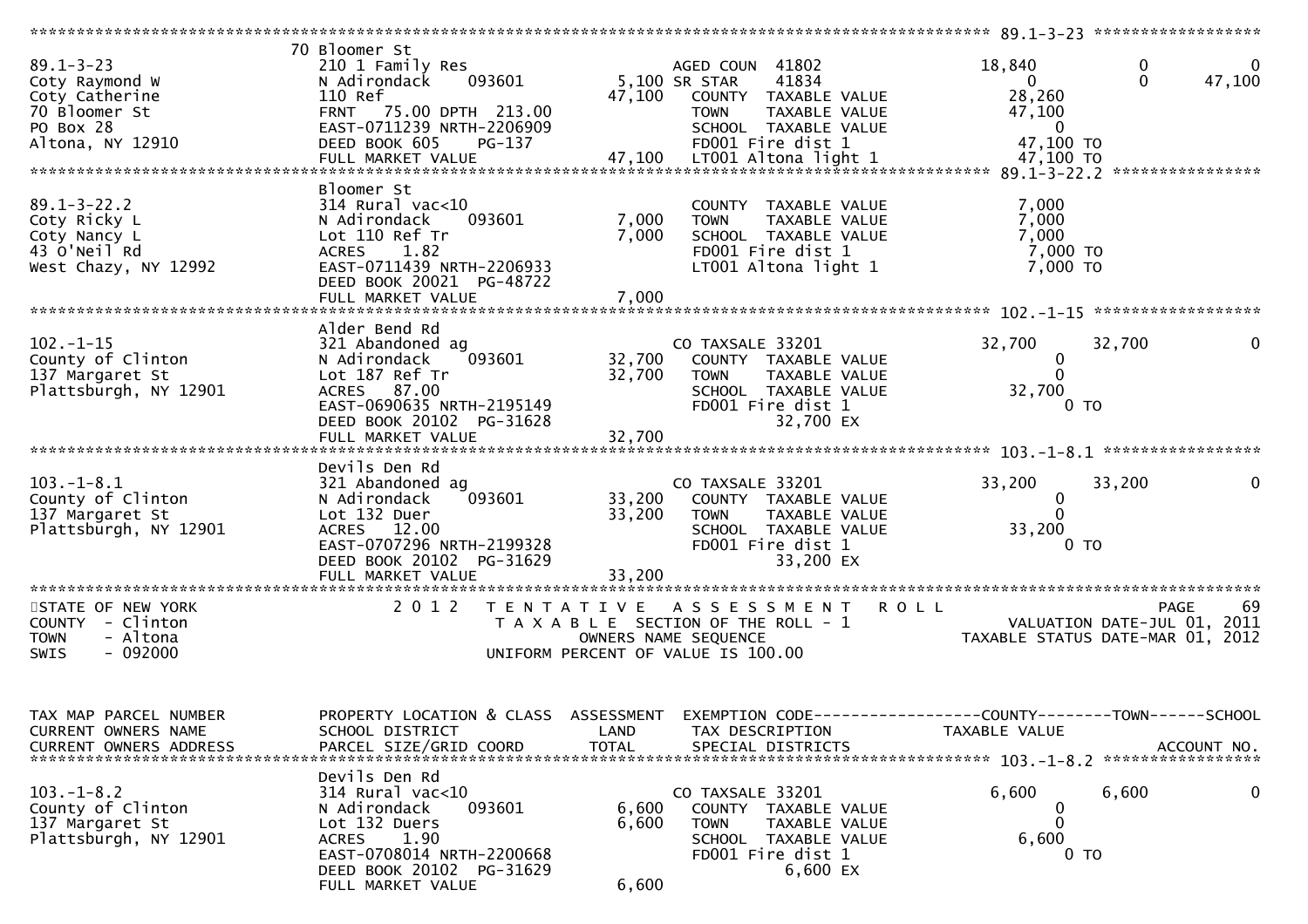| $103. - 1 - 15$<br>County of Clinton<br>137 Margaret St<br>Plattsburgh, NY 12901                                                            | Military Tpke<br>321 Abandoned ag<br>093601<br>N Adirondack<br>134 Ref<br>ACRES 71.70<br>EAST-0706400 NRTH-2195971<br>DEED BOOK 20102 PG-31629<br>FULL MARKET VALUE            | 23,500<br>23,500<br>23,500    | CO TAXSALE 33201<br>COUNTY TAXABLE VALUE<br>TAXABLE VALUE<br><b>TOWN</b><br>SCHOOL TAXABLE VALUE<br>FD001 Fire dist 1<br>23,500 EX         | 23,500<br>23,500<br>0<br>$\mathbf{0}$<br>23,500<br>0 <sub>T</sub>                             |             |
|---------------------------------------------------------------------------------------------------------------------------------------------|--------------------------------------------------------------------------------------------------------------------------------------------------------------------------------|-------------------------------|--------------------------------------------------------------------------------------------------------------------------------------------|-----------------------------------------------------------------------------------------------|-------------|
|                                                                                                                                             |                                                                                                                                                                                |                               |                                                                                                                                            |                                                                                               |             |
| $103. - 1 - 16.3$<br>County of Clinton<br>137 Margaret St<br>Plattsburgh, NY 12901                                                          | 4735/4809 Military Tpke<br>240 Rural res<br>093601<br>N Adirondack<br>Lot 134 Ref Tract<br>ACRES 151.20<br>EAST-0704525 NRTH-2196594<br>DEED BOOK 20102 PG-31629               | 62,500<br>423,100             | CO TAXSALE 33201<br>COUNTY TAXABLE VALUE<br><b>TOWN</b><br>TAXABLE VALUE<br>SCHOOL TAXABLE VALUE<br>FD001 Fire dist 1<br>423,100 EX        | 423,100<br>423,100<br>$\mathbf{0}$<br>423,100<br>0 <sub>T</sub>                               |             |
|                                                                                                                                             | Rabideau Rd                                                                                                                                                                    |                               |                                                                                                                                            |                                                                                               |             |
| $103 - 1 - 17$<br>County of Clinton<br>137 Margaret St<br>Plattsburgh, NY 12901                                                             | 321 Abandoned ag<br>093601<br>N Adirondack<br>158 Ref Tr<br>ACRES 39.30<br>EAST-0702031 NRTH-2198716<br>DEED BOOK 20102 PG-31629<br>FULL MARKET VALUE                          | 20,200<br>20,200<br>20,200    | CO TAXSALE 33201<br>COUNTY TAXABLE VALUE<br>TAXABLE VALUE<br><b>TOWN</b><br>SCHOOL TAXABLE VALUE<br>FD001 Fire dist 1<br>20,200 EX         | 20,200<br>20,200<br>$\mathbf 0$<br>$\Omega$<br>20,200<br>0 <sub>T</sub>                       |             |
|                                                                                                                                             |                                                                                                                                                                                |                               |                                                                                                                                            |                                                                                               |             |
| $103. - 1 - 18$<br>County of Clinton<br>137 Margaret St<br>Plattsburgh, NY 12901                                                            | 4824 Military Tpke<br>240 Rural res<br>093601<br>N Adirondack<br>135 Ref<br>ACRES 251.80<br>EAST-0704073 NRTH-2199016<br>DEED BOOK 20102 PG-31629                              | 414,100                       | CO TAXSALE 33201<br>94,000 COUNTY TAXABLE VALUE<br><b>TOWN</b><br>TAXABLE VALUE<br>SCHOOL TAXABLE VALUE<br>FD001 Fire dist 1<br>414,100 EX | 414,100<br>414,100<br>$\mathbf 0$<br>414,100<br>0 <sub>T</sub>                                |             |
| STATE OF NEW YORK<br>COUNTY - Clinton<br>- Altona<br><b>TOWN</b><br>$-092000$<br>SWIS                                                       | 2 0 1 2                                                                                                                                                                        | T E N T A T I V E             | A S S E S S M E N T<br>T A X A B L E SECTION OF THE ROLL - 1<br>OWNERS NAME SEQUENCE<br>UNIFORM PERCENT OF VALUE IS 100.00                 | <b>ROLL</b><br><b>PAGE</b><br>VALUATION DATE-JUL 01, 2011<br>TAXABLE STATUS DATE-MAR 01, 2012 | 70          |
| TAX MAP PARCEL NUMBER<br>CURRENT OWNERS NAME<br><b>CURRENT OWNERS ADDRESS</b>                                                               | PROPERTY LOCATION & CLASS ASSESSMENT<br>SCHOOL DISTRICT<br>PARCEL SIZE/GRID COORD                                                                                              | LAND<br><b>TOTAL</b>          | TAX DESCRIPTION<br>SPECIAL DISTRICTS                                                                                                       | EXEMPTION CODE-----------------COUNTY-------TOWN------SCHOOL<br>TAXABLE VALUE                 | ACCOUNT NO. |
| $117. - 1 - 5.1$<br>County of Clinton<br>137 Margaret St<br>Plattsburgh, NY 12901<br>MAY BE SUBJECT TO PAYMENT<br>UNDER AGDIST LAW TIL 2012 | $1037/1065$ Alder Bend Rd<br>112 Dairy farm<br>093601<br>N Adirondack<br>187 Ref<br>ACRES 474.70<br>EAST-0692304 NRTH-2190800<br>DEED BOOK 20112 PG-39190<br>FULL MARKET VALUE | 118,700<br>265,000<br>265,000 | TAXABLE VALUE<br>COUNTY<br><b>TOWN</b><br>TAXABLE VALUE<br>SCHOOL TAXABLE VALUE<br>FD001 Fire dist 1                                       | 265,000<br>265,000<br>265,000<br>265,000 TO                                                   |             |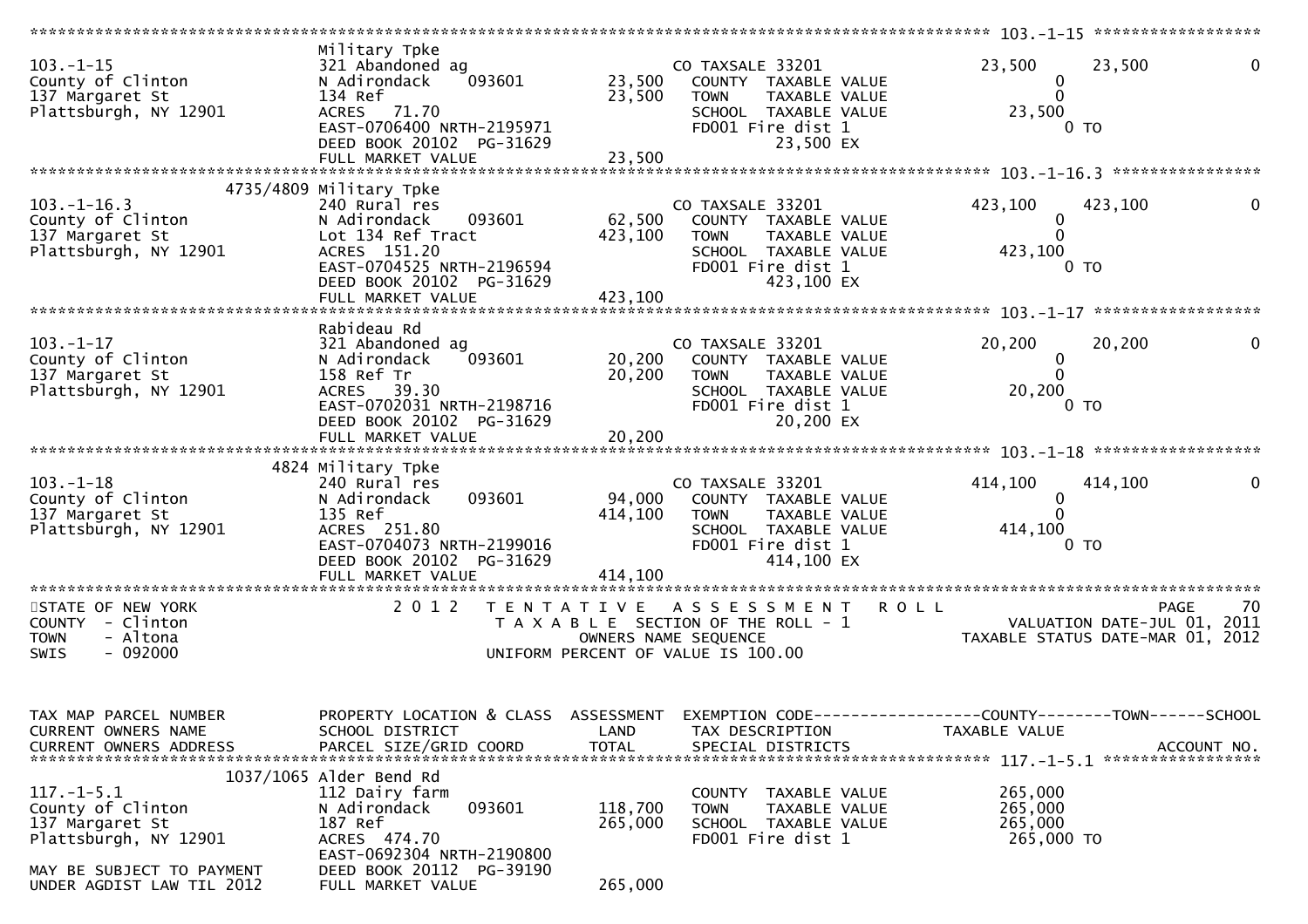|                                                                                       |                                                                                                                                                                        |                            |                                                                                                                                           |                                                                                | 118. -1-1.21 ***************** |
|---------------------------------------------------------------------------------------|------------------------------------------------------------------------------------------------------------------------------------------------------------------------|----------------------------|-------------------------------------------------------------------------------------------------------------------------------------------|--------------------------------------------------------------------------------|--------------------------------|
| $118. - 1 - 1.21$<br>County of Clinton<br>137 Margaret St<br>Plattsburgh, NY 12901    | Lash Rd<br>105 Vac farmland<br>093601<br>N Adirondack<br>14 Duer<br>ACRES 72.70<br>EAST-0698282 NRTH-2192873<br>DEED BOOK 20112 PG-39190<br>FULL MARKET VALUE          | 50,600<br>50,600<br>50,600 | COUNTY TAXABLE VALUE<br><b>TOWN</b><br>TAXABLE VALUE<br>SCHOOL TAXABLE VALUE<br>FD001 Fire dist 1                                         | 50,600<br>50,600<br>50,600<br>50,600 TO                                        |                                |
|                                                                                       |                                                                                                                                                                        |                            |                                                                                                                                           |                                                                                |                                |
| $118. - 1 - 2$<br>County of Clinton<br>137 Margaret St<br>Plattsburgh, NY 12901       | Lash Rd<br>321 Abandoned ag<br>093601<br>N Adirondack<br>14 Duer<br>ACRES 224.20<br>EAST-0697457 NRTH-2191107<br>DEED BOOK 20102 PG-31629                              | 78,800<br>78,800           | CO TAXSALE 33201<br>COUNTY TAXABLE VALUE<br><b>TOWN</b><br>TAXABLE VALUE<br>SCHOOL TAXABLE VALUE<br>FD001 Fire dist 1<br>78,800 EX        | 78,800<br>0<br>0<br>78,800<br>0 <sub>T</sub>                                   | 78,800<br>0                    |
|                                                                                       |                                                                                                                                                                        |                            |                                                                                                                                           |                                                                                |                                |
| $118. - 1 - 3.1$<br>County of Clinton<br>137 Margaret St<br>Plattsburgh, NY 12901     | Lash Rd<br>321 Abandoned ag<br>093601<br>N Adirondack<br>15 Duer<br>ACRES 123.00<br>EAST-0701211 NRTH-2191828<br>DEED BOOK 20102 PG-31629<br>FULL MARKET VALUE         | 31,400<br>31,400<br>31,400 | CO TAXSALE 33201<br>COUNTY TAXABLE VALUE<br><b>TOWN</b><br>TAXABLE VALUE<br>SCHOOL TAXABLE VALUE<br>FD001 Fire dist 1<br>31,400 EX        | 31,400<br>$\mathbf 0$<br>$\Omega$<br>31,400<br>0 <sub>T</sub>                  | 31,400<br>0                    |
|                                                                                       |                                                                                                                                                                        |                            |                                                                                                                                           |                                                                                |                                |
| $118. - 1 - 3.5$<br>County of Clinton<br>137 Margaret St<br>Plattsburgh, NY 12901     | 100 Lash Rd<br>210 1 Family Res<br>N Adirondack<br>093601<br>Lot 15 Duers<br>ACRES 15.30<br>EAST-0700393 NRTH-2192545<br>DEED BOOK 20102 PG-31628                      | 99,000                     | CO TAXSALE 33201<br>11,600 COUNTY TAXABLE VALUE<br><b>TOWN</b><br>TAXABLE VALUE<br>SCHOOL TAXABLE VALUE<br>FD001 Fire dist 1<br>99,000 EX | 99,000<br>$\mathbf{0}$<br>99,000<br>0 TO                                       | 99,000                         |
| STATE OF NEW YORK<br>COUNTY - Clinton<br>- Altona<br><b>TOWN</b><br>$-092000$<br>SWIS | 2 0 1 2                                                                                                                                                                |                            | TENTATIVE ASSESSMENT<br>T A X A B L E SECTION OF THE ROLL - 1<br>OWNERS NAME SEQUENCE<br>UNIFORM PERCENT OF VALUE IS 100.00               | <b>ROLL</b><br>VALUATION DATE-JUL 01, 2011<br>TAXABLE STATUS DATE-MAR 01, 2012 | <b>PAGE</b><br>71              |
| TAX MAP PARCEL NUMBER<br>CURRENT OWNERS NAME<br><b>CURRENT OWNERS ADDRESS</b>         | PROPERTY LOCATION & CLASS ASSESSMENT<br>SCHOOL DISTRICT<br>PARCEL SIZE/GRID COORD                                                                                      | LAND<br><b>TOTAL</b>       | TAX DESCRIPTION<br>SPECIAL DISTRICTS                                                                                                      | TAXABLE VALUE                                                                  | ACCOUNT NO.                    |
| $118. - 1 - 3.9$<br>County of Clinton<br>137 Margaret St<br>Plattsburgh, NY 12901     | Lash Rd<br>105 Vac farmland<br>N Adirondack<br>093601<br>Lot 15 Duers Pat<br>ACRES 20.30<br>EAST-0699734 NRTH-2192895<br>DEED BOOK 20112 PG-39190<br>FULL MARKET VALUE | 20,000<br>20,000<br>20,000 | TAXABLE VALUE<br>COUNTY<br><b>TOWN</b><br>TAXABLE VALUE<br>SCHOOL TAXABLE VALUE<br>FD001 Fire dist 1                                      | 20,000<br>20,000<br>20,000<br>20,000 TO                                        |                                |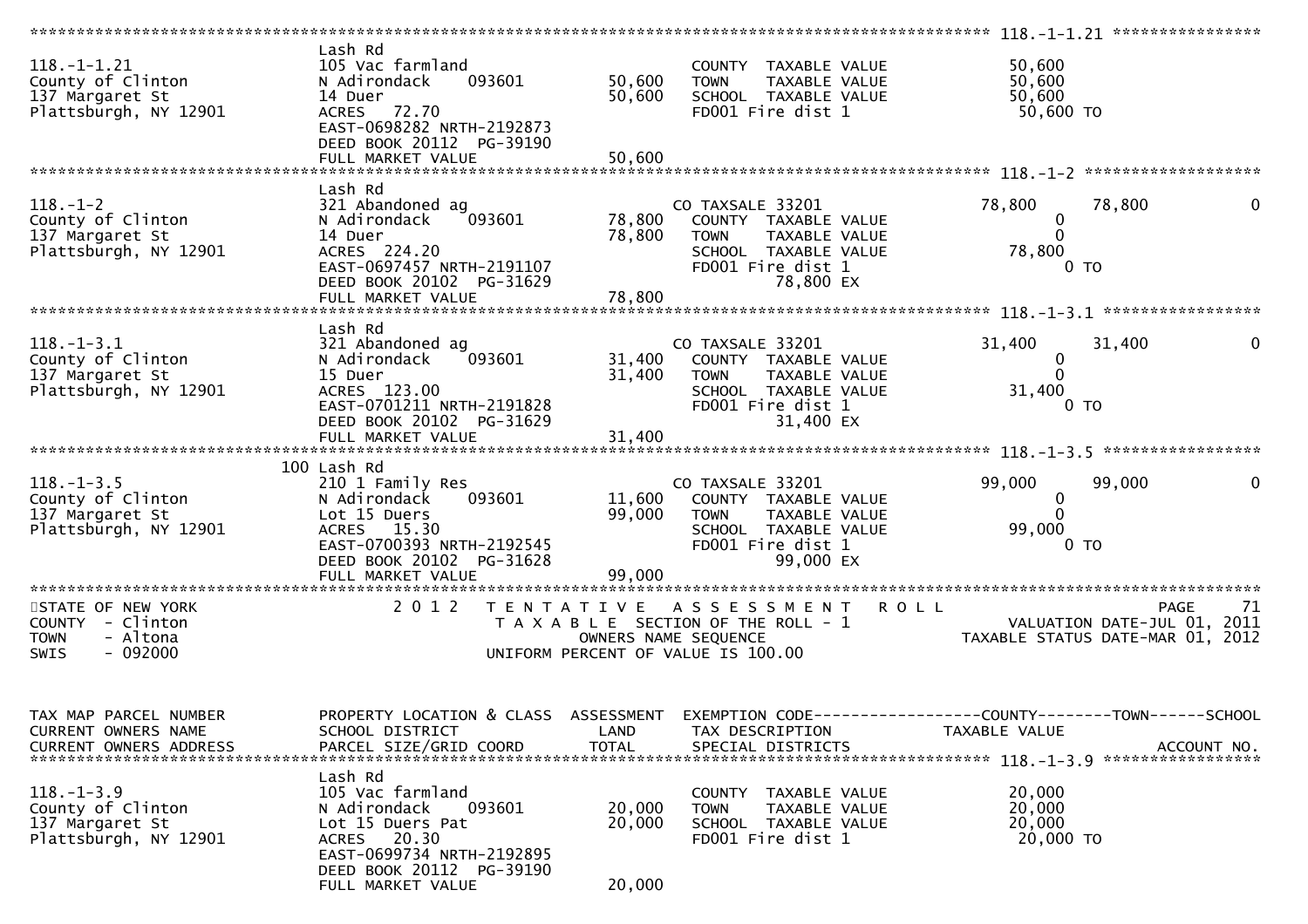| $118. - 1 - 6$<br>County of Clinton<br>137 Margaret St<br>Plattsburgh, NY 12901                     | 2927 Rand Hill Rd<br>552 Golf course<br>093601<br>N Adirondack<br>42 Duer<br>ACRES 200.40<br>EAST-0703609 NRTH-2193701<br>DEED BOOK 20102 PG-31629<br>FULL MARKET VALUE                        | 84,600<br>510,100<br>510,100 | CO TAXSALE 33201<br>COUNTY TAXABLE VALUE<br>TAXABLE VALUE<br><b>TOWN</b><br>SCHOOL TAXABLE VALUE<br>FD001 Fire dist 1<br>510,100 EX | 510,100<br>510,100<br>0<br>$\Omega$<br>510,100<br>$0$ TO                  | 0                                |
|-----------------------------------------------------------------------------------------------------|------------------------------------------------------------------------------------------------------------------------------------------------------------------------------------------------|------------------------------|-------------------------------------------------------------------------------------------------------------------------------------|---------------------------------------------------------------------------|----------------------------------|
| $88.14 - 1 - 57$<br>Coupal James M<br>Coupal Sue A<br>321 Dickson Point Rd<br>Plattsburgh, NY 12901 | 16 Pinewood Dr<br>270 Mfg housing<br>N Adirondack<br>093601<br>Stonewall Acres Lot 57<br>FRNT 100.52 DPTH 108.00<br>EAST-0699080 NRTH-2204249<br>DEED BOOK 20061 PG-98437                      | 4,300<br>13,900              | COUNTY TAXABLE VALUE<br>TAXABLE VALUE<br><b>TOWN</b><br>SCHOOL TAXABLE VALUE<br>FD001 Fire dist 1                                   | 13,900<br>13,900<br>13,900<br>13,900 TO                                   |                                  |
| $135. - 1 - 18.12$<br>Coupal Leo P<br>Coupal Penny<br>169 Harvey Rd<br>West Chazy, NY 12992         | 169 Harvey Rd<br>210 1 Family Res<br>093601<br>N Adirondack<br>131 Duer<br>4.40<br><b>ACRES</b><br>EAST-0733953 NRTH-2179907<br>DEED BOOK 20041 PG-75993                                       | 10,700<br>120,000            | RES STAR 41854<br>COUNTY TAXABLE VALUE<br>TAXABLE VALUE<br><b>TOWN</b><br>SCHOOL TAXABLE VALUE<br>FD001 Fire dist 1                 | $\mathbf{0}$<br>$\mathbf 0$<br>120,000<br>120,000<br>90,000<br>120,000 TO | 30,000                           |
| $73. - 1 - 9.1$<br>Couture Danah<br>2029 Alder Bend Rd<br>Altona, NY 12910                          | 2029 Alder Bend Rd<br>210 1 Family Res<br>N Adirondack<br>093601<br>Lot 166 Pat Ref<br>ACRES 2.30<br>EAST-0697738 NRTH-2214800<br>DEED BOOK 20041 PG-70761                                     | 7,400<br>46,400              | RES STAR 41854<br>COUNTY TAXABLE VALUE<br><b>TOWN</b><br>TAXABLE VALUE<br>SCHOOL TAXABLE VALUE<br>FD001 Fire dist 1                 | $\mathbf{0}$<br>$\mathbf 0$<br>46,400<br>46,400<br>16,400<br>46,400 TO    | 30,000                           |
| STATE OF NEW YORK<br>COUNTY - Clinton<br>- Altona<br><b>TOWN</b><br>$-092000$<br>SWIS               | 2 0 1 2                                                                                                                                                                                        |                              | TENTATIVE ASSESSMENT<br>T A X A B L E SECTION OF THE ROLL - 1<br>OWNERS NAME SEQUENCE<br>UNIFORM PERCENT OF VALUE IS 100.00         | <b>ROLL</b><br>VALUATION DATE-JUL 01,<br>TAXABLE STATUS DATE-MAR 01, 2012 | PAGE<br>72<br>2011               |
| TAX MAP PARCEL NUMBER<br>CURRENT OWNERS NAME<br>CURRENT OWNERS ADDRESS                              | PROPERTY LOCATION & CLASS ASSESSMENT<br>SCHOOL DISTRICT<br>PARCEL SIZE/GRID COORD                                                                                                              | LAND<br><b>TOTAL</b>         | TAX DESCRIPTION<br>SPECIAL DISTRICTS                                                                                                | TAXABLE VALUE                                                             | ACCOUNT NO.<br>***************** |
| $106. - 1 - 1.2$<br>Craft Gary L Jr<br>Hoag Tami M<br>601 Vassar Rd<br>Altona, NY 12910             | 601 Vassar Rd<br>210 1 Family Res<br>093601<br>N Adirondack<br>Lot 29 Ref Tr<br>4.30 BANK<br>080<br><b>ACRES</b><br>EAST-0736530 NRTH-2201366<br>DEED BOOK 20061 PG-95468<br>FULL MARKET VALUE | 8,800<br>169,700<br>169,700  | 41854<br>RES STAR<br><b>COUNTY</b><br>TAXABLE VALUE<br>TAXABLE VALUE<br><b>TOWN</b><br>SCHOOL TAXABLE VALUE<br>FD001 Fire dist 1    | $\mathbf{0}$<br>0<br>169,700<br>169,700<br>139,700<br>169,700 TO          | 30,000                           |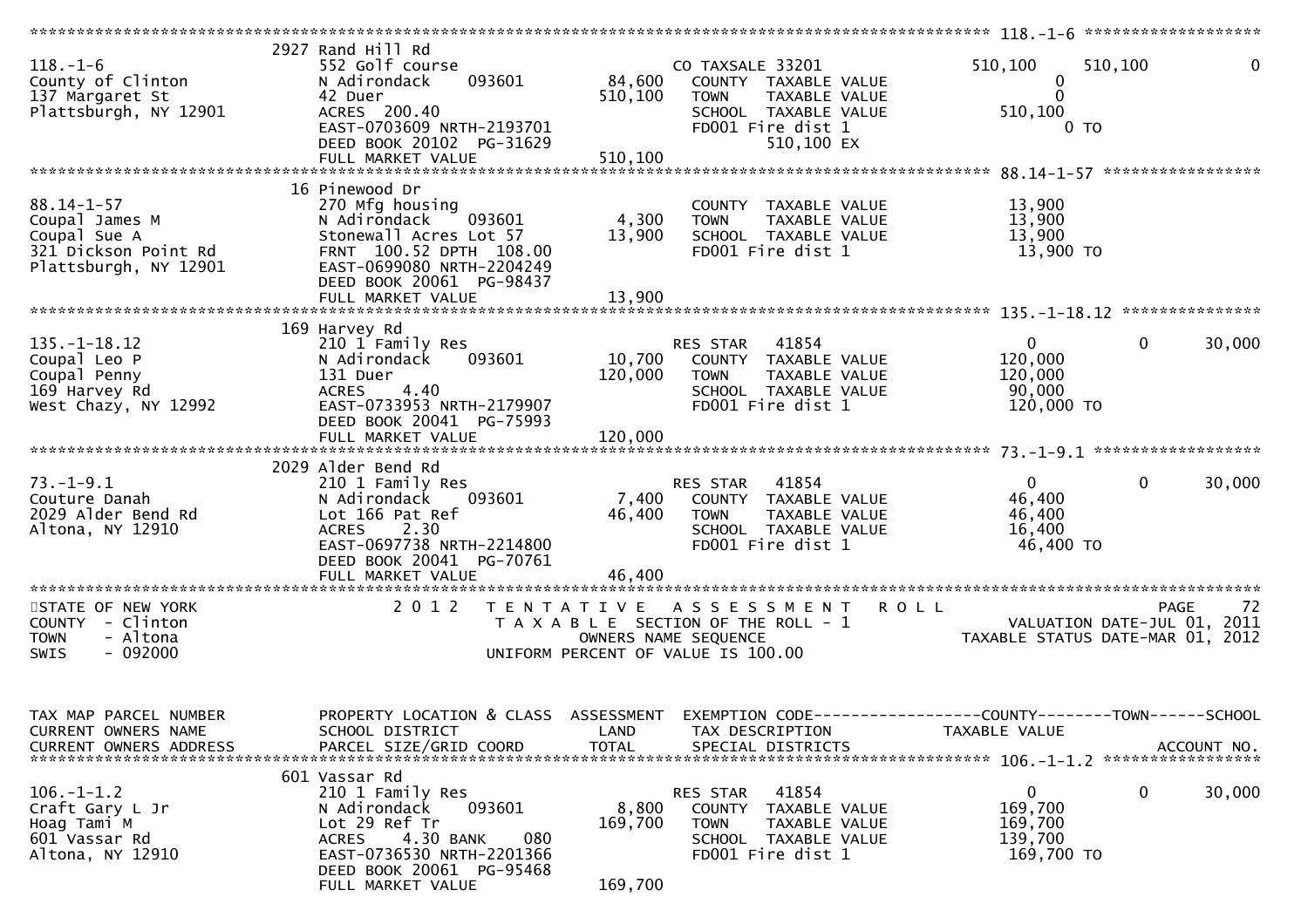| $91. -1 - 6.123$<br>Craig Robert J<br>54 Mayott Rd<br>Altona, NY 12910                          | 54 Mayott Rd<br>210 1 Family Res<br>093601<br>N Adirondack<br>Lot 51 Ref Tract<br>FRNT 123.00 DPTH 325.00<br>EAST-0734022 NRTH-2206636<br>DEED BOOK 20041 PG-77669<br>FULL MARKET VALUE   | 41854<br>RES STAR<br>6,300<br>COUNTY TAXABLE VALUE<br>82,000<br>TAXABLE VALUE<br><b>TOWN</b><br>SCHOOL TAXABLE VALUE<br>FD001 Fire dist 1<br>82,000                                                                                                      | $\mathbf{0}$<br>$\mathbf{0}$<br>30,000<br>82,000<br>82,000<br>52,000<br>82,000 TO                                                                         |
|-------------------------------------------------------------------------------------------------|-------------------------------------------------------------------------------------------------------------------------------------------------------------------------------------------|----------------------------------------------------------------------------------------------------------------------------------------------------------------------------------------------------------------------------------------------------------|-----------------------------------------------------------------------------------------------------------------------------------------------------------|
|                                                                                                 |                                                                                                                                                                                           |                                                                                                                                                                                                                                                          |                                                                                                                                                           |
| $117.-1-21.2$<br>Crane Stellgut<br>744 Alder Bend Rd<br>Ellenburg Depot, NY 12935               | 744 Alder Bend Rd<br>270 Mfg housing<br>N Adirondack<br>093601<br>Lot 217-218 Ref Tract<br>ACRES 49.80<br>EAST-0691426 NRTH-2185723<br>DEED BOOK 684<br><b>PG-69</b><br>FULL MARKET VALUE | 69 PCT OF VALUE USED FOR EXEMPTION PURPOSES<br>WARNONALL 41121<br>19,700 LIM INC DI 41932<br>43,000 INC DIS TN 41933<br>41854<br>RES STAR<br>COUNTY TAXABLE VALUE<br>TAXABLE VALUE<br><b>TOWN</b><br>43,000<br>SCHOOL TAXABLE VALUE<br>FD001 Fire dist 1 | 4,451<br>4,451<br>12,610<br>$\mathbf{0}$<br>$\bf{0}$<br>12,610<br>$\Omega$<br>0<br>$\mathbf{0}$<br>30,000<br>0<br>25,939<br>25,939<br>13,000<br>43,000 TO |
|                                                                                                 |                                                                                                                                                                                           |                                                                                                                                                                                                                                                          |                                                                                                                                                           |
| $148. - 3 - 23.4$<br>Crouch William<br>Crouch Amy R<br>63 Kids Way<br>Altona, NY 12910          | 63 Kids Way<br>210 1 Family Res<br>093601<br>N Adirondack<br>Lot 50 Duers<br><b>ACRES</b><br>6.00<br>EAST-0710899 NRTH-2171641<br>DEED BOOK 920<br>$PG-1$                                 | 97 PCT OF VALUE USED FOR EXEMPTION PURPOSES<br>WARNONALL 41121<br>11,500 WARNONALL 41121<br>41834<br>78,500 SR STAR<br>COUNTY TAXABLE VALUE<br>TAXABLE VALUE<br><b>TOWN</b><br>SCHOOL TAXABLE VALUE                                                      | 11,422<br>11,422<br>0<br>$\Omega$<br>11,422<br>11,422<br>$\mathbf{0}$<br>62,200<br>$\Omega$<br>55,656<br>55,656<br>16,300                                 |
|                                                                                                 | FULL MARKET VALUE                                                                                                                                                                         | FD001 Fire dist 1<br>78,500                                                                                                                                                                                                                              | 78,500 TO                                                                                                                                                 |
|                                                                                                 |                                                                                                                                                                                           |                                                                                                                                                                                                                                                          |                                                                                                                                                           |
| $103. - 1 - 10$<br>Crowley Frances<br>43 Devils Den Rd<br>Altona, NY 12910                      | 43 Devils Den Rd<br>240 Rural res<br>093601<br>N Adirondack<br>135 Ref<br>ACRES 28.40<br>EAST-0705533 NRTH-2198672<br>DEED BOOK 577<br>PG-1104                                            | 41834<br>SR STAR<br>30,700<br>COUNTY TAXABLE VALUE<br>145,000<br><b>TOWN</b><br>TAXABLE VALUE<br>SCHOOL TAXABLE VALUE<br>FD001 Fire dist 1                                                                                                               | $\overline{0}$<br>$\mathbf{0}$<br>62,200<br>145,000<br>145,000<br>82,800<br>145,000 TO                                                                    |
|                                                                                                 | FULL MARKET VALUE                                                                                                                                                                         | 145,000<br>*************                                                                                                                                                                                                                                 |                                                                                                                                                           |
| STATE OF NEW YORK<br>COUNTY - Clinton<br>- Altona<br><b>TOWN</b><br>$-092000$<br>SWIS           | 2 0 1 2                                                                                                                                                                                   | ASSESSMENT ROLL<br>T E N T A T I V E<br>T A X A B L E SECTION OF THE ROLL - 1<br>OWNERS NAME SEQUENCE<br>UNIFORM PERCENT OF VALUE IS 100.00                                                                                                              | -73<br><b>PAGE</b><br>VALUATION DATE-JUL 01, 2011<br>VALUATION DATE-JUL VI, ZVII<br>TAXABLE STATUS DATE-MAR 01, 2012                                      |
| TAX MAP PARCEL NUMBER<br>CURRENT OWNERS NAME<br><b>CURRENT OWNERS ADDRESS</b>                   | PROPERTY LOCATION & CLASS<br>SCHOOL DISTRICT<br>PARCEL SIZE/GRID COORD                                                                                                                    | ASSESSMENT<br>LAND<br>TAX DESCRIPTION<br><b>TOTAL</b><br>SPECIAL DISTRICTS                                                                                                                                                                               | EXEMPTION CODE-----------------COUNTY--------TOWN------SCHOOL<br>TAXABLE VALUE<br>ACCOUNT NO.<br>******************                                       |
| $103. - 1 - 11$<br>Crowley Raymond D<br>Crowley Janet<br>4716 Military Tpke<br>Altona, NY 12910 | 4716/4734 Military Tpke<br>270 Mfg housing<br>093601<br>N Adirondack<br>134 Ref.<br>1<br>ACRES 68.50<br>EAST-0706931 NRTH-2198322<br>PG-188<br>DEED BOOK 693                              | 73 PCT OF VALUE USED FOR EXEMPTION PURPOSES<br>WARCOMALL 41131<br>24,200 AGED C&T<br>41801<br>65,000 SR STAR<br>41834<br>TAXABLE VALUE<br>COUNTY<br><b>TOWN</b><br>TAXABLE VALUE<br><b>SCHOOL</b><br>TAXABLE VALUE                                       | 0<br>11,863<br>11,863<br>$\mathbf 0$<br>17,794<br>17,794<br>62,200<br>0<br>0<br>35,343<br>35,343<br>2,800                                                 |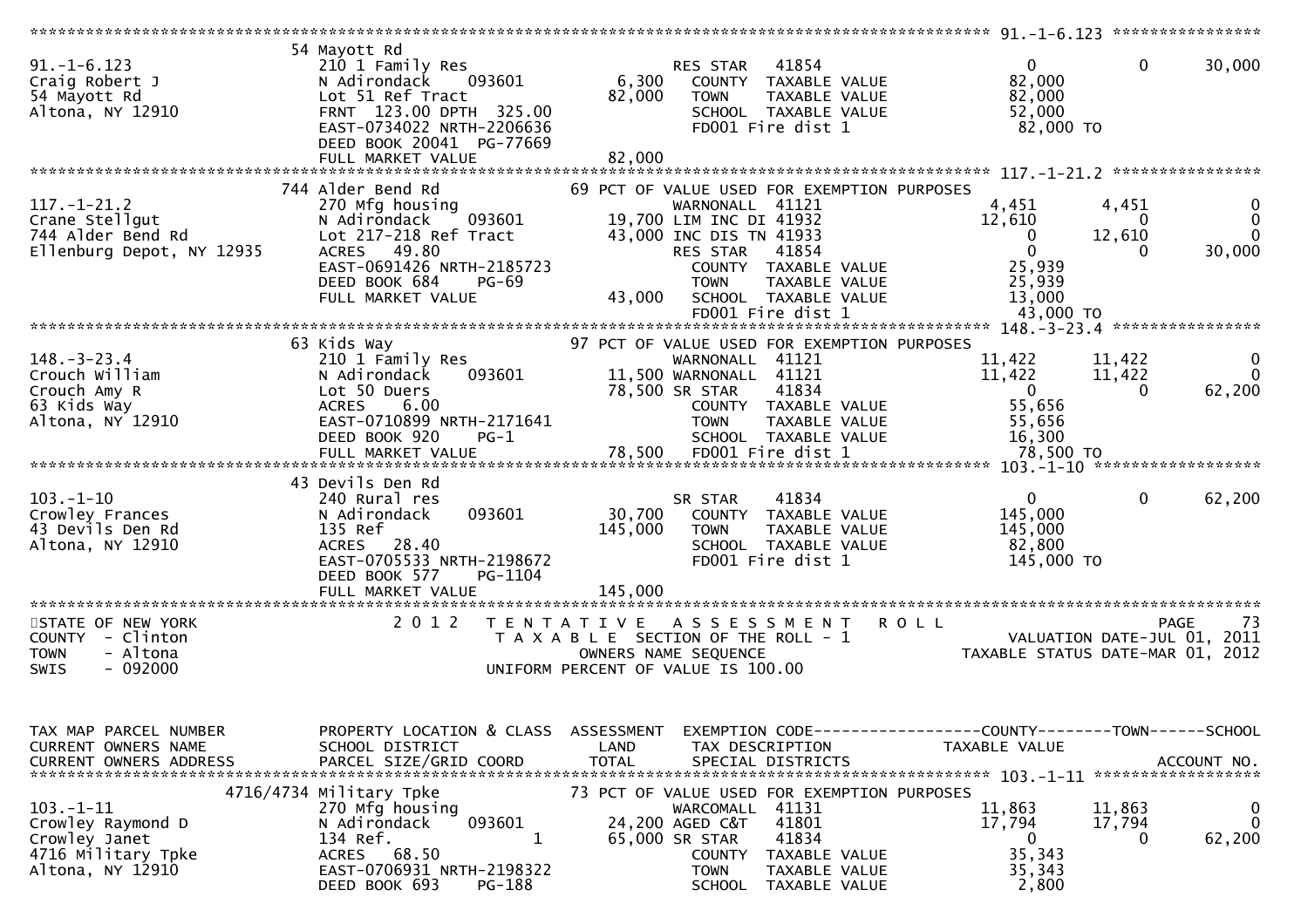|                                                                                                        | FULL MARKET VALUE                                                                                                                                                               |                                    |                                                                                                                               |                                                     |                                           |
|--------------------------------------------------------------------------------------------------------|---------------------------------------------------------------------------------------------------------------------------------------------------------------------------------|------------------------------------|-------------------------------------------------------------------------------------------------------------------------------|-----------------------------------------------------|-------------------------------------------|
| $73 - 2 - 4$<br>Cummings Associates Inc<br>PO Box 9<br>Cadyville, NY 12918                             | Tantillo Way<br>314 Rural vac<10<br>N Adirondack<br>093601<br>Lot 155 Ref<br>6.00<br><b>ACRES</b><br>EAST-0699067 NRTH-2214847<br>DEED BOOK 1026<br>PG-147<br>FULL MARKET VALUE | 9,700<br>9,700<br>9,700            | COUNTY TAXABLE VALUE<br>TAXABLE VALUE<br><b>TOWN</b><br>SCHOOL TAXABLE VALUE<br>FD001 Fire dist 1                             | 9,700<br>9,700<br>9,700<br>$9,700$ TO               |                                           |
|                                                                                                        | 15 Don Jr Way                                                                                                                                                                   |                                    |                                                                                                                               |                                                     |                                           |
| $148. - 3 - 7$<br>Cummings Associates Inc<br>PO Box 9<br>Cadyville, NY 12918                           | 210 1 Family Res<br>N Adirondack<br>093601<br>36 Duer<br>0.95<br><b>ACRES</b><br>EAST-0709588 NRTH-2172523<br>DEED BOOK 825<br><b>PG-255</b>                                    | 9,200<br>53,800                    | 41854<br>RES STAR<br>COUNTY TAXABLE VALUE<br>TAXABLE VALUE<br><b>TOWN</b><br>SCHOOL TAXABLE VALUE<br>FD001 Fire dist 1        | $\Omega$<br>53,800<br>53,800<br>23,800<br>53,800 TO | $\mathbf{0}$<br>30,000                    |
|                                                                                                        | FULL MARKET VALUE                                                                                                                                                               | 53,800                             |                                                                                                                               |                                                     | ****************                          |
|                                                                                                        | 147 Atwood Rd                                                                                                                                                                   |                                    |                                                                                                                               |                                                     |                                           |
| $135. - 2 - 37.1$<br>Curran Rene E<br>147 Atwood Rd<br>West Chazy, NY 12992                            | 210 1 Family Res<br>Beekmantown Cen 092401<br>142 Duer<br>6.00<br><b>ACRES</b><br>EAST-0737417 NRTH-2182745<br>DEED BOOK 918<br>PG-308                                          | 11,500<br>98,600                   | 41854<br><b>RES STAR</b><br>COUNTY TAXABLE VALUE<br><b>TOWN</b><br>TAXABLE VALUE<br>SCHOOL TAXABLE VALUE<br>FD001 Fire dist 1 | 0<br>98,600<br>98,600<br>68,600<br>98,600 TO        | $\mathbf 0$<br>30,000                     |
|                                                                                                        | FULL MARKET VALUE                                                                                                                                                               | 98,600                             |                                                                                                                               |                                                     |                                           |
|                                                                                                        | Alder Bend Rd                                                                                                                                                                   |                                    |                                                                                                                               |                                                     | ****************                          |
| $73. - 3 - 10.12$<br>Daiello Brian A<br>Isabel Chaves<br>85 Chamberlain Rd<br>Wethersfield, CT 06109   | 314 Rural vac<10<br>093601<br>N Adirondack<br>166 Ref<br>Survey Map 20102/30073<br>5.17<br><b>ACRES</b><br>EAST-0697334 NRTH-2213629<br>DEED BOOK 20011 PG-31657                | 8,900<br>8,900                     | COUNTY<br>TAXABLE VALUE<br>TAXABLE VALUE<br><b>TOWN</b><br>SCHOOL TAXABLE VALUE<br>FD001 Fire dist 1                          | 8,900<br>8,900<br>8,900<br>8,900 TO                 |                                           |
| *********************                                                                                  | FULL MARKET VALUE                                                                                                                                                               | 8.900                              |                                                                                                                               |                                                     |                                           |
| STATE OF NEW YORK<br><b>COUNTY</b><br>- Clinton<br>- Altona<br><b>TOWN</b><br>$-092000$<br><b>SWIS</b> | 2 0 1 2<br>T E N T A T I V E                                                                                                                                                    | OWNERS NAME SEQUENCE               | A S S E S S M E N T<br>T A X A B L E SECTION OF THE ROLL - 1<br>UNIFORM PERCENT OF VALUE IS 100.00                            | <b>ROLL</b><br>TAXABLE STATUS DATE-MAR 01, 2012     | 74<br>PAGE<br>VALUATION DATE-JUL 01, 2011 |
|                                                                                                        |                                                                                                                                                                                 |                                    |                                                                                                                               |                                                     |                                           |
| TAX MAP PARCEL NUMBER<br>CURRENT OWNERS NAME<br><b>CURRENT OWNERS ADDRESS</b>                          | PROPERTY LOCATION & CLASS<br>SCHOOL DISTRICT<br>PARCEL SIZE/GRID COORD                                                                                                          | ASSESSMENT<br>LAND<br><b>TOTAL</b> | TAX DESCRIPTION<br>SPECIAL DISTRICTS                                                                                          | TAXABLE VALUE                                       | ACCOUNT NO.                               |
|                                                                                                        | 1859 Rand Hill Rd                                                                                                                                                               |                                    |                                                                                                                               |                                                     |                                           |
| $148. - 3 - 17$<br>Daley Bruce M<br>Daley Cheryl A<br>1859 Rand Hill Rd<br>Altona, NY 12910            | 210 1 Family Res<br>093601<br>N Adirondack<br>Lot 50 Duer<br>320<br><b>ACRES</b><br>$1.00$ BANK<br>EAST-0712587 NRTH-2171758                                                    | 9,000<br>106,700                   | RES STAR<br>41854<br>COUNTY<br>TAXABLE VALUE<br><b>TOWN</b><br>TAXABLE VALUE<br>SCHOOL TAXABLE VALUE<br>FD001 Fire dist 1     | 0<br>106,700<br>106,700<br>76,700<br>106,700 TO     | $\mathbf{0}$<br>30,000                    |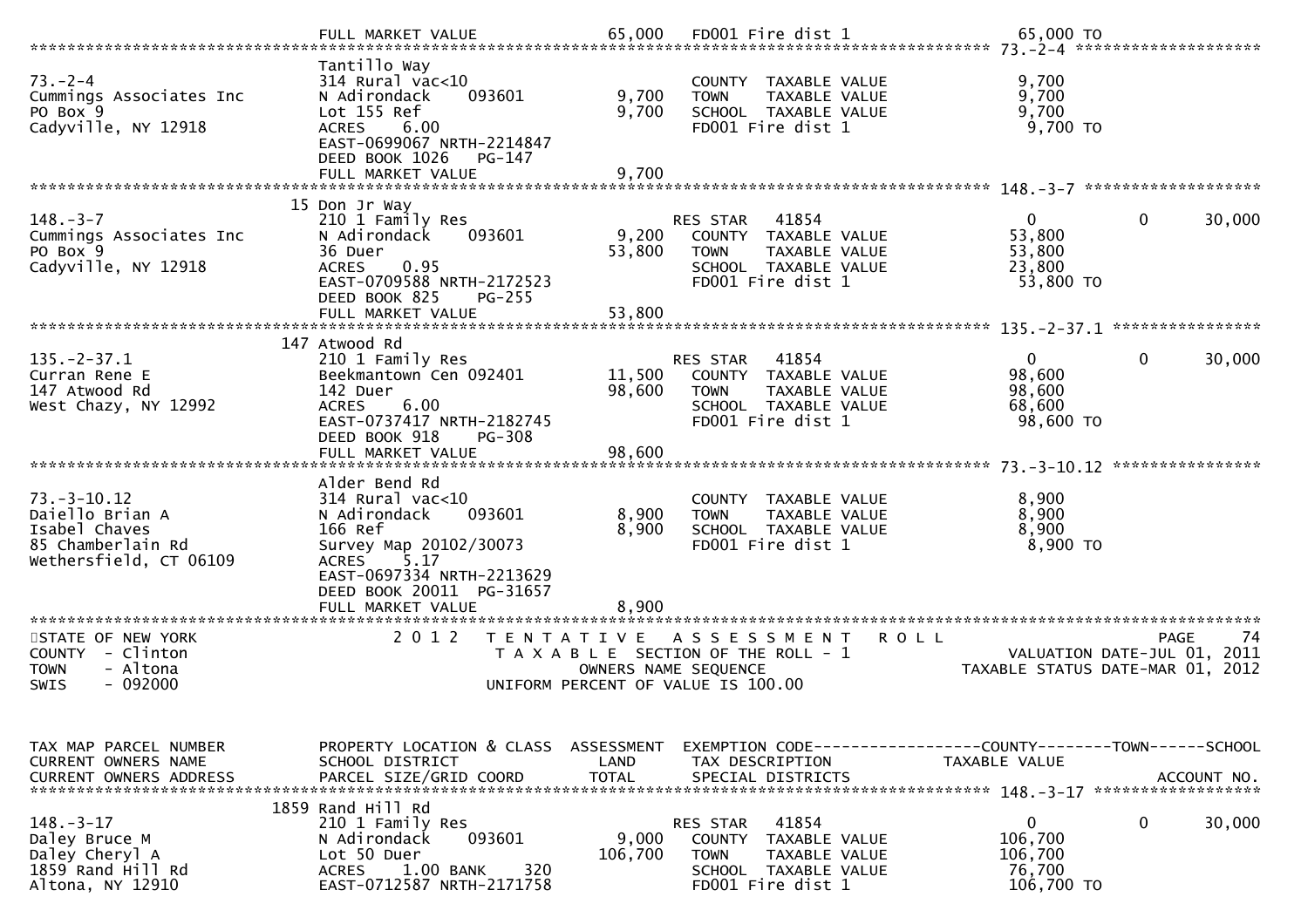|                                                                                                            | $PG-243$<br>DEED BOOK 981<br>FULL MARKET VALUE                                                                                                                                    | 106,700                                                                                                                                                                      |                                                                                                                          |
|------------------------------------------------------------------------------------------------------------|-----------------------------------------------------------------------------------------------------------------------------------------------------------------------------------|------------------------------------------------------------------------------------------------------------------------------------------------------------------------------|--------------------------------------------------------------------------------------------------------------------------|
| $73. - 1 - 19$<br>Daniels Arlene M<br>402 Irona Rd<br>Altona, NY 12910                                     | 402 Irona Rd<br>240 Rural res<br>N Adirondack<br>093601<br>155 Ref<br>55.70<br><b>ACRES</b><br>EAST-0701851 NRTH-2214590<br>DEED BOOK 20001 PG-22580<br>FULL MARKET VALUE         | 41854<br>RES STAR<br>21,400<br>COUNTY TAXABLE VALUE<br>78,000<br><b>TOWN</b><br>TAXABLE VALUE<br>SCHOOL TAXABLE VALUE<br>FD001 Fire dist 1<br>LT001 Altona light 1<br>78,000 | 0<br>$\Omega$<br>30,000<br>78,000<br>78,000<br>48,000<br>78,000 TO<br>78,000 TO                                          |
| $132. - 1 - 7.4$<br>Dashnaw Samantha<br>16 Square Dashnaw<br>Saranac, NY 12981                             | Rand Hill Rd<br>$322$ Rural vac $>10$<br>N Adirondack<br>093601<br>38 Duer<br><b>ACRES</b><br>10.90<br>EAST-0707505 NRTH-2181118<br>DEED BOOK 20092 PG-23497<br>FULL MARKET VALUE | COUNTY TAXABLE VALUE<br>14,000<br><b>TOWN</b><br>TAXABLE VALUE<br>14,000<br>SCHOOL TAXABLE VALUE<br>FD001 Fire dist 1<br>14,000                                              | ************************* 132.-1-7.4 ******************<br>14,000<br>14,000<br>14,000<br>14,000 TO<br>****************** |
| $86. - 3 - 1.3$<br>Dauphinais Denis J<br>6012 Militarty Turnpike<br>Ellenburgh Depot, NY 12935             | Military Tpke<br>321 Abandoned ag<br>093601<br>N Adirondack<br><b>BW</b><br><b>ACRES</b><br>50.70<br>EAST-0677896 NRTH-2205687<br>DEED BOOK 20051 PG-87866<br>FULL MARKET VALUE   | COUNTY TAXABLE VALUE<br>24,400<br>TAXABLE VALUE<br><b>TOWN</b><br>24,400<br>SCHOOL TAXABLE VALUE<br>FD001 Fire dist 1<br>24,400                                              | 24,400<br>24,400<br>24,400<br>24,400 TO                                                                                  |
| $86. -2 - 21.3$<br>Dauphinais Dennis<br>Dauphinais Mary<br>6012 Military Tpke<br>Ellenburg Depot, NY 12935 | 6012 Military Tpke<br>210 1 Family Res<br>093601<br>N Adirondack<br>1.50<br><b>ACRES</b><br>EAST-0677269 NRTH-2204928<br>DEED BOOK 640<br>PG-896<br>FULL MARKET VALUE             | 41854<br>RES STAR<br>9,800<br>COUNTY TAXABLE VALUE<br>90,000<br>TAXABLE VALUE<br><b>TOWN</b><br>SCHOOL TAXABLE VALUE<br>FD001 Fire dist 1<br>90,000                          | $\mathbf{0}$<br>30,000<br>0<br>90,000<br>90,000<br>60,000<br>90,000 TO                                                   |
| STATE OF NEW YORK<br><b>COUNTY</b><br>- Clinton<br>- Altona<br><b>TOWN</b><br>$-092000$<br>SWIS            | ******************<br>2 0 1 2                                                                                                                                                     | T E N T A T I V E<br><b>ROLL</b><br>A S S E S S M E N T<br>T A X A B L E SECTION OF THE ROLL - 1<br>OWNERS NAME SEQUENCE<br>UNIFORM PERCENT OF VALUE IS 100.00               | 75<br><b>PAGE</b><br>VALUATION DATE-JUL 01, 2011<br>TAXABLE STATUS DATE-MAR 01, 2012                                     |
| TAX MAP PARCEL NUMBER<br>CURRENT OWNERS NAME<br><b>CURRENT OWNERS ADDRESS</b>                              | PROPERTY LOCATION & CLASS ASSESSMENT<br>SCHOOL DISTRICT<br>PARCEL SIZE/GRID COORD                                                                                                 | LAND<br>TAX DESCRIPTION<br><b>TOTAL</b><br>SPECIAL DISTRICTS                                                                                                                 | EXEMPTION CODE-----------------COUNTY-------TOWN------SCHOOL<br><b>TAXABLE VALUE</b><br>ACCOUNT NO.                      |
| $135. - 2 - 18.31$<br>Davenport Robert M<br>Davenport Sheila B<br>334 Recore Rd<br>West Chazy, NY 12992    | 334 Recore Rd<br>210 1 Family Res<br>Beekmantown Cen 092401<br>Lot 146 Duers<br>ACRES 18.30<br>EAST-0740532 NRTH-2179373<br>DEED BOOK 20092 PG-24346                              | 41854<br>RES STAR<br>15,800<br><b>COUNTY</b><br>TAXABLE VALUE<br>210,000<br><b>TOWN</b><br>TAXABLE VALUE<br>SCHOOL TAXABLE VALUE<br>FD001 Fire dist 1                        | $\mathbf{0}$<br>$\mathbf{0}$<br>30,000<br>210,000<br>210,000<br>180,000<br>210,000 TO                                    |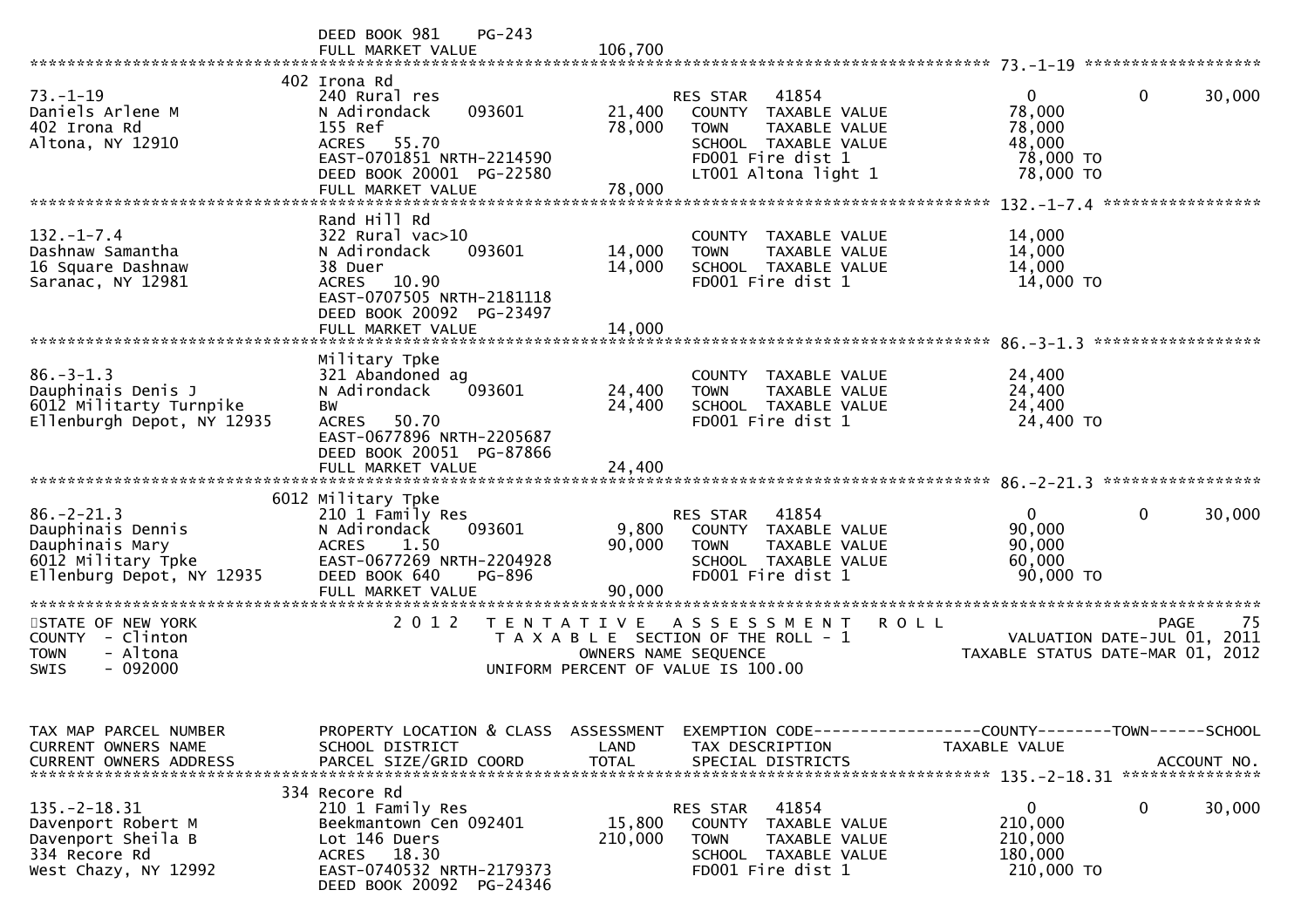|                                                                                                  | 289/291 Rabideau Rd                                                                                                                                                          |                      |                                                                                                                                                              |                                                                                                |
|--------------------------------------------------------------------------------------------------|------------------------------------------------------------------------------------------------------------------------------------------------------------------------------|----------------------|--------------------------------------------------------------------------------------------------------------------------------------------------------------|------------------------------------------------------------------------------------------------|
| $103. - 1 - 23$<br>Davidson James<br>Davidson Marion<br>PO Box 41<br>Altona, NY 12910            | 240 Rural res<br>093601<br>N Adirondack<br>Lot 160 Ref<br>ACRES 88.10<br>EAST-0696887 NRTH-2194998<br>DEED BOOK 572<br>PG-459                                                | 85,200               | WARCOMALL 41131<br>41834<br>34,600 SR STAR<br>COUNTY TAXABLE VALUE<br><b>TOWN</b><br>TAXABLE VALUE<br>SCHOOL TAXABLE VALUE<br>FD001 Fire dist 1              | 21,300<br>21,300<br>$\mathbf{0}$<br>62,200<br>0<br>63,900<br>63,900<br>23,000<br>85,200 TO     |
|                                                                                                  |                                                                                                                                                                              |                      |                                                                                                                                                              | ****************                                                                               |
| $71. -4 - 1.222$<br>Davies William<br>Davies Carol<br>42 Canaan Rd<br>Ellenburg Depot, NY 12935  | Canaan Rd<br>311 Res vac land<br>N Adirondack<br>093601<br>Ben Moore<br>80.00 DPTH 183.63<br><b>FRNT</b><br>EAST-0675295 NRTH-2214631<br>DEED BOOK 20092 PG-21574            | 5,000<br>5,000       | COUNTY TAXABLE VALUE<br><b>TOWN</b><br>TAXABLE VALUE<br>SCHOOL TAXABLE VALUE<br>FD002 Ellenburg fire 21<br>LT002 Altona light 21                             | 5,000<br>5,000<br>5,000<br>$5,000$ TO<br>5,000 TO                                              |
|                                                                                                  | FULL MARKET VALUE                                                                                                                                                            | 5,000                |                                                                                                                                                              |                                                                                                |
| $71.1 - 1 - 1$<br>Davies William<br>Davies Carol<br>42 Canaan Rd<br>Ellenburg Depot, NY 12935    | 42 Canaan Rd<br>210 1 Family Res<br>N Adirondack<br>093601<br>Bm<br>2.00<br><b>ACRES</b><br>EAST-0675573 NRTH-2214574<br>DEED BOOK 20092 PG-23042                            | 7,100<br>92,000      | 41854<br><b>RES STAR</b><br>COUNTY TAXABLE VALUE<br><b>TOWN</b><br>TAXABLE VALUE<br>SCHOOL TAXABLE VALUE<br>FD002 Ellenburg fire 21<br>LT002 Altona light 21 | $\mathbf{0}$<br>0<br>30,000<br>92,000<br>92,000<br>62,000<br>92,000 TO<br>92,000 TO            |
|                                                                                                  | FULL MARKET VALUE                                                                                                                                                            | 92,000               |                                                                                                                                                              | ****************                                                                               |
| $148. - 3 - 23.1$<br>Deborah B Downing Trust<br>617 S Broadway Unit 4<br>Redondo Beach, CA 90277 | 90 Kids Way<br>210 1 Family Res<br>N Adirondack<br>093601<br>50 Duer<br>Deed Bk 617 Pg 748<br>33.00<br><b>ACRES</b><br>EAST-0711279 NRTH-2171014<br>DEED BOOK 20092 PG-23554 | 19,300<br>32,600     | COUNTY TAXABLE VALUE<br>TAXABLE VALUE<br><b>TOWN</b><br>SCHOOL TAXABLE VALUE<br>FD001 Fire dist 1                                                            | 32,600<br>32,600<br>32,600<br>32,600 TO                                                        |
|                                                                                                  | FULL MARKET VALUE                                                                                                                                                            | 32,600               |                                                                                                                                                              |                                                                                                |
| STATE OF NEW YORK<br>COUNTY - Clinton<br>- Altona<br><b>TOWN</b><br>$-092000$<br><b>SWIS</b>     | 2 0 1 2<br>TENTATIVE                                                                                                                                                         | OWNERS NAME SEQUENCE | <b>ROLL</b><br>A S S E S S M E N T<br>T A X A B L E SECTION OF THE ROLL - 1<br>UNIFORM PERCENT OF VALUE IS 100.00                                            | -76<br>PAGE<br>VALUATION DATE-JUL 01, 2011<br>TAXABLE STATUS DATE-MAR 01, 2012                 |
| TAX MAP PARCEL NUMBER<br>CURRENT OWNERS NAME<br><b>CURRENT OWNERS ADDRESS</b>                    | PROPERTY LOCATION & CLASS ASSESSMENT<br>SCHOOL DISTRICT<br>PARCEL SIZE/GRID COORD                                                                                            | LAND<br><b>TOTAL</b> | TAX DESCRIPTION<br>SPECIAL DISTRICTS                                                                                                                         | EXEMPTION CODE------------------COUNTY--------TOWN------SCHOOL<br>TAXABLE VALUE<br>ACCOUNT NO. |
| $72. - 1 - 35.4$<br>Decker Donald<br>Decker Linda<br>PO Box 24<br>Ellenburg, NY 12933            | 317 Forest Rd<br>210 1 Family Res<br>093601<br>N Adirondack<br>Lot 212 Ref Tr<br>FRNT 170.00 DPTH 190.00<br>EAST-0684810 NRTH-2213004                                        | 6,200<br>45,000      | 41854<br>RES STAR<br>COUNTY TAXABLE VALUE<br><b>TOWN</b><br>TAXABLE VALUE<br>SCHOOL TAXABLE VALUE<br>FD001 Fire dist 1                                       | $\mathbf{0}$<br>0<br>30,000<br>45,000<br>45,000<br>15,000<br>45,000 TO                         |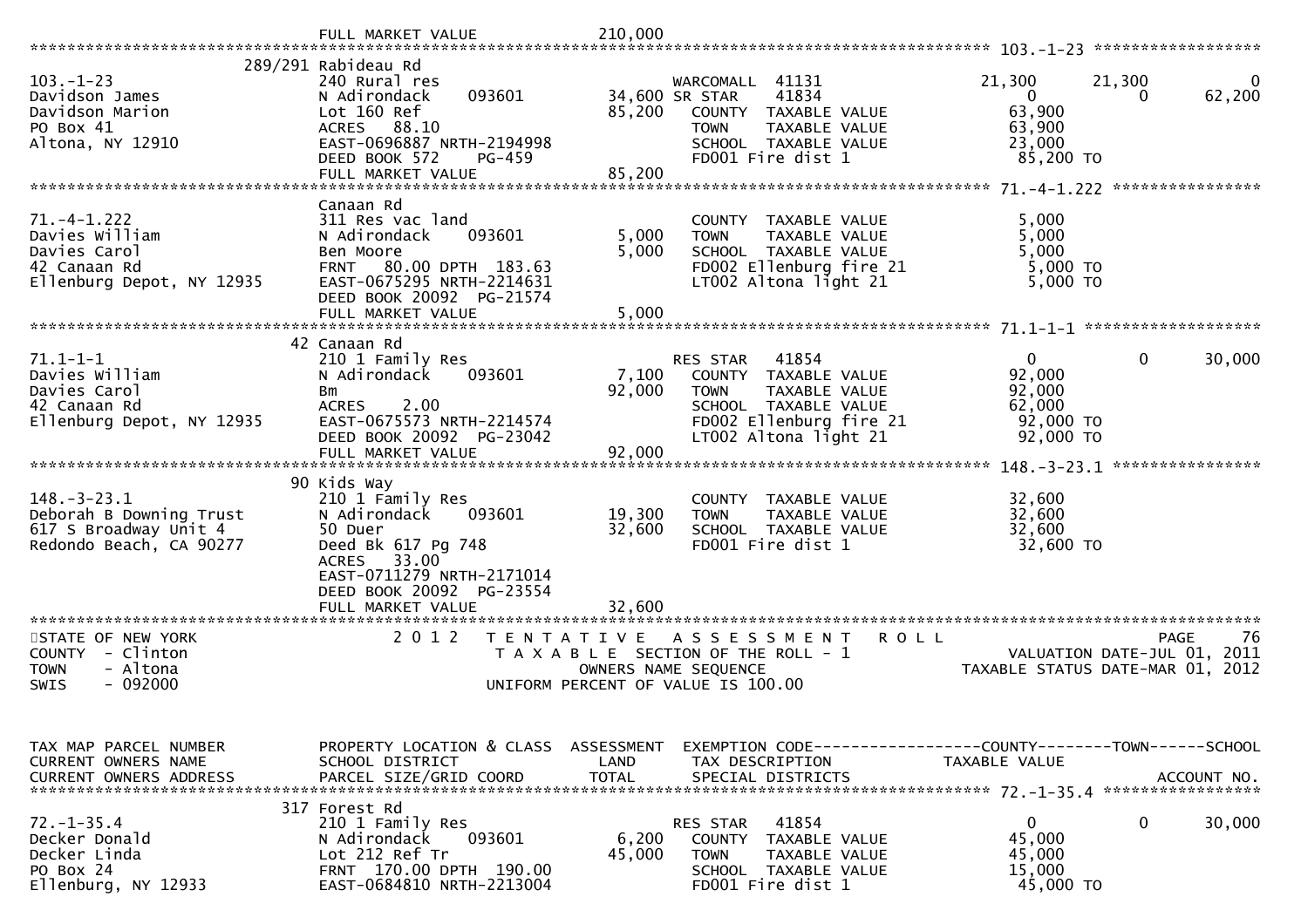|                                                                                                           | DEED BOOK 20082 PG-16178<br>FULL MARKET VALUE                                                                                                                                                             | 45,000                                                                                                                                                                      |                                                                                                            |
|-----------------------------------------------------------------------------------------------------------|-----------------------------------------------------------------------------------------------------------------------------------------------------------------------------------------------------------|-----------------------------------------------------------------------------------------------------------------------------------------------------------------------------|------------------------------------------------------------------------------------------------------------|
| $91. -1 - 5$<br>DeCoste Ellyas R<br>DeCoste Linda<br>2225 Miner Farm Rd<br>Altona, NY 12910               | 2225 Miner Farm Rd<br>210 1 Family Res<br>N Adirondack<br>093601<br>51 Ref<br><b>ACRES</b><br>26.06 BANK<br>080<br>EAST-0733092 NRTH-2206690<br>DEED BOOK 882<br><b>PG-277</b><br>FULL MARKET VALUE       | 41854<br><b>RES STAR</b><br>17,800<br>COUNTY TAXABLE VALUE<br>89,000<br>TAXABLE VALUE<br><b>TOWN</b><br>SCHOOL TAXABLE VALUE<br>FD001 Fire dist 1<br>89,000                 | $\mathbf{0}$<br>30,000<br>$\overline{0}$<br>89,000<br>89,000<br>59,000<br>89,000 TO                        |
|                                                                                                           |                                                                                                                                                                                                           |                                                                                                                                                                             |                                                                                                            |
| $87. - 1 - 14$<br>Decoste Maurice E<br>Decoste Hilda J<br>5655 Military Tpk<br>Ellenburgh Depot, NY 12935 | 5639 Military Tpke<br>240 Rural res<br>093601<br>N Adirondack<br>Lot 190 Duer<br>71.70<br><b>ACRES</b><br>EAST-0685502 NRTH-2203770<br>DEED BOOK 20051 PG-88982<br>FULL MARKET VALUE                      | 41834<br>SR STAR<br>30,600<br>COUNTY TAXABLE VALUE<br>129,000<br><b>TOWN</b><br>TAXABLE VALUE<br>SCHOOL TAXABLE VALUE<br>FD001 Fire dist 1<br>129,000                       | $\mathbf{0}$<br>$\mathbf 0$<br>62,200<br>129,000<br>129,000<br>66,800<br>129,000 TO                        |
|                                                                                                           |                                                                                                                                                                                                           |                                                                                                                                                                             |                                                                                                            |
| $89. - 2 - 22.1$<br>Decoste Tina Ann<br>Therrien Amanda<br>402 Devils Den Rd<br>Altona, NY 12910          | 402 Devils Den Rd<br>210 1 Family Res<br>093601<br>N Adirondack<br>110 Ref<br>FRNT 170.00 DPTH 220.00<br>080<br><b>BANK</b><br>EAST-0711110 NRTH-2205008<br>DEED BOOK 20031 PG-57123<br>FULL MARKET VALUE | 41854<br>RES STAR<br>6,500<br>COUNTY TAXABLE VALUE<br>62,000<br>TAXABLE VALUE<br><b>TOWN</b><br>SCHOOL TAXABLE VALUE<br>FD001 Fire dist 1<br>LT001 Altona light 1<br>62,000 | $\mathbf{0}$<br>$\mathbf{0}$<br>30,000<br>62,000<br>62,000<br>32,000<br>62,000 TO<br>62,000 TO             |
|                                                                                                           | 10 Butternut Way                                                                                                                                                                                          | 74 PCT OF VALUE USED FOR EXEMPTION PURPOSES                                                                                                                                 |                                                                                                            |
| $74. - 1 - 8.1$<br>Defore Gaylene<br>Defore Robert<br>10 Butternut Way<br>Altona, NY 12910                | 240 Rural res<br>093601<br>N Adirondack<br>112 Ref<br><b>ACRES</b><br>51.00<br>EAST-0714367 NRTH-2212541<br>PG-658<br>DEED BOOK 550                                                                       | WARNONALL 41121<br>41854<br>22,500 RES STAR<br>140,000<br>COUNTY TAXABLE VALUE<br>TAXABLE VALUE<br><b>TOWN</b><br>SCHOOL TAXABLE VALUE<br>FD001 Fire dist 1                 | 15,540<br>15,540<br>0<br>30,000<br>$\mathbf{0}$<br>$\Omega$<br>124,460<br>124,460<br>110,000<br>140,000 TO |
|                                                                                                           | FULL MARKET VALUE                                                                                                                                                                                         | 140,000                                                                                                                                                                     |                                                                                                            |
| STATE OF NEW YORK<br>COUNTY - Clinton<br><b>TOWN</b><br>- Altona<br><b>SWIS</b><br>$-092000$              | 2 0 1 2<br>T E N T A T I V E                                                                                                                                                                              | <b>ROLL</b><br>A S S E S S M E N T<br>T A X A B L E SECTION OF THE ROLL - 1<br>OWNERS NAME SEQUENCE<br>UNIFORM PERCENT OF VALUE IS 100.00                                   | <b>PAGE</b><br>77<br>VALUATION DATE-JUL 01, 2011<br>TAXABLE STATUS DATE-MAR 01, 2012                       |
| TAX MAP PARCEL NUMBER<br>CURRENT OWNERS NAME<br><b>CURRENT OWNERS ADDRESS</b>                             | PROPERTY LOCATION & CLASS ASSESSMENT<br>SCHOOL DISTRICT<br>PARCEL SIZE/GRID COORD                                                                                                                         | LAND<br>TAX DESCRIPTION<br><b>TOTAL</b><br>SPECIAL DISTRICTS                                                                                                                | TAXABLE VALUE<br>ACCOUNT NO.                                                                               |
| $73. - 1 - 10.11$<br>Delaney John L<br>Attn: John Troutner<br>25405 State Rt 245                          | Alder Bend Rd<br>311 Res vac land<br>N Adirondack<br>093601<br>Lot 155 Ref Tr<br>FRNT 165.80 DPTH 183.00                                                                                                  | COUNTY TAXABLE VALUE<br>6,200<br><b>TAXABLE VALUE</b><br><b>TOWN</b><br>6,200<br>SCHOOL TAXABLE VALUE<br>FD001 Fire dist 1                                                  | 6,200<br>6,200<br>6,200<br>6,200 TO                                                                        |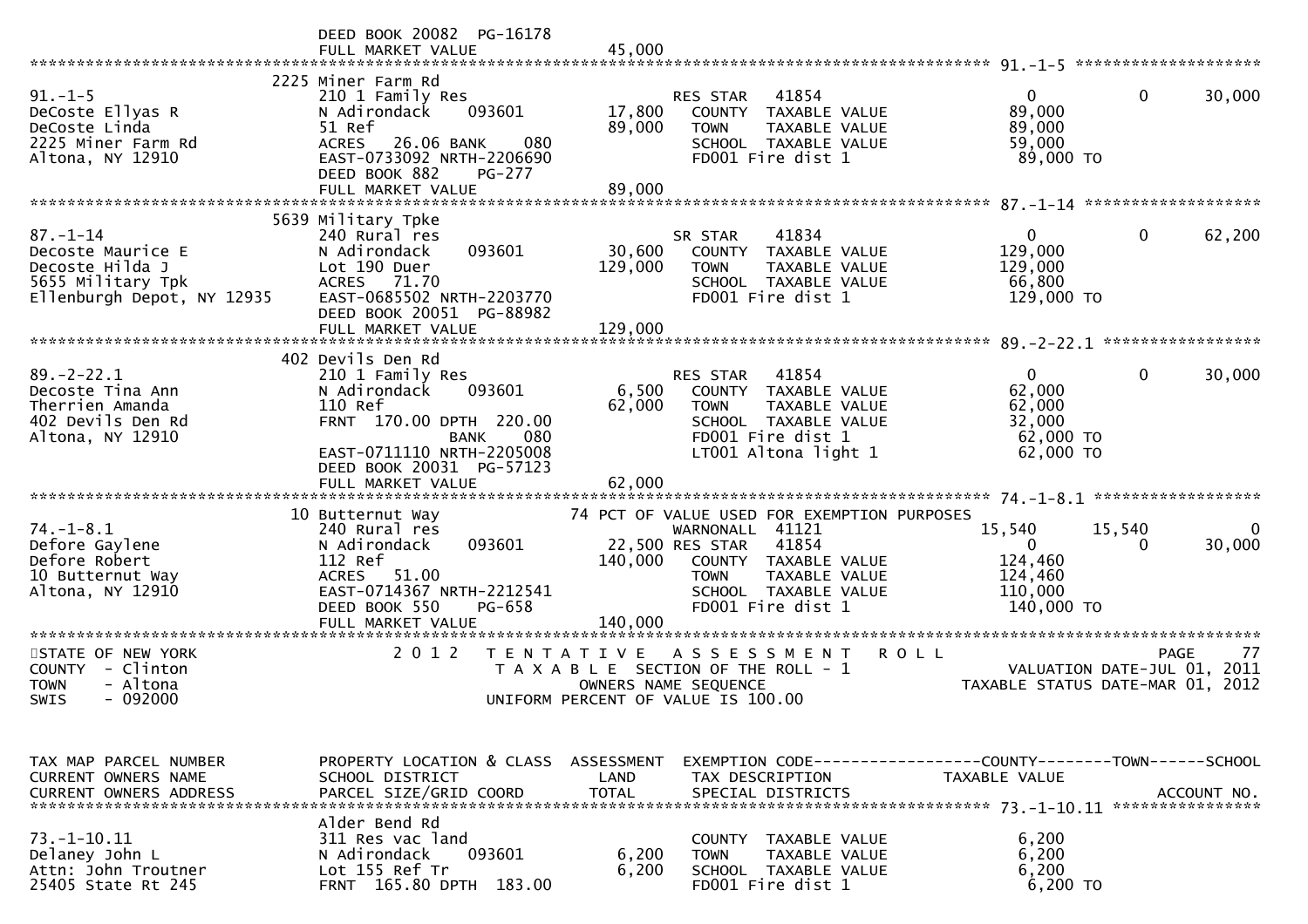| North Lewisburg, OH 43060                                                                                  | EAST-0698001 NRTH-2213997<br>DEED BOOK 872<br>$PG-45$<br>FULL MARKET VALUE                                                                                                                       | 6,200                              |                                                                                                                               |                                                                                 |                                                                                      |
|------------------------------------------------------------------------------------------------------------|--------------------------------------------------------------------------------------------------------------------------------------------------------------------------------------------------|------------------------------------|-------------------------------------------------------------------------------------------------------------------------------|---------------------------------------------------------------------------------|--------------------------------------------------------------------------------------|
|                                                                                                            |                                                                                                                                                                                                  |                                    |                                                                                                                               |                                                                                 |                                                                                      |
| $88.14 - 2 - 29$<br>Demarais Floyd N<br>Demarais Robin A<br>1182 Plank Rd<br>Ellenburg Depot, NY 12935     | 20 Pinewood Dr<br>311 Res vac land<br>N Adirondack<br>093601<br>Stonewall Bk 10 Pg 123 Lo<br>FRNT 81.58 DPTH 108.00<br>EAST-0699050 NRTH-2204340<br>DEED BOOK 20072 PG-9668<br>FULL MARKET VALUE | 3,500<br>3,500<br>3,500            | COUNTY TAXABLE VALUE<br>TAXABLE VALUE<br><b>TOWN</b><br>SCHOOL TAXABLE VALUE<br>FD001 Fire dist 1                             | 3,500<br>3,500<br>3,500<br>$3,500$ TO                                           |                                                                                      |
|                                                                                                            |                                                                                                                                                                                                  |                                    |                                                                                                                               |                                                                                 |                                                                                      |
| $116. - 2 - 10.1$<br>Demarais Floyd N Jr<br>Demarais Robin A<br>1182 Plank Rd<br>Ellenburg Depot, NY 12935 | 1182 Plank Rd<br>210 1 Family Res<br>093601<br>N Adirondack<br>Lot 27 Pat Sg<br>1.40<br><b>ACRES</b><br>EAST-0679042 NRTH-2188973<br>DEED BOOK 20001 PG-24903<br>FULL MARKET VALUE               | 6,500<br>104,000<br>104,000        | 41854<br><b>RES STAR</b><br>COUNTY TAXABLE VALUE<br>TAXABLE VALUE<br><b>TOWN</b><br>SCHOOL TAXABLE VALUE<br>FD001 Fire dist 1 | $\mathbf{0}$<br>104,000<br>104,000<br>74,000<br>104,000 TO                      | 30,000<br>0                                                                          |
|                                                                                                            |                                                                                                                                                                                                  |                                    |                                                                                                                               |                                                                                 |                                                                                      |
| $116. - 2 - 10.2$<br>Demarais Floyd N Jr<br>Demarais Robin A<br>1182 Plank Rd<br>Ellenburg Depot, NY 12935 | Plank Rd<br>311 Res vac land<br>N Adirondack<br>093601<br>Lot 27 State Gore<br>FRNT 250.00 DPTH 100.00<br>EAST-0679195 NRTH-2188977<br>DEED BOOK 20011 PG-34120                                  | 2,500<br>2,500                     | TAXABLE VALUE<br>COUNTY<br>TAXABLE VALUE<br><b>TOWN</b><br>SCHOOL TAXABLE VALUE<br>FD001 Fire dist 1                          | 2,500<br>2,500<br>2,500<br>2,500 TO                                             |                                                                                      |
|                                                                                                            | FULL MARKET VALUE                                                                                                                                                                                | 2,500                              |                                                                                                                               |                                                                                 |                                                                                      |
| $116. - 2 - 11$<br>Demarais Floyd N Jr<br>Demarais Robin A<br>1170 Plank Rd<br>Ellenburg Depot, NY 12935   | 1188 Plank Rd<br>270 Mfg housing<br>093601<br>N Adirondack<br>Lot $27$ Sg<br>12.10<br><b>ACRES</b><br>EAST-0679473 NRTH-2189088<br>DEED BOOK 870<br>PG-261<br>FULL MARKET VALUE                  | 12,800<br>31,500<br>31,500         | COUNTY TAXABLE VALUE<br><b>TOWN</b><br>TAXABLE VALUE<br>SCHOOL TAXABLE VALUE<br>FD001 Fire dist 1                             | 31,500<br>31,500<br>31,500<br>31,500 TO                                         |                                                                                      |
| STATE OF NEW YORK<br>COUNTY - Clinton<br>- Altona<br><b>TOWN</b><br>$-092000$<br><b>SWIS</b>               | 2 0 1 2<br>T E N T A T I V E                                                                                                                                                                     | OWNERS NAME SEQUENCE               | A S S E S S M E N T<br>T A X A B L E SECTION OF THE ROLL - 1<br>UNIFORM PERCENT OF VALUE IS 100.00                            | <b>ROLL</b>                                                                     | 78<br><b>PAGE</b><br>VALUATION DATE-JUL 01, 2011<br>TAXABLE STATUS DATE-MAR 01, 2012 |
| TAX MAP PARCEL NUMBER<br><b>CURRENT OWNERS NAME</b><br><b>CURRENT OWNERS ADDRESS</b>                       | PROPERTY LOCATION & CLASS<br>SCHOOL DISTRICT<br>PARCEL SIZE/GRID COORD                                                                                                                           | ASSESSMENT<br>LAND<br><b>TOTAL</b> | TAX DESCRIPTION<br>SPECIAL DISTRICTS                                                                                          | EXEMPTION CODE------------------COUNTY--------TOWN------SCHOOL<br>TAXABLE VALUE | ACCOUNT NO.                                                                          |
| $145. - 2 - 6.2$<br>Demarais Harold<br>209 Perry Corners Rd<br>Amenia, NY 12501                            | Plank Rd<br>311 Res vac land<br>093601<br>N Adirondack<br>Lot $43 S G$<br>FRNT 132.00 DPTH 290.00                                                                                                | 6,300<br>6,300                     | COUNTY TAXABLE VALUE<br>TAXABLE VALUE<br><b>TOWN</b><br>SCHOOL TAXABLE VALUE<br>FD001 Fire dist 1                             | 6,300<br>6,300<br>6,300<br>6,300 TO                                             |                                                                                      |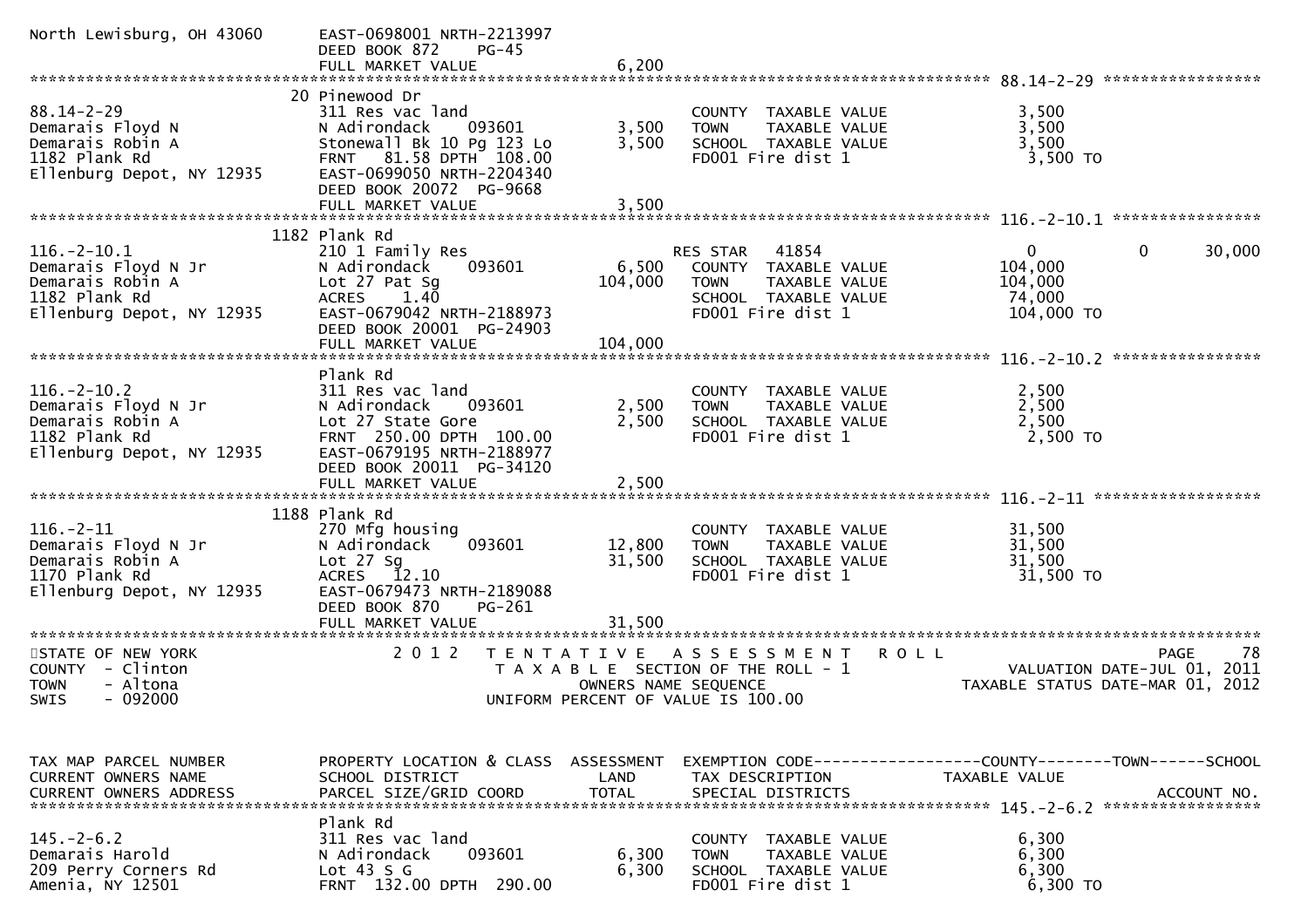|                                                                                                         | EAST-0682419 NRTH-2171631<br>DEED BOOK 590<br>$PG-57$<br>FULL MARKET VALUE                                                                                                                          | 6,300                      |                                                                                                      |                                                                                                  |
|---------------------------------------------------------------------------------------------------------|-----------------------------------------------------------------------------------------------------------------------------------------------------------------------------------------------------|----------------------------|------------------------------------------------------------------------------------------------------|--------------------------------------------------------------------------------------------------|
| $145. - 2 - 6.3$<br>Demarais James<br>Demarais Annette<br>1370 Rand Hill Rd<br>Altona, NY 12910         | Plank Rd<br>311 Res vac land<br>N Adirondack<br>093601<br>Lot $43$ Sq<br>FRNT 132.00 DPTH 290.00<br>EAST-0682439 NRTH-2171501<br>DEED BOOK 20041 PG-67970                                           | 6,300<br>6,300             | TAXABLE VALUE<br>COUNTY<br>TAXABLE VALUE<br><b>TOWN</b><br>SCHOOL TAXABLE VALUE<br>FD001 Fire dist 1 | *****************<br>6,300<br>6,300<br>6,300<br>6,300 TO                                         |
|                                                                                                         | FULL MARKET VALUE                                                                                                                                                                                   | 6,300                      |                                                                                                      |                                                                                                  |
| $145. - 2 - 6.4$<br>Demarais James<br>Demarais Annette<br>1370 Rand Hill Rd<br>Altona, NY 12910         | Plank Rd<br>270 Mfg housing<br>093601<br>N Adirondack<br>Lot $43$ Sq<br><b>ACRES</b><br>1.90<br>EAST-0682468 NRTH-2171300<br>DEED BOOK 20041 PG-67969<br>FULL MARKET VALUE                          | 7,000<br>15,600<br>15,600  | COUNTY TAXABLE VALUE<br><b>TOWN</b><br>TAXABLE VALUE<br>SCHOOL TAXABLE VALUE<br>FD001 Fire dist 1    | 15,600<br>15,600<br>15,600<br>15,600 TO                                                          |
|                                                                                                         | 418 Plank Rd                                                                                                                                                                                        |                            |                                                                                                      | *****************                                                                                |
| $145. - 2 - 6.1$<br>Demarais James Richard<br>Demarais Annette<br>1370 Rand Hill Rd<br>Altona, NY 12910 | $314$ Rural vac<10<br>093601<br>N Adirondack<br>$43$ Sg<br>9.70<br><b>ACRES</b><br>EAST-0682762 NRTH-2171221<br>DEED BOOK 20051 PG-80704                                                            | 11,700<br>11,700           | TAXABLE VALUE<br>COUNTY<br><b>TOWN</b><br>TAXABLE VALUE<br>SCHOOL TAXABLE VALUE<br>FD001 Fire dist 1 | 11,700<br>11,700<br>11,700<br>11,700 TO                                                          |
|                                                                                                         | FULL MARKET VALUE                                                                                                                                                                                   | 11,700                     |                                                                                                      | ****************                                                                                 |
| $133. - 1 - 15.3$<br>Demarx LLC<br>206 Timberbrooks Dr<br>Bedminster, NJ 07921                          | Purdy Rd<br>$314$ Rural vac<10<br>093601<br>N Adirondack<br>Lot 47 Duers<br>3.70<br><b>ACRES</b><br>EAST-0712301 NRTH-2179882<br>DEED BOOK 20061 PG-96031<br>FULL MARKET VALUE<br>***************** | 10,400<br>10,400<br>10.400 | COUNTY<br>TAXABLE VALUE<br><b>TOWN</b><br>TAXABLE VALUE<br>SCHOOL TAXABLE VALUE<br>FD001 Fire dist 1 | 10,400<br>10,400<br>10,400<br>10,400 TO                                                          |
| STATE OF NEW YORK<br>- Clinton<br><b>COUNTY</b><br>- Altona<br><b>TOWN</b><br>$-092000$<br>SWIS         | 2 0 1 2<br>T E N T A T I V E                                                                                                                                                                        | OWNERS NAME SEQUENCE       | A S S E S S M E N T<br>T A X A B L E SECTION OF THE ROLL - 1<br>UNIFORM PERCENT OF VALUE IS 100.00   | -79<br><b>PAGE</b><br>R O L L<br>VALUATION DATE-JUL 01, 2011<br>TAXABLE STATUS DATE-MAR 01, 2012 |
| TAX MAP PARCEL NUMBER<br>CURRENT OWNERS NAME                                                            | PROPERTY LOCATION & CLASS<br>SCHOOL DISTRICT                                                                                                                                                        | ASSESSMENT<br>LAND         | TAX DESCRIPTION                                                                                      | EXEMPTION CODE-----------------COUNTY-------TOWN------SCHOOL<br><b>TAXABLE VALUE</b>             |
| $88.14 - 1 - 64$<br>Demick Robert W<br>Demick Donna M<br>262 BeckTerrace                                | 7 Merrywood Dr<br>312 Vac w/imprv<br>N Adirondack<br>093601<br>Stonewall Acres Lot 64<br>85.99 DPTH 108.22<br><b>FRNT</b>                                                                           | 4,400<br>6,500             | COUNTY<br>TAXABLE VALUE<br><b>TOWN</b><br>TAXABLE VALUE<br>SCHOOL TAXABLE VALUE<br>FD001 Fire dist 1 | 6,500<br>6,500<br>6,500<br>6,500 TO                                                              |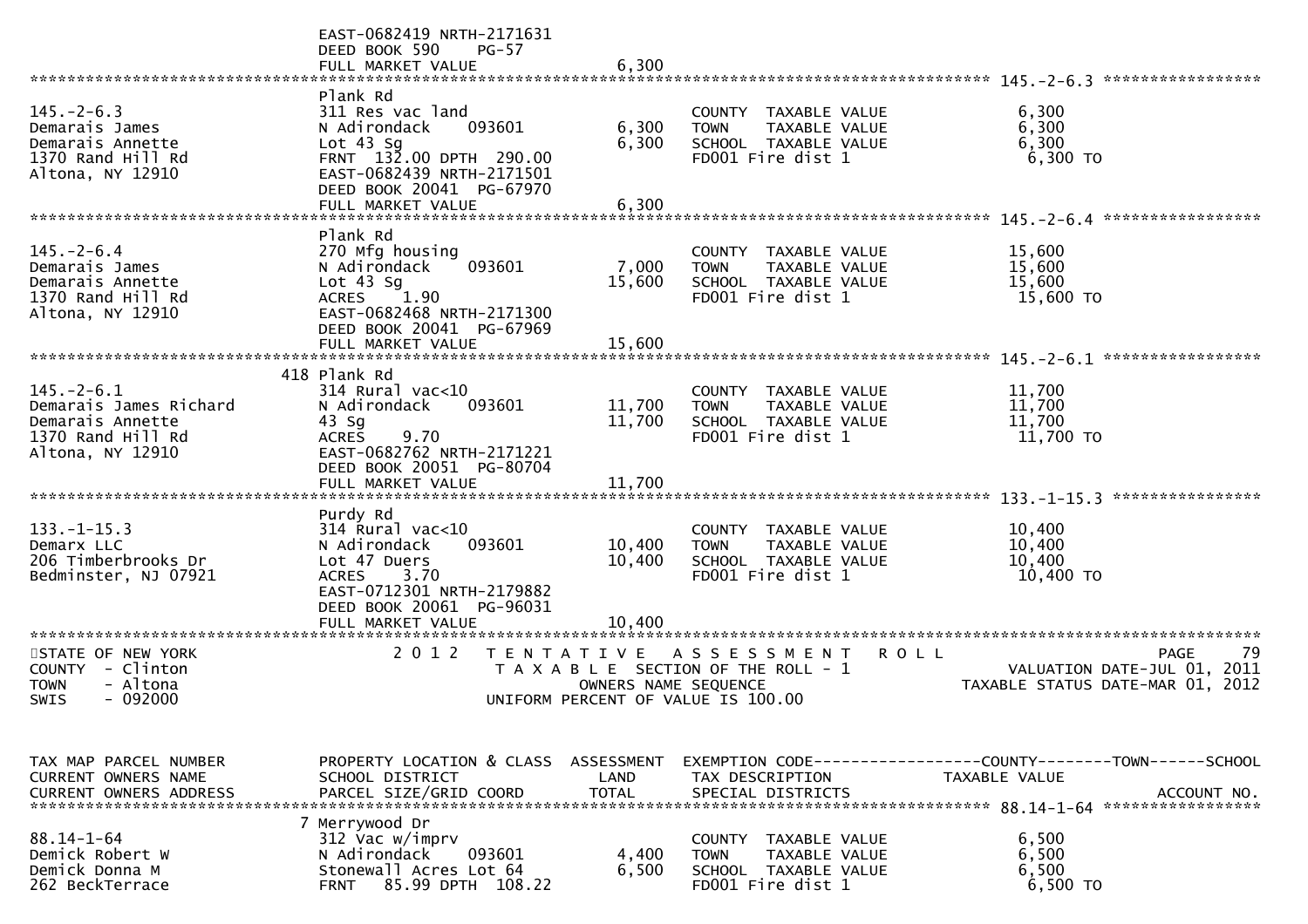| Greenfeild Park, Quebec J4V3A4 EAST-0700477 NRTH-2203204                                   | DEED BOOK 20051 PG-87358<br>FULL MARKET VALUE                                                                                                                                                     | 6,500                      |                                                                                                                       |                                                                        |                                                                               |                                                                                      |
|--------------------------------------------------------------------------------------------|---------------------------------------------------------------------------------------------------------------------------------------------------------------------------------------------------|----------------------------|-----------------------------------------------------------------------------------------------------------------------|------------------------------------------------------------------------|-------------------------------------------------------------------------------|--------------------------------------------------------------------------------------|
|                                                                                            |                                                                                                                                                                                                   |                            |                                                                                                                       |                                                                        |                                                                               |                                                                                      |
| $135. - 2 - 9.1$<br>Deno Jeffery<br>Deno Adam J<br>7527 Route 22<br>West Chazy, NY 12992   | Recore Rd<br>910 Priv forest<br>Beekmantown Cen 092401<br>Lot 131 Duer<br>ACRES 34.80<br>EAST-0742627 NRTH-2178203<br>DEED BOOK 20112 PG-38311<br>FULL MARKET VALUE                               | 19,600<br>19,600<br>19,600 | <b>COUNTY</b><br><b>TOWN</b><br>FD001 Fire dist 1                                                                     | TAXABLE VALUE<br><b>TAXABLE VALUE</b><br>SCHOOL TAXABLE VALUE          | 19,600<br>19,600<br>19,600<br>19,600 TO                                       |                                                                                      |
|                                                                                            |                                                                                                                                                                                                   |                            |                                                                                                                       |                                                                        |                                                                               |                                                                                      |
| $135. - 2 - 9.2$<br>Deno Jerry J<br>PO Box 138<br>West Chazy, NY 12992                     | Recore Rd<br>$314$ Rural vac<10<br>Beekmantown Cen 092401<br>5.00<br><b>ACRES</b><br>EAST-0742361 NRTH-2177632<br>DEED BOOK 20112 PG-38312<br>FULL MARKET VALUE                                   | 11,000<br>11,000<br>11,000 | <b>TOWN</b><br>FD001 Fire dist 1                                                                                      | COUNTY TAXABLE VALUE<br>TAXABLE VALUE<br>SCHOOL TAXABLE VALUE          | 11,000<br>11,000<br>11,000<br>11,000 TO                                       |                                                                                      |
|                                                                                            |                                                                                                                                                                                                   |                            |                                                                                                                       |                                                                        |                                                                               | *******************                                                                  |
| $73. - 1 - 39$<br>Derr Harold L                                                            | 14 Patnode Rd<br>210 1 Family Res<br>N Adirondack<br>093601                                                                                                                                       |                            | 98 PCT OF VALUE USED FOR EXEMPTION PURPOSES<br>WARCOMALL 41131<br>8,100 WARDISALL 41141                               |                                                                        | 18,841<br>15,072                                                              | 18,841<br>0<br>$\Omega$<br>15,072                                                    |
| Siskavich Sandra<br>14 Patnode Rd                                                          | 155 Ref<br><b>ACRES</b><br>3.60                                                                                                                                                                   |                            | 76,900 RES STAR                                                                                                       | 41854<br>COUNTY TAXABLE VALUE                                          | $\mathbf{0}$<br>42,987                                                        | 30,000<br>0                                                                          |
| Altona, NY 12910                                                                           | EAST-0698392 NRTH-2212409<br>DEED BOOK 20001 PG-26010<br>FULL MARKET VALUE                                                                                                                        | 76,900                     | <b>TOWN</b><br>FD001 Fire dist 1                                                                                      | <b>TAXABLE VALUE</b><br>SCHOOL TAXABLE VALUE                           | 42,987<br>46,900<br>76,900 TO                                                 |                                                                                      |
|                                                                                            |                                                                                                                                                                                                   |                            |                                                                                                                       |                                                                        | $148. - 2 - 21.2$                                                             | ****************                                                                     |
| $148. - 2 - 21.2$<br>Desch Matthew P<br>Desch Kim<br>2048 Rand Hill Rd<br>Altona, NY 12910 | 2048 Rand Hill Rd<br>210 1 Family Res<br>N Adirondack<br>093601<br>Lot 36 Duers<br>3.30 BANK<br>080<br><b>ACRES</b><br>EAST-0709537 NRTH-2174192<br>DEED BOOK 20031 PG-61290<br>FULL MARKET VALUE | 119,100<br>119,100         | 99 PCT OF VALUE USED FOR EXEMPTION PURPOSES<br>WARCOMALL 41131<br>10,200 RES STAR<br><b>TOWN</b><br>FD001 Fire dist 1 | 41854<br>COUNTY TAXABLE VALUE<br>TAXABLE VALUE<br>SCHOOL TAXABLE VALUE | 29,477<br>$\mathbf 0$<br>89,623<br>89,623<br>89,100<br>119,100 TO             | 29,477<br>0<br>30,000<br>0                                                           |
|                                                                                            | *****************************                                                                                                                                                                     |                            |                                                                                                                       |                                                                        |                                                                               |                                                                                      |
| STATE OF NEW YORK<br>COUNTY - Clinton<br>- Altona<br><b>TOWN</b><br>$-092000$<br>SWIS      | 2 0 1 2<br>TAXABLE                                                                                                                                                                                | T E N T A T I V E          | A S S E S S M E N T<br>SECTION OF THE ROLL - 1<br>OWNERS NAME SEQUENCE<br>UNIFORM PERCENT OF VALUE IS 100.00          |                                                                        | R O L L                                                                       | 80<br><b>PAGE</b><br>VALUATION DATE-JUL 01, 2011<br>TAXABLE STATUS DATE-MAR 01, 2012 |
| TAX MAP PARCEL NUMBER<br>CURRENT OWNERS NAME<br><b>CURRENT OWNERS ADDRESS</b>              | PROPERTY LOCATION & CLASS ASSESSMENT<br>SCHOOL DISTRICT<br>PARCEL SIZE/GRID COORD                                                                                                                 | LAND<br><b>TOTAL</b>       | TAX DESCRIPTION<br>SPECIAL DISTRICTS                                                                                  |                                                                        | EXEMPTION CODE-----------------COUNTY-------TOWN------SCHOOL<br>TAXABLE VALUE | ACCOUNT NO.<br>*******************                                                   |
| $106. - 1 - 6$<br>Deso Dale E<br>Deso Diane M<br>310 Vassar Rd<br>Altona, NY 12910         | 310 Vassar Rd<br>270 Mfg housing<br>N Adirondack<br>093601<br>Lot 151 Duer<br>1.10<br><b>ACRES</b><br>EAST-0738539 NRTH-2194775                                                                   | 42,000                     | WARCOMALL 41131<br>6,600 SR STAR<br><b>COUNTY</b><br><b>TOWN</b>                                                      | 41834<br>TAXABLE VALUE<br>TAXABLE VALUE<br>SCHOOL TAXABLE VALUE        | 10,500<br>$\mathbf 0$<br>31,500<br>31,500<br>0                                | 10,500<br>0<br>42,000<br>0                                                           |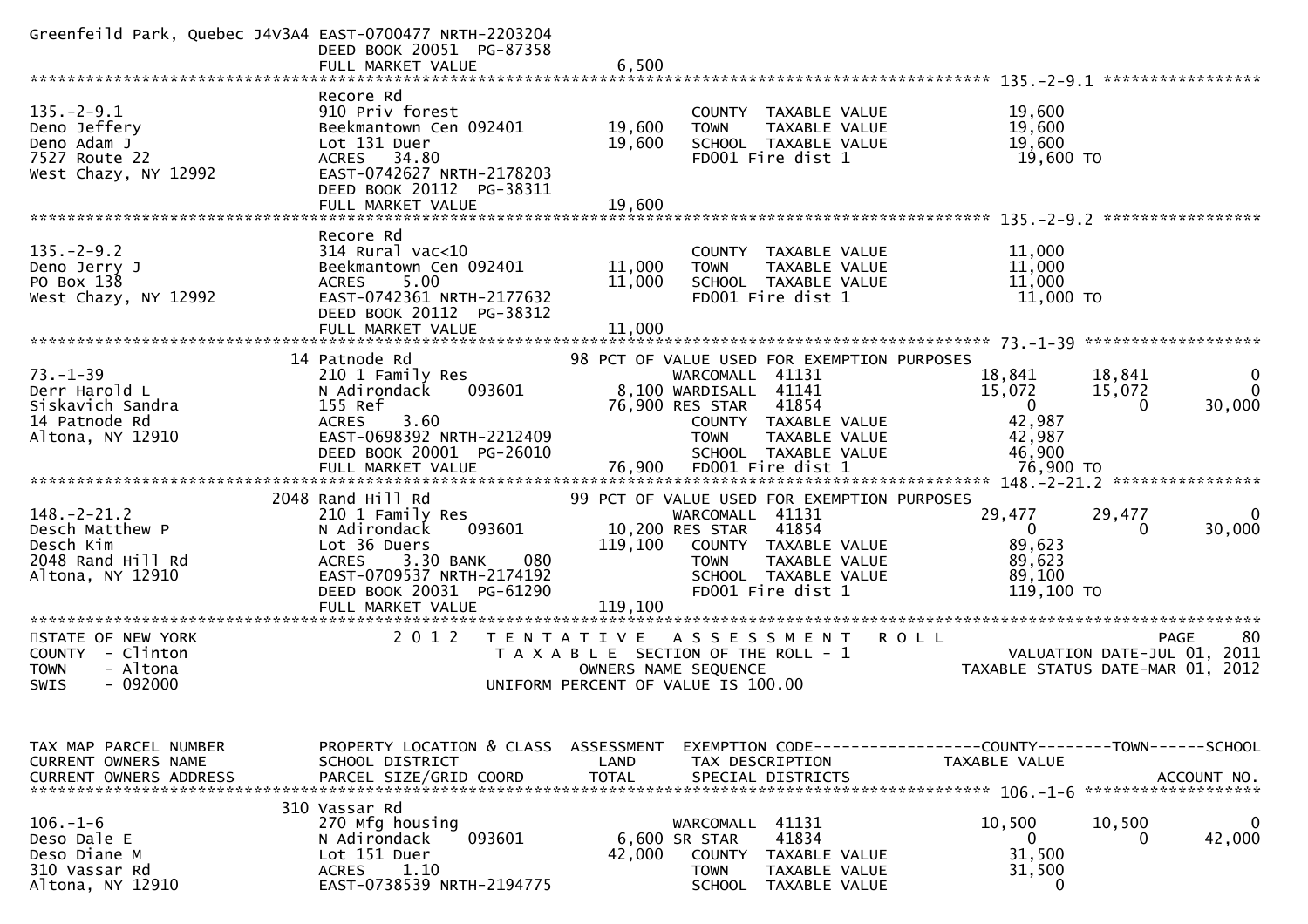|                                                                                                            | DEED BOOK 20041 PG-74722                                                                                                                                      |                         | FD001 Fire dist 1                                                                                                         | 42,000 TO                                                                                    |
|------------------------------------------------------------------------------------------------------------|---------------------------------------------------------------------------------------------------------------------------------------------------------------|-------------------------|---------------------------------------------------------------------------------------------------------------------------|----------------------------------------------------------------------------------------------|
| $101. - 2 - 10.2$<br>Desotelle Herman<br>Desotelle Rosemarie<br>3050 Rt 11<br>Mooers Forks, NY 12959       | 1378 Plank Rd<br>270 Mfg housing<br>093601<br>N Adirondack<br>$25$ Sg<br>2.20<br><b>ACRES</b><br>EAST-0678433 NRTH-2193734<br>DEED BOOK 574<br>PG-1117        | 6,600<br>20,100         | COUNTY TAXABLE VALUE<br><b>TOWN</b><br>TAXABLE VALUE<br>SCHOOL TAXABLE VALUE<br>FD001 Fire dist 1                         | 20,100<br>20,100<br>20,100<br>20,100 TO                                                      |
| $74. - 1 - 24$<br>Devens Raymond<br>Devens Philanda<br>249 Washington Ave<br>Lake Mary, FL 32746           | 159 Joe Wood Rd<br>$314$ Rural vac<10<br>093601<br>N Adirondack<br>111 Ref<br>7.00<br><b>ACRES</b><br>EAST-0715153 NRTH-2211342<br>DEED BOOK 20051 PG-87933   | 10,100<br>10,100        | COUNTY TAXABLE VALUE<br>TAXABLE VALUE<br><b>TOWN</b><br>SCHOOL TAXABLE VALUE<br>FD001 Fire dist 1<br>LT001 Altona light 1 | 10,100<br>10,100<br>10,100<br>10,100 TO<br>$10,100$ TO                                       |
| $74. - 1 - 25.14$<br>Devins Ray A<br>8842-A Van Autreve Ave<br>Fort Lewis, WA 98433                        | Joe Wood Rd<br>322 Rural vac>10<br>N Adirondack<br>093601<br>Lots 104, 105, & 111 Ref<br>ACRES 31.70<br>EAST-0715857 NRTH-2210336<br>DEED BOOK 20102 PG-32673 | 18,600<br>18,600        | COUNTY TAXABLE VALUE<br><b>TOWN</b><br>TAXABLE VALUE<br>SCHOOL TAXABLE VALUE<br>FD001 Fire dist 1<br>LT001 Altona light 1 | 18,600<br>18,600<br>18,600<br>18,600 TO<br>18,600 TO                                         |
| $89.1 - 3 - 26$<br>Deyo Irene D<br>Deyo Kevin K<br>485 Devils Den Rd<br>Altona, NY 12910                   | 462 Devils Den Rd<br>312 Vac w/imprv<br>093601<br>N Adirondack<br>110 Ref<br>1.70<br><b>ACRES</b><br>EAST-0711100 NRTH-2206577<br>DEED BOOK 20021 PG-43172    | 6,900<br>7,000          | COUNTY TAXABLE VALUE<br>TAXABLE VALUE<br><b>TOWN</b><br>SCHOOL TAXABLE VALUE<br>FD001 Fire dist 1<br>LT001 Altona light 1 | 7,000<br>7,000<br>7,000<br>7,000 TO<br>7,000 TO                                              |
| STATE OF NEW YORK<br>COUNTY - Clinton<br><b>TOWN</b><br>- Altona<br><b>SWIS</b><br>$-092000$               | 2 0 1 2<br>T E N T A T I V E                                                                                                                                  | OWNERS NAME SEQUENCE    | ASSESSMENT<br><b>ROLL</b><br>T A X A B L E SECTION OF THE ROLL - 1<br>UNIFORM PERCENT OF VALUE IS 100.00                  | 81<br><b>PAGE</b><br>VALUATION DATE-JUL 01,<br>2011<br>TAXABLE STATUS DATE-MAR 01, 2012      |
| TAX MAP PARCEL NUMBER<br>CURRENT OWNERS NAME<br><b>CURRENT OWNERS ADDRESS</b>                              | PROPERTY LOCATION & CLASS ASSESSMENT<br>SCHOOL DISTRICT<br>PARCEL SIZE/GRID COORD<br>485 Devils Den Rd                                                        | LAND<br><b>TOTAL</b>    | TAX DESCRIPTION<br>SPECIAL DISTRICTS                                                                                      | EXEMPTION CODE-----------------COUNTY-------TOWN------SCHOOL<br>TAXABLE VALUE<br>ACCOUNT NO. |
| $89.1 - 1 - 13.1$<br>Deyo Life Estate Irene D<br>Miller Sharron B<br>485 Devils Den Rd<br>Altona, NY 12910 | 210 1 Family Res<br>N Adirondack<br>093601<br>Lot 131 Pat Ref<br>50.00 DPTH 290.00<br><b>FRNT</b><br>EAST-0710731 NRTH-2207061                                | 4,700 SR STAR<br>91,000 | AGED - ALL 41800<br>41834<br>COUNTY<br>TAXABLE VALUE<br><b>TOWN</b><br>TAXABLE VALUE<br><b>SCHOOL</b><br>TAXABLE VALUE    | 45,500<br>45,500<br>45,500<br>$\mathbf{0}$<br>45,500<br>0<br>45,500<br>45,500<br>0           |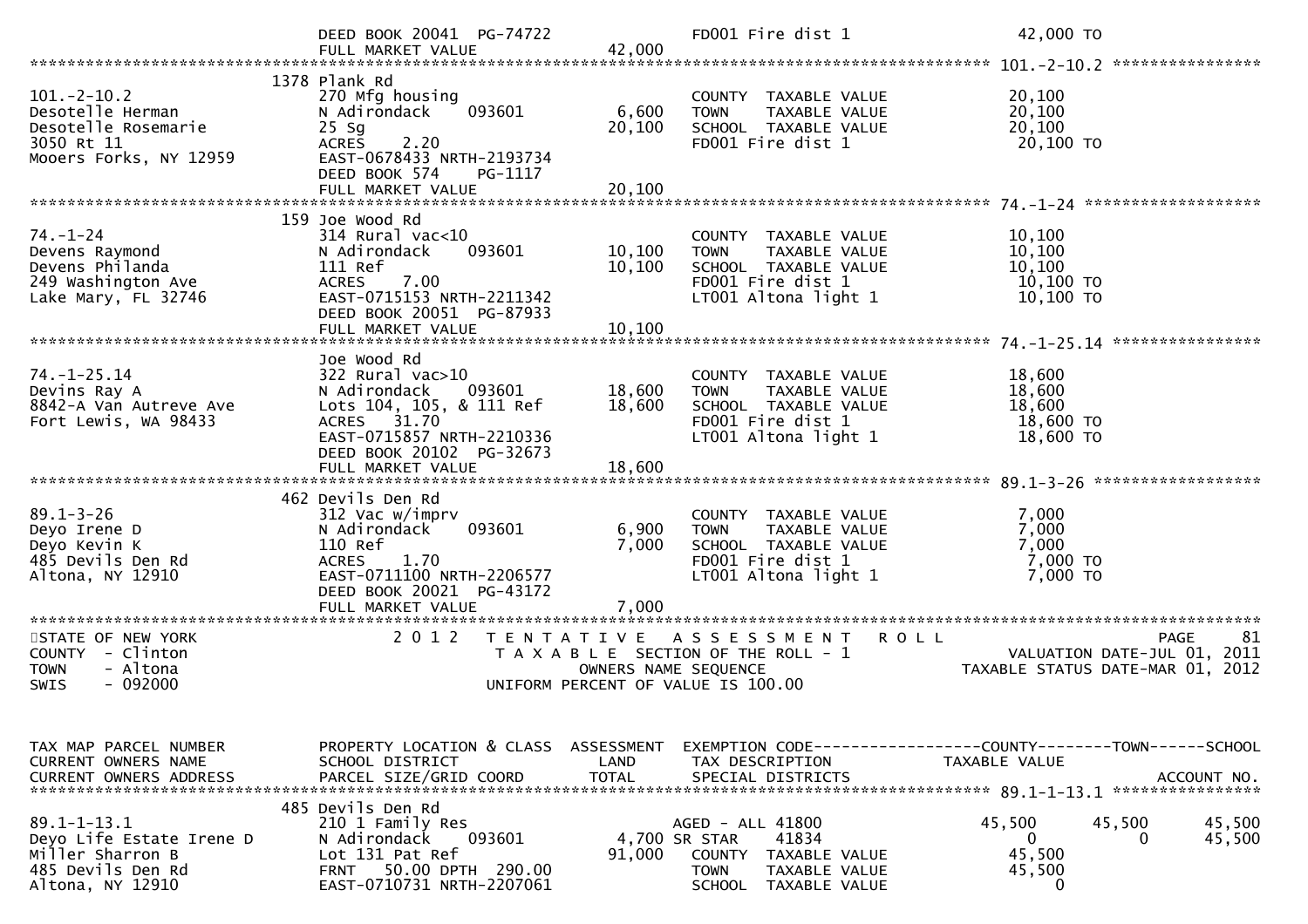|                                                                                                               | DEED BOOK 20041 PG-70334                                                                                                                                                          |                                           | FD001 Fire dist 1                                                                                                                                                                                                      | 91,000 TO                                                                                         |
|---------------------------------------------------------------------------------------------------------------|-----------------------------------------------------------------------------------------------------------------------------------------------------------------------------------|-------------------------------------------|------------------------------------------------------------------------------------------------------------------------------------------------------------------------------------------------------------------------|---------------------------------------------------------------------------------------------------|
| $89. - 1 - 3.1$<br>Deyo Life Use Chandler A Jr<br>Deyo Life Use Joan<br>451 Devils Den Rd<br>Altona, NY 12910 | 451 Devils Den Rd<br>240 Rural res<br>093601<br>N Adirondack<br>131 Ref<br><b>ACRES</b><br>51.30<br>EAST-0708716 NRTH-2206036<br>DEED BOOK 20031 PG-64482<br>FULL MARKET VALUE    | 95,000<br>95,000                          | 84 PCT OF VALUE USED FOR EXEMPTION PURPOSES<br>WARNONALL 41121<br>41834<br>21,900 SR STAR<br>COUNTY TAXABLE VALUE<br>TAXABLE VALUE<br><b>TOWN</b><br>SCHOOL TAXABLE VALUE<br>FD001 Fire dist 1<br>LT001 Altona light 1 | 11,970<br>11,970<br>0<br>62,200<br>0<br>0<br>83,030<br>83,030<br>32,800<br>95,000 TO<br>95,000 TO |
|                                                                                                               |                                                                                                                                                                                   |                                           |                                                                                                                                                                                                                        |                                                                                                   |
| $89.1 - 1 - 12$<br>Deyo Roger<br>489 Devils Den Rd<br>PO Box 42<br>Altona, NY 12910                           | 489 Devils Den Rd<br>220 2 Family Res<br>N Adirondack<br>093601<br>131 Ref<br>FRNT 84.00 DPTH 231.00<br>EAST-0710775 NRTH-2207138<br>DEED BOOK 648<br>PG-158<br>FULL MARKET VALUE | 5,500<br>99,400<br>99,400                 | COUNTY TAXABLE VALUE<br><b>TOWN</b><br>TAXABLE VALUE<br>SCHOOL TAXABLE VALUE<br>FD001 Fire dist 1<br>LT001 Altona light 1                                                                                              | 99,400<br>99,400<br>99,400<br>99,400 TO<br>99,400 TO                                              |
|                                                                                                               |                                                                                                                                                                                   |                                           |                                                                                                                                                                                                                        | $135 - 2 - 33$ ********************                                                               |
| $135. - 2 - 33$<br>Deyo Rufus C Jr<br>Deyo Julie E<br>7826 Route 9<br>Plattsburgh, NY 12901                   | Recore Rd<br>321 Abandoned ag<br>Beekmantown Cen 092401<br>142-143-146-147 Duer<br>ACRES 58.60<br>EAST-0738348 NRTH-2180970<br>DEED BOOK 20072 PG-4392<br>FULL MARKET VALUE       | 23,100<br>23,100<br>23,100                | <b>COUNTY</b><br><b>TAXABLE VALUE</b><br>TAXABLE VALUE<br><b>TOWN</b><br>SCHOOL TAXABLE VALUE<br>FD001 Fire dist 1                                                                                                     | 23,100<br>23,100<br>23,100<br>23,100 TO                                                           |
|                                                                                                               |                                                                                                                                                                                   |                                           |                                                                                                                                                                                                                        |                                                                                                   |
| $135. - 2 - 37.3$<br>Deyo Rufus C Jr<br>7826 Rt 9<br>Plattsburgh, NY 12901                                    | Atwood Rd<br>321 Abandoned ag<br>Beekmantown Cen 092401<br>Lot 142 Duers<br>21.50<br><b>ACRES</b><br>EAST-0737178 NRTH-2181519<br>DEED BOOK 917<br>PG-161                         | 16,600<br>16,600                          | COUNTY TAXABLE VALUE<br><b>TOWN</b><br>TAXABLE VALUE<br>SCHOOL TAXABLE VALUE<br>FD001 Fire dist 1                                                                                                                      | 16,600<br>16,600<br>16,600<br>16,600 TO                                                           |
| **********************                                                                                        | FULL MARKET VALUE<br>***********************                                                                                                                                      | 16.600                                    |                                                                                                                                                                                                                        |                                                                                                   |
| STATE OF NEW YORK<br>- Clinton<br>COUNTY<br>- Altona<br><b>TOWN</b><br>$-092000$<br><b>SWIS</b>               | 2 0 1 2                                                                                                                                                                           | T E N T A T I V E<br>OWNERS NAME SEQUENCE | A S S E S S M E N T<br>T A X A B L E SECTION OF THE ROLL - 1<br>UNIFORM PERCENT OF VALUE IS 100.00                                                                                                                     | -82<br><b>PAGE</b><br>R O L L<br>VALUATION DATE-JUL 01, 2011<br>TAXABLE STATUS DATE-MAR 01, 2012  |
| TAX MAP PARCEL NUMBER<br>CURRENT OWNERS NAME<br><b>CURRENT OWNERS ADDRESS</b>                                 | PROPERTY LOCATION & CLASS<br>SCHOOL DISTRICT<br>PARCEL SIZE/GRID COORD                                                                                                            | ASSESSMENT<br>LAND<br><b>TOTAL</b>        | TAX DESCRIPTION<br>SPECIAL DISTRICTS                                                                                                                                                                                   | EXEMPTION CODE-----------------COUNTY-------TOWN------SCHOOL<br>TAXABLE VALUE<br>ACCOUNT NO.      |
| $89.1 - 2 - 32$<br>Deyo Stephen G<br>Deyo Barbara<br>516 Devils Den Rd<br>PO Box 107                          | 516 Devils Den Rd<br>210 1 Family Res<br>N Adirondack<br>093601<br>110 Ref<br>1.30<br><b>ACRES</b><br>EAST-0711154 NRTH-2207837                                                   | 6,500<br>71,700                           | 41834<br>SR STAR<br><b>COUNTY</b><br>TAXABLE VALUE<br><b>TOWN</b><br>TAXABLE VALUE<br>SCHOOL TAXABLE VALUE<br>FD001 Fire dist 1                                                                                        | $\mathbf 0$<br>0<br>62,200<br>71,700<br>71,700<br>9,500<br>71,700 TO                              |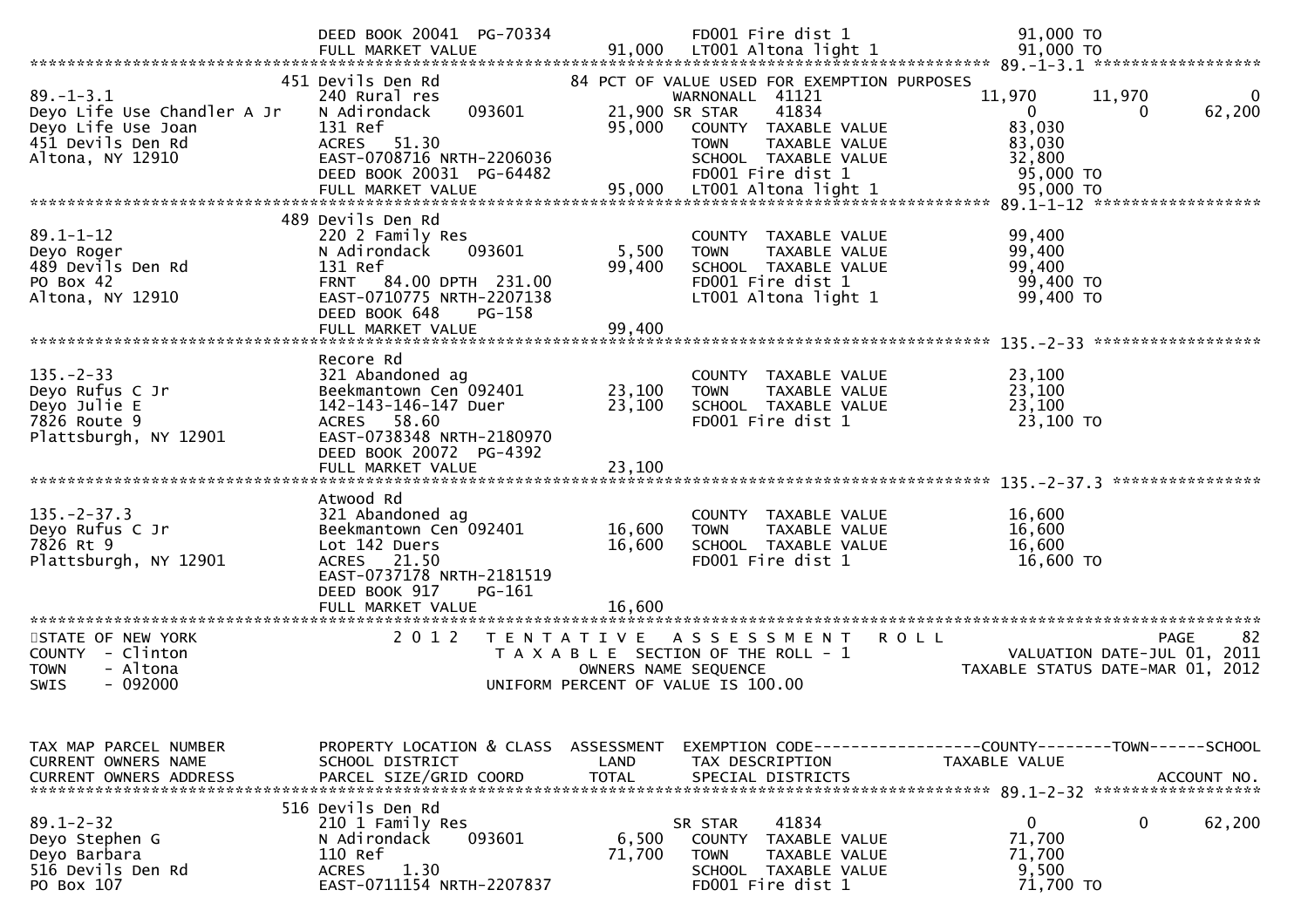| Altona, NY 12910                                                                                                             | PG-510<br>DEED BOOK 500<br>FULL MARKET VALUE                                                                                                                              | 71,700                     | LT001 Altona light 1                                                                                                   | 71,700 TO                                                                                    |
|------------------------------------------------------------------------------------------------------------------------------|---------------------------------------------------------------------------------------------------------------------------------------------------------------------------|----------------------------|------------------------------------------------------------------------------------------------------------------------|----------------------------------------------------------------------------------------------|
| $150. - 1 - 6$<br>Deyo Todd<br>434 Burke Rd<br>Plattsburgh, NY 12901                                                         | Recore Rd<br>910 Priv forest<br>Beekmantown Cen 092401<br>145 Duer<br>ACRES 84.10<br>EAST-0742611 NRTH-2176275<br>DEED BOOK 20011 PG-35782<br>FULL MARKET VALUE           | 27,000<br>27,000<br>27,000 | COUNTY TAXABLE VALUE<br>TAXABLE VALUE<br><b>TOWN</b><br>SCHOOL TAXABLE VALUE<br>FD001 Fire dist 1                      | 27,000<br>27,000<br>27,000<br>27,000 TO                                                      |
| $73 - 3 - 14$<br>Dichiara Peter<br>Attn: Anne Muniz<br>19 Cozzins Pl<br>Patchogue, NY 11772                                  | Helens Way<br>$314$ Rural vac<10<br>N Adirondack<br>093601<br>166 Ref<br>8.30<br><b>ACRES</b><br>EAST-0696420 NRTH-2213867<br>DEED BOOK 579<br>PG-984                     | 7,200<br>7,200             | COUNTY TAXABLE VALUE<br>TAXABLE VALUE<br><b>TOWN</b><br>SCHOOL TAXABLE VALUE<br>FD001 Fire dist 1                      | 7,200<br>7,200<br>7,200<br>7,200 TO                                                          |
| $88.14 - 1 - 41$<br>Dietrich Anthony W<br>Dietrich Betty Felicien<br>304 Pressed Brick Dr<br>Brampton, ON, Canada<br>L6V 4L4 | 11 Pinewood Dr<br>270 Mfg housing<br>N Adirondack<br>093601<br>Stonewall Acres Lot 41<br>FRNT 100.00 DPTH 101.79<br>EAST-0698992 NRTH-2204116<br>DEED BOOK 20082 PG-16684 | 4,000<br>12,500            | COUNTY TAXABLE VALUE<br>TAXABLE VALUE<br><b>TOWN</b><br>SCHOOL TAXABLE VALUE<br>FD001 Fire dist 1                      | 12,500<br>12,500<br>12,500<br>12,500 TO                                                      |
| $88.14 - 1 - 39$<br>Dietrich David G<br>Dietrich Catherine E<br>6332 Fortune Dr<br>Ottawa, ON, Canada K1C 1Z1                | 3 Pinewood Dr<br>312 Vac w/imprv<br>N Adirondack<br>093601<br>Stonewall Acres Lot 39<br>FRNT 80.00 DPTH 125.00<br>EAST-0699046 NRTH-2203928<br>DEED BOOK 20082 PG-16556   | 4,500<br>5,000             | COUNTY TAXABLE VALUE<br>TAXABLE VALUE<br><b>TOWN</b><br>SCHOOL TAXABLE VALUE<br>FD001 Fire dist 1                      | 5,000<br>5,000<br>5,000<br>5,000 TO                                                          |
| STATE OF NEW YORK<br>COUNTY - Clinton<br><b>TOWN</b><br>- Altona<br><b>SWIS</b><br>$-092000$                                 | 2 0 1 2<br>T E N T A T I V E                                                                                                                                              | OWNERS NAME SEQUENCE       | <b>ROLL</b><br>A S S E S S M E N T<br>T A X A B L E SECTION OF THE ROLL - 1<br>UNIFORM PERCENT OF VALUE IS 100.00      | 83<br>PAGE<br>VALUATION DATE-JUL 01,<br>2011<br>TAXABLE STATUS DATE-MAR 01, 2012             |
| TAX MAP PARCEL NUMBER<br>CURRENT OWNERS NAME<br><b>CURRENT OWNERS ADDRESS</b>                                                | PROPERTY LOCATION & CLASS ASSESSMENT<br>SCHOOL DISTRICT<br>PARCEL SIZE/GRID COORD                                                                                         | LAND<br><b>TOTAL</b>       | TAX DESCRIPTION<br>SPECIAL DISTRICTS                                                                                   | EXEMPTION CODE-----------------COUNTY-------TOWN------SCHOOL<br>TAXABLE VALUE<br>ACCOUNT NO. |
| $150. - 3 - 9$<br>Dillon Laurel L<br>10 Westwood Dr<br>West Chazy, NY 12992                                                  | 10 Westwood Dr<br>210 1 Family Res<br>N Adirondack<br>093601<br>Sub Map 20 Pg 28 Lot 9<br>FRNT 200.00 DPTH 210.00<br><b>BANK</b><br>080                                   | 9,100<br>73,700            | 41854<br>RES STAR<br>COUNTY TAXABLE VALUE<br><b>TOWN</b><br>TAXABLE VALUE<br>SCHOOL TAXABLE VALUE<br>FD001 Fire dist 1 | 0<br>0<br>30,000<br>73,700<br>73,700<br>43,700<br>73,700 TO                                  |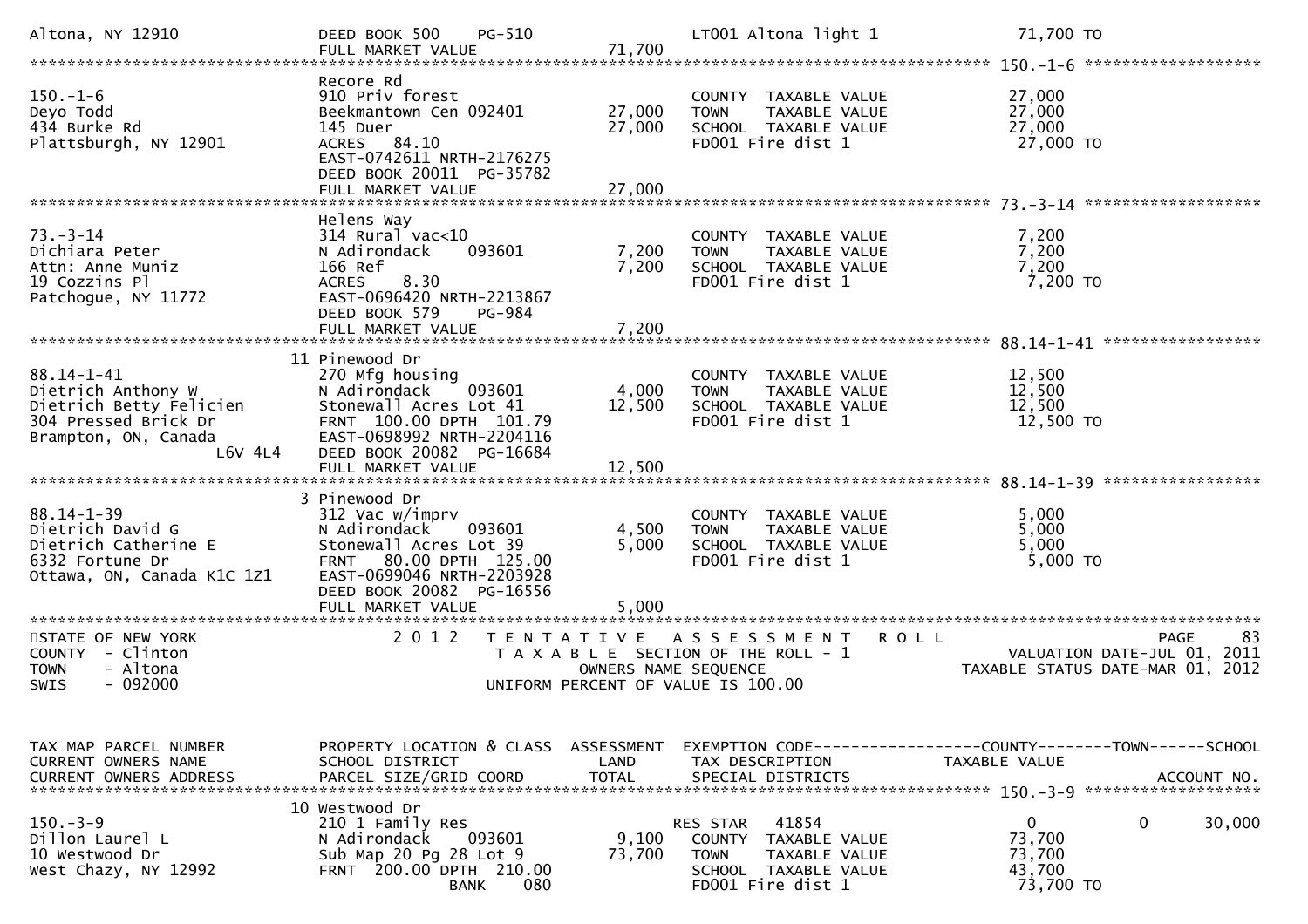|                                                                                                       | EAST-0736392 NRTH-2175331<br>DEED BOOK 20021 PG-45190<br>FULL MARKET VALUE                                                                                                                                       | 73,700                             |                                                                                                                                                                                                       | *******************                                                                                  |
|-------------------------------------------------------------------------------------------------------|------------------------------------------------------------------------------------------------------------------------------------------------------------------------------------------------------------------|------------------------------------|-------------------------------------------------------------------------------------------------------------------------------------------------------------------------------------------------------|------------------------------------------------------------------------------------------------------|
| $149. - 1 - 8$<br>Dirschauer Donald P Sr.<br>18 Bayberry Dr<br>Waretown, NJ 08758                     | 52 Murtagh Hill Rd<br>260 Seasonal res<br>093601<br>N Adirondack<br>128 Duer 1937<br>ACRES 13.20<br>EAST-0730482 NRTH-2175130<br>DEED BOOK 20092 PG-22486<br>FULL MARKET VALUE                                   | 11,000<br>25,000<br>25,000         | COUNTY TAXABLE VALUE<br>TAXABLE VALUE<br><b>TOWN</b><br>SCHOOL TAXABLE VALUE<br>FD001 Fire dist 1                                                                                                     | 25,000<br>25,000<br>25,000<br>25,000 TO                                                              |
| $132. - 1 - 4.2$<br>Donah Gary A<br>10702 5th St<br>Riverview, FL 33569                               | 2558 Rand Hill Rd<br>260 Seasonal res<br>093601<br>N Adirondack<br>40 Duer<br><b>ACRES</b><br>1.20<br>EAST-0704291 NRTH-2185502                                                                                  | 9,100<br>22,900                    | COUNTY TAXABLE VALUE<br><b>TOWN</b><br>TAXABLE VALUE<br>SCHOOL TAXABLE VALUE<br>FD001 Fire dist 1                                                                                                     | 22,900<br>22,900<br>22,900<br>22,900 TO                                                              |
|                                                                                                       | DEED BOOK 20051 PG-89682<br>FULL MARKET VALUE                                                                                                                                                                    | 22,900                             |                                                                                                                                                                                                       |                                                                                                      |
| $89.1 - 2 - 2.2$<br>Donahue Christine<br>570 Devils Den Rd<br>Altona, NY 12910                        | 570/572 Devils Den Rd<br>280 Res Multiple<br>N Adirondack<br>093601<br>Corr. Deed 20102/36409<br>14.57 BANK<br><b>ACRES</b><br>320<br>EAST-0711325 NRTH-2208870<br>DEED BOOK 20102 PG-36409<br>FULL MARKET VALUE | 19,800<br>90,100<br>90,100         | 41854<br>RES STAR<br>COUNTY<br>TAXABLE VALUE<br><b>TOWN</b><br>TAXABLE VALUE<br>SCHOOL TAXABLE VALUE<br>FD001 Fire dist 1<br>LT001 Altona light 1                                                     | $\overline{0}$<br>$\Omega$<br>30,000<br>90,100<br>90,100<br>60,100<br>90,100 TO<br>90,100 TO         |
| $148. - 1 - 8$<br>Donovan Loretta J<br>2141 Rand Hill Rd<br>Altona, NY 12910<br>********************* | 2141 Rand Hill Rd<br>210 1 Family Res<br>093601<br>N Adirondack<br>Lot 37 Duer<br>9.40<br><b>ACRES</b><br>EAST-0707790 NRTH-2176395<br>DEED BOOK 98001 PG-05980<br>FULL MARKET VALUE<br>********************     | 99,400<br>99,400                   | 96 PCT OF VALUE USED FOR EXEMPTION PURPOSES<br>WARCOMALL 41131<br>13,200 SR STAR<br>41834<br>COUNTY TAXABLE VALUE<br><b>TAXABLE VALUE</b><br><b>TOWN</b><br>SCHOOL TAXABLE VALUE<br>FD001 Fire dist 1 | 23,856<br>23,856<br>0<br>62,200<br>$\mathbf{0}$<br>0<br>75,544<br>75,544<br>37,200<br>99,400 TO      |
| STATE OF NEW YORK<br><b>COUNTY</b><br>- Clinton<br>- Altona<br><b>TOWN</b><br>- 092000<br><b>SWIS</b> | 2 0 1 2<br>T E N T A T I V E                                                                                                                                                                                     |                                    | A S S E S S M E N T<br>T A X A B L E SECTION OF THE ROLL - 1<br>OWNERS NAME SEQUENCE<br>UNIFORM PERCENT OF VALUE IS 100.00                                                                            | -84<br><b>ROLL</b><br><b>PAGE</b><br>VALUATION DATE-JUL 01, 2011<br>TAXABLE STATUS DATE-MAR 01, 2012 |
| TAX MAP PARCEL NUMBER<br><b>CURRENT OWNERS NAME</b><br><b>CURRENT OWNERS ADDRESS</b>                  | PROPERTY LOCATION & CLASS<br>SCHOOL DISTRICT<br>PARCEL SIZE/GRID COORD                                                                                                                                           | ASSESSMENT<br>LAND<br><b>TOTAL</b> | TAX DESCRIPTION<br>SPECIAL DISTRICTS                                                                                                                                                                  | EXEMPTION CODE-----------------COUNTY-------TOWN------SCHOOL<br>TAXABLE VALUE<br>ACCOUNT NO.         |
| $148. - 1 - 3$<br>Dora M Heald, Trustee<br>Dora M Heald Living Trust<br>32 Meadowbrook Ave            | Rand Hill Rd<br>321 Abandoned ag<br>093601<br>N Adirondack<br>37 Duer<br><b>ACRES</b><br>13.40                                                                                                                   | 14,600<br>14,600                   | COUNTY TAXABLE VALUE<br><b>TOWN</b><br>TAXABLE VALUE<br>SCHOOL TAXABLE VALUE<br>FD001 Fire dist 1                                                                                                     | 14,600<br>14,600<br>14,600<br>14,600 TO                                                              |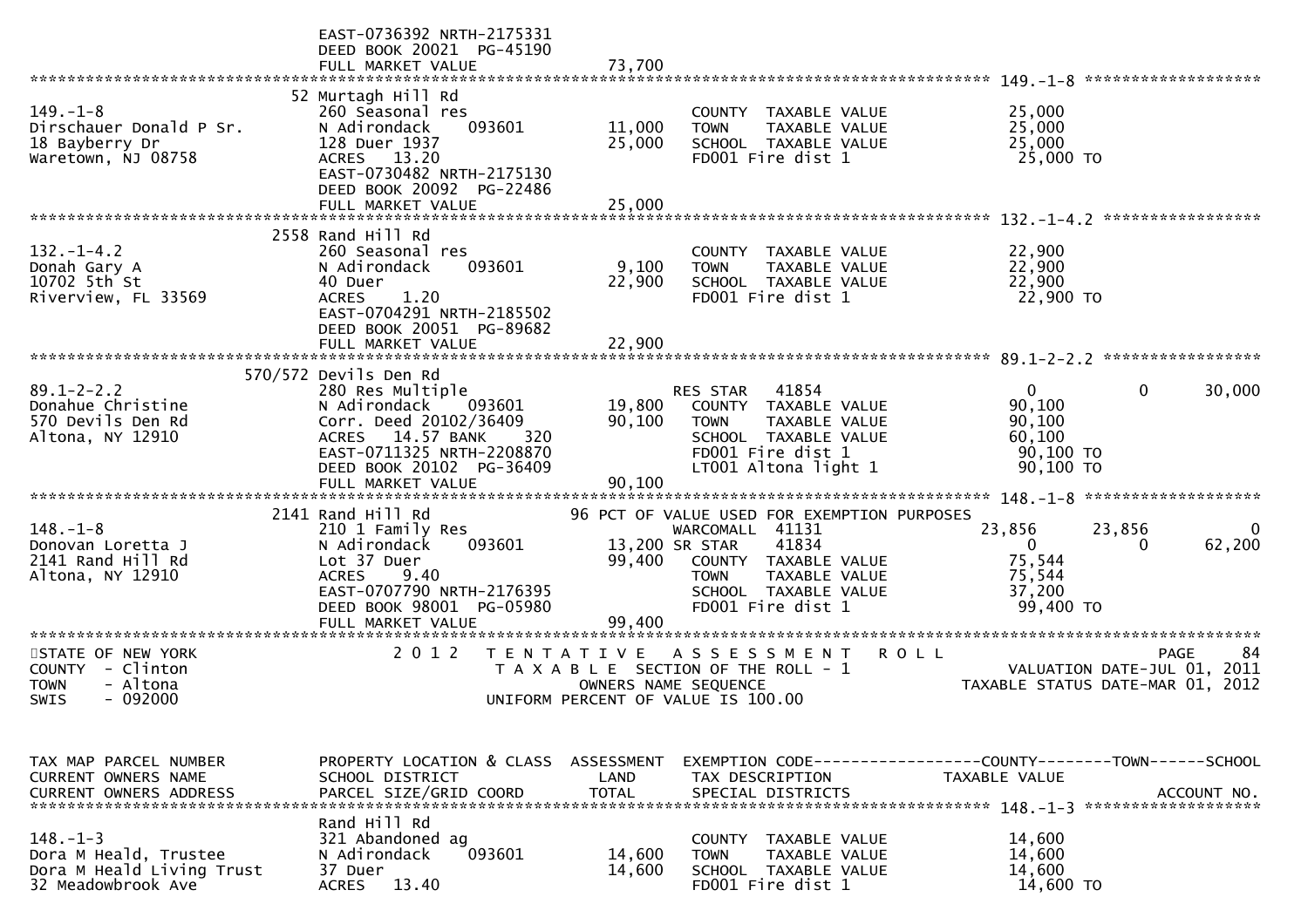| Eatontown, NJ 07724                                                                             | EAST-0706790 NRTH-2177698<br>DEED BOOK 20102 PG-36213<br>FULL MARKET VALUE                                                                                                                                      | 14,600                                |                                                                                                                                                                                     |                                                                                                                                                        |
|-------------------------------------------------------------------------------------------------|-----------------------------------------------------------------------------------------------------------------------------------------------------------------------------------------------------------------|---------------------------------------|-------------------------------------------------------------------------------------------------------------------------------------------------------------------------------------|--------------------------------------------------------------------------------------------------------------------------------------------------------|
|                                                                                                 |                                                                                                                                                                                                                 |                                       |                                                                                                                                                                                     | $134. - 1 - 15$ ********************                                                                                                                   |
| $134. - 1 - 15$<br>Dorazio Robert<br>PO Box 164<br>Winoosi, VT 05404                            | Purdy Rd<br>910 Priv forest<br>093601<br>N Adirondack<br>104 Duer<br>ACRES 27.00<br>EAST-0723210 NRTH-2179448<br>DEED BOOK 513<br>PG-555<br>FULL MARKET VALUE                                                   | 12,000<br>12,000<br>12,000            | COUNTY TAXABLE VALUE<br><b>TOWN</b><br>TAXABLE VALUE<br>SCHOOL TAXABLE VALUE<br>FD001 Fire dist 1                                                                                   | 12,000<br>12,000<br>12,000<br>12,000 TO<br>****************                                                                                            |
|                                                                                                 | 119 Natures Wav                                                                                                                                                                                                 |                                       |                                                                                                                                                                                     |                                                                                                                                                        |
| $149. - 1 - 10.3$<br>Dorresteyn Ian<br>5844 SE Mall St<br>Portland, OR 97206                    | 240 Rural res<br>093601<br>N Adirondack<br>105 Duer<br>ACRES 23.00<br>EAST-0725550 NRTH-2175264<br>DEED BOOK 1029<br>PG-341                                                                                     | 13,400<br>39,900                      | COUNTY TAXABLE VALUE<br><b>TOWN</b><br>TAXABLE VALUE<br>SCHOOL TAXABLE VALUE<br>FD001 Fire dist 1                                                                                   | 39,900<br>39,900<br>39,900<br>39,900 TO                                                                                                                |
|                                                                                                 | FULL MARKET VALUE                                                                                                                                                                                               | 39,900                                |                                                                                                                                                                                     |                                                                                                                                                        |
| $119. - 1 - 15.22$<br>Dow Bradley H<br>4273 Military Tpke<br>Altona, NY 12910                   | 4273 Military Tpke<br>270 Mfg housing<br>093601<br>N Adirondack<br>Lot 68 Duer<br>ACRES 10.70<br>EAST-0713332 NRTH-2189229<br>DEED BOOK 975<br>PG-043<br>FULL MARKET VALUE                                      | 12,300 RES STAR<br>29,000<br>29,000   | 84 PCT OF VALUE USED FOR EXEMPTION PURPOSES<br>WARNONALL 41121<br>41854<br>COUNTY TAXABLE VALUE<br><b>TAXABLE VALUE</b><br><b>TOWN</b><br>SCHOOL TAXABLE VALUE<br>FD001 Fire dist 1 | $119. - 1 - 15.22$<br>***************<br>3,654<br>3,654<br>$\Omega$<br>29,000<br>$\Omega$<br>$\Omega$<br>25,346<br>25,346<br>$\mathbf{0}$<br>29,000 TO |
| $119. - 1 - 15.21$<br>Downey Amy L<br>Downey Shawn C<br>116 Duley Rd<br>Altona, NY 12910        | 116 Duley Rd<br>240 Rural res<br>093601<br>N Adirondack<br>Lot 68 Duer<br>080<br>9.80 BANK<br><b>ACRES</b><br>EAST-0712340 NRTH-2187915<br>DEED BOOK 20112 PG-38838<br>FULL MARKET VALUE<br>******************* | 11,800 RES STAR<br>165,000<br>165,000 | WARCOMALL 41131<br>41854<br>COUNTY TAXABLE VALUE<br><b>TOWN</b><br>TAXABLE VALUE<br>SCHOOL TAXABLE VALUE<br>FD001 Fire dist 1                                                       | 41,250<br>41,250<br>0<br>30,000<br>$\mathbf{0}$<br>0<br>123,750<br>123,750<br>135,000<br>165,000 TO                                                    |
| STATE OF NEW YORK<br><b>COUNTY</b><br>- Clinton<br><b>TOWN</b><br>- Altona<br>$-092000$<br>SWIS | 2 0 1 2<br>T E N T A T I V E                                                                                                                                                                                    | OWNERS NAME SEQUENCE                  | A S S E S S M E N T<br>T A X A B L E SECTION OF THE ROLL - 1<br>UNIFORM PERCENT OF VALUE IS 100.00                                                                                  | 85<br>R O L L<br><b>PAGE</b><br>VALUATION DATE-JUL 01, 2011<br>TAXABLE STATUS DATE-MAR 01, 2012                                                        |
| TAX MAP PARCEL NUMBER<br>CURRENT OWNERS NAME                                                    | PROPERTY LOCATION & CLASS<br>SCHOOL DISTRICT                                                                                                                                                                    | ASSESSMENT<br>LAND                    | TAX DESCRIPTION                                                                                                                                                                     | EXEMPTION CODE-----------------COUNTY-------TOWN------SCHOOL<br>TAXABLE VALUE                                                                          |
| $88.14 - 2 - 63$<br>Dragon Arch Inc<br>300 E 56th St Apt 8L<br>New York, NY 10022               | 89 Pinewood Dr<br>311 Res vac land<br>093601<br>N Adirondack<br>Sub Bk 10 Pg 123 Lot 63<br>60.00 DPTH 156.56<br><b>FRNT</b>                                                                                     | 4,100<br>4,100                        | COUNTY TAXABLE VALUE<br>TAXABLE VALUE<br><b>TOWN</b><br>SCHOOL TAXABLE VALUE<br>FD001 Fire dist 1                                                                                   | 4,100<br>4,100<br>4,100<br>4,100 TO                                                                                                                    |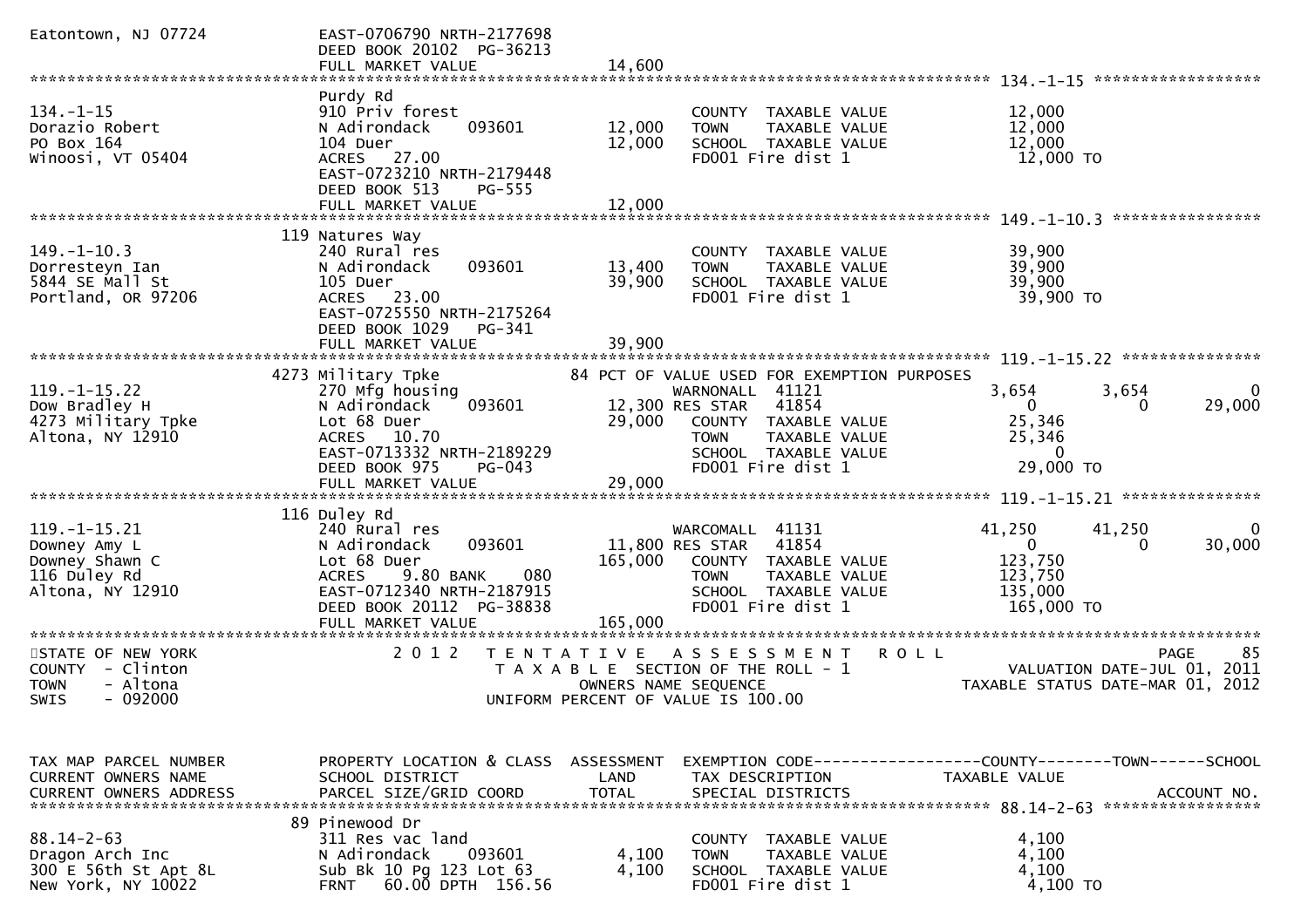|                                                                                                               | EAST-0698506 NRTH-2205261<br>DEED BOOK 20082 PG-17997<br>FULL MARKET VALUE                                                                                                                               | 4,100                        |                                                                                                                                                 |             |                                                                       |                                                                                      |
|---------------------------------------------------------------------------------------------------------------|----------------------------------------------------------------------------------------------------------------------------------------------------------------------------------------------------------|------------------------------|-------------------------------------------------------------------------------------------------------------------------------------------------|-------------|-----------------------------------------------------------------------|--------------------------------------------------------------------------------------|
|                                                                                                               |                                                                                                                                                                                                          |                              |                                                                                                                                                 |             |                                                                       |                                                                                      |
| $148. - 1 - 2$<br>Dragoon Aaron<br>2189 Rand Hill Rd<br>Altona, NY 12910-2626                                 | 2189 Rand Hill Rd<br>210 1 Family Res<br>N Adirondack<br>093601<br>Lot 37 Duer<br>Survey Map Filed 2009-002<br>ACRES 54.30<br>EAST-0706839 NRTH-2176765<br>DEED BOOK 20112 PG-43986<br>FULL MARKET VALUE | 22,500<br>129,000<br>129,000 | 41854<br><b>RES STAR</b><br>COUNTY TAXABLE VALUE<br><b>TOWN</b><br>TAXABLE VALUE<br>SCHOOL TAXABLE VALUE<br>FD001 Fire dist 1                   |             | $\mathbf{0}$<br>129,000<br>129,000<br>99,000<br>129,000 TO            | 0<br>30,000                                                                          |
|                                                                                                               |                                                                                                                                                                                                          |                              |                                                                                                                                                 |             |                                                                       |                                                                                      |
| $105. - 1 - 8$<br>Dragoon Gary<br>Dragoon Betty<br>218 Dragoon Rd<br>Altona, NY 12910-9735                    | Barnaby Rd<br>910 Priv forest<br>N Adirondack<br>093601<br>Lot 136 Duers<br>ACRES 67.90<br>EAST-0730034 NRTH-2197002<br>DEED BOOK 677<br>PG-215                                                          | 25,900<br>25,900             | COUNTY TAXABLE VALUE<br><b>TOWN</b><br>TAXABLE VALUE<br>SCHOOL TAXABLE VALUE<br>FD001 Fire dist 1                                               |             | 25,900<br>25,900<br>25,900<br>25,900 TO                               |                                                                                      |
|                                                                                                               | FULL MARKET VALUE                                                                                                                                                                                        | 25,900                       |                                                                                                                                                 |             |                                                                       |                                                                                      |
|                                                                                                               |                                                                                                                                                                                                          |                              |                                                                                                                                                 |             |                                                                       |                                                                                      |
| $75. - 1 - 2.1$<br>Dragoon Life Use Weldon<br>Dragoon Michael & Amy<br>131 Gonyea Rd<br>Altona, NY 12910      | Miner Farm Rd<br>105 Vac farmland<br>N Adirondack<br>093601<br>50 Ref<br>ACRES 719.60<br>EAST-0727611 NRTH-2214279<br>DEED BOOK 20051 PG-83476                                                           | 144,700<br>145,700           | COUNTY TAXABLE VALUE<br>TAXABLE VALUE<br><b>TOWN</b><br>SCHOOL TAXABLE VALUE<br>FD001 Fire dist 1                                               |             | 145,700<br>145,700<br>145,700<br>145,700 TO                           |                                                                                      |
|                                                                                                               |                                                                                                                                                                                                          |                              |                                                                                                                                                 |             |                                                                       |                                                                                      |
|                                                                                                               |                                                                                                                                                                                                          |                              |                                                                                                                                                 |             |                                                                       |                                                                                      |
| $75. - 1 - 2.11 - 1$<br>Dragoon Life Use Weldon<br>Dragoon Michael & Amy<br>131 Gonyea Rd<br>Altona, NY 12910 | 135-138 Gonyea Rd<br>112 Dairy farm<br>Northeastern Cl 092801<br>Lots 62 & 50 & 49 Ref Tra<br>ACRES 269.30<br>EAST-0733397 NRTH-2212543<br>DEED BOOK 20051 PG-83476                                      | 186,000                      | 10 YR AGR 41700<br>73,800 AGRI DISTR 41720<br>COUNTY TAXABLE VALUE<br><b>TOWN</b><br>TAXABLE VALUE<br>SCHOOL TAXABLE VALUE<br>FD001 Fire dist 1 |             | 52,000<br>$\mathbf{0}$<br>134,000<br>134,000<br>134,000<br>186,000 TO | 52,000<br>52,000<br>0<br>0                                                           |
| MAY BE SUBJECT TO PAYMENT<br>UNDER AGDIST LAW TIL 2016                                                        | FULL MARKET VALUE                                                                                                                                                                                        | 186,000                      |                                                                                                                                                 |             |                                                                       |                                                                                      |
| STATE OF NEW YORK<br>COUNTY - Clinton<br>TOWN - Altona<br>- 092000<br><b>SWIS</b>                             | 2 0 1 2                                                                                                                                                                                                  |                              | TENTATIVE ASSESSMENT<br>T A X A B L E SECTION OF THE ROLL - 1<br>OWNERS NAME SEQUENCE<br>UNIFORM PERCENT OF VALUE IS 100.00                     | <b>ROLL</b> |                                                                       | 86<br><b>PAGE</b><br>VALUATION DATE-JUL 01, 2011<br>TAXABLE STATUS DATE-MAR 01, 2012 |
| TAX MAP PARCEL NUMBER<br>CURRENT OWNERS NAME                                                                  | PROPERTY LOCATION & CLASS ASSESSMENT<br>SCHOOL DISTRICT                                                                                                                                                  | LAND                         | EXEMPTION CODE-----------------COUNTY-------TOWN------SCHOOL<br>TAX DESCRIPTION                                                                 |             | TAXABLE VALUE                                                         |                                                                                      |
| $75. - 1 - 2.11 - 2$<br>Dragoon Life Use Weldon                                                               | Gonyea Rd<br>105 Vac farmland<br>093601<br>N Adirondack                                                                                                                                                  | 35,500                       | COUNTY TAXABLE VALUE<br><b>TOWN</b><br>TAXABLE VALUE                                                                                            |             | 35,500<br>35,500                                                      |                                                                                      |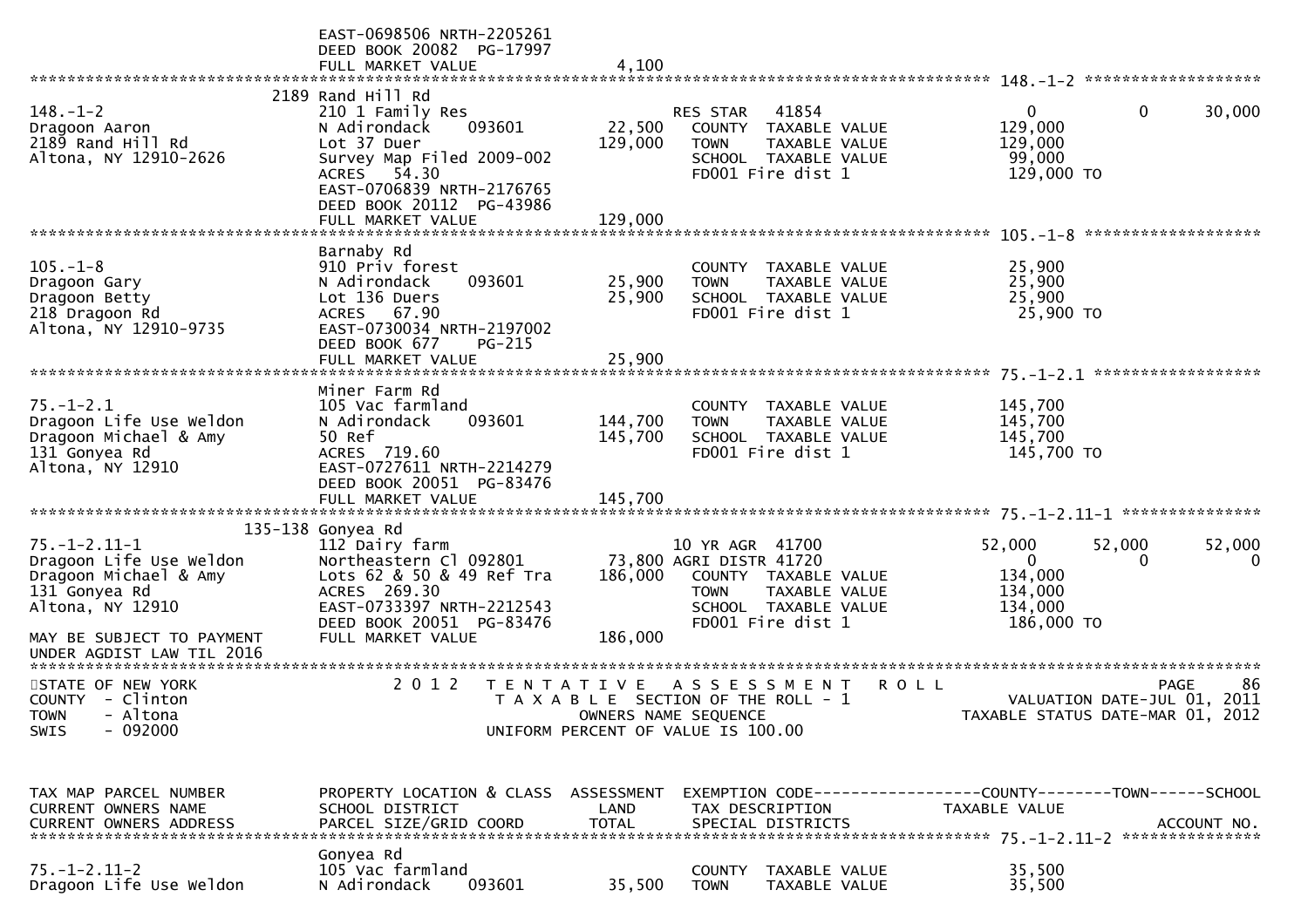| Dragoon Michael & Amy<br>131 Gonyea Rd<br>Altona, NY 12910                                             | Lot 63 & 49 Ref Tr<br>ACRES 132.00<br>EAST-0733397 NRTH-2212543<br>DEED BOOK 20051 PG-83476<br>FULL MARKET VALUE                                                                              | 35,500<br>35,500          | SCHOOL TAXABLE VALUE<br>FD001 Fire dist 1                                                                                                      |             | 35,500<br>35,500 TO                                               |                  |              |
|--------------------------------------------------------------------------------------------------------|-----------------------------------------------------------------------------------------------------------------------------------------------------------------------------------------------|---------------------------|------------------------------------------------------------------------------------------------------------------------------------------------|-------------|-------------------------------------------------------------------|------------------|--------------|
|                                                                                                        |                                                                                                                                                                                               |                           |                                                                                                                                                |             |                                                                   |                  |              |
| $76. - 1 - 5$<br>Dragoon Life Use Weldon<br>Dragoon Michael & Amy<br>131 Gonyea Rd<br>Altona, NY 12910 | Rt 22<br>105 Vac farmland<br>Northeastern Cl 092801<br>49 Pat Ref<br>ACRES 106.10<br>EAST-0734791 NRTH-2213567<br>DEED BOOK 20051 PG-83476                                                    | 35,400<br>35,400          | AGRI DISTR 41720<br>COUNTY TAXABLE VALUE<br><b>TOWN</b><br>TAXABLE VALUE<br>SCHOOL TAXABLE VALUE<br>FD001 Fire dist 1                          |             | $\mathbf{0}$<br>35,400<br>35,400<br>35,400<br>35,400 TO           | $\mathbf 0$      | $\mathbf{0}$ |
| MAY BE SUBJECT TO PAYMENT<br>UNDER AGDIST LAW TIL 2016                                                 | FULL MARKET VALUE                                                                                                                                                                             | 35,400                    |                                                                                                                                                |             |                                                                   |                  |              |
| $76. -4 - 1$<br>Dragoon Life Use Weldon<br>Dragoon Michael & Amy<br>131 Gonyea Rd<br>Altona, NY 12910  | 131 Gonyea Rd<br>210 1 Family Res<br>Northeastern Cl 092801<br>Lot 50 Ref<br><b>ACRES</b><br>1.00<br>EAST-0735438 NRTH-2211259<br>DEED BOOK 20051 PG-83476                                    | 89,600                    | AGED COUN 41802<br>41834<br>6,500 SR STAR<br>COUNTY TAXABLE VALUE<br>TAXABLE VALUE<br><b>TOWN</b><br>SCHOOL TAXABLE VALUE<br>FD001 Fire dist 1 |             | 44,800<br>$\mathbf{0}$<br>44,800<br>89,600<br>27,400<br>89,600 TO | 0<br>$\mathbf 0$ | 62,200       |
|                                                                                                        |                                                                                                                                                                                               |                           |                                                                                                                                                |             |                                                                   |                  |              |
| $103. - 1 - 34.22$<br>Drake Cari J<br>38 Boulrice Rd<br>Altona, NY 12910                               | 38 Boulrice Rd<br>270 Mfg housing<br>093601<br>N Adirondack<br>158 Ref Tr<br>1.00<br><b>ACRES</b><br>EAST-0699629 NRTH-2198504<br>DEED BOOK 986<br>PG-236                                     | 6,500<br>89,000           | 41854<br>RES STAR<br>COUNTY TAXABLE VALUE<br>TAXABLE VALUE<br><b>TOWN</b><br>SCHOOL TAXABLE VALUE<br>FD001 Fire dist 1                         |             | $\mathbf{0}$<br>89,000<br>89,000<br>59,000<br>89,000 TO           | $\mathbf{0}$     | 30,000       |
|                                                                                                        | FULL MARKET VALUE                                                                                                                                                                             | 89,000                    |                                                                                                                                                |             |                                                                   |                  |              |
| $102 - 1 - 11.2$<br>Drake Deborah<br>1139 Alder Bend Rd<br>Altona, NY 12910                            | 1139 Alder Bend Rd<br>210 1 Family Res<br>093601<br>N Adirondack<br>187 Ref<br><b>FRNT</b><br>75.00 DPTH 175.00<br>EAST-0694386 NRTH-2193848<br>DEED BOOK 99001 PG-13879<br>FULL MARKET VALUE | 4,800<br>46,800<br>46,800 | 41854<br><b>RES STAR</b><br>COUNTY TAXABLE VALUE<br><b>TOWN</b><br>TAXABLE VALUE<br>SCHOOL TAXABLE VALUE<br>FD001 Fire dist 1                  |             | $\mathbf{0}$<br>46,800<br>46,800<br>16,800<br>46,800 TO           | $\mathbf{0}$     | 30,000       |
| STATE OF NEW YORK<br>COUNTY - Clinton<br>- Altona<br><b>TOWN</b><br>$-092000$<br><b>SWIS</b>           | 2 0 1 2                                                                                                                                                                                       |                           | TENTATIVE ASSESSMENT<br>T A X A B L E SECTION OF THE ROLL - 1<br>OWNERS NAME SEQUENCE<br>UNIFORM PERCENT OF VALUE IS 100.00                    | <b>ROLL</b> | VALUATION DATE-JUL 01, 2011<br>TAXABLE STATUS DATE-MAR 01, 2012   | <b>PAGE</b>      | 87           |
| TAX MAP PARCEL NUMBER<br>CURRENT OWNERS NAME<br>CURRENT OWNERS ADDRESS                                 | PROPERTY LOCATION & CLASS ASSESSMENT<br>SCHOOL DISTRICT<br>PARCEL SIZE/GRID COORD<br>1137 Alder Bend Rd                                                                                       | LAND<br><b>TOTAL</b>      | EXEMPTION CODE-----------------COUNTY-------TOWN------SCHOOL<br>TAX DESCRIPTION<br>SPECIAL DISTRICTS                                           |             | TAXABLE VALUE                                                     |                  | ACCOUNT NO.  |
| $102 - 1 - 10$                                                                                         | 270 Mfg housing                                                                                                                                                                               |                           | COUNTY TAXABLE VALUE                                                                                                                           |             | 29,000                                                            |                  |              |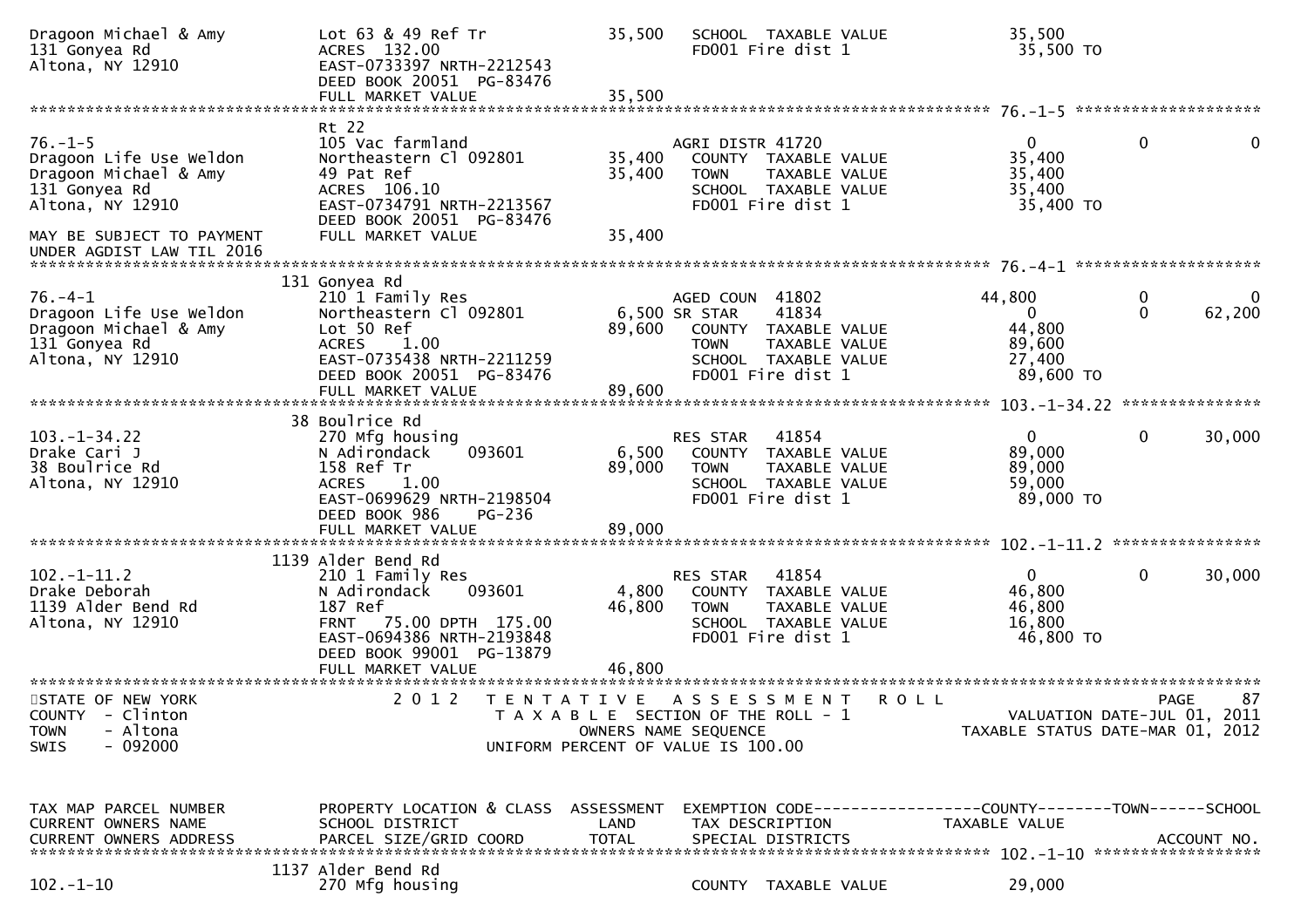| Drake Deborah E<br>Pecor Life Use Shirley<br>1139 Alder Bend Rd<br>Altona, NY 12910                           | 093601<br>N Adirondack<br>Lot 187 Pat Ref<br>FRNT 100.00 DPTH 175.00<br>EAST-0694420 NRTH-2193939<br>DEED BOOK 958<br>PG-169<br>FULL MARKET VALUE                                  | 5,900<br>29,000<br>29,000 | TAXABLE VALUE<br><b>TOWN</b><br>SCHOOL TAXABLE VALUE<br>FD001 Fire dist 1                                                                                                                             | 29,000<br>29,000<br>29,000 TO                                                        |                                                                                      |
|---------------------------------------------------------------------------------------------------------------|------------------------------------------------------------------------------------------------------------------------------------------------------------------------------------|---------------------------|-------------------------------------------------------------------------------------------------------------------------------------------------------------------------------------------------------|--------------------------------------------------------------------------------------|--------------------------------------------------------------------------------------|
|                                                                                                               |                                                                                                                                                                                    |                           |                                                                                                                                                                                                       |                                                                                      | *****************                                                                    |
| $118. - 1 - 3.7$<br>Drake Deborah E<br>1139 Alder Bend Rd<br>Altona, NY 12910                                 | Rand Hill Rd<br>$314$ Rural vac<10<br>093601<br>N Adirondack<br>Lot 15 Duers<br><b>ACRES</b><br>1.60<br>EAST-0702787 NRTH-2191346<br>DEED BOOK 99001 PG-18081<br>FULL MARKET VALUE | 6,900<br>6,900<br>6,900   | COUNTY TAXABLE VALUE<br>TAXABLE VALUE<br><b>TOWN</b><br>SCHOOL TAXABLE VALUE<br>FD001 Fire dist 1                                                                                                     | 6,900<br>6,900<br>6,900<br>6,900 TO                                                  |                                                                                      |
|                                                                                                               | 157 Brunell Rd                                                                                                                                                                     |                           |                                                                                                                                                                                                       |                                                                                      |                                                                                      |
| $89. - 3 - 5$<br>Drake Joyce<br>157 Brunell Rd<br>Altona, NY 12910                                            | 271 Mfg housings<br>093601<br>N Adirondack<br>Lot 110 Pat Ref<br>1.20<br><b>ACRES</b><br>EAST-0714184 NRTH-2206942<br>DEED BOOK 977<br><b>PG-038</b>                               |                           | 83 PCT OF VALUE USED FOR EXEMPTION PURPOSES<br>AGED C&T<br>41801<br>41834<br>6,500 SR STAR<br>52,500 RS STAR MH 41864<br>COUNTY TAXABLE VALUE<br><b>TOWN</b><br>TAXABLE VALUE<br>SCHOOL TAXABLE VALUE | 21,788<br>0<br>$\mathbf 0$<br>30,712<br>30,712<br>$\Omega$                           | 21,788<br>0<br>52,500<br>0<br>$\mathbf 0$<br>0                                       |
|                                                                                                               | FULL MARKET VALUE                                                                                                                                                                  | 52,500                    | FD001 Fire dist 1                                                                                                                                                                                     | 52,500 TO                                                                            |                                                                                      |
|                                                                                                               |                                                                                                                                                                                    |                           | LT001 Altona light 1                                                                                                                                                                                  | 52,500 TO                                                                            | ****************                                                                     |
|                                                                                                               | 88 Blue Chip Way                                                                                                                                                                   |                           |                                                                                                                                                                                                       |                                                                                      |                                                                                      |
| $134 - 2 - 28.3$<br>Drown Brenda L<br>88 Blue Chip Way<br>West Chazy, NY 12992                                | 280 Res Multiple<br>N Adirondack<br>093601<br>Lot 114 Duers<br><b>ACRES</b><br>6.30<br>EAST-0726196 NRTH-2177693<br>DEED BOOK 20112 PG-38211                                       | 19,900<br>483,300         | COUNTY TAXABLE VALUE<br>TAXABLE VALUE<br><b>TOWN</b><br>SCHOOL TAXABLE VALUE<br>FD001 Fire dist 1                                                                                                     | 483,300<br>483,300<br>483,300<br>483,300 TO                                          |                                                                                      |
|                                                                                                               | FULL MARKET VALUE                                                                                                                                                                  | 483,300                   |                                                                                                                                                                                                       |                                                                                      |                                                                                      |
|                                                                                                               | 4980 Rt 11                                                                                                                                                                         |                           | 70 PCT OF VALUE USED FOR EXEMPTION PURPOSES                                                                                                                                                           |                                                                                      |                                                                                      |
| $71.1 - 1 - 14.1$<br>Drown Eugene M<br>4980 Rt 11<br>Ellenburg Depot, NY 12935-2237 EAST-0675956 NRTH-2213809 | 210 1 Family Res<br>093601<br>N Adirondack<br><b>ACRES</b><br>4.40<br>DEED BOOK 98001 PG-06479<br>FULL MARKET VALUE                                                                | 90,000<br>90,000          | AGED COUN 41802<br>15,000 SR STAR<br>41834<br>COUNTY TAXABLE VALUE<br>TAXABLE VALUE<br><b>TOWN</b><br>SCHOOL TAXABLE VALUE<br>FD002 Ellenburg fire 21<br>LT002 Altona light 21                        | 31,500<br>$\Omega$<br>58,500<br>90,000<br>27,800<br>90,000 TO<br>90,000 TO           | 0<br>0<br>62,200<br>$\Omega$                                                         |
|                                                                                                               |                                                                                                                                                                                    |                           |                                                                                                                                                                                                       |                                                                                      |                                                                                      |
| STATE OF NEW YORK<br><b>COUNTY</b><br>- Clinton<br>- Altona<br><b>TOWN</b><br>$-092000$<br><b>SWIS</b>        | 2 0 1 2                                                                                                                                                                            | T E N T A T I V E         | A S S E S S M E N T<br>T A X A B L E SECTION OF THE ROLL - 1<br>OWNERS NAME SEQUENCE<br>UNIFORM PERCENT OF VALUE IS 100.00                                                                            | <b>ROLL</b>                                                                          | 88<br><b>PAGE</b><br>VALUATION DATE-JUL 01, 2011<br>TAXABLE STATUS DATE-MAR 01, 2012 |
| TAX MAP PARCEL NUMBER<br>CURRENT OWNERS NAME<br><b>CURRENT OWNERS ADDRESS</b>                                 | PROPERTY LOCATION & CLASS ASSESSMENT<br>SCHOOL DISTRICT<br>PARCEL SIZE/GRID COORD                                                                                                  | LAND<br><b>TOTAL</b>      | TAX DESCRIPTION<br>SPECIAL DISTRICTS                                                                                                                                                                  | EXEMPTION        CODE-----------------COUNTY-------TOWN------SCHOOL<br>TAXABLE VALUE | ACCOUNT NO.                                                                          |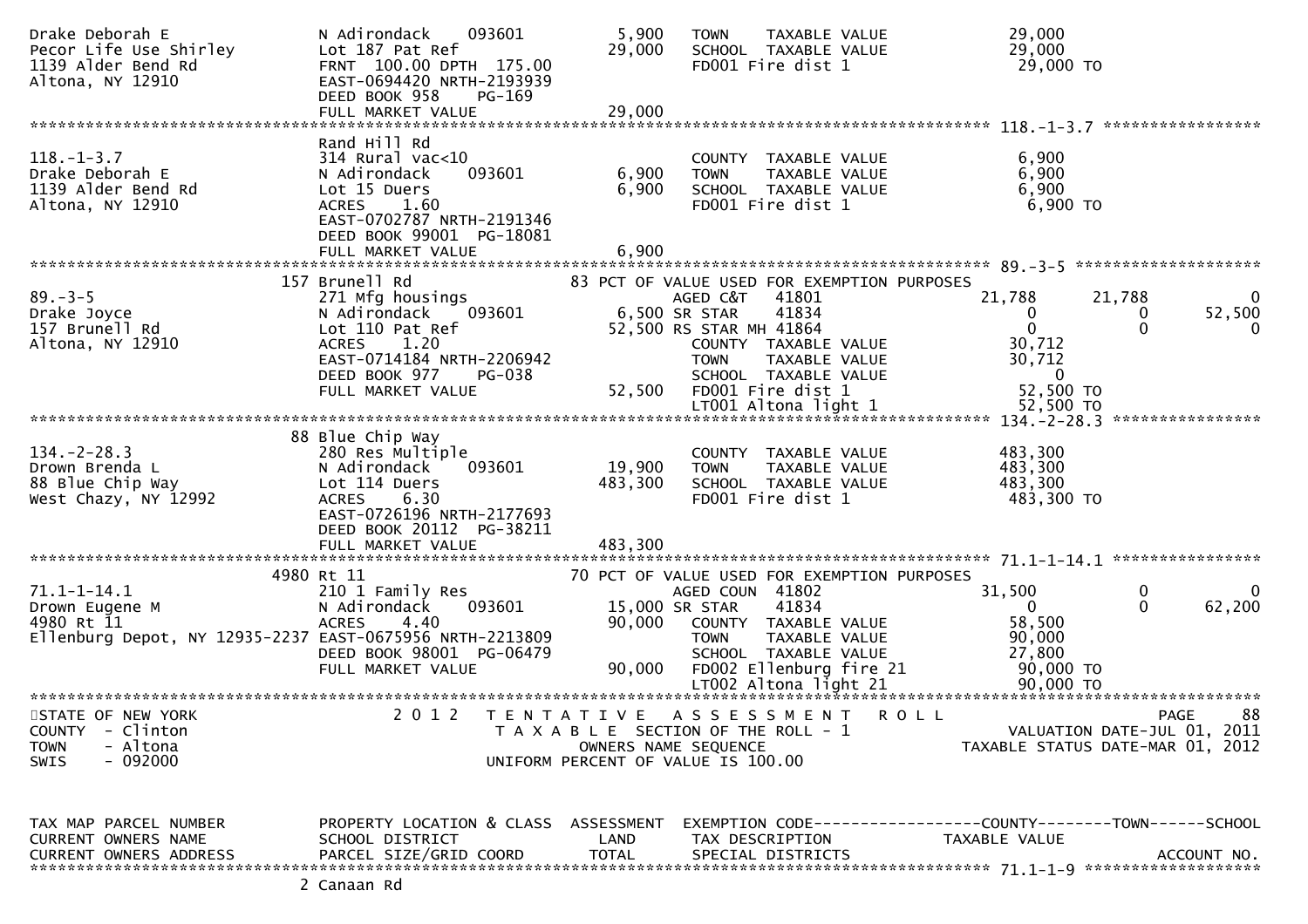| $71.1 - 1 - 9$<br>Drown Frank<br>Drown Lori<br>452 Brandy Brook Rd<br>Ellenburg Center, NY 12934 | 311 Res vac land<br>093601<br>N Adirondack<br>Bm<br>FRNT 120.00 DPTH 100.00<br>EAST-0675411 NRTH-2213582<br>DEED BOOK 20112 PG-45069<br>FULL MARKET VALUE | 4,600<br>4,600<br>4,600 | COUNTY TAXABLE VALUE<br><b>TOWN</b><br>TAXABLE VALUE<br>SCHOOL TAXABLE VALUE<br>FD002 Ellenburg fire 21<br>LT002 Altona light 21 | 4,600<br>4,600<br>4,600<br>4,600 TO<br>4,600 TO<br>****************                                 |
|--------------------------------------------------------------------------------------------------|-----------------------------------------------------------------------------------------------------------------------------------------------------------|-------------------------|----------------------------------------------------------------------------------------------------------------------------------|-----------------------------------------------------------------------------------------------------|
| $134 - 2 - 28.1$                                                                                 | Blue Chip Way<br>321 Abandoned ag                                                                                                                         |                         | COUNTY TAXABLE VALUE                                                                                                             | 25,500                                                                                              |
| Drown Stephen L II<br>88 Blue Chip Way<br>West Chazy, NY 12992                                   | N Adirondack<br>093601<br>114-115 Duer<br>ACRES 74.10<br>EAST-0727165 NRTH-2177771<br>DEED BOOK 627<br>PG-611                                             | 25,500<br>25,500        | TAXABLE VALUE<br><b>TOWN</b><br>SCHOOL TAXABLE VALUE<br>FD001 Fire dist 1                                                        | 25,500<br>25,500<br>25,500 TO                                                                       |
|                                                                                                  | FULL MARKET VALUE                                                                                                                                         | 25,500                  |                                                                                                                                  |                                                                                                     |
| $135. - 1 - 20.1$<br>Ducharme Karen M                                                            | 96 Harvey Rd<br>210 1 Family Res<br>093601<br>N Adirondack                                                                                                |                         | RES STAR<br>41854<br>14,100 LIM INC DI 41932                                                                                     | 30,000<br>$\Omega$<br>0<br>19,104<br>$\bf{0}$                                                       |
| 96 Harvey Rd<br>West Chazy, NY 12992-2935                                                        | 130 Duer<br>ACRES 11.60<br>EAST-0735184 NRTH-2178578                                                                                                      |                         | 89,900 INC DIS TN 41933<br>COUNTY TAXABLE VALUE<br>TAXABLE VALUE<br><b>TOWN</b>                                                  | 38,208<br>0<br>0<br>70,796<br>51,692                                                                |
| PRIOR OWNER ON 3/01/2012<br>Ducharme Karen M                                                     | DEED BOOK 20122 PG-46280<br>FULL MARKET VALUE                                                                                                             | 89,900                  | SCHOOL TAXABLE VALUE<br>FD001 Fire dist 1                                                                                        | 59,900<br>89,900 TO                                                                                 |
| $88.14 - 1 - 36$                                                                                 | 53 Birch Hill Dr<br>260 Seasonal res                                                                                                                      |                         | COUNTY TAXABLE VALUE                                                                                                             | 9,500                                                                                               |
| Duell Holly<br>Duell Robert<br>118 Recore Rd<br>West Chazy, NY 12992                             | N Adirondack<br>093601<br>Stonewall Acres Lot 36<br>FRNT 134.83 DPTH 148.63<br>EAST-0699244 NRTH-2204021                                                  | 4,500<br>9,500          | TAXABLE VALUE<br><b>TOWN</b><br>SCHOOL TAXABLE VALUE<br>FD001 Fire dist 1                                                        | 9,500<br>9,500<br>9,500 TO                                                                          |
|                                                                                                  | DEED BOOK 20061 PG-99503<br>FULL MARKET VALUE                                                                                                             | 9,500                   |                                                                                                                                  |                                                                                                     |
| $150.-1-4.4$<br>Duell Robert L<br>Duell Holly A<br>118 Recore Rd                                 | 118 Recore Rd<br>210 1 Family Res<br>093601<br>N Adirondack<br>Lot 129 Duers<br><b>ACRES</b><br>1.10                                                      | 9,000<br>97,600         | 41854<br>RES STAR<br>COUNTY TAXABLE VALUE<br><b>TOWN</b><br>TAXABLE VALUE<br>SCHOOL TAXABLE VALUE                                | 30,000<br>$\mathbf{0}$<br>0<br>97,600<br>97,600<br>67,600                                           |
| West Chazy, NY 12992                                                                             | EAST-0736021 NRTH-2176079<br>DEED BOOK 20051 PG-81887<br>FULL MARKET VALUE                                                                                | 97,600                  | FD001 Fire dist 1                                                                                                                | 97,600 TO                                                                                           |
| STATE OF NEW YORK<br><b>COUNTY</b><br>- Clinton<br>- Altona<br><b>TOWN</b>                       | *******************<br>2 0 1 2                                                                                                                            | TENTATIVE               | ASSESSMENT<br><b>ROLL</b><br>T A X A B L E SECTION OF THE ROLL - 1<br>OWNERS NAME SEQUENCE                                       | 89<br>PAGE<br>VALUATION DATE-JUL 01, 2011<br>TAXABLE STATUS DATE-MAR 01, 2012                       |
| $-092000$<br><b>SWIS</b>                                                                         |                                                                                                                                                           |                         | UNIFORM PERCENT OF VALUE IS 100.00                                                                                               |                                                                                                     |
| TAX MAP PARCEL NUMBER<br>CURRENT OWNERS NAME<br><b>CURRENT OWNERS ADDRESS</b>                    | PROPERTY LOCATION & CLASS ASSESSMENT<br>SCHOOL DISTRICT<br>PARCEL SIZE/GRID COORD                                                                         | LAND<br><b>TOTAL</b>    | TAX DESCRIPTION<br>SPECIAL DISTRICTS                                                                                             | EXEMPTION        CODE-----------------COUNTY-------TOWN------SCHOOL<br>TAXABLE VALUE<br>ACCOUNT NO. |
|                                                                                                  |                                                                                                                                                           |                         |                                                                                                                                  |                                                                                                     |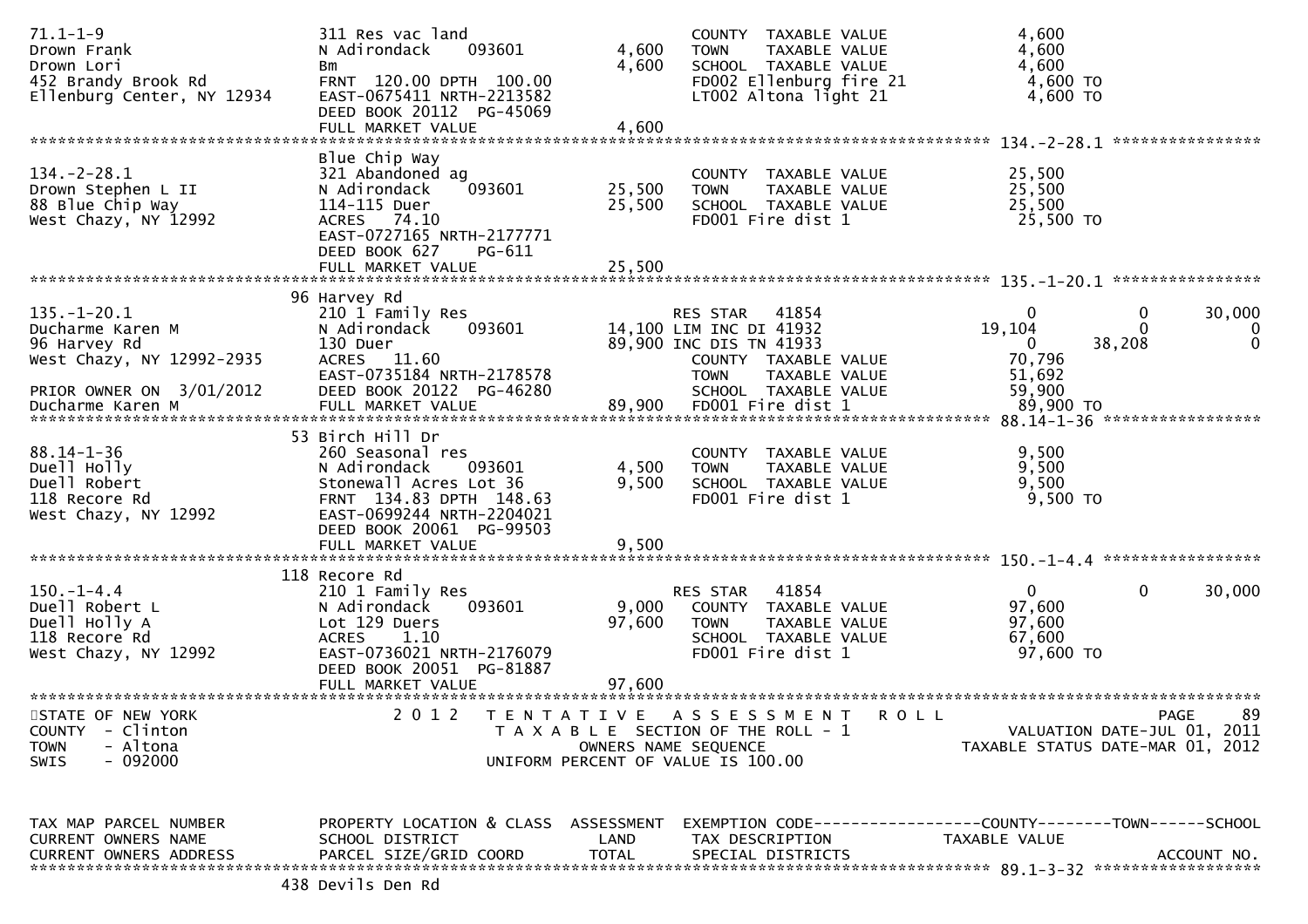| $89.1 - 3 - 32$<br>Dufrane Derrick D<br>PO Box 80<br>Altona, NY 12910                                  | 270 Mfg housing<br>093601<br>N Adirondack<br>110 Ref<br>FRNT 184.00 DPTH 177.00<br>EAST-0711069 NRTH-2205826                                                                                                 | 6,200<br>28,000                           | 41854<br>RES STAR<br>COUNTY TAXABLE VALUE<br>TAXABLE VALUE<br><b>TOWN</b><br>SCHOOL TAXABLE VALUE<br>FD001 Fire dist 1                                   | $\overline{0}$<br>28,000<br>28,000<br>$\overline{0}$<br>28,000 TO              | 28,000<br>$\mathbf{0}$                           |
|--------------------------------------------------------------------------------------------------------|--------------------------------------------------------------------------------------------------------------------------------------------------------------------------------------------------------------|-------------------------------------------|----------------------------------------------------------------------------------------------------------------------------------------------------------|--------------------------------------------------------------------------------|--------------------------------------------------|
|                                                                                                        | DEED BOOK 747<br>PG-337<br>FULL MARKET VALUE                                                                                                                                                                 | 28,000                                    | LT001 Altona light 1                                                                                                                                     | 28,000 TO                                                                      |                                                  |
| $74. - 1 - 45$<br>Duhamel Donald A<br>Duhamel Sandra P<br>28 Truck Rte<br>Alburg, VT 05440             | 16 Irona Rd<br>210 1 Family Res<br>N Adirondack<br>093601<br>Lot 130 Pat Ref<br>FRNT 85.00 DPTH 200.00<br>EAST-0710497 NRTH-2210047<br>DEED BOOK 20031 PG-60840<br>FULL MARKET VALUE                         | 5,400<br>29,000<br>29,000                 | 41854<br><b>RES STAR</b><br>TAXABLE VALUE<br>COUNTY<br><b>TOWN</b><br>TAXABLE VALUE<br>SCHOOL TAXABLE VALUE<br>FD001 Fire dist 1<br>LT001 Altona light 1 | $\overline{0}$<br>29,000<br>29,000<br>$\overline{0}$<br>29,000 TO<br>29,000 TO | $\mathbf 0$<br>29,000                            |
|                                                                                                        |                                                                                                                                                                                                              |                                           |                                                                                                                                                          |                                                                                |                                                  |
| $86. - 2 - 8.11$<br>Duhamel Donald Jr.<br>16 Irona Rd<br>Altona, NY 12910                              | 5879 Military Tpke<br>270 Mfg housing<br>093601<br>N Adirondack<br>Pt Bm<br>3.20<br><b>ACRES</b><br>EAST-0680540 NRTH-2204649<br>DEED BOOK 20092 PG-24034<br>FULL MARKET VALUE                               | 7,800<br>40,000<br>40,000                 | 41854<br>RES STAR<br>COUNTY TAXABLE VALUE<br><b>TOWN</b><br><b>TAXABLE VALUE</b><br>SCHOOL TAXABLE VALUE<br>FD001 Fire dist 1                            | $\mathbf{0}$<br>40,000<br>40,000<br>10,000<br>40,000 TO                        | $\mathbf 0$<br>30,000                            |
|                                                                                                        |                                                                                                                                                                                                              |                                           |                                                                                                                                                          | 135.–1–18.261                                                                  | **************                                   |
| $135. - 1 - 18.261$<br>Dumas Richard J<br>131 Harvey Rd<br>West Chazy, NY 12992                        | 131 Harvey Rd<br>210 1 Family Res<br>N Adirondack<br>093601<br>Lot 130 Duerville<br>3.40<br><b>ACRES</b><br>EAST-0734022 NRTH-2179091<br>DEED BOOK 99001 PG-13157<br>FULL MARKET VALUE                       | 10,200<br>99,000<br>99,000                | 41854<br>RES STAR<br>TAXABLE VALUE<br>COUNTY<br><b>TOWN</b><br>TAXABLE VALUE<br>SCHOOL TAXABLE VALUE<br>FD001 Fire dist 1                                | $\mathbf{0}$<br>99,000<br>99,000<br>69,000<br>99,000 TO                        | 0<br>30,000<br>***************                   |
| $119. - 1 - 19.13$<br>Dumas Ruth M<br>271 Irish Settlement Rd<br>Plattsburgh, NY 12901                 | Duley Rd<br>260 Seasonal res<br>093601<br>N Adirondack<br>Lot 68 Ref Tr Patent<br>30.00<br><b>ACRES</b><br>EAST-0711291 NRTH-2187062<br>DEED BOOK 20051 PG-83971<br>FULL MARKET VALUE<br>******************* | 18,200<br>38,500<br>38.500                | COUNTY<br>TAXABLE VALUE<br>TAXABLE VALUE<br><b>TOWN</b><br>SCHOOL TAXABLE VALUE<br>FD001 Fire dist 1                                                     | 38,500<br>38,500<br>38,500<br>38,500 TO                                        |                                                  |
| STATE OF NEW YORK<br><b>COUNTY</b><br>- Clinton<br>- Altona<br><b>TOWN</b><br>$-092000$<br><b>SWIS</b> | 2 0 1 2                                                                                                                                                                                                      | T E N T A T I V E<br>OWNERS NAME SEQUENCE | A S S E S S M E N T<br><b>ROLL</b><br>T A X A B L E SECTION OF THE ROLL - 1<br>UNIFORM PERCENT OF VALUE IS 100.00                                        | TAXABLE STATUS DATE-MAR 01, 2012                                               | 90<br><b>PAGE</b><br>VALUATION DATE-JUL 01, 2011 |
| TAX MAP PARCEL NUMBER<br>CURRENT OWNERS NAME                                                           | PROPERTY LOCATION & CLASS ASSESSMENT<br>SCHOOL DISTRICT<br>26 Pinewood Dr                                                                                                                                    | LAND                                      | EXEMPTION CODE-----------------COUNTY--------TOWN------SCHOOL<br>TAX DESCRIPTION                                                                         | TAXABLE VALUE                                                                  |                                                  |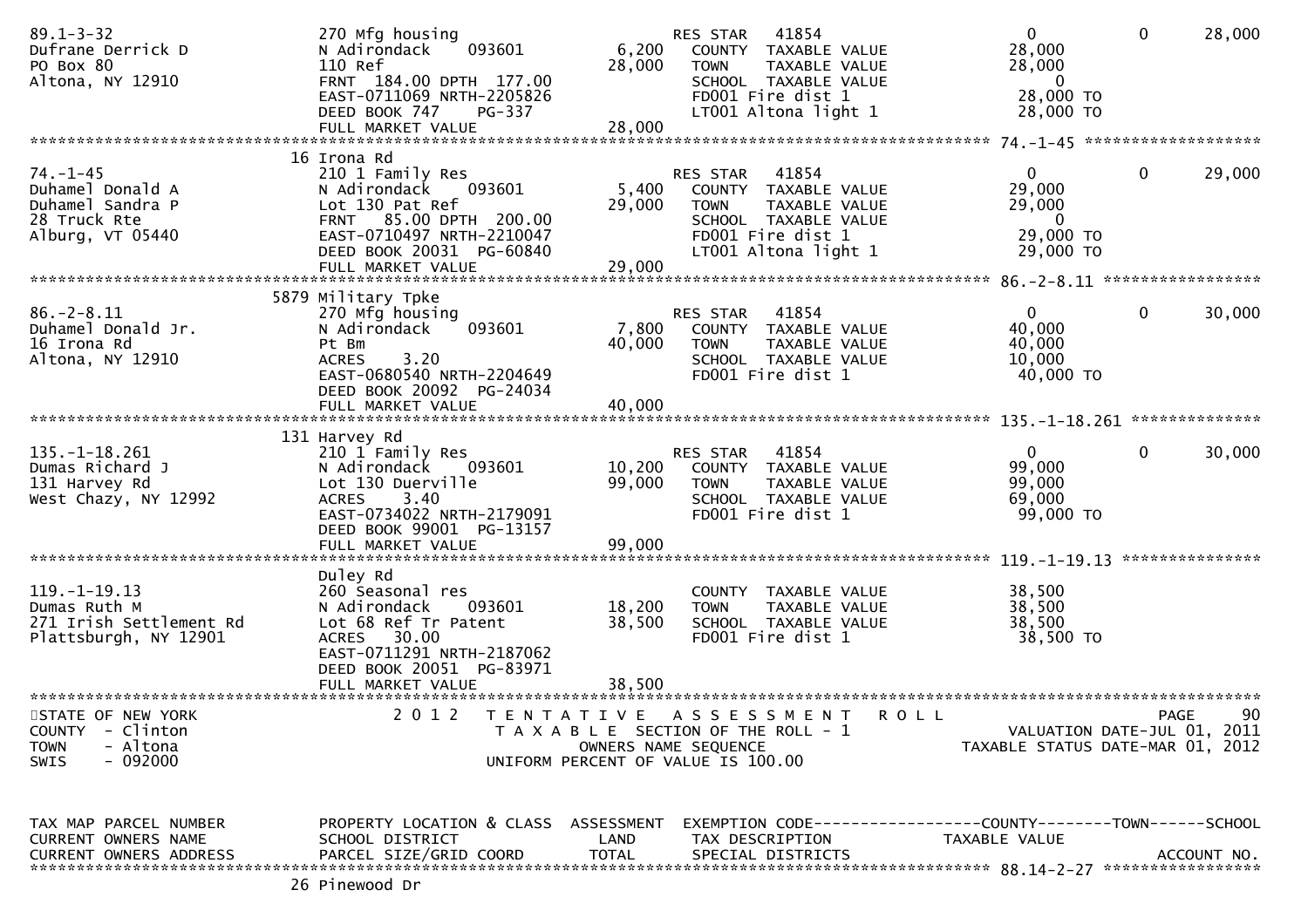| $88.14 - 2 - 27$                 | 311 Res vac land                     |                      | COUNTY TAXABLE VALUE                                 | 3,500                                                               |
|----------------------------------|--------------------------------------|----------------------|------------------------------------------------------|---------------------------------------------------------------------|
| Dupee Wayne                      | N Adirondack<br>093601               | 3,500                | <b>TOWN</b><br>TAXABLE VALUE                         | 3,500                                                               |
| Dupee Annette C                  | Sub Bk 10 Pg 123 Lot 27              | 3,500                | SCHOOL TAXABLE VALUE                                 | 3,500                                                               |
| 196 Davison Rd                   | FRNT 118.26 DPTH 99.10               |                      | FD001 Fire dist 1                                    | 3,500 TO                                                            |
| Mooers Forks, NY 12959           | EAST-0698923 NRTH-2204509            |                      |                                                      |                                                                     |
|                                  | DEED BOOK 20051 PG-85137             |                      |                                                      |                                                                     |
|                                  | FULL MARKET VALUE                    | 3,500                |                                                      | *****************                                                   |
|                                  |                                      |                      |                                                      |                                                                     |
| $88.14 - 2 - 31$                 | 120 Pinewood Dr<br>312 Vac w/imprv   |                      |                                                      | 10,000                                                              |
|                                  | N Adirondack<br>093601               | 4,200                | COUNTY TAXABLE VALUE<br>TAXABLE VALUE<br><b>TOWN</b> | 10,000                                                              |
| Dupee Wayne A<br>Dupee Annette C | Sub Bk 10 Pg 123 Lot 31              | 10,000               | SCHOOL TAXABLE VALUE                                 | 10,000                                                              |
| 196 Davison Rd                   | FRNT 106.50 DPTH 115.05              |                      | FD001 Fire dist 1                                    | $10,000$ TO                                                         |
| Mooers Forks, NY 12959           | EAST-0699110 NRTH-2204441            |                      |                                                      |                                                                     |
|                                  | DEED BOOK 20041 PG-66155             |                      |                                                      |                                                                     |
|                                  | FULL MARKET VALUE                    | 10,000               |                                                      |                                                                     |
|                                  |                                      |                      |                                                      |                                                                     |
|                                  | 3059 Miner Farm Rd                   |                      |                                                      |                                                                     |
| $89.1 - 2 - 16$                  | 210 1 Family Res                     |                      | RES STAR 41854                                       | $\mathbf{0}$<br>$\mathbf{0}$<br>30,000                              |
| Dupree Aaron E                   | N Adirondack<br>093601               | 6,200                | COUNTY TAXABLE VALUE                                 | 59,500                                                              |
| Dupree Rebecca L                 | 110 Ref                              | 59,500               | <b>TOWN</b><br>TAXABLE VALUE                         | 59,500                                                              |
| 3059 Miner Farm Rd               | 99.00 DPTH 391.00<br><b>FRNT</b>     |                      | SCHOOL TAXABLE VALUE                                 | 29,500                                                              |
| Altona, NY 12910                 | <b>BANK</b><br>080                   |                      | FD001 Fire dist 1                                    | 59,500 TO                                                           |
|                                  | EAST-0712764 NRTH-2207260            |                      | LT001 Altona light 1                                 | 59,500 TO                                                           |
|                                  | DEED BOOK 20061 PG-98002             |                      |                                                      |                                                                     |
|                                  | FULL MARKET VALUE                    | 59,500               |                                                      |                                                                     |
|                                  |                                      |                      |                                                      |                                                                     |
|                                  | Vassar Rd                            |                      |                                                      |                                                                     |
| $121 - 1 - 6$                    | 312 Vac w/imprv                      |                      | COUNTY TAXABLE VALUE                                 | 12,300                                                              |
| Duprey Arthur                    | Beekmantown Cen 092401               | 10,600               | TAXABLE VALUE<br><b>TOWN</b>                         | 12,300                                                              |
| Duprey Wanda                     | 149 Duer                             | 12,300               | SCHOOL TAXABLE VALUE                                 | 12,300                                                              |
| Attn: Wanda Duprey               | 7.80<br><b>ACRES</b>                 |                      | FD001 Fire dist 1                                    | 12,300 TO                                                           |
| 59 Howard Rd                     | EAST-0739456 NRTH-2190761            |                      |                                                      |                                                                     |
| Mooers, NY 12958                 | DEED BOOK 497<br>PG-632              |                      |                                                      |                                                                     |
|                                  |                                      |                      |                                                      |                                                                     |
|                                  |                                      |                      |                                                      |                                                                     |
|                                  | Rt 22                                |                      |                                                      |                                                                     |
| $76. - 1 - 4$                    | 910 Priv forest                      |                      | COUNTY TAXABLE VALUE                                 | 20,300                                                              |
| Duprey Donald                    | Northeastern Cl 092801               | 20,300               | <b>TOWN</b><br>TAXABLE VALUE                         | 20,300                                                              |
| Duprey Janice                    | 49 Ref                               | 20,300               | SCHOOL TAXABLE VALUE                                 | 20,300                                                              |
| 9099 Rt 22                       | 52.50<br><b>ACRES</b>                |                      | FD001 Fire dist 1                                    | 20,300 TO                                                           |
| West Chazy, NY 12992             | EAST-0735919 NRTH-2214598            |                      |                                                      |                                                                     |
|                                  | DEED BOOK 516<br><b>PG-380</b>       | 20,300               |                                                      |                                                                     |
|                                  | FULL MARKET VALUE                    |                      |                                                      |                                                                     |
| STATE OF NEW YORK                | 2 0 1 2                              |                      | TENTATIVE ASSESSMENT<br><b>ROLL</b>                  | 91<br>PAGE                                                          |
| <b>COUNTY</b><br>- Clinton       |                                      |                      | T A X A B L E SECTION OF THE ROLL - 1                | VALUATION DATE-JUL 01, 2011                                         |
| - Altona<br><b>TOWN</b>          |                                      | OWNERS NAME SEQUENCE |                                                      | TAXABLE STATUS DATE-MAR 01, 2012                                    |
| SWIS<br>- 092000                 |                                      |                      | UNIFORM PERCENT OF VALUE IS 100.00                   |                                                                     |
|                                  |                                      |                      |                                                      |                                                                     |
|                                  |                                      |                      |                                                      |                                                                     |
|                                  |                                      |                      |                                                      |                                                                     |
| TAX MAP PARCEL NUMBER            | PROPERTY LOCATION & CLASS ASSESSMENT |                      |                                                      | EXEMPTION        CODE-----------------COUNTY-------TOWN------SCHOOL |
| <b>CURRENT OWNERS NAME</b>       | SCHOOL DISTRICT                      | LAND                 | TAX DESCRIPTION                                      | TAXABLE VALUE                                                       |
| <b>CURRENT OWNERS ADDRESS</b>    | PARCEL SIZE/GRID COORD               | <b>TOTAL</b>         | SPECIAL DISTRICTS                                    | ACCOUNT NO.                                                         |
|                                  |                                      |                      |                                                      |                                                                     |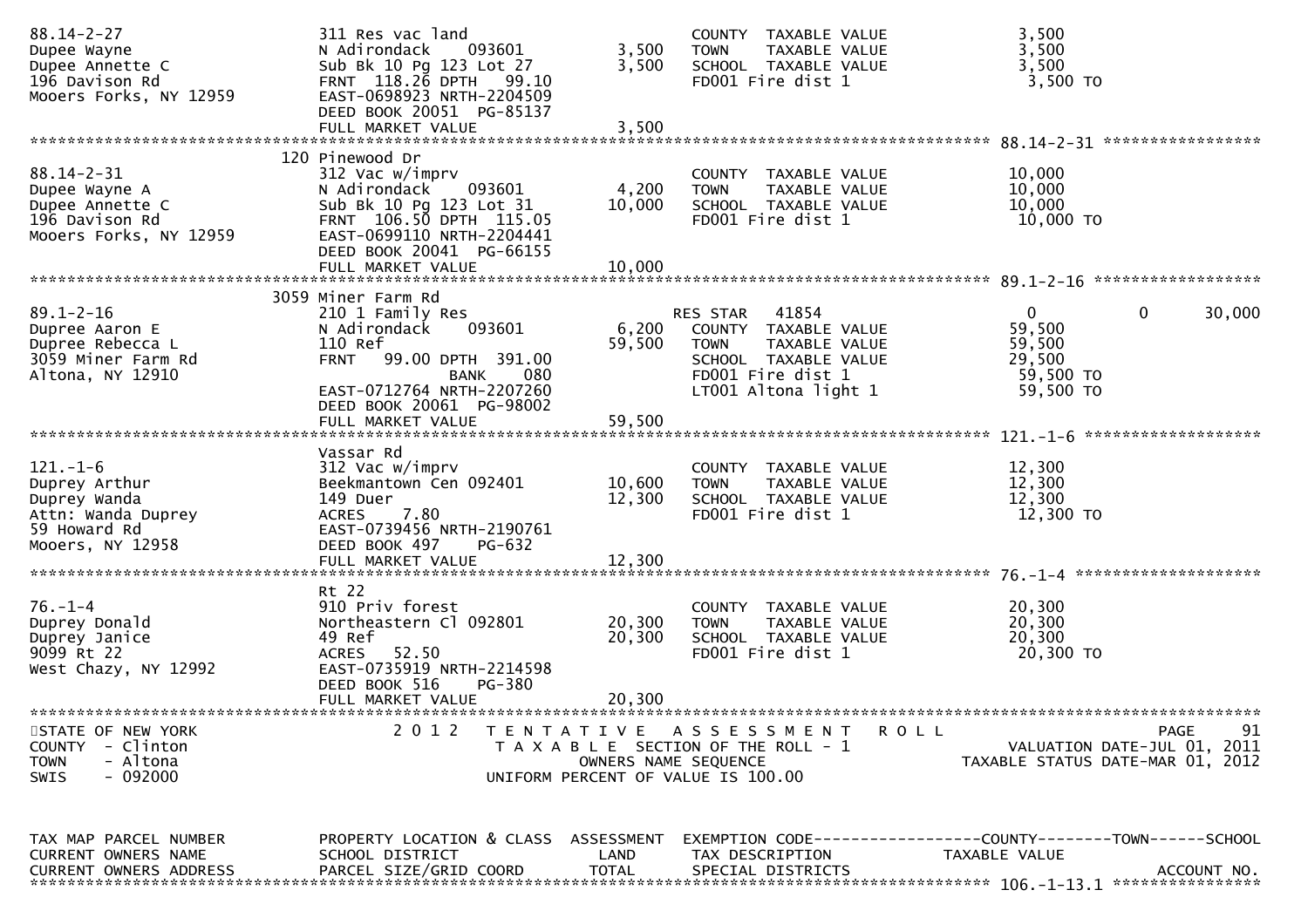| $106. - 1 - 13.1$<br>Duprey Lori L<br>423 Vassar Rd<br>Altona, NY 12910                      | 423 Vassar Rd<br>210 1 Family Res<br>N Adirondack<br>093601<br>151 Duer<br>FRNT 234.00 DPTH 170.00<br>860<br>BANK<br>EAST-0737813 NRTH-2197448<br>DEED BOOK 20102 PG-31845<br>FULL MARKET VALUE | 6,300<br>104,000<br>104,000 | 41854<br>RES STAR<br>COUNTY TAXABLE VALUE<br><b>TOWN</b><br>TAXABLE VALUE<br>SCHOOL TAXABLE VALUE<br>FD001 Fire dist 1                | 0<br>104,000<br>104,000<br>74,000<br>104,000 TO         | 0<br>30,000                               |
|----------------------------------------------------------------------------------------------|-------------------------------------------------------------------------------------------------------------------------------------------------------------------------------------------------|-----------------------------|---------------------------------------------------------------------------------------------------------------------------------------|---------------------------------------------------------|-------------------------------------------|
| $88.14 - 2 - 10$<br>Duprey Raymond E<br>Duprey Linda L<br>2 St. Johns Rd<br>Mooers, NY 12958 | 45 Pinewood Dr<br>270 Mfg housing<br>093601<br>N Adirondack<br>Stonewall Bk 10 Pg 123 Lo<br>FRNT 72.00 DPTH 155.00<br>EAST-0698547 NRTH-2204733<br>DEED BOOK 20072 PG-5792<br>FULL MARKET VALUE | 4,800<br>17,500<br>17,500   | COUNTY TAXABLE VALUE<br>TAXABLE VALUE<br><b>TOWN</b><br>SCHOOL TAXABLE VALUE<br>FD001 Fire dist 1                                     | 17,500<br>17,500<br>17,500<br>17,500 TO                 | *****************                         |
| $106. - 1 - 8.41$<br>Duprey Robert L<br>Duprey Brenda L<br>270 Vassar Rd<br>Altona, NY 12910 | Vassar Rd<br>312 Vac w/imprv<br>N Adirondack<br>093601<br>Lots 150 Duers Pat<br>1.60<br><b>ACRES</b><br>EAST-0738998 NRTH-2192935<br>DEED BOOK 20112 PG-39982                                   | 6,900<br>24,000             | COUNTY TAXABLE VALUE<br>TAXABLE VALUE<br><b>TOWN</b><br>SCHOOL TAXABLE VALUE<br>FD001 Fire dist 1                                     | 24,000<br>24,000<br>24,000<br>24,000 TO                 | ****************                          |
| $106. - 1 - 9.2$<br>Duprey Robert L<br>Duprey Brenda L<br>270 Vassar Rd<br>Altona, NY 12910  | 270 Vassar Rd<br>210 1 Family Res<br>093601<br>N Adirondack<br>Lot 150 Ref Tr<br>4.50<br><b>ACRES</b><br>EAST-0738793 NRTH-2193579<br>DEED BOOK 20112 PG-39981<br>FULL MARKET VALUE             | 8,600<br>98,800<br>98,800   | 41854<br><b>RES STAR</b><br>COUNTY TAXABLE VALUE<br><b>TOWN</b><br>TAXABLE VALUE<br>SCHOOL TAXABLE VALUE<br>FD001 Fire dist 1         | $\mathbf{0}$<br>98,800<br>98,800<br>68,800<br>98,800 TO | 0<br>30,000                               |
| $106. - 1 - 8.2$<br>Duprey Rodney<br>294 Vassar Rd<br>Altona, NY 12910                       | 294 Vassar Rd<br>210 1 Family Res<br>N Adirondack<br>093601<br>Lot 150<br>1.00<br><b>ACRES</b><br>EAST-0738650 NRTH-2194336<br>DEED BOOK 944<br>$PG-23$<br>FULL MARKET VALUE                    | 6,500<br>88,300<br>88,300   | 41854<br>RES STAR<br>COUNTY TAXABLE VALUE<br><b>TOWN</b><br><b>TAXABLE VALUE</b><br>SCHOOL TAXABLE VALUE<br>FD001 Fire dist 1         | $\mathbf{0}$<br>88,300<br>88,300<br>58,300<br>88,300 TO | 0<br>30,000                               |
| STATE OF NEW YORK<br>COUNTY - Clinton<br><b>TOWN</b><br>- Altona<br>$-092000$<br><b>SWIS</b> |                                                                                                                                                                                                 |                             | 2012 TENTATIVE ASSESSMENT ROLL<br>T A X A B L E SECTION OF THE ROLL - 1<br>OWNERS NAME SEQUENCE<br>UNIFORM PERCENT OF VALUE IS 100.00 | TAXABLE STATUS DATE-MAR 01, 2012                        | 92<br>PAGE<br>VALUATION DATE-JUL 01, 2011 |
| TAX MAP PARCEL NUMBER<br>CURRENT OWNERS NAME<br><b>CURRENT OWNERS ADDRESS</b>                | PROPERTY LOCATION & CLASS<br>SCHOOL DISTRICT<br>PARCEL SIZE/GRID COORD                                                                                                                          | ASSESSMENT<br>LAND<br>TOTAL | EXEMPTION CODE-----------------COUNTY-------TOWN------SCHOOL<br>TAX DESCRIPTION<br>SPECIAL DISTRICTS                                  | TAXABLE VALUE                                           | ACCOUNT NO.                               |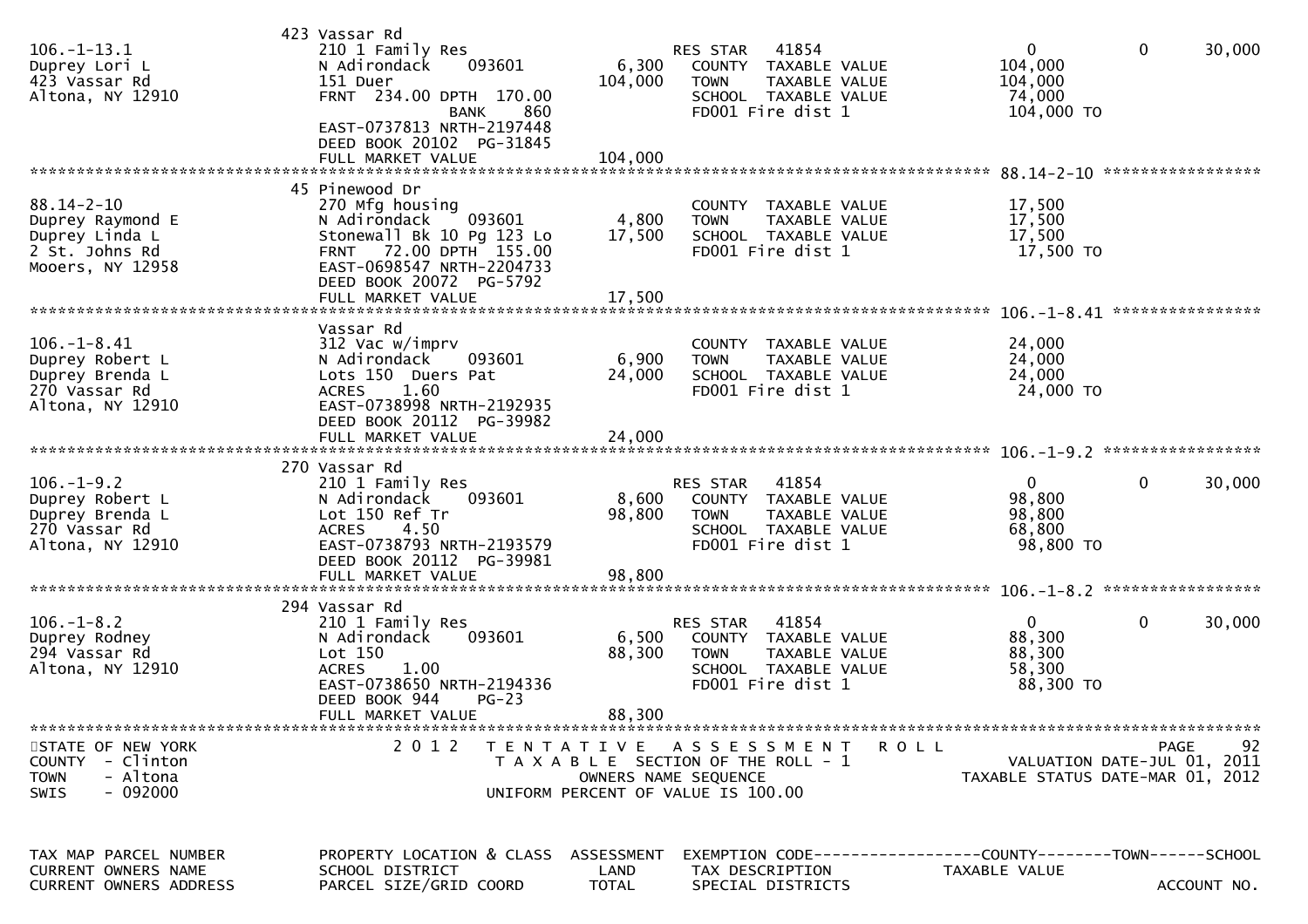|                                                                                              |                                                                                                                                                                                        |                         |                                                                                                                                              | 106. -1-8.3 ******************<br>******************                                 |                   |
|----------------------------------------------------------------------------------------------|----------------------------------------------------------------------------------------------------------------------------------------------------------------------------------------|-------------------------|----------------------------------------------------------------------------------------------------------------------------------------------|--------------------------------------------------------------------------------------|-------------------|
| $106. - 1 - 8.3$<br>Duprey Rodney<br>294 Vassar Rd<br>Altona, NY 12910                       | Vassar Rd<br>311 Res vac land<br>093601<br>N Adirondack<br>Lot 151 Duer's Pat<br>FRNT 200.00 DPTH 209.00<br>EAST-0738611 NRTH-2194531<br>DEED BOOK 944<br>$PG-23$<br>FULL MARKET VALUE | 6,600<br>6,600<br>6,600 | COUNTY TAXABLE VALUE<br>TAXABLE VALUE<br><b>TOWN</b><br>SCHOOL TAXABLE VALUE<br>FD001 Fire dist 1                                            | 6,600<br>6,600<br>6,600<br>6,600 TO                                                  |                   |
|                                                                                              |                                                                                                                                                                                        |                         |                                                                                                                                              |                                                                                      |                   |
| $106. - 1 - 7$<br>Duprey Ronald D<br>Duprey Penny L<br>276 Vassar Rd<br>Altona, NY 12910     | 280 Vassar Rd<br>270 Mfg housing<br>093601<br>N Adirondack<br>Lot 150<br>FRNT 160.00 DPTH 110.00<br>EAST-0738646 NRTH-2194123<br>DEED BOOK 20072 PG-10169                              | 5,000<br>18,900         | COUNTY TAXABLE VALUE<br>TAXABLE VALUE<br>TOWN<br>SCHOOL TAXABLE VALUE<br>FD001 Fire dist 1                                                   | 18,900<br>18,900<br>18,900<br>18,900 TO                                              |                   |
|                                                                                              |                                                                                                                                                                                        |                         |                                                                                                                                              |                                                                                      |                   |
| $106. - 1 - 9.1$<br>Duprey Ronnie<br>Duprey Penny<br>276 Vassar Rd<br>Altona, NY 12910       | 276 Vassar Rd<br>210 1 Family Res<br>093601<br>N Adirondack<br>Lot 150 Duer<br>FRNT 120.00 DPTH 175.00<br>EAST-0738703 NRTH-2193993<br>DEED BOOK 543<br>PG-236                         | 75,000                  | WARCOMALL 41131<br>5,900 RES STAR 41854<br>COUNTY TAXABLE VALUE<br>TAXABLE VALUE<br><b>TOWN</b><br>SCHOOL TAXABLE VALUE<br>FD001 Fire dist 1 | 18,750<br>18,750<br>$\overline{0}$<br>0<br>56,250<br>56,250<br>45,000<br>75,000 TO   | 0<br>30,000       |
|                                                                                              |                                                                                                                                                                                        |                         |                                                                                                                                              |                                                                                      |                   |
|                                                                                              |                                                                                                                                                                                        |                         |                                                                                                                                              |                                                                                      |                   |
| $106. - 1 - 3$<br>Duquette Robert J<br>193 Haynes Rd<br>Plattsburgh, NY 12901-5137           | Vassar Rd<br>321 Abandoned ag<br>093601<br>N Adirondack<br>152 Duer<br>ACRES 31.30<br>EAST-0738335 NRTH-2199994<br>DEED BOOK 590<br><b>PG-302</b>                                      | 14,500<br>14,500        | COUNTY TAXABLE VALUE<br>TAXABLE VALUE<br><b>TOWN</b><br>SCHOOL TAXABLE VALUE<br>FD001 Fire dist 1                                            | 14,500<br>14,500<br>14,500<br>14,500 TO                                              |                   |
|                                                                                              |                                                                                                                                                                                        |                         |                                                                                                                                              |                                                                                      |                   |
| $74. - 1 - 13.1$<br>Durgan Willis S<br>Durgan Kathy M<br>426 Joe Wood Rd<br>Altona, NY 12910 | 426 Joe Wood Rd<br>210 1 Family Res<br>093601<br>N Adirondack<br>104 Ref<br>FRNT 250.00 DPTH 175.00<br>850<br>BANK<br>EAST-0715357 NRTH-2216207<br>DEED BOOK 20092 PG-27854            | 6,300<br>54,100         | 41854<br>RES STAR<br>COUNTY TAXABLE VALUE<br><b>TOWN</b><br>TAXABLE VALUE<br>SCHOOL TAXABLE VALUE<br>FD001 Fire dist 1                       | $\mathbf 0$<br>$\mathbf{0}$<br>54,100<br>54,100<br>24,100<br>54,100 TO               | 30,000            |
|                                                                                              | FULL MARKET VALUE                                                                                                                                                                      | 54,100                  |                                                                                                                                              |                                                                                      |                   |
| STATE OF NEW YORK<br>COUNTY - Clinton<br>- Altona<br><b>TOWN</b><br>$-092000$<br><b>SWIS</b> | 2 0 1 2                                                                                                                                                                                |                         | TENTATIVE ASSESSMENT<br>T A X A B L E SECTION OF THE ROLL - 1<br>OWNERS NAME SEQUENCE<br>UNIFORM PERCENT OF VALUE IS 100.00                  | R O L L<br>VALUATION DATE-JUL 01, 2011<br>TAXABLE STATUS DATE-MAR 01, 2012           | 93<br><b>PAGE</b> |
| TAX MAP PARCEL NUMBER<br>CURRENT OWNERS NAME                                                 | PROPERTY LOCATION & CLASS ASSESSMENT<br>SCHOOL DISTRICT                                                                                                                                | LAND                    | TAX DESCRIPTION                                                                                                                              | EXEMPTION        CODE-----------------COUNTY-------TOWN------SCHOOL<br>TAXABLE VALUE |                   |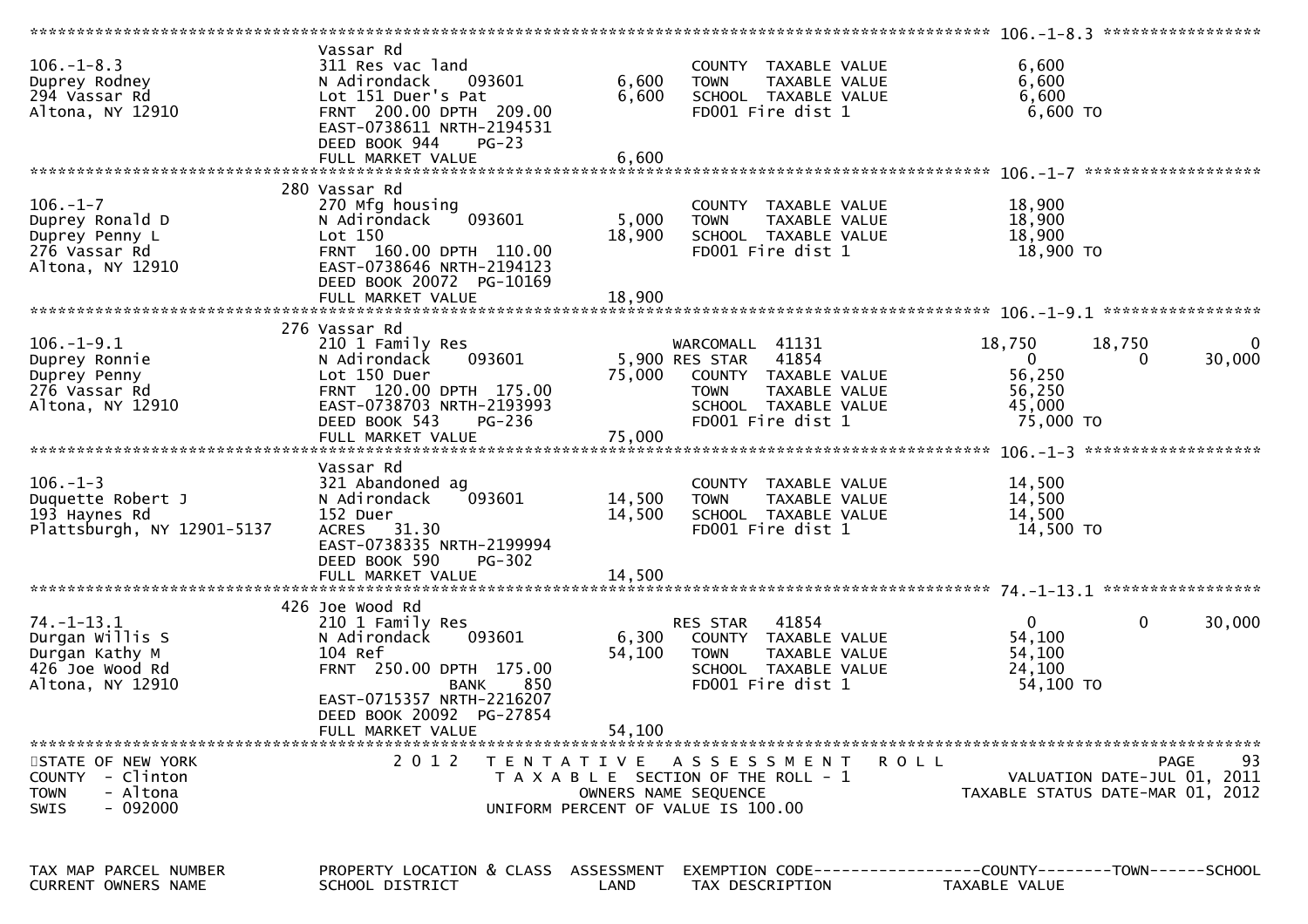| <b>CURRENT OWNERS ADDRESS</b>                                                                  | PARCEL SIZE/GRID COORD                                                                                                                                                            | <b>TOTAL</b>                              | SPECIAL DISTRICTS                                                                                                                       |                                                         | ACCOUNT NO.                                                     |
|------------------------------------------------------------------------------------------------|-----------------------------------------------------------------------------------------------------------------------------------------------------------------------------------|-------------------------------------------|-----------------------------------------------------------------------------------------------------------------------------------------|---------------------------------------------------------|-----------------------------------------------------------------|
| $134. - 1 - 16$<br>Durkin Francis<br>162 E 34th St<br>St Bernadino, CA 92404-2271              | Purdy Rd<br>910 Priv forest<br>N Adirondack<br>093601<br>93 Duer<br><b>ACRES</b><br>30.00<br>EAST-0722042 NRTH-2179238<br>DEED BOOK 555<br><b>PG-705</b><br>FULL MARKET VALUE     | 15,900<br>15,900<br>15,900                | COUNTY TAXABLE VALUE<br><b>TOWN</b><br>TAXABLE VALUE<br>SCHOOL TAXABLE VALUE<br>FD001 Fire dist 1                                       | 15,900<br>15,900<br>15,900<br>15,900 TO                 |                                                                 |
|                                                                                                |                                                                                                                                                                                   |                                           |                                                                                                                                         |                                                         |                                                                 |
| $86. - 3 - 1.2$<br>Durkin Joseph P<br>1878 Plank Rd<br>Ellenburg Depot, NY 12935               | 1878 Plank Rd<br>210 1 Family Res<br>N Adirondack<br>093601<br>B W Patent<br>FRNT 175.00 DPTH 167.00<br>EAST-0676599 NRTH-2205787<br>DEED BOOK 780<br>PG-293<br>FULL MARKET VALUE | 6,000<br>79,800<br>79,800                 | 41854<br>RES STAR<br>COUNTY TAXABLE VALUE<br>TAXABLE VALUE<br><b>TOWN</b><br>SCHOOL TAXABLE VALUE<br>FD001 Fire dist 1                  | $\mathbf{0}$<br>79,800<br>79,800<br>49.800<br>79,800 TO | $\mathbf{0}$<br>30,000                                          |
|                                                                                                |                                                                                                                                                                                   |                                           |                                                                                                                                         |                                                         |                                                                 |
| $132 - 1 - 15$<br>Durocher Arthur A<br>Durocher Victoria<br>26 W Main St<br>Canton, NY 13617   | Rand Hill Rd<br>321 Abandoned ag<br>093601<br>N Adirondack<br>Lot 19 Pat Duer<br>ACRES 240.70<br>EAST-0703622 NRTH-2179057<br>DEED BOOK 703<br>$PG-125$<br>FULL MARKET VALUE      | 50,500<br>50,500<br>50,500                | COUNTY TAXABLE VALUE<br><b>TOWN</b><br>TAXABLE VALUE<br>SCHOOL TAXABLE VALUE<br>FD001 Fire dist 1                                       | 50,500<br>50,500<br>50,500<br>50,500 TO                 |                                                                 |
|                                                                                                | 166 Recore Rd                                                                                                                                                                     |                                           |                                                                                                                                         |                                                         |                                                                 |
| $150. - 1 - 4.241$<br>Durrin Andrew<br>Bushey Heather<br>166 Recore Rd<br>West Chazy, NY 12992 | 240 Rural res<br>N Adirondack<br>093601<br>Lots 129 & 144 Duers<br>9,11,13 Eastwood Way<br>47.22<br>ACRES<br>EAST-0737511 NRTH-2175213<br>DEED BOOK 20082 PG-18345                | 16,700<br>73,900                          | <b>RES STAR</b><br>41854<br>TAXABLE VALUE<br>COUNTY<br><b>TOWN</b><br><b>TAXABLE VALUE</b><br>SCHOOL TAXABLE VALUE<br>FD001 Fire dist 1 | 0<br>73,900<br>73,900<br>43,900<br>73,900 TO            | $\mathbf{0}$<br>30,000                                          |
|                                                                                                | FULL MARKET VALUE                                                                                                                                                                 | 73,900                                    |                                                                                                                                         |                                                         |                                                                 |
| $148. - 2 - 9$<br>Duso Stephen T<br>Duso Gloria J<br>874 Durand Rd<br>Plattsburgh, NY 12901    | Rand Hill Rd<br>$314$ Rural vac<10<br>093601<br>N Adirondack<br>Lot 63 Duer<br><b>ACRES</b><br>3.80<br>EAST-0713775 NRTH-2171646<br>DEED BOOK 773<br>PG-140                       | 10,400<br>10,400                          | <b>COUNTY</b><br>TAXABLE VALUE<br>TAXABLE VALUE<br><b>TOWN</b><br>SCHOOL TAXABLE VALUE<br>FD001 Fire dist 1                             | 10,400<br>10,400<br>10,400<br>10,400 TO                 |                                                                 |
|                                                                                                | FULL MARKET VALUE                                                                                                                                                                 | 10.400                                    |                                                                                                                                         |                                                         |                                                                 |
| *************************                                                                      | ***************************                                                                                                                                                       |                                           |                                                                                                                                         |                                                         | 94<br><b>PAGE</b>                                               |
| STATE OF NEW YORK<br>COUNTY - Clinton<br>- Altona<br><b>TOWN</b><br>$-092000$<br><b>SWIS</b>   | 2 0 1 2                                                                                                                                                                           | T E N T A T I V E<br>OWNERS NAME SEQUENCE | A S S E S S M E N T<br>T A X A B L E SECTION OF THE ROLL - 1<br>UNIFORM PERCENT OF VALUE IS 100.00                                      | ROLL                                                    | VALUATION DATE-JUL 01, 2011<br>TAXABLE STATUS DATE-MAR 01, 2012 |

TAX MAP PARCEL NUMBER PROPERTY LOCATION & CLASS ASSESSMENT EXEMPTION CODE------------------COUNTY--------TOWN------SCHOOL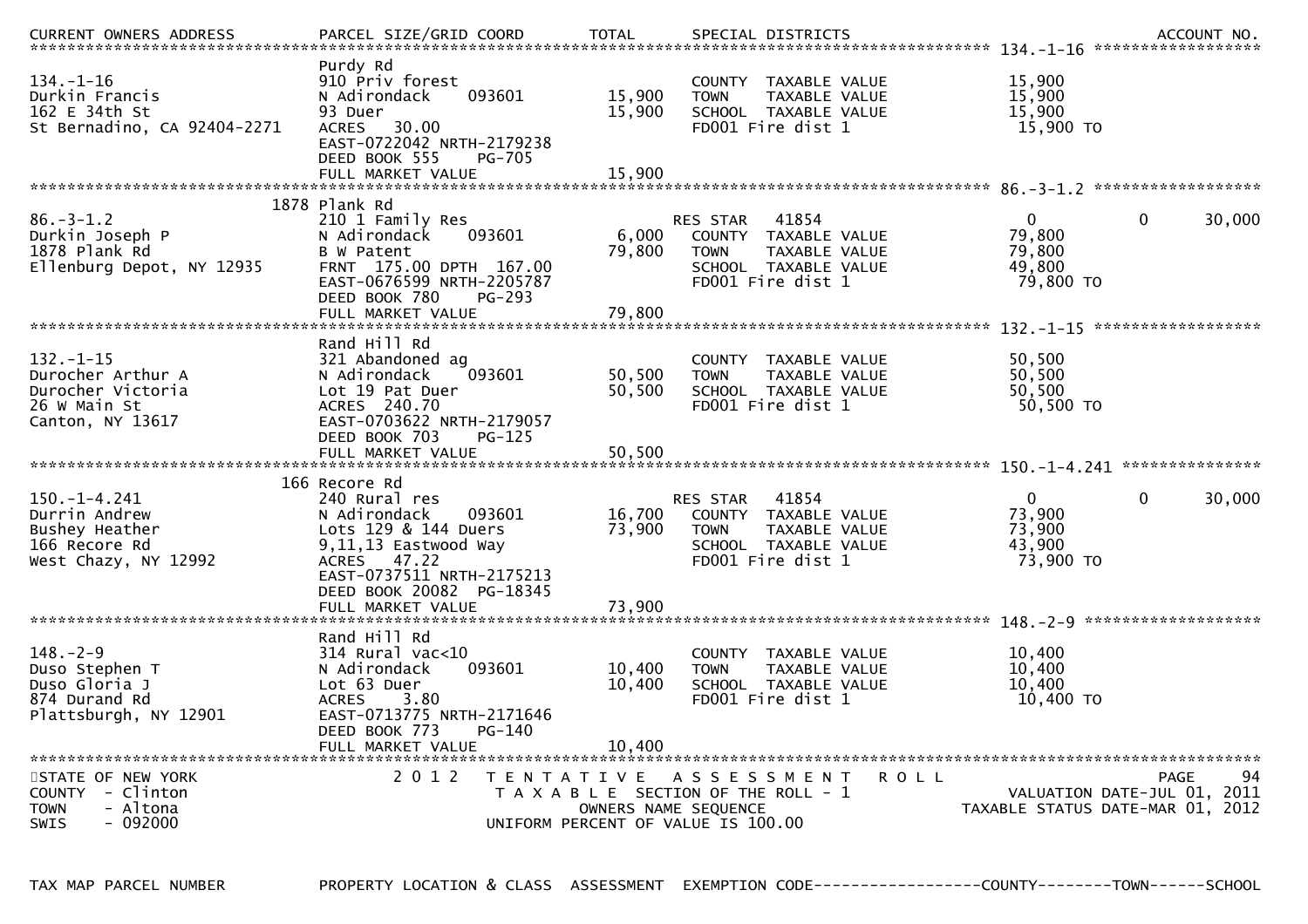| CURRENT OWNERS NAME<br><b>CURRENT OWNERS ADDRESS</b>                                                 | SCHOOL DISTRICT<br>PARCEL SIZE/GRID COORD                                                                                                                                                                | LAND<br><b>TOTAL</b>                      | TAX DESCRIPTION<br>SPECIAL DISTRICTS                                                                                          | TAXABLE VALUE                                           | ACCOUNT NO.                                                                          |
|------------------------------------------------------------------------------------------------------|----------------------------------------------------------------------------------------------------------------------------------------------------------------------------------------------------------|-------------------------------------------|-------------------------------------------------------------------------------------------------------------------------------|---------------------------------------------------------|--------------------------------------------------------------------------------------|
| $102 - 1 - 9$<br>Dustin Bruce<br>94 Court St<br>Plattsburgh, NY 12901                                | 1091 Alder Bend Rd<br>210 1 Family Res<br>N Adirondack<br>093601<br>162 Ref<br>FRNT 140.00 DPTH 297.00<br>EAST-0694158 NRTH-2192998<br>DEED BOOK 20082 PG-16177<br>FULL MARKET VALUE                     | 6,200<br>54,800<br>54,800                 | COUNTY TAXABLE VALUE<br><b>TOWN</b><br>TAXABLE VALUE<br>SCHOOL TAXABLE VALUE<br>FD001 Fire dist 1                             | 54,800<br>54,800<br>54,800<br>54,800 TO                 |                                                                                      |
|                                                                                                      |                                                                                                                                                                                                          |                                           |                                                                                                                               |                                                         | ******************                                                                   |
| $117. - 1 - 19$<br>Dustin Bruce M<br>94 Court St<br>Plattsburgh, NY 12901                            | Alder Bend Rd<br>314 Rural vac<10<br>093601<br>N Adirondack<br>216 Ref<br>9.60<br><b>ACRES</b><br>EAST-0693339 NRTH-2186263<br>DEED BOOK 862<br>PG-278                                                   | 11,700<br>11,700                          | <b>COUNTY</b><br>TAXABLE VALUE<br>TAXABLE VALUE<br><b>TOWN</b><br>SCHOOL TAXABLE VALUE<br>FD001 Fire dist 1                   | 11,700<br>11,700<br>11,700<br>11,700 TO                 |                                                                                      |
|                                                                                                      | FULL MARKET VALUE                                                                                                                                                                                        | 11,700                                    |                                                                                                                               |                                                         |                                                                                      |
|                                                                                                      | 812/816 Alder Bend Rd                                                                                                                                                                                    |                                           |                                                                                                                               |                                                         |                                                                                      |
| $117. - 1 - 23$<br>Dustin Bruce M<br>94 Court St<br>Plattsburgh, NY 12901                            | 270 Mfg housing<br>093601<br>N Adirondack<br>216-217 Ref<br>ACRES 104.20<br>EAST-0692003 NRTH-2187449<br>DEED BOOK 671<br>PG-105                                                                         | 31,600<br>49.600                          | <b>RES STAR</b><br>41854<br>COUNTY TAXABLE VALUE<br>TAXABLE VALUE<br><b>TOWN</b><br>SCHOOL TAXABLE VALUE<br>FD001 Fire dist 1 | $\mathbf{0}$<br>49,600<br>49,600<br>19,600<br>49,600 TO | $\mathbf 0$<br>30,000                                                                |
|                                                                                                      | FULL MARKET VALUE                                                                                                                                                                                        | 49.600                                    |                                                                                                                               |                                                         |                                                                                      |
| $88.14 - 1 - 44$<br>Dutton Colin<br>Dutton Arlene<br>3494 Avon St<br>St Hubert, QC, Canada<br>J3Y5Z2 | 134 Pinewood Dr<br>312 Vac w/imprv<br>N Adirondack<br>093601<br>Stonewall Acres Lot 44<br>65.30 DPTH 124.28<br><b>FRNT</b><br>EAST-0699241 NRTH-2204148<br>DEED BOOK 20061 PG-96545<br>FULL MARKET VALUE | 4,200<br>4,500<br>4,500                   | TAXABLE VALUE<br><b>COUNTY</b><br>TAXABLE VALUE<br><b>TOWN</b><br>SCHOOL TAXABLE VALUE<br>FD001 Fire dist 1                   | 4,500<br>4,500<br>4,500<br>4,500 TO                     |                                                                                      |
|                                                                                                      |                                                                                                                                                                                                          |                                           |                                                                                                                               |                                                         |                                                                                      |
| $87. - 1 - 9.7$<br>Dziekan James D<br>2 Laurelwood Pond Ln<br>New Hartford, CT 06057                 | Military Tpke<br>$314$ Rural vac<10<br>N Adirondack<br>093601<br>Lot 185 Ref Tract<br>4.80<br><b>ACRES</b><br>EAST-0692316 NRTH-2204645<br>DEED BOOK 774<br>PG-328<br>FULL MARKET VALUE                  | 8,800<br>8,800<br>8.800                   | <b>COUNTY</b><br>TAXABLE VALUE<br><b>TOWN</b><br>TAXABLE VALUE<br>SCHOOL TAXABLE VALUE<br>FD001 Fire dist 1                   | 8,800<br>8,800<br>8.800<br>$8,800$ TO                   |                                                                                      |
|                                                                                                      |                                                                                                                                                                                                          |                                           |                                                                                                                               |                                                         |                                                                                      |
| STATE OF NEW YORK<br>COUNTY - Clinton<br><b>TOWN</b><br>- Altona<br>- 092000<br><b>SWIS</b>          | 2 0 1 2                                                                                                                                                                                                  | T E N T A T I V E<br>OWNERS NAME SEQUENCE | A S S E S S M E N T<br>T A X A B L E SECTION OF THE ROLL - 1<br>UNIFORM PERCENT OF VALUE IS 100.00                            | <b>ROLL</b>                                             | 95<br><b>PAGE</b><br>VALUATION DATE-JUL 01, 2011<br>TAXABLE STATUS DATE-MAR 01, 2012 |

TAX MAP PARCEL NUMBER PROPERTY LOCATION & CLASS ASSESSMENT EXEMPTION CODE------------------COUNTY--------TOWN------SCHOOL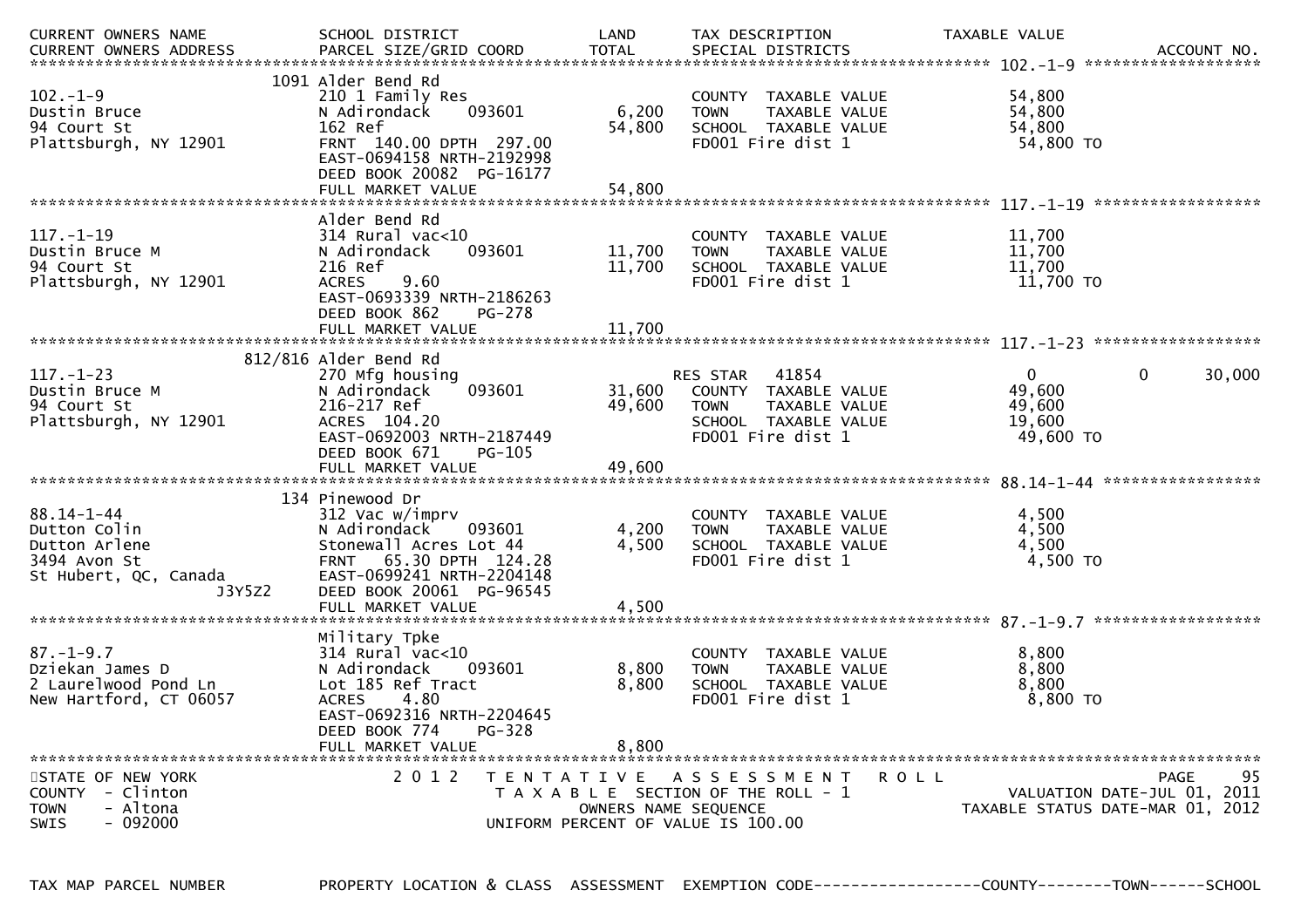| CURRENT OWNERS NAME<br><b>CURRENT OWNERS ADDRESS</b>                                           | SCHOOL DISTRICT<br>PARCEL SIZE/GRID COORD                                                                                                                                                | LAND<br><b>TOTAL</b>                                                            | TAX DESCRIPTION<br>SPECIAL DISTRICTS                                                                                          | TAXABLE VALUE                                           | ACCOUNT NO.<br>****************                                                      |
|------------------------------------------------------------------------------------------------|------------------------------------------------------------------------------------------------------------------------------------------------------------------------------------------|---------------------------------------------------------------------------------|-------------------------------------------------------------------------------------------------------------------------------|---------------------------------------------------------|--------------------------------------------------------------------------------------|
| $103. - 1 - 13.3$<br>Eagar Raymond C<br>Eagar Lauren<br>4618 Military Tpke<br>Altona, NY 12910 | 4618 Military Tpke<br>240 Rural res<br>N Adirondack<br>093601<br>Lot 134 Ref Tract<br>20.10<br><b>ACRES</b><br>EAST-0707819 NRTH-2196473<br>DEED BOOK 744<br>PG-303<br>FULL MARKET VALUE | 15,200<br>77,200<br>77,200                                                      | 41854<br><b>RES STAR</b><br>COUNTY TAXABLE VALUE<br>TAXABLE VALUE<br><b>TOWN</b><br>SCHOOL TAXABLE VALUE<br>FD001 Fire dist 1 | $\mathbf{0}$<br>77,200<br>77,200<br>47,200<br>77,200 TO | 30,000<br>$\mathbf 0$                                                                |
| $73. - 2 - 1$<br>Ehrenthal Samuel<br>22 S Madison Ave C<br>Spring Valley, NY 10977             | Tantillo Way<br>321 Abandoned ag<br>093601<br>N Adirondack<br>Lot 155 Pat Ref<br><b>ACRES</b><br>20.00<br>EAST-0699698 NRTH-2215636<br>DEED BOOK 20061 PG-98049<br>FULL MARKET VALUE     | 12,900<br>12,900<br>12,900                                                      | <b>COUNTY</b><br>TAXABLE VALUE<br>TAXABLE VALUE<br><b>TOWN</b><br>SCHOOL TAXABLE VALUE<br>FD001 Fire dist 1                   | 12,900<br>12,900<br>12.900<br>12,900 TO                 |                                                                                      |
|                                                                                                |                                                                                                                                                                                          |                                                                                 |                                                                                                                               |                                                         |                                                                                      |
| $145. - 2 - 4.1$<br>Eldred James A<br>PO Box 20<br>Ellenburg Depot, NY 12935                   | 544/546 Plank Rd<br>270 Mfg housing<br>093601<br>N Adirondack<br>40 Sg<br>24.70<br><b>ACRES</b><br>EAST-0682820 NRTH-2174029<br>DEED BOOK 20061 PG-91707<br>FULL MARKET VALUE            | 16,600<br>25,000<br>25,000                                                      | COUNTY<br>TAXABLE VALUE<br>TAXABLE VALUE<br><b>TOWN</b><br>SCHOOL TAXABLE VALUE<br>FD001 Fire dist 1                          | 25,000<br>25,000<br>25,000<br>25,000 TO                 |                                                                                      |
|                                                                                                |                                                                                                                                                                                          |                                                                                 |                                                                                                                               |                                                         |                                                                                      |
| $89 - 3 - 9.2$<br>EML Properties LLC<br>2806 Miner Farm Rd<br>Altona, NY 12910                 | 81 Dump Rd<br>321 Abandoned ag<br>N Adirondack<br>093601<br>Lot 106 Ref Tr<br><b>ACRES</b><br>13.00<br>EAST-0716446 NRTH-2206513<br>DEED BOOK 20092 PG-27717<br>FULL MARKET VALUE        | 9,700<br>9,700<br>9,700                                                         | COUNTY TAXABLE VALUE<br>TAXABLE VALUE<br><b>TOWN</b><br>SCHOOL TAXABLE VALUE<br>FD001 Fire dist 1<br>LT001 Altona light 1     | 9,700<br>9,700<br>9,700<br>9,700 TO<br>9,700 TO         |                                                                                      |
|                                                                                                |                                                                                                                                                                                          |                                                                                 |                                                                                                                               |                                                         | ***************                                                                      |
| $103.-1-24.11$<br>Engle Deena<br>Engle Robert F<br>PO Box 661<br>East Ellijay, GA 30539        | 310 Rabideau Rd<br>312 Vac w/imprv<br>N Adirondack<br>093601<br>Lot 160 Ref<br>7.90<br><b>ACRES</b><br>EAST-0695978 NRTH-2196789<br>DEED BOOK 20061 PG-93570                             | 10,600<br>14,100                                                                | <b>COUNTY</b><br>TAXABLE VALUE<br>TAXABLE VALUE<br><b>TOWN</b><br>SCHOOL TAXABLE VALUE<br>FD001 Fire dist 1                   | 14,100<br>14,100<br>14.100<br>14,100 TO                 |                                                                                      |
|                                                                                                | FULL MARKET VALUE                                                                                                                                                                        | 14,100                                                                          |                                                                                                                               |                                                         |                                                                                      |
| STATE OF NEW YORK<br>COUNTY - Clinton<br><b>TOWN</b><br>- Altona<br>$-092000$<br><b>SWIS</b>   | 2 0 1 2                                                                                                                                                                                  | T E N T A T I V E<br>OWNERS NAME SEQUENCE<br>UNIFORM PERCENT OF VALUE IS 100.00 | A S S E S S M E N T<br>T A X A B L E SECTION OF THE ROLL - 1                                                                  | <b>ROLL</b>                                             | <b>PAGE</b><br>96<br>VALUATION DATE-JUL 01, 2011<br>TAXABLE STATUS DATE-MAR 01, 2012 |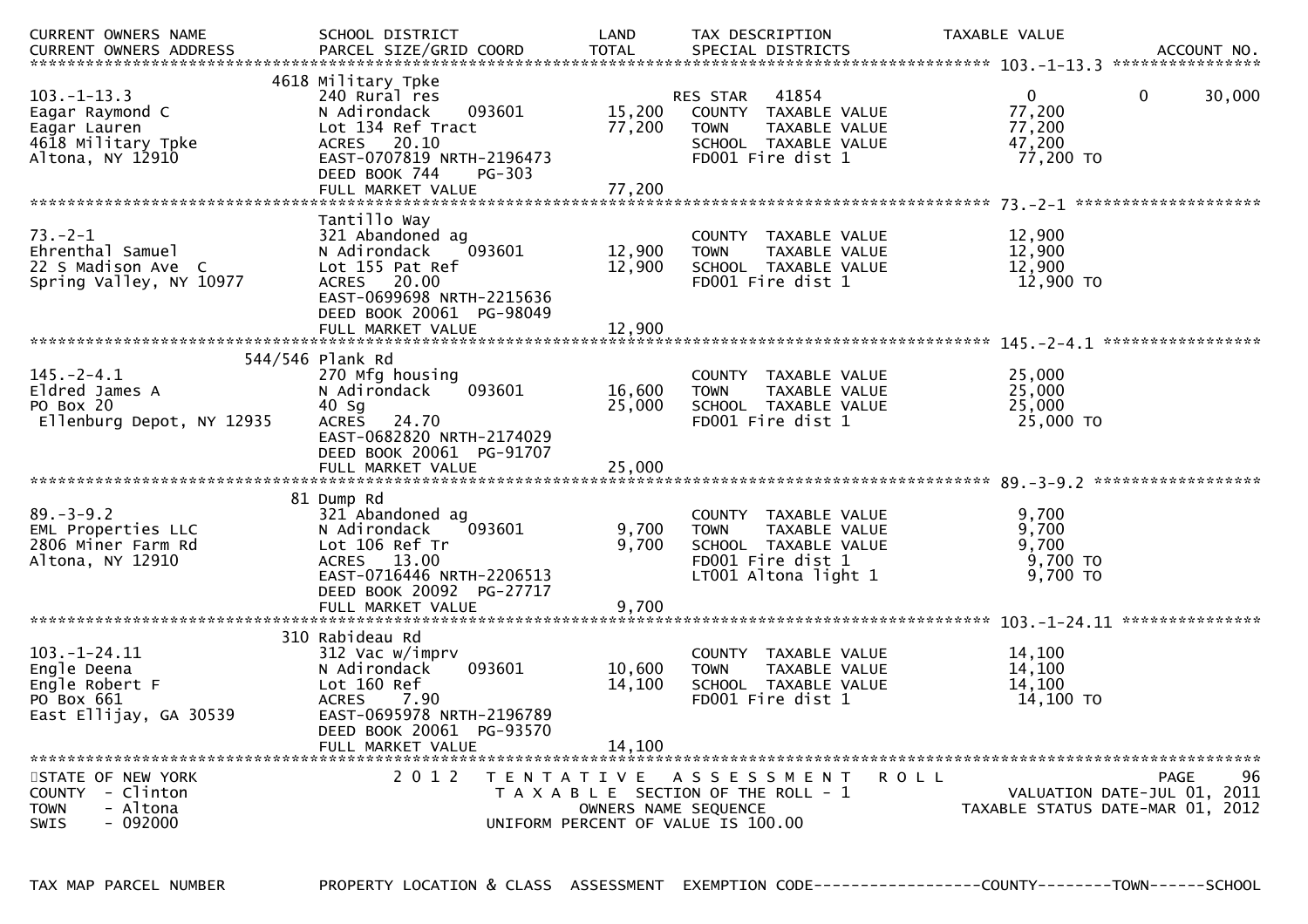| CURRENT OWNERS NAME                                                                                  | SCHOOL DISTRICT                                                                                                                                                             | LAND                                                    | TAX DESCRIPTION                                                                                                                                   | TAXABLE VALUE                                                        |                                                                               |
|------------------------------------------------------------------------------------------------------|-----------------------------------------------------------------------------------------------------------------------------------------------------------------------------|---------------------------------------------------------|---------------------------------------------------------------------------------------------------------------------------------------------------|----------------------------------------------------------------------|-------------------------------------------------------------------------------|
| $73 - 3 - 7$<br>Eriksen Michael<br>PO Box 431<br>Bantam, CT 06750                                    | Helens Way<br>$314$ Rural vac<10<br>093601<br>N Adirondack<br>166 Ref<br>2.00<br><b>ACRES</b><br>EAST-0696575 NRTH-2214665<br>DEED BOOK 574<br>PG-1065<br>FULL MARKET VALUE | 7,100<br>7,100<br>7,100                                 | COUNTY TAXABLE VALUE<br>TAXABLE VALUE<br><b>TOWN</b><br>SCHOOL TAXABLE VALUE<br>FD001 Fire dist 1                                                 | 7,100<br>7,100<br>7,100<br>7,100 TO                                  |                                                                               |
|                                                                                                      | 2943 Miner Farm Rd                                                                                                                                                          |                                                         |                                                                                                                                                   |                                                                      |                                                                               |
| $89. - 3 - 8.1$<br>Ero Randy<br>Ero Tammy<br>2943 Miner Farm Rd<br>Altona, NY 12910                  | 240 Rural res<br>093601<br>N Adirondack<br>106 Ref<br>Prior Deed Bk 645 Pg 335<br>ACRES 15.92<br>EAST-0715676 NRTH-2206741<br>DEED BOOK 876<br>PG-41                        | 13,000<br>82,000                                        | 41854<br>RES STAR<br>COUNTY TAXABLE VALUE<br>TAXABLE VALUE<br><b>TOWN</b><br>SCHOOL TAXABLE VALUE<br>FD001 Fire dist 1<br>LT001 Altona light 1    | $\mathbf{0}$<br>82,000<br>82,000<br>52,000<br>82,000 TO<br>82,000 TO | $\mathbf{0}$<br>30,000                                                        |
|                                                                                                      |                                                                                                                                                                             |                                                         |                                                                                                                                                   |                                                                      |                                                                               |
| $74. - 1 - 23.21$<br>Ero Terri L<br>Ero Rosemarie<br>2601 Military Tpke<br>West Chazy, NY 12992-3917 | 158 Joe Wood Rd<br>210 1 Family Res<br>093601<br>N Adirondack<br>105 Ref<br>1.50<br><b>ACRES</b><br>EAST-0715589 NRTH-2210945<br>DEED BOOK 848<br>PG-215                    | 45,200                                                  | RES STAR 41854<br>6,600 COUNTY TAXABLE VALUE<br><b>TOWN</b><br>TAXABLE VALUE<br>SCHOOL TAXABLE VALUE<br>FD001 Fire dist 1<br>LT001 Altona light 1 | $\mathbf{0}$<br>45,200<br>45,200<br>15,200<br>45,200 TO<br>45,200 TO | $\mathbf 0$<br>30,000<br>***************                                      |
|                                                                                                      | Plank Rd                                                                                                                                                                    |                                                         |                                                                                                                                                   |                                                                      |                                                                               |
| $116. - 2 - 8.411$<br>Esola Joseph A<br>1140 Plank Rd<br>Ellenburg Depot, NY 12935                   | 321 Abandoned ag<br>093601<br>N Adirondack<br>29 Sg<br>19.30<br><b>ACRES</b><br>EAST-0680277 NRTH-2188154<br>DEED BOOK 20051 PG-90070                                       | 13,000<br>13,000                                        | COUNTY TAXABLE VALUE<br><b>TOWN</b><br>TAXABLE VALUE<br>SCHOOL TAXABLE VALUE<br>FD001 Fire dist 1                                                 | 13,000<br>13,000<br>13,000<br>13,000 TO                              |                                                                               |
|                                                                                                      | Helens Way                                                                                                                                                                  |                                                         |                                                                                                                                                   |                                                                      |                                                                               |
| $73. - 3 - 10.111$<br>Estela William<br>16 West 101St St<br>New York, NY 10025                       | $314$ Rural vac<10<br>N Adirondack<br>093601<br>Lot 166 Pat Ref<br>3.40<br><b>ACRES</b><br>EAST-0697447 NRTH-2214178<br>DEED BOOK 621<br>PG-184<br>FULL MARKET VALUE        | 7,900<br>7,900<br>7,900                                 | COUNTY TAXABLE VALUE<br>TAXABLE VALUE<br><b>TOWN</b><br>SCHOOL TAXABLE VALUE<br>FD001 Fire dist 1                                                 | 7,900<br>7,900<br>7,900<br>7,900 TO                                  |                                                                               |
| STATE OF NEW YORK<br>COUNTY - Clinton<br>- Altona<br><b>TOWN</b><br>$-092000$<br><b>SWIS</b>         | 2 0 1 2                                                                                                                                                                     | T E N T A T I V E<br>UNIFORM PERCENT OF VALUE IS 100.00 | A S S E S S M E N T<br>T A X A B L E SECTION OF THE ROLL - 1<br>OWNERS NAME SEQUENCE                                                              | <b>ROLL</b>                                                          | 97<br>PAGE<br>VALUATION DATE-JUL 01, 2011<br>TAXABLE STATUS DATE-MAR 01, 2012 |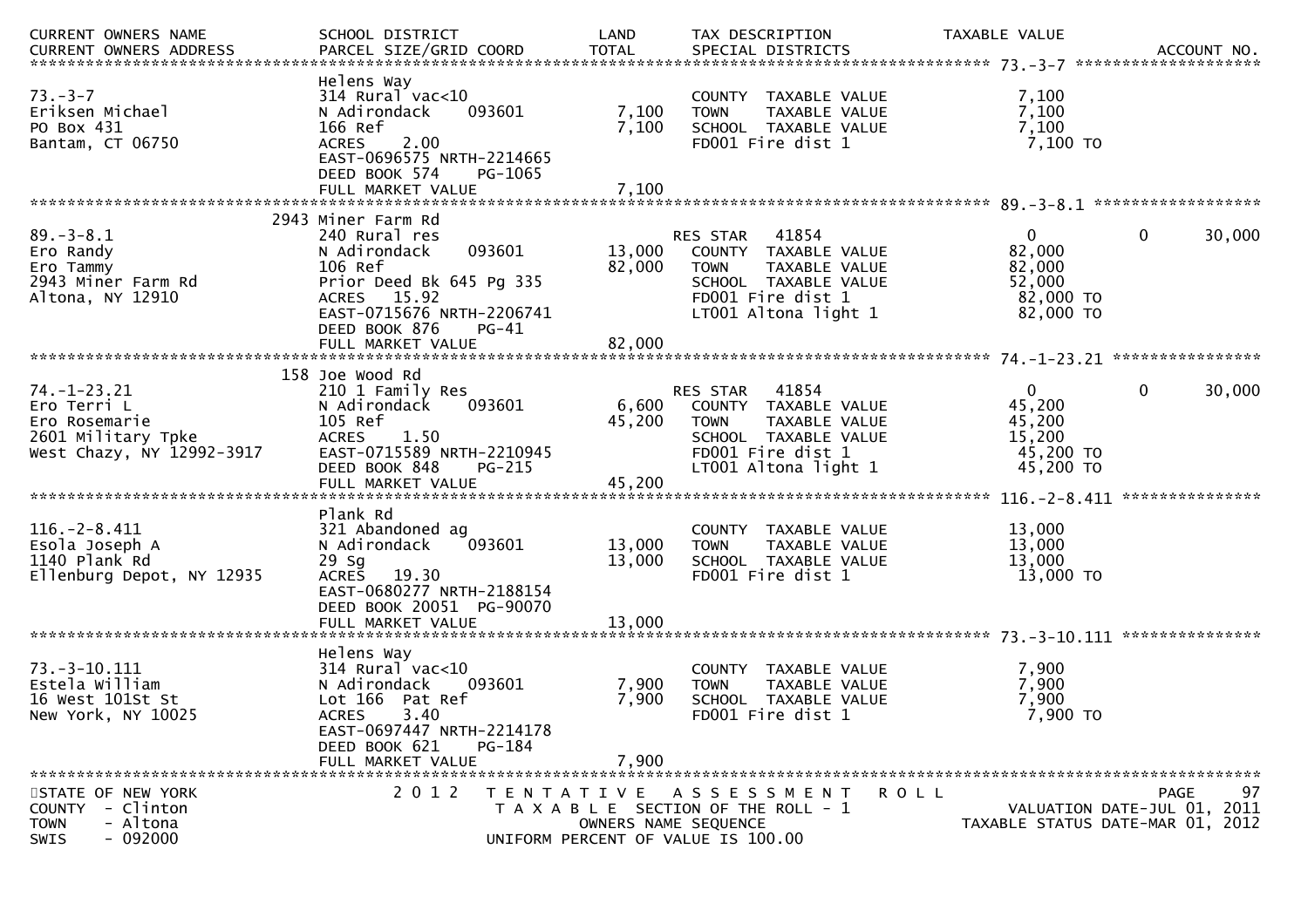| TAX MAP PARCEL NUMBER              | PROPERTY LOCATION & CLASS ASSESSMENT |                      |                                       |                                                                                                                                                       |
|------------------------------------|--------------------------------------|----------------------|---------------------------------------|-------------------------------------------------------------------------------------------------------------------------------------------------------|
| CURRENT OWNERS NAME                | SCHOOL DISTRICT                      | LAND                 | TAX DESCRIPTION                       | TAXABLE VALUE                                                                                                                                         |
|                                    |                                      |                      |                                       | .CURRENT OWNERS ADDRESS PARCEL SIZE/GRID COORD TOTAL SPECIAL DISTRICTS MOTHER ACCOUNT NO ACCOUNT NO AND ARCEL SIZE/GRID COORD TOTAL SPECIAL DISTRICTS |
|                                    |                                      |                      |                                       |                                                                                                                                                       |
|                                    | Helens Way                           |                      |                                       |                                                                                                                                                       |
| $73. - 3 - 10.114$                 | $314$ Rural vac< $10$                |                      | COUNTY TAXABLE VALUE                  | 7,800                                                                                                                                                 |
| Estela William                     | 093601<br>N Adirondack               | 7,800                | TAXABLE VALUE<br><b>TOWN</b>          | 7,800                                                                                                                                                 |
| 16 West 101St St                   | Lot 166 Ref Tr                       | 7,800                | SCHOOL TAXABLE VALUE                  | 7,800                                                                                                                                                 |
| New York, NY 10025                 | 3.10<br><b>ACRES</b>                 |                      | FD001 Fire dist 1                     | 7,800 TO                                                                                                                                              |
|                                    | EAST-0697249 NRTH-2214132            |                      |                                       |                                                                                                                                                       |
|                                    | DEED BOOK 623<br>PG-85               |                      |                                       |                                                                                                                                                       |
|                                    |                                      |                      |                                       |                                                                                                                                                       |
|                                    |                                      |                      |                                       |                                                                                                                                                       |
|                                    | 646 Irona Rd                         |                      |                                       |                                                                                                                                                       |
| $72. - 1 - 11.114$                 | 321 Abandoned ag                     |                      | COUNTY TAXABLE VALUE                  | 13,700                                                                                                                                                |
| Esteves Jose R                     | 093601<br>N Adirondack               | 13,700               | TAXABLE VALUE<br><b>TOWN</b>          | 13,700                                                                                                                                                |
| Esteves Margarida<br>1190 Degaulle | Lot 166 Ref Tr                       | 13,700               | SCHOOL TAXABLE VALUE                  | 13,700                                                                                                                                                |
| 1190 Degaulle                      | ACRES 15.00                          |                      | FD001 Fire dist 1                     | 13,700 TO                                                                                                                                             |
| St Hubert, QC, Canada              | EAST-0695295 NRTH-2213404            |                      |                                       |                                                                                                                                                       |
| J4T1M1                             | DEED BOOK 622<br>PG-408              |                      |                                       |                                                                                                                                                       |
|                                    |                                      |                      |                                       |                                                                                                                                                       |
|                                    |                                      |                      |                                       |                                                                                                                                                       |
|                                    | 58 Birch Hill Dr                     |                      |                                       |                                                                                                                                                       |
| $88.14 - 1 - 42$                   | 270 Mfg housing                      |                      | COUNTY TAXABLE VALUE                  | 15,000                                                                                                                                                |
| Fabes Norman                       | N Adirondack<br>093601               | 4,000                | TAXABLE VALUE<br><b>TOWN</b>          | 15,000                                                                                                                                                |
| 8235 Pierre De Caubertin           | Stonewall Acres Lot 42               | 15,000               | SCHOOL TAXABLE VALUE                  | 15,000                                                                                                                                                |
| Montreal, QC, Canada               | FRNT 100.00 DPTH 77.75               |                      | FD001 Fire dist 1                     | 15,000 TO                                                                                                                                             |
| H1L2C4                             | EAST-0699095 NRTH-2204151            |                      |                                       |                                                                                                                                                       |
|                                    | DEED BOOK 740<br>PG-166              |                      |                                       |                                                                                                                                                       |
|                                    |                                      |                      |                                       |                                                                                                                                                       |
|                                    |                                      |                      |                                       |                                                                                                                                                       |
|                                    | Harvey Rd                            |                      |                                       |                                                                                                                                                       |
| $135. - 1 - 18.265$                | $314$ Rural vac<10                   |                      | COUNTY TAXABLE VALUE                  | 9,000                                                                                                                                                 |
| Facteau Keith E                    | N Adirondack 093601                  | 9,000                | TAXABLE VALUE<br><b>TOWN</b>          | 9,000                                                                                                                                                 |
| Facteau Keala                      | Lot 130 Duerville Patent             | 9,000                | SCHOOL TAXABLE VALUE                  | 9,000                                                                                                                                                 |
| 102 General Dennis Dr              | <b>ACRES</b><br>1.00                 |                      | FD001 Fire dist 1                     | $9,000$ TO                                                                                                                                            |
|                                    |                                      |                      |                                       |                                                                                                                                                       |
| Summerville, SC 29483              | EAST-0734215 NRTH-2178913            |                      |                                       |                                                                                                                                                       |
|                                    | DEED BOOK 1034<br>$PG-19$            |                      |                                       |                                                                                                                                                       |
|                                    | FULL MARKET VALUE                    | 9,000                |                                       |                                                                                                                                                       |
|                                    |                                      |                      |                                       |                                                                                                                                                       |
|                                    | 5288 Military Tpke                   |                      |                                       |                                                                                                                                                       |
| $88. - 1 - 12$                     | 260 Seasonal res                     |                      | COUNTY TAXABLE VALUE                  | 32,000                                                                                                                                                |
| Farrell James P                    | N Adirondack<br>093601               | 14,800               | TAXABLE VALUE<br><b>TOWN</b>          | 32,000                                                                                                                                                |
| 2920 Rte 11                        | 164 Ref                              | 32,000               | SCHOOL TAXABLE VALUE                  | 32,000                                                                                                                                                |
| Mooers Forks, NY 12959             | ACRES 18.80                          |                      | FD001 Fire dist 1                     | 32,000 TO                                                                                                                                             |
|                                    | EAST-0694986 NRTH-2205500            |                      |                                       |                                                                                                                                                       |
|                                    | DEED BOOK 20092 PG-22877             |                      |                                       |                                                                                                                                                       |
|                                    | FULL MARKET VALUE                    | 32,000               |                                       |                                                                                                                                                       |
|                                    |                                      |                      |                                       |                                                                                                                                                       |
| STATE OF NEW YORK                  | 2 0 1 2                              |                      | TENTATIVE ASSESSMENT                  | 98<br>PAGE<br>R O L L                                                                                                                                 |
| COUNTY - Clinton                   |                                      |                      | T A X A B L E SECTION OF THE ROLL - 1 | VALUATION DATE-JUL 01, 2011                                                                                                                           |
| <b>TOWN</b><br>- Altona            |                                      | OWNERS NAME SEQUENCE |                                       | TAXABLE STATUS DATE-MAR 01, 2012                                                                                                                      |
| $-092000$<br><b>SWIS</b>           |                                      |                      | UNIFORM PERCENT OF VALUE IS 100.00    |                                                                                                                                                       |
|                                    |                                      |                      |                                       |                                                                                                                                                       |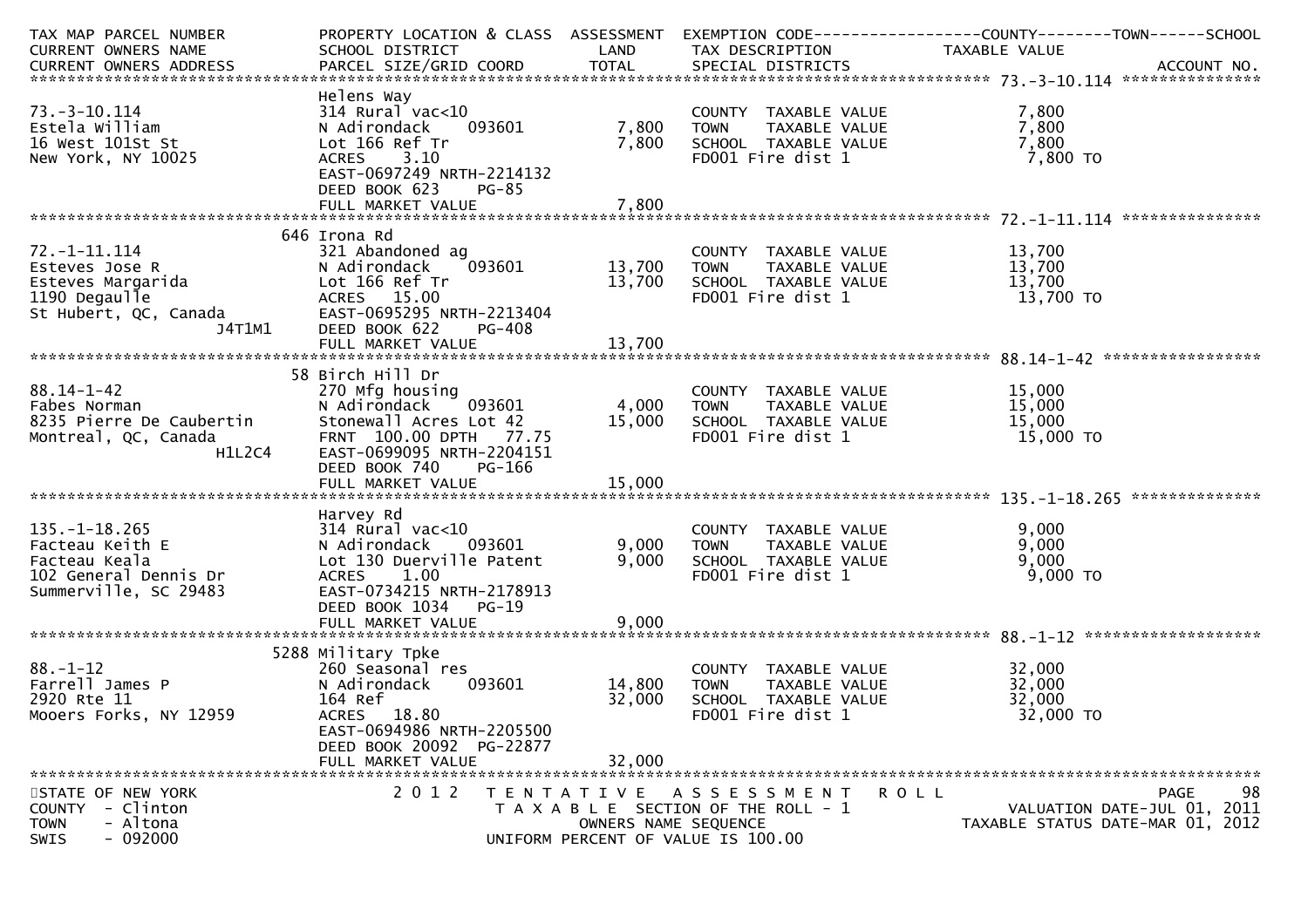| TAX MAP PARCEL NUMBER                              | PROPERTY LOCATION & CLASS ASSESSMENT EXEMPTION CODE---------------COUNTY-------TOWN------SCHOOL |                            |                                                            |                                     |                             |             |
|----------------------------------------------------|-------------------------------------------------------------------------------------------------|----------------------------|------------------------------------------------------------|-------------------------------------|-----------------------------|-------------|
| CURRENT OWNERS NAME                                | SCHOOL DISTRICT                                                                                 | LAND                       | TAX DESCRIPTION                                            | TAXABLE VALUE                       |                             |             |
|                                                    |                                                                                                 |                            |                                                            |                                     |                             |             |
|                                                    |                                                                                                 |                            |                                                            |                                     |                             |             |
|                                                    | 37 Forest Rd                                                                                    |                            |                                                            |                                     |                             |             |
| $87. - 1 - 2.32$                                   | 210 1 Family Res                                                                                |                            | RES STAR 41854                                             | $\mathbf{0}$                        | $\overline{0}$              | 30,000      |
| Felix Andrea A                                     | 093601<br>N Adirondack                                                                          |                            | 7,100 COUNTY TAXABLE VALUE                                 | 47,500                              |                             |             |
| <b>NIV 12935</b><br>37 Forest Rd                   | Lot 213 Ref Tract                                                                               | 47,500                     | TAXABLE VALUE<br><b>TOWN</b>                               | 47,500                              |                             |             |
| Ellenburg Depot, NY 12935                          | <b>ACRES</b><br>2.00                                                                            |                            | SCHOOL TAXABLE VALUE                                       | 17,500                              |                             |             |
|                                                    | EAST-0684836 NRTH-2206231<br>DEED BOOK 20011 PG-35215                                           |                            | FD001 Fire dist 1                                          | 47,500 TO                           |                             |             |
|                                                    |                                                                                                 |                            |                                                            |                                     |                             |             |
|                                                    |                                                                                                 |                            |                                                            |                                     |                             |             |
|                                                    | 517 Devils Den Rd                                                                               |                            |                                                            |                                     |                             |             |
| $89.1 - 1 - 5$                                     | 210 1 Family Res                                                                                |                            | 41101<br>VETERANS                                          | 1,000                               | 1,000                       | $\mathbf 0$ |
| Fennessey James E<br>Fennessey Hilda<br>PO Box 105 | 093601<br>N Adirondack                                                                          | VETERANS<br>11,700 SR STAR | 41834                                                      | $\overline{0}$                      | 0                           | 62,200      |
|                                                    | 130 Ref                                                                                         | 79,700                     | COUNTY TAXABLE VALUE                                       | 78,700                              |                             |             |
| PO Box 105                                         | ACRES 9.70                                                                                      |                            | <b>TOWN</b><br>TAXABLE VALUE                               | 78,700                              |                             |             |
| Altona, NY 12910-0105                              | EAST-0709905 NRTH-2207762                                                                       |                            | SCHOOL TAXABLE VALUE                                       | 17,500                              |                             |             |
|                                                    | <b>PG-225</b><br>DEED BOOK 392                                                                  |                            | FD001 Fire dist 1                                          | 79,700 TO                           |                             |             |
|                                                    |                                                                                                 |                            |                                                            |                                     |                             |             |
|                                                    |                                                                                                 |                            |                                                            |                                     |                             |             |
|                                                    | 491 Devils Den Rd                                                                               |                            |                                                            |                                     |                             |             |
| $89.1 - 1 - 11$                                    | 210 1 Family Res                                                                                |                            | COUNTY TAXABLE VALUE                                       | 17,000                              |                             |             |
| Fennessy Bryan                                     | 093601<br>N Adirondack                                                                          | 5,300                      | TAXABLE VALUE<br>TOWN                                      | 17,000                              |                             |             |
| 517 Devils Den Rd                                  | 131 Ref                                                                                         | 17,000                     | SCHOOL TAXABLE VALUE                                       | 17,000                              |                             |             |
| Altona, NY 12910                                   | FRNT 80.00 DPTH 233.00                                                                          |                            | FD001 Fire dist 1                                          | 17,000 TO                           |                             |             |
|                                                    | EAST-0710892 NRTH-2207231                                                                       |                            | LT001 Altona light 1                                       | 17,000 TO                           |                             |             |
|                                                    | DEED BOOK 20072 PG-11143                                                                        |                            |                                                            |                                     |                             |             |
|                                                    |                                                                                                 |                            |                                                            |                                     |                             |             |
|                                                    |                                                                                                 |                            |                                                            |                                     |                             |             |
|                                                    | Devils Den Rd                                                                                   |                            |                                                            |                                     |                             |             |
| $89. - 1 - 1.2$                                    | 910 Priv forest                                                                                 |                            | COUNTY TAXABLE VALUE                                       | 28,900                              |                             |             |
| Fennessy Hilda D                                   | 093601<br>N Adirondack                                                                          | 28,900                     | TAXABLE VALUE<br><b>TOWN</b>                               | 28,900                              |                             |             |
| PO Box 105                                         | Lot 131 Ref                                                                                     | 28,900                     | SCHOOL TAXABLE VALUE                                       | טע, 28, אט 28, 900<br>28, 900 TO 28 |                             |             |
| Altona, NY 12910                                   | ACRES 93.30                                                                                     |                            | FD001 Fire dist 1                                          |                                     |                             |             |
|                                                    | EAST-0707915 NRTH-2207157                                                                       |                            | LT001 Altona light 1                                       | 28,900 TO                           |                             |             |
|                                                    | DEED BOOK 537<br>PG-326                                                                         |                            |                                                            |                                     |                             |             |
|                                                    | FULL MARKET VALUE                                                                               | 28,900                     |                                                            |                                     |                             |             |
|                                                    |                                                                                                 |                            |                                                            |                                     |                             |             |
|                                                    | 179 Woods Falls Rd                                                                              |                            |                                                            |                                     |                             |             |
| $74. - 1 - 1.63$                                   | 240 Rural res                                                                                   |                            | 41854<br>RES STAR                                          | $\overline{0}$                      | $\mathbf{0}$                | 30,000      |
| Fergusson Ellen Mahoney                            | N Adirondack<br>093601                                                                          | 13,300                     | COUNTY TAXABLE VALUE                                       | 109,900                             |                             |             |
| 179 Woods Falls Rd                                 | Lot 129 Ref Tract                                                                               | 109,900                    | <b>TOWN</b><br>TAXABLE VALUE                               | 109,900                             |                             |             |
| Altona, NY 12910                                   | ACRES 13.70                                                                                     |                            | SCHOOL TAXABLE VALUE                                       | 79,900                              |                             |             |
|                                                    | EAST-0709944 NRTH-2214314                                                                       |                            | FD001 Fire dist 1                                          | 109,900 TO                          |                             |             |
|                                                    | DEED BOOK 680<br>$PG-13$                                                                        |                            | LT001 Altona light 1                                       | 109,900 TO                          |                             |             |
|                                                    | FULL MARKET VALUE                                                                               | 109,900                    |                                                            |                                     |                             |             |
|                                                    |                                                                                                 |                            |                                                            |                                     |                             |             |
| STATE OF NEW YORK                                  | 2 0 1 2                                                                                         | T E N T A T I V E          | A S S E S S M E N T                                        | <b>ROLL</b>                         |                             | 99<br>PAGE  |
| - Clinton<br><b>COUNTY</b>                         |                                                                                                 |                            | T A X A B L E SECTION OF THE ROLL - 1                      |                                     | VALUATION DATE-JUL 01, 2011 |             |
| - Altona<br><b>TOWN</b><br>- 092000<br><b>SWIS</b> |                                                                                                 |                            | OWNERS NAME SEQUENCE<br>UNIFORM PERCENT OF VALUE IS 100.00 | TAXABLE STATUS DATE-MAR 01, 2012    |                             |             |
|                                                    |                                                                                                 |                            |                                                            |                                     |                             |             |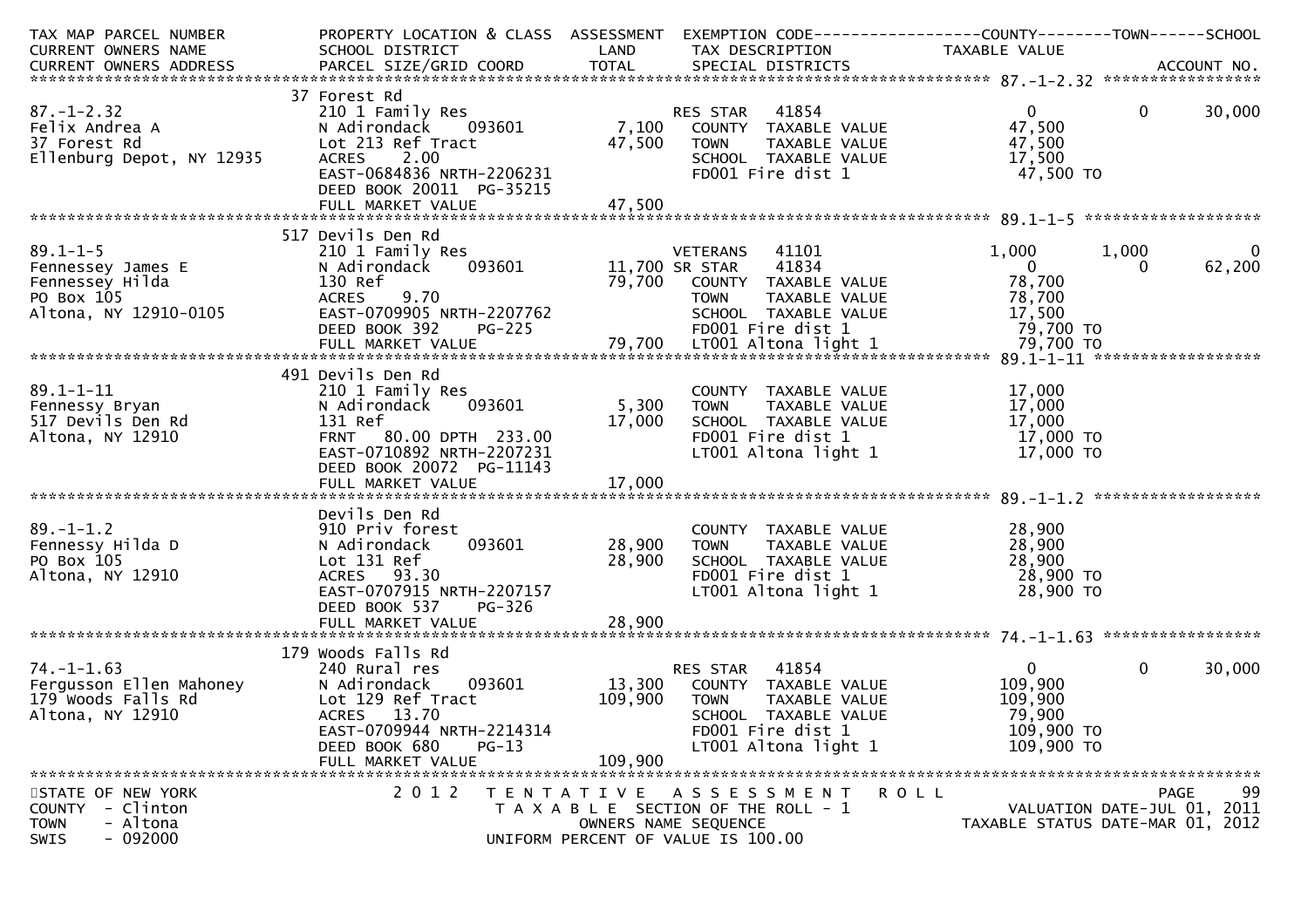| TAX MAP PARCEL NUMBER    | PROPERTY LOCATION & CLASS ASSESSMENT |                      |                                       | EXEMPTION CODE-----------------COUNTY-------TOWN------SCHOOL |                                  |
|--------------------------|--------------------------------------|----------------------|---------------------------------------|--------------------------------------------------------------|----------------------------------|
| CURRENT OWNERS NAME      | SCHOOL DISTRICT                      | LAND                 | TAX DESCRIPTION                       | TAXABLE VALUE                                                |                                  |
|                          |                                      |                      |                                       |                                                              |                                  |
|                          |                                      |                      |                                       |                                                              |                                  |
|                          | Woods Falls Rd                       |                      |                                       |                                                              |                                  |
| $74. - 1 - 1.611$        | 105 Vac farmland                     |                      | COUNTY TAXABLE VALUE                  | 24,200                                                       |                                  |
| Fergusson Timothy J      | 093601<br>N Adirondack               | 24,200               | TAXABLE VALUE<br><b>TOWN</b>          | 24,200                                                       |                                  |
| Fergusson Ellen P        | Lot 129 Ref Tract                    | 24,200               | SCHOOL TAXABLE VALUE                  | 24,200                                                       |                                  |
| 179 Woods Falls Rd       | ACRES 59.50                          |                      | FD001 Fire dist 1                     | 24,200 TO                                                    |                                  |
| Altona, NY 12910         | EAST-0709975 NRTH-2215397            |                      | LT001 Altona light 1                  | 24,200 TO                                                    |                                  |
|                          | DEED BOOK 20021 PG-43378             |                      |                                       |                                                              |                                  |
|                          | FULL MARKET VALUE                    | 24,200               |                                       |                                                              |                                  |
|                          |                                      |                      |                                       |                                                              | ****************                 |
|                          | 250 Murtagh Hill Rd                  |                      |                                       |                                                              |                                  |
| $149. - 1 - 10.1$        | 240 Rural res                        |                      | COUNTY TAXABLE VALUE                  | 54,000                                                       |                                  |
| Ferrari Paul             | 093601<br>N Adirondack               | 12,300               | TAXABLE VALUE<br><b>TOWN</b>          | 54,000                                                       |                                  |
| Schneider Lynn           | 113 Duer                             | 54,000               | SCHOOL TAXABLE VALUE                  | 54,000                                                       |                                  |
| 250 Murtagh Hill Rd      | ACRES 18.50                          |                      | FD001 Fire dist 1                     | 54,000 TO                                                    |                                  |
| West Chazy, NY 12992     | EAST-0727723 NRTH-2173056            |                      |                                       |                                                              |                                  |
|                          | DEED BOOK 920<br><b>PG-106</b>       |                      |                                       |                                                              |                                  |
|                          | FULL MARKET VALUE                    | 54,000               |                                       |                                                              |                                  |
|                          |                                      |                      |                                       |                                                              |                                  |
|                          | 7 Galy Way                           |                      |                                       |                                                              |                                  |
| $134. - 2 - 20$          | 210 1 Family Res                     |                      | RES STAR 41854                        | $\overline{0}$                                               | $\mathbf 0$<br>30,000            |
| Fezette James W          | N Adirondack<br>093601               | 9,000                | COUNTY TAXABLE VALUE                  | 140,700                                                      |                                  |
| Chase Laurie A           | 104-115 Duer                         | 140,700              | TAXABLE VALUE<br><b>TOWN</b>          | 140,700                                                      |                                  |
| 7 Galy Way               | Stonehedge Lot 10                    |                      | SCHOOL TAXABLE VALUE                  | 110,700                                                      |                                  |
| West Chazy, NY 12992     | ACRES 1.10 BANK<br>080               |                      | FD001 Fire dist 1                     | 140,700 TO                                                   |                                  |
|                          | EAST-0725476 NRTH-2180462            |                      |                                       |                                                              |                                  |
|                          | DEED BOOK 20072 PG-11555             |                      |                                       |                                                              |                                  |
|                          |                                      |                      |                                       |                                                              |                                  |
|                          |                                      |                      |                                       |                                                              |                                  |
|                          | Alder Bend Rd                        |                      |                                       |                                                              |                                  |
| $88. - 1 - 2.21$         | 210 1 Family Res                     |                      | 41854<br>RES STAR                     | 0                                                            | $\Omega$<br>30,000               |
| Filarecki/Miller Linda J | 093601<br>N Adirondack               | 8,500                | COUNTY TAXABLE VALUE                  | 90,000                                                       |                                  |
| 1750 Alder Bend Rd       | Lot 165 Ref Tr                       | 90,000               | <b>TOWN</b><br>TAXABLE VALUE          | 90,000                                                       |                                  |
| Altona, NY 12910         | <b>ACRES</b><br>4.30                 |                      | SCHOOL TAXABLE VALUE                  | 60,000                                                       |                                  |
|                          | EAST-0697788 NRTH-2207787            |                      | FD001 Fire dist 1                     | 90,000 TO                                                    |                                  |
|                          | DEED BOOK 20031 PG-56129             |                      |                                       |                                                              |                                  |
|                          |                                      |                      |                                       |                                                              |                                  |
|                          |                                      |                      |                                       |                                                              |                                  |
|                          |                                      |                      |                                       |                                                              |                                  |
|                          | Miner Farm Rd                        |                      |                                       |                                                              |                                  |
| $75. - 1 - 3.2$          | $314$ Rural vac<10                   |                      | COUNTY TAXABLE VALUE                  | 6,500                                                        |                                  |
| Filion Brenda            | Northeastern Cl 092801               | 6,500                | <b>TOWN</b><br>TAXABLE VALUE          | 6,500                                                        |                                  |
| Filion Timothy           | Lot 62 Ref                           | 6,500                | SCHOOL TAXABLE VALUE                  | 6,500                                                        |                                  |
| 2324 Miner Farm Rd       | 1.00<br><b>ACRES</b>                 |                      | FD001 Fire dist 1                     | 6,500 TO                                                     |                                  |
| Altona, NY 12910         | EAST-0731878 NRTH-2207915            |                      |                                       |                                                              |                                  |
|                          | DEED BOOK 20102 PG-30671             |                      |                                       |                                                              |                                  |
|                          | FULL MARKET VALUE                    | 6,500                |                                       |                                                              |                                  |
|                          |                                      |                      |                                       |                                                              |                                  |
| STATE OF NEW YORK        | 2 0 1 2                              |                      | TENTATIVE ASSESSMENT                  | <b>ROLL</b>                                                  | 100<br>PAGE                      |
| COUNTY<br>- Clinton      |                                      |                      | T A X A B L E SECTION OF THE ROLL - 1 |                                                              | VALUATION DATE-JUL 01, 2011      |
| <b>TOWN</b><br>- Altona  |                                      | OWNERS NAME SEQUENCE |                                       |                                                              | TAXABLE STATUS DATE-MAR 01, 2012 |
| $-092000$<br><b>SWIS</b> |                                      |                      | UNIFORM PERCENT OF VALUE IS 100.00    |                                                              |                                  |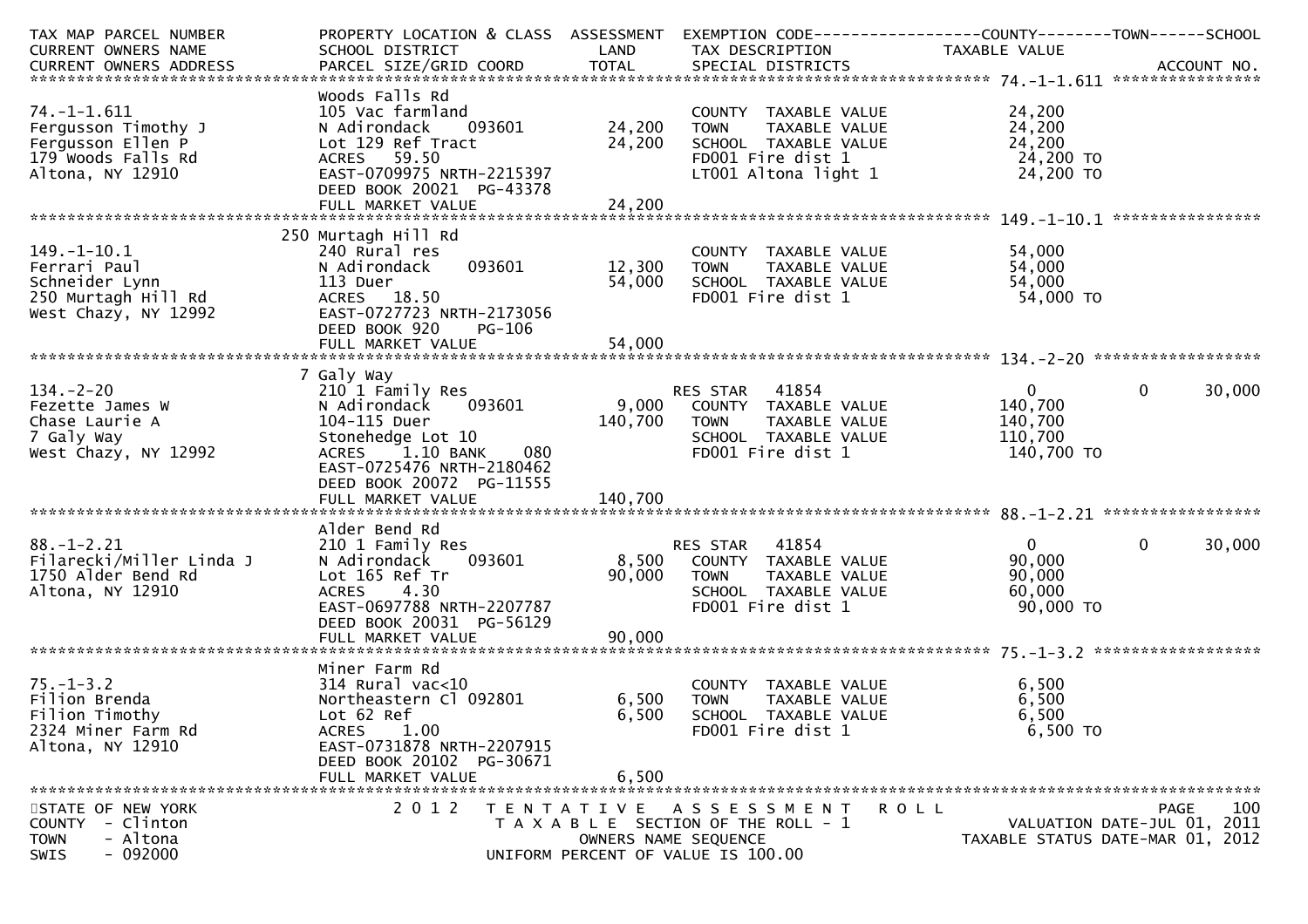| TAX MAP PARCEL NUMBER             | PROPERTY LOCATION & CLASS ASSESSMENT              |         | EXEMPTION CODE------------------COUNTY--------TOWN------SCHOOL |                         |                                  |
|-----------------------------------|---------------------------------------------------|---------|----------------------------------------------------------------|-------------------------|----------------------------------|
| CURRENT OWNERS NAME               | SCHOOL DISTRICT                                   | LAND    | TAX DESCRIPTION                                                | TAXABLE VALUE           |                                  |
| CURRENT OWNERS ADDRESS            |                                                   |         |                                                                |                         |                                  |
|                                   |                                                   |         |                                                                |                         |                                  |
|                                   | 2324 Miner Farm Rd                                |         |                                                                |                         | 30,000                           |
| $75. - 1 - 3.1 - 1$               | 240 Rural res<br>Northeastern Cl 092801           | 21,100  | 41854<br>RES STAR                                              | $\mathbf{0}$<br>165,000 | $\mathbf{0}$                     |
| Filion Brenda C<br>Filion Timothy | Lot 62 Ref Tract                                  | 165,000 | COUNTY TAXABLE VALUE<br>TAXABLE VALUE<br>TOWN                  | 165,000                 |                                  |
| 2324 Miner Farm Rd                | Untitled Map delivered to                         |         | SCHOOL TAXABLE VALUE                                           | 135,000                 |                                  |
| Altona, NY 12910                  | ACRES 36.49                                       |         | FD001 Fire dist 1                                              | 165,000 TO              |                                  |
|                                   | EAST-0731297 NRTH-2208452                         |         |                                                                |                         |                                  |
|                                   | DEED BOOK 20061 PG-94570                          |         |                                                                |                         |                                  |
|                                   | FULL MARKET VALUE                                 | 165,000 |                                                                |                         |                                  |
|                                   |                                                   |         |                                                                |                         |                                  |
|                                   | Miner Farm Rd                                     |         |                                                                |                         |                                  |
| $75. - 1 - 3.1 - 2$               | 321 Abandoned ag                                  |         | COUNTY TAXABLE VALUE                                           | 3,800                   |                                  |
| Filion Brenda C                   | N Adirondack<br>093601                            | 3,800   | TAXABLE VALUE<br><b>TOWN</b>                                   | 3,800                   |                                  |
| Filion Timothy                    | Lot 61 Ref Tract                                  | 3,800   | SCHOOL TAXABLE VALUE                                           | 3,800                   |                                  |
| 2324 Miner Farm Rd                | Map delivered to RP 3/201                         |         | FD001 Fire dist 1                                              | 3,800 TO                |                                  |
| Altona, NY 12910                  | ACRES 17.05                                       |         |                                                                |                         |                                  |
|                                   | EAST-0731176 NRTH-2208429                         |         |                                                                |                         |                                  |
|                                   | DEED BOOK 20061 PG-94570                          |         |                                                                |                         |                                  |
|                                   |                                                   |         |                                                                |                         |                                  |
|                                   | 6-8 Canaan Rd                                     |         |                                                                |                         |                                  |
| $71.1 - 1 - 8$                    | 280 Res Multiple                                  |         | COUNTY TAXABLE VALUE                                           | 49,600                  |                                  |
| Finley Kevin C                    | N Adirondack<br>093601                            | 4,800   | TAXABLE VALUE<br>TOWN                                          | 49,600                  |                                  |
| Finley Julie B                    | Bm                                                | 49,600  | SCHOOL TAXABLE VALUE                                           | 49,600                  |                                  |
| 632 Canaan Rd                     | FRNT 151.00 DPTH 100.00                           |         | FD002 Ellenburg fire 21                                        | 49,600 TO               |                                  |
| Ellenburg Depot, NY 12935         | EAST-0675390 NRTH-2213717                         |         | LT002 Altona light 21                                          | 49,600 TO               |                                  |
|                                   | DEED BOOK 98001 PG-03533                          |         |                                                                |                         |                                  |
|                                   |                                                   |         |                                                                |                         |                                  |
|                                   |                                                   |         |                                                                |                         |                                  |
|                                   | 2094 Rand Hill Rd E                               |         |                                                                |                         |                                  |
| $148. - 2 - 22.2$                 | 210 1 Family Res                                  |         | 41834<br>SR STAR                                               | $\mathbf{0}$            | 62,200<br>$\mathbf{0}$           |
| Finnegan William J                | N Adirondack<br>093601                            | 10,100  | COUNTY TAXABLE VALUE                                           | 120,000                 |                                  |
| 2094 Rand Hill Rd                 | Lot 37 Duers Pate                                 | 120,000 | TAXABLE VALUE<br>TOWN                                          | 120,000                 |                                  |
| Altona, NY 12910                  | Sub $PL-A-252$                                    |         | SCHOOL TAXABLE VALUE                                           | 57,800                  |                                  |
|                                   | 3.10<br><b>ACRES</b><br>EAST-0708649 NRTH-2175447 |         | FD001 Fire dist 1                                              | 120,000 TO              |                                  |
|                                   | DEED BOOK 20031 PG-51887                          |         |                                                                |                         |                                  |
|                                   |                                                   |         |                                                                |                         |                                  |
|                                   |                                                   |         |                                                                |                         |                                  |
|                                   | 5711 Military Tpke                                |         |                                                                |                         |                                  |
| $87. - 1 - 13.33$                 | 210 1 Family Res                                  |         | 41854<br><b>RES STAR</b>                                       | $\Omega$                | 0<br>30,000                      |
| Flanagan James                    | 093601<br>N Adirondack                            | 8,700   | COUNTY TAXABLE VALUE                                           | 62,800                  |                                  |
| Flanagan Veronica                 | 4.70<br><b>ACRES</b>                              | 62,800  | <b>TOWN</b><br>TAXABLE VALUE                                   | 62,800                  |                                  |
| 5711 Military Tpke                | EAST-0684556 NRTH-2204872                         |         | SCHOOL TAXABLE VALUE                                           | 32,800                  |                                  |
| Ellenburg Depot, NY 12935         | DEED BOOK 784<br>PG-332                           |         | FD001 Fire dist 1                                              | 62,800 TO               |                                  |
|                                   | FULL MARKET VALUE                                 | 62,800  |                                                                |                         |                                  |
|                                   |                                                   |         |                                                                |                         |                                  |
| STATE OF NEW YORK                 | 2 0 1 2                                           |         | TENTATIVE ASSESSMENT<br><b>ROLL</b>                            |                         | 101<br>PAGE                      |
| - Clinton<br><b>COUNTY</b>        |                                                   |         | T A X A B L E SECTION OF THE ROLL - 1                          |                         | VALUATION DATE-JUL 01, 2011      |
| - Altona<br><b>TOWN</b>           |                                                   |         | OWNERS NAME SEQUENCE                                           |                         | TAXABLE STATUS DATE-MAR 01, 2012 |
| $-092000$<br>SWIS                 |                                                   |         | UNIFORM PERCENT OF VALUE IS 100.00                             |                         |                                  |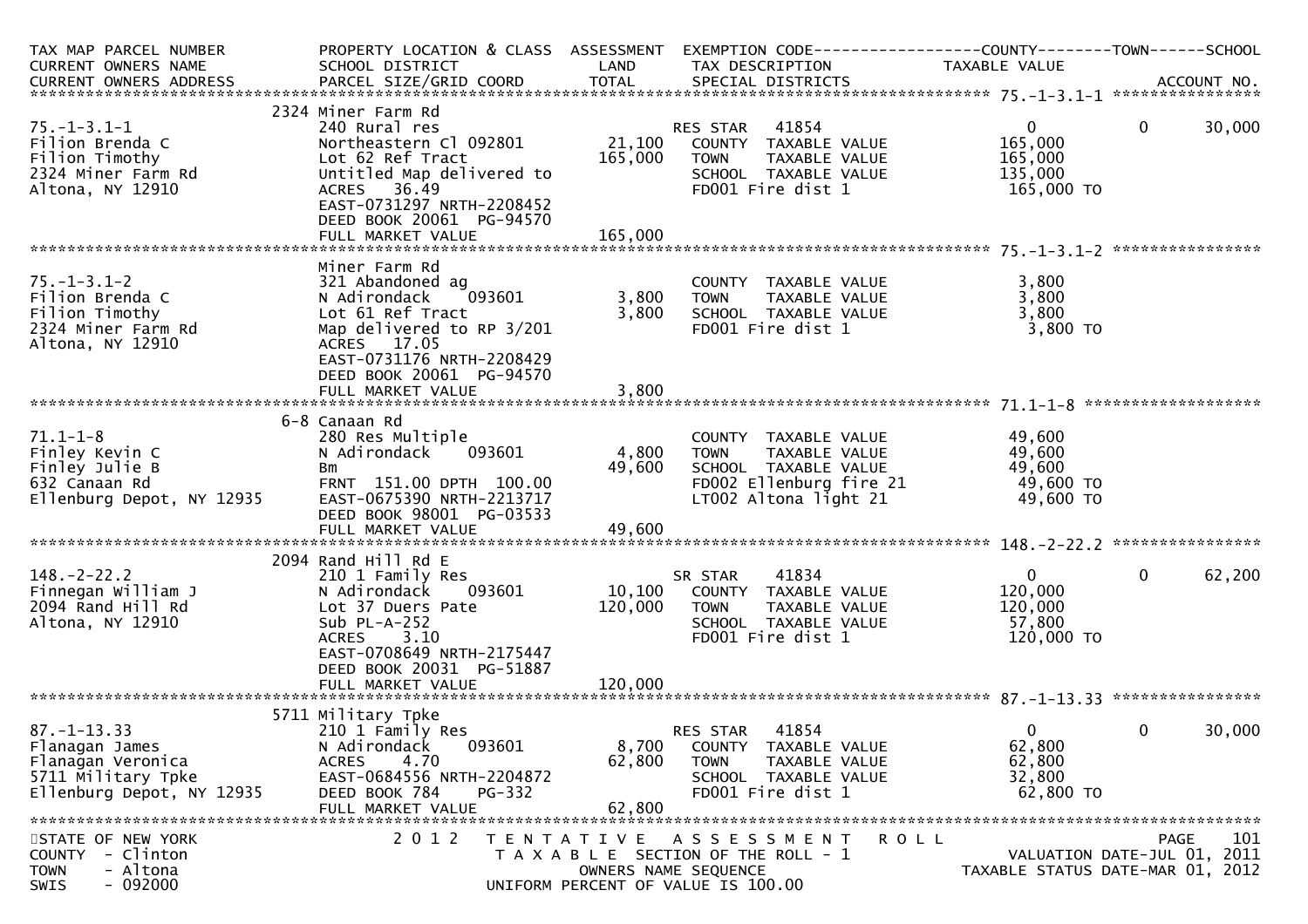| TAX MAP PARCEL NUMBER<br>CURRENT OWNERS NAME                                                | PROPERTY LOCATION & CLASS ASSESSMENT EXEMPTION CODE----------------COUNTY-------TOWN------SCHOOL<br>SCHOOL DISTRICT                          | LAND                 | TAX DESCRIPTION                                                                                   | TAXABLE VALUE                           |                             |
|---------------------------------------------------------------------------------------------|----------------------------------------------------------------------------------------------------------------------------------------------|----------------------|---------------------------------------------------------------------------------------------------|-----------------------------------------|-----------------------------|
|                                                                                             |                                                                                                                                              |                      |                                                                                                   |                                         |                             |
| $118. - 1 - 1.31$<br>Fleury Patrick V                                                       | 286 Lash Rd<br>210 1 Family Res<br>093601<br>N Adirondack                                                                                    | 6,500                | COUNTY TAXABLE VALUE<br>TAXABLE VALUE<br><b>TOWN</b>                                              | 46,700<br>46,700<br>46,700              |                             |
| Fleury Pamela J<br>PO Box 772<br>Chateaugay, NY 12920                                       | Lot 14 Duers<br>$1.00$ BANK<br>320<br><b>ACRES</b><br>EAST-0695532 NRTH-0092600<br>DEED BOOK 20021 PG-45639                                  | 46,700               | SCHOOL TAXABLE VALUE<br>FD001 Fire dist 1                                                         | 46,700 TO                               |                             |
|                                                                                             |                                                                                                                                              |                      |                                                                                                   |                                         |                             |
| $118. - 1 - 1.32$<br>Fleury Patrick V                                                       | Lash Rd<br>$314$ Rural vac<10<br>093601<br>N Adirondack                                                                                      | 6,500                | COUNTY TAXABLE VALUE<br>TAXABLE VALUE<br><b>TOWN</b>                                              | 6,500<br>6,500                          |                             |
| Fleury Pamela J<br>PO Box 772<br>Chateaugay, NY 12920                                       | Lot 14 Duers<br>ACRES<br>1.00<br>EAST-0695737 NRTH-2192580                                                                                   | 6,500                | SCHOOL TAXABLE VALUE<br>FD001 Fire dist 1                                                         | 6,500<br>6,500 TO                       |                             |
|                                                                                             | DEED BOOK 20021 PG-45640                                                                                                                     |                      |                                                                                                   |                                         |                             |
|                                                                                             | Tantillo Way                                                                                                                                 |                      |                                                                                                   |                                         |                             |
| $73. - 2 - 6$<br>Foo Chou Mian<br>42 Discovery Rd<br>Vernon, CT 06066                       | $314$ Rural vac<10<br>093601<br>N Adirondack<br>Lot 155 Ref<br>Map 20061/92467                                                               | 12,100<br>12,100     | COUNTY TAXABLE VALUE<br>TAXABLE VALUE<br><b>TOWN</b><br>SCHOOL TAXABLE VALUE<br>FD001 Fire dist 1 | 12,100<br>12,100<br>12,100<br>12,100 TO |                             |
|                                                                                             | ACRES 10.25<br>EAST-0698789 NRTH-2214311<br>DEED BOOK 20072 PG-1861                                                                          |                      |                                                                                                   |                                         |                             |
|                                                                                             |                                                                                                                                              |                      |                                                                                                   |                                         |                             |
| $135. - 2 - 14$<br>Forbes Harold<br>Forbes Margaret B<br>1140 Rt 3<br>Plattsburgh, NY 12901 | Recore Rd<br>312 Vac w/imprv<br>Beekmantown Cen 092401<br>146-147 Duer<br>ACRES 9.50<br>EAST-0740734 NRTH-2180438<br>DEED BOOK 577<br>PG-495 | 13,300<br>17,500     | COUNTY TAXABLE VALUE<br>TAXABLE VALUE<br><b>TOWN</b><br>SCHOOL TAXABLE VALUE<br>FD001 Fire dist 1 | 17,500<br>17,500<br>17,500<br>17,500 TO |                             |
|                                                                                             | FULL MARKET VALUE                                                                                                                            | 17,500               |                                                                                                   |                                         |                             |
|                                                                                             | Recore Rd                                                                                                                                    |                      |                                                                                                   |                                         |                             |
| $135. - 2 - 16$<br>Forbes Harold<br>Forbes Margaret B<br>1140 Rt 3<br>Plattsburgh, NY 12901 | 321 Abandoned ag<br>Beekmantown Cen 092401<br>146-147 Duer<br>ACRES 11.00<br>EAST-0740679 NRTH-2179894<br>DEED BOOK 586<br>PG-941            | 14,000<br>14,000     | COUNTY TAXABLE VALUE<br><b>TOWN</b><br>TAXABLE VALUE<br>SCHOOL TAXABLE VALUE<br>FD001 Fire dist 1 | 14,000<br>14,000<br>14,000<br>14,000 TO |                             |
|                                                                                             | FULL MARKET VALUE                                                                                                                            | 14,000               |                                                                                                   |                                         |                             |
| STATE OF NEW YORK                                                                           | 2 0 1 2                                                                                                                                      |                      | TENTATIVE ASSESSMENT                                                                              | ROLL                                    | 102<br><b>PAGE</b>          |
| - Clinton<br><b>COUNTY</b><br>- Altona<br><b>TOWN</b>                                       |                                                                                                                                              | OWNERS NAME SEQUENCE | T A X A B L E SECTION OF THE ROLL - 1                                                             | TAXABLE STATUS DATE-MAR 01, 2012        | VALUATION DATE-JUL 01, 2011 |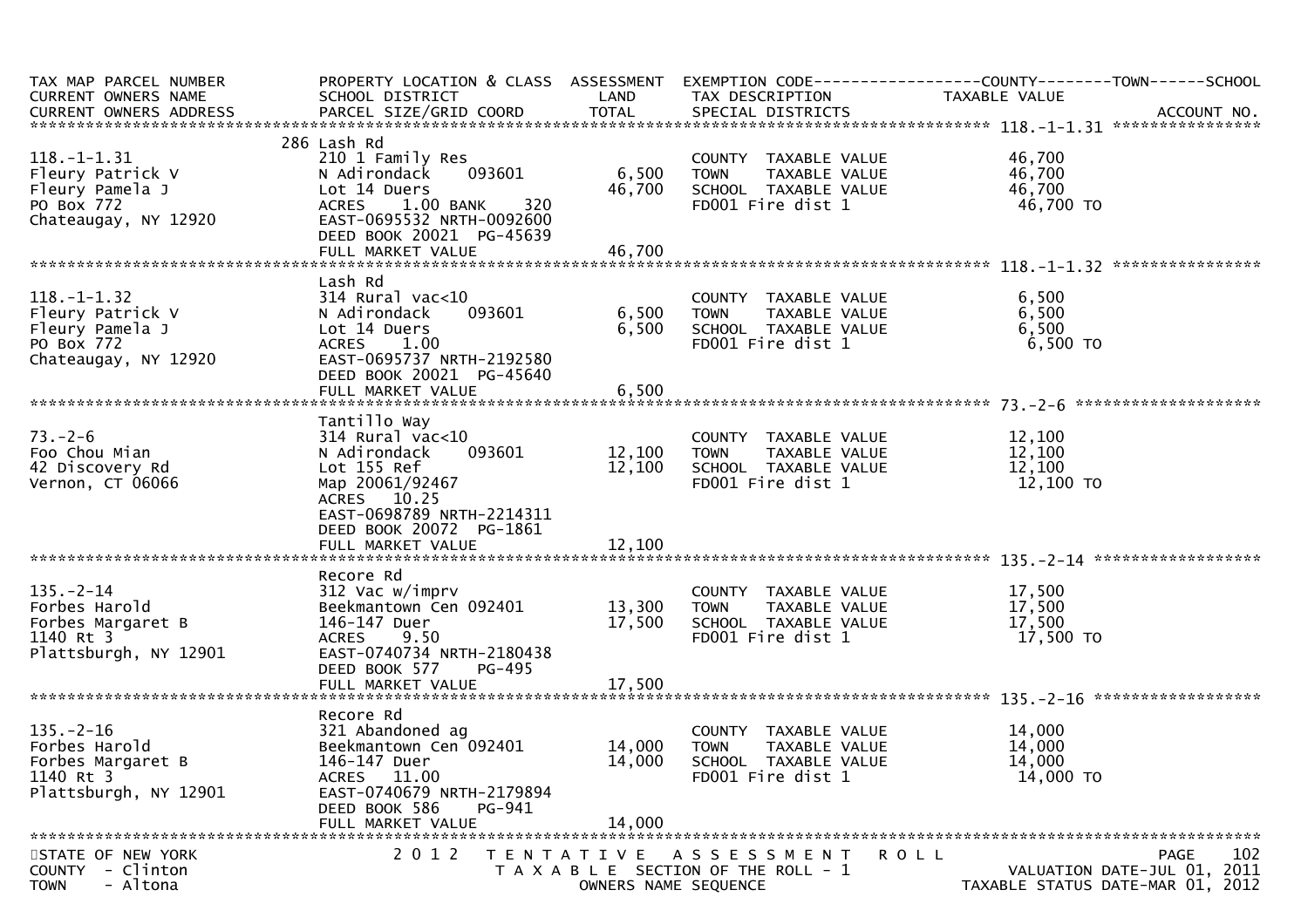| TAX MAP PARCEL NUMBER<br><b>CURRENT OWNERS NAME</b><br><b>CURRENT OWNERS ADDRESS</b>          | PROPERTY LOCATION & CLASS ASSESSMENT<br>SCHOOL DISTRICT<br>PARCEL SIZE/GRID COORD                                                                                                         | LAND<br><b>TOTAL</b>       | EXEMPTION CODE-----------------COUNTY-------TOWN------SCHOOL<br>TAX DESCRIPTION<br>SPECIAL DISTRICTS                                                                                            | <b>TAXABLE VALUE</b>                                                       | ACCOUNT NO.                       |
|-----------------------------------------------------------------------------------------------|-------------------------------------------------------------------------------------------------------------------------------------------------------------------------------------------|----------------------------|-------------------------------------------------------------------------------------------------------------------------------------------------------------------------------------------------|----------------------------------------------------------------------------|-----------------------------------|
|                                                                                               |                                                                                                                                                                                           |                            |                                                                                                                                                                                                 |                                                                            |                                   |
| $135. - 2 - 17$<br>Forbes Harold<br>Forbes Margaret B<br>1140 Rt 3<br>Plattsburgh, NY 12901   | Recore Rd<br>321 Abandoned ag<br>Beekmantown Cen 092401<br>146 Duer<br>ACRES 11.70<br>EAST-0740639 NRTH-2179648<br>DEED BOOK 580<br>PG-796                                                | 14,200<br>14,200           | COUNTY TAXABLE VALUE<br><b>TOWN</b><br>TAXABLE VALUE<br>SCHOOL TAXABLE VALUE<br>FD001 Fire dist 1                                                                                               | 14,200<br>14,200<br>14,200<br>14,200 TO                                    |                                   |
|                                                                                               | FULL MARKET VALUE                                                                                                                                                                         | 14,200                     |                                                                                                                                                                                                 |                                                                            |                                   |
| $148. - 1 - 1$<br>Ford Christopher F<br>16 Hickory Rd<br>Sloatsburg, NY 10974                 | Rand Hill Rd<br>321 Abandoned ag<br>093601<br>N Adirondack<br>Lot 37<br><b>ACRES</b><br>32.40<br>EAST-0706250 NRTH-2176465<br>DEED BOOK 20102 PG-32860<br>FULL MARKET VALUE               | 19,200<br>19,200<br>19,200 | COUNTY TAXABLE VALUE<br>TAXABLE VALUE<br><b>TOWN</b><br>SCHOOL TAXABLE VALUE<br>FD001 Fire dist 1                                                                                               | 19,200<br>19,200<br>19,200<br>19,200 TO                                    |                                   |
|                                                                                               |                                                                                                                                                                                           |                            |                                                                                                                                                                                                 |                                                                            |                                   |
| $71.1 - 1 - 19.1$<br>Forett Bertha R<br>4930 Rt 11<br>Ellenburg Depot, NY 12935               | 4930 Rt 11<br>210 1 Family Res<br>N Adirondack<br>093601<br>Bm<br>Split 20082/19437<br>1.10<br><b>ACRES</b><br>EAST-0677172 NRTH-2213667<br>$PG-93$<br>DEED BOOK 617<br>FULL MARKET VALUE | 72,500<br>72,500           | AGED C&T<br>41801<br>6,600 SR STAR<br>41834<br>COUNTY TAXABLE VALUE<br><b>TOWN</b><br>TAXABLE VALUE<br>SCHOOL TAXABLE VALUE<br>FD002 Ellenburg fire 21<br>LT002 Altona light 21                 | 36,250<br>$\Omega$<br>36,250<br>36,250<br>10,300<br>72,500 TO<br>72,500 TO | 36,250<br>0<br>62,200<br>$\Omega$ |
|                                                                                               |                                                                                                                                                                                           |                            |                                                                                                                                                                                                 |                                                                            |                                   |
| $103. - 1 - 4.21$<br>Forgette Rodney<br>Forgette Susan<br>102 Rabideau Rd<br>Altona, NY 12910 | 102 Rabideau Rd<br>240 Rural res<br>N Adirondack<br>093601<br>Lots 161 & 158 Ref Tr<br>102 Rabideau & 10 Bouleri<br>ACRES 29.00<br>EAST-0700411 NRTH-2199675<br>DEED BOOK 20011 PG-31629  | 189,900                    | 90 PCT OF VALUE USED FOR EXEMPTION PURPOSES<br>WARCOMALL 41131<br>19,900 RES STAR<br>41854<br>COUNTY TAXABLE VALUE<br><b>TOWN</b><br>TAXABLE VALUE<br>SCHOOL TAXABLE VALUE<br>FD001 Fire dist 1 | 42,728<br>$\Omega$<br>147,172<br>147,172<br>159,900<br>189,900 TO          | 42,728<br>$\Omega$<br>30,000<br>0 |
|                                                                                               | FULL MARKET VALUE                                                                                                                                                                         | 189,900                    |                                                                                                                                                                                                 |                                                                            |                                   |
| $74. - 1 - 49.1$<br>Forkey Christopher L<br>Forkey Jeanne<br>53 Irona Rd<br>Altona, NY 12910  | 53 Irona Rd<br>210 1 Family Res<br>N Adirondack<br>093601<br>Lot 55 Ref<br>080<br>3.70 BANK<br><b>ACRES</b><br>EAST-0709332 NRTH-2210021<br>PG-327<br>DEED BOOK 861<br>FULL MARKET VALUE  | 8,100<br>88,000<br>88,000  | 41854<br>RES STAR<br>COUNTY TAXABLE VALUE<br><b>TOWN</b><br>TAXABLE VALUE<br>SCHOOL TAXABLE VALUE<br>FD001 Fire dist 1<br>LT001 Altona light 1                                                  | $\Omega$<br>88,000<br>88,000<br>58,000<br>88,000 TO<br>88,000 TO           | 30,000<br>$\mathbf{0}$            |
|                                                                                               |                                                                                                                                                                                           |                            |                                                                                                                                                                                                 |                                                                            |                                   |
| STATE OF NEW YORK                                                                             | 2 0 1 2                                                                                                                                                                                   |                            | TENTATIVE ASSESSMENT                                                                                                                                                                            | <b>ROLL</b>                                                                | 103<br><b>PAGE</b>                |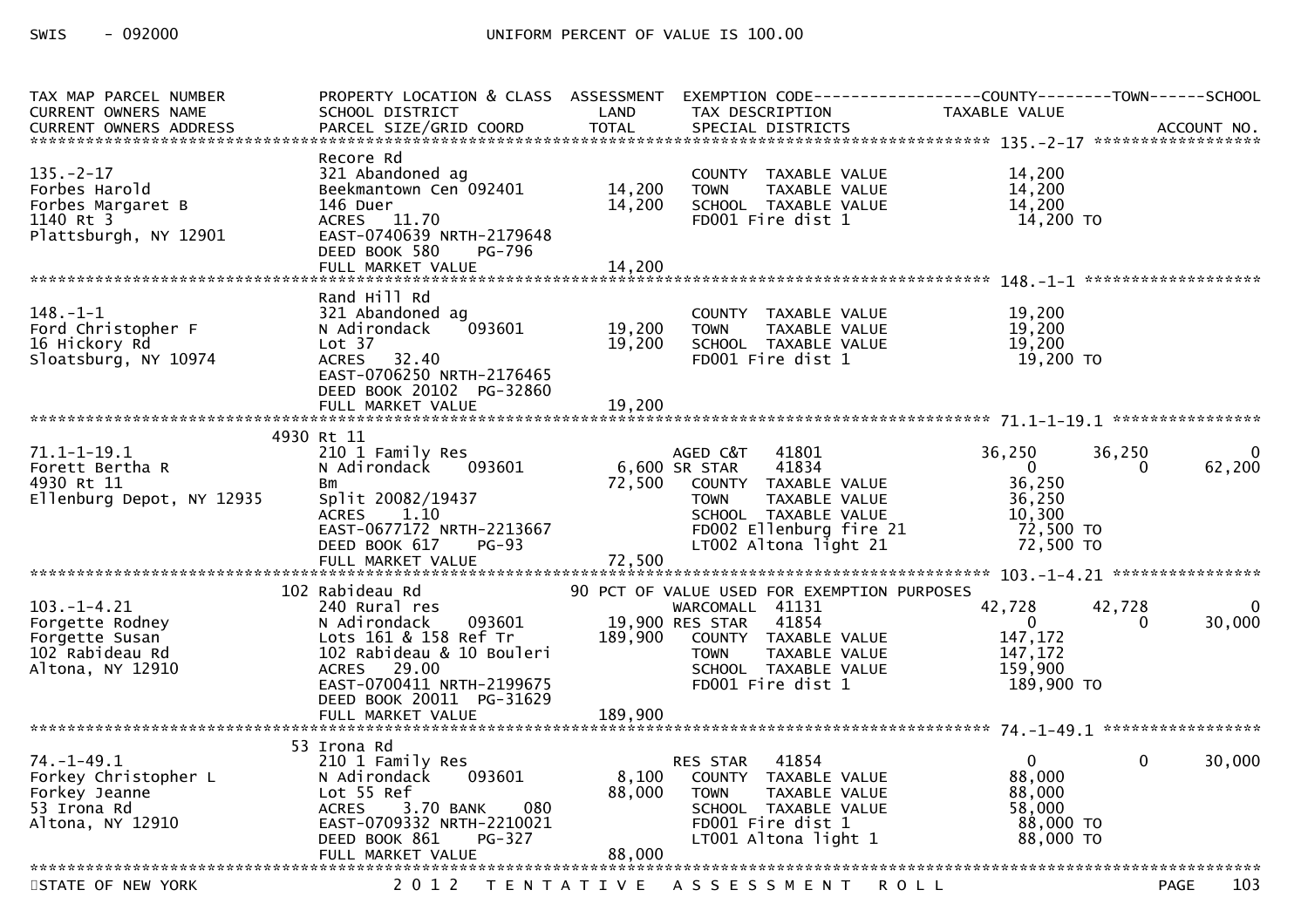| - Clinton<br><b>COUNTY</b><br>- Altona<br><b>TOWN</b><br>$-092000$<br>SWIS                                   |                                                                                                                                                                                    |                            | T A X A B L E SECTION OF THE ROLL - 1<br>OWNERS NAME SEQUENCE<br>UNIFORM PERCENT OF VALUE IS 100.00                                                   | TAXABLE STATUS DATE-MAR 01, 2012                                    | VALUATION DATE-JUL 01, 2011                       |
|--------------------------------------------------------------------------------------------------------------|------------------------------------------------------------------------------------------------------------------------------------------------------------------------------------|----------------------------|-------------------------------------------------------------------------------------------------------------------------------------------------------|---------------------------------------------------------------------|---------------------------------------------------|
| TAX MAP PARCEL NUMBER<br>CURRENT OWNERS NAME                                                                 | PROPERTY LOCATION & CLASS ASSESSMENT EXEMPTION CODE----------------COUNTY-------TOWN------SCHOOL<br>SCHOOL DISTRICT                                                                | LAND                       | TAX DESCRIPTION                                                                                                                                       | TAXABLE VALUE                                                       |                                                   |
| $74. - 1 - 1.621$<br>Forkey Lance J<br>175 Monty Rd<br>Altona, NY 12910                                      | 175 Monty Rd<br>210 1 Family Res<br>093601<br>N Adirondack<br>Lot 129 Reftr<br>ACRES 22.30<br>EAST-0706673 NRTH-2215111<br>DEED BOOK 1031<br>PG-92<br>FULL MARKET VALUE            | 16,200<br>35,000<br>35,000 | 41854<br><b>RES STAR</b><br>COUNTY TAXABLE VALUE<br>TAXABLE VALUE<br><b>TOWN</b><br>SCHOOL TAXABLE VALUE<br>FD001 Fire dist 1<br>LT001 Altona light 1 | $\mathbf{0}$<br>35,000<br>35,000<br>5,000<br>35,000 TO<br>35,000 TO | 30,000<br>0<br>*****************                  |
| $118.-1-1.5$<br>Forrette Henry<br>Forrette Tonya<br>272 Lash Rd<br>Altona, NY 12910                          | Lash Rd<br>$314$ Rural vac< $10$<br>093601<br>N Adirondack<br>Lot 14 Duers<br>ACRES 1.00<br>EAST-0695997 NRTH-2192555<br>DEED BOOK 641<br><b>PG-229</b><br>FULL MARKET VALUE       | 6,500<br>6,500<br>6,500    | COUNTY TAXABLE VALUE<br>TAXABLE VALUE<br><b>TOWN</b><br>SCHOOL TAXABLE VALUE<br>FD001 Fire dist 1                                                     | 6,500<br>6,500<br>6,500<br>6,500 TO                                 |                                                   |
|                                                                                                              |                                                                                                                                                                                    |                            |                                                                                                                                                       |                                                                     |                                                   |
| $103. - 1 - 28$<br>Forsyth David<br>Forsyth Emilienne<br>7232 Somerled Ave<br>Montreal, QC, Canada<br>H4V1W3 | 216 Rabideau Rd<br>260 Seasonal res<br>093601<br>N Adirondack<br>160-161 Ref<br><b>ACRES</b><br>4.30<br>EAST-0697816 NRTH-2197709<br>DEED BOOK 99001 PG-09453<br>FULL MARKET VALUE | 8,500<br>41,100<br>41,100  | COUNTY TAXABLE VALUE<br>TAXABLE VALUE<br><b>TOWN</b><br>SCHOOL TAXABLE VALUE<br>FD001 Fire dist 1                                                     | 41,100<br>41,100<br>41,100<br>41,100 TO                             |                                                   |
| $89.1 - 2 - 9$<br>Fouad Mounir<br>53 Station St<br>PO Box 253<br>Altona, NY 12910                            | 53 Station St<br>270 Mfg housing<br>093601<br>N Adirondack<br>111 Pat Ref<br><b>ACRES</b><br>1.10<br>EAST-0711981 NRTH-2208738<br>DEED BOOK 20112 PG-40461<br>FULL MARKET VALUE    | 7,200<br>48,700<br>48,700  | COUNTY TAXABLE VALUE<br>TAXABLE VALUE<br><b>TOWN</b><br>SCHOOL TAXABLE VALUE<br>FD001 Fire dist 1<br>LT001 Altona light 1                             | 48,700<br>48,700<br>48,700<br>48,700 TO<br>48,700 TO                |                                                   |
|                                                                                                              | Harvey Rd                                                                                                                                                                          |                            |                                                                                                                                                       |                                                                     |                                                   |
| $135. - 1 - 20.42$<br>Fountain Danny J<br>107 Harvey Rd<br>West Chazy, NY 12992                              | 270 Mfg housing<br>093601<br>N Adirondack<br>3.10<br><b>ACRES</b><br>EAST-0734236 NRTH-2178528<br>DEED BOOK 20102 PG-30764<br>FULL MARKET VALUE                                    | 10,100<br>35,000<br>35,000 | RES STAR<br>41854<br>COUNTY TAXABLE VALUE<br><b>TOWN</b><br>TAXABLE VALUE<br>SCHOOL TAXABLE VALUE<br>FD001 Fire dist 1                                | $\mathbf{0}$<br>35,000<br>35,000<br>5,000<br>35,000 TO              | 30,000<br>0                                       |
|                                                                                                              |                                                                                                                                                                                    |                            |                                                                                                                                                       |                                                                     |                                                   |
| STATE OF NEW YORK<br>COUNTY - Clinton                                                                        | 2 0 1 2                                                                                                                                                                            |                            | TENTATIVE ASSESSMENT<br>T A X A B L E SECTION OF THE ROLL - 1                                                                                         | R O L L                                                             | 104<br><b>PAGE</b><br>VALUATION DATE-JUL 01, 2011 |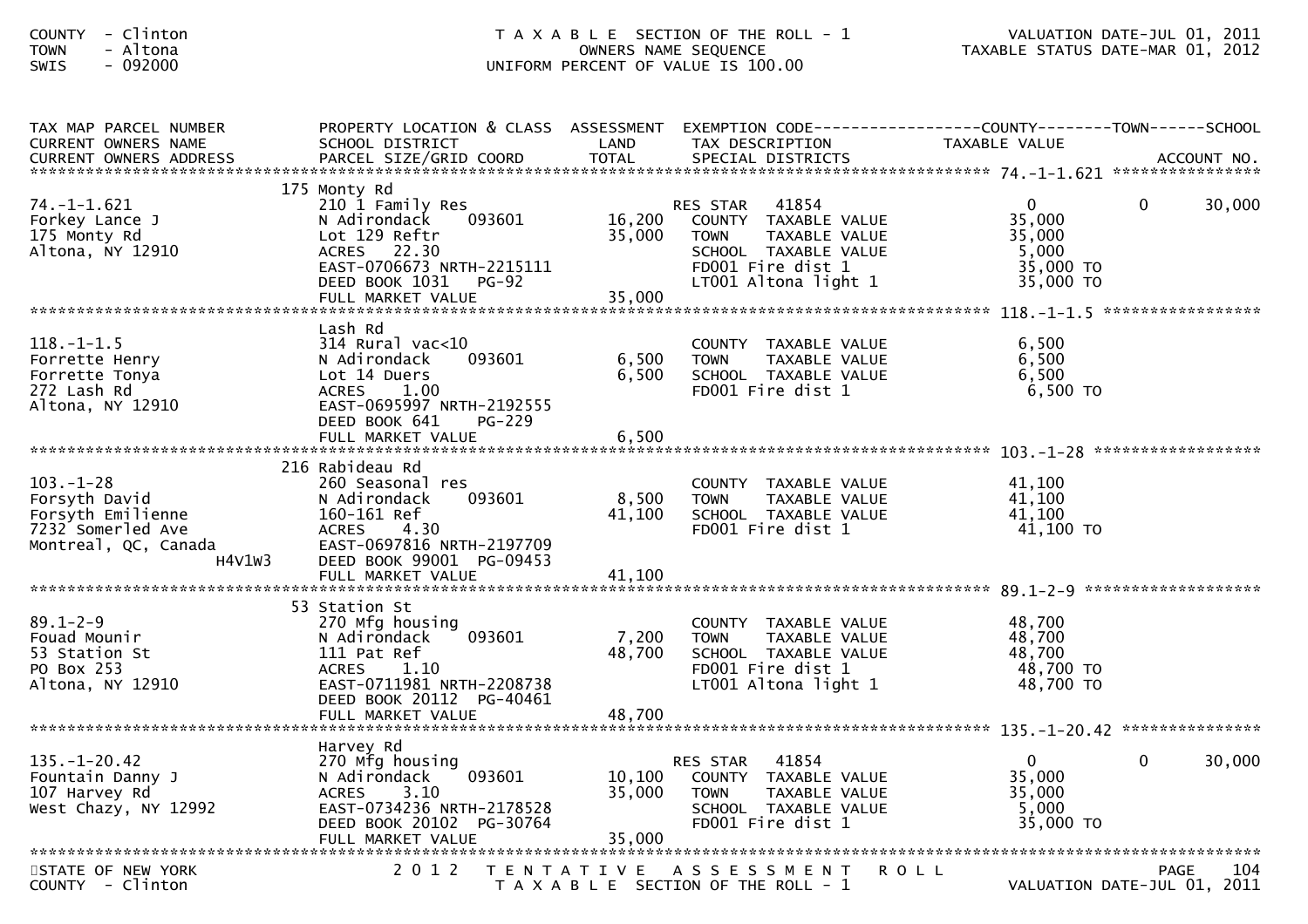## TOWN - Altona OWNERS NAME SEQUENCE TAXABLE STATUS DATE-MAR 01, 2012SWIS - 092000 UNIFORM PERCENT OF VALUE IS 100.00

| TAX MAP PARCEL NUMBER<br><b>CURRENT OWNERS NAME</b>                                                  | PROPERTY LOCATION & CLASS ASSESSMENT<br>SCHOOL DISTRICT                                                                                                                                  | LAND              | EXEMPTION CODE---<br>TAX DESCRIPTION                                                                                          | ------------COUNTY--------TOWN------SCHOOL<br>TAXABLE VALUE |                                                   |
|------------------------------------------------------------------------------------------------------|------------------------------------------------------------------------------------------------------------------------------------------------------------------------------------------|-------------------|-------------------------------------------------------------------------------------------------------------------------------|-------------------------------------------------------------|---------------------------------------------------|
|                                                                                                      | Vassar Rd                                                                                                                                                                                |                   |                                                                                                                               |                                                             |                                                   |
| $121. - 1 - 4$<br>Fountain Derrick M<br>Fountain Colin O<br>1 LaPlante Rd<br>West Chazy, NY 12992    | 321 Abandoned ag<br>N Adirondack<br>093601<br>150 Duer<br>ACRES 36.10<br>EAST-0738181 NRTH-2191310<br>DEED BOOK 20041 PG-66431                                                           | 19,500<br>19,500  | COUNTY TAXABLE VALUE<br><b>TOWN</b><br>TAXABLE VALUE<br>SCHOOL TAXABLE VALUE<br>FD001 Fire dist 1                             | 19,500<br>19,500<br>19,500<br>19,500 TO                     |                                                   |
|                                                                                                      |                                                                                                                                                                                          |                   |                                                                                                                               |                                                             |                                                   |
|                                                                                                      | 874 Alder Bend Rd                                                                                                                                                                        |                   |                                                                                                                               |                                                             |                                                   |
| $117. - 1 - 3.2$<br>Fountain James E<br>Coty Karen<br>874 Alder Bend Rd<br>Ellenburg Depot, NY 12935 | 210 1 Family Res<br>093601<br>N Adirondack<br>Lot 217 Ref Tr<br>FRNT 250.00 DPTH 150.00<br>EAST-0690559 NRTH-2189127<br>DEED BOOK 949<br><b>PG-228</b>                                   | 6,100<br>72,000   | 41854<br><b>RES STAR</b><br>COUNTY TAXABLE VALUE<br>TAXABLE VALUE<br>TOWN<br>SCHOOL TAXABLE VALUE<br>FD001 Fire dist 1        | $\overline{0}$<br>72,000<br>72,000<br>42,000<br>72,000 TO   | 30,000<br>0                                       |
|                                                                                                      |                                                                                                                                                                                          |                   |                                                                                                                               |                                                             |                                                   |
| $148. - 2 - 13.1$<br>Foy David<br>Foy Linda<br>73 Trudo Rd<br>Altona, NY 12910                       | 73 Trudo Rd<br>270 Mfg housing<br>093601<br>N Adirondack<br>Lot 49 Duer's Patent<br>3.80<br><b>ACRES</b><br>EAST-0712179 NRTH-2173664<br>DEED BOOK 20011 PG-35177                        | 10,400<br>44,000  | 41854<br><b>RES STAR</b><br>COUNTY TAXABLE VALUE<br>TAXABLE VALUE<br><b>TOWN</b><br>SCHOOL TAXABLE VALUE<br>FD001 Fire dist 1 | $\Omega$<br>44,000<br>44,000<br>14,000<br>44,000 TO         | 30,000<br>0                                       |
|                                                                                                      | FULL MARKET VALUE                                                                                                                                                                        | 44,000            |                                                                                                                               |                                                             |                                                   |
| $73. - 3 - 10.3$<br>Franco Ana<br>Attn: Andre Perez<br>226 Southwind Ln<br>Newnan, GA 30265          | Helens Way<br>$314$ Rural vac<10<br>N Adirondack<br>093601<br>166 Ref<br>2.40<br><b>ACRES</b><br>EAST-0697167 NRTH-2214861<br>DEED BOOK 581<br><b>PG-94</b>                              | 7,300<br>7,300    | <b>COUNTY</b><br>TAXABLE VALUE<br>TAXABLE VALUE<br><b>TOWN</b><br>SCHOOL TAXABLE VALUE<br>FD001 Fire dist 1                   | 7,300<br>7,300<br>7,300<br>$7,300$ TO                       |                                                   |
|                                                                                                      | FULL MARKET VALUE                                                                                                                                                                        | 7,300             |                                                                                                                               |                                                             |                                                   |
| $88.14 - 1 - 40$<br>Freedman Lawrence<br>Fisher Susan<br>451 Lakeview<br>Hudson, QC, Canada JOP1H    | 7 Pinewood Dr<br>260 Seasonal res<br>N Adirondack<br>093601<br>Stonewall Acres Lot 40<br>97.71 DPTH 115.00<br><b>FRNT</b><br>EAST-0699027 NRTH-2204021<br>DEED BOOK 867<br><b>PG-222</b> | 4,100<br>7,000    | COUNTY TAXABLE VALUE<br><b>TOWN</b><br>TAXABLE VALUE<br>SCHOOL TAXABLE VALUE<br>FD001 Fire dist 1                             | 7,000<br>7,000<br>7,000<br>7,000 TO                         |                                                   |
| STATE OF NEW YORK<br>COUNTY - Clinton                                                                | 2 0 1 2                                                                                                                                                                                  | T E N T A T I V E | A S S E S S M E N T<br>T A X A B L E SECTION OF THE ROLL - 1                                                                  | <b>ROLL</b>                                                 | <b>PAGE</b><br>105<br>VALUATION DATE-JUL 01, 2011 |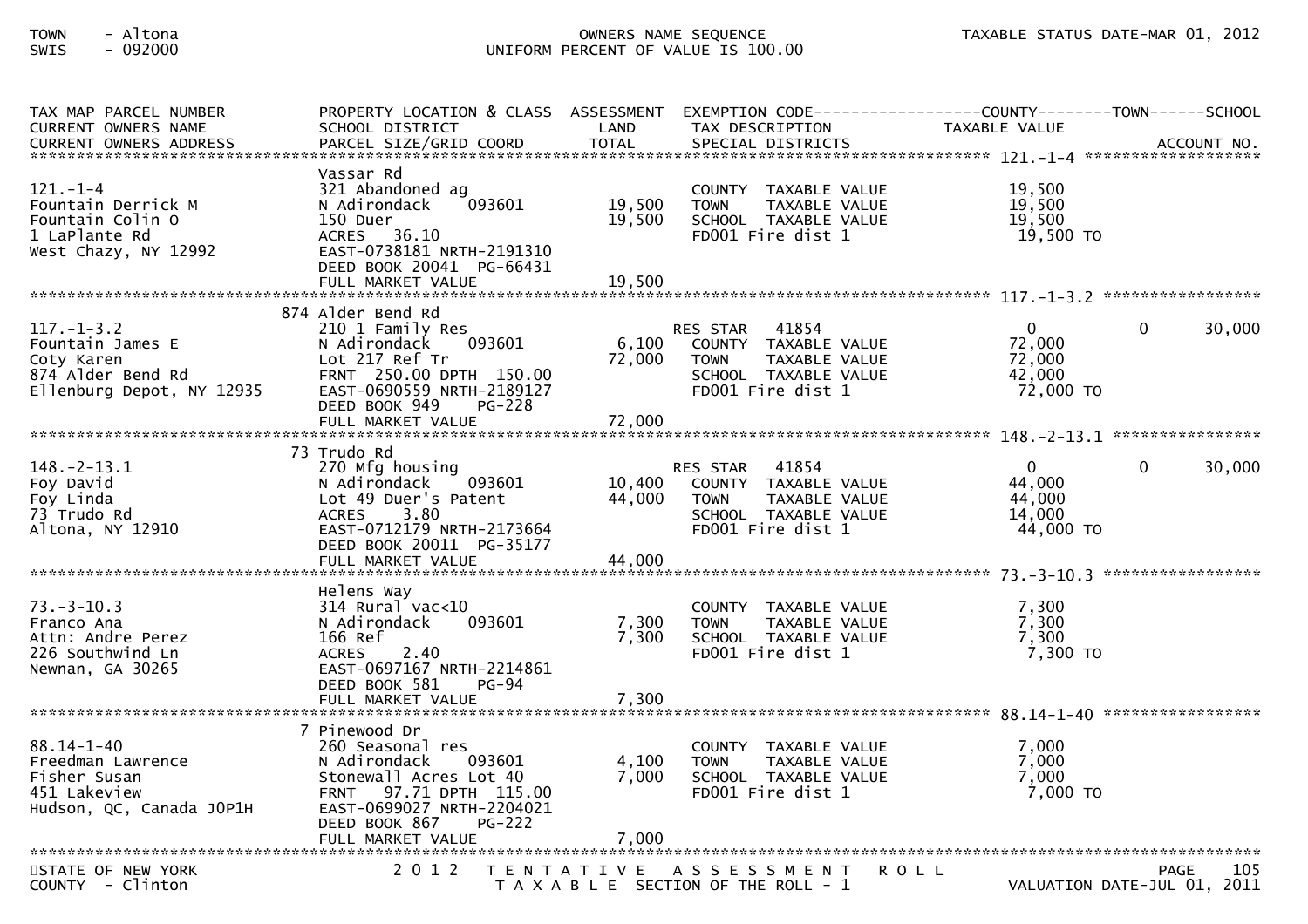## TOWN - Altona OWNERS NAME SEQUENCE TAXABLE STATUS DATE-MAR 01, 2012SWIS - 092000 UNIFORM PERCENT OF VALUE IS 100.00

| TAX MAP PARCEL NUMBER<br><b>CURRENT OWNERS NAME</b>                                                | PROPERTY LOCATION & CLASS ASSESSMENT<br>SCHOOL DISTRICT                                                                                                                                  | LAND                       | TAX DESCRIPTION                                                                                                               | EXEMPTION CODE------------------COUNTY--------TOWN------SCHOOL<br><b>TAXABLE VALUE</b> |
|----------------------------------------------------------------------------------------------------|------------------------------------------------------------------------------------------------------------------------------------------------------------------------------------------|----------------------------|-------------------------------------------------------------------------------------------------------------------------------|----------------------------------------------------------------------------------------|
| $148. - 1 - 4.1$<br>Gadbois Ricky<br>Gadbois Keri<br>4875 So Catherine St<br>Plattsburgh, NY 12901 | Rand Hill Rd<br>$314$ Rural vac< $10$<br>093601<br>N Adirondack<br>Lot 37 Pat Duer<br>3.00<br><b>ACRES</b><br>EAST-0707344 NRTH-2177854<br>DEED BOOK 20082 PG-17956<br>FULL MARKET VALUE | 10,000<br>10,000<br>10,000 | COUNTY TAXABLE VALUE<br><b>TOWN</b><br>TAXABLE VALUE<br>SCHOOL TAXABLE VALUE<br>FD001 Fire dist 1                             | 10,000<br>10,000<br>10,000<br>$10,000$ TO<br>**************                            |
| $135. - 1 - 18.242$<br>Gagnier Francine L<br>6767 Rt 22<br>Plattsburgh, NY 12901                   | Harvey Rd<br>$314$ Rural vac<10<br>N Adirondack<br>093601<br>Lot 130 Duerville<br>8.80<br><b>ACRES</b><br>EAST-0734961 NRTH-2179659<br>DEED BOOK 864<br>PG-110<br>FULL MARKET VALUE      | 12,900<br>12,900<br>12,900 | <b>COUNTY</b><br>TAXABLE VALUE<br><b>TOWN</b><br>TAXABLE VALUE<br>SCHOOL TAXABLE VALUE<br>FD001 Fire dist 1                   | 12,900<br>12,900<br>12,900<br>12,900 TO                                                |
| $135. - 1 - 18.244$<br>Gagnier Francine L<br>6767 Rt 22<br>Plattsburgh, NY 12901                   | 142 Harvey Rd<br>311 Res vac land<br>N Adirondack<br>093601<br>Lot 130 Duerville<br>FRNT 208.00 DPTH 208.00<br>EAST-0734482 NRTH-2179471<br>DEED BOOK 875<br>PG-272                      | 9,200<br>9,200             | COUNTY TAXABLE VALUE<br><b>TOWN</b><br>TAXABLE VALUE<br>SCHOOL TAXABLE VALUE<br>FD001 Fire dist 1                             | 9,200<br>9,200<br>9.200<br>$9,200$ TO                                                  |
| $148. - 2 - 11.1$<br>Gagnon Michael A<br>Gagnon Connie L<br>119 Rabideau St<br>Cadyville, NY 12918 | $1748$ Rand Hill Rd<br>260 Seasonal res<br>093601<br>N Adirondack<br>50 Duer<br>ACRES 62.90<br>EAST-0716231 NRTH-2171677<br>DEED BOOK 20061 PG-91263<br>FULL MARKET VALUE                | 23,800<br>45,000<br>45,000 | <b>COUNTY</b><br>TAXABLE VALUE<br><b>TOWN</b><br>TAXABLE VALUE<br>SCHOOL TAXABLE VALUE<br>FD001 Fire dist 1                   | ****************<br>45,000<br>45,000<br>45,000<br>45,000 TO                            |
| $106. - 1 - 4.1$<br>Gamache Clifton G Jr<br>Gamache Laura A<br>440 Vassar Rd<br>Altona, NY 12910   | 440 Vassar Rd<br>240 Rural res<br>093601<br>N Adirondack<br>152 Duer<br>ACRES 62.00 BANK<br>080<br>EAST-0738813 NRTH-2198002<br>DEED BOOK 20021 PG-44304                                 | 24,700<br>167,000          | 41854<br><b>RES STAR</b><br>COUNTY TAXABLE VALUE<br>TAXABLE VALUE<br><b>TOWN</b><br>SCHOOL TAXABLE VALUE<br>FD001 Fire dist 1 | $\mathbf{0}$<br>30,000<br>0<br>167,000<br>167,000<br>137,000<br>167,000 TO             |
| STATE OF NEW YORK<br>COUNTY - Clinton                                                              | 2 0 1 2                                                                                                                                                                                  | T E N T A T I V E          | A S S E S S M E N T<br>T A X A B L E SECTION OF THE ROLL - 1                                                                  | <b>ROLL</b><br>PAGE<br>106<br>VALUATION DATE-JUL 01, 2011                              |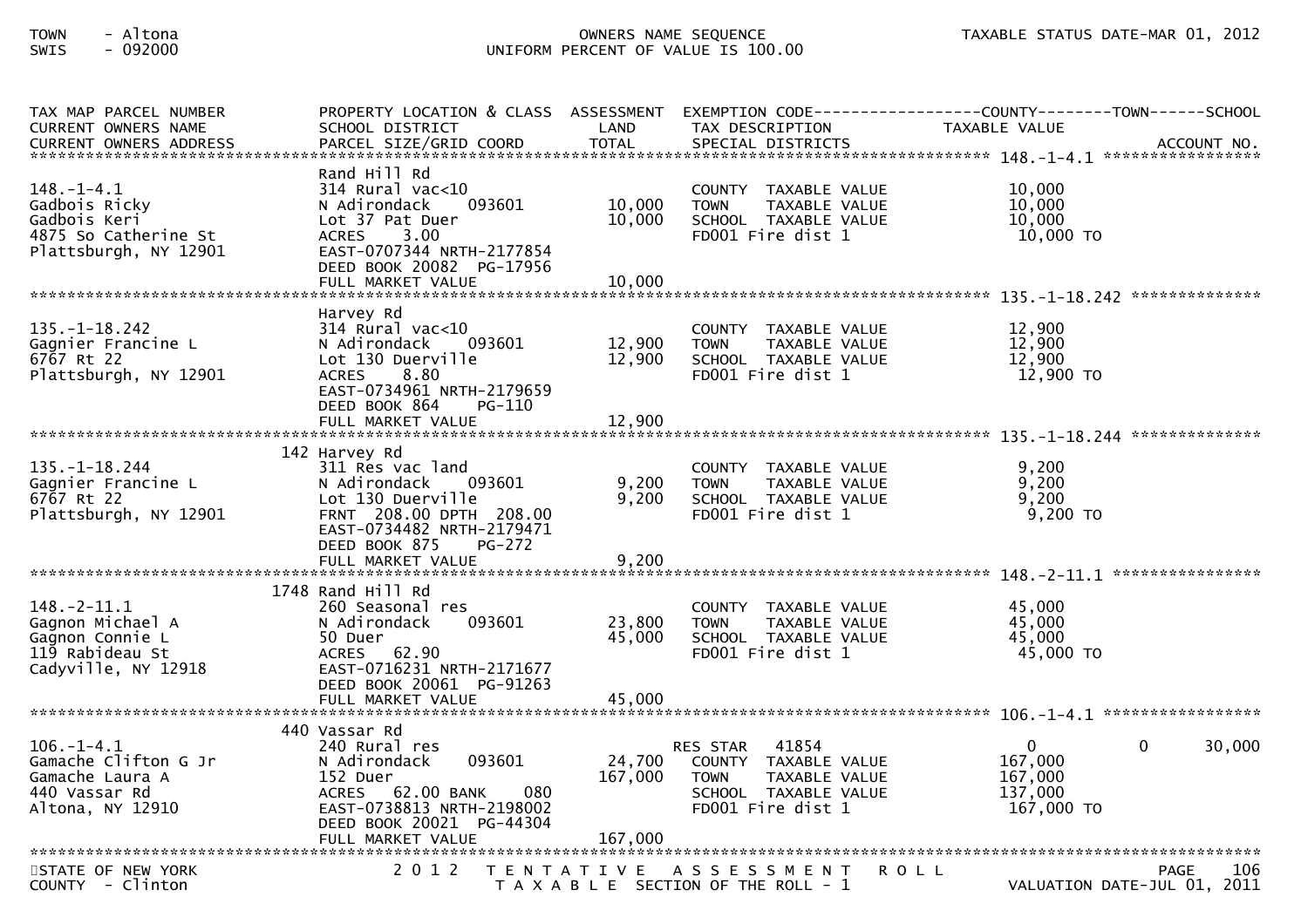## TOWN - Altona OWNERS NAME SEQUENCE TAXABLE STATUS DATE-MAR 01, 2012SWIS - 092000 UNIFORM PERCENT OF VALUE IS 100.00

| TAX MAP PARCEL NUMBER<br><b>CURRENT OWNERS NAME</b>                                                                       | PROPERTY LOCATION & CLASS ASSESSMENT<br>SCHOOL DISTRICT                                                                                                                            | LAND                      | EXEMPTION CODE-----<br>TAX DESCRIPTION                                                                                    | -------------COUNTY--------TOWN------SCHOOL<br>TAXABLE VALUE |
|---------------------------------------------------------------------------------------------------------------------------|------------------------------------------------------------------------------------------------------------------------------------------------------------------------------------|---------------------------|---------------------------------------------------------------------------------------------------------------------------|--------------------------------------------------------------|
| $73. - 3 - 4$<br>Gamelin Lisa<br>Sorrel Larry<br>118 Sailly Av #204<br>Plattsburgh, NY 12901                              | Helens Way<br>314 Rural vac<10<br>N Adirondack<br>093601<br>166 Ref<br><b>ACRES</b><br>4.10<br>EAST-0695208 NRTH-2214164<br>DEED BOOK 20072 PG-6681<br>FULL MARKET VALUE           | 8,400<br>8,400<br>8,400   | COUNTY TAXABLE VALUE<br><b>TOWN</b><br>TAXABLE VALUE<br>SCHOOL TAXABLE VALUE<br>FD001 Fire dist 1                         | 8,400<br>8,400<br>8,400<br>$8,400$ TO<br>****************    |
|                                                                                                                           |                                                                                                                                                                                    |                           |                                                                                                                           |                                                              |
| $135. - 1 - 20.5$<br>Gannon Terri M<br>Gannon beverly M<br>1015 Mary Jane Ln<br>Dunedin, FL 34698                         | 106 Harvey Rd<br>311 Res vac land<br>093601<br>N Adirondack<br>ACRES 12.81<br>EAST-0735123 NRTH-2178790<br>DEED BOOK 20122 PG-45364<br>FULL MARKET VALUE                           | 5,700<br>5,700<br>5,700   | COUNTY TAXABLE VALUE<br><b>TOWN</b><br>TAXABLE VALUE<br>SCHOOL TAXABLE VALUE<br>FD001 Fire dist 1                         | 5,700<br>5,700<br>5,700<br>$5,700$ TO                        |
| PRIOR OWNER ON 3/01/2012                                                                                                  |                                                                                                                                                                                    |                           |                                                                                                                           |                                                              |
| Gannon Terri M                                                                                                            |                                                                                                                                                                                    |                           |                                                                                                                           |                                                              |
|                                                                                                                           |                                                                                                                                                                                    |                           |                                                                                                                           |                                                              |
| $73. - 3 - 10.112$<br>Garcia Angelo<br>Garcia Carman<br>Attn: Angelo Garcia Jr<br>2130 Odessa Gardens<br>Odessa, FL 33556 | Helens Way<br>$314$ Rural vac< $10$<br>N Adirondack<br>093601<br>166 Ref<br>5.70<br><b>ACRES</b><br>EAST-0696992 NRTH-2214109<br>DEED BOOK 585<br>PG-993<br>FULL MARKET VALUE      | 9,300<br>9,300<br>9,300   | COUNTY TAXABLE VALUE<br>TAXABLE VALUE<br><b>TOWN</b><br>SCHOOL TAXABLE VALUE<br>FD001 Fire dist 1                         | 9,300<br>9,300<br>9,300<br>9,300 TO                          |
|                                                                                                                           |                                                                                                                                                                                    |                           |                                                                                                                           |                                                              |
| $89.1 - 2 - 36$<br>Gardenier Dr Turken<br>115 St Andrews Dr NE<br>Vienna, VA 22180                                        | 554 Devils Den Rd<br>230 3 Family Res<br>N Adirondack<br>093601<br>111 Ref<br>FRNT 132.00 DPTH 132.00<br>EAST-0710990 NRTH-2208757<br>DEED BOOK 586<br>PG-754<br>FULL MARKET VALUE | 5,300<br>77,800<br>77,800 | COUNTY TAXABLE VALUE<br>TAXABLE VALUE<br><b>TOWN</b><br>SCHOOL TAXABLE VALUE<br>FD001 Fire dist 1<br>LT001 Altona light 1 | 77,800<br>77,800<br>77,800<br>77,800 TO<br>77,800 TO         |
|                                                                                                                           |                                                                                                                                                                                    |                           |                                                                                                                           |                                                              |
| $118. - 1 - 17.8$<br>Gardner Custodian Michael J<br>For Juliana Lynn Gardner<br>2713 Rand Hill Rd<br>Altona, NY 12910     | Rand Hill Rd<br>311 Res vac land<br>093601<br>N Adirondack<br>Lot 16 Ref Tr<br><b>ACRES</b><br>1.00<br>EAST-0703356 NRTH-2188444<br>DEED BOOK 20001 PG-22103                       | 6,500<br>6,500            | COUNTY TAXABLE VALUE<br>TAXABLE VALUE<br><b>TOWN</b><br>SCHOOL TAXABLE VALUE<br>FD001 Fire dist 1                         | 6,500<br>6,500<br>6,500<br>$6,500$ TO                        |
|                                                                                                                           | FULL MARKET VALUE                                                                                                                                                                  | 6,500                     |                                                                                                                           |                                                              |
| STATE OF NEW YORK                                                                                                         | 2 0 1 2                                                                                                                                                                            | T E N T A T I V E         | A S S E S S M E N T                                                                                                       | 107<br><b>ROLL</b><br>PAGE                                   |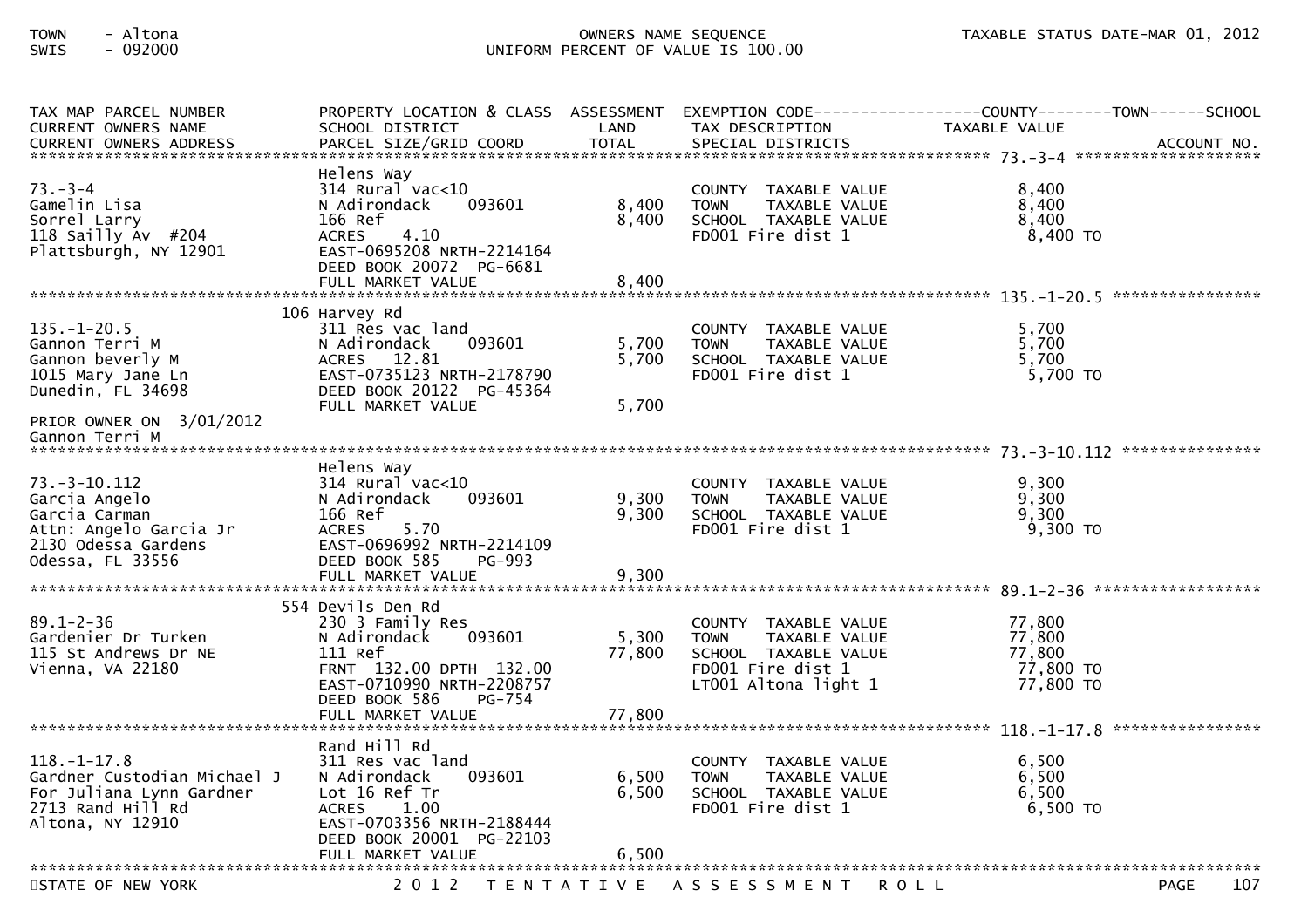| - Clinton<br><b>COUNTY</b><br>- Altona<br><b>TOWN</b><br>$-092000$<br><b>SWIS</b>                                                   | T A X A B L E SECTION OF THE ROLL - 1<br>OWNERS NAME SEQUENCE<br>UNIFORM PERCENT OF VALUE IS 100.00                                                                                               |                             |                                                                                                                                  | VALUATION DATE-JUL 01, 2011<br>TAXABLE STATUS DATE-MAR 01, 2012 |                       |
|-------------------------------------------------------------------------------------------------------------------------------------|---------------------------------------------------------------------------------------------------------------------------------------------------------------------------------------------------|-----------------------------|----------------------------------------------------------------------------------------------------------------------------------|-----------------------------------------------------------------|-----------------------|
| TAX MAP PARCEL NUMBER<br>CURRENT OWNERS NAME                                                                                        | PROPERTY LOCATION & CLASS ASSESSMENT<br>SCHOOL DISTRICT                                                                                                                                           | LAND                        | EXEMPTION CODE-----------------COUNTY--------TOWN-----SCHOOL<br>TAX DESCRIPTION                                                  | TAXABLE VALUE                                                   |                       |
| $118.-1-17.7$<br>Gardner Jill Elyse<br>Attn: Michael J Gardner Custod Lot 16 Duers Patent<br>2713 Rand Hill Rd<br>Altona, NY 12910  | Rand Hill Rd<br>311 Res vac land<br>N Adirondack<br>093601<br>FRNT 208.00 DPTH 183.25<br>EAST-0703300 NRTH-2188818<br>DEED BOOK 1039 PG-150<br>FULL MARKET VALUE                                  | 6,400<br>6,400<br>6,400     | COUNTY TAXABLE VALUE<br><b>TOWN</b><br>TAXABLE VALUE<br>SCHOOL TAXABLE VALUE<br>FD001 Fire dist 1                                | 6,400<br>6,400<br>6,400<br>6,400 TO                             |                       |
| $118. - 1 - 17.6$<br>Gardner Justin M<br>Attn: Michael J Gardner Custod Lot 16 Duer Patent<br>2713 Rand Hill Rd<br>Altona, NY 12910 | Rand Hill Rd<br>311 Res vac land<br>N Adirondack<br>093601<br>FRNT 208.00 DPTH 183.25<br>EAST-0703168 NRTH-2189514<br>DEED BOOK 1039 PG-147<br>FULL MARKET VALUE                                  | 6,400<br>6,400<br>6,400     | COUNTY TAXABLE VALUE<br>TAXABLE VALUE<br><b>TOWN</b><br>SCHOOL TAXABLE VALUE<br>FD001 Fire dist 1                                | 6,400<br>6,400<br>6,400<br>6,400 TO                             |                       |
| $118.-1-17.1$<br>Gardner Michael J<br>Gardner Amy L<br>2713 Rand Hill Rd<br>Altona, NY 12910                                        | Rand Hill Rd<br>312 Vac w/imprv<br>093601<br>N Adirondack<br>Lot 16 Ref Tr<br>ACRES 92.10<br>EAST-0701720 NRTH-2188687<br>DEED BOOK 20001 PG-26690                                                | 41,300<br>45,000            | COUNTY TAXABLE VALUE<br>TAXABLE VALUE<br><b>TOWN</b><br>SCHOOL TAXABLE VALUE<br>FD001 Fire dist 1                                | 45,000<br>45,000<br>45,000<br>45,000 TO                         |                       |
| $118.-1-17.2$<br>Gardner Michael J<br>Gardner Amy L<br>2713 Rand Hill Rd<br>Altona, NY 12910                                        | Rand Hill Rd<br>$314$ Rural vac<10<br>N Adirondack<br>093601<br>Lot 41 Duers Pat<br>6.10<br><b>ACRES</b><br>EAST-0703717 NRTH-2189141<br>DEED BOOK 826<br>PG-304<br>FULL MARKET VALUE             | 9,600<br>9,600<br>9,600     | COUNTY TAXABLE VALUE<br><b>TOWN</b><br>TAXABLE VALUE<br>SCHOOL TAXABLE VALUE<br>FD001 Fire dist 1                                | 9,600<br>9,600<br>9,600<br>9,600 TO                             |                       |
| $118. - 1 - 17.5$<br>Gardner Michael J<br>Gardner Amy L<br>2713 Rand Hill Rd<br>Altona, NY 12910                                    | 2713 Rand Hill Rd<br>210 1 Family Res<br>N Adirondack<br>093601<br>Lots 16 & 17 Duers Patent<br>2.50<br><b>ACRES</b><br>EAST-0703181 NRTH-2189082<br>DEED BOOK 1034<br>PG-58<br>FULL MARKET VALUE | 7,600<br>194,400<br>194,400 | 41854<br>RES STAR<br><b>COUNTY</b><br>TAXABLE VALUE<br>TAXABLE VALUE<br><b>TOWN</b><br>SCHOOL TAXABLE VALUE<br>FD001 Fire dist 1 | 0<br>194,400<br>194,400<br>164,400<br>194,400 TO                | $\mathbf 0$<br>30,000 |
| STATE OF NEW YORK                                                                                                                   | 2 0 1 2                                                                                                                                                                                           |                             | TENTATIVE ASSESSMENT<br><b>ROLL</b>                                                                                              |                                                                 | 108<br><b>PAGE</b>    |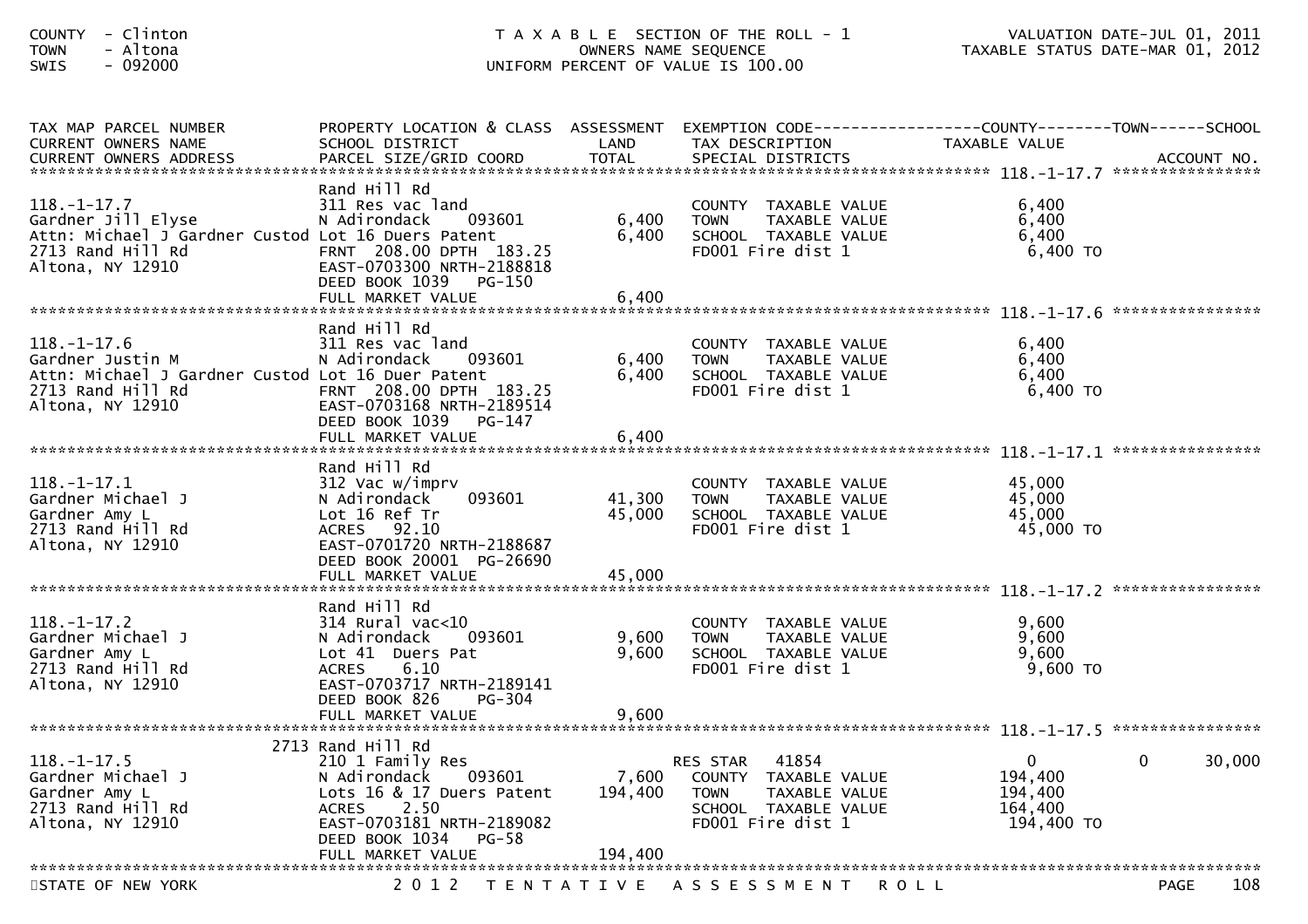| - Clinton<br><b>COUNTY</b><br>- Altona<br><b>TOWN</b><br>$-092000$<br>SWIS                                            |                                                                                                                                                                                        |                           | T A X A B L E SECTION OF THE ROLL - 1<br>OWNERS NAME SEQUENCE<br>UNIFORM PERCENT OF VALUE IS 100.00                                                   | VALUATION DATE-JUL U1, ZUII<br>TAXABLE STATUS DATE-MAR 01, 2012                       | VALUATION DATE-JUL 01, 2011 |
|-----------------------------------------------------------------------------------------------------------------------|----------------------------------------------------------------------------------------------------------------------------------------------------------------------------------------|---------------------------|-------------------------------------------------------------------------------------------------------------------------------------------------------|---------------------------------------------------------------------------------------|-----------------------------|
| TAX MAP PARCEL NUMBER<br>CURRENT OWNERS NAME                                                                          | PROPERTY LOCATION & CLASS ASSESSMENT EXEMPTION CODE---------------COUNTY-------TOWN-----SCHOOL<br>SCHOOL DISTRICT                                                                      | LAND                      | TAX DESCRIPTION                                                                                                                                       | TAXABLE VALUE                                                                         |                             |
| $118. - 1 - 4.2$<br>Gardner Michael J & Amy L<br>Gardner Life Use Virginia R<br>2713 Rand Hill Rd<br>Altona, NY 12910 | 2785 Rand Hill Rd<br>210 1 Family Res<br>N Adirondack<br>093601<br>Lot 16 Duers Patent<br>ACRES 1.00<br>EAST-0702907 NRTH-2190839<br>DEED BOOK 1034<br>PG-61<br>FULL MARKET VALUE      | 6,500<br>57,200<br>57,200 | 41834<br>SR STAR<br>COUNTY TAXABLE VALUE<br><b>TOWN</b><br>TAXABLE VALUE<br>SCHOOL TAXABLE VALUE<br>FD001 Fire dist 1                                 | $\mathbf{0}$<br>57,200<br>57,200<br>- 0<br>57,200 TO                                  | 57,200<br>$\overline{0}$    |
| $118. - 1 - 17.91$<br>Gardner Patrick E<br>2842 Route 374<br>Ellenburg Depot, NY 12935                                | Rand Hill Rd<br>321 Abandoned ag<br>093601<br>N Adirondack<br>Lot 17 Duers Patent<br>ACRES 47.50<br>EAST-0702148 NRTH-2186312<br>DEED BOOK 20102 PG-35876                              | 20,300<br>20,300          | COUNTY TAXABLE VALUE<br><b>TOWN</b><br>TAXABLE VALUE<br>SCHOOL TAXABLE VALUE<br>FD001 Fire dist 1                                                     | 20,300<br>20,300<br>20,300<br>20,300 TO                                               |                             |
|                                                                                                                       |                                                                                                                                                                                        |                           |                                                                                                                                                       |                                                                                       |                             |
| $73. - 1 - 29$<br>Garlock Barcomb Tammy M<br>3381 Rt 11<br>Mooers Forks, NY 12959                                     | 345 Irona Rd<br>270 Mfg housing<br>093601<br>N Adirondack<br>Lot 138 Ref<br>FRNT 150.00 DPTH 250.00<br>EAST-0702979 NRTH-2212412<br>DEED BOOK 20031 PG-60981<br>FULL MARKET VALUE      | 6,400<br>29,000<br>29,000 | 41854<br><b>RES STAR</b><br>COUNTY TAXABLE VALUE<br>TAXABLE VALUE<br><b>TOWN</b><br>SCHOOL TAXABLE VALUE<br>FD001 Fire dist 1<br>LT001 Altona light 1 | $\mathbf{0}$<br>29,000<br>29,000<br>$\overline{\mathbf{0}}$<br>29,000 TO<br>29,000 TO | 29,000<br>0                 |
| $73. - 1 - 45.31$<br>Garrand Beverly Ann LaFave<br>1831 Alder Bend Rd<br>Altona, NY 12910                             | Alder Bend Rd<br>$314$ Rural vac< $10$<br>093601<br>N Adirondack<br>Lot 165 Ref Tr<br>1.00<br><b>ACRES</b><br>EAST-0697474 NRTH-2210168<br>DEED BOOK 852<br>PG-78<br>FULL MARKET VALUE | 6,500<br>6,500<br>6,500   | COUNTY TAXABLE VALUE<br>TAXABLE VALUE<br><b>TOWN</b><br>SCHOOL TAXABLE VALUE<br>FD001 Fire dist 1                                                     | 6,500<br>6,500<br>6,500<br>6,500 TO                                                   |                             |
|                                                                                                                       | 1831 Alder Bend Rd                                                                                                                                                                     |                           |                                                                                                                                                       |                                                                                       |                             |
| $73. - 1 - 45.2$<br>Garrand Gary L<br>Garrand Beverly<br>1831 Alder Bend Rd<br>Altona, NY 12910                       | 210 1 Family Res<br>N Adirondack<br>093601<br>Lot 165 Ref Tr<br>FRNT 150.00 DPTH 223.00<br>EAST-0697441 NRTH-2210007<br>DEED BOOK 589<br>PG-136                                        | 6,300<br>77,800           | 41854<br>RES STAR<br>COUNTY TAXABLE VALUE<br>TAXABLE VALUE<br><b>TOWN</b><br>SCHOOL TAXABLE VALUE<br>FD001 Fire dist 1                                | 0<br>77,800<br>77,800<br>47,800<br>77,800 TO                                          | 30,000<br>0                 |
|                                                                                                                       | FULL MARKET VALUE                                                                                                                                                                      | 77,800                    |                                                                                                                                                       |                                                                                       |                             |
| STATE OF NEW YORK                                                                                                     | 2 0 1 2                                                                                                                                                                                |                           | TENTATIVE ASSESSMENT ROLL                                                                                                                             |                                                                                       | 109<br><b>PAGE</b>          |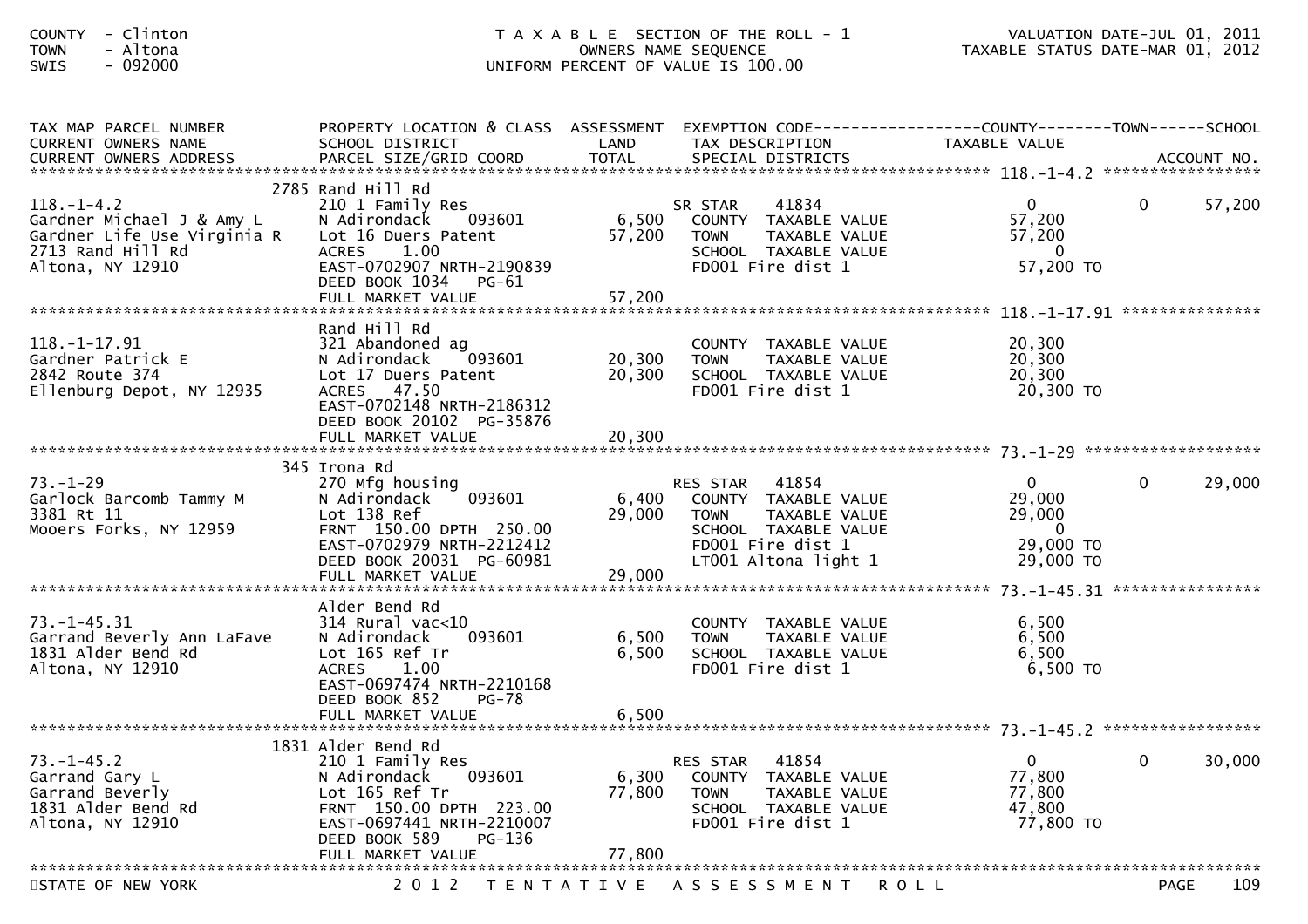| - Clinton<br><b>COUNTY</b><br>- Altona<br><b>TOWN</b><br>$-092000$<br><b>SWIS</b>         |                                                                                                                                                                                                            |                           | T A X A B L E SECTION OF THE ROLL - 1<br>OWNERS NAME SEQUENCE<br>UNIFORM PERCENT OF VALUE IS 100.00                                         | TAXABLE STATUS DATE-MAR 01, 2012                                               | VALUATION DATE-JUL 01, 2011 |
|-------------------------------------------------------------------------------------------|------------------------------------------------------------------------------------------------------------------------------------------------------------------------------------------------------------|---------------------------|---------------------------------------------------------------------------------------------------------------------------------------------|--------------------------------------------------------------------------------|-----------------------------|
| TAX MAP PARCEL NUMBER<br>CURRENT OWNERS NAME<br>CURRENT OWNERS ADDRESS                    | PROPERTY LOCATION & CLASS ASSESSMENT EXEMPTION CODE----------------COUNTY-------TOWN------SCHOOL<br>SCHOOL DISTRICT                                                                                        | LAND                      | TAX DESCRIPTION                                                                                                                             | TAXABLE VALUE                                                                  |                             |
| $73. - 1 - 54$<br>Garrand Holly M<br>Garrand Thomas<br>545 Irona Rd<br>Altona, NY 12910   | 545 Irona Rd<br>210 1 Family Res<br>N Adirondack 093601<br>Lot 155 Ref Tr<br>FRNT 152.00 DPTH<br>80.00<br>080<br>BANK<br>EAST-0698187 NRTH-2212811<br>DEED BOOK 99001 PG-10392                             | 3,700<br>65,000           | RES STAR<br>41854<br>COUNTY TAXABLE VALUE<br><b>TOWN</b><br>TAXABLE VALUE<br>SCHOOL TAXABLE VALUE<br>FD001 Fire dist 1                      | $\mathbf{0}$<br>65,000<br>65,000<br>35,000<br>65,000 TO                        | $\mathbf{0}$<br>30,000      |
|                                                                                           |                                                                                                                                                                                                            |                           |                                                                                                                                             |                                                                                |                             |
| $73. - 1 - 45.32$<br>Garrand Jason<br>1845 Alder Bend Rd<br>Altona, NY 12910              | 1845 Alder Bend Rd<br>270 Mfg housing<br>N Adirondack 093601<br>Lot 165 Ref Tract Patent<br>1.00<br><b>ACRES</b><br>EAST-0697508 NRTH-2210336<br>DEED BOOK 20021 PG-47204                                  | 6,500<br>20,000           | RES STAR<br>41854<br>COUNTY TAXABLE VALUE<br>TAXABLE VALUE<br><b>TOWN</b><br>SCHOOL TAXABLE VALUE<br>FD001 Fire dist 1                      | $\mathbf{0}$<br>20,000<br>20,000<br>$\overline{0}$<br>20,000 TO                | $\mathbf{0}$<br>20,000      |
|                                                                                           | FULL MARKET VALUE                                                                                                                                                                                          | 20,000                    |                                                                                                                                             |                                                                                |                             |
| $74. - 1 - 1.2$<br>Garrand Jennifer<br>Monette Wilford<br>96 Irona Rd<br>Altona, NY 12910 | 96 Irona Rd<br>270 Mfg housing<br>093601<br>N Adirondack<br>Lot 130 Ref Tr<br>1.50<br><b>ACRES</b><br>EAST-0708618 NRTH-2210668<br>DEED BOOK 20011 PG-36803                                                | 6,600<br>32,000           | RES STAR 41854<br>COUNTY TAXABLE VALUE<br>TAXABLE VALUE<br><b>TOWN</b><br>SCHOOL TAXABLE VALUE<br>FD001 Fire dist 1<br>LT001 Altona light 1 | $\overline{\mathbf{0}}$<br>32,000<br>32,000<br>2,000<br>32,000 TO<br>32,000 TO | $\Omega$<br>30,000          |
|                                                                                           |                                                                                                                                                                                                            |                           |                                                                                                                                             |                                                                                |                             |
| $131.-1-8.11$<br>Garrant Earl E<br>Garrant Ann J<br>146 Fiske Rd<br>West Chazy, NY 12992  | 754 Jerusalem Rd<br>260 Seasonal res<br>093601<br>N Adirondack<br>Lot 221 Ref Tr<br>ACRES 46.00<br>EAST-0693078 NRTH-2177690                                                                               | 17,300<br>23,300          | COUNTY TAXABLE VALUE<br><b>TOWN</b><br>TAXABLE VALUE<br>SCHOOL TAXABLE VALUE<br>FD001 Fire dist 1                                           | 23,300<br>23,300<br>23,300<br>23,300 TO                                        |                             |
|                                                                                           | DEED BOOK 20041 PG-74176<br>FULL MARKET VALUE                                                                                                                                                              | 23,300                    |                                                                                                                                             |                                                                                |                             |
| $88.14 - 1 - 48$<br>Garren Ann<br>2369 Miner Farm Rd<br>Altona, NY 12910                  | 38 Birch Hill Dr<br>260 Seasonal res<br>N Adirondack<br>093601<br>Stonewall Acres Lot 48<br>80.00 DPTH 150.00<br><b>FRNT</b><br>EAST-0699616 NRTH-2204042<br>DEED BOOK 20061 PG-97523<br>FULL MARKET VALUE | 4,400<br>14,500<br>14,500 | COUNTY TAXABLE VALUE<br>TAXABLE VALUE<br><b>TOWN</b><br>SCHOOL TAXABLE VALUE<br>FD001 Fire dist 1                                           | 14,500<br>14,500<br>14,500<br>14,500 TO                                        |                             |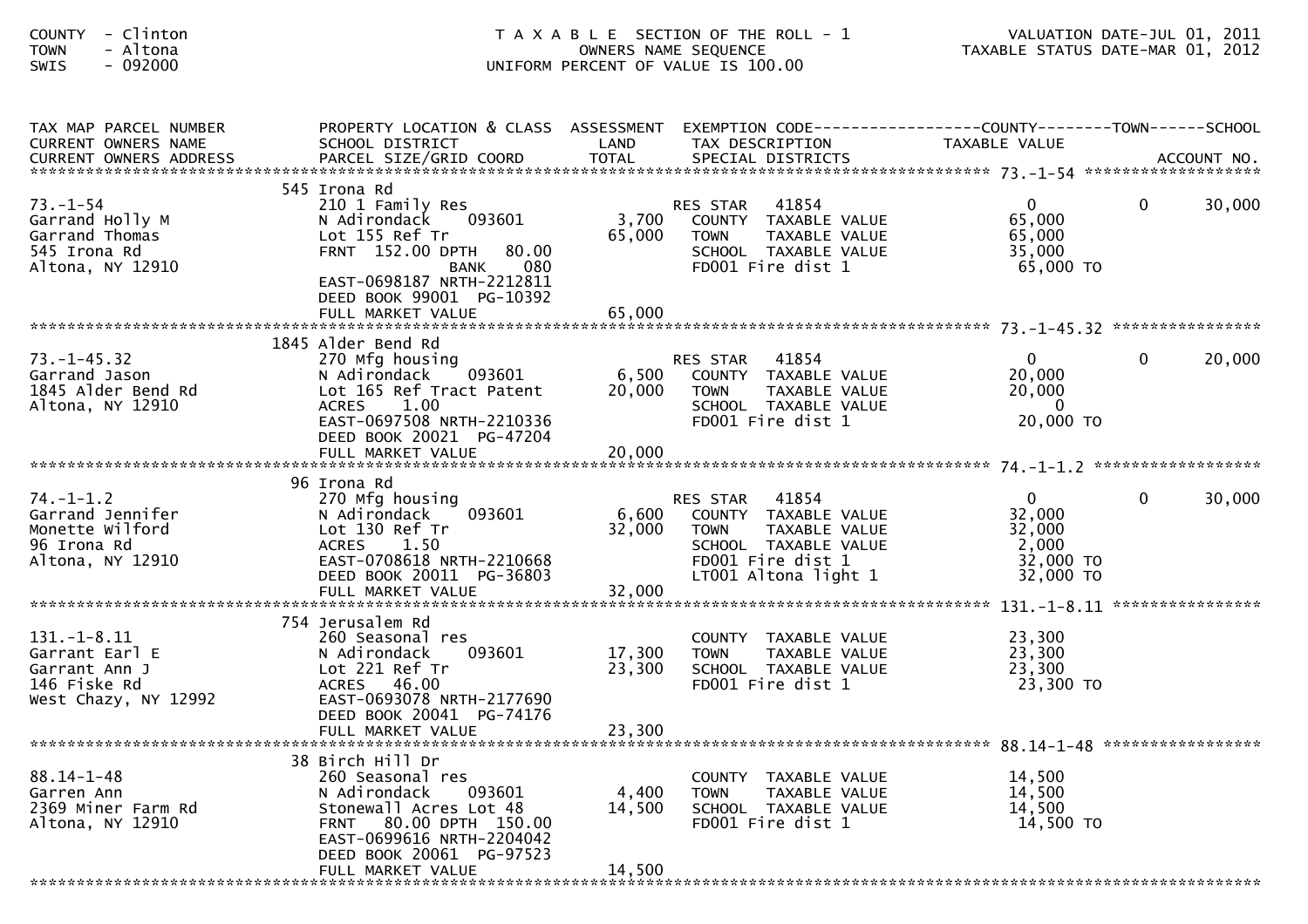| STATE OF NEW YORK<br><b>COUNTY</b><br>- Clinton<br>- Altona<br><b>TOWN</b><br>$-092000$<br><b>SWIS</b> | 2 0 1 2                                                                                                                                                                                                    |                            | TENTATIVE ASSESSMENT<br><b>ROLL</b><br>T A X A B L E SECTION OF THE ROLL - 1<br>OWNERS NAME SEQUENCE<br>UNIFORM PERCENT OF VALUE IS 100.00 | VALUATION DATE SUL 2012<br>TAXABLE STATUS DATE-MAR 01, 2012 | 110<br><b>PAGE</b><br>VALUATION DATE-JUL 01, 2011 |
|--------------------------------------------------------------------------------------------------------|------------------------------------------------------------------------------------------------------------------------------------------------------------------------------------------------------------|----------------------------|--------------------------------------------------------------------------------------------------------------------------------------------|-------------------------------------------------------------|---------------------------------------------------|
| TAX MAP PARCEL NUMBER<br>CURRENT OWNERS NAME                                                           | PROPERTY LOCATION & CLASS ASSESSMENT<br>SCHOOL DISTRICT                                                                                                                                                    | LAND                       | EXEMPTION CODE------------------COUNTY-------TOWN------SCHOOL<br>TAX DESCRIPTION                                                           | TAXABLE VALUE                                               |                                                   |
| $88.14 - 1 - 49$<br>Garren Ann<br>2369 Miner Farm Rd<br>Altona, NY 12910                               | 34 Birch Hill Dr<br>260 Seasonal res<br>N Adirondack<br>093601<br>Stonewall Acres Lot 49<br>80.00 DPTH 143.95<br><b>FRNT</b><br>EAST-0699690 NRTH-2204010<br>DEED BOOK 20061 PG-99957<br>FULL MARKET VALUE | 4,400<br>8,500<br>8,500    | COUNTY TAXABLE VALUE<br><b>TOWN</b><br>TAXABLE VALUE<br>SCHOOL TAXABLE VALUE<br>FD001 Fire dist 1                                          | 8,500<br>8,500<br>8,500<br>$8,500$ TO                       |                                                   |
| $88.14 - 1 - 50$<br>Garren Ann<br>2369 Miner Farm Rd<br>Altona, NY 12910                               | 32 Birch Hill Dr<br>311 Res vac land<br>N Adirondack<br>093601<br>Stonewall Acres Lot 50<br>80.00 DPTH 146.69<br><b>FRNT</b><br>EAST-0699763 NRTH-2203972<br>DEED BOOK 20082 PG-13383<br>FULL MARKET VALUE | 2,000<br>2,000<br>2,000    | COUNTY TAXABLE VALUE<br>TAXABLE VALUE<br><b>TOWN</b><br>SCHOOL TAXABLE VALUE<br>FD001 Fire dist 1                                          | 2,000<br>2,000<br>2,000<br>2,000 TO                         |                                                   |
| $88.14 - 1 - 51$<br>Garren Ann<br>2369 Miner Farm Rd<br>Altona, NY 12910                               | 26 Birch Hill Dr<br>311 Res vac land<br>N Adirondack<br>093601<br>Stonewall Acres Lot 51<br>80.00 DPTH 150.00<br><b>FRNT</b><br>EAST-0699834 NRTH-2203931<br>DEED BOOK 20082 PG-13383<br>FULL MARKET VALUE | 2,000<br>2,000<br>2,000    | COUNTY TAXABLE VALUE<br>TAXABLE VALUE<br><b>TOWN</b><br>SCHOOL TAXABLE VALUE<br>FD001 Fire dist 1                                          | 2,000<br>2,000<br>2,000<br>$2,000$ TO                       |                                                   |
|                                                                                                        |                                                                                                                                                                                                            |                            |                                                                                                                                            |                                                             |                                                   |
| $90. - 1 - 14$<br>Garren Ann M<br>2369 Miner Farm Rd<br>Altona, NY 12910                               | 2365/65/69 Miner Farm Rd<br>210 1 Family Res<br>N Adirondack<br>093601<br>61 Ref<br>3.20<br><b>ACRES</b><br>EAST-0729534 NRTH-2207516<br>DEED BOOK 20092 PG-22067                                          | 13,700<br>92,000           | 41854<br>RES STAR<br>COUNTY TAXABLE VALUE<br>TAXABLE VALUE<br><b>TOWN</b><br>SCHOOL TAXABLE VALUE<br>FD001 Fire dist 1                     | $\mathbf{0}$<br>92,000<br>92,000<br>62,000<br>92,000 TO     | 30,000<br>$\mathbf{0}$                            |
|                                                                                                        | FULL MARKET VALUE                                                                                                                                                                                          | 92,000                     |                                                                                                                                            |                                                             |                                                   |
| $74. - 1 - 20$<br>Gauthier Kaley A<br>Allen Katie L<br>1 Matott Rd<br>Altona, NY 12910                 | 1 Matott Rd<br>240 Rural res<br>093601<br>N Adirondack<br>105 Ref<br>ACRES 124.20<br>EAST-0718541 NRTH-2210434<br>DEED BOOK 20112 PG-38924<br>FULL MARKET VALUE                                            | 43,100<br>54,000<br>54,000 | 41854<br>RES STAR<br>COUNTY TAXABLE VALUE<br><b>TOWN</b><br>TAXABLE VALUE<br>SCHOOL TAXABLE VALUE<br>FD001 Fire dist 1                     | 0<br>54,000<br>54,000<br>24,000<br>54,000 TO                | 30,000<br>$\bf{0}$                                |
|                                                                                                        |                                                                                                                                                                                                            |                            |                                                                                                                                            |                                                             |                                                   |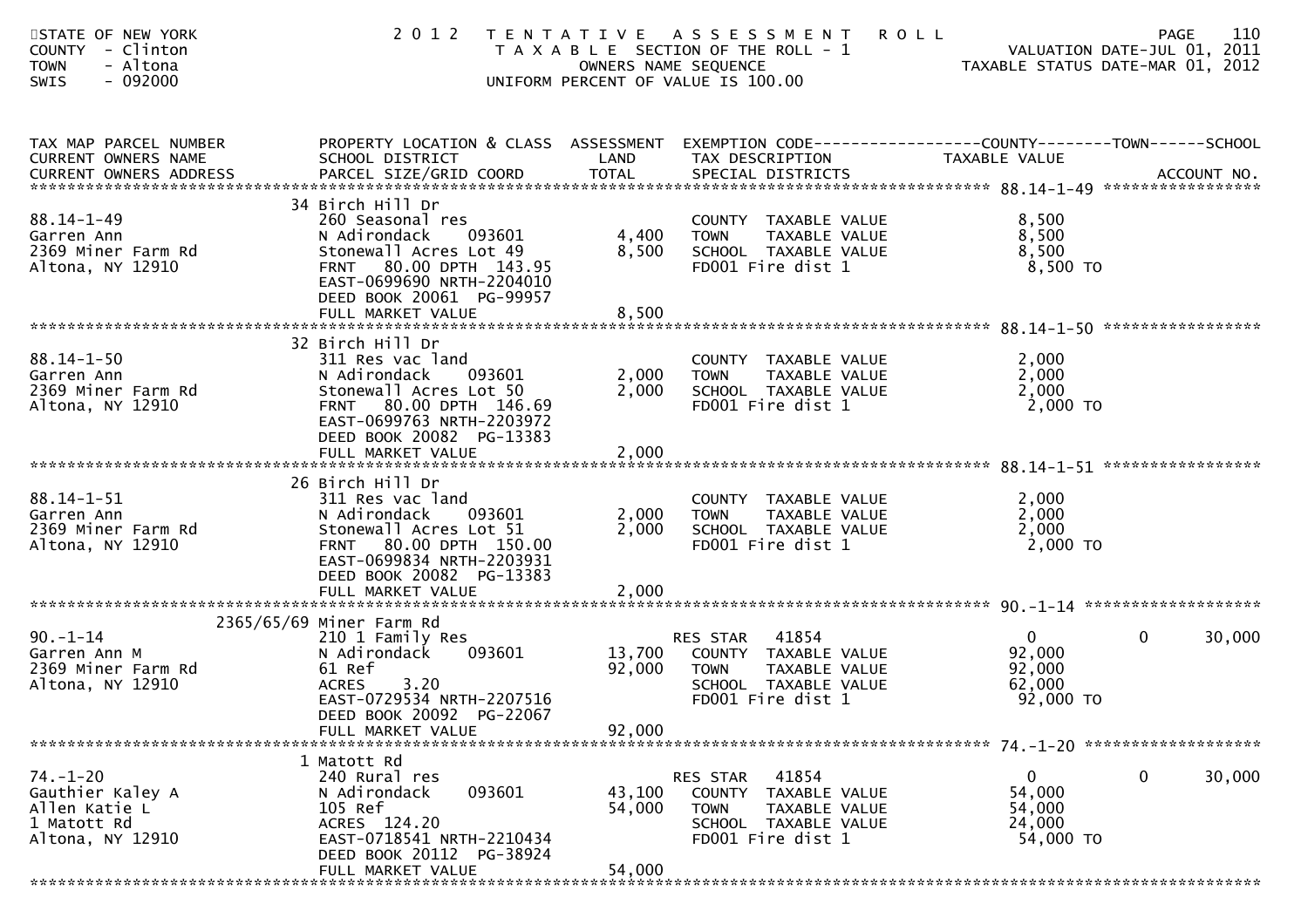| STATE OF NEW YORK<br><b>COUNTY</b><br>- Clinton<br>- Altona<br><b>TOWN</b><br>$-092000$<br><b>SWIS</b> | 2 0 1 2                                                                                                                                                                   |                            | TENTATIVE ASSESSMENT<br>T A X A B L E SECTION OF THE ROLL - 1<br>OWNERS NAME SEQUENCE<br>UNIFORM PERCENT OF VALUE IS 100.00                         | <b>ROLL</b><br>VALUATION DATE-JUL 01, 2011<br>TAXABLE STATUS DATE-MAR 01, 2012 | <b>PAGE</b>             | 111                         |
|--------------------------------------------------------------------------------------------------------|---------------------------------------------------------------------------------------------------------------------------------------------------------------------------|----------------------------|-----------------------------------------------------------------------------------------------------------------------------------------------------|--------------------------------------------------------------------------------|-------------------------|-----------------------------|
| TAX MAP PARCEL NUMBER<br>CURRENT OWNERS NAME                                                           | PROPERTY LOCATION & CLASS ASSESSMENT EXEMPTION CODE---------------COUNTY-------TOWN------SCHOOL<br>SCHOOL DISTRICT                                                        | LAND                       | TAX DESCRIPTION                                                                                                                                     | TAXABLE VALUE                                                                  |                         |                             |
| $103. - 1 - 22$<br>Geller Maury J<br>Geller Tina R<br>17901 Emelita St<br>Encino, CA 91316             | Rabideau Rd<br>910 Priv forest<br>N Adirondack<br>093601<br>Lot 160 Pat Ref<br>ACRES 112.50<br>EAST-0698074 NRTH-2195328<br>DEED BOOK 20092 PG-26575<br>FULL MARKET VALUE | 33,700<br>33,700<br>33,700 | COUNTY TAXABLE VALUE<br><b>TOWN</b><br>TAXABLE VALUE<br>SCHOOL TAXABLE VALUE<br>FD001 Fire dist 1                                                   | 33,700<br>33,700<br>33,700<br>33,700 TO                                        |                         |                             |
|                                                                                                        | Terrien Rd                                                                                                                                                                |                            |                                                                                                                                                     |                                                                                |                         |                             |
| $117. - 1 - 8$<br>Genova Leonard M<br>1485 W Front St<br>Lincroft, NJ 07738                            | $314$ Rural vac<10<br>093601<br>N Adirondack<br>Lot 216 Ref<br><b>ACRES</b><br>1.03<br>EAST-0693317 NRTH-2190755<br>DEED BOOK 520<br>PG-338                               | 6,500<br>6,500             | COUNTY TAXABLE VALUE<br>TAXABLE VALUE<br><b>TOWN</b><br>SCHOOL TAXABLE VALUE<br>FD001 Fire dist 1                                                   | 6,500<br>6,500<br>6,500<br>6,500 TO                                            |                         |                             |
|                                                                                                        | FULL MARKET VALUE                                                                                                                                                         | 6,500                      |                                                                                                                                                     |                                                                                |                         |                             |
| $75. - 1 - 6.12$<br>Germain Life Use Luella A<br>Germain Carter H<br>6 Memory Ln<br>Altona, NY 12910   | 6 Memory Ln<br>210 1 Family Res<br>N Adirondack<br>093601<br>Lot 81 Ref Tr<br>FRNT 65.00 DPTH 224.33<br>EAST-0725991 NRTH-2208024<br>DEED BOOK 20072 PG-5737              |                            | WARNONALL 41121<br>4,700 AGED COUN 41802<br>82,000 SR STAR<br>41834<br>COUNTY TAXABLE VALUE<br>TAXABLE VALUE<br><b>TOWN</b><br>SCHOOL TAXABLE VALUE | 12,300<br>20,910<br>$\overline{\mathbf{0}}$<br>48,790<br>69,700<br>19,800      | 12,300<br>0<br>$\Omega$ | 0<br>$\mathbf{0}$<br>62,200 |
|                                                                                                        |                                                                                                                                                                           |                            |                                                                                                                                                     |                                                                                |                         |                             |
| $74. - 1 - 48.2$<br>Gero Kevin M<br>Gero Darlene L<br>PO Box 69<br>Altona, NY 12910                    | 37 Irona Rd<br>210 1 Family Res<br>093601<br>N Adirondack<br>Lot 130 Ref Tr<br><b>ACRES</b><br>3.20<br>EAST-0709977 NRTH-2209827<br>DEED BOOK 753 PG-133                  | 7,800<br>192,000           | 41854<br>RES STAR<br>COUNTY TAXABLE VALUE<br><b>TOWN</b><br>TAXABLE VALUE<br>SCHOOL TAXABLE VALUE<br>FD001 Fire dist 1<br>LT001 Altona light 1      | $\mathbf{0}$<br>192,000<br>192,000<br>162,000<br>192,000 TO<br>192,000 TO      | $\mathbf{0}$            | 30,000                      |
|                                                                                                        | FULL MARKET VALUE                                                                                                                                                         | 192,000                    |                                                                                                                                                     |                                                                                |                         |                             |
| $75. - 1 - 8$<br>Gero Merton P<br>Gero Arlene A<br>2599 Miner Farm Rd<br>Altona, NY 12910              | 2600 Miner Farm Rd<br>210 1 Family Res<br>N Adirondack<br>093601<br>81 Ref<br>2.50<br><b>ACRES</b><br>EAST-0723853 NRTH-2208044<br>DEED BOOK 20112 PG-43180               | 7,400<br>46,700            | <b>COUNTY</b><br>TAXABLE VALUE<br>TAXABLE VALUE<br><b>TOWN</b><br>SCHOOL TAXABLE VALUE<br>FD001 Fire dist 1                                         | 46,700<br>46,700<br>46,700<br>46,700 TO                                        |                         |                             |
|                                                                                                        | FULL MARKET VALUE                                                                                                                                                         | 46,700                     |                                                                                                                                                     |                                                                                |                         |                             |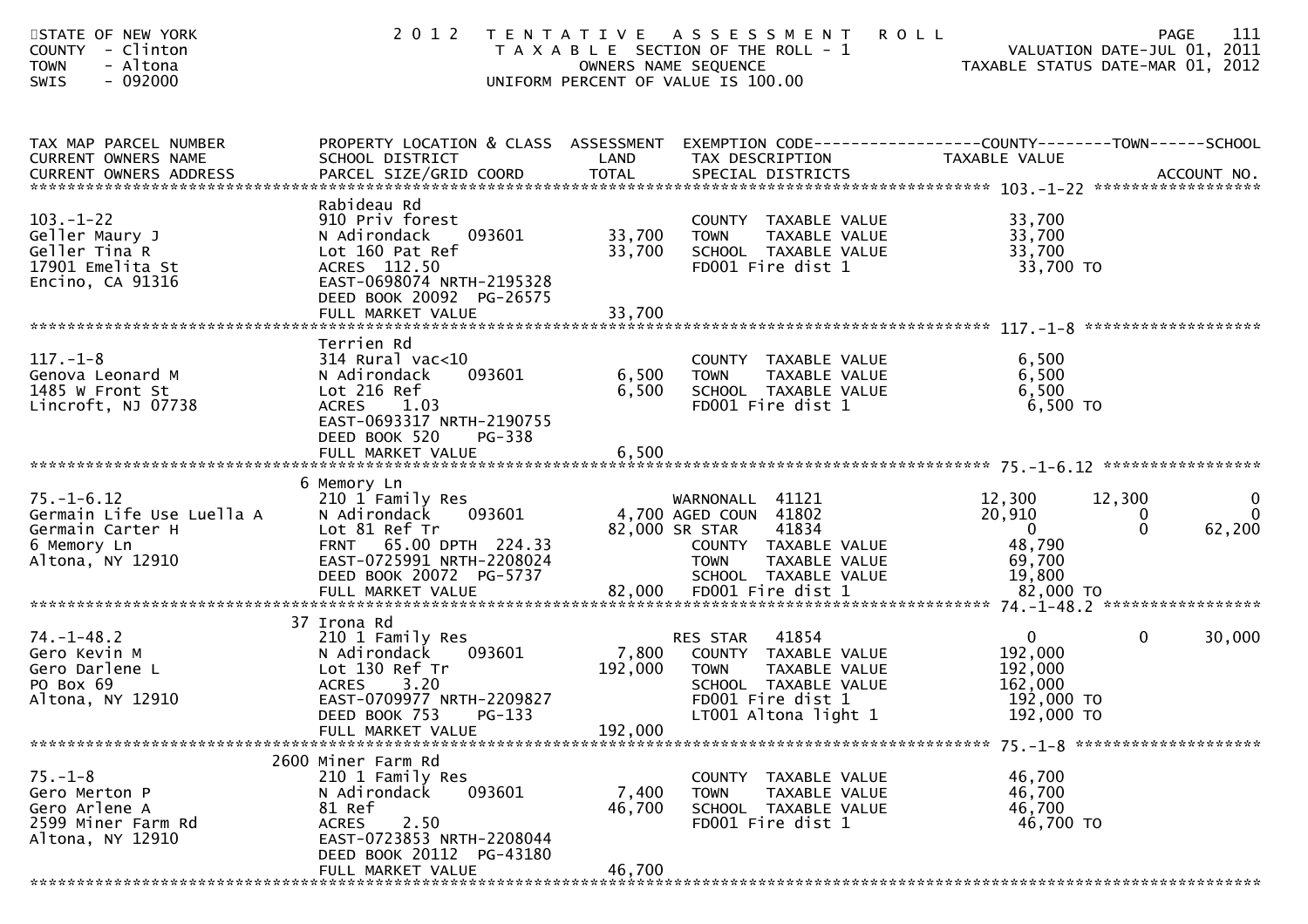| STATE OF NEW YORK<br>COUNTY - Clinton<br>- Altona<br><b>TOWN</b><br>$-092000$<br><b>SWIS</b> | 2 0 1 2                                                                                                                                                       |                   | TENTATIVE ASSESSMENT<br><b>ROLL</b><br>T A X A B L E SECTION OF THE ROLL - 1<br>OWNERS NAME SEQUENCE<br>UNIFORM PERCENT OF VALUE IS 100.00           | VALUATION DATE-JUL 01, 2011<br>TAXABLE STATUS DATE-MAR 01, 2012          | 112<br><b>PAGE</b>                |
|----------------------------------------------------------------------------------------------|---------------------------------------------------------------------------------------------------------------------------------------------------------------|-------------------|------------------------------------------------------------------------------------------------------------------------------------------------------|--------------------------------------------------------------------------|-----------------------------------|
| TAX MAP PARCEL NUMBER<br>CURRENT OWNERS NAME                                                 | SCHOOL DISTRICT                                                                                                                                               | LAND              | PROPERTY LOCATION & CLASS ASSESSMENT EXEMPTION CODE----------------COUNTY-------TOWN------SCHOOL<br>TAX DESCRIPTION                                  | TAXABLE VALUE                                                            |                                   |
| $90. -1 - 3.3$<br>Gero Merton P<br>Gero Arlane<br>2599 Miner Farm Rd<br>Altona, NY 12910     | 2599 Miner Farm Rd<br>240 Rural res<br>093601<br>N Adirondack<br>Lot 85 Ref Tr<br>ACRES 107.40<br>EAST-0723557 NRTH-2205224<br>DEED BOOK 898<br><b>PG-236</b> | 32,100<br>148,000 | 41854<br>RES STAR<br>COUNTY TAXABLE VALUE<br>TAXABLE VALUE<br><b>TOWN</b><br>SCHOOL TAXABLE VALUE<br>FD001 Fire dist 1                               | $\mathbf{0}$<br>148,000<br>148,000<br>118,000<br>148,000 TO              | 30,000<br>0                       |
|                                                                                              | 72 Canaan Rd                                                                                                                                                  |                   |                                                                                                                                                      |                                                                          |                                   |
| $71. -4 - 1.21$<br>Gero Steven M<br>72 Canaan Rd<br>Ellenburg, NY 12935                      | 210 1 Family Res<br>N Adirondack<br>093601<br>Pat Sm<br>FRNT 208.00 DPTH 183.00<br>080<br>BANK                                                                | 6,400<br>75,000   | 41854<br>RES STAR<br>COUNTY TAXABLE VALUE<br>TAXABLE VALUE<br><b>TOWN</b><br>SCHOOL TAXABLE VALUE<br>FD002 Ellenburg fire 21                         | $\overline{0}$<br>75,000<br>75,000<br>45,000<br>75,000 TO                | 30,000<br>$\mathbf{0}$            |
|                                                                                              | EAST-0675197 NRTH-2215188<br>DEED BOOK 20102 PG-38170                                                                                                         |                   | LT002 Altona light 21                                                                                                                                | 75,000 TO                                                                |                                   |
|                                                                                              | 2657 Miner Farm Rd                                                                                                                                            |                   |                                                                                                                                                      |                                                                          |                                   |
| $90. - 1 - 3.4$<br>Gero Victor E Jr<br>Gero Bonnie<br>2657 Miner Farm Rd<br>Altona, NY 12910 | 210 1 Family Res<br>N Adirondack<br>093601<br>Lot 85 Ref Tr<br><b>ACRES</b><br>1.00<br>EAST-0722535 NRTH-2207715<br>DEED BOOK 616<br>PG-898                   | 6,500<br>49,000   | 41854<br>RES STAR<br>COUNTY TAXABLE VALUE<br><b>TOWN</b><br>TAXABLE VALUE<br>SCHOOL TAXABLE VALUE<br>FD001 Fire dist 1                               | $\overline{0}$<br>49,000<br>49,000<br>19,000<br>49,000 TO                | $\mathbf{0}$<br>30,000            |
|                                                                                              |                                                                                                                                                               |                   |                                                                                                                                                      |                                                                          |                                   |
| $90. - 1 - 3.6$<br>Gero Victor E Jr<br>2657 Miner Farm Rd<br>Altona, NY 12910                | Miner Farm Rd<br>$314$ Rural vac<10<br>093601<br>N Adirondack<br>Lot 85 Ref Tr<br><b>ACRES</b><br>9.00<br>EAST-0722562 NRTH-2206657                           | 5,400<br>5,400    | COUNTY TAXABLE VALUE<br><b>TOWN</b><br>TAXABLE VALUE<br>SCHOOL TAXABLE VALUE<br>FD001 Fire dist 1                                                    | 5,400<br>5,400<br>5,400<br>$5,400$ TO                                    |                                   |
|                                                                                              | DEED BOOK 898<br>PG-242                                                                                                                                       |                   |                                                                                                                                                      |                                                                          |                                   |
|                                                                                              | 47 Recore Rd                                                                                                                                                  |                   |                                                                                                                                                      |                                                                          |                                   |
| $150. - 1 - 8.22$<br>Giguere Janice M<br>47 Recore Rd<br>West Chazy, NY 12992                | 210 1 Family Res<br>N Adirondack<br>093601<br>Lot 129 Duers Pat.<br>FRNT 310.00 DPTH 138.29<br>EAST-0734691 NRTH-2174992<br>DEED BOOK 848<br>PG-129           | 135,000           | 41854<br>RES STAR<br>8,100 RES STAR<br>41854<br>COUNTY<br>TAXABLE VALUE<br><b>TOWN</b><br>TAXABLE VALUE<br>SCHOOL TAXABLE VALUE<br>FD001 Fire dist 1 | $\mathbf 0$<br>$\mathbf 0$<br>135,000<br>135,000<br>75,000<br>135,000 TO | 30,000<br>0<br>$\Omega$<br>30,000 |
|                                                                                              | FULL MARKET VALUE                                                                                                                                             | 135,000           |                                                                                                                                                      |                                                                          |                                   |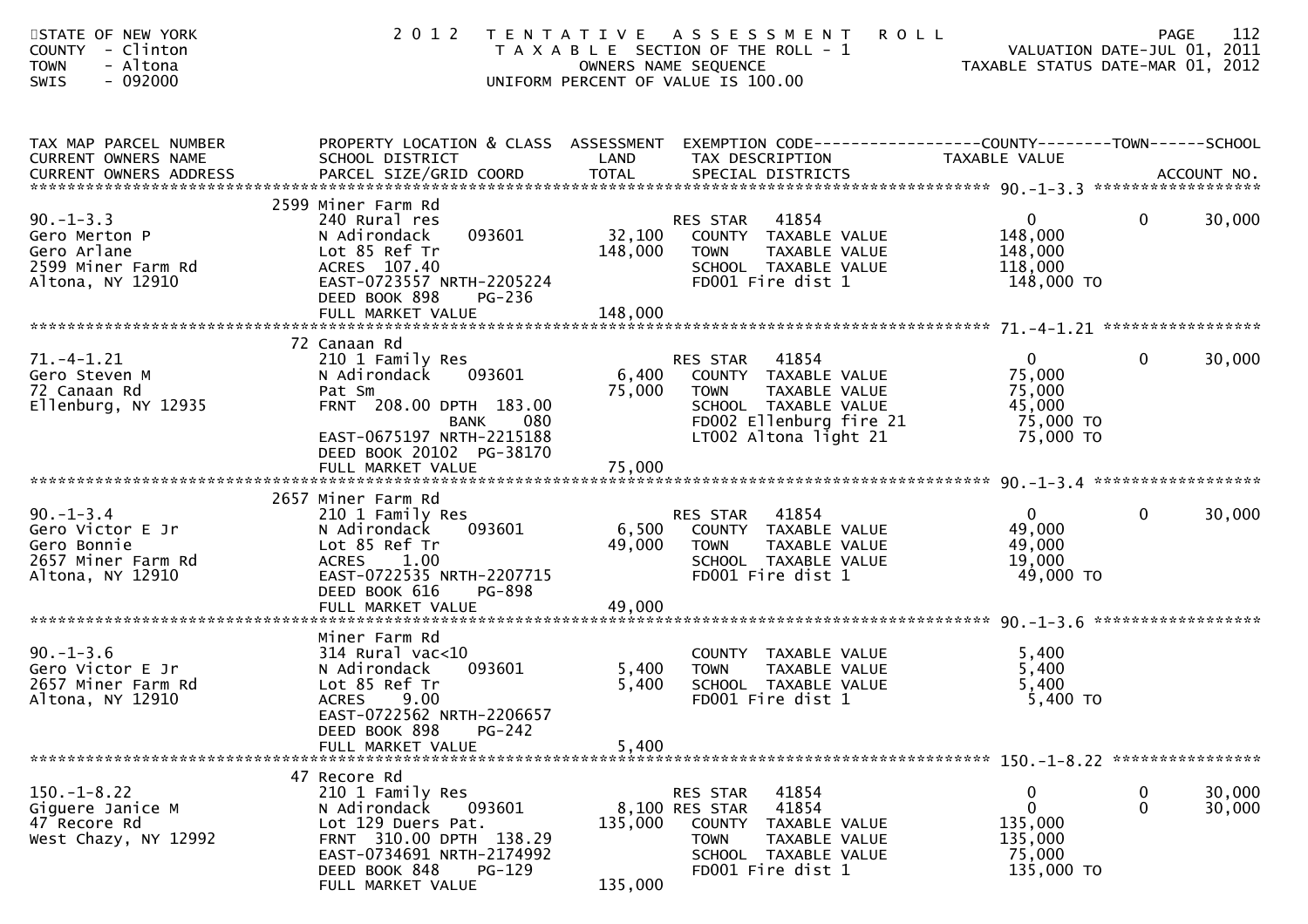| STATE OF NEW YORK<br>COUNTY - Clinton<br>- Altona<br><b>TOWN</b> | 2 0 1 2<br>T E N T A T I V E                   |                 | A S S E S S M E N T<br>T A X A B L E SECTION OF THE ROLL - 1<br>OWNERS NAME SEQUENCE | <b>ROLL</b><br>VALUATION DATE-JUL 01, 2011<br>TAXABLE STATUS DATE-MAR 01, 2012 |              | 113<br>PAGE        |
|------------------------------------------------------------------|------------------------------------------------|-----------------|--------------------------------------------------------------------------------------|--------------------------------------------------------------------------------|--------------|--------------------|
| $-092000$<br>SWIS                                                |                                                |                 | UNIFORM PERCENT OF VALUE IS 100.00                                                   |                                                                                |              |                    |
|                                                                  |                                                |                 |                                                                                      |                                                                                |              |                    |
| TAX MAP PARCEL NUMBER                                            | PROPERTY LOCATION & CLASS ASSESSMENT           |                 |                                                                                      |                                                                                |              |                    |
| CURRENT OWNERS NAME                                              | SCHOOL DISTRICT                                | LAND            | TAX DESCRIPTION                                                                      | <b>TAXABLE VALUE</b>                                                           |              |                    |
|                                                                  | 670 Irona Rd                                   |                 |                                                                                      |                                                                                |              |                    |
| $72. - 1 - 11.113$<br>Gilman David C                             | 210 1 Family Res<br>093601<br>N Adirondack     | 7,700           | 41854<br><b>RES STAR</b><br>COUNTY TAXABLE VALUE                                     | $\overline{0}$<br>89,000                                                       | $\mathbf{0}$ | 30,000             |
| 670 Irona Rd<br>Altona, NY 12910                                 | Lot 166 Ref Track<br>3.00<br><b>ACRES</b>      | 89,000          | <b>TOWN</b><br>TAXABLE VALUE<br>SCHOOL TAXABLE VALUE                                 | 89,000<br>59,000                                                               |              |                    |
|                                                                  | EAST-0695063 NRTH-2213008                      |                 | FD001 Fire dist 1                                                                    | 89,000 TO                                                                      |              |                    |
|                                                                  | DEED BOOK 20001 PG-26850<br>FULL MARKET VALUE  | 89,000          |                                                                                      |                                                                                |              |                    |
|                                                                  | 409 Irona Rd                                   |                 |                                                                                      |                                                                                |              |                    |
| $73. - 1 - 32.2$                                                 | 210 1 Family Res                               |                 | RES STAR<br>41854                                                                    | $\overline{0}$                                                                 | $\mathbf{0}$ | 30,000             |
| Gilman Kelly S<br>409 Irona Rd                                   | 093601<br>N Adirondack<br><b>ACRES</b><br>1.30 | 6,700<br>52,000 | COUNTY TAXABLE VALUE<br><b>TOWN</b>                                                  | 52,000<br>52,000                                                               |              |                    |
| Altona, NY 12910                                                 | EAST-0701404 NRTH-2212641                      |                 | TAXABLE VALUE<br>SCHOOL TAXABLE VALUE                                                | 22,000                                                                         |              |                    |
|                                                                  | DEED BOOK 20001 PG-26440                       |                 | FD001 Fire dist 1                                                                    | 52,000 TO                                                                      |              |                    |
|                                                                  |                                                |                 |                                                                                      |                                                                                |              |                    |
| $89. - 1 - 12$                                                   | 287 Devils Den Rd                              |                 | 41101<br><b>VETERANS</b>                                                             | 1,600                                                                          | 1,600        |                    |
| Gilman Raymond                                                   | 210 1 Family Res<br>093601<br>N Adirondack     | 6,500           | COUNTY TAXABLE VALUE                                                                 | 17,400                                                                         |              |                    |
| 88 Lake Roxanne Rd<br>Ellenburg Depot, NY 12935                  | 132 Ref<br>1.00<br><b>ACRES</b>                | 19,000          | TAXABLE VALUE<br><b>TOWN</b><br>SCHOOL TAXABLE VALUE                                 | 17,400<br>19,000                                                               |              |                    |
|                                                                  | EAST-0710250 NRTH-2202799                      |                 | FD001 Fire dist 1                                                                    | 19,000 TO                                                                      |              |                    |
|                                                                  | DEED BOOK 354<br>PG-219                        |                 | LT001 Altona light 1                                                                 | 19,000 TO                                                                      |              |                    |
|                                                                  |                                                |                 |                                                                                      |                                                                                |              |                    |
| $73. - 1 - 52.1$                                                 | 697 Irona Rd<br>270 Mfg housing                |                 | 41854<br>RES STAR                                                                    | $\mathbf 0$                                                                    | $\mathbf{0}$ | 30,000             |
| Gilmore Shae L                                                   | 093601<br>N Adirondack                         | 17,600          | COUNTY TAXABLE VALUE                                                                 | 39,900                                                                         |              |                    |
| LaPorte Donny S<br>184 Blanche Rd                                | 165-166 Ref<br>ACRES 28.00 BANK<br>850         | 39,900          | TAXABLE VALUE<br><b>TOWN</b><br>SCHOOL TAXABLE VALUE                                 | 39,900<br>9,900                                                                |              |                    |
| Merrill, NY 12955                                                | EAST-0694072 NRTH-2211961                      |                 | FD001 Fire dist 1                                                                    | 39,900 TO                                                                      |              |                    |
|                                                                  | DEED BOOK 20102 PG-29775<br>FULL MARKET VALUE  | 39,900          |                                                                                      |                                                                                |              |                    |
| *******************************                                  |                                                |                 |                                                                                      |                                                                                |              |                    |
| $119. - 1 - 19.14$                                               | 142 Duley Rd<br>321 Abandoned ag               |                 | TAXABLE VALUE<br>COUNTY                                                              | 17,100                                                                         |              |                    |
| Gittens Jeremy M                                                 | 093601<br>N Adirondack                         | 17,100          | <b>TOWN</b><br>TAXABLE VALUE                                                         | 17,100                                                                         |              |                    |
| Bodette Shannon M<br>142 Duley Rd                                | ACRES 26.30<br>EAST-0711148 NRTH-2188637       | 17,100          | SCHOOL TAXABLE VALUE<br>FD001 Fire dist 1                                            | 17,100<br>17,100 TO                                                            |              |                    |
| Altona, NY 12910                                                 | DEED BOOK 20112 PG-42174                       |                 |                                                                                      |                                                                                |              |                    |
|                                                                  | FULL MARKET VALUE                              | 17,100          |                                                                                      |                                                                                |              |                    |
| STATE OF NEW YORK                                                | 2 0 1 2<br>T E N T A T I V E                   |                 | A S S E S S M E N T                                                                  | <b>ROLL</b>                                                                    |              | 114<br><b>PAGE</b> |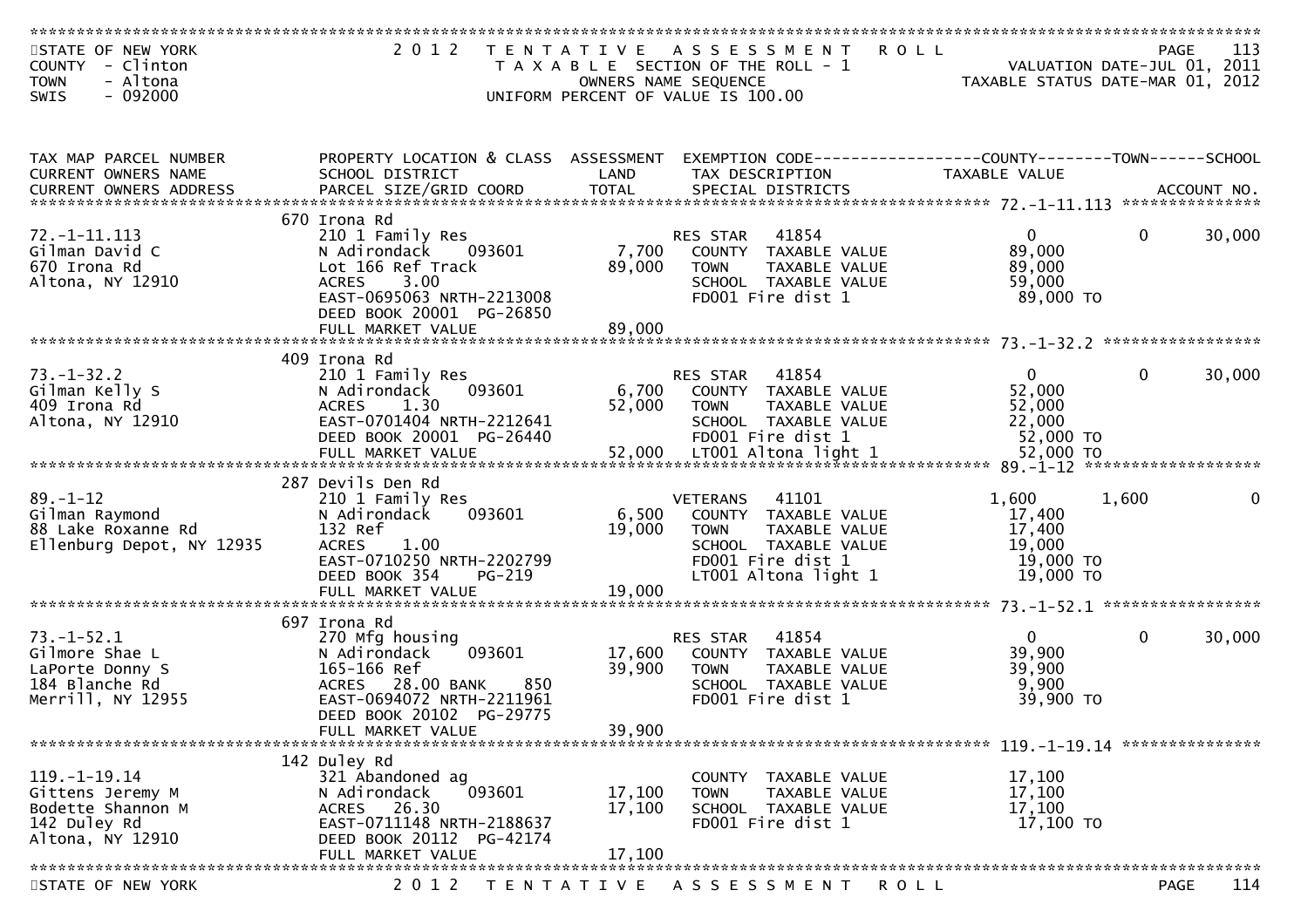| - Clinton<br><b>COUNTY</b><br>- Altona<br><b>TOWN</b><br>SWIS<br>$-092000$                                        | T A X A B L E SECTION OF THE ROLL - 1<br>UNIFORM PERCENT OF VALUE IS 100.00                                                                                                 | VALUATION DATE-JUL 01, 2011<br>TAXABLE STATUS DATE-MAR 01, 2012 |                                                                                                                                  |                                                                                                                   |
|-------------------------------------------------------------------------------------------------------------------|-----------------------------------------------------------------------------------------------------------------------------------------------------------------------------|-----------------------------------------------------------------|----------------------------------------------------------------------------------------------------------------------------------|-------------------------------------------------------------------------------------------------------------------|
| TAX MAP PARCEL NUMBER<br>CURRENT OWNERS NAME                                                                      | SCHOOL DISTRICT                                                                                                                                                             | LAND                                                            | TAX DESCRIPTION                                                                                                                  | PROPERTY LOCATION & CLASS ASSESSMENT EXEMPTION CODE----------------COUNTY-------TOWN------SCHOOL<br>TAXABLE VALUE |
| $88.14 - 1 - 55$<br>Glasgow Wendy<br>96 Daniel<br>Chateauguay, Quebec, Canada<br>J6J2L3                           | 14 Birch Hill Dr<br>260 Seasonal res<br>N Adirondack<br>093601<br>Stonewall Acres Lot 55<br>FRNT 72.00 DPTH 158.37<br>EAST-0700116 NRTH-2203771<br>DEED BOOK 20112 PG-41618 | 4,600<br>15,500                                                 | COUNTY TAXABLE VALUE<br>TAXABLE VALUE<br><b>TOWN</b><br>SCHOOL TAXABLE VALUE<br>FD001 Fire dist 1                                | 15,500<br>15,500<br>15,500<br>15,500 TO                                                                           |
| $71. - 4 - 7.3$<br>Glenen Kay<br>$1664$ Crawford Rd<br>Verdun OC Consider the Second<br>Verdun, QC, Canada H4H2N9 | 34 Candlelight Rd<br>$314$ Rural vac<10<br>N Adirondack<br>093601<br>Lot 212 Ref Tract<br><b>ACRES</b><br>1.00<br>EAST-0681898 NRTH-2215393<br>DEED BOOK 685<br>$PG-92$     | 6,500<br>6,500                                                  | COUNTY TAXABLE VALUE<br>TAXABLE VALUE<br><b>TOWN</b><br>SCHOOL TAXABLE VALUE<br>FD001 Fire dist 1                                | 6,500<br>6,500<br>6,500<br>$6,500$ TO                                                                             |
| $91. - 1 - 1$<br>Glennon Ronald H<br>Glennon Betty<br>2269 Miner Farm Rd<br>Altona, NY 12910                      | 2269 Miner Farm Rd<br>270 Mfg housing<br>N Adirondack<br>093601<br>61 Ref<br>1.30<br><b>ACRES</b><br>EAST-0731982 NRTH-2207518<br>DEED BOOK 650<br>PG-779                   | 6,500<br>36,500                                                 | 41854<br>RES STAR<br>COUNTY TAXABLE VALUE<br><b>TOWN</b><br>TAXABLE VALUE<br>SCHOOL TAXABLE VALUE<br>FD001 Fire dist 1           | 30,000<br>$\overline{0}$<br>$\mathbf{0}$<br>36,500<br>36,500<br>6,500<br>36,500 TO                                |
| 91.-1-21.1<br>Golden Randolph<br>Tina<br>PO Box 1763<br>Champlain, NY 12919                                       | Mayott Rd<br>$314$ Rural vac<10<br>N Adirondack<br>093601<br>61 Ref<br>2.50<br><b>ACRES</b><br>EAST-0732251 NRTH-2204712<br>DEED BOOK 834<br>PG-256<br>FULL MARKET VALUE    | 3,300<br>3,300<br>3,300                                         | COUNTY<br>TAXABLE VALUE<br><b>TOWN</b><br>TAXABLE VALUE<br>SCHOOL TAXABLE VALUE<br>FD001 Fire dist 1                             | 3,300<br>3,300<br>3,300<br>3,300 TO                                                                               |
| $91. - 1 - 24$<br>Golden Randolph<br>Golden Tina<br>PO Box 1763<br>Champlain, NY 12919                            | 154 Blow Rd<br>210 1 Family Res<br>N Adirondack<br>093601<br>Lot 61 Ref<br>ACRES 13.46<br>EAST-0731709 NRTH-2203679<br>DEED BOOK 834<br>$PG-256$<br>FULL MARKET VALUE       | 13,200<br>36,600<br>36,600                                      | 41854<br>RES STAR<br><b>COUNTY</b><br>TAXABLE VALUE<br><b>TOWN</b><br>TAXABLE VALUE<br>SCHOOL TAXABLE VALUE<br>FD001 Fire dist 1 | 30,000<br>0<br>$\bf{0}$<br>36,600<br>36,600<br>6,600<br>36,600 TO                                                 |
| STATE OF NEW YORK                                                                                                 | 2 0 1 2<br>T E N T A T I V E                                                                                                                                                |                                                                 | A S S E S S M E N T                                                                                                              | 115<br>PAGE<br>R O L L                                                                                            |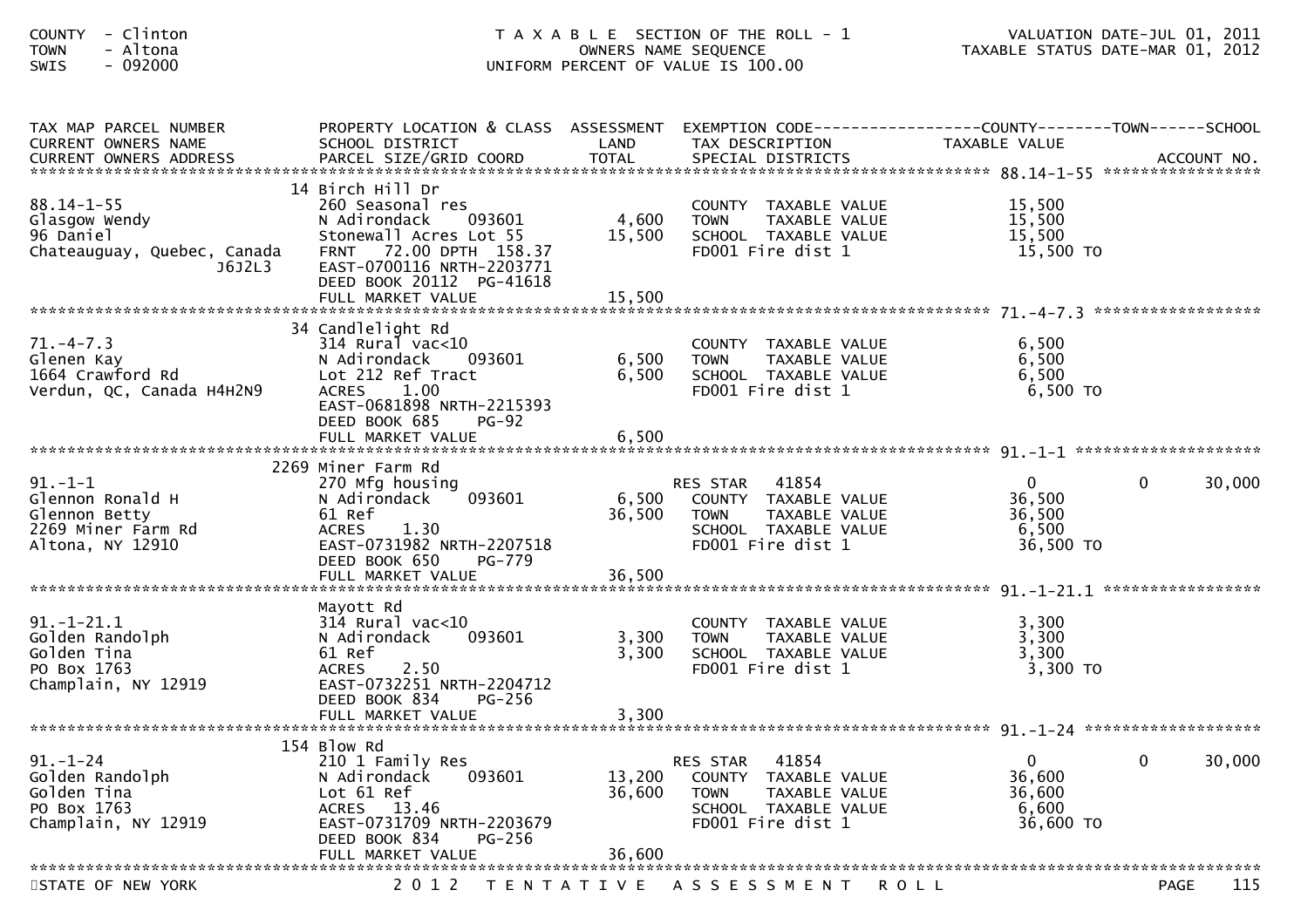| <b>COUNTY</b><br>- Clinton<br>- Altona<br><b>TOWN</b><br>$-092000$<br><b>SWIS</b>                                                                     |                                                                                                                                                                                                    |                           | T A X A B L E SECTION OF THE ROLL - 1<br>OWNERS NAME SEQUENCE<br>UNIFORM PERCENT OF VALUE IS 100.00                                                                                                     | TAXABLE STATUS DATE-MAR 01, 2012                                                           |                              | VALUATION DATE-JUL 01, 2011 |
|-------------------------------------------------------------------------------------------------------------------------------------------------------|----------------------------------------------------------------------------------------------------------------------------------------------------------------------------------------------------|---------------------------|---------------------------------------------------------------------------------------------------------------------------------------------------------------------------------------------------------|--------------------------------------------------------------------------------------------|------------------------------|-----------------------------|
| TAX MAP PARCEL NUMBER<br><b>CURRENT OWNERS NAME</b>                                                                                                   | PROPERTY LOCATION & CLASS ASSESSMENT<br>SCHOOL DISTRICT                                                                                                                                            | LAND                      | EXEMPTION CODE-----------------COUNTY-------TOWN------SCHOOL<br>TAX DESCRIPTION                                                                                                                         | TAXABLE VALUE                                                                              |                              |                             |
| $103. - 1 - 24.2$<br>Goldfarb Steven<br>Goldfarb Patti<br>193 Boulrice Rd<br>Altona, NY 12910                                                         | 193 Bulriss Rd<br>270 Mfg housing<br>093601<br>N Adirondack<br>Lot 160 Ref Tr<br><b>ACRES</b><br>3.60<br>EAST-0696105 NRTH-2197435<br>DEED BOOK 20021 PG-46670<br>FULL MARKET VALUE                | 50,500<br>50,500          | 97 PCT OF VALUE USED FOR EXEMPTION PURPOSES<br>WARNONALL 41121<br>8,100 SR STAR<br>41834<br>COUNTY TAXABLE VALUE<br><b>TOWN</b><br>TAXABLE VALUE<br>SCHOOL TAXABLE VALUE<br>FD001 Fire dist 1           | 7,348<br>$\mathbf{0}$<br>43,152<br>43,152<br>$\Omega$<br>50,500 TO                         | 7,348<br>$\Omega$            | 0<br>50,500                 |
| $89. - 2 - 20$<br>Gonyea Kayla<br>Gonyea Steven<br>392 Devils Den Rd<br>Altona, NY 12910                                                              | 392 Devils Den Rd<br>210 1 Family Res<br>N Adirondack<br>093601<br>110 Ref<br>FRNT 260.00 DPTH 220.00<br>080<br>BANK<br>EAST-0711088 NRTH-2204695<br>DEED BOOK 20112 PG-43873<br>FULL MARKET VALUE | 6,500<br>62,000<br>62,000 | COUNTY TAXABLE VALUE<br>TAXABLE VALUE<br><b>TOWN</b><br>SCHOOL TAXABLE VALUE<br>FD001 Fire dist 1<br>LT001 Altona light 1                                                                               | 62,000<br>62,000<br>62,000<br>62,000 TO<br>62,000 TO                                       |                              |                             |
| $135. - 2 - 6$<br>Gonyo Bonnie<br>Gonyo Robert J<br>308 W Church St<br>West Chazy, NY 12992<br>MAY BE SUBJECT TO PAYMENT<br>UNDER AGDIST LAW TIL 2016 | 304/308 West Church St<br>112 Dairy farm<br>Beekmantown Cen 092401<br>147 Duer<br>ACRES 124.10<br>EAST-0741214 NRTH-2183109<br>DEED BOOK 660<br>$PG-122$<br>FULL MARKET VALUE                      | 182,000                   | AGRI DISTR 41720<br>48,900 RES STAR<br>41854<br>182,000 483A EX<br>42100<br>COUNTY TAXABLE VALUE<br><b>TOWN</b><br>TAXABLE VALUE<br>SCHOOL TAXABLE VALUE<br>FD001 Fire dist 1<br>7,500 EX               | 1,787<br>$\overline{0}$<br>7,500<br>172,713<br>172,713<br>142,713<br>174,500 TO            | 1,787<br>$\bf{0}$<br>7,500   | 1,787<br>30,000<br>7,500    |
| $74. - 1 - 32.2$<br>Gonyo Lorraine<br>2954 Miner Farm Rd<br>PO Box 182<br>Altona, NY 12910                                                            | 2954 Miner Farm Rd<br>270 Mfg housing<br>093601<br>N Adirondack<br>11ref<br>FRNT 155.00 DPTH 195.00<br>EAST-0715279 NRTH-2207867<br>DEED BOOK 20041 PG-76628<br>FULL MARKET VALUE                  | 47,300                    | 41131<br>WARCOMALL<br>41801<br>$6,000$ AGED C&T<br>47,300 SR STAR<br>41834<br>COUNTY TAXABLE VALUE<br><b>TOWN</b><br>TAXABLE VALUE<br>SCHOOL TAXABLE VALUE<br>FD001 Fire dist 1<br>LT001 Altona light 1 | 11,825<br>17,738<br>$\mathbf{0}$<br>17,737<br>17,737<br>$\bf{0}$<br>47,300 TO<br>47,300 TO | 11,825<br>17,738<br>0        | $\overline{0}$<br>47,300    |
| $135. - 2 - 18.32$<br>Gonyo Matthew B<br>Gonyo Tara<br>342 Recore Rd<br>West Chazy, NY 12992                                                          | 342 Recore Rd<br>210 1 Family Res<br>Beekmantown Cen 092401<br>Lot 146 Duers<br>survey map 2009/221797<br>1.76 BANK<br>080<br><b>ACRES</b><br>EAST-0739638 NRTH-2179567                            |                           | WARCOMALL 41131<br>41141<br>9,500 WARDISALL<br>41854<br>191,200 RES STAR<br><b>COUNTY</b><br>TAXABLE VALUE<br><b>TOWN</b><br>TAXABLE VALUE<br><b>SCHOOL</b><br>TAXABLE VALUE                            | 45,000<br>28,680<br>$\bf{0}$<br>117,520<br>117,520<br>161,200                              | 45,000<br>28,680<br>$\bf{0}$ | 0<br>0<br>30,000            |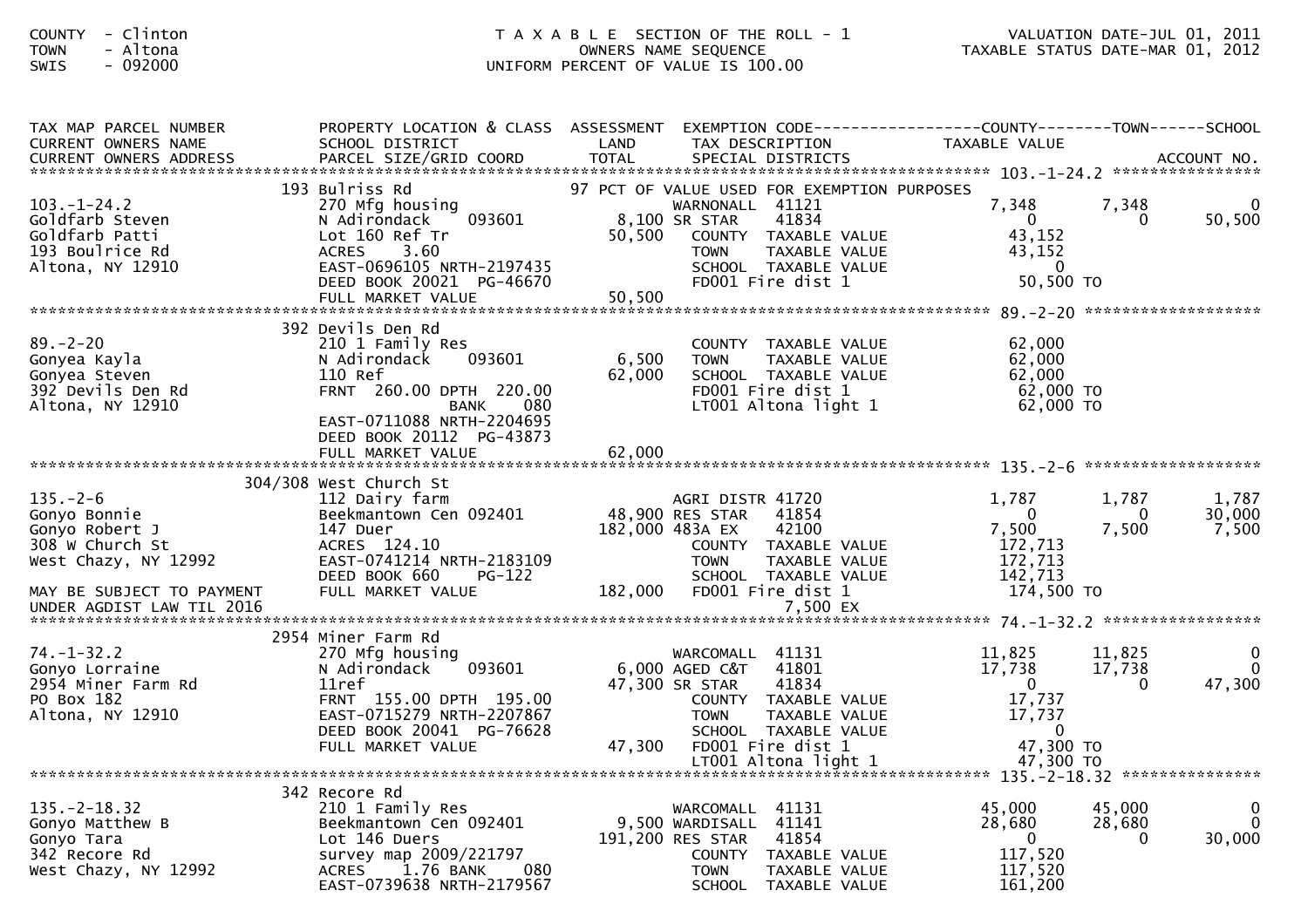|                                                                                                                   | DEED BOOK 20082 PG-21203<br>FULL MARKET VALUE                                                                                                                                      | FD001 Fire dist 1<br>191,200                                                                                                                                                | 191,200 TO                                                                                                              |
|-------------------------------------------------------------------------------------------------------------------|------------------------------------------------------------------------------------------------------------------------------------------------------------------------------------|-----------------------------------------------------------------------------------------------------------------------------------------------------------------------------|-------------------------------------------------------------------------------------------------------------------------|
| STATE OF NEW YORK<br>COUNTY - Clinton<br>- Altona<br><b>TOWN</b><br><b>SWIS</b><br>- 092000                       | 2 0 1 2                                                                                                                                                                            | TENTATIVE ASSESSMENT<br><b>ROLL</b><br>T A X A B L E SECTION OF THE ROLL - 1<br>OWNERS NAME SEQUENCE<br>UNIFORM PERCENT OF VALUE IS 100.00                                  | 116<br>PAGE 116<br>VALUATION DATE-JUL 01, 2011<br>TAXARLE STATUS DATE WALL 01, 2011<br>TAXABLE STATUS DATE-MAR 01, 2012 |
| TAX MAP PARCEL NUMBER<br>CURRENT OWNERS NAME                                                                      | PROPERTY LOCATION & CLASS ASSESSMENT<br>SCHOOL DISTRICT                                                                                                                            | LAND<br>TAX DESCRIPTION                                                                                                                                                     | EXEMPTION CODE-----------------COUNTY--------TOWN------SCHOOL<br>TAXABLE VALUE                                          |
| $89. - 3 - 18$<br>Goodrow Donna<br>42 Brunell Rd<br>Altona, NY 12910                                              | 42 Brunell Rd<br>210 1 Family Res<br>093601<br>N Adirondack<br>110 Pat Ref<br>FRNT 109.00 DPTH 84.00<br>EAST-0713256 NRTH-2204845<br>DEED BOOK 550<br>PG-152                       | <b>VETERANS</b><br>41101<br>4,600 RES STAR<br>41854<br>39,900<br>COUNTY TAXABLE VALUE<br>TAXABLE VALUE<br><b>TOWN</b><br>SCHOOL TAXABLE VALUE<br>FD001 Fire dist 1          | 400<br>400<br>30,000<br>$\mathbf{0}$<br>$\Omega$<br>39,500<br>39,500<br>9,900<br>39,900 TO                              |
| $89. - 1 - 11$<br>Goodrow Dorothy B<br>Goodrow Denise A<br><b>NCCI</b><br>102 Sharon Ave<br>Plattsburgh, NY 12901 | 297/299 Devils Den Rd<br>271 Mfg housings<br>093601<br>N Adirondack<br>132 Ref<br>FRNT 128.55 DPTH 158.20<br>EAST-0710544 NRTH-2202818<br>DEED BOOK 650<br>PG-440                  | 41854<br>RES STAR<br>5,700<br>COUNTY TAXABLE VALUE<br>15,700<br><b>TOWN</b><br>TAXABLE VALUE<br>SCHOOL TAXABLE VALUE<br>FD001 Fire dist 1<br>LT001 Altona light 1           | $\Omega$<br>$\mathbf{0}$<br>15,700<br>15,700<br>15,700<br>$\overline{0}$<br>15,700 TO<br>15,700 TO                      |
| $89. - 3 - 16.1$<br>Goodrow John<br>31 Brunell Rd<br>Altona, NY 12910                                             | 31 Brunell Rd<br>210 1 Family Res<br>N Adirondack<br>093601<br>110 Ref<br>6.40<br><b>ACRES</b><br>EAST-0713321 NRTH-2204367<br>DEED BOOK 20102 PG-30427<br>FULL MARKET VALUE       | 41854<br>RES STAR<br>7,000<br>COUNTY TAXABLE VALUE<br>90,000<br>TAXABLE VALUE<br><b>TOWN</b><br>SCHOOL TAXABLE VALUE<br>FD001 Fire dist 1<br>LT001 Altona light 1<br>90,000 | $\mathbf{0}$<br>$\mathbf{0}$<br>30,000<br>90,000<br>90,000<br>60,000<br>90,000 TO<br>90,000 TO                          |
| $89. - 3 - 17.2$<br>Goodrow John Ernest<br>31 Brunell Rd<br>Altona, NY 12910                                      | 17 Brunell Rd<br>$314$ Rural vac<10<br>N Adirondack<br>093601<br>Lot 110 Duer<br>2.70<br><b>ACRES</b><br>EAST-0713736 NRTH-2204143<br>DEED BOOK 761<br>PG-104<br>FULL MARKET VALUE | TAXABLE VALUE<br><b>COUNTY</b><br>6,700<br><b>TOWN</b><br>TAXABLE VALUE<br>6,700<br>SCHOOL TAXABLE VALUE<br>FD001 Fire dist 1<br>LT001 Altona light 1<br>6,700              | 6,700<br>6,700<br>6,700<br>6,700 TO<br>6,700 TO                                                                         |
| $89.1 - 3 - 1$<br>Goodwin Randi M<br>Goodwin Joel T<br>488 Devils Den Rd<br>Altona, NY 12910                      | 488 Devils Den Rd<br>210 1 Family Res<br>093601<br>N Adirondack<br>110 Ref<br>1.10<br><b>ACRES</b><br>EAST-0711185 NRTH-2207155                                                    | RES STAR<br>41854<br>6,600<br>COUNTY TAXABLE VALUE<br>68,300<br><b>TOWN</b><br>TAXABLE VALUE<br>SCHOOL TAXABLE VALUE<br>FD001 Fire dist 1                                   | $\mathbf 0$<br>30,000<br>0<br>68,300<br>68,300<br>38,300<br>68,300 TO                                                   |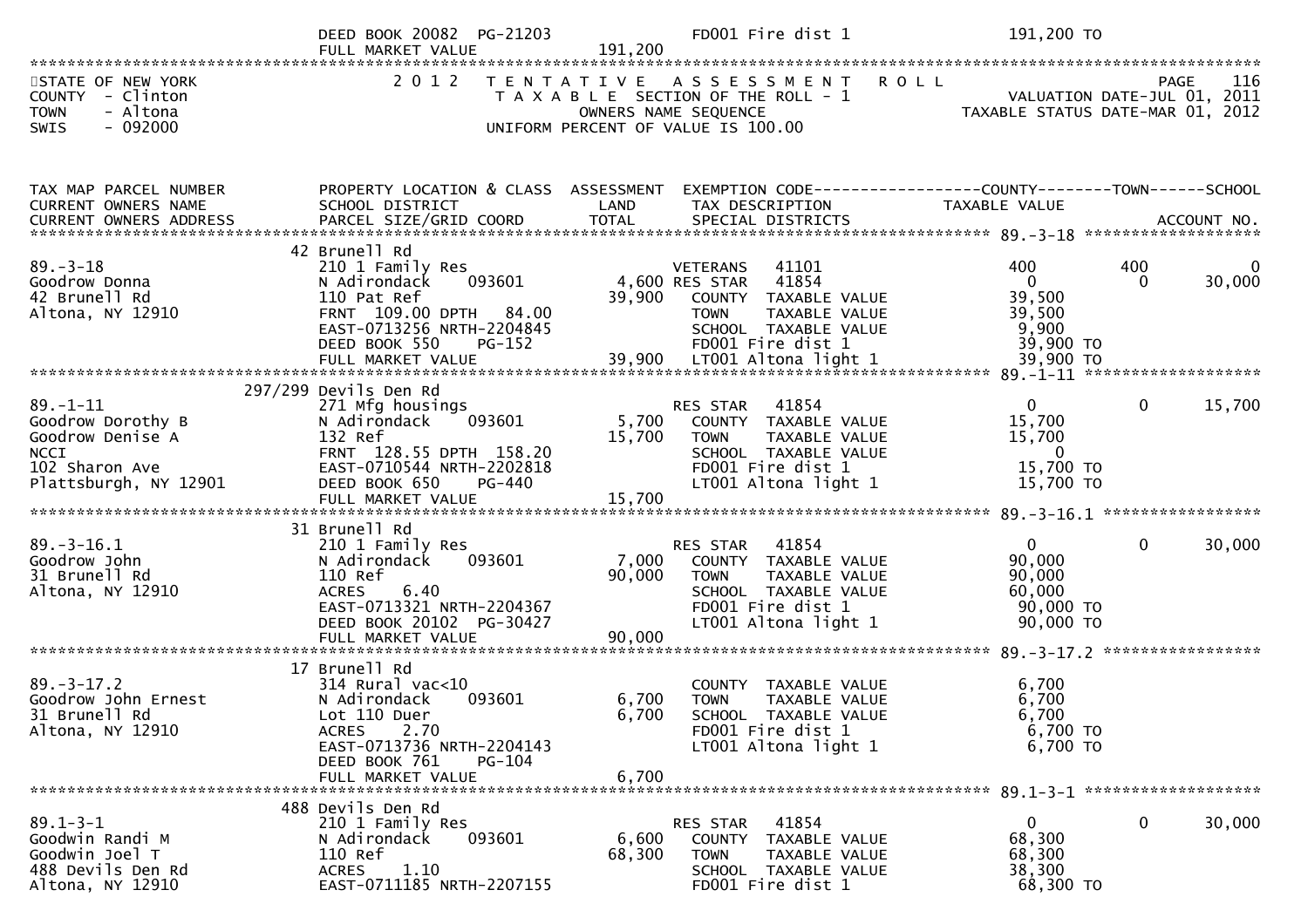|                                                                                                                 | DEED BOOK 20021 PG-48723<br>FULL MARKET VALUE                                                                                                                                 | 68,300                          | LT001 Altona light 1                                                                                          | 68,300 TO                                                                              |
|-----------------------------------------------------------------------------------------------------------------|-------------------------------------------------------------------------------------------------------------------------------------------------------------------------------|---------------------------------|---------------------------------------------------------------------------------------------------------------|----------------------------------------------------------------------------------------|
| STATE OF NEW YORK<br>COUNTY - Clinton<br>- Altona<br><b>TOWN</b><br>$-092000$<br><b>SWIS</b>                    |                                                                                                                                                                               | OWNERS NAME SEQUENCE            | 2012 TENTATIVE ASSESSMENT ROLL<br>T A X A B L E SECTION OF THE ROLL - 1<br>UNIFORM PERCENT OF VALUE IS 100.00 | 117<br>PAGE<br>VALUATION DATE-JUL 01, 2011<br>TAXABLE STATUS DATE-MAR 01, 2012         |
| TAX MAP PARCEL NUMBER<br>CURRENT OWNERS NAME                                                                    | PROPERTY LOCATION & CLASS ASSESSMENT<br>SCHOOL DISTRICT                                                                                                                       | LAND                            | TAX DESCRIPTION                                                                                               | EXEMPTION CODE------------------COUNTY--------TOWN------SCHOOL<br><b>TAXABLE VALUE</b> |
| $121. - 1 - 7$<br>Gordon Forest<br>Attn: Samuel J Gordon<br>319 Duprey Rd<br>Chazy, NY 12921                    | Barnaby Rd<br>321 Abandoned ag<br>Beekmantown Cen 092401<br>140 Duer<br>ACRES 10.90<br>EAST-0736462 NRTH-2189180<br>PG-443<br>DEED BOOK 325<br>FULL MARKET VALUE              | 12,400<br>12,400<br>12,400      | COUNTY TAXABLE VALUE<br><b>TOWN</b><br>TAXABLE VALUE<br>SCHOOL TAXABLE VALUE<br>FD001 Fire dist 1             | 12,400<br>12,400<br>12,400<br>12,400 TO                                                |
| $132 - 1 - 1$<br>Gordon Fredda<br>Special Household No 2<br>404 Crown St<br>Brooklyn, NY 11225                  | Rand Hill Rd<br>910 Priv forest<br>N Adirondack<br>093601<br>12-13 Duer<br>Prior Deed Bk 690 Pg 123<br>ACRES 588.20<br>EAST-0698370 NRTH-2186830<br>DEED BOOK 704<br>$PG-263$ | 98,200<br>98,200                | COUNTY TAXABLE VALUE<br>TAXABLE VALUE<br><b>TOWN</b><br>SCHOOL TAXABLE VALUE<br>FD001 Fire dist 1             | 98,200<br>98,200<br>98,200<br>98,200 TO                                                |
| $102 - 1 - 1$<br>Gordon Michelle<br>Gordon Deb<br>Special Household 2<br>404 Crown St<br>Brooklyn, NY 11225     | Plank Rd<br>910 Priv forest<br>093601<br>N Adirondack<br>188 Ref<br>ACRES 340.00<br>EAST-0686170 NRTH-2198569<br>DEED BOOK 692<br>$PG-143$<br>FULL MARKET VALUE               | 57,000<br>57,000<br>57,000      | COUNTY TAXABLE VALUE<br>TAXABLE VALUE<br>TOWN<br>SCHOOL TAXABLE VALUE<br>FD001 Fire dist 1                    | 57,000<br>57,000<br>57,000<br>57,000 TO                                                |
| $102 - 1 - 14$<br>Gordon Michelle<br>Gordon Deb<br>Special Household No 2<br>404 Crown St<br>Brooklyn, NY 11225 | Alder Bend Rd<br>910 Priv forest<br>093601<br>N Adirondack<br>189 Ref 1935<br>ACRES 205.30<br>EAST-0685287 NRTH-2195196<br>DEED BOOK 692<br>PG-143<br>FULL MARKET VALUE       | 45,800 TOWN<br>45,800<br>45,800 | COUNTY TAXABLE VALUE<br>TAXABLE VALUE<br>SCHOOL TAXABLE VALUE<br>FD001 Fire dist 1                            | 45,800<br>45,800<br>45,800<br>45,800 TO                                                |
| $133. - 1 - 11$<br>Gordon Samuel<br>319 Duprey Rd<br>Chazy, NY 12921                                            | Purdy Rd<br>910 Priv forest<br>093601<br>N Adirondack<br>75 Duer<br>ACRES 130.00                                                                                              | 32,400<br>32,400                | COUNTY TAXABLE VALUE<br>TAXABLE VALUE<br><b>TOWN</b><br>SCHOOL TAXABLE VALUE<br>FD001 Fire dist 1             | 32,400<br>32,400<br>32,400<br>32,400 TO                                                |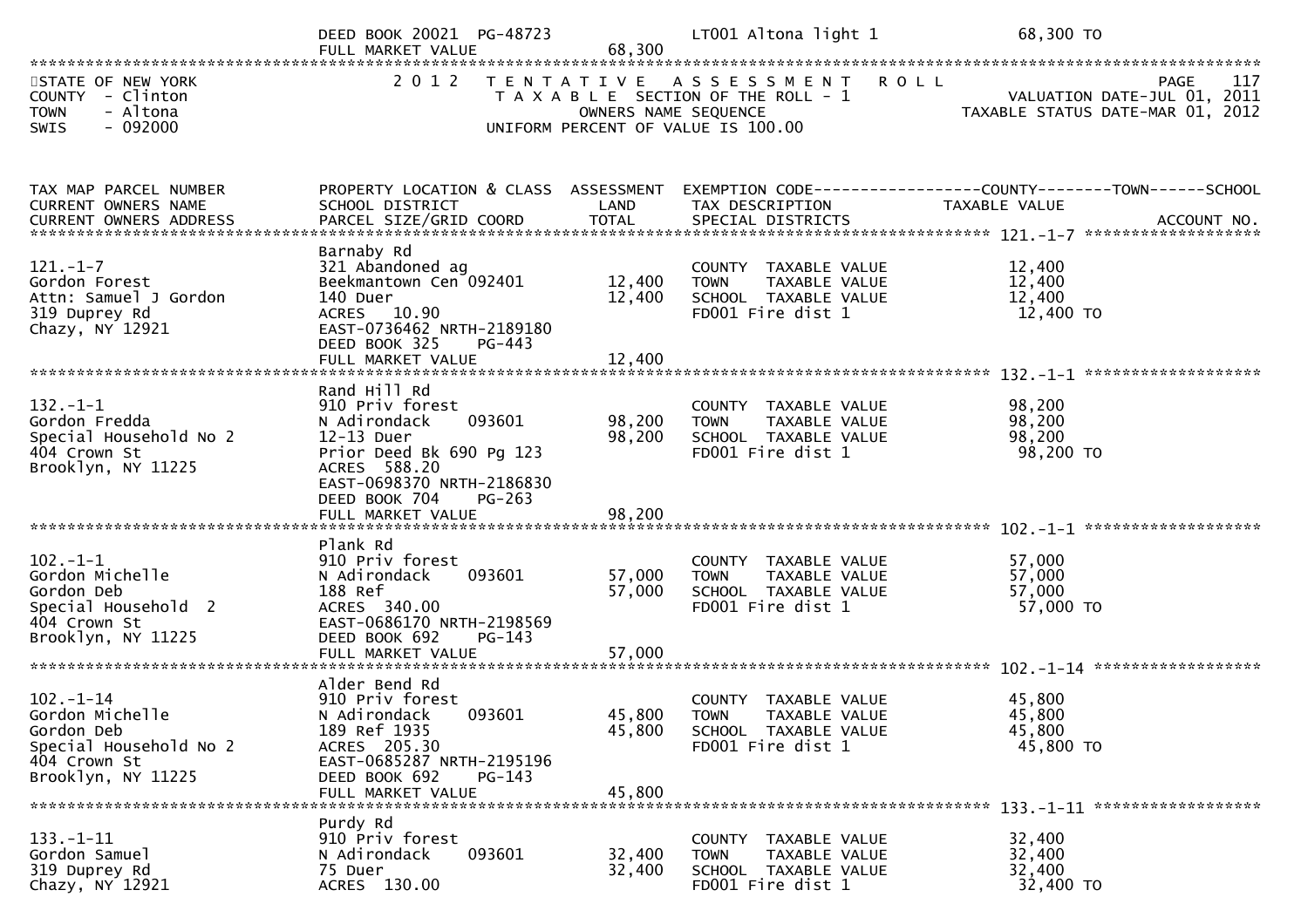| ***********************                                          | EAST-0716436 NRTH-2182042<br>DEED BOOK 99001 PG-11697<br>FULL MARKET VALUE<br>******************************* | 32,400                                    |                                                                             |                                                                                       |
|------------------------------------------------------------------|---------------------------------------------------------------------------------------------------------------|-------------------------------------------|-----------------------------------------------------------------------------|---------------------------------------------------------------------------------------|
| STATE OF NEW YORK<br>COUNTY - Clinton<br>- Altona<br><b>TOWN</b> | 2 0 1 2                                                                                                       | T E N T A T I V E<br>OWNERS NAME SEQUENCE | A S S E S S M E N T<br><b>ROLL</b><br>T A X A B L E SECTION OF THE ROLL - 1 | 118<br><b>PAGE</b><br>VALUATION DATE-JUL 01, 2011<br>TAXABLE STATUS DATE-MAR 01, 2012 |
| $-092000$<br>SWIS                                                |                                                                                                               |                                           | UNIFORM PERCENT OF VALUE IS 100.00                                          |                                                                                       |
| TAX MAP PARCEL NUMBER<br>CURRENT OWNERS NAME                     | PROPERTY LOCATION & CLASS ASSESSMENT<br>SCHOOL DISTRICT                                                       | LAND                                      | TAX DESCRIPTION                                                             | EXEMPTION CODE-----------------COUNTY-------TOWN------SCHOOL<br>TAXABLE VALUE         |
|                                                                  |                                                                                                               |                                           |                                                                             |                                                                                       |
|                                                                  | 34 Pinewood Dr                                                                                                |                                           |                                                                             |                                                                                       |
| $88.14 - 2 - 25$<br>Gormley Donald                               | 270 Mfg housing<br>093601<br>N Adirondack                                                                     | 4,100                                     | COUNTY TAXABLE VALUE<br>TAXABLE VALUE<br><b>TOWN</b>                        | 15,000<br>15,000                                                                      |
| White Kathryn                                                    | Sub Bk 10 Pg 123 Lot 25                                                                                       | 15,000                                    | SCHOOL TAXABLE VALUE                                                        | 15,000                                                                                |
| 5145 Hubert<br>Guertin Quebec, Canada                            | FRNT 110.00 DPTH 105.90<br>EAST-0698793 NRTH-2204654                                                          |                                           | FD001 Fire dist 1                                                           | 15,000 TO                                                                             |
| J3Y2J3                                                           | DEED BOOK 20092 PG-26822                                                                                      |                                           |                                                                             |                                                                                       |
|                                                                  | FULL MARKET VALUE                                                                                             | 15,000                                    |                                                                             |                                                                                       |
|                                                                  | Plank Rd                                                                                                      |                                           |                                                                             |                                                                                       |
| $146. - 1 - 8.2$<br>Goslin David S                               | 321 Abandoned ag<br>093601<br>N Adirondack                                                                    | 9,000                                     | COUNTY TAXABLE VALUE<br>TAXABLE VALUE<br><b>TOWN</b>                        | 9,000<br>9,000                                                                        |
| 407 Beartown Rd                                                  | Lot 49 S.g.                                                                                                   | 9,000                                     | SCHOOL TAXABLE VALUE                                                        | 9,000                                                                                 |
| West Chazy, NY 12992                                             | ACRES 25.60<br>EAST-0684345 NRTH-2166641                                                                      |                                           | FD001 Fire dist 1                                                           | $9,000$ TO                                                                            |
|                                                                  | DEED BOOK 20041 PG-72748                                                                                      |                                           |                                                                             |                                                                                       |
|                                                                  | FULL MARKET VALUE                                                                                             | 9,000                                     |                                                                             | ******************                                                                    |
|                                                                  | Rock Rd                                                                                                       |                                           |                                                                             |                                                                                       |
| $104. - 1 - 12$                                                  | 910 Priv forest                                                                                               |                                           | COUNTY TAXABLE VALUE                                                        | 6,700                                                                                 |
| Goslin James<br>8 St Louis Dr                                    | 093601<br>N Adirondack<br>98 Duer                                                                             | 6,700<br>6,700                            | TAXABLE VALUE<br><b>TOWN</b><br>SCHOOL TAXABLE VALUE                        | 6,700<br>6,700                                                                        |
| Morrisonville, NY 12962-3720                                     | ACRES 35.30                                                                                                   |                                           | FD001 Fire dist 1                                                           | 6,700 TO                                                                              |
|                                                                  | EAST-0717068 NRTH-2194530<br>DEED BOOK 687<br>$PG-185$                                                        |                                           |                                                                             |                                                                                       |
|                                                                  | FULL MARKET VALUE                                                                                             | 6,700                                     |                                                                             |                                                                                       |
|                                                                  | 127 Pinewood Dr                                                                                               |                                           |                                                                             |                                                                                       |
| $88.14 - 2 - 44$                                                 | 311 Res vac land                                                                                              |                                           | COUNTY TAXABLE VALUE                                                        | 4,000                                                                                 |
| Grainger Brian<br>Walls Brenda                                   | 093601<br>N Adirondack<br>Sub Bk 10 Pg 123 Lot 44                                                             | 4,000<br>4,000                            | <b>TOWN</b><br>TAXABLE VALUE<br>SCHOOL TAXABLE VALUE                        | 4,000<br>4,000                                                                        |
| 725 Antle St                                                     | FRNT 60.00 DPTH 164.00                                                                                        |                                           | FD001 Fire dist 1                                                           | 4,000 TO                                                                              |
| Greenfield Park, QuebCanada                                      | EAST-0699301 NRTH-2204365                                                                                     |                                           |                                                                             |                                                                                       |
| J4V3G6                                                           | DEED BOOK 20112 PG-43370<br>FULL MARKET VALUE                                                                 | 4,000                                     |                                                                             |                                                                                       |
|                                                                  |                                                                                                               |                                           |                                                                             |                                                                                       |
| $88.14 - 2 - 57$                                                 | 101 Pinewood Dr<br>311 Res vac land                                                                           |                                           | COUNTY<br>TAXABLE VALUE                                                     | 3,900                                                                                 |
| Grainger Robert                                                  | 093601<br>N Adirondack                                                                                        | 3,900                                     | TAXABLE VALUE<br><b>TOWN</b>                                                | 3,900                                                                                 |
| Grainger Joyce<br>556 Queen St                                   | Sub Bk 10 Pg 123 Lot 57<br>70.00 DPTH 151.84<br><b>FRNT</b>                                                   | 3,900                                     | SCHOOL TAXABLE VALUE<br>FD001 Fire dist 1                                   | 3,900<br>3,900 TO                                                                     |
|                                                                  |                                                                                                               |                                           |                                                                             |                                                                                       |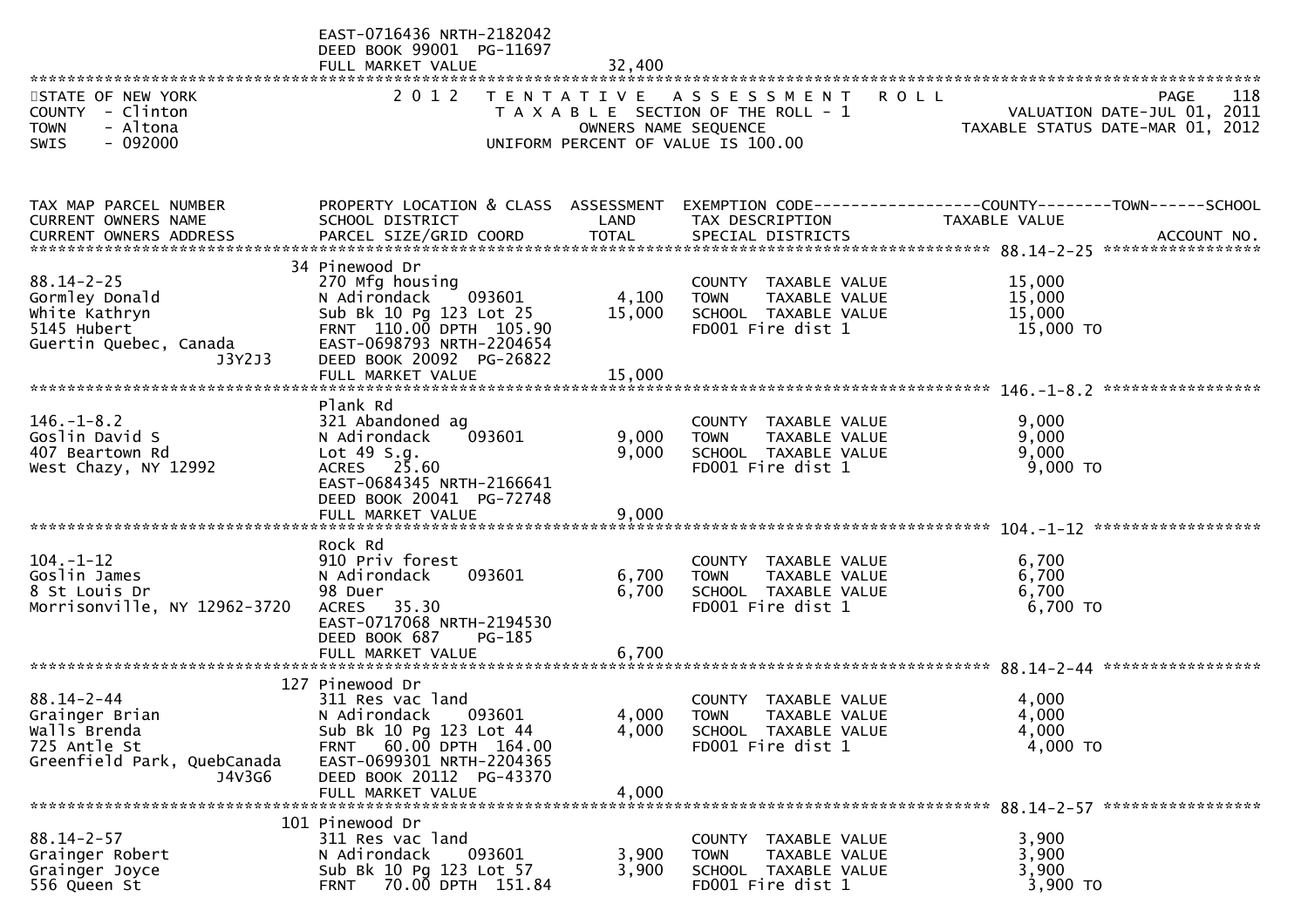| Greenfield Parc, QuebCanada<br>J4V1RS                      | EAST-0698822 NRTH-2205037<br>DEED BOOK 20102 PG-37128<br>FULL MARKET VALUE | 3,900            |                                                                              |                                  |              |        |
|------------------------------------------------------------|----------------------------------------------------------------------------|------------------|------------------------------------------------------------------------------|----------------------------------|--------------|--------|
| STATE OF NEW YORK<br>COUNTY - Clinton                      | 2 0 1 2                                                                    |                  | TENTATIVE ASSESSMENT<br><b>ROLL</b><br>T A X A B L E SECTION OF THE ROLL - 1 | VALUATION DATE-JUL 01, 2011      | PAGE         | 119    |
| <b>TOWN</b><br>- Altona<br>$-092000$<br><b>SWIS</b>        |                                                                            |                  | OWNERS NAME SEQUENCE<br>UNIFORM PERCENT OF VALUE IS 100.00                   | TAXABLE STATUS DATE-MAR 01, 2012 |              |        |
| TAX MAP PARCEL NUMBER                                      | PROPERTY LOCATION & CLASS ASSESSMENT                                       |                  | EXEMPTION CODE------------------COUNTY--------TOWN------SCHOOL               |                                  |              |        |
| CURRENT OWNERS NAME<br>CURRENT OWNERS ADDRESS              | SCHOOL DISTRICT                                                            | LAND             | TAX DESCRIPTION                                                              | TAXABLE VALUE                    |              |        |
| $86. - 2 - 12$                                             | Plank Rd<br>321 Abandoned ag                                               |                  | COUNTY TAXABLE VALUE                                                         | 27,100                           |              |        |
| Grant Roysworth D<br>Grant Naomi<br>201 Eastern Pkwy Apt 4 | 093601<br>N Adirondack<br>Bm<br>ACRES 79.20                                | 27,100<br>27,100 | TAXABLE VALUE<br><b>TOWN</b><br>SCHOOL TAXABLE VALUE<br>FD001 Fire dist 1    | 27,100<br>27,100<br>27,100 TO    |              |        |
| Brooklyn, NY 11238                                         | EAST-0678639 NRTH-2202875<br>DEED BOOK 643<br>PG-997<br>FULL MARKET VALUE  | 27,100           |                                                                              |                                  |              |        |
|                                                            |                                                                            |                  |                                                                              |                                  |              |        |
| $90. -1 - 3.22$<br>Graves Lori                             | 2679 Miner Farm Rd<br>210 1 Family Res<br>N Adirondack<br>093601           | 6,500            | RES STAR 41854<br>COUNTY TAXABLE VALUE                                       | $\mathbf{0}$<br>85,000           | $\Omega$     | 30,000 |
| 2679 Miner Farm Rd<br>Altona, NY 12910                     | Lot 85 Ref Tract Patent<br>1.00 BANK<br><b>ACRES</b><br>080                | 85,000           | <b>TOWN</b><br>TAXABLE VALUE<br>SCHOOL TAXABLE VALUE                         | 85,000<br>55,000                 |              |        |
|                                                            | EAST-0721949 NRTH-2207693<br>DEED BOOK 20031 PG-57559                      |                  | FD001 Fire dist 1                                                            | 85,000 TO                        |              |        |
|                                                            |                                                                            |                  |                                                                              |                                  |              |        |
| $76. - 3 - 9$                                              | 2100 Miner Farm Rd<br>210 1 Family Res                                     |                  | 41854<br>RES STAR                                                            | $\mathbf{0}$                     | 0            | 30,000 |
| Graves Mark S                                              | Northeastern Cl 092801                                                     | 5,300            | COUNTY TAXABLE VALUE                                                         | 41,000                           |              |        |
| Graves Jane M<br>2100 Miner Farm Rd                        | 50 Ref<br>FRNT 170.00 DPTH 129.00                                          | 41,000           | <b>TOWN</b><br>TAXABLE VALUE<br>SCHOOL TAXABLE VALUE                         | 41,000<br>11,000                 |              |        |
| Altona, NY 12910                                           | <b>BANK</b><br>080                                                         |                  | FD001 Fire dist 1                                                            | 41,000 TO                        |              |        |
|                                                            | EAST-0735684 NRTH-2208591<br>DEED BOOK 971<br>PG-163<br>FULL MARKET VALUE  | 41,000           |                                                                              |                                  |              |        |
|                                                            |                                                                            |                  |                                                                              |                                  |              |        |
| $74. - 1 - 43$                                             | 85 Woods Falls Rd<br>270 Mfg housing                                       |                  | 41834<br>SR STAR                                                             | $\mathbf 0$                      | $\mathbf{0}$ | 52,000 |
| Graves Ralph                                               | N Adirondack 093601                                                        | 6,500            | COUNTY TAXABLE VALUE                                                         | 52,000                           |              |        |
| Graves Pauline<br>85 Woods Falls Rd                        | 130 Ref<br>FRNT 200.00 DPTH 200.00                                         | 52,000           | <b>TOWN</b><br>TAXABLE VALUE<br>SCHOOL TAXABLE VALUE                         | 52,000<br>$\mathbf{0}$           |              |        |
| Altona, NY 12910                                           | EAST-0710711 NRTH-2211916<br>DEED BOOK 562<br>PG-1065                      |                  | FD001 Fire dist 1<br>LT001 Altona light 1                                    | 52,000 TO<br>52,000 TO           |              |        |
|                                                            | FULL MARKET VALUE                                                          | 52,000           |                                                                              |                                  |              |        |
|                                                            | 2665 Miner Farm Rd                                                         |                  |                                                                              |                                  |              |        |
| $90. -1 - 3.21$                                            | 240 Rural res<br>093601<br>N Adirondack                                    | 31,800           | 41854<br>RES STAR                                                            | 0<br>135,000                     | 0            | 30,000 |
| Graves Ralph Jr<br>Graves Sharron                          | 85 Ref                                                                     | 135,000          | COUNTY TAXABLE VALUE<br><b>TOWN</b><br>TAXABLE VALUE                         | 135,000                          |              |        |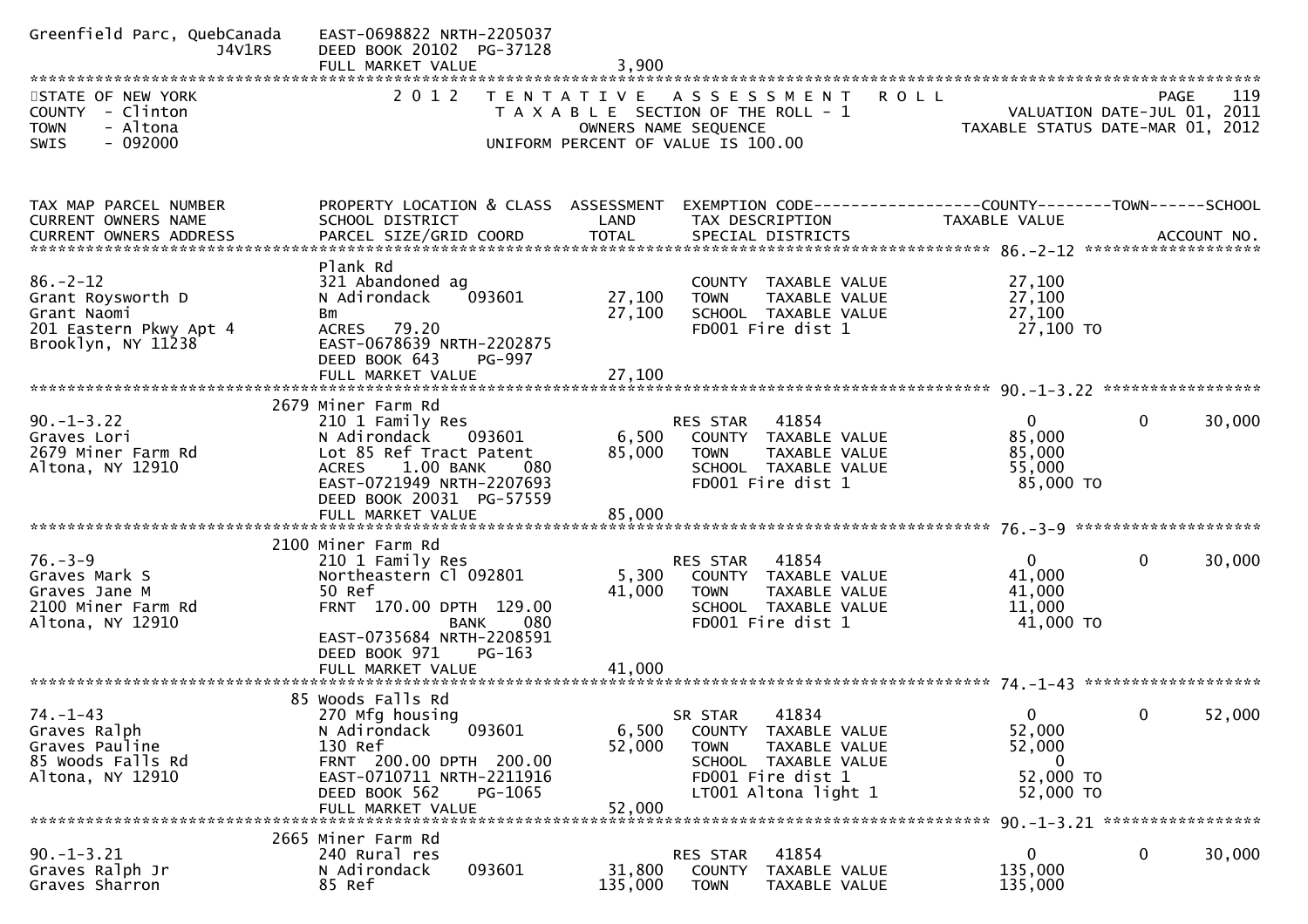| 2665 Miner Farm Rd<br>Altona, NY 12910                                                       | ACRES 104.10<br>EAST-0722421 NRTH-2205144<br>DEED BOOK 898<br>PG-233<br>FULL MARKET VALUE                                                                                                             | 135,000                    | SCHOOL TAXABLE VALUE<br>FD001 Fire dist 1                                                                                 | 105,000<br>135,000 TO                                                                         |
|----------------------------------------------------------------------------------------------|-------------------------------------------------------------------------------------------------------------------------------------------------------------------------------------------------------|----------------------------|---------------------------------------------------------------------------------------------------------------------------|-----------------------------------------------------------------------------------------------|
| STATE OF NEW YORK<br>COUNTY - Clinton<br>- Altona<br><b>TOWN</b><br>$-092000$<br><b>SWIS</b> | 2 0 1 2                                                                                                                                                                                               | OWNERS NAME SEQUENCE       | TENTATIVE ASSESSMENT<br>T A X A B L E SECTION OF THE ROLL - 1<br>UNIFORM PERCENT OF VALUE IS 100.00                       | <b>ROLL</b><br>120<br>PAGE<br>VALUATION DATE-JUL 01, 2011<br>TAXABLE STATUS DATE-MAR 01, 2012 |
| TAX MAP PARCEL NUMBER<br>CURRENT OWNERS NAME                                                 | PROPERTY LOCATION & CLASS ASSESSMENT<br>SCHOOL DISTRICT                                                                                                                                               | LAND                       | TAX DESCRIPTION                                                                                                           | TAXABLE VALUE                                                                                 |
| $89.1 - 2 - 1$<br>Graves Ralph Sr<br>Graves Pauline<br>85 Woods Falls Rd<br>Altona, NY 12910 | 574/578 Devils Den Rd<br>210 1 Family Res<br>093601<br>N Adirondack<br>111 Ref<br>FRNT 200.00 DPTH 150.00<br>EAST-0710991 NRTH-2209320<br>DEED BOOK 801<br>PG-105                                     | 5,900<br>27,600            | COUNTY TAXABLE VALUE<br>TAXABLE VALUE<br><b>TOWN</b><br>SCHOOL TAXABLE VALUE<br>FD001 Fire dist 1<br>LT001 Altona light 1 | 27,600<br>27,600<br>27,600<br>27,600 TO<br>27,600 TO                                          |
| $74. - 1 - 17$<br>Graves Tammy<br>224 Joe Wood Rd<br>Altona, NY 12910                        | 224 Joe Wood Rd<br>210 1 Family Res<br>093601<br>N Adirondack<br>Lot 104<br>FRNT 100.00 DPTH 175.00<br>BANK<br>122<br>EAST-0716527 NRTH-2212367<br>PG-102<br>DEED BOOK 1019<br>FULL MARKET VALUE      | 5,800<br>42,000<br>42,000  | 41854<br>RES STAR<br>COUNTY TAXABLE VALUE<br>TAXABLE VALUE<br><b>TOWN</b><br>SCHOOL TAXABLE VALUE<br>FD001 Fire dist 1    | $\mathbf{0}$<br>$\mathbf{0}$<br>30,000<br>42,000<br>42,000<br>12,000<br>42,000 TO             |
|                                                                                              |                                                                                                                                                                                                       |                            |                                                                                                                           |                                                                                               |
| $91. -1 - 7.211$<br>Grayson Erika<br>2089 Miner Farm Rd<br>Altona, NY 12910                  | 2089 Miner Farm Rd<br>240 Rural res<br>Northeastern Cl 092801<br>Lot 50 Ref Tr<br>Survey Map 20082/17996<br>ACRES 14.00<br>EAST-0736121 NRTH-2208413<br>DEED BOOK 20102 PG-37274<br>FULL MARKET VALUE | 15,100<br>80,900<br>80,900 | RES STAR 41854<br>COUNTY TAXABLE VALUE<br>TAXABLE VALUE<br><b>TOWN</b><br>SCHOOL TAXABLE VALUE<br>FD001 Fire dist 1       | $\mathbf 0$<br>$\overline{0}$<br>30,000<br>80,900<br>80,900<br>50,900<br>80,900 TO            |
|                                                                                              | Rand Hill Rd                                                                                                                                                                                          |                            |                                                                                                                           |                                                                                               |
| $132 - 1 - 11$<br>Green Patricia A<br>PO Box 177<br>Mooers Forks, NY 12959-0177              | 910 Priv forest<br>093601<br>N Adirondack<br>38 Duer<br>ACRES 84.00<br>EAST-0705751 NRTH-2179474<br>DEED BOOK 765<br>PG-121<br>FULL MARKET VALUE                                                      | 27,000<br>27,000<br>27,000 | COUNTY TAXABLE VALUE<br>TAXABLE VALUE<br><b>TOWN</b><br>SCHOOL TAXABLE VALUE<br>FD001 Fire dist 1                         | 27,000<br>27,000<br>27,000<br>27,000 TO                                                       |
|                                                                                              | Matott Rd                                                                                                                                                                                             |                            |                                                                                                                           |                                                                                               |
| $74. - 1 - 19$                                                                               | 321 Abandoned ag                                                                                                                                                                                      |                            | COUNTY TAXABLE VALUE                                                                                                      | 14,400                                                                                        |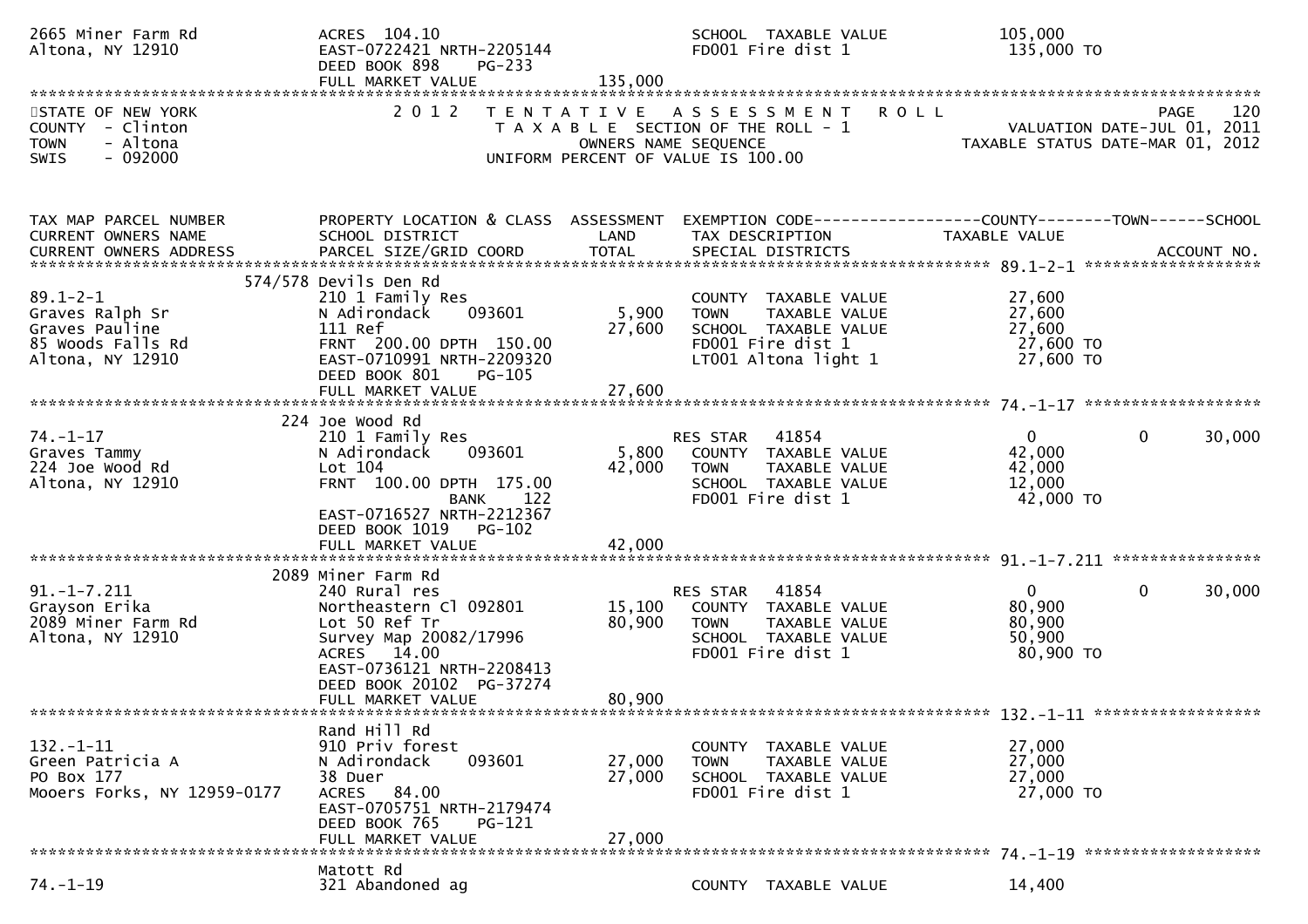| Greenpoint Assets Ltd<br>On Hing Bldg 1 On Hing TerFl<br>Central Hong Kong, Hong Kong                   | 093601<br>N Adirondack<br>105 Ref<br>ACRES 17.30<br>EAST-0718688 NRTH-2211874<br>DEED BOOK 20082 PG-19854                                                                                            | 14,400<br>14,400           | TAXABLE VALUE<br><b>TOWN</b><br>SCHOOL TAXABLE VALUE<br>FD001 Fire dist 1                            |               | 14,400<br>14,400<br>14,400 TO                                                         |
|---------------------------------------------------------------------------------------------------------|------------------------------------------------------------------------------------------------------------------------------------------------------------------------------------------------------|----------------------------|------------------------------------------------------------------------------------------------------|---------------|---------------------------------------------------------------------------------------|
|                                                                                                         |                                                                                                                                                                                                      |                            |                                                                                                      |               |                                                                                       |
| STATE OF NEW YORK<br>COUNTY - Clinton<br>- Altona<br><b>TOWN</b><br>$-092000$<br>SWIS                   | 2 0 1 2                                                                                                                                                                                              | OWNERS NAME SEQUENCE       | TENTATIVE ASSESSMENT<br>T A X A B L E SECTION OF THE ROLL - 1<br>UNIFORM PERCENT OF VALUE IS 100.00  | <b>ROLL</b>   | 121<br><b>PAGE</b><br>VALUATION DATE-JUL 01, 2011<br>TAXABLE STATUS DATE-MAR 01, 2012 |
| TAX MAP PARCEL NUMBER<br>CURRENT OWNERS NAME                                                            | PROPERTY LOCATION & CLASS ASSESSMENT<br>SCHOOL DISTRICT                                                                                                                                              | LAND                       | TAX DESCRIPTION                                                                                      | TAXABLE VALUE |                                                                                       |
| $75. - 1 - 1$<br>Greenpoint Assets Ltd<br>On Hing Bldg 1 On Hing Ter Fl<br>Central Hong Kong, Hong Kong | Miner Farm Rd<br>910 Priv forest<br>093601<br>N Adirondack<br>87 Ref<br>ACRES 430.30<br>EAST-0721768 NRTH-2214252<br>DEED BOOK 20082 PG-19853                                                        | 88,400<br>88,400           | COUNTY TAXABLE VALUE<br><b>TOWN</b><br>TAXABLE VALUE<br>SCHOOL TAXABLE VALUE<br>FD001 Fire dist 1    |               | 88,400<br>88,400<br>88,400<br>88,400 TO                                               |
|                                                                                                         | FULL MARKET VALUE                                                                                                                                                                                    | 88,400                     |                                                                                                      |               |                                                                                       |
| $75. - 1 - 13$<br>Greenpoint Assets Ltd<br>On Hing Bldg 1 On Hing TerFl<br>Central Hong Kong, Hong Kong | Miner Farm Rd<br>321 Abandoned ag<br>093601<br>N Adirondack<br>86 Ref<br>50.30<br><b>ACRES</b><br>EAST-0720730 NRTH-2211585<br>DEED BOOK 20082 PG-19854<br>FULL MARKET VALUE                         | 22,400<br>22,400<br>22,400 | COUNTY TAXABLE VALUE<br>TAXABLE VALUE<br><b>TOWN</b><br>SCHOOL TAXABLE VALUE<br>FD001 Fire dist 1    |               | 22,400<br>22,400<br>22,400<br>22,400 TO                                               |
|                                                                                                         |                                                                                                                                                                                                      |                            |                                                                                                      |               |                                                                                       |
| $73. - 1 - 23.1$<br>Grue Daniel<br>Grue Frances<br>244 Irona Rd<br>Altona, NY 12910                     | Monty Rd<br>105 Vac farmland<br>093601<br>N Adirondack<br>138 Ref<br>ACRES 67.50<br>EAST-0705390 NRTH-2214889<br>DEED BOOK 20021 PG-43375<br>FULL MARKET VALUE                                       | 26,300<br>26,300<br>26,300 | COUNTY TAXABLE VALUE<br>TAXABLE VALUE<br><b>TOWN</b><br>SCHOOL TAXABLE VALUE<br>FD001 Fire dist 1    |               | 26,300<br>26,300<br>26,300<br>26,300 TO                                               |
|                                                                                                         |                                                                                                                                                                                                      |                            |                                                                                                      |               |                                                                                       |
| $88.14 - 2 - 15$<br>Guay Michel<br>1465 L'Albatros<br>Mascouche QC, Canada<br>J7L 4H8                   | 59 Pinewood Dr<br>312 Vac w/imprv<br>093601<br>N Adirondack<br>Sub Bk 10 Pg 123 Lot 15<br>41.12 DPTH 200.00<br><b>FRNT</b><br>EAST-0698236 NRTH-2204924<br>DEED BOOK 20062 PG-5<br>FULL MARKET VALUE | 3,500<br>3,900<br>3,900    | COUNTY<br>TAXABLE VALUE<br>TAXABLE VALUE<br><b>TOWN</b><br>SCHOOL TAXABLE VALUE<br>FD001 Fire dist 1 |               | 3,900<br>3,900<br>3,900<br>3,900 TO                                                   |
|                                                                                                         |                                                                                                                                                                                                      |                            |                                                                                                      |               |                                                                                       |
| $73. - 1 - 10.19$                                                                                       | 8 Iroquois Way<br>270 Mfg housing                                                                                                                                                                    |                            | COUNTY TAXABLE VALUE                                                                                 |               | 36,000                                                                                |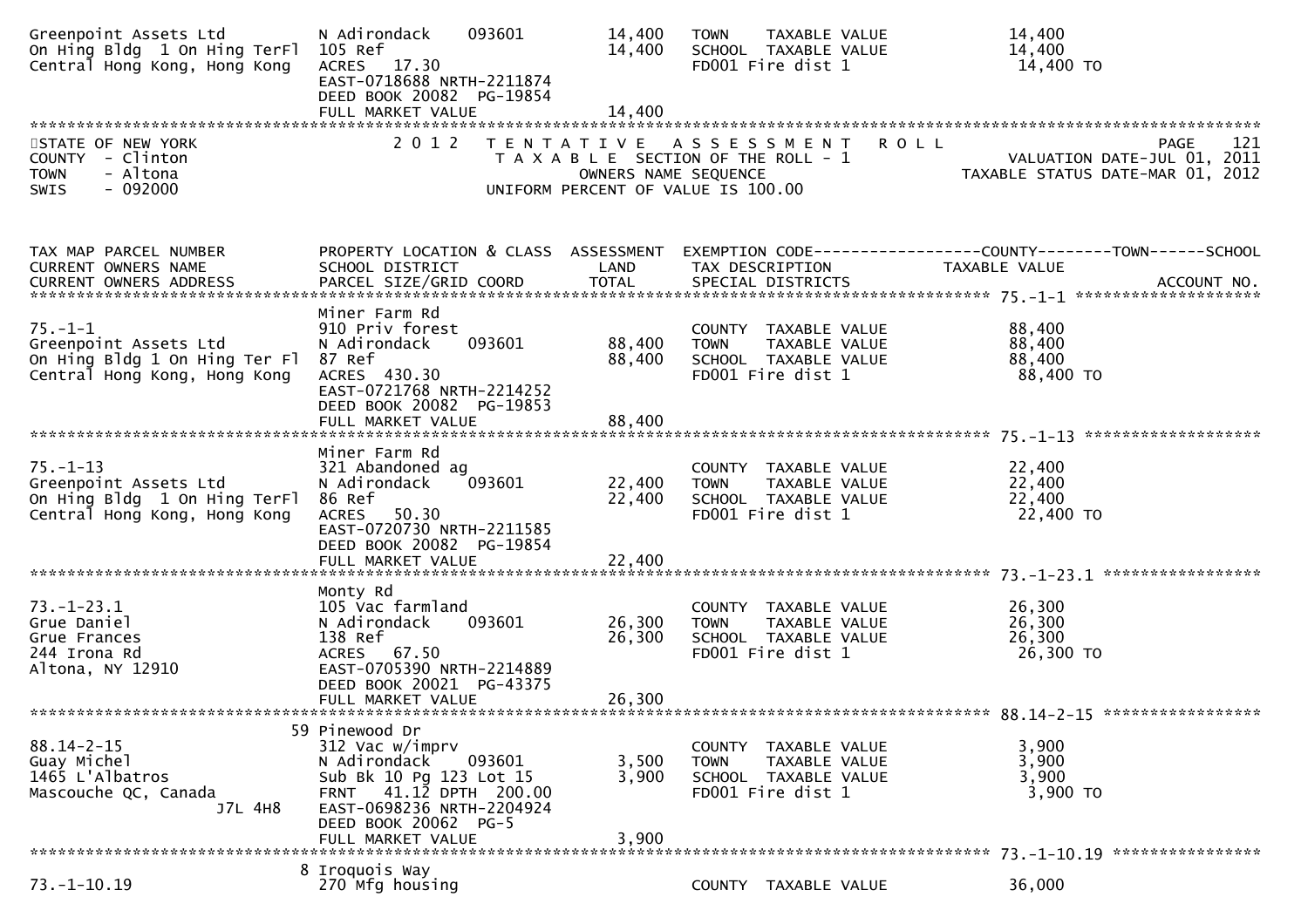| Guerin Brian<br>Soden Melissa<br>2054 Alder Bend Rd<br>Altona, NY 12910                           | 093601<br>N Adirondack<br>Lot 155 Ref Tr<br>FRNT 164.00 DPTH 145.00<br>EAST-0698159 NRTH-2215228<br>DEED BOOK 20061 PG-95028                                                                | 5,400<br>36,000                                                                                     | <b>TOWN</b>                                                          | <b>TAXABLE VALUE</b><br>SCHOOL TAXABLE VALUE<br>FD001 Fire dist 1                           |             | 36,000<br>36,000<br>36,000 TO                                                 |                            |                                            |
|---------------------------------------------------------------------------------------------------|---------------------------------------------------------------------------------------------------------------------------------------------------------------------------------------------|-----------------------------------------------------------------------------------------------------|----------------------------------------------------------------------|---------------------------------------------------------------------------------------------|-------------|-------------------------------------------------------------------------------|----------------------------|--------------------------------------------|
|                                                                                                   |                                                                                                                                                                                             |                                                                                                     |                                                                      |                                                                                             |             |                                                                               |                            |                                            |
| STATE OF NEW YORK<br>COUNTY - Clinton<br>- Altona<br><b>TOWN</b><br>$-092000$<br><b>SWIS</b>      | 2 0 1 2                                                                                                                                                                                     | TENTATIVE ASSESSMENT<br>T A X A B L E SECTION OF THE ROLL - 1<br>UNIFORM PERCENT OF VALUE IS 100.00 | OWNERS NAME SEQUENCE                                                 |                                                                                             | <b>ROLL</b> | TAXABLE STATUS DATE-MAR 01, 2012                                              |                            | 122<br>PAGE<br>VALUATION DATE-JUL 01, 2011 |
| TAX MAP PARCEL NUMBER<br>CURRENT OWNERS NAME<br>CURRENT OWNERS ADDRESS                            | PROPERTY LOCATION & CLASS ASSESSMENT<br>SCHOOL DISTRICT                                                                                                                                     | LAND                                                                                                |                                                                      | TAX DESCRIPTION                                                                             |             | EXEMPTION CODE-----------------COUNTY-------TOWN------SCHOOL<br>TAXABLE VALUE |                            |                                            |
| $73. - 1 - 10.51$<br>Guerin Charles E<br>PO Box 13<br>Ellenburg Depot, NY 12935                   | 2092 Alder Bend Rd<br>270 Mfg housing<br>093601<br>N Adirondack<br>Lot 155 Ref Track<br>FRNT 75.00 DPTH 233.00<br>EAST-0697992 NRTH-2216235<br>DEED BOOK 20082 PG-16026                     | 12,000                                                                                              | WARCOMALL 41131<br>5,100 RES STAR<br><b>TOWN</b>                     | 41854<br>COUNTY TAXABLE VALUE<br>TAXABLE VALUE<br>SCHOOL TAXABLE VALUE<br>FD001 Fire dist 1 |             | 3,000<br>$\mathbf{0}$<br>9,000<br>9,000<br>$\Omega$<br>12,000 TO              | 3,000<br>$\Omega$          | $\Omega$<br>12,000                         |
|                                                                                                   | FULL MARKET VALUE                                                                                                                                                                           | 12,000                                                                                              |                                                                      |                                                                                             |             |                                                                               |                            |                                            |
|                                                                                                   |                                                                                                                                                                                             |                                                                                                     |                                                                      |                                                                                             |             |                                                                               |                            |                                            |
| $117. - 1 - 10$<br>Guerin Delores<br>45 Terrian Rd<br>Ellenburg Depot, NY 12935                   | 45 Terrien Rd<br>270 Mfg housing<br>093601<br>N Adirondack<br>216 Ref<br>FRNT 180.00 DPTH 180.00<br>EAST-0693528 NRTH-2190826                                                               |                                                                                                     | WARCOMALL<br>5,700 AGED - ALL 41800<br>22,000 SR STAR<br><b>TOWN</b> | 41131<br>41834<br>COUNTY TAXABLE VALUE<br>TAXABLE VALUE                                     |             | 5,500<br>8,250<br>$\Omega$<br>8,250<br>8,250                                  | 5,500<br>8,250<br>$\Omega$ | 0<br>11,000<br>11,000                      |
|                                                                                                   | DEED BOOK 443<br>$PG-259$                                                                                                                                                                   |                                                                                                     |                                                                      | SCHOOL TAXABLE VALUE                                                                        |             | $\Omega$                                                                      |                            |                                            |
| $72. - 1 - 19.2$<br>Guerin Donald<br>Guerin Brenda<br>17 Rushford Rd<br>Ellenburg Depot, NY 12935 | 17/21 Rushford Rd<br>210 1 Family Res<br>N Adirondack<br>093601<br>192 Ref<br>1.50<br><b>ACRES</b><br>EAST-0686032 NRTH-2211834<br>DEED BOOK 641<br>PG-1114                                 | 65,000                                                                                              | RES STAR<br>9,800 RS STAR MH 41864<br><b>TOWN</b>                    | 41854<br>COUNTY TAXABLE VALUE<br>TAXABLE VALUE<br>SCHOOL TAXABLE VALUE<br>FD001 Fire dist 1 |             | $\mathbf 0$<br>$\mathbf{0}$<br>65,000<br>65,000<br>5,000<br>65,000 TO         | 0<br>$\mathbf{0}$          | 30,000<br>30,000                           |
|                                                                                                   | FULL MARKET VALUE                                                                                                                                                                           | 65,000                                                                                              |                                                                      |                                                                                             |             |                                                                               |                            |                                            |
| <u>73. – 1–1. 11</u><br>Guerin Earl<br>2055 Alder Bend Rd<br>Altona, NY 12910                     | 2055 Alder Bend Rd<br>210 1 Family Res<br>N Adirondack<br>093601<br>Lot 166 Ref Tr<br>FRNT 235.00 DPTH 125.00<br>EAST-0697776 NRTH-2215303<br>DEED BOOK 631<br>PG-1177<br>FULL MARKET VALUE | 5,600<br>15,000<br>15,000                                                                           | RES STAR<br><b>TOWN</b>                                              | 41854<br>COUNTY TAXABLE VALUE<br>TAXABLE VALUE<br>SCHOOL TAXABLE VALUE<br>FD001 Fire dist 1 |             | 0<br>15,000<br>15,000<br>0<br>15,000 TO                                       | $\bf{0}$                   | 15,000                                     |
|                                                                                                   | 2009 Alder Bend Rd                                                                                                                                                                          |                                                                                                     |                                                                      |                                                                                             |             |                                                                               |                            |                                            |
| $73. - 1 - 7$                                                                                     | 210 1 Family Res                                                                                                                                                                            |                                                                                                     | RES STAR                                                             | 41854                                                                                       |             | $\bf{0}$                                                                      | 0                          | 15,000                                     |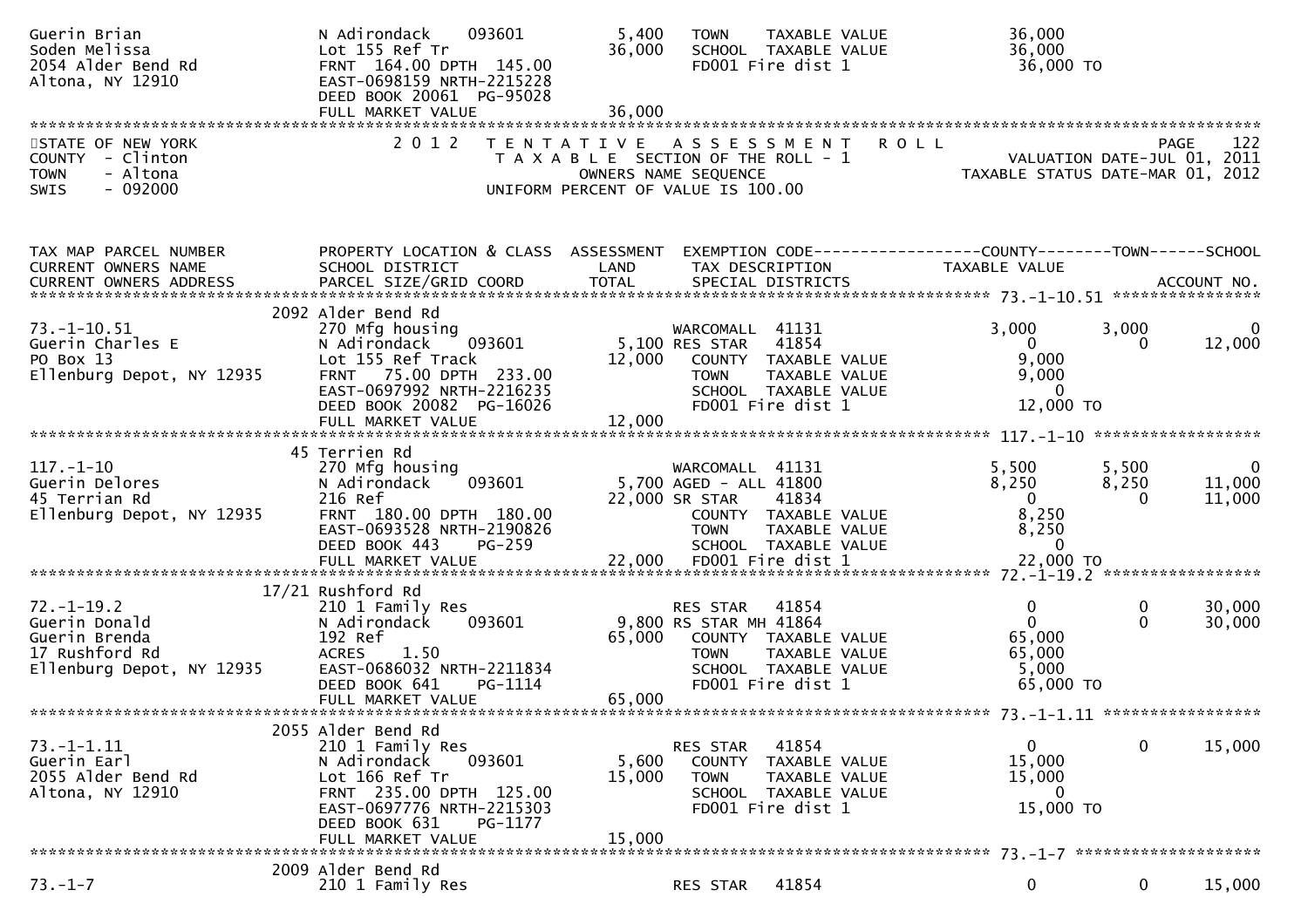| Guerin Floyd C<br>Vennette Regina<br>2009 Alder Bend Rd<br>Altona, NY 12910                  | 093601<br>N Adirondack<br>166 Ref<br>FRNT 300.00 DPTH 125.00<br>EAST-0697782 NRTH-2214189<br>DEED BOOK 20092 PG-22632                                                                  | 5,800<br>15,000              | COUNTY TAXABLE VALUE<br>TAXABLE VALUE<br><b>TOWN</b><br>SCHOOL TAXABLE VALUE<br>FD001 Fire dist 1                                               | 15,000<br>15,000<br>$\overline{0}$<br>15,000 TO                                             |                                                 |
|----------------------------------------------------------------------------------------------|----------------------------------------------------------------------------------------------------------------------------------------------------------------------------------------|------------------------------|-------------------------------------------------------------------------------------------------------------------------------------------------|---------------------------------------------------------------------------------------------|-------------------------------------------------|
| STATE OF NEW YORK<br>COUNTY - Clinton<br>- Altona<br><b>TOWN</b><br>$-092000$<br><b>SWIS</b> | 2 0 1 2                                                                                                                                                                                |                              | TENTATIVE ASSESSMENT<br>T A X A B L E SECTION OF THE ROLL - 1<br>OWNERS NAME SEQUENCE<br>UNIFORM PERCENT OF VALUE IS 100.00                     | <b>ROLL</b><br>$-$ - $-$ VALUATION DATE-JUL 01, 2011<br>TAXABLE STATUS AND THE JUL 01, 2011 | 123<br>PAGE<br>TAXABLE STATUS DATE-MAR 01, 2012 |
| TAX MAP PARCEL NUMBER<br>CURRENT OWNERS NAME<br>CURRENT OWNERS ADDRESS                       | PROPERTY LOCATION & CLASS ASSESSMENT<br>SCHOOL DISTRICT                                                                                                                                | LAND                         | TAX DESCRIPTION                                                                                                                                 | EXEMPTION CODE------------------COUNTY--------TOWN------SCHOOL<br>TAXABLE VALUE             |                                                 |
| $73. - 1 - 6.1$<br>Guerin Floyd R<br>2025 Wilfred King Rd<br>Ellenburg Depot, NY 12935       | 1997 Alder Bend Rd<br>311 Res vac land<br>093601<br>N Adirondack<br>166 Ref<br>FRNT 125.00 DPTH 175.00<br>EAST-0697757 NRTH-2213970<br>DEED BOOK 956<br>PG-321                         | 5,900<br>5,900               | COUNTY TAXABLE VALUE<br>TAXABLE VALUE<br><b>TOWN</b><br>SCHOOL TAXABLE VALUE<br>FD001 Fire dist 1                                               | 5,900<br>5,900<br>5,900<br>$5,900$ TO                                                       |                                                 |
|                                                                                              | FULL MARKET VALUE                                                                                                                                                                      | 5,900                        |                                                                                                                                                 |                                                                                             |                                                 |
| $73. - 1 - 27$<br>Guerin Gerald Wayne<br>329 Irona Rd<br>Altona, NY 12910                    | 329 Irona Rd<br>210 1 Family Res<br>093601<br>N Adirondack<br>Lot 155 Ref<br>FRNT 100.00 DPTH 99.00<br>EAST-0703314 NRTH-2212424<br>DEED BOOK 530<br>PG-97                             | 16,700                       | AGED - ALL 41800<br>4,500 SR STAR<br>41834<br>COUNTY TAXABLE VALUE<br>TAXABLE VALUE<br><b>TOWN</b><br>SCHOOL TAXABLE VALUE<br>FD001 Fire dist 1 | 8,350<br>$\overline{0}$<br>8,350<br>8,350<br>$\overline{0}$<br>16,700 TO                    | 8,350<br>8,350<br>8,350<br>0                    |
|                                                                                              |                                                                                                                                                                                        |                              |                                                                                                                                                 |                                                                                             |                                                 |
| $73. - 2 - 14$<br>Guerin Jason<br>510 Irona Rd<br>Altona, NY 12910                           | 510 Irona Rd<br>210 1 Family Res<br>093601<br>N Adirondack<br>Lot 155 Ref<br><b>ACRES</b><br>7.30<br>EAST-0699260 NRTH-2213542<br>DEED BOOK 1004<br><b>PG-295</b><br>FULL MARKET VALUE | 10,300<br>105,000<br>105,000 | 41854<br>RES STAR<br>COUNTY TAXABLE VALUE<br>TAXABLE VALUE<br><b>TOWN</b><br>SCHOOL TAXABLE VALUE<br>FD001 Fire dist 1                          | $\mathbf{0}$<br>105,000<br>105,000<br>75,000<br>105,000 TO                                  | $\mathbf{0}$<br>30,000                          |
|                                                                                              | 1656/1668 Alder Bend Rd                                                                                                                                                                |                              |                                                                                                                                                 |                                                                                             |                                                 |
| $88. - 1 - 11.2$<br>Guerin Jeffrey M<br>1668 Alder Bend Rd<br>Altona, NY 12910               | 210 1 Family Res<br>N Adirondack<br>093601<br>Lot 164 Ref Tr<br>14.00<br><b>ACRES</b><br>EAST-0696762 NRTH-2206085<br>DEED BOOK 727<br>$PG-195$<br>FULL MARKET VALUE                   | 13,400<br>132,600<br>132,600 | 41854<br>RES STAR<br>COUNTY TAXABLE VALUE<br>TAXABLE VALUE<br><b>TOWN</b><br>SCHOOL TAXABLE VALUE<br>FD001 Fire dist 1                          | 0<br>132,600<br>132,600<br>102,600<br>132,600 TO                                            | 0<br>30,000                                     |
|                                                                                              | 1638 Alder Bend Rd                                                                                                                                                                     |                              |                                                                                                                                                 |                                                                                             |                                                 |
| $88. - 1 - 11.3$                                                                             | 210 1 Family Res                                                                                                                                                                       |                              | 41854<br>RES STAR                                                                                                                               | 0                                                                                           | $\mathbf 0$<br>30,000                           |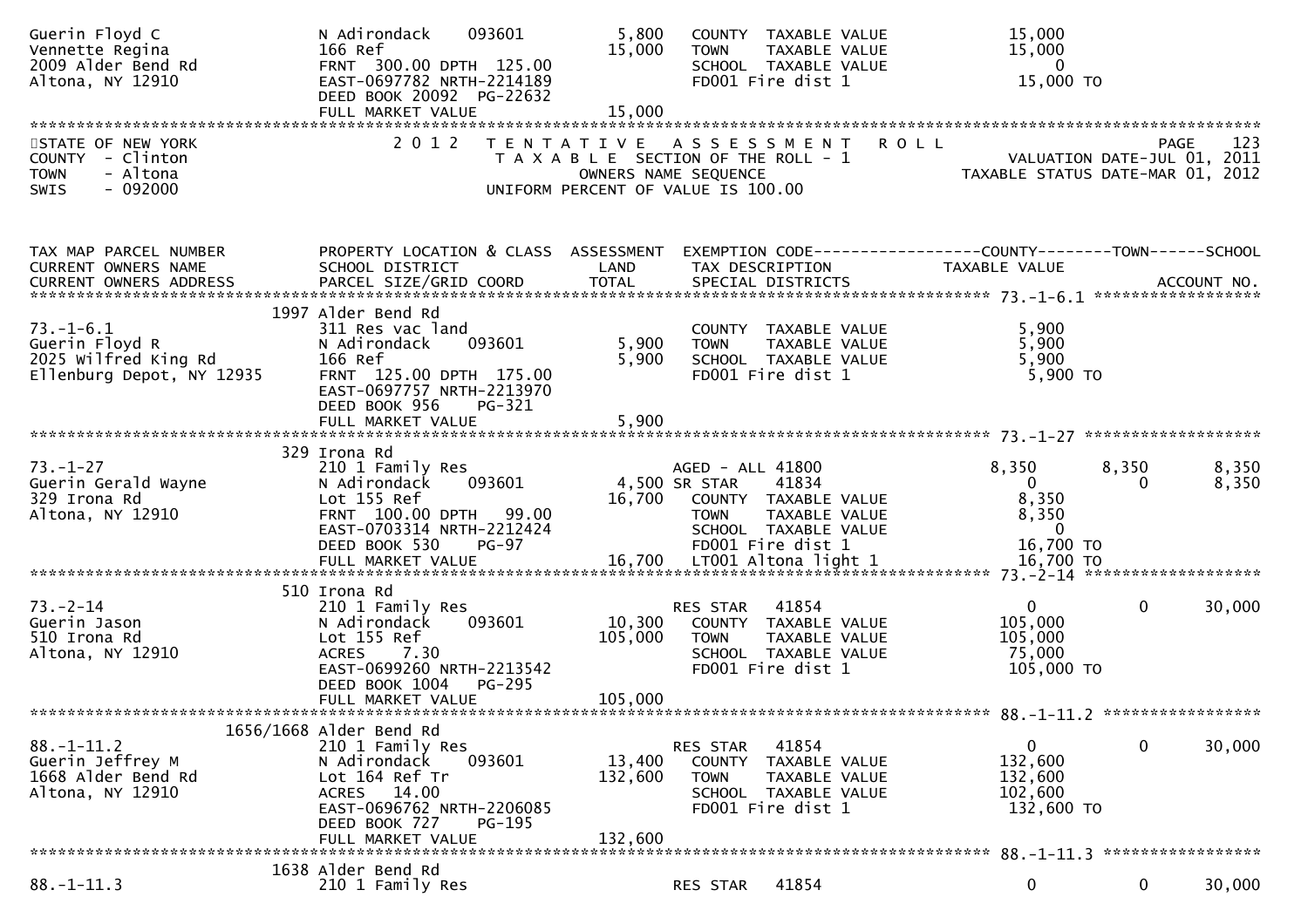| Guerin John<br>1638 Alder Bend Rd<br>Altona, NY 12910                                          | N Adirondack<br>093601<br>Lot 164 Ref Tr<br><b>ACRES</b><br>7.80<br>EAST-0696564 NRTH-2205550<br>DEED BOOK 759<br><b>PG-298</b>                                                     | 10,600<br>105,300            | COUNTY TAXABLE VALUE<br>TAXABLE VALUE<br><b>TOWN</b><br>SCHOOL TAXABLE VALUE<br>FD001 Fire dist 1                                                       | 105,300<br>105,300<br>75,300<br>105,300 TO                                      |                            |
|------------------------------------------------------------------------------------------------|-------------------------------------------------------------------------------------------------------------------------------------------------------------------------------------|------------------------------|---------------------------------------------------------------------------------------------------------------------------------------------------------|---------------------------------------------------------------------------------|----------------------------|
| STATE OF NEW YORK<br>COUNTY - Clinton<br>- Altona<br><b>TOWN</b><br>$-092000$<br><b>SWIS</b>   | 2 0 1 2                                                                                                                                                                             |                              | TENTATIVE ASSESSMENT<br>T A X A B L E SECTION OF THE ROLL - 1<br>OWNERS NAME SEQUENCE<br>UNIFORM PERCENT OF VALUE IS 100.00                             | PAGE 124<br>VALUATION DATE-JUL 01, 2011<br>TAXARLE STATUS DATE USE 11, 2011     |                            |
| TAX MAP PARCEL NUMBER<br>CURRENT OWNERS NAME                                                   | PROPERTY LOCATION & CLASS ASSESSMENT<br>SCHOOL DISTRICT                                                                                                                             | LAND                         | TAX DESCRIPTION                                                                                                                                         | EXEMPTION CODE------------------COUNTY--------TOWN------SCHOOL<br>TAXABLE VALUE |                            |
| 73. – 1–47<br>Guerin Karen Ann<br>1779 Alder Bend Rd<br>Altona, NY 12910                       | 1779 Alder Bend Rd<br>210 1 Family Res<br>093601<br>N Adirondack<br>165 Ref<br>3.90<br><b>ACRES</b><br>EAST-0697164 NRTH-2208628<br>DEED BOOK 912<br>PG-312                         | 51,400                       | 41854<br>RES STAR<br>8,200 COUNTY TAXABLE VALUE<br><b>TOWN</b><br>TAXABLE VALUE<br>SCHOOL TAXABLE VALUE<br>FD001 Fire dist 1                            | $\mathbf{0}$<br>51,400<br>51,400<br>21,400<br>51,400 TO                         | 30,000<br>$\overline{0}$   |
|                                                                                                | FULL MARKET VALUE                                                                                                                                                                   | 51,400                       |                                                                                                                                                         |                                                                                 |                            |
| $116. - 2 - 12$<br>Guerin Robert<br>Guerin Leona<br>1204 Plank Rd<br>Ellenburg Depot, NY 12935 | 1204 Plank Rd<br>210 1 Family Res<br>093601<br>N Adirondack<br>$27$ Sg<br>FRNT 140.00 DPTH 165.00<br>EAST-0678934 NRTH-2189573<br>DEED BOOK 512<br>PG-249                           | 5,800<br>24,400              | RES STAR<br>41854<br>COUNTY TAXABLE VALUE<br>TAXABLE VALUE<br><b>TOWN</b><br>SCHOOL TAXABLE VALUE<br>FD001 Fire dist 1                                  | $\mathbf{0}$<br>24,400<br>24,400<br>$\mathbf{0}$<br>24,400 TO                   | 24,400<br>$\overline{0}$   |
|                                                                                                | FULL MARKET VALUE                                                                                                                                                                   | 24,400                       |                                                                                                                                                         |                                                                                 |                            |
| $73. - 1 - 11$<br>Guerin Shirley<br>1986 Alder Bend Rd<br>Altona, NY 12910                     | 1986 Alder Bend Rd<br>210 1 Family Res<br>093601<br>N Adirondack<br>155 Ref<br>FRNT 154.00 DPTH 210.00<br>EAST-0698018 NRTH-2213632<br>DEED BOOK 583<br>PG-804<br>FULL MARKET VALUE | 50,300                       | AGED C&T<br>41801<br>6,300 SR STAR<br>41834<br>50,300 COUNTY TAXABLE VALUE<br>TAXABLE VALUE<br><b>TOWN</b><br>SCHOOL TAXABLE VALUE<br>FD001 Fire dist 1 | 25,150<br>$\mathbf{0}$<br>25,150<br>25,150<br>$\overline{0}$<br>50,300 TO       | 25,150<br>0<br>50,300<br>0 |
|                                                                                                |                                                                                                                                                                                     |                              |                                                                                                                                                         |                                                                                 |                            |
| $73. - 1 - 36$<br>Guerin William<br>Guerin Lenora<br>515 Irona Rd<br>Altona, NY 12910          | 515 Irona Rd<br>240 Rural res<br>093601<br>N Adirondack<br>155-156 Ref<br>ACRES 100.40<br>EAST-0698751 NRTH-2209784<br>DEED BOOK 631<br>PG-1060<br>FULL MARKET VALUE                | 28,400<br>108,900<br>108,900 | 41834<br>SR STAR<br>COUNTY<br>TAXABLE VALUE<br>TAXABLE VALUE<br><b>TOWN</b><br>SCHOOL TAXABLE VALUE<br>FD001 Fire dist 1                                | 0<br>108,900<br>108,900<br>46,700<br>108,900 TO                                 | 62,200<br>$\bf{0}$         |
|                                                                                                | 479 Irona Rd                                                                                                                                                                        |                              |                                                                                                                                                         |                                                                                 |                            |
| $73. - 1 - 35$                                                                                 | 210 1 Family Res                                                                                                                                                                    |                              | 41854<br>RES STAR                                                                                                                                       | $\bf{0}$                                                                        | 0<br>30,000                |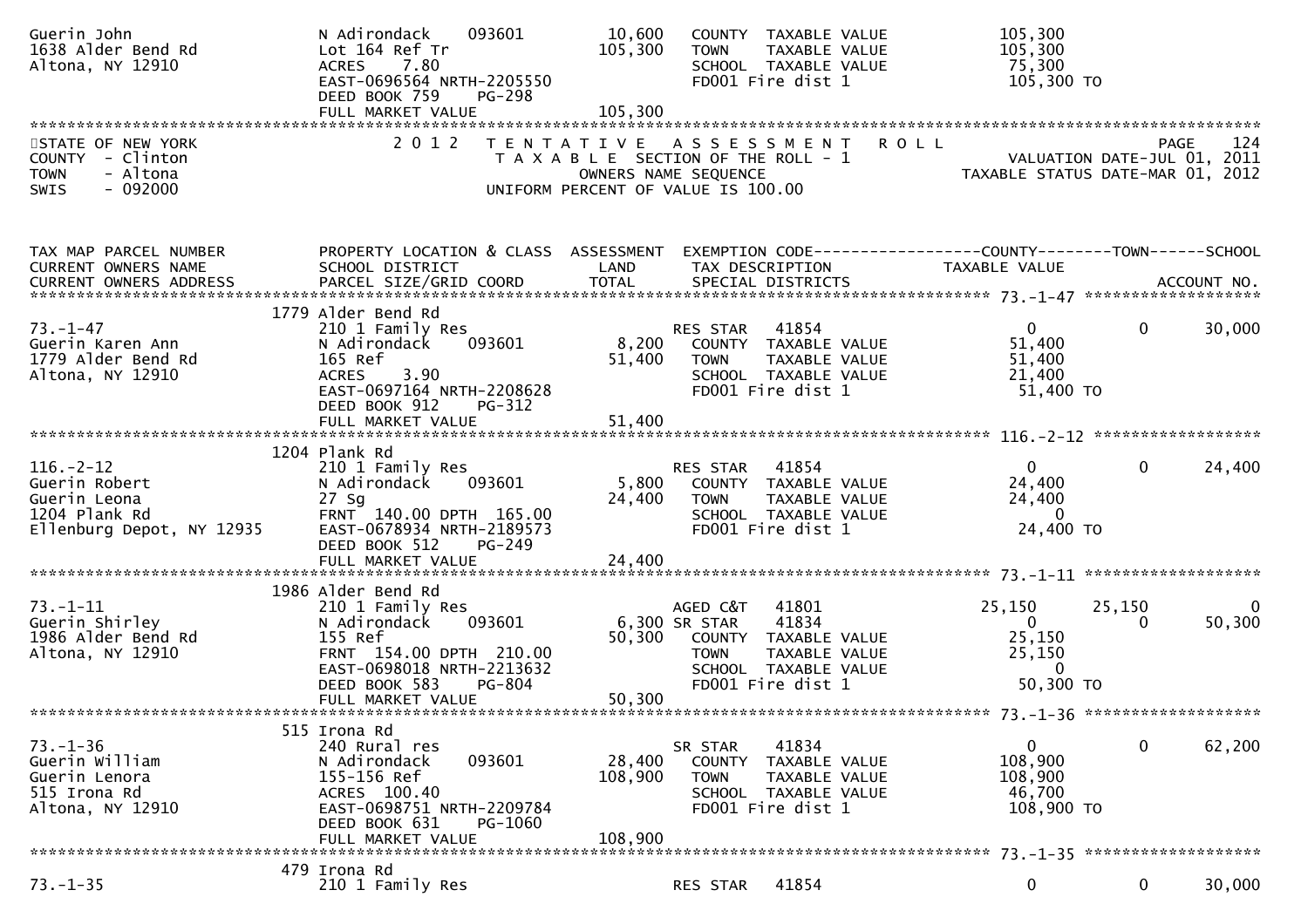| Guerin William A Jr<br>479 Irona Rd<br>Altona, NY 12910                                     | N Adirondack<br>093601<br>Lot 155<br>3.00<br><b>ACRES</b><br>EAST-0699929 NRTH-2213087<br>DEED BOOK 795<br><b>PG-237</b>                                                                       | 7,700<br>72,000           | COUNTY TAXABLE VALUE<br><b>TOWN</b><br>TAXABLE VALUE<br>SCHOOL TAXABLE VALUE<br>FD001 Fire dist 1                         |             | 72,000<br>72,000<br>42,000<br>72,000 TO                                          |
|---------------------------------------------------------------------------------------------|------------------------------------------------------------------------------------------------------------------------------------------------------------------------------------------------|---------------------------|---------------------------------------------------------------------------------------------------------------------------|-------------|----------------------------------------------------------------------------------|
| STATE OF NEW YORK<br>COUNTY - Clinton<br>- Altona<br><b>TOWN</b><br><b>SWIS</b><br>- 092000 | 2 0 1 2                                                                                                                                                                                        | OWNERS NAME SEQUENCE      | TENTATIVE ASSESSMENT<br>T A X A B L E SECTION OF THE ROLL - 1<br>UNIFORM PERCENT OF VALUE IS 100.00                       | <b>ROLL</b> | 125<br>PAGE<br>VALUATION DATE-JUL 01, 2011<br>TAXABLE STATUS DATE-MAR 01, 2012   |
| TAX MAP PARCEL NUMBER<br>CURRENT OWNERS NAME<br>CURRENT OWNERS ADDRESS                      | PROPERTY LOCATION & CLASS ASSESSMENT<br>SCHOOL DISTRICT                                                                                                                                        | LAND                      | TAX DESCRIPTION                                                                                                           |             | EXEMPTION CODE------------------COUNTY--------TOWN------SCHOOL<br>TAXABLE VALUE  |
| $73. - 1 - 16$<br>Guerrn Jamie<br>510 Irona Rd<br>Altona, NY 12910                          | Irona Rd<br>$314$ Rural vac< $10$<br>093601<br>N Adirondack<br>155 Ref<br>9.70<br><b>ACRES</b><br>EAST-0699549 NRTH-2213292<br>DEED BOOK 20102 PG-34065                                        | 18,200<br>18,200          | COUNTY TAXABLE VALUE<br><b>TOWN</b><br>TAXABLE VALUE<br>SCHOOL TAXABLE VALUE<br>FD001 Fire dist 1                         |             | 18,200<br>18,200<br>18,200<br>18,200 TO                                          |
|                                                                                             | FULL MARKET VALUE                                                                                                                                                                              | 18,200                    |                                                                                                                           |             |                                                                                  |
| $87. - 1 - 9.5$<br>Guilmette Leon<br>102 East St<br>Plainville, CT 06062                    | 5385 Military Tpke<br>312 Vac w/imprv<br>N Adirondack<br>093601<br>Lot 185 Ref Tr<br><b>ACRES</b><br>4.80<br>EAST-0691929 NRTH-2204765<br>DEED BOOK 787<br><b>PG-275</b>                       | 8,800<br>10,200           | COUNTY TAXABLE VALUE<br>TAXABLE VALUE<br><b>TOWN</b><br>SCHOOL TAXABLE VALUE<br>FD001 Fire dist 1                         |             | 10,200<br>10,200<br>10,200<br>10,200 TO                                          |
|                                                                                             | FULL MARKET VALUE                                                                                                                                                                              | 10,200                    |                                                                                                                           |             |                                                                                  |
| $150 - 3 - 2$<br>Gumlaw David M<br>Gumlaw Robin M<br>5 Westwood Dr<br>West Chazy, NY 12992  | 5 Westwood Dr<br>210 1 Family Res<br>N Adirondack<br>093601<br>Sub Map 20 Pg 28 Lot 2<br>FRNT 190.00 DPTH 220.00<br>EAST-0736579 NRTH-2175777<br>DEED BOOK 98001 PG-01059<br>FULL MARKET VALUE | 8,900<br>71,800<br>71,800 | 41854<br>RES STAR<br>COUNTY TAXABLE VALUE<br>TAXABLE VALUE<br><b>TOWN</b><br>SCHOOL TAXABLE VALUE<br>FD001 Fire dist 1    |             | $\mathbf 0$<br>$\mathbf{0}$<br>30,000<br>71,800<br>71,800<br>41,800<br>71,800 TO |
|                                                                                             | 2324 Rand Hill Rd                                                                                                                                                                              |                           |                                                                                                                           |             |                                                                                  |
| $132. - 1 - 7.2$<br>Gumlaw Jack P<br>2324 Rand Hill Rd<br>Altona, NY 12910                  | 270 Mfg housing<br>093601<br>N Adirondack<br>Lot 38 Duer<br>1.20<br><b>ACRES</b><br>EAST-0706395 NRTH-2180759<br>DEED BOOK 20061 PG-90927<br>FULL MARKET VALUE                                 | 9,000<br>48,000<br>48,000 | 41854<br>RES STAR<br>COUNTY<br>TAXABLE VALUE<br><b>TOWN</b><br>TAXABLE VALUE<br>SCHOOL TAXABLE VALUE<br>FD001 Fire dist 1 |             | 0<br>30,000<br>0<br>48,000<br>48,000<br>18,000<br>48,000 TO                      |
|                                                                                             | 2446 Rand Hill Rd                                                                                                                                                                              |                           |                                                                                                                           |             | 132. -1-4.321 ****************                                                   |
| $132. - 1 - 4.321$                                                                          | 210 1 Family Res                                                                                                                                                                               |                           | COUNTY TAXABLE VALUE                                                                                                      |             | 111,000                                                                          |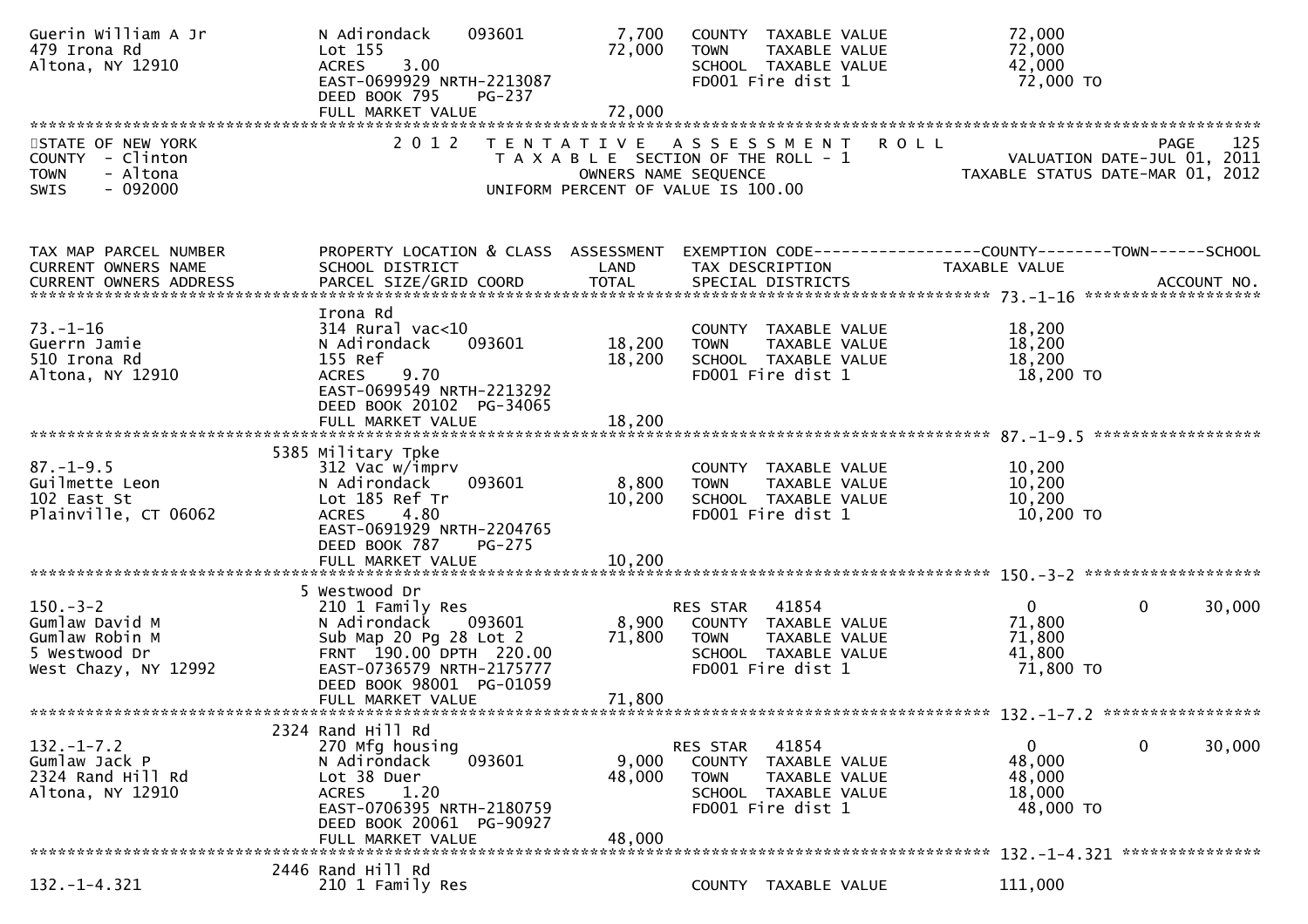| Guyett Brian P<br>2446 Rand Hill Rd<br>Altona, NY 12910                                              | 093601<br>N Adirondack<br>Lot 39 Duers<br>5.00 BANK<br>080<br><b>ACRES</b><br>EAST-0704998 NRTH-2183164<br>DEED BOOK 20072 PG-4620                                                               | 11,000<br>111,000         | <b>TAXABLE VALUE</b><br><b>TOWN</b><br>SCHOOL TAXABLE VALUE<br>FD001 Fire dist 1                                          | 111,000<br>111,000<br>111,000 TO                                                                     |
|------------------------------------------------------------------------------------------------------|--------------------------------------------------------------------------------------------------------------------------------------------------------------------------------------------------|---------------------------|---------------------------------------------------------------------------------------------------------------------------|------------------------------------------------------------------------------------------------------|
|                                                                                                      |                                                                                                                                                                                                  |                           |                                                                                                                           |                                                                                                      |
| STATE OF NEW YORK<br>COUNTY - Clinton<br>- Altona<br><b>TOWN</b><br>SWIS<br>- 092000                 | 2 0 1 2                                                                                                                                                                                          | OWNERS NAME SEQUENCE      | TENTATIVE ASSESSMENT<br>T A X A B L E SECTION OF THE ROLL - 1<br>UNIFORM PERCENT OF VALUE IS 100.00                       | 126<br><b>ROLL</b><br><b>PAGE</b><br>VALUATION DATE-JUL 01, 2011<br>TAXABLE STATUS DATE-MAR 01, 2012 |
| TAX MAP PARCEL NUMBER<br>CURRENT OWNERS NAME<br>CURRENT OWNERS ADDRESS                               | PROPERTY LOCATION & CLASS ASSESSMENT<br>SCHOOL DISTRICT                                                                                                                                          | LAND                      | TAX DESCRIPTION                                                                                                           | EXEMPTION        CODE-----------------COUNTY-------TOWN------SCHOOL<br>TAXABLE VALUE                 |
| $88.14 - 1 - 6$<br>Gwynne Linda H<br>1503 Brebeuf<br>Chambly, QC, Canada J3L2M8                      | 45 Merrywood Dr<br>312 Vac w/imprv<br>N Adirondack<br>093601<br>Stonewall Acres Lot 6<br>FRNT 80.00 DPTH 195.00<br>EAST-0699548 NRTH-2203614<br>DEED BOOK 20072 PG-10725                         | 2,500<br>2,500            | COUNTY TAXABLE VALUE<br><b>TOWN</b><br>TAXABLE VALUE<br>SCHOOL TAXABLE VALUE<br>FD001 Fire dist 1                         | 2,500<br>2,500<br>2,500<br>2,500 TO                                                                  |
|                                                                                                      | FULL MARKET VALUE                                                                                                                                                                                | 2,500                     |                                                                                                                           |                                                                                                      |
| $89.1 - 3 - 8$<br>Gwynne Sheila<br>PO Box 113<br>Blossvale, NY 13308                                 | 3083 Miner Farm Rd<br>210 1 Family Res<br>093601<br>N Adirondack<br>Lot 110<br>FRNT 100.00 DPTH 217.00<br>EAST-0712156 NRTH-2207311<br>DEED BOOK 99001 PG-12289<br>FULL MARKET VALUE             | 6,100<br>40,000<br>40,000 | COUNTY TAXABLE VALUE<br>TAXABLE VALUE<br><b>TOWN</b><br>SCHOOL TAXABLE VALUE<br>FD001 Fire dist 1<br>LT001 Altona light 1 | 40,000<br>40,000<br>40,000<br>40,000 TO<br>40,000 TO                                                 |
| $88.14 - 1 - 8$<br>Hagar George G<br>Hagar Alice K<br>472 Bourgoeys St<br>Montreal QC, Canada H3K2M1 | 53 Merrywood Dr<br>312 Vac w/imprv<br>N Adirondack<br>093601<br>Stonewall Acres Lot 8<br>80.00 DPTH 200.00<br>FRNT<br>EAST-0699397 NRTH-2203672<br>DEED BOOK 20051 PG-82262<br>FULL MARKET VALUE | 4,900<br>5,400<br>5,400   | COUNTY TAXABLE VALUE<br>TAXABLE VALUE<br><b>TOWN</b><br>SCHOOL TAXABLE VALUE<br>FD001 Fire dist 1                         | 5,400<br>5,400<br>5,400<br>$5,400$ TO                                                                |
|                                                                                                      | 105 Miner Farm Rd                                                                                                                                                                                |                           |                                                                                                                           |                                                                                                      |
| $75. - 1 - 6.53$<br>Haight Robert<br>5640 Jersey St<br>Panton, VT 05491                              | 314 Rural vac<10<br>093601<br>N Adirondack<br>Lot 81 Ref Tr<br>2.80<br><b>ACRES</b><br>EAST-0725971 NRTH-2210509<br>DEED BOOK 20092 PG-28870<br>FULL MARKET VALUE                                | 7,600<br>7,600<br>7,600   | COUNTY TAXABLE VALUE<br>TAXABLE VALUE<br><b>TOWN</b><br>SCHOOL TAXABLE VALUE<br>FD001 Fire dist 1                         | 7,600<br>7,600<br>7,600<br>7,600 TO                                                                  |
|                                                                                                      | Pinewood Dr                                                                                                                                                                                      |                           |                                                                                                                           |                                                                                                      |
| $88.14 - 2 - 66$                                                                                     | 311 Res vac land                                                                                                                                                                                 |                           | COUNTY TAXABLE VALUE                                                                                                      | 3,500                                                                                                |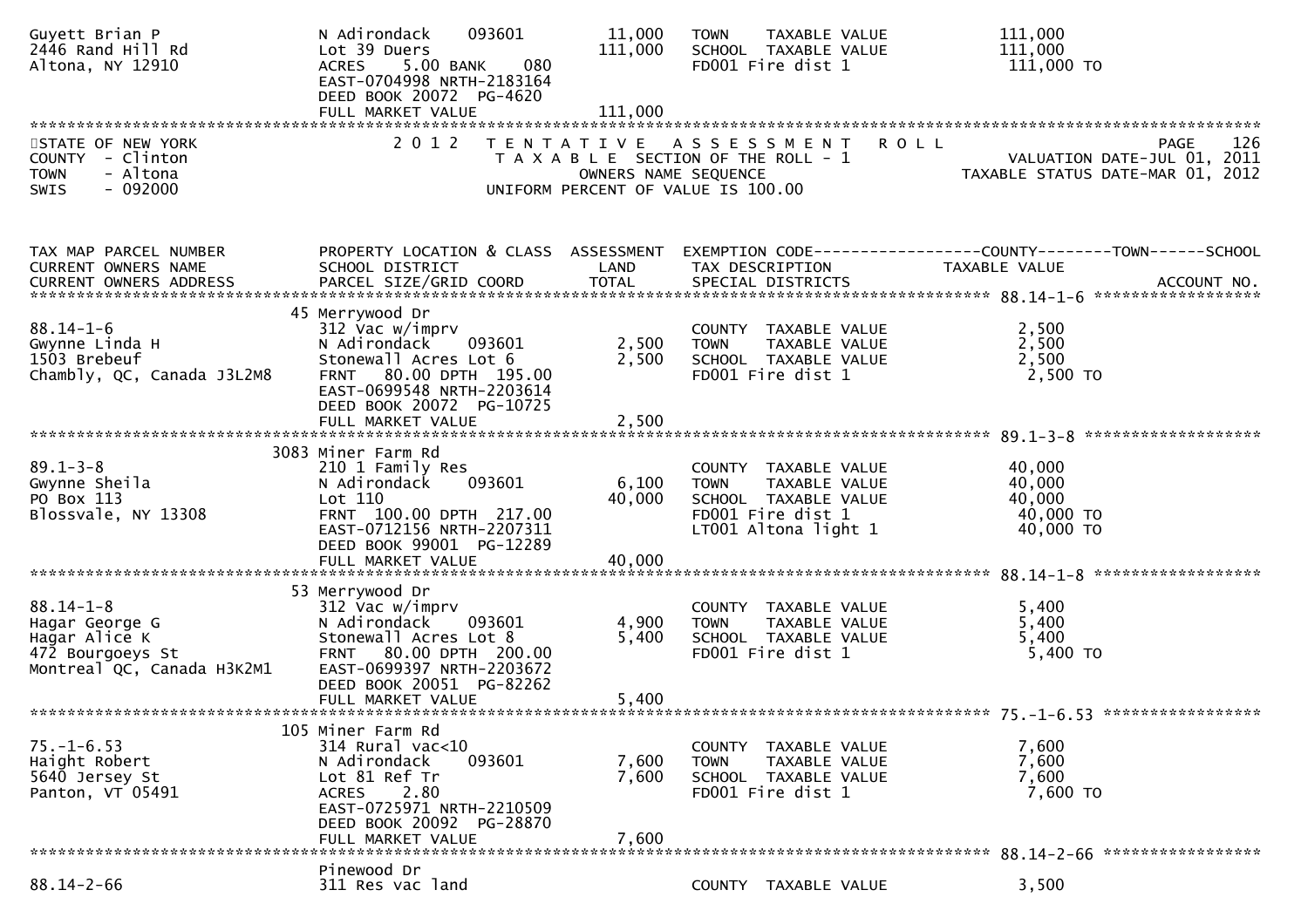| Hakim Robert<br>1975 E 24th St<br>Brooklyn, NY 11229                                            | N Adirondack<br>093601<br>Sub Bk 10 Pg 123 Lot 66<br>FRNT 132.83 DPTH 99.08<br>EAST-0698262 NRTH-2205283<br>DEED BOOK 20051 PG-84553                                                   | 3,500<br>3,500          | TAXABLE VALUE<br><b>TOWN</b><br>SCHOOL TAXABLE VALUE<br>FD001 Fire dist 1                           | 3,500<br>3,500<br>3,500 TO                                                                           |
|-------------------------------------------------------------------------------------------------|----------------------------------------------------------------------------------------------------------------------------------------------------------------------------------------|-------------------------|-----------------------------------------------------------------------------------------------------|------------------------------------------------------------------------------------------------------|
|                                                                                                 |                                                                                                                                                                                        |                         |                                                                                                     |                                                                                                      |
| STATE OF NEW YORK<br>COUNTY - Clinton<br><b>TOWN</b><br>- Altona<br>$-092000$<br><b>SWIS</b>    | 2 0 1 2                                                                                                                                                                                | OWNERS NAME SEQUENCE    | TENTATIVE ASSESSMENT<br>T A X A B L E SECTION OF THE ROLL - 1<br>UNIFORM PERCENT OF VALUE IS 100.00 | 127<br><b>ROLL</b><br><b>PAGE</b><br>VALUATION DATE-JUL 01, 2011<br>TAXABLE STATUS DATE-MAR 01, 2012 |
| TAX MAP PARCEL NUMBER<br>CURRENT OWNERS NAME                                                    | PROPERTY LOCATION & CLASS ASSESSMENT<br>SCHOOL DISTRICT                                                                                                                                | LAND                    | TAX DESCRIPTION                                                                                     | EXEMPTION CODE-----------------COUNTY--------TOWN------SCHOOL<br>TAXABLE VALUE                       |
|                                                                                                 |                                                                                                                                                                                        |                         |                                                                                                     |                                                                                                      |
| $88.14 - 2 - 67$<br>Hakim Robert<br>1975 E 24th St<br>Brooklyn, NY 11229                        | 75 Pinewood Dr<br>311 Res vac land<br>N Adirondack<br>093601<br>Sub Bk 10 Pg 123 Lot 67<br>FRNT 70.00 DPTH 143.70<br>EAST-0698112 NRTH-2205281<br>DEED BOOK 20051 PG-81191             | 3,900<br>3,900          | COUNTY TAXABLE VALUE<br><b>TOWN</b><br>TAXABLE VALUE<br>SCHOOL TAXABLE VALUE<br>FD001 Fire dist 1   | 3,900<br>3,900<br>3,900<br>$3,900$ TO                                                                |
|                                                                                                 | FULL MARKET VALUE                                                                                                                                                                      | 3,900                   |                                                                                                     |                                                                                                      |
|                                                                                                 |                                                                                                                                                                                        |                         |                                                                                                     |                                                                                                      |
| $88.14 - 2 - 68$<br>Hakim Robert<br>1975 E 24th St<br>Brooklyn, NY 11229                        | 71 Pinewood Dr<br>311 Res vac land<br>N Adirondack<br>093601<br>Sub Bk 10 Pg 123 Lot 68<br>FRNT 70.00 DPTH 141.52<br>EAST-0698112 NRTH-2205208<br>DEED BOOK 20051 PG-84254             | 3,900<br>3,900          | COUNTY TAXABLE VALUE<br>TAXABLE VALUE<br><b>TOWN</b><br>SCHOOL TAXABLE VALUE<br>FD001 Fire dist 1   | 3,900<br>3,900<br>3,900<br>3,900 TO                                                                  |
|                                                                                                 | FULL MARKET VALUE                                                                                                                                                                      | 3,900                   |                                                                                                     |                                                                                                      |
|                                                                                                 |                                                                                                                                                                                        |                         |                                                                                                     | ****************                                                                                     |
| $135. - 1 - 20.3$<br>Hansbury Lanny A<br>Hansbury Theresa<br>7763 Rt 22<br>West Chazy, NY 12992 | 123 Harvey Rd<br>$314$ Rural vac< $10$<br>093601<br>N Adirondack<br>Lot 130 Duers<br><b>ACRES</b><br>2.50<br>EAST-0734105 NRTH-2178782<br>DEED BOOK 617<br>PG-791<br>FULL MARKET VALUE | 9,100<br>9,100<br>9,100 | COUNTY TAXABLE VALUE<br>TAXABLE VALUE<br><b>TOWN</b><br>SCHOOL TAXABLE VALUE<br>FD001 Fire dist 1   | 9,100<br>9,100<br>9,100<br>$9,100$ TO                                                                |
|                                                                                                 |                                                                                                                                                                                        |                         |                                                                                                     |                                                                                                      |
|                                                                                                 | 1977 Rand Hill Rd                                                                                                                                                                      |                         |                                                                                                     |                                                                                                      |
| $148. - 3 - 6.3$<br>Harding Monica<br>Pawlowski Scott<br>1 Morhous Rd<br>Altona, NY 12910       | 200 Residential<br>093601<br>N Adirondack<br>50.00 DPTH<br>90.00<br><b>FRNT</b><br>EAST-0709916 NRTH-2172826<br>DEED BOOK 20112 PG-40954                                               | 3,200<br>3,900<br>3,900 | COUNTY TAXABLE VALUE<br>TAXABLE VALUE<br><b>TOWN</b><br>SCHOOL TAXABLE VALUE<br>FD001 Fire dist 1   | 3,900<br>3,900<br>3,900<br>3,900 TO                                                                  |
|                                                                                                 | FULL MARKET VALUE                                                                                                                                                                      |                         |                                                                                                     |                                                                                                      |
| $148. - 3 - 4.2$<br>Harding Monica L                                                            | 1 Morhous Rd<br>240 Rural res<br>093601<br>N Adirondack                                                                                                                                | 9,100                   | 41854<br>RES STAR<br>COUNTY<br>TAXABLE VALUE                                                        | $\mathbf{0}$<br>0<br>30,000<br>98,300                                                                |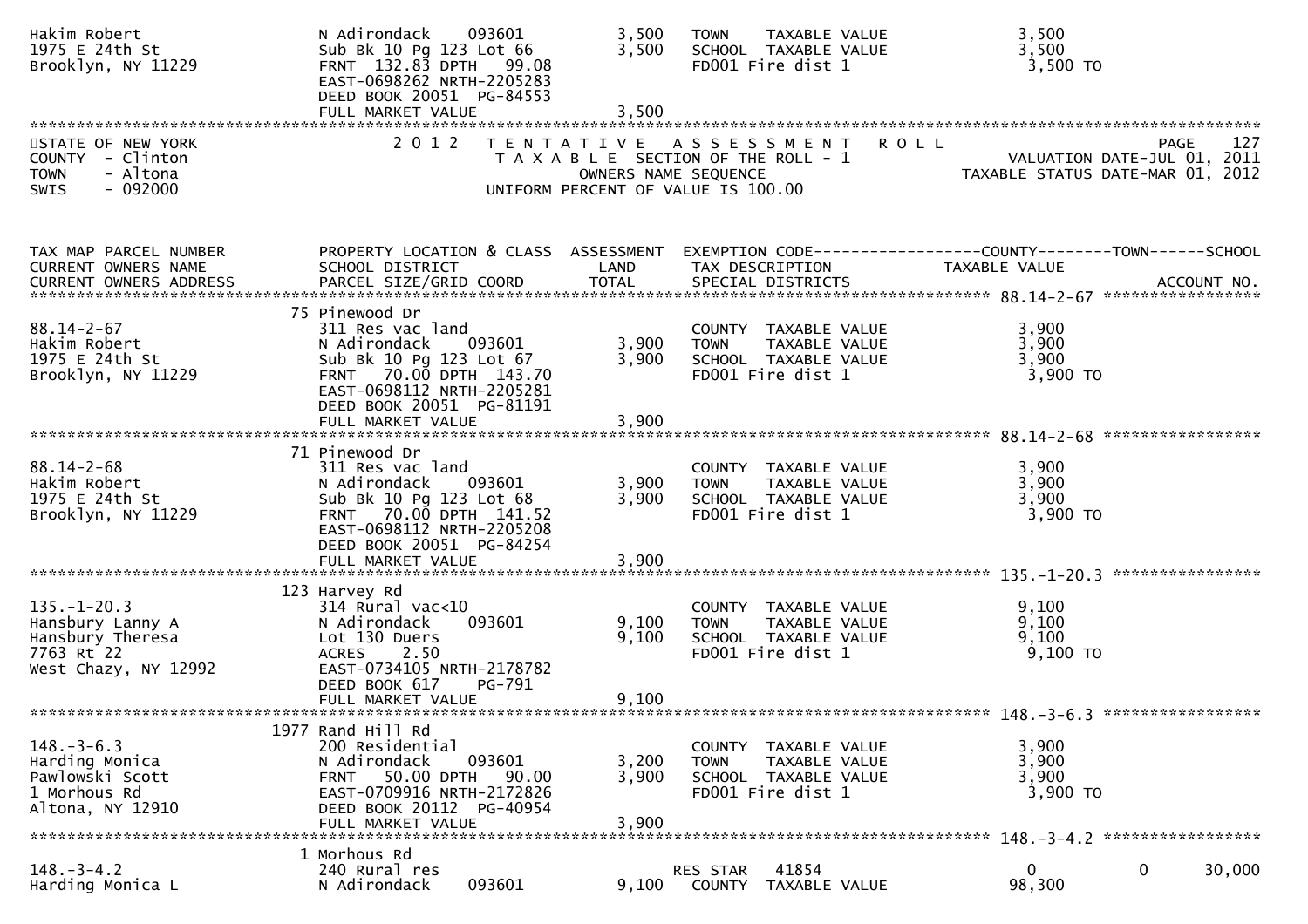| 1999 Rand Hill Rd<br>Altona, NY 12910                                                                | 36 Duer<br>1.40 BANK<br>230<br><b>ACRES</b><br>EAST-0709416 NRTH-2172812<br>DEED BOOK 20092 PG-24946<br>FULL MARKET VALUE                                              | 98,300<br>98,300           | <b>TOWN</b><br>TAXABLE VALUE<br>SCHOOL TAXABLE VALUE<br>FD001 Fire dist 1                                           | 98,300<br>68,300<br>98,300 TO                                                                        |
|------------------------------------------------------------------------------------------------------|------------------------------------------------------------------------------------------------------------------------------------------------------------------------|----------------------------|---------------------------------------------------------------------------------------------------------------------|------------------------------------------------------------------------------------------------------|
| STATE OF NEW YORK<br>COUNTY - Clinton<br><b>TOWN</b><br>- Altona<br>$-092000$<br><b>SWIS</b>         | 2 0 1 2                                                                                                                                                                | OWNERS NAME SEQUENCE       | TENTATIVE ASSESSMENT<br>T A X A B L E SECTION OF THE ROLL - 1<br>UNIFORM PERCENT OF VALUE IS 100.00                 | <b>ROLL</b><br>128<br><b>PAGE</b><br>VALUATION DATE-JUL 01, 2011<br>TAXABLE STATUS DATE-MAR 01, 2012 |
| TAX MAP PARCEL NUMBER<br>CURRENT OWNERS NAME                                                         | PROPERTY LOCATION & CLASS ASSESSMENT<br>SCHOOL DISTRICT                                                                                                                | LAND                       | TAX DESCRIPTION                                                                                                     | EXEMPTION CODE-----------------COUNTY-------TOWN------SCHOOL<br>TAXABLE VALUE                        |
|                                                                                                      |                                                                                                                                                                        |                            |                                                                                                                     |                                                                                                      |
| $148. - 3 - 15$<br>Harding Tim<br>1901 Rand Hill Rd<br>Altona, NY 12910                              | 1901 Rand Hill Rd<br>210 1 Family Res<br>093601<br>N Adirondack<br>49 Duer<br>FRNT 174.00 DPTH 199.00<br>850<br>BANK<br>EAST-0711617 NRTH-2172120                      | 8,100<br>10,800            | COUNTY TAXABLE VALUE<br>TAXABLE VALUE<br><b>TOWN</b><br>SCHOOL TAXABLE VALUE<br>FD001 Fire dist 1                   | 10,800<br>10,800<br>10,800<br>10,800 TO                                                              |
|                                                                                                      | DEED BOOK 20092 PG-25339<br>FULL MARKET VALUE                                                                                                                          | 10,800                     |                                                                                                                     |                                                                                                      |
|                                                                                                      |                                                                                                                                                                        |                            |                                                                                                                     |                                                                                                      |
| $148. - 3 - 4.1$<br>Harding Timothy C<br>1901 Rand Hill Rd<br>Altona, NY 12910                       | 1999 Rand Hill Rd<br>200 Residential<br>093601<br>N Adirondack<br>36 Duer<br>ACRES 27.40<br>EAST-0708061 NRTH-2174291<br>DEED BOOK 20112 PG-42409                      | 18,100<br>18,100           | COUNTY TAXABLE VALUE<br>TAXABLE VALUE<br><b>TOWN</b><br>SCHOOL TAXABLE VALUE<br>FD001 Fire dist 1                   | 18,100<br>18,100<br>18,100<br>18,100 TO                                                              |
|                                                                                                      | FULL MARKET VALUE                                                                                                                                                      | 18,100                     |                                                                                                                     |                                                                                                      |
|                                                                                                      | 41 Natures Way                                                                                                                                                         |                            |                                                                                                                     |                                                                                                      |
| $149. - 1 - 10.5$<br>Harford William R<br>Harford Patricia<br>41 Natures Way<br>West Chazy, NY 12992 | 240 Rural res<br>093601<br>N Adirondack<br>106 Duer<br>ACRES 15.70<br>EAST-0726133 NRTH-2173303<br>DEED BOOK 843<br>$PG-43$<br>FULL MARKET VALUE                       | 11,600<br>87,500<br>87,500 | RES STAR 41854<br>COUNTY TAXABLE VALUE<br><b>TOWN</b><br>TAXABLE VALUE<br>SCHOOL TAXABLE VALUE<br>FD001 Fire dist 1 | $\mathbf{0}$<br>$\mathbf{0}$<br>30,000<br>87,500<br>87,500<br>57,500<br>87,500 TO                    |
|                                                                                                      |                                                                                                                                                                        |                            |                                                                                                                     |                                                                                                      |
| $72. - 1 - 16$<br>Harkins Douglas<br>Harkins Veronica<br>PO Box 67<br>Johnson, NY 10933              | Irona Rd<br>314 Rural vac<10<br>093601<br>N Adirondack<br>192 Ref<br>9.00<br><b>ACRES</b><br>EAST-0689075 NRTH-2212173<br>DEED BOOK 555<br>PG-797<br>FULL MARKET VALUE | 11,300<br>11,300<br>11,300 | COUNTY TAXABLE VALUE<br>TAXABLE VALUE<br><b>TOWN</b><br>SCHOOL TAXABLE VALUE<br>FD001 Fire dist 1                   | 11,300<br>11,300<br>11,300<br>11,300 TO                                                              |
|                                                                                                      |                                                                                                                                                                        |                            |                                                                                                                     |                                                                                                      |
| $147. - 1 - 5$                                                                                       | Jerusalem Rd<br>321 Abandoned ag                                                                                                                                       |                            | COUNTY TAXABLE VALUE                                                                                                | 25,900                                                                                               |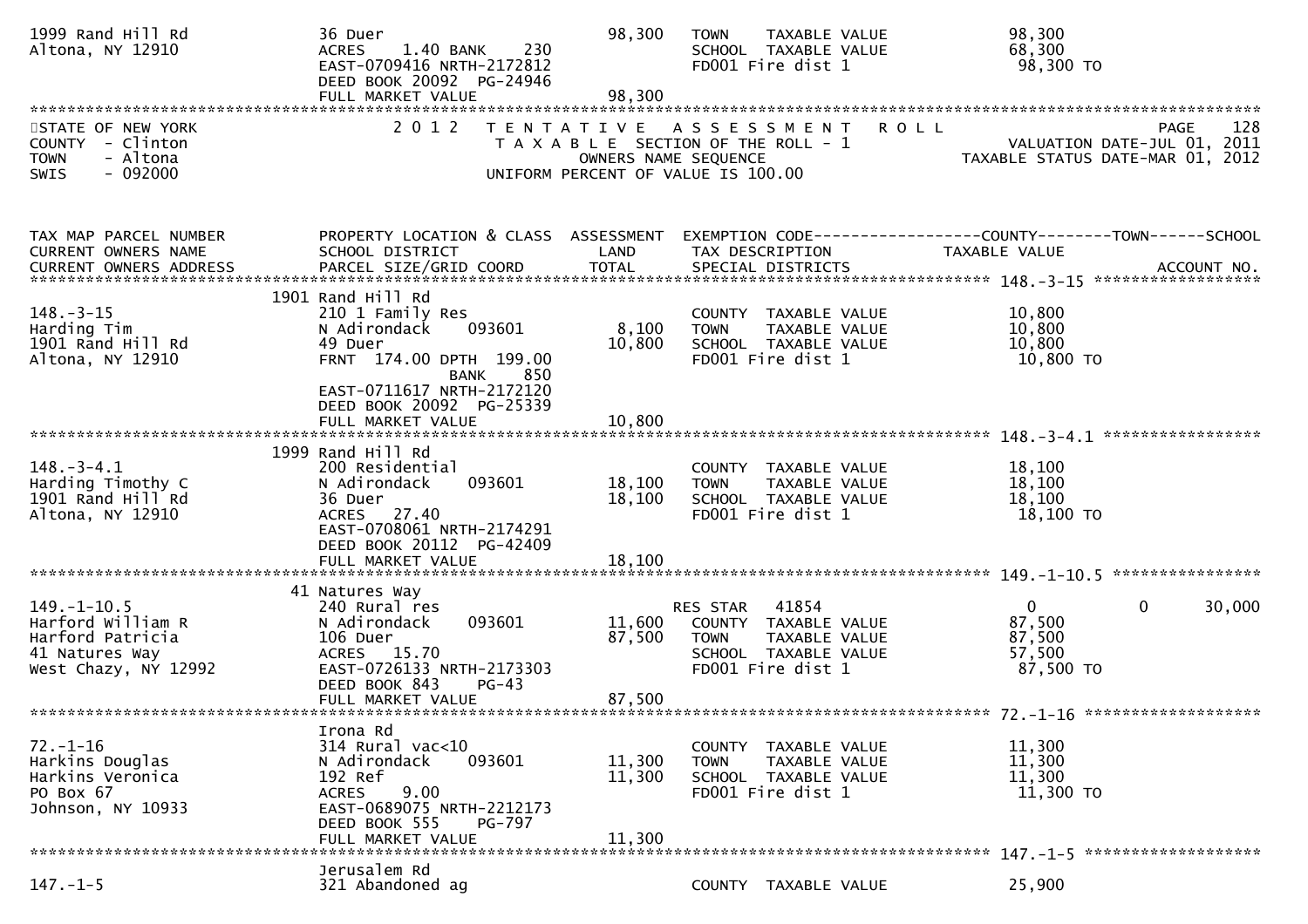| Harmon Michael F<br>Harmon Sharron M<br>1983 Rand Hill Rd<br>Altona, NY 12910                    | N Adirondack<br>093601<br>21 Duer<br>68.00<br><b>ACRES</b><br>EAST-0705370 NRTH-2173029<br>DEED BOOK 20112 PG-38202                                                                    | 25,900<br>25,900                                                                                                            | <b>TOWN</b>                       | <b>TAXABLE VALUE</b><br>SCHOOL TAXABLE VALUE<br>FD001 Fire dist 1                                                          |                                                                | 25,900<br>25,900<br>25,900 TO                                        |                |        |
|--------------------------------------------------------------------------------------------------|----------------------------------------------------------------------------------------------------------------------------------------------------------------------------------------|-----------------------------------------------------------------------------------------------------------------------------|-----------------------------------|----------------------------------------------------------------------------------------------------------------------------|----------------------------------------------------------------|----------------------------------------------------------------------|----------------|--------|
|                                                                                                  |                                                                                                                                                                                        |                                                                                                                             |                                   |                                                                                                                            |                                                                |                                                                      |                |        |
| STATE OF NEW YORK<br>COUNTY - Clinton<br>- Altona<br><b>TOWN</b><br>$-092000$<br><b>SWIS</b>     | 2 0 1 2                                                                                                                                                                                | TENTATIVE ASSESSMENT<br>T A X A B L E SECTION OF THE ROLL - 1<br>OWNERS NAME SEQUENCE<br>UNIFORM PERCENT OF VALUE IS 100.00 |                                   |                                                                                                                            | <b>ROLL</b>                                                    | VALUATION DATE-JUL 01, 2011<br>TAXABLE STATUS DATE-MAR 01, 2012      | PAGE           | 129    |
| TAX MAP PARCEL NUMBER<br>CURRENT OWNERS NAME<br>CURRENT OWNERS ADDRESS                           | PROPERTY LOCATION & CLASS ASSESSMENT<br>SCHOOL DISTRICT                                                                                                                                | LAND                                                                                                                        |                                   | TAX DESCRIPTION                                                                                                            | EXEMPTION CODE------------------COUNTY--------TOWN------SCHOOL | <b>TAXABLE VALUE</b>                                                 |                |        |
| $148.-3-6.1$<br>Harmon Michael F<br>Harmon Sharron M<br>1983 Rand Hill Rd<br>Altona, NY 12910    | 1983 Rand Hill Rd<br>210 1 Family Res<br>093601<br>N Adirondack<br>36 Duer<br>850<br>1.10 BANK<br><b>ACRES</b><br>EAST-0709754 NRTH-2172800<br>DEED BOOK 20112 PG-38202                | 9,900<br>87,000                                                                                                             | RES STAR<br><b>TOWN</b>           | 41854<br>COUNTY TAXABLE VALUE<br>TAXABLE VALUE<br>SCHOOL TAXABLE VALUE<br>FD001 Fire dist 1                                |                                                                | 0<br>87,000<br>87,000<br>57,000<br>87,000 TO                         | $\overline{0}$ | 30,000 |
|                                                                                                  | FULL MARKET VALUE                                                                                                                                                                      | 87,000                                                                                                                      |                                   |                                                                                                                            |                                                                |                                                                      |                |        |
| $104. - 1 - 2$<br>Harrell III Agless J<br>270 Devils Den Rd<br>Altona, NY 12910                  | 270 Devils Den Rd<br>210 1 Family Res<br>093601<br>N Adirondack<br>132 Ref<br>4.00 BANK<br><b>ACRES</b><br>890<br>EAST-0710093 NRTH-2202311<br>DEED BOOK 20011 PG-33438                | 8,300<br>63,700                                                                                                             | <b>TOWN</b>                       | COUNTY TAXABLE VALUE<br>TAXABLE VALUE<br>SCHOOL TAXABLE VALUE<br>FD001 Fire dist 1<br>LT001 Altona light 1                 |                                                                | 63,700<br>63,700<br>63,700<br>63,700 TO<br>63,700 TO                 |                |        |
|                                                                                                  | FULL MARKET VALUE                                                                                                                                                                      | 63,700                                                                                                                      |                                   |                                                                                                                            |                                                                |                                                                      |                |        |
| $71.1 - 1 - 18$<br>Harriman Paul W<br>Harriman Evette<br>4942 Rt 11<br>Ellenburg Depot, NY 12935 | 4942 Rt 11<br>210 1 Family Res<br>N Adirondack<br>093601<br>Bm<br>9.70 BANK<br>080<br><b>ACRES</b><br>EAST-0676705 NRTH-2213801<br>DEED BOOK 922<br><b>PG-216</b><br>FULL MARKET VALUE | 12,200<br>83,400<br>83,400                                                                                                  | RES STAR<br><b>TOWN</b>           | 41854<br>COUNTY TAXABLE VALUE<br>TAXABLE VALUE<br>SCHOOL TAXABLE VALUE<br>FD002 Ellenburg fire 21<br>LT002 Altona light 21 |                                                                | $\mathbf{0}$<br>83,400<br>83,400<br>53,400<br>83,400 TO<br>83,400 TO | $\mathbf{0}$   | 30,000 |
|                                                                                                  |                                                                                                                                                                                        |                                                                                                                             |                                   |                                                                                                                            |                                                                |                                                                      |                |        |
| $76. - 3 - 5$<br>Harris Stephen J<br>Harris Tricia L<br>2038 Miner Farm Rd<br>Altona, NY 12910   | 2038 Miner Farm Rd<br>210 1 Family Res<br>Northeastern Cl 092801<br>50 Ref<br>1.20<br><b>ACRES</b><br>EAST-0736934 NRTH-2209546<br>DEED BOOK 20021 PG-46252<br>FULL MARKET VALUE       | 6,600<br>72,200<br>72,200                                                                                                   | RES STAR<br>COUNTY<br><b>TOWN</b> | 41854<br>TAXABLE VALUE<br>TAXABLE VALUE<br>SCHOOL TAXABLE VALUE<br>FD001 Fire dist 1                                       |                                                                | $\bf{0}$<br>72,200<br>72,200<br>42,200<br>72,200 TO                  | 0              | 30,000 |
|                                                                                                  | 52 Canaan Rd                                                                                                                                                                           |                                                                                                                             |                                   |                                                                                                                            |                                                                |                                                                      |                |        |
| $71. - 4 - 1.1$                                                                                  | 210 1 Family Res                                                                                                                                                                       |                                                                                                                             | RES STAR                          | 41854                                                                                                                      |                                                                | 0                                                                    | 0              | 30,000 |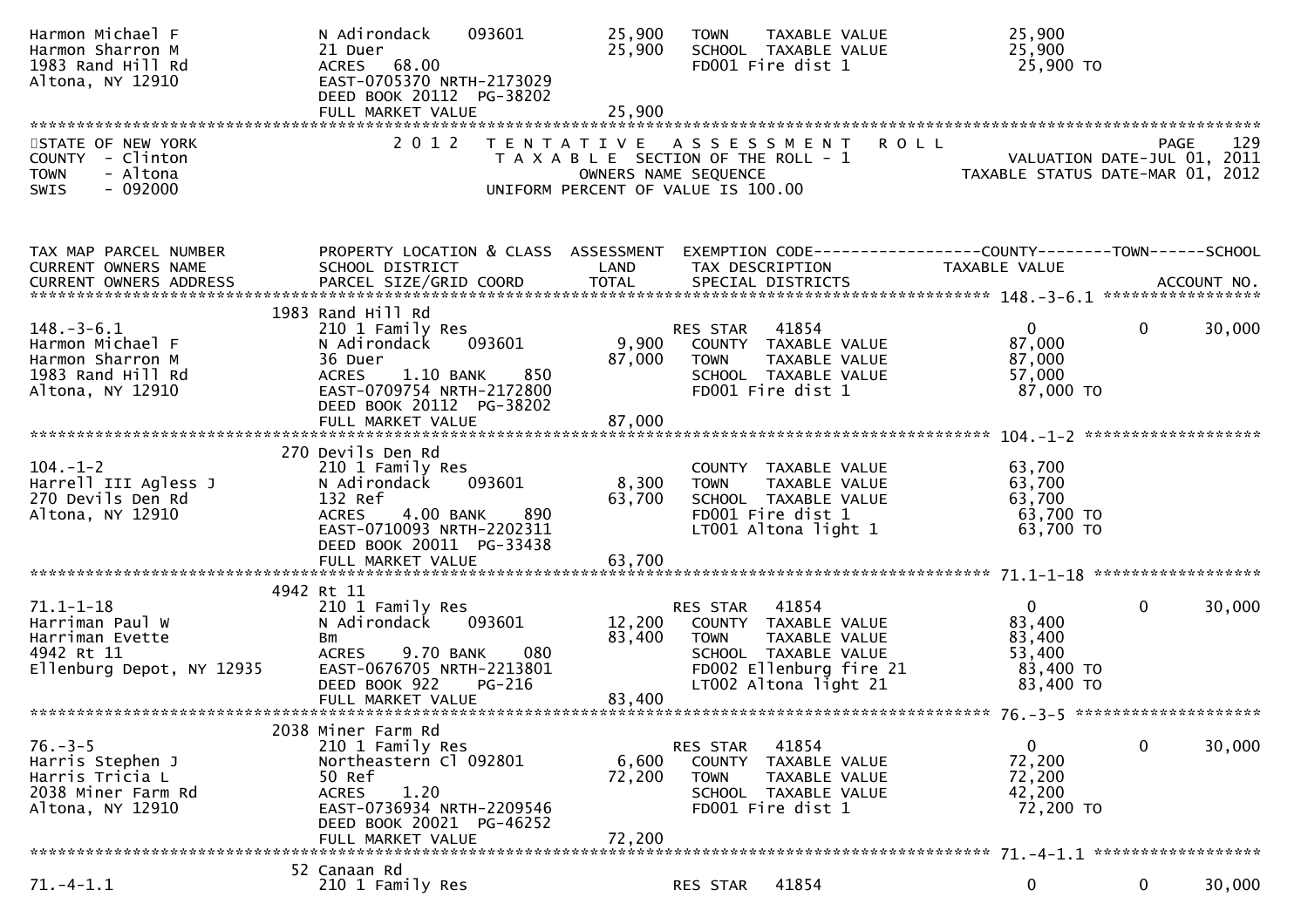| Hart Delbert Jr<br>Hart Melissa<br>PO Box 201<br>Ellenburg Depot, NY 12935                        | 093601<br>N Adirondack<br>Bm<br>1.20<br><b>ACRES</b><br>EAST-0675275 NRTH-2214793<br>DEED BOOK 20072 PG-6001                                                                                     | 6,500<br>79,000            | COUNTY TAXABLE VALUE<br>TAXABLE VALUE<br><b>TOWN</b><br>SCHOOL TAXABLE VALUE<br>FD002 Ellenburg fire 21<br>LT002 Altona light 21               | 79,000<br>79,000<br>49,000<br>79,000 TO<br>79,000 TO                                                 |
|---------------------------------------------------------------------------------------------------|--------------------------------------------------------------------------------------------------------------------------------------------------------------------------------------------------|----------------------------|------------------------------------------------------------------------------------------------------------------------------------------------|------------------------------------------------------------------------------------------------------|
|                                                                                                   |                                                                                                                                                                                                  | 79,000                     |                                                                                                                                                |                                                                                                      |
| STATE OF NEW YORK<br>COUNTY - Clinton<br>- Altona<br><b>TOWN</b><br>SWIS<br>$-092000$             | 2 0 1 2                                                                                                                                                                                          |                            | TENTATIVE ASSESSMENT<br>T A X A B L E SECTION OF THE ROLL - 1<br>OWNERS NAME SEQUENCE<br>UNIFORM PERCENT OF VALUE IS 100.00                    | 130<br><b>ROLL</b><br><b>PAGE</b><br>VALUATION DATE-JUL 01, 2011<br>TAXABLE STATUS DATE-MAR 01, 2012 |
| TAX MAP PARCEL NUMBER<br>CURRENT OWNERS NAME<br><b>CURRENT OWNERS ADDRESS</b>                     | PROPERTY LOCATION & CLASS ASSESSMENT<br>SCHOOL DISTRICT                                                                                                                                          | LAND                       | TAX DESCRIPTION                                                                                                                                | EXEMPTION CODE------------------COUNTY--------TOWN------SCHOOL<br>TAXABLE VALUE                      |
| $74. - 1 - 15.5$<br>Hart Malayna A<br>3 Overlook Circle<br>Plattsburgh, NY 12901                  | 3 Overlook Circle<br>322 Rural vac>10<br>093601<br>N Adirondack<br>ACRES 12.50<br>EAST-0717699 NRTH-2213345<br>DEED BOOK 20102 PG-32546<br>FULL MARKET VALUE                                     | 12,900<br>12,900<br>12,900 | COUNTY TAXABLE VALUE<br><b>TOWN</b><br>TAXABLE VALUE<br>SCHOOL TAXABLE VALUE<br>FD001 Fire dist 1                                              | 12,900<br>12,900<br>12,900<br>12,900 TO                                                              |
| $135. - 1 - 18.11$<br>Harvey Linda L<br>Peryea William H<br>161 Harvey Rd<br>West Chazy, NY 12992 | 161 Harvey Rd<br>312 Vac w/imprv<br>093601<br>N Adirondack<br><b>ACRES</b><br>1.90<br>EAST-0734085 NRTH-2179663<br>DEED BOOK 20031 PG-62679<br>FULL MARKET VALUE                                 | 9,500<br>15,000<br>15,000  | COUNTY TAXABLE VALUE<br>TAXABLE VALUE<br><b>TOWN</b><br>SCHOOL TAXABLE VALUE<br>FD001 Fire dist 1                                              | 15,000<br>15,000<br>15,000<br>15,000 TO                                                              |
| $88.14 - 2 - 11$<br>Hawksby Robert<br>Hawksby Shirley<br>47 Pinewood Dr<br>Altona, NY 12910       | 47 Pinewood Dr<br>270 Mfg housing<br>N Adirondack<br>093601<br>Stonewall Bk 10 Pg 123 Lo<br>FRNT 64.90 DPTH 160.00<br>EAST-0698499 NRTH-2204778<br>DEED BOOK 20031 PG-63580<br>FULL MARKET VALUE | 17,000<br>17,000           | AGED COUN 41802<br>41834<br>4,800 SR STAR<br>COUNTY TAXABLE VALUE<br><b>TOWN</b><br>TAXABLE VALUE<br>SCHOOL TAXABLE VALUE<br>FD001 Fire dist 1 | 0<br>3,400<br>0<br>17,000<br>$\mathbf{0}$<br>$\Omega$<br>13,600<br>17,000<br>0<br>17,000 TO          |
| $133. - 1 - 14$<br>Hayes Daniel D Jr<br>309 Bradford Rd<br>Plattsburgh, NY 12901                  | Purdy Rd<br>910 Priv forest<br>093601<br>N Adirondack<br>66 Duer<br>54.25<br><b>ACRES</b><br>EAST-0712638 NRTH-2181028<br>DEED BOOK 825<br><b>PG-116</b><br>FULL MARKET VALUE                    | 21,800<br>21,800<br>21,800 | COUNTY TAXABLE VALUE<br>TAXABLE VALUE<br><b>TOWN</b><br>SCHOOL TAXABLE VALUE<br>FD001 Fire dist 1                                              | 21,800<br>21,800<br>21,800<br>21,800 TO                                                              |
| $133. - 1 - 12$<br>Hayes Daniel David Jr<br>309 Bradford Rd                                       | Purdy Rd<br>910 Priv forest<br>093601<br>N Adirondack<br>66 Duer                                                                                                                                 | 24,600<br>24,600           | <b>COUNTY</b><br>TAXABLE VALUE<br><b>TOWN</b><br>TAXABLE VALUE<br>SCHOOL TAXABLE VALUE                                                         | 24,600<br>24,600<br>24,600                                                                           |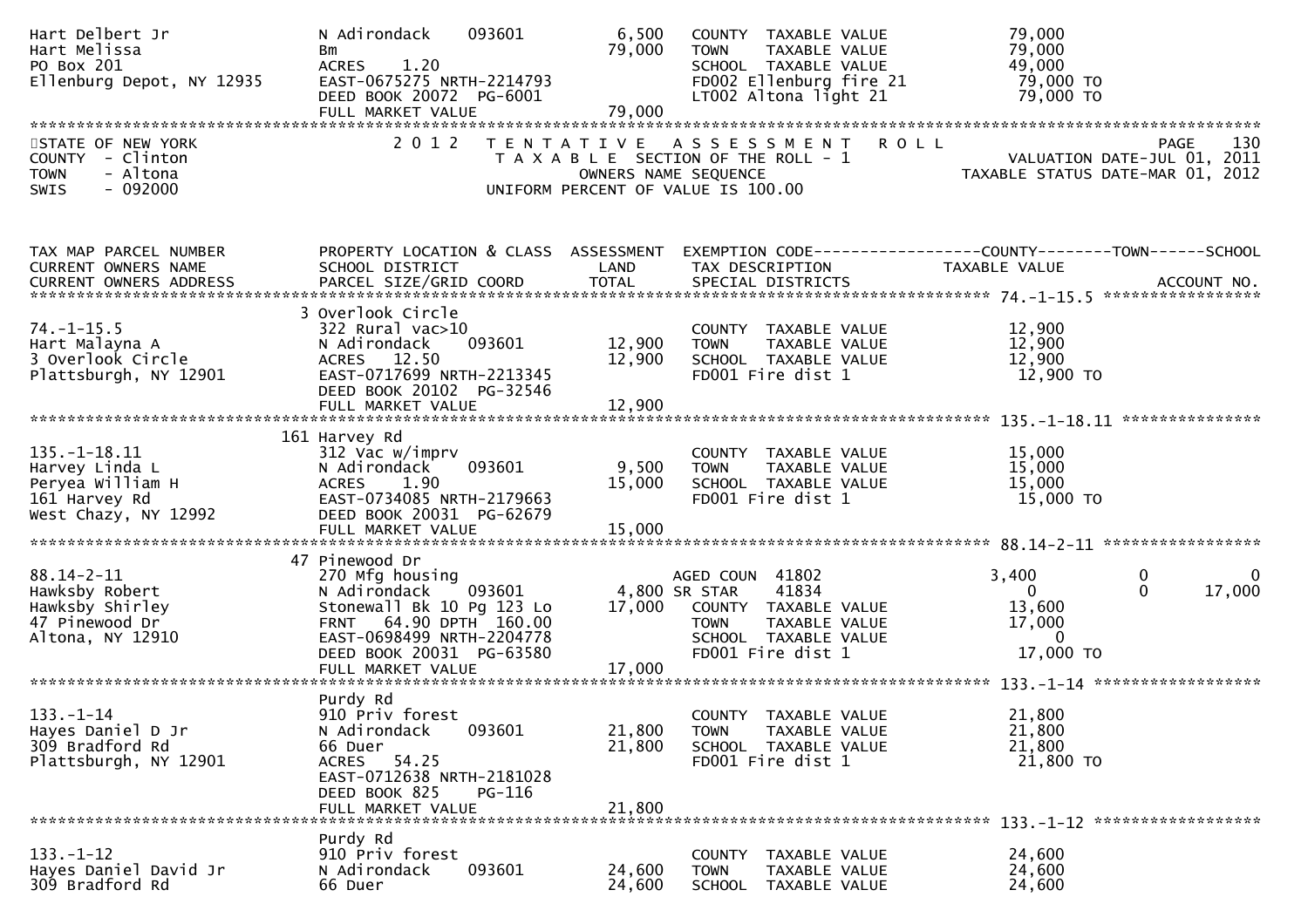| Plattsburgh, NY 12901                                                                                                                                   | ACRES 72.00<br>EAST-0714518 NRTH-2180808<br>DEED BOOK 99001 PG-11071<br>FULL MARKET VALUE                                                                            | 24,600                                    | FD001 Fire dist 1                                                                                                     | 24,600 TO                                                           |             |
|---------------------------------------------------------------------------------------------------------------------------------------------------------|----------------------------------------------------------------------------------------------------------------------------------------------------------------------|-------------------------------------------|-----------------------------------------------------------------------------------------------------------------------|---------------------------------------------------------------------|-------------|
| STATE OF NEW YORK<br>COUNTY - Clinton<br>- Altona<br><b>TOWN</b><br>$-092000$<br>SWIS                                                                   | 2 0 1 2                                                                                                                                                              | T E N T A T I V E<br>OWNERS NAME SEQUENCE | <b>ROLL</b><br>A S S E S S M E N T<br>T A X A B L E SECTION OF THE ROLL - 1<br>UNIFORM PERCENT OF VALUE IS 100.00     | VALUATION DATE-JUL 01, 2011<br>TAXABLE STATUS DATE-MAR 01, 2012     | PAGE<br>131 |
| TAX MAP PARCEL NUMBER<br><b>CURRENT OWNERS NAME</b>                                                                                                     | PROPERTY LOCATION & CLASS ASSESSMENT<br>SCHOOL DISTRICT                                                                                                              | LAND                                      | EXEMPTION CODE-----------------COUNTY-------TOWN------SCHOOL<br>TAX DESCRIPTION                                       | TAXABLE VALUE                                                       |             |
| $133. - 1 - 3$<br>Hayes Daniel Jr.<br>305 Bradford Rd<br>Plattsburgh, NY 12901                                                                          | Duley Rd<br>321 Abandoned ag<br>N Adirondack<br>093601<br>67 Duer<br>ACRES 150.00<br>EAST-0713929 NRTH-2184057<br>DEED BOOK 20112 PG-43711<br>FULL MARKET VALUE      | 34,400<br>34,400<br>34,400                | COUNTY TAXABLE VALUE<br>TAXABLE VALUE<br><b>TOWN</b><br>SCHOOL TAXABLE VALUE<br>FD001 Fire dist 1                     | 34,400<br>34,400<br>34,400<br>34,400 TO                             |             |
| $103. - 1 - 1$<br>Hazen Ron<br>Hazen Gisella<br>3321 South County Trail<br>West Kingston, RI 02892                                                      | Alder Bend Rd<br>321 Abandoned ag<br>093601<br>N Adirondack<br>161 Ref<br>ACRES 119.40<br>EAST-0696842 NRTH-2201704<br>DEED BOOK 99001 PG-07684<br>FULL MARKET VALUE | 36,200<br>36,200<br>36,200                | COUNTY TAXABLE VALUE<br>TAXABLE VALUE<br><b>TOWN</b><br>SCHOOL TAXABLE VALUE<br>FD001 Fire dist 1                     | 36,200<br>36,200<br>36,200<br>36,200 TO                             |             |
| $72. - 1 - 15.1$<br>Hebert Harlan<br>983 Irona Rd<br>Ellenburg Depot, NY 12935<br>MAY BE SUBJECT TO PAYMENT                                             | Irona Rd<br>321 Abandoned ag<br>093601<br>N Adirondack<br>Lot 184 Ref<br>ACRES 16.00<br>EAST-0690664 NRTH-2212262<br>DEED BOOK 570<br>PG-874                         | 14,300<br>14,300                          | AGRI DISTR 41720<br>COUNTY TAXABLE VALUE<br><b>TOWN</b><br>TAXABLE VALUE<br>SCHOOL TAXABLE VALUE<br>FD001 Fire dist 1 | 8,924<br>8,924<br>5,376<br>5,376<br>5,376<br>14,300 TO              | 8,924       |
| $72. - 1 - 17$<br>Hebert Harlan<br>Hebert Susan<br>983 Forest Rd<br>Ellenburg Depot, NY 12935<br>MAY BE SUBJECT TO PAYMENT<br>UNDER AGDIST LAW TIL 2016 | Irona Rd<br>$322$ Rural vac $>10$<br>093601<br>N Adirondack<br>191 Ref<br>ACRES 112.80<br>EAST-0686039 NRTH-2210867<br>DEED BOOK 569<br>PG-650<br>FULL MARKET VALUE  | 47,400<br>47,400<br>47,400                | AGRI DISTR 41720<br>COUNTY TAXABLE VALUE<br>TAXABLE VALUE<br><b>TOWN</b><br>SCHOOL TAXABLE VALUE<br>FD001 Fire dist 1 | $\mathbf{0}$<br>$\bf{0}$<br>47,400<br>47,400<br>47,400<br>47,400 TO |             |
| $72. - 1 - 17.11$<br>Hebert Harlan                                                                                                                      | 981-983 Irona Rd<br>112 Dairy farm<br>093601<br>N Adirondack                                                                                                         |                                           | AGRI DISTR 41720<br>56,400 RES STAR<br>41854                                                                          | 0<br>0<br>$\mathbf 0$<br>$\mathbf{0}$                               | 0<br>30,000 |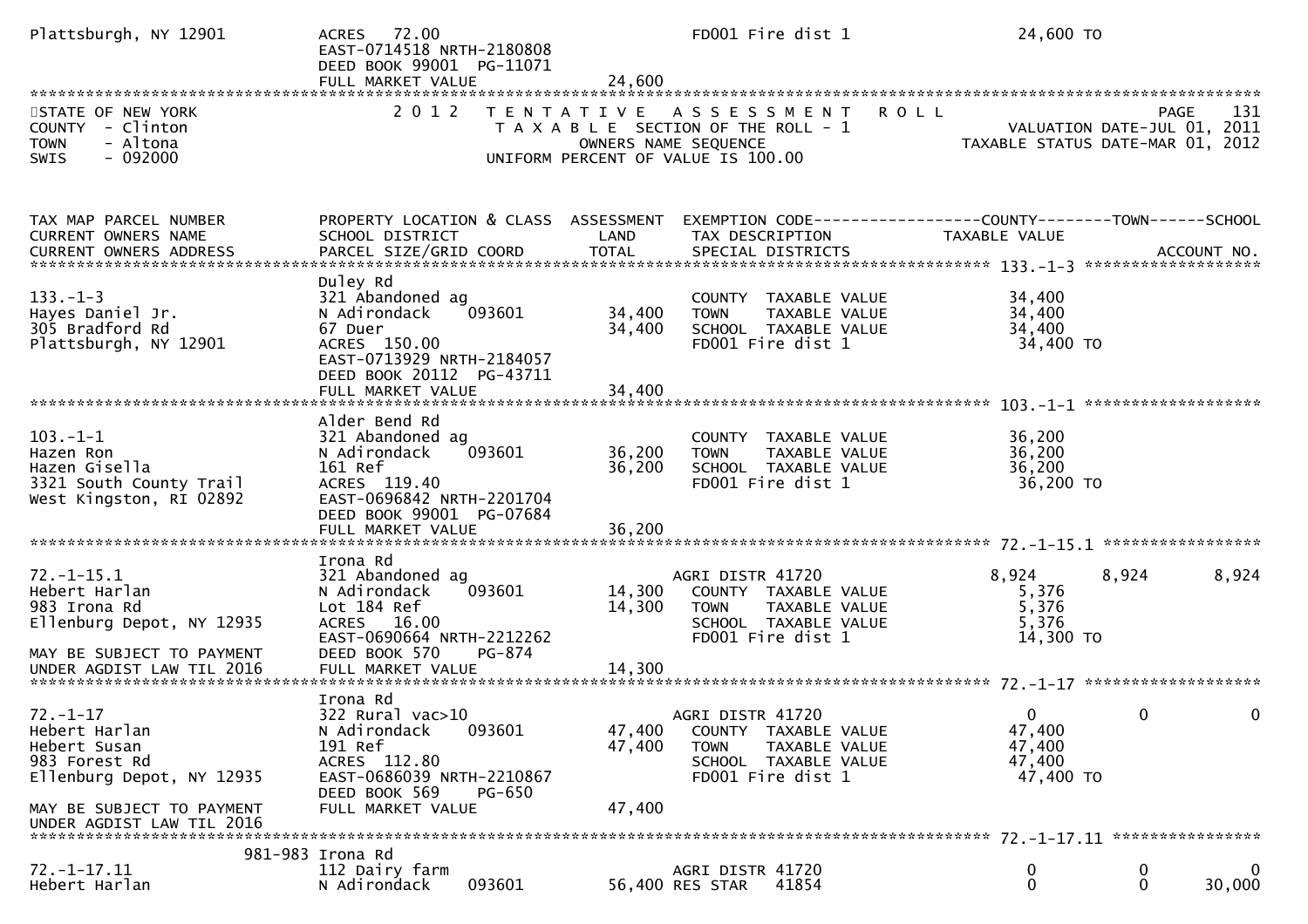| Hebert Susan<br>983 Irona Rd<br>Ellenburg Depot, NY 12935<br>MAY BE SUBJECT TO PAYMENT              | ACRES 188.50<br>EAST-0689601 NRTH-2209939<br>DEED BOOK 570<br>PG-874<br>FULL MARKET VALUE                                                                                          | 118,000<br>118,000          | COUNTY TAXABLE VALUE<br>TAXABLE VALUE<br><b>TOWN</b><br>SCHOOL TAXABLE VALUE<br>FD001 Fire dist 1                                              | 118,000<br>118,000<br>88,000<br>118,000 TO                                      |             |
|-----------------------------------------------------------------------------------------------------|------------------------------------------------------------------------------------------------------------------------------------------------------------------------------------|-----------------------------|------------------------------------------------------------------------------------------------------------------------------------------------|---------------------------------------------------------------------------------|-------------|
| UNDER AGDIST LAW TIL 2016                                                                           |                                                                                                                                                                                    |                             |                                                                                                                                                |                                                                                 |             |
| STATE OF NEW YORK<br>COUNTY - Clinton<br>- Altona<br><b>TOWN</b><br>$-092000$<br><b>SWIS</b>        | 2 0 1 2                                                                                                                                                                            | T E N T A T I V E           | A S S E S S M E N T<br><b>ROLL</b><br>T A X A B L E SECTION OF THE ROLL - 1<br>OWNERS NAME SEQUENCE<br>UNIFORM PERCENT OF VALUE IS 100.00      | VALUATION DATE-JUL 01, 2011<br>TAXABLE STATUS DATE-MAR 01, 2012                 | 132<br>PAGE |
| TAX MAP PARCEL NUMBER<br>CURRENT OWNERS NAME                                                        | PROPERTY LOCATION & CLASS ASSESSMENT<br>SCHOOL DISTRICT                                                                                                                            | LAND                        | TAX DESCRIPTION                                                                                                                                | EXEMPTION CODE------------------COUNTY--------TOWN------SCHOOL<br>TAXABLE VALUE |             |
| $72. - 1 - 20.11$<br>Hebert Harlan N<br>Hebert Susan F<br>983 Irona Rd<br>Ellenburg Depot, NY 12935 | Forest Rd<br>$314$ Rural vac<10<br>N Adirondack<br>093601<br>Lot 191 Ref Tr<br>9.40<br><b>ACRES</b><br>EAST-0688039 NRTH-2211559                                                   | 12,100<br>12,100            | AGRI DISTR 41720<br>COUNTY TAXABLE VALUE<br><b>TOWN</b><br>TAXABLE VALUE<br>SCHOOL TAXABLE VALUE<br>FD001 Fire dist 1                          | 7,215<br>7,215<br>4,885<br>4,885<br>4,885<br>12,100 TO                          | 7,215       |
| MAY BE SUBJECT TO PAYMENT<br>UNDER AGDIST LAW TIL 2016                                              | DEED BOOK 813<br><b>PG-70</b><br>FULL MARKET VALUE                                                                                                                                 | 12,100                      |                                                                                                                                                |                                                                                 |             |
| $103. - 1 - 19.3$                                                                                   | 20/23 Riverbend Rd<br>240 Rural res                                                                                                                                                |                             | 41854<br>RES STAR                                                                                                                              | $\mathbf{0}$<br>$\mathbf{0}$                                                    | 30,000      |
| Heller Payant Nettie D<br>Payant Steven D<br>20 Riverbend Rd<br>Altona, NY 12910                    | 093601<br>N Adirondack<br>Lot 159 Ref Tr<br>ACRES 92.10<br>EAST-0700726 NRTH-2196040<br>DEED BOOK 1002<br>PG-119                                                                   | 30,700<br>108,200           | COUNTY TAXABLE VALUE<br><b>TOWN</b><br>TAXABLE VALUE<br>SCHOOL TAXABLE VALUE<br>FD001 Fire dist 1                                              | 108,200<br>108,200<br>78,200<br>108,200 TO                                      |             |
|                                                                                                     |                                                                                                                                                                                    |                             |                                                                                                                                                |                                                                                 |             |
| $89.1 - 2 - 34$<br>Hemingway Andrew<br>Hemingway Sandra<br>PO Box 37<br>Altona, NY 12910            | 526 Devils Den Rd<br>220 2 Family Res<br>N Adirondack<br>093601<br>11 Ref<br>FRNT 132.00 DPTH 297.00<br>EAST-0711075 NRTH-2208134<br>DEED BOOK 593<br>PG-1053<br>FULL MARKET VALUE | 6,300<br>101,900<br>101,900 | 41854<br>RES STAR<br>COUNTY TAXABLE VALUE<br>TAXABLE VALUE<br><b>TOWN</b><br>SCHOOL TAXABLE VALUE<br>FD001 Fire dist 1<br>LT001 Altona light 1 | $\overline{0}$<br>0<br>101,900<br>101,900<br>71,900<br>101,900 TO<br>101,900 TO | 30,000      |
|                                                                                                     |                                                                                                                                                                                    |                             |                                                                                                                                                |                                                                                 |             |
| $88. - 1 - 7$<br>Hemingway Anthony<br>7 Leander Ln<br>Morrisonville, NY 12962                       | Stark Rd<br>321 Abandoned ag<br>N Adirondack<br>093601<br>Lot 136 Ref<br>ACRES 229.80<br>EAST-0706823 NRTH-2204883<br>DEED BOOK 20031 PG-51714                                     | 42,000<br>42,000            | COUNTY TAXABLE VALUE<br><b>TOWN</b><br>TAXABLE VALUE<br>SCHOOL TAXABLE VALUE<br>FD001 Fire dist 1                                              | 42,000<br>42,000<br>42,000<br>42,000 TO                                         |             |
|                                                                                                     | FULL MARKET VALUE                                                                                                                                                                  | 42,000                      |                                                                                                                                                |                                                                                 |             |
|                                                                                                     | 540 Rock Rd                                                                                                                                                                        |                             |                                                                                                                                                |                                                                                 |             |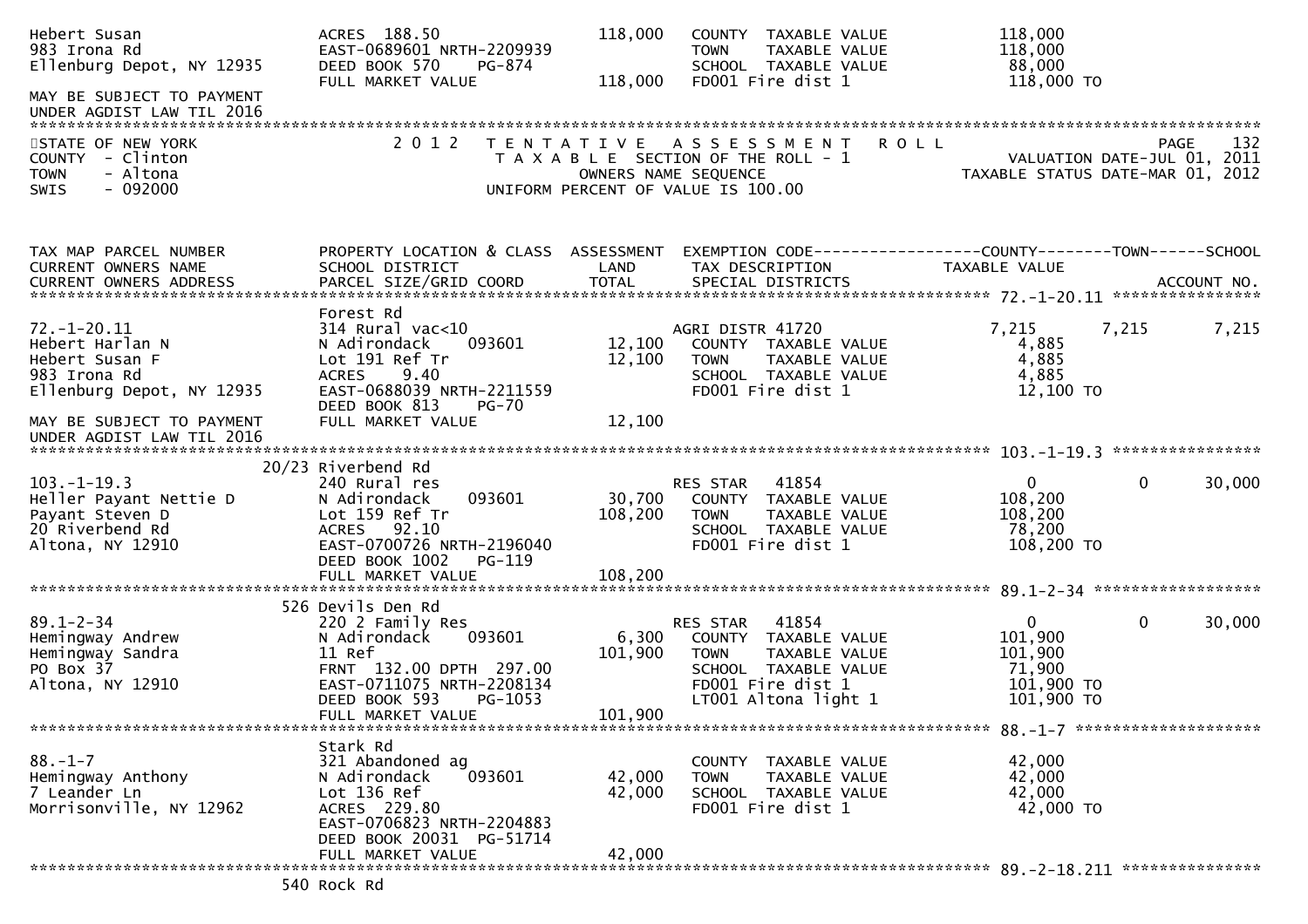| $89. -2 - 18.211$<br>Hemingway Barbara A<br>Hemingway Emily<br>540 Rock Rd<br>Altona, NY 12910 | 270 Mfg housing<br>093601<br>N Adirondack<br>Lot 109 Ref Tr<br>FRNT 100.00 DPTH 200.00<br>EAST-0711121 NRTH-2203061<br>DEED BOOK 20092 PG-27507 | 12,000           | RES STAR 41854<br>5,800 COUNTY TAXABLE VALUE<br>TAXABLE VALUE<br><b>TOWN</b><br>SCHOOL TAXABLE VALUE<br>FD001 Fire dist 1<br>LT001 Altona light 1 | $\overline{0}$<br>$\mathbf{0}$<br>12,000<br>12,000<br>12,000<br>$\overline{\mathbf{0}}$<br>12,000 TO<br>12,000 TO |
|------------------------------------------------------------------------------------------------|-------------------------------------------------------------------------------------------------------------------------------------------------|------------------|---------------------------------------------------------------------------------------------------------------------------------------------------|-------------------------------------------------------------------------------------------------------------------|
| STATE OF NEW YORK                                                                              | 2 0 1 2                                                                                                                                         |                  | TENTATIVE ASSESSMENT ROLL                                                                                                                         | 133<br>PAGE                                                                                                       |
| COUNTY - Clinton<br><b>TOWN</b><br>- Altona<br>$-092000$<br><b>SWIS</b>                        |                                                                                                                                                 |                  | T A X A B L E SECTION OF THE ROLL - 1<br>OWNERS NAME SEQUENCE<br>UNIFORM PERCENT OF VALUE IS 100.00                                               | 133<br>VALUATION DATE-JUL 01, 2011<br>TAXABLE STATIIS DATE-MAR 01 2013                                            |
| TAX MAP PARCEL NUMBER<br>CURRENT OWNERS NAME                                                   | SCHOOL DISTRICT                                                                                                                                 | LAND             | TAX DESCRIPTION                                                                                                                                   | PROPERTY LOCATION & CLASS ASSESSMENT EXEMPTION CODE----------------COUNTY-------TOWN------SCHOOL<br>TAXABLE VALUE |
|                                                                                                |                                                                                                                                                 |                  |                                                                                                                                                   |                                                                                                                   |
| $74. - 1 - 10.1$                                                                               | Joe Wood Rd<br>321 Abandoned ag                                                                                                                 |                  |                                                                                                                                                   | 26,600                                                                                                            |
| Hemingway Charles                                                                              | N Adirondack<br>093601                                                                                                                          | 26,600           | COUNTY TAXABLE VALUE<br><b>TOWN</b><br>TAXABLE VALUE                                                                                              | 26,600                                                                                                            |
| Hemingway Diane                                                                                | 112 Ref                                                                                                                                         | 26,600           | SCHOOL TAXABLE VALUE                                                                                                                              | 26,600                                                                                                            |
| 2902 Route 11<br>Mooers Forks, NY 12959                                                        | ACRES 82.30<br>EAST-0714462 NRTH-2216049<br>DEED BOOK 20102 PG-31173                                                                            |                  | FD001 Fire dist 1                                                                                                                                 | 26,600 TO                                                                                                         |
|                                                                                                |                                                                                                                                                 |                  |                                                                                                                                                   |                                                                                                                   |
|                                                                                                | 3049 Miner Farm Rd                                                                                                                              |                  |                                                                                                                                                   |                                                                                                                   |
| $89. - 2 - 4.12$                                                                               | 210 1 Family Res                                                                                                                                |                  | RES STAR 41854                                                                                                                                    | $\mathbf{0}$<br>$\overline{0}$<br>30,000                                                                          |
| Hemingway Charles E Jr<br>Kimball Alicia                                                       | 093601<br>N Adirondack<br>Lot 110                                                                                                               | 55,000           | 7,000 COUNTY TAXABLE VALUE<br><b>TOWN</b><br>TAXABLE VALUE                                                                                        | 55,000<br>55,000                                                                                                  |
| 3049 Miner Farm Rd                                                                             | ACRES 1.80                                                                                                                                      |                  | SCHOOL TAXABLE VALUE                                                                                                                              | 25,000                                                                                                            |
| Altona, NY 12910                                                                               | EAST-0713041 NRTH-2206999                                                                                                                       |                  | FD001 Fire dist 1                                                                                                                                 | 55,000 TO                                                                                                         |
|                                                                                                | DEED BOOK 20061 PG-98651                                                                                                                        |                  | LT001 Altona light 1                                                                                                                              | 55,000 TO                                                                                                         |
|                                                                                                |                                                                                                                                                 |                  |                                                                                                                                                   |                                                                                                                   |
| $148. - 2 - 14$                                                                                | 1886 Rand Hill Rd<br>210 1 Family Res                                                                                                           |                  | COUNTY TAXABLE VALUE                                                                                                                              | 127,700                                                                                                           |
| Hemingway Clarence                                                                             | N Adirondack<br>093601                                                                                                                          | 7,100            | TAXABLE VALUE<br><b>TOWN</b>                                                                                                                      | 127,700                                                                                                           |
| 3733 Rt 11                                                                                     | 49 Duer                                                                                                                                         | 127,700          | SCHOOL TAXABLE VALUE                                                                                                                              | 127,700                                                                                                           |
| Mooers Forks, NY 12959-1915                                                                    | FRNT 90.70 DPTH 250.00<br>080<br><b>BANK</b><br>EAST-0712084 NRTH-2172241                                                                       |                  | FD001 Fire dist 1                                                                                                                                 | 127,700 TO                                                                                                        |
|                                                                                                | DEED BOOK 923<br><b>PG-91</b>                                                                                                                   |                  |                                                                                                                                                   |                                                                                                                   |
|                                                                                                | FULL MARKET VALUE                                                                                                                               | 127,700          |                                                                                                                                                   |                                                                                                                   |
|                                                                                                | 84 ARMC Way                                                                                                                                     |                  |                                                                                                                                                   |                                                                                                                   |
| $74. - 1 - 8.3$                                                                                | 321 Abandoned ag<br>093601                                                                                                                      |                  | COUNTY TAXABLE VALUE                                                                                                                              | 13,700                                                                                                            |
| Hemingway David J<br>Aubrey Joe F Sr                                                           | N Adirondack<br>Lot 112 Ref Tr                                                                                                                  | 13,700<br>13,700 | <b>TOWN</b><br>TAXABLE VALUE<br>SCHOOL TAXABLE VALUE                                                                                              | 13,700<br>13,700                                                                                                  |
| 391 Gilbert Rd                                                                                 | ACRES 19.00                                                                                                                                     |                  | FD001 Fire dist 1                                                                                                                                 | 13,700 TO                                                                                                         |
| Mooers, NY 12958                                                                               | EAST-0713436 NRTH-2212961<br>DEED BOOK 20001 PG-22636                                                                                           |                  |                                                                                                                                                   |                                                                                                                   |
|                                                                                                | FULL MARKET VALUE                                                                                                                               | 13,700           |                                                                                                                                                   |                                                                                                                   |
|                                                                                                |                                                                                                                                                 |                  |                                                                                                                                                   |                                                                                                                   |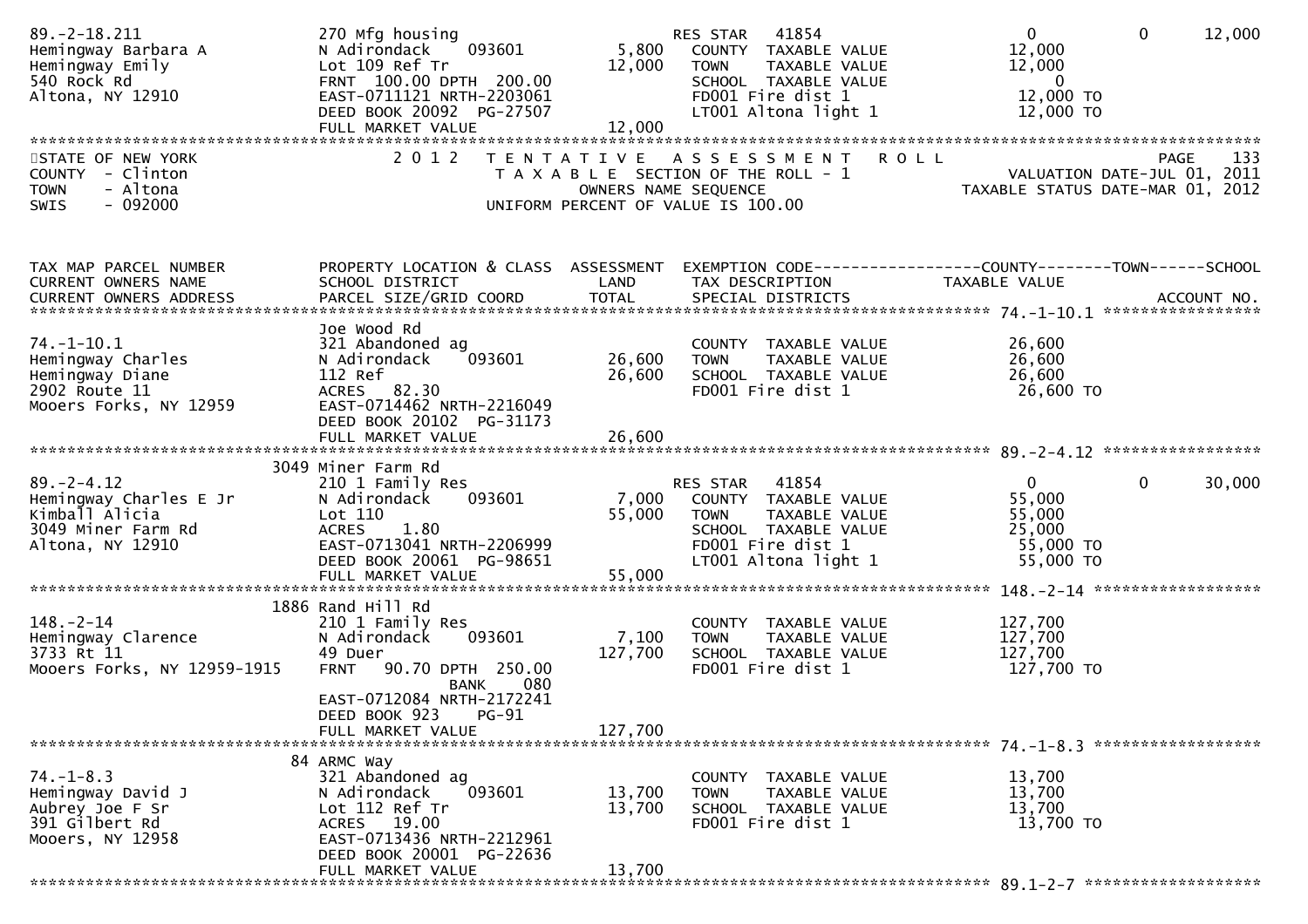| $89.1 - 2 - 7$<br>Hendrie Herman E Jr<br>Hendrie Penny L<br>69 Station St<br>Altona, NY 12910          | 69 Station St<br>210 1 Family Res<br>093601<br>N Adirondack<br>111 Ref<br>2.10 BANK<br>085<br><b>ACRES</b><br>EAST-0711832 NRTH-2209047<br>DEED BOOK 20112 PG-42517                             | 7,200<br>52,400<br>52,400    | RES STAR 41854<br>COUNTY TAXABLE VALUE<br>TAXABLE VALUE<br>TOWN<br>SCHOOL TAXABLE VALUE<br>FD001 Fire dist 1<br>LT001 Altona light 1       | $\overline{0}$<br>$\mathbf{0}$<br>52,400<br>52,400<br>22,400<br>52,400 TO<br>52,400 TO | 30,000 |
|--------------------------------------------------------------------------------------------------------|-------------------------------------------------------------------------------------------------------------------------------------------------------------------------------------------------|------------------------------|--------------------------------------------------------------------------------------------------------------------------------------------|----------------------------------------------------------------------------------------|--------|
| STATE OF NEW YORK<br>COUNTY - Clinton<br>- Altona<br><b>TOWN</b><br><b>SWIS</b><br>$-092000$           | 2 0 1 2                                                                                                                                                                                         |                              | TENTATIVE ASSESSMENT<br><b>ROLL</b><br>T A X A B L E SECTION OF THE ROLL - 1<br>OWNERS NAME SEQUENCE<br>UNIFORM PERCENT OF VALUE IS 100.00 | <b>PAGE</b><br>VALUATION DATE-JUL 01, 2011<br>TAXABLE STATUS DATE-MAR 01, 2012         | 134    |
| TAX MAP PARCEL NUMBER<br>CURRENT OWNERS NAME<br><b>CURRENT OWNERS ADDRESS</b>                          | SCHOOL DISTRICT                                                                                                                                                                                 | LAND                         | PROPERTY LOCATION & CLASS ASSESSMENT EXEMPTION CODE----------------COUNTY-------TOWN------SCHOOL<br>TAX DESCRIPTION                        | TAXABLE VALUE                                                                          |        |
| $75. - 1 - 14.3$<br>Herbst William H<br>Yetman Dorothy<br>964 Newbridge Rd<br>North Bellmore, NY 11710 | Miner Farm Rd<br>321 Abandoned ag<br>Northeastern Cl 092801<br>ACRES 12.00<br>EAST-0732344 NRTH-2208737<br>DEED BOOK 592<br>PG-467<br>FULL MARKET VALUE                                         | 12,800<br>12,800<br>12,800   | COUNTY TAXABLE VALUE<br><b>TOWN</b><br>TAXABLE VALUE<br>SCHOOL TAXABLE VALUE<br>FD001 Fire dist 1                                          | 12,800<br>12,800<br>12,800<br>12,800 TO                                                |        |
| $91. - 1 - 7.1$<br>Hilton Fred Jr<br>Hilton Dorothy<br>PO Box 30<br>Mooers, NY 12958                   | 3 Mayott Rd<br>270 Mfg housing<br>Northeastern Cl 092801<br>50 Ref Tr<br>5.50<br><b>ACRES</b><br>EAST-0734877 NRTH-2207653<br>DEED BOOK 732<br>$PG-33$                                          | 9,200<br>24,700              | 41854<br>RES STAR<br>COUNTY TAXABLE VALUE<br><b>TOWN</b><br>TAXABLE VALUE<br>SCHOOL TAXABLE VALUE<br>FD001 Fire dist 1                     | $\mathbf{0}$<br>$\mathbf{0}$<br>24,700<br>24,700<br>$\mathbf{0}$<br>24,700 TO          | 24,700 |
| $71.1 - 1 - 5$<br>Himelwright Jack L<br>4017 Clinton Ave<br>Klamath Falls, OR 97603                    | 1 Sunderlands Way<br>210 1 Family Res<br>093601<br>N Adirondack<br>Benjamin Moore Patent<br>FRNT 75.00 DPTH 45.00<br>EAST-0675327 NRTH-2213935<br>DEED BOOK 20092 PG-24784<br>FULL MARKET VALUE | 2,500<br>23,500<br>23,500    | COUNTY TAXABLE VALUE<br><b>TOWN</b><br>TAXABLE VALUE<br>SCHOOL TAXABLE VALUE<br>FD002 Ellenburg fire 21<br>$LT002$ Altona light 21         | 23,500<br>23,500<br>23,500<br>23,500 TO<br>23,500 TO                                   |        |
| $71. -4 - 14.52$<br>Hogan Robert P<br>Hogan Laurie J<br>2086 Plank Rd<br>Ellenburg Depot, NY 12935     | 2086 Plank Rd<br>210 1 Family Res<br>093601<br>N Adirondack<br>Lot Bm<br>36.10<br>ACRES<br>EAST-0676387 NRTH-2210548<br>DEED BOOK 99001 PG-08419<br>FULL MARKET VALUE                           | 19,500<br>225,000<br>225,000 | 41854<br>RES STAR<br>COUNTY TAXABLE VALUE<br>TAXABLE VALUE<br><b>TOWN</b><br>SCHOOL TAXABLE VALUE<br>FD002 Ellenburg fire 21               | 0<br>0<br>225,000<br>225,000<br>195,000<br>225,000 TO                                  | 30,000 |
|                                                                                                        | 8 Bloomer St                                                                                                                                                                                    |                              |                                                                                                                                            |                                                                                        |        |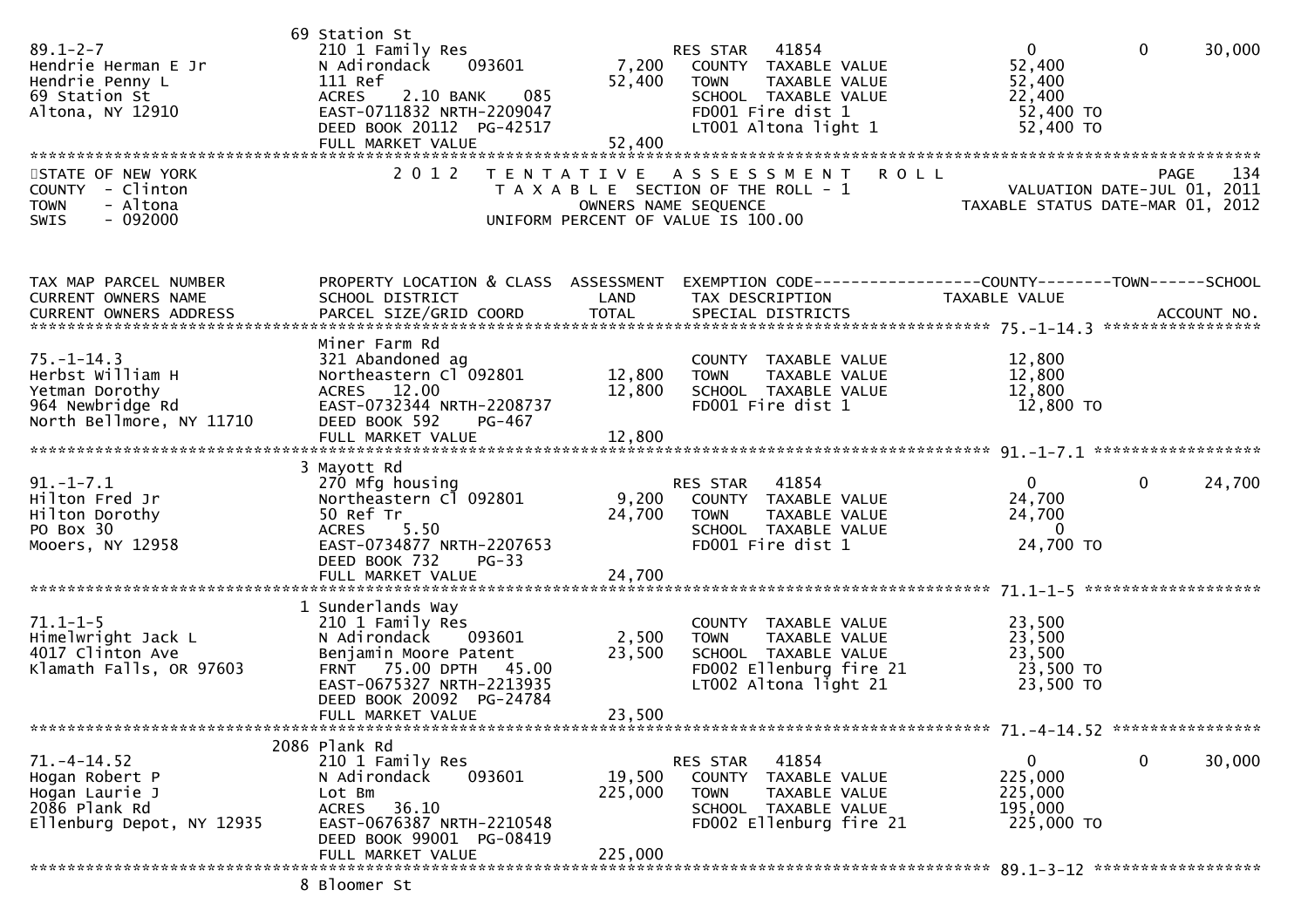| $89.1 - 3 - 12$<br>Holcomb Jason G<br>8 Bloomer St<br>Altona, NY 12910                                                       | 210 1 Family Res<br>093601<br>N Adirondack<br>110 Ref<br>FRNT 119.00 DPTH 282.00<br>EAST-0712373 NRTH-2207212<br>DEED BOOK 20072 PG-4311             | 61,600<br>61,600 | RES STAR 41854<br>6,200 COUNTY TAXABLE VALUE<br>TAXABLE VALUE<br>TOWN<br>SCHOOL TAXABLE VALUE<br>FD001 Fire dist 1<br>LT001 Altona light 1      | $\overline{0}$<br>61,600<br>61,600<br>31,600<br>61,600 TO<br>61,600 TO | $\mathbf 0$<br>30,000       |
|------------------------------------------------------------------------------------------------------------------------------|------------------------------------------------------------------------------------------------------------------------------------------------------|------------------|-------------------------------------------------------------------------------------------------------------------------------------------------|------------------------------------------------------------------------|-----------------------------|
| STATE OF NEW YORK                                                                                                            | 2 0 1 2                                                                                                                                              |                  | TENTATIVE ASSESSMENT ROLL                                                                                                                       |                                                                        | 135<br>PAGE                 |
| COUNTY - Clinton<br>- Altona<br><b>TOWN</b><br>$-092000$<br>SWIS                                                             |                                                                                                                                                      |                  | T A X A B L E SECTION OF THE ROLL - 1<br>OWNERS NAME SEQUENCE<br>UNIFORM PERCENT OF VALUE IS 100.00                                             | TAXABLE STATUS DATE-MAR 01, 2012                                       | VALUATION DATE-JUL 01, 2011 |
| TAX MAP PARCEL NUMBER                                                                                                        | PROPERTY LOCATION & CLASS ASSESSMENT EXEMPTION CODE----------------COUNTY-------TOWN------SCHOOL                                                     |                  |                                                                                                                                                 |                                                                        |                             |
| CURRENT OWNERS NAME                                                                                                          | SCHOOL DISTRICT                                                                                                                                      | <b>LAND</b>      | TAX DESCRIPTION                                                                                                                                 | TAXABLE VALUE                                                          |                             |
|                                                                                                                              | 1173 Alder Bend Rd                                                                                                                                   |                  |                                                                                                                                                 |                                                                        |                             |
| $102. - 1 - 11.3$<br>Holland John<br>Parent Linda<br>1173 Alder Bend Rd<br>Altona, NY 12910                                  | 210 1 Family Res<br>093601<br>N Adirondack<br>187 Ref<br>FRNT 78.00 DPTH 250.00<br>EAST-0694744 NRTH-2194681                                         | 65,000           | RES STAR 41854<br>5,200 COUNTY TAXABLE VALUE<br>TAXABLE VALUE<br>TOWN<br>SCHOOL TAXABLE VALUE<br>FD001 Fire dist 1                              | $\mathbf{0}$<br>65,000<br>65,000<br>35,000<br>65,000 TO                | $\mathbf 0$<br>30,000       |
|                                                                                                                              | DEED BOOK 20082 PG-13743                                                                                                                             |                  |                                                                                                                                                 |                                                                        |                             |
|                                                                                                                              |                                                                                                                                                      |                  |                                                                                                                                                 |                                                                        |                             |
| $148. - 1 - 15$<br>Holland Patrick<br>Holland Catherine<br>Attn: Richard Treutle<br>3 Brookside Trl<br>Monroe, NY 10950-9802 | Rand Hill Rd<br>$314$ Rural vac< $10$<br>093601<br>N Adirondack<br>Lot 36 Duer<br>ACRES 8.50<br>EAST-0707377 NRTH-2174815<br>DEED BOOK 517<br>PG-388 | 12,800<br>12,800 | COUNTY TAXABLE VALUE<br>TAXABLE VALUE<br><b>TOWN</b><br>SCHOOL TAXABLE VALUE<br>FD001 Fire dist 1                                               | 12,800<br>12,800<br>12,800<br>12,800 TO                                |                             |
|                                                                                                                              |                                                                                                                                                      |                  |                                                                                                                                                 |                                                                        |                             |
| $149. - 1 - 9$<br>Hornell David T<br>Sequin Gerald M<br>34 Hornell Way<br>West Chazy, NY 12992                               | Murtagh Hill Rd<br>321 Abandoned ag<br>093601<br>N Adirondack<br>128 Duer<br>ACRES 53.10<br>EAST-0730090 NRTH-2173640<br>DEED BOOK 20112 PG-44568    | 18,700<br>18,700 | COUNTY TAXABLE VALUE<br><b>TOWN</b><br>TAXABLE VALUE<br>SCHOOL TAXABLE VALUE<br>FD001 Fire dist 1                                               | 18,700<br>18,700<br>18,700<br>18,700 TO                                |                             |
|                                                                                                                              | FULL MARKET VALUE                                                                                                                                    | 18,700           |                                                                                                                                                 |                                                                        |                             |
|                                                                                                                              | 34 Hornell Way                                                                                                                                       |                  | 96 PCT OF VALUE USED FOR EXEMPTION PURPOSES                                                                                                     |                                                                        |                             |
| $149. - 1 - 11.22$<br>Hornell David T<br>34 Hornell Way<br>West Chazy, NY 12992                                              | 240 Rural res<br>093601<br>N Adirondack<br>Lot 113 Duers<br>ACRES 19.50<br>EAST-0727593 NRTH-2173529<br>DEED BOOK 784<br>$PG-153$                    | 86,300           | WARCOMALL 41131<br>41834<br>12,500 SR STAR<br>COUNTY TAXABLE VALUE<br><b>TOWN</b><br>TAXABLE VALUE<br>SCHOOL TAXABLE VALUE<br>FD001 Fire dist 1 | 20,712<br>20,712<br>0<br>65,588<br>65,588<br>24,100<br>86,300 TO       | 0<br>62,200<br>0            |
|                                                                                                                              | FULL MARKET VALUE                                                                                                                                    | 86.300           |                                                                                                                                                 |                                                                        |                             |
|                                                                                                                              | 22 Merrywood Dr                                                                                                                                      |                  |                                                                                                                                                 |                                                                        |                             |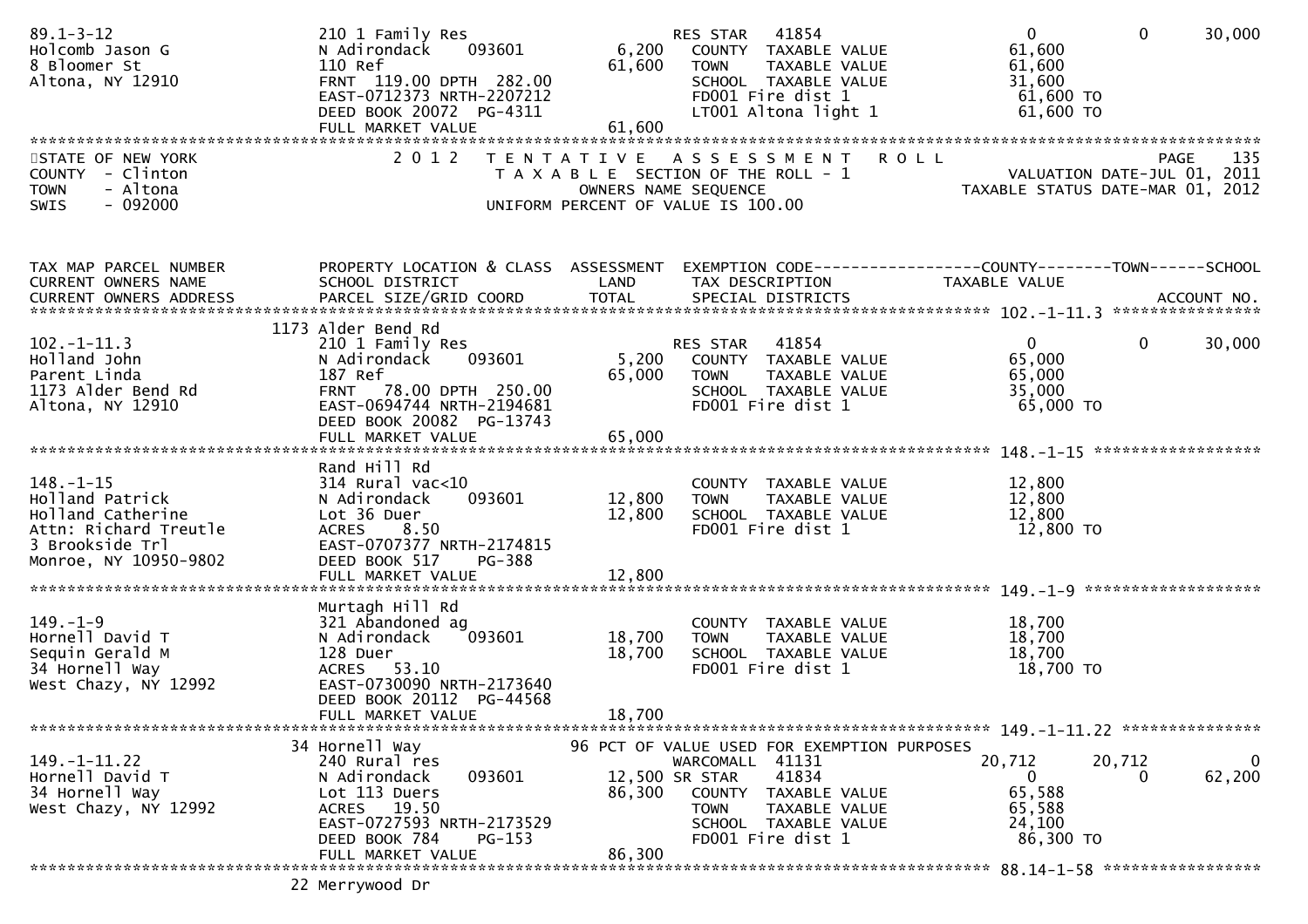| $88.14 - 1 - 58$<br>Hosler Raymond J<br>Hosler Annette N<br>PO Box 444<br>Chazy, NY 12921    | 260 Seasonal res<br>N Adirondack<br>093601<br>Stonewall Acres Lot 58<br>FRNT 103.40 DPTH 128.63<br>EAST-0700171 NRTH-2203461<br>DEED BOOK 20072 PG-11257                               | 4,100<br>17,500            | COUNTY TAXABLE VALUE<br>TAXABLE VALUE<br><b>TOWN</b><br>SCHOOL TAXABLE VALUE<br>FD001 Fire dist 1                      | 17,500<br>17,500<br>17,500<br>17,500 TO                 |                                                                                       |
|----------------------------------------------------------------------------------------------|----------------------------------------------------------------------------------------------------------------------------------------------------------------------------------------|----------------------------|------------------------------------------------------------------------------------------------------------------------|---------------------------------------------------------|---------------------------------------------------------------------------------------|
|                                                                                              |                                                                                                                                                                                        |                            |                                                                                                                        |                                                         |                                                                                       |
| STATE OF NEW YORK<br>COUNTY - Clinton<br><b>TOWN</b><br>- Altona<br>$-092000$<br><b>SWIS</b> | 2 0 1 2                                                                                                                                                                                | OWNERS NAME SEQUENCE       | TENTATIVE ASSESSMENT<br>T A X A B L E SECTION OF THE ROLL - 1<br>UNIFORM PERCENT OF VALUE IS 100.00                    | <b>ROLL</b>                                             | 136<br><b>PAGE</b><br>VALUATION DATE-JUL 01, 2011<br>TAXABLE STATUS DATE-MAR 01, 2012 |
| TAX MAP PARCEL NUMBER<br>CURRENT OWNERS NAME                                                 | PROPERTY LOCATION & CLASS ASSESSMENT<br>SCHOOL DISTRICT                                                                                                                                | LAND                       | TAX DESCRIPTION                                                                                                        | TAXABLE VALUE                                           |                                                                                       |
| $148. - 2 - 13.3$<br>Hough Grace<br>27 Trudo Rd<br>Altona, NY 12910                          | 27 Trudo Rd<br>270 Mfg housing<br>093601<br>N Adirondack<br>Lot 49 Duer's Patent<br>2.00<br><b>ACRES</b><br>EAST-0712551 NRTH-2172516<br>DEED BOOK 20011 PG-29859<br>FULL MARKET VALUE | 9,600<br>44,000<br>44,000  | RES STAR<br>41854<br>COUNTY TAXABLE VALUE<br>TAXABLE VALUE<br><b>TOWN</b><br>SCHOOL TAXABLE VALUE<br>FD001 Fire dist 1 | $\mathbf{0}$<br>44,000<br>44,000<br>14,000<br>44,000 TO | 0<br>30,000                                                                           |
|                                                                                              |                                                                                                                                                                                        |                            |                                                                                                                        |                                                         |                                                                                       |
| $150. - 1 - 8.12$<br>Howard Craig J<br>84 Recore Rd<br>West Chazy, NY 12992                  | 84 Recore Rd<br>270 Mfg housing<br>N Adirondack<br>093601<br>Lot 129 Duer Patent<br>FRNT 180.00 DPTH 239.00<br>EAST-0735457 NRTH-2175526<br>DEED BOOK 20011 PG-29496                   | 8,600<br>46,800            | 41854<br>RES STAR<br>COUNTY TAXABLE VALUE<br><b>TOWN</b><br>TAXABLE VALUE<br>SCHOOL TAXABLE VALUE<br>FD001 Fire dist 1 | $\mathbf{0}$<br>46,800<br>46,800<br>16,800<br>46,800 TO | $\mathbf{0}$<br>30,000                                                                |
|                                                                                              |                                                                                                                                                                                        |                            |                                                                                                                        |                                                         |                                                                                       |
| $133. - 1 - 7.1$<br>Hoy Ron<br>Lester Gary<br>1258 Cumberland Hd Rd<br>Plattsburgh, NY 12901 | Purdy Rd<br>910 Priv forest<br>093601<br>N Adirondack<br>76 Duer<br>ACRES 130.10<br>EAST-0717204 NRTH-2179287<br>DEED BOOK 20021 PG-42935<br>FULL MARKET VALUE                         | 20,500<br>20,500<br>20,500 | COUNTY TAXABLE VALUE<br>TAXABLE VALUE<br><b>TOWN</b><br>SCHOOL TAXABLE VALUE<br>FD001 Fire dist 1                      | 20,500<br>20,500<br>20,500<br>20,500 TO                 |                                                                                       |
|                                                                                              |                                                                                                                                                                                        |                            |                                                                                                                        |                                                         |                                                                                       |
| $148. - 2 - 21.1$<br>Hoy Ronald M<br>1258 Cumberland Head Rd<br>Plattsburgh, NY 12901        | Rand Hill Rd<br>314 Rural vac<10<br>093601<br>N Adirondack<br>36 Duer<br>3.30<br><b>ACRES</b><br>EAST-0709500 NRTH-2174333<br>DEED BOOK 20092 PG-24280<br>FULL MARKET VALUE            | 10,200<br>10,200<br>10,200 | COUNTY TAXABLE VALUE<br>TAXABLE VALUE<br><b>TOWN</b><br>SCHOOL TAXABLE VALUE<br>FD001 Fire dist 1                      | 10,200<br>10,200<br>10,200<br>10,200 TO                 |                                                                                       |
|                                                                                              | Rand Hill Rd                                                                                                                                                                           |                            |                                                                                                                        |                                                         |                                                                                       |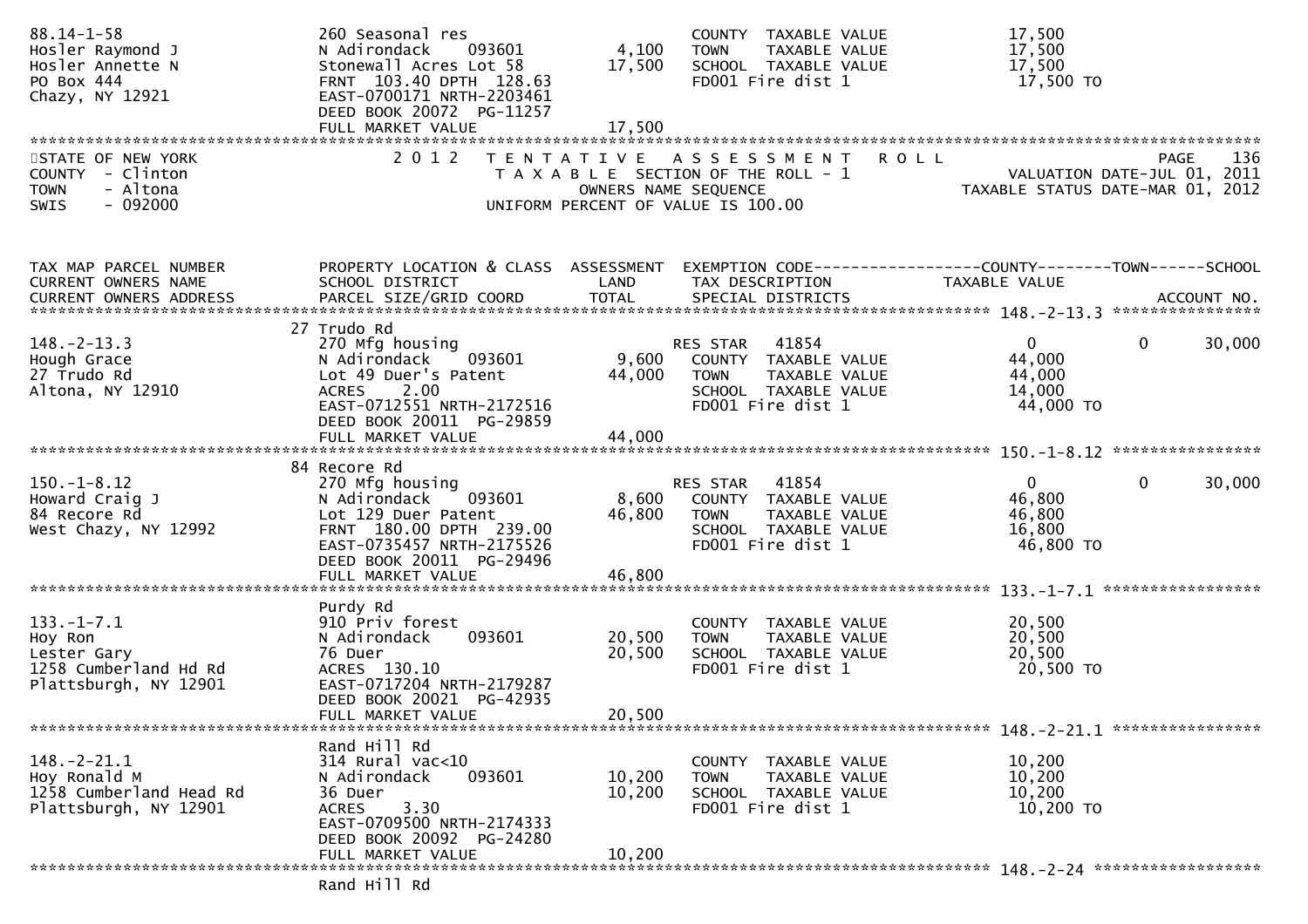| $148. - 2 - 24$<br>Hoy Ronald M<br>1258 Cumberland Hd Rd<br>Plattsburgh, NY 12901                                                   | 910 Priv forest<br>093601<br>N Adirondack<br>65 Duer<br>ACRES 227.20<br>EAST-0714324 NRTH-2177893<br>DEED BOOK 20041 PG-68247                                                                                       | 43,400<br>43,400           | COUNTY TAXABLE VALUE<br><b>TOWN</b><br>TAXABLE VALUE<br>SCHOOL TAXABLE VALUE<br>FD001 Fire dist 1                                |                                                                                | 43,400<br>43,400<br>43,400<br>43,400 TO                     |                    |
|-------------------------------------------------------------------------------------------------------------------------------------|---------------------------------------------------------------------------------------------------------------------------------------------------------------------------------------------------------------------|----------------------------|----------------------------------------------------------------------------------------------------------------------------------|--------------------------------------------------------------------------------|-------------------------------------------------------------|--------------------|
| STATE OF NEW YORK<br>COUNTY - Clinton<br>- Altona<br><b>TOWN</b><br>SWIS<br>- 092000                                                |                                                                                                                                                                                                                     |                            | 2012 TENTATIVE ASSESSMENT<br>T A X A B L E SECTION OF THE ROLL - 1<br>OWNERS NAME SEQUENCE<br>UNIFORM PERCENT OF VALUE IS 100.00 | <b>ROLL</b><br>VALUATION DATE-JUL 01, 2011<br>TAXABLE STATUS DATE-MAR 01, 2012 |                                                             | 137<br><b>PAGE</b> |
| TAX MAP PARCEL NUMBER<br>CURRENT OWNERS NAME                                                                                        | PROPERTY LOCATION & CLASS ASSESSMENT<br>SCHOOL DISTRICT                                                                                                                                                             | LAND                       | TAX DESCRIPTION                                                                                                                  |                                                                                | TAXABLE VALUE                                               |                    |
| $135. - 1 - 18.243$<br>Huntley Cathy A<br>Attn: Mike Sherman & Shirley B Lot 130 Duerville<br>128 Harvey Rd<br>West Chazy, NY 12992 | 128 Harvey Rd<br>210 1 Family Res<br>N Adirondack 093601<br>ACRES<br>1.50<br>EAST-0734592 NRTH-2179035<br>DEED BOOK 20011 PG-31577                                                                                  |                            | RES STAR 41854<br>9,300   COUNTY  TAXABLE VALUE<br>96,500   TOWN    TAXABLE VALUE<br>SCHOOL TAXABLE VALUE<br>FD001 Fire dist 1   |                                                                                | $\Omega$<br>96,500<br>96,500<br>66,500<br>96,500 TO         | 30,000<br>$\bf{0}$ |
| $134. - 2 - 23$<br>Hurlbut Raymond<br>789 County Rt 39<br>Massena, NY 13662                                                         | Galy Way<br>$314$ Rural vac< $10$<br>093601<br>N Adirondack<br>104 Duer<br>Stonehedge Lot 21<br>Also Title Deed 583/1119<br>ACRES 1.50<br>EAST-0724916 NRTH-2180867<br>DEED BOOK 832<br>PG-288<br>FULL MARKET VALUE | 9,100<br>9,100<br>9,100    | COUNTY TAXABLE VALUE<br><b>TOWN</b><br>TAXABLE VALUE<br>SCHOOL TAXABLE VALUE<br>FD001 Fire dist 1                                |                                                                                | 9,100<br>9,100<br>9,100<br>$9,100$ TO                       |                    |
| $72. - 1 - 11.6$<br>Hutchins Living Trust<br>HutchinsTrustee Roger & Bre Lot 183 Ref Tr<br>316 Lakewood Dr<br>Swanton, VT 05488     | Irona Rd<br>321 Abandoned ag<br>093601<br>N Adirondack<br>Survey Map 20082/16052<br>ACRES 105.90<br>EAST-0692882 NRTH-2214468<br>DEED BOOK 20051 PG-89844<br>FULL MARKET VALUE                                      | 31,900<br>31,900<br>31,900 | COUNTY TAXABLE VALUE<br>TAXABLE VALUE<br><b>TOWN</b><br>SCHOOL TAXABLE VALUE<br>FD001 Fire dist 1                                |                                                                                | 31,900<br>31,900<br>31,900<br>31,900 TO                     |                    |
| $135. - 1 - 18.25$<br>Hynes Brian P<br>Hynes Linda J<br>211 Harvey Rd<br>West Chazy, NY 12992                                       | 211 Harvey Rd<br>210 1 Family Res<br>093601<br>N Adirondack<br>Lot 131 Duers Pat<br>5.00 BANK<br>080<br><b>ACRES</b><br>EAST-0733914 NRTH-2180918<br>DEED BOOK 791<br>PG-111                                        | 11,000<br>175,000          | 41854<br>RES STAR<br>COUNTY TAXABLE VALUE<br>TAXABLE VALUE<br><b>TOWN</b><br>SCHOOL TAXABLE VALUE<br>FD001 Fire dist 1           |                                                                                | $\mathbf{0}$<br>175,000<br>175,000<br>145,000<br>175,000 TO | 0<br>30,000        |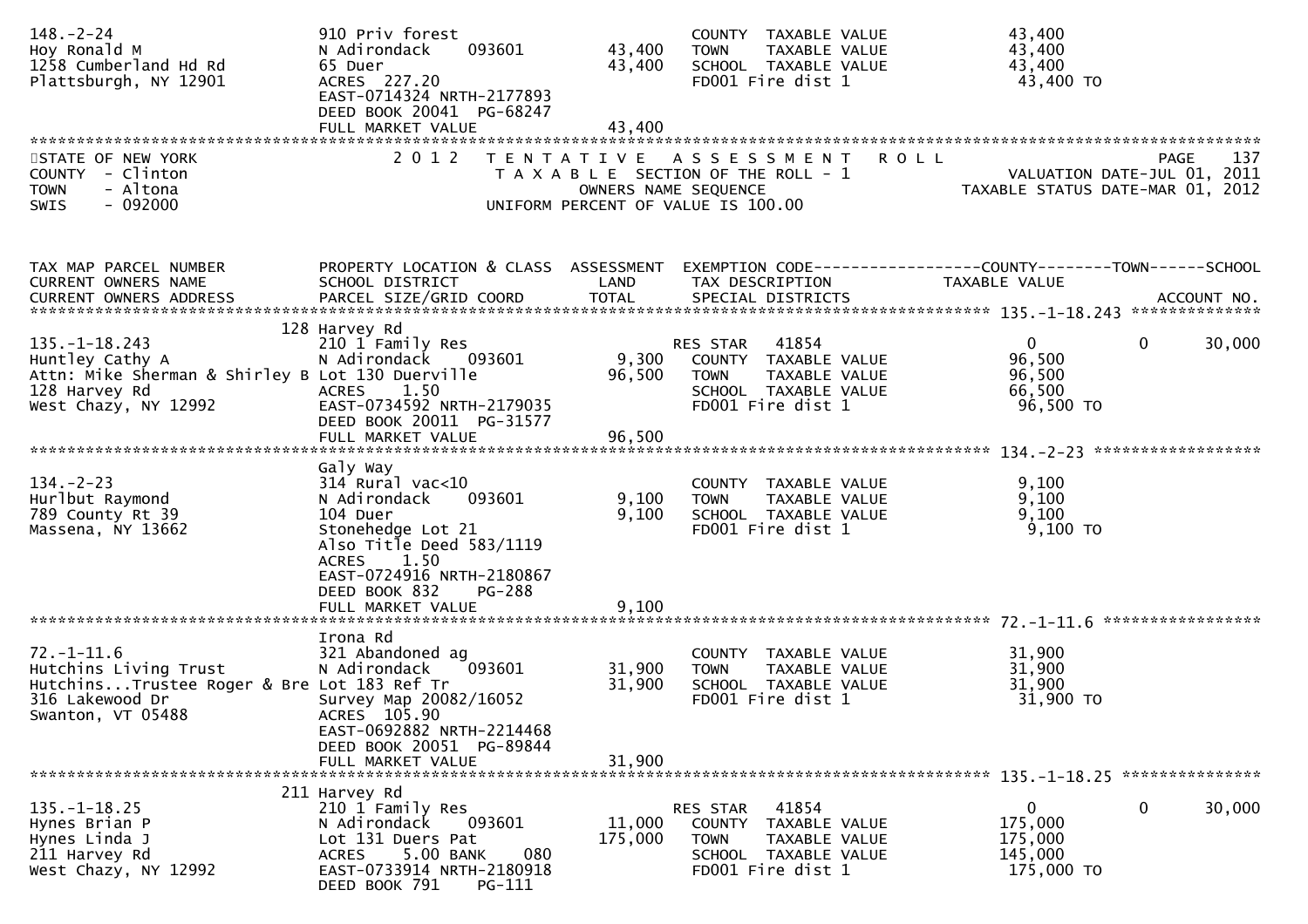| $103. - 1 - 21$<br>Iacovella Ennio<br>Iacovella Margaret<br>221 Fairfield Ave<br>Greenfield Park. QC, Canada<br>J4V1Z8 | 175 Rabideau Rd<br>240 Rural res<br>093601<br>N Adirondack<br>160 Ref<br>ACRES 49.30<br>EAST-0698990 NRTH-2195593<br>DEED BOOK 849<br><b>PG-69</b>                                | 22,200<br>57,800                          | COUNTY TAXABLE VALUE<br>TAXABLE VALUE<br><b>TOWN</b><br>SCHOOL TAXABLE VALUE<br>FD001 Fire dist 1             | 57,800<br>57,800<br>57,800<br>57,800 TO                                                  |
|------------------------------------------------------------------------------------------------------------------------|-----------------------------------------------------------------------------------------------------------------------------------------------------------------------------------|-------------------------------------------|---------------------------------------------------------------------------------------------------------------|------------------------------------------------------------------------------------------|
|                                                                                                                        | FULL MARKET VALUE                                                                                                                                                                 | 57,800                                    |                                                                                                               |                                                                                          |
|                                                                                                                        |                                                                                                                                                                                   |                                           |                                                                                                               |                                                                                          |
| STATE OF NEW YORK<br>COUNTY - Clinton<br><b>TOWN</b><br>- Altona<br>$-092000$<br><b>SWIS</b>                           | 2 0 1 2                                                                                                                                                                           | T E N T A T I V E<br>OWNERS NAME SEQUENCE | R O L L<br>A S S E S S M E N T<br>T A X A B L E SECTION OF THE ROLL - 1<br>UNIFORM PERCENT OF VALUE IS 100.00 | 138<br><b>PAGE</b><br>VALUATION DATE-JUL 01, 2011<br>TAXABLE STATUS DATE-MAR 01,<br>2012 |
| TAX MAP PARCEL NUMBER                                                                                                  | PROPERTY LOCATION & CLASS ASSESSMENT                                                                                                                                              |                                           |                                                                                                               | EXEMPTION CODE------------------COUNTY--------TOWN------SCHOOL                           |
| CURRENT OWNERS NAME                                                                                                    | SCHOOL DISTRICT                                                                                                                                                                   | LAND                                      | TAX DESCRIPTION                                                                                               | TAXABLE VALUE                                                                            |
|                                                                                                                        |                                                                                                                                                                                   |                                           |                                                                                                               |                                                                                          |
|                                                                                                                        |                                                                                                                                                                                   |                                           |                                                                                                               |                                                                                          |
| $103. - 1 - 29.23$<br>Iacovella Remo<br>Napolitano Nadie<br>451 Rue Du Chardonnay Rd<br>Laval, Quebec, Canada          | Rabideau Rd<br>$314$ Rural vac<10<br>N Adirondack<br>093601<br>Lot 160-161 Ref<br><b>ACRES</b><br>2.90<br>EAST-0698797 NRTH-2197982                                               | 7,600<br>7,600                            | COUNTY TAXABLE VALUE<br>TAXABLE VALUE<br><b>TOWN</b><br>SCHOOL TAXABLE VALUE<br>FD001 Fire dist 1             | 7,600<br>7,600<br>7,600<br>7,600 TO                                                      |
| <b>H7A OC3</b>                                                                                                         | DEED BOOK 20102 PG-34935<br>FULL MARKET VALUE                                                                                                                                     | 7,600                                     |                                                                                                               |                                                                                          |
|                                                                                                                        |                                                                                                                                                                                   |                                           |                                                                                                               |                                                                                          |
| $103. - 1 - 31$<br>Iorgolescu Vassile<br>168 Rabideau St<br>Altona, NY 12910                                           | 168 Rabideau Rd<br>270 Mfg housing<br>093601<br>N Adirondack<br>160-161 Ref<br><b>ACRES</b><br>2.00<br>EAST-0699032 NRTH-2198029<br>DEED BOOK 20011 PG-32869<br>FULL MARKET VALUE | 7,100<br>32,000<br>32,000                 | COUNTY TAXABLE VALUE<br>TAXABLE VALUE<br><b>TOWN</b><br>SCHOOL TAXABLE VALUE<br>FD001 Fire dist 1             | 32,000<br>32,000<br>32,000<br>32,000 TO                                                  |
|                                                                                                                        |                                                                                                                                                                                   |                                           |                                                                                                               |                                                                                          |
| $148. - 2 - 22.1$<br>J & N Enterprises Inc<br>1 Firehouse Ln<br>Plattsburgh, NY 12901                                  | Rand Hill Rd<br>322 Rural vac>10<br>N Adirondack<br>093601<br>36 Duer<br>ACRES 23.50<br>EAST-0709367 NRTH-2174831<br>DEED BOOK 20082 PG-17145<br>FULL MARKET VALUE                | 17,100<br>17,100<br>17,100                | COUNTY TAXABLE VALUE<br>TAXABLE VALUE<br><b>TOWN</b><br>SCHOOL TAXABLE VALUE<br>FD001 Fire dist 1             | 17,100<br>17,100<br>17,100<br>17,100 TO                                                  |
|                                                                                                                        |                                                                                                                                                                                   |                                           |                                                                                                               |                                                                                          |
| $73. - 1 - 51$<br>Jackson William<br>71 Taylor St<br>Holyoke, MA 01040                                                 | Irona Rd<br>311 Res vac land<br>N Adirondack<br>093601<br>Lot 166 Ref Tract<br>FRNT 100.00 DPTH 109.00<br>EAST-0696707 NRTH-2212752<br>DEED BOOK 734<br><b>PG-211</b>             | 4,100<br>4,100                            | COUNTY TAXABLE VALUE<br>TAXABLE VALUE<br><b>TOWN</b><br>SCHOOL TAXABLE VALUE<br>FD001 Fire dist 1             | 4,100<br>4,100<br>4,100<br>4,100 TO                                                      |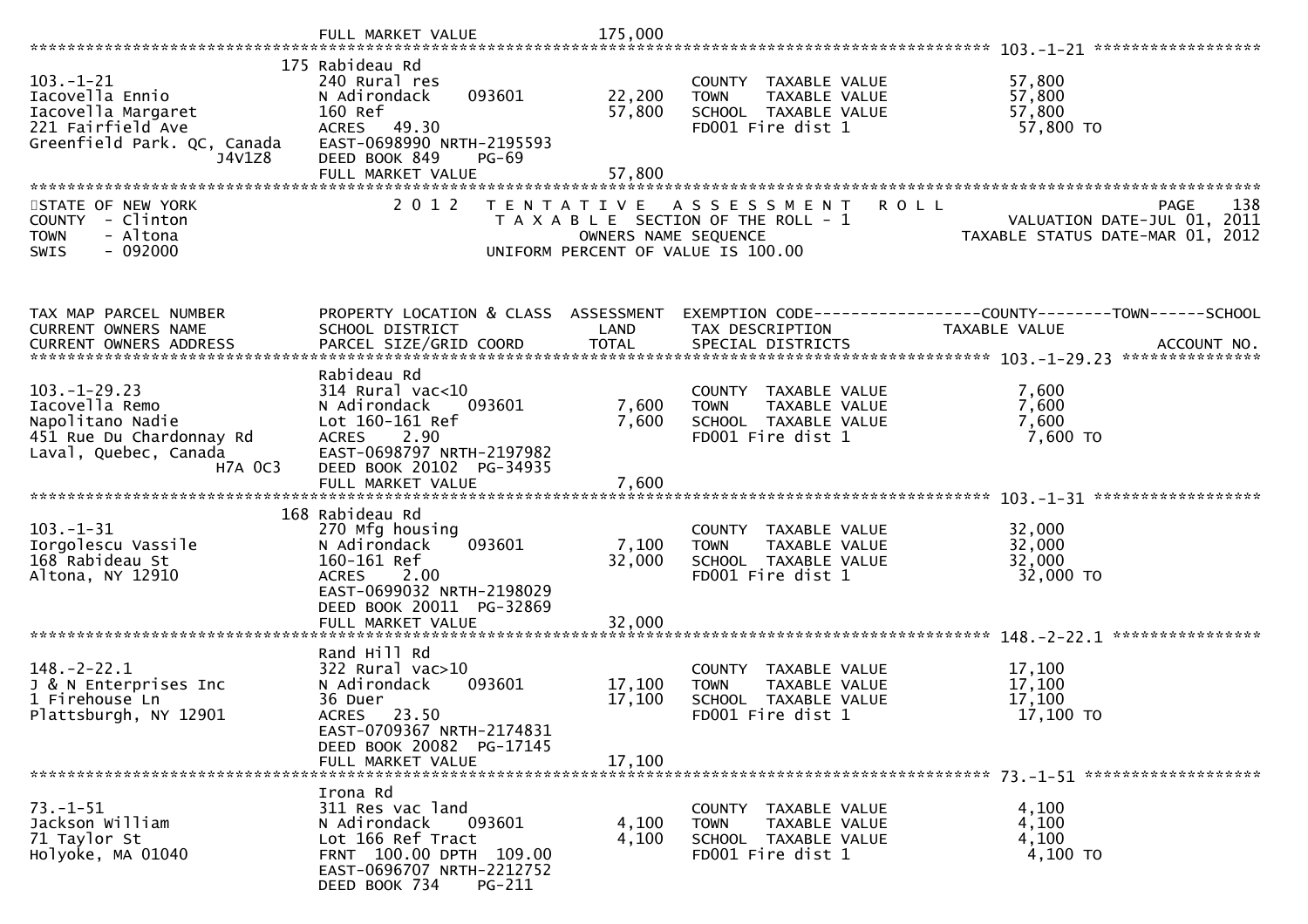|                                                                                                 | FULL MARKET VALUE                                                                                                                                                                        | 4,100                      |                                                                                                                                                 |                                                                                    |                            |
|-------------------------------------------------------------------------------------------------|------------------------------------------------------------------------------------------------------------------------------------------------------------------------------------------|----------------------------|-------------------------------------------------------------------------------------------------------------------------------------------------|------------------------------------------------------------------------------------|----------------------------|
| $106. - 1 - 14$<br>James Carter Logging Inc<br>591 Lake Shore Rd<br>West Chazy, NY 12992        | 708 Barnaby Rd<br>910 Priv forest<br>093601<br>N Adirondack<br>138 Duer<br>ACRES 200.60<br>EAST-0734475 NRTH-2195369<br>DEED BOOK 20082 PG-13891<br>FULL MARKET VALUE                    | 37,900<br>37,900<br>37,900 | COUNTY TAXABLE VALUE<br>TAXABLE VALUE<br><b>TOWN</b><br>SCHOOL TAXABLE VALUE<br>FD001 Fire dist 1                                               | 37,900<br>37,900<br>37,900<br>37,900 TO                                            |                            |
| STATE OF NEW YORK<br>COUNTY - Clinton<br><b>TOWN</b><br>- Altona<br>$-092000$<br><b>SWIS</b>    | 2 0 1 2<br>T E N T A T I V E                                                                                                                                                             |                            | <b>ROLL</b><br>A S S E S S M E N T<br>T A X A B L E SECTION OF THE ROLL - 1<br>OWNERS NAME SEQUENCE<br>UNIFORM PERCENT OF VALUE IS 100.00       | VALUATION DATE-JUL 01, 2011<br>TAXABLE STATUS DATE-MAR 01,                         | 139<br><b>PAGE</b><br>2012 |
| TAX MAP PARCEL NUMBER<br><b>CURRENT OWNERS NAME</b><br><b>CURRENT OWNERS ADDRESS</b>            | PROPERTY LOCATION & CLASS ASSESSMENT<br>SCHOOL DISTRICT<br>PARCEL SIZE/GRID COORD                                                                                                        | LAND<br><b>TOTAL</b>       | EXEMPTION CODE-----------------COUNTY-------TOWN------SCHOOL<br>TAX DESCRIPTION<br>SPECIAL DISTRICTS                                            | TAXABLE VALUE                                                                      | ACCOUNT NO.                |
| $87. - 1 - 9.81$<br>Jansen Paul<br>Jansen Martha<br>6133 Ethan Allen Hwy<br>St Albans, VT 05478 | Military Tpke<br>321 Abandoned ag<br>N Adirondack<br>093601<br>Lot 185 & 186 Ref Tr<br>Survey Map 20082/18962<br>ACRES 98.80<br>EAST-0692327 NRTH-2203377<br>DEED BOOK 20092 PG-28021    | 48,200<br>48,200           | COUNTY TAXABLE VALUE<br>TAXABLE VALUE<br><b>TOWN</b><br>SCHOOL TAXABLE VALUE<br>FD001 Fire dist 1                                               | 48,200<br>48,200<br>48,200<br>48,200 TO                                            |                            |
| $72. - 1 - 34.2$<br>Jarvis Betty J<br>341 Forest Rd<br>Ellenburg Depot, NY 12935                | 341 Forest Rd<br>270 Mfg housing<br>N Adirondack<br>093601<br>Lot 212 Ref Tract<br>FRNT 200.00 DPTH 162.00<br>EAST-0684821 NRTH-2213598<br>DEED BOOK 892<br>$PG-32$<br>FULL MARKET VALUE | 28,900<br>28,900           | AGED - ALL 41800<br>6,100 SR STAR<br>41834<br>COUNTY TAXABLE VALUE<br>TAXABLE VALUE<br><b>TOWN</b><br>SCHOOL TAXABLE VALUE<br>FD001 Fire dist 1 | 14,450<br>14,450<br>$\mathbf{0}$<br>0<br>14,450<br>14,450<br>$\Omega$<br>28,900 TO | 14,450<br>14,450           |
| $72. - 1 - 35.1$<br>Jarvis Clayton<br>PO Box 112<br>Ellenburg Depot, NY 12935                   | 374 Forest Rd<br>210 1 Family Res<br>N Adirondack<br>093601<br>212 Ref<br>1.00<br><b>ACRES</b><br>EAST-0685071 NRTH-2214413<br>DEED BOOK 963<br>PG-280<br>FULL MARKET VALUE              | 6,500<br>87,800<br>87,800  | 41854<br>RES STAR<br>COUNTY TAXABLE VALUE<br><b>TOWN</b><br>TAXABLE VALUE<br>SCHOOL TAXABLE VALUE<br>FD001 Fire dist 1                          | $\Omega$<br>0<br>87,800<br>87,800<br>57,800<br>87,800 TO                           | 30,000                     |
| $72. - 1 - 35.5$<br>Jarvis Daniel<br>4645 Rt 11<br>Ellenburg Depot, NY 12935                    | 4645 Rt 11<br>210 1 Family Res<br>093601<br>N Adirondack<br>Lot 212 Ref Tr<br>2.20<br><b>ACRES</b><br>EAST-0683337 NRTH-2215727                                                          | 7,300<br>70,100            | 41854<br>RES STAR<br>COUNTY TAXABLE VALUE<br><b>TOWN</b><br>TAXABLE VALUE<br>SCHOOL TAXABLE VALUE<br>FD001 Fire dist 1                          | 0<br>$\mathbf{0}$<br>70,100<br>70,100<br>40,100<br>70,100 TO                       | 30,000                     |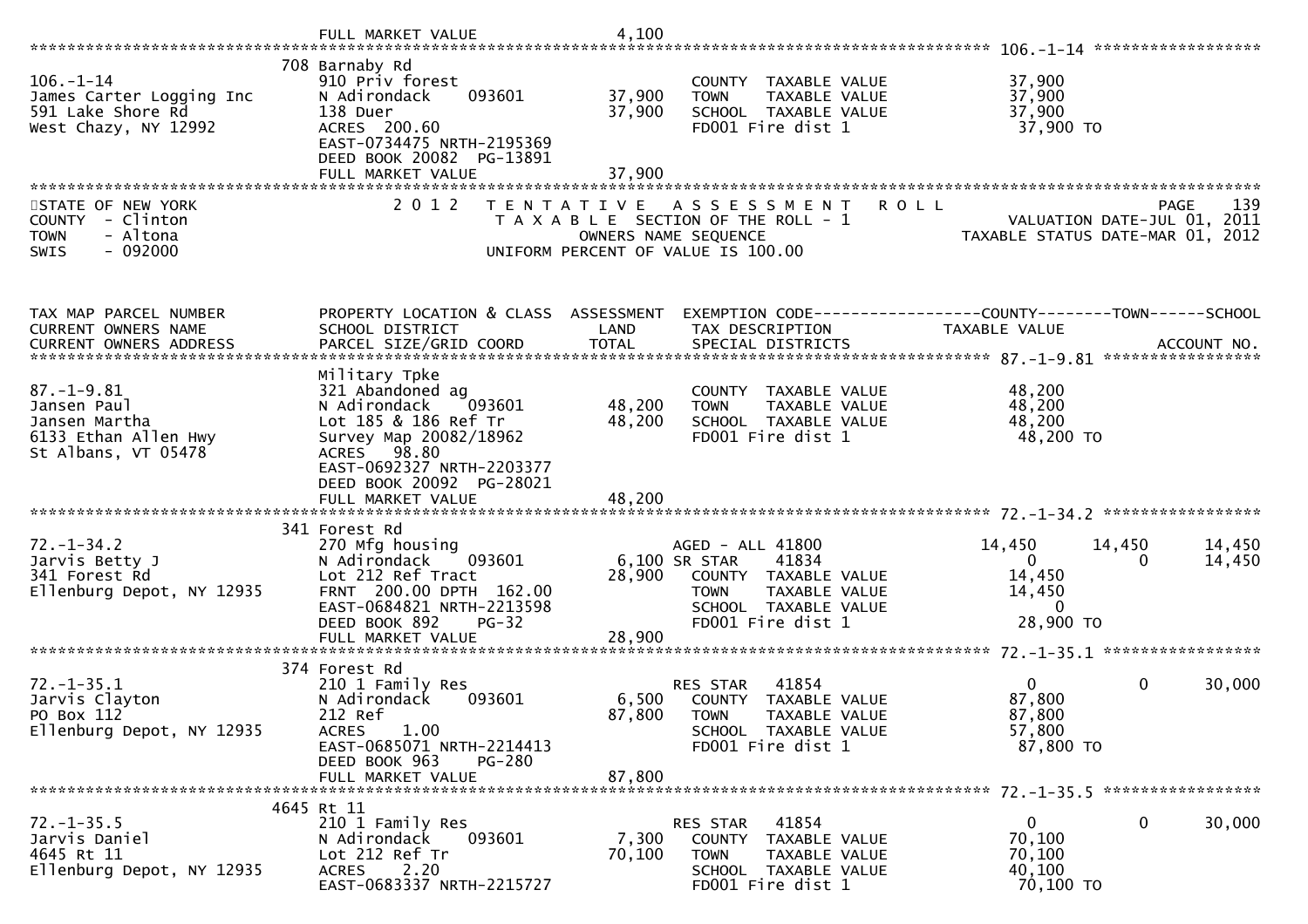|                                                                                                              | DEED BOOK 99001 PG-12756<br>FULL MARKET VALUE                                                                                                                                                         | 70,100                                                                                                                   |                                                            |                                                                                                                                            |                                                                                 |                                     |                    |
|--------------------------------------------------------------------------------------------------------------|-------------------------------------------------------------------------------------------------------------------------------------------------------------------------------------------------------|--------------------------------------------------------------------------------------------------------------------------|------------------------------------------------------------|--------------------------------------------------------------------------------------------------------------------------------------------|---------------------------------------------------------------------------------|-------------------------------------|--------------------|
| $103. - 1 - 16.2$<br>Jarvis Gertrude M<br>Jarvis Robert F<br>3174 Burdock Ave<br>West Melbourne, FL 32904    | Military Tpke<br>314 Rural vac<10<br>N Adirondack<br>093601<br>Lot 184 Ref Tr<br><b>ACRES</b><br>1.00<br>EAST-0704391 NRTH-2198647<br>DEED BOOK 641<br>PG-816<br>FULL MARKET VALUE                    | 6,500<br>6,500<br>6,500                                                                                                  | <b>TOWN</b>                                                | COUNTY TAXABLE VALUE<br>TAXABLE VALUE<br>SCHOOL TAXABLE VALUE<br>FD001 Fire dist 1                                                         | 6,500<br>6,500<br>6,500<br>6,500 TO                                             |                                     |                    |
| STATE OF NEW YORK<br>COUNTY - Clinton<br>- Altona<br><b>TOWN</b><br>$-092000$<br><b>SWIS</b>                 | 2 0 1 2                                                                                                                                                                                               | T E N T A T I V E<br>T A X A B L E SECTION OF THE ROLL - 1<br>OWNERS NAME SEQUENCE<br>UNIFORM PERCENT OF VALUE IS 100.00 |                                                            | A S S E S S M E N T                                                                                                                        | <b>ROLL</b><br>TAXABLE STATUS DATE-MAR 01, 2012                                 | PAGE<br>VALUATION DATE-JUL 01, 2011 | 140                |
| TAX MAP PARCEL NUMBER<br>CURRENT OWNERS NAME                                                                 | PROPERTY LOCATION & CLASS ASSESSMENT<br>SCHOOL DISTRICT                                                                                                                                               | LAND                                                                                                                     |                                                            | TAX DESCRIPTION                                                                                                                            | EXEMPTION CODE------------------COUNTY--------TOWN------SCHOOL<br>TAXABLE VALUE |                                     |                    |
| $73. - 1 - 21$<br>Jarvis Life Estate Homer<br>Jarvis Life Estate Shirley<br>375 Irona Rd<br>Altona, NY 12910 | 346 Irona Rd<br>210 1 Family Res<br>N Adirondack<br>093601<br>138 Ref<br><b>ACRES</b><br>5.60<br>EAST-0702938 NRTH-2212980<br>DEED BOOK 20041 PG-76423                                                | 76,500                                                                                                                   | WARNONALL 41121<br>8,700 SR STAR<br><b>TOWN</b>            | 97 PCT OF VALUE USED FOR EXEMPTION PURPOSES<br>41834<br>COUNTY TAXABLE VALUE<br>TAXABLE VALUE<br>SCHOOL TAXABLE VALUE<br>FD001 Fire dist 1 | 11,131<br>$\overline{0}$<br>65,369<br>65,369<br>14,300<br>76,500 TO             | 11,131<br>$\Omega$                  | $\Omega$<br>62,200 |
| $134. - 1 - 11.28$<br>Jarvis Michael A<br>Jarvis Deborah L<br>349 Gero Rd<br>Mooers Forks, NY 12959          | 3701 Military Tpke<br>471 Funeral home<br>093601<br>N Adirondack<br>103 Ref Tr<br>Sub $P1a-432$<br><b>ACRES</b><br>4.76<br>EAST-0724656 NRTH-2181565<br>DEED BOOK 20092 PG-22822<br>FULL MARKET VALUE | 10,900<br>59,900<br>59,900                                                                                               | <b>TOWN</b>                                                | COUNTY TAXABLE VALUE<br>TAXABLE VALUE<br>SCHOOL TAXABLE VALUE<br>FD001 Fire dist 1                                                         | 59,900<br>59,900<br>59,900<br>59,900 TO                                         |                                     |                    |
| $72. - 1 - 7.2$<br>Jarvis Norman<br>970 Irona Rd<br>Ellenburg Depot, NY 12935                                | 970 Irona Rd<br>210 1 Family Res<br>093601<br>N Adirondack<br>Lot 192 Ref Tr<br>2.30<br><b>ACRES</b><br>EAST-0688011 NRTH-2212925<br>DEED BOOK 956<br>$PG-323$<br>FULL MARKET VALUE                   | 59,900<br>59,900                                                                                                         | RES STAR<br><b>TOWN</b>                                    | 41854<br>7,300 COUNTY TAXABLE VALUE<br>TAXABLE VALUE<br>SCHOOL TAXABLE VALUE<br>FD001 Fire dist 1                                          | $\Omega$<br>59,900<br>59,900<br>29,900<br>59,900 TO                             | 0                                   | 30,000             |
| $72. - 1 - 35.6$<br>Jarvis Robert C<br>Jarvis Claudine C<br>373 Forest Rd                                    | 373 Forest Rd<br>112 Dairy farm<br>093601<br>N Adirondack<br>ACRES 278.80<br>EAST-0683209 NRTH-2213477                                                                                                | 225,000                                                                                                                  | RES STAR<br>92,600 483A EX<br><b>COUNTY</b><br><b>TOWN</b> | 41854<br>42100<br>TAXABLE VALUE<br>TAXABLE VALUE                                                                                           | 0<br>2,100<br>222,900<br>222,900                                                | 0<br>2,100                          | 30,000<br>2,100    |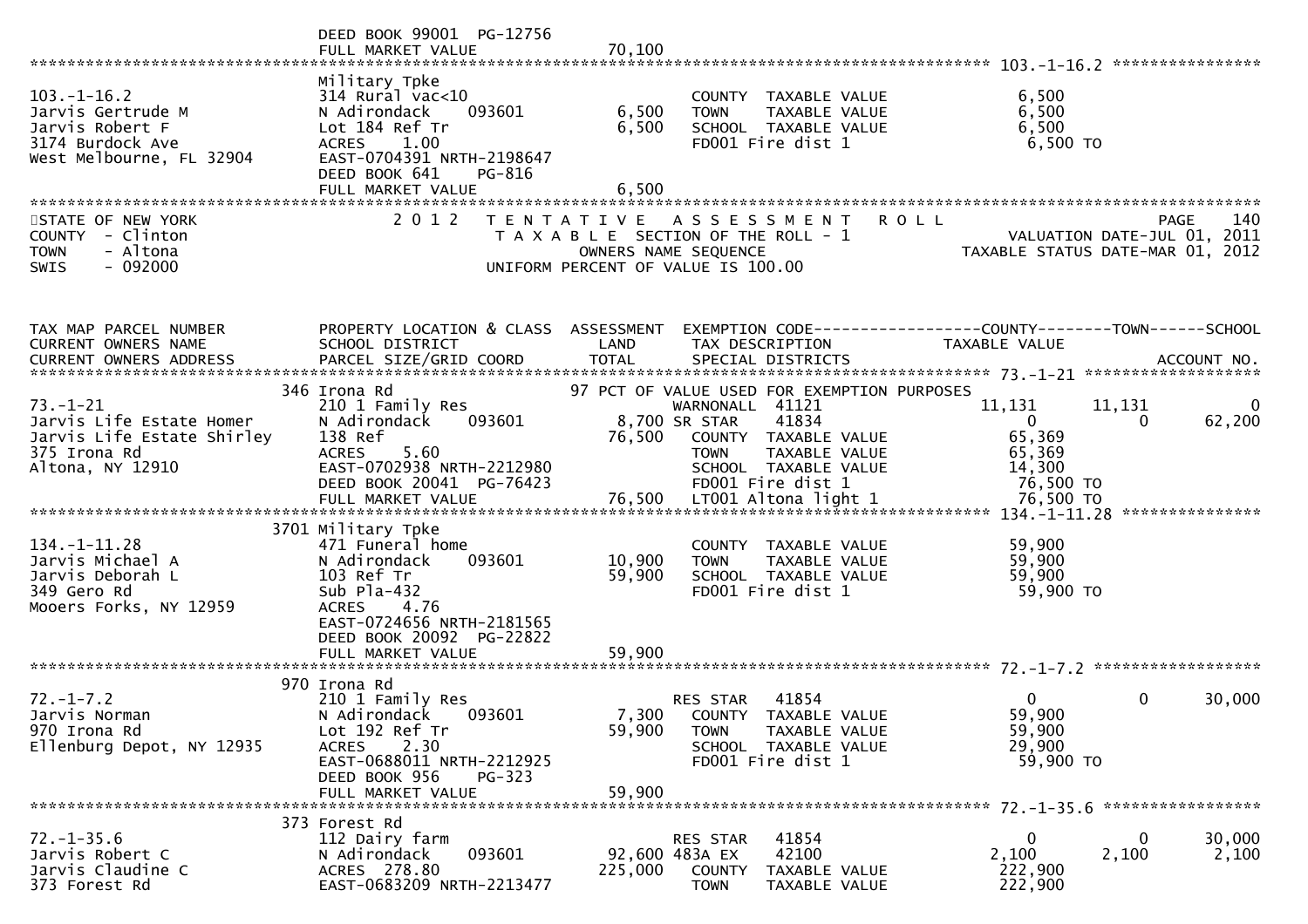| Ellenburg Depot, NY 12935                                                                             | DEED BOOK 20011 PG-31339<br>FULL MARKET VALUE                                                                                                                                    | 225,000                    | SCHOOL TAXABLE VALUE<br>FD001 Fire dist 1<br>2,100 EX                                                                                                                               | 192,900<br>222,900 TO                                                          |                                                           |
|-------------------------------------------------------------------------------------------------------|----------------------------------------------------------------------------------------------------------------------------------------------------------------------------------|----------------------------|-------------------------------------------------------------------------------------------------------------------------------------------------------------------------------------|--------------------------------------------------------------------------------|-----------------------------------------------------------|
|                                                                                                       |                                                                                                                                                                                  |                            |                                                                                                                                                                                     |                                                                                |                                                           |
| $135. - 2 - 15$<br>Jarvis Robert F<br>Jarvis Gertrude<br>3174 Burdock Ave<br>West Melbourne, FL 32904 | Recore Rd<br>321 Abandoned ag<br>Beekmantown Cen 092401<br>Lot 146 Duer's Patent<br>ACRES 10.30<br>EAST-0740684 NRTH-2180170<br>DEED BOOK 746<br>PG-209<br>FULL MARKET VALUE     | 13,700<br>13,700<br>13,700 | COUNTY TAXABLE VALUE<br><b>TOWN</b><br>TAXABLE VALUE<br>SCHOOL TAXABLE VALUE<br>FD001 Fire dist 1                                                                                   | 13,700<br>13,700<br>13,700<br>13,700 TO                                        |                                                           |
|                                                                                                       |                                                                                                                                                                                  |                            |                                                                                                                                                                                     |                                                                                |                                                           |
| STATE OF NEW YORK<br>COUNTY - Clinton<br><b>TOWN</b><br>- Altona<br>$-092000$<br><b>SWIS</b>          | 2 0 1 2                                                                                                                                                                          |                            | TENTATIVE ASSESSMENT<br>T A X A B L E SECTION OF THE ROLL - 1<br>OWNERS NAME SEQUENCE<br>UNIFORM PERCENT OF VALUE IS 100.00                                                         | <b>ROLL</b><br>VALUATION DATE-JUL 01, 2011<br>TAXABLE STATUS DATE-MAR 01, 2012 | 141<br>PAGE                                               |
| TAX MAP PARCEL NUMBER<br>CURRENT OWNERS NAME                                                          | PROPERTY LOCATION & CLASS ASSESSMENT<br>SCHOOL DISTRICT                                                                                                                          | LAND                       | EXEMPTION CODE------------------COUNTY--------TOWN------SCHOOL<br>TAX DESCRIPTION                                                                                                   | <b>TAXABLE VALUE</b>                                                           |                                                           |
| $73. - 1 - 31.1$<br>Jarvis Robin M<br>Jarvis Nicolle E<br>375 Irona Rd<br>Altona, NY 12910            | 399 Irona Rd<br>311 Res vac land<br>093601<br>N Adirondack<br>156 Ref<br>2.50<br><b>ACRES</b><br>EAST-0701808 NRTH-2212519<br>DEED BOOK 20102 PG-37268                           | 1,500<br>1,500             | COUNTY TAXABLE VALUE<br><b>TOWN</b><br>TAXABLE VALUE<br>SCHOOL TAXABLE VALUE<br>FD001 Fire dist 1<br>LT001 Altona light 1                                                           | 1,500<br>1,500<br>1,500<br>1,500 TO<br>$1,500$ TO                              |                                                           |
|                                                                                                       | 375 Irona Rd                                                                                                                                                                     |                            |                                                                                                                                                                                     |                                                                                |                                                           |
| $73. - 1 - 31.2$<br>Jarvis Robin M<br>Jarvis Nicolle<br>375 Irona Rd<br>Altona, NY 12910              | 210 1 Family Res<br>093601<br>N Adirondack<br>Lot 155 Ref Tr<br>ACRES 1.50<br>EAST-0702192 NRTH-2212408<br>DEED BOOK 907<br>$PG-55$<br>FULL MARKET VALUE                         | 6,600<br>89,000<br>89,000  | RES STAR 41854<br>COUNTY TAXABLE VALUE<br><b>TOWN</b><br>TAXABLE VALUE<br>SCHOOL TAXABLE VALUE<br>FD001 Fire dist 1<br>LT001 Altona light 1                                         | $\mathbf{0}$<br>89,000<br>89,000<br>59,000<br>89,000 TO<br>89,000 TO           | $\mathbf{0}$<br>30,000                                    |
|                                                                                                       |                                                                                                                                                                                  |                            |                                                                                                                                                                                     |                                                                                |                                                           |
| $102. - 1 - 8.2$<br>Jarvis Scott<br>310 Lash Rd<br>Altona, NY 12910                                   | 310 Lash Rd<br>270 Mfg housing<br>N Adirondack<br>093601<br>Lot 215 Ref Tr<br>1.00<br><b>ACRES</b><br>EAST-0695146 NRTH-2192632<br>DEED BOOK 20031 PG-64546<br>FULL MARKET VALUE | 14,000                     | WARNONALL 41121<br>6,500 WARDISALL<br>41141<br>14,000 RES STAR<br>41854<br>COUNTY TAXABLE VALUE<br><b>TOWN</b><br><b>TAXABLE VALUE</b><br>SCHOOL TAXABLE VALUE<br>FD001 Fire dist 1 | 2,100<br>3,500<br>$\overline{0}$<br>8,400<br>8,400<br>$\bf{0}$<br>14,000 TO    | 0<br>2,100<br>$\Omega$<br>3,500<br>14,000<br>$\mathbf{0}$ |
|                                                                                                       | 1150 Alder Bend Rd                                                                                                                                                               |                            |                                                                                                                                                                                     |                                                                                |                                                           |
| $102. -1 - 8.1$<br>Jarvis Wess F<br>Jarvis Scott P<br>1150 Alder Bend Rd                              | 240 Rural res<br>093601<br>N Adirondack<br>162 Pat Ref<br>93.10<br><b>ACRES</b>                                                                                                  | 28,900<br>66,600           | 41854<br>RES STAR<br>COUNTY<br>TAXABLE VALUE<br><b>TOWN</b><br>TAXABLE VALUE<br>SCHOOL<br>TAXABLE VALUE                                                                             | $\mathbf{0}$<br>66,600<br>66,600<br>36,600                                     | 0<br>30,000                                               |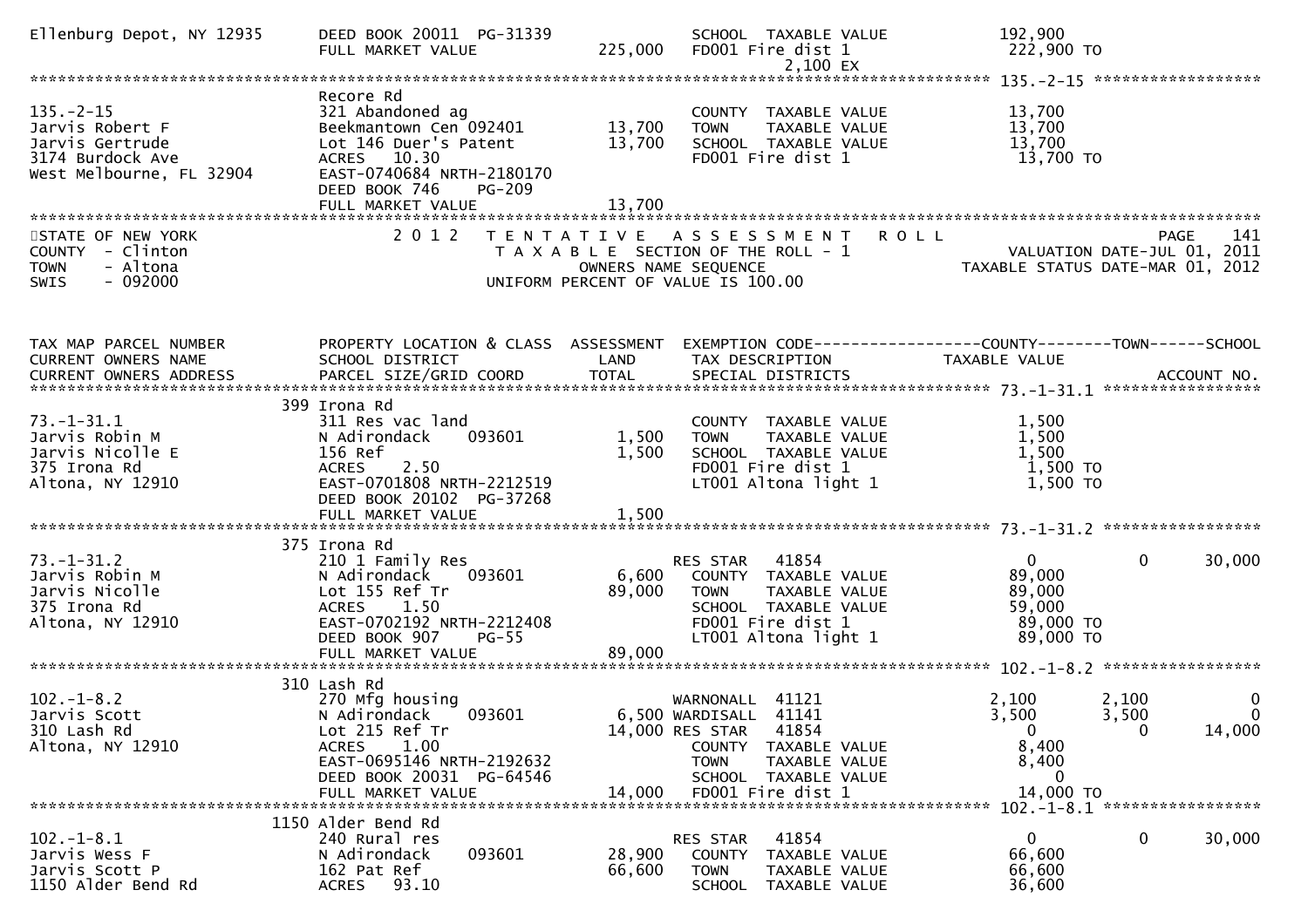| Altona, NY 12910                                                                                | EAST-0695408 NRTH-2193785<br>DEED BOOK 20102 PG-35247<br>FULL MARKET VALUE                                                                                                                     | 66,600                       | FD001 Fire dist 1                                                                                                       | 66,600 TO                                                   |                                                        |
|-------------------------------------------------------------------------------------------------|------------------------------------------------------------------------------------------------------------------------------------------------------------------------------------------------|------------------------------|-------------------------------------------------------------------------------------------------------------------------|-------------------------------------------------------------|--------------------------------------------------------|
|                                                                                                 |                                                                                                                                                                                                |                              |                                                                                                                         |                                                             |                                                        |
| $88.14 - 1 - 2$<br>Jennette Marcel<br>8499 Rte 22<br>West Chazy, NY 12992                       | 33 Merrywood Dr<br>260 Seasonal res<br>N Adirondack<br>093601<br>Stonewall Acres Lot 2<br>FRNT 80.00 DPTH 165.54<br>EAST-0699846 NRTH-2203477<br>DEED BOOK 20112 PG-42199<br>FULL MARKET VALUE | 4,300<br>12,500<br>12,500    | COUNTY TAXABLE VALUE<br><b>TOWN</b><br>TAXABLE VALUE<br>SCHOOL TAXABLE VALUE<br>FD001 Fire dist 1                       | 12,500<br>12,500<br>12,500<br>12,500 TO                     |                                                        |
| STATE OF NEW YORK<br>COUNTY - Clinton<br>- Altona<br><b>TOWN</b><br>$-092000$<br><b>SWIS</b>    |                                                                                                                                                                                                | OWNERS NAME SEQUENCE         | 2012 TENTATIVE ASSESSMENT<br><b>ROLL</b><br>T A X A B L E SECTION OF THE ROLL - 1<br>UNIFORM PERCENT OF VALUE IS 100.00 | لباط باسمان<br>2011 VALUATION DATE-JUL 01, 2011             | 142<br><b>PAGE</b><br>TAXABLE STATUS DATE-MAR 01, 2012 |
| TAX MAP PARCEL NUMBER<br>CURRENT OWNERS NAME                                                    | PROPERTY LOCATION & CLASS ASSESSMENT<br>SCHOOL DISTRICT                                                                                                                                        | LAND                         | EXEMPTION CODE------------------COUNTY--------TOWN------SCHOOL<br>TAX DESCRIPTION                                       | <b>TAXABLE VALUE</b>                                        |                                                        |
| $134. - 1 - 7$<br>Jensen Robert E<br>Jensen Bonnie Lee<br>576 Atwood Rd<br>West Chazy, NY 12992 | 576 Atwood Rd<br>240 Rural res<br>093601<br>N Adirondack<br>115 Pat Duer<br>ACRES 131.60<br>EAST-0727772 NRTH-2183370<br>DEED BOOK 961<br>$PG-79$<br>FULL MARKET VALUE                         | 34,100<br>118,600<br>118,600 | 41834<br>SR STAR<br>COUNTY TAXABLE VALUE<br>TAXABLE VALUE<br><b>TOWN</b><br>SCHOOL TAXABLE VALUE<br>FD001 Fire dist 1   | $\mathbf{0}$<br>118,600<br>118,600<br>56,400<br>118,600 TO  | 62,200<br>$\mathbf{0}$                                 |
| $103. -1 - 5.4$<br>Jessey Kathleen<br>4326 Sheffield Ave<br>Philadelphia, PA 19136              | Rabideau Rd<br>$314$ Rural vac<10<br>N Adirondack<br>093601<br>Lot 159 Ref Tr<br>4.80<br><b>ACRES</b><br>EAST-0700443 NRTH-2198010<br>DEED BOOK 20102 PG-35011<br>FULL MARKET VALUE            | 6,900<br>6,900<br>6,900      | COUNTY TAXABLE VALUE<br>TAXABLE VALUE<br><b>TOWN</b><br>SCHOOL TAXABLE VALUE<br>FD001 Fire dist 1                       | 6,900<br>6,900<br>6,900<br>6,900 ТО                         |                                                        |
| $119. - 1 - 13.1$<br>Jock Robert G<br>Jock Julie R<br>4123 Military Tpke<br>Altona, NY 12910    | 4123 Military Tpke<br>240 Rural res<br>N Adirondack<br>093601<br>Lot 73 Duer<br>ACRES 21.40<br>EAST-0715267 NRTH-2186804<br>DEED BOOK 740<br>$PG-99$<br>FULL MARKET VALUE                      | 16,100<br>140,000<br>140,000 | 41854<br>RES STAR<br>COUNTY TAXABLE VALUE<br>TAXABLE VALUE<br><b>TOWN</b><br>SCHOOL TAXABLE VALUE<br>FD001 Fire dist 1  | $\mathbf{0}$<br>140,000<br>140,000<br>110,000<br>140,000 TO | $\mathbf{0}$<br>30,000                                 |
| $88.14 - 1 - 43$<br>Johnson Arnold Jr<br>Legroulx Diane<br>56 Birch Hill Dr Apt 13              | 56 Birch Hill Dr<br>270 Mfg housing<br>093601<br>N Adirondack<br>Stonewall Acres Lot 43<br>74.80 DPTH 117.81<br><b>FRNT</b>                                                                    | 4,100<br>13,500              | COUNTY TAXABLE VALUE<br>TAXABLE VALUE<br>TOWN<br>SCHOOL TAXABLE VALUE<br>FD001 Fire dist 1                              | 13,500<br>13,500<br>13,500<br>13,500 TO                     |                                                        |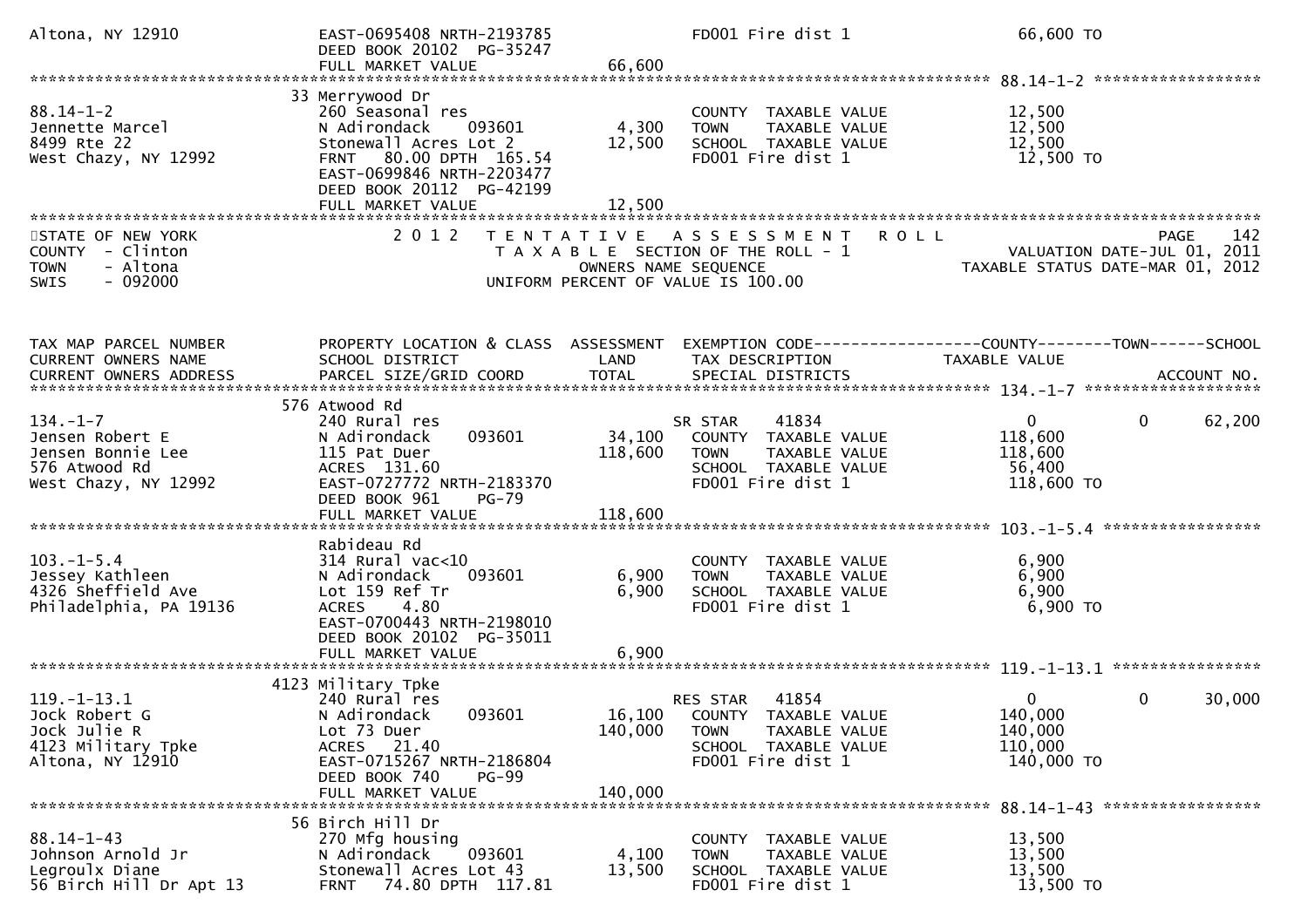| Altona, NY 12910                             | EAST-0699165 NRTH-2204156<br>DEED BOOK 20041 PG-70245<br>FULL MARKET VALUE | 13,500          |                                                            |                                                                |             |
|----------------------------------------------|----------------------------------------------------------------------------|-----------------|------------------------------------------------------------|----------------------------------------------------------------|-------------|
|                                              |                                                                            |                 |                                                            |                                                                |             |
|                                              | 323 Forest Rd                                                              |                 |                                                            |                                                                |             |
| $72. - 1 - 35.2$                             | 210 1 Family Res                                                           |                 | 41834<br>SR STAR                                           | $\mathbf{0}$<br>$\overline{0}$                                 | 62,200      |
| Johnson David                                | 093601<br>N Adirondack                                                     | 5,800           | COUNTY TAXABLE VALUE                                       | 63,100                                                         |             |
| Johnson Linda<br>323 Forest Rd               | Lot 212 Pat Ref<br>FRNT 150.00 DPTH 160.00                                 | 63,100          | TAXABLE VALUE<br><b>TOWN</b>                               | 63,100<br>900                                                  |             |
| Ellenburg Depot, NY 12935                    | EAST-0684828 NRTH-2213167                                                  |                 | SCHOOL TAXABLE VALUE<br>FD001 Fire dist 1                  | 63,100 TO                                                      |             |
|                                              | PG-112<br>DEED BOOK 677                                                    |                 |                                                            |                                                                |             |
|                                              | FULL MARKET VALUE                                                          | 63,100          |                                                            |                                                                |             |
|                                              |                                                                            |                 |                                                            |                                                                |             |
| STATE OF NEW YORK                            | 2 0 1 2                                                                    |                 | TENTATIVE ASSESSMENT ROLL                                  |                                                                | 143<br>PAGE |
| COUNTY - Clinton                             |                                                                            |                 | T A X A B L E SECTION OF THE ROLL - 1                      | VALUATION DATE-JUL 01, 2011                                    |             |
| - Altona<br><b>TOWN</b><br>$-092000$<br>SWIS |                                                                            |                 | OWNERS NAME SEQUENCE<br>UNIFORM PERCENT OF VALUE IS 100.00 | TAXABLE STATUS DATE-MAR 01, 2012                               |             |
|                                              |                                                                            |                 |                                                            |                                                                |             |
|                                              |                                                                            |                 |                                                            |                                                                |             |
|                                              |                                                                            |                 |                                                            |                                                                |             |
| TAX MAP PARCEL NUMBER                        | PROPERTY LOCATION & CLASS ASSESSMENT                                       |                 |                                                            | EXEMPTION CODE------------------COUNTY--------TOWN------SCHOOL |             |
| CURRENT OWNERS NAME                          | SCHOOL DISTRICT                                                            | LAND            | TAX DESCRIPTION                                            | TAXABLE VALUE                                                  |             |
|                                              |                                                                            |                 |                                                            |                                                                |             |
|                                              | 4484 Military Tpke                                                         |                 |                                                            |                                                                |             |
| $104. -1 - 13$                               | 241 Rural res&ag                                                           |                 | COUNTY TAXABLE VALUE                                       | 167,500                                                        |             |
| Johnson Estate Joseph                        | 093601<br>N Adirondack                                                     | 116,900         | TAXABLE VALUE<br><b>TOWN</b>                               | 167,500                                                        |             |
| Attn: Wanda M Benware                        | 70 Duer                                                                    | 167,500         | SCHOOL TAXABLE VALUE                                       | 167,500                                                        |             |
| 462 2nd St                                   | ACRES 529.20                                                               |                 | FD001 Fire dist 1                                          | 167,500 TO                                                     |             |
| PO Box 221<br>Lyon Mountain, NY 12952        | EAST-0711078 NRTH-2194586<br>DEED BOOK 205<br>PG-074                       |                 |                                                            |                                                                |             |
|                                              | FULL MARKET VALUE                                                          | 167,500         |                                                            |                                                                |             |
|                                              |                                                                            |                 |                                                            |                                                                |             |
|                                              | 2120 Miner Farm Rd                                                         |                 | 73 PCT OF VALUE USED FOR EXEMPTION PURPOSES                |                                                                |             |
| $76. - 3 - 1.2$                              | 241 Rural res&ag                                                           |                 | WARNONALL 41121                                            | 10,841<br>10,841                                               | $\bf{0}$    |
| Johnson Life Use Cora                        | Northeastern Cl 092801                                                     |                 | 33,400 AGED C&T<br>41801                                   | 30,715<br>30,715                                               | $\Omega$    |
| Johnson David S<br>2120 Miner Farm Rd        | 50 Ref<br>75.50                                                            |                 | 41834<br>99,000 SR STAR                                    | $\overline{0}$<br>$\Omega$<br>57,444                           | 62,200      |
| Altona, NY 12910                             | <b>ACRES</b><br>EAST-0735244 NRTH-2209552                                  |                 | COUNTY TAXABLE VALUE<br><b>TOWN</b><br>TAXABLE VALUE       | 57,444                                                         |             |
|                                              | DEED BOOK 20072 PG-4695                                                    |                 | SCHOOL TAXABLE VALUE                                       | 36,800                                                         |             |
|                                              | FULL MARKET VALUE                                                          | 99,000          | FD001 Fire dist 1                                          | 99,000 TO                                                      |             |
|                                              |                                                                            |                 |                                                            |                                                                |             |
|                                              | 51 Devils Den Rd                                                           |                 |                                                            |                                                                |             |
| $103.-1-9.1$                                 | 210 1 Family Res                                                           |                 | 41854<br>RES STAR                                          | $\mathbf{0}$<br>0                                              | 24,400      |
| Johnson Vicki G<br>51 Devils Den Rd          | N Adirondack<br>093601<br>135 Pat Ref                                      | 7,300<br>24,400 | COUNTY TAXABLE VALUE<br>TAXABLE VALUE<br><b>TOWN</b>       | 24,400<br>24,400                                               |             |
| Altona, NY 12910-2007                        | 2.40<br><b>ACRES</b>                                                       |                 | SCHOOL TAXABLE VALUE                                       | 0                                                              |             |
|                                              | EAST-0706022 NRTH-2199088                                                  |                 | FD001 Fire dist 1                                          | 24,400 TO                                                      |             |
|                                              | DEED BOOK 705<br>$PG-18$                                                   |                 |                                                            |                                                                |             |
|                                              | FULL MARKET VALUE                                                          | 24,400          |                                                            |                                                                |             |
|                                              |                                                                            |                 |                                                            |                                                                |             |
| $103. - 1 - 9.2$                             | 61 Devils Den Rd<br>270 Mfg housing                                        |                 | COUNTY<br>TAXABLE VALUE                                    | 12,600                                                         |             |
| Johnson Vicki G                              | N Adirondack<br>093601                                                     | 6,500           | <b>TOWN</b><br>TAXABLE VALUE                               | 12,600                                                         |             |
| 51 Devils Den Rd                             | Lot 135 Ref Tr                                                             | 12,600          | SCHOOL TAXABLE VALUE                                       | 12,600                                                         |             |
| Altona, NY 12910-9751                        | 1.00<br><b>ACRES</b>                                                       |                 | FD001 Fire dist 1                                          | 12,600 TO                                                      |             |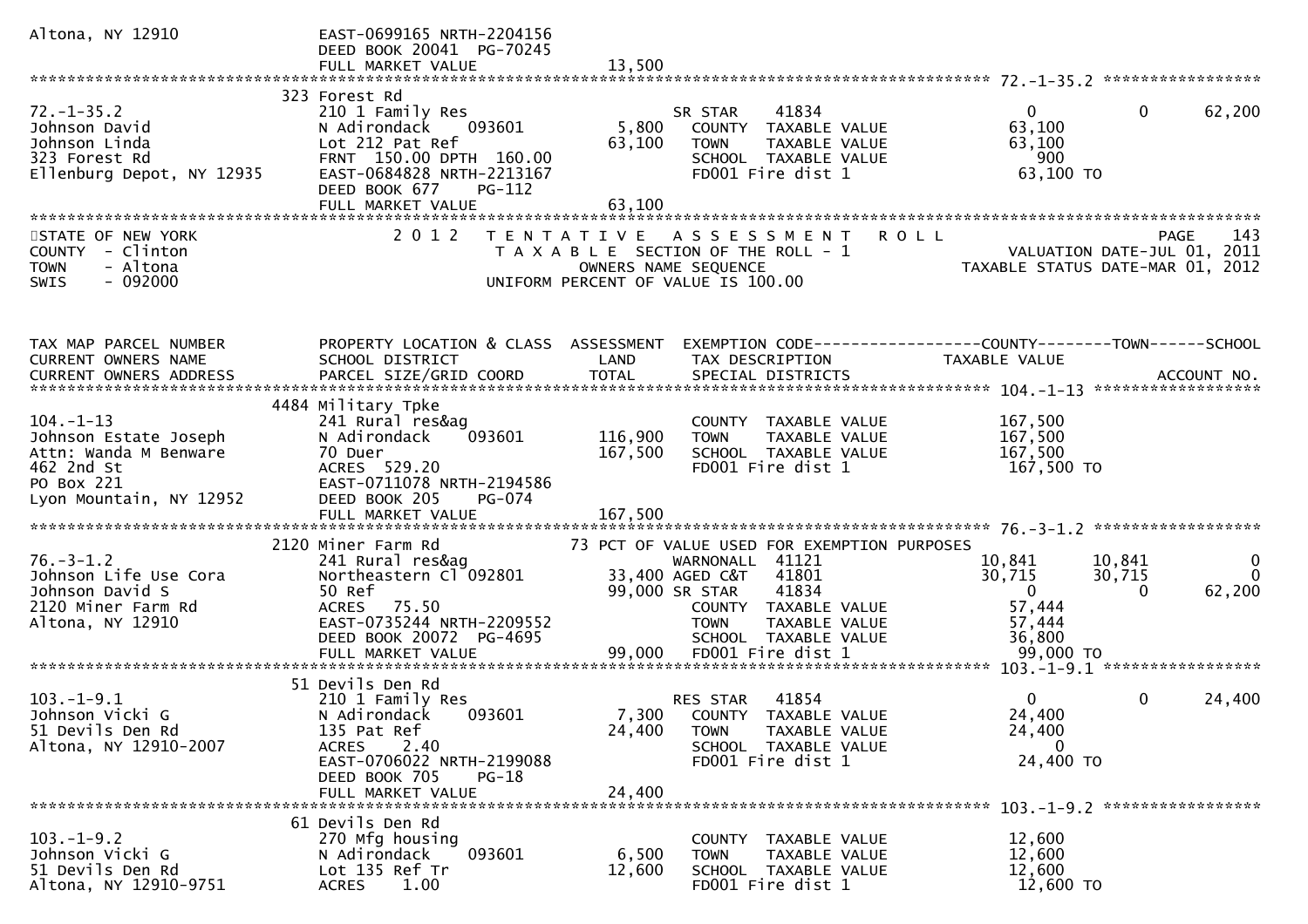|                                                                                                      | EAST-0706183 NRTH-2199131<br>DEED BOOK 607<br>PG-554<br>FULL MARKET VALUE                                                                                                                                            | 12,600                     |                                                                                                                             |             |                                                                                       |                         |                                       |  |
|------------------------------------------------------------------------------------------------------|----------------------------------------------------------------------------------------------------------------------------------------------------------------------------------------------------------------------|----------------------------|-----------------------------------------------------------------------------------------------------------------------------|-------------|---------------------------------------------------------------------------------------|-------------------------|---------------------------------------|--|
|                                                                                                      |                                                                                                                                                                                                                      |                            |                                                                                                                             |             |                                                                                       |                         |                                       |  |
| $91. - 1 - 7.3$<br>Jolicoeur Jessy D<br>Jolicoeur Angela L<br>2115 Miner Farm Rd<br>Altona, NY 12910 | 2115 Miner Farm Rd<br>240 Rural res<br>Northeastern Cl 092801<br>Lot 50 Ref Tract<br>Survey Map 20082/17996<br>ACRES 10.00 BANK<br>860<br>EAST-0735430 NRTH-2207856<br>DEED BOOK 20031 PG-52169<br>FULL MARKET VALUE | 11,900<br>84,200<br>84,200 | 41854<br>RES STAR<br>COUNTY TAXABLE VALUE<br><b>TOWN</b><br>TAXABLE VALUE<br>SCHOOL TAXABLE VALUE<br>FD001 Fire dist 1      |             | $\Omega$<br>84,200<br>84,200<br>54,200<br>84,200 TO                                   | $\mathbf{0}$            | 30,000                                |  |
|                                                                                                      |                                                                                                                                                                                                                      |                            |                                                                                                                             |             |                                                                                       |                         |                                       |  |
| STATE OF NEW YORK<br>COUNTY - Clinton<br>- Altona<br><b>TOWN</b><br>$-092000$<br><b>SWIS</b>         | 2 0 1 2                                                                                                                                                                                                              |                            | TENTATIVE ASSESSMENT<br>T A X A B L E SECTION OF THE ROLL - 1<br>OWNERS NAME SEQUENCE<br>UNIFORM PERCENT OF VALUE IS 100.00 | <b>ROLL</b> | VALUATION DATE-JUL 01, 2011<br>TAXABLE STATUS DATE-MAR 01, 2012                       | <b>PAGE</b>             | 144                                   |  |
| TAX MAP PARCEL NUMBER<br><b>CURRENT OWNERS NAME</b>                                                  | PROPERTY LOCATION & CLASS ASSESSMENT<br>SCHOOL DISTRICT                                                                                                                                                              | LAND                       | TAX DESCRIPTION                                                                                                             |             | EXEMPTION CODE-----------------COUNTY--------TOWN------SCHOOL<br><b>TAXABLE VALUE</b> |                         |                                       |  |
|                                                                                                      |                                                                                                                                                                                                                      |                            |                                                                                                                             |             |                                                                                       |                         |                                       |  |
|                                                                                                      | 2475 Miner Farm Rd                                                                                                                                                                                                   |                            | 76 PCT OF VALUE USED FOR EXEMPTION PURPOSES                                                                                 |             |                                                                                       |                         |                                       |  |
| $90. - 1 - 10.1$<br>Jubert Austin J<br>Jubert Julia E<br>2475 Miner Farm Rd                          | 240 Rural res<br>093601<br>N Adirondack<br>82 Ref<br><b>ACRES</b><br>61.10                                                                                                                                           |                            | WARCOMALL 41131<br>29,500 AGED COUN 41802<br>41834<br>99,000 SR STAR<br>COUNTY TAXABLE VALUE                                |             | 18,810<br>5,643<br>$\overline{0}$<br>74,547                                           | 18,810<br>0<br>$\Omega$ | $\mathbf 0$<br>$\mathbf{0}$<br>62,200 |  |
| Altona, NY 12910                                                                                     | EAST-0726787 NRTH-2205217<br>DEED BOOK 538<br>$PG-252$                                                                                                                                                               |                            | <b>TOWN</b><br>TAXABLE VALUE<br>SCHOOL TAXABLE VALUE                                                                        |             | 80,190<br>36,800                                                                      |                         |                                       |  |
|                                                                                                      | 3617 Military Tpke                                                                                                                                                                                                   |                            |                                                                                                                             |             |                                                                                       |                         |                                       |  |
| $134. - 2 - 7$<br>Jubert Austin J Jr<br>Jubert Terry L<br>3617 Military Tpke<br>West Chazy, NY 12992 | 210 1 Family Res<br>N Adirondack<br>093601<br>115 Duer<br>Lot 12 13 14 Stonehedge<br><b>ACRES</b><br>4.60<br>EAST-0726353 NRTH-2180226<br>DEED BOOK 664<br>$PG-302$                                                  | 11,200<br>164,600          | 41854<br>RES STAR<br>COUNTY TAXABLE VALUE<br>TAXABLE VALUE<br><b>TOWN</b><br>SCHOOL TAXABLE VALUE<br>FD001 Fire dist 1      |             | $\overline{0}$<br>164,600<br>164,600<br>134,600<br>164,600 TO                         | $\mathbf 0$             | 30,000                                |  |
|                                                                                                      |                                                                                                                                                                                                                      |                            |                                                                                                                             |             |                                                                                       |                         |                                       |  |
| $90. -1 - 10.2$<br>Jubert David A                                                                    | 2491 Miner Farm Rd<br>314 Rural vac<10<br>N Adirondack<br>093601                                                                                                                                                     | 7,000                      | COUNTY TAXABLE VALUE<br><b>TOWN</b><br>TAXABLE VALUE                                                                        |             | 7,000<br>7,000                                                                        |                         |                                       |  |
| 2475 Miner Farm Rd<br>Altona, NY 12910                                                               | Lot 82 Ref Tr<br>1.80<br><b>ACRES</b><br>EAST-0726600 NRTH-2207537<br>DEED BOOK 20061 PG-93808                                                                                                                       | 7,000                      | SCHOOL TAXABLE VALUE<br>FD001 Fire dist 1                                                                                   |             | 7,000<br>7,000 TO                                                                     |                         |                                       |  |
|                                                                                                      | FULL MARKET VALUE                                                                                                                                                                                                    | 7,000                      |                                                                                                                             |             |                                                                                       |                         |                                       |  |
| $90. - 1 - 11.4$<br>Jubert Dennis M                                                                  | 2461 Miner Farm Rd<br>210 1 Family Res<br>N Adirondack<br>093601                                                                                                                                                     |                            | WARCOMALL 41131<br>6,600 WARDISALL 41141                                                                                    |             | 25,250<br>10,100                                                                      | 25,250<br>10,100        | $\boldsymbol{0}$<br>$\mathbf 0$       |  |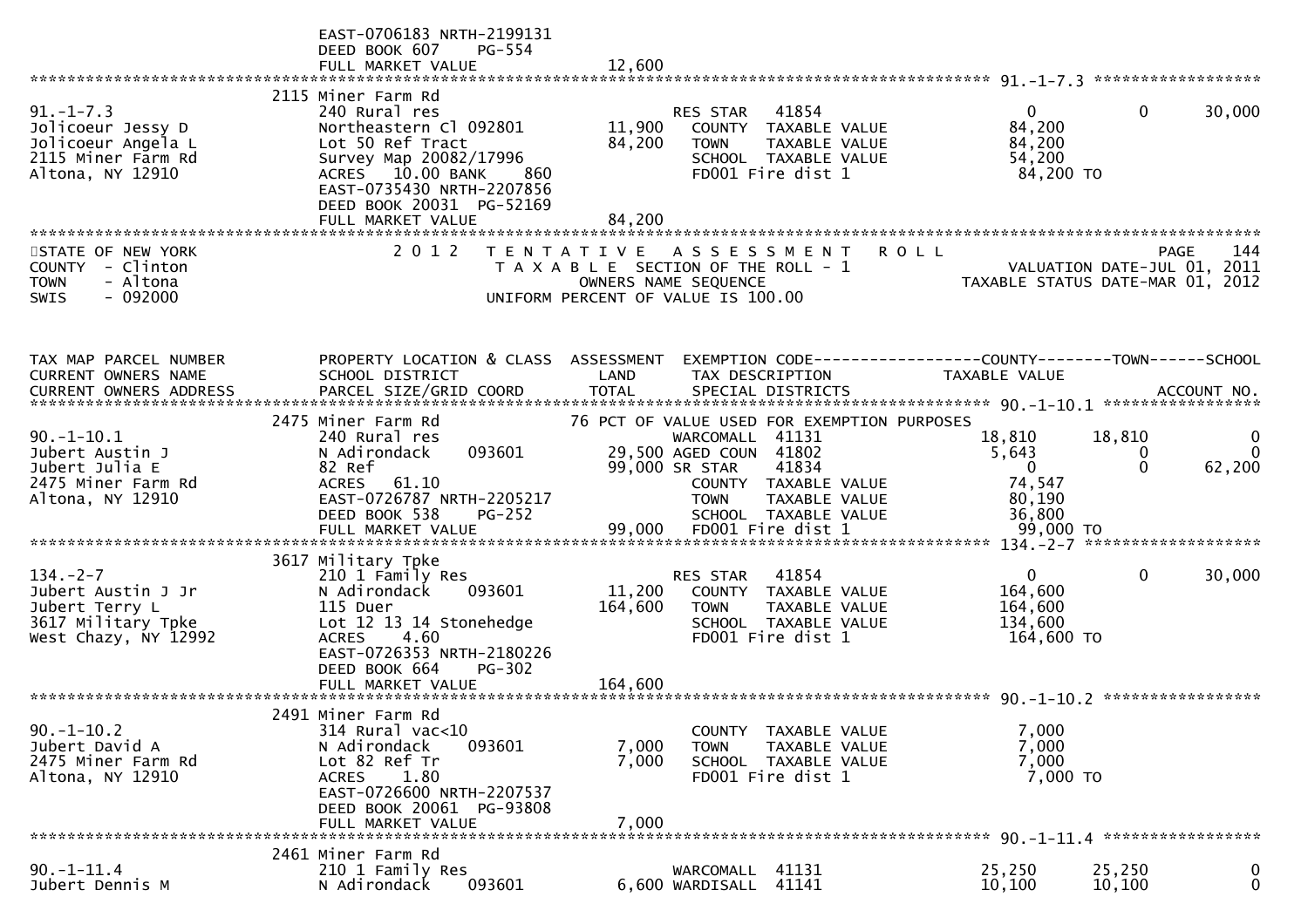| Jubert Darlene<br>2461 Miner Farm Rd<br>Altona, NY 12910                                                  | Lot 82 Ref Tract<br>1.20 BANK<br>080<br><b>ACRES</b><br>EAST-0727359 NRTH-2207657<br>DEED BOOK 855<br>PG-121<br>FULL MARKET VALUE                                                                |                                                                             | 101,000 RES STAR 41854<br><b>TOWN</b><br>101,000 FD001 Fire dist 1 | COUNTY TAXABLE VALUE<br>TAXABLE VALUE<br>SCHOOL TAXABLE VALUE                               |                           | $\overline{0}$<br>65,650<br>65,650<br>71,000<br>$101,000$ TO                    | $\mathbf 0$  | 30,000 |
|-----------------------------------------------------------------------------------------------------------|--------------------------------------------------------------------------------------------------------------------------------------------------------------------------------------------------|-----------------------------------------------------------------------------|--------------------------------------------------------------------|---------------------------------------------------------------------------------------------|---------------------------|---------------------------------------------------------------------------------|--------------|--------|
| $90. - 1 - 11.62$<br>Jubert James A<br>28 Juberts Way<br>Altona, NY 12910                                 | 28 Juberts Way<br>210 1 Family Res<br>093601<br>N Adirondack<br>Lot 82 Ref Tr<br><b>ACRES</b><br>1.00<br>EAST-0727149 NRTH-2207056<br>DEED BOOK 723<br>PG-215<br>FULL MARKET VALUE               | 6,500<br>100,000<br>100,000                                                 | RES STAR<br>COUNTY TAXABLE VALUE<br><b>TOWN</b>                    | 41854<br>TAXABLE VALUE<br>SCHOOL TAXABLE VALUE<br>FD001 Fire dist 1                         |                           | 0<br>100,000<br>100,000<br>70,000<br>100,000 TO                                 | $\mathbf{0}$ | 30,000 |
| STATE OF NEW YORK<br>COUNTY - Clinton<br>- Altona<br><b>TOWN</b><br>$-092000$<br><b>SWIS</b>              | 2 0 1 2                                                                                                                                                                                          | T A X A B L E SECTION OF THE ROLL - 1<br>UNIFORM PERCENT OF VALUE IS 100.00 | OWNERS NAME SEQUENCE                                               |                                                                                             | TENTATIVE ASSESSMENT ROLL | VALUATION DATE-JUL 01, 2011<br>TAXABLE STATUS DATE-MAR 01, 2012                 | PAGE         | 145    |
| TAX MAP PARCEL NUMBER<br>CURRENT OWNERS NAME                                                              | PROPERTY LOCATION & CLASS ASSESSMENT<br>SCHOOL DISTRICT                                                                                                                                          | LAND                                                                        | TAX DESCRIPTION                                                    |                                                                                             |                           | EXEMPTION CODE------------------COUNTY--------TOWN------SCHOOL<br>TAXABLE VALUE |              |        |
| $90.-1-11.1$<br>Jubert Joseph<br>Jubert Priscilla<br>2465 Miner Farm Rd<br>Altona, NY 12910               | 2465 Miner Farm Rd<br>210 1 Family Res<br>093601<br>N Adirondack<br>Lots 81 & 82 Ref Tr<br>FRNT 182.00 DPTH 150.00<br>EAST-0727158 NRTH-2207711<br>DEED BOOK 674<br>$PG-75$<br>FULL MARKET VALUE | 5,800<br>72,000<br>72,000                                                   | SR STAR<br><b>TOWN</b>                                             | 41834<br>COUNTY TAXABLE VALUE<br>TAXABLE VALUE<br>SCHOOL TAXABLE VALUE<br>FD001 Fire dist 1 |                           | $\overline{0}$<br>72,000<br>72,000<br>9,800<br>72,000 TO                        | $\mathbf{0}$ | 62,200 |
| $90. -1 - 11.61$<br>Jubert Joseph A Jr<br>Jubert Jeffery J<br>PO Box 18<br>Altona, NY 12910-0018          | 43 Juberts Way<br>240 Rural res<br>093601<br>N Adirondack<br>Lot 82 Ref Pat<br>ACRES 208.80<br>EAST-0727498 NRTH-2206689<br>DEED BOOK 98001 PG-05203<br>FULL MARKET VALUE                        | 48,300<br>94,400<br>94,400                                                  | TOWN                                                               | COUNTY TAXABLE VALUE<br>TAXABLE VALUE<br>SCHOOL TAXABLE VALUE<br>FD001 Fire dist 1          |                           | 94,400<br>94,400<br>94,400<br>94,400 TO                                         |              |        |
| $90. -1 - 11.5$<br>Jubert Mary J<br>Attn: Mary J Jubert Shaver<br>1399 Plank Rd<br>Webster, NY 14580-9317 | Miner Farm Rd<br>311 Res vac land<br>N Adirondack<br>093601<br>Lot 81 Ref Tract<br>FRNT 200.00 DPTH 183.00<br>EAST-0727316 NRTH-2207944<br>DEED BOOK 673<br>PG-292<br>FULL MARKET VALUE          | 6,300<br>6,300<br>6,300                                                     | <b>TOWN</b>                                                        | COUNTY TAXABLE VALUE<br>TAXABLE VALUE<br>SCHOOL TAXABLE VALUE<br>FD001 Fire dist 1          |                           | 6,300<br>6,300<br>6,300<br>6,300 TO                                             |              |        |
| $89.1 - 2 - 18.2$<br>Jubert Ricky G                                                                       | 3076 Miner Farm Rd<br>312 Vac w/imprv<br>093601<br>N Adirondack                                                                                                                                  | 7,300                                                                       | <b>COUNTY</b><br><b>TOWN</b>                                       | TAXABLE VALUE<br>TAXABLE VALUE                                                              |                           | 11,000<br>11,000                                                                |              |        |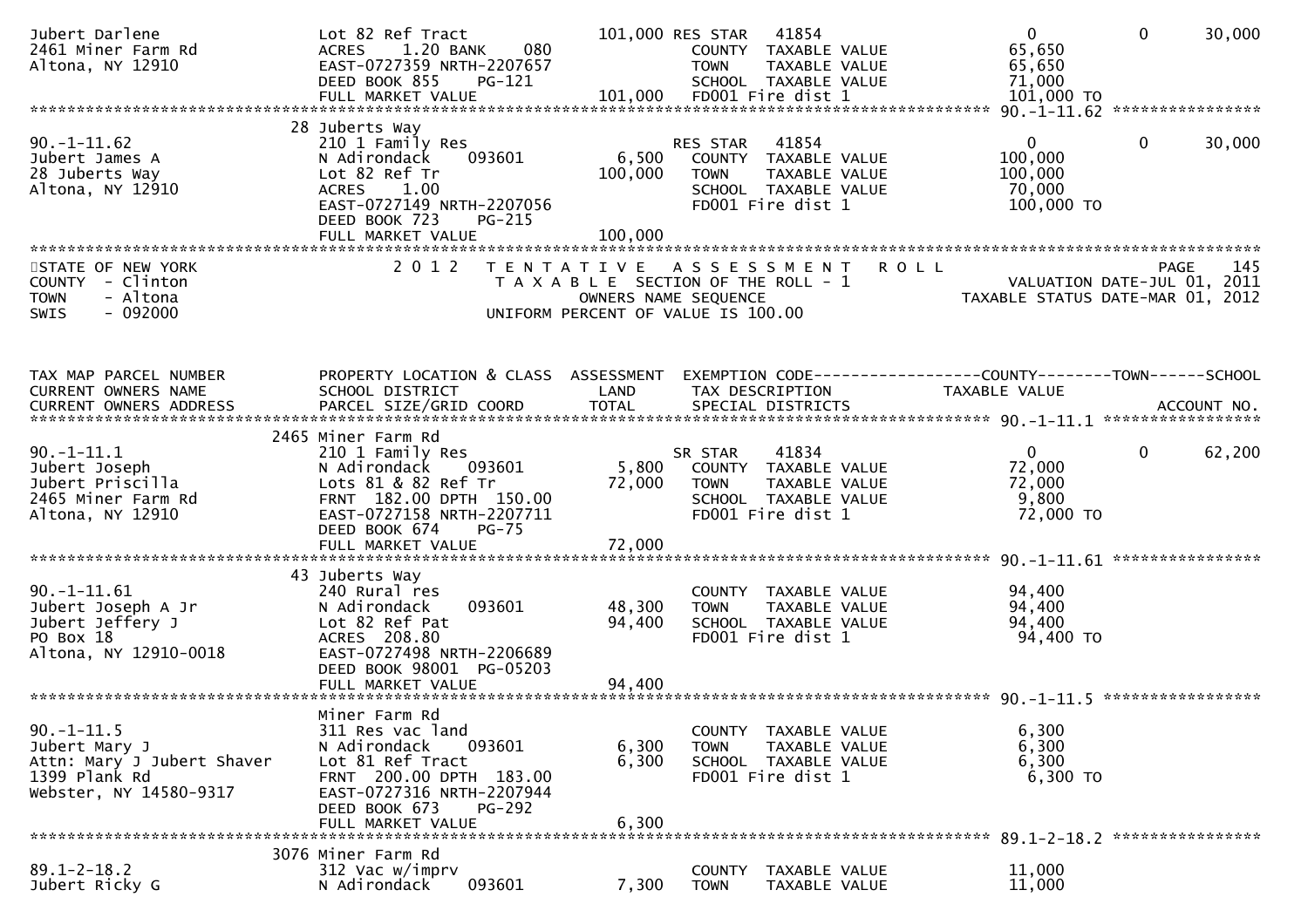| Jubert Helen M<br>3086 Miner Farm Rd<br>Altona, NY 12910                                                                 | Lot 110 Ref Tract<br>2.12<br><b>ACRES</b><br>EAST-0712248 NRTH-2207618<br>DEED BOOK 20021 PG-46499<br>FULL MARKET VALUE                                                            | 11,000<br>11,000             | SCHOOL TAXABLE VALUE<br>FD001 Fire dist 1                                                                                                                              | 11,000<br>11,000 TO<br>$LT001$ Altona light 1 $11,000$ TO                                                                                                                                               |
|--------------------------------------------------------------------------------------------------------------------------|------------------------------------------------------------------------------------------------------------------------------------------------------------------------------------|------------------------------|------------------------------------------------------------------------------------------------------------------------------------------------------------------------|---------------------------------------------------------------------------------------------------------------------------------------------------------------------------------------------------------|
|                                                                                                                          | 3086 Miner Farm Rd                                                                                                                                                                 |                              |                                                                                                                                                                        |                                                                                                                                                                                                         |
| $89.1 - 2 - 19$<br>Jubert Ricky George<br>3086 Miner Farm Rd<br>Altona, NY 12910                                         | 210 1 Family Res<br>093601<br>N Adirondack<br>110 Ref<br>FRNT 122.00 DPTH 122.00<br>EAST-0712132 NRTH-2207480<br>DEED BOOK 807<br>PG-81<br>FULL MARKET VALUE                       | 80,100                       | WARNONALL 41121<br>5,000 WARDISALL 41141<br>80,100 RES STAR 41854<br>COUNTY TAXABLE VALUE<br>TAXABLE VALUE<br><b>TOWN</b><br>SCHOOL TAXABLE VALUE<br>FD001 Fire dist 1 | 12,015<br>12,015<br>$\mathbf{0}$<br>$\Omega$<br>4,005<br>4,005<br>$\overline{0}$<br>30,000<br>$\Omega$<br>64,080<br>64,080<br>50,100<br>80,100 то                                                       |
|                                                                                                                          |                                                                                                                                                                                    |                              |                                                                                                                                                                        |                                                                                                                                                                                                         |
| STATE OF NEW YORK<br>COUNTY - Clinton<br>- Altona<br><b>TOWN</b><br>$-092000$<br>SWIS                                    | 2 0 1 2                                                                                                                                                                            | T E N T A T I V E            | A S S E S S M E N T R O L L<br>T A X A B L E SECTION OF THE ROLL - 1<br>OWNERS NAME SEQUENCE<br>UNIFORM PERCENT OF VALUE IS 100.00                                     | 146<br><b>PAGE</b><br>VALUATION DATE-JUL 01, 2011<br>TAXABLE STATUS DATE-MAR 01, 2012                                                                                                                   |
| TAX MAP PARCEL NUMBER<br>CURRENT OWNERS NAME                                                                             | PROPERTY LOCATION & CLASS ASSESSMENT<br>SCHOOL DISTRICT                                                                                                                            | LAND                         | TAX DESCRIPTION                                                                                                                                                        | EXEMPTION        CODE-----------------COUNTY-------TOWN------SCHOOL<br>TAXABLE VALUE<br>.CURRENT OWNERS ADDRESS PARCEL SIZE/GRID COORD TOTAL SPECIAL DISTRICTS ACCOUNT NO ACCOUNT NO ACCOUNT NO ACCOUNT |
|                                                                                                                          | 6016 Military Tpke                                                                                                                                                                 |                              |                                                                                                                                                                        |                                                                                                                                                                                                         |
| $86. - 2 - 21.2$<br>Juneau Gerald P<br>Juneau Sharron<br>6016 Military Tpke<br>PO Box 323<br>Ellenburg Depot, NY 12935   | 210 1 Family Res<br>N Adirondack<br>093601<br>Bw<br>ACRES 1.10<br>EAST-0677079 NRTH-2204908<br>PG-894                                                                              | 75,000                       | WARNONALL 41121<br>6,500 RES STAR<br>41854<br>COUNTY TAXABLE VALUE<br>TAXABLE VALUE<br><b>TOWN</b><br>SCHOOL TAXABLE VALUE<br>FD001 Fire dist 1                        | 11,250<br>11,250<br>0<br>$\mathbf{0}$<br>30,000<br>$\Omega$<br>63,750<br>63,750<br>45,000<br>75,000 TO                                                                                                  |
|                                                                                                                          | DEED BOOK 640<br>FULL MARKET VALUE                                                                                                                                                 | 75,000                       |                                                                                                                                                                        |                                                                                                                                                                                                         |
|                                                                                                                          |                                                                                                                                                                                    |                              |                                                                                                                                                                        |                                                                                                                                                                                                         |
| $147. - 1 - 11$<br>147.-1-11<br>Kahlstrom Jack W<br>Kahlstrom Doreen M<br>1958 ноте Rd<br>Great Barrington, MA 01230     | 639 Jerusalem Rd<br>260 Seasonal res<br>093601<br>N Adirondack<br>Lot 223 Ref Tr<br>ACRES 41.00<br>EAST-0695150 NRTH-2175801<br>DEED BOOK 20051 PG-90167<br>FULL MARKET VALUE      | 20,500<br>26,500<br>26,500   | COUNTY TAXABLE VALUE<br><b>TOWN</b><br>TAXABLE VALUE<br>SCHOOL TAXABLE VALUE<br>FD001 Fire dist 1                                                                      | 26,500<br>26,500<br>26,500<br>26,500 TO                                                                                                                                                                 |
|                                                                                                                          |                                                                                                                                                                                    |                              |                                                                                                                                                                        |                                                                                                                                                                                                         |
| $75. - 1 - 5.21$<br>Kalvaitis Life Use Willi O<br>Kalvaitis Life Use Barbara J<br>2370 Miner Farm Rd<br>Altona, NY 12910 | 2362/2370 Miner Farm Rd<br>240 Rural res<br>N Adirondack<br>093601<br>62 & 81 Ref Tr<br>ACRES 229.10<br>EAST-0729009 NRTH-2209929<br>DEED BOOK 20082 PG-18543<br>FULL MARKET VALUE | 65,300<br>135,700<br>135,700 | COUNTY TAXABLE VALUE<br><b>TOWN</b><br>TAXABLE VALUE<br>SCHOOL TAXABLE VALUE<br>FD001 Fire dist 1                                                                      | 135,700<br>135,700<br>135,700<br>135,700 TO                                                                                                                                                             |
|                                                                                                                          | Miner Farm Rd                                                                                                                                                                      |                              |                                                                                                                                                                        |                                                                                                                                                                                                         |
| $75. - 1 - 12.1$                                                                                                         | 321 Abandoned ag                                                                                                                                                                   |                              | COUNTY TAXABLE VALUE                                                                                                                                                   | 18,600                                                                                                                                                                                                  |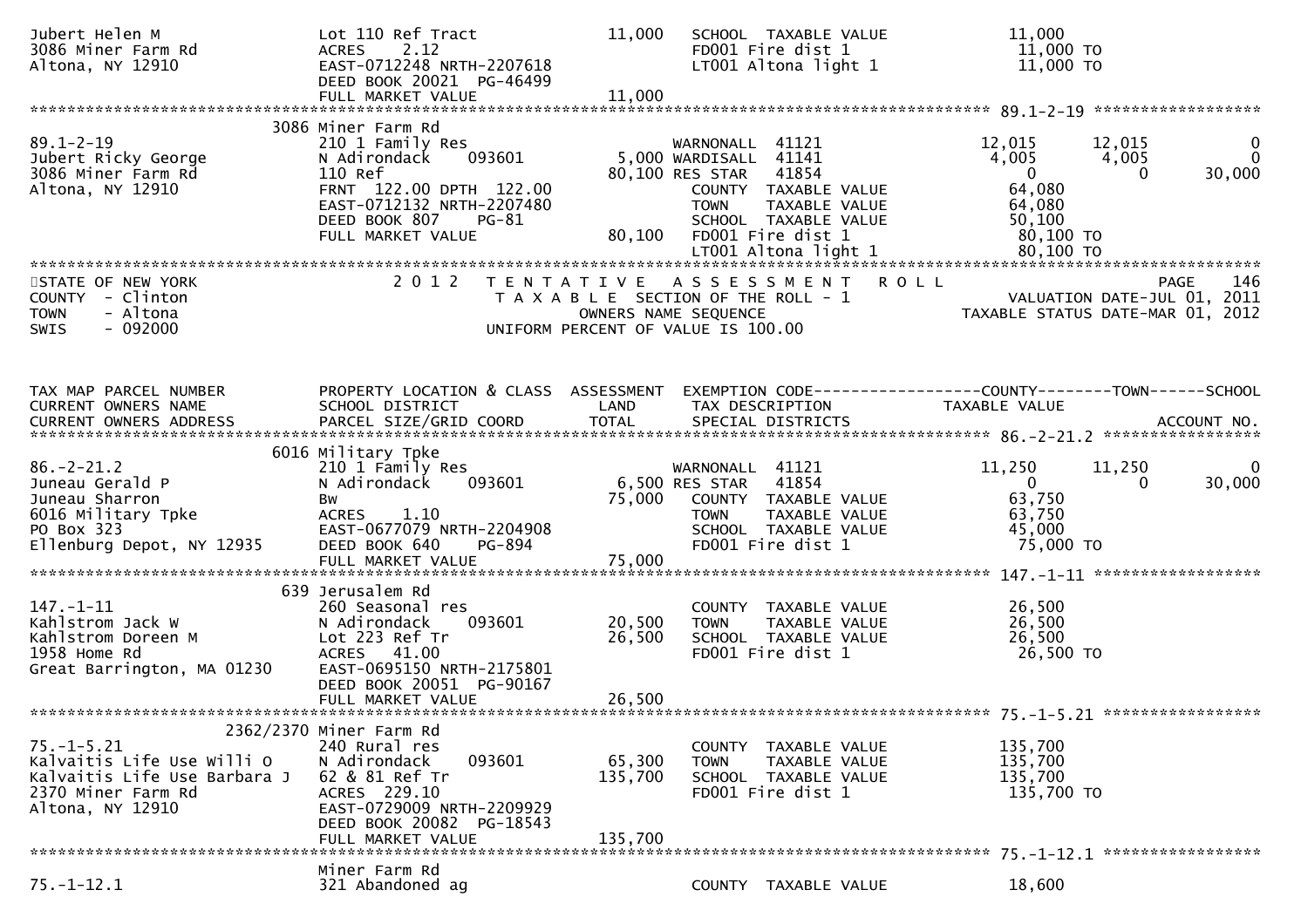| Kashorek Douglas W<br>Kashorek Lori A<br>2753 Military Tpke<br>West Chazy, NY 12992                    | N Adirondack<br>093601<br>86 Ref<br>60.60<br>ACRES<br>EAST-0721469 NRTH-2209527<br>DEED BOOK 20082 PG-12954                                                                       | 18,600<br>18,600           | TAXABLE VALUE<br><b>TOWN</b><br>SCHOOL TAXABLE VALUE<br>FD001 Fire dist 1                                   |             | 18,600<br>18,600<br>18,600 TO                                                                  |
|--------------------------------------------------------------------------------------------------------|-----------------------------------------------------------------------------------------------------------------------------------------------------------------------------------|----------------------------|-------------------------------------------------------------------------------------------------------------|-------------|------------------------------------------------------------------------------------------------|
|                                                                                                        |                                                                                                                                                                                   |                            |                                                                                                             |             |                                                                                                |
| $150.-1-13$<br>Kastner Donald<br>16 Deer Run<br>Hawley, PA 18428                                       | Military Tpke<br>$314$ Rural vac< $10$<br>093601<br>N Adirondack<br>128 Duer<br>3.00<br><b>ACRES</b><br>EAST-0733167 NRTH-2174977<br>DEED BOOK 584<br>PG-785<br>FULL MARKET VALUE | 10,000<br>10,000<br>10,000 | COUNTY TAXABLE VALUE<br><b>TOWN</b><br>TAXABLE VALUE<br>SCHOOL TAXABLE VALUE<br>FD001 Fire dist 1           |             | 10,000<br>10,000<br>10,000<br>10,000 TO                                                        |
| STATE OF NEW YORK<br>COUNTY - Clinton<br>- Altona<br><b>TOWN</b>                                       | 2 0 1 2                                                                                                                                                                           | OWNERS NAME SEQUENCE       | TENTATIVE ASSESSMENT<br>T A X A B L E SECTION OF THE ROLL - 1                                               | <b>ROLL</b> | PAGE<br>147<br>VALUATION DATE-JUL 01, 2011<br>TAXABLE STATUS DATE-MAR 01, 2012                 |
| $-092000$<br><b>SWIS</b>                                                                               |                                                                                                                                                                                   |                            | UNIFORM PERCENT OF VALUE IS 100.00                                                                          |             |                                                                                                |
| TAX MAP PARCEL NUMBER<br>CURRENT OWNERS NAME<br><b>CURRENT OWNERS ADDRESS</b>                          | PROPERTY LOCATION & CLASS ASSESSMENT<br>SCHOOL DISTRICT<br>PARCEL SIZE/GRID COORD                                                                                                 | LAND<br><b>TOTAL</b>       | TAX DESCRIPTION<br>SPECIAL DISTRICTS                                                                        |             | EXEMPTION CODE------------------COUNTY--------TOWN------SCHOOL<br>TAXABLE VALUE<br>ACCOUNT NO. |
|                                                                                                        | Alder Bend Rd                                                                                                                                                                     |                            |                                                                                                             |             |                                                                                                |
| $73. - 1 - 37.1$<br>Kelly Riley Sheri Lynn<br>Riley Michael W<br>1243 Lake Shore Rd<br>Chazy, NY 12921 | 321 Abandoned ag<br>093601<br>N Adirondack<br>Lot 156 Ref<br>ACRES 20.50<br>EAST-0697885 NRTH-2209107<br>DEED BOOK 20031 PG-61923                                                 | 11,000<br>11,000           | COUNTY TAXABLE VALUE<br>TAXABLE VALUE<br><b>TOWN</b><br>SCHOOL TAXABLE VALUE<br>FD001 Fire dist 1           |             | 11,000<br>11,000<br>11,000<br>11,000 TO                                                        |
|                                                                                                        | FULL MARKET VALUE                                                                                                                                                                 | 11,000                     |                                                                                                             |             |                                                                                                |
|                                                                                                        | Plank Rd                                                                                                                                                                          |                            |                                                                                                             |             |                                                                                                |
| $101. - 2 - 2$<br>Kempski Robert<br>Kempski Patricia<br>PO Box 139<br>Mastic, NY 11950-0139            | 323 Vacant rural<br>093601<br>N Adirondack<br>$23$ Sg<br>ACRES 263.40<br>EAST-0678972 NRTH-2200339<br>DEED BOOK 648<br><b>PG-605</b>                                              | 59,300<br>59,300           | COUNTY TAXABLE VALUE<br>TAXABLE VALUE<br><b>TOWN</b><br>SCHOOL TAXABLE VALUE<br>FD001 Fire dist 1           |             | 59,300<br>59,300<br>59,300<br>59,300 TO                                                        |
|                                                                                                        | FULL MARKET VALUE                                                                                                                                                                 | 59,300                     |                                                                                                             |             |                                                                                                |
| $147. - 1 - 6.1$<br>Kempski Robert M<br>Kempski Patricia R<br>PO Box 139<br>Mastic, NY 11950-0139      | Jerusalem Rd<br>321 Abandoned ag<br>093601<br>N Adirondack<br>21 Duer 1935<br>ACRES 57.00<br>EAST-0703823 NRTH-2173175<br>DEED BOOK 623<br>PG-1160<br>FULL MARKET VALUE           | 23,700<br>23,700<br>23,700 | COUNTY<br>TAXABLE VALUE<br><b>TAXABLE VALUE</b><br><b>TOWN</b><br>SCHOOL TAXABLE VALUE<br>FD001 Fire dist 1 |             | 23,700<br>23,700<br>23,700<br>23,700 TO                                                        |
|                                                                                                        | 3 Norma Dr                                                                                                                                                                        |                            |                                                                                                             |             |                                                                                                |
| $135. - 1 - 18.27$                                                                                     | 314 Rural vac<10                                                                                                                                                                  |                            | COUNTY<br>TAXABLE VALUE                                                                                     |             | 9,800                                                                                          |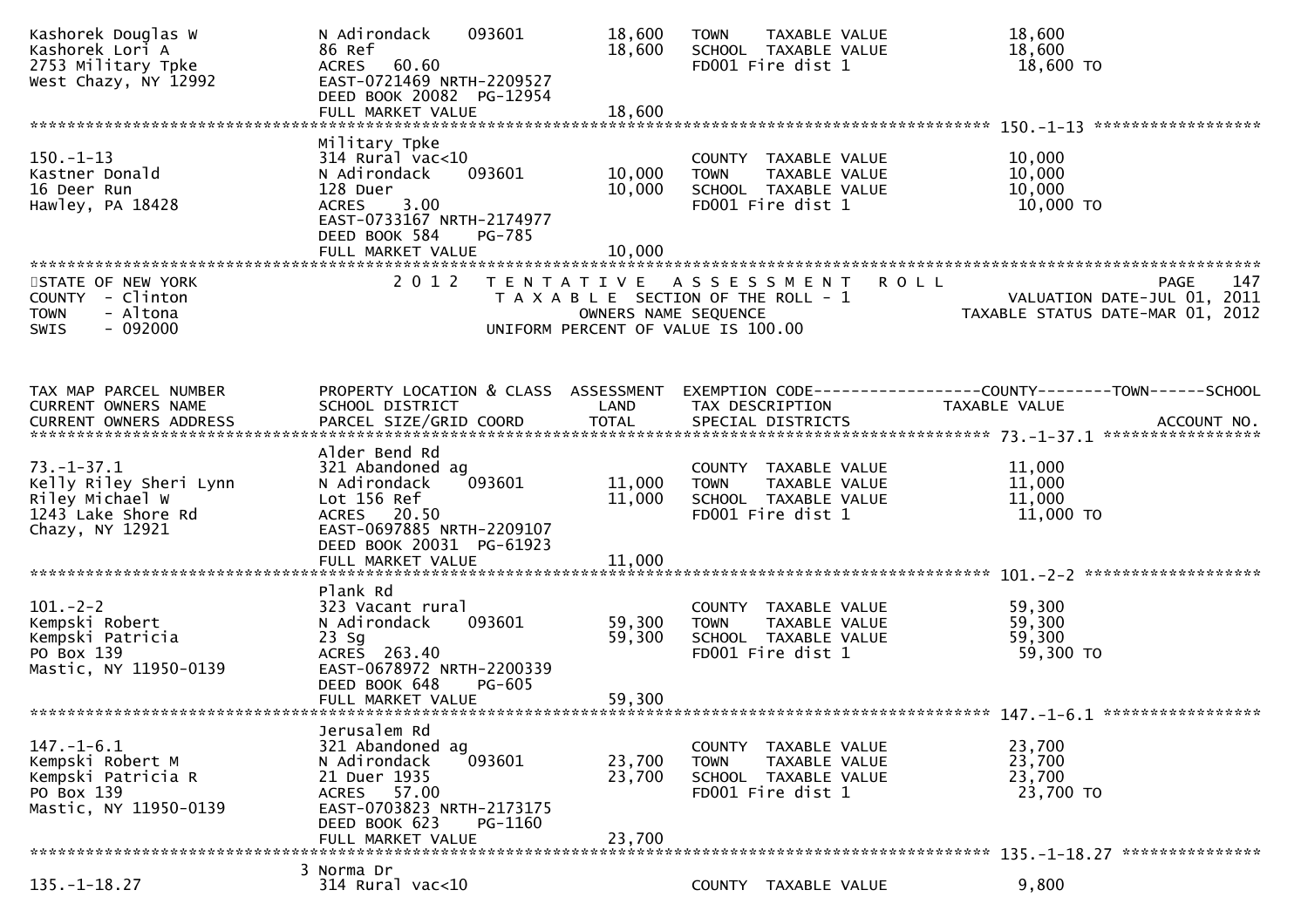| Kennedy Melanie<br>Kennedy Robert<br>225 Harvey Rd<br>West Chazy, NY 12992                   | 093601<br>N Adirondack<br>2.50<br><b>ACRES</b><br>EAST-0733836 NRTH-2181328<br>DEED BOOK 20102 PG-32230<br>FULL MARKET VALUE                                                | 9,800<br>9,800<br>9,800 | <b>TOWN</b><br>TAXABLE VALUE<br>SCHOOL TAXABLE VALUE<br>FD001 Fire dist 1                                                                                                                                                               | 9,800<br>9,800<br>9,800 TO                                                     |                                                     |
|----------------------------------------------------------------------------------------------|-----------------------------------------------------------------------------------------------------------------------------------------------------------------------------|-------------------------|-----------------------------------------------------------------------------------------------------------------------------------------------------------------------------------------------------------------------------------------|--------------------------------------------------------------------------------|-----------------------------------------------------|
|                                                                                              |                                                                                                                                                                             |                         |                                                                                                                                                                                                                                         |                                                                                |                                                     |
| $150. - 1 - 8.6$<br>Kent Wanetta J<br>92 Recore Rd<br>West Chazy, NY 12992                   | 92 Recore Rd<br>210 1 Family Res<br>093601<br>N Adirondack<br>Lot 129 Ref Tr<br>FRNT 190.00 DPTH 235.00<br>EAST-0735563 NRTH-2175663<br>DEED BOOK 924<br>PG-134             | 8,600                   | 41854<br>RES STAR<br>COUNTY TAXABLE VALUE<br>78,100 TOWN<br>TAXABLE VALUE<br>SCHOOL TAXABLE VALUE<br>FD001 Fire dist 1                                                                                                                  | $\overline{0}$<br>78,100<br>78,100<br>48,100<br>78,100 TO                      | 30,000<br>$\mathbf{0}$                              |
|                                                                                              | FULL MARKET VALUE                                                                                                                                                           | 78,100                  |                                                                                                                                                                                                                                         |                                                                                |                                                     |
| STATE OF NEW YORK<br>COUNTY - Clinton<br>- Altona<br><b>TOWN</b><br>$-092000$<br><b>SWIS</b> | 2 0 1 2                                                                                                                                                                     |                         | TENTATIVE ASSESSMENT<br>T A X A B L E SECTION OF THE ROLL - 1<br>OWNERS NAME SEQUENCE<br>UNIFORM PERCENT OF VALUE IS 100.00                                                                                                             | <b>ROLL</b><br>VALUATION DATE-JUL 01, 2011<br>TAXABLE STATUS DATE-MAR 01, 2012 | 148<br><b>PAGE</b>                                  |
| TAX MAP PARCEL NUMBER<br>CURRENT OWNERS NAME                                                 | SCHOOL DISTRICT                                                                                                                                                             | LAND                    | PROPERTY LOCATION & CLASS ASSESSMENT EXEMPTION CODE----------------COUNTY-------TOWN------SCHOOL<br>TAX DESCRIPTION                                                                                                                     | TAXABLE VALUE                                                                  |                                                     |
| $73. - 2 - 7$<br>Killeen Joyce<br>4 Rose St Apt 7H2<br>Oceanside, NY 11572                   | Tantillo Way<br>314 Rural vac<10<br>093601<br>N Adirondack<br>Lot 155 Ref<br>ACRES 1.00<br>EAST-0698692 NRTH-2214139<br>DEED BOOK 585<br><b>PG-286</b><br>FULL MARKET VALUE | 6,500<br>6,500<br>6,500 | COUNTY TAXABLE VALUE<br>TAXABLE VALUE<br><b>TOWN</b><br>SCHOOL TAXABLE VALUE<br>FD001 Fire dist 1                                                                                                                                       | 6,500<br>6,500<br>6,500<br>6,500 TO                                            |                                                     |
| $73. - 2 - 8$<br>Killeen Joyce<br>4 Rose St Apt 7H2<br>Oceanside, NY 11572                   | 49-50 Tantillo Way<br>260 Seasonal res<br>093601<br>N Adirondack<br>Lot 155 Ref<br>ACRES 4.00<br>EAST-0698628 NRTH-2214038<br>PG-464<br>DEED BOOK 571                       | 14,200<br>27,700        | COUNTY TAXABLE VALUE<br><b>TOWN</b><br>TAXABLE VALUE<br>SCHOOL TAXABLE VALUE<br>FD001 Fire dist 1                                                                                                                                       | 27,700<br>27,700<br>27,700<br>27,700 TO                                        |                                                     |
| $117. - 1 - 22.11$<br>King Estherine<br>786 Alder Bend Rd<br>Ellenburg Depot, NY 12935       | 786 Alder Bend Rd<br>240 Rural res<br>N Adirondack<br>093601<br>216 Ref<br>ACRES 85.40<br>EAST-0691540 NRTH-2186513<br>DEED BOOK 596<br>PG-715<br>FULL MARKET VALUE         | 59,000                  | 63 PCT OF VALUE USED FOR EXEMPTION PURPOSES<br>41121<br>WARNONALL<br>28,300 AGED C&T<br>41801<br>59,000 SR STAR<br>41834<br><b>COUNTY</b><br>TAXABLE VALUE<br>TAXABLE VALUE<br><b>TOWN</b><br>SCHOOL TAXABLE VALUE<br>FD001 Fire dist 1 | 5,576<br>15,797<br>$\bf{0}$<br>37,627<br>37,627<br>0<br>59,000 TO              | 5,576<br>0<br>$\mathbf{0}$<br>15,797<br>59,000<br>0 |
|                                                                                              |                                                                                                                                                                             |                         |                                                                                                                                                                                                                                         |                                                                                |                                                     |
| 1730-1734 Plank Rd<br>$86. - 2 - 14$<br>King Gary                                            | 210 1 Family Res<br>N Adirondack<br>093601                                                                                                                                  | 5,700                   | 41854<br>RES STAR<br>COUNTY<br>TAXABLE VALUE                                                                                                                                                                                            | $\mathbf{0}$<br>90,000                                                         | $\mathbf 0$<br>30,000                               |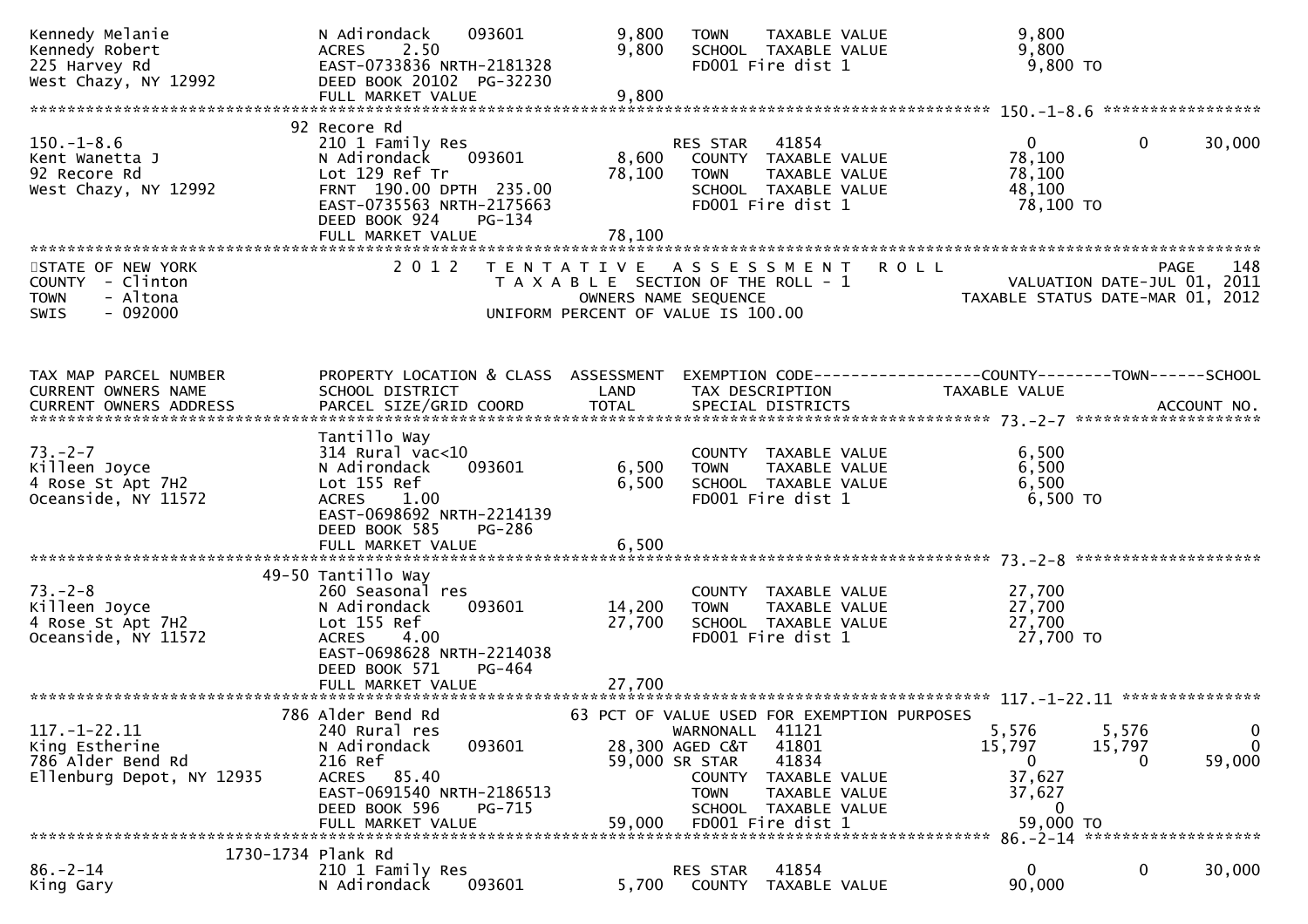| King Susan<br>1730 Plank Rd<br>Ellenburg Depot, NY 12935                                      | Bm<br>FRNT 363.00 DPTH 107.00<br>EAST-0677107 NRTH-2202241<br>DEED BOOK 556<br>PG-811<br>FULL MARKET VALUE                                                                          | 90,000<br>90,000                                                                                                         | <b>TOWN</b>                       | TAXABLE VALUE<br>SCHOOL TAXABLE VALUE<br>FD001 Fire dist 1                                                   |             | 90,000<br>60,000<br>90,000 TO                                                   |                 |        |
|-----------------------------------------------------------------------------------------------|-------------------------------------------------------------------------------------------------------------------------------------------------------------------------------------|--------------------------------------------------------------------------------------------------------------------------|-----------------------------------|--------------------------------------------------------------------------------------------------------------|-------------|---------------------------------------------------------------------------------|-----------------|--------|
|                                                                                               |                                                                                                                                                                                     |                                                                                                                          |                                   |                                                                                                              |             |                                                                                 |                 |        |
| $86. - 2 - 15$<br>King Gary E<br>King Ashley<br>1740 Plank Rd<br>Ellenburg Depot, NY 12935    | 1740 Plank Rd<br>210 1 Family Res<br>N Adirondack<br>093601<br>Bm<br>080<br><b>ACRES</b><br>2.30 BANK<br>EAST-0677257 NRTH-2202548<br>DEED BOOK 20061 PG-95946<br>FULL MARKET VALUE | 7,300<br>61,100<br>61,100                                                                                                | RES STAR<br><b>TOWN</b>           | 41854<br>COUNTY TAXABLE VALUE<br>TAXABLE VALUE<br>SCHOOL TAXABLE VALUE<br>FD001 Fire dist 1                  |             | $\mathbf{0}$<br>61,100<br>61,100<br>31,100<br>61,100 TO                         | 0               | 30,000 |
|                                                                                               | **********************                                                                                                                                                              |                                                                                                                          |                                   |                                                                                                              |             |                                                                                 |                 |        |
| STATE OF NEW YORK<br>COUNTY - Clinton<br>- Altona<br><b>TOWN</b><br>$-092000$<br>SWIS         | 2 0 1 2                                                                                                                                                                             | T E N T A T I V E<br>T A X A B L E SECTION OF THE ROLL - 1<br>OWNERS NAME SEQUENCE<br>UNIFORM PERCENT OF VALUE IS 100.00 | A S S E S S M E N T               |                                                                                                              | <b>ROLL</b> | VALUATION DATE-JUL 01, 2011<br>TAXABLE STATUS DATE-MAR 01, 2012                 | <b>PAGE</b>     | 149    |
| TAX MAP PARCEL NUMBER<br>CURRENT OWNERS NAME                                                  | PROPERTY LOCATION & CLASS ASSESSMENT<br>SCHOOL DISTRICT                                                                                                                             | LAND                                                                                                                     |                                   | TAX DESCRIPTION                                                                                              |             | EXEMPTION CODE------------------COUNTY--------TOWN------SCHOOL<br>TAXABLE VALUE |                 |        |
| $133. - 1 - 10$<br>King Gerald<br>King Elizabeth<br>573 Rt 374<br>Cadyville, NY 12918         | Purdy Rd<br>910 Priv forest<br>093601<br>N Adirondack<br>75 Duer<br>ACRES 49.50<br>EAST-0716177 NRTH-2180594<br>DEED BOOK 661<br>$PG-27$<br>FULL MARKET VALUE                       | 21,400<br>21,400<br>21,400                                                                                               | <b>TOWN</b>                       | COUNTY TAXABLE VALUE<br>TAXABLE VALUE<br>SCHOOL TAXABLE VALUE<br>FD001 Fire dist 1                           |             | 21,400<br>21,400<br>21,400<br>21,400 TO                                         |                 |        |
|                                                                                               | 356 Irona Rd                                                                                                                                                                        |                                                                                                                          |                                   |                                                                                                              |             |                                                                                 |                 |        |
| $73. - 1 - 22.12$<br>King James E II<br>King Tammy J<br>356 Irona Rd<br>Altona, NY 12910      | 210 1 Family Res<br>093601<br>N Adirondack<br>138 Ref Trk<br>FRNT 170.00 DPTH 240.00<br>EAST-0702804 NRTH-2212755<br>DEED BOOK 20051 PG-87537<br>FULL MARKET VALUE                  | 6,500<br>42,200<br>42,200                                                                                                | RES STAR<br><b>TOWN</b>           | 41854<br>COUNTY TAXABLE VALUE<br>TAXABLE VALUE<br>SCHOOL TAXABLE VALUE<br>FD001 Fire dist 1                  |             | $\mathbf{0}$<br>42,200<br>42,200<br>12,200<br>42,200 TO                         | $\mathbf{0}$    | 30,000 |
|                                                                                               |                                                                                                                                                                                     |                                                                                                                          |                                   |                                                                                                              |             |                                                                                 |                 |        |
| $89.1 - 3 - 16.2$<br>King LaValley Debbie J<br>30 Bloomer St<br>PO Box 19<br>Altona, NY 12910 | 30 Bloomer St<br>210 1 Family Res<br>N Adirondack<br>093601<br>110 Ref<br>FRNT 92.00 DPTH 275.00<br>EAST-0712156 NRTH-2207071<br>DEED BOOK 822<br><b>PG-26</b><br>FULL MARKET VALUE | 5,800<br>49,000<br>49,000                                                                                                | RES STAR<br>COUNTY<br><b>TOWN</b> | 41854<br>TAXABLE VALUE<br>TAXABLE VALUE<br>SCHOOL TAXABLE VALUE<br>FD001 Fire dist 1<br>LT001 Altona light 1 |             | $\mathbf{0}$<br>49,000<br>49,000<br>19,000<br>49,000 TO<br>49,000 TO            | $\mathbf 0$     | 30,000 |
|                                                                                               |                                                                                                                                                                                     |                                                                                                                          |                                   |                                                                                                              |             | 117. –1–22.13                                                                   | *************** |        |
| $117. - 1 - 22.13$<br>King Robert Jr                                                          | Alder Bend Rd<br>311 Res vac land<br>093601<br>N Adirondack                                                                                                                         | 8,600                                                                                                                    | <b>COUNTY</b><br><b>TOWN</b>      | TAXABLE VALUE<br>TAXABLE VALUE                                                                               |             | 8,600<br>8,600                                                                  |                 |        |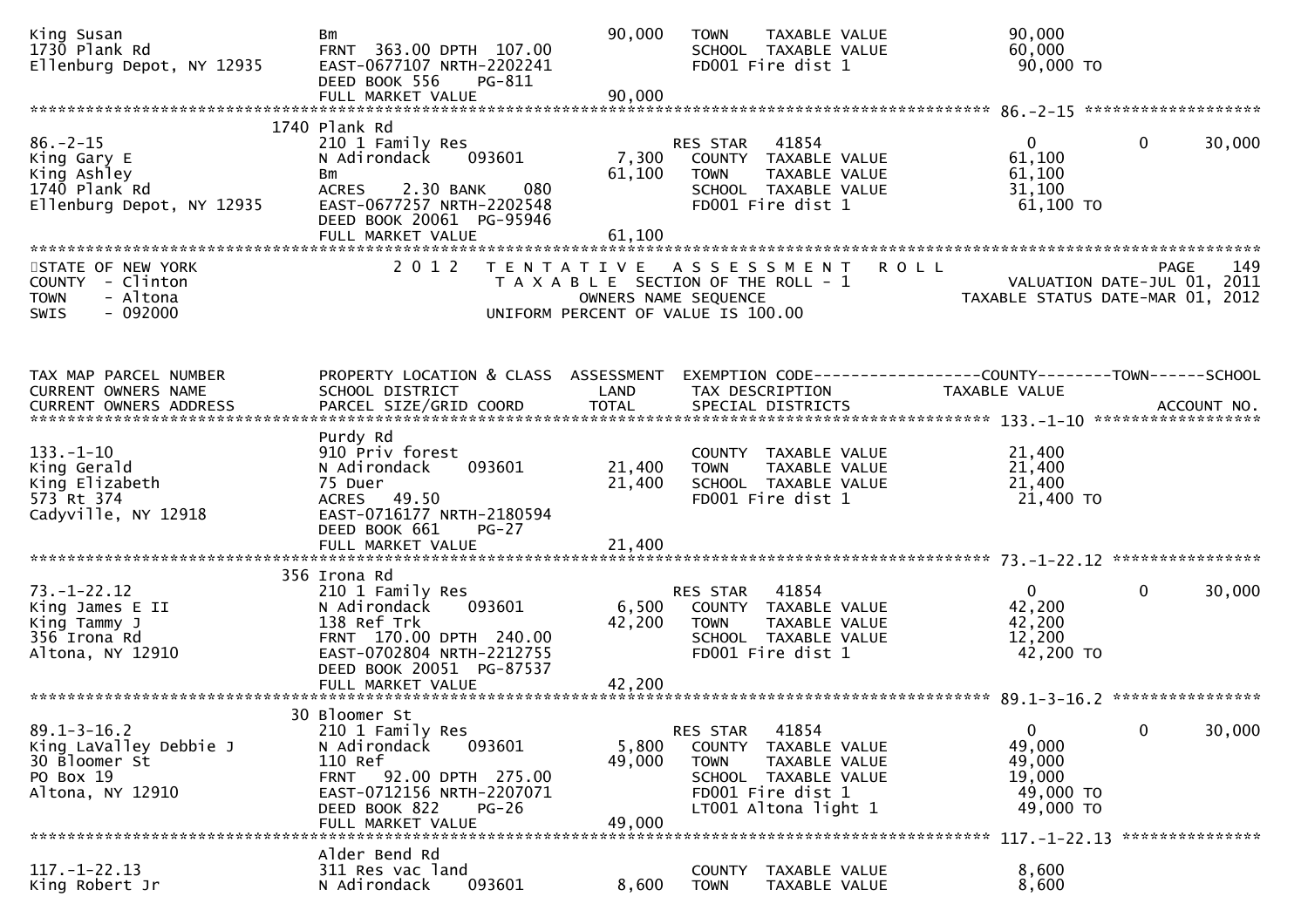| 4260 Rt 190<br>Altona, NY 12910                                                                                 | Lot 217 Ref Tr<br>FRNT 175.00 DPTH 225.00<br>EAST-0689902 NRTH-2187535<br>DEED BOOK 20061 PG-92949<br>FULL MARKET VALUE                                                                       | 8,600<br>8,600                                                                                                                   |                                                       | SCHOOL TAXABLE VALUE<br>FD001 Fire dist 1                                                   |  | 8,600<br>8,600 TO                                               |                |        |
|-----------------------------------------------------------------------------------------------------------------|-----------------------------------------------------------------------------------------------------------------------------------------------------------------------------------------------|----------------------------------------------------------------------------------------------------------------------------------|-------------------------------------------------------|---------------------------------------------------------------------------------------------|--|-----------------------------------------------------------------|----------------|--------|
|                                                                                                                 |                                                                                                                                                                                               |                                                                                                                                  |                                                       |                                                                                             |  |                                                                 |                |        |
| $71. - 4 - 7.22$<br>Kirakossian Jirair<br>2733 De Salaberry<br>Montreal, QC, Canada<br>H3M1L4                   | 4654 Rt 11<br>260 Seasonal res<br>093601<br>N Adirondack<br>Lot 212 Ref Tr<br>ACRES 12.70<br>EAST-0682334 NRTH-2215773<br>DEED BOOK 20102 PG-32621                                            | 13,000<br>14,300                                                                                                                 | <b>TOWN</b>                                           | COUNTY TAXABLE VALUE<br>TAXABLE VALUE<br>SCHOOL TAXABLE VALUE<br>FD001 Fire dist 1          |  | 14,300<br>14,300<br>14,300<br>14,300 TO                         |                |        |
|                                                                                                                 |                                                                                                                                                                                               |                                                                                                                                  |                                                       |                                                                                             |  |                                                                 |                |        |
| STATE OF NEW YORK<br>COUNTY - Clinton<br>- Altona<br><b>TOWN</b><br>$-092000$<br><b>SWIS</b>                    | 2 0 1 2                                                                                                                                                                                       | TENTATIVE ASSESSMENT ROLL<br>T A X A B L E SECTION OF THE ROLL - 1<br>OWNERS NAME SEQUENCE<br>UNIFORM PERCENT OF VALUE IS 100.00 |                                                       |                                                                                             |  | VALUATION DATE-JUL 01, 2011<br>TAXABLE STATUS DATE-MAR 01, 2012 | PAGE           | 150    |
|                                                                                                                 |                                                                                                                                                                                               |                                                                                                                                  |                                                       |                                                                                             |  |                                                                 |                |        |
| TAX MAP PARCEL NUMBER<br>CURRENT OWNERS NAME<br>CURRENT OWNERS ADDRESS                                          | PROPERTY LOCATION & CLASS ASSESSMENT<br>SCHOOL DISTRICT                                                                                                                                       | LAND                                                                                                                             | TAX DESCRIPTION                                       |                                                                                             |  | TAXABLE VALUE                                                   |                |        |
|                                                                                                                 | 116 Terrien Rd                                                                                                                                                                                |                                                                                                                                  |                                                       |                                                                                             |  |                                                                 |                |        |
| $117. - 1 - 13$<br>Knapp Henry<br>116 Terrien Rd<br>Ellenburg Depot, NY 12935                                   | 210 1 Family Res<br>N Adirondack<br>093601<br>Lot 216 Ref<br>FRNT 75.00 DPTH 125.00<br>EAST-0694614 NRTH-2189814<br>DEED BOOK 20061 PG-94160<br>FULL MARKET VALUE                             | 72,000<br>72,000                                                                                                                 | RES STAR<br>3,400 COUNTY TAXABLE VALUE<br><b>TOWN</b> | 41854<br>TAXABLE VALUE<br>SCHOOL TAXABLE VALUE<br>FD001 Fire dist 1                         |  | $\mathbf{0}$<br>72,000<br>72,000<br>42,000<br>72,000 TO         | $\overline{0}$ | 30,000 |
|                                                                                                                 | 4001 Military Tpke                                                                                                                                                                            |                                                                                                                                  |                                                       |                                                                                             |  |                                                                 |                |        |
| $119. - 1 - 12$<br>Kourofsky Joseph W<br>Kourofsky Barbara M<br>4001 Military Tpke<br>West Chazy, NY 12992      | 210 1 Family Res<br>N Adirondack<br>093601<br>Lot 95 Duer<br>Partial Deed Bk 602 Pg 53<br>3.30<br><b>ACRES</b><br>EAST-0718202 NRTH-2185244<br>DEED BOOK 746<br>$PG-172$<br>FULL MARKET VALUE | 7,900<br>129,000<br>129,000                                                                                                      | RES STAR<br><b>TOWN</b>                               | 41854<br>COUNTY TAXABLE VALUE<br>TAXABLE VALUE<br>SCHOOL TAXABLE VALUE<br>FD001 Fire dist 1 |  | $\mathbf{0}$<br>129,000<br>129,000<br>99,000<br>129,000 TO      | $\mathbf{0}$   | 30,000 |
|                                                                                                                 |                                                                                                                                                                                               |                                                                                                                                  |                                                       |                                                                                             |  |                                                                 |                |        |
| $88.14 - 1 - 7$<br>Kusek Kasimir<br>Kusek Lidia<br>7044 Marie-Rollet<br>Vil Lasalle QC, Canada<br><b>H8N3E7</b> | 49 Merrywood Dr<br>270 Mfg housing<br>N Adirondack<br>093601<br>Stonewall Acres Lot 7<br>FRNT 80.00 DPTH 215.00<br>EAST-0699474 NRTH-2203642<br>DEED BOOK 769<br><b>PG-206</b>                | 4,700<br>18,000                                                                                                                  | <b>TOWN</b>                                           | COUNTY TAXABLE VALUE<br>TAXABLE VALUE<br>SCHOOL TAXABLE VALUE<br>FD001 Fire dist 1          |  | 18,000<br>18,000<br>18,000<br>18,000 TO                         |                |        |
|                                                                                                                 | 18,000<br>FULL MARKET VALUE                                                                                                                                                                   |                                                                                                                                  |                                                       |                                                                                             |  |                                                                 |                |        |
| $73. - 1 - 10.3$                                                                                                | 1992 Alder Bend Rd<br>210 1 Family Res                                                                                                                                                        |                                                                                                                                  | RES STAR                                              | 41854                                                                                       |  | $\bf{0}$                                                        | 0              | 30,000 |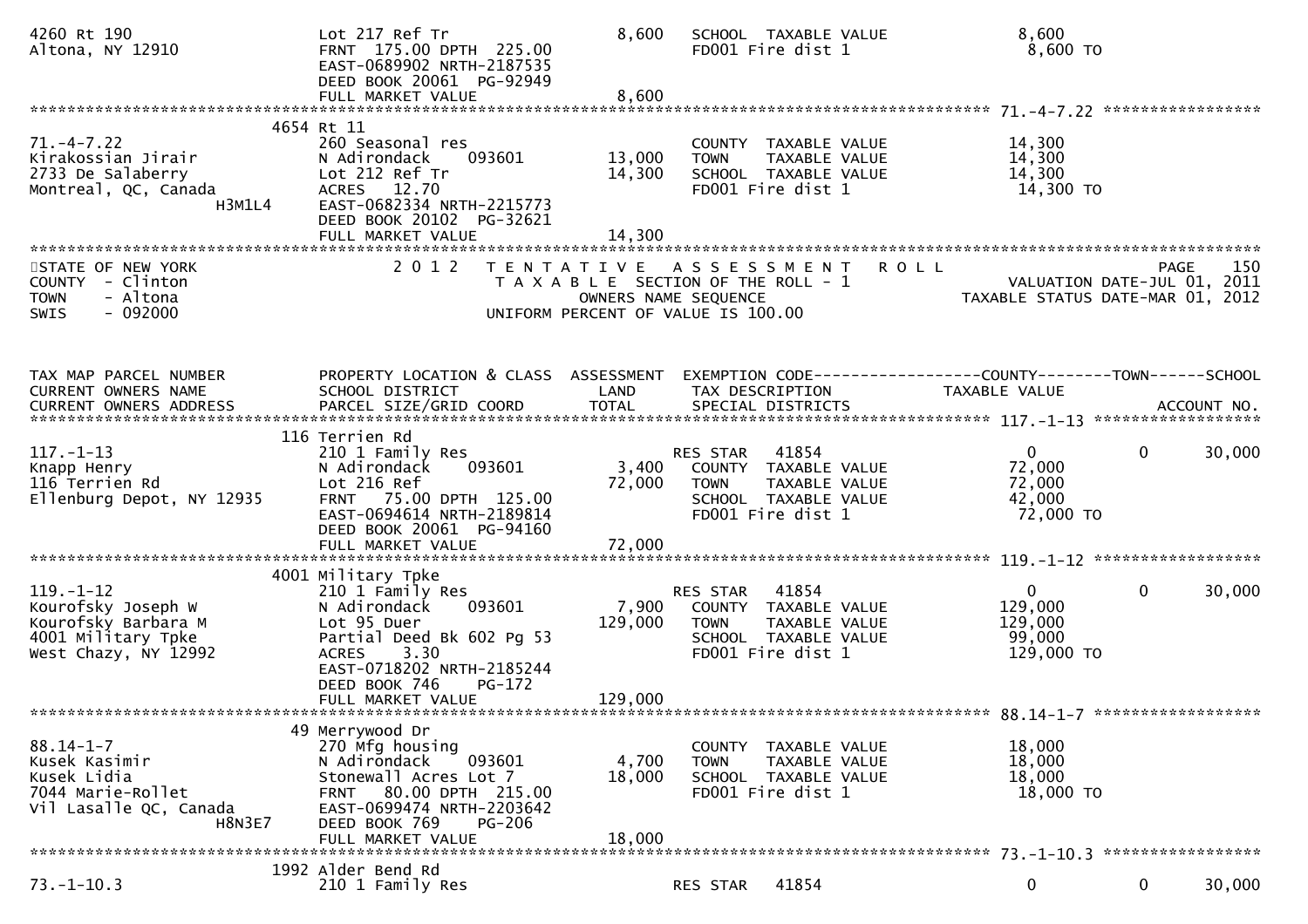| Kwetcian Sheila<br>1992 Alder Bend Rd<br>Altona, NY 12910                                     | 093601<br>N Adirondack<br>Lot 155 Ref Tr<br>FRNT 165.00 DPTH 212.97<br>EAST-0698009 NRTH-2213841<br>DEED BOOK 20082 PG-12813                                                       | 6,200<br>108,900     | COUNTY TAXABLE VALUE<br><b>TOWN</b><br>TAXABLE VALUE<br>SCHOOL TAXABLE VALUE<br>FD001 Fire dist 1                                                            | 108,900<br>108,900<br>78,900<br>108,900 TO                      |                            |
|-----------------------------------------------------------------------------------------------|------------------------------------------------------------------------------------------------------------------------------------------------------------------------------------|----------------------|--------------------------------------------------------------------------------------------------------------------------------------------------------------|-----------------------------------------------------------------|----------------------------|
|                                                                                               | Irona Rd                                                                                                                                                                           |                      |                                                                                                                                                              |                                                                 |                            |
| $73. - 1 - 15.2$<br>L Bombardier & Sons Inc<br>508 Durand Rd<br>Plattsburgh, NY 12901         | 312 Vac w/imprv<br>093601<br>N Adirondack<br>155 Ref Tract<br>FRNT 173.00 DPTH<br>96.00<br>EAST-0699188 NRTH-2212942<br>DEED BOOK 865<br>PG-289                                    | 9,300<br>13,300      | COUNTY TAXABLE VALUE<br><b>TOWN</b><br>TAXABLE VALUE<br>SCHOOL TAXABLE VALUE<br>FD001 Fire dist 1                                                            | 13,300<br>13,300<br>13,300<br>13,300 TO                         |                            |
|                                                                                               | FULL MARKET VALUE                                                                                                                                                                  | 13,300               |                                                                                                                                                              |                                                                 |                            |
| STATE OF NEW YORK<br>COUNTY - Clinton<br>- Altona<br><b>TOWN</b><br>$-092000$<br><b>SWIS</b>  | 2 0 1 2                                                                                                                                                                            |                      | TENTATIVE ASSESSMENT ROLL<br>T A X A B L E SECTION OF THE ROLL - 1<br>OWNERS NAME SEQUENCE<br>UNIFORM PERCENT OF VALUE IS 100.00                             | VALUATION DATE-JUL 01, 2011<br>TAXABLE STATUS DATE-MAR 01, 2012 | 151<br><b>PAGE</b>         |
|                                                                                               |                                                                                                                                                                                    |                      |                                                                                                                                                              |                                                                 |                            |
| TAX MAP PARCEL NUMBER<br>CURRENT OWNERS NAME<br><b>CURRENT OWNERS ADDRESS</b>                 | PROPERTY LOCATION & CLASS ASSESSMENT<br>SCHOOL DISTRICT<br>PARCEL SIZE/GRID COORD                                                                                                  | LAND<br><b>TOTAL</b> | EXEMPTION CODE------------------COUNTY--------TOWN------SCHOOL<br>TAX DESCRIPTION<br>SPECIAL DISTRICTS                                                       | <b>TAXABLE VALUE</b>                                            | ACCOUNT NO.                |
|                                                                                               |                                                                                                                                                                                    |                      |                                                                                                                                                              |                                                                 |                            |
| $73. - 1 - 15.32$<br>L Bombardier & Sons Inc<br>508 Durand Rd<br>Plattsburgh, NY 12901        | Irona Rd<br>311 Res vac land<br>N Adirondack<br>093601<br>Lot 155 Ref Tract<br>FRNT 162.00 DPTH 210.00<br>EAST-0698593 NRTH-2212795<br>DEED BOOK 865<br>PG-289                     | 5,400<br>5,400       | COUNTY TAXABLE VALUE<br>TAXABLE VALUE<br><b>TOWN</b><br>SCHOOL TAXABLE VALUE<br>FD001 Fire dist 1                                                            | 5,400<br>5,400<br>5,400<br>$5,400$ TO                           |                            |
|                                                                                               | FULL MARKET VALUE                                                                                                                                                                  | 5,400                |                                                                                                                                                              |                                                                 |                            |
| $74. - 1 - 25.2$<br>LaBarge Dennis<br>LaBarge Jodi<br>2946 Miner Farm Rd<br>Altona, NY 12910  | 2946 Miner Farm Rd<br>210 1 Family Res<br>N Adirondack<br>093601<br>Survey Bk 24 Pg 31<br><b>ACRES</b><br>1.70<br>EAST-0715472 NRTH-2207972                                        | 6,900<br>165,000     | 41854<br>RES STAR<br>COUNTY TAXABLE VALUE<br>TAXABLE VALUE<br><b>TOWN</b><br>SCHOOL TAXABLE VALUE<br>FD001 Fire dist 1                                       | $\mathbf{0}$<br>165,000<br>165,000<br>135,000<br>165,000 TO     | $\mathbf{0}$<br>30,000     |
|                                                                                               | DEED BOOK 932<br><b>PG-262</b><br>FULL MARKET VALUE                                                                                                                                | 165,000              | LT001 Altona light 1                                                                                                                                         | 165,000 TO                                                      |                            |
|                                                                                               |                                                                                                                                                                                    |                      |                                                                                                                                                              |                                                                 |                            |
| $103 - 1 - 30$<br>LaBarge Donald<br>LaBarge Tracey Lee<br>174 Rabideau Rd<br>Altona, NY 12910 | 174 Rabideau Rd<br>210 1 Family Res<br>093601<br>N Adirondack<br>160-161 Ref<br>1.80<br><b>ACRES</b><br>EAST-0698931 NRTH-2197979<br>DEED BOOK 20041 PG-73217<br>FULL MARKET VALUE | 71,000<br>71,000     | 41121<br>WARNONALL<br>41854<br>7,000 RES STAR<br><b>COUNTY</b><br>TAXABLE VALUE<br>TAXABLE VALUE<br><b>TOWN</b><br>SCHOOL TAXABLE VALUE<br>FD001 Fire dist 1 | 10,650<br>0<br>60,350<br>60,350<br>41,000<br>71,000 TO          | 10,650<br>0<br>30,000<br>0 |
|                                                                                               | Forest Rd                                                                                                                                                                          |                      |                                                                                                                                                              |                                                                 |                            |
| $72. - 1 - 28$                                                                                | 323 Vacant rural                                                                                                                                                                   |                      | COUNTY TAXABLE VALUE                                                                                                                                         | 7,100                                                           |                            |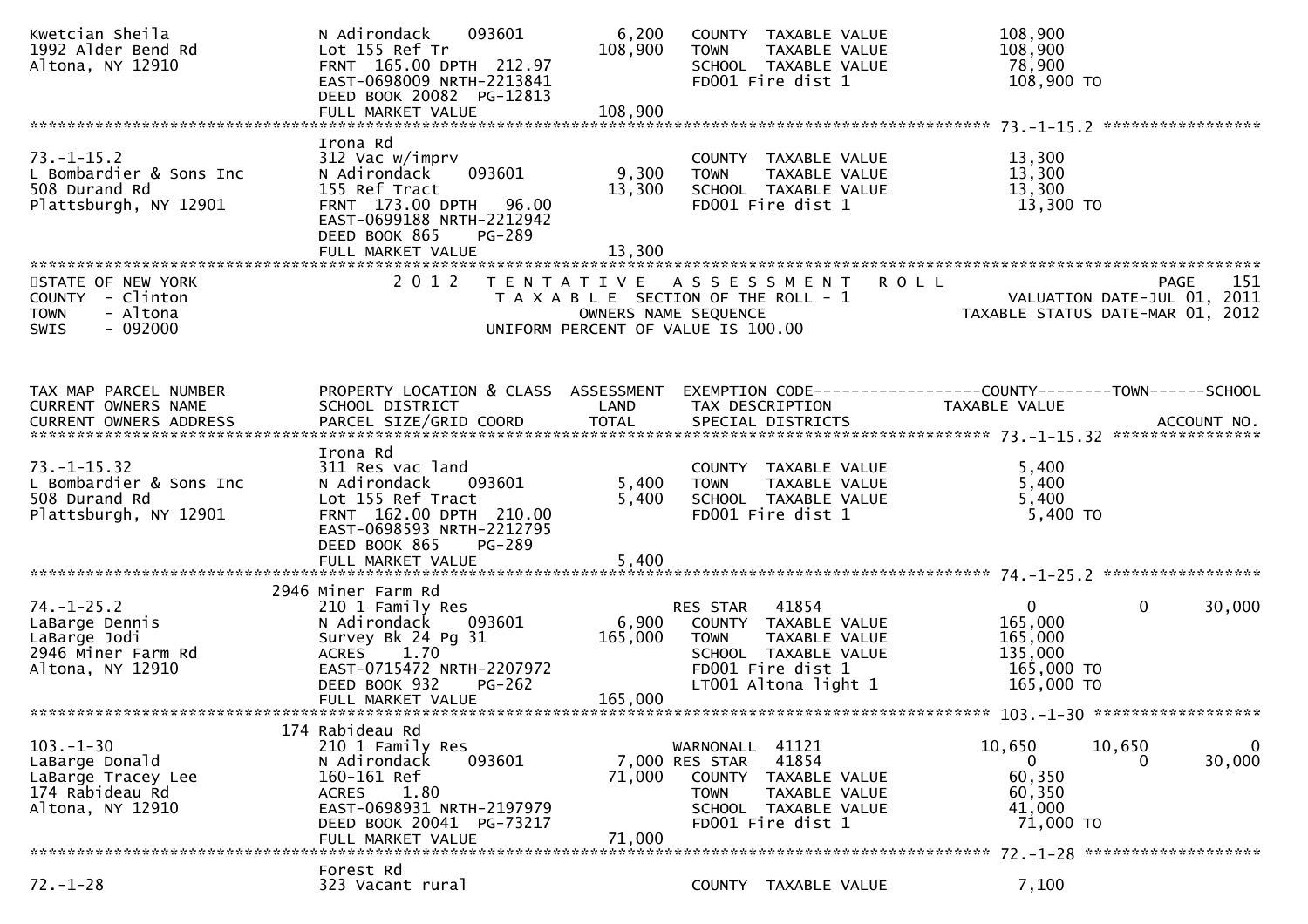| LaBarge Harold J<br>261 Forest Rd<br>Ellenburg Depot, NY 12935                                                 | N Adirondack<br>093601<br>Lot 212 Ref<br>6.70<br><b>ACRES</b><br>EAST-0683401 NRTH-2211455<br>DEED BOOK 20001 PG-21408                                                                    | 7,100<br>7,100            | TAXABLE VALUE<br><b>TOWN</b><br>SCHOOL TAXABLE VALUE<br>FD001 Fire dist 1                                                                      | 7,100<br>7,100<br>7,100 TO                                                     |              |        |
|----------------------------------------------------------------------------------------------------------------|-------------------------------------------------------------------------------------------------------------------------------------------------------------------------------------------|---------------------------|------------------------------------------------------------------------------------------------------------------------------------------------|--------------------------------------------------------------------------------|--------------|--------|
|                                                                                                                |                                                                                                                                                                                           |                           |                                                                                                                                                |                                                                                |              |        |
| $72. - 1 - 29$<br>LaBarge Harold J<br>261 Forest Rd<br>Ellenburg Depot, NY 12935                               | 261 Forest Rd<br>210 1 Family Res<br>093601<br>N Adirondack<br>213 Ref<br>1.30<br><b>ACRES</b><br>EAST-0684744 NRTH-2211677<br>DEED BOOK 478<br><b>PG-311</b><br>FULL MARKET VALUE        | 6,500<br>84,000<br>84,000 | 41834<br>SR STAR<br>COUNTY TAXABLE VALUE<br><b>TOWN</b><br>TAXABLE VALUE<br>SCHOOL TAXABLE VALUE<br>FD001 Fire dist 1                          | $\mathbf{0}$<br>84,000<br>84,000<br>21,800<br>84,000 TO                        | $\mathbf 0$  | 62,200 |
| STATE OF NEW YORK<br>COUNTY - Clinton<br>- Altona<br><b>TOWN</b><br>$-092000$<br><b>SWIS</b>                   | 2 0 1 2                                                                                                                                                                                   |                           | TENTATIVE ASSESSMENT<br>T A X A B L E SECTION OF THE ROLL - 1<br>OWNERS NAME SEQUENCE<br>UNIFORM PERCENT OF VALUE IS 100.00                    | <b>ROLL</b><br>VALUATION DATE-JUL 01, 2011<br>TAXABLE STATUS DATE-MAR 01, 2012 | PAGE         | 152    |
| TAX MAP PARCEL NUMBER<br>CURRENT OWNERS NAME<br>CURRENT OWNERS ADDRESS                                         | PROPERTY LOCATION & CLASS ASSESSMENT<br>SCHOOL DISTRICT                                                                                                                                   | LAND                      | EXEMPTION CODE------------------COUNTY--------TOWN------SCHOOL<br>TAX DESCRIPTION                                                              | TAXABLE VALUE                                                                  |              |        |
| $89.1 - 2 - 26$<br>LaBarge Jamie A<br>LaBarge Leslie A<br>3116 Miner Farm Rd<br>PO Box 224<br>Altona, NY 12910 | 3116/3118 Miner Farm Rd<br>210 1 Family Res<br>093601<br>N Adirondack<br>110 Ref<br>FRNT 199.00 DPTH 179.01<br>080<br>BANK<br>EAST-0711359 NRTH-2207536<br>DEED BOOK 99001 PG-17423       | 6,200<br>121,900          | 41854<br>RES STAR<br>COUNTY TAXABLE VALUE<br>TAXABLE VALUE<br><b>TOWN</b><br>SCHOOL TAXABLE VALUE<br>FD001 Fire dist 1<br>LT001 Altona light 1 | $\mathbf{0}$<br>121,900<br>121,900<br>91,900<br>121,900 TO<br>121,900 TO       | $\mathbf{0}$ | 30,000 |
| $91. -1 - 6.132$<br>LaBarge Keith W<br>2192 Miner Farm Rd<br>Altona, NY 12910                                  | 2192 Miner Farm Rd<br>210 1 Family Res<br>Northeastern Cl 092801<br>Lot 50 Ref Tract<br>1.50<br><b>ACRES</b><br>EAST-0733960 NRTH-2207428<br>DEED BOOK 838<br>PG-346<br>FULL MARKET VALUE | 6,800<br>68,000<br>68,000 | RES STAR<br>41854<br>COUNTY TAXABLE VALUE<br>TAXABLE VALUE<br><b>TOWN</b><br>SCHOOL TAXABLE VALUE<br>FD001 Fire dist 1                         | $\mathbf{0}$<br>68,000<br>68,000<br>38,000<br>68,000 TO                        | $\mathbf 0$  | 30,000 |
| $103. - 1 - 25$<br>LaBarge Peter E<br>LaBarge Anna<br>1294 Alder Bend Rd<br>Ellenburg Depot, NY 12935          | 1294 Alder Bend Rd<br>210 1 Family Res<br>093601<br>N Adirondack<br>160 Ref<br>1.00<br><b>ACRES</b><br>EAST-0695938 NRTH-2197306<br>DEED BOOK 896<br>PG-217<br>FULL MARKET VALUE          | 6,500<br>25,300<br>25,300 | 41854<br>RES STAR<br>COUNTY TAXABLE VALUE<br>TAXABLE VALUE<br><b>TOWN</b><br>SCHOOL TAXABLE VALUE<br>FD001 Fire dist 1                         | $\mathbf{0}$<br>25,300<br>25,300<br>0<br>25,300 TO                             | $\mathbf 0$  | 25,300 |
|                                                                                                                | Railroad St                                                                                                                                                                               |                           |                                                                                                                                                |                                                                                |              |        |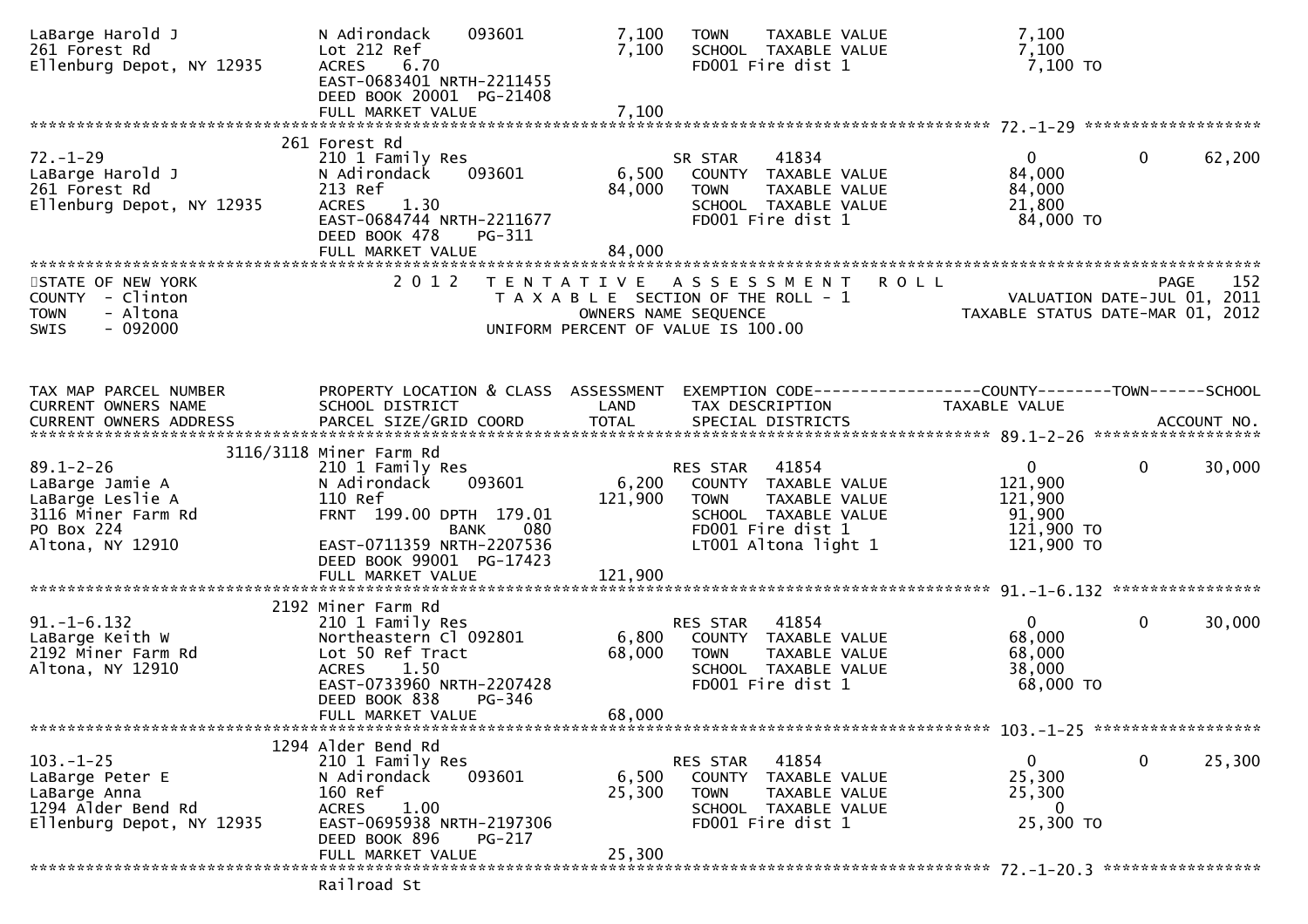| $72. - 1 - 20.3$<br>LaBarge Ronnie<br>LaBarge Harold<br>277 Forest Rd<br>Ellenburg Depot, NY 12935 | 312 Vac w/imprv<br>093601<br>N Adirondack<br>Lot 191 & 213 Ref Tr<br>ACRES 35.00<br>EAST-0684372 NRTH-2211090<br>DEED BOOK 813<br><b>PG-243</b>                                     | 27,300<br>35,500          | COUNTY TAXABLE VALUE<br>TAXABLE VALUE<br><b>TOWN</b><br>SCHOOL TAXABLE VALUE<br>FD001 Fire dist 1                                                                      | 35,500<br>35,500<br>35,500<br>35,500 TO                                                      |                    |
|----------------------------------------------------------------------------------------------------|-------------------------------------------------------------------------------------------------------------------------------------------------------------------------------------|---------------------------|------------------------------------------------------------------------------------------------------------------------------------------------------------------------|----------------------------------------------------------------------------------------------|--------------------|
|                                                                                                    | 262 Forest Rd                                                                                                                                                                       |                           |                                                                                                                                                                        |                                                                                              |                    |
| $72. - 1 - 24$<br>LaBarge Ronnie<br>LaBarge Yvonne<br>262 Forest Rd<br>Ellenburg Depot, NY 12935   | 210 1 Family Res<br>093601<br>N Adirondack<br>191 Ref<br>FRNT 111.00 DPTH 266.00<br>EAST-0685105 NRTH-2211667<br>PG-573<br>DEED BOOK 425<br>FULL MARKET VALUE                       | 6,200<br>82,000<br>82,000 | 41834<br>SR STAR<br>COUNTY TAXABLE VALUE<br><b>TOWN</b><br>TAXABLE VALUE<br>SCHOOL TAXABLE VALUE<br>FD001 Fire dist 1                                                  | 0<br>$\mathbf{0}$<br>82,000<br>82,000<br>19,800<br>82,000 TO                                 | 62,200             |
| STATE OF NEW YORK                                                                                  | 2 0 1 2                                                                                                                                                                             |                           | TENTATIVE ASSESSMENT                                                                                                                                                   | ROLL                                                                                         | 153<br><b>PAGE</b> |
| COUNTY - Clinton<br><b>TOWN</b><br>- Altona<br>$-092000$<br>SWIS                                   |                                                                                                                                                                                     |                           | T A X A B L E SECTION OF THE ROLL - 1<br>OWNERS NAME SEQUENCE<br>UNIFORM PERCENT OF VALUE IS 100.00                                                                    | VALUATION DATE-JUL 01, 2011<br>TAXABLE STATUS DATE-MAR 01, 2012                              |                    |
|                                                                                                    |                                                                                                                                                                                     |                           |                                                                                                                                                                        |                                                                                              |                    |
| TAX MAP PARCEL NUMBER<br>CURRENT OWNERS NAME<br>CURRENT OWNERS ADDRESS                             | PROPERTY LOCATION & CLASS ASSESSMENT<br>SCHOOL DISTRICT                                                                                                                             | LAND                      | TAX DESCRIPTION                                                                                                                                                        | EXEMPTION CODE------------------COUNTY--------TOWN------SCHOOL<br><b>TAXABLE VALUE</b>       |                    |
|                                                                                                    | 273/277 Forest Rd                                                                                                                                                                   |                           |                                                                                                                                                                        |                                                                                              |                    |
| $72. - 1 - 30$<br>LaBarge Ronnie<br>LaBarge Harold J<br>262 Forest Rd<br>Ellenburg Depot, NY 12935 | 483 Converted Re<br>N Adirondack<br>093601<br>212 Ref<br>2.20<br><b>ACRES</b><br>EAST-0684709 NRTH-2211968<br>DEED BOOK 20031 PG-61120                                              | 7,200<br>121,800          | COUNTY TAXABLE VALUE<br>TAXABLE VALUE<br><b>TOWN</b><br>SCHOOL TAXABLE VALUE<br>FD001 Fire dist 1                                                                      | 121,800<br>121,800<br>121,800<br>121,800 TO                                                  |                    |
|                                                                                                    |                                                                                                                                                                                     |                           |                                                                                                                                                                        |                                                                                              |                    |
| $89.1 - 3 - 2$<br>LaBarge Wayne<br>LaBarge Jeanette<br>492 Devils Den Rd<br>Altona, NY 12910       | 492 Devils Den Rd<br>210 1 Family Res<br>093601<br>N Adirondack<br>110 Ref<br>FRNT 103.00 DPTH 512.57<br>EAST-0711166 NRTH-2207238<br>DEED BOOK 20021 PG-48720<br>FULL MARKET VALUE | 67,900<br>67,900          | WARCOMALL 41131<br>5,500 SR STAR<br>41834<br>COUNTY TAXABLE VALUE<br><b>TOWN</b><br>TAXABLE VALUE<br>SCHOOL TAXABLE VALUE<br>FD001 Fire dist 1<br>LT001 Altona light 1 | 16,975<br>16,975<br>$\mathbf{0}$<br>0<br>50,925<br>50,925<br>5,700<br>67,900 TO<br>67,900 TO | $\bf{0}$<br>62,200 |
|                                                                                                    | 10 Birch Hill Dr                                                                                                                                                                    |                           |                                                                                                                                                                        |                                                                                              |                    |
| $88.14 - 1 - 56$<br>Labattaglia Sylvia M<br>1443 Proulx St<br>LaSalle, QC, Canada H8N1J8           | 270 Mfg housing<br>N Adirondack<br>093601<br>Stonewall Acres Lot 56<br>FRNT 79.49 DPTH 158.37<br>EAST-0700190 NRTH-2203731<br>DEED BOOK 20061 PG-97458                              | 4,800<br>19,500<br>19,500 | COUNTY TAXABLE VALUE<br><b>TOWN</b><br>TAXABLE VALUE<br>SCHOOL TAXABLE VALUE<br>FD001 Fire dist 1                                                                      | 19,500<br>19,500<br>19,500<br>19,500 TO                                                      |                    |
|                                                                                                    | FULL MARKET VALUE                                                                                                                                                                   |                           |                                                                                                                                                                        |                                                                                              |                    |
|                                                                                                    | 116 Pinewood Dr                                                                                                                                                                     |                           |                                                                                                                                                                        |                                                                                              |                    |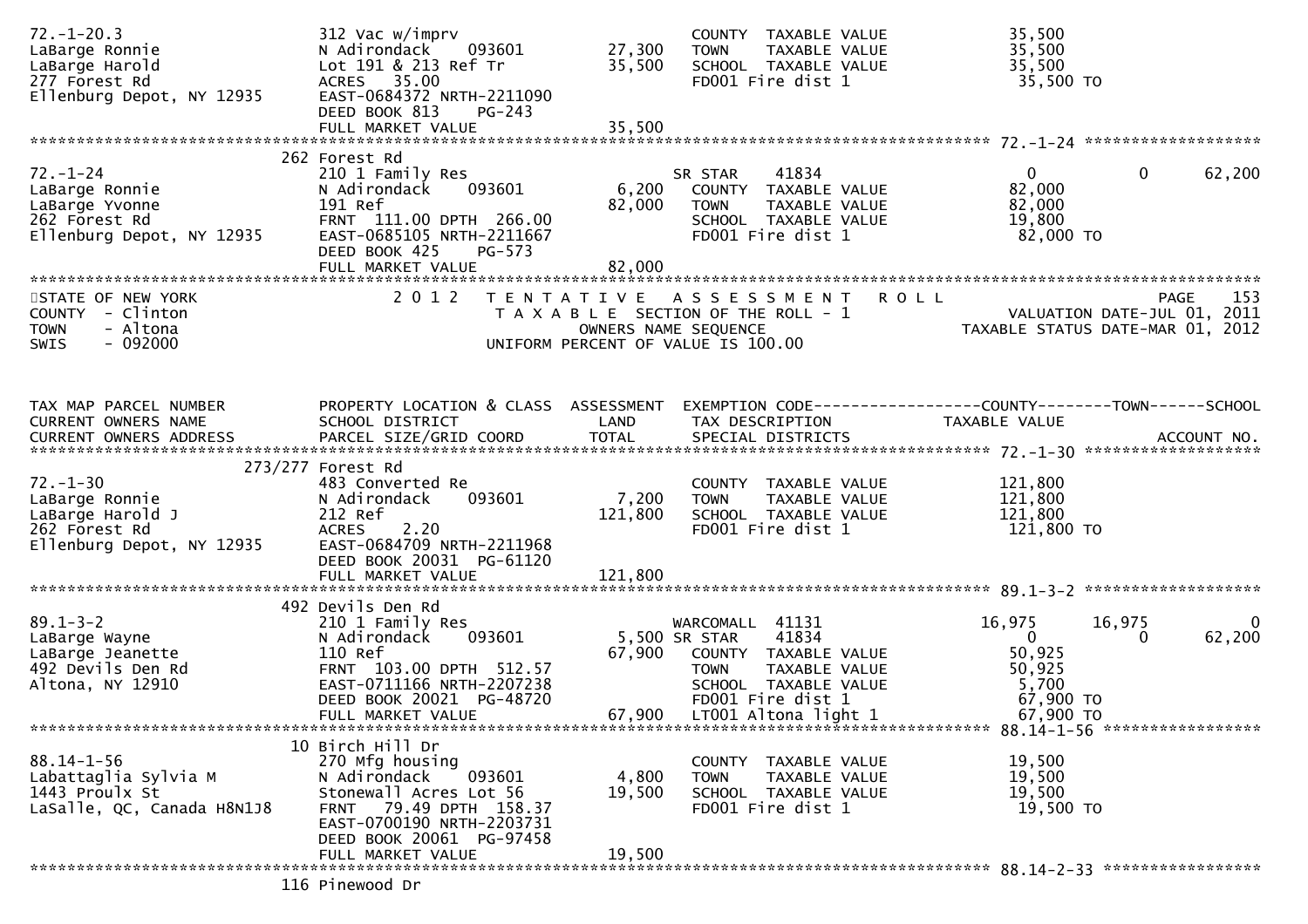| $88.14 - 2 - 33$<br>LaBier Richard H<br>LaBier Sandra L<br>11613 US Highway $11$<br>North Lawrence, NY 12967                 | 311 Res vac land<br>093601<br>N Adirondack<br>Sub Bk 10 Pg 123 Lot 33<br>FRNT 112.00 DPTH 109.71<br>EAST-0698998 NRTH-2204585<br>DEED BOOK 20102 PG-34962                     | 3,600<br>3,600              | COUNTY TAXABLE VALUE<br>TAXABLE VALUE<br><b>TOWN</b><br>SCHOOL TAXABLE VALUE<br>FD001 Fire dist 1                            | 3,600<br>3,600<br>3,600<br>3,600 TO                                            |                       |
|------------------------------------------------------------------------------------------------------------------------------|-------------------------------------------------------------------------------------------------------------------------------------------------------------------------------|-----------------------------|------------------------------------------------------------------------------------------------------------------------------|--------------------------------------------------------------------------------|-----------------------|
|                                                                                                                              | 114 Pinewood Dr                                                                                                                                                               |                             |                                                                                                                              |                                                                                |                       |
| $88.14 - 2 - 34$<br>LaBier Richard H<br>LaBier Sandra L<br>است - Sanura L<br>11613 US Highway 11<br>North Lawrence, NY 12967 | 311 Res vac land<br>N Adirondack<br>093601<br>Sub Bk 10 Pg 123 Lot 34<br>FRNT 84.00 DPTH 103.74<br>EAST-0698920 NRTH-2204650<br>DEED BOOK 20102 PG-34962<br>FULL MARKET VALUE | 3,400<br>3,400<br>3,400     | COUNTY TAXABLE VALUE<br>TAXABLE VALUE<br><b>TOWN</b><br>SCHOOL TAXABLE VALUE<br>FD001 Fire dist 1                            | 3,400<br>3,400<br>3,400<br>3,400 TO                                            |                       |
|                                                                                                                              |                                                                                                                                                                               |                             |                                                                                                                              |                                                                                |                       |
| STATE OF NEW YORK<br>COUNTY - Clinton<br>- Altona<br><b>TOWN</b><br>$-092000$<br><b>SWIS</b>                                 | 2 0 1 2                                                                                                                                                                       | OWNERS NAME SEQUENCE        | TENTATIVE ASSESSMENT<br>T A X A B L E SECTION OF THE ROLL - 1<br>UNIFORM PERCENT OF VALUE IS 100.00                          | <b>ROLL</b><br>VALUATION DATE-JUL 01, 2011<br>TAXABLE STATUS DATE-MAR 01, 2012 | 154<br><b>PAGE</b>    |
|                                                                                                                              |                                                                                                                                                                               |                             |                                                                                                                              |                                                                                |                       |
| TAX MAP PARCEL NUMBER<br>CURRENT OWNERS NAME<br>CURRENT OWNERS ADDRESS                                                       | PROPERTY LOCATION & CLASS ASSESSMENT EXEMPTION CODE----------------COUNTY-------TOWN------SCHOOL<br>SCHOOL DISTRICT                                                           | LAND                        | TAX DESCRIPTION                                                                                                              | TAXABLE VALUE                                                                  |                       |
|                                                                                                                              | Joe Wood Rd                                                                                                                                                                   |                             |                                                                                                                              |                                                                                |                       |
| $74. - 1 - 10.2$<br>Labier Ronald<br>Labier Betty<br>1 Brisson Ct<br>Winooski, VT 05404                                      | 321 Abandoned ag<br>N Adirondack<br>093601<br>112 Ref<br>ACRES 33.20<br>EAST-0714995 NRTH-2214407<br>DEED BOOK 611<br>PG-419                                                  | 17,100<br>17,100            | COUNTY TAXABLE VALUE<br>TAXABLE VALUE<br><b>TOWN</b><br>SCHOOL TAXABLE VALUE<br>FD001 Fire dist 1                            | 17,100<br>17,100<br>17,100<br>17,100 TO                                        |                       |
|                                                                                                                              |                                                                                                                                                                               |                             |                                                                                                                              |                                                                                |                       |
|                                                                                                                              | 2046 Plank Rd                                                                                                                                                                 |                             |                                                                                                                              |                                                                                |                       |
| $71. -4 - 14.12$<br>Labombard Darren<br>2046 Plank Rd<br>Ellenburgh Depot, NY 12935                                          | 210 1 Family Res<br>N Adirondack<br>093601<br>Lot Bm<br>2.10<br><b>ACRES</b><br>EAST-0676052 NRTH-2209860<br>DEED BOOK 20051 PG-88971                                         | 7,200<br>160,000<br>160,000 | 41854<br>RES STAR<br>COUNTY TAXABLE VALUE<br><b>TOWN</b><br>TAXABLE VALUE<br>SCHOOL TAXABLE VALUE<br>FD002 Ellenburg fire 21 | $\mathbf{0}$<br>160,000<br>160,000<br>130,000<br>160,000 TO                    | $\mathbf 0$<br>30,000 |
|                                                                                                                              | FULL MARKET VALUE                                                                                                                                                             |                             |                                                                                                                              |                                                                                |                       |
| $71. -4 - 14.11$<br>Labombard Holly L<br>Hull Cose S Sr<br>2054 Plank Rd<br>Ellenburg Depot, NY 12935                        | 2054 Plank Rd<br>210 1 Family Res<br>N Adirondack<br>093601<br>Lot Bm<br>2.00<br><b>ACRES</b><br>EAST-0676009 NRTH-2210163<br>DEED BOOK 20082 PG-15838                        | 7,100<br>81,400             | 41854<br>RES STAR<br>COUNTY TAXABLE VALUE<br><b>TOWN</b><br>TAXABLE VALUE<br>SCHOOL TAXABLE VALUE<br>FD002 Ellenburg fire 21 | $\mathbf{0}$<br>81,400<br>81,400<br>51,400<br>81,400 TO                        | $\mathbf 0$<br>30,000 |
|                                                                                                                              | FULL MARKET VALUE                                                                                                                                                             | 81,400                      |                                                                                                                              |                                                                                |                       |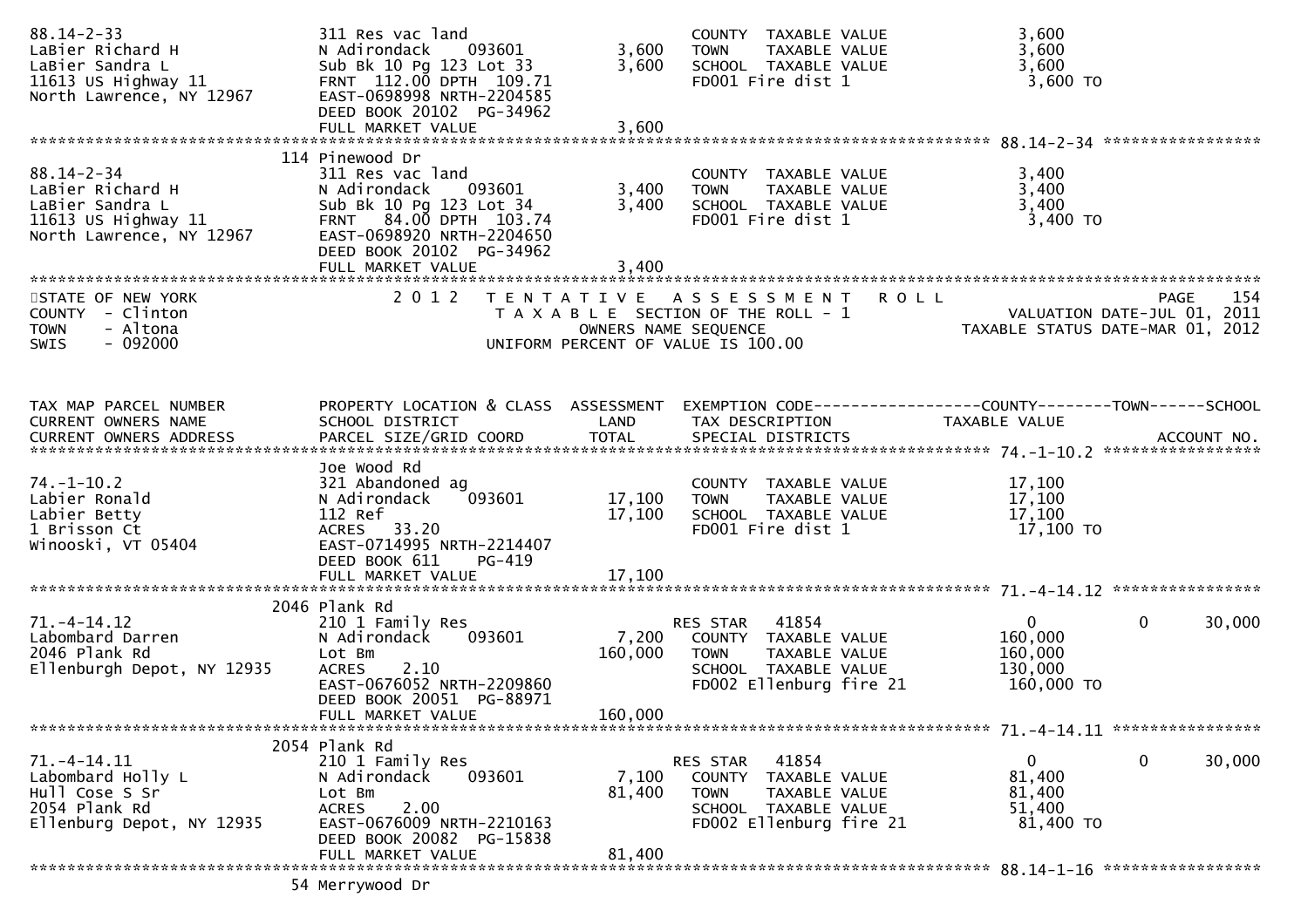| $88.14 - 1 - 16$<br>LaBombard Richard J Sr.<br>LaBombard Joyce A<br>54 Merrywood Dr<br>Altona, NY 12910 | 270 Mfg housing<br>N Adirondack<br>093601<br>Stonewall Acres Lot 16<br>FRNT 80.00 DPTH 165.59<br>EAST-0699451 NRTH-2203819<br>DEED BOOK 20082 PG-19554<br>FULL MARKET VALUE                      | 4,000<br>12,500<br>12,500  | 41834<br>SR STAR<br>COUNTY TAXABLE VALUE<br><b>TOWN</b><br>TAXABLE VALUE<br>SCHOOL TAXABLE VALUE<br>FD001 Fire dist 1                          | $\overline{0}$<br>12,500<br>12,500<br>- 0<br>12,500 TO               | $\mathbf{0}$<br>12,500 |
|---------------------------------------------------------------------------------------------------------|--------------------------------------------------------------------------------------------------------------------------------------------------------------------------------------------------|----------------------------|------------------------------------------------------------------------------------------------------------------------------------------------|----------------------------------------------------------------------|------------------------|
|                                                                                                         | 71/75 Brunell Rd                                                                                                                                                                                 |                            |                                                                                                                                                |                                                                      |                        |
| $89 - 2 - 14$<br>Labombard Scott<br>71 Brunell Rd<br>Altona, NY 12910                                   | 210 1 Family Res<br>093601<br>N Adirondack<br>110 Ref<br>8.80<br><b>ACRES</b><br>EAST-0712546 NRTH-2205313<br>DEED BOOK 20041 PG-77465<br>FULL MARKET VALUE                                      | 11,200<br>90,500<br>90,500 | RES STAR<br>41854<br>COUNTY TAXABLE VALUE<br><b>TOWN</b><br>TAXABLE VALUE<br>SCHOOL TAXABLE VALUE<br>FD001 Fire dist 1<br>LT001 Altona light 1 | $\mathbf{0}$<br>90,500<br>90,500<br>60,500<br>90,500 TO<br>90,500 TO | $\mathbf{0}$<br>30,000 |
| STATE OF NEW YORK                                                                                       | 2 0 1 2                                                                                                                                                                                          |                            | <b>ROLL</b><br>TENTATIVE ASSESSMENT                                                                                                            |                                                                      | 155<br>PAGE            |
| COUNTY - Clinton<br>- Altona<br><b>TOWN</b><br>$-092000$<br><b>SWIS</b>                                 |                                                                                                                                                                                                  |                            | T A X A B L E SECTION OF THE ROLL - 1<br>OWNERS NAME SEQUENCE<br>UNIFORM PERCENT OF VALUE IS 100.00                                            | VALUATION DATE-JUL 01, 2011<br>TAXABLE STATUS DATE-MAR 01, 2012      |                        |
|                                                                                                         |                                                                                                                                                                                                  |                            |                                                                                                                                                |                                                                      |                        |
| TAX MAP PARCEL NUMBER<br>CURRENT OWNERS NAME                                                            | PROPERTY LOCATION & CLASS ASSESSMENT<br>SCHOOL DISTRICT                                                                                                                                          | LAND                       | EXEMPTION CODE-----------------COUNTY-------TOWN------SCHOOL<br>TAX DESCRIPTION                                                                | <b>TAXABLE VALUE</b>                                                 |                        |
| $150.-1-5.2$<br>LaBossiere Charles D<br>LaBossiere Richard J<br>255 LaPlante Rd<br>West Chazy, NY 12992 | LaPlante Rd<br>314 Rural vac<10<br>Beekmantown Cen 092401<br>Lot 144 Duer Patent<br>8.30<br><b>ACRES</b><br>EAST-0739123 NRTH-2174862<br>DEED BOOK 20001 PG-20762                                | 4,200<br>4,200             | COUNTY TAXABLE VALUE<br><b>TOWN</b><br>TAXABLE VALUE<br>SCHOOL TAXABLE VALUE<br>FD001 Fire dist 1                                              | 4,200<br>4,200<br>4,200<br>4,200 TO                                  |                        |
|                                                                                                         |                                                                                                                                                                                                  |                            |                                                                                                                                                |                                                                      | ****************       |
| $89.1 - 3 - 22.3$<br>Lacey James<br>PO Box 155<br>Schuyler Falls, NY 12985                              | Miner Farm Rd<br>311 Res vac land<br>N Adirondack<br>093601<br>Lot 110 Ref Tract Patent<br>FRNT 67.00 DPTH 133.52<br>EAST-0711503 NRTH-2207202<br>DEED BOOK 340<br>$PG-303$<br>FULL MARKET VALUE | 2,300<br>2,300<br>2,300    | COUNTY TAXABLE VALUE<br>TAXABLE VALUE<br><b>TOWN</b><br>SCHOOL TAXABLE VALUE<br>FD001 Fire dist 1<br>LT001 Altona light 1                      | 2,300<br>2,300<br>2,300<br>2,300 TO<br>2,300 TO                      |                        |
|                                                                                                         |                                                                                                                                                                                                  |                            |                                                                                                                                                |                                                                      |                        |
| $118. - 1 - 14$<br>Lacey James<br>893 Route 22<br>PO Box 155<br>Schuler Falls, NY 12985                 | Rand Hill Rd<br>321 Abandoned ag<br>N Adirondack<br>093601<br>41 Duer<br>ACRES 29.00<br>EAST-0705620 NRTH-2189755<br>DEED BOOK 20112 PG-41018<br>FULL MARKET VALUE                               | 9,300<br>9,300<br>9,300    | COUNTY TAXABLE VALUE<br>TAXABLE VALUE<br><b>TOWN</b><br>SCHOOL TAXABLE VALUE<br>FD001 Fire dist 1                                              | 9,300<br>9,300<br>9,300<br>9,300 TO                                  |                        |
|                                                                                                         |                                                                                                                                                                                                  |                            |                                                                                                                                                |                                                                      |                        |
|                                                                                                         | Rand Hill Rd                                                                                                                                                                                     |                            |                                                                                                                                                |                                                                      |                        |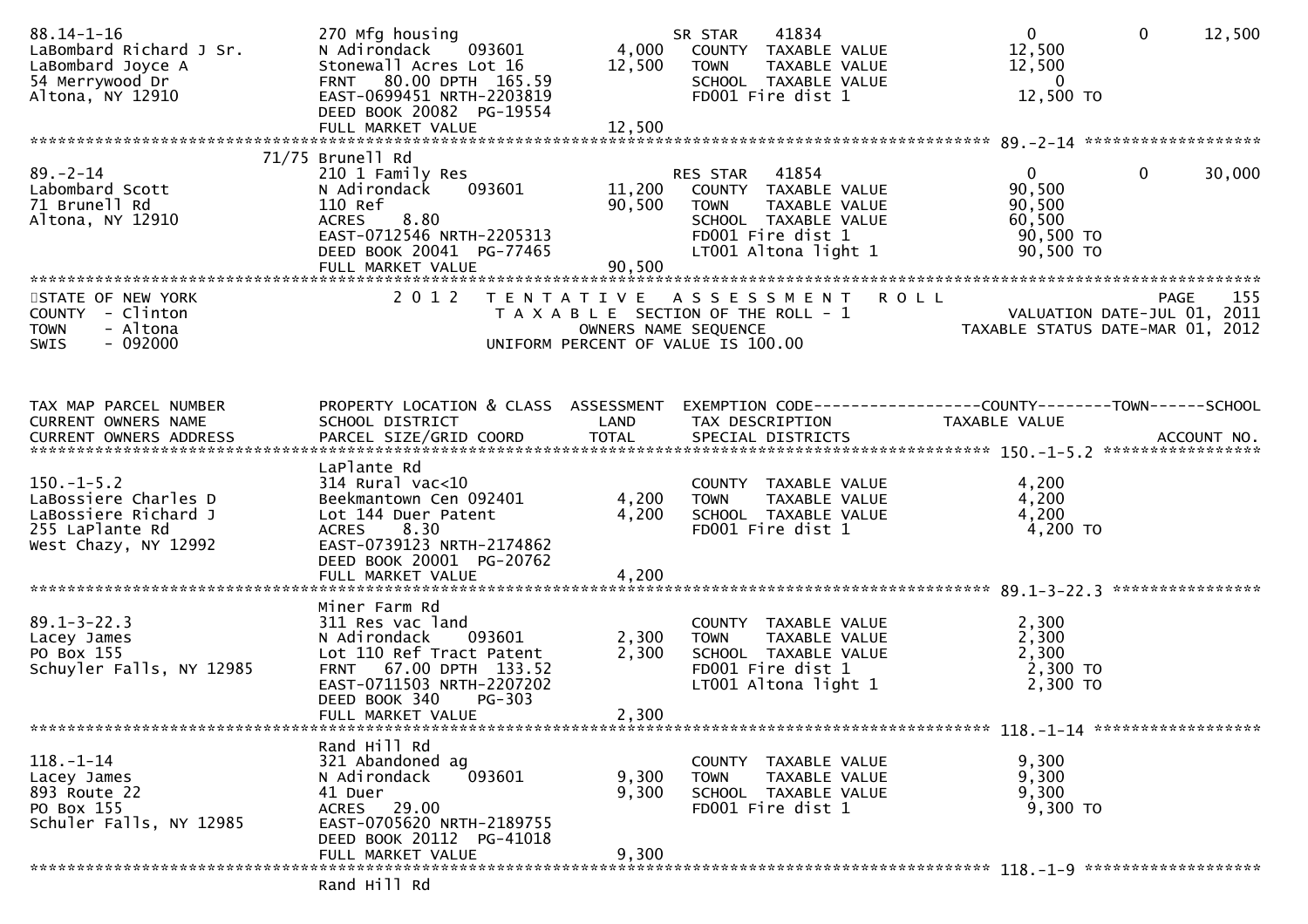| $118. - 1 - 9$<br>Lacey James J<br>PO Box 155<br>Schuyler Falls, NY 12985                           | 321 Abandoned ag<br>093601<br>N Adirondack<br>Lot 41 Pat Ref<br>ACRES 11.00<br>EAST-0704171 NRTH-2190871<br>DEED BOOK 20021 PG-47503                | 10,000<br>10,000           | COUNTY TAXABLE VALUE<br>TAXABLE VALUE<br><b>TOWN</b><br>SCHOOL TAXABLE VALUE<br>FD001 Fire dist 1                                  | 10,000<br>10,000<br>10,000<br>10,000 TO                                                          |
|-----------------------------------------------------------------------------------------------------|-----------------------------------------------------------------------------------------------------------------------------------------------------|----------------------------|------------------------------------------------------------------------------------------------------------------------------------|--------------------------------------------------------------------------------------------------|
|                                                                                                     | Barnaby Rd                                                                                                                                          |                            |                                                                                                                                    |                                                                                                  |
| $121. - 1 - 1$<br>LaClair Raymond E<br>LaClair Leslie L<br>111 Beekman St<br>Plattsburgh, NY 12901  | 321 Abandoned ag<br>Beekmantown Cen 092401<br>140 Duer<br>ACRES 12.50<br>EAST-0736149 NRTH-2189907<br>DEED BOOK 20092 PG-26195<br>FULL MARKET VALUE | 13,000<br>13,000<br>13,000 | COUNTY TAXABLE VALUE<br>TAXABLE VALUE<br><b>TOWN</b><br>SCHOOL TAXABLE VALUE<br>FD001 Fire dist 1                                  | 13,000<br>13,000<br>13,000<br>13,000 TO                                                          |
|                                                                                                     |                                                                                                                                                     |                            |                                                                                                                                    |                                                                                                  |
| STATE OF NEW YORK<br>COUNTY - Clinton<br>- Altona<br><b>TOWN</b><br>$-092000$<br>SWIS               | 2 0 1 2                                                                                                                                             | OWNERS NAME SEQUENCE       | <b>ROLL</b><br>TENTATIVE ASSESSMENT<br>T A X A B L E SECTION OF THE ROLL - 1<br>UNIFORM PERCENT OF VALUE IS 100.00                 | 156<br>PAGE<br>VALUATION DATE-JUL 01, 2011<br>TAXABLE STATUS DATE-MAR 01, 2012                   |
| TAX MAP PARCEL NUMBER                                                                               |                                                                                                                                                     |                            |                                                                                                                                    | PROPERTY LOCATION & CLASS ASSESSMENT EXEMPTION CODE----------------COUNTY-------TOWN------SCHOOL |
| CURRENT OWNERS NAME                                                                                 | SCHOOL DISTRICT                                                                                                                                     | LAND                       | TAX DESCRIPTION                                                                                                                    | TAXABLE VALUE                                                                                    |
|                                                                                                     | 4950 Rt 11                                                                                                                                          |                            |                                                                                                                                    |                                                                                                  |
| $71.1 - 1 - 17.2$<br>LaClair Shannon<br>4950 Rt 11<br>Ellenburg Depot, NY 12935                     | 270 Mfg housing<br>093601<br>N Adirondack<br>Ben Moore Pat<br>FRNT 63.00 DPTH 156.00<br>EAST-0676632 NRTH-2213513<br>DEED BOOK 20072 PG-6378        | 4,300<br>22,000            | COUNTY TAXABLE VALUE<br>TAXABLE VALUE<br><b>TOWN</b><br>SCHOOL TAXABLE VALUE<br>FD002 Ellenburg fire 21<br>$LT002$ Altona light 21 | 22,000<br>22,000<br>22,000<br>22,000 TO<br>22,000 TO                                             |
|                                                                                                     |                                                                                                                                                     |                            |                                                                                                                                    |                                                                                                  |
|                                                                                                     | 2071-2077 Alder Bend Rd                                                                                                                             |                            |                                                                                                                                    |                                                                                                  |
| $73. - 1 - 1.2$<br>Lacroix Karrie<br>2071-2077 Alder Bend Rd<br>Altona, NY 12910                    | 271 Mfg housings<br>093601<br>N Adirondack<br>Lot 166 Ref Tr<br>ACRES 115.40<br>EAST-0695549 NRTH-2215525<br>DEED BOOK 20092 PG-28674               | 45,800<br>99,000           | COUNTY TAXABLE VALUE<br><b>TOWN</b><br>TAXABLE VALUE<br>SCHOOL TAXABLE VALUE<br>FD001 Fire dist 1                                  | 99,000<br>99,000<br>99,000<br>99,000 TO                                                          |
|                                                                                                     | FULL MARKET VALUE                                                                                                                                   | 99,000                     |                                                                                                                                    |                                                                                                  |
|                                                                                                     | 293-295 Forest Rd                                                                                                                                   |                            |                                                                                                                                    |                                                                                                  |
| $72. - 1 - 32$<br>LaDuke Michael L<br>LaDuke Rachel A<br>295 Forest Rd<br>Ellenburg Depot, NY 12935 | 210 1 Family Res<br>N Adirondack<br>093601<br>212 Ref<br>FRNT 280.00 DPTH 150.00<br>EAST-0684836 NRTH-2212521<br>DEED BOOK 796<br>PG-107            | 6,300<br>59,900            | RES STAR 41854<br>COUNTY TAXABLE VALUE<br><b>TOWN</b><br>TAXABLE VALUE<br>SCHOOL TAXABLE VALUE<br>FD001 Fire dist 1                | $\mathbf 0$<br>$\mathbf 0$<br>30,000<br>59,900<br>59,900<br>29,900<br>59,900 TO                  |
|                                                                                                     | FULL MARKET VALUE                                                                                                                                   | 59,900                     |                                                                                                                                    |                                                                                                  |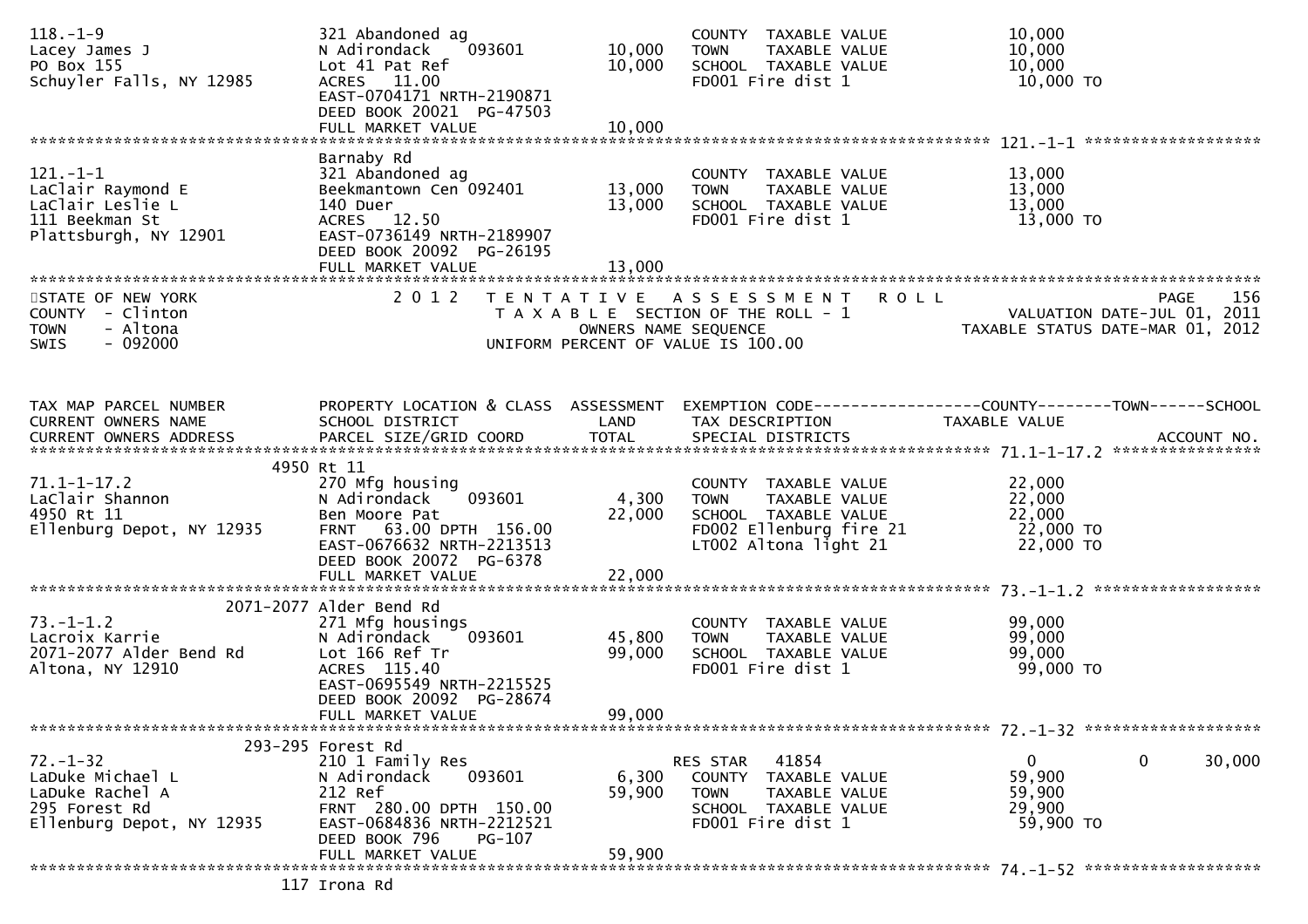| $74. - 1 - 52$<br>LaFave Andrew<br>LaFave Mildred<br>117 Irona Rd<br>Altona, NY 12910          | 210 1 Family Res<br>093601<br>N Adirondack<br>Lot 137 Ref<br>ACRES 4.80<br>EAST-0707457 NRTH-2211145<br>DEED BOOK 522<br><b>PG-512</b><br>FULL MARKET VALUE                              | 8,800<br>98,900<br>98,900   | RES STAR 41854<br>COUNTY TAXABLE VALUE<br><b>TOWN</b><br>TAXABLE VALUE<br>SCHOOL TAXABLE VALUE<br>FD001 Fire dist 1<br>LT001 Altona light 1 | $\mathbf{0}$<br>$\mathbf{0}$<br>30,000<br>98,900<br>98,900<br>68,900<br>98,900 TO<br>98,900 TO                                         |
|------------------------------------------------------------------------------------------------|------------------------------------------------------------------------------------------------------------------------------------------------------------------------------------------|-----------------------------|---------------------------------------------------------------------------------------------------------------------------------------------|----------------------------------------------------------------------------------------------------------------------------------------|
| $74. - 1 - 1.3$<br>LaFave Andrew F<br>LaFave Mildred<br>144 Irona Rd<br>Altona, NY 12910       | 144 Irona Rd<br>210 1 Family Res<br>093601<br>N Adirondack<br>Lot 130 Ref Tr<br>Also Deed Bk 605 Pg 1095<br>2.00<br>ACRES<br>EAST-0707716 NRTH-2211352<br>DEED BOOK 784<br>$PG-34$       | 7,100<br>66,300             | COUNTY TAXABLE VALUE<br>TAXABLE VALUE<br><b>TOWN</b><br>SCHOOL TAXABLE VALUE<br>FD001 Fire dist 1<br>LT001 Altona light 1                   | 66,300<br>66,300<br>66,300<br>66,300 TO<br>66,300 TO                                                                                   |
| STATE OF NEW YORK<br>COUNTY - Clinton<br>- Altona<br><b>TOWN</b><br>$-092000$<br><b>SWIS</b>   | 2012                                                                                                                                                                                     | OWNERS NAME SEQUENCE        | TENTATIVE ASSESSMENT ROLL<br>T A X A B L E SECTION OF THE ROLL - 1<br>UNIFORM PERCENT OF VALUE IS 100.00                                    | 157<br><b>PAGE</b><br>FAGE 157<br>VALUATION DATE-JUL 01, 2011<br>TAXARIF STATIIS DATE-MAR 01, 2013<br>TAXABLE STATUS DATE-MAR 01, 2012 |
| TAX MAP PARCEL NUMBER<br>CURRENT OWNERS NAME                                                   | SCHOOL DISTRICT                                                                                                                                                                          | LAND<br><b>TOTAL</b>        | TAX DESCRIPTION                                                                                                                             | PROPERTY LOCATION & CLASS ASSESSMENT EXEMPTION CODE----------------COUNTY-------TOWN------SCHOOL<br>TAXABLE VALUE                      |
| $73. - 1 - 25.2$<br>LaFave Anthony<br>LaFave Kimberly<br>211 Irona Rd<br>Altona, NY 12910-1907 | 211 Irona Rd<br>210 1 Family Res<br>093601<br>N Adirondack<br>Lot 137 Ref<br>ACRES 2.22<br>EAST-0706003 NRTH-2211758<br>DEED BOOK 20001 PG-20116<br>FULL MARKET VALUE                    | 7,200<br>289,900<br>289,900 | RES STAR 41854<br>COUNTY TAXABLE VALUE<br><b>TOWN</b><br>TAXABLE VALUE<br>SCHOOL TAXABLE VALUE<br>FD001 Fire dist 1                         | $\overline{0}$<br>$\mathbf{0}$<br>30,000<br>289,900<br>289,900<br>259,900<br>289,900 то                                                |
| $73. - 2 - 3$<br>Lafave Anthony B<br>Lafave Kimberly R<br>211 Irona Rd<br>Altona, NY 12910     | Tantillo Way<br>$314$ Rural vac< $10$<br>093601<br>N Adirondack<br>Lot 155 Ref<br>ACRES 5.90<br>EAST-0699207 NRTH-2215020<br>DEED BOOK 20102 PG-34367<br>FULL MARKET VALUE               | 9,700<br>9,700<br>9,700     | COUNTY TAXABLE VALUE<br><b>TOWN</b><br>TAXABLE VALUE<br>SCHOOL TAXABLE VALUE<br>FD001 Fire dist 1                                           | 9,700<br>9,700<br>9,700<br>9,700 TO                                                                                                    |
| $74. - 1 - 42.3$<br>LaFave Anthony B<br>211 Irona Rd<br>Altona, NY 12910-1907                  | 26 Irona Rd<br>$314$ Rural vac< $10$<br>093601<br>N Adirondack<br>Lot 130 Ref Tr<br>FRNT 227.00 DPTH 200.00<br>EAST-0710281 NRTH-2210086<br>DEED BOOK 932<br>PG-106<br>FULL MARKET VALUE | 6,500<br>6,500<br>6,500     | COUNTY TAXABLE VALUE<br>TAXABLE VALUE<br><b>TOWN</b><br>SCHOOL TAXABLE VALUE<br>FD001 Fire dist 1<br>LT001 Altona light 1                   | 6,500<br>6,500<br>6,500<br>6,500 TO<br>6,500 TO                                                                                        |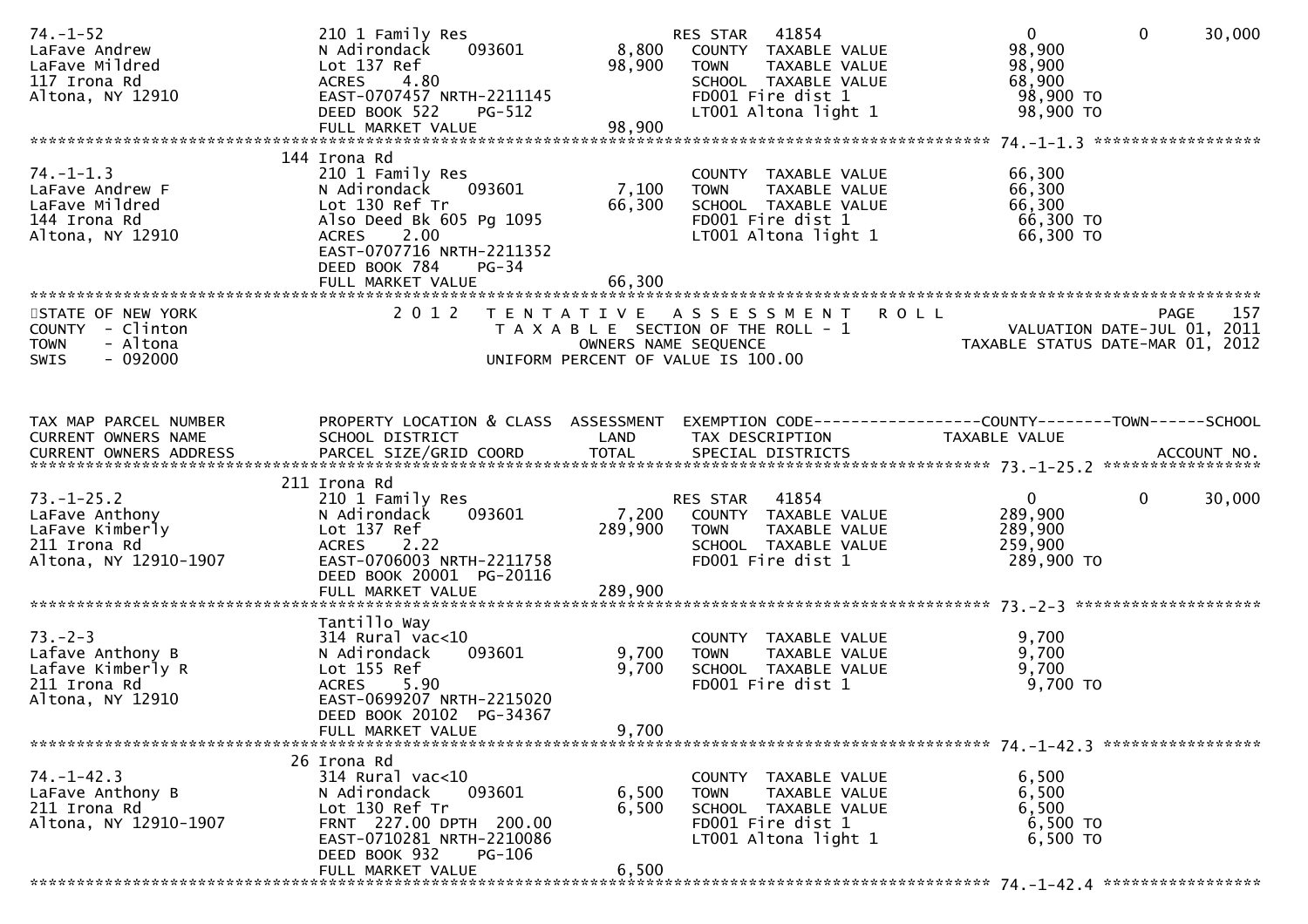| $74. - 1 - 42.4$<br>Lafave Anthony B<br>Lafave Kimberly R<br>211 Irona Rd<br>Altona, NY 12910-1907 | 34 Irona Rd<br>210 1 Family Res<br>N Adirondack<br>093601<br>Lot 130 Ref Tr<br><b>ACRES</b><br>1.10<br>EAST-0710046 NRTH-2210146<br>DEED BOOK 20072 PG-2727                            | 69,000                                                                          | RES STAR 41854<br>6,600 COUNTY TAXABLE VALUE<br>TAXABLE VALUE<br><b>TOWN</b><br>SCHOOL TAXABLE VALUE<br>FD001 Fire dist 1<br>LT001 Altona light 1 | $\overline{0}$<br>69,000<br>69,000<br>39,000<br>69,000 TO<br>69,000 TO                          | $\mathbf 0$<br>30,000                    |
|----------------------------------------------------------------------------------------------------|----------------------------------------------------------------------------------------------------------------------------------------------------------------------------------------|---------------------------------------------------------------------------------|---------------------------------------------------------------------------------------------------------------------------------------------------|-------------------------------------------------------------------------------------------------|------------------------------------------|
| 74. –1–46<br>LaFave Anthony B<br>211 Irona Rd<br>Altona, NY 12910                                  | Irona Rd<br>311 Res vac land<br>093601<br>N Adirondack<br>Lot 130 Ref<br>FRNT 65.00 DPTH 200.00<br>EAST-0710415 NRTH-2210065<br>DEED BOOK 20051 PG-85358<br>FULL MARKET VALUE          | 4,600<br>4,600<br>4,600                                                         | COUNTY TAXABLE VALUE<br><b>TOWN</b><br>TAXABLE VALUE<br>SCHOOL TAXABLE VALUE<br>FD001 Fire dist 1<br>LT001 Altona light 1                         | 4,600<br>4,600<br>4,600<br>4,600 TO<br>4,600 TO                                                 |                                          |
| STATE OF NEW YORK<br>COUNTY - Clinton<br><b>TOWN</b><br>- Altona<br><b>SWIS</b><br>- 092000        | 2 0 1 2                                                                                                                                                                                | T E N T A T I V E<br>OWNERS NAME SEQUENCE<br>UNIFORM PERCENT OF VALUE IS 100.00 | A S S E S S M E N T<br>T A X A B L E SECTION OF THE ROLL - 1                                                                                      | <b>ROLL</b><br>ROLL - 1<br>TAXABLE STATUS DATE-JUL 01, 2011<br>TAXABLE STATUS DATE-MAR 01, 2012 | 158<br><b>PAGE</b>                       |
| TAX MAP PARCEL NUMBER<br>CURRENT OWNERS NAME                                                       | PROPERTY LOCATION & CLASS ASSESSMENT<br>SCHOOL DISTRICT                                                                                                                                | LAND                                                                            | EXEMPTION CODE------------------COUNTY--------TOWN------SCHOOL<br>TAX DESCRIPTION                                                                 | TAXABLE VALUE                                                                                   |                                          |
| $74. - 1 - 53$<br>LaFave Bernard<br>198 Irona Rd<br>Altona, NY 12910                               | 198 Irona Rd<br>210 1 Family Res<br>N Adirondack<br>093601<br>121 Ref<br>ACRES 1.10<br>EAST-0706554 NRTH-2211961<br>DEED BOOK 428<br>PG-149                                            | 6,500 SR STAR                                                                   | 41801<br>AGED C&T<br>41834<br>77,500 COUNTY TAXABLE VALUE<br><b>TOWN</b><br>TAXABLE VALUE<br>SCHOOL TAXABLE VALUE<br>FD001 Fire dist 1            | 38,750<br>$\overline{0}$<br>38,750<br>38,750<br>15,300<br>77,500 TO                             | 38,750<br>$\Omega$<br>62,200<br>$\Omega$ |
| $75. - 1 - 3.4$<br>LaFave Christal<br>2773 Miner Farm Rd<br>Altona, NY 12910                       | 2341 Miner Farm Rd<br>270 Mfg housing<br>093601<br>N Adirondack<br>Lot 31 Ref Tr<br>2.30<br><b>ACRES</b><br>EAST-0730289 NRTH-2207442<br>DEED BOOK 20011 PG-31546<br>FULL MARKET VALUE | 7,300<br>17,000<br>17,000                                                       | RES STAR<br>41854<br>COUNTY TAXABLE VALUE<br>TAXABLE VALUE<br><b>TOWN</b><br>SCHOOL TAXABLE VALUE<br>FD001 Fire dist 1                            | $\mathbf{0}$<br>17,000<br>17,000<br>$\overline{0}$<br>17,000 TO                                 | $\mathbf{0}$<br>17,000                   |
| $90. -1 - 3.1$<br>Lafave Christal<br>2773 Miner Farm Rd<br>Altona, NY 12910                        | 2647 Miner Farm Rd<br>210 1 Family Res<br>093601<br>N Adirondack<br>85 Ref<br>5.00<br><b>ACRES</b><br>EAST-0722796 NRTH-2207464<br>DEED BOOK 20072 PG-11711<br>FULL MARKET VALUE       | 8,900 RES STAR<br>60,000<br>60,000                                              | WARNONALL 41121<br>41854<br>COUNTY TAXABLE VALUE<br><b>TOWN</b><br>TAXABLE VALUE<br>SCHOOL TAXABLE VALUE<br>FD001 Fire dist 1                     | 9,000<br>$\Omega$<br>51,000<br>51,000<br>30,000<br>60,000 TO                                    | 9,000<br>0<br>30,000<br>$\Omega$         |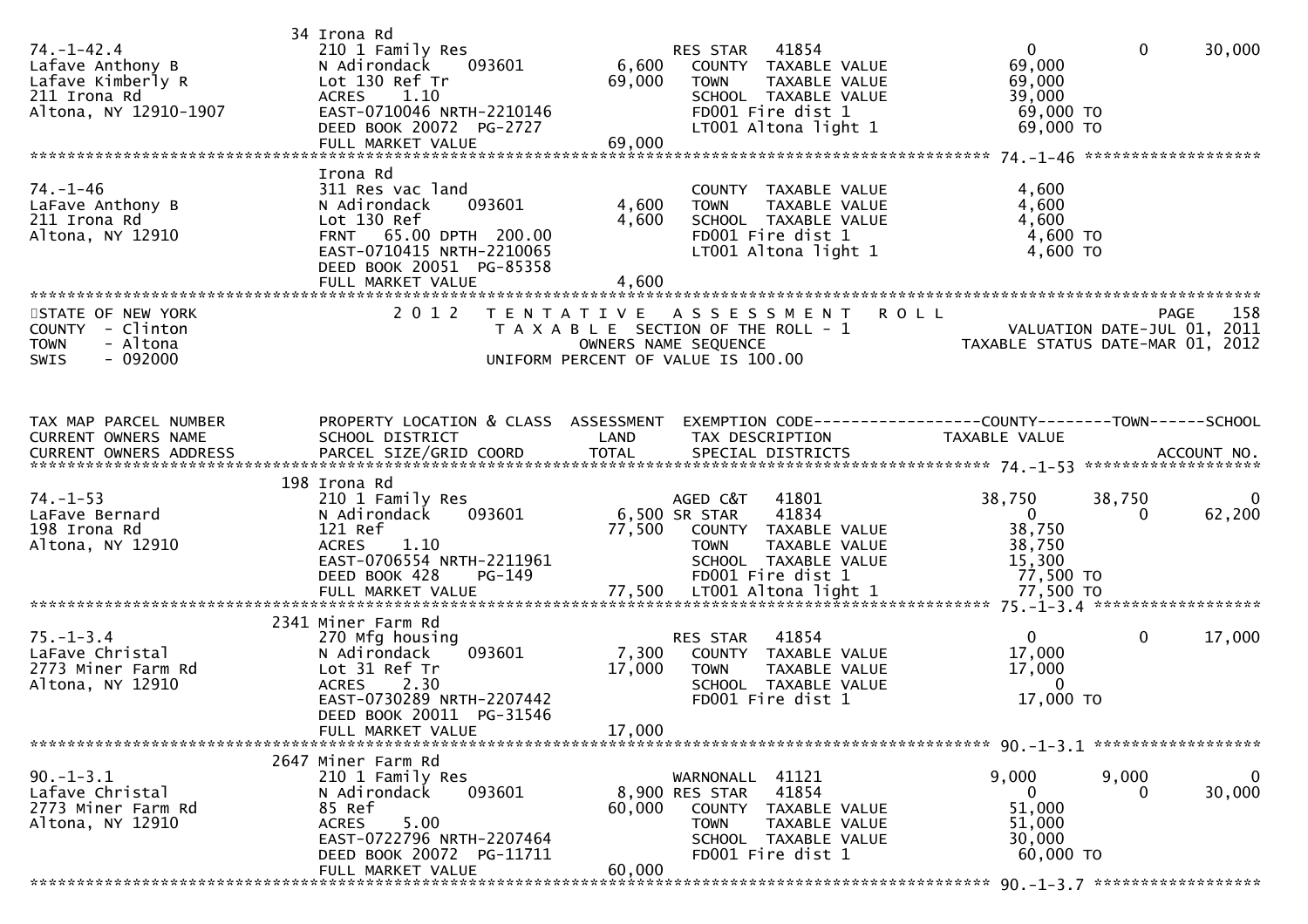| $90. - 1 - 3.7$<br>LaFave Christal A<br>2773 Miner Farm Rd<br>Altona, NY 12910               | 2627 Miner Farm Rd<br>270 Mfg housing<br>N Adirondack<br>093601<br>ACRES 10.00<br>EAST-0723151 NRTH-2207274<br>DEED BOOK 898<br>PG-239<br>FULL MARKET VALUE                             | 11,900<br>22,000<br>22,000 | RES STAR 41854<br>COUNTY TAXABLE VALUE<br>TAXABLE VALUE<br><b>TOWN</b><br>SCHOOL TAXABLE VALUE<br>FD001 Fire dist 1                                                      | $\mathbf{0}$<br>22,000<br>22,000<br>$\overline{0}$<br>22,000 TO            | $\mathbf 0$<br>22,000                    |
|----------------------------------------------------------------------------------------------|-----------------------------------------------------------------------------------------------------------------------------------------------------------------------------------------|----------------------------|--------------------------------------------------------------------------------------------------------------------------------------------------------------------------|----------------------------------------------------------------------------|------------------------------------------|
| $89. - 3 - 10.2$<br>LaFave Dean<br>LaFave Christal<br>2773 Miner Farm Rd<br>Altona, NY 12910 | 2791 Miner Farm Rd<br>484 1 use sm bld<br>093601<br>N Adirondack<br>Lot 106 Ref<br>FRNT 208.00 DPTH 208.00<br>EAST-0719130 NRTH-2207652<br>DEED BOOK 968<br>PG-331<br>FULL MARKET VALUE | 6,600<br>59,000<br>59,000  | COUNTY TAXABLE VALUE<br>TAXABLE VALUE<br><b>TOWN</b><br>SCHOOL TAXABLE VALUE<br>FD001 Fire dist 1                                                                        | 59,000<br>59,000<br>59,000<br>59,000 TO                                    |                                          |
| STATE OF NEW YORK<br>COUNTY - Clinton<br>- Altona<br><b>TOWN</b><br>$-092000$<br>SWIS        | 2 0 1 2                                                                                                                                                                                 |                            | TENTATIVE ASSESSMENT ROLL<br>T A X A B L E SECTION OF THE ROLL - 1<br>OWNERS NAME SEQUENCE<br>UNIFORM PERCENT OF VALUE IS 100.00                                         | VALUATION DATE-JUL 01, 2011<br>TAXABLE STATUS DATE-MAR 01, 2012            | 159<br>PAGE                              |
| TAX MAP PARCEL NUMBER<br>CURRENT OWNERS NAME                                                 | PROPERTY LOCATION & CLASS ASSESSMENT<br>SCHOOL DISTRICT                                                                                                                                 | LAND                       | EXEMPTION CODE-----------------COUNTY-------TOWN------SCHOOL<br>TAX DESCRIPTION                                                                                          | TAXABLE VALUE                                                              |                                          |
| $89. - 3 - 10.4$<br>LaFave Dean<br>LaFave Crystal<br>2773 Miner Farm Rd<br>Altona, NY 12910  | Miner Farm Rd<br>321 Abandoned ag<br>093601<br>N Adirondack<br>Lot 106 Ref Tract<br>ACRES 22.00<br>EAST-0719172 NRTH-2205258<br>DEED BOOK 1032<br><b>PG-182</b><br>FULL MARKET VALUE    | 9,600<br>9,600<br>9,600    | COUNTY TAXABLE VALUE<br><b>TOWN</b><br>TAXABLE VALUE<br>SCHOOL TAXABLE VALUE<br>FD001 Fire dist 1                                                                        | 9,600<br>9,600<br>9,600<br>9,600 TO                                        |                                          |
| $89 - 3 - 11$<br>LaFave Dean A<br>LaFave Christal<br>2773 Miner Farm Rd<br>Altona, NY 12910  | 2773/2775 Miner Farm Rd<br>240 Rural res<br>N Adirondack<br>093601<br>106 Ref<br>ACRES 52.20<br>EAST-0719511 NRTH-2205396<br>DEED BOOK 673<br>$PG-100$<br>FULL MARKET VALUE             | 22,700<br>94,000<br>94,000 | 41854<br>RES STAR<br>COUNTY TAXABLE VALUE<br><b>TOWN</b><br>TAXABLE VALUE<br>SCHOOL TAXABLE VALUE<br>FD001 Fire dist 1                                                   | $\overline{0}$<br>94,000<br>94,000<br>64,000<br>94,000 TO                  | 0<br>30,000                              |
| $73. - 1 - 25.3$<br>Lafave Harold<br>201 Irona Rd<br>Altona, NY 12910                        | 201 Irona Rd<br>210 1 Family Res<br>N Adirondack<br>093601<br>137 Ref<br>1.70<br><b>ACRES</b><br>EAST-0706288 NRTH-2211695<br>DEED BOOK 20082 PG-20515<br>FULL MARKET VALUE             | 41,000<br>41,000           | 41801<br>AGED C&T<br>41834<br>6,600 SR STAR<br>COUNTY TAXABLE VALUE<br>TAXABLE VALUE<br><b>TOWN</b><br>SCHOOL TAXABLE VALUE<br>FD001 Fire dist 1<br>LT001 Altona light 1 | 20,500<br>$\overline{0}$<br>20,500<br>20,500<br>0<br>41,000 TO<br>2,276 TO | 20,500<br>$\bf{0}$<br>41,000<br>$\Omega$ |
|                                                                                              | 364 Irona Rd                                                                                                                                                                            |                            |                                                                                                                                                                          |                                                                            |                                          |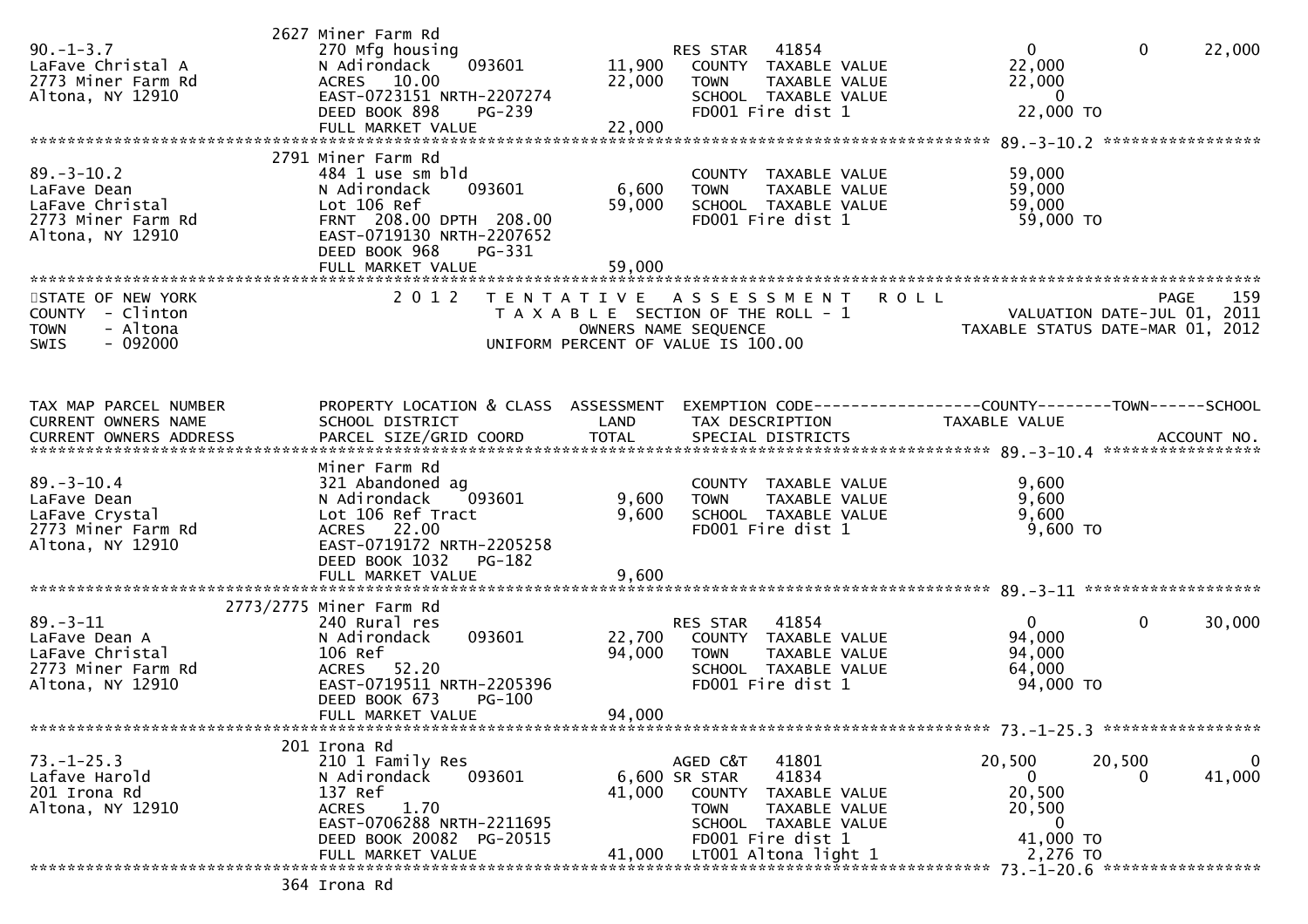| $73. - 1 - 20.6$<br>LaFave Leo G Jr<br>LaFave Melody<br>364 Irona Rd<br>Altona, NY 12910              | 210 1 Family Res<br>093601<br>N Adirondack<br>Lot 138-Ref Tr<br>FRNT 100.00 DPTH 175.00<br>EAST-0702548 NRTH-2212767<br>PG-345<br>DEED BOOK 589<br>FULL MARKET VALUE                     | 48,900<br>48,900             | 41854<br>RES STAR<br>5,600 COUNTY TAXABLE VALUE<br><b>TOWN</b><br>TAXABLE VALUE<br>SCHOOL TAXABLE VALUE<br>FD001 Fire dist 1<br>LT001 Altona light 1                                                          | $\overline{0}$<br>48,900<br>48,900<br>18,900<br>48,900 TO<br>48,900 TO                       | $\mathbf{0}$<br>30,000          |                    |
|-------------------------------------------------------------------------------------------------------|------------------------------------------------------------------------------------------------------------------------------------------------------------------------------------------|------------------------------|---------------------------------------------------------------------------------------------------------------------------------------------------------------------------------------------------------------|----------------------------------------------------------------------------------------------|---------------------------------|--------------------|
| $73. - 1 - 22.2$<br>LaFave Walter<br>LaFave Julie A<br>290 Irona Rd<br>Altona, NY 12910               | 276 Irona Rd<br>210 1 Family Res<br>093601<br>N Adirondack<br>138 Ref<br>ACRES 140.80<br>EAST-0703808 NRTH-2214404<br>DEED BOOK 20001 PG-25419<br>FULL MARKET VALUE                      | 36,500<br>106,500<br>106,500 | COUNTY TAXABLE VALUE<br><b>TOWN</b><br>TAXABLE VALUE<br>SCHOOL TAXABLE VALUE<br>FD001 Fire dist 1<br>LT001 Altona light 1                                                                                     | 106,500<br>106,500<br>106,500<br>106,500 TO<br>106,500 то                                    |                                 |                    |
| STATE OF NEW YORK<br>COUNTY - Clinton<br>- Altona<br><b>TOWN</b><br>$-092000$<br><b>SWIS</b>          | 2 0 1 2                                                                                                                                                                                  |                              | TENTATIVE ASSESSMENT ROLL<br>T A X A B L E SECTION OF THE ROLL - 1<br>OWNERS NAME SEQUENCE<br>UNIFORM PERCENT OF VALUE IS 100.00                                                                              | ROLL - 1 NOLL - 2011<br>TAXABLE STATUS DATE-JUL 01, 2011<br>TAXABLE STATUS DATE-MAR 01, 2012 | PAGE                            | 160                |
| TAX MAP PARCEL NUMBER<br>CURRENT OWNERS NAME                                                          | PROPERTY LOCATION & CLASS ASSESSMENT EXEMPTION CODE----------------COUNTY-------TOWN------SCHOOL<br>SCHOOL DISTRICT                                                                      | LAND                         | TAX DESCRIPTION                                                                                                                                                                                               | TAXABLE VALUE                                                                                |                                 |                    |
| $73. - 1 - 22.11$<br>LaFave Walter L<br>LaFave Julia A<br>290 Irona Rd<br>Altona, NY 12910            | 290 Irona Rd<br>240 Rural res<br>093601<br>N Adirondack<br>138 Ref<br>ACRES 14.50<br>EAST-0703806 NRTH-2212680<br>DEED BOOK 619<br>PG-623                                                | 55,000                       | 88 PCT OF VALUE USED FOR EXEMPTION PURPOSES<br>WARNONALL 41121<br>12,900 RES STAR 41854<br>COUNTY TAXABLE VALUE<br><b>TOWN</b><br>TAXABLE VALUE<br>TAXABLE VALUE<br>SCHOOL TAXABLE VALUE<br>FD001 Fire dist 1 | 7,260<br>$\overline{0}$<br>47,740<br>47,740<br>25,000<br>55,000 TO                           | 7,260<br>30,000<br>$\Omega$     | $\overline{0}$     |
| $91. - 1 - 3$<br>Lafave-Pelkey Dorothy<br>Courmier Brenda M<br>2253 Miner Farm Rd<br>Altona, NY 12910 | 2253 Miner Farm Rd<br>210 1 Family Res<br>093601<br>N Adirondack<br>Lot 61 Pat Ref<br><b>ACRES</b><br>1.80<br>EAST-0732253 NRTH-2207533<br>DEED BOOK 20092 PG-28825<br>FULL MARKET VALUE | 57,000<br>57,000             | 99 PCT OF VALUE USED FOR EXEMPTION PURPOSES<br>AGED - ALL 41800<br>7,000 SR STAR<br>41834<br>COUNTY TAXABLE VALUE<br><b>TOWN</b><br>TAXABLE VALUE<br>SCHOOL TAXABLE VALUE<br>FD001 Fire dist 1                | 28,215<br>$\overline{0}$<br>28,785<br>28,785<br>$\Omega$<br>57,000 TO                        | 28,215<br>28,215<br>28,785<br>0 |                    |
| $89.1 - 3 - 11$<br>LaFountain Beverly<br>4 Bloomer St<br>PO Box 77<br>Altona, NY 12910                | 4 Bloomer St<br>210 1 Family Res<br>093601<br>N Adirondack<br>110 Ref<br>FRNT 82.50 DPTH 274.00<br>EAST-0712342 NRTH-2207312<br>DEED BOOK 604<br>$PG-245$<br>FULL MARKET VALUE           | 65,800<br>65,800             | 41801<br>AGED C&T<br>41834<br>5,400 SR STAR<br>COUNTY<br>TAXABLE VALUE<br><b>TOWN</b><br>TAXABLE VALUE<br>SCHOOL TAXABLE VALUE<br>FD001 Fire dist 1<br>LT001 Altona light 1                                   | 32,900<br>$\overline{0}$<br>32,900<br>32,900<br>3,600<br>65,800 TO<br>65,800 TO              | 32,900                          | $\bf{0}$<br>62,200 |
|                                                                                                       | 2937 Miner Farm Rd                                                                                                                                                                       |                              |                                                                                                                                                                                                               |                                                                                              |                                 |                    |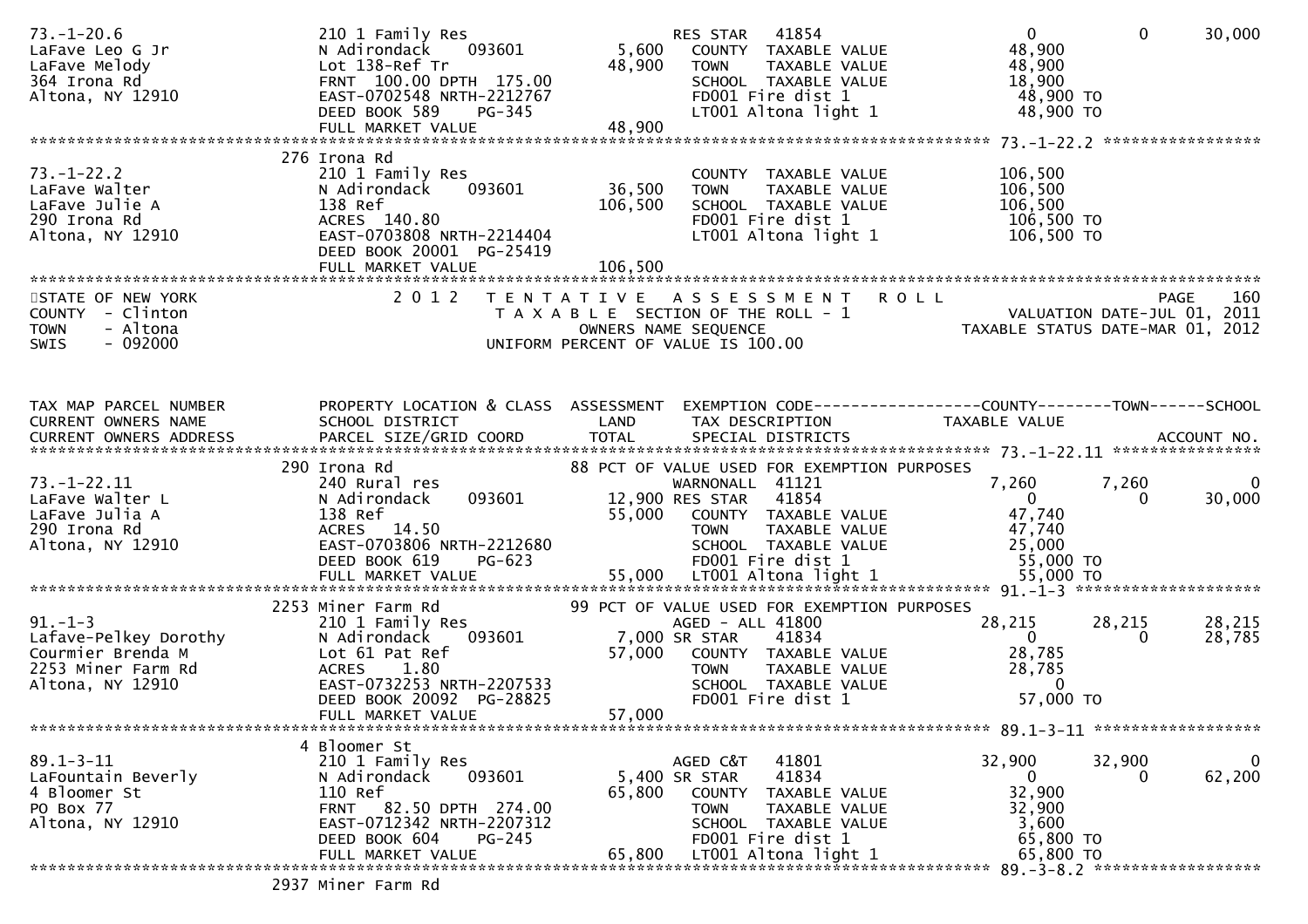| $89. - 3 - 8.2$<br>Lafountain Clarence<br>Lafountain Janice M<br>2937 Miner Farm Rd<br>Altona, NY 12910 | 210 1 Family Res<br>093601<br>N Adirondack<br>106 Ref<br>ACRES 2.00<br>EAST-0715647 NRTH-2207502<br>DEED BOOK 20092 PG-23657                                            | 7,200<br>75,000           | 41834<br>SR STAR<br>COUNTY TAXABLE VALUE<br>TAXABLE VALUE<br><b>TOWN</b><br>SCHOOL TAXABLE VALUE<br>FD001 Fire dist 1<br>LT001 Altona light 1 | $\mathbf{0}$<br>75,000<br>75,000<br>12,800<br>75,000 TO<br>75,000 TO         | $\mathbf{0}$<br>62,200                     |
|---------------------------------------------------------------------------------------------------------|-------------------------------------------------------------------------------------------------------------------------------------------------------------------------|---------------------------|-----------------------------------------------------------------------------------------------------------------------------------------------|------------------------------------------------------------------------------|--------------------------------------------|
|                                                                                                         | 1924 Rand Hill Rd                                                                                                                                                       |                           |                                                                                                                                               |                                                                              |                                            |
| $148. - 2 - 15.1$<br>LaFountain Craig M<br>1924 Rand Hill Rd<br>Altona, NY 12910                        | 210 1 Family Res<br>N Adirondack<br>093601<br>49 Duer<br>1.30 BANK<br>080<br><b>ACRES</b><br>EAST-0711237 NRTH-2172578<br>DEED BOOK 20051 PG-84967<br>FULL MARKET VALUE | 9,000<br>64,000<br>64,000 | RES STAR<br>41854<br>COUNTY TAXABLE VALUE<br><b>TOWN</b><br>TAXABLE VALUE<br>SCHOOL TAXABLE VALUE<br>FD001 Fire dist 1                        | $\mathbf{0}$<br>64,000<br>64,000<br>34,000<br>64,000 TO                      | $\mathbf{0}$<br>30,000                     |
|                                                                                                         | 2 0 1 2                                                                                                                                                                 |                           | <b>ROLL</b>                                                                                                                                   |                                                                              | 161                                        |
| STATE OF NEW YORK<br>COUNTY - Clinton<br>- Altona<br><b>TOWN</b><br>$-092000$<br>SWIS                   |                                                                                                                                                                         |                           | TENTATIVE ASSESSMENT<br>T A X A B L E SECTION OF THE ROLL - 1<br>OWNERS NAME SEQUENCE<br>UNIFORM PERCENT OF VALUE IS 100.00                   | TAXABLE STATUS DATE-MAR 01, 2012                                             | <b>PAGE</b><br>VALUATION DATE-JUL 01, 2011 |
| TAX MAP PARCEL NUMBER<br>CURRENT OWNERS NAME                                                            | PROPERTY LOCATION & CLASS ASSESSMENT<br>SCHOOL DISTRICT                                                                                                                 | LAND                      | EXEMPTION CODE-----------------COUNTY-------TOWN------SCHOOL<br>TAX DESCRIPTION                                                               | TAXABLE VALUE                                                                |                                            |
|                                                                                                         |                                                                                                                                                                         |                           |                                                                                                                                               |                                                                              |                                            |
|                                                                                                         | 1920 Rand Hill Rd                                                                                                                                                       |                           |                                                                                                                                               |                                                                              |                                            |
| $148. - 2 - 15.2$<br>LaFountain Craig M<br>1920 Rand Hill Rd<br>Altona, NY 12910                        | 312 Vac w/imprv<br>N Adirondack<br>093601<br>Lot 49 Duer's Pat<br>FRNT 39.00 DPTH 176.00<br>EAST-0711361 NRTH-2172487<br>DEED BOOK 20051 PG-84969                       | 4,700<br>6,200            | COUNTY TAXABLE VALUE<br>TAXABLE VALUE<br><b>TOWN</b><br>SCHOOL TAXABLE VALUE<br>FD001 Fire dist 1                                             | 6,200<br>6,200<br>6,200<br>6,200 TO                                          |                                            |
|                                                                                                         |                                                                                                                                                                         |                           |                                                                                                                                               |                                                                              |                                            |
|                                                                                                         | 345 Devils Den Rd                                                                                                                                                       |                           |                                                                                                                                               |                                                                              |                                            |
| $89. - 1 - 8$<br>LaFountain Gerald<br>LaFountain Loretta<br>345 Devils Den Rd<br>Altona, NY 12910       | 270 Mfg housing<br>093601<br>N Adirondack<br>131 Ref<br>FRNT 215.00 DPTH 71.00<br>EAST-0710925 NRTH-2203641<br>DEED BOOK 20102 PG-31832                                 | 4,100<br>39,900           | 41834<br>SR STAR<br>COUNTY TAXABLE VALUE<br>TAXABLE VALUE<br><b>TOWN</b><br>SCHOOL TAXABLE VALUE<br>FD001 Fire dist 1<br>LT001 Altona light 1 | $\mathbf{0}$<br>39,900<br>39,900<br>$\overline{0}$<br>39,900 TO<br>39,900 TO | 0<br>39,900                                |
|                                                                                                         | FULL MARKET VALUE                                                                                                                                                       | 39,900                    |                                                                                                                                               |                                                                              |                                            |
|                                                                                                         | Miner Farm Rd                                                                                                                                                           |                           |                                                                                                                                               |                                                                              |                                            |
| $89.1 - 2 - 18.1$<br>LaFountain James M<br>7 Shady Ln<br>Cadyville, NY 12918-2814                       | $314$ Rural vac<10<br>093601<br>N Adirondack<br>110 Ref<br>1.98<br><b>ACRES</b><br>EAST-0712626 NRTH-2207620<br>DEED BOOK 20011 PG-35636                                | 7,200<br>7,200            | COUNTY TAXABLE VALUE<br>TAXABLE VALUE<br><b>TOWN</b><br>SCHOOL TAXABLE VALUE<br>FD001 Fire dist 1<br>LT001 Altona light 1                     | 7,200<br>7,200<br>7,200<br>7,200 TO<br>7,200 TO                              |                                            |
|                                                                                                         | FULL MARKET VALUE                                                                                                                                                       | 7,200                     |                                                                                                                                               |                                                                              |                                            |
|                                                                                                         | 2997 Miner Farm Rd S                                                                                                                                                    |                           | 97 PCT OF VALUE USED FOR EXEMPTION PURPOSES                                                                                                   |                                                                              |                                            |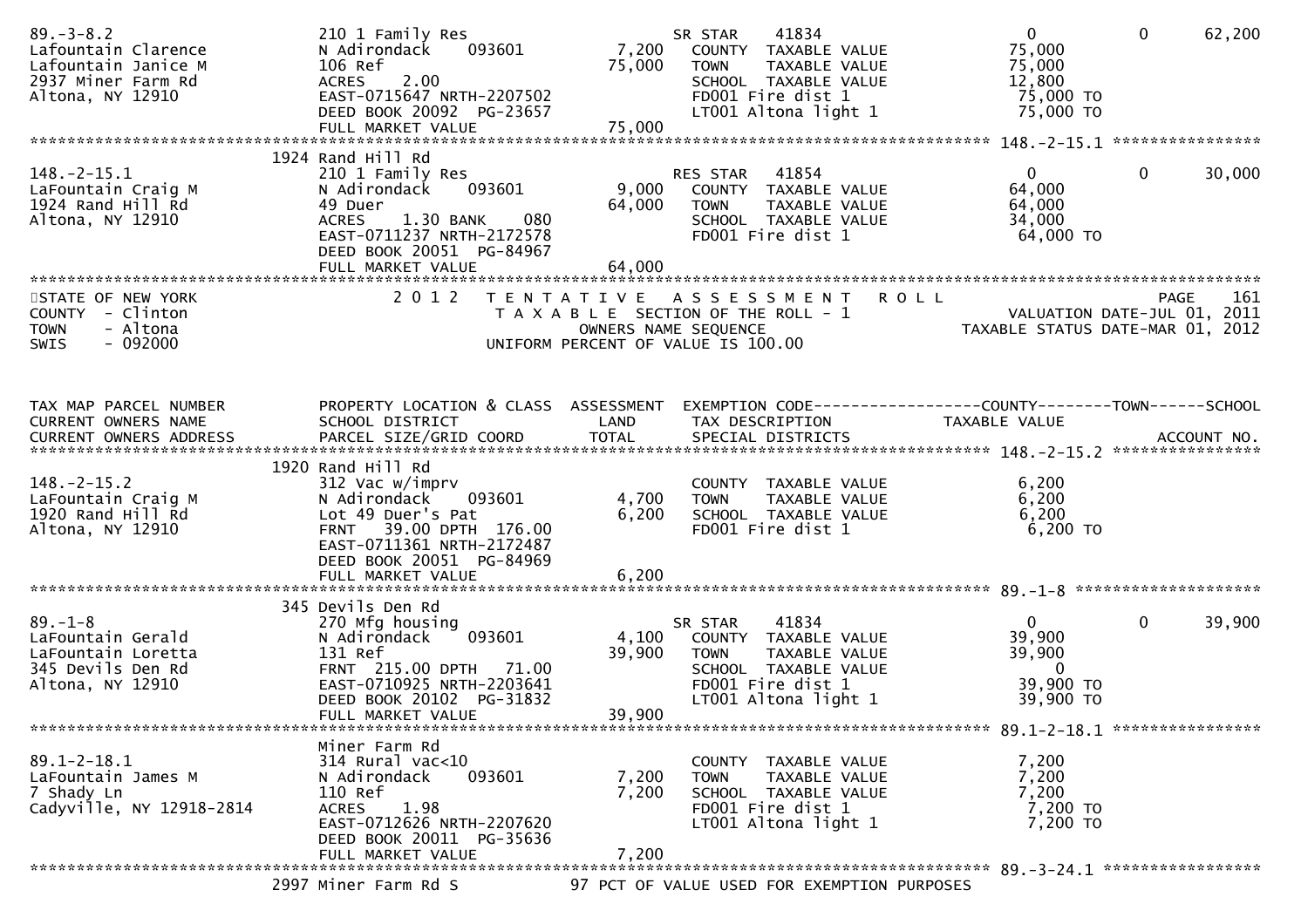| $89. - 3 - 24.1$<br>LaFountain Life Use Owen & Luc N Adirondack<br>Canning Beverly A<br>2997 Miner Farm Rd S<br>Altona, NY 12910 | 240 Rural res<br>093601<br>Lot 110 Ref Tr<br><b>ACRES</b><br>8.10<br>EAST-0714139 NRTH-2207409<br>DEED BOOK 20011 PG-35631                                                                                 | 10,800 SR STAR<br>149,900   | WARCOMALL 41131<br>41834<br>COUNTY TAXABLE VALUE<br><b>TOWN</b><br>TAXABLE VALUE<br>SCHOOL TAXABLE VALUE<br>FD001 Fire dist 1                     | 36,351<br>$\overline{0}$<br>113,549<br>113,549<br>87,700<br>149,900 TO                                       | $\overline{0}$<br>36,351<br>62,200<br>0 |
|----------------------------------------------------------------------------------------------------------------------------------|------------------------------------------------------------------------------------------------------------------------------------------------------------------------------------------------------------|-----------------------------|---------------------------------------------------------------------------------------------------------------------------------------------------|--------------------------------------------------------------------------------------------------------------|-----------------------------------------|
| $117. - 1 - 2.2$<br>LaFountain Madeline<br>809 Alder Bend Rd<br>Ellenburg Depot, NY 12935                                        | 809 Alder Bend Rd<br>270 Mfg housing<br>093601<br>N Adirondack<br>217 Ref<br>FRNT 100.00 DPTH 100.00<br>0.23<br>ACRES<br>EAST-0689770 NRTH-2187754<br>DEED BOOK 577<br>PG-297                              | 19,000                      | AGED - ALL 41800<br>4,500 SR STAR<br>41834<br>COUNTY TAXABLE VALUE<br><b>TOWN</b><br>TAXABLE VALUE<br>SCHOOL TAXABLE VALUE<br>FD001 Fire dist 1   | 9,500<br>$\overline{0}$<br>9,500<br>9,500<br>$\overline{\mathbf{0}}$<br>19,000 TO                            | 9,500<br>9,500<br>9,500                 |
| STATE OF NEW YORK<br>COUNTY - Clinton<br><b>TOWN</b><br>- Altona<br>$-092000$<br>SWIS                                            | 2 0 1 2                                                                                                                                                                                                    |                             | TENTATIVE ASSESSMENT<br>T A X A B L E SECTION OF THE ROLL - 1<br>OWNERS NAME SEQUENCE<br>UNIFORM PERCENT OF VALUE IS 100.00                       | <b>ROLL</b><br>261 - YALUATION DATE-JUL<br>2011 - VALUATION DATE-JUL<br>2013 - TAXABLE STATIIS DATE-MAR 2013 | 162<br>PAGE                             |
| TAX MAP PARCEL NUMBER<br>CURRENT OWNERS NAME                                                                                     | PROPERTY LOCATION & CLASS ASSESSMENT<br>SCHOOL DISTRICT                                                                                                                                                    | LAND                        | EXEMPTION CODE-----------------COUNTY-------TOWN------SCHOOL<br>TAX DESCRIPTION                                                                   | TAXABLE VALUE                                                                                                |                                         |
| $89.1 - 2 - 15$<br>LaFountain Peter<br>PO Box 192<br>Altona, NY 12910                                                            | 3050 Miner Farm Rd<br>210 1 Family Res<br>093601<br>N Adirondack<br>110 Ref<br>1.40<br><b>ACRES</b><br>EAST-0713034 NRTH-2207629<br>DEED BOOK 613<br>$PG-127$<br>FULL MARKET VALUE                         | 6,500<br>98,900<br>98,900   | 41854<br>RES STAR<br>COUNTY TAXABLE VALUE<br><b>TOWN</b><br>TAXABLE VALUE<br>SCHOOL TAXABLE VALUE<br>FD001 Fire dist 1<br>LT001 Altona light 1    | $\overline{0}$<br>98,900<br>98,900<br>68,900<br>98,900 TO<br>98,900 TO                                       | $\mathbf{0}$<br>30,000                  |
| $89. - 3 - 24.4$<br>LaFountain Peter J<br>3050 Miner Farm Rd<br>PO Box 192<br>Altona, NY 12910                                   | Miner Farm Rd<br>$322$ Rural vac $>10$<br>N Adirondack<br>093601<br>Lots 110 & 111 Ref Tract<br>ACRES 32.00<br>EAST-0713403 NRTH-2208290<br>DEED BOOK 20011 PG-35632<br>FULL MARKET VALUE                  | 18,100<br>18,100<br>18,100  | COUNTY TAXABLE VALUE<br>TAXABLE VALUE<br><b>TOWN</b><br>SCHOOL TAXABLE VALUE<br>FD001 Fire dist 1<br>LT001 Altona light 1                         | 18,100<br>18,100<br>18,100<br>18,100 TO<br>18,100 TO                                                         |                                         |
| $74. - 1 - 18.2$<br>LaFountain Shawn M<br>LaFountain Jackie L<br>198 Joe Wood Rd<br>Altona, NY 12910                             | 198 Joe Wood Rd<br>210 1 Family Res<br>N Adirondack<br>093601<br>Lot 105 Ref Tract<br>FRNT 140.00 DPTH 160.00<br>080<br>BANK<br>EAST-0716110 NRTH-2211924<br>DEED BOOK 20041 PG-74843<br>FULL MARKET VALUE | 5,500<br>119,600<br>119,600 | RES STAR<br>41854<br>COUNTY<br>TAXABLE VALUE<br><b>TOWN</b><br>TAXABLE VALUE<br>SCHOOL TAXABLE VALUE<br>FD001 Fire dist 1<br>LT001 Altona light 1 | $\mathbf 0$<br>119,600<br>119,600<br>89,600<br>119,600 TO<br>119,600 TO                                      | 0<br>30,000                             |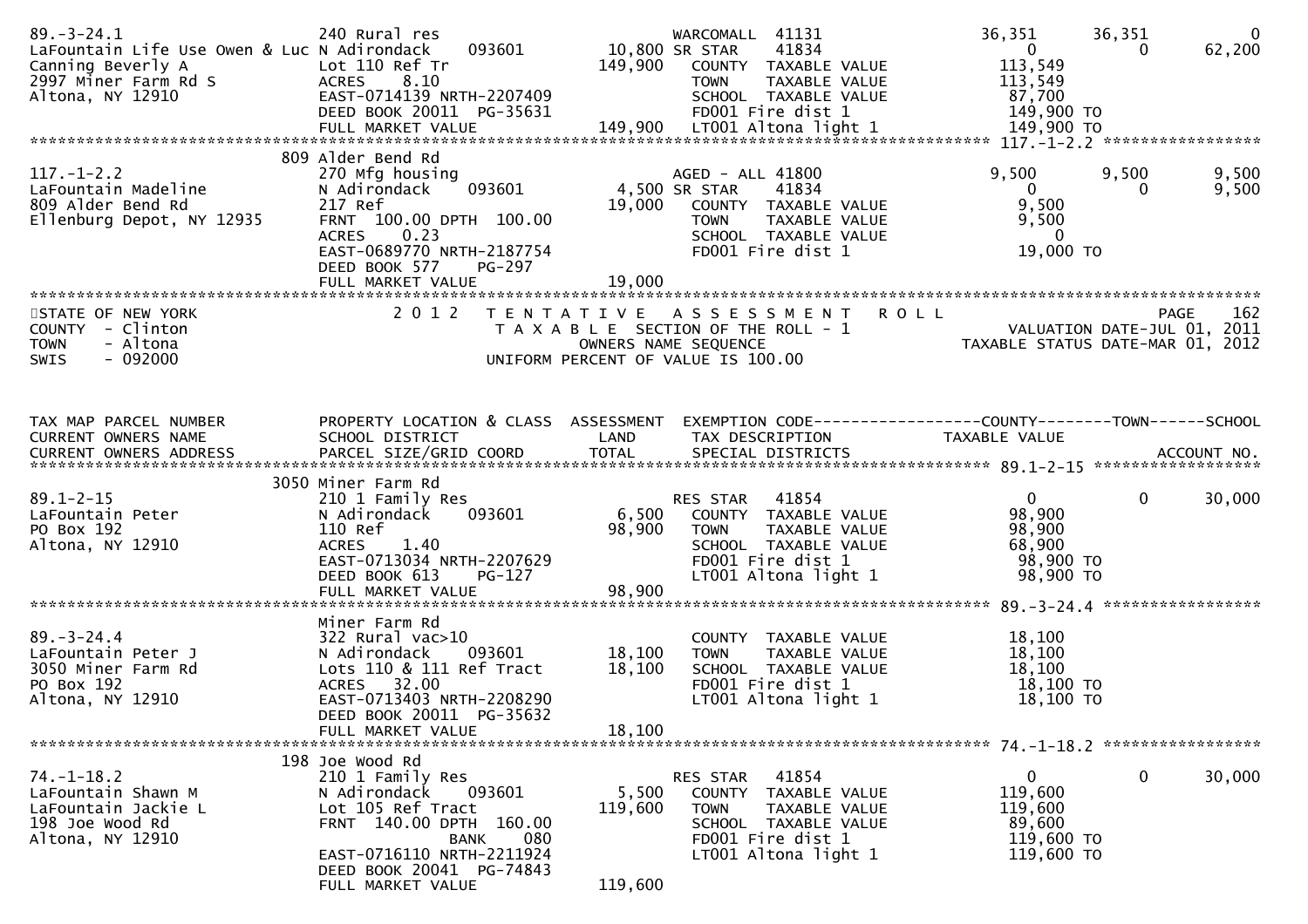| $89. - 2 - 24$<br>LaFountain Wayne<br>LaFountain Peggy<br>PO Box 31<br>Altona, NY 12910                    | 422 Devils Den Rd<br>210 1 Family Res<br>N Adirondack<br>093601<br>110 Ref<br>99.00 DPTH 140.00<br><b>FRNT</b><br>EAST-0711060 NRTH-2205494<br>DEED BOOK 629<br>PG-1059<br>FULL MARKET VALUE | 41854<br>RES STAR<br>5,300<br>COUNTY TAXABLE VALUE<br>65,000<br>TAXABLE VALUE<br><b>TOWN</b><br>SCHOOL TAXABLE VALUE<br>FD001 Fire dist 1<br>LT001 Altona light 1<br>65,000 | $\overline{0}$<br>$\mathbf{0}$<br>30,000<br>65,000<br>65,000<br>35,000<br>$65,000$ TO<br>65,000 TO  |
|------------------------------------------------------------------------------------------------------------|----------------------------------------------------------------------------------------------------------------------------------------------------------------------------------------------|-----------------------------------------------------------------------------------------------------------------------------------------------------------------------------|-----------------------------------------------------------------------------------------------------|
| $89. - 2 - 21$<br>LaFountain William W<br>LaFountain Linda M<br>394 Devils Den Rd<br>Altona, NY 12910-2012 | 394 Devils Den Rd<br>210 1 Family Res<br>093601<br>N Adirondack<br>110 Ref<br>FRNT 125.00 DPTH 260.00<br>EAST-0711114 NRTH-2204857<br>DEED BOOK 972<br><b>PG-126</b>                         | WARNONALL 41121<br>41854<br>6,200 RES STAR<br>74,000<br>COUNTY TAXABLE VALUE<br>TAXABLE VALUE<br><b>TOWN</b><br>SCHOOL TAXABLE VALUE<br>FD001 Fire dist 1                   | 11,100<br>11,100<br>0<br>$\overline{0}$<br>30,000<br>0<br>62,900<br>62,900<br>44,000<br>74,000 TO   |
| STATE OF NEW YORK<br>COUNTY - Clinton<br>- Altona<br><b>TOWN</b><br>$-092000$<br><b>SWIS</b>               |                                                                                                                                                                                              | 2012 TENTATIVE ASSESSMENT ROLL<br>T A X A B L E SECTION OF THE ROLL - 1<br>OWNERS NAME SEQUENCE<br>UNIFORM PERCENT OF VALUE IS 100.00                                       | 163<br><b>PAGE</b><br>$\frac{1}{2}$ valuation date-jul 01, 2011<br>TAXABLE STATUS DATE-MAR 01, 2012 |
| TAX MAP PARCEL NUMBER<br>CURRENT OWNERS NAME                                                               | PROPERTY LOCATION & CLASS ASSESSMENT<br>SCHOOL DISTRICT                                                                                                                                      | LAND<br>TAX DESCRIPTION                                                                                                                                                     | EXEMPTION CODE-----------------COUNTY--------TOWN------SCHOOL<br>TAXABLE VALUE                      |
| $72. - 1 - 14$<br>Lagacy Stephen E<br>Legacy Laurie A<br>53 Cedar St<br>St Albans, VT 05478                | Irona Rd<br>910 Priv forest<br>093601<br>N Adirondack<br>184 Ref<br>ACRES 170.00<br>EAST-0690528 NRTH-2209172<br>DEED BOOK 20021 PG-47178<br>FULL MARKET VALUE                               | COUNTY TAXABLE VALUE<br>44,300<br><b>TOWN</b><br>TAXABLE VALUE<br>44,300<br>SCHOOL TAXABLE VALUE<br>FD001 Fire dist 1<br>44,300                                             | 44,300<br>44,300<br>44,300<br>44,300 TO                                                             |
| $73. - 2 - 15$<br>Lagone James J Jr<br>9 Katherine Ter<br>Clifton Park, NY 12065                           | Irona Rd<br>$314$ Rural vac<10<br>093601<br>N Adirondack<br>Lot 155 Ref<br><b>ACRES</b><br>8.40<br>EAST-0699706 NRTH-2213842<br>DEED BOOK 20082 PG-19152<br>FULL MARKET VALUE                | COUNTY TAXABLE VALUE<br>10,900<br>TAXABLE VALUE<br><b>TOWN</b><br>10,900<br>SCHOOL TAXABLE VALUE<br>FD001 Fire dist 1<br>10,900                                             | 10,900<br>10,900<br>10,900<br>10,900 TO                                                             |
| $131. - 1 - 4.1$<br>Lagoy Fred H<br>Lagoy Patti L<br>13 Leander Ln<br>Morrisonville, NY 12962              | 805 Jerusalem Rd<br>321 Abandoned ag<br>093601<br>N Adirondack<br>221 Ref<br>ACRES 65.50<br>EAST-0690585 NRTH-2176993<br>DEED BOOK 20021 PG-50297<br>FULL MARKET VALUE                       | COUNTY TAXABLE VALUE<br>24,700<br><b>TOWN</b><br>TAXABLE VALUE<br>24,700<br>SCHOOL TAXABLE VALUE<br>FD001 Fire dist 1<br>24,700                                             | 24,700<br>24,700<br>24,700<br>24,700 TO                                                             |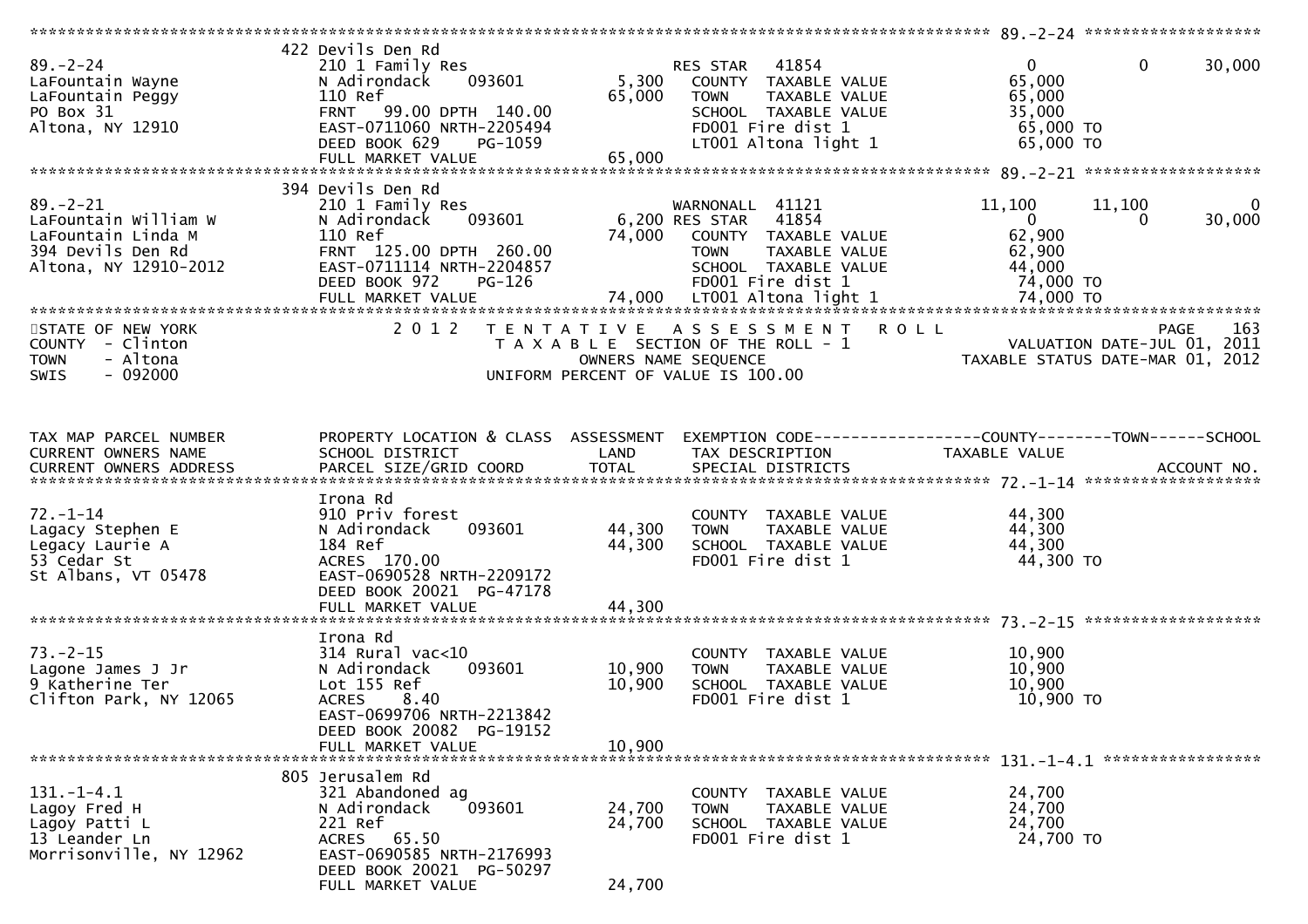|                                                                                                    |                                                                                                                                                                                  |                         |                                                                                                                                                                                                    | *************** 131.-1-5 ********************                    |                                                 |
|----------------------------------------------------------------------------------------------------|----------------------------------------------------------------------------------------------------------------------------------------------------------------------------------|-------------------------|----------------------------------------------------------------------------------------------------------------------------------------------------------------------------------------------------|------------------------------------------------------------------|-------------------------------------------------|
| $131. - 1 - 5$<br>Lagoy Fred H<br>Lagoy Patti L<br>13 Leander Ln<br>Morrisonville, NY 12962        | 801 Jerusalem Rd<br>260 Seasonal res<br>N Adirondack<br>093601<br>221 Ref<br><b>ACRES</b><br>1.70<br>EAST-0691369 NRTH-2177841<br>DEED BOOK 20021 PG-50297                       | 1,000<br>10,300         | COUNTY TAXABLE VALUE<br>TAXABLE VALUE<br><b>TOWN</b><br>SCHOOL TAXABLE VALUE<br>FD001 Fire dist 1                                                                                                  | 10,300<br>10,300<br>10,300<br>10,300 TO                          |                                                 |
|                                                                                                    |                                                                                                                                                                                  |                         |                                                                                                                                                                                                    |                                                                  |                                                 |
| $131.-1-6$<br>Lagoy Louise<br>PO Box 227<br>Altona, NY 12910                                       | 436 Alder Bend Rd<br>240 Rural res<br>093601<br>N Adirondack<br>42 Sg<br>32.30<br><b>ACRES</b><br>EAST-0688776 NRTH-2178836<br>DEED BOOK 20102 PG-33663<br>FULL MARKET VALUE     | 50,000<br>50,000        | 77 PCT OF VALUE USED FOR EXEMPTION PURPOSES<br>WARNONALL 41121<br>18,800 SR STAR<br>41834<br>COUNTY TAXABLE VALUE<br>TAXABLE VALUE<br><b>TOWN</b><br>SCHOOL TAXABLE VALUE<br>FD001 Fire dist 1     | 5,775<br>$\mathbf{0}$<br>44,225<br>44,225<br>- 0<br>50,000 TO    | $\overline{0}$<br>5,775<br>50,000<br>0          |
|                                                                                                    |                                                                                                                                                                                  |                         |                                                                                                                                                                                                    |                                                                  |                                                 |
| STATE OF NEW YORK<br>COUNTY - Clinton<br>- Altona<br><b>TOWN</b><br>$-092000$<br><b>SWIS</b>       | 2 0 1 2                                                                                                                                                                          |                         | TENTATIVE ASSESSMENT<br>T A X A B L E SECTION OF THE ROLL - 1<br>OWNERS NAME SEQUENCE<br>UNIFORM PERCENT OF VALUE IS 100.00                                                                        | <b>ROLL</b><br>VALUATION DATE-JUL 01, 2011                       | 164<br>PAGE<br>TAXABLE STATUS DATE-MAR 01, 2012 |
| TAX MAP PARCEL NUMBER                                                                              | PROPERTY LOCATION & CLASS ASSESSMENT                                                                                                                                             |                         | EXEMPTION CODE-----------------COUNTY-------TOWN------SCHOOL                                                                                                                                       |                                                                  |                                                 |
| CURRENT OWNERS NAME                                                                                | SCHOOL DISTRICT                                                                                                                                                                  | LAND                    | TAX DESCRIPTION                                                                                                                                                                                    | TAXABLE VALUE                                                    |                                                 |
|                                                                                                    |                                                                                                                                                                                  |                         |                                                                                                                                                                                                    |                                                                  |                                                 |
| $131. - 1 - 8.62$<br>Lagoy Louise<br>PO Box 227<br>Altona, NY 12910                                | Alder Bend Rd E<br>312 Vac w/imprv<br>N Adirondack<br>093601<br>Lot 42 S G Patent<br>4.10<br><b>ACRES</b><br>EAST-0688193 NRTH-2177645<br>DEED BOOK 20102 PG-33663               | 8,400<br>8,400<br>8,400 | COUNTY TAXABLE VALUE<br><b>TOWN</b><br>TAXABLE VALUE<br>SCHOOL TAXABLE VALUE<br>FD001 Fire dist 1                                                                                                  | 8,400<br>8,400<br>8,400<br>8,400 TO                              |                                                 |
|                                                                                                    | FULL MARKET VALUE                                                                                                                                                                |                         |                                                                                                                                                                                                    |                                                                  |                                                 |
| 131. – 1–8.1<br>Lagoy Robert M<br>Lagoy Barbara A<br>363 Alder Bend Rd<br>Altona, NY 12935         | 363 Alder Bend Rd<br>210 1 Family Res<br>N Adirondack<br>093601<br>42 State Gore<br><b>ACRES</b><br>5.34<br>EAST-0687696 NRTH-2177395<br>DEED BOOK 20061 PG-94493                | 69,400                  | CW_10_VET/ 41152<br>12,100 RES STAR 41854<br>COUNTY TAXABLE VALUE<br><b>TOWN</b><br>TAXABLE VALUE<br>SCHOOL TAXABLE VALUE<br>FD001 Fire dist 1                                                     | 6,315<br>$\mathbf{0}$<br>63,085<br>69,400<br>39,400<br>69,400 TO | $\mathbf 0$<br>$\Omega$<br>$\Omega$<br>30,000   |
|                                                                                                    | FULL MARKET VALUE                                                                                                                                                                | 69,400                  |                                                                                                                                                                                                    |                                                                  |                                                 |
|                                                                                                    |                                                                                                                                                                                  |                         |                                                                                                                                                                                                    |                                                                  |                                                 |
| $147. - 1 - 3.2$<br>Lagoy Wallace<br>Lagoy Sandra<br>589 Jerusalem Rd<br>Ellenburg Depot, NY 12935 | 287/595 Jerusalem Rd<br>240 Rural res<br>N Adirondack<br>093601<br>Lot 223 Ref Tract<br>ACRES 14.80<br>EAST-0695089 NRTH-2174906<br>DEED BOOK 928<br>PG-163<br>FULL MARKET VALUE | 32,200<br>32,200        | 78 PCT OF VALUE USED FOR EXEMPTION PURPOSES<br>WARCOMALL 41131<br>41854<br>13,600 RES STAR<br>COUNTY<br>TAXABLE VALUE<br><b>TOWN</b><br>TAXABLE VALUE<br>SCHOOL TAXABLE VALUE<br>FD001 Fire dist 1 | 6,279<br>$\mathbf{0}$<br>25,921<br>25,921<br>2,200<br>32,200 TO  | $\mathbf 0$<br>6,279<br>30,000<br>0             |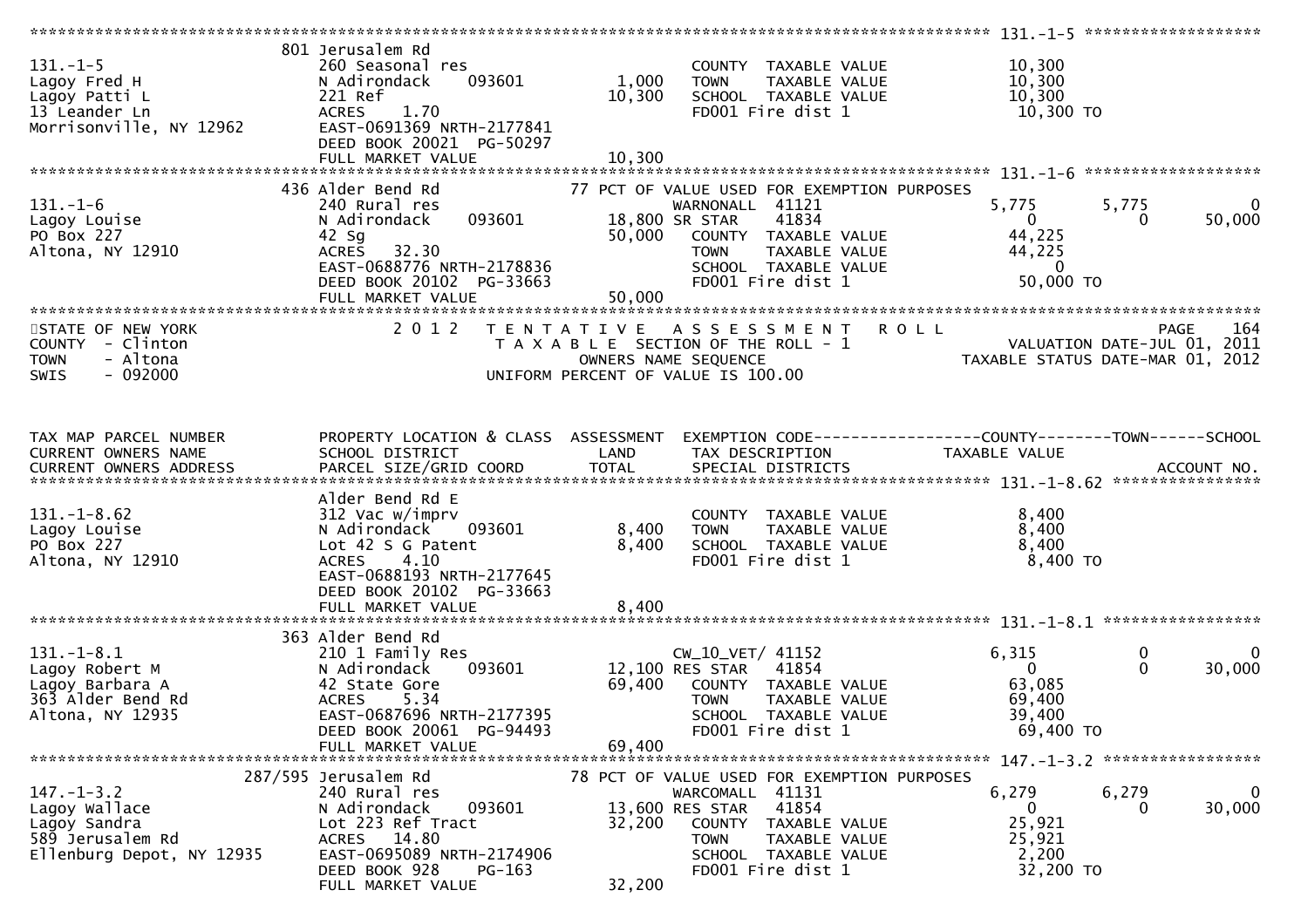| $147. - 1 - 3.1$<br>Lagoy Wayne<br>Lagoy Michelle<br>603 Jerusalem Rd<br>Ellenburg Depot, NY 12935                                          | 603/609 Jerusalem Rd<br>271 Mfg housings<br>N Adirondack<br>093601<br>223 Ref<br>ACRES 12.70<br>EAST-0694940 NRTH-2175232<br>DEED BOOK 928<br>$PG-165$<br>FULL MARKET VALUE                 | 13,000<br>21,000<br>21,000                         | 41854<br>RES STAR<br>COUNTY TAXABLE VALUE<br>TAXABLE VALUE<br><b>TOWN</b><br>SCHOOL TAXABLE VALUE<br>FD001 Fire dist 1                           | $\mathbf{0}$<br>21,000<br>21,000<br>$\overline{0}$<br>21,000 TO                                                     | $\mathbf 0$<br>21,000 |
|---------------------------------------------------------------------------------------------------------------------------------------------|---------------------------------------------------------------------------------------------------------------------------------------------------------------------------------------------|----------------------------------------------------|--------------------------------------------------------------------------------------------------------------------------------------------------|---------------------------------------------------------------------------------------------------------------------|-----------------------|
| $88.14 - 2 - 9$<br>Laird Daniel<br>Strabel Julia<br>359 St. Antoine St<br>Chrysostome, PQ Canada JOS-IRO EAST-0698593 NRTH-2204679          | 41 Pinewood Dr<br>260 Seasonal res<br>N Adirondack<br>093601<br>Stonewall Bk 10 Pg 123 Lo<br>FRNT 72.00 DPTH 150.00                                                                         | 4,700<br>9,000                                     | COUNTY TAXABLE VALUE<br><b>TOWN</b><br>TAXABLE VALUE<br>SCHOOL TAXABLE VALUE<br>FD001 Fire dist 1                                                | 9,000<br>9,000<br>9,000<br>$9,000$ TO                                                                               |                       |
| STATE OF NEW YORK<br>COUNTY - Clinton<br><b>TOWN</b><br>- Altona<br>$-092000$<br>SWIS                                                       | DEED BOOK 20051 PG-86978<br>FULL MARKET VALUE<br>2 0 1 2                                                                                                                                    | 9,000<br>T E N T A T I V E<br>OWNERS NAME SEQUENCE | A S S E S S M E N T<br>T A X A B L E SECTION OF THE ROLL - 1<br>UNIFORM PERCENT OF VALUE IS 100.00                                               | <b>ROLL</b><br>VALUATION DATE-JUL 01, 2011<br>TAXABLE STATIIS DATE-MAP 01, 2012<br>TAXABLE STATUS DATE-MAR 01, 2012 | 165<br><b>PAGE</b>    |
| TAX MAP PARCEL NUMBER<br>CURRENT OWNERS NAME                                                                                                | PROPERTY LOCATION & CLASS ASSESSMENT<br>SCHOOL DISTRICT                                                                                                                                     | LAND                                               | EXEMPTION CODE-----------------COUNTY-------TOWN------SCHOOL<br>TAX DESCRIPTION                                                                  | TAXABLE VALUE                                                                                                       |                       |
| $88.14 - 2 - 24$<br>Laird Daniel<br>Strabel Julia<br>359 St. Antoine St<br>Chrysostome, PQ Canada JOS-IRO EAST-0698735 NRTH-2204739         | 38 Pinewood Dr<br>311 Res vac land<br>N Adirondack<br>093601<br>Sub Bk 10 Pg 123 Lot 24<br>98.06 DPTH 101.79<br><b>FRNT</b><br>DEED BOOK 20051 PG-86978<br>FULL MARKET VALUE                | 3,500<br>3,500<br>3,500                            | COUNTY TAXABLE VALUE<br>TAXABLE VALUE<br><b>TOWN</b><br>SCHOOL TAXABLE VALUE<br>FD001 Fire dist 1                                                | 3,500<br>3,500<br>3,500<br>3,500 TO                                                                                 |                       |
| $86. - 2 - 1.1$<br>Lambert Life Use Eli Joseph Jr N Adirondack<br>Lambert Life Use Sandra Lee<br>1946 Plank Rd<br>Ellenburg Depot, NY 12935 | 1946 Plank Rd<br>210 1 Family Res<br>093601<br>Bm<br><b>ACRES</b><br>3.40<br>EAST-0676436 NRTH-2207325<br>DEED BOOK 20082 PG-17080                                                          | 7,900<br>85,000                                    | 41834<br>SR STAR<br>COUNTY TAXABLE VALUE<br><b>TOWN</b><br>TAXABLE VALUE<br>SCHOOL TAXABLE VALUE<br>FD001 Fire dist 1                            | $\Omega$<br>85,000<br>85,000<br>22,800<br>85,000 TO                                                                 | $\mathbf 0$<br>62,200 |
|                                                                                                                                             | FULL MARKET VALUE                                                                                                                                                                           | 85,000                                             |                                                                                                                                                  |                                                                                                                     |                       |
| $89.1 - 1 - 14$<br>Lambert Rudy R<br>Lambert Helen I<br>PO Box 23<br>Altona, NY 12910                                                       | 477/479 Devils Den Rd<br>210 1 Family Res<br>093601<br>N Adirondack<br>131 Ref Pat<br>FRNT 120.00 DPTH 297.00<br>EAST-0710755 NRTH-2206885<br>DEED BOOK 98001 PG-05458<br>FULL MARKET VALUE | 6,400<br>129,000<br>129,000                        | SR STAR<br>41834<br>TAXABLE VALUE<br>COUNTY<br><b>TOWN</b><br>TAXABLE VALUE<br>SCHOOL TAXABLE VALUE<br>FD001 Fire dist 1<br>LT001 Altona light 1 | $\mathbf{0}$<br>129,000<br>129,000<br>66,800<br>129,000 TO<br>129,000 TO                                            | 62,200<br>0           |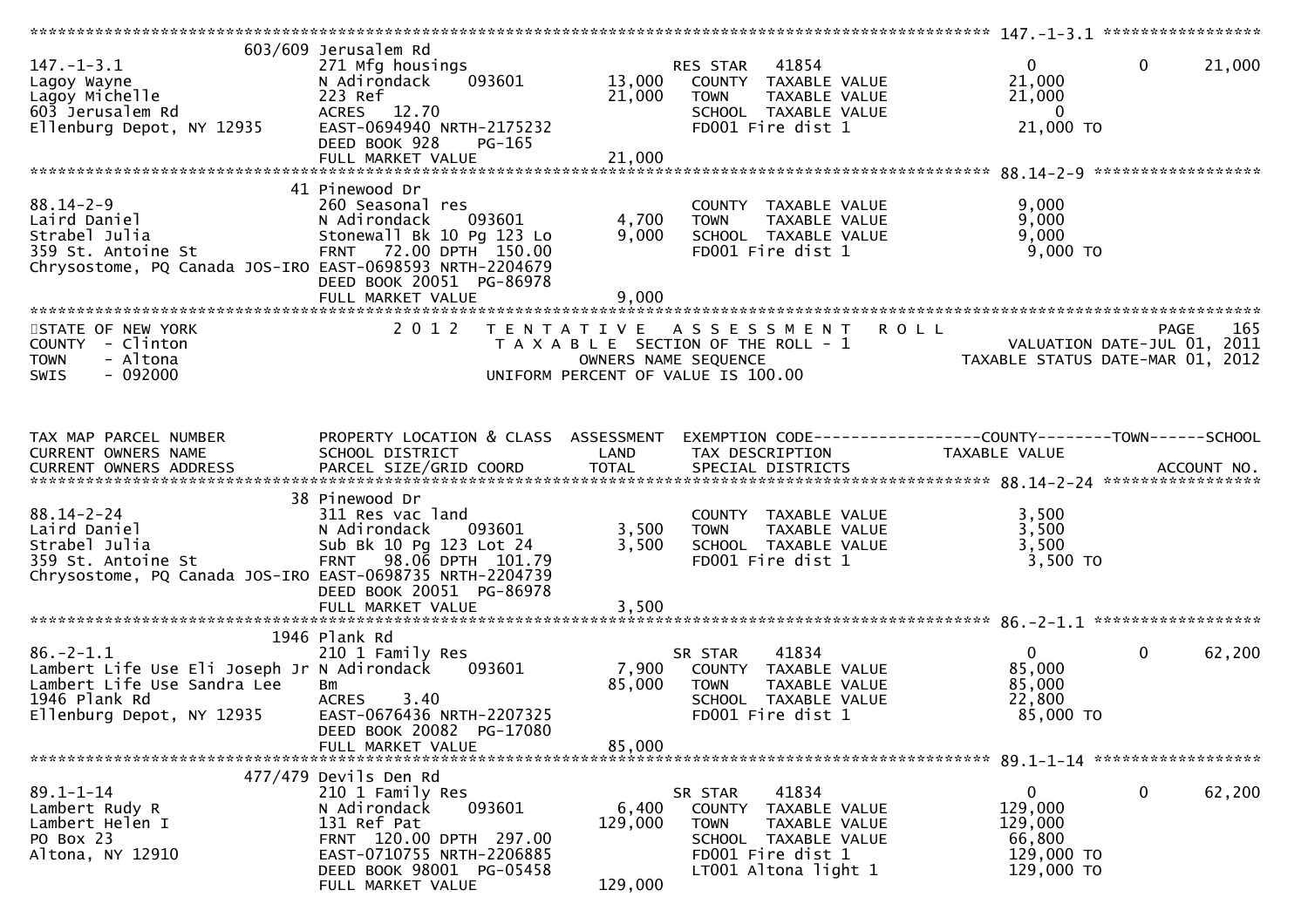|                                                                                                         |                                                                                                                                                                               |                      |                                                                                                                                             | 89. -1-1.1 *******************                                                                      |
|---------------------------------------------------------------------------------------------------------|-------------------------------------------------------------------------------------------------------------------------------------------------------------------------------|----------------------|---------------------------------------------------------------------------------------------------------------------------------------------|-----------------------------------------------------------------------------------------------------|
| $89. - 1 - 1.1$<br>Lambert Todd<br>Bosley-Lambert Claire<br>PO Box 174<br>Altona, NY 12910              | 471 Devils Den Rd<br>241 Rural res&ag<br>093601<br>N Adirondack<br>130 Ref<br>ACRES 45.80<br>EAST-0709683 NRTH-2206738<br>DEED BOOK 20072 PG-11881                            | 20,400<br>60,800     | COUNTY TAXABLE VALUE<br>TAXABLE VALUE<br><b>TOWN</b><br>SCHOOL TAXABLE VALUE<br>FD001 Fire dist 1<br>LT001 Altona light 1                   | 60,800<br>60,800<br>60,800<br>60,800 TO<br>60,800 TO                                                |
|                                                                                                         | FULL MARKET VALUE                                                                                                                                                             | 60,800               |                                                                                                                                             |                                                                                                     |
|                                                                                                         |                                                                                                                                                                               |                      |                                                                                                                                             |                                                                                                     |
| $89.1 - 1 - 13.2$<br>Lambert Todd A<br>Lambert Life Est Rudy<br>PO Box 23<br>Altona, NY 12910           | 481/483 Devils Den Rd<br>411 Apartment<br>093601<br>N Adirondack<br>Lot 131 Ref Tr<br>FRNT 96.00 DPTH 297.00<br>EAST-0710764 NRTH-2206987<br>DEED BOOK 974<br><b>PG-007</b>   | 5,500<br>130,000     | RES STAR 41854<br>COUNTY TAXABLE VALUE<br>TAXABLE VALUE<br><b>TOWN</b><br>SCHOOL TAXABLE VALUE<br>FD001 Fire dist 1<br>LT001 Altona light 1 | $\mathbf{0}$<br>$\mathbf{0}$<br>26,000<br>130,000<br>130,000<br>104,000<br>130,000 TO<br>130,000 TO |
|                                                                                                         |                                                                                                                                                                               |                      |                                                                                                                                             |                                                                                                     |
| STATE OF NEW YORK<br>COUNTY - Clinton<br>- Altona<br><b>TOWN</b><br><b>SWIS</b><br>- 092000             | 2 0 1 2                                                                                                                                                                       | OWNERS NAME SEQUENCE | TENTATIVE ASSESSMENT ROLL<br>T A X A B L E SECTION OF THE ROLL - 1<br>UNIFORM PERCENT OF VALUE IS 100.00                                    | 166<br><b>PAGE</b><br>VALUATION DATE-JUL 01, 2011<br>TAXABLE STATUS DATE-MAR 01, 2012               |
| TAX MAP PARCEL NUMBER<br>CURRENT OWNERS NAME                                                            | PROPERTY LOCATION & CLASS ASSESSMENT<br>SCHOOL DISTRICT                                                                                                                       | LAND                 | TAX DESCRIPTION                                                                                                                             | TAXABLE VALUE                                                                                       |
|                                                                                                         | 38 Merrywood Dr                                                                                                                                                               |                      |                                                                                                                                             |                                                                                                     |
| $88.14 - 1 - 21$<br>Lamberton Mark H<br>PO Box 1954<br>Champlain, NY 12919                              | 260 Seasonal res<br>N Adirondack<br>093601<br>Stonewall Acres Lot 21<br>80.00 DPTH 159.30<br><b>FRNT</b><br>EAST-0699830 NRTH-2203651<br>DEED BOOK 20112 PG-42823             | 4,100<br>6,000       | COUNTY TAXABLE VALUE<br><b>TOWN</b><br>TAXABLE VALUE<br>SCHOOL TAXABLE VALUE<br>FD001 Fire dist 1                                           | 6,000<br>6,000<br>6,000<br>6,000 TO                                                                 |
|                                                                                                         | FULL MARKET VALUE                                                                                                                                                             | 6,000                |                                                                                                                                             |                                                                                                     |
|                                                                                                         |                                                                                                                                                                               |                      |                                                                                                                                             |                                                                                                     |
| $88.14 - 1 - 22$<br>Langevin Allan J<br>Lavigne Louise<br>5672 Bannantyne<br>Verdun, QC, Canada H4H1G9  | 34 Merrywood Dr<br>312 Vac w/imprv<br>N Adirondack<br>093601<br>Stonewall Acres Lot 22<br>FRNT 80.00 DPTH 140.76<br>EAST-0699909 NRTH-2203607                                 | 4,000<br>4,100       | COUNTY TAXABLE VALUE<br>TAXABLE VALUE<br><b>TOWN</b><br>SCHOOL TAXABLE VALUE<br>FD001 Fire dist 1                                           | 4,100<br>4,100<br>4,100<br>4,100 TO                                                                 |
|                                                                                                         | DEED BOOK 20082 PG-19224<br>FULL MARKET VALUE                                                                                                                                 | 4,100                |                                                                                                                                             |                                                                                                     |
|                                                                                                         |                                                                                                                                                                               |                      |                                                                                                                                             |                                                                                                     |
| $88.14 - 1 - 33$<br>Langevin Jean<br>Langevin Irene<br>5699 Bannantyne Ave<br>Verdun, QC, Canada H4H1G8 | 39 Birch Hill Dr<br>260 Seasonal res<br>N Adirondack<br>093601<br>Stonewall Acres Lot 33<br>92.79 DPTH 124.83<br>FRNT<br>EAST-0699524 NRTH-2203920<br>DEED BOOK 981<br>PG-127 | 4,300<br>11,000      | TAXABLE VALUE<br>COUNTY<br>TAXABLE VALUE<br><b>TOWN</b><br>SCHOOL TAXABLE VALUE<br>FD001 Fire dist 1                                        | 11,000<br>11,000<br>11,000<br>11,000 TO                                                             |
|                                                                                                         | FULL MARKET VALUE                                                                                                                                                             | 11,000               |                                                                                                                                             |                                                                                                     |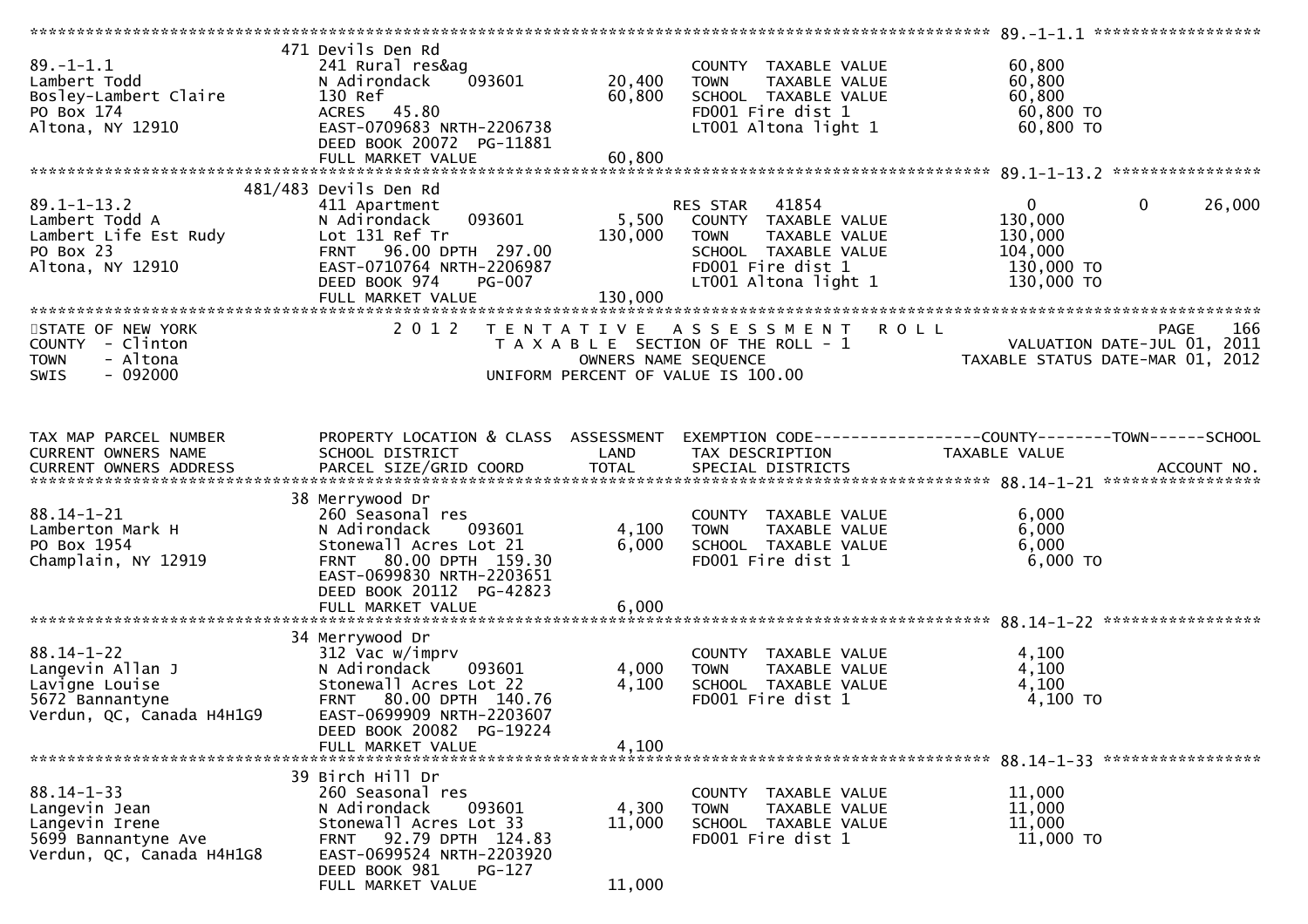| $90. -1 - 12.2$<br>Langlois Eric<br>Langlois Kristina<br>Miner Farm Rd                       | 2423 Miner Farm Rd<br>210 1 Family Res<br>093601<br>N Adirondack<br>3.63 BANK<br>ACRES<br>080<br>EAST-0728228 NRTH-2207218                                                                         | 8,100<br>99,500             | RES STAR<br>41854<br>COUNTY TAXABLE VALUE<br>TAXABLE VALUE<br><b>TOWN</b><br>SCHOOL TAXABLE VALUE                                              | 0<br>$\Omega$<br>99,500<br>99,500<br>69,500                           | 30,000             |
|----------------------------------------------------------------------------------------------|----------------------------------------------------------------------------------------------------------------------------------------------------------------------------------------------------|-----------------------------|------------------------------------------------------------------------------------------------------------------------------------------------|-----------------------------------------------------------------------|--------------------|
|                                                                                              |                                                                                                                                                                                                    |                             | FD001 Fire dist 1                                                                                                                              |                                                                       |                    |
| $135. - 1 - 5$<br>Langlois Francis<br>213 Fiske Rd<br>West Chazy, NY 12992                   | Atwood Rd<br>$314$ Rural vac<10<br>Beekmantown Cen 092401<br>142 Ref<br>ACRES 10.00                                                                                                                | 9,900<br>9,900              | COUNTY TAXABLE VALUE<br><b>TOWN</b><br>TAXABLE VALUE<br>SCHOOL TAXABLE VALUE<br>FD001 Fire dist 1                                              | 9,900<br>9,900<br>9,900<br>9,900 TO                                   |                    |
|                                                                                              | EAST-0736293 NRTH-2181580<br>DEED BOOK 620<br>PG-1047<br>FULL MARKET VALUE                                                                                                                         | 9,900                       |                                                                                                                                                |                                                                       |                    |
| STATE OF NEW YORK<br>COUNTY - Clinton<br>- Altona<br><b>TOWN</b><br>$-092000$<br><b>SWIS</b> | 2 0 1 2                                                                                                                                                                                            | OWNERS NAME SEQUENCE        | TENTATIVE ASSESSMENT<br><b>ROLL</b><br>T A X A B L E SECTION OF THE ROLL - 1<br>UNIFORM PERCENT OF VALUE IS 100.00                             | VALUATION DATE-JUL 01, 2011<br>TAXABLE STATUS DATE-MAR 01, 2012       | 167<br><b>PAGE</b> |
| TAX MAP PARCEL NUMBER<br>CURRENT OWNERS NAME<br>CURRENT OWNERS ADDRESS                       | PROPERTY LOCATION & CLASS ASSESSMENT<br>SCHOOL DISTRICT                                                                                                                                            | LAND                        | EXEMPTION CODE-----------------COUNTY-------TOWN------SCHOOL<br>TAX DESCRIPTION                                                                | TAXABLE VALUE                                                         |                    |
| $134. - 1 - 19$<br>Langlois James<br>Langlois Deborah<br>62 Fiske Rd<br>West Chazy, NY 12992 | Purdy Rd<br>910 Priv forest<br>N Adirondack<br>093601<br>93 Duer<br>ACRES 26.40<br>EAST-0719944 NRTH-2178846<br>DEED BOOK 20102 PG-30486                                                           | 15,500<br>15,500            | COUNTY TAXABLE VALUE<br>TAXABLE VALUE<br><b>TOWN</b><br>SCHOOL TAXABLE VALUE<br>FD001 Fire dist 1                                              | 15,500<br>15,500<br>15,500<br>15,500 TO                               |                    |
|                                                                                              |                                                                                                                                                                                                    |                             |                                                                                                                                                |                                                                       |                    |
| $89. - 2 - 5$<br>Langlois Leon J<br>Langlois Edra R<br>51 old State Rd<br>Altona, NY 12910   | 51 Old State Rd<br>210 1 Family Res<br>N Adirondack<br>093601<br>110 Ref<br>Title Bk 303/259 & Bk 883<br>1.25 BANK<br><b>ACRES</b><br>110<br>EAST-0713109 NRTH-2207336<br>DEED BOOK 20092 PG-25967 | 8,100<br>77,500             | RES STAR<br>41854<br>COUNTY TAXABLE VALUE<br><b>TOWN</b><br>TAXABLE VALUE<br>SCHOOL TAXABLE VALUE<br>FD001 Fire dist 1<br>LT001 Altona light 1 | $\Omega$<br>0<br>77,500<br>77,500<br>47,500<br>77,500 TO<br>77,500 TO | 30,000             |
|                                                                                              | FULL MARKET VALUE                                                                                                                                                                                  | 77,500                      |                                                                                                                                                |                                                                       |                    |
| $73. - 1 - 32.1$<br>LaPier Deborah L<br>417 Irona Rd<br>Altona, NY 12910                     | 417 Irona Rd<br>210 1 Family Res<br>093601<br>N Adirondack<br>Lot 155 Ref<br>FRNT 184.00 DPTH 100.00<br>EAST-0701237 NRTH-2212828<br>DEED BOOK 983<br>PG-97<br>FULL MARKET VALUE                   | 4,800<br>104,000<br>104,000 | RES STAR<br>41854<br>COUNTY TAXABLE VALUE<br>TAXABLE VALUE<br><b>TOWN</b><br>SCHOOL TAXABLE VALUE<br>FD001 Fire dist 1<br>LT001 Altona light 1 | 0<br>0<br>104,000<br>104,000<br>74,000<br>104,000 TO<br>104,000 TO    | 30,000             |
|                                                                                              |                                                                                                                                                                                                    |                             |                                                                                                                                                |                                                                       |                    |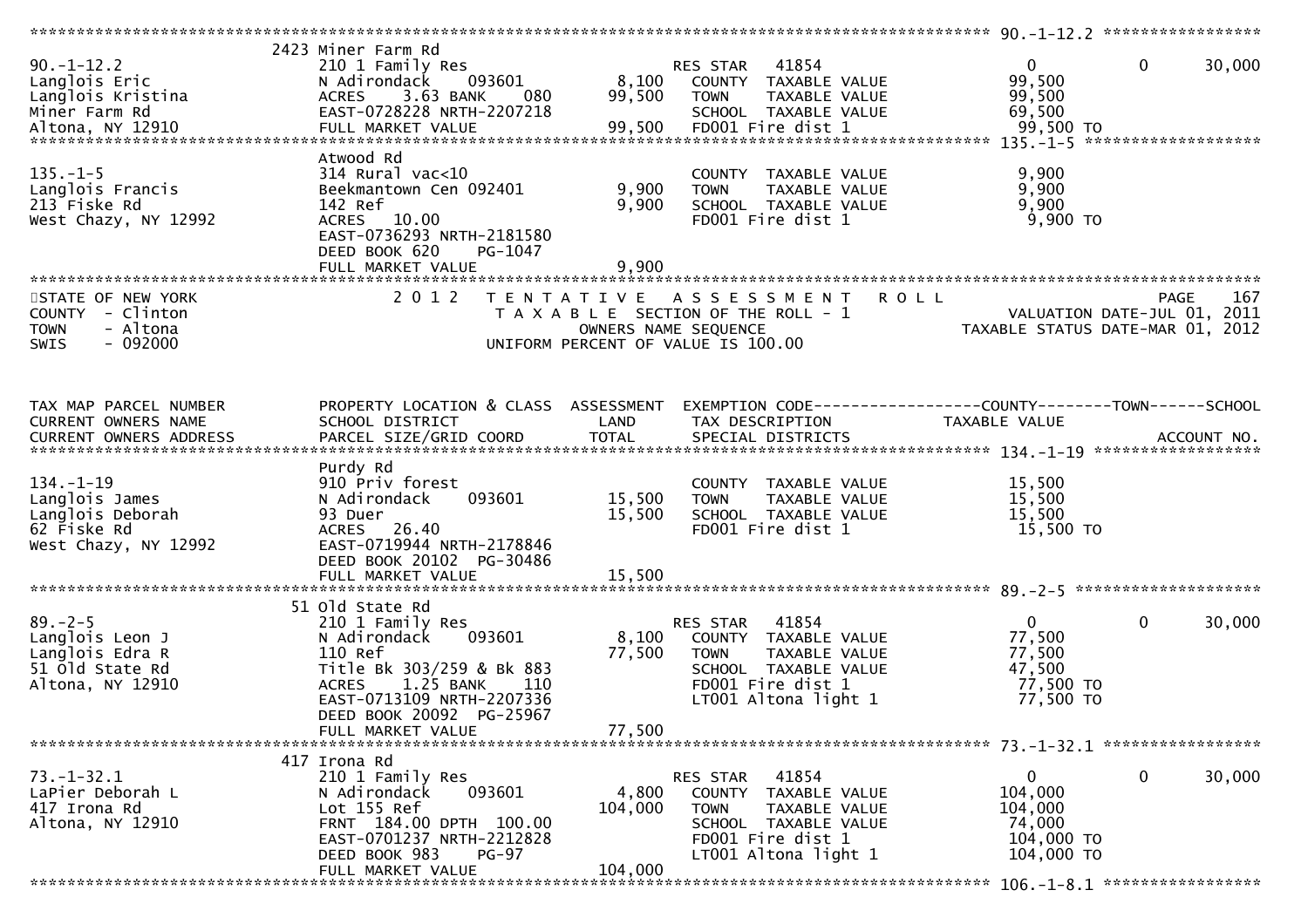| $106. - 1 - 8.1$<br>LaPier Life Use Vergilus<br>Todd Harry Jr<br>320 Vassar Rd<br>Altona, NY 12910 | 320 Vassar Rd<br>270 Mfg housing<br>N Adirondack<br>Lots 150 & 151 Duer's Pat<br>1.30<br><b>ACRES</b><br>EAST-0738474 NRTH-2195111<br>DEED BOOK 20031 PG-53079           | 093601 6,500 AGED C&T<br>37,300 SR STAR | WARCOMALL 41131<br>41801<br>41834<br>COUNTY TAXABLE VALUE<br><b>TAXABLE VALUE</b><br><b>TOWN</b><br>SCHOOL TAXABLE VALUE                                                     | 9,325<br>13,988<br>$\mathbf{0}$<br>13,987<br>13,987<br>$\overline{\phantom{0}}$ | 9,325<br>13,988<br>0 | $\mathbf 0$<br>$\mathbf 0$<br>37,300 |
|----------------------------------------------------------------------------------------------------|--------------------------------------------------------------------------------------------------------------------------------------------------------------------------|-----------------------------------------|------------------------------------------------------------------------------------------------------------------------------------------------------------------------------|---------------------------------------------------------------------------------|----------------------|--------------------------------------|
| $76. - 3 - 10$<br>LaPierre James<br>LaPierre Sheila<br>2106 Miner Farm Rd<br>Altona, NY 12910      | 2106 Miner Farm Rd<br>270 Mfg housing<br>Northeastern Cl 092801<br>Lot 50 Ref<br>ACRES 1.10<br>EAST-0735507 NRTH-2208507<br>DEED BOOK 594<br>PG-102<br>FULL MARKET VALUE | 6,600 RES STAR<br>29,000<br>29,000      | 99 PCT OF VALUE USED FOR EXEMPTION PURPOSES<br>WARCOMALL 41131<br>41854<br>COUNTY TAXABLE VALUE<br>TAXABLE VALUE<br><b>TOWN</b><br>SCHOOL TAXABLE VALUE<br>FD001 Fire dist 1 | 7,178<br>$\overline{0}$<br>21,822<br>21,822<br>$\overline{0}$<br>29,000 TO      | 7,178<br>0           | 0<br>29,000                          |
| STATE OF NEW YORK<br>COUNTY - Clinton<br><b>TOWN</b><br>- Altona<br>$-092000$<br><b>SWIS</b>       | 2 0 1 2                                                                                                                                                                  | OWNERS NAME SEQUENCE                    | TENTATIVE ASSESSMENT<br>T A X A B L E SECTION OF THE ROLL - 1<br>UNIFORM PERCENT OF VALUE IS 100.00                                                                          | <b>ROLL</b><br>TAXABLE STATUS DATE-MAR 01, 2012                                 | <b>PAGE</b>          | 168                                  |
| TAX MAP PARCEL NUMBER<br>CURRENT OWNERS NAME                                                       | PROPERTY LOCATION & CLASS ASSESSMENT<br>SCHOOL DISTRICT                                                                                                                  | LAND                                    | EXEMPTION CODE------------------COUNTY--------TOWN------SCHOOL<br>TAX DESCRIPTION                                                                                            | TAXABLE VALUE                                                                   |                      |                                      |
| $71.1 - 1 - 12$<br>LaPoint Gail<br>4988 Rt 11<br>Ellenburg Depot, NY 12935                         | 4988 Rt 11<br>210 1 Family Res<br>N Adirondack<br>093601<br>Bm<br>FRNT 180.00 DPTH 205.00<br>EAST-0675751 NRTH-2213586<br><b>PG-78</b><br>DEED BOOK 864                  | 6,500 SR STAR<br>32,000                 | AGED - ALL 41800<br>41834<br>COUNTY TAXABLE VALUE<br><b>TOWN</b><br>TAXABLE VALUE<br>SCHOOL TAXABLE VALUE<br>FD002 Ellenburg fire 21                                         | 16,000<br>$\overline{0}$<br>16,000<br>16,000<br>$\sim$ 0<br>32,000 TO           | 16,000<br>$\Omega$   | 16,000<br>16,000                     |
|                                                                                                    |                                                                                                                                                                          |                                         |                                                                                                                                                                              |                                                                                 |                      |                                      |
| $72. - 1 - 11.71$<br>LaPoint Troy W<br>LaPoint Amy<br>753 Irona Rd<br>Altona, NY 12910             | 753 Irona Rd<br>210 1 Family Res<br>N Adirondack<br>093601<br>Lot 183 Ref Tr<br>ACRES 13.30<br>EAST-0693188 NRTH-2212025<br>DEED BOOK 20072 PG-6719<br>FULL MARKET VALUE | 13,200<br>165,000<br>165,000            | 41854<br>RES STAR<br>COUNTY TAXABLE VALUE<br><b>TOWN</b><br>TAXABLE VALUE<br>SCHOOL TAXABLE VALUE<br>FD001 Fire dist 1                                                       | $\mathbf{0}$<br>165,000<br>165,000<br>135,000<br>165,000 TO                     | $\mathbf 0$          | 30,000                               |
| $135. - 2 - 25.2$<br>LaPointe Lori A<br>319 Recore Rd<br>West Chazy, NY 12992                      | Recore Rd<br>322 Rural vac>10<br>Beekmantown Cen 092401<br>Lot 143 Duers<br>ACRES 10.50<br>EAST-0738628 NRTH-2178785<br>DEED BOOK 20001 PG-23934<br>FULL MARKET VALUE    | 13,800<br>13,800<br>13,800              | COUNTY TAXABLE VALUE<br>TAXABLE VALUE<br><b>TOWN</b><br>SCHOOL TAXABLE VALUE<br>FD001 Fire dist 1                                                                            | 13,800<br>13,800<br>13,800<br>13,800 TO                                         |                      |                                      |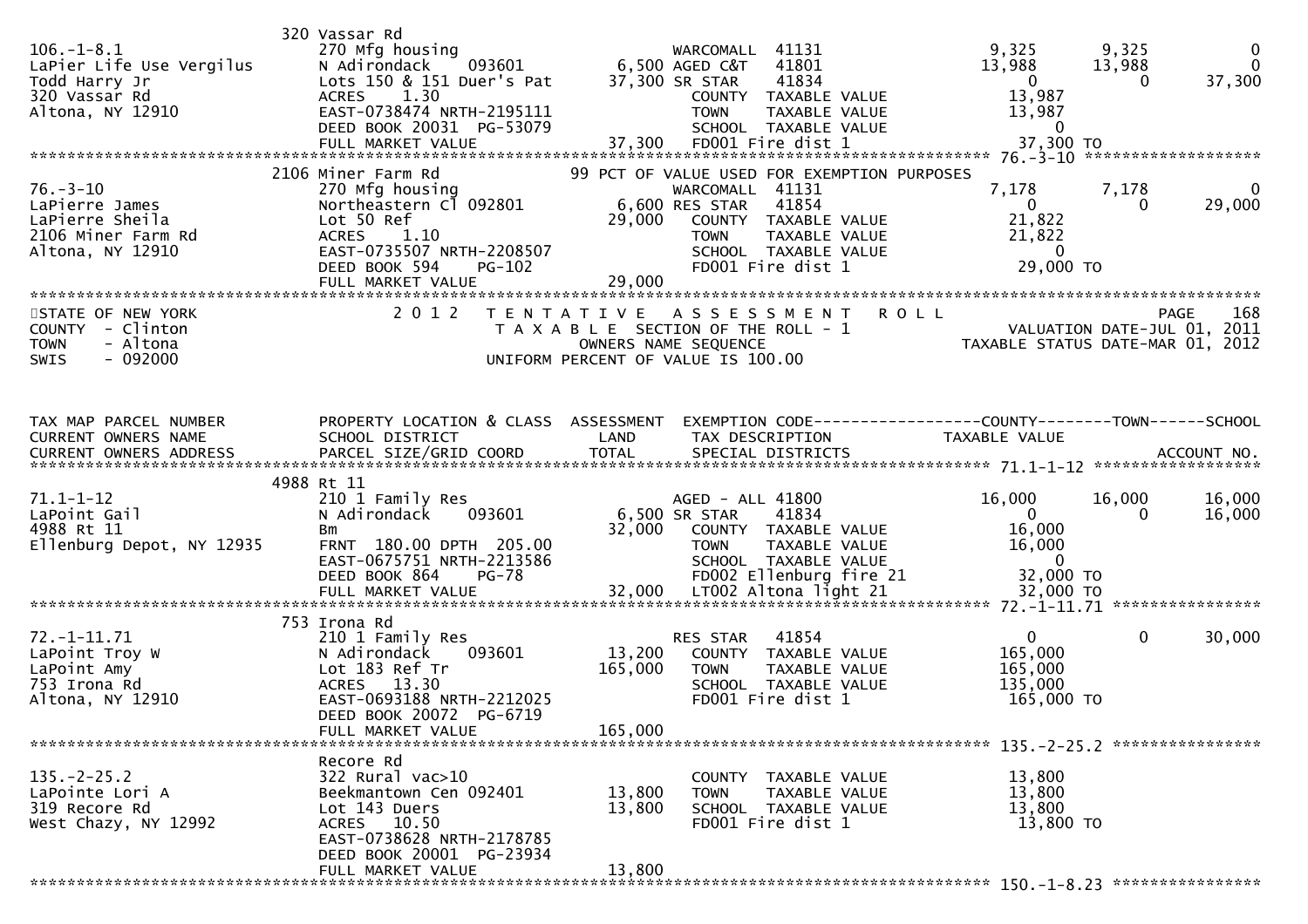| $150. - 1 - 8.23$<br>LaPorte Bombard Rena M<br>Bombard Bruce N<br>97 Recore Rd<br>PO Box 57<br>West Chazy, NY 12992 | 97 Recore Rd<br>210 1 Family Res<br>093601<br>N Adirondack<br>FRNT 283.89 DPTH 165.28<br>080<br><b>BANK</b><br>EAST-0735529 NRTH-2175987<br>DEED BOOK 20011 PG-37915<br>FULL MARKET VALUE                     | 8,700<br>99,000<br>99,000                 | RES STAR 41854<br>COUNTY TAXABLE VALUE<br>TAXABLE VALUE<br><b>TOWN</b><br>SCHOOL TAXABLE VALUE<br>FD001 Fire dist 1 | $\overline{0}$<br>$\mathbf 0$<br>30,000<br>99,000<br>99,000<br>69,000<br>99,000 TO    |
|---------------------------------------------------------------------------------------------------------------------|---------------------------------------------------------------------------------------------------------------------------------------------------------------------------------------------------------------|-------------------------------------------|---------------------------------------------------------------------------------------------------------------------|---------------------------------------------------------------------------------------|
| $88.14 - 1 - 68$<br>Laramie Alexander F<br>39 Bay Rd<br>Plattsburgh, NY 12901                                       | 8 Merrywood Dr<br>270 Mfg housing<br>093601<br>N Adirondack<br>Sub Map 9 Pg 18 Lot 68<br>FRNT 91.30 DPTH 137.14<br>EAST-0700479 NRTH-2203364<br>DEED BOOK 20102 PG-33870<br>FULL MARKET VALUE                 | 4,600<br>15,300<br>15,300                 | COUNTY TAXABLE VALUE<br>TAXABLE VALUE<br><b>TOWN</b><br>SCHOOL TAXABLE VALUE<br>FD001 Fire dist 1                   | 15,300<br>15,300<br>15,300<br>15,300 TO                                               |
| STATE OF NEW YORK<br>COUNTY - Clinton<br><b>TOWN</b><br>- Altona<br>$-092000$<br><b>SWIS</b>                        | 2 0 1 2                                                                                                                                                                                                       | T E N T A T I V E<br>OWNERS NAME SEQUENCE | ASSESSMENT<br><b>ROLL</b><br>T A X A B L E SECTION OF THE ROLL - 1<br>UNIFORM PERCENT OF VALUE IS 100.00            | 169<br><b>PAGE</b><br>VALUATION DATE-JUL 01, 2011<br>TAXABLE STATUS DATE-MAR 01, 2012 |
| TAX MAP PARCEL NUMBER<br>CURRENT OWNERS NAME                                                                        | PROPERTY LOCATION & CLASS ASSESSMENT<br>SCHOOL DISTRICT                                                                                                                                                       | LAND                                      | TAX DESCRIPTION                                                                                                     | EXEMPTION CODE------------------COUNTY--------TOWN------SCHOOL<br>TAXABLE VALUE       |
| $75. - 1 - 4.2$<br>Larose Gilbert<br>Larose Diane<br>PO Box 601<br>Dannemora, NY 12929                              | Miner Farm Rd<br>$314$ Rural vac<10<br>N Adirondack<br>093601<br>Sub Bk 23 Pg 80 Lot Ii<br>$ACRES$ 1.46<br>EAST-0729863 NRTH-2207899<br>DEED BOOK 931<br>$PG-46$                                              | 6,500<br>6,500                            | COUNTY TAXABLE VALUE<br>TAXABLE VALUE<br><b>TOWN</b><br>SCHOOL TAXABLE VALUE<br>FD001 Fire dist 1                   | 6,500<br>6,500<br>6,500<br>6,500 TO                                                   |
| $150. - 1 - 4.23$<br>Lashway Arnold<br>643 Salmon River Rd<br>Plattsburgh, NY 12901                                 | 148 Recore Rd<br>270 Mfg housing<br>093601<br>N Adirondack<br>Lot 129 Duers Pat<br>FRNT 100.00 DPTH 310.00<br>020<br>BANK<br>EAST-0736760 NRTH-2176162<br>DEED BOOK 710<br><b>PG-309</b><br>FULL MARKET VALUE | 7,800<br>48,900<br>48,900                 | COUNTY TAXABLE VALUE<br><b>TOWN</b><br>TAXABLE VALUE<br>SCHOOL TAXABLE VALUE<br>FD001 Fire dist 1                   | 48,900<br>48,900<br>48,900<br>48,900 TO                                               |
| $76. - 1 - 1.2$<br>Lashway Bernard<br>Lashway Kathy<br>9191 Rt 22<br>Mooers, NY 12958                               | 9187 Rt 22<br>270 Mfg housing<br>Northeastern Cl 092801<br>Lot 49 Ref<br>FRNT 60.00 DPTH 150.00<br>EAST-0736656 NRTH-2216115<br>DEED BOOK 641<br><b>PG-692</b><br>FULL MARKET VALUE                           | 3,700<br>20,400<br>20,400                 | COUNTY<br>TAXABLE VALUE<br><b>TOWN</b><br>TAXABLE VALUE<br>SCHOOL TAXABLE VALUE<br>FD001 Fire dist 1                | 20,400<br>20,400<br>20,400<br>20,400 TO                                               |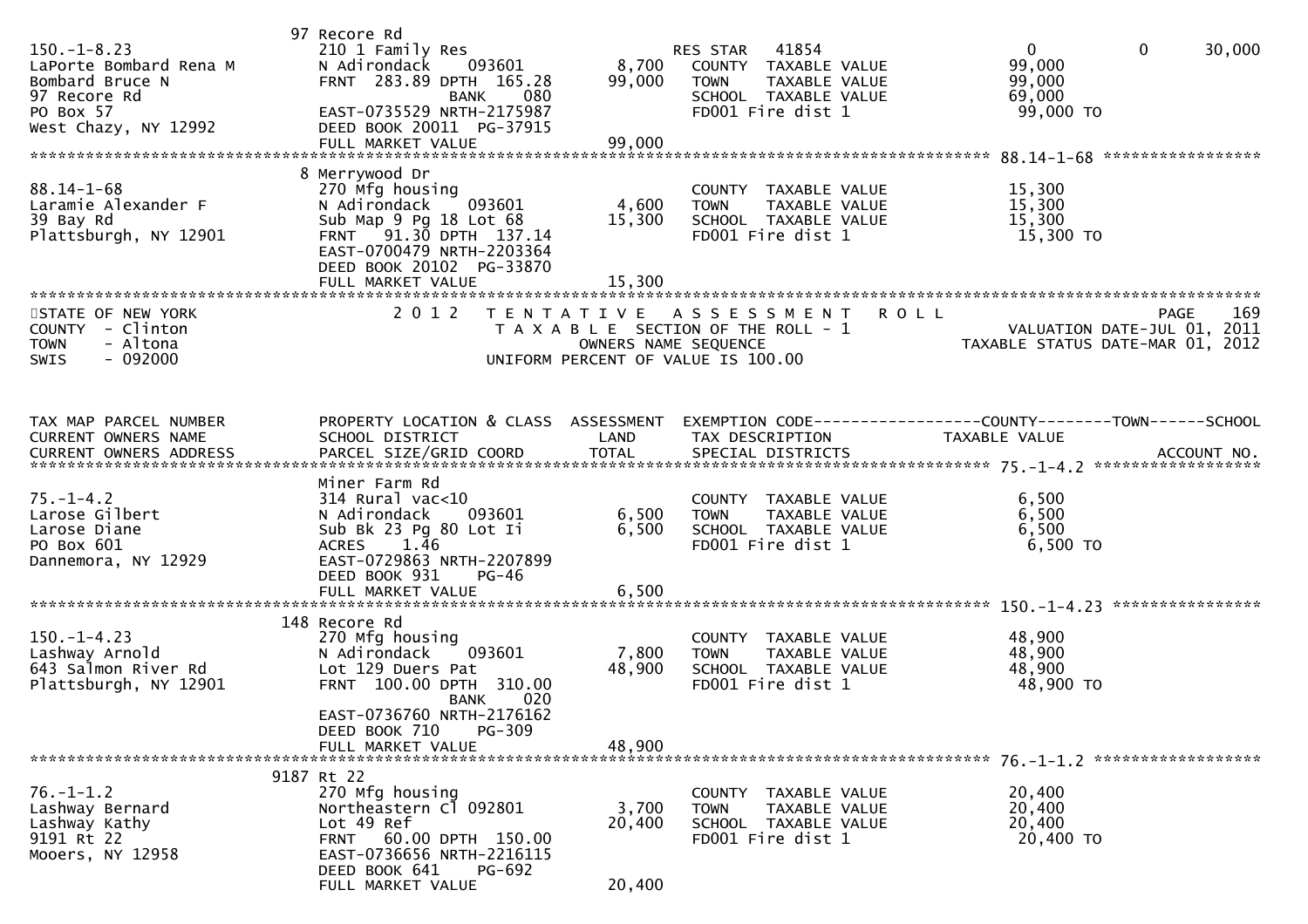|                                        | Irona Rd                                              |                   |                                                                |                                                                 |                    |
|----------------------------------------|-------------------------------------------------------|-------------------|----------------------------------------------------------------|-----------------------------------------------------------------|--------------------|
| $72. - 1 - 15.2$                       | 311 Res vac land                                      |                   | COUNTY TAXABLE VALUE                                           | 6,500                                                           |                    |
| Lashway Chad A                         | 093601<br>N Adirondack                                | 6,500             | TAXABLE VALUE<br><b>TOWN</b>                                   | 6,500                                                           |                    |
| Irona Rd                               | 1.10<br><b>ACRES</b>                                  | 6,500             | SCHOOL TAXABLE VALUE                                           | 6,500                                                           |                    |
| Ellenburg Depot, NY 12935              | EAST-0689533 NRTH-2212571                             |                   | FD001 Fire dist 1                                              | $6,500$ TO                                                      |                    |
|                                        | FULL MARKET VALUE                                     | 6,500             |                                                                |                                                                 | *****************  |
|                                        |                                                       |                   |                                                                |                                                                 |                    |
|                                        | Irona Rd                                              |                   |                                                                |                                                                 |                    |
| $72. - 1 - 17.12$                      | 210 1 Family Res                                      |                   | COUNTY TAXABLE VALUE                                           | 100,000                                                         |                    |
| Lashway Chad A                         | 093601<br>N Adirondack                                | 6,500             | TAXABLE VALUE<br><b>TOWN</b>                                   | 100,000                                                         |                    |
| 922 Irona Rd                           | 1.40<br><b>ACRES</b>                                  | 100,000           | SCHOOL TAXABLE VALUE                                           | 100,000                                                         |                    |
| Ellenburg Depot, NY 12935              | EAST-0689602 NRTH-2212381<br>DEED BOOK 20092 PG-27034 |                   | FD001 Fire dist 1                                              | 100,000 TO                                                      |                    |
|                                        | FULL MARKET VALUE                                     | 100,000           |                                                                |                                                                 |                    |
|                                        |                                                       |                   |                                                                |                                                                 |                    |
| STATE OF NEW YORK                      | 2 0 1 2                                               | T E N T A T I V E | <b>ROLL</b><br>A S S E S S M E N T                             |                                                                 | 170<br><b>PAGE</b> |
| COUNTY - Clinton                       |                                                       |                   | T A X A B L E SECTION OF THE ROLL - 1                          |                                                                 |                    |
| - Altona<br><b>TOWN</b>                |                                                       |                   | OWNERS NAME SEQUENCE                                           | VALUATION DATE-JUL 01, 2011<br>TAXABLE STATUS DATE-MAR 01, 2012 |                    |
| $-092000$<br><b>SWIS</b>               |                                                       |                   | UNIFORM PERCENT OF VALUE IS 100.00                             |                                                                 |                    |
|                                        |                                                       |                   |                                                                |                                                                 |                    |
|                                        |                                                       |                   |                                                                |                                                                 |                    |
|                                        |                                                       |                   |                                                                |                                                                 |                    |
| TAX MAP PARCEL NUMBER                  | PROPERTY LOCATION & CLASS ASSESSMENT                  |                   | EXEMPTION CODE------------------COUNTY--------TOWN------SCHOOL |                                                                 |                    |
| CURRENT OWNERS NAME                    | SCHOOL DISTRICT                                       | LAND              | TAX DESCRIPTION                                                | TAXABLE VALUE                                                   |                    |
|                                        |                                                       |                   |                                                                |                                                                 |                    |
| CURRENT OWNERS ADDRESS                 |                                                       |                   |                                                                |                                                                 |                    |
|                                        |                                                       |                   |                                                                |                                                                 |                    |
|                                        | 2875 Miner Farm Rd                                    |                   |                                                                |                                                                 |                    |
| $89. - 3 - 10.1$                       | 312 Vac w/imprv                                       |                   | 10 YR AGR 41700                                                | 40,000<br>40,000                                                | 40,000             |
| Lashway Dean                           | 093601<br>N Adirondack                                | 72,800            | COUNTY TAXABLE VALUE                                           | 72,800                                                          |                    |
| 2806 Miner Farm Rd                     | Lot 106 Ref                                           | 112,800           | <b>TOWN</b><br>TAXABLE VALUE                                   | 72,800                                                          |                    |
| Altona, NY 12910                       | ACRES 363.20                                          |                   | SCHOOL TAXABLE VALUE                                           | 72,800                                                          |                    |
|                                        | EAST-0717343 NRTH-2205179                             |                   | FD001 Fire dist 1                                              | 112,800 TO                                                      |                    |
| MAY BE SUBJECT TO PAYMENT              | DEED BOOK 1032<br>PG-179                              |                   |                                                                |                                                                 |                    |
|                                        |                                                       |                   |                                                                |                                                                 |                    |
|                                        |                                                       |                   |                                                                |                                                                 |                    |
|                                        | 2797 Miner Farm Rd                                    |                   |                                                                |                                                                 |                    |
|                                        |                                                       |                   |                                                                |                                                                 |                    |
| $89. - 3 - 10.3$                       | $314$ Rural vac<10                                    |                   | COUNTY TAXABLE VALUE                                           | 6,600                                                           |                    |
| Lashway Dean                           | 093601<br>N Adirondack                                | 6,600             | <b>TOWN</b><br>TAXABLE VALUE                                   | 6,600                                                           |                    |
| Lashway Kim                            | Lot 106 Ref                                           | 6,600             | SCHOOL TAXABLE VALUE                                           | 6,600                                                           |                    |
| 2806 Miner Farm Rd                     | 1.50<br><b>ACRES</b>                                  |                   | FD001 Fire dist 1                                              | $6,600$ TO                                                      |                    |
| Altona, NY 12910                       | EAST-0718874 NRTH-2207646                             |                   |                                                                |                                                                 |                    |
|                                        | DEED BOOK 968<br>$PG-333$                             |                   |                                                                |                                                                 |                    |
|                                        | FULL MARKET VALUE                                     | 6,600             |                                                                |                                                                 |                    |
|                                        |                                                       |                   |                                                                |                                                                 |                    |
|                                        | 2788 Miner Farm Rd                                    |                   |                                                                |                                                                 |                    |
| 74. -1 -21.1                           | 240 Rural res                                         |                   | COUNTY<br>TAXABLE VALUE                                        | 65,400                                                          |                    |
| Lashway Dean H                         | N Adirondack<br>093601                                | 18,700            | TAXABLE VALUE<br><b>TOWN</b>                                   | 65,400                                                          |                    |
|                                        | Lot 105 Ref Tract                                     |                   |                                                                |                                                                 |                    |
| Lashway Kimberly A                     |                                                       | 65,400            | SCHOOL TAXABLE VALUE                                           | 65,400                                                          |                    |
| 2806 Miner Farm Rd<br>Altona, NY 12910 | ACRES 32.20                                           |                   | FD001 Fire dist 1                                              | 65,400 TO                                                       |                    |
|                                        |                                                       |                   |                                                                |                                                                 |                    |
|                                        | EAST-0719194 NRTH-2208551                             |                   |                                                                |                                                                 |                    |
|                                        | DEED BOOK 20102 PG-30884                              |                   |                                                                |                                                                 |                    |
|                                        | FULL MARKET VALUE                                     | 65,400            |                                                                |                                                                 |                    |
|                                        |                                                       |                   |                                                                |                                                                 |                    |
|                                        | 2806 Miner Farm Rd                                    |                   |                                                                |                                                                 |                    |
| $74. - 1 - 21.4$                       | 210 1 Family Res                                      |                   | 41854<br>RES STAR                                              | $\mathbf 0$<br>$\mathbf 0$                                      | 30,000             |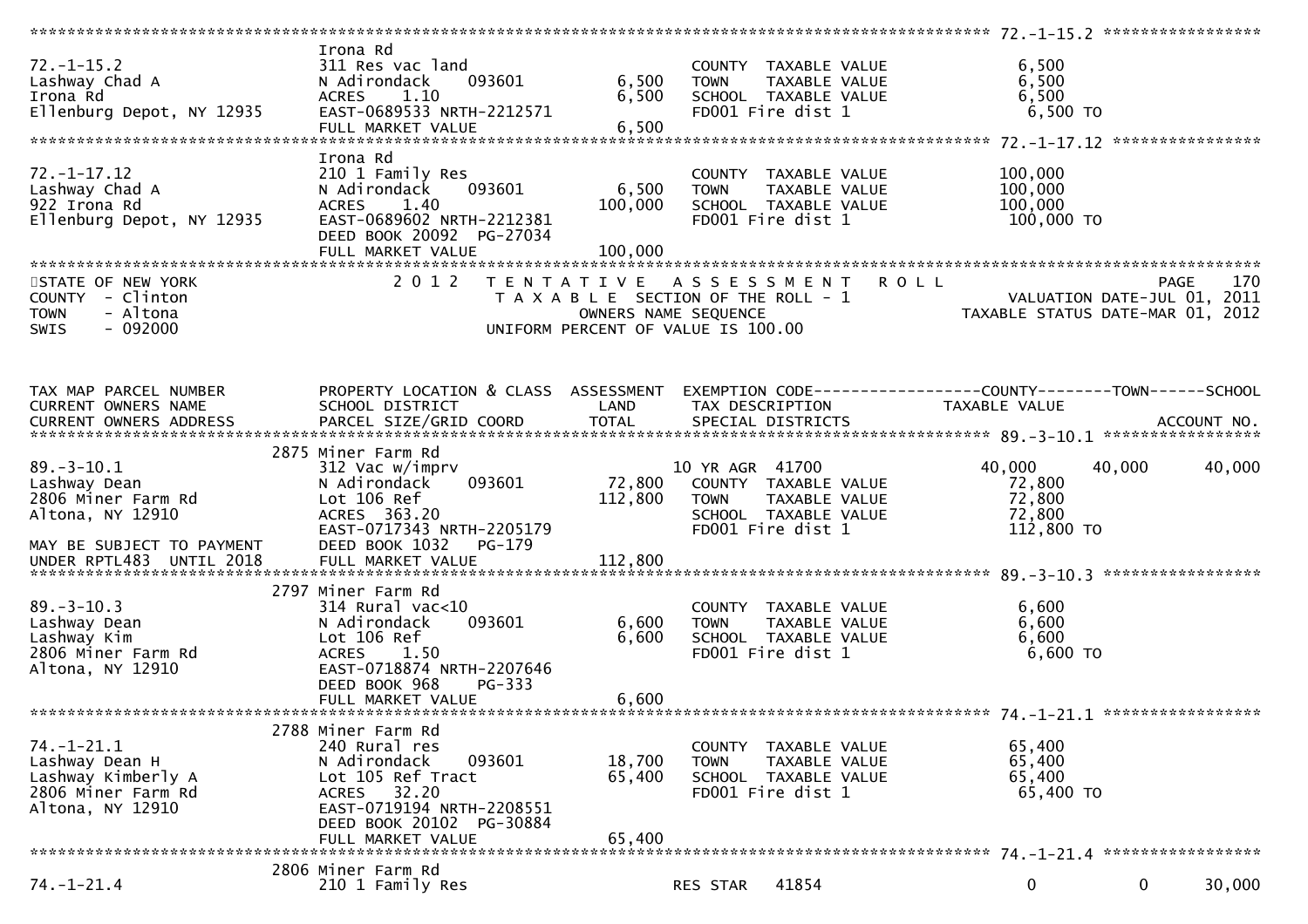| Lashway Dean H<br>Lashway Kimberly<br>2806 Miner Farm Rd<br>Altona, NY 12910                    | N Adirondack<br>093601<br>Lot 105 Ref Tr<br><b>ACRES</b><br>1.50<br>EAST-0718825 NRTH-2207936<br>DEED BOOK 728<br>PG-244                                                                 | 6,800<br>159,900            | COUNTY TAXABLE VALUE<br>TOWN<br>TAXABLE VALUE<br>SCHOOL TAXABLE VALUE<br>FD001 Fire dist 1                                                     | 159,900<br>159,900<br>129,900<br>159,900 TO                                            |                    |
|-------------------------------------------------------------------------------------------------|------------------------------------------------------------------------------------------------------------------------------------------------------------------------------------------|-----------------------------|------------------------------------------------------------------------------------------------------------------------------------------------|----------------------------------------------------------------------------------------|--------------------|
|                                                                                                 |                                                                                                                                                                                          |                             |                                                                                                                                                |                                                                                        | ****************** |
| $74. - 1 - 21.6$<br>Lashway Dean H<br>Lashway Kim A<br>2806 Miner Farm Rd<br>Altona, NY 12910   | Miner Farm Rd<br>$314$ Rural vac<10<br>093601<br>N Adirondack<br>Lot 105 Ref Tract<br>9.00<br><b>ACRES</b><br>EAST-0718526 NRTH-2208516<br>DEED BOOK 20082 PG-14774<br>FULL MARKET VALUE | 11,300<br>11,300<br>11.300  | COUNTY TAXABLE VALUE<br>TAXABLE VALUE<br><b>TOWN</b><br>SCHOOL TAXABLE VALUE<br>FD001 Fire dist 1                                              | 11,300<br>11,300<br>11,300<br>11,300 TO                                                |                    |
| STATE OF NEW YORK<br>COUNTY - Clinton<br>- Altona<br><b>TOWN</b><br>$-092000$<br>SWIS           | 2 0 1 2                                                                                                                                                                                  |                             | TENTATIVE ASSESSMENT<br>T A X A B L E SECTION OF THE ROLL - 1<br>OWNERS NAME SEQUENCE<br>UNIFORM PERCENT OF VALUE IS 100.00                    | <b>ROLL</b><br>VALUATION DATE-JUL 01, 2011<br>TAXABLE STATUS DATE-MAR 01, 2012         | 171<br><b>PAGE</b> |
| TAX MAP PARCEL NUMBER<br>CURRENT OWNERS NAME<br>CURRENT OWNERS ADDRESS                          | PROPERTY LOCATION & CLASS ASSESSMENT<br>SCHOOL DISTRICT<br>PARCEL SIZE/GRID COORD                                                                                                        | LAND<br>TOTAL               | TAX DESCRIPTION<br>SPECIAL DISTRICTS                                                                                                           | EXEMPTION CODE-----------------COUNTY-------TOWN------SCHOOL<br>TAXABLE VALUE          | ACCOUNT NO.        |
| $89. - 3 - 21.3$<br>Lashway Dean H<br>Lashway Kim A<br>2806 Miner Farm Rd<br>Altona, NY 12910   | 96 Brunell Rd<br>270 Mfg housing<br>093601<br>N Adirondack<br>Lot 110 Ref Tract<br>ACRES 40.00<br>EAST-0714520 NRTH-2205484<br>DEED BOOK 20092 PG-22879                                  | 22,400<br>31,700            | COUNTY TAXABLE VALUE<br>TAXABLE VALUE<br><b>TOWN</b><br>SCHOOL TAXABLE VALUE<br>FD001 Fire dist 1<br>LT001 Altona light 1                      | 31,700<br>31,700<br>31,700<br>31,700 TO<br>31,700 TO                                   |                    |
|                                                                                                 | 457 Devils Den Rd                                                                                                                                                                        |                             |                                                                                                                                                |                                                                                        |                    |
| $89. - 1 - 2$<br>Lashway Francis M<br>Lashway Patricia<br>PO Box 56<br>Altona, NY 12910         | 210 1 Family Res<br>093601<br>N Adirondack<br>Lot 131 Pat Ref<br>FRNT 100.00 DPTH 100.00<br>EAST-0710853 NRTH-2206409<br>DEED BOOK 465<br>$PG-28$                                        |                             | WARNONALL 41121<br>4,600 SR STAR<br>41834<br>62,000 COUNTY TAXABLE VALUE<br>TAXABLE VALUE<br>TOWN<br>SCHOOL TAXABLE VALUE<br>FD001 Fire dist 1 | 9,300<br>9,300<br>$\mathbf{0}$<br>0<br>52,700<br>52,700<br>$\overline{0}$<br>62,000 TO | 0<br>62,000        |
|                                                                                                 | FULL MARKET VALUE                                                                                                                                                                        | 62,000                      | LTOO1 Altona light 1                                                                                                                           | 62,000 TO                                                                              |                    |
| $72. - 1 - 11.22$<br>Lashway Gary<br>Lashway Amber<br>882 Irona Rd<br>Ellenburg Depot, NY 12935 | 874/882 Irona Rd<br>210 1 Family Res<br>N Adirondack<br>093601<br>Lot 183 Ref Tr<br>3.00<br><b>ACRES</b><br>EAST-0690312 NRTH-2212632<br>DEED BOOK 982<br>PG-163<br>FULL MARKET VALUE    | 7,700<br>225,000<br>225,000 | 41854<br><b>RES STAR</b><br>TAXABLE VALUE<br><b>COUNTY</b><br><b>TOWN</b><br>TAXABLE VALUE<br>SCHOOL TAXABLE VALUE<br>FD001 Fire dist 1        | 0<br>0<br>225,000<br>225,000<br>195,000<br>225,000 TO                                  | 30,000             |
| $72. - 1 - 15.3$                                                                                | Irona Rd<br>311 Res vac land                                                                                                                                                             |                             | COUNTY TAXABLE VALUE                                                                                                                           | 6,600                                                                                  |                    |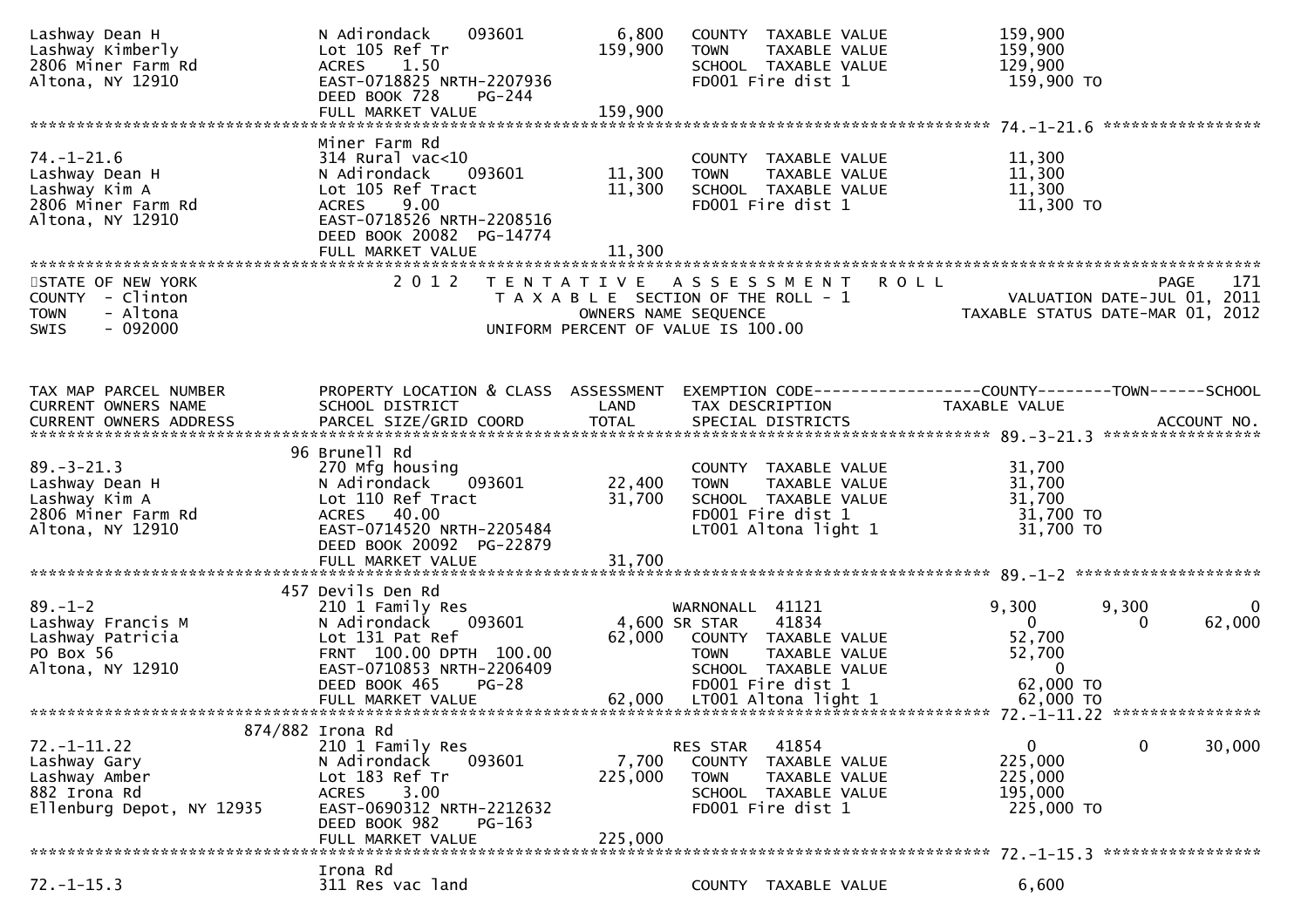| Lashway Gary A<br>Lashway Amber<br>882 Irona Rd                                                                       | N Adirondack<br>093601<br>ACRES<br>1.60<br>EAST-0690076 NRTH-2212429                                                                                                                    | 6,600<br>6,600                                                                                      | <b>TOWN</b><br>SCHOOL TAXABLE VALUE<br>FD001 Fire dist 1                                                        | TAXABLE VALUE                               | 6,600<br>6,600<br>6,600 TO                              |                                            |                                        |
|-----------------------------------------------------------------------------------------------------------------------|-----------------------------------------------------------------------------------------------------------------------------------------------------------------------------------------|-----------------------------------------------------------------------------------------------------|-----------------------------------------------------------------------------------------------------------------|---------------------------------------------|---------------------------------------------------------|--------------------------------------------|----------------------------------------|
|                                                                                                                       |                                                                                                                                                                                         |                                                                                                     |                                                                                                                 |                                             |                                                         |                                            |                                        |
| $76. - 1 - 2$<br>Lashway Kathy A<br>9191 Rt 22<br>Mooers, NY 12958                                                    | 9191 Rt 22<br>210 1 Family Res<br>Northeastern Cl 092801<br>49 Ref<br>FRNT 125.00 DPTH 165.00<br>EAST-0736694 NRTH-2216206<br>DEED BOOK 808<br>PG-126                                   | 5,000<br>43,200<br>43,200                                                                           | 41854<br>RES STAR<br>COUNTY TAXABLE VALUE<br><b>TOWN</b><br>SCHOOL TAXABLE VALUE<br>FD001 Fire dist 1           | TAXABLE VALUE                               | $\mathbf{0}$<br>43,200<br>43,200<br>13,200<br>43,200 TO | $\mathbf 0$                                | 30,000                                 |
|                                                                                                                       |                                                                                                                                                                                         |                                                                                                     |                                                                                                                 |                                             |                                                         |                                            |                                        |
| STATE OF NEW YORK<br>COUNTY - Clinton<br>- Altona<br><b>TOWN</b><br>SWIS<br>- 092000                                  | 2 0 1 2                                                                                                                                                                                 | TENTATIVE ASSESSMENT<br>T A X A B L E SECTION OF THE ROLL - 1<br>UNIFORM PERCENT OF VALUE IS 100.00 | OWNERS NAME SEQUENCE                                                                                            | <b>ROLL</b>                                 | TAXABLE STATUS DATE-MAR 01, 2012                        | <b>PAGE</b><br>VALUATION DATE-JUL 01, 2011 | 172                                    |
| TAX MAP PARCEL NUMBER                                                                                                 | PROPERTY LOCATION & CLASS ASSESSMENT                                                                                                                                                    |                                                                                                     |                                                                                                                 |                                             |                                                         |                                            |                                        |
| <b>CURRENT OWNERS NAME</b>                                                                                            | SCHOOL DISTRICT                                                                                                                                                                         | LAND                                                                                                | TAX DESCRIPTION                                                                                                 |                                             | TAXABLE VALUE                                           |                                            |                                        |
|                                                                                                                       | 4881 Rt 11                                                                                                                                                                              |                                                                                                     |                                                                                                                 | 97 PCT OF VALUE USED FOR EXEMPTION PURPOSES |                                                         |                                            |                                        |
| $71. - 4 - 10.21$<br>Lashway Leo<br>Lashway Marjorie                                                                  | 240 Rural res<br>093601<br>N Adirondack<br>Bm                                                                                                                                           |                                                                                                     | WARNONALL 41121<br>9,800 WARDISALL 41141<br>41834<br>115,000 SR STAR                                            |                                             | 16,733<br>16,733<br>$\overline{\mathbf{0}}$<br>81,534   | 16,733<br>16,733<br>$\Omega$               | $\mathbf{0}$<br>$\mathbf{0}$<br>62,200 |
| 4881 Rt 11<br>Ellenburg Depot, NY 12935                                                                               | 5.70<br><b>ACRES</b><br>EAST-0678385 NRTH-2213077<br>DEED BOOK 582<br>PG-1106<br>FULL MARKET VALUE                                                                                      | 115,000                                                                                             | COUNTY TAXABLE VALUE<br><b>TOWN</b><br>SCHOOL TAXABLE VALUE<br>FD002 Ellenburg fire 21<br>LT002 Altona light 21 | TAXABLE VALUE                               | 81,534<br>52,800<br>115,000 TO<br>115,000 TO            |                                            |                                        |
|                                                                                                                       |                                                                                                                                                                                         |                                                                                                     |                                                                                                                 |                                             |                                                         |                                            |                                        |
| $71. -4 - 10.22$<br>Lashway Leo R<br>Lashway Marjorie L<br>4881 Rt 11<br>Ellenburg Depot, NY 12935                    | Rt 11<br>$314$ Rural vac< $10$<br>N Adirondack<br>093601<br>Bm<br>5.50<br><b>ACRES</b><br>EAST-0678557 NRTH-2212554<br>DEED BOOK 20082 PG-15912                                         | 3,900<br>3,900                                                                                      | COUNTY TAXABLE VALUE<br><b>TOWN</b><br>SCHOOL TAXABLE VALUE<br>LT002 Altona light 21                            | TAXABLE VALUE<br>FD002 Ellenburg fire 21    | 3,900<br>3,900<br>3,900<br>3,900 TO<br>3,900 TO         |                                            |                                        |
|                                                                                                                       |                                                                                                                                                                                         |                                                                                                     |                                                                                                                 |                                             |                                                         |                                            |                                        |
| $87. - 1 - 9.4$<br>Lashway Leonard 4/28/99<br>Lashway Pearl 4/28/99<br>5583 Military Tpk<br>Ellenburg Depot, NY 12935 | 5422/5434 Military Tpke<br>271 Mfg housings<br>093601<br>N Adirondack<br>Lot 185 Ref Tr<br>30.60<br>ACRES<br>EAST-0690881 NRTH-2206202<br>DEED BOOK 20061 PG-91781<br>FULL MARKET VALUE | 24,600<br>66,800<br>66,800                                                                          | <b>COUNTY</b><br><b>TOWN</b><br>SCHOOL TAXABLE VALUE<br>FD001 Fire dist 1                                       | TAXABLE VALUE<br>TAXABLE VALUE              | 66,800<br>66,800<br>66,800<br>66,800 TO                 |                                            |                                        |
|                                                                                                                       | 5380-5583 Military Tpke                                                                                                                                                                 |                                                                                                     |                                                                                                                 |                                             |                                                         |                                            |                                        |
| $87. - 1 - 9.1$<br>Lashway Living Trust Leonard                                                                       | 112 Dairy farm<br>093601<br>N Adirondack                                                                                                                                                |                                                                                                     | SR STAR<br>171,800 483A EX                                                                                      | 41834<br>42100                              | 0<br>2,300                                              | 0<br>2,300                                 | 62,200<br>2,300                        |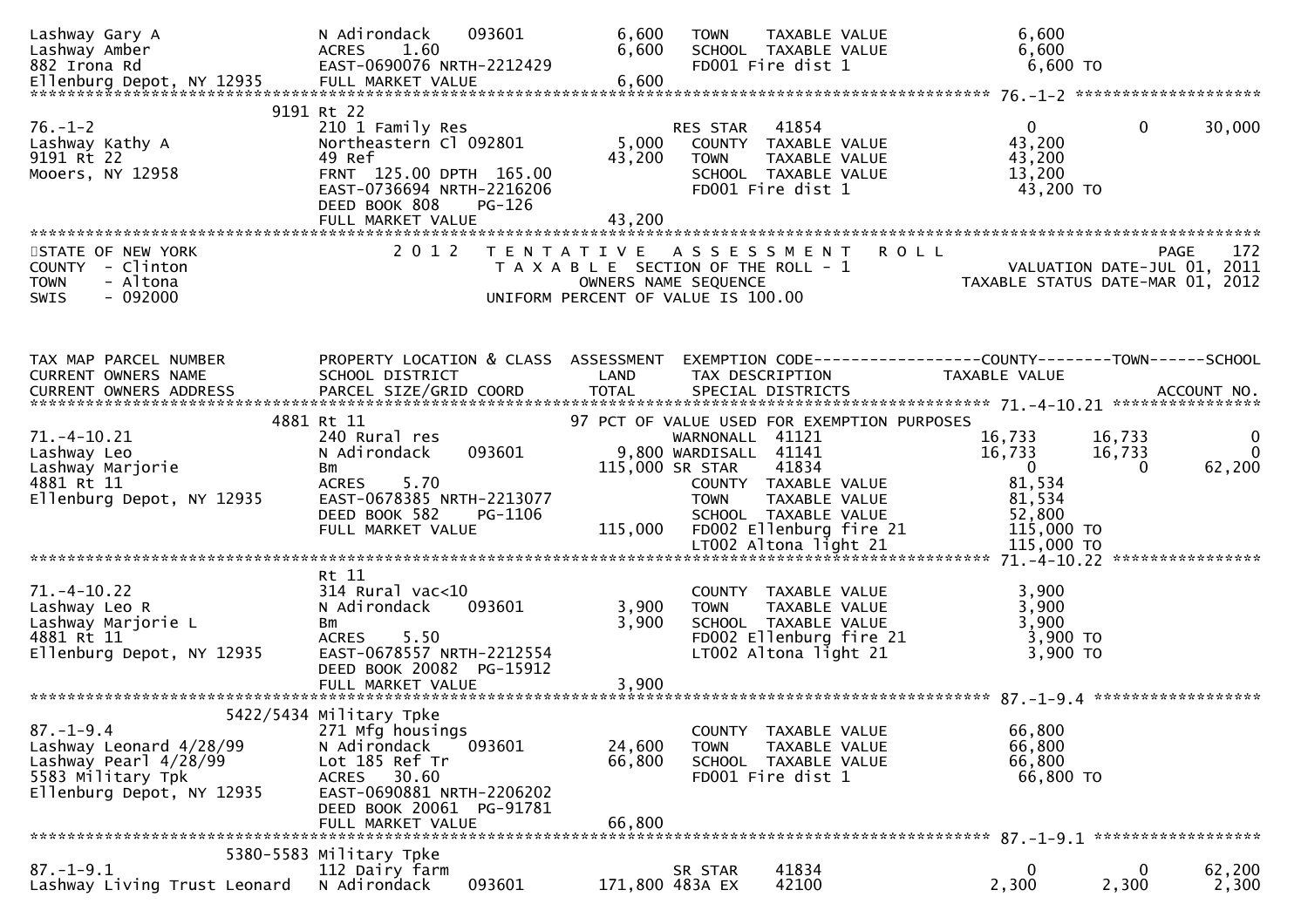| Lashway Living Trust Pearl<br>Attn: Leonard & Pearl Lashway<br>5583 Military Tpke<br>Ellenburg Depot, NY 12935                                                                 | Lots 185,186 & 190 Ref Tr<br>Survey Map 20082/16966<br>ACRES 518.20<br>EAST-0689043 NRTH-2203527<br>DEED BOOK 20011 PG-31963<br>FULL MARKET VALUE                        | 387,700<br>387,700                        | COUNTY TAXABLE VALUE<br><b>TOWN</b><br>TAXABLE VALUE<br>SCHOOL TAXABLE VALUE<br>FD001 Fire dist 1<br>2,300 EX | 385,400<br>385,400<br>323,200<br>385,400 TO                                   |                                                                                |
|--------------------------------------------------------------------------------------------------------------------------------------------------------------------------------|--------------------------------------------------------------------------------------------------------------------------------------------------------------------------|-------------------------------------------|---------------------------------------------------------------------------------------------------------------|-------------------------------------------------------------------------------|--------------------------------------------------------------------------------|
|                                                                                                                                                                                |                                                                                                                                                                          |                                           |                                                                                                               |                                                                               |                                                                                |
| $87. - 1 - 10.1$<br>Lashway Living Trust Leonard<br>Lashway Living Trust Pearl<br>Attn: Leonard & Pearl Lashway<br>5583 Military Tpke<br>Ellenburg Depot, NY 12935             | Military Tpke<br>105 Vac farmland<br>093601<br>N Adirondack<br>Lot 190 Duer<br>ACRES 35.80<br>EAST-0685951 NRTH-2205377<br>DEED BOOK 99001 PG-12248<br>FULL MARKET VALUE | 17,000<br>17,000<br>17,000                | COUNTY TAXABLE VALUE<br><b>TOWN</b><br>TAXABLE VALUE<br>SCHOOL TAXABLE VALUE<br>FD001 Fire dist 1             | 17,000<br>17,000<br>17,000<br>17,000 TO                                       |                                                                                |
|                                                                                                                                                                                |                                                                                                                                                                          |                                           |                                                                                                               |                                                                               |                                                                                |
| STATE OF NEW YORK<br>COUNTY - Clinton<br>- Altona<br><b>TOWN</b><br>$-092000$<br><b>SWIS</b>                                                                                   | 2 0 1 2                                                                                                                                                                  | T E N T A T I V E<br>OWNERS NAME SEQUENCE | A S S E S S M E N T<br>T A X A B L E SECTION OF THE ROLL - 1<br>UNIFORM PERCENT OF VALUE IS 100.00            | <b>ROLL</b>                                                                   | PAGE<br>173<br>VALUATION DATE-JUL 01, 2011<br>TAXABLE STATUS DATE-MAR 01, 2012 |
|                                                                                                                                                                                |                                                                                                                                                                          |                                           |                                                                                                               |                                                                               |                                                                                |
| TAX MAP PARCEL NUMBER<br><b>CURRENT OWNERS NAME</b><br><b>CURRENT OWNERS ADDRESS</b>                                                                                           | PROPERTY LOCATION & CLASS ASSESSMENT<br>SCHOOL DISTRICT<br>PARCEL SIZE/GRID COORD                                                                                        | LAND<br><b>TOTAL</b>                      | TAX DESCRIPTION<br>SPECIAL DISTRICTS                                                                          | EXEMPTION CODE-----------------COUNTY-------TOWN------SCHOOL<br>TAXABLE VALUE | ACCOUNT NO.                                                                    |
|                                                                                                                                                                                | Alder Bend Rd                                                                                                                                                            |                                           |                                                                                                               |                                                                               |                                                                                |
| $117. - 1 - 27$<br>Lashway Living Trust Leonard<br>Lashway Living Trust Pearl<br>Attn: Leonard & Pearl Lashway<br>5583 Military Tpke<br>Ellenburg Depot, NY 12935              | 910 Priv forest<br>093601<br>N Adirondack<br>Lot 217<br>ACRES 83.80<br>EAST-0686746 NRTH-2188318<br>DEED BOOK 99001 PG-12247                                             | 26,800<br>26,800                          | COUNTY TAXABLE VALUE<br><b>TOWN</b><br>TAXABLE VALUE<br>SCHOOL TAXABLE VALUE<br>FD001 Fire dist 1             | 26,800<br>26,800<br>26,800<br>26,800 TO                                       |                                                                                |
|                                                                                                                                                                                | FULL MARKET VALUE                                                                                                                                                        | 26,800                                    |                                                                                                               |                                                                               |                                                                                |
|                                                                                                                                                                                | Alder Bend Rd                                                                                                                                                            |                                           |                                                                                                               |                                                                               |                                                                                |
| $131. - 1 - 11$<br>Lashway Living Trust Leonard<br>Lashway Living Trust Pearl<br>Attn: Leonard & Pearl Lashway<br>5583 Military Tpke<br>Ellenburg Depot, NY 12935              | 321 Abandoned ag<br>093601<br>N Adirondack<br>$33$ Sg<br>ACRES 173.50<br>EAST-0686700 NRTH-2185742<br>DEED BOOK 99001 PG-11770<br>FULL MARKET VALUE                      | 42,800<br>42,800<br>42,800                | COUNTY TAXABLE VALUE<br><b>TOWN</b><br>TAXABLE VALUE<br>SCHOOL TAXABLE VALUE<br>FD001 Fire dist 1             | 42,800<br>42,800<br>42,800<br>42,800 TO                                       |                                                                                |
|                                                                                                                                                                                |                                                                                                                                                                          |                                           |                                                                                                               |                                                                               |                                                                                |
| $87. - 1 - 8$<br>Lashway Living Trust Leonard G N Adirondack<br>Lashway Living Trust Pearl<br>Attn: Leonard & Pearl Lashway<br>5583 Military Tpke<br>Ellenburg Depot, NY 12935 | 5479 Military Tpke<br>270 Mfg housing<br>093601<br>185 Ref<br>89.00 DPTH 175.00<br>FRNT<br>EAST-0690045 NRTH-2204546<br>DEED BOOK 20011 PG-31967<br>FULL MARKET VALUE    | 4,300<br>33,500<br>33,500                 | COUNTY TAXABLE VALUE<br><b>TOWN</b><br>TAXABLE VALUE<br>SCHOOL TAXABLE VALUE<br>FD001 Fire dist 1             | 33,500<br>33,500<br>33,500<br>33,500 TO                                       |                                                                                |
|                                                                                                                                                                                | 2957 Miner Farm Rd                                                                                                                                                       |                                           |                                                                                                               |                                                                               |                                                                                |
| $89. - 3 - 7.1$                                                                                                                                                                | 210 1 Family Res                                                                                                                                                         |                                           | 41801<br>AGED C&T                                                                                             | 21,000                                                                        | 21,000<br>0                                                                    |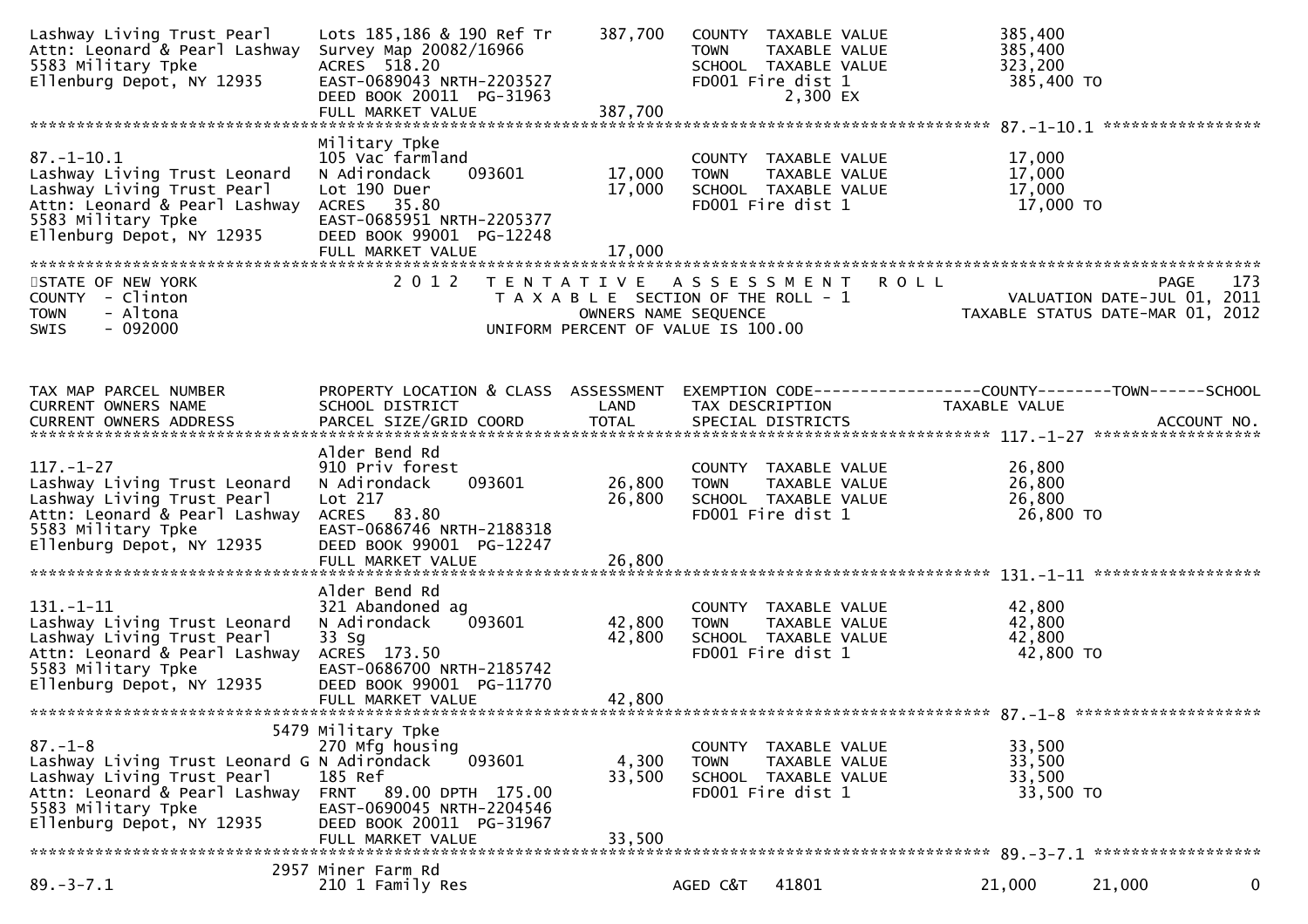| Lashway Loretta C<br>2957 Miner Farm Rd<br>Altona, NY 12910                                        | N Adirondack<br>093601<br>110 Ref<br>1.90<br><b>ACRES</b><br>EAST-0715136 NRTH-2207527<br>DEED BOOK 495<br>PG-40                                                                        | 42,000                    | 41834<br>7,000 SR STAR<br>COUNTY TAXABLE VALUE<br>TAXABLE VALUE<br><b>TOWN</b><br>SCHOOL TAXABLE VALUE<br>FD001 Fire dist 1      | $\mathbf{0}$<br>21,000<br>21,000<br>$\overline{0}$<br>42,000 TO | $\mathbf{0}$<br>42,000 |
|----------------------------------------------------------------------------------------------------|-----------------------------------------------------------------------------------------------------------------------------------------------------------------------------------------|---------------------------|----------------------------------------------------------------------------------------------------------------------------------|-----------------------------------------------------------------|------------------------|
| $89. - 2 - 22.2$                                                                                   | 408 Devils Den Rd<br>210 1 Family Res                                                                                                                                                   |                           | RES STAR<br>41854                                                                                                                | $\mathbf{0}$                                                    | $\mathbf 0$<br>30,000  |
| Lashway Randy J<br>Chapple Carol A<br>408 Devils Den Rd<br>PO Box 32                               | 093601<br>N Adirondack<br>Lot 110 Ref Tr<br>$1.00\,$ BANK<br>850<br><b>ACRES</b><br>EAST-0711101 NRTH-2205203                                                                           | 6,500<br>67,300           | COUNTY TAXABLE VALUE<br>TAXABLE VALUE<br><b>TOWN</b><br>SCHOOL TAXABLE VALUE<br>FD001 Fire dist 1                                | 67,300<br>67,300<br>37,300<br>67,300 TO                         |                        |
| Altona, NY 12910                                                                                   | DEED BOOK 845<br>PG-263<br>FULL MARKET VALUE                                                                                                                                            | 67,300                    | LT001 Altona light 1                                                                                                             | 67,300 TO                                                       |                        |
| STATE OF NEW YORK<br>COUNTY - Clinton<br>- Altona<br><b>TOWN</b><br>$-092000$                      | 2 0 1 2                                                                                                                                                                                 |                           | TENTATIVE ASSESSMENT ROLL<br>T A X A B L E SECTION OF THE ROLL - 1<br>OWNERS NAME SEQUENCE<br>UNIFORM PERCENT OF VALUE IS 100.00 | VALUATION DATE-JUL 01, 2011<br>TAXABLE STATUS DATE-MAR 01, 2012 | 174<br><b>PAGE</b>     |
| SWIS                                                                                               |                                                                                                                                                                                         |                           |                                                                                                                                  |                                                                 |                        |
| TAX MAP PARCEL NUMBER<br>CURRENT OWNERS NAME<br>CURRENT OWNERS ADDRESS                             | PROPERTY LOCATION & CLASS ASSESSMENT<br>SCHOOL DISTRICT<br>PARCEL SIZE/GRID COORD                                                                                                       | LAND<br><b>TOTAL</b>      | EXEMPTION CODE------------------COUNTY--------TOWN------SCHOOL<br>TAX DESCRIPTION<br>SPECIAL DISTRICTS                           | TAXABLE VALUE                                                   | ACCOUNT NO.            |
|                                                                                                    |                                                                                                                                                                                         |                           |                                                                                                                                  |                                                                 |                        |
| $76. - 3 - 2.3$<br>Lashway Samuel<br>2044 Miner Farm Rd<br>Altona, NY 12910                        | Miner Farm Rd<br>$314$ Rural vac<10<br>Northeastern Cl 092801<br>Lot 50 Ref Tr<br>6.00<br><b>ACRES</b><br>EAST-0736333 NRTH-2209218<br>DEED BOOK 969<br>PG-310                          | 3,600<br>3,600            | COUNTY TAXABLE VALUE<br>TAXABLE VALUE<br><b>TOWN</b><br>SCHOOL TAXABLE VALUE<br>FD001 Fire dist 1                                | 3,600<br>3,600<br>3,600<br>$3,600$ TO                           |                        |
|                                                                                                    |                                                                                                                                                                                         |                           |                                                                                                                                  |                                                                 |                        |
| $76. - 3 - 4.2$<br>Lashway Samuel K<br>Lashway Darlene A<br>2044 Miner Farm Rd<br>Altona, NY 12910 | 2044 Miner Farm Rd<br>210 1 Family Res<br>Northeastern Cl 092801<br>Lot 50 Ref Tr<br><b>ACRES</b><br>1.60<br>EAST-0736760 NRTH-2209479<br>DEED BOOK 20011 PG-34129<br>FULL MARKET VALUE | 6,900<br>92,000<br>92,000 | 41854<br>RES STAR<br>COUNTY TAXABLE VALUE<br>TOWN TAXABLE VALUE<br>SCHOOL TAXABLE VALUE<br>FD001 Fire dist 1                     | $\overline{0}$<br>92,000<br>92,000<br>62,000<br>92,000 TO       | $\mathbf{0}$<br>30,000 |
|                                                                                                    |                                                                                                                                                                                         |                           |                                                                                                                                  |                                                                 |                        |
| $89. - 3 - 7.2$<br>Lashway Scott<br>2949 Miner Farm Rd<br>Altona, NY 12910                         | 2949 Miner Farm Rd<br>210 1 Family Res<br>N Adirondack<br>093601<br>110 Ref Tr<br>1.40<br><b>ACRES</b><br>EAST-0715300 NRTH-2207520<br>DEED BOOK 20041 PG-69466<br>FULL MARKET VALUE    | 6,500<br>80,900<br>80,900 | COUNTY<br>TAXABLE VALUE<br>TAXABLE VALUE<br><b>TOWN</b><br>SCHOOL TAXABLE VALUE<br>FD001 Fire dist 1<br>LT001 Altona light 1     | 80,900<br>80,900<br>80,900<br>80,900 TO<br>80,900 TO            |                        |
|                                                                                                    | Miner Farm Rd                                                                                                                                                                           |                           |                                                                                                                                  |                                                                 |                        |
| $89. - 3 - 24.3$                                                                                   | 314 Rural vac<10                                                                                                                                                                        |                           | COUNTY TAXABLE VALUE                                                                                                             | 3,200                                                           |                        |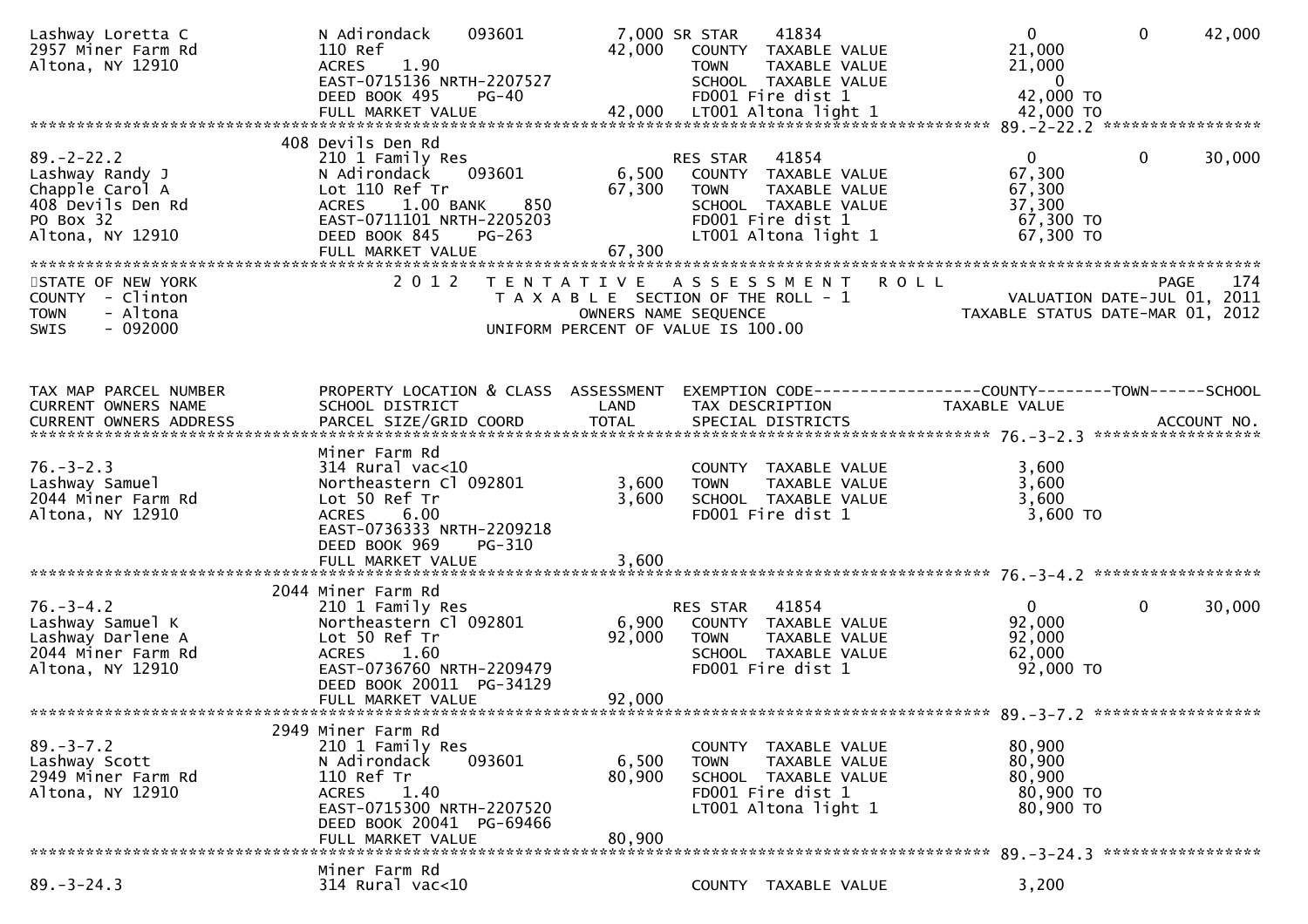| Lashway Scott<br>2949 Miner Farm Rd<br>Altona, NY 12910                                               | N Adirondack<br>093601<br>Lot 110 Ref Tract Patent<br>5.30<br><b>ACRES</b><br>EAST-0715222 NRTH-2206958<br>DEED BOOK 20041 PG-69465<br>FULL MARKET VALUE                                               | 3,200<br>3,200<br>3,200     | TAXABLE VALUE<br><b>TOWN</b><br>SCHOOL TAXABLE VALUE<br>FD001 Fire dist 1<br>LT001 Altona light 1                                                   | 3,200<br>3,200<br>3,200 TO<br>3,200 TO                               |                                                   |
|-------------------------------------------------------------------------------------------------------|--------------------------------------------------------------------------------------------------------------------------------------------------------------------------------------------------------|-----------------------------|-----------------------------------------------------------------------------------------------------------------------------------------------------|----------------------------------------------------------------------|---------------------------------------------------|
|                                                                                                       |                                                                                                                                                                                                        |                             |                                                                                                                                                     |                                                                      |                                                   |
| $87. - 1 - 9.11$<br>Lashway Scott L<br>Lashway Diana<br>5509 Military Tpk<br>Ellenurg Depot, NY 12935 | 5509 Military Tpke<br>210 1 Family Res<br>N Adirondack<br>093601<br>Lot 185 & 190 Ref Tr<br>Survey 07/2009<br>ACRES 4.68<br>EAST-0689173 NRTH-2204064<br>DEED BOOK 20102 PG-30507<br>FULL MARKET VALUE | 8,800<br>120,000<br>120,000 | RES STAR<br>41854<br>COUNTY TAXABLE VALUE<br><b>TOWN</b><br>TAXABLE VALUE<br>SCHOOL TAXABLE VALUE<br>FD001 Fire dist 1                              | $\mathbf{0}$<br>120,000<br>120,000<br>90,000<br>120,000 TO           | 30,000<br>$\mathbf{0}$                            |
| STATE OF NEW YORK<br>COUNTY - Clinton<br>- Altona<br><b>TOWN</b><br>$-092000$<br>SWIS                 | 2 0 1 2                                                                                                                                                                                                |                             | TENTATIVE ASSESSMENT<br>T A X A B L E SECTION OF THE ROLL - 1<br>OWNERS NAME SEQUENCE<br>UNIFORM PERCENT OF VALUE IS 100.00                         | <b>ROLL</b><br>TAXABLE STATUS DATE-MAR 01, 2012                      | 175<br><b>PAGE</b><br>VALUATION DATE-JUL 01, 2011 |
| TAX MAP PARCEL NUMBER<br>CURRENT OWNERS NAME                                                          | PROPERTY LOCATION & CLASS ASSESSMENT<br>SCHOOL DISTRICT                                                                                                                                                | LAND                        | TAX DESCRIPTION                                                                                                                                     | TAXABLE VALUE                                                        |                                                   |
| $72. - 1 - 7.3$<br>Lashway Todd A<br>Lashway Natalie G<br>PO Box 4<br>Morrisonville, NY 12962         | 1026 Irona Rd<br>210 1 Family Res<br>093601<br>N Adirondack<br>Lot 192 Ref Tr<br>7.40 BANK<br><b>ACRES</b><br>320<br>EAST-0686299 NRTH-2212660<br>DEED BOOK 20072 PG-5774                              | 10,300<br>95,700            | 41854<br>RES STAR<br>COUNTY TAXABLE VALUE<br>TAXABLE VALUE<br><b>TOWN</b><br>SCHOOL TAXABLE VALUE<br>FD001 Fire dist 1                              | $\overline{0}$<br>95,700<br>95,700<br>65,700<br>95,700 TO            | $\Omega$<br>30,000                                |
| $89.1 - 1 - 10$<br>Lashway Wendy<br>72 Canaan Rd<br>Ellenburg Depot, NY 12935                         | 493 Devils Den Rd<br>210 1 Family Res<br>093601<br>N Adirondack<br>131 Ref<br>080<br><b>ACRES</b><br>1.04 BANK<br>EAST-0710631 NRTH-2207224<br>DEED BOOK 99001 PG-14351<br>FULL MARKET VALUE           | 6,800<br>77,500<br>77,500   | 41854<br>RES STAR<br>COUNTY TAXABLE VALUE<br><b>TOWN</b><br>TAXABLE VALUE<br>SCHOOL TAXABLE VALUE<br>FD001 Fire dist 1<br>LT001 Altona light 1      | $\mathbf{0}$<br>77,500<br>77,500<br>47,500<br>77,500 TO<br>77,500 TO | $\mathbf 0$<br>30,000                             |
| $150.-1-1$<br>Latour Alice L<br>Latour Roger A<br>22 Church St Apt 3<br>Keeseville, NY 12944          | 3361 Military Tpke<br>210 1 Family Res<br>093601<br>N Adirondack<br>127 Duer<br>FRNT 150.00 DPTH 47.00<br>EAST-0731252 NRTH-2176785<br>DEED BOOK 20092 PG-28951<br>FULL MARKET VALUE                   | 35,000<br>35,000            | 41801<br>AGED C&T<br>41834<br>5,400 SR STAR<br>COUNTY<br>TAXABLE VALUE<br><b>TOWN</b><br>TAXABLE VALUE<br>SCHOOL TAXABLE VALUE<br>FD001 Fire dist 1 | 17,500<br>$\overline{0}$<br>17,500<br>17,500<br>0<br>35,000 TO       | $\mathbf 0$<br>17,500<br>35,000<br>$_{0}$         |
|                                                                                                       | 5899 Military Tpke                                                                                                                                                                                     |                             |                                                                                                                                                     |                                                                      |                                                   |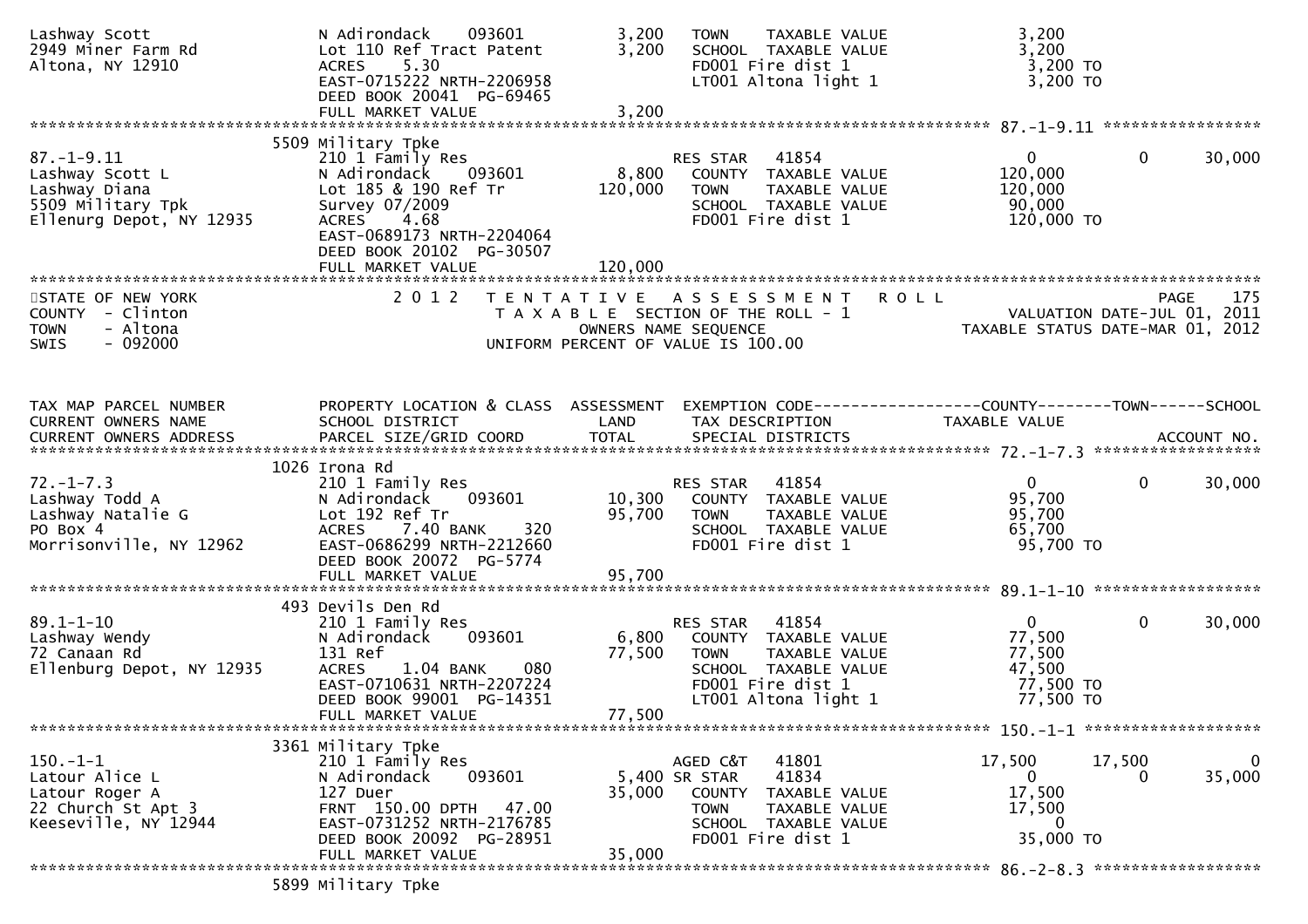| $86. - 2 - 8.3$<br>LaValley Betty<br>Guerin Barbara<br>5899 Military Tpke<br>Ellenburg Depot, NY 12935-3016 EAST-0679975 NRTH-2204659 | 210 1 Family Res<br>093601<br>N Adirondack<br>B W Pat<br>2.50<br><b>ACRES</b><br>DEED BOOK 991<br>PG-327<br>FULL MARKET VALUE                                                                                          | 7,300<br>54,600<br>54,600   | RES STAR<br>41854<br>COUNTY TAXABLE VALUE<br><b>TOWN</b><br>TAXABLE VALUE<br>SCHOOL TAXABLE VALUE<br>FD001 Fire dist 1           | $\overline{0}$<br>54,600<br>54,600<br>24,600<br>54,600 TO   | $\mathbf 0$<br>30,000                                                                 |
|---------------------------------------------------------------------------------------------------------------------------------------|------------------------------------------------------------------------------------------------------------------------------------------------------------------------------------------------------------------------|-----------------------------|----------------------------------------------------------------------------------------------------------------------------------|-------------------------------------------------------------|---------------------------------------------------------------------------------------|
| $86. -2 - 11.3$<br>Lavalley Betty M<br>Guerin John C<br>5899 Military Tpke<br>Ellenburg Depot, NY 12935 FULL MARKET VALUE             | Military Tpke<br>$314$ Rural vac<10<br>093601<br>N Adirondack<br>5.00<br><b>ACRES</b><br>EAST-0679627 NRTH-2204571                                                                                                     | 8,900<br>8,900<br>8,900     | COUNTY TAXABLE VALUE<br>TAXABLE VALUE<br><b>TOWN</b><br>SCHOOL TAXABLE VALUE<br>FD001 Fire dist 1                                | 8,900<br>8,900<br>8,900<br>8,900 TO                         | *****************                                                                     |
| STATE OF NEW YORK<br>COUNTY - Clinton<br>- Altona<br><b>TOWN</b><br>$-092000$<br>SWIS                                                 | 2012                                                                                                                                                                                                                   |                             | TENTATIVE ASSESSMENT ROLL<br>T A X A B L E SECTION OF THE ROLL - 1<br>OWNERS NAME SEQUENCE<br>UNIFORM PERCENT OF VALUE IS 100.00 |                                                             | 176<br><b>PAGE</b><br>VALUATION DATE-JUL 01, 2011<br>TAXABLE STATUS DATE-MAR 01, 2012 |
| TAX MAP PARCEL NUMBER<br>CURRENT OWNERS NAME                                                                                          | PROPERTY LOCATION & CLASS ASSESSMENT<br>SCHOOL DISTRICT                                                                                                                                                                | LAND<br>TOTAL               | EXEMPTION CODE------------------COUNTY--------TOWN------SCHOOL<br>TAX DESCRIPTION                                                | TAXABLE VALUE                                               |                                                                                       |
| $87. - 1 - 3$<br>LaValley Daniel R<br>LaValley Kenneth H<br>84 Forest Rd<br>Ellenburg Depot, NY 12935                                 | 84 Forest Rd<br>240 Rural res<br>N Adirondack<br>093601<br>Lot 191 Pat Ref<br>ACRES 103.70<br>EAST-0686070 NRTH-2208231<br>DEED BOOK 939<br>PG-345<br>FULL MARKET VALUE                                                | 31,000<br>95,000<br>95,000  | RES STAR<br>41854<br>COUNTY TAXABLE VALUE<br><b>TOWN</b><br>TAXABLE VALUE<br>SCHOOL TAXABLE VALUE<br>FD001 Fire dist 1           | $\Omega$<br>95,000<br>95,000<br>65,000<br>95,000 TO         | 0<br>30,000                                                                           |
| $106. - 1 - 1.3$<br>LaValley Heath J<br>LaValley Laurie A<br>605 Vassar Rd<br>Altona, NY 12910                                        | 605 Vassar Rd<br>210 1 Family Res<br>093601<br>N Adirondack<br>52 Ref<br><b>ACRES</b><br>2.10<br>EAST-0736327 NRTH-2201647<br>DEED BOOK 20082 PG-20540<br>FULL MARKET VALUE                                            | 9,700<br>165,000<br>165,000 | 41854<br>RES STAR<br>COUNTY TAXABLE VALUE<br><b>TOWN</b><br>TAXABLE VALUE<br>SCHOOL TAXABLE VALUE<br>FD001 Fire dist 1           | $\mathbf{0}$<br>165,000<br>165,000<br>135,000<br>165,000 TO | $\mathbf{0}$<br>30,000                                                                |
| $102 - 1 - 12.1$<br>LaValley James D<br>Couture et al Harold R<br>18 wheeling Ave<br>Plattsburgh, NY 12901                            | 1217 Alder Bend Rd<br>321 Abandoned ag<br>N Adirondack<br>093601<br>Lots 162 & 186 Ref Tract<br>Prior Deed Bk 562 Pg 600<br>ACRES 201.90<br>EAST-0695618 NRTH-2196126<br>DEED BOOK 20061 PG-94216<br>FULL MARKET VALUE | 49,100<br>49,100<br>49,100  | COUNTY TAXABLE VALUE<br>TAXABLE VALUE<br><b>TOWN</b><br>SCHOOL TAXABLE VALUE<br>FD001 Fire dist 1                                | 49,100<br>49,100<br>49,100<br>49,100 TO                     |                                                                                       |
| $91. -1 - 18.31$                                                                                                                      | Vassar Rd<br>312 Vac w/imprv                                                                                                                                                                                           |                             | OS AG DIST 41730                                                                                                                 | 0                                                           | 0<br>0                                                                                |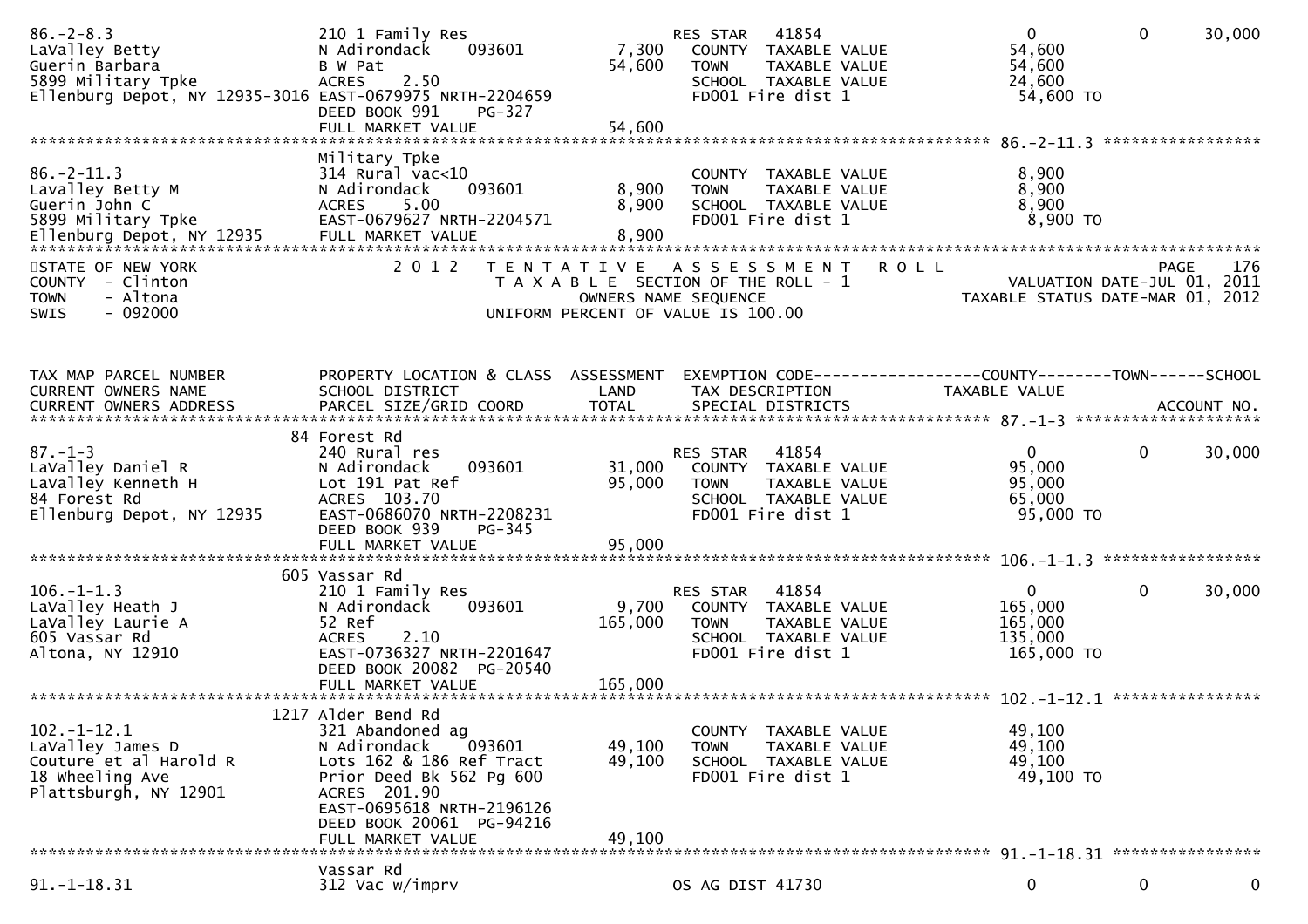| LaValley Norman<br>LaValley Nancy<br>34 Blow Rd<br>Altona, NY 12910                                                                             | N Adirondack<br>093601<br>Lot 52 Ref Tr<br>ACRES 202.60<br>EAST-0736469 NRTH-2202667<br>DEED BOOK 624<br>PG-565                                                                                   | 65,300<br>81,300            | COUNTY TAXABLE VALUE<br>TAXABLE VALUE<br><b>TOWN</b><br>SCHOOL TAXABLE VALUE<br>FD001 Fire dist 1                                                | 81,300<br>81,300<br>81,300<br>81,300 TO                                                              |
|-------------------------------------------------------------------------------------------------------------------------------------------------|---------------------------------------------------------------------------------------------------------------------------------------------------------------------------------------------------|-----------------------------|--------------------------------------------------------------------------------------------------------------------------------------------------|------------------------------------------------------------------------------------------------------|
| MAY BE SUBJECT TO PAYMENT<br>UNDER AGDIST LAW TIL 2019                                                                                          | FULL MARKET VALUE                                                                                                                                                                                 | 81,300                      |                                                                                                                                                  |                                                                                                      |
| $91. - 1 - 20$<br>LaValley Norman<br>LaValley Nancy<br>34 Blow Rd<br>Altona, NY 12910<br>MAY BE SUBJECT TO PAYMENT<br>UNDER AGDIST LAW TIL 2019 | 34 Blow Rd<br>240 Rural res<br>093601<br>N Adirondack<br>52 Ref<br>ACRES 100.60<br>EAST-0732434 NRTH-2202964<br>DEED BOOK 587<br>PG-820<br>FULL MARKET VALUE                                      | 180,000<br>180,000          | OS AG DIST 41730<br>41834<br>44,500 SR STAR<br>COUNTY TAXABLE VALUE<br>TAXABLE VALUE<br><b>TOWN</b><br>SCHOOL TAXABLE VALUE<br>FD001 Fire dist 1 | 4,888<br>4,888<br>4,888<br>$\mathbf{0}$<br>62,200<br>175,112<br>175,112<br>112,912<br>180,000 TO     |
| STATE OF NEW YORK<br>COUNTY - Clinton<br><b>TOWN</b><br>- Altona<br>$-092000$<br><b>SWIS</b>                                                    | 2 0 1 2                                                                                                                                                                                           | T E N T A T I V E           | A S S E S S M E N T<br>T A X A B L E SECTION OF THE ROLL - 1<br>OWNERS NAME SEQUENCE<br>UNIFORM PERCENT OF VALUE IS 100.00                       | <b>ROLL</b><br>177<br><b>PAGE</b><br>VALUATION DATE-JUL 01, 2011<br>TAXABLE STATUS DATE-MAR 01, 2012 |
| TAX MAP PARCEL NUMBER<br>CURRENT OWNERS NAME                                                                                                    | PROPERTY LOCATION & CLASS ASSESSMENT<br>SCHOOL DISTRICT                                                                                                                                           | LAND                        | TAX DESCRIPTION                                                                                                                                  | EXEMPTION CODE-----------------COUNTY-------TOWN------SCHOOL<br><b>TAXABLE VALUE</b>                 |
| $91. - 1 - 18.32$<br>LaValley Wendy J<br>663 Vassar Rd<br>Altona, NY 12910                                                                      | 663 Vassar Rd<br>210 1 Family Res<br>N Adirondack<br>093601<br>Lot 52 Ref Tract<br>3.96 BANK<br>080<br><b>ACRES</b><br>EAST-0735299 NRTH-2202736<br>DEED BOOK 20041 PG-73826<br>FULL MARKET VALUE | 8,600<br>120,000<br>120,000 | 41854<br>RES STAR<br>COUNTY TAXABLE VALUE<br><b>TOWN</b><br>TAXABLE VALUE<br>SCHOOL TAXABLE VALUE<br>FD001 Fire dist 1                           | 30,000<br>$\mathbf{0}$<br>0<br>120,000<br>120,000<br>90,000<br>120,000 TO                            |
|                                                                                                                                                 |                                                                                                                                                                                                   |                             |                                                                                                                                                  | ******************                                                                                   |
| $148. - 3 - 19$<br>Lavarnway Brian J<br>Lavarnway Kevin F<br>925 Jersey Swamp Rd<br>Morrisonville, NY 12962                                     | Rand Hill Rd<br>321 Abandoned ag<br>093601<br>N Adirondack<br>50 Duer<br>ACRES 35.50<br>EAST-0713077 NRTH-2171130<br>DEED BOOK 898<br>PG-148<br>FULL MARKET VALUE                                 | 19,700<br>19,700<br>19,700  | COUNTY TAXABLE VALUE<br>TAXABLE VALUE<br><b>TOWN</b><br>SCHOOL TAXABLE VALUE<br>FD001 Fire dist 1                                                | 19,700<br>19,700<br>19,700<br>19,700 TO                                                              |
|                                                                                                                                                 |                                                                                                                                                                                                   |                             |                                                                                                                                                  |                                                                                                      |
| $91. - 1 - 4.1$<br>Lavoie Michael P<br>Lavoie James E<br>33 Brainerd St<br>St. Albans, VT 05478                                                 | Miner Farm Rd<br>105 Vac farmland<br>Northeastern Cl 092801<br>$50 - 52 - 62$ Ref<br>ACRES 106.30<br>EAST-0733722 NRTH-2209175<br>DEED BOOK 20112 PG-39903                                        | 33,600<br>33,600            | COUNTY TAXABLE VALUE<br><b>TOWN</b><br>TAXABLE VALUE<br>SCHOOL TAXABLE VALUE<br>FD001 Fire dist 1                                                | 33,600<br>33,600<br>33,600<br>33,600 TO                                                              |
|                                                                                                                                                 | FULL MARKET VALUE                                                                                                                                                                                 | 33,600                      |                                                                                                                                                  |                                                                                                      |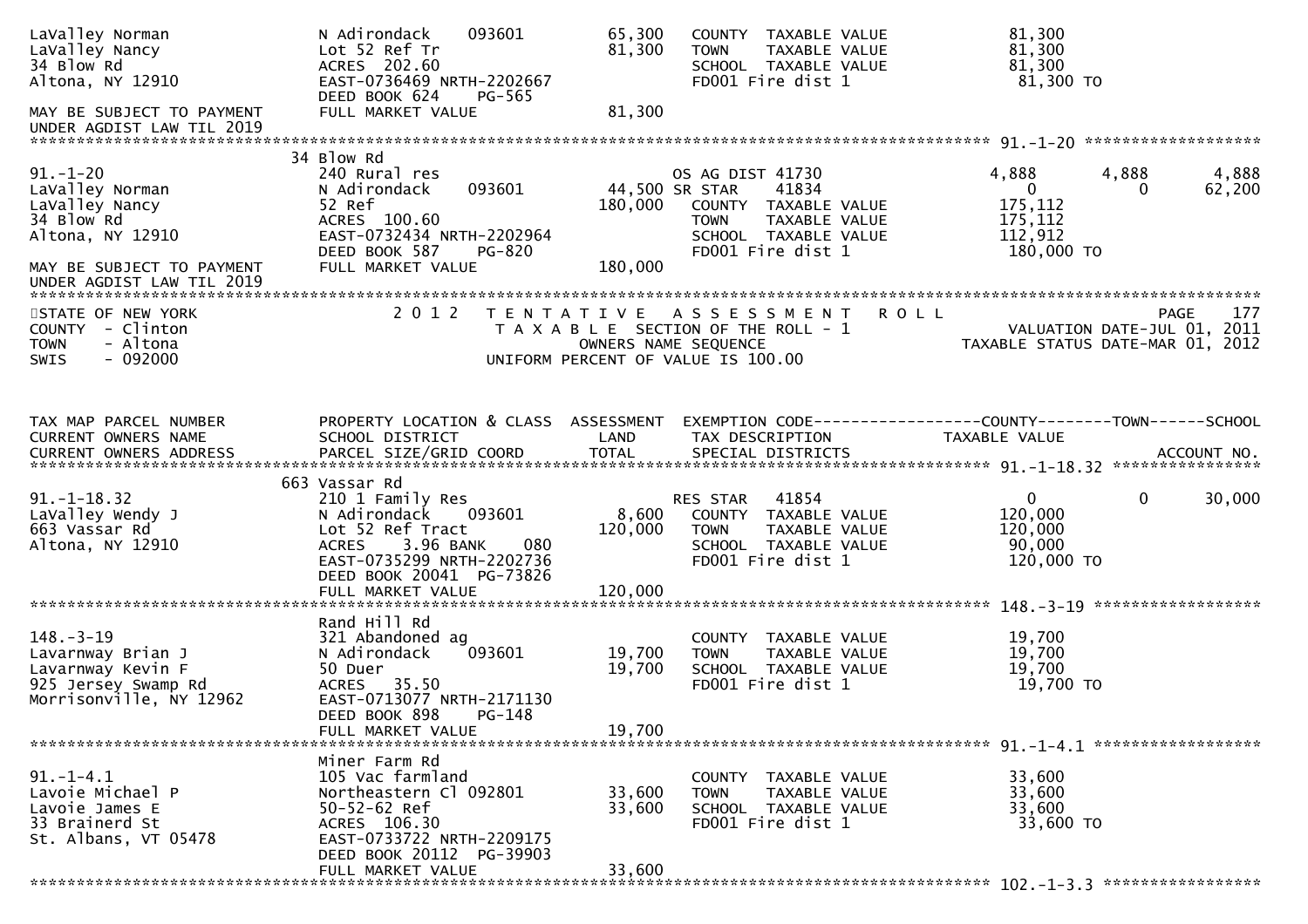| $102 - 1 - 3.3$<br>Lavorando Joseph Sr<br>Lavorando Ellen L<br>PO Box 342<br>West Chazy, NY 12992     | Alder Bend Rd<br>321 Abandoned ag<br>N Adirondack<br>093601<br>Lot 163 Ref Tr<br>ACRES 204.00<br>EAST-0693793 NRTH-2201271<br>DEED BOOK 20062 PG-330                                                                | 48,100<br>48,100          | COUNTY TAXABLE VALUE<br>TAXABLE VALUE<br>TOWN<br>SCHOOL TAXABLE VALUE<br>FD001 Fire dist 1                                              | 48,100<br>48,100<br>48,100<br>$48,100$ TO                                           |                    |
|-------------------------------------------------------------------------------------------------------|---------------------------------------------------------------------------------------------------------------------------------------------------------------------------------------------------------------------|---------------------------|-----------------------------------------------------------------------------------------------------------------------------------------|-------------------------------------------------------------------------------------|--------------------|
| $135. - 2 - 28$<br>Lavorando Joseph Sr<br>PO Box 85<br>West Chazy, NY 12992                           | Recore Rd<br>321 Abandoned ag<br>Beekmantown Cen 092401<br>6ot 143 Duers<br>ACRES 35.00<br>EAST-0737569 NRTH-2179050<br>DEED BOOK 810<br>PG-146                                                                     | 5,800<br>5,800<br>5,800   | COUNTY TAXABLE VALUE<br><b>TOWN</b><br>TAXABLE VALUE<br>SCHOOL TAXABLE VALUE<br>FD001 Fire dist 1                                       | 5,800<br>5,800<br>5,800<br>5,800 TO                                                 |                    |
| STATE OF NEW YORK<br>COUNTY - Clinton<br><b>TOWN</b><br>- Altona<br>$-092000$<br><b>SWIS</b>          | 2 0 1 2                                                                                                                                                                                                             | OWNERS NAME SEQUENCE      | TENTATIVE ASSESSMENT<br>T A X A B L E SECTION OF THE ROLL - 1<br>UNIFORM PERCENT OF VALUE IS 100.00                                     | <b>ROLL</b><br>VALUATION DATE-JUL 01, 2011<br>TAXABLE STATUS DATE-MAR 01, 2012      | 178<br><b>PAGE</b> |
| TAX MAP PARCEL NUMBER<br>CURRENT OWNERS NAME                                                          | PROPERTY LOCATION & CLASS ASSESSMENT<br>SCHOOL DISTRICT                                                                                                                                                             | LAND                      | TAX DESCRIPTION                                                                                                                         | EXEMPTION CODE------------------COUNTY--------TOWN------SCHOOL<br>TAXABLE VALUE     |                    |
| $105. - 1 - 5.2$<br>Lavornado Joseph Sr<br>Lavorando Joseph Jr<br>PO Box 342<br>West Chazy, NY 12992  | 629 Barnaby Rd<br>260 Seasonal res<br>N Adirondack<br>093601<br>Lot 135 Duers Patent<br>ACRES 138.50<br>EAST-0731573 NRTH-2193888<br>DEED BOOK 20011 PG-37769                                                       | 36,000<br>55,400          | COUNTY TAXABLE VALUE<br>TAXABLE VALUE<br>TOWN<br>SCHOOL TAXABLE VALUE<br>FD001 Fire dist 1                                              | 55,400<br>55,400<br>55,400<br>55,400 TO                                             |                    |
| $89.1 - 2 - 22$<br>Lawrence Darryl R<br>3100 Miner Farm Rd<br>Altona, NY 12910                        | 3100 Miner Farm Rd<br>210 1 Family Res<br>093601<br>N Adirondack<br>110 Ref<br>LI.<br>Hw<br>Pombrio<br>Long<br>320<br>ACRES 1.10 BANK<br>EAST-0711796 NRTH-2207591<br>DEED BOOK 20112 PG-44413<br>FULL MARKET VALUE | 6,500<br>94,000<br>94,000 | 41854<br>RES STAR<br>COUNTY TAXABLE VALUE<br>TAXABLE VALUE<br>TOWN<br>SCHOOL TAXABLE VALUE<br>FD001 Fire dist 1<br>LT001 Altona light 1 | $\mathbf{0}$<br>$\mathbf 0$<br>94,000<br>94,000<br>64,000<br>94,000 TO<br>94,000 TO | 30,000             |
| $72. - 1 - 11.112$<br>Lazure Craig<br>Tsilivigos Efrosini<br>965 Senecal<br>Brossard, Quebec, J4X 1L3 | Irona Rd<br>321 Abandoned ag<br>093601<br>N Adirondack<br>Lot 166 Ref Tr<br>ACRES 14.80<br>EAST-0695823 NRTH-2213415<br>DEED BOOK 20102 PG-36860                                                                    | 13,600<br>13,600          | COUNTY TAXABLE VALUE<br>TAXABLE VALUE<br><b>TOWN</b><br>SCHOOL TAXABLE VALUE<br>FD001 Fire dist 1                                       | 13,600<br>13,600<br>13,600<br>13,600 TO                                             |                    |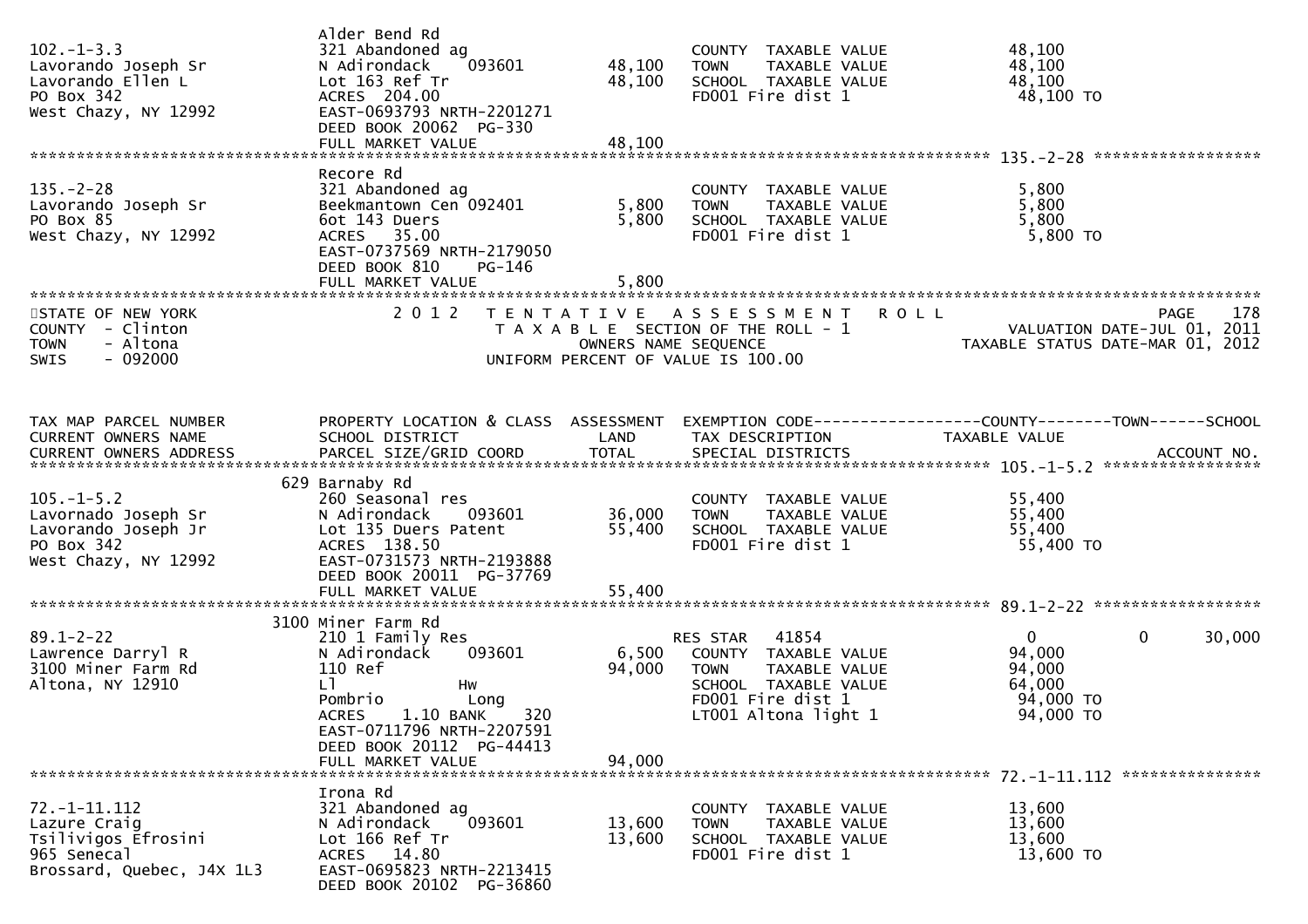|                                                                                                 |                                                                                                                                                                                             | 13,600           |                                                                                                                                                          |                                                                        |                       |
|-------------------------------------------------------------------------------------------------|---------------------------------------------------------------------------------------------------------------------------------------------------------------------------------------------|------------------|----------------------------------------------------------------------------------------------------------------------------------------------------------|------------------------------------------------------------------------|-----------------------|
|                                                                                                 |                                                                                                                                                                                             |                  |                                                                                                                                                          |                                                                        |                       |
| $135. - 1 - 18.263$<br>Lazure Sandra M<br>137 Harvey Rd<br>West Chazy, NY 12992                 | 143 Harvey Rd<br>210 1 Family Res<br>N Adirondack<br>093601<br>Lot 130 Duerville Patent<br>2.50 BANK<br><b>ACRES</b><br>080<br>EAST-0734053 NRTH-2179264<br>DEED BOOK 1033<br>PG-113        | 9,800<br>160,000 | 41854<br>RES STAR<br>COUNTY TAXABLE VALUE<br>TAXABLE VALUE<br><b>TOWN</b><br>SCHOOL TAXABLE VALUE<br>FD001 Fire dist 1                                   | $\overline{0}$<br>160,000<br>160,000<br>130,000<br>160,000 TO          | $\mathbf 0$<br>30,000 |
|                                                                                                 |                                                                                                                                                                                             |                  |                                                                                                                                                          |                                                                        |                       |
| 74. -1 - 31<br>Leazotte Carole<br>Leazotte Timothy C<br>2980 Miner Farm Rd<br>Altona, NY 12910  | 2980 Miner Farm Rd<br>210 1 Family Res<br>N Adirondack<br>093601<br>111 Ref<br>FRNT 125.00 DPTH 150.00<br>080<br><b>BANK</b><br>EAST-0714630 NRTH-2207853<br>DEED BOOK 908<br><b>PG-251</b> | 5,500<br>49,900  | RES STAR 41854<br>COUNTY TAXABLE VALUE<br>TAXABLE VALUE<br><b>TOWN</b><br>SCHOOL TAXABLE VALUE<br>FD001 Fire dist 1<br>LT001 Altona light 1              | $\overline{0}$<br>49,900<br>49,900<br>19,900<br>49,900 TO<br>49,900 TO | $\mathbf 0$<br>30,000 |
|                                                                                                 | FULL MARKET VALUE                                                                                                                                                                           | 49,900           |                                                                                                                                                          |                                                                        |                       |
| STATE OF NEW YORK<br>COUNTY - Clinton<br><b>TOWN</b><br>- Altona<br>$-092000$<br><b>SWIS</b>    | 2 0 1 2                                                                                                                                                                                     |                  | TENTATIVE ASSESSMENT ROLL<br>T A X A B L E SECTION OF THE ROLL - 1<br>OWNERS NAME SEQUENCE<br>UNIFORM PERCENT OF VALUE IS 100.00                         | VALUATION DATE-JUL 01, 2011<br>TAXABLE STATUS DATE-MAR 01, 2012        | 179<br><b>PAGE</b>    |
| TAX MAP PARCEL NUMBER                                                                           | PROPERTY LOCATION & CLASS ASSESSMENT                                                                                                                                                        |                  | EXEMPTION CODE------------------COUNTY--------TOWN------SCHOOL                                                                                           |                                                                        |                       |
| CURRENT OWNERS NAME                                                                             | SCHOOL DISTRICT                                                                                                                                                                             | LAND             | TAX DESCRIPTION                                                                                                                                          | TAXABLE VALUE                                                          |                       |
|                                                                                                 | 31 Pinewood Dr                                                                                                                                                                              |                  |                                                                                                                                                          |                                                                        |                       |
| $88.14 - 2 - 5$<br>Lebel Pierre<br>138 Beurling<br>Chateauguay PQ, Canada<br>J6K3K4             | 260 Seasonal res<br>N Adirondack<br>093601<br>Stonewall Bk 10 Pg 123 Lo<br>FRNT 57.00 DPTH 185.00<br>EAST-0698726 NRTH-2204464<br>DEED BOOK 99001 PG-16907                                  | 4,800<br>8,400   | COUNTY TAXABLE VALUE<br><b>TOWN</b><br>TAXABLE VALUE<br>SCHOOL TAXABLE VALUE<br>FD001 Fire dist 1                                                        | 8,400<br>8,400<br>8,400<br>$8,400$ TO                                  |                       |
|                                                                                                 | FULL MARKET VALUE                                                                                                                                                                           | 8,400            |                                                                                                                                                          |                                                                        |                       |
|                                                                                                 | 4915 Rt 11                                                                                                                                                                                  |                  |                                                                                                                                                          |                                                                        |                       |
| $71. - 4 - 19$<br>Leclair Armand S<br>LeClair Jean M<br>4915 Rt 11<br>Ellenburg Depot, NY 12935 | 210 1 Family Res<br>N Adirondack<br>093601<br>Bm<br><b>ACRES</b><br>1.10 BANK<br>080<br>EAST-0677531 NRTH-2213342<br>DEED BOOK 20112 PG-39712                                               | 6,500<br>95,000  | 41854<br>RES STAR<br>TAXABLE VALUE<br>COUNTY<br><b>TOWN</b><br>TAXABLE VALUE<br>SCHOOL TAXABLE VALUE<br>FD002 Ellenburg fire 21<br>LT002 Altona light 21 | 0<br>95,000<br>95,000<br>65,000<br>95,000 TO<br>95,000 TO              | $\mathbf 0$<br>30,000 |
|                                                                                                 | FULL MARKET VALUE                                                                                                                                                                           | 95,000           |                                                                                                                                                          |                                                                        |                       |
| $71. - 4 - 18$<br>LeClair Armond Stacey<br>4915 Rt 11<br>Ellenburg Depot, NY 12935              | Rt 11<br>$314$ Rural vac<10<br>093601<br>N Adirondack<br>Lot Pat Bm<br>5.00<br>ACRES<br>EAST-0677467 NRTH-2213137                                                                           | 9,300<br>9,300   | COUNTY TAXABLE VALUE<br><b>TOWN</b><br>TAXABLE VALUE<br>SCHOOL TAXABLE VALUE<br>FD002 Ellenburg fire 21<br>LT002 Altona light 21                         | 9,300<br>9,300<br>9,300<br>9,300 TO<br>9,300 TO                        |                       |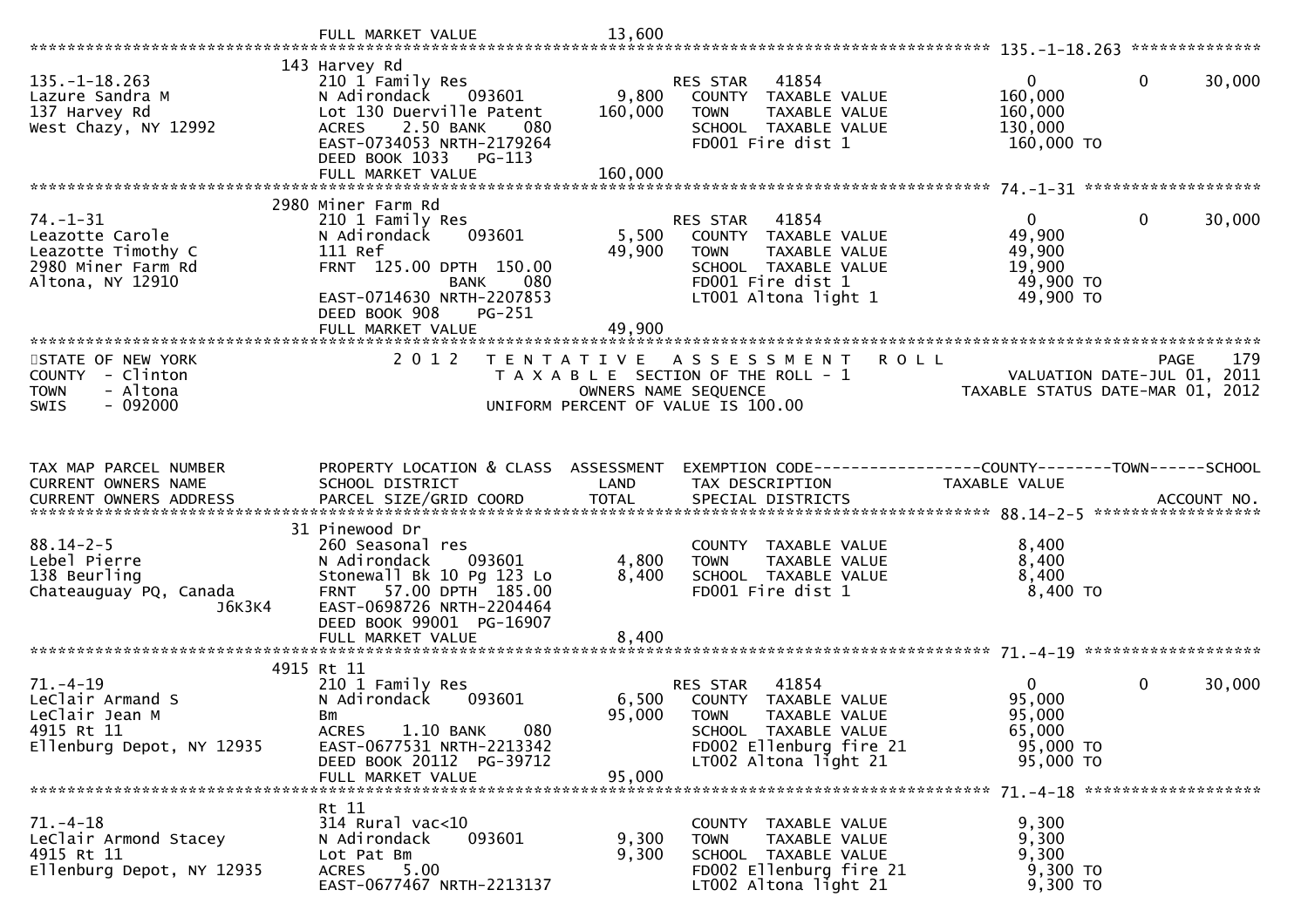|                                                                                               | DEED BOOK 20102 PG-34240<br>FULL MARKET VALUE                                                                                                                                      | 9,300                     |                                                                                                                                                                                                                 |                                                                                           |                                                                                       |
|-----------------------------------------------------------------------------------------------|------------------------------------------------------------------------------------------------------------------------------------------------------------------------------------|---------------------------|-----------------------------------------------------------------------------------------------------------------------------------------------------------------------------------------------------------------|-------------------------------------------------------------------------------------------|---------------------------------------------------------------------------------------|
| $132 - 1 - 5$<br>LeClair Cheryl L<br>PO Box 13<br>Altona, NY 12910                            | 349 Duley Rd<br>210 1 Family Res<br>N Adirondack<br>093601<br>Lot 40 Duer<br>FRNT 201.00 DPTH 191.00<br>EAST-0706506 NRTH-2187336<br>DEED BOOK 98001 PG-04414<br>FULL MARKET VALUE | 8,800<br>65,600<br>65,600 | 41854<br>RES STAR<br>COUNTY TAXABLE VALUE<br>TAXABLE VALUE<br><b>TOWN</b><br>SCHOOL TAXABLE VALUE<br>FD001 Fire dist 1                                                                                          | $\mathbf{0}$<br>65,600<br>65,600<br>35,600<br>65,600 TO                                   | $\mathbf 0$<br>30,000                                                                 |
|                                                                                               |                                                                                                                                                                                    |                           |                                                                                                                                                                                                                 |                                                                                           |                                                                                       |
| 134. -1 -11. 211<br>LeClair Cheryl L<br>PO Box 13<br>Altona, NY 12910                         | 3761 Military Tpke<br>210 1 Family Res<br>N Adirondack<br>093601<br>103 Duers<br>1.00<br><b>ACRES</b><br>EAST-0723457 NRTH-2182580<br>DEED BOOK 1041<br>$PG-265$                   | 9,000<br>81,000           | WARNONALL 41121<br>COUNTY TAXABLE VALUE<br><b>TOWN</b><br>TAXABLE VALUE<br>SCHOOL TAXABLE VALUE<br>FD001 Fire dist 1                                                                                            | 12,150<br>68,850<br>68,850<br>81,000<br>81,000 TO                                         | 12,150<br>0                                                                           |
|                                                                                               |                                                                                                                                                                                    |                           |                                                                                                                                                                                                                 |                                                                                           |                                                                                       |
| STATE OF NEW YORK<br>COUNTY - Clinton<br><b>TOWN</b><br>- Altona<br>$-092000$<br>SWIS         | 2 0 1 2                                                                                                                                                                            | T E N T A T I V E         | A S S E S S M E N T<br>T A X A B L E SECTION OF THE ROLL - 1<br>OWNERS NAME SEQUENCE<br>UNIFORM PERCENT OF VALUE IS 100.00                                                                                      | <b>ROLL</b>                                                                               | 180<br><b>PAGE</b><br>VALUATION DATE-JUL 01, 2011<br>TAXABLE STATUS DATE-MAR 01, 2012 |
| TAX MAP PARCEL NUMBER<br><b>CURRENT OWNERS NAME</b>                                           | PROPERTY LOCATION & CLASS ASSESSMENT<br>SCHOOL DISTRICT                                                                                                                            | LAND                      | EXEMPTION CODE------------------COUNTY--------TOWN------SCHOOL<br>TAX DESCRIPTION                                                                                                                               | TAXABLE VALUE                                                                             |                                                                                       |
| $71. - 4 - 17.2$<br>LeClair Virginia<br>4931 Rt 11<br>PO Box 336<br>Ellenburg Depot, NY 12935 | 4931 Rt 11<br>270 Mfg housing<br>093601<br>N Adirondack<br>Lot Pat Bm<br>FRNT 150.00 DPTH 215.00<br>EAST-0677137 NRTH-2213323<br>DEED BOOK 645<br>PG-622<br>FULL MARKET VALUE      |                           | WARCOMALL 41131<br>6,200 AGED - ALL 41800<br>20,200 SR STAR<br>41834<br>COUNTY TAXABLE VALUE<br>TAXABLE VALUE<br><b>TOWN</b><br>SCHOOL TAXABLE VALUE<br>20,200 FD002 Ellenburg fire 21<br>LT002 Altona light 21 | 5,050<br>7,575<br>$\mathbf{0}$<br>7,575<br>7,575<br>$\mathbf 0$<br>20,200 TO<br>20,200 TO | 5,050<br>$\bf{0}$<br>7,575<br>10,100<br>10, 100<br>$\Omega$                           |
|                                                                                               |                                                                                                                                                                                    |                           |                                                                                                                                                                                                                 |                                                                                           |                                                                                       |
| 149. - 1 - 11.1<br>Lee Dennis H<br>Lee Karen A<br>100 Murtagh Hill Rd<br>West Chazy, NY 12992 | 100 Murtagh Hill Rd<br>240 Rural res<br>093601<br>N Adirondack<br>113 Duer<br>11.00<br><b>ACRES</b><br>EAST-0729817 NRTH-2173905<br>DEED BOOK 623<br>PG-149                        | 56,000                    | 98 PCT OF VALUE USED FOR EXEMPTION PURPOSES<br>WARCOMALL 41131<br>10,400 RES STAR<br>41854<br>COUNTY TAXABLE VALUE<br>TAXABLE VALUE<br><b>TOWN</b><br>SCHOOL TAXABLE VALUE<br>FD001 Fire dist 1                 | 13,720<br>$\Omega$<br>42,280<br>42,280<br>26,000<br>56,000 TO                             | 13,720<br>$\bf{0}$<br>30,000<br>0                                                     |
|                                                                                               | FULL MARKET VALUE                                                                                                                                                                  | 56,000                    |                                                                                                                                                                                                                 |                                                                                           |                                                                                       |
|                                                                                               | 3875 Military Tpke                                                                                                                                                                 |                           |                                                                                                                                                                                                                 |                                                                                           |                                                                                       |
| $134. - 1 - 2.2$<br>Lee Ronald E<br>Lee Jean<br>3875 Military Tpke                            | 241 Rural res&ag<br>N Adirondack<br>093601<br>94 Duers<br><b>ACRES</b><br>80.00                                                                                                    | 37,600<br>180,000         | 79 PCT OF VALUE USED FOR EXEMPTION PURPOSES<br>WARCOMALL 41131<br>COUNTY TAXABLE VALUE<br><b>TOWN</b><br>TAXABLE VALUE<br>SCHOOL TAXABLE VALUE                                                                  | 35,550<br>144,450<br>144,450<br>180,000                                                   | 0<br>35,550                                                                           |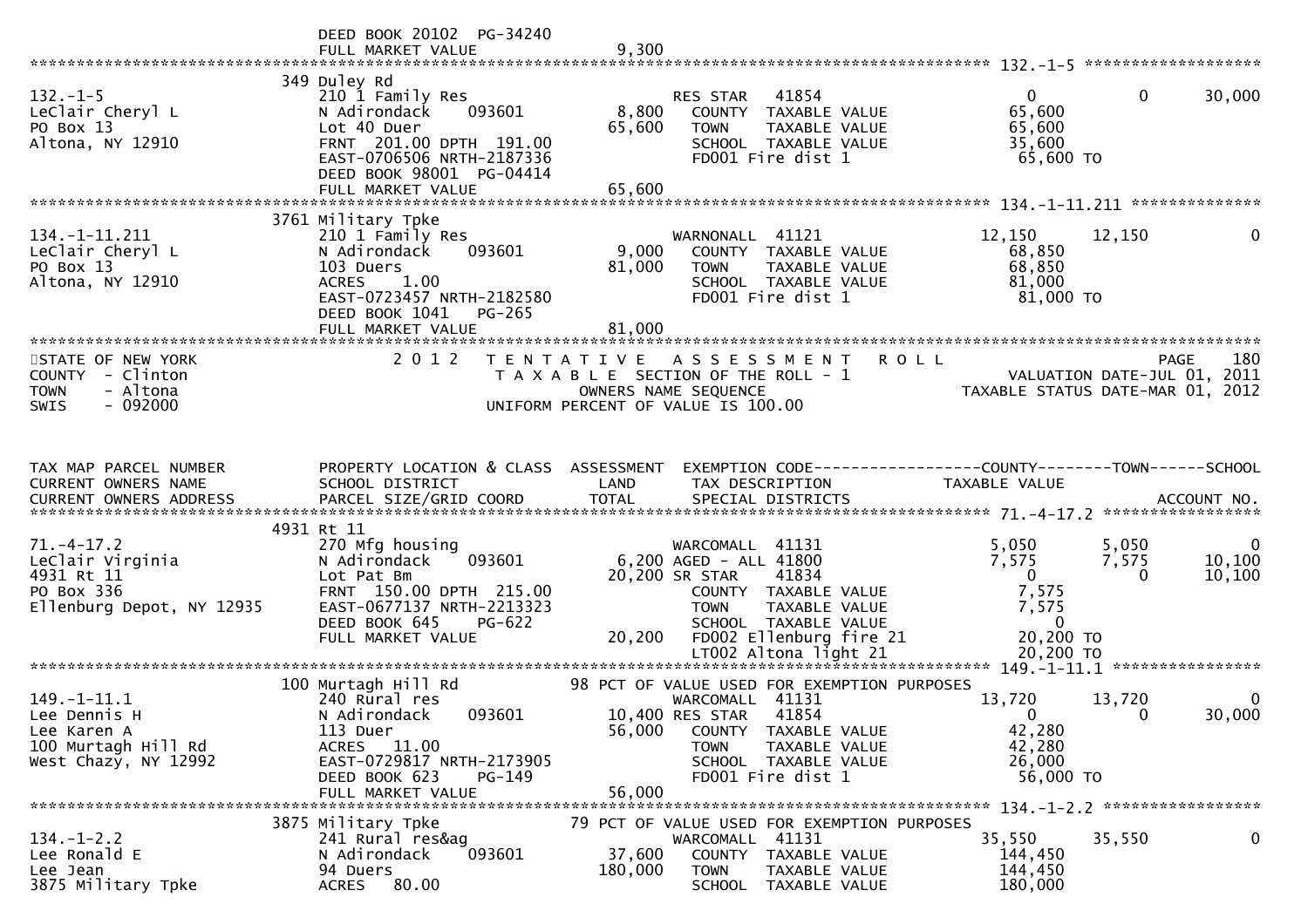| West Chazy, NY 12992                                                                                                            | EAST-0720862 NRTH-2182744<br>PG-824<br>DEED BOOK 605<br>FULL MARKET VALUE                                                                                                                                    | 180,000                   | FD001 Fire dist 1                                                                                                                                | 180,000 TO                                                      |                    |                       |
|---------------------------------------------------------------------------------------------------------------------------------|--------------------------------------------------------------------------------------------------------------------------------------------------------------------------------------------------------------|---------------------------|--------------------------------------------------------------------------------------------------------------------------------------------------|-----------------------------------------------------------------|--------------------|-----------------------|
|                                                                                                                                 |                                                                                                                                                                                                              |                           |                                                                                                                                                  |                                                                 |                    |                       |
| $72. - 1 - 11.5$<br>LeFebvre Charles M<br>LeFebvre Janis E<br>PO Box 311<br>Milton, VT 05468                                    | Irona Rd<br>321 Abandoned ag<br>093601<br>N Adirondack<br>Lot 183 Ref Tr<br>ACRES 115.00<br>EAST-0691620 NRTH-2214200<br>DEED BOOK 20051 PG-88073                                                            | 33,300<br>33,300          | COUNTY TAXABLE VALUE<br>TAXABLE VALUE<br><b>TOWN</b><br>SCHOOL TAXABLE VALUE<br>FD001 Fire dist 1                                                | 33,300<br>33,300<br>33,300<br>33,300 TO                         |                    |                       |
|                                                                                                                                 | FULL MARKET VALUE                                                                                                                                                                                            | 33,300                    |                                                                                                                                                  |                                                                 |                    |                       |
|                                                                                                                                 | 126 Recore Rd                                                                                                                                                                                                |                           |                                                                                                                                                  |                                                                 |                    |                       |
| $150 - 3 - 13$<br>LeGrave Marvin<br>LeGrave Diana L<br>126 Recore Rd<br>West Chazy, NY 12992                                    | 270 Mfg housing<br>N Adirondack 093601<br>Sub Map 20 Pg 28 Lot 13<br>1.07<br><b>ACRES</b><br>EAST-0736243 NRTH-2176134<br>DEED BOOK 20092 PG-22102<br>FULL MARKET VALUE                                      | 9,000<br>40,100<br>40,100 | RES STAR<br>41854<br>COUNTY TAXABLE VALUE<br><b>TOWN</b><br>TAXABLE VALUE<br>SCHOOL TAXABLE VALUE<br>FD001 Fire dist 1                           | 0<br>40,100<br>40,100<br>10,100<br>40,100 TO                    | $\mathbf{0}$       | 30,000                |
|                                                                                                                                 |                                                                                                                                                                                                              |                           |                                                                                                                                                  |                                                                 |                    |                       |
| STATE OF NEW YORK<br>COUNTY - Clinton<br>- Altona<br><b>TOWN</b><br>$-092000$<br><b>SWIS</b>                                    | 2 0 1 2                                                                                                                                                                                                      |                           | TENTATIVE ASSESSMENT ROLL<br>T A X A B L E SECTION OF THE ROLL - 1<br>OWNERS NAME SEQUENCE<br>UNIFORM PERCENT OF VALUE IS 100.00                 | VALUATION DATE-JUL 01, 2011<br>TAXABLE STATUS DATE-MAR 01, 2012 |                    | 181<br>PAGE           |
|                                                                                                                                 |                                                                                                                                                                                                              |                           |                                                                                                                                                  |                                                                 |                    |                       |
| TAX MAP PARCEL NUMBER<br>CURRENT OWNERS NAME                                                                                    | PROPERTY LOCATION & CLASS ASSESSMENT<br>SCHOOL DISTRICT                                                                                                                                                      | LAND<br><b>TOTAL</b>      | EXEMPTION CODE-----------------COUNTY--------TOWN------SCHOOL<br>TAX DESCRIPTION                                                                 | TAXABLE VALUE                                                   |                    |                       |
|                                                                                                                                 | 130 Pinewood Dr                                                                                                                                                                                              |                           |                                                                                                                                                  |                                                                 |                    |                       |
| $88.14 - 1 - 71$<br>Legroulx Deborah<br>Lavoie Smith Theresa E<br>544 George Fa Wilkes<br>Greenfield Park, QC, Canada<br>J4V3N4 | 260 Seasonal res<br>N Adirondack<br>093601<br>Stonewall Acres Lot 71<br>FRNT 101.51 DPTH 100.00<br>EAST-0699187 NRTH-2204255<br>DEED BOOK 20092 PG-21671                                                     | 3,800<br>8,000            | COUNTY TAXABLE VALUE<br><b>TOWN</b><br>TAXABLE VALUE<br>SCHOOL TAXABLE VALUE<br>FD001 Fire dist 1                                                | 8,000<br>8,000<br>8,000<br>8,000 TO                             |                    |                       |
|                                                                                                                                 |                                                                                                                                                                                                              |                           |                                                                                                                                                  |                                                                 |                    |                       |
|                                                                                                                                 |                                                                                                                                                                                                              |                           |                                                                                                                                                  |                                                                 |                    |                       |
| $91. - 1 - 7.22$<br>Leno Bradley A<br>Giroux Virginia H<br>2565 Rt 11<br>Mooers, NY 12958                                       | 871 Vassar Rd<br>210 1 Family Res<br>Northeastern Cl 092801<br>Lot 50 Ref Tr<br>Survey Map 20082/17996<br>9.40<br><b>ACRES</b><br>EAST-0736118 NRTH-2207779<br>DEED BOOK 20092 PG-24783<br>FULL MARKET VALUE | 77,600<br>77,600          | WARNONALL 41121<br>11,500 RES STAR<br>41854<br>COUNTY TAXABLE VALUE<br>TAXABLE VALUE<br><b>TOWN</b><br>SCHOOL TAXABLE VALUE<br>FD001 Fire dist 1 | 11,640<br>$\Omega$<br>65,960<br>65,960<br>47,600<br>77,600 TO   | 11,640<br>$\Omega$ | $\mathbf 0$<br>30,000 |
|                                                                                                                                 |                                                                                                                                                                                                              |                           |                                                                                                                                                  |                                                                 |                    |                       |
| $72. - 1 - 27.1$<br>Leonard & Pearl Lashway Living N Adirondack<br>LashwayTrustee Leonard                                       | Forest Rd<br>321 Abandoned ag<br>093601<br>Lot 213 Ref                                                                                                                                                       | 27,100<br>27,100          | <b>COUNTY</b><br>TAXABLE VALUE<br>TAXABLE VALUE<br><b>TOWN</b><br>SCHOOL<br>TAXABLE VALUE                                                        | 27,100<br>27,100<br>27,100                                      |                    |                       |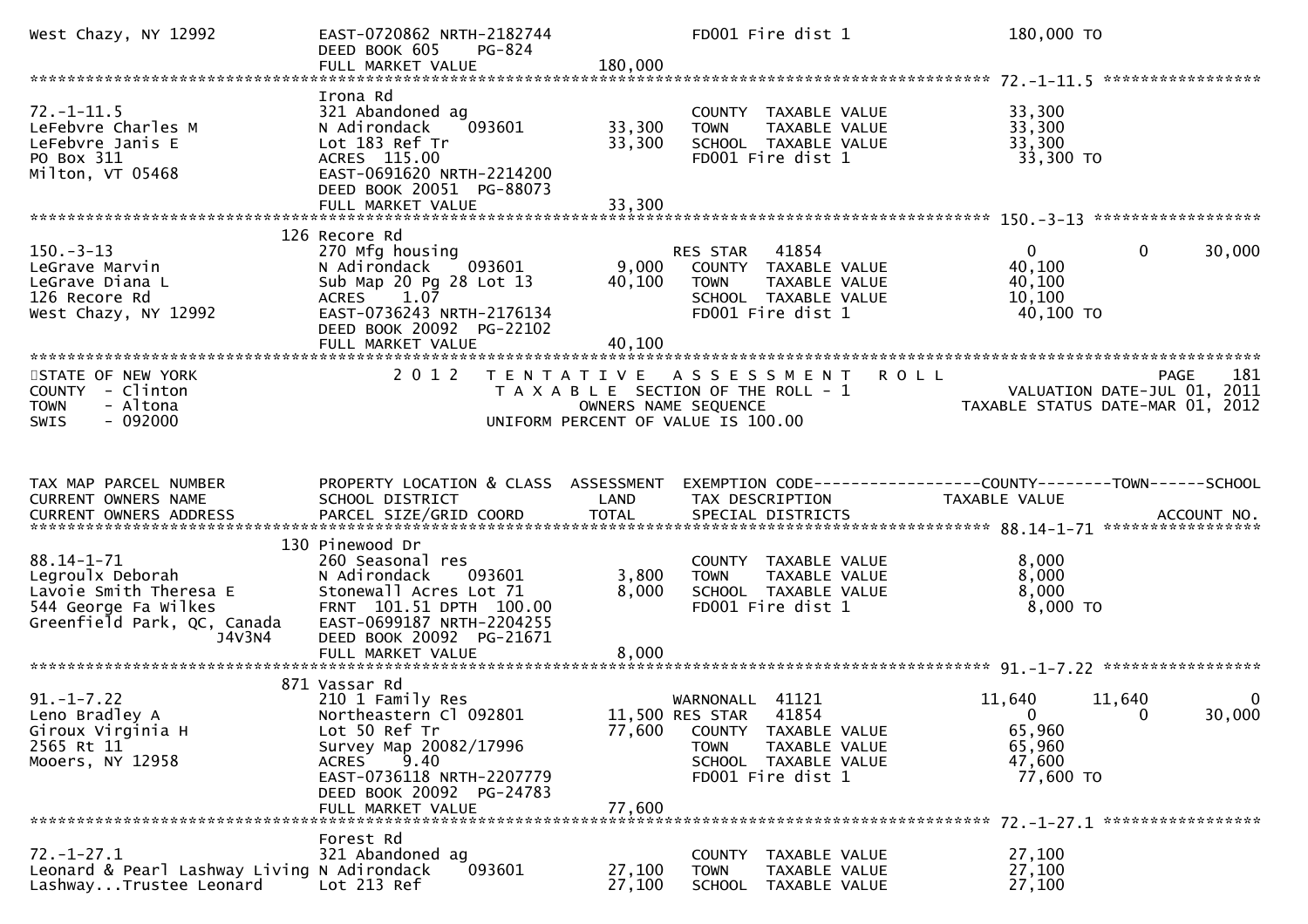| 5583 Military Tpke<br>Ellenburgh Depot, NY 12935                                                                                               | Subdiv Map 20072/02325 Lo<br>ACRES 89.15<br>EAST-0682635 NRTH-2208658<br>DEED BOOK 20061 PG-96130<br>FULL MARKET VALUE                                                      | 27,100                     | FD001 Fire dist 1                                                                                   | 27,100 TO                                                                                     |
|------------------------------------------------------------------------------------------------------------------------------------------------|-----------------------------------------------------------------------------------------------------------------------------------------------------------------------------|----------------------------|-----------------------------------------------------------------------------------------------------|-----------------------------------------------------------------------------------------------|
|                                                                                                                                                | Forest Rd                                                                                                                                                                   |                            |                                                                                                     |                                                                                               |
| $72. - 1 - 27.21$<br>Leonard & Pearl Lashway Living N Adirondack<br>LashwayTrustee Leonard<br>5583 Military Tpke<br>Ellenburgh Depot, NY 12935 | 321 Abandoned ag<br>093601<br>Lot 213 Ref<br>Subdiv Map 20072/02325 Lo<br>ACRES 84.57<br>EAST-0683894 NRTH-2210221<br>DEED BOOK 20061 PG-96130                              | 29,200<br>29,200           | COUNTY TAXABLE VALUE<br>TAXABLE VALUE<br><b>TOWN</b><br>SCHOOL TAXABLE VALUE<br>FD001 Fire dist 1   | 29,200<br>29,200<br>29,200<br>29,200 TO                                                       |
|                                                                                                                                                | FULL MARKET VALUE                                                                                                                                                           | 29,200                     |                                                                                                     |                                                                                               |
|                                                                                                                                                |                                                                                                                                                                             |                            |                                                                                                     |                                                                                               |
| $148. - 3 - 3$<br>Leopard Billy<br>178 Rabideau St<br>Cadyville, NY 12918                                                                      | 5 Morhous Rd<br>210 1 Family Res<br>N Adirondack<br>093601<br>36 Duer<br><b>ACRES</b><br>4.40<br>EAST-0709197 NRTH-2172773<br>DEED BOOK 20112 PG-40804<br>FULL MARKET VALUE | 10,700<br>25,000<br>25,000 | COUNTY TAXABLE VALUE<br>TAXABLE VALUE<br><b>TOWN</b><br>SCHOOL TAXABLE VALUE<br>FD001 Fire dist 1   | 25,000<br>25,000<br>25,000<br>25,000 TO                                                       |
|                                                                                                                                                |                                                                                                                                                                             |                            |                                                                                                     |                                                                                               |
| STATE OF NEW YORK<br>COUNTY - Clinton<br><b>TOWN</b><br>- Altona<br>$-092000$<br><b>SWIS</b>                                                   | 2 0 1 2                                                                                                                                                                     | OWNERS NAME SEQUENCE       | TENTATIVE ASSESSMENT<br>T A X A B L E SECTION OF THE ROLL - 1<br>UNIFORM PERCENT OF VALUE IS 100.00 | 182<br><b>ROLL</b><br>PAGE<br>VALUATION DATE-JUL 01, 2011<br>TAXABLE STATUS DATE-MAR 01, 2012 |
|                                                                                                                                                |                                                                                                                                                                             |                            |                                                                                                     |                                                                                               |
|                                                                                                                                                |                                                                                                                                                                             |                            |                                                                                                     |                                                                                               |
| TAX MAP PARCEL NUMBER<br><b>CURRENT OWNERS NAME</b>                                                                                            | PROPERTY LOCATION & CLASS ASSESSMENT<br>SCHOOL DISTRICT                                                                                                                     | LAND                       | TAX DESCRIPTION                                                                                     | EXEMPTION CODE-----------------COUNTY-------TOWN------SCHOOL<br>TAXABLE VALUE                 |
|                                                                                                                                                |                                                                                                                                                                             |                            |                                                                                                     |                                                                                               |
| $147. - 1 - 6.31$<br>Leopard Billy J<br>Leopard Mark A<br>178 Rabideau Rd<br>Cadyville, NY 12918                                               | Jerusalem Rd<br>910 Priv forest<br>093601<br>N Adirondack<br>22 Duer<br>ACRES 34.80<br>EAST-0705725 NRTH-2170010<br>DEED BOOK 20082 PG-20233                                | 9,000<br>9,000             | COUNTY TAXABLE VALUE<br>TAXABLE VALUE<br><b>TOWN</b><br>SCHOOL TAXABLE VALUE<br>FD001 Fire dist 1   | 9,000<br>9,000<br>9,000<br>9,000 TO                                                           |
| **********************                                                                                                                         | FULL MARKET VALUE                                                                                                                                                           | 9,000                      |                                                                                                     |                                                                                               |
| $147. - 1 - 7.1$<br>Leopard Billy J<br>Leopard Mark A<br>178 Rabideau Rd<br>Cadyville, NY 12918                                                | Jerusalem Rd<br>910 Priv forest<br>093601<br>N Adirondack<br>22 Duer<br>ACRES 35.90<br>EAST-0704138 NRTH-2169740<br>DEED BOOK 20082 PG-20233<br>FULL MARKET VALUE           | 10,000<br>10,000<br>10,000 | COUNTY TAXABLE VALUE<br>TAXABLE VALUE<br>TOWN<br>SCHOOL TAXABLE VALUE<br>FD001 Fire dist 1          | 10,000<br>10,000<br>10,000<br>10,000 TO                                                       |
|                                                                                                                                                | Terrien Rd                                                                                                                                                                  |                            |                                                                                                     |                                                                                               |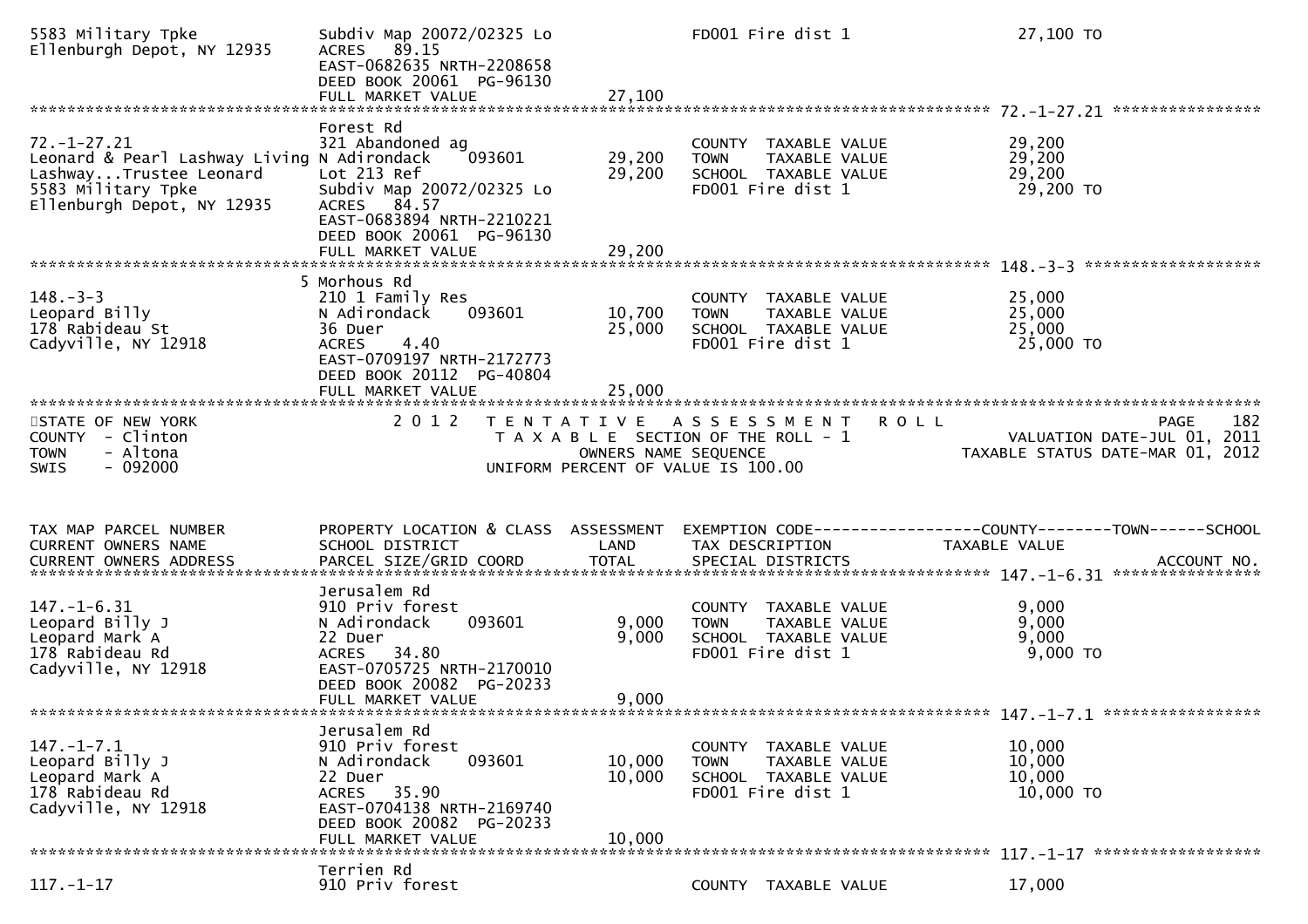| Leopard Billy Joe<br>13 Cogan Ave<br>Plattsburgh, NY 12901                                                  | N Adirondack<br>093601<br>215-216 Ref<br>ACRES 26.00<br>EAST-0693737 NRTH-2191513<br>DEED BOOK 20041 PG-74741<br>FULL MARKET VALUE                                                       | 17,000<br>17,000<br>17,000                                                                                                  | <b>TOWN</b>                       | TAXABLE VALUE<br>SCHOOL TAXABLE VALUE<br>FD001 Fire dist 1                                  |                                                              | 17,000<br>17,000<br>17,000 TO                               |                                                                                |
|-------------------------------------------------------------------------------------------------------------|------------------------------------------------------------------------------------------------------------------------------------------------------------------------------------------|-----------------------------------------------------------------------------------------------------------------------------|-----------------------------------|---------------------------------------------------------------------------------------------|--------------------------------------------------------------|-------------------------------------------------------------|--------------------------------------------------------------------------------|
|                                                                                                             |                                                                                                                                                                                          |                                                                                                                             |                                   |                                                                                             |                                                              |                                                             |                                                                                |
| $88.14 - 1 - 20$<br>Leslie Alexander<br>Pepper Margie S<br>PO Box 266<br>Altona, NY 12910                   | 40 Merrywood Dr<br>260 Seasonal res<br>N Adirondack<br>093601<br>Stonewall Acres Lot 20<br>FRNT 80.00 DPTH 159.30<br>EAST-0699754 NRTH-2203693<br>DEED BOOK 20021 PG-48986               | 4,200<br>4,500                                                                                                              | <b>TOWN</b>                       | COUNTY TAXABLE VALUE<br>TAXABLE VALUE<br>SCHOOL TAXABLE VALUE<br>FD001 Fire dist 1          |                                                              | 4,500<br>4,500<br>4,500<br>4,500 TO                         |                                                                                |
|                                                                                                             | FULL MARKET VALUE                                                                                                                                                                        | 4,500                                                                                                                       |                                   |                                                                                             |                                                              |                                                             |                                                                                |
| $134. - 1 - 2.1$<br>Leslie Chiyoko<br>Lee Ronald E<br>3875 Military Tpke<br>West Chazy, NY 12992            | Purdy Rd<br>910 Priv forest<br>N Adirondack<br>093601<br>94 Duer<br>49.00<br>ACRES<br>EAST-0720828 NRTH-2181692<br>DEED BOOK 638<br>PG-546                                               | 21,700<br>21,700                                                                                                            | <b>TOWN</b>                       | COUNTY TAXABLE VALUE<br>TAXABLE VALUE<br>SCHOOL TAXABLE VALUE<br>FD001 Fire dist 1          |                                                              | 21,700<br>21,700<br>21,700<br>21,700 TO                     |                                                                                |
|                                                                                                             |                                                                                                                                                                                          |                                                                                                                             |                                   |                                                                                             |                                                              |                                                             |                                                                                |
| STATE OF NEW YORK<br>COUNTY - Clinton<br>- Altona<br><b>TOWN</b><br>$-092000$<br><b>SWIS</b>                | 2 0 1 2                                                                                                                                                                                  | TENTATIVE ASSESSMENT<br>T A X A B L E SECTION OF THE ROLL - 1<br>OWNERS NAME SEQUENCE<br>UNIFORM PERCENT OF VALUE IS 100.00 |                                   |                                                                                             | <b>ROLL</b>                                                  |                                                             | 183<br>PAGE<br>VALUATION DATE-JUL 01, 2011<br>TAXABLE STATUS DATE-MAR 01, 2012 |
|                                                                                                             |                                                                                                                                                                                          |                                                                                                                             |                                   |                                                                                             |                                                              |                                                             |                                                                                |
| TAX MAP PARCEL NUMBER                                                                                       | PROPERTY LOCATION & CLASS ASSESSMENT                                                                                                                                                     |                                                                                                                             |                                   |                                                                                             | EXEMPTION CODE-----------------COUNTY-------TOWN------SCHOOL |                                                             |                                                                                |
| CURRENT OWNERS NAME                                                                                         | SCHOOL DISTRICT                                                                                                                                                                          | LAND                                                                                                                        | TAX DESCRIPTION                   |                                                                                             |                                                              | <b>TAXABLE VALUE</b>                                        |                                                                                |
|                                                                                                             |                                                                                                                                                                                          |                                                                                                                             |                                   |                                                                                             |                                                              |                                                             |                                                                                |
| $135. - 2 - 1$<br>Lewandowski Michael<br>Castro-Lewandowski Athena<br>67 Barnaby Rd<br>West Chazy, NY 12992 | 67 Barnaby Rd<br>210 1 Family Res<br>Beekmantown Cen 092401<br>Lot 147 Duer<br><b>ACRES</b><br>1.00<br>EAST-0740730 NRTH-2183742<br>DEED BOOK 20092 PG-21891<br>FULL MARKET VALUE        | 9,000<br>130,000<br>130,000                                                                                                 | RES STAR<br><b>TOWN</b>           | 41854<br>COUNTY TAXABLE VALUE<br>TAXABLE VALUE<br>SCHOOL TAXABLE VALUE<br>FD001 Fire dist 1 |                                                              | $\mathbf{0}$<br>130,000<br>130,000<br>100,000<br>130,000 TO | 30,000<br>0                                                                    |
|                                                                                                             |                                                                                                                                                                                          |                                                                                                                             |                                   |                                                                                             |                                                              |                                                             |                                                                                |
| $149. - 1 - 10.22$<br>Light Deborah A<br>85 Natures Way<br>West Chazy, NY 12992                             | 85 Natures Way<br>240 Rural res<br>093601<br>N Adirondack<br>Lot 105 Duer's Patent<br>11.50<br><b>ACRES</b><br>EAST-0725673 NRTH-2174520<br>DEED BOOK 703<br>PG-285<br>FULL MARKET VALUE | 10,500<br>45,000<br>45,000                                                                                                  | RES STAR<br>COUNTY<br><b>TOWN</b> | 41854<br>TAXABLE VALUE<br>TAXABLE VALUE<br>SCHOOL TAXABLE VALUE<br>FD001 Fire dist 1        |                                                              | 0<br>45,000<br>45,000<br>15,000<br>45,000 TO                | 0<br>30,000                                                                    |
|                                                                                                             | 53 Natures Way                                                                                                                                                                           |                                                                                                                             |                                   |                                                                                             |                                                              |                                                             | 149. -1-13.2 *****************                                                 |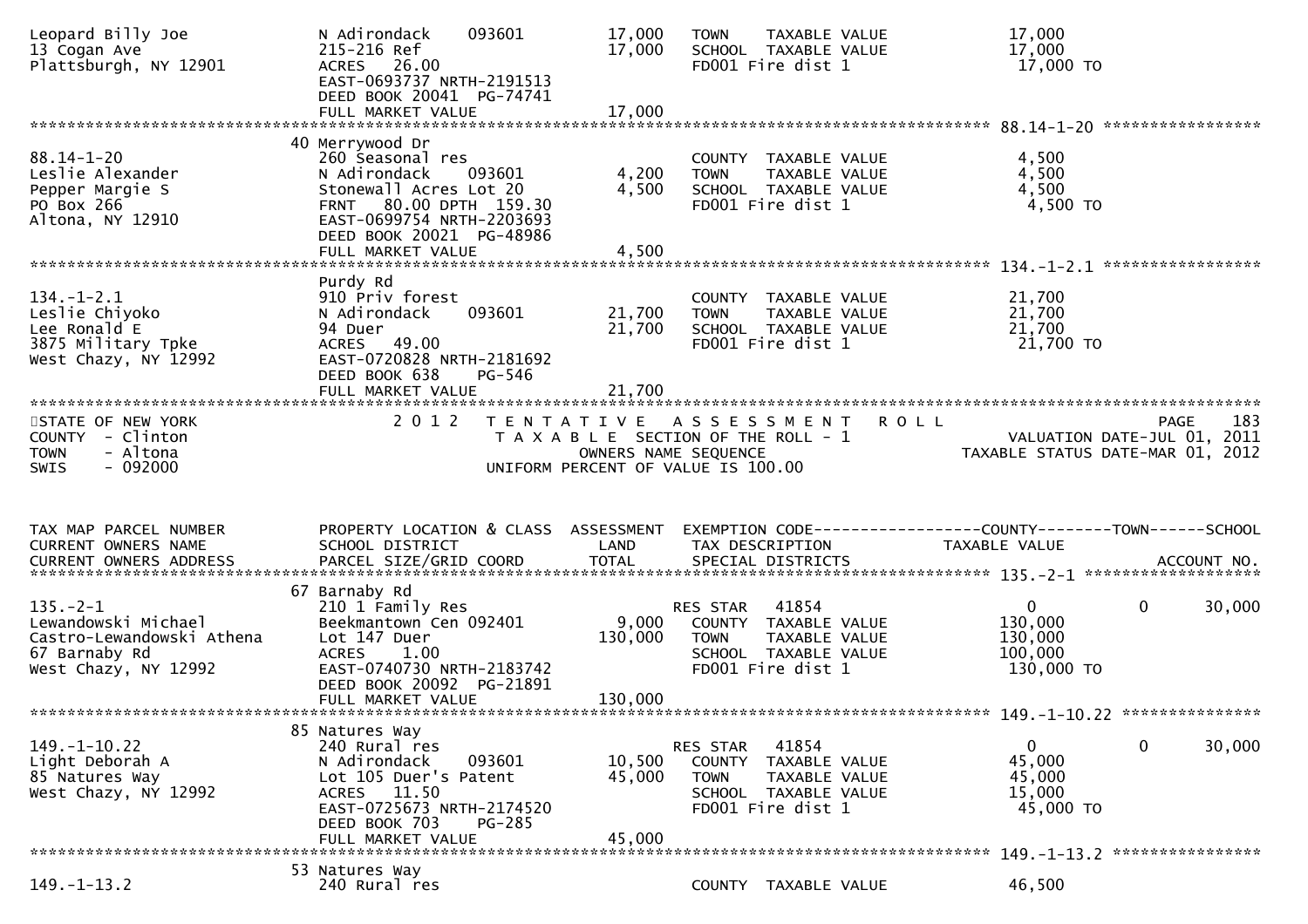| Light Deborah A<br>85 Natures Way<br>West Chazy, NY 12992                                | 093601<br>N Adirondack<br>Lot 106 Duers<br>ACRES 20.50<br>EAST-0726087 NRTH-2174010<br>DEED BOOK 955<br>PG-270<br>FULL MARKET VALUE                                                        | 12,800<br>46,500<br>46,500  | <b>TOWN</b><br>TAXABLE VALUE<br>SCHOOL TAXABLE VALUE<br>FD001 Fire dist 1                                                     | 46,500<br>46,500<br>46,500 TO                                                                        |
|------------------------------------------------------------------------------------------|--------------------------------------------------------------------------------------------------------------------------------------------------------------------------------------------|-----------------------------|-------------------------------------------------------------------------------------------------------------------------------|------------------------------------------------------------------------------------------------------|
|                                                                                          |                                                                                                                                                                                            |                             |                                                                                                                               |                                                                                                      |
| $149. - 1 - 10.21$<br>Light John<br>101 Natures Way<br>West Chazy, NY 12992              | 101 Natures Way<br>240 Rural res<br>093601<br>N Adirondack<br>105 Duer<br>ACRES 11.50<br>EAST-0725629 NRTH-2174816<br>DEED BOOK 573<br><b>PG-799</b><br>FULL MARKET VALUE                  | 10,500<br>40,000<br>40,000  | 41854<br>RES STAR<br>COUNTY TAXABLE VALUE<br>TAXABLE VALUE<br><b>TOWN</b><br>SCHOOL TAXABLE VALUE<br>FD001 Fire dist 1        | $\mathbf 0$<br>30,000<br>$\overline{0}$<br>40,000<br>40,000<br>10,000<br>40,000 TO                   |
|                                                                                          |                                                                                                                                                                                            |                             |                                                                                                                               |                                                                                                      |
| $135. - 2 - 23$<br>Light John W<br>Light Cheryl<br>279 Recore Rd<br>West Chazy, NY 12992 | 279 Recore Rd<br>270 Mfg housing<br>Beekmantown Cen 092401<br>Lot 143 Duers<br><b>ACRES</b><br>2.50<br>EAST-0738586 NRTH-2178390<br>DEED BOOK 848<br>$PG-8$                                | 9,800<br>46,000             | 41854<br><b>RES STAR</b><br>COUNTY TAXABLE VALUE<br><b>TOWN</b><br>TAXABLE VALUE<br>SCHOOL TAXABLE VALUE<br>FD001 Fire dist 1 | $\mathbf{0}$<br>$\mathbf{0}$<br>30,000<br>46,000<br>46,000<br>16,000<br>46,000 TO                    |
|                                                                                          |                                                                                                                                                                                            |                             |                                                                                                                               |                                                                                                      |
| STATE OF NEW YORK<br>COUNTY - Clinton<br>- Altona<br><b>TOWN</b><br>$-092000$<br>SWIS    | 2 0 1 2                                                                                                                                                                                    | OWNERS NAME SEQUENCE        | TENTATIVE ASSESSMENT<br>T A X A B L E SECTION OF THE ROLL - 1<br>UNIFORM PERCENT OF VALUE IS 100.00                           | 184<br><b>ROLL</b><br><b>PAGE</b><br>VALUATION DATE-JUL 01, 2011<br>TAXABLE STATUS DATE-MAR 01, 2012 |
|                                                                                          |                                                                                                                                                                                            |                             |                                                                                                                               |                                                                                                      |
|                                                                                          |                                                                                                                                                                                            |                             |                                                                                                                               |                                                                                                      |
| TAX MAP PARCEL NUMBER<br>CURRENT OWNERS NAME                                             | PROPERTY LOCATION & CLASS ASSESSMENT<br>SCHOOL DISTRICT                                                                                                                                    | LAND                        | TAX DESCRIPTION                                                                                                               | EXEMPTION CODE-----------------COUNTY-------TOWN------SCHOOL<br><b>TAXABLE VALUE</b>                 |
|                                                                                          |                                                                                                                                                                                            |                             |                                                                                                                               |                                                                                                      |
| $135. - 2 - 2$<br>Light Stephen C<br>58 Barnaby Rd<br>West Chazy, NY 12992               | 58 Barnaby Rd<br>210 1 Family Res<br>Beekmantown Cen 092401<br>Lot 147 Duerville Pat<br><b>ACRES</b><br>1.50<br>EAST-0741101 NRTH-2183633<br>DEED BOOK 20092 PG-24142<br>FULL MARKET VALUE | 9,300<br>160,000<br>160,000 | 41854<br>RES STAR<br>COUNTY TAXABLE VALUE<br><b>TOWN</b><br>TAXABLE VALUE<br>SCHOOL TAXABLE VALUE<br>FD001 Fire dist 1        | 30,000<br>$\mathbf{0}$<br>$\bf{0}$<br>160,000<br>160,000<br>130,000<br>160,000 TO                    |
|                                                                                          |                                                                                                                                                                                            |                             |                                                                                                                               |                                                                                                      |
| $135. - 2 - 3.1$<br>Light Stephen C<br>58 Barnaby Rd<br>West Chazy, NY 12992             | Barnaby Rd<br>312 Vac w/imprv<br>Beekmantown Cen 092401<br>Lot 147 Duerville Pat<br>FRNT 188.00 DPTH 281.00<br>EAST-0741147 NRTH-2183459<br>DEED BOOK 20092 PG-24142<br>FULL MARKET VALUE  | 8,400<br>15,000<br>15,000   | COUNTY<br>TAXABLE VALUE<br><b>TOWN</b><br>TAXABLE VALUE<br>SCHOOL TAXABLE VALUE<br>FD001 Fire dist 1                          | 15,000<br>15,000<br>15,000<br>15,000 TO                                                              |
|                                                                                          | 57 Merrywood Dr                                                                                                                                                                            |                             |                                                                                                                               | 88.14-1-9 *******************                                                                        |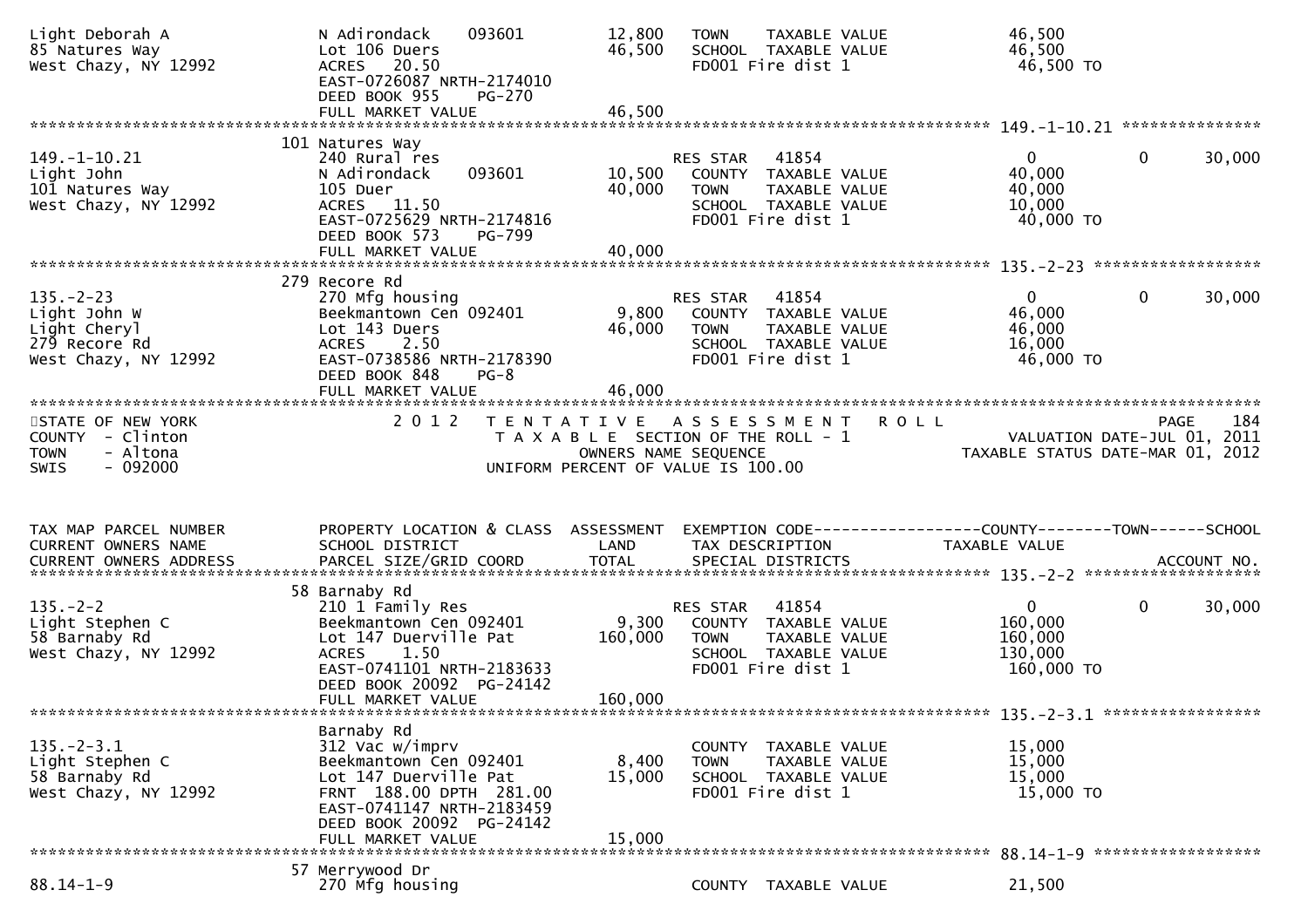| Lipari Antonio<br>Lipari Marialise<br>8486 Brown St<br>Lasalle, QC, Canada H8N 1Z5            | N Adirondack<br>093601<br>Stonewall Acres Lot 9<br>FRNT 80.00 DPTH 230.00<br>EAST-0699306 NRTH-2203696<br>DEED BOOK 20072 PG-10783                                                         | 5,100<br>21,500            | TAXABLE VALUE<br><b>TOWN</b><br>SCHOOL TAXABLE VALUE<br>FD001 Fire dist 1                                              | 21,500<br>21,500<br>21,500 TO                                   |                                     |
|-----------------------------------------------------------------------------------------------|--------------------------------------------------------------------------------------------------------------------------------------------------------------------------------------------|----------------------------|------------------------------------------------------------------------------------------------------------------------|-----------------------------------------------------------------|-------------------------------------|
|                                                                                               |                                                                                                                                                                                            |                            |                                                                                                                        |                                                                 |                                     |
| $71. -4 - 7.42$<br>Lipson Marilyn<br>Turner Stanley<br>PO Box 96<br>Ellenburg, NY 12933       | 42-46 Candlelight Rd<br>271 Mfg housings<br>093601<br>N Adirondack<br>Lot 212 Ref Tr<br><b>ACRES</b><br>1.00<br>EAST-0681758 NRTH-2215308<br>DEED BOOK 99001 PG-15906<br>FULL MARKET VALUE | 6,500<br>75,000<br>75,000  | COUNTY TAXABLE VALUE<br><b>TOWN</b><br>TAXABLE VALUE<br>SCHOOL TAXABLE VALUE<br>FD001 Fire dist 1                      | 75,000<br>75,000<br>75,000<br>75,000 TO                         |                                     |
|                                                                                               |                                                                                                                                                                                            |                            |                                                                                                                        |                                                                 |                                     |
| 72. -1 -20.12<br>Lobdell Elizabeth<br>12 Railroad St<br>Ellenburg Depot, NY 12935             | 16 Railroad St<br>311 Res vac land<br>N Adirondack<br>093601<br>Lot 191 Ref Tr<br>FRNT 83.00 DPTH 216.00<br>EAST-0685354 NRTH-2211829<br>DEED BOOK 20112 PG-38663                          | 5,400<br>5,400             | COUNTY TAXABLE VALUE<br>TAXABLE VALUE<br><b>TOWN</b><br>SCHOOL TAXABLE VALUE<br>FD001 Fire dist 1                      | 5,400<br>5,400<br>5,400<br>$5,400$ TO                           |                                     |
|                                                                                               |                                                                                                                                                                                            |                            |                                                                                                                        |                                                                 |                                     |
| STATE OF NEW YORK<br>COUNTY - Clinton<br>- Altona<br><b>TOWN</b><br>$-092000$<br><b>SWIS</b>  | 2 0 1 2                                                                                                                                                                                    | OWNERS NAME SEQUENCE       | TENTATIVE ASSESSMENT ROLL<br>T A X A B L E SECTION OF THE ROLL - 1                                                     | VALUATION DATE-JUL 01, 2011<br>TAXABLE STATUS DATE-MAR 01, 2012 | 185<br>PAGE                         |
|                                                                                               |                                                                                                                                                                                            |                            | UNIFORM PERCENT OF VALUE IS 100.00                                                                                     |                                                                 |                                     |
|                                                                                               |                                                                                                                                                                                            |                            |                                                                                                                        |                                                                 |                                     |
| TAX MAP PARCEL NUMBER<br>CURRENT OWNERS NAME                                                  | PROPERTY LOCATION & CLASS ASSESSMENT<br>SCHOOL DISTRICT                                                                                                                                    | LAND                       | TAX DESCRIPTION                                                                                                        | <b>TAXABLE VALUE</b>                                            |                                     |
|                                                                                               |                                                                                                                                                                                            |                            |                                                                                                                        |                                                                 |                                     |
|                                                                                               |                                                                                                                                                                                            |                            |                                                                                                                        |                                                                 |                                     |
| $72. - 1 - 23$<br>Lobdell Elizabeth A<br>12 Railroad St<br>Ellenburg Depot, NY 12935          | 12 Railroad St<br>210 1 Family Res<br>093601<br>N Adirondack<br>192 Ref<br>FRNT 140.00 DPTH 190.00<br>EAST-0685242 NRTH-2211813<br>DEED BOOK 98001 PG-04593<br>FULL MARKET VALUE           | 6,100<br>68,900<br>68,900  | 41854<br>RES STAR<br>COUNTY TAXABLE VALUE<br><b>TOWN</b><br>TAXABLE VALUE<br>SCHOOL TAXABLE VALUE<br>FD001 Fire dist 1 | $\overline{0}$<br>68,900<br>68,900<br>38,900<br>68,900 TO       | 30,000<br>0                         |
|                                                                                               |                                                                                                                                                                                            |                            |                                                                                                                        |                                                                 |                                     |
| $71. - 4 - 6$<br>Lockerby Edward<br>Lockerby Robin<br>383 Church St<br>Isle LaMotte, VT 05463 | Rt 11<br>321 Abandoned ag<br>N Adirondack<br>093601<br>Bm<br>67.00<br><b>ACRES</b><br>EAST-0680515 NRTH-2214955<br>DEED BOOK 20072 PG-2677<br>FULL MARKET VALUE                            | 24,900<br>24,900<br>24,900 | COUNTY<br>TAXABLE VALUE<br><b>TOWN</b><br>TAXABLE VALUE<br>SCHOOL TAXABLE VALUE<br>FD001 Fire dist 1                   | 24,900<br>24,900<br>24,900<br>24,900 TO                         |                                     |
|                                                                                               | 404 Recore Rd                                                                                                                                                                              |                            |                                                                                                                        |                                                                 | $135. -2 - 13$ ******************** |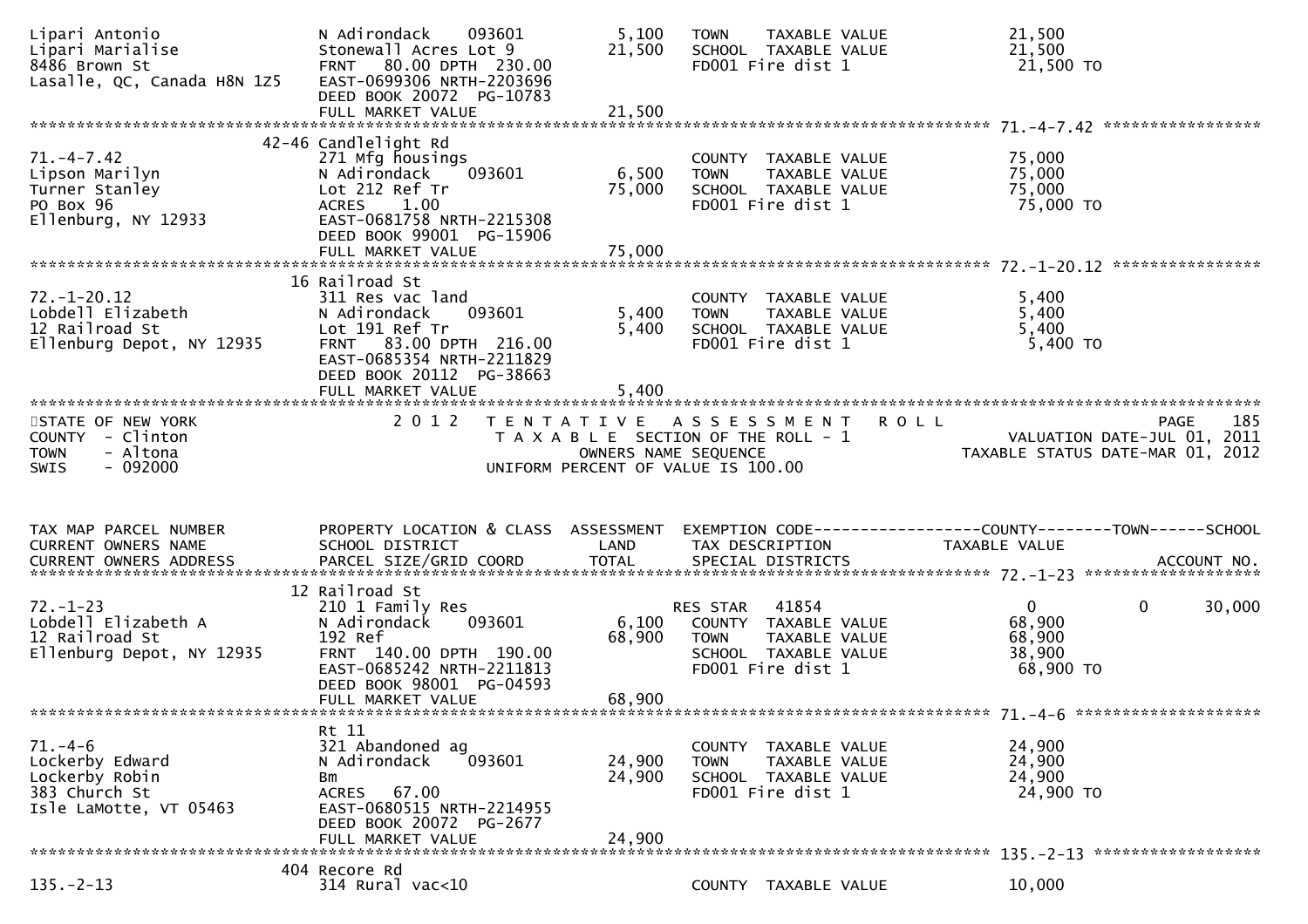| Loftus Kim M<br>139 Bradford Rd<br>Plattsburgh, NY 12901                                     | Beekmantown Cen 092401<br>Lot 147 & 146 Duer<br>3.00<br><b>ACRES</b><br>EAST-0740399 NRTH-2180847<br>DEED BOOK 20011 PG-36881<br>FULL MARKET VALUE                                      | 10,000<br>10,000<br>10,000                | <b>TOWN</b><br>SCHOOL TAXABLE VALUE<br>FD001 Fire dist 1                                              | TAXABLE VALUE                                                  | 10,000<br>10,000<br>10,000 TO                              |                             |
|----------------------------------------------------------------------------------------------|-----------------------------------------------------------------------------------------------------------------------------------------------------------------------------------------|-------------------------------------------|-------------------------------------------------------------------------------------------------------|----------------------------------------------------------------|------------------------------------------------------------|-----------------------------|
|                                                                                              | Don Jr Way                                                                                                                                                                              |                                           |                                                                                                       |                                                                |                                                            |                             |
| $148. - 3 - 9.2$<br>Lombard Mae<br>1 Don Jr Way<br>Altona, NY 12910                          | 311 Res vac land<br>N Adirondack<br>093601<br>Lot 36 Duers<br>FRNT 125.00 DPTH 175.00<br>EAST-0709967 NRTH-2172700<br>DEED BOOK 20092 PG-27239<br>FULL MARKET VALUE                     | 7,000<br>7,000<br>7,000                   | COUNTY TAXABLE VALUE<br><b>TOWN</b><br>SCHOOL TAXABLE VALUE<br>FD001 Fire dist 1                      | TAXABLE VALUE                                                  | 7,000<br>7,000<br>7,000<br>7,000 TO                        |                             |
|                                                                                              |                                                                                                                                                                                         |                                           |                                                                                                       |                                                                |                                                            |                             |
| $148. - 3 - 9.3$<br>Lombard Mae<br>1 Don Jr Way<br>Altona, NY 12910                          | 7 Don Jr Way<br>270 Mfg housing<br>093601<br>N Adirondack<br>Lot 36 Duers<br>FRNT 100.00 DPTH 175.00<br>0.78<br><b>ACRES</b><br>EAST-0709863 NRTH-2172637<br>DEED BOOK 20092 PG-27239   | 7,000<br>35,400                           | 41854<br>RES STAR<br>COUNTY TAXABLE VALUE<br><b>TOWN</b><br>SCHOOL TAXABLE VALUE<br>FD001 Fire dist 1 | TAXABLE VALUE                                                  | $\overline{0}$<br>35,400<br>35,400<br>5,400<br>35,400 TO   | 30,000<br>0                 |
|                                                                                              | FULL MARKET VALUE                                                                                                                                                                       | 35,400                                    |                                                                                                       |                                                                |                                                            |                             |
| STATE OF NEW YORK<br>COUNTY - Clinton<br>- Altona<br><b>TOWN</b><br><b>SWIS</b><br>$-092000$ | 2 0 1 2                                                                                                                                                                                 | T E N T A T I V E<br>OWNERS NAME SEQUENCE | ASSESSMENT<br>T A X A B L E SECTION OF THE ROLL - 1<br>UNIFORM PERCENT OF VALUE IS 100.00             | <b>ROLL</b>                                                    | VALUATION DATE-JUL 01,<br>TAXABLE STATUS DATE-MAR 01, 2012 | 186<br><b>PAGE</b><br>-2011 |
| TAX MAP PARCEL NUMBER                                                                        | PROPERTY LOCATION & CLASS ASSESSMENT                                                                                                                                                    |                                           |                                                                                                       | EXEMPTION CODE------------------COUNTY--------TOWN------SCHOOL |                                                            |                             |
| CURRENT OWNERS NAME                                                                          | SCHOOL DISTRICT                                                                                                                                                                         | LAND                                      | TAX DESCRIPTION                                                                                       |                                                                | TAXABLE VALUE                                              |                             |
|                                                                                              | 85 Pinewood Dr                                                                                                                                                                          |                                           |                                                                                                       |                                                                |                                                            |                             |
| $88.14 - 2 - 65$<br>Lominy Kenol<br>575 NW 45th Dr<br>Delray, FL 33445                       | 311 Res vac land<br>N Adirondack<br>093601<br>Sub Bk 10 Pg 123 Lot 65<br>70.00 DPTH 127.16<br><b>FRNT</b><br>EAST-0698363 NRTH-2205300<br>DEED BOOK 20051 PG-87671<br>FULL MARKET VALUE | 3,700<br>3,700<br>3,700                   | COUNTY TAXABLE VALUE<br><b>TOWN</b><br>SCHOOL TAXABLE VALUE<br>FD001 Fire dist 1                      | TAXABLE VALUE                                                  | 3,700<br>3,700<br>3,700<br>3,700 TO                        |                             |
|                                                                                              |                                                                                                                                                                                         |                                           |                                                                                                       |                                                                |                                                            |                             |
| $148. - 1 - 6$<br>Lorey Deborah                                                              | 2161 Rand Hill Rd<br>210 1 Family Res                                                                                                                                                   |                                           | 41854<br>RES STAR                                                                                     |                                                                | $\mathbf{0}$                                               | 0<br>30,000                 |
| Wood Andrew<br>2161 Rand Hill Rd<br>Altona, NY 12910                                         | N Adirondack<br>093601<br>Lot 37 Pat Duer<br>1.80<br>ACRES<br>EAST-0707909 NRTH-2176684                                                                                                 | 9,400<br>50,500                           | COUNTY TAXABLE VALUE<br>TOWN<br>SCHOOL TAXABLE VALUE<br>FD001 Fire dist 1                             | TAXABLE VALUE                                                  | 50,500<br>50,500<br>20,500<br>50,500 TO                    |                             |
|                                                                                              | DEED BOOK 1016<br>$PG-7$<br>FULL MARKET VALUE                                                                                                                                           | 50,500                                    |                                                                                                       |                                                                |                                                            |                             |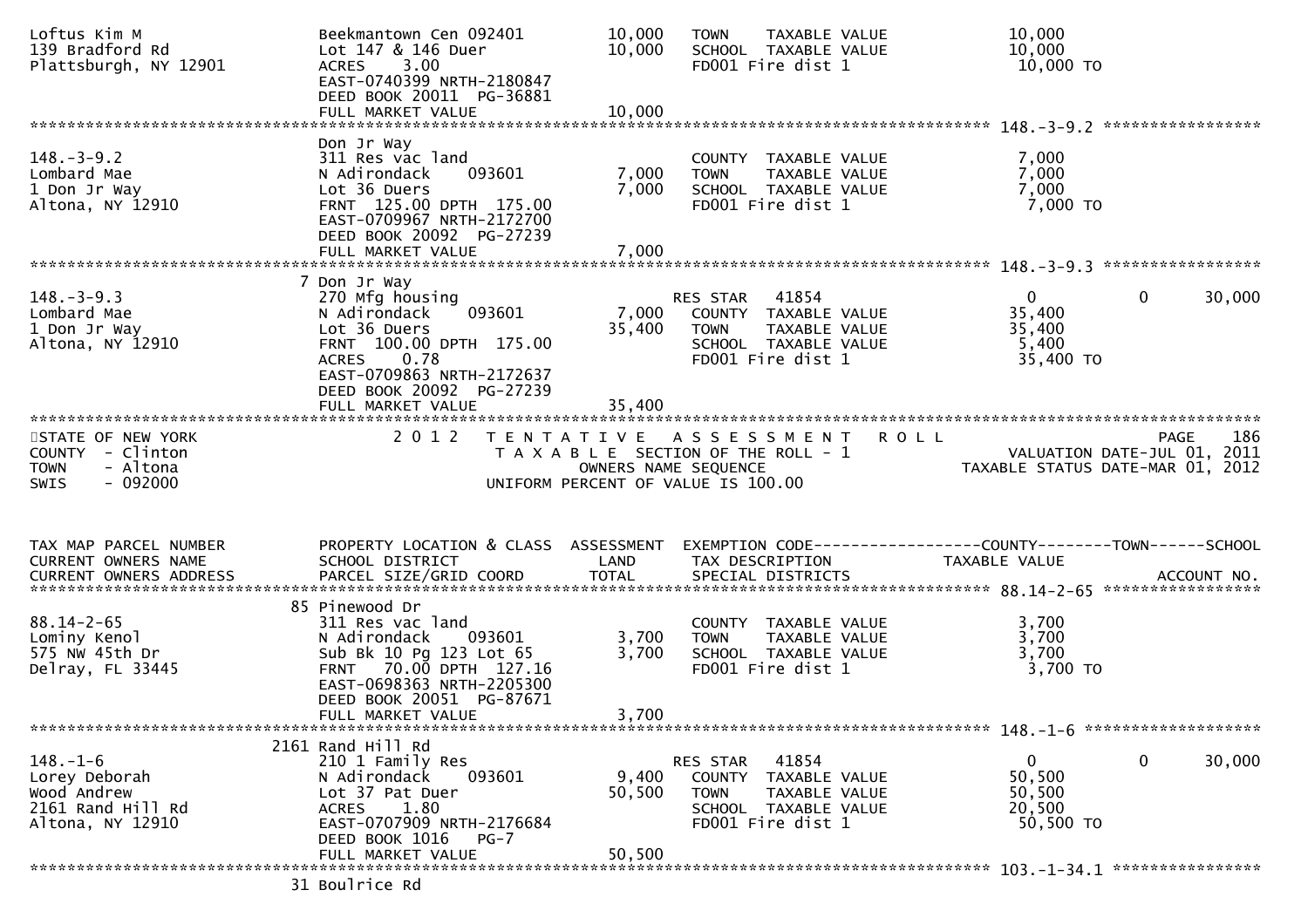| $103. - 1 - 34.1$<br>Lucia Clarence J<br>Lucia Joan E<br>27 Boulerice Rd<br>Altona, NY 12910                                                                                                        | 210 1 Family Res<br>093601<br>N Adirondack<br>158 Ref<br>FRNT 208.00 DPTH 121.00<br>EAST-0699631 NRTH-2198280<br>DEED BOOK 862<br><b>PG-260</b>                                        | 5,800<br>34,300  | 41101<br><b>VETERANS</b><br>COUNTY TAXABLE VALUE<br><b>TOWN</b><br>TAXABLE VALUE<br>SCHOOL TAXABLE VALUE<br>FD001 Fire dist 1                                          | 350<br>350<br>33,950<br>33,950<br>34,300<br>34,300 TO                                      | $\mathbf{0}$         |
|-----------------------------------------------------------------------------------------------------------------------------------------------------------------------------------------------------|----------------------------------------------------------------------------------------------------------------------------------------------------------------------------------------|------------------|------------------------------------------------------------------------------------------------------------------------------------------------------------------------|--------------------------------------------------------------------------------------------|----------------------|
|                                                                                                                                                                                                     | 27 Boulrice Rd                                                                                                                                                                         |                  |                                                                                                                                                                        |                                                                                            |                      |
| $103. - 1 - 34.21$<br>Lucia Clarence J<br>Lucia Joan<br>27 Boulrice Rd<br>Altona, NY 12910                                                                                                          | 210 1 Family Res<br>093601<br>N Adirondack<br>158 Ref Tr<br><b>ACRES</b><br>4.40<br>EAST-0699919 NRTH-2198169<br>DEED BOOK 595<br>$PG-357$                                             | 8,500<br>51,700  | SR STAR<br>41834<br>COUNTY TAXABLE VALUE<br><b>TOWN</b><br>TAXABLE VALUE<br>SCHOOL TAXABLE VALUE<br>FD001 Fire dist 1                                                  | $\mathbf{0}$<br>51,700<br>51,700<br>$\overline{0}$<br>51,700 TO                            | 0<br>51,700          |
|                                                                                                                                                                                                     |                                                                                                                                                                                        |                  |                                                                                                                                                                        |                                                                                            |                      |
| $132. - 1 - 6$<br>Lucia Cory J<br>335 Duley Rd<br>Altona, NY 12910<br>MAY BE SUBJECT TO PAYMENT                                                                                                     | 335 Duley Rd<br>240 Rural res<br>093601<br>N Adirondack<br>39 Duer<br>ACRES 231.60<br>EAST-0707227 NRTH-2184479<br>DEED BOOK 20051 PG-83584                                            | 255,000          | AGRI DISTR 41720<br>63,300 RES STAR<br>41854<br>COUNTY TAXABLE VALUE<br><b>TOWN</b><br>TAXABLE VALUE<br>SCHOOL TAXABLE VALUE<br>FD001 Fire dist 1                      | 8,042<br>8,042<br>$\overline{0}$<br>246,958<br>246,958<br>216,958<br>255,000 TO            | 8,042<br>30,000<br>0 |
|                                                                                                                                                                                                     |                                                                                                                                                                                        |                  |                                                                                                                                                                        |                                                                                            |                      |
| STATE OF NEW YORK<br>COUNTY - Clinton<br>- Altona<br><b>TOWN</b><br>$-092000$<br><b>SWIS</b>                                                                                                        | 2 0 1 2                                                                                                                                                                                |                  | TENTATIVE ASSESSMENT<br>T A X A B L E SECTION OF THE ROLL - 1<br>OWNERS NAME SEQUENCE<br>UNIFORM PERCENT OF VALUE IS 100.00                                            | <b>ROLL</b><br>VALUATION DATE-JUL 01, 2011<br>TAXABLE STATUS DATE-MAR 01, 2012             | 187<br>PAGE          |
| TAX MAP PARCEL NUMBER                                                                                                                                                                               | PROPERTY LOCATION & CLASS ASSESSMENT                                                                                                                                                   |                  |                                                                                                                                                                        |                                                                                            |                      |
|                                                                                                                                                                                                     |                                                                                                                                                                                        |                  |                                                                                                                                                                        |                                                                                            |                      |
| CURRENT OWNERS NAME                                                                                                                                                                                 | SCHOOL DISTRICT                                                                                                                                                                        | LAND             | TAX DESCRIPTION                                                                                                                                                        | TAXABLE VALUE                                                                              |                      |
| CURRENT OWNERS ADDRESS PARCEL SIZE/GRID COORD TOTAL SPECIAL DISTRICTS (2011) 1974 ACCOUNT NO.<br>$89.1 - 3 - 13$<br>Lucia Leward<br>Lucia Betty K<br>12 Bloomer St<br>PO Box 24<br>Altona, NY 12910 | 12 Bloomer St<br>210 1 Family Res<br>093601<br>N Adirondack<br>Lot 110 Pat Ref<br>FRNT 230.00 DPTH 150.00<br>EAST-0712443 NRTH-2207091<br>DEED BOOK 466<br>PG-395<br>FULL MARKET VALUE | 89,500<br>89,500 | WARNONALL 41121<br>5,000 SR STAR<br>41834<br>COUNTY TAXABLE VALUE<br><b>TOWN</b><br>TAXABLE VALUE<br>SCHOOL TAXABLE VALUE<br>FD001 Fire dist 1<br>LT001 Altona light 1 | 13,425<br>13,425<br>$\overline{0}$<br>76,075<br>76,075<br>27,300<br>89,500 TO<br>89,500 TO | 62,200<br>0          |
|                                                                                                                                                                                                     |                                                                                                                                                                                        |                  |                                                                                                                                                                        |                                                                                            |                      |
| $89.1 - 3 - 14$<br>Lucia Leward<br>Lucia Betty K<br>12 Bloomer St<br>PO Box 24<br>Altona, NY 12910                                                                                                  | 22 Bloomer St<br>210 1 Family Res<br>093601<br>N Adirondack<br>110 Ref<br>FRNT 91.00 DPTH 169.00<br>EAST-0712343 NRTH-2207056<br>DEED BOOK 466<br>PG-399                               | 5,300<br>26,500  | COUNTY TAXABLE VALUE<br>TAXABLE VALUE<br><b>TOWN</b><br>SCHOOL TAXABLE VALUE<br>FD001 Fire dist 1<br>LT001 Altona light 1                                              | 26,500<br>26,500<br>26,500<br>26,500 TO<br>26,500 TO                                       |                      |
|                                                                                                                                                                                                     | FULL MARKET VALUE                                                                                                                                                                      | 26,500           |                                                                                                                                                                        |                                                                                            |                      |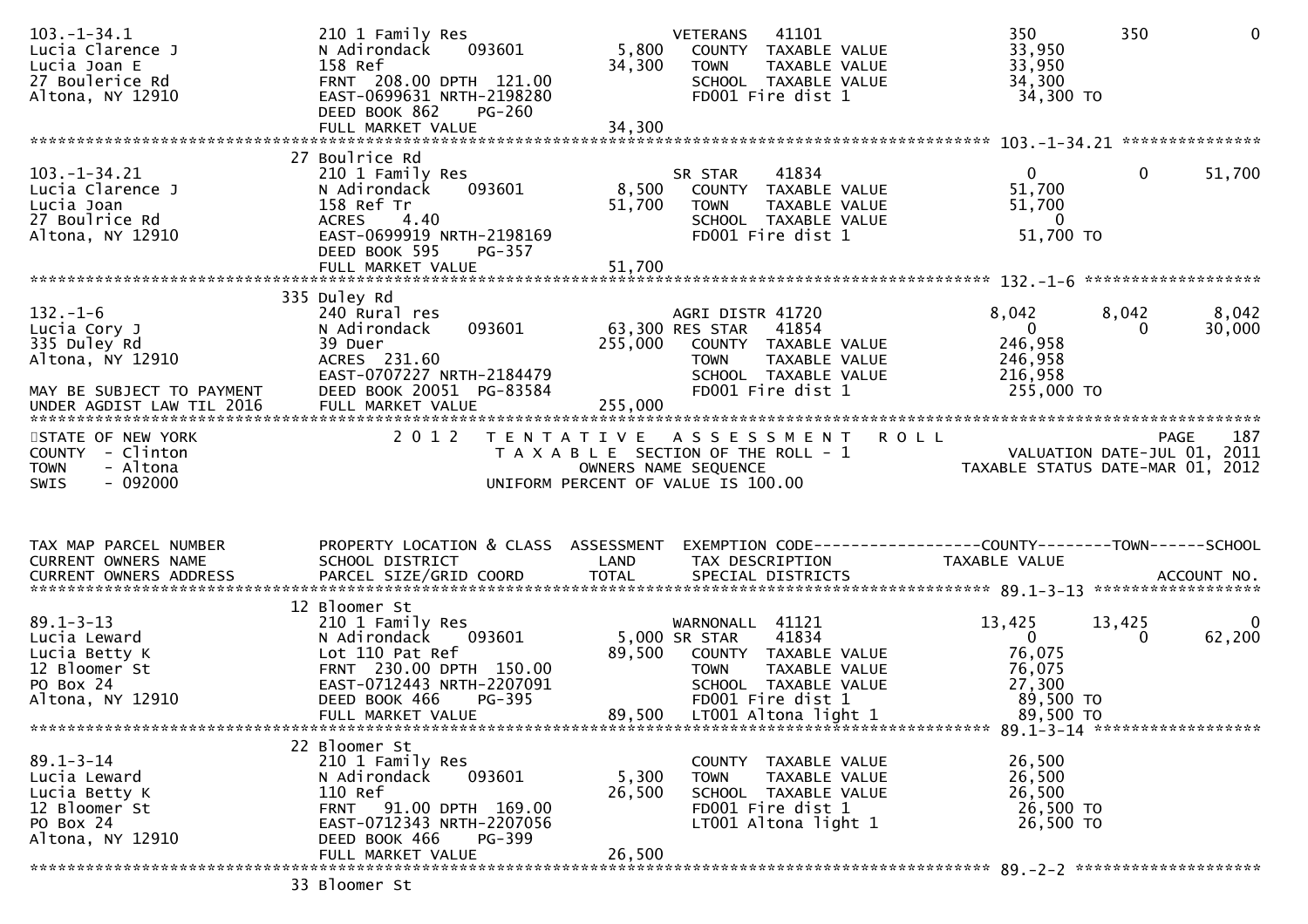| $89 - 2 - 2$<br>Lucia Life Estate Roger<br>Mortis Rodney<br>33 Bloomer St<br>PO Box 45<br>Altona, NY 12910 | 210 1 Family Res<br>093601<br>N Adirondack<br>110 Ref<br>FRNT 50.00 DPTH 125.00<br>EAST-0712170 NRTH-2206821<br>DEED BOOK 20051 PG-85289<br>FULL MARKET VALUE                     | 30,000                      | WARCOMALL 41131<br>3,700 AGED - ALL 41800<br>30,000 SR STAR<br>41834<br>COUNTY TAXABLE VALUE<br>TAXABLE VALUE<br><b>TOWN</b><br>SCHOOL TAXABLE VALUE<br>FD001 Fire dist 1 | 7,500<br>11,250<br>$\overline{\mathbf{0}}$<br>11,250<br>11,250<br>$\overline{\mathbf{0}}$<br>30,000 TO | 7,500<br>$\overline{0}$<br>15,000<br>11,250<br>15,000<br>0 |
|------------------------------------------------------------------------------------------------------------|-----------------------------------------------------------------------------------------------------------------------------------------------------------------------------------|-----------------------------|---------------------------------------------------------------------------------------------------------------------------------------------------------------------------|--------------------------------------------------------------------------------------------------------|------------------------------------------------------------|
|                                                                                                            |                                                                                                                                                                                   |                             |                                                                                                                                                                           |                                                                                                        |                                                            |
| $89. - 2 - 1.1$<br>Lucia Life Lease Glenda J<br>Leclair Lynn A<br>PO Box 136<br>Altona, NY 12910           | Devils Den Rd<br>321 Abandoned ag<br>093601<br>N Adirondack<br>Lot 110 Ref<br>ACRES 36.00<br>EAST-0711672 NRTH-2206033<br>DEED BOOK 20041 PG-65099<br>FULL MARKET VALUE           | 19,500<br>19,500<br>19,500  | COUNTY TAXABLE VALUE<br><b>TOWN</b><br>TAXABLE VALUE<br>SCHOOL TAXABLE VALUE<br>FD001 Fire dist 1<br>LT001 Altona light 1                                                 | 19,500<br>19,500<br>19,500<br>19,500 TO<br>19,500 TO                                                   |                                                            |
|                                                                                                            |                                                                                                                                                                                   |                             |                                                                                                                                                                           |                                                                                                        |                                                            |
| $89. - 2 - 1.2$<br>Lucia Life Lease Glenda J<br>LeClair Lynn A<br>PO Box 136<br>Altona, NY 12910           | 29 Bloomer St<br>210 1 Family Res<br>093601<br>N Adirondack<br>110 Ref<br>FRNT 162.00 DPTH 142.00<br>EAST-0712286 NRTH-2206833<br>DEED BOOK 20041 PG-65099                        |                             | LIM INC DI 41932<br>5,300 RES STAR<br>41854<br>32,000 COUNTY TAXABLE VALUE<br>TAXABLE VALUE<br><b>TOWN</b><br>SCHOOL TAXABLE VALUE<br>FD001 Fire dist 1                   | 16,000<br>$\mathbf{0}$<br>16,000<br>32,000<br>2,000<br>32,000 TO                                       | 0<br>$\bf{0}$<br>30,000<br>$\Omega$                        |
|                                                                                                            |                                                                                                                                                                                   |                             |                                                                                                                                                                           |                                                                                                        |                                                            |
| STATE OF NEW YORK<br>COUNTY - Clinton<br><b>TOWN</b><br>- Altona<br>$-092000$<br><b>SWIS</b>               | 2 0 1 2                                                                                                                                                                           |                             | TENTATIVE ASSESSMENT ROLL<br>T A X A B L E SECTION OF THE ROLL - 1<br>OWNERS NAME SEQUENCE<br>UNIFORM PERCENT OF VALUE IS 100.00                                          | VALUATION DATE-JUL 01, 2011<br>TAXABLE STATUS DATE-MAR 01, 2012                                        | 188<br><b>PAGE</b>                                         |
| TAX MAP PARCEL NUMBER<br>CURRENT OWNERS NAME                                                               | PROPERTY LOCATION & CLASS ASSESSMENT<br>SCHOOL DISTRICT                                                                                                                           | LAND                        | EXEMPTION CODE------------------COUNTY--------TOWN------SCHOOL<br>TAX DESCRIPTION                                                                                         | TAXABLE VALUE                                                                                          |                                                            |
| $72. - 1 - 34.1$<br>Lucia Roger A Jr<br>PO Box 349<br>West Chazy, NY 12992                                 | 347 Forest Rd<br>210 1 Family Res<br>093601<br>N Adirondack<br>212 Ref<br>FRNT 165.00 DPTH 162.00<br>EAST-0684819 NRTH-2213784<br>DEED BOOK 20041 PG-76597<br>FULL MARKET VALUE   | 5,900<br>43,000<br>43,000   | RES STAR<br>41854<br>COUNTY TAXABLE VALUE<br><b>TOWN</b><br>TAXABLE VALUE<br>SCHOOL TAXABLE VALUE<br>FD001 Fire dist 1                                                    | $\overline{0}$<br>43,000<br>43,000<br>13,000<br>43,000 TO                                              | $\mathbf 0$<br>30,000                                      |
|                                                                                                            |                                                                                                                                                                                   |                             |                                                                                                                                                                           |                                                                                                        |                                                            |
| $135. - 2 - 18.2$<br>Lucia Scott J<br>Lucia Carmen<br>356 Recore Rd<br>West Chazy, NY 12992                | 356 Recore Rd<br>210 1 Family Res<br>Beekmantown Cen 092401<br>Lot 146 Duers<br>2.00<br><b>ACRES</b><br>EAST-0739850 NRTH-2179810<br>DEED BOOK 925<br>PG-112<br>FULL MARKET VALUE | 9,500<br>245,000<br>245,000 | RES STAR<br>41854<br>COUNTY<br>TAXABLE VALUE<br><b>TOWN</b><br>TAXABLE VALUE<br>SCHOOL TAXABLE VALUE<br>FD001 Fire dist 1                                                 | 0<br>245,000<br>245,000<br>215,000<br>245,000 TO                                                       | $\mathbf 0$<br>30,000                                      |
|                                                                                                            |                                                                                                                                                                                   |                             |                                                                                                                                                                           |                                                                                                        |                                                            |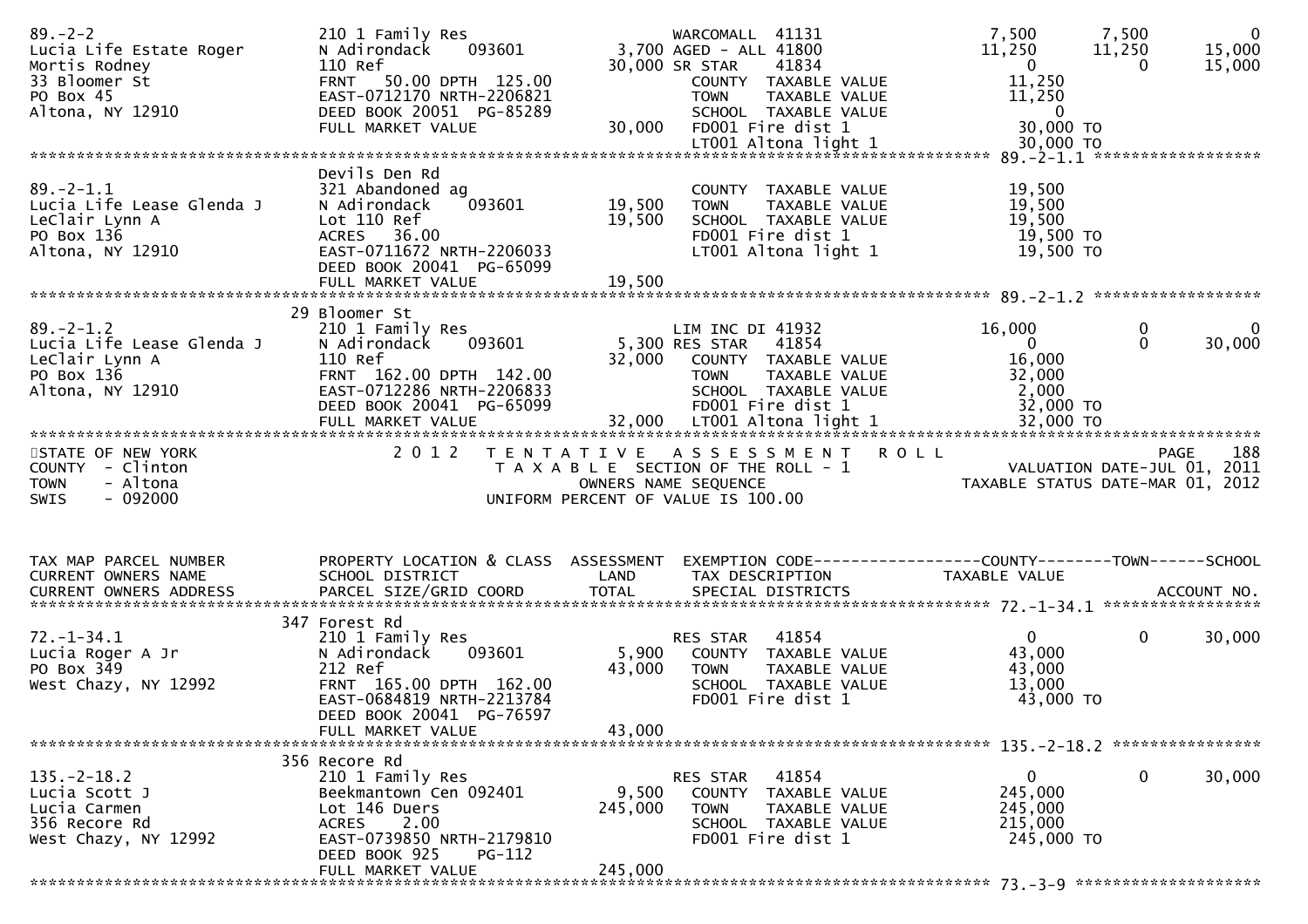| $73. - 3 - 9$<br>Lucia Thomas<br>25 Bloomer St<br>Altona, NY 12910                               | Helens Way<br>$314$ Rural vac<10<br>N Adirondack<br>093601<br>166 Ref<br>2.00<br><b>ACRES</b><br>EAST-0696969 NRTH-2214715<br>DEED BOOK 20051 PG-81413                                         | 1,200<br>1,200              | COUNTY TAXABLE VALUE<br><b>TOWN</b><br>TAXABLE VALUE<br>SCHOOL TAXABLE VALUE<br>FD001 Fire dist 1                                           | 1,200<br>1,200<br>1,200<br>1,200 TO                                                             |
|--------------------------------------------------------------------------------------------------|------------------------------------------------------------------------------------------------------------------------------------------------------------------------------------------------|-----------------------------|---------------------------------------------------------------------------------------------------------------------------------------------|-------------------------------------------------------------------------------------------------|
|                                                                                                  | FULL MARKET VALUE                                                                                                                                                                              | 1,200                       |                                                                                                                                             |                                                                                                 |
| $89 - 2 - 3$<br>Lucia Thomas M<br>25 Bloomer Rd<br>PO Box 68<br>Altona, NY 12910                 | 25 Bloomer St<br>210 1 Family Res<br>N Adirondack<br>093601<br>110 Ref<br>FRNT 100.00 DPTH 100.00<br>EAST-0712395 NRTH-2206879<br>DEED BOOK 705<br>$PG-38$                                     | 4,500<br>26,000             | COUNTY TAXABLE VALUE<br>TAXABLE VALUE<br><b>TOWN</b><br>SCHOOL TAXABLE VALUE<br>FD001 Fire dist 1<br>LT001 Altona light 1                   | 26,000<br>26,000<br>26,000<br>26,000 TO<br>26,000 TO                                            |
|                                                                                                  |                                                                                                                                                                                                |                             |                                                                                                                                             |                                                                                                 |
| $104. - 1 - 3$<br>Lucia Viola<br>Lucia Eugene<br>292 Devils Den Rd<br>Altona, NY 12910           | 290/292 Devils Den Rd<br>210 1 Family Res<br>093601<br>N Adirondack<br>132 Ref<br>1.50<br><b>ACRES</b><br>EAST-0710415 NRTH-2202493<br>DEED BOOK 466<br>PG-210<br>FULL MARKET VALUE            | 6,600<br>38,500<br>38,500   | RES STAR 41854<br>COUNTY TAXABLE VALUE<br>TAXABLE VALUE<br><b>TOWN</b><br>SCHOOL TAXABLE VALUE<br>FD001 Fire dist 1<br>LT001 Altona light 1 | $\overline{0}$<br>$\mathbf{0}$<br>30,000<br>38,500<br>38,500<br>8,500<br>38,500 TO<br>38,500 TO |
| STATE OF NEW YORK<br>COUNTY - Clinton<br>- Altona<br><b>TOWN</b><br>$-092000$<br><b>SWIS</b>     | 2 0 1 2                                                                                                                                                                                        | OWNERS NAME SEQUENCE        | TENTATIVE ASSESSMENT ROLL<br>T A X A B L E SECTION OF THE ROLL - 1<br>UNIFORM PERCENT OF VALUE IS 100.00                                    | 189<br>PAGE<br>VALUATION DATE-JUL 01, 2011<br>TAXABLE STATUS DATE-MAR 01, 2012                  |
| TAX MAP PARCEL NUMBER<br>CURRENT OWNERS NAME                                                     | PROPERTY LOCATION & CLASS ASSESSMENT<br>SCHOOL DISTRICT                                                                                                                                        | LAND                        | TAX DESCRIPTION                                                                                                                             | EXEMPTION CODE-----------------COUNTY-------TOWN------SCHOOL<br>TAXABLE VALUE                   |
| $88. - 1 - 3$<br>Lui Benson<br>Leung Kin Won<br>8740 52nd Ave<br>Flushing, NY 11373-3938         | Alder Bend Rd<br>910 Priv forest<br>093601<br>N Adirondack<br>157 Duer<br>ACRES 203.80<br>EAST-0700246 NRTH-2206497<br>DEED BOOK 1027<br>PG-249<br>FULL MARKET VALUE                           | 53,100<br>53,100<br>53,100  | COUNTY TAXABLE VALUE<br><b>TOWN</b><br>TAXABLE VALUE<br>SCHOOL TAXABLE VALUE<br>FD001 Fire dist 1                                           | 53,100<br>53,100<br>53,100<br>53,100 TO                                                         |
| $135. - 1 - 19.2$<br>Lushia Kenneth L<br>Lushia Sandra<br>50 W Church St<br>West Chazy, NY 12992 | 302 Atwood Rd<br>210 1 Family Res<br>093601<br>N Adirondack<br>Lot 132 Duers<br>1.50 BANK<br>080<br><b>ACRES</b><br>EAST-0733536 NRTH-2183222<br>DEED BOOK 597<br>PG-1134<br>FULL MARKET VALUE | 9,300<br>145,000<br>145,000 | 41854<br>RES STAR<br>COUNTY TAXABLE VALUE<br><b>TOWN</b><br>TAXABLE VALUE<br>SCHOOL TAXABLE VALUE<br>FD001 Fire dist 1                      | 0<br>0<br>30,000<br>145,000<br>145,000<br>115,000<br>145,000 TO                                 |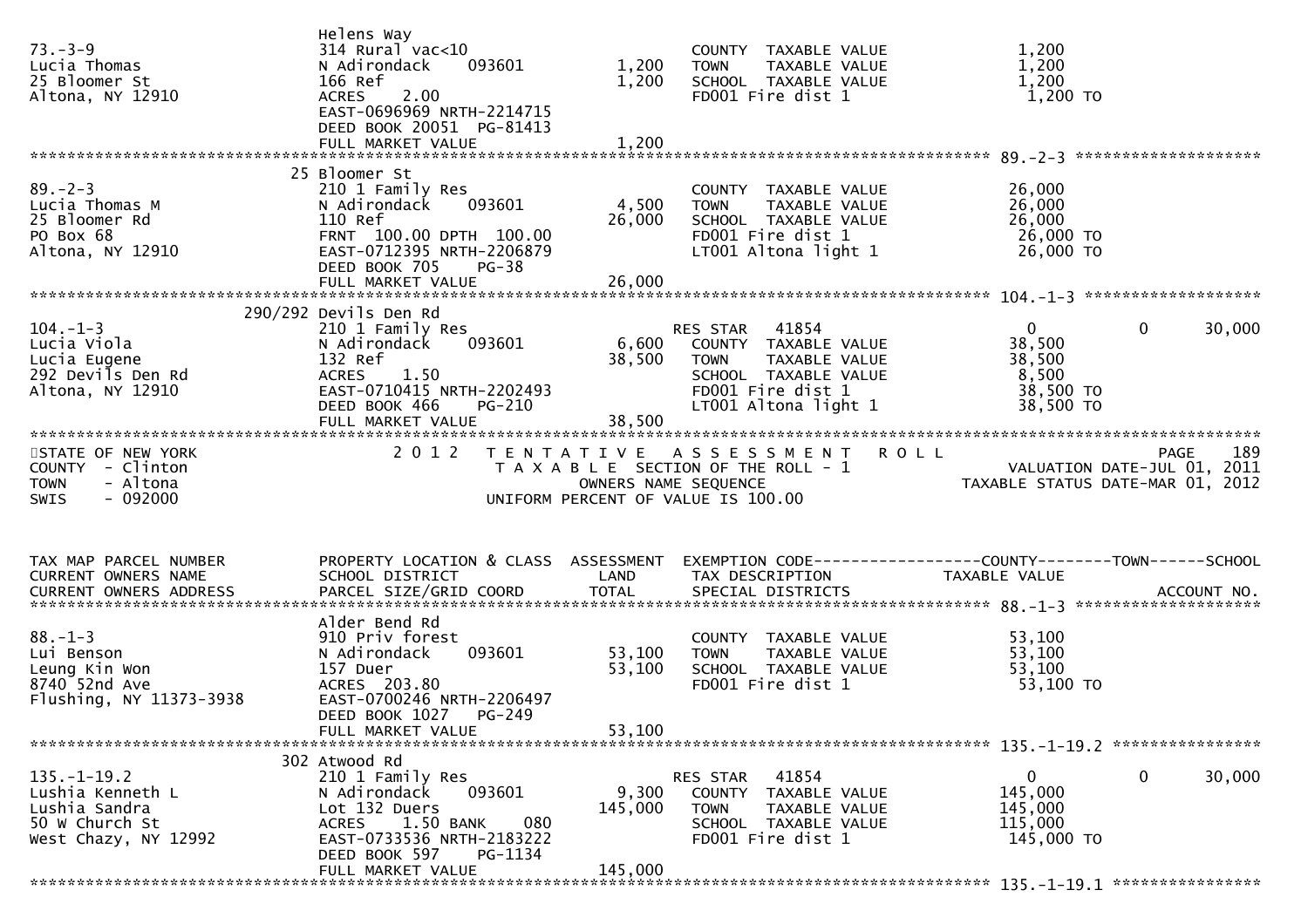| $135. - 1 - 19.1$<br>Lushia Life Estate Rita V<br>Lushia Kenneth L<br>302 Atwood Rd<br>West Chazy, NY 12992 | 291 Harvey Rd<br>210 1 Family Res<br>N Adirondack<br>093601<br>131 Duer<br><b>ACRES</b><br>4.40<br>EAST-0733621 NRTH-2182783<br>DEED BOOK 20041 PG-73441<br>FULL MARKET VALUE                   | 76,400                  | 97 PCT OF VALUE USED FOR EXEMPTION PURPOSES<br>WARCOMALL<br>41131<br>11,000 WARDISALL 41141<br>41801<br>76,400 AGED C&T<br>41834<br>SR STAR<br>COUNTY TAXABLE VALUE<br><b>TOWN</b><br>TAXABLE VALUE<br>SCHOOL TAXABLE VALUE<br>FD001 Fire dist 1 | 18,527<br>18,527<br>$\bf{0}$<br>$\mathbf 0$<br>14,822<br>14,822<br>$\Omega$<br>20,380<br>20,380<br>62,200<br>$\overline{\mathbf{0}}$<br>$\Omega$<br>22,671<br>22,671<br>14,200<br>76,400 TO |
|-------------------------------------------------------------------------------------------------------------|-------------------------------------------------------------------------------------------------------------------------------------------------------------------------------------------------|-------------------------|--------------------------------------------------------------------------------------------------------------------------------------------------------------------------------------------------------------------------------------------------|---------------------------------------------------------------------------------------------------------------------------------------------------------------------------------------------|
| $135. - 1 - 19.3$<br>Lushia Paul M<br>327 Atwood Rd<br>West Chazy, NY 12992                                 | 327 Atwood Rd<br>241 Rural res&ag<br>093601<br>N Adirondack<br>Lot 131 Duers<br>Also Deed 604/224<br>ACRES 231.20<br>EAST-0733986 NRTH-2182249<br>DEED BOOK 909<br>$PG-9$<br>FULL MARKET VALUE  | 141,600<br>141,600      | 73 PCT OF VALUE USED FOR EXEMPTION PURPOSES<br>WARNONALL 41121<br>41854<br>46,600 RES STAR<br>COUNTY TAXABLE VALUE<br>TAXABLE VALUE<br><b>TOWN</b><br>SCHOOL TAXABLE VALUE<br>FD001 Fire dist 1                                                  | 15,505<br>15,505<br>0<br>30,000<br>$\mathbf{0}$<br>0<br>126,095<br>126,095<br>111,600<br>141,600 TO                                                                                         |
|                                                                                                             |                                                                                                                                                                                                 |                         |                                                                                                                                                                                                                                                  |                                                                                                                                                                                             |
| $135. - 1 - 19.4$<br>Lushia Thomas<br>Lushia Phyllis<br>249 Harvey Rd<br>West Chazy, NY 12992               | 249 Harvey Rd<br>210 1 Family Res<br>093601<br>N Adirondack<br>131 Duer<br><b>ACRES</b><br>1.60<br>EAST-0733882 NRTH-2181814<br>DEED BOOK 625<br>$PG-33$                                        | 9,300<br>60,200         | SR STAR<br>41834<br>COUNTY TAXABLE VALUE<br><b>TOWN</b><br>TAXABLE VALUE<br>SCHOOL TAXABLE VALUE<br>FD001 Fire dist 1                                                                                                                            | $\mathbf{0}$<br>$\mathbf{0}$<br>60,200<br>60,200<br>60,200<br>$\overline{0}$<br>60,200 TO                                                                                                   |
|                                                                                                             | FULL MARKET VALUE                                                                                                                                                                               | 60,200                  |                                                                                                                                                                                                                                                  |                                                                                                                                                                                             |
| STATE OF NEW YORK<br>COUNTY - Clinton<br>- Altona<br><b>TOWN</b><br>$-092000$<br><b>SWIS</b>                | 2 0 1 2                                                                                                                                                                                         | OWNERS NAME SEQUENCE    | TENTATIVE ASSESSMENT<br>T A X A B L E SECTION OF THE ROLL - 1<br>UNIFORM PERCENT OF VALUE IS 100.00                                                                                                                                              | <b>ROLL</b><br>190<br>PAGE<br>VALUATION DATE-JUL 01, 2011<br>TAXABLE STATUS DATE-MAR 01, 2012                                                                                               |
| TAX MAP PARCEL NUMBER<br>CURRENT OWNERS NAME                                                                | PROPERTY LOCATION & CLASS ASSESSMENT<br>SCHOOL DISTRICT                                                                                                                                         | LAND                    | TAX DESCRIPTION                                                                                                                                                                                                                                  | EXEMPTION CODE-----------------COUNTY-------TOWN------SCHOOL<br><b>TAXABLE VALUE</b>                                                                                                        |
| $88.14 - 2 - 39$<br>Ly Ba Tri<br>15 Harmony St<br>Piscataway, NJ 08854                                      | 94 Pinewood Dr<br>311 Res vac land<br>N Adirondack<br>093601<br>Sub Bk 10 Pg 123 Lot 39<br>FRNT 117.00 DPTH 88.14<br>EAST-0698589 NRTH-2205037<br>DEED BOOK 20041 PG-75484<br>FULL MARKET VALUE | 3,300<br>3,300<br>3,300 | COUNTY TAXABLE VALUE<br>TAXABLE VALUE<br><b>TOWN</b><br>SCHOOL TAXABLE VALUE<br>FD001 Fire dist 1                                                                                                                                                | 3,300<br>3,300<br>3,300<br>3,300 TO                                                                                                                                                         |
| $88.14 - 2 - 40$                                                                                            | 90 Pinewood Dr<br>311 Res vac land                                                                                                                                                              |                         | COUNTY TAXABLE VALUE                                                                                                                                                                                                                             | 3,300                                                                                                                                                                                       |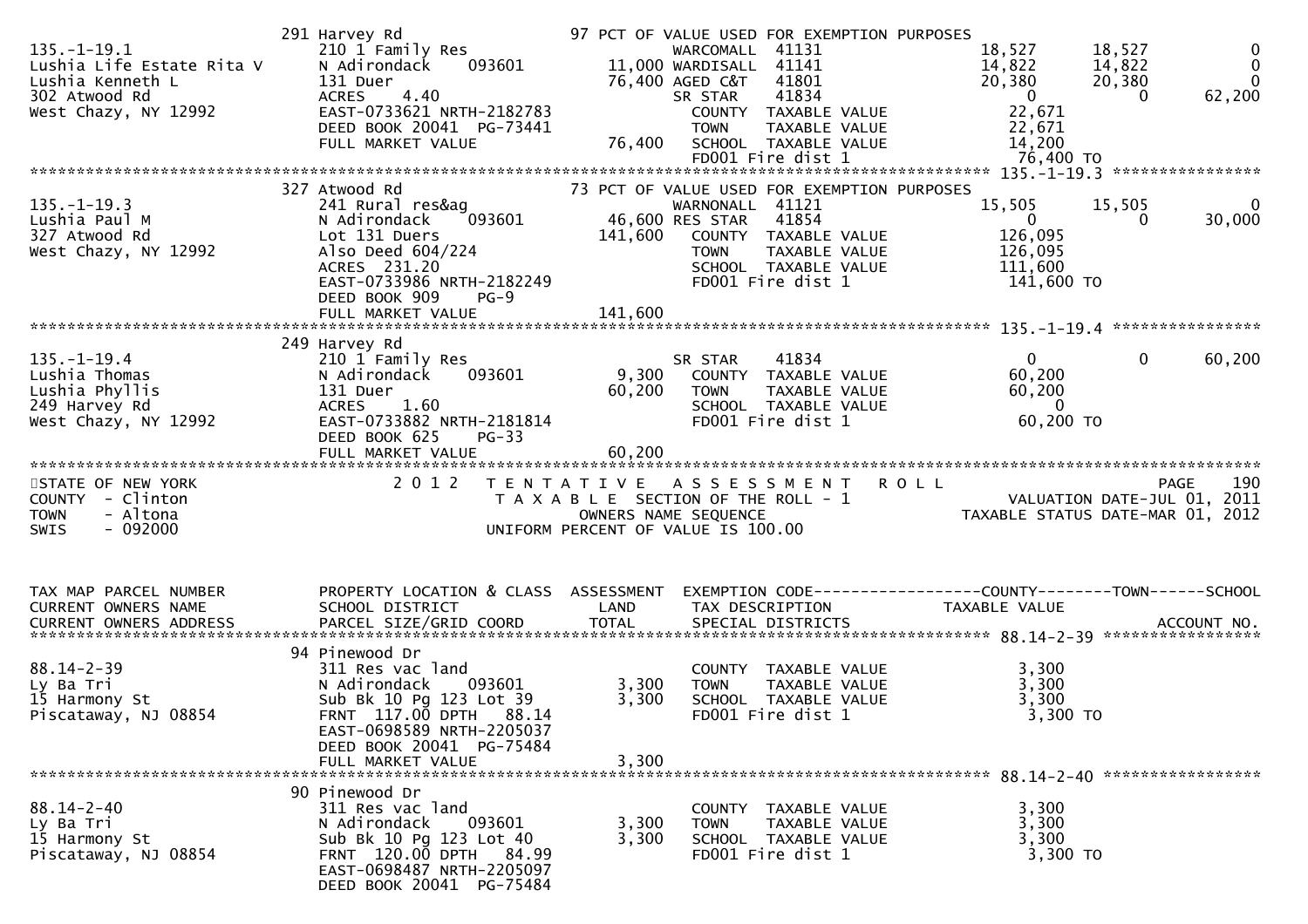|                                                                                              | FULL MARKET VALUE                                                                                                                                                                                | 3,300                   |                                                                                                                   |                                                                                                                      |
|----------------------------------------------------------------------------------------------|--------------------------------------------------------------------------------------------------------------------------------------------------------------------------------------------------|-------------------------|-------------------------------------------------------------------------------------------------------------------|----------------------------------------------------------------------------------------------------------------------|
| $88.14 - 2 - 41$<br>Ly Ba Tri<br>15 Harmony St<br>Piscataway, NJ 08854                       | 86 Pinewood Dr<br>311 Res vac land<br>N Adirondack<br>093601<br>Sub Bk 10 Pg 123 Lot 41<br>FRNT 153.59 DPTH 84.99<br>EAST-0698380 NRTH-2205158<br>DEED BOOK 20041 PG-75484<br>FULL MARKET VALUE  | 3,300<br>3,300<br>3,300 | COUNTY TAXABLE VALUE<br>TAXABLE VALUE<br><b>TOWN</b><br>SCHOOL TAXABLE VALUE<br>FD001 Fire dist 1                 | 3,300<br>3,300<br>3,300<br>3,300 TO                                                                                  |
|                                                                                              | 121 Pinewood Dr                                                                                                                                                                                  |                         |                                                                                                                   |                                                                                                                      |
| $88.14 - 2 - 47$<br>Ly Ba Tri<br>15 Harmony St<br>Piscataway, NJ 08854                       | 311 Res vac land<br>N Adirondack<br>093601<br>Sub Bk 10 Pg 123 Lot 47<br>FRNT 55.00 DPTH 160.61<br>EAST-0699234 NRTH-2204554<br>DEED BOOK 20041 PG-75484                                         | 4,000<br>4,000          | COUNTY TAXABLE VALUE<br>TAXABLE VALUE<br><b>TOWN</b><br>SCHOOL TAXABLE VALUE<br>FD001 Fire dist 1                 | 4,000<br>4,000<br>4,000<br>4,000 TO                                                                                  |
|                                                                                              | FULL MARKET VALUE                                                                                                                                                                                | 4,000                   |                                                                                                                   |                                                                                                                      |
|                                                                                              | 119 Pinewood Dr                                                                                                                                                                                  |                         |                                                                                                                   |                                                                                                                      |
| $88.14 - 2 - 48$<br>Ly Ba Tri<br>15 Harmony St<br>Piscataway, NJ 08854                       | 311 Res vac land<br>093601<br>N Adirondack<br>Sub Bk UO Pg 123 Lot 48<br>FRNT 55.00 DPTH 166.05<br>EAST-0699201 NRTH-2204612<br>DEED BOOK 20041 PG-75484                                         | 4,000<br>4,000          | COUNTY TAXABLE VALUE<br><b>TOWN</b><br>TAXABLE VALUE<br>SCHOOL TAXABLE VALUE<br>FD001 Fire dist 1                 | 4,000<br>4,000<br>4,000<br>4,000 TO                                                                                  |
|                                                                                              | FULL MARKET VALUE                                                                                                                                                                                | 4,000                   |                                                                                                                   |                                                                                                                      |
|                                                                                              |                                                                                                                                                                                                  |                         |                                                                                                                   |                                                                                                                      |
| STATE OF NEW YORK<br>COUNTY - Clinton<br><b>TOWN</b><br>- Altona<br>$-092000$<br><b>SWIS</b> | 2 0 1 2<br>T E N T A T I V E                                                                                                                                                                     | OWNERS NAME SEQUENCE    | A S S E S S M E N T<br><b>ROLL</b><br>T A X A B L E SECTION OF THE ROLL - 1<br>UNIFORM PERCENT OF VALUE IS 100.00 | 191<br><b>PAGE</b><br>VALUATION DATE-JUL 01, 2011<br>VALUATION DATE SUL 01, 2012<br>TAXABLE STATUS DATE-MAR 01, 2012 |
| TAX MAP PARCEL NUMBER<br>CURRENT OWNERS NAME<br><b>CURRENT OWNERS ADDRESS</b>                | PROPERTY LOCATION & CLASS ASSESSMENT<br>SCHOOL DISTRICT<br>PARCEL SIZE/GRID COORD                                                                                                                | LAND<br><b>TOTAL</b>    | TAX DESCRIPTION<br>SPECIAL DISTRICTS                                                                              | EXEMPTION CODE-----------------COUNTY-------TOWN------SCHOOL<br>TAXABLE VALUE<br>ACCOUNT NO.                         |
| $88.14 - 2 - 49$<br>Ly Ba Tri<br>15 Harmony St<br>Piscataway, NJ 08854                       | 117 Pinewood Dr<br>311 Res vac land<br>N Adirondack<br>093601<br>Sub Bk 10 Pg 123 Lot 49<br>FRNT 55.01 DPTH 166.05<br>EAST-0699160 NRTH-2204661<br>DEED BOOK 20041 PG-75484<br>FULL MARKET VALUE | 4,000<br>4,000<br>4,000 | COUNTY TAXABLE VALUE<br><b>TAXABLE VALUE</b><br><b>TOWN</b><br>SCHOOL TAXABLE VALUE<br>FD001 Fire dist 1          | 4,000<br>4,000<br>4,000<br>4,000 TO                                                                                  |
|                                                                                              | 115 Pinewood Dr                                                                                                                                                                                  |                         |                                                                                                                   |                                                                                                                      |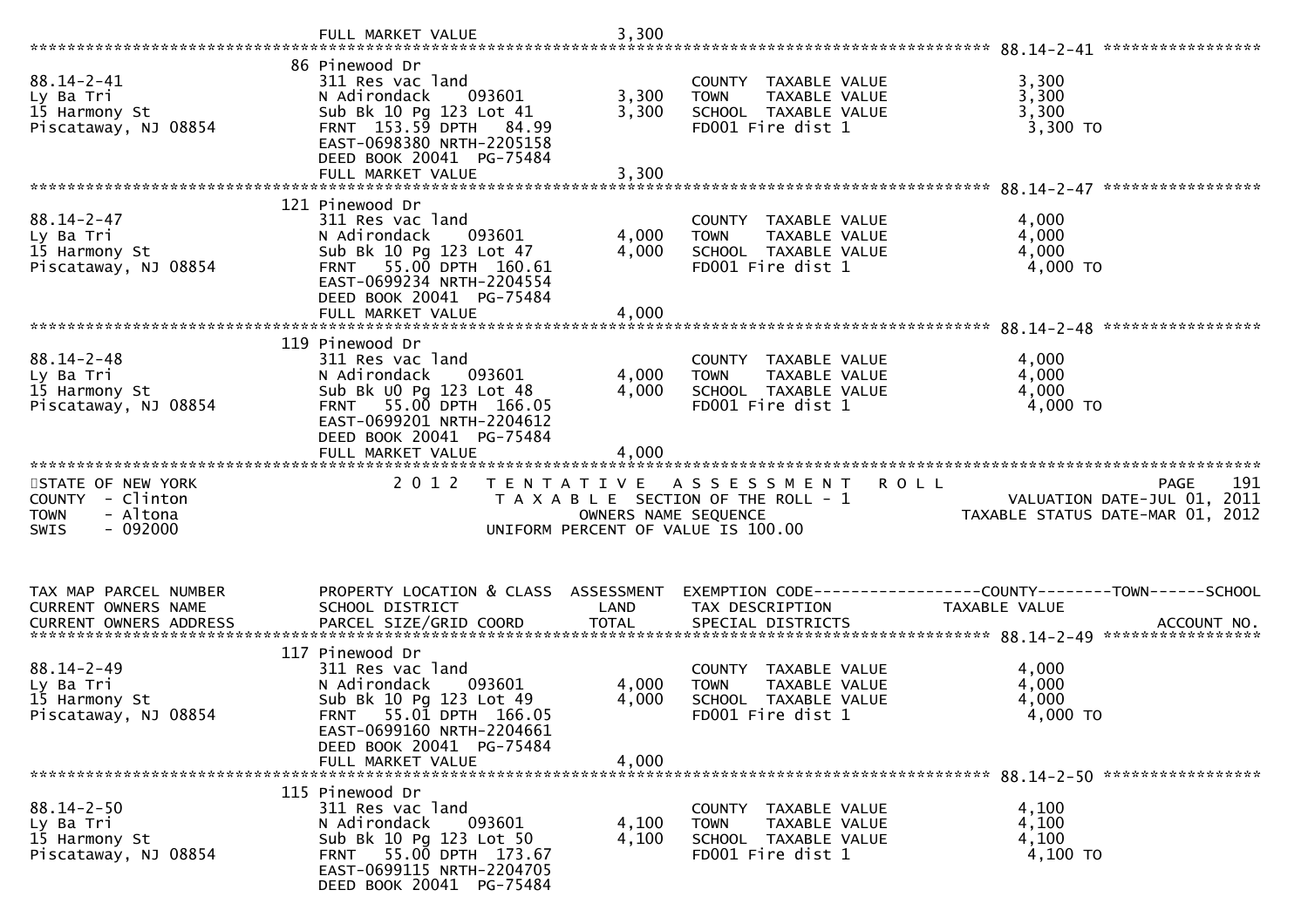|                                                                                              | FULL MARKET VALUE                                                                                                                                                                           | 4,100                                              |                                                                                                    |                                                                                                |
|----------------------------------------------------------------------------------------------|---------------------------------------------------------------------------------------------------------------------------------------------------------------------------------------------|----------------------------------------------------|----------------------------------------------------------------------------------------------------|------------------------------------------------------------------------------------------------|
| $88.14 - 2 - 51$<br>Ly Ba Tri<br>15 Harmony St<br>Piscataway, NJ 08854                       | 113 Pinewood Dr<br>311 Res vac land<br>093601<br>N Adirondack<br>Sub Bk 10 Pg 123 Lot 51<br>FRNT 55.00 DPTH 184.99<br>EAST-0699068 NRTH-2204743<br>DEED BOOK 20041 PG-75484                 | 4,200<br>4,200                                     | COUNTY TAXABLE VALUE<br>TAXABLE VALUE<br><b>TOWN</b><br>SCHOOL TAXABLE VALUE<br>FD001 Fire dist 1  | 4,200<br>4,200<br>4,200<br>4,200 TO                                                            |
|                                                                                              | 111 Pinewood Dr                                                                                                                                                                             |                                                    |                                                                                                    |                                                                                                |
| $88.14 - 2 - 52$<br>Ly Ba Tri<br>15 Harmony St<br>Piscataway, NJ 08854                       | 311 Res vac land<br>093601<br>N Adirondack<br>Sub Bk 10 Pg 123 Lot 52<br>FRNT 55.00 DPTH 184.99<br>EAST-0699029 NRTH-2204783<br>DEED BOOK 20041 PG-75484                                    | 4,200<br>4,200                                     | COUNTY TAXABLE VALUE<br>TAXABLE VALUE<br><b>TOWN</b><br>SCHOOL TAXABLE VALUE<br>FD001 Fire dist 1  | 4,200<br>4,200<br>4,200<br>4,200 TO                                                            |
|                                                                                              | FULL MARKET VALUE                                                                                                                                                                           | 4,200                                              |                                                                                                    |                                                                                                |
|                                                                                              | 109 Pinewood Dr                                                                                                                                                                             |                                                    |                                                                                                    |                                                                                                |
| $88.14 - 2 - 53$<br>Ly Ba Tri<br>15 Harmony St<br>Piscataway, NJ 08854                       | 311 Res vac land<br>N Adirondack 093601<br>Sub Bk 10 Pg 123 Lot 53<br>FRNT 55.00 DPTH 177.01<br>EAST-0698995 NRTH-2204829                                                                   | 4,100<br>4,100                                     | COUNTY TAXABLE VALUE<br>TAXABLE VALUE<br><b>TOWN</b><br>SCHOOL TAXABLE VALUE<br>FD001 Fire dist 1  | 4,100<br>4,100<br>4,100<br>4,100 TO                                                            |
|                                                                                              | DEED BOOK 20041 PG-76607                                                                                                                                                                    |                                                    |                                                                                                    |                                                                                                |
|                                                                                              |                                                                                                                                                                                             |                                                    |                                                                                                    |                                                                                                |
| STATE OF NEW YORK<br>COUNTY - Clinton<br><b>TOWN</b><br>- Altona<br>$-092000$<br><b>SWIS</b> | FULL MARKET VALUE<br>2 0 1 2                                                                                                                                                                | 4,100<br>T E N T A T I V E<br>OWNERS NAME SEQUENCE | A S S E S S M E N T<br>T A X A B L E SECTION OF THE ROLL - 1<br>UNIFORM PERCENT OF VALUE IS 100.00 | <b>ROLL</b><br>192<br>PAGE<br>VALUATION DATE-JUL 01, 2011<br>TAXABLE STATUS DATE-MAR 01, 2012  |
| TAX MAP PARCEL NUMBER<br>CURRENT OWNERS NAME<br><b>CURRENT OWNERS ADDRESS</b>                | PROPERTY LOCATION & CLASS ASSESSMENT<br>SCHOOL DISTRICT<br>PARCEL SIZE/GRID COORD                                                                                                           | LAND<br><b>TOTAL</b>                               | TAX DESCRIPTION<br>SPECIAL DISTRICTS                                                               | EXEMPTION CODE------------------COUNTY--------TOWN------SCHOOL<br>TAXABLE VALUE<br>ACCOUNT NO. |
| $87. - 1 - 9.6$<br>Lyga Philip<br>96 Allen St<br>Terryville, CT 06786                        | 5381 Military Tpke<br>210 1 Family Res<br>N Adirondack<br>093601<br>Lot 185 Ref Tract<br><b>ACRES</b><br>4.80<br>EAST-0692134 NRTH-2204820<br>DEED BOOK 20102 PG-37249<br>FULL MARKET VALUE | 8,800<br>47,700<br>47,700                          | COUNTY TAXABLE VALUE<br><b>TOWN</b><br>TAXABLE VALUE<br>SCHOOL TAXABLE VALUE<br>FD001 Fire dist 1  | 47,700<br>47,700<br>47,700<br>47,700 TO                                                        |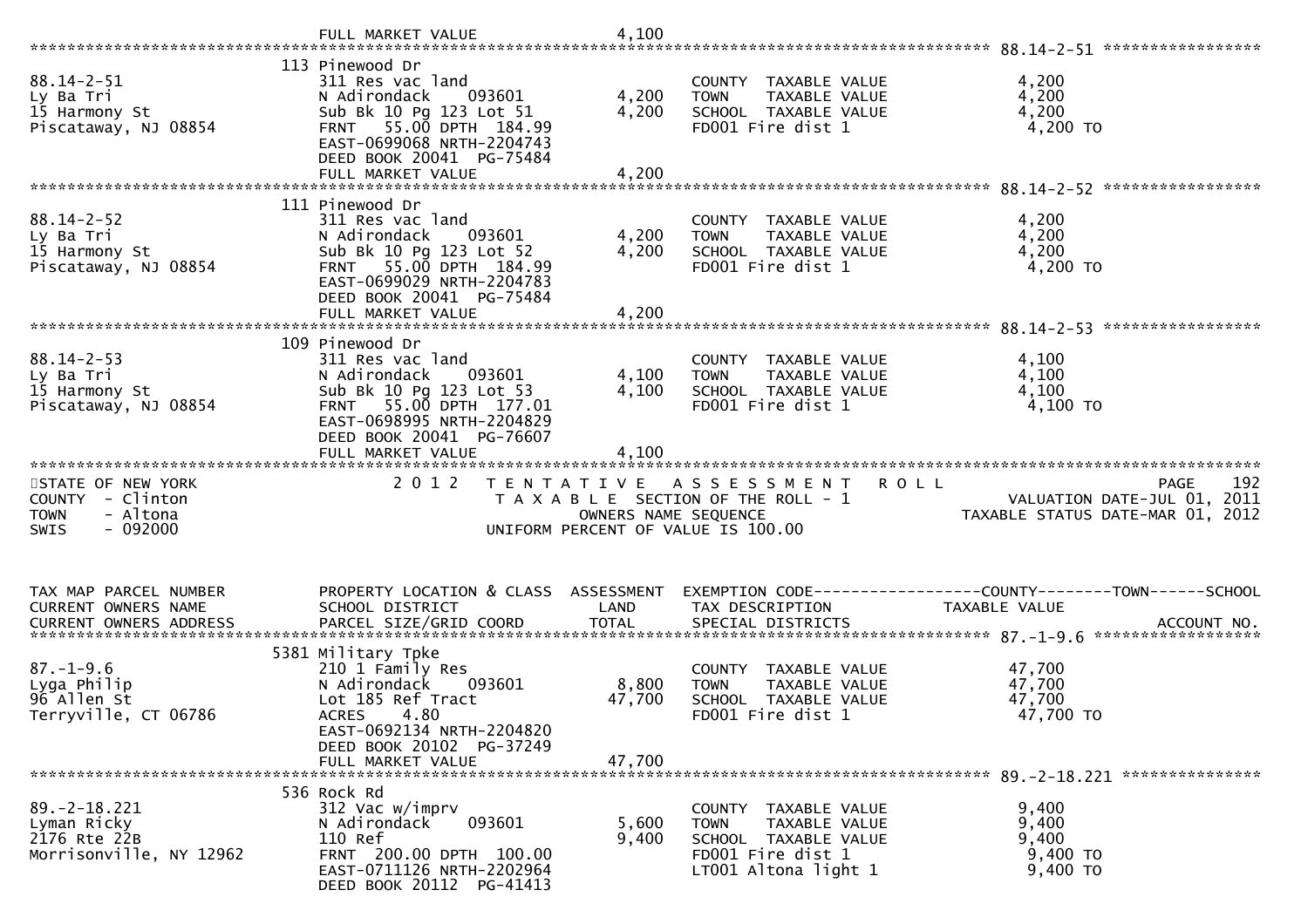|                                                                                                                                    | FULL MARKET VALUE                                                                                                                                         | 9,400                         |                                                                                                                           |                                                                                       |
|------------------------------------------------------------------------------------------------------------------------------------|-----------------------------------------------------------------------------------------------------------------------------------------------------------|-------------------------------|---------------------------------------------------------------------------------------------------------------------------|---------------------------------------------------------------------------------------|
| $74. - 1 - 7.1$<br>Lyon Mountain Properties LLC<br>Box 3<br>11490 Emerald Coast Pkwy Ste 3 ACRES 175.40<br>Miramar Beach, FL 32550 | Woods Falls Rd<br>910 Priv forest<br>093601<br>N Adirondack<br>111 Ref<br>EAST-0712862 NRTH-2211071<br>DEED BOOK 20061 PG-94301<br>FULL MARKET VALUE      | 47,400<br>47,400<br>47,400    | COUNTY TAXABLE VALUE<br>TAXABLE VALUE<br><b>TOWN</b><br>SCHOOL TAXABLE VALUE<br>FD001 Fire dist 1<br>LT001 Altona light 1 | 47,400<br>47,400<br>47,400<br>47,400 TO<br>47,400 TO                                  |
| $131.-1-8.61$<br>Lyon Mountain Properties LLC<br>Box 3<br>11490 Emerald Coast Pkwy Ste 3 ACRES 551.70<br>Miramar Beach, FL 32550   | 392 Alder Bend Rd<br>910 Priv forest<br>093601<br>N Adirondack<br>39<br>EAST-0686444 NRTH-2177912<br>DEED BOOK 20061 PG-91541<br>FULL MARKET VALUE        | 122,600<br>122,600<br>122,600 | COUNTY TAXABLE VALUE<br>TAXABLE VALUE<br><b>TOWN</b><br>SCHOOL TAXABLE VALUE<br>FD001 Fire dist 1                         | 122,600<br>122,600<br>122,600<br>122,600 TO                                           |
| $131. - 1 - 9$<br>Lyon Mountain Properties LLC<br>Box 3<br>11490 Emerald Coast Pkwy Ste 3 ACRES 189.80<br>Miramar Beach, FL 32550  | Alder Bend Rd<br>910 Priv forest<br>093601<br>N Adirondack<br>38 S Ore 1938<br>EAST-0685059 NRTH-2179032<br>DEED BOOK 20061 PG-91541<br>FULL MARKET VALUE | 50,300<br>50,300<br>50,300    | COUNTY TAXABLE VALUE<br><b>TOWN</b><br>TAXABLE VALUE<br>SCHOOL TAXABLE VALUE<br>FD001 Fire dist 1                         | 50,300<br>50,300<br>50,300<br>50,300 TO                                               |
|                                                                                                                                    |                                                                                                                                                           |                               |                                                                                                                           |                                                                                       |
| STATE OF NEW YORK<br>COUNTY - Clinton<br>- Altona<br><b>TOWN</b><br>$-092000$<br>SWIS                                              | 2012                                                                                                                                                      | OWNERS NAME SEQUENCE          | R O L L<br>TENTATIVE ASSESSMENT<br>T A X A B L E SECTION OF THE ROLL - 1<br>UNIFORM PERCENT OF VALUE IS 100.00            | 193<br><b>PAGE</b><br>VALUATION DATE-JUL 01, 2011<br>TAXABLE STATUS DATE-MAR 01, 2012 |
| TAX MAP PARCEL NUMBER<br>CURRENT OWNERS NAME<br>CURRENT OWNERS ADDRESS                                                             | PROPERTY LOCATION & CLASS ASSESSMENT<br>SCHOOL DISTRICT<br>PARCEL SIZE/GRID COORD                                                                         | LAND<br><b>TOTAL</b>          | TAX DESCRIPTION<br>SPECIAL DISTRICTS                                                                                      | TAXABLE VALUE<br>ACCOUNT NO.                                                          |
| $147. - 1 - 8$<br>Lyon Mountain Properties LLC<br>Box 3<br>11490 Emerald Coast Pkwy Ste 3 ACRES 790.00<br>Miramar Beach, FL 32550  | Jerusalem Rd<br>910 Priv forest<br>N Adirondack<br>093601<br>8 Duer<br>EAST-0701102 NRTH-2172577<br>DEED BOOK 20061 PG-94428<br>FULL MARKET VALUE         | 160,300<br>160,300<br>160,300 | COUNTY TAXABLE VALUE<br><b>TAXABLE VALUE</b><br><b>TOWN</b><br>SCHOOL TAXABLE VALUE<br>FD001 Fire dist 1                  | 160,300<br>160,300<br>160,300<br>160,300 TO                                           |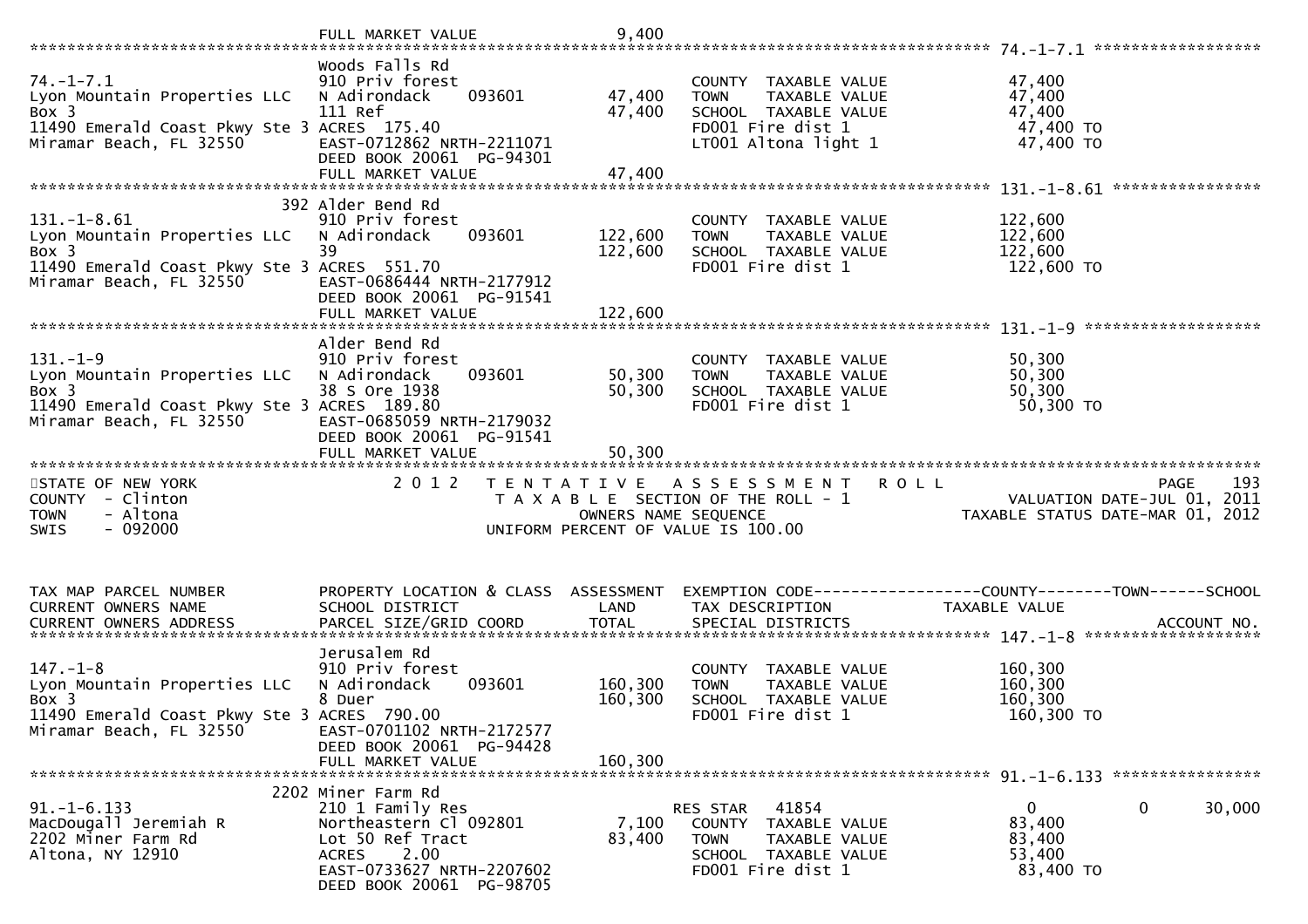|                                                                                                              | 77 Station St                                                                                                                                                                          |                           |                                                                                                                                                |                                                                                               |
|--------------------------------------------------------------------------------------------------------------|----------------------------------------------------------------------------------------------------------------------------------------------------------------------------------------|---------------------------|------------------------------------------------------------------------------------------------------------------------------------------------|-----------------------------------------------------------------------------------------------|
| $89.1 - 2 - 6$<br>MacDougall Tanya L<br>77 Station St<br>Altona, NY 12910                                    | 210 1 Family Res<br>N Adirondack<br>093601<br>111 Ref<br><b>FRNT</b><br>99.00 DPTH 115.00<br>080<br>BANK<br>EAST-0711821 NRTH-2209274<br>DEED BOOK 20112 PG-42933<br>FULL MARKET VALUE | 4,800<br>91,500<br>91,500 | RES STAR<br>41854<br>COUNTY TAXABLE VALUE<br>TAXABLE VALUE<br><b>TOWN</b><br>SCHOOL TAXABLE VALUE<br>FD001 Fire dist 1<br>LT001 Altona light 1 | $\mathbf{0}$<br>$\mathbf 0$<br>30,000<br>91,500<br>91,500<br>61,500<br>91,500 TO<br>91,500 TO |
|                                                                                                              |                                                                                                                                                                                        |                           |                                                                                                                                                |                                                                                               |
| $88.14 - 2 - 17$<br>MacKay John<br>MacKay Joan<br>45 Mohawk St<br>Kirkland PQ, Canada H9H3S9                 | 64 Pinewood Dr<br>260 Seasonal res<br>N Adirondack<br>093601<br>Sub Bk 10 Pg 123 Lot 17<br>FRNT 199.60 DPTH 103.37<br>EAST-0698270 NRTH-2205145<br>DEED BOOK 956<br><b>PG-209</b>      | 4,200<br>11,000           | COUNTY TAXABLE VALUE<br><b>TOWN</b><br>TAXABLE VALUE<br>SCHOOL TAXABLE VALUE<br>FD001 Fire dist 1                                              | 11,000<br>11,000<br>11,000<br>11,000 TO                                                       |
|                                                                                                              | FULL MARKET VALUE                                                                                                                                                                      | 11,000                    |                                                                                                                                                |                                                                                               |
|                                                                                                              | 27 Birch Hill Dr                                                                                                                                                                       |                           |                                                                                                                                                | *****************                                                                             |
| $88.14 - 1 - 30$<br>MacKinnon Ian<br>105 Chester Ave<br>Pt Claire QC, Canada<br>H9R4J8                       | 270 Mfg housing<br>093601<br>N Adirondack<br>Stonewall Acres Lot 30<br>80.00 DPTH 181.85<br><b>FRNT</b><br>EAST-0699738 NRTH-2203818<br>DEED BOOK 1020<br>PG-327<br>FULL MARKET VALUE  | 4,100<br>15,500           | COUNTY<br>TAXABLE VALUE<br>TAXABLE VALUE<br><b>TOWN</b><br>SCHOOL TAXABLE VALUE<br>FD001 Fire dist 1                                           | 15,500<br>15,500<br>15,500<br>15,500 TO                                                       |
|                                                                                                              |                                                                                                                                                                                        |                           |                                                                                                                                                |                                                                                               |
| STATE OF NEW YORK<br>COUNTY - Clinton<br>- Altona<br><b>TOWN</b><br>$-092000$<br><b>SWIS</b>                 | 2 0 1 2                                                                                                                                                                                |                           | TENTATIVE ASSESSMENT<br><b>ROLL</b><br>T A X A B L E SECTION OF THE ROLL - 1<br>OWNERS NAME SEQUENCE<br>UNIFORM PERCENT OF VALUE IS 100.00     | 194<br><b>PAGE</b><br>VALUATION DATE-JUL 01, 2011<br>TAXABLE STATUS DATE-MAR 01, 2012         |
| TAX MAP PARCEL NUMBER                                                                                        | PROPERTY LOCATION & CLASS ASSESSMENT                                                                                                                                                   |                           |                                                                                                                                                |                                                                                               |
| CURRENT OWNERS NAME                                                                                          | SCHOOL DISTRICT                                                                                                                                                                        | LAND                      | TAX DESCRIPTION                                                                                                                                | TAXABLE VALUE                                                                                 |
|                                                                                                              |                                                                                                                                                                                        |                           |                                                                                                                                                |                                                                                               |
| $104. - 1 - 14.5$<br>Maggy Joel T<br>Maggy Life Use Bonnie L<br>4987 Military Tpke<br>Altona, NY 12910       | 4517 Military Tpke<br>240 Rural res<br>N Adirondack<br>093601<br>43 Ref<br>ACRES 39.20<br>EAST-0707836 NRTH-2193497<br>DEED BOOK 20031 PG-61132                                        | 19,300<br>98,900          | 41854<br>RES STAR<br>COUNTY TAXABLE VALUE<br><b>TOWN</b><br>TAXABLE VALUE<br>SCHOOL TAXABLE VALUE<br>FD001 Fire dist 1                         | $\Omega$<br>$\mathbf 0$<br>30,000<br>98,900<br>98,900<br>68,900<br>98,900 TO                  |
|                                                                                                              | FULL MARKET VALUE                                                                                                                                                                      | 98,900                    |                                                                                                                                                |                                                                                               |
| $118.-1-4.1$<br>Maglera Jay A<br>Maglera Kathleen L<br>616 General Leroy Manor Rd<br>Morrisonville, NY 12962 | Rand Hill Rd<br>321 Abandoned ag<br>093601<br>N Adirondack<br>Lot 16 Duer<br>ACRES 45.40                                                                                               | 28,400<br>28,400          | COUNTY TAXABLE VALUE<br>TAXABLE VALUE<br><b>TOWN</b><br>SCHOOL TAXABLE VALUE<br>FD001 Fire dist 1                                              | 28,400<br>28,400<br>28,400<br>28,400 TO                                                       |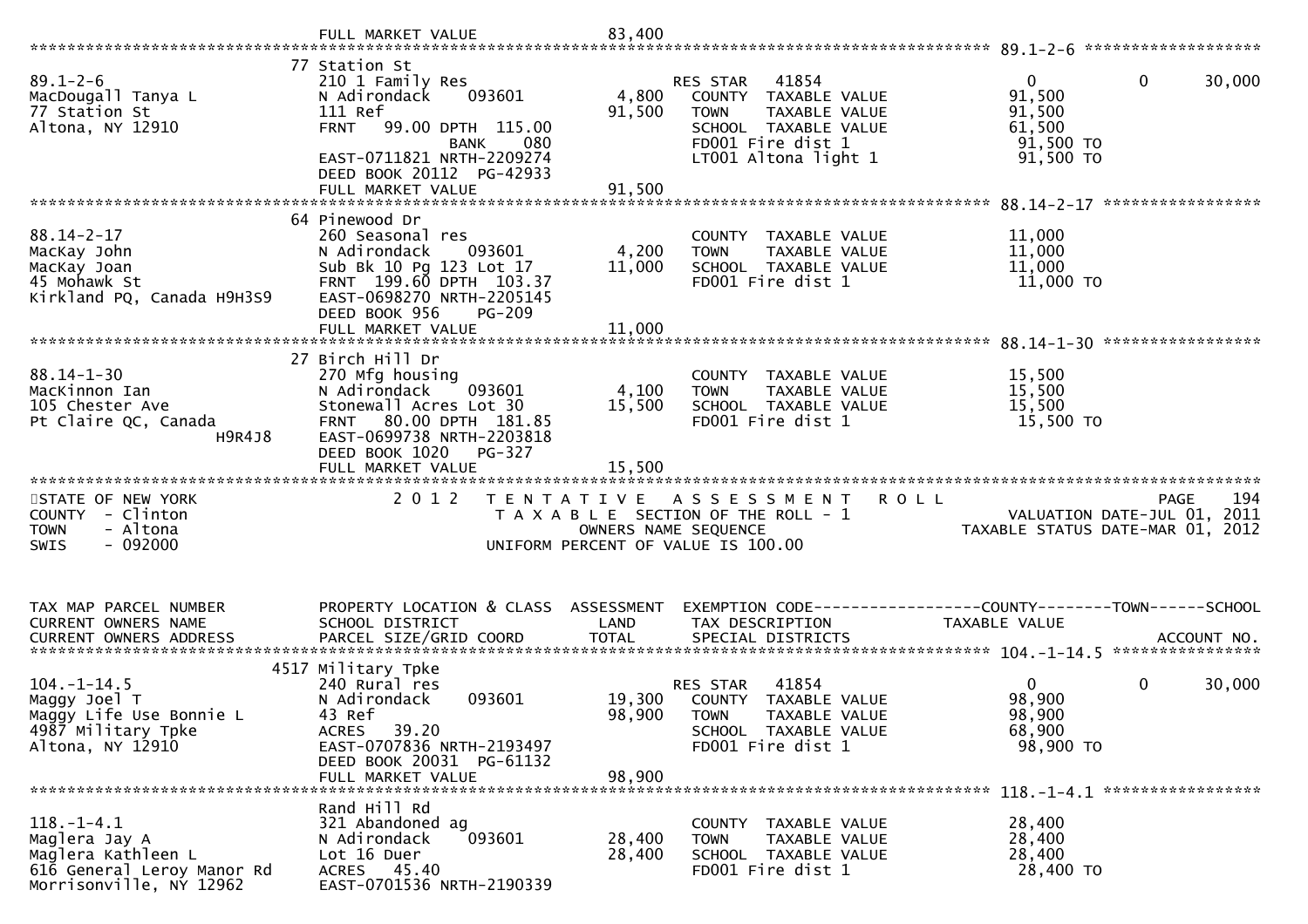|                                                                                                                           | DEED BOOK 20051 PG-37038<br>FULL MARKET VALUE                                                                                                                                    | 28,400                             |                                                                                                                                                   |                                                                    |                                                                                |
|---------------------------------------------------------------------------------------------------------------------------|----------------------------------------------------------------------------------------------------------------------------------------------------------------------------------|------------------------------------|---------------------------------------------------------------------------------------------------------------------------------------------------|--------------------------------------------------------------------|--------------------------------------------------------------------------------|
| $116. - 2 - 9$<br>Magoon Chad S<br>Magoon Laura L<br>1170 Plank Rd<br>Ellenburg Depot, NY 12935                           | 1170 Plank Rd<br>210 1 Family Res<br>N Adirondack<br>093601<br>$27$ Sg<br>FRNT 150.00 DPTH 200.00<br>EAST-0679075 NRTH-2188754<br>DEED BOOK 20021 PG-40210<br>FULL MARKET VALUE  | 6,300<br>95,000<br>95,000          | RES STAR<br>41854<br>COUNTY TAXABLE VALUE<br>TAXABLE VALUE<br><b>TOWN</b><br>SCHOOL TAXABLE VALUE<br>FD001 Fire dist 1                            | $\mathbf 0$<br>95,000<br>95,000<br>65,000<br>95,000 TO             | $\mathbf 0$<br>30,000                                                          |
| $72. - 1 - 20.2$<br>Mahoney Patrick J<br>Mahoney Linda S<br>60 Petty Brook Rd<br>Milton, VT 05468                         | 70 Rushford Rd<br>260 Seasonal res<br>N Adirondack<br>093601<br>Lot 191 Ref Tr<br>ACRES 159.40<br>EAST-0687845 NRTH-2209364<br>DEED BOOK 20041 PG-68956                          | 39,200<br>64,200                   | COUNTY TAXABLE VALUE<br>TAXABLE VALUE<br><b>TOWN</b><br>SCHOOL TAXABLE VALUE<br>FD001 Fire dist 1                                                 | 64,200<br>64,200<br>64,200<br>64,200 TO                            | ******************                                                             |
| $103 - 1 - 20$<br>Mahoney Stephen A<br>Mahoney Emma<br>4 Riverbend Rd<br>Altona, NY 12910<br>MAY BE SUBJECT TO PAYMENT    | 4 Riverbend Rd<br>240 Rural res<br>093601<br>N Adirondack<br>160 Duer<br>ACRES 139.30<br>EAST-0700244 NRTH-2195073<br>DEED BOOK 612<br>$PG-92$<br>FULL MARKET VALUE              | 99,200<br>99,200                   | AGRI DISTR 41720<br>55,200 RES STAR<br>41854<br>COUNTY TAXABLE VALUE<br>TAXABLE VALUE<br><b>TOWN</b><br>SCHOOL TAXABLE VALUE<br>FD001 Fire dist 1 | 3,398<br>$\overline{0}$<br>95,802<br>95,802<br>65,802<br>99,200 TO | 3,398<br>3,398<br>30,000<br>$\Omega$                                           |
| UNDER AGDIST LAW TIL 2016<br>STATE OF NEW YORK<br>COUNTY - Clinton<br><b>TOWN</b><br>- Altona<br>$-092000$<br><b>SWIS</b> | 2 0 1 2                                                                                                                                                                          | T E N T A T I V E                  | ASSESSMENT<br>T A X A B L E SECTION OF THE ROLL - 1<br>OWNERS NAME SEQUENCE<br>UNIFORM PERCENT OF VALUE IS 100.00                                 | <b>ROLL</b>                                                        | 195<br>PAGE<br>VALUATION DATE-JUL 01, 2011<br>TAXABLE STATUS DATE-MAR 01, 2012 |
| TAX MAP PARCEL NUMBER<br>CURRENT OWNERS NAME<br><b>CURRENT OWNERS ADDRESS</b>                                             | PROPERTY LOCATION & CLASS<br>SCHOOL DISTRICT<br>PARCEL SIZE/GRID COORD                                                                                                           | ASSESSMENT<br>LAND<br><b>TOTAL</b> | EXEMPTION CODE------------------COUNTY--------TOWN------SCHOOL<br>TAX DESCRIPTION<br>SPECIAL DISTRICTS                                            | TAXABLE VALUE                                                      | ACCOUNT NO.<br>*****************                                               |
| $73. - 1 - 23.3$<br>Mahony Donal J<br>Mahony Ann Marie<br>201 Monty Rd<br>Altona, NY 12910                                | 201 Monty Rd<br>240 Rural res<br>093601<br>N Adirondack<br>Lot 138 Ref Tr<br>26.80<br><b>ACRES</b><br>EAST-0705505 NRTH-2215941<br>DEED BOOK 20021 PG-43376<br>FULL MARKET VALUE | 159,900<br>159,900                 | 41854<br>RES STAR<br>21,200 COUNTY TAXABLE VALUE<br><b>TOWN</b><br>TAXABLE VALUE<br>SCHOOL TAXABLE VALUE<br>FD001 Fire dist 1                     | 0<br>159,900<br>159,900<br>129,900<br>159,900 TO                   | $\mathbf 0$<br>30,000                                                          |
| $73. - 1 - 23.2$<br>Mahony Frances A<br>Attn: Daniel Grue<br>244 Irona Rd                                                 | 244 Irona Rd<br>240 Rural res<br>093601<br>N Adirondack<br>Lot 138 Ref Tr<br>22.00<br><b>ACRES</b>                                                                               | 15,800<br>68,300                   | 41854<br>RES STAR<br><b>COUNTY</b><br>TAXABLE VALUE<br><b>TOWN</b><br>TAXABLE VALUE<br><b>SCHOOL</b><br>TAXABLE VALUE                             | $\mathbf{0}$<br>68,300<br>68,300<br>38,300                         | 0<br>30,000                                                                    |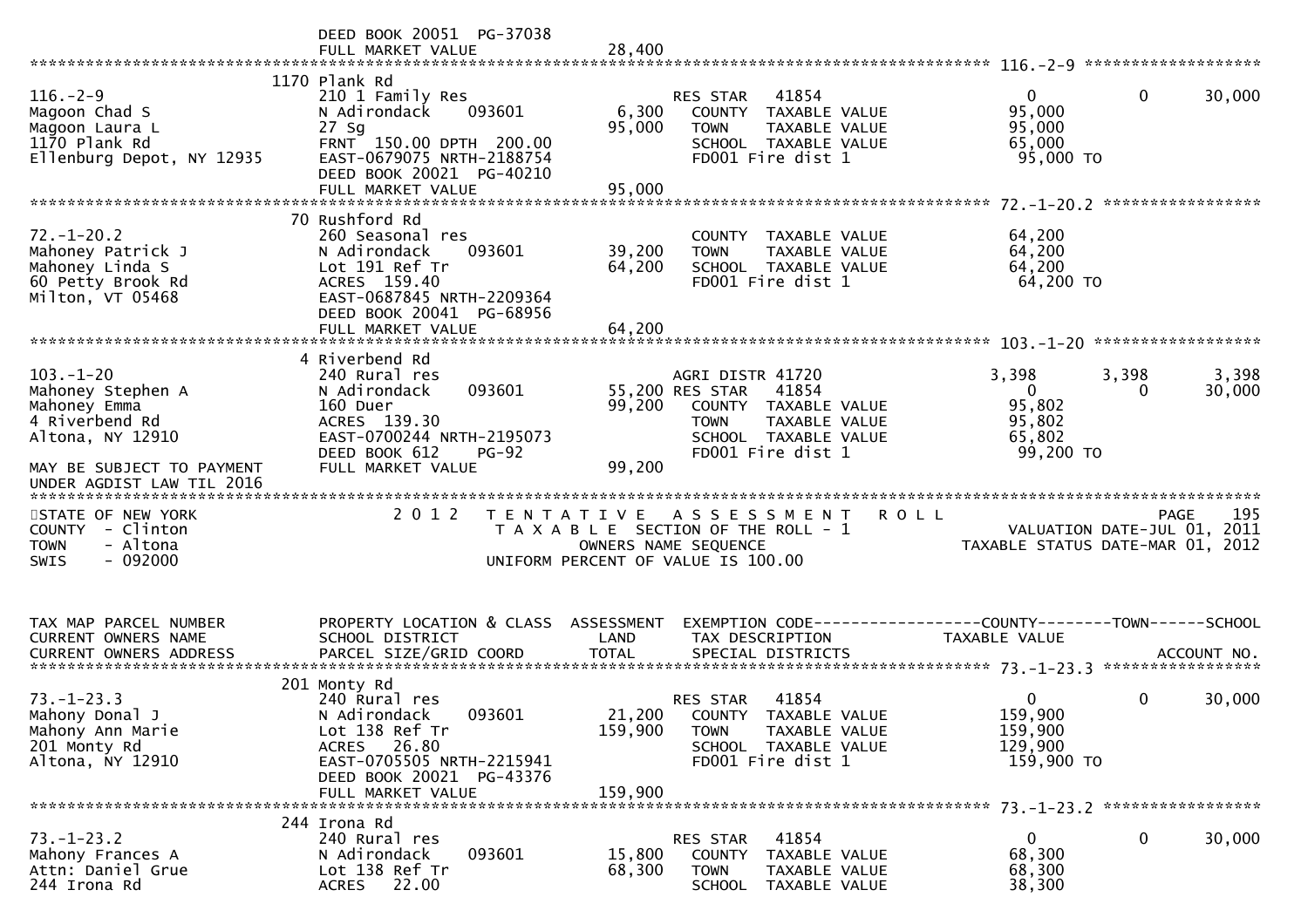| Altona, NY 12910                                                                                                    | EAST-0705160 NRTH-2213118<br>PG-161<br>DEED BOOK 631                                                                                                                                          |                            | FD001 Fire dist 1<br>LT001 Altona light 1                                                                                                      | 68,300 TO<br>68,300 TO                                                                 |        |
|---------------------------------------------------------------------------------------------------------------------|-----------------------------------------------------------------------------------------------------------------------------------------------------------------------------------------------|----------------------------|------------------------------------------------------------------------------------------------------------------------------------------------|----------------------------------------------------------------------------------------|--------|
|                                                                                                                     |                                                                                                                                                                                               |                            |                                                                                                                                                |                                                                                        |        |
| $74. - 1 - 1.61$<br>Mahony Leo N<br>Mahony Darlene F<br>87 Monty Rd<br>Altona, NY 12910                             | Monty Rd<br>105 Vac farmland<br>N Adirondack<br>093601<br>Lot 129 Ref Tr<br>ACRES 65.20<br>EAST-0707642 NRTH-2215010<br>DEED BOOK 20021 PG-43377<br>FULL MARKET VALUE                         | 26,000<br>26,000<br>26,000 | COUNTY TAXABLE VALUE<br>TAXABLE VALUE<br><b>TOWN</b><br>SCHOOL TAXABLE VALUE<br>FD001 Fire dist 1<br>LT001 Altona light 1                      | 26,000<br>26,000<br>26,000<br>26,000 TO<br>26,000 TO                                   |        |
|                                                                                                                     |                                                                                                                                                                                               |                            |                                                                                                                                                |                                                                                        |        |
| $74. - 1 - 1.64$<br>Mahony Leo N<br>87 Monty Rd<br>Altona, NY 12910                                                 | 87 Monty Rd<br>240 Rural res<br>093601<br>N Adirondack<br>Lot 129s Ref Tr<br>Prior Deed Bk 680 Pg 9<br>ACRES 30.00<br>EAST-0708914 NRTH-2215121<br>DEED BOOK 716<br>PG-41                     | 18,200<br>51,900           | RES STAR<br>41854<br>COUNTY TAXABLE VALUE<br>TAXABLE VALUE<br><b>TOWN</b><br>SCHOOL TAXABLE VALUE<br>FD001 Fire dist 1<br>LT001 Altona light 1 | $\overline{0}$<br>$\mathbf{0}$<br>51,900<br>51,900<br>21,900<br>51,900 TO<br>51,900 TO | 30,000 |
|                                                                                                                     | FULL MARKET VALUE                                                                                                                                                                             | 51,900                     |                                                                                                                                                |                                                                                        |        |
| $88.14 - 2 - 22$<br>Maiorano Guiseppe<br>Vacca Marisa<br>1143 Frechette St<br>Longuevil PQ, Canada<br>J4J1G8        | 48 Pinewood Dr<br>311 Res vac land<br>N Adirondack<br>093601<br>Sub Bk 10 Pg 123 Lot 22<br>FRNT 78.01 DPTH 109.66<br>EAST-0698617 NRTH-2204888<br>DEED BOOK 929<br>PG-68<br>FULL MARKET VALUE | 4,300<br>4,300<br>4,300    | COUNTY TAXABLE VALUE<br>TAXABLE VALUE<br><b>TOWN</b><br>SCHOOL TAXABLE VALUE<br>FD001 Fire dist 1                                              | 4,300<br>4,300<br>4,300<br>4,300 TO                                                    |        |
| STATE OF NEW YORK<br>COUNTY - Clinton<br>- Altona<br><b>TOWN</b>                                                    | 2 0 1 2                                                                                                                                                                                       | OWNERS NAME SEQUENCE       | TENTATIVE ASSESSMENT<br>T A X A B L E SECTION OF THE ROLL - 1                                                                                  | <b>ROLL</b><br>PAGE<br>VALUATION DATE-JUL 01, 2011<br>TAXABLE STATUS DATE-MAR 01, 2012 | 196    |
| $-092000$<br><b>SWIS</b>                                                                                            |                                                                                                                                                                                               |                            | UNIFORM PERCENT OF VALUE IS 100.00                                                                                                             |                                                                                        |        |
| TAX MAP PARCEL NUMBER<br>CURRENT OWNERS NAME                                                                        | PROPERTY LOCATION & CLASS ASSESSMENT<br>SCHOOL DISTRICT                                                                                                                                       | LAND                       | TAX DESCRIPTION                                                                                                                                | EXEMPTION CODE-----------------COUNTY-------TOWN------SCHOOL<br><b>TAXABLE VALUE</b>   |        |
| $75. - 1 - 3.3$<br>Makowski Robert<br>Makowski Dorothy<br>Norman Makowski<br>4834 W Carol Ave<br>Glendale, AZ 85302 | Miner Farm Rd<br>$314$ Rural vac<10<br>Northeastern Cl 092801<br>Lot 62 Ref<br><b>ACRES</b><br>1.00<br>EAST-0731753 NRTH-2207915<br>DEED BOOK 566<br><b>PG-322</b><br>FULL MARKET VALUE       | 6,500<br>6,500<br>6,500    | COUNTY TAXABLE VALUE<br>TAXABLE VALUE<br><b>TOWN</b><br>SCHOOL TAXABLE VALUE<br>FD001 Fire dist 1                                              | 6,500<br>6,500<br>6,500<br>6,500 TO                                                    |        |
| $135. - 2 - 25.3$<br>Malle-LaPointe Laurie<br>319 Recore Rd                                                         | Recore Rd W<br>210 1 Family Res<br>Beekmantown Cen 092401<br>FRNT 199.07 DPTH 217.66                                                                                                          | 9,000<br>69,900            | 41854<br>RES STAR<br>COUNTY<br>TAXABLE VALUE<br><b>TOWN</b><br>TAXABLE VALUE                                                                   | $\overline{0}$<br>$\mathbf{0}$<br>69,900<br>69,900                                     | 30,000 |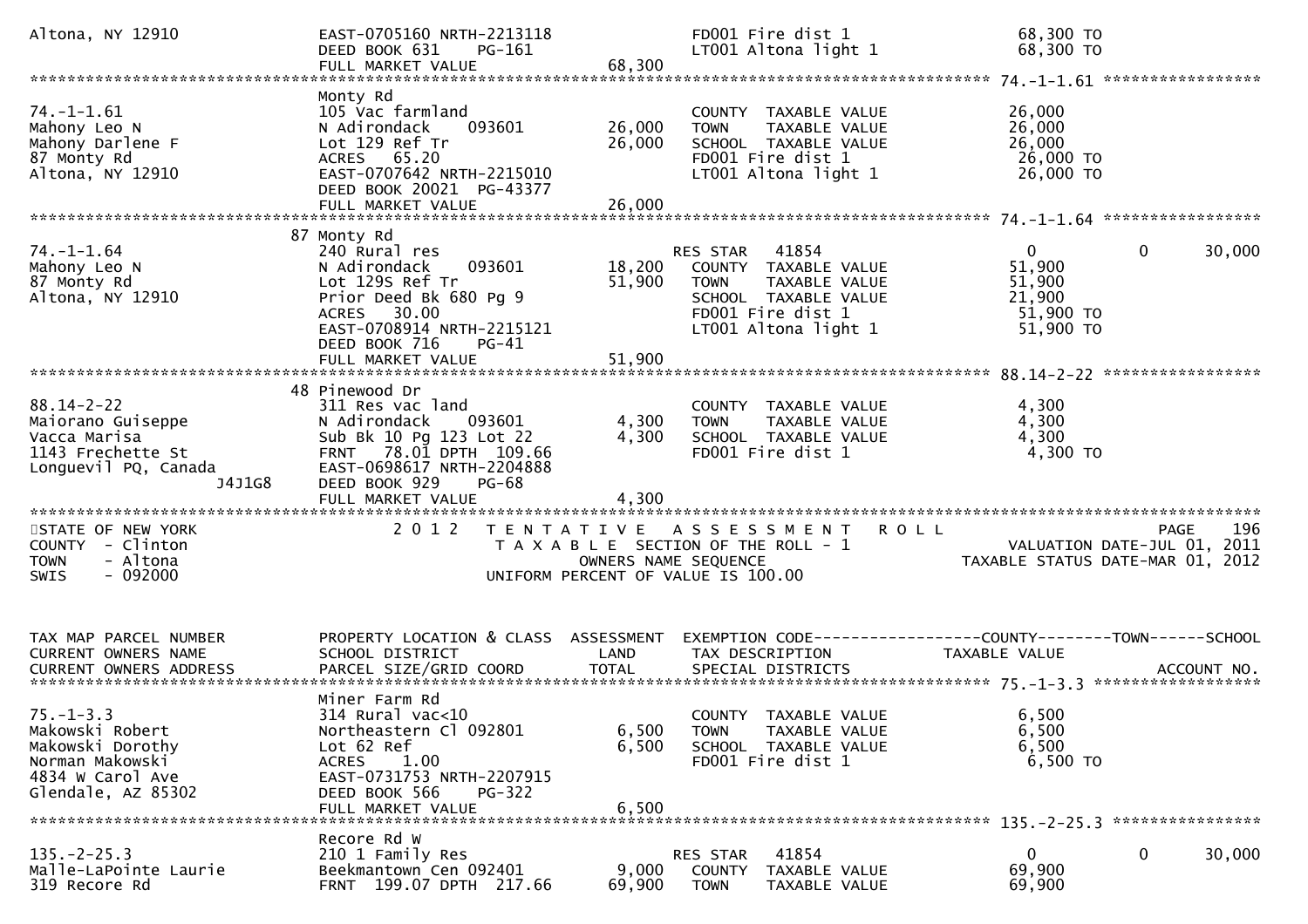| West Chazy, NY 12992                                                                                    | 080<br><b>BANK</b><br>EAST-0739213 NRTH-2179139<br>DEED BOOK 20021 PG-47948                                                                                                       |                           | SCHOOL TAXABLE VALUE<br>FD001 Fire dist 1                                                                                                                                            | 39,900<br>69,900 TO                                                                        |                                                                                       |
|---------------------------------------------------------------------------------------------------------|-----------------------------------------------------------------------------------------------------------------------------------------------------------------------------------|---------------------------|--------------------------------------------------------------------------------------------------------------------------------------------------------------------------------------|--------------------------------------------------------------------------------------------|---------------------------------------------------------------------------------------|
|                                                                                                         | FULL MARKET VALUE                                                                                                                                                                 | 69,900                    |                                                                                                                                                                                      |                                                                                            |                                                                                       |
| $71.-4-11.1$<br>Mann Ervin<br>Mann Gertrude<br>1984 Plank Rd<br>Ellenburg Depot, NY 12935               | 1984 Plank Rd<br>210 1 Family Res<br>093601<br>N Adirondack<br>Bm<br>ACRES 1.00<br>EAST-0676235 NRTH-2208384<br>DEED BOOK 20061 PG-91924<br>FULL MARKET VALUE                     | 6,500<br>48,000<br>48,000 | 41834<br>SR STAR<br>COUNTY TAXABLE VALUE<br><b>TOWN</b><br>TAXABLE VALUE<br>SCHOOL TAXABLE VALUE<br>FD001 Fire dist 1                                                                | $\overline{0}$<br>48,000<br>48,000<br>$\mathbf 0$<br>48,000 TO                             | 48,000<br>0                                                                           |
|                                                                                                         |                                                                                                                                                                                   |                           |                                                                                                                                                                                      |                                                                                            |                                                                                       |
| $86. - 2 - 3$<br>Manor Billy Joe R<br>Manor Ronald A<br>5846 Military Tpke<br>Ellenburg Depot, NY 12935 | 5846 Military Tpke<br>210 1 Family Res<br>093601<br>N Adirondack<br>213 Ref<br><b>ACRES</b><br>1.00<br>EAST-0681224 NRTH-2205057<br>DEED BOOK 20031 PG-58158<br>FULL MARKET VALUE | 6,500<br>49,100<br>49,100 | RES STAR<br>41854<br>COUNTY TAXABLE VALUE<br><b>TOWN</b><br>TAXABLE VALUE<br>SCHOOL TAXABLE VALUE<br>FD001 Fire dist 1                                                               | $\mathbf{0}$<br>49,100<br>49,100<br>19,100<br>49,100 TO                                    | 30,000<br>0                                                                           |
|                                                                                                         | 250 Lash Rd                                                                                                                                                                       |                           |                                                                                                                                                                                      |                                                                                            | *****************                                                                     |
| $118. - 1 - 1.1$<br>Manor David<br>Manor Lori<br>250 Lash Rd<br>Altona, NY 12910                        | 210 1 Family Res<br>N Adirondack<br>093601<br>14 Duer<br>ACRES 18.00<br>EAST-0696217 NRTH-2192781<br>PG-1196<br>DEED BOOK 622<br>FULL MARKET VALUE                                | 14,600<br>76,000          | 41854<br>RES STAR<br>COUNTY TAXABLE VALUE<br>TAXABLE VALUE<br><b>TOWN</b><br>SCHOOL TAXABLE VALUE<br>FD001 Fire dist 1                                                               | 0<br>76,000<br>76,000<br>46,000<br>76,000 TO                                               | 30,000<br>0                                                                           |
|                                                                                                         |                                                                                                                                                                                   |                           |                                                                                                                                                                                      |                                                                                            |                                                                                       |
| STATE OF NEW YORK<br>COUNTY - Clinton<br>- Altona<br><b>TOWN</b><br>$-092000$<br><b>SWIS</b>            | 2 0 1 2                                                                                                                                                                           |                           | TENTATIVE ASSESSMENT<br>T A X A B L E SECTION OF THE ROLL - 1<br>OWNERS NAME SEQUENCE<br>UNIFORM PERCENT OF VALUE IS 100.00                                                          | <b>ROLL</b>                                                                                | 197<br><b>PAGE</b><br>VALUATION DATE-JUL 01, 2011<br>TAXABLE STATUS DATE-MAR 01, 2012 |
| TAX MAP PARCEL NUMBER<br>CURRENT OWNERS NAME<br><b>CURRENT OWNERS ADDRESS</b><br>4807/4819 Rt 11        | PROPERTY LOCATION & CLASS ASSESSMENT<br>SCHOOL DISTRICT<br>PARCEL SIZE/GRID COORD                                                                                                 | LAND<br><b>TOTAL</b>      | TAX DESCRIPTION<br>SPECIAL DISTRICTS                                                                                                                                                 | EXEMPTION CODE------------------COUNTY--------TOWN------SCHOOL<br>TAXABLE VALUE            | ACCOUNT NO.                                                                           |
| $71. - 4 - 23$<br>Manor Donald<br>Manor Jane<br>4807 Rt 11<br>Ellenburg Depot, NY 12935                 | 210 1 Family Res<br>093601<br>N Adirondack<br>Lot Pat Bm<br>7.70<br>ACRES<br>EAST-0680075 NRTH-2213130<br>DEED BOOK 574<br>PG-759<br>FULL MARKET VALUE                            | 245,000<br>245,000        | 41854<br>RES STAR<br>16,400 RES STAR<br>41854<br>COUNTY<br>TAXABLE VALUE<br>TAXABLE VALUE<br><b>TOWN</b><br>SCHOOL TAXABLE VALUE<br>FD002 Ellenburg fire 21<br>LT002 Altona light 21 | $\overline{0}$<br>$\mathbf 0$<br>245,000<br>245,000<br>185,000<br>245,000 TO<br>245,000 TO | 30,000<br>$\overline{\mathbf{0}}$<br>$\mathbf{0}$<br>30,000                           |
|                                                                                                         | Plank Rd                                                                                                                                                                          |                           |                                                                                                                                                                                      |                                                                                            |                                                                                       |
| $86. - 2 - 17$<br>Manor Homer<br>Manor Harold                                                           | $314$ Rural vac<10<br>N Adirondack<br>093601<br>Lot Bm                                                                                                                            | 6,500<br>6,500            | COUNTY TAXABLE VALUE<br><b>TOWN</b><br>TAXABLE VALUE<br>SCHOOL TAXABLE VALUE                                                                                                         | 6,500<br>6,500<br>6,500                                                                    |                                                                                       |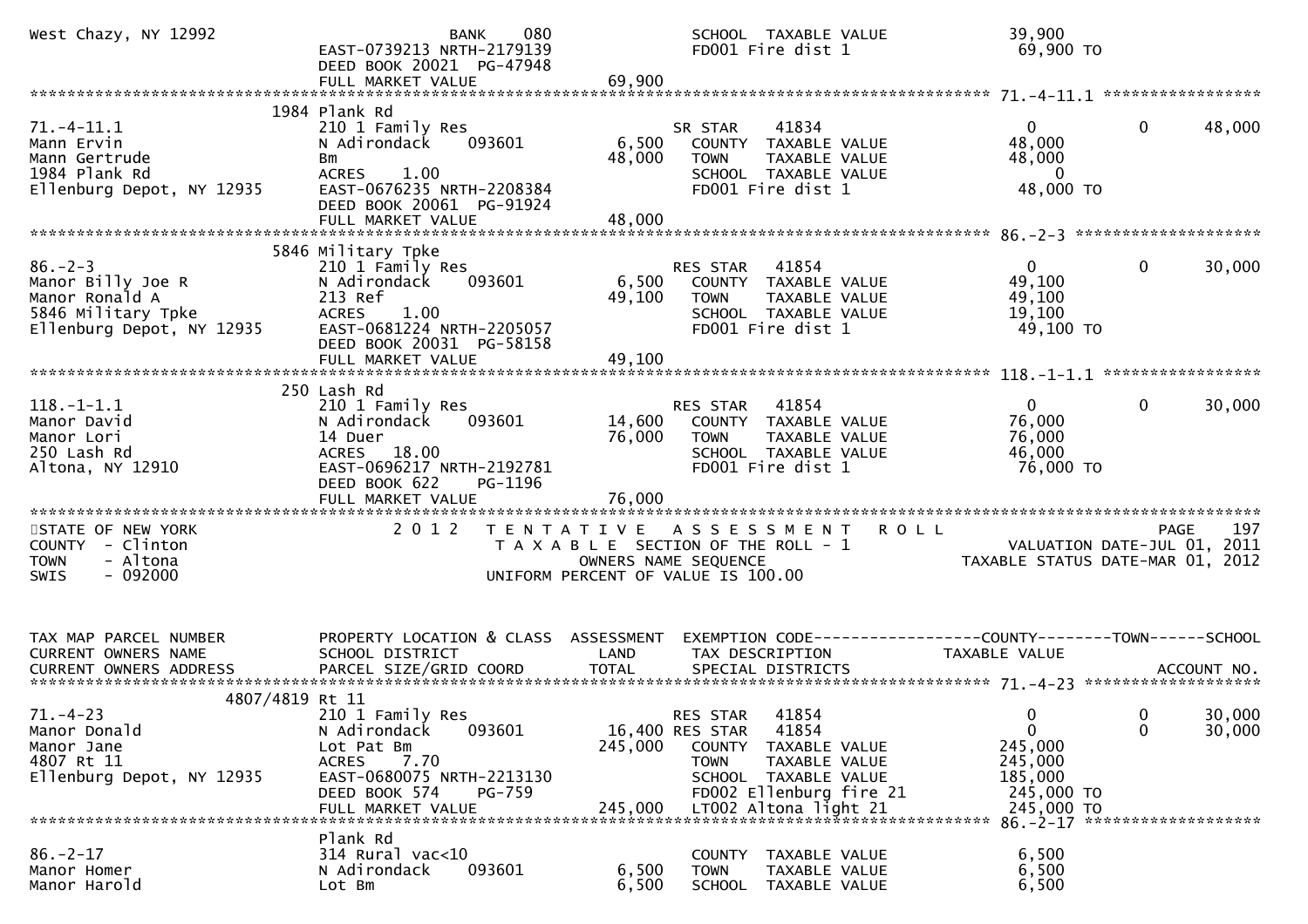| 1756 Plank Rd<br>Ellenburg Depot, NY 12935                                                                 | 1.00<br><b>ACRES</b><br>EAST-0677027 NRTH-2203119                                                                                                                                                  |                                                                                                     |                                                                           | FD001 Fire dist 1                                                                                 |                                                                     | 6,500 TO                                                          |                                            |                                            |
|------------------------------------------------------------------------------------------------------------|----------------------------------------------------------------------------------------------------------------------------------------------------------------------------------------------------|-----------------------------------------------------------------------------------------------------|---------------------------------------------------------------------------|---------------------------------------------------------------------------------------------------|---------------------------------------------------------------------|-------------------------------------------------------------------|--------------------------------------------|--------------------------------------------|
| $71. - 4 - 25$<br>Manor Homer S<br>6084 Military Tpke<br>Ellenburg Depot, NY 12935                         | Military Tpke<br>322 Rural vac>10<br>093601<br>N Adirondack<br>Ben Moore<br>ACRES 81.00<br>EAST-0681286 NRTH-2210046<br>DEED BOOK 20001 PG-21660                                                   | 28,500<br>28,500                                                                                    | <b>TOWN</b>                                                               | COUNTY TAXABLE VALUE<br>TAXABLE VALUE<br>SCHOOL TAXABLE VALUE<br>FD001 Fire dist 1                |                                                                     | 28,500<br>28,500<br>28,500<br>28,500 TO                           |                                            |                                            |
|                                                                                                            | FULL MARKET VALUE                                                                                                                                                                                  | 28,500                                                                                              |                                                                           |                                                                                                   |                                                                     |                                                                   |                                            |                                            |
| $130. - 2 - 1$<br>Manor James<br>Manor Nicole<br>1002 Plank Rd<br>Ellenburg Depot, NY 12935                | 1002 Plank Rd<br>240 Rural res<br>093601<br>N Adirondack<br>$31$ Sg<br><b>ACRES</b><br>50.00<br>EAST-0681306 NRTH-2184597<br>DEED BOOK 20061 PG-99936                                              | 13,400<br>59,900                                                                                    | RES STAR 41854<br><b>TOWN</b>                                             | COUNTY TAXABLE VALUE<br>TAXABLE VALUE<br>SCHOOL TAXABLE VALUE<br>FD001 Fire dist 1                |                                                                     | $\mathbf{0}$<br>59,900<br>59,900<br>29,900<br>59,900 TO           | 0                                          | 30,000                                     |
|                                                                                                            | FULL MARKET VALUE                                                                                                                                                                                  | 59,900                                                                                              |                                                                           |                                                                                                   |                                                                     |                                                                   |                                            |                                            |
| $86. - 2 - 16$<br>Manor Joanne Betty<br>1756 Plank Rd<br>Ellenburg Depot, NY 12935                         | 1756 Plank Rd<br>210 1 Family Res<br>093601<br>N Adirondack<br>Bm<br><b>ACRES</b><br>1.00<br>EAST-0677060 NRTH-2202906<br>DEED BOOK 643<br><b>PG-909</b><br>FULL MARKET VALUE                      | 33,600                                                                                              | WARCOMALL<br>6,500 WARDISALL<br>33,600 AGED C&T<br>SR STAR<br><b>TOWN</b> | 41131<br>41141<br>41801<br>41834<br>COUNTY TAXABLE VALUE<br>TAXABLE VALUE<br>SCHOOL TAXABLE VALUE |                                                                     | 8,400<br>10,080<br>7,560<br>$\overline{0}$<br>7,560<br>7,560<br>0 | 8,400<br>10,080<br>7,560<br>$\Omega$       | $\bf{0}$<br>$\Omega$<br>$\Omega$<br>33,600 |
| STATE OF NEW YORK<br>- Clinton<br>COUNTY<br>- Altona<br><b>TOWN</b><br>$-092000$<br>SWIS                   | 2 0 1 2                                                                                                                                                                                            | TENTATIVE ASSESSMENT<br>T A X A B L E SECTION OF THE ROLL - 1<br>UNIFORM PERCENT OF VALUE IS 100.00 | OWNERS NAME SEQUENCE                                                      |                                                                                                   | <b>ROLL</b>                                                         | TAXABLE STATUS DATE-MAR 01, 2012                                  | <b>PAGE</b><br>VALUATION DATE-JUL 01, 2011 | 198                                        |
| TAX MAP PARCEL NUMBER<br>CURRENT OWNERS NAME                                                               | PROPERTY LOCATION & CLASS ASSESSMENT<br>SCHOOL DISTRICT                                                                                                                                            | LAND                                                                                                | TAX DESCRIPTION                                                           |                                                                                                   | EXEMPTION        CODE-----------------COUNTY-------TOWN------SCHOOL | <b>TAXABLE VALUE</b>                                              |                                            |                                            |
| $134. - 2 - 4$<br>Manor Kenneth D<br>Sampica-Manor Crystal M<br>3665 Military Tpke<br>West Chazy, NY 12992 | 3665 Military Tpke<br>270 Mfg housing<br>093601<br>N Adirondack<br>104-115 Duer<br>Stonehedge Lot 22<br>3.60<br>ACRES<br>EAST-0725382 NRTH-2181072<br>DEED BOOK 20072 PG-4384<br>FULL MARKET VALUE | 10,300<br>25,000<br>25,000                                                                          | RES STAR<br><b>TOWN</b>                                                   | 41854<br>COUNTY TAXABLE VALUE<br>TAXABLE VALUE<br>SCHOOL TAXABLE VALUE<br>FD001 Fire dist 1       |                                                                     | $\mathbf{0}$<br>25,000<br>25,000<br>$\bf{0}$<br>25,000 TO         | $\mathbf{0}$                               | 25,000                                     |
| $71. - 4 - 11.221$<br>Manor Life Estate Joanne                                                             | 2000 Plank Rd<br>271 Mfg housings<br>N Adirondack<br>093601                                                                                                                                        | 37,500                                                                                              | <b>TOWN</b>                                                               | COUNTY TAXABLE VALUE<br>TAXABLE VALUE                                                             |                                                                     | 55,000<br>55,000                                                  |                                            |                                            |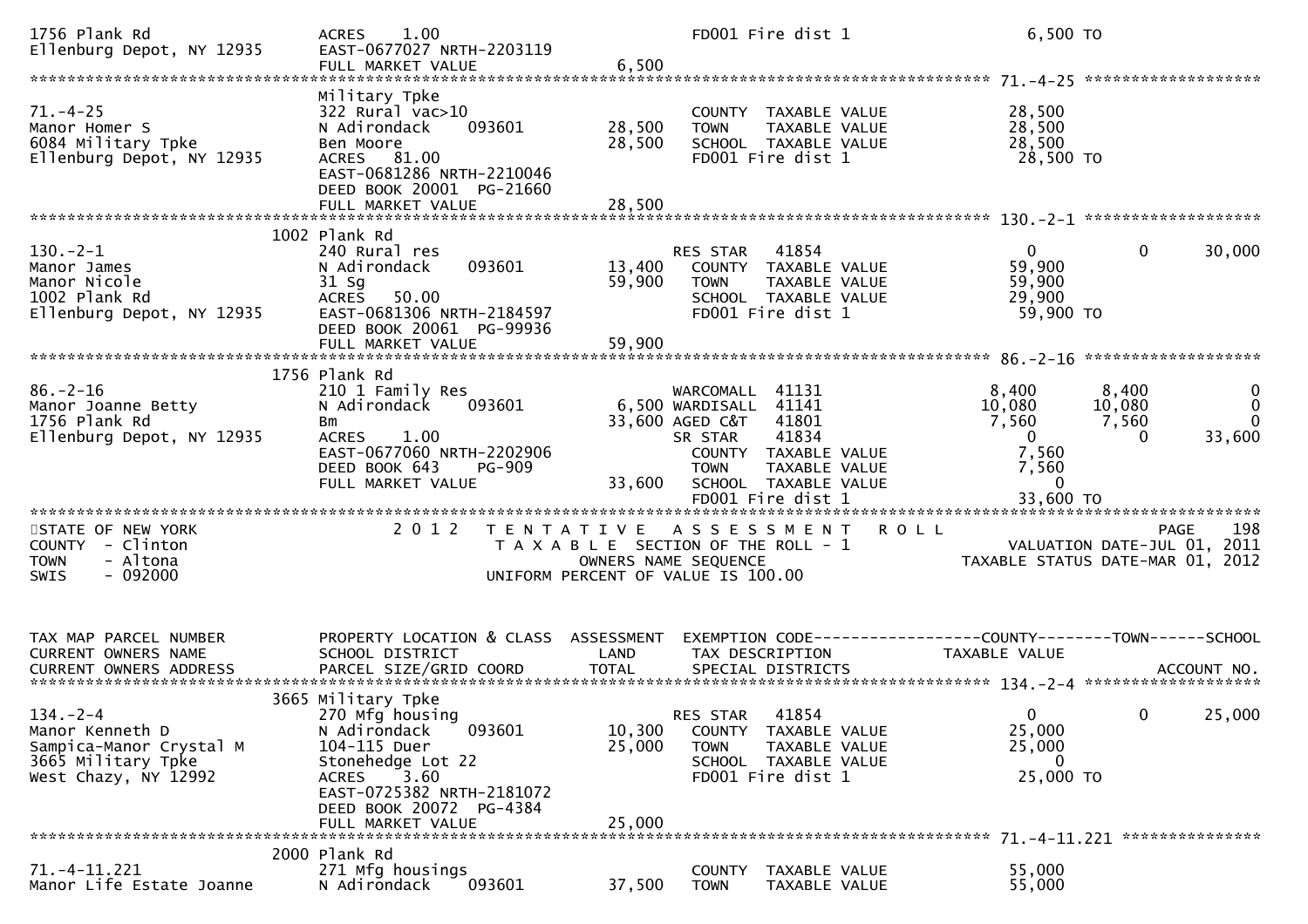| Manor Don<br>1756 Plank Rd<br>Ellenburg Depot, NY 12935                                                                         | Benjamin Moore Patent<br>ACRES 84.00<br>EAST-0678666 NRTH-2208865<br>DEED BOOK 20041 PG-66788<br>FULL MARKET VALUE                                                       | 55,000<br>55,000           | SCHOOL TAXABLE VALUE<br>FD001 Fire dist 1                                                                                                             | 55,000<br>55,000 TO                                                           |                                            |
|---------------------------------------------------------------------------------------------------------------------------------|--------------------------------------------------------------------------------------------------------------------------------------------------------------------------|----------------------------|-------------------------------------------------------------------------------------------------------------------------------------------------------|-------------------------------------------------------------------------------|--------------------------------------------|
|                                                                                                                                 |                                                                                                                                                                          |                            |                                                                                                                                                       |                                                                               |                                            |
| $71. - 4 - 11.222$<br>Manor Life Estate Joanne<br>Manor Don<br>1756 Plank Rd<br>Ellenburg Depot, NY 12935                       | 1994 Plank Rd<br>270 Mfg housing<br>N Adirondack<br>093601<br>Benjamin Moore Patent<br>9.50<br><b>ACRES</b><br>EAST-0676559 NRTH-2208688<br>DEED BOOK 20041 PG-66789     | 11,600<br>19,300           | COUNTY TAXABLE VALUE<br>TAXABLE VALUE<br><b>TOWN</b><br>SCHOOL TAXABLE VALUE<br>FD001 Fire dist 1                                                     | 19,300<br>19,300<br>19,300<br>19,300 TO                                       |                                            |
|                                                                                                                                 | FULL MARKET VALUE                                                                                                                                                        | 19,300                     |                                                                                                                                                       |                                                                               |                                            |
| $71.1 - 1 - 19.2$<br>Manor Michael<br>Manor Janet<br>4920 Rt 11<br>Ellenburg Depot, NY 12935                                    | 4920 Rt 11<br>210 1 Family Res<br>N Adirondack<br>093601<br>B M<br>Prior Deed Bk 615 Pg 1104<br>ACRES 1.20<br>EAST-0677396 NRTH-2213679<br>DEED BOOK 716<br>PG-330       | 6,500<br>91,000            | 41854<br>RES STAR<br>COUNTY TAXABLE VALUE<br>TAXABLE VALUE<br><b>TOWN</b><br>SCHOOL TAXABLE VALUE<br>FD002 Ellenburg fire 21<br>LT002 Altona light 21 | $\mathbf{0}$<br>91,000<br>91,000<br>61,000<br>91,000 TO<br>91,000 TO          | $\mathbf{0}$<br>30,000                     |
|                                                                                                                                 | FULL MARKET VALUE                                                                                                                                                        | 91,000                     |                                                                                                                                                       |                                                                               |                                            |
| $86. - 2 - 11.2$<br>Manor Michael<br>Manor Ronald<br>1575 Plank Rd<br>Ellenburg Depot, NY 12935                                 | Military Tpke<br>$322$ Rural vac $>10$<br>093601<br>N Adirondack<br><b>BM</b><br>ACRES 77.00<br>EAST-0679591 NRTH-2205856<br>DEED BOOK 20051 PG-86038                    | 42,700<br>42,700           | OS AG DIST 41730<br>COUNTY TAXABLE VALUE<br><b>TOWN</b><br>TAXABLE VALUE<br>SCHOOL TAXABLE VALUE<br>FD001 Fire dist 1                                 | $\overline{0}$<br>42,700<br>42,700<br>42,700<br>42,700 TO                     | $\Omega$<br>$\mathbf{0}$                   |
| MAY BE SUBJECT TO PAYMENT<br>UNDER AGDIST LAW TIL 2019                                                                          | FULL MARKET VALUE                                                                                                                                                        | 42,700                     |                                                                                                                                                       |                                                                               |                                            |
| STATE OF NEW YORK<br>COUNTY - Clinton<br>- Altona<br><b>TOWN</b><br>$-092000$<br><b>SWIS</b>                                    | 2 0 1 2                                                                                                                                                                  |                            | TENTATIVE ASSESSMENT ROLL<br>T A X A B L E SECTION OF THE ROLL - 1<br>OWNERS NAME SEQUENCE<br>UNIFORM PERCENT OF VALUE IS 100.00                      | TAXABLE STATUS DATE-MAR 01, 2012                                              | 199<br>PAGE<br>VALUATION DATE-JUL 01, 2011 |
| TAX MAP PARCEL NUMBER<br><b>CURRENT OWNERS NAME</b>                                                                             | PROPERTY LOCATION & CLASS ASSESSMENT<br>SCHOOL DISTRICT                                                                                                                  | LAND                       | TAX DESCRIPTION                                                                                                                                       | EXEMPTION CODE-----------------COUNTY-------TOWN------SCHOOL<br>TAXABLE VALUE |                                            |
| $86. - 2 - 2.4$<br>Manor Michael G<br>Manor Ronald A<br>1575 Plank Rd<br>Ellenburg Depot, NY 12935<br>MAY BE SUBJECT TO PAYMENT | Military Tpke<br>105 Vac farmland<br>093601<br>N Adirondack<br>Lot Ben Wall<br>ACRES 92.00<br>EAST-0680956 NRTH-2206812<br>DEED BOOK 99001 PG-15090<br>FULL MARKET VALUE | 48,200<br>48,200<br>48,200 | AGRI DISTR 41720<br>COUNTY TAXABLE VALUE<br><b>TOWN</b><br>TAXABLE VALUE<br>SCHOOL TAXABLE VALUE<br>FD001 Fire dist 1                                 | 9,271<br>38,929<br>38,929<br>38,929<br>48,200 TO                              | 9,271<br>9,271                             |
| UNDER AGDIST LAW TIL 2016                                                                                                       |                                                                                                                                                                          |                            |                                                                                                                                                       |                                                                               |                                            |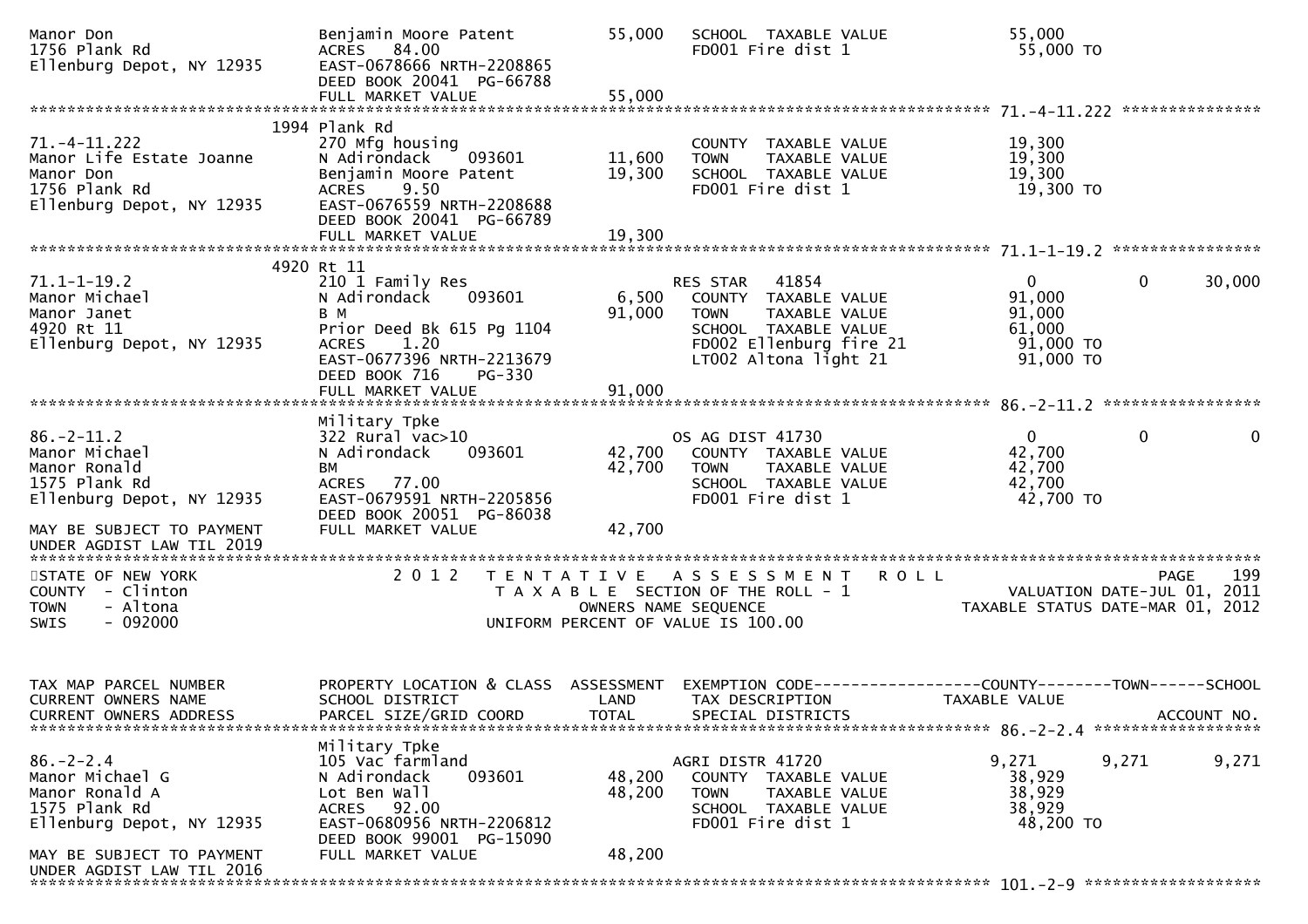| 1450/1454 Plank Rd<br>$101. - 2 - 9$<br>Manor Michael G Sr<br>Manor Belinda A<br>1563 Plank Rd<br>Ellenburg Depot, NY 12935 | 271 Mfg housings<br>N Adirondack<br>093601<br>$25$ Sg<br><b>ACRES</b><br>1.10<br>EAST-0678037 NRTH-2195518<br>DEED BOOK 20082 PG-18129                                        | 6,500<br>35,500                           | COUNTY TAXABLE VALUE<br>TAXABLE VALUE<br><b>TOWN</b><br>SCHOOL TAXABLE VALUE<br>FD001 Fire dist 1                                                 | 35,500<br>35,500<br>35,500<br>35,500 TO                                        |                                                   |
|-----------------------------------------------------------------------------------------------------------------------------|-------------------------------------------------------------------------------------------------------------------------------------------------------------------------------|-------------------------------------------|---------------------------------------------------------------------------------------------------------------------------------------------------|--------------------------------------------------------------------------------|---------------------------------------------------|
|                                                                                                                             | 4920 Rt 11                                                                                                                                                                    |                                           |                                                                                                                                                   |                                                                                |                                                   |
| $71.1 - 1 - 19.4$<br>Manor Michael S<br>Manor Janet A<br>4920 Rt 11<br>Ellenburg Depot, NY 12935                            | 311 Res vac land<br>N Adirondack<br>093601<br>Bm<br>Split 20082/19437<br>FRNT 83.00 DPTH 370.00<br>EAST-0677280 NRTH-2213672<br>DEED BOOK 20082 PG-19437<br>FULL MARKET VALUE | 4,600<br>4,600<br>4,600                   | COUNTY TAXABLE VALUE<br><b>TOWN</b><br>TAXABLE VALUE<br>SCHOOL TAXABLE VALUE<br>FD002 Ellenburg fire 21<br>LT002 Altona light 21                  | 4,600<br>4,600<br>4,600<br>4,600 TO<br>4,600 TO                                |                                                   |
|                                                                                                                             | 1462 Plank Rd                                                                                                                                                                 |                                           |                                                                                                                                                   |                                                                                |                                                   |
| $101. - 2 - 10.11$<br>Manor Ronald A<br>Manor Michael G<br>1575 Plank Rd<br>Ellenburg Depot, NY 12935                       | 270 Mfg housing<br>093601<br>N Adirondack<br>$23$ Sg<br>ACRES 245.10<br>EAST-0679772 NRTH-2195453<br>DEED BOOK 20011 PG-32835                                                 | 117,600                                   | AGRI DISTR 41720<br>57,700 RES STAR<br>41854<br>COUNTY TAXABLE VALUE<br><b>TOWN</b><br>TAXABLE VALUE<br>SCHOOL TAXABLE VALUE<br>FD001 Fire dist 1 | 19,113<br>19,113<br>$\overline{0}$<br>98,487<br>98,487<br>68,487<br>117,600 TO | 19,113<br>0<br>30,000                             |
| MAY BE SUBJECT TO PAYMENT<br>UNDER AGDIST LAW TIL 2016                                                                      | FULL MARKET VALUE                                                                                                                                                             | 117,600                                   |                                                                                                                                                   |                                                                                |                                                   |
|                                                                                                                             |                                                                                                                                                                               |                                           |                                                                                                                                                   |                                                                                |                                                   |
| $101. - 2 - 10.12$<br>Manor Ronald A<br>Manor Allyson J<br>1498 Plank Rd<br>Ellenburg Depot, NY 12935                       | 1498 Plank Rd E<br>210 1 Family Res<br>N Adirondack<br>093601<br>Lot 23 State Gore<br><b>ACRES</b><br>9.20<br>EAST-0678088 NRTH-2196512<br>DEED BOOK 20011 PG-33389           | 11,400<br>76,900                          | COUNTY TAXABLE VALUE<br><b>TOWN</b><br>TAXABLE VALUE<br>SCHOOL TAXABLE VALUE<br>FD001 Fire dist 1                                                 | 76,900<br>76,900<br>76,900<br>76,900 TO                                        |                                                   |
|                                                                                                                             | FULL MARKET VALUE                                                                                                                                                             | 76,900                                    |                                                                                                                                                   |                                                                                |                                                   |
| STATE OF NEW YORK<br>COUNTY - Clinton<br>- Altona<br><b>TOWN</b><br>$-092000$<br><b>SWIS</b>                                | 2 0 1 2                                                                                                                                                                       | T E N T A T I V E<br>OWNERS NAME SEQUENCE | A S S E S S M E N T<br>T A X A B L E SECTION OF THE ROLL - 1<br>UNIFORM PERCENT OF VALUE IS 100.00                                                | <b>ROLL</b><br>TAXABLE STATUS DATE-MAR 01, 2012                                | 200<br><b>PAGE</b><br>VALUATION DATE-JUL 01, 2011 |
| TAX MAP PARCEL NUMBER<br><b>CURRENT OWNERS NAME</b><br><b>CURRENT OWNERS ADDRESS</b>                                        | PROPERTY LOCATION & CLASS ASSESSMENT<br>SCHOOL DISTRICT<br>PARCEL SIZE/GRID COORD                                                                                             | LAND<br><b>TOTAL</b>                      | TAX DESCRIPTION<br>SPECIAL DISTRICTS                                                                                                              | EXEMPTION CODE-----------------COUNTY-------TOWN------SCHOOL<br>TAXABLE VALUE  | ACCOUNT NO.                                       |
| $118.-1-1.4$<br>Manor Tanya<br>Attn: Tonya & Henry Forrette<br>272 Lash Rd<br>Altona, NY 12910                              | 272 Lash Rd<br>210 1 Family Res<br>093601<br>N Adirondack<br>Lot 14 Duers<br>ACRES 1.00<br>EAST-0696207 NRTH-2192537<br>DEED BOOK 622<br>PG-1193                              | 6,500<br>89,000                           | 41854<br>RES STAR<br>COUNTY TAXABLE VALUE<br>TAXABLE VALUE<br><b>TOWN</b><br>SCHOOL TAXABLE VALUE<br>FD001 Fire dist 1                            | $\mathbf{0}$<br>89,000<br>89,000<br>59,000<br>89,000 TO                        | 0<br>30,000                                       |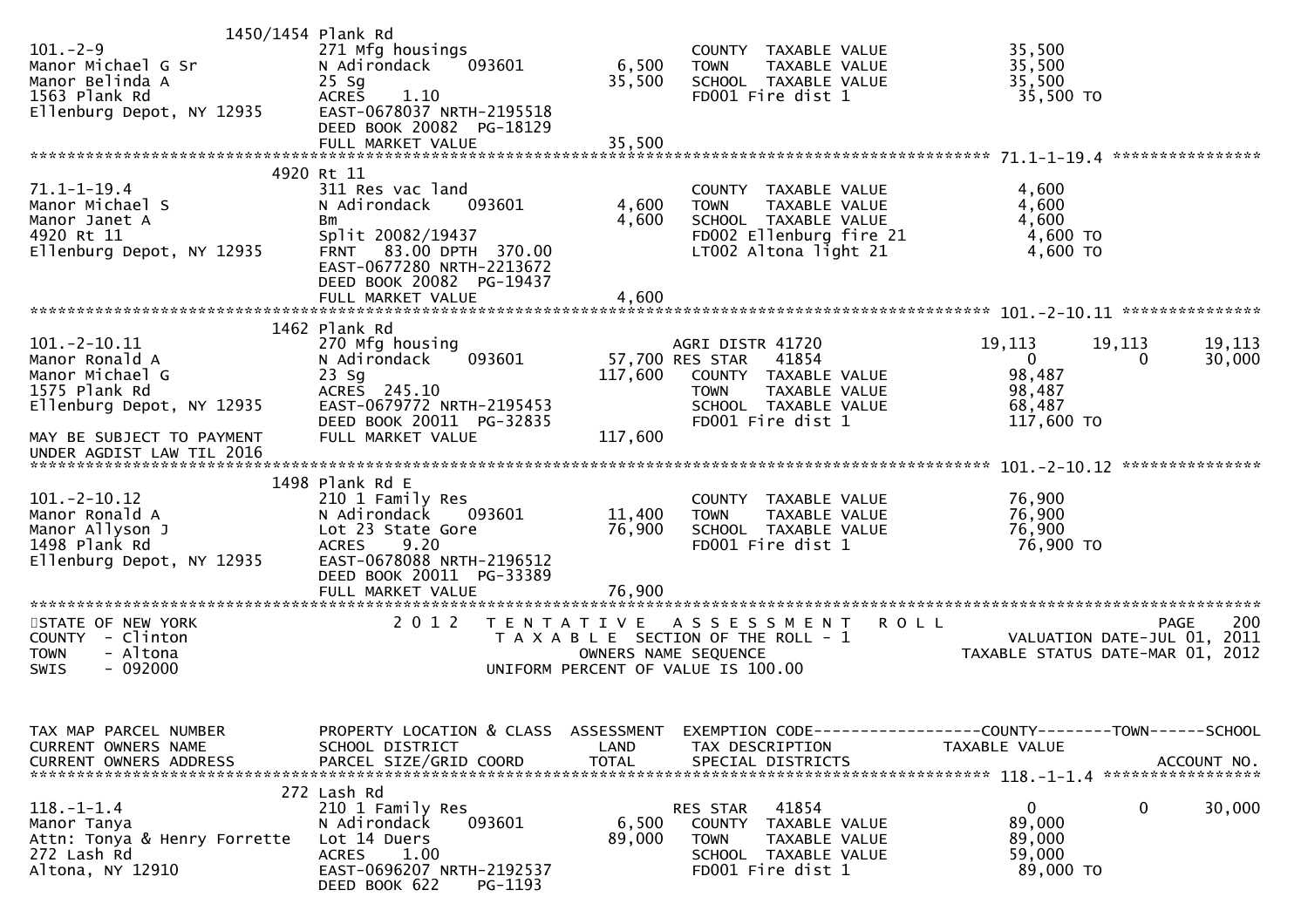|                                                                                                                                         | FULL MARKET VALUE                                                                                                                                                                                | 89,000                                    |                                                                                                                                                                                                |                                                                        |                                                                                |
|-----------------------------------------------------------------------------------------------------------------------------------------|--------------------------------------------------------------------------------------------------------------------------------------------------------------------------------------------------|-------------------------------------------|------------------------------------------------------------------------------------------------------------------------------------------------------------------------------------------------|------------------------------------------------------------------------|--------------------------------------------------------------------------------|
| $73. - 1 - 52.22$<br>Marti Bernice E<br>Marti Life Estate Bernice E<br>621 Irona Rd<br>Altona, NY 12910                                 | 621 Irona Rd<br>270 Mfg housing<br>N Adirondack<br>093601<br>Lot 166 Ref Tr<br><b>ACRES</b><br>12.40<br>EAST-0696255 NRTH-2212039<br>DEED BOOK 20072 PG-11077<br>FULL MARKET VALUE               | 12,900<br>46,200<br>46,200                | 41854<br>RES STAR<br>COUNTY TAXABLE VALUE<br><b>TOWN</b><br>TAXABLE VALUE<br>SCHOOL TAXABLE VALUE<br>FD001 Fire dist 1                                                                         | $\Omega$<br>46,200<br>46,200<br>16,200<br>46,200 TO                    | $\mathbf 0$<br>30,000                                                          |
| $73. - 1 - 52.5$<br>Marti Michael J<br>Marti Amy J<br>1673 Alder Bend Rd<br>Altona, NY 12910                                            | Irona Rd<br>323 Vacant rural<br>N Adirondack<br>093601<br>166 Ref Tr<br>Merged $52.21$ with merge #<br>ACRES 49.90<br>EAST-0695290 NRTH-2211939<br>DEED BOOK 20092 PG-26930<br>FULL MARKET VALUE | 16,700<br>16,700<br>16,700                | COUNTY TAXABLE VALUE<br>TAXABLE VALUE<br><b>TOWN</b><br>SCHOOL TAXABLE VALUE<br>FD001 Fire dist 1                                                                                              | 16,700<br>16,700<br>16,700<br>16,700 TO                                |                                                                                |
| $88. - 1 - 11.4$<br>Marti Michael J<br>Marti Amy J<br>1673 Alder Bend Rd<br>Altona, NY 12910                                            | 1673 Alder Bend Rd<br>210 1 Family Res<br>N Adirondack<br>093601<br>Lot 164 Ref Tract<br>3.50<br><b>ACRES</b><br>EAST-0696346 NRTH-2206380<br>DEED BOOK 20061 PG-96053                           | 127,800                                   | 99 PCT OF VALUE USED FOR EXEMPTION PURPOSES<br>WARNONALL 41121<br>8,000 RES STAR<br>41854<br>COUNTY TAXABLE VALUE<br>TAXABLE VALUE<br><b>TOWN</b><br>SCHOOL TAXABLE VALUE<br>FD001 Fire dist 1 | 18,978<br>$\overline{0}$<br>108,822<br>108,822<br>97,800<br>127,800 TO | 18,978<br>30,000<br>0                                                          |
| $87. - 1 - 11$<br>Martin Steven E<br>Martin Nancy M<br>5687 Military Tpke<br>PO Box 63<br>Ellenburg Depot, NY 12935-0063 DEED BOOK 1024 | 5687 Military Tpke<br>210 1 Family Res<br>093601<br>N Adirondack<br>Lot 190 Duer<br>3.30<br><b>ACRES</b><br>EAST-0684978 NRTH-2205008<br><b>PG-072</b><br>FULL MARKET VALUE                      | 49,200<br>49,200                          | 97 PCT OF VALUE USED FOR EXEMPTION PURPOSES<br>WARNONALL 41121<br>41854<br>7,900 RES STAR<br>COUNTY TAXABLE VALUE<br>TAXABLE VALUE<br><b>TOWN</b><br>SCHOOL TAXABLE VALUE<br>FD001 Fire dist 1 | 7,159<br>$\mathbf{0}$<br>42,041<br>42,041<br>19,200<br>49,200 TO       | 7,159<br>30,000<br>0                                                           |
| STATE OF NEW YORK<br>COUNTY - Clinton<br>- Altona<br><b>TOWN</b><br>$-092000$<br><b>SWIS</b>                                            | 2 0 1 2                                                                                                                                                                                          | T E N T A T I V E<br>OWNERS NAME SEQUENCE | A S S E S S M E N T<br>T A X A B L E SECTION OF THE ROLL - 1<br>UNIFORM PERCENT OF VALUE IS 100.00                                                                                             | <b>ROLL</b>                                                            | 201<br>PAGE<br>VALUATION DATE-JUL 01, 2011<br>TAXABLE STATUS DATE-MAR 01, 2012 |
| TAX MAP PARCEL NUMBER<br>CURRENT OWNERS NAME<br><b>CURRENT OWNERS ADDRESS</b>                                                           | PROPERTY LOCATION & CLASS ASSESSMENT<br>SCHOOL DISTRICT<br>PARCEL SIZE/GRID COORD                                                                                                                | LAND<br><b>TOTAL</b>                      | EXEMPTION        CODE-----------------COUNTY-------TOWN------SCHOOL<br>TAX DESCRIPTION<br>SPECIAL DISTRICTS                                                                                    | TAXABLE VALUE                                                          | ACCOUNT NO.                                                                    |
| $88.14 - 2 - 64$<br>Martin Vernice<br>PO Box 3015<br>Brooklyn, NY 11202                                                                 | 87 Pinewood Dr<br>311 Res vac land<br>093601<br>N Adirondack<br>Sub Bk 10 Pg 123 Lot 64<br>FRNT 55.00 DPTH 153.02<br>EAST-0698446 NRTH-2205294                                                   | 3,900<br>3,900                            | COUNTY TAXABLE VALUE<br><b>TOWN</b><br>TAXABLE VALUE<br>SCHOOL TAXABLE VALUE<br>FD001 Fire dist 1                                                                                              | 3,900<br>3,900<br>3,900<br>3,900 TO                                    |                                                                                |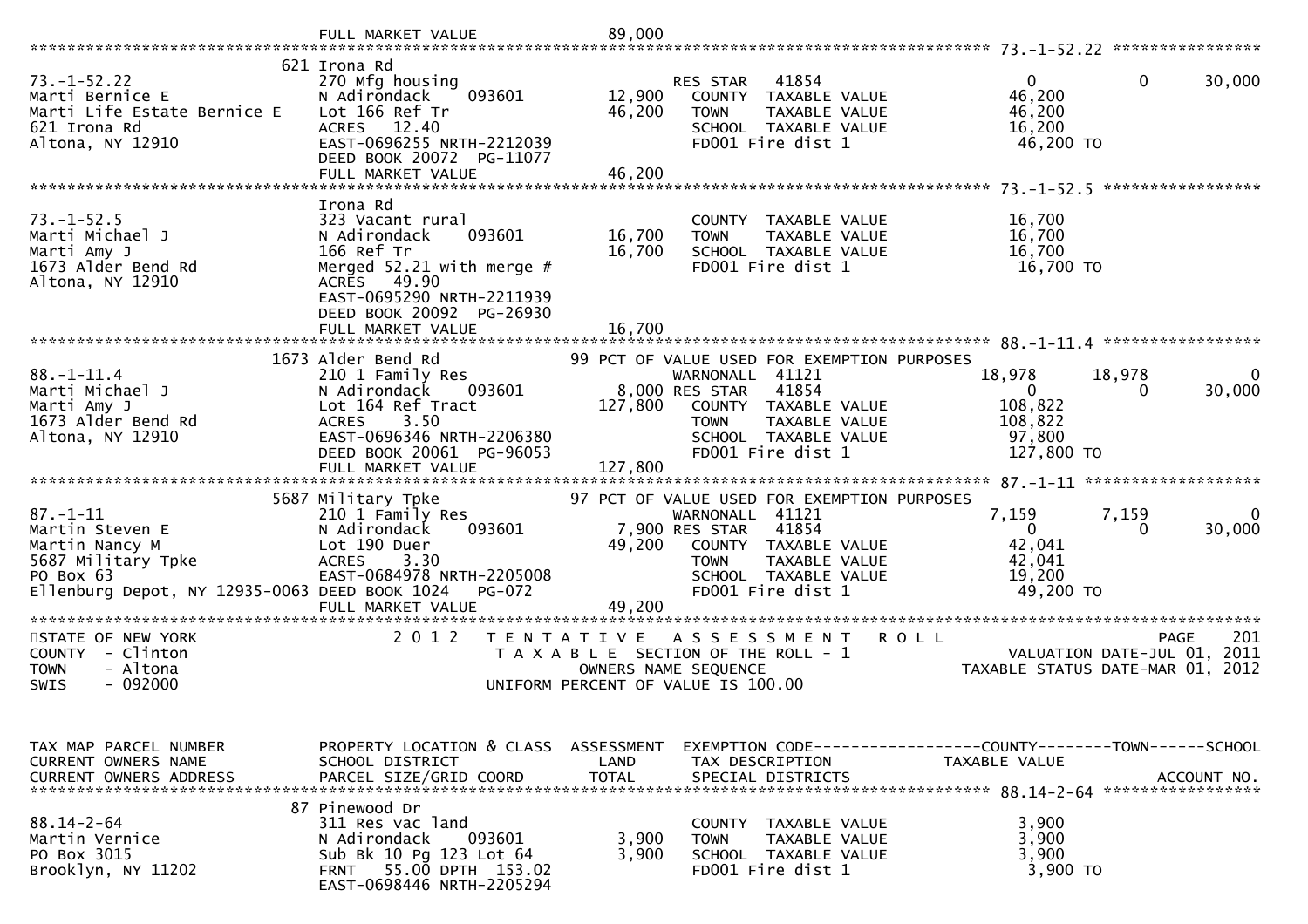|                                                                                                     | DEED BOOK 20051 PG-87670<br>FULL MARKET VALUE                                                                                                                                          | 3,900                                     |                                                                                                                                                                              |                                                                                                             |
|-----------------------------------------------------------------------------------------------------|----------------------------------------------------------------------------------------------------------------------------------------------------------------------------------------|-------------------------------------------|------------------------------------------------------------------------------------------------------------------------------------------------------------------------------|-------------------------------------------------------------------------------------------------------------|
| $134. - 1 - 18$<br>Mashtare Jessie<br>Mashtare Josh<br>217 Staley Rd<br>Morrisonville, NY 12962     | Purdy Rd<br>910 Priv forest<br>N Adirondack<br>093601<br>93 Duer 1939<br>ACRES 62.60<br>EAST-0720080 NRTH-2177884<br>DEED BOOK 20072 PG-10060<br>FULL MARKET VALUE                     | 22,200<br>22,200<br>22,200                | COUNTY TAXABLE VALUE<br><b>TOWN</b><br><b>TAXABLE VALUE</b><br>SCHOOL TAXABLE VALUE<br>FD001 Fire dist 1                                                                     | 22,200<br>22,200<br>22,200<br>22,200 TO                                                                     |
| $91. - 1 - 2$<br>Masterjoseph Robert P<br>155 Ganong Dr<br>Saranac, NY 12981                        | Miner Farm Rd<br>321 Abandoned ag<br>093601<br>N Adirondack<br>61 Ref<br>25.10<br><b>ACRES</b><br>EAST-0731946 NRTH-2207214<br>DEED BOOK 20082 PG-18309<br>FULL MARKET VALUE           | 16,700<br>16,700<br>16,700                | COUNTY TAXABLE VALUE<br><b>TOWN</b><br><b>TAXABLE VALUE</b><br>SCHOOL TAXABLE VALUE<br>FD001 Fire dist 1                                                                     | 16,700<br>16,700<br>16,700<br>16,700 TO                                                                     |
| $135. - 2 - 32$<br>Matott Orville A<br>401 Recor Rd<br>West Chazy, NY 12992                         | 401 Recore Rd<br>240 Rural res<br>Beekmantown Cen 092401<br>147 Duer<br>ACRES 10.80<br>EAST-0739610 NRTH-2181148<br>DEED BOOK 627<br>PG-1043<br>FULL MARKET VALUE                      | 14,300 SR STAR<br>85,000<br>85,000        | 93 PCT OF VALUE USED FOR EXEMPTION PURPOSES<br>WARCOMALL 41131<br>41834<br>COUNTY TAXABLE VALUE<br>TAXABLE VALUE<br><b>TOWN</b><br>SCHOOL TAXABLE VALUE<br>FD001 Fire dist 1 | 19,763<br>19,763<br>0<br>62,200<br>0<br>0<br>65,237<br>65,237<br>22,800<br>85,000 TO<br>******************* |
| $89.1 - 2 - 8$<br>Matott Steven D<br>PO Box 226<br>Altona, NY 12910                                 | 59 Station St<br>210 1 Family Res<br>N Adirondack<br>093601<br>Lot 111 Pat Ref<br>FRNT 100.00 DPTH 295.00<br>EAST-0711924 NRTH-2208858<br>DEED BOOK 20072 PG-8878<br>FULL MARKET VALUE | 6,100<br>42,100<br>42,100                 | COUNTY TAXABLE VALUE<br><b>TOWN</b><br>TAXABLE VALUE<br>SCHOOL TAXABLE VALUE<br>FD001 Fire dist 1<br>LT001 Altona light 1                                                    | 42,100<br>42,100<br>42,100<br>42,100 TO<br>42,100 TO                                                        |
| STATE OF NEW YORK<br><b>COUNTY</b><br>- Clinton<br>- Altona<br><b>TOWN</b><br>$-092000$<br>SWIS     | *****************<br>2 0 1 2                                                                                                                                                           | T E N T A T I V E<br>OWNERS NAME SEQUENCE | A S S E S S M E N T<br>T A X A B L E SECTION OF THE ROLL - 1<br>UNIFORM PERCENT OF VALUE IS 100.00                                                                           | 202<br><b>ROLL</b><br><b>PAGE</b><br>VALUATION DATE-JUL 01, 2011<br>TAXABLE STATUS DATE-MAR 01, 2012        |
| TAX MAP PARCEL NUMBER<br>CURRENT OWNERS NAME<br><b>CURRENT OWNERS ADDRESS</b>                       | PROPERTY LOCATION & CLASS<br>SCHOOL DISTRICT<br>PARCEL SIZE/GRID COORD                                                                                                                 | ASSESSMENT<br>LAND<br><b>TOTAL</b>        | TAX DESCRIPTION<br>SPECIAL DISTRICTS                                                                                                                                         | EXEMPTION CODE------------------COUNTY--------TOWN------SCHOOL<br>TAXABLE VALUE<br>ACCOUNT NO.              |
| $72. - 1 - 1.1$<br>Matthews Basil W<br>Matthews Kim M<br>447 Forest Rd<br>Ellenburg Depot, NY 12935 | Rt 11<br>$314$ Rural vac<10<br>093601<br>N Adirondack<br>212 Ref<br>7.90<br>ACRES<br>EAST-0683975 NRTH-2215904                                                                         | 5,500<br>5,500                            | COUNTY TAXABLE VALUE<br>TAXABLE VALUE<br><b>TOWN</b><br>SCHOOL TAXABLE VALUE<br>FD001 Fire dist 1                                                                            | 5,500<br>5,500<br>5,500<br>5,500 TO                                                                         |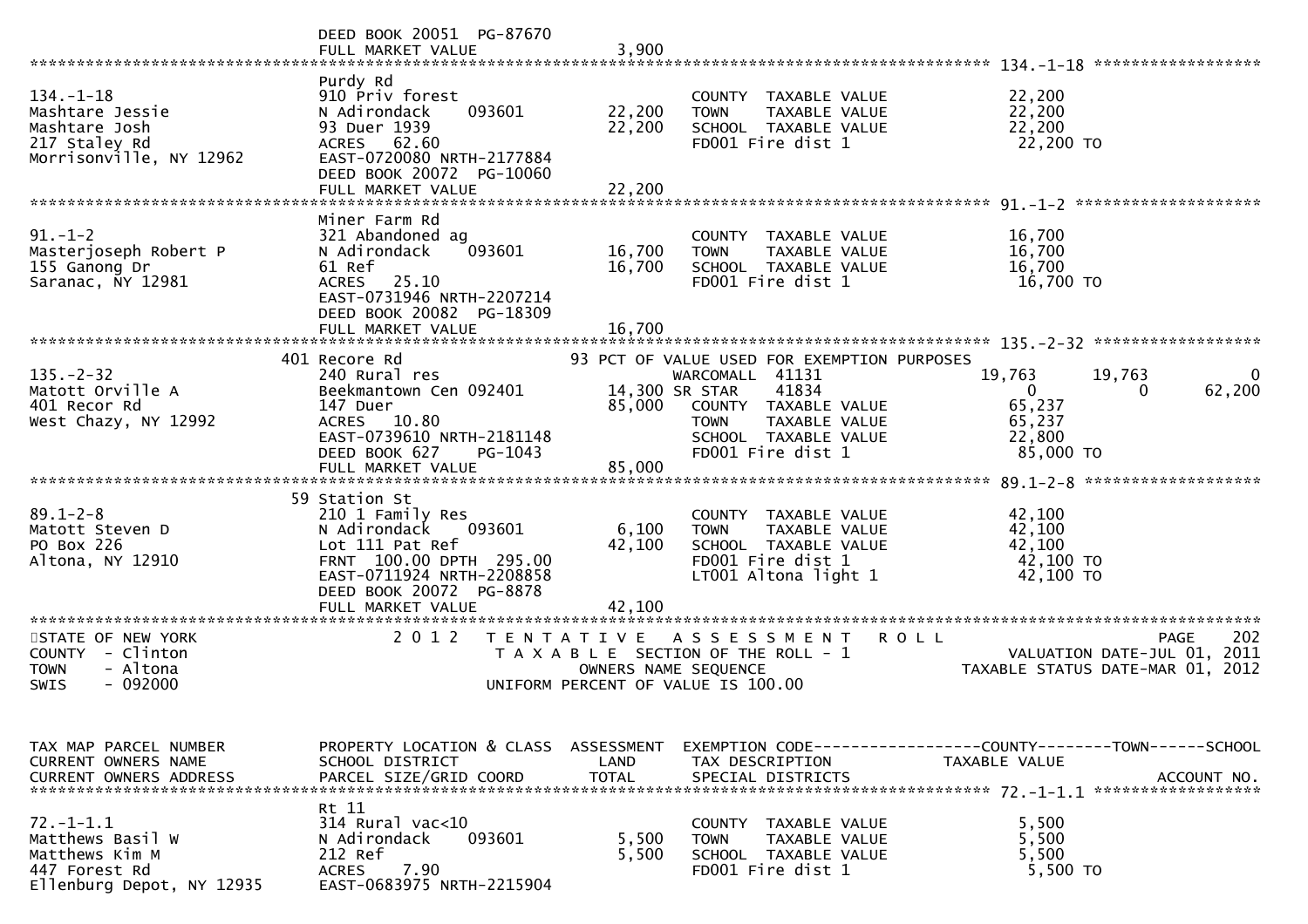|                                                     | DEED BOOK 20112 PG-40781                                      |                      |                                           |                                                                 |
|-----------------------------------------------------|---------------------------------------------------------------|----------------------|-------------------------------------------|-----------------------------------------------------------------|
|                                                     | FULL MARKET VALUE                                             | 5,500                |                                           |                                                                 |
|                                                     |                                                               |                      |                                           |                                                                 |
|                                                     | Devils Den Rd                                                 |                      |                                           |                                                                 |
| $89. - 1 - 3.2$                                     | 210 1 Family Res                                              |                      | 41854<br>RES STAR                         | $\overline{0}$<br>$\Omega$<br>30,000                            |
| Matthews Debra J                                    | N Adirondack<br>093601<br>131 Ref                             | 6,500                | COUNTY TAXABLE VALUE                      | 92,300                                                          |
| Devils Den Rd                                       |                                                               | 92,300               | <b>TOWN</b><br>TAXABLE VALUE              | 92,300                                                          |
| Altona, NY 12910                                    | 1.00 BANK<br>890<br><b>ACRES</b><br>EAST-0710787 NRTH-2205919 |                      | SCHOOL TAXABLE VALUE<br>FD001 Fire dist 1 | 62,300<br>$92,300$ TO                                           |
|                                                     | DEED BOOK 20072 PG-5607                                       |                      | LT001 Altona light 1                      | 92,300 TO                                                       |
|                                                     | FULL MARKET VALUE                                             | 92,300               |                                           |                                                                 |
|                                                     |                                                               |                      |                                           |                                                                 |
|                                                     | 390 Irona Rd                                                  |                      |                                           |                                                                 |
| $73. - 1 - 18$                                      | 210 1 Family Res                                              |                      | COUNTY TAXABLE VALUE                      | 36,000                                                          |
| Matthews James                                      | 093601<br>N Adirondack                                        | 4,800                | <b>TOWN</b><br>TAXABLE VALUE              | 36,000                                                          |
| 382 Irona Rd                                        | 155 Ref                                                       | 36,000               | SCHOOL TAXABLE VALUE                      | 36,000                                                          |
| Altona, NY 12910                                    | FRNT 322.00 DPTH 189.00                                       |                      | FD001 Fire dist 1                         | 36,000 TO                                                       |
|                                                     | EAST-0701936 NRTH-2212849                                     |                      | LT001 Altona light 1                      | 36,000 TO                                                       |
|                                                     | DEED BOOK 99001 PG-13623                                      |                      |                                           |                                                                 |
|                                                     |                                                               |                      |                                           |                                                                 |
|                                                     |                                                               |                      |                                           |                                                                 |
|                                                     | 382 Irona Rd                                                  |                      |                                           |                                                                 |
| $73. - 1 - 20.1$                                    | 210 1 Family Res                                              |                      | 41854<br>RES STAR                         | $\overline{0}$<br>$\mathbf{0}$<br>30,000                        |
| Matthews James T                                    | 093601<br>N Adirondack                                        | 4,500                | COUNTY TAXABLE VALUE                      | 75,800                                                          |
| Matthews Patricia A                                 | 155 Ref                                                       | 75,800               | <b>TOWN</b><br>TAXABLE VALUE              | 75,800                                                          |
| 382 Irona Rd                                        | FRNT 201.00 DPTH 90.00                                        |                      | SCHOOL TAXABLE VALUE                      | 45,800                                                          |
| Altona, NY 12910                                    | EAST-0702156 NRTH-2212810                                     |                      | FD001 Fire dist 1                         | 75,800 TO                                                       |
|                                                     | PG-265<br>DEED BOOK 627                                       |                      | LT001 Altona light 1                      | 75,800 TO                                                       |
|                                                     |                                                               |                      |                                           |                                                                 |
|                                                     |                                                               |                      |                                           |                                                                 |
|                                                     |                                                               |                      |                                           |                                                                 |
|                                                     | Irona Rd                                                      |                      |                                           |                                                                 |
| $73. - 1 - 20.7$                                    | 312 Vac w/imprv                                               |                      | COUNTY TAXABLE VALUE                      | 9,900                                                           |
| Matthews James T                                    | 093601<br>N Adirondack                                        | 8,100                | TAXABLE VALUE<br><b>TOWN</b>              | 9,900                                                           |
| Matthews Patricia A                                 | Lot 138 Ref Tr                                                | 9,900                | SCHOOL TAXABLE VALUE                      | 9,900                                                           |
| 382 Irona Rd                                        | 3.60<br><b>ACRES</b>                                          |                      | FD001 Fire dist 1                         | 9,900 TO                                                        |
| Altona, NY 12910                                    | EAST-0702414 NRTH-2212966                                     |                      | LT001 Altona light 1                      | 9,900 TO                                                        |
|                                                     | DEED BOOK 20102 PG-35877                                      |                      |                                           |                                                                 |
|                                                     | FULL MARKET VALUE                                             | 9,900                |                                           |                                                                 |
|                                                     |                                                               |                      |                                           |                                                                 |
| STATE OF NEW YORK                                   | 2 0 1 2<br>T E N T A T I V E                                  |                      | A S S E S S M E N T                       | 203<br><b>ROLL</b><br>PAGE                                      |
| COUNTY - Clinton                                    |                                                               |                      | T A X A B L E SECTION OF THE ROLL - 1     |                                                                 |
| - Altona<br><b>TOWN</b><br>$-092000$<br><b>SWIS</b> |                                                               | OWNERS NAME SEQUENCE | UNIFORM PERCENT OF VALUE IS 100.00        | VALUATION DATE-JUL 01, 2011<br>TAXABLE STATUS DATE-MAR 01, 2012 |
|                                                     |                                                               |                      |                                           |                                                                 |
|                                                     |                                                               |                      |                                           |                                                                 |
|                                                     |                                                               |                      |                                           |                                                                 |
| TAX MAP PARCEL NUMBER                               | PROPERTY LOCATION & CLASS ASSESSMENT                          |                      |                                           | EXEMPTION CODE------------------COUNTY--------TOWN------SCHOOL  |
| CURRENT OWNERS NAME                                 | SCHOOL DISTRICT                                               | LAND                 | TAX DESCRIPTION                           | TAXABLE VALUE                                                   |
| <b>CURRENT OWNERS ADDRESS</b>                       | PARCEL SIZE/GRID COORD                                        | <b>TOTAL</b>         | SPECIAL DISTRICTS                         | ACCOUNT NO.                                                     |
|                                                     |                                                               |                      |                                           |                                                                 |
|                                                     | 183 Joe Wood Rd                                               |                      |                                           |                                                                 |
| $74. - 1 - 23.1$                                    | 210 1 Family Res                                              |                      | 41854<br>RES STAR                         | $\mathbf 0$<br>30,000<br>0                                      |
| Matthews-Knight Sara J                              | 093601<br>N Adirondack                                        | 8,900                | COUNTY TAXABLE VALUE                      | 96,500                                                          |
| 183 Joe Wood Rd                                     | Lot 105 Ref                                                   | 96,500               | <b>TOWN</b><br>TAXABLE VALUE              | 96,500                                                          |
| Altona, NY 12910                                    | 5.00 BANK<br>180<br><b>ACRES</b><br>EAST-0715594 NRTH-2211807 |                      | SCHOOL TAXABLE VALUE<br>FD001 Fire dist 1 | 66,500<br>96,500 TO                                             |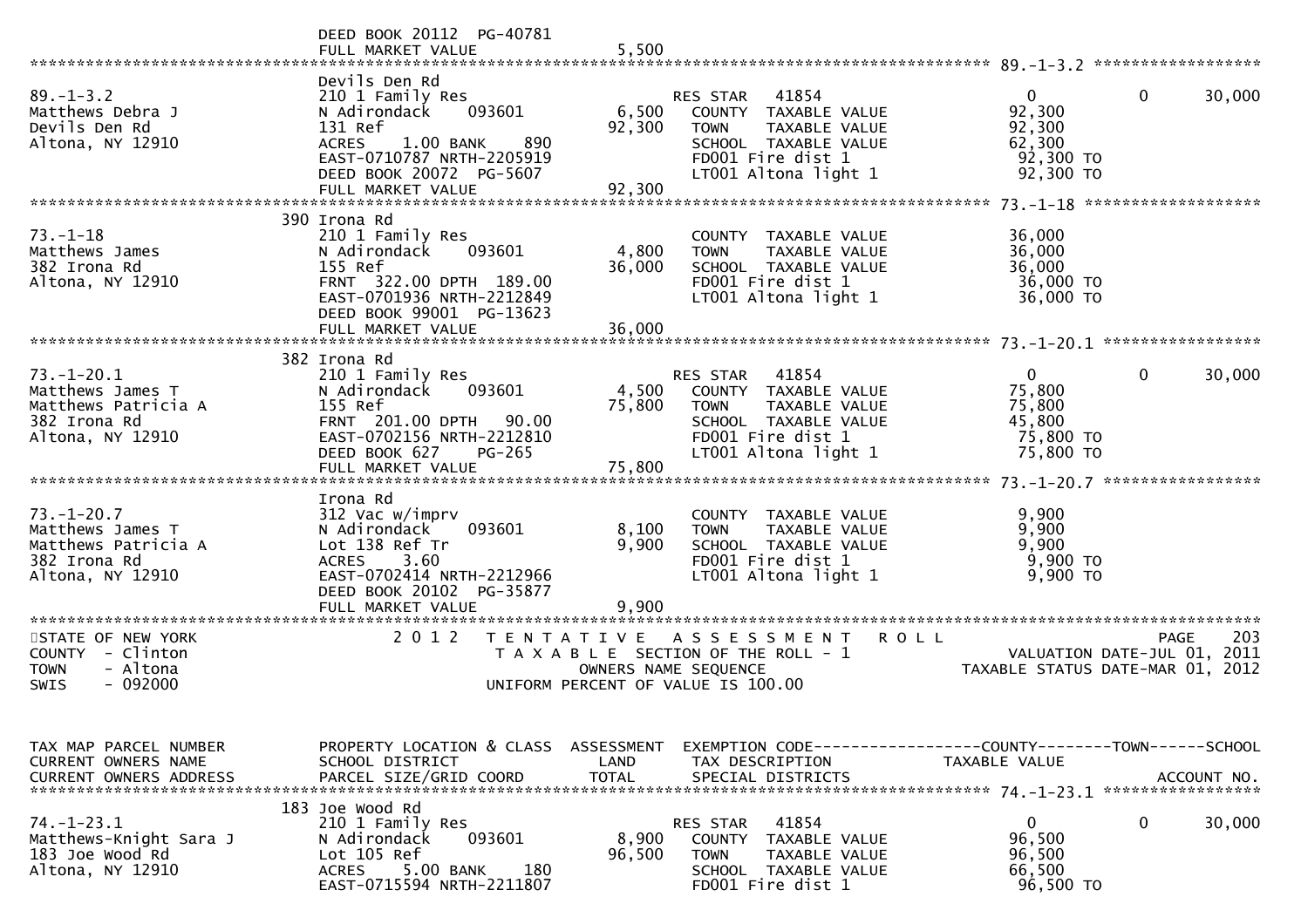|                                                                                                                                   | DEED BOOK 20092 PG-23708<br>FULL MARKET VALUE                                                                                                                                                    | 96,500                             | LT001 Altona light 1                                                                                                      | 96,500 TO                                                                                    |
|-----------------------------------------------------------------------------------------------------------------------------------|--------------------------------------------------------------------------------------------------------------------------------------------------------------------------------------------------|------------------------------------|---------------------------------------------------------------------------------------------------------------------------|----------------------------------------------------------------------------------------------|
| $88.14 - 2 - 55$<br>Matuzewiski Timothy M<br>Allard Deborah L<br>550 George F.A. Wilkes<br>Greenfield Park, QuebCanada<br>J4V 3N4 | 105 Pinewood Dr<br>311 Res vac land<br>N Adirondack<br>093601<br>Sub Bk 10 Pg 123 Lot 55<br>FRNT 60.00 DPTH 152.78<br>EAST-0698920 NRTH-2204932<br>DEED BOOK 20102 PG-36366<br>FULL MARKET VALUE | 3,900<br>3,900<br>3,900            | COUNTY TAXABLE VALUE<br>TAXABLE VALUE<br><b>TOWN</b><br>SCHOOL TAXABLE VALUE<br>FD001 Fire dist 1                         | 3,900<br>3,900<br>3,900<br>3,900 TO                                                          |
|                                                                                                                                   | 162 Harvey Rd                                                                                                                                                                                    |                                    |                                                                                                                           |                                                                                              |
| $135. - 1 - 18.241$<br>Maurer Kenneth E<br>Maurer Jennifer R<br>162 Harvey Rd<br>West Chazy, NY 12992                             | 210 1 Family Res<br>N Adirondack<br>093601<br>Lot 130 Duerville<br>1.90<br><b>ACRES</b><br>EAST-0734494 NRTH-2179715<br>DEED BOOK 20092 PG-27811                                                 | 9,500<br>50,500                    | RES STAR<br>41854<br>COUNTY TAXABLE VALUE<br>TAXABLE VALUE<br><b>TOWN</b><br>SCHOOL TAXABLE VALUE<br>FD001 Fire dist 1    | $\mathbf{0}$<br>0<br>30,000<br>50,500<br>50,500<br>20,500<br>50,500 TO                       |
|                                                                                                                                   |                                                                                                                                                                                                  |                                    |                                                                                                                           | *****************                                                                            |
| $88.14 - 2 - 42$<br>Maxwell Gwendolyn L<br>Maxwell Tina L<br>3230 Sicotte St<br>St. Hubert, Quebec, Canada<br>J3Y5V7              | 133 Pinewood Dr<br>260 Seasonal res<br>N Adirondack<br>093601<br>Stonewall Bk 10 Pg 123 Lo<br>FRNT 80.00 DPTH 163.37<br>EAST-0699340 NRTH-2204231<br>DEED BOOK 20112 PG-44478                    | 4,200<br>10,500                    | COUNTY TAXABLE VALUE<br><b>TOWN</b><br><b>TAXABLE VALUE</b><br>SCHOOL TAXABLE VALUE<br>FD001 Fire dist 1                  | 10,500<br>10,500<br>10,500<br>10,500 TO                                                      |
|                                                                                                                                   | Terrien Rd                                                                                                                                                                                       |                                    |                                                                                                                           |                                                                                              |
| $117. - 1 - 18$<br>May Francis C Jr<br>PO Box 19441<br>Rochester, NY 14619-0441                                                   | 910 Priv forest<br>N Adirondack<br>093601<br>Lot 216 Ref Tract<br>37.50<br><b>ACRES</b><br>EAST-0694147 NRTH-2187928                                                                             | 19,800<br>19,800                   | COUNTY TAXABLE VALUE<br>TAXABLE VALUE<br><b>TOWN</b><br>SCHOOL TAXABLE VALUE<br>FD001 Fire dist 1                         | 19,800<br>19,800<br>19,800<br>19,800 TO                                                      |
|                                                                                                                                   | DEED BOOK 855<br>$PG-73$                                                                                                                                                                         | 19,800                             |                                                                                                                           |                                                                                              |
| STATE OF NEW YORK<br>COUNTY - Clinton<br><b>TOWN</b><br>- Altona<br>$-092000$<br><b>SWIS</b>                                      | FULL MARKET VALUE<br>*********************<br>2012<br>T E N T A T I V E                                                                                                                          | OWNERS NAME SEQUENCE               | <b>ROLL</b><br>A S S E S S M E N T<br>T A X A B L E SECTION OF THE ROLL - 1<br>UNIFORM PERCENT OF VALUE IS 100.00         | 204<br><b>PAGE</b><br>VALUATION DATE-JUL 01,<br>2011<br>TAXABLE STATUS DATE-MAR 01,<br>-2012 |
|                                                                                                                                   |                                                                                                                                                                                                  |                                    |                                                                                                                           |                                                                                              |
| TAX MAP PARCEL NUMBER<br><b>CURRENT OWNERS NAME</b><br><b>CURRENT OWNERS ADDRESS</b>                                              | PROPERTY LOCATION & CLASS<br>SCHOOL DISTRICT<br>PARCEL SIZE/GRID COORD                                                                                                                           | ASSESSMENT<br>LAND<br><b>TOTAL</b> | TAX DESCRIPTION<br>SPECIAL DISTRICTS                                                                                      | EXEMPTION CODE-----------------COUNTY-------TOWN------SCHOOL<br>TAXABLE VALUE<br>ACCOUNT NO. |
|                                                                                                                                   | 27 Woods Falls Rd                                                                                                                                                                                |                                    |                                                                                                                           |                                                                                              |
| $74. - 1 - 42.5$<br>McCabe Industries Inc<br>Attn: Mountain Mart 101 Inc<br>PO Box 355<br>Malone, NY 12953                        | 486 Mini-mart<br>093601<br>N Adirondack<br>Lot 130 Ref Tr<br>2.00<br><b>ACRES</b><br>EAST-0710730 NRTH-2210596                                                                                   | 13,000<br>166,100                  | COUNTY TAXABLE VALUE<br>TAXABLE VALUE<br><b>TOWN</b><br>SCHOOL TAXABLE VALUE<br>FD001 Fire dist 1<br>LT001 Altona light 1 | 166,100<br>166,100<br>166,100<br>166,100 TO<br>166,100 TO                                    |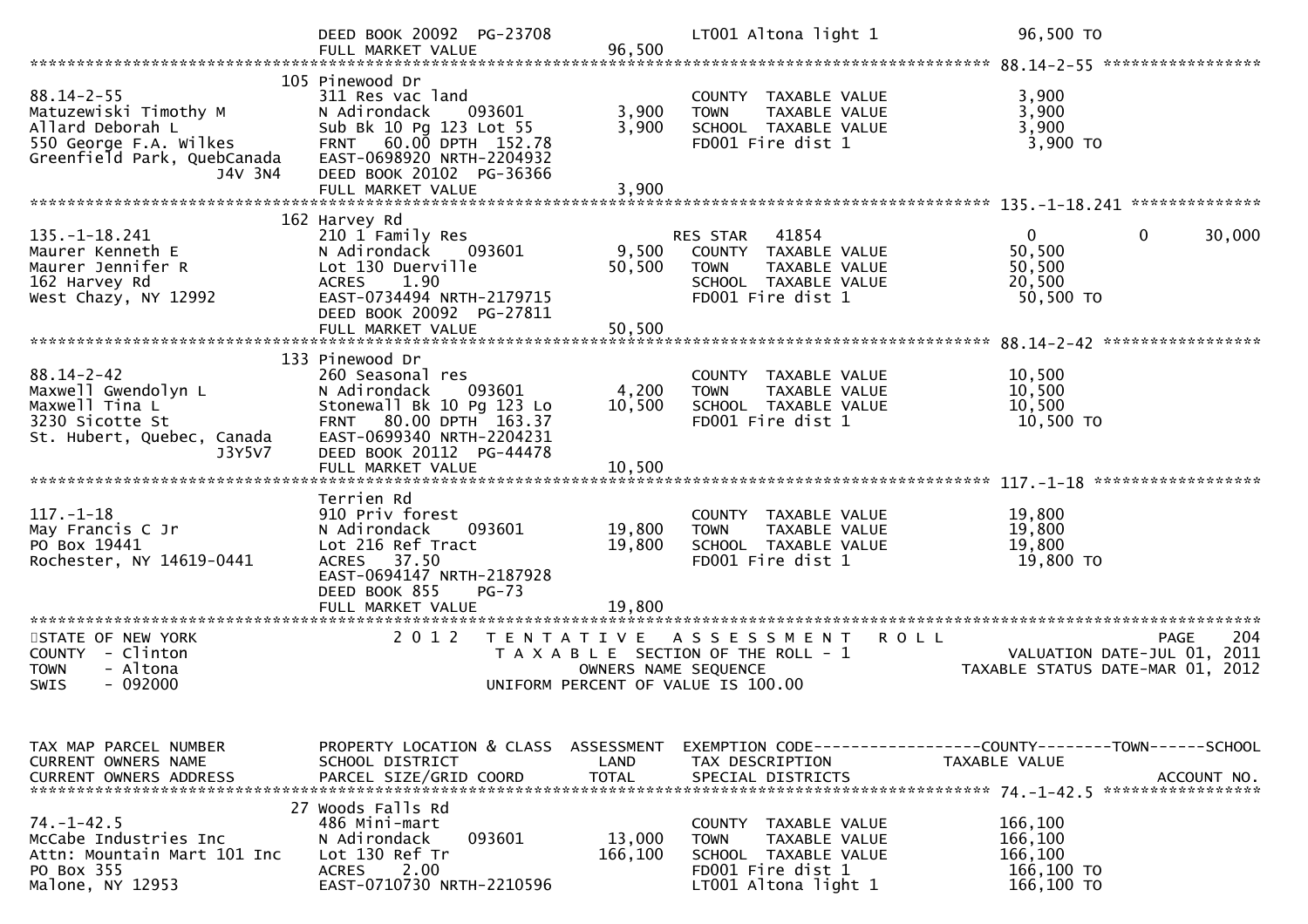|                                                                                                                       | <b>PG-218</b><br>DEED BOOK 966<br>FULL MARKET VALUE                                                                                                                                                                 | 166,100                                                                                                                                               |                                                                       |
|-----------------------------------------------------------------------------------------------------------------------|---------------------------------------------------------------------------------------------------------------------------------------------------------------------------------------------------------------------|-------------------------------------------------------------------------------------------------------------------------------------------------------|-----------------------------------------------------------------------|
| $73 - 2 - 12$<br>McCarthy Shawn T<br>1964 Alder Bend Rd<br>Altona, NY 12910                                           | 1964 Alder Bend Rd<br>210 1 Family Res<br>093601<br>N Adirondack<br>155 Ref<br>2.40<br><b>ACRES</b><br>EAST-0698075 NRTH-2213083<br>DEED BOOK 20082 PG-19102<br>FULL MARKET VALUE                                   | 41854<br>RES STAR<br>7,500<br>COUNTY TAXABLE VALUE<br>104,000<br>TAXABLE VALUE<br><b>TOWN</b><br>SCHOOL TAXABLE VALUE<br>FD001 Fire dist 1<br>104,000 | 30,000<br>0<br>$\bf{0}$<br>104,000<br>104,000<br>74,000<br>104,000 TO |
|                                                                                                                       |                                                                                                                                                                                                                     |                                                                                                                                                       |                                                                       |
| 73. –1–10.21<br>McComber Harold Thomas<br>PO Box 987<br>Kahnawake, QC, Canada JOI1B                                   | Iroquois Way<br>311 Res vac land<br>N Adirondack<br>093601<br>Lot 155 Ref Tract<br>FRNT 200.00 DPTH 175.00<br>EAST-0698315 NRTH-2215229<br>DEED BOOK 99001 PG-17826<br>FULL MARKET VALUE                            | COUNTY TAXABLE VALUE<br>6,200<br><b>TOWN</b><br>TAXABLE VALUE<br>6,200<br>SCHOOL TAXABLE VALUE<br>FD001 Fire dist 1<br>6,200                          | 6,200<br>6,200<br>6,200<br>6,200 TO                                   |
|                                                                                                                       |                                                                                                                                                                                                                     |                                                                                                                                                       |                                                                       |
| $150. - 1 - 4.25$<br>McCreless Sherryl L<br>603 Bull Run Rd<br>Ellenburg Depot, NY 12935                              | Recore Rd<br>$314$ Rural vac<10<br>N Adirondack<br>093601<br>Lot 144 Duer Patent<br>Sub Lot 3 Bk 27 Pg 46<br>1.10<br><b>ACRES</b><br>EAST-0737671 NRTH-2176254<br>DEED BOOK 20031 PG-52178                          | COUNTY TAXABLE VALUE<br>5,000<br>TAXABLE VALUE<br><b>TOWN</b><br>5,000<br>SCHOOL TAXABLE VALUE<br>FD001 Fire dist 1                                   | 5,000<br>5,000<br>5,000<br>5,000 TO                                   |
|                                                                                                                       | FULL MARKET VALUE                                                                                                                                                                                                   | 5,000                                                                                                                                                 | ****************                                                      |
| $150. - 1 - 4.26$<br>McCreless Sherryl L<br>603 Bull Run Rd<br>Ellenburg Depot, NY 12935<br>************************* | 182 Recore Rd<br>210 1 Family Res<br>N Adirondack<br>093601<br>Lot 144 Duer Patent<br>Sub Lot 1 Bk 27 Pg 46<br>FRNT 77.00 DPTH 230.31<br>EAST-0737526 NRTH-2176363<br>DEED BOOK 20031 PG-52178<br>FULL MARKET VALUE | COUNTY TAXABLE VALUE<br>6,000<br><b>TOWN</b><br>TAXABLE VALUE<br>51,300<br>SCHOOL TAXABLE VALUE<br>FD001 Fire dist 1<br>51,300                        | 51,300<br>51,300<br>51,300<br>51,300 TO                               |
| STATE OF NEW YORK                                                                                                     | 2 0 1 2                                                                                                                                                                                                             | <b>ROLL</b><br>T E N T A T I V E<br>A S S E S S M E N T                                                                                               | 205<br><b>PAGE</b>                                                    |
| <b>COUNTY</b><br>- Clinton<br>- Altona<br><b>TOWN</b><br>$-092000$<br><b>SWIS</b>                                     |                                                                                                                                                                                                                     | T A X A B L E SECTION OF THE ROLL - 1<br>OWNERS NAME SEQUENCE<br>UNIFORM PERCENT OF VALUE IS 100.00                                                   | 2011<br>VALUATION DATE-JUL 01,<br>TAXABLE STATUS DATE-MAR 01, 2012    |
| TAX MAP PARCEL NUMBER<br><b>CURRENT OWNERS NAME</b>                                                                   | PROPERTY LOCATION & CLASS ASSESSMENT<br>SCHOOL DISTRICT                                                                                                                                                             | LAND<br>TAX DESCRIPTION                                                                                                                               | TAXABLE VALUE                                                         |
| $150. - 1 - 4.27$<br>McCreless Sherryl L<br>603 Bull Run Rd                                                           | Recore Rd<br>210 1 Family Res<br>N Adirondack<br>093601<br>Lot 144 Duer Patent                                                                                                                                      | COUNTY TAXABLE VALUE<br>7,100<br><b>TOWN</b><br>TAXABLE VALUE<br>51,300<br><b>SCHOOL</b><br>TAXABLE VALUE                                             | 51,300<br>51,300<br>51,300                                            |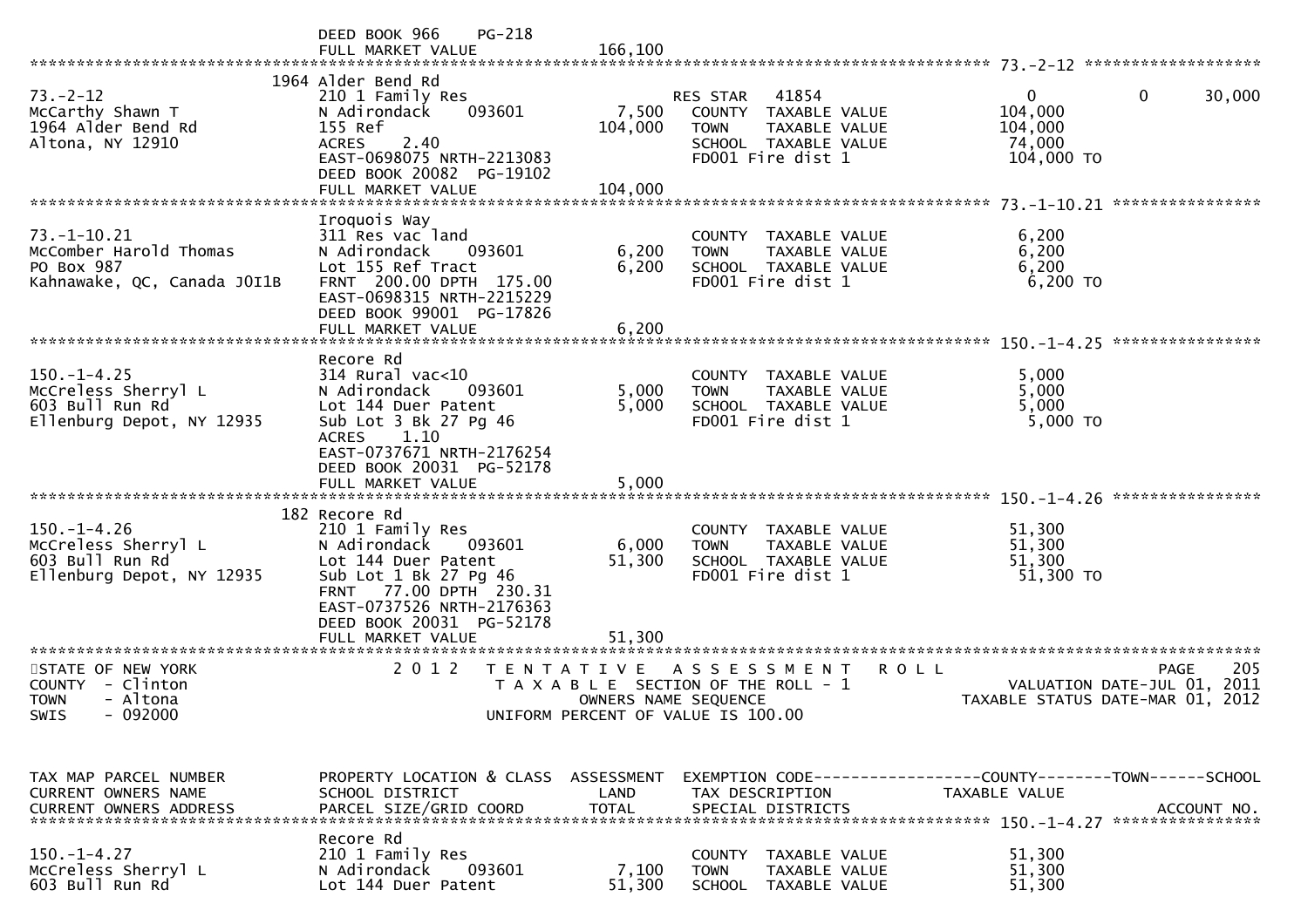| Ellenburg Depot, NY 12935                                                                        | Sub Lot 2 Bk 27 Pg 46<br>FRNT 100.00 DPTH 230.00<br>EAST-0737614 NRTH-2176371<br>DEED BOOK 20031 PG-52178                                                                           |                                                                                                     |                                              | FD001 Fire dist 1                                                                           | 51,300 TO                                                                       |                  |             |
|--------------------------------------------------------------------------------------------------|-------------------------------------------------------------------------------------------------------------------------------------------------------------------------------------|-----------------------------------------------------------------------------------------------------|----------------------------------------------|---------------------------------------------------------------------------------------------|---------------------------------------------------------------------------------|------------------|-------------|
|                                                                                                  |                                                                                                                                                                                     |                                                                                                     |                                              |                                                                                             |                                                                                 |                  |             |
| $73. - 1 - 52.32$<br>McDonald Breck A<br>McDonald Margaret A<br>611 Irona Rd<br>Altona, NY 12910 | 611 Irona Rd<br>210 1 Family Res<br>N Adirondack<br>093601<br>Lot 166 Ref Tr<br>ACRES 6.00 BANK<br>080<br>EAST-0696544 NRTH-2212146<br>DEED BOOK 799<br>PG-173<br>FULL MARKET VALUE | 9,500<br>87,300<br>87,300                                                                           | RES STAR<br><b>TOWN</b>                      | 41854<br>COUNTY TAXABLE VALUE<br>TAXABLE VALUE<br>SCHOOL TAXABLE VALUE<br>FD001 Fire dist 1 | $\mathbf{0}$<br>87,300<br>87,300<br>57,300<br>87,300 TO                         | $\mathbf{0}$     | 30,000      |
|                                                                                                  |                                                                                                                                                                                     |                                                                                                     |                                              |                                                                                             |                                                                                 | **************** |             |
| $73. - 1 - 52.33$<br>McDonald Breck A<br>McDonald Margaret A<br>611 Irona Rd<br>Altona, NY 12910 | 605 Irona Rd<br>312 Vac w/imprv<br>093601<br>N Adirondack<br>Lot 166 Ref Tr<br>ACRES 3.60<br>EAST-0696704 NRTH-2212190<br>DEED BOOK 799<br>$PG-171$<br>FULL MARKET VALUE            | 8,100<br>8,700<br>8,700                                                                             | <b>TOWN</b>                                  | COUNTY TAXABLE VALUE<br>TAXABLE VALUE<br>SCHOOL TAXABLE VALUE<br>FD001 Fire dist 1          | 8,700<br>8,700<br>8,700<br>8,700 TO                                             |                  |             |
|                                                                                                  |                                                                                                                                                                                     |                                                                                                     |                                              |                                                                                             |                                                                                 |                  |             |
| $73. - 1 - 10.8$<br>McDonald Gary<br>McDonald Sharron<br>2038 Alder Bend Rd<br>Altona, NY 12910  | 2038 Alder Bend Rd<br>210 1 Family Res<br>N Adirondack<br>093601<br>Lot 155 Ref Tract<br>ACRES 1.00<br>EAST-0697980 NRTH-2214923<br>DEED BOOK 654<br><b>PG-242</b>                  | 6,500<br>56,000                                                                                     | RES STAR<br><b>TOWN</b><br>FD001 Fire dist 1 | 41854<br>COUNTY TAXABLE VALUE<br>TAXABLE VALUE<br>SCHOOL TAXABLE VALUE                      | $\mathbf{0}$<br>56,000<br>56,000<br>26,000<br>56,000 TO                         | $\mathbf{0}$     | 30,000      |
|                                                                                                  |                                                                                                                                                                                     |                                                                                                     |                                              |                                                                                             |                                                                                 |                  |             |
| $73. - 1 - 52.4$<br>McDonald Jesse D<br>1947 Alder Bend Rd<br>Altona, NY 12910                   | 1947 Alder Bend Rd<br>270 Mfg housing<br>093601<br>N Adirondack<br>Lot 166 Ref Tr<br>ACRES 9.20<br>EAST-0697510 NRTH-2212522<br>DEED BOOK 20061 PG-91655<br>FULL MARKET VALUE       | 11,400<br>35,000<br>35,000                                                                          | RES STAR<br><b>TOWN</b><br>FD001 Fire dist 1 | 41854<br>COUNTY TAXABLE VALUE<br>TAXABLE VALUE<br>SCHOOL TAXABLE VALUE                      | $\mathbf{0}$<br>35,000<br>35,000<br>5,000<br>35,000 TO                          | 0                | 30,000      |
|                                                                                                  |                                                                                                                                                                                     |                                                                                                     |                                              |                                                                                             |                                                                                 |                  |             |
| STATE OF NEW YORK<br>COUNTY - Clinton<br>TOWN - Altona<br>$-092000$<br><b>SWIS</b>               | 2 0 1 2                                                                                                                                                                             | TENTATIVE ASSESSMENT<br>T A X A B L E SECTION OF THE ROLL - 1<br>UNIFORM PERCENT OF VALUE IS 100.00 | OWNERS NAME SEQUENCE                         | <b>ROLL</b>                                                                                 | VALUATION DATE-JUL 01, 2011<br>TAXABLE STATUS DATE-MAR 01, 2012                 | <b>PAGE</b>      | 206         |
| TAX MAP PARCEL NUMBER<br>CURRENT OWNERS NAME                                                     | PROPERTY LOCATION & CLASS ASSESSMENT<br>SCHOOL DISTRICT                                                                                                                             | LAND                                                                                                | TAX DESCRIPTION                              |                                                                                             | EXEMPTION CODE------------------COUNTY--------TOWN------SCHOOL<br>TAXABLE VALUE | **************** | ACCOUNT NO. |
| $103. - 1 - 3.21$<br>McDonald Loyal                                                              | Military Tpke<br>321 Abandoned ag<br>N Adirondack<br>093601                                                                                                                         | 22,300                                                                                              | COUNTY<br><b>TOWN</b>                        | TAXABLE VALUE<br>TAXABLE VALUE                                                              | 22,300<br>22,300                                                                |                  |             |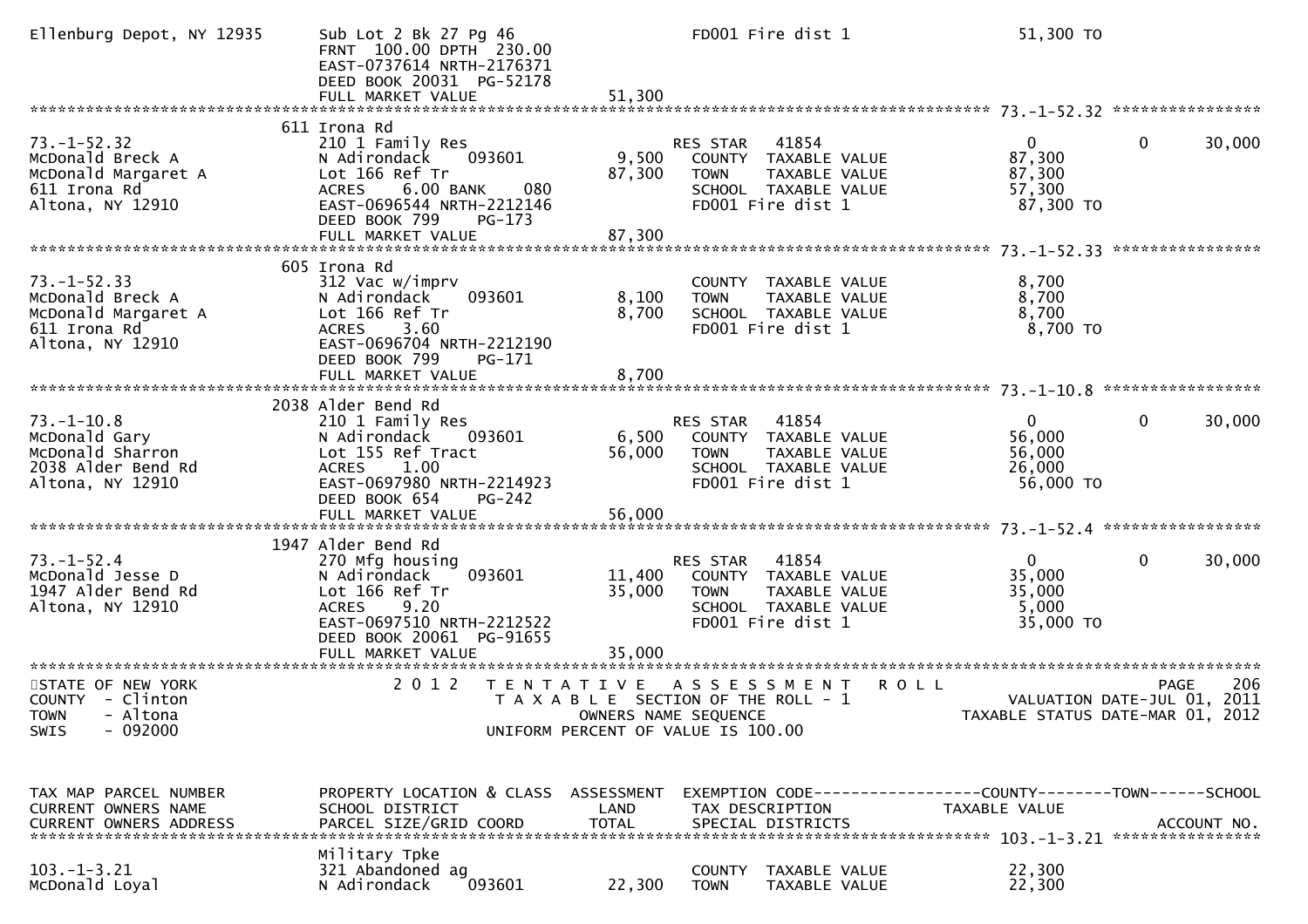| McDonald Shirley<br>3868 Rt 11<br>Mooers Forks, NY 12959                                               | 161 Ref Tr<br>ACRES 49.80<br>EAST-0698661 NRTH-2200861<br>DEED BOOK 598<br>PG-498<br>FULL MARKET VALUE                                                                                                  | 22,300<br>SCHOOL TAXABLE VALUE<br>FD001 Fire dist 1<br>22,300                                                                                                                                      | 22,300<br>22,300 TO                                                                                                          |
|--------------------------------------------------------------------------------------------------------|---------------------------------------------------------------------------------------------------------------------------------------------------------------------------------------------------------|----------------------------------------------------------------------------------------------------------------------------------------------------------------------------------------------------|------------------------------------------------------------------------------------------------------------------------------|
|                                                                                                        |                                                                                                                                                                                                         |                                                                                                                                                                                                    |                                                                                                                              |
| $89.1 - 3 - 17$<br>McDonald Marlon Jr<br>PO Box 84<br>Altona, NY 12910-0084                            | 40 Bloomer St<br>270 Mfg housing<br>093601<br>N Adirondack<br>110 Ref<br>Survey 20092/23552<br>FRNT 104.70 DPTH 284.13<br>0.65<br><b>ACRES</b><br>EAST-0711957 NRTH-2207046<br>DEED BOOK 20031 PG-55217 | LIM INC DI 41932<br>6,200 RES STAR<br>41854<br>25,200<br>COUNTY TAXABLE VALUE<br>TAXABLE VALUE<br><b>TOWN</b><br>SCHOOL TAXABLE VALUE<br>FD001 Fire dist 1<br>LT001 Altona light 1                 | 3,780<br>0<br>0<br>25,200<br>$\Omega$<br>$\Omega$<br>21,420<br>25,200<br>$\mathbf{0}$<br>25,200 TO<br>25,200 TO              |
|                                                                                                        | 63/79 Boulrice Rd                                                                                                                                                                                       |                                                                                                                                                                                                    |                                                                                                                              |
| $103. - 1 - 3.22$<br>McDonald Randy A<br>63 Boulrice Rd<br>Altona, NY 12910-1801                       | 210 1 Family Res<br>N Adirondack<br>093601<br>Lot 161 Ref Tr<br>3.60<br><b>ACRES</b><br>EAST-0698694 NRTH-2198529<br>DEED BOOK 754<br><b>PG-64</b>                                                      | 41854<br>RES STAR<br>8,100<br>COUNTY TAXABLE VALUE<br>102,700<br>TAXABLE VALUE<br><b>TOWN</b><br>SCHOOL TAXABLE VALUE<br>FD001 Fire dist 1                                                         | $\mathbf{0}$<br>$\mathbf 0$<br>30,000<br>102,700<br>102,700<br>72,700<br>102,700 TO                                          |
|                                                                                                        |                                                                                                                                                                                                         |                                                                                                                                                                                                    |                                                                                                                              |
| $89.1 - 2 - 14$<br>McGee Jordan R<br>MacKay Maria<br>3056 Miner Farm Rd<br>Altona, NY 12910            | 3056 Miner Farm Rd<br>210 1 Family Res<br>N Adirondack<br>093601<br>110 Ref<br>FRNT 89.70 DPTH 211.00<br>BANK<br>080<br>EAST-0712832 NRTH-2207620<br>DEED BOOK 20072 PG-3949<br>FULL MARKET VALUE       | WARCOMALL 41131<br>5,600 RES STAR<br>41854<br>98,600<br>COUNTY TAXABLE VALUE<br><b>TOWN</b><br>TAXABLE VALUE<br>SCHOOL TAXABLE VALUE<br>FD001 Fire dist 1<br>LT001 Altona light 1<br>98,600        | 24,650<br>24,650<br>0<br>$\Omega$<br>30,000<br>0<br>73,950<br>73,950<br>68,600<br>98,600 TO<br>98,600 TO                     |
|                                                                                                        |                                                                                                                                                                                                         |                                                                                                                                                                                                    |                                                                                                                              |
| $119. - 1 - 4.2$<br>McGowen Arthur B<br>McGowen Margaret M<br>PO Box 86<br>Altona, NY 12910            | 4372 Military Tpke<br>210 1 Family Res<br>N Adirondack<br>093601<br>Lot 69 Duers Pat<br>3.30<br><b>ACRES</b><br>EAST-0712082 NRTH-2191862<br>DEED BOOK 645<br>PG-296                                    | 98 PCT OF VALUE USED FOR EXEMPTION PURPOSES<br>WARNONALL 41121<br>7,900 WARDISALL 41141<br>70,000 SR STAR<br>41834<br>COUNTY TAXABLE VALUE<br><b>TOWN</b><br>TAXABLE VALUE<br>SCHOOL TAXABLE VALUE | 10,290<br>10,290<br>0<br>34,300<br>34,300<br>$\mathbf{0}$<br>62,200<br>$\mathbf{0}$<br>$\Omega$<br>25,410<br>25,410<br>7,800 |
|                                                                                                        | FULL MARKET VALUE                                                                                                                                                                                       | 70,000<br>FD001 Fire dist 1                                                                                                                                                                        | 70,000 TO                                                                                                                    |
| STATE OF NEW YORK<br><b>COUNTY</b><br>- Clinton<br>- Altona<br><b>TOWN</b><br>$-092000$<br><b>SWIS</b> | 2 0 1 2                                                                                                                                                                                                 | TENTATIVE ASSESSMENT<br>T A X A B L E SECTION OF THE ROLL - 1<br>OWNERS NAME SEQUENCE<br>UNIFORM PERCENT OF VALUE IS 100.00                                                                        | 207<br><b>ROLL</b><br>PAGE<br>VALUATION DATE-JUL 01, 2011<br>TAXABLE STATUS DATE-MAR 01, 2012                                |
| TAX MAP PARCEL NUMBER<br>CURRENT OWNERS NAME<br><b>CURRENT OWNERS ADDRESS</b>                          | PROPERTY LOCATION & CLASS ASSESSMENT<br>SCHOOL DISTRICT<br>PARCEL SIZE/GRID COORD                                                                                                                       | LAND<br>TAX DESCRIPTION<br><b>TOTAL</b><br>SPECIAL DISTRICTS                                                                                                                                       | EXEMPTION CODE-----------------COUNTY-------TOWN------SCHOOL<br>TAXABLE VALUE<br>ACCOUNT NO.                                 |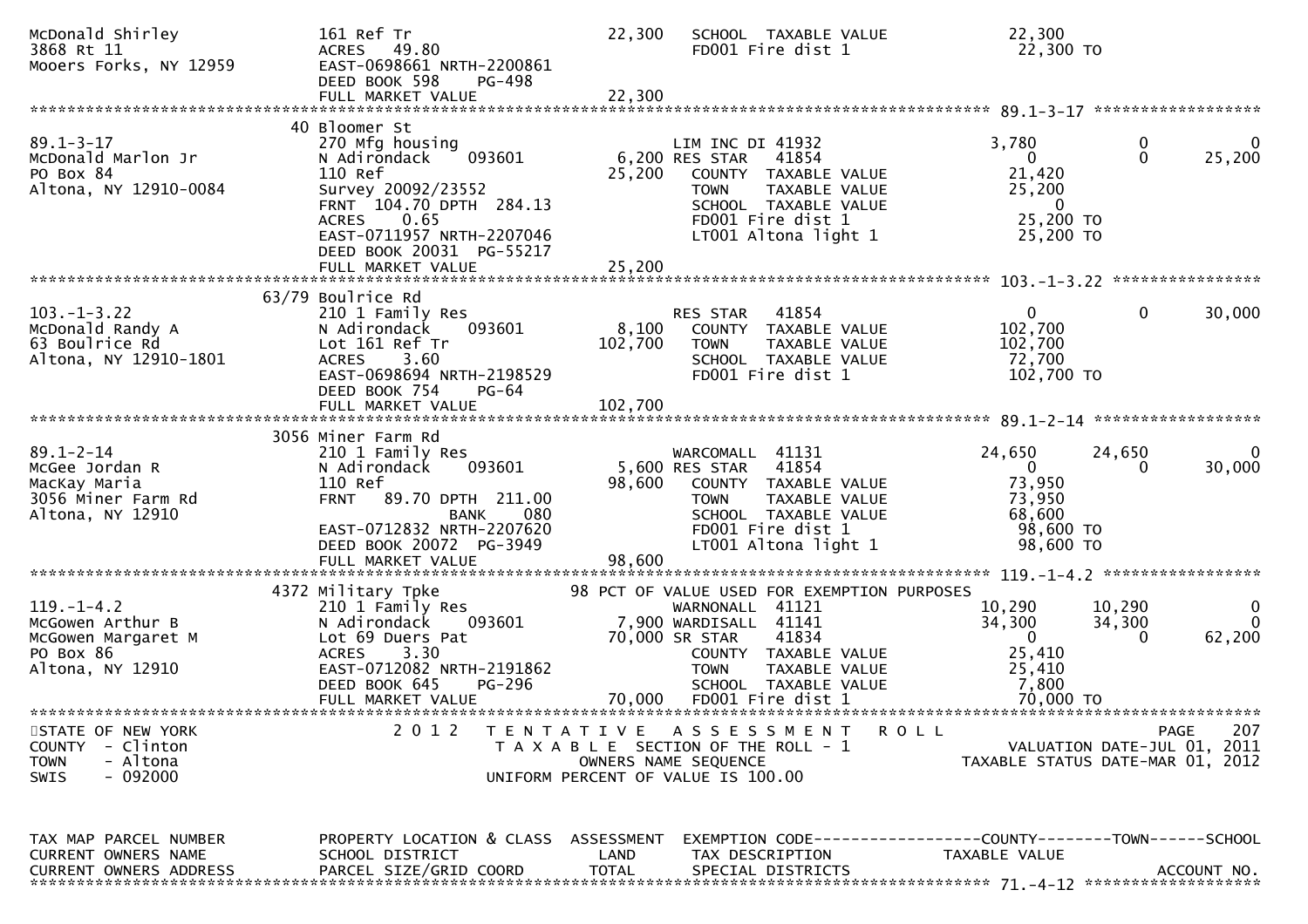| $71. - 4 - 12$<br>McGregor Bruce C<br>99 Main St<br>Schenevus, NY 12155                               | Plank Rd<br>$314$ Rural vac<10<br>093601<br>N Adirondack<br>Lot Bm<br>6.90<br><b>ACRES</b><br>EAST-0677369 NRTH-2209683<br>DEED BOOK 20082 PG-17695                 | 7,100<br>7,100       | COUNTY TAXABLE VALUE<br><b>TOWN</b><br>TAXABLE VALUE<br>SCHOOL TAXABLE VALUE<br>FD001 Fire dist 1                           | 7,100<br>7,100<br>7,100<br>7,100 TO                                           |                                                                                       |
|-------------------------------------------------------------------------------------------------------|---------------------------------------------------------------------------------------------------------------------------------------------------------------------|----------------------|-----------------------------------------------------------------------------------------------------------------------------|-------------------------------------------------------------------------------|---------------------------------------------------------------------------------------|
|                                                                                                       | 135 Natures Way                                                                                                                                                     |                      |                                                                                                                             |                                                                               |                                                                                       |
| $149. - 1 - 10.4$<br>McIntosh Anne<br>504 Kent Ave<br>La Plata, MD 20646                              | 260 Seasonal res<br>N Adirondack<br>093601<br>105 Duer<br>ACRES 23.00<br>EAST-0725450 NRTH-2175858<br>DEED BOOK 770<br>$PG-262$                                     | 13,400<br>31,500     | COUNTY TAXABLE VALUE<br><b>TOWN</b><br>TAXABLE VALUE<br>SCHOOL TAXABLE VALUE<br>FD001 Fire dist 1                           | 31,500<br>31,500<br>31,500<br>31,500 TO                                       |                                                                                       |
|                                                                                                       |                                                                                                                                                                     |                      |                                                                                                                             |                                                                               |                                                                                       |
|                                                                                                       |                                                                                                                                                                     |                      |                                                                                                                             |                                                                               |                                                                                       |
| $148. - 3 - 20.1$<br>McKee Arthur G<br>1809 Rand Hill Rd<br>Altona, NY 12910                          | 1809 Rand Hill Rd<br>270 Mfg housing<br>093601<br>N Adirondack<br>50 Duer<br>4.20<br><b>ACRES</b><br>EAST-0713769 NRTH-2171244<br>DEED BOOK 20021 PG-45397          | 10,600<br>44,000     | 41854<br>RES STAR<br>COUNTY TAXABLE VALUE<br>TAXABLE VALUE<br><b>TOWN</b><br>SCHOOL TAXABLE VALUE<br>FD001 Fire dist 1      | $\mathbf{0}$<br>44,000<br>44,000<br>14,000<br>44,000 TO                       | $\mathbf{0}$<br>30,000                                                                |
|                                                                                                       |                                                                                                                                                                     |                      |                                                                                                                             |                                                                               |                                                                                       |
|                                                                                                       |                                                                                                                                                                     |                      |                                                                                                                             |                                                                               |                                                                                       |
| $87. - 1 - 9.9$<br>McKee Mary E<br>5365 Military Tpke<br>Ellenburg Depot, NY 12935                    | 5365 Military Tpke<br>210 1 Family Res<br>093601<br>N Adirondack<br>Lot 185 Ref Tr<br><b>ACRES</b><br>5.70<br>EAST-0692511 NRTH-2204949<br>DEED BOOK 20041 PG-67077 | 9,300<br>112,700     | RES STAR<br>41854<br>COUNTY TAXABLE VALUE<br><b>TOWN</b><br>TAXABLE VALUE<br>SCHOOL TAXABLE VALUE<br>FD001 Fire dist 1      | $\mathbf{0}$<br>112,700<br>112,700<br>82,700<br>112,700 TO                    | 0<br>30,000                                                                           |
|                                                                                                       | FULL MARKET VALUE                                                                                                                                                   | 112,700              |                                                                                                                             |                                                                               |                                                                                       |
| $134. - 1 - 9$<br>McKinney Charles H<br>3372 Military Tpke<br>West Chazy, NY 12992                    | Military Tpke<br>311 Res vac land<br>N Adirondack<br>093601<br>115 Duer<br>FRNT 150.00 DPTH 150.00<br>EAST-0728491 NRTH-2178971<br>DEED BOOK 577<br>PG-1094         | 3,600<br>3,600       | COUNTY TAXABLE VALUE<br>TAXABLE VALUE<br><b>TOWN</b><br>SCHOOL TAXABLE VALUE<br>FD001 Fire dist 1                           | 3,600<br>3,600<br>3,600<br>$3,600$ TO                                         |                                                                                       |
|                                                                                                       | FULL MARKET VALUE                                                                                                                                                   | 3,600                |                                                                                                                             |                                                                               |                                                                                       |
| STATE OF NEW YORK<br>- Clinton<br><b>COUNTY</b><br>- Altona<br><b>TOWN</b><br>- 092000<br><b>SWIS</b> | 2 0 1 2                                                                                                                                                             |                      | TENTATIVE ASSESSMENT<br>T A X A B L E SECTION OF THE ROLL - 1<br>OWNERS NAME SEQUENCE<br>UNIFORM PERCENT OF VALUE IS 100.00 | <b>ROLL</b>                                                                   | 208<br><b>PAGE</b><br>VALUATION DATE-JUL 01, 2011<br>TAXABLE STATUS DATE-MAR 01, 2012 |
| TAX MAP PARCEL NUMBER<br>CURRENT OWNERS NAME<br>CURRENT OWNERS ADDRESS                                | PROPERTY LOCATION & CLASS ASSESSMENT<br>SCHOOL DISTRICT<br>PARCEL SIZE/GRID COORD                                                                                   | LAND<br><b>TOTAL</b> | TAX DESCRIPTION<br>SPECIAL DISTRICTS                                                                                        | EXEMPTION CODE-----------------COUNTY-------TOWN------SCHOOL<br>TAXABLE VALUE | ACCOUNT NO.                                                                           |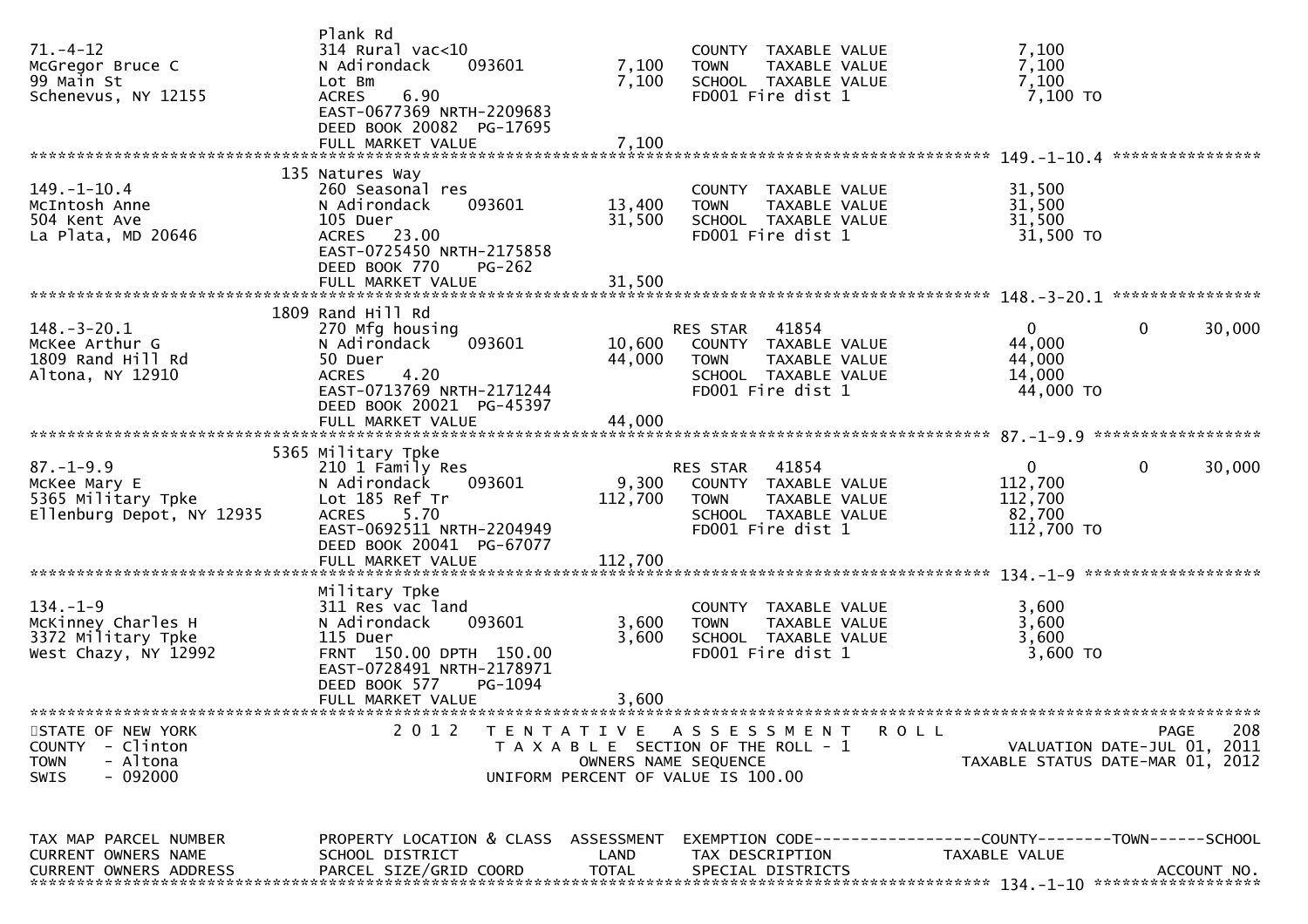| $134. - 1 - 10$<br>McKinney Charles H<br>3372 Military Tpke<br>West Chazy, NY 12992                       | Military Tpke<br>321 Abandoned ag<br>093601<br>N Adirondack<br>115 Duer<br>ACRES 66.00<br>EAST-0728711 NRTH-2177801<br>DEED BOOK 20031 PG-57748<br>FULL MARKET VALUE                                | 24,300<br>24,300<br>24,300 | COUNTY TAXABLE VALUE<br><b>TOWN</b><br>TAXABLE VALUE<br>SCHOOL TAXABLE VALUE<br>FD001 Fire dist 1                                              | 24,300<br>24,300<br>24,300<br>24,300 TO                                                               |
|-----------------------------------------------------------------------------------------------------------|-----------------------------------------------------------------------------------------------------------------------------------------------------------------------------------------------------|----------------------------|------------------------------------------------------------------------------------------------------------------------------------------------|-------------------------------------------------------------------------------------------------------|
|                                                                                                           | Murtagh Hill Rd                                                                                                                                                                                     |                            |                                                                                                                                                |                                                                                                       |
| $149. - 1 - 3$<br>McKinney Charles H<br>3372 Military Tpke<br>West Chazy, NY 12992                        | 321 Abandoned ag<br>N Adirondack<br>093601<br>115 Duer<br>ACRES 85.50<br>EAST-0723485 NRTH-2176806<br>DEED BOOK 638<br>$PG-23$                                                                      | 20,900<br>20,900           | COUNTY TAXABLE VALUE<br><b>TOWN</b><br>TAXABLE VALUE<br>SCHOOL TAXABLE VALUE<br>FD001 Fire dist 1                                              | 20,900<br>20,900<br>20,900<br>20,900 TO                                                               |
|                                                                                                           | FULL MARKET VALUE                                                                                                                                                                                   | 20,900                     |                                                                                                                                                |                                                                                                       |
|                                                                                                           |                                                                                                                                                                                                     |                            |                                                                                                                                                |                                                                                                       |
| $150.-1-2.1$<br>McKinney Charles H<br>3372 Military Tpke<br>West Chazy, NY 12992                          | 3378 Military Tpke<br>241 Rural res&ag<br>093601<br>N Adirondack<br>130 Duer<br>ACRES 257.00<br>EAST-0732536 NRTH-2175338                                                                           | 57,600<br>94,800           | COUNTY TAXABLE VALUE<br>TAXABLE VALUE<br><b>TOWN</b><br>SCHOOL TAXABLE VALUE<br>FD001 Fire dist 1                                              | 94,800<br>94,800<br>94,800<br>94,800 TO                                                               |
|                                                                                                           | DEED BOOK 20031 PG-57748<br>FULL MARKET VALUE                                                                                                                                                       | 94,800                     |                                                                                                                                                |                                                                                                       |
|                                                                                                           |                                                                                                                                                                                                     |                            |                                                                                                                                                |                                                                                                       |
| $150. - 1 - 2.2$<br>McKinney Charles H<br>Mckinney Jeanette<br>3372 Military Tpke<br>West Chazy, NY 12992 | 3372 Military Tpke<br>210 1 Family Res<br>093601<br>N Adirondack<br>127 Duer<br><b>ACRES</b><br>1.10<br>EAST-0731249 NRTH-2177106<br>DEED BOOK 596<br>PG-821                                        | 9,100<br>73,900            | RES STAR<br>41854<br>COUNTY TAXABLE VALUE<br><b>TOWN</b><br>TAXABLE VALUE<br>SCHOOL TAXABLE VALUE<br>FD001 Fire dist 1                         | $\mathbf{0}$<br>0<br>30,000<br>73,900<br>73,900<br>43,900<br>73,900 TO                                |
|                                                                                                           | FULL MARKET VALUE                                                                                                                                                                                   | 73,900                     |                                                                                                                                                |                                                                                                       |
|                                                                                                           |                                                                                                                                                                                                     |                            |                                                                                                                                                |                                                                                                       |
| $89. - 3 - 21.2$<br>McKinney James L<br>Sferlazza Maria<br>84 Brunell Rd<br>Altona, NY 12910              | 84 Brunell Rd<br>210 1 Family Res<br>093601<br>N Adirondack<br>Lot 110 Ref Tr<br>Brunell Survey Pl-A-1<br>12.50 BANK<br><b>ACRES</b><br>860<br>EAST-0713021 NRTH-2205597<br>DEED BOOK 20072 PG-8922 | 11,200<br>155,000          | 41854<br>RES STAR<br>COUNTY TAXABLE VALUE<br><b>TOWN</b><br>TAXABLE VALUE<br>SCHOOL TAXABLE VALUE<br>FD001 Fire dist 1<br>LT001 Altona light 1 | $\overline{0}$<br>$\mathbf{0}$<br>30,000<br>155,000<br>155,000<br>125,000<br>155,000 TO<br>155,000 TO |
|                                                                                                           | FULL MARKET VALUE                                                                                                                                                                                   | 155,000                    |                                                                                                                                                |                                                                                                       |
|                                                                                                           |                                                                                                                                                                                                     |                            |                                                                                                                                                |                                                                                                       |
| STATE OF NEW YORK<br>COUNTY - Clinton<br><b>TOWN</b><br>- Altona<br>$-092000$<br>SWIS                     |                                                                                                                                                                                                     | OWNERS NAME SEQUENCE       | 2012 TENTATIVE ASSESSMENT ROLL<br>T A X A B L E SECTION OF THE ROLL - 1<br>UNIFORM PERCENT OF VALUE IS 100.00                                  | 209<br>PAGE<br>VALUATION DATE-JUL 01, 2011<br>TAXABLE STATUS DATE-MAR 01, 2012                        |
|                                                                                                           |                                                                                                                                                                                                     |                            |                                                                                                                                                |                                                                                                       |
| TAX MAP PARCEL NUMBER<br>CURRENT OWNERS NAME                                                              | PROPERTY LOCATION & CLASS<br>SCHOOL DISTRICT                                                                                                                                                        | ASSESSMENT<br>LAND         | TAX DESCRIPTION                                                                                                                                | EXEMPTION CODE-----------------COUNTY-------TOWN------SCHOOL<br>TAXABLE VALUE                         |
| <b>CURRENT OWNERS ADDRESS</b>                                                                             | PARCEL SIZE/GRID COORD                                                                                                                                                                              | <b>TOTAL</b>               | SPECIAL DISTRICTS                                                                                                                              | ACCOUNT NO.                                                                                           |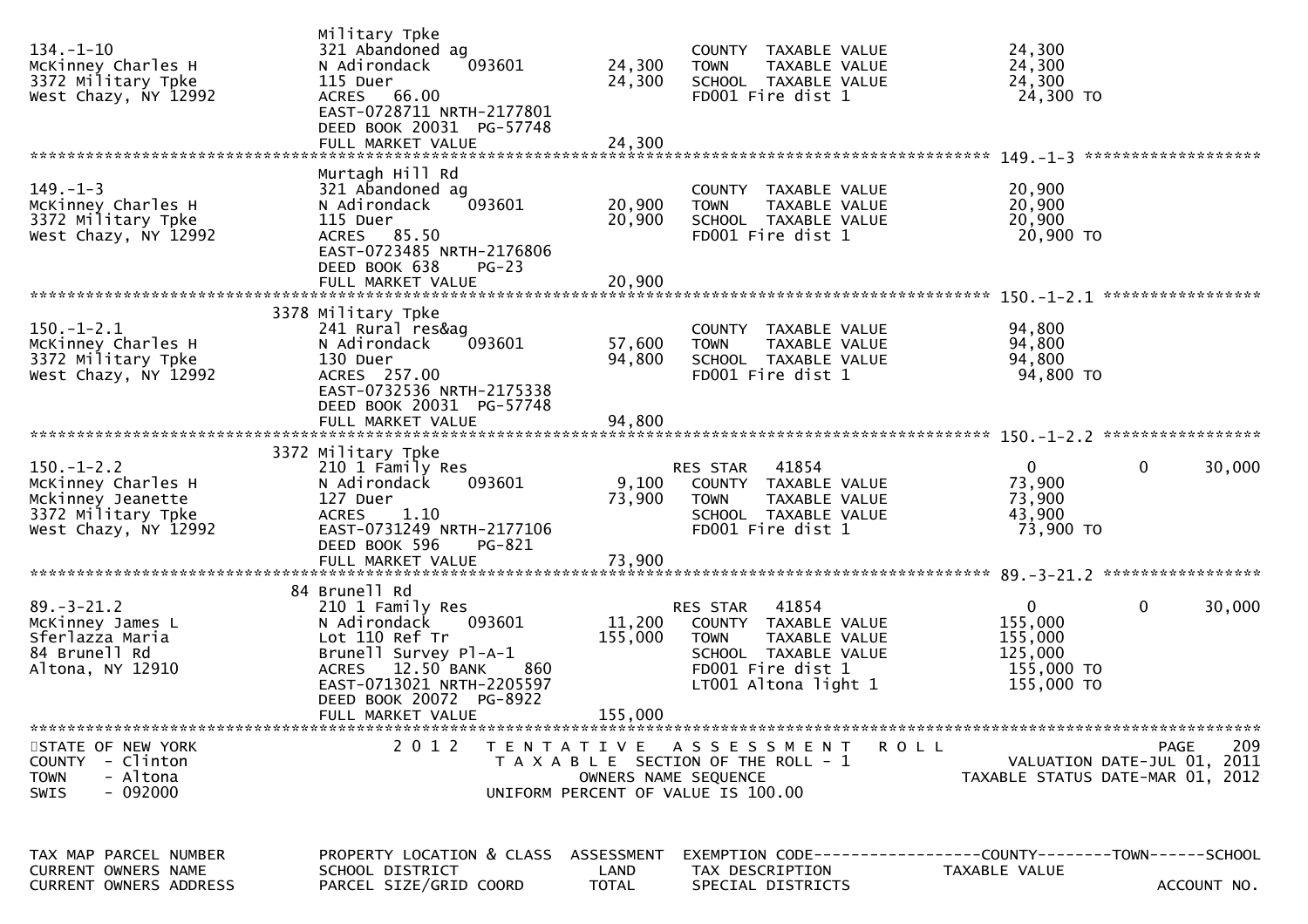| $148. - 3 - 23.22$<br>McNally George<br>24 Diamond Way<br>Altona, NY 12910                                          | 24 Diamond Way<br>210 1 Family Res<br>093601<br>N Adirondack<br>Lot 50 Duers<br>1.20<br><b>ACRES</b><br>EAST-0713307 NRTH-2170437<br>DEED BOOK 20041 PG-74415 | 9,100<br>58,100   | 41854<br>RES STAR<br>COUNTY TAXABLE VALUE<br>TAXABLE VALUE<br><b>TOWN</b><br>SCHOOL TAXABLE VALUE<br>FD001 Fire dist 1                 | $\mathbf{0}$<br>58,100<br>58,100<br>28,100<br>58,100 TO         | $\mathbf 0$ | 30,000 |
|---------------------------------------------------------------------------------------------------------------------|---------------------------------------------------------------------------------------------------------------------------------------------------------------|-------------------|----------------------------------------------------------------------------------------------------------------------------------------|-----------------------------------------------------------------|-------------|--------|
|                                                                                                                     | 13 Forest Rd                                                                                                                                                  |                   |                                                                                                                                        |                                                                 |             |        |
| $87. - 1 - 12$<br>MCNeil David A<br>McNeil Linda L<br>13 Forest Rd<br>Ellenburg Depot, NY 12935                     | 270 Mfg housing<br>093601<br>N Adirondack<br>Lot 213 Ref<br>ACRES 12.00<br>EAST-0684450 NRTH-2205448<br>DEED BOOK 706<br>PG-269                               | 10,600<br>29,000  | RES STAR 41854<br>COUNTY TAXABLE VALUE<br>TAXABLE VALUE<br><b>TOWN</b><br>SCHOOL TAXABLE VALUE<br>FD001 Fire dist 1                    | $\mathbf{0}$<br>29,000<br>29,000<br>$\mathbf{0}$<br>29,000 TO   | $\mathbf 0$ | 29,000 |
|                                                                                                                     | 5766 Military Tpke                                                                                                                                            |                   |                                                                                                                                        |                                                                 |             |        |
| $86. - 2 - 2.3$<br>MCNeil Francis<br>McNeil Maureen<br>5766 Military Tpk<br>PO Box 201<br>Ellenburg Depot, NY 12935 | 270 Mfg housing<br>093601<br>N Adirondack<br>Lot 213 Ref Tr<br>ACRES 127.00<br>EAST-0682326 NRTH-2206957<br>DEED BOOK 20051 PG-79299                          | 38,900<br>110,000 | RES STAR 41854<br>COUNTY TAXABLE VALUE<br>TAXABLE VALUE<br><b>TOWN</b><br>SCHOOL TAXABLE VALUE<br>FD001 Fire dist 1                    | $\overline{0}$<br>110,000<br>110,000<br>80,000<br>$110,000$ TO  | $\mathbf 0$ | 30,000 |
|                                                                                                                     |                                                                                                                                                               |                   |                                                                                                                                        |                                                                 |             |        |
| $86. - 2 - 2.1$<br>McNeil Jeffrey L<br>McNeil Peggy<br>5818 Military Tpke<br>Ellenburg Depot, NY 12935              | 5818 Military Tpke<br>241 Rural res&ag<br>N Adirondack<br>093601<br>Bm<br>ACRES 10.76<br>EAST-0682002 NRTH-2205295<br>DEED BOOK 807<br>$PG-33$                | 12,400<br>86,000  | RES STAR 41854<br>COUNTY TAXABLE VALUE<br><b>TOWN</b><br>TAXABLE VALUE<br>SCHOOL TAXABLE VALUE<br>FD001 Fire dist 1                    | $\overline{0}$<br>86,000<br>86,000<br>56,000<br>86,000 TO       | $\mathbf 0$ | 30,000 |
|                                                                                                                     | 437 Forest Rd                                                                                                                                                 |                   |                                                                                                                                        |                                                                 |             |        |
| $72. - 1 - 1.2$<br>McNeil Michael<br>MCNeil Sheryl<br>437 Forest Rd<br>Ellenburg Depot, NY 12935                    | 270 Mfg housing<br>093601<br>N Adirondack<br>Lot 212 Ref Tr<br>Surveyed<br><b>ACRES</b><br>2.50<br>EAST-0684638 NRTH-2216018<br>$PG-41$                       | 7,500<br>49,000   | 41854<br>RES STAR<br>COUNTY TAXABLE VALUE<br><b>TOWN</b><br>TAXABLE VALUE<br>SCHOOL TAXABLE VALUE<br>FD001 Fire dist 1                 | $\mathbf{0}$<br>49,000<br>49,000<br>19,000<br>49,000 TO         | $\mathbf 0$ | 30,000 |
|                                                                                                                     | DEED BOOK 628<br>FULL MARKET VALUE                                                                                                                            | 49,000            |                                                                                                                                        |                                                                 |             |        |
| STATE OF NEW YORK<br>COUNTY - Clinton<br>- Altona<br><b>TOWN</b><br>$-092000$<br>SWIS                               | 2 0 1 2                                                                                                                                                       |                   | TENTATIVE ASSESSMENT<br>R O L L<br>T A X A B L E SECTION OF THE ROLL - 1<br>OWNERS NAME SEQUENCE<br>UNIFORM PERCENT OF VALUE IS 100.00 | VALUATION DATE-JUL 01, 2011<br>TAXABLE STATUS DATE-MAR 01, 2012 | PAGE        | 210    |
| TAX MAP PARCEL NUMBER<br><b>CURRENT OWNERS NAME</b>                                                                 | PROPERTY LOCATION & CLASS ASSESSMENT<br>SCHOOL DISTRICT                                                                                                       | LAND              | EXEMPTION        CODE-----------------COUNTY-------TOWN------SCHOOL<br>TAX DESCRIPTION                                                 | TAXABLE VALUE                                                   |             |        |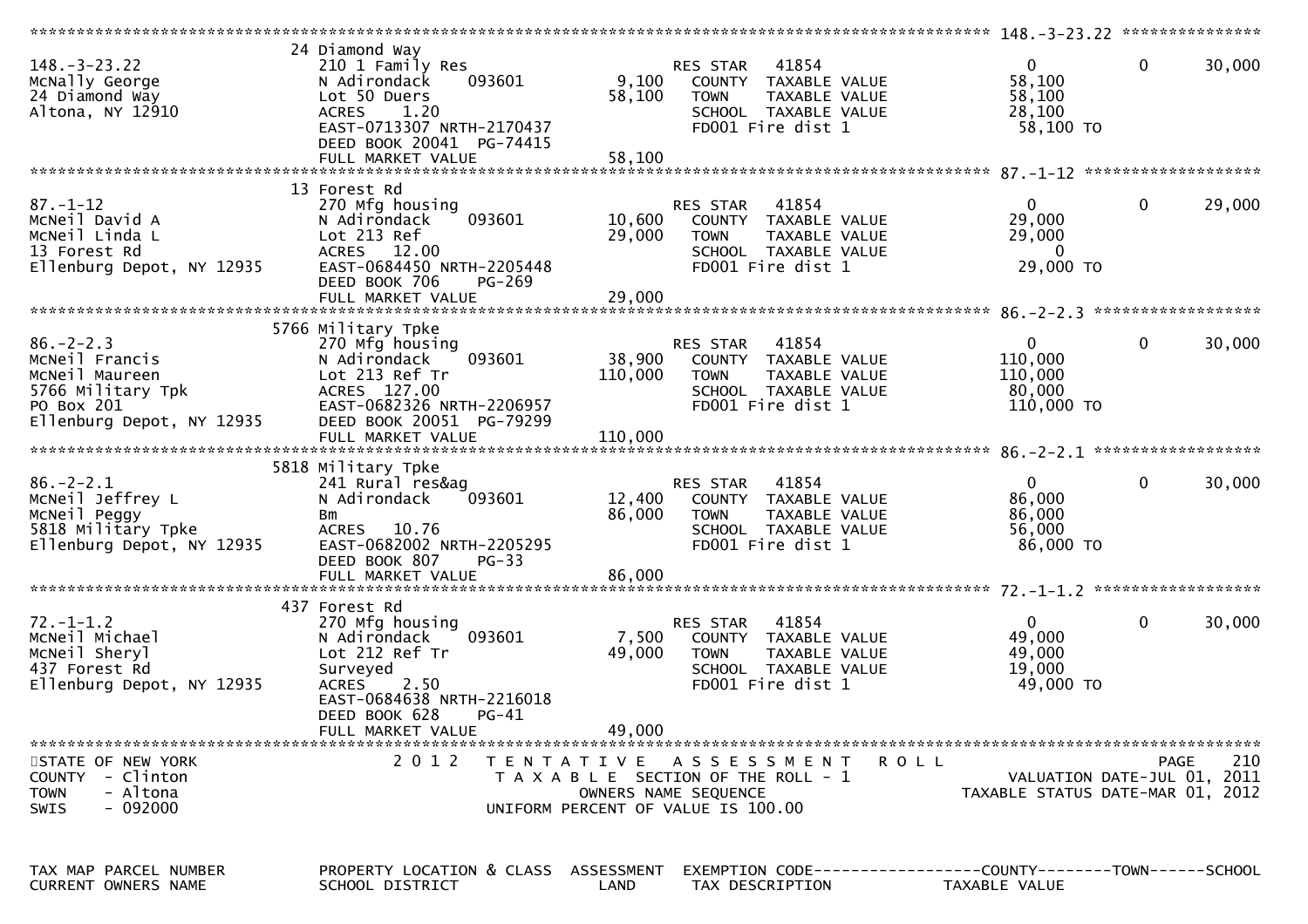| CURRENT OWNERS ADDRESS                                                                                             | PARCEL SIZE/GRID COORD                                                                                                                                                                              | <b>TOTAL</b>                                                                |                                                                      | SPECIAL DISTRICTS                                                                                    |             |                                                                             |                              | ACCOUNT NO.             |
|--------------------------------------------------------------------------------------------------------------------|-----------------------------------------------------------------------------------------------------------------------------------------------------------------------------------------------------|-----------------------------------------------------------------------------|----------------------------------------------------------------------|------------------------------------------------------------------------------------------------------|-------------|-----------------------------------------------------------------------------|------------------------------|-------------------------|
| $86. - 2 - 2.2$<br>MCNeil Patrick<br>McNeil Joann<br>5790 Military Tpke<br>Ellenburg Depot, NY 12935               | 5790 Military Tpke<br>210 1 Family Res<br>093601<br>N Adirondack<br>Lot Pat Bm<br><b>ACRES</b><br>1.40<br>EAST-0682586 NRTH-2205146<br>DEED BOOK 20051 PG-79298<br>FULL MARKET VALUE                | 6,700<br>60,400<br>60,400                                                   | <b>RES STAR</b><br>COUNTY<br><b>TOWN</b>                             | 41854<br>TAXABLE VALUE<br>TAXABLE VALUE<br>SCHOOL TAXABLE VALUE<br>FD001 Fire dist 1                 |             | $\Omega$<br>60,400<br>60,400<br>30,400<br>60,400 ТО                         | $\mathbf 0$                  | 30,000                  |
|                                                                                                                    | 5842 Military Tpke                                                                                                                                                                                  |                                                                             |                                                                      |                                                                                                      |             |                                                                             |                              |                         |
| $86. - 2 - 4$<br>MCNeil Richard M<br>McNeil Helen<br>5842 Military Tpke<br>PO Box 281<br>Ellenburg Depot, NY 12935 | 270 Mfg housing<br>093601<br>N Adirondack<br>Lot 213 Ref<br>Prior Deed Bk 543 Pg 480<br><b>ACRES</b><br>1.10<br>EAST-0681410 NRTH-2205021<br>DEED BOOK 712<br>PG-105<br>FULL MARKET VALUE           | 6,500<br>28,500<br>28,500                                                   | RES STAR<br><b>COUNTY</b><br><b>TOWN</b>                             | 41854<br>TAXABLE VALUE<br>TAXABLE VALUE<br>SCHOOL TAXABLE VALUE<br>FD001 Fire dist 1                 |             | $\Omega$<br>28,500<br>28,500<br>$\Omega$<br>28,500 TO                       | $\Omega$                     | 28,500                  |
|                                                                                                                    |                                                                                                                                                                                                     |                                                                             |                                                                      |                                                                                                      |             |                                                                             |                              |                         |
| $90. -1 - 15.2$<br>McPherson James M<br>2349 Miner Farm Rd<br>Altona, NY 12910                                     | 2349 Miner Farm Rd<br>210 1 Family Res<br>N Adirondack<br>093601<br>61 Ref Tr<br><b>ACRES</b><br>5.00 BANK<br>080<br>EAST-0730074 NRTH-2207169<br>DEED BOOK 20011 PG-29245<br>FULL MARKET VALUE     | 8,900<br>60,000<br>60,000                                                   | <b>RES STAR</b><br><b>TOWN</b>                                       | 41854<br>COUNTY TAXABLE VALUE<br>TAXABLE VALUE<br>SCHOOL TAXABLE VALUE<br>FD001 Fire dist 1          |             | $\Omega$<br>60,000<br>60,000<br>30,000<br>60,000 TO                         | 0                            | 30,000                  |
|                                                                                                                    | Iroquois Way                                                                                                                                                                                        |                                                                             |                                                                      |                                                                                                      |             |                                                                             |                              |                         |
| $73. - 1 - 10.20$<br>Meloche Kathleen A<br>Kahnawake<br>PO Box 1235<br>Montreal, QC, Canada JOL1B                  | 311 Res vac land<br>N Adirondack<br>093601<br>Lot 155 Ref Tr<br>FRNT 100.00 DPTH 175.00<br>EAST-0698359 NRTH-2215474<br>DEED BOOK 20041 PG-75328<br>FULL MARKET VALUE                               | 5,800<br>5,800<br>5,800                                                     | <b>TOWN</b>                                                          | COUNTY TAXABLE VALUE<br><b>TAXABLE VALUE</b><br>SCHOOL TAXABLE VALUE<br>FD001 Fire dist 1            |             | 5,800<br>5.800<br>5,800<br>5,800 TO                                         |                              |                         |
|                                                                                                                    |                                                                                                                                                                                                     |                                                                             |                                                                      |                                                                                                      |             |                                                                             |                              |                         |
| $135. - 2 - 24.2$<br>Menard Andrew E<br>Jason Menard<br>1706 English St<br>Maplewood, MN 55109                     | 309/311 Recore Rd<br>210 1 Family Res<br>Beekmantown Cen 092401<br>Survey With Deed 788-16<br>FRNT 150.00 DPTH 186.00<br>EAST-0739154 NRTH-2178970<br>DEED BOOK 967<br>$PG-20$<br>FULL MARKET VALUE | 66,100                                                                      | WARCOMALL 41131<br>7,800 WARDISALL<br>66,100 RES STAR<br><b>TOWN</b> | 41141<br>41854<br>COUNTY TAXABLE VALUE<br>TAXABLE VALUE<br>SCHOOL TAXABLE VALUE<br>FD001 Fire dist 1 |             | 16,525<br>16,525<br>$\mathbf{0}$<br>33,050<br>33,050<br>36,100<br>66.100 TO | 16,525<br>16,525<br>$\Omega$ | 0<br>$\Omega$<br>30,000 |
| STATE OF NEW YORK<br>COUNTY - Clinton<br>- Altona<br>TOWN<br>$-092000$<br><b>SWIS</b>                              | 2 0 1 2<br>T E N T A T I V E                                                                                                                                                                        | T A X A B L E SECTION OF THE ROLL - 1<br>UNIFORM PERCENT OF VALUE IS 100.00 | A S S E S S M E N T<br>OWNERS NAME SEQUENCE                          |                                                                                                      | <b>ROLL</b> | TAXABLE STATUS DATE-MAR 01, 2012                                            | VALUATION DATE-JUL 01, 2011  | 211<br>PAGE             |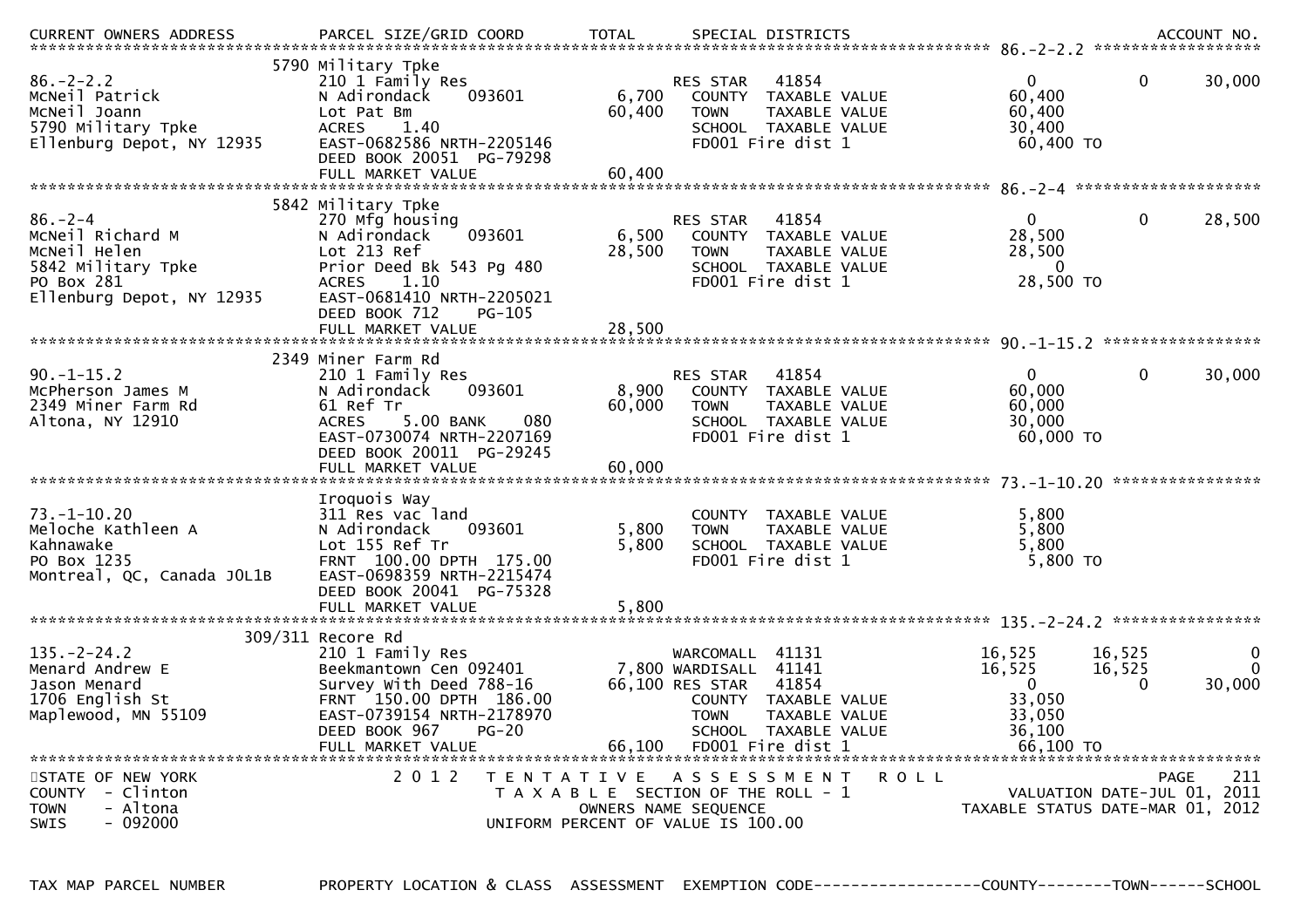| CURRENT OWNERS NAME                                                                                      | SCHOOL DISTRICT                                                                                                                                                                                        | LAND                                                                            | TAX DESCRIPTION                                                                                                           | <b>TAXABLE VALUE</b>                                                                      |
|----------------------------------------------------------------------------------------------------------|--------------------------------------------------------------------------------------------------------------------------------------------------------------------------------------------------------|---------------------------------------------------------------------------------|---------------------------------------------------------------------------------------------------------------------------|-------------------------------------------------------------------------------------------|
| $89.1 - 2 - 29$<br>Menard Francis L<br>Hinson Laing S<br>8101 Hinson Far Ste 317<br>Alexandria, VA 22306 | 506 Devils Den Rd<br>483 Converted Re<br>093601<br>N Adirondack<br>110 Ref<br>FRNT 60.00 DPTH 160.00<br>EAST-0711021 NRTH-2207545<br>DEED BOOK 692<br><b>PG-90</b><br>FULL MARKET VALUE                | 4,200<br>66,000<br>66,000                                                       | COUNTY TAXABLE VALUE<br>TAXABLE VALUE<br><b>TOWN</b><br>SCHOOL TAXABLE VALUE<br>FD001 Fire dist 1<br>LT001 Altona light 1 | 66,000<br>66,000<br>66,000<br>66,000 TO<br>66,000 TO                                      |
| $75. - 1 - 6.54$<br>Menard Gerald A<br>1 Fireshouse Ln<br>Plattsburgh, NY 12901                          | Miner Farm Rd<br>311 Res vac land<br>093601<br>N Adirondack<br>Lot 81 Ref Tract<br>FRNT 212.78 DPTH 171.86<br>EAST-0726887 NRTH-2207949<br>DEED BOOK 20051 PG-84694<br>FULL MARKET VALUE               | 6,300<br>6,300<br>6,300                                                         | COUNTY TAXABLE VALUE<br><b>TOWN</b><br>TAXABLE VALUE<br>SCHOOL TAXABLE VALUE<br>FD001 Fire dist 1                         | 6,300<br>6,300<br>6,300<br>6,300 TO                                                       |
| $88. - 1 - 9.2$<br>Menard Gerald A<br>1 Firehouse Ln<br>Plattsburgh, NY 12901                            | Military Tpke<br>311 Res vac land<br>N Adirondack<br>093601<br>Lot 157 Ref Tract<br>2.10<br><b>ACRES</b><br>EAST-0698295 NRTH-2202964<br>DEED BOOK 20061 PG-96466<br>FULL MARKET VALUE                 | 7,200<br>7,200<br>7,200                                                         | COUNTY TAXABLE VALUE<br>TAXABLE VALUE<br><b>TOWN</b><br>SCHOOL TAXABLE VALUE<br>FD001 Fire dist 1                         | 7,200<br>7,200<br>7,200<br>7,200 TO                                                       |
| $89 - 3 - 2$<br>Menard Gerald A<br>1 Firehouse Ln<br>Plattsburgh, NY 12901                               | old State Rd<br>270 Mfg housing<br>093601<br>N Adirondack<br>110 Ref<br>Menard Survey 2006194334<br>1.60<br><b>ACRES</b><br>EAST-0713744 NRTH-2207070<br>DEED BOOK 20021 PG-47150<br>FULL MARKET VALUE | 6,900<br>16,900<br>16,900                                                       | COUNTY TAXABLE VALUE<br>TAXABLE VALUE<br><b>TOWN</b><br>SCHOOL TAXABLE VALUE<br>FD001 Fire dist 1<br>LT001 Altona light 1 | 16,900<br>16,900<br>16,900<br>16,900 TO<br>16,900 TO                                      |
| $101 - 2 - 7$<br>Menegat Patricia<br>Attn: Michael Cayea<br>3590 Rt 83<br>Pine Plains, NY 12567          | Plank Rd<br>323 Vacant rural<br>093601<br>N Adirondack<br>$25$ Sg<br>58.00<br><b>ACRES</b><br>EAST-0679986 NRTH-2193471<br>DEED BOOK 608<br>PG-946<br>FULL MARKET VALUE                                | 21,200<br>21,200<br>21,200                                                      | COUNTY TAXABLE VALUE<br>TAXABLE VALUE<br><b>TOWN</b><br>SCHOOL TAXABLE VALUE<br>FD001 Fire dist 1                         | 21,200<br>21,200<br>21,200<br>21,200 TO                                                   |
| STATE OF NEW YORK<br>COUNTY - Clinton<br>- Altona<br><b>TOWN</b><br>$-092000$<br>SWIS                    | 2 0 1 2                                                                                                                                                                                                | T E N T A T I V E<br>OWNERS NAME SEQUENCE<br>UNIFORM PERCENT OF VALUE IS 100.00 | A S S E S S M E N T<br>T A X A B L E SECTION OF THE ROLL - 1                                                              | 212<br>PAGE<br>R O L L<br>VALUATION DATE-JUL 01, 2011<br>TAXABLE STATUS DATE-MAR 01, 2012 |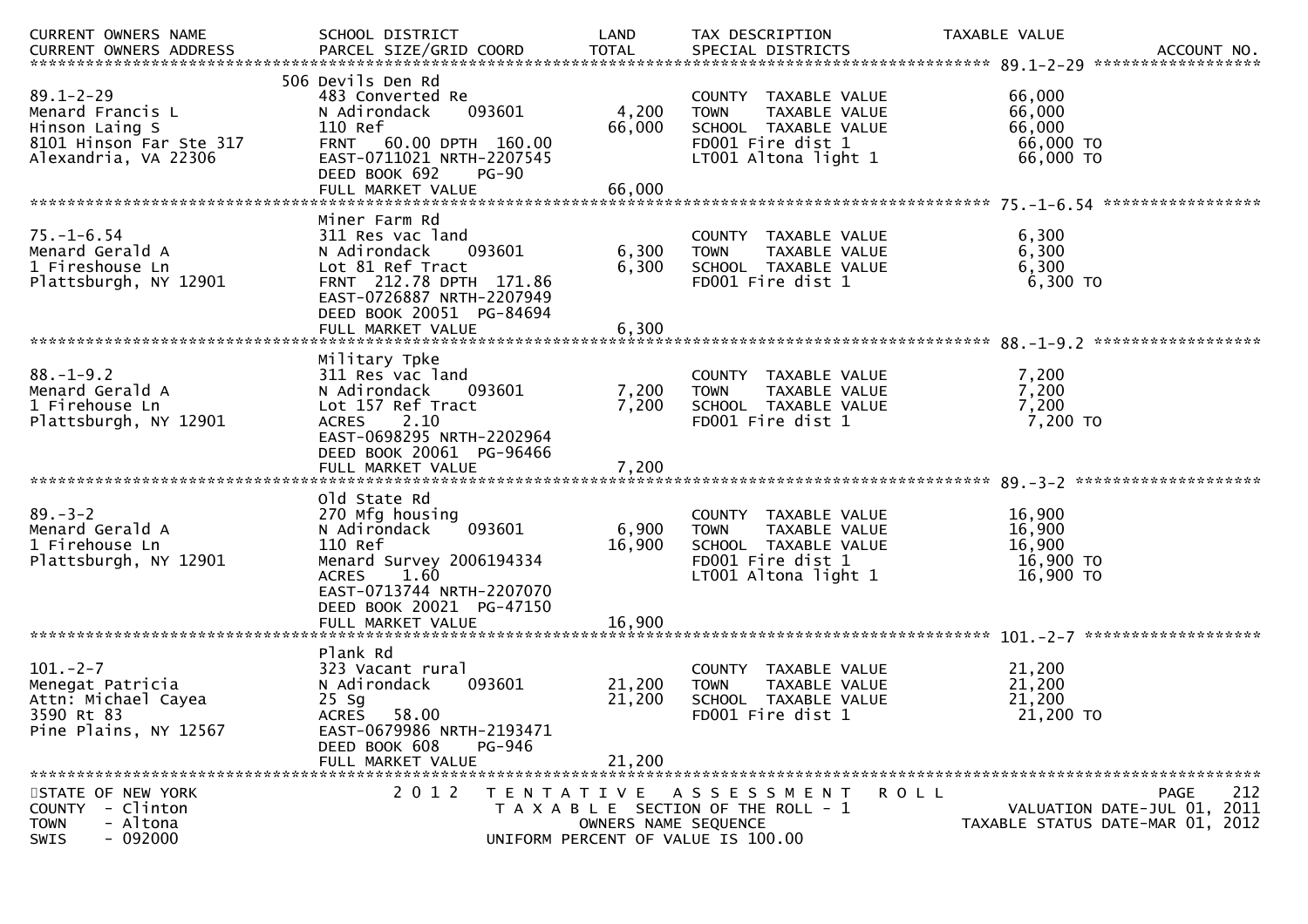| TAX MAP PARCEL NUMBER<br><b>CURRENT OWNERS NAME</b><br>.CURRENT OWNERS ADDRESS PARCEL SIZE/GRID COORD TOTAL SPECIAL DISTRICTS ACCOUNT NO ACCOUNT NO ACCOUNT NO ACCOUNT | PROPERTY LOCATION & CLASS ASSESSMENT<br>SCHOOL DISTRICT                                                                                                                               | LAND                        | TAX DESCRIPTION                                                                                                                                     | TAXABLE VALUE                                                                |                                                                                       |
|------------------------------------------------------------------------------------------------------------------------------------------------------------------------|---------------------------------------------------------------------------------------------------------------------------------------------------------------------------------------|-----------------------------|-----------------------------------------------------------------------------------------------------------------------------------------------------|------------------------------------------------------------------------------|---------------------------------------------------------------------------------------|
|                                                                                                                                                                        |                                                                                                                                                                                       |                             |                                                                                                                                                     |                                                                              |                                                                                       |
| $88.14 - 2 - 20$<br>Meo Iolanda<br>800 St Michel St<br>Longuevil, Quebec, Canada<br>J4J1N7                                                                             | 54 Pinewood Dr<br>311 Res vac land<br>093601<br>N Adirondack<br>Sub Bk 10 Pg 123 Lot 20<br>FRNT 74.73 DPTH 119.59<br>EAST-0698480 NRTH-2204985<br>DEED BOOK 20082 PG-20184            | 3,600<br>3,600              | COUNTY TAXABLE VALUE<br>TAXABLE VALUE<br><b>TOWN</b><br>SCHOOL TAXABLE VALUE<br>FD001 Fire dist 1                                                   | 3,600<br>3,600<br>3,600<br>$3,600$ TO                                        |                                                                                       |
|                                                                                                                                                                        |                                                                                                                                                                                       |                             |                                                                                                                                                     |                                                                              |                                                                                       |
|                                                                                                                                                                        |                                                                                                                                                                                       |                             |                                                                                                                                                     |                                                                              |                                                                                       |
| $88.14 - 2 - 12$<br>Meo Yolanda<br>ουυ st Michel<br>Lonquevil, QC, Canada<br>J4J1N7                                                                                    | 51 Pinewood Dr<br>270 Mfg housing<br>093601<br>N Adirondack<br>Stonewall Bk 10 Pg 123 Lo<br>FRNT 92.00 DPTH 160.00<br>EAST-0698451 NRTH-2204827<br>DEED BOOK 677<br>PG-261            | 4,700<br>19,500             | COUNTY TAXABLE VALUE<br>TAXABLE VALUE<br><b>TOWN</b><br>SCHOOL TAXABLE VALUE<br>FD001 Fire dist 1                                                   | 19,500<br>19,500<br>19,500<br>19,500 TO                                      |                                                                                       |
|                                                                                                                                                                        | FULL MARKET VALUE                                                                                                                                                                     | 19,500                      |                                                                                                                                                     |                                                                              |                                                                                       |
|                                                                                                                                                                        |                                                                                                                                                                                       |                             |                                                                                                                                                     |                                                                              |                                                                                       |
| $130. - 2 - 9$<br>Mercuri et al Anthony<br>Craig Grodman<br>PO Box 301<br>New Hampton, NY 10958                                                                        | Plank Rd<br>321 Abandoned ag<br>N Adirondack<br>093601<br>37 Sg<br>ACRES 167.20<br>EAST-0682322 NRTH-2178243<br>DEED BOOK 679<br><b>PG-108</b>                                        | 42,700<br>42,700            | COUNTY TAXABLE VALUE<br><b>TOWN</b><br>TAXABLE VALUE<br>SCHOOL TAXABLE VALUE<br>FD001 Fire dist 1                                                   | 42,700<br>42,700<br>42,700<br>42,700 TO                                      |                                                                                       |
|                                                                                                                                                                        |                                                                                                                                                                                       |                             |                                                                                                                                                     |                                                                              |                                                                                       |
| $89 - 3 - 22$<br>Merrihew Donald<br>Peryea Julia<br>102 Brunell Rd<br>Altona, NY 12910                                                                                 | 102 Brunell Rd<br>210 1 Family Res<br>093601<br>N Adirondack<br>Lot 110 Pat Ref<br>1.20<br><b>ACRES</b><br>EAST-0713363 NRTH-2206053<br>DEED BOOK 673<br>$PG-65$<br>FULL MARKET VALUE | 59,000<br>59,000            | 41834<br>SR STAR<br>6,500 COUNTY TAXABLE VALUE<br>TAXABLE VALUE<br><b>TOWN</b><br>SCHOOL TAXABLE VALUE<br>FD001 Fire dist 1<br>LT001 Altona light 1 | $\mathbf{0}$<br>59,000<br>59,000<br>$\overline{0}$<br>59,000 TO<br>59,000 TO | $\mathbf 0$<br>59,000                                                                 |
|                                                                                                                                                                        | 147 Terrien Rd                                                                                                                                                                        |                             |                                                                                                                                                     |                                                                              |                                                                                       |
| $117. - 1 - 12.3$<br>Merwald Frank<br>Alice Saymanski<br>8559 Outremont Ave Apt 1<br>Montreal, Quebec, H3N2M9                                                          | 210 1 Family Res<br>N Adirondack<br>093601<br>Lot 216 Ref Tr<br>FRNT 153.00 DPTH 141.00<br>EAST-0695274 NRTH-2189520<br>DEED BOOK 648<br>PG-691<br>FULL MARKET VALUE                  | 5,400<br>115,900<br>115,900 | COUNTY TAXABLE VALUE<br>TAXABLE VALUE<br>TOWN<br>SCHOOL TAXABLE VALUE<br>FD001 Fire dist 1                                                          | 115,900<br>115,900<br>115,900<br>115,900 TO                                  |                                                                                       |
|                                                                                                                                                                        |                                                                                                                                                                                       |                             |                                                                                                                                                     |                                                                              |                                                                                       |
| STATE OF NEW YORK<br>COUNTY - Clinton<br><b>TOWN</b><br>- Altona<br>$-092000$<br>SWIS                                                                                  | 2012                                                                                                                                                                                  |                             | TENTATIVE ASSESSMENT<br>T A X A B L E SECTION OF THE ROLL - 1<br>OWNERS NAME SEQUENCE<br>UNIFORM PERCENT OF VALUE IS 100.00                         | R O L L                                                                      | 213<br><b>PAGE</b><br>VALUATION DATE-JUL 01, 2011<br>TAXABLE STATUS DATE-MAR 01, 2012 |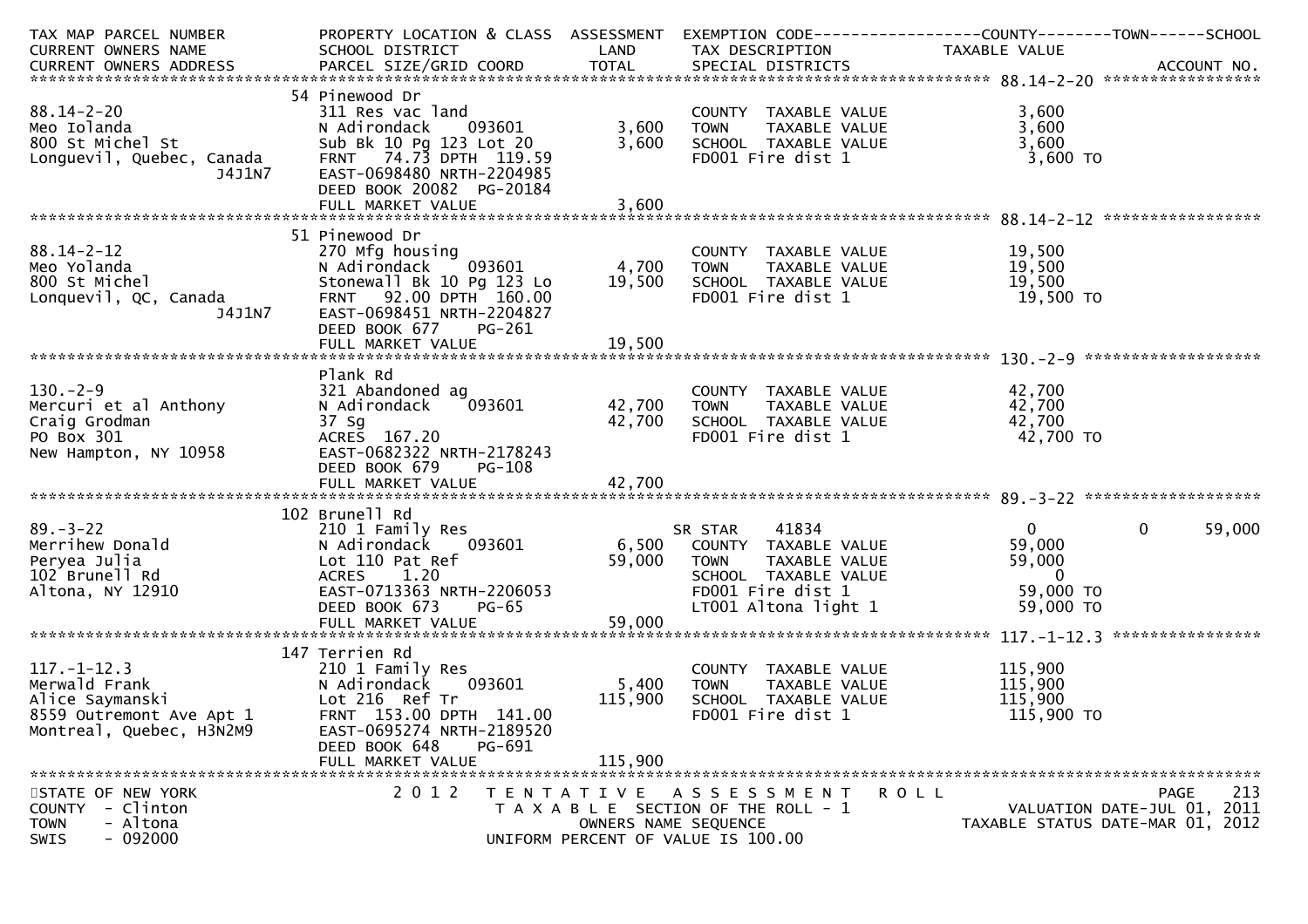| TAX MAP PARCEL NUMBER     | PROPERTY LOCATION & CLASS ASSESSMENT |        | EXEMPTION CODE-----------------COUNTY--------TOWN------SCHOOL |               |                                  |
|---------------------------|--------------------------------------|--------|---------------------------------------------------------------|---------------|----------------------------------|
| CURRENT OWNERS NAME       | SCHOOL DISTRICT                      | LAND   | TAX DESCRIPTION                                               | TAXABLE VALUE |                                  |
|                           |                                      |        |                                                               |               |                                  |
|                           | Brunell Rd                           |        |                                                               |               |                                  |
| $89. - 3 - 20$            | 311 Res vac land                     |        | COUNTY TAXABLE VALUE                                          | 3,600         |                                  |
| Mesec Reg                 | 093601<br>N Adirondack               | 3,600  | TAXABLE VALUE<br><b>TOWN</b>                                  | 3,600         |                                  |
| 8928 Rt 22                | 110 Ref 1948                         | 3,600  | SCHOOL TAXABLE VALUE                                          | 3,600         |                                  |
| West Chazy, NY 12992      | FRNT 50.00 DPTH 150.00               |        | FD001 Fire dist 1                                             | $3,600$ TO    |                                  |
|                           | EAST-0713074 NRTH-2205548            |        | LT001 Altona light 1                                          | 3,600 TO      |                                  |
|                           | DEED BOOK 20051 PG-81838             |        |                                                               |               |                                  |
|                           |                                      |        |                                                               |               |                                  |
|                           |                                      |        |                                                               |               |                                  |
|                           | 170 Devils Den Rd                    |        |                                                               |               |                                  |
| $104. - 1 - 1$            | 210 1 Family Res                     |        | RES STAR 41854                                                | $\mathbf{0}$  | $\mathbf{0}$<br>30,000           |
| Meseck Stanley            | 093601<br>N Adirondack               |        | 6,500 COUNTY TAXABLE VALUE                                    | 42,000        |                                  |
| 170 Devils Den Rd         |                                      |        |                                                               | 42,000        |                                  |
|                           | Lot 132 Ref<br>1.40                  | 42,000 | <b>TOWN</b><br>TAXABLE VALUE                                  | 12,000        |                                  |
| Altona, NY 12910          | <b>ACRES</b>                         |        | SCHOOL TAXABLE VALUE                                          |               |                                  |
|                           | EAST-0708184 NRTH-2200966            |        | FD001 Fire dist 1                                             | 42,000 TO     |                                  |
|                           | DEED BOOK 575<br>PG-398              |        |                                                               |               |                                  |
|                           |                                      |        |                                                               |               |                                  |
|                           |                                      |        |                                                               |               |                                  |
|                           | 3780 Military Tpke                   |        |                                                               |               |                                  |
| $134. - 1 - 11.213$       | 312 Vac w/imprv                      |        | COUNTY TAXABLE VALUE                                          | 18,000        |                                  |
| Meseck Stanley            | 093601<br>N Adirondack               | 11,200 | TAXABLE VALUE<br><b>TOWN</b>                                  | 18,000        |                                  |
| 170 Devils Den Rd         | 103 Duers                            | 18,000 | SCHOOL TAXABLE VALUE                                          | 18,000        |                                  |
| Altona, NY 12910-2005     | ACRES 5.30                           |        | FD001 Fire dist 1                                             | 18,000 TO     |                                  |
|                           | EAST-0723263 NRTH-2183217            |        |                                                               |               |                                  |
|                           |                                      |        |                                                               |               |                                  |
|                           |                                      |        |                                                               |               |                                  |
|                           | 11 Westwood Dr                       |        |                                                               |               |                                  |
| $150 - 3 - 5$             | 210 1 Family Res                     |        | RES STAR     41854<br>8,900    COUNTY   TAXABLE VALUE         | $\mathbf{0}$  | 30,000<br>$\mathbf{0}$           |
| Meseck Tim A              | N Adirondack 093601                  |        |                                                               | 57,100        |                                  |
| Meseck Kimberly A         | Sub Map 20 Pg 28 Lot 5               | 57,100 | TAXABLE VALUE<br>TOWN                                         | 57,100        |                                  |
| 11 Westwood Dr            | FRNT 190.00 DPTH 220.00              |        | SCHOOL TAXABLE VALUE                                          | 27,100        |                                  |
| West Chazy, NY 12992      | 320<br><b>BANK</b>                   |        | FD001 Fire dist 1                                             | 57,100 TO     |                                  |
|                           | EAST-0736691 NRTH-2175202            |        |                                                               |               |                                  |
|                           | DEED BOOK 20011 PG-37771             |        |                                                               |               |                                  |
|                           | FULL MARKET VALUE                    | 57,100 |                                                               |               |                                  |
|                           |                                      |        |                                                               |               |                                  |
|                           | Plank Rd                             |        |                                                               |               |                                  |
| $130.-2-5.1$              | 321 Abandoned ag                     |        | COUNTY TAXABLE VALUE                                          | 26,000        |                                  |
| Mesunas Erik C            | N Adirondack<br>093601               | 26,000 | TAXABLE VALUE<br>TOWN                                         | 26,000        |                                  |
| Mesunas Noelle A          | Lot 34 State Gore                    | 26,000 | SCHOOL TAXABLE VALUE                                          | 26,000        |                                  |
| 851 Plank Rd              | ACRES 76.60                          |        | FD001 Fire dist 1                                             | 26,000 TO     |                                  |
| Ellenburg Depot, NY 12935 | EAST-0681826 NRTH-2181578            |        |                                                               |               |                                  |
|                           | DEED BOOK 856<br>$PG-262$            |        |                                                               |               |                                  |
|                           | FULL MARKET VALUE                    | 26,000 |                                                               |               |                                  |
|                           |                                      |        |                                                               |               |                                  |
| STATE OF NEW YORK         | 2 0 1 2                              |        | TENTATIVE ASSESSMENT                                          | R O L L       | 214<br><b>PAGE</b>               |
| COUNTY - Clinton          |                                      |        | T A X A B L E SECTION OF THE ROLL - 1                         |               | VALUATION DATE-JUL 01, 2011      |
| - Altona<br><b>TOWN</b>   |                                      |        | OWNERS NAME SEQUENCE                                          |               | TAXABLE STATUS DATE-MAR 01, 2012 |
| $-092000$<br>SWIS         |                                      |        | UNIFORM PERCENT OF VALUE IS 100.00                            |               |                                  |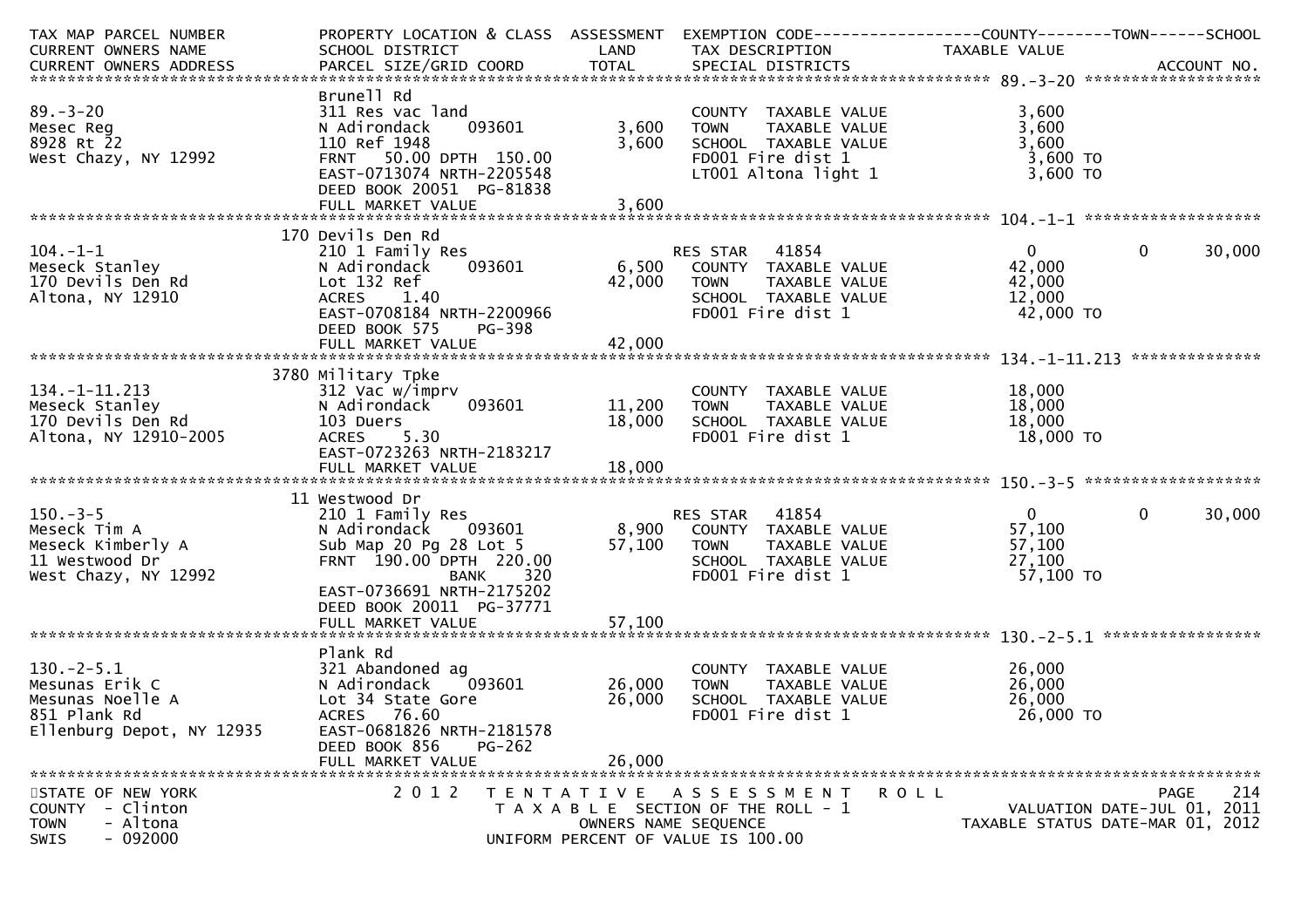| TAX MAP PARCEL NUMBER<br>CURRENT OWNERS NAME | PROPERTY LOCATION & CLASS ASSESSMENT<br>SCHOOL DISTRICT | LAND    | EXEMPTION CODE------------------COUNTY--------TOWN------SCHOOL<br>TAX DESCRIPTION | TAXABLE VALUE      |                                                                 |
|----------------------------------------------|---------------------------------------------------------|---------|-----------------------------------------------------------------------------------|--------------------|-----------------------------------------------------------------|
|                                              |                                                         |         |                                                                                   |                    |                                                                 |
|                                              |                                                         |         |                                                                                   |                    |                                                                 |
|                                              | Alder Bend Rd                                           |         |                                                                                   |                    |                                                                 |
| $131. - 1 - 8.2$                             | 311 Res vac land                                        |         | COUNTY TAXABLE VALUE                                                              | 6,400              |                                                                 |
| Meyer Michelle J                             | 093601<br>N Adirondack                                  | 6,400   | TAXABLE VALUE<br><b>TOWN</b>                                                      | 6,400              |                                                                 |
| 14 W Hartland Rd                             | Lot $42$ Sq                                             | 6,400   | SCHOOL TAXABLE VALUE                                                              | 6,400              |                                                                 |
| Granville, MA 01034                          | FRNT 209.00 DPTH 184.00                                 |         | FD001 Fire dist 1                                                                 | $6,400$ TO         |                                                                 |
|                                              | EAST-0687962 NRTH-2177890                               |         |                                                                                   |                    |                                                                 |
|                                              | DEED BOOK 99001 PG-14248                                |         |                                                                                   |                    |                                                                 |
|                                              | FULL MARKET VALUE                                       | 6,400   |                                                                                   |                    |                                                                 |
|                                              |                                                         |         |                                                                                   |                    |                                                                 |
| $91. - 1 - 23$                               | Mayott Rd<br>321 Abandoned ag                           |         |                                                                                   | 12,300             |                                                                 |
| Meyers John                                  | 093601<br>N Adirondack                                  | 12,300  | COUNTY TAXABLE VALUE<br><b>TOWN</b><br>TAXABLE VALUE                              | 12,300             |                                                                 |
| 766 Mill Rd                                  | Lot 61 Ref                                              | 12,300  | SCHOOL TAXABLE VALUE                                                              | 12,300             |                                                                 |
| Napanoch, NY 12458                           | ACRES 10.70                                             |         | FD001 Fire dist 1                                                                 | 12,300 TO          |                                                                 |
|                                              | EAST-0731866 NRTH-2204709                               |         |                                                                                   |                    |                                                                 |
|                                              | DEED BOOK 20102 PG-29742                                |         |                                                                                   |                    |                                                                 |
|                                              |                                                         |         |                                                                                   |                    |                                                                 |
|                                              |                                                         |         |                                                                                   |                    |                                                                 |
|                                              | Plank Rd                                                |         |                                                                                   |                    |                                                                 |
| $116. - 2 - 3$                               | 910 Priv forest                                         |         | COUNTY TAXABLE VALUE                                                              | 32,200             |                                                                 |
| Milanese Frederick                           | 093601<br>N Adirondack                                  | 32,200  | TAXABLE VALUE<br>TOWN                                                             | 32,200             |                                                                 |
| 2205 Rt 301                                  | Lot 30                                                  | 32,200  | SCHOOL TAXABLE VALUE                                                              | 32,200             |                                                                 |
| Carmel, NY 10512                             | ACRES 205.90                                            |         | FD001 Fire dist 1                                                                 | 32,200 TO          |                                                                 |
|                                              | EAST-0684138 NRTH-2188114                               |         |                                                                                   |                    |                                                                 |
|                                              | DEED BOOK 20021 PG-48202                                |         |                                                                                   |                    |                                                                 |
|                                              |                                                         |         |                                                                                   |                    |                                                                 |
|                                              |                                                         |         |                                                                                   |                    |                                                                 |
|                                              | 189 Woods Falls Rd                                      |         |                                                                                   |                    |                                                                 |
| $74. - 1 - 1.5$                              | 210 1 Family Res                                        | 7,000   | RES STAR 41854                                                                    | $\overline{0}$     | $\mathbf{0}$<br>30,000                                          |
| Miller Eugene W<br>Miller Sheila             | 093601<br>N Adirondack<br>Lot 129 Ref Tr                | 165,000 | COUNTY TAXABLE VALUE                                                              | 165,000<br>165,000 |                                                                 |
| 189 Woods Falls Rd                           | <b>ACRES</b><br>1.80 BANK<br>080                        |         | <b>TOWN</b><br>TAXABLE VALUE<br>SCHOOL TAXABLE VALUE                              | 135,000            |                                                                 |
| Altona, NY 12910                             | EAST-0710597 NRTH-2214461                               |         | FD001 Fire dist 1                                                                 | 165,000 TO         |                                                                 |
|                                              | DEED BOOK 619<br><b>PG-900</b>                          |         | LT001 Altona light 1                                                              | 165,000 TO         |                                                                 |
|                                              | FULL MARKET VALUE                                       | 165,000 |                                                                                   |                    |                                                                 |
|                                              |                                                         |         |                                                                                   |                    |                                                                 |
|                                              | 38 Lash Rd                                              |         |                                                                                   |                    |                                                                 |
| $118. - 1 - 3.3$                             | 210 1 Family Res                                        |         | 41834<br>SR STAR                                                                  | $\Omega$           | $\mathbf{0}$<br>62,200                                          |
| Miller Eugene W Sr                           | 093601<br>N Adirondack                                  |         | 13,300 COUNTY TAXABLE VALUE                                                       | 82,000             |                                                                 |
| 38 Lash Rd                                   | Lot 15 Duers                                            | 82,000  | <b>TOWN</b><br>TAXABLE VALUE                                                      | 82,000             |                                                                 |
| Altona, NY 12910                             | ACRES 13.60                                             |         | SCHOOL TAXABLE VALUE                                                              | 19,800             |                                                                 |
|                                              | EAST-0701887 NRTH-2192100                               |         | FD001 Fire dist 1                                                                 | 82,000 TO          |                                                                 |
|                                              | DEED BOOK 20041 PG-74918                                |         |                                                                                   |                    |                                                                 |
|                                              | FULL MARKET VALUE                                       | 82,000  |                                                                                   |                    |                                                                 |
|                                              |                                                         |         |                                                                                   |                    |                                                                 |
| STATE OF NEW YORK                            | 2 0 1 2                                                 |         | TENTATIVE ASSESSMENT                                                              | R O L L            | 215<br>PAGE                                                     |
| COUNTY - Clinton<br><b>TOWN</b><br>- Altona  |                                                         |         | T A X A B L E SECTION OF THE ROLL - 1<br>OWNERS NAME SEQUENCE                     |                    | VALUATION DATE-JUL 01, 2011<br>TAXABLE STATUS DATE-MAR 01, 2012 |
| $-092000$<br>SWIS                            |                                                         |         | UNIFORM PERCENT OF VALUE IS 100.00                                                |                    |                                                                 |
|                                              |                                                         |         |                                                                                   |                    |                                                                 |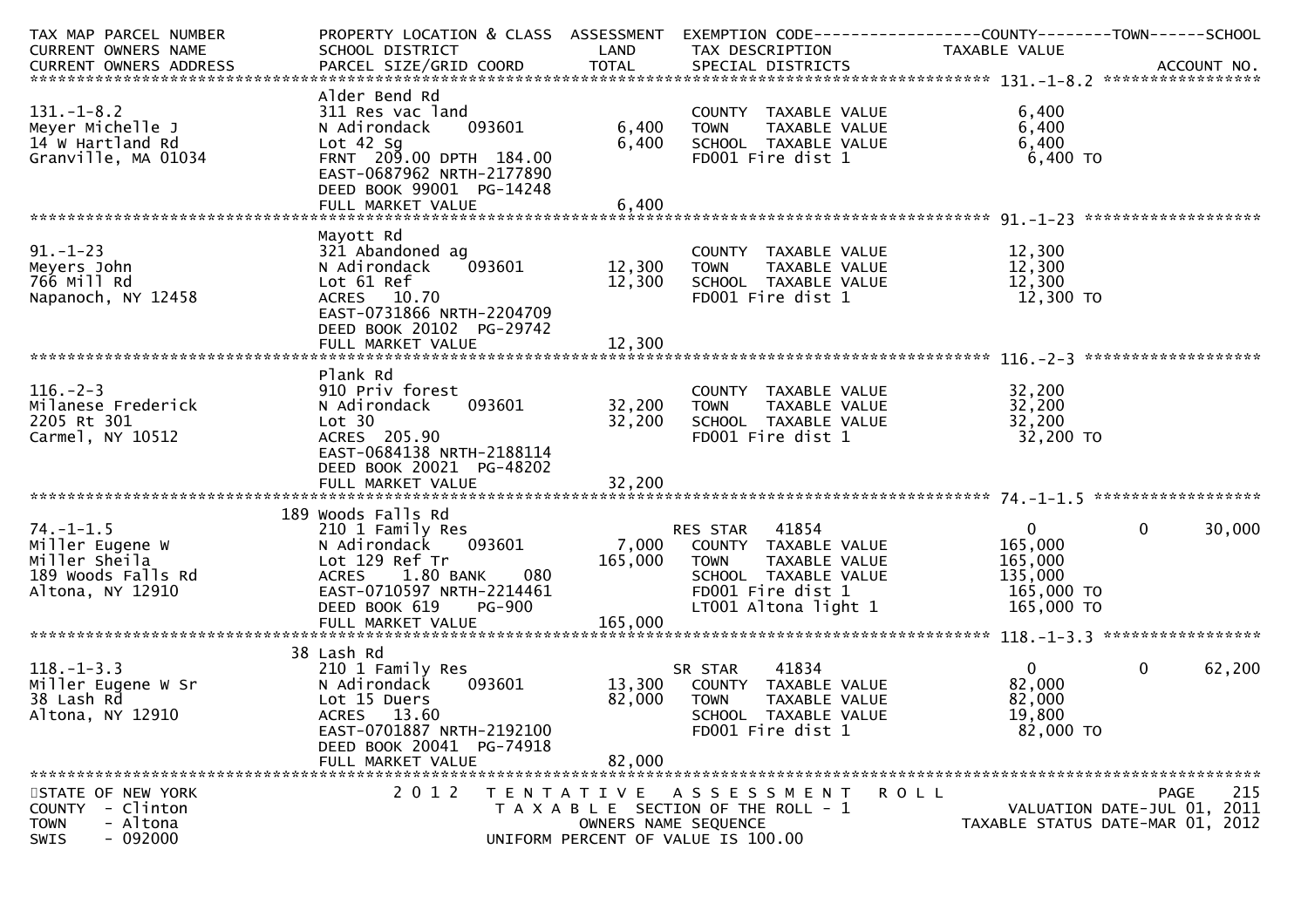| TAX MAP PARCEL NUMBER<br>CURRENT OWNERS NAME                                                                                                                                        | PROPERTY LOCATION & CLASS ASSESSMENT EXEMPTION CODE----------------COUNTY-------TOWN------SCHOOL<br>SCHOOL DISTRICT | LAND   | TAX DESCRIPTION                                                                           | TAXABLE VALUE            |                                  |
|-------------------------------------------------------------------------------------------------------------------------------------------------------------------------------------|---------------------------------------------------------------------------------------------------------------------|--------|-------------------------------------------------------------------------------------------|--------------------------|----------------------------------|
| CURRENT OWNERS ADDRESS<br>.CURRENT OWNERS ADDRESS PARCEL SIZE/GRID COORD TOTAL SPECIAL DISTRICTS ACCOUNT NO ACCOUNT NO ACCOUNT NO AND ARCEL SIZE/GRID COORD TOTAL SPECIAL DISTRICTS |                                                                                                                     |        |                                                                                           |                          |                                  |
|                                                                                                                                                                                     |                                                                                                                     |        |                                                                                           |                          |                                  |
| 1082/1090 Plank Rd                                                                                                                                                                  |                                                                                                                     |        |                                                                                           |                          |                                  |
| $116. - 2 - 5$<br>Miller Howard M                                                                                                                                                   | 210 1 Family Res<br>N Adirondack 093601                                                                             |        | 41854<br>RES STAR<br>8,500 COUNTY TAXABLE VALUE                                           | $\overline{0}$<br>98,900 | $\mathbf 0$<br>30,000            |
| Miller Elaine C                                                                                                                                                                     | $29$ Sg                                                                                                             | 98,900 | <b>TOWN</b><br>TAXABLE VALUE                                                              | 98,900                   |                                  |
| 1082 Plank Rd                                                                                                                                                                       | 1.30<br><b>ACRES</b>                                                                                                |        | SCHOOL TAXABLE VALUE                                                                      | 68,900                   |                                  |
| Ellenburg Depot, NY 12935                                                                                                                                                           | EAST-0679368 NRTH-2186661                                                                                           |        | FD001 Fire dist 1                                                                         | 98,900 TO                |                                  |
|                                                                                                                                                                                     | DEED BOOK 568<br><b>PG-905</b>                                                                                      |        |                                                                                           |                          |                                  |
|                                                                                                                                                                                     |                                                                                                                     |        |                                                                                           |                          |                                  |
|                                                                                                                                                                                     |                                                                                                                     |        |                                                                                           |                          |                                  |
|                                                                                                                                                                                     | 1062 Plank Rd                                                                                                       |        |                                                                                           |                          |                                  |
| $116. - 2 - 8.3$                                                                                                                                                                    | 311 Res vac land                                                                                                    |        | COUNTY TAXABLE VALUE                                                                      | 20,300                   |                                  |
|                                                                                                                                                                                     | 093601<br>N Adirondack                                                                                              | 20,300 | <b>TOWN</b>                                                                               | 20,300                   |                                  |
|                                                                                                                                                                                     | ACRES 48.80<br>EAST-0680573 NRTH-2186680                                                                            | 20,300 | TOWN     TAXABLE VALUE<br>SCHOOL  TAXABLE VALUE<br>FDOO1 Fire dist 1<br>FD001 Fire dist 1 | 20,300<br>20,300 TO      |                                  |
| Miller Howard M<br>Miller Elaine C<br>1082 Plank Rd<br>Ellenburg Depot, NY 12935                                                                                                    | DEED BOOK 20072 PG-4612                                                                                             |        |                                                                                           |                          |                                  |
|                                                                                                                                                                                     |                                                                                                                     |        |                                                                                           |                          |                                  |
|                                                                                                                                                                                     |                                                                                                                     |        |                                                                                           |                          |                                  |
|                                                                                                                                                                                     | 1052 Plank Rd                                                                                                       |        |                                                                                           |                          |                                  |
| $116. - 2 - 8.23$                                                                                                                                                                   | 210 1 Family Res                                                                                                    |        | COUNTY TAXABLE VALUE                                                                      | 48,000                   |                                  |
| Miller Howard M                                                                                                                                                                     | N Adirondack<br>093601                                                                                              | 13,700 | <b>TOWN</b><br>TAXABLE VALUE                                                              | 48,000                   |                                  |
| Miller Elaine C                                                                                                                                                                     | Lot $31 S G$                                                                                                        | 48,000 | SCHOOL TAXABLE VALUE                                                                      | 48,000                   |                                  |
| 1082 Plank Rd<br>Ellenburg Depot, NY 12935                                                                                                                                          | ACRES 15.10                                                                                                         |        | FD001 Fire dist 1                                                                         | 48,000 TO                |                                  |
|                                                                                                                                                                                     | EAST-0680691 NRTH-2186088                                                                                           |        |                                                                                           |                          |                                  |
|                                                                                                                                                                                     | DEED BOOK 20072 PG-2171                                                                                             |        |                                                                                           |                          |                                  |
|                                                                                                                                                                                     |                                                                                                                     |        |                                                                                           |                          |                                  |
|                                                                                                                                                                                     | 3205 Military Tpke                                                                                                  |        |                                                                                           |                          |                                  |
| $150.-1-10.1$                                                                                                                                                                       | 210 1 Family Res                                                                                                    |        | WARCOMALL 41131                                                                           | 20,825 20,825            | $\mathbf{0}$                     |
| Miller Leo                                                                                                                                                                          | 093601<br>N Adirondack                                                                                              |        | 9,000 AGED C&T<br>41801                                                                   | 31,238                   | $\overline{0}$<br>31,238         |
| Miller Yvonne                                                                                                                                                                       | Lot 129 Duers                                                                                                       |        | 83,300 SR STAR<br>41834                                                                   | $\overline{0}$           | 62,200<br>$\Omega$               |
| 3205 Military Tpke                                                                                                                                                                  | <b>ACRES</b><br>1.00                                                                                                |        | COUNTY TAXABLE VALUE                                                                      | 31,237                   |                                  |
| West Chazy, NY 12992                                                                                                                                                                | EAST-0733874 NRTH-2173968                                                                                           |        | <b>TOWN</b><br>TAXABLE VALUE                                                              | 31,237                   |                                  |
|                                                                                                                                                                                     | PG-383<br>DEED BOOK 424                                                                                             |        | SCHOOL TAXABLE VALUE                                                                      | 21,100                   |                                  |
|                                                                                                                                                                                     |                                                                                                                     |        |                                                                                           |                          |                                  |
|                                                                                                                                                                                     |                                                                                                                     |        |                                                                                           |                          |                                  |
| $73. - 1 - 48.2$                                                                                                                                                                    | Alder Bend Rd<br>311 Res vac land                                                                                   |        |                                                                                           |                          |                                  |
| Miller Linda                                                                                                                                                                        | 093601<br>N Adirondack                                                                                              | 10,300 | COUNTY TAXABLE VALUE<br>TAXABLE VALUE<br><b>TOWN</b>                                      | 10,300<br>10,300         |                                  |
| 1750 Alder Bend Rd                                                                                                                                                                  | ACRES 7.40                                                                                                          | 10,300 | SCHOOL TAXABLE VALUE                                                                      | 10,300                   |                                  |
| Altona, NY 12910                                                                                                                                                                    | DEED BOOK 20102 PG-36746                                                                                            |        | FD001 Fire dist 1                                                                         | 10,300 TO                |                                  |
|                                                                                                                                                                                     | FULL MARKET VALUE                                                                                                   | 10,300 |                                                                                           |                          |                                  |
|                                                                                                                                                                                     |                                                                                                                     |        |                                                                                           |                          |                                  |
| STATE OF NEW YORK                                                                                                                                                                   | 2 0 1 2                                                                                                             |        | TENTATIVE ASSESSMENT                                                                      | <b>ROLL</b>              | <b>PAGE</b><br>216               |
| - Clinton<br><b>COUNTY</b>                                                                                                                                                          |                                                                                                                     |        | T A X A B L E SECTION OF THE ROLL - 1                                                     |                          | VALUATION DATE-JUL 01, 2011      |
| - Altona<br><b>TOWN</b>                                                                                                                                                             |                                                                                                                     |        | OWNERS NAME SEQUENCE                                                                      |                          | TAXABLE STATUS DATE-MAR 01, 2012 |
| - 092000<br><b>SWIS</b>                                                                                                                                                             |                                                                                                                     |        | UNIFORM PERCENT OF VALUE IS 100.00                                                        |                          |                                  |
|                                                                                                                                                                                     |                                                                                                                     |        |                                                                                           |                          |                                  |
|                                                                                                                                                                                     |                                                                                                                     |        |                                                                                           |                          |                                  |
| TAX MAP PARCEL NUMBER                                                                                                                                                               | PROPERTY LOCATION & CLASS ASSESSMENT                                                                                |        | EXEMPTION        CODE-----------------COUNTY-------TOWN------SCHOOL                       |                          |                                  |
| CURRENT OWNERS NAME                                                                                                                                                                 | SCHOOL DISTRICT                                                                                                     | LAND   | TAX DESCRIPTION                                                                           | TAXABLE VALUE            |                                  |
| <b>CURRENT OWNERS ADDRESS</b>                                                                                                                                                       | PARCEL SIZE/GRID COORD                                                                                              | TOTAL  | SPECIAL DISTRICTS                                                                         |                          | ACCOUNT NO.                      |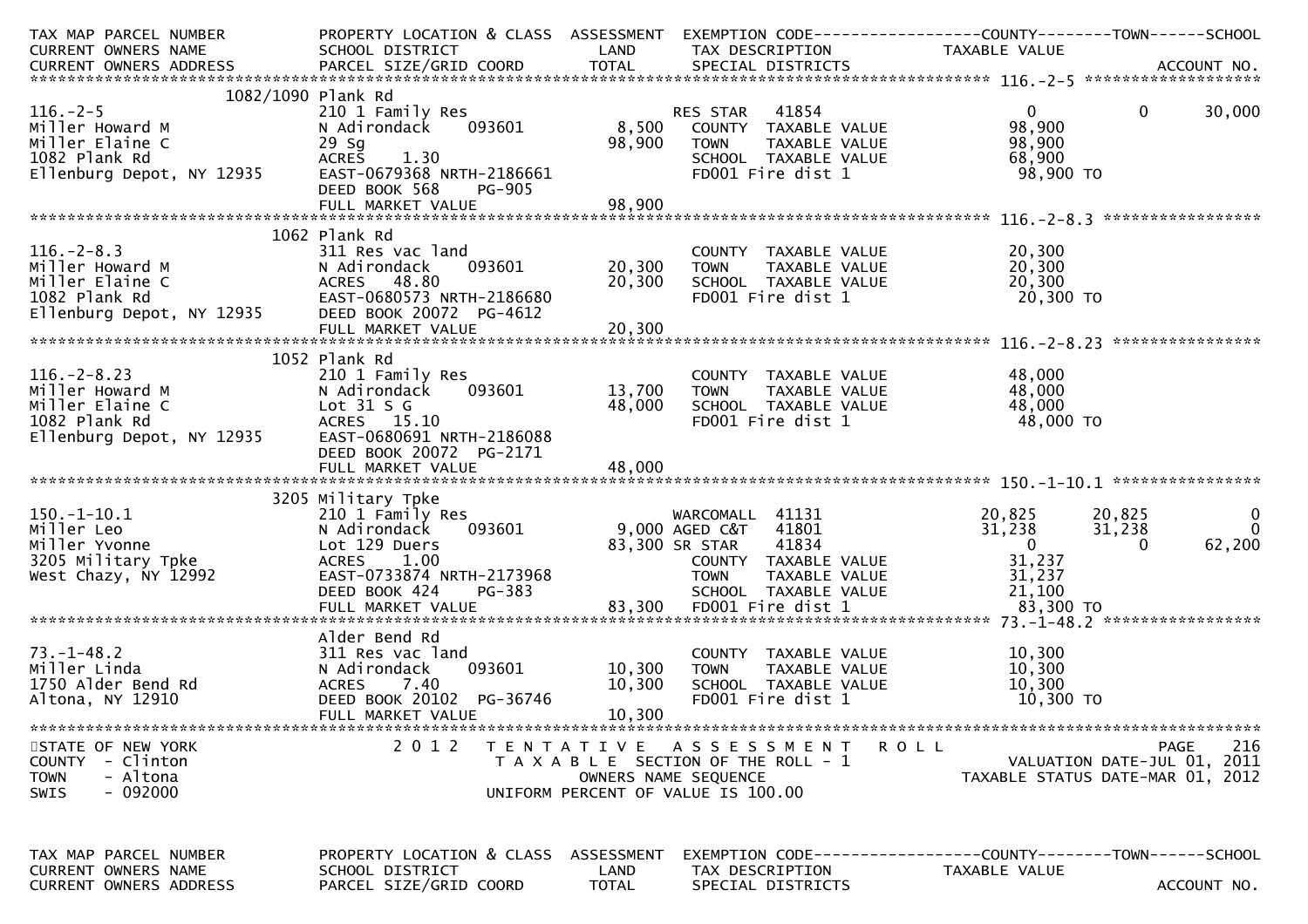|                               | Military Tpke                        |                      |                                             |                                                                     |                    |
|-------------------------------|--------------------------------------|----------------------|---------------------------------------------|---------------------------------------------------------------------|--------------------|
| $86. - 2 - 11.5$              | 321 Abandoned ag                     |                      | COUNTY TAXABLE VALUE                        | 23,300                                                              |                    |
| Miller Linda                  | N Adirondack<br>093601               | 23,300               | <b>TOWN</b><br>TAXABLE VALUE                | 23,300                                                              |                    |
| 1750 Alder Bend Rd            | ACRES 54.90                          | 23,300               | SCHOOL TAXABLE VALUE                        | 23,300                                                              |                    |
| Altona, NY 12910              | EAST-0678617 NRTH-2204035            |                      | FD001 Fire dist 1                           | 23,300 TO                                                           |                    |
|                               | DEED BOOK 20102 PG-30217             |                      |                                             |                                                                     |                    |
|                               |                                      |                      |                                             |                                                                     |                    |
|                               | FULL MARKET VALUE                    | 23,300               |                                             |                                                                     |                    |
|                               |                                      |                      |                                             |                                                                     |                    |
|                               | Military Tpke                        |                      |                                             |                                                                     |                    |
| $86. - 2 - 11.4$              | $314$ Rural vac< $10$                |                      | COUNTY TAXABLE VALUE                        | 7,600                                                               |                    |
| Miller Linda Felareck         | 093601<br>N Adirondack               | 7,600                | TAXABLE VALUE<br><b>TOWN</b>                | 7,600                                                               |                    |
| 1750 Alder Bend Rd            | 4.50<br><b>ACRES</b>                 | 7,600                | SCHOOL TAXABLE VALUE                        | 7,600                                                               |                    |
| Altona, NY 12910              | EAST-0677577 NRTH-2204359            |                      | FD001 Fire dist 1                           | $7,600$ TO                                                          |                    |
|                               | DEED BOOK 20102 PG-29989             |                      |                                             |                                                                     |                    |
|                               |                                      |                      |                                             |                                                                     |                    |
|                               |                                      |                      |                                             |                                                                     |                    |
|                               |                                      |                      |                                             |                                                                     |                    |
|                               | 826 Plank Rd                         |                      | 66 PCT OF VALUE USED FOR EXEMPTION PURPOSES |                                                                     |                    |
| $130. - 2 - 6$                | 240 Rural res                        |                      | AGED COUN 41802                             | 19,470<br>0                                                         | 0                  |
| Miller Mack C                 | 093601<br>N Adirondack               | 26,300 SR STAR       | 41834                                       | $\mathbf{0}$<br>$\mathbf{0}$                                        | 59,000             |
| Miller Barbara J              | 34 Sg                                | 59,000               | COUNTY TAXABLE VALUE                        | 39,530                                                              |                    |
| 826 Plank Rd                  | 75.00<br><b>ACRES</b>                |                      | TAXABLE VALUE<br><b>TOWN</b>                | 59,000                                                              |                    |
|                               | EAST-0681959 NRTH-2180577            |                      | SCHOOL TAXABLE VALUE                        | 0                                                                   |                    |
| Ellenburg Depot, NY 12935     |                                      |                      |                                             |                                                                     |                    |
|                               | DEED BOOK 831<br><b>PG-250</b>       |                      | FD001 Fire dist 1                           | 59,000 TO                                                           |                    |
|                               | FULL MARKET VALUE                    | 59,000               |                                             |                                                                     |                    |
|                               |                                      |                      |                                             |                                                                     |                    |
|                               | Station St                           |                      |                                             |                                                                     |                    |
| $74. - 1 - 35.1$              | 321 Abandoned ag                     |                      | COUNTY TAXABLE VALUE                        | 23,600                                                              |                    |
| Miller Michelle G             | 093601<br>N Adirondack               | 23,600               | <b>TOWN</b><br>TAXABLE VALUE                | 23,600                                                              |                    |
| 33 Shore Dr                   | 111 Ref                              | 23,600               | SCHOOL TAXABLE VALUE                        | 23,600                                                              |                    |
| Milton, VT 05468              | ACRES 56.40                          |                      | FD001 Fire dist 1                           | 23,600 TO                                                           |                    |
|                               |                                      |                      |                                             |                                                                     |                    |
|                               | EAST-0712988 NRTH-2209246            |                      | LT001 Altona light 1                        | 23,600 TO                                                           |                    |
|                               | DEED BOOK 20031 PG-61537             |                      |                                             |                                                                     |                    |
|                               | FULL MARKET VALUE                    | 23,600               |                                             |                                                                     |                    |
|                               |                                      |                      |                                             |                                                                     |                    |
|                               | Jerusalem Rd                         |                      |                                             |                                                                     |                    |
| $147. - 1 - 7.2$              | 910 Priv forest                      |                      | COUNTY TAXABLE VALUE                        | 9,900                                                               |                    |
| Miller Philip G               | 093601<br>N Adirondack               | 9,900                | TAXABLE VALUE<br><b>TOWN</b>                | 9,900                                                               |                    |
| Miller Joseph L               | Lot 22 Duers                         | 9,900                | SCHOOL TAXABLE VALUE                        | 9,900                                                               |                    |
| 177 Miller Rd                 | <b>ACRES</b><br>34.80                |                      | FD001 Fire dist 1                           | 9,900 TO                                                            |                    |
|                               | EAST-0704939 NRTH-2169873            |                      |                                             |                                                                     |                    |
| Mooers Forks, NY 12959        |                                      |                      |                                             |                                                                     |                    |
|                               | DEED BOOK 20092 PG-21597             |                      |                                             |                                                                     |                    |
|                               | FULL MARKET VALUE                    | 9,900                |                                             |                                                                     |                    |
|                               |                                      |                      |                                             |                                                                     |                    |
| STATE OF NEW YORK             | 2 0 1 2                              | T E N T A T I V E    | A S S E S S M E N T                         | <b>ROLL</b>                                                         | 217<br><b>PAGE</b> |
| <b>COUNTY</b><br>- Clinton    |                                      |                      | T A X A B L E SECTION OF THE ROLL - 1       | VALUATION DATE-JUL 01, 2011                                         |                    |
| - Altona<br>TOWN              |                                      | OWNERS NAME SEQUENCE |                                             | TAXABLE STATUS DATE-MAR 01, 2012                                    |                    |
| $-092000$<br><b>SWIS</b>      |                                      |                      | UNIFORM PERCENT OF VALUE IS 100.00          |                                                                     |                    |
|                               |                                      |                      |                                             |                                                                     |                    |
|                               |                                      |                      |                                             |                                                                     |                    |
| TAX MAP PARCEL NUMBER         | PROPERTY LOCATION & CLASS ASSESSMENT |                      |                                             | EXEMPTION        CODE-----------------COUNTY-------TOWN------SCHOOL |                    |
| <b>CURRENT OWNERS NAME</b>    | SCHOOL DISTRICT                      | LAND                 | TAX DESCRIPTION                             | TAXABLE VALUE                                                       |                    |
| <b>CURRENT OWNERS ADDRESS</b> | PARCEL SIZE/GRID COORD               | <b>TOTAL</b>         | SPECIAL DISTRICTS                           |                                                                     | ACCOUNT NO.        |
|                               |                                      |                      |                                             |                                                                     |                    |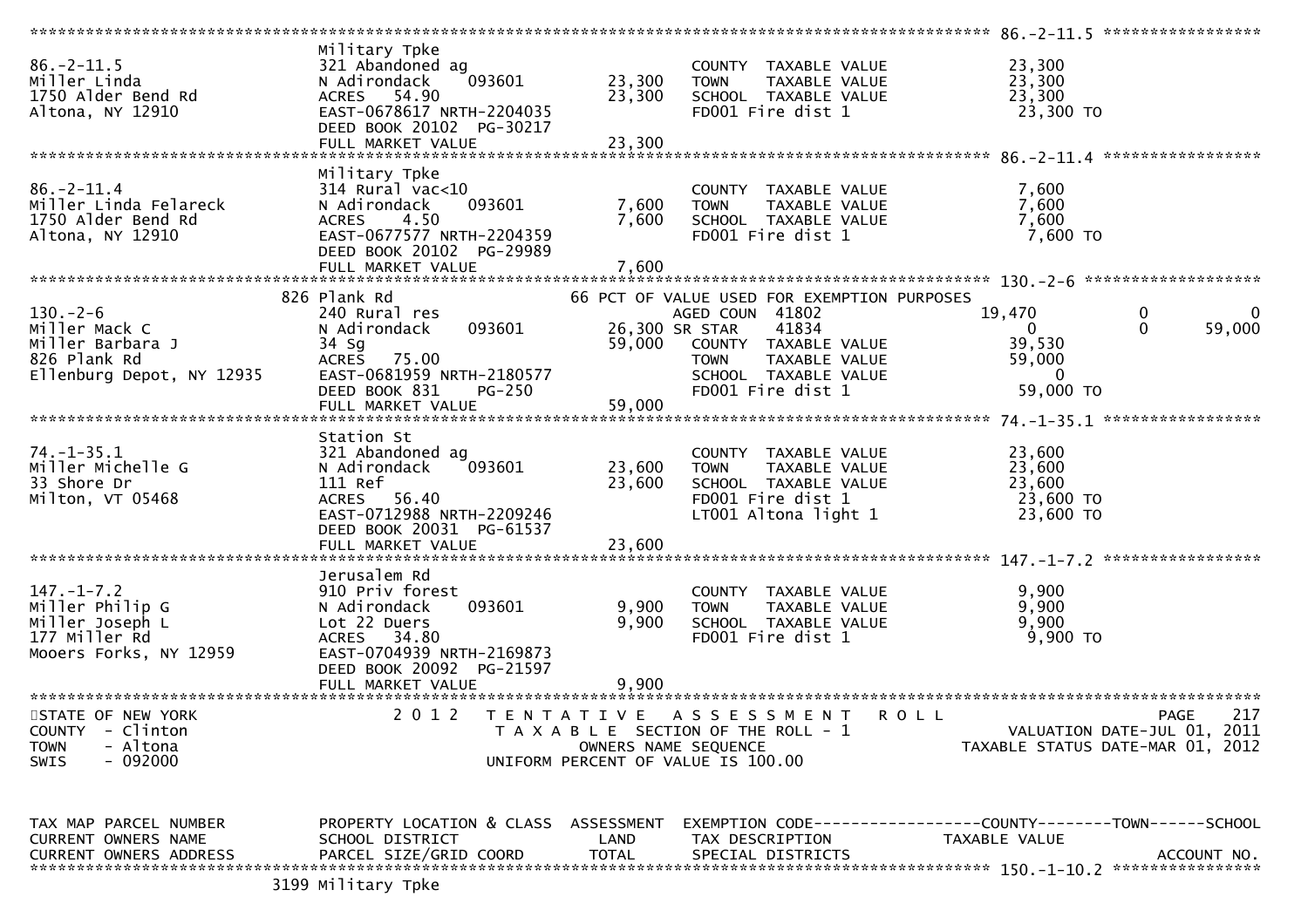| $150. - 1 - 10.2$<br>Miller Richard<br>Miller Alfreda<br>3199 Military Tpke<br>West Chazy, NY 12992    | 210 1 Family Res<br>093601<br>N Adirondack<br>Lot 129 Duers<br>ACRES 1.10<br>EAST-0733839 NRTH-2173845<br>DEED BOOK 919<br>PG-177<br>FULL MARKET VALUE                                | 76,900<br>76,900                                                                                    | AGED C&T<br>9,000 SR STAR<br><b>TOWN</b> | 41801<br>41834<br>COUNTY TAXABLE VALUE<br>TAXABLE VALUE<br>SCHOOL TAXABLE VALUE<br>FD001 Fire dist 1                       | 38,450<br>$\mathbf{0}$<br>38,450<br>38,450<br>14,700<br>76,900 TO             | 38,450<br>0                                | $\overline{0}$<br>62,200 |
|--------------------------------------------------------------------------------------------------------|---------------------------------------------------------------------------------------------------------------------------------------------------------------------------------------|-----------------------------------------------------------------------------------------------------|------------------------------------------|----------------------------------------------------------------------------------------------------------------------------|-------------------------------------------------------------------------------|--------------------------------------------|--------------------------|
|                                                                                                        |                                                                                                                                                                                       |                                                                                                     |                                          |                                                                                                                            |                                                                               |                                            |                          |
| $71.1 - 1 - 16$<br>Miller Ricky J<br>73 Gero Rd<br>Mooers Forks, NY 12959                              | 4956 Rt 11<br>210 1 Family Res<br>N Adirondack<br>093601<br>Bm<br><b>FRNT</b><br>64.00 DPTH 217.00<br>EAST-0676503 NRTH-2213516<br>DEED BOOK 860<br><b>PG-52</b><br>FULL MARKET VALUE | 4,100<br>26,800<br>26,800                                                                           | <b>RES STAR</b><br><b>TOWN</b>           | 41854<br>COUNTY TAXABLE VALUE<br>TAXABLE VALUE<br>SCHOOL TAXABLE VALUE<br>FD002 Ellenburg fire 21<br>LT002 Altona light 21 | $\mathbf{0}$<br>26,800<br>26,800<br>$\mathbf{0}$<br>26,800 TO<br>26,800 TO    | 0                                          | 26,800                   |
|                                                                                                        | 3860/3864 Military Tpke                                                                                                                                                               |                                                                                                     |                                          |                                                                                                                            |                                                                               |                                            |                          |
| $134. - 1 - 4$<br>Miller Ronald J<br>3864 Military Tpke<br>West Chazy, NY 12992                        | 210 1 Family Res<br>093601<br>N Adirondack<br>94 Duer<br><b>ACRES</b><br>1.00<br>EAST-0721496 NRTH-2183906<br>DEED BOOK 20011 PG-32495                                                | 9,000<br>39,200                                                                                     | RES STAR<br><b>TOWN</b>                  | 41854<br>COUNTY TAXABLE VALUE<br>TAXABLE VALUE<br>SCHOOL TAXABLE VALUE<br>FD001 Fire dist 1                                | $\mathbf{0}$<br>39,200<br>39,200<br>9,200<br>39,200 TO                        | $\mathbf 0$                                | 30,000                   |
|                                                                                                        | FULL MARKET VALUE                                                                                                                                                                     | 39,200                                                                                              |                                          |                                                                                                                            |                                                                               |                                            |                          |
|                                                                                                        |                                                                                                                                                                                       |                                                                                                     |                                          |                                                                                                                            |                                                                               |                                            | *****************        |
| $103. -1 - 5.3$<br>Miller Ronald N<br>Miller Rose Marie<br>44 Lakeland Dr<br>Champlain, NY 12919       | 4954/4962 Military Tpke<br>484 1 use sm bld<br>N Adirondack<br>093601<br>Lot 158 Ref Tr<br><b>ACRES</b><br>1.30<br>EAST-0701292 NRTH-2201013<br>DEED BOOK 909<br>PG-331               | 8,500<br>55,800                                                                                     | <b>TOWN</b>                              | COUNTY TAXABLE VALUE<br>TAXABLE VALUE<br>SCHOOL TAXABLE VALUE<br>FD001 Fire dist 1                                         | 55,800<br>55,800<br>55,800<br>55,800 TO                                       |                                            |                          |
|                                                                                                        | FULL MARKET VALUE                                                                                                                                                                     | 55,800                                                                                              |                                          |                                                                                                                            |                                                                               |                                            |                          |
| $145. - 2 - 5$<br>Miller Rose Marie<br>Miller Jessica Marie<br>44 Lakeland Dr<br>Champlain, NY 12919   | 492 Plank Rd<br>910 Priv forest<br>093601<br>N Adirondack<br>43 Sg<br>ACRES 168.50<br>EAST-0683541 NRTH-2172313<br>DEED BOOK 20011 PG-32494<br>FULL MARKET VALUE                      | 44,300<br>44,300<br>44.300                                                                          | <b>TOWN</b>                              | COUNTY TAXABLE VALUE<br>TAXABLE VALUE<br>SCHOOL TAXABLE VALUE<br>FD001 Fire dist 1                                         | 44,300<br>44,300<br>44,300<br>44,300 TO                                       |                                            |                          |
|                                                                                                        |                                                                                                                                                                                       |                                                                                                     |                                          |                                                                                                                            |                                                                               |                                            |                          |
| STATE OF NEW YORK<br><b>COUNTY</b><br>- Clinton<br>- Altona<br><b>TOWN</b><br>$-092000$<br><b>SWIS</b> | 2 0 1 2<br>T E N T A T I V E                                                                                                                                                          | T A X A B L E SECTION OF THE ROLL - 1<br>OWNERS NAME SEQUENCE<br>UNIFORM PERCENT OF VALUE IS 100.00 |                                          | A S S E S S M E N T<br>R O L L                                                                                             | TAXABLE STATUS DATE-MAR 01, 2012                                              | <b>PAGE</b><br>VALUATION DATE-JUL 01, 2011 | 218                      |
| TAX MAP PARCEL NUMBER<br>CURRENT OWNERS NAME<br><b>CURRENT OWNERS ADDRESS</b>                          | PROPERTY LOCATION & CLASS ASSESSMENT<br>SCHOOL DISTRICT<br>PARCEL SIZE/GRID COORD                                                                                                     | LAND<br><b>TOTAL</b>                                                                                |                                          | TAX DESCRIPTION<br>SPECIAL DISTRICTS                                                                                       | EXEMPTION CODE-----------------COUNTY-------TOWN------SCHOOL<br>TAXABLE VALUE |                                            | ACCOUNT NO.              |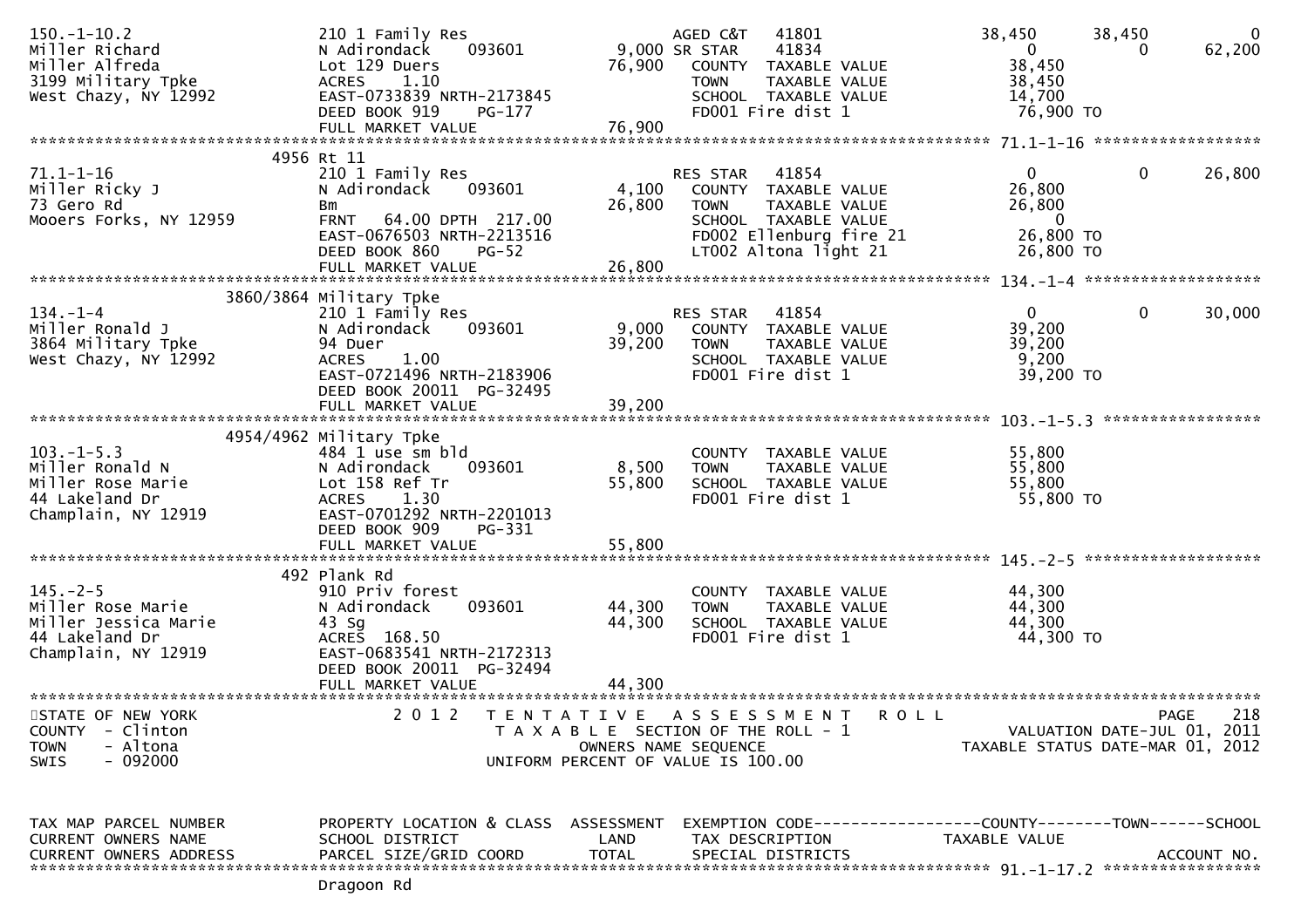| $91. - 1 - 17.2$<br>Miller Scott L<br>Miller Merrie A<br>433 Nephew Rd<br>Mooers Forks, NY 12959       | 311 Res vac land<br>093601<br>N Adirondack<br>Lot 29 Ref Tract<br>FRNT 260.00 DPTH 220.00<br>EAST-0737586 NRTH-2202224<br>DEED BOOK 898<br>$PG-22$                                | 6,900<br>6,900            | COUNTY TAXABLE VALUE<br><b>TOWN</b><br>TAXABLE VALUE<br>SCHOOL TAXABLE VALUE<br>FD001 Fire dist 1                                | 6,900<br>6,900<br>6,900<br>6,900 TO                                                  |             |
|--------------------------------------------------------------------------------------------------------|-----------------------------------------------------------------------------------------------------------------------------------------------------------------------------------|---------------------------|----------------------------------------------------------------------------------------------------------------------------------|--------------------------------------------------------------------------------------|-------------|
|                                                                                                        | FULL MARKET VALUE                                                                                                                                                                 | 6,900                     |                                                                                                                                  |                                                                                      |             |
| $88. - 1 - 2.22$<br>Miller Shannon R<br>Miller Lucy<br>1746 Alder Bend Rd<br>Altona, NY 12910          | 1746 Alder Bend Rd<br>210 1 Family Res<br>093601<br>N Adirondack<br>Lot 165 Ref Tr<br>4.40<br>ACRES<br>EAST-0697793 NRTH-2207472<br>DEED BOOK 20102 PG-34980<br>FULL MARKET VALUE | 8,500<br>98,900<br>98,900 | COUNTY TAXABLE VALUE<br><b>TOWN</b><br>TAXABLE VALUE<br>SCHOOL TAXABLE VALUE<br>FD001 Fire dist 1                                | 98,900<br>98,900<br>98,900<br>98,900 TO                                              |             |
|                                                                                                        |                                                                                                                                                                                   |                           |                                                                                                                                  |                                                                                      |             |
| $103 - 1 - 33$<br>Miller William<br>Miller Janet<br>1247 Taborton Rd<br>Sand Lake, NY 12153            | 148 Rabideau Rd<br>260 Seasonal res<br>093601<br>N Adirondack<br>160-161 Ref<br><b>ACRES</b><br>4.50<br>EAST-0699467 NRTH-2198016                                                 | 8,600<br>38,800           | COUNTY TAXABLE VALUE<br><b>TOWN</b><br>TAXABLE VALUE<br>SCHOOL TAXABLE VALUE<br>FD001 Fire dist 1                                | 38,800<br>38,800<br>38,800<br>38,800 TO                                              |             |
|                                                                                                        | DEED BOOK 1028 PG-209<br>FULL MARKET VALUE                                                                                                                                        | 38,800                    |                                                                                                                                  |                                                                                      |             |
| $71.1 - 1 - 24$<br>Minckler David<br>PO Box 77<br>Ellenburg Depot, NY 12935                            | 2188 Plank Rd<br>312 Vac w/imprv<br>N Adirondack<br>093601<br>Lot Bm<br>FRNT 95.00 DPTH 125.00<br>EAST-0675461 NRTH-2213316<br>DEED BOOK 20082 PG-14060                           | 4,800<br>43,100           | COUNTY TAXABLE VALUE<br><b>TOWN</b><br>TAXABLE VALUE<br>SCHOOL TAXABLE VALUE<br>FD002 Ellenburg fire 21<br>LT002 Altona light 21 | 43,100<br>43,100<br>43,100<br>43,100 TO<br>43,100 TO                                 |             |
|                                                                                                        | FULL MARKET VALUE                                                                                                                                                                 | 43,100                    |                                                                                                                                  |                                                                                      |             |
| $73. - 1 - 10.7$<br>Minckler Frederick<br>Minckler Heidi<br>2086 Alder Bend Rd<br>Altona, NY 12910     | 2086 Alder Bend Rd<br>270 Mfg housing<br>093601<br>N Adirondack<br>Lot 155 Ref Tr<br>FRNT 150.00 DPTH 233.00<br>EAST-0697999 NRTH-2216042<br>DEED BOOK 20072 PG-3331              | 6,400<br>10,000           | 41854<br>RES STAR<br>COUNTY TAXABLE VALUE<br><b>TOWN</b><br>TAXABLE VALUE<br>SCHOOL TAXABLE VALUE<br>FD001 Fire dist 1           | $\mathbf{0}$<br>0<br>10,000<br>10,000<br>$\Omega$<br>10,000 TO                       | 10,000      |
|                                                                                                        | FULL MARKET VALUE                                                                                                                                                                 | 10,000                    |                                                                                                                                  |                                                                                      |             |
| STATE OF NEW YORK<br><b>COUNTY</b><br>- Clinton<br>- Altona<br><b>TOWN</b><br>$-092000$<br><b>SWIS</b> | 2 0 1 2                                                                                                                                                                           | OWNERS NAME SEQUENCE      | TENTATIVE ASSESSMENT<br><b>ROLL</b><br>T A X A B L E SECTION OF THE ROLL - 1<br>UNIFORM PERCENT OF VALUE IS 100.00               | <b>PAGE</b><br>VALUATION DATE-JUL 01, 2011<br>TAXABLE STATUS DATE-MAR 01, 2012       | 219         |
| TAX MAP PARCEL NUMBER<br>CURRENT OWNERS NAME<br><b>CURRENT OWNERS ADDRESS</b>                          | PROPERTY LOCATION & CLASS ASSESSMENT<br>SCHOOL DISTRICT<br>PARCEL SIZE/GRID COORD                                                                                                 | LAND<br><b>TOTAL</b>      | TAX DESCRIPTION<br>SPECIAL DISTRICTS                                                                                             | EXEMPTION        CODE-----------------COUNTY-------TOWN------SCHOOL<br>TAXABLE VALUE | ACCOUNT NO. |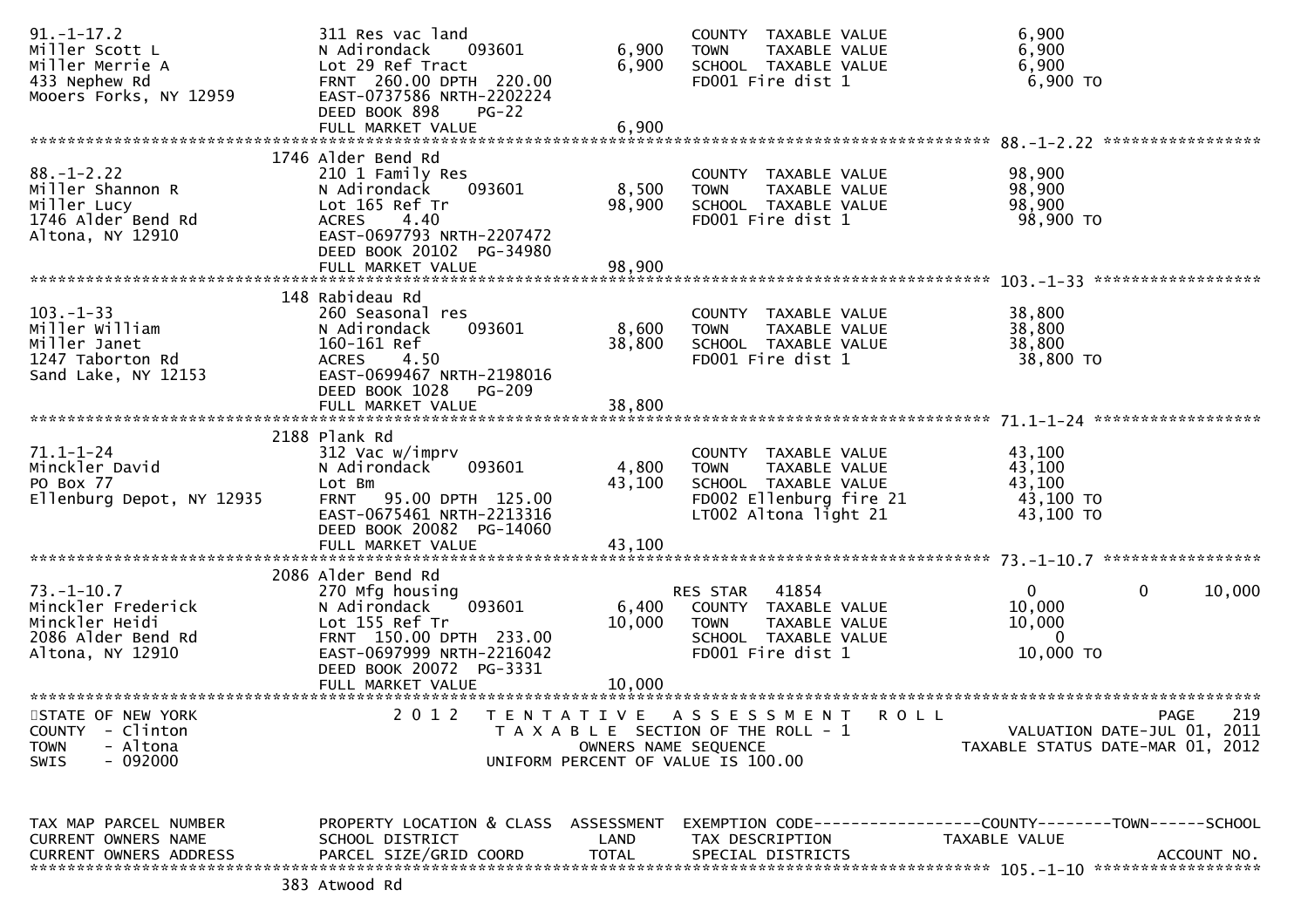| $105. - 1 - 10$<br>Miner Foundation<br>1034 Rt 191<br>PO Box 90<br>Chazy, NY 12921           | 910 Priv forest<br>093601<br>N Adirondack<br>115 Duer<br>ACRES 3625.60<br>EAST-0724744 NRTH-2193041                                                             | 492,100<br>590,000      | COUNTY TAXABLE VALUE<br>TAXABLE VALUE<br><b>TOWN</b><br>SCHOOL TAXABLE VALUE<br>FD001 Fire dist 1  |             | 590,000<br>590,000<br>590,000<br>590,000 TO                                                  |
|----------------------------------------------------------------------------------------------|-----------------------------------------------------------------------------------------------------------------------------------------------------------------|-------------------------|----------------------------------------------------------------------------------------------------|-------------|----------------------------------------------------------------------------------------------|
|                                                                                              |                                                                                                                                                                 |                         |                                                                                                    |             |                                                                                              |
| $121. -1 - 5. -1$<br>Miner Foundation<br>1034 Rt 191<br>PO Box 90<br>Chazy, NY 12921         | Vassar Rd<br>910 Priv forest<br>093601<br>N Adirondack<br>150 Duer<br>ACRES 71.70<br>EAST-0739998 NRTH-2191678                                                  | 26,100<br>26,100        | COUNTY TAXABLE VALUE<br><b>TOWN</b><br>TAXABLE VALUE<br>SCHOOL TAXABLE VALUE<br>FD001 Fire dist 1  |             | 26,100<br>26,100<br>26,100<br>26,100 TO                                                      |
|                                                                                              | DEED BOOK 139<br>PG-275                                                                                                                                         |                         |                                                                                                    |             |                                                                                              |
| $121. - 1 - 5. - 2$<br>Miner Foundation<br>1034 Rt 191<br>PO Box 90<br>Chazy, NY 12921       | Vassar Rd<br>910 Priv forest<br>Beekmantown Cen 092401<br>Lot 149 Duer<br>ACRES 27.80<br>EAST-0739998 NRTH-2191678<br>DEED BOOK 139<br><b>PG-275</b>            | 6,800<br>6,800          | COUNTY TAXABLE VALUE<br>TAXABLE VALUE<br><b>TOWN</b><br>SCHOOL TAXABLE VALUE<br>FD001 Fire dist 1  |             | 6,800<br>6,800<br>6,800<br>$6,800$ TO                                                        |
|                                                                                              |                                                                                                                                                                 |                         |                                                                                                    |             |                                                                                              |
| $121. - 1 - 12.1 - 1$<br>Miner Foundation<br>1034 Rt 191<br>PO Box 90<br>Chazy, NY 12921     | 461 Barnaby Rd<br>321 Abandoned ag<br>Beekmantown Cen 092401<br>Lts119 122 118 117 116 12<br>Lts123 133 134 139 132 14<br>Lot 150 Duers Patent<br>ACRES 1401.80 | 224,600<br>234,600      | COUNTY TAXABLE VALUE<br>TAXABLE VALUE<br><b>TOWN</b><br>SCHOOL TAXABLE VALUE<br>FD001 Fire dist 1  |             | 234,600<br>234,600<br>234,600<br>234,600 TO                                                  |
|                                                                                              | EAST-0734854 NRTH-2187845<br>FULL MARKET VALUE                                                                                                                  | 234,600                 |                                                                                                    |             |                                                                                              |
| $121. - 1 - 12.1 - 2$<br>Miner Foundation<br>1034 Rt 191<br>PO Box 90<br>Chazy, NY 12921     | Barnaby Rd<br>910 Priv forest<br>N Adirondack<br>093601<br>Lot 150 Duers Pat<br>ACRES 44.20<br>EAST-0734854 NRTH-2187845<br>FULL MARKET VALUE                   | 6,800<br>6,800<br>6,800 | COUNTY TAXABLE VALUE<br>TAXABLE VALUE<br><b>TOWN</b><br>SCHOOL TAXABLE VALUE<br>FD001 Fire dist 1  |             | 6,800<br>6,800<br>6,800<br>6,800 TO                                                          |
| STATE OF NEW YORK<br>COUNTY - Clinton<br><b>TOWN</b><br>- Altona<br>$-092000$<br><b>SWIS</b> | 2 0 1 2<br>T E N T A T I V E                                                                                                                                    | OWNERS NAME SEQUENCE    | A S S E S S M E N T<br>T A X A B L E SECTION OF THE ROLL - 1<br>UNIFORM PERCENT OF VALUE IS 100.00 | <b>ROLL</b> | 220<br><b>PAGE</b><br>VALUATION DATE-JUL 01, 2011<br>TAXABLE STATUS DATE-MAR 01, 2012        |
| TAX MAP PARCEL NUMBER<br>CURRENT OWNERS NAME<br><b>CURRENT OWNERS ADDRESS</b>                | PROPERTY LOCATION & CLASS ASSESSMENT<br>SCHOOL DISTRICT<br>PARCEL SIZE/GRID COORD<br>Irona Rd                                                                   | LAND<br><b>TOTAL</b>    | TAX DESCRIPTION<br>SPECIAL DISTRICTS                                                               |             | EXEMPTION CODE-----------------COUNTY-------TOWN------SCHOOL<br>TAXABLE VALUE<br>ACCOUNT NO. |
| $72. - 1 - 11.1$                                                                             | 322 Rural vac>10                                                                                                                                                |                         | COUNTY TAXABLE VALUE                                                                               |             | 13,300                                                                                       |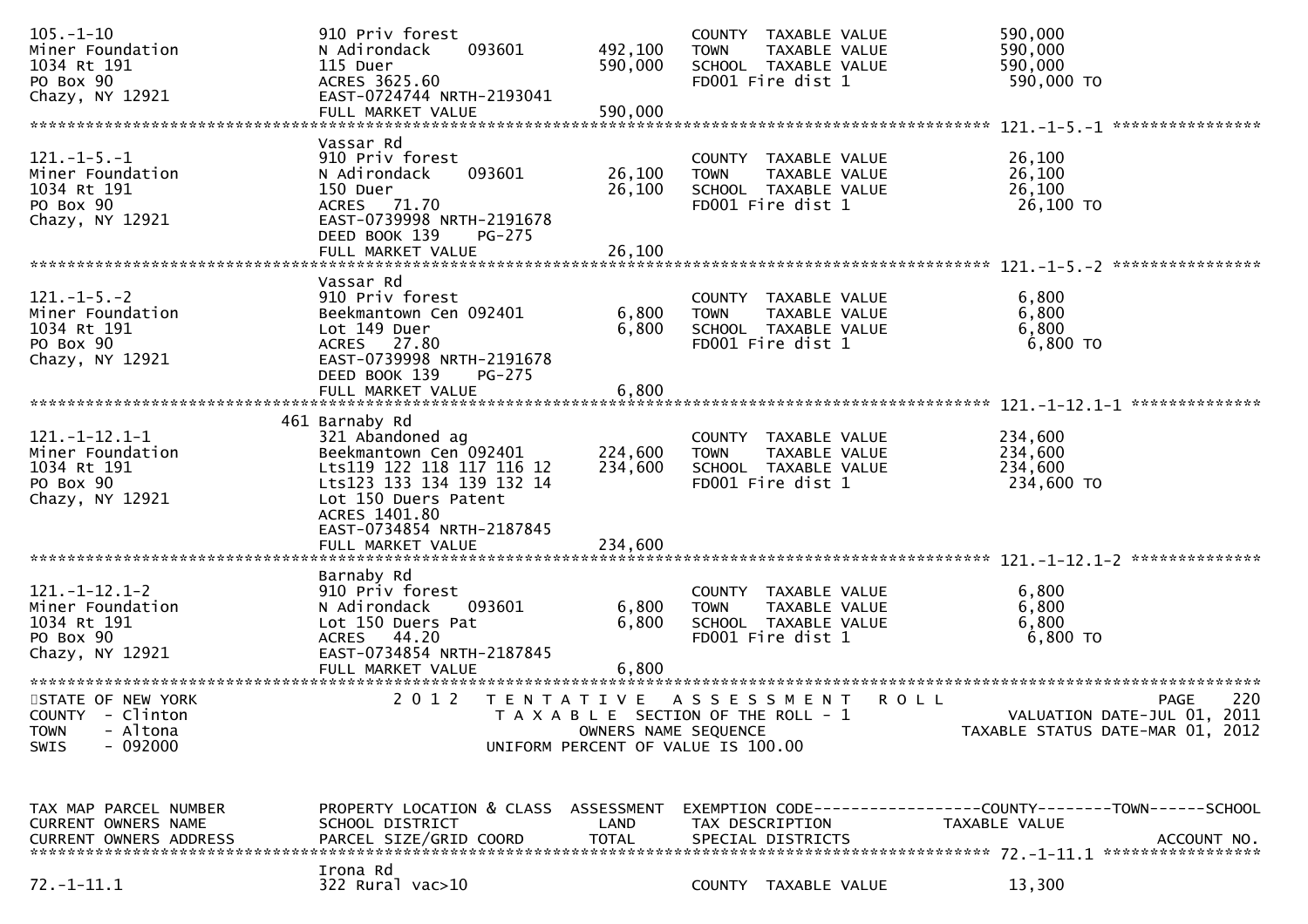| Minnal Raghupathy<br>Minnal Poornima<br>24 Terry Ct<br>Glen Head, NY 11545            | N Adirondack<br>192 Ref<br>ACRES 13.50<br>EAST-0693814 NRTH-2213204<br>DEED BOOK 20051 PG-79185                                                                      | 093601                                                                                              | 13,300<br>13,300          | <b>TOWN</b>             | TAXABLE VALUE<br>SCHOOL TAXABLE VALUE<br>FD001 Fire dist 1                                                          |             | 13,300<br>13,300<br>13,300 TO                                                   |             |             |
|---------------------------------------------------------------------------------------|----------------------------------------------------------------------------------------------------------------------------------------------------------------------|-----------------------------------------------------------------------------------------------------|---------------------------|-------------------------|---------------------------------------------------------------------------------------------------------------------|-------------|---------------------------------------------------------------------------------|-------------|-------------|
|                                                                                       |                                                                                                                                                                      |                                                                                                     |                           |                         |                                                                                                                     |             |                                                                                 |             |             |
| $148. - 3 - 26$<br>Minus 10 Hunting Club Inc<br>120 Canning Rd<br>Saranac, NY 12981   | 79 Don Jr Way<br>910 Priv forest<br>N Adirondack<br>35 Ref Duer<br>ACRES 25.90<br>EAST-0708977 NRTH-2170839                                                          | 093601                                                                                              | 17,700<br>17,700          | <b>TOWN</b>             | COUNTY TAXABLE VALUE<br>TAXABLE VALUE<br>SCHOOL TAXABLE VALUE<br>FD001 Fire dist 1                                  |             | 17,700<br>17,700<br>17,700<br>17,700 TO                                         |             |             |
|                                                                                       | DEED BOOK 20112 PG-40711                                                                                                                                             |                                                                                                     | 17,700                    |                         |                                                                                                                     |             |                                                                                 |             |             |
|                                                                                       | FULL MARKET VALUE                                                                                                                                                    |                                                                                                     |                           |                         |                                                                                                                     |             |                                                                                 |             |             |
| $148. - 3 - 29$<br>Minus 10 Hunting Club Inc<br>120 Canning Rd<br>Saranac, NY 12981   | 89 Don Jr Way<br>270 Mfg housing<br>N Adirondack<br>Lot 35 Duer<br>ACRES 24.70<br>EAST-0708156 NRTH-2170766<br>DEED BOOK 20112 PG-40712                              | 093601                                                                                              | 11,400<br>15,000          | <b>TOWN</b>             | COUNTY TAXABLE VALUE<br>TAXABLE VALUE<br>SCHOOL TAXABLE VALUE<br>FD001 Fire dist 1                                  |             | 15,000<br>15,000<br>15,000<br>15,000 TO                                         |             |             |
|                                                                                       |                                                                                                                                                                      |                                                                                                     |                           |                         |                                                                                                                     |             |                                                                                 |             |             |
|                                                                                       |                                                                                                                                                                      |                                                                                                     |                           |                         |                                                                                                                     |             |                                                                                 |             |             |
| $89.1 - 1 - 1$<br>Mitchell Alan<br>Mitchell Julie<br>PO Box 141<br>Altona, NY 12910   | Devils Den Rd<br>$314$ Rural vac<10<br>N Adirondack<br>130 Ref<br>1.10<br><b>ACRES</b><br>EAST-0710642 NRTH-2209322<br>DEED BOOK 20102 PG-32850                      | 093601                                                                                              | 1,100<br>1,100            | <b>TOWN</b>             | COUNTY TAXABLE VALUE<br>TAXABLE VALUE<br>SCHOOL TAXABLE VALUE<br>FD001 Fire dist 1<br>LT001 Altona light 1          |             | 1,100<br>1,100<br>1,100<br>$1,100$ TO<br>1,100 TO                               |             |             |
|                                                                                       | FULL MARKET VALUE                                                                                                                                                    |                                                                                                     | 1,100                     |                         |                                                                                                                     |             |                                                                                 |             |             |
| $89.1 - 1 - 2$<br>Mitchell Alan R<br>PO Box 141<br>Altona, NY 12910                   | 6 School St<br>210 1 Family Res<br>N Adirondack<br>130 Pat Ref<br>1.30<br><b>ACRES</b><br>EAST-0710656 NRTH-2209190<br>DEED BOOK 20001 PG-24973<br>FULL MARKET VALUE | 093601                                                                                              | 6,500<br>71,000<br>71,000 | RES STAR<br><b>TOWN</b> | 41854<br>COUNTY TAXABLE VALUE<br>TAXABLE VALUE<br>SCHOOL TAXABLE VALUE<br>FD001 Fire dist 1<br>LT001 Altona light 1 |             | $\mathbf{0}$<br>71,000<br>71,000<br>41,000<br>71,000 TO<br>71,000 TO            | 0           | 30,000      |
| STATE OF NEW YORK<br>COUNTY - Clinton<br>- Altona<br><b>TOWN</b><br>$-092000$<br>SWIS | 2 0 1 2                                                                                                                                                              | TENTATIVE ASSESSMENT<br>T A X A B L E SECTION OF THE ROLL - 1<br>UNIFORM PERCENT OF VALUE IS 100.00 | OWNERS NAME SEQUENCE      |                         |                                                                                                                     | <b>ROLL</b> | VALUATION DATE-JUL 01, 2011<br>TAXABLE STATUS DATE-MAR 01, 2012                 | <b>PAGE</b> | 221         |
| TAX MAP PARCEL NUMBER<br>CURRENT OWNERS NAME<br><b>CURRENT OWNERS ADDRESS</b>         | PROPERTY LOCATION & CLASS ASSESSMENT<br>SCHOOL DISTRICT<br>PARCEL SIZE/GRID COORD                                                                                    |                                                                                                     | LAND<br><b>TOTAL</b>      |                         | TAX DESCRIPTION<br>SPECIAL DISTRICTS                                                                                |             | EXEMPTION CODE------------------COUNTY--------TOWN------SCHOOL<br>TAXABLE VALUE |             | ACCOUNT NO. |
| $150. - 3 - 3$                                                                        | 7 Westwood Dr<br>210 1 Family Res                                                                                                                                    |                                                                                                     |                           | RES STAR                | 41854                                                                                                               |             | 0                                                                               | 0           | 30,000      |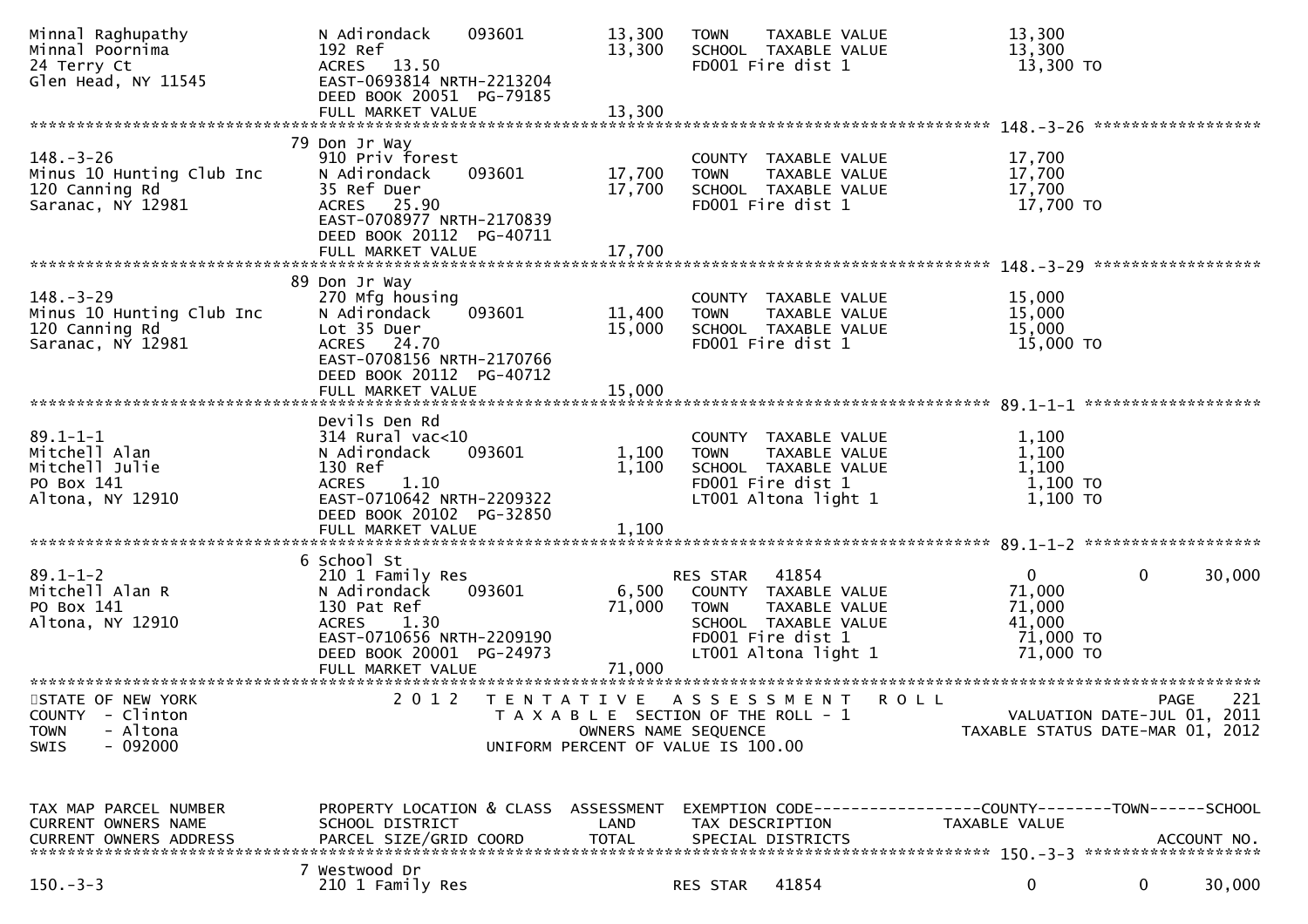| Mitchell Karen J<br>Toman Melissa<br>7 Westwood Dr<br>West Chazy, NY 12992                             | N Adirondack<br>093601<br>Sub Map 20 Pg 28 Lot 3<br>FRNT 190.00 DPTH 220.00<br>320<br>BANK                                                                                    | 8,900<br>101,000                          | COUNTY TAXABLE VALUE<br>TAXABLE VALUE<br><b>TOWN</b><br>SCHOOL TAXABLE VALUE<br>FD001 Fire dist 1                         | 101,000<br>101,000<br>71,000<br>101,000 TO                                                          |
|--------------------------------------------------------------------------------------------------------|-------------------------------------------------------------------------------------------------------------------------------------------------------------------------------|-------------------------------------------|---------------------------------------------------------------------------------------------------------------------------|-----------------------------------------------------------------------------------------------------|
|                                                                                                        | EAST-0736616 NRTH-2175587<br>DEED BOOK 20051 PG-86435<br>FULL MARKET VALUE                                                                                                    | 101,000                                   |                                                                                                                           | ****************                                                                                    |
| $104. - 1 - 16.2$<br>Mitchell Michael<br>Mitchell Terry L<br>4582 Military Tpke<br>Altona, NY 12910    | Military Tpke<br>270 Mfg housing<br>093601<br>N Adirondack<br>Lot 43 Duers<br><b>ACRES</b><br>3.00<br>EAST-0708476 NRTH-2195422<br>DEED BOOK 20021 PG-47942                   | 7,700<br>25,000                           | COUNTY TAXABLE VALUE<br>TAXABLE VALUE<br><b>TOWN</b><br>SCHOOL TAXABLE VALUE<br>FD001 Fire dist 1                         | 25,000<br>25,000<br>25,000<br>25,000 TO                                                             |
|                                                                                                        | FULL MARKET VALUE                                                                                                                                                             | 25,000                                    |                                                                                                                           | ***************                                                                                     |
| $135. - 1 - 18.21$<br>Mitchell Scott M<br>Mitchell Kathie<br>195 Harvey Rd<br>West Chazy, NY 12992     | Harvey Rd<br>321 Abandoned ag<br>N Adirondack<br>093601<br>Lot 131 Duers Pat<br>ACRES 10.70<br>EAST-0733132 NRTH-2181185                                                      | 14,000<br>14,000                          | COUNTY TAXABLE VALUE<br>TAXABLE VALUE<br><b>TOWN</b><br>SCHOOL TAXABLE VALUE<br>FD001 Fire dist 1                         | 14,000<br>14,000<br>14,000<br>14,000 TO                                                             |
|                                                                                                        | DEED BOOK 20041 PG-68367<br>FULL MARKET VALUE                                                                                                                                 | 14,000                                    |                                                                                                                           |                                                                                                     |
| $135. - 1 - 18.231$<br>Mitchell Scott M<br>Mitchell Kathie<br>195 Harvey Rd<br>West Chazy, NY 12992    | 195 Harvey Rd<br>210 1 Family Res<br>N Adirondack<br>093601<br>Lot 131 Duerville<br>ACRES 20.60<br>EAST-0733079 NRTH-2180668<br>DEED BOOK 99001 PG-12497<br>FULL MARKET VALUE | 16,400<br>215,000<br>215,000              | RES STAR<br>41854<br>COUNTY<br>TAXABLE VALUE<br><b>TOWN</b><br>TAXABLE VALUE<br>SCHOOL TAXABLE VALUE<br>FD001 Fire dist 1 | $\overline{0}$<br>0<br>30,000<br>215,000<br>215,000<br>185,000<br>215,000 TO                        |
|                                                                                                        |                                                                                                                                                                               |                                           |                                                                                                                           |                                                                                                     |
| $74. - 1 - 47.2$<br>Mitchell Stella T<br>Devils Den Rd<br>PO Box 117<br>Altona, NY 12910               | 11 Irona Rd<br>271 Mfg housings<br>093601<br>N Adirondack<br>130 Ref<br>2.10<br><b>ACRES</b><br>EAST-0710555 NRTH-2209719<br>DEED BOOK 600<br>$PG-543$<br>FULL MARKET VALUE   | 13,700<br>21,000<br>21,000                | COUNTY TAXABLE VALUE<br>TAXABLE VALUE<br><b>TOWN</b><br>SCHOOL TAXABLE VALUE<br>FD001 Fire dist 1<br>LT001 Altona light 1 | 21,000<br>21,000<br>21,000<br>21,000 TO<br>21,000 TO                                                |
| *************************                                                                              | *************************                                                                                                                                                     |                                           |                                                                                                                           |                                                                                                     |
| STATE OF NEW YORK<br><b>COUNTY</b><br>- Clinton<br>- Altona<br><b>TOWN</b><br>$-092000$<br><b>SWIS</b> | 2 0 1 2                                                                                                                                                                       | T E N T A T I V E<br>OWNERS NAME SEQUENCE | A S S E S S M E N T<br>R O L L<br>T A X A B L E SECTION OF THE ROLL - 1<br>UNIFORM PERCENT OF VALUE IS 100.00             | 222<br><b>PAGE</b><br>VALUATION DATE-JUL 01, 2011<br>TAXABLE STATUS DATE-MAR 01, 2012               |
| TAX MAP PARCEL NUMBER<br>CURRENT OWNERS NAME<br><b>CURRENT OWNERS ADDRESS</b>                          | PROPERTY LOCATION & CLASS ASSESSMENT<br>SCHOOL DISTRICT<br>PARCEL SIZE/GRID COORD                                                                                             | LAND<br><b>TOTAL</b>                      | TAX DESCRIPTION<br>SPECIAL DISTRICTS                                                                                      | EXEMPTION        CODE-----------------COUNTY-------TOWN------SCHOOL<br>TAXABLE VALUE<br>ACCOUNT NO. |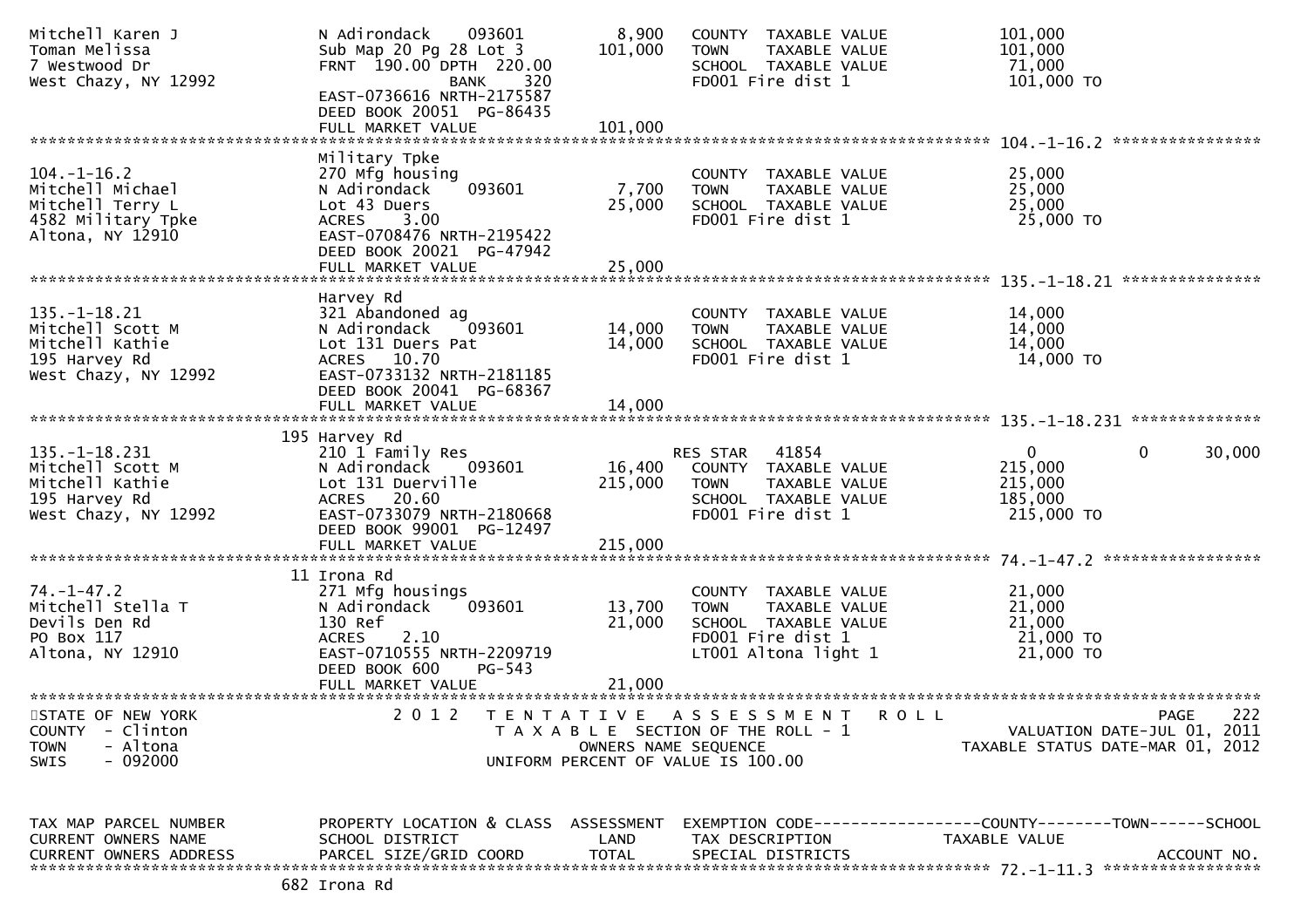| $72. - 1 - 11.3$<br>Mitsakos Nikolas<br>Mitsakos Helen<br>c/o John Mitsakos<br>680 14th Ave Apt 2<br>Lasalle QC, Canada H8P2R8 | 321 Abandoned ag<br>N Adirondack<br>093601<br>Lot 166 Ref Tr<br>ACRES 15.00<br>EAST-0694717 NRTH-2213317<br>DEED BOOK 621<br>PG-763<br>FULL MARKET VALUE                                         | 13,700<br>13,700<br>13,700                | COUNTY TAXABLE VALUE<br><b>TOWN</b><br>TAXABLE VALUE<br>SCHOOL TAXABLE VALUE<br>FD001 Fire dist 1                 | 13,700<br>13,700<br>13,700<br>13,700 TO                                                      |
|--------------------------------------------------------------------------------------------------------------------------------|--------------------------------------------------------------------------------------------------------------------------------------------------------------------------------------------------|-------------------------------------------|-------------------------------------------------------------------------------------------------------------------|----------------------------------------------------------------------------------------------|
| $88.14 - 2 - 46$<br>Molinski Gary<br>231 Leggett Rd<br>Champlain, NY 12919                                                     | 123 Pinewood Dr<br>311 Res vac land<br>N Adirondack<br>093601<br>Sub Bk 10 Pg 123 Lot 46<br>FRNT 55.00 DPTH 162.14<br>EAST-0699265 NRTH-2204492<br>DEED BOOK 20112 PG-40799<br>FULL MARKET VALUE | 4,000<br>4,000<br>4,000                   | COUNTY TAXABLE VALUE<br>TAXABLE VALUE<br><b>TOWN</b><br>SCHOOL TAXABLE VALUE<br>FD001 Fire dist 1                 | 4,000<br>4,000<br>4,000<br>4,000 TO                                                          |
| $88.14 - 2 - 59$<br>Molinski Gary<br>231 Leggett Rd<br>Champlain, NY 12919                                                     | 97 Pinewood Dr<br>311 Res vac land<br>N Adirondack<br>093601<br>Sub Bk 10 Pg 123 Lot 59<br>FRNT 70.00 DPTH 162.23<br>EAST-0698722 NRTH-2205126<br>DEED BOOK 20112 PG-40800<br>FULL MARKET VALUE  | 4,100<br>4,100<br>4,100                   | COUNTY TAXABLE VALUE<br>TAXABLE VALUE<br><b>TOWN</b><br>SCHOOL TAXABLE VALUE<br>FD001 Fire dist 1                 | 4,100<br>4,100<br>4,100<br>4,100 TO                                                          |
| $88.14 - 1 - 34$<br>Molinski Gary A<br>Molinski Brenda L<br>231 Leggett Rd<br>Champlain, NY 12919                              | 43 Birch Hill Dr<br>260 Seasonal res<br>N Adirondack<br>093601<br>Stonewall Acres Lot 34<br>FRNT 75.12 DPTH 124.83<br>EAST-0699422 NRTH-2203945<br>DEED BOOK 20021 PG-45340<br>FULL MARKET VALUE | 4,500<br>9,000<br>9,000                   | COUNTY TAXABLE VALUE<br>TAXABLE VALUE<br><b>TOWN</b><br>SCHOOL TAXABLE VALUE<br>FD001 Fire dist 1                 | 9,000<br>9,000<br>9,000<br>$9,000$ TO                                                        |
| $88.14 - 2 - 23$<br>Molinski Gary A<br>Molinski Brenda L<br>231 Leggett Rd<br>Champlain, NY 12919<br>**********************    | 46 Pinewood Dr<br>311 Res vac land<br>N Adirondack<br>093601<br>Sub Bk 10 Pg 123 Lot 23<br>FRNT 98.00 DPTH 109.66<br>EAST-0698675 NRTH-2204817<br>DEED BOOK 20092 PG-28597<br>FULL MARKET VALUE  | 3,500<br>3,500<br>3,500                   | COUNTY TAXABLE VALUE<br>TAXABLE VALUE<br><b>TOWN</b><br>SCHOOL TAXABLE VALUE<br>FD001 Fire dist 1                 | 3,500<br>3,500<br>3,500<br>3,500 TO                                                          |
| STATE OF NEW YORK<br><b>COUNTY</b><br>- Clinton<br>- Altona<br><b>TOWN</b><br>$-092000$<br><b>SWIS</b>                         | 2 0 1 2                                                                                                                                                                                          | T E N T A T I V E<br>OWNERS NAME SEQUENCE | A S S E S S M E N T<br><b>ROLL</b><br>T A X A B L E SECTION OF THE ROLL - 1<br>UNIFORM PERCENT OF VALUE IS 100.00 | 223<br><b>PAGE</b><br>VALUATION DATE-JUL 01, 2011<br>TAXABLE STATUS DATE-MAR 01, 2012        |
| TAX MAP PARCEL NUMBER<br>CURRENT OWNERS NAME<br><b>CURRENT OWNERS ADDRESS</b>                                                  | PROPERTY LOCATION & CLASS ASSESSMENT<br>SCHOOL DISTRICT<br>PARCEL SIZE/GRID COORD                                                                                                                | LAND<br><b>TOTAL</b>                      | TAX DESCRIPTION<br>SPECIAL DISTRICTS                                                                              | EXEMPTION CODE-----------------COUNTY-------TOWN------SCHOOL<br>TAXABLE VALUE<br>ACCOUNT NO. |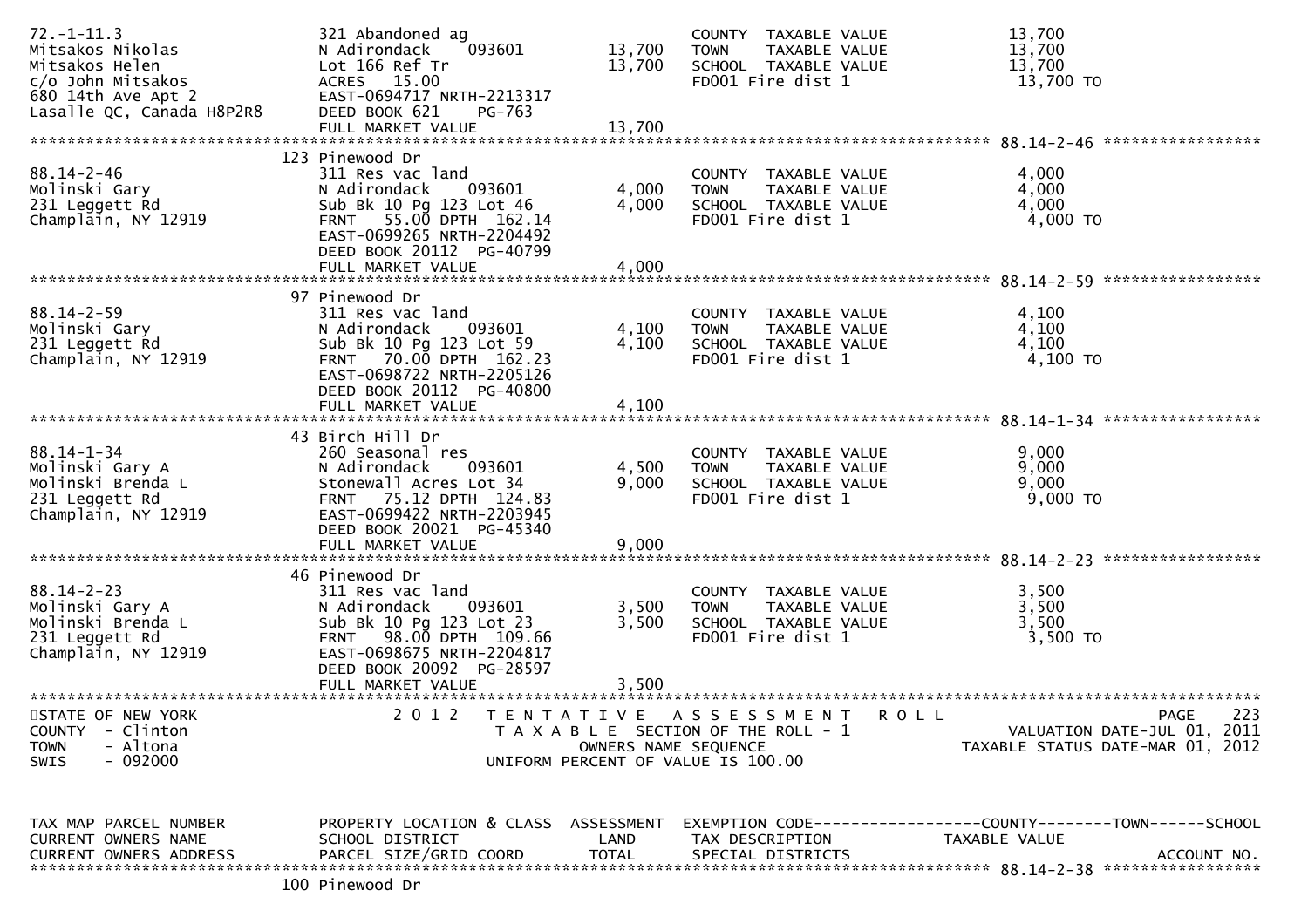| $88.14 - 2 - 38$<br>Molinski Gary A<br>Molinski Brenda L<br>251 Leggett Rd<br>Champlain, NY 12919       | 311 Res vac land<br>N Adirondack<br>093601<br>Sub Bk 10 Pg 123 Lot 38<br>FRNT 127.00 DPTH 101.82<br>EAST-0698684 NRTH-2204966<br>DEED BOOK 20102 PG-34731<br>FULL MARKET VALUE | 3,400<br>3,400<br>3,400      | COUNTY TAXABLE VALUE<br><b>TOWN</b><br>TAXABLE VALUE<br>SCHOOL TAXABLE VALUE<br>FD001 Fire dist 1                                             | 3,400<br>3,400<br>3,400<br>3,400 TO                                                                 |
|---------------------------------------------------------------------------------------------------------|--------------------------------------------------------------------------------------------------------------------------------------------------------------------------------|------------------------------|-----------------------------------------------------------------------------------------------------------------------------------------------|-----------------------------------------------------------------------------------------------------|
|                                                                                                         | Buck Way                                                                                                                                                                       |                              |                                                                                                                                               |                                                                                                     |
| $134 - 2 - 14$<br>Monette Carl<br>17 Sorrell Ave<br>Plattsburgh, NY 12901                               | 311 Res vac land<br>093601<br>N Adirondack<br>Lot 115 Duer<br>Lot 5 Stonehedge Subd<br>FRNT 150.00 DPTH 271.30<br>EAST-0726000 NRTH-2179707<br>DEED BOOK 20011 PG-35703        | 8,100<br>8,100               | COUNTY TAXABLE VALUE<br><b>TOWN</b><br>TAXABLE VALUE<br>SCHOOL TAXABLE VALUE<br>FD001 Fire dist 1                                             | 8,100<br>8,100<br>8,100<br>8,100 TO                                                                 |
|                                                                                                         | FULL MARKET VALUE                                                                                                                                                              | 8,100                        |                                                                                                                                               |                                                                                                     |
|                                                                                                         | Buck Way                                                                                                                                                                       |                              |                                                                                                                                               |                                                                                                     |
| $134 - 2 - 12$<br>Monette Carl M<br>17 Sorrell Ave<br>Plattsburgh, NY 12901                             | $314$ Rural vac<10<br>093601<br>N Adirondack<br>115 Duer<br>Stonehedge Lot 3<br><b>ACRES</b><br>1.40                                                                           | 9,000<br>9,000               | COUNTY TAXABLE VALUE<br><b>TOWN</b><br>TAXABLE VALUE<br>SCHOOL TAXABLE VALUE<br>FD001 Fire dist 1                                             | 9,000<br>9,000<br>9,000<br>$9,000$ TO                                                               |
|                                                                                                         | EAST-0726002 NRTH-2179378<br>DEED BOOK 910<br><b>PG-93</b><br>FULL MARKET VALUE                                                                                                | 9,000                        |                                                                                                                                               |                                                                                                     |
| $118. - 1 - 10$<br>Montagano Peter<br>Montagano Nicolina<br>2085 SW 13th Ter<br>Boynton Beach, FL 33426 | Rand Hill Rd<br>321 Abandoned ag<br>093601<br>N Adirondack<br>Lot 41 Ref<br>ACRES 10.63<br>EAST-0703696 NRTH-2190175<br>DEED BOOK 571<br>PG-1181                               | 12,600<br>12,600             | COUNTY TAXABLE VALUE<br>TAXABLE VALUE<br><b>TOWN</b><br>SCHOOL TAXABLE VALUE<br>FD001 Fire dist 1                                             | 12,600<br>12,600<br>12,600<br>12,600 TO                                                             |
|                                                                                                         |                                                                                                                                                                                |                              |                                                                                                                                               |                                                                                                     |
| $74. - 1 - 3$<br>Montgomery Michael<br>Montgomery Ellen E<br>PO Box 83<br>Altona, NY 12910              | 226 Woods Falls Rd<br>240 Rural res<br>093601<br>N Adirondack<br>112 Ref<br>ACRES 97.00<br>EAST-0711623 NRTH-2214488<br>DEED BOOK 550<br><b>PG-732</b><br>FULL MARKET VALUE    | 35,700<br>107,300<br>107,300 | 41834<br>SR STAR<br>COUNTY TAXABLE VALUE<br><b>TOWN</b><br>TAXABLE VALUE<br>SCHOOL TAXABLE VALUE<br>FD001 Fire dist 1<br>LT001 Altona light 1 | $\mathbf 0$<br>0<br>62,200<br>107,300<br>107,300<br>45,100<br>107,300 TO<br>107,300 TO              |
| STATE OF NEW YORK<br>COUNTY - Clinton<br>- Altona<br><b>TOWN</b><br>- 092000<br><b>SWIS</b>             | 2 0 1 2<br>T E N T A T I V E                                                                                                                                                   | OWNERS NAME SEQUENCE         | A S S E S S M E N T<br><b>ROLL</b><br>T A X A B L E SECTION OF THE ROLL - 1<br>UNIFORM PERCENT OF VALUE IS 100.00                             | 224<br><b>PAGE</b><br>VALUATION DATE-JUL 01, 2011<br>TAXABLE STATUS DATE-MAR 01, 2012               |
| TAX MAP PARCEL NUMBER<br>CURRENT OWNERS NAME<br><b>CURRENT OWNERS ADDRESS</b>                           | PROPERTY LOCATION & CLASS ASSESSMENT<br>SCHOOL DISTRICT<br>PARCEL SIZE/GRID COORD                                                                                              | LAND<br>TOTAL                | TAX DESCRIPTION<br>SPECIAL DISTRICTS                                                                                                          | EXEMPTION        CODE-----------------COUNTY-------TOWN------SCHOOL<br>TAXABLE VALUE<br>ACCOUNT NO. |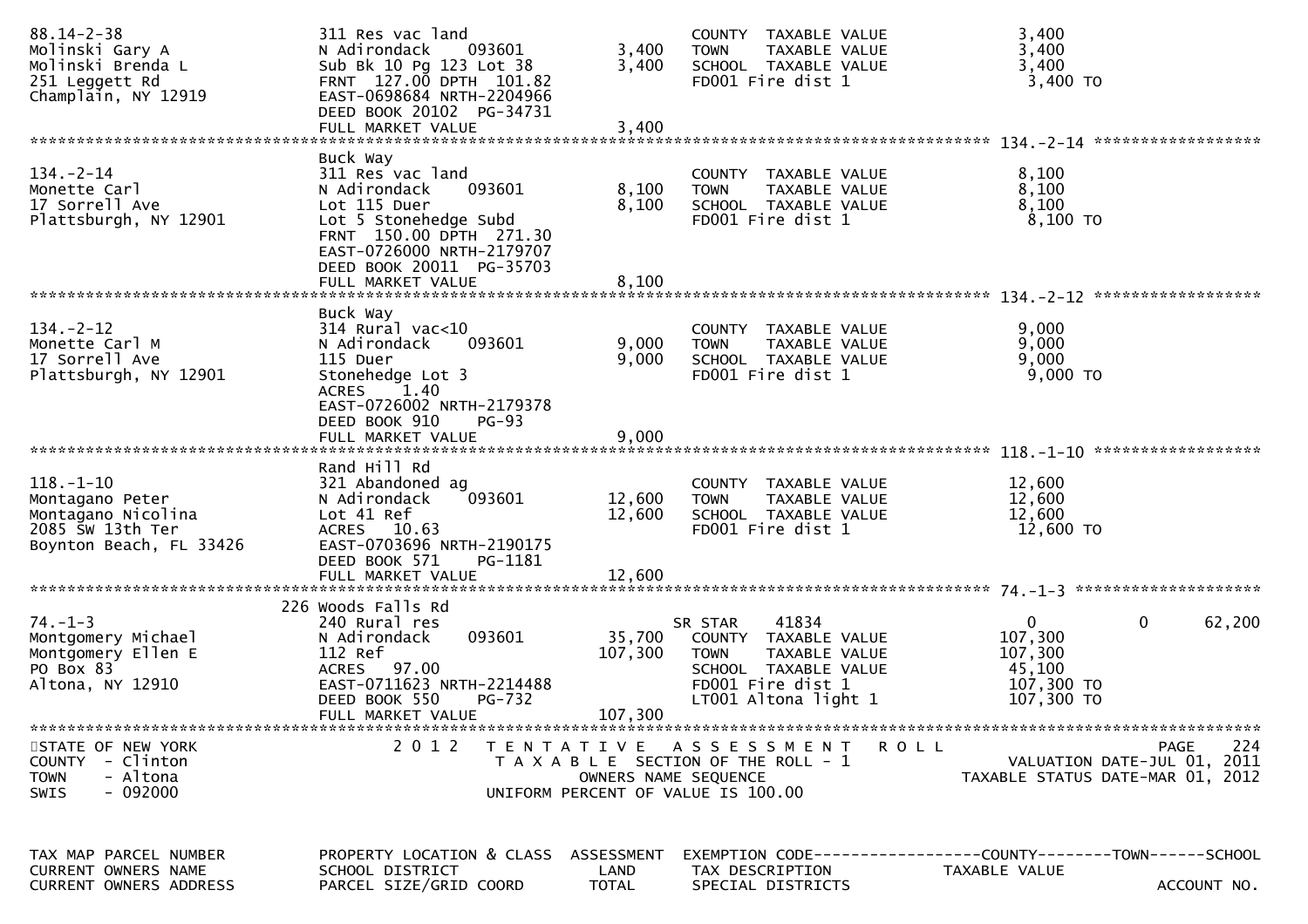| $89.1 - 1 - 6$<br>Montgomery Thomas<br>226 Woods Falls Rd<br>Altona, NY 12910                | 513 Devils Den Rd<br>210 1 Family Res<br>093601<br>N Adirondack<br>Lot 131 Ref<br>FRNT 72.00 DPTH 450.00<br>EAST-0710617 NRTH-2207711<br>DEED BOOK 20051 PG-80157                   | 5,900<br>27,300           | COUNTY TAXABLE VALUE<br><b>TOWN</b><br>TAXABLE VALUE<br>SCHOOL TAXABLE VALUE<br>FD001 Fire dist 1<br>LT001 Altona light 1                      | 27,300<br>27,300<br>27,300<br>27,300 TO<br>27,300 TO            |                                                                                       |
|----------------------------------------------------------------------------------------------|-------------------------------------------------------------------------------------------------------------------------------------------------------------------------------------|---------------------------|------------------------------------------------------------------------------------------------------------------------------------------------|-----------------------------------------------------------------|---------------------------------------------------------------------------------------|
|                                                                                              |                                                                                                                                                                                     |                           |                                                                                                                                                |                                                                 |                                                                                       |
| $89. - 3 - 19.3$<br>Moore Ammon<br>131 Lenox Av<br>Irvington, NJ 07111                       | Burdo Rd<br>311 Res vac land<br>093601<br>N Adirondack<br>Lot 110 Ref Tr<br>FRNT 210.00 DPTH 286.00<br>EAST-0712934 NRTH-2204877<br>DEED BOOK 20072 PG-6207                         | 6,300<br>6,300            | COUNTY TAXABLE VALUE<br>TAXABLE VALUE<br><b>TOWN</b><br>SCHOOL TAXABLE VALUE<br>FD001 Fire dist 1<br>LT001 Altona light 1                      | 6,300<br>6,300<br>6,300<br>6,300 TO<br>6,300 TO                 |                                                                                       |
|                                                                                              |                                                                                                                                                                                     |                           |                                                                                                                                                |                                                                 |                                                                                       |
| $88.14 - 1 - 32$<br>Moore Herbert J<br>Moore Pam A<br>Chateauguay QC, Canada<br>J6K3E4       | 37 Birch Hill Dr<br>260 Seasonal res<br>093601<br>N Adirondack<br>Sub Bk 9 Pg 18 Lot 32<br>FRNT 81.00 DPTH 123.42<br>EAST-0699603 NRTH-2203892<br>DEED BOOK 20011 PG-36207          | 4,300<br>13,700           | COUNTY TAXABLE VALUE<br><b>TOWN</b><br>TAXABLE VALUE<br>SCHOOL TAXABLE VALUE<br>FD001 Fire dist 1                                              | 13,700<br>13,700<br>13,700<br>13,700 TO                         |                                                                                       |
|                                                                                              |                                                                                                                                                                                     |                           |                                                                                                                                                |                                                                 |                                                                                       |
|                                                                                              |                                                                                                                                                                                     |                           |                                                                                                                                                |                                                                 |                                                                                       |
| $72. - 1 - 19.12$<br>Moore Jason<br>25 Rushford Rd<br>Ellenburg Depot, NY 12935              | 25 Rushford Rd<br>210 1 Family Res<br>N Adirondack<br>093601<br>Lot 192 Ref Tr<br><b>ACRES</b><br>1.60<br>EAST-0686062 NRTH-2212017<br>DEED BOOK 20112 PG-43695                     | 6,600<br>84,100           | 41854<br>RES STAR<br>COUNTY TAXABLE VALUE<br>TAXABLE VALUE<br><b>TOWN</b><br>SCHOOL TAXABLE VALUE<br>FD001 Fire dist 1                         | $\mathbf{0}$<br>84,100<br>84,100<br>54,100<br>84,100 TO         | $\mathbf 0$<br>30,000                                                                 |
|                                                                                              |                                                                                                                                                                                     |                           |                                                                                                                                                |                                                                 |                                                                                       |
| $89.1 - 2 - 23$<br>Moore Jason<br>Bodette Shannon<br>3102 Miner Farm Rd<br>Altona, NY 12910  | 3102 Miner Farm Rd<br>210 1 Family Res<br>N Adirondack<br>093601<br>110 Ref<br>FRNT 75.00 DPTH 272.00<br>EAST-0711694 NRTH-2207591<br>DEED BOOK 20041 PG-76378<br>FULL MARKET VALUE | 5,100<br>38,300<br>38,300 | 41854<br>RES STAR<br>COUNTY TAXABLE VALUE<br>TAXABLE VALUE<br><b>TOWN</b><br>SCHOOL TAXABLE VALUE<br>FD001 Fire dist 1<br>LT001 Altona light 1 | $\Omega$<br>38,300<br>38,300<br>8,300<br>38,300 TO<br>38,300 TO | $\mathbf 0$<br>30,000                                                                 |
|                                                                                              |                                                                                                                                                                                     |                           |                                                                                                                                                |                                                                 |                                                                                       |
| STATE OF NEW YORK<br>COUNTY - Clinton<br>- Altona<br><b>TOWN</b><br>$-092000$<br><b>SWIS</b> | 2 0 1 2                                                                                                                                                                             | T E N T A T I V E         | A S S E S S M E N T<br>T A X A B L E SECTION OF THE ROLL - 1<br>OWNERS NAME SEQUENCE<br>UNIFORM PERCENT OF VALUE IS 100.00                     | <b>ROLL</b>                                                     | 225<br><b>PAGE</b><br>VALUATION DATE-JUL 01, 2011<br>TAXABLE STATUS DATE-MAR 01, 2012 |
|                                                                                              |                                                                                                                                                                                     |                           |                                                                                                                                                |                                                                 |                                                                                       |
| TAX MAP PARCEL NUMBER<br><b>CURRENT OWNERS NAME</b>                                          | PROPERTY LOCATION & CLASS ASSESSMENT<br>SCHOOL DISTRICT                                                                                                                             | LAND                      | EXEMPTION CODE------------------COUNTY--------TOWN------SCHOOL<br>TAX DESCRIPTION                                                              | TAXABLE VALUE                                                   |                                                                                       |
| CURRENT OWNERS ADDRESS                                                                       | PARCEL SIZE/GRID COORD                                                                                                                                                              | <b>TOTAL</b>              | SPECIAL DISTRICTS                                                                                                                              |                                                                 | ACCOUNT NO.                                                                           |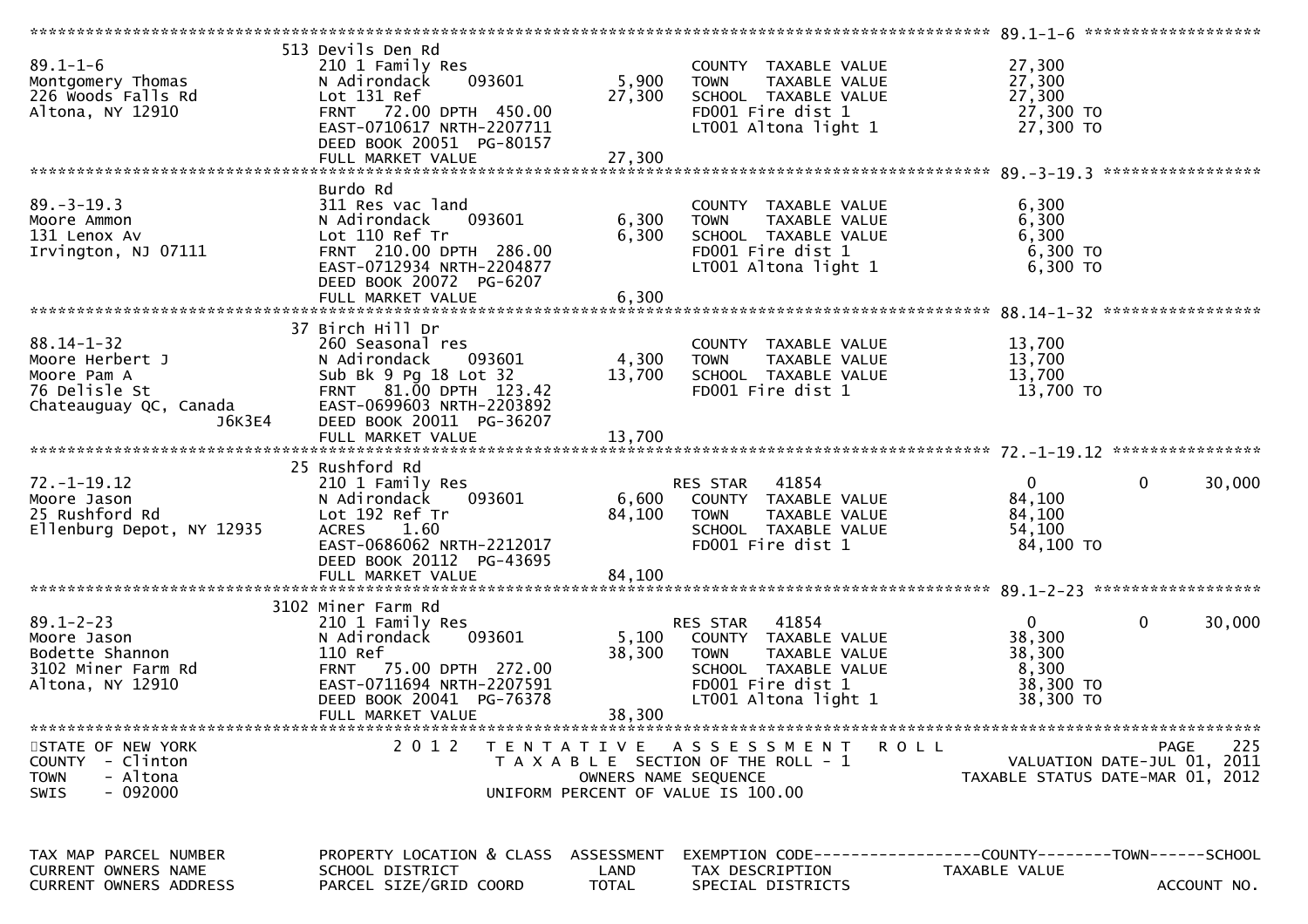| 4855-4857 Rt 11                                                  |                                           |                      |                                                                                    |                                  |             |
|------------------------------------------------------------------|-------------------------------------------|----------------------|------------------------------------------------------------------------------------|----------------------------------|-------------|
| $71. - 4 - 21$                                                   | 210 1 Family Res                          |                      | COUNTY TAXABLE VALUE                                                               | 93,400                           |             |
| Moore Richard A                                                  | 093601<br>N Adirondack                    | 13,600               | <b>TOWN</b><br>TAXABLE VALUE                                                       | 93,400                           |             |
|                                                                  | Bm                                        | 93,400               | SCHOOL TAXABLE VALUE                                                               | 93,400                           |             |
| Murphy Amy M<br>4857 State Route 11<br>Ellenburg Depot, NY 12935 | 850<br>ACRES 3.00 BANK                    |                      | FD002 Ellenburg fire 21                                                            | 93,400 TO                        |             |
|                                                                  | EAST-0678929 NRTH-2213106                 |                      | LT002 Altona light 21                                                              | 93,400 TO                        |             |
|                                                                  | DEED BOOK 20082 PG-18217                  |                      |                                                                                    |                                  |             |
|                                                                  |                                           |                      |                                                                                    |                                  |             |
|                                                                  |                                           |                      |                                                                                    |                                  |             |
|                                                                  |                                           |                      |                                                                                    |                                  |             |
|                                                                  | 4987 Rt 11                                |                      |                                                                                    |                                  |             |
| $71.1 - 1 - 21$                                                  | 311 Res vac land                          |                      | RES STAR 41854                                                                     | $\mathbf{0}$<br>$\mathbf{0}$     | 6,500       |
| Moore Stephen A II                                               | 093601<br>N Adirondack                    |                      | 6,500 COUNTY TAXABLE VALUE                                                         | 6,500                            |             |
| McCreless Sheryl                                                 | Bm                                        | 6,500                | <b>TOWN</b><br>TAXABLE VALUE                                                       | 6,500                            |             |
| 4987 Rt 11                                                       | ACRES 1.11                                |                      | SCHOOL TAXABLE VALUE<br>SCHOOL TAXABLE VALUE<br>FD002 Ellenburg fire 21<br>LT003 : | $\overline{\mathbf{0}}$          |             |
| Ellenburg Depot, NY 12935                                        | EAST-0675709 NRTH-2213295                 |                      |                                                                                    | 6,500 TO                         |             |
|                                                                  | DEED BOOK 20092 PG-21361                  |                      | LT002 Altona light 21                                                              | 6,500 TO                         |             |
|                                                                  |                                           |                      |                                                                                    |                                  |             |
|                                                                  |                                           |                      |                                                                                    |                                  |             |
|                                                                  | 591 Barnaby Rd                            |                      |                                                                                    |                                  |             |
| $105. - 1 - 6$                                                   | 260 Seasonal res                          |                      | COUNTY TAXABLE VALUE                                                               | 17,600                           |             |
| Mooso Timothy R                                                  | Beekmantown Cen 092401                    | 13,900               | TAXABLE VALUE                                                                      | 17,600                           |             |
|                                                                  |                                           |                      | <b>TOWN</b>                                                                        |                                  |             |
| 88 S 13th Ave                                                    | 134 Duer                                  | 17,600               | SCHOOL TAXABLE VALUE                                                               | 17,600                           |             |
| Coatesville, PA 19320                                            | ACRES 15.60                               |                      | FD001 Fire dist 1                                                                  | 17,600 TO                        |             |
|                                                                  | EAST-0733199 NRTH-2192884                 |                      |                                                                                    |                                  |             |
|                                                                  | DEED BOOK 608<br><b>PG-31</b>             |                      |                                                                                    |                                  |             |
|                                                                  |                                           |                      |                                                                                    |                                  |             |
|                                                                  |                                           |                      |                                                                                    |                                  |             |
|                                                                  |                                           |                      |                                                                                    |                                  |             |
|                                                                  |                                           |                      |                                                                                    |                                  |             |
|                                                                  | 6 Recore Rd                               |                      |                                                                                    |                                  |             |
|                                                                  | 270 Mfg housing                           |                      | 41834<br>SR STAR                                                                   | $\overline{0}$<br>$\mathbf{0}$   | 62,200      |
|                                                                  | 093601<br>N Adirondack                    |                      | 9,300 COUNTY TAXABLE VALUE                                                         | 74,800                           |             |
|                                                                  | Lot 129 Duers                             | 74,800               | <b>TOWN</b><br>TAXABLE VALUE                                                       | 74,800                           |             |
| 150.-1-8.3<br>Morgan James P Sr<br>Conson Ave B<br>6 Recore Rd   | ACRES 1.60                                |                      | SCHOOL TAXABLE VALUE                                                               | 12,600                           |             |
| West Chazy, NY 12992-2901                                        | EAST-0734234 NRTH-2174144                 |                      | FD001 Fire dist 1                                                                  | 74,800 TO                        |             |
|                                                                  | DEED BOOK 99001 PG-09712                  |                      |                                                                                    |                                  |             |
|                                                                  |                                           |                      |                                                                                    |                                  |             |
|                                                                  |                                           |                      |                                                                                    |                                  |             |
|                                                                  | 50 Merrywood Dr                           |                      |                                                                                    |                                  |             |
|                                                                  | 260 Seasonal res                          |                      | COUNTY TAXABLE VALUE                                                               | 9,500                            |             |
|                                                                  | N Adirondack<br>093601                    | 4,200                | <b>TOWN</b><br>TAXABLE VALUE                                                       | 9,500                            |             |
|                                                                  |                                           |                      | SCHOOL TAXABLE VALUE                                                               |                                  |             |
| 88.14-1-⊥⁄<br>Morgan Kenneth<br>™organ Aline                     | Stonewall Acres Lot 17                    | 9,500                |                                                                                    | 9,500                            |             |
| 6576 14th Ave                                                    | FRNT 80.00 DPTH 170.88                    |                      | FD001 Fire dist 1                                                                  | 9,500 TO                         |             |
| Montreal QC, Canada H1X2W6                                       | EAST-0699525 NRTH-2203793                 |                      |                                                                                    |                                  |             |
|                                                                  | DEED BOOK 606<br>PG-107                   |                      |                                                                                    |                                  |             |
|                                                                  | FULL MARKET VALUE                         | 9,500                |                                                                                    |                                  |             |
|                                                                  |                                           |                      |                                                                                    |                                  |             |
| STATE OF NEW YORK                                                | 2 0 1 2<br>T E N T A T I V E              |                      | A S S E S S M E N T<br><b>ROLL</b>                                                 |                                  | 226<br>PAGE |
| COUNTY - Clinton                                                 |                                           |                      | T A X A B L E SECTION OF THE ROLL - 1                                              | VALUATION DATE-JUL 01, 2011      |             |
| - Altona<br><b>TOWN</b>                                          |                                           | OWNERS NAME SEQUENCE |                                                                                    | TAXABLE STATUS DATE-MAR 01, 2012 |             |
| - 092000<br><b>SWIS</b>                                          |                                           |                      | UNIFORM PERCENT OF VALUE IS 100.00                                                 |                                  |             |
|                                                                  |                                           |                      |                                                                                    |                                  |             |
|                                                                  |                                           |                      |                                                                                    |                                  |             |
|                                                                  |                                           |                      |                                                                                    |                                  |             |
| TAX MAP PARCEL NUMBER                                            | PROPERTY LOCATION & CLASS ASSESSMENT      |                      | EXEMPTION CODE------------------COUNTY--------TOWN------SCHOOL                     |                                  |             |
| <b>CURRENT OWNERS NAME</b><br>CURRENT OWNERS ADDRESS             | SCHOOL DISTRICT<br>PARCEL SIZE/GRID COORD | LAND<br><b>TOTAL</b> | TAX DESCRIPTION<br>SPECIAL DISTRICTS                                               | TAXABLE VALUE                    | ACCOUNT NO. |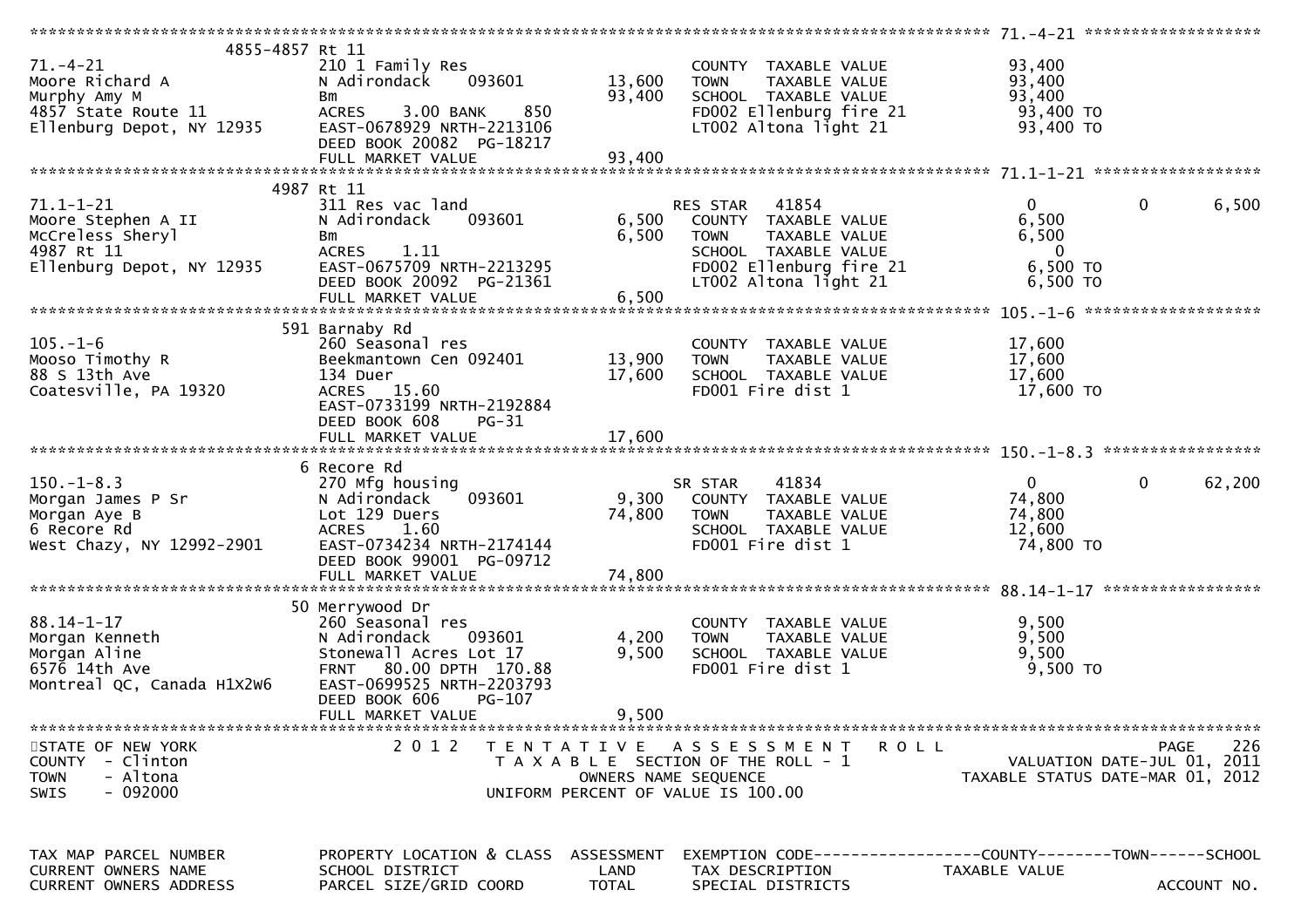| $102. - 1 - 3.1$<br>Morgan Robin<br>40 Smith St<br>Rouses Point, NY 12979                                     | Alder Bend Rd<br>321 Abandoned ag<br>093601<br>N Adirondack<br>Lot 163 Ref<br>ACRES 11.70<br>EAST-0694914 NRTH-2202472<br>DEED BOOK 20072 PG-8974<br>FULL MARKET VALUE                                    | 9,500<br>9,500<br>9,500            | COUNTY TAXABLE VALUE<br><b>TOWN</b><br>TAXABLE VALUE<br>SCHOOL TAXABLE VALUE<br>FD001 Fire dist 1                                                 | 9,500<br>9,500<br>9,500<br>9,500 TO                                       |                                                    |
|---------------------------------------------------------------------------------------------------------------|-----------------------------------------------------------------------------------------------------------------------------------------------------------------------------------------------------------|------------------------------------|---------------------------------------------------------------------------------------------------------------------------------------------------|---------------------------------------------------------------------------|----------------------------------------------------|
|                                                                                                               |                                                                                                                                                                                                           |                                    |                                                                                                                                                   |                                                                           |                                                    |
| $104.-1-15.1$<br>Morrow Earl<br>Morrow Betty<br>4540 Military Tpke<br>Altona, NY 12910                        | Military Tpke<br>483 Converted Re<br>N Adirondack<br>093601<br>Lot 43 Duer<br>ACRES 51.70<br>EAST-0707377 NRTH-2194785<br>DEED BOOK 483<br><b>PG-530</b>                                                  | 22,600<br>22,600                   | COUNTY TAXABLE VALUE<br>TAXABLE VALUE<br><b>TOWN</b><br>SCHOOL TAXABLE VALUE<br>FD001 Fire dist 1                                                 | 22,600<br>22,600<br>22,600<br>22,600 TO                                   |                                                    |
|                                                                                                               |                                                                                                                                                                                                           |                                    |                                                                                                                                                   |                                                                           |                                                    |
| $104. - 1 - 14.2$<br>Morrow Kevin E<br>4518 Military Tpke<br>Altona, NY 12910                                 | 4518 Military Tpke<br>270 Mfg housing<br>093601<br>N Adirondack<br>70 Ref<br><b>ACRES</b><br>8.70<br>EAST-0709672 NRTH-2193966<br>DEED BOOK 20051 PG-79668                                                | 11,100<br>49,000                   | RES STAR<br>41854<br>COUNTY TAXABLE VALUE<br>TAXABLE VALUE<br><b>TOWN</b><br>SCHOOL TAXABLE VALUE<br>FD001 Fire dist 1                            | $\overline{0}$<br>49,000<br>49,000<br>19,000<br>49,000 TO                 | 0<br>30,000                                        |
|                                                                                                               |                                                                                                                                                                                                           |                                    |                                                                                                                                                   |                                                                           |                                                    |
|                                                                                                               |                                                                                                                                                                                                           |                                    |                                                                                                                                                   |                                                                           |                                                    |
| $104. - 1 - 15.2$<br>Morrow Life Use Earl & Betty<br>Morrow Kevin E<br>4540 Military Tpke<br>Altona, NY 12910 | 4540 Military Tpke<br>483 Converted Re<br>N Adirondack<br>093601<br>Lot 43 Duers<br><b>ACRES</b><br>7.30<br>EAST-0709058 NRTH-2194712<br>DEED BOOK 20031 PG-56126                                         | 359,000                            | 41834<br>SR STAR<br>47613<br>10,300 BIE TOWN<br>COUNTY TAXABLE VALUE<br><b>TOWN</b><br>TAXABLE VALUE<br>SCHOOL TAXABLE VALUE<br>FD001 Fire dist 1 | $\mathbf 0$<br>$\mathbf 0$<br>359,000<br>333,100<br>296,800<br>359,000 TO | $\mathbf{0}$<br>62,200<br>25,900<br>$\overline{0}$ |
|                                                                                                               |                                                                                                                                                                                                           |                                    |                                                                                                                                                   |                                                                           |                                                    |
| $88.14 - 1 - 28$<br>Morrow Robert<br>Morrow Susan<br>543 Gregory Ave<br>Greenfield Pk, QC, Canada<br>J4V1T5   | 23 Birch Hill Dr<br>312 Vac w/imprv<br>N Adirondack<br>093601<br>Stonewall Acres Lot 28<br>72.12 DPTH 165.53<br><b>FRNT</b><br>EAST-0699883 NRTH-2203738<br>DEED BOOK 99001 PG-16817<br>FULL MARKET VALUE | 4,000<br>6,500<br>6,500            | COUNTY TAXABLE VALUE<br>TAXABLE VALUE<br><b>TOWN</b><br>SCHOOL TAXABLE VALUE<br>FD001 Fire dist 1                                                 | 6,500<br>6,500<br>6,500<br>6,500 TO                                       |                                                    |
| STATE OF NEW YORK<br>- Clinton<br><b>COUNTY</b><br>- Altona<br><b>TOWN</b><br>$-092000$<br><b>SWIS</b>        | 2012                                                                                                                                                                                                      | T E N T A T I V E                  | A S S E S S M E N T<br>T A X A B L E SECTION OF THE ROLL - 1<br>OWNERS NAME SEQUENCE<br>UNIFORM PERCENT OF VALUE IS 100.00                        | <b>ROLL</b><br>TAXABLE STATUS DATE-MAR 01, 2012                           | 227<br><b>PAGE</b><br>VALUATION DATE-JUL 01, 2011  |
| TAX MAP PARCEL NUMBER<br><b>CURRENT OWNERS NAME</b><br><b>CURRENT OWNERS ADDRESS</b>                          | PROPERTY LOCATION & CLASS<br>SCHOOL DISTRICT<br>PARCEL SIZE/GRID COORD                                                                                                                                    | ASSESSMENT<br>LAND<br><b>TOTAL</b> | EXEMPTION        CODE-----------------COUNTY-------TOWN------SCHOOL<br>TAX DESCRIPTION<br>SPECIAL DISTRICTS                                       | TAXABLE VALUE                                                             | ACCOUNT NO.                                        |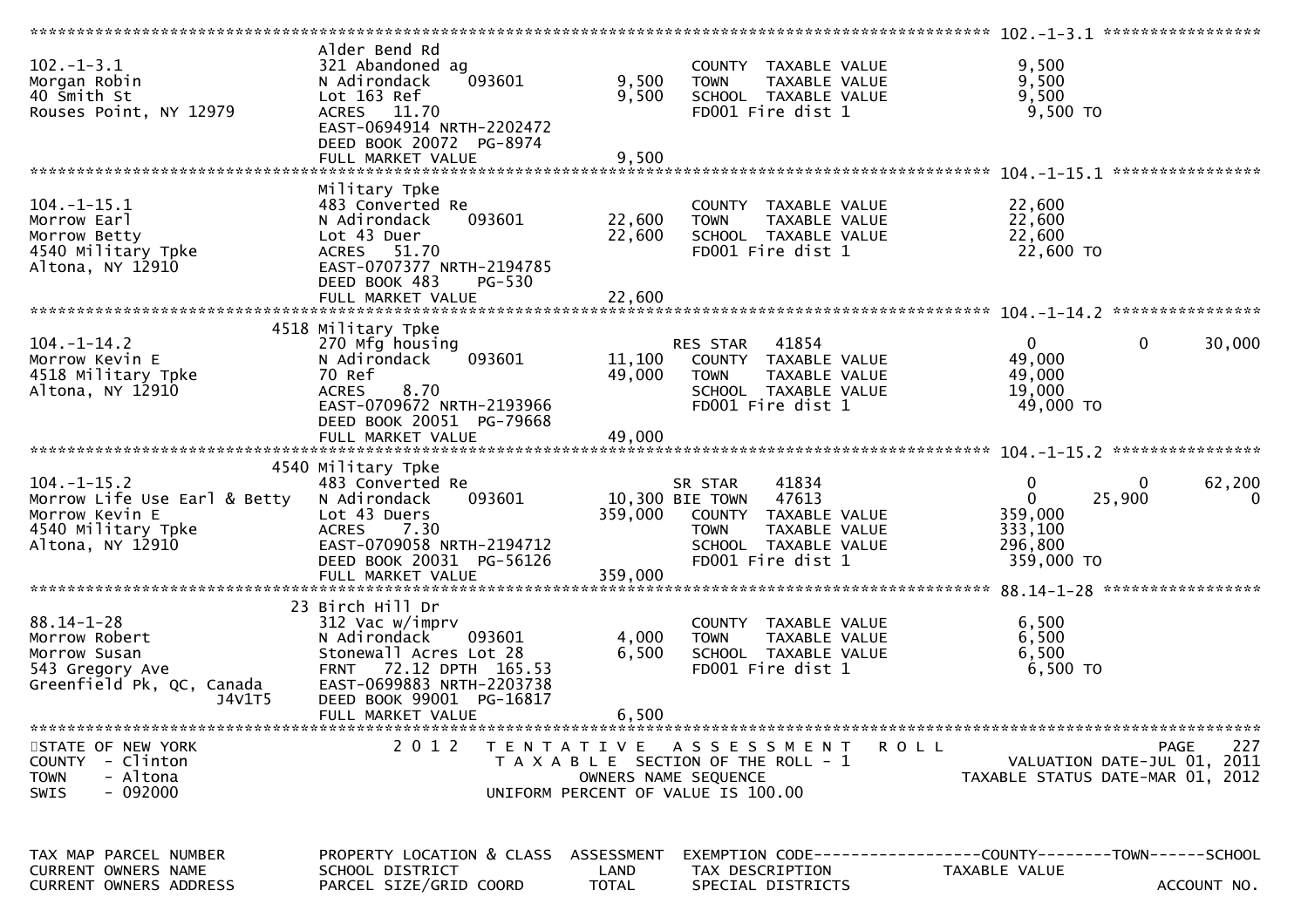| $88.14 - 1 - 29$                                               | 25 Birch Hill Dr<br>311 Res vac land      |                      | COUNTY TAXABLE VALUE                        | 4,000                                                         |                          |
|----------------------------------------------------------------|-------------------------------------------|----------------------|---------------------------------------------|---------------------------------------------------------------|--------------------------|
| Morrow Robert A                                                | 093601<br>N Adirondack                    | 4,000                | <b>TOWN</b><br>TAXABLE VALUE                | 4,000                                                         |                          |
| Morrow Susan W                                                 | Stonewall Acres Lot 29                    | 4,000                | SCHOOL TAXABLE VALUE                        | 4,000                                                         |                          |
| Morrow שמשות w<br>543 Gregory Ave<br>Greenfield Pk, QC, Canada | 80.24 DPTH 173.68<br><b>FRNT</b>          |                      | FD001 Fire dist 1                           | 4,000 TO                                                      |                          |
|                                                                | EAST-0699814 NRTH-2203780                 |                      |                                             |                                                               |                          |
| J4V1T5                                                         | DEED BOOK 20011 PG-33984                  |                      |                                             |                                                               |                          |
|                                                                |                                           | 4,000                |                                             |                                                               |                          |
|                                                                | FULL MARKET VALUE                         |                      |                                             |                                                               |                          |
|                                                                |                                           |                      |                                             |                                                               |                          |
|                                                                | Military Tpke                             |                      |                                             |                                                               |                          |
| $119. - 1 - 3$                                                 | 312 Vac w/imprv                           |                      | COUNTY TAXABLE VALUE                        | 37,400                                                        |                          |
| Mossey Clifford                                                | 093601<br>N Adirondack                    | 34,400               | TAXABLE VALUE<br><b>TOWN</b>                | 37,400                                                        |                          |
| 64 So Peru St                                                  | 69 Ref                                    | 37,400               | SCHOOL TAXABLE VALUE                        | 37,400                                                        |                          |
| Plattsburgh, NY 12901                                          | ACRES 120.20                              |                      | FD001 Fire dist 1                           | 37,400 TO                                                     |                          |
|                                                                | EAST-0711597 NRTH-2190245                 |                      |                                             |                                                               |                          |
|                                                                |                                           |                      |                                             |                                                               |                          |
|                                                                | DEED BOOK 575<br>PG-1155                  |                      |                                             |                                                               |                          |
|                                                                |                                           |                      |                                             |                                                               |                          |
|                                                                |                                           |                      |                                             |                                                               |                          |
|                                                                | 93 Pinewood Dr                            |                      |                                             |                                                               |                          |
| $88.14 - 2 - 61$                                               | 311 Res vac land                          |                      | COUNTY TAXABLE VALUE                        | 4,100                                                         |                          |
| Mossolem Hassan                                                | N Adirondack<br>093601                    | 4,100                | <b>TOWN</b><br>TAXABLE VALUE                | 4,100                                                         |                          |
| Tawfik Mohamed                                                 | Sub Bk 10 Pg 123 Lot 61                   | 4,100                | SCHOOL TAXABLE VALUE                        | 4,100                                                         |                          |
|                                                                |                                           |                      |                                             |                                                               |                          |
| 89-41 Springfield Blvd                                         | FRNT 65.00 DPTH 159.94                    |                      | FD001 Fire dist 1                           | 4,100 TO                                                      |                          |
| Queens Village, NY 11427                                       | EAST-0698618 NRTH-2205197                 |                      |                                             |                                                               |                          |
|                                                                | DEED BOOK 20051 PG-84146                  |                      |                                             |                                                               |                          |
|                                                                | FULL MARKET VALUE                         | 4,100                |                                             |                                                               |                          |
|                                                                |                                           |                      |                                             |                                                               |                          |
|                                                                |                                           |                      |                                             |                                                               |                          |
|                                                                |                                           |                      |                                             |                                                               |                          |
|                                                                | 333 Recore Rd                             |                      | 99 PCT OF VALUE USED FOR EXEMPTION PURPOSES |                                                               |                          |
| $135. - 2 - 27$                                                | 210 1 Family Res                          |                      | WARCOMALL 41131                             | 18,983<br>18,983                                              |                          |
| Mousseau Bruce C                                               | Beekmantown Cen 092401                    |                      | 9,600 RES STAR<br>41854                     | $\mathbf{0}$<br>0                                             | $\overline{0}$<br>30,000 |
| Mousseau Kathy                                                 | Lot 143 Duers                             | 76,700               | COUNTY TAXABLE VALUE                        | 57,717                                                        |                          |
| 333 Recore Rd                                                  | <b>ACRES</b><br>2.10                      |                      | <b>TOWN</b><br>TAXABLE VALUE                | 57,717                                                        |                          |
| West Chazy, NY 12992                                           | EAST-0739153 NRTH-2179484                 |                      | SCHOOL TAXABLE VALUE                        | 46,700                                                        |                          |
|                                                                |                                           |                      |                                             |                                                               |                          |
|                                                                | DEED BOOK 639<br>PG-357                   |                      | FD001 Fire dist 1                           | 76,700 TO                                                     |                          |
|                                                                |                                           |                      |                                             |                                                               |                          |
|                                                                |                                           |                      |                                             |                                                               |                          |
|                                                                | 732 Vassar Rd                             |                      |                                             |                                                               |                          |
| $91. - 1 - 16.2$                                               | 210 1 Family Res                          |                      | 41854<br>RES STAR                           | $\mathbf{0}$<br>$\mathbf 0$                                   | 30,000                   |
| Mousseau Sheila P                                              | 093601<br>N Adirondack                    | 6,900                | COUNTY TAXABLE VALUE                        | 87,000                                                        |                          |
| 732 Vassar Rd                                                  | Lot 51 Ref Tr                             | 87,000               | TAXABLE VALUE<br><b>TOWN</b>                | 87,000                                                        |                          |
|                                                                | 1.50 BANK<br><b>ACRES</b><br>080          |                      | SCHOOL TAXABLE VALUE                        | 57,000                                                        |                          |
| Altona, NY 12910                                               |                                           |                      |                                             |                                                               |                          |
|                                                                | EAST-0735438 NRTH-2204335                 |                      | FD001 Fire dist 1                           | 87,000 TO                                                     |                          |
|                                                                | DEED BOOK 20102 PG-31125                  |                      |                                             |                                                               |                          |
|                                                                | FULL MARKET VALUE                         | 87,000               |                                             |                                                               |                          |
|                                                                |                                           |                      |                                             |                                                               |                          |
| STATE OF NEW YORK                                              | 2 0 1 2                                   |                      | TENTATIVE ASSESSMENT<br><b>ROLL</b>         |                                                               | 228<br><b>PAGE</b>       |
| COUNTY - Clinton                                               |                                           |                      | T A X A B L E SECTION OF THE ROLL - 1       | VALUATION DATE-JUL 01, 2011                                   |                          |
| - Altona<br><b>TOWN</b>                                        |                                           |                      | OWNERS NAME SEQUENCE                        | TAXABLE STATUS DATE-MAR 01, 2012                              |                          |
| $-092000$<br><b>SWIS</b>                                       |                                           |                      | UNIFORM PERCENT OF VALUE IS 100.00          |                                                               |                          |
|                                                                |                                           |                      |                                             |                                                               |                          |
|                                                                |                                           |                      |                                             |                                                               |                          |
|                                                                |                                           |                      |                                             |                                                               |                          |
|                                                                |                                           |                      |                                             |                                                               |                          |
| TAX MAP PARCEL NUMBER                                          | PROPERTY LOCATION & CLASS ASSESSMENT      |                      |                                             | EXEMPTION CODE-----------------COUNTY--------TOWN------SCHOOL |                          |
| CURRENT OWNERS NAME<br>CURRENT OWNERS ADDRESS                  | SCHOOL DISTRICT<br>PARCEL SIZE/GRID COORD | LAND<br><b>TOTAL</b> | TAX DESCRIPTION<br>SPECIAL DISTRICTS        | TAXABLE VALUE                                                 | ACCOUNT NO.              |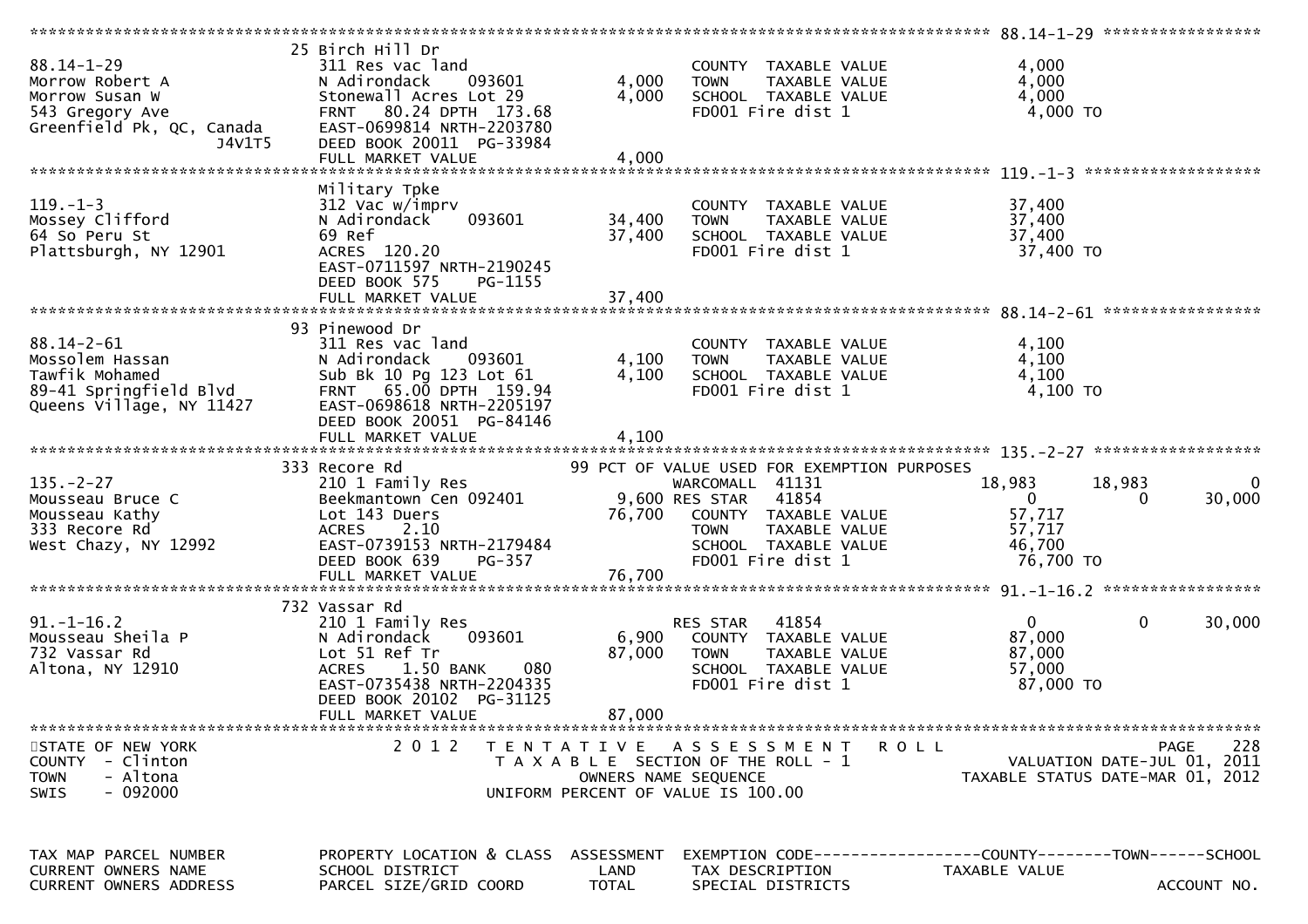| $86. - 2 - 21.11$<br>Mumley John<br>Mumley Francis<br>1916 Plank Rd<br>Ellenburg Depot, NY 12935 | 1916 Plank Rd<br>240 Rural res<br>N Adirondack<br>093601<br>Bw<br><b>ACRES</b><br>47.50<br>EAST-0678357 NRTH-2206820<br>DEED BOOK 20062 PG-1313<br>FULL MARKET VALUE    | 21,800<br>56,200<br>56,200 | RES STAR<br>41854<br>COUNTY TAXABLE VALUE<br>TAXABLE VALUE<br><b>TOWN</b><br>SCHOOL TAXABLE VALUE<br>FD001 Fire dist 1                                       | $\mathbf{0}$<br>56,200<br>56,200<br>26,200<br>56,200 TO              | $\mathbf{0}$<br>30,000                            |
|--------------------------------------------------------------------------------------------------|-------------------------------------------------------------------------------------------------------------------------------------------------------------------------|----------------------------|--------------------------------------------------------------------------------------------------------------------------------------------------------------|----------------------------------------------------------------------|---------------------------------------------------|
|                                                                                                  |                                                                                                                                                                         |                            |                                                                                                                                                              |                                                                      |                                                   |
| $71. - 4 - 20$<br>Murphy David J<br>Murphy Lisa M<br>4889 Rt 11<br>Ellenburg Depot, NY 12935     | 4899 Rt 11<br>210 1 Family Res<br>093601<br>N Adirondack<br>Вm<br>FRNT 200.00 DPTH 203.86<br>EAST-0677840 NRTH-2213331<br>DEED BOOK 99001 PG-12783<br>FULL MARKET VALUE | 6,500<br>89,000<br>89,000  | 41854<br>RES STAR<br>COUNTY TAXABLE VALUE<br><b>TAXABLE VALUE</b><br><b>TOWN</b><br>SCHOOL TAXABLE VALUE<br>FD002 Ellenburg fire 21<br>LT002 Altona light 21 | $\mathbf{0}$<br>89,000<br>89,000<br>59.000<br>89,000 TO<br>89,000 TO | $\mathbf 0$<br>30,000                             |
|                                                                                                  | 201 Woods Falls Rd                                                                                                                                                      |                            |                                                                                                                                                              |                                                                      |                                                   |
| $74. - 1 - 1.11$<br>Murphy Ellen Marie<br>201 Woods Falls Rd<br>Altona, NY 12910                 | 210 1 Family Res<br>N Adirondack<br>093601<br>Lot 129 Ref Tr<br>FRNT 265.00 DPTH<br>95.00<br>EAST-0710725 NRTH-2214736<br>DEED BOOK 629<br>PG-563<br>FULL MARKET VALUE  | 5,800<br>84,000<br>84,000  | <b>RES STAR</b><br>41854<br>COUNTY TAXABLE VALUE<br><b>TOWN</b><br>TAXABLE VALUE<br>SCHOOL TAXABLE VALUE<br>FD001 Fire dist 1<br>LT001 Altona light 1        | $\Omega$<br>84,000<br>84,000<br>54,000<br>84,000 TO<br>84,000 TO     | $\mathbf{0}$<br>30,000                            |
|                                                                                                  | Purdy Rd                                                                                                                                                                |                            |                                                                                                                                                              |                                                                      |                                                   |
| $134. - 2 - 1$<br>Murphy Otis Y<br>35810 W Greenfield Rd<br>Sylvia, KS 67581                     | 314 Rural vac<10<br>N Adirondack<br>093601<br>104 Duer<br>Stone Hedge Lot 25<br>1.90<br><b>ACRES</b><br>EAST-0724618 NRTH-2181151                                       | 9,500<br>9,500             | COUNTY TAXABLE VALUE<br>TAXABLE VALUE<br><b>TOWN</b><br>SCHOOL TAXABLE VALUE<br>FD001 Fire dist 1                                                            | 9,500<br>9,500<br>9,500<br>9,500 TO                                  |                                                   |
|                                                                                                  | DEED BOOK 958<br>PG-321                                                                                                                                                 | 9,500                      |                                                                                                                                                              |                                                                      |                                                   |
|                                                                                                  | FULL MARKET VALUE                                                                                                                                                       |                            |                                                                                                                                                              |                                                                      |                                                   |
| $134. - 2 - 2$<br>Murphy Otis Y<br>35810 W Greenfield Rd<br>Sylvia, KS 67581                     | Purdy Rd<br>314 Rural vac<10<br>N Adirondack<br>093601<br>104 Duer<br>Stonehedge Lot 24<br>1.60<br><b>ACRES</b><br>EAST-0724877 NRTH-2181243                            | 9,400<br>9,400             | COUNTY TAXABLE VALUE<br><b>TOWN</b><br>TAXABLE VALUE<br>SCHOOL TAXABLE VALUE<br>FD001 Fire dist 1                                                            | 9,400<br>9,400<br>9,400<br>9,400 TO                                  |                                                   |
|                                                                                                  | DEED BOOK 958<br>PG-321<br>FULL MARKET VALUE                                                                                                                            | 9.400                      |                                                                                                                                                              |                                                                      |                                                   |
|                                                                                                  |                                                                                                                                                                         |                            |                                                                                                                                                              |                                                                      |                                                   |
| STATE OF NEW YORK<br>COUNTY - Clinton<br>- Altona<br><b>TOWN</b><br><b>SWIS</b><br>- 092000      | 2 0 1 2<br>T E N T A T I V E                                                                                                                                            |                            | A S S E S S M E N T<br><b>ROLL</b><br>T A X A B L E SECTION OF THE ROLL - 1<br>OWNERS NAME SEQUENCE<br>UNIFORM PERCENT OF VALUE IS 100.00                    | TAXABLE STATUS DATE-MAR 01, 2012                                     | 229<br><b>PAGE</b><br>VALUATION DATE-JUL 01, 2011 |

TAX MAP PARCEL NUMBER PROPERTY LOCATION & CLASS ASSESSMENT EXEMPTION CODE------------------COUNTY--------TOWN------SCHOOL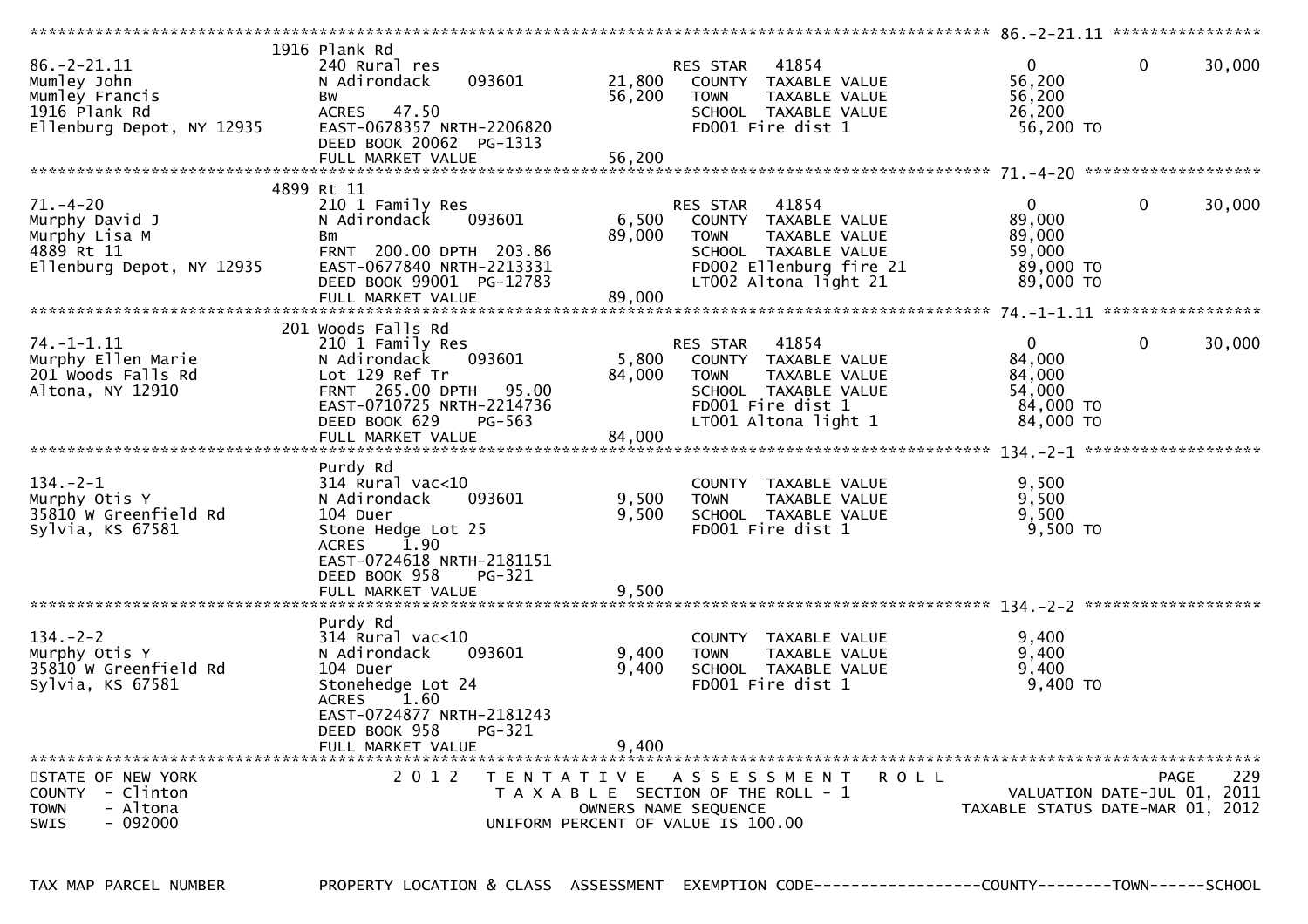| CURRENT OWNERS NAME                                                           | SCHOOL DISTRICT                                                                                                                                                                                    | LAND                    | TAX DESCRIPTION                                                                                                                | TAXABLE VALUE                                |                                                                                       |
|-------------------------------------------------------------------------------|----------------------------------------------------------------------------------------------------------------------------------------------------------------------------------------------------|-------------------------|--------------------------------------------------------------------------------------------------------------------------------|----------------------------------------------|---------------------------------------------------------------------------------------|
| $134. - 2 - 3$<br>Murphy Otis Y<br>35810 W Greenfield Rd<br>Sylvia, KS 67581  | Purdy Rd<br>311 Res vac land<br>N Adirondack<br>093601<br>104 Duer<br>Stonehedge Lot 23<br>FRNT 198.05 DPTH 200.00<br>EAST-0725095 NRTH-2181350<br>DEED BOOK 958<br>PG-321                         | 8,900<br>8,900          | 41400<br><b>CLERGY</b><br>COUNTY<br>TAXABLE VALUE<br>TAXABLE VALUE<br><b>TOWN</b><br>SCHOOL TAXABLE VALUE<br>FD001 Fire dist 1 | 1,400<br>7,500<br>7,500<br>7,500<br>8,900 TO | 1,400<br>1,400                                                                        |
|                                                                               | FULL MARKET VALUE                                                                                                                                                                                  | 8,900                   |                                                                                                                                |                                              |                                                                                       |
| $134. - 2 - 6$<br>Murphy Otis Y<br>35810 W Greenfield Rd<br>Sylvia, KS 67581  | Military Tpke<br>311 Res vac land<br>093601<br>N Adirondack<br>115 Duer<br>Stonehedge Lot 15<br>FRNT 150.00 DPTH 233.53<br>EAST-0726074 NRTH-2180491<br>DEED BOOK 958<br>PG-321                    | 8,200<br>8,200          | COUNTY TAXABLE VALUE<br><b>TOWN</b><br>TAXABLE VALUE<br>SCHOOL TAXABLE VALUE<br>FD001 Fire dist 1                              | 8,200<br>8,200<br>8,200<br>8,200 TO          |                                                                                       |
|                                                                               |                                                                                                                                                                                                    |                         |                                                                                                                                |                                              |                                                                                       |
| $134 - 2 - 13$<br>Murphy Otis Y<br>35810 W Greenfield Rd<br>Sylvia, KS 67581  | Buck Way<br>311 Res vac land<br>N Adirondack<br>093601<br>104-115 Duer<br>Stonehedge Lot 4<br>FRNT 155.00 DPTH 271.30<br>EAST-0725839 NRTH-2179676<br>DEED BOOK 958<br>PG-321<br>FULL MARKET VALUE | 8,100<br>8,100<br>8,100 | COUNTY TAXABLE VALUE<br>TAXABLE VALUE<br><b>TOWN</b><br>SCHOOL TAXABLE VALUE<br>FD001 Fire dist 1                              | 8,100<br>8,100<br>8,100<br>8,100 TO          |                                                                                       |
| $134. - 2 - 17$<br>Murphy Otis Y<br>35810 W Greenfield Rd<br>Sylvia, KS 67581 | Vershey Way<br>311 Res vac land<br>093601<br>N Adirondack<br>115 Duer<br>Stonehedge Lot 6<br>FRNT 160.00 DPTH 206.20<br>EAST-0725862 NRTH-2179957<br>DEED BOOK 958<br>PG-321<br>FULL MARKET VALUE  | 8,800<br>8,800<br>8,800 | COUNTY<br>TAXABLE VALUE<br><b>TOWN</b><br>TAXABLE VALUE<br>SCHOOL TAXABLE VALUE<br>FD001 Fire dist 1                           | 8,800<br>8,800<br>8,800<br>8,800 TO          |                                                                                       |
|                                                                               | Galy Way                                                                                                                                                                                           |                         |                                                                                                                                |                                              |                                                                                       |
| $134. - 2 - 27$<br>Murphy Otis Y<br>35810 W Greenfield Rd<br>Sylvia, KS 67581 | 314 Rural vac<10<br>093601<br>N Adirondack<br>104 Duer<br>Stonehedge Lot 27<br>1.50<br><b>ACRES</b><br>EAST-0724743 NRTH-2180431<br>DEED BOOK 958<br>PG-321<br>FULL MARKET VALUE                   | 9,100<br>9,100<br>9,100 | COUNTY TAXABLE VALUE<br>TAXABLE VALUE<br><b>TOWN</b><br>SCHOOL TAXABLE VALUE<br>FD001 Fire dist 1                              | 9.100<br>9,100<br>9,100<br>$9,100$ TO        |                                                                                       |
|                                                                               |                                                                                                                                                                                                    |                         |                                                                                                                                |                                              |                                                                                       |
| STATE OF NEW YORK<br>COUNTY - Clinton<br>- Altona<br><b>TOWN</b>              | 2 0 1 2                                                                                                                                                                                            | OWNERS NAME SEQUENCE    | TENTATIVE ASSESSMENT<br><b>ROLL</b><br>T A X A B L E SECTION OF THE ROLL - 1                                                   |                                              | 230<br><b>PAGE</b><br>VALUATION DATE-JUL 01, 2011<br>TAXABLE STATUS DATE-MAR 01, 2012 |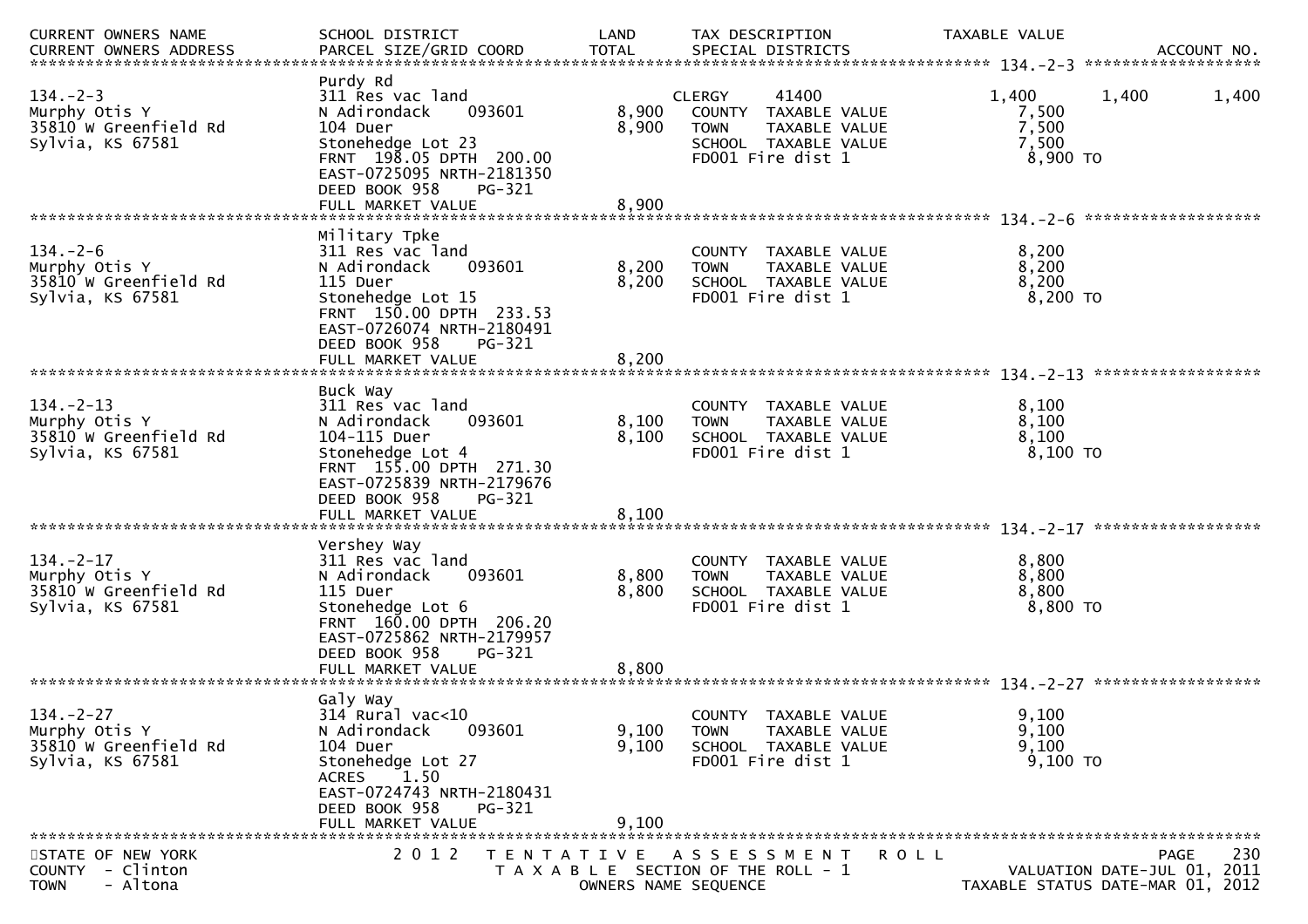| TAX MAP PARCEL NUMBER<br><b>CURRENT OWNERS NAME</b>                                                        | PROPERTY LOCATION & CLASS ASSESSMENT<br>SCHOOL DISTRICT                                                                                                                                                   | LAND                       | EXEMPTION CODE-----------------COUNTY-------TOWN------SCHOOL<br>TAX DESCRIPTION                                     | TAXABLE VALUE                                                 |                             |
|------------------------------------------------------------------------------------------------------------|-----------------------------------------------------------------------------------------------------------------------------------------------------------------------------------------------------------|----------------------------|---------------------------------------------------------------------------------------------------------------------|---------------------------------------------------------------|-----------------------------|
|                                                                                                            |                                                                                                                                                                                                           |                            |                                                                                                                     |                                                               |                             |
| $88.14 - 1 - 60$<br>Murray Christopher T<br>Clarke Lisa<br>6300 Vega<br>Brossard, Quebec, Canada<br>L6X2K9 | 19 Merrywood Dr<br>260 Seasonal res<br>N Adirondack<br>093601<br>Stonewall Acres Lot 60<br>60.00 DPTH 120.00<br><b>FRNT</b><br>EAST-0700149 NRTH-2203310<br>DEED BOOK 20112 PG-43348<br>FULL MARKET VALUE | 4,000<br>16,800<br>16,800  | COUNTY TAXABLE VALUE<br><b>TOWN</b><br>TAXABLE VALUE<br>SCHOOL TAXABLE VALUE<br>FD001 Fire dist 1                   | 16,800<br>16,800<br>16,800<br>16,800 TO                       |                             |
|                                                                                                            | 2092 Miner Farm Rd                                                                                                                                                                                        |                            |                                                                                                                     |                                                               |                             |
| $76. - 3 - 8$<br>Myatt Daniel H<br>Myatt Deborah<br>2092 Miner Farm Rd<br>Altona, NY 12910                 | 210 1 Family Res<br>Northeastern Cl 092801<br>50 Ref<br>FRNT 133.00 DPTH 132.00<br><b>ACRES</b><br>0.43<br>EAST-0735814 NRTH-2208685<br>DEED BOOK 577<br><b>PG-900</b>                                    | 5,200<br>7,500             | RES STAR 41854<br>COUNTY TAXABLE VALUE<br>TAXABLE VALUE<br><b>TOWN</b><br>SCHOOL TAXABLE VALUE<br>FD001 Fire dist 1 | $\mathbf{0}$<br>7,500<br>7,500<br>$\overline{0}$<br>7,500 TO  | 7,500<br>$\Omega$           |
|                                                                                                            |                                                                                                                                                                                                           |                            |                                                                                                                     |                                                               |                             |
|                                                                                                            |                                                                                                                                                                                                           |                            |                                                                                                                     |                                                               |                             |
| $90. -1 - 1.11$<br>Myatt Darrell A<br>2769 Miner Farm Rd<br>Altona, NY 12910                               | 2737/2769 Miner Farm Rd<br>240 Rural res<br>N Adirondack<br>093601<br>Lot 85 Ref Tract<br>ACRES 112.00<br>EAST-0720309 NRTH-2205396<br>DEED BOOK 920<br>$PG-343$<br>FULL MARKET VALUE                     | 35,300<br>93,900<br>93,900 | RES STAR 41854<br>COUNTY TAXABLE VALUE<br>TAXABLE VALUE<br><b>TOWN</b><br>SCHOOL TAXABLE VALUE<br>FD001 Fire dist 1 | $\mathbf{0}$<br>93,900<br>93,900<br>63,900<br>93,900 TO       | 30,000<br>$\Omega$          |
|                                                                                                            |                                                                                                                                                                                                           |                            |                                                                                                                     |                                                               |                             |
| $90. -1 - 1.12$<br>Myatt Jason<br>2753 Miner Farm Rd<br>Altona, NY 12910                                   | 2753 Miner Farm Rd<br>210 1 Family Res<br>093601<br>N Adirondack<br>Lot 85 Ref Tract<br>5.00 BANK<br><b>ACRES</b><br>080<br>EAST-0720163 NRTH-2207422<br>DEED BOOK 20061 PG-98880<br>FULL MARKET VALUE    | 8,900<br>40,000<br>40,000  | RES STAR 41854<br>COUNTY TAXABLE VALUE<br><b>TOWN</b><br>TAXABLE VALUE<br>SCHOOL TAXABLE VALUE<br>FD001 Fire dist 1 | $\Omega$<br>40,000<br>40,000<br>10,000<br>40,000 TO           | $\Omega$<br>30,000          |
| $73. - 1 - 33$<br>Myers Peter<br>49 Barcomb-Ortman Way<br>Altona, NY 12910                                 | 49 Barcomb-Ortman Way<br>240 Rural res<br>093601<br>N Adirondack<br>156 Ref<br>080<br>ACRES 153.90 BANK<br>EAST-0701552 NRTH-2209753<br>DEED BOOK 20051 PG-88292                                          | 38,600<br>133,000          | RES STAR 41854<br>COUNTY TAXABLE VALUE<br>TAXABLE VALUE<br><b>TOWN</b><br>SCHOOL TAXABLE VALUE<br>FD001 Fire dist 1 | $\overline{0}$<br>133,000<br>133,000<br>103.000<br>133,000 TO | 30,000<br>$\Omega$          |
| STATE OF NEW YORK                                                                                          | 2 0 1 2                                                                                                                                                                                                   |                            | TENTATIVE ASSESSMENT ROLL                                                                                           |                                                               | 231<br>PAGE                 |
| COUNTY - Clinton                                                                                           |                                                                                                                                                                                                           |                            | T A X A B L E SECTION OF THE ROLL - 1                                                                               |                                                               | VALUATION DATE-JUL 01, 2011 |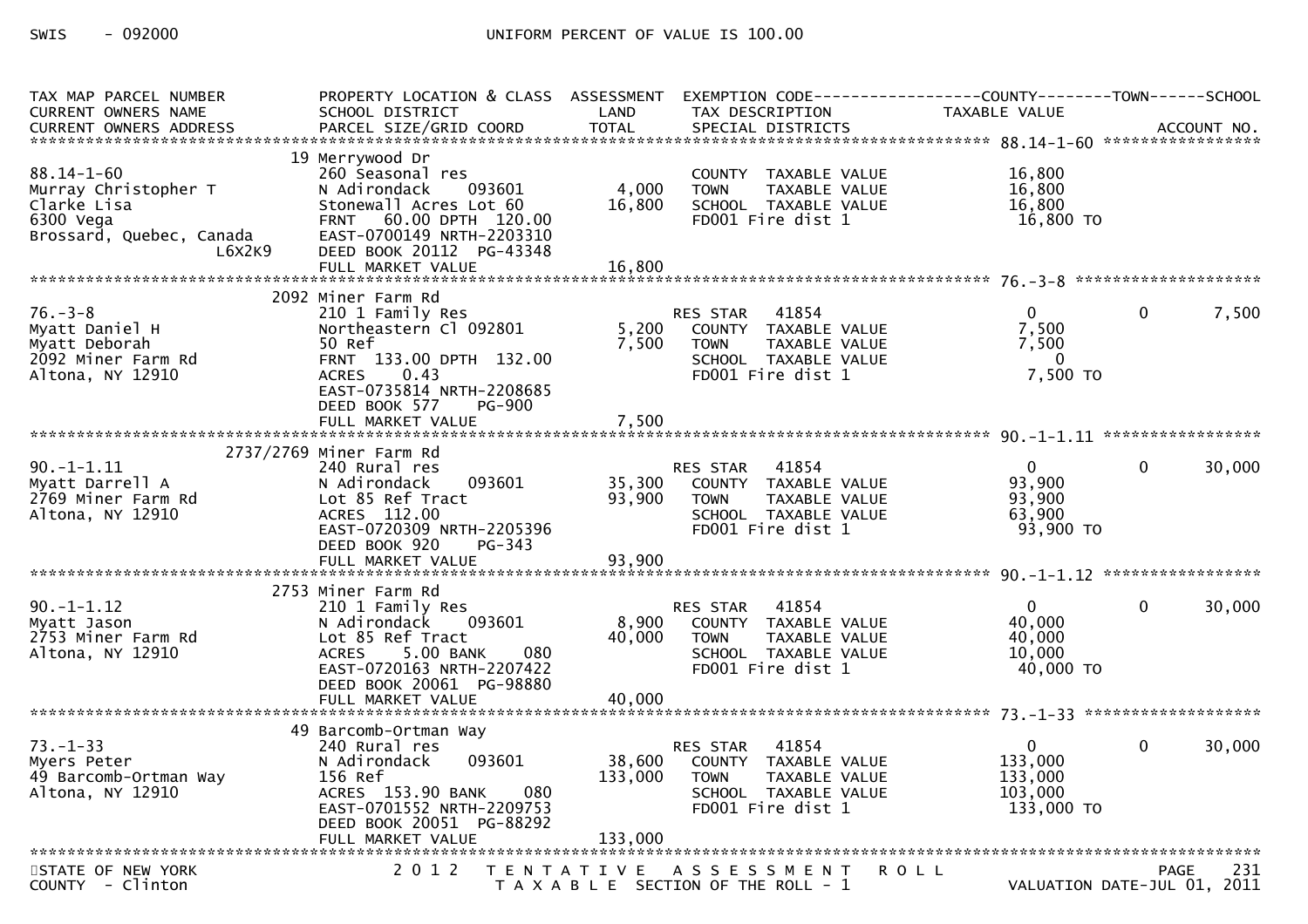## TOWN - Altona OWNERS NAME SEQUENCE TAXABLE STATUS DATE-MAR 01, 2012SWIS - 092000 UNIFORM PERCENT OF VALUE IS 100.00

| TAX MAP PARCEL NUMBER<br><b>CURRENT OWNERS NAME</b>                                                       | PROPERTY LOCATION & CLASS ASSESSMENT<br>SCHOOL DISTRICT                                                                                                                             | LAND              | TAX DESCRIPTION                                                                                                                                                        | EXEMPTION CODE------------------COUNTY--------TOWN------SCHOOL<br><b>TAXABLE VALUE</b>               |                     |
|-----------------------------------------------------------------------------------------------------------|-------------------------------------------------------------------------------------------------------------------------------------------------------------------------------------|-------------------|------------------------------------------------------------------------------------------------------------------------------------------------------------------------|------------------------------------------------------------------------------------------------------|---------------------|
|                                                                                                           |                                                                                                                                                                                     |                   |                                                                                                                                                                        |                                                                                                      |                     |
| $91. - 1 - 6.2$<br>Myers Stephen F<br>Myers Beth E<br>62 Mayott Rd<br>Altona, NY 12910                    | 62 Mayott Rd<br>210 1 Family Res<br>N Adirondack<br>093601<br>51 Ref<br>7.80 BANK<br>080<br><b>ACRES</b><br>EAST-0733722 NRTH-2206675<br>DEED BOOK 20031 PG-60633                   | 10,600<br>145,000 | 41854<br><b>RES STAR</b><br>COUNTY TAXABLE VALUE<br>TAXABLE VALUE<br><b>TOWN</b><br>SCHOOL TAXABLE VALUE<br>FD001 Fire dist 1                                          | 0<br>0<br>145,000<br>145,000<br>115,000<br>145,000 TO                                                | 30,000              |
|                                                                                                           |                                                                                                                                                                                     |                   |                                                                                                                                                                        |                                                                                                      | ******************* |
| $90. - 1 - 16$<br>Myette Edward L<br>367 Fiske Rd<br>West Chazy, NY 12992                                 | 158 Blow Rd<br>260 Seasonal res<br>N Adirondack<br>093601<br>61 Ref<br>21.50<br><b>ACRES</b><br>EAST-0731297 NRTH-2203989<br>DEED BOOK 496<br>$PG-202$                              | 15,700<br>30,000  | TAXABLE VALUE<br><b>COUNTY</b><br>TAXABLE VALUE<br><b>TOWN</b><br>SCHOOL TAXABLE VALUE<br>FD001 Fire dist 1                                                            | 30,000<br>30,000<br>30,000<br>30,000 TO                                                              |                     |
|                                                                                                           | FULL MARKET VALUE                                                                                                                                                                   | 30,000            |                                                                                                                                                                        |                                                                                                      |                     |
| $88.14 - 2 - 19$<br>Nardelli Domenico<br>Vacca Paolina<br>1115 Franchers<br>Longevil PQ, Canada J4S4T7    | 56 Pinewood Dr<br>311 Res vac land<br>N Adirondack<br>093601<br>Sub Bk 10 Pg 123 Lot 19<br>FRNT 80.00 DPTH 117.18<br>EAST-0698404 NRTH-2205030<br>DEED BOOK 929<br><b>PG-67</b>     | 3,600<br>3,600    | COUNTY TAXABLE VALUE<br><b>TOWN</b><br>TAXABLE VALUE<br>SCHOOL TAXABLE VALUE<br>FD001 Fire dist 1                                                                      | 3,600<br>3,600<br>3.600<br>$3,600$ TO                                                                |                     |
|                                                                                                           |                                                                                                                                                                                     |                   |                                                                                                                                                                        |                                                                                                      |                     |
|                                                                                                           |                                                                                                                                                                                     |                   |                                                                                                                                                                        |                                                                                                      |                     |
| $89.1 - 3 - 5$<br>Naro Richard H<br>Naro Theresa L<br>3113 Miner Farm Rd<br>PO Box 12<br>Altona, NY 12910 | 3113 Miner Farm Rd<br>210 1 Family Res<br>093601<br>N Adirondack<br>110 Ref<br>FRNT 168.00 DPTH 110.00<br>EAST-0711440 NRTH-2207334<br>DEED BOOK 511<br>PG-549<br>FULL MARKET VALUE | 55,900<br>55,900  | WARNONALL 41121<br>5,000 SR STAR<br>41834<br>COUNTY TAXABLE VALUE<br><b>TOWN</b><br>TAXABLE VALUE<br>SCHOOL TAXABLE VALUE<br>FD001 Fire dist 1<br>LT001 Altona light 1 | 8,385<br>8,385<br>$\mathbf{0}$<br>$\Omega$<br>47,515<br>47,515<br>$\Omega$<br>55,900 TO<br>55,900 TO | 55,900              |
|                                                                                                           |                                                                                                                                                                                     |                   |                                                                                                                                                                        |                                                                                                      |                     |
| $74. - 1 - 9$<br>National Park Trust Inc<br>401 E Jefferson St Ste 102<br>Rockville, MD 20850             | Woods Falls Rd<br>321 Abandoned ag<br>093601<br>N Adirondack<br>112 Ref<br>ACRES 50.00<br>EAST-0712415 NRTH-2215240<br>DEED BOOK 20011 PG-29538                                     | 22,300<br>22,300  | COUNTY TAXABLE VALUE<br><b>TOWN</b><br>TAXABLE VALUE<br>SCHOOL TAXABLE VALUE<br>FD001 Fire dist 1                                                                      | 22,300<br>22,300<br>22,300<br>22,300 TO                                                              |                     |
|                                                                                                           |                                                                                                                                                                                     |                   |                                                                                                                                                                        |                                                                                                      |                     |
| STATE OF NEW YORK<br>COUNTY - Clinton                                                                     | 2 0 1 2<br>T E N T A T I V E                                                                                                                                                        |                   | A S S E S S M E N T<br>T A X A B L E SECTION OF THE ROLL - 1                                                                                                           | <b>ROLL</b><br>VALUATION DATE-JUL 01, 2011                                                           | 232<br>PAGE         |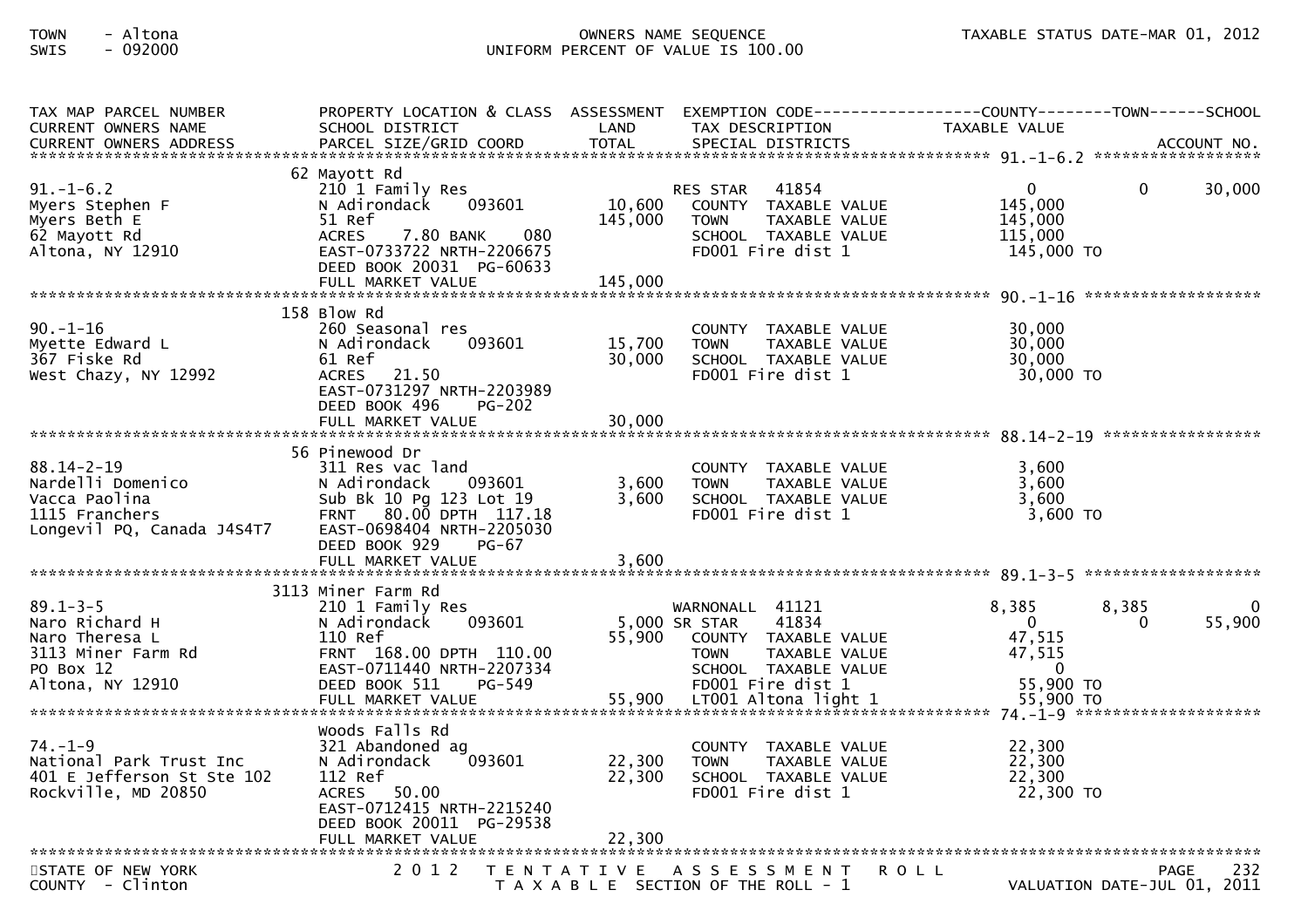## TOWN - Altona OWNERS NAME SEQUENCE TAXABLE STATUS DATE-MAR 01, 2012SWIS - 092000 UNIFORM PERCENT OF VALUE IS 100.00

| TAX MAP PARCEL NUMBER<br>CURRENT OWNERS NAME                                                                              | PROPERTY LOCATION & CLASS ASSESSMENT<br>SCHOOL DISTRICT                                                                                                                                          | LAND                       | EXEMPTION CODE------------------COUNTY--------TOWN------SCHOOL<br>TAX DESCRIPTION                                                                     | <b>TAXABLE VALUE</b>                                             |                                                                                |
|---------------------------------------------------------------------------------------------------------------------------|--------------------------------------------------------------------------------------------------------------------------------------------------------------------------------------------------|----------------------------|-------------------------------------------------------------------------------------------------------------------------------------------------------|------------------------------------------------------------------|--------------------------------------------------------------------------------|
| $73. - 1 - 20.3$<br>Nelson Ronald<br>Nelson Karen<br>4207 W Michelle Dr<br>Glendale, AZ 85308                             | Irona Rd<br>322 Rural vac>10<br>N Adirondack<br>093601<br>ACRES 10.00<br>EAST-0702696 NRTH-2215469<br>DEED BOOK 583<br><b>PG-70</b><br>FULL MARKET VALUE                                         | 4,800<br>4,800<br>4,800    | COUNTY TAXABLE VALUE<br><b>TOWN</b><br>TAXABLE VALUE<br>SCHOOL TAXABLE VALUE<br>FD001 Fire dist 1<br>LT001 Altona light 1                             | 4,800<br>4,800<br>4,800<br>4,800 TO<br>4,800 TO                  |                                                                                |
| $76. - 1 - 1.42$<br>Nephew Dean<br>10 Halsey Ct<br>Plattsburgh, NY 12901                                                  | Off Rt 22<br>311 Res vac land<br>Northeastern Cl 092801<br>Lot 49 Ref Tr<br>FRNT 200.00 DPTH 114.00<br>EAST-0736939 NRTH-2215218<br>DEED BOOK 20061 PG-95473<br>FULL MARKET VALUE                | 800<br>800<br>800          | COUNTY TAXABLE VALUE<br>TAXABLE VALUE<br><b>TOWN</b><br>SCHOOL TAXABLE VALUE<br>FD001 Fire dist 1                                                     | 800<br>800<br>800<br>800 TO                                      |                                                                                |
| $88.14 - 2 - 37$<br>Nephew Gary<br>Nephew Sharon<br>749 Slosson Rd<br>West Chazy, NY 12992                                | 102 Pinewood Dr<br>311 Res vac land<br>N Adirondack<br>093601<br>Sub Bk 10 Pg 123 Lot 37<br>FRNT 93.50 DPTH 115.60<br>EAST-0698753 NRTH-2204889<br>DEED BOOK 20102 PG-32086<br>FULL MARKET VALUE | 3,500<br>3,500<br>3,500    | COUNTY TAXABLE VALUE<br>TAXABLE VALUE<br><b>TOWN</b><br>SCHOOL TAXABLE VALUE<br>FD001 Fire dist 1                                                     | 3,500<br>3,500<br>3,500<br>3,500 TO                              |                                                                                |
| $72. - 1 - 3.1$<br>Nephew Life Estate Carl & Cath N Adirondack<br>Bombard Judy<br>4525 Rt 11<br>Ellenburg Depot, NY 12935 | Forest Rd<br>312 Vac w/imprv<br>093601<br>192 Ref<br>ACRES 42.70<br>EAST-0686020 NRTH-2215624<br>DEED BOOK 20041 PG-70059<br>FULL MARKET VALUE                                                   | 33,200<br>36,700<br>36,700 | COUNTY TAXABLE VALUE<br>TAXABLE VALUE<br><b>TOWN</b><br>SCHOOL TAXABLE VALUE<br>FD001 Fire dist 1                                                     | 36,700<br>36,700<br>36,700<br>36,700 TO                          |                                                                                |
| $89.1 - 2 - 11$<br>Nephew Rodney J<br>Nephew Joanne<br>33 Station St<br>PO Box 91<br>Altona, NY 12910                     | 29/33 Station St<br>240 Rural res<br>093601<br>N Adirondack<br>111 Ref<br>ACRES 11.70<br>EAST-0711892 NRTH-2208148<br>PG-319<br>DEED BOOK 847<br>FULL MARKET VALUE                               | 13,200<br>49,200<br>49,200 | 41854<br><b>RES STAR</b><br>COUNTY TAXABLE VALUE<br><b>TOWN</b><br>TAXABLE VALUE<br>SCHOOL TAXABLE VALUE<br>FD001 Fire dist 1<br>LT001 Altona light 1 | $\Omega$<br>49,200<br>49,200<br>19,200<br>49,200 TO<br>49,200 TO | 30,000<br>$\Omega$                                                             |
| STATE OF NEW YORK<br>COUNTY - Clinton<br>- Altona<br><b>TOWN</b>                                                          | 2 0 1 2                                                                                                                                                                                          |                            | TENTATIVE ASSESSMENT<br>R O L L<br>T A X A B L E SECTION OF THE ROLL - 1<br>OWNERS NAME SEQUENCE                                                      |                                                                  | 233<br>PAGE<br>VALUATION DATE-JUL 01, 2011<br>TAXABLE STATUS DATE-MAR 01, 2012 |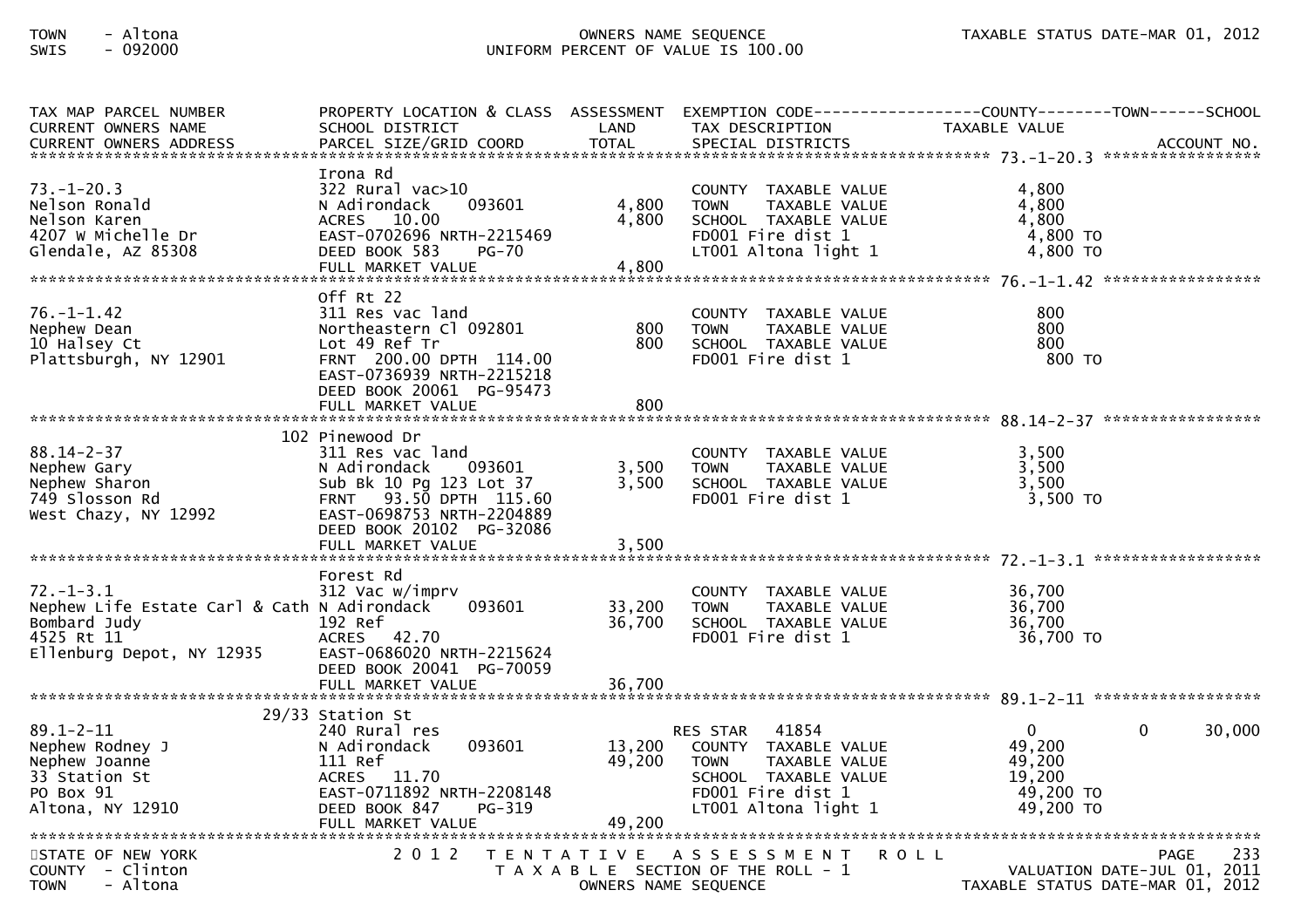| TAX MAP PARCEL NUMBER   |                                                   |                      |                                           | PROPERTY LOCATION & CLASS ASSESSMENT EXEMPTION CODE----------------COUNTY-------TOWN------SCHOOL |             |
|-------------------------|---------------------------------------------------|----------------------|-------------------------------------------|--------------------------------------------------------------------------------------------------|-------------|
| CURRENT OWNERS NAME     | SCHOOL DISTRICT                                   | LAND                 | TAX DESCRIPTION                           | TAXABLE VALUE                                                                                    |             |
|                         |                                                   |                      |                                           |                                                                                                  |             |
|                         | 1952 Alder Bend Rd                                |                      |                                           |                                                                                                  |             |
| $73. - 1 - 41$          |                                                   |                      | 41854                                     | $\Omega$<br>$\mathbf{0}$                                                                         | 19,000      |
| Nephew Shelly M         | 270 Mfg housing<br>093601                         | 5,200                | RES STAR<br>COUNTY TAXABLE VALUE          | 19,000                                                                                           |             |
| 46 Clover Dr            | N Adirondack<br>Lot 155 Ref                       | 19,000               | <b>TOWN</b>                               | 19,000                                                                                           |             |
| Littlestown, PA 17340   | FRNT 90.00 DPTH 170.00                            |                      | TAXABLE VALUE<br>SCHOOL TAXABLE VALUE     | $\Omega$                                                                                         |             |
|                         | EAST-0698002 NRTH-2212800                         |                      | FD001 Fire dist 1                         | 19,000 TO                                                                                        |             |
|                         | DEED BOOK 98001 PG-03497                          |                      |                                           |                                                                                                  |             |
|                         | FULL MARKET VALUE                                 | 19,000               |                                           |                                                                                                  |             |
|                         |                                                   |                      |                                           |                                                                                                  |             |
|                         | 1948 Alder Bend Rd                                |                      |                                           |                                                                                                  |             |
| $73. - 1 - 42$          | 210 1 Family Res                                  |                      | COUNTY TAXABLE VALUE                      | 32,800                                                                                           |             |
| Nephew-Little Shelly M  | 093601<br>N Adirondack                            | 4,100                | <b>TOWN</b><br>TAXABLE VALUE              | 32,800                                                                                           |             |
| Little Frederick R      | Lot 155 Ref                                       | 32,800               | SCHOOL TAXABLE VALUE                      | 32,800                                                                                           |             |
| 46 Clover Dr            | FRNT 220.00 DPTH 80.00                            |                      | FD001 Fire dist 1                         | 32,800 TO                                                                                        |             |
| Littlestown, PA 17340   | EAST-0697948 NRTH-2212637                         |                      |                                           |                                                                                                  |             |
|                         | DEED BOOK 20112 PG-43234                          |                      |                                           |                                                                                                  |             |
|                         |                                                   |                      |                                           |                                                                                                  |             |
|                         |                                                   |                      |                                           |                                                                                                  |             |
|                         | 2079 Alder Bend Rd                                |                      |                                           |                                                                                                  |             |
| $73. - 1 - 1.1$         | 210 1 Family Res                                  |                      | 41854<br>RES STAR                         | 0<br>$\mathbf{0}$                                                                                | 30,000      |
| Newcombe Barry          | 093601<br>N Adirondack                            | 7,800                | COUNTY TAXABLE VALUE                      | 49,000                                                                                           |             |
| 2079 Alder Bend Rd      | 166 Ref                                           | 49,000               | TAXABLE VALUE<br><b>TOWN</b>              | 49,000                                                                                           |             |
| Altona, NY 12910        | <b>ACRES</b><br>2.90                              |                      | SCHOOL TAXABLE VALUE                      | 19,000                                                                                           |             |
|                         | EAST-0697581 NRTH-2216009                         |                      | FD001 Fire dist 1                         | 49,000 TO                                                                                        |             |
|                         | DEED BOOK 20041 PG-70805                          |                      |                                           |                                                                                                  |             |
|                         | FULL MARKET VALUE                                 | 49,000               |                                           |                                                                                                  |             |
|                         |                                                   |                      |                                           |                                                                                                  |             |
|                         | Helens Way                                        |                      |                                           |                                                                                                  |             |
| $73. - 3 - 6.1$         | $314$ Rural vac<10                                |                      | COUNTY TAXABLE VALUE                      | 5,600                                                                                            |             |
| Newcombe Barry E        | N Adirondack<br>093601                            | 5,600                | <b>TOWN</b><br>TAXABLE VALUE              | 5,600                                                                                            |             |
| 2079 Alder Bend Rd      | 166 Ref                                           | 5,600                | SCHOOL TAXABLE VALUE<br>FD001 Fire dist 1 | 5,600<br>$5,600$ TO                                                                              |             |
| Altona, NY 12910        | 2.10<br><b>ACRES</b><br>EAST-0696007 NRTH-2214780 |                      |                                           |                                                                                                  |             |
|                         | DEED BOOK 20051 PG-85097                          |                      |                                           |                                                                                                  |             |
|                         |                                                   |                      |                                           |                                                                                                  |             |
|                         |                                                   |                      |                                           |                                                                                                  |             |
|                         | 107 Pinewood Dr                                   |                      |                                           |                                                                                                  |             |
| $88.14 - 2 - 54$        | 311 Res vac land                                  |                      | COUNTY TAXABLE VALUE                      | 4,100                                                                                            |             |
| NG Livia                | N Adirondack<br>093601                            | 4,100                | TAXABLE VALUE<br><b>TOWN</b>              | 4,100                                                                                            |             |
| 1903 80th St            | Sub Bk 10 Pg 123 Lot 54                           | 4,100                | SCHOOL TAXABLE VALUE                      | 4,100                                                                                            |             |
| Brooklyn, NY 11204      | FRNT 60.00 DPTH 165.13                            |                      | FD001 Fire dist 1                         | 4,100 TO                                                                                         |             |
|                         | EAST-0698959 NRTH-2204878                         |                      |                                           |                                                                                                  |             |
|                         | DEED BOOK 20051 PG-81193                          |                      |                                           |                                                                                                  |             |
|                         |                                                   |                      |                                           |                                                                                                  |             |
|                         |                                                   |                      |                                           |                                                                                                  |             |
| STATE OF NEW YORK       | 2 0 1 2                                           |                      | TENTATIVE ASSESSMENT<br><b>ROLL</b>       |                                                                                                  | 234<br>PAGE |
| COUNTY - Clinton        |                                                   |                      | T A X A B L E SECTION OF THE ROLL - 1     | VALUATION DATE-JUL 01, 2011                                                                      |             |
| - Altona<br><b>TOWN</b> |                                                   | OWNERS NAME SEQUENCE |                                           | TAXABLE STATUS DATE-MAR 01, 2012                                                                 |             |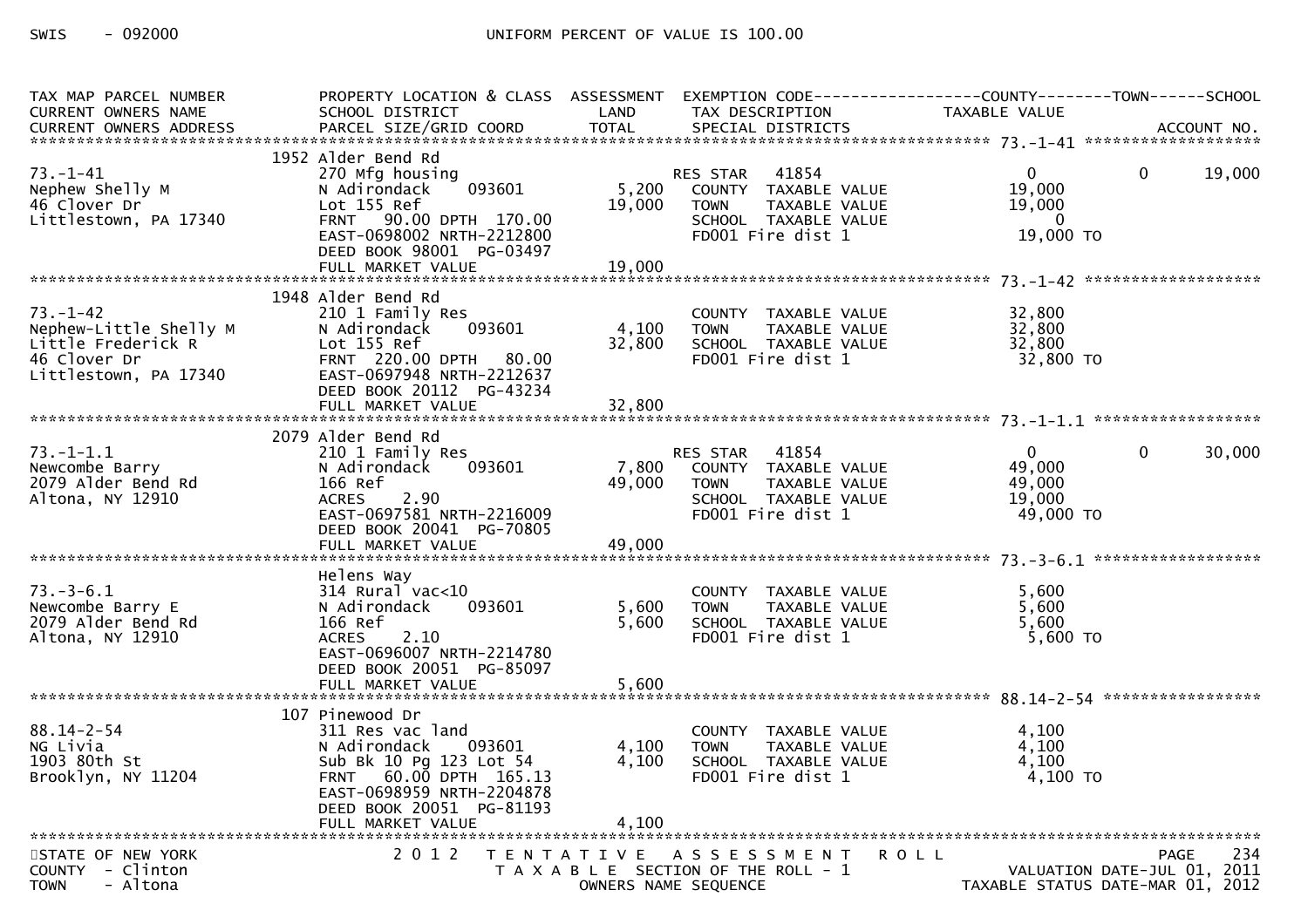| TAX MAP PARCEL NUMBER            | PROPERTY LOCATION & CLASS ASSESSMENT                  |                |                                           | EXEMPTION CODE------------------COUNTY--------TOWN------SCHOOL |              |
|----------------------------------|-------------------------------------------------------|----------------|-------------------------------------------|----------------------------------------------------------------|--------------|
| <b>CURRENT OWNERS NAME</b>       | SCHOOL DISTRICT                                       | LAND           | TAX DESCRIPTION                           | TAXABLE VALUE                                                  |              |
| CURRENT OWNERS ADDRESS           | PARCEL SIZE/GRID COORD                                | <b>TOTAL</b>   | SPECIAL DISTRICTS                         |                                                                | ACCOUNT NO.  |
|                                  |                                                       |                |                                           |                                                                |              |
|                                  | 876 Plank Rd                                          |                |                                           |                                                                |              |
| $130 - 2 - 5.2$                  | 270 Mfg housing                                       |                | RES STAR 41854                            | $\mathbf{0}$<br>$\mathbf{0}$                                   | 17,000       |
| Nichols Betty                    | N Adirondack 093601                                   | 6,500          | COUNTY TAXABLE VALUE                      | 17,000                                                         |              |
| 876 Plank Rd                     | Lot 34 State Gore                                     | 17,000         | TAXABLE VALUE<br><b>TOWN</b>              | 17,000                                                         |              |
| Ellenburg Depot, NY 12935        | <b>ACRES</b><br>1.00                                  |                | SCHOOL TAXABLE VALUE                      | $\mathbf{0}$                                                   |              |
|                                  | EAST-0680150 NRTH-2181681                             |                | FD001 Fire dist 1                         | 17,000 TO                                                      |              |
|                                  | DEED BOOK 20001 PG-18685                              |                |                                           |                                                                |              |
|                                  | FULL MARKET VALUE                                     | 17,000         |                                           |                                                                |              |
|                                  | 4994 Rt 11                                            |                |                                           |                                                                |              |
| $71.1 - 1 - 10$                  | 210 1 Family Res                                      |                | VETERANS 41101                            | 5,000<br>5,000                                                 | $\mathbf{0}$ |
| Nichols Clifton J                | 093601<br>N Adirondack                                | 6,200          | COUNTY TAXABLE VALUE                      | 38,100                                                         |              |
| Nichols Mary                     | <b>Bm</b>                                             | 43,100         | <b>TOWN</b><br>TAXABLE VALUE              | 38,100                                                         |              |
| 4994 Rt 11                       | FRNT 128.17 DPTH 284.96                               |                | SCHOOL TAXABLE VALUE                      | 43,100                                                         |              |
| PO Box 142                       | EAST-0675510 NRTH-2213646                             |                | FD002 Ellenburg fire 21                   | 43,100 TO                                                      |              |
| Ellenburg Depot, NY 12935        | DEED BOOK 603 PG-379                                  |                | LT002 Altona light 21                     | 43,100 TO                                                      |              |
|                                  |                                                       |                |                                           |                                                                |              |
|                                  |                                                       |                |                                           |                                                                |              |
|                                  | 3844 Military Tpke                                    |                |                                           |                                                                |              |
| $120. - 1 - 9$                   | 210 1 Family Res                                      |                | COUNTY TAXABLE VALUE                      | 48.000                                                         |              |
| Nichols Eugene C                 | N Adirondack<br>093601                                | 11,800         | TAXABLE VALUE<br><b>TOWN</b>              | 48,000                                                         |              |
| Nichols Wanda A                  | Lot 103                                               | 48,000         | SCHOOL TAXABLE VALUE                      | 48,000                                                         |              |
| 3844 Military Tpke               | ACRES<br>6.50                                         |                | FD001 Fire dist 1                         | 48,000 TO                                                      |              |
| West Chazy, NY 12992             | EAST-0721781 NRTH-2183975                             |                |                                           |                                                                |              |
|                                  | DEED BOOK 20031 PG-54467                              |                |                                           |                                                                |              |
|                                  | FULL MARKET VALUE                                     | 48,000         |                                           |                                                                |              |
|                                  |                                                       |                |                                           |                                                                |              |
|                                  | 4992 Rt 11                                            |                |                                           |                                                                |              |
| $71.1 - 1 - 11$                  | 220 2 Family Res                                      |                | RES STAR 41854                            | $\Omega$<br>$\Omega$                                           | 30,000       |
| Nichols Kenneth W                | N Adirondack<br>093601                                | 5,000          | COUNTY TAXABLE VALUE                      | 47,700                                                         |              |
| Nichols Lee                      | Bm                                                    | 47,700         | TAXABLE VALUE<br><b>TOWN</b>              | 47,700                                                         |              |
| 4992 Rt 11                       | FRNT 75.00 DPTH 205.00                                |                | SCHOOL TAXABLE VALUE                      | 17,700                                                         |              |
| Ellenburg Depot, NY 12935        | EAST-0675619 NRTH-2213597                             |                | FD002 Ellenburg fire 21                   | 47,700 TO                                                      |              |
|                                  | DEED BOOK 20072 PG-5229                               |                | LT002 Altona light 21                     | 47,700 TO                                                      |              |
|                                  |                                                       |                |                                           |                                                                |              |
|                                  |                                                       |                |                                           |                                                                |              |
|                                  | Alder Bend Rd                                         |                |                                           |                                                                |              |
| $73. - 3 - 12.12$                | $314$ Rural vac $<$ 10                                |                | COUNTY TAXABLE VALUE                      | 8,900                                                          |              |
| Nichols Paul J<br>Nichols Anne F | 093601<br>N Adirondack                                | 8,900<br>8,900 | TAXABLE VALUE<br><b>TOWN</b>              | 8,900<br>8,900                                                 |              |
|                                  | 166 Ref                                               |                | SCHOOL TAXABLE VALUE<br>FD001 Fire dist 1 | 8,900 TO                                                       |              |
| 544 Campbell Rd                  | <b>ACRES</b><br>5.00                                  |                |                                           |                                                                |              |
| Churubusco, NY 12923             | EAST-0697342 NRTH-2213213<br>DEED BOOK 20092 PG-23771 |                |                                           |                                                                |              |
|                                  | FULL MARKET VALUE                                     | 8,900          |                                           |                                                                |              |
|                                  |                                                       |                |                                           |                                                                |              |
| STATE OF NEW YORK                | 2 0 1 2                                               |                | TENTATIVE ASSESSMENT                      | <b>ROLL</b><br><b>PAGE</b>                                     | 235          |
| COUNTY - Clinton                 |                                                       |                | T A X A B L E SECTION OF THE ROLL - 1     | VALUATION DATE-JUL 01, 2011                                    |              |
| - Altona<br><b>TOWN</b>          |                                                       |                | OWNERS NAME SEQUENCE                      | TAXABLE STATUS DATE-MAR 01, 2012                               |              |
|                                  |                                                       |                |                                           |                                                                |              |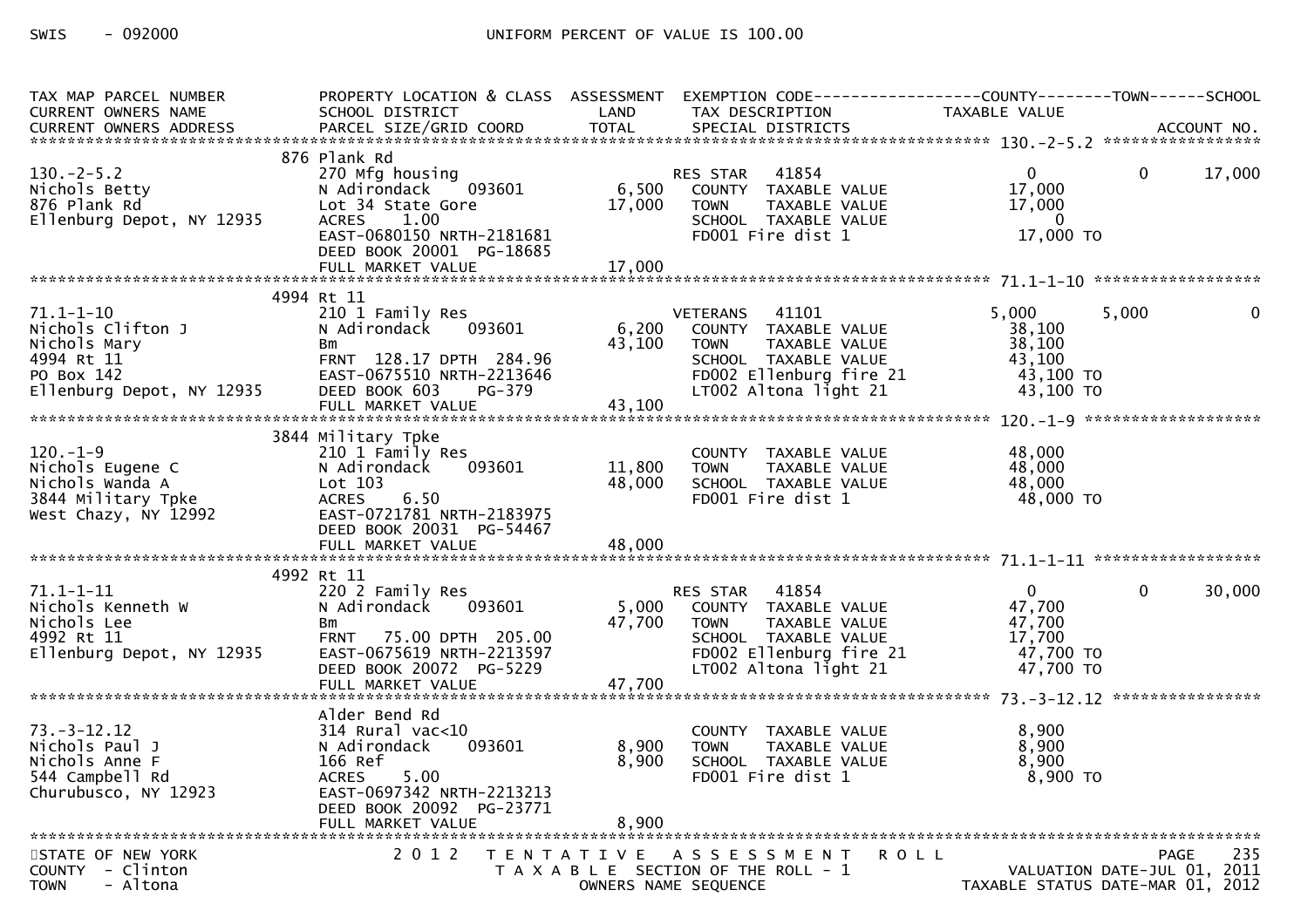| TAX MAP PARCEL NUMBER<br><b>CURRENT OWNERS NAME</b>                                                                  | PROPERTY LOCATION & CLASS ASSESSMENT<br>SCHOOL DISTRICT                                                                                                                                         | LAND                      | TAX DESCRIPTION                                                                                                                                       | TAXABLE VALUE                                                        |                        |
|----------------------------------------------------------------------------------------------------------------------|-------------------------------------------------------------------------------------------------------------------------------------------------------------------------------------------------|---------------------------|-------------------------------------------------------------------------------------------------------------------------------------------------------|----------------------------------------------------------------------|------------------------|
|                                                                                                                      |                                                                                                                                                                                                 |                           |                                                                                                                                                       |                                                                      |                        |
| $86. - 2 - 8.2$<br>Nichols Tonya<br>Guerin Charles<br>PO Box 13<br>Ellenburg Depot, NY 12935                         | 5861 Military Tpke<br>270 Mfg housing<br>093601<br>N Adirondack<br>Bwp<br>FRNT 180.00 DPTH 172.40<br>EAST-0680849 NRTH-2204734<br>DEED BOOK 1021 PG-130<br>FULL MARKET VALUE                    | 6,000<br>23,500<br>23,500 | 41854<br>RES STAR<br>COUNTY TAXABLE VALUE<br>TAXABLE VALUE<br><b>TOWN</b><br>SCHOOL TAXABLE VALUE<br>FD001 Fire dist 1                                | $\Omega$<br>23,500<br>23,500<br>$\Omega$<br>23,500 TO                | $\mathbf{0}$<br>23,500 |
|                                                                                                                      | 11 Merrywood Dr                                                                                                                                                                                 |                           |                                                                                                                                                       |                                                                      |                        |
| $88.14 - 1 - 63$<br>Nicholson Kenneth<br>4275 Gaetan Boucher<br>St Hubert, QC, Canada<br>J3Y5W4                      | 260 Seasonal res<br>093601<br>N Adirondack<br>Stonewall Acres Lot 63<br>FRNT 85.00 DPTH 121.06<br>EAST-0700382 NRTH-2203226<br>DEED BOOK 977<br>PG-171                                          | 4,300<br>11,000           | COUNTY TAXABLE VALUE<br><b>TOWN</b><br>TAXABLE VALUE<br>SCHOOL TAXABLE VALUE<br>FD001 Fire dist 1                                                     | 11,000<br>11,000<br>11,000<br>11,000 TO                              |                        |
|                                                                                                                      | FULL MARKET VALUE                                                                                                                                                                               | 11,000                    |                                                                                                                                                       |                                                                      |                        |
| $88.14 - 1 - 62$<br>Nicholson Kenneth J<br>Nicholson Joy D<br>4275 Gaetan Boucher<br>St Hubert, QC, Canada<br>J3Y5W4 | 13 Merrywood Dr<br>311 Res vac land<br>N Adirondack<br>093601<br>Stonewall Acres Lot 62<br>FRNT 76.00 DPTH 125.00<br>EAST-0700289 NRTH-2203247<br>DEED BOOK 20011 PG-33985<br>FULL MARKET VALUE | 4,000<br>4,000<br>4,000   | COUNTY TAXABLE VALUE<br>TAXABLE VALUE<br><b>TOWN</b><br>SCHOOL TAXABLE VALUE<br>FD001 Fire dist 1                                                     | 4,000<br>4,000<br>4,000<br>4,000 TO                                  |                        |
|                                                                                                                      | 25 Forest Rd                                                                                                                                                                                    |                           |                                                                                                                                                       |                                                                      |                        |
| $87. - 1 - 2.1$<br>Nicholson Laura A<br>25 Forest Rd<br>Elenburg Depot, NY 12935                                     | 210 1 Family Res<br>093601<br>N Adirondack<br>213 Ref<br>Survey Map 20072 / 09608<br>2.80 BANK<br><b>ACRES</b><br>080<br>EAST-0684844 NRTH-2205897<br>DEED BOOK 20072 PG-9609                   | 8,100<br>135,000          | 41854<br>RES STAR<br>COUNTY TAXABLE VALUE<br>TAXABLE VALUE<br><b>TOWN</b><br>SCHOOL TAXABLE VALUE<br>FD001 Fire dist 1                                | $\Omega$<br>135,000<br>135,000<br>105,000<br>135,000 TO              | 30,000<br>$\Omega$     |
|                                                                                                                      | FULL MARKET VALUE                                                                                                                                                                               | 135,000                   |                                                                                                                                                       |                                                                      |                        |
|                                                                                                                      | 4974 Rt 11                                                                                                                                                                                      |                           |                                                                                                                                                       |                                                                      |                        |
| $71.1 - 1 - 13$<br>Niederbuhl Arthur J<br>4974 Rt 11<br>Ellenburg Depot, NY 12935                                    | 210 1 Family Res<br>093601<br>N Adirondack<br>Benjamin Moore Patent<br>Survey Map 20072 / 11313<br>FRNT 75.00 DPTH 233.00<br>EAST-0676070 NRTH-2213570<br>DEED BOOK 20082 PG-14149              | 5,400<br>118,000          | 41854<br>RES STAR<br>COUNTY TAXABLE VALUE<br>TAXABLE VALUE<br><b>TOWN</b><br>SCHOOL TAXABLE VALUE<br>FD002 Ellenburg fire 21<br>LT002 Altona light 21 | $\Omega$<br>118,000<br>118,000<br>88.000<br>118,000 TO<br>118,000 TO | 30,000<br>$\mathbf{0}$ |
|                                                                                                                      | FULL MARKET VALUE                                                                                                                                                                               | 118,000                   |                                                                                                                                                       |                                                                      |                        |
| STATE OF NEW YORK                                                                                                    | 2 0 1 2                                                                                                                                                                                         |                           | TENTATIVE ASSESSMENT ROLL                                                                                                                             |                                                                      | 236<br><b>PAGE</b>     |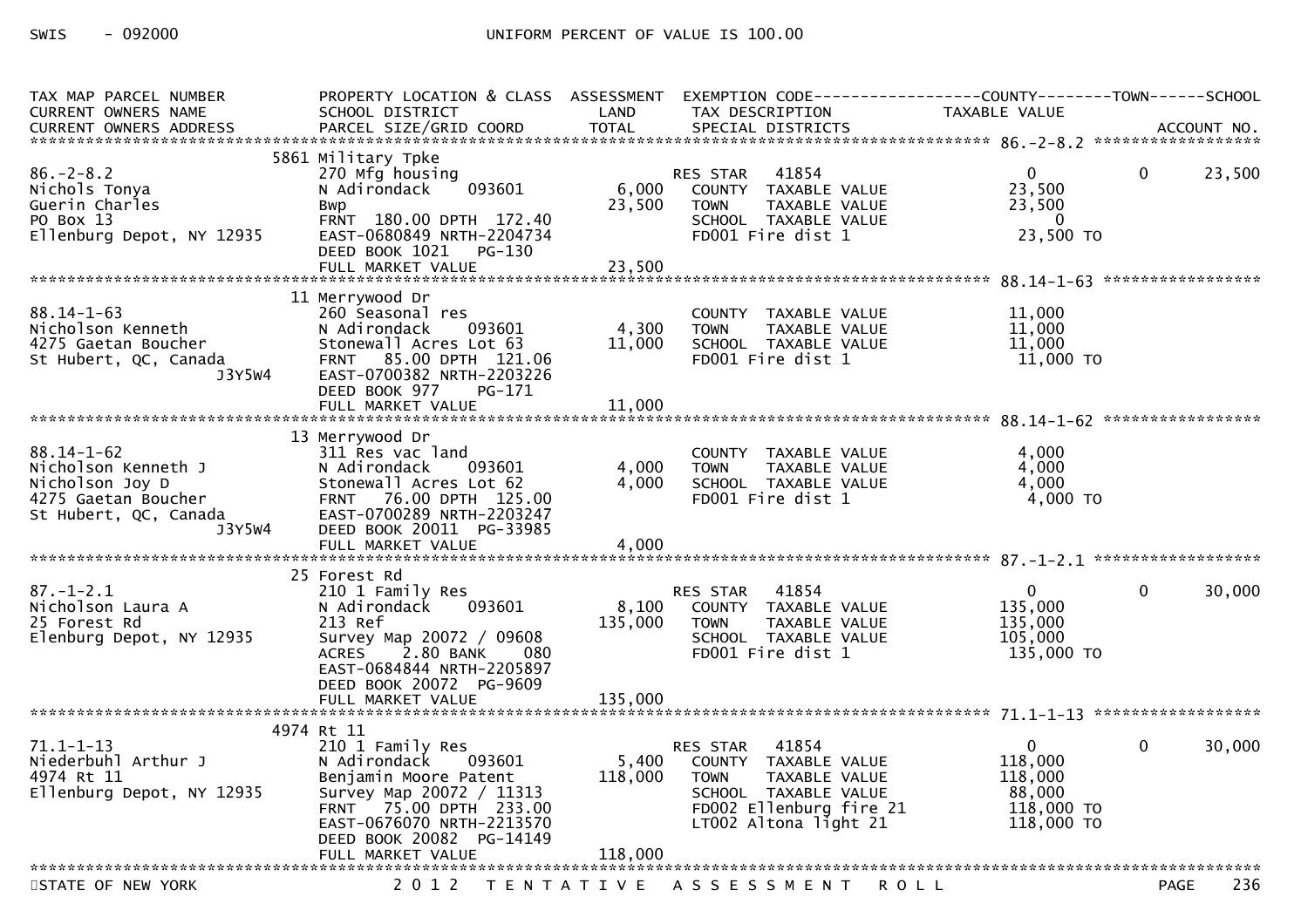| - Clinton<br><b>COUNTY</b><br>- Altona<br><b>TOWN</b><br>$-092000$<br>SWIS                                                         | T A X A B L E SECTION OF THE ROLL - 1<br>OWNERS NAME SEQUENCE<br>UNIFORM PERCENT OF VALUE IS 100.00                                                                                        |                           |                                                                                                                        | VALUATION DATE-JUL 01, 2011<br>TAXABLE STATUS DATE-MAR 01, 2012                        |  |
|------------------------------------------------------------------------------------------------------------------------------------|--------------------------------------------------------------------------------------------------------------------------------------------------------------------------------------------|---------------------------|------------------------------------------------------------------------------------------------------------------------|----------------------------------------------------------------------------------------|--|
| TAX MAP PARCEL NUMBER<br>CURRENT OWNERS NAME<br>CURRENT OWNERS ADDRESS                                                             | PROPERTY LOCATION & CLASS ASSESSMENT<br>SCHOOL DISTRICT                                                                                                                                    | LAND                      | TAX DESCRIPTION                                                                                                        | EXEMPTION CODE------------------COUNTY--------TOWN------SCHOOL<br>TAXABLE VALUE        |  |
| 75. – 1–14.1<br>Nigro Vincent P<br>Walzauck Donna<br>2268 Miner Farm Rd<br>Altona, NY 12910                                        | 2268 Miner Farm Rd<br>240 Rural res<br>Northeastern Cl 092801<br>Lot 62 Ref Tr<br>ACRES 43.70<br>EAST-0731855 NRTH-2209742<br>DEED BOOK 705<br>$PG-173$                                    | 21,000<br>112,600         | 41854<br>RES STAR<br>COUNTY TAXABLE VALUE<br><b>TOWN</b><br>TAXABLE VALUE<br>SCHOOL TAXABLE VALUE<br>FD001 Fire dist 1 | $\overline{0}$<br>$\mathbf{0}$<br>30,000<br>112,600<br>112,600<br>82,600<br>112,600 TO |  |
|                                                                                                                                    |                                                                                                                                                                                            |                           |                                                                                                                        |                                                                                        |  |
| $133. - 1 - 15.2$<br>Noble Altona Windpark LLC<br>8 Railroad Ave<br>Essex, CT 06426                                                | Purdy Rd<br>$314$ Rural vac< $10$<br>093601<br>N Adirondack<br>Lot 47 Duers<br>Acre Change Due to Survey<br><b>ACRES</b><br>7.72<br>EAST-0712176 NRTH-2180473                              | 12,400<br>12,400          | COUNTY TAXABLE VALUE<br><b>TOWN</b><br>TAXABLE VALUE<br>SCHOOL TAXABLE VALUE<br>FD001 Fire dist 1                      | 12,400<br>12,400<br>12,400<br>12,400 TO                                                |  |
|                                                                                                                                    | DEED BOOK 20082 PG-16126                                                                                                                                                                   |                           |                                                                                                                        |                                                                                        |  |
|                                                                                                                                    |                                                                                                                                                                                            |                           |                                                                                                                        |                                                                                        |  |
| $118. - 1 - 13$<br>Noble Environmental Power LLC N Adirondack<br>8 Railroad Ave Ste 8<br>Essex, CT 06426                           | Rand Hill Rd<br>321 Abandoned ag<br>093601<br>Lot 41 Ref<br>ACRES 11.37<br>EAST-0704604 NRTH-2189555<br>DEED BOOK 20072 PG-4104                                                            | 7,500<br>7,500            | COUNTY TAXABLE VALUE<br>TAXABLE VALUE<br>TOWN<br>SCHOOL TAXABLE VALUE<br>FD001 Fire dist 1                             | 7,500<br>7,500<br>7,500<br>7,500 TO                                                    |  |
|                                                                                                                                    |                                                                                                                                                                                            |                           |                                                                                                                        |                                                                                        |  |
| $148. - 4 - 2$<br>Nohavec Mary E<br>48 Demott Ave<br>Clifton, NJ 07011-1919                                                        | Rand Hill Rd<br>910 Priv forest<br>093601<br>N Adirondack<br>Lot 78 Duers<br>ACRES 34.00<br>EAST-0719093 NRTH-2172754<br>DEED BOOK 603<br><b>PG-634</b>                                    | 19,500<br>19,500          | COUNTY TAXABLE VALUE<br>TAXABLE VALUE<br><b>TOWN</b><br>SCHOOL TAXABLE VALUE<br>FD001 Fire dist 1                      | 19,500<br>19,500<br>19,500<br>19,500 TO                                                |  |
|                                                                                                                                    | FULL MARKET VALUE                                                                                                                                                                          | 19,500                    |                                                                                                                        |                                                                                        |  |
| *******************************<br>$149. - 1 - 10.72$<br>Nohavec Michael<br>Nohavec Kathleen<br>48 Demott Ave<br>Clifton, NJ 07015 | Murtagh Hill Rd<br>312 Vac w/imprv<br>093601<br>N Adirondack<br>Lot 106 Duer's Patent<br>9.90<br><b>ACRES</b><br>EAST-0723664 NRTH-2172297<br>DEED BOOK 844<br>PG-301<br>FULL MARKET VALUE | 9,900<br>10,900<br>10,900 | COUNTY<br>TAXABLE VALUE<br><b>TOWN</b><br>TAXABLE VALUE<br>SCHOOL TAXABLE VALUE<br>FD001 Fire dist 1                   | 10,900<br>10,900<br>10,900<br>10,900 TO                                                |  |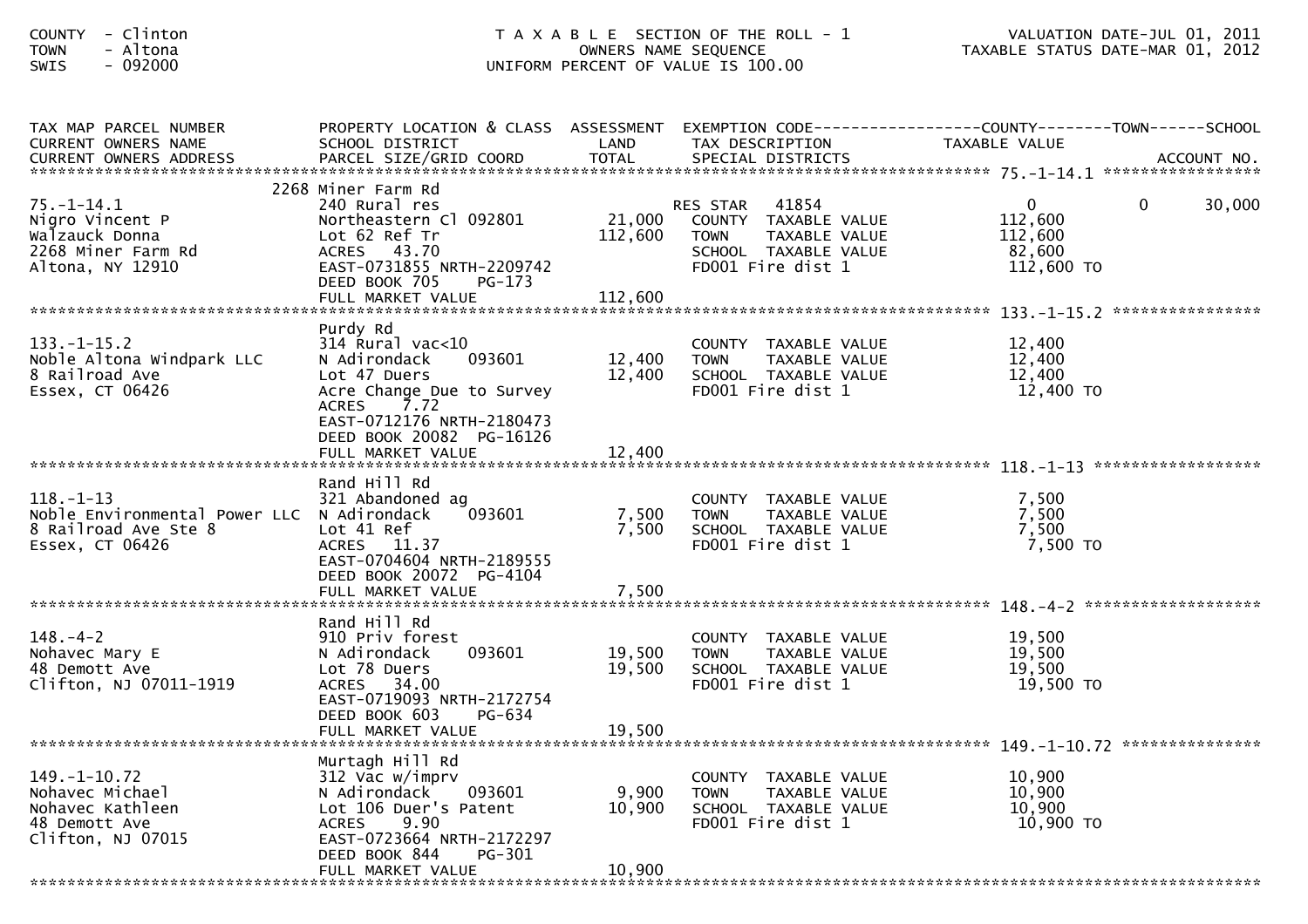| STATE OF NEW YORK<br><b>COUNTY</b><br>- Clinton<br>- Altona<br><b>TOWN</b><br>$-092000$<br><b>SWIS</b> | 2 0 1 2                                                                                                                                               |                  | <b>ROLL</b><br>TENTATIVE ASSESSMENT<br>T A X A B L E SECTION OF THE ROLL - 1<br>OWNERS NAME SEQUENCE<br>UNIFORM PERCENT OF VALUE IS 100.00 | VALUATION DATE-JUL 01, 2011<br>VALUATION DATE-JUL 01, 2011<br>TAXABLE STATUS DATE-MAR 01, 2012 | 237<br><b>PAGE</b>     |
|--------------------------------------------------------------------------------------------------------|-------------------------------------------------------------------------------------------------------------------------------------------------------|------------------|--------------------------------------------------------------------------------------------------------------------------------------------|------------------------------------------------------------------------------------------------|------------------------|
| TAX MAP PARCEL NUMBER<br>CURRENT OWNERS NAME                                                           | SCHOOL DISTRICT                                                                                                                                       | LAND             | PROPERTY LOCATION & CLASS ASSESSMENT EXEMPTION CODE----------------COUNTY-------TOWN------SCHOOL<br>TAX DESCRIPTION                        | TAXABLE VALUE                                                                                  |                        |
| $149. - 1 - 14$<br>Nohavec Michael S<br>48 Demott Ave<br>Clifton, NJ 07015                             | Murtagh Hill Rd<br>910 Priv forest<br>093601<br>N Adirondack<br>91 Duer 1954<br>ACRES 144.00<br>EAST-0721541 NRTH-2172678<br>DEED BOOK 573<br>PG-1184 | 29,200<br>29,200 | COUNTY TAXABLE VALUE<br>TAXABLE VALUE<br><b>TOWN</b><br>SCHOOL TAXABLE VALUE<br>FD001 Fire dist 1                                          | 29,200<br>29,200<br>29,200<br>29,200 TO                                                        |                        |
|                                                                                                        | 2772 Rand Hill Rd                                                                                                                                     |                  |                                                                                                                                            |                                                                                                |                        |
| $118. - 1 - 8$<br>Nolan Tousha L<br>2772 Rand Hill Rd<br>Altona, NY 12910-1720                         | 210 1 Family Res<br>093601<br>N Adirondack<br>Lot 41 Pat Ref<br>ACRES 11.00<br>EAST-0703465 NRTH-2190733                                              | 83,200           | 41854<br>RES STAR<br>13,500 COUNTY TAXABLE VALUE<br><b>TOWN</b><br>TAXABLE VALUE<br>SCHOOL TAXABLE VALUE<br>FD001 Fire dist 1              | $\overline{0}$<br>83,200<br>83,200<br>53,200<br>83,200 TO                                      | $\mathbf{0}$<br>30,000 |
|                                                                                                        | DEED BOOK 99001 PG-15659                                                                                                                              |                  |                                                                                                                                            |                                                                                                |                        |
|                                                                                                        | 4680 Military Tpke                                                                                                                                    |                  |                                                                                                                                            |                                                                                                |                        |
| $103. - 1 - 13.2$<br>Noreault Roderick L<br>Noreault Ann<br>PO Box 61<br>Altona, NY 12910-0061         | 210 1 Family Res<br>N Adirondack<br>093601<br>Lot 134 Ref Tr<br><b>ACRES</b><br>2.60<br>EAST-0706544 NRTH-2197190<br>DEED BOOK 646<br>PG-279          | 7,500<br>60,000  | 41854<br>RES STAR<br>COUNTY TAXABLE VALUE<br>TAXABLE VALUE<br><b>TOWN</b><br>SCHOOL TAXABLE VALUE<br>FD001 Fire dist 1                     | $\overline{0}$<br>60,000<br>60,000<br>30,000<br>60,000 TO                                      | $\mathbf{0}$<br>30,000 |
|                                                                                                        |                                                                                                                                                       |                  |                                                                                                                                            |                                                                                                |                        |
|                                                                                                        | 2507 Miner Farm Rd                                                                                                                                    |                  |                                                                                                                                            |                                                                                                |                        |
| $90. - 1 - 9$<br>Novack Lazar<br>6 Horizon Rd 2302<br>Fort Lee, NJ 07024-6620                          | 322 Rural vac>10<br>093601<br>N Adirondack<br>82 Ref<br>ACRES 146.00<br>EAST-0725858 NRTH-2205368                                                     | 41,500<br>41,500 | COUNTY TAXABLE VALUE<br>TAXABLE VALUE<br><b>TOWN</b><br>SCHOOL TAXABLE VALUE<br>FD001 Fire dist 1                                          | 41,500<br>41,500<br>41,500<br>41,500 TO                                                        |                        |
|                                                                                                        | DEED BOOK 552 PG-440<br>FULL MARKET VALUE                                                                                                             | 41,500           |                                                                                                                                            |                                                                                                |                        |
|                                                                                                        | Rand Hill Rd                                                                                                                                          |                  |                                                                                                                                            |                                                                                                |                        |
| $148. - 1 - 11$<br>O'Brien Edward<br>8 Delaware Ave<br>Commack, NY 11725                               | 314 Rural vac<10<br>093601<br>N Adirondack<br>37 Par Duer<br>5.90<br><b>ACRES</b><br>EAST-0707188 NRTH-2175619                                        | 11,500<br>11,500 | COUNTY TAXABLE VALUE<br>TAXABLE VALUE<br><b>TOWN</b><br>SCHOOL TAXABLE VALUE<br>FD001 Fire dist 1                                          | 11,500<br>11,500<br>11,500<br>11,500 TO                                                        |                        |
|                                                                                                        | DEED BOOK 601<br>PG-894<br>FULL MARKET VALUE                                                                                                          | 11,500           |                                                                                                                                            |                                                                                                |                        |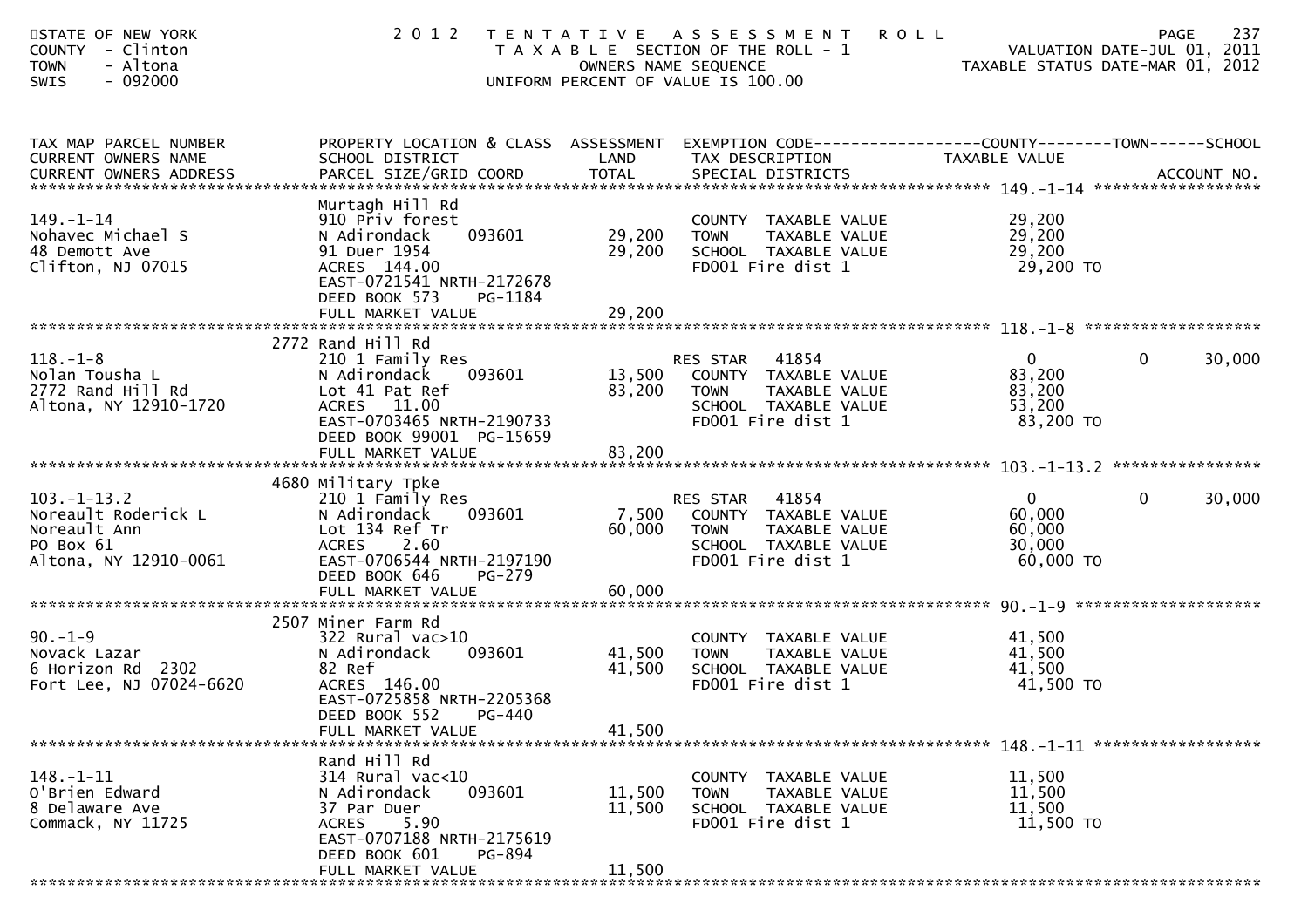| STATE OF NEW YORK<br><b>COUNTY</b><br>- Clinton<br>- Altona<br><b>TOWN</b><br>$-092000$<br><b>SWIS</b> | 2 0 1 2                                                                                                                                                                               |                         | TENTATIVE ASSESSMENT<br><b>ROLL</b><br>T A X A B L E SECTION OF THE ROLL - 1<br>OWNERS NAME SEQUENCE<br>UNIFORM PERCENT OF VALUE IS 100.00 | VALUATION DATE-JUL 01, ZUII<br>TAXABLE STATUS DATE-MAR 01, 2012 | 238<br>PAGE<br>VALUATION DATE-JUL 01, 2011 |
|--------------------------------------------------------------------------------------------------------|---------------------------------------------------------------------------------------------------------------------------------------------------------------------------------------|-------------------------|--------------------------------------------------------------------------------------------------------------------------------------------|-----------------------------------------------------------------|--------------------------------------------|
| TAX MAP PARCEL NUMBER<br>CURRENT OWNERS NAME                                                           | PROPERTY LOCATION & CLASS ASSESSMENT<br>SCHOOL DISTRICT                                                                                                                               | LAND                    | EXEMPTION CODE------------------COUNTY--------TOWN------SCHOOL<br>TAX DESCRIPTION                                                          | TAXABLE VALUE                                                   |                                            |
| $117. - 1 - 22.12$<br>O'Neil Thomas P<br>O'Neil Shirley M<br>11033 Tanton Ln<br>Pensocola, FL 32506    | Alder Bend Rd<br>$314$ Rural vac<10<br>N Adirondack<br>093601<br>Lot 217 Ref Tr<br>1.29<br><b>ACRES</b><br>EAST-0689793 NRTH-2186804<br>DEED BOOK 20061 PG-92061<br>FULL MARKET VALUE | 6,500<br>6,500<br>6,500 | COUNTY TAXABLE VALUE<br><b>TOWN</b><br>TAXABLE VALUE<br>SCHOOL TAXABLE VALUE<br>FD001 Fire dist 1                                          | 6,500<br>6,500<br>6,500<br>6,500 TO                             |                                            |
|                                                                                                        | 17 Merrywood Dr                                                                                                                                                                       |                         |                                                                                                                                            |                                                                 |                                            |
| $88.14 - 1 - 61$<br>O'Reilly Richard<br>O'Reilly Cheryl<br>5685 Primot Ave<br>St Hubert, QC, Canada    | 260 Seasonal res<br>N Adirondack<br>093601<br>Stonewall Acres Lot 61<br><b>FRNT</b><br>80.00 DPTH 125.00<br>EAST-0700210 NRTH-2203273                                                 | 4,200<br>15,000         | COUNTY TAXABLE VALUE<br><b>TOWN</b><br>TAXABLE VALUE<br>SCHOOL TAXABLE VALUE<br>FD001 Fire dist 1                                          | 15,000<br>15,000<br>15,000<br>15,000 TO                         |                                            |
| J3Y6V8                                                                                                 | DEED BOOK 978<br><b>PG-78</b><br>FULL MARKET VALUE                                                                                                                                    | 15,000                  |                                                                                                                                            |                                                                 |                                            |
|                                                                                                        | 18 Birch Hill Dr                                                                                                                                                                      |                         |                                                                                                                                            |                                                                 |                                            |
| $88.14 - 1 - 54$<br>Oakes Helen L<br>10 Kingslake Rd<br>willowdale, ON, Canada<br>M2J3C9               | 270 Mfg housing<br>N Adirondack<br>093601<br>Stonewall Acres Lot 54<br>85.00 DPTH 154.16<br><b>FRNT</b><br>EAST-0700040 NRTH-2203810<br>DEED BOOK 628<br><b>PG-215</b>                | 4,500<br>13,500         | COUNTY TAXABLE VALUE<br>TAXABLE VALUE<br><b>TOWN</b><br>SCHOOL TAXABLE VALUE<br>FD001 Fire dist 1                                          | 13,500<br>13,500<br>13,500<br>13,500 TO                         |                                            |
|                                                                                                        |                                                                                                                                                                                       |                         |                                                                                                                                            |                                                                 |                                            |
|                                                                                                        | 428 Vassar Rd                                                                                                                                                                         |                         |                                                                                                                                            |                                                                 |                                            |
| $106. - 1 - 4.3$<br>Ohlsten James E<br>Ohlsten Lynn M<br>428 Vassar Rd<br>Altona, NY 12910             | 210 1 Family Res<br>093601<br>N Adirondack<br>Lot 151 Duer<br>080<br><b>ACRES</b><br>3.00 BANK<br>EAST-0738097 NRTH-2197565                                                           | 7,700<br>123,000        | 41854<br>RES STAR<br>COUNTY TAXABLE VALUE<br>TAXABLE VALUE<br><b>TOWN</b><br>SCHOOL TAXABLE VALUE<br>FD001 Fire dist 1                     | $\mathbf{0}$<br>123,000<br>123,000<br>93,000<br>123,000 TO      | $\mathbf{0}$<br>30,000                     |
|                                                                                                        | DEED BOOK 20092 PG-22409<br>FULL MARKET VALUE                                                                                                                                         | 123,000                 |                                                                                                                                            |                                                                 |                                            |
|                                                                                                        | Miner Farm Rd                                                                                                                                                                         |                         |                                                                                                                                            |                                                                 |                                            |
| $75. - 1 - 9$<br>Oliva Anthony S<br>14 Fado Ln<br>Coscob, CT 06807                                     | 321 Abandoned ag<br>093601<br>N Adirondack<br>Lot 81 Ref<br>ACRES 101.10<br>EAST-0723450 NRTH-2210051                                                                                 | 30,500<br>30,500        | COUNTY TAXABLE VALUE<br>TAXABLE VALUE<br><b>TOWN</b><br>SCHOOL TAXABLE VALUE<br>FD001 Fire dist 1                                          | 30,500<br>30,500<br>30,500<br>30,500 TO                         |                                            |
|                                                                                                        | DEED BOOK 525<br>PG-514<br>FULL MARKET VALUE                                                                                                                                          | 30,500                  |                                                                                                                                            |                                                                 |                                            |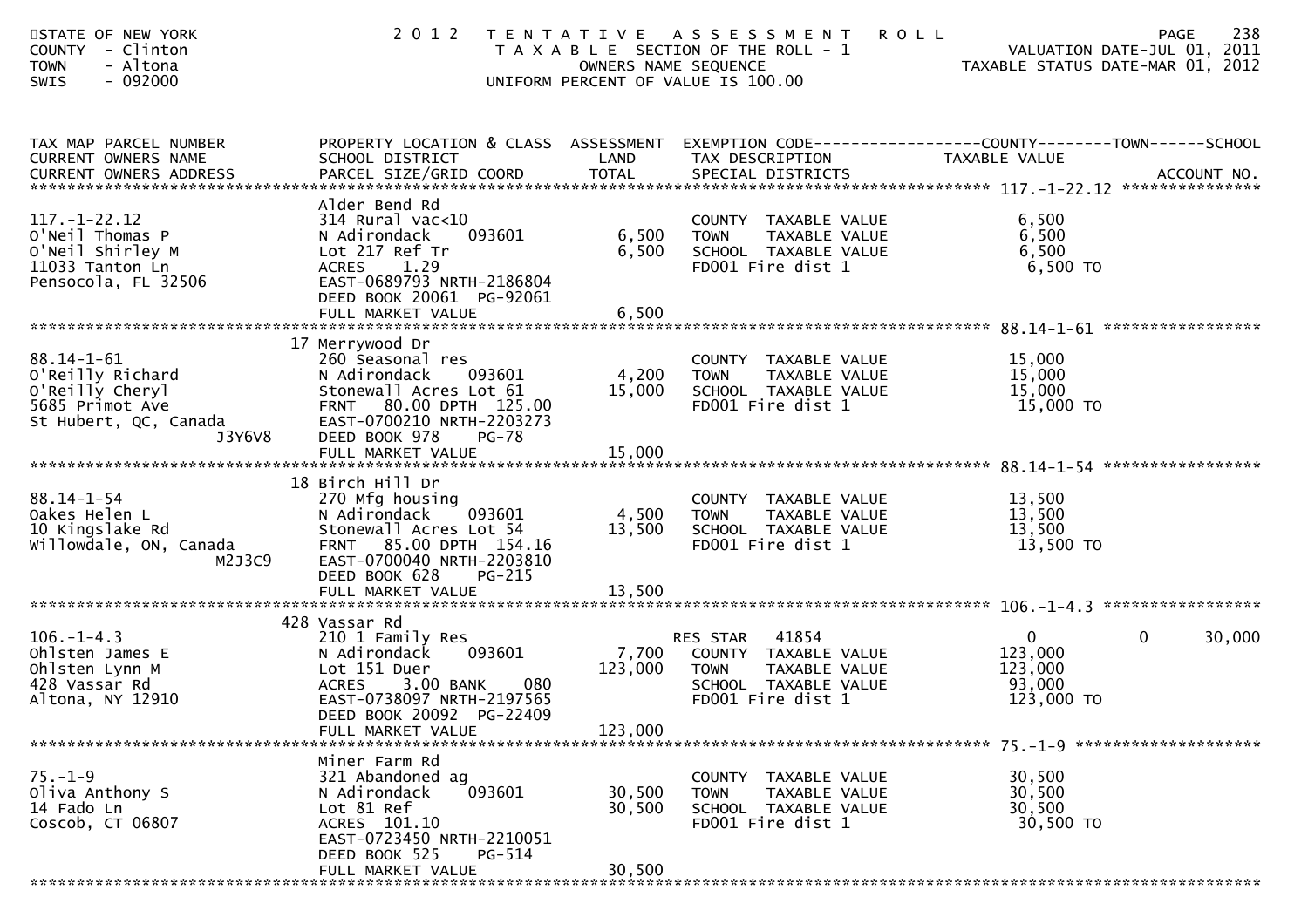| STATE OF NEW YORK<br>- Clinton<br><b>COUNTY</b><br>- Altona<br><b>TOWN</b><br>SWIS<br>$-092000$ | 2 0 1 2                                                                                                                                                                                   | OWNERS NAME SEQUENCE         | TENTATIVE ASSESSMENT<br><b>ROLL</b><br>T A X A B L E SECTION OF THE ROLL - 1<br>UNIFORM PERCENT OF VALUE IS 100.00                             | VALUATION DATE-JUL UI, 2011<br>TAXABLE STATUS DATE-MAR 01, 2012      | 239<br><b>PAGE</b><br>VALUATION DATE-JUL 01, 2011 |
|-------------------------------------------------------------------------------------------------|-------------------------------------------------------------------------------------------------------------------------------------------------------------------------------------------|------------------------------|------------------------------------------------------------------------------------------------------------------------------------------------|----------------------------------------------------------------------|---------------------------------------------------|
| TAX MAP PARCEL NUMBER<br>CURRENT OWNERS NAME<br><b>CURRENT OWNERS ADDRESS</b>                   | PROPERTY LOCATION & CLASS ASSESSMENT<br>SCHOOL DISTRICT                                                                                                                                   | LAND                         | EXEMPTION CODE------------------COUNTY--------TOWN------SCHOOL<br>TAX DESCRIPTION                                                              | TAXABLE VALUE                                                        | ACCOUNT NO.<br>*****************                  |
| $74. - 1 - 13.3$<br>Olt Oscar P<br>Olt Walter A<br>420 Tabernacle Rd<br>Medford, NJ 08055       | 340 Joe Wood Rd<br>240 Rural res<br>N Adirondack<br>093601<br>Lot 104 Ref Tr<br>ACRES 133.00<br>EAST-0717752 NRTH-2215583<br>DEED BOOK 20112 PG-44409<br>FULL MARKET VALUE                | 63,900<br>80,000<br>80,000   | COUNTY TAXABLE VALUE<br>TAXABLE VALUE<br><b>TOWN</b><br>SCHOOL TAXABLE VALUE<br>FD001 Fire dist 1                                              | 80,000<br>80,000<br>80,000<br>80,000 TO                              |                                                   |
| $73. - 1 - 26$<br>Ortman Robert A<br>23 Barcomb-Ortman Way<br>Altona, NY 12910                  | 23 Barcomb-Ortman Way<br>260 Seasonal res<br>093601<br>N Adirondack<br>Lot 155 Ref<br>ACRES 179.70<br>EAST-0703332 NRTH-2210594<br>DEED BOOK 552<br><b>PG-164</b><br>FULL MARKET VALUE    | 38,700<br>87,000<br>87,000   | 41854<br>RES STAR<br>COUNTY TAXABLE VALUE<br>TAXABLE VALUE<br><b>TOWN</b><br>SCHOOL TAXABLE VALUE<br>FD001 Fire dist 1<br>LT001 Altona light 1 | $\mathbf{0}$<br>87,000<br>87,000<br>57,000<br>87,000 TO<br>87,000 TO | 0<br>30,000                                       |
| $73. - 1 - 37.2$<br>Osher Arthur L<br>3594 Rt 22 Main St<br>Plattsburgh, NY 12901               | 1843 Alder Bend Rd<br>270 Mfg housing<br>N Adirondack<br>093601<br>Lot 156 Pat Ref<br><b>ACRES</b><br>20.50<br>EAST-0698052 NRTH-2210136<br>DEED BOOK 20051 PG-90450<br>FULL MARKET VALUE | 11,000<br>19,000<br>19,000   | COUNTY<br>TAXABLE VALUE<br>TAXABLE VALUE<br><b>TOWN</b><br>SCHOOL TAXABLE VALUE<br>FD001 Fire dist 1                                           | 19,000<br>19,000<br>19,000<br>19,000 TO                              |                                                   |
| $148. - 2 - 11.21$<br>Otis Diana L<br>1762 Rand Hill Rd<br>Altona, NY 12910                     | 1762 Rand Hill Rd N<br>240 Rural res<br>N Adirondack<br>093601<br>Lot 63 Duers Patent<br>ACRES 115.90<br>EAST-0714234 NRTH-2172650<br>DEED BOOK 20072 PG-9663<br>FULL MARKET VALUE        | 36,400<br>113,600<br>113,600 | 41854<br>RES STAR<br>COUNTY TAXABLE VALUE<br>TAXABLE VALUE<br><b>TOWN</b><br>SCHOOL TAXABLE VALUE<br>FD001 Fire dist 1                         | $\mathbf{0}$<br>113,600<br>113,600<br>83,600<br>113,600 TO           | $\mathbf{0}$<br>30,000                            |
| $105. - 1 - 3$<br>Owen Chad B<br>2145 Rt 22B<br>Morrisonville, NY 12962                         | 165 Blow Rd<br>260 Seasonal res<br>093601<br>N Adirondack<br>60<br>ACRES 311.20<br>EAST-0729453 NRTH-2201142<br>DEED BOOK 20031 PG-56436<br>FULL MARKET VALUE                             | 64,500<br>130,000<br>130,000 | COUNTY TAXABLE VALUE<br>TAXABLE VALUE<br><b>TOWN</b><br>SCHOOL TAXABLE VALUE<br>FD001 Fire dist 1                                              | 130,000<br>130,000<br>130,000<br>130,000 TO                          |                                                   |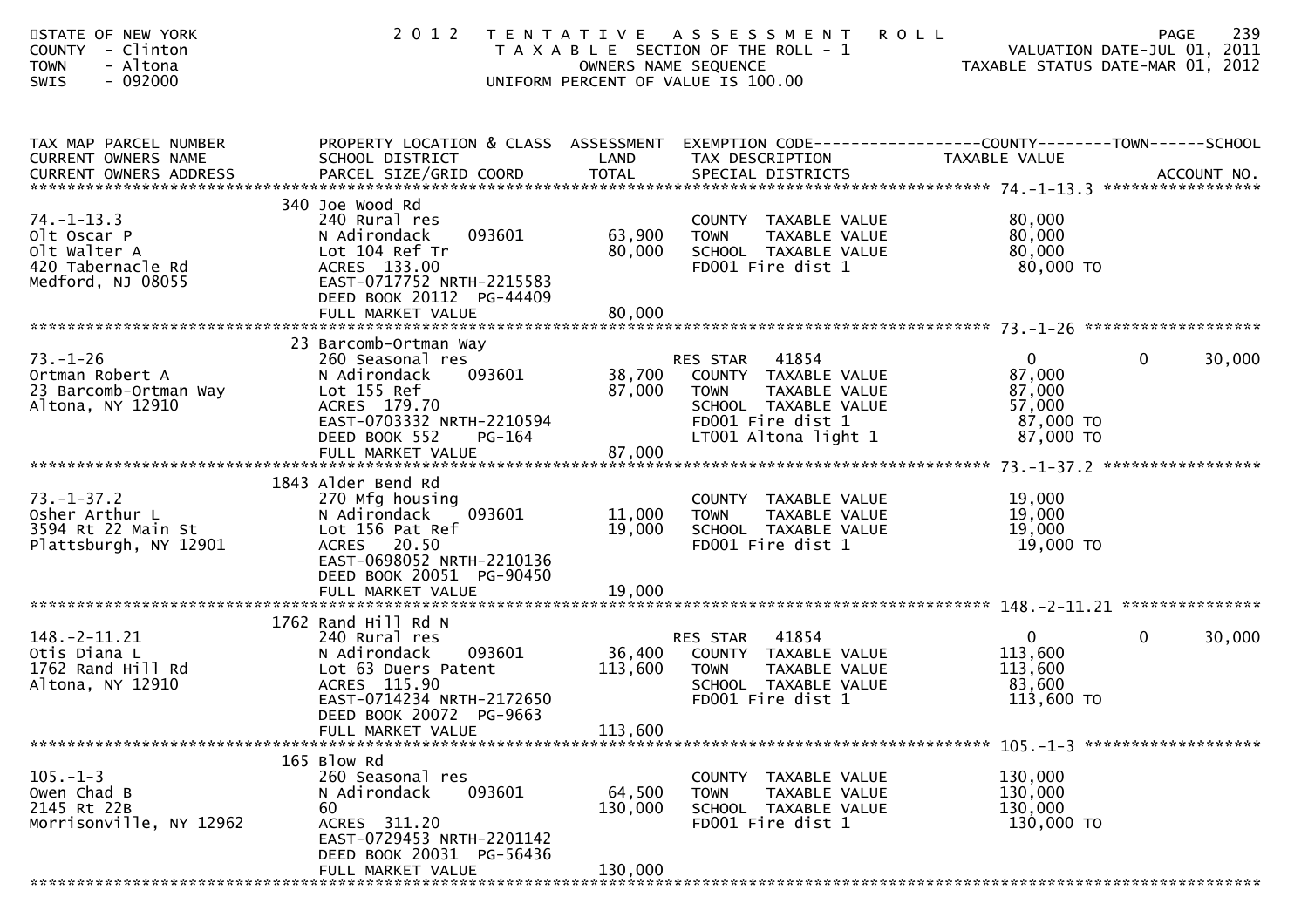| STATE OF NEW YORK<br>COUNTY - Clinton<br>- Altona<br><b>TOWN</b><br>$-092000$<br><b>SWIS</b>                | 2 0 1 2                                                                                                                                                                                                    |                            | TENTATIVE ASSESSMENT<br><b>ROLL</b><br>T A X A B L E SECTION OF THE ROLL - 1<br>OWNERS NAME SEQUENCE<br>UNIFORM PERCENT OF VALUE IS 100.00 | 240<br>PAGE<br>VALUATION DATE-JUL 01, 2011<br>VALUATION DATE-JUL 01, 2011<br>TAXABLE STATUS DATE-MAR 01, 2012     |
|-------------------------------------------------------------------------------------------------------------|------------------------------------------------------------------------------------------------------------------------------------------------------------------------------------------------------------|----------------------------|--------------------------------------------------------------------------------------------------------------------------------------------|-------------------------------------------------------------------------------------------------------------------|
| TAX MAP PARCEL NUMBER<br>CURRENT OWNERS NAME                                                                | SCHOOL DISTRICT                                                                                                                                                                                            | LAND                       | TAX DESCRIPTION                                                                                                                            | PROPERTY LOCATION & CLASS ASSESSMENT EXEMPTION CODE----------------COUNTY-------TOWN------SCHOOL<br>TAXABLE VALUE |
| $88.14 - 2 - 13$<br>Paish Norton<br>Paish Deborah<br>1455 O'Brien<br>St Laurent PQ, Canada<br>H4L3W3        | 55 Pinewood Dr<br>260 Seasonal res<br>N Adirondack<br>093601<br>Stonewall Bk 10 Pg 123 Lo<br>FRNT 100.00 DPTH 130.00<br>EAST-0698384 NRTH-2204877<br>DEED BOOK 20001 PG-22755<br>FULL MARKET VALUE         | 4,300<br>13,900<br>13,900  | COUNTY TAXABLE VALUE<br>TAXABLE VALUE<br><b>TOWN</b><br>SCHOOL TAXABLE VALUE<br>FD001 Fire dist 1                                          | 13,900<br>13,900<br>13,900<br>13,900 TO                                                                           |
| $88. - 1 - 9.1$<br>Paish Norton T<br>1455 O'Brien<br>St Laurent PQ, Canada<br>H4L3W3                        | Military Tpke<br>$322$ Rural vac $>10$<br>093601<br>N Adirondack<br>136-158-157 Ref<br>ACRES 277.60<br>EAST-0701350 NRTH-2204209<br>DEED BOOK 20041 PG-66106<br>FULL MARKET VALUE                          | 66,300<br>66,300<br>66,300 | COUNTY TAXABLE VALUE<br><b>TOWN</b><br>TAXABLE VALUE<br>SCHOOL TAXABLE VALUE<br>FD001 Fire dist 1                                          | 66,300<br>66,300<br>66,300<br>66,300 TO                                                                           |
| $88.14 - 2 - 6$<br>Paish Thomas Norton<br>2268 Rue De L'Equateur<br>Saint Laurent, QuebecCanada<br>H4R 3M4  | 33 Pinewood Dr<br>270 Mfg housing<br>[093601]<br>N Adirondack<br>Stonewall Bk 10 Pg 123 Lo<br>FRNT 55.00 DPTH 190.00<br>EAST-0698683 NRTH-2204505<br>DEED BOOK 20112 PG-41002                              | 5,000<br>18,500            | COUNTY TAXABLE VALUE<br>TAXABLE VALUE<br><b>TOWN</b><br>SCHOOL TAXABLE VALUE<br>FD001 Fire dist 1                                          | 18,500<br>18,500<br>18,500<br>18,500 TO                                                                           |
| 88.14-2-7<br>Paish Thomas Norton<br>Coco Pue De L'Equateur<br>Saint Laurent, QuebecCanada<br>H4R 3M4        | 35 Pinewood Dr<br>312 Vac w/imprv<br>N Adirondack<br>093601<br>Stonewall Bk 10 Pg 123 Lo<br>51.00 DPTH 190.00<br><b>FRNT</b><br>EAST-0698653 NRTH-2204555<br>DEED BOOK 20112 PG-41002<br>FULL MARKET VALUE | 4,200<br>4,200<br>4,200    | COUNTY TAXABLE VALUE<br><b>TOWN</b><br>TAXABLE VALUE<br>SCHOOL TAXABLE VALUE<br>FD001 Fire dist 1                                          | 4,200<br>4,200<br>4,200<br>4,200 TO                                                                               |
| $88.14 - 2 - 26$<br>Paish Thomas Norton<br>2268 Rue De L'Equateur<br>Saint Laurent, QuebecCanada<br>H4R 3M4 | 32 Pinewood Dr<br>311 Res vac land<br>N Adirondack<br>093601<br>Sub Bk 10 Pg 123 Lot 26<br>FRNT 80.15 DPTH 107.19<br>EAST-0698854 NRTH-2204580<br>DEED BOOK 20112 PG-41002<br>FULL MARKET VALUE            | 3,400<br>3,400<br>3,400    | <b>COUNTY</b><br>TAXABLE VALUE<br>TAXABLE VALUE<br><b>TOWN</b><br>SCHOOL TAXABLE VALUE<br>FD001 Fire dist 1                                | 3,400<br>3,400<br>3,400<br>3,400 TO                                                                               |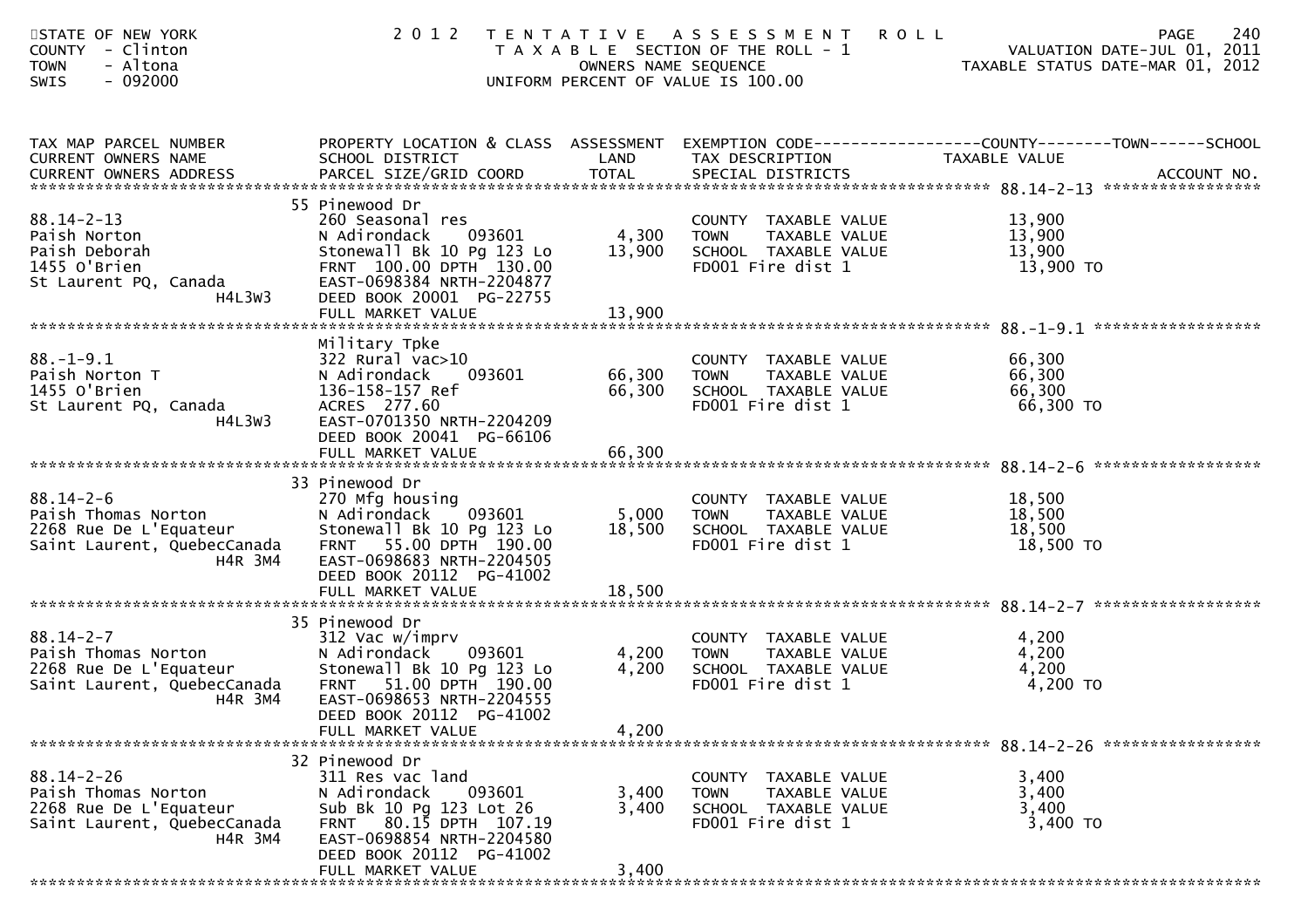| STATE OF NEW YORK<br>COUNTY - Clinton<br>- Altona<br><b>TOWN</b><br>SWIS<br>$-092000$             | 2 0 1 2                                                                                                                                                                           | TENTATIVE ASSESSMENT<br>T A X A B L E SECTION OF THE ROLL - 1<br>OWNERS NAME SEQUENCE<br>UNIFORM PERCENT OF VALUE IS 100.00 | <b>ROLL</b>                                                                                                                                                   | VALUATION DATE-JUL 01, 2011<br>VALUATION DATE-JUL 01, 2011<br>TAXABLE STATUS DATE-MAR 01, 2012 | 241<br><b>PAGE</b>    |
|---------------------------------------------------------------------------------------------------|-----------------------------------------------------------------------------------------------------------------------------------------------------------------------------------|-----------------------------------------------------------------------------------------------------------------------------|---------------------------------------------------------------------------------------------------------------------------------------------------------------|------------------------------------------------------------------------------------------------|-----------------------|
| TAX MAP PARCEL NUMBER<br>CURRENT OWNERS NAME                                                      | PROPERTY LOCATION & CLASS ASSESSMENT EXEMPTION CODE---------------COUNTY-------TOWN------SCHOOL<br>SCHOOL DISTRICT                                                                | LAND                                                                                                                        | TAX DESCRIPTION                                                                                                                                               | TAXABLE VALUE                                                                                  |                       |
| $135. - 2 - 35$<br>Parker Allan F<br>Parker Rose M<br>69 Atwood Rd<br>West Chazy, NY 12992        | 69 Atwood Rd<br>210 1 Family Res<br>Beekmantown Cen 092401<br>Lot 147 Duers Pat<br>ACRES<br>2.00<br>EAST-0739086 NRTH-2182690<br>DEED BOOK 688<br>PG-221<br>FULL MARKET VALUE     | SR STAR TEND 9,500 PHYS DISAB 41900<br>215,000<br><b>TOWN</b><br>215,000                                                    | COUNTY TAXABLE VALUE<br>TAXABLE VALUE<br>SCHOOL TAXABLE VALUE<br>FD001 Fire dist 1                                                                            | $\mathbf{0}$<br>25,000<br>25,000<br>190,000<br>190,000<br>127,800<br>215,000 TO                | 62,200<br>25,000      |
| $121. - 1 - 12.2$<br>Parker Charles L<br>Parker Phyllis<br>228 Barnaby Rd<br>West Chazy, NY 12992 | Barnaby Rd<br>312 Vac w/imprv<br>Beekmantown Cen 092401<br>Lots 141 148 149 Duer Pat<br>ACRES 19.80<br>EAST-0738426 NRTH-2186803<br>DEED BOOK 99001 PG-12072<br>FULL MARKET VALUE | 16,200<br><b>TOWN</b><br>20,600<br>20,600                                                                                   | COUNTY TAXABLE VALUE<br>TAXABLE VALUE<br>SCHOOL TAXABLE VALUE<br>FD001 Fire dist 1                                                                            | 20,600<br>20,600<br>20,600<br>20,600 TO                                                        |                       |
|                                                                                                   |                                                                                                                                                                                   |                                                                                                                             |                                                                                                                                                               |                                                                                                |                       |
| $121. - 1 - 13$<br>Parker Charles L<br>Parker Phyllis M<br>228 Barnaby Rd<br>West Chazy, NY 12992 | 228 Barnaby Rd<br>240 Rural res<br>Beekmantown Cen 092401<br>Lot 148 Duers Pat<br>ACRES 17.00<br>EAST-0739191 NRTH-2187301<br>DEED BOOK 955<br>$PG-37$                            | 15,500 SR STAR<br>120,000<br><b>TOWN</b>                                                                                    | 94 PCT OF VALUE USED FOR EXEMPTION PURPOSES<br>WARCOMALL 41131<br>41834<br>COUNTY TAXABLE VALUE<br>TAXABLE VALUE<br>SCHOOL TAXABLE VALUE<br>FD001 Fire dist 1 | 28,200<br>28,200<br>$\overline{0}$<br>$\Omega$<br>91,800<br>91,800<br>57,800<br>120,000 TO     | $\mathbf 0$<br>62,200 |
|                                                                                                   |                                                                                                                                                                                   |                                                                                                                             |                                                                                                                                                               |                                                                                                |                       |
| $135. - 2 - 20$<br>Parker Earl<br>1043 Slosson Rd<br>West Chazy, NY 12992                         | Recore Rd<br>312 Vac w/imprv<br>Beekmantown Cen 092401<br>143-146 Duer<br>ACRES 66.70<br>EAST-0739919 NRTH-2177874                                                                | 31,400<br><b>TOWN</b><br>34,900                                                                                             | COUNTY TAXABLE VALUE<br>TAXABLE VALUE<br>SCHOOL TAXABLE VALUE<br>FD001 Fire dist 1                                                                            | 34,900<br>34,900<br>34,900<br>34,900 TO                                                        |                       |
|                                                                                                   | DEED BOOK 579<br>PG-277<br>FULL MARKET VALUE                                                                                                                                      | 34,900                                                                                                                      |                                                                                                                                                               |                                                                                                |                       |
| $135. - 2 - 34$<br>Parker Earl<br>1043 Slosson Rd<br>West Chazy, NY 12992                         | Atwood Rd<br>105 Vac farmland<br>Beekmantown Cen 092401<br>142 - 147 Duer<br>ACRES 57.00<br>EAST-0739365 NRTH-2182140<br>DEED BOOK 573<br>PG-185<br>FULL MARKET VALUE             | <b>COUNTY</b><br>25,200<br><b>TOWN</b><br>26,800<br>26,800                                                                  | TAXABLE VALUE<br>TAXABLE VALUE<br>SCHOOL TAXABLE VALUE<br>FD001 Fire dist 1                                                                                   | 26,800<br>26,800<br>26,800<br>26,800 TO                                                        |                       |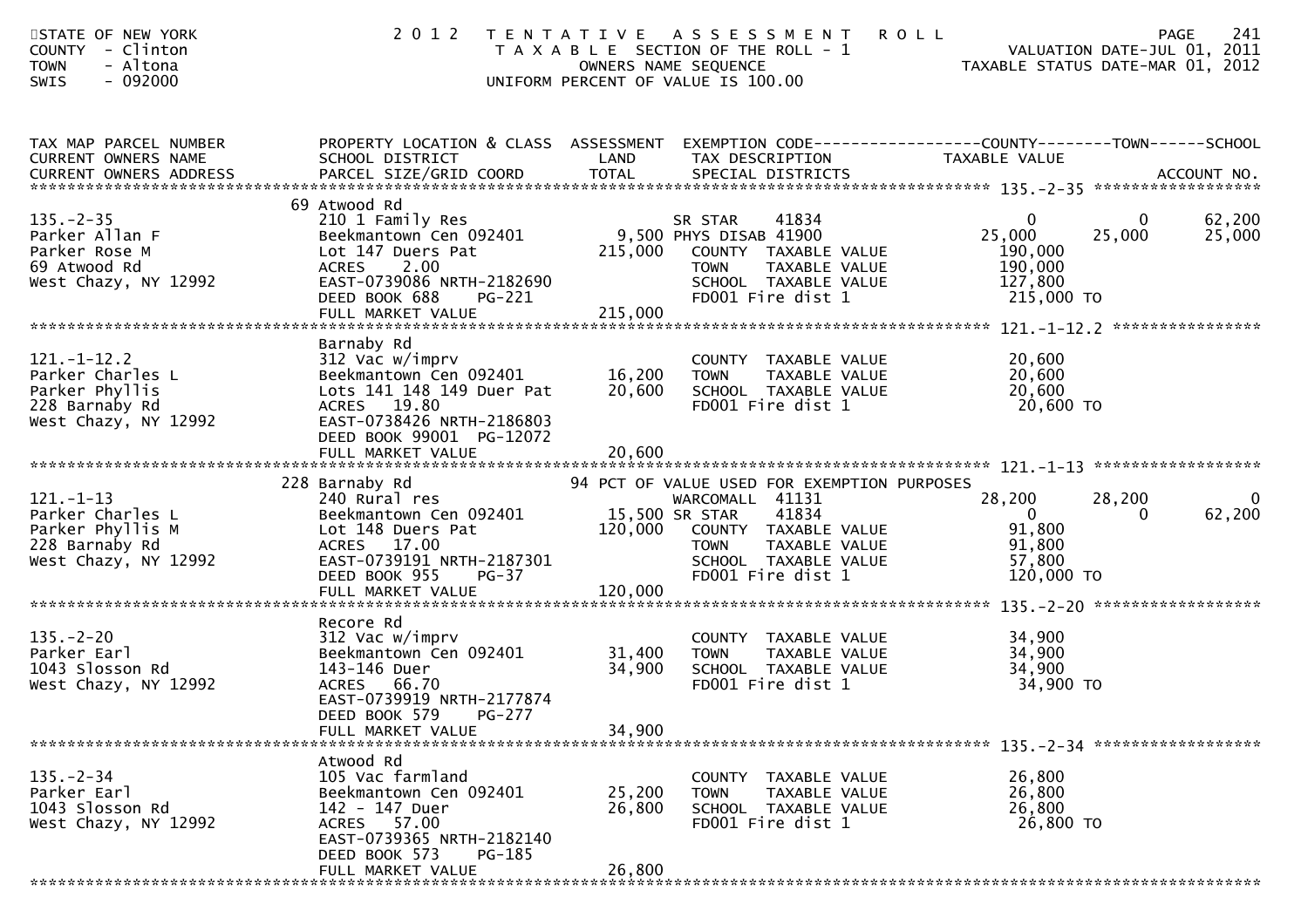| STATE OF NEW YORK<br>COUNTY - Clinton<br>- Altona<br><b>TOWN</b><br>- 092000<br><b>SWIS</b>        | 2 0 1 2                                                                                                                                                                                       |                              | TENTATIVE ASSESSMENT<br>T A X A B L E SECTION OF THE ROLL - 1<br>OWNERS NAME SEQUENCE<br>UNIFORM PERCENT OF VALUE IS 100.00        | <b>ROLL</b>                                           | 242<br><b>PAGE</b><br>VALUATION DATE-JUL 01, 2011<br>VALUATION DATE-JUL 01, 2011<br>TAXABLE STATUS DATE-MAR 01, 2012 |
|----------------------------------------------------------------------------------------------------|-----------------------------------------------------------------------------------------------------------------------------------------------------------------------------------------------|------------------------------|------------------------------------------------------------------------------------------------------------------------------------|-------------------------------------------------------|----------------------------------------------------------------------------------------------------------------------|
| TAX MAP PARCEL NUMBER<br>CURRENT OWNERS NAME                                                       | PROPERTY LOCATION & CLASS ASSESSMENT EXEMPTION CODE----------------COUNTY-------TOWN------SCHOOL<br>SCHOOL DISTRICT                                                                           | LAND                         | TAX DESCRIPTION                                                                                                                    | TAXABLE VALUE                                         |                                                                                                                      |
| $121. - 1 - 2$<br>Parker Earl R<br>1043 Slosson Rd<br>West Chazy, NY 12992                         | Barnaby Rd<br>910 Priv forest<br>Beekmantown Cen 092401<br>139 Duer<br>ACRES 73.50<br>EAST-0736422 NRTH-2191457<br>FULL MARKET VALUE                                                          | 27,000<br>27,000<br>27,000   | COUNTY TAXABLE VALUE<br>TAXABLE VALUE<br><b>TOWN</b><br>SCHOOL TAXABLE VALUE<br>FD001 Fire dist 1                                  | 27,000<br>27,000<br>27,000<br>27,000 TO               |                                                                                                                      |
| $121. - 1 - 11.1$<br>Parker Earl R<br>1043 Slosson Rd<br>West Chazy, NY 12992                      | 1043 Slosson Rd<br>112 Dairy farm<br>Beekmantown Cen 092401<br>148 Duer<br>ACRES 292.00<br>EAST-0740841 NRTH-2185551<br>DEED BOOK 498<br>$PG-33$<br>FULL MARKET VALUE                         | 87,100<br>265,000<br>265,000 | 483A EX<br>42100<br>COUNTY TAXABLE VALUE<br><b>TOWN</b><br>TAXABLE VALUE<br>SCHOOL TAXABLE VALUE<br>FD001 Fire dist 1<br>13,150 EX | 13,150<br>251,850<br>251,850<br>251,850<br>251,850 TO | 13,150<br>13,150                                                                                                     |
| $121.-1-11.2$<br>Parker Earl R<br>1043 Slosson Rd<br>West Chazy, NY 12992                          | 1020 Slosson Rd<br>312 Vac w/imprv<br>Beekmantown Cen 092401<br>Lot 148 & 149 Duers<br>FRNT 145.00 DPTH 125.90<br>EAST-0740216 NRTH-2187824<br>DEED BOOK 963<br>$PG-229$<br>FULL MARKET VALUE | 6,500<br>7,500<br>7,500      | COUNTY TAXABLE VALUE<br>TAXABLE VALUE<br><b>TOWN</b><br>SCHOOL TAXABLE VALUE<br>FD001 Fire dist 1                                  | 7,500<br>7,500<br>7,500<br>7,500 TO                   |                                                                                                                      |
| $121. - 1 - 10$<br>Parker Michael R<br>Parker Jennifer L<br>102 Barnaby Rd<br>West Chazy, NY 12992 | Slosson Rd<br>910 Priv forest<br>Beekmantown Cen 092401<br>148 Duer<br>ACRES 22.60<br>EAST-0741304 NRTH-2187166<br>DEED BOOK 20031 PG-55647<br>FULL MARKET VALUE                              | 16,900<br>16,900<br>16,900   | COUNTY TAXABLE VALUE<br><b>TOWN</b><br>TAXABLE VALUE<br>SCHOOL TAXABLE VALUE<br>FD001 Fire dist 1                                  | 16,900<br>16,900<br>16,900<br>16,900 TO               |                                                                                                                      |
| $149. - 1 - 5$<br>Parker Michael R<br>Parker Jennifer L<br>102 Barnaby Rd<br>West Chazy, NY 12992  | Murtagh Hill Rd<br>321 Abandoned ag<br>093601<br>N Adirondack<br>114 Duer<br>ACRES 98.30<br>EAST-0727594 NRTH-2175383<br>DEED BOOK 20112 PG-44700<br>FULL MARKET VALUE                        | 24,100<br>24,100<br>24.100   | COUNTY TAXABLE VALUE<br><b>TOWN</b><br>TAXABLE VALUE<br>SCHOOL TAXABLE VALUE<br>FD001 Fire dist 1                                  | 24,100<br>24,100<br>24,100<br>24,100 TO               |                                                                                                                      |
| STATE OF NEW YORK                                                                                  |                                                                                                                                                                                               |                              | 2012 TENTATIVE ASSESSMENT                                                                                                          | R O L L                                               | 243<br>PAGE                                                                                                          |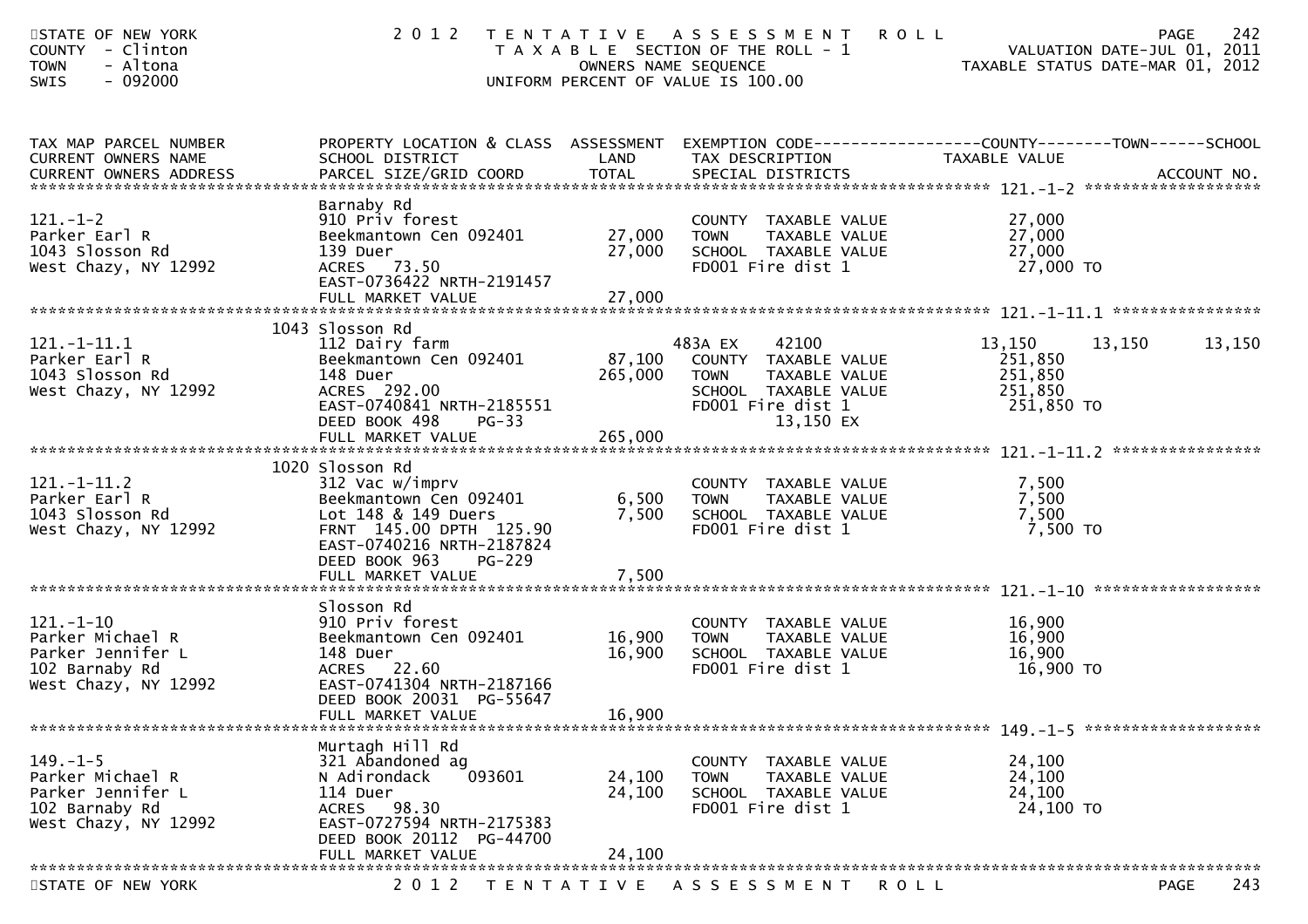| - Clinton<br><b>COUNTY</b><br>- Altona<br><b>TOWN</b><br>$-092000$<br>SWIS                              |                                                                                                                                                                                                           | OWNERS NAME SEQUENCE       | T A X A B L E SECTION OF THE ROLL - 1<br>UNIFORM PERCENT OF VALUE IS 100.00                       | VALUATION DATE-JUL 01, 2011<br>TAXABLE STATUS DATE-MAR 01, 2012                                                   |
|---------------------------------------------------------------------------------------------------------|-----------------------------------------------------------------------------------------------------------------------------------------------------------------------------------------------------------|----------------------------|---------------------------------------------------------------------------------------------------|-------------------------------------------------------------------------------------------------------------------|
| TAX MAP PARCEL NUMBER<br>CURRENT OWNERS NAME<br>CURRENT OWNERS ADDRESS                                  | SCHOOL DISTRICT                                                                                                                                                                                           | LAND                       | TAX DESCRIPTION                                                                                   | PROPERTY LOCATION & CLASS ASSESSMENT EXEMPTION CODE----------------COUNTY-------TOWN------SCHOOL<br>TAXABLE VALUE |
| $149. - 1 - 6$<br>Parker Michael R<br>Parker Jennifer L<br>102 Barnaby Rd<br>West Chazy, NY 12992       | Military Tpke<br>910 Priv forest<br>093601<br>N Adirondack<br>144 Duer<br>ACRES 112.10<br>EAST-0730200 NRTH-2177369<br>DEED BOOK 20112 PG-38141<br>FULL MARKET VALUE                                      | 27,600<br>27,600<br>27,600 | COUNTY TAXABLE VALUE<br>TAXABLE VALUE<br><b>TOWN</b><br>SCHOOL TAXABLE VALUE<br>FD001 Fire dist 1 | 27,600<br>27,600<br>27,600<br>27,600 TO                                                                           |
| $147. - 1 - 10.1$<br>Parks Daniel K<br>Parks Rebecca C<br>2315 Perry Rd<br>Denver, NC 28037             | Jerusalem Rd<br>$322$ Rural vac $>10$<br>093601<br>N Adirondack<br>223 Ref<br>ACRES 19.10<br>EAST-0696960 NRTH-2174895<br>DEED BOOK 20061 PG-96108<br>FULL MARKET VALUE                                   | 8,700<br>8,700<br>8,700    | COUNTY TAXABLE VALUE<br><b>TOWN</b><br>TAXABLE VALUE<br>SCHOOL TAXABLE VALUE<br>FD001 Fire dist 1 | 8,700<br>8,700<br>8,700<br>8,700 TO                                                                               |
| $103.-1-4.1$<br>Parra Esteban F<br>Parra Esteban D<br>1365 Boylston St Apt 646<br>Boston, MA 02215      | Military Tpke<br>321 Abandoned ag<br>093601<br>N Adirondack<br>Lot 161 Ref Te<br>ACRES 25.00<br>EAST-0699205 NRTH-2201296<br>DEED BOOK 20061 PG-99558                                                     | 16,700<br>16,700           | COUNTY TAXABLE VALUE<br><b>TOWN</b><br>TAXABLE VALUE<br>SCHOOL TAXABLE VALUE<br>FD001 Fire dist 1 | 16,700<br>16,700<br>16,700<br>16,700 TO                                                                           |
| $73. - 1 - 13.2$<br>Parrotte Howard<br>PO Box 206<br>Winooski, VT 05404                                 | 1974 Alder Bend Rd<br>220 2 Family Res<br>N Adirondack<br>093601<br>Lot 155 Ref Tr<br>FRNT 170.00 DPTH 199.00<br>EAST-0697990 NRTH-2213266<br>DEED BOOK 20051 PG-84785<br>FULL MARKET VALUE               | 6,200<br>56,200<br>56,200  | COUNTY TAXABLE VALUE<br>TAXABLE VALUE<br><b>TOWN</b><br>SCHOOL TAXABLE VALUE<br>FD001 Fire dist 1 | 56,200<br>56,200<br>56,200<br>56,200 TO                                                                           |
| $88.14 - 1 - 37$<br>Parsons Timothy A<br>Parsons Sharron A<br>63 Missile Base Rd<br>Champlain, NY 12919 | 57 Birch Hill Dr<br>270 Mfg housing<br>N Adirondack<br>093601<br>Stonewall Acres Lot 37<br>70.17 DPTH 146.63<br><b>FRNT</b><br>EAST-0699161 NRTH-2204007<br>DEED BOOK 20041 PG-75572<br>FULL MARKET VALUE | 4,600<br>17,500<br>17,500  | COUNTY TAXABLE VALUE<br><b>TOWN</b><br>TAXABLE VALUE<br>SCHOOL TAXABLE VALUE<br>FD001 Fire dist 1 | 17,500<br>17,500<br>17,500<br>17,500 TO                                                                           |
| STATE OF NEW YORK                                                                                       | 2 0 1 2<br>T E N T A T I V E                                                                                                                                                                              |                            | A S S E S S M E N T                                                                               | 244<br><b>PAGE</b><br>R O L L                                                                                     |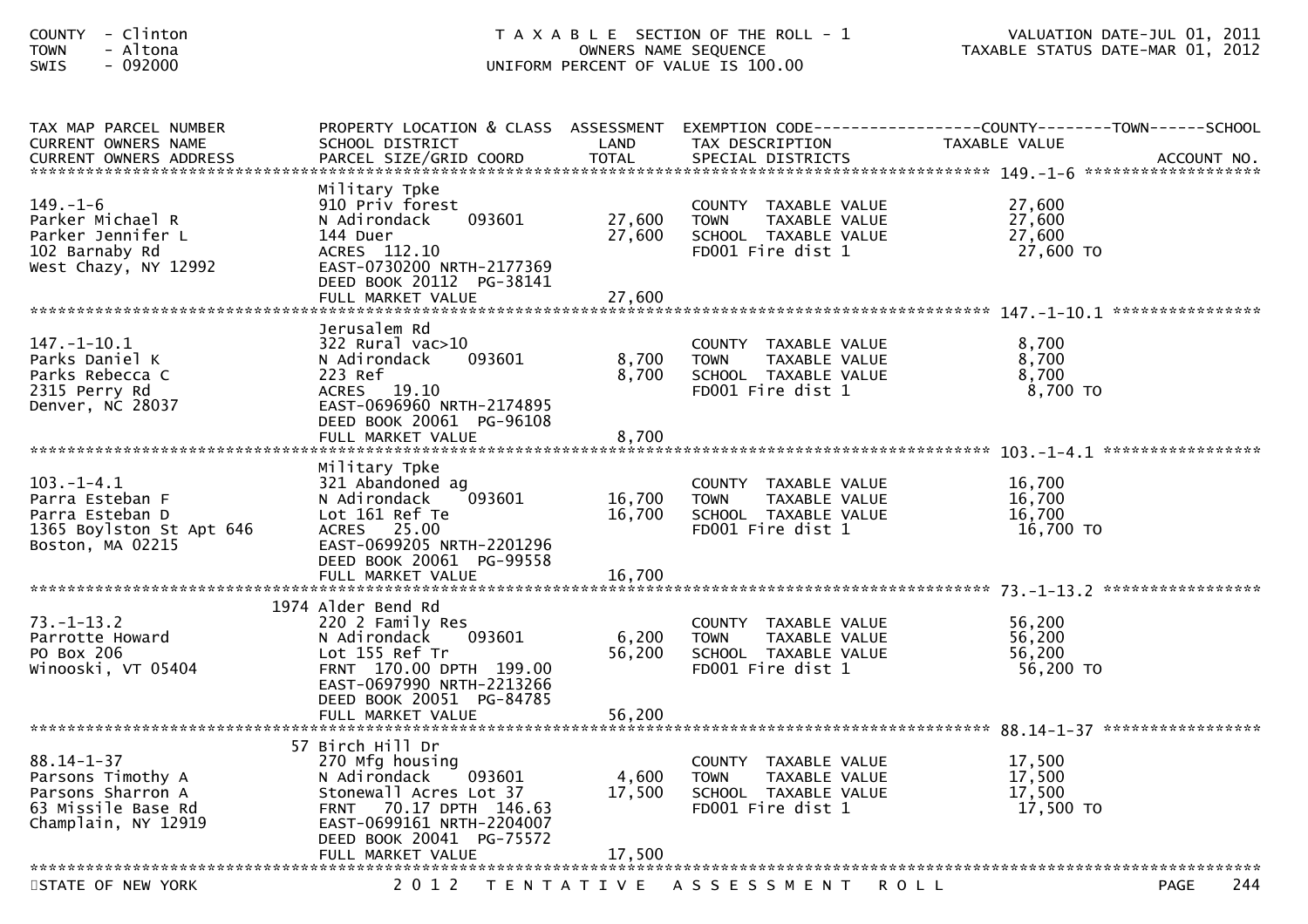| - Clinton<br><b>COUNTY</b><br>- Altona<br><b>TOWN</b><br>$-092000$<br><b>SWIS</b>                      |                                                                                                                                                                      |                            | T A X A B L E SECTION OF THE ROLL - 1<br>OWNERS NAME SEQUENCE<br>UNIFORM PERCENT OF VALUE IS 100.00                    | TAXABLE STATUS DATE-MAR 01, 2012                             | VALUATION DATE-JUL 01, 2011 |
|--------------------------------------------------------------------------------------------------------|----------------------------------------------------------------------------------------------------------------------------------------------------------------------|----------------------------|------------------------------------------------------------------------------------------------------------------------|--------------------------------------------------------------|-----------------------------|
| TAX MAP PARCEL NUMBER<br>CURRENT OWNERS NAME                                                           | PROPERTY LOCATION & CLASS ASSESSMENT EXEMPTION CODE----------------COUNTY-------TOWN------SCHOOL<br>SCHOOL DISTRICT                                                  | LAND                       | TAX DESCRIPTION                                                                                                        | TAXABLE VALUE                                                |                             |
| $88. - 1 - 4$<br>Paul F Wilkinson & Assoc Inc<br>2131 Rue Wellington<br>Montreal, QC, Canada<br>H3K1X1 | Stark Rd<br>910 Priv forest<br>093601<br>N Adirondack<br>136 Ref<br>ACRES 241.60<br>EAST-0704796 NRTH-2206214<br>DEED BOOK 635<br>PG-955<br>FULL MARKET VALUE        | 60,600<br>60,600<br>60,600 | COUNTY TAXABLE VALUE<br><b>TOWN</b><br>TAXABLE VALUE<br>SCHOOL TAXABLE VALUE<br>FD001 Fire dist 1                      | 60,600<br>60,600<br>60,600<br>60,600 TO                      |                             |
| $103. -1 - 4.4$<br>Pawlowski Jerzy<br>4987 Military Tpke<br>Altona, NY 12910                           | 4991/4987 Military Tpke<br>240 Rural res<br>N Adirondack<br>093601<br>Lot 158 Ref Tr<br>ACRES 15.00<br>EAST-0700058 NRTH-2201599<br>DEED BOOK 624<br>PG-1044         | 13,700<br>127,800          | 41854<br>RES STAR<br>COUNTY TAXABLE VALUE<br>TAXABLE VALUE<br><b>TOWN</b><br>SCHOOL TAXABLE VALUE<br>FD001 Fire dist 1 | $\overline{0}$<br>127,800<br>127,800<br>97,800<br>127,800 TO | $\mathbf{0}$<br>30,000      |
|                                                                                                        | FULL MARKET VALUE                                                                                                                                                    | 127,800                    |                                                                                                                        |                                                              |                             |
| $133. - 1 - 8$<br>Payne Gary<br>542 High St<br>Bridport, VT 05734                                      | Purdy Rd<br>910 Priv forest<br>N Adirondack<br>093601<br>76 Duer<br>ACRES 62.50<br>EAST-0718286 NRTH-2177733<br>DEED BOOK 20011 PG-30243<br>FULL MARKET VALUE        | 10,300<br>10,300<br>10,300 | COUNTY TAXABLE VALUE<br>TAXABLE VALUE<br><b>TOWN</b><br>SCHOOL TAXABLE VALUE<br>FD001 Fire dist 1                      | 10,300<br>10,300<br>10,300<br>10,300 TO                      |                             |
|                                                                                                        |                                                                                                                                                                      |                            |                                                                                                                        |                                                              |                             |
| $73. - 1 - 10.52$<br>Peake Bernadette<br>Peake Joseph<br>PO Box 812<br>New Brunswick, NJ 08903         | 2088 Alder Bend Rd<br>220 2 Family Res<br>N Adirondack<br>093601<br>Lot 155 Ref Tr<br>FRNT 75.00 DPTH 233.00<br>EAST-0697996 NRTH-2216157<br>DEED BOOK 807<br>PG-305 | 5,100<br>15,000            | COUNTY TAXABLE VALUE<br><b>TOWN</b><br>TAXABLE VALUE<br>SCHOOL TAXABLE VALUE<br>FD001 Fire dist 1                      | 15,000<br>15,000<br>15,000<br>15,000 TO                      |                             |
|                                                                                                        | FULL MARKET VALUE                                                                                                                                                    | 15,000                     |                                                                                                                        |                                                              |                             |
| $146. - 1 - 11$<br>Pecore Christopher P<br>Pecore Orville<br>1170 Rt 3<br>Plattsburgh, NY 12901        | Plank Rd<br>$314$ Rural vac<10<br>N Adirondack<br>093601<br>46 Sg<br>2.00<br><b>ACRES</b><br>EAST-0682829 NRTH-2168521<br>DEED BOOK 20001 PG-27423                   | 7,100<br>7,100             | COUNTY TAXABLE VALUE<br>TAXABLE VALUE<br><b>TOWN</b><br>SCHOOL TAXABLE VALUE<br>FD001 Fire dist 1                      | 7,100<br>7,100<br>7,100<br>7,100 TO                          |                             |
|                                                                                                        | FULL MARKET VALUE                                                                                                                                                    | 7,100                      |                                                                                                                        |                                                              |                             |
| STATE OF NEW YORK                                                                                      | 2 0 1 2                                                                                                                                                              | T E N T A T I V E          | A S S E S S M E N T                                                                                                    | <b>ROLL</b>                                                  | 245<br><b>PAGE</b>          |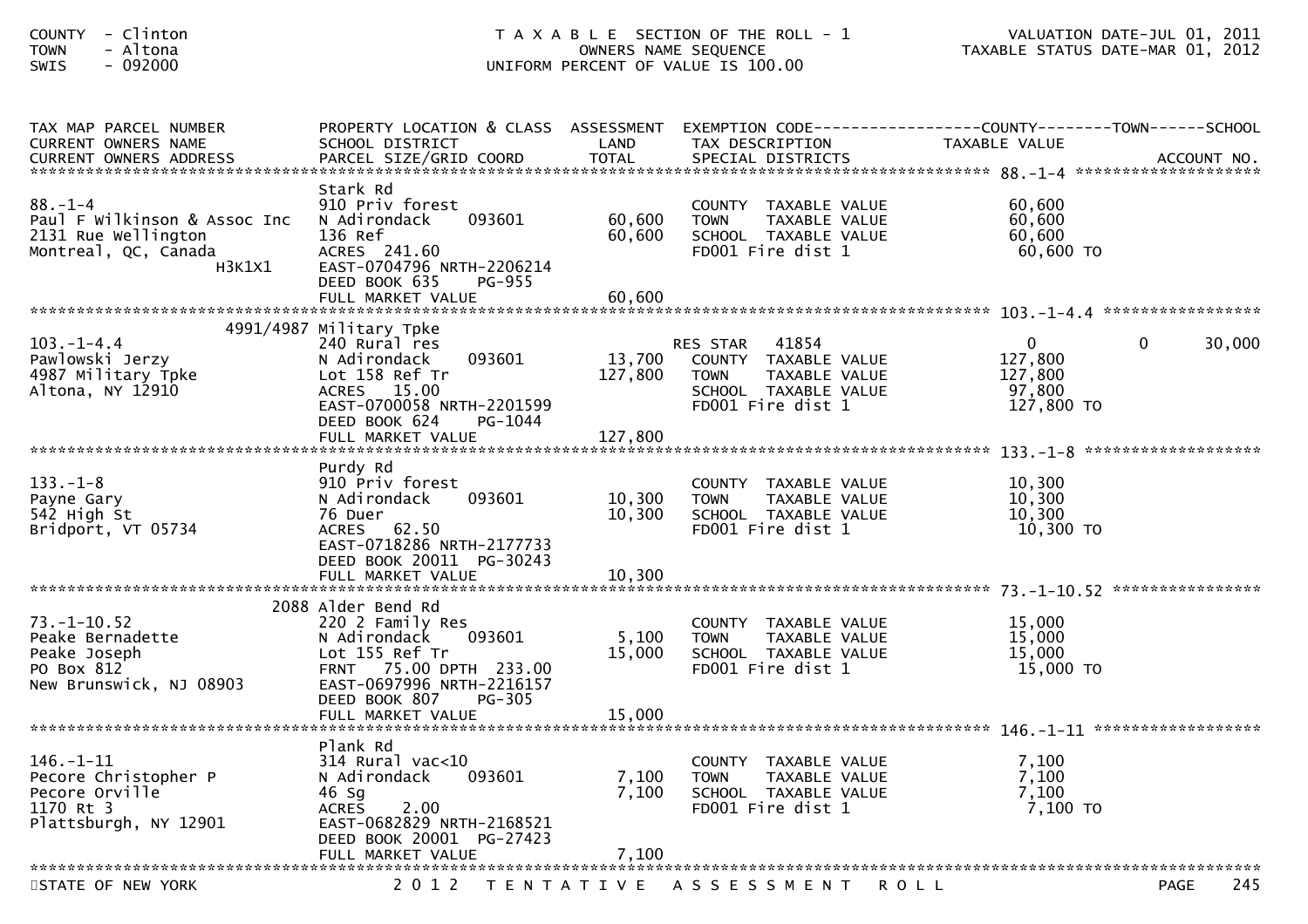| <b>COUNTY</b><br>- Clinton<br>- Altona<br><b>TOWN</b><br>$-092000$<br><b>SWIS</b>                 |                                                                                                                                                                                                             |                            | T A X A B L E SECTION OF THE ROLL - 1<br>OWNERS NAME SEQUENCE<br>UNIFORM PERCENT OF VALUE IS 100.00 | VALUATION DATE-JUL 01, 2011<br>VALUATION DATE-JUL 01, 2011<br>TAXABLE STATUS DATE-MAR 01, 2012                    |
|---------------------------------------------------------------------------------------------------|-------------------------------------------------------------------------------------------------------------------------------------------------------------------------------------------------------------|----------------------------|-----------------------------------------------------------------------------------------------------|-------------------------------------------------------------------------------------------------------------------|
| TAX MAP PARCEL NUMBER<br>CURRENT OWNERS NAME                                                      | SCHOOL DISTRICT                                                                                                                                                                                             | LAND                       | TAX DESCRIPTION                                                                                     | PROPERTY LOCATION & CLASS ASSESSMENT EXEMPTION CODE----------------COUNTY-------TOWN------SCHOOL<br>TAXABLE VALUE |
| $146. - 1 - 12$<br>Pecore Orville R<br>Pecore Christopher P<br>1170 Rt 3<br>Plattsburgh, NY 12901 | Plank Rd<br>314 Rural vac<10<br>N Adirondack<br>093601<br>Lot $46$ Sg<br>ACRES 9.10<br>EAST-0683299 NRTH-2168729<br>DEED BOOK 1036<br><b>PG-027</b><br>FULL MARKET VALUE                                    | 11,400<br>11,400<br>11,400 | COUNTY TAXABLE VALUE<br><b>TOWN</b><br>TAXABLE VALUE<br>SCHOOL TAXABLE VALUE<br>FD001 Fire dist 1   | 11,400<br>11,400<br>11,400<br>11,400 TO                                                                           |
| $73. - 1 - 15.31$<br>Pecore Paul A<br>Pecore AnnMarie<br>PO Box 1526<br>Plattsburgh, NY 12901     | 533 Irona Rd<br>210 1 Family Res<br>N Adirondack<br>093601<br>Lot 155 Ref Tract<br>Also Deed Bk 699 Pg 118 B<br>Pg 1169<br>FRNT 200.00 DPTH 180.00<br>EAST-0698366 NRTH-2212763<br>DEED BOOK 20092 PG-27721 | 5,900<br>31,900            | COUNTY TAXABLE VALUE<br><b>TOWN</b><br>TAXABLE VALUE<br>SCHOOL TAXABLE VALUE<br>FD001 Fire dist 1   | 31,900<br>31,900<br>31,900<br>31,900 TO                                                                           |
| $73. - 1 - 40$<br>Pecore Paul A<br>Pecore AnnMarie<br>PO Box 1526<br>Plattsburgh, NY 12901        | 531 Irona Rd<br>449 Other Storag<br>N Adirondack<br>093601<br>Lot 155 Ref<br><b>ACRES</b><br>5.00<br>EAST-0698224 NRTH-2212572<br>DEED BOOK 20092 PG-27721                                                  | 32,500<br>212,000          | COUNTY TAXABLE VALUE<br>TAXABLE VALUE<br><b>TOWN</b><br>SCHOOL TAXABLE VALUE<br>FD001 Fire dist 1   | 212,000<br>212,000<br>212,000<br>212,000 TO                                                                       |
| $73. - 1 - 40.1$<br>Pecore Paul A<br>Pecore AnnMarie<br>PO Box 1526<br>Plattsburgh, NY 12901      | Alder Bend Rd<br>311 Res vac land<br>093601<br>N Adirondack<br>Lot 155 Ref Tr<br>FRNT 100.00 DPTH 150.00<br>EAST-0697978 NRTH-2212380<br>DEED BOOK 20092 PG-27718                                           | 5,100<br>5,100             | COUNTY TAXABLE VALUE<br>TAXABLE VALUE<br><b>TOWN</b><br>SCHOOL TAXABLE VALUE<br>FD001 Fire dist 1   | 5,100<br>5,100<br>5,100<br>$5,100$ TO                                                                             |
| $148. - 3 - 21$<br>Pecore Paul A<br>PO Box 2695<br>Plattsburgh, NY 12901                          | 1747 Rand Hill Rd<br>210 1 Family Res<br>093601<br>N Adirondack<br>Lot 63<br>7.10<br><b>ACRES</b><br>EAST-0714975 NRTH-2170779<br>DEED BOOK 20062 PG-1311<br>FULL MARKET VALUE                              | 12,100<br>99,000<br>99,000 | COUNTY TAXABLE VALUE<br><b>TOWN</b><br>TAXABLE VALUE<br>SCHOOL TAXABLE VALUE<br>FD001 Fire dist 1   | 99,000<br>99,000<br>99,000<br>99,000 TO                                                                           |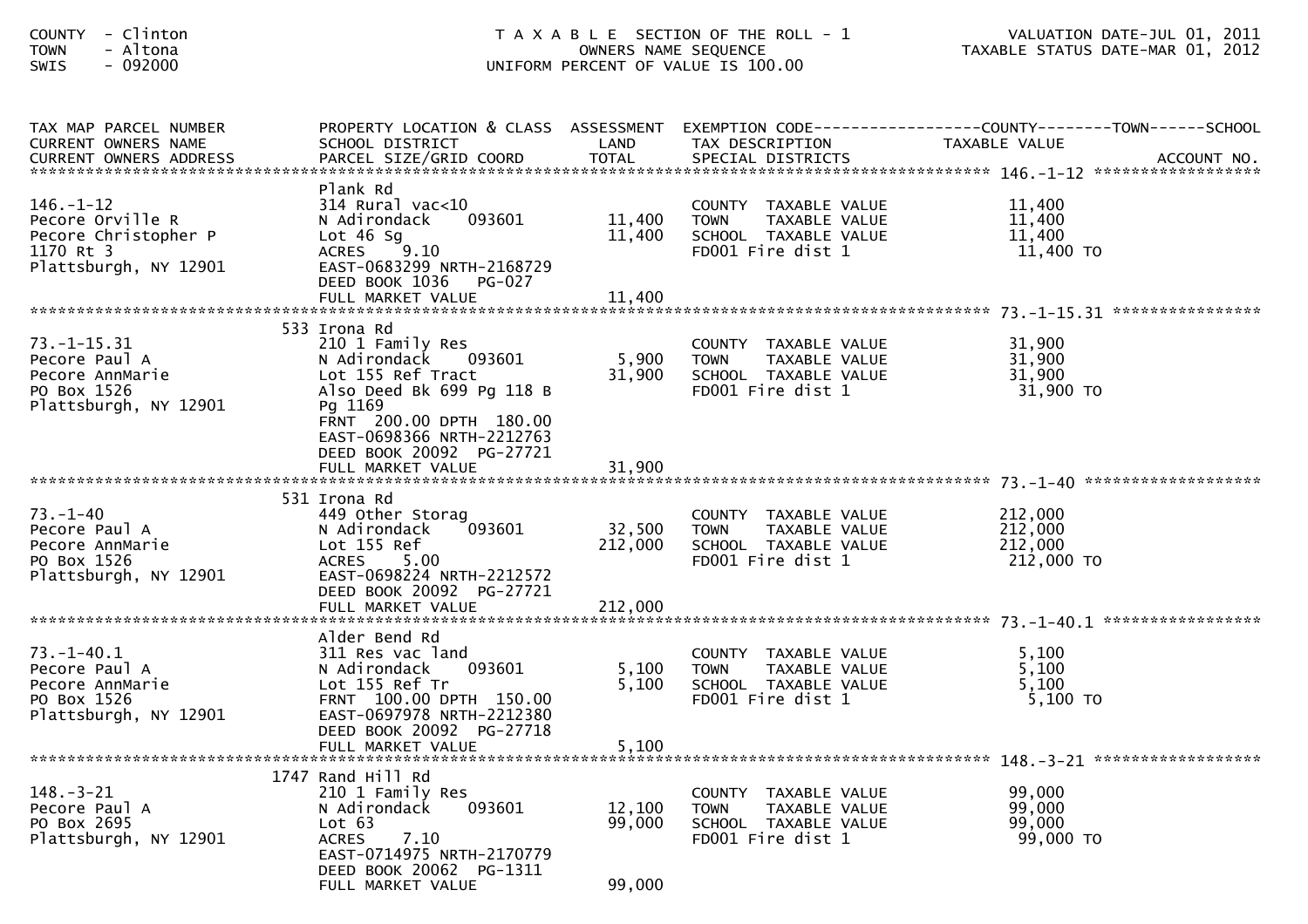| STATE OF NEW YORK<br>COUNTY - Clinton<br><b>TOWN</b><br>- Altona                                                                                                                                                               | 2 0 1 2                                                 | OWNERS NAME SEQUENCE | TENTATIVE ASSESSMENT<br>T A X A B L E SECTION OF THE ROLL - 1                   | <b>ROLL</b><br>VALUATION DATE-JUL 01, 2011<br>TAXABLE STATUS DATE-MAR 01, 2012 | <b>PAGE</b>  | 246                |
|--------------------------------------------------------------------------------------------------------------------------------------------------------------------------------------------------------------------------------|---------------------------------------------------------|----------------------|---------------------------------------------------------------------------------|--------------------------------------------------------------------------------|--------------|--------------------|
| $-092000$<br><b>SWIS</b>                                                                                                                                                                                                       |                                                         |                      | UNIFORM PERCENT OF VALUE IS 100.00                                              |                                                                                |              |                    |
| TAX MAP PARCEL NUMBER<br>CURRENT OWNERS NAME                                                                                                                                                                                   | PROPERTY LOCATION & CLASS ASSESSMENT<br>SCHOOL DISTRICT | LAND                 | EXEMPTION CODE-----------------COUNTY-------TOWN------SCHOOL<br>TAX DESCRIPTION | <b>TAXABLE VALUE</b>                                                           |              |                    |
| -OURRENT OWNERS ADDRESS PARCEL SIZE/GRID COORD TOTAL SPECIAL DISTRICTS MOLE TO MERENT OWNERS ADDRESS PARCEL SIZE/GRID COORD TOTAL SPECIAL DISTRICTS AND MOLE AND MOLE AND MANUSCRIPT OWNERS ADDRESS FOR THE STATE OF THE SERVE |                                                         |                      |                                                                                 |                                                                                |              |                    |
|                                                                                                                                                                                                                                | 233 Duley Rd                                            |                      |                                                                                 |                                                                                |              |                    |
| $119. - 1 - 16.2$<br>Peets Lawrence L                                                                                                                                                                                          | 210 1 Family Res<br>N Adirondack<br>093601              | 7,300                | 41834<br>SR STAR<br>COUNTY TAXABLE VALUE                                        | $\overline{0}$<br>96,700                                                       | $\mathbf{0}$ | 62,200             |
| Peets Maureen E                                                                                                                                                                                                                | Lot 45 Duers Pat                                        | 96,700               | TAXABLE VALUE<br><b>TOWN</b>                                                    | 96,700                                                                         |              |                    |
| 233 Duley Rd                                                                                                                                                                                                                   | 2.30<br><b>ACRES</b>                                    |                      | SCHOOL TAXABLE VALUE                                                            | 34,500                                                                         |              |                    |
| Altona, NY 12910                                                                                                                                                                                                               | EAST-0709346 NRTH-2187412                               |                      | FD001 Fire dist 1                                                               | 96,700 TO                                                                      |              |                    |
|                                                                                                                                                                                                                                | DEED BOOK 20082 PG-15080                                |                      |                                                                                 |                                                                                |              |                    |
|                                                                                                                                                                                                                                | FULL MARKET VALUE                                       | 96,700               |                                                                                 |                                                                                |              | ****************** |
|                                                                                                                                                                                                                                | Rt 22                                                   |                      |                                                                                 |                                                                                |              |                    |
| $76. - 1 - 1.1$                                                                                                                                                                                                                | 910 Priv forest                                         |                      | COUNTY TAXABLE VALUE                                                            | 37,300                                                                         |              |                    |
| Pelkey Donald                                                                                                                                                                                                                  | Northeastern Cl 092801                                  | 37,300               | <b>TOWN</b><br>TAXABLE VALUE                                                    | 37,300                                                                         |              |                    |
| 111 Howard Rd                                                                                                                                                                                                                  | 49 Ref                                                  | 37,300               | SCHOOL TAXABLE VALUE                                                            | 37,300                                                                         |              |                    |
| Mooers, NY 12958                                                                                                                                                                                                               | ACRES 156.30<br>EAST-0736950 NRTH-2216164               |                      | FD001 Fire dist 1                                                               | 37,300 TO                                                                      |              |                    |
|                                                                                                                                                                                                                                | DEED BOOK 946<br>PG-224                                 |                      |                                                                                 |                                                                                |              |                    |
|                                                                                                                                                                                                                                |                                                         |                      |                                                                                 |                                                                                |              |                    |
|                                                                                                                                                                                                                                |                                                         |                      |                                                                                 |                                                                                |              |                    |
|                                                                                                                                                                                                                                | 37 Merrywood Dr                                         |                      |                                                                                 |                                                                                |              |                    |
| $88.14 - 1 - 3$<br>Pelkey Eugene E                                                                                                                                                                                             | 260 Seasonal res<br>N Adirondack<br>093601              | 4,300                | COUNTY TAXABLE VALUE<br><b>TAXABLE VALUE</b><br><b>TOWN</b>                     | 11,000<br>11,000                                                               |              |                    |
| Pelkey Mary A                                                                                                                                                                                                                  | Stonewall Acres Lot 3                                   | 11,000               | SCHOOL TAXABLE VALUE                                                            | 11,000                                                                         |              |                    |
| 222 Oneill Rd                                                                                                                                                                                                                  | FRNT 80.00 DPTH 165.00                                  |                      | FD001 Fire dist 1                                                               | 11,000 TO                                                                      |              |                    |
| West Chazy, NY 12992                                                                                                                                                                                                           | EAST-0699779 NRTH-2203514                               |                      |                                                                                 |                                                                                |              |                    |
|                                                                                                                                                                                                                                | DEED BOOK 20112 PG-42906                                |                      |                                                                                 |                                                                                |              |                    |
|                                                                                                                                                                                                                                |                                                         |                      |                                                                                 |                                                                                |              |                    |
|                                                                                                                                                                                                                                | 4268 Military Tpke                                      |                      |                                                                                 |                                                                                |              |                    |
| $119. - 1 - 17$                                                                                                                                                                                                                | 210 1 Family Res                                        |                      | 41854<br><b>RES STAR</b>                                                        | $\mathbf{0}$                                                                   | $\Omega$     | 30,000             |
| Pelkey James T                                                                                                                                                                                                                 | 093601<br>N Adirondack                                  | 6,500                | COUNTY TAXABLE VALUE                                                            | 53,600                                                                         |              |                    |
| 4268 Military Tpke                                                                                                                                                                                                             | Lot 78 Duer                                             | 53,600               | <b>TOWN</b><br>TAXABLE VALUE                                                    | 53,600                                                                         |              |                    |
| Altona, NY 12910                                                                                                                                                                                                               | <b>ACRES</b><br>1.00<br>EAST-0713724 NRTH-2189659       |                      | SCHOOL TAXABLE VALUE<br>FD001 Fire dist 1                                       | 23,600<br>53,600 TO                                                            |              |                    |
|                                                                                                                                                                                                                                | DEED BOOK 20011 PG-36621                                |                      |                                                                                 |                                                                                |              |                    |
|                                                                                                                                                                                                                                | FULL MARKET VALUE                                       | 53,600               |                                                                                 |                                                                                |              |                    |
|                                                                                                                                                                                                                                |                                                         |                      |                                                                                 |                                                                                |              |                    |
|                                                                                                                                                                                                                                | Alder Bend Rd                                           |                      |                                                                                 |                                                                                |              |                    |
| $88. - 1 - 1.63$<br>Pelkey James Todd                                                                                                                                                                                          | 314 Rural vac<10<br>093601<br>N Adirondack              | 7,900                | COUNTY TAXABLE VALUE<br>TAXABLE VALUE<br>TOWN                                   | 7,900<br>7,900                                                                 |              |                    |
| 4268 Military Tpke                                                                                                                                                                                                             | 164 Ref Tract Patent                                    | 7,900                | SCHOOL TAXABLE VALUE                                                            | 7,900                                                                          |              |                    |
| Altona, NY 12910                                                                                                                                                                                                               | 3.40<br>ACRES                                           |                      | FD001 Fire dist 1                                                               | 7,900 TO                                                                       |              |                    |
|                                                                                                                                                                                                                                | EAST-0696603 NRTH-2207197                               |                      |                                                                                 |                                                                                |              |                    |
|                                                                                                                                                                                                                                | DEED BOOK 99001 PG-07906                                |                      |                                                                                 |                                                                                |              |                    |
|                                                                                                                                                                                                                                | FULL MARKET VALUE                                       | 7,900                |                                                                                 |                                                                                |              |                    |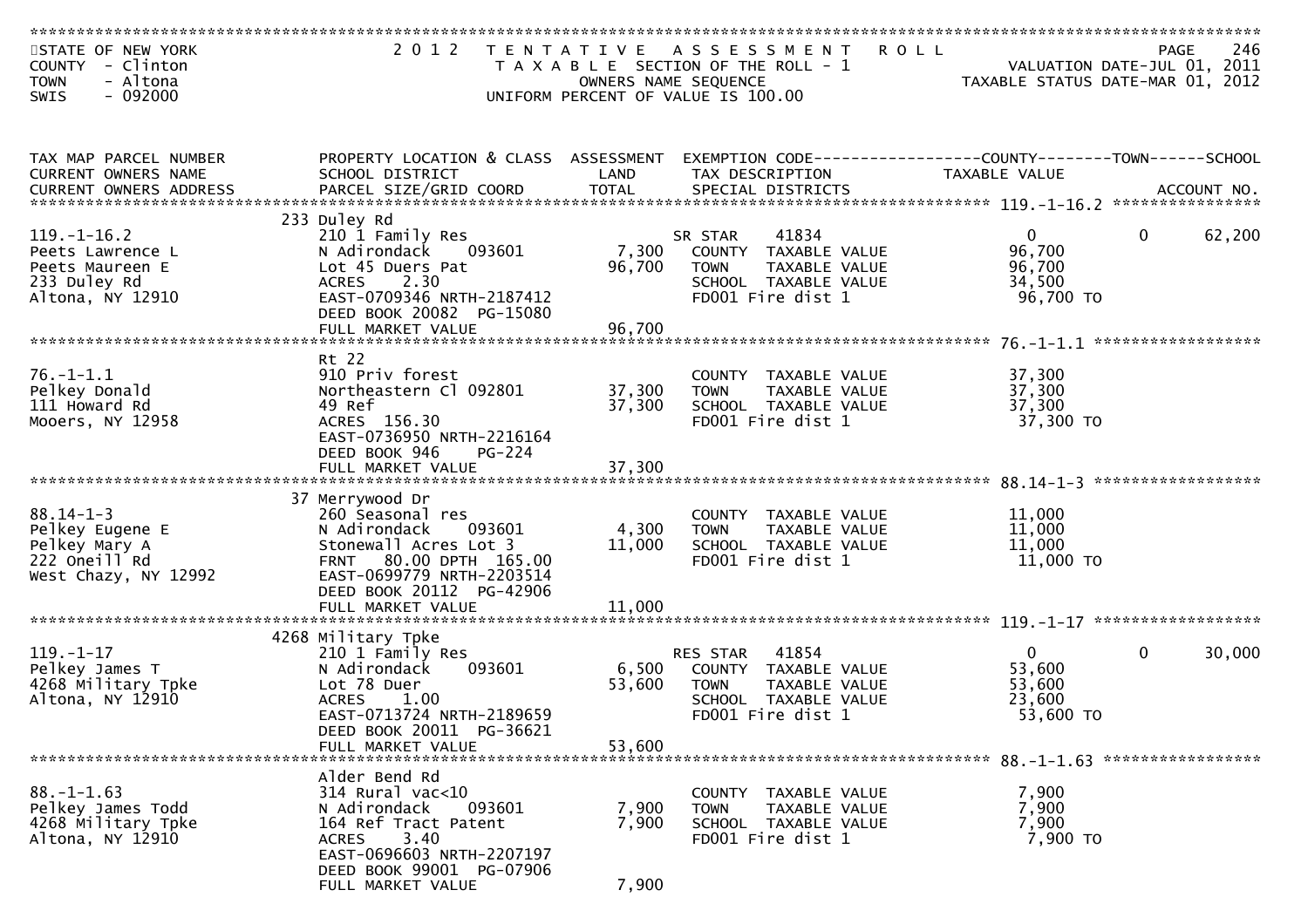| STATE OF NEW YORK<br>COUNTY - Clinton<br><b>TOWN</b><br>- Altona                                    | 2 0 1 2                                                                                                                                                                                 | OWNERS NAME SEQUENCE       | <b>ROLL</b><br>TENTATIVE ASSESSMENT<br>T A X A B L E SECTION OF THE ROLL - 1                                           | VALUATION DATE-JUL 01, 2011<br>TAXABLE STATUS DATE-MAR 01, 2012 | PAGE         | 247              |
|-----------------------------------------------------------------------------------------------------|-----------------------------------------------------------------------------------------------------------------------------------------------------------------------------------------|----------------------------|------------------------------------------------------------------------------------------------------------------------|-----------------------------------------------------------------|--------------|------------------|
| $-092000$<br><b>SWIS</b>                                                                            |                                                                                                                                                                                         |                            | UNIFORM PERCENT OF VALUE IS 100.00                                                                                     |                                                                 |              |                  |
| TAX MAP PARCEL NUMBER<br>CURRENT OWNERS NAME                                                        | PROPERTY LOCATION & CLASS ASSESSMENT<br>SCHOOL DISTRICT                                                                                                                                 | LAND                       | EXEMPTION CODE-----------------COUNTY-------TOWN------SCHOOL<br>TAX DESCRIPTION                                        | TAXABLE VALUE                                                   |              |                  |
|                                                                                                     | 2088 Miner Farm Rd                                                                                                                                                                      |                            |                                                                                                                        |                                                                 |              |                  |
| $76. - 3 - 1.1$<br>Pelkey Richard D<br>Pelkey Laurie<br>2088 Miner Farm Rd<br>Altona, NY 12910-9736 | 270 Mfg housing<br>Northeastern C1 092801<br>50 Ref<br>FRNT 176.00 DPTH 160.00<br>EAST-0735960 NRTH-2208797<br>DEED BOOK 699<br><b>PG-97</b>                                            | 5,800<br>18,000            | 41854<br>RES STAR<br>COUNTY TAXABLE VALUE<br>TAXABLE VALUE<br><b>TOWN</b><br>SCHOOL TAXABLE VALUE<br>FD001 Fire dist 1 | $\overline{0}$<br>18,000<br>18,000<br>$\Omega$<br>18,000 TO     | $\mathbf{0}$ | 18,000           |
|                                                                                                     |                                                                                                                                                                                         |                            |                                                                                                                        |                                                                 |              | **************** |
| $119. - 1 - 19.2$<br>Pellerin Albert E<br>422 Wallace Hill Rd<br>Plattsburgh, NY 12901              | Duley Rd<br>271 Mfg housings<br>N Adirondack<br>093601<br>Lot 68 Ref Tract Patent<br>6.30<br><b>ACRES</b><br>EAST-0712669 NRTH-2187453<br>DEED BOOK 20051 PG-83904<br>FULL MARKET VALUE | 12,700<br>78,000<br>78,000 | COUNTY TAXABLE VALUE<br><b>TAXABLE VALUE</b><br><b>TOWN</b><br>SCHOOL TAXABLE VALUE<br>FD001 Fire dist 1               | 78,000<br>78,000<br>78,000<br>78,000 TO                         |              |                  |
|                                                                                                     |                                                                                                                                                                                         |                            |                                                                                                                        |                                                                 |              |                  |
| $73. - 2 - 9$<br>Pennatto Anthony<br>Pennatto Samson<br>1830 Odham Dr<br>Deltona, FL 32738          | Tantillo Way<br>$314$ Rural vac<10<br>093601<br>N Adirondack<br>Lot 155 Ref<br>4.50<br><b>ACRES</b><br>EAST-0698540 NRTH-2213840<br>DEED BOOK 611<br>PG-17                              | 8,800<br>8,800             | COUNTY TAXABLE VALUE<br>TAXABLE VALUE<br><b>TOWN</b><br>SCHOOL TAXABLE VALUE<br>FD001 Fire dist 1                      | 8,800<br>8,800<br>8,800<br>8,800 TO                             |              |                  |
|                                                                                                     |                                                                                                                                                                                         |                            |                                                                                                                        |                                                                 |              |                  |
| $76. - 3 - 3.1$<br>Perkins Aaron<br>Dann Heather<br>70 Gonyea Rd<br>Altona, NY 12910                | 70 Gonyea Rd<br>210 1 Family Res<br>Northeastern Cl 092801<br>50 Ref<br><b>ACRES</b><br>5.00 BANK<br>860<br>EAST-0736844 NRTH-2211438                                                   | 8,900<br>86,700            | 41854<br>RES STAR<br>COUNTY TAXABLE VALUE<br>TAXABLE VALUE<br><b>TOWN</b><br>SCHOOL TAXABLE VALUE<br>FD001 Fire dist 1 | $\mathbf{0}$<br>86,700<br>86,700<br>56,700<br>86,700 TO         | 0            | 30,000           |
|                                                                                                     | DEED BOOK 20041 PG-65419<br>FULL MARKET VALUE                                                                                                                                           | 86,700                     |                                                                                                                        |                                                                 |              |                  |
|                                                                                                     |                                                                                                                                                                                         |                            |                                                                                                                        |                                                                 |              |                  |
| $76. - 3 - 3.2$<br>Perkins Aaron<br>Dann Heather<br>70 Gonyea Rd<br>Altona, NY 12910                | Gonyea Rd<br>$314$ Rural vac<10<br>Northeastern Cl 092801<br>50 Ref Tract<br><b>ACRES</b><br>7.10<br>EAST-0736536 NRTH-2211717<br>DEED BOOK 20041 PG-65419                              | 10,200<br>10,200           | COUNTY TAXABLE VALUE<br>TAXABLE VALUE<br><b>TOWN</b><br>SCHOOL TAXABLE VALUE<br>FD001 Fire dist 1                      | 10,200<br>10,200<br>10,200<br>10,200 TO                         |              |                  |
|                                                                                                     | FULL MARKET VALUE                                                                                                                                                                       | 10,200                     |                                                                                                                        |                                                                 |              |                  |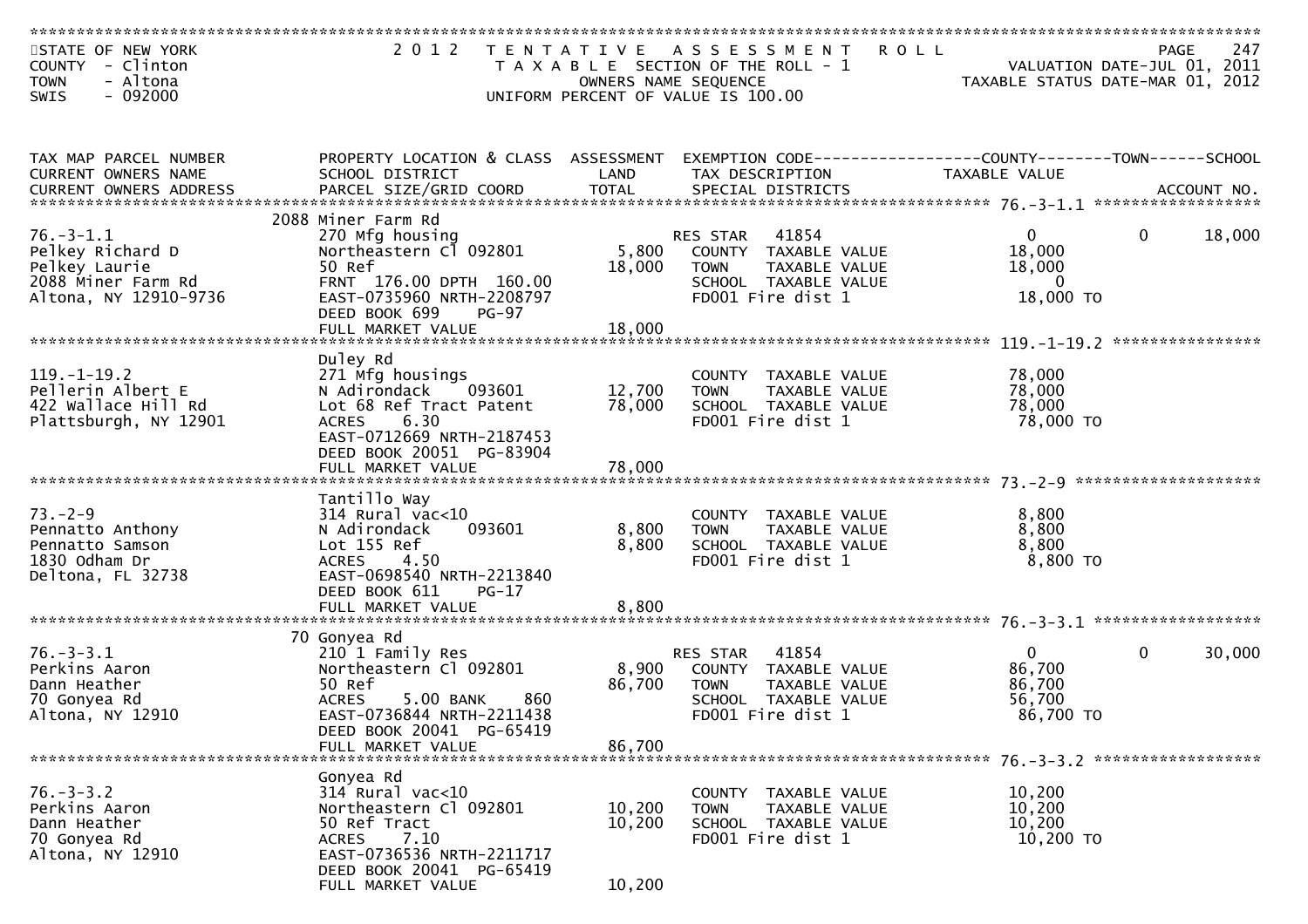| STATE OF NEW YORK        | 2 0 1 2                                                                                          | T E N T A T I V E | <b>ROLL</b><br>A S S E S S M E N T        |                                  | <b>PAGE</b>  | 248    |
|--------------------------|--------------------------------------------------------------------------------------------------|-------------------|-------------------------------------------|----------------------------------|--------------|--------|
| COUNTY - Clinton         |                                                                                                  |                   | T A X A B L E SECTION OF THE ROLL - 1     | VALUATION DATE-JUL 01, 2011      |              |        |
| - Altona<br><b>TOWN</b>  |                                                                                                  |                   | OWNERS NAME SEQUENCE                      | TAXABLE STATUS DATE-MAR 01, 2012 |              |        |
| $-092000$<br><b>SWIS</b> |                                                                                                  |                   | UNIFORM PERCENT OF VALUE IS 100.00        |                                  |              |        |
|                          |                                                                                                  |                   |                                           |                                  |              |        |
|                          |                                                                                                  |                   |                                           |                                  |              |        |
| TAX MAP PARCEL NUMBER    | PROPERTY LOCATION & CLASS ASSESSMENT EXEMPTION CODE----------------COUNTY-------TOWN------SCHOOL |                   |                                           |                                  |              |        |
| CURRENT OWNERS NAME      | SCHOOL DISTRICT                                                                                  | LAND              | TAX DESCRIPTION                           | TAXABLE VALUE                    |              |        |
|                          |                                                                                                  |                   |                                           |                                  |              |        |
|                          | 18 Lash Rd                                                                                       |                   |                                           |                                  |              |        |
| $118. - 1 - 3.2$         | 210 1 Family Res                                                                                 |                   | WARCOMALL 41131                           | 40,000                           | 40,000       |        |
| Perrea Cory M            | N Adirondack 093601                                                                              |                   | 13,800 RES STAR<br>41854                  | $\overline{0}$                   | $\mathbf{0}$ | 30,000 |
| Perrea Ali J             | Lot 15 Duers Pat                                                                                 | 160,000           | COUNTY TAXABLE VALUE                      | 120,000                          |              |        |
| 18 Lash Rd               | ACRES 15.40 BANK<br>080                                                                          |                   | TAXABLE VALUE<br>TOWN                     | 120,000                          |              |        |
| Altona, NY 12910         | EAST-0702515 NRTH-2192346                                                                        |                   | SCHOOL TAXABLE VALUE                      | 130,000                          |              |        |
|                          | DEED BOOK 20112 PG-38282                                                                         |                   | FD001 Fire dist 1                         | 160,000 TO                       |              |        |
|                          |                                                                                                  |                   |                                           |                                  |              |        |
|                          | Rt 22                                                                                            |                   |                                           |                                  |              |        |
| $76. - 1 - 1.5$          | 314 Rural vac<10                                                                                 |                   | COUNTY TAXABLE VALUE                      | 1,800                            |              |        |
| Perrea Jody L            | Northeastern Cl 092801                                                                           | 1,800             | <b>TOWN</b><br>TAXABLE VALUE              | 1,800                            |              |        |
| Perrea Anne N            | Lot 49 Ref Tract                                                                                 | 1,800             | SCHOOL TAXABLE VALUE                      | 1,800                            |              |        |
| 9155 Rt 22               | <b>ACRES</b><br>1.80                                                                             |                   | FD001 Fire dist 1                         | 1,800 TO                         |              |        |
| Mooers, NY 12958         | EAST-0736814 NRTH-2215567                                                                        |                   |                                           |                                  |              |        |
|                          | DEED BOOK 20041 PG-77334                                                                         |                   |                                           |                                  |              |        |
|                          | FULL MARKET VALUE                                                                                | 1,800             |                                           |                                  |              |        |
|                          |                                                                                                  |                   |                                           |                                  |              |        |
|                          | 9155 Rt 22                                                                                       |                   |                                           |                                  |              |        |
| $76. - 1 - 1.41$         | 210 1 Family Res                                                                                 |                   | RES STAR 41854                            | $\overline{0}$                   | $\Omega$     | 30,000 |
| Perrea Jody L            | Northeastern Cl 092801                                                                           |                   | 7,800 COUNTY TAXABLE VALUE                | 122,200                          |              |        |
| Perrea Anne N            | Lot 49 Ref Tract                                                                                 | 122,200           | <b>TOWN</b><br>TAXABLE VALUE              | 122,200                          |              |        |
| 9155 Rt 22               | 3.10 BANK<br>080<br><b>ACRES</b>                                                                 |                   | SCHOOL TAXABLE VALUE<br>FD001 Fire dist 1 | 92,200<br>122,200 TO             |              |        |
| Mooers, NY 12958         | EAST-0736701 NRTH-2215307<br>DEED BOOK 20041 PG-77334                                            |                   |                                           |                                  |              |        |
|                          |                                                                                                  |                   |                                           |                                  |              |        |
|                          |                                                                                                  |                   |                                           |                                  |              |        |
|                          | 31/49 Dragoon Rd                                                                                 |                   |                                           |                                  |              |        |
| $91. -1 - 17.1$          | 240 Rural res                                                                                    |                   | 41854<br>RES STAR                         | $\mathbf{0}$                     | $\Omega$     | 30,000 |
| Perry Dominic            | 093601<br>N Adirondack                                                                           | 19,400            | COUNTY TAXABLE VALUE                      | 43,000                           |              |        |
| McCarty Tammy M          | Lot 29 Ref Tract                                                                                 | 43,000            | <b>TOWN</b><br>TAXABLE VALUE              | 43,000                           |              |        |
| 31 Dragoon Rd            | ACRES 35.30                                                                                      |                   | SCHOOL TAXABLE VALUE                      | 13,000                           |              |        |
| Altona, NY 12910         | EAST-0736998 NRTH-2202104                                                                        |                   | FD001 Fire dist 1                         | 43,000 TO                        |              |        |
|                          | DEED BOOK 20001 PG-25691                                                                         |                   |                                           |                                  |              |        |
|                          | FULL MARKET VALUE                                                                                | 43,000            |                                           |                                  |              |        |
|                          | 68 Rand Hill Rd                                                                                  |                   |                                           |                                  |              |        |
| $148. - 2 - 11.222$      | 210 1 Family Res                                                                                 |                   | 41854<br>RES STAR                         | $\Omega$                         | $\mathbf{0}$ | 30,000 |
| Perry Justin M           | 093601<br>N Adirondack                                                                           | 7,700             | COUNTY TAXABLE VALUE                      | 125,000                          |              |        |
| 1643 Rand Hill Rd        | 3.20<br><b>ACRES</b>                                                                             | 125,000           | TAXABLE VALUE<br><b>TOWN</b>              | 125,000                          |              |        |
| Altona, NY 12910         | EAST-0712850 NRTH-2173471                                                                        |                   | SCHOOL TAXABLE VALUE                      | 95,000                           |              |        |
|                          | DEED BOOK 20092 PG-27067                                                                         |                   | FD001 Fire dist 1                         | 125,000 TO                       |              |        |
|                          | FULL MARKET VALUE                                                                                | 125,000           |                                           |                                  |              |        |
|                          |                                                                                                  |                   |                                           |                                  |              |        |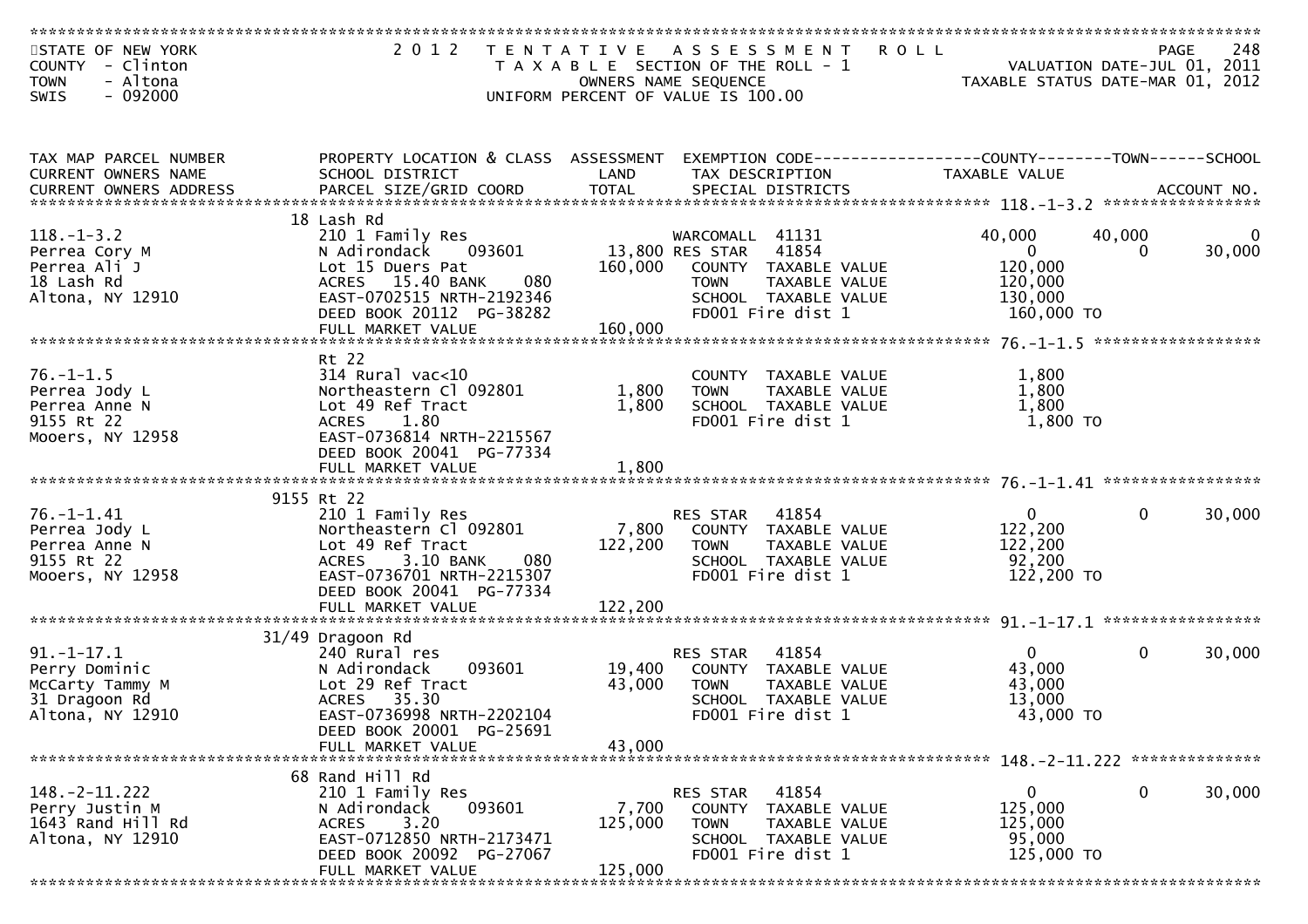| STATE OF NEW YORK<br>COUNTY - Clinton<br>- Altona<br><b>TOWN</b><br>$-092000$<br><b>SWIS</b>     |                                                                                                                                                                                     |                         | 2012 TENTATIVE ASSESSMENT<br>PAGE 249<br>OWNERS NAME SEQUENCE<br>OWNERS NAME SEQUENCE<br>OWNERS NAME SEQUENCE<br>OWNERS NAME SEQUENCE<br>ONIFORM PERCENT OF VALUE IS 100.00 |                                                                                   |        |
|--------------------------------------------------------------------------------------------------|-------------------------------------------------------------------------------------------------------------------------------------------------------------------------------------|-------------------------|-----------------------------------------------------------------------------------------------------------------------------------------------------------------------------|-----------------------------------------------------------------------------------|--------|
| TAX MAP PARCEL NUMBER<br>CURRENT OWNERS NAME                                                     | SCHOOL DISTRICT                                                                                                                                                                     | LAND                    | PROPERTY LOCATION & CLASS ASSESSMENT EXEMPTION CODE----------------COUNTY-------TOWN------SCHOOL<br>TAX DESCRIPTION                                                         | TAXABLE VALUE                                                                     |        |
| $73. - 1 - 8$<br>Perry Raymond<br>Perry Stella<br>2017 Alder Bend Rd<br>Altona, NY 12910         | 2017 Alder Bend Rd<br>270 Mfg housing<br>093601<br>N Adirondack<br>166 Ref<br>FRNT 160.00 DPTH 125.00<br>EAST-0697781 NRTH-2214425<br>DEED BOOK 576<br>PG-497                       | 5,300<br>14,000         | 41854<br>RES STAR<br>COUNTY TAXABLE VALUE<br><b>TOWN</b><br>TAXABLE VALUE<br>SCHOOL TAXABLE VALUE<br>FD001 Fire dist 1                                                      | $\overline{0}$<br>$\mathbf{0}$<br>14,000<br>14,000<br>$\overline{0}$<br>14,000 TO | 14,000 |
|                                                                                                  |                                                                                                                                                                                     |                         |                                                                                                                                                                             |                                                                                   |        |
| $89 - 2 - 8$<br>Peryea (Lagree) Melissa M<br>Peryea Gary A<br>105 Brunell Rd<br>Altona, NY 12910 | 105 Brunell Rd<br>311 Res vac land<br>093601<br>N Adirondack<br>110 Ref<br>FRNT 360.00 DPTH 280.00<br>EAST-0713240 NRTH-2206213<br>DEED BOOK 957<br>PG-293                          | $\frac{500}{50}$<br>500 | COUNTY TAXABLE VALUE<br><b>TOWN</b><br>TAXABLE VALUE<br>SCHOOL TAXABLE VALUE<br>FD001 Fire dist 1<br>LT001 Altona light 1                                                   | 500<br>500<br>500<br>500 TO<br>500 TO                                             |        |
|                                                                                                  | FULL MARKET VALUE                                                                                                                                                                   | 500                     |                                                                                                                                                                             |                                                                                   |        |
|                                                                                                  |                                                                                                                                                                                     |                         |                                                                                                                                                                             |                                                                                   |        |
| $72. - 1 - 26.1$<br>Peryea Bryan F<br>209 Forest Rd<br>Ellenburg Depot, NY 12935                 | 209 Forest Rd<br>210 1 Family Res<br>093601<br>N Adirondack<br>213 Ref<br>Survey Map 20072 / 02325<br>6.30<br><b>ACRES</b><br>EAST-0684726 NRTH-2210174<br>DEED BOOK 20031 PG-64635 | 42,000                  | RES STAR 41854<br>11,500 COUNTY TAXABLE VALUE<br>TAXABLE VALUE<br>TOWN<br>SCHOOL TAXABLE VALUE<br>FD001 Fire dist 1                                                         | $\mathbf{0}$<br>$\mathbf{0}$<br>42,000<br>42,000<br>12,000<br>42,000 TO           | 30,000 |
|                                                                                                  |                                                                                                                                                                                     |                         |                                                                                                                                                                             |                                                                                   |        |
| $72. - 1 - 27.22$<br>Peryea Bryan F<br>209 Forest Rd<br>Ellenburg, NY 12935                      | Forest Rd<br>314 Rural vac<10<br>093601<br>N Adirondack<br>Lot 213 Ref<br>Subdiv Map 20072/02325 Lo<br>ACRES 3.00                                                                   | 29,200                  | COUNTY TAXABLE VALUE<br>29,200 TOWN<br>TAXABLE VALUE<br>SCHOOL TAXABLE VALUE<br>FD001 Fire dist 1                                                                           | 29,200<br>29,200<br>29,200<br>29,200 TO                                           |        |
| *******************************                                                                  | EAST-0684495 NRTH-2210150<br>DEED BOOK 20072 PG-11900<br>FULL MARKET VALUE                                                                                                          | 29,200                  |                                                                                                                                                                             |                                                                                   |        |
| $119. - 1 - 21$<br>Peryea Denis<br>Peryea Cheryl<br>4196 Military Tpke<br>Altona, NY 12910       | Duley Rd<br>$314$ Rural vac<10<br>093601<br>N Adirondack<br>Lot 73 Duers<br>ACRES 10.00<br>EAST-0714283 NRTH-2188230<br>DEED BOOK 820<br><b>PG-239</b>                              | 11,900<br>11,900        | AGRI DISTR 41720<br>COUNTY TAXABLE VALUE<br><b>TOWN</b><br>TAXABLE VALUE<br>SCHOOL TAXABLE VALUE<br>FD001 Fire dist 1                                                       | 7,919<br>7,919<br>3,981<br>3,981<br>3,981<br>11,900 TO                            | 7,919  |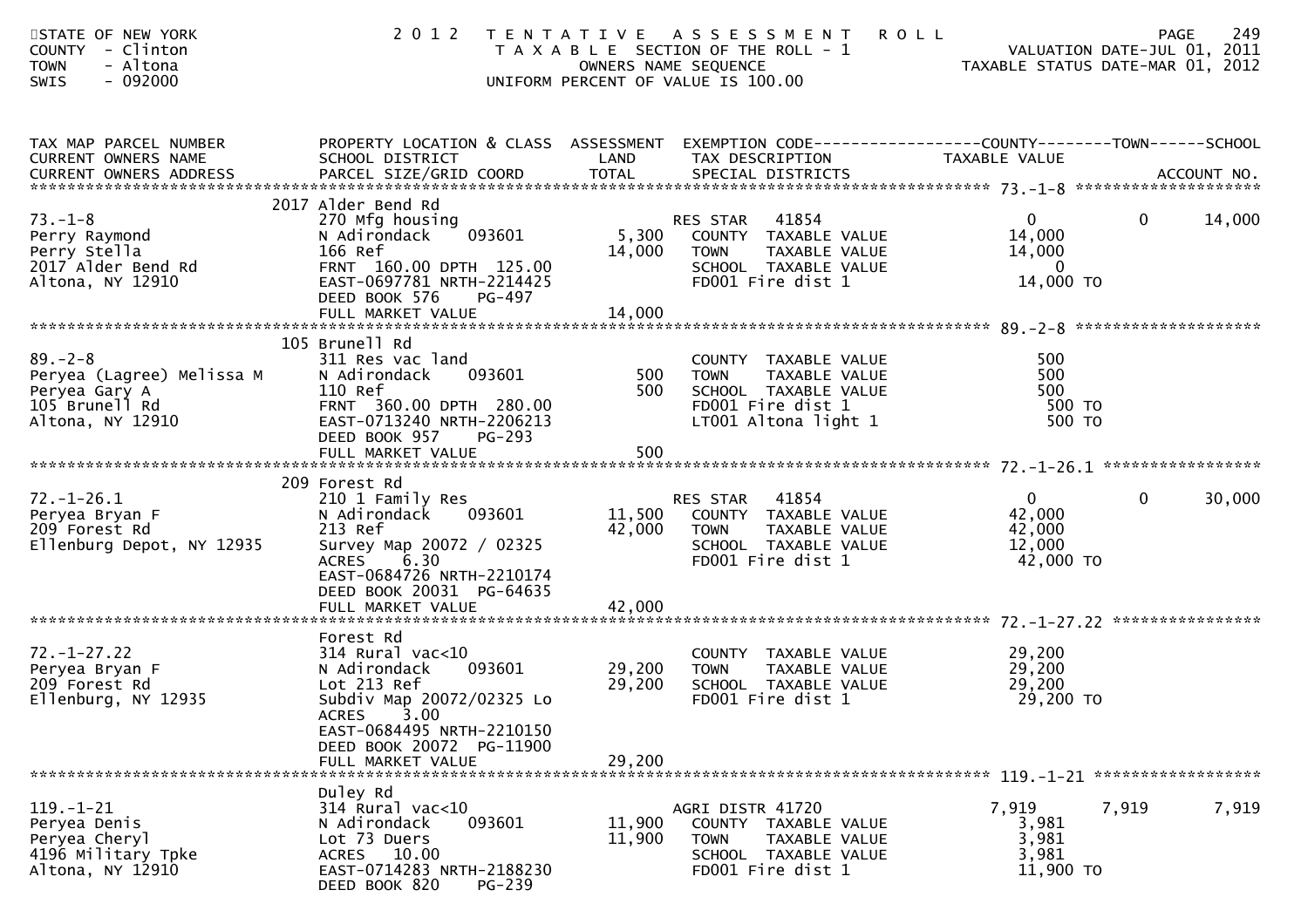| MAY BE SUBJECT TO PAYMENT<br>UNDER AGDIST LAW TIL 2016                                                                    | FULL MARKET VALUE                                                                                                                                                                      | 11,900                    |                                                                                                                                                                                       |                                                                      |                                                                         |     |
|---------------------------------------------------------------------------------------------------------------------------|----------------------------------------------------------------------------------------------------------------------------------------------------------------------------------------|---------------------------|---------------------------------------------------------------------------------------------------------------------------------------------------------------------------------------|----------------------------------------------------------------------|-------------------------------------------------------------------------|-----|
| STATE OF NEW YORK<br>COUNTY - Clinton<br><b>TOWN</b><br>- Altona<br>$-092000$<br><b>SWIS</b>                              | 2 0 1 2                                                                                                                                                                                |                           | <b>ROLL</b><br>TENTATIVE ASSESSMENT<br>T A X A B L E SECTION OF THE ROLL - 1<br>OWNERS NAME SEQUENCE<br>UNIFORM PERCENT OF VALUE IS 100.00                                            |                                                                      | PAGE<br>VALUATION DATE-JUL 01, 2011<br>TAXABLE STATUS DATE-MAR 01, 2012 | 250 |
|                                                                                                                           |                                                                                                                                                                                        |                           |                                                                                                                                                                                       |                                                                      |                                                                         |     |
| TAX MAP PARCEL NUMBER<br>CURRENT OWNERS NAME                                                                              | PROPERTY LOCATION & CLASS ASSESSMENT<br>SCHOOL DISTRICT                                                                                                                                | LAND                      | EXEMPTION CODE------------------COUNTY--------TOWN------SCHOOL<br>TAX DESCRIPTION                                                                                                     | TAXABLE VALUE                                                        |                                                                         |     |
|                                                                                                                           | 4196 Military Tpke                                                                                                                                                                     |                           |                                                                                                                                                                                       |                                                                      |                                                                         |     |
| $133. - 1 - 4.11$<br>Peryea Denis<br>Peryea Cheryl<br>4196 Military Tpke<br>Altona, NY 12910<br>MAY BE SUBJECT TO PAYMENT | 112 Dairy farm<br>093601<br>N Adirondack<br>74 Duer<br>Survey Map 20072/05689<br>ACRES 415.80<br>EAST-0716117 NRTH-2186905<br>DEED BOOK 791<br>PG-37                                   |                           | AGRI DISTR 41720<br>107,200 RES STAR<br>41854<br>219,000 483A EX<br>42100<br>COUNTY TAXABLE VALUE<br><b>TAXABLE VALUE</b><br><b>TOWN</b><br>SCHOOL TAXABLE VALUE<br>FD001 Fire dist 1 | $\mathbf{0}$<br>6,700<br>212,300<br>212,300<br>182,300<br>212,300 TO | 0<br>$\Omega$<br>30,000<br>6,700<br>6,700                               | 0   |
|                                                                                                                           |                                                                                                                                                                                        |                           |                                                                                                                                                                                       |                                                                      |                                                                         |     |
| $133. - 1 - 4.3$<br>Peryea Denis O<br>Peryea Cheryl V<br>4196 Military Tpke<br>Altona, NY 12910                           | 4100 Military Tpke<br>210 1 Family Res<br>093601<br>N Adirondack<br>Lot 74 Duers<br>1.70<br><b>ACRES</b><br>EAST-0716812 NRTH-2186711<br>DEED BOOK 20112 PG-39240<br>FULL MARKET VALUE | 9,400<br>82,000<br>82,000 | COUNTY TAXABLE VALUE<br><b>TOWN</b><br>TAXABLE VALUE<br>SCHOOL TAXABLE VALUE<br>FD001 Fire dist 1                                                                                     | 82,000<br>82,000<br>82,000<br>82,000 TO                              |                                                                         |     |
|                                                                                                                           | Military Tpke                                                                                                                                                                          |                           |                                                                                                                                                                                       |                                                                      |                                                                         |     |
| $119. - 1 - 4.4$<br>Peryea Dennis O<br>Peryea Cheryl V<br>4196 Military Tpke<br>Altona, NY 12910                          | 321 Abandoned ag<br>093601<br>N Adirondack<br>Lot 69 Duers<br>35.80<br><b>ACRES</b><br>EAST-0711884 NRTH-2192287<br>DEED BOOK 20072 PG-6691                                            | 19,900<br>19,900          | COUNTY TAXABLE VALUE<br>TAXABLE VALUE<br><b>TOWN</b><br>SCHOOL TAXABLE VALUE<br>FD001 Fire dist 1                                                                                     | 19,900<br>19,900<br>19,900<br>19,900 TO                              |                                                                         |     |
|                                                                                                                           | FULL MARKET VALUE                                                                                                                                                                      | 19,900                    |                                                                                                                                                                                       |                                                                      |                                                                         |     |
| $119. - 1 - 20$<br>Peryea Francis J<br>Peryea Velma<br>4235 Military Tpke<br>Altona, NY 12910                             | 4235 Military Tpke<br>210 1 Family Res<br>N Adirondack<br>093601<br>Lot 73 Duers<br>9.20<br><b>ACRES</b><br>EAST-0713879 NRTH-2188841                                                  | 9,900<br>83,900           | 41854<br>RES STAR<br>COUNTY TAXABLE VALUE<br>TAXABLE VALUE<br><b>TOWN</b><br>SCHOOL TAXABLE VALUE<br>FD001 Fire dist 1                                                                | 0<br>83,900<br>83,900<br>53,900<br>83,900 TO                         | 30,000<br>$\Omega$                                                      |     |
|                                                                                                                           | DEED BOOK 759<br><b>PG-89</b><br>FULL MARKET VALUE                                                                                                                                     | 83,900                    |                                                                                                                                                                                       |                                                                      |                                                                         |     |
|                                                                                                                           | Brunell Rd                                                                                                                                                                             |                           |                                                                                                                                                                                       |                                                                      |                                                                         |     |
| $89. - 2 - 11$<br>Peryea Gary A<br>105 Brunell Rd<br>Altona, NY 12910                                                     | $314$ Rural vac<10<br>093601<br>N Adirondack<br>110 Ref<br>1.50<br><b>ACRES</b>                                                                                                        | 3,300<br>3,300            | COUNTY TAXABLE VALUE<br>TAXABLE VALUE<br><b>TOWN</b><br>SCHOOL TAXABLE VALUE<br>FD001 Fire dist 1                                                                                     | 3,300<br>3,300<br>3,300<br>3,300 TO                                  |                                                                         |     |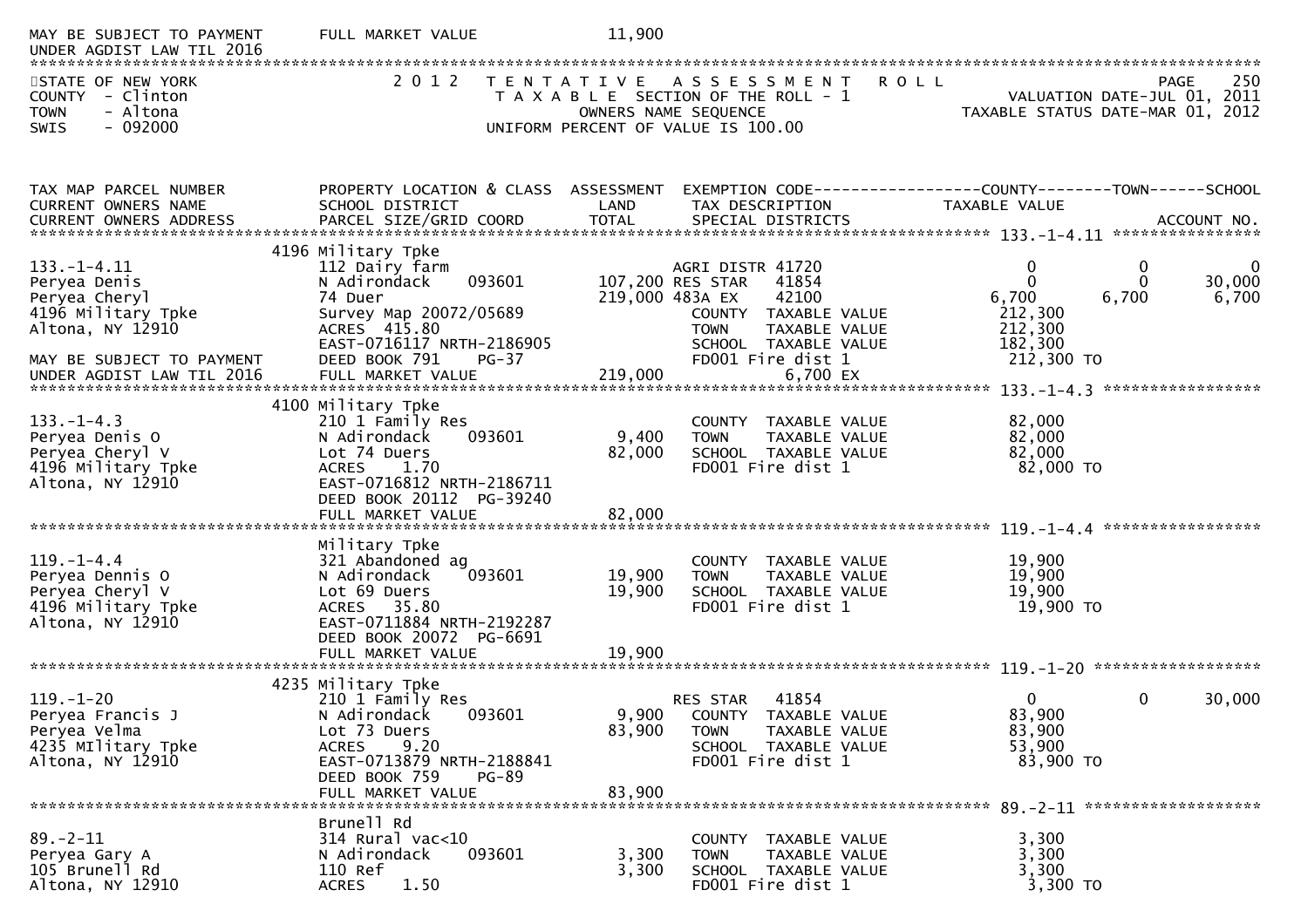|                                                                                                             | EAST-0712596 NRTH-2206160<br>DEED BOOK 20092 PG-28347<br>FULL MARKET VALUE                                                                                                             | 3,300                       | LT001 Altona light 1                                                                                                                           | 3,300 TO                                                               |                                                   |
|-------------------------------------------------------------------------------------------------------------|----------------------------------------------------------------------------------------------------------------------------------------------------------------------------------------|-----------------------------|------------------------------------------------------------------------------------------------------------------------------------------------|------------------------------------------------------------------------|---------------------------------------------------|
| STATE OF NEW YORK<br>COUNTY - Clinton<br>- Altona<br><b>TOWN</b><br>$-092000$<br>SWIS                       | 2 0 1 2                                                                                                                                                                                |                             | TENTATIVE ASSESSMENT<br><b>ROLL</b><br>T A X A B L E SECTION OF THE ROLL - 1<br>OWNERS NAME SEQUENCE<br>UNIFORM PERCENT OF VALUE IS 100.00     | VALUATION DATE-JUL 01, 2011<br>TAXABLE STATUS DATE-MAR 01, 2012        | 251<br><b>PAGE</b><br>VALUATION DATE-JUL 01, 2011 |
| TAX MAP PARCEL NUMBER<br>CURRENT OWNERS NAME                                                                | PROPERTY LOCATION & CLASS ASSESSMENT<br>SCHOOL DISTRICT                                                                                                                                | LAND                        | EXEMPTION CODE-----------------COUNTY--------TOWN------SCHOOL<br>TAX DESCRIPTION                                                               | TAXABLE VALUE                                                          |                                                   |
| $74. - 1 - 48.1$<br>Peryea Jared M<br>Peryea Danielle L<br>31 Irona Rd<br>Altona, NY 12910                  | 31 Irona Rd<br>210 1 Family Res<br>093601<br>N Adirondack<br>130 Ref<br><b>ACRES</b><br>1.65 BANK<br>080<br>EAST-0710282 NRTH-2209763<br>DEED BOOK 20041 PG-74950<br>FULL MARKET VALUE | 6,900<br>70,000<br>70,000   | 41854<br>RES STAR<br>COUNTY TAXABLE VALUE<br><b>TOWN</b><br>TAXABLE VALUE<br>SCHOOL TAXABLE VALUE<br>FD001 Fire dist 1<br>LT001 Altona light 1 | $\overline{0}$<br>70,000<br>70,000<br>40,000<br>70,000 TO<br>70,000 TO | $\mathbf{0}$<br>30,000                            |
| $119. - 1 - 18.2$<br>Peryea Joseph O<br>4236 Military Tpke<br>Altona, NY 12910                              | 4236 Military Tpke<br>210 1 Family Res<br>093601<br>N Adirondack<br>Lot 78 Duers<br>ACRES 4.70<br>EAST-0714184 NRTH-2189079<br>DEED BOOK 978<br>PG-321<br>FULL MARKET VALUE            | 8,700<br>124,700<br>124,700 | 41854<br>RES STAR<br>COUNTY TAXABLE VALUE<br><b>TOWN</b><br>TAXABLE VALUE<br>SCHOOL TAXABLE VALUE<br>FD001 Fire dist 1                         | $\mathbf{0}$<br>124,700<br>124,700<br>94,700<br>124,700 TO             | $\mathbf{0}$<br>30,000                            |
| $119. - 1 - 22$<br>Peryea Life Use Francis J Jr<br>Peryea Joseph O<br>4236 Military Tpk<br>Altona, NY 12910 | Military Tpke<br>321 Abandoned ag<br>N Adirondack<br>093601<br>Lot 96 Duers<br>ACRES 67.50<br>EAST-0718065 NRTH-2189586<br>DEED BOOK 20072 PG-5053<br>FULL MARKET VALUE                | 18,000<br>18,000<br>18,000  | COUNTY TAXABLE VALUE<br><b>TOWN</b><br>TAXABLE VALUE<br>SCHOOL TAXABLE VALUE<br>FD001 Fire dist 1                                              | 18,000<br>18,000<br>18,000<br>18,000 TO                                |                                                   |
| $89 - 3 - 15$<br>Peryea Life Use Richard<br>Therrian Elizabeth<br>2078 Alder Bend Rd<br>Altona, NY 12910    | 2 Brunell Rd<br>210 1 Family Res<br>093601<br>N Adirondack<br>110 Ref<br>1.30<br><b>ACRES</b><br>EAST-0713929 NRTH-2204433<br>DEED BOOK 20082 PG-14294<br>FULL MARKET VALUE            | 30,500<br>30,500            | 41854<br>RES STAR<br>6,500 COUNTY TAXABLE VALUE<br><b>TAXABLE VALUE</b><br><b>TOWN</b><br>SCHOOL TAXABLE VALUE<br>FD001 Fire dist 1            | 0<br>30,500<br>30,500<br>500<br>30,500 TO                              | $\mathbf{0}$<br>30,000                            |
| $89. - 1 - 7$<br>Peryea Lionel<br>Peryea Diane<br>367 Devils Den Rd                                         | 367 Devils Den Rd<br>240 Rural res<br>093601<br>N Adirondack<br>131 Ref<br><b>ACRES</b><br>12.20                                                                                       | 13,300<br>73,400            | RES STAR<br>41854<br><b>COUNTY</b><br>TAXABLE VALUE<br>TAXABLE VALUE<br><b>TOWN</b><br><b>SCHOOL</b><br>TAXABLE VALUE                          | 0<br>73,400<br>73,400<br>43,400                                        | 0<br>30,000                                       |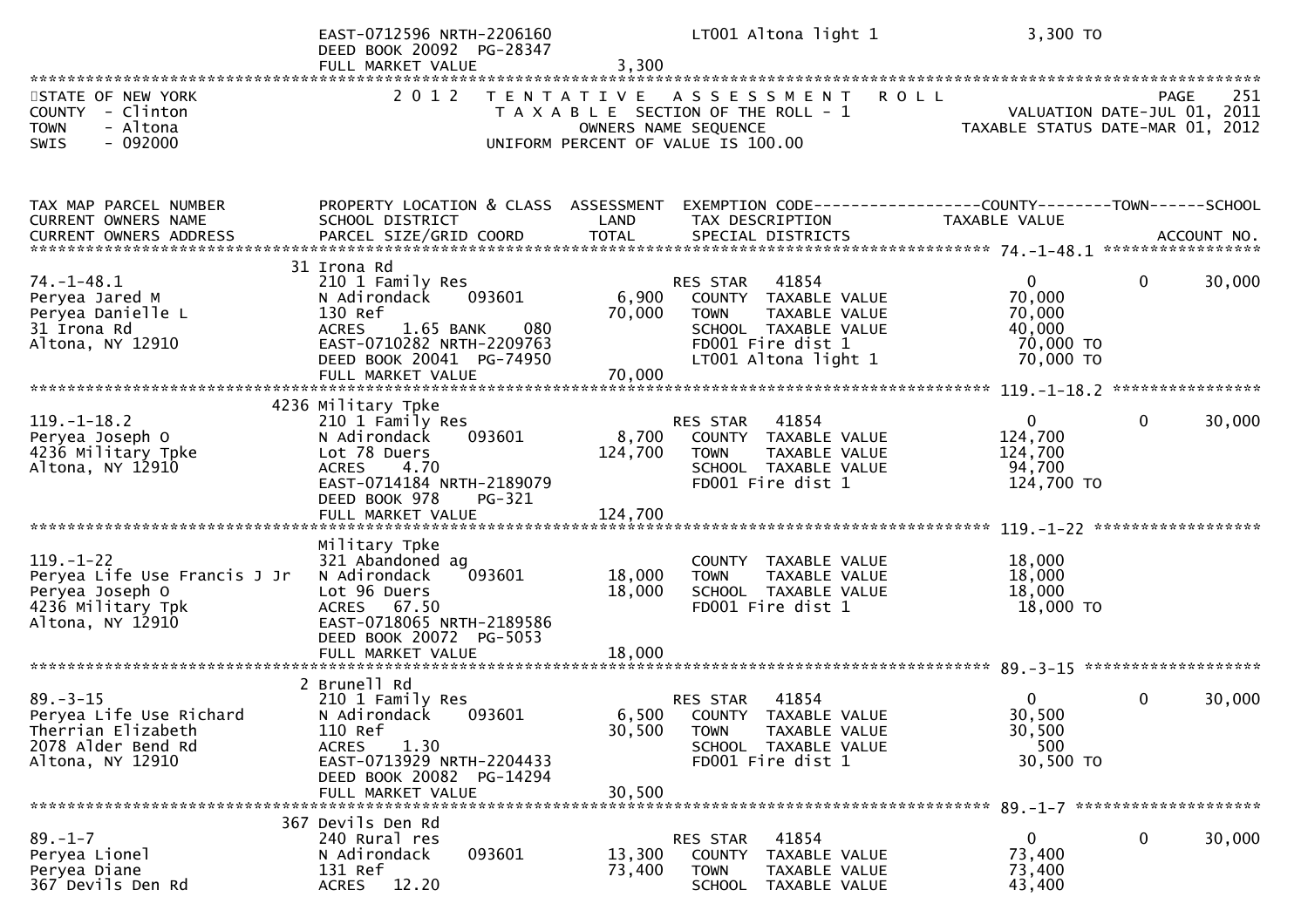| Altona, NY 12910                                                                                | EAST-0710274 NRTH-2203733<br>DEED BOOK 997<br>PG-192<br>FULL MARKET VALUE                                                                                                          | 73,400                    | FD001 Fire dist 1<br>LT001 Altona light 1                                                                                                   | 73,400 TO<br>73,400 TO                                                              |                    |
|-------------------------------------------------------------------------------------------------|------------------------------------------------------------------------------------------------------------------------------------------------------------------------------------|---------------------------|---------------------------------------------------------------------------------------------------------------------------------------------|-------------------------------------------------------------------------------------|--------------------|
| STATE OF NEW YORK<br>COUNTY - Clinton<br>- Altona<br><b>TOWN</b><br>$-092000$<br><b>SWIS</b>    | 2 0 1 2                                                                                                                                                                            |                           | TENTATIVE ASSESSMENT<br><b>ROLL</b><br>T A X A B L E SECTION OF THE ROLL - 1<br>OWNERS NAME SEQUENCE<br>UNIFORM PERCENT OF VALUE IS 100.00  | - 1<br>VALUATION DATE-JUL 01, 2011<br>TAXABLE STATUS DATE-MAR 01, 2012              | 252<br><b>PAGE</b> |
| TAX MAP PARCEL NUMBER<br>CURRENT OWNERS NAME                                                    | PROPERTY LOCATION & CLASS ASSESSMENT<br>SCHOOL DISTRICT                                                                                                                            | LAND                      | EXEMPTION CODE------------------COUNTY--------TOWN------SCHOOL<br>TAX DESCRIPTION                                                           | TAXABLE VALUE                                                                       |                    |
| $72. - 1 - 25$<br>Peryea Marsha<br>Peryea Eric<br>258 Forest Rd<br>Ellenburg Depot, NY 12935    | 258 Forest Rd<br>210 1 Family Res<br>093601<br>N Adirondack<br>191 Ref<br>FRNT 96.00 DPTH 202.00<br>EAST-0685073 NRTH-2211507<br>DEED BOOK 20061 PG-95553                          | 6,000<br>60,600           | RES STAR 41854<br>COUNTY TAXABLE VALUE<br>TAXABLE VALUE<br><b>TOWN</b><br>SCHOOL TAXABLE VALUE<br>FD001 Fire dist 1                         | $\mathbf 0$<br>$\mathbf{0}$<br>60,600<br>60,600<br>30,600<br>60,600 TO              | 30,000             |
| $89 - 2 - 9$<br>Peryea Melissa M<br>103 Brunell Rd<br>Altona, NY 12910                          | 103 Brunell Rd<br>210 1 Family Res<br>093601<br>N Adirondack<br>110 Ref<br>ACRES 4.90<br>EAST-0712964 NRTH-2206316<br>DEED BOOK 20092 PG-21816                                     | 8,800<br>92,000           | RES STAR 41854<br>COUNTY TAXABLE VALUE<br>TAXABLE VALUE<br><b>TOWN</b><br>SCHOOL TAXABLE VALUE<br>FD001 Fire dist 1<br>LT001 Altona light 1 | $\mathbf 0$<br>$\mathbf{0}$<br>92,000<br>92,000<br>62,000<br>92,000 TO<br>92,000 TO | 30,000             |
| $130 - 2 - 2.22$<br>Peryea Michael<br>Peryea Nancy<br>970 Plank Rd<br>Ellenburg Depot, NY 12935 | 970 Plank Rd<br>210 1 Family Res<br>093601<br>N Adirondack<br>Lot $31$ Sg<br>ACRES 1.10<br>EAST-0679836 NRTH-2183874<br>DEED BOOK 594<br>PG-187<br>FULL MARKET VALUE               | 5,000<br>25,000<br>25,000 | RES STAR<br>41854<br>COUNTY TAXABLE VALUE<br><b>TOWN</b><br>TAXABLE VALUE<br>SCHOOL TAXABLE VALUE<br>FD001 Fire dist 1                      | $\mathbf{0}$<br>$\mathbf{0}$<br>25,000<br>25,000<br>$\overline{0}$<br>25,000 TO     | 25,000             |
| $150. - 1 - 4.5$<br>Peryea Neal K<br>214 Recore Rd<br>West Chazy, NY 12992                      | 214 Recore Rd<br>270 Mfg housing<br>N Adirondack<br>093601<br>Lot 143 Duers<br>FRNT 328.00 DPTH 210.00<br>EAST-0738337 NRTH-2176767<br>DEED BOOK 673<br>PG-10<br>FULL MARKET VALUE | 40,000<br>40,000          | 41854<br>RES STAR<br>8,500 COUNTY TAXABLE VALUE<br>TAXABLE VALUE<br><b>TOWN</b><br>SCHOOL TAXABLE VALUE<br>FD001 Fire dist 1                | $\mathbf{0}$<br>$\mathbf{0}$<br>40,000<br>40,000<br>10,000<br>40,000 TO             | 30,000             |
| $119. - 1 - 18.1$<br>Peryea Robert M<br>Peryea Tina C<br>4260 Military Tpk                      | 4260 Military Tpke<br>210 1 Family Res<br>N Adirondack<br>093601<br>78 Duer<br><b>ACRES</b><br>1.10                                                                                | 6,500<br>87,800           | 41854<br>RES STAR<br>COUNTY<br>TAXABLE VALUE<br><b>TOWN</b><br>TAXABLE VALUE<br><b>SCHOOL</b><br>TAXABLE VALUE                              | $\mathbf{0}$<br>0<br>87,800<br>87,800<br>57,800                                     | 30,000             |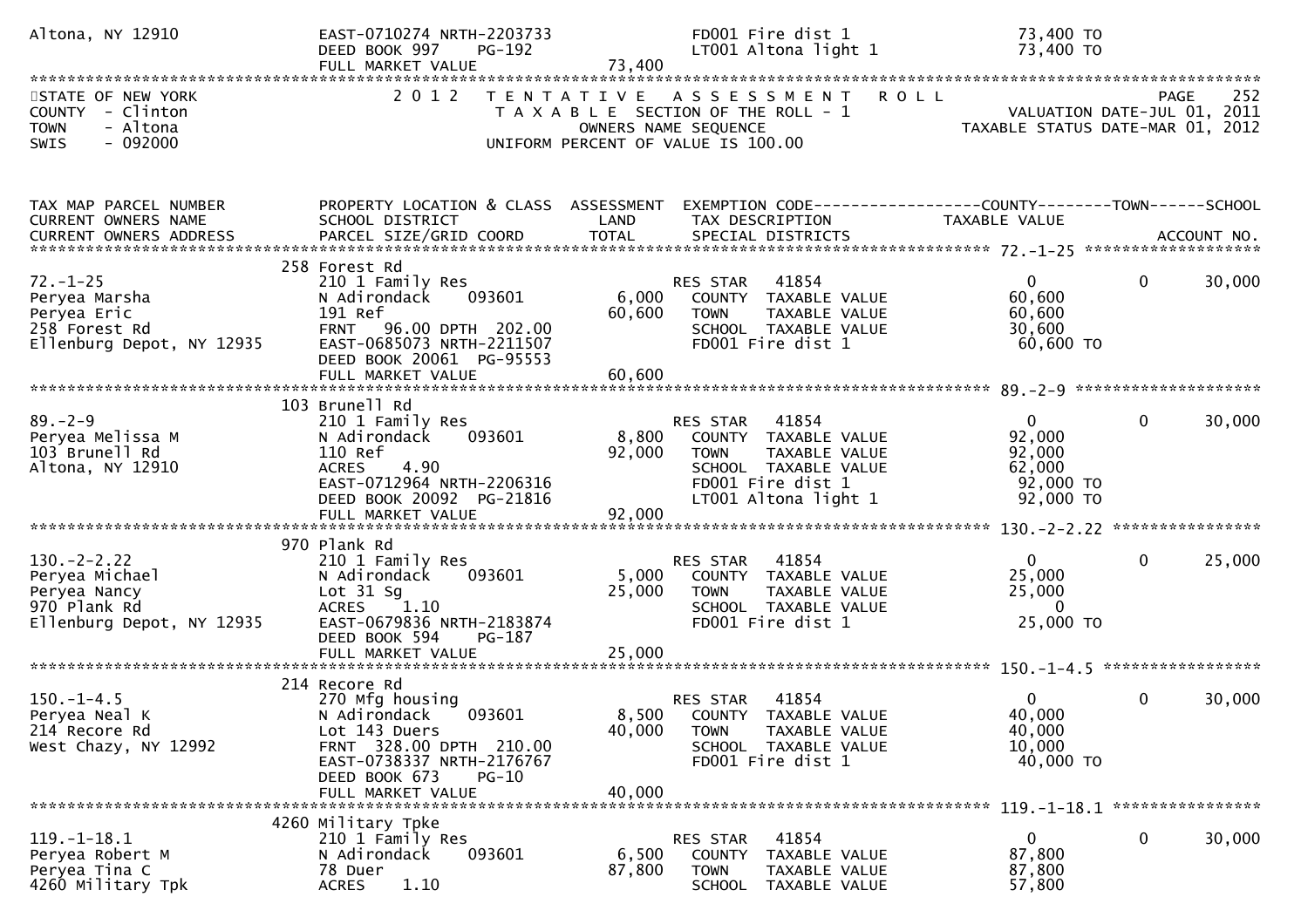| Altona, NY 12910                                                                                                                                                                 | EAST-0713836 NRTH-2189493<br>DEED BOOK 20061 PG-96741<br>FULL MARKET VALUE                                                                                     | 87,800          | FD001 Fire dist 1                                                                                                                                                         | 87,800 TO                                                                  |                                                   |
|----------------------------------------------------------------------------------------------------------------------------------------------------------------------------------|----------------------------------------------------------------------------------------------------------------------------------------------------------------|-----------------|---------------------------------------------------------------------------------------------------------------------------------------------------------------------------|----------------------------------------------------------------------------|---------------------------------------------------|
|                                                                                                                                                                                  |                                                                                                                                                                |                 |                                                                                                                                                                           |                                                                            |                                                   |
| STATE OF NEW YORK<br>COUNTY - Clinton<br><b>TOWN</b><br>- Altona<br>$-092000$<br><b>SWIS</b>                                                                                     | 2 0 1 2                                                                                                                                                        |                 | TENTATIVE ASSESSMENT<br><b>ROLL</b><br>T A X A B L E SECTION OF THE ROLL - 1<br>OWNERS NAME SEQUENCE<br>UNIFORM PERCENT OF VALUE IS 100.00                                | TAXABLE STATUS DATE-MAR 01, 2012                                           | 253<br><b>PAGE</b><br>VALUATION DATE-JUL 01, 2011 |
|                                                                                                                                                                                  |                                                                                                                                                                |                 |                                                                                                                                                                           |                                                                            |                                                   |
| TAX MAP PARCEL NUMBER<br>CURRENT OWNERS NAME                                                                                                                                     | PROPERTY LOCATION & CLASS ASSESSMENT<br>SCHOOL DISTRICT                                                                                                        | LAND            | EXEMPTION CODE------------------COUNTY--------TOWN------SCHOOL<br>TAX DESCRIPTION                                                                                         | TAXABLE VALUE                                                              |                                                   |
|                                                                                                                                                                                  |                                                                                                                                                                |                 |                                                                                                                                                                           |                                                                            |                                                   |
|                                                                                                                                                                                  |                                                                                                                                                                |                 |                                                                                                                                                                           |                                                                            |                                                   |
| $89.1 - 3 - 10$<br>Peryea Roland<br>Peryea Star<br>2 Bloomer St<br>PO Box 55<br>Altona, NY 12910                                                                                 | 2 Bloomer St<br>210 1 Family Res<br>093601<br>N Adirondack<br>110 Ref<br>FRNT 255.00 DPTH 80.00<br>EAST-0712327 NRTH-2207389<br><b>PG-37</b><br>DEED BOOK 850  | 5,000<br>36,300 | 41854<br>RES STAR<br>COUNTY TAXABLE VALUE<br>TAXABLE VALUE<br><b>TOWN</b><br>SCHOOL TAXABLE VALUE<br>FD001 Fire dist 1<br>LT001 Altona light 1                            | $\overline{0}$<br>36,300<br>36,300<br>6,300<br>36,300 TO<br>36,300 TO      | 0<br>30,000                                       |
|                                                                                                                                                                                  |                                                                                                                                                                |                 |                                                                                                                                                                           |                                                                            |                                                   |
|                                                                                                                                                                                  | 28 Mayott Rd                                                                                                                                                   |                 |                                                                                                                                                                           |                                                                            |                                                   |
| $91. - 1 - 6.124$<br>Peryea Shelly M<br>28 Mayott Rd<br>Altona, NY 12910                                                                                                         | 210 1 Family Res<br>N Adirondack<br>093601<br>Lot 51 Ref Tract<br>1.20 BANK<br>080<br><b>ACRES</b><br>EAST-0734329 NRTH-2206746<br>DEED BOOK 1031<br>PG-293    | 7,800<br>98,000 | 41854<br>RES STAR<br>COUNTY TAXABLE VALUE<br><b>TOWN</b><br>TAXABLE VALUE<br>SCHOOL TAXABLE VALUE<br>FD001 Fire dist 1                                                    | $\mathbf{0}$<br>98,000<br>98,000<br>68,000<br>98,000 TO                    | 0<br>30,000                                       |
|                                                                                                                                                                                  | FULL MARKET VALUE                                                                                                                                              | 98,000          |                                                                                                                                                                           |                                                                            |                                                   |
|                                                                                                                                                                                  |                                                                                                                                                                |                 |                                                                                                                                                                           |                                                                            |                                                   |
| $89. -2 - 15.1$<br>Peryea Stephen K<br>Peryea Kenneth<br>340 Devils Den Rd<br>Altona, NY 12910                                                                                   | 340 Devils Den Rd<br>270 Mfg housing<br>093601<br>N Adirondack<br>110 Ref<br><b>ACRES</b><br>1.90<br>EAST-0711205 NRTH-2203518                                 | 29,000          | 98 PCT OF VALUE USED FOR EXEMPTION PURPOSES<br>WARNONALL 41121<br>41854<br>7,000 RES STAR<br>COUNTY TAXABLE VALUE<br>TAXABLE VALUE<br><b>TOWN</b><br>SCHOOL TAXABLE VALUE | 4,263<br>$\overline{0}$<br>24,737<br>24,737<br>$\overline{0}$<br>29,000 TO | 4,263<br>0<br>29,000                              |
|                                                                                                                                                                                  | DEED BOOK 20112 PG-37476                                                                                                                                       |                 | FD001 Fire dist 1                                                                                                                                                         |                                                                            |                                                   |
| = 1-12 MARKET VALUE<br>FULL MARKET VALUE 29,000 LT001 A1tona 1ight 1 29,000 TO FULL MARKET VALUE 29,000 FO PRESS 29,000 TO PRESS 29 MARKET VALUE 29,000 TO PRESS 29 MARKET VALUE |                                                                                                                                                                |                 |                                                                                                                                                                           |                                                                            |                                                   |
| $91. -1 - 6.31$<br>Peryea Stephen K<br>Peryea Shelly M<br>28 Mayott Rd<br>Altona, NY 12910                                                                                       | 20 Mayott Rd<br>311 Res vac land<br>N Adirondack<br>093601<br>Lot 51 Ref Tr<br>FRNT 170.00 DPTH 190.00<br>EAST-0734328 NRTH-2206978<br>DEED BOOK 20072 PG-7051 | 500             | COUNTY TAXABLE VALUE<br>500 TOWN<br>TAXABLE VALUE<br>SCHOOL TAXABLE VALUE<br>FD001 Fire dist 1                                                                            | 500<br>500<br>500<br>500 TO                                                |                                                   |
|                                                                                                                                                                                  | FULL MARKET VALUE                                                                                                                                              | 500             |                                                                                                                                                                           |                                                                            |                                                   |
| $72. - 1 - 21$<br>Peryea Terry L<br>268 Forest Rd<br>Ellenburg Depot, NY 12935                                                                                                   | 268 Forest Rd<br>210 1 Family Res<br>093601<br>N Adirondack<br>192 Ref<br>FRNT 105.00 DPTH 120.00                                                              | 5,000<br>50,200 | 41854<br>RES STAR<br>COUNTY<br>TAXABLE VALUE<br><b>TOWN</b><br>TAXABLE VALUE<br>TAXABLE VALUE<br>SCHOOL                                                                   | $\mathbf{0}$<br>50,200<br>50,200<br>20,200                                 | $\bf{0}$<br>30,000                                |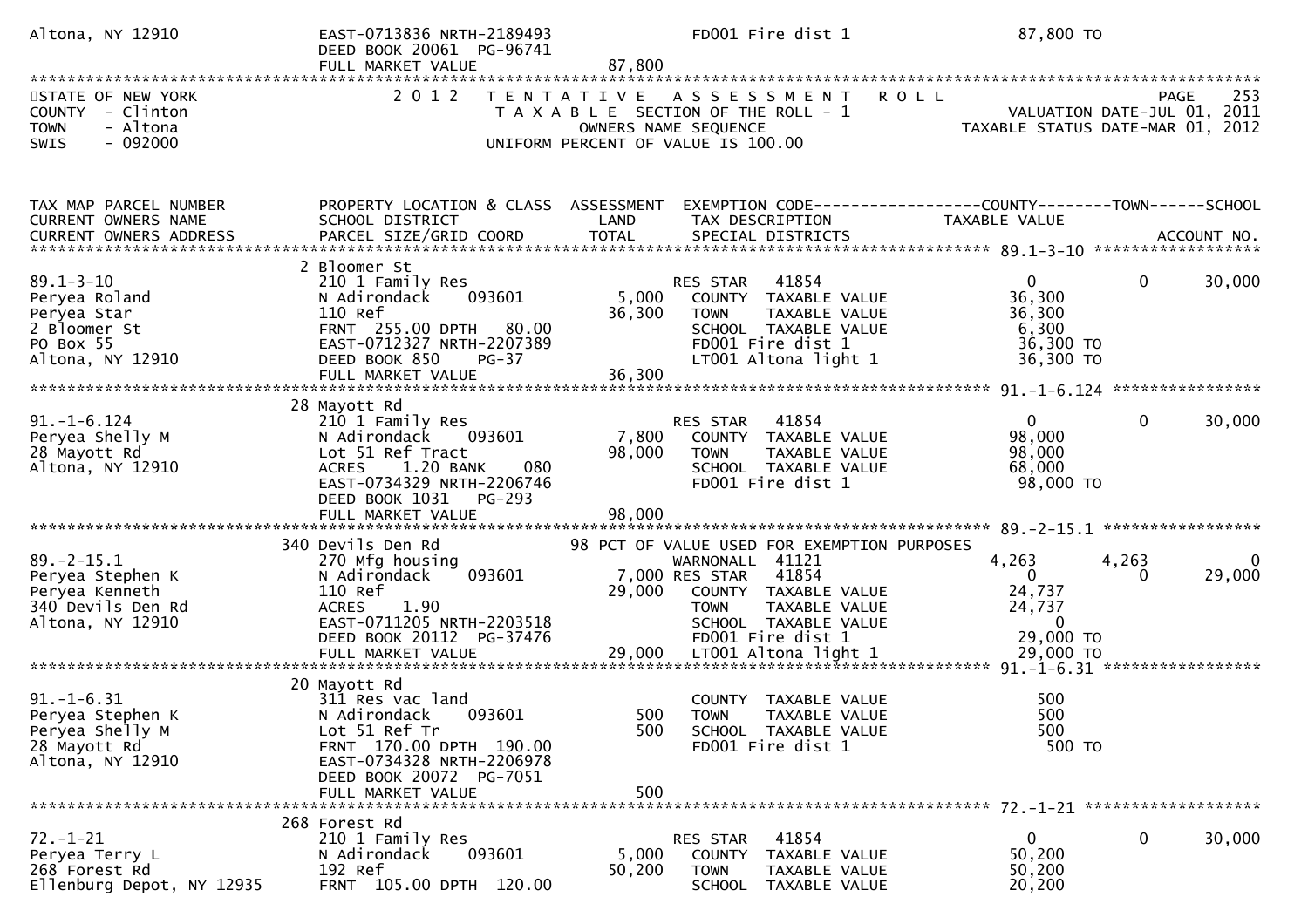|                                                                                              | 230<br><b>BANK</b><br>EAST-0685032 NRTH-2211782<br>DEED BOOK 20092 PG-29070<br>FULL MARKET VALUE                                                                           | 50,200            | FD001 Fire dist 1                                                                                                                                |             | 50,200 TO                                                             |                  |                  |
|----------------------------------------------------------------------------------------------|----------------------------------------------------------------------------------------------------------------------------------------------------------------------------|-------------------|--------------------------------------------------------------------------------------------------------------------------------------------------|-------------|-----------------------------------------------------------------------|------------------|------------------|
| STATE OF NEW YORK<br>COUNTY - Clinton<br><b>TOWN</b><br>- Altona<br>$-092000$<br><b>SWIS</b> | 2 0 1 2                                                                                                                                                                    | T E N T A T I V E | A S S E S S M E N T<br>T A X A B L E SECTION OF THE ROLL - 1<br>OWNERS NAME SEQUENCE<br>UNIFORM PERCENT OF VALUE IS 100.00                       | <b>ROLL</b> | VALUATION DATE-JUL 01, 2011<br>TAXABLE STATUS DATE-MAR 01,            | <b>PAGE</b>      | 254<br>2012      |
| TAX MAP PARCEL NUMBER<br>CURRENT OWNERS NAME                                                 | PROPERTY LOCATION & CLASS ASSESSMENT<br>SCHOOL DISTRICT                                                                                                                    | LAND              | TAX DESCRIPTION                                                                                                                                  |             | <b>TAXABLE VALUE</b>                                                  |                  |                  |
| $72. - 1 - 22$<br>Peryea Terry L<br>268 Forest Rd<br>Ellenburg Depot, NY 12935               | 6 Railroad St<br>270 Mfg housing<br>093601<br>N Adirondack<br>192 Ref Forrest<br>79.00 DPTH 168.00<br><b>FRNT</b><br>EAST-0685133 NRTH-2211793<br>DEED BOOK 20102 PG-32015 | 4,900<br>22,000   | <b>COUNTY</b><br>TAXABLE VALUE<br>TAXABLE VALUE<br><b>TOWN</b><br>SCHOOL TAXABLE VALUE<br>FD001 Fire dist 1                                      |             | 22,000<br>22,000<br>22,000<br>22,000 TO                               |                  |                  |
|                                                                                              | 99-107 Harvey Rd                                                                                                                                                           |                   |                                                                                                                                                  |             |                                                                       |                  |                  |
| $135. - 1 - 20.41$<br>Peryea Thomas L<br>1 Krisguybecky Ln<br>West Chazy, NY 12992           | 270 Mfg housing<br>N Adirondack<br>093601<br>Lot 130 Duer Patent<br>4.50<br><b>ACRES</b><br>EAST-0734365 NRTH-2178314<br>DEED BOOK 1024<br>PG-201                          | 10,800<br>32,000  | 41854<br>RES STAR<br>COUNTY TAXABLE VALUE<br>TAXABLE VALUE<br><b>TOWN</b><br>SCHOOL TAXABLE VALUE<br>FD001 Fire dist 1                           |             | $\mathbf{0}$<br>32,000<br>32,000<br>2,000<br>32,000 TO                | $\mathbf 0$      | 30,000           |
|                                                                                              |                                                                                                                                                                            |                   |                                                                                                                                                  |             |                                                                       |                  |                  |
| $150. - 1 - 8.11$<br>Peryea Thomas L<br>1 Krisguybecky Ln<br>West Chazy, NY 12992            | 76 Recore Rd<br>210 1 Family Res<br>093601<br>N Adirondack<br>Lot 129 Duers Pat<br>FRNT 160.00 DPTH 240.00<br>EAST-0735357 NRTH-2175404<br>DEED BOOK 893<br>$PG-10$        | 8,200<br>75,000   | 41854<br>RES STAR<br>COUNTY TAXABLE VALUE<br><b>TOWN</b><br><b>TAXABLE VALUE</b><br>SCHOOL TAXABLE VALUE<br>FD001 Fire dist 1                    |             | $\mathbf{0}$<br>75,000<br>75,000<br>45,000<br>75,000 TO               | $\mathbf{0}$     | 30,000           |
|                                                                                              | 81 Recore Rd                                                                                                                                                               |                   |                                                                                                                                                  |             |                                                                       |                  |                  |
| $150. - 1 - 8.21$<br>Peryea Thomas L<br>1 Krisguybecky Ln<br>West Chazy, NY 12992            | 271 Mfg housings<br>093601<br>N Adirondack<br>Lot 129 Duers Pat<br>4.10<br><b>ACRES</b><br>EAST-0735095 NRTH-2175515<br>DEED BOOK 942<br>PG-231<br>FULL MARKET VALUE       | 73,000<br>73,000  | RS STAR MH 41864<br>10,600 RS STAR MH 41864<br>COUNTY TAXABLE VALUE<br><b>TOWN</b><br>TAXABLE VALUE<br>SCHOOL TAXABLE VALUE<br>FD001 Fire dist 1 |             | $\Omega$<br>$\overline{0}$<br>73,000<br>73,000<br>22,500<br>73,000 TO | $\mathbf 0$<br>0 | 25,250<br>25,250 |
|                                                                                              | 3 Westwood Dr                                                                                                                                                              |                   |                                                                                                                                                  |             |                                                                       |                  |                  |
| $150 - 3 - 1$<br>Peryea Thomas L<br>1 Krisguybecky Ln                                        | 270 Mfg housing<br>093601<br>N Adirondack<br>Sub Map 20 Pg 28 Lot 1                                                                                                        | 9,000<br>39,000   | 41854<br>RES STAR<br><b>COUNTY</b><br>TAXABLE VALUE<br><b>TOWN</b><br>TAXABLE VALUE                                                              |             | $\mathbf{0}$<br>39,000<br>39,000                                      | 0                | 30,000           |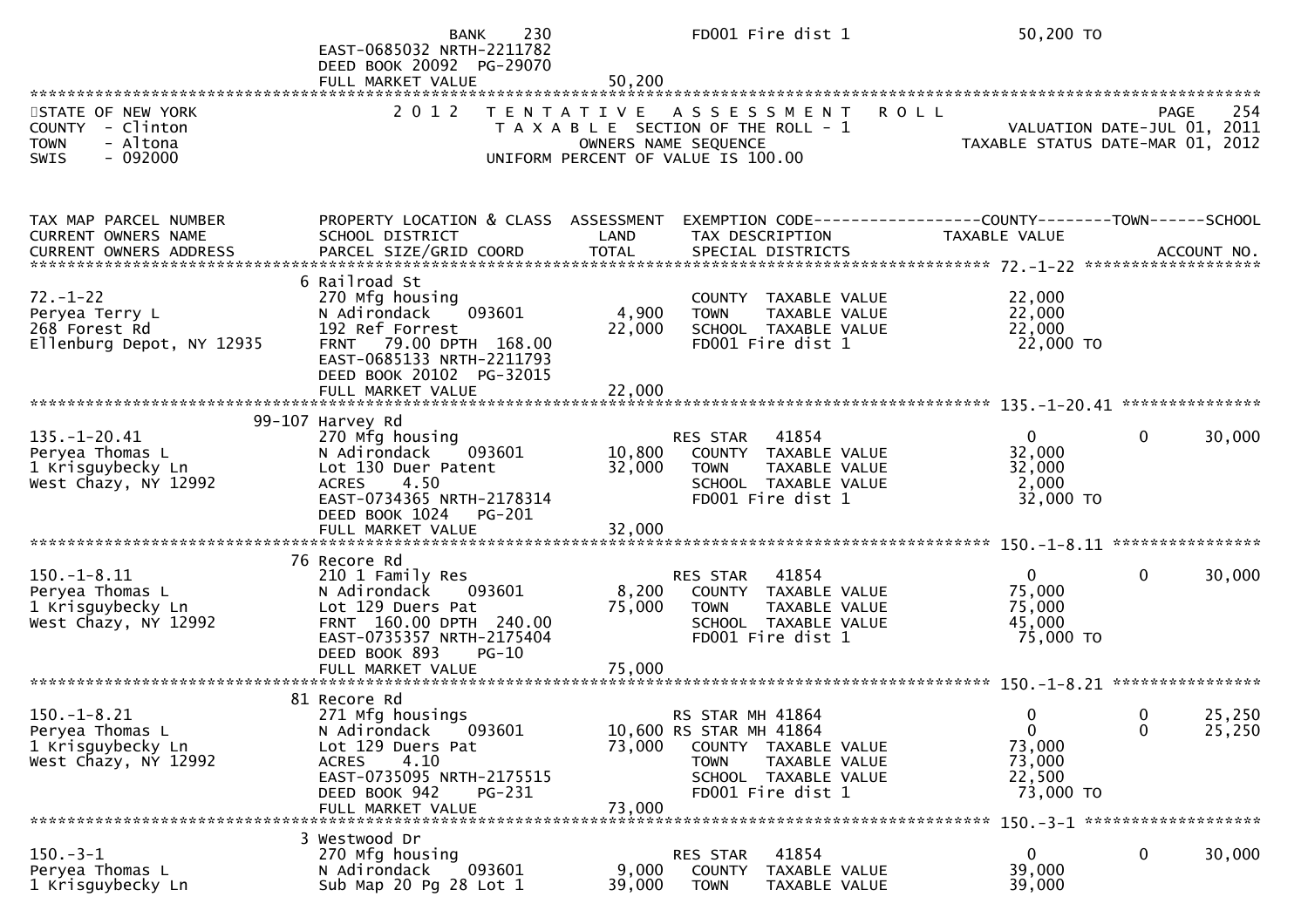| West Chazy, NY 12992                                                                                 | 1.44<br><b>ACRES</b><br>EAST-0736505 NRTH-2176034<br>DEED BOOK 972<br>PG-021<br>FULL MARKET VALUE                                                                                              | 39,000           | SCHOOL TAXABLE VALUE<br>FD001 Fire dist 1                                                                                                                                                         | 9,000<br>39,000 TO                                                                             |                       |
|------------------------------------------------------------------------------------------------------|------------------------------------------------------------------------------------------------------------------------------------------------------------------------------------------------|------------------|---------------------------------------------------------------------------------------------------------------------------------------------------------------------------------------------------|------------------------------------------------------------------------------------------------|-----------------------|
| STATE OF NEW YORK<br>COUNTY - Clinton<br>- Altona<br><b>TOWN</b><br>$-092000$<br>SWIS                | 2 0 1 2                                                                                                                                                                                        |                  | <b>ROLL</b><br>TENTATIVE ASSESSMENT<br>T A X A B L E SECTION OF THE ROLL - 1<br>OWNERS NAME SEQUENCE<br>UNIFORM PERCENT OF VALUE IS 100.00                                                        | VALUATION DATE-JUL 01, 2011<br>TAXABLE STATUS DATE-MAR 01, 2012                                | 255<br><b>PAGE</b>    |
| TAX MAP PARCEL NUMBER<br><b>CURRENT OWNERS NAME</b>                                                  | PROPERTY LOCATION & CLASS ASSESSMENT<br>SCHOOL DISTRICT                                                                                                                                        | LAND             | TAX DESCRIPTION                                                                                                                                                                                   | EXEMPTION CODE-----------------COUNTY-------TOWN------SCHOOL<br>TAXABLE VALUE                  |                       |
| $150 - 3 - 4$<br>Peryea Thomas L<br>1 Krisguybecky Ln<br>West Chazy, NY 12992                        | 9 Westwood Dr<br>210 1 Family Res<br>093601<br>N Adirondack<br>Sub Map 20 Pg 28 Lot 4<br>FRNT 190.00 DPTH 220.00<br>EAST-0736653 NRTH-2175396<br>DEED BOOK 972<br>PG-021                       | 8,900<br>75,000  | RES STAR<br>41854<br>COUNTY TAXABLE VALUE<br><b>TOWN</b><br>TAXABLE VALUE<br>SCHOOL TAXABLE VALUE<br>FD001 Fire dist 1                                                                            | $\overline{0}$<br>0<br>75,000<br>75,000<br>45,000<br>75,000 TO                                 | 30,000                |
| $150 - 3 - 7$<br>Peryea Thomas L<br>1 Krisguybecky Ln<br>West Chazy, NY 12992                        | 15 Westwood Dr<br>210 1 Family Res<br>N Adirondack<br>093601<br>Sub Map 20 Pg 28 Lot 7<br>FRNT 210.00 DPTH 200.00<br>EAST-0736471 NRTH-2174882<br>DEED BOOK 972<br>PG-021<br>FULL MARKET VALUE | 73,400<br>73,400 | RES STAR 41854<br>9,200 COUNTY TAXABLE VALUE<br><b>TOWN</b><br>TAXABLE VALUE<br>SCHOOL TAXABLE VALUE<br>FD001 Fire dist 1                                                                         | $\mathbf{0}$<br>0<br>73,400<br>73,400<br>43,400<br>73,400 TO                                   | 30,000                |
| $150 - 3 - 10$<br>Peryea Thomas L<br>1 Krisguybecky Ln<br>West Chazy, NY 12992                       | 8 Westwood Dr<br>270 Mfg housing<br>093601<br>N Adirondack<br>Sub Map 20 Pg 28 Lot 10<br>FRNT 200.00 DPTH 210.00<br>EAST-0736355 NRTH-2175531<br>DEED BOOK 972<br>PG-021                       | 9,100<br>26,000  | 41854<br>RES STAR<br>COUNTY TAXABLE VALUE<br>TAXABLE VALUE<br><b>TOWN</b><br>SCHOOL TAXABLE VALUE<br>FD001 Fire dist 1                                                                            | $\mathbf{0}$<br>0<br>26,000<br>26,000<br>$\overline{0}$<br>26,000 TO                           | 26,000                |
| $150. - 3 - 11$<br>Peryea Thomas L<br>Attn: James J Bradley<br>6 Westwood Dr<br>West Chazy, NY 12992 | 6 Westwood Dr<br>270 Mfg housing<br>N Adirondack 093601<br>Sub Map 20 Pg 28 Lot 11<br>FRNT 200.00 DPTH 210.00<br>EAST-0736319 NRTH-2175728<br>DEED BOOK 972<br>PG-021<br>FULL MARKET VALUE     | 25,500           | 41121<br>WARNONALL<br>9,100 LIM INC DI 41932<br>25,500 INC DIS TN 41933<br>41854<br>RES STAR<br>COUNTY TAXABLE VALUE<br>TAXABLE VALUE<br><b>TOWN</b><br>SCHOOL TAXABLE VALUE<br>FD001 Fire dist 1 | 3,825<br>3,825<br>10,838<br>$\Omega$<br>10,838<br>0<br>0<br>10,837<br>10,837<br>0<br>25,500 TO | 0<br>0<br>0<br>25,500 |
|                                                                                                      | 112 Recore Rd                                                                                                                                                                                  |                  |                                                                                                                                                                                                   | 150. -3-14 *******************                                                                 |                       |
| $150 - 3 - 14$<br>Peryea Thomas L                                                                    | 270 Mfg housing<br>093601<br>N Adirondack                                                                                                                                                      | 3,600            | RS STAR MH 41864<br>COUNTY TAXABLE VALUE                                                                                                                                                          | $\mathbf{0}$<br>0<br>35,000                                                                    | 30,000                |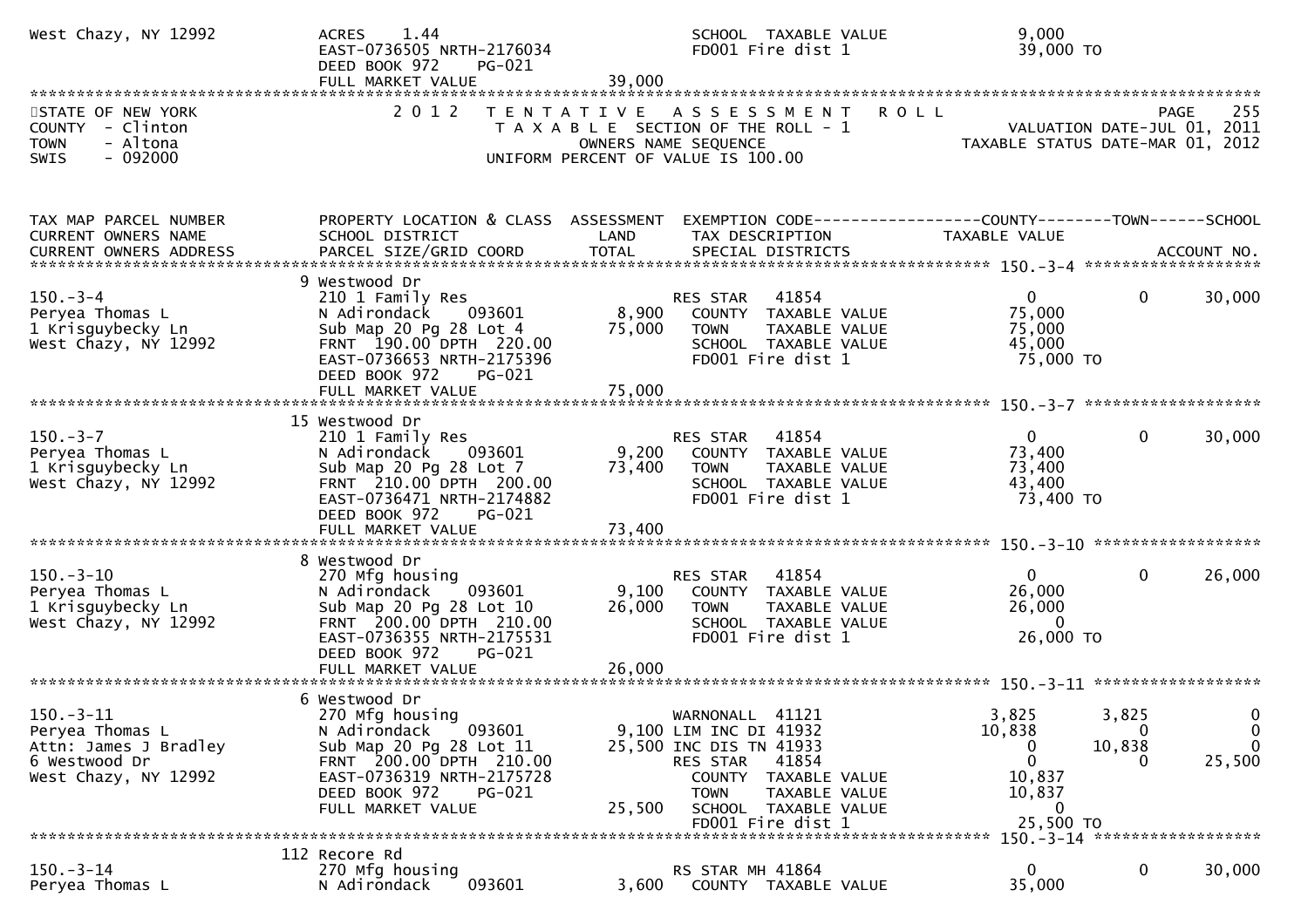| 1 Krisguybecky Ln<br>West Chazy, NY 12992                                                    | Sub Map 20 Pg 28 Lot 14<br>$ACRES$ 1.39<br>EAST-0736085 NRTH-2175821<br>DEED BOOK 972<br><b>PG-021</b><br>FULL MARKET VALUE                                                                         | 35,000<br>35,000          | <b>TOWN</b><br>TAXABLE VALUE<br>SCHOOL TAXABLE VALUE<br>FD001 Fire dist 1                                                   | 35,000<br>5,000<br>35,000 TO                                                                         |
|----------------------------------------------------------------------------------------------|-----------------------------------------------------------------------------------------------------------------------------------------------------------------------------------------------------|---------------------------|-----------------------------------------------------------------------------------------------------------------------------|------------------------------------------------------------------------------------------------------|
| STATE OF NEW YORK<br>COUNTY - Clinton<br><b>TOWN</b><br>- Altona<br>$-092000$<br><b>SWIS</b> | 2 0 1 2                                                                                                                                                                                             |                           | TENTATIVE ASSESSMENT<br>T A X A B L E SECTION OF THE ROLL - 1<br>OWNERS NAME SEQUENCE<br>UNIFORM PERCENT OF VALUE IS 100.00 | <b>ROLL</b><br>256<br><b>PAGE</b><br>VALUATION DATE-JUL 01, 2011<br>TAXABLE STATUS DATE-MAR 01, 2012 |
| TAX MAP PARCEL NUMBER<br>CURRENT OWNERS NAME<br>CURRENT OWNERS ADDRESS                       | PROPERTY LOCATION & CLASS ASSESSMENT<br>SCHOOL DISTRICT                                                                                                                                             | LAND                      | TAX DESCRIPTION                                                                                                             | TAXABLE VALUE                                                                                        |
| $150. - 3 - 15$<br>Peryea Thomas L<br>1 Krisguybecky Ln<br>West Chazy, NY 12992              | Westwood Dr<br>$314$ Rural vac<10<br>093601<br>N Adirondack<br>Sub Map 20 Pg 28 Lot 15<br>1.10<br><b>ACRES</b><br>EAST-0736128 NRTH-2175559<br>DEED BOOK 972<br>PG-021<br>FULL MARKET VALUE         | 3,600<br>3,600<br>3,600   | COUNTY TAXABLE VALUE<br>TAXABLE VALUE<br><b>TOWN</b><br>SCHOOL TAXABLE VALUE<br>FD001 Fire dist 1                           | 3,600<br>3,600<br>3,600<br>3,600 TO                                                                  |
| $150 - 3 - 16$<br>Peryea Thomas L<br>1 Krisguybecky Ln<br>West Chazy, NY 12992               | Westwood Dr<br>$314$ Rural vac<10<br>093601<br>N Adirondack<br>Sub Map 20 Pg 28 Lot 16<br>$1.1\bar{0}$<br><b>ACRES</b><br>EAST-0736169 NRTH-2175334<br>DEED BOOK 972<br>PG-021<br>FULL MARKET VALUE | 3,600<br>3,600<br>3,600   | COUNTY TAXABLE VALUE<br><b>TOWN</b><br>TAXABLE VALUE<br>SCHOOL TAXABLE VALUE<br>FD001 Fire dist 1                           | 3,600<br>3,600<br>3,600<br>3,600 TO                                                                  |
| $150.-3-18$<br>Peryea Thomas L<br>1 Krisguybecky Ln<br>West Chazy, NY 12992                  | 17 Westwood Dr<br>270 Mfg housing<br>N Adirondack<br>093601<br>Sub Map 20 Pg 28 Lot 18<br>FRNT 210.00 DPTH 200.00<br>EAST-0736258 NRTH-2174842<br>DEED BOOK 972<br>PG-021                           | 9,200<br>36,000           | COUNTY TAXABLE VALUE<br>TAXABLE VALUE<br><b>TOWN</b><br>SCHOOL TAXABLE VALUE<br>FD001 Fire dist 1                           | 36,000<br>36,000<br>36,000<br>36,000 TO                                                              |
| $150 - 3 - 20$<br>Peryea Thomas L<br>1 Krisguybecky Ln<br>West Chazy, NY 12992               | 21 Westwood Dr<br>210 1 Family Res<br>N Adirondack<br>093601<br>Sub Map 20 Pg 28 Lot 20<br>1.03<br><b>ACRES</b><br>EAST-0735965 NRTH-2175098<br>DEED BOOK 972<br>PG-021<br>FULL MARKET VALUE        | 3,600<br>71,700<br>71,700 | RES STAR<br>41854<br>COUNTY<br>TAXABLE VALUE<br><b>TOWN</b><br>TAXABLE VALUE<br>SCHOOL TAXABLE VALUE<br>FD001 Fire dist 1   | 0<br>$\mathbf 0$<br>30,000<br>71,700<br>71,700<br>41,700<br>71,700 TO                                |
| $150 - 3 - 21$<br>Peryea Thomas L                                                            | Westwood Dr<br>$314$ Rural vac<10<br>093601<br>N Adirondack                                                                                                                                         | 9,000                     | <b>COUNTY</b><br>TAXABLE VALUE<br><b>TOWN</b><br>TAXABLE VALUE                                                              | 9,000<br>9,000                                                                                       |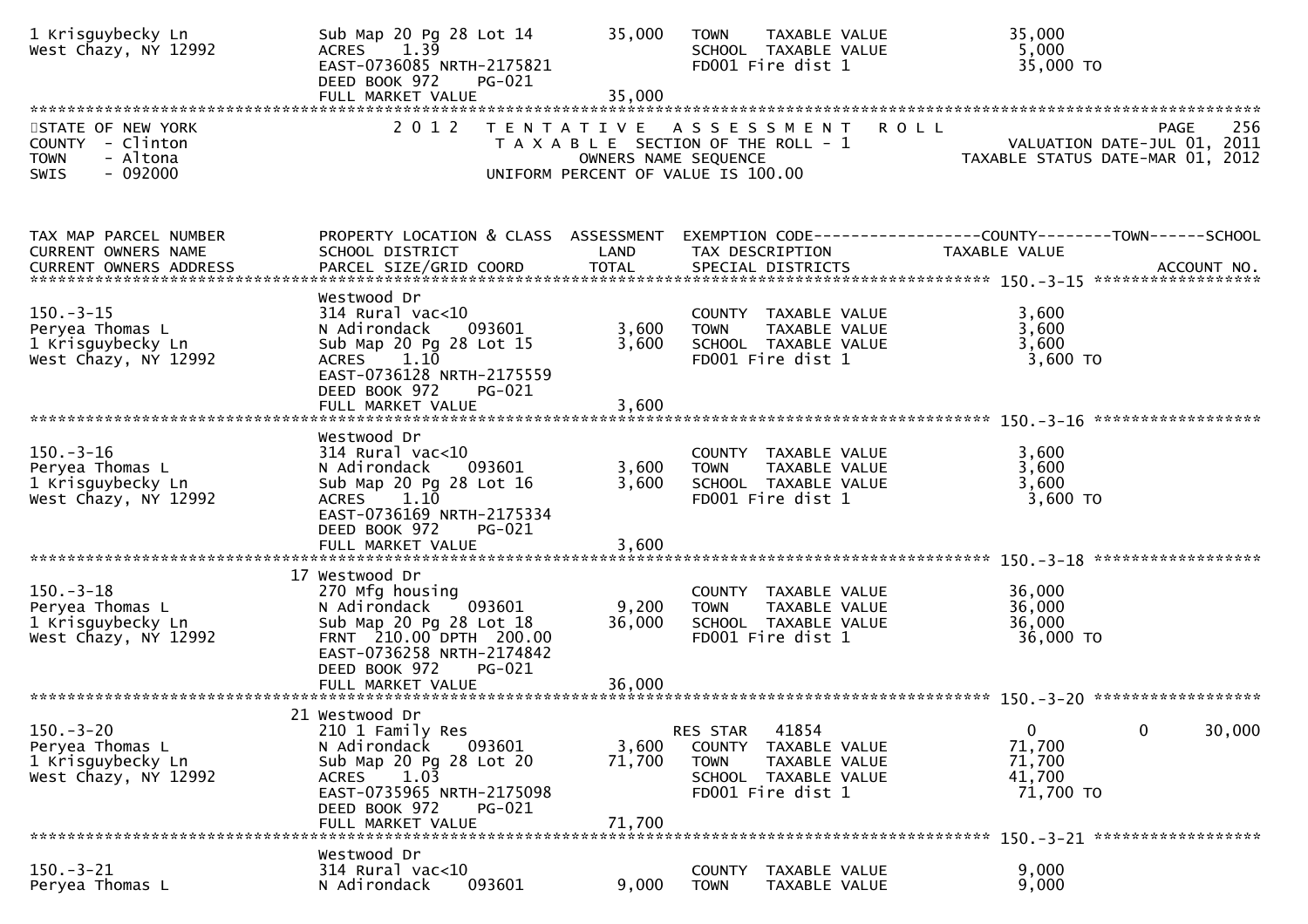| 1 Krisguybecky Ln<br>West Chazy, NY 12992                                                    | Sub Map 20 Pg 28 Lot 21<br>1.03<br><b>ACRES</b><br>EAST-0735914 NRTH-2175372<br>DEED BOOK 972<br>PG-021<br>FULL MARKET VALUE                                                                    | 9,000<br>9,000             | SCHOOL TAXABLE VALUE<br>FD001 Fire dist 1                                                                                  | 9,000<br>$9,000$ TO                                                                           |
|----------------------------------------------------------------------------------------------|-------------------------------------------------------------------------------------------------------------------------------------------------------------------------------------------------|----------------------------|----------------------------------------------------------------------------------------------------------------------------|-----------------------------------------------------------------------------------------------|
| STATE OF NEW YORK<br>COUNTY - Clinton<br><b>TOWN</b><br>- Altona<br>$-092000$<br><b>SWIS</b> | 2 0 1 2                                                                                                                                                                                         | T E N T A T I V E          | A S S E S S M E N T<br>T A X A B L E SECTION OF THE ROLL - 1<br>OWNERS NAME SEQUENCE<br>UNIFORM PERCENT OF VALUE IS 100.00 | 257<br><b>ROLL</b><br>PAGE<br>VALUATION DATE-JUL 01, 2011<br>TAXABLE STATUS DATE-MAR 01, 2012 |
| TAX MAP PARCEL NUMBER<br>CURRENT OWNERS NAME                                                 | PROPERTY LOCATION & CLASS ASSESSMENT<br>SCHOOL DISTRICT                                                                                                                                         | LAND                       | TAX DESCRIPTION                                                                                                            | EXEMPTION        CODE------------------COUNTY-------TOWN------SCHOOL<br>TAXABLE VALUE         |
| $150 - 3 - 22$<br>Peryea Thomas L<br>1 Krisguybecky Ln<br>West Chazy, NY 12992               | Westwood Dr<br>$314$ Rural vac<10<br>093601<br>N Adirondack<br>Sub Map 20 Pg 28 Lot 22<br>ACRES 1.10<br>EAST-0735864 NRTH-2175647<br>DEED BOOK 972<br>PG-021                                    | 3,600<br>3,600             | COUNTY TAXABLE VALUE<br>TAXABLE VALUE<br><b>TOWN</b><br>SCHOOL TAXABLE VALUE<br>FD001 Fire dist 1                          | 3,600<br>3,600<br>3,600<br>3,600 TO                                                           |
| $150 - 3 - 24$<br>Peryea Thomas L<br>1 Krisguybecky Ln<br>West Chazy, NY 12992               | Westwood Dr<br>314 Rural vac<10<br>N Adirondack<br>093601<br>Sub Map 20 Pg 28 Roads<br>2.10<br><b>ACRES</b><br>EAST-0736108 NRTH-2175315<br>DEED BOOK 972<br><b>PG-020</b><br>FULL MARKET VALUE | 1,100<br>1,100<br>1,100    | COUNTY TAXABLE VALUE<br><b>TOWN</b><br>TAXABLE VALUE<br>SCHOOL TAXABLE VALUE<br>FD001 Fire dist 1                          | 1,100<br>1,100<br>1,100<br>1,100 TO                                                           |
| $148. - 1 - 17$<br>Peryea Tina C<br>Provost Lee A<br>2073 Rand Hill Rd<br>Altona, NY 12910   | 2073 Rand Hill Rd<br>270 Mfg housing<br>N Adirondack<br>093601<br>36 Duer<br><b>ACRES</b><br>1.00<br>EAST-0708410 NRTH-2174671<br>DEED BOOK 20112 PG-38132                                      | 9,000<br>18,000            | 41854<br>RES STAR<br>COUNTY TAXABLE VALUE<br><b>TOWN</b><br>TAXABLE VALUE<br>SCHOOL TAXABLE VALUE<br>FD001 Fire dist 1     | $\Omega$<br>$\mathbf{0}$<br>18,000<br>18,000<br>18,000<br>$\overline{0}$<br>18,000 TO         |
| $86. - 3 - 1.1$<br>Peryer Brad M<br>Peryer Jody B<br>19 Peryer Rd<br>West Chazy, NY 12992    | Plank Rd<br>321 Abandoned ag<br>N Adirondack<br>093601<br>Вw<br>ACRES 18.60<br>EAST-0676864 NRTH-2205673<br>DEED BOOK 20112 PG-45127<br>FULL MARKET VALUE                                       | 16,800<br>16,800<br>16,800 | TAXABLE VALUE<br>COUNTY<br><b>TOWN</b><br>TAXABLE VALUE<br>SCHOOL TAXABLE VALUE<br>FD001 Fire dist 1                       | 16,800<br>16,800<br>16,800<br>16,800 TO                                                       |
| $120. -1 - 7.3$<br>Peryer Brian J                                                            | 46 Peryer Rd<br>210 1 Family Res<br>093601<br>N Adirondack                                                                                                                                      | 11,300                     | 41854<br>RES STAR<br>COUNTY<br>TAXABLE VALUE                                                                               | $\mathbf 0$<br>0<br>30,000<br>70,000                                                          |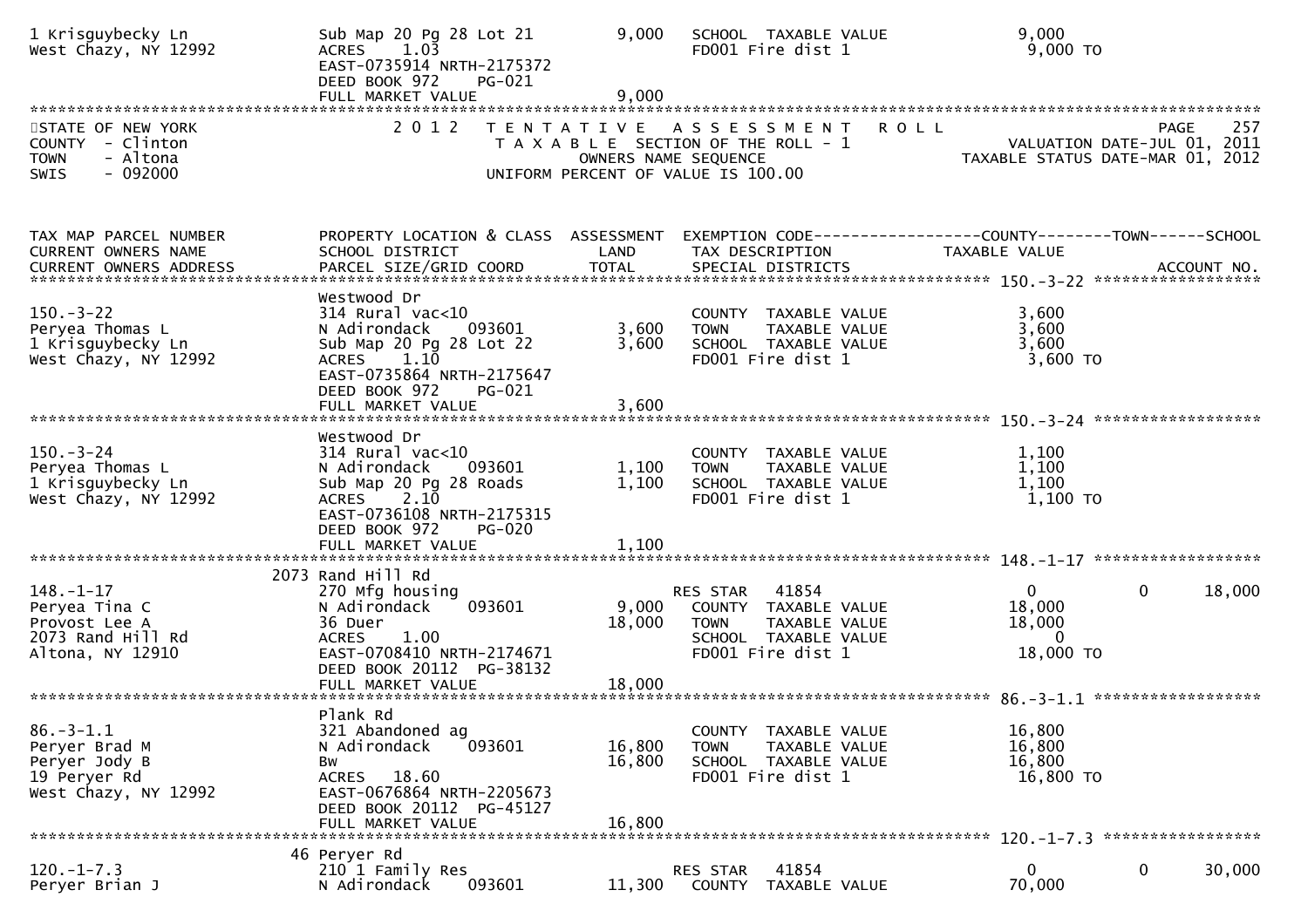| Green Barbara C<br>46 Peryer Rd<br>West Chazy, NY 12992                                       | 102 Duer<br>5.60<br><b>ACRES</b><br>EAST-0722684 NRTH-2184655<br>DEED BOOK 20082 PG-12379<br>FULL MARKET VALUE                                                                                         | 70,000<br>70,000                                                                                                            | <b>TOWN</b>                              | TAXABLE VALUE<br>SCHOOL TAXABLE VALUE<br>FD001 Fire dist 1                           |             | 70,000<br>40,000<br>70,000 TO                             |                                                                                       |
|-----------------------------------------------------------------------------------------------|--------------------------------------------------------------------------------------------------------------------------------------------------------------------------------------------------------|-----------------------------------------------------------------------------------------------------------------------------|------------------------------------------|--------------------------------------------------------------------------------------|-------------|-----------------------------------------------------------|---------------------------------------------------------------------------------------|
| STATE OF NEW YORK<br>COUNTY - Clinton<br>- Altona<br><b>TOWN</b><br>$-092000$<br><b>SWIS</b>  | 2 0 1 2                                                                                                                                                                                                | TENTATIVE ASSESSMENT<br>T A X A B L E SECTION OF THE ROLL - 1<br>OWNERS NAME SEQUENCE<br>UNIFORM PERCENT OF VALUE IS 100.00 |                                          |                                                                                      | <b>ROLL</b> |                                                           | 258<br><b>PAGE</b><br>VALUATION DATE-JUL 01, 2011<br>TAXABLE STATUS DATE-MAR 01, 2012 |
| TAX MAP PARCEL NUMBER<br>CURRENT OWNERS NAME                                                  | PROPERTY LOCATION & CLASS ASSESSMENT<br>SCHOOL DISTRICT                                                                                                                                                | LAND                                                                                                                        |                                          | TAX DESCRIPTION                                                                      |             | TAXABLE VALUE                                             | EXEMPTION CODE-----------------COUNTY--------TOWN-----SCHOOL                          |
| $120. - 1 - 7.5$<br>Peryer Brian J<br>Green Barbara C<br>46 Peryer Rd<br>West Chazy, NY 12992 | Peryer Rd<br>$314$ Rural vac< $10$<br>093601<br>N Adirondack<br>102 Duer<br>ACRES 91.70<br>EAST-0721861 NRTH-2186021<br>DEED BOOK 20082 PG-16694                                                       | 26,000<br>26,000                                                                                                            | <b>TOWN</b>                              | COUNTY TAXABLE VALUE<br>TAXABLE VALUE<br>SCHOOL TAXABLE VALUE<br>FD001 Fire dist 1   |             | 26,000<br>26,000<br>26,000<br>26,000 TO                   |                                                                                       |
| $120.-1-2$<br>Peryer Jody B<br>Peryer Diane L<br>19 Peryer Rd<br>West Chazy, NY 12992         | Military Tpke<br>321 Abandoned ag<br>093601<br>N Adirondack<br>101 Duer<br>ACRES 126.70<br>EAST-0721539 NRTH-2189427<br>DEED BOOK 20092 PG-27224<br>FULL MARKET VALUE                                  | 35,100<br>35,100<br>35,100                                                                                                  | <b>TOWN</b>                              | COUNTY TAXABLE VALUE<br>TAXABLE VALUE<br>SCHOOL TAXABLE VALUE<br>FD001 Fire dist 1   |             | 35,100<br>35,100<br>35,100<br>35,100 TO                   |                                                                                       |
| $120. - 1 - 8.2$<br>Peryer Jody B<br>19 Peryer Rd<br>West Chazy, NY 12992                     | 19 Peryer Rd<br>210 1 Family Res<br>093601<br>N Adirondack<br>103 Duers<br>Map Book 15 Page 148<br>2.20<br><b>ACRES</b><br>EAST-0722149 NRTH-2183870<br>DEED BOOK 969<br>$PG-122$<br>FULL MARKET VALUE | 9,600<br>87,500<br>87,500                                                                                                   | RES STAR 41854<br><b>TOWN</b>            | COUNTY TAXABLE VALUE<br>TAXABLE VALUE<br>SCHOOL TAXABLE VALUE<br>FD001 Fire dist 1   |             | $\overline{0}$<br>87,500<br>87,500<br>57,500<br>87,500 TO | $\mathbf{0}$<br>30,000                                                                |
| $120. -1 - 7.2$<br>Peryer Mark R<br>Peryer Lora A<br>56 Peryer Rd<br>West Chazy, NY 12992     | 56 Peryer Rd<br>210 1 Family Res<br>093601<br>N Adirondack<br>Lot 102 Duers<br><b>ACRES</b><br>1.80<br>EAST-0722507 NRTH-2184913<br>DEED BOOK 926<br>PG-172<br>FULL MARKET VALUE                       | 9,500<br>79,900<br>79.900                                                                                                   | RES STAR<br><b>COUNTY</b><br><b>TOWN</b> | 41854<br>TAXABLE VALUE<br>TAXABLE VALUE<br>SCHOOL TAXABLE VALUE<br>FD001 Fire dist 1 |             | 0<br>79,900<br>79,900<br>49,900<br>79,900 TO              | $\mathbf{0}$<br>30,000<br>120. -1-7.42 *****************                              |
| $120. -1 - 7.42$                                                                              | 56 Peryer Rd<br>311 Res vac land                                                                                                                                                                       |                                                                                                                             | <b>COUNTY</b>                            | TAXABLE VALUE                                                                        |             | 3,800                                                     |                                                                                       |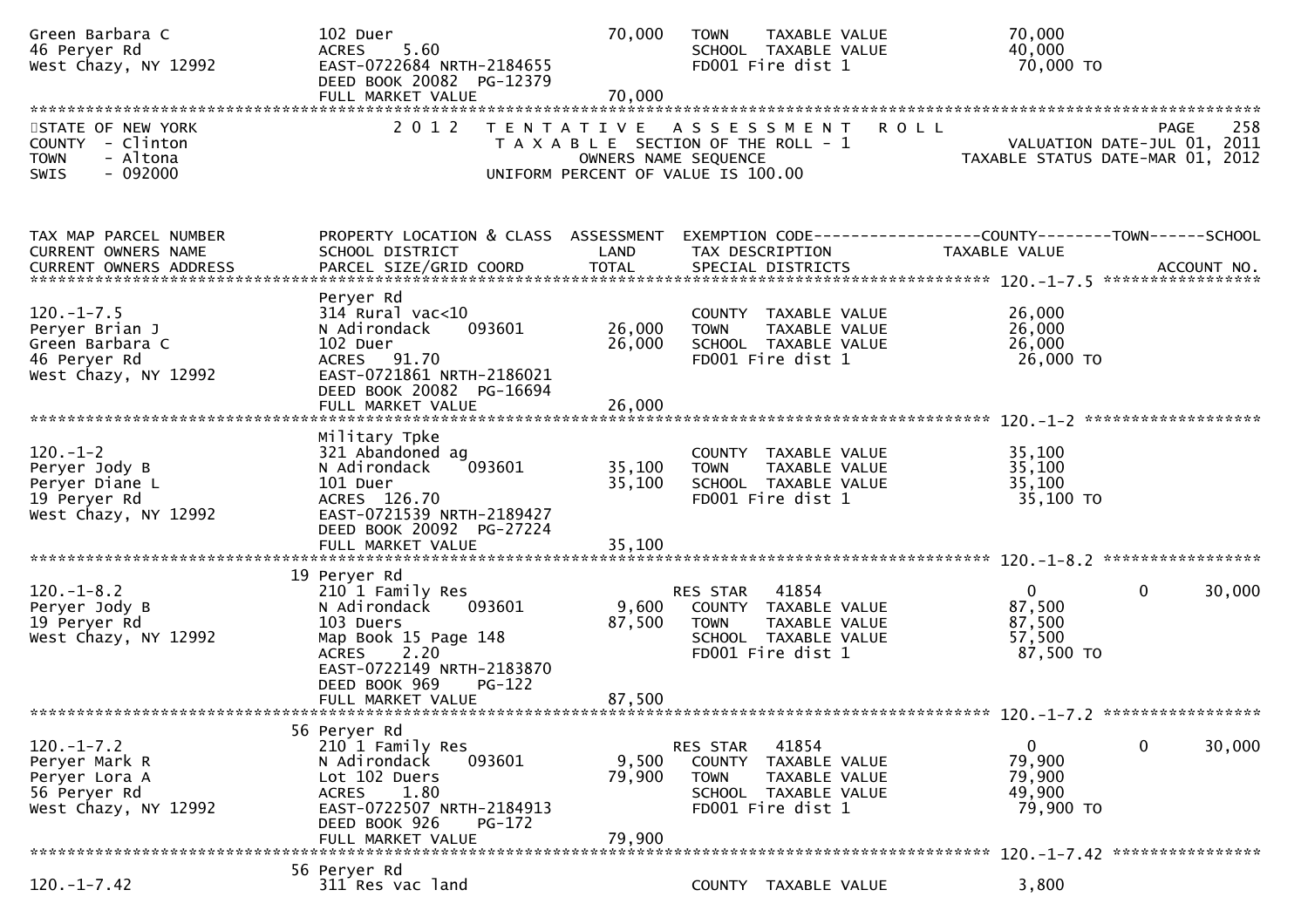| Peryer Mark R<br>Peryer Lora A<br>56 Peryer Rd<br>West Chazy, NY 12992                     | 093601<br>N Adirondack<br>102 Duer<br>FRNT 256.00 DPTH 24.00<br>EAST-0722367 NRTH-2184574<br>DEED BOOK 20082 PG-12380                                                                                   | 3,800<br><b>TOWN</b><br>3,800                                                                                               | TAXABLE VALUE<br>SCHOOL TAXABLE VALUE<br>FD001 Fire dist 1                                                     | 3,800<br>3,800<br>3,800 TO                                                      |             |
|--------------------------------------------------------------------------------------------|---------------------------------------------------------------------------------------------------------------------------------------------------------------------------------------------------------|-----------------------------------------------------------------------------------------------------------------------------|----------------------------------------------------------------------------------------------------------------|---------------------------------------------------------------------------------|-------------|
| STATE OF NEW YORK<br>COUNTY - Clinton<br>- Altona<br><b>TOWN</b><br>$-092000$<br>SWIS      | 2 0 1 2                                                                                                                                                                                                 | TENTATIVE ASSESSMENT<br>T A X A B L E SECTION OF THE ROLL - 1<br>OWNERS NAME SEQUENCE<br>UNIFORM PERCENT OF VALUE IS 100.00 |                                                                                                                | <b>ROLL</b><br>VALUATION DATE-JUL 01, 2011<br>TAXABLE STATUS DATE-MAR 01, 2012  | 259<br>PAGE |
| TAX MAP PARCEL NUMBER<br><b>CURRENT OWNERS NAME</b>                                        | PROPERTY LOCATION & CLASS ASSESSMENT<br>SCHOOL DISTRICT                                                                                                                                                 | LAND                                                                                                                        | TAX DESCRIPTION                                                                                                | EXEMPTION CODE-----------------COUNTY--------TOWN------SCHOOL<br>TAXABLE VALUE  |             |
| $132. - 1 - 7.5$<br>Peryer Mark R<br>Peryer Lora A<br>56 Peryer Rd<br>West Chazy, NY 12992 | Rand Hill Rd<br>$322$ Rural vac $>10$<br>N Adirondack<br>093601<br>Survey Map 2011/243925<br>ACRES 10.03<br>EAST-0707576 NRTH-2181081<br>FULL MARKET VALUE                                              | 13,500<br><b>TOWN</b><br>13,500<br>13,500                                                                                   | COUNTY TAXABLE VALUE<br>TAXABLE VALUE<br>SCHOOL TAXABLE VALUE<br>FD001 Fire dist 1                             | 13,500<br>13,500<br>13,500<br>13,500 TO                                         |             |
| $120. - 1 - 8.1$<br>Peryer Ronald<br>Peryer Betty<br>1 Peryer Rd<br>West Chazy, NY 12992   | 1 Peryer Rd<br>210 1 Family Res<br>093601<br>N Adirondack<br>103 Duer<br>Map Book 15 Page 148<br>2.30<br><b>ACRES</b><br>EAST-0722181 NRTH-2183586<br>DEED BOOK 635<br><b>PG-405</b>                    | 9,800 SR STAR<br>150,000<br><b>TOWN</b>                                                                                     | WARNONALL 41121<br>41834<br>COUNTY TAXABLE VALUE<br>TAXABLE VALUE<br>SCHOOL TAXABLE VALUE<br>FD001 Fire dist 1 | 22,500<br>22,500<br>$\Omega$<br>0<br>127,500<br>127,500<br>87,800<br>150,000 TO | 0<br>62,200 |
| $135. - 2 - 22$<br>Peryer Sally J<br>271 Recore Rd<br>West Chazy, NY 12992                 | 271 Recore Rd<br>240 Rural res<br>Beekmantown Cen 092401<br>143 Duer<br>850<br>ACRES 10.01 BANK<br>EAST-0738420 NRTH-2178099<br>DEED BOOK 667<br>PG-144                                                 | RES STAR<br>13,900<br>96,000<br>TOWN                                                                                        | 41854<br>COUNTY TAXABLE VALUE<br>TAXABLE VALUE<br>SCHOOL TAXABLE VALUE<br>FD001 Fire dist 1                    | $\mathbf{0}$<br>0<br>96,000<br>96,000<br>66,000<br>96,000 TO                    | 30,000      |
|                                                                                            | FULL MARKET VALUE                                                                                                                                                                                       | 96,000                                                                                                                      |                                                                                                                |                                                                                 |             |
| $120. -1 - 8.3$<br>Peryer Stephen R<br>33 Peryer Rd<br>West Chazy, NY 12992                | 33 Peryer Rd<br>270 Mfg housing<br>093601<br>N Adirondack<br>Lot 103 Duers<br>Map Book 15 Page 148<br>2.00<br><b>ACRES</b><br>EAST-0722132 NRTH-2184165<br>DEED BOOK 732<br>PG-159<br>FULL MARKET VALUE | 9,500<br><b>TOWN</b><br>39,000<br>39,000                                                                                    | COUNTY TAXABLE VALUE<br>TAXABLE VALUE<br>SCHOOL TAXABLE VALUE<br>FD001 Fire dist 1                             | 39,000<br>39,000<br>39,000<br>39,000 TO                                         |             |
|                                                                                            | Military Tpke                                                                                                                                                                                           |                                                                                                                             |                                                                                                                |                                                                                 |             |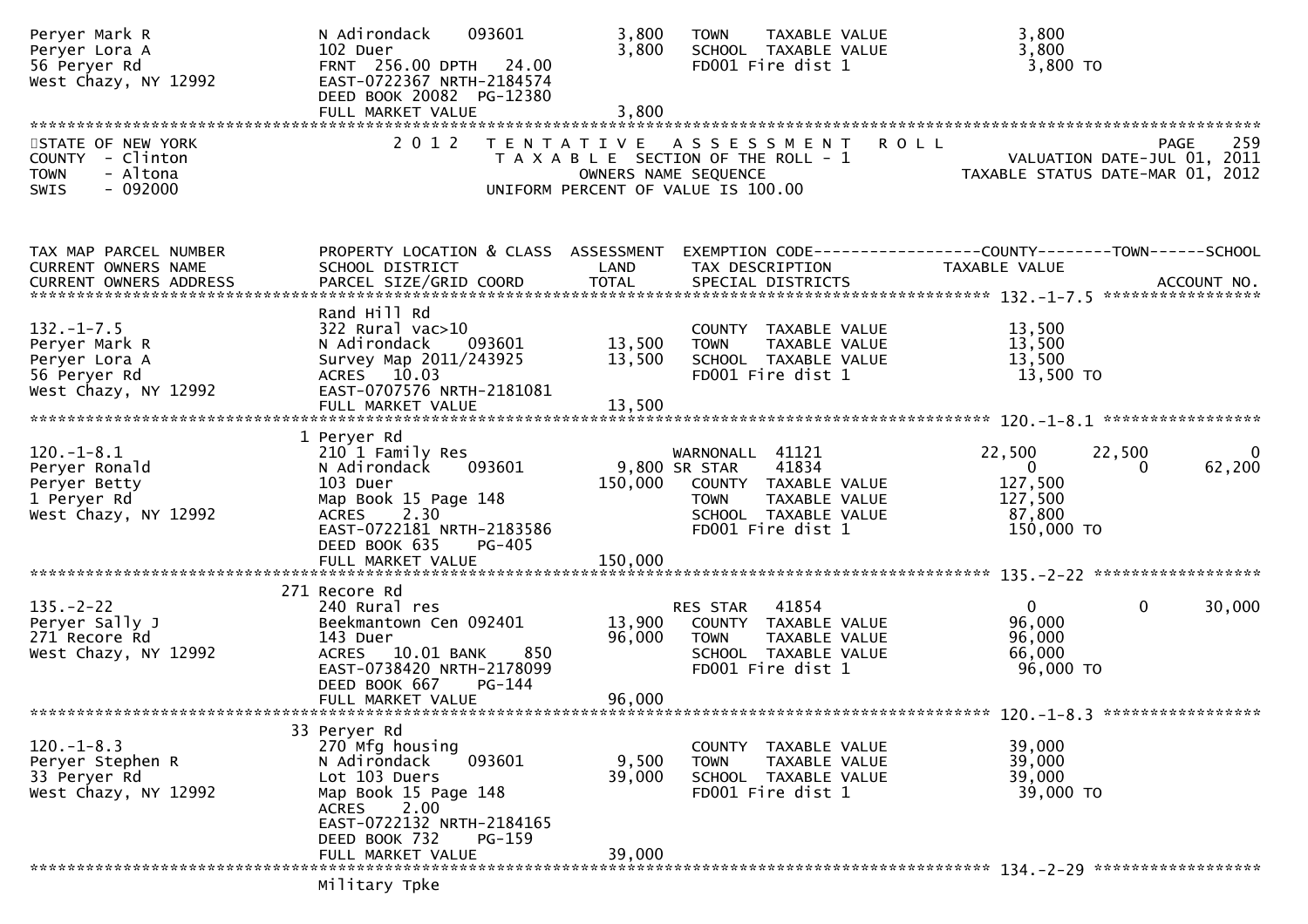| $134. - 2 - 29$<br>Peterson John L<br>Attn: Olga Pietrofesa<br>3 Anna Ct<br>Utica, NY 13502           | 260 Seasonal res<br>093601<br>N Adirondack<br>ACRES 43.60<br>EAST-0726659 NRTH-2179030<br>DEED BOOK 567<br>PG-219                                                                                                    | 20,900<br>26,900        | COUNTY TAXABLE VALUE<br>TAXABLE VALUE<br><b>TOWN</b><br>SCHOOL TAXABLE VALUE<br>FD001 Fire dist 1                                                | 26,900<br>26,900<br>26,900<br>26,900 TO                                                                          |
|-------------------------------------------------------------------------------------------------------|----------------------------------------------------------------------------------------------------------------------------------------------------------------------------------------------------------------------|-------------------------|--------------------------------------------------------------------------------------------------------------------------------------------------|------------------------------------------------------------------------------------------------------------------|
| STATE OF NEW YORK<br>COUNTY - Clinton<br>- Altona<br><b>TOWN</b><br>$-092000$<br>SWIS                 | 2 0 1 2                                                                                                                                                                                                              |                         | TENTATIVE ASSESSMENT ROLL<br>T A X A B L E SECTION OF THE ROLL - 1<br>OWNERS NAME SEQUENCE<br>UNIFORM PERCENT OF VALUE IS 100.00                 | 260<br>PAGE<br>VALUATION DATE-JUL 01, 2011<br>TAXABLE STATUS DATE-MAR 01, 2012                                   |
| TAX MAP PARCEL NUMBER<br>CURRENT OWNERS NAME<br>CURRENT OWNERS ADDRESS                                | PROPERTY LOCATION & CLASS ASSESSMENT<br>SCHOOL DISTRICT                                                                                                                                                              | LAND                    | TAX DESCRIPTION                                                                                                                                  | EXEMPTION CODE-----------------COUNTY-------TOWN------SCHOOL<br>TAXABLE VALUE                                    |
| $134. - 2 - 15$<br>Petterson Stephen D<br>Petterson Lillian<br>13 Vershey Way<br>West Chazy, NY 12992 | Vershey Way<br>311 Res vac land<br>093601<br>N Adirondack<br>Sub Map 7 Pg 58 Lot 7<br>FRNT 103.16 DPTH 144.78<br>EAST-0726133 NRTH-2179841<br>DEED BOOK 777<br>PG-300<br>FULL MARKET VALUE                           | 7,600<br>7,600<br>7,600 | COUNTY TAXABLE VALUE<br>TAXABLE VALUE<br><b>TOWN</b><br>SCHOOL TAXABLE VALUE<br>FD001 Fire dist 1                                                | 7,600<br>7,600<br>7,600<br>$7,600$ TO                                                                            |
|                                                                                                       | Vershey Way                                                                                                                                                                                                          |                         |                                                                                                                                                  |                                                                                                                  |
| $134. - 2 - 16$<br>Petterson Stephen D<br>Petterson Lillian<br>13 Vershey Way<br>West Chazy, NY 12992 | $314$ Rural vac< $10$<br>N Adirondack<br>093601<br>Sub Map 7 Pg 58 Lot 9<br>ACRES 1.10<br>EAST-0726162 NRTH-2179995<br>DEED BOOK 777<br><b>PG-300</b>                                                                | 9,000<br>9,000          | COUNTY TAXABLE VALUE<br><b>TOWN</b><br>TAXABLE VALUE<br>SCHOOL TAXABLE VALUE<br>FD001 Fire dist 1                                                | 9,000<br>9,000<br>9,000<br>$9,000$ TO                                                                            |
|                                                                                                       | FULL MARKET VALUE                                                                                                                                                                                                    | 9,000                   |                                                                                                                                                  |                                                                                                                  |
| $134. - 2 - 18$<br>Petterson Stephen D<br>Petterson Lillian<br>13 Vershey Way<br>West Chazy, NY 12992 | 13 Vershey Way<br>210 1 Family Res<br>093601<br>N Adirondack<br>Lot 115 Duer<br>Stonehedge Subd Lot 11<br>FRNT 372.44 DPTH 176.00<br>EAST-0725994 NRTH-2180257<br>DEED BOOK 791<br><b>PG-72</b><br>FULL MARKET VALUE | 199,800<br>199,800      | WARCOMALL 41131<br>10,000 RES STAR<br>41854<br>COUNTY TAXABLE VALUE<br>TAXABLE VALUE<br><b>TOWN</b><br>SCHOOL TAXABLE VALUE<br>FD001 Fire dist 1 | 45,000<br>45,000<br>0<br>30,000<br>$\overline{0}$<br>$\mathbf{0}$<br>154,800<br>154,800<br>169,800<br>199,800 TO |
|                                                                                                       |                                                                                                                                                                                                                      |                         |                                                                                                                                                  | 131. -1-8.3 ******************                                                                                   |
| $131. - 1 - 8.3$<br>Pfleger Ronald R<br>601 W Spring St<br>Fleetwood, PA 19522                        | 903 Jerusalem Rd<br>312 Vac w/imprv<br>093601<br>N Adirondack<br>Lot 221 Ref<br>FRNT 210.00 DPTH 185.00<br>EAST-0689036 NRTH-2177838<br>DEED BOOK 20112 PG-40861                                                     | 4,900<br>10,600         | COUNTY TAXABLE VALUE<br>TAXABLE VALUE<br><b>TOWN</b><br>SCHOOL TAXABLE VALUE<br>FD001 Fire dist 1                                                | 10,600<br>10,600<br>10,600<br>10,600 TO                                                                          |
|                                                                                                       | FULL MARKET VALUE<br>lerusalem Rd                                                                                                                                                                                    | 10,600                  |                                                                                                                                                  |                                                                                                                  |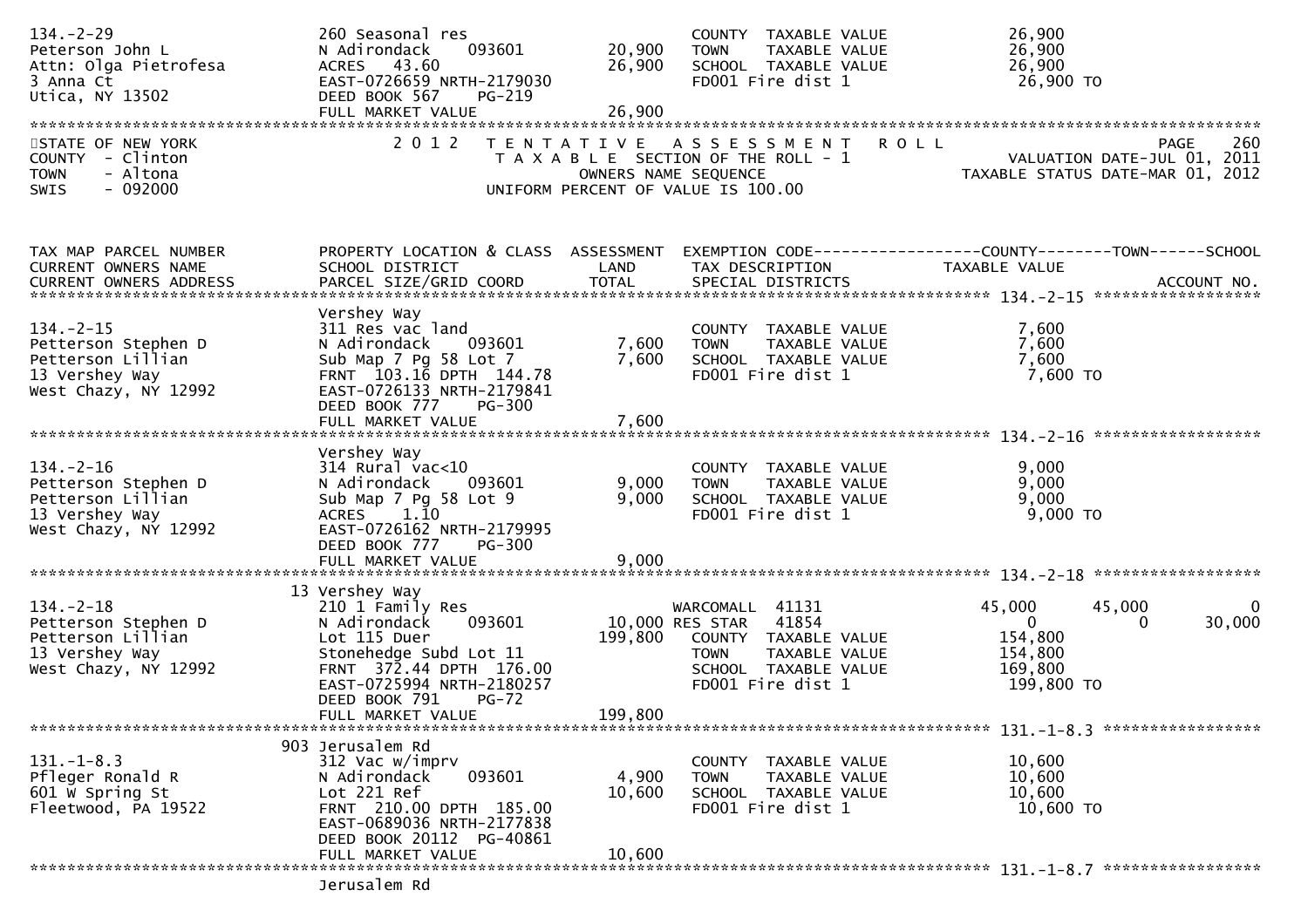| $131. - 1 - 8.7$<br>Pfleger Ronald R<br>Pfleger Sharon H<br>601 Spring St<br>Fleetwood, PA 19522        | 321 Abandoned ag<br>093601<br>N Adirondack<br>42 State Gore<br>ACRES 98.00<br>EAST-0689374 NRTH-2176179<br>DEED BOOK 20011 PG-37865<br>FULL MARKET VALUE                   | 31,900<br>31,900<br>31,900 | COUNTY TAXABLE VALUE<br>TAXABLE VALUE<br><b>TOWN</b><br>SCHOOL TAXABLE VALUE<br>FD001 Fire dist 1                  | 31,900<br>31,900<br>31,900<br>31,900 TO                                                                                                                                                                                                                                                      |
|---------------------------------------------------------------------------------------------------------|----------------------------------------------------------------------------------------------------------------------------------------------------------------------------|----------------------------|--------------------------------------------------------------------------------------------------------------------|----------------------------------------------------------------------------------------------------------------------------------------------------------------------------------------------------------------------------------------------------------------------------------------------|
| STATE OF NEW YORK<br>COUNTY - Clinton<br><b>TOWN</b><br>- Altona<br><b>SWIS</b><br>- 092000             | 2 0 1 2                                                                                                                                                                    | OWNERS NAME SEQUENCE       | TENTATIVE ASSESSMENT<br><b>ROLL</b><br>T A X A B L E SECTION OF THE ROLL - 1<br>UNIFORM PERCENT OF VALUE IS 100.00 | 261<br><b>PAGE</b><br>- 1<br>VALUATION DATE-JUL 01, 2011<br>TAXABLE STATUS DATE-MAR 01, 2012                                                                                                                                                                                                 |
| TAX MAP PARCEL NUMBER<br>CURRENT OWNERS NAME                                                            | PROPERTY LOCATION & CLASS ASSESSMENT<br>SCHOOL DISTRICT                                                                                                                    | LAND                       | TAX DESCRIPTION                                                                                                    | EXEMPTION CODE-----------------COUNTY--------TOWN------SCHOOL<br>TAXABLE VALUE<br>-CURRENT OWNERS ADDRESS PARCEL SIZE/GRID COORD TOTAL SPECIAL DISTRICTS AND MONERS ADDRESS PARCEL SIZE/GRID COORD TOTAL SPECIAL DISTRICTS AND MONERS ADDRESS PARCEL SIZE/GRID COORD TOTAL SPECIAL DISTRICTS |
| $88.14 - 2 - 69$<br>Phillips Peter<br>Vigneau Lynn<br>539 Bord De L'eau St<br>Dorothy PQ, Canada H7X1T7 | 67 Pinewood Dr<br>260 Seasonal res<br>N Adirondack<br>093601<br>Sub Bk 10 Pg 123 Lot 69<br>FRNT 60.38 DPTH 158.84<br>EAST-0698108 NRTH-2205123<br>DEED BOOK 929<br>$PG-65$ | 4,700<br>14,000            | COUNTY TAXABLE VALUE<br><b>TOWN</b><br>TAXABLE VALUE<br>SCHOOL TAXABLE VALUE<br>FD001 Fire dist 1                  | 14,000<br>14,000<br>14,000<br>14,000 TO                                                                                                                                                                                                                                                      |
|                                                                                                         |                                                                                                                                                                            |                            |                                                                                                                    |                                                                                                                                                                                                                                                                                              |
| $147. - 1 - 4$<br>Philo David K<br>Philo Elizabeth<br>PO Box 2702<br>Pawleys Island, SC 29585           | Jerusalem Rd<br>321 Abandoned ag<br>093601<br>N Adirondack<br>20 Duer<br>ACRES 247.05<br>EAST-0704230 NRTH-2175934<br>DEED BOOK 641<br>PG-464                              | 58,300<br>58,300           | COUNTY TAXABLE VALUE<br><b>TOWN</b><br>TAXABLE VALUE<br>SCHOOL TAXABLE VALUE<br>FD001 Fire dist 1                  | 58,300<br>58,300<br>58,300<br>58,300 TO                                                                                                                                                                                                                                                      |
|                                                                                                         |                                                                                                                                                                            |                            |                                                                                                                    |                                                                                                                                                                                                                                                                                              |
| $148. - 1 - 5$<br>Pilon Douglas E<br>Pilon Dennis E<br>410 Ratta Rd<br>Chazy, NY 12921                  | Rand Hill Rd<br>311 Res vac land<br>093601<br>N Adirondack<br>Lot 37 Duer<br>FRNT 69.00 DPTH 575.00<br>EAST-0707368 NRTH-2177484<br>DEED BOOK 20011 PG-35297               | 5,700<br>5,700             | COUNTY TAXABLE VALUE<br>TAXABLE VALUE<br><b>TOWN</b><br>SCHOOL TAXABLE VALUE<br>FD001 Fire dist 1                  | 5,700<br>5,700<br>5,700<br>5,700 TO                                                                                                                                                                                                                                                          |
|                                                                                                         | FULL MARKET VALUE                                                                                                                                                          | 5,700                      |                                                                                                                    |                                                                                                                                                                                                                                                                                              |
|                                                                                                         | Don Jr Way                                                                                                                                                                 |                            |                                                                                                                    |                                                                                                                                                                                                                                                                                              |
| $148. - 3 - 27$<br>Pinkowski Ronald J<br>Attn: Jeff Pinkowski<br>PO Box 304<br>Valatie, NY 12184        | 321 Abandoned ag<br>N Adirondack<br>093601<br>35 Duer<br>ACRES 51.90<br>EAST-0707601 NRTH-2170165<br>DEED BOOK 794<br><b>PG-45</b>                                         | 22,100<br>22,100           | COUNTY TAXABLE VALUE<br>TAXABLE VALUE<br><b>TOWN</b><br>SCHOOL TAXABLE VALUE<br>FD001 Fire dist 1                  | 22,100<br>22,100<br>22,100<br>22,100 TO                                                                                                                                                                                                                                                      |
|                                                                                                         | FULL MARKET VALUE<br>Alder Bend Rd                                                                                                                                         | 22,100                     |                                                                                                                    |                                                                                                                                                                                                                                                                                              |
|                                                                                                         |                                                                                                                                                                            |                            |                                                                                                                    |                                                                                                                                                                                                                                                                                              |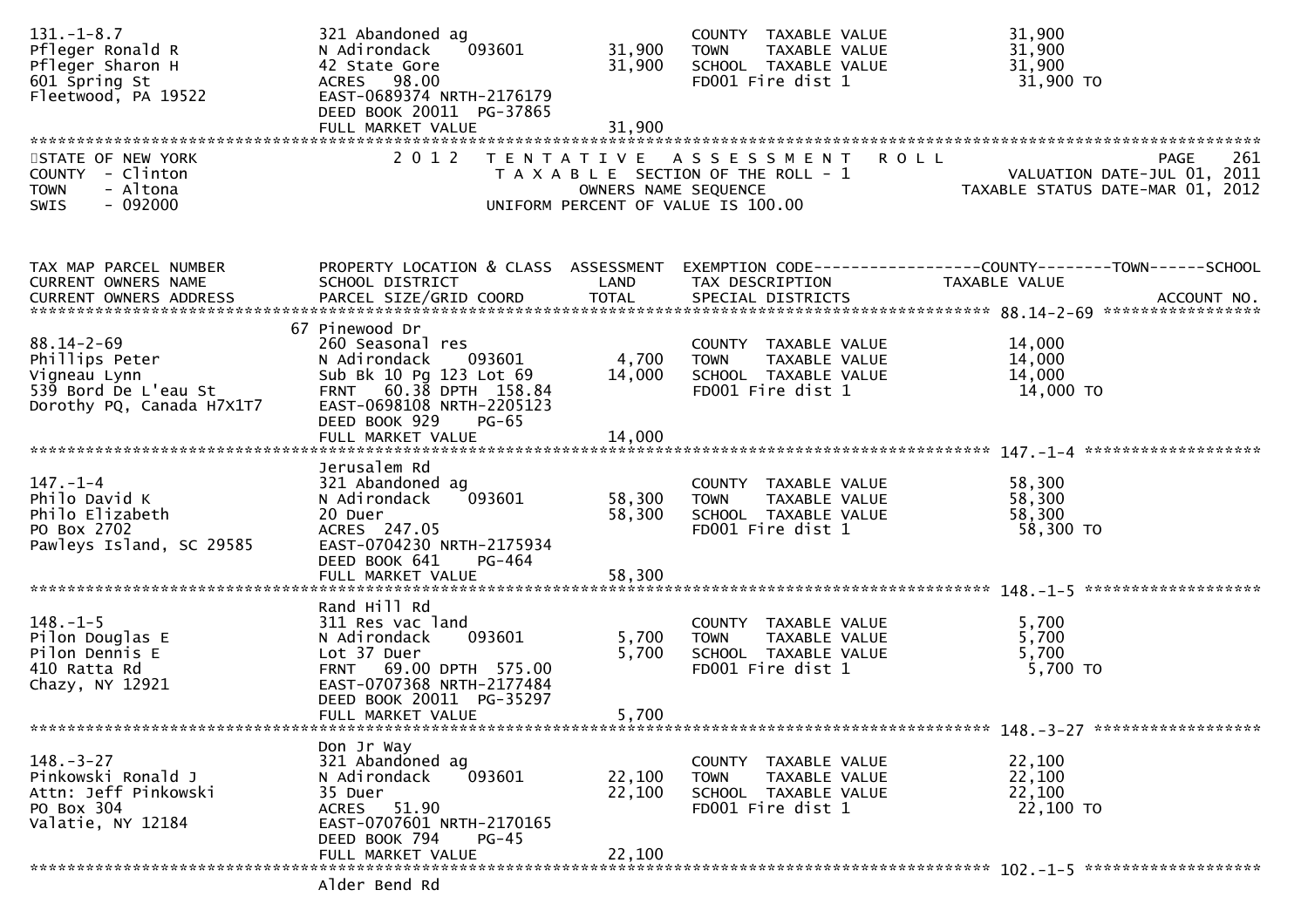| $102 - 1 - 5$<br>Pinsonneault Frank<br>1126 Principale<br>St Michel, QC, Canada JOL2J                                                               | 910 Priv forest<br>093601<br>N Adirondack<br>162 Ref<br>ACRES 29.40<br>EAST-0695113 NRTH-2197131<br>DEED BOOK 504<br><b>PG-229</b>                                        | 18,000<br>18,000           | COUNTY TAXABLE VALUE<br>TAXABLE VALUE<br><b>TOWN</b><br>SCHOOL TAXABLE VALUE<br>FD001 Fire dist 1                                          | 18,000<br>18,000<br>18,000<br>18,000 TO                                                                        |             |
|-----------------------------------------------------------------------------------------------------------------------------------------------------|---------------------------------------------------------------------------------------------------------------------------------------------------------------------------|----------------------------|--------------------------------------------------------------------------------------------------------------------------------------------|----------------------------------------------------------------------------------------------------------------|-------------|
| STATE OF NEW YORK<br>COUNTY - Clinton<br>- Altona<br><b>TOWN</b><br>SWIS<br>$-092000$                                                               | 2 0 1 2                                                                                                                                                                   |                            | TENTATIVE ASSESSMENT<br><b>ROLL</b><br>T A X A B L E SECTION OF THE ROLL - 1<br>OWNERS NAME SEQUENCE<br>UNIFORM PERCENT OF VALUE IS 100.00 | PAGE<br>262<br>VALUATION DATE-JUL 01, 2011<br>TAXARIF STATUS DATE 115 2011<br>TAXABLE STATUS DATE-MAR 01, 2012 | 262         |
| TAX MAP PARCEL NUMBER<br>CURRENT OWNERS NAME                                                                                                        | PROPERTY LOCATION & CLASS ASSESSMENT<br>SCHOOL DISTRICT                                                                                                                   | LAND                       | TAX DESCRIPTION                                                                                                                            | TAXABLE VALUE                                                                                                  |             |
| $90. - 1 - 17$<br>Pombrio Mark E<br>Pombrio Sheldon T<br>833 Vassar Rd<br>Altona, NY 12910                                                          | Mayott Rd<br>105 Vac farmland<br>N Adirondack<br>093601<br>61 Ref<br>ACRES 155.30<br>EAST-0729713 NRTH-2204125<br>DEED BOOK 20102 PG-34990                                | 58,400<br>58,400           | AGRI DISTR 41720<br>COUNTY TAXABLE VALUE<br>TAXABLE VALUE<br><b>TOWN</b><br>SCHOOL TAXABLE VALUE<br>FD001 Fire dist 1                      | 16,244<br>16,244<br>42,156<br>42,156<br>42,156<br>58,400 TO                                                    | 16,244      |
| MAY BE SUBJECT TO PAYMENT<br>UNDER AGDIST LAW TIL 2016                                                                                              | FULL MARKET VALUE                                                                                                                                                         | 58,400                     |                                                                                                                                            |                                                                                                                |             |
| $91. - 1 - 9$<br>Pombrio Mark E<br>Pombrio Sheldon J<br>833 Vassar Rd<br>Altona, NY 12910<br>MAY BE SUBJECT TO PAYMENT<br>UNDER AGDIST LAW TIL 2016 | Vassar Rd<br>$314$ Rural vac<10<br>Northeastern Cl 092801<br>Lot 50<br>8.40<br><b>ACRES</b><br>EAST-0736851 NRTH-2207897<br>DEED BOOK 20021 PG-38931<br>FULL MARKET VALUE | 10,900<br>10,900<br>10,900 | AGRI DISTR 41720<br>COUNTY TAXABLE VALUE<br><b>TOWN</b><br>TAXABLE VALUE<br>SCHOOL TAXABLE VALUE<br>FD001 Fire dist 1                      | 8,918<br>8,918<br>1,982<br>1,982<br>1,982<br>10,900 TO                                                         | 8,918       |
|                                                                                                                                                     |                                                                                                                                                                           |                            |                                                                                                                                            |                                                                                                                |             |
| $90. -1 - 15.1$<br>Pombrio Sheldon J<br>Pombrio Penny<br>833 Vassar Rd<br>Altona, NY 12910                                                          | Mayott Rd<br>321 Abandoned ag<br>093601<br>N Adirondack<br>61 Ref<br>ACRES 107.10<br>EAST-0731211 NRTH-2206051<br>PG-231                                                  | 39,200<br>39,200           | AGRI DISTR 41720<br>COUNTY TAXABLE VALUE<br><b>TOWN</b><br>TAXABLE VALUE<br>SCHOOL TAXABLE VALUE<br>FD001 Fire dist 1                      | $\mathbf 0$<br>$\mathbf{0}$<br>39,200<br>39,200<br>39,200<br>39,200 TO                                         | $\mathbf 0$ |
| MAY BE SUBJECT TO PAYMENT<br>UNDER AGDIST LAW TIL 2016                                                                                              | DEED BOOK 911<br>FULL MARKET VALUE                                                                                                                                        | 39,200                     |                                                                                                                                            |                                                                                                                |             |
| $91. - 1 - 11.2$<br>Pombrio Sheldon J<br>Pombrio Penny<br>852 Vassar Rd<br>Altona, NY 12910                                                         | 852 Vassar Rd<br>210 1 Family Res<br>Northeastern Cl 092801<br>Lot 51 Ref Tr<br><b>ACRES</b><br>3.00<br>EAST-0736439 NRTH-2206994<br>DEED BOOK 753<br><b>PG-232</b>       | 7,700<br>104,000           | RES STAR<br>41854<br>COUNTY TAXABLE VALUE<br><b>TOWN</b><br>TAXABLE VALUE<br>SCHOOL TAXABLE VALUE<br>FD001 Fire dist 1                     | $\mathbf 0$<br>$\overline{0}$<br>104,000<br>104,000<br>74,000<br>104,000 TO                                    | 30,000      |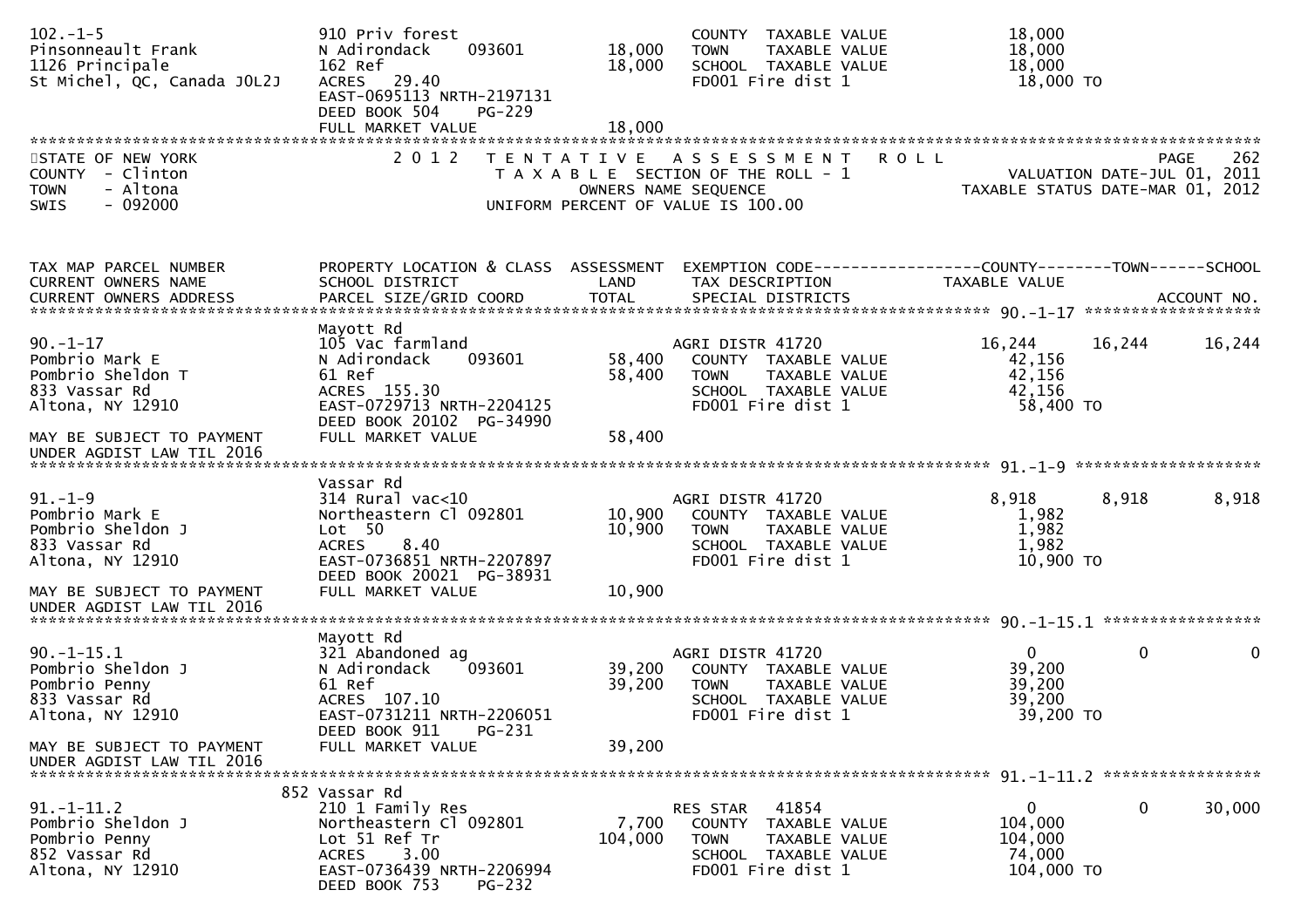|                                                                                                                                                          | FULL MARKET VALUE                                                                                                                                                          | 104,000                 |                                                                                                                                                                                                                         |                                                                                                  |                                                |                                                   |
|----------------------------------------------------------------------------------------------------------------------------------------------------------|----------------------------------------------------------------------------------------------------------------------------------------------------------------------------|-------------------------|-------------------------------------------------------------------------------------------------------------------------------------------------------------------------------------------------------------------------|--------------------------------------------------------------------------------------------------|------------------------------------------------|---------------------------------------------------|
| STATE OF NEW YORK<br>COUNTY - Clinton<br><b>TOWN</b><br>- Altona<br>$-092000$<br><b>SWIS</b>                                                             | 2 0 1 2                                                                                                                                                                    | T E N T A T I V E       | A S S E S S M E N T<br>T A X A B L E SECTION OF THE ROLL - 1<br>OWNERS NAME SEQUENCE<br>UNIFORM PERCENT OF VALUE IS 100.00                                                                                              | <b>ROLL</b><br>TAXABLE STATUS DATE-MAR 01, 2012                                                  |                                                | 263<br><b>PAGE</b><br>VALUATION DATE-JUL 01, 2011 |
| TAX MAP PARCEL NUMBER<br>CURRENT OWNERS NAME                                                                                                             | PROPERTY LOCATION & CLASS ASSESSMENT<br>SCHOOL DISTRICT                                                                                                                    | LAND                    | EXEMPTION CODE-----------------COUNTY-------TOWN------SCHOOL<br>TAX DESCRIPTION                                                                                                                                         | TAXABLE VALUE                                                                                    |                                                |                                                   |
| $91. -1 - 11.1 - 1$<br>Pombrio Sherman<br>Pombrio Shirley<br>833 Vassar Rd<br>Altona, NY 12910<br>MAY BE SUBJECT TO PAYMENT<br>UNDER AGDIST LAW TIL 2016 | 833 Vassar Rd<br>112 Dairy farm<br>Northeastern Cl 092801<br>51 Ref<br>90.50<br><b>ACRES</b><br>EAST-0736407 NRTH-2206087<br>DEED BOOK 445<br>$PG-91$<br>FULL MARKET VALUE | 174,600                 | 10 YR AGR 41700<br>42,800 AGRI DISTR 41720<br>174,600 AGED C&T<br>41801<br>41834<br>SR STAR<br>42100<br>483A EX<br>COUNTY<br>TAXABLE VALUE<br><b>TOWN</b><br>TAXABLE VALUE<br>SCHOOL TAXABLE VALUE<br>FD001 Fire dist 1 | 25,000<br>3,038<br>70,881<br>$\overline{0}$<br>4,800<br>70,881<br>70,881<br>79,562<br>169,800 TO | 25,000<br>3,038<br>70,881<br>$\Omega$<br>4,800 | 25,000<br>3,038<br>-0<br>62,200<br>4,800          |
|                                                                                                                                                          | Mayott Rd                                                                                                                                                                  |                         |                                                                                                                                                                                                                         |                                                                                                  |                                                |                                                   |
| $91. -1 - 11.1 - 2$<br>Pombrio Sherman<br>Pombrio Shirley<br>833 Vassar Rd<br>Altona, NY 12910<br>MAY BE SUBJECT TO PAYMENT<br>UNDER AGDIST LAW TIL 2016 | 105 Vac farmland<br>093601<br>N Adirondack<br>Lot 51 Ref Tract<br>ACRES 13.50<br>EAST-0736407 NRTH-2206087<br>FULL MARKET VALUE                                            | 8,900<br>8,900<br>8,900 | AGRI DISTR 41720<br>COUNTY TAXABLE VALUE<br>TAXABLE VALUE<br><b>TOWN</b><br>SCHOOL TAXABLE VALUE<br>FD001 Fire dist 1                                                                                                   | 4,322<br>4,578<br>4,578<br>4,578<br>8,900 TO                                                     | 4,322                                          | 4,322                                             |
|                                                                                                                                                          | 762 Vassar Rd                                                                                                                                                              |                         |                                                                                                                                                                                                                         |                                                                                                  |                                                |                                                   |
| $91. -1 - 12. -1$<br>Pombrio Sherman<br>Pombrio Shirley<br>833 Vassar Rd<br>Altona, NY 12910<br>MAY BE SUBJECT TO PAYMENT                                | 112 Dairy farm<br>093601<br>N Adirondack<br>51 Ref<br>ACRES 128.90<br>EAST-0734127 NRTH-2205583<br>DEED BOOK 582<br>PG-821<br>FULL MARKET VALUE                            | 92,800<br>92,800        | 10 YR AGR 41700<br>56,000 AGRI DISTR 41720<br>COUNTY TAXABLE VALUE<br><b>TOWN</b><br>TAXABLE VALUE<br>SCHOOL TAXABLE VALUE<br>FD001 Fire dist 1                                                                         | 25,000<br>3,386<br>64,414<br>64,414<br>64,414<br>92,800 TO                                       | 25,000<br>3,386                                | 25,000<br>3,386                                   |
| UNDER AGDIST LAW TIL 2016                                                                                                                                |                                                                                                                                                                            |                         |                                                                                                                                                                                                                         |                                                                                                  |                                                |                                                   |
| $91. - 1 - 12. - 2$<br>Pombrio Sherman<br>Pombrio Shirley<br>833 Vassar Rd<br>Altona, NY 12910                                                           | Vassar Rd<br>105 Vac farmland<br>Northeastern Cl 092801<br>Lot 51 Ref Tract<br>6.10<br><b>ACRES</b><br>EAST-0734127 NRTH-2205583<br>DEED BOOK 582<br>PG-821                | 3,700<br>3,700          | AGRI DISTR 41720<br>COUNTY TAXABLE VALUE<br><b>TOWN</b><br>TAXABLE VALUE<br>SCHOOL TAXABLE VALUE<br>FD001 Fire dist 1                                                                                                   | 2,260<br>1,440<br>1,440<br>1,440<br>3,700 TO                                                     | 2,260                                          | 2,260                                             |
| MAY BE SUBJECT TO PAYMENT<br>UNDER AGDIST LAW TIL 2016                                                                                                   | FULL MARKET VALUE                                                                                                                                                          | 3,700                   |                                                                                                                                                                                                                         |                                                                                                  |                                                |                                                   |
| STATE OF NEW YORK                                                                                                                                        |                                                                                                                                                                            |                         | 2012 TENTATIVE ASSESSMENT                                                                                                                                                                                               | <b>ROLL</b>                                                                                      |                                                | 264<br>PAGE                                       |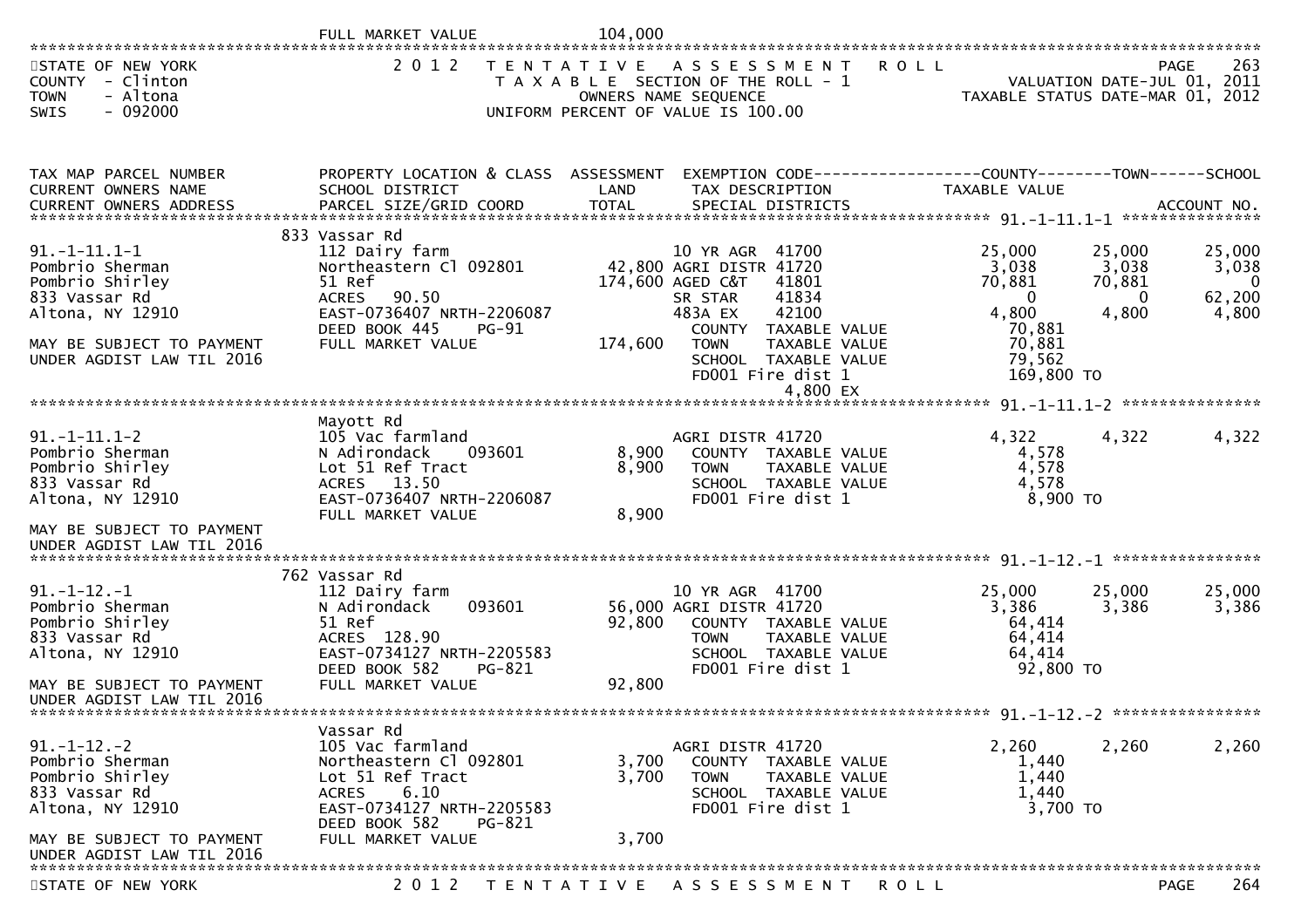| - Clinton<br><b>COUNTY</b><br>- Altona<br><b>TOWN</b><br>$-092000$<br>SWIS                                              | T A X A B L E SECTION OF THE ROLL - 1<br>OWNERS NAME SEQUENCE<br>UNIFORM PERCENT OF VALUE IS 100.00                                                                                                      |                            |                                                                                                                       | TAXABLE STATUS DATE-MAR 01, 2012                          | VALUATION DATE-JUL 01, 2011 |             |
|-------------------------------------------------------------------------------------------------------------------------|----------------------------------------------------------------------------------------------------------------------------------------------------------------------------------------------------------|----------------------------|-----------------------------------------------------------------------------------------------------------------------|-----------------------------------------------------------|-----------------------------|-------------|
| TAX MAP PARCEL NUMBER<br>CURRENT OWNERS NAME                                                                            | PROPERTY LOCATION & CLASS ASSESSMENT<br>SCHOOL DISTRICT                                                                                                                                                  | LAND                       | EXEMPTION CODE------------------COUNTY--------TOWN------SCHOOL<br>TAX DESCRIPTION                                     | TAXABLE VALUE                                             |                             |             |
| $91 - 1 - 14$<br>Pombrio Sherman<br>Pombrio Shirley<br>833 Vassar Rd<br>Altona, NY 12910<br>MAY BE SUBJECT TO PAYMENT   | Vassar Rd<br>321 Abandoned ag<br>093601<br>N Adirondack<br>51 Ref<br>38.80<br><b>ACRES</b><br>EAST-0734194 NRTH-2203881<br>DEED BOOK 582<br>PG-821<br>FULL MARKET VALUE                                  | 24,000<br>24,000<br>24,000 | AGRI DISTR 41720<br>COUNTY TAXABLE VALUE<br><b>TOWN</b><br>TAXABLE VALUE<br>SCHOOL TAXABLE VALUE<br>FD001 Fire dist 1 | 9,174<br>14,826<br>14,826<br>14,826<br>24,000 TO          | 9,174                       | 9,174       |
| UNDER AGDIST LAW TIL 2016                                                                                               |                                                                                                                                                                                                          |                            |                                                                                                                       |                                                           |                             |             |
| $106. - 1 - 12$<br>Pombrio Sherman<br>Pombrio Shirley<br>833 Vassar Rd<br>Altona, NY 12910<br>MAY BE SUBJECT TO PAYMENT | Vassar Rd<br>321 Abandoned ag<br>$\left[093601\right]$<br>N Adirondack<br>Lots 138 & 151 Duer's Pat<br>Prior Deed Bk 488 Pg 756<br>ACRES 159.40<br>EAST-0736743 NRTH-2195975<br>DEED BOOK 735<br>$PG-53$ | 59,500<br>59,500           | AGRI DISTR 41720<br>COUNTY TAXABLE VALUE<br><b>TOWN</b><br>TAXABLE VALUE<br>SCHOOL TAXABLE VALUE<br>FD001 Fire dist 1 | 14,104<br>45,396<br>45,396<br>45,396<br>59,500 TO         | 14,104                      | 14,104      |
|                                                                                                                         |                                                                                                                                                                                                          |                            |                                                                                                                       |                                                           |                             |             |
| $91.-1-16.1$<br>Pombrio Sherman E<br>Pombrio Shirley<br>833 Vassar Rd<br>Altona, NY 12910                               | 688 Vassar Rd<br>270 Mfg housing<br>093601<br>N Adirondack<br>51 Ref<br>ACRES 28.80<br>EAST-0735984 NRTH-2203576<br>DEED BOOK 418<br>PG-571                                                              | 15,800<br>25,000           | COUNTY TAXABLE VALUE<br>TAXABLE VALUE<br><b>TOWN</b><br>SCHOOL TAXABLE VALUE<br>FD001 Fire dist 1                     | 25,000<br>25,000<br>25,000<br>25,000 TO                   |                             |             |
|                                                                                                                         | Vassar Rd                                                                                                                                                                                                |                            |                                                                                                                       |                                                           |                             |             |
| $91.-1-16.11$<br>Pombrio Sherman E<br>Pombrio Shirley<br>833 Vassar Rd<br>Altona, NY 12910                              | 321 Abandoned ag<br>093601<br>N Adirondack<br>Lot 51 Ref Tr<br>ACRES 35.10<br>EAST-0733965 NRTH-2204583                                                                                                  | 21,300<br>21,300           | AGRI DISTR 41720<br>COUNTY TAXABLE VALUE<br>TAXABLE VALUE<br><b>TOWN</b><br>SCHOOL TAXABLE VALUE<br>FD001 Fire dist 1 | 8,382<br>12,918<br>12,918<br>12,918<br>21,300 TO          | 8,382                       | 8,382       |
| MAY BE SUBJECT TO PAYMENT<br>UNDER AGDIST LAW TIL 2016                                                                  | <b>PG-91</b><br>DEED BOOK 445<br>FULL MARKET VALUE                                                                                                                                                       | 21,300                     |                                                                                                                       |                                                           |                             |             |
| $91. - 1 - 19$<br>Pombrio Sherman E<br>Pombrio Shirley<br>833 Vassar Rd<br>Altona, NY 12910                             | 679 Vassar Rd<br>241 Rural res&ag<br>N Adirondack<br>093601<br>52 Ref<br>ACRES 107.50<br>EAST-0733090 NRTH-2201634<br>DEED BOOK 445<br><b>PG-91</b>                                                      | 40,500<br>56,800           | AGRI DISTR 41720<br>COUNTY TAXABLE VALUE<br><b>TOWN</b><br>TAXABLE VALUE<br>SCHOOL TAXABLE VALUE<br>FD001 Fire dist 1 | $\overline{0}$<br>56,800<br>56,800<br>56,800<br>56,800 TO | $\mathbf 0$                 | $\mathbf 0$ |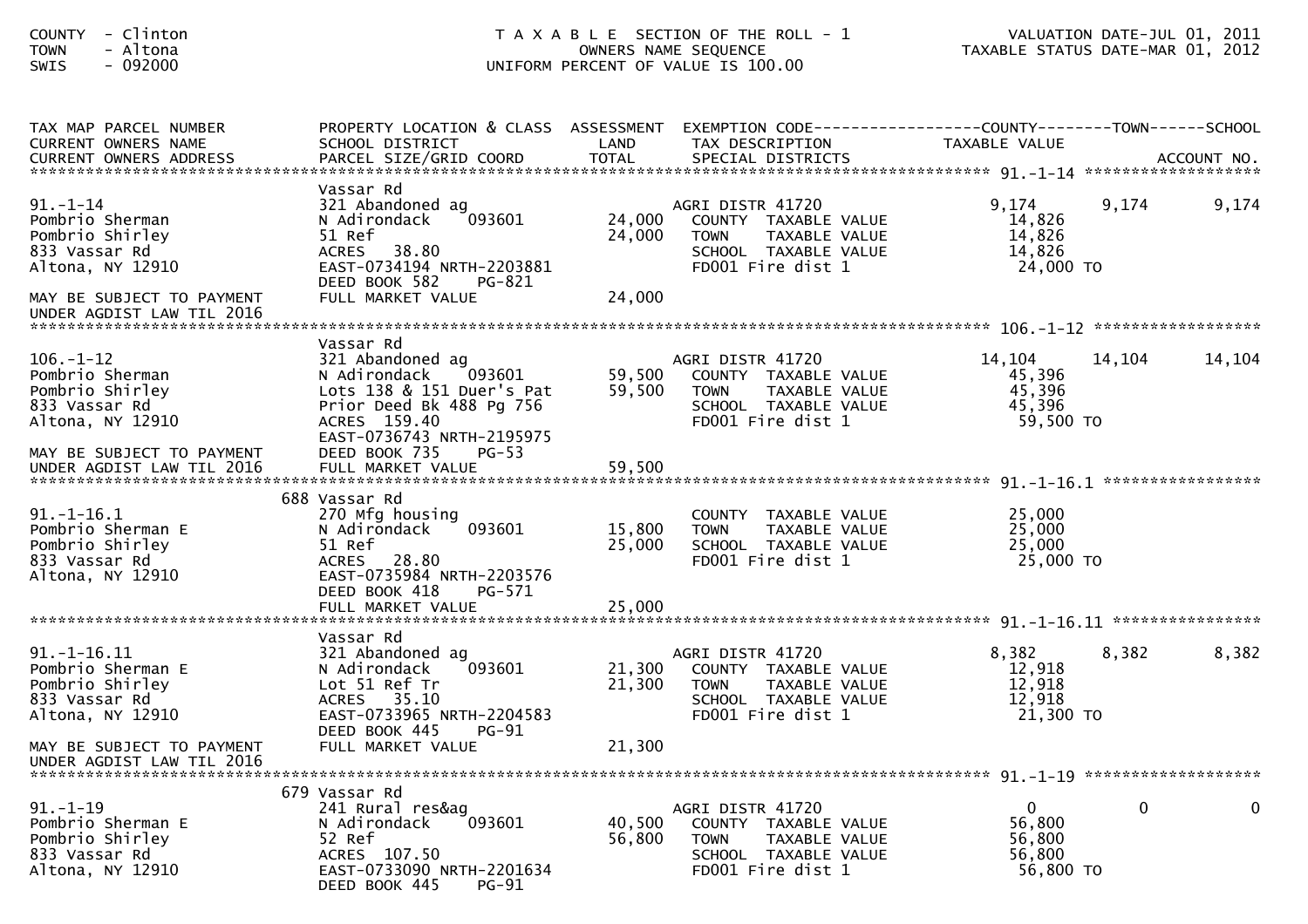| MAY BE SUBJECT TO PAYMENT<br>UNDER AGDIST LAW TIL 2016                                                     | FULL MARKET VALUE                                                                                                                                                                              | 56,800            |                                                                                                                                                   |                                                            |                                                                                       |
|------------------------------------------------------------------------------------------------------------|------------------------------------------------------------------------------------------------------------------------------------------------------------------------------------------------|-------------------|---------------------------------------------------------------------------------------------------------------------------------------------------|------------------------------------------------------------|---------------------------------------------------------------------------------------|
| STATE OF NEW YORK<br>COUNTY - Clinton<br><b>TOWN</b><br>- Altona<br>$-092000$<br><b>SWIS</b>               | 2 0 1 2<br>T E N T A T I V E                                                                                                                                                                   |                   | A S S E S S M E N T<br>T A X A B L E SECTION OF THE ROLL - 1<br>OWNERS NAME SEQUENCE<br>UNIFORM PERCENT OF VALUE IS 100.00                        | <b>ROLL</b>                                                | 265<br><b>PAGE</b><br>VALUATION DATE-JUL 01, 2011<br>TAXABLE STATUS DATE-MAR 01, 2012 |
| TAX MAP PARCEL NUMBER                                                                                      | PROPERTY LOCATION & CLASS ASSESSMENT                                                                                                                                                           |                   |                                                                                                                                                   |                                                            |                                                                                       |
| <b>CURRENT OWNERS NAME</b>                                                                                 | SCHOOL DISTRICT                                                                                                                                                                                | LAND              | TAX DESCRIPTION                                                                                                                                   | TAXABLE VALUE                                              |                                                                                       |
| $91. - 1 - 10$<br>Pombrio Sherman E & Shirley D<br>833 Vassar Rd<br>Altona, NY 12910                       | 866 Vassar Rd<br>270 Mfg housing<br>Northeastern Cl 092801<br>51 Ref<br>1.40<br><b>ACRES</b><br>EAST-0736498 NRTH-2207304<br>DEED BOOK 731<br>PG-149                                           | 6,800<br>30,600   | COUNTY TAXABLE VALUE<br><b>TOWN</b><br>TAXABLE VALUE<br>SCHOOL TAXABLE VALUE<br>FD001 Fire dist 1                                                 | 30,600<br>30,600<br>30,600<br>30,600 TO                    |                                                                                       |
|                                                                                                            |                                                                                                                                                                                                |                   |                                                                                                                                                   |                                                            |                                                                                       |
| $91. - 1 - 13$<br>Pombrio Shirley<br>833 Vassar Rd<br>Altona, NY 12910                                     | 757 Vassar Rd<br>210 1 Family Res<br>093601<br>N Adirondack<br>51 Pat Ref<br>FRNT 136.00 DPTH 296.00<br>EAST-0735079 NRTH-2204857<br>DEED BOOK 1012<br>PG-39                                   | 6,400<br>31,700   | COUNTY TAXABLE VALUE<br>TAXABLE VALUE<br><b>TOWN</b><br>SCHOOL TAXABLE VALUE<br>FD001 Fire dist 1                                                 | 31,700<br>31,700<br>31,700<br>31,700 TO                    |                                                                                       |
|                                                                                                            |                                                                                                                                                                                                |                   |                                                                                                                                                   |                                                            |                                                                                       |
| $103. -1 - 4.3$<br>Porter Burton W<br>Porter Ruth H<br>39 Boulrice Rd<br>Altona, NY 12910                  | 39 Boulrice Rd<br>240 Rural res<br>N Adirondack<br>093601<br>Lots 158 & 161 Ref Tr<br>Also Title Vol 62 & Page<br>ACRES 68.00<br>EAST-0699278 NRTH-2198405<br>DEED BOOK 650<br>PG-383          | 33,400<br>101,800 | 41834<br>SR STAR<br>COUNTY TAXABLE VALUE<br><b>TOWN</b><br>TAXABLE VALUE<br>SCHOOL TAXABLE VALUE<br>FD001 Fire dist 1                             | $\mathbf{0}$<br>101,800<br>101,800<br>39,600<br>101,800 TO | $\mathbf 0$<br>62,200                                                                 |
|                                                                                                            | FULL MARKET VALUE                                                                                                                                                                              | 101,800           |                                                                                                                                                   |                                                            |                                                                                       |
| $132. - 1 - 7.3$<br>Porter Howard F<br>Porter Lisa M<br>2354 Rand Hill Rd<br>PO Box 15<br>Altona, NY 12910 | 2354 Rand Hill Rd<br>240 Rural res<br>093601<br>N Adirondack<br>38 Duer<br>Survey Map 20082/18605<br>ACRES 10.00<br>EAST-0706718 NRTH-2181194<br>DEED BOOK 20082 PG-18604<br>FULL MARKET VALUE | 97,000<br>97,000  | SR STAR<br>41834<br>17,000 RES STAR<br>41854<br>COUNTY TAXABLE VALUE<br><b>TOWN</b><br>TAXABLE VALUE<br>SCHOOL TAXABLE VALUE<br>FD001 Fire dist 1 | 0<br>$\Omega$<br>97,000<br>97,000<br>4,800<br>97,000 TO    | 62,200<br>0<br>$\Omega$<br>30,000                                                     |
|                                                                                                            | 418 Recore Rd                                                                                                                                                                                  |                   |                                                                                                                                                   |                                                            |                                                                                       |
| $135. - 2 - 12$<br>Porter John<br>Porter Alberta                                                           | 270 Mfg housing<br>Beekmantown Cen 092401<br>146 - 147 Duer                                                                                                                                    | 13,700<br>59,000  | 41854<br>RES STAR<br>COUNTY<br>TAXABLE VALUE<br><b>TOWN</b><br>TAXABLE VALUE                                                                      | $\mathbf{0}$<br>59,000<br>59,000                           | $\mathbf 0$<br>30,000                                                                 |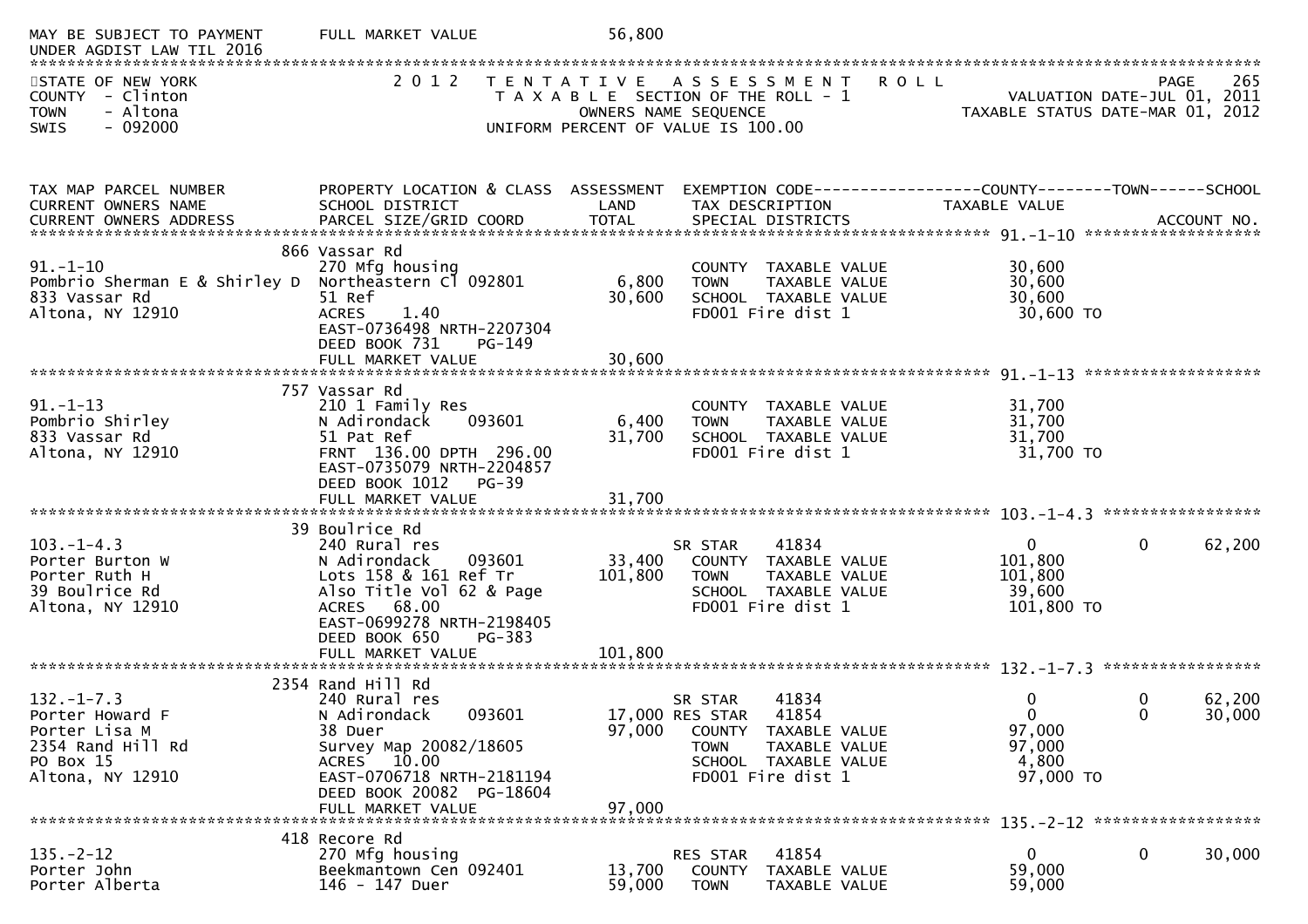| 418 Recore Rd<br>West Chazy, NY 12992-9704                                                   | ACRES 10.35<br>EAST-0740795 NRTH-2180849<br>DEED BOOK 574<br>PG-1095<br>FULL MARKET VALUE                                                                                                  | 59,000                     | SCHOOL TAXABLE VALUE<br>FD001 Fire dist 1                                                           | 29,000<br>59,000 TO                                                                                  |
|----------------------------------------------------------------------------------------------|--------------------------------------------------------------------------------------------------------------------------------------------------------------------------------------------|----------------------------|-----------------------------------------------------------------------------------------------------|------------------------------------------------------------------------------------------------------|
| STATE OF NEW YORK<br>COUNTY - Clinton<br>- Altona<br><b>TOWN</b><br>$-092000$<br><b>SWIS</b> | 2 0 1 2                                                                                                                                                                                    | OWNERS NAME SEQUENCE       | TENTATIVE ASSESSMENT<br>T A X A B L E SECTION OF THE ROLL - 1<br>UNIFORM PERCENT OF VALUE IS 100.00 | 266<br><b>ROLL</b><br><b>PAGE</b><br>VALUATION DATE-JUL 01, 2011<br>TAXABLE STATUS DATE-MAR 01, 2012 |
| TAX MAP PARCEL NUMBER<br><b>CURRENT OWNERS NAME</b><br><b>CURRENT OWNERS ADDRESS</b>         | PROPERTY LOCATION & CLASS ASSESSMENT<br>SCHOOL DISTRICT<br>PARCEL SIZE/GRID COORD                                                                                                          | LAND<br><b>TOTAL</b>       | TAX DESCRIPTION<br>SPECIAL DISTRICTS                                                                | EXEMPTION CODE-----------------COUNTY-------TOWN------SCHOOL<br><b>TAXABLE VALUE</b><br>ACCOUNT NO.  |
| $133. - 1 - 15.4$<br>Pospishil George<br>666B Heritage Hills<br>Somers, NY 10589             | Purdy Rd<br>314 Rural vac<10<br>N Adirondack<br>093601<br>Lot 47 Duers Pat<br>3.70<br><b>ACRES</b><br>EAST-0712383 NRTH-2179492<br>DEED BOOK 622<br>PG-462                                 | 10,400<br>10,400           | COUNTY TAXABLE VALUE<br>TAXABLE VALUE<br><b>TOWN</b><br>SCHOOL TAXABLE VALUE<br>FD001 Fire dist 1   | 10,400<br>10,400<br>10,400<br>10,400 TO                                                              |
| $73. - 1 - 52.31$<br>Poulin Brian<br>275 Roosevelt Dr<br>Derby, CT 06418                     | Irona Rd<br>$314$ Rural vac<10<br>093601<br>N Adirondack<br>Lot 166 Ref Tr<br><b>ACRES</b><br>9.10<br>EAST-0697003 NRTH-2212315<br>DEED BOOK 20102 PG-35213<br>FULL MARKET VALUE           | 11,400<br>11,400<br>11,400 | COUNTY TAXABLE VALUE<br>TAXABLE VALUE<br><b>TOWN</b><br>SCHOOL TAXABLE VALUE<br>FD001 Fire dist 1   | 11,400<br>11,400<br>11,400<br>11,400 TO                                                              |
| $75. - 1 - 10$<br>Pouliot Daniel<br>Pouliot Ellen<br>4521 Meadowwood Ln<br>Elkton, FL 32033  | Miner Farm Rd<br>321 Abandoned ag<br>093601<br>N Adirondack<br>Lot 81 Ref<br>ACRES 104.40<br>EAST-0722389 NRTH-2209989<br>DEED BOOK 563<br>PG-969<br>FULL MARKET VALUE                     | 30,800<br>30,800<br>30,800 | COUNTY TAXABLE VALUE<br>TAXABLE VALUE<br><b>TOWN</b><br>SCHOOL TAXABLE VALUE<br>FD001 Fire dist 1   | 30,800<br>30,800<br>30,800<br>30,800 TO                                                              |
| $73.-1-10.6$<br>Poupore Jeffrey<br>Peryea Angela<br>2068 Alder Bend Rd<br>Altona, NY 12910   | 2078 Alder Bend Rd<br>270 Mfg housing<br>093601<br>N Adirondack<br>Lot 155 Ref Tr<br>FRNT 150.00 DPTH 233.00<br>EAST-0698004 NRTH-2215889<br>DEED BOOK 99001 PG-15131<br>FULL MARKET VALUE | 6,400<br>19,000<br>19,000  | COUNTY TAXABLE VALUE<br>TAXABLE VALUE<br><b>TOWN</b><br>SCHOOL TAXABLE VALUE<br>FD001 Fire dist 1   | 19,000<br>19,000<br>19,000<br>19,000 TO                                                              |
| $73. - 1 - 10.9$<br>Poupore Jeffrey<br>Peryea Angela                                         | 2068 Alder Bend Rd<br>270 Mfg housing<br>093601<br>N Adirondack<br>Lot 155 Ref Tr                                                                                                          | 6,300<br>42,000            | 41854<br>RES STAR<br><b>COUNTY</b><br>TAXABLE VALUE<br><b>TOWN</b><br>TAXABLE VALUE                 | 0<br>0<br>30,000<br>42,000<br>42,000                                                                 |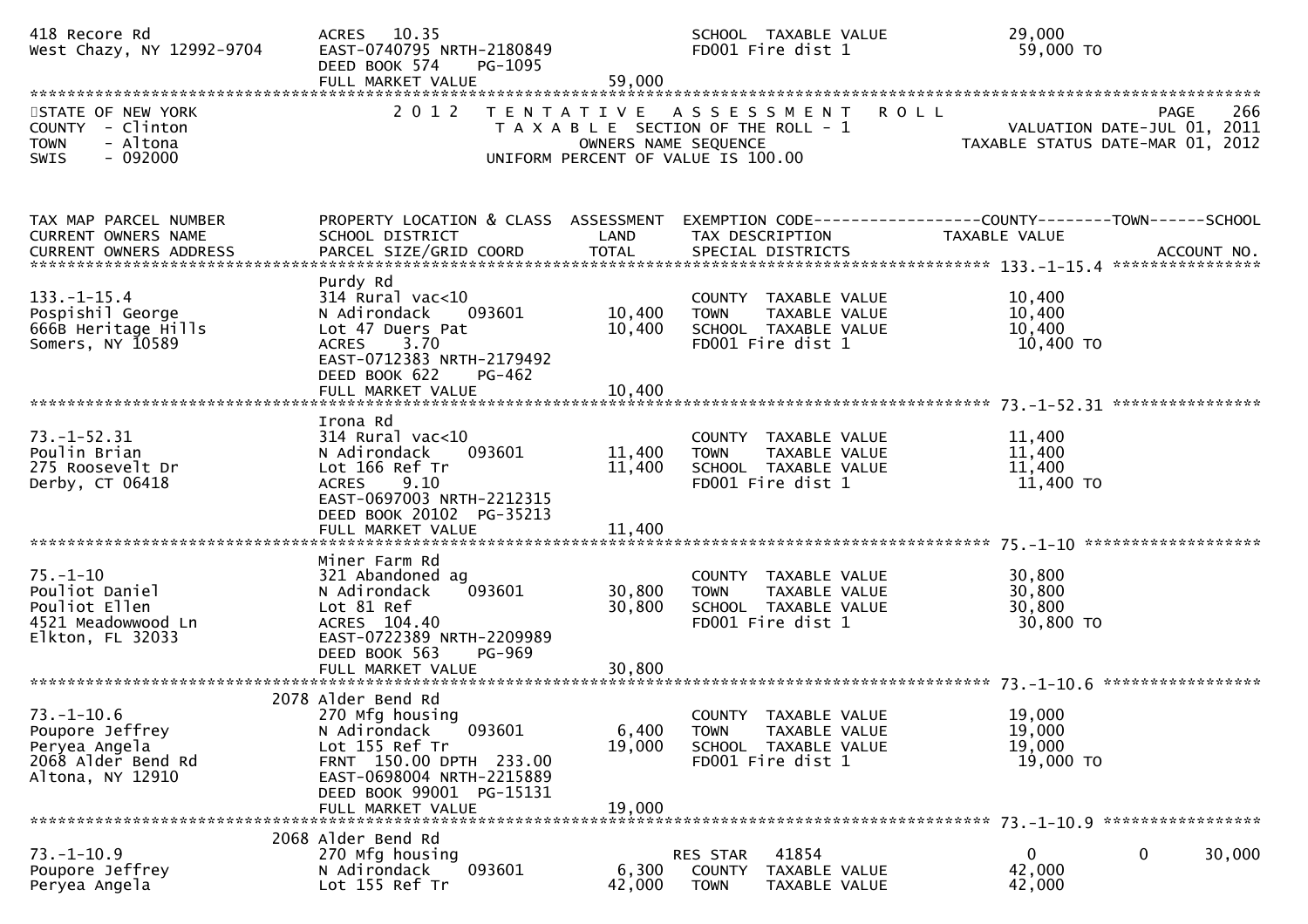| 2068 Alder Bend Rd<br>Altona, NY 12910                                                                                                                                                                                                                                                                          | FRNT 200.00 DPTH 175.75<br>EAST-0697978 NRTH-2215710<br>DEED BOOK 99001 PG-15131<br>FULL MARKET VALUE                                                                                           | 42,000                                    | SCHOOL TAXABLE VALUE<br>FD001 Fire dist 1                                                          | 12,000                        | 42,000 TO                                                                      |
|-----------------------------------------------------------------------------------------------------------------------------------------------------------------------------------------------------------------------------------------------------------------------------------------------------------------|-------------------------------------------------------------------------------------------------------------------------------------------------------------------------------------------------|-------------------------------------------|----------------------------------------------------------------------------------------------------|-------------------------------|--------------------------------------------------------------------------------|
| STATE OF NEW YORK<br>COUNTY - Clinton<br>- Altona<br><b>TOWN</b><br>$-092000$<br><b>SWIS</b>                                                                                                                                                                                                                    | 2 0 1 2                                                                                                                                                                                         | T E N T A T I V E<br>OWNERS NAME SEQUENCE | A S S E S S M E N T<br>T A X A B L E SECTION OF THE ROLL - 1<br>UNIFORM PERCENT OF VALUE IS 100.00 | <b>ROLL</b>                   | 267<br>PAGE<br>VALUATION DATE-JUL 01, 2011<br>TAXABLE STATUS DATE-MAR 01, 2012 |
| TAX MAP PARCEL NUMBER<br>CURRENT OWNERS NAME<br>.CURRENT OWNERS ADDRESS PARCEL SIZE/GRID COORD TOTAL SPECIAL DISTRICTS (ACCOUNT NO ACCOUNT NO ACCOUNT NO AND TOTAL SPECIAL DISTRICTS (2004) AND ALL AND A ART AND A A SERVER AND A A SERVER AND A SERVER AND TOTAL TO A SERVER<br><b>CURRENT OWNERS ADDRESS</b> | PROPERTY LOCATION & CLASS ASSESSMENT<br>SCHOOL DISTRICT                                                                                                                                         | LAND                                      | TAX DESCRIPTION                                                                                    | TAXABLE VALUE                 | EXEMPTION CODE------------------COUNTY--------TOWN------SCHOOL                 |
| $119. - 1 - 6.13$<br>Power Authority of State of NY N Adirondack<br>30 S Pearl St<br>Albany, NY 12207                                                                                                                                                                                                           | Rock Rd<br>$314$ Rural vac<10<br>093601<br>Lot 72 Ref Tr<br>Survey Map 20072/05682 &<br>4.13<br><b>ACRES</b><br>EAST-0716309 NRTH-2191153<br>DEED BOOK 20112 PG-45017<br>FULL MARKET VALUE      | 8,400<br>8,400<br>8,400                   | COUNTY TAXABLE VALUE<br>TAXABLE VALUE<br><b>TOWN</b><br>SCHOOL TAXABLE VALUE<br>FD001 Fire dist 1  | 8,400<br>8,400<br>8,400       | 8,400 TO                                                                       |
| $119. - 1 - 13.2$<br>Power Authority of State of NY N Adirondack<br>30 S Pearl St<br>Albany, NY 12207                                                                                                                                                                                                           | 4123 Military Tpke<br>314 Rural vac<10<br>093601<br>Lot 73 Duer<br><b>ACRES</b><br>1.60<br>EAST-0716216 NRTH-2186825<br>DEED BOOK 20112 PG-45032                                                | 16,100<br>132,600                         | COUNTY TAXABLE VALUE<br><b>TOWN</b><br>TAXABLE VALUE<br>SCHOOL TAXABLE VALUE<br>FD001 Fire dist 1  | 132,600<br>132,600<br>132,600 | 132,600 TO                                                                     |
| $133. - 1 - 4.12$<br>Power Authority of the S.ofny N Adirondack<br>30 S Pearl St<br>Albany, NY 12207                                                                                                                                                                                                            | 4103 Military Tpke<br>$314$ Rural vac<10<br>093601<br>Lot 74 Duer<br>2.10<br><b>ACRES</b><br>EAST-0716090 NRTH-2186647<br>DEED BOOK 20112 PG-45032                                              | 9,600<br>9,600                            | COUNTY TAXABLE VALUE<br>TAXABLE VALUE<br><b>TOWN</b><br>SCHOOL TAXABLE VALUE<br>FD001 Fire dist 1  | 9,600<br>9,600<br>9,600       | 9,600 TO                                                                       |
| $133. - 1 - 4.13$<br>Power Authority of the S.ofNY<br>30 S Pearl St<br>Albany, NY 12207<br>MAY BE SUBJECT TO PAYMENT<br>UNDER AGDIST LAW TIL 2012                                                                                                                                                               | Military Tpke<br>311 Res vac land<br>N Adirondack<br>093601<br>74 Duer<br>Survey Map 20072/05687<br>0.39<br>ACRES<br>EAST-0716294 NRTH-2186645<br>DEED BOOK 20112 PG-45032<br>FULL MARKET VALUE | 3,500<br>3,500<br>3,500                   | COUNTY TAXABLE VALUE<br>TAXABLE VALUE<br><b>TOWN</b><br>SCHOOL TAXABLE VALUE<br>FD001 Fire dist 1  | 3,500<br>3,500<br>3,500       | 3,500 TO                                                                       |
| $148. - 3 - 1.2$                                                                                                                                                                                                                                                                                                | 24 Don Jr Way<br>210 1 Family Res                                                                                                                                                               |                                           | 41854<br>RES STAR                                                                                  | 0                             | 30,000<br>0                                                                    |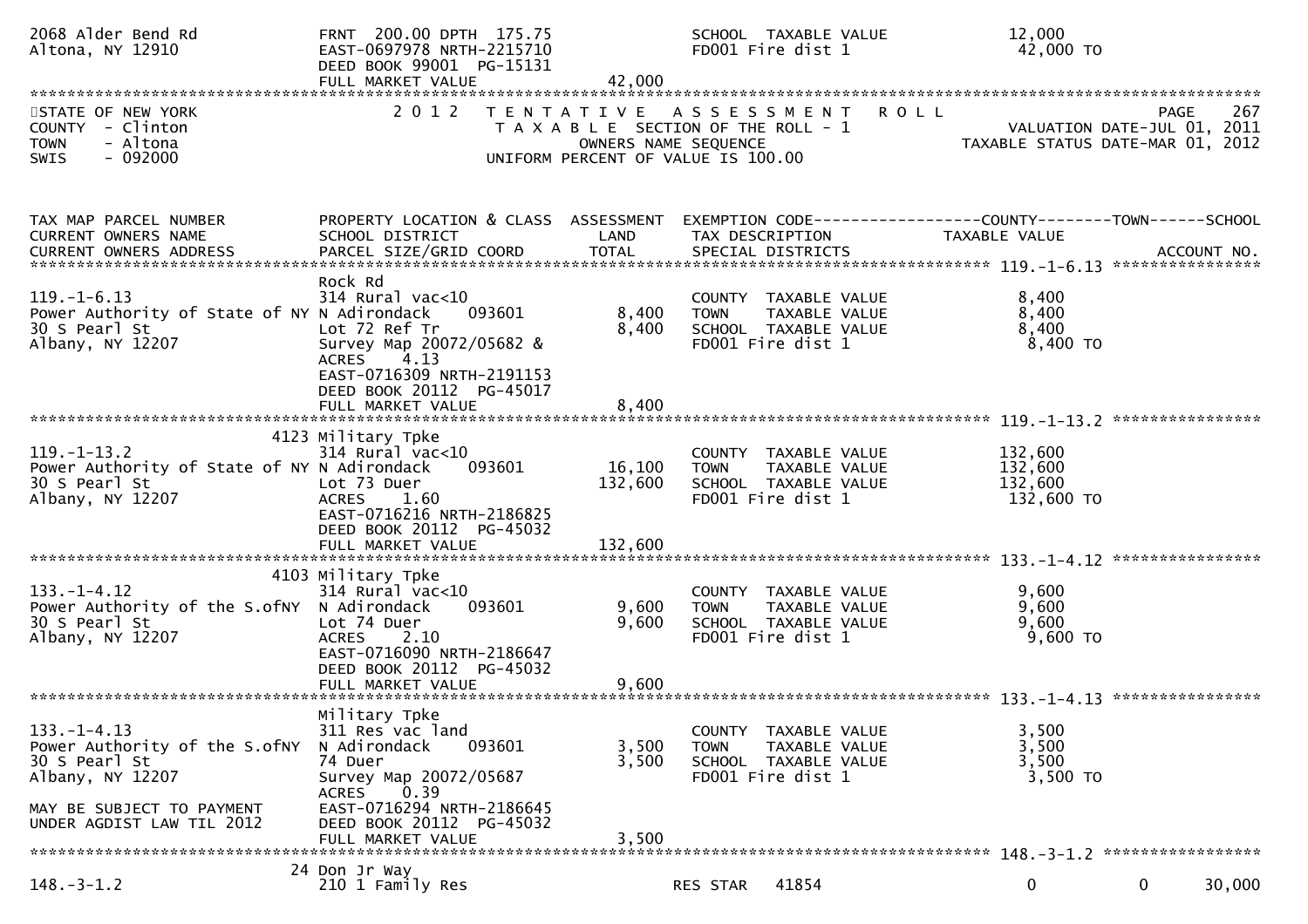| Powers Julie<br>24 Don Jr Way<br>Altona, NY 12910                                            | N Adirondack<br>093601<br>Lot 36 Duers<br><b>ACRES</b><br>1.00<br>EAST-0709292 NRTH-2172462<br>DEED BOOK 20041 PG-73428                                         | 9,000<br>68,100  | COUNTY TAXABLE VALUE<br>TAXABLE VALUE<br><b>TOWN</b><br>SCHOOL TAXABLE VALUE<br>FD001 Fire dist 1                                                        | 68,100<br>68,100<br>38,100<br>68,100 TO                                                       |
|----------------------------------------------------------------------------------------------|-----------------------------------------------------------------------------------------------------------------------------------------------------------------|------------------|----------------------------------------------------------------------------------------------------------------------------------------------------------|-----------------------------------------------------------------------------------------------|
|                                                                                              |                                                                                                                                                                 |                  |                                                                                                                                                          |                                                                                               |
| STATE OF NEW YORK<br>COUNTY - Clinton<br>- Altona<br><b>TOWN</b><br>$-092000$<br><b>SWIS</b> | 2 0 1 2                                                                                                                                                         |                  | TENTATIVE ASSESSMENT<br>T A X A B L E SECTION OF THE ROLL - 1<br>OWNERS NAME SEQUENCE<br>UNIFORM PERCENT OF VALUE IS 100.00                              | <b>ROLL</b><br>268<br>PAGE<br>VALUATION DATE-JUL 01, 2011<br>TAXABLE STATUS DATE-MAR 01, 2012 |
| TAX MAP PARCEL NUMBER<br>CURRENT OWNERS NAME                                                 | PROPERTY LOCATION & CLASS ASSESSMENT<br>SCHOOL DISTRICT                                                                                                         | LAND             | TAX DESCRIPTION                                                                                                                                          | TAXABLE VALUE                                                                                 |
|                                                                                              | 24 Rand Hill Rd                                                                                                                                                 |                  |                                                                                                                                                          |                                                                                               |
| $148. - 1 - 12$                                                                              | $314$ Rural vac<10                                                                                                                                              |                  | COUNTY TAXABLE VALUE                                                                                                                                     | 10,800                                                                                        |
| Powers Thomas J                                                                              | 093601<br>N Adirondack                                                                                                                                          | 10,800           | TAXABLE VALUE<br><b>TOWN</b>                                                                                                                             | 10,800                                                                                        |
| 12615 Easy St<br>Boron, CA 93516                                                             | Lot 37 Duer<br><b>ACRES</b><br>4.60<br>EAST-0708016 NRTH-2175584<br>DEED BOOK 1013<br><b>PG-63</b>                                                              | 10,800           | SCHOOL TAXABLE VALUE<br>FD001 Fire dist 1                                                                                                                | 10,800<br>10,800 TO                                                                           |
|                                                                                              | FULL MARKET VALUE                                                                                                                                               | 10,800           |                                                                                                                                                          |                                                                                               |
|                                                                                              |                                                                                                                                                                 |                  |                                                                                                                                                          |                                                                                               |
| $148. - 3 - 2$<br>Prarie William E<br>406 E Kimberly Dr<br>Syracuse, NY 13219                | Jerusalem Rd<br>260 Seasonal res<br>N Adirondack<br>093601<br>36 Ref<br>ACRES 33.00<br>EAST-0708151 NRTH-2172854<br>DEED BOOK 558<br>$PG-347$                   | 19,300<br>31,900 | COUNTY TAXABLE VALUE<br><b>TOWN</b><br>TAXABLE VALUE<br>SCHOOL TAXABLE VALUE<br>FD001 Fire dist 1                                                        | 31,900<br>31,900<br>31,900<br>31,900 TO                                                       |
|                                                                                              | FULL MARKET VALUE                                                                                                                                               | 31,900           |                                                                                                                                                          |                                                                                               |
|                                                                                              |                                                                                                                                                                 |                  |                                                                                                                                                          |                                                                                               |
| $90. -1 - 15.3$<br>Pratt Gordon<br>239 West Church Rd<br>West Chazy, NY 12992                | Miner Farm Rd<br>$314$ Rural vac<10<br>093601<br>N Adirondack<br>Lot 61 Ref Tr<br><b>ACRES</b><br>6.30<br>EAST-0729842 NRTH-2207174<br>DEED BOOK 20061 PG-95363 | 9,700<br>9,700   | COUNTY TAXABLE VALUE<br><b>TOWN</b><br>TAXABLE VALUE<br>SCHOOL TAXABLE VALUE<br>FD001 Fire dist 1                                                        | 9,700<br>9,700<br>9,700<br>9,700 TO                                                           |
|                                                                                              | FULL MARKET VALUE                                                                                                                                               | 9,700            |                                                                                                                                                          |                                                                                               |
|                                                                                              |                                                                                                                                                                 |                  |                                                                                                                                                          |                                                                                               |
|                                                                                              | 4921 Rt 11                                                                                                                                                      |                  |                                                                                                                                                          |                                                                                               |
| 71.-4-17.1<br>Pratt Heather<br>4921 Rt 11<br>Ellenburg Depot, NY 12935                       | 210 1 Family Res<br>N Adirondack<br>093601<br>Bm<br>FRNT 192.00 DPTH 215.00<br>080<br>BANK<br>EAST-0677304 NRTH-2213327<br>DEED BOOK 20112 PG-43963             | 6,600<br>120,700 | 41854<br>RES STAR<br>COUNTY<br>TAXABLE VALUE<br><b>TOWN</b><br>TAXABLE VALUE<br>SCHOOL TAXABLE VALUE<br>FD002 Ellenburg fire 21<br>LT002 Altona light 21 | $\mathbf 0$<br>0<br>30,000<br>120,700<br>120,700<br>90,700<br>120,700 TO<br>120,700 TO        |
|                                                                                              | FULL MARKET VALUE                                                                                                                                               | 120,700          |                                                                                                                                                          |                                                                                               |
|                                                                                              | Purdy Rd                                                                                                                                                        |                  |                                                                                                                                                          |                                                                                               |
|                                                                                              |                                                                                                                                                                 |                  |                                                                                                                                                          |                                                                                               |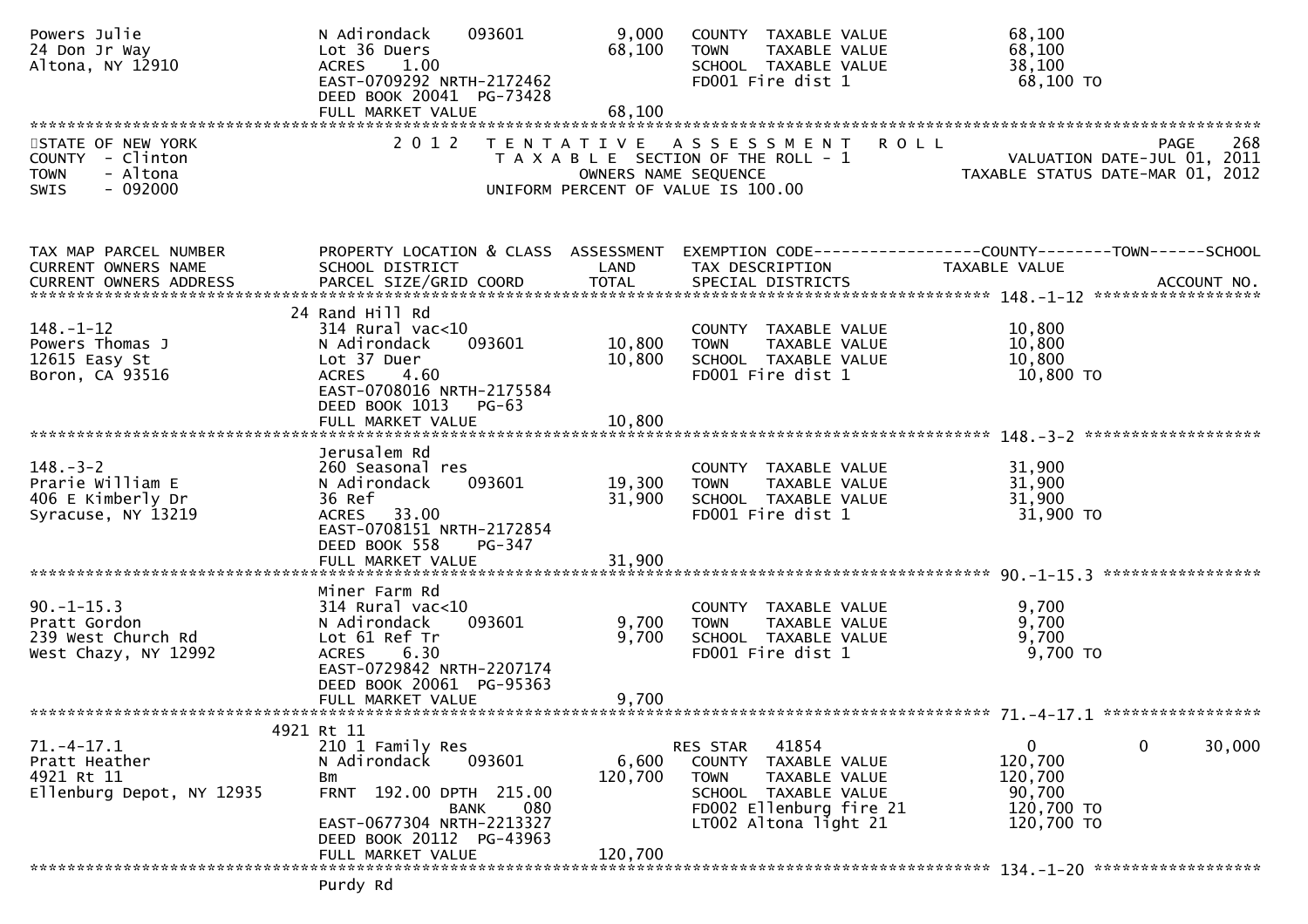| $134. - 1 - 20$<br>Pray Roy J<br>Pray Rebecca A<br>355 Pray Rd<br>Keeseville, NY 12944                         | 910 Priv forest<br>093601<br>N Adirondack<br>93 Duer<br>ACRES 52.80<br>EAST-0719593 NRTH-2179816<br>DEED BOOK 20072 PG-6337<br>FULL MARKET VALUE                                         | 21,200<br>21,200<br>21,200   | COUNTY TAXABLE VALUE<br>TAXABLE VALUE<br><b>TOWN</b><br>SCHOOL TAXABLE VALUE<br>FD001 Fire dist 1                                                  | 21,200<br>21,200<br>21,200<br>21,200 TO                                                              |
|----------------------------------------------------------------------------------------------------------------|------------------------------------------------------------------------------------------------------------------------------------------------------------------------------------------|------------------------------|----------------------------------------------------------------------------------------------------------------------------------------------------|------------------------------------------------------------------------------------------------------|
| STATE OF NEW YORK<br>COUNTY - Clinton<br><b>TOWN</b><br>- Altona<br><b>SWIS</b><br>- 092000                    | 2 0 1 2                                                                                                                                                                                  |                              | TENTATIVE ASSESSMENT<br>T A X A B L E SECTION OF THE ROLL - 1<br>OWNERS NAME SEQUENCE<br>UNIFORM PERCENT OF VALUE IS 100.00                        | <b>ROLL</b><br>269<br><b>PAGE</b><br>VALUATION DATE-JUL 01, 2011<br>TAXABLE STATUS DATE-MAR 01, 2012 |
| TAX MAP PARCEL NUMBER<br>CURRENT OWNERS NAME                                                                   | PROPERTY LOCATION & CLASS ASSESSMENT<br>SCHOOL DISTRICT                                                                                                                                  | LAND                         | TAX DESCRIPTION                                                                                                                                    | EXEMPTION CODE------------------COUNTY--------TOWN------SCHOOL<br>TAXABLE VALUE                      |
| $133. - 1 - 4.2$<br>Prevost Michael<br>Prevost Matilda<br>4083 Military Tpke<br>Altona, NY 12910               | 4083 Military Tpke<br>210 1 Family Res<br>093601<br>N Adirondack<br>74 Duers Patent<br>2.20<br><b>ACRES</b><br>EAST-0716524 NRTH-2186414<br>DEED BOOK 20011 PG-36460                     | 9,700<br>111,800             | COUNTY TAXABLE VALUE<br><b>TOWN</b><br>TAXABLE VALUE<br>SCHOOL TAXABLE VALUE<br>FD001 Fire dist 1                                                  | 111,800<br>111,800<br>111,800<br>111,800 TO                                                          |
| $86. - 2 - 5.1$<br>Provost Dennis R<br>5817 Military Tpke<br>Ellenburg Depot, NY 12935                         | Military Tpke<br>321 Abandoned ag<br>093601<br>N Adirondack<br>Lot Bm<br>ACRES 44.70<br>EAST-0682500 NRTH-2203548<br>DEED BOOK 729<br>PG-235                                             | 21,200<br>21,200             | COUNTY TAXABLE VALUE<br>TAXABLE VALUE<br><b>TOWN</b><br>SCHOOL TAXABLE VALUE<br>FD001 Fire dist 1                                                  | 21,200<br>21,200<br>21,200<br>21,200 TO                                                              |
| $86. - 2 - 5.2$<br>Provost Dennis R<br>Provost Cathy<br>5817 Military Tpke<br>Ellenburg Depot, NY 12935        | 5817 Military Tpke<br>210 1 Family Res<br>093601<br>N Adirondack<br>Ben Wallace Pat<br>9.90<br><b>ACRES</b><br>EAST-0682033 NRTH-2204233<br>DEED BOOK 927<br>PG-236<br>FULL MARKET VALUE | 11,800<br>103,400<br>103,400 | 41854<br>RES STAR<br>COUNTY TAXABLE VALUE<br>TAXABLE VALUE<br>TOWN<br>SCHOOL TAXABLE VALUE<br>FD001 Fire dist 1                                    | $\mathbf{0}$<br>$\mathbf 0$<br>30,000<br>103,400<br>103,400<br>73,400<br>103,400 TO                  |
| $135. - 2 - 24.1$<br>Provost Eugene Francis<br>Provost Life Use Doris<br>297 Recore Rd<br>West Chazy, NY 12992 | 297 Recore Rd<br>210 1 Family Res<br>Beekmantown Cen 092401<br>Lot 143 Duer<br><b>ACRES</b><br>1.40<br>EAST-0739071 NRTH-2178702<br>DEED BOOK 20001 PG-26967<br>FULL MARKET VALUE        | 72,000<br>72,000             | AGED COUN 41802<br>41834<br>11,000 SR STAR<br>COUNTY<br>TAXABLE VALUE<br>TAXABLE VALUE<br><b>TOWN</b><br>SCHOOL TAXABLE VALUE<br>FD001 Fire dist 1 | 36,000<br>0<br>0<br>$\mathbf{0}$<br>62,200<br>0<br>36,000<br>72,000<br>9,800<br>72,000 TO            |
|                                                                                                                | 24 Birch Hill Dr                                                                                                                                                                         |                              |                                                                                                                                                    |                                                                                                      |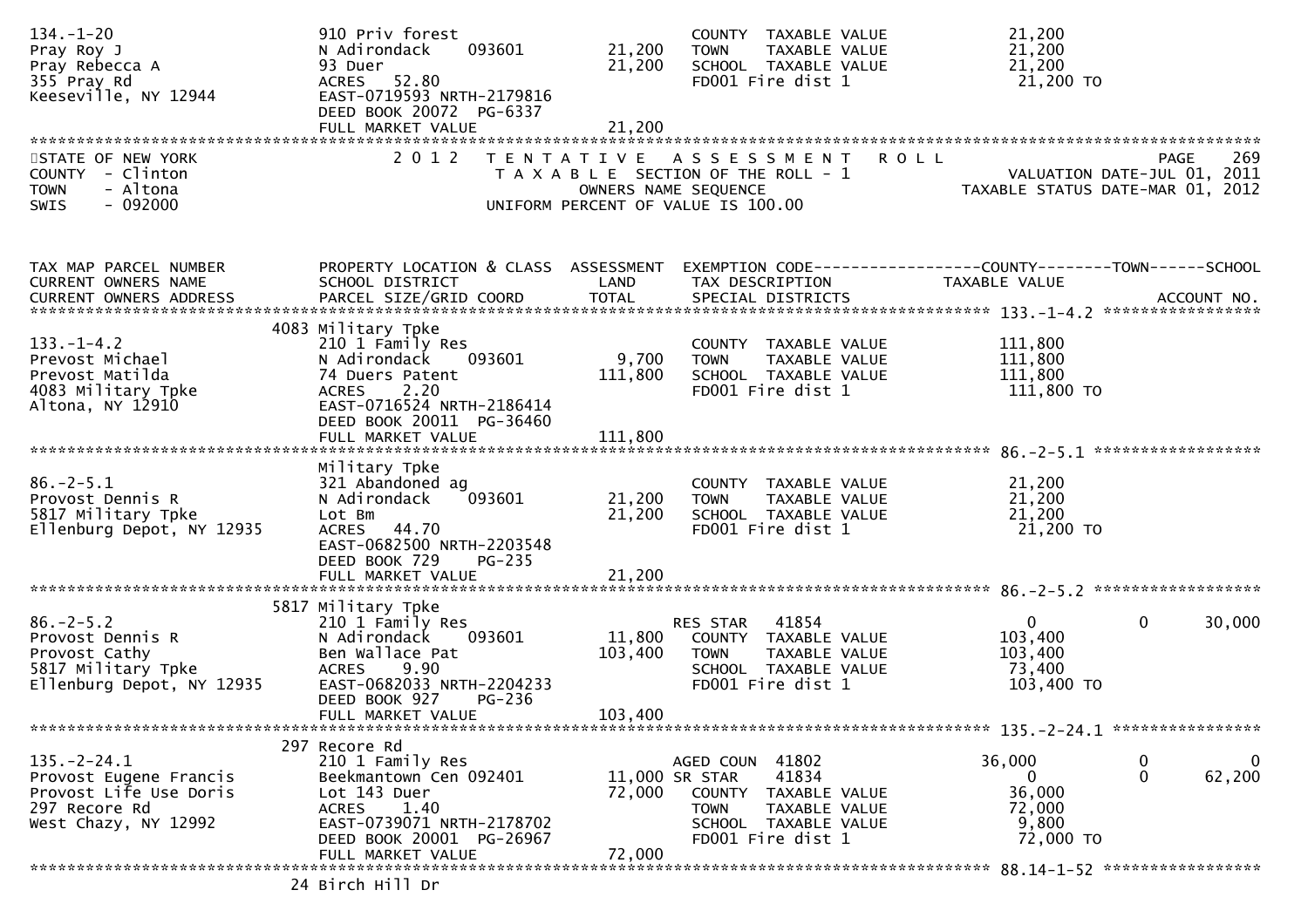| $88.14 - 1 - 52$<br>Provost Jeffrey A<br>Provost Doreen M<br>986 Ashley Rd<br>West Chazy, NY 12992        | 312 Vac w/imprv<br>093601<br>N Adirondack<br>Stonewall Acres Lot 52<br>FRNT 83.58 DPTH 150.00<br>EAST-0699905 NRTH-2203891<br>DEED BOOK 20062 PG-1088<br>FULL MARKET VALUE         | 4,400<br>4,900<br>4,900   | COUNTY TAXABLE VALUE<br>TAXABLE VALUE<br><b>TOWN</b><br>SCHOOL TAXABLE VALUE<br>FD001 Fire dist 1                  | 4,900<br>4,900<br>4,900<br>4,900 TO                                                   |
|-----------------------------------------------------------------------------------------------------------|------------------------------------------------------------------------------------------------------------------------------------------------------------------------------------|---------------------------|--------------------------------------------------------------------------------------------------------------------|---------------------------------------------------------------------------------------|
| STATE OF NEW YORK<br>COUNTY - Clinton<br><b>TOWN</b><br>- Altona<br><b>SWIS</b><br>- 092000               | 2 0 1 2                                                                                                                                                                            | OWNERS NAME SEQUENCE      | TENTATIVE ASSESSMENT<br><b>ROLL</b><br>T A X A B L E SECTION OF THE ROLL - 1<br>UNIFORM PERCENT OF VALUE IS 100.00 | 270<br><b>PAGE</b><br>VALUATION DATE-JUL 01, 2011<br>TAXABLE STATUS DATE-MAR 01, 2012 |
| TAX MAP PARCEL NUMBER<br>CURRENT OWNERS NAME                                                              | PROPERTY LOCATION & CLASS ASSESSMENT<br>SCHOOL DISTRICT                                                                                                                            | LAND                      | TAX DESCRIPTION                                                                                                    | EXEMPTION CODE------------------COUNTY--------TOWN------SCHOOL<br>TAXABLE VALUE       |
| $104. - 1 - 14.32$<br>Pugh Jerusalem<br>Pugh Eric J<br>1681 cortez Rd<br>PO Box 75<br>S. Canaan, PA 18459 | 4479 Military Tpke<br>270 Mfg housing<br>093601<br>N Adirondack<br>Lot 43 & 70 Ref. Tr.<br>8.80<br><b>ACRES</b><br>EAST-0709634 NRTH-2192862<br>DEED BOOK 20072 PG-2715            | 11,200<br>32,000          | COUNTY TAXABLE VALUE<br><b>TOWN</b><br>TAXABLE VALUE<br>SCHOOL TAXABLE VALUE<br>FD001 Fire dist 1                  | 32,000<br>32,000<br>32,000<br>32,000 TO                                               |
|                                                                                                           | 3874 Military Tpke                                                                                                                                                                 |                           |                                                                                                                    |                                                                                       |
| $134. - 1 - 3$<br>Rabideau Alvin<br>3874 Military Tpke<br>West Chazy, NY 12992                            | 210 1 Family Res<br>N Adirondack<br>093601<br>Lot 94 Pat Duer<br>ACRES 3.30<br>EAST-0721257 NRTH-2184074<br>DEED BOOK 20031 PG-62688                                               | 10,200<br>70,600          | COUNTY TAXABLE VALUE<br><b>TOWN</b><br>TAXABLE VALUE<br>SCHOOL TAXABLE VALUE<br>FD001 Fire dist 1                  | 70,600<br>70,600<br>70,600<br>70,600 TO                                               |
|                                                                                                           |                                                                                                                                                                                    |                           |                                                                                                                    |                                                                                       |
| $119. - 1 - 6.3$<br>Rabideau Alvin J<br>3874 Military Tpke<br>West Chazy, NY 12992                        | 4274 Military Tpke<br>210 1 Family Res<br>093601<br>N Adirondack<br>Lot 72 Ref Tr<br>FRNT 130.00 DPTH 200.00<br>EAST-0713623 NRTH-2189763<br>DEED BOOK 20072 PG-4723               | 6,200<br>35,600           | COUNTY TAXABLE VALUE<br>TAXABLE VALUE<br><b>TOWN</b><br>SCHOOL TAXABLE VALUE<br>FD001 Fire dist 1                  | 35,600<br>35,600<br>35,600<br>35,600 TO                                               |
|                                                                                                           | FULL MARKET VALUE                                                                                                                                                                  | 35,600                    |                                                                                                                    |                                                                                       |
| $119. - 1 - 6.4$<br>Rabideau Alvin J<br>3874 Military Tpke<br>West Chazy, NY 12992                        | 28 Rock Rd<br>312 Vac w/imprv<br>093601<br>N Adirondack<br>Lot 72 Duers Pate<br>1.89<br><b>ACRES</b><br>EAST-0713465 NRTH-2190544<br>DEED BOOK 20031 PG-53941<br>FULL MARKET VALUE | 7,000<br>62,000<br>62,000 | COUNTY TAXABLE VALUE<br><b>TOWN</b><br>TAXABLE VALUE<br>SCHOOL TAXABLE VALUE<br>FD001 Fire dist 1                  | 62,000<br>62,000<br>62,000<br>62,000 TO                                               |
|                                                                                                           | Rock Rd                                                                                                                                                                            |                           |                                                                                                                    |                                                                                       |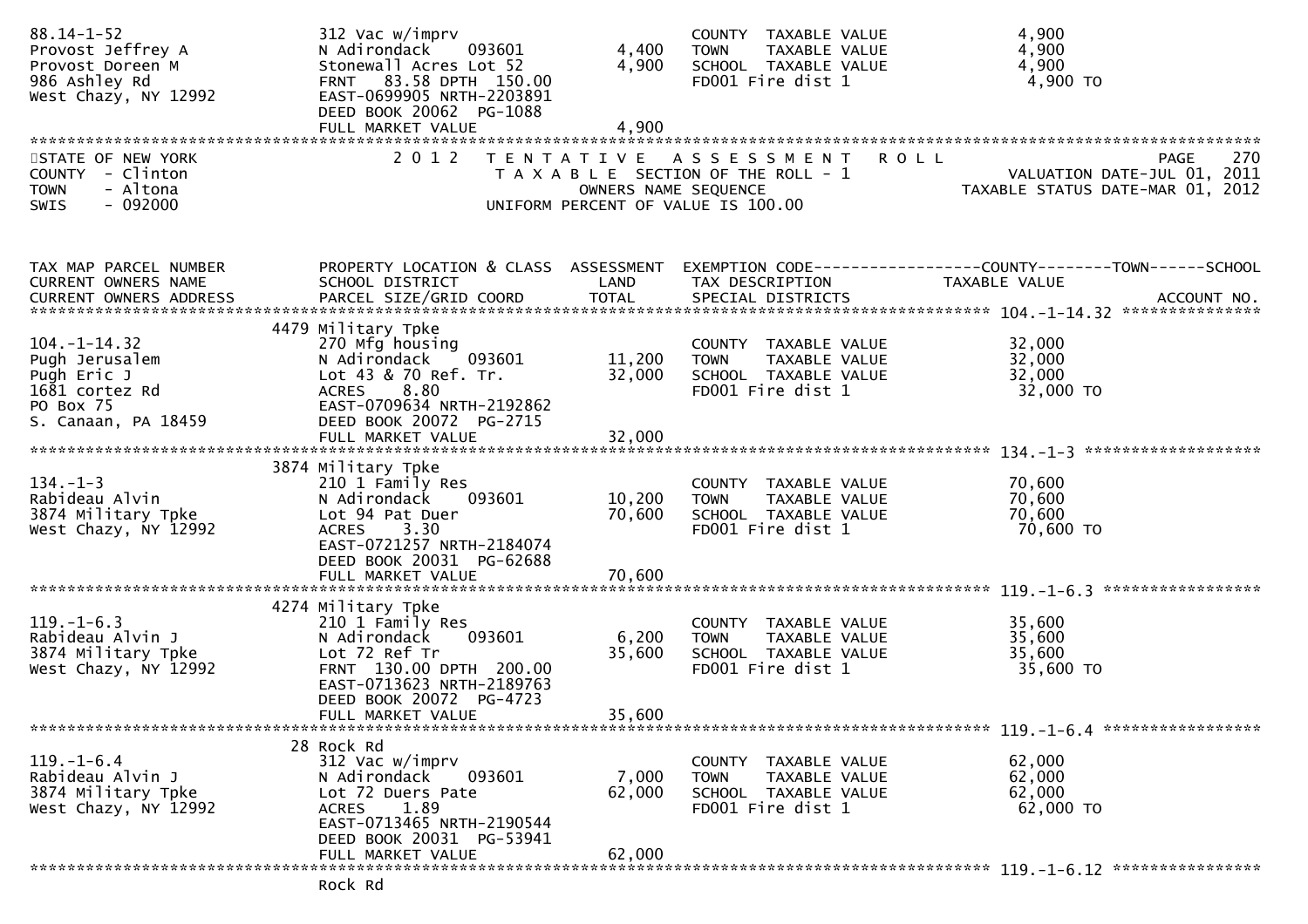| $119. - 1 - 6.12$<br>Rabideau Alvin J<br>28 Rock Rd<br>Altona, NY 12910                     | 260 Seasonal res<br>093601<br>N Adirondack<br>Lot 72 Ref Tr<br>FRNT 185.30 DPTH 228.30<br>EAST-0713392 NRTH-2190800<br>DEED BOOK 20062 PG-177<br>FULL MARKET VALUE           | 6,500<br>31,500<br>31,500 | COUNTY TAXABLE VALUE<br>TAXABLE VALUE<br><b>TOWN</b><br>SCHOOL TAXABLE VALUE<br>FD001 Fire dist 1                         | 31,500<br>31,500<br>31,500<br>31,500 TO                                               |
|---------------------------------------------------------------------------------------------|------------------------------------------------------------------------------------------------------------------------------------------------------------------------------|---------------------------|---------------------------------------------------------------------------------------------------------------------------|---------------------------------------------------------------------------------------|
| STATE OF NEW YORK<br>COUNTY - Clinton<br><b>TOWN</b><br>- Altona<br><b>SWIS</b><br>- 092000 | 2 0 1 2                                                                                                                                                                      | OWNERS NAME SEQUENCE      | TENTATIVE ASSESSMENT<br><b>ROLL</b><br>T A X A B L E SECTION OF THE ROLL - 1<br>UNIFORM PERCENT OF VALUE IS 100.00        | 271<br><b>PAGE</b><br>VALUATION DATE-JUL 01, 2011<br>TAXABLE STATUS DATE-MAR 01, 2012 |
| TAX MAP PARCEL NUMBER<br>CURRENT OWNERS NAME                                                | PROPERTY LOCATION & CLASS ASSESSMENT<br>SCHOOL DISTRICT                                                                                                                      | LAND                      | TAX DESCRIPTION                                                                                                           | EXEMPTION CODE------------------COUNTY--------TOWN------SCHOOL<br>TAXABLE VALUE       |
| $120. -1 - 7.41$<br>Rabideau Alvin J<br>28 Rock Rd<br>Altona, NY 12910                      | 28 Rock Rd<br>321 Abandoned ag<br>N Adirondack<br>093601<br>ACRES 15.40<br>EAST-0722710 NRTH-2186005<br>DEED BOOK 20102 PG-30093                                             | 16,700<br>16,700          | COUNTY TAXABLE VALUE<br><b>TOWN</b><br>TAXABLE VALUE<br>SCHOOL TAXABLE VALUE<br>FD001 Fire dist 1                         | 16,700<br>16,700<br>16,700<br>16,700 то                                               |
|                                                                                             | FULL MARKET VALUE                                                                                                                                                            | 16,700                    |                                                                                                                           |                                                                                       |
| $89 - 2 - 16$<br>Rabideau Bertha<br>Barnaby Larry<br>3476 Rt 11<br>Mooers Forks, NY 12959   | 348 Devils Den Rd<br>210 1 Family Res<br>N Adirondack<br>093601<br>110 Ref<br>6.00<br><b>ACRES</b><br>EAST-0711580 NRTH-2203759<br>DEED BOOK 20061 PG-99277                  | 9,500<br>64,000           | COUNTY TAXABLE VALUE<br><b>TOWN</b><br>TAXABLE VALUE<br>SCHOOL TAXABLE VALUE<br>FD001 Fire dist 1<br>LT001 Altona light 1 | 64,000<br>64,000<br>64,000<br>64,000 TO<br>64,000 TO                                  |
|                                                                                             |                                                                                                                                                                              |                           |                                                                                                                           |                                                                                       |
| $145. - 2 - 6.6$<br>Rabideau Clara<br>418 Plank Rd<br>Ellenburg Depot, NY 12935             | Plank Rd<br>270 Mfg housing<br>093601<br>N Adirondack<br>43 State Gore<br>1.10<br><b>ACRES</b><br>EAST-0682534 NRTH-2170763<br>DEED BOOK 20051 PG-80705<br>FULL MARKET VALUE | 6,500<br>26,000<br>26,000 | COUNTY TAXABLE VALUE<br>TAXABLE VALUE<br><b>TOWN</b><br>SCHOOL TAXABLE VALUE<br>FD001 Fire dist 1                         | 26,000<br>26,000<br>26,000<br>26,000 TO                                               |
|                                                                                             |                                                                                                                                                                              |                           |                                                                                                                           |                                                                                       |
| $146. - 1 - 9$<br>Rabideau Clara<br>PO Box 24<br>Ellenburg Depot, NY 12935                  | 294 Plank Rd<br>270 Mfg housing<br>093601<br>N Adirondack<br>$Lt$ 40<br><b>ACRES</b><br>1.00<br>EAST-0682974 NRTH-2167598<br>DEED BOOK 20001 PG-25239<br>FULL MARKET VALUE   | 6,500<br>14,500<br>14,500 | 41854<br>RES STAR<br>COUNTY<br>TAXABLE VALUE<br>TAXABLE VALUE<br><b>TOWN</b><br>SCHOOL TAXABLE VALUE<br>FD001 Fire dist 1 | 0<br>14,500<br>0<br>14,500<br>14,500<br>0<br>14,500 TO                                |
|                                                                                             | 454 Irona Rd                                                                                                                                                                 |                           |                                                                                                                           |                                                                                       |
| $73. - 1 - 34.6$                                                                            | 210 1 Family Res                                                                                                                                                             |                           | 41854<br>RES STAR                                                                                                         | 0<br>0<br>30,000                                                                      |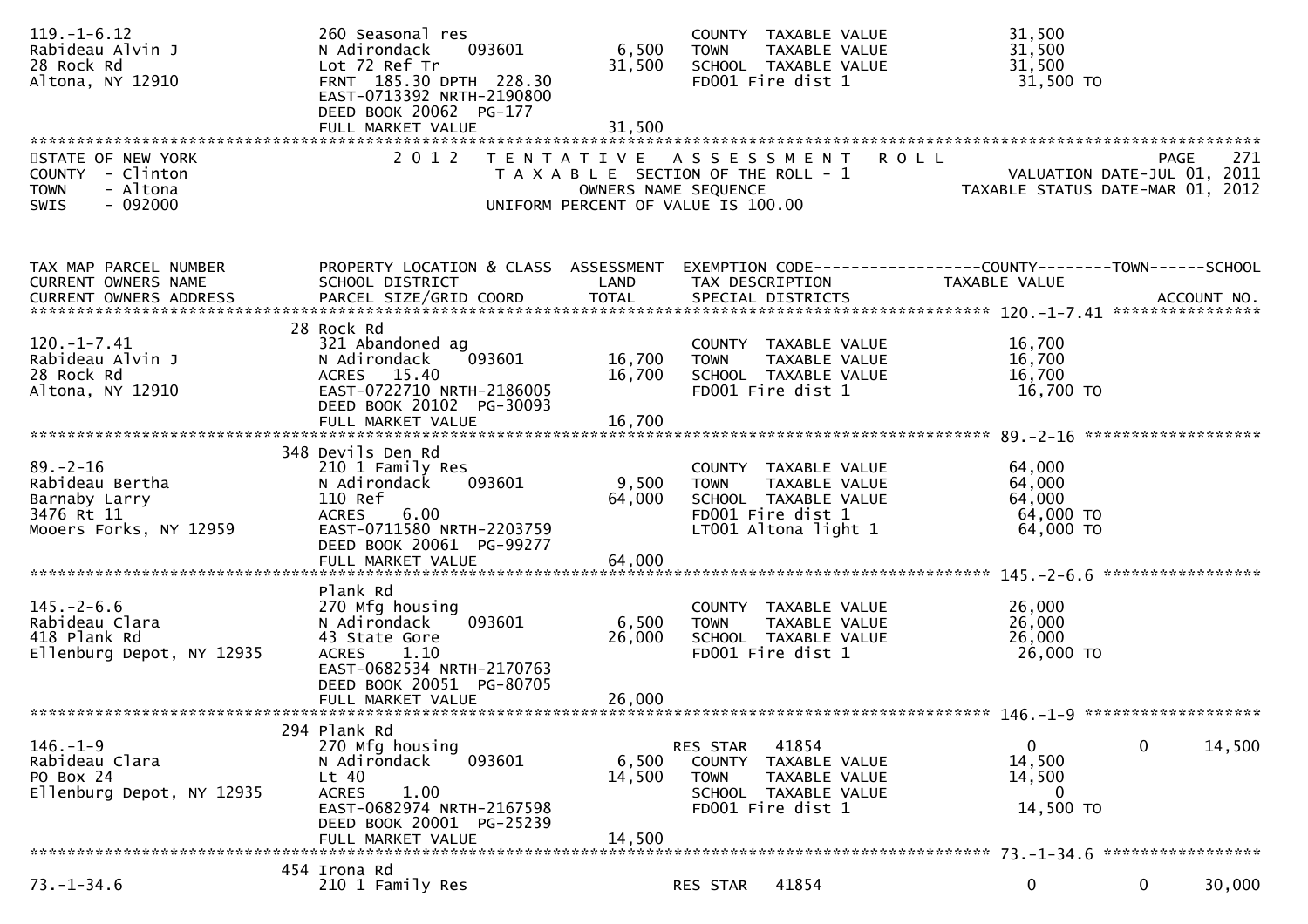| Rabideau David<br>454 Irona Rd<br>Altona, NY 12910                                             | 093601<br>N Adirondack<br>Lot 155 Ref Tr<br>080<br>1.90 BANK<br><b>ACRES</b><br>EAST-0700528 NRTH-2213266<br>DEED BOOK 960<br>$PG-61$                                         | 6,600<br>54,200           | COUNTY TAXABLE VALUE<br>TAXABLE VALUE<br><b>TOWN</b><br>SCHOOL TAXABLE VALUE<br>FD001 Fire dist 1<br>LT001 Altona light 1                      | 54,200<br>54,200<br>24,200<br>54,200 TO<br>54,200 TO                                  |
|------------------------------------------------------------------------------------------------|-------------------------------------------------------------------------------------------------------------------------------------------------------------------------------|---------------------------|------------------------------------------------------------------------------------------------------------------------------------------------|---------------------------------------------------------------------------------------|
| STATE OF NEW YORK<br>COUNTY - Clinton<br>- Altona<br><b>TOWN</b><br>SWIS<br>- 092000           | 2 0 1 2                                                                                                                                                                       | OWNERS NAME SEQUENCE      | TENTATIVE ASSESSMENT ROLL<br>T A X A B L E SECTION OF THE ROLL - 1<br>UNIFORM PERCENT OF VALUE IS 100.00                                       | 272<br><b>PAGE</b><br>VALUATION DATE-JUL 01, 2011<br>TAXABLE STATUS DATE-MAR 01, 2012 |
| TAX MAP PARCEL NUMBER<br>CURRENT OWNERS NAME<br>CURRENT OWNERS ADDRESS                         | PROPERTY LOCATION & CLASS ASSESSMENT<br>SCHOOL DISTRICT                                                                                                                       | LAND                      | TAX DESCRIPTION                                                                                                                                | EXEMPTION CODE-----------------COUNTY-------TOWN------SCHOOL<br>TAXABLE VALUE         |
| $89.1 - 3 - 7$<br>Rabideau G Jeffery<br>16 Forge Rd<br>Altona, NY 12910                        | 16 Forge St<br>210 1 Family Res<br>093601<br>N Adirondack<br>110 Ref<br>FRNT 170.00 DPTH 157.46<br>EAST-0711845 NRTH-2207321<br>DEED BOOK 20001 PG-21726<br>FULL MARKET VALUE | 5,800<br>50,500<br>50,500 | RES STAR<br>41854<br>COUNTY TAXABLE VALUE<br><b>TOWN</b><br>TAXABLE VALUE<br>SCHOOL TAXABLE VALUE<br>FD001 Fire dist 1<br>LT001 Altona light 1 | 30,000<br>$\mathbf 0$<br>0<br>50,500<br>50,500<br>20,500<br>50,500 TO<br>50,500 TO    |
| $89.1 - 3 - 21$<br>Rabideau George Jr<br>Rabideau Bonnie<br>9 Forge St<br>Altona, NY 12910     | 9 Forge St<br>210 1 Family Res<br>093601<br>N Adirondack<br>110 Ref<br>FRNT 118.00 DPTH 293.00<br>080<br><b>BANK</b><br>EAST-0711746 NRTH-2207097<br>DEED BOOK 20021 PG-48721 | 6,200<br>86,000           | COUNTY TAXABLE VALUE<br><b>TOWN</b><br>TAXABLE VALUE<br>SCHOOL TAXABLE VALUE<br>FD001 Fire dist 1<br>LT001 Altona light 1                      | 86,000<br>86,000<br>86,000<br>86,000 TO<br>86,000 TO                                  |
|                                                                                                | 72 Rabideau Rd                                                                                                                                                                |                           |                                                                                                                                                |                                                                                       |
| $103. -1 - 5.2$<br>Rabideau Gilbert<br>Rabideau Judith<br>72 Rabideau Rd<br>Altona, NY 12910   | 210 1 Family Res<br>093601<br>N Adirondack<br>158 Ref<br><b>ACRES</b><br>1.10<br>EAST-0701249 NRTH-2198926<br>DEED BOOK 586<br><b>PG-903</b>                                  | 6,500<br>25,200           | RES STAR<br>41854<br>COUNTY TAXABLE VALUE<br><b>TOWN</b><br>TAXABLE VALUE<br>SCHOOL TAXABLE VALUE<br>FD001 Fire dist 1                         | $\Omega$<br>0<br>25,200<br>25,200<br>25,200<br>$\Omega$<br>25,200 TO                  |
|                                                                                                | FULL MARKET VALUE                                                                                                                                                             | 25,200                    |                                                                                                                                                |                                                                                       |
| $134. - 2 - 28.2$<br>Rabideau Herman<br>Rabideau Rhoda<br>4365 Rt 11<br>Mooers Forks, NY 12959 | 58 Buck Way<br>321 Abandoned ag<br>N Adirondack<br>093601<br>Lots 104-115 Duers<br>ACRES 44.50<br>EAST-0725305 NRTH-2179220<br>DEED BOOK 613<br><b>PG-992</b>                 | 20,600<br>20,600          | COUNTY TAXABLE VALUE<br>TAXABLE VALUE<br><b>TOWN</b><br>SCHOOL TAXABLE VALUE<br>FD001 Fire dist 1                                              | 20,600<br>20,600<br>20,600<br>20,600 TO                                               |
|                                                                                                | FULL MARKET VALUE                                                                                                                                                             | 20,600                    |                                                                                                                                                |                                                                                       |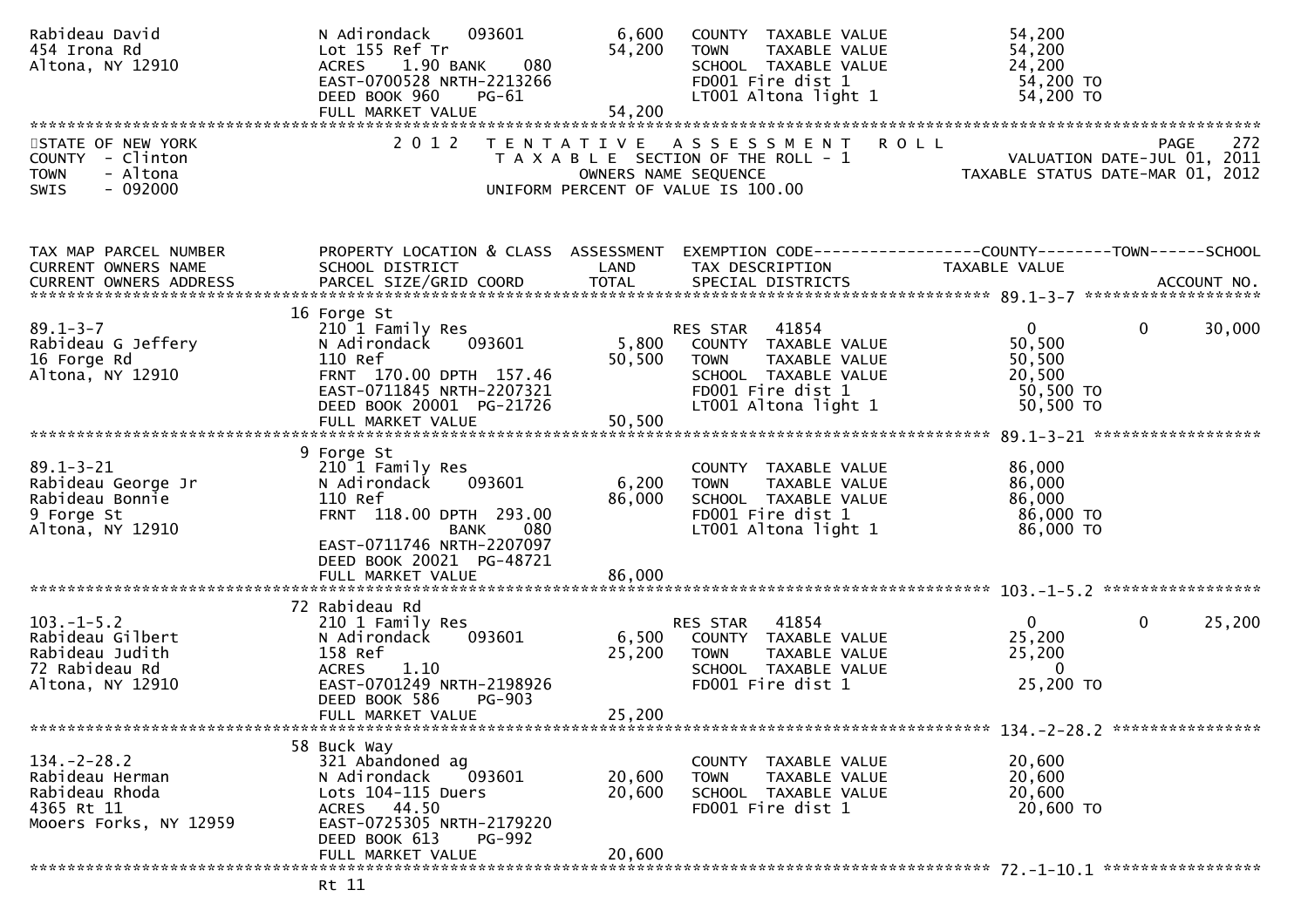| $72. - 1 - 10.1$<br>Rabideau Herman Jr<br>Rabideau Rhoda<br>4365 Rt 11<br>Mooers Forks, NY 12959                              | 311 Res vac land<br>093601<br>N Adirondack<br>Lot 183 Ref Tr<br>ACRES 0.60<br>EAST-0689325 NRTH-2216093<br>DEED BOOK 20011 PG-29812<br>FULL MARKET VALUE              | 400<br>400<br>400          | COUNTY TAXABLE VALUE<br>TAXABLE VALUE<br>TOWN<br>SCHOOL TAXABLE VALUE<br>FD001 Fire dist 1                        | 400<br>400<br>400<br>400 то                                                                                               |
|-------------------------------------------------------------------------------------------------------------------------------|-----------------------------------------------------------------------------------------------------------------------------------------------------------------------|----------------------------|-------------------------------------------------------------------------------------------------------------------|---------------------------------------------------------------------------------------------------------------------------|
| STATE OF NEW YORK<br>COUNTY - Clinton<br><b>TOWN</b><br>- Altona<br>$-092000$<br><b>SWIS</b>                                  | 2 0 1 2                                                                                                                                                               |                            | TENTATIVE ASSESSMENT ROLL<br>UNIFORM PERCENT OF VALUE IS 100.00                                                   | 273<br><b>PAGE</b><br>T A X A B L E SECTION OF THE ROLL - 1<br>OWNERS NAME SEQUENCE TALL TAXABLE STATUS DATE-MAR 01, 2012 |
| TAX MAP PARCEL NUMBER<br>CURRENT OWNERS NAME<br>CURRENT OWNERS ADDRESS                                                        | SCHOOL DISTRICT                                                                                                                                                       | LAND                       | TAX DESCRIPTION                                                                                                   | PROPERTY LOCATION & CLASS ASSESSMENT EXEMPTION CODE----------------COUNTY-------TOWN------SCHOOL<br>TAXABLE VALUE         |
| $116. - 2 - 14$<br>Rabideau Lawrence<br>379 Plank Rd<br>Ellenburg Depot, NY 12935                                             | 1200 Plank Rd<br>260 Seasonal res<br>093601<br>N Adirondack<br>Lot $27$ Sq<br>FRNT 132.00 DPTH 165.00<br>EAST-0678953 NRTH-2189439<br>DEED BOOK 98001 PG-06467        |                            | COUNTY TAXABLE VALUE<br>5,800    TOWN      TAXABLE VALUE<br>22,000    SCHOOL   TAXABLE VALUE<br>FD001 Fire dist 1 | 22,000<br>22,000<br>22,000<br>22,000 TO                                                                                   |
|                                                                                                                               |                                                                                                                                                                       |                            |                                                                                                                   |                                                                                                                           |
| $145. - 2 - 4.2$<br>145.-2-4.2<br>Rabideau Lawrence<br>379 Plank Rd<br>Ellenburg Depot, NY 12935<br>Ellenburg Depot, NY 12935 | 536 Plank Rd<br>270 Mfg housing<br>093601<br>N Adirondack<br>Lot 40 S&g<br>ACRES 1.00<br>EAST-0682079 NRTH-2173709<br>DEED BOOK 20041 PG-71913                        | 6,500<br>18,000            | COUNTY TAXABLE VALUE<br>TAXABLE VALUE<br><b>TOWN</b><br>SCHOOL TAXABLE VALUE<br>FD001 Fire dist 1                 | 18,000<br>18,000<br>18,000<br>18,000 TO                                                                                   |
|                                                                                                                               | 916 Plank Rd                                                                                                                                                          |                            |                                                                                                                   |                                                                                                                           |
| $130 - 2 - 4$<br>Rabideau Lawrence L<br>379 Plank Rd<br>Ellenburg Depot, NY 12935                                             | 210 1 Family Res<br>N Adirondack 093601<br>Lot 34 State Gore<br>FRNT 130.00 DPTH 185.00<br>EAST-0680060 NRTH-2182478<br>DEED BOOK 958<br>PG-104                       | 6,000<br>35,000            | COUNTY TAXABLE VALUE<br>TOWN      TAXABLE VALUE<br>SCHOOL TAXABLE VALUE<br>FD001 Fire dist 1                      | 35,000<br>35,000<br>35,000<br>35,000 TO                                                                                   |
|                                                                                                                               | FULL MARKET VALUE                                                                                                                                                     | 35,000                     |                                                                                                                   |                                                                                                                           |
| $120. - 1 - 6$<br>Rabideau Leonard G<br>Rabideau Alvin<br>13 Corron Dr<br>West Chazy, NY 12992                                | Military Tpke<br>321 Abandoned ag<br>N Adirondack<br>093601<br>102 Duer<br>ACRES 129.40<br>EAST-0723598 NRTH-2186248<br>DEED BOOK 20031 PG-62687<br>FULL MARKET VALUE | 35,300<br>35,300<br>35,300 | COUNTY TAXABLE VALUE<br>TAXABLE VALUE<br><b>TOWN</b><br>SCHOOL TAXABLE VALUE<br>FD001 Fire dist 1                 | 35,300<br>35,300<br>35,300<br>35,300 TO                                                                                   |
|                                                                                                                               | Alder Bend Rd                                                                                                                                                         |                            |                                                                                                                   |                                                                                                                           |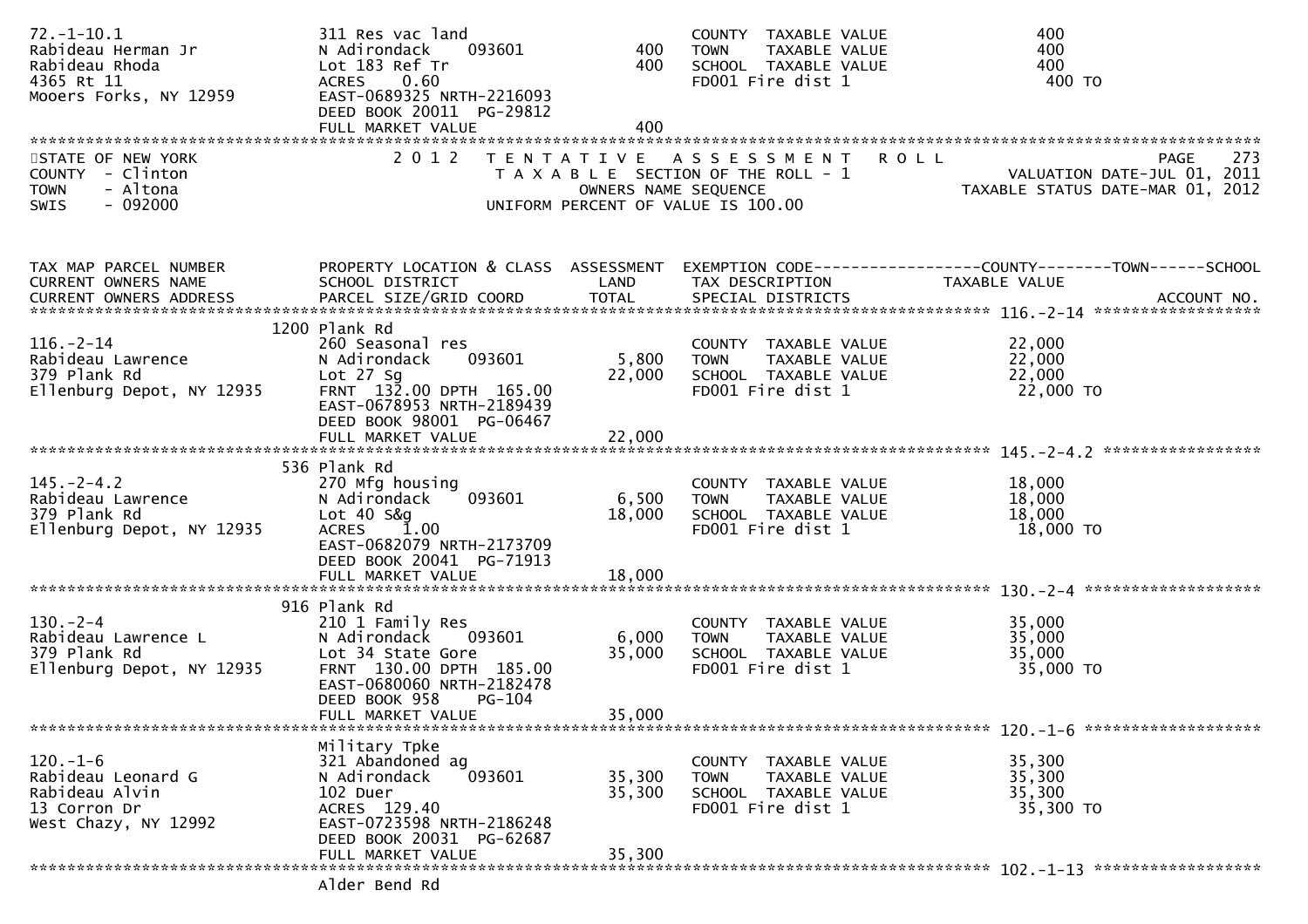| $102 - 1 - 13$<br>Rabideau Life Use Beatrice<br>Rabideau Life Estate Carlton & 187 Ref<br>1149 Alder Bend Rd<br>12935<br>Ellenburg Depot, NY 12935 | 910 Priv forest<br>N Adirondack<br>093601<br>ACRES 106.60 BANK<br>850<br>EAST-0690552 NRTH-2196399<br>DEED BOOK 20051 PG-84404                                                      | 31,100<br>31,100        | COUNTY TAXABLE VALUE<br>TAXABLE VALUE<br><b>TOWN</b><br>SCHOOL TAXABLE VALUE<br>FD001 Fire dist 1                                                                                                                | 31,100<br>31,100<br>31,100<br>31,100 TO                                                                                                                     |
|----------------------------------------------------------------------------------------------------------------------------------------------------|-------------------------------------------------------------------------------------------------------------------------------------------------------------------------------------|-------------------------|------------------------------------------------------------------------------------------------------------------------------------------------------------------------------------------------------------------|-------------------------------------------------------------------------------------------------------------------------------------------------------------|
| STATE OF NEW YORK<br>COUNTY - Clinton<br>- Altona<br><b>TOWN</b><br>$-092000$<br><b>SWIS</b>                                                       | 2 0 1 2                                                                                                                                                                             | OWNERS NAME SEQUENCE    | TENTATIVE ASSESSMENT<br>T A X A B L E SECTION OF THE ROLL - 1<br>UNIFORM PERCENT OF VALUE IS 100.00                                                                                                              | PAGE 274<br>VALUATION DATE-JUL 01, 2011<br>TAXABLE STATIIS DATE MARE 21                                                                                     |
| TAX MAP PARCEL NUMBER<br>CURRENT OWNERS NAME                                                                                                       | PROPERTY LOCATION & CLASS ASSESSMENT<br>SCHOOL DISTRICT                                                                                                                             | LAND                    | TAX DESCRIPTION                                                                                                                                                                                                  | EXEMPTION CODE------------------COUNTY--------TOWN------SCHOOL<br>TAXABLE VALUE                                                                             |
| $103.-1-5.1$<br>Rabideau Life Use Gilbert<br>Rabideau II Gilbert<br>579 Akey Rd<br>Morrisonville, NY 12962                                         | 76 Rabideau Rd<br>270 Mfg housing<br>093601<br>N Adirondack<br>158 Ref<br>ACRES 42.90<br>EAST-0700992 NRTH-2198516<br>DEED BOOK 20031 PG-60277                                      | 32,200<br>42,000        | COUNTY TAXABLE VALUE<br><b>TOWN</b><br>TAXABLE VALUE<br>SCHOOL TAXABLE VALUE<br>FD001 Fire dist 1                                                                                                                | 42,000<br>42,000<br>42,000<br>42,000 TO                                                                                                                     |
| $73. - 1 - 34.2$<br>Rabideau Milton H<br>Rabideau Brenda L<br>414 Irona Rd<br>Altona, NY 12910                                                     | 414 Irona Rd<br>240 Rural res<br>N Adirondack<br>093601<br>Lot 155 Ref Tr<br>ACRES 25.00<br>EAST-0701293 NRTH-2214630<br>DEED BOOK 595<br>PG-1013                                   | 16,700<br>89,000        | 41834<br>SR STAR<br>COUNTY TAXABLE VALUE<br>TAXABLE VALUE<br><b>TOWN</b><br>SCHOOL TAXABLE VALUE<br>FD001 Fire dist 1<br>LT001 Altona light 1                                                                    | $\overline{0}$<br>$\mathbf{0}$<br>62,200<br>89,000<br>89,000<br>26,800<br>89,000 TO<br>89,000 TO                                                            |
| $102. - 1 - 11.1$<br>Rabideau Pauline<br>Rabideau Et Al Carlton John II 162 Ref<br>1188 Alder Bend Rd<br>2935<br>Ellenburg Depot, NY 12935         | 1149 Alder Bend Rd<br>241 Rural res&ag<br>093601<br>N Adirondack<br>78.40 BANK<br>850<br><b>ACRES</b><br>EAST-0693446 NRTH-2194383<br>DEED BOOK 20051 PG-84404<br>FULL MARKET VALUE | 33,000 SR STAR          | 71 PCT OF VALUE USED FOR EXEMPTION PURPOSES<br>AGED C&T<br>41801<br>41834<br>157,200 RES STAR 41854<br>COUNTY TAXABLE VALUE<br><b>TOWN</b><br>TAXABLE VALUE<br>SCHOOL TAXABLE VALUE<br>157,200 FD001 Fire dist 1 | 55,806<br>55,806<br>$\overline{0}$<br>62,200<br>$\mathbf{0}$<br>$\bf{0}$<br>$\mathbf 0$<br>$\Omega$<br>30,000<br>101,394<br>101,394<br>65,000<br>157,200 TO |
| $134. - 1 - 11.25$<br>Rabideau Roy<br>3737 Military Tpke<br>West Chazy, NY 12992                                                                   | Military Tpke<br>$314$ Rural vac<10<br>093601<br>N Adirondack<br>Lot 103 Duers<br><b>ACRES</b><br>2.30<br>EAST-0724164 NRTH-2181966<br>DEED BOOK 709<br>PG-311<br>FULL MARKET VALUE | 9,700<br>9,700<br>9,700 | COUNTY TAXABLE VALUE<br><b>TOWN</b><br>TAXABLE VALUE<br>SCHOOL TAXABLE VALUE<br>FD001 Fire dist 1                                                                                                                | 9,700<br>9,700<br>9,700<br>9,700 TO                                                                                                                         |
|                                                                                                                                                    | 3737 Military Tpke                                                                                                                                                                  |                         |                                                                                                                                                                                                                  |                                                                                                                                                             |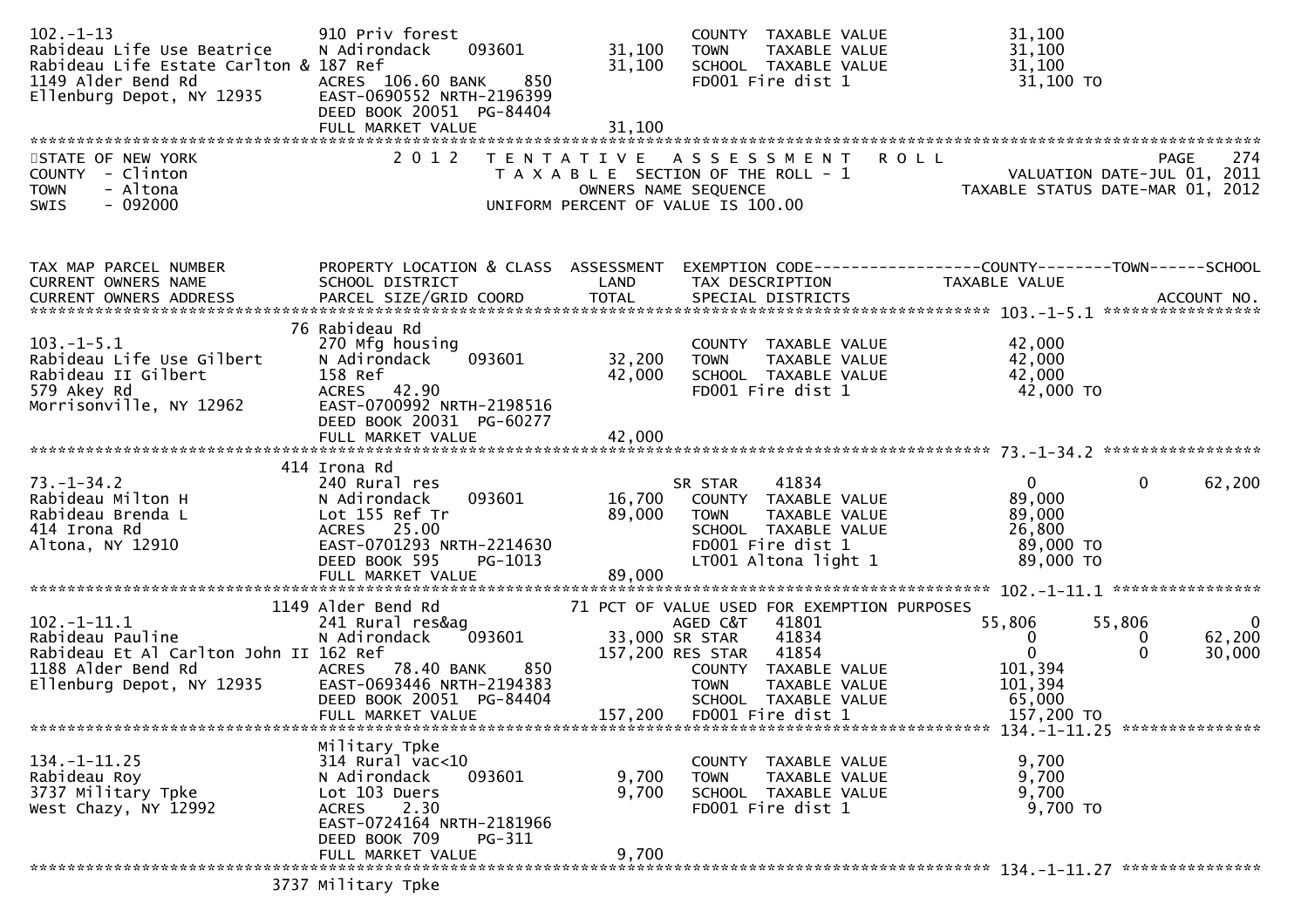| $134. - 1 - 11.27$<br>Rabideau Roy<br>Rabideau Sandra<br>3737 Military Tpke<br>West Chazy, NY 12992    | 210 1 Family Res<br>093601<br>N Adirondack<br>Lot 103 Duers<br>ACRES 16.10<br>EAST-0723764 NRTH-2182206<br>DEED BOOK 595<br>PG-920                                                 | 13,000<br>95,600           | RES STAR<br>41854<br>COUNTY TAXABLE VALUE<br>TAXABLE VALUE<br><b>TOWN</b><br>SCHOOL TAXABLE VALUE<br>FD001 Fire dist 1       | $\overline{0}$<br>95,600<br>95,600<br>65,600<br>95,600 TO   | $\overline{0}$<br>30,000    |
|--------------------------------------------------------------------------------------------------------|------------------------------------------------------------------------------------------------------------------------------------------------------------------------------------|----------------------------|------------------------------------------------------------------------------------------------------------------------------|-------------------------------------------------------------|-----------------------------|
| STATE OF NEW YORK                                                                                      | 2 0 1 2                                                                                                                                                                            |                            | TENTATIVE ASSESSMENT<br><b>ROLL</b>                                                                                          |                                                             | 275<br><b>PAGE</b>          |
| COUNTY - Clinton<br><b>TOWN</b><br>- Altona<br>$-092000$<br>SWIS                                       |                                                                                                                                                                                    |                            | T A X A B L E SECTION OF THE ROLL - 1<br>OWNERS NAME SEQUENCE<br>UNIFORM PERCENT OF VALUE IS 100.00                          | TAXABLE STATUS DATE-MAR 01, 2012                            | VALUATION DATE-JUL 01, 2011 |
| TAX MAP PARCEL NUMBER                                                                                  |                                                                                                                                                                                    |                            | PROPERTY LOCATION & CLASS ASSESSMENT EXEMPTION CODE----------------COUNTY-------TOWN------SCHOOL                             |                                                             |                             |
| CURRENT OWNERS NAME                                                                                    | SCHOOL DISTRICT                                                                                                                                                                    | LAND                       | TAX DESCRIPTION                                                                                                              | TAXABLE VALUE                                               |                             |
|                                                                                                        | 2244 Miner Farm Rd                                                                                                                                                                 |                            |                                                                                                                              |                                                             |                             |
| $91. - 1 - 4.2$<br>Rabideau Wanda J<br>2244 Miner Farm Rd<br>Altona, NY 12910                          | 210 1 Family Res<br>Northeastern Cl 092801<br>Lot 62 Ref Tr<br>ACRES 13.40<br>EAST-0732610 NRTH-2208719                                                                            | 62,600                     | RES STAR 41854<br>13,200 COUNTY TAXABLE VALUE<br><b>TOWN</b><br>TAXABLE VALUE<br>SCHOOL TAXABLE VALUE<br>FD001 Fire dist 1   | $\overline{0}$<br>62,600<br>62,600<br>32,600<br>62,600 TO   | $\mathbf 0$<br>30,000       |
|                                                                                                        | DEED BOOK 20051 PG-83671                                                                                                                                                           |                            |                                                                                                                              |                                                             |                             |
|                                                                                                        |                                                                                                                                                                                    |                            |                                                                                                                              |                                                             |                             |
|                                                                                                        | 6009 Military Tpke                                                                                                                                                                 |                            |                                                                                                                              |                                                             |                             |
| $86. - 2 - 19$<br>Racik Joseph H<br>Cebzanov Diane<br>6009 Military Tpke<br>Ellenburg Depot, NY 12935  | 210 1 Family Res<br>093601<br>N Adirondack<br>Bm<br>ACRES 8.40<br>EAST-0677124 NRTH-2204262<br>DEED BOOK 20011 PG-33866                                                            | 215,000                    | 41834<br>SR STAR<br>10,900 COUNTY TAXABLE VALUE<br><b>TOWN</b><br>TAXABLE VALUE<br>SCHOOL TAXABLE VALUE<br>FD001 Fire dist 1 | $\mathbf{0}$<br>215,000<br>215,000<br>152,800<br>215,000 TO | $\overline{0}$<br>62,200    |
|                                                                                                        |                                                                                                                                                                                    |                            |                                                                                                                              |                                                             |                             |
|                                                                                                        | Recore Rd                                                                                                                                                                          |                            |                                                                                                                              |                                                             |                             |
| $150.-1-5.1$<br>Rafferty Glendon R<br>Rafferty Joyce L<br>2735 Military Tpke<br>West Chazy, NY 12992   | 321 Abandoned ag<br>Beekmantown Cen 092401<br>Lots 145 146 Ref Tr<br>Lot 144 Duers Pat<br>ACRES 130.70<br>EAST-0740410 NRTH-2175900<br>DEED BOOK 20041 PG-74271                    | 34,000<br>34,000           | COUNTY TAXABLE VALUE<br><b>TOWN</b><br>TAXABLE VALUE<br>SCHOOL TAXABLE VALUE<br>FD001 Fire dist 1                            | 34,000<br>34,000<br>34,000<br>34,000 TO                     |                             |
|                                                                                                        | FULL MARKET VALUE                                                                                                                                                                  | 34,000                     |                                                                                                                              |                                                             |                             |
|                                                                                                        |                                                                                                                                                                                    |                            |                                                                                                                              |                                                             |                             |
| $116. - 2 - 8.42$<br>Ratigan Robert P<br>Martin Pamela A<br>1152 Plank Rd<br>Ellenburg Depot, NY 12935 | 1152 Plank Rd<br>210 1 Family Res<br>093601<br>N Adirondack<br>Lot $29$ Sg<br>$7.35$<br><b>ACRES</b><br>EAST-0679683 NRTH-2188362<br>DEED BOOK 20041 PG-73224<br>FULL MARKET VALUE | 10,300<br>72,600<br>72,600 | RES STAR<br>41854<br>COUNTY TAXABLE VALUE<br><b>TOWN</b><br>TAXABLE VALUE<br>SCHOOL TAXABLE VALUE<br>FD001 Fire dist 1       | 0<br>72,600<br>72,600<br>42,600<br>72,600 TO                | 0<br>30,000                 |
|                                                                                                        |                                                                                                                                                                                    |                            |                                                                                                                              |                                                             |                             |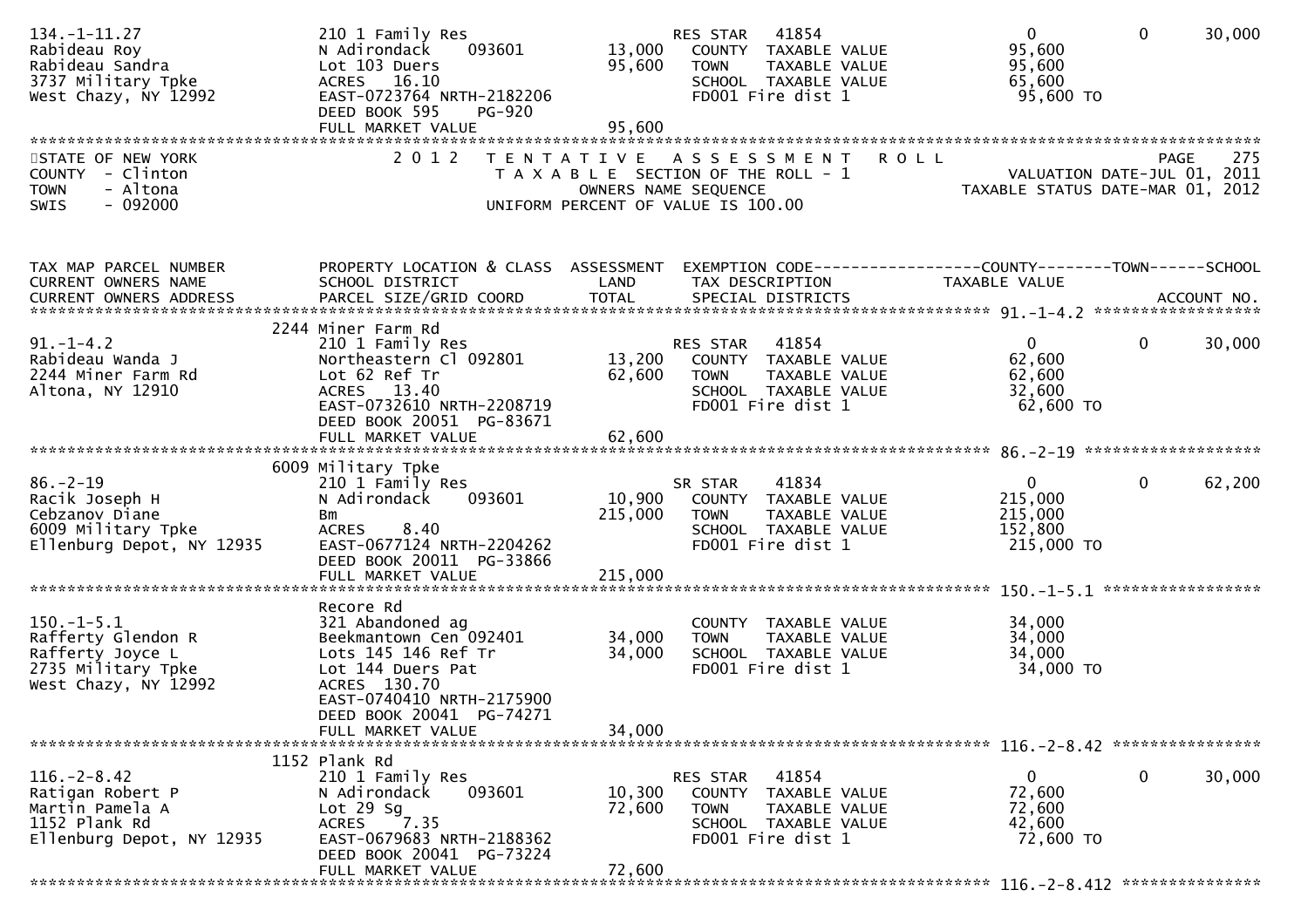| $116. - 2 - 8.412$<br>Ratigan Robert P<br>Martin Pamela A<br>1152 Plank Rd<br>Ellenburg Depot, NY 12935<br>STATE OF NEW YORK<br>COUNTY - Clinton<br>- Altona<br><b>TOWN</b><br>$-092000$<br><b>SWIS</b> | Plank Rd<br>321 Abandoned ag<br>N Adirondack<br>093601<br>$29$ Sg<br>ACRES 22.30<br>EAST-0680277 NRTH-2188154<br>DEED BOOK 20061 PG-94666<br>2 0 1 2                 | 14,900<br>14,900<br>OWNERS NAME SEQUENCE | COUNTY TAXABLE VALUE<br><b>TOWN</b><br>TAXABLE VALUE<br>SCHOOL TAXABLE VALUE<br>FD001 Fire dist 1<br>TENTATIVE ASSESSMENT<br>T A X A B L E SECTION OF THE ROLL - 1<br>UNIFORM PERCENT OF VALUE IS 100.00 | 14,900<br>14,900<br>14,900<br>14,900 TO<br>276<br><b>ROLL</b><br><b>PAGE</b><br>VALUATION DATE-JUL 01, 2011<br>TAXABLE STATUS DATE-MAR 01, 2012                                                                                       |
|---------------------------------------------------------------------------------------------------------------------------------------------------------------------------------------------------------|----------------------------------------------------------------------------------------------------------------------------------------------------------------------|------------------------------------------|----------------------------------------------------------------------------------------------------------------------------------------------------------------------------------------------------------|---------------------------------------------------------------------------------------------------------------------------------------------------------------------------------------------------------------------------------------|
|                                                                                                                                                                                                         |                                                                                                                                                                      |                                          |                                                                                                                                                                                                          |                                                                                                                                                                                                                                       |
| TAX MAP PARCEL NUMBER<br>CURRENT OWNERS NAME                                                                                                                                                            | SCHOOL DISTRICT                                                                                                                                                      | LAND                                     | TAX DESCRIPTION                                                                                                                                                                                          | PROPERTY LOCATION & CLASS ASSESSMENT EXEMPTION CODE----------------COUNTY--------TOWN------SCHOOL<br>TAXABLE VALUE<br>.CURRENT OWNERS ADDRESS PARCEL SIZE/GRID COORD TOTAL SPECIAL DISTRICTS ACCOUNT NO ACCOUNT NO ACCOUNT NO ACCOUNT |
|                                                                                                                                                                                                         |                                                                                                                                                                      |                                          |                                                                                                                                                                                                          |                                                                                                                                                                                                                                       |
| $106. - 1 - 13.2$<br>Ratta Laura A<br>440 Vassar Rd<br>Altona, NY 12910                                                                                                                                 | 429 Vassar Rd<br>270 Mfg housing<br>093601<br>N Adirondack<br>Lot 151 Duer's Patent<br>FRNT 140.00 DPTH 158.20<br>EAST-0737782 NRTH-2197632<br>DEED BOOK 1007 PG-278 | 5,700<br>15,000                          | COUNTY TAXABLE VALUE<br><b>TOWN</b><br>TAXABLE VALUE<br>SCHOOL TAXABLE VALUE<br>FD001 Fire dist 1                                                                                                        | 15,000<br>15,000<br>15,000<br>15,000 TO                                                                                                                                                                                               |
|                                                                                                                                                                                                         | FULL MARKET VALUE                                                                                                                                                    | 15,000                                   |                                                                                                                                                                                                          |                                                                                                                                                                                                                                       |
|                                                                                                                                                                                                         |                                                                                                                                                                      |                                          |                                                                                                                                                                                                          |                                                                                                                                                                                                                                       |
| $91.-1-21.2$<br>Ray Gordon C<br>Ray Barbara J<br>18 Locust Ave<br>New Windsor, NY 12553                                                                                                                 | Blow Rd<br>321 Abandoned ag<br>093601<br>N Adirondack<br>61 Ref<br>ACRES 12.00<br>EAST-0732125 NRTH-2203620<br>DEED BOOK 730<br>PG-106                               | 10,100<br>10,100                         | COUNTY TAXABLE VALUE<br>TAXABLE VALUE<br><b>TOWN</b><br>SCHOOL TAXABLE VALUE<br>FD001 Fire dist 1                                                                                                        | 10,100<br>10,100<br>10,100<br>10,100 TO                                                                                                                                                                                               |
|                                                                                                                                                                                                         | FULL MARKET VALUE                                                                                                                                                    | 10,100                                   |                                                                                                                                                                                                          |                                                                                                                                                                                                                                       |
|                                                                                                                                                                                                         |                                                                                                                                                                      |                                          |                                                                                                                                                                                                          |                                                                                                                                                                                                                                       |
| $102 - 1 - 7$<br>Raymond Alagra<br>Adams John R<br>303 Rabideau Rd<br>Altona, NY 12910                                                                                                                  | Rabideau Rd<br>210 1 Family Res<br>093601<br>N Adirondack<br>162 Ret<br>ACRES 20.30<br>EAST-0696002 NRTH-2195706<br>DEED BOOK 20041 PG-65643                         | 15,300<br>64,000                         | COUNTY TAXABLE VALUE<br>TAXABLE VALUE<br><b>TOWN</b><br>SCHOOL TAXABLE VALUE<br>FD001 Fire dist 1                                                                                                        | 64,000<br>64,000<br>64,000<br>64,000 TO                                                                                                                                                                                               |
|                                                                                                                                                                                                         | FULL MARKET VALUE                                                                                                                                                    | 64,000                                   |                                                                                                                                                                                                          |                                                                                                                                                                                                                                       |
|                                                                                                                                                                                                         |                                                                                                                                                                      |                                          |                                                                                                                                                                                                          |                                                                                                                                                                                                                                       |
| $71. -4 - 5.2$<br>Raymond Fred<br>414 Calkins Rd<br>Peru, NY 12972                                                                                                                                      | Miller Rd<br>$314$ Rural vac< $10$<br>093601<br>N Adirondack<br><b>B Mooers</b><br>8.10<br><b>ACRES</b><br>EAST-0680224 NRTH-2216016<br>DEED BOOK 20031 PG-58476     | 4,900<br>4,900                           | COUNTY TAXABLE VALUE<br><b>TOWN</b><br>TAXABLE VALUE<br>SCHOOL TAXABLE VALUE<br>FD002 Ellenburg fire 21<br>LT002 Altona light 21                                                                         | 4,900<br>4,900<br>4,900<br>4,900 TO<br>4,900 TO                                                                                                                                                                                       |
|                                                                                                                                                                                                         | FULL MARKET VALUE                                                                                                                                                    | 4,900                                    |                                                                                                                                                                                                          |                                                                                                                                                                                                                                       |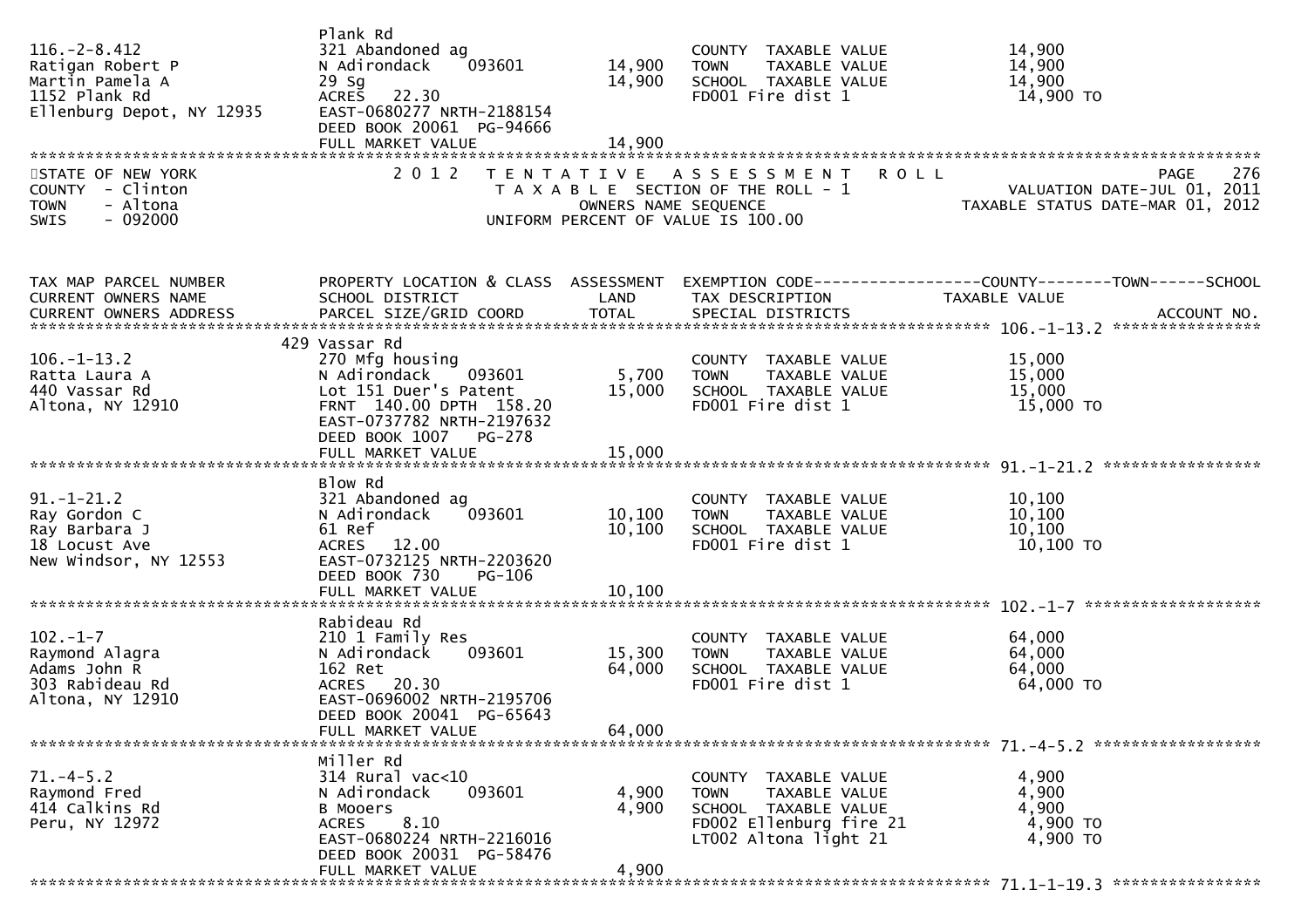| $71.1 - 1 - 19.3$<br>Rebideau Jon P<br>Rebideau Suzanne<br>4914 Rt 11<br>Ellenburg Depot, NY 12935 | 4914 Rt 11<br>210 1 Family Res<br>093601<br>N Adirondack<br>Bm<br>ACRES 1.20<br>EAST-0677550 NRTH-2213679<br>DEED BOOK 633<br>PG-748                                                          | 93,000                     | RES STAR 41854<br>6,500 COUNTY TAXABLE VALUE<br>TAXABLE VALUE<br><b>TOWN</b><br>SCHOOL TAXABLE VALUE<br>FD002 Ellenburg fire 21<br>LT002 Altona light 21 | $\overline{0}$<br>$\mathbf 0$<br>30,000<br>93,000<br>93,000<br>63,000<br>93,000 TO<br>93,000 TO                   |
|----------------------------------------------------------------------------------------------------|-----------------------------------------------------------------------------------------------------------------------------------------------------------------------------------------------|----------------------------|----------------------------------------------------------------------------------------------------------------------------------------------------------|-------------------------------------------------------------------------------------------------------------------|
| STATE OF NEW YORK<br>COUNTY - Clinton<br>- Altona<br><b>TOWN</b><br>SWIS<br>$-092000$              | 2 0 1 2                                                                                                                                                                                       |                            | TENTATIVE ASSESSMENT<br><b>ROLL</b><br>T A X A B L E SECTION OF THE ROLL - 1<br>OWNERS NAME SEQUENCE<br>UNIFORM PERCENT OF VALUE IS 100.00               | 277<br><b>PAGE</b><br>VALUATION DATE-JUL 01, 2011<br>TAXABLE STATUS DATE-MAR 01, 2012                             |
| TAX MAP PARCEL NUMBER<br>CURRENT OWNERS NAME<br>CURRENT OWNERS ADDRESS                             | SCHOOL DISTRICT                                                                                                                                                                               | <b>LAND</b>                | TAX DESCRIPTION                                                                                                                                          | PROPERTY LOCATION & CLASS ASSESSMENT EXEMPTION CODE----------------COUNTY-------TOWN------SCHOOL<br>TAXABLE VALUE |
| $117. - 1 - 7$<br>Recore Herbert Sr<br>Recore Ella<br>1304 Rt 3<br>Morrisonville, NY 12962         | Terrien Rd<br>$314$ Rural vac< $10$<br>093601<br>N Adirondack<br>215 Ref<br>2.80<br><b>ACRES</b><br>EAST-0693153 NRTH-2191050<br>DEED BOOK 586<br><b>PG-285</b>                               | 7,600<br>7,600             | COUNTY TAXABLE VALUE<br><b>TOWN</b><br>TAXABLE VALUE<br>SCHOOL TAXABLE VALUE<br>FD001 Fire dist 1                                                        | 7,600<br>7,600<br>7,600<br>7,600 TO                                                                               |
|                                                                                                    | FULL MARKET VALUE                                                                                                                                                                             | 7,600                      |                                                                                                                                                          |                                                                                                                   |
| $71. -4 - 9$<br>Reed Bruce E<br>Reed Linda I<br>4697 Rt 11<br>Ellenburg Depot, NY 12935            | 4697 Rt 11<br>270 Mfg housing<br>093601<br>N Adirondack<br>192ref<br>FRNT 200.00 DPTH 157.00<br>EAST-0682258 NRTH-2214989<br>DEED BOOK 638<br>PG-179                                          | 5,500<br>17,000            | RES STAR 41854<br>COUNTY TAXABLE VALUE<br>TAXABLE VALUE<br>TOWN<br>SCHOOL TAXABLE VALUE<br>FD001 Fire dist 1                                             | $\mathbf{0}$<br>$\mathbf{0}$<br>17,000<br>17,000<br>17,000<br>$\mathbf{0}$<br>17,000 TO                           |
|                                                                                                    |                                                                                                                                                                                               |                            |                                                                                                                                                          |                                                                                                                   |
| $88.14 - 2 - 32$<br>Rehman Razaur<br>74-11 Rockaway Blvd Fl 1st<br>Wood Haven, NY 11421            | 118 Pinewood Dr<br>311 Res vac land<br>N Adirondack 093601<br>Sub Bk 10 Pg 123 Lot 32<br>FRNT 95.50 DPTH 115.05<br>EAST-0699064 NRTH-2204518<br>DEED BOOK 20051 PG-84253<br>FULL MARKET VALUE | 3,700<br>3,700<br>3,700    | COUNTY TAXABLE VALUE<br><b>TOWN</b><br>TAXABLE VALUE<br>SCHOOL TAXABLE VALUE<br>FD001 Fire dist 1                                                        | 3,700<br>3,700<br>3,700<br>3,700 TO                                                                               |
| $135. - 1 - 18.232$<br>Reid Philip<br>183 Harvey Rd<br>West Chazy, NY 12992                        | Harvey Rd<br>321 Abandoned ag<br>N Adirondack<br>093601<br>Lot 131 Duerville<br>ACRES 16.80<br>EAST-0733067 NRTH-2180117<br>DEED BOOK 933<br><b>PG-227</b><br>FULL MARKET VALUE               | 15,500<br>15,500<br>15,500 | COUNTY TAXABLE VALUE<br>TAXABLE VALUE<br>TOWN<br>SCHOOL TAXABLE VALUE<br>FD001 Fire dist 1                                                               | 15,500<br>15,500<br>15,500<br>15,500 TO                                                                           |
|                                                                                                    |                                                                                                                                                                                               |                            |                                                                                                                                                          |                                                                                                                   |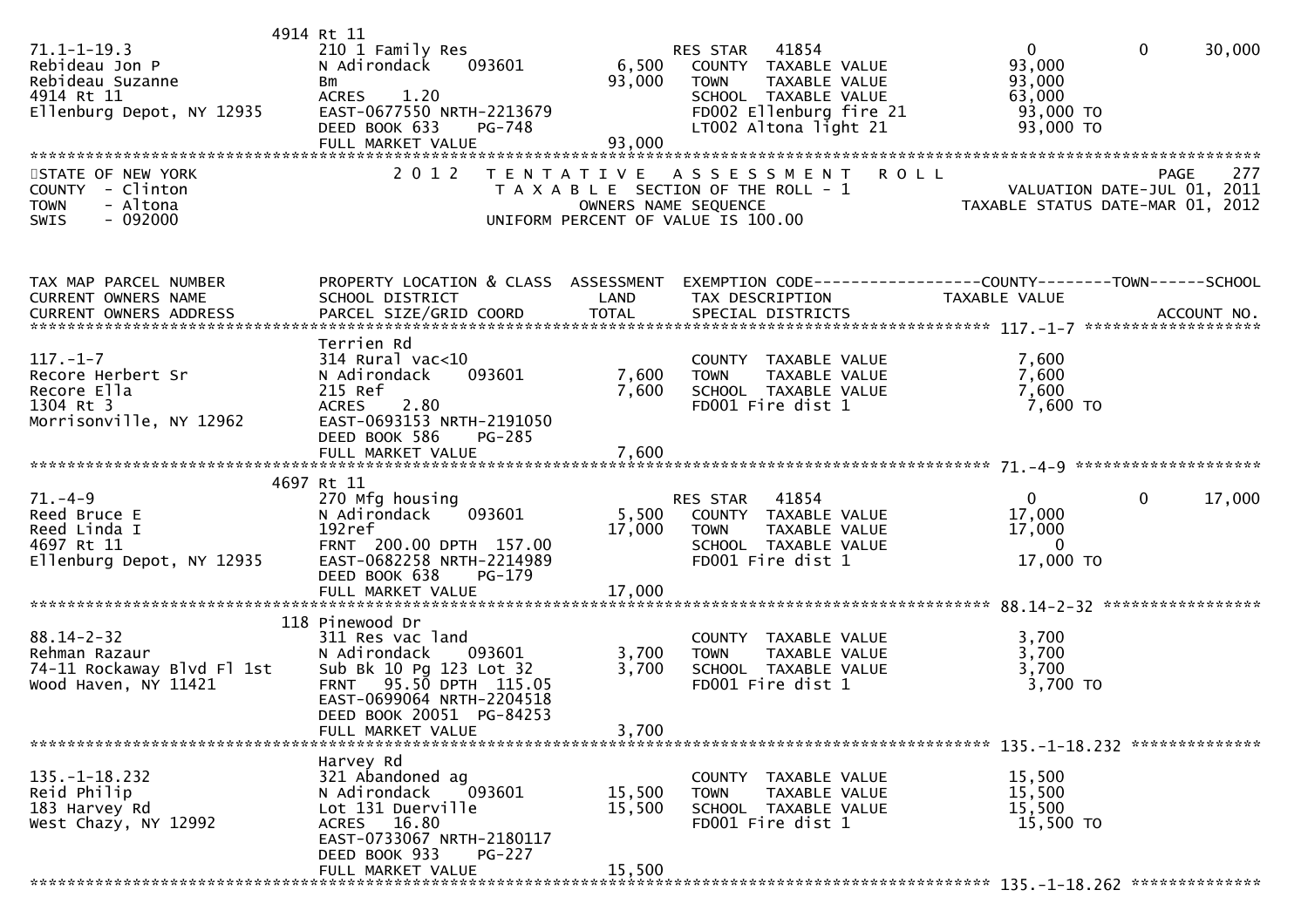| $135. - 1 - 18.262$<br>Reid Philip A<br>Reid Susan L<br>183 Harvey Rd<br>West Chazy, NY 12992                                                                   | 183 Harvey Rd<br>240 Rural res<br>093601<br>N Adirondack<br>Lot 127 & 130 & 131 Duerv<br>ACRES 71.10<br>EAST-0732421 NRTH-2178862<br>DEED BOOK 793<br>PG-248            | 29,500<br>224,600                               | RES STAR 41854<br>COUNTY TAXABLE VALUE<br>TAXABLE VALUE<br>TOWN<br>SCHOOL TAXABLE VALUE<br>FD001 Fire dist 1                                                      | $\mathbf{0}$<br>224,600<br>224,600<br>194,600<br>224,600 TO                        | $\overline{0}$<br>30,000                                |
|-----------------------------------------------------------------------------------------------------------------------------------------------------------------|-------------------------------------------------------------------------------------------------------------------------------------------------------------------------|-------------------------------------------------|-------------------------------------------------------------------------------------------------------------------------------------------------------------------|------------------------------------------------------------------------------------|---------------------------------------------------------|
| STATE OF NEW YORK<br>COUNTY - Clinton<br>- Altona<br><b>TOWN</b><br>$-092000$<br>SWIS                                                                           | 2 0 1 2                                                                                                                                                                 | OWNERS NAME SEQUENCE                            | TENTATIVE ASSESSMENT ROLL<br>T A X A B L E SECTION OF THE ROLL - 1<br>UNIFORM PERCENT OF VALUE IS 100.00                                                          | PAGE 278<br>VALUATION DATE-JUL 01, 2011<br>TAXABLE STATUS DATE-MAR 01, 2019        | 278<br><b>PAGE</b>                                      |
| TAX MAP PARCEL NUMBER<br>CURRENT OWNERS NAME<br>.CURRENT OWNERS ADDRESS PARCEL SIZE/GRID COORD TOTAL SPECIAL DISTRICTS ACCOUNT NO ACCOUNT NO ACCOUNT NO ACCOUNT | PROPERTY LOCATION & CLASS ASSESSMENT<br>SCHOOL DISTRICT                                                                                                                 | LAND                                            | EXEMPTION CODE----------------COUNTY-------TOWN------SCHOOL<br>TAX DESCRIPTION                                                                                    | TAXABLE VALUE                                                                      |                                                         |
| $106. - 1 - 5$<br>Relation Carole<br>394 Vassar Rd<br>Altona, NY 12910<br>MAY BE SUBJECT TO PAYMENT                                                             | 390/394 Vassar Rd<br>241 Rural res&ag<br>093601<br>N Adirondack<br>151 Duer<br>850<br>ACRES 65.00 BANK<br>EAST-0739038 NRTH-2196265<br>DEED BOOK 379<br>PG-337          | AGRI DISTR<br>28,800 AGED C&T<br>82,700 SR STAR | 73 PCT OF VALUE USED FOR EXEMPTION PURPOSES<br>AGRI DISTR 41720<br>41801<br>41834<br>COUNTY TAXABLE VALUE<br><b>TOWN</b><br>TAXABLE VALUE<br>SCHOOL TAXABLE VALUE | 6,053<br>6,053<br>30,186<br>30,186<br>$\overline{0}$<br>46,461<br>46,461<br>14,447 | 6,053<br>$\overline{\phantom{0}}$<br>62,200<br>$\Omega$ |
| $74. - 1 - 47.1$<br>Relation Daniel R III<br>Relation Jordan<br>126 Old Cider Mill Rd<br>West Chazy, NY 12992                                                   | 595 Devils Den Rd<br>230 3 Family Res<br>093601<br>N Adirondack<br>130 Ref<br>FRNT 170.00 DPTH 180.00<br>EAST-0710743 NRTH-2209754<br>DEED BOOK 20072 PG-8178           | 6,100<br>85,000                                 | COUNTY TAXABLE VALUE<br><b>TOWN</b><br>TAXABLE VALUE<br>SCHOOL TAXABLE VALUE<br>FD001 Fire dist 1<br>LT001 Altona light 1                                         | 85,000<br>85,000<br>85,000<br>85,000 TO<br>85,000 TO                               |                                                         |
| $73. - 3 - 1.4$<br>Relation Harold E<br>135 Rooney Rd<br>West Chazy, NY 12992                                                                                   | Irona Rd<br>314 Rural vac<10<br>093601<br>N Adirondack<br>166 Ref<br>5.00<br><b>ACRES</b><br>EAST-0694323 NRTH-2214427<br>DEED BOOK 20021 PG-46669<br>FULL MARKET VALUE | 8,900<br>8,900<br>8,900                         | COUNTY TAXABLE VALUE<br><b>TOWN</b><br>TAXABLE VALUE<br>SCHOOL TAXABLE VALUE<br>FD001 Fire dist 1                                                                 | 8,900<br>8,900<br>8,900<br>8,900 TO                                                |                                                         |
| $106. - 1 - 2.1$<br>Relation Howard D<br>Relation Joel H<br>394 Vassar Rd<br>Altona, NY 12910<br>MAY BE SUBJECT TO PAYMENT<br>UNDER AGDIST LAW TIL 2016         | 569 Vassar Rd<br>312 Vac w/imprv<br>N Adirondack<br>093601<br>152 Duer<br>ACRES 134.30<br>EAST-0736677 NRTH-2199329<br>DEED BOOK 20092 PG-22045<br>FULL MARKET VALUE    | 43,700<br>45,900<br>45,900                      | AGRI DISTR 41720<br>COUNTY TAXABLE VALUE<br>TAXABLE VALUE<br>TOWN<br>SCHOOL TAXABLE VALUE<br>FD001 Fire dist 1                                                    | 0<br>45,900<br>45,900<br>45,900<br>45,900 TO                                       | 0<br>0                                                  |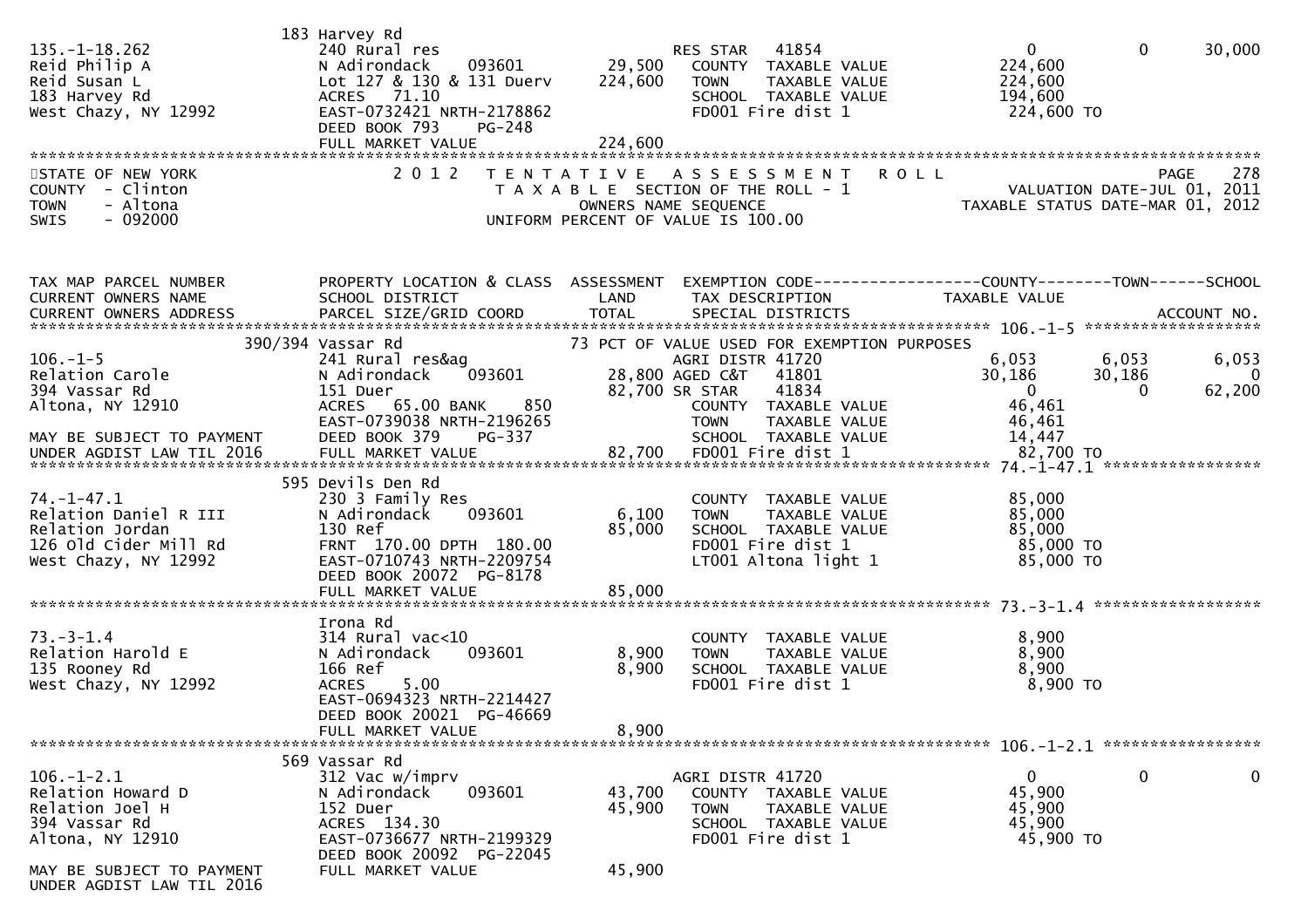| $106. - 1 - 2.2$<br>Relation Howard D<br>Relation Sharon L<br>569 Vassar Rd<br>Altona, NY 12910<br>MAY BE SUBJECT TO PAYMENT | 569 Vassar Rd<br>241 Rural res&ag<br>093601<br>N Adirondack<br>Lot 152 Duer<br>ACRES 23.50 BANK<br>850<br>EAST-0736467 NRTH-2200651<br>DEED BOOK 99001 PG-12536<br>FULL MARKET VALUE | 80,800<br>80,800            | AGRI DISTR 41720<br>20,300 RES STAR<br>41854<br>COUNTY TAXABLE VALUE<br>TAXABLE VALUE<br><b>TOWN</b><br>SCHOOL TAXABLE VALUE<br>FD001 Fire dist 1 | 4,273<br>$\overline{0}$<br>76,527<br>76,527<br>46,527<br>80,800 TO     | 4,273<br>4,273<br>30,000<br>0                     |
|------------------------------------------------------------------------------------------------------------------------------|--------------------------------------------------------------------------------------------------------------------------------------------------------------------------------------|-----------------------------|---------------------------------------------------------------------------------------------------------------------------------------------------|------------------------------------------------------------------------|---------------------------------------------------|
| STATE OF NEW YORK<br>COUNTY - Clinton<br>- Altona<br><b>TOWN</b><br>$-092000$<br><b>SWIS</b>                                 | 2 0 1 2                                                                                                                                                                              |                             | <b>ROLL</b><br>TENTATIVE ASSESSMENT<br>T A X A B L E SECTION OF THE ROLL - 1<br>OWNERS NAME SEQUENCE<br>UNIFORM PERCENT OF VALUE IS 100.00        | TAXABLE STATUS DATE-MAR 01, 2012                                       | 279<br><b>PAGE</b><br>VALUATION DATE-JUL 01, 2011 |
| TAX MAP PARCEL NUMBER<br>CURRENT OWNERS NAME                                                                                 | PROPERTY LOCATION & CLASS ASSESSMENT<br>SCHOOL DISTRICT                                                                                                                              | LAND                        | EXEMPTION CODE-----------------COUNTY-------TOWN------SCHOOL<br>TAX DESCRIPTION                                                                   | TAXABLE VALUE                                                          |                                                   |
| CURRENT OWNERS ADDRESS PARCEL SIZE/GRID COORD TOTAL SPECIAL DISTRICTS (2014) ACCOUNT NO.                                     |                                                                                                                                                                                      |                             |                                                                                                                                                   |                                                                        |                                                   |
| $89. - 3 - 9.1$<br>Relation Patty J<br>2929 Miner Farm Rd<br>Altona, NY 12910                                                | 2929 Miner Farm Rd<br>270 Mfg housing<br>093601<br>N Adirondack<br>106 Ref<br>ACRES 2.30<br>EAST-0715918 NRTH-2207516<br>DEED BOOK 20021 PG-40405                                    | 7,300<br>46,300             | 41854<br>RES STAR<br>COUNTY TAXABLE VALUE<br><b>TOWN</b><br>TAXABLE VALUE<br>SCHOOL TAXABLE VALUE<br>FD001 Fire dist 1<br>LT001 Altona light 1    | $\overline{0}$<br>46,300<br>46,300<br>16,300<br>46,300 TO<br>46,300 TO | $\mathbf 0$<br>30,000                             |
|                                                                                                                              | 115 Harvey Rd                                                                                                                                                                        |                             |                                                                                                                                                   |                                                                        |                                                   |
| $135. - 1 - 20.2$<br>Relation Ryan<br>Bulriss Mindy<br>115 Harvey Rd<br>West Chazy, NY 12992                                 | 210 1 Family Res<br>N Adirondack<br>093601<br>Lot 130 Duers<br>FRNT 150.00 DPTH 265.00<br>EAST-0734353 NRTH-2178661<br>DEED BOOK 20082 PG-15235<br>FULL MARKET VALUE                 | 8,200<br>125,000<br>125,000 | 41854<br>RES STAR<br>COUNTY TAXABLE VALUE<br><b>TOWN</b><br>TAXABLE VALUE<br>SCHOOL TAXABLE VALUE<br>FD001 Fire dist 1                            | $\mathbf{0}$<br>125,000<br>125,000<br>95,000<br>125,000 TO             | $\mathbf 0$<br>30,000                             |
|                                                                                                                              | Purdy Rd                                                                                                                                                                             |                             |                                                                                                                                                   |                                                                        |                                                   |
| $134. - 1 - 12$<br>Relation Wade E<br>135 Rooney Rd<br>West Chazy, NY 12992                                                  | 910 Priv forest<br>093601<br>N Adirondack<br>104 Duer<br>ACRES 41.00<br>EAST-0724499 NRTH-2179650<br>DEED BOOK 614<br>PG-861                                                         | 20,000<br>20,000            | COUNTY TAXABLE VALUE<br>TAXABLE VALUE<br><b>TOWN</b><br>SCHOOL TAXABLE VALUE<br>FD001 Fire dist 1                                                 | 20,000<br>20,000<br>20,000<br>20,000 TO                                |                                                   |
|                                                                                                                              | FULL MARKET VALUE                                                                                                                                                                    | 20,000                      |                                                                                                                                                   |                                                                        |                                                   |
| $89.1 - 2 - 12$<br>Relation-Rabideau Life Use Gla N Adirondack<br>Pombrio Penny<br>17 Station St<br>Altona, NY 12910         | 17/21 Station St<br>210 1 Family Res<br>093601<br>111 Ref<br><b>ACRES</b><br>1.75<br>EAST-0712204 NRTH-2207969<br>DEED BOOK 955<br>$PG-226$                                          | 7,000<br>62,400             | 41834<br>SR STAR<br>COUNTY TAXABLE VALUE<br>TAXABLE VALUE<br><b>TOWN</b><br>SCHOOL TAXABLE VALUE<br>FD001 Fire dist 1<br>LT001 Altona light 1     | $\mathbf{0}$<br>62,400<br>62,400<br>200<br>62,400 TO<br>62,400 TO      | 0<br>62,200                                       |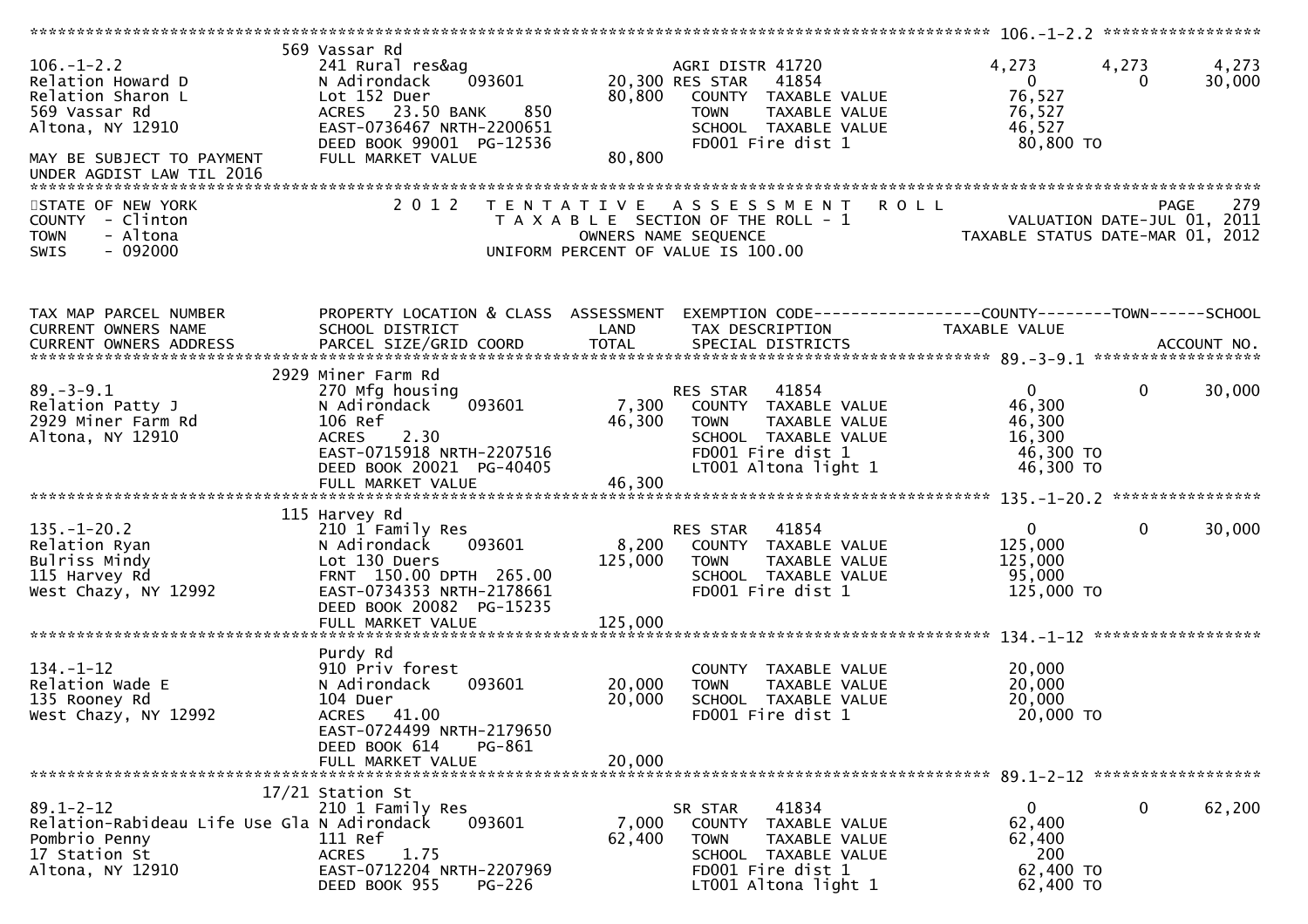| $135. - 1 - 15. - 1$<br>Remchuk Robert<br>Remchuk Judy<br>67 Beartown Rd<br>West Chazy, NY 12992-9802 | Recore Rd<br>910 Priv forest<br>Beekmantown Cen 092401<br>143 Duer<br>ACRES 70.70<br>EAST-0736668 NRTH-2179952<br>DEED BOOK 00578 PG-00108                    | 23,000<br>23,000     | COUNTY TAXABLE VALUE<br><b>TOWN</b><br>TAXABLE VALUE<br>SCHOOL TAXABLE VALUE<br>FD001 Fire dist 1                 | 23,000<br>23,000<br>23,000<br>23,000 TO                                                   |
|-------------------------------------------------------------------------------------------------------|---------------------------------------------------------------------------------------------------------------------------------------------------------------|----------------------|-------------------------------------------------------------------------------------------------------------------|-------------------------------------------------------------------------------------------|
|                                                                                                       | FULL MARKET VALUE                                                                                                                                             | 23,000               |                                                                                                                   |                                                                                           |
|                                                                                                       |                                                                                                                                                               |                      |                                                                                                                   |                                                                                           |
| STATE OF NEW YORK<br>COUNTY - Clinton<br><b>TOWN</b><br>- Altona<br>$-092000$<br><b>SWIS</b>          | 2 0 1 2<br>T E N T A T I V E                                                                                                                                  | OWNERS NAME SEQUENCE | A S S E S S M E N T<br><b>ROLL</b><br>T A X A B L E SECTION OF THE ROLL - 1<br>UNIFORM PERCENT OF VALUE IS 100.00 | 280<br><b>PAGE</b><br>VALUATION DATE-JUL 01, 2011<br>TAXABLE STATUS DATE-MAR 01,<br>-2012 |
| TAX MAP PARCEL NUMBER                                                                                 | PROPERTY LOCATION & CLASS ASSESSMENT                                                                                                                          |                      |                                                                                                                   | EXEMPTION CODE------------------COUNTY--------TOWN------SCHOOL                            |
| CURRENT OWNERS NAME                                                                                   | SCHOOL DISTRICT                                                                                                                                               | LAND                 | TAX DESCRIPTION                                                                                                   | TAXABLE VALUE                                                                             |
|                                                                                                       |                                                                                                                                                               |                      |                                                                                                                   |                                                                                           |
|                                                                                                       |                                                                                                                                                               |                      |                                                                                                                   |                                                                                           |
| $135. - 1 - 15. - 2$<br>Remchuk Robert<br>Remchuk Judy<br>67 Beartown Rd<br>West Chazy, NY 12992-9802 | Recore Rd<br>910 Priv forest<br>N Adirondack<br>093601<br>Lot 130 Duers Pat<br>ACRES 17.40<br>EAST-0736668 NRTH-2179952                                       | 10,600<br>10,600     | COUNTY TAXABLE VALUE<br>TAXABLE VALUE<br><b>TOWN</b><br>SCHOOL TAXABLE VALUE<br>FD001 Fire dist 1                 | 10,600<br>10,600<br>10,600<br>10,600 TO                                                   |
|                                                                                                       | DEED BOOK 578<br><b>PG-108</b>                                                                                                                                |                      |                                                                                                                   |                                                                                           |
|                                                                                                       |                                                                                                                                                               |                      |                                                                                                                   |                                                                                           |
|                                                                                                       | 356 Atwood Rd                                                                                                                                                 |                      |                                                                                                                   |                                                                                           |
| $135. - 1 - 1$                                                                                        | 260 Seasonal res                                                                                                                                              |                      | COUNTY TAXABLE VALUE                                                                                              | 30,100                                                                                    |
| Remillard Marcel<br>1315 Fremont                                                                      | 093601<br>N Adirondack<br>132 Duer                                                                                                                            | 13,400<br>30,100     | TAXABLE VALUE<br><b>TOWN</b><br>SCHOOL TAXABLE VALUE                                                              | 30,100<br>30,100                                                                          |
| St Bruno, Quebec, Canada<br>J3V3W9                                                                    | <b>ACRES</b><br>9.70<br>EAST-0731936 NRTH-2183401<br>DEED BOOK 579<br>$PG-99$                                                                                 |                      | FD001 Fire dist 1                                                                                                 | 30,100 TO                                                                                 |
|                                                                                                       | FULL MARKET VALUE                                                                                                                                             | 30,100               |                                                                                                                   |                                                                                           |
|                                                                                                       | Alder Bend Rd                                                                                                                                                 |                      |                                                                                                                   |                                                                                           |
| $117. - 1 - 1$<br>Rensma Timberlands, L.P.<br>46164 Harger Rd<br>Titusville, PA 16354                 | 910 Priv forest<br>N Adirondack<br>093601<br>Lot 217 Ref<br>ACRES 726.80<br>EAST-0687675 NRTH-2191978<br>DEED BOOK 20112 PG-39143                             | 132,700<br>132,700   | COUNTY TAXABLE VALUE<br>TAXABLE VALUE<br><b>TOWN</b><br>SCHOOL TAXABLE VALUE<br>FD001 Fire dist 1                 | 132,700<br>132,700<br>132,700<br>132,700 TO                                               |
|                                                                                                       | FULL MARKET VALUE                                                                                                                                             | 132,700              |                                                                                                                   |                                                                                           |
|                                                                                                       |                                                                                                                                                               |                      |                                                                                                                   |                                                                                           |
| $90. -1 - 13.1$<br>Reyell Darrell L<br>Reyell Sarah G<br>2409 Miner Farm Rd<br>Altona, NY 12910       | Miner Farm Rd<br>321 Abandoned ag<br>093601<br>N Adirondack<br>Lot 61 Ref<br>ACRES 62.90 BANK<br>080<br>EAST-0728959 NRTH-2206331<br>DEED BOOK 20082 PG-17209 | 24,900<br>24,900     | COUNTY TAXABLE VALUE<br>TAXABLE VALUE<br><b>TOWN</b><br>SCHOOL TAXABLE VALUE<br>FD001 Fire dist 1                 | 24,900<br>24,900<br>24,900<br>24,900 TO                                                   |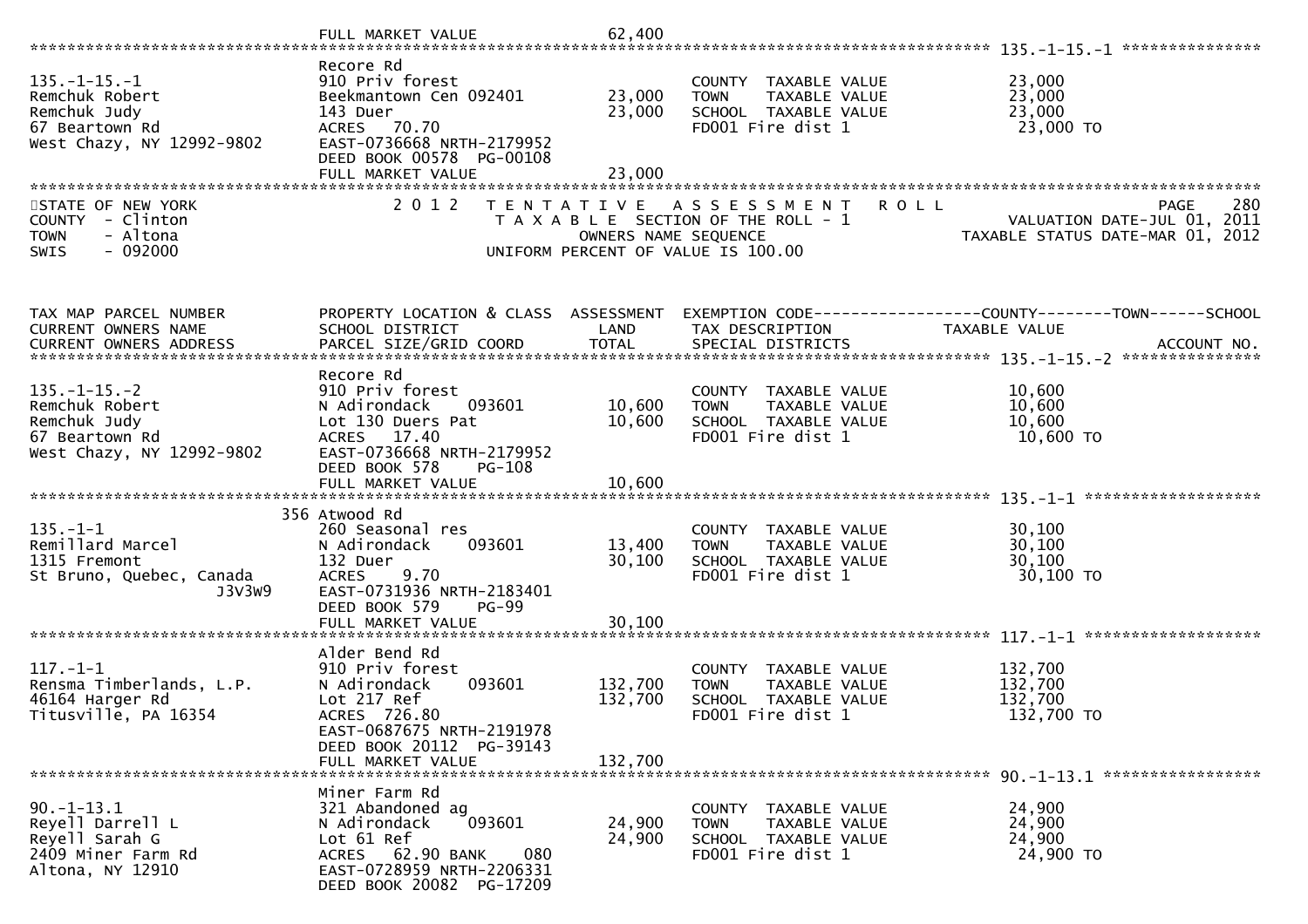|                                                                                                 | FULL MARKET VALUE                                                                                                                                                              | 24,900           |                                                                                                                                                |                                                                        |                                                    |
|-------------------------------------------------------------------------------------------------|--------------------------------------------------------------------------------------------------------------------------------------------------------------------------------|------------------|------------------------------------------------------------------------------------------------------------------------------------------------|------------------------------------------------------------------------|----------------------------------------------------|
|                                                                                                 |                                                                                                                                                                                |                  |                                                                                                                                                |                                                                        |                                                    |
| $90. -1 - 13.3$<br>Reyell Darrell L<br>Reyell Sarah G<br>2409 Miner Farm Rd<br>Altona, NY 12910 | 2409 Miner Farm Rd<br>210 1 Family Res<br>093601<br>N Adirondack<br>Lot 61 Ref Tr<br>4.89 BANK<br>080<br><b>ACRES</b><br>EAST-0728595 NRTH-2207212<br>DEED BOOK 20082 PG-17209 | 8,800<br>121,900 | 41854<br>RES STAR<br>COUNTY TAXABLE VALUE<br>TAXABLE VALUE<br><b>TOWN</b><br>SCHOOL TAXABLE VALUE<br>FD001 Fire dist 1                         | $\overline{0}$<br>121,900<br>121,900<br>91,900<br>121,900 TO           | $\mathbf 0$<br>30,000                              |
|                                                                                                 | FULL MARKET VALUE                                                                                                                                                              | 121,900          |                                                                                                                                                |                                                                        |                                                    |
|                                                                                                 |                                                                                                                                                                                |                  |                                                                                                                                                |                                                                        |                                                    |
| STATE OF NEW YORK<br>COUNTY - Clinton<br>- Altona<br><b>TOWN</b><br>- 092000<br>SWIS            | 2 0 1 2<br>T E N T A T I V E                                                                                                                                                   |                  | A S S E S S M E N T<br>T A X A B L E SECTION OF THE ROLL - 1<br>OWNERS NAME SEQUENCE<br>UNIFORM PERCENT OF VALUE IS 100.00                     | <b>ROLL</b><br>TAXABLE STATUS DATE-MAR 01,                             | 281<br>PAGE<br>VALUATION DATE-JUL 01, 2011<br>2012 |
| TAX MAP PARCEL NUMBER                                                                           | PROPERTY LOCATION & CLASS ASSESSMENT                                                                                                                                           |                  | EXEMPTION CODE------------------COUNTY--------TOWN------SCHOOL                                                                                 |                                                                        |                                                    |
| CURRENT OWNERS NAME                                                                             | SCHOOL DISTRICT                                                                                                                                                                | LAND             | TAX DESCRIPTION                                                                                                                                | TAXABLE VALUE                                                          |                                                    |
|                                                                                                 |                                                                                                                                                                                |                  |                                                                                                                                                |                                                                        |                                                    |
| $74. - 1 - 22.2$<br>Reyell Scott A                                                              | 98 Joe Wood Rd<br>210 1 Family Res<br>N Adirondack<br>093601                                                                                                                   |                  | LIM INC DI 41932<br>6,200 INC DIS TN 41933                                                                                                     | 33,400<br>$\mathbf 0$                                                  | 0<br>0<br>33,400<br>$\mathbf{0}$                   |
| 98 Joe Wood Rd<br>Altona, NY 12910                                                              | Lot 111 Ref Tract<br>FRNT 140.00 DPTH 240.00<br>EAST-0714700 NRTH-2210014<br>DEED BOOK 1031<br>PG-340<br>FULL MARKET VALUE                                                     | 66,800           | 66,800 RES STAR<br>41854<br>COUNTY TAXABLE VALUE<br>TAXABLE VALUE<br><b>TOWN</b><br>SCHOOL TAXABLE VALUE<br>FD001 Fire dist 1                  | $\mathbf 0$<br>33,400<br>33,400<br>36,800<br>66,800 TO                 | 30,000                                             |
|                                                                                                 |                                                                                                                                                                                |                  |                                                                                                                                                |                                                                        |                                                    |
| $74. - 1 - 7.2$<br>Reynolds Morris<br>Reynolds Kathryn<br>84 Woods Falls Rd<br>Altona, NY 12910 | 84 Woods Falls Rd<br>210 1 Family Res<br>093601<br>N Adirondack<br>Lot 111 Ref Tr<br>2.30 BANK<br>320<br><b>ACRES</b><br>EAST-0711115 NRTH-2211919<br>DEED BOOK 20031 PG-50571 | 7,300<br>83,300  | RES STAR<br>41854<br>COUNTY TAXABLE VALUE<br><b>TOWN</b><br>TAXABLE VALUE<br>SCHOOL TAXABLE VALUE<br>FD001 Fire dist 1<br>LT001 Altona light 1 | $\overline{0}$<br>83,300<br>83,300<br>53,300<br>83,300 TO<br>83,300 TO | $\mathbf 0$<br>30,000                              |
|                                                                                                 | FULL MARKET VALUE                                                                                                                                                              | 83,300           |                                                                                                                                                |                                                                        |                                                    |
| $87. - 1 - 10.2$<br>Rhamelia Inc<br>PO Box 11<br>Sharon, CT 06069                               | Military Tpke<br>$322$ Rural vac $>10$<br>093601<br>N Adirondack<br>Lot 190 Duer<br>54.50<br>ACRES<br>EAST-0686222 NRTH-2206366<br>DEED BOOK 20082 PG-16965                    | 48,400<br>48,400 | COUNTY<br>TAXABLE VALUE<br><b>TOWN</b><br>TAXABLE VALUE<br><b>SCHOOL</b><br>TAXABLE VALUE<br>FD001 Fire dist 1                                 | 48,400<br>48,400<br>48,400<br>48,400 TO                                |                                                    |
|                                                                                                 | FULL MARKET VALUE                                                                                                                                                              | 48,400           |                                                                                                                                                |                                                                        |                                                    |
|                                                                                                 |                                                                                                                                                                                |                  |                                                                                                                                                |                                                                        |                                                    |
| $91. -1 - 6.122$<br>Rice Eric D<br>48 Mayott Rd<br>Altona, NY 12910                             | 48 Mayott Rd<br>260 Seasonal res<br>N Adirondack<br>093601<br>Lot 51 Ref Tr<br>1.20<br>ACRES<br>EAST-0734158 NRTH-2206689                                                      | 6,500<br>50,200  | 41854<br>RES STAR<br>COUNTY TAXABLE VALUE<br><b>TOWN</b><br>TAXABLE VALUE<br>SCHOOL TAXABLE VALUE<br>FD001 Fire dist 1                         | $\mathbf{0}$<br>50,200<br>50,200<br>20,200<br>50,200 TO                | 30,000<br>$\bf{0}$                                 |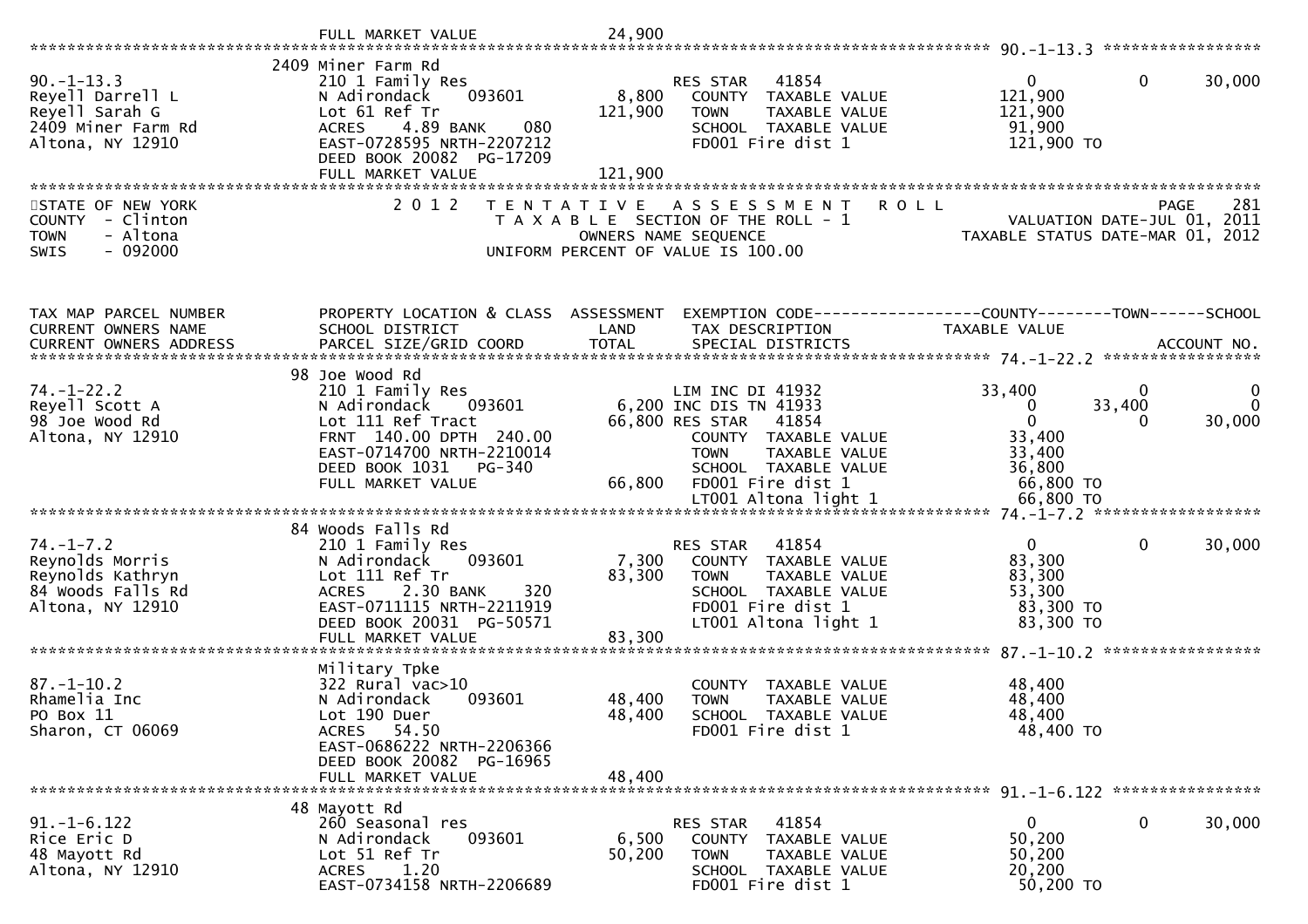|                                                                                                        | DEED BOOK 20041 PG-76797                                                                                                                                                              |                           |                                                                                                                                             |                                                                                      |                    |
|--------------------------------------------------------------------------------------------------------|---------------------------------------------------------------------------------------------------------------------------------------------------------------------------------------|---------------------------|---------------------------------------------------------------------------------------------------------------------------------------------|--------------------------------------------------------------------------------------|--------------------|
| $73. - 1 - 34.42$<br>Richard Eva M<br>439 Irona Rd<br>Altona, NY 12910                                 | 439 Irona Rd<br>210 1 Family Res<br>N Adirondack<br>093601<br>Lot 155 Ref Tract<br><b>ACRES</b><br>1.00<br>EAST-0700693 NRTH-2212792<br>DEED BOOK 20092 PG-22144<br>FULL MARKET VALUE | 6,500<br>52,000<br>52,000 | RES STAR 41854<br>COUNTY TAXABLE VALUE<br><b>TOWN</b><br>TAXABLE VALUE<br>SCHOOL TAXABLE VALUE<br>FD001 Fire dist 1<br>LT001 Altona light 1 | $\mathbf{0}$<br>$\mathbf{0}$<br>52,000<br>52,000<br>22,000<br>52,000 TO<br>52,000 TO | 30,000             |
| STATE OF NEW YORK<br>COUNTY - Clinton<br>- Altona<br><b>TOWN</b><br>$-092000$<br><b>SWIS</b>           | 2 0 1 2                                                                                                                                                                               |                           | <b>ROLL</b><br>TENTATIVE ASSESSMENT<br>T A X A B L E SECTION OF THE ROLL - 1<br>OWNERS NAME SEQUENCE<br>UNIFORM PERCENT OF VALUE IS 100.00  | VALUATION DATE-JUL 01, 2011<br>TAXABLE STATUS DATE-MAR 01, 2012                      | 282<br><b>PAGE</b> |
| TAX MAP PARCEL NUMBER<br>CURRENT OWNERS NAME                                                           | PROPERTY LOCATION & CLASS ASSESSMENT<br>SCHOOL DISTRICT                                                                                                                               | LAND                      | TAX DESCRIPTION                                                                                                                             | EXEMPTION CODE-----------------COUNTY-------TOWN------SCHOOL<br>TAXABLE VALUE        |                    |
| $91. -1 - 18.33$<br>Riley Robert J<br>664 Vassar Rd<br>Altona, NY 12910                                | 664 Vassar Rd<br>210 1 Family Res<br>093601<br>N Adirondack<br>Lot 29 Ref Tr<br>4.80 BANK<br>080<br><b>ACRES</b><br>EAST-0735863 NRTH-2202916<br>DEED BOOK 20072 PG-7279              | 9,000<br>155,000          | 41854<br>RES STAR<br>COUNTY TAXABLE VALUE<br><b>TOWN</b><br>TAXABLE VALUE<br>SCHOOL TAXABLE VALUE<br>FD001 Fire dist 1                      | $\overline{0}$<br>$\mathbf 0$<br>155,000<br>155,000<br>125,000<br>155,000 TO         | 30,000             |
| $105. - 1 - 5.1$<br>Rioux Roch<br>4080 Chomin De L'Egilise<br>Chertsey, QC, Canada JOK3K               | 727 Barnaby Rd<br>910 Priv forest<br>093601<br>N Adirondack<br>Lot 135 Pat Duer<br>ACRES 92.00<br>EAST-0731810 NRTH-2195597<br>DEED BOOK 743<br>$PG-6$                                | 28,700<br>34,500          | COUNTY TAXABLE VALUE<br><b>TOWN</b><br>TAXABLE VALUE<br>SCHOOL TAXABLE VALUE<br>FD001 Fire dist 1                                           | 34,500<br>34,500<br>34,500<br>34,500 TO                                              |                    |
|                                                                                                        |                                                                                                                                                                                       |                           |                                                                                                                                             |                                                                                      |                    |
| $73. - 3 - 10.2$<br>Rivera Delores<br>Attn: Jeff Rivera<br>75 Maple View Rd<br>West Hartford, VT 05084 | Helens Way<br>$314$ Rural vac< $10$<br>N Adirondack<br>093601<br>166 Ref<br>2.40<br><b>ACRES</b><br>EAST-0697337 NRTH-2214852<br>DEED BOOK 581<br>$PG-90$                             | 7,300<br>7,300            | COUNTY TAXABLE VALUE<br>TAXABLE VALUE<br><b>TOWN</b><br>SCHOOL TAXABLE VALUE<br>FD001 Fire dist 1                                           | 7,300<br>7,300<br>7,300<br>7,300 TO                                                  |                    |
|                                                                                                        | FULL MARKET VALUE                                                                                                                                                                     | 7,300                     |                                                                                                                                             |                                                                                      |                    |
| $135. - 2 - 26$<br>Rivers Linda L<br>325 Recore Rd<br>West Chazy, NY 12992                             | 325 Recore Rd<br>210 1 Family Res<br>Beekmantown Cen 092401<br>Lot 143 Duers<br>2.20<br><b>ACRES</b><br>EAST-0739087 NRTH-2179321                                                     | 9,600<br>58,200           | 41854<br>RES STAR<br>COUNTY TAXABLE VALUE<br>TAXABLE VALUE<br><b>TOWN</b><br>SCHOOL TAXABLE VALUE<br>FD001 Fire dist 1                      | $\mathbf{0}$<br>$\mathbf 0$<br>58,200<br>58,200<br>28,200<br>58,200 TO               | 30,000             |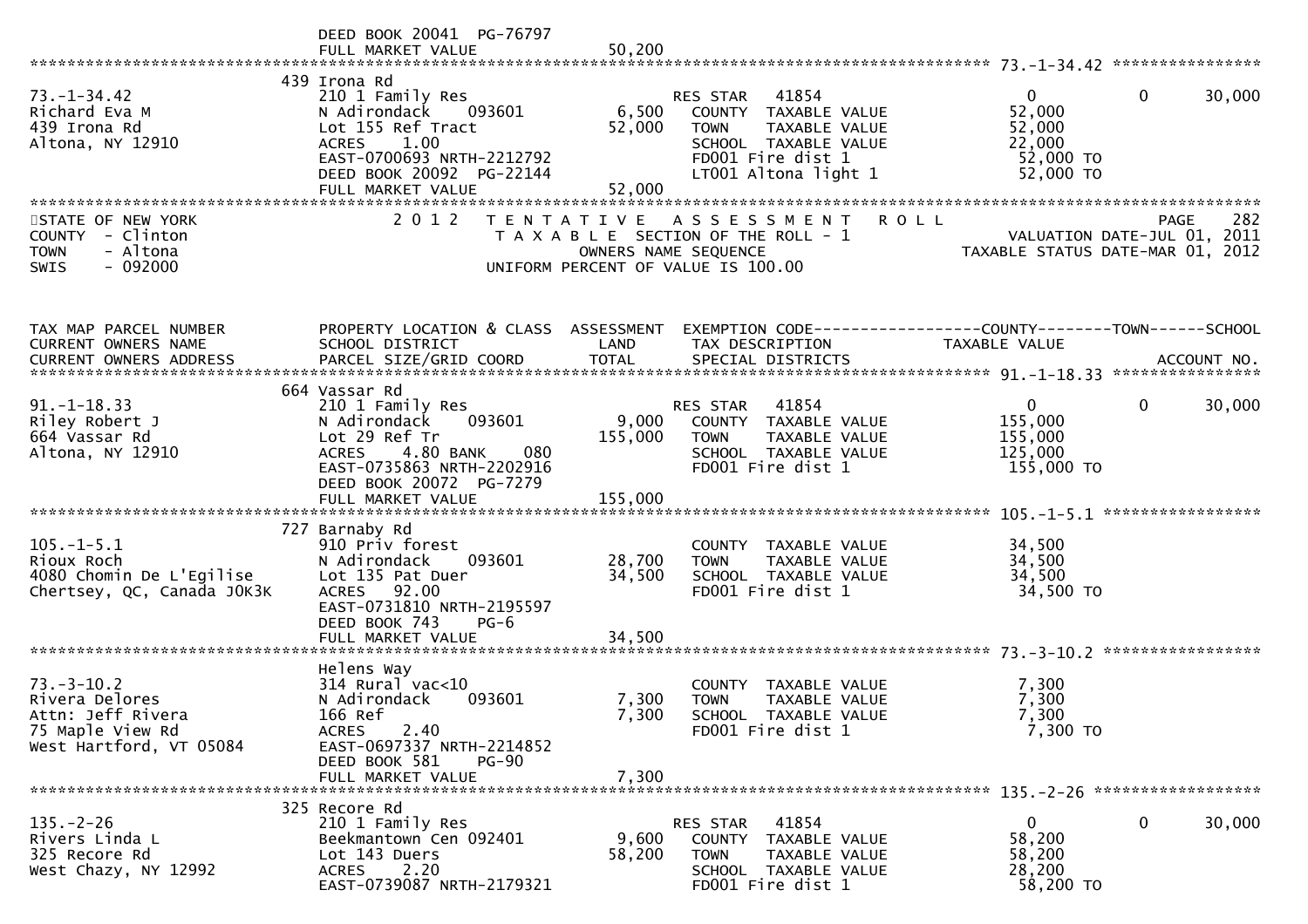|                                                                                              | DEED BOOK 20001 PG-25554<br>FULL MARKET VALUE                                                                                                                                                                                       | 58,200                  |                                                                                                                        |                                                                     |                                                                 |             |        |
|----------------------------------------------------------------------------------------------|-------------------------------------------------------------------------------------------------------------------------------------------------------------------------------------------------------------------------------------|-------------------------|------------------------------------------------------------------------------------------------------------------------|---------------------------------------------------------------------|-----------------------------------------------------------------|-------------|--------|
| $134. - 2 - 21$<br>Rivers Margaret A<br>9 Pine Hedge Dr<br>West Chazy, NY 12992              | Galy Way<br>$314$ Rural vac<10<br>N Adirondack<br>093601<br>115 Duer<br>Stonehedge Lot 16<br>ACRES 2.40<br>EAST-0725228 NRTH-2180361<br>DEED BOOK 978<br>PG-283<br>FULL MARKET VALUE                                                | 9,800<br>9,800<br>9,800 | COUNTY TAXABLE VALUE<br><b>TOWN</b><br>SCHOOL TAXABLE VALUE<br>FD001 Fire dist 1                                       | TAXABLE VALUE                                                       | 9,800<br>9,800<br>9,800<br>9,800 TO                             |             |        |
| STATE OF NEW YORK<br>COUNTY - Clinton<br>- Altona<br><b>TOWN</b><br>$-092000$<br><b>SWIS</b> | 2 0 1 2                                                                                                                                                                                                                             | OWNERS NAME SEQUENCE    | TENTATIVE ASSESSMENT<br>T A X A B L E SECTION OF THE ROLL - 1<br>UNIFORM PERCENT OF VALUE IS 100.00                    | <b>ROLL</b>                                                         | VALUATION DATE-JUL 01, 2011<br>TAXABLE STATUS DATE-MAR 01, 2012 | PAGE        | 283    |
| TAX MAP PARCEL NUMBER<br><b>CURRENT OWNERS NAME</b>                                          | PROPERTY LOCATION & CLASS ASSESSMENT<br>SCHOOL DISTRICT                                                                                                                                                                             | LAND                    | TAX DESCRIPTION                                                                                                        | EXEMPTION        CODE-----------------COUNTY-------TOWN------SCHOOL | TAXABLE VALUE                                                   |             |        |
| $134. - 2 - 25$<br>Rizzon Beth<br>45 Village Common Unit 2<br>Colchester, VT 05446           | Galy Way<br>$314$ Rural vac<10<br>N Adirondack<br>093601<br>104-115 Duer<br>Stonehedge Lot 19<br>$^{\textcolor{red}{\textbf{72.30}}}$<br><b>ACRES</b><br>EAST-0725290 NRTH-2180805<br>DEED BOOK 20051 PG-85489<br>FULL MARKET VALUE | 9,800<br>9,800<br>9,800 | COUNTY TAXABLE VALUE<br>TAXABLE VALUE<br><b>TOWN</b><br>SCHOOL TAXABLE VALUE<br>FD001 Fire dist 1                      |                                                                     | 9,800<br>9,800<br>9,800<br>9,800 TO                             |             |        |
| $134. - 2 - 26$<br>Rizzon Beth<br>45 Village Commons #2<br>Colchester, VT 05446              | Galy Way<br>$314$ Rural vac< $10$<br>093601<br>N Adirondack<br>104 Duer<br>Stonehedge Lot 26<br>ACRES 1.90<br>EAST-0724682 NRTH-2180776<br>DEED BOOK 20031 PG-61117                                                                 | 9,500<br>9,500          | COUNTY TAXABLE VALUE<br>TAXABLE VALUE<br><b>TOWN</b><br>SCHOOL TAXABLE VALUE<br>FD001 Fire dist 1                      |                                                                     | 9,500<br>9,500<br>9,500<br>$9,500$ TO                           |             |        |
| $106. - 1 - 13.3$<br>Robare John P<br>Robare Carrie L<br>415 Vassar Rd<br>Altona, NY 12910   | 415 Vassar Rd<br>210 1 Family Res<br>N Adirondack<br>093601<br>Lot 151 Duer<br>FRNT 163.00 DPTH 175.00<br>080<br><b>BANK</b><br>EAST-0737847 NRTH-2197251<br>DEED BOOK 20062 PG-259                                                 | 6,000<br>150,000        | 41854<br>RES STAR<br>COUNTY TAXABLE VALUE<br><b>TOWN</b><br>TAXABLE VALUE<br>SCHOOL TAXABLE VALUE<br>FD001 Fire dist 1 |                                                                     | $\mathbf{0}$<br>150,000<br>150,000<br>120,000<br>150,000 TO     | $\mathbf 0$ | 30,000 |
|                                                                                              | FULL MARKET VALUE                                                                                                                                                                                                                   | 150,000                 |                                                                                                                        |                                                                     | 88.14-1-14 ******************                                   |             |        |
| $88.14 - 1 - 14$                                                                             | 62 Merrywood Dr<br>260 Seasonal res                                                                                                                                                                                                 |                         | COUNTY TAXABLE VALUE                                                                                                   |                                                                     | 12,500                                                          |             |        |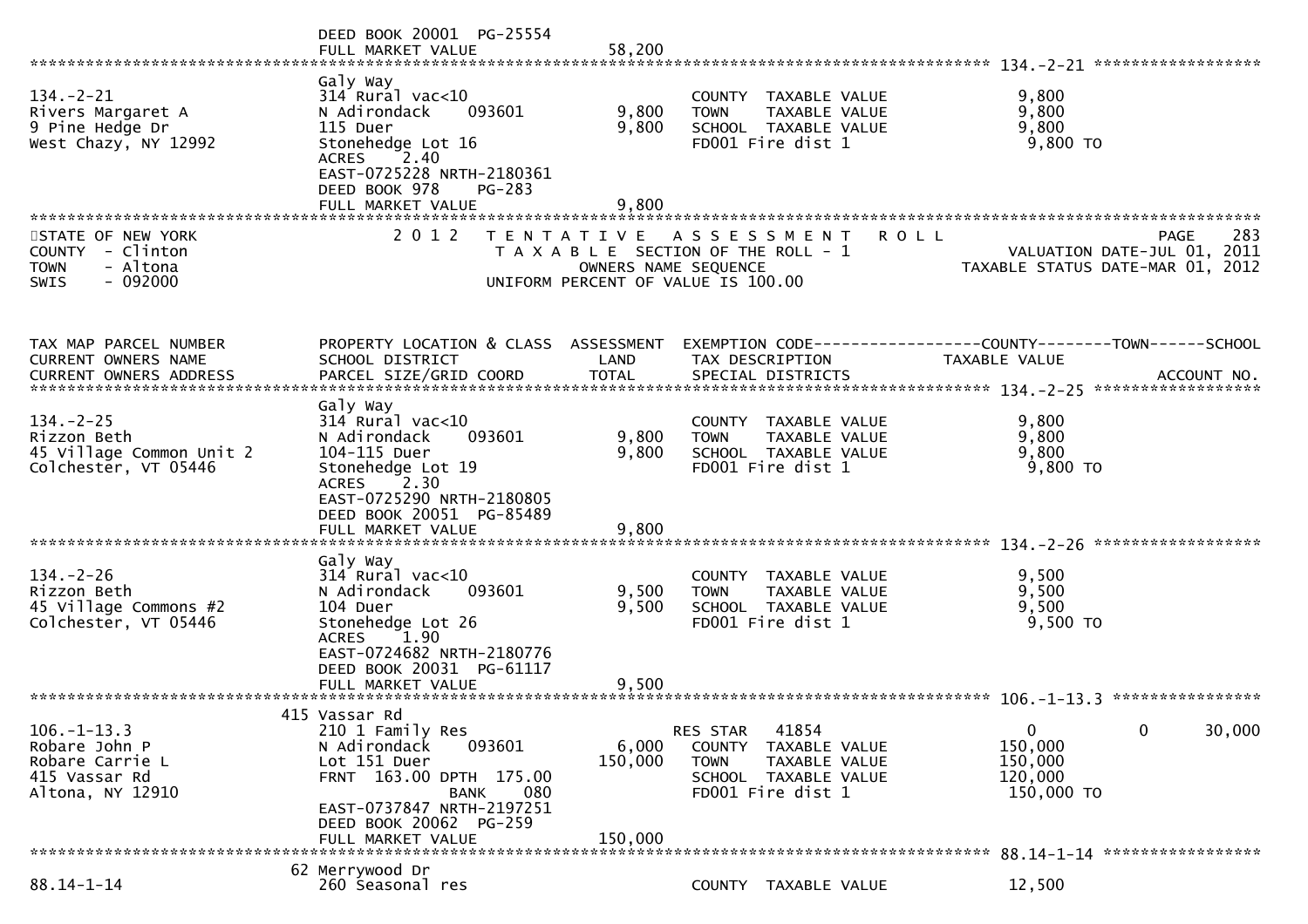| Roberts Donna H<br>11 Edgewater Dr<br>Rouses Point, NY 12979                                                                                                                                          | N Adirondack<br>093601<br>Stonewall Acres Lot 14<br>80.00 DPTH 153.48<br><b>FRNT</b><br>EAST-0699296 NRTH-2203873<br>DEED BOOK 20092 PG-24476                                              | 4,000<br>12,500                                                                                                          | <b>TOWN</b>                    | <b>TAXABLE VALUE</b><br>SCHOOL TAXABLE VALUE<br>FD001 Fire dist 1                           | 12,500<br>12,500<br>12,500 TO                                                        |                                                           |
|-------------------------------------------------------------------------------------------------------------------------------------------------------------------------------------------------------|--------------------------------------------------------------------------------------------------------------------------------------------------------------------------------------------|--------------------------------------------------------------------------------------------------------------------------|--------------------------------|---------------------------------------------------------------------------------------------|--------------------------------------------------------------------------------------|-----------------------------------------------------------|
|                                                                                                                                                                                                       |                                                                                                                                                                                            |                                                                                                                          |                                |                                                                                             |                                                                                      |                                                           |
| $74. - 1 - 21.31$<br>Roberts Richard<br>Roberts Joan<br>PO Box 172<br>Dannemora, NY 12929                                                                                                             | Miner Farm Rd<br>$314$ Rural vac<10<br>093601<br>N Adirondack<br>Lot 105 Ref Tr<br>8.90<br><b>ACRES</b><br>EAST-0718105 NRTH-2208513<br>DEED BOOK 20112 PG-39637<br>FULL MARKET VALUE      | 11,300<br>11,300<br>11,300                                                                                               | <b>TOWN</b>                    | COUNTY TAXABLE VALUE<br>TAXABLE VALUE<br>SCHOOL TAXABLE VALUE<br>FD001 Fire dist 1          | 11,300<br>11,300<br>11,300<br>11,300 TO                                              |                                                           |
| STATE OF NEW YORK<br>COUNTY - Clinton<br>- Altona<br><b>TOWN</b><br>$-092000$<br><b>SWIS</b>                                                                                                          | 2 0 1 2                                                                                                                                                                                    | T E N T A T I V E<br>T A X A B L E SECTION OF THE ROLL - 1<br>OWNERS NAME SEQUENCE<br>UNIFORM PERCENT OF VALUE IS 100.00 | A S S E S S M E N T            |                                                                                             | <b>ROLL</b><br>TAXABLE STATUS DATE-MAR 01,                                           | 284<br><b>PAGE</b><br>VALUATION DATE-JUL 01, 2011<br>2012 |
| TAX MAP PARCEL NUMBER<br>CURRENT OWNERS NAME<br>CURRENT OWNERS ADDRESS PARCEL SIZE/GRID COORD TOTAL SPECIAL DISTRICTS (2011) 1914 SPENT OWNERS ADDRESS PARCEL SIZE/GRID COORD TOTAL SPECIAL DISTRICTS | PROPERTY LOCATION & CLASS ASSESSMENT<br>SCHOOL DISTRICT                                                                                                                                    | LAND                                                                                                                     | TAX DESCRIPTION                |                                                                                             | EXEMPTION        CODE-----------------COUNTY-------TOWN------SCHOOL<br>TAXABLE VALUE |                                                           |
| $90. -1 - 11.3$<br>Rock Alan J<br>Rock Candice G<br>2468 Miner Farm Rd<br>Altona, NY 12910                                                                                                            | 2468 Miner Farm Rd<br>210 1 Family Res<br>093601<br>N Adirondack<br>Lot 81 Ref Tr<br>FRNT 200.00 DPTH 191.00<br>EAST-0727114 NRTH-2207963<br>DEED BOOK 630<br>PG-1190<br>FULL MARKET VALUE | 6,500<br>93,000<br>93,000                                                                                                | <b>RES STAR</b><br><b>TOWN</b> | 41854<br>COUNTY TAXABLE VALUE<br>TAXABLE VALUE<br>SCHOOL TAXABLE VALUE<br>FD001 Fire dist 1 | $\mathbf{0}$<br>93,000<br>93,000<br>63,000<br>93,000 TO                              | $\mathbf{0}$<br>30,000                                    |
|                                                                                                                                                                                                       |                                                                                                                                                                                            |                                                                                                                          |                                |                                                                                             |                                                                                      |                                                           |
| $75. - 1 - 6.3$<br>Rock Gary<br>Rock Lynn<br>2498 Miner Farm Rd<br>Altona, NY 12910                                                                                                                   | 2498 Miner Farm Rd<br>210 1 Family Res<br>N Adirondack<br>093601<br>Lot 81<br>2.20<br><b>ACRES</b><br>EAST-0726428 NRTH-2208137<br>DEED BOOK 587<br>$PG-124$<br>FULL MARKET VALUE          | 7,300<br>68,000<br>68,000                                                                                                | RES STAR<br><b>TOWN</b>        | 41854<br>COUNTY TAXABLE VALUE<br>TAXABLE VALUE<br>SCHOOL TAXABLE VALUE<br>FD001 Fire dist 1 | $\Omega$<br>68,000<br>68,000<br>38,000<br>68,000 TO                                  | $\mathbf{0}$<br>30,000                                    |
|                                                                                                                                                                                                       |                                                                                                                                                                                            |                                                                                                                          |                                |                                                                                             |                                                                                      |                                                           |
| $73. - 3 - 1.2$<br>Rockwell Wayne A<br>PO Box 591<br>Morrisonville, NY 12962                                                                                                                          | Helens Way<br>$314$ Rural vac< $10$<br>N Adirondack<br>093601<br>166 Ref<br>10.00<br>ACRES<br>EAST-0693956 NRTH-2214423<br>DEED BOOK 20112 PG-43271<br>FULL MARKET VALUE                   | 11,900<br>11,900<br>11,900                                                                                               | <b>TOWN</b>                    | COUNTY TAXABLE VALUE<br>TAXABLE VALUE<br>SCHOOL TAXABLE VALUE<br>FD001 Fire dist 1          | 11,900<br>11,900<br>11,900<br>11,900 TO                                              |                                                           |
|                                                                                                                                                                                                       | 144 Recore Rd                                                                                                                                                                              |                                                                                                                          |                                |                                                                                             |                                                                                      |                                                           |
| $150.-1-7.2$                                                                                                                                                                                          | 210 1 Family Res                                                                                                                                                                           |                                                                                                                          | RES STAR                       | 41854                                                                                       | 0                                                                                    | 0<br>30,000                                               |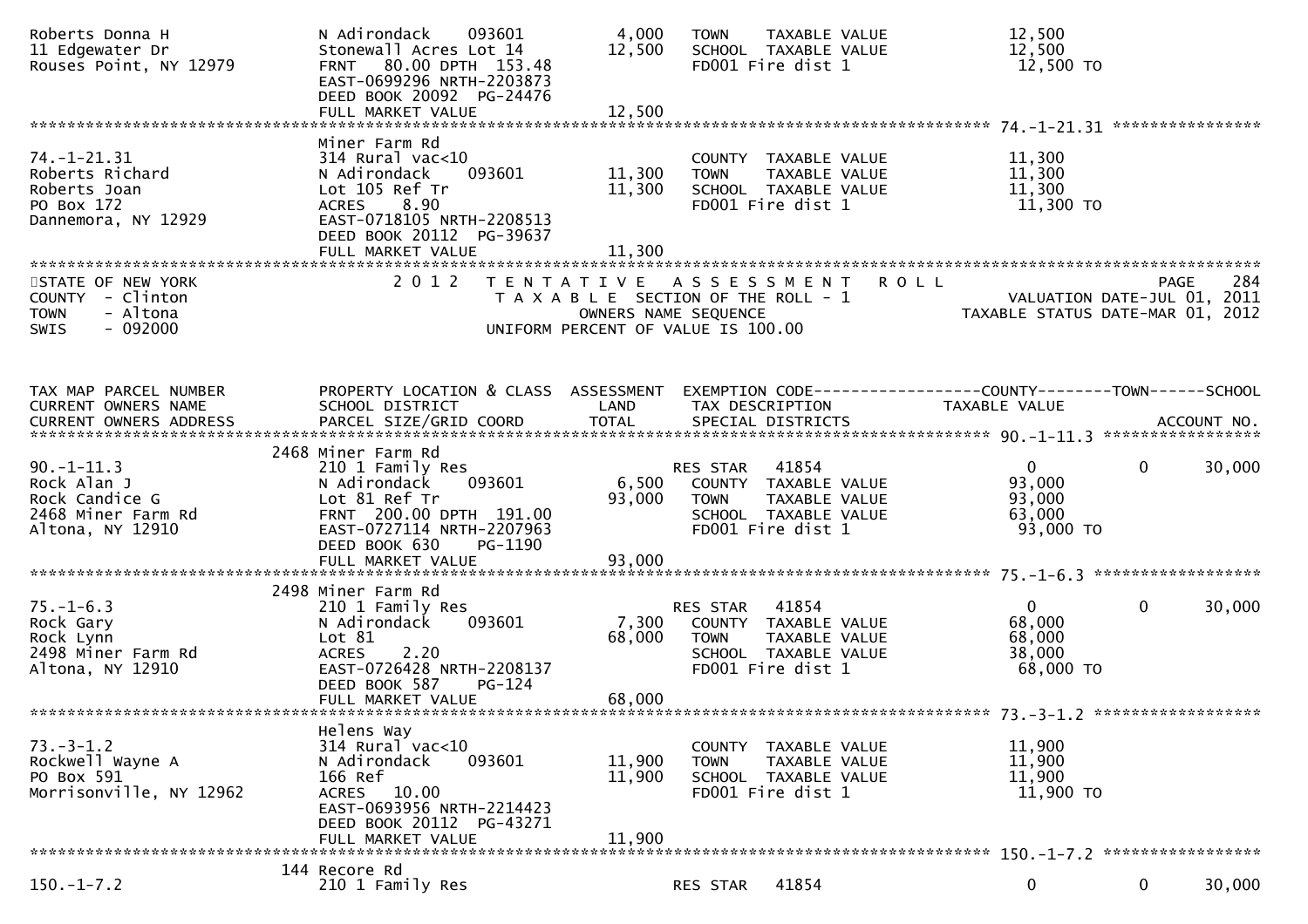| Rogers Thomas A<br>Rogers Amanda M<br>144 Recore Rd<br>West Chazy, NY 12992                         | 093601<br>N Adirondack<br>Lot 129 Duers<br>FRNT 115.00 DPTH 213.00<br><b>BANK</b><br>320<br>EAST-0736647 NRTH-2176216<br>DEED BOOK 20112 PG-42247<br>FULL MARKET VALUE                                 | 7,100<br>102,100<br>102,100  | COUNTY TAXABLE VALUE<br>TAXABLE VALUE<br><b>TOWN</b><br>SCHOOL TAXABLE VALUE<br>FD001 Fire dist 1                                          | 102,100<br>102,100<br>72,100<br>102,100 TO                                               |
|-----------------------------------------------------------------------------------------------------|--------------------------------------------------------------------------------------------------------------------------------------------------------------------------------------------------------|------------------------------|--------------------------------------------------------------------------------------------------------------------------------------------|------------------------------------------------------------------------------------------|
|                                                                                                     |                                                                                                                                                                                                        |                              |                                                                                                                                            |                                                                                          |
| $119. - 1 - 2$<br>Ross Larry A<br>Ross Pamela<br>4373 Military Tpke<br>Altona, NY 12910             | 4373 Military Tpke<br>240 Rural res<br>093601<br>N Adirondack<br>69 Duer<br>ACRES 47.10<br>EAST-0710774 NRTH-2191766<br>DEED BOOK 589<br>PG-461<br>FULL MARKET VALUE                                   | 27,800<br>169,000<br>169,000 | RES STAR<br>41854<br>COUNTY TAXABLE VALUE<br><b>TOWN</b><br>TAXABLE VALUE<br>SCHOOL TAXABLE VALUE<br>FD001 Fire dist 1                     | $\mathbf{0}$<br>0<br>30,000<br>169,000<br>169,000<br>139,000<br>169,000 TO               |
| STATE OF NEW YORK<br>COUNTY - Clinton<br><b>TOWN</b><br>- Altona<br>$-092000$<br><b>SWIS</b>        | 2 0 1 2                                                                                                                                                                                                |                              | <b>ROLL</b><br>TENTATIVE ASSESSMENT<br>T A X A B L E SECTION OF THE ROLL - 1<br>OWNERS NAME SEQUENCE<br>UNIFORM PERCENT OF VALUE IS 100.00 | 285<br>PAGE<br>VALUATION DATE-JUL 01, 2011<br>TAXABLE STATUS DATE-MAR 01, 2012           |
| TAX MAP PARCEL NUMBER<br>CURRENT OWNERS NAME                                                        | PROPERTY LOCATION & CLASS ASSESSMENT<br>SCHOOL DISTRICT                                                                                                                                                | LAND                         | TAX DESCRIPTION                                                                                                                            | EXEMPTION CODE-----------------COUNTY-------TOWN------SCHOOL<br>TAXABLE VALUE            |
| $148. - 2 - 16$<br>Roushia J Donald<br>Roushia Sherri Lynn<br>1938 Rand Hill Rd<br>Altona, NY 12910 | 1938 Rand Hill Rd<br>270 Mfg housing<br>N Adirondack<br>093601<br>49 Duer<br>4.60<br><b>ACRES</b><br>EAST-0710998 NRTH-2172830<br>DEED BOOK 99001 PG-16815                                             | 10,800<br>45,000             | 41854<br>RES STAR<br>COUNTY TAXABLE VALUE<br><b>TOWN</b><br>TAXABLE VALUE<br>SCHOOL TAXABLE VALUE<br>FD001 Fire dist 1                     | $\mathbf{0}$<br>0<br>30,000<br>45,000<br>45,000<br>15,000<br>45,000 TO<br>************** |
| $134. - 1 - 11.222$<br>Roussy David<br>Roussy Jason G<br>3789 Military Tpke<br>West Chazy, NY 12992 | 3789 Military Tpke<br>270 Mfg housing<br>N Adirondack<br>093601<br>Lot 103 Duers Pat<br>3.30<br><b>ACRES</b><br>EAST-0722846 NRTH-2182830<br>DEED BOOK 20112 PG-39955<br>FULL MARKET VALUE             | 10,200<br>67,800<br>67,800   | COUNTY TAXABLE VALUE<br>TAXABLE VALUE<br><b>TOWN</b><br>SCHOOL TAXABLE VALUE<br>FD001 Fire dist 1                                          | 67,800<br>67,800<br>67,800<br>67,800 TO                                                  |
| $71. - 4 - 14.2$<br>Rowe Darlene K<br>2074 Plank Rd<br>Ellenburg Depot, NY 12935                    | 2074 Plank Rd<br>210 1 Family Res<br>N Adirondack<br>093601<br>Benjamin Moore Patent<br>1.90 BANK<br>890<br><b>ACRES</b><br>EAST-0675938 NRTH-2210556<br>DEED BOOK 99001 PG-16013<br>FULL MARKET VALUE | 7,000<br>95,200<br>95,200    | RES STAR 41854<br>COUNTY TAXABLE VALUE<br><b>TOWN</b><br>TAXABLE VALUE<br>SCHOOL TAXABLE VALUE<br>FD002 Ellenburg fire 21                  | 0<br>30,000<br>$\overline{0}$<br>95,200<br>95,200<br>65,200<br>95,200 TO                 |
|                                                                                                     | 3 Sunderlands Way                                                                                                                                                                                      |                              |                                                                                                                                            |                                                                                          |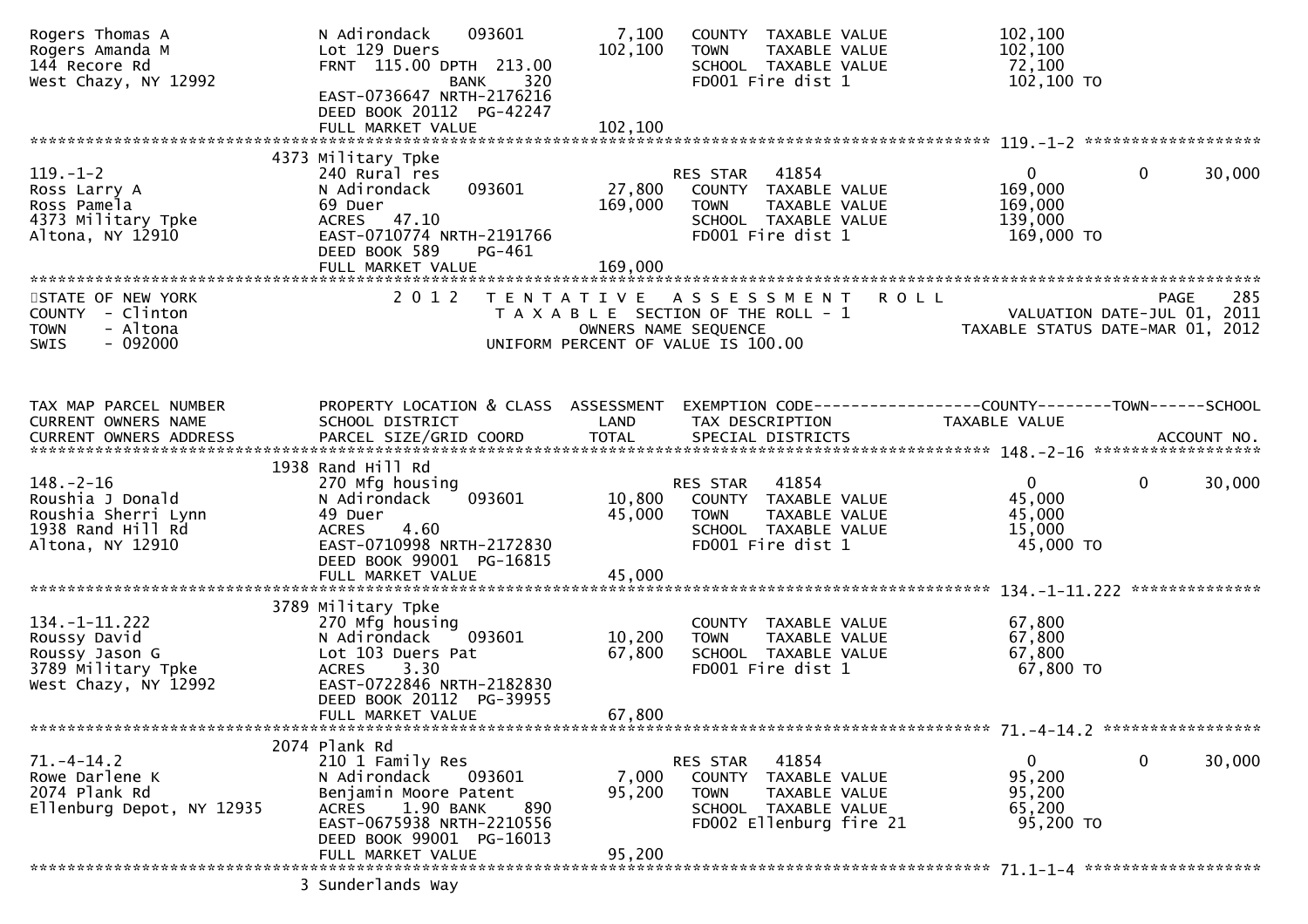| $71.1 - 1 - 4$<br>Rowe Mark G<br>Rowe Janice L<br>коwe Janıce L<br>3 Sunderlands Way<br>Ellenburg Depot, NY 12935 | 312 Vac w/imprv<br>093601<br>N Adirondack<br>Bm<br>FRNT 100.00 DPTH 130.00<br>EAST-0675386 NRTH-2213955<br>DEED BOOK 757<br>PG-332<br>FULL MARKET VALUE                 | 8,000<br>8,000              | 41854<br>RES STAR<br>3,200 COUNTY TAXABLE VALUE<br><b>TOWN</b><br>TAXABLE VALUE<br>TOWN     TAXABLE VALUE<br>SCHOOL  TAXABLE VALUE<br>FDOO2 Ellenburg fire 21<br>LT002 Altona light 21 | $\overline{0}$<br>8,000<br>8,000<br>$\overline{\mathbf{0}}$<br>8,000 TO<br>8,000 TO | $\mathbf{0}$ | 8,000  |
|-------------------------------------------------------------------------------------------------------------------|-------------------------------------------------------------------------------------------------------------------------------------------------------------------------|-----------------------------|----------------------------------------------------------------------------------------------------------------------------------------------------------------------------------------|-------------------------------------------------------------------------------------|--------------|--------|
|                                                                                                                   | 45 Irona Rd                                                                                                                                                             |                             |                                                                                                                                                                                        |                                                                                     |              |        |
| 74. –1–49.2<br>Prove Nicholas N<br>Rowe Katie D<br>45 Irona Rd<br>Altona, NY 12910                                | 210 1 Family Res<br>093601<br>N Adirondack<br>Lot 55 Ref<br>1.49 BANK 180<br><b>ACRES</b><br>EAST-0709332 NRTH-2210021<br>DEED BOOK 20112 PG-43241<br>FULL MARKET VALUE | 6,600<br>138,800<br>138,800 | RES STAR 41854<br>COUNTY TAXABLE VALUE<br><b>TOWN</b><br>TAXABLE VALUE<br>SCHOOL TAXABLE VALUE<br>FD001 Fire dist 1<br>LT001 Altona light 1                                            | $\overline{0}$<br>138,800<br>138,800<br>108,800<br>138,800 TO<br>138,800 TO         | $\mathbf{0}$ | 30,000 |
| STATE OF NEW YORK                                                                                                 | 2 0 1 2                                                                                                                                                                 |                             | TENTATIVE ASSESSMENT ROLL                                                                                                                                                              |                                                                                     | PAGE         | 286    |
| COUNTY - Clinton<br>- Altona<br><b>TOWN</b><br>$-092000$<br><b>SWIS</b>                                           |                                                                                                                                                                         |                             | T A X A B L E SECTION OF THE ROLL - 1<br>OWNERS NAME SEQUENCE<br>UNIFORM PERCENT OF VALUE IS 100.00                                                                                    | ROLL - 1<br>VALUATION DATE-JUL 01, 2011<br>TAXABLE STATUS DATE-MAR 01, 2012         |              |        |
| TAX MAP PARCEL NUMBER                                                                                             |                                                                                                                                                                         |                             | PROPERTY LOCATION & CLASS ASSESSMENT EXEMPTION CODE----------------COUNTY-------TOWN------SCHOOL                                                                                       |                                                                                     |              |        |
| CURRENT OWNERS NAME                                                                                               | SCHOOL DISTRICT<br><b>Example 18 The LAND</b>                                                                                                                           |                             | TAX DESCRIPTION                                                                                                                                                                        | TAXABLE VALUE                                                                       |              |        |
|                                                                                                                   | 4959 Rt 11                                                                                                                                                              |                             |                                                                                                                                                                                        |                                                                                     |              |        |
| $71. -4 - 15.2$<br>Rowe Trust Veronica M<br>Rowe Trustee Gaylord<br>6232 SW 80th St<br>Ocala, FL 34476-7020       | 484 1 use sm bld<br>N Adirondack 093601<br>Bm<br>FRNT 137.77 DPTH 315.00<br>EAST-0676401 NRTH-2213242<br>DEED BOOK 20021 PG-41880                                       | 6,300<br>129,600            | COUNTY TAXABLE VALUE<br><b>TOWN</b><br>TAXABLE VALUE<br>SCHOOL TAXABLE VALUE<br>FD002 Ellenburg fire 21<br>LT002 Altona light 21                                                       | 129,600<br>$\overline{1}29,600$<br>129,600<br>129,600 TO<br>129,600 TO              |              |        |
|                                                                                                                   |                                                                                                                                                                         |                             |                                                                                                                                                                                        |                                                                                     |              |        |
|                                                                                                                   | 307 Forest Rd                                                                                                                                                           |                             |                                                                                                                                                                                        |                                                                                     |              |        |
| $72. - 1 - 33$<br>Roy Carl R<br>307 Forest Rd<br>Ellenburg Depot, NY 12935-9716 ACRES                             | 210 1 Family Res<br>093601<br>N Adirondack<br>212 Ref<br>860<br>1.00 BANK<br>EAST-0684832 NRTH-2212786<br>PG-297<br>DEED BOOK 924<br>FULL MARKET VALUE                  | 6,500<br>45,300<br>45,300   | RES STAR 41854<br>COUNTY TAXABLE VALUE<br><b>TOWN</b><br>TAXABLE VALUE<br>SCHOOL TAXABLE VALUE<br>FD001 Fire dist 1                                                                    | $0 \qquad \qquad$<br>45,300<br>45,300<br>15,300<br>45,300 TO                        | $\mathbf 0$  | 30,000 |
|                                                                                                                   |                                                                                                                                                                         |                             |                                                                                                                                                                                        |                                                                                     |              |        |
| $149. - 1 - 10.613$<br>Roy Robert L<br>Roy Jacqueline<br>366 Murtagh Hill Rd<br>West Chazy, NY 12992              | 366 Murtagh Hill Rd<br>210 1 Family Res<br>093601<br>N Adirondack<br>Lot 106 Duers<br>5.70<br><b>ACRES</b><br>EAST-0725378 NRTH-2172630<br>DEED BOOK 617<br>$PG-38$     | 7,800<br>73,000             | 41834<br>SR STAR<br>COUNTY<br>TAXABLE VALUE<br>TAXABLE VALUE<br><b>TOWN</b><br>SCHOOL TAXABLE VALUE<br>FD001 Fire dist 1                                                               | $\mathbf{0}$<br>73,000<br>73,000<br>10,800<br>73,000 TO                             | 0            | 62,200 |
|                                                                                                                   | FULL MARKET VALUE                                                                                                                                                       | 73,000                      |                                                                                                                                                                                        |                                                                                     |              |        |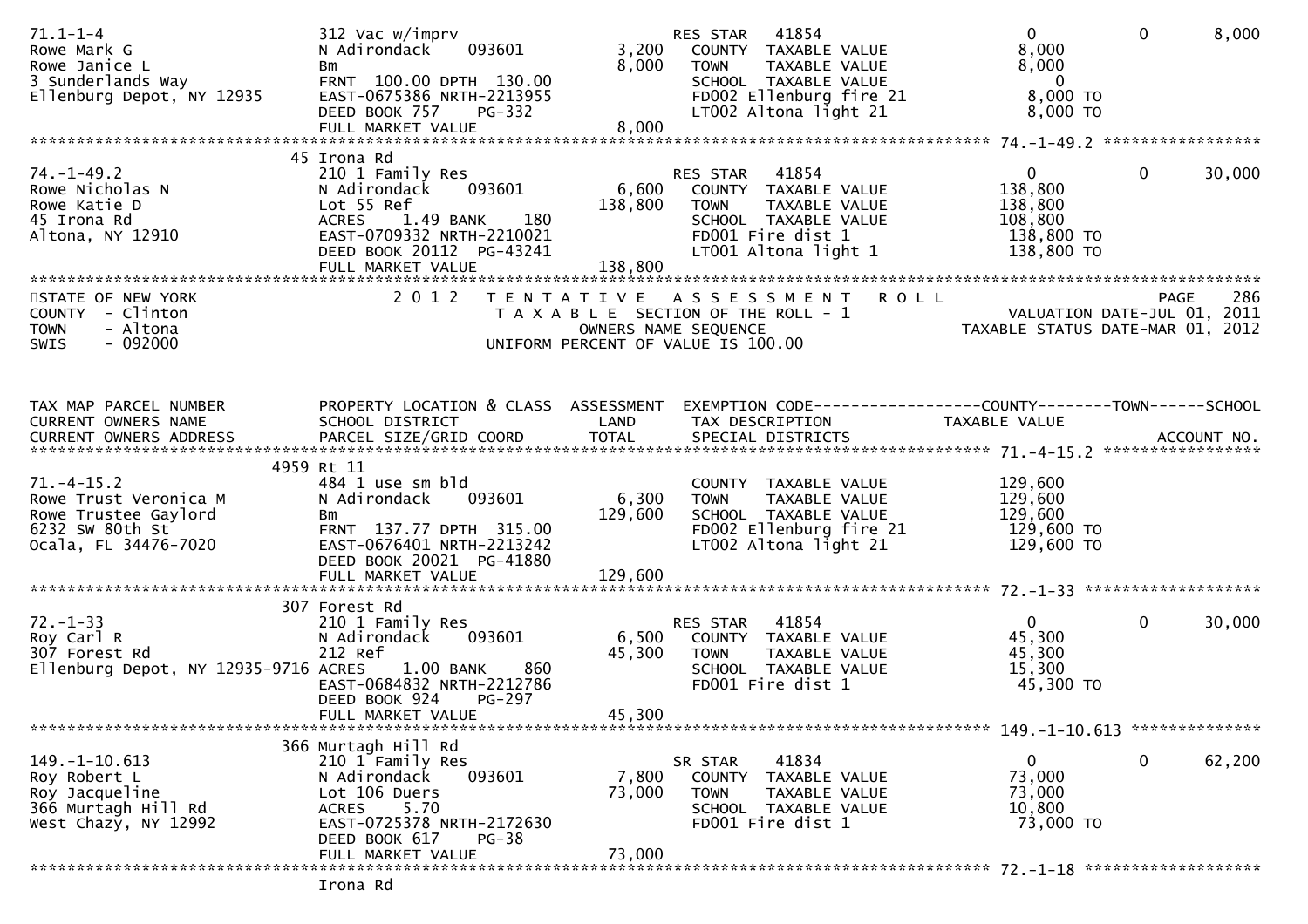| $72. - 1 - 18$<br>Rushford Mable<br>983 Irona Rd<br>Ellenburg Depot, NY 12935                                                                                | 311 Res vac land<br>093601<br>N Adirondack<br>192 Ref<br>FRNT 105.00 DPTH 210.00<br>EAST-0687495 NRTH-2211837    | 300<br>300        | COUNTY TAXABLE VALUE<br>TAXABLE VALUE<br>TOWN<br>SCHOOL TAXABLE VALUE<br>FD001 Fire dist 1        |               | 300<br>300<br>300<br>300 TO                                                                                                     |
|--------------------------------------------------------------------------------------------------------------------------------------------------------------|------------------------------------------------------------------------------------------------------------------|-------------------|---------------------------------------------------------------------------------------------------|---------------|---------------------------------------------------------------------------------------------------------------------------------|
|                                                                                                                                                              |                                                                                                                  |                   |                                                                                                   |               |                                                                                                                                 |
| 1044/1050 Plank Rd<br>$116. - 2 - 8.21$                                                                                                                      | 240 Rural res<br>N Adirondack 093601                                                                             | 16,100 SR STAR    | 80 PCT OF VALUE USED FOR EXEMPTION PURPOSES<br>41801<br>AGED C&T<br>41834                         | 19,600        | 19,600<br>0<br>$\overline{0}$<br>49,000<br>$\overline{0}$                                                                       |
| 116.-2-8.21<br>Russell Jennie June<br>1050 Plank Rd<br>Ellenburg Depot, NY 12935                                                                             | Lot 31 State Gore<br>ACRES 23.00<br>EAST-0680614 NRTH-2185725                                                    |                   | 49,000 COUNTY TAXABLE VALUE<br>TAXABLE VALUE<br><b>TOWN</b><br>SCHOOL TAXABLE VALUE               |               | 29,400<br>29,400<br>$\mathbf{0}$                                                                                                |
|                                                                                                                                                              | DEED BOOK 826<br>PG-179                                                                                          | 49,000            | FD001 Fire dist 1                                                                                 |               | 49,000 TO                                                                                                                       |
| STATE OF NEW YORK<br>COUNTY - Clinton<br>- Altona<br><b>TOWN</b><br>$-092000$<br><b>SWIS</b>                                                                 | 2 0 1 2                                                                                                          |                   |                                                                                                   |               | PAGE 287<br>OWNERS NAME SEQUENCE<br>OWNERS NAME SEQUENCE TAXABLE STATUS DATE-MAR 01, 2012<br>UNIFORM PERCENT OF VALUE IS 100.00 |
| TAX MAP PARCEL NUMBER<br>CURRENT OWNERS NAME                                                                                                                 | PROPERTY LOCATION & CLASS ASSESSMENT<br>SCHOOL DISTRICT                                                          | LAND              | TAX DESCRIPTION                                                                                   | TAXABLE VALUE | EXEMPTION CODE------------------COUNTY--------TOWN------SCHOOL                                                                  |
| .4CCOUNT NO . PARCEL SIZE/GRID COORD TOTAL SPECIAL DISTRICTS SPERENT OWNERS ADDRESS PARCEL SIZE/GRID COORD TOTAL SPECIAL DISTRICTS<br>CURRENT OWNERS ADDRESS |                                                                                                                  |                   |                                                                                                   |               |                                                                                                                                 |
| $148. - 3 - 8.1$<br>Russo Helen<br>Johnstone James<br>959 Madeira Blvd                                                                                       | Rand Hill Rd<br>321 Abandoned ag<br>093601<br>N Adirondack<br>Lot 49 Pat Duer<br>ACRES 12.10                     | 10, 100<br>10,100 | COUNTY TAXABLE VALUE<br><b>TOWN</b><br>TAXABLE VALUE<br>SCHOOL TAXABLE VALUE<br>FD001 Fire dist 1 |               | 10,100<br>10,100<br>10,100<br>10,100 TO                                                                                         |
| Melville, NY 11747                                                                                                                                           | EAST-0710758 NRTH-2172152<br>DEED BOOK 20102 PG-31924                                                            |                   |                                                                                                   |               |                                                                                                                                 |
|                                                                                                                                                              | Tantillo Way                                                                                                     |                   |                                                                                                   |               |                                                                                                                                 |
| $73. - 2 - 2$<br>Russom Laurence P<br>161 River Rd<br>Schuylerville, NY 12871                                                                                | $314$ Rural vac<10<br>093601<br>N Adirondack<br>Lot 155 Ref<br><b>ACRES</b><br>5.30<br>EAST-0699328 NRTH-2215202 | 9,200<br>9,200    | COUNTY TAXABLE VALUE<br><b>TOWN</b><br>SCHOOL TAXABLE VALUE<br>FD001 Fire dist 1                  | TAXABLE VALUE | 9,200<br>9,200<br>9,200<br>$9,200$ TO                                                                                           |
|                                                                                                                                                              | DEED BOOK 20051 PG-83402<br>FULL MARKET VALUE                                                                    | 9,200             |                                                                                                   |               |                                                                                                                                 |
|                                                                                                                                                              | Miner Farm Rd                                                                                                    |                   |                                                                                                   |               |                                                                                                                                 |
| $91. - 1 - 7.212$<br>Russom Laurence P<br>161 River St<br>Schuylerville, NY 12871                                                                            | 314 Rural vac<10<br>Northeastern Cl 092801<br>51 Ref Tr<br>Survey Map 20082/17996<br>5.50<br><b>ACRES</b>        | 9,200<br>9,200    | COUNTY TAXABLE VALUE<br><b>TOWN</b><br>TAXABLE VALUE<br>SCHOOL TAXABLE VALUE<br>FD001 Fire dist 1 |               | 9,200<br>9,200<br>9,200<br>9,200 TO                                                                                             |
|                                                                                                                                                              | EAST-0736599 NRTH-2208558<br>DEED BOOK 20102 PG-33962<br>FULL MARKET VALUE                                       | 9,200             |                                                                                                   |               |                                                                                                                                 |
|                                                                                                                                                              | Plank Rd                                                                                                         |                   |                                                                                                   |               |                                                                                                                                 |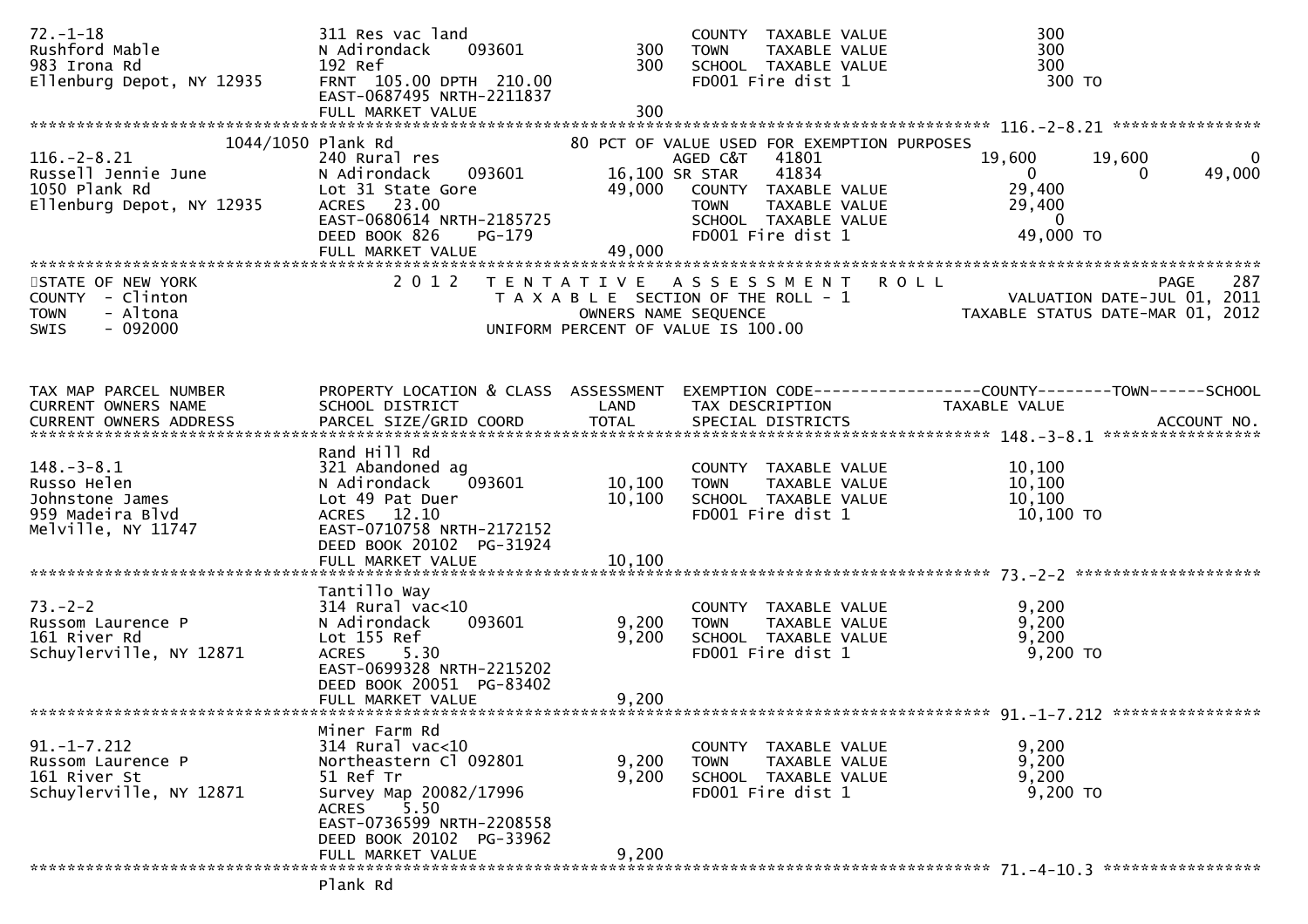| $71. - 4 - 10.3$<br>Ryan Gregory N<br>Ryan Judy M<br>19 Palmer St<br>Plattsburgh, NY 12901   | 321 Abandoned ag<br>093601<br>N Adirondack<br>B Moore Pat<br>ACRES 28.20<br>EAST-0678232 NRTH-2210849<br>DEED BOOK 694<br><b>PG-10</b>                                                  | 9,200<br>9,200            | COUNTY TAXABLE VALUE<br>TAXABLE VALUE<br><b>TOWN</b><br>SCHOOL TAXABLE VALUE<br>FD002 Ellenburg fire 21                   | 9,200<br>9,200<br>9,200<br>9,200 TO                                                   |
|----------------------------------------------------------------------------------------------|-----------------------------------------------------------------------------------------------------------------------------------------------------------------------------------------|---------------------------|---------------------------------------------------------------------------------------------------------------------------|---------------------------------------------------------------------------------------|
|                                                                                              | Miner Farm Rd                                                                                                                                                                           |                           |                                                                                                                           |                                                                                       |
| $90. -1 - 8.2$<br>Ryan Josephine<br>1444 North Forest Park Rd<br>Baltimore, MD 21207         | 321 Abandoned ag<br>N Adirondack<br>093601<br>82-85 Ref<br>ACRES 24.00<br>EAST-0724852 NRTH-2203670<br>DEED BOOK 568<br>PG-789<br>FULL MARKET VALUE                                     | 8,800<br>8,800<br>8,800   | COUNTY TAXABLE VALUE<br>TAXABLE VALUE<br><b>TOWN</b><br>SCHOOL TAXABLE VALUE<br>FD001 Fire dist 1                         | 8,800<br>8,800<br>8,800<br>8,800 TO                                                   |
|                                                                                              |                                                                                                                                                                                         |                           |                                                                                                                           |                                                                                       |
| STATE OF NEW YORK<br>COUNTY - Clinton<br>- Altona<br><b>TOWN</b><br>$-092000$<br>SWIS        | 2 0 1 2                                                                                                                                                                                 | OWNERS NAME SEQUENCE      | <b>ROLL</b><br>TENTATIVE ASSESSMENT<br>T A X A B L E SECTION OF THE ROLL - 1<br>UNIFORM PERCENT OF VALUE IS 100.00        | 288<br><b>PAGE</b><br>VALUATION DATE-JUL 01, 2011<br>TAXABLE STATUS DATE-MAR 01, 2012 |
|                                                                                              |                                                                                                                                                                                         |                           |                                                                                                                           |                                                                                       |
| TAX MAP PARCEL NUMBER<br>CURRENT OWNERS NAME                                                 | PROPERTY LOCATION & CLASS ASSESSMENT<br>SCHOOL DISTRICT                                                                                                                                 | LAND                      | TAX DESCRIPTION                                                                                                           | EXEMPTION CODE------------------COUNTY--------TOWN------SCHOOL<br>TAXABLE VALUE       |
|                                                                                              | 120 Brunell Rd                                                                                                                                                                          |                           |                                                                                                                           |                                                                                       |
| $89. - 3 - 23.12$<br>Ryan Kevin W<br>120 Brunell Rd<br>Altona, NY 12910                      | 270 Mfg housing<br>093601<br>N Adirondack<br>Lot 110 Ref Tr<br>ACRES 2.62<br>EAST-0713656 NRTH-2206100<br>DEED BOOK 20051 PG-84300                                                      | 7,500<br>66,000           | COUNTY TAXABLE VALUE<br>TAXABLE VALUE<br><b>TOWN</b><br>SCHOOL TAXABLE VALUE<br>FD001 Fire dist 1<br>LT001 Altona light 1 | 66,000<br>66,000<br>66,000<br>66,000 TO<br>66,000 TO                                  |
|                                                                                              |                                                                                                                                                                                         |                           |                                                                                                                           |                                                                                       |
| $90. -1 - 1.2$<br>Ryan Patrick J<br>Ryan Shannon A<br>2733 Miner Farm Rd<br>Altona, NY 12910 | 2733 Miner Farm Rd<br>210 1 Family Res<br>093601<br>N Adirondack<br>Lot 85 Ref Tr<br>2.00<br><b>ACRES</b><br>EAST-0720683 NRTH-2207520<br>DEED BOOK 20031 PG-57001<br>FULL MARKET VALUE | 7,100<br>82,000<br>82,000 | RES STAR<br>41854<br>COUNTY TAXABLE VALUE<br>TAXABLE VALUE<br><b>TOWN</b><br>SCHOOL TAXABLE VALUE<br>FD001 Fire dist 1    | $\mathbf{0}$<br>0<br>30,000<br>82,000<br>82,000<br>52,000<br>82,000 TO                |
|                                                                                              |                                                                                                                                                                                         |                           |                                                                                                                           |                                                                                       |
| $150. - 1 - 3.2$<br>Rybaczyk Frank J<br>PO Box 1001<br>Plattsburgh, NY 12901-0049            | 147 Recore Rd<br>910 Priv forest<br>093601<br>N Adirondack<br>143 Duer<br>ACRES 111.00<br>EAST-0736211 NRTH-2177497                                                                     | 31,000<br>37,300          | COUNTY TAXABLE VALUE<br>TAXABLE VALUE<br><b>TOWN</b><br>SCHOOL TAXABLE VALUE<br>FD001 Fire dist 1                         | 37,300<br>37,300<br>37,300<br>37,300 TO                                               |
|                                                                                              | DEED BOOK 572<br>PG-846<br>FULL MARKET VALUE<br>2334 Miner Farm Rd                                                                                                                      | 37,300                    |                                                                                                                           |                                                                                       |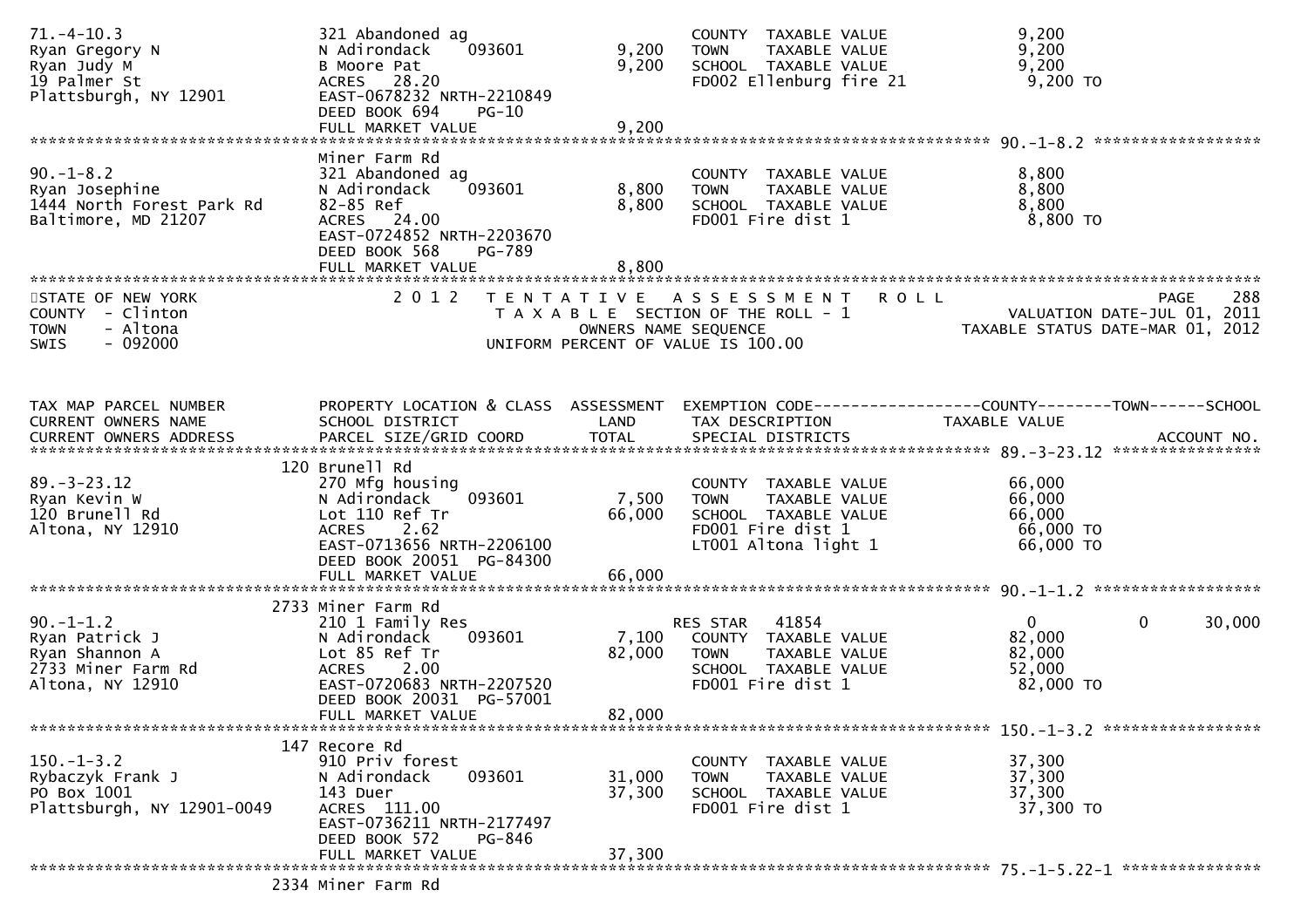| $75. - 1 - 5.22 - 1$<br>Sample Christian<br>Sample Eileen<br>2334 Miner Farm Rd<br>Altona, NY 12910 | 240 Rural res<br>093601<br>N Adirondack<br>ACRES 33.90<br>EAST-0730736 NRTH-2210550<br>DEED BOOK 904<br>$PG-258$<br>FULL MARKET VALUE                                                                          | 15,700<br>101,800<br>101,800              | 41854<br>RES STAR<br>COUNTY TAXABLE VALUE<br><b>TOWN</b><br>TAXABLE VALUE<br>SCHOOL TAXABLE VALUE<br>FD001 Fire dist 1                                                | $\mathbf{0}$<br>$\mathbf 0$<br>101,800<br>101,800<br>71,800<br>101,800 TO                                  | 30,000 |
|-----------------------------------------------------------------------------------------------------|----------------------------------------------------------------------------------------------------------------------------------------------------------------------------------------------------------------|-------------------------------------------|-----------------------------------------------------------------------------------------------------------------------------------------------------------------------|------------------------------------------------------------------------------------------------------------|--------|
| $75. - 1 - 5.22 - 2$<br>Sample Christian<br>Sample Eileen<br>2334 Miner Farm Rd<br>Altona, NY 12910 | Miner Farm Rd<br>321 Abandoned ag<br>Northeastern Cl 092801<br>ACRES 64.90<br>EAST-0730736 NRTH-2210550<br>DEED BOOK 904<br>PG-258<br>FULL MARKET VALUE                                                        | 12,700<br>12,700<br>12,700                | COUNTY TAXABLE VALUE<br><b>TOWN</b><br>TAXABLE VALUE<br>SCHOOL TAXABLE VALUE<br>FD001 Fire dist 1                                                                     | 12,700<br>12,700<br>12,700<br>12,700 TO                                                                    |        |
| STATE OF NEW YORK<br>COUNTY - Clinton<br><b>TOWN</b><br>- Altona<br>$-092000$<br><b>SWIS</b>        | 2 0 1 2                                                                                                                                                                                                        | T E N T A T I V E<br>OWNERS NAME SEQUENCE | <b>ROLL</b><br>A S S E S S M E N T<br>T A X A B L E SECTION OF THE ROLL - 1<br>UNIFORM PERCENT OF VALUE IS 100.00                                                     | <b>PAGE</b><br>VALUATION DATE-JUL 01, 2011<br>TAXABLE STATUS DATE-MAR 01, 2012                             | 289    |
| TAX MAP PARCEL NUMBER<br>CURRENT OWNERS NAME                                                        | PROPERTY LOCATION & CLASS ASSESSMENT<br>SCHOOL DISTRICT                                                                                                                                                        | LAND                                      | TAX DESCRIPTION                                                                                                                                                       | EXEMPTION CODE------------------COUNTY--------TOWN------SCHOOL<br>TAXABLE VALUE                            |        |
| $75. - 1 - 4.1$<br>Sample David J<br>Sample Sharron<br>2338 Miner Farm Rd<br>Altona, NY 12910       | Miner Farm Rd<br>311 Res vac land<br>093601<br>N Adirondack<br>Sub Map Bk 23 Pg 80<br>Lot 111<br><b>FRNT</b><br>50.00 DPTH 321.00<br>EAST-0730002 NRTH-2207916<br>DEED BOOK 932<br>PG-141<br>FULL MARKET VALUE | 4,100<br>4,100<br>4,100                   | COUNTY TAXABLE VALUE<br>TAXABLE VALUE<br><b>TOWN</b><br>SCHOOL TAXABLE VALUE<br>FD001 Fire dist 1                                                                     | 4,100<br>4,100<br>4,100<br>4,100 TO                                                                        |        |
| $75. - 1 - 5.1$<br>Sample David Jr<br>Sample Sharron<br>2338 Miner Farm Rd<br>Altona, NY 12910      | 2338 Miner Farm Rd<br>210 1 Family Res<br>N Adirondack 093601<br>Lots 62 & 81 Ref Tract<br>FRNT 200.00 DPTH 141.00<br>EAST-0730164 NRTH-2207832<br>DEED BOOK 740<br><b>PG-108</b><br>FULL MARKET VALUE         | 5,900<br>60,000<br>60,000                 | COUNTY TAXABLE VALUE<br><b>TOWN</b><br>TAXABLE VALUE<br>SCHOOL TAXABLE VALUE<br>FD001 Fire dist 1                                                                     | 60,000<br>60,000<br>60,000<br>60,000 TO                                                                    |        |
| $74. - 1 - 42.6$<br>Sample Jane A<br>199 LaValley Rd<br>Champlain, NY 12919-4601                    | 6 Rainbow Way<br>421 Restaurant<br>093601<br>N Adirondack<br>Lot 130 Ref Tr<br>1.90<br><b>ACRES</b><br>EAST-0710708 NRTH-2210989<br>DEED BOOK 879<br><b>PG-68</b><br>FULL MARKET VALUE                         | 12,400<br>315,000<br>315,000              | 47613<br><b>BIE TOWN</b><br>COUNTY<br>TAXABLE VALUE<br>TAXABLE VALUE<br><b>TOWN</b><br>SCHOOL TAXABLE VALUE<br>FD001 Fire dist 1<br>LT001 Altona light 1<br>29,100 EX | 29,100<br>0<br>315,000<br>285,900<br>315,000<br>315,000 TO<br>285,900 TO<br>74. -1-42.1 ****************** | 0      |
| $74. - 1 - 42.1$                                                                                    | 10, 12, 24 Rainbow Way<br>421 Restaurant                                                                                                                                                                       |                                           | 47613<br><b>BIE TOWN</b>                                                                                                                                              | 56,600<br>0                                                                                                | 0      |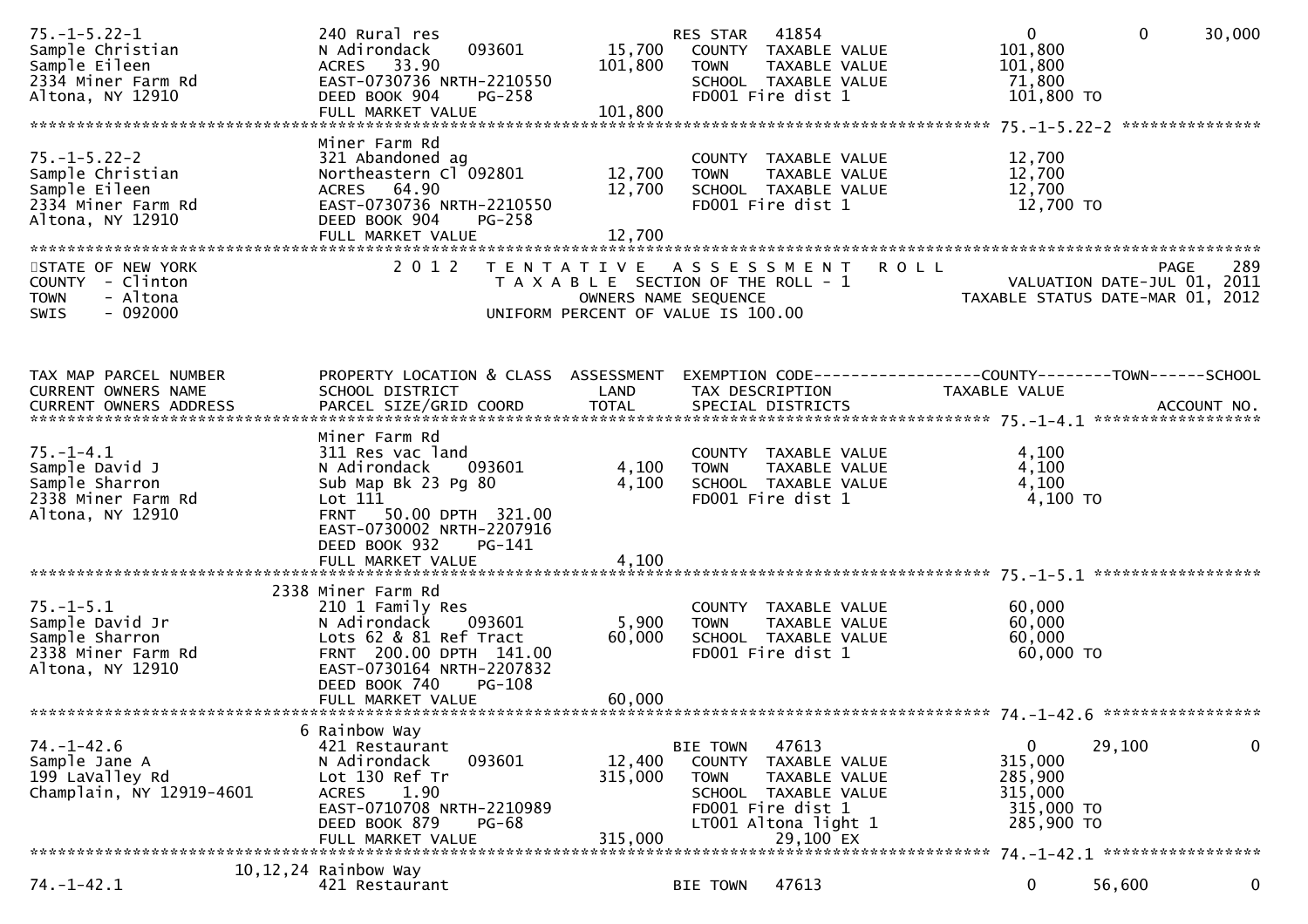| Sample Leonard E<br>Sample Jane A<br>199 Lavalley Rd<br>Champlain, NY 12919-4601             | N Adirondack<br>093601<br>130 Ref<br>ACRES 40.00<br>EAST-0710275 NRTH-2211015<br>DEED BOOK 20072 PG-2728                                                                                             | 20,200<br>225,000                                                                                                        | COUNTY TAXABLE VALUE<br><b>TOWN</b><br>SCHOOL TAXABLE VALUE<br>FD001 Fire dist 1<br>LT001 Altona light 1 | TAXABLE VALUE        |             | 225,000<br>168,400<br>225,000<br>225,000 TO<br>168,400 TO |                                                                                |   |
|----------------------------------------------------------------------------------------------|------------------------------------------------------------------------------------------------------------------------------------------------------------------------------------------------------|--------------------------------------------------------------------------------------------------------------------------|----------------------------------------------------------------------------------------------------------|----------------------|-------------|-----------------------------------------------------------|--------------------------------------------------------------------------------|---|
|                                                                                              |                                                                                                                                                                                                      |                                                                                                                          |                                                                                                          |                      |             |                                                           |                                                                                |   |
| $73. - 1 - 10.172$<br>Sample Terrance C<br>2012 Alder Bend Rd<br>Altona, NY 12910            | 2012 Alder Bend Rd<br>210 1 Family Res<br>N Adirondack<br>093601<br>Lot 155 Ref Tr<br>83.00 DPTH 187.50<br><b>FRNT</b><br>EAST-0697993 NRTH-2214296<br>DEED BOOK 20021 PG-43207<br>FULL MARKET VALUE | 5,200<br>37,800<br>37,800                                                                                                | COUNTY TAXABLE VALUE<br><b>TOWN</b><br>SCHOOL TAXABLE VALUE<br>FD001 Fire dist 1                         | TAXABLE VALUE        |             | 37,800<br>37,800<br>37,800<br>37,800 TO                   |                                                                                |   |
| STATE OF NEW YORK<br>COUNTY - Clinton<br>- Altona<br><b>TOWN</b><br>$-092000$<br><b>SWIS</b> | 2 0 1 2                                                                                                                                                                                              | T E N T A T I V E<br>T A X A B L E SECTION OF THE ROLL - 1<br>OWNERS NAME SEQUENCE<br>UNIFORM PERCENT OF VALUE IS 100.00 | A S S E S S M E N T                                                                                      |                      | <b>ROLL</b> |                                                           | 290<br>PAGE<br>VALUATION DATE-JUL 01, 2011<br>TAXABLE STATUS DATE-MAR 01, 2012 |   |
| TAX MAP PARCEL NUMBER<br>CURRENT OWNERS NAME                                                 | PROPERTY LOCATION & CLASS ASSESSMENT<br>SCHOOL DISTRICT                                                                                                                                              | LAND                                                                                                                     | TAX DESCRIPTION                                                                                          |                      |             | TAXABLE VALUE                                             | EXEMPTION CODE-----------------COUNTY-------TOWN------SCHOOL                   |   |
| $73. - 3 - 1.1$<br>Santiago Arlene F<br>35 Pleasant Ave<br>Edison, NJ 08837                  | Irona Rd<br>$314$ Rural vac< $10$<br>N Adirondack<br>093601<br>Lot 166 Ref<br><b>ACRES</b><br>5.00<br>EAST-0694569 NRTH-2214429<br>DEED BOOK 20072 PG-6015<br>FULL MARKET VALUE                      | 8,900<br>8,900<br>8,900                                                                                                  | COUNTY TAXABLE VALUE<br><b>TOWN</b><br>SCHOOL TAXABLE VALUE<br>FD001 Fire dist 1                         | TAXABLE VALUE        |             | 8,900<br>8,900<br>8,900<br>8,900 TO                       |                                                                                |   |
|                                                                                              |                                                                                                                                                                                                      |                                                                                                                          |                                                                                                          |                      |             |                                                           |                                                                                |   |
| $135. - 2 - 7$<br>Santiago Arlene F<br>35 Pleasant Ave<br>Edison, NJ 08837                   | Recore Rd<br>$314$ Rural vac< $10$<br>Beekmantown Cen 092401<br>Lot 146 Duer<br>8.30<br><b>ACRES</b><br>EAST-0741682 NRTH-2177368<br>DEED BOOK 20072 PG-1857<br>FULL MARKET VALUE                    | 10,200<br>10,200<br>10,200                                                                                               | COUNTY TAXABLE VALUE<br><b>TOWN</b><br>SCHOOL TAXABLE VALUE<br>FD001 Fire dist 1                         | TAXABLE VALUE        |             | 10,200<br>10,200<br>10,200<br>10,200 TO                   |                                                                                |   |
|                                                                                              |                                                                                                                                                                                                      |                                                                                                                          |                                                                                                          |                      |             |                                                           |                                                                                |   |
| $119. - 1 - 15.23$<br>Santor Dale L<br>PO Box 832<br>Dannemora, NY 12929                     | 56 Duley Rd<br>260 Seasonal res<br>N Adirondack<br>093601<br>Lot 68 Duers Patent<br>9.70<br><b>ACRES</b><br>EAST-0713545 NRTH-2188243<br>DEED BOOK 20072 PG-11061<br>FULL MARKET VALUE               | 11,700<br>19,000<br>19,000                                                                                               | COUNTY TAXABLE VALUE<br><b>TOWN</b><br>SCHOOL TAXABLE VALUE<br>FD001 Fire dist 1                         | <b>TAXABLE VALUE</b> |             | 19,000<br>19,000<br>19,000<br>19,000 TO                   |                                                                                |   |
|                                                                                              | 2696 Miner Farm Rd                                                                                                                                                                                   |                                                                                                                          |                                                                                                          |                      |             |                                                           |                                                                                |   |
| $75. - 1 - 12.2$                                                                             | 210 1 Family Res                                                                                                                                                                                     |                                                                                                                          | WARCOMALL 41131                                                                                          |                      |             | 23,175                                                    | 23,175                                                                         | 0 |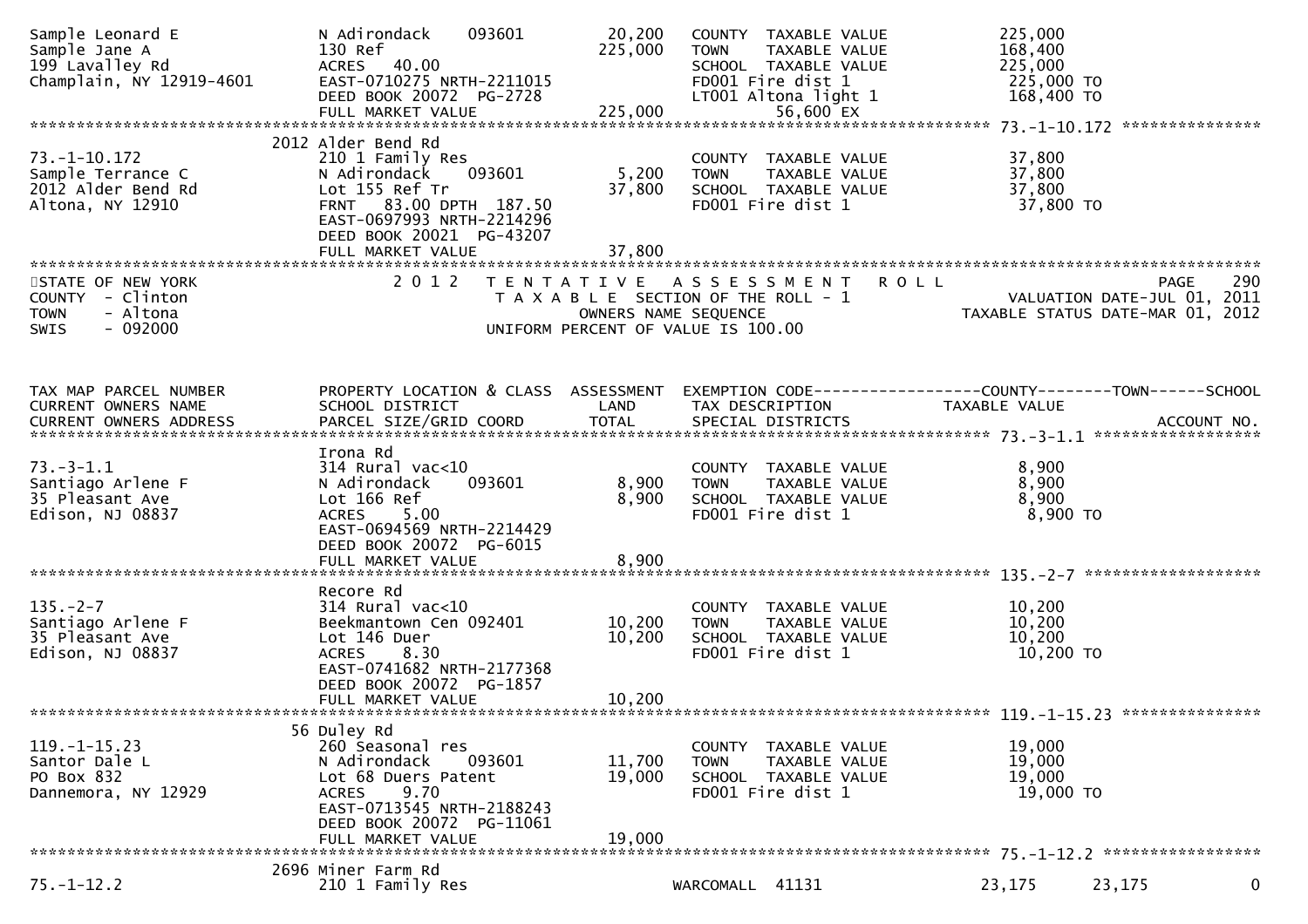| Sayah Donald<br>2696 Miner Farm Rd<br>Altona, NY 12910                                                        | N Adirondack<br>093601<br>86 Ref<br>1.10<br><b>ACRES</b><br>EAST-0721598 NRTH-2207993<br>DEED BOOK 637<br>PG-339                                         | 92,700               | 41834<br>6,500 SR STAR<br>COUNTY TAXABLE VALUE<br><b>TOWN</b><br>TAXABLE VALUE<br>SCHOOL TAXABLE VALUE<br>FD001 Fire dist 1              | $\overline{0}$<br>$\mathbf{0}$<br>69,525<br>69,525<br>30,500<br>92,700 TO            | 62,200      |
|---------------------------------------------------------------------------------------------------------------|----------------------------------------------------------------------------------------------------------------------------------------------------------|----------------------|------------------------------------------------------------------------------------------------------------------------------------------|--------------------------------------------------------------------------------------|-------------|
|                                                                                                               |                                                                                                                                                          |                      |                                                                                                                                          |                                                                                      |             |
| $89.1 - 3 - 18$<br>Sayah Life Estate Gerald E<br>Kashorek Douglas W<br>PO Box 114<br>Altona, NY 12910         | 10 Forge St<br>210 1 Family Res<br>093601<br>N Adirondack<br>110 Ref<br>FRNT 123.69 DPTH 157.46<br>EAST-0711853 NRTH-2207180<br>DEED BOOK 20082 PG-12954 | 5,600<br>72,500      | 41834<br>SR STAR<br>COUNTY TAXABLE VALUE<br>TAXABLE VALUE<br>TOWN<br>SCHOOL TAXABLE VALUE<br>FD001 Fire dist 1<br>LT001 Altona light 1   | $\mathbf{0}$<br>$\mathbf{0}$<br>72,500<br>72,500<br>10,300<br>72,500 TO<br>72,500 TO | 62,200      |
|                                                                                                               |                                                                                                                                                          |                      |                                                                                                                                          |                                                                                      |             |
| STATE OF NEW YORK<br>COUNTY - Clinton<br>- Altona<br><b>TOWN</b><br>$-092000$<br>SWIS                         | 2 0 1 2                                                                                                                                                  |                      | TENTATIVE ASSESSMENT ROLL<br>T A X A B L E SECTION OF THE ROLL - 1<br>OWNERS NAME SEQUENCE<br>UNIFORM PERCENT OF VALUE IS 100.00         | VALUATION DATE-JUL 01, 2011<br>TAXABLE STATUS DATE-MAR 01, 2012                      | 291<br>PAGE |
|                                                                                                               |                                                                                                                                                          |                      |                                                                                                                                          |                                                                                      |             |
| TAX MAP PARCEL NUMBER<br>CURRENT OWNERS NAME<br>CURRENT OWNERS ADDRESS                                        | SCHOOL DISTRICT<br>PARCEL SIZE/GRID COORD                                                                                                                | LAND<br><b>TOTAL</b> | PROPERTY LOCATION & CLASS ASSESSMENT EXEMPTION CODE----------------COUNTY-------TOWN------SCHOOL<br>TAX DESCRIPTION<br>SPECIAL DISTRICTS | TAXABLE VALUE                                                                        | ACCOUNT NO. |
|                                                                                                               | 2819 Rand Hill Rd                                                                                                                                        |                      |                                                                                                                                          |                                                                                      |             |
| $118.-1-3.6$<br>Sayyeau Frederick<br>Sayyeau Sandra<br>2164 Rand Hill Rd<br>Altona, NY 12910                  | 210 1 Family Res<br>093601<br>N Adirondack<br>Lot 15 Duers<br>1.40<br><b>ACRES</b><br>EAST-0702757 NRTH-2191603<br>DEED BOOK 20102 PG-37291              | 6,500<br>52,300      | COUNTY TAXABLE VALUE<br>TAXABLE VALUE<br>TOWN<br>SCHOOL TAXABLE VALUE<br>FD001 Fire dist 1                                               | 52,300<br>52,300<br>52,300<br>52,300 TO                                              |             |
|                                                                                                               |                                                                                                                                                          |                      |                                                                                                                                          |                                                                                      |             |
|                                                                                                               |                                                                                                                                                          |                      |                                                                                                                                          |                                                                                      |             |
| $132. - 1 - 8$<br>Sayyeau Frederick<br>Sayyeau Sandra<br>2164 Rand Hill Rd<br>Altona, NY 12910                | 2280 Rand Hill Rd<br>240 Rural res<br>093601<br>N Adirondack<br>38 Duer<br>Survey 20092/23496<br>ACRES 100.70<br>EAST-0707826 NRTH-2179385               | 29,400<br>37,400     | COUNTY TAXABLE VALUE<br>TAXABLE VALUE<br>TOWN<br>SCHOOL TAXABLE VALUE<br>FD001 Fire dist 1                                               | 37,400<br>37,400<br>37,400<br>37,400 TO                                              |             |
|                                                                                                               | DEED BOOK 20102 PG-36907<br>FULL MARKET VALUE                                                                                                            | 37,400               |                                                                                                                                          |                                                                                      |             |
|                                                                                                               | 276 Duley Rd                                                                                                                                             |                      |                                                                                                                                          |                                                                                      |             |
| $119. - 1 - 16.1$<br>Sayyeau Frederick D<br>Dykstra-Sayyeau Sandra L<br>2164 Rand Hill Rd<br>Altona, NY 12910 | 241 Rural res&ag<br>093601<br>N Adirondack<br>45 Duer<br>ACRES 211.60<br>EAST-0709379 NRTH-2186492<br>DEED BOOK 20082 PG-15079                           | 74,900<br>225,000    | 41854<br>RES STAR<br>COUNTY TAXABLE VALUE<br>TAXABLE VALUE<br><b>TOWN</b><br>SCHOOL TAXABLE VALUE<br>FD001 Fire dist 1                   | $\mathbf 0$<br>0<br>225,000<br>225,000<br>195,000<br>225,000 TO                      | 30,000      |
|                                                                                                               | FULL MARKET VALUE                                                                                                                                        | 225,000              |                                                                                                                                          |                                                                                      |             |
|                                                                                                               | 2210 Rand Hill Rd                                                                                                                                        |                      |                                                                                                                                          |                                                                                      |             |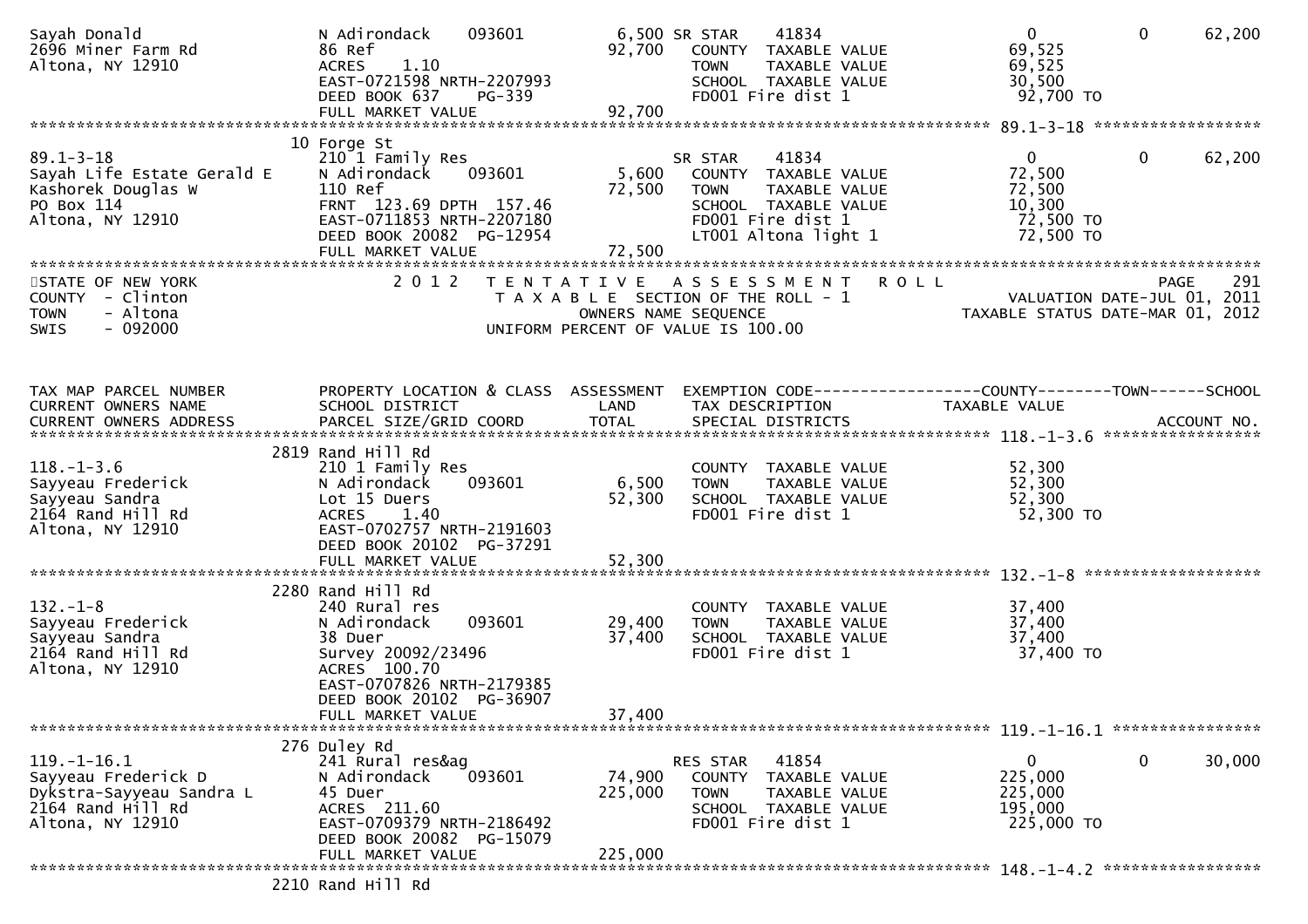| $148. - 1 - 4.2$<br>Sayyeau Frederick D<br>Dykstra-Sayyeau Sandra L<br>2164 Rand Hill Rd<br>Altona, NY 12910 | 210 1 Family Res<br>093601<br>N Adirondack<br>Lot 37 Pat Duer<br>1.90<br><b>ACRES</b><br>EAST-0707645 NRTH-2177851<br>DEED BOOK 20061 PG-94869<br>FULL MARKET VALUE                             | 9,500<br>70,000<br>70,000    | COUNTY TAXABLE VALUE<br>TAXABLE VALUE<br><b>TOWN</b><br>SCHOOL TAXABLE VALUE<br>FD001 Fire dist 1                      | 70,000<br>70,000<br>70,000<br>70,000 TO                                   |
|--------------------------------------------------------------------------------------------------------------|-------------------------------------------------------------------------------------------------------------------------------------------------------------------------------------------------|------------------------------|------------------------------------------------------------------------------------------------------------------------|---------------------------------------------------------------------------|
|                                                                                                              | 2164 Rand Hill Rd                                                                                                                                                                               |                              |                                                                                                                        |                                                                           |
| $148. - 2 - 1$<br>Sayyeau Frederick D<br>Sayyeau Sandra L<br>2164 Rand Hill Rd<br>Altona, NY 12910           | 240 Rural res<br>093601<br>N Adirondack<br>37 Duer<br>ACRES 105.50<br>EAST-0708782 NRTH-2176980<br>DEED BOOK 20082 PG-15896<br>FULL MARKET VALUE                                                | 30,200<br>111,000<br>111,000 | 41854<br>RES STAR<br>COUNTY TAXABLE VALUE<br>TAXABLE VALUE<br><b>TOWN</b><br>SCHOOL TAXABLE VALUE<br>FD001 Fire dist 1 | $\mathbf{0}$<br>0<br>30,000<br>111,000<br>111,000<br>81,000<br>111,000 TO |
| STATE OF NEW YORK                                                                                            | 2 0 1 2                                                                                                                                                                                         |                              | <b>ROLL</b><br>TENTATIVE ASSESSMENT                                                                                    | 292<br><b>PAGE</b>                                                        |
| COUNTY - Clinton<br><b>TOWN</b><br>- Altona<br>$-092000$<br>SWIS                                             |                                                                                                                                                                                                 | OWNERS NAME SEQUENCE         | T A X A B L E SECTION OF THE ROLL - 1<br>UNIFORM PERCENT OF VALUE IS 100.00                                            | VALUATION DATE-JUL 01, 2011<br>TAXABLE STATUS DATE-MAR 01, 2012           |
| TAX MAP PARCEL NUMBER                                                                                        | PROPERTY LOCATION & CLASS ASSESSMENT                                                                                                                                                            |                              |                                                                                                                        | EXEMPTION CODE-----------------COUNTY-------TOWN------SCHOOL              |
| CURRENT OWNERS NAME                                                                                          | SCHOOL DISTRICT                                                                                                                                                                                 | LAND                         | TAX DESCRIPTION                                                                                                        | <b>TAXABLE VALUE</b>                                                      |
|                                                                                                              | Miner Farm Rd                                                                                                                                                                                   |                              |                                                                                                                        |                                                                           |
| $90. -1 - 2.1$<br>Schiliro Joseph<br>Schiliro Iluminato<br>707 Clarence Ave<br>Bronx, NY 10465               | 321 Abandoned ag<br>093601<br>N Adirondack<br>85 Ref<br>ACRES 95.90<br>EAST-0721432 NRTH-2205107<br>DEED BOOK 602<br>$PG-273$                                                                   | 30,000<br>30,000             | COUNTY TAXABLE VALUE<br>TAXABLE VALUE<br><b>TOWN</b><br>SCHOOL TAXABLE VALUE<br>FD001 Fire dist 1                      | 30,000<br>30,000<br>30,000<br>30,000 TO                                   |
|                                                                                                              |                                                                                                                                                                                                 |                              |                                                                                                                        |                                                                           |
| $149. - 1 - 12$<br>Schneider Mark A<br>PO Box 1819<br>Plattsburgh, NY 12901                                  | 274 Murtagh Hill Rd<br>210 1 Family Res<br>093601<br>N Adirondack<br>Lot 113 Pat Duer<br>2.00<br><b>ACRES</b><br>EAST-0727224 NRTH-2172775<br>DEED BOOK 1014<br>$PG-45$<br>FULL MARKET VALUE    | 5,900<br>64,200<br>64,200    | RES STAR<br>41854<br>COUNTY TAXABLE VALUE<br><b>TOWN</b><br>TAXABLE VALUE<br>SCHOOL TAXABLE VALUE<br>FD001 Fire dist 1 | $\mathbf{0}$<br>0<br>30,000<br>64,200<br>64,200<br>34,200<br>64,200 TO    |
|                                                                                                              |                                                                                                                                                                                                 |                              |                                                                                                                        |                                                                           |
| $88.14 - 2 - 60$<br>Schwarz Adair<br>3104 o st 361<br>Sacramento, CA 95816                                   | 95 Pinewood Dr<br>311 Res vac land<br>093601<br>N Adirondack<br>Sub Bk 10 Pg 123 Lot 60<br>FRNT 65.00 DPTH 162.23<br>EAST-0698673 NRTH-2205165<br>DEED BOOK 20051 PG-88226<br>FULL MARKET VALUE | 4,100<br>4,100<br>4,100      | COUNTY TAXABLE VALUE<br><b>TOWN</b><br>TAXABLE VALUE<br>SCHOOL TAXABLE VALUE<br>FD001 Fire dist 1                      | 4,100<br>4,100<br>4,100<br>4,100 TO                                       |
|                                                                                                              |                                                                                                                                                                                                 |                              |                                                                                                                        |                                                                           |
|                                                                                                              | 106 Recore Rd                                                                                                                                                                                   |                              |                                                                                                                        |                                                                           |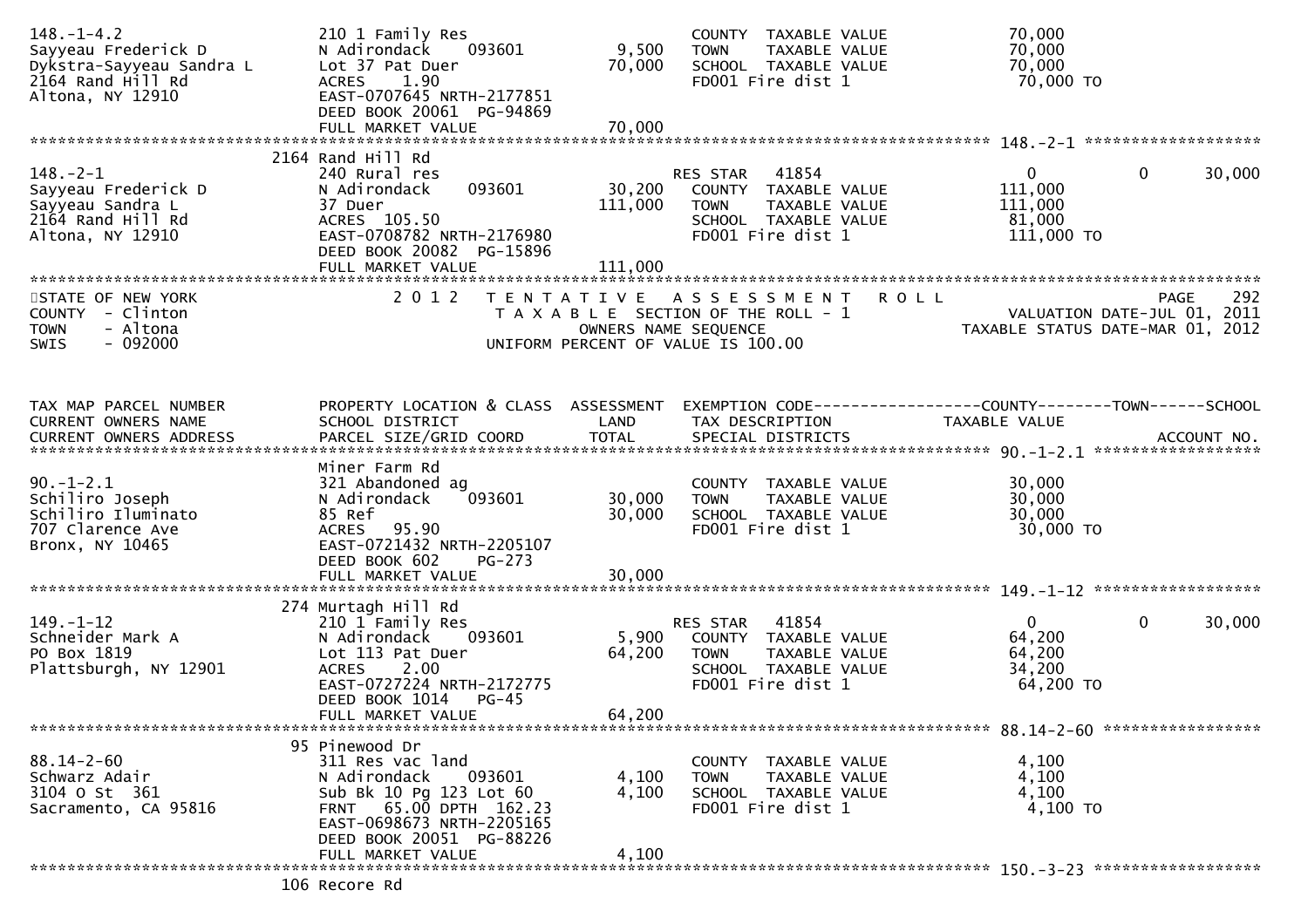| $150 - 3 - 23$<br>Seale Anthony<br>Seale Connie<br>3192 Military Tpke<br>West Chazy, NY 12992   | 270 Mfg housing<br>093601<br>N Adirondack<br>Sub Map 20 Pg 28 Lot 23<br>ACRES 1.10<br>EAST-0735812 NRTH-2175924<br>DEED BOOK 20082 PG-14820<br>FULL MARKET VALUE      | 9,000<br>34,000<br>34,000 | COUNTY TAXABLE VALUE<br>TAXABLE VALUE<br><b>TOWN</b><br>SCHOOL TAXABLE VALUE<br>FD001 Fire dist 1        | 34,000<br>34,000<br>34,000<br>34,000 TO                                               |
|-------------------------------------------------------------------------------------------------|-----------------------------------------------------------------------------------------------------------------------------------------------------------------------|---------------------------|----------------------------------------------------------------------------------------------------------|---------------------------------------------------------------------------------------|
|                                                                                                 |                                                                                                                                                                       |                           |                                                                                                          |                                                                                       |
| $150. - 1 - 9$<br>Seale Anthony W<br>Seale Connie<br>3192 Military Tpke<br>West Chazy, NY 12992 | Military Tpke<br>312 Vac w/imprv<br>093601<br>N Adirondack<br>Lot 129 Duer<br>ACRES 1.10<br>EAST-0734312 NRTH-2173966<br>DEED BOOK 807<br>PG-165<br>FULL MARKET VALUE | 9,900<br>12,900<br>12,900 | COUNTY TAXABLE VALUE<br>TAXABLE VALUE<br><b>TOWN</b><br>SCHOOL TAXABLE VALUE<br>FD001 Fire dist 1        | 12,900<br>12,900<br>12,900<br>12,900 TO                                               |
| STATE OF NEW YORK<br>COUNTY - Clinton<br>- Altona<br><b>TOWN</b><br>$-092000$<br>SWIS           | 2 0 1 2                                                                                                                                                               | OWNERS NAME SEQUENCE      | TENTATIVE ASSESSMENT ROLL<br>T A X A B L E SECTION OF THE ROLL - 1<br>UNIFORM PERCENT OF VALUE IS 100.00 | 293<br><b>PAGE</b><br>VALUATION DATE-JUL 01, 2011<br>TAXABLE STATUS DATE-MAR 01, 2012 |
| TAX MAP PARCEL NUMBER<br>CURRENT OWNERS NAME                                                    | PROPERTY LOCATION & CLASS ASSESSMENT<br>SCHOOL DISTRICT                                                                                                               | LAND                      | TAX DESCRIPTION                                                                                          | EXEMPTION CODE-----------------COUNTY-------TOWN------SCHOOL<br>TAXABLE VALUE         |
|                                                                                                 |                                                                                                                                                                       |                           |                                                                                                          |                                                                                       |
|                                                                                                 | 3802 Military Tpke                                                                                                                                                    |                           |                                                                                                          |                                                                                       |
| $134. - 1 - 5$<br>Searles Andre R<br>4632A Kensington Ave<br>Montreal, QC, Canada<br>H4B2W5     | 270 Mfg housing<br>093601<br>N Adirondack<br>Lot 103 Duer<br>FRNT 145.00 DPTH 125.00<br>EAST-0722727 NRTH-2183206<br>DEED BOOK 20061 PG-90993                         | 4,500<br>15,000           | COUNTY TAXABLE VALUE<br>TAXABLE VALUE<br><b>TOWN</b><br>SCHOOL TAXABLE VALUE<br>FD001 Fire dist 1        | 15,000<br>15,000<br>15,000<br>15,000 TO                                               |
|                                                                                                 |                                                                                                                                                                       |                           |                                                                                                          |                                                                                       |
| $131. - 1 - 2$<br>Seaway Timber Harvesting Inc<br>15121 State Hwy 37<br>Massena, NY 13662       | Alder Bend Rd<br>321 Abandoned ag<br>093601<br>N Adirondack<br>218 Ref<br>ACRES 333.00<br>EAST-0690698 NRTH-2182665<br>DEED BOOK 20102 PG-29722                       | 78,900<br>78,900          | COUNTY TAXABLE VALUE<br><b>TOWN</b><br>TAXABLE VALUE<br>SCHOOL TAXABLE VALUE<br>FD001 Fire dist 1        | 78,900<br>78,900<br>78,900<br>78,900 TO                                               |
|                                                                                                 | FULL MARKET VALUE                                                                                                                                                     | 78,900                    |                                                                                                          |                                                                                       |
|                                                                                                 | Jerusalem Rd                                                                                                                                                          |                           |                                                                                                          |                                                                                       |
| $147. - 1 - 9$<br>Seaway Timber Harvesting Inc<br>15121 State Highway 37<br>Massena, NY 13662   | 910 Priv forest<br>093601<br>N Adirondack<br>Pt 224<br>ACRES 442.00<br>EAST-0697234 NRTH-2169849<br>DEED BOOK 20001 PG-27090                                          | 89,600<br>89,600          | COUNTY TAXABLE VALUE<br>TAXABLE VALUE<br><b>TOWN</b><br>SCHOOL TAXABLE VALUE<br>FD001 Fire dist 1        | 89,600<br>89,600<br>89,600<br>89,600 TO                                               |
|                                                                                                 | FULL MARKET VALUE                                                                                                                                                     | 89,600                    |                                                                                                          |                                                                                       |
|                                                                                                 | 6002 Military Tpke                                                                                                                                                    |                           |                                                                                                          |                                                                                       |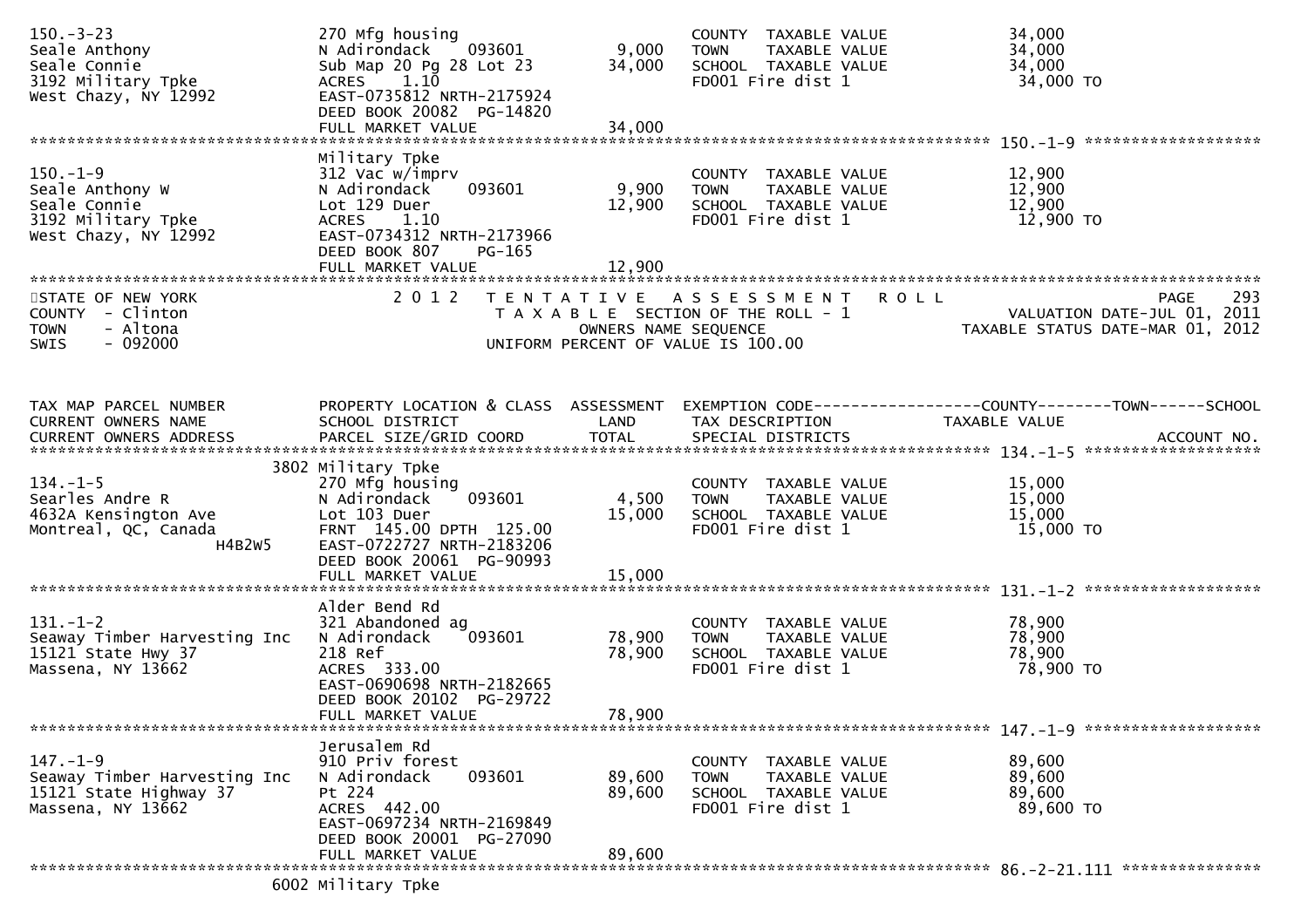| $86. -2 - 21.111$<br>Seguin Alan J<br>6002 Military Tpke<br>Ellenburg Depot, NY 12935                                              | 210 1 Family Res<br>093601<br>N Adirondack<br><b>B</b> W Patent<br>3.80 BANK<br>080<br><b>ACRES</b><br>EAST-0677618 NRTH-2204984<br>DEED BOOK 20072 PG-8865<br>FULL MARKET VALUE | 8,200<br>120,000<br>120,000 | 41854<br><b>RES STAR</b><br>COUNTY TAXABLE VALUE<br><b>TOWN</b><br>TAXABLE VALUE<br>SCHOOL TAXABLE VALUE<br>FD001 Fire dist 1                                               | $\overline{0}$<br>$\mathbf{0}$<br>120,000<br>120,000<br>90,000<br>120,000 TO                           | 30,000                 |
|------------------------------------------------------------------------------------------------------------------------------------|----------------------------------------------------------------------------------------------------------------------------------------------------------------------------------|-----------------------------|-----------------------------------------------------------------------------------------------------------------------------------------------------------------------------|--------------------------------------------------------------------------------------------------------|------------------------|
|                                                                                                                                    | 28 Hornell Way                                                                                                                                                                   |                             |                                                                                                                                                                             |                                                                                                        |                        |
| 149. - 1 - 11. 21<br>Seguin Gerald M Jr<br>28 Hornell Way<br>West Chazy, NY 12992                                                  | 240 Rural res<br>093601<br>N Adirondack<br>Lot 113 Duers<br>ACRES 36.70<br>EAST-0727766 NRTH-2174095<br>DEED BOOK 944<br>PG-131<br>FULL MARKET VALUE                             | 16,300<br>95,400<br>95,400  | 41854<br><b>RES STAR</b><br>COUNTY TAXABLE VALUE<br><b>TOWN</b><br>TAXABLE VALUE<br>SCHOOL TAXABLE VALUE<br>FD001 Fire dist 1                                               | $\Omega$<br>0<br>95,400<br>95,400<br>65,400<br>95,400 TO                                               | 30,000                 |
| STATE OF NEW YORK                                                                                                                  | 2 0 1 2                                                                                                                                                                          | T E N T A T I V E           | A S S E S S M E N T                                                                                                                                                         | <b>ROLL</b>                                                                                            | 294<br><b>PAGE</b>     |
| COUNTY - Clinton<br>- Altona<br><b>TOWN</b><br>$-092000$<br>SWIS                                                                   |                                                                                                                                                                                  |                             | T A X A B L E SECTION OF THE ROLL - 1<br>OWNERS NAME SEQUENCE<br>UNIFORM PERCENT OF VALUE IS 100.00                                                                         | VALUATION DATE-JUL 01, 2011<br>TAXABLE STATUS DATE-MAR 01, 2012                                        |                        |
|                                                                                                                                    |                                                                                                                                                                                  |                             |                                                                                                                                                                             |                                                                                                        |                        |
| TAX MAP PARCEL NUMBER<br>CURRENT OWNERS NAME                                                                                       | PROPERTY LOCATION & CLASS ASSESSMENT<br>SCHOOL DISTRICT                                                                                                                          | LAND                        | TAX DESCRIPTION                                                                                                                                                             | EXEMPTION CODE-----------------COUNTY-------TOWN------SCHOOL<br>TAXABLE VALUE                          |                        |
|                                                                                                                                    | 1926 Plank Rd                                                                                                                                                                    |                             |                                                                                                                                                                             |                                                                                                        |                        |
| $86. - 2 - 1.2$<br>Seguin Homer B<br>Seguin Katherine A<br>1926 Plank Rd<br>Ellenburg Depot, NY 12936<br>MAY BE SUBJECT TO PAYMENT | 240 Rural res<br>093601<br>N Adirondack<br>Ben Wallace<br>ACRES 122.60<br>EAST-0678340 NRTH-2207738<br>DEED BOOK 20051 PG-89784<br>FULL MARKET VALUE                             | 129,700                     | AGRI DISTR 41720<br>44,100 AGED COUN 41802<br>129,700 SR STAR<br>41834<br>COUNTY TAXABLE VALUE<br>TAXABLE VALUE<br><b>TOWN</b><br>SCHOOL TAXABLE VALUE<br>FD001 Fire dist 1 | 6,523<br>6,523<br>43,112<br>0<br>$\mathbf{0}$<br>$\Omega$<br>80,065<br>123,177<br>60,977<br>129,700 TO | 6,523<br>- 0<br>62,200 |
| UNDER AGDIST LAW TIL 2016                                                                                                          |                                                                                                                                                                                  |                             |                                                                                                                                                                             |                                                                                                        |                        |
|                                                                                                                                    | 2218/2220 Miner Farm Rd                                                                                                                                                          |                             |                                                                                                                                                                             |                                                                                                        |                        |
| $91. -1 - 6.131$<br>Seguin Peter F<br>Seguin Mary E<br>2218 Miner Farm Rd<br>Altona, NY 12910                                      | 210 1 Family Res<br>Northeastern Cl 092801<br>Lot 50 Ref Tract<br>FRNT 135.00 DPTH 300.00<br>EAST-0733278 NRTH-2207590<br>DEED BOOK 773<br>$PG-126$                              | 6,600<br>111,100<br>111,100 | 41834<br>SR STAR<br>COUNTY<br>TAXABLE VALUE<br><b>TOWN</b><br>TAXABLE VALUE<br>SCHOOL TAXABLE VALUE<br>FD001 Fire dist 1                                                    | $\mathbf{0}$<br>0<br>111,100<br>111,100<br>48,900<br>111,100 TO                                        | 62,200                 |
|                                                                                                                                    | FULL MARKET VALUE                                                                                                                                                                |                             |                                                                                                                                                                             |                                                                                                        |                        |
| $86. - 2 - 13.1$<br>Seguin Robert H<br>1702 Plank Rd<br>Ellenburg Depot, NY 12935                                                  | Plank Rd<br>312 Vac w/imprv<br>093601<br>N Adirondack<br>21 Sg<br>8.80<br><b>ACRES</b><br>EAST-0677720 NRTH-2201896<br>DEED BOOK 550<br>PG-647                                   | 7,200<br>36,300             | COUNTY TAXABLE VALUE<br><b>TOWN</b><br>TAXABLE VALUE<br>SCHOOL TAXABLE VALUE<br>FD001 Fire dist 1                                                                           | 36,300<br>36,300<br>36,300<br>36,300 TO                                                                |                        |
|                                                                                                                                    | FULL MARKET VALUE                                                                                                                                                                | 36,300                      |                                                                                                                                                                             |                                                                                                        |                        |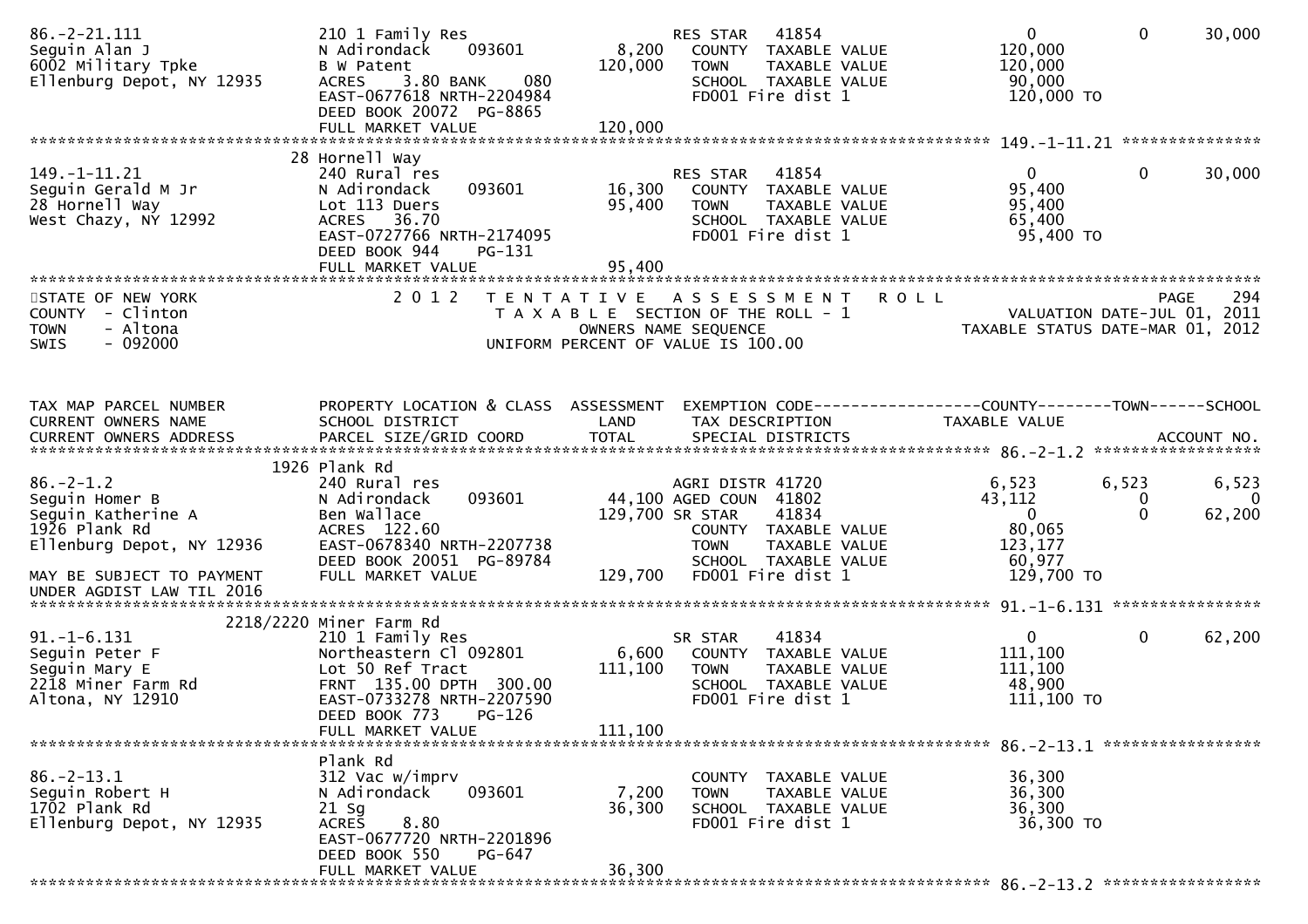| $86. - 2 - 13.2$<br>Seguin Robert H<br>Seguin Nancy A<br>1702 Plank Rd<br>Ellenburg Depot, NY 12935                 | Plank Rd<br>311 Res vac land<br>N Adirondack<br>093601<br>$21$ Sg<br>FRNT 50.00 DPTH 157.00<br>EAST-0677163 NRTH-2202043<br>DEED BOOK 600<br>PG-1047<br>FULL MARKET VALUE  | 3,100<br>3,100<br>3,100   | COUNTY TAXABLE VALUE<br>TAXABLE VALUE<br><b>TOWN</b><br>SCHOOL TAXABLE VALUE<br>FD001 Fire dist 1                      | 3,100<br>3,100<br>3,100<br>3,100 TO                                             |     |
|---------------------------------------------------------------------------------------------------------------------|----------------------------------------------------------------------------------------------------------------------------------------------------------------------------|---------------------------|------------------------------------------------------------------------------------------------------------------------|---------------------------------------------------------------------------------|-----|
|                                                                                                                     | Plank Rd                                                                                                                                                                   |                           |                                                                                                                        |                                                                                 |     |
| $86. -2 - 13.3$<br>Seguin Robert H<br>1702 Plank Rd<br>Ellenburg Depot, NY 12935                                    | 270 Mfg housing<br>093601<br>N Adirondack<br>$21$ Sq<br><b>ACRES</b><br>2.80<br>EAST-0677245 NRTH-2201820<br>DEED BOOK 550<br>PG-647<br>FULL MARKET VALUE                  | 7,400<br>42,000<br>42,000 | 41854<br>RES STAR<br>COUNTY TAXABLE VALUE<br>TAXABLE VALUE<br><b>TOWN</b><br>SCHOOL TAXABLE VALUE<br>FD001 Fire dist 1 | $\mathbf{0}$<br>0<br>30,000<br>42,000<br>42,000<br>12,000<br>42,000 TO          |     |
|                                                                                                                     |                                                                                                                                                                            |                           |                                                                                                                        |                                                                                 |     |
| STATE OF NEW YORK<br>COUNTY - Clinton<br>- Altona<br><b>TOWN</b><br>$-092000$<br><b>SWIS</b>                        | 2 0 1 2                                                                                                                                                                    | OWNERS NAME SEQUENCE      | TENTATIVE ASSESSMENT ROLL<br>T A X A B L E SECTION OF THE ROLL - 1<br>UNIFORM PERCENT OF VALUE IS 100.00               | PAGE<br>VALUATION DATE-JUL 01, 2011<br>TAXABLE STATUS DATE-MAR 01, 2012         | 295 |
| TAX MAP PARCEL NUMBER<br>CURRENT OWNERS NAME<br>CURRENT OWNERS ADDRESS                                              | PROPERTY LOCATION & CLASS ASSESSMENT<br>SCHOOL DISTRICT                                                                                                                    | LAND                      | TAX DESCRIPTION                                                                                                        | EXEMPTION CODE------------------COUNTY--------TOWN------SCHOOL<br>TAXABLE VALUE |     |
|                                                                                                                     | Plank Rd                                                                                                                                                                   |                           |                                                                                                                        |                                                                                 |     |
| $101 - 2 - 1$<br>Seguin Robert H<br>Seguin Nancy A<br>1702 Plank Rd<br>Ellenburg Depot, NY 12935                    | 311 Res vac land<br>093601<br>N Adirondack<br>Lot Sg<br>FRNT 69.00 DPTH 115.00<br>EAST-0677377 NRTH-2200350<br>DEED BOOK 683<br><b>PG-99</b>                               | 3,800<br>3,800            | COUNTY TAXABLE VALUE<br><b>TOWN</b><br>TAXABLE VALUE<br>SCHOOL TAXABLE VALUE<br>FD001 Fire dist 1                      | 3,800<br>3,800<br>3,800<br>$3,800$ TO                                           |     |
|                                                                                                                     |                                                                                                                                                                            |                           |                                                                                                                        |                                                                                 |     |
|                                                                                                                     | 131 Pinewood Dr                                                                                                                                                            |                           |                                                                                                                        |                                                                                 |     |
| $88.14 - 2 - 43$<br>Sellen Derek<br>Haley Brenda<br>537 George F.A. Wilkes<br>Greenfield Park, QuebCanada<br>J4V3R2 | 311 Res vac land<br>N Adirondack 093601<br>Sub Bk 10 Pg 123 Lot 43<br>FRNT 61.01 DPTH 164.00<br>EAST-0699321 NRTH-2204298<br>DEED BOOK 20112 PG-43369<br>FULL MARKET VALUE | 4,000<br>4,000<br>4,000   | COUNTY TAXABLE VALUE<br><b>TOWN</b><br>TAXABLE VALUE<br>SCHOOL TAXABLE VALUE<br>FD001 Fire dist 1                      | 4,000<br>4,000<br>4,000<br>4,000 TO                                             |     |
|                                                                                                                     |                                                                                                                                                                            |                           |                                                                                                                        |                                                                                 |     |
| $120. -1 - 3$<br>Senecal Maynard R<br>Senecal Thomas S<br>6 Wolfe Way Apt 42<br>Plattsburgh, NY 12901               | Military Tpke<br>321 Abandoned ag<br>093601<br>N Adirondack<br>101 Duer<br>ACRES 123.50<br>EAST-0723082 NRTH-2189646<br>DEED BOOK 99001 PG-15400                           | 34,800<br>34,800          | COUNTY TAXABLE VALUE<br><b>TOWN</b><br>TAXABLE VALUE<br>SCHOOL TAXABLE VALUE<br>FD001 Fire dist 1                      | 34,800<br>34,800<br>34,800<br>34,800 TO                                         |     |
|                                                                                                                     | FULL MARKET VALUE                                                                                                                                                          | 34,800                    |                                                                                                                        |                                                                                 |     |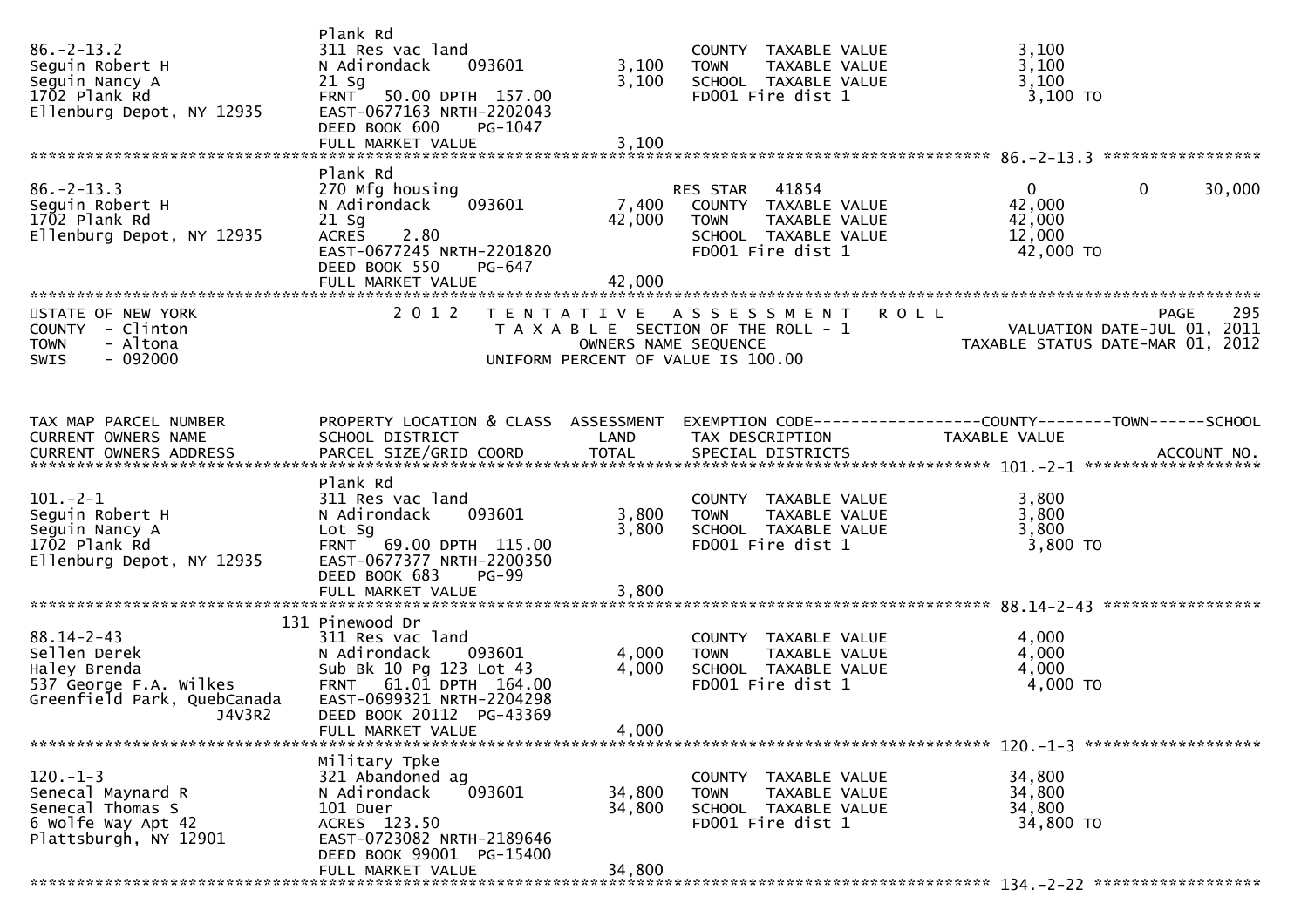| $134. - 2 - 22$<br>Senecal Terry M<br>1307 Military Tpke<br>Plattsburgh, NY 12901                  | Galy Way<br>$314$ Rural vac<10<br>093601<br>N Adirondack<br>104 Duer<br>Stonehedge Subd Lot 18<br>Also Title Deed 583/1119<br>2.00<br><b>ACRES</b><br>EAST-0725019 NRTH-2180356<br>DEED BOOK 1021 PG-5<br>FULL MARKET VALUE | 5,100<br>5,100<br>5,100   | COUNTY TAXABLE VALUE<br>TAXABLE VALUE<br><b>TOWN</b><br>SCHOOL TAXABLE VALUE<br>FD001 Fire dist 1                                              | 5,100<br>5,100<br>5,100<br>$5,100$ TO                                                |        |
|----------------------------------------------------------------------------------------------------|-----------------------------------------------------------------------------------------------------------------------------------------------------------------------------------------------------------------------------|---------------------------|------------------------------------------------------------------------------------------------------------------------------------------------|--------------------------------------------------------------------------------------|--------|
|                                                                                                    | 450 Devils Den Rd                                                                                                                                                                                                           |                           |                                                                                                                                                |                                                                                      |        |
| $89.1 - 3 - 28$<br>Seymour Bobbi-Jo<br>450 Devils Den Rd<br>Altona, NY 12910                       | 210 1 Family Res<br>N Adirondack<br>093601<br>110 Ref<br>FRNT 140.00 DPTH 297.00<br>EAST-0711103 NRTH-2206174<br>DEED BOOK 20061 PG-92561<br>FULL MARKET VALUE                                                              | 6,300<br>52,300<br>52,300 | 41854<br>RES STAR<br>COUNTY TAXABLE VALUE<br>TAXABLE VALUE<br><b>TOWN</b><br>SCHOOL TAXABLE VALUE<br>FD001 Fire dist 1<br>LT001 Altona light 1 | $\mathbf{0}$<br>$\mathbf{0}$<br>52,300<br>52,300<br>22,300<br>52,300 TO<br>52,300 TO | 30,000 |
|                                                                                                    |                                                                                                                                                                                                                             |                           |                                                                                                                                                |                                                                                      |        |
| STATE OF NEW YORK<br>COUNTY - Clinton<br>- Altona<br><b>TOWN</b><br>$-092000$<br><b>SWIS</b>       | 2 0 1 2                                                                                                                                                                                                                     | OWNERS NAME SEQUENCE      | TENTATIVE ASSESSMENT ROLL<br>T A X A B L E SECTION OF THE ROLL - 1<br>UNIFORM PERCENT OF VALUE IS 100.00                                       | PAGE<br>VALUATION DATE-JUL 01, 2011<br>TAXABLE STATUS DATE-MAR 01, 2012              | 296    |
| TAX MAP PARCEL NUMBER                                                                              | PROPERTY LOCATION & CLASS ASSESSMENT                                                                                                                                                                                        |                           |                                                                                                                                                | EXEMPTION CODE-----------------COUNTY-------TOWN------SCHOOL                         |        |
| CURRENT OWNERS NAME                                                                                | SCHOOL DISTRICT                                                                                                                                                                                                             | LAND                      | TAX DESCRIPTION                                                                                                                                | TAXABLE VALUE                                                                        |        |
|                                                                                                    | 19 Birch Hill Dr                                                                                                                                                                                                            |                           |                                                                                                                                                |                                                                                      |        |
| $88.14 - 1 - 27$<br>Seymour Curtis<br>Seymour Gail<br>15 Peryea Dr<br>Plattsburgh, NY 12901        | 260 Seasonal res<br>N Adirondack<br>093601<br>Stonewall Acres Lot 27<br>FRNT 74.00 DPTH 143.66<br>EAST-0699958 NRTH-2203692<br>DEED BOOK 20092 PG-24840<br>FULL MARKET VALUE                                                | 4,000<br>11,000<br>11,000 | COUNTY TAXABLE VALUE<br><b>TOWN</b><br>TAXABLE VALUE<br>SCHOOL TAXABLE VALUE<br>FD001 Fire dist 1                                              | 11,000<br>11,000<br>11,000<br>11,000 TO                                              |        |
|                                                                                                    |                                                                                                                                                                                                                             |                           |                                                                                                                                                |                                                                                      |        |
| $88.14 - 1 - 45$<br>Seymour Dennis W<br>Seymour Doris A<br>22 Pellerin Rd<br>Plattsburgh, NY 12901 | 46 Birch Hill Dr<br>312 Vac w/imprv<br>N Adirondack<br>093601<br>Stonewall Acres Lot 45<br>FRNT 148.30 DPTH 127.66<br>EAST-0699363 NRTH-2204121<br>DEED BOOK 20072 PG-12271<br>FULL MARKET VALUE                            | 5,000<br>5,500<br>5,500   | COUNTY TAXABLE VALUE<br>TAXABLE VALUE<br><b>TOWN</b><br>SCHOOL TAXABLE VALUE<br>FD001 Fire dist 1                                              | 5,500<br>5,500<br>5,500<br>5,500 TO                                                  |        |
|                                                                                                    | 2041/2045 Miner Farm Rd                                                                                                                                                                                                     |                           |                                                                                                                                                |                                                                                      |        |
| $91. - 1 - 8.1$<br>Seymour Raymond B Sr<br>2049 Miner Farm Rd<br>Altona, NY 12910                  | 270 Mfg housing<br>Northeastern Cl 092801<br>51 Ref<br>5.10<br><b>ACRES</b><br>EAST-0736858 NRTH-2208884<br>DEED BOOK 20041 PG-77528                                                                                        | 9,000<br>13,400           | COUNTY TAXABLE VALUE<br>TAXABLE VALUE<br><b>TOWN</b><br>SCHOOL TAXABLE VALUE<br>FD001 Fire dist 1                                              | 13,400<br>13,400<br>13,400<br>13,400 TO                                              |        |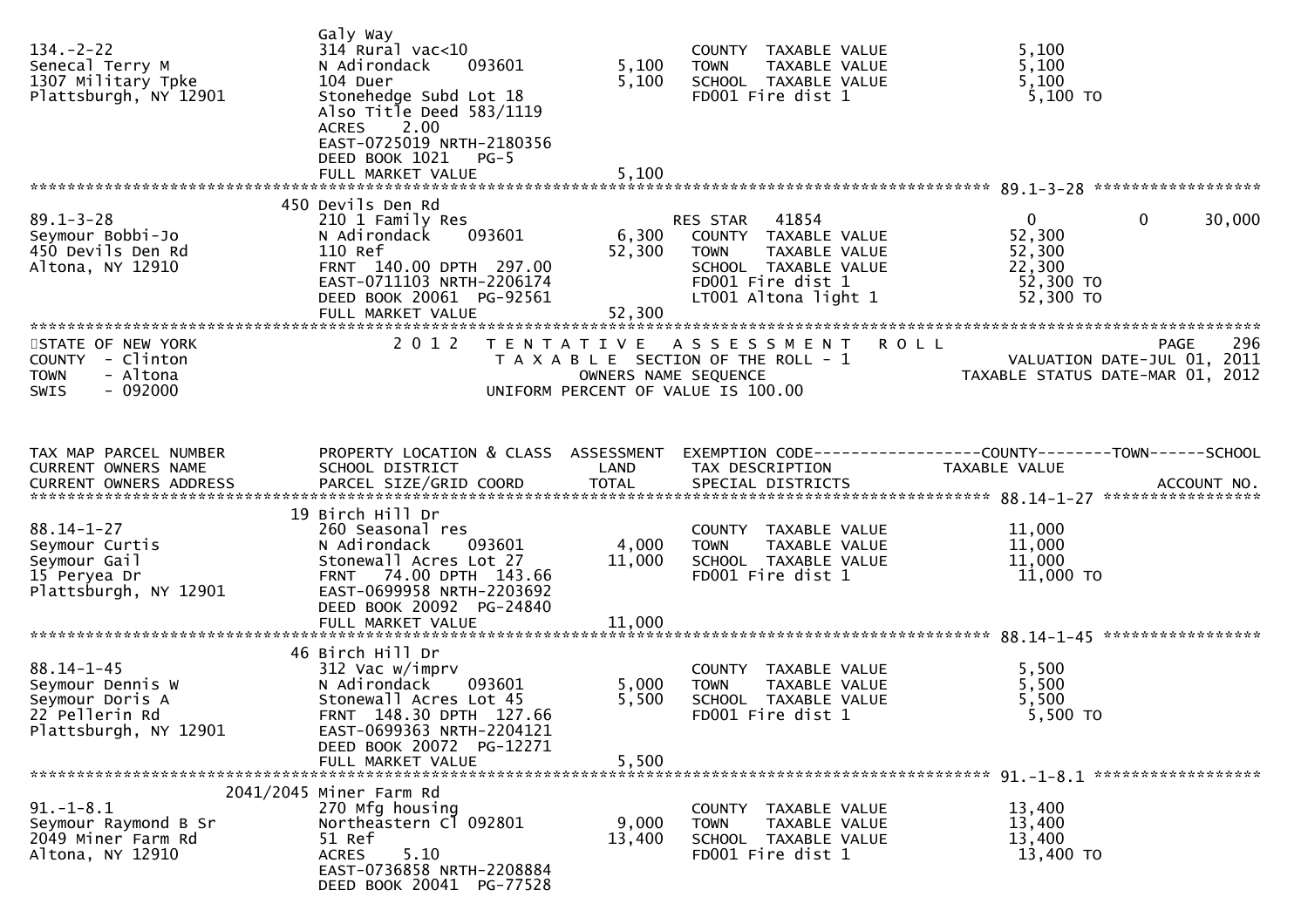| $91. - 1 - 8.2$<br>Seymour Raymond B Sr<br>2049 Miner Farm Rd<br>Altona, NY 12910               | 2049 Miner Farm Rd<br>210 1 Family Res<br>Northeastern Cl 092801<br>Lot 51 Ref<br>FRNT 136.00 DPTH 196.00<br>EAST-0736723 NRTH-2209081<br>DEED BOOK 20051 PG-78684<br>FULL MARKET VALUE              | AGED COUN 41802<br>5,900 SR STAR<br>41834<br>38,900<br>COUNTY TAXABLE VALUE<br><b>TOWN</b><br>TAXABLE VALUE<br>SCHOOL TAXABLE VALUE<br>FD001 Fire dist 1<br>38,900          | 19,450<br>0<br>0<br>$\Omega$<br>38,900<br>$\Omega$<br>19,450<br>38,900<br>$\mathbf{0}$<br>38,900 TO                                                     |
|-------------------------------------------------------------------------------------------------|------------------------------------------------------------------------------------------------------------------------------------------------------------------------------------------------------|-----------------------------------------------------------------------------------------------------------------------------------------------------------------------------|---------------------------------------------------------------------------------------------------------------------------------------------------------|
|                                                                                                 | 3643 Military Tpke                                                                                                                                                                                   |                                                                                                                                                                             |                                                                                                                                                         |
| $134. - 2 - 5$<br>Seymour Stephen M<br>3643 Military Tpke<br>West Chazy, NY 12992               | 210 1 Family Res<br>N Adirondack<br>093601<br>115 Duer<br>Stonehedge Subd Lot 17<br>4.00<br><b>ACRES</b><br>EAST-0725716 NRTH-2180684<br>DEED BOOK 709<br>PG-131                                     | WARCOMALL 41131<br>10,800 WARDISALL 41141<br>41854<br>101,700 RES STAR<br>COUNTY TAXABLE VALUE<br><b>TOWN</b><br>TAXABLE VALUE<br>SCHOOL TAXABLE VALUE<br>FD001 Fire dist 1 | $\mathbf 0$<br>25,425<br>25,425<br>20,340<br>20,340<br>$\mathbf{0}$<br>$\overline{0}$<br>30,000<br>$\Omega$<br>55,935<br>55,935<br>71,700<br>101,700 TO |
|                                                                                                 | FULL MARKET VALUE                                                                                                                                                                                    | 101,700                                                                                                                                                                     |                                                                                                                                                         |
| STATE OF NEW YORK<br>COUNTY - Clinton<br>- Altona<br><b>TOWN</b><br>$-092000$<br>SWIS           | 2 0 1 2                                                                                                                                                                                              | <b>ROLL</b><br>T E N T A T I V E<br>A S S E S S M E N T<br>T A X A B L E SECTION OF THE ROLL - 1<br>OWNERS NAME SEQUENCE<br>UNIFORM PERCENT OF VALUE IS 100.00              | 297<br><b>PAGE</b><br>VALUATION DATE-JUL 01, 2011<br>TAXABLE STATUS DATE-MAR 01, 2012                                                                   |
| TAX MAP PARCEL NUMBER<br>CURRENT OWNERS NAME                                                    | PROPERTY LOCATION & CLASS ASSESSMENT<br>SCHOOL DISTRICT                                                                                                                                              | LAND<br>TAX DESCRIPTION                                                                                                                                                     | EXEMPTION CODE-----------------COUNTY-------TOWN------SCHOOL<br>TAXABLE VALUE                                                                           |
| $72. - 1 - 6$<br>Shaw Matthew D<br>Boire Deborah J<br>990 Irona Rd<br>Ellenburg Depot, NY 12935 | 990 Irona Rd<br>210 1 Family Res<br>N Adirondack<br>093601<br>192 Ref<br>FRNT 135.00 DPTH 135.00<br>EAST-0687407 NRTH-2212752<br>DEED BOOK 20011 PG-36813                                            | RES STAR<br>41854<br>5,400<br>COUNTY TAXABLE VALUE<br>55,400<br><b>TOWN</b><br>TAXABLE VALUE<br>SCHOOL TAXABLE VALUE<br>FD001 Fire dist 1<br>55,400                         | $\mathbf 0$<br>$\overline{0}$<br>30,000<br>55,400<br>55,400<br>25,400<br>55,400 TO                                                                      |
|                                                                                                 | FULL MARKET VALUE                                                                                                                                                                                    |                                                                                                                                                                             |                                                                                                                                                         |
| $73. - 1 - 30.2$<br>Shaw Robert R<br>Shaw Susan M<br>347 Irona Rd<br>Altona, NY 12910           | 347 Irona Rd<br>210 1 Family Res<br>N Adirondack<br>093601<br>Lot 138 Ref<br>H W<br>Barcomb<br>Barcomb<br>Barcomb<br>FRNT 100.00 DPTH 250.00<br>EAST-0702854 NRTH-2212438<br>DEED BOOK 588<br>PG-980 | 41834<br>SR STAR<br>6,100 COUNTY TAXABLE VALUE<br>41,700<br><b>TOWN</b><br>TAXABLE VALUE<br>SCHOOL TAXABLE VALUE<br>FD001 Fire dist 1<br>LT001 Altona light 1               | $\Omega$<br>0<br>41,700<br>41,700<br>41,700<br>$\mathbf 0$<br>41,700 TO<br>41,700 TO                                                                    |
|                                                                                                 | FULL MARKET VALUE                                                                                                                                                                                    | 41,700                                                                                                                                                                      |                                                                                                                                                         |
|                                                                                                 | 274/278 Plank Rd                                                                                                                                                                                     | 44 PCT OF VALUE USED FOR EXEMPTION PURPOSES                                                                                                                                 |                                                                                                                                                         |
| $146. - 1 - 10$<br>Shea Life Use Mary Louise<br>Agoney Jacquelyn                                | 270 Mfg housing<br>093601<br>N Adirondack<br>49 Sg                                                                                                                                                   | AGED - ALL 41800<br>41834<br>26,700 SR STAR<br>36,000<br>COUNTY TAXABLE VALUE                                                                                               | 7,920<br>7,920<br>7,920<br>28,080<br>$\Omega$<br>0<br>28,080                                                                                            |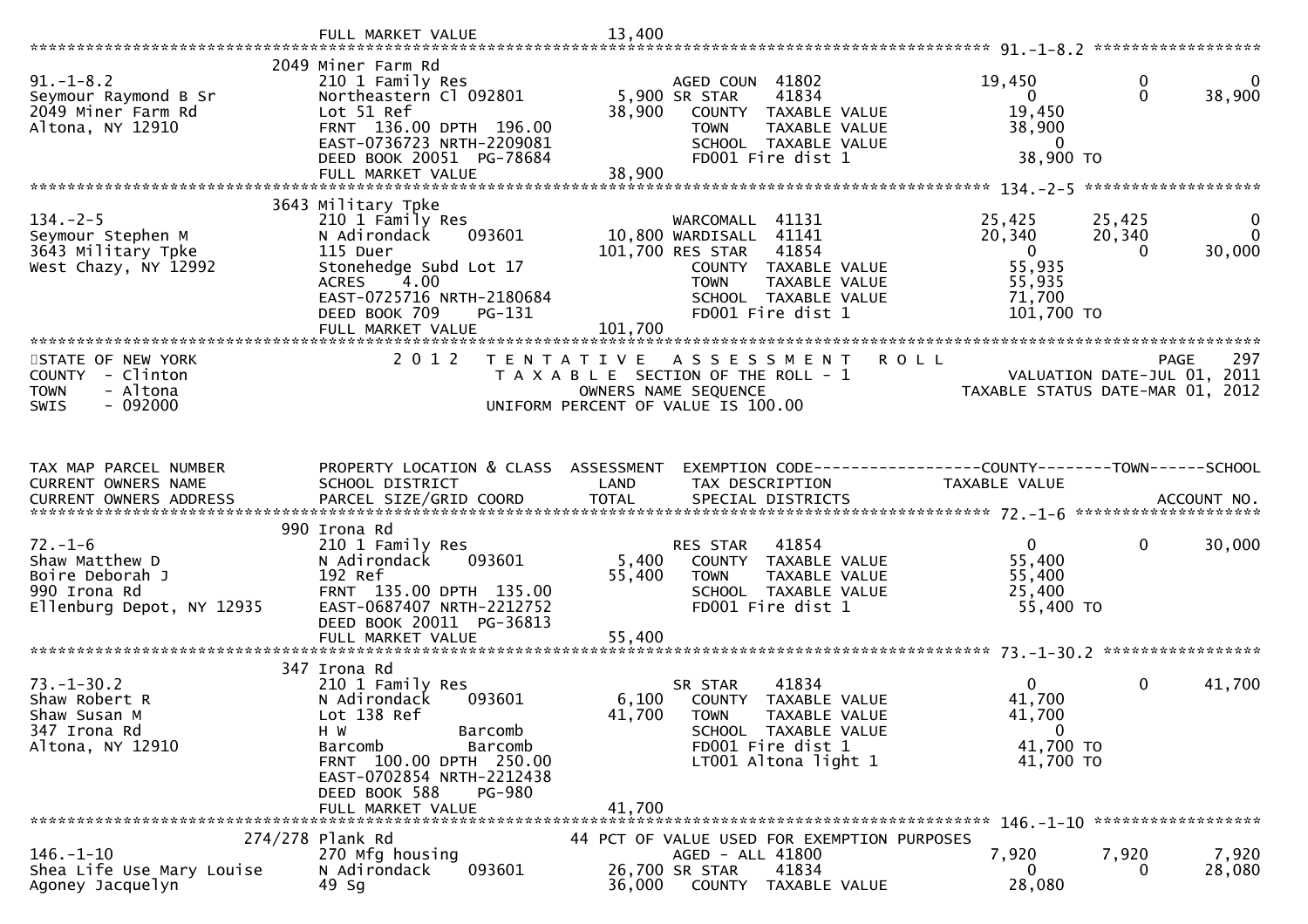| 278 Plank Rd<br>Ellenburg Depot, NY 12935                                                             | ACRES 77.00<br>EAST-0684120 NRTH-2167869<br>DEED BOOK 604<br>PG-727<br>FULL MARKET VALUE                                                                                                  | 36,000                                    | <b>TOWN</b><br>TAXABLE VALUE<br>SCHOOL TAXABLE VALUE<br>FD001 Fire dist 1                                                     | 28,080<br>0<br>36,000 TO                                                             |                                                                                       |
|-------------------------------------------------------------------------------------------------------|-------------------------------------------------------------------------------------------------------------------------------------------------------------------------------------------|-------------------------------------------|-------------------------------------------------------------------------------------------------------------------------------|--------------------------------------------------------------------------------------|---------------------------------------------------------------------------------------|
|                                                                                                       |                                                                                                                                                                                           |                                           |                                                                                                                               |                                                                                      |                                                                                       |
| $88.14 - 1 - 65$<br>Sheard Edward G<br>Sheard Joan G<br>383 Woodland Ave<br>Verdun, QC, Canada H4H1V5 | 18 Merrywood Dr<br>311 Res vac land<br>N Adirondack<br>093601<br>Stonewall Acres Lot 65<br>80.10 DPTH 134.95<br><b>FRNT</b><br>EAST-0700230 NRTH-2203419<br>DEED BOOK 20031 PG-53630      | 4,000<br>16,000                           | COUNTY TAXABLE VALUE<br>TAXABLE VALUE<br><b>TOWN</b><br>SCHOOL TAXABLE VALUE<br>FD001 Fire dist 1                             | 16,000<br>16,000<br>16,000<br>16,000 TO                                              |                                                                                       |
|                                                                                                       |                                                                                                                                                                                           |                                           |                                                                                                                               |                                                                                      |                                                                                       |
| $132. - 1 - 4.41$<br>Shoff Denise L<br>2514 Rand Hill Rd<br>Altona, NY 12910                          | 2514 Rand Hill Rd<br>240 Rural res<br>093601<br>N Adirondack<br>Lots 39 & 40 Duers Patent<br>ACRES 28.90<br>EAST-0705479 NRTH-2184367<br>DEED BOOK 20021 PG-46644<br>FULL MARKET VALUE    | 18,500<br>168,900<br>168,900              | 41854<br><b>RES STAR</b><br>COUNTY TAXABLE VALUE<br>TAXABLE VALUE<br><b>TOWN</b><br>SCHOOL TAXABLE VALUE<br>FD001 Fire dist 1 | $\mathbf{0}$<br>168,900<br>168,900<br>138,900<br>168,900 TO                          | 30,000<br>$\bf{0}$                                                                    |
|                                                                                                       |                                                                                                                                                                                           |                                           |                                                                                                                               |                                                                                      |                                                                                       |
| STATE OF NEW YORK<br>COUNTY - Clinton<br>- Altona<br><b>TOWN</b><br>$-092000$<br><b>SWIS</b>          | 2 0 1 2                                                                                                                                                                                   | T E N T A T I V E<br>OWNERS NAME SEQUENCE | A S S E S S M E N T<br>T A X A B L E SECTION OF THE ROLL - 1<br>UNIFORM PERCENT OF VALUE IS 100.00                            | <b>ROLL</b>                                                                          | 298<br><b>PAGE</b><br>VALUATION DATE-JUL 01, 2011<br>TAXABLE STATUS DATE-MAR 01, 2012 |
|                                                                                                       |                                                                                                                                                                                           |                                           |                                                                                                                               |                                                                                      |                                                                                       |
| TAX MAP PARCEL NUMBER<br>CURRENT OWNERS NAME<br>CURRENT OWNERS ADDRESS                                | PROPERTY LOCATION & CLASS ASSESSMENT<br>SCHOOL DISTRICT                                                                                                                                   | LAND                                      | TAX DESCRIPTION                                                                                                               | EXEMPTION        CODE-----------------COUNTY-------TOWN------SCHOOL<br>TAXABLE VALUE |                                                                                       |
|                                                                                                       |                                                                                                                                                                                           |                                           |                                                                                                                               |                                                                                      |                                                                                       |
| $150. - 1 - 4.282$<br>Shumway Robert Jr<br>154 Recore Rd<br>West Chazy, NY 12992                      | 154 Recore Rd<br>210 1 Family Res<br>N Adirondack<br>093601<br>Lot 144 Duers Patent<br><b>ACRES</b><br>1.15<br>EAST-0736921 NRTH-2176237<br>DEED BOOK 98001 PG-05680<br>FULL MARKET VALUE | 9,100<br>87,200<br>87,200                 | 41854<br><b>RES STAR</b><br>COUNTY TAXABLE VALUE<br><b>TOWN</b><br>TAXABLE VALUE<br>SCHOOL TAXABLE VALUE<br>FD001 Fire dist 1 | $\mathbf{0}$<br>87,200<br>87,200<br>57,200<br>87,200 TO                              | $\mathbf{0}$<br>30,000                                                                |
|                                                                                                       |                                                                                                                                                                                           |                                           |                                                                                                                               |                                                                                      |                                                                                       |
| $119. - 1 - 4.1$<br>Shutts Bruce R II<br>Bonner Rebecca S<br>4362 Military Tpke<br>Altona, NY 12910   | Military Tpke<br>321 Abandoned ag<br>093601<br>N Adirondack<br>Lot 69 Duers<br>ACRES 23.40 BANK<br>080<br>EAST-0712772 NRTH-2191087<br>DEED BOOK 20082 PG-12385<br>FULL MARKET VALUE      | 16,200<br>16,200<br>16,200                | COUNTY TAXABLE VALUE<br>TAXABLE VALUE<br><b>TOWN</b><br>SCHOOL TAXABLE VALUE<br>FD001 Fire dist 1                             | 16,200<br>16,200<br>16,200<br>16,200 TO                                              |                                                                                       |
|                                                                                                       |                                                                                                                                                                                           |                                           |                                                                                                                               |                                                                                      |                                                                                       |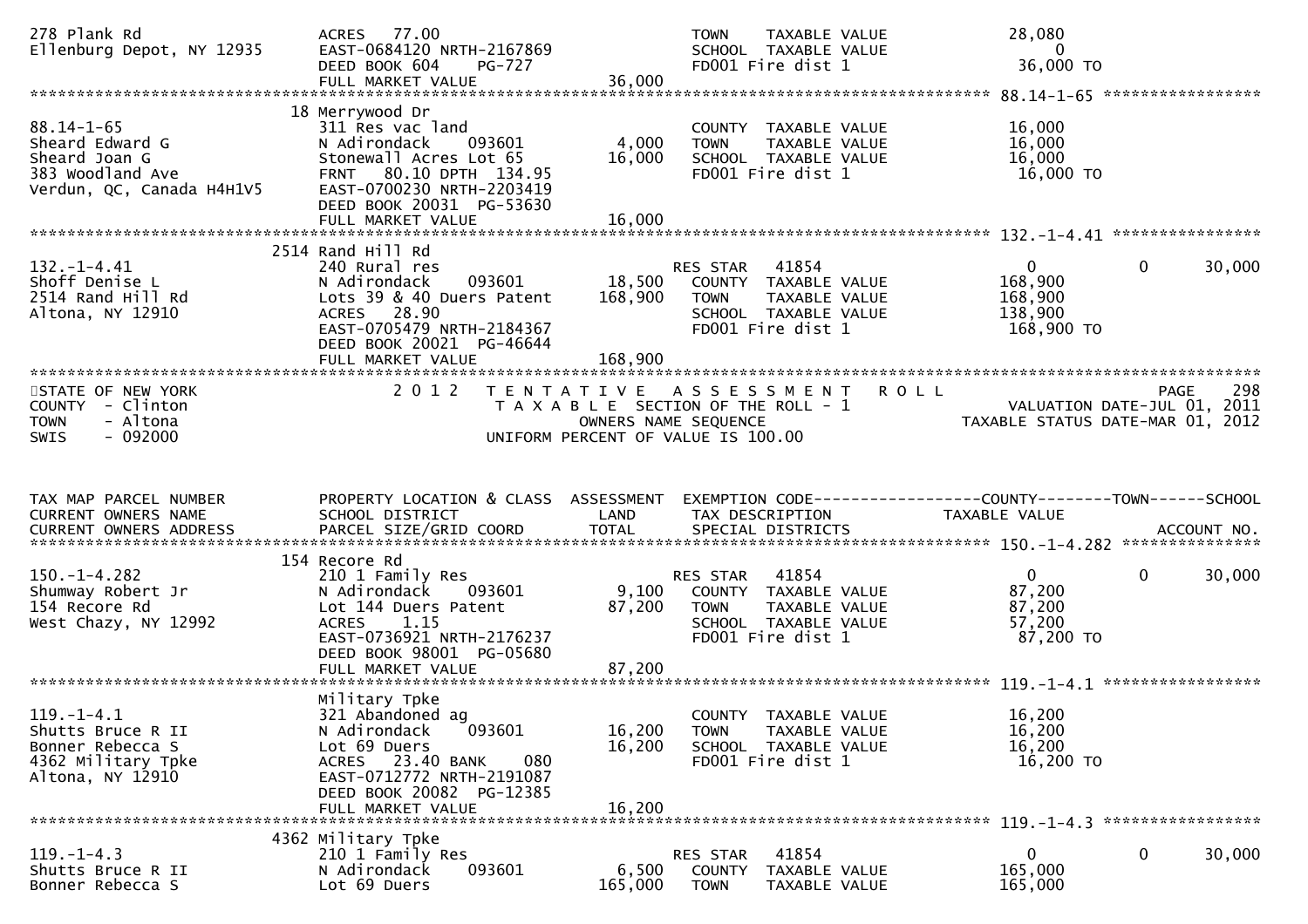| 4362 Military Tpke<br>Altona, NY 12910                                                           | 1.00 BANK<br>080<br><b>ACRES</b><br>EAST-0712248 NRTH-2191594<br>DEED BOOK 20082 PG-12385                                                                                                |                            | SCHOOL TAXABLE VALUE<br>FD001 Fire dist 1                                                                                        | 135,000<br>165,000 TO                                               |                    |
|--------------------------------------------------------------------------------------------------|------------------------------------------------------------------------------------------------------------------------------------------------------------------------------------------|----------------------------|----------------------------------------------------------------------------------------------------------------------------------|---------------------------------------------------------------------|--------------------|
| $71. - 4 - 10.1$<br>Simard Robert<br>Bertrand Corey F<br>3561 Rice Hill Rd<br>Franklin, VT 05457 | Rt 11<br>105 Vac farmland<br>N Adirondack<br>093601<br>Bm<br>ACRES 125.60<br>EAST-0679760 NRTH-2211954<br>DEED BOOK 20082 PG-14668                                                       | 34,400<br>34,400           | COUNTY TAXABLE VALUE<br>TAXABLE VALUE<br><b>TOWN</b><br>SCHOOL TAXABLE VALUE<br>FD002 Ellenburg fire 21<br>LT002 Altona light 21 | 34,400<br>34,400<br>34,400<br>34,400 TO<br>34,400 TO                |                    |
| $130 - 2 - 7$<br>Simpson Steven<br>Simpson Crystal<br>962 Military Tpke<br>Plattsburgh, NY 12901 | Plank Rd<br>210 1 Family Res<br>093601<br>N Adirondack<br>Lot 37<br>ACRES 48.50<br>EAST-0682023 NRTH-2179755<br>DEED BOOK 20031 PG-54401<br>FULL MARKET VALUE                            | 21,500<br>82,900<br>82,900 | COUNTY TAXABLE VALUE<br>TAXABLE VALUE<br><b>TOWN</b><br>SCHOOL TAXABLE VALUE<br>FD001 Fire dist 1                                | 82,900<br>82,900<br>82,900<br>82,900 TO                             |                    |
| STATE OF NEW YORK<br>COUNTY - Clinton<br>- Altona<br><b>TOWN</b><br>$-092000$<br><b>SWIS</b>     | 2 0 1 2                                                                                                                                                                                  | OWNERS NAME SEQUENCE       | TENTATIVE ASSESSMENT<br><b>ROLL</b><br>T A X A B L E SECTION OF THE ROLL - 1<br>UNIFORM PERCENT OF VALUE IS 100.00               | VALUATION DATE-JUL 01, 2011<br>TAXABLE STATUS DATE-MAR 01, 2012     | 299<br><b>PAGE</b> |
|                                                                                                  |                                                                                                                                                                                          |                            |                                                                                                                                  |                                                                     |                    |
| TAX MAP PARCEL NUMBER<br>CURRENT OWNERS NAME<br>CURRENT OWNERS ADDRESS                           | PROPERTY LOCATION & CLASS ASSESSMENT<br>SCHOOL DISTRICT                                                                                                                                  | LAND                       | EXEMPTION CODE-----------------COUNTY--------TOWN------SCHOOL<br>TAX DESCRIPTION                                                 | TAXABLE VALUE                                                       |                    |
| $148. - 3 - 5.1$<br>Siskavich Lorraine<br>1995 Rand Hill Rd<br>Altona, NY 12910                  | 1995 Rand Hill Rd<br>210 1 Family Res<br>N Adirondack<br>093601<br>36 Duer<br>FRNT 240.00 DPTH 250.00<br>EAST-0709578 NRTH-2172889<br>DEED BOOK 98001 PG-02080<br>FULL MARKET VALUE      | 10,000<br>56,000<br>56,000 | 41854<br>RES STAR<br>COUNTY TAXABLE VALUE<br>TAXABLE VALUE<br><b>TOWN</b><br>SCHOOL TAXABLE VALUE<br>FD001 Fire dist 1           | $\mathbf{0}$<br>0<br>56,000<br>56,000<br>26,000<br>56,000 TO        | 30,000             |
| $90. -1 - 7.2$<br>Siskavich Veronica A<br>2555 Miner Farm Rd<br>Altona, NY 12910                 | 2555 Miner Farm Rd<br>210 1 Family Res<br>N Adirondack<br>093601<br>FRNT 130.00 DPTH 240.00<br>080<br>BANK<br>EAST-0724981 NRTH-2207675<br>DEED BOOK 20031 PG-57033<br>FULL MARKET VALUE | 6,300<br>82,000<br>82,000  | 41854<br><b>RES STAR</b><br>TAXABLE VALUE<br>COUNTY<br><b>TOWN</b><br>TAXABLE VALUE<br>SCHOOL TAXABLE VALUE<br>FD001 Fire dist 1 | $\Omega$<br>$\mathbf{0}$<br>82,000<br>82,000<br>52,000<br>82,000 TO | 30,000             |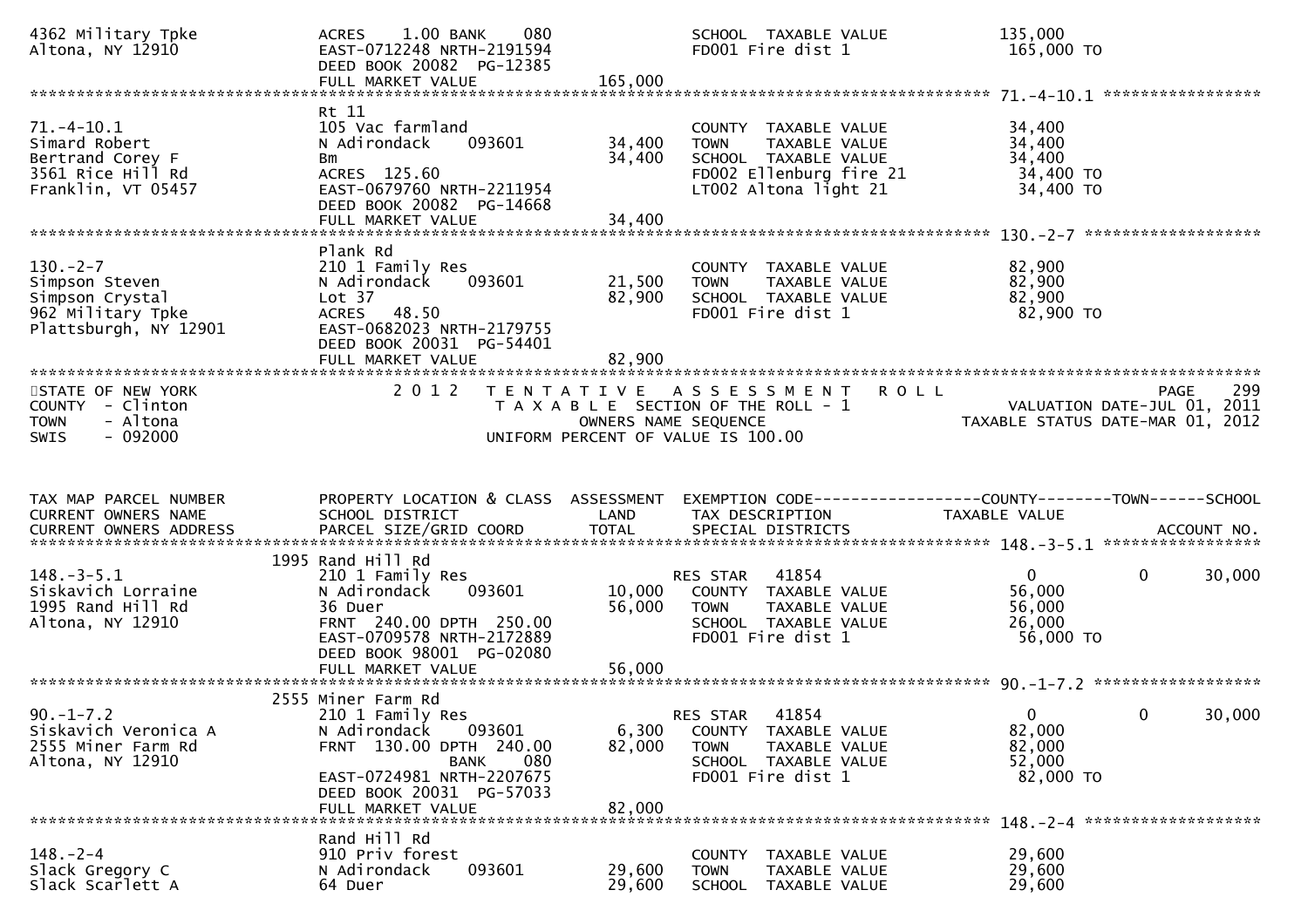| 670 Judson Street Rd<br>Canton, NY 13617                                                     | ACRES 223.20<br>EAST-0716454 NRTH-2173046<br>DEED BOOK 20031 PG-51494<br>FULL MARKET VALUE                                                                                           | 29,600                       | FD001 Fire dist 1                                                                                                  | 29,600 TO                                                                        |
|----------------------------------------------------------------------------------------------|--------------------------------------------------------------------------------------------------------------------------------------------------------------------------------------|------------------------------|--------------------------------------------------------------------------------------------------------------------|----------------------------------------------------------------------------------|
| $73. - 3 - 12.3$<br>Slattery Ann<br>412 Chichester Ave<br>Wynnewood, PA 19096                | Irona Rd<br>314 Rural vac<10<br>093601<br>N Adirondack<br>166 Ref<br>1.00<br>ACRES<br>EAST-0696938 NRTH-2212969<br>DEED BOOK 581<br>PG-810                                           | 6,500<br>6,500               | COUNTY TAXABLE VALUE<br>TAXABLE VALUE<br><b>TOWN</b><br>SCHOOL TAXABLE VALUE<br>FD001 Fire dist 1                  | 6,500<br>6,500<br>6,500<br>6,500 TO                                              |
| $117. - 1 - 5.2$<br>Small Everest<br>Small Nancy<br>50 Shepard St<br>Chicopee, MA 01013      | Alder Bend Rd<br>311 Res vac land<br>093601<br>N Adirondack<br>215 Ref Tract<br>FRNT 150.00 DPTH 155.00<br>EAST-0692260 NRTH-2191359<br>DEED BOOK 597<br>PG-728<br>FULL MARKET VALUE | 5,800<br>5,800<br>5.800      | COUNTY TAXABLE VALUE<br><b>TOWN</b><br>TAXABLE VALUE<br>SCHOOL TAXABLE VALUE<br>FD001 Fire dist 1                  | 5,800<br>5,800<br>5,800<br>5,800 TO                                              |
| STATE OF NEW YORK<br>COUNTY - Clinton<br>- Altona<br><b>TOWN</b><br>$-092000$<br><b>SWIS</b> | 2 0 1 2                                                                                                                                                                              | OWNERS NAME SEQUENCE         | TENTATIVE ASSESSMENT<br><b>ROLL</b><br>T A X A B L E SECTION OF THE ROLL - 1<br>UNIFORM PERCENT OF VALUE IS 100.00 | <b>PAGE</b><br>300<br>VALUATION DATE-JUL 01, 2011<br>VALUATION DATE-MAR 01, 2012 |
|                                                                                              |                                                                                                                                                                                      |                              |                                                                                                                    |                                                                                  |
| TAX MAP PARCEL NUMBER<br>CURRENT OWNERS NAME<br>CURRENT OWNERS ADDRESS                       | PROPERTY LOCATION & CLASS ASSESSMENT<br>SCHOOL DISTRICT                                                                                                                              | LAND                         | TAX DESCRIPTION                                                                                                    | EXEMPTION CODE------------------COUNTY--------TOWN------SCHOOL<br>TAXABLE VALUE  |
| $132 - 1 - 2$<br>Smart David<br>2395 Rand Hill Rd<br>Altona, NY 12910                        | Rand Hill Rd<br>910 Priv forest<br>N Adirondack<br>093601<br>12 Duer<br>ACRES 52.00<br>EAST-0700415 NRTH-2184558<br>DEED BOOK 98001 PG-03959<br>FULL MARKET VALUE                    | 13,300<br>13,300<br>13,300   | COUNTY TAXABLE VALUE<br>TAXABLE VALUE<br><b>TOWN</b><br>SCHOOL TAXABLE VALUE<br>FD001 Fire dist 1                  | 13,300<br>13,300<br>13,300<br>13,300 TO                                          |
| $132. - 1 - 3.1$<br>Smart David<br>2395 Rand Hill Rd<br>Altona, NY 12910                     | 492 Duley Rd<br>241 Rural res&ag<br>093601<br>N Adirondack<br>17 Duer<br>ACRES 150.60<br>EAST-0702501 NRTH-2184949<br>DEED BOOK 98001 PG-03958<br>FULL MARKET VALUE                  | 38,800<br>104,000<br>104,000 | COUNTY TAXABLE VALUE<br><b>TOWN</b><br>TAXABLE VALUE<br>SCHOOL TAXABLE VALUE<br>FD001 Fire dist 1                  | 104,000<br>104,000<br>104,000<br>104,000 TO                                      |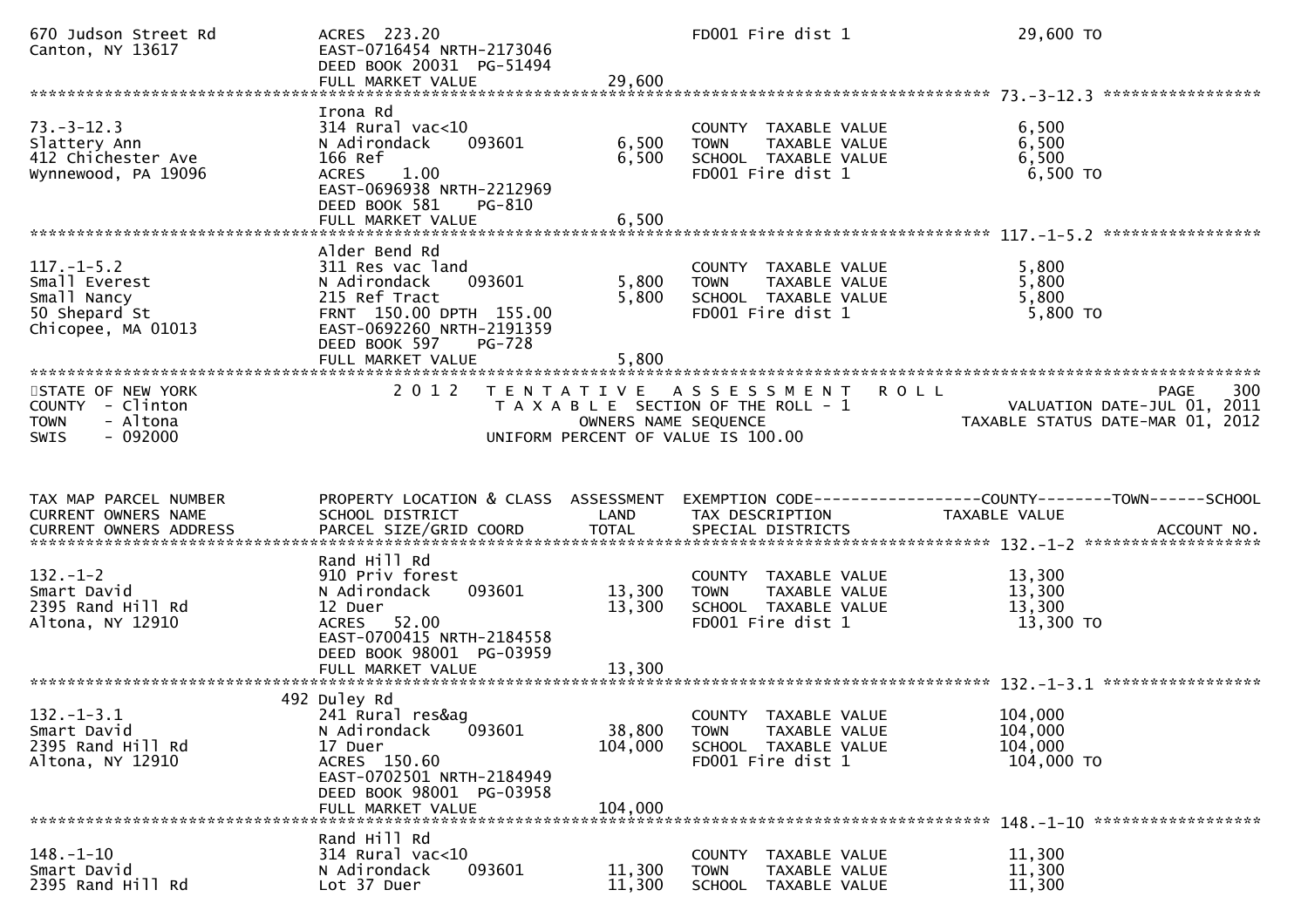| Altona, NY 12910                                                                             | 5.60<br><b>ACRES</b><br>EAST-0707697 NRTH-2175950<br>DEED BOOK 20112 PG-40805<br>FULL MARKET VALUE                                                                                   | 11,300                     | FD001 Fire dist 1                                                                                                                          | 11,300 TO                                                   |                                                   |
|----------------------------------------------------------------------------------------------|--------------------------------------------------------------------------------------------------------------------------------------------------------------------------------------|----------------------------|--------------------------------------------------------------------------------------------------------------------------------------------|-------------------------------------------------------------|---------------------------------------------------|
|                                                                                              |                                                                                                                                                                                      |                            |                                                                                                                                            |                                                             |                                                   |
| $132. - 1 - 13.1$<br>Smart David A<br>Smart Kelly A<br>2395 Rand Hill Rd<br>Altona, NY 12910 | 2395 Rand Hill Rd<br>241 Rural res&aq<br>093601<br>N Adirondack<br>39 Duer<br>ACRES 18.30<br>EAST-0705027 NRTH-2181699<br>DEED BOOK 789<br>PG-285                                    | 15,800<br>210,000          | 41854<br>RES STAR<br>COUNTY TAXABLE VALUE<br>TAXABLE VALUE<br><b>TOWN</b><br>SCHOOL TAXABLE VALUE<br>FD001 Fire dist 1                     | $\mathbf{0}$<br>210,000<br>210,000<br>180,000<br>210,000 TO | $\mathbf{0}$<br>30,000                            |
|                                                                                              |                                                                                                                                                                                      |                            |                                                                                                                                            |                                                             |                                                   |
| $148. - 3 - 25$<br>Smart David A<br>2395 Rand Hill Rd<br>Altona, NY 12910                    | 49 Kids Way<br>260 Seasonal res<br>N Adirondack<br>093601<br>35 Duer<br>17.50<br><b>ACRES</b><br>EAST-0709956 NRTH-2171265<br>DEED BOOK 99001 PG-13160<br>FULL MARKET VALUE          | 15,600<br>16,600<br>16,600 | COUNTY TAXABLE VALUE<br>TAXABLE VALUE<br><b>TOWN</b><br>SCHOOL TAXABLE VALUE<br>FD001 Fire dist 1                                          | 16,600<br>16,600<br>16,600<br>16,600 TO                     |                                                   |
|                                                                                              |                                                                                                                                                                                      |                            |                                                                                                                                            |                                                             |                                                   |
| STATE OF NEW YORK<br>COUNTY - Clinton<br>- Altona<br><b>TOWN</b><br>$-092000$<br>SWIS        | 2 0 1 2                                                                                                                                                                              |                            | <b>ROLL</b><br>TENTATIVE ASSESSMENT<br>T A X A B L E SECTION OF THE ROLL - 1<br>OWNERS NAME SEQUENCE<br>UNIFORM PERCENT OF VALUE IS 100.00 | TAXABLE STATUS DATE-MAR 01, 2012                            | <b>PAGE</b><br>301<br>VALUATION DATE-JUL 01, 2011 |
|                                                                                              |                                                                                                                                                                                      |                            |                                                                                                                                            |                                                             |                                                   |
| TAX MAP PARCEL NUMBER<br>CURRENT OWNERS NAME<br>CURRENT OWNERS ADDRESS                       | PROPERTY LOCATION & CLASS ASSESSMENT<br>SCHOOL DISTRICT                                                                                                                              | LAND                       | TAX DESCRIPTION                                                                                                                            | TAXABLE VALUE                                               |                                                   |
|                                                                                              |                                                                                                                                                                                      |                            |                                                                                                                                            |                                                             |                                                   |
| $103.-1-29.1$<br>Smart Douglas<br>PO Box 90<br>Altona, NY 12910                              | 204 Rabideau Rd<br>240 Rural res<br>093601<br>N Adirondack<br>Lot 160-161 Ref<br>ACRES 12.80<br>EAST-0698147 NRTH-2197878<br>DEED BOOK 99001 PG-09453                                | 13,000<br>49,000           | COUNTY TAXABLE VALUE<br>TAXABLE VALUE<br><b>TOWN</b><br>SCHOOL TAXABLE VALUE<br>FD001 Fire dist 1                                          | 49,000<br>49,000<br>49,000<br>49,000 TO                     |                                                   |
|                                                                                              | FULL MARKET VALUE                                                                                                                                                                    | 49,000                     |                                                                                                                                            |                                                             |                                                   |
| $132. - 1 - 12$<br>Smart Dwayne<br>Smart Melanie<br>2367 Rand Hill Rd<br>Altona, NY 12910    | 2367 Rand Hill Rd<br>210 1 Family Res<br>093601<br>N Adirondack<br>39 Duer<br>FRNT 340.00 DPTH 240.00<br>EAST-0705770 NRTH-2181208<br>DEED BOOK 634<br>$PG-210$<br>FULL MARKET VALUE | 8,700<br>69,000<br>69,000  | 41854<br>RES STAR<br>COUNTY TAXABLE VALUE<br>TAXABLE VALUE<br><b>TOWN</b><br>SCHOOL TAXABLE VALUE<br>FD001 Fire dist 1                     | $\mathbf{0}$<br>69,000<br>69,000<br>39,000<br>69,000 TO     | 30,000<br>$\bullet$ O                             |
|                                                                                              | Rand Hill Rd                                                                                                                                                                         |                            |                                                                                                                                            |                                                             |                                                   |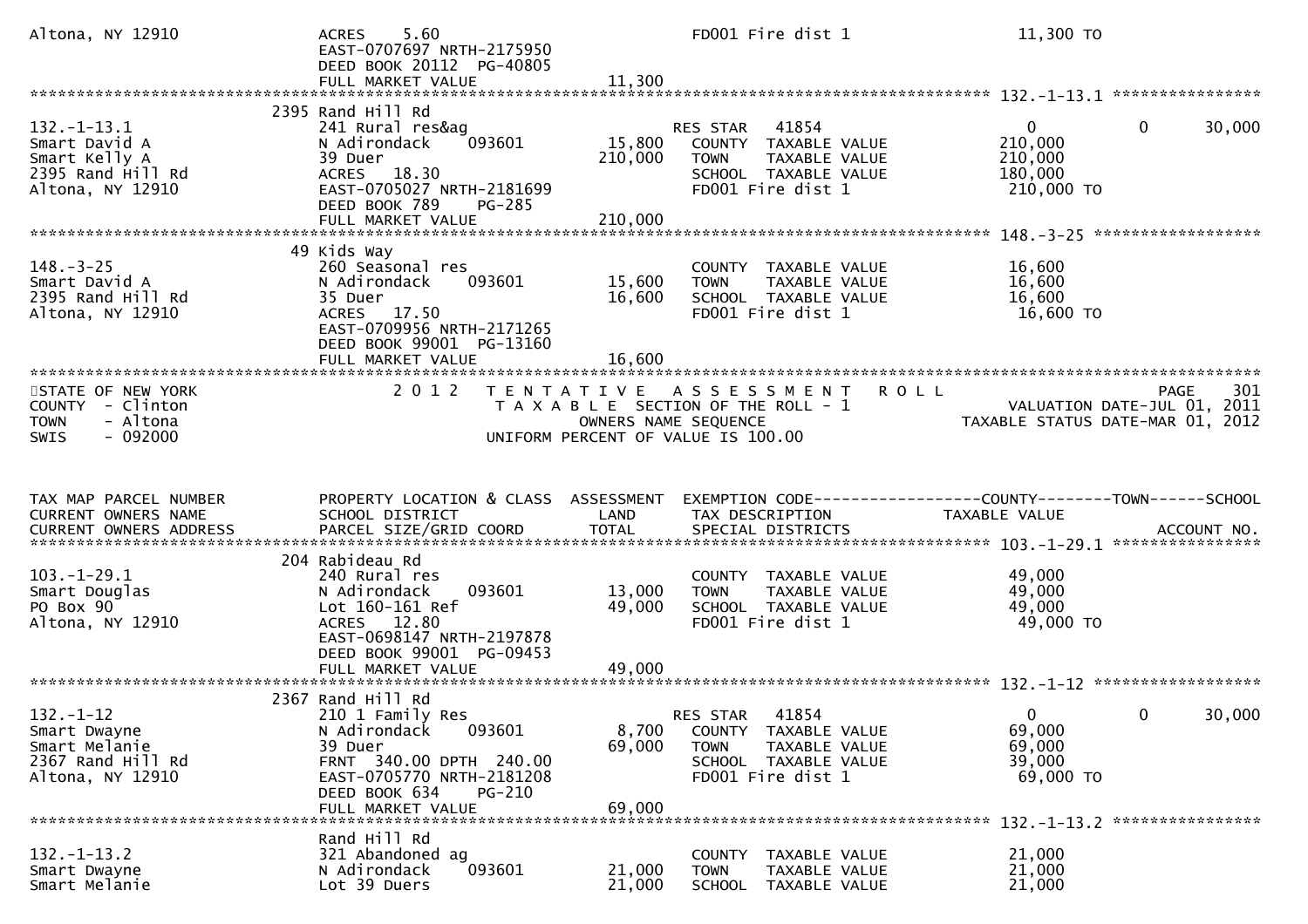| 2367 Rand Hill Rd<br>Altona, NY 12910                                                       | 44.00<br><b>ACRES</b><br>EAST-0705592 NRTH-2182225<br>DEED BOOK 786<br>PG-160<br>FULL MARKET VALUE                                                                                              | 21,000                     | FD001 Fire dist 1                                                                                                                                | 21,000 TO                                                                                      |             |
|---------------------------------------------------------------------------------------------|-------------------------------------------------------------------------------------------------------------------------------------------------------------------------------------------------|----------------------------|--------------------------------------------------------------------------------------------------------------------------------------------------|------------------------------------------------------------------------------------------------|-------------|
| $132. - 1 - 3.2$<br>Smart Dwight<br>492 Duley Rd<br>Altona, NY 12910                        | Duley Rd<br>312 Vac w/imprv<br>N Adirondack<br>093601<br>Lot 17 Duers Patent<br>2.10<br><b>ACRES</b><br>EAST-0703499 NRTH-2186158<br>DEED BOOK 20011 PG-34026<br>FULL MARKET VALUE              | 9,600<br>21,600<br>21,600  | COUNTY TAXABLE VALUE<br>TAXABLE VALUE<br><b>TOWN</b><br>SCHOOL TAXABLE VALUE<br>FD001 Fire dist 1                                                | 21,600<br>21,600<br>21,600<br>21,600 TO                                                        |             |
|                                                                                             |                                                                                                                                                                                                 |                            |                                                                                                                                                  |                                                                                                |             |
| $132. - 1 - 3.3$<br>Smart Hortense<br>Smart Dwayne<br>2367 Rand Hill Rd<br>Altona, NY 12910 | 473 Duley Rd<br>210 1 Family Res<br>N Adirondack<br>093601<br>Lot 17 Duers<br>1.00<br><b>ACRES</b><br>EAST-0703816 NRTH-2186054<br>DEED BOOK 20061 PG-91931<br>FULL MARKET VALUE                | 56,400<br>56,400           | AGED C&T<br>41801<br>41834<br>9,000 SR STAR<br>COUNTY TAXABLE VALUE<br>TAXABLE VALUE<br><b>TOWN</b><br>SCHOOL TAXABLE VALUE<br>FD001 Fire dist 1 | 28,200<br>28,200<br>$\overline{0}$<br>0<br>28,200<br>28,200<br>$\overline{0}$<br>56,400 TO     | 0<br>56,400 |
| STATE OF NEW YORK<br>COUNTY - Clinton<br>- Altona<br><b>TOWN</b><br>$-092000$<br>SWIS       | 2 0 1 2                                                                                                                                                                                         | OWNERS NAME SEQUENCE       | TENTATIVE ASSESSMENT<br><b>ROLL</b><br>T A X A B L E SECTION OF THE ROLL - 1<br>UNIFORM PERCENT OF VALUE IS 100.00                               | VALUATION DATE-JUL 01, 2011<br>VALUATION DATE-JUL 01, ZUII<br>TAXABLE STATUS DATE-MAR 01, 2012 | 302<br>PAGE |
|                                                                                             |                                                                                                                                                                                                 |                            |                                                                                                                                                  |                                                                                                |             |
| TAX MAP PARCEL NUMBER<br>CURRENT OWNERS NAME<br><b>CURRENT OWNERS ADDRESS</b>               | PROPERTY LOCATION & CLASS ASSESSMENT<br>SCHOOL DISTRICT<br>PARCEL SIZE/GRID COORD                                                                                                               | LAND<br><b>TOTAL</b>       | EXEMPTION CODE-----------------COUNTY-------TOWN------SCHOOL<br>TAX DESCRIPTION<br>SPECIAL DISTRICTS                                             | TAXABLE VALUE                                                                                  | ACCOUNT NO. |
| $87. - 1 - 9.13$<br>Smart Kelly<br>2395 Rand Hill Rd<br>Altona, NY 12910                    | Military Tpke<br>$314$ Rural vac< $10$<br>093601<br>N Adirondack<br>Lot 185 Ref Tract Patent<br>Survey 07/2009<br>3.70<br><b>ACRES</b><br>EAST-0688464 NRTH-2204095<br>DEED BOOK 20102 PG-30508 | 8,300<br>8,300             | COUNTY TAXABLE VALUE<br><b>TOWN</b><br>TAXABLE VALUE<br>SCHOOL TAXABLE VALUE<br>FD001 Fire dist 1                                                | 8,300<br>8,300<br>8,300<br>$8,300$ TO                                                          |             |
| $72. - 1 - 11.4$<br>Smart Leon<br>200 Chestnut Ave<br>Bogota, NJ 07603                      | Irona Rd<br>321 Abandoned ag<br>N Adirondack<br>093601<br>Lot 166 Ref Tr<br>ACRES 15.00<br>EAST-0694206 NRTH-2213374<br>DEED BOOK 753<br><b>PG-121</b><br>FULL MARKET VALUE                     | 13,700<br>13,700<br>13,700 | TAXABLE VALUE<br>COUNTY<br>TAXABLE VALUE<br><b>TOWN</b><br>SCHOOL TAXABLE VALUE<br>FD001 Fire dist 1                                             | 13,700<br>13,700<br>13,700<br>13,700 TO                                                        |             |
|                                                                                             | 2079 Rand Hill Rd                                                                                                                                                                               |                            |                                                                                                                                                  |                                                                                                |             |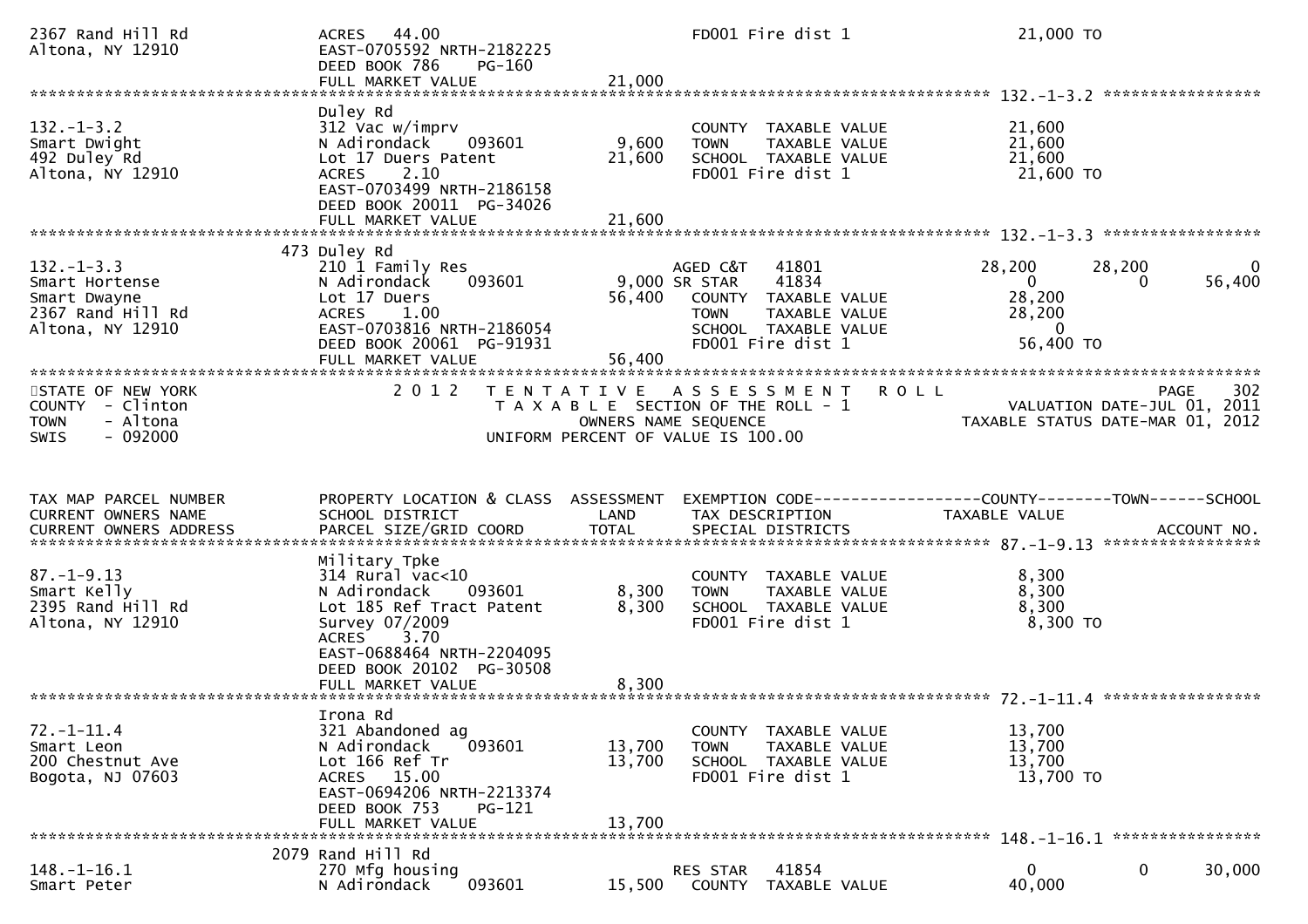| 2079 Rand Hill Rd<br>Altona, NY 12910                                                        | 36 Duer 1942<br>ACRES 17.00<br>EAST-0707309 NRTH-2174577<br>DEED BOOK 913<br>PG-144                                                                                                             | 40,000                  | <b>TOWN</b><br>TAXABLE VALUE<br>SCHOOL TAXABLE VALUE<br>FD001 Fire dist 1                         | 40,000<br>10,000<br>40,000 TO                                   |
|----------------------------------------------------------------------------------------------|-------------------------------------------------------------------------------------------------------------------------------------------------------------------------------------------------|-------------------------|---------------------------------------------------------------------------------------------------|-----------------------------------------------------------------|
|                                                                                              |                                                                                                                                                                                                 |                         |                                                                                                   |                                                                 |
| $148. - 1 - 16.2$<br>Smart Peter A<br>2079 Rand Hill Rd<br>Altona, NY 12910                  | Rand Hill Rd<br>311 Res vac land<br>093601<br>N Adirondack<br>Lot 36 Duers<br>FRNT 50.00 DPTH 600.00<br>EAST-0708404 NRTH-2174739<br>DEED BOOK 20021 PG-42163<br>FULL MARKET VALUE              | 4,700<br>4,700<br>4,700 | COUNTY TAXABLE VALUE<br>TAXABLE VALUE<br><b>TOWN</b><br>SCHOOL TAXABLE VALUE<br>FD001 Fire dist 1 | 4,700<br>4,700<br>4,700<br>4,700 TO                             |
|                                                                                              |                                                                                                                                                                                                 |                         |                                                                                                   | *****************                                               |
| $148. - 1 - 16.3$<br>Smart Peter Andrew<br>2079 Rand Hill Rd<br>Altona, NY 12910             | Rand Hill Rd<br>312 Vac w/imprv<br>093601<br>N Adirondack<br>Lot 36 Duers<br>FRNT 50.00 DPTH 300.00<br>EAST-0708473 NRTH-2174928<br>DEED BOOK 20001 PG-27553<br>FULL MARKET VALUE               | 4,600<br>4,600<br>4,600 | COUNTY TAXABLE VALUE<br>TAXABLE VALUE<br><b>TOWN</b><br>SCHOOL TAXABLE VALUE<br>FD001 Fire dist 1 | 4,600<br>4,600<br>4,600<br>4,600 TO                             |
| STATE OF NEW YORK                                                                            | 2 0 1 2                                                                                                                                                                                         |                         | TENTATIVE ASSESSMENT                                                                              | 303<br><b>ROLL</b><br><b>PAGE</b>                               |
| COUNTY - Clinton<br>- Altona<br><b>TOWN</b><br>$-092000$<br><b>SWIS</b>                      |                                                                                                                                                                                                 | OWNERS NAME SEQUENCE    | T A X A B L E SECTION OF THE ROLL - 1                                                             | VALUATION DATE-JUL 01, 2011<br>TAXABLE STATUS DATE-MAR 01, 2012 |
|                                                                                              |                                                                                                                                                                                                 |                         | UNIFORM PERCENT OF VALUE IS 100.00                                                                |                                                                 |
| TAX MAP PARCEL NUMBER                                                                        | PROPERTY LOCATION & CLASS ASSESSMENT                                                                                                                                                            |                         |                                                                                                   |                                                                 |
| CURRENT OWNERS NAME<br><b>CURRENT OWNERS ADDRESS</b>                                         | SCHOOL DISTRICT<br>PARCEL SIZE/GRID COORD                                                                                                                                                       | LAND<br><b>TOTAL</b>    | TAX DESCRIPTION<br>SPECIAL DISTRICTS                                                              | TAXABLE VALUE<br>ACCOUNT NO.                                    |
|                                                                                              |                                                                                                                                                                                                 |                         |                                                                                                   |                                                                 |
| $88.14 - 1 - 46$<br>Smith Brian<br>Winterbottom Anne M<br>7490 Rt 22<br>West Chazy, NY 12992 | 42 Birch Hill Dr<br>311 Res vac land<br>N Adirondack<br>093601<br>Stonewall Acres Lot 46<br>FRNT 80.00 DPTH 150.00<br>EAST-0699459 NRTH-2204096<br>DEED BOOK 20051 PG-86404                     | 4,700<br>4,700          | COUNTY TAXABLE VALUE<br>TAXABLE VALUE<br><b>TOWN</b><br>SCHOOL TAXABLE VALUE<br>FD001 Fire dist 1 | 4,700<br>4,700<br>4,700<br>4,700 TO                             |
|                                                                                              |                                                                                                                                                                                                 |                         |                                                                                                   |                                                                 |
| $88.14 - 1 - 47$<br>Smith Brian<br>Winterbottom Anne<br>7490 Rt 22<br>West Chazy, NY 12992   | 40 Birch Hill Dr<br>312 Vac w/imprv<br>N Adirondack<br>093601<br>Stonewall Acres Lot 47<br>FRNT 80.00 DPTH 150.00<br>EAST-0699540 NRTH-2204072<br>DEED BOOK 20051 PG-86595<br>FULL MARKET VALUE | 4,500<br>4,500<br>4,500 | COUNTY TAXABLE VALUE<br>TAXABLE VALUE<br><b>TOWN</b><br>SCHOOL TAXABLE VALUE<br>FD001 Fire dist 1 | 4,500<br>4,500<br>4,500<br>4,500 TO                             |
|                                                                                              | 124 Pinewood Dr                                                                                                                                                                                 |                         |                                                                                                   |                                                                 |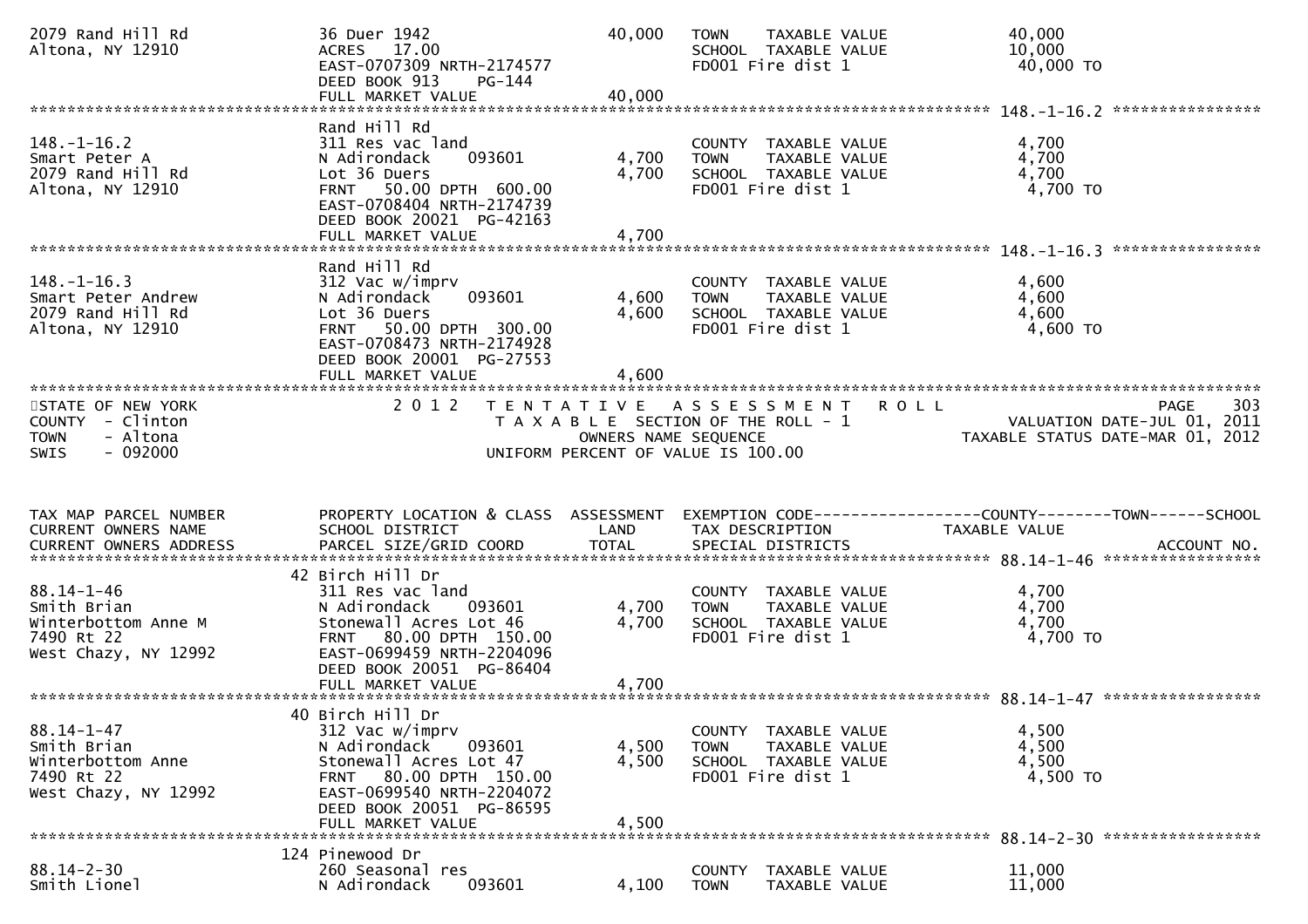| Lavoie-Smith Theresa<br>544 George Fawilkes<br>Greenfield Pk QC, Canada<br>J4V 3N4             | Sub Bk 10 Pg 123 Lot 30<br>FRNT 122.48 DPTH 101.88<br>EAST-0699149 NRTH-2204352<br>DEED BOOK 20102 PG-32507<br>FULL MARKET VALUE          | 11,000<br>11,000 | SCHOOL TAXABLE VALUE<br>FD001 Fire dist 1                                                                                                              | 11,000<br>11,000 TO                                                  |                                                                                       |
|------------------------------------------------------------------------------------------------|-------------------------------------------------------------------------------------------------------------------------------------------|------------------|--------------------------------------------------------------------------------------------------------------------------------------------------------|----------------------------------------------------------------------|---------------------------------------------------------------------------------------|
|                                                                                                | 31 Rushford Rd                                                                                                                            |                  |                                                                                                                                                        |                                                                      |                                                                                       |
| $72. - 1 - 19.11$<br>Smith Michael A<br>31 Rushford Rd<br>Ellenburg Depot, NY 12935            | 270 Mfg housing<br>093601<br>N Adirondack<br>192 Ref<br><b>ACRES</b><br>2.00<br>EAST-0686306 NRTH-2211981<br>DEED BOOK 765<br>PG-149      |                  | LIM INC DI 41932<br>7,100 INC DIS TN 41933<br>18,000 RES STAR<br>41854<br>COUNTY TAXABLE VALUE<br><b>TOWN</b><br>TAXABLE VALUE<br>SCHOOL TAXABLE VALUE | 8,640<br>0<br>$\Omega$<br>9,360<br>9,360<br>$\mathbf{0}$             | 0<br>8,640<br>18,000<br>0                                                             |
|                                                                                                | FULL MARKET VALUE                                                                                                                         |                  | 18,000 FD001 Fire dist 1                                                                                                                               | 18,000 TO                                                            |                                                                                       |
|                                                                                                | 3090 Miner Farm Rd                                                                                                                        |                  |                                                                                                                                                        |                                                                      |                                                                                       |
| $89.1 - 2 - 20$<br>Smith Randy J<br>Smith Janice<br>PO Box 148<br>Altona, NY 12910             | 210 1 Family Res<br>093601<br>N Adirondack<br>110 Ref<br>FRNT 110.00 DPTH 238.00<br>EAST-0711979 NRTH-2207597<br>DEED BOOK 624<br>PG-1072 | 6,200<br>62,300  | RES STAR<br>41854<br>COUNTY<br>TAXABLE VALUE<br><b>TOWN</b><br>TAXABLE VALUE<br>SCHOOL TAXABLE VALUE<br>FD001 Fire dist 1<br>LT001 Altona light 1      | $\mathbf{0}$<br>62,300<br>62,300<br>32,300<br>62,300 TO<br>62,300 TO | $\mathbf{0}$<br>30,000                                                                |
|                                                                                                | FULL MARKET VALUE                                                                                                                         | 62,300           |                                                                                                                                                        |                                                                      |                                                                                       |
| STATE OF NEW YORK<br>COUNTY - Clinton<br><b>TOWN</b><br>- Altona<br>$-092000$<br><b>SWIS</b>   | 2 0 1 2                                                                                                                                   |                  | <b>ROLL</b><br>TENTATIVE ASSESSMENT<br>T A X A B L E SECTION OF THE ROLL - 1<br>OWNERS NAME SEQUENCE<br>UNIFORM PERCENT OF VALUE IS 100.00             |                                                                      | 304<br><b>PAGE</b><br>VALUATION DATE-JUL 01, 2011<br>TAXABLE STATUS DATE-MAR 01, 2012 |
| TAX MAP PARCEL NUMBER                                                                          | PROPERTY LOCATION & CLASS ASSESSMENT                                                                                                      |                  | EXEMPTION CODE-----------------COUNTY--------TOWN------SCHOOL                                                                                          |                                                                      |                                                                                       |
| CURRENT OWNERS NAME                                                                            | SCHOOL DISTRICT                                                                                                                           |                  |                                                                                                                                                        |                                                                      |                                                                                       |
|                                                                                                |                                                                                                                                           | LAND             | TAX DESCRIPTION                                                                                                                                        | TAXABLE VALUE                                                        |                                                                                       |
|                                                                                                | 1096 Plank Rd                                                                                                                             |                  |                                                                                                                                                        |                                                                      |                                                                                       |
| $116. - 2 - 6$<br>Smith Robert<br>Smith Jean<br>1096 Plank Rd<br>Ellenburg Depot, NY 12935     | 210 1 Family Res<br>N Adirondack<br>093601<br>Lot 29<br><b>ACRES</b><br>1.90<br>EAST-0679386 NRTH-2186987<br>DEED BOOK 559<br>PG-1095     | 48,900           | WARNONALL 41121<br>41834<br>6,600 SR STAR<br>COUNTY TAXABLE VALUE<br><b>TOWN</b><br>TAXABLE VALUE<br>SCHOOL TAXABLE VALUE<br>FD001 Fire dist 1         | 7,335<br>$\Omega$<br>41,565<br>41,565<br>$\overline{0}$<br>48,900 TO | 7,335<br>$\mathbf 0$<br>48,900<br>0                                                   |
|                                                                                                |                                                                                                                                           |                  |                                                                                                                                                        |                                                                      |                                                                                       |
|                                                                                                | 700 Plank Rd                                                                                                                              |                  |                                                                                                                                                        |                                                                      |                                                                                       |
| $130 - 2 - 10$<br>Smith Robert H<br>Smith Jean M<br>1096 Plank Rd<br>Ellenburg Depot, NY 12935 | 270 Mfg housing<br>093601<br>N Adirondack<br>Bm<br><b>ACRES</b><br>1.40<br>EAST-0680998 NRTH-2177333<br>PG-138                            | 6,500<br>15,000  | COUNTY TAXABLE VALUE<br><b>TOWN</b><br>TAXABLE VALUE<br>SCHOOL TAXABLE VALUE<br>FD001 Fire dist 1                                                      | 15,000<br>15,000<br>15,000<br>15,000 TO                              |                                                                                       |
|                                                                                                | DEED BOOK 986<br>FULL MARKET VALUE                                                                                                        | 15,000           |                                                                                                                                                        |                                                                      |                                                                                       |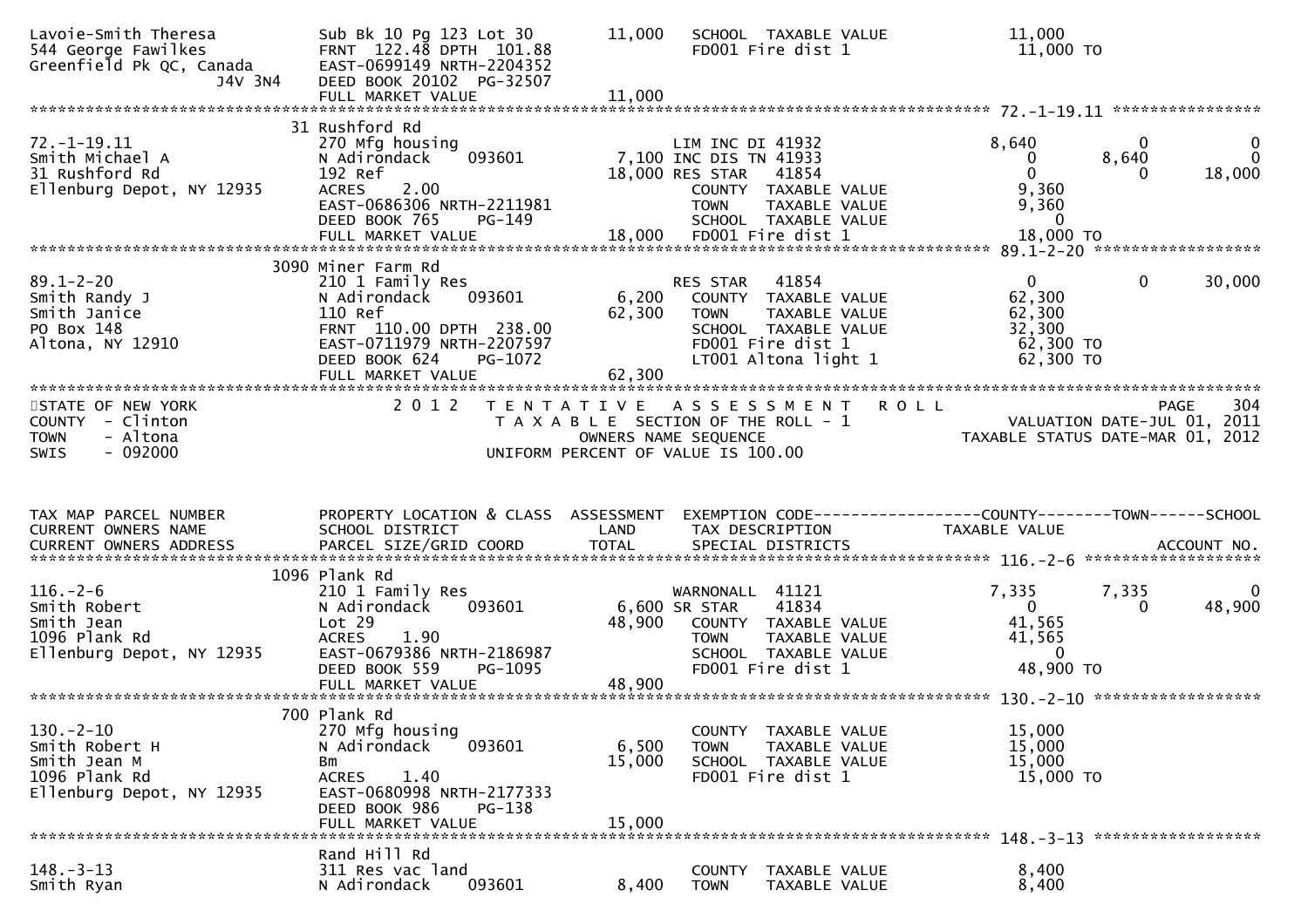| 1354 Route 9<br>Clintonville, NY 12924                                                                                       | 49 Duer<br>FRNT 181.00 DPTH 190.00<br>EAST-0711238 NRTH-2172252<br>DEED BOOK 20112 PG-40728<br>FULL MARKET VALUE                                                                                            | 8,400<br>8,400              | SCHOOL TAXABLE VALUE<br>FD001 Fire dist 1                                                                                               | 8,400<br>$8,400$ TO                                                                           |        |
|------------------------------------------------------------------------------------------------------------------------------|-------------------------------------------------------------------------------------------------------------------------------------------------------------------------------------------------------------|-----------------------------|-----------------------------------------------------------------------------------------------------------------------------------------|-----------------------------------------------------------------------------------------------|--------|
| $89. - 1 - 9.2$<br>Smith Travis R<br>Smith April M<br>337 Devils Den Rd<br>Altona, NY 12910                                  | 337 Devils Den Rd<br>210 1 Family Res<br>093601<br>N Adirondack<br>Lot 131 Ref Tr<br><b>ACRES</b><br>7.70<br>EAST-0710514 NRTH-2203519<br>DEED BOOK 997<br>PG-195                                           | 10,500<br>69,900            | RES STAR 41854<br>COUNTY TAXABLE VALUE<br>TAXABLE VALUE<br>TOWN<br>SCHOOL TAXABLE VALUE<br>FD001 Fire dist 1<br>LT001 Altona light 1    | $\mathbf{0}$<br>$\mathbf 0$<br>69,900<br>69,900<br>39,900<br>69,900 TO<br>69,900 TO           | 30,000 |
| $88.14 - 1 - 35$<br>Smith Wayne R<br>Smith.com<br>385 Woodland Ave<br>Verdun. OC. Canada H4H1V5<br>Verdun, QC, Canada H4H1V5 | 49 Birch Hill Dr<br>312 Vac w/imprv<br>093601<br>N Adirondack<br>Stonewall Acres Lot 35<br>FRNT 128.53 DPTH 136.07<br>EAST-0699326 NRTH-2203981<br>DEED BOOK 20021 PG-43208<br>FULL MARKET VALUE            | 4,500<br>11,000<br>11,000   | COUNTY TAXABLE VALUE<br>TAXABLE VALUE<br><b>TOWN</b><br>SCHOOL TAXABLE VALUE<br>FD001 Fire dist 1                                       | 11,000<br>11,000<br>11,000<br>$11,000$ TO                                                     |        |
| STATE OF NEW YORK<br>COUNTY - Clinton<br>- Altona<br><b>TOWN</b><br>$-092000$<br><b>SWIS</b>                                 | 2 0 1 2<br>T E N T A T I V E                                                                                                                                                                                | OWNERS NAME SEQUENCE        | A S S E S S M E N T<br>T A X A B L E SECTION OF THE ROLL - 1<br>UNIFORM PERCENT OF VALUE IS 100.00                                      | <b>ROLL</b><br><b>PAGE</b><br>VALUATION DATE-JUL 01, 2011<br>TAXABLE STATUS DATE-MAR 01, 2012 | 305    |
|                                                                                                                              |                                                                                                                                                                                                             |                             |                                                                                                                                         |                                                                                               |        |
| TAX MAP PARCEL NUMBER<br>CURRENT OWNERS NAME<br>CURRENT OWNERS ADDRESS                                                       | PROPERTY LOCATION & CLASS ASSESSMENT<br>SCHOOL DISTRICT                                                                                                                                                     | LAND                        | TAX DESCRIPTION                                                                                                                         | EXEMPTION CODE------------------COUNTY--------TOWN------SCHOOL<br>TAXABLE VALUE               |        |
| $89. - 3 - 19.2$<br>Snide Joey<br>Snide Mary<br>32 Brunell Rd<br>Altona, NY 12910                                            | 32 Brunell Rd<br>210 1 Family Res<br>N Adirondack<br>093601<br>Lot 110 Ref Tr<br>FRNT 210.00 DPTH 231.00<br><b>BANK</b><br>080<br>EAST-0713408 NRTH-2204784<br>PG-329<br>DEED BOOK 752<br>FULL MARKET VALUE | 6,500<br>109,900<br>109,900 | 41854<br>RES STAR<br>COUNTY TAXABLE VALUE<br>TAXABLE VALUE<br>TOWN<br>SCHOOL TAXABLE VALUE<br>FD001 Fire dist 1<br>LT001 Altona light 1 | $\mathbf{0}$<br>$\overline{0}$<br>109,900<br>109,900<br>79,900<br>109,900 TO<br>109,900 ТО    | 30,000 |
| $89. - 3 - 21.1$<br>Snide Joey<br>32 Brunell Rd<br>Altona, NY 12910<br>*******************************                       | Brunell Rd<br>314 Rural vac<10<br>093601<br>N Adirondack<br>110 Ref<br>3.68<br><b>ACRES</b><br>EAST-0713732 NRTH-2204745<br>DEED BOOK 20041 PG-74339<br>FULL MARKET VALUE                                   | 6,800<br>6,800<br>6,800     | COUNTY TAXABLE VALUE<br><b>TOWN</b><br>TAXABLE VALUE<br>SCHOOL TAXABLE VALUE<br>FD001 Fire dist 1<br>LT001 Altona light 1               | 6,800<br>6,800<br>6,800<br>6,800 TO<br>6,800 TO                                               |        |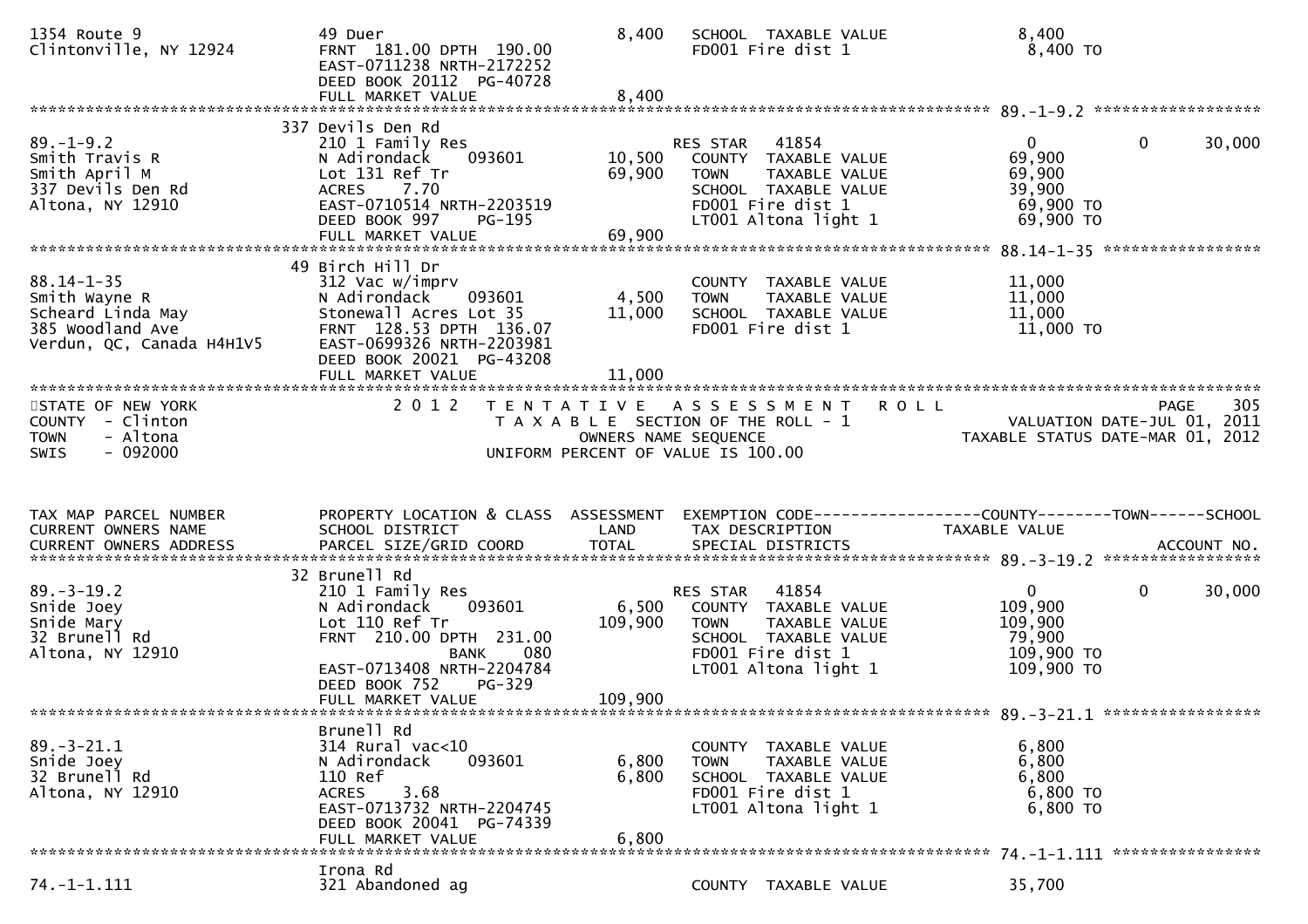| Snide Joey M<br>Boulrice Gregory<br>32 Brunell Rd<br>Altona, NY 12910                          | N Adirondack<br>093601<br>Lots 129 & 130 Ref Tract<br>ACRES 127.00<br>EAST-0707772 NRTH-2212745<br>DEED BOOK 98001 PG-07156                                                                 | 35,700<br>35,700     | TAXABLE VALUE<br><b>TOWN</b><br>SCHOOL TAXABLE VALUE<br>FD001 Fire dist 1<br>LT001 Altona light 1                                                 | 35,700<br>35,700<br>35,700 TO<br>35,700 TO                                                                                         |                        |
|------------------------------------------------------------------------------------------------|---------------------------------------------------------------------------------------------------------------------------------------------------------------------------------------------|----------------------|---------------------------------------------------------------------------------------------------------------------------------------------------|------------------------------------------------------------------------------------------------------------------------------------|------------------------|
|                                                                                                |                                                                                                                                                                                             |                      |                                                                                                                                                   |                                                                                                                                    |                        |
| $89. - 3 - 23.11$<br>Snide Philip W<br>Snide June I<br>127 Brunell Rd<br>Altona, NY 12910-0207 | 127 Brunell Rd<br>270 Mfg housing<br>093601<br>N Adirondack<br>Lot 110 Ref<br>080<br>ACRES 24.00 BANK<br>EAST-0714623 NRTH-2206264<br>DEED BOOK 978<br>PG-135                               | 13,800<br>32,500     | COUNTY TAXABLE VALUE<br><b>TOWN</b><br>TAXABLE VALUE<br>SCHOOL TAXABLE VALUE<br>FD001 Fire dist 1<br>LT001 Altona light 1                         | 32,500<br>32,500<br>32,500<br>32,500 TO<br>32,500 TO                                                                               |                        |
|                                                                                                |                                                                                                                                                                                             |                      |                                                                                                                                                   |                                                                                                                                    |                        |
| $130 - 2 - 2.21$<br>Snide Ronald<br>Snide June<br>956 Plank Rd<br>Ellenburg Depot, NY 12935    | 956 Plank Rd<br>210 1 Family Res<br>N Adirondack<br>093601<br>Lot 31 S & G<br>ACRES 48.90<br>EAST-0681453 NRTH-2183955<br>DEED BOOK 99001 PG-13673                                          | 17,800<br>59,900     | 41854<br>RES STAR<br>COUNTY TAXABLE VALUE<br><b>TOWN</b><br>TAXABLE VALUE<br>SCHOOL TAXABLE VALUE<br>FD001 Fire dist 1                            | $\overline{0}$<br>59,900<br>59,900<br>29,900<br>59,900 TO                                                                          | $\mathbf{0}$<br>30,000 |
|                                                                                                |                                                                                                                                                                                             |                      |                                                                                                                                                   |                                                                                                                                    |                        |
| STATE OF NEW YORK<br>COUNTY - Clinton<br>- Altona<br><b>TOWN</b>                               | 2 0 1 2                                                                                                                                                                                     | OWNERS NAME SEQUENCE | TENTATIVE ASSESSMENT<br>T A X A B L E SECTION OF THE ROLL - 1                                                                                     | <b>ROLL</b><br>PAGE 306<br>VALUATION DATE-JUL 01, 2011<br>TAYARLE STATIS ATTERICE 101-01, 2011<br>TAXABLE STATUS DATE-MAR 01, 2012 | 306<br>PAGE            |
| $-092000$<br><b>SWIS</b>                                                                       |                                                                                                                                                                                             |                      | UNIFORM PERCENT OF VALUE IS 100.00                                                                                                                |                                                                                                                                    |                        |
| TAX MAP PARCEL NUMBER                                                                          | PROPERTY LOCATION & CLASS ASSESSMENT                                                                                                                                                        |                      | EXEMPTION CODE------------------COUNTY--------TOWN------SCHOOL                                                                                    |                                                                                                                                    |                        |
| CURRENT OWNERS NAME                                                                            | SCHOOL DISTRICT                                                                                                                                                                             | LAND                 | TAX DESCRIPTION                                                                                                                                   | TAXABLE VALUE                                                                                                                      |                        |
|                                                                                                |                                                                                                                                                                                             |                      |                                                                                                                                                   |                                                                                                                                    |                        |
| $73. - 2 - 10.2$<br>Snow William<br>PO Box 2974<br>Plattsburgh, NY 12901                       | 35 Tantillo Way<br>270 Mfg housing<br>093601<br>N Adirondack<br>Lot 155 Ref Tr<br><b>ACRES</b><br>3.80<br>EAST-0698358 NRTH-2213610<br>DEED BOOK 623<br>PG-1180                             | 15,000               | 41854<br>RES STAR<br>8,200 COUNTY TAXABLE VALUE<br>TAXABLE VALUE<br>TOWN<br>SCHOOL TAXABLE VALUE<br>FD001 Fire dist 1                             | $\mathbf{0}$<br>15,000<br>15,000<br>$\Omega$<br>15,000 TO                                                                          | $\mathbf{0}$<br>15,000 |
|                                                                                                | FULL MARKET VALUE                                                                                                                                                                           | 15,000               |                                                                                                                                                   |                                                                                                                                    |                        |
|                                                                                                |                                                                                                                                                                                             |                      |                                                                                                                                                   |                                                                                                                                    |                        |
| $89. - 1 - 10$<br>Soden Diane E<br>303 Devils Den Rd<br>Altona, NY 12910-9751                  | 303 Devils Den Rd<br>270 Mfg housing<br>N Adirondack<br>093601<br>Lot 132 Ref Tract<br>Survey Bk 1 Pg 67<br>FRNT 100.00 DPTH 228.00<br>EAST-0710654 NRTH-2202904<br>DEED BOOK 881<br>PG-271 | 5,800<br>22,500      | 41854<br>RES STAR<br>COUNTY<br>TAXABLE VALUE<br><b>TOWN</b><br>TAXABLE VALUE<br>SCHOOL TAXABLE VALUE<br>FD001 Fire dist 1<br>LT001 Altona light 1 | 0<br>22,500<br>22,500<br>0<br>22,500 TO<br>22,500 TO                                                                               | $\mathbf 0$<br>22,500  |
|                                                                                                | FULL MARKET VALUE                                                                                                                                                                           | 22,500               |                                                                                                                                                   |                                                                                                                                    |                        |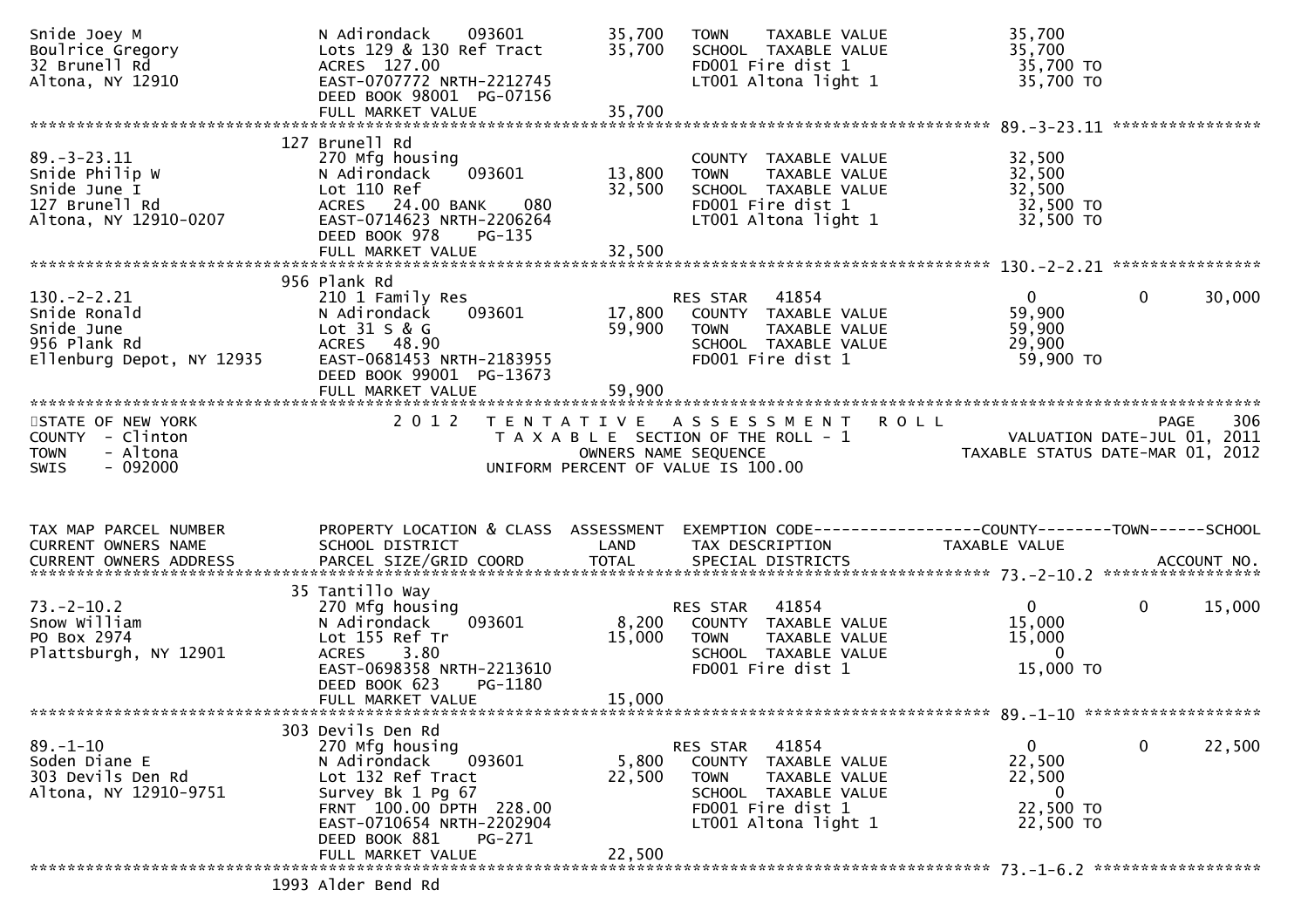| $73. - 1 - 6.2$<br>Sorrell Gary J<br>Sorrell Marshall<br>1993 Alder Bend Rd<br>Altona, NY 12910      | 210 1 Family Res<br>093601<br>N Adirondack<br>Lot 166 Ref Tr<br>FRNT 135.00 DPTH 175.00<br>EAST-0697761 NRTH-2213835<br>DEED BOOK 638<br>$PG-258$                                  | 5,900<br>75,000             | 41854<br>RES STAR<br>COUNTY TAXABLE VALUE<br>TAXABLE VALUE<br>TOWN<br>SCHOOL TAXABLE VALUE<br>FD001 Fire dist 1        | $\mathbf{0}$<br>75,000<br>75,000<br>45,000<br>75,000 TO                  | $\mathbf{0}$<br>30,000 |
|------------------------------------------------------------------------------------------------------|------------------------------------------------------------------------------------------------------------------------------------------------------------------------------------|-----------------------------|------------------------------------------------------------------------------------------------------------------------|--------------------------------------------------------------------------|------------------------|
|                                                                                                      |                                                                                                                                                                                    |                             |                                                                                                                        |                                                                          |                        |
| $73. - 3 - 10.113$<br>Sorrell Gary J Sr<br>Sorrell Marsha L<br>1993 Alderbend Rd<br>Altona, NY 12910 | 1995/1999 Alder Bend Rd<br>210 1 Family Res<br>093601<br>N Adirondack<br>Lot 166 Ref Tr<br>ACRES 3.60<br>EAST-0697605 NRTH-2214153<br>DEED BOOK 957<br>PG-336<br>FULL MARKET VALUE | 8,100<br>102,000<br>102,000 | RES STAR<br>41854<br>COUNTY TAXABLE VALUE<br><b>TOWN</b><br>TAXABLE VALUE<br>SCHOOL TAXABLE VALUE<br>FD001 Fire dist 1 | $\mathbf{0}$<br>102,000<br>102,000<br>72,000<br>102,000 TO               | $\mathbf{0}$<br>30,000 |
|                                                                                                      |                                                                                                                                                                                    |                             |                                                                                                                        |                                                                          |                        |
| $90. - 1 - 6.1$<br>Sorrell Joseph<br>Sorrell Mary<br>PO Box 22<br>Altona, NY 12910                   | 2579 Miner Farm Rd<br>270 Mfg housing<br>N Adirondack<br>093601<br>82 Ref<br>2.40<br><b>ACRES</b><br>EAST-0724326 NRTH-2207531<br>DEED BOOK 559<br>PG-433                          | 7,300<br>35,300             | 41854<br>RES STAR<br>COUNTY TAXABLE VALUE<br><b>TOWN</b><br>TAXABLE VALUE<br>SCHOOL TAXABLE VALUE<br>FD001 Fire dist 1 | $\overline{0}$<br>35,300<br>35,300<br>5,300<br>35,300 TO                 | $\Omega$<br>30,000     |
|                                                                                                      | FULL MARKET VALUE                                                                                                                                                                  | 35,300                      |                                                                                                                        |                                                                          |                        |
| STATE OF NEW YORK                                                                                    | 2012                                                                                                                                                                               |                             | TENTATIVE ASSESSMENT ROLL                                                                                              |                                                                          | 307<br><b>PAGE</b>     |
| COUNTY - Clinton<br>- Altona<br><b>TOWN</b><br>$-092000$<br>SWIS                                     |                                                                                                                                                                                    |                             | T A X A B L E SECTION OF THE ROLL - 1<br>OWNERS NAME SEQUENCE<br>UNIFORM PERCENT OF VALUE IS 100.00                    | 307 PAGE<br>VALUATION DATE-JUL 01, 2011<br>TAXABLE STATUS DATE MARI 2011 |                        |
| TAX MAP PARCEL NUMBER<br>CURRENT OWNERS NAME                                                         | PROPERTY LOCATION & CLASS ASSESSMENT<br>SCHOOL DISTRICT                                                                                                                            | LAND                        | EXEMPTION CODE------------------COUNTY--------TOWN------SCHOOL<br>TAX DESCRIPTION                                      | TAXABLE VALUE                                                            |                        |
|                                                                                                      |                                                                                                                                                                                    |                             |                                                                                                                        |                                                                          |                        |
| $90. - 1 - 6.2$<br>Sorrell Matthew J<br>Sorrell Dawn M<br>2587 Miner Farm Rd<br>Altona, NY 12910     | 2587 Miner Farm Rd<br>210 1 Family Res<br>093601<br>N Adirondack<br>Lot 82 Ref Tr<br>FRNT 107.00 DPTH 300.00<br>EAST-0724218 NRTH-2207682<br>DEED BOOK 800<br>$PG-82$              | 6,200<br>83,000             | 41854<br>RES STAR<br>COUNTY TAXABLE VALUE<br><b>TOWN</b><br>TAXABLE VALUE<br>SCHOOL TAXABLE VALUE<br>FD001 Fire dist 1 | $\mathbf{0}$<br>83,000<br>83,000<br>53,000<br>83,000 TO                  | $\mathbf 0$<br>30,000  |
|                                                                                                      | FULL MARKET VALUE                                                                                                                                                                  | 83,000                      |                                                                                                                        |                                                                          |                        |
|                                                                                                      |                                                                                                                                                                                    |                             |                                                                                                                        |                                                                          |                        |
| $75. - 1 - 6.4$<br>Sorrell Peter A<br>Sorrell Carleen<br>22 Memory Ln<br>Altona, NY 12910            | 22 Memory Ln<br>210 1 Family Res<br>N Adirondack<br>093601<br>Lot 81 Ref<br><b>ACRES</b><br>1.50<br>EAST-0726036 NRTH-2208491<br>DEED BOOK 879<br>PG-311                           | 6,900<br>80,000             | 41854<br>RES STAR<br>COUNTY TAXABLE VALUE<br><b>TOWN</b><br>TAXABLE VALUE<br>SCHOOL TAXABLE VALUE<br>FD001 Fire dist 1 | 0<br>80,000<br>80,000<br>50,000<br>80,000 TO                             | $\mathbf 0$<br>30,000  |
|                                                                                                      | FULL MARKET VALUE                                                                                                                                                                  | 80,000                      |                                                                                                                        |                                                                          |                        |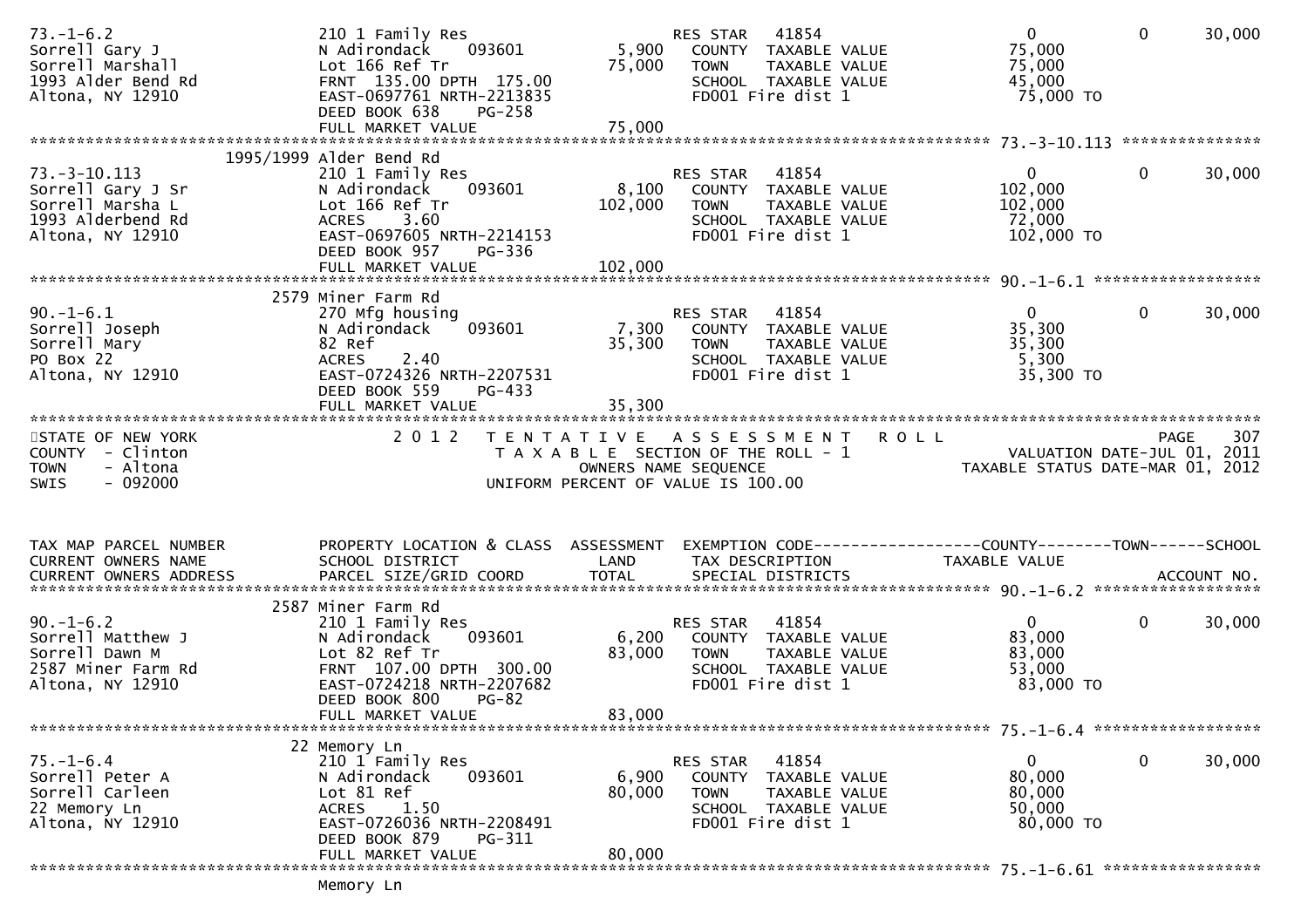| $75. - 1 - 6.61$<br>Sorrell Peter A<br>Sorrell Carleen M<br>22 Memory Ln<br>Altona, NY 12910 | 311 Res vac land<br>093601<br>N Adirondack<br>Lot 81 Ref Tr<br>FRNT 141.00 DPTH 260.00<br>EAST-0726019 NRTH-2208305<br>DEED BOOK 20021 PG-48288<br>FULL MARKET VALUE  | 6,300<br>6,300<br>6,300 | COUNTY TAXABLE VALUE<br>TAXABLE VALUE<br><b>TOWN</b><br>SCHOOL TAXABLE VALUE<br>FD001 Fire dist 1                                                                                               | 6,300<br>6,300<br>6,300<br>6,300 TO                                                                           |          |
|----------------------------------------------------------------------------------------------|-----------------------------------------------------------------------------------------------------------------------------------------------------------------------|-------------------------|-------------------------------------------------------------------------------------------------------------------------------------------------------------------------------------------------|---------------------------------------------------------------------------------------------------------------|----------|
|                                                                                              |                                                                                                                                                                       |                         |                                                                                                                                                                                                 |                                                                                                               |          |
| $73. - 1 - 17.1$<br>Spear Theresa<br>404 Irona Rd<br>Altona, NY 12910                        | 404 Irona Rd<br>210 1 Family Res<br>N Adirondack<br>093601<br>155 Ref<br>1.80<br><b>ACRES</b><br>EAST-0701602 NRTH-2213025<br>DEED BOOK 621<br>PG-451                 | 25,800                  | 98 PCT OF VALUE USED FOR EXEMPTION PURPOSES<br>41801<br>AGED C&T<br>41834<br>7,000 SR STAR<br>COUNTY TAXABLE VALUE<br><b>TOWN</b><br>TAXABLE VALUE<br>SCHOOL TAXABLE VALUE<br>FD001 Fire dist 1 | 12,642<br>12,642<br>25,800<br>$\overline{0}$<br>0<br>13,158<br>13,158<br>$\overline{\mathbf{0}}$<br>25,800 TO | $\bf{0}$ |
|                                                                                              |                                                                                                                                                                       |                         |                                                                                                                                                                                                 |                                                                                                               |          |
| $119. - 1 - 16.3$<br>Speer Jody<br>PO Box 35<br>Altona, NY 12910                             | 220 Duley Rd<br>210 1 Family Res<br>093601<br>N Adirondack<br>Lot 45 Duers<br>ACRES 37.80 BANK<br>080<br>EAST-0709814 NRTH-2188360<br>DEED BOOK 1030<br><b>PG-205</b> | 19,900<br>88,000        | 41854<br>RES STAR<br>COUNTY TAXABLE VALUE<br><b>TOWN</b><br>TAXABLE VALUE<br>SCHOOL TAXABLE VALUE<br>FD001 Fire dist 1                                                                          | $\overline{0}$<br>$\mathbf{0}$<br>30,000<br>88,000<br>88,000<br>58,000<br>88,000 TO                           |          |
|                                                                                              | FULL MARKET VALUE                                                                                                                                                     | 88,000                  |                                                                                                                                                                                                 |                                                                                                               |          |
| STATE OF NEW YORK<br>COUNTY - Clinton<br>- Altona<br><b>TOWN</b><br>$-092000$<br><b>SWIS</b> | 2 0 1 2                                                                                                                                                               |                         | TENTATIVE ASSESSMENT ROLL<br>T A X A B L E SECTION OF THE ROLL - 1<br>OWNERS NAME SEQUENCE<br>UNIFORM PERCENT OF VALUE IS 100.00                                                                | <b>PAGE</b><br>VALUATION DATE-JUL 01, 2011<br>TAXABLE STATUS DATE-MAR 01, 2012                                | 308      |
| TAX MAP PARCEL NUMBER<br>CURRENT OWNERS NAME                                                 | PROPERTY LOCATION & CLASS ASSESSMENT<br>SCHOOL DISTRICT                                                                                                               | LAND                    | TAX DESCRIPTION                                                                                                                                                                                 | EXEMPTION CODE------------------COUNTY--------TOWN------SCHOOL<br>TAXABLE VALUE                               |          |
| $73. - 3 - 13$<br>Spinelli John<br>593 Boos Law Rd<br>Smyrna, NY 13464                       | Helens Way<br>$314$ Rural vac<10<br>093601<br>N Adirondack<br>166 Ref<br>ACRES 10.00<br>EAST-0696683 NRTH-2213733<br>DEED BOOK 628<br>PG-335<br>FULL MARKET VALUE     | 4,200<br>4,200<br>4,200 | COUNTY TAXABLE VALUE<br><b>TOWN</b><br>TAXABLE VALUE<br>SCHOOL TAXABLE VALUE<br>FD001 Fire dist 1                                                                                               | 4,200<br>4,200<br>4,200<br>4,200 TO                                                                           |          |
|                                                                                              |                                                                                                                                                                       |                         |                                                                                                                                                                                                 | 119. -1-15.4 *****************                                                                                |          |
| $119. - 1 - 15.4$<br>Spinner Charles<br>Thompson Terry L<br>57 Duley Rd<br>Altona, NY 12910  | 57 Duley Rd<br>210 1 Family Res<br>N Adirondack<br>093601<br>Lot 68 Duer<br>2.10<br><b>ACRES</b><br>EAST-0713554 NRTH-2187661<br>DEED BOOK 20001 PG-24262             | 7,200<br>89,000         | 41854<br>RES STAR<br>COUNTY TAXABLE VALUE<br><b>TOWN</b><br>TAXABLE VALUE<br>SCHOOL TAXABLE VALUE<br>FD001 Fire dist 1                                                                          | $\mathbf 0$<br>$\mathbf{0}$<br>30,000<br>89,000<br>89,000<br>59,000<br>89,000 TO                              |          |
|                                                                                              | FULL MARKET VALUE<br>Vassar Rd                                                                                                                                        | 89,000                  |                                                                                                                                                                                                 |                                                                                                               |          |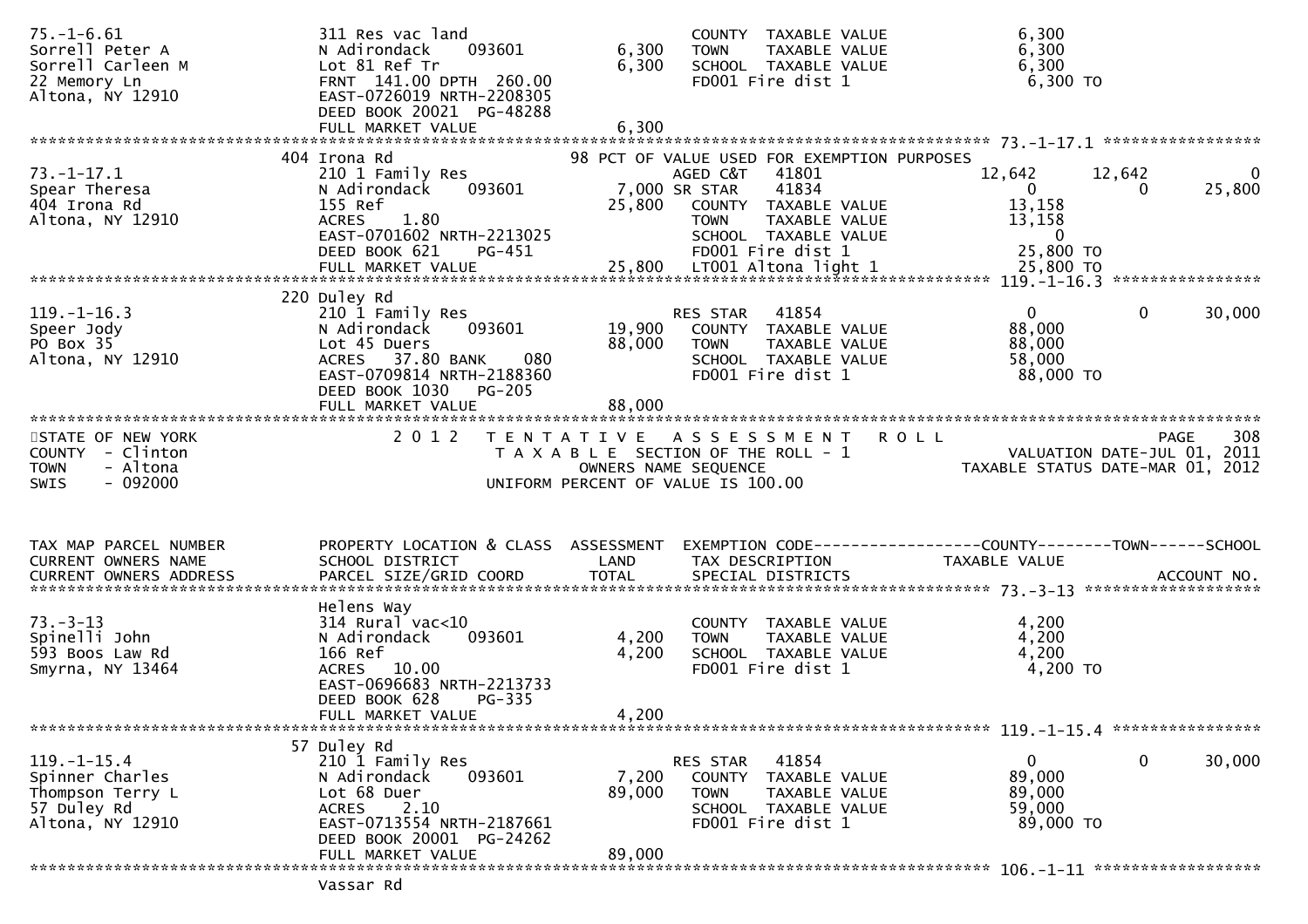| $106. - 1 - 11$<br>Spinner Darrell F<br>Relation-Spinner Jean W<br>450 Duquette Rd<br>West Chazy, NY 12992 | 321 Abandoned ag<br>093601<br>N Adirondack<br>150 Duer<br>ACRES 55.10<br>EAST-0737611 NRTH-2194399<br>DEED BOOK 98001 PG-03492<br>FULL MARKET VALUE                          | 35,600<br>35,600<br>35,600  | COUNTY TAXABLE VALUE<br>TAXABLE VALUE<br>TOWN<br>SCHOOL TAXABLE VALUE<br>FD001 Fire dist 1                                                     | 35,600<br>35,600<br>35,600<br>35,600 TO                                            |             |
|------------------------------------------------------------------------------------------------------------|------------------------------------------------------------------------------------------------------------------------------------------------------------------------------|-----------------------------|------------------------------------------------------------------------------------------------------------------------------------------------|------------------------------------------------------------------------------------|-------------|
|                                                                                                            | 560 Devils Den Rd                                                                                                                                                            |                             |                                                                                                                                                |                                                                                    |             |
| $89.1 - 2 - 38$<br>Spinner Dean A<br>Spinner Susan A<br>560 Devils Den Rd<br>Altona, NY 12910              | 210 1 Family Res<br>093601<br>N Adirondack<br>111 Ref<br>FRNT 132.00 DPTH 297.00<br>EAST-0711068 NRTH-2208896<br>DEED BOOK 730<br>$PG-4$                                     | 6,300<br>60,100             | RES STAR<br>41854<br>COUNTY TAXABLE VALUE<br>TAXABLE VALUE<br><b>TOWN</b><br>SCHOOL TAXABLE VALUE<br>FD001 Fire dist 1<br>LT001 Altona light 1 | $\mathbf 0$<br>$\mathbf 0$<br>60,100<br>60,100<br>30,100<br>60,100 TO<br>60,100 TO | 30,000      |
|                                                                                                            |                                                                                                                                                                              |                             |                                                                                                                                                |                                                                                    |             |
| $134. - 1 - 1.1$<br>Spinner Gerald<br>Spinner Kathy<br>4157 Military Tpke<br>Altona, NY 12910              | Military Tpke<br>321 Abandoned ag<br>093601<br>N Adirondack<br>94 Duer<br>ACRES 122.90<br>EAST-0719261 NRTH-2182318<br>DEED BOOK 20062 PG-100                                | 39,000<br>39,000            | COUNTY TAXABLE VALUE<br>TAXABLE VALUE<br><b>TOWN</b><br>SCHOOL TAXABLE VALUE<br>FD001 Fire dist 1                                              | 39,000<br>39,000<br>39,000<br>39,000 TO                                            |             |
| MAY BE SUBJECT TO PAYMENT<br>UNDER AGDIST LAW TIL 2014                                                     | FULL MARKET VALUE                                                                                                                                                            | 39,000                      |                                                                                                                                                |                                                                                    |             |
| STATE OF NEW YORK<br>COUNTY - Clinton<br>- Altona<br><b>TOWN</b><br>$-092000$<br><b>SWIS</b>               | 2 0 1 2<br>T E N T A T I V E                                                                                                                                                 | OWNERS NAME SEQUENCE        | A S S E S S M E N T R O L L<br>T A X A B L E SECTION OF THE ROLL - 1<br>UNIFORM PERCENT OF VALUE IS 100.00                                     | VALUATION DATE-JUL 01, 2011<br>TAXABLE STATUS DATE-MAR 01, 2012                    | 309<br>PAGE |
| TAX MAP PARCEL NUMBER<br>CURRENT OWNERS NAME                                                               | PROPERTY LOCATION & CLASS ASSESSMENT<br>SCHOOL DISTRICT                                                                                                                      | LAND                        | TAX DESCRIPTION                                                                                                                                | EXEMPTION CODE------------------COUNTY--------TOWN------SCHOOL<br>TAXABLE VALUE    |             |
| $119. - 1 - 14.2$<br>Spinner Gerald F<br>Spinner Kathy                                                     | 4157 Military Tpke<br>210 1 Family Res                                                                                                                                       |                             | 41854<br>RES STAR                                                                                                                              | $\mathbf 0$<br>$\overline{0}$                                                      | 30,000      |
| 4157 Military Tpke<br>Altona, NY 12910                                                                     | 093601<br>N Adirondack<br>Lot 73 Duer<br>ACRES 3.10<br>EAST-0715450 NRTH-2187590<br>DEED BOOK 720<br>$PG-59$<br>FULL MARKET VALUE                                            | 7,800<br>149,000<br>149,000 | COUNTY TAXABLE VALUE<br><b>TOWN</b><br>TAXABLE VALUE<br>SCHOOL TAXABLE VALUE<br>FD001 Fire dist 1                                              | 149,000<br>149,000<br>119,000<br>149,000 TO                                        |             |
|                                                                                                            |                                                                                                                                                                              |                             |                                                                                                                                                |                                                                                    |             |
| $119. - 1 - 15.3$<br>Spinner Gregory<br>Spinner Sandra A<br>67 Duley Rd<br>Altona, NY 12910                | 67 Duley Rd<br>210 1 Family Res<br>093601<br>N Adirondack<br>Lot 68 Duers<br>FRNT 200.00 DPTH 200.00<br>850<br>BANK<br>EAST-0713322 NRTH-2187748<br>DEED BOOK 20092 PG-23794 | 6,500<br>118,000            | RES STAR<br>41854<br><b>COUNTY</b><br>TAXABLE VALUE<br><b>TOWN</b><br>TAXABLE VALUE<br>SCHOOL TAXABLE VALUE<br>FD001 Fire dist 1               | 0<br>0<br>118,000<br>118,000<br>88,000<br>118,000 TO                               | 30,000      |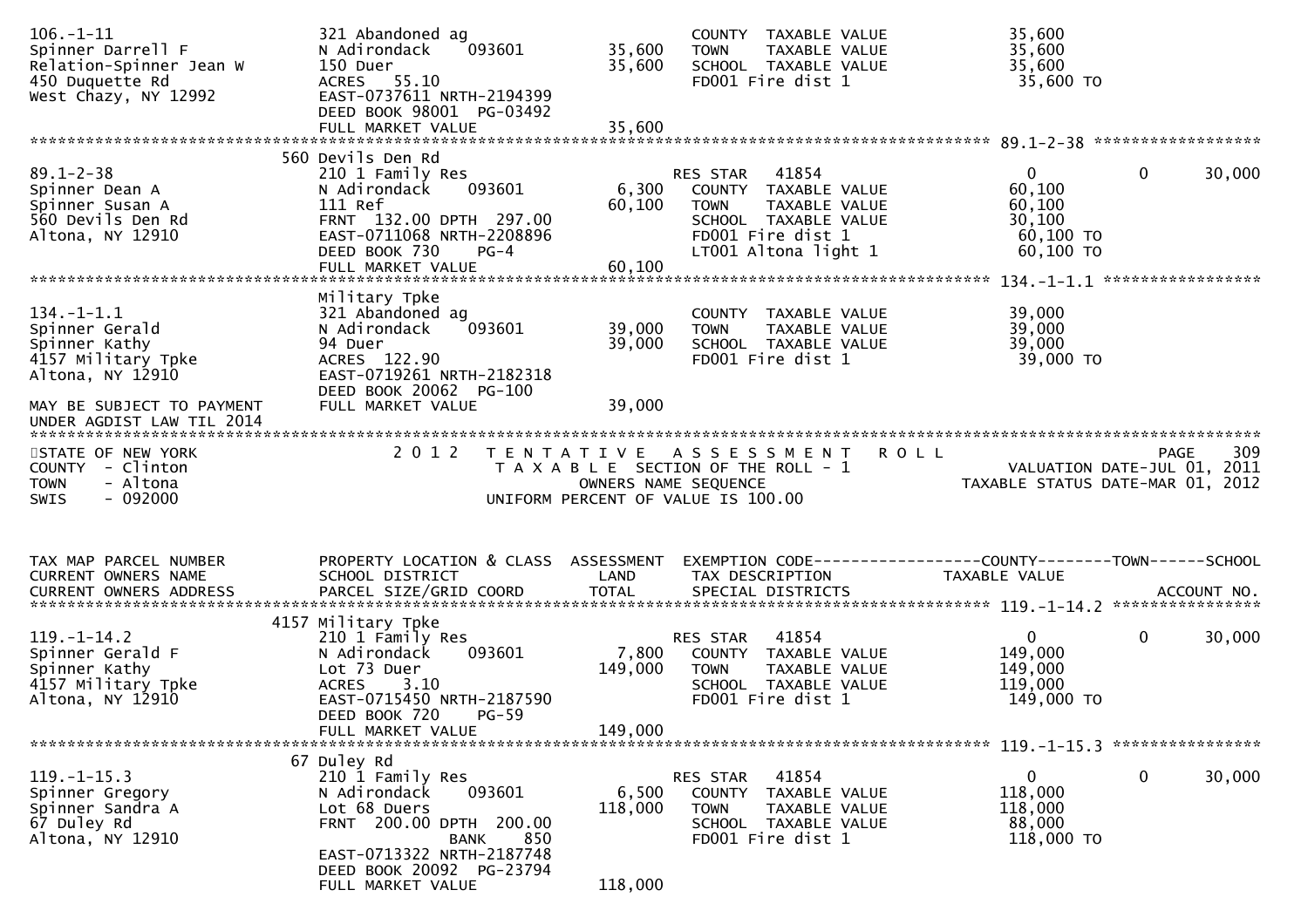| $119. - 1 - 15.5$<br>Spinner Gregory<br>67 Duley Rd<br>Altona, NY 12910                          | 53 Duley Rd<br>312 Vac w/imprv<br>093601<br>N Adirondack<br>68 Pat Duer<br>East 713129 North 2187688<br><b>ACRES</b><br>2.58<br>EAST-0713129 NRTH-2187688      | 6,900<br>9,200       | COUNTY TAXABLE VALUE<br><b>TOWN</b><br>TAXABLE VALUE<br>SCHOOL TAXABLE VALUE<br>FD001 Fire dist 1                      | 9,200<br>9,200<br>9,200<br>$9,200$ TO                                              |     |
|--------------------------------------------------------------------------------------------------|----------------------------------------------------------------------------------------------------------------------------------------------------------------|----------------------|------------------------------------------------------------------------------------------------------------------------|------------------------------------------------------------------------------------|-----|
|                                                                                                  | DEED BOOK 20092 PG-21532                                                                                                                                       |                      |                                                                                                                        |                                                                                    |     |
|                                                                                                  |                                                                                                                                                                |                      |                                                                                                                        |                                                                                    |     |
| $150. - 3 - 19$<br>Spinner Ralph E<br>Spinner Cheryl A<br>19 Westwood Dr<br>West Chazy, NY 12992 | 19 Westwood Dr<br>210 1 Family Res<br>N Adirondack<br>093601<br>Sub Map 20 Pg 28 Lot 19<br>ACRES 1.03<br>EAST-0736014 NRTH-2174829<br>DEED BOOK 20061 PG-93358 | 9,000<br>68,900      | RES STAR 41854<br>COUNTY TAXABLE VALUE<br><b>TOWN</b><br>TAXABLE VALUE<br>SCHOOL TAXABLE VALUE<br>FD001 Fire dist 1    | $\overline{0}$<br>$\mathbf 0$<br>30,000<br>68,900<br>68,900<br>38,900<br>68,900 TO |     |
|                                                                                                  | FULL MARKET VALUE                                                                                                                                              | 68,900               |                                                                                                                        |                                                                                    |     |
| $150. - 1 - 4.222$<br>Spinner-Averill Penny M<br>47 Recore Rd<br>West Chazy, NY 12992            | 192 Recore Rd<br>270 Mfg housing<br>093601<br>N Adirondack<br>Lot 144 Duers<br>2.00 BANK<br><b>ACRES</b><br>940<br>EAST-0737853 NRTH-2176328                   | 9,500<br>42,000      | RES STAR<br>41854<br>COUNTY TAXABLE VALUE<br><b>TOWN</b><br>TAXABLE VALUE<br>SCHOOL TAXABLE VALUE<br>FD001 Fire dist 1 | $\Omega$<br>$\mathbf{0}$<br>30,000<br>42,000<br>42,000<br>12,000<br>42,000 TO      |     |
|                                                                                                  | DEED BOOK 977<br>PG-269<br>FULL MARKET VALUE                                                                                                                   | 42,000               |                                                                                                                        |                                                                                    |     |
|                                                                                                  |                                                                                                                                                                |                      |                                                                                                                        |                                                                                    |     |
| STATE OF NEW YORK<br>COUNTY - Clinton<br>- Altona<br><b>TOWN</b><br>$-092000$<br><b>SWIS</b>     | 2 0 1 2                                                                                                                                                        | OWNERS NAME SEQUENCE | <b>ROLL</b><br>TENTATIVE ASSESSMENT<br>T A X A B L E SECTION OF THE ROLL - 1<br>UNIFORM PERCENT OF VALUE IS 100.00     | <b>PAGE</b><br>VALUATION DATE-JUL 01, 2011<br>TAXABLE STATUS DATE-MAR 01, 2012     | 310 |
| TAX MAP PARCEL NUMBER                                                                            | PROPERTY LOCATION & CLASS ASSESSMENT                                                                                                                           |                      |                                                                                                                        |                                                                                    |     |
| CURRENT OWNERS NAME                                                                              | SCHOOL DISTRICT                                                                                                                                                | LAND                 | TAX DESCRIPTION                                                                                                        | TAXABLE VALUE                                                                      |     |
|                                                                                                  |                                                                                                                                                                |                      |                                                                                                                        |                                                                                    |     |
|                                                                                                  | Kids Way                                                                                                                                                       |                      |                                                                                                                        |                                                                                    |     |
| $148. - 3 - 24$<br>Spooner Harold<br>Spooner Barbara<br>PO Box 1096<br>Plattsburgh, NY 12901     | 910 Priv forest<br>093601<br>N Adirondack<br>35 Pat Duer<br>Survey Bk 10 Pg 32<br>ACRES 36.60                                                                  | 19,800<br>19,800     | COUNTY TAXABLE VALUE<br>TAXABLE VALUE<br><b>TOWN</b><br>SCHOOL TAXABLE VALUE<br>FD001 Fire dist 1                      | 19,800<br>19,800<br>19,800<br>19,800 TO                                            |     |
|                                                                                                  | EAST-0709746 NRTH-2170267<br>DEED BOOK 617<br>PG-898<br>FULL MARKET VALUE                                                                                      | 19,800               |                                                                                                                        |                                                                                    |     |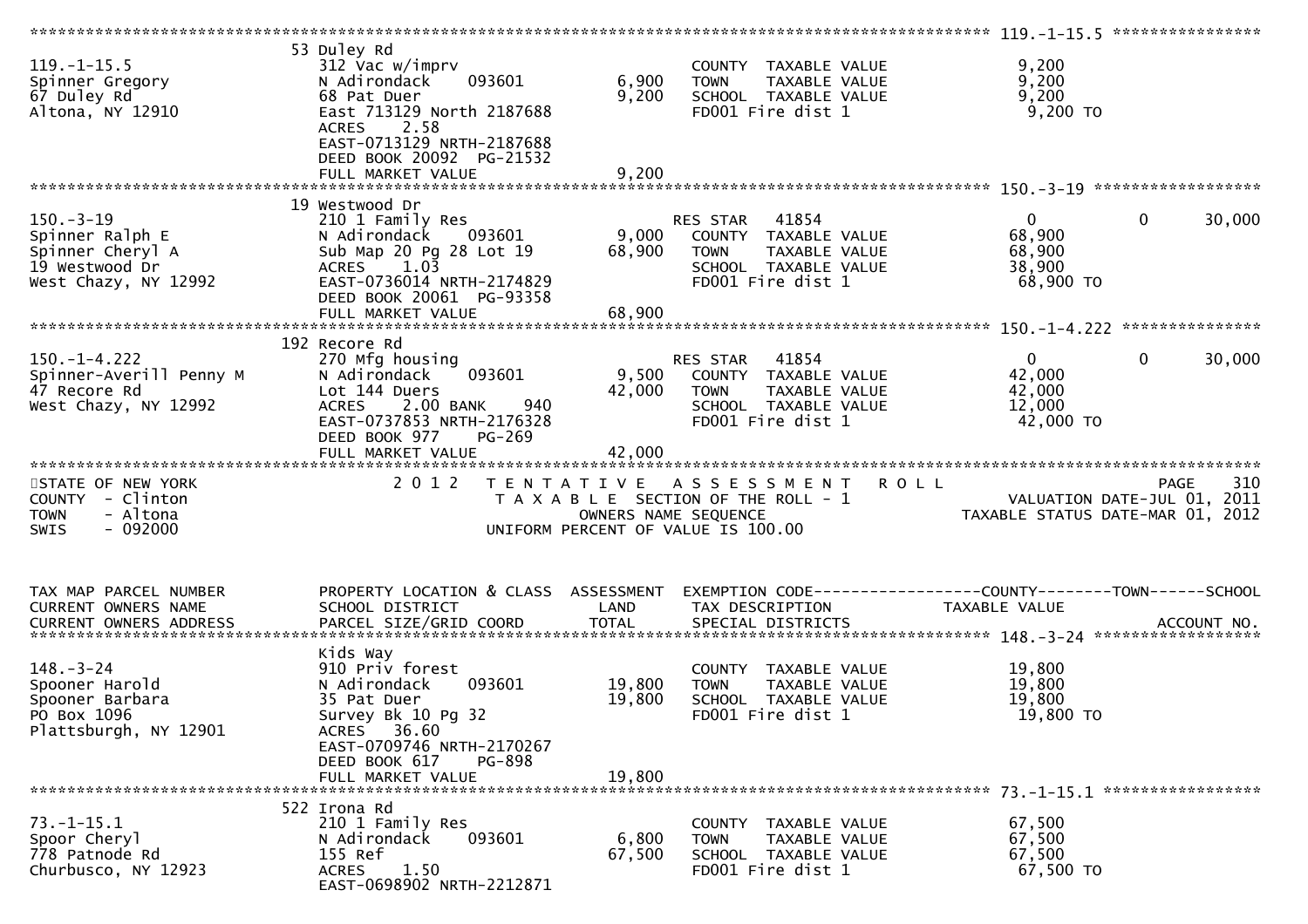|                                                                                              | DEED BOOK 20051 PG-81223                                                                                                                                                                        |                           |                                                                                                                                                |                                                                      |                                                   |
|----------------------------------------------------------------------------------------------|-------------------------------------------------------------------------------------------------------------------------------------------------------------------------------------------------|---------------------------|------------------------------------------------------------------------------------------------------------------------------------------------|----------------------------------------------------------------------|---------------------------------------------------|
| $73. - 2 - 13$<br>Spoor Cheryl<br>778 Patnode Rd<br>Churbusco, NY 12923                      | Irona Rd<br>$314$ Rural vac<10<br>093601<br>N Adirondack<br>155 Ref<br><b>ACRES</b><br>1.00<br>EAST-0698852 NRTH-2213151<br>DEED BOOK 20051 PG-81223<br>FULL MARKET VALUE                       | 6,500<br>6,500<br>6,500   | COUNTY TAXABLE VALUE<br>TAXABLE VALUE<br><b>TOWN</b><br>SCHOOL TAXABLE VALUE<br>FD001 Fire dist 1                                              | 6,500<br>6,500<br>6,500<br>6,500 TO                                  |                                                   |
| $72. - 1 - 9$<br>Spoor Melvin<br>Spoor Susan<br>4383 Rt 11<br>Mooers Forks, NY 12959         | Irona Rd<br>321 Abandoned ag<br>N Adirondack<br>093601<br>192 Ref<br>ACRES 24.70<br>EAST-0688436 NRTH-2215168<br>DEED BOOK 724<br>$PG-109$                                                      | 8,900<br>8,900            | COUNTY TAXABLE VALUE<br>TAXABLE VALUE<br><b>TOWN</b><br>SCHOOL TAXABLE VALUE<br>FD001 Fire dist 1                                              | 8,900<br>8,900<br>8,900<br>8,900 TO                                  |                                                   |
| $89.1 - 3 - 24$<br>St Denis Judy L<br>482 Devils Den Rd<br>PO Box 38<br>Altona, NY 12910     | 482 Devils Den Rd<br>210 1 Family Res<br>093601<br>N Adirondack<br>Lot 110 Pat Ref<br>FRNT 49.00 DPTH 240.00<br>EAST-0711068 NRTH-2206984<br>DEED BOOK 814<br>$PG-71$<br>FULL MARKET VALUE      | 3,600<br>45,300<br>45,300 | RES STAR<br>41854<br>COUNTY TAXABLE VALUE<br><b>TOWN</b><br>TAXABLE VALUE<br>SCHOOL TAXABLE VALUE<br>FD001 Fire dist 1<br>LT001 Altona light 1 | $\mathbf{0}$<br>45,300<br>45,300<br>15,300<br>45,300 TO<br>45,300 TO | $\mathbf{0}$<br>30,000                            |
| STATE OF NEW YORK<br>COUNTY - Clinton<br>- Altona<br><b>TOWN</b><br>$-092000$<br><b>SWIS</b> | 2 0 1 2                                                                                                                                                                                         | OWNERS NAME SEQUENCE      | TENTATIVE ASSESSMENT<br>T A X A B L E SECTION OF THE ROLL - 1<br>UNIFORM PERCENT OF VALUE IS 100.00                                            | <b>ROLL</b><br>TAXABLE STATUS DATE-MAR 01, 2012                      | 311<br><b>PAGE</b><br>VALUATION DATE-JUL 01, 2011 |
| TAX MAP PARCEL NUMBER<br>CURRENT OWNERS NAME                                                 | PROPERTY LOCATION & CLASS ASSESSMENT<br>SCHOOL DISTRICT                                                                                                                                         | LAND                      | TAX DESCRIPTION                                                                                                                                | TAXABLE VALUE                                                        |                                                   |
| $88. - 1 - 1.62$<br>St John Bernard D<br>1707 Alder Bend Rd<br>Altona, NY 12910              | 1707 Alder Bend Rd<br>210 1 Family Res<br>093601<br>N Adirondack<br>Lot 164 Ref Tr<br>2.80<br><b>ACRES</b><br>EAST-0696568 NRTH-2207059<br>DEED BOOK 1013<br><b>PG-293</b><br>FULL MARKET VALUE | 36,700                    | 41854<br>RES STAR<br>7,600 COUNTY TAXABLE VALUE<br>36,700 TOWN<br>TAXABLE VALUE<br>SCHOOL TAXABLE VALUE<br>FD001 Fire dist 1                   | $\overline{0}$<br>36,700<br>36,700<br>6,700<br>36,700 TO             | $\mathbf 0$<br>30,000                             |
| $135. - 2 - 21$<br>St John William<br>700 Slosson Rd<br>West Chazy, NY 12992                 | 228 Recore Rd<br>260 Seasonal res<br>Beekmantown Cen 092401<br>143 - 146 Duer<br>ACRES 20.60<br>EAST-0739349 NRTH-2177025                                                                       | 18,200<br>33,400          | COUNTY TAXABLE VALUE<br>TAXABLE VALUE<br><b>TOWN</b><br>SCHOOL TAXABLE VALUE<br>FD001 Fire dist 1                                              | 33,400<br>33,400<br>33,400<br>33,400 TO                              |                                                   |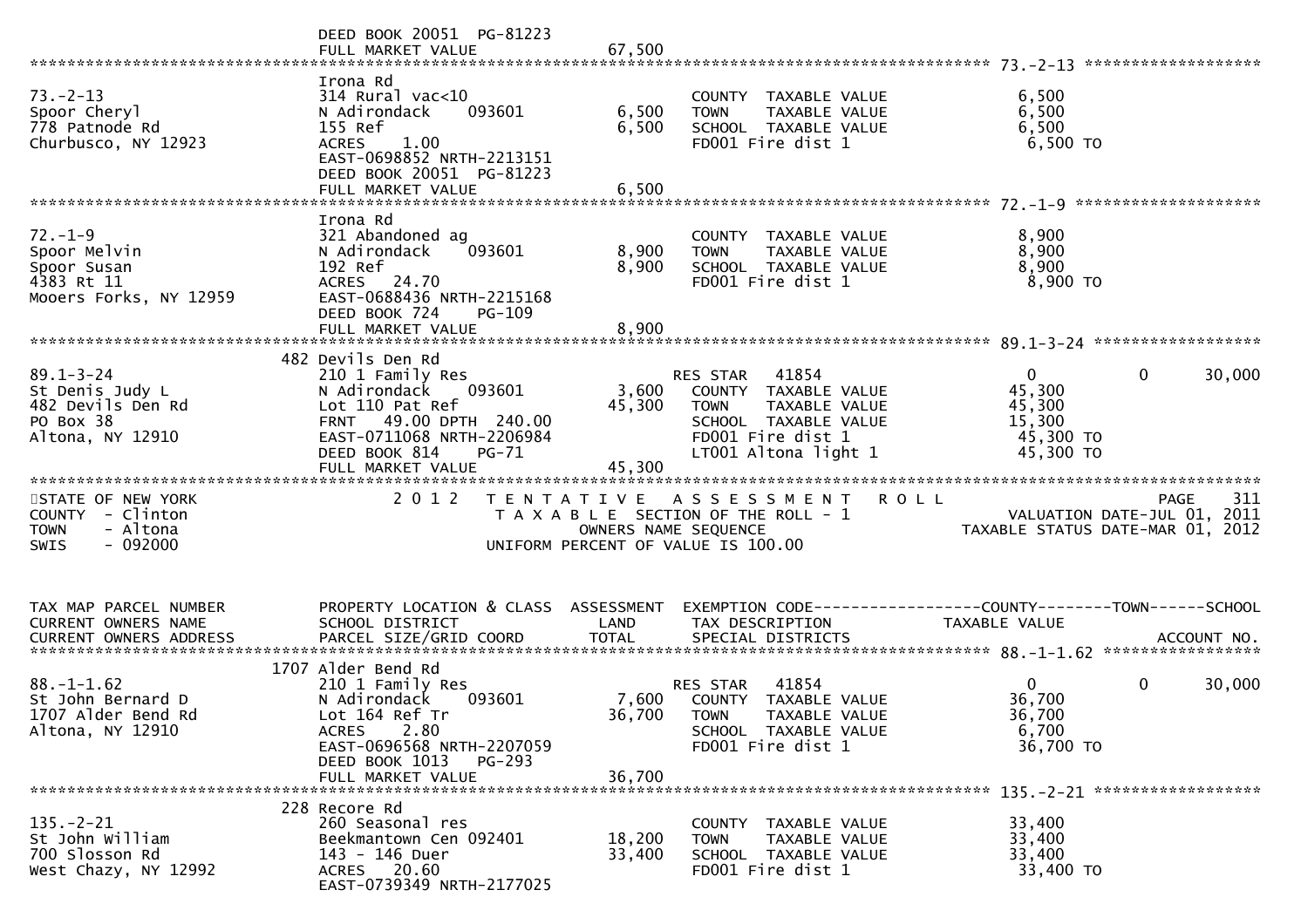|                                                                                                         | DEED BOOK 1017 PG-141<br>FULL MARKET VALUE                                                                                                                                            | 33,400                       |                                                                                                                        |                                                                  |                    |
|---------------------------------------------------------------------------------------------------------|---------------------------------------------------------------------------------------------------------------------------------------------------------------------------------------|------------------------------|------------------------------------------------------------------------------------------------------------------------|------------------------------------------------------------------|--------------------|
| $150. - 1 - 4.7$<br>St. Hilaire Corey M<br>183 Recore Rd<br>West Chazy, NY 12992                        | 183 Recore Rd<br>210 1 Family Res<br>N Adirondack<br>093601<br>Lot 143 Ref Tr<br>ACRES 3.50 BANK<br>890<br>EAST-0737488 NRTH-2177005<br>DEED BOOK 20061 PG-92705<br>FULL MARKET VALUE | 10,300<br>165,000<br>165,000 | 41854<br>RES STAR<br>COUNTY TAXABLE VALUE<br><b>TOWN</b><br>TAXABLE VALUE<br>SCHOOL TAXABLE VALUE<br>FD001 Fire dist 1 | $\mathbf{0}$<br>0<br>165,000<br>165,000<br>135,000<br>165,000 TO | 30,000             |
|                                                                                                         |                                                                                                                                                                                       |                              |                                                                                                                        |                                                                  |                    |
| $87. - 1 - 15$<br>St. Lawrence University<br>Business Services Inc.<br>23 Romoda Dr<br>Canton, NY 13617 | Military Tpke<br>910 Priv forest<br>093601<br>N Adirondack<br>214 Ref 1943<br>Corrective Deed Filed 9/2<br>ACRES 150.00<br>EAST-0687255 NRTH-2201277<br>DEED BOOK 20092 PG-26897      | 36,800<br>36,800             | COUNTY TAXABLE VALUE<br>TAXABLE VALUE<br><b>TOWN</b><br>SCHOOL TAXABLE VALUE<br>FD001 Fire dist 1                      | 36,800<br>36,800<br>36,800<br>36,800 TO                          |                    |
|                                                                                                         | FULL MARKET VALUE                                                                                                                                                                     | 36.800                       |                                                                                                                        |                                                                  |                    |
| $102 - 1 - 2$<br>St. Lawrence University<br>Business Services Inc.<br>23 Romoda Dr<br>Canton, NY 13617  | Alder Bend Rd<br>910 Priv forest<br>093601<br>N Adirondack<br>186 Ref<br>Surveyed 9/25/84 Kratz<br>ACRES 344.00<br>EAST-0690242 NRTH-2199862<br>DEED BOOK 20092 PG-26897              | 57,200<br>57,200             | COUNTY TAXABLE VALUE<br>TAXABLE VALUE<br><b>TOWN</b><br>SCHOOL TAXABLE VALUE<br>FD001 Fire dist 1                      | 57,200<br>57,200<br>57,200<br>57,200 TO                          |                    |
| STATE OF NEW YORK<br>COUNTY - Clinton<br>- Altona<br><b>TOWN</b><br>$-092000$<br><b>SWIS</b>            | 2 0 1 2                                                                                                                                                                               | OWNERS NAME SEQUENCE         | TENTATIVE ASSESSMENT ROLL<br>T A X A B L E SECTION OF THE ROLL - 1<br>UNIFORM PERCENT OF VALUE IS 100.00               | VALUATION DATE-JUL 01, 2011<br>TAXABLE STATUS DATE-MAR 01, 2012  | 312<br><b>PAGE</b> |
| TAX MAP PARCEL NUMBER<br><b>CURRENT OWNERS NAME</b><br><b>CURRENT OWNERS ADDRESS</b>                    | PROPERTY LOCATION & CLASS ASSESSMENT<br>SCHOOL DISTRICT<br>PARCEL SIZE/GRID COORD                                                                                                     | LAND<br><b>TOTAL</b>         | EXEMPTION CODE-----------------COUNTY-------TOWN------SCHOOL<br>TAX DESCRIPTION<br>SPECIAL DISTRICTS                   | TAXABLE VALUE                                                    | ACCOUNT NO.        |
| $135. - 2 - 25.1$<br>Stacy Lillian Corron S<br>30 Palmer St<br>Plattsburgh, NY 12901                    | Recore Rd<br>314 Rural vac<10<br>Beekmantown Cen 092401<br>Lot 143 Duers<br>3.60<br><b>ACRES</b><br>EAST-0738662 NRTH-2179158<br>DEED BOOK 773<br><b>PG-205</b><br>FULL MARKET VALUE  | 10,300<br>10,300<br>10,300   | COUNTY TAXABLE VALUE<br><b>TOWN</b><br>TAXABLE VALUE<br>SCHOOL TAXABLE VALUE<br>FD001 Fire dist 1                      | 10,300<br>10,300<br>10,300<br>10,300 TO                          |                    |
|                                                                                                         | 2547 Miner Farm Rd                                                                                                                                                                    |                              |                                                                                                                        |                                                                  |                    |
| $90. -1 - 7.1$<br>Stallings Bruce K<br>Corrow Susan M                                                   | 210 1 Family Res<br>N Adirondack<br>093601<br>82 Ref                                                                                                                                  | 7,600<br>75,000              | 41854<br>RES STAR<br>COUNTY<br>TAXABLE VALUE<br><b>TOWN</b><br>TAXABLE VALUE                                           | $\mathbf{0}$<br>0<br>75,000<br>75,000                            | 30,000             |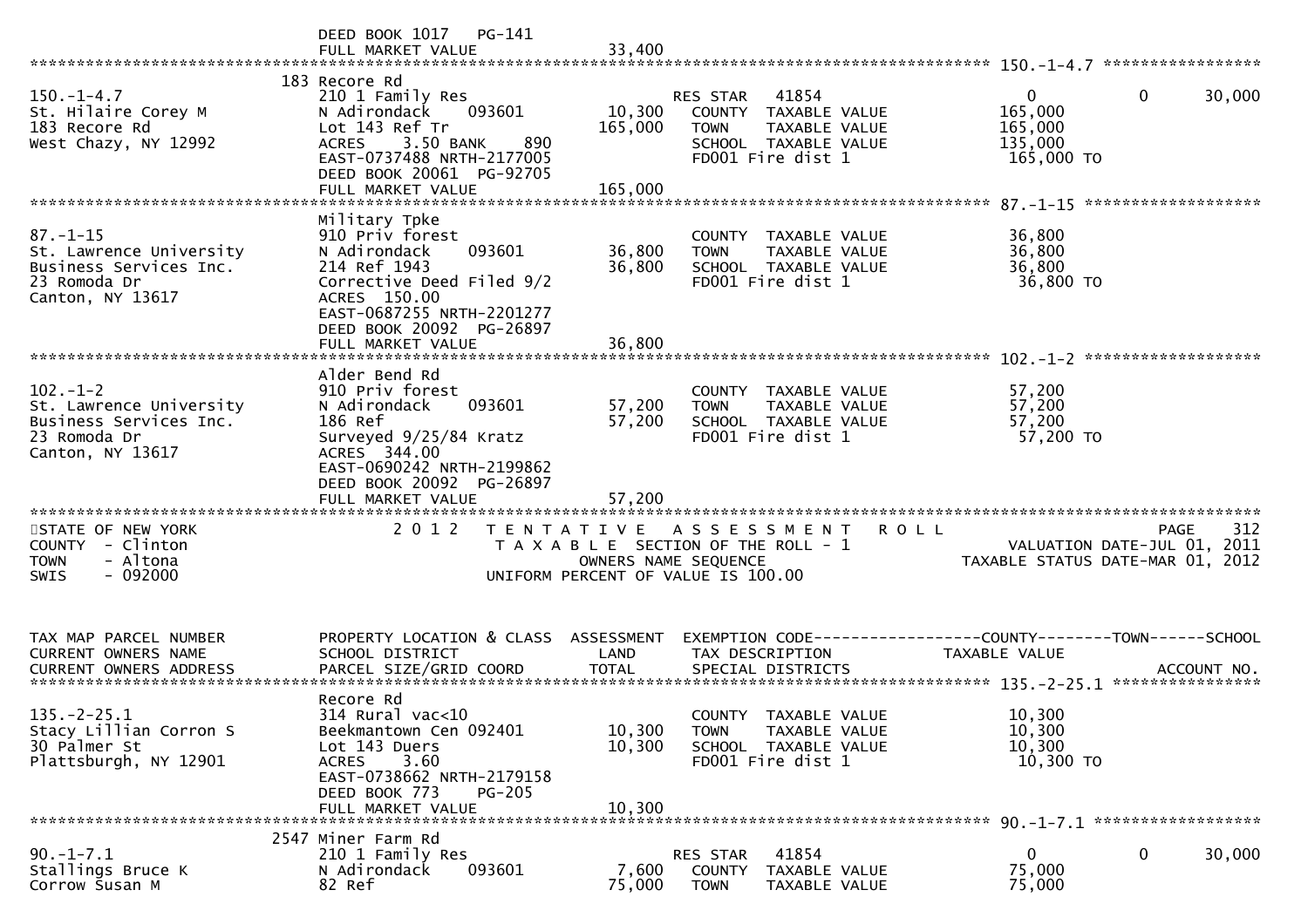| 2547 Miner Farm Rd<br>Altona, NY 12910-2223                                                      | 2.90 BANK<br>080<br>ACRES<br>EAST-0725130 NRTH-2207449<br>DEED BOOK 99001 PG-11423<br>FULL MARKET VALUE                                                                          | 75,000                                    | SCHOOL TAXABLE VALUE<br>FD001 Fire dist 1                                                                                                                    | 45,000<br>75,000 TO                                                                                                         |
|--------------------------------------------------------------------------------------------------|----------------------------------------------------------------------------------------------------------------------------------------------------------------------------------|-------------------------------------------|--------------------------------------------------------------------------------------------------------------------------------------------------------------|-----------------------------------------------------------------------------------------------------------------------------|
| $89.1 - 3 - 22.1$<br>Stansbury Leslie W<br>486 Devils Den Rd<br>Altona, NY 12910                 | 486 Devils Den Rd<br>210 1 Family Res<br>N Adirondack<br>093601<br>110 Ref<br>1.07<br><b>ACRES</b><br>EAST-0711201 NRTH-2207065<br>DEED BOOK 20061 PG-97046<br>FULL MARKET VALUE | 62,800 SR STAR<br>62,800                  | 41121<br>WARNONALL<br>6,500 WARNONALL<br>41121<br>41834<br>COUNTY TAXABLE VALUE<br>TAXABLE VALUE<br><b>TOWN</b><br>SCHOOL TAXABLE VALUE<br>FD001 Fire dist 1 | 9,420<br>9,420<br>0<br>9,420<br>9,420<br>$\Omega$<br>$\Omega$<br>62,200<br>$\Omega$<br>43,960<br>43,960<br>600<br>62,800 TO |
| $130 - 2 - 3$<br>Stanton Svitlana<br>3 Cross St Unit 305<br>Suffern, NY 10901                    | 932 Plank Rd<br>270 Mfg housing<br>093601<br>N Adirondack<br>Lot 31 Gore<br>ACRES 52.30<br>EAST-0681526 NRTH-2183302<br>DEED BOOK 786<br><b>PG-56</b><br>FULL MARKET VALUE       | 22,200<br>25,000<br>25,000                | COUNTY TAXABLE VALUE<br>TAXABLE VALUE<br><b>TOWN</b><br>SCHOOL TAXABLE VALUE<br>FD001 Fire dist 1                                                            | 25,000<br>25,000<br>25,000<br>25,000 TO                                                                                     |
| $106. - 1 - 8.43$<br>Stark Keith E<br>54 Cogan Ave<br>Plattsburgh, NY 12901                      | Vassar Rd<br>321 Abandoned ag<br>N Adirondack<br>093601<br>Lot 150 & 151 Duers<br>ACRES 88.40<br>EAST-0739523 NRTH-2194254<br>DEED BOOK 20041 PG-65653<br>FULL MARKET VALUE      | 30,000<br>30,000<br>30,000                | COUNTY TAXABLE VALUE<br><b>TOWN</b><br>TAXABLE VALUE<br>SCHOOL TAXABLE VALUE<br>FD001 Fire dist 1                                                            | 30,000<br>30,000<br>30,000<br>30,000 TO                                                                                     |
| STATE OF NEW YORK<br>COUNTY - Clinton<br>- Altona<br><b>TOWN</b><br><b>SWIS</b><br>- 092000      | 2 0 1 2                                                                                                                                                                          | T E N T A T I V E<br>OWNERS NAME SEQUENCE | A S S E S S M E N T<br>T A X A B L E SECTION OF THE ROLL - 1<br>UNIFORM PERCENT OF VALUE IS 100.00                                                           | 313<br><b>ROLL</b><br><b>PAGE</b><br>VALUATION DATE-JUL 01,<br>2011<br>TAXABLE STATUS DATE-MAR 01, 2012                     |
| TAX MAP PARCEL NUMBER<br>CURRENT OWNERS NAME                                                     | PROPERTY LOCATION & CLASS ASSESSMENT<br>SCHOOL DISTRICT                                                                                                                          | LAND                                      | TAX DESCRIPTION                                                                                                                                              | EXEMPTION CODE------------------COUNTY--------TOWN------SCHOOL<br>TAXABLE VALUE                                             |
| $149. - 1 - 2.1$<br>Stay Kenneth H<br>Stay Theodore T<br>24 Lakeland Dr<br>Plattsburgh, NY 12901 | Murtagh Hill Rd<br>240 Rural res<br>N Adirondack<br>093601<br>105 Duer<br>ACRES 105.30<br>EAST-0723785 NRTH-2174572<br>DEED BOOK 20102 PG-36464<br>FULL MARKET VALUE             | 26,500<br>42,200<br>42,200                | TAXABLE VALUE<br><b>COUNTY</b><br>TAXABLE VALUE<br><b>TOWN</b><br>SCHOOL TAXABLE VALUE<br>FD001 Fire dist 1                                                  | 42,200<br>42,200<br>42,200<br>42,200 TO                                                                                     |
| $149. - 1 - 2.2$<br>Stay Kenneth H                                                               | Murtagh Hill Rd<br>321 Abandoned ag<br>093601<br>N Adirondack                                                                                                                    | 11,700                                    | <b>COUNTY</b><br>TAXABLE VALUE<br><b>TOWN</b><br>TAXABLE VALUE                                                                                               | 11,700<br>11,700                                                                                                            |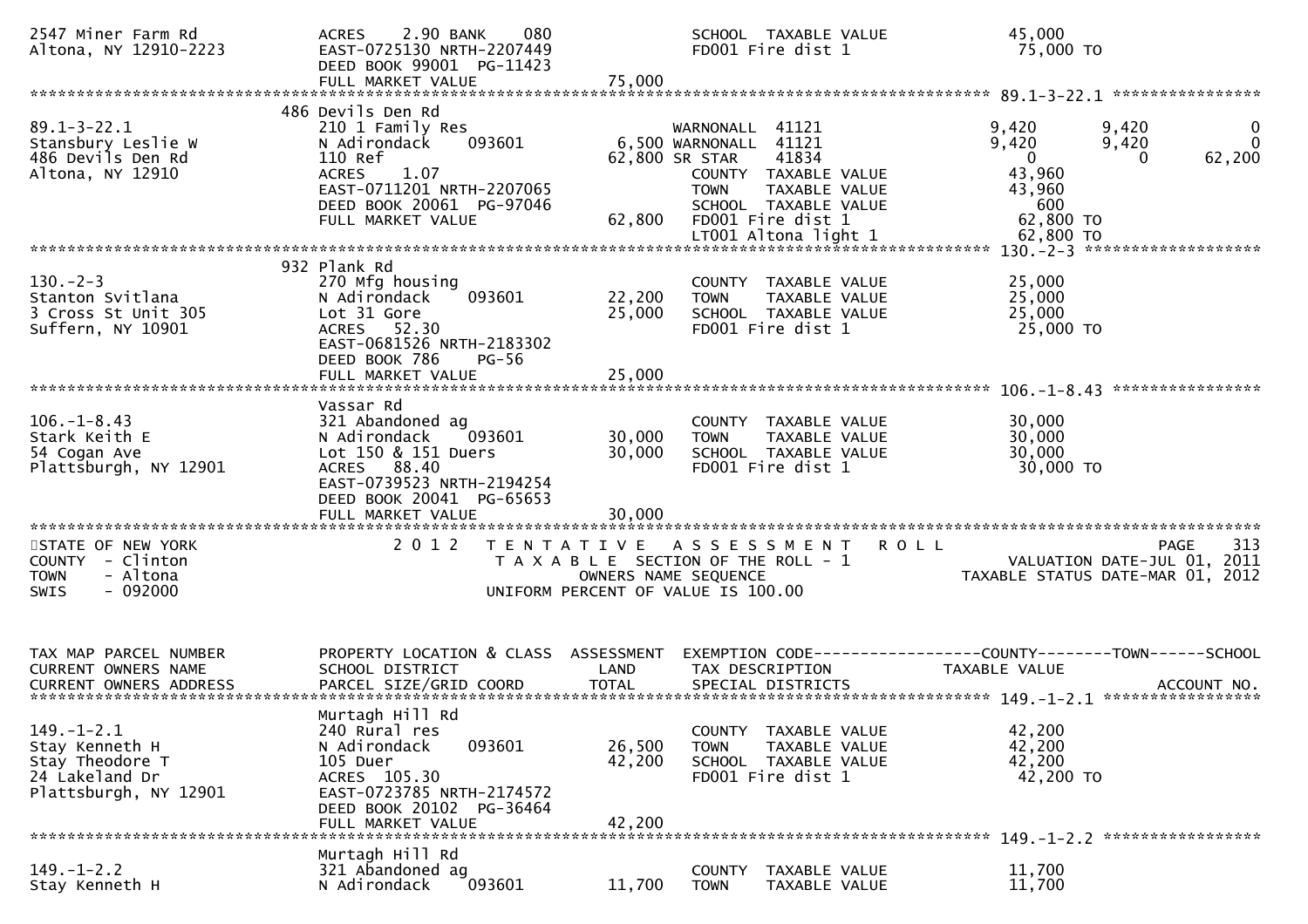| Stay Theodore T<br>24 Lakeland Dr<br>Plattsburgh, NY 12901                                                                           | Lot 92 Duers<br><b>ACRES</b><br>27.50<br>EAST-0721662 NRTH-2177097<br>DEED BOOK 20102 PG-36464                                    | 11,700            | SCHOOL TAXABLE VALUE<br>FD001 Fire dist 1                                                                                          | 11,700<br>11,700 TO                                                           |                                                                                          |
|--------------------------------------------------------------------------------------------------------------------------------------|-----------------------------------------------------------------------------------------------------------------------------------|-------------------|------------------------------------------------------------------------------------------------------------------------------------|-------------------------------------------------------------------------------|------------------------------------------------------------------------------------------|
|                                                                                                                                      | 91 Monty Rd                                                                                                                       |                   | 94 PCT OF VALUE USED FOR EXEMPTION PURPOSES                                                                                        |                                                                               |                                                                                          |
| $74. - 1 - 1.65$<br>Steigerwald Corinne Lee<br>Goldberry Steigerwald Jessica Lot 129 Ref Tract<br>91 Monty Rd<br>Altona, NY 12910    | 210 1 Family Res<br>N Adirondack<br>093601<br>ACRES 15.10<br>EAST-0708285 NRTH-2215648                                            | 130,000           | WARNONALL 41121<br>13,700 RES STAR<br>41854<br>COUNTY TAXABLE VALUE<br><b>TOWN</b><br><b>TAXABLE VALUE</b><br>SCHOOL TAXABLE VALUE | 18,330<br>$\overline{0}$<br>111,670<br>111,670<br>100,000                     | 18,330<br>0<br>30,000<br>$\Omega$                                                        |
|                                                                                                                                      | DEED BOOK 761<br>$PG-245$                                                                                                         |                   | FD001 Fire dist 1                                                                                                                  | 130,000 TO                                                                    |                                                                                          |
|                                                                                                                                      | 730 Alder Bend Rd                                                                                                                 |                   |                                                                                                                                    |                                                                               |                                                                                          |
| $117. - 1 - 21.1$<br>Stevenson Barrie N<br>Stevenson Lisa T<br>730 Alder Bend Rd<br>Ellenburg Depot, NY 12935                        | 210 1 Family Res<br>N Adirondack<br>093601<br>217-218 Ref<br>ACRES 68.30<br>EAST-0691586 NRTH-2184848<br>DEED BOOK 20102 PG-35448 | 24,900<br>88,900  | 41854<br><b>RES STAR</b><br>COUNTY TAXABLE VALUE<br><b>TOWN</b><br>TAXABLE VALUE<br>SCHOOL TAXABLE VALUE<br>FD001 Fire dist 1      | $\mathbf 0$<br>88,900<br>88,900<br>58,900<br>88,900 TO                        | $\mathbf 0$<br>30,000                                                                    |
|                                                                                                                                      | FULL MARKET VALUE                                                                                                                 | 88,900            |                                                                                                                                    |                                                                               |                                                                                          |
|                                                                                                                                      | 1897 Alder Bend Rd                                                                                                                |                   |                                                                                                                                    |                                                                               |                                                                                          |
| $73. - 1 - 44$<br>Stewart Trustee Ronald H<br>Stewart Trustee Fraeda<br>Stewart Family Trust<br>814 Orchid St<br>Lady Lake, FL 32159 | 240 Rural res<br>093601<br>N Adirondack<br>166 Ref<br>ACRES 74.30<br>EAST-0696029 NRTH-2211104<br>DEED BOOK 1020<br><b>PG-79</b>  | 26,600<br>106,900 | 41854<br>RES STAR<br>COUNTY TAXABLE VALUE<br><b>TOWN</b><br>TAXABLE VALUE<br>SCHOOL TAXABLE VALUE<br>FD001 Fire dist 1             | $\overline{0}$<br>106,900<br>106,900<br>76,900<br>106,900 TO                  | 0<br>30,000                                                                              |
|                                                                                                                                      | FULL MARKET VALUE<br>*********************                                                                                        | 106,900           |                                                                                                                                    |                                                                               |                                                                                          |
| STATE OF NEW YORK<br>COUNTY - Clinton<br>- Altona<br><b>TOWN</b><br>SWIS<br>$-092000$                                                | 2 0 1 2                                                                                                                           | T E N T A T I V E | ASSESSMENT<br>T A X A B L E SECTION OF THE ROLL - 1<br>OWNERS NAME SEQUENCE<br>UNIFORM PERCENT OF VALUE IS 100.00                  | <b>ROLL</b>                                                                   | 314<br><b>PAGE</b><br>2011<br>VALUATION DATE-JUL 01,<br>TAXABLE STATUS DATE-MAR 01, 2012 |
| TAX MAP PARCEL NUMBER<br><b>CURRENT OWNERS NAME</b>                                                                                  | PROPERTY LOCATION & CLASS ASSESSMENT<br>SCHOOL DISTRICT                                                                           | LAND              | TAX DESCRIPTION                                                                                                                    | EXEMPTION CODE-----------------COUNTY-------TOWN------SCHOOL<br>TAXABLE VALUE |                                                                                          |
|                                                                                                                                      | Purdy Rd                                                                                                                          |                   |                                                                                                                                    |                                                                               |                                                                                          |
| $134. - 1 - 14$<br>Stickle Albert<br>1198 Rt 22B<br>Plattsburgh, NY 12901                                                            | 910 Priv forest<br>093601<br>N Adirondack<br>104 Duer<br>ACRES 61.70<br>EAST-0722640 NRTH-2179315<br>DEED BOOK 458<br>$PG-250$    | 22,100<br>22,100  | TAXABLE VALUE<br>COUNTY<br>TAXABLE VALUE<br>TOWN<br>SCHOOL TAXABLE VALUE<br>FD001 Fire dist 1                                      | 22,100<br>22,100<br>22,100<br>22,100 TO                                       |                                                                                          |
|                                                                                                                                      | FULL MARKET VALUE                                                                                                                 | 22,100            |                                                                                                                                    |                                                                               |                                                                                          |
|                                                                                                                                      | 2546 Miner Farm Rd                                                                                                                |                   |                                                                                                                                    |                                                                               |                                                                                          |
| $75. - 1 - 7$<br>Stiefel George                                                                                                      | 240 Rural res<br>093601<br>N Adirondack                                                                                           | 50,500            | 41854<br>RES STAR<br>COUNTY<br>TAXABLE VALUE                                                                                       | $\mathbf{0}$<br>127,800                                                       | 0<br>30,000                                                                              |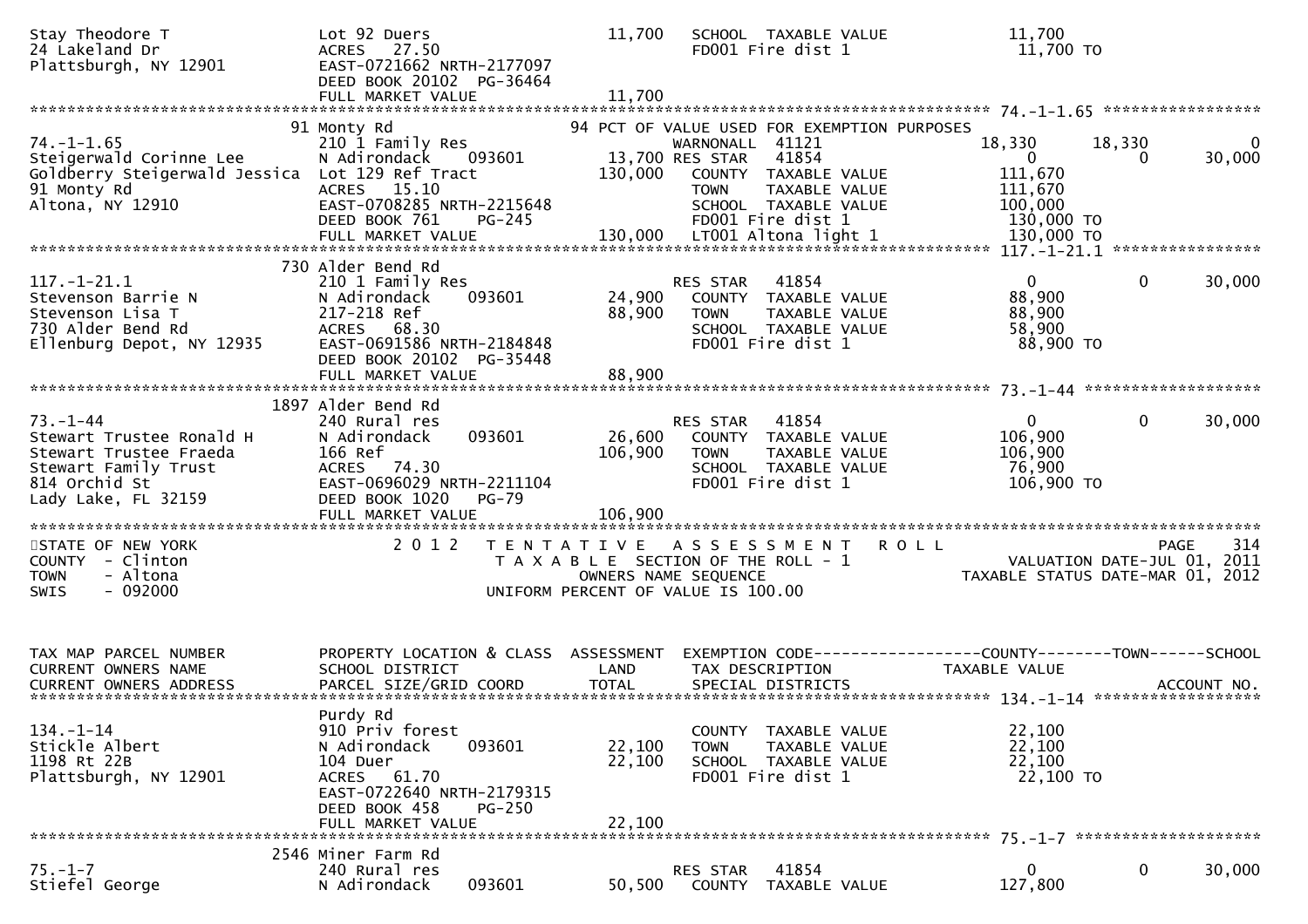| Stiefel Maureen<br>2546 Miner Farm Rd<br>Altona, NY 12910                                                                                             | 81 Ref<br>ACRES 160.80<br>EAST-0724817 NRTH-2210012<br>DEED BOOK 795<br><b>PG-208</b>                                                                                               | 127,800                    | <b>TOWN</b><br>TAXABLE VALUE<br>SCHOOL TAXABLE VALUE<br>FD001 Fire dist 1                                                                   | 127,800<br>97,800<br>127,800 TO                                                                 |
|-------------------------------------------------------------------------------------------------------------------------------------------------------|-------------------------------------------------------------------------------------------------------------------------------------------------------------------------------------|----------------------------|---------------------------------------------------------------------------------------------------------------------------------------------|-------------------------------------------------------------------------------------------------|
|                                                                                                                                                       | 43 Old State Rd                                                                                                                                                                     |                            |                                                                                                                                             |                                                                                                 |
| $89. - 2 - 6$<br>Stone Constance<br>Attn: Lee J & Tina M Garrand<br>43 old State Rd<br>Altona, NY 12910                                               | 210 1 Family Res<br>093601<br>N Adirondack<br>110 Ref<br>FRNT 111.00 DPTH 225.00<br>EAST-0713291 NRTH-2207260<br>DEED BOOK 20021 PG-41879<br>FULL MARKET VALUE                      | 6,100<br>45,000<br>45,000  | RES STAR 41854<br>COUNTY TAXABLE VALUE<br>TAXABLE VALUE<br><b>TOWN</b><br>SCHOOL TAXABLE VALUE<br>FD001 Fire dist 1<br>LT001 Altona light 1 | $\mathbf 0$<br>$\overline{0}$<br>30,000<br>45,000<br>45,000<br>15,000<br>45,000 TO<br>45,000 TO |
|                                                                                                                                                       |                                                                                                                                                                                     |                            |                                                                                                                                             |                                                                                                 |
| $89. - 3 - 19.1$<br>Stone Joseph Sr<br>Stone Joseph J.<br>Stone Life Use Mabel<br>222 Cool Hill Rd<br>233 Coal Hill Rd<br>North Bangor, NY 12966-3311 | 70 Brunell Rd<br>210 1 Family Res<br>N Adirondack<br>093601<br>110 Ref<br><b>ACRES</b><br>6.00<br>EAST-0713271 NRTH-2205163<br>DEED BOOK 781<br>PG-86<br>FULL MARKET VALUE          | 7,000<br>50,000<br>50,000  | COUNTY TAXABLE VALUE<br>TAXABLE VALUE<br><b>TOWN</b><br>SCHOOL TAXABLE VALUE<br>FD001 Fire dist 1<br>LT001 Altona light 1                   | 50,000<br>50,000<br>50,000<br>50,000 TO<br>50,000 TO                                            |
|                                                                                                                                                       |                                                                                                                                                                                     |                            |                                                                                                                                             |                                                                                                 |
| $117. - 1 - 4.1$<br>Stone Tina M<br>PO Box 158<br>Schuyler Falls, NY 12985                                                                            | 84 Terrien Rd<br>240 Rural res<br>093601<br>N Adirondack<br>216 Ref<br>ACRES 7.10<br>EAST-0693346 NRTH-2189576<br>DEED BOOK 20051 PG-81444<br>FULL MARKET VALUE                     | 10,200<br>33,200<br>33,200 | COUNTY TAXABLE VALUE<br>TAXABLE VALUE<br><b>TOWN</b><br>SCHOOL TAXABLE VALUE<br>FD001 Fire dist 1                                           | 33,200<br>33,200<br>33,200<br>33,200 TO                                                         |
| STATE OF NEW YORK<br>COUNTY - Clinton<br>- Altona<br><b>TOWN</b><br>SWIS<br>- 092000                                                                  | 2 0 1 2                                                                                                                                                                             | OWNERS NAME SEQUENCE       | TENTATIVE ASSESSMENT ROLL<br>T A X A B L E SECTION OF THE ROLL - 1<br>UNIFORM PERCENT OF VALUE IS 100.00                                    | 315<br><b>PAGE</b><br>VALUATION DATE-JUL 01, 2011<br>TAXABLE STATUS DATE-MAR 01, 2012           |
| TAX MAP PARCEL NUMBER<br><b>CURRENT OWNERS NAME</b>                                                                                                   | PROPERTY LOCATION & CLASS ASSESSMENT<br>SCHOOL DISTRICT                                                                                                                             | LAND                       | TAX DESCRIPTION                                                                                                                             | EXEMPTION CODE-----------------COUNTY-------TOWN------SCHOOL<br>TAXABLE VALUE                   |
| $117. - 1 - 4.2$<br>Stone Tina M<br>PO Box 158<br>Schuyler Falls, NY 12985                                                                            | 82 Terrien Rd<br>210 1 Family Res<br>N Adirondack<br>093601<br>Lot 216 Ref Tr<br>3.30<br><b>ACRES</b><br>EAST-0692893 NRTH-2189607<br>DEED BOOK 20041 PG-72028<br>FULL MARKET VALUE | 2,000<br>7,000<br>7,000    | COUNTY TAXABLE VALUE<br>TAXABLE VALUE<br><b>TOWN</b><br>SCHOOL TAXABLE VALUE<br>FD001 Fire dist 1                                           | 7,000<br>7,000<br>7,000<br>7,000 TO                                                             |
|                                                                                                                                                       | 163 Monty Rd                                                                                                                                                                        |                            |                                                                                                                                             |                                                                                                 |
| $74. - 1 - 1.622$<br>Stoner Deborah A                                                                                                                 | 210 1 Family Res<br>093601<br>N Adirondack                                                                                                                                          | 7,700                      | 41854<br>RES STAR<br>COUNTY<br>TAXABLE VALUE                                                                                                | 0<br>30,000<br>0<br>99,000                                                                      |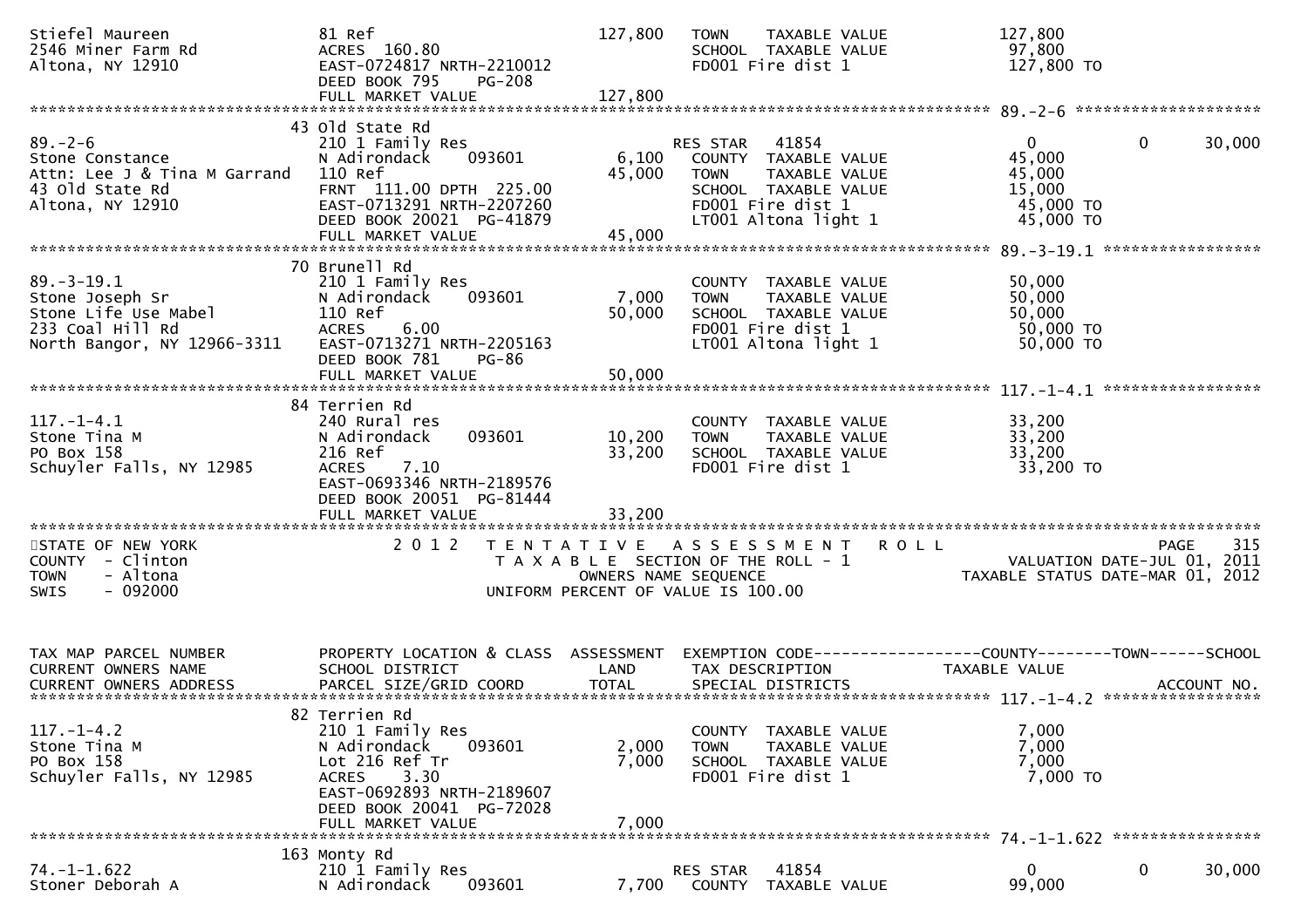| 163 Monty Rd<br>Altona, NY 12910                                                                                                  | 3.00<br><b>ACRES</b><br>EAST-0706756 NRTH-2215977<br>FULL MARKET VALUE                                                                                                                         | 99,000<br>99,000                     | <b>TOWN</b><br>TAXABLE VALUE<br>SCHOOL TAXABLE VALUE<br>FD001 Fire dist 1                                                                                                    | 99,000<br>69,000<br>99,000 TO                                                                                    |
|-----------------------------------------------------------------------------------------------------------------------------------|------------------------------------------------------------------------------------------------------------------------------------------------------------------------------------------------|--------------------------------------|------------------------------------------------------------------------------------------------------------------------------------------------------------------------------|------------------------------------------------------------------------------------------------------------------|
| $72. - 1 - 8$<br>Stoner Janet<br>954 Irona Rd<br>Ellenburg Depot, NY 12935                                                        | 952-954 Irona Rd<br>240 Rural res<br>093601<br>N Adirondack<br>Lot 192 Ref<br>ACRES 17.50<br>EAST-0688447 NRTH-2213495<br>DEED BOOK 546<br>PG-456<br>FULL MARKET VALUE                         | 14,500 SR STAR<br>119,000<br>119,000 | 72 PCT OF VALUE USED FOR EXEMPTION PURPOSES<br>WARCOMALL 41131<br>41834<br>COUNTY TAXABLE VALUE<br>TAXABLE VALUE<br><b>TOWN</b><br>SCHOOL TAXABLE VALUE<br>FD001 Fire dist 1 | 21,420<br>21,420<br>$\Omega$<br>62,200<br>$\overline{0}$<br>$\Omega$<br>97,580<br>97,580<br>56,800<br>119,000 TO |
|                                                                                                                                   | Military Tpke                                                                                                                                                                                  |                                      |                                                                                                                                                                              |                                                                                                                  |
| $88. - 1 - 9.3$<br>Stonewall Ac Siteowners Assoc<br>c/o Angelita P. Cacabelos<br>141 McVey St<br>LaSalle Quebec, Canada<br>H8R3T3 | 312 Vac w/imprv<br>N Adirondack<br>093601<br>Lot 157 Ref Tract<br>ACRES 44.70<br>EAST-0699319 NRTH-2203080<br>DEED BOOK 20021 PG-45441                                                         | 19,600<br>24,000                     | COUNTY TAXABLE VALUE<br>TAXABLE VALUE<br><b>TOWN</b><br>SCHOOL TAXABLE VALUE<br>FD001 Fire dist 1                                                                            | 24,000<br>24,000<br>24,000<br>24,000 TO                                                                          |
|                                                                                                                                   | FULL MARKET VALUE                                                                                                                                                                              | 24,000                               |                                                                                                                                                                              |                                                                                                                  |
| $88.14 - 1 - 72$<br>Stonewall Ac Siteowners Assoc<br>c/o Angelita P. Cacabelos<br>141 McVey St<br>LaSalle, QC, Canada H8R3T3      | Birch Hill Dr<br>312 Vac w/imprv<br>N Adirondack<br>093601<br>Stonewall Acres Subdiv<br>Bk 9 Pg 19<br>ACRES 1.35<br>EAST-0700324 NRTH-2203582<br>DEED BOOK 20021 PG-45441                      | 8,800<br>8,800                       | COUNTY TAXABLE VALUE<br>TAXABLE VALUE<br><b>TOWN</b><br>SCHOOL TAXABLE VALUE<br>FD001 Fire dist 1                                                                            | 8,800<br>8,800<br>8,800<br>8,800 TO                                                                              |
| STATE OF NEW YORK<br>COUNTY - Clinton<br>- Altona<br><b>TOWN</b><br>$-092000$<br><b>SWIS</b>                                      | 2 0 1 2                                                                                                                                                                                        | OWNERS NAME SEQUENCE                 | TENTATIVE ASSESSMENT<br>T A X A B L E SECTION OF THE ROLL - 1<br>UNIFORM PERCENT OF VALUE IS 100.00                                                                          | 316<br><b>ROLL</b><br>PAGE<br>VALUATION DATE-JUL 01, 2011<br>TAXABLE STATUS DATE-MAR 01, 2012                    |
|                                                                                                                                   |                                                                                                                                                                                                |                                      |                                                                                                                                                                              |                                                                                                                  |
| TAX MAP PARCEL NUMBER<br>CURRENT OWNERS NAME<br>CURRENT OWNERS ADDRESS                                                            | PROPERTY LOCATION & CLASS<br>SCHOOL DISTRICT<br>PARCEL SIZE/GRID COORD                                                                                                                         | ASSESSMENT<br>LAND<br><b>TOTAL</b>   | TAX DESCRIPTION<br>SPECIAL DISTRICTS                                                                                                                                         | EXEMPTION        CODE-----------------COUNTY-------TOWN------SCHOOL<br><b>TAXABLE VALUE</b><br>ACCOUNT NO.       |
| $88.14 - 1 - 73$<br>Stonewall Ac Siteowners Assoc<br>c/o Angelita P. Cacabelos<br>141 McVey St<br>LaSalle, QC, Canada H8R3T3      | Stonewall Dr<br>314 Rural vac<10<br>N Adirondack<br>093601<br>Stonewall Acres Sub Div<br>Bk 9 Pg 8<br>ACRES 1.01<br>EAST-0698470 NRTH-2203629<br>DEED BOOK 20021 PG-45441<br>FULL MARKET VALUE | 6,600<br>6,600<br>6,600              | COUNTY TAXABLE VALUE<br>TAXABLE VALUE<br><b>TOWN</b><br>SCHOOL TAXABLE VALUE<br>FD001 Fire dist 1                                                                            | 6,600<br>6,600<br>6,600<br>6,600 TO                                                                              |
|                                                                                                                                   | 5 Stonewall Dr                                                                                                                                                                                 |                                      |                                                                                                                                                                              |                                                                                                                  |
| $88.14 - 1 - 74$<br>Stonewall Ac Siteowners Assoc N Adirondack                                                                    | 554 Outdr swim<br>093601                                                                                                                                                                       | 23,400                               | COUNTY TAXABLE VALUE<br><b>TOWN</b><br>TAXABLE VALUE                                                                                                                         | 105,000<br>105,000                                                                                               |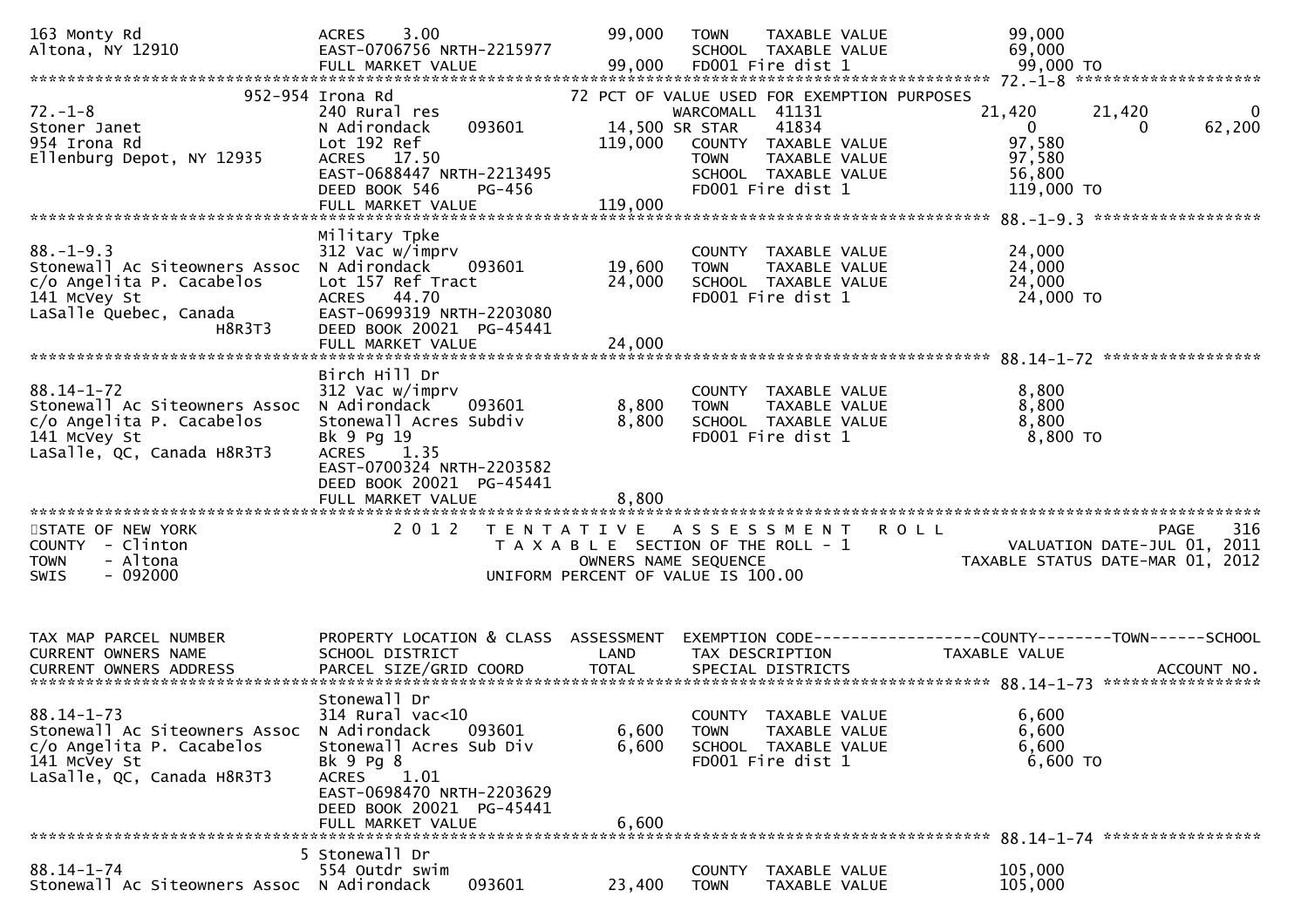| c/o Angelita P. Cacabelos<br>141 McVey St<br>LaSalle, QC, Canada H8R3T3                      | Stonewall Acres Sub Div<br>Bk 9 Pg 18<br>ACRES 3.60<br>EAST-0698532 NRTH-2203342<br>DEED BOOK 20021 PG-45441<br>FULL MARKET VALUE                                                          | 105,000<br>105,000        | SCHOOL TAXABLE VALUE<br>FD001 Fire dist 1                                                                                                                                       | 105,000<br>105,000 TO                                                         |                                                             |                             |
|----------------------------------------------------------------------------------------------|--------------------------------------------------------------------------------------------------------------------------------------------------------------------------------------------|---------------------------|---------------------------------------------------------------------------------------------------------------------------------------------------------------------------------|-------------------------------------------------------------------------------|-------------------------------------------------------------|-----------------------------|
|                                                                                              |                                                                                                                                                                                            |                           |                                                                                                                                                                                 |                                                                               |                                                             |                             |
| $88. - 1 - 1.2$<br>Stonier Michael<br>Stonier Karl<br>1687 Alder Bend Rd<br>Altona, NY 12910 | 1687 Alder Bend Rd<br>210 1 Family Res<br>N Adirondack<br>093601<br>Lot 164 Ref Tr<br>ACRES 1.10<br>EAST-0696420 NRTH-2206620<br>DEED BOOK 20092 PG-26093<br>FULL MARKET VALUE             | 6,500<br>85,000<br>85,000 | RES STAR<br>41854<br>COUNTY TAXABLE VALUE<br><b>TOWN</b><br>TAXABLE VALUE<br>SCHOOL TAXABLE VALUE<br>FD001 Fire dist 1                                                          | $\mathbf{0}$<br>85,000<br>85,000<br>55,000<br>85,000 TO                       | 0                                                           | 30,000                      |
|                                                                                              |                                                                                                                                                                                            |                           |                                                                                                                                                                                 |                                                                               |                                                             |                             |
| $88. - 1 - 1.3$<br>Stonier Michael<br>Stonier Karl<br>1687 Alder Bend Rd<br>Altona, NY 12910 | 1691 Alder Bend Rd<br>314 Rural vac<10<br>093601<br>N Adirondack<br>Lot 164 Ref Tr<br>ACRES 1.20 BANK<br>080<br>EAST-0696454 NRTH-2206712<br>DEED BOOK 20092 PG-26093<br>FULL MARKET VALUE | 6,500<br>6,500<br>6,500   | COUNTY TAXABLE VALUE<br>TAXABLE VALUE<br><b>TOWN</b><br>SCHOOL TAXABLE VALUE<br>FD001 Fire dist 1                                                                               | 6,500<br>6,500<br>6,500<br>$6,500$ TO                                         |                                                             |                             |
|                                                                                              |                                                                                                                                                                                            |                           |                                                                                                                                                                                 |                                                                               |                                                             |                             |
| $148. - 3 - 16.1$<br>Stowe Mark Richard<br>1899 Rand Hill Rd<br>Altona, NY 12910             | 1899 Rand Hill Rd<br>240 Rural res<br>N Adirondack<br>093601<br>Survey Map Bk 17 Pg 11<br>ACRES 10.97<br>EAST-0711651 NRTH-2171754<br>DEED BOOK 20102 PG-34130<br>FULL MARKET VALUE        | 46,700<br>46,700          | CW_10_VET/ 41151<br>14,000 RES STAR<br>41854<br>COUNTY TAXABLE VALUE<br>TAXABLE VALUE<br><b>TOWN</b><br>SCHOOL TAXABLE VALUE<br>FD001 Fire dist 1                               | 4,670<br>$\mathbf{0}$<br>42,030<br>46,700<br>16,700<br>46,700 TO              | 0<br>$\mathbf{0}$                                           | 0<br>30,000                 |
|                                                                                              |                                                                                                                                                                                            |                           |                                                                                                                                                                                 |                                                                               |                                                             |                             |
| STATE OF NEW YORK<br>COUNTY - Clinton<br>- Altona<br><b>TOWN</b><br>$-092000$<br><b>SWIS</b> | 2 0 1 2                                                                                                                                                                                    |                           | TENTATIVE ASSESSMENT ROLL<br>T A X A B L E SECTION OF THE ROLL - 1<br>OWNERS NAME SEQUENCE<br>UNIFORM PERCENT OF VALUE IS 100.00                                                | TAXABLE STATUS DATE-MAR 01, 2012                                              | PAGE<br>VALUATION DATE-JUL 01, 2011                         | 317                         |
|                                                                                              |                                                                                                                                                                                            |                           |                                                                                                                                                                                 |                                                                               |                                                             |                             |
| TAX MAP PARCEL NUMBER<br>CURRENT OWNERS NAME<br><b>CURRENT OWNERS ADDRESS</b>                | PROPERTY LOCATION & CLASS ASSESSMENT<br>SCHOOL DISTRICT<br>PARCEL SIZE/GRID COORD                                                                                                          | LAND<br><b>TOTAL</b>      | EXEMPTION CODE------------------COUNTY--------TOWN------SCHOOL<br>TAX DESCRIPTION<br>SPECIAL DISTRICTS                                                                          | TAXABLE VALUE                                                                 | ACCOUNT NO.                                                 |                             |
| $134 - 2 - 28.4$<br>Strack Todd<br>66 Blue Chip Way<br>West Chazy, NY 12992                  | 63 Blue Chip Way<br>210 1 Family Res<br>N Adirondack<br>093601<br>Lot 114 Duers<br>1.10<br><b>ACRES</b><br>EAST-0727147 NRTH-2178173<br>DEED BOOK 740<br>PG-218<br>FULL MARKET VALUE       | 97,000                    | 41131<br>WARCOMALL<br>9,000 WARDISALL<br>41141<br>41854<br>97,000 RES STAR<br>COUNTY TAXABLE VALUE<br>TAXABLE VALUE<br><b>TOWN</b><br>SCHOOL TAXABLE VALUE<br>FD001 Fire dist 1 | 24,250<br>48,500<br>$\overline{0}$<br>24,250<br>24,250<br>67,000<br>97,000 TO | 24,250<br>48,500<br>0<br>134. - 2 - 28. 5 ***************** | 0<br>$\mathbf{0}$<br>30,000 |
|                                                                                              | Blue Chip Way                                                                                                                                                                              |                           |                                                                                                                                                                                 |                                                                               |                                                             |                             |
| $134. - 2 - 28.5$                                                                            | $314$ Rural vac<10                                                                                                                                                                         |                           | COUNTY TAXABLE VALUE                                                                                                                                                            | 10,200                                                                        |                                                             |                             |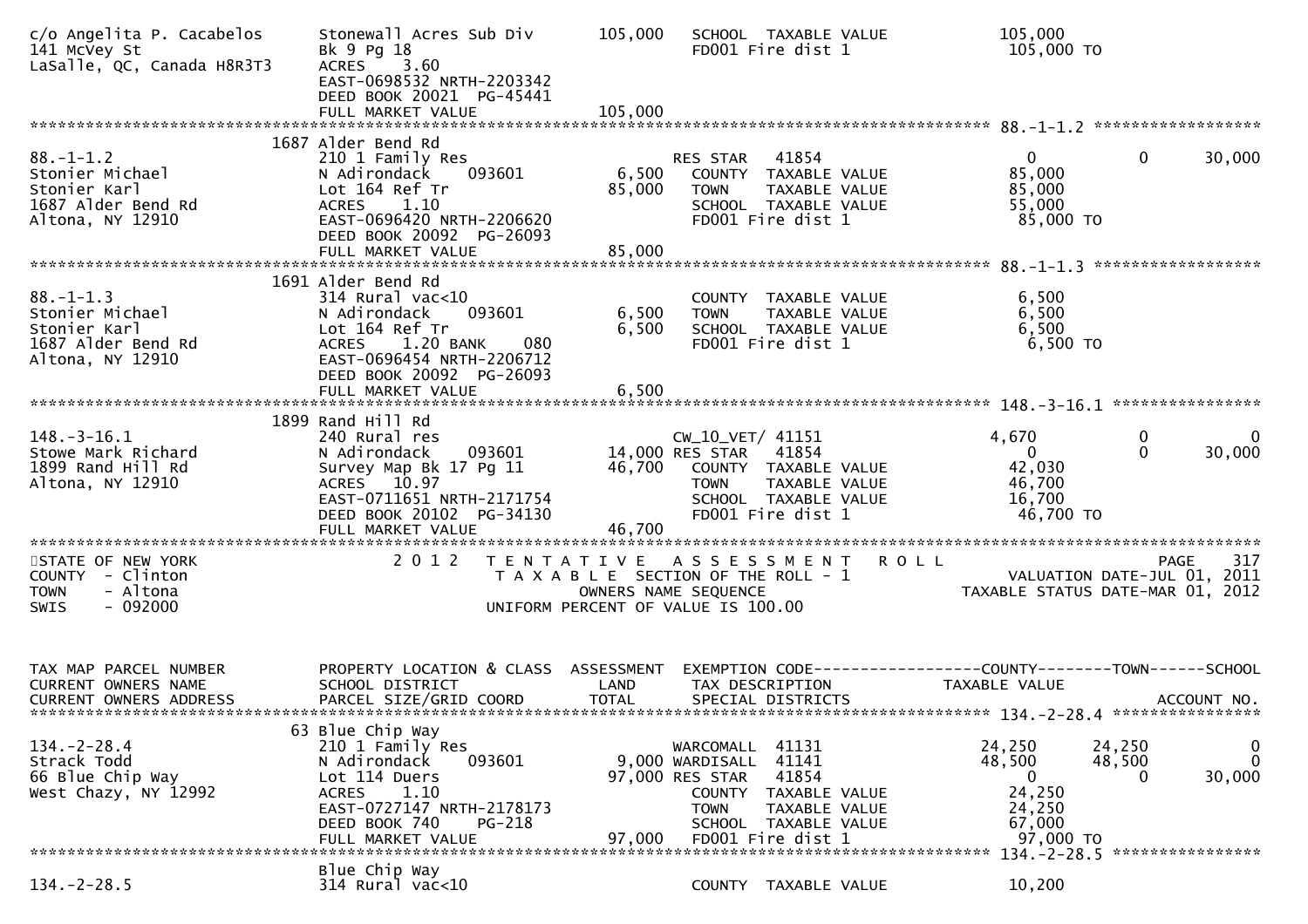| Strack Todd<br>Strack Tour<br>Strack Mary<br>66 Blue Chip Way<br>12002 Lot 8 Stiles Farm Sub<br>Lot 8 Stiles Farm Sub<br>West Chazy, NY 12992 | 093601<br>N Adirondack<br>ACRES 3.40<br>EAST-0727406 NRTH-2178243<br>DEED BOOK 20001 PG-18932                                                                                      | 10,200<br>10,200             | <b>TOWN</b><br>TAXABLE VALUE<br>SCHOOL TAXABLE VALUE<br>FD001 Fire dist 1                                                                       | 10,200<br>10,200<br>10,200 TO                                                                |
|-----------------------------------------------------------------------------------------------------------------------------------------------|------------------------------------------------------------------------------------------------------------------------------------------------------------------------------------|------------------------------|-------------------------------------------------------------------------------------------------------------------------------------------------|----------------------------------------------------------------------------------------------|
|                                                                                                                                               |                                                                                                                                                                                    |                              |                                                                                                                                                 |                                                                                              |
| $71. - 4 - 22$<br>Suburban NY Surplus Prop LLC<br>240 Rt 10 West<br>Whippany, NJ 07981                                                        | Rt 11<br>311 Res vac land<br>N Adirondack 093601<br>Pt Bm<br><b>ACRES</b><br>1.10<br>EAST-0679588 NRTH-2213116<br>DEED BOOK 20041 PG-71676                                         | 6,500<br>6,500               | COUNTY TAXABLE VALUE<br>TOWN TAXABLE VALUE<br>SCHOOL TAXABLE VALUE<br>FDOO2 Ellenburg fire 21<br>LTOO2 Altona light 21                          | 6,500<br>6,500<br>6,500<br>6,500 TO<br>$6,500$ TO                                            |
|                                                                                                                                               |                                                                                                                                                                                    |                              |                                                                                                                                                 |                                                                                              |
| $135. - 2 - 30.1$<br>Sullivan Brian<br>369 Recore Rd<br>West Chazy, NY 12992                                                                  | 369 Recore Rd<br>210 1 Family Res<br>Beekmantown Cen 092401<br>143-146 Duer<br>ACRES 7.40<br>EAST-0739454 NRTH-2180285<br>DEED BOOK 20041 PG-66484                                 | 29,900                       | COUNTY TAXABLE VALUE<br>12,200 TOWN TAXABLE VALUE<br>SCHOOL TAXABLE VALUE<br>FD001 Fire dist 1                                                  | 29,900<br>29,900<br>29,900<br>29,900 TO                                                      |
|                                                                                                                                               |                                                                                                                                                                                    |                              |                                                                                                                                                 |                                                                                              |
| $89 - 2 - 10$<br>Sullivan Linda Ann<br>86 Court St<br>Plattsburgh, NY 12901                                                                   | 93 Brunell Rd<br>312 Vac w/imprv<br>093601<br>N Adirondack<br>110 Ref<br>ACRES 2.70<br>EAST-0712850 NRTH-2205998<br>DEED BOOK 20041 PG-69900<br>FULL MARKET VALUE                  | 7,700<br>7,700               | COUNTY TAXABLE VALUE<br>TOWN     TAXABLE VALUE<br>6,700 TOWN TAXABLE VALUE<br>SCHOOL TAXABLE VALUE<br>FD001 Fire dist 1<br>LT001 Altona light 1 | 7,700<br>7,700<br>7,700<br>7,700 TO<br>7,700 TO                                              |
| STATE OF NEW YORK<br>COUNTY - Clinton<br>- Altona<br><b>TOWN</b><br>$-092000$<br>SWIS                                                         | 2 0 1 2                                                                                                                                                                            |                              | TENTATIVE ASSESSMENT ROLL<br>UNIFORM PERCENT OF VALUE IS 100.00                                                                                 | 318<br>PAGE                                                                                  |
| TAX MAP PARCEL NUMBER<br><b>CURRENT OWNERS NAME</b><br>CURRENT OWNERS ADDRESS                                                                 | PROPERTY LOCATION & CLASS ASSESSMENT<br>SCHOOL DISTRICT<br>PARCEL SIZE/GRID COORD                                                                                                  | LAND<br><b>TOTAL</b>         | TAX DESCRIPTION<br>SPECIAL DISTRICTS                                                                                                            | EXEMPTION CODE-----------------COUNTY-------TOWN------SCHOOL<br>TAXABLE VALUE<br>ACCOUNT NO. |
| $135. - 2 - 37.2$<br>Sullivan Mark J<br>Hall Emily<br>PO Box 211<br>West Chazy, NY 12992                                                      | 115 Atwood Rd<br>240 Rural res<br>Beekmantown Cen 092401<br>Lot 142 Duers<br>ACRES 30.80 BANK<br>210<br>EAST-0737893 NRTH-2182193<br>DEED BOOK 20011 PG-35106<br>FULL MARKET VALUE | 17,900<br>175,000<br>175,000 | 41854<br>RES STAR<br>COUNTY TAXABLE VALUE<br>TAXABLE VALUE<br><b>TOWN</b><br>SCHOOL TAXABLE VALUE<br>FD001 Fire dist 1                          | $\mathbf{0}$<br>30,000<br>0<br>175,000<br>175,000<br>145,000<br>175,000 TO                   |
|                                                                                                                                               | Rand Hill Rd                                                                                                                                                                       |                              |                                                                                                                                                 |                                                                                              |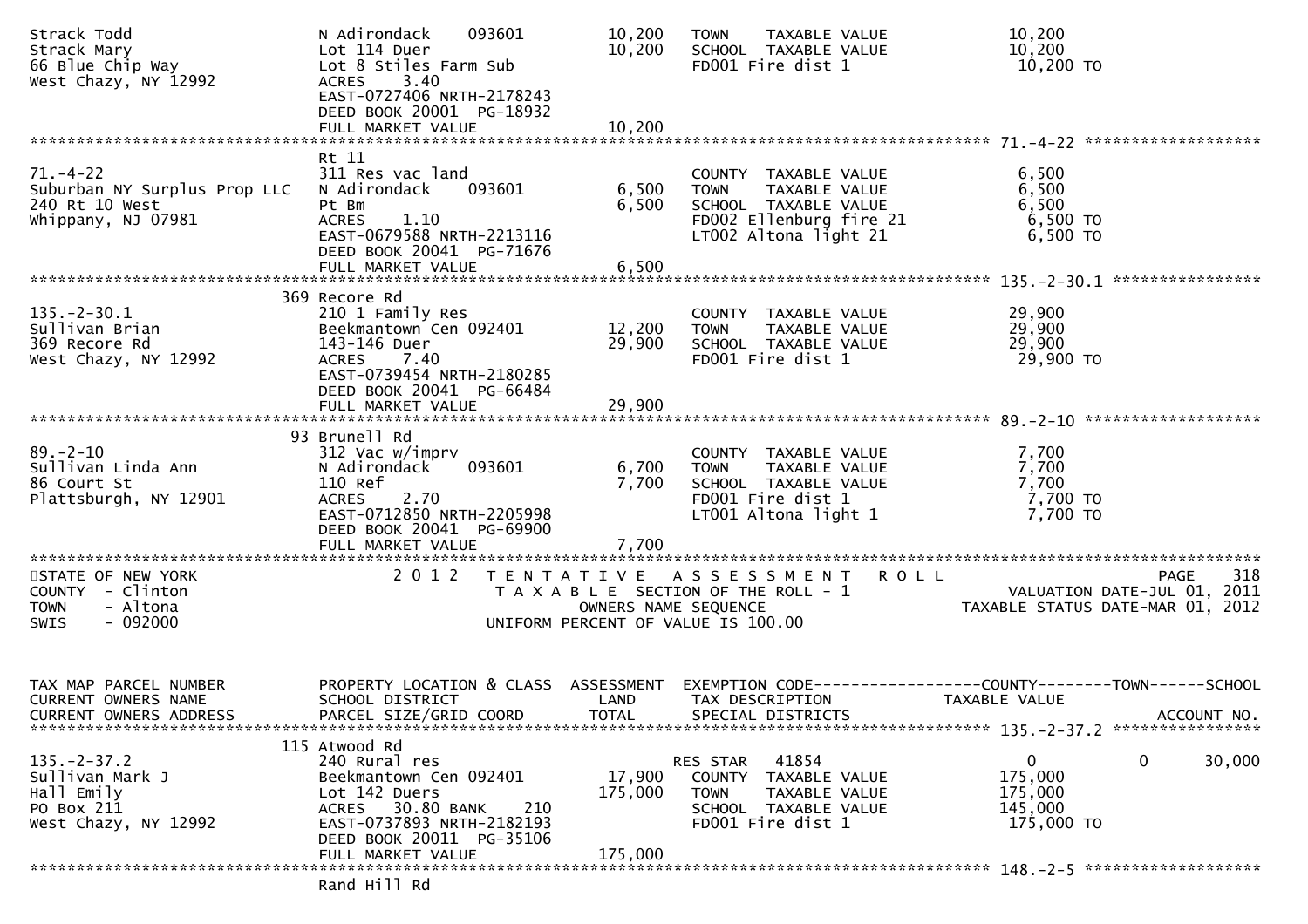| $148. - 2 - 5$<br>Sullivan Mark J<br>PO Box 211<br>West Chazy, NY 12992                                        | 321 Abandoned ag<br>093601<br>N Adirondack<br>77 Duer<br>ACRES 83.30<br>EAST-0716812 NRTH-2173232<br>DEED BOOK 20011 PG-38304                                  | 26,100<br>26,100             | COUNTY TAXABLE VALUE<br>TAXABLE VALUE<br><b>TOWN</b><br>SCHOOL TAXABLE VALUE<br>FD001 Fire dist 1                                                    | 26,100<br>26,100<br>26,100<br>26,100 TO                                        |             |
|----------------------------------------------------------------------------------------------------------------|----------------------------------------------------------------------------------------------------------------------------------------------------------------|------------------------------|------------------------------------------------------------------------------------------------------------------------------------------------------|--------------------------------------------------------------------------------|-------------|
|                                                                                                                | 287 Recore Rd                                                                                                                                                  |                              |                                                                                                                                                      |                                                                                |             |
| $135. - 2 - 24.3$<br>Sullivan Tracey<br>619 Military Turnpike<br>Plattsburgh, NY 12901                         | 270 Mfg housing<br>Beekmantown Cen 092401<br>Lot 143 Duer<br>FRNT 200.00 DPTH 141.00<br>EAST-0738960 NRTH-2178442<br>DEED BOOK 20072 PG-7336                   | 5,900<br>51,700              | RES STAR<br>41854<br>COUNTY TAXABLE VALUE<br><b>TOWN</b><br>TAXABLE VALUE<br>SCHOOL TAXABLE VALUE<br>FD001 Fire dist 1                               | $\overline{0}$<br>0<br>51,700<br>51,700<br>21,700<br>51,700 TO                 | 30,000      |
|                                                                                                                | FULL MARKET VALUE                                                                                                                                              | 51,700                       |                                                                                                                                                      |                                                                                |             |
| $71. - 4 - 4$<br>Sunderland Christopher<br>5058 Rt 11<br>Ellenburg Depot, NY 12935                             | 84 Canaan Rd<br>112 Dairy farm<br>093601<br>N Adirondack<br>ACRES 73.90<br>EAST-0676572 NRTH-2215333<br>DEED BOOK 20092 PG-25921                               | 34,100<br>99,000             | AGRI DISTR 41720<br>COUNTY TAXABLE VALUE<br>TAXABLE VALUE<br><b>TOWN</b><br>SCHOOL TAXABLE VALUE<br>FD002 Ellenburg fire 21                          | 2,383<br>2,383<br>96,617<br>96,617<br>96,617<br>99,000 TO                      | 2,383       |
| MAY BE SUBJECT TO PAYMENT<br>UNDER AGDIST LAW TIL 2016                                                         | FULL MARKET VALUE                                                                                                                                              | 99,000                       | LT002 Altona light 21                                                                                                                                | 99,000 TO                                                                      |             |
|                                                                                                                | Rt 11 N                                                                                                                                                        |                              |                                                                                                                                                      |                                                                                |             |
| $71. -4 - 5.4$<br>Sunderland Christopher<br>Sunderland Katrina Lynn<br>5058 Rt 11<br>Ellenburg Depot, NY 12935 | 112 Dairy farm<br>N Adirondack<br>093601<br>Benjamin Moore Patent<br>ACRES 99.70<br>EAST-0678460 NRTH-2214470<br>DEED BOOK 20102 PG-34795<br>FULL MARKET VALUE | 37,200<br>122,000<br>122,000 | AGRI DISTR 41720<br>COUNTY TAXABLE VALUE<br><b>TOWN</b><br>TAXABLE VALUE<br>SCHOOL TAXABLE VALUE<br>FD002 Ellenburg fire 21<br>LT002 Altona light 21 | 1,029<br>1,029<br>120,971<br>120,971<br>120,971<br>122,000 TO<br>122,000 TO    | 1,029       |
| MAY BE SUBJECT TO PAYMENT<br>UNDER AGDIST LAW TIL 2016                                                         |                                                                                                                                                                |                              |                                                                                                                                                      |                                                                                |             |
| STATE OF NEW YORK<br>COUNTY - Clinton<br>- Altona<br><b>TOWN</b><br>$-092000$<br><b>SWIS</b>                   | 2 0 1 2                                                                                                                                                        | OWNERS NAME SEQUENCE         | TENTATIVE ASSESSMENT<br><b>ROLL</b><br>T A X A B L E SECTION OF THE ROLL - 1<br>UNIFORM PERCENT OF VALUE IS 100.00                                   | <b>PAGE</b><br>VALUATION DATE-JUL 01, 2011<br>TAXABLE STATUS DATE-MAR 01, 2012 | 319         |
| TAX MAP PARCEL NUMBER<br>CURRENT OWNERS NAME<br>CURRENT OWNERS ADDRESS                                         | PROPERTY LOCATION & CLASS ASSESSMENT<br>SCHOOL DISTRICT<br>PARCEL SIZE/GRID COORD                                                                              | LAND<br><b>TOTAL</b>         | EXEMPTION CODE-<br>TAX DESCRIPTION<br>SPECIAL DISTRICTS                                                                                              | ---------------COUNTY--------TOWN------SCHOOL<br>TAXABLE VALUE                 | ACCOUNT NO. |
| $71. -4 - 14.1$<br>Sunderland Christopher<br>Sunderland Crystal<br>5058 Rt 11<br>Ellenburg Depot, NY 12935     | Rt 11<br>105 Vac farmland<br>093601<br>N Adirondack<br>Lt Bm<br>37.10<br><b>ACRES</b><br>EAST-0676024 NRTH-2212242<br>DEED BOOK 1024<br>PG-342                 | 24,300<br>24,300             | OS AG DIST 41730<br>COUNTY TAXABLE VALUE<br><b>TOWN</b><br>TAXABLE VALUE<br>SCHOOL TAXABLE VALUE<br>FD002 Ellenburg fire 21                          | 11,509<br>11,509<br>12,791<br>12,791<br>12,791<br>24,300 TO                    | 11,509      |
| MAY BE SUBJECT TO PAYMENT<br>UNDER AGDIST LAW TIL 2019                                                         | FULL MARKET VALUE                                                                                                                                              | 24,300                       |                                                                                                                                                      |                                                                                |             |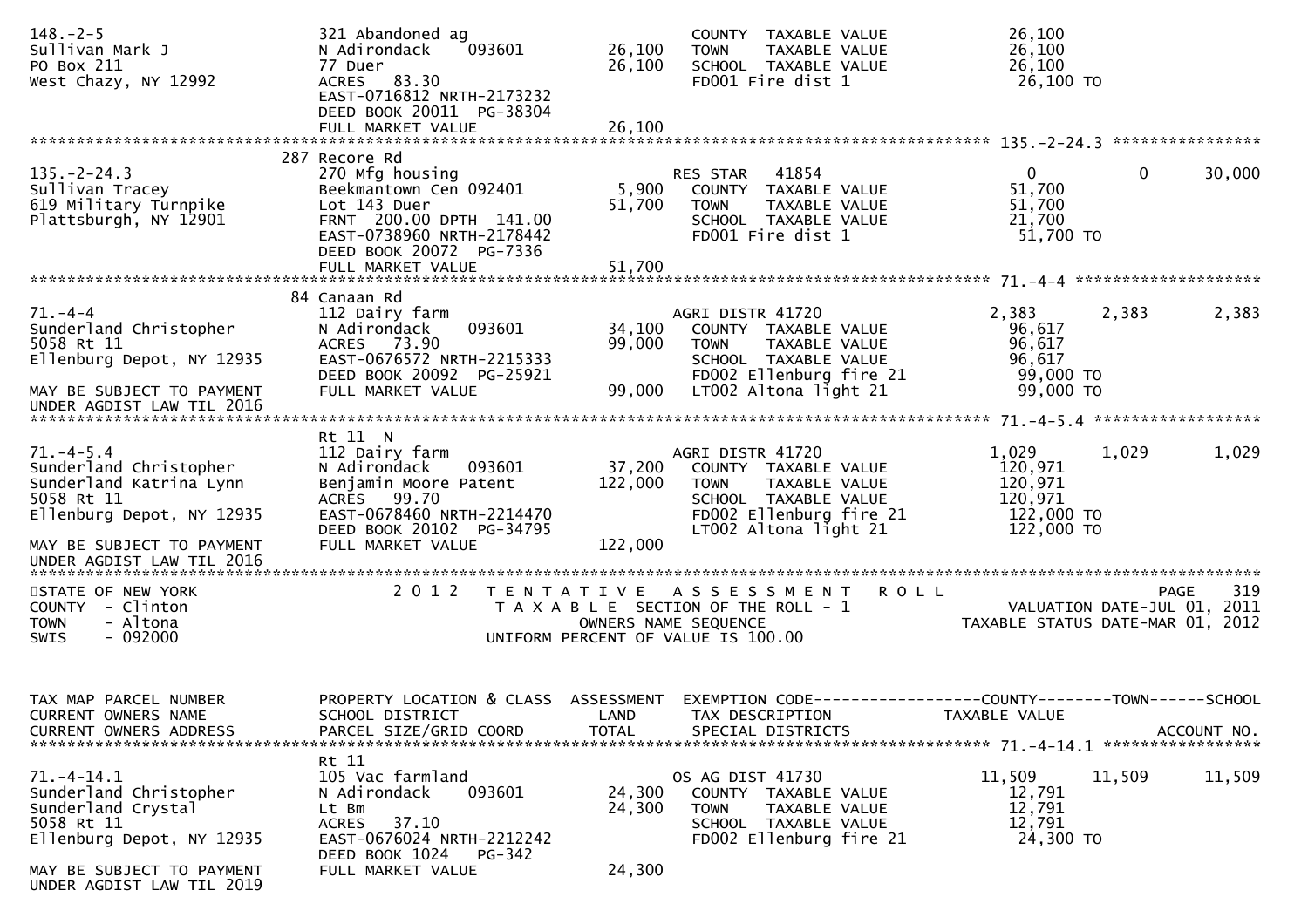|                                                                                                             |                                                                                                                                                                                                |                                           |                                                                                                                                  | 71.1-1-7 *********************                                                                      |
|-------------------------------------------------------------------------------------------------------------|------------------------------------------------------------------------------------------------------------------------------------------------------------------------------------------------|-------------------------------------------|----------------------------------------------------------------------------------------------------------------------------------|-----------------------------------------------------------------------------------------------------|
| $71.1 - 1 - 7$<br>Sunderland Christpher<br>Sunderland Chrystal A<br>5058 Rt 11<br>Ellenburg Depot, NY 12935 | 8 Sunderlands Way<br>210 1 Family Res<br>N Adirondack<br>093601<br>Bm<br>1.20<br><b>ACRES</b><br>EAST-0675543 NRTH-2213939<br>DEED BOOK 1040<br>PG-132                                         | 6,500<br>22,000                           | COUNTY TAXABLE VALUE<br><b>TOWN</b><br>TAXABLE VALUE<br>SCHOOL TAXABLE VALUE<br>FD002 Ellenburg fire 21<br>LT002 Altona light 21 | 22,000<br>22,000<br>22,000<br>22,000 TO<br>22,000 TO                                                |
| $134. - 2 - 11$<br>Sutherland Robert<br>24 Lakeview Dr<br>Plattsburgh, NY 12901                             | Buck Way<br>311 Res vac land<br>N Adirondack<br>093601<br>115 Duer<br>Stonehedge Lot 2<br>FRNT 145.82 DPTH 226.34<br>EAST-0726193 NRTH-2179438<br>DEED BOOK 584<br>PG-747<br>FULL MARKET VALUE | 8,200<br>8,200<br>8,200                   | COUNTY TAXABLE VALUE<br>TAXABLE VALUE<br><b>TOWN</b><br>SCHOOL TAXABLE VALUE<br>FD001 Fire dist 1                                | 8,200<br>8,200<br>8,200<br>8,200 TO                                                                 |
|                                                                                                             |                                                                                                                                                                                                |                                           |                                                                                                                                  |                                                                                                     |
| $86. - 2 - 10$<br>Tallman Norman D<br>Tallman Ethel M<br>12 Pine Dr<br>Dover Plains, NY 12522               | 5943-5955 Military Tpke<br>270 Mfg housing<br>093601<br>N Adirondack<br>Lot Bm<br>5.70<br><b>ACRES</b><br>EAST-0678736 NRTH-2204499<br>DEED BOOK 20102 PG-32756                                | 9,300<br>40,300                           | COUNTY TAXABLE VALUE<br>TAXABLE VALUE<br><b>TOWN</b><br>SCHOOL TAXABLE VALUE<br>FD001 Fire dist 1                                | 40,300<br>40,300<br>40,300<br>40,300 TO                                                             |
|                                                                                                             | FULL MARKET VALUE                                                                                                                                                                              | 40,300                                    |                                                                                                                                  |                                                                                                     |
| $86. - 2 - 11.1$<br>Tallman Norman D<br>Tallman Ethel M<br>12 Pine Dr<br>Dover Plains, NY 12522             | Military Tpke<br>$322$ Rural vac $>10$<br>093601<br>N Adirondack<br>Bm<br><b>ACRES</b><br>5.10<br>EAST-0678943 NRTH-2204500<br>DEED BOOK 20102 PG-32756<br>FULL MARKET VALUE                   | 8,900<br>8,900<br>8,900                   | COUNTY TAXABLE VALUE<br><b>TOWN</b><br>TAXABLE VALUE<br>SCHOOL TAXABLE VALUE<br>FD001 Fire dist 1                                | 8,900<br>8,900<br>8,900<br>8,900 TO                                                                 |
| STATE OF NEW YORK<br>COUNTY - Clinton<br>- Altona<br><b>TOWN</b><br>$-092000$<br>SWIS                       | 2 0 1 2                                                                                                                                                                                        | T E N T A T I V E<br>OWNERS NAME SEQUENCE | A S S E S S M E N T<br>T A X A B L E SECTION OF THE ROLL - 1<br>UNIFORM PERCENT OF VALUE IS 100.00                               | 320<br><b>ROLL</b><br>PAGE<br>VALUATION DATE-JUL 01, 2011<br>TAXABLE STATUS DATE-MAR 01, 2012       |
| TAX MAP PARCEL NUMBER<br>CURRENT OWNERS NAME<br><b>CURRENT OWNERS ADDRESS</b>                               | PROPERTY LOCATION & CLASS ASSESSMENT<br>SCHOOL DISTRICT<br>PARCEL SIZE/GRID COORD                                                                                                              | LAND<br><b>TOTAL</b>                      | TAX DESCRIPTION<br>SPECIAL DISTRICTS                                                                                             | EXEMPTION CODE-----------------COUNTY-------TOWN------SCHOOL<br><b>TAXABLE VALUE</b><br>ACCOUNT NO. |
| $73. - 2 - 11$<br>Tantillo Salvatore<br>Tantillo Maria<br>63 Forge Ln<br>Coram, NY 11727                    | Tantillo Way<br>314 Rural vac<10<br>093601<br>N Adirondack<br>Lot 155 Ref<br>5.00<br><b>ACRES</b><br>EAST-0698402 NRTH-2213250<br>DEED BOOK 574<br>PG-1081                                     | 7,900<br>7,900                            | COUNTY TAXABLE VALUE<br>TAXABLE VALUE<br><b>TOWN</b><br>SCHOOL TAXABLE VALUE<br>FD001 Fire dist 1                                | 7,900<br>7,900<br>7,900<br>7,900 TO                                                                 |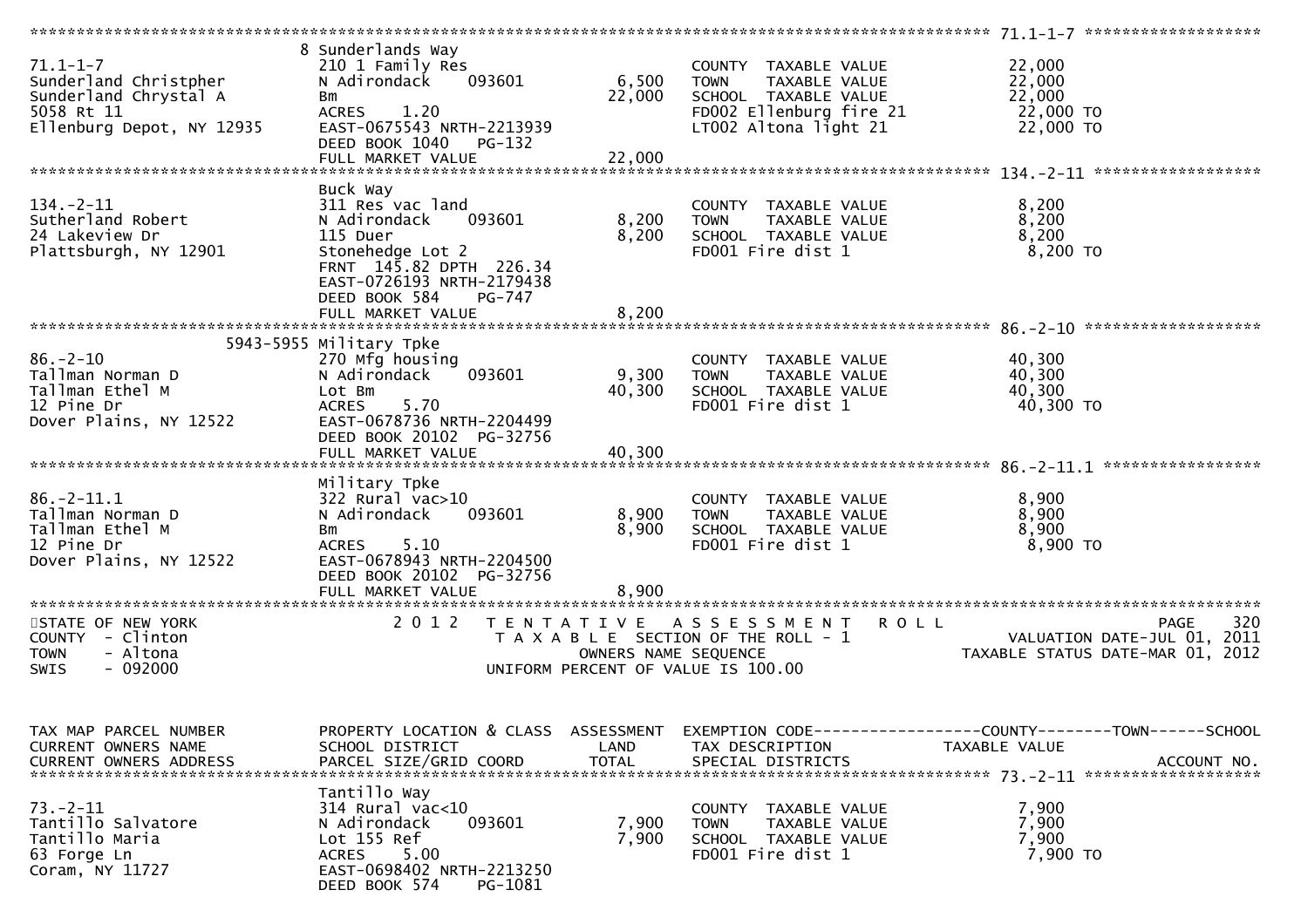|                                                                                                                  | FULL MARKET VALUE                                                                                                                                                                                  | 7,900                      |                                                                                                                                                 | *****************                                                                                               |
|------------------------------------------------------------------------------------------------------------------|----------------------------------------------------------------------------------------------------------------------------------------------------------------------------------------------------|----------------------------|-------------------------------------------------------------------------------------------------------------------------------------------------|-----------------------------------------------------------------------------------------------------------------|
| $86. - 2 - 11.6$<br>Tanzer Melissa<br>1156 7th Ave<br>Watervliet, NY 12189                                       | Military Tpke<br>$314$ Rural vac<10<br>093601<br>N Adirondack<br>4.30<br><b>ACRES</b><br>EAST-0679288 NRTH-2204552<br>DEED BOOK 20102 PG-30218<br>FULL MARKET VALUE                                | 7,500<br>7,500<br>7,500    | COUNTY TAXABLE VALUE<br><b>TOWN</b><br>TAXABLE VALUE<br>SCHOOL TAXABLE VALUE<br>FD001 Fire dist 1                                               | 7,500<br>7,500<br>7,500<br>7,500 TO                                                                             |
| $88.14 - 2 - 4$<br>Tapia Jorge<br>Tapia Carmen<br>27 Round Tree Cres<br>Pt Clair PQ, Canada H9R5C9               | 27 Pinewood Dr<br>311 Res vac land<br>093601<br>N Adirondack<br>Stonewall Bk 10 Pg 123 Lo<br>FRNT 68.50 DPTH 160.00<br>EAST-0698782 NRTH-2204430<br>DEED BOOK 627<br>PG-1063<br>FULL MARKET VALUE  | 4,000<br>4,000<br>4,000    | COUNTY TAXABLE VALUE<br>TAXABLE VALUE<br><b>TOWN</b><br>SCHOOL TAXABLE VALUE<br>FD001 Fire dist 1                                               | 4,000<br>4,000<br>4,000<br>4,000 TO                                                                             |
| $88.14 - 2 - 3$<br>Tapia Linda G<br>Tapia Remedios<br>10 Place Donnacona<br>Dollard Des Orm PQ, Canada<br>H9B2V2 | 25 Pinewood Dr<br>311 Res vac land<br>093601<br>N Adirondack<br>Stonewall Bk 10 Pg 123 Lo<br>FRNT 115.00 DPTH 140.00<br>EAST-0698853 NRTH-2204384<br>DEED BOOK 20001 PG-20044<br>FULL MARKET VALUE | 4,200<br>4,200<br>4,200    | COUNTY TAXABLE VALUE<br>TAXABLE VALUE<br><b>TOWN</b><br>SCHOOL TAXABLE VALUE<br>FD001 Fire dist 1                                               | 4,200<br>4,200<br>4,200<br>4,200 TO                                                                             |
| $119. - 1 - 14.1$<br>Tavernier Shirley Oliver<br>7 Duley Rd<br>Altona, NY 12910                                  | 7 Duley Rd<br>240 Rural res<br>093601<br>N Adirondack<br>73 Duer<br>ACRES 34.60<br>EAST-0714796 NRTH-2187486<br>DEED BOOK 534<br>PG-728<br>FULL MARKET VALUE                                       | 99,900<br>99,900           | AGED COUN 41802<br>41834<br>23,600 SR STAR<br>COUNTY TAXABLE VALUE<br>TAXABLE VALUE<br><b>TOWN</b><br>SCHOOL TAXABLE VALUE<br>FD001 Fire dist 1 | 49,950<br>0<br>$\mathbf{0}$<br>$\mathbf 0$<br>62,200<br>$\mathbf{0}$<br>49,950<br>99,900<br>37,700<br>99,900 TO |
| STATE OF NEW YORK<br>COUNTY - Clinton<br>- Altona<br><b>TOWN</b><br>$-092000$<br><b>SWIS</b>                     | 2 0 1 2                                                                                                                                                                                            |                            | TENTATIVE ASSESSMENT<br>T A X A B L E SECTION OF THE ROLL - 1<br>OWNERS NAME SEQUENCE<br>UNIFORM PERCENT OF VALUE IS 100.00                     | 321<br><b>ROLL</b><br><b>PAGE</b><br>VALUATION DATE-JUL 01, 2011<br>TAXABLE STATUS DATE-MAR 01, 2012            |
| TAX MAP PARCEL NUMBER<br>CURRENT OWNERS NAME<br><b>CURRENT OWNERS ADDRESS</b>                                    | PROPERTY LOCATION & CLASS ASSESSMENT<br>SCHOOL DISTRICT<br>PARCEL SIZE/GRID COORD                                                                                                                  | LAND<br><b>TOTAL</b>       | TAX DESCRIPTION<br>SPECIAL DISTRICTS                                                                                                            | EXEMPTION CODE------------------COUNTY-------TOWN------SCHOOL<br>TAXABLE VALUE<br>ACCOUNT NO.                   |
| $119. - 1 - 15.1$<br>Tavernier Shirley Oliver<br>7 Duley Rd<br>Altona, NY 12910                                  | Duley Rd<br>321 Abandoned ag<br>093601<br>N Adirondack<br>68 Pat Duer<br>ACRES 43.60<br>EAST-0713509 NRTH-2186929<br>DEED BOOK 450<br>PG-116<br>FULL MARKET VALUE                                  | 21,700<br>21,700<br>21,700 | COUNTY TAXABLE VALUE<br><b>TOWN</b><br>TAXABLE VALUE<br>SCHOOL TAXABLE VALUE<br>FD001 Fire dist 1                                               | 21,700<br>21,700<br>21,700<br>21,700 TO                                                                         |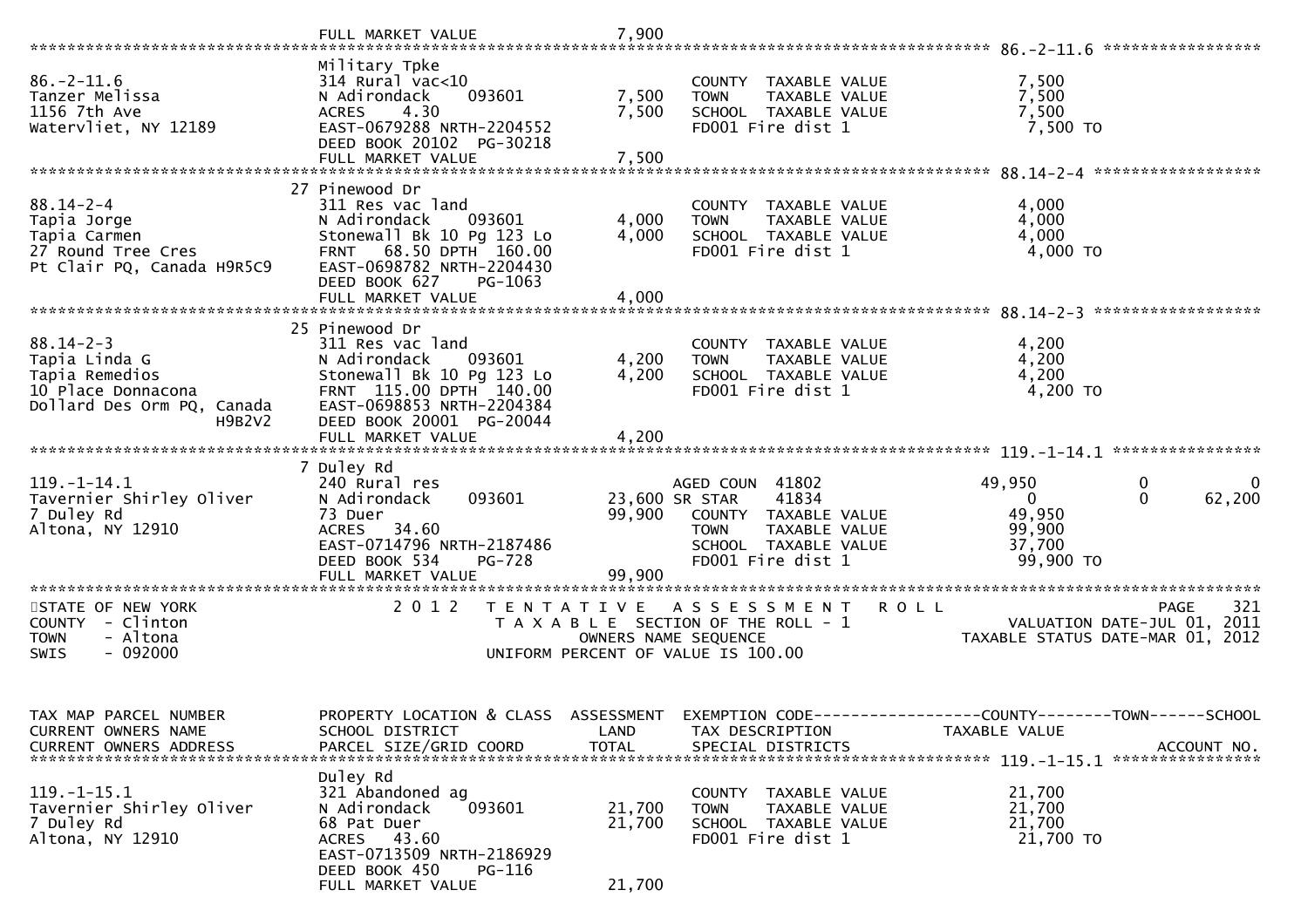| $150.-1-4.1$<br>Taylor Michael R<br>Taylor Karen M<br>PO Box 320<br>West Chazy, NY 12992                           | 189 Recore Rd<br>240 Rural res<br>N Adirondack<br>093601<br>143 Duer<br>080<br>35.70 BANK<br>ACRES<br>EAST-0737746 NRTH-2177626<br>DEED BOOK 20021 PG-44218<br>FULL MARKET VALUE            | 22,200<br>79,000<br>79,000 | 41854<br>RES STAR<br>COUNTY TAXABLE VALUE<br>TAXABLE VALUE<br><b>TOWN</b><br>SCHOOL TAXABLE VALUE<br>FD001 Fire dist 1                    | $\mathbf{0}$<br>$\mathbf{0}$<br>30,000<br>79,000<br>79,000<br>49,000<br>79,000 TO              |
|--------------------------------------------------------------------------------------------------------------------|---------------------------------------------------------------------------------------------------------------------------------------------------------------------------------------------|----------------------------|-------------------------------------------------------------------------------------------------------------------------------------------|------------------------------------------------------------------------------------------------|
| $145. - 2 - 1$<br>Taylor Reginald S<br>280 Luis Munoz Marin Blvd Apt<br>Jersey City, NJ 07302                      | 660 Plank Rd<br>270 Mfg housing<br>N Adirondack<br>093601<br>40 Sg<br>ACRES 25.63<br>EAST-0681985 NRTH-2176643<br>DEED BOOK 555<br>PG-1119                                                  | 16,900<br>24,000           | COUNTY TAXABLE VALUE<br>TAXABLE VALUE<br><b>TOWN</b><br>SCHOOL TAXABLE VALUE<br>FD001 Fire dist 1                                         | 24,000<br>24,000<br>24,000<br>24,000 TO                                                        |
| $88.14 - 1 - 38$<br>Tejero Lucrecia B<br>4765 St Kevin Unit 8<br>Montreal, QC, Canada<br>H3W1N8                    | 1 Pinewood Dr<br>260 Seasonal res<br>N Adirondack<br>093601<br>Stonewall Acres Lot 38<br>FRNT 140.00 DPTH 138.45<br>EAST-0699069 NRTH-2203831<br>DEED BOOK 1022 PG-309<br>FULL MARKET VALUE | 4,400<br>10,500<br>10,500  | COUNTY TAXABLE VALUE<br><b>TOWN</b><br>TAXABLE VALUE<br>SCHOOL TAXABLE VALUE<br>FD001 Fire dist 1                                         | 10,500<br>10,500<br>10,500<br>10,500 TO                                                        |
| $88.14 - 1 - 18$<br>Tetrault Claude<br>Morgan Jocelyne<br>370 Du Patrimoine<br>Trois-Rivier, QC, Canada<br>G9B 8B7 | 46 Merrywood Dr<br>311 Res vac land<br>N Adirondack<br>093601<br>Stonewall Acres Lot 18<br>FRNT 80.00 DPTH 162.92<br>EAST-0699603 NRTH-2203763<br>DEED BOOK 20072 PG-10380                  | 4,200<br>4,200<br>4,200    | COUNTY TAXABLE VALUE<br>TAXABLE VALUE<br><b>TOWN</b><br>SCHOOL TAXABLE VALUE<br>FD001 Fire dist 1                                         | 4,200<br>4,200<br>4,200<br>4,200 TO                                                            |
| STATE OF NEW YORK<br>COUNTY - Clinton<br>- Altona<br><b>TOWN</b><br><b>SWIS</b><br>- 092000                        | 2 0 1 2                                                                                                                                                                                     | T E N T A T I V E          | A S S E S S M E N T<br><b>ROLL</b><br>T A X A B L E SECTION OF THE ROLL - 1<br>OWNERS NAME SEQUENCE<br>UNIFORM PERCENT OF VALUE IS 100.00 | 322<br><b>PAGE</b><br>VALUATION DATE-JUL 01,<br>2011<br>TAXABLE STATUS DATE-MAR 01, 2012       |
| TAX MAP PARCEL NUMBER<br>CURRENT OWNERS NAME<br>CURRENT OWNERS ADDRESS                                             | PROPERTY LOCATION & CLASS ASSESSMENT<br>SCHOOL DISTRICT<br>PARCEL SIZE/GRID COORD                                                                                                           | LAND<br><b>TOTAL</b>       | TAX DESCRIPTION<br>SPECIAL DISTRICTS                                                                                                      | EXEMPTION CODE------------------COUNTY--------TOWN------SCHOOL<br>TAXABLE VALUE<br>ACCOUNT NO. |
| $148. - 3 - 11$<br>Tetreault Kathy<br>Trudo Arthur III<br>1955 Rand Hill Rd<br>Altona, NY 12910                    | 1953/1955 Rand Hill Rd<br>270 Mfg housing<br>093601<br>N Adirondack<br>49 Duer<br>2.00<br><b>ACRES</b><br>EAST-0710416 NRTH-2172451<br>DEED BOOK 20092 PG-24089<br>FULL MARKET VALUE        | 9,500<br>32,000<br>32,000  | 41854<br>RES STAR<br><b>COUNTY</b><br>TAXABLE VALUE<br><b>TOWN</b><br>TAXABLE VALUE<br>SCHOOL TAXABLE VALUE<br>FD001 Fire dist 1          | 0<br>0<br>30,000<br>32,000<br>32,000<br>2,000<br>32,000 TO                                     |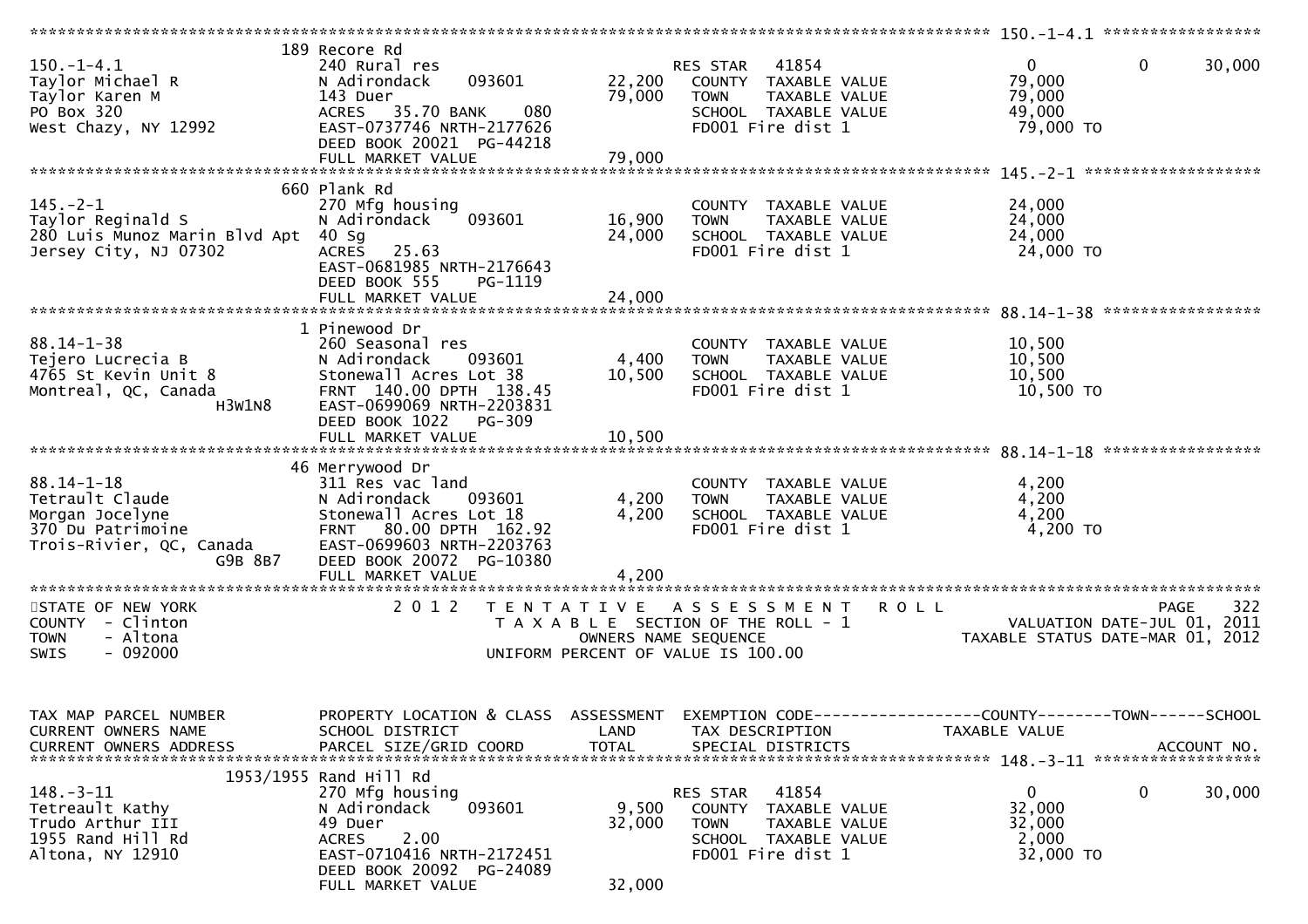| $74. - 1 - 37.3$<br>Tetreault Mark F<br>Tetreault Jean M<br>100 Station St<br>Altona, NY 12910                | 100 Station St<br>210 1 Family Res<br>093601<br>N Adirondack<br>Lot 111 Ref Tr<br>FRNT 185.00 DPTH 117.00<br>EAST-0711494 NRTH-2209612<br>DEED BOOK 847<br>PG-49<br>FULL MARKET VALUE | 5,200<br>68,100<br>68,100                 | 41854<br>RES STAR<br>COUNTY TAXABLE VALUE<br>TAXABLE VALUE<br>TOWN<br>SCHOOL TAXABLE VALUE<br>FD001 Fire dist 1<br>LT001 Altona light 1                                                            | $\mathbf{0}$<br>$\mathbf{0}$<br>30,000<br>68,100<br>68,100<br>38,100<br>68,100 TO<br>68,100 TO                                                  |
|---------------------------------------------------------------------------------------------------------------|---------------------------------------------------------------------------------------------------------------------------------------------------------------------------------------|-------------------------------------------|----------------------------------------------------------------------------------------------------------------------------------------------------------------------------------------------------|-------------------------------------------------------------------------------------------------------------------------------------------------|
|                                                                                                               | 8 Irona Rd                                                                                                                                                                            |                                           |                                                                                                                                                                                                    |                                                                                                                                                 |
| $74. - 1 - 44$<br>Thayer Life Use Janice M<br>Thayer Kenneth E<br>275 Rand Hill Rd<br>Morrisonville, NY 12962 | 210 1 Family Res<br>093601<br>N Adirondack<br>130 Ref<br>FRNT 140.00 DPTH 305.00<br>EAST-0710687 NRTH-2209984<br>DEED BOOK 20031 PG-60122<br>FULL MARKET VALUE                        | 54,900                                    | WARNONALL 41121<br>41801<br>6,400 AGED C&T<br>41834<br>54,900 SR STAR<br>COUNTY TAXABLE VALUE<br><b>TOWN</b><br>TAXABLE VALUE<br>SCHOOL TAXABLE VALUE<br>FD001 Fire dist 1<br>LT001 Altona light 1 | 8,235<br>8,235<br>0<br>23,333<br>23,333<br>$\Omega$<br>54,900<br>$\mathbf 0$<br>0<br>23,332<br>23,332<br>$\mathbf{0}$<br>54,900 TO<br>54,900 TO |
|                                                                                                               |                                                                                                                                                                                       |                                           |                                                                                                                                                                                                    |                                                                                                                                                 |
| $120.-1-7.1$<br>Thayer Sabrina<br>47 Peryer Rd<br>West Chazy, NY 12992                                        | 47 Peryer Rd<br>240 Rural res<br>093601<br>N Adirondack<br>102 Duer<br>8.00<br><b>ACRES</b><br>EAST-0722300 NRTH-2185023<br>DEED BOOK 20112 PG-43772                                  | 12,500<br>78,000                          | RES STAR<br>41854<br>COUNTY TAXABLE VALUE<br><b>TOWN</b><br>TAXABLE VALUE<br>SCHOOL TAXABLE VALUE<br>FD001 Fire dist 1                                                                             | $\mathbf{0}$<br>$\mathbf{0}$<br>30,000<br>78,000<br>78,000<br>48,000<br>78,000 TO                                                               |
|                                                                                                               | FULL MARKET VALUE                                                                                                                                                                     | 78,000                                    |                                                                                                                                                                                                    |                                                                                                                                                 |
|                                                                                                               |                                                                                                                                                                                       |                                           |                                                                                                                                                                                                    |                                                                                                                                                 |
| $89.1 - 2 - 25$<br>Thebert Paul H<br>3110 Miner Farm Rd<br>Altona, NY 12910                                   | 3110 Miner Farm Rd<br>210 1 Family Res<br>093601<br>N Adirondack<br>110 Ref<br>58.00 DPTH 255.00<br><b>FRNT</b><br>350<br><b>BANK</b><br>EAST-0711482 NRTH-2207581                    | 4,400<br>39,000                           | RES STAR 41854<br>COUNTY TAXABLE VALUE<br><b>TOWN</b><br>TAXABLE VALUE<br>SCHOOL TAXABLE VALUE<br>FD001 Fire dist 1<br>LT001 Altona light 1                                                        | $\overline{0}$<br>$\Omega$<br>30,000<br>39,000<br>39,000<br>9,000<br>39,000 TO<br>39,000 TO                                                     |
|                                                                                                               | DEED BOOK 20051 PG-84016<br>FULL MARKET VALUE                                                                                                                                         | 39,000                                    |                                                                                                                                                                                                    |                                                                                                                                                 |
|                                                                                                               |                                                                                                                                                                                       |                                           |                                                                                                                                                                                                    |                                                                                                                                                 |
| STATE OF NEW YORK<br>COUNTY - Clinton<br>- Altona<br><b>TOWN</b><br>$-092000$<br><b>SWIS</b>                  | 2 0 1 2                                                                                                                                                                               | T E N T A T I V E<br>OWNERS NAME SEQUENCE | A S S E S S M E N T R O L L<br>T A X A B L E SECTION OF THE ROLL - 1<br>UNIFORM PERCENT OF VALUE IS 100.00                                                                                         | 323<br><b>PAGE</b><br>VALUATION DATE-JUL 01, 2011<br>TAXABLE STATUS DATE-MAR 01, 2012                                                           |
|                                                                                                               |                                                                                                                                                                                       |                                           |                                                                                                                                                                                                    |                                                                                                                                                 |
| TAX MAP PARCEL NUMBER<br>CURRENT OWNERS NAME<br><b>CURRENT OWNERS ADDRESS</b>                                 | PROPERTY LOCATION & CLASS ASSESSMENT<br>SCHOOL DISTRICT<br>PARCEL SIZE/GRID COORD                                                                                                     | LAND<br><b>TOTAL</b>                      | TAX DESCRIPTION<br>SPECIAL DISTRICTS                                                                                                                                                               | TAXABLE VALUE<br>ACCOUNT NO.                                                                                                                    |
|                                                                                                               | 22 Brunell Rd                                                                                                                                                                         |                                           |                                                                                                                                                                                                    |                                                                                                                                                 |
| $89. - 3 - 17.1$<br>Theriault Ronald<br>39 School St<br>Naugatuck, CT 06770                                   | 210 1 Family Res<br>093601<br>N Adirondack<br>Lot 110 Pat Duer<br>FRNT 410.00 DPTH 220.00<br>EAST-0713668 NRTH-2204506                                                                | 5,400<br>7,000                            | COUNTY TAXABLE VALUE<br>TOWN<br>TAXABLE VALUE<br>SCHOOL TAXABLE VALUE<br>FD001 Fire dist 1<br>LT001 Altona light 1                                                                                 | 7,000<br>7,000<br>7,000<br>7,000 TO<br>7,000 TO                                                                                                 |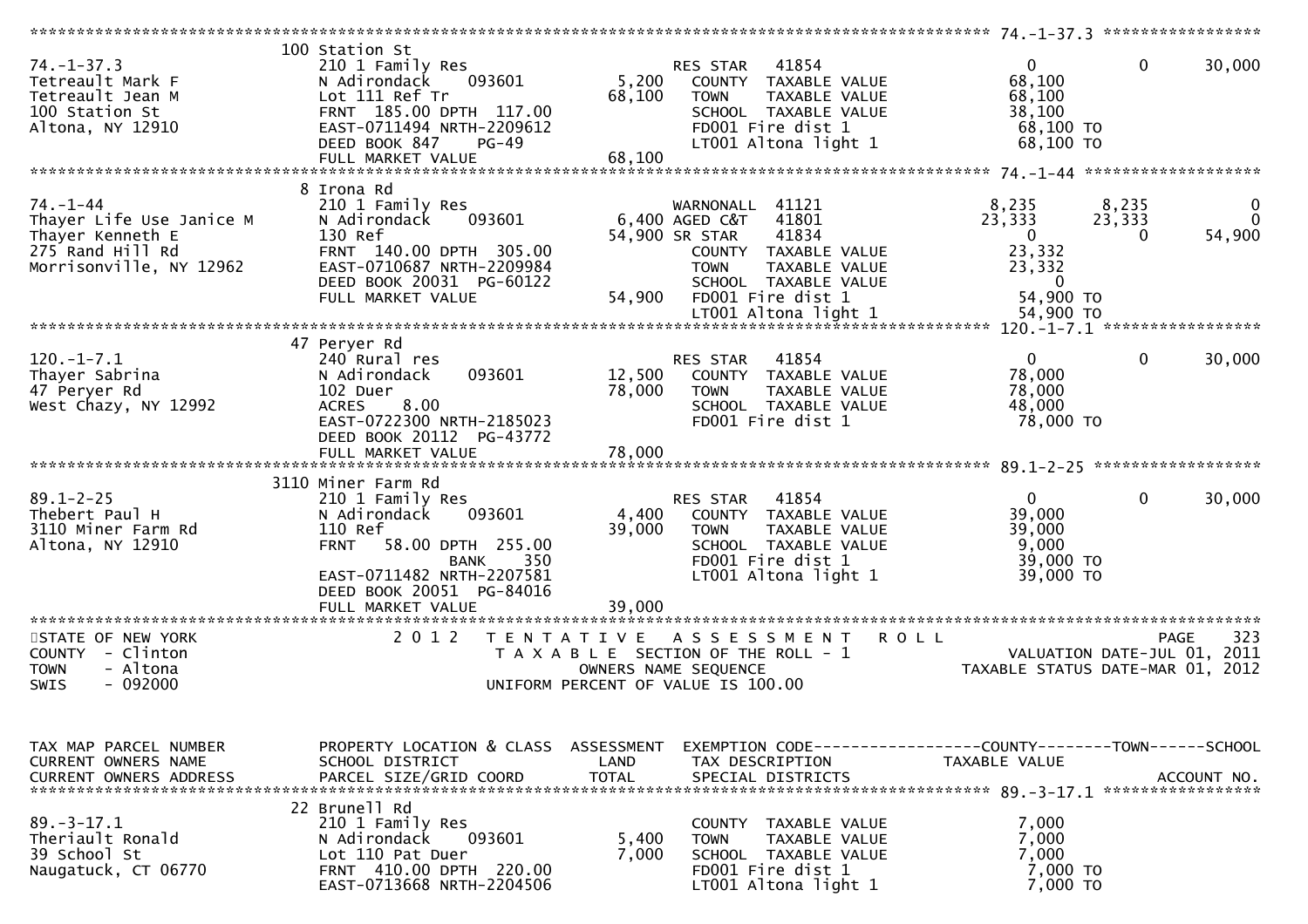|                                                                                                               | DEED BOOK 20072 PG-7811<br>FULL MARKET VALUE                                                                                                                        | 7,000                              |                                                                                                                                                |                                                                        | *****************                                                                     |
|---------------------------------------------------------------------------------------------------------------|---------------------------------------------------------------------------------------------------------------------------------------------------------------------|------------------------------------|------------------------------------------------------------------------------------------------------------------------------------------------|------------------------------------------------------------------------|---------------------------------------------------------------------------------------|
| $73. - 1 - 48.1$<br>Therrian Frederick<br>Therrian Nichole<br>5469 Military Tpke<br>Ellenburg Depot, NY 12935 | Alder Bend Rd<br>321 Abandoned ag<br>093601<br>N Adirondack<br>165 Ref<br>ACRES 66.90<br>EAST-0697727 NRTH-2208186<br>DEED BOOK 20102 PG-36559<br>FULL MARKET VALUE | 23,400<br>23,400<br>23,400         | COUNTY TAXABLE VALUE<br>TAXABLE VALUE<br><b>TOWN</b><br>SCHOOL TAXABLE VALUE<br>FD001 Fire dist 1                                              | 23,400<br>23,400<br>23,400<br>23,400 TO                                |                                                                                       |
|                                                                                                               |                                                                                                                                                                     |                                    |                                                                                                                                                |                                                                        |                                                                                       |
| $87. - 1 - 7$<br>Therrian Frederick<br>5469 Military Tpke<br>Ellenburg Depot, NY 12935                        | 5473 Military Tpke<br>312 Vac w/imprv<br>N Adirondack<br>093601<br>185 Ref<br>FRNT 314.00 DPTH 119.00<br>EAST-0690216 NRTH-2204656<br>DEED BOOK 950<br>PG-149       | 5,000<br>22,000                    | COUNTY TAXABLE VALUE<br><b>TOWN</b><br>TAXABLE VALUE<br>SCHOOL TAXABLE VALUE<br>FD001 Fire dist 1                                              | 22,000<br>22,000<br>22,000<br>22,000 TO                                |                                                                                       |
|                                                                                                               | FULL MARKET VALUE                                                                                                                                                   | 22,000                             |                                                                                                                                                |                                                                        |                                                                                       |
|                                                                                                               | 5469 Military Tpke                                                                                                                                                  |                                    |                                                                                                                                                |                                                                        |                                                                                       |
| $87. - 1 - 9.3$<br>Therrian Frederick<br>Therrian Nicole<br>5469 Military Tpke<br>Ellenburg Depot, NY 12935   | 210 1 Family Res<br>N Adirondack<br>093601<br>Lot 185 Ref Tr<br><b>ACRES</b><br>1.10<br>EAST-0690238 NRTH-2204531<br>DEED BOOK 20102 PG-36560<br>FULL MARKET VALUE  | 6,500<br>62,600<br>62,600          | 41854<br>RES STAR<br>COUNTY TAXABLE VALUE<br><b>TOWN</b><br><b>TAXABLE VALUE</b><br>SCHOOL TAXABLE VALUE<br>FD001 Fire dist 1                  | $\mathbf{0}$<br>62,600<br>62,600<br>32,600<br>62,600 TO                | 30,000<br>0                                                                           |
|                                                                                                               |                                                                                                                                                                     |                                    |                                                                                                                                                |                                                                        |                                                                                       |
| $74. - 1 - 41$<br>Therrian Herbert<br>Therrian Diane<br>PO Box 162<br>Altona, NY 12910                        | 28 Woods Falls Rd<br>210 1 Family Res<br>N Adirondack<br>093601<br>111 Ref<br>1.60<br><b>ACRES</b><br>EAST-0711036 NRTH-2210519<br>DEED BOOK 649<br>PG-528          | 10,400<br>68,400                   | 41854<br>RES STAR<br>COUNTY TAXABLE VALUE<br>TAXABLE VALUE<br><b>TOWN</b><br>SCHOOL TAXABLE VALUE<br>FD001 Fire dist 1<br>LT001 Altona light 1 | $\overline{0}$<br>68,400<br>68,400<br>38,400<br>68,400 TO<br>68,400 TO | $\mathbf{0}$<br>30,000                                                                |
|                                                                                                               | FULL MARKET VALUE                                                                                                                                                   | 68,400                             |                                                                                                                                                |                                                                        |                                                                                       |
| STATE OF NEW YORK<br>COUNTY - Clinton<br>- Altona<br><b>TOWN</b><br>$-092000$<br><b>SWIS</b>                  | 2 0 1 2                                                                                                                                                             | T E N T A T I V E                  | A S S E S S M E N T<br>T A X A B L E SECTION OF THE ROLL - 1<br>OWNERS NAME SEQUENCE<br>UNIFORM PERCENT OF VALUE IS 100.00                     | <b>ROLL</b>                                                            | 324<br><b>PAGE</b><br>VALUATION DATE-JUL 01, 2011<br>TAXABLE STATUS DATE-MAR 01, 2012 |
|                                                                                                               |                                                                                                                                                                     |                                    |                                                                                                                                                |                                                                        |                                                                                       |
| TAX MAP PARCEL NUMBER<br>CURRENT OWNERS NAME<br><b>CURRENT OWNERS ADDRESS</b>                                 | PROPERTY LOCATION & CLASS<br>SCHOOL DISTRICT<br>PARCEL SIZE/GRID COORD                                                                                              | ASSESSMENT<br>LAND<br><b>TOTAL</b> | EXEMPTION        CODE-----------------COUNTY-------TOWN------SCHOOL<br>TAX DESCRIPTION<br>SPECIAL DISTRICTS                                    | TAXABLE VALUE                                                          | ACCOUNT NO.                                                                           |
| $73. - 1 - 45.1$<br>Therrian Herbert O<br>Therrian Wendy L<br>1867 Alder Bend Rd<br>Altona, NY 12910          | 1867 Alder Bend Rd<br>210 1 Family Res<br>093601<br>N Adirondack<br>165 Ref<br>6.00<br><b>ACRES</b><br>EAST-0697167 NRTH-2210676                                    | 9,500<br>51,200                    | 41854<br>RES STAR<br><b>COUNTY</b><br>TAXABLE VALUE<br><b>TOWN</b><br>TAXABLE VALUE<br>SCHOOL TAXABLE VALUE<br>FD001 Fire dist 1               | $\mathbf{0}$<br>51,200<br>51,200<br>21,200<br>51,200 TO                | 0<br>30,000                                                                           |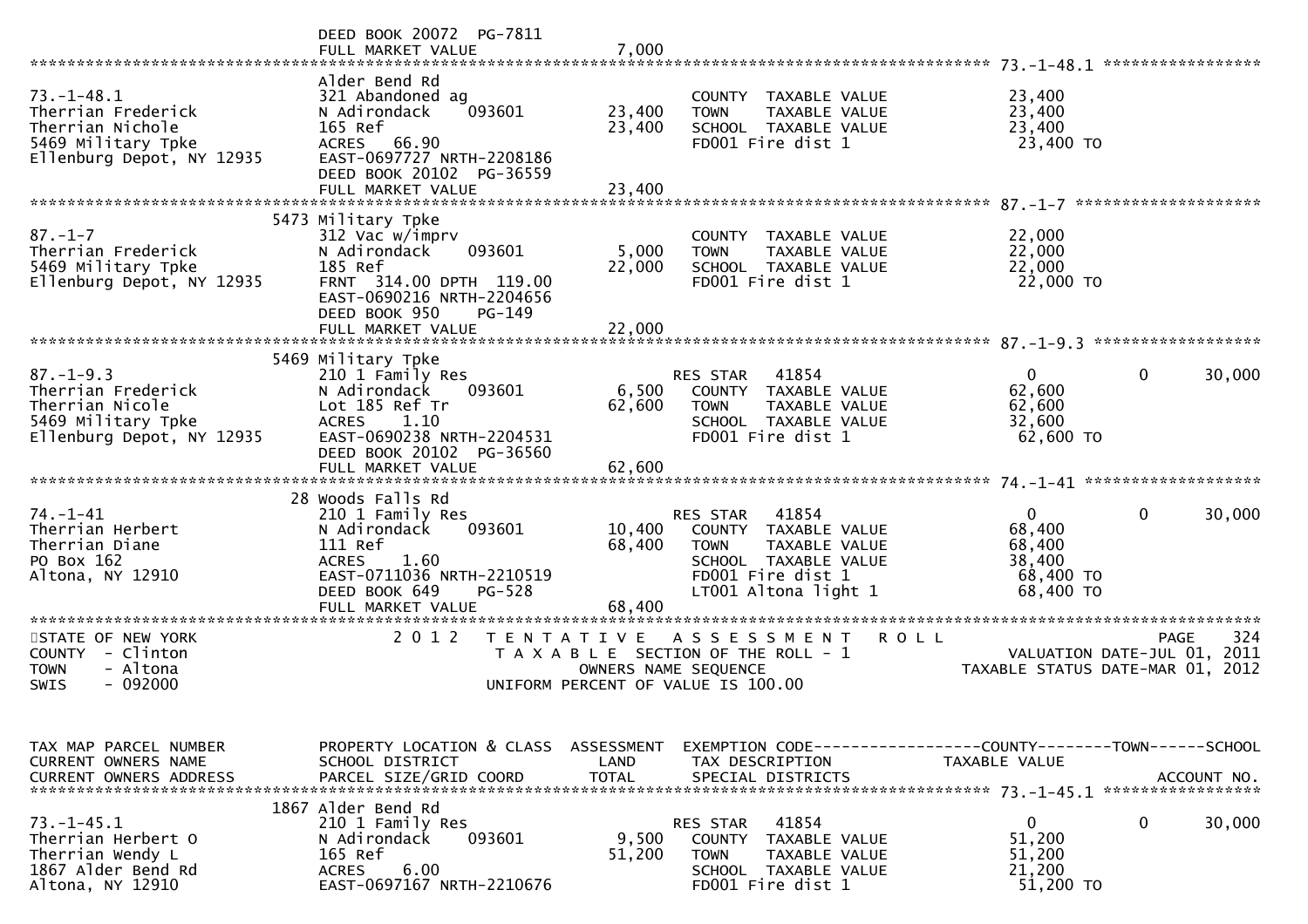|                                                                                                                                           | DEED BOOK 20061 PG-97374<br>FULL MARKET VALUE                                                                                                                                   | 51,200                             |                                                                                                                                                                                                  |                                                                                |                                  |
|-------------------------------------------------------------------------------------------------------------------------------------------|---------------------------------------------------------------------------------------------------------------------------------------------------------------------------------|------------------------------------|--------------------------------------------------------------------------------------------------------------------------------------------------------------------------------------------------|--------------------------------------------------------------------------------|----------------------------------|
| $74. - 1 - 40.1$<br>Therrian Herbert O<br>Therrian Diane Y<br>PO Box 162<br>Altona, NY 12910                                              | 10 Woods Falls Rd<br>270 Mfg housing<br>N Adirondack<br>093601<br>111 Ref<br>2.70<br><b>ACRES</b><br>EAST-0711275 NRTH-2210180<br>DEED BOOK 20112 PG-39052<br>FULL MARKET VALUE | 7,500<br>32,000<br>32,000          | COUNTY TAXABLE VALUE<br>TAXABLE VALUE<br><b>TOWN</b><br>SCHOOL TAXABLE VALUE<br>FD001 Fire dist 1<br>LT001 Altona light 1                                                                        | 32,000<br>32,000<br>32,000<br>32,000 TO<br>32,000 TO                           |                                  |
|                                                                                                                                           |                                                                                                                                                                                 |                                    |                                                                                                                                                                                                  |                                                                                |                                  |
| $131. - 1 - 1.1$<br>Therrian Life Est Herbert & Ge N Adirondack<br>Therrian Frederick T<br>703 Alder Bend Rd<br>Ellenburg Depot, NY 12935 | 703 Alder Bend Rd<br>241 Rural res&ag<br>093601<br>217 Ref<br>ACRES 34.00<br>EAST-0688979 NRTH-2185753<br>DEED BOOK 20021 PG-46965<br>FULL MARKET VALUE                         | 55,700<br>55,700                   | 77 PCT OF VALUE USED FOR EXEMPTION PURPOSES<br>AGED C&T<br>41801<br>19,100 SR STAR<br>41834<br>COUNTY TAXABLE VALUE<br><b>TOWN</b><br>TAXABLE VALUE<br>SCHOOL TAXABLE VALUE<br>FD001 Fire dist 1 | 21,445<br>$\mathbf{0}$<br>34,255<br>34,255<br>$\mathbf{0}$<br>55,700 TO        | 21,445<br>0<br>55,700<br>0       |
|                                                                                                                                           |                                                                                                                                                                                 |                                    |                                                                                                                                                                                                  |                                                                                |                                  |
| $117. - 1 - 2.1$<br>Therrian Life Estate Edna<br>Coolidge Life Estate Frederick 217 Ref<br>805 Alder Bend Rd<br>Ellenburg Depot, NY 12935 | 805 Alder Bend Rd<br>270 Mfg housing<br>093601<br>N Adirondack<br>2.70<br><b>ACRES</b><br>EAST-0689580 NRTH-2187682<br>DEED BOOK 20072 PG-9839                                  | 7,500<br>27,000                    | 41834<br>SR STAR<br>COUNTY TAXABLE VALUE<br>TAXABLE VALUE<br><b>TOWN</b><br>SCHOOL TAXABLE VALUE<br>FD001 Fire dist 1                                                                            | $\mathbf{0}$<br>27,000<br>27,000<br>$\mathbf{0}$<br>27,000 TO                  | $\Omega$<br>27,000               |
|                                                                                                                                           |                                                                                                                                                                                 |                                    |                                                                                                                                                                                                  |                                                                                |                                  |
| $131.-1-1.2$<br>Therrien Michael<br>Therrien Patty<br>765 Alder Bend Rd<br>Ellenburg Depot, NY 12935                                      | 753/765 Alder Bend Rd<br>210 1 Family Res<br>N Adirondack<br>093601<br>Lot 217 Ref Tr<br>3.60<br><b>ACRES</b><br>EAST-0689335 NRTH-2186570<br>DEED BOOK 98000 PG-99449          | 8,100<br>99,700                    | 41854<br>RES STAR<br>COUNTY TAXABLE VALUE<br><b>TOWN</b><br>TAXABLE VALUE<br>SCHOOL TAXABLE VALUE<br>FD001 Fire dist 1                                                                           | $\mathbf{0}$<br>99,700<br>99,700<br>69,700<br>99,700 TO                        | $\mathbf{0}$<br>30,000           |
|                                                                                                                                           | FULL MARKET VALUE                                                                                                                                                               | 99,700                             |                                                                                                                                                                                                  |                                                                                |                                  |
| STATE OF NEW YORK<br>COUNTY - Clinton<br>- Altona<br><b>TOWN</b><br>$-092000$<br>SWIS                                                     | 2 0 1 2<br>T E N T A T I V E                                                                                                                                                    | OWNERS NAME SEQUENCE               | ***********************<br>A S S E S S M E N T<br>T A X A B L E SECTION OF THE ROLL - 1<br>UNIFORM PERCENT OF VALUE IS 100.00                                                                    | <b>ROLL</b><br>VALUATION DATE-JUL 01, 2011<br>TAXABLE STATUS DATE-MAR 01, 2012 | 325<br><b>PAGE</b>               |
| TAX MAP PARCEL NUMBER<br>CURRENT OWNERS NAME<br><b>CURRENT OWNERS ADDRESS</b>                                                             | PROPERTY LOCATION & CLASS<br>SCHOOL DISTRICT<br>PARCEL SIZE/GRID COORD                                                                                                          | ASSESSMENT<br>LAND<br><b>TOTAL</b> | EXEMPTION CODE------------------COUNTY--------TOWN------SCHOOL<br>TAX DESCRIPTION<br>SPECIAL DISTRICTS                                                                                           | TAXABLE VALUE                                                                  | ACCOUNT NO.<br>***************** |
| $73. - 1 - 10.1$<br>Thomas Ida<br>Thomas Sylvia<br>PO Box 356<br>Kahnawake, Quebec, Canada                                                | Alder Bend Rd<br>321 Abandoned ag<br>093601<br>N Adirondack<br>155 Ref<br>ACRES 28.90<br>EAST-0698613 NRTH-2215680                                                              | 15,000<br>15,000                   | COUNTY TAXABLE VALUE<br>TAXABLE VALUE<br><b>TOWN</b><br>SCHOOL TAXABLE VALUE<br>FD001 Fire dist 1                                                                                                | 15,000<br>15,000<br>15,000<br>15,000 TO                                        |                                  |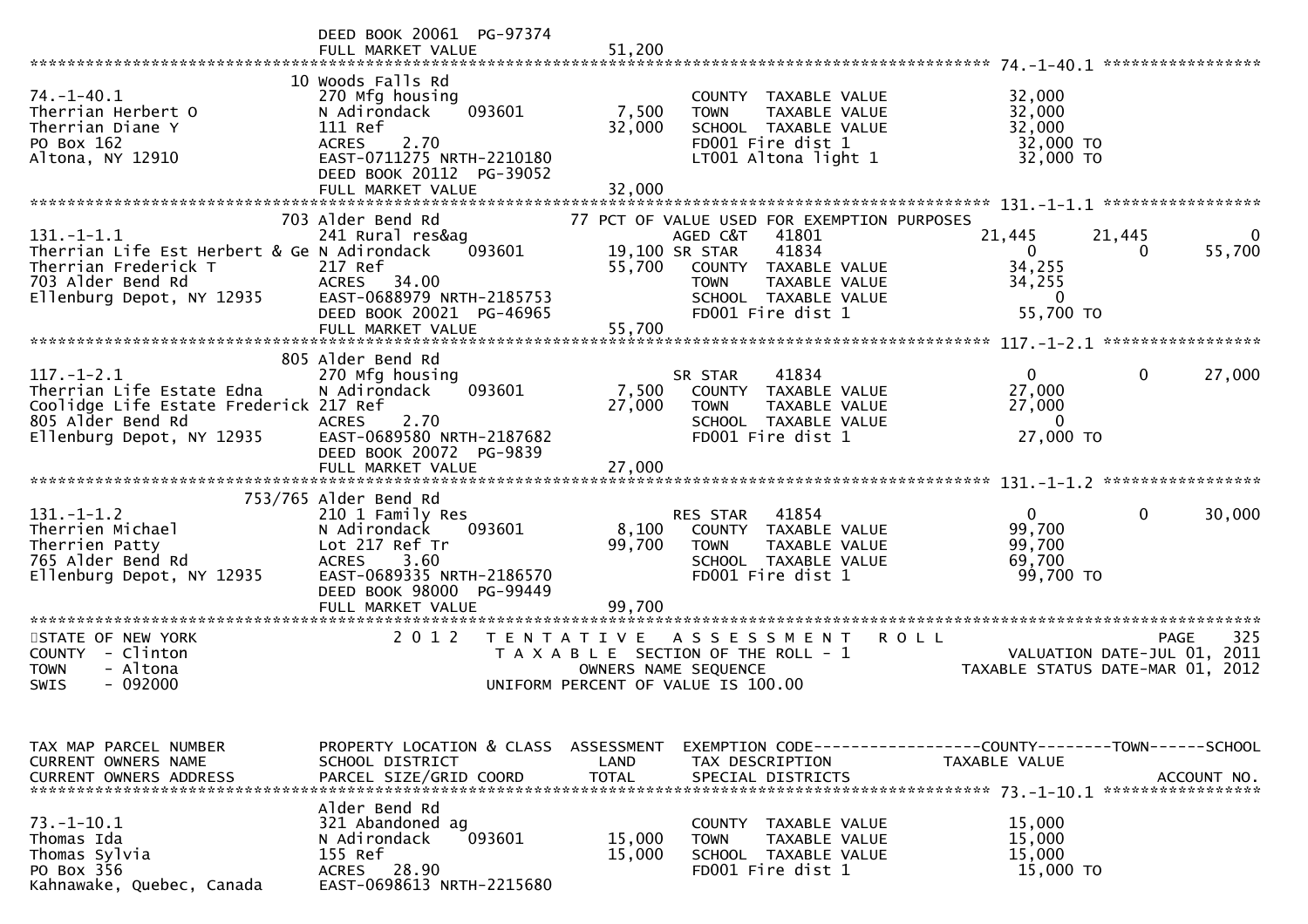|                                                                                                                                      | JOL1B DEED BOOK 803<br>$PG-52$<br>FULL MARKET VALUE                                                                                                                                               | 15,000                     |                                                                                                                               | 73. -1-10.18 *****************                                                                       |
|--------------------------------------------------------------------------------------------------------------------------------------|---------------------------------------------------------------------------------------------------------------------------------------------------------------------------------------------------|----------------------------|-------------------------------------------------------------------------------------------------------------------------------|------------------------------------------------------------------------------------------------------|
| $73. - 1 - 10.18$<br>Thomas Ida<br>PO Box 356<br>Kahnawake, Quebec, Canada                                                           | 9-11 Iroquois Way<br>270 Mfg housing<br>093601<br>N Adirondack<br>Lot 155 Ref Tract<br>FRNT 120.00 DPTH 320.00<br>JOL1B EAST-0698128 NRTH-2215549<br>DEED BOOK 824<br>PG-157<br>FULL MARKET VALUE | 6,300<br>14,000<br>14,000  | <b>COUNTY</b><br>TAXABLE VALUE<br><b>TOWN</b><br>TAXABLE VALUE<br>SCHOOL TAXABLE VALUE<br>FD001 Fire dist 1                   | 14,000<br>14,000<br>14,000<br>14,000 TO                                                              |
|                                                                                                                                      |                                                                                                                                                                                                   |                            |                                                                                                                               |                                                                                                      |
| $87. - 1 - 2.2$<br>Thompson Charles<br>Thompson Virginia<br>77 Forest Rd<br>Ellenburg Depot, NY 12935-2204 EAST-0684376 NRTH-2207481 | 77 Forest Rd<br>240 Rural res<br>093601<br>N Adirondack<br>213 Ref<br><b>ACRES</b><br>45.00<br>DEED BOOK 98001 PG-00810<br>FULL MARKET VALUE                                                      | 25,700<br>75,400<br>75,400 | 41854<br><b>RES STAR</b><br>COUNTY TAXABLE VALUE<br><b>TOWN</b><br>TAXABLE VALUE<br>SCHOOL TAXABLE VALUE<br>FD001 Fire dist 1 | 0<br>30,000<br>0<br>75,400<br>75,400<br>45,400<br>75,400 TO                                          |
|                                                                                                                                      |                                                                                                                                                                                                   |                            |                                                                                                                               | ******************                                                                                   |
| $104. - 1 - 7$<br>Thompson Robert<br>26 Cogan Ave<br>Plattsburgh, NY 12901                                                           | Rock Rd<br>260 Seasonal res<br>N Adirondack<br>093601<br>133 Ref<br>ACRES 186.00<br>EAST-0708657 NRTH-2195634<br>DEED BOOK 973<br>PG-191                                                          | 45,000<br>65,000           | TAXABLE VALUE<br><b>COUNTY</b><br>TAXABLE VALUE<br><b>TOWN</b><br>SCHOOL TAXABLE VALUE<br>FD001 Fire dist 1                   | 65,000<br>65,000<br>65,000<br>65,000 TO                                                              |
|                                                                                                                                      | FULL MARKET VALUE                                                                                                                                                                                 | 65,000                     |                                                                                                                               | ****************                                                                                     |
| $104. - 1 - 16.1$<br>Thompson Robert E<br>26 Colgan Ave<br>Plattsburgh, NY 12901                                                     | 4578 Military Tpke<br>240 Rural res<br>N Adirondack<br>093601<br>43 Duer<br>10.80<br><b>ACRES</b><br>EAST-0708848 NRTH-2195270<br>DEED BOOK 20011 PG-30687                                        | 15,300<br>69,000           | <b>COUNTY</b><br>TAXABLE VALUE<br>TAXABLE VALUE<br><b>TOWN</b><br>SCHOOL TAXABLE VALUE<br>FD001 Fire dist 1                   | 69,000<br>69,000<br>69,000<br>69,000 TO                                                              |
| *********************                                                                                                                | FULL MARKET VALUE                                                                                                                                                                                 | 69,000                     |                                                                                                                               |                                                                                                      |
| STATE OF NEW YORK<br><b>COUNTY</b><br>- Clinton<br>- Altona<br><b>TOWN</b><br>$-092000$<br><b>SWIS</b>                               | 2 0 1 2<br>T E N T A T I V E                                                                                                                                                                      | OWNERS NAME SEQUENCE       | A S S E S S M E N T<br>T A X A B L E SECTION OF THE ROLL - 1<br>UNIFORM PERCENT OF VALUE IS 100.00                            | 326<br><b>PAGE</b><br><b>ROLL</b><br>VALUATION DATE-JUL 01, 2011<br>TAXABLE STATUS DATE-MAR 01, 2012 |
| TAX MAP PARCEL NUMBER<br>CURRENT OWNERS NAME<br><b>CURRENT OWNERS ADDRESS</b>                                                        | PROPERTY LOCATION & CLASS ASSESSMENT<br>SCHOOL DISTRICT<br>PARCEL SIZE/GRID COORD                                                                                                                 | LAND<br><b>TOTAL</b>       | TAX DESCRIPTION<br>SPECIAL DISTRICTS                                                                                          | EXEMPTION CODE-----------------COUNTY-------TOWN------SCHOOL<br>TAXABLE VALUE<br>ACCOUNT NO.         |
| $71. -4 - 7.21$<br>Three L Farm<br>882 Irona Rd<br>Ellenburg Depot, NY 12935                                                         | Candlelight Rd<br>105 Vac farmland<br>093601<br>N Adirondack<br>Lot 212 Ref Tr<br>ACRES 12.80<br>EAST-0681601 NRTH-2215830                                                                        | 9,000<br>9,000             | AGRI DISTR 41720<br>COUNTY TAXABLE VALUE<br><b>TOWN</b><br>TAXABLE VALUE<br>SCHOOL TAXABLE VALUE<br>FD001 Fire dist 1         | 2,776<br>2,776<br>2,776<br>6,224<br>6,224<br>6,224<br>9,000 TO                                       |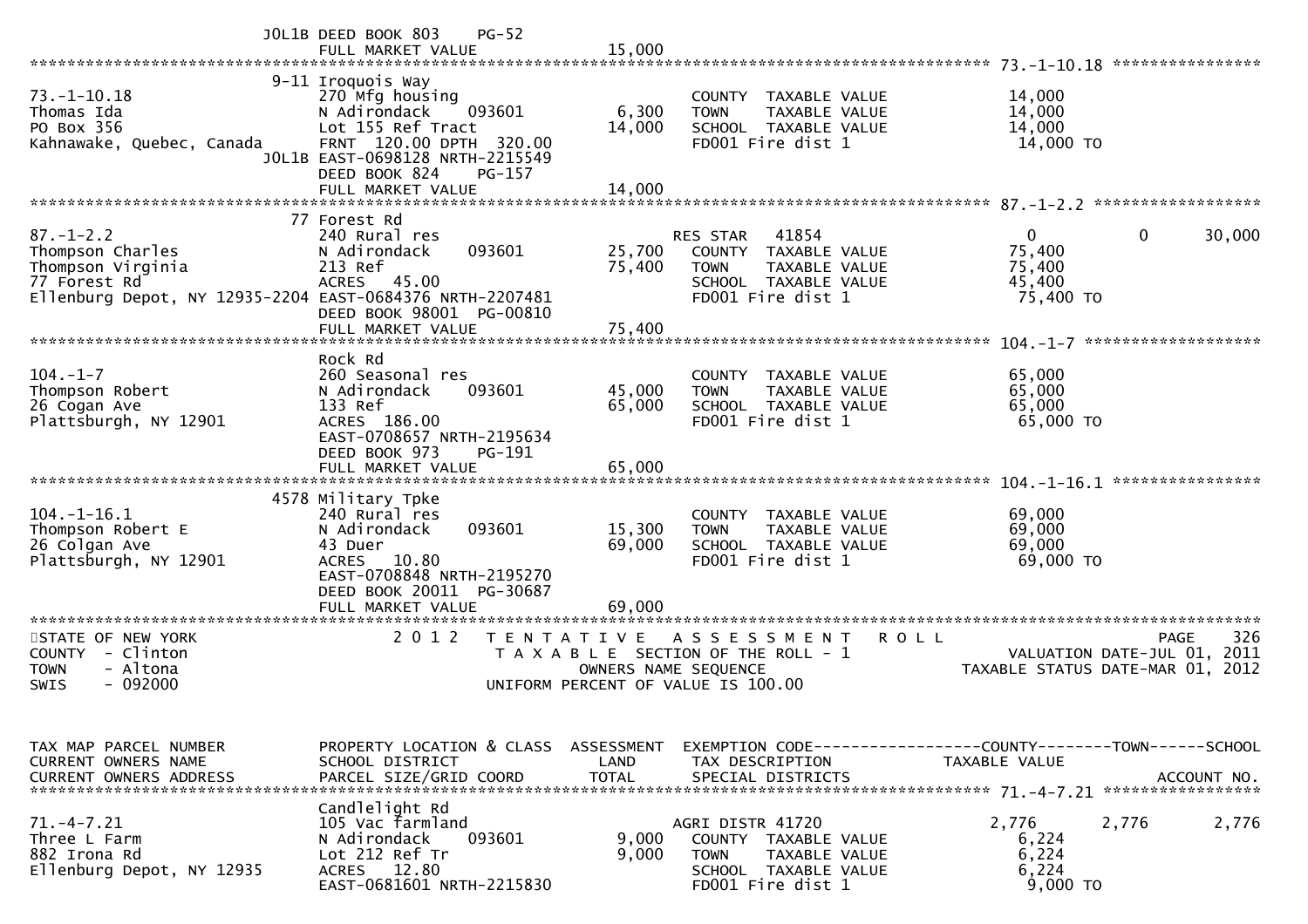| MAY BE SUBJECT TO PAYMENT                                                                                                              | DEED BOOK 20112 PG-39206                                                                                                                                              |                         |                                                                                                                                                      |                                                             |                                                                                       |
|----------------------------------------------------------------------------------------------------------------------------------------|-----------------------------------------------------------------------------------------------------------------------------------------------------------------------|-------------------------|------------------------------------------------------------------------------------------------------------------------------------------------------|-------------------------------------------------------------|---------------------------------------------------------------------------------------|
| $72. - 1 - 7.1$<br>Three L Farm<br>882 Irona Rd<br>Ellenburg Depot, NY 12935<br>MAY BE SUBJECT TO PAYMENT<br>UNDER AGDIST LAW TIL 2016 | Irona Rd<br>105 Vac farmland<br>093601<br>N Adirondack<br>192 Ref<br>Also Deed Bk 813 Pg 279<br>ACRES 181.10<br>EAST-0686825 NRTH-2214012<br>DEED BOOK 20112 PG-39206 | 61,100<br>64,600        | AGRI DISTR 41720<br>COUNTY TAXABLE VALUE<br>TAXABLE VALUE<br><b>TOWN</b><br>SCHOOL TAXABLE VALUE<br>FD001 Fire dist 1                                | $\overline{0}$<br>64,600<br>64,600<br>64,600<br>64,600 TO   | $\mathbf 0$<br>$\mathbf 0$                                                            |
|                                                                                                                                        | FULL MARKET VALUE                                                                                                                                                     | 64,600                  |                                                                                                                                                      |                                                             |                                                                                       |
| 72. -1-11.21<br>Three L Farm<br>882 Irona Rd<br>Ellenburg Depot, NY 12935<br>MAY BE SUBJECT TO PAYMENT                                 | 921-922 Irona Rd<br>112 Dairy farm<br>N Adirondack<br>093601<br>192 Ref<br>ACRES 126.00<br>EAST-0689193 NRTH-2212637<br>DEED BOOK 20112 PG-39206                      | 46,500<br>304,000       | AGRI DISTR 41720<br>COUNTY TAXABLE VALUE<br>TAXABLE VALUE<br><b>TOWN</b><br>SCHOOL TAXABLE VALUE<br>FD001 Fire dist 1                                | 2,123<br>301,877<br>301,877<br>301,877<br>304,000 TO        | 2,123<br>2,123                                                                        |
| UNDER AGDIST LAW TIL 2016                                                                                                              | FULL MARKET VALUE                                                                                                                                                     | 304,000                 |                                                                                                                                                      |                                                             |                                                                                       |
| $71. -4 - 5.1$<br>Three L Farm Partnership<br>Lashway Chad<br>882 Irona Rd                                                             | 24 Con Rd<br>105 Vac farmland<br>N Adirondack<br>093601<br>Bm<br>ACRES 45.20                                                                                          | 37,000<br>37,000        | AGRI DISTR 41720<br>COUNTY TAXABLE VALUE<br>TAXABLE VALUE<br><b>TOWN</b><br>SCHOOL TAXABLE VALUE                                                     | 17,642<br>19,358<br>19,358<br>19,358                        | 17,642<br>17,642                                                                      |
| Ellenburg Depot, NY 12935<br>MAY BE SUBJECT TO PAYMENT<br>UNDER AGDIST LAW TIL 2016                                                    | EAST-0679106 NRTH-2215078<br>DEED BOOK 20011 PG-31224<br>FULL MARKET VALUE                                                                                            | 37,000                  | FD002 Ellenburg fire 21<br>LT002 Altona light 21                                                                                                     | 37,000 TO<br>37,000 TO                                      |                                                                                       |
|                                                                                                                                        | Rt 11 N                                                                                                                                                               |                         |                                                                                                                                                      |                                                             |                                                                                       |
| $71. -4 - 5.3$<br>Three L Farm Partnership<br>Lashway Gary<br>882 Irona Rd<br>Ellenburg Depot, NY 12935                                | 321 Abandoned ag<br>093601<br>N Adirondack<br>Benjamin Moore Patent<br>ACRES 13.00<br>EAST-0676806 NRTH-2214364<br>FULL MARKET VALUE                                  | 5,300<br>5,300<br>5,300 | AGRI DISTR 41720<br>COUNTY TAXABLE VALUE<br><b>TOWN</b><br>TAXABLE VALUE<br>SCHOOL TAXABLE VALUE<br>FD002 Ellenburg fire 21<br>LT002 Altona light 21 | $\Omega$<br>5,300<br>5,300<br>5,300<br>5,300 TO<br>5,300 TO | $\mathbf 0$<br>0                                                                      |
| MAY BE SUBJECT TO PAYMENT<br>UNDER AGDIST LAW TIL 2016                                                                                 |                                                                                                                                                                       |                         |                                                                                                                                                      |                                                             |                                                                                       |
| STATE OF NEW YORK<br>COUNTY - Clinton<br><b>TOWN</b><br>- Altona<br>$-092000$<br>SWIS                                                  | 2 0 1 2                                                                                                                                                               | T E N T A T I V E       | A S S E S S M E N T<br><b>ROLL</b><br>T A X A B L E SECTION OF THE ROLL - 1<br>OWNERS NAME SEQUENCE<br>UNIFORM PERCENT OF VALUE IS 100.00            |                                                             | 327<br><b>PAGE</b><br>VALUATION DATE-JUL 01, 2011<br>TAXABLE STATUS DATE-MAR 01, 2012 |
| TAX MAP PARCEL NUMBER<br>CURRENT OWNERS NAME                                                                                           | PROPERTY LOCATION & CLASS ASSESSMENT<br>SCHOOL DISTRICT                                                                                                               | LAND                    | EXEMPTION CODE-----------------COUNTY-------TOWN------SCHOOL<br>TAX DESCRIPTION                                                                      | TAXABLE VALUE                                               |                                                                                       |
| $71.-4-10.5$<br>Three L Farm Partnership                                                                                               | Rt 11<br>105 Vac farmland<br>093601<br>N Adirondack                                                                                                                   | 16,900                  | AGRI DISTR 41720<br>COUNTY TAXABLE VALUE                                                                                                             | 3,182<br>13,718                                             | 3,182<br>3,182                                                                        |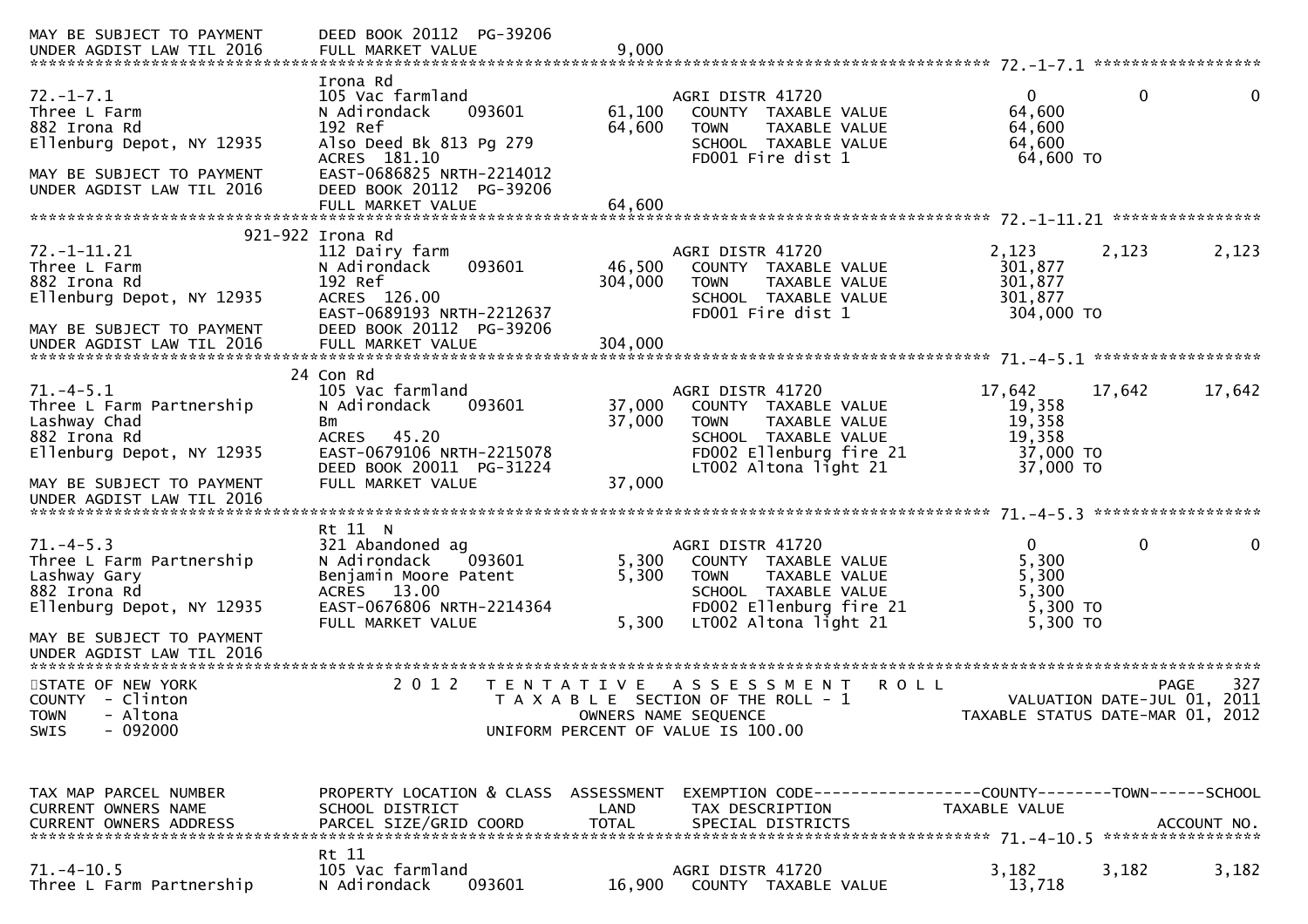| Lashway Gary<br>882 Irona Rd                           | ACRES 24.10<br>EAST-0677678 NRTH-2212484            | 16,900<br>16,900     | TAXABLE VALUE<br><b>TOWN</b><br>SCHOOL TAXABLE VALUE                | 13,718<br>13,718<br>16,900 TO    |                   |
|--------------------------------------------------------|-----------------------------------------------------|----------------------|---------------------------------------------------------------------|----------------------------------|-------------------|
| Ellenburg Depot, NY 12935<br>MAY BE SUBJECT TO PAYMENT | FULL MARKET VALUE                                   |                      | FD002 Ellenburg fire 21<br>LT002 Altona light 21                    | 16,900 TO                        |                   |
| UNDER AGDIST LAW TIL 2016                              |                                                     |                      |                                                                     |                                  | ***************** |
| $71. - 4 - 10.6$<br>Three L Farm Partnership           | Rt 11<br>105 Vac farmland<br>093601<br>N Adirondack | 33,700               | AGRI DISTR 41720<br>COUNTY TAXABLE VALUE                            | 12,131<br>12,131<br>21,569       | 12,131            |
| Lashway Gary<br>882 Irona Rd                           | ACRES 48.20<br>EAST-0680673 NRTH-2212501            | 33,700               | TAXABLE VALUE<br><b>TOWN</b><br>SCHOOL TAXABLE VALUE                | 21,569<br>21,569                 |                   |
| Ellenburg Depot, NY 12935                              | FULL MARKET VALUE                                   | 33,700               | FD002 Ellenburg fire 21<br>LT002 Altona light 21                    | 33,700 TO<br>33,700 TO           |                   |
| MAY BE SUBJECT TO PAYMENT<br>UNDER AGDIST LAW TIL 2016 |                                                     |                      |                                                                     |                                  | ***************   |
|                                                        | 20/22 Diamond Way                                   |                      |                                                                     |                                  |                   |
| $148. - 3 - 23.21$                                     | 210 1 Family Res<br>093601                          |                      | 41854<br>RES STAR                                                   | $\overline{0}$<br>$\mathbf 0$    | 30,000            |
| Thume David J<br>Thume Christine                       | N Adirondack<br>50 Duer                             | 28,800<br>250,000    | COUNTY TAXABLE VALUE<br><b>TOWN</b><br>TAXABLE VALUE                | 250,000<br>250,000               |                   |
| 22 Diamond Way                                         | ACRES 37.50                                         |                      | SCHOOL TAXABLE VALUE                                                | 220,000                          |                   |
| Altona, NY 12910                                       | EAST-0711950 NRTH-2170420                           |                      | FD001 Fire dist 1                                                   | 250,000 TO                       |                   |
|                                                        | DEED BOOK 605<br>PG-191                             |                      |                                                                     |                                  |                   |
|                                                        | FULL MARKET VALUE                                   | 250,000              |                                                                     |                                  | **************    |
|                                                        | 1762 Rand Hill Rd N                                 |                      |                                                                     |                                  |                   |
| $148. - 2 - 11.221$                                    | $314$ Rural vac<10                                  |                      | COUNTY TAXABLE VALUE                                                | 7,600                            |                   |
| Thume Stephen M                                        | N Adirondack<br>093601                              | 7,600                | <b>TOWN</b><br>TAXABLE VALUE                                        | 7,600                            |                   |
| Thume Kathi J                                          | Lot 63 Duers Patent                                 | 7,600                | SCHOOL TAXABLE VALUE                                                | 7,600                            |                   |
| 61 Trudo Rd N                                          | 2.80<br><b>ACRES</b>                                |                      | FD001 Fire dist 1                                                   | 7,600 TO                         |                   |
| Altona, NY 12910                                       | EAST-0712886 NRTH-2173331                           |                      |                                                                     |                                  |                   |
|                                                        | DEED BOOK 20102 PG-34800                            |                      |                                                                     |                                  |                   |
|                                                        | FULL MARKET VALUE                                   | 7,600                |                                                                     |                                  | ****************  |
|                                                        | 61 Trudo Rd                                         |                      |                                                                     |                                  |                   |
| $148. - 2 - 13.6$                                      | 210 1 Family Res                                    |                      | 41854<br>RES STAR                                                   | $\mathbf{0}$<br>$\mathbf 0$      | 30,000            |
| Thume Stephen M                                        | N Adirondack<br>093601                              | 9,000                | COUNTY TAXABLE VALUE                                                | 101,200                          |                   |
| Thume Kathi J                                          | Lot 49 Duer's Patent                                | 101,200              | <b>TOWN</b><br>TAXABLE VALUE                                        | 101,200                          |                   |
| 61 Trudo Rd                                            | 1.30 BANK<br>210<br><b>ACRES</b>                    |                      | SCHOOL TAXABLE VALUE                                                | 71,200                           |                   |
| Altona, NY 12910                                       | EAST-0712455 NRTH-2173156                           |                      | FD001 Fire dist 1                                                   | $101,200$ TO                     |                   |
|                                                        | DEED BOOK 98001 PG-02866                            |                      |                                                                     |                                  |                   |
|                                                        |                                                     |                      |                                                                     |                                  |                   |
| STATE OF NEW YORK                                      | 2 0 1 2                                             |                      | TENTATIVE ASSESSMENT<br>R O L L                                     |                                  | 328<br>PAGE       |
| - Clinton<br><b>COUNTY</b>                             |                                                     |                      | T A X A B L E SECTION OF THE ROLL - 1                               | VALUATION DATE-JUL 01, 2011      |                   |
| - Altona<br><b>TOWN</b>                                |                                                     | OWNERS NAME SEQUENCE |                                                                     | TAXABLE STATUS DATE-MAR 01, 2012 |                   |
| - 092000<br><b>SWIS</b>                                |                                                     |                      | UNIFORM PERCENT OF VALUE IS 100.00                                  |                                  |                   |
|                                                        |                                                     |                      |                                                                     |                                  |                   |
| TAX MAP PARCEL NUMBER                                  | PROPERTY LOCATION & CLASS ASSESSMENT                |                      | EXEMPTION        CODE-----------------COUNTY-------TOWN------SCHOOL |                                  |                   |
| <b>CURRENT OWNERS NAME</b>                             | SCHOOL DISTRICT                                     | LAND                 | TAX DESCRIPTION                                                     | TAXABLE VALUE                    |                   |
| <b>CURRENT OWNERS ADDRESS</b>                          | PARCEL SIZE/GRID COORD                              | <b>TOTAL</b>         | SPECIAL DISTRICTS                                                   |                                  | ACCOUNT NO.       |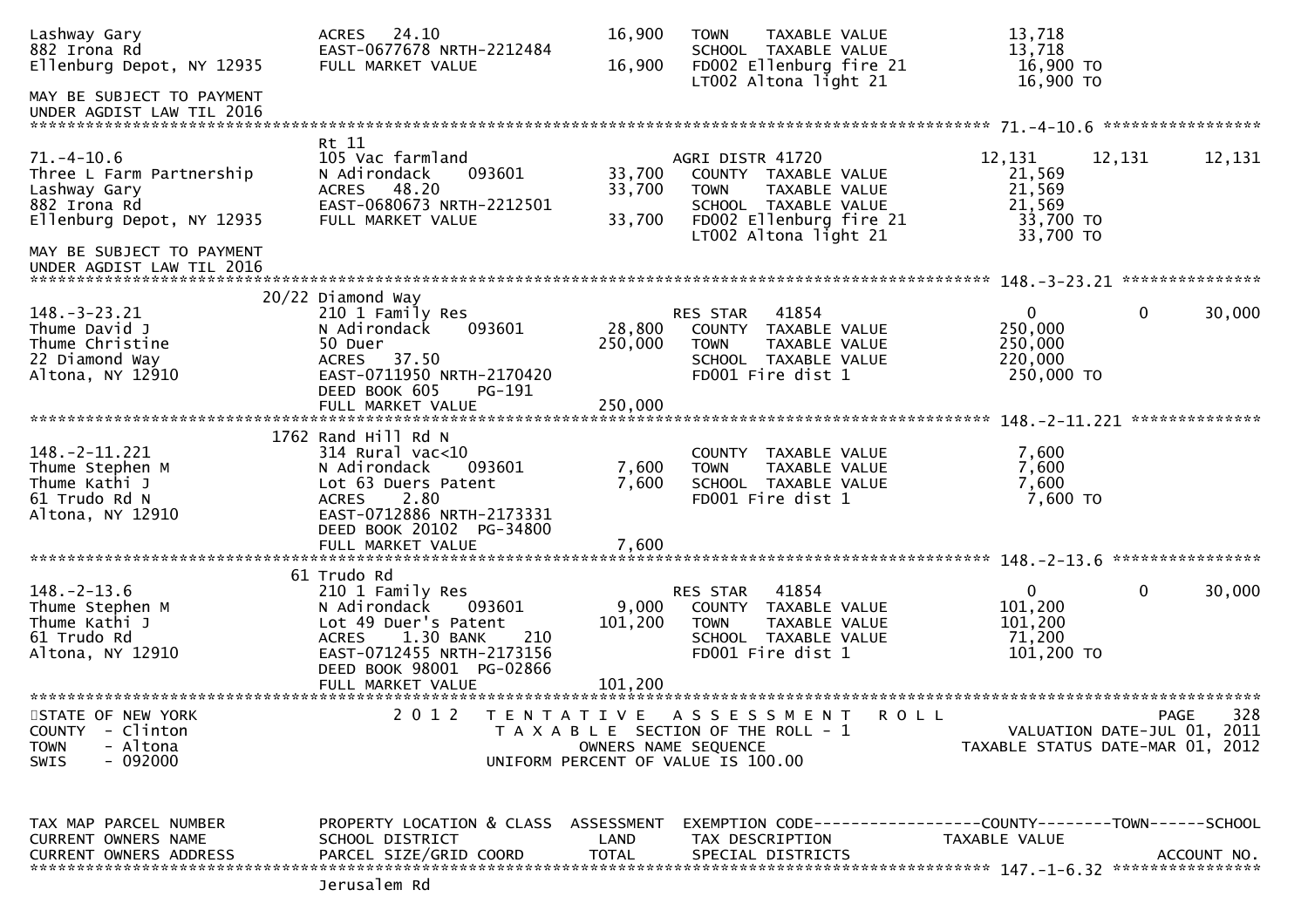| $147. - 1 - 6.32$<br>Thurber Brian                         | 910 Priv forest<br>093601<br>N Adirondack                                            | 9,900                | COUNTY TAXABLE VALUE<br>TAXABLE VALUE<br><b>TOWN</b>                     | 10,500<br>10,500                                                              |
|------------------------------------------------------------|--------------------------------------------------------------------------------------|----------------------|--------------------------------------------------------------------------|-------------------------------------------------------------------------------|
| Thurber Scott<br>25 South Peru St<br>Plattsburgh, NY 12901 | Lot 22 Duers<br>ACRES 34.60<br>EAST-0706512 NRTH-2170153<br>DEED BOOK 20092 PG-25562 | 10,500               | SCHOOL TAXABLE VALUE<br>FD001 Fire dist 1                                | 10,500<br>10,500 TO                                                           |
|                                                            | FULL MARKET VALUE                                                                    | 10,500               |                                                                          |                                                                               |
| $106. - 1 - 10$                                            | 240 Vassar Rd<br>210 1 Family Res                                                    |                      | WARCOMALL 41131                                                          | 25,000<br>25,000<br>$\Omega$                                                  |
| Todd Harry Jr<br>Todd Susan                                | 093601<br>N Adirondack<br>150 Duer                                                   | 100,000              | 41854<br>6,500 RES STAR<br>COUNTY TAXABLE VALUE                          | $\mathbf{0}$<br>30,000<br>75,000                                              |
| 240 Vassar Rd<br>Altona, NY 12910                          | 1.00<br><b>ACRES</b><br>EAST-0738887 NRTH-2193121                                    |                      | TAXABLE VALUE<br><b>TOWN</b><br>SCHOOL TAXABLE VALUE                     | 75,000<br>70,000                                                              |
|                                                            | DEED BOOK 563<br>PG-1009<br>FULL MARKET VALUE                                        | 100,000              | FD001 Fire dist 1                                                        | 100,000 TO                                                                    |
|                                                            | 31 Buck Way                                                                          |                      |                                                                          |                                                                               |
| $134. - 2 - 10$                                            | 260 Seasonal res                                                                     |                      | COUNTY TAXABLE VALUE                                                     | 25,000                                                                        |
| Toohill John<br>Toohill Shelly                             | 093601<br>N Adirondack<br>115 Duer                                                   | 13,200<br>25,000     | <b>TOWN</b><br>TAXABLE VALUE<br>SCHOOL TAXABLE VALUE                     | 25,000<br>25,000                                                              |
| 49 Truman Ave Apt H<br>Plattsburgh, NY 12901               | Stonehedge Lot 1<br><b>ACRES</b><br>9.30                                             |                      | FD001 Fire dist 1                                                        | 25,000 TO                                                                     |
|                                                            | EAST-0726577 NRTH-2179773<br>DEED BOOK 20041 PG-77079                                |                      |                                                                          |                                                                               |
|                                                            | FULL MARKET VALUE                                                                    | 25,000               |                                                                          |                                                                               |
|                                                            | 393/394 Duley Rd                                                                     |                      |                                                                          |                                                                               |
| $118.-1-18.2$<br>Tourville Ann C                           | 210 1 Family Res<br>N Adirondack<br>093601                                           | 9,000                | 41854<br>RES STAR<br>COUNTY TAXABLE VALUE                                | $\overline{0}$<br>$\mathbf{0}$<br>30,000<br>82,000                            |
| 394 Duley Rd<br>Altona, NY 12910                           | Lot 40 Duers<br>1.20<br><b>ACRES</b>                                                 | 82,000               | <b>TOWN</b><br>TAXABLE VALUE<br>SCHOOL TAXABLE VALUE                     | 82,000<br>52,000                                                              |
|                                                            | EAST-0705444 NRTH-2187159<br>DEED BOOK 854<br>PG-149                                 |                      | FD001 Fire dist 1                                                        | 82,000 TO                                                                     |
|                                                            |                                                                                      |                      |                                                                          |                                                                               |
|                                                            | Rand Hill Rd                                                                         |                      |                                                                          |                                                                               |
| $132. - 1 - 4.322$<br>Tourville Bryan J                    | 314 Rural vac<10<br>093601<br>N Adirondack                                           | 10,000               | COUNTY TAXABLE VALUE<br><b>TOWN</b><br>TAXABLE VALUE                     | 10,000<br>10,000                                                              |
| PO Box 2324<br>Plattsburgh, NY 12901                       | Lot 39 Duers<br>3.00<br><b>ACRES</b>                                                 | 10,000               | SCHOOL TAXABLE VALUE<br>FD001 Fire dist 1                                | 10,000<br>10,000 TO                                                           |
|                                                            | EAST-0704998 NRTH-2183164<br>DEED BOOK 20072 PG-08882                                |                      |                                                                          |                                                                               |
|                                                            | FULL MARKET VALUE                                                                    | 10,000               |                                                                          |                                                                               |
| STATE OF NEW YORK<br><b>COUNTY</b><br>- Clinton            | 2 0 1 2                                                                              |                      | TENTATIVE ASSESSMENT<br>R O L L<br>T A X A B L E SECTION OF THE ROLL - 1 | 329<br>PAGE<br>VALUATION DATE-JUL 01, 2011                                    |
| - Altona<br><b>TOWN</b>                                    |                                                                                      | OWNERS NAME SEQUENCE |                                                                          | TAXABLE STATUS DATE-MAR 01, 2012                                              |
| SWIS<br>- 092000                                           |                                                                                      |                      | UNIFORM PERCENT OF VALUE IS 100.00                                       |                                                                               |
|                                                            |                                                                                      |                      |                                                                          |                                                                               |
| TAX MAP PARCEL NUMBER<br>CURRENT OWNERS NAME               | PROPERTY LOCATION & CLASS ASSESSMENT<br>SCHOOL DISTRICT                              | LAND                 | TAX DESCRIPTION                                                          | EXEMPTION CODE-----------------COUNTY-------TOWN------SCHOOL<br>TAXABLE VALUE |
| <b>CURRENT OWNERS ADDRESS</b>                              | PARCEL SIZE/GRID COORD                                                               | <b>TOTAL</b>         | SPECIAL DISTRICTS                                                        | ACCOUNT NO.                                                                   |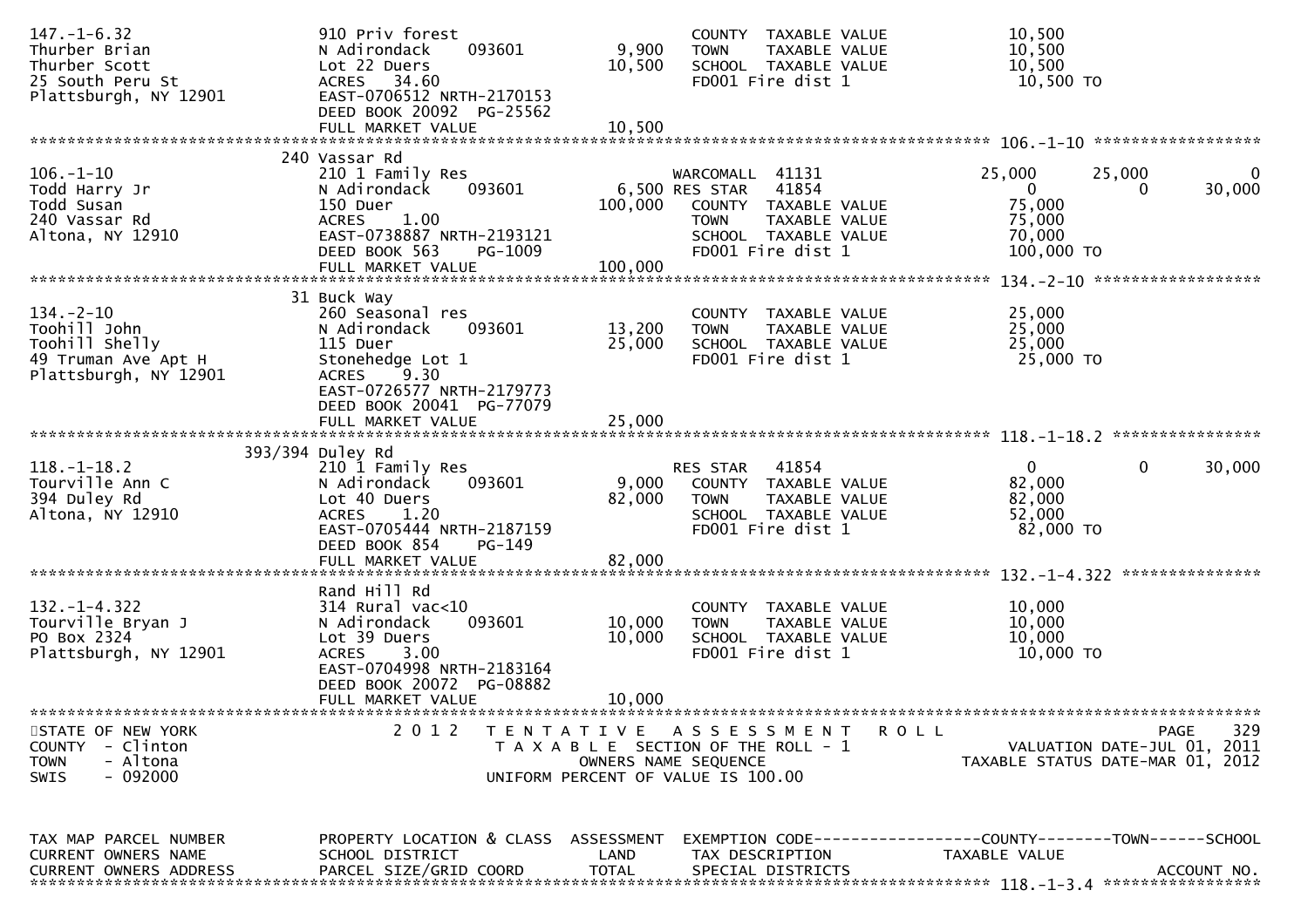| $118. - 1 - 3.4$<br>Tourville Francis R<br>Tourville Karen A<br>97 Lash Rd<br>Altona, NY 12910        | 97 Lash Rd<br>270 Mfg housing<br>093601<br>N Adirondack<br>Lot 15 Duers<br>4.80<br><b>ACRES</b><br>EAST-0700757 NRTH-2191694<br>DEED BOOK 99001 PG-11418          | 8,800<br>29,700      | RES STAR 41854<br>COUNTY TAXABLE VALUE<br><b>TOWN</b><br>TAXABLE VALUE<br>SCHOOL TAXABLE VALUE<br>FD001 Fire dist 1                             | $\Omega$<br>29,700<br>29,700<br>$\overline{0}$<br>29,700 TO     | $\mathbf 0$                         | 29,700           |
|-------------------------------------------------------------------------------------------------------|-------------------------------------------------------------------------------------------------------------------------------------------------------------------|----------------------|-------------------------------------------------------------------------------------------------------------------------------------------------|-----------------------------------------------------------------|-------------------------------------|------------------|
|                                                                                                       |                                                                                                                                                                   |                      |                                                                                                                                                 |                                                                 | *******************                 |                  |
| $135. - 2 - 5$<br>Tousignant Andrew<br>328 West Church St<br>West Chazy, NY 12992                     | 324/328 West Church St<br>210 1 Family Res<br>Beekmantown Cen 092401<br>147 Duer<br><b>ACRES</b><br>1.00<br>EAST-0741482 NRTH-2182261<br>DEED BOOK 572<br>PG-1142 | 115,000              | AGED - ALL 41800<br>9,000 SR STAR<br>41834<br>COUNTY TAXABLE VALUE<br><b>TOWN</b><br>TAXABLE VALUE<br>SCHOOL TAXABLE VALUE<br>FD001 Fire dist 1 | 57,500<br>0<br>57,500<br>57,500<br>$\overline{0}$<br>115,000 TO | 57,500<br>0                         | 57,500<br>57,500 |
|                                                                                                       | West Church St                                                                                                                                                    |                      |                                                                                                                                                 |                                                                 |                                     |                  |
| $135. - 2 - 10$<br>Tousignant Andrew<br>Tousignant Vivian<br>328 W Church St<br>West Chazy, NY 12992  | 321 Abandoned ag<br>Beekmantown Cen 092401<br>147 Duer<br>ACRES 16.30<br>EAST-0741005 NRTH-2181586<br>DEED BOOK 574<br>PG-1150                                    | 17,100<br>17,100     | COUNTY TAXABLE VALUE<br>TAXABLE VALUE<br><b>TOWN</b><br>SCHOOL TAXABLE VALUE<br>FD001 Fire dist 1                                               | 17,100<br>17,100<br>17,100<br>17,100 TO                         |                                     |                  |
|                                                                                                       | FULL MARKET VALUE                                                                                                                                                 | 17,100               |                                                                                                                                                 |                                                                 |                                     |                  |
|                                                                                                       |                                                                                                                                                                   |                      |                                                                                                                                                 |                                                                 | ******************                  |                  |
| $135. - 2 - 11$<br>Tousignant Andrew<br>Tousignant Vivian<br>328 W Church St<br>West Chazy, NY 12992  | Recore Rd<br>$314$ Rural vac<10<br>Beekmantown Cen 092401<br>Lot 147 Duer<br>5.50<br><b>ACRES</b><br>EAST-0740578 NRTH-2181662<br>DEED BOOK 581<br>PG-367         | 11,500<br>11,500     | COUNTY TAXABLE VALUE<br>TAXABLE VALUE<br><b>TOWN</b><br>SCHOOL TAXABLE VALUE<br>FD001 Fire dist 1                                               | 11,500<br>11,500<br>11,500<br>11,500 TO                         |                                     |                  |
|                                                                                                       | FULL MARKET VALUE                                                                                                                                                 | 11,500               |                                                                                                                                                 |                                                                 |                                     |                  |
|                                                                                                       |                                                                                                                                                                   |                      |                                                                                                                                                 |                                                                 |                                     |                  |
| $116. - 2 - 8.1$<br>Towers Charles R<br>Towers Arlene R<br>1104 Plank Rd<br>Ellenburg Depot, NY 12935 | 1104 Plank Rd<br>210 1 Family Res<br>N Adirondack<br>093601<br>Lot $29$ Sg<br>ACRES 44.30<br>EAST-0680391 NRTH-2187573<br>DEED BOOK 20001 PG-27340                | 19,800<br>105,600    | COUNTY TAXABLE VALUE<br>TAXABLE VALUE<br><b>TOWN</b><br>SCHOOL TAXABLE VALUE<br>FD001 Fire dist 1                                               | 105,600<br>105,600<br>105,600<br>105,600 TO                     |                                     |                  |
|                                                                                                       | FULL MARKET VALUE                                                                                                                                                 | 105,600              |                                                                                                                                                 |                                                                 |                                     |                  |
| STATE OF NEW YORK<br>- Clinton<br><b>COUNTY</b><br>- Altona<br><b>TOWN</b><br>- 092000<br><b>SWIS</b> | 2 0 1 2                                                                                                                                                           |                      | TENTATIVE ASSESSMENT<br>T A X A B L E SECTION OF THE ROLL - 1<br>OWNERS NAME SEQUENCE<br>UNIFORM PERCENT OF VALUE IS 100.00                     | <b>ROLL</b><br>TAXABLE STATUS DATE-MAR 01, 2012                 | PAGE<br>VALUATION DATE-JUL 01, 2011 | 330              |
| TAX MAP PARCEL NUMBER<br><b>CURRENT OWNERS NAME</b><br><b>CURRENT OWNERS ADDRESS</b>                  | PROPERTY LOCATION & CLASS ASSESSMENT<br>SCHOOL DISTRICT<br>PARCEL SIZE/GRID COORD                                                                                 | LAND<br><b>TOTAL</b> | TAX DESCRIPTION<br>SPECIAL DISTRICTS                                                                                                            | TAXABLE VALUE                                                   |                                     | ACCOUNT NO.      |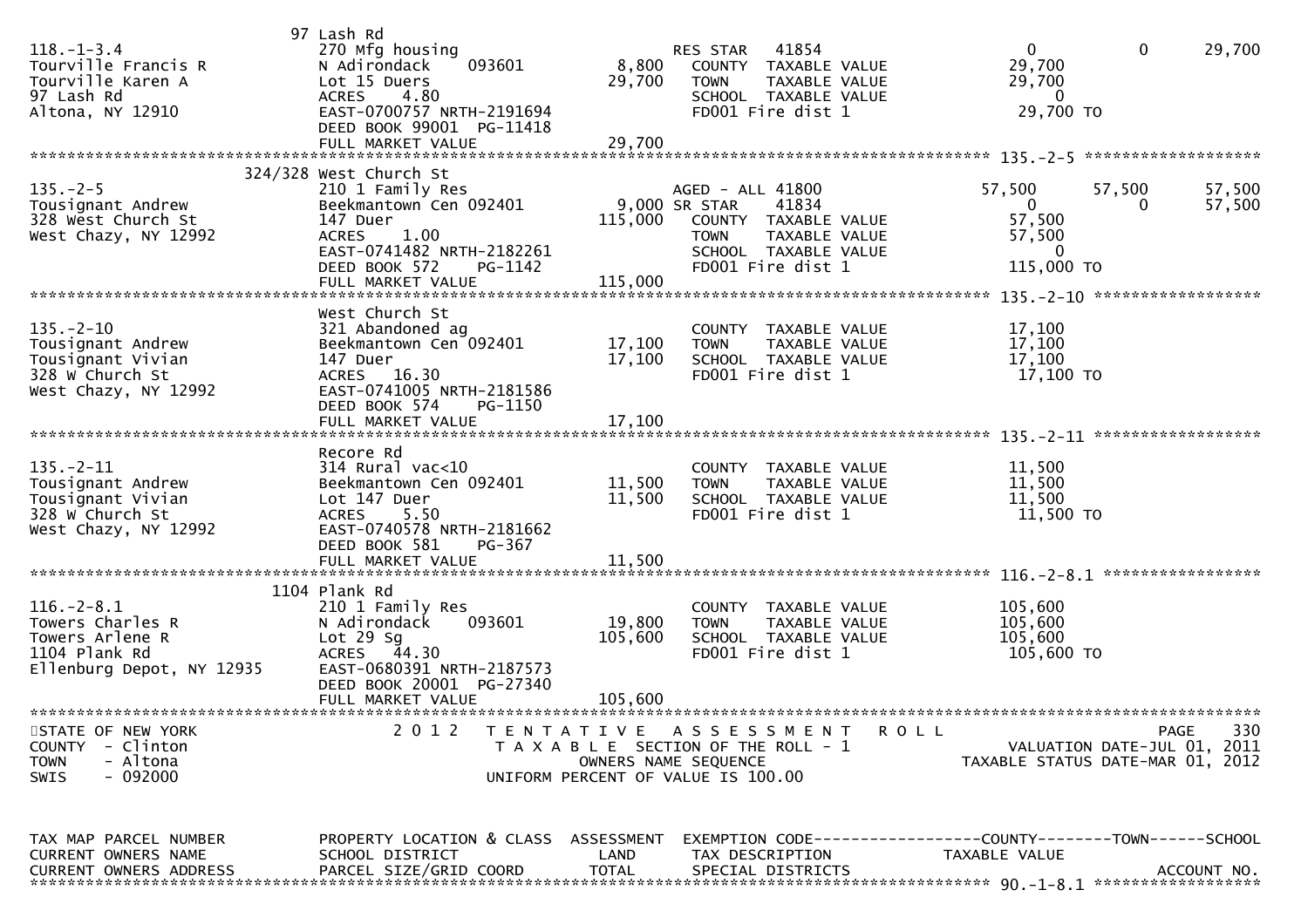| $90. - 1 - 8.1$<br>Trim Mckee Mary Ellen<br>5365 Military Tpke<br>Ellenburg Depot, NY 12935           | Miner Farm Rd<br>321 Abandoned ag<br>093601<br>N Adirondack<br>Lot 82 Ref Tr<br>ACRES 31.50<br>EAST-0724842 NRTH-2205321<br>DEED BOOK 20041 PG-78273                                                            | 18,600<br>18,600                   | COUNTY TAXABLE VALUE<br><b>TOWN</b><br>TAXABLE VALUE<br>SCHOOL TAXABLE VALUE<br>FD001 Fire dist 1                                               | 18,600<br>18,600<br>18,600<br>18,600 TO                                                                   |
|-------------------------------------------------------------------------------------------------------|-----------------------------------------------------------------------------------------------------------------------------------------------------------------------------------------------------------------|------------------------------------|-------------------------------------------------------------------------------------------------------------------------------------------------|-----------------------------------------------------------------------------------------------------------|
| $90. -1 - 8.3$<br>Trim McKee Mary Ellen<br>5365 Military Tpke<br>Ellenburg Depot, NY 12935            | Miner Farm Rd<br>321 Abandoned ag<br>093601<br>N Adirondack<br>Lot 82 Ref Tr<br>ACRES 10.00<br>EAST-0724739 NRTH-2207380<br>DEED BOOK 20061 PG-94278<br>FULL MARKET VALUE                                       | 9,900<br>9,900<br>9,900            | COUNTY TAXABLE VALUE<br>TAXABLE VALUE<br><b>TOWN</b><br>SCHOOL TAXABLE VALUE<br>FD001 Fire dist 1                                               | 9,900<br>9,900<br>9,900<br>9,900 TO                                                                       |
| $90. -1 - 8.4$<br>Trim Mckee Mary Ellen<br>5365 Military Tpke<br>Ellenburg Depot, NY 12935            | Miner Farm Rd<br>321 Abandoned ag<br>093601<br>N Adirondack<br>Lot 82-85 Ref<br>ACRES 13.50<br>EAST-0724833 NRTH-2206622<br>DEED BOOK 20061 PG-94277<br>FULL MARKET VALUE                                       | 7,800<br>7,800<br>7,800            | COUNTY TAXABLE VALUE<br>TAXABLE VALUE<br><b>TOWN</b><br>SCHOOL TAXABLE VALUE<br>FD001 Fire dist 1                                               | 7,800<br>7,800<br>7,800<br>7,800 TO                                                                       |
| $148. - 3 - 20.21$<br>Trombley David M<br>Hemingway Madeline<br>1793 Rand Hill Rd<br>Altona, NY 12910 | 1793 Rand Hill Rd<br>270 Mfg housing<br>093601<br>N Adirondack<br>Lot 63 Duers<br>1.10<br><b>ACRES</b><br>EAST-0714094 NRTH-2171220<br>DEED BOOK 882<br>PG-316<br>FULL MARKET VALUE                             | 65,000<br>65,000                   | AGED - ALL 41800<br>9,000 SR STAR<br>41834<br>COUNTY TAXABLE VALUE<br>TAXABLE VALUE<br><b>TOWN</b><br>SCHOOL TAXABLE VALUE<br>FD001 Fire dist 1 | 32,500<br>32,500<br>32,500<br>$\mathbf 0$<br>32,500<br>0<br>32,500<br>32,500<br>$\mathbf{0}$<br>65,000 TO |
| $148. - 3 - 20.22$<br>Trombley David M<br>Trombley Jessica A<br>1789 Rand Hill Rd<br>Altona, NY 12910 | 1789 Rand Hill Rd<br>270 Mfg housing<br>093601<br>N Adirondack<br>Lot 63 Duers<br>FRNT 400.00 DPTH 200.00<br>1.90<br><b>ACRES</b><br>EAST-0714325 NRTH-2171203<br>DEED BOOK 20112 PG-42332<br>FULL MARKET VALUE | 13,000<br>35,000<br>35,000         | 41854<br>RES STAR<br>COUNTY TAXABLE VALUE<br><b>TOWN</b><br>TAXABLE VALUE<br>SCHOOL TAXABLE VALUE<br>FD001 Fire dist 1                          | $\Omega$<br>$\mathbf{0}$<br>30,000<br>35,000<br>35,000<br>5,000<br>35,000 TO                              |
| STATE OF NEW YORK<br>COUNTY - Clinton<br>- Altona<br><b>TOWN</b><br>$-092000$<br><b>SWIS</b>          |                                                                                                                                                                                                                 |                                    | 2012 TENTATIVE ASSESSMENT ROLL<br>T A X A B L E SECTION OF THE ROLL - 1<br>OWNERS NAME SEQUENCE<br>UNIFORM PERCENT OF VALUE IS 100.00           | PAGE<br>331<br>VALUATION DATE-JUL 01, 2011<br>TAXABLE STATUS DATE-MAR 01, 2012                            |
| TAX MAP PARCEL NUMBER<br>CURRENT OWNERS NAME<br><b>CURRENT OWNERS ADDRESS</b>                         | PROPERTY LOCATION & CLASS<br>SCHOOL DISTRICT<br>PARCEL SIZE/GRID COORD                                                                                                                                          | ASSESSMENT<br>LAND<br><b>TOTAL</b> | TAX DESCRIPTION<br>SPECIAL DISTRICTS                                                                                                            | EXEMPTION CODE-----------------COUNTY-------TOWN------SCHOOL<br>TAXABLE VALUE<br>ACCOUNT NO.              |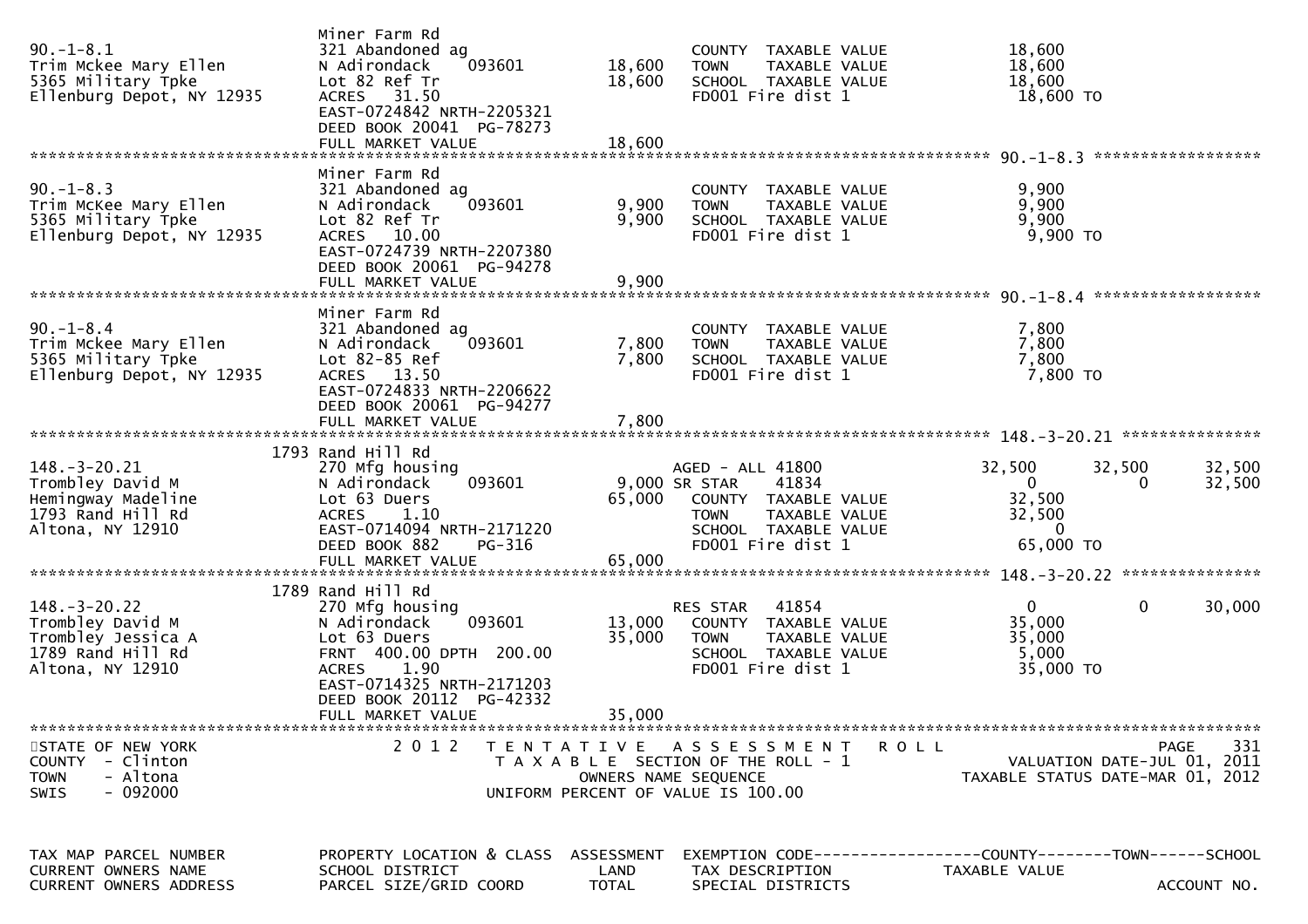|                                                                                                            |                                                                                                                                                                                         |                           |                                                                                                                     | ********************* 91.-1-6.134 *****************                            |             |
|------------------------------------------------------------------------------------------------------------|-----------------------------------------------------------------------------------------------------------------------------------------------------------------------------------------|---------------------------|---------------------------------------------------------------------------------------------------------------------|--------------------------------------------------------------------------------|-------------|
| $91. -1 - 6.134$<br>Trombley Derek<br>Trombley Kristy<br>53 Blair Rd<br>Mooers, NY 12958                   | Miner Farm Rd<br>311 Res vac land<br>Northeastern Cl 092801<br>Lot 50 Ref Tr<br>ACRES 1.10<br>EAST-0733420 NRTH-2207601<br>DEED BOOK 20051 PG-85786                                     | 6,500<br>6,500            | COUNTY TAXABLE VALUE<br>TAXABLE VALUE<br><b>TOWN</b><br>SCHOOL TAXABLE VALUE<br>FD001 Fire dist 1                   | 6,500<br>6,500<br>6,500<br>6,500 TO                                            |             |
|                                                                                                            | FULL MARKET VALUE                                                                                                                                                                       | 6,500                     |                                                                                                                     |                                                                                |             |
|                                                                                                            |                                                                                                                                                                                         |                           |                                                                                                                     |                                                                                |             |
|                                                                                                            | 402 Forest Rd                                                                                                                                                                           |                           |                                                                                                                     |                                                                                |             |
| $72. - 1 - 35.3$<br>Trombley Randy C<br>Trombley Christina M<br>402 Forest Rd<br>Ellenburg Depot, NY 12935 | 210 1 Family Res<br>N Adirondack<br>093601<br>Lot 192 Ref Tract<br>Also Deed 616/144<br>ACRES 1.00<br>EAST-0685059 NRTH-2215064<br>DEED BOOK 817<br><b>PG-266</b>                       | 6,500<br>102,000          | RES STAR 41854<br>COUNTY TAXABLE VALUE<br>TAXABLE VALUE<br><b>TOWN</b><br>SCHOOL TAXABLE VALUE<br>FD001 Fire dist 1 | $\mathbf 0$<br>$\mathbf{0}$<br>102,000<br>102,000<br>72,000<br>102,000 TO      | 30,000      |
|                                                                                                            | FULL MARKET VALUE                                                                                                                                                                       | 102,000                   |                                                                                                                     |                                                                                |             |
| $73. - 1 - 50$<br>Trombley Reginald<br>PO Box 157<br>Churubusco, NY 12923                                  | Alder Bend Rd<br>323 Vacant rural<br>093601<br>N Adirondack<br>Lot 166 Ref<br>ACRES 13.20<br>EAST-0695057 NRTH-2211503<br>DEED BOOK 983<br><b>PG-67</b>                                 | 7,700<br>7,700            | COUNTY TAXABLE VALUE<br>TAXABLE VALUE<br><b>TOWN</b><br>SCHOOL TAXABLE VALUE<br>FD001 Fire dist 1                   | 7,700<br>7,700<br>7,700<br>$7,700$ TO                                          |             |
|                                                                                                            |                                                                                                                                                                                         |                           |                                                                                                                     |                                                                                |             |
|                                                                                                            | FULL MARKET VALUE                                                                                                                                                                       | 7,700                     |                                                                                                                     |                                                                                |             |
|                                                                                                            |                                                                                                                                                                                         |                           |                                                                                                                     |                                                                                |             |
| $150. - 1 - 4.221$<br>Trombley Robert J<br>Trombley Cathy<br>202 Recore Rd<br>West Chazy, NY 12992         | 202 Recore Rd<br>210 1 Family Res<br>093601<br>N Adirondack<br>Lot 144 Duer<br><b>ACRES</b><br>2.00<br>EAST-0738054 NRTH-2176382<br>DEED BOOK 860<br><b>PG-270</b><br>FULL MARKET VALUE | 9,500<br>82,300<br>82,300 | COUNTY TAXABLE VALUE<br>TAXABLE VALUE<br><b>TOWN</b><br>SCHOOL TAXABLE VALUE<br>FD001 Fire dist 1                   | 82,300<br>82,300<br>82,300<br>82,300 TO                                        |             |
|                                                                                                            |                                                                                                                                                                                         |                           |                                                                                                                     |                                                                                |             |
| $148. - 3 - 4.3$<br>Trudeau Monica L<br>Harding Stephanie E<br>1 Morhouse Rd<br>Altona, NY 12910           | Morhous Rd<br>310 Res Vac<br>093601<br>N Adirondack<br>ACRES 27.40<br>EAST-0708278 NRTH-2173502<br>DEED BOOK 20112 PG-40955<br>FULL MARKET VALUE                                        | 9,400<br>9,400<br>9,400   | COUNTY TAXABLE VALUE<br><b>TOWN</b><br>TAXABLE VALUE<br>SCHOOL TAXABLE VALUE<br>FD001 Fire dist 1                   | 9,400<br>9,400<br>9,400<br>$9,400$ TO                                          |             |
| STATE OF NEW YORK<br>COUNTY - Clinton<br>- Altona<br><b>TOWN</b><br>$-092000$<br><b>SWIS</b>               | 2 0 1 2                                                                                                                                                                                 | OWNERS NAME SEQUENCE      | TENTATIVE ASSESSMENT<br>R O L L<br>T A X A B L E SECTION OF THE ROLL - 1<br>UNIFORM PERCENT OF VALUE IS 100.00      | <b>PAGE</b><br>VALUATION DATE-JUL 01, 2011<br>TAXABLE STATUS DATE-MAR 01, 2012 | 332         |
| TAX MAP PARCEL NUMBER<br><b>CURRENT OWNERS NAME</b><br><b>CURRENT OWNERS ADDRESS</b>                       | PROPERTY LOCATION & CLASS ASSESSMENT<br>SCHOOL DISTRICT<br>PARCEL SIZE/GRID COORD                                                                                                       | LAND<br><b>TOTAL</b>      | TAX DESCRIPTION<br>SPECIAL DISTRICTS                                                                                | TAXABLE VALUE                                                                  | ACCOUNT NO. |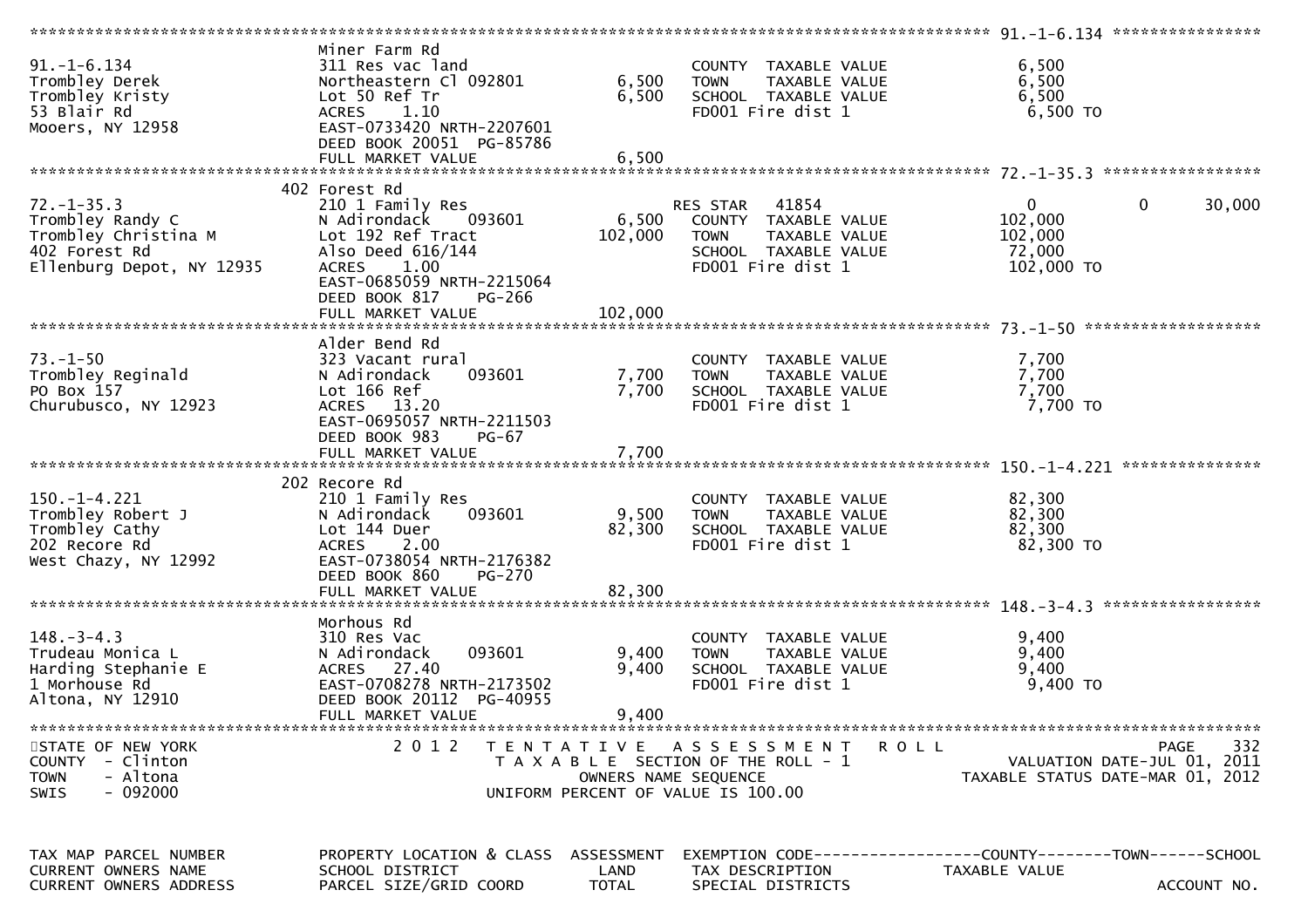|                                               | 102-153 woods Falls Rd                    |                      |                                       |                                                                |
|-----------------------------------------------|-------------------------------------------|----------------------|---------------------------------------|----------------------------------------------------------------|
| $74. - 1 - 5$                                 | 240 Rural res                             |                      | RES STAR 41854                        | 30,000<br>$\mathbf{0}$<br>$\mathbf{0}$                         |
| Trudo Carlton C                               | 093601<br>N Adirondack                    |                      | 30,000 COUNTY TAXABLE VALUE           | 129,900                                                        |
| Trudo Elizabeth                               | 129 Ref                                   | 129,900              | TAXABLE VALUE<br><b>TOWN</b>          | 129,900                                                        |
| 102 Woods Falls Rd                            |                                           |                      | SCHOOL TAXABLE VALUE                  | 99,900                                                         |
|                                               | ACRES 117.00                              |                      |                                       |                                                                |
| Altona, NY 12910                              | EAST-0711333 NRTH-2212318                 |                      | FD001 Fire dist 1                     | 129,900 TO                                                     |
|                                               | DEED BOOK 627<br>PG-670                   |                      | LT001 Altona light 1                  | 129,900 TO                                                     |
|                                               |                                           |                      |                                       |                                                                |
|                                               |                                           |                      |                                       |                                                                |
|                                               | Purdy Rd                                  |                      |                                       |                                                                |
| $133. - 1 - 9$                                | 910 Priv forest                           |                      | COUNTY TAXABLE VALUE                  | 10,400                                                         |
| Trudo Charles V                               | N Adirondack<br>093601                    | 10,400               | <b>TOWN</b><br>TAXABLE VALUE          | 10,400                                                         |
| Trudo Bonnie                                  | 76 Duer 1956                              | 10,400               | SCHOOL TAXABLE VALUE                  | 10,400                                                         |
| 1015 Hardscrabble Rd                          | ACRES 63.50                               |                      | FD001 Fire dist 1                     | 10,400 TO                                                      |
| Cadyville, NY 12918-1906                      | EAST-0716697 NRTH-2177460                 |                      |                                       |                                                                |
|                                               |                                           |                      |                                       |                                                                |
|                                               | DEED BOOK 572<br><b>PG-199</b>            |                      |                                       |                                                                |
|                                               |                                           |                      |                                       |                                                                |
|                                               |                                           |                      |                                       |                                                                |
|                                               | 1964 Rand Hill Rd                         |                      |                                       |                                                                |
| $148. - 2 - 17.1$                             | 210 1 Family Res                          |                      | WARCOMALL 41131                       | 13,525<br>13,525<br>0                                          |
| Trudo Charles V                               | 093601<br>N Adirondack                    |                      | 10,600 RES STAR 41854                 | $\Omega$<br>30,000<br>$\bf{0}$                                 |
| 1015 Hardscrabble Rd                          | 49 Duer                                   |                      | 54,100 COUNTY TAXABLE VALUE           | 40,575                                                         |
| Cadyville, NY 12918-1906                      | 4.10<br><b>ACRES</b>                      |                      | <b>TOWN</b><br>TAXABLE VALUE          | 40,575                                                         |
|                                               | EAST-0710367 NRTH-2173029                 |                      | SCHOOL TAXABLE VALUE                  | 24,100                                                         |
|                                               | DEED BOOK 99001 PG-10610                  |                      | FD001 Fire dist 1                     | 54,100 TO                                                      |
|                                               |                                           |                      |                                       |                                                                |
|                                               |                                           |                      |                                       |                                                                |
|                                               |                                           |                      |                                       |                                                                |
|                                               | Rand Hill Rd                              |                      |                                       |                                                                |
| $148. - 2 - 17.2$                             | 321 Abandoned ag                          |                      | COUNTY TAXABLE VALUE                  | 27,700                                                         |
| Trudo Charles V                               | 093601<br>N Adirondack                    | 27,700               | TAXABLE VALUE<br>TOWN                 | 27,700                                                         |
| 1015 Hardscrabble Rd                          | Lot 49 Duer                               | 27,700               | SCHOOL TAXABLE VALUE                  | 27,700                                                         |
| Cadyville, NY 12918                           | ACRES 93.20                               |                      | FD001 Fire dist 1                     | 27,700 TO                                                      |
|                                               | EAST-0710845 NRTH-2174303                 |                      |                                       |                                                                |
|                                               | DEED BOOK 744<br>$PG-17$                  |                      |                                       |                                                                |
|                                               |                                           |                      |                                       |                                                                |
|                                               |                                           |                      |                                       |                                                                |
|                                               | 1963 Rand Hill Rd                         |                      |                                       |                                                                |
| $148. - 3 - 10$                               |                                           |                      |                                       |                                                                |
|                                               | 210 1 Family Res                          |                      | COUNTY TAXABLE VALUE                  | 68,100                                                         |
| Trudo Charles V                               | 093601<br>N Adirondack                    | 6,500                | <b>TOWN</b><br>TAXABLE VALUE          | 68,100                                                         |
| 1015 Hardscrabble Rd                          | Lot 49 Duers Pat                          | 68,100               | SCHOOL TAXABLE VALUE                  | 68,100                                                         |
| Cadyville, NY 12918                           | FRNT 240.00 DPTH 120.00                   |                      | FD001 Fire dist 1                     | 68,100 TO                                                      |
|                                               | EAST-0710346 NRTH-2172657                 |                      |                                       |                                                                |
|                                               | DEED BOOK 837<br>PG-229                   |                      |                                       |                                                                |
|                                               | FULL MARKET VALUE                         | 68,100               |                                       |                                                                |
|                                               |                                           |                      |                                       |                                                                |
| STATE OF NEW YORK                             | 2 0 1 2                                   |                      | TENTATIVE ASSESSMENT                  | 333<br><b>ROLL</b><br><b>PAGE</b>                              |
| COUNTY - Clinton                              |                                           |                      | T A X A B L E SECTION OF THE ROLL - 1 | VALUATION DATE-JUL 01, 2011                                    |
| <b>TOWN</b><br>- Altona                       |                                           |                      | OWNERS NAME SEQUENCE                  | TAXABLE STATUS DATE-MAR 01, 2012                               |
| $-092000$<br>SWIS                             |                                           |                      | UNIFORM PERCENT OF VALUE IS 100.00    |                                                                |
|                                               |                                           |                      |                                       |                                                                |
|                                               |                                           |                      |                                       |                                                                |
|                                               |                                           |                      |                                       |                                                                |
|                                               |                                           |                      |                                       |                                                                |
| TAX MAP PARCEL NUMBER                         | PROPERTY LOCATION & CLASS ASSESSMENT      |                      |                                       | EXEMPTION CODE------------------COUNTY--------TOWN------SCHOOL |
| CURRENT OWNERS NAME<br>CURRENT OWNERS ADDRESS | SCHOOL DISTRICT<br>PARCEL SIZE/GRID COORD | LAND<br><b>TOTAL</b> | TAX DESCRIPTION<br>SPECIAL DISTRICTS  | TAXABLE VALUE<br>ACCOUNT NO.                                   |
|                                               |                                           |                      |                                       |                                                                |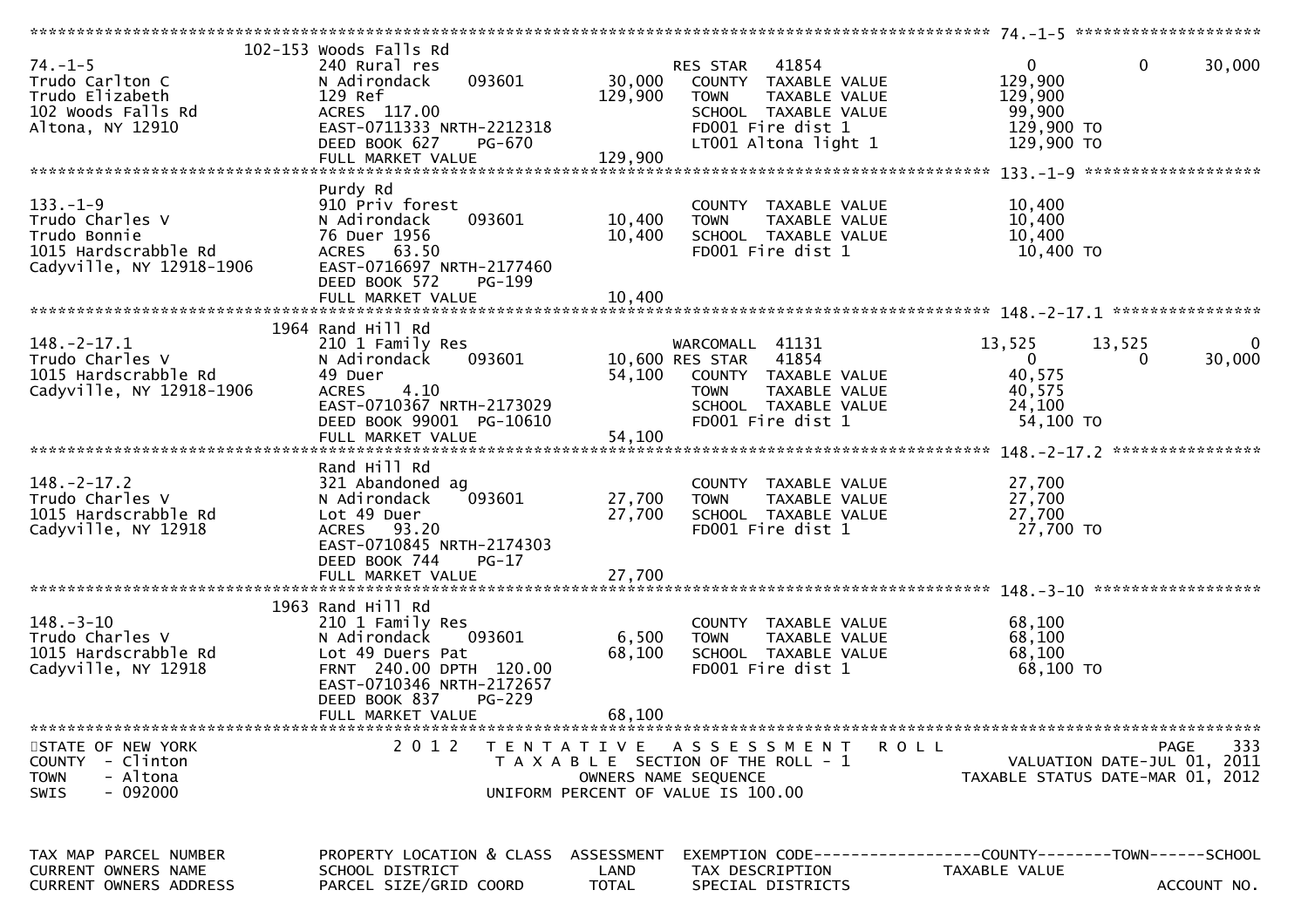|                                                                                                |                                                                                                                                                                                               |                                                                                                                                                                     | 148. -3-14 *******************<br>****************                                                              |
|------------------------------------------------------------------------------------------------|-----------------------------------------------------------------------------------------------------------------------------------------------------------------------------------------------|---------------------------------------------------------------------------------------------------------------------------------------------------------------------|-----------------------------------------------------------------------------------------------------------------|
| $148. - 3 - 14$<br>Trudo Charles V<br>1015 Hardscrabble Rd<br>Cadyville, NY 12918              | 1911 Rand Hill Rd<br>210 1 Family Res<br>093601<br>N Adirondack<br>Lot 49 Jericho Rd<br>FRNT 222.00 DPTH 183.80<br>EAST-0711433 NRTH-2172183<br>DEED BOOK 99001 PG-10609<br>FULL MARKET VALUE | COUNTY TAXABLE VALUE<br>9,300<br><b>TOWN</b><br>TAXABLE VALUE<br>56,100<br>SCHOOL TAXABLE VALUE<br>FD001 Fire dist 1<br>56,100                                      | 56,100<br>56,100<br>56,100<br>56,100 TO                                                                         |
|                                                                                                |                                                                                                                                                                                               |                                                                                                                                                                     |                                                                                                                 |
| $89.1 - 3 - 27$<br>Trudo Scott J<br>Trudo Katherine M<br>454 Devils Den Rd<br>Altona, NY 12910 | 454 Devils Den Rd<br>210 1 Family Res<br>093601<br>N Adirondack<br>Lot 110 Pat Ref<br>1.30<br><b>ACRES</b><br>EAST-0711123 NRTH-2206329<br>DEED BOOK 20072 PG-10061                           | WARCOMALL 41131<br>6,500 RES STAR 41854<br>87,700<br>COUNTY TAXABLE VALUE<br><b>TOWN</b><br>TAXABLE VALUE<br>SCHOOL TAXABLE VALUE<br>FD001 Fire dist 1              | 21,925<br>21,925<br>$\bf{0}$<br>$\overline{0}$<br>30,000<br>$\Omega$<br>65,775<br>65,775<br>57,700<br>87,700 TO |
|                                                                                                | 124 Woods Falls Rd                                                                                                                                                                            |                                                                                                                                                                     |                                                                                                                 |
| $74. - 1 - 4$<br>Trudo William M<br>Trudo Mary A<br>124 Woods Falls Rd<br>Altona, NY 12910     | 240 Rural res<br>093601<br>N Adirondack<br>36ref<br>ACRES 21.90<br>EAST-0711577 NRTH-2212758<br>DEED BOOK 767<br>PG-161                                                                       | 41854<br>RES STAR<br>19,800<br>COUNTY TAXABLE VALUE<br>185,000<br>TAXABLE VALUE<br><b>TOWN</b><br>SCHOOL TAXABLE VALUE<br>FD001 Fire dist 1<br>LT001 Altona light 1 | $\mathbf{0}$<br>$\mathbf 0$<br>30,000<br>185,000<br>185,000<br>155,000<br>185,000 TO<br>185,000 TO              |
|                                                                                                |                                                                                                                                                                                               |                                                                                                                                                                     |                                                                                                                 |
| $89. - 2 - 13$<br>Tubbs Richard<br>Tubbs Susan<br>11 Union School Rd<br>Montgomery, NY 12549   | 27 old State Rd<br>$322$ Rural vac $>10$<br>093601<br>N Adirondack<br>110 Ref<br>ACRES 31.60<br>EAST-0712251 NRTH-2205817<br>DEED BOOK 740<br>$PG-54$                                         | COUNTY TAXABLE VALUE<br>18,600<br>TAXABLE VALUE<br><b>TOWN</b><br>18,600<br>SCHOOL TAXABLE VALUE<br>FD001 Fire dist 1<br>LT001 Altona light 1                       | 18,600<br>18,600<br>18,600<br>18,600 TO<br>$18,600$ TO                                                          |
|                                                                                                |                                                                                                                                                                                               |                                                                                                                                                                     |                                                                                                                 |
| $118. - 1 - 17.32$<br>Tucker Phillip A<br>Tucker Merideth E<br>PO Box 267<br>Altona, NY 12910  | 2671 Rand Hill Rd<br>270 Mfg housing<br>093601<br>N Adirondack<br>Lot 16 Duers<br>1.00<br><b>ACRES</b><br>EAST-0703440 NRTH-2188029<br>DEED BOOK 20061 PG-91245<br>FULL MARKET VALUE          | 41834<br>SR STAR<br>6,500<br>COUNTY TAXABLE VALUE<br>51,000<br><b>TOWN</b><br>TAXABLE VALUE<br>SCHOOL TAXABLE VALUE<br>FD001 Fire dist 1<br>51,000                  | $\overline{0}$<br>0<br>51,000<br>51,000<br>51,000<br>$\Omega$<br>51,000 TO                                      |
|                                                                                                |                                                                                                                                                                                               |                                                                                                                                                                     |                                                                                                                 |
| STATE OF NEW YORK<br>COUNTY - Clinton<br>- Altona<br><b>TOWN</b><br>$-092000$<br><b>SWIS</b>   | 2 0 1 2                                                                                                                                                                                       | TENTATIVE ASSESSMENT<br>T A X A B L E SECTION OF THE ROLL - 1<br>OWNERS NAME SEQUENCE<br>UNIFORM PERCENT OF VALUE IS 100.00                                         | 334<br><b>PAGE</b><br>R O L L<br>VALUATION DATE-JUL 01, 2011<br>TAXABLE STATUS DATE-MAR 01, 2012                |
| TAX MAP PARCEL NUMBER<br><b>CURRENT OWNERS NAME</b><br>CURRENT OWNERS ADDRESS                  | PROPERTY LOCATION & CLASS ASSESSMENT<br>SCHOOL DISTRICT<br>PARCEL SIZE/GRID COORD                                                                                                             | LAND<br>TAX DESCRIPTION<br><b>TOTAL</b><br>SPECIAL DISTRICTS                                                                                                        | EXEMPTION        CODE-----------------COUNTY-------TOWN------SCHOOL<br>TAXABLE VALUE<br>ACCOUNT NO.             |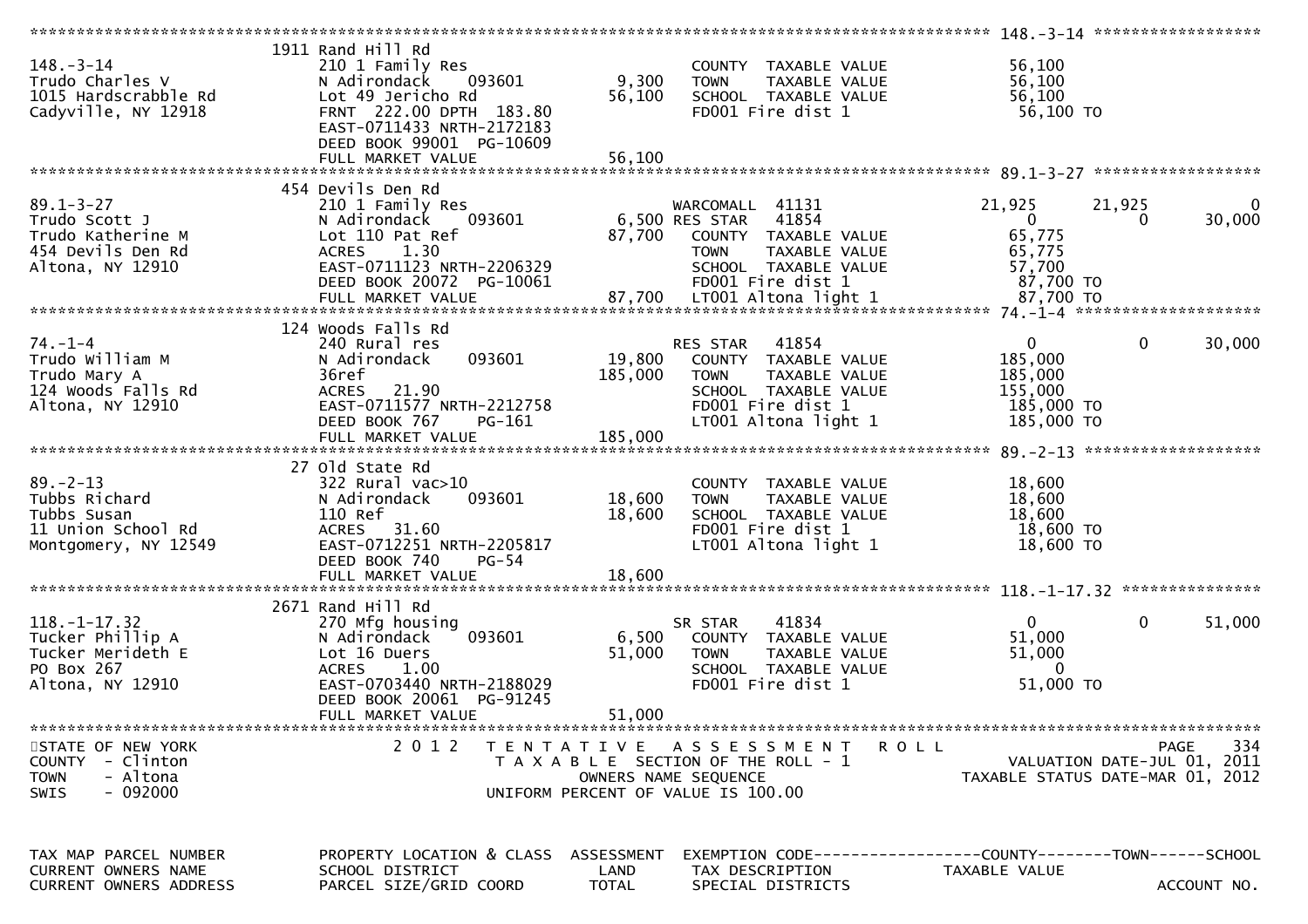|                                                |                                      |                      |                                       | 132.-1-4.1 ******************                                       |
|------------------------------------------------|--------------------------------------|----------------------|---------------------------------------|---------------------------------------------------------------------|
| $132. - 1 - 4.1$                               | Duley Rd<br>910 Priv forest          |                      | COUNTY TAXABLE VALUE                  | 55,000                                                              |
| Tucker Thomas W                                | 093601<br>N Adirondack               | 30,900               | <b>TOWN</b><br>TAXABLE VALUE          | 55,000                                                              |
| Donah Gary A                                   | 39 - 40 Duer                         | 55,000               | SCHOOL TAXABLE VALUE                  | 55,000                                                              |
| 16 Island View Way                             | ACRES 110.30                         |                      | FD001 Fire dist 1                     | 55,000 TO                                                           |
| Plattsburgh, NY 12901                          | EAST-0705120 NRTH-2185641            |                      |                                       |                                                                     |
|                                                | DEED BOOK 20041 PG-72786             |                      |                                       |                                                                     |
|                                                | FULL MARKET VALUE                    | 55,000               |                                       |                                                                     |
|                                                |                                      |                      |                                       |                                                                     |
|                                                | $102/116$ Devils Den Rd              |                      |                                       |                                                                     |
| $103. -1 - 7.2 - 1$                            | 510 Entertainmnt                     |                      | COUNTY TAXABLE VALUE                  | $\mathbf{1}$                                                        |
| Turtle Island Trust                            | 093601<br>N Adirondack               |                      | 0 TOWN<br>TAXABLE VALUE               | $\mathbf{1}$                                                        |
| Attn: Jon Regier Trustee                       | Bingo Hall                           | 1                    | SCHOOL TAXABLE VALUE                  | $\mathbf 1$                                                         |
| 2927 Rand Hill Rd                              | On Txbl Sol #0128001                 |                      | FD001 Fire dist 1                     | $1$ TO                                                              |
| PO Box 270                                     | 0.01<br><b>ACRES</b>                 |                      |                                       |                                                                     |
| Altona, NY 12910                               | EAST-0707468 NRTH-2199905            |                      |                                       |                                                                     |
|                                                |                                      |                      |                                       |                                                                     |
|                                                |                                      |                      |                                       | ***************                                                     |
|                                                | Devils Den Rd                        |                      |                                       |                                                                     |
| $103. - 1 - 7.2 - 2$                           | 432 Gas station                      |                      | COUNTY TAXABLE VALUE                  | $\mathbf{1}$                                                        |
| Turtle Island Trust                            | 093601<br>N Adirondack               | $\mathbf 0$          | TAXABLE VALUE<br><b>TOWN</b>          | $\mathbf 1$                                                         |
| Attn: John Regier Trustee<br>2927 Rand Hill Rd | Gas Station                          | 1                    | SCHOOL TAXABLE VALUE                  |                                                                     |
|                                                | ACRES 0.01                           |                      | FD001 Fire dist 1                     | $1$ TO                                                              |
| PO Box 270                                     | EAST-0707468 NRTH-2199905            |                      |                                       |                                                                     |
|                                                |                                      |                      |                                       |                                                                     |
|                                                | Devils Den Rd                        |                      |                                       |                                                                     |
| $103. -1 - 7.2 - 3$                            | 484 1 use sm bld                     |                      | COUNTY TAXABLE VALUE                  | $\mathbf{1}$                                                        |
| Turtle Island Trust                            | N Adirondack<br>093601               | $\mathbf{0}$         | TAXABLE VALUE<br><b>TOWN</b>          | $\mathbf 1$                                                         |
| Attn: John Regier Trustee                      | Laundry Mat                          | 1                    | SCHOOL TAXABLE VALUE                  |                                                                     |
| 2927 Rand Hill Rd                              | <b>ACRES</b><br>0.01                 |                      | FD001 Fire dist 1                     | $1$ TO                                                              |
| PO Box 270                                     | EAST-0707468 NRTH-2199905            |                      |                                       |                                                                     |
|                                                |                                      |                      |                                       |                                                                     |
|                                                |                                      |                      |                                       |                                                                     |
|                                                | Rock Rd                              |                      |                                       |                                                                     |
| $104. -1 - 5$                                  | $314$ Rural vac<10                   |                      | COUNTY TAXABLE VALUE                  | 7,200                                                               |
| Tyndall Richard J                              | 093601<br>N Adirondack               | 7,200                | TAXABLE VALUE<br><b>TOWN</b>          | 7,200                                                               |
| 90 Washington Ave                              | 132 Ref                              | 7,200                | SCHOOL TAXABLE VALUE                  | 7,200                                                               |
| West Haven, CT 06501                           | 7.60<br><b>ACRES</b>                 |                      | FD001 Fire dist 1                     | 7,200 TO                                                            |
|                                                | EAST-0710583 NRTH-2202154            |                      | LT001 Altona light 1                  | 7,200 TO                                                            |
|                                                | DEED BOOK 774<br>$PG-8$              |                      |                                       |                                                                     |
|                                                | FULL MARKET VALUE                    | 7,200                |                                       |                                                                     |
| *********************                          |                                      | ******************   |                                       |                                                                     |
| STATE OF NEW YORK                              | 2 0 1 2                              |                      | TENTATIVE ASSESSMENT<br><b>ROLL</b>   | 335<br><b>PAGE</b>                                                  |
| <b>COUNTY</b><br>- Clinton                     |                                      |                      | T A X A B L E SECTION OF THE ROLL - 1 | VALUATION DATE-JUL 01, 2011                                         |
| - Altona<br><b>TOWN</b><br>$-092000$<br>SWIS   |                                      | OWNERS NAME SEQUENCE |                                       | TAXABLE STATUS DATE-MAR 01, 2012                                    |
|                                                |                                      |                      | UNIFORM PERCENT OF VALUE IS 100.00    |                                                                     |
|                                                |                                      |                      |                                       |                                                                     |
|                                                |                                      |                      |                                       |                                                                     |
| TAX MAP PARCEL NUMBER                          | PROPERTY LOCATION & CLASS ASSESSMENT |                      |                                       | EXEMPTION        CODE-----------------COUNTY-------TOWN------SCHOOL |
| <b>CURRENT OWNERS NAME</b>                     | SCHOOL DISTRICT                      | LAND                 | TAX DESCRIPTION                       | TAXABLE VALUE                                                       |
| <b>CURRENT OWNERS ADDRESS</b>                  | PARCEL SIZE/GRID COORD               | <b>TOTAL</b>         | SPECIAL DISTRICTS                     | ACCOUNT NO.                                                         |
|                                                |                                      |                      |                                       |                                                                     |
|                                                |                                      |                      |                                       |                                                                     |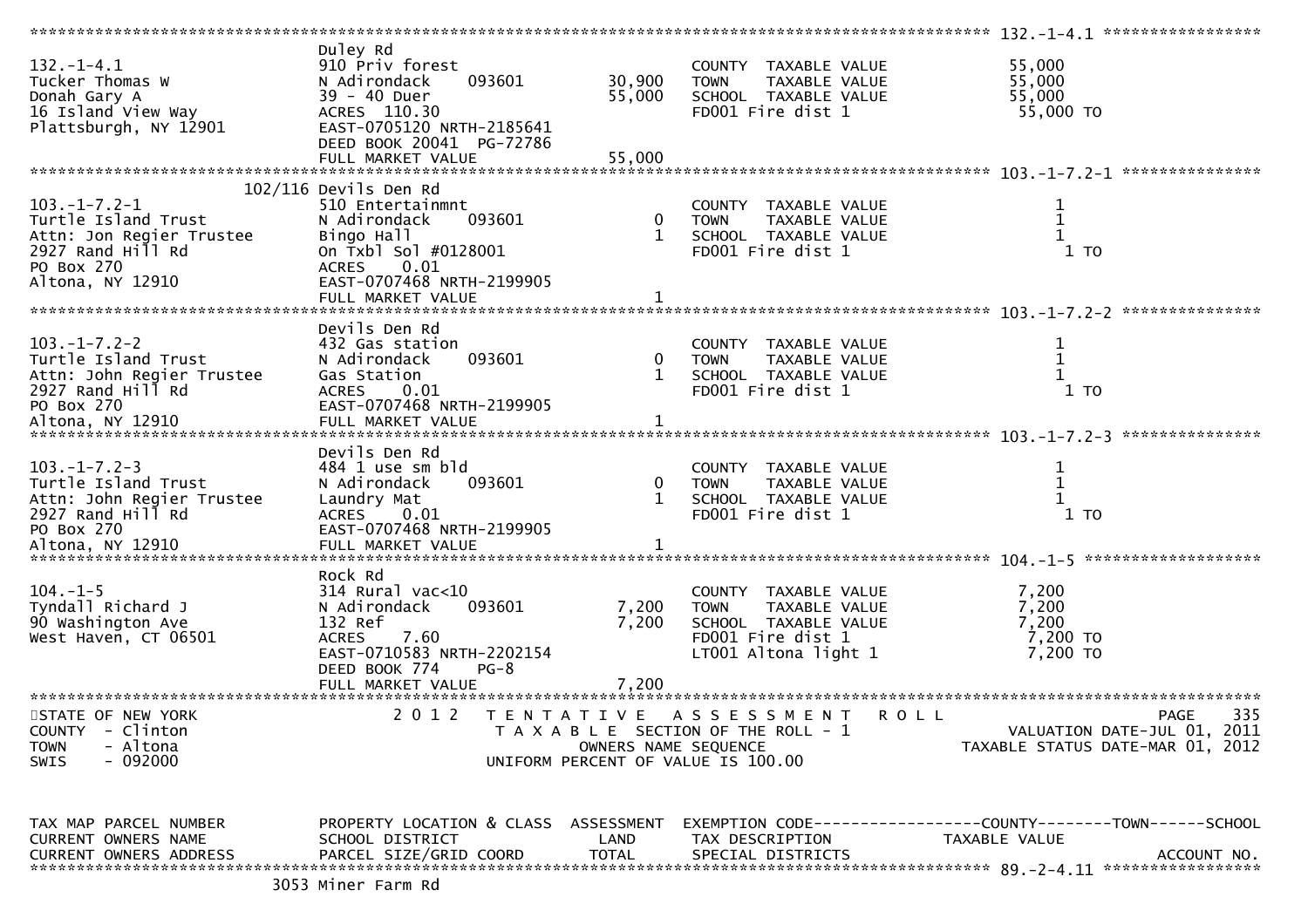| $89. - 2 - 4.11$<br>Upton Brian C<br>Upton Olivia<br>11113 N 120th east Ave<br>Owasso, OK 74055     | 210 1 Family Res<br>093601<br>N Adirondack<br>Lot 110<br>1.50<br><b>ACRES</b><br>EAST-0712920 NRTH-2207269<br>DEED BOOK 20061 PG-92482<br>FULL MARKET VALUE | 6,600<br>50,000<br>50,000   | COUNTY TAXABLE VALUE<br>TAXABLE VALUE<br><b>TOWN</b><br>SCHOOL TAXABLE VALUE<br>FD001 Fire dist 1<br>LT001 Altona light 1                         | 50,000<br>50,000<br>50,000<br>50,000 TO<br>50,000 TO                 |                              |
|-----------------------------------------------------------------------------------------------------|-------------------------------------------------------------------------------------------------------------------------------------------------------------|-----------------------------|---------------------------------------------------------------------------------------------------------------------------------------------------|----------------------------------------------------------------------|------------------------------|
|                                                                                                     | 57 Pinewood Dr                                                                                                                                              |                             |                                                                                                                                                   |                                                                      |                              |
| $88.14 - 2 - 14$<br>Vacca Flora<br>Vacca Giovanni<br>808 St Michel St<br>Longueil PQ, Canada J4J1N7 | 260 Seasonal res<br>N Adirondack<br>093601<br>Stonewall Bk 10 Pg 123 Lo<br>FRNT 67.00 DPTH 190.00<br>EAST-0698299 NRTH-2204909<br>DEED BOOK 627<br>PG-437   | 4,700<br>17,000             | COUNTY TAXABLE VALUE<br>TAXABLE VALUE<br><b>TOWN</b><br>SCHOOL TAXABLE VALUE<br>FD001 Fire dist 1                                                 | 17,000<br>17,000<br>17,000<br>17,000 TO                              |                              |
|                                                                                                     | FULL MARKET VALUE                                                                                                                                           | 17,000                      |                                                                                                                                                   |                                                                      |                              |
| $119. - 1 - 1$<br>Van Arman James<br>Van Arman Diane<br>687 Rand Hill Rd<br>Morrisonville, NY 12962 | 4449 Military Tpke<br>321 Abandoned ag<br>N Adirondack<br>093601<br>44 Duer<br>ACRES 261.00<br>EAST-0708702 NRTH-2190461<br>DEED BOOK 898<br>$PG-12$        | 67,500<br>67,500            | COUNTY TAXABLE VALUE<br>TAXABLE VALUE<br>TOWN<br>SCHOOL TAXABLE VALUE<br>FD001 Fire dist 1                                                        | 67,500<br>67,500<br>67,500<br>67,500 TO                              |                              |
|                                                                                                     | FULL MARKET VALUE                                                                                                                                           | 67,500                      |                                                                                                                                                   |                                                                      |                              |
|                                                                                                     | 3777/3785 Military Tpke                                                                                                                                     |                             |                                                                                                                                                   |                                                                      | **************               |
| $134. - 1 - 11.221$<br>Van Valkenburg Diana<br>3785 Military Tpke<br>West Chazy, NY 12992           | 280 Res Multiple<br>N Adirondack<br>093601<br>Lot 103 Pat Duer<br>1.50<br><b>ACRES</b><br>EAST-0723155 NRTH-2182750<br>DEED BOOK 98001 PG-00017             | 79,000                      | RES STAR<br>41854<br>13,500 LIM INC DI 41932<br>COUNTY TAXABLE VALUE<br>TAXABLE VALUE<br><b>TOWN</b><br>SCHOOL TAXABLE VALUE<br>FD001 Fire dist 1 | $\mathbf{0}$<br>39,500<br>39,500<br>79,000<br>49,000<br>79,000 TO    | 0<br>30,000<br>$\Omega$<br>0 |
|                                                                                                     | FULL MARKET VALUE                                                                                                                                           | 79,000                      |                                                                                                                                                   |                                                                      |                              |
|                                                                                                     | $49/51$ Burdo Rd                                                                                                                                            |                             |                                                                                                                                                   |                                                                      |                              |
| $89. - 2 - 18.232$<br>Vancour Francis L<br>49 Burdo Rd<br>PO Box 53<br>Altona, NY 12910             | 210 1 Family Res<br>N Adirondack<br>093601<br>Lot 109 Ref Tr<br>1.00<br><b>ACRES</b><br>EAST-0711800 NRTH-2203276<br>DEED BOOK 20021 PG-38643               | 6,500<br>7,500              | RES STAR<br>41854<br>COUNTY TAXABLE VALUE<br><b>TOWN</b><br>TAXABLE VALUE<br>SCHOOL TAXABLE VALUE<br>FD001 Fire dist 1<br>LT001 Altona light 1    | $\overline{0}$<br>7,500<br>7,500<br>$\Omega$<br>7,500 TO<br>7,500 TO | 7,500<br>0                   |
| STATE OF NEW YORK                                                                                   | 2 0 1 2                                                                                                                                                     | T E N T A T I V E           | A S S E S S M E N T<br>R O L L                                                                                                                    |                                                                      | 336<br>PAGE                  |
| <b>COUNTY</b><br>- Clinton<br>- Altona<br><b>TOWN</b><br>$-092000$<br>SWIS                          |                                                                                                                                                             | OWNERS NAME SEQUENCE        | T A X A B L E SECTION OF THE ROLL - 1<br>UNIFORM PERCENT OF VALUE IS 100.00                                                                       | TAXABLE STATUS DATE-MAR 01, 2012                                     | VALUATION DATE-JUL 01, 2011  |
|                                                                                                     |                                                                                                                                                             |                             |                                                                                                                                                   |                                                                      |                              |
| TAX MAP PARCEL NUMBER<br>CURRENT OWNERS NAME<br><b>CURRENT OWNERS ADDRESS</b>                       | PROPERTY LOCATION & CLASS ASSESSMENT<br>SCHOOL DISTRICT<br>PARCEL SIZE/GRID COORD                                                                           | <b>LAND</b><br><b>TOTAL</b> | EXEMPTION CODE-----------------COUNTY-------TOWN------SCHOOL<br>TAX DESCRIPTION<br>SPECIAL DISTRICTS                                              | TAXABLE VALUE                                                        | ACCOUNT NO.                  |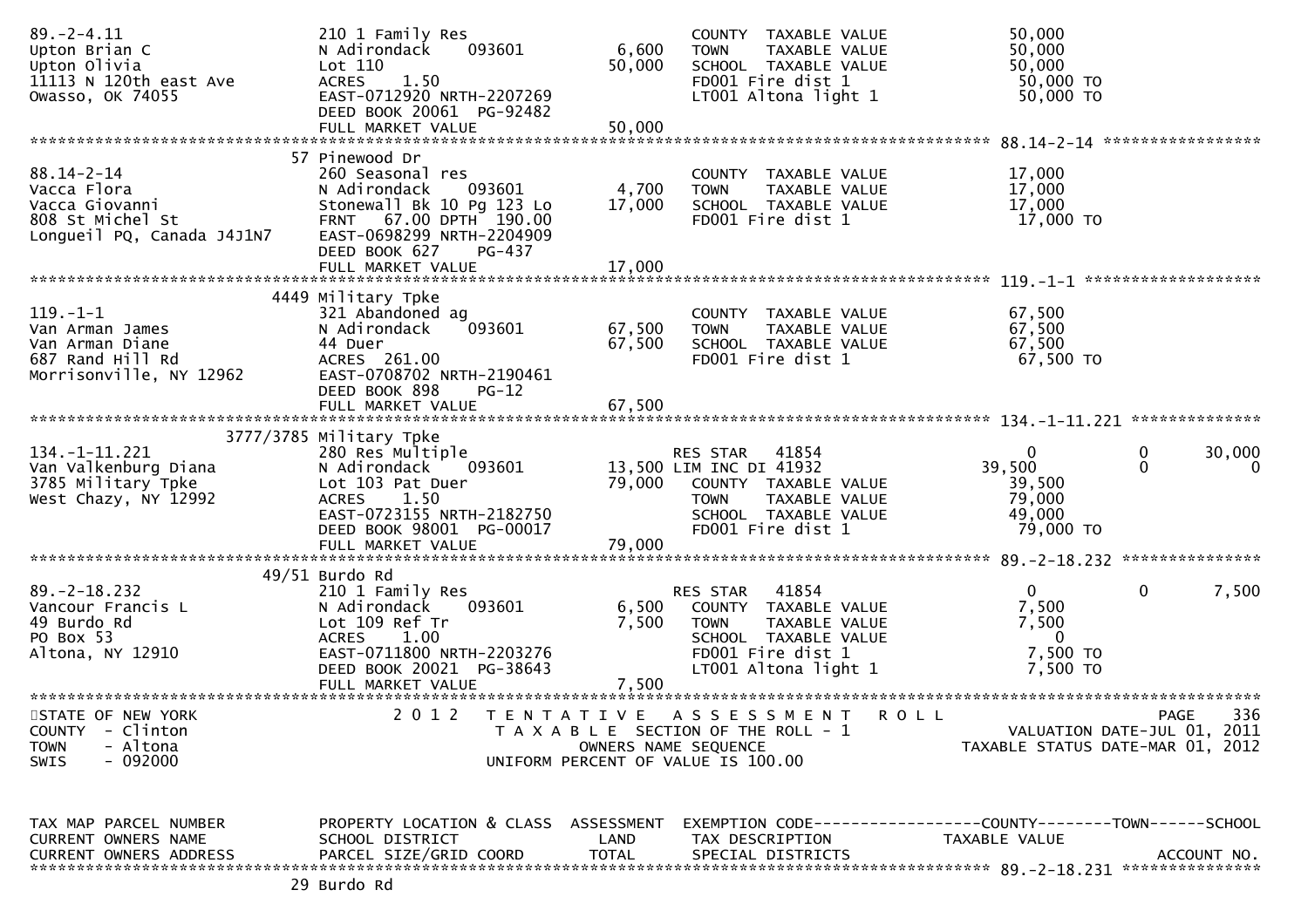| $89. -2 - 18.231$<br>Vancour Shawn<br>Vancour Robin<br>560 Lavalley Rd<br>Champlain, NY 12919    | 270 Mfg housing<br>N Adirondack<br>093601<br>Lot 109 Ref Tr<br>2.00<br><b>ACRES</b><br>EAST-0711447 NRTH-2203207<br>DEED BOOK 20102 PG-32887                      | 6,600<br>8,500             | COUNTY TAXABLE VALUE<br>TAXABLE VALUE<br><b>TOWN</b><br>SCHOOL TAXABLE VALUE<br>FD001 Fire dist 1<br>LT001 Altona light 1                      | 8,500<br>8,500<br>8,500<br>8,500 TO<br>8,500 TO                               |                                                                                       |
|--------------------------------------------------------------------------------------------------|-------------------------------------------------------------------------------------------------------------------------------------------------------------------|----------------------------|------------------------------------------------------------------------------------------------------------------------------------------------|-------------------------------------------------------------------------------|---------------------------------------------------------------------------------------|
| $73. - 1 - 20.4$<br>Vanderbogart Kevin L<br>402 Irona Rd<br>Altona, NY 12910                     | Irona Rd<br>$314$ Rural vac<10<br>093601<br>N Adirondack<br>2.00<br><b>ACRES</b><br>EAST-0702706 NRTH-2214550<br>DEED BOOK 20061 PG-96001<br>FULL MARKET VALUE    | 4,000<br>4,000<br>4,000    | COUNTY TAXABLE VALUE<br><b>TOWN</b><br>TAXABLE VALUE<br>SCHOOL TAXABLE VALUE<br>FD001 Fire dist 1                                              | 4,000<br>4,000<br>4,000<br>4,000 TO                                           |                                                                                       |
| $74. - 1 - 40.3$<br>VanNortwick Philip E Jr<br>4 Woods Falls Rd<br>Altona, NY 12910              | 4 Woods Falls Rd<br>210 1 Family Res<br>N Adirondack<br>093601<br>Lot 111 Ref Tr<br><b>ACRES</b><br>1.40<br>EAST-0711027 NRTH-2209976<br>DEED BOOK 20072 PG-11478 | 6,500<br>59,900            | RES STAR<br>41854<br>COUNTY TAXABLE VALUE<br><b>TOWN</b><br>TAXABLE VALUE<br>SCHOOL TAXABLE VALUE<br>FD001 Fire dist 1<br>LT001 Altona light 1 | $\mathbf{0}$<br>59,900<br>59,900<br>29,900<br>59,900 TO<br>59,900 TO          | 30,000<br>0                                                                           |
| $72. - 1 - 12$<br>Vanoni Peter<br>Kowalski Erik<br>1801 Alder Bend Rd<br>Altona, NY 12910        | Irona Rd<br>910 Priv forest<br>N Adirondack<br>093601<br>184 Ref<br>ACRES 203.50<br>EAST-0692481 NRTH-2209480<br>DEED BOOK 20061 PG-99442<br>FULL MARKET VALUE    | 49,800<br>49,800<br>49,800 | COUNTY TAXABLE VALUE<br><b>TOWN</b><br>TAXABLE VALUE<br>SCHOOL TAXABLE VALUE<br>FD001 Fire dist 1                                              | 49,800<br>49,800<br>49,800<br>49,800 TO                                       |                                                                                       |
| $73. - 1 - 49$<br>Vanoni Peter Jr<br>Vanoni Et Al John<br>1801 Alder Bend Rd<br>Altona, NY 12910 | 1815 Alder Bend Rd<br>270 Mfg housing<br>093601<br>N Adirondack<br>Lot 165 Ref<br>ACRES 196.00<br>EAST-0695414 NRTH-2209545<br>DEED BOOK 20011 PG-30092           | 54,500<br>64,000           | COUNTY TAXABLE VALUE<br>TAXABLE VALUE<br><b>TOWN</b><br>SCHOOL TAXABLE VALUE<br>FD001 Fire dist 1                                              | 64,000<br>64,000<br>64,000<br>64,000 TO                                       |                                                                                       |
| STATE OF NEW YORK<br>COUNTY - Clinton<br>- Altona<br><b>TOWN</b><br>$-092000$<br><b>SWIS</b>     | 2 0 1 2                                                                                                                                                           | OWNERS NAME SEQUENCE       | TENTATIVE ASSESSMENT<br>T A X A B L E SECTION OF THE ROLL - 1<br>UNIFORM PERCENT OF VALUE IS 100.00                                            | <b>ROLL</b>                                                                   | 337<br><b>PAGE</b><br>VALUATION DATE-JUL 01, 2011<br>TAXABLE STATUS DATE-MAR 01, 2012 |
| TAX MAP PARCEL NUMBER<br>CURRENT OWNERS NAME                                                     | PROPERTY LOCATION & CLASS ASSESSMENT<br>SCHOOL DISTRICT                                                                                                           | LAND                       | TAX DESCRIPTION                                                                                                                                | EXEMPTION CODE-----------------COUNTY-------TOWN------SCHOOL<br>TAXABLE VALUE |                                                                                       |
| $73. - 1 - 46$                                                                                   | 1801 Alder Bend Rd<br>210 1 Family Res                                                                                                                            |                            | 41854<br>RES STAR                                                                                                                              | 0                                                                             | 30,000<br>0                                                                           |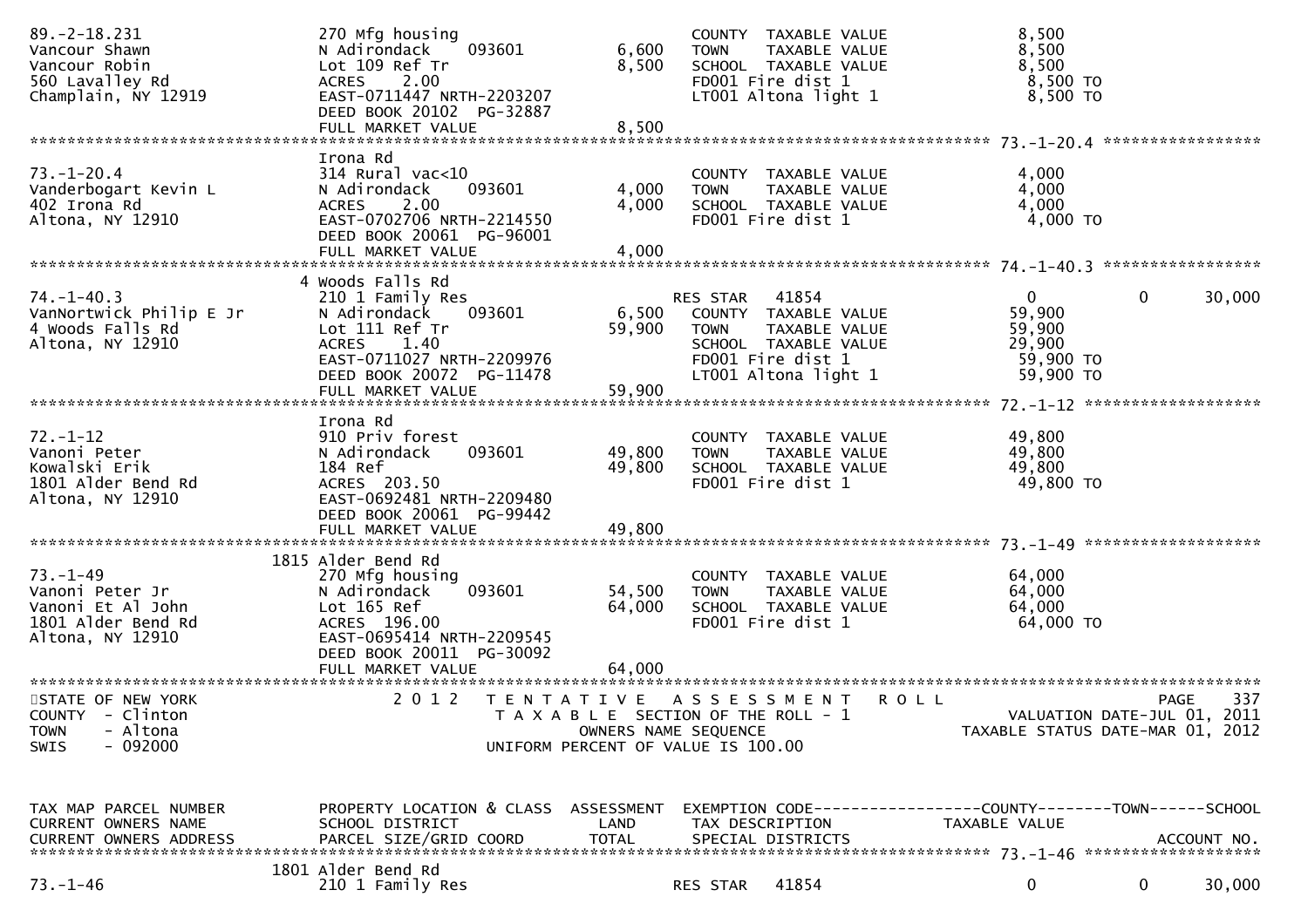| Vanoni Peter R Jr<br>1801 Alder Bend Rd<br>Altona, NY 12910 | N Adirondack<br>093601<br>165 Ref<br>4.10<br><b>ACRES</b><br>EAST-0697242 NRTH-2209130 | 8,400<br>41,400 | COUNTY TAXABLE VALUE<br><b>TOWN</b><br>TAXABLE VALUE<br>SCHOOL TAXABLE VALUE<br>FD001 Fire dist 1 |               | 41,400<br>41,400<br>11,400<br>41,400 TO     |                    |
|-------------------------------------------------------------|----------------------------------------------------------------------------------------|-----------------|---------------------------------------------------------------------------------------------------|---------------|---------------------------------------------|--------------------|
|                                                             | DEED BOOK 20072 PG-10414<br>FULL MARKET VALUE                                          | 41,400          |                                                                                                   |               |                                             |                    |
|                                                             |                                                                                        |                 |                                                                                                   |               |                                             |                    |
| $103. - 1 - 24.12$<br>Vanoosterwyk Theodore M               | 1282/1286 Alder Bend Rd<br>210 1 Family Res<br>093601<br>N Adirondack                  |                 | AGED COUN 41802<br>41834<br>5,500 SR STAR                                                         |               | 14,100<br>0<br>$\mathbf{0}$<br>$\mathbf{0}$ | 0<br>62,200        |
| Reinhold Ellen<br>1286 Alder Bend Rd                        | Lot 160 Ref<br>FRNT 250.00 DPTH 160.00                                                 | 94,000          | COUNTY TAXABLE VALUE<br><b>TOWN</b><br>TAXABLE VALUE                                              |               | 79,900<br>94,000                            |                    |
| Altona, NY 12910-9712                                       | EAST-0695861 NRTH-2197099<br>DEED BOOK 733<br><b>PG-197</b><br>FULL MARKET VALUE       | 94,000          | SCHOOL TAXABLE VALUE<br>FD001 Fire dist 1                                                         |               | 31,800<br>94,000 TO                         |                    |
|                                                             |                                                                                        |                 |                                                                                                   |               |                                             |                    |
| $134. - 1 - 8$                                              | Military Tpke<br>321 Abandoned ag                                                      |                 | COUNTY TAXABLE VALUE                                                                              |               | 30,700                                      |                    |
| Varin Frederick A                                           | N Adirondack<br>093601                                                                 | 30,700          | TAXABLE VALUE<br><b>TOWN</b>                                                                      |               | 30,700                                      |                    |
| 653 Salmon River Rd<br>Plattsburgh, NY 12901                | 115 Duer<br>ACRES 104.40                                                               | 30,700          | SCHOOL TAXABLE VALUE<br>FD001 Fire dist 1                                                         |               | 30,700<br>30,700 TO                         |                    |
|                                                             | EAST-0727922 NRTH-2180338<br>DEED BOOK 20082 PG-13991                                  |                 |                                                                                                   |               |                                             |                    |
|                                                             |                                                                                        |                 |                                                                                                   |               |                                             |                    |
|                                                             | Plank Rd                                                                               |                 |                                                                                                   |               |                                             |                    |
| $71. -4 - 11.21$                                            | 321 Abandoned ag                                                                       |                 | COUNTY TAXABLE VALUE                                                                              |               | 33,400                                      |                    |
| Varin Mark A                                                | N Adirondack<br>093601                                                                 | 33,400          | <b>TOWN</b><br>TAXABLE VALUE                                                                      |               | 33,400                                      |                    |
| Varin Seles A III<br>15 Flanagan Dr                         | Benjamin Moore Pat<br>ACRES 84.40                                                      | 33,400          | SCHOOL TAXABLE VALUE<br>FD001 Fire dist 1                                                         |               | 33,400<br>33,400 TO                         |                    |
| Plattsburgh, NY 12901                                       | EAST-0678957 NRTH-2209868                                                              |                 |                                                                                                   |               |                                             |                    |
|                                                             | DEED BOOK 1006<br><b>PG-220</b>                                                        |                 |                                                                                                   |               |                                             |                    |
|                                                             |                                                                                        |                 |                                                                                                   |               |                                             |                    |
|                                                             |                                                                                        |                 |                                                                                                   |               |                                             |                    |
| $75. - 1 - 6.1$                                             | 130 Memory Ln<br>321 Abandoned ag                                                      |                 | COUNTY TAXABLE VALUE                                                                              |               | 11,100                                      |                    |
| Vassar Larry                                                | 093601<br>N Adirondack                                                                 | 11,100          | TAXABLE VALUE<br><b>TOWN</b>                                                                      |               | 11,100                                      |                    |
| Vassar Melody                                               | 81 Ref                                                                                 | 11,100          | SCHOOL TAXABLE VALUE                                                                              |               | 11,100                                      |                    |
| 2504 Miner Farm Rd                                          | Survey Bk 22 Pg 21                                                                     |                 | FD001 Fire dist 1                                                                                 |               | 11,100 TO                                   |                    |
| Altona, NY 12910                                            | ACRES 27.00                                                                            |                 |                                                                                                   |               |                                             |                    |
|                                                             | EAST-0726087 NRTH-2211473<br>DEED BOOK 20041 PG-71362                                  |                 |                                                                                                   |               |                                             |                    |
|                                                             | FULL MARKET VALUE                                                                      | 11,100          |                                                                                                   |               |                                             |                    |
|                                                             | ***********************                                                                |                 |                                                                                                   |               |                                             |                    |
| STATE OF NEW YORK<br><b>COUNTY</b><br>- Clinton             | 2 0 1 2<br>T E N T A T I V E                                                           |                 | A S S E S S M E N T<br>T A X A B L E SECTION OF THE ROLL - 1                                      | ROLL          | VALUATION DATE-JUL 01, 2011                 | 338<br><b>PAGE</b> |
| - Altona<br><b>TOWN</b>                                     |                                                                                        |                 | OWNERS NAME SEQUENCE                                                                              |               | TAXABLE STATUS DATE-MAR 01, 2012            |                    |
| $-092000$<br>SWIS                                           |                                                                                        |                 | UNIFORM PERCENT OF VALUE IS 100.00                                                                |               |                                             |                    |
|                                                             |                                                                                        |                 |                                                                                                   |               |                                             |                    |
|                                                             |                                                                                        |                 |                                                                                                   |               |                                             |                    |
| TAX MAP PARCEL NUMBER                                       | PROPERTY LOCATION & CLASS ASSESSMENT                                                   |                 |                                                                                                   |               |                                             |                    |
| CURRENT OWNERS NAME                                         | SCHOOL DISTRICT                                                                        | LAND            | TAX DESCRIPTION                                                                                   | TAXABLE VALUE |                                             |                    |
| <b>CURRENT OWNERS ADDRESS</b>                               | PARCEL SIZE/GRID COORD                                                                 | <b>TOTAL</b>    | SPECIAL DISTRICTS                                                                                 |               |                                             | ACCOUNT NO.        |
|                                                             |                                                                                        |                 |                                                                                                   |               |                                             |                    |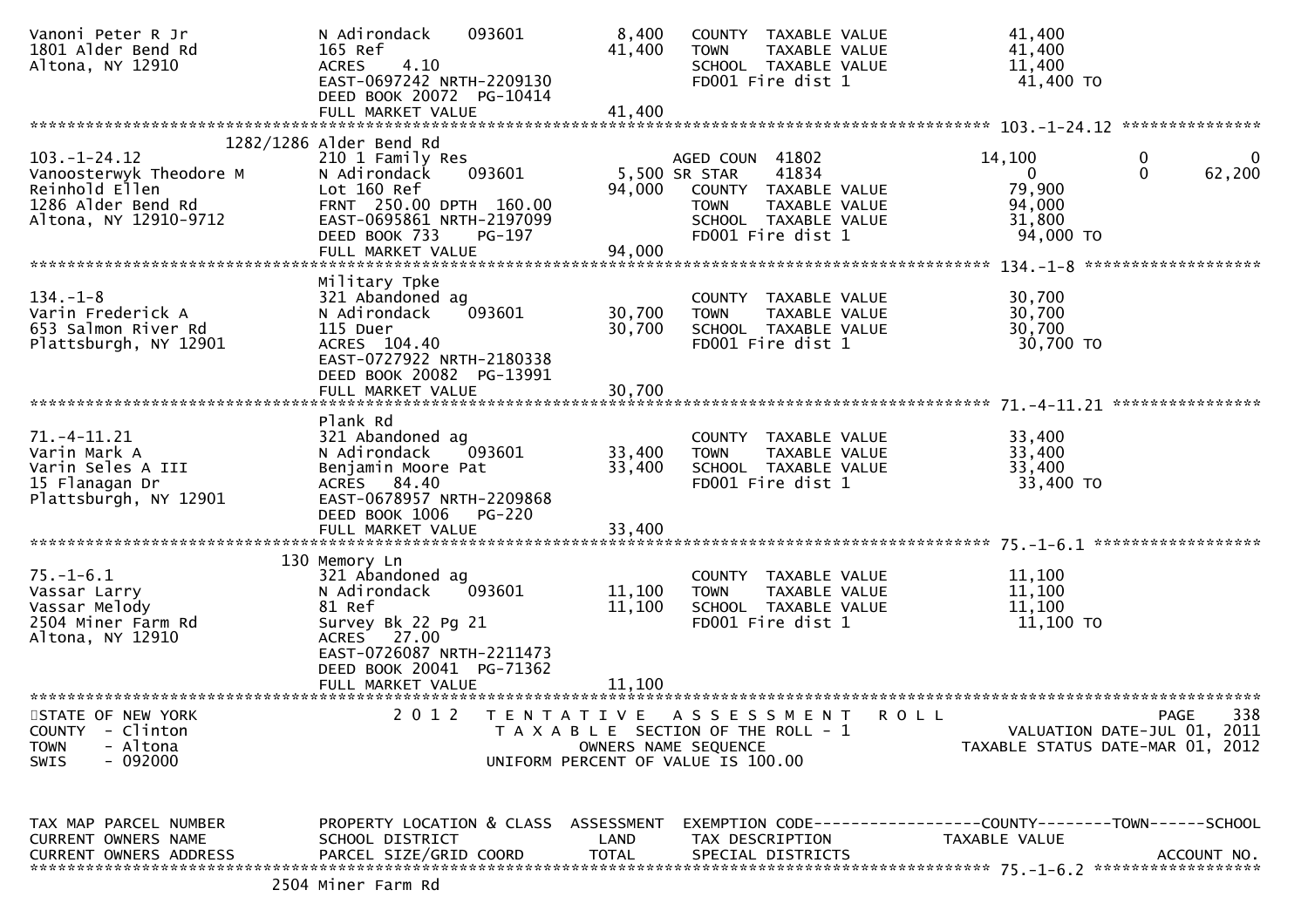| $75. - 1 - 6.2$<br>Vassar Larry<br>Vassar Melody<br>2504 Miner Farm Rd<br>Altona, NY 12910                      | 210 1 Family Res<br>093601<br>N Adirondack<br>Lot 81<br>2.20 BANK<br>080<br><b>ACRES</b><br>EAST-0726246 NRTH-2208142<br>DEED BOOK 587<br>PG-122                                 | 7,300<br>100,000          | RES STAR<br>41854<br>COUNTY TAXABLE VALUE<br>TAXABLE VALUE<br><b>TOWN</b><br>SCHOOL TAXABLE VALUE<br>FD001 Fire dist 1                             | $\overline{0}$<br>100,000<br>100,000<br>70,000<br>100,000 TO                  | $\mathbf 0$<br>30,000                                                          |
|-----------------------------------------------------------------------------------------------------------------|----------------------------------------------------------------------------------------------------------------------------------------------------------------------------------|---------------------------|----------------------------------------------------------------------------------------------------------------------------------------------------|-------------------------------------------------------------------------------|--------------------------------------------------------------------------------|
|                                                                                                                 |                                                                                                                                                                                  |                           |                                                                                                                                                    |                                                                               |                                                                                |
| $75. - 1 - 6.11$<br>Vassar Leon<br>Vassar Theresa<br>2514 Miner Farm Rd<br>Altona, NY 12910                     | 2514 Miner Farm Rd<br>210 1 Family Res<br>093601<br>N Adirondack<br>Lot 81 Ref Tr<br>1.00<br><b>ACRES</b><br>EAST-0726066 NRTH-2207949<br>DEED BOOK 20102 PG-30792               | 93,300                    | AGED COUN 41802<br>6,500 SR STAR<br>41834<br>COUNTY TAXABLE VALUE<br><b>TOWN</b><br>TAXABLE VALUE<br>SCHOOL TAXABLE VALUE<br>FD001 Fire dist 1     | 18,660<br>$\mathbf{0}$<br>74,640<br>93,300<br>31,100<br>93,300 TO             | 0<br>0<br>$\mathbf{0}$<br>62,200                                               |
|                                                                                                                 |                                                                                                                                                                                  |                           |                                                                                                                                                    |                                                                               |                                                                                |
| $135. - 1 - 16$<br>Vassar Reginald L Jr<br>142 Harvey Rd<br>West Chazy, NY 12992                                | 142 Harvey Rd<br>210 1 Family Res<br>N Adirondack<br>093601<br>130 Duer 1943<br>9.00<br><b>ACRES</b><br>EAST-0735037 NRTH-2179237<br>DEED BOOK 20011 PG-29801                    | 13,000<br>72,800          | COUNTY TAXABLE VALUE<br><b>TOWN</b><br>TAXABLE VALUE<br>SCHOOL TAXABLE VALUE<br>FD001 Fire dist 1                                                  | 72,800<br>72,800<br>72,800<br>72,800 TO                                       |                                                                                |
|                                                                                                                 |                                                                                                                                                                                  |                           |                                                                                                                                                    |                                                                               |                                                                                |
| $71.1 - 1 - 20$<br>Vassar Stacy J<br>Vassar Jennifer D<br>4977 Rt 11<br>PO Box 184<br>Ellenburg Depot, NY 12935 | 4977 Rt 11<br>210 1 Family Res<br>N Adirondack<br>093601<br>Bm<br>080<br><b>ACRES</b><br>1.10 BANK<br>EAST-0675888 NRTH-2213289<br>DEED BOOK 20031 PG-54647<br>FULL MARKET VALUE | 7,200<br>95,000<br>95,000 | RES STAR 41854<br>COUNTY TAXABLE VALUE<br><b>TOWN</b><br>TAXABLE VALUE<br>SCHOOL TAXABLE VALUE<br>FD002 Ellenburg fire 21<br>LT002 Altona light 21 | $\mathbf{0}$<br>95,000<br>95,000<br>65,000<br>95,000 TO<br>95,000 TO          | $\mathbf 0$<br>30,000                                                          |
| $71.1 - 1 - 26.2$<br>Vassar Stacy J<br>Vassar Jennifer D<br>4977 Rt 11<br>PO Box 184                            | Rt 11<br>$314$ Rural vac<10<br>093601<br>N Adirondack<br>1.30<br><b>ACRES</b><br>EAST-0676010 NRTH-2213206<br>DEED BOOK 20031 PG-54647                                           | 6,700<br>6,700            | COUNTY TAXABLE VALUE<br>TAXABLE VALUE<br><b>TOWN</b><br>SCHOOL TAXABLE VALUE<br>FD002 Ellenburg fire 21<br>LT002 Altona light 21                   | 6,700<br>6,700<br>6,700<br>6,700 TO<br>$6,700$ TO                             |                                                                                |
| STATE OF NEW YORK<br>COUNTY - Clinton<br>- Altona<br><b>TOWN</b><br>$-092000$<br><b>SWIS</b>                    | 2 0 1 2                                                                                                                                                                          |                           | TENTATIVE ASSESSMENT<br>T A X A B L E SECTION OF THE ROLL - 1<br>OWNERS NAME SEQUENCE<br>UNIFORM PERCENT OF VALUE IS 100.00                        | <b>ROLL</b>                                                                   | 339<br>PAGE<br>VALUATION DATE-JUL 01, 2011<br>TAXABLE STATUS DATE-MAR 01, 2012 |
| TAX MAP PARCEL NUMBER<br>CURRENT OWNERS NAME<br><b>CURRENT OWNERS ADDRESS</b>                                   | PROPERTY LOCATION & CLASS ASSESSMENT<br>SCHOOL DISTRICT<br>PARCEL SIZE/GRID COORD                                                                                                | LAND<br><b>TOTAL</b>      | TAX DESCRIPTION<br>SPECIAL DISTRICTS                                                                                                               | EXEMPTION CODE-----------------COUNTY-------TOWN------SCHOOL<br>TAXABLE VALUE | ACCOUNT NO.                                                                    |
| $135. - 1 - 18.22$                                                                                              | Military Tpke<br>270 Mfg housing                                                                                                                                                 |                           | COUNTY TAXABLE VALUE                                                                                                                               | 37,500                                                                        |                                                                                |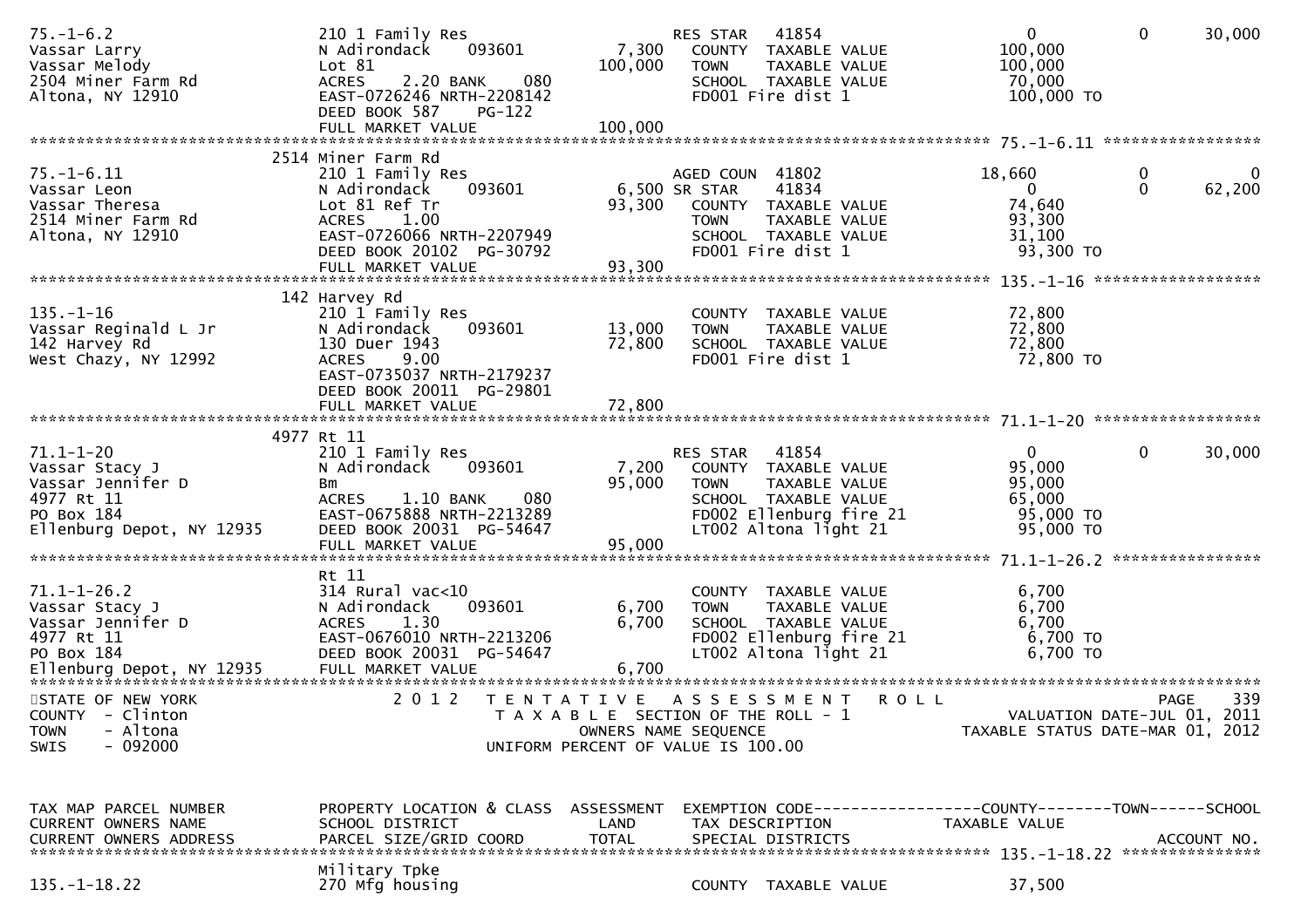| Vaughn Desmond E<br>57 Boynton Ave<br>Plattsburgh, NY 12901                                            | N Adirondack<br>093601<br>Lot 127 Duer<br>ACRES 71.00<br>EAST-0730554 NRTH-2178340<br>DEED BOOK 900<br>PG-336                                                                | 25,000<br>37,500                          | TAXABLE VALUE<br><b>TOWN</b><br>SCHOOL TAXABLE VALUE<br>FD001 Fire dist 1                                                                        | 37,500<br>37,500<br>37,500 TO                                                 |                                                                                |
|--------------------------------------------------------------------------------------------------------|------------------------------------------------------------------------------------------------------------------------------------------------------------------------------|-------------------------------------------|--------------------------------------------------------------------------------------------------------------------------------------------------|-------------------------------------------------------------------------------|--------------------------------------------------------------------------------|
|                                                                                                        |                                                                                                                                                                              |                                           |                                                                                                                                                  |                                                                               |                                                                                |
|                                                                                                        |                                                                                                                                                                              |                                           |                                                                                                                                                  |                                                                               |                                                                                |
| $74. - 1 - 29$<br>Velsey Christopher<br>Velsey Claire<br>52 Joe Wood Rd<br>Altona, NY 12910            | 52 Joe Wood Rd<br>210 1 Family Res<br>093601<br>N Adirondack<br>111 Ref<br><b>ACRES</b><br>2.00<br>EAST-0714473 NRTH-2208973<br>DEED BOOK 872<br>PG-209<br>FULL MARKET VALUE | 7,200<br>93,600<br>93,600                 | 41854<br>RES STAR<br>COUNTY TAXABLE VALUE<br>TAXABLE VALUE<br><b>TOWN</b><br>SCHOOL TAXABLE VALUE<br>FD001 Fire dist 1<br>LT001 Altona light 1   | 0<br>93,600<br>93,600<br>63,600<br>93,600 TO<br>93,600 TO                     | 0<br>30,000                                                                    |
|                                                                                                        | 16 Vershey Way                                                                                                                                                               |                                           | 99 PCT OF VALUE USED FOR EXEMPTION PURPOSES                                                                                                      |                                                                               |                                                                                |
| $134. - 2 - 19$<br>Vershay William<br>Vershay Gloria<br>53 Clinton St<br>Plattsburgh, NY 12901         | 210 1 Family Res<br>N Adirondack<br>093601<br>115 Duer<br>Stonehedge Lot 8<br>3.50<br><b>ACRES</b><br>EAST-0725643 NRTH-2180211<br>DEED BOOK 910<br>PG-147                   | 145,700                                   | WARNONALL 41121<br>10,500 RES STAR<br>41854<br>COUNTY TAXABLE VALUE<br><b>TOWN</b><br>TAXABLE VALUE<br>SCHOOL TAXABLE VALUE<br>FD001 Fire dist 1 | 21,636<br>$\overline{0}$<br>124,064<br>124,064<br>115,700<br>145,700 TO       | 21,636<br>$\mathbf{0}$<br>30,000<br>0                                          |
|                                                                                                        | FULL MARKET VALUE                                                                                                                                                            | 145,700                                   |                                                                                                                                                  |                                                                               | *****************                                                              |
|                                                                                                        | Alder Bend Rd                                                                                                                                                                |                                           |                                                                                                                                                  |                                                                               |                                                                                |
| $88. - 1 - 11.1$<br>Villeneuve David L<br>PO Box 360<br>Underhill, VT 05489                            | 321 Abandoned ag<br>N Adirondack<br>093601<br>185 Ref<br>ACRES 298.70<br>EAST-0696596 NRTH-2203519<br>DEED BOOK 20061 PG-92009<br>FULL MARKET VALUE                          | 67,500<br>67,500<br>67,500                | <b>COUNTY</b><br>TAXABLE VALUE<br>TAXABLE VALUE<br><b>TOWN</b><br>SCHOOL TAXABLE VALUE<br>FD001 Fire dist 1                                      | 67,500<br>67,500<br>67,500<br>67,500 TO                                       |                                                                                |
|                                                                                                        | Military Tpke                                                                                                                                                                |                                           |                                                                                                                                                  |                                                                               |                                                                                |
| $119. - 1 - 8$<br>Villeneuve David L<br>PO Box 360<br>Underhill, VT 05489                              | 321 Abandoned ag<br>093601<br>N Adirondack<br>96 Duer<br>ACRES 123.10<br>EAST-0719760 NRTH-2189506<br>DEED BOOK 20061 PG-92009<br>FULL MARKET VALUE                          | 32,700<br>32,700<br>32.700                | COUNTY TAXABLE VALUE<br>TAXABLE VALUE<br><b>TOWN</b><br>SCHOOL TAXABLE VALUE<br>FD001 Fire dist 1                                                | 32,700<br>32,700<br>32,700<br>32,700 TO                                       |                                                                                |
|                                                                                                        |                                                                                                                                                                              |                                           |                                                                                                                                                  |                                                                               |                                                                                |
| STATE OF NEW YORK<br><b>COUNTY</b><br>- Clinton<br>- Altona<br><b>TOWN</b><br>$-092000$<br><b>SWIS</b> | 2 0 1 2                                                                                                                                                                      | T E N T A T I V E<br>OWNERS NAME SEQUENCE | ASSESSMENT<br>T A X A B L E SECTION OF THE ROLL - 1<br>UNIFORM PERCENT OF VALUE IS 100.00                                                        | R O L L                                                                       | 340<br>PAGE<br>VALUATION DATE-JUL 01, 2011<br>TAXABLE STATUS DATE-MAR 01, 2012 |
| TAX MAP PARCEL NUMBER<br>CURRENT OWNERS NAME                                                           | PROPERTY LOCATION & CLASS ASSESSMENT<br>SCHOOL DISTRICT<br>Plank Rd                                                                                                          | LAND                                      | TAX DESCRIPTION                                                                                                                                  | EXEMPTION CODE-----------------COUNTY-------TOWN------SCHOOL<br>TAXABLE VALUE |                                                                                |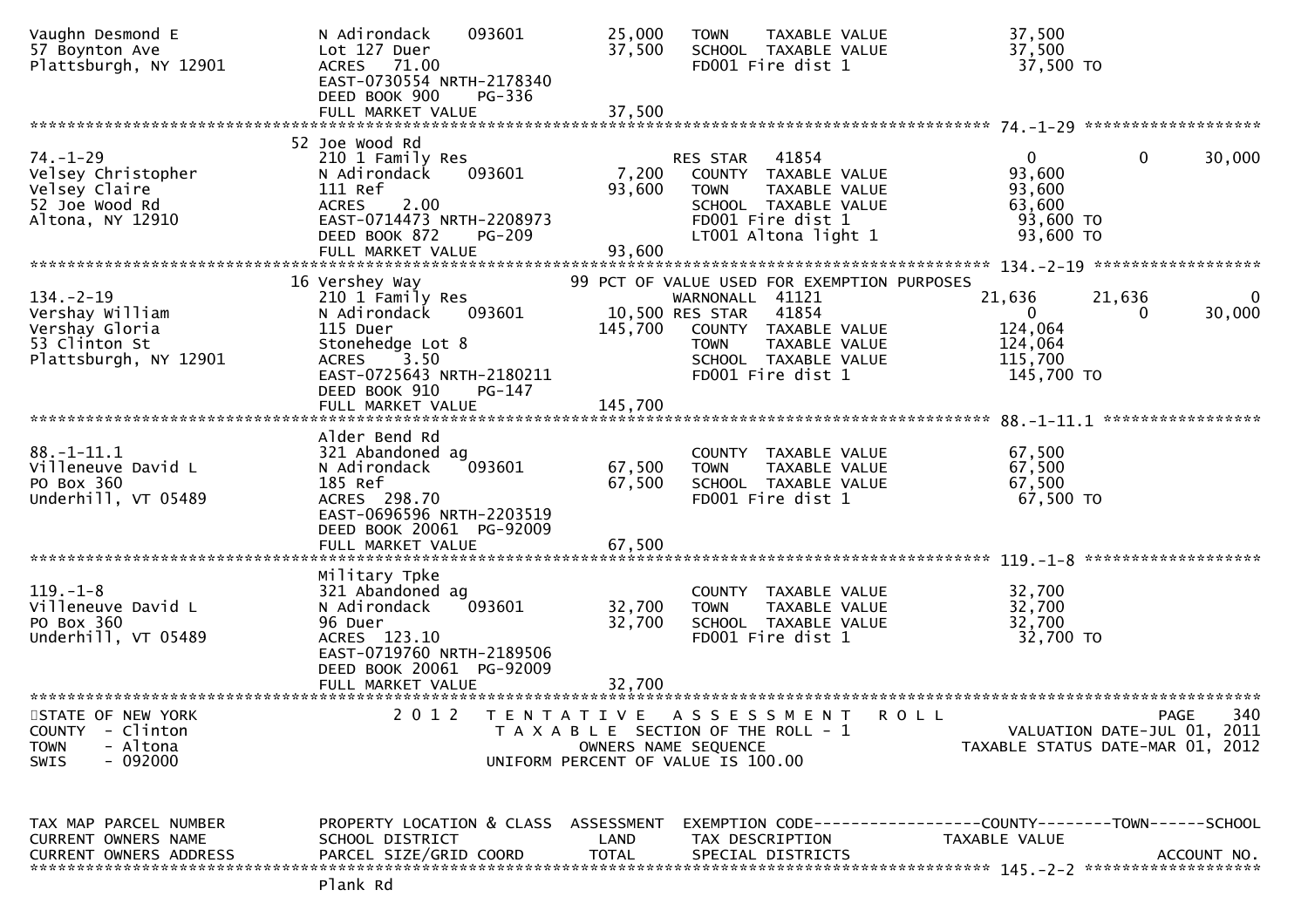| $145. - 2 - 2$<br>Villeneuve David L<br>PO Box 360<br>Underhill, VT 05489                                 | 321 Abandoned ag<br>N Adirondack<br>093601<br>40 Sg<br>ACRES 118.00<br>EAST-0683303 NRTH-2175725<br>DEED BOOK 20061 PG-92009<br>FULL MARKET VALUE              | 34,900<br>34,900<br>34,900        | COUNTY TAXABLE VALUE<br><b>TOWN</b><br>TAXABLE VALUE<br>SCHOOL TAXABLE VALUE<br>FD001 Fire dist 1                      | 34,900<br>34,900<br>34,900<br>34,900 TO                                                      |
|-----------------------------------------------------------------------------------------------------------|----------------------------------------------------------------------------------------------------------------------------------------------------------------|-----------------------------------|------------------------------------------------------------------------------------------------------------------------|----------------------------------------------------------------------------------------------|
|                                                                                                           | Purdy Rd                                                                                                                                                       |                                   |                                                                                                                        | ******************                                                                           |
| $134. - 1 - 17$<br>Villeneuve David Lee<br>PO Box 360<br>Underhill, VT 05489                              | 910 Priv forest<br>093601<br>N Adirondack<br>93 Duer<br>70.00<br><b>ACRES</b><br>EAST-0721384 NRTH-2179136<br>DEED BOOK 608<br>PG-736<br>FULL MARKET VALUE     | 22,900<br>22,900<br>22,900        | COUNTY TAXABLE VALUE<br>TAXABLE VALUE<br><b>TOWN</b><br>SCHOOL TAXABLE VALUE<br>FD001 Fire dist 1                      | 22,900<br>22,900<br>22,900<br>22,900 TO                                                      |
|                                                                                                           |                                                                                                                                                                |                                   |                                                                                                                        |                                                                                              |
| $73. - 1 - 9.3$<br>Vincent Gerald C Jr.<br>Vincent Loretta<br>2045 Alder Bend Rd<br>Altona, NY 12910      | 2045 Alder Bend Rd<br>270 Mfg housing<br>093601<br>N Adirondack<br>166 Ref Tr<br>4.10<br><b>ACRES</b><br>EAST-0697980 NRTH-2215116<br>DEED BOOK 20092 PG-29509 | 8,400<br>27,000                   | RES STAR<br>41854<br>COUNTY TAXABLE VALUE<br>TAXABLE VALUE<br><b>TOWN</b><br>SCHOOL TAXABLE VALUE<br>FD001 Fire dist 1 | $\mathbf{0}$<br>27,000<br>0<br>27,000<br>27,000<br>0<br>27,000 TO                            |
|                                                                                                           | FULL MARKET VALUE                                                                                                                                              | 27,000                            |                                                                                                                        |                                                                                              |
|                                                                                                           |                                                                                                                                                                |                                   |                                                                                                                        |                                                                                              |
| $117. - 1 - 22.2$<br>Vopelak Richard<br>King Diana<br>768 Alder Bend Rd<br>Ellenburg Depot, NY 12935      | 768 Alder Bend Rd<br>210 1 Family Res<br>N Adirondack<br>093601<br>Lot 217 Ref Tr<br>ACRES 1.35<br>EAST-0689760 NRTH-2186642<br>DEED BOOK 618<br>PG-405        | 6,500<br>66,300                   | RES STAR<br>41854<br>COUNTY TAXABLE VALUE<br><b>TOWN</b><br>TAXABLE VALUE<br>SCHOOL TAXABLE VALUE<br>FD001 Fire dist 1 | $\Omega$<br>$\mathbf 0$<br>30,000<br>66,300<br>66,300<br>36,300<br>66,300 TO                 |
|                                                                                                           | FULL MARKET VALUE                                                                                                                                              | 66,300                            |                                                                                                                        |                                                                                              |
|                                                                                                           | 611 Alder Bend Rd                                                                                                                                              |                                   |                                                                                                                        |                                                                                              |
| $131. - 1 - 10$<br>Vopelak Richard D<br>Vopelak Diana M<br>768 Alder Bend Rd<br>Ellenburg Depot, NY 12935 | 323 Vacant rural<br>N Adirondack<br>093601<br>36 Sg<br>ACRES 113.80<br>EAST-0687104 NRTH-2183385<br>DEED BOOK 20051 PG-85191                                   | 27,600<br>27,600                  | COUNTY TAXABLE VALUE<br>TAXABLE VALUE<br><b>TOWN</b><br>SCHOOL TAXABLE VALUE<br>FD001 Fire dist 1                      | 27,600<br>27,600<br>27,600<br>27,600 TO                                                      |
|                                                                                                           | FULL MARKET VALUE                                                                                                                                              | 27,600                            |                                                                                                                        |                                                                                              |
| STATE OF NEW YORK<br><b>COUNTY</b><br>- Clinton<br>- Altona<br><b>TOWN</b><br>$-092000$<br><b>SWIS</b>    | 2 0 1 2                                                                                                                                                        | TENTATIVE<br>OWNERS NAME SEQUENCE | ASSESSMENT<br>R O L L<br>T A X A B L E SECTION OF THE ROLL - 1<br>UNIFORM PERCENT OF VALUE IS 100.00                   | 341<br><b>PAGE</b><br>VALUATION DATE-JUL 01, 2011<br>TAXABLE STATUS DATE-MAR 01, 2012        |
| TAX MAP PARCEL NUMBER<br>CURRENT OWNERS NAME<br>CURRENT OWNERS ADDRESS                                    | PROPERTY LOCATION & CLASS ASSESSMENT<br>SCHOOL DISTRICT<br>PARCEL SIZE/GRID COORD                                                                              | LAND<br><b>TOTAL</b>              | TAX DESCRIPTION<br>SPECIAL DISTRICTS                                                                                   | EXEMPTION CODE-----------------COUNTY-------TOWN------SCHOOL<br>TAXABLE VALUE<br>ACCOUNT NO. |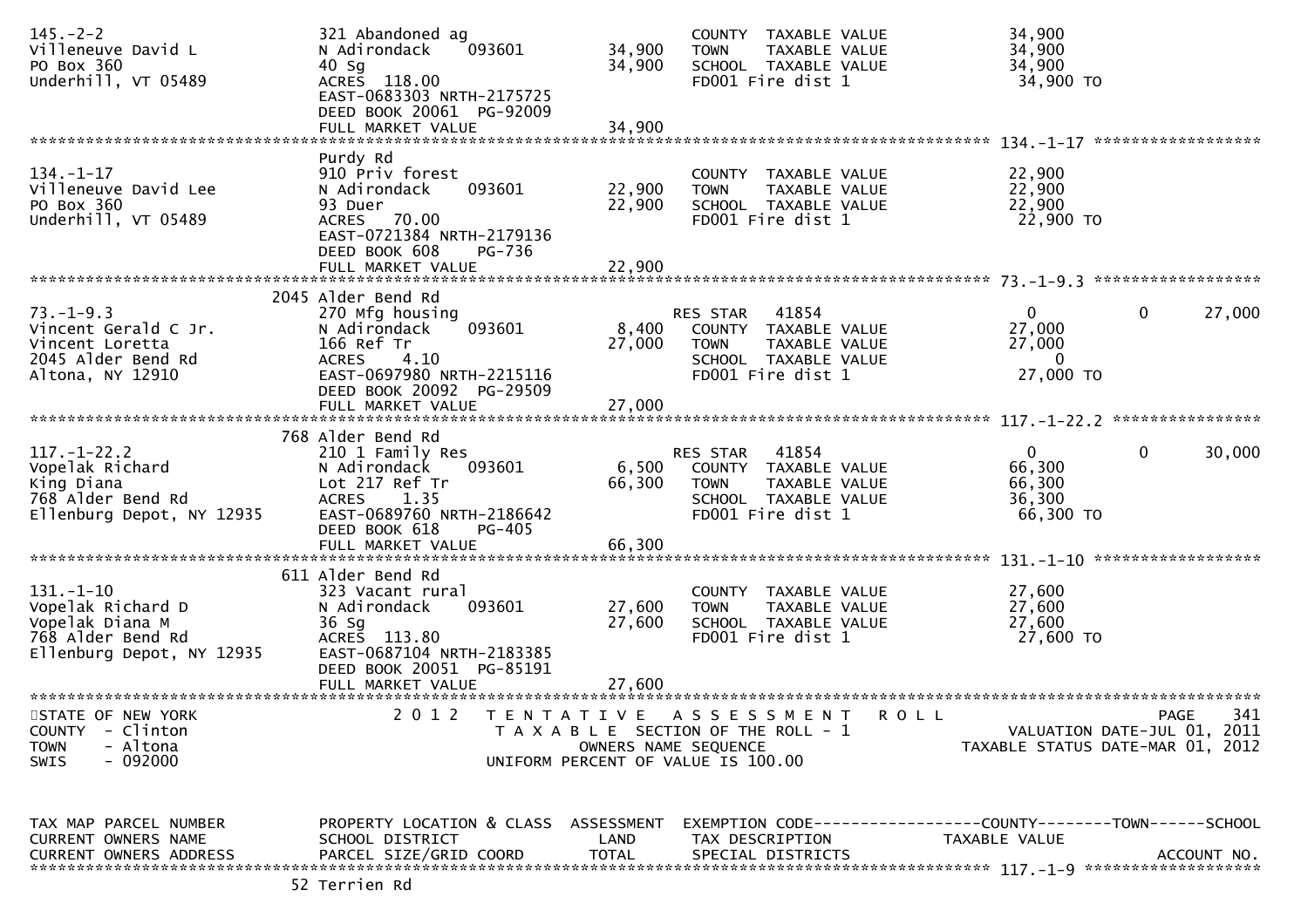| $117. - 1 - 9$<br>Warren Francis A<br>Warren Tonyea L<br>52 Terrien Rd<br>Ellenburg Depot, NY 12935              | 270 Mfg housing<br>093601<br>N Adirondack<br>216 Ref<br>FRNT 185.00 DPTH 170.00<br>EAST-0693444 NRTH-2190604<br>DEED BOOK 20061 PG-94294<br>FULL MARKET VALUE                             | 5,700<br>11,000<br>11,000  | 41854<br>RES STAR<br>COUNTY TAXABLE VALUE<br><b>TOWN</b><br>TAXABLE VALUE<br>SCHOOL TAXABLE VALUE<br>FD001 Fire dist 1                    | $\overline{0}$<br>$\mathbf 0$<br>11,000<br>11,000<br>$\mathbf{0}$<br>11,000 TO                            | 11,000           |
|------------------------------------------------------------------------------------------------------------------|-------------------------------------------------------------------------------------------------------------------------------------------------------------------------------------------|----------------------------|-------------------------------------------------------------------------------------------------------------------------------------------|-----------------------------------------------------------------------------------------------------------|------------------|
| $117. - 1 - 3.1$<br>Warren Herman<br>45 Terrien Rd<br>Ellenburg Depot, NY 12935                                  | Alder Bend Rd<br>321 Abandoned ag<br>093601<br>N Adirondack<br>217-216 Ref<br>ACRES 162.07<br>EAST-0692293 NRTH-2189052<br>DEED BOOK 485<br>$PG-26$<br>FULL MARKET VALUE                  | 41,700<br>41,700<br>41,700 | COUNTY TAXABLE VALUE<br>TAXABLE VALUE<br><b>TOWN</b><br>SCHOOL TAXABLE VALUE<br>FD001 Fire dist 1                                         | *****************<br>41,700<br>41,700<br>41,700<br>41,700 TO                                              |                  |
| $117. - 1 - 6$<br>Warren Herman<br>45 Terrien Rd<br>Ellenburg Depot, NY 12935                                    | 6 Terrien Rd<br>312 Vac w/imprv<br>093601<br>N Adirondack<br>215-216 Ref<br>FRNT 41.00 DPTH 140.00<br>EAST-0692931 NRTH-2191732<br>DEED BOOK 554<br>PG-1157<br>FULL MARKET VALUE          | 2,800<br>3,700<br>3,700    | COUNTY TAXABLE VALUE<br>TAXABLE VALUE<br><b>TOWN</b><br>SCHOOL TAXABLE VALUE<br>FD001 Fire dist 1                                         | 3,700<br>3,700<br>3,700<br>3,700 TO                                                                       | **************** |
| $117. - 1 - 11.1$<br>Warren Herman<br>45 Terrien Rd<br>Ellenburg Depot, NY 12935                                 | 75 Terrien Rd<br>210 1 Family Res<br>N Adirondack<br>093601<br>216 Ref<br><b>ACRES</b><br>5.60<br>EAST-0693486 NRTH-2190415<br>DEED BOOK 505<br>PG-624<br>FULL MARKET VALUE               | 9,300<br>13,200<br>13,200  | COUNTY TAXABLE VALUE<br>TAXABLE VALUE<br><b>TOWN</b><br>SCHOOL TAXABLE VALUE<br>FD001 Fire dist 1                                         | 13,200<br>13,200<br>13,200<br>13,200 TO                                                                   |                  |
| $75. - 1 - 11.2$<br>Warren Kirk Lee<br>Attn: Helen Warren<br>2718 Miner Farm Rd<br>PO Box 62<br>Altona, NY 12910 | 2718 Miner Farm Rd<br>270 Mfg housing<br>093601<br>N Adirondack<br>Lot 86 Ref Tr<br>FRNT 208.00 DPTH 208.00<br>EAST-0721023 NRTH-2207911<br>DEED BOOK 20031 PG-53824<br>FULL MARKET VALUE | 6,600<br>12,800<br>12,800  | 41854<br>RES STAR<br>COUNTY TAXABLE VALUE<br><b>TOWN</b><br>TAXABLE VALUE<br>SCHOOL TAXABLE VALUE<br>FD001 Fire dist 1                    | $\overline{0}$<br>$\mathbf{0}$<br>12,800<br>12,800<br>$\overline{0}$<br>12,800 TO                         | 12,800           |
| STATE OF NEW YORK<br><b>COUNTY</b><br>- Clinton<br>- Altona<br><b>TOWN</b><br>$-092000$<br><b>SWIS</b>           | 2 0 1 2                                                                                                                                                                                   | T E N T A T I V E          | A S S E S S M E N T<br><b>ROLL</b><br>T A X A B L E SECTION OF THE ROLL - 1<br>OWNERS NAME SEQUENCE<br>UNIFORM PERCENT OF VALUE IS 100.00 | PAGE<br>VALUATION DATE-JUL 01, 2011<br>TAXABLE STATUS DATE-MAR 01, 2012                                   | 342              |
| TAX MAP PARCEL NUMBER<br>CURRENT OWNERS NAME<br><b>CURRENT OWNERS ADDRESS</b>                                    | PROPERTY LOCATION & CLASS ASSESSMENT<br>SCHOOL DISTRICT<br>PARCEL SIZE/GRID COORD                                                                                                         | LAND<br><b>TOTAL</b>       | TAX DESCRIPTION<br>SPECIAL DISTRICTS                                                                                                      | EXEMPTION        CODE-----------------COUNTY-------TOWN------SCHOOL<br>TAXABLE VALUE<br>***************** | ACCOUNT NO.      |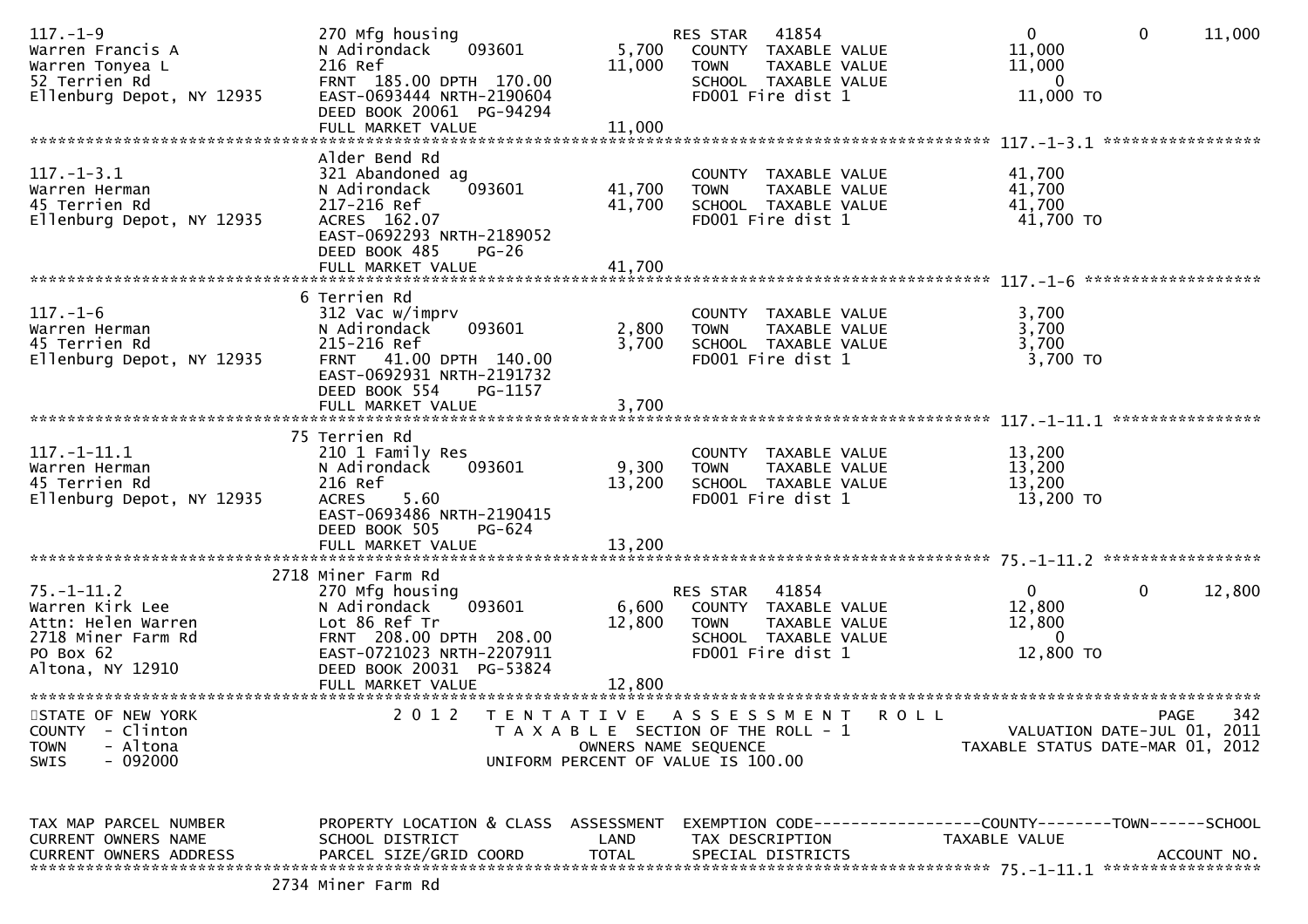| $75. - 1 - 11.1$<br>Warren Life Estate Helen<br>Warren Et Al Joseph<br>2734 Miner Farm Rd<br>Altona, NY 12910 | 210 1 Family Res<br>093601<br>N Adirondack<br>Lot 86 Pat Ref<br>3.50<br><b>ACRES</b><br>EAST-0720750 NRTH-2207991<br>DEED BOOK 20041 PG-73268<br>FULL MARKET VALUE | 43,200               | LIM INC DI 41932<br>8,000 INC DIS TN 41933<br>43,200 SR STAR<br><b>TOWN</b><br>FD001 Fire dist 1                            | 41834<br>COUNTY TAXABLE VALUE<br>TAXABLE VALUE<br>SCHOOL TAXABLE VALUE | 20,952<br>0<br>$\mathbf{0}$<br>22,248<br>22,248<br>$\mathbf{0}$<br>43,200 TO  | $\mathbf 0$<br>20,952<br>0 | 0<br>$\mathbf{0}$<br>43,200 |
|---------------------------------------------------------------------------------------------------------------|--------------------------------------------------------------------------------------------------------------------------------------------------------------------|----------------------|-----------------------------------------------------------------------------------------------------------------------------|------------------------------------------------------------------------|-------------------------------------------------------------------------------|----------------------------|-----------------------------|
|                                                                                                               |                                                                                                                                                                    |                      |                                                                                                                             |                                                                        |                                                                               |                            | ****************            |
| $117. - 1 - 11.2$<br>Warren Theodore C<br>Warren Tammy M<br>70 Terrien Rd<br>Ellenburg Depot, NY 12935        | 70 Terrien Rd<br>270 Mfg housing<br>093601<br>N Adirondack<br>Lot 216 Ref Tract<br>4.27<br><b>ACRES</b><br>EAST-0693506 NRTH-2190066<br>DEED BOOK 99001 PG-11216   | 8,500<br>15,000      | <b>RES STAR</b><br><b>TOWN</b><br>FD001 Fire dist 1                                                                         | 41854<br>COUNTY TAXABLE VALUE<br>TAXABLE VALUE<br>SCHOOL TAXABLE VALUE | $\mathbf{0}$<br>15,000<br>15,000<br>$\mathbf{0}$<br>15,000 TO                 | 0                          | 15,000                      |
|                                                                                                               | FULL MARKET VALUE                                                                                                                                                  | 15,000               |                                                                                                                             |                                                                        |                                                                               |                            |                             |
| $150. - 1 - 8.5$<br>Warren Thomas P<br>Bushey Jennifer M<br>98 Recore Rd                                      | 98 Recore Rd<br>210 1 Family Res<br>N Adirondack<br>093601<br>Lot 129 Duers Pat<br>FRNT 200.00 DPTH 250.00                                                         | 8,700<br>82,000      | RES STAR<br><b>TOWN</b>                                                                                                     | 41854<br>COUNTY TAXABLE VALUE<br>TAXABLE VALUE<br>SCHOOL TAXABLE VALUE | $\mathbf{0}$<br>82,000<br>82,000<br>52,000                                    | $\mathbf{0}$               | 30,000                      |
| West Chazy, NY 12992                                                                                          | <b>BANK</b><br>320<br>EAST-0735673 NRTH-2175792<br>DEED BOOK 20041 PG-76080<br>FULL MARKET VALUE                                                                   | 82,000               | FD001 Fire dist 1                                                                                                           |                                                                        | 82,000 TO                                                                     |                            |                             |
|                                                                                                               |                                                                                                                                                                    |                      |                                                                                                                             |                                                                        |                                                                               |                            |                             |
| 72. –1–31<br>Watts Noella H<br>283 Forest Rd<br>Ellenburg Depot, NY 12935                                     | 283 Forest Rd<br>210 1 Family Res<br>093601<br>N Adirondack<br>212 Ref<br>2.70<br><b>ACRES</b><br>EAST-0684652 NRTH-2212205<br>DEED BOOK 20011 PG-32067            | 7,500<br>95,000      | SR STAR<br><b>TOWN</b><br>FD001 Fire dist 1                                                                                 | 41834<br>COUNTY TAXABLE VALUE<br>TAXABLE VALUE<br>SCHOOL TAXABLE VALUE | $\mathbf{0}$<br>95,000<br>95,000<br>32,800<br>95,000 TO                       | $\mathbf{0}$               | 62,200                      |
|                                                                                                               | 289 Forest Rd                                                                                                                                                      |                      |                                                                                                                             |                                                                        |                                                                               |                            |                             |
| $72. - 1 - 31.1$<br>Watts Noella H<br>283 Forest Rd<br>Ellenburgh Depot, NY 12935                             | 330 Vacant comm<br>093601<br>N Adirondack<br>F Pg. 124 Inven.<br>FRNT 132.00 DPTH 140.00<br>EAST-0684843 NRTH-2212314<br>DEED BOOK 20051 PG-89532                  | 5,500<br>5,500       | <b>TOWN</b><br>FD001 Fire dist 1                                                                                            | COUNTY TAXABLE VALUE<br>TAXABLE VALUE<br>SCHOOL TAXABLE VALUE          | 5,500<br>5,500<br>5,500<br>5,500 TO                                           |                            |                             |
|                                                                                                               | FULL MARKET VALUE                                                                                                                                                  | 5,500                |                                                                                                                             |                                                                        |                                                                               |                            |                             |
| STATE OF NEW YORK<br>- Clinton<br><b>COUNTY</b><br>- Altona<br><b>TOWN</b><br>- 092000<br><b>SWIS</b>         | 2012                                                                                                                                                               |                      | TENTATIVE ASSESSMENT<br>T A X A B L E SECTION OF THE ROLL - 1<br>OWNERS NAME SEQUENCE<br>UNIFORM PERCENT OF VALUE IS 100.00 |                                                                        | R O L L<br>VALUATION DATE-JUL 01, 2011<br>TAXABLE STATUS DATE-MAR 01, 2012    |                            | 343<br>PAGE                 |
| TAX MAP PARCEL NUMBER<br>CURRENT OWNERS NAME<br><b>CURRENT OWNERS ADDRESS</b>                                 | PROPERTY LOCATION & CLASS ASSESSMENT<br>SCHOOL DISTRICT<br>PARCEL SIZE/GRID COORD                                                                                  | LAND<br><b>TOTAL</b> | TAX DESCRIPTION<br>SPECIAL DISTRICTS                                                                                        |                                                                        | EXEMPTION CODE-----------------COUNTY-------TOWN------SCHOOL<br>TAXABLE VALUE |                            | ACCOUNT NO.                 |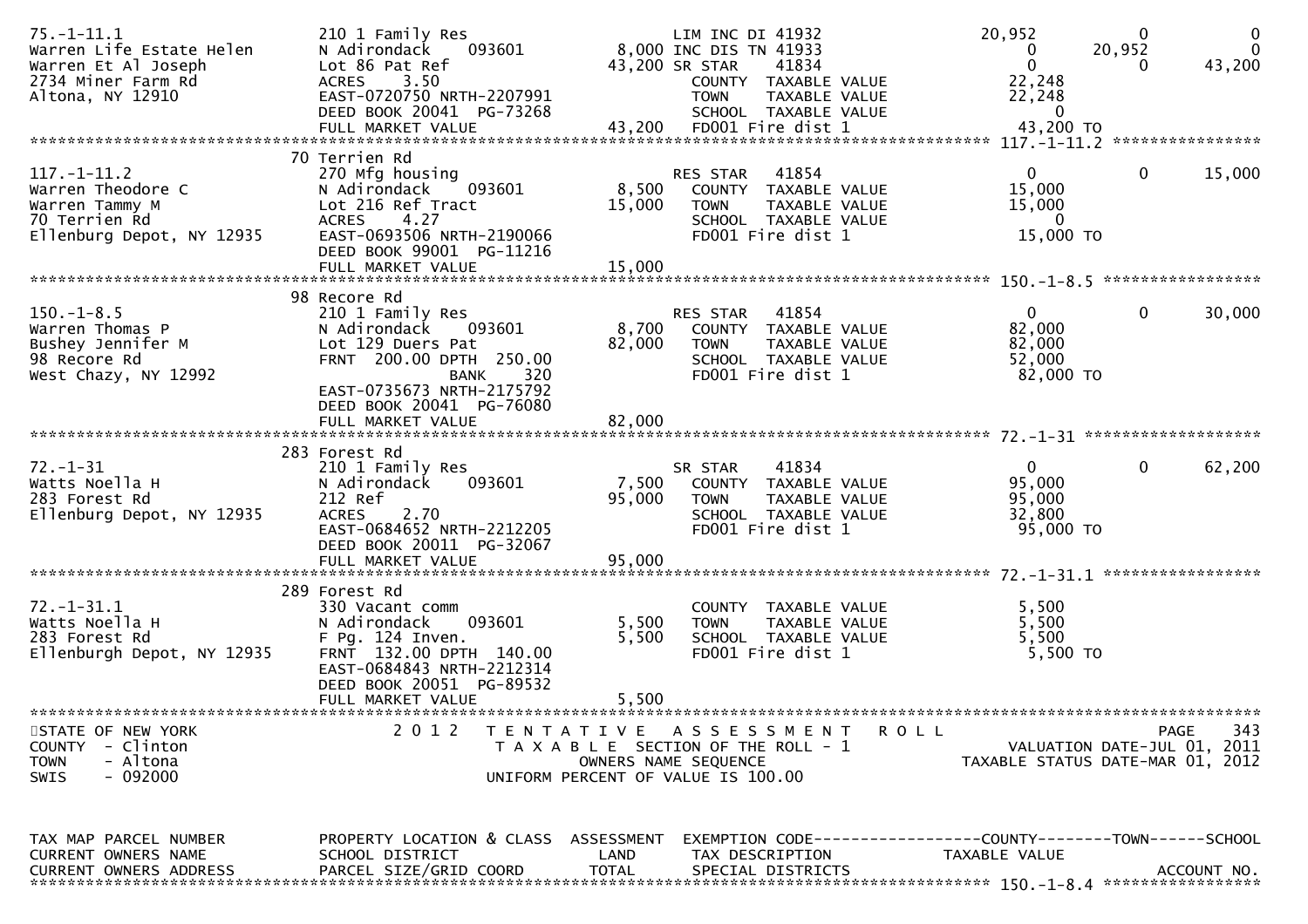| $150. - 1 - 8.4$<br>Way Harold L<br>Way Joan Gailey<br>2510 Military Tpke<br>West Chazy, NY 12992                | Recore Rd<br>720 Mine/quarry<br>N Adirondack<br>093601<br>Lot 129 Duers Pat<br>38.50<br><b>ACRES</b><br>EAST-0735258 NRTH-2174631<br>DEED BOOK 981<br>$PG-143$ | 18,300<br>43,000     | COUNTY TAXABLE VALUE<br>TAXABLE VALUE<br><b>TOWN</b><br>SCHOOL TAXABLE VALUE<br>FD001 Fire dist 1                             | 43,000<br>43,000<br>43,000<br>43,000 TO                                                      |  |
|------------------------------------------------------------------------------------------------------------------|----------------------------------------------------------------------------------------------------------------------------------------------------------------|----------------------|-------------------------------------------------------------------------------------------------------------------------------|----------------------------------------------------------------------------------------------|--|
|                                                                                                                  |                                                                                                                                                                |                      |                                                                                                                               | ****************                                                                             |  |
| $87. - 1 - 13.11$<br>Weaver Danny<br>Weaver Shawna<br>395 Seymour Rd<br>West Chazy, NY 12992                     | Military Tpke<br>240 Rural res<br>093601<br>N Adirondack<br>214 Ref<br>ACRES 179.70<br>EAST-0683847 NRTH-2202490<br>DEED BOOK 20031 PG-61333                   | 45,400<br>72,000     | COUNTY TAXABLE VALUE<br>TAXABLE VALUE<br><b>TOWN</b><br>SCHOOL TAXABLE VALUE<br>FD001 Fire dist 1                             | 72,000<br>72,000<br>72,000<br>72,000 TO                                                      |  |
|                                                                                                                  |                                                                                                                                                                |                      |                                                                                                                               |                                                                                              |  |
| $87. - 1 - 13.32$<br>Weaver Ronald<br>Weaver Sandy<br>1198 Rt 3<br>Plattsburgh, NY 12901                         | Military Tpke<br>321 Abandoned ag<br>093601<br>N Adirondack<br>Lot 214 Ref Tract<br>ACRES 86.30<br>EAST-0685216 NRTH-2201844                                   | 29,600<br>29,600     | COUNTY TAXABLE VALUE<br>TAXABLE VALUE<br><b>TOWN</b><br>SCHOOL TAXABLE VALUE<br>FD001 Fire dist 1                             | 29,600<br>29,600<br>29,600<br>29,600 TO                                                      |  |
|                                                                                                                  | DEED BOOK 20031 PG-61287                                                                                                                                       |                      |                                                                                                                               |                                                                                              |  |
|                                                                                                                  | FULL MARKET VALUE                                                                                                                                              | 29,600               |                                                                                                                               |                                                                                              |  |
|                                                                                                                  | 9175 Rt 22                                                                                                                                                     |                      |                                                                                                                               |                                                                                              |  |
| $76. - 1 - 1.3$<br>Weeks Adam J<br>9175 Rt 22<br>Mooers, NY 12958                                                | 210 1 Family Res<br>Northeastern Cl 092801<br>Lot 49 Ref Tr<br><b>ACRES</b><br>1.90 BANK<br>320<br>EAST-0736769 NRTH-2215785<br>DEED BOOK 20041 PG-71859       | 7,100<br>110,000     | 41854<br><b>RES STAR</b><br>COUNTY TAXABLE VALUE<br><b>TOWN</b><br>TAXABLE VALUE<br>SCHOOL TAXABLE VALUE<br>FD001 Fire dist 1 | $\mathbf{0}$<br>0<br>30,000<br>110,000<br>110,000<br>80,000<br>110,000 TO                    |  |
|                                                                                                                  | FULL MARKET VALUE                                                                                                                                              | 110,000              |                                                                                                                               |                                                                                              |  |
|                                                                                                                  |                                                                                                                                                                |                      |                                                                                                                               |                                                                                              |  |
| $72. - 1 - 17.2$<br>Weightman James A<br>248 Forest Rd<br>Ellenburg Depot, NY 12935<br>MAY BE SUBJECT TO PAYMENT | 248 Irona Rd<br>270 Mfg housing<br>093601<br>N Adirondack<br>191 Ref<br>FRNT 125.00 DPTH 200.00<br>EAST-0685075 NRTH-2211255<br>DEED BOOK 20082 PG-17830       | 6,100<br>25,000      | 41854<br>RES STAR<br>COUNTY TAXABLE VALUE<br>TAXABLE VALUE<br><b>TOWN</b><br>SCHOOL TAXABLE VALUE<br>FD001 Fire dist 1        | $\mathbf{0}$<br>0<br>25,000<br>25,000<br>25,000<br>$\mathbf{0}$<br>25,000 TO                 |  |
| UNDER AGDIST LAW TIL 2013                                                                                        | FULL MARKET VALUE                                                                                                                                              | 25,000               |                                                                                                                               |                                                                                              |  |
|                                                                                                                  |                                                                                                                                                                |                      |                                                                                                                               |                                                                                              |  |
| STATE OF NEW YORK<br>- Clinton<br><b>COUNTY</b><br><b>TOWN</b><br>- Altona<br>$-092000$<br>SWIS                  | 2 0 1 2                                                                                                                                                        | OWNERS NAME SEQUENCE | TENTATIVE ASSESSMENT<br><b>ROLL</b><br>T A X A B L E SECTION OF THE ROLL - 1<br>UNIFORM PERCENT OF VALUE IS 100.00            | 344<br><b>PAGE</b><br>VALUATION DATE-JUL 01, 2011<br>TAXABLE STATUS DATE-MAR 01, 2012        |  |
|                                                                                                                  |                                                                                                                                                                |                      |                                                                                                                               |                                                                                              |  |
| TAX MAP PARCEL NUMBER<br>CURRENT OWNERS NAME<br><b>CURRENT OWNERS ADDRESS</b>                                    | PROPERTY LOCATION & CLASS ASSESSMENT<br>SCHOOL DISTRICT<br>PARCEL SIZE/GRID COORD                                                                              | LAND<br><b>TOTAL</b> | TAX DESCRIPTION<br>SPECIAL DISTRICTS                                                                                          | EXEMPTION CODE-----------------COUNTY-------TOWN------SCHOOL<br>TAXABLE VALUE<br>ACCOUNT NO. |  |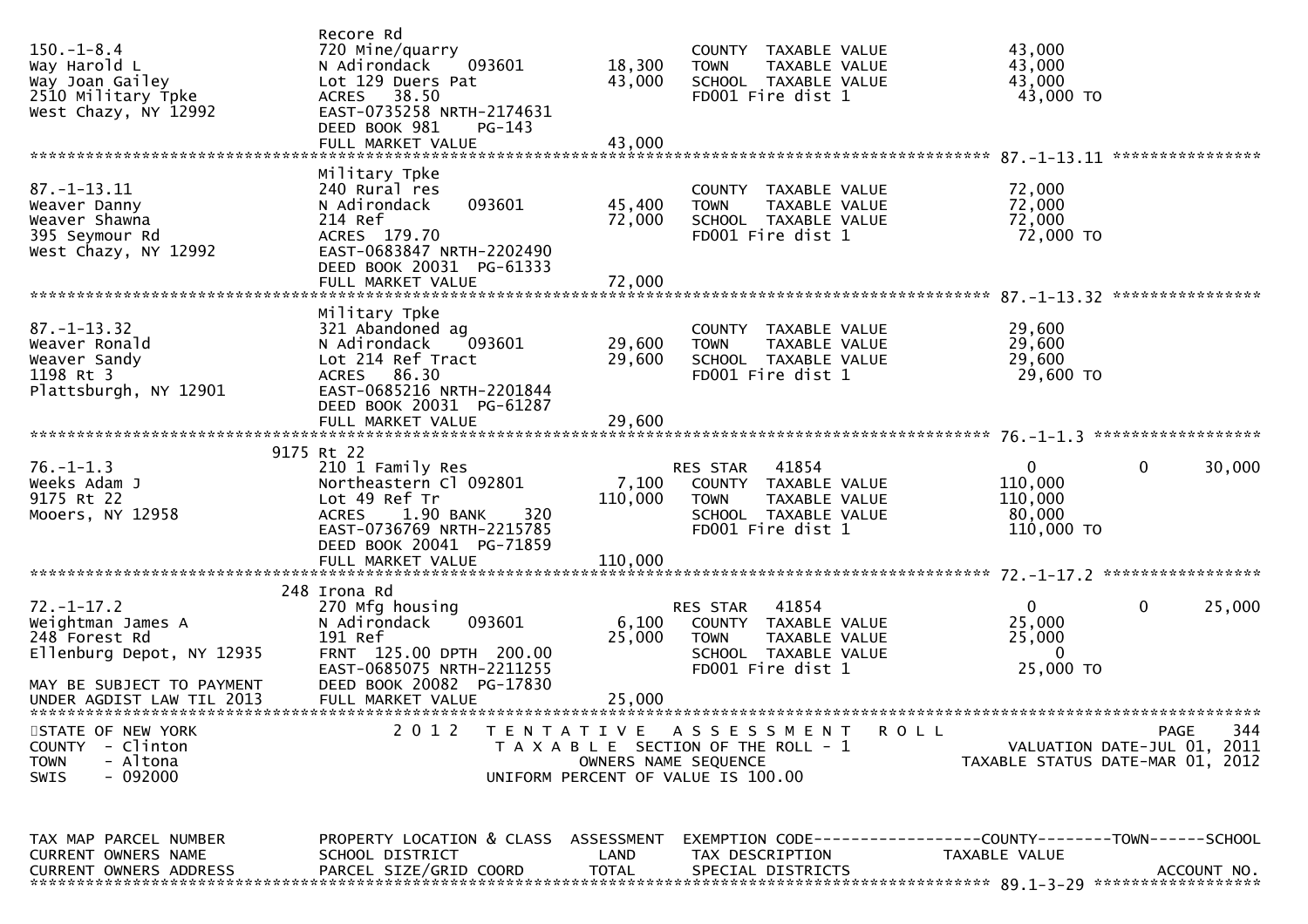| $89.1 - 3 - 29$<br>Weightman John<br>Weightman Mary Lou<br>448 Devils Den Rd<br>Altona, NY 12910 | 448 Devils Den Rd<br>210 1 Family Res<br>N Adirondack<br>093601<br>110 Ref<br>FRNT 65.00 DPTH 132.00<br>EAST-0711047 NRTH-2206061<br>DEED BOOK 687<br>PG-332                         | 3,900<br>68,700             | 41834<br>SR STAR<br>COUNTY TAXABLE VALUE<br><b>TOWN</b><br>TAXABLE VALUE<br>SCHOOL TAXABLE VALUE<br>FD001 Fire dist 1<br>LT001 Altona light 1 | $\mathbf 0$<br>68,700<br>68,700<br>6,500<br>68,700 TO<br>68,700 TO | $\mathbf 0$<br>62,200                             |
|--------------------------------------------------------------------------------------------------|--------------------------------------------------------------------------------------------------------------------------------------------------------------------------------------|-----------------------------|-----------------------------------------------------------------------------------------------------------------------------------------------|--------------------------------------------------------------------|---------------------------------------------------|
| $73. - 2 - 5$<br>Weiss Jennifer<br>Rodriguez Edsel<br>41 Woodside St<br>West Milford, NJ 07480   | Tantillo Way<br>321 Abandoned ag<br>N Adirondack<br>093601<br>Lot 155 Ref<br>ACRES 10.40<br>EAST-0698996 NRTH-2214596<br>DEED BOOK 20062 PG-725                                      | 12,300<br>12,300            | COUNTY TAXABLE VALUE<br><b>TOWN</b><br>TAXABLE VALUE<br>SCHOOL TAXABLE VALUE<br>FD001 Fire dist 1                                             | 12,300<br>12,300<br>12,300<br>12,300 TO                            |                                                   |
| $75. - 1 - 3.5$<br>Wells James J<br>Wells Jessica L<br>2322 Miner Farm Rd<br>Altona, NY 12910    | 2284 Miner Farm Rd<br>210 1 Family Res<br>Northeastern Cl 092801<br>Lot 62 Ref Tr<br>2.20<br><b>ACRES</b><br>EAST-0731567 NRTH-2207935<br>DEED BOOK 20061 PG-98130                   | 7,200<br>110,000            | RES STAR 41854<br>COUNTY TAXABLE VALUE<br>TAXABLE VALUE<br><b>TOWN</b><br>SCHOOL TAXABLE VALUE<br>FD001 Fire dist 1                           | $\mathbf 0$<br>110,000<br>110,000<br>80,000<br>110,000 TO          | $\mathbf 0$<br>30,000                             |
| $148. - 2 - 23$<br>Wells Richard<br>Wells Molly<br>2080 Rand Hill Rd<br>Altona, NY 12910         | 2080 Rand Hill Rd<br>210 1 Family Res<br>N Adirondack<br>093601<br>Lot 36 Duer<br><b>ACRES</b><br>1.40<br>EAST-0708760 NRTH-2175000<br>DEED BOOK 20092 PG-22381<br>FULL MARKET VALUE | 9,000<br>110,700<br>110,700 | 41854<br>RES STAR<br>COUNTY TAXABLE VALUE<br>TAXABLE VALUE<br><b>TOWN</b><br>SCHOOL TAXABLE VALUE<br>FD001 Fire dist 1                        | $\mathbf 0$<br>110,700<br>110,700<br>80,700<br>110,700 TO          | $\mathbf 0$<br>30,000                             |
| $87. - 1 - 2.31$<br>Whalen Richard L<br>13 Edgewood Blvd<br>Plattsburgh, NY 12901                | 47/49 Forest Rd<br>321 Abandoned ag<br>093601<br>N Adirondack<br>213 Ref<br>ACRES 20.70<br>EAST-0684352 NRTH-2206237<br>DEED BOOK 20102 PG-31046<br>FULL MARKET VALUE                | 15,400<br>15,400<br>15,400  | COUNTY TAXABLE VALUE<br>TAXABLE VALUE<br><b>TOWN</b><br>SCHOOL TAXABLE VALUE<br>FD001 Fire dist 1                                             | 15,400<br>15,400<br>15,400<br>15,400 TO                            |                                                   |
| STATE OF NEW YORK<br>- Clinton<br><b>COUNTY</b><br>- Altona<br><b>TOWN</b><br>$-092000$<br>SWIS  | 2 0 1 2                                                                                                                                                                              |                             | TENTATIVE ASSESSMENT<br><b>ROLL</b><br>T A X A B L E SECTION OF THE ROLL - 1<br>OWNERS NAME SEQUENCE<br>UNIFORM PERCENT OF VALUE IS 100.00    | TAXABLE STATUS DATE-MAR 01, 2012                                   | 345<br><b>PAGE</b><br>VALUATION DATE-JUL 01, 2011 |
| TAX MAP PARCEL NUMBER<br><b>CURRENT OWNERS NAME</b><br><b>CURRENT OWNERS ADDRESS</b>             | PROPERTY LOCATION & CLASS ASSESSMENT<br>SCHOOL DISTRICT<br>PARCEL SIZE/GRID COORD                                                                                                    | LAND<br><b>TOTAL</b>        | TAX DESCRIPTION<br>SPECIAL DISTRICTS                                                                                                          | TAXABLE VALUE                                                      | ACCOUNT NO.                                       |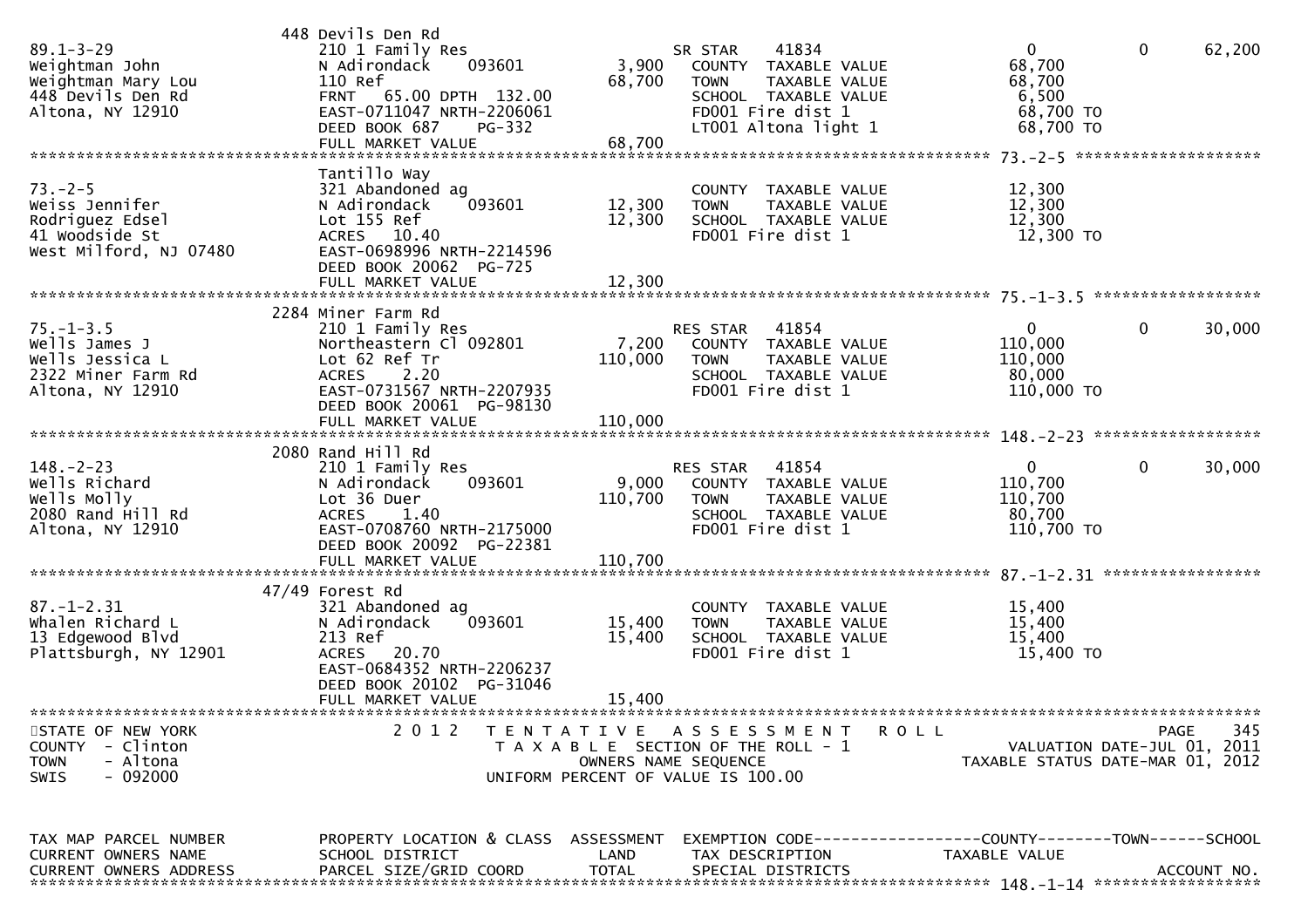| $148. - 1 - 14$<br>whelden George<br>238 Parker Rd<br>West Chazy, NY 12992                    | Rand Hill Rd<br>321 Abandoned ag<br>N Adirondack<br>093601<br>37 Duer<br>ACRES 22.00<br>EAST-0707286 NRTH-2175076<br>DEED BOOK 20082 PG-20954                                                    | 16,800<br>16,800            | COUNTY TAXABLE VALUE<br>TAXABLE VALUE<br><b>TOWN</b><br>SCHOOL TAXABLE VALUE<br>FD001 Fire dist 1                                              | 16,800<br>16,800<br>16,800<br>16,800 TO                                         |             |
|-----------------------------------------------------------------------------------------------|--------------------------------------------------------------------------------------------------------------------------------------------------------------------------------------------------|-----------------------------|------------------------------------------------------------------------------------------------------------------------------------------------|---------------------------------------------------------------------------------|-------------|
|                                                                                               |                                                                                                                                                                                                  |                             |                                                                                                                                                | *******************                                                             |             |
| $148. - 1 - 13$<br>Whelden George P<br>238 Parker Rd<br>PO Box 169<br>West Chazy, NY 12992    | Rand Hill Rd<br>321 Abandoned ag<br>N Adirondack<br>093601<br>37 Duer<br>ACRES 12.60<br>EAST-0706933 NRTH-2175357<br>DEED BOOK 20051 PG-79338                                                    | 14,400<br>14,400            | COUNTY TAXABLE VALUE<br>TAXABLE VALUE<br><b>TOWN</b><br>SCHOOL TAXABLE VALUE<br>FD001 Fire dist 1                                              | 14,400<br>14,400<br>14,400<br>14,400 TO                                         |             |
|                                                                                               |                                                                                                                                                                                                  |                             |                                                                                                                                                |                                                                                 |             |
| $135. - 2 - 29$<br>Whitney Penny N<br>20 Blamy Way<br>West Chazy, NY 12992                    | $14/20$ Blamy Way<br>271 Mfg housings<br>Beekmantown Cen 092401<br>143 & 146 Duers<br>ACRES 12.60<br>EAST-0738636 NRTH-2179635<br>DEED BOOK 20102 PG-33470                                       | 14,400<br>52,000            | RES STAR 41854<br>COUNTY TAXABLE VALUE<br>TAXABLE VALUE<br><b>TOWN</b><br>SCHOOL TAXABLE VALUE<br>FD001 Fire dist 1                            | $\mathbf{0}$<br>$\mathbf{0}$<br>52,000<br>52,000<br>22,000<br>52,000 TO         | 30,000      |
|                                                                                               |                                                                                                                                                                                                  |                             |                                                                                                                                                | *******************                                                             |             |
| $73. - 1 - 24$<br>Wilkinson Paul<br>Ernie Guerin<br>226 Irona Rd<br>Altona, NY 12910          | 226 Irona Rd<br>312 Vac w/imprv<br>093601<br>N Adirondack<br>138 Ref<br>Land Contract to Ernie Gu<br>50.00<br>ACRES<br>EAST-0705930 NRTH-2213067<br>DEED BOOK 581<br>PG-849<br>FULL MARKET VALUE | 29,800<br>39,800<br>39,800  | COUNTY TAXABLE VALUE<br><b>TOWN</b><br>TAXABLE VALUE<br>SCHOOL TAXABLE VALUE<br>FD001 Fire dist 1<br>LT001 Altona light 1                      | 39,800<br>39,800<br>39,800<br>39,800 TO<br>39,800 TO                            |             |
|                                                                                               |                                                                                                                                                                                                  |                             |                                                                                                                                                |                                                                                 |             |
| $73. - 1 - 25.1$<br>Wilkinson Paul F<br>2131 Rue Wellington<br>Montreal, QC, Canada<br>H3K1X1 | Irona Rd<br>321 Abandoned ag<br>093601<br>N Adirondack<br>137 Ref<br>ACRES 250.40<br>EAST-0705440 NRTH-2209866<br>DEED BOOK 590<br><b>PG-342</b><br>FULL MARKET VALUE                            | 54,300<br>54,300<br>54,300  | 41854<br>RES STAR<br>COUNTY TAXABLE VALUE<br><b>TOWN</b><br>TAXABLE VALUE<br>SCHOOL TAXABLE VALUE<br>FD001 Fire dist 1<br>LT001 Altona light 1 | $\mathbf 0$<br>0<br>54,300<br>54,300<br>24,300<br>54,300 TO<br>3,014 TO         | 30,000      |
| STATE OF NEW YORK<br>COUNTY - Clinton<br>- Altona<br><b>TOWN</b><br>$-092000$<br><b>SWIS</b>  |                                                                                                                                                                                                  | OWNERS NAME SEQUENCE        | 2012 TENTATIVE ASSESSMENT ROLL<br>T A X A B L E SECTION OF THE ROLL - 1<br>UNIFORM PERCENT OF VALUE IS 100.00                                  | PAGE<br>VALUATION DATE-JUL 01, 2011<br>TAXABLE STATUS DATE-MAR 01, 2012         | 346         |
| TAX MAP PARCEL NUMBER<br><b>CURRENT OWNERS NAME</b><br>CURRENT OWNERS ADDRESS                 | PROPERTY LOCATION & CLASS<br>SCHOOL DISTRICT<br>PARCEL SIZE/GRID COORD                                                                                                                           | ASSESSMENT<br>LAND<br>TOTAL | TAX DESCRIPTION<br>SPECIAL DISTRICTS                                                                                                           | EXEMPTION CODE------------------COUNTY--------TOWN------SCHOOL<br>TAXABLE VALUE | ACCOUNT NO. |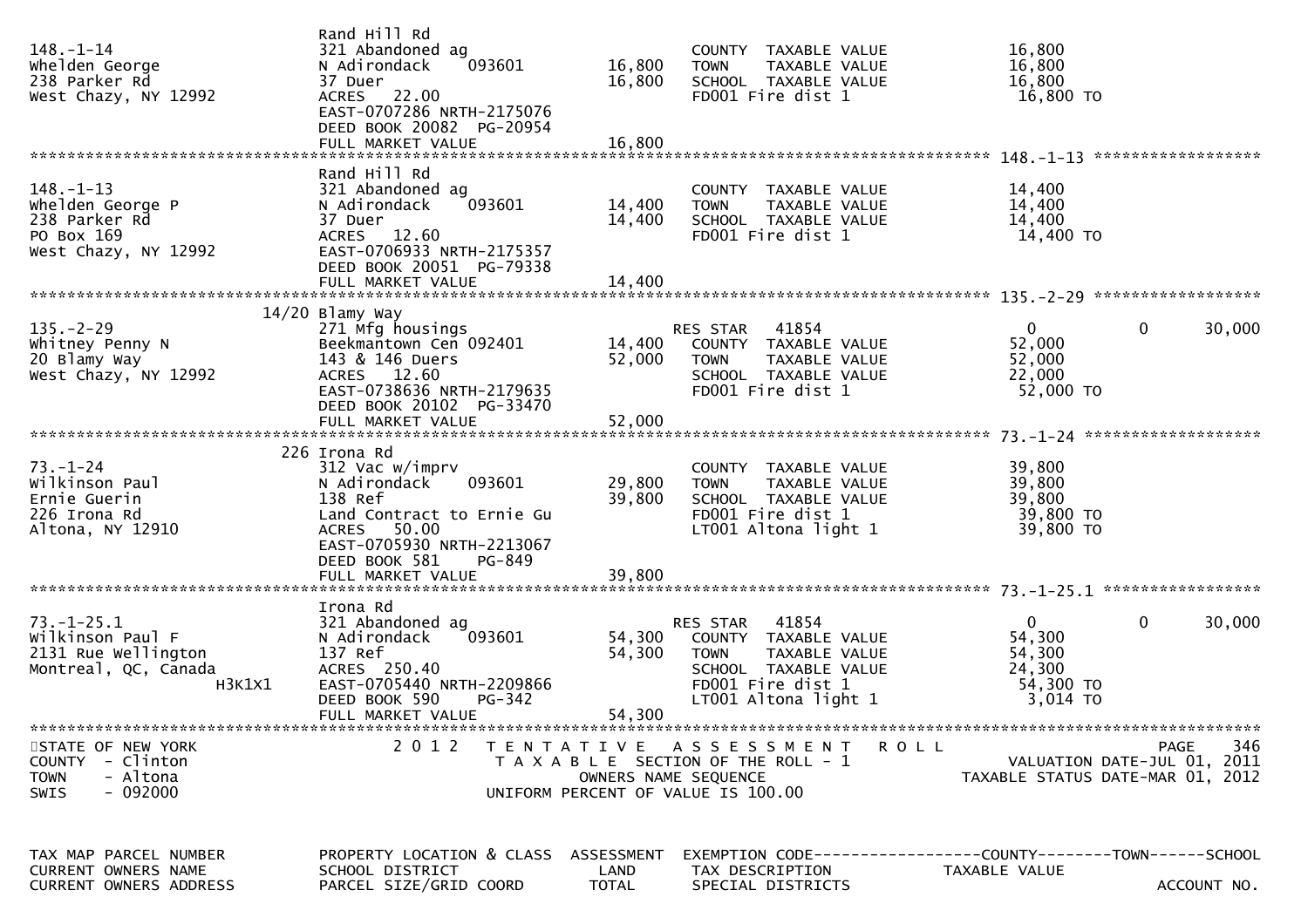| $119. - 1 - 19.12$<br>Willette Danny E<br>3745 Soapstone Rd<br>Ridgeway, VA 24148               | Duley Rd<br>271 Mfg housings<br>N Adirondack<br>093601<br>Lot 68 Ref Tract Patent<br>77.90<br><b>ACRES</b><br>EAST-0712176 NRTH-2187706<br>DEED BOOK 20041 PG-67785                          | 34,200<br>80,000              | COUNTY TAXABLE VALUE<br>TAXABLE VALUE<br><b>TOWN</b><br>SCHOOL TAXABLE VALUE<br>FD001 Fire dist 1                                                                               | 80,000<br>80,000<br>80,000<br>80,000 TO                                        |                    |        |
|-------------------------------------------------------------------------------------------------|----------------------------------------------------------------------------------------------------------------------------------------------------------------------------------------------|-------------------------------|---------------------------------------------------------------------------------------------------------------------------------------------------------------------------------|--------------------------------------------------------------------------------|--------------------|--------|
|                                                                                                 | FULL MARKET VALUE                                                                                                                                                                            | 80,000                        |                                                                                                                                                                                 |                                                                                |                    |        |
|                                                                                                 | 440 Irona Rd                                                                                                                                                                                 |                               |                                                                                                                                                                                 |                                                                                |                    |        |
| $73. - 1 - 34.5$<br>Williams Barbara<br>440 Irona Rd<br>Altona, NY 12910                        | 210 1 Family Res<br>093601<br>N Adirondack<br>Lot 155 Ref Tr<br>FRNT 208.00 DPTH 208.00<br>0.84<br><b>ACRES</b><br>EAST-0700740 NRTH-2213148<br>DEED BOOK 722<br>PG-117<br>FULL MARKET VALUE | 54,400<br>54,400              | 41801<br>AGED C&T<br>5,500 SR STAR<br>41834<br>COUNTY TAXABLE VALUE<br><b>TAXABLE VALUE</b><br><b>TOWN</b><br>SCHOOL TAXABLE VALUE<br>FD001 Fire dist 1<br>LT001 Altona light 1 | 27,200<br>$\Omega$<br>27,200<br>27,200<br>$\Omega$<br>54,400 TO<br>54,400 TO   | 27,200<br>$\Omega$ | 54,400 |
|                                                                                                 |                                                                                                                                                                                              |                               |                                                                                                                                                                                 |                                                                                |                    |        |
| $87. - 1 - 9.82$<br>Williams Wayne B<br>Williams Sandy M<br>10 Debra Ln                         | 5349 Military Tpke<br>210 1 Family Res<br>N Adirondack<br>093601<br>Lot 185 & 186 Ref Tr<br>Survey Map 20082/18962                                                                           | 6,500<br>99,500               | 41854<br><b>RES STAR</b><br>COUNTY TAXABLE VALUE<br>TAXABLE VALUE<br><b>TOWN</b><br>SCHOOL TAXABLE VALUE                                                                        | $\overline{0}$<br>99,500<br>99,500<br>69,500                                   | $\mathbf{0}$       | 30,000 |
| Plattsburgh, NY 12901                                                                           | 1.00 BANK<br><b>ACRES</b><br>860<br>EAST-0692863 NRTH-2205325<br>DEED BOOK 20092 PG-27851<br>FULL MARKET VALUE                                                                               | 99.500                        | FD001 Fire dist 1                                                                                                                                                               | 99,500 TO                                                                      |                    |        |
|                                                                                                 |                                                                                                                                                                                              |                               |                                                                                                                                                                                 |                                                                                |                    |        |
| $74. - 1 - 23.22$<br>Wilson Grant E<br>Wilson Laura A<br>168 Joe Wood Rd<br>Altona, NY 12910    | 168 Joe Wood Rd<br>240 Rural res<br>093601<br>N Adirondack<br>Lot 105<br>ACRES 17.00 BANK<br>080<br>EAST-0715957 NRTH-2210971<br>DEED BOOK 99001 PG-10881<br>FULL MARKET VALUE               | 14,300<br>65,000<br>65,000    | 41854<br><b>RES STAR</b><br>COUNTY TAXABLE VALUE<br>TAXABLE VALUE<br><b>TOWN</b><br>SCHOOL TAXABLE VALUE<br>FD001 Fire dist 1<br>LT001 Altona light 1                           | $\mathbf{0}$<br>65,000<br>65,000<br>35,000<br>65,000 TO<br>65,000 TO           | $\mathbf{0}$       | 30,000 |
| $132. - 1 - 16$<br>Winston Towers 1988 Inc<br>703 Grosvenor<br>West Mount, QC, Canada<br>H3Y2T1 | Rand Hill Rd<br>910 Priv forest<br>N Adirondack<br>093601<br>10 Duer<br>ACRES 597.20<br>EAST-0699752 NRTH-2179983<br>DEED BOOK 20082 PG-13630<br>FULL MARKET VALUE                           | 101,200<br>101,200<br>101.200 | COUNTY TAXABLE VALUE<br>TAXABLE VALUE<br><b>TOWN</b><br>SCHOOL TAXABLE VALUE<br>FD001 Fire dist 1                                                                               | 101,200<br>101,200<br>101,200<br>$101,200$ TO                                  |                    |        |
| STATE OF NEW YORK<br>COUNTY - Clinton<br><b>TOWN</b><br>- Altona<br><b>SWIS</b><br>$-092000$    | 2 0 1 2<br>T E N T A T I V E                                                                                                                                                                 | OWNERS NAME SEQUENCE          | A S S E S S M E N T<br>T A X A B L E SECTION OF THE ROLL - 1<br>UNIFORM PERCENT OF VALUE IS 100.00                                                                              | <b>ROLL</b><br>VALUATION DATE-JUL 01, 2011<br>TAXABLE STATUS DATE-MAR 01, 2012 | <b>PAGE</b>        | 347    |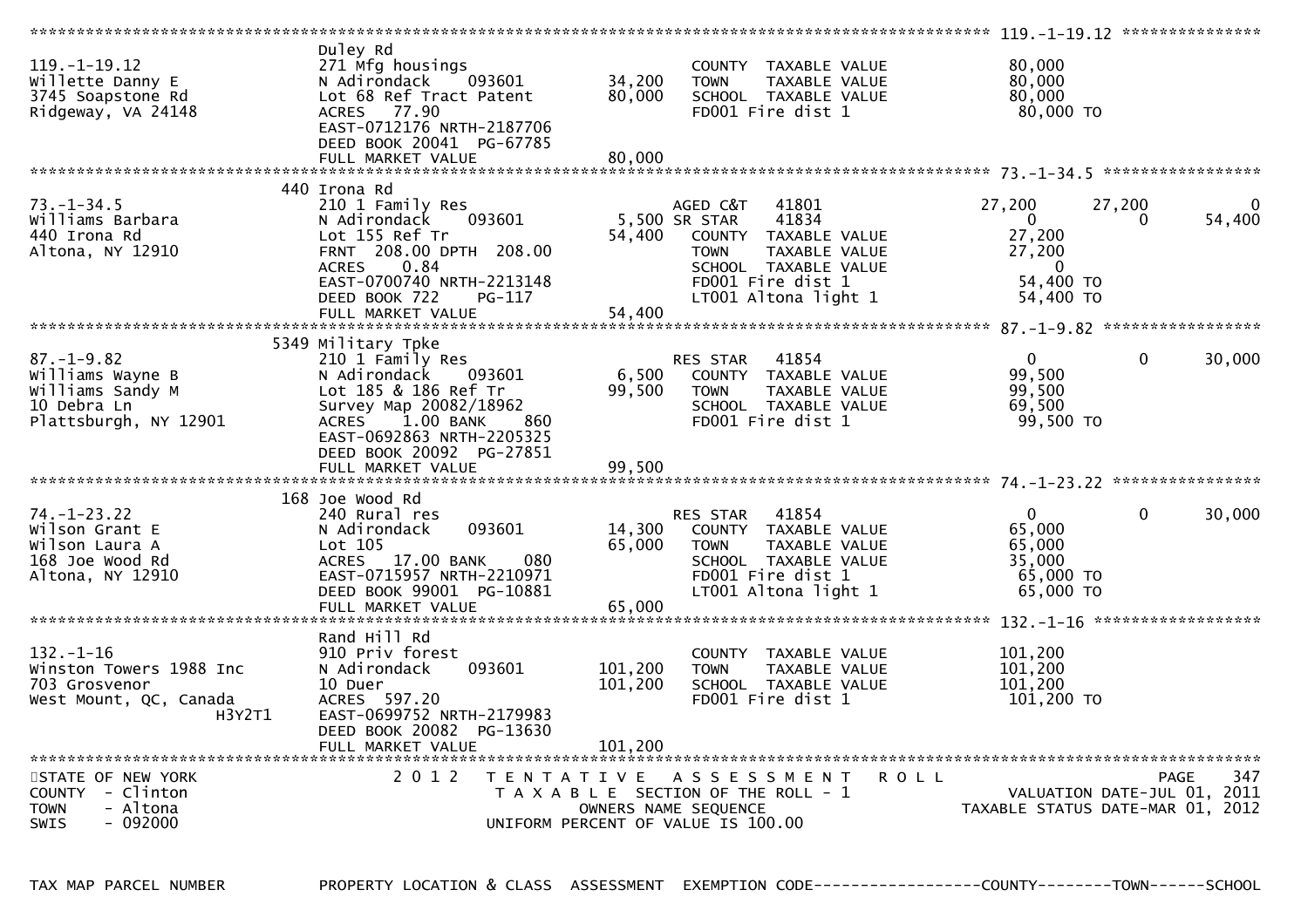| CURRENT OWNERS NAME                                                                                                            | SCHOOL DISTRICT                                                                                                                                                                                           | LAND                       | TAX DESCRIPTION                                                                                                               | TAXABLE VALUE                                                | ACCOUNT NO.<br>****************                                                |
|--------------------------------------------------------------------------------------------------------------------------------|-----------------------------------------------------------------------------------------------------------------------------------------------------------------------------------------------------------|----------------------------|-------------------------------------------------------------------------------------------------------------------------------|--------------------------------------------------------------|--------------------------------------------------------------------------------|
| $131. - 1 - 4.21$<br>Winterbottom Chanon L<br>Winterbottom Jonathan A<br>Attn: William Sawyer<br>PO Box 69<br>Milton, VT 05468 | Jerusalem Rd<br>$322$ Rural vac $>10$<br>093601<br>N Adirondack<br>Lot 221 Ref Tr<br>ACRES 108.80<br>EAST-0692346 NRTH-2176566<br>DEED BOOK 20051 PG-79135<br>FULL MARKET VALUE                           | 34,100<br>34,100<br>34,100 | COUNTY TAXABLE VALUE<br>TAXABLE VALUE<br><b>TOWN</b><br>SCHOOL TAXABLE VALUE<br>FD001 Fire dist 1                             | 34,100<br>34,100<br>34,100<br>34,100 TO                      |                                                                                |
| $131. - 1 - 4.22$<br>Winterbottom Chanon L<br>Winterbottom Jonathan A<br>Attn: William Sawyer<br>PO Box 69<br>Milton, VT 05468 | Jerusalem Rd<br>$314$ Rural vac<10<br>N Adirondack<br>093601<br>Lot 221 Ref Tract<br>ACRES 1.40<br>EAST-0691578 NRTH-2177927<br>DEED BOOK 20051 PG-79135<br>FULL MARKET VALUE                             | 6,700<br>6,700<br>6,700    | COUNTY TAXABLE VALUE<br>TAXABLE VALUE<br><b>TOWN</b><br>SCHOOL TAXABLE VALUE<br>FD001 Fire dist 1                             | 6,700<br>6,700<br>6,700<br>6,700 TO                          |                                                                                |
| $146. - 1 - 3$<br>Winterbottom Chanon L<br>Winterbottom Jonathan A<br>Attn: William Sawyer<br>PO Box 69<br>Milton, VT 05468    | Jerusalem Rd<br>920 Priv Hunt/Fi<br>093601<br>N Adirondack<br>222 Ref<br>ACRES 426.70<br>EAST-0692562 NRTH-2173384<br>DEED BOOK 20051 PG-79135                                                            | 86,600<br>86,600           | COUNTY TAXABLE VALUE<br>TAXABLE VALUE<br><b>TOWN</b><br>SCHOOL TAXABLE VALUE<br>FD001 Fire dist 1                             | 86,600<br>86,600<br>86,600<br>86,600 TO                      |                                                                                |
| $134. - 1 - 1.2$<br>Wolcott John R<br>Wolcott Gail P<br>11 Laura Dr<br>Morrisonville, NY 12962                                 | 3894 Military Tpke<br>240 Rural res<br>093601<br>N Adirondack<br>Lot 95 Ref Tr<br>ACRES 22.80<br>EAST-0721023 NRTH-2184788<br>DEED BOOK 624<br>PG-873                                                     | 15,200<br>127,700          | 41854<br>RES STAR<br>COUNTY TAXABLE VALUE<br>TAXABLE VALUE<br><b>TOWN</b><br>SCHOOL TAXABLE VALUE<br>FD001 Fire dist 1        | $\overline{0}$<br>127,700<br>127,700<br>97,700<br>127,700 TO | $\mathbf{0}$<br>30,000                                                         |
| $135. - 1 - 18.264$<br>Wolstenholme Emily<br>151 Harvey Rd<br>West Chazy, NY 12992                                             | 151 Harvey Rd<br>210 1 Family Res<br>N Adirondack<br>093601<br>Lot 130 Duerville Patent<br>3.80 BANK<br><b>ACRES</b><br>080<br>EAST-0733865 NRTH-2179409<br>DEED BOOK 99001 PG-08143<br>FULL MARKET VALUE | 10,400<br>85,000<br>85,000 | 41854<br><b>RES STAR</b><br>COUNTY TAXABLE VALUE<br><b>TOWN</b><br>TAXABLE VALUE<br>SCHOOL TAXABLE VALUE<br>FD001 Fire dist 1 | $\Omega$<br>85,000<br>85,000<br>55,000<br>85,000 TO          | 0<br>30,000                                                                    |
| STATE OF NEW YORK<br>COUNTY - Clinton<br><b>TOWN</b><br>- Altona<br>$-092000$<br>SWIS                                          | 2 0 1 2                                                                                                                                                                                                   |                            | TENTATIVE ASSESSMENT<br>T A X A B L E SECTION OF THE ROLL - 1<br>OWNERS NAME SEQUENCE<br>UNIFORM PERCENT OF VALUE IS 100.00   | R O L L                                                      | 348<br>PAGE<br>VALUATION DATE-JUL 01, 2011<br>TAXABLE STATUS DATE-MAR 01, 2012 |

TAX MAP PARCEL NUMBER PROPERTY LOCATION & CLASS ASSESSMENT EXEMPTION CODE------------------COUNTY--------TOWN------SCHOOL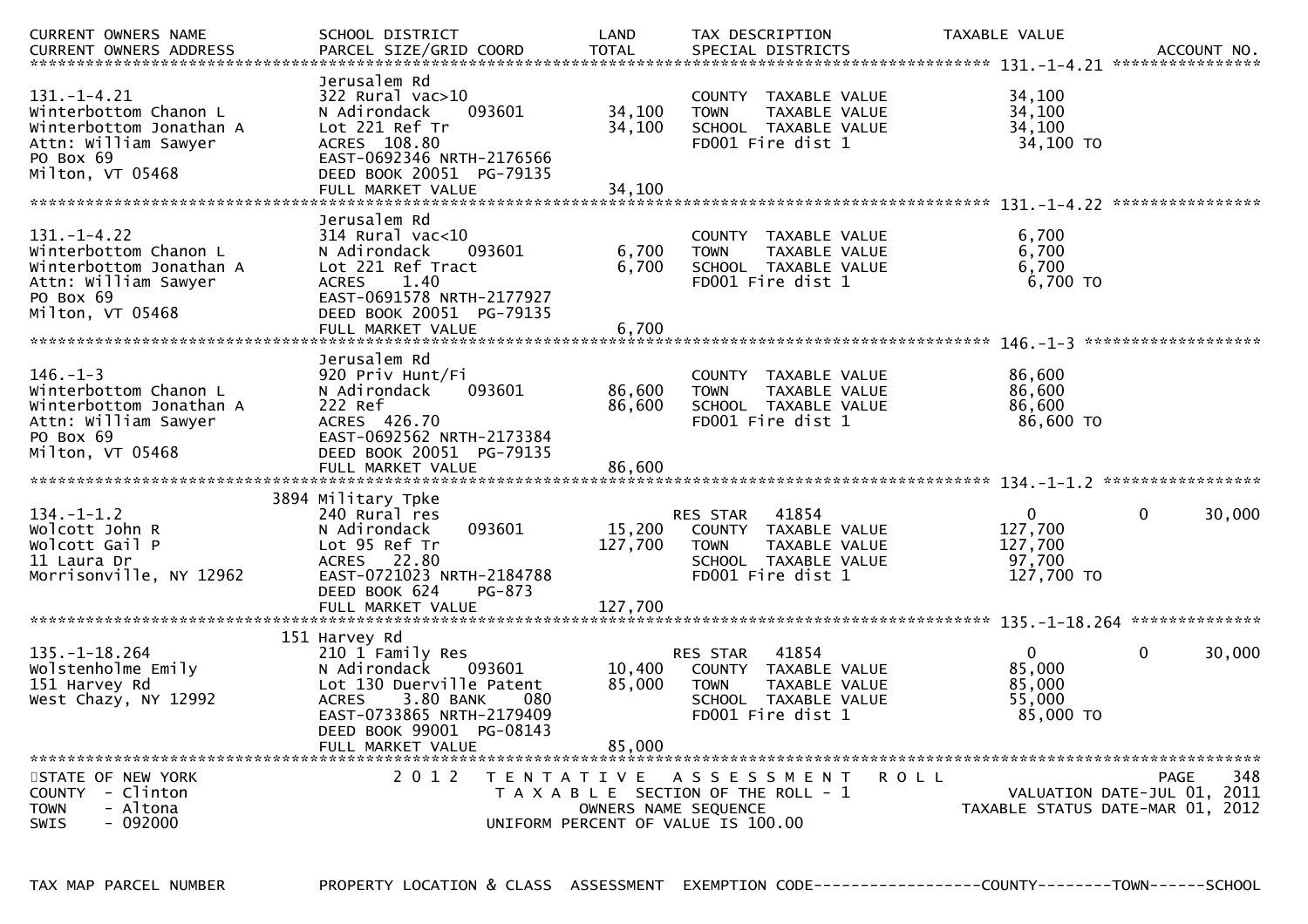| CURRENT OWNERS NAME<br><b>CURRENT OWNERS ADDRESS</b>                                                                                   | SCHOOL DISTRICT<br>PARCEL SIZE/GRID COORD                                                                                                                                                      | LAND<br><b>TOTAL</b>                                    | TAX DESCRIPTION<br>SPECIAL DISTRICTS                                                                                                                  | TAXABLE VALUE                                                          | ACCOUNT NO.                                                                           |
|----------------------------------------------------------------------------------------------------------------------------------------|------------------------------------------------------------------------------------------------------------------------------------------------------------------------------------------------|---------------------------------------------------------|-------------------------------------------------------------------------------------------------------------------------------------------------------|------------------------------------------------------------------------|---------------------------------------------------------------------------------------|
| $74. - 1 - 15.3$<br>Wood Allen John<br>Wood Donna Marie<br>294 Joe Wood Rd<br>Altona, NY 12910                                         | 294 Joe Wood Rd<br>210 1 Family Res<br>N Adirondack<br>093601<br>Lot 104 Ref Tr<br>3.40 BANK<br><b>ACRES</b><br>EAST-0717846 NRTH-2213942<br>DEED BOOK 20051 PG-87574<br>FULL MARKET VALUE     | 7,900<br>94,000<br>080<br>94,000                        | 41854<br><b>RES STAR</b><br>COUNTY TAXABLE VALUE<br>TAXABLE VALUE<br><b>TOWN</b><br>SCHOOL TAXABLE VALUE<br>FD001 Fire dist 1<br>LT001 Altona light 1 | $\overline{0}$<br>94,000<br>94,000<br>64,000<br>94,000 TO<br>94,000 TO | $\mathbf{0}$<br>30,000<br>****************                                            |
| $74. - 1 - 25.13$<br>Wood Alvin<br>881 Mannix Rd<br>Peru, NY 12972                                                                     | Joe Wood Rd<br>311 Res vac land<br>N Adirondack<br>093601<br>Lots 104, 105, & 111 Ref<br>FRNT 156.00 DPTH 275.00<br>EAST-0715857 NRTH-2210336<br>DEED BOOK 20092 PG-24273<br>FULL MARKET VALUE | 6,400<br>6,400<br>6,400                                 | COUNTY TAXABLE VALUE<br>TAXABLE VALUE<br><b>TOWN</b><br>SCHOOL TAXABLE VALUE<br>FD001 Fire dist 1<br>LT001 Altona light 1                             | 6,400<br>6,400<br>6,400<br>6,400 TO<br>6,400 TO                        |                                                                                       |
| $104. - 1 - 4.2$<br>Wood Carl A<br>Rabideau Tammy J<br>298 Devils Den Rd<br>PO Box 159<br>Altona, NY 12910                             | 298 Devils Den Rd<br>210 1 Family Res<br>093601<br>N Adirondack<br>Ldt 132 Ref<br><b>ACRES</b><br>1.00<br>EAST-0710637 NRTH-2202595<br>DEED BOOK 951<br>PG-138<br>FULL MARKET VALUE            | 6,500<br>88,600<br>88,600                               | 41854<br><b>RES STAR</b><br>COUNTY TAXABLE VALUE<br>TAXABLE VALUE<br><b>TOWN</b><br>SCHOOL TAXABLE VALUE<br>FD001 Fire dist 1<br>LT001 Altona light 1 | $\mathbf{0}$<br>88,600<br>88,600<br>58,600<br>88,600 TO<br>88,600 TO   | 30,000<br>0                                                                           |
| $104. - 1 - 6.1$<br>Wood Carl A<br>Wood Andrew J<br>298 Devils Den Rd<br>Altona, NY 12910                                              | Devils Den Rd<br>321 Abandoned ag<br>093601<br>N Adirondack<br>132 Ref<br>ACRES 178.70<br>EAST-0709584 NRTH-2200590<br>DEED BOOK 20031 PG-52867<br>FULL MARKET VALUE                           | 32,400<br>32,400<br>32,400                              | <b>COUNTY</b><br>TAXABLE VALUE<br>TAXABLE VALUE<br><b>TOWN</b><br>SCHOOL TAXABLE VALUE<br>FD001 Fire dist 1                                           | 32,400<br>32,400<br>32,400<br>32,400 TO                                |                                                                                       |
| $71. - 4 - 14.3$<br>Wood Floyd W II<br>Himes-Wood Carey S<br>2066 Plank Rd<br>Ellenburg Depot, NY 12935-1717 EAST-0675967 NRTH-2210360 | 2066 Plank Rd<br>210 1 Family Res<br>N Adirondack<br>093601<br>Lt Bm<br>FRNT 100.00 DPTH 275.00<br>DEED BOOK 20041 PG-67383<br>FULL MARKET VALUE                                               | 6,100<br>53,700<br>53,700                               | 41854<br>RES STAR<br>COUNTY TAXABLE VALUE<br><b>TOWN</b><br>TAXABLE VALUE<br>SCHOOL TAXABLE VALUE<br>FD002 Ellenburg fire 21                          | $\mathbf{0}$<br>53,700<br>53,700<br>23,700<br>53,700 TO                | $\mathbf 0$<br>30,000                                                                 |
| STATE OF NEW YORK<br>COUNTY - Clinton<br><b>TOWN</b><br>- Altona<br>$-092000$<br><b>SWIS</b>                                           | 2 0 1 2                                                                                                                                                                                        | T E N T A T I V E<br>UNIFORM PERCENT OF VALUE IS 100.00 | A S S E S S M E N T<br>T A X A B L E SECTION OF THE ROLL - 1<br>OWNERS NAME SEQUENCE                                                                  | <b>ROLL</b>                                                            | 349<br><b>PAGE</b><br>VALUATION DATE-JUL 01, 2011<br>TAXABLE STATUS DATE-MAR 01, 2012 |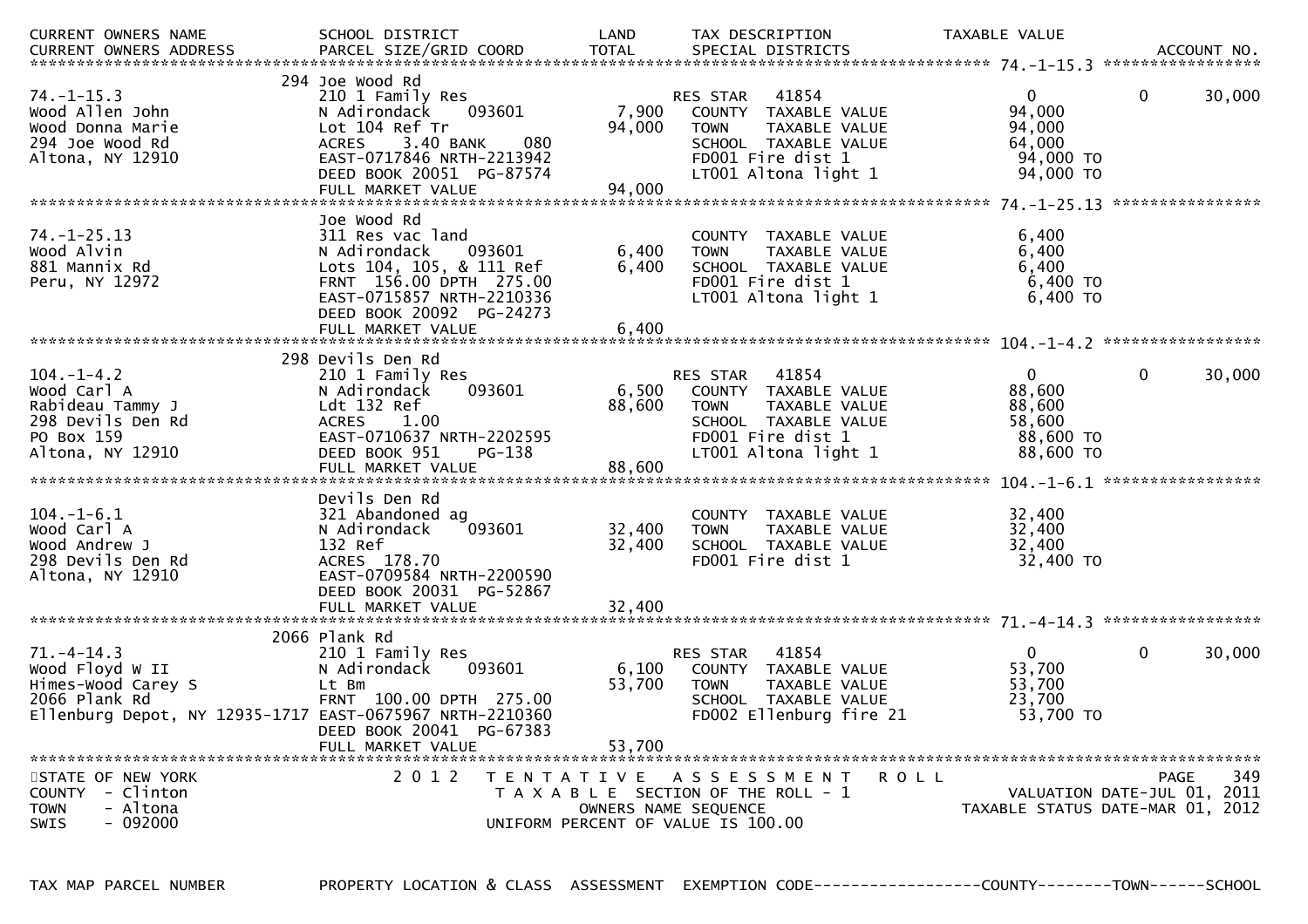| CURRENT OWNERS NAME<br><b>CURRENT OWNERS ADDRESS</b>                                                                      | SCHOOL DISTRICT<br>PARCEL SIZE/GRID COORD                                                                                                                                            | LAND<br><b>TOTAL</b>       | TAX DESCRIPTION<br>SPECIAL DISTRICTS                                                                                                                                      | TAXABLE VALUE                                                                   | ACCOUNT NO.                                                                           |
|---------------------------------------------------------------------------------------------------------------------------|--------------------------------------------------------------------------------------------------------------------------------------------------------------------------------------|----------------------------|---------------------------------------------------------------------------------------------------------------------------------------------------------------------------|---------------------------------------------------------------------------------|---------------------------------------------------------------------------------------|
| $89.1 - 3 - 9$<br>Wood Life Estate Joyce I<br>Wood Emmett L<br>PO Box 74<br>Altona, NY 12910                              | 3091 Miner Farm Rd<br>210 1 Family Res<br>N Adirondack<br>093601<br>110 Ref<br>FRNT 180.00 DPTH 214.00<br>EAST-0712018 NRTH-2207303<br>DEED BOOK 20082 PG-20067<br>FULL MARKET VALUE | 6,400<br>91,500<br>91,500  | 41834<br>SR STAR<br>COUNTY TAXABLE VALUE<br>TAXABLE VALUE<br><b>TOWN</b><br>SCHOOL TAXABLE VALUE<br>FD001 Fire dist 1<br>LT001 Altona light 1                             | 0<br>91,500<br>91,500<br>29,300<br>$91,500$ TO<br>91,500 TO                     | 62,200<br>0                                                                           |
|                                                                                                                           | 304 Devils Den Rd                                                                                                                                                                    |                            |                                                                                                                                                                           |                                                                                 |                                                                                       |
| $104. - 1 - 4.1$<br>Wood Life Use Wallace & Barbar N Adirondack<br>Wood Andrew J<br>304 Devils Den Rd<br>Altona, NY 12910 | 210 1 Family Res<br>093601<br>Lot 132 Ref<br><b>ACRES</b><br>1.20<br>EAST-0710861 NRTH-2202649<br>DEED BOOK 910<br>PG-172<br>FULL MARKET VALUE                                       | 52,200<br>52,200           | WARNONALL<br>41121<br>41834<br>6,500 SR STAR<br>COUNTY TAXABLE VALUE<br><b>TOWN</b><br>TAXABLE VALUE<br>SCHOOL TAXABLE VALUE<br>FD001 Fire dist 1<br>LT001 Altona light 1 | 7,830<br>$\mathbf{0}$<br>44,370<br>44,370<br>$\Omega$<br>52,200 TO<br>52,200 TO | 7,830<br>0<br>52,200<br>0                                                             |
|                                                                                                                           |                                                                                                                                                                                      |                            |                                                                                                                                                                           |                                                                                 | $104. -1 - 8$ *********************                                                   |
| $104. - 1 - 8$<br>Wood Life Use Wallace & Barbar N Adirondack<br>Wood Andrew J<br>304 Devils Den Rd<br>Altona, NY 12910   | Rock Rd<br>260 Seasonal res<br>093601<br>133 Ref 1942<br><b>ACRES</b><br>94.00<br>EAST-0712218 NRTH-2198150<br>DEED BOOK 910<br>PG-170<br>FULL MARKET VALUE                          | 26,300<br>35,600<br>35,600 | <b>COUNTY</b><br>TAXABLE VALUE<br><b>TAXABLE VALUE</b><br><b>TOWN</b><br>SCHOOL TAXABLE VALUE<br>FD001 Fire dist 1                                                        | 35,600<br>35,600<br>35,600<br>35,600 TO                                         |                                                                                       |
|                                                                                                                           |                                                                                                                                                                                      |                            |                                                                                                                                                                           |                                                                                 |                                                                                       |
| $74. - 1 - 25.15$<br>Wood Marcia A<br>40 Joe Wood Rd<br>Altona, NY 12910                                                  | 40 Joe Wood Rd<br>314 Rural vac<10<br>N Adirondack<br>093601<br>11.90<br><b>ACRES</b><br>EAST-0714570 NRTH-2210509<br>DEED BOOK 20092 PG-25873<br>FULL MARKET VALUE                  | 12,800<br>12,800<br>12,800 | TAXABLE VALUE<br><b>COUNTY</b><br>TAXABLE VALUE<br><b>TOWN</b><br>SCHOOL TAXABLE VALUE<br>FD001 Fire dist 1                                                               | 12,800<br>12,800<br>12,800<br>12,800 TO                                         |                                                                                       |
|                                                                                                                           |                                                                                                                                                                                      |                            |                                                                                                                                                                           |                                                                                 |                                                                                       |
| $74. - 1 - 30$<br>Wood Marcia A<br>40 Joe Wood Rd<br>Altona, NY 12910                                                     | 40 Joe Wood Rd<br>210 1 Family Res<br>N Adirondack<br>093601<br>338 Ref<br>318<br><b>ACRES</b><br>5.10 BANK<br>320<br>EAST-0714572 NRTH-2208598<br>DEED BOOK 20031 PG-53863          | 9,400<br>85,000            | 41854<br><b>RES STAR</b><br>COUNTY TAXABLE VALUE<br>TAXABLE VALUE<br><b>TOWN</b><br>SCHOOL TAXABLE VALUE<br>FD001 Fire dist 1<br>LT001 Altona light 1                     | $\mathbf{0}$<br>85,000<br>85,000<br>55,000<br>85,000 TO<br>85,000 TO            | $\mathbf{0}$<br>30,000                                                                |
|                                                                                                                           | FULL MARKET VALUE                                                                                                                                                                    | 85,000                     |                                                                                                                                                                           |                                                                                 |                                                                                       |
| STATE OF NEW YORK<br>COUNTY - Clinton<br>- Altona<br><b>TOWN</b><br>$-092000$<br><b>SWIS</b>                              | 2 0 1 2<br>T E N T A T I V E                                                                                                                                                         |                            | A S S E S S M E N T<br>T A X A B L E SECTION OF THE ROLL - 1<br>OWNERS NAME SEQUENCE<br>UNIFORM PERCENT OF VALUE IS 100.00                                                | <b>ROLL</b>                                                                     | 350<br><b>PAGE</b><br>VALUATION DATE-JUL 01, 2011<br>TAXABLE STATUS DATE-MAR 01, 2012 |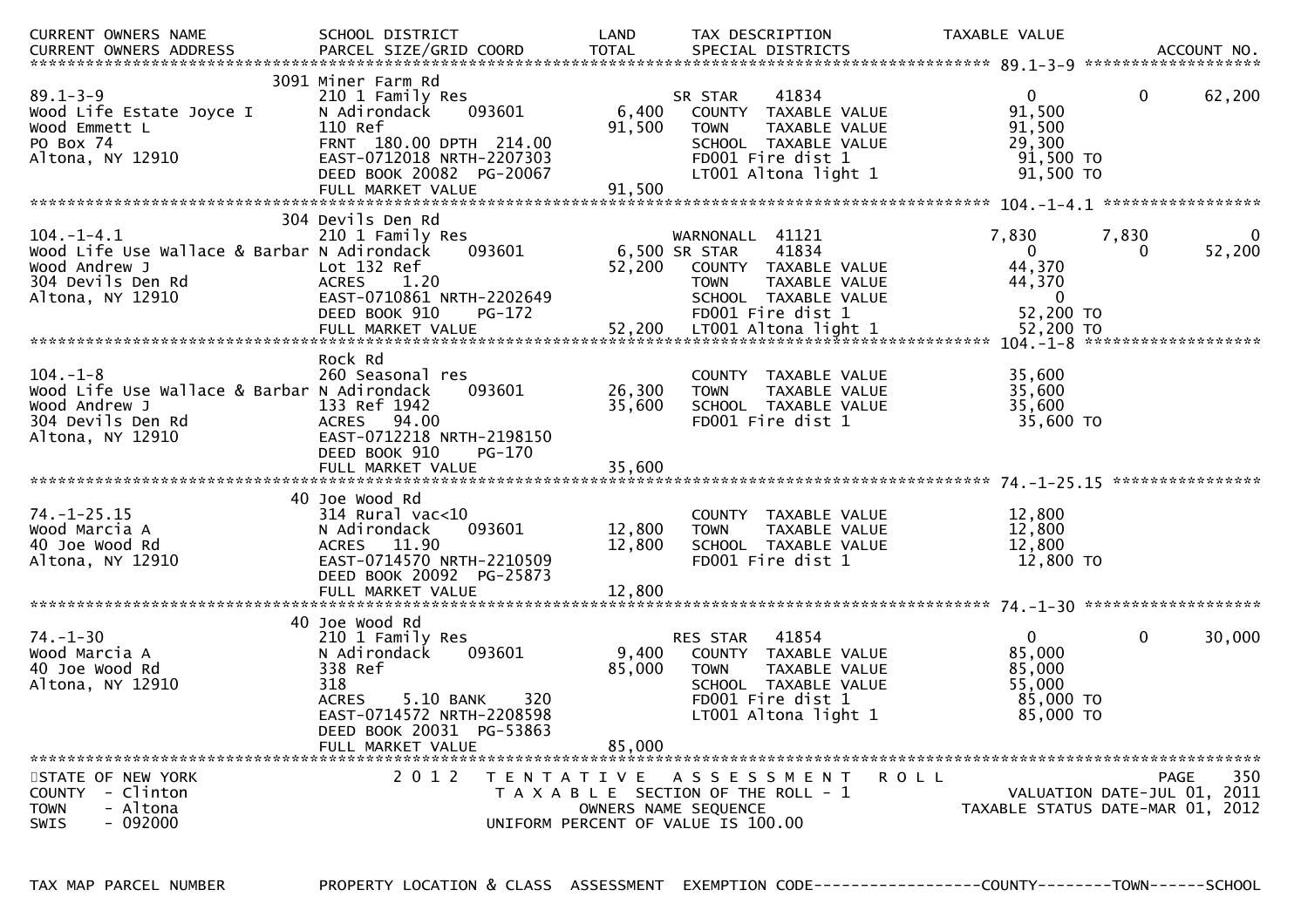| CURRENT OWNERS NAME<br>CURRENT OWNERS ADDRESS PARCEL SIZE/GRID COORD TOTAL SPECIAL DISTRICTS (2001) 2014 100 ACCOUNT NO | SCHOOL DISTRICT                                                                                                                                                           | LAND                                                                                                | TAX DESCRIPTION                                                                                                                                 | TAXABLE VALUE                                                             |                                                                                |
|-------------------------------------------------------------------------------------------------------------------------|---------------------------------------------------------------------------------------------------------------------------------------------------------------------------|-----------------------------------------------------------------------------------------------------|-------------------------------------------------------------------------------------------------------------------------------------------------|---------------------------------------------------------------------------|--------------------------------------------------------------------------------|
| $120. - 1 - 4$<br>Wood Mark Gordon<br>2 Emmons St<br>Dannemora, NY 12929                                                | Military Tpke<br>321 Abandoned ag<br>N Adirondack<br>093601<br>118 Duer<br>ACRES 69.50<br>EAST-0724321 NRTH-2189865<br>DEED BOOK 20031 PG-52969                           | 21,200<br>21,200                                                                                    | COUNTY TAXABLE VALUE<br>TAXABLE VALUE<br><b>TOWN</b><br>SCHOOL TAXABLE VALUE<br>FD001 Fire dist 1                                               | 21,200<br>21,200<br>21,200<br>21,200 TO                                   |                                                                                |
|                                                                                                                         | FULL MARKET VALUE                                                                                                                                                         | 21,200                                                                                              |                                                                                                                                                 |                                                                           |                                                                                |
| $74. - 1 - 25.12$<br>Wood Paul J<br>Wood Nancy L<br>2876 Miner Farm Rd<br>Altona, NY 12910                              | 2876 Miner Farm Rd<br>240 Rural res<br>093601<br>N Adirondack<br>Lot 105 Ref<br>ACRES 165.90<br>EAST-0717172 NRTH-2209174<br>DEED BOOK 98001 PG-01015                     | 56,000<br>178,000                                                                                   | 41854<br>RES STAR<br>COUNTY TAXABLE VALUE<br><b>TOWN</b><br>TAXABLE VALUE<br>SCHOOL TAXABLE VALUE<br>FD001 Fire dist 1<br>LT001 Altona light 1  | $\mathbf{0}$<br>178,000<br>178,000<br>148,000<br>178,000 TO<br>178,000 TO | $\mathbf{0}$<br>30,000                                                         |
|                                                                                                                         |                                                                                                                                                                           |                                                                                                     |                                                                                                                                                 |                                                                           |                                                                                |
| $72. - 1 - 20.1$<br>Wood Robert S<br>Wood Mary Ann<br>20 Railroad St<br>Ellenburg Depot, NY 12935                       | 20 Railroad St<br>210 1 Family Res<br>N Adirondack<br>093601<br>Survey Bk 19 Pg 64<br>3.00<br>ACRES<br>EAST-0685441 NRTH-2211833<br>DEED BOOK 933                         | 7,900<br>68,000<br>PG-140                                                                           | 41854<br><b>RES STAR</b><br>COUNTY TAXABLE VALUE<br><b>TOWN</b><br>TAXABLE VALUE<br>SCHOOL TAXABLE VALUE<br>FD001 Fire dist 1                   | $\overline{0}$<br>68,000<br>68,000<br>38,000<br>68,000 TO                 | $\mathbf{0}$<br>30,000                                                         |
|                                                                                                                         |                                                                                                                                                                           |                                                                                                     |                                                                                                                                                 |                                                                           |                                                                                |
| $74. - 1 - 28$<br>Wood Simone M<br>57 Joe Wood Rd<br>Altona, NY 12910                                                   | 57 Joe Wood Rd<br>210 1 Family Res<br>093601<br>N Adirondack<br>111 Ref<br>FRNT 155.00 DPTH 100.00<br><b>BANK</b><br>EAST-0714193 NRTH-2209079                            | 77,700<br>080                                                                                       | AGED - ALL 41800<br>4,700 SR STAR<br>41834<br>COUNTY TAXABLE VALUE<br>TAXABLE VALUE<br><b>TOWN</b><br>SCHOOL TAXABLE VALUE<br>FD001 Fire dist 1 | 38,850<br>$\mathbf{0}$<br>38,850<br>38,850<br>$\overline{0}$<br>77,700 TO | 38,850<br>38,850<br>38,850<br>0                                                |
|                                                                                                                         | DEED BOOK 20041 PG-75168<br>FULL MARKET VALUE                                                                                                                             | 77,700                                                                                              | LT001 Altona light 1                                                                                                                            | 77,700 TO                                                                 |                                                                                |
| $73. - 3 - 3.1$<br>Woodward Daryl<br>Woodward Mary<br>218 Sharron Ave<br>Plattsburgh, NY 12901                          | Irona Rd<br>$314$ Rural vac<10<br>N Adirondack<br>093601<br>166 Ref<br>6.20<br><b>ACRES</b><br>EAST-0695183 NRTH-2214617<br>DEED BOOK 20102 PG-36351<br>FULL MARKET VALUE | 9,600<br>9,600<br>9,600                                                                             | TAXABLE VALUE<br>COUNTY<br>TAXABLE VALUE<br><b>TOWN</b><br>SCHOOL TAXABLE VALUE<br>FD001 Fire dist 1                                            | 9,600<br>9,600<br>9,600<br>$9,600$ TO                                     |                                                                                |
| STATE OF NEW YORK<br>COUNTY - Clinton<br><b>TOWN</b><br>- Altona<br>$-092000$<br>SWIS                                   | 2 0 1 2                                                                                                                                                                   | TENTATIVE ASSESSMENT<br>T A X A B L E SECTION OF THE ROLL - 1<br>UNIFORM PERCENT OF VALUE IS 100.00 | OWNERS NAME SEQUENCE                                                                                                                            | <b>ROLL</b>                                                               | 351<br>PAGE<br>VALUATION DATE-JUL 01, 2011<br>TAXABLE STATUS DATE-MAR 01, 2012 |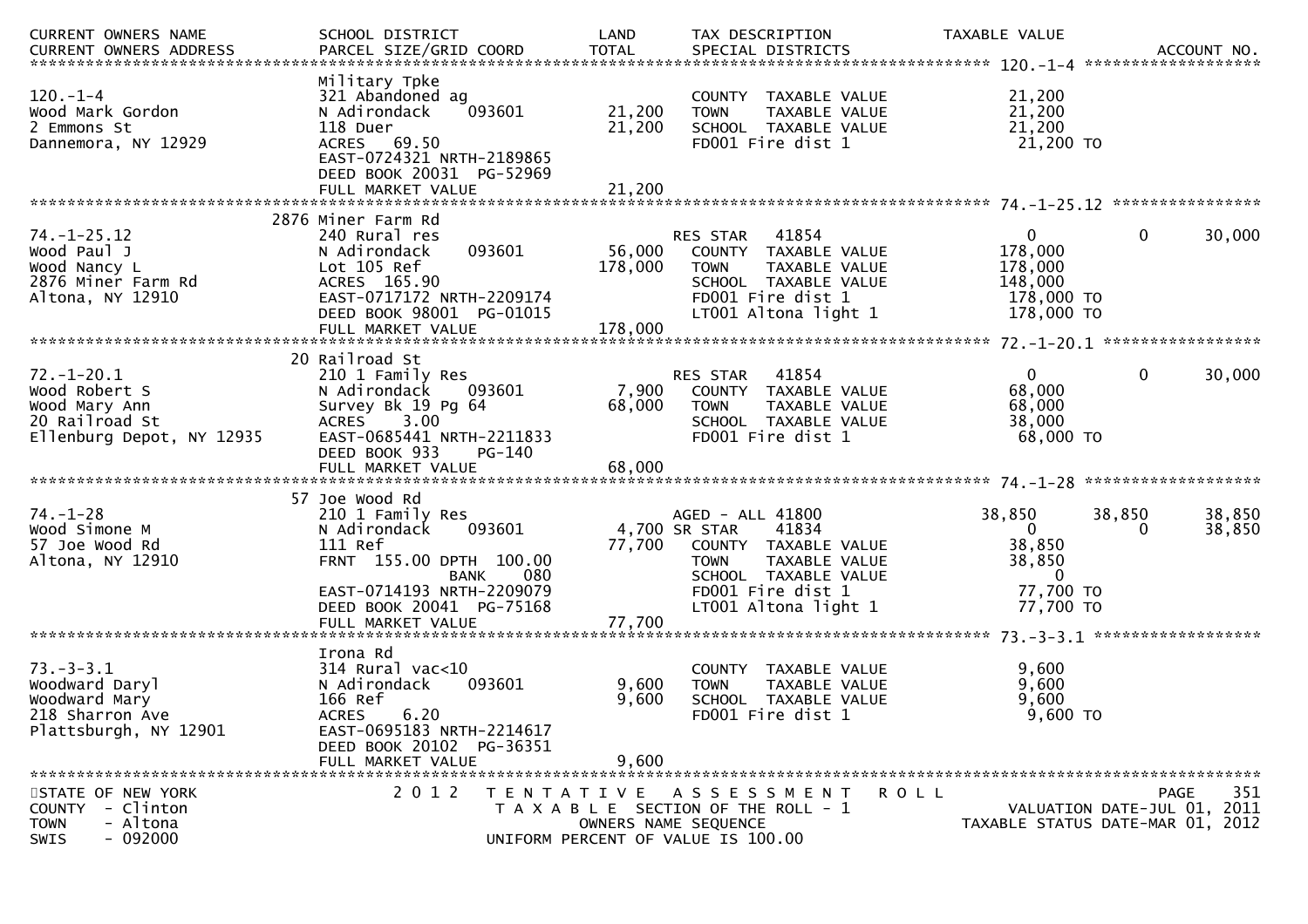| TAX MAP PARCEL NUMBER                |                                               |                      |                                                        | PROPERTY LOCATION & CLASS ASSESSMENT EXEMPTION CODE----------------COUNTY-------TOWN------SCHOOL |     |
|--------------------------------------|-----------------------------------------------|----------------------|--------------------------------------------------------|--------------------------------------------------------------------------------------------------|-----|
| CURRENT OWNERS NAME                  | SCHOOL DISTRICT                               | LAND                 | TAX DESCRIPTION                                        | TAXABLE VALUE                                                                                    |     |
|                                      |                                               |                      |                                                        |                                                                                                  |     |
|                                      | Helens Way                                    |                      |                                                        |                                                                                                  |     |
| $73. - 3 - 3.3$                      | $314$ Rural vac< $10$                         |                      |                                                        | 8,900                                                                                            |     |
| Woodward Daryl                       | 093601<br>N Adirondack                        | 8,900                | COUNTY TAXABLE VALUE<br>TOWN      TAXABLE VALUE        | 8,900                                                                                            |     |
| Woodward Mary                        | Lot 166 Ref Tr                                | 8,900                | SCHOOL TAXABLE VALUE                                   | 8,900                                                                                            |     |
| 218 Sharron Ave                      | ACRES 5.00                                    |                      | FD001 Fire dist 1                                      | 8,900 TO                                                                                         |     |
| Plattsburgh, NY 12901                | EAST-0695566 NRTH-2214442                     |                      |                                                        |                                                                                                  |     |
|                                      | DEED BOOK 20102 PG-36351                      |                      |                                                        |                                                                                                  |     |
|                                      |                                               |                      |                                                        |                                                                                                  |     |
|                                      |                                               |                      |                                                        |                                                                                                  |     |
|                                      |                                               |                      |                                                        |                                                                                                  |     |
| $147. - 1 - 6.2$                     | Jerusalem Rd                                  |                      |                                                        |                                                                                                  |     |
|                                      | 260 Seasonal res                              |                      | COUNTY TAXABLE VALUE<br>TAXABLE VALUE<br>TAXABLE VALUE | 40,800                                                                                           |     |
| Yandow Bernard R                     | 093601<br>N Adirondack                        | 35,300               | <b>TOWN</b>                                            | 40,800                                                                                           |     |
| Yandow Sylvia M                      | Lot 21 Duer                                   | 40,800               | SCHOOL TAXABLE VALUE                                   | 40,800                                                                                           |     |
| 53A Center Rd                        | ACRES 125.00                                  |                      | FD001 Fire dist 1                                      | 40,800 TO                                                                                        |     |
| Essex Jct, VT 05452                  | EAST-0705067 NRTH-2171682                     |                      |                                                        |                                                                                                  |     |
|                                      | DEED BOOK 938<br>PG-315                       |                      |                                                        |                                                                                                  |     |
|                                      |                                               |                      |                                                        |                                                                                                  |     |
|                                      |                                               |                      |                                                        |                                                                                                  |     |
|                                      | 21 Merrywood Dr                               |                      |                                                        |                                                                                                  |     |
| $88.14 - 1 - 59$                     | 260 Seasonal res                              |                      | COUNTY TAXABLE VALUE                                   | 16,900                                                                                           |     |
| Yates Leonard                        | N Adirondack<br>093601                        | 4,300                | TAXABLE VALUE<br>TOWN                                  | 16,900                                                                                           |     |
| Yates Sharron                        | Stonewall Acres Lot 59                        | 16,900               | SCHOOL TAXABLE VALUE                                   | 16,900                                                                                           |     |
| 4825 Beausejour St                   | FRNT 110.21 DPTH 71.07                        |                      | FD001 Fire dist 1                                      | 16,900 TO                                                                                        |     |
| St Hubert, QC, Canada                | EAST-0700102 NRTH-2203353                     |                      |                                                        |                                                                                                  |     |
| J3Y6S3                               | DEED BOOK 959<br>$PG-7$                       |                      |                                                        |                                                                                                  |     |
|                                      |                                               |                      |                                                        |                                                                                                  |     |
|                                      |                                               |                      |                                                        |                                                                                                  |     |
|                                      | 110 Pinewood Dr                               |                      |                                                        |                                                                                                  |     |
| $88.14 - 2 - 35$                     | 311 Res vac land                              |                      |                                                        | 3,400                                                                                            |     |
| Yom So Yong                          | N Adirondack 093601                           | 3,400                | COUNTY TAXABLE VALUE<br>TOWN     TAXABLE VALUE         | 3,400                                                                                            |     |
| 160-24 78th Ave                      | Sub Bk 10 Pg 123 Lot 35                       | 3,400                | SCHOOL TAXABLE VALUE                                   | 3,400                                                                                            |     |
| Fresh Meadow, NY 11366               | FRNT 103.00 DPTH 105.70                       |                      | FD001 Fire dist 1                                      | 3,400 TO                                                                                         |     |
|                                      | EAST-0698861 NRTH-2204735                     |                      |                                                        |                                                                                                  |     |
|                                      | DEED BOOK 20051 PG-81189                      |                      |                                                        |                                                                                                  |     |
|                                      | FULL MARKET VALUE                             | 3,400                |                                                        |                                                                                                  |     |
|                                      |                                               |                      |                                                        |                                                                                                  |     |
|                                      | 108 Pinewood Dr                               |                      |                                                        |                                                                                                  |     |
| $88.14 - 2 - 36$                     | 311 Res vac land                              |                      | COUNTY TAXABLE VALUE                                   | 3,600                                                                                            |     |
| Yom So Yong                          | N Adirondack<br>093601                        | 3,600                | TAXABLE VALUE<br>TOWN                                  | 3,600                                                                                            |     |
| Yom So Yong<br>160-24 78th Ave 11366 | Sub Bk 10 Pg 123 Lot 36                       | 3,600                | SCHOOL TAXABLE VALUE                                   | 3,600                                                                                            |     |
| Fresh Meadow, NY 11366               | FRNT 109.50 DPTH 115.60                       |                      | FD001 Fire dist 1                                      | 3,600 TO                                                                                         |     |
|                                      |                                               |                      |                                                        |                                                                                                  |     |
|                                      | EAST-0698811 NRTH-2204818                     |                      |                                                        |                                                                                                  |     |
|                                      | DEED BOOK 20051 PG-81197<br>FULL MARKET VALUE |                      |                                                        |                                                                                                  |     |
|                                      |                                               | 3,600                |                                                        |                                                                                                  |     |
|                                      | 2 0 1 2                                       |                      |                                                        |                                                                                                  |     |
| STATE OF NEW YORK                    |                                               |                      | TENTATIVE ASSESSMENT                                   | PAGE<br><b>ROLL</b>                                                                              | 352 |
| COUNTY - Clinton                     |                                               |                      | T A X A B L E SECTION OF THE ROLL - 1                  | VALUATION DATE-JUL 01, 2011                                                                      |     |
| <b>TOWN</b><br>- Altona              |                                               | OWNERS NAME SEQUENCE |                                                        | TAXABLE STATUS DATE-MAR 01, 2012                                                                 |     |
| $-092000$<br><b>SWIS</b>             |                                               |                      | UNIFORM PERCENT OF VALUE IS 100.00                     |                                                                                                  |     |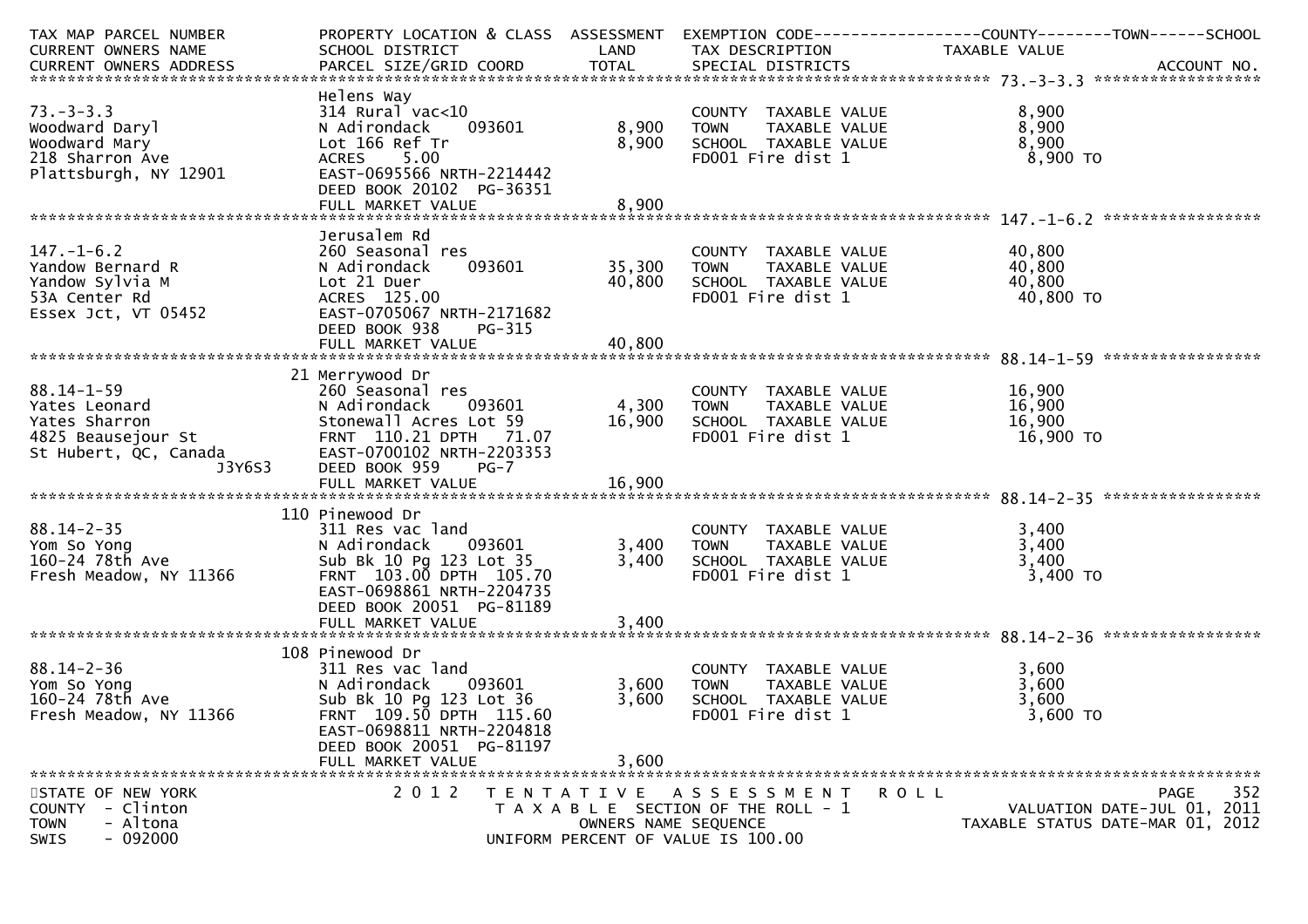| TAX MAP PARCEL NUMBER<br><b>CURRENT OWNERS NAME</b>                                                    | PROPERTY LOCATION & CLASS ASSESSMENT<br>SCHOOL DISTRICT                                                                                                                          | LAND                         | EXEMPTION CODE-----------------COUNTY-------TOWN------SCHOOL<br>TAX DESCRIPTION                                                                | TAXABLE VALUE                                                              |                                                                                       |
|--------------------------------------------------------------------------------------------------------|----------------------------------------------------------------------------------------------------------------------------------------------------------------------------------|------------------------------|------------------------------------------------------------------------------------------------------------------------------------------------|----------------------------------------------------------------------------|---------------------------------------------------------------------------------------|
|                                                                                                        |                                                                                                                                                                                  |                              |                                                                                                                                                |                                                                            |                                                                                       |
| $89.1 - 3 - 6$<br>Young Christopher A<br>8 Beechwood Dr<br>Rouses Point, NY 12979                      | 15 Forge St<br>210 1 Family Res<br>N Adirondack<br>093601<br>110 Ref<br>FRNT 223.00 DPTH 177.00<br>EAST-0711625 NRTH-2207282<br>DEED BOOK 20112 PG-44471                         | 6,500<br>76,700              | COUNTY TAXABLE VALUE<br>TAXABLE VALUE<br><b>TOWN</b><br>SCHOOL TAXABLE VALUE<br>FD001 Fire dist 1<br>LT001 Altona light 1                      | 76,700<br>76,700<br>76,700<br>76,700 TO<br>76,700 TO                       |                                                                                       |
|                                                                                                        |                                                                                                                                                                                  |                              |                                                                                                                                                |                                                                            |                                                                                       |
| $89.1 - 3 - 20$<br>Young Life Use Joyce<br>Decelle Kathleen<br>5 Forge St                              | 5 Forge St<br>210 1 Family Res<br>093601<br>N Adirondack<br>110 Ref<br>FRNT 182.00 DPTH 150.00                                                                                   |                              | WARCOMALL 41131<br>6,100 AGED - ALL 41800<br>41834<br>62,000 SR STAR<br>COUNTY TAXABLE VALUE                                                   | 15,500<br>23,250<br>$\overline{0}$<br>23,250                               | 15,500<br>$\bf{0}$<br>23,250<br>31,000<br>31,000<br>$\Omega$                          |
| PO Box 118<br>Altona, NY 12901                                                                         | EAST-0711688 NRTH-2206959<br>DEED BOOK 20031 PG-58842<br>FULL MARKET VALUE                                                                                                       | 62,000                       | TAXABLE VALUE<br><b>TOWN</b><br>SCHOOL TAXABLE VALUE<br>FD001 Fire dist 1                                                                      | 23,250<br>$\mathbf 0$<br>62,000 TO                                         |                                                                                       |
|                                                                                                        |                                                                                                                                                                                  |                              |                                                                                                                                                |                                                                            |                                                                                       |
| 74. –1–18.1<br>Young Lyle A<br>65 Matott Rd<br>Altona, NY 12910                                        | 65 Matott Rd<br>240 Rural res<br>093601<br>N Adirondack<br>Lot 105 Ref Tr<br>35.30<br><b>ACRES</b><br>EAST-0716782 NRTH-2211464<br>DEED BOOK 1026<br>PG-201<br>FULL MARKET VALUE | 19,400<br>105,800<br>105,800 | 41854<br>RES STAR<br>COUNTY TAXABLE VALUE<br><b>TOWN</b><br>TAXABLE VALUE<br>SCHOOL TAXABLE VALUE<br>FD001 Fire dist 1<br>LT001 Altona light 1 | $\overline{0}$<br>105,800<br>105,800<br>75,800<br>105,800 TO<br>105,800 TO | $\mathbf{0}$<br>30,000                                                                |
|                                                                                                        |                                                                                                                                                                                  |                              |                                                                                                                                                |                                                                            |                                                                                       |
| $134 - 2 - 24$<br>Young Mark<br>Young Trena<br>29 Gateway Dr<br>Hinsdale, NH 03451-2459                | Galy Way<br>$314$ Rural vac< $10$<br>N Adirondack<br>093601<br>Lot 104<br>Stonehedge Subd Lot 20<br>2.00<br>ACRES<br>EAST-0725076 NRTH-2180918<br>DEED BOOK 983<br>PG-150        | 9,600<br>9,600               | COUNTY TAXABLE VALUE<br>TAXABLE VALUE<br><b>TOWN</b><br>SCHOOL TAXABLE VALUE<br>FD001 Fire dist 1                                              | 9,600<br>9,600<br>9,600<br>9,600 TO                                        |                                                                                       |
|                                                                                                        |                                                                                                                                                                                  |                              |                                                                                                                                                |                                                                            |                                                                                       |
| $88.14 - 1 - 67$<br>Young Richard J<br>Young Deborah E                                                 | 12 Merrywood Dr<br>312 Vac w/imprv<br>N Adirondack<br>093601<br>Stonewall Acres Lot 67                                                                                           | 4,600<br>4,600               | <b>COUNTY</b><br>TAXABLE VALUE<br><b>TOWN</b><br>TAXABLE VALUE<br>SCHOOL TAXABLE VALUE                                                         | 4,600<br>4,600<br>4,600                                                    |                                                                                       |
| 1054 Dion<br>Greenfield Park, QC, Canada<br>J4V3M5                                                     | 90.00 DPTH 137.14<br><b>FRNT</b><br>EAST-0700379 NRTH-2203376<br>DEED BOOK 20051 PG-85205<br>FULL MARKET VALUE                                                                   | 4,600                        | FD001 Fire dist 1                                                                                                                              | 4,600 TO                                                                   |                                                                                       |
| STATE OF NEW YORK<br>- Clinton<br><b>COUNTY</b><br>- Altona<br><b>TOWN</b><br>$-092000$<br><b>SWIS</b> | 2 0 1 2                                                                                                                                                                          |                              | TENTATIVE ASSESSMENT<br>T A X A B L E SECTION OF THE ROLL - 1<br>OWNERS NAME SEQUENCE<br>UNIFORM PERCENT OF VALUE IS 100.00                    | ROLL                                                                       | 353<br><b>PAGE</b><br>VALUATION DATE-JUL 01, 2011<br>TAXABLE STATUS DATE-MAR 01, 2012 |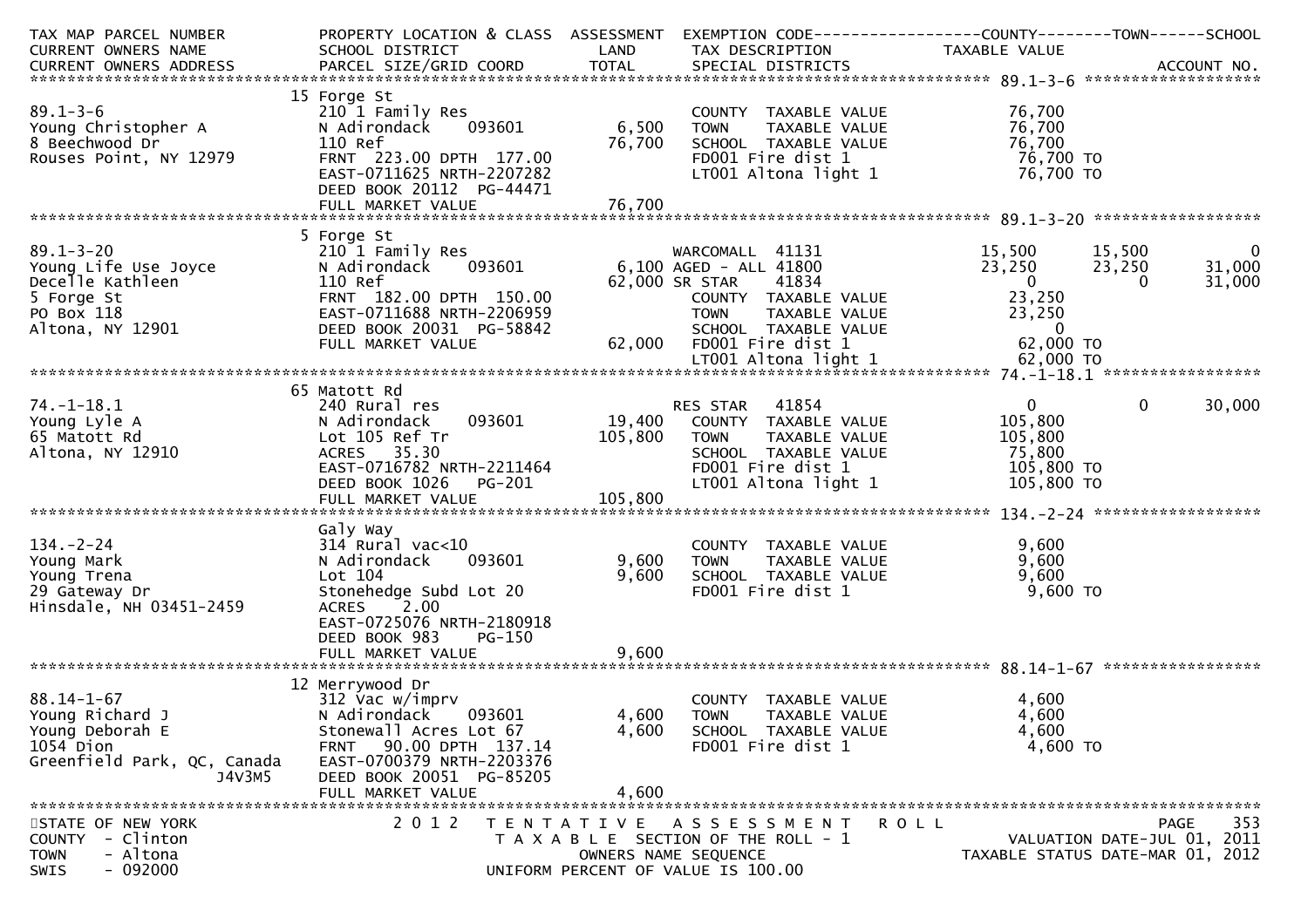| TAX MAP PARCEL NUMBER<br>CURRENT OWNERS NAME                                                                                                                                      | SCHOOL DISTRICT                                                                                                                             |                              | LAND TAX DESCRIPTION                                                                                                                                                                          | PROPERTY LOCATION & CLASS ASSESSMENT EXEMPTION CODE----------------COUNTY-------TOWN------SCHOOL<br>TAXABLE VALUE                                               |
|-----------------------------------------------------------------------------------------------------------------------------------------------------------------------------------|---------------------------------------------------------------------------------------------------------------------------------------------|------------------------------|-----------------------------------------------------------------------------------------------------------------------------------------------------------------------------------------------|-----------------------------------------------------------------------------------------------------------------------------------------------------------------|
|                                                                                                                                                                                   |                                                                                                                                             |                              |                                                                                                                                                                                               | CURRENT OWNERS ADDRESS FARCEL SIZE/GRID COORD<br>FARCEL SIZE/GRID COORD TOTAL SPECIAL DISTRICTS AND MERS ADDRESS PARCEL SIZE/GRID COORD TOTAL SPECIAL DISTRICTS |
| $133. - 1 - 1$<br>260 Seasonal<br>N Adirondack<br>46 Pat Duer<br>ACRES 258.8<br>Young Deborah<br>PO Box 729<br>Morrisonville, NY 12962-0729    EAST-0709956    NRTH-2183753       | 171 Duley Rd<br>260 Seasonal res<br>093601<br>N Adirondack<br>ACRES 258.80<br>DEED BOOK 99001 PG-00540                                      | 48,300<br>82,000             | COUNTY TAXABLE VALUE<br><b>TOWN</b><br>TAXABLE VALUE<br>SCHOOL TAXABLE VALUE<br>FD001 Fire dist 1                                                                                             | 82,000<br>82,000<br>82,000<br>82,000 TO                                                                                                                         |
|                                                                                                                                                                                   |                                                                                                                                             |                              |                                                                                                                                                                                               |                                                                                                                                                                 |
| 4902-4908 Rt 11<br>$71.1 - 1 - 19.11$                                                                                                                                             | 260 Seasonal res<br>DEED BOOK 677<br>PG-79                                                                                                  | 093601 11,700 TOWN<br>12,200 | COUNTY TAXABLE VALUE $12,200$<br>TOWN TAXABLE VALUE $12,200$<br>SCHOOL TAXABLE VALUE $12,200$<br>FDO02 Ellenburg fire<br>FD002 Ellenburg fire 21 12,200 TO<br>LT002 Altona light 21 12,200 TO |                                                                                                                                                                 |
|                                                                                                                                                                                   |                                                                                                                                             |                              |                                                                                                                                                                                               |                                                                                                                                                                 |
| $89 - 3 - 13$<br>325<br>N Adirondach<br>Lot 110 Ref<br>ACRES 27.<br>EAST-07130<br>PED BOOK<br>PED BOOK<br>Zdanoski Leo W<br>Hayes Wenner<br>703 E Drinker St<br>Dunmore, PA 18512 | 323 Vacant rural<br>093601<br>ACRES 27.80<br>EAST-0713031 NRTH-2203780<br>DEED BOOK 813<br>PG-119                                           | 9,200 TOWN<br>9,200          | COUNTY TAXABLE VALUE<br>TOWN     TAXABLE VALUE<br>SCHOOL  TAXABLE VALUE<br>FDOO1 Fire dist 1<br>LT001 Altona light 1                                                                          | 9,200<br>9,200<br>9,200<br>9,200 TO<br>$9,200$ TO                                                                                                               |
|                                                                                                                                                                                   |                                                                                                                                             |                              |                                                                                                                                                                                               |                                                                                                                                                                 |
| $74. - 1 - 10.3$<br>Zeinali Abe E<br>187 Richards St Apt 3<br>Brooklyn, NY 11231                                                                                                  | Joe Wood Rd<br>321 Abandoned ag<br>N Adirondack<br>112 Ref<br>ACRES 44.30<br>EAST-0714407 NRTH-2214628<br>DEED BOOK 20041 PG-72572          | 20,300                       | SCHOOL TAXABLE VALUE<br>FD001 Fire dist 1                                                                                                                                                     | 20,300<br>20,300<br>20,300<br>20,300 TO                                                                                                                         |
|                                                                                                                                                                                   |                                                                                                                                             |                              |                                                                                                                                                                                               |                                                                                                                                                                 |
| $75. - 1 - 6.7$<br>Zivkov Dusan<br>Zivkov Milena<br>7241 60th Ln<br>Ridgewood, NY 11385                                                                                           | Miner Farm Rd<br>314 Rural vac<10<br>N Adirondack<br>093601<br>Lot 81 Ref Tr<br>50' Rd<br>3.20<br><b>ACRES</b><br>EAST-0726016 NRTH-2209283 | 6,700<br>6,700               | COUNTY TAXABLE VALUE<br>TAXABLE VALUE<br>TOWN<br>SCHOOL TAXABLE VALUE<br>FD001 Fire dist 1                                                                                                    | 6,700<br>6,700<br>6,700<br>6,700 TO                                                                                                                             |
|                                                                                                                                                                                   | DEED BOOK 20072 PG-2085<br>FULL MARKET VALUE                                                                                                | 6,700                        |                                                                                                                                                                                               |                                                                                                                                                                 |
| STATE OF NEW YORK                                                                                                                                                                 | 2 0 1 2                                                                                                                                     |                              | TENTATIVE ASSESSMENT<br><b>ROLL</b>                                                                                                                                                           | 354<br><b>PAGE</b>                                                                                                                                              |
| COUNTY - Clinton<br>- Altona<br><b>TOWN</b><br>$-092000$<br>SWIS                                                                                                                  |                                                                                                                                             | OWNERS NAME SEQUENCE         | T A X A B L E SECTION OF THE ROLL - 1<br>UNIFORM PERCENT OF VALUE IS 100.00                                                                                                                   | VALUATION DATE-JUL 01, 2011<br>TAXABLE STATUS DATE-MAR 01, 2012                                                                                                 |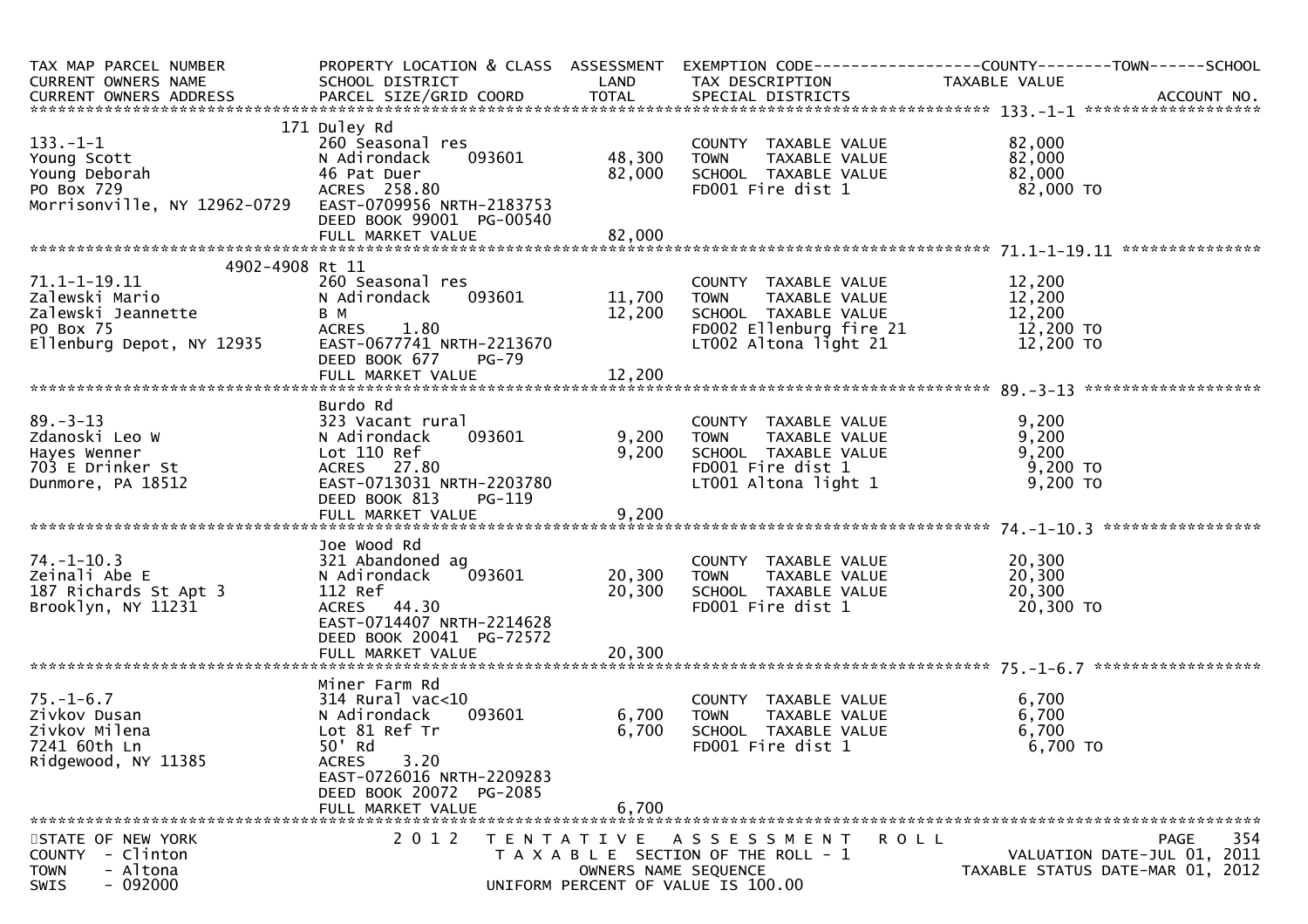| TAX MAP PARCEL NUMBER   |                                                                                            |                                 |                                       | PROPERTY LOCATION & CLASS ASSESSMENT EXEMPTION CODE----------------COUNTY-------TOWN------SCHOOL |     |
|-------------------------|--------------------------------------------------------------------------------------------|---------------------------------|---------------------------------------|--------------------------------------------------------------------------------------------------|-----|
| CURRENT OWNERS NAME     | SCHOOL DISTRICT                                                                            | <b>Example 12 District LAND</b> | TAX DESCRIPTION                       | TAXABLE VALUE                                                                                    |     |
|                         |                                                                                            |                                 |                                       |                                                                                                  |     |
|                         |                                                                                            |                                 |                                       |                                                                                                  |     |
|                         | Miner Farm Rd                                                                              |                                 |                                       |                                                                                                  |     |
| $75. - 1 - 6.51$        | 321 Abandoned ag<br>321 Abandoned ag<br>N Adirondack    093601             35,800          |                                 | COUNTY TAXABLE VALUE                  | 35,800                                                                                           |     |
| Zivkov Dusan            |                                                                                            |                                 | TOWN TAXABLE VALUE                    | 35,800                                                                                           |     |
| Zivkov Milena           | Lot 81 Ref Tract                                                                           | 35,800                          | SCHOOL TAXABLE VALUE                  | 35,800                                                                                           |     |
| 7241 60th Ln            | Survey Bk 22 Pg 21                                                                         |                                 | FD001 Fire dist 1                     | 35,800 TO                                                                                        |     |
| Ridgewood, NY 11385     | Survey Map 20072/05420                                                                     |                                 |                                       |                                                                                                  |     |
|                         | ACRES 87.40                                                                                |                                 |                                       |                                                                                                  |     |
|                         | EAST-0726449 NRTH-2209816                                                                  |                                 |                                       |                                                                                                  |     |
|                         | DEED BOOK 20072 PG-2085                                                                    |                                 |                                       |                                                                                                  |     |
|                         | FULL MARKET VALUE                                                                          | 35,800                          |                                       |                                                                                                  |     |
|                         |                                                                                            |                                 |                                       |                                                                                                  |     |
|                         | 2526 Miner Farm Rd                                                                         |                                 |                                       |                                                                                                  |     |
| $75. - 1 - 6.52$        | 210 1 Family Res<br>שוויי<br>את Adirondack<br>Lot 81 Ref Tract<br>Survey Man 2007<br>הייחס |                                 | COUNTY TAXABLE VALUE                  | 20,000                                                                                           |     |
| Zivkov Dusan            | 093601                                                                                     | 5,900                           | <b>TOWN</b><br>TAXABLE VALUE          | 20,000                                                                                           |     |
| Zivkov Milena           |                                                                                            | 20,000                          | SCHOOL TAXABLE VALUE                  | 20,000<br>20,000 c<br>20,000 co                                                                  |     |
| 7241 60th Ln            | Survey Map 20072/05419                                                                     |                                 | FD001 Fire dist 1                     |                                                                                                  |     |
| Ridgewood, NY 11385     | FRNT 206.72 DPTH 150.00                                                                    |                                 |                                       |                                                                                                  |     |
|                         | 080<br>BANK                                                                                |                                 |                                       |                                                                                                  |     |
|                         | EAST-0725743 NRTH-2207938                                                                  |                                 |                                       |                                                                                                  |     |
|                         | DEED BOOK 20072 PG-2086                                                                    |                                 |                                       |                                                                                                  |     |
|                         | FULL MARKET VALUE                                                                          | 20,000                          |                                       |                                                                                                  |     |
|                         | 2524 Miner Farm Rd                                                                         |                                 |                                       |                                                                                                  |     |
| $75. - 1 - 6.55$        | 210 1 Family Res                                                                           |                                 | COUNTY TAXABLE VALUE                  | 40.000                                                                                           |     |
| Zivkov Dusan            | 093601<br>N Adirondack                                                                     | 6,600                           | <b>TOWN</b><br>TAXABLE VALUE          | 40,000                                                                                           |     |
| Zivkov Milena           | Lot 81 Ref Tr                                                                              | 40,000                          | SCHOOL TAXABLE VALUE                  | 40,000                                                                                           |     |
| 7241 60th Ln            | 1.70 BANK<br>080<br>ACRES                                                                  |                                 | FD001 Fire dist 1                     | 40,000 TO                                                                                        |     |
| Ridgewood, NY 11385     | EAST-0725741 NRTH-2208197                                                                  |                                 |                                       |                                                                                                  |     |
|                         | DEED BOOK 20072 PG-2088                                                                    |                                 |                                       |                                                                                                  |     |
|                         | FULL MARKET VALUE                                                                          | 40,000                          |                                       |                                                                                                  |     |
|                         |                                                                                            |                                 |                                       |                                                                                                  |     |
| STATE OF NEW YORK       | 2 0 1 2                                                                                    | T E N T A T I V E               | A S S E S S M E N T                   | <b>ROLL</b><br><b>PAGE</b>                                                                       | 355 |
| COUNTY - Clinton        |                                                                                            |                                 | T A X A B L E SECTION OF THE ROLL - 1 | VALUATION DATE-JUL 01, 2011                                                                      |     |
| - Altona<br><b>TOWN</b> |                                                                                            |                                 |                                       | TAXABLE STATUS DATE-MAR 01, 2012                                                                 |     |
| $-092000$<br>SWIS       |                                                                                            |                                 | UNIFORM PERCENT OF VALUE IS 100.00    | RPS150/V04/L015                                                                                  |     |
|                         |                                                                                            |                                 |                                       | CURRENT DATE 4/30/2012                                                                           |     |
|                         |                                                                                            |                                 |                                       |                                                                                                  |     |
|                         | <b>ROLL</b>                                                                                |                                 | SECTION TOTALS                        |                                                                                                  |     |

## \*\*\* S P E C I A L D I S T R I C T S U M M A R Y \*\*\*

| DISTRICT NAME<br>CODE                                             | TOTAL<br>EXTENSION<br>PARCELS<br>TYPE | EXTENSION<br>VALUE | AD VALOREM<br><b>VALUE</b>         | <b>FXFMPT</b><br><b>AMOUNT</b> | <b>TAXABLE</b><br>VALUE            |
|-------------------------------------------------------------------|---------------------------------------|--------------------|------------------------------------|--------------------------------|------------------------------------|
| FD001 Fire dist 1<br>FD002 Ellenburg fire<br>LT001 Altona light 1 | 1,700 TOTAL<br>64 TOTAL<br>270 TOTAL  |                    | 87617,603<br>3951.100<br>16420.390 | 1717.250<br>85.700             | 85900,353<br>3951,100<br>16334,690 |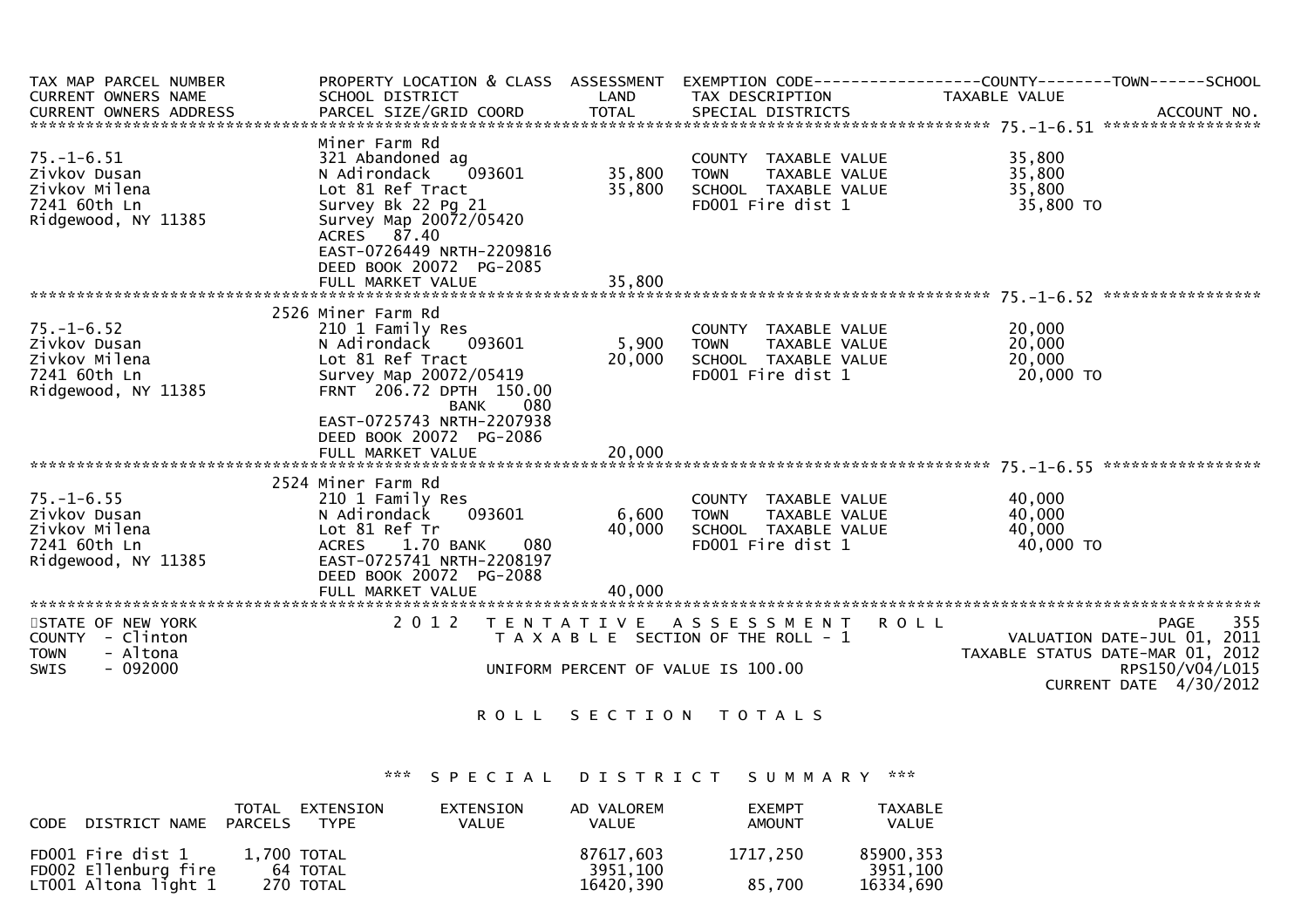\*\*\* S C H O O L D I S T R I C T S U M M A R Y \*\*\*

| CODE                       | DISTRICT NAME                                                            | TOTAL<br><b>PARCELS</b>    | ASSESSED<br>LAND                              | ASSESSED<br><b>TOTAL</b>                       | <b>EXEMPT</b><br><b>AMOUNT</b>           | <b>TOTAL</b><br><b>TAXABLE</b>                 | <b>STAR</b><br><b>AMOUNT</b>                  | <b>STAR</b><br><b>TAXABLE</b>                  |
|----------------------------|--------------------------------------------------------------------------|----------------------------|-----------------------------------------------|------------------------------------------------|------------------------------------------|------------------------------------------------|-----------------------------------------------|------------------------------------------------|
| 092401<br>092801<br>093601 | Beekmantown Central<br>Northeastern Clinton<br>N Adirondack<br>SUB-TOTAL | 70<br>53<br>1,643<br>1,766 | 1339,400<br>655,900<br>23873,100<br>25868,400 | 4610,500<br>2943,200<br>84054.903<br>91608,603 | 132,003<br>129,416<br>614,380<br>875,799 | 4478,497<br>2813,784<br>83440.523<br>90732,804 | 1060,700<br>979,900<br>22965,790<br>25006,390 | 3417,797<br>1833,884<br>60474,733<br>65726,414 |
|                            | T O T A L                                                                | 1,766                      | 25868,400                                     | 91608,603                                      | 875,799                                  | 90732,804                                      | 25006,390                                     | 65726,414                                      |

\*\*\* S Y S T E M C O D E S S U M M A R Y \*\*\*

#### NO SYSTEM EXEMPTIONS AT THIS LEVEL

#### \*\*\* E X E M P T I O N S U M M A R Y \*\*\*

| <b>CODE</b>   | DESCRIPTION       | <b>TOTAL</b><br><b>PARCELS</b> | <b>COUNTY</b>                            | <b>TOWN</b> | <b>SCHOOL</b>                    |
|---------------|-------------------|--------------------------------|------------------------------------------|-------------|----------------------------------|
| 33201         | CO TAXSALE        | 11                             | 1672,700                                 | 1672,700    |                                  |
| 41101         | <b>VETERANS</b>   |                                | 8,350                                    | 8,350       |                                  |
| 41121         | WARNONALL         | 48                             | 526,171                                  | 526,171     |                                  |
| 41131         | WARCOMALL         | 51                             | 1039,558                                 | 1039,558    |                                  |
| 41141         | WARDISALL         | 16                             | 371,332                                  | 371,332     |                                  |
| 41151         | $CW_10_VET/$      |                                | 4,670                                    |             |                                  |
| 41152         | $CW_10_VET/$      |                                | 22,315                                   |             |                                  |
| 41400         | <b>CLERGY</b>     |                                | 1,400                                    | 1,400       | 1,400                            |
| 41700         | 10 YR AGR         | 4                              | 142,000                                  | 142,000     | 142,000                          |
|               | STATE OF NEW YORK | 201                            | A S S E S S M E N T<br>E.<br>-F.<br>V.   | <b>ROLL</b> | 356<br><b>PAGE</b>               |
| <b>COUNTY</b> | - Clinton         |                                | SECTION OF THE ROLL - 1<br>T A X A B L E |             | 2011<br>VALUATION DATE-JUL 01,   |
| <b>TOWN</b>   | - Altona          |                                |                                          |             | TAXABLE STATUS DATE-MAR 01, 2012 |
| <b>SWIS</b>   | $-092000$         |                                | UNIFORM PERCENT OF VALUE IS 100.00       |             | RPS150/V04/L015                  |
|               |                   |                                |                                          |             | 4/30/2012<br><b>CURRENT DATE</b> |
|               |                   |                                |                                          |             |                                  |

# ROLL SECTION TOTALS

### \*\*\* E X E M P T I O N S U M M A R Y \*\*\*

| <b>CODE</b> | DESCRIPTION | <b>TOTAL</b><br><b>PARCELS</b> | <b>COUNTY</b> | <b>TOWN</b> | <b>SCHOOL</b> |
|-------------|-------------|--------------------------------|---------------|-------------|---------------|
| 41720       | AGRI DISTR  | 47                             | 240,191       | 240,191     | 240,191       |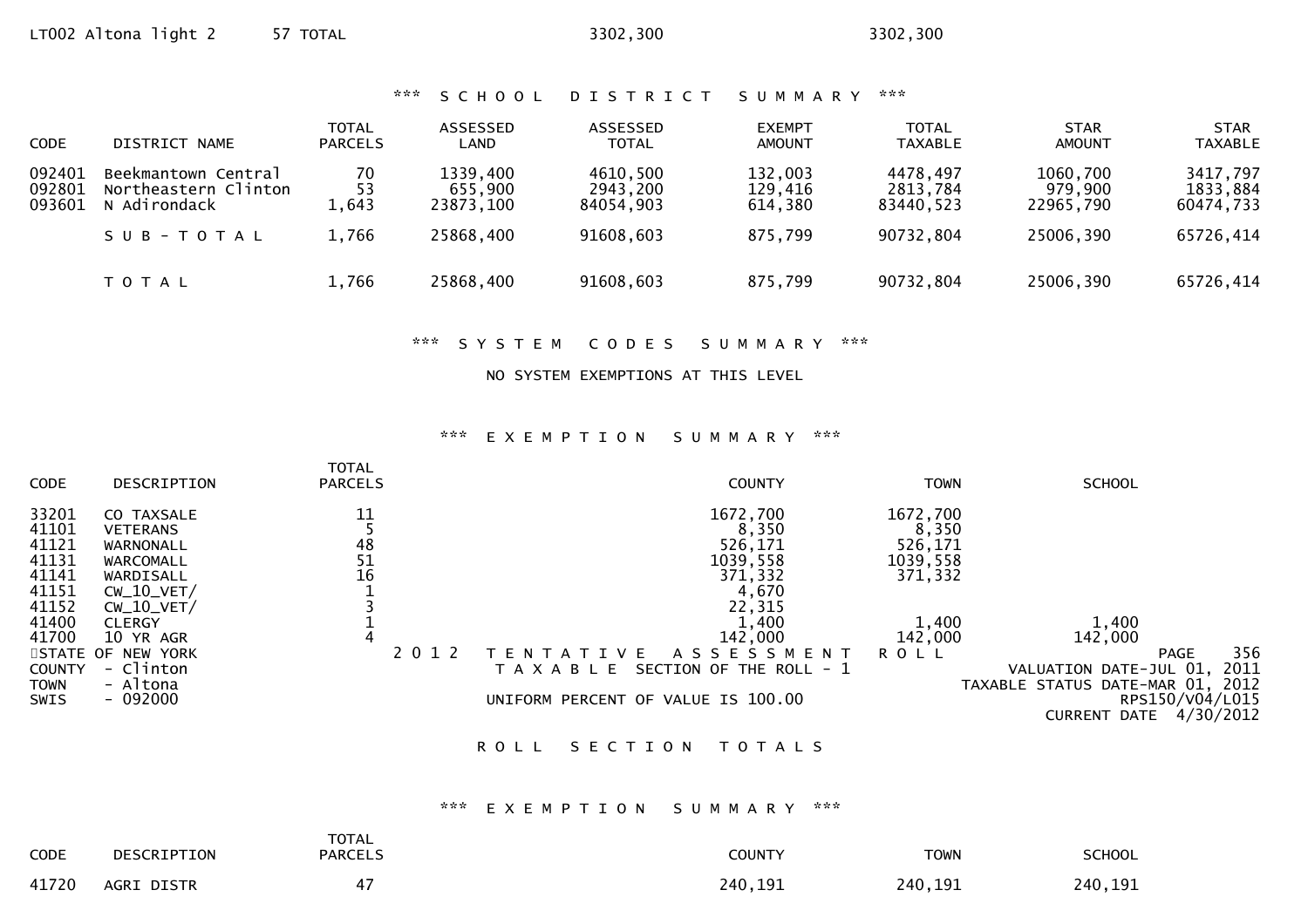| 41730 | OS AG DIST      |       | 39,448   | 39,448   | 39,448    |
|-------|-----------------|-------|----------|----------|-----------|
| 41800 | AGED - ALL      | 16    | 351,435  | 351,435  | 368,210   |
| 41801 | AGED C&T        | 32    | 839,454  | 839,454  |           |
| 41802 | AGED COUN       | 17    | 434,247  |          |           |
| 41834 | SR STAR         | 146   |          |          | 7775,090  |
| 41854 | <b>RES STAR</b> | 589   |          |          | 17120,800 |
| 41864 | RS STAR MH      | 4     |          |          | 110,500   |
| 41900 | PHYS DISAB      |       | 40,000   | 40,000   | 40,000    |
| 41932 | LIM INC DI      | 11    | 238,024  |          |           |
| 41933 | INC DIS TN      |       |          | 169,348  |           |
| 42100 | 483A EX         |       | 44,550   | 44,550   | 44,550    |
| 47613 | <b>BIE TOWN</b> |       |          | 111,600  |           |
|       | T O T A L       | 1,029 | 6015,845 | 5597,537 | 25882,189 |
|       |                 |       |          |          |           |

# \*\*\* G R A N D T O T A L S \*\*\*

| ROLL<br><b>SEC</b>            | DESCRIPTION                                            | <b>TOTAL</b><br><b>PARCELS</b> | ASSESSED<br>LAND | ASSESSED<br><b>TOTAL</b>           | <b>TAXABLE</b><br><b>COUNTY</b>                                                                    | <b>TAXABLE</b><br><b>TOWN</b> | <b>TAXABLE</b><br><b>SCHOOL</b> | <b>STAR</b><br><b>TAXABLE</b>                                                  |
|-------------------------------|--------------------------------------------------------|--------------------------------|------------------|------------------------------------|----------------------------------------------------------------------------------------------------|-------------------------------|---------------------------------|--------------------------------------------------------------------------------|
|                               | <b>TAXABLE</b>                                         | 1.766                          | 25868,400        | 91608,603                          | 85592,758                                                                                          | 86011,066                     | 90732,804                       | 65726,414                                                                      |
| COUNTY<br><b>TOWN</b><br>SWIS | STATE OF NEW YORK<br>- Clinton<br>- Altona<br>- 092000 |                                |                  | UNIFORM PERCENT OF VALUE IS 100.00 | 2012 TENTATIVE ASSESSMENT ROLL<br>STATE OWNED LAND SECTION OF THE ROLL - 3<br>OWNERS NAME SEQUENCE |                               |                                 | 357<br>PAGE<br>VALUATION DATE-JUL 01, 2011<br>TAXABLE STATUS DATE-MAR 01, 2012 |

| TAX MAP PARCEL NUMBER | PROPERTY LOCATION & CLASS ASSESSMENT                                                             | EXEMPTION CODE------------------COUNTY--------TOWN------SCHOOL                                            |                  |  |
|-----------------------|--------------------------------------------------------------------------------------------------|-----------------------------------------------------------------------------------------------------------|------------------|--|
| CURRENT OWNERS NAME   | SCHOOL DISTRICT                         LAND        TAX DESCRIPTION                TAXABLE VALUE |                                                                                                           |                  |  |
|                       |                                                                                                  |                                                                                                           |                  |  |
|                       |                                                                                                  |                                                                                                           |                  |  |
|                       | Joe Wood Rd                                                                                      |                                                                                                           |                  |  |
|                       |                                                                                                  | COUNTY TAXABLE VALUE $11,200$<br>TOWN TAXABLE VALUE $11,200$<br>SCHOOL TAXABLE VALUE $11,200$<br>$11,200$ |                  |  |
|                       |                                                                                                  |                                                                                                           |                  |  |
|                       |                                                                                                  |                                                                                                           |                  |  |
|                       |                                                                                                  | FD001 Fire dist 1                                                                                         | $11,200$ TO      |  |
|                       | ACRES 43.30                                                                                      |                                                                                                           |                  |  |
|                       | EAST-0715938 NRTH-2214907                                                                        |                                                                                                           |                  |  |
|                       | DEED BOOK 1012 PG-173                                                                            |                                                                                                           |                  |  |
|                       |                                                                                                  |                                                                                                           |                  |  |
|                       |                                                                                                  |                                                                                                           |                  |  |
|                       | Plank Rd                                                                                         |                                                                                                           |                  |  |
|                       |                                                                                                  | COUNTY TAXABLE VALUE                                                                                      | 47,900           |  |
|                       |                                                                                                  | TOWN       TAXABLE  VALUE<br>SCHOOL    TAXABLE  VALUE                                                     | 47,900<br>47,900 |  |
|                       |                                                                                                  | FD001 Fire dist 1                                                                                         |                  |  |
| 137 Margaret St       |                                                                                                  |                                                                                                           | 47,900 TO        |  |
|                       | ACRES 137.80                                                                                     |                                                                                                           |                  |  |
|                       | EAST-0681733 NRTH-2201268                                                                        |                                                                                                           |                  |  |
|                       | DEED BOOK 105 PG-583                                                                             |                                                                                                           |                  |  |
|                       |                                                                                                  |                                                                                                           |                  |  |
|                       |                                                                                                  |                                                                                                           |                  |  |
|                       | Military Tpke                                                                                    |                                                                                                           |                  |  |
|                       |                                                                                                  |                                                                                                           |                  |  |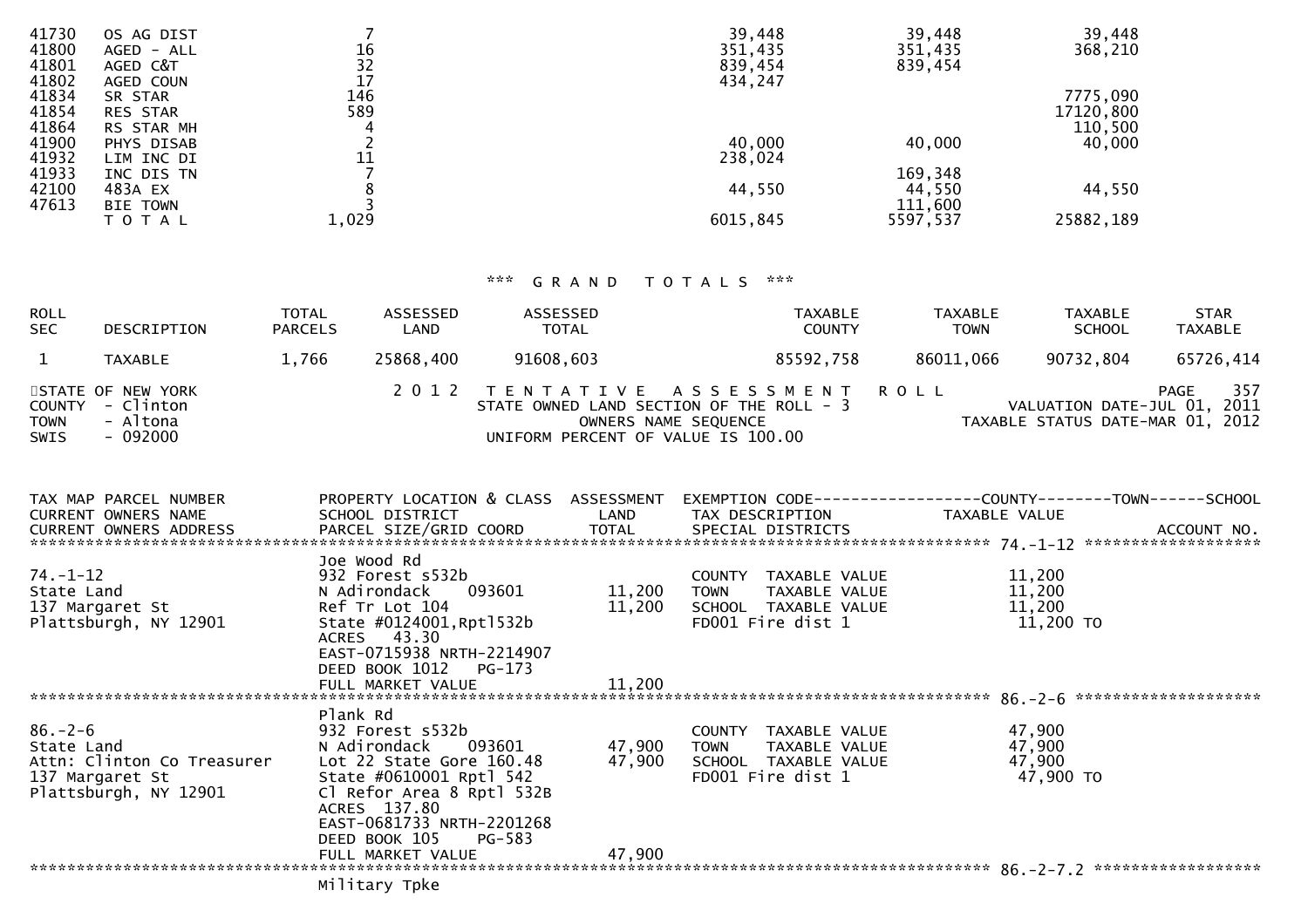| $86. -2 - 7.2$<br>State Land<br>Attn: Clinton Co Treasurer<br>137 Margaret St<br>Plattsburgh, NY 12901 | 932 Forest s532b<br>N Adirondack<br>093601<br>Ben Wallace Patent 79.11A<br>State #0650001 Rptl 532B<br>Pla-Clinton 130 Area 8<br>ACRES 79.10<br>EAST-0681274 NRTH-2203512<br>DEED BOOK 98001 PG-02181<br>FULL MARKET VALUE                | 26,900<br>26,900<br>26,900 | COUNTY TAXABLE VALUE<br><b>TOWN</b><br>TAXABLE VALUE<br>SCHOOL TAXABLE VALUE<br>FD001 Fire dist 1                     | 26,900<br>26,900<br>26,900<br>26,900 TO                                         |
|--------------------------------------------------------------------------------------------------------|-------------------------------------------------------------------------------------------------------------------------------------------------------------------------------------------------------------------------------------------|----------------------------|-----------------------------------------------------------------------------------------------------------------------|---------------------------------------------------------------------------------|
| $87. - 1 - 5$<br>State Land<br>Attn: Clinton Co Treasurer<br>137 Margaret St<br>Plattsburgh, NY 12901  | Military Tpke<br>932 Forest s532b<br>N Adirondack<br>093601<br>Lot 185 Ref 46 Ac<br>State Parcel # 0860001<br>Cl Refor Cp Area Rptl 532<br>ACRES 42.00<br>EAST-0693291 NRTH-2204008<br>DEED BOOK 82<br><b>PG-993</b><br>FULL MARKET VALUE | 19,100<br>19,100<br>19,100 | COUNTY TAXABLE VALUE<br>TAXABLE VALUE<br><b>TOWN</b><br>SCHOOL TAXABLE VALUE<br>FD001 Fire dist 1                     | 19,100<br>19,100<br>19,100<br>19,100 TO                                         |
| STATE OF NEW YORK<br>COUNTY - Clinton<br><b>TOWN</b><br>- Altona<br>$-092000$<br><b>SWIS</b>           | 2 0 1 2                                                                                                                                                                                                                                   | OWNERS NAME SEQUENCE       | TENTATIVE ASSESSMENT<br><b>ROLL</b><br>STATE OWNED LAND SECTION OF THE ROLL - 3<br>UNIFORM PERCENT OF VALUE IS 100.00 | 358<br>PAGE<br>VALUATION DATE-JUL 01, 2011<br>TAXABLE STATUS DATE-MAR 01, 2012  |
| TAX MAP PARCEL NUMBER<br>CURRENT OWNERS NAME                                                           | PROPERTY LOCATION & CLASS ASSESSMENT<br>SCHOOL DISTRICT                                                                                                                                                                                   | LAND                       | TAX DESCRIPTION                                                                                                       | EXEMPTION CODE------------------COUNTY--------TOWN------SCHOOL<br>TAXABLE VALUE |
| $89. - 1 - 13$<br>State Land<br>Attn: Clinton Co Treasurer<br>137 Margaret St<br>Plattsburgh, NY 12901 | Devils Den Rd<br>932 Forest s532b<br>N Adirondack<br>093601<br>Lot 132 Ref 58.4 A<br>State Parcel $# 0126001$<br>Forest Lands Rptl 532B<br>ACRES 47.60<br>EAST-0708481 NRTH-2202409<br>DEED BOOK 469<br>PG-131                            | 30,300<br>30,300           | COUNTY TAXABLE VALUE<br>TAXABLE VALUE<br><b>TOWN</b><br>SCHOOL TAXABLE VALUE<br>FD001 Fire dist 1                     | 30,300<br>30,300<br>30,300<br>30,300 TO                                         |
|                                                                                                        | FULL MARKET VALUE                                                                                                                                                                                                                         | 30,300                     |                                                                                                                       |                                                                                 |
| $89. - 1 - 14$<br>State Land<br>Attn: Clinton Co Treasurer<br>137 Margaret St<br>Plattsburgh, NY 12901 | Stark Rd<br>932 Forest s532b<br>N Adirondack<br>093601<br>Lot 131 Ref 82.66 A<br>State Parcel $#$ 0125001<br>Forest Lands Rptl 532B<br>ACRES 84.50<br>EAST-0708106 NRTH-2203880<br>DEED BOOK 469<br>PG-131<br>FULL MARKET VALUE           | 46,100<br>46,100<br>46.100 | COUNTY<br>TAXABLE VALUE<br><b>TOWN</b><br>TAXABLE VALUE<br>SCHOOL TAXABLE VALUE<br>FD001 Fire dist 1                  | 46,100<br>46,100<br>46,100<br>46,100 TO                                         |
|                                                                                                        | Plank Rd                                                                                                                                                                                                                                  |                            |                                                                                                                       |                                                                                 |
| $101. - 2 - 3$                                                                                         | 932 Forest s532b                                                                                                                                                                                                                          |                            | COUNTY TAXABLE VALUE                                                                                                  | 116,000                                                                         |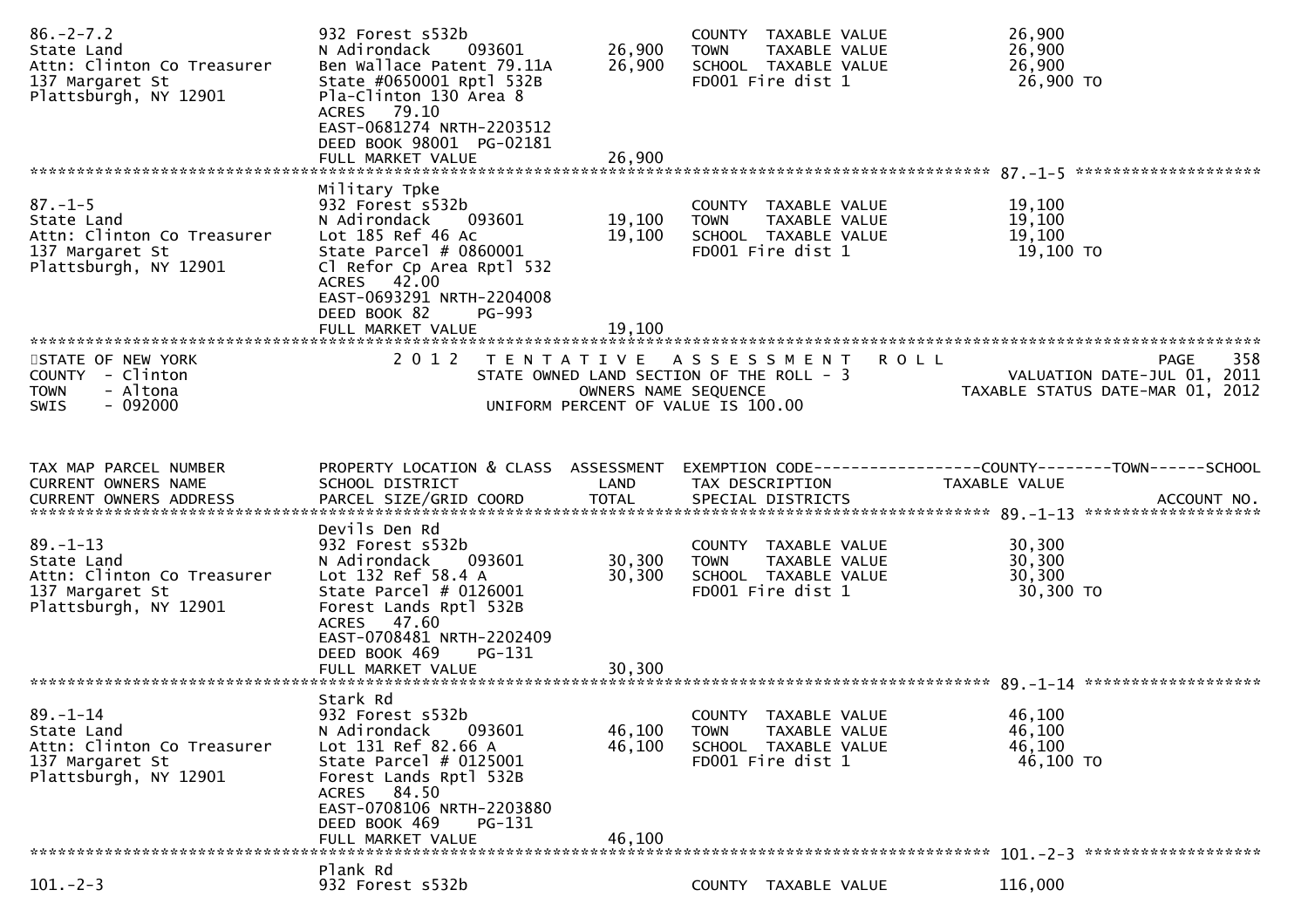| State Land<br>Attn: Clinton Co Treasurer<br>137 Margaret St<br>Plattsburgh, NY 12901                     | 093601<br>N Adirondack<br>Lot 24 State Gore 368.2 A<br>State #0620001 Rptl 542<br>Cl Refor Area 8 Rptl 532B<br>ACRES 334.50<br>EAST-0682482 NRTH-2197547<br>DEED BOOK 99<br>PG-534 | 116,000<br>116,000   | <b>TOWN</b><br>TAXABLE VALUE<br>SCHOOL TAXABLE VALUE<br>FD001 Fire dist 1                                   | 116,000<br>116,000<br>116,000 TO                                                |
|----------------------------------------------------------------------------------------------------------|------------------------------------------------------------------------------------------------------------------------------------------------------------------------------------|----------------------|-------------------------------------------------------------------------------------------------------------|---------------------------------------------------------------------------------|
|                                                                                                          | FULL MARKET VALUE                                                                                                                                                                  | 116,000              |                                                                                                             |                                                                                 |
| $101. - 2 - 5$<br>State Land                                                                             | Plank Rd<br>932 Forest s532b<br>N Adirondack<br>093601                                                                                                                             | 46,800               | COUNTY TAXABLE VALUE<br>TAXABLE VALUE<br><b>TOWN</b>                                                        | 46,800<br>46,800                                                                |
| Attn: Clinton Co Treasurer<br>137 Margaret St<br>Plattsburgh, NY 12901                                   | Lot 26 State Gore 174.29A<br>State #0630001 Rptl 542<br>Cl Refor Area 8 Rptl 532B<br>ACRES 159.80<br>EAST-0683029 NRTH-2193615<br>DEED BOOK 99<br>PG-534                           | 46,800               | SCHOOL TAXABLE VALUE<br>FD001 Fire dist 1                                                                   | 46,800<br>46,800 TO                                                             |
|                                                                                                          | FULL MARKET VALUE                                                                                                                                                                  | 46,800               |                                                                                                             |                                                                                 |
| STATE OF NEW YORK<br>COUNTY - Clinton<br>- Altona<br><b>TOWN</b><br>- 092000<br><b>SWIS</b>              | 2 0 1 2                                                                                                                                                                            | OWNERS NAME SEQUENCE | TENTATIVE ASSESSMENT ROLL<br>STATE OWNED LAND SECTION OF THE ROLL - 3<br>UNIFORM PERCENT OF VALUE IS 100.00 | 359<br>PAGE<br>VALUATION DATE-JUL 01, 2011<br>TAXABLE STATUS DATE-MAR 01, 2012  |
| TAX MAP PARCEL NUMBER<br>CURRENT OWNERS NAME                                                             | PROPERTY LOCATION & CLASS ASSESSMENT<br>SCHOOL DISTRICT                                                                                                                            | LAND                 | TAX DESCRIPTION                                                                                             | EXEMPTION CODE------------------COUNTY--------TOWN------SCHOOL<br>TAXABLE VALUE |
|                                                                                                          |                                                                                                                                                                                    |                      |                                                                                                             |                                                                                 |
|                                                                                                          | 4910 Military Tpke                                                                                                                                                                 |                      |                                                                                                             |                                                                                 |
| $103.-1-.7.1$                                                                                            | 932 Forest s532b - WTRFNT                                                                                                                                                          |                      | COUNTY TAXABLE VALUE                                                                                        | 442,500                                                                         |
| State Land<br>Attn: Clinton Co Treasurer                                                                 | N Adirondack<br>093601<br>Lot 158 Ref 164.16 A                                                                                                                                     | 442,300<br>442,500   | <b>TOWN</b><br>TAXABLE VALUE<br>SCHOOL TAXABLE VALUE                                                        | 442,500<br>442,500                                                              |
| 137 Margaret St<br>Plattsburgh, NY 12901                                                                 | State Parcel $#$ 0170501<br>Forest Lands Rptl 532B<br>ACRES 157.80<br>EAST-0702038 NRTH-2199474<br>DEED BOOK 469<br>$PG-131$<br>FULL MARKET VALUE                                  | 442,500              | FD001 Fire dist 1                                                                                           | 442,500 TO                                                                      |
|                                                                                                          | 93 Devils Den Rd                                                                                                                                                                   |                      |                                                                                                             |                                                                                 |
| $103. - 1 - 7.2$<br>State Land<br>Attn: Clinton Co Treasurer<br>137 Margaret St<br>Plattsburgh, NY 12901 | 932 Forest s532b - WTRFNT<br>093601<br>N Adirondack<br>Lot 134, 135 Ref 383.71 A<br>State Parcel # 0128001<br>Forest Lands Rptl 532B<br>ACRES 383.71<br>EAST-0707468 NRTH-2199905  | 3185,000<br>3185,000 | COUNTY TAXABLE VALUE<br><b>TOWN</b><br>TAXABLE VALUE<br>SCHOOL TAXABLE VALUE<br>FD001 Fire dist 1           | 3185,000<br>3185,000<br>3185,000<br>3185,000 TO                                 |
|                                                                                                          | DEED BOOK 469<br>PG-131<br>FULL MARKET VALUE                                                                                                                                       | 3185,000             |                                                                                                             |                                                                                 |
|                                                                                                          | Stark Rd                                                                                                                                                                           |                      |                                                                                                             |                                                                                 |
| $103. -1 - 7.3$<br>State Land                                                                            | 932 Forest s532b<br>093601<br>N Adirondack                                                                                                                                         | 5,600                | <b>COUNTY</b><br>TAXABLE VALUE<br><b>TOWN</b><br>TAXABLE VALUE                                              | 5,600<br>5,600                                                                  |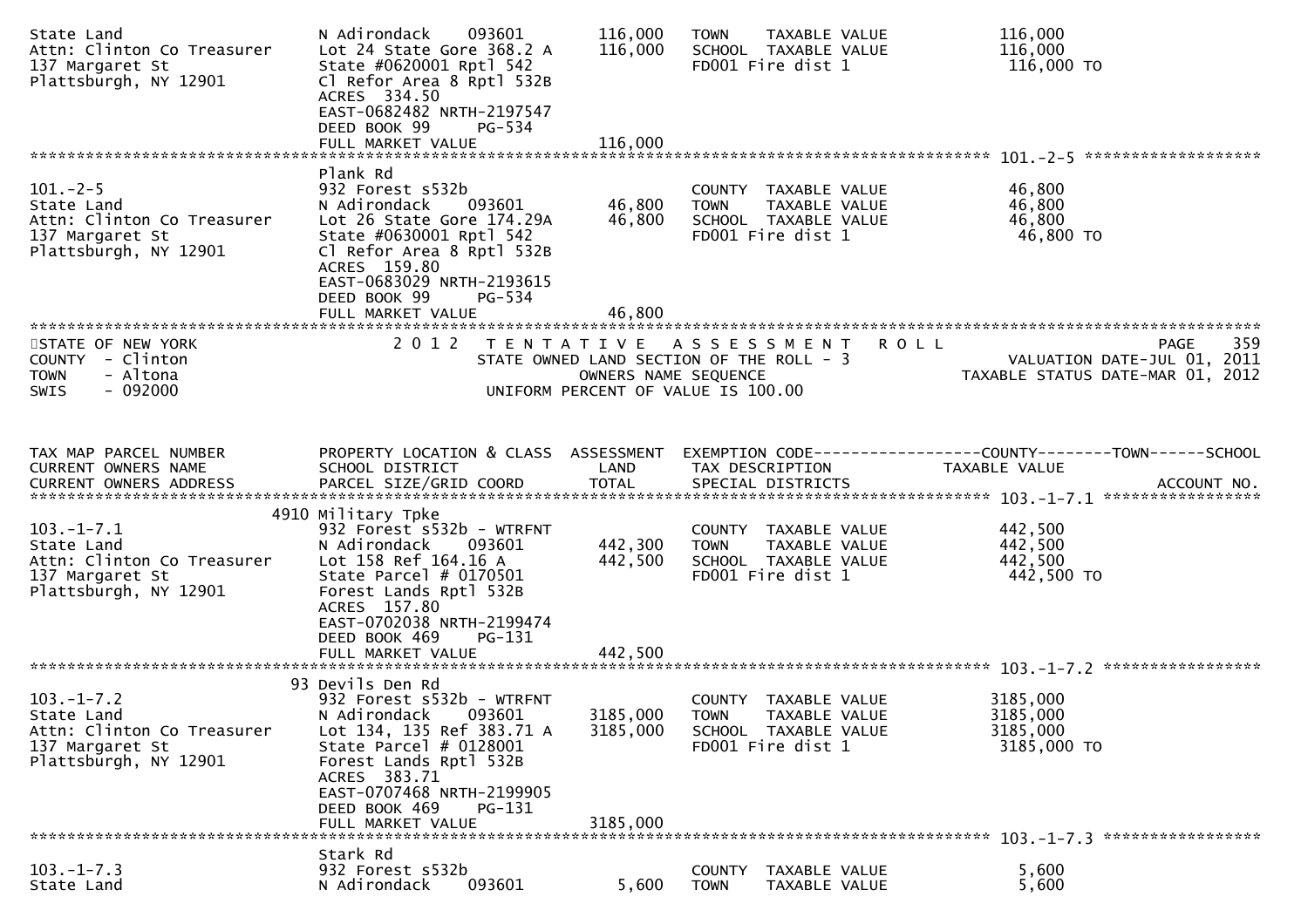| Attn: Clinton Co Treasurer<br>137 Margaret St<br>Plattsburgh, NY 12901                                                           | Lot 136 Ref 9.13 A<br>State Parcel $#$ 0130501<br>Forest Lands Rptl 532B<br>8.60<br><b>ACRES</b><br>EAST-0706176 NRTH-2203310<br>DEED BOOK 469<br>PG-131<br>FULL MARKET VALUE                                                 | 5,600<br>5,600             | SCHOOL TAXABLE VALUE<br>FD001 Fire dist 1                                                                   | 5,600<br>$5,600$ TO                                                                           |
|----------------------------------------------------------------------------------------------------------------------------------|-------------------------------------------------------------------------------------------------------------------------------------------------------------------------------------------------------------------------------|----------------------------|-------------------------------------------------------------------------------------------------------------|-----------------------------------------------------------------------------------------------|
| $104. - 1 - 6.2$<br>State Land<br>Attn: Clinton County Treasurer Lot 132 Ref 162.7 A<br>137 Margaret St<br>Plattsburgh, NY 12901 | Rock Rd<br>932 Forest s532b<br>N Adirondack<br>093601<br>State #0580501<br>Cl Refor Area 7 Rptl 532B<br>ACRES 162.70<br>EAST-0712002 NRTH-2201341<br>DEED BOOK 629<br>PG-955<br>FULL MARKET VALUE                             | 62,600<br>62,600<br>62,600 | COUNTY TAXABLE VALUE<br>TAXABLE VALUE<br>TOWN<br>SCHOOL TAXABLE VALUE<br>FD001 Fire dist 1                  | *****************<br>62,600<br>62,600<br>62,600<br>62,600 TO                                  |
| STATE OF NEW YORK<br>COUNTY - Clinton<br>- Altona<br><b>TOWN</b><br>$-092000$<br>SWIS                                            | 2 0 1 2                                                                                                                                                                                                                       | OWNERS NAME SEQUENCE       | TENTATIVE ASSESSMENT<br>STATE OWNED LAND SECTION OF THE ROLL - 3<br>UNIFORM PERCENT OF VALUE IS 100.00      | 360<br><b>ROLL</b><br>PAGE<br>VALUATION DATE-JUL 01, 2011<br>TAXABLE STATUS DATE-MAR 01, 2012 |
| TAX MAP PARCEL NUMBER<br><b>CURRENT OWNERS NAME</b>                                                                              | PROPERTY LOCATION & CLASS ASSESSMENT<br>SCHOOL DISTRICT                                                                                                                                                                       | LAND                       | TAX DESCRIPTION                                                                                             | EXEMPTION        CODE-----------------COUNTY-------TOWN------SCHOOL<br>TAXABLE VALUE          |
| $104. - 1 - 10$<br>State Land<br>Attn: Clinton Co Treasurer<br>137 Margaret St<br>Plattsburgh, NY 12901                          | Rock Rd<br>932 Forest s532b<br>N Adirondack<br>093601<br>Lot 109 Ref 420 A<br>State Parcel # 0580001<br>Cl Refor Area 7 Rptl 532B<br>ACRES 360.00<br>EAST-0714183 NRTH-2199965<br>DEED BOOK 99<br>PG-534<br>FULL MARKET VALUE | 93,000<br>93,000<br>93,000 | COUNTY TAXABLE VALUE<br>TAXABLE VALUE<br><b>TOWN</b><br>SCHOOL TAXABLE VALUE<br>FD001 Fire dist 1           | 93,000<br>93,000<br>93,000<br>93,000 TO                                                       |
| $104. - 1 - 11$<br>State Land<br>Attn: Clinton Co Treasurer<br>137 Margaret St<br>Plattsburgh, NY 12901                          | Rock Rd<br>932 Forest s532b<br>N Adirondack<br>093601<br>Lot 98 Duer 225 A<br>State Parcel # 0510001<br>Cl Refor Area 7 Rptl 532<br>ACRES 246.00<br>EAST-0717819 NRTH-2196048<br>DEED BOOK 105<br>PG-587<br>FULL MARKET VALUE | 61,600<br>61,600<br>61,600 | COUNTY TAXABLE VALUE<br>TAXABLE VALUE<br><b>TOWN</b><br><b>SCHOOL</b><br>TAXABLE VALUE<br>FD001 Fire dist 1 | 61,600<br>61,600<br>61,600<br>$61,600$ TO                                                     |
| $105. - 1 - 1.1$<br>State Land<br>Attn: Clinton Co Treasurer                                                                     | Miner Farm Rd<br>932 Forest s532b<br>N Adirondack<br>093601<br>Lot 84 Ref 420 A                                                                                                                                               | 58,600<br>58,600           | COUNTY<br>TAXABLE VALUE<br>TAXABLE VALUE<br><b>TOWN</b><br>SCHOOL<br>TAXABLE VALUE                          | 58,600<br>58,600<br>58,600                                                                    |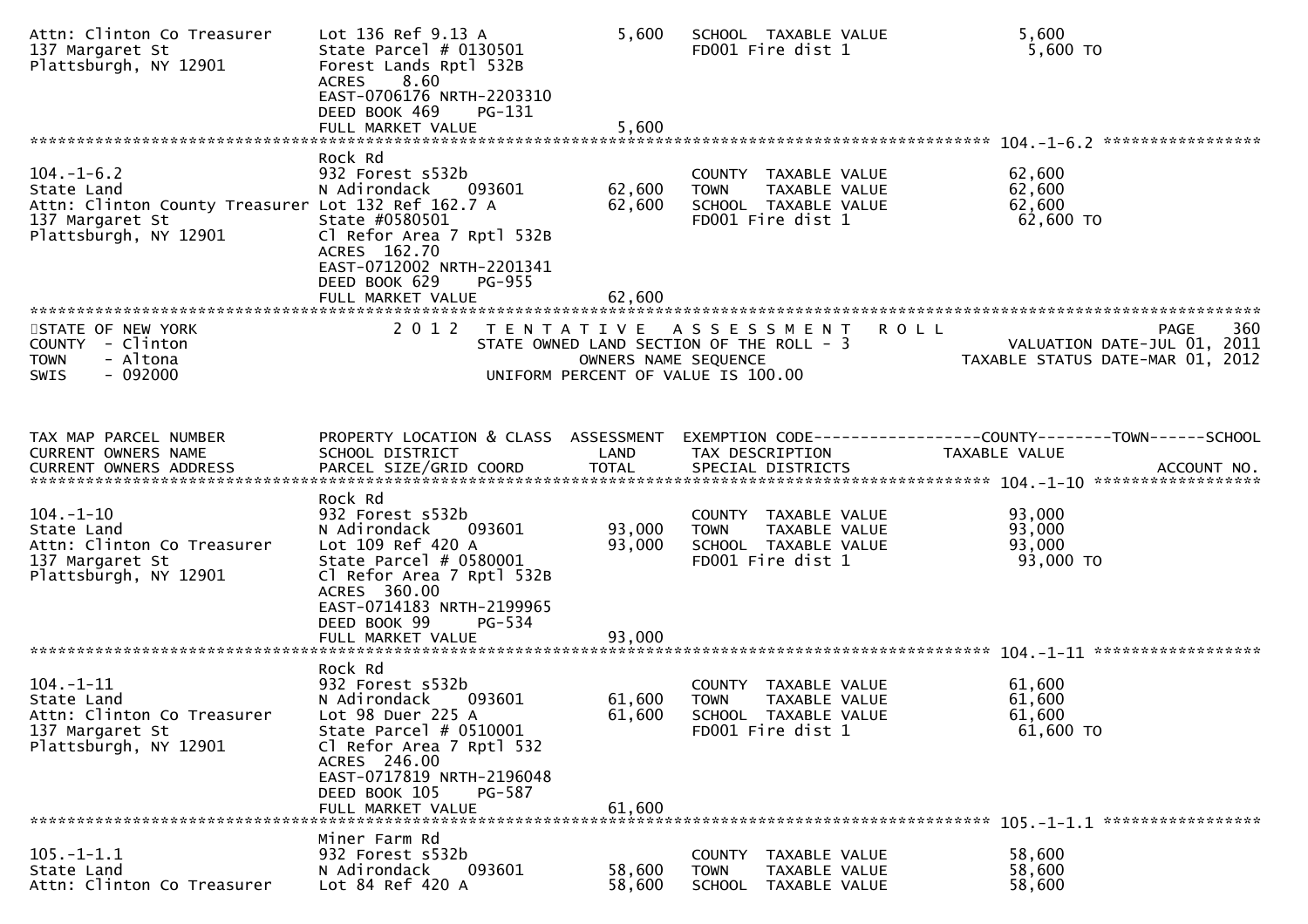| 137 Margaret St<br>Plattsburgh, NY 12901                                                                 | State Parcel $#$ 0570001<br>Cl Refor Area 7 Rptl 532B<br>ACRES 310.52<br>EAST-0722508 NRTH-2200701<br>DEED BOOK 115<br>PG-565<br>FULL MARKET VALUE                                                                                    | 58,600                     | FD001 Fire dist 1                                                                                     | 58,600 TO                                                                                            |
|----------------------------------------------------------------------------------------------------------|---------------------------------------------------------------------------------------------------------------------------------------------------------------------------------------------------------------------------------------|----------------------------|-------------------------------------------------------------------------------------------------------|------------------------------------------------------------------------------------------------------|
|                                                                                                          | Vassar Rd                                                                                                                                                                                                                             |                            |                                                                                                       |                                                                                                      |
| $105. - 1 - 1.2$<br>State Land<br>Attn: Clinton Co Treasurer<br>137 Margaret St<br>Plattsburgh, NY 12901 | 932 Forest s532b<br>N Adirondack<br>093601<br>Lot 83 Ref 290 A<br>State Parcel $# 0560001$<br>Cl Refor Area 7 Rptl 532B<br>ACRES 167.11<br>EAST-0725552 NRTH-2199985<br>DEED BOOK 735<br>PG-242                                       | 33,400<br>33,400           | COUNTY TAXABLE VALUE<br><b>TOWN</b><br>TAXABLE VALUE<br>SCHOOL TAXABLE VALUE<br>FD001 Fire dist 1     | 33,400<br>33,400<br>33,400<br>33,400 TO                                                              |
|                                                                                                          | FULL MARKET VALUE                                                                                                                                                                                                                     | 33,400                     |                                                                                                       |                                                                                                      |
| STATE OF NEW YORK<br>COUNTY - Clinton<br>- Altona<br><b>TOWN</b><br>$-092000$<br>SWIS                    | 2 0 1 2<br>T E N T A T I V E                                                                                                                                                                                                          | OWNERS NAME SEQUENCE       | A S S E S S M E N T<br>STATE OWNED LAND SECTION OF THE ROLL - 3<br>UNIFORM PERCENT OF VALUE IS 100.00 | 361<br><b>ROLL</b><br><b>PAGE</b><br>VALUATION DATE-JUL 01, 2011<br>TAXABLE STATUS DATE-MAR 01, 2012 |
| TAX MAP PARCEL NUMBER<br>CURRENT OWNERS NAME<br>CURRENT OWNERS ADDRESS                                   | PROPERTY LOCATION & CLASS ASSESSMENT<br>SCHOOL DISTRICT<br>PARCEL SIZE/GRID COORD                                                                                                                                                     | LAND<br><b>TOTAL</b>       | TAX DESCRIPTION<br>SPECIAL DISTRICTS                                                                  | EXEMPTION        CODE-----------------COUNTY-------TOWN------SCHOOL<br>TAXABLE VALUE<br>ACCOUNT NO.  |
| $105. - 1 - 1.3$<br>State Land<br>Attn: Clinton Co Treasurer<br>137 Margaret St<br>Plattsburgh, NY 12901 | Vassar Rd<br>932 Forest s532b<br>093601<br>N Adirondack<br>Lot 83 N Ref 130.04 A<br>State Parcel #0580201<br>Cl Refor Area 7 Rptl 532A<br>ACRES 130.04<br>EAST-0725613 NRTH-2201999<br>DEED BOOK 735<br>$PG-243$<br>FULL MARKET VALUE | 28,700<br>28,700<br>28,700 | COUNTY TAXABLE VALUE<br><b>TOWN</b><br>TAXABLE VALUE<br>SCHOOL TAXABLE VALUE<br>FD001 Fire dist 1     | 28,700<br>28,700<br>28,700<br>28,700 TO                                                              |
|                                                                                                          |                                                                                                                                                                                                                                       |                            |                                                                                                       |                                                                                                      |
| $105. - 1 - 7.1$<br>State Land<br>Attn: Clinton Co Treasurer<br>137 Margaret St<br>Plattsburgh, NY 12901 | Barnaby Rd<br>932 Forest s532b<br>N Adirondack<br>093601<br>Lot 136 Duer 62.5 A<br>State Parcel # 0760001<br>Cl Refor Cp Area Rptl 532<br>ACRES 71.10<br>EAST-0729715 NRTH-2198700<br>DEED BOOK 105<br>PG-589                         | 13,900<br>13,900           | COUNTY TAXABLE VALUE<br><b>TOWN</b><br>TAXABLE VALUE<br>SCHOOL TAXABLE VALUE<br>FD001 Fire dist 1     | 13,900<br>13,900<br>13,900<br>13,900 TO                                                              |
|                                                                                                          | FULL MARKET VALUE                                                                                                                                                                                                                     | 13,900                     |                                                                                                       |                                                                                                      |
| $105. - 1 - 7.2$<br>State Land<br>Attn: Clinton Co Treasurer<br>137 Margaret St                          | Barnaby Rd<br>932 Forest s532b<br>N Adirondack<br>093601<br>Lot 135 Duer 48A<br>State Parcel # 0750001                                                                                                                                | 11,700<br>11,700           | COUNTY TAXABLE VALUE<br>TAXABLE VALUE<br><b>TOWN</b><br>SCHOOL TAXABLE VALUE<br>FD001 Fire dist 1     | 11,700<br>11,700<br>11,700<br>11,700 TO                                                              |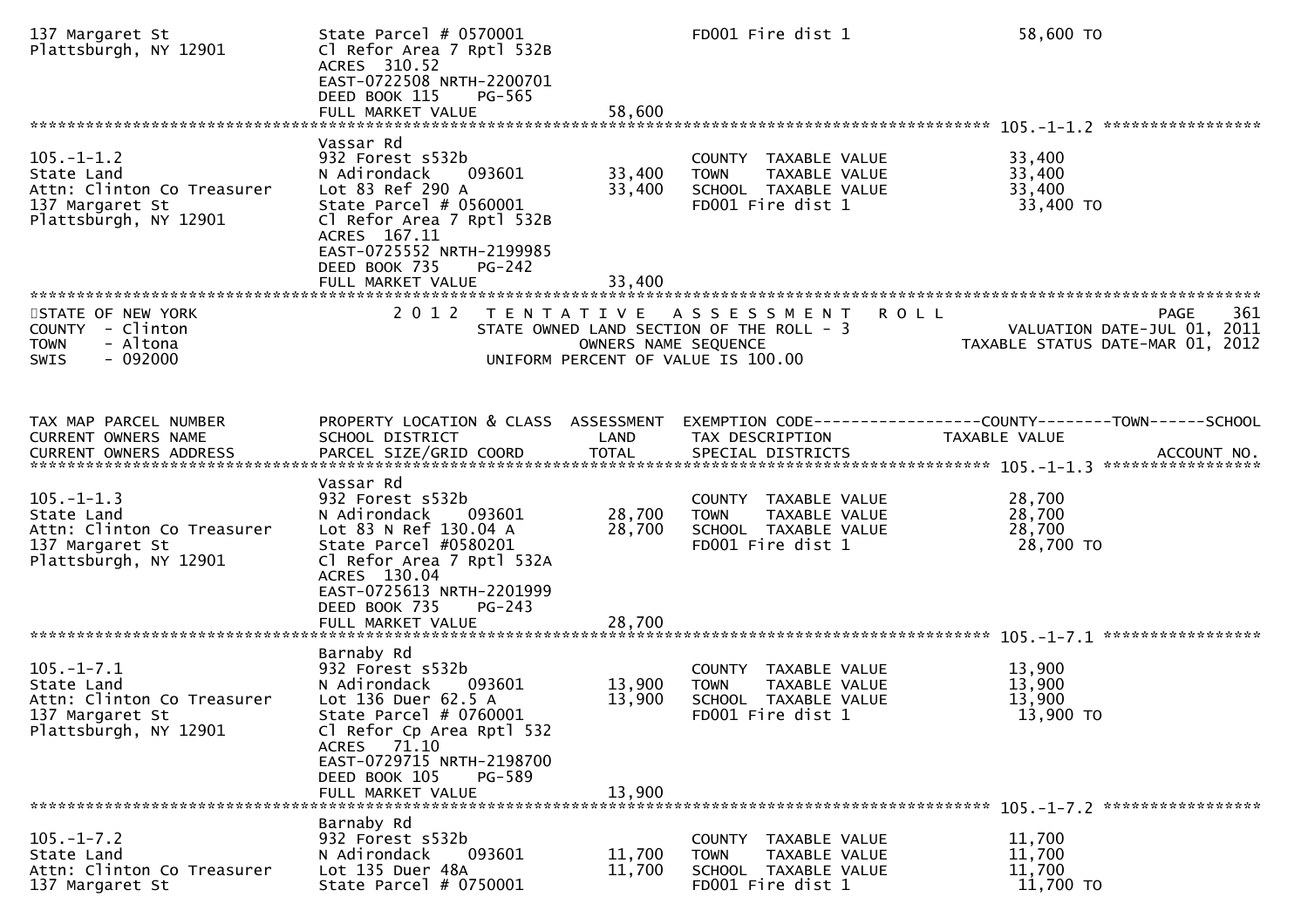| Plattsburgh, NY 12901                                                                                    | Cl Refor Cp Area Rptl 532<br>ACRES 47.30<br>EAST-0730176 NRTH-2195434<br>DEED BOOK 115<br>PG-559                                                                                                                            |                      |                                                                                                                      |                                                                                                                   |
|----------------------------------------------------------------------------------------------------------|-----------------------------------------------------------------------------------------------------------------------------------------------------------------------------------------------------------------------------|----------------------|----------------------------------------------------------------------------------------------------------------------|-------------------------------------------------------------------------------------------------------------------|
|                                                                                                          | Plank Rd                                                                                                                                                                                                                    |                      |                                                                                                                      |                                                                                                                   |
| $116. - 2 - 2$<br>State Land<br>Attn: Clinton Co Treasurer<br>137 Margaret St<br>Plattsburgh, NY 12901   | 932 Forest s532b<br>N Adirondack<br>093601<br>Lot 28 St Gore 199.08 A<br>State #0640001 Rptl 542<br>Cl Refor Area 8 Rptl 532B<br>ACRES 191.50<br>EAST-0683416 NRTH-2190911<br>DEED BOOK 99<br>PG-534                        | 43,900<br>43,900     | COUNTY TAXABLE VALUE<br><b>TOWN</b><br>TAXABLE VALUE<br>SCHOOL TAXABLE VALUE<br>FD001 Fire dist 1                    | 43,900<br>43,900<br>43,900<br>43,900 TO                                                                           |
|                                                                                                          | FULL MARKET VALUE                                                                                                                                                                                                           | 43,900               |                                                                                                                      |                                                                                                                   |
| STATE OF NEW YORK<br>COUNTY - Clinton<br>- Altona<br><b>TOWN</b><br>$-092000$<br>SWIS                    | 2 0 1 2<br>T E N T A T I V E                                                                                                                                                                                                | OWNERS NAME SEQUENCE | <b>ROLL</b><br>A S S E S S M E N T<br>STATE OWNED LAND SECTION OF THE ROLL - 3<br>UNIFORM PERCENT OF VALUE IS 100.00 | PAGE<br>362<br>VALUATION DATE-JUL 01, 2011<br>VALUATION DATE-JUL 01, 2011<br>TAXABLE STATUS DATE-MAR 01, 2012     |
| TAX MAP PARCEL NUMBER<br><b>CURRENT OWNERS NAME</b>                                                      | SCHOOL DISTRICT                                                                                                                                                                                                             | LAND                 | TAX DESCRIPTION                                                                                                      | PROPERTY LOCATION & CLASS ASSESSMENT EXEMPTION CODE----------------COUNTY-------TOWN------SCHOOL<br>TAXABLE VALUE |
|                                                                                                          | Terrien Rd                                                                                                                                                                                                                  |                      |                                                                                                                      |                                                                                                                   |
| $117. - 1 - 20$<br>State Land<br>Attn: Clinton Co Treasurer<br>137 Margaret St<br>Plattsburgh, NY 12901  | 932 Forest s532b<br>N Adirondack<br>093601<br>Ref Tr 216/219 580.9 Ac<br>State #881001 In Park<br>$E-0S$ Clinton 124 Rptl 532<br>ACRES 618.00<br>EAST-0695102 NRTH-2184492                                                  | 174,200<br>174,200   | COUNTY TAXABLE VALUE<br>TAXABLE VALUE<br><b>TOWN</b><br>SCHOOL TAXABLE VALUE<br>FD001 Fire dist 1                    | 174,200<br>174,200<br>174,200<br>174,200 TO                                                                       |
|                                                                                                          | DEED BOOK 869<br><b>PG-284</b><br>FULL MARKET VALUE                                                                                                                                                                         | 174,200              |                                                                                                                      |                                                                                                                   |
|                                                                                                          |                                                                                                                                                                                                                             |                      |                                                                                                                      |                                                                                                                   |
| $117. - 1 - 26$<br>State Land<br>Attn: Clinton Co Treasurer<br>137 Margaret St<br>Plattsburgh, NY 12901  | Alder Bend Rd<br>932 Forest s532b<br>N Adirondack<br>093601<br>Gore 2 Johnson 123.22 A<br>State #0810001 Rptl 542<br>Cl Refor Cp Area Rptl 532<br>ACRES 92.50<br>EAST-0688926 NRTH-2182631<br>DEED BOOK 87<br><b>PG-866</b> | 56,400<br>56,400     | COUNTY TAXABLE VALUE<br>TAXABLE VALUE<br><b>TOWN</b><br>SCHOOL TAXABLE VALUE<br>FD001 Fire dist 1                    | 56,400<br>56,400<br>56,400<br>56,400 TO                                                                           |
|                                                                                                          | FULL MARKET VALUE                                                                                                                                                                                                           | 56,400               |                                                                                                                      |                                                                                                                   |
|                                                                                                          | Rock Rd                                                                                                                                                                                                                     |                      |                                                                                                                      |                                                                                                                   |
| $119. - 1 - 5.2$<br>State Land<br>Attn: Clinton Co Treasurer<br>137 Margaret St<br>Plattsburgh, NY 12901 | 932 Forest s532b<br>N Adirondack<br>093601<br>Lot 72 N Duer 30 A<br>State #0480001<br>Cl Refor Area 7 Rptl 532B                                                                                                             | 12,700<br>12,700     | COUNTY TAXABLE VALUE<br><b>TOWN</b><br>TAXABLE VALUE<br>SCHOOL TAXABLE VALUE<br>FD001 Fire dist 1                    | 12,700<br>12,700<br>12,700<br>12,700 TO                                                                           |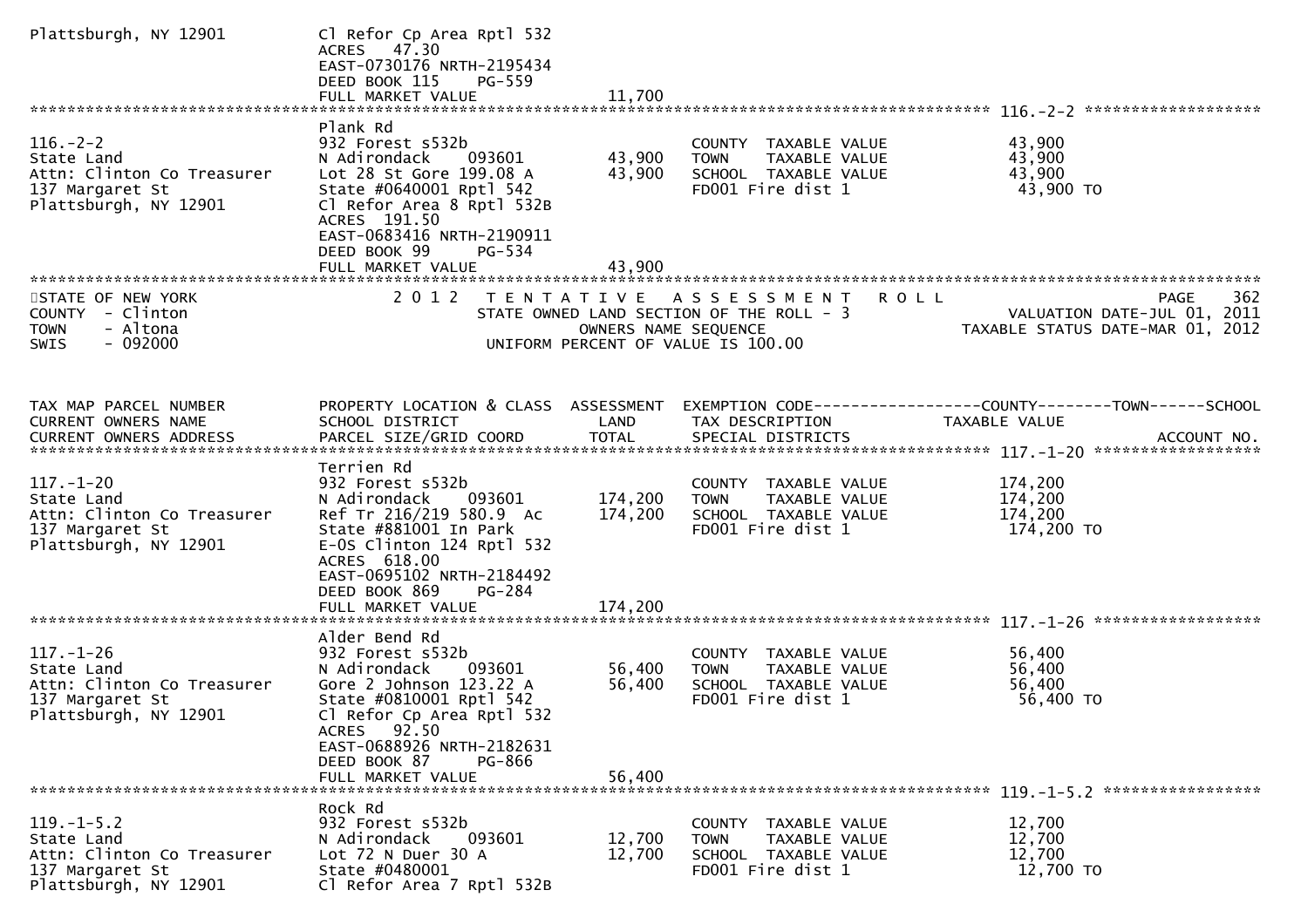|                                                                                                          | 30.00<br><b>ACRES</b><br>EAST-0714711 NRTH-2193256<br>DEED BOOK 611<br>PG-812<br>FULL MARKET VALUE                                                                                                          | 12,700               |                                                                                                                       |                                                                                |     |
|----------------------------------------------------------------------------------------------------------|-------------------------------------------------------------------------------------------------------------------------------------------------------------------------------------------------------------|----------------------|-----------------------------------------------------------------------------------------------------------------------|--------------------------------------------------------------------------------|-----|
|                                                                                                          |                                                                                                                                                                                                             |                      |                                                                                                                       |                                                                                |     |
| $119. - 1 - 7$<br>State Land<br>Attn: Clinton Co Treasurer<br>137 Margaret St<br>Plattsburgh, NY 12901   | Rock Rd<br>932 Forest s532b<br>N Adirondack<br>093601<br>Lot 97 Duer 250 A<br>State Parcel $# 0500001$<br>Cl Refor Area 7 Rptl 532A<br>ACRES 262.10<br>EAST-0718551 NRTH-2192396<br>DEED BOOK 115<br>PG-559 | 121,200<br>121,200   | COUNTY TAXABLE VALUE<br>TAXABLE VALUE<br><b>TOWN</b><br>SCHOOL TAXABLE VALUE<br>FD001 Fire dist 1                     | 121,200<br>121,200<br>121,200<br>121,200 TO                                    |     |
|                                                                                                          | FULL MARKET VALUE                                                                                                                                                                                           | 121,200              |                                                                                                                       |                                                                                |     |
|                                                                                                          |                                                                                                                                                                                                             |                      |                                                                                                                       |                                                                                |     |
| STATE OF NEW YORK<br>COUNTY - Clinton<br><b>TOWN</b><br>- Altona<br>$-092000$<br><b>SWIS</b>             | 2 0 1 2                                                                                                                                                                                                     | OWNERS NAME SEQUENCE | TENTATIVE ASSESSMENT<br><b>ROLL</b><br>STATE OWNED LAND SECTION OF THE ROLL - 3<br>UNIFORM PERCENT OF VALUE IS 100.00 | <b>PAGE</b><br>VALUATION DATE-JUL 01, 2011<br>TAXABLE STATUS DATE-MAR 01, 2012 | 363 |
|                                                                                                          |                                                                                                                                                                                                             |                      |                                                                                                                       |                                                                                |     |
| TAX MAP PARCEL NUMBER<br>CURRENT OWNERS NAME                                                             | PROPERTY LOCATION & CLASS ASSESSMENT<br>SCHOOL DISTRICT                                                                                                                                                     | LAND                 | TAX DESCRIPTION                                                                                                       | EXEMPTION CODE-----------------COUNTY--------TOWN-----SCHOOL<br>TAXABLE VALUE  |     |
|                                                                                                          |                                                                                                                                                                                                             |                      |                                                                                                                       |                                                                                |     |
| $120. - 1 - 1$<br>State Land<br>Attn: Clinton Co Treasurer<br>137 Margaret St<br>Plattsburgh, NY 12901   | Military Tpke<br>932 Forest s532b<br>093601<br>N Adirondack<br>Lot 100 Duer 112.5 A<br>State Parcel $# 0520001$<br>Cl Refor Area 7 Rptl 532B<br>ACRES 109.60                                                | 32,300<br>32,300     | COUNTY TAXABLE VALUE<br>TAXABLE VALUE<br>TOWN<br>SCHOOL TAXABLE VALUE<br>FD001 Fire dist 1                            | 32,300<br>32,300<br>32,300<br>32,300 TO                                        |     |
|                                                                                                          | EAST-0721330 NRTH-2192139<br>DEED BOOK 97<br>PG-719<br>FULL MARKET VALUE                                                                                                                                    | 32,300               |                                                                                                                       |                                                                                |     |
|                                                                                                          | Military Tpke                                                                                                                                                                                               |                      |                                                                                                                       |                                                                                |     |
| $120. - 1 - 5$<br>State Land<br>Attn: Clinton Co Treasurer<br>137 Margaret St<br>Plattsburgh, NY 12901   | 932 Forest s532b<br>093601<br>N Adirondack<br>Lot 118 Duer 62.3 A<br>State Parcel # 0740001<br>Cl Refor Cp Area Rptl 532<br>ACRES 77.10<br>EAST-0725773 NRTH-2189234<br>DEED BOOK 115<br>PG-559             | 15,500<br>15,500     | COUNTY TAXABLE VALUE<br><b>TOWN</b><br>TAXABLE VALUE<br>SCHOOL TAXABLE VALUE<br>FD001 Fire dist 1                     | 15,500<br>15,500<br>15,500<br>15,500 TO                                        |     |
|                                                                                                          | FULL MARKET VALUE                                                                                                                                                                                           | 15,500               |                                                                                                                       |                                                                                |     |
|                                                                                                          |                                                                                                                                                                                                             |                      |                                                                                                                       |                                                                                |     |
| $131. - 1 - 8.4$<br>State Land<br>Attn: Clinton Co Treasurer<br>137 Margaret St<br>Plattsburgh, NY 12901 | Jerusalem Rd<br>932 Forest s532b<br>N Adirondack<br>093601<br>Ref Tr 218/221/39/42 & Jc<br>State #882001 In Park 221<br>$E-0S$ Clinton 124 Rptl 532<br>ACRES 262.60                                         | 78,800<br>78,800     | COUNTY TAXABLE VALUE<br><b>TOWN</b><br>TAXABLE VALUE<br>SCHOOL TAXABLE VALUE<br>FD001 Fire dist 1                     | 78,800<br>78,800<br>78,800<br>78,800 TO                                        |     |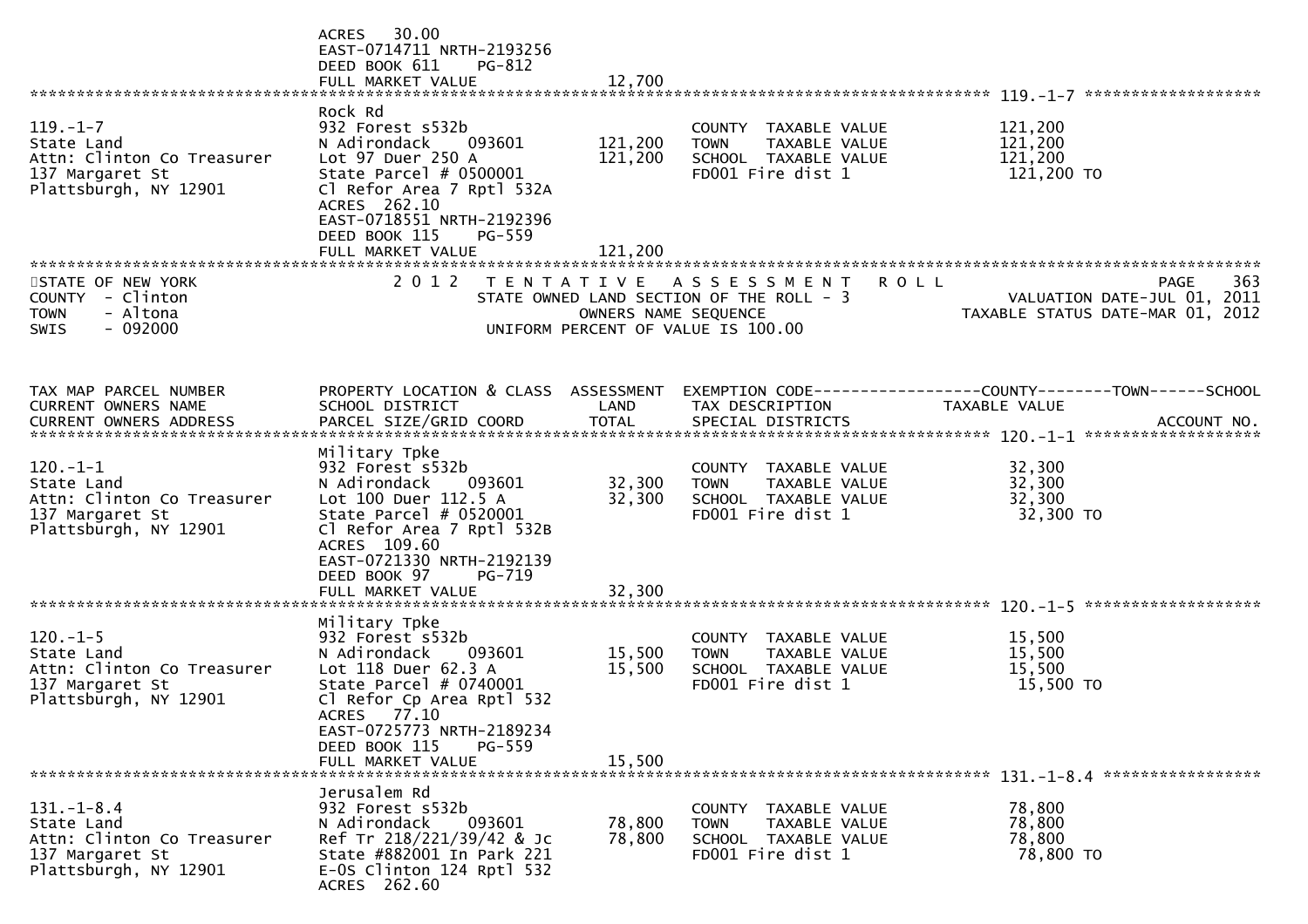|                                                                                                         | EAST-0689175 NRTH-2177970<br>DEED BOOK 869<br><b>PG-284</b><br>FULL MARKET VALUE                                                                                                                                                                   | 78,800                        |                                                                                                        |                                                                                                      |
|---------------------------------------------------------------------------------------------------------|----------------------------------------------------------------------------------------------------------------------------------------------------------------------------------------------------------------------------------------------------|-------------------------------|--------------------------------------------------------------------------------------------------------|------------------------------------------------------------------------------------------------------|
| $132. - 1 - 17$<br>State Land<br>Attn: Clinton Co Treasurer<br>137 Margaret St<br>Plattsburgh, NY 12901 | Jerusalem Rd<br>932 Forest s532b<br>N Adirondack<br>093601<br>Ref Tr Lot 220 420.0 Ac<br>State #0883001 In Park<br>$E-0S$ Clinton 124 Rptl 532<br>ACRES 436.00<br>EAST-0694282 NRTH-2176532<br>DEED BOOK 869<br><b>PG-284</b><br>FULL MARKET VALUE | 103,400<br>103,400<br>103,400 | COUNTY TAXABLE VALUE<br>TAXABLE VALUE<br><b>TOWN</b><br>SCHOOL TAXABLE VALUE<br>FD001 Fire dist 1      | 103,400<br>103,400<br>103,400<br>103,400 TO                                                          |
| STATE OF NEW YORK<br>COUNTY - Clinton<br><b>TOWN</b><br>- Altona<br>- 092000<br><b>SWIS</b>             | 2 0 1 2                                                                                                                                                                                                                                            | OWNERS NAME SEQUENCE          | TENTATIVE ASSESSMENT<br>STATE OWNED LAND SECTION OF THE ROLL - 3<br>UNIFORM PERCENT OF VALUE IS 100.00 | 364<br><b>ROLL</b><br><b>PAGE</b><br>VALUATION DATE-JUL 01, 2011<br>TAXABLE STATUS DATE-MAR 01, 2012 |
| TAX MAP PARCEL NUMBER<br>CURRENT OWNERS NAME                                                            | PROPERTY LOCATION & CLASS ASSESSMENT<br>SCHOOL DISTRICT                                                                                                                                                                                            | LAND                          | TAX DESCRIPTION                                                                                        | EXEMPTION CODE------------------COUNTY--------TOWN------SCHOOL<br>TAXABLE VALUE                      |
| $134. - 1 - 13$<br>State Land<br>Attn: Clinton Co Treasurer<br>137 Margaret St<br>Plattsburgh, NY 12901 | Purdy Rd<br>932 Forest s532b<br>N Adirondack<br>093601<br>Lot $104$ Duer $65$ A<br>State Parcel # 0730001<br>Cl Refor Cp Area Rptl 532<br>ACRES 65.00<br>EAST-0723808 NRTH-2179557<br>DEED BOOK 99<br>PG-534                                       | 17,500<br>17,500              | COUNTY TAXABLE VALUE<br><b>TOWN</b><br>TAXABLE VALUE<br>SCHOOL TAXABLE VALUE<br>FD001 Fire dist 1      | 17,500<br>17,500<br>17,500<br>17,500 TO                                                              |
| $134. - 1 - 21$<br>State Land<br>Attn: Clinton Co Treasurer<br>137 Margaret St<br>Plattsburgh, NY 12901 | Purdy Rd<br>932 Forest s532b<br>N Adirondack<br>093601<br>Lot 93 Duer 12.5 A<br>State Parcel # 0720001<br>Cl Refor Cp Area Rptl 532<br>ACRES 13.70<br>EAST-0720580 NRTH-2179968<br>DEED BOOK 105<br><b>PG-586</b><br>FULL MARKET VALUE             | 3,700<br>3,700<br>3,700       | COUNTY TAXABLE VALUE<br>TAXABLE VALUE<br><b>TOWN</b><br>SCHOOL TAXABLE VALUE<br>FD001 Fire dist 1      | 3,700<br>3,700<br>3,700<br>3,700 TO                                                                  |
| $146. - 1 - 1$<br>State Land<br>Attn: Clinton Co Treasurer<br>137 Margaret St<br>Plattsburgh, NY 12901  | Alder Bend Rd<br>932 Forest s532b<br>093601<br>N Adirondack<br>Lot 44 State Gore 200 A<br>State #0290001 Rptl 542<br>Cl Corr Fac Rptl 532B<br>ACRES 202.50<br>EAST-0686152 NRTH-2172655                                                            | 99,600<br>99,600              | COUNTY TAXABLE VALUE<br>TAXABLE VALUE<br>TOWN<br>SCHOOL TAXABLE VALUE<br>FD001 Fire dist 1             | 99,600<br>99,600<br>99,600<br>99,600 TO                                                              |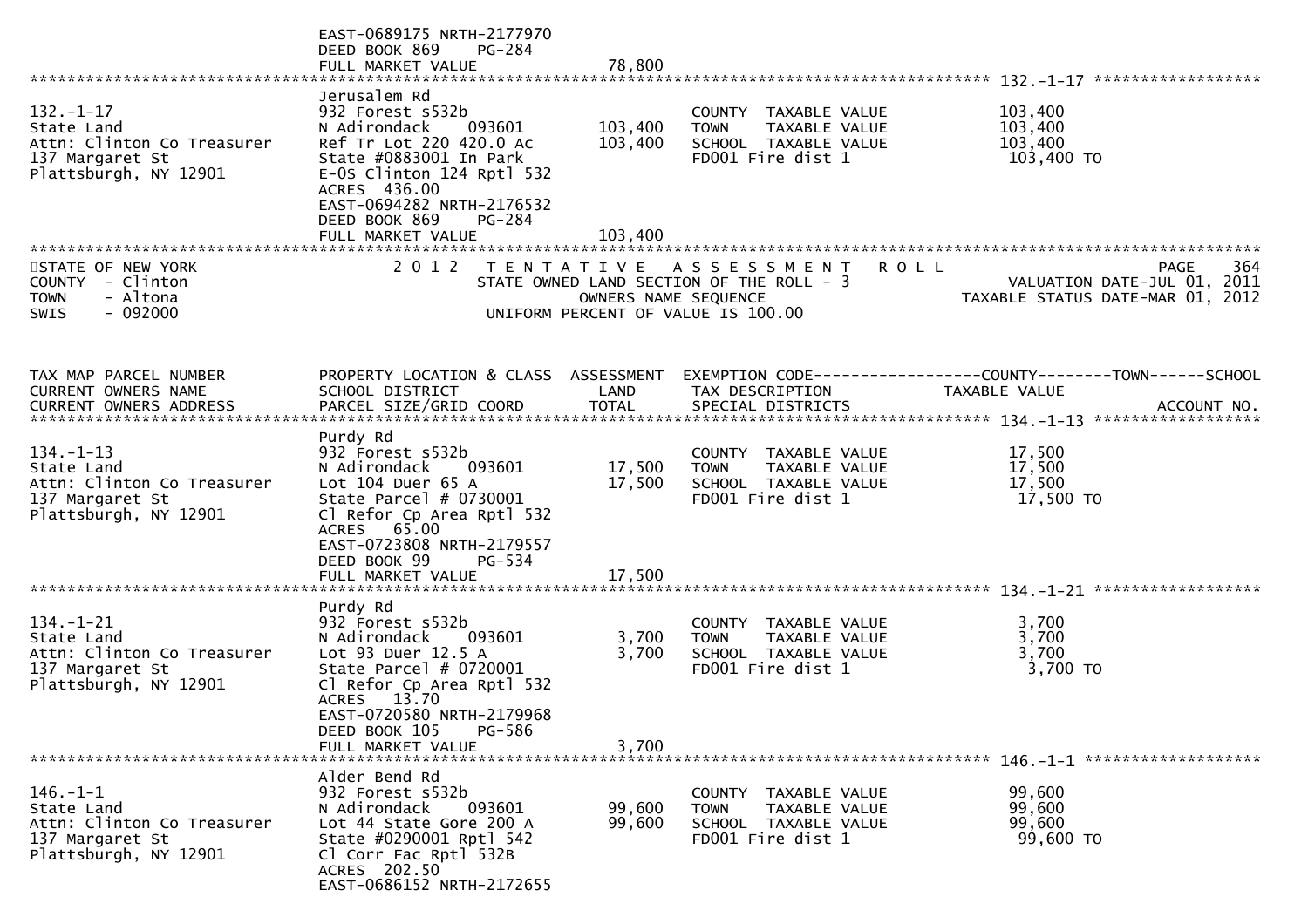|                                                                                                        | FULL MARKET VALUE                                                                                                                                                                                                           | 99,600                     |                                                                                                                       |                                                                                       |
|--------------------------------------------------------------------------------------------------------|-----------------------------------------------------------------------------------------------------------------------------------------------------------------------------------------------------------------------------|----------------------------|-----------------------------------------------------------------------------------------------------------------------|---------------------------------------------------------------------------------------|
| $146. - 1 - 2$<br>State Land<br>Attn: Clinton Co Treasurer<br>137 Margaret St<br>Plattsburgh, NY 12901 | Alder Bend Rd<br>932 Forest s532b<br>N Adirondack<br>093601<br>Lot 45 State Gore 200 A<br>State #0300001 Rptl 542<br>Cl Corr Fac Rptl 532B<br>ACRES 220.00<br>EAST-0689077 NRTH-2173163<br>FULL MARKET VALUE                | 99,900<br>99,900<br>99,900 | COUNTY TAXABLE VALUE<br><b>TOWN</b><br>TAXABLE VALUE<br>SCHOOL TAXABLE VALUE<br>FD001 Fire dist 1                     | 99,900<br>99,900<br>99,900<br>99,900 TO                                               |
| STATE OF NEW YORK<br>COUNTY - Clinton<br>- Altona<br><b>TOWN</b><br>$-092000$<br><b>SWIS</b>           | 2 0 1 2                                                                                                                                                                                                                     | OWNERS NAME SEQUENCE       | <b>ROLL</b><br>TENTATIVE ASSESSMENT<br>STATE OWNED LAND SECTION OF THE ROLL - 3<br>UNIFORM PERCENT OF VALUE IS 100.00 | 365<br><b>PAGE</b><br>VALUATION DATE-JUL 01, 2011<br>TAXABLE STATUS DATE-MAR 01, 2012 |
| TAX MAP PARCEL NUMBER<br>CURRENT OWNERS NAME                                                           | PROPERTY LOCATION & CLASS ASSESSMENT<br>SCHOOL DISTRICT                                                                                                                                                                     | LAND                       | TAX DESCRIPTION                                                                                                       | EXEMPTION CODE------------------COUNTY--------TOWN------SCHOOL<br>TAXABLE VALUE       |
| $146. - 1 - 4$<br>State Land<br>Attn: Clinton Co Treasurer<br>137 Margaret St<br>Plattsburgh, NY 12901 | Plank Rd<br>932 Forest s532b<br>N Adirondack<br>093601<br>Lot 225 Ref 235 A<br>State #0430001 Rptl 542<br>Cl Corr Fac Rptl 532B<br>ACRES 341.20<br>EAST-0693254 NRTH-2169137<br>DEED BOOK 87<br>PG-888<br>FULL MARKET VALUE | 64,400<br>64,400<br>64,400 | COUNTY TAXABLE VALUE<br>TAXABLE VALUE<br><b>TOWN</b><br>SCHOOL TAXABLE VALUE<br>FD001 Fire dist 1                     | 64,400<br>64,400<br>64,400<br>64,400 TO                                               |
| $146. - 1 - 5$<br>State Land<br>Attn: Clinton Co Treasurer<br>137 Margaret St<br>Plattsburgh, NY 12901 | Plank Rd<br>932 Forest s532b<br>N Adirondack<br>093601<br>Lot 48 State Gore 200A<br>State #0330001 Rptl 542<br>Cl Corr Fac Rptl 532B<br>ACRES 250.04<br>EAST-0689620 NRTH-2169916                                           | 74,100<br>74,100           | TAXABLE VALUE<br>COUNTY<br>TAXABLE VALUE<br><b>TOWN</b><br>SCHOOL TAXABLE VALUE<br>FD001 Fire dist 1                  | 74,100<br>74,100<br>74,100<br>74,100 TO                                               |
| $146. - 1 - 6$<br>State Land<br>Attn: Clinton Co Treasurer<br>137 Margaret St<br>Plattsburgh, NY 12901 | Plank Rd<br>932 Forest s532b<br>N Adirondack<br>093601<br>Lot 51N State Gore 44.5 A<br>State #0350001 Rptl 542<br>Cl Corr Fac Rptl 532B<br>ACRES 93.70<br>EAST-0690074 NRTH-2167615<br>DEED BOOK 87<br>PG-896               | 14,000<br>14,000           | COUNTY TAXABLE VALUE<br>TAXABLE VALUE<br><b>TOWN</b><br>SCHOOL TAXABLE VALUE<br>FD001 Fire dist 1                     | 14,000<br>14,000<br>14,000<br>14,000 TO                                               |
|                                                                                                        | FULL MARKET VALUE<br>Plank Rd                                                                                                                                                                                               | 14,000                     |                                                                                                                       |                                                                                       |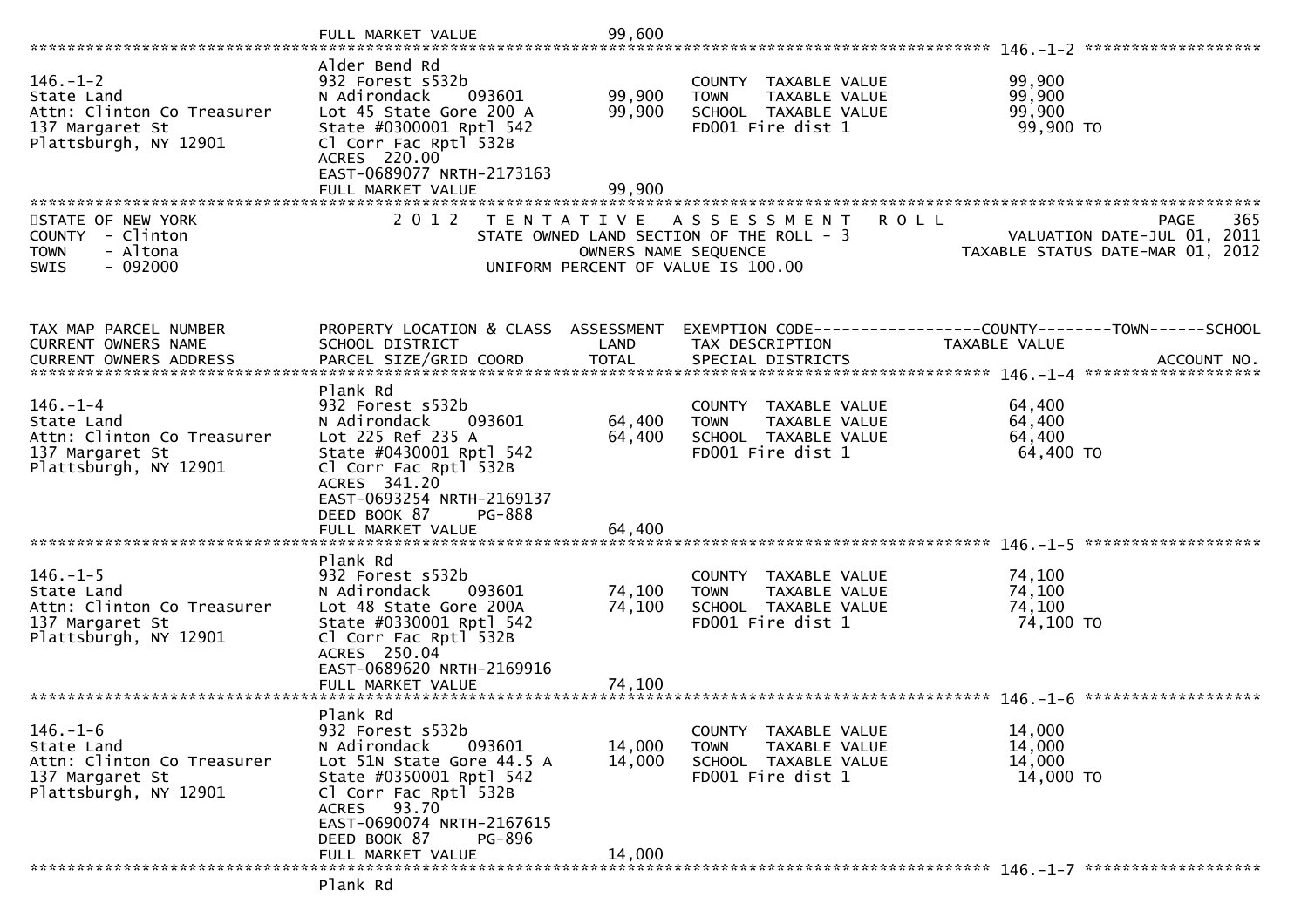| $146. - 1 - 7$<br>State Land<br>Attn: Clinton Co Treasurer<br>137 Margaret St<br>Plattsburgh, NY 12901  | 932 Forest s532b<br>N Adirondack<br>093601<br>Lot 50 N State Gore 49A<br>State #0340001 Rptl 542<br>Cl Corr Fac Rptl 532A<br>ACRES 66.10<br>EAST-0687092 NRTH-2167233<br>DEED BOOK 83<br><b>PG-509</b><br>FULL MARKET VALUE              | 17,600<br>17,600<br>17,600 | COUNTY TAXABLE VALUE<br><b>TOWN</b><br>TAXABLE VALUE<br>SCHOOL TAXABLE VALUE<br>FD001 Fire dist 1      | 17,600<br>17,600<br>17,600<br>17,600 TO                                                                                 |
|---------------------------------------------------------------------------------------------------------|------------------------------------------------------------------------------------------------------------------------------------------------------------------------------------------------------------------------------------------|----------------------------|--------------------------------------------------------------------------------------------------------|-------------------------------------------------------------------------------------------------------------------------|
|                                                                                                         |                                                                                                                                                                                                                                          |                            |                                                                                                        |                                                                                                                         |
| STATE OF NEW YORK<br>COUNTY - Clinton<br>- Altona<br><b>TOWN</b><br>$-092000$<br><b>SWIS</b>            | 2 0 1 2                                                                                                                                                                                                                                  | OWNERS NAME SEQUENCE       | TENTATIVE ASSESSMENT<br>STATE OWNED LAND SECTION OF THE ROLL - 3<br>UNIFORM PERCENT OF VALUE IS 100.00 | 366<br><b>ROLL</b><br>PAGE<br>VALUATION DATE-JUL 01, 2011<br>ـدنء , LON DAIL-JUL U.<br>TAXABLE STATUS DATE-MAR 01, 2012 |
| TAX MAP PARCEL NUMBER<br>CURRENT OWNERS NAME<br><b>CURRENT OWNERS ADDRESS</b>                           | PROPERTY LOCATION & CLASS ASSESSMENT<br>SCHOOL DISTRICT<br>PARCEL SIZE/GRID COORD                                                                                                                                                        | LAND<br><b>TOTAL</b>       | TAX DESCRIPTION<br>SPECIAL DISTRICTS                                                                   | EXEMPTION CODE------------------COUNTY--------TOWN------SCHOOL<br>TAXABLE VALUE<br>ACCOUNT NO.                          |
| $146. - 1 - 13$<br>State Land<br>Attn: Clinton Co Treasurer<br>137 Margaret St<br>Plattsburgh, NY 12901 | 356 Plank Rd<br>932 Forest s532b<br>N Adirondack<br>093601<br>Lot 46 State Gore 124.1 A<br>State #0310001 Rptl 542<br>Cl Corr Fac Rptl 532B<br>ACRES 118.80<br>EAST-0683932 NRTH-2169669<br>DEED BOOK 105<br>PG-589<br>FULL MARKET VALUE | 61,800<br>61,800<br>61,800 | COUNTY TAXABLE VALUE<br>TAXABLE VALUE<br><b>TOWN</b><br>SCHOOL TAXABLE VALUE<br>FD001 Fire dist 1      | 61,800<br>61,800<br>61,800<br>61,800 TO                                                                                 |
| 146.-1-14<br>State Land<br>Attn: Clinton Co Treasurer<br>137 Margaret St<br>Plattsburgh, NY 12901       | Plank Rd<br>932 Forest s532b<br>N Adirondack<br>093601<br>Lot 47 State Gore 200A<br>State #0320001 Rptl 542<br>Cl Corr Fac Rptl 532B<br>ACRES 226.00<br>EAST-0686668 NRTH-2169412<br>FULL MARKET VALUE                                   | 80,000<br>80,000<br>80,000 | COUNTY TAXABLE VALUE<br>TAXABLE VALUE<br><b>TOWN</b><br>SCHOOL TAXABLE VALUE<br>FD001 Fire dist 1      | 80,000<br>80,000<br>80,000<br>80,000 TO                                                                                 |
| $147. - 1 - 2$<br>State Land<br>Attn: Clinton Co Treasurer<br>137 Margaret St<br>Plattsburgh, NY 12901  | Jerusalem Rd<br>932 Forest s532b<br>093601<br>N Adirondack<br>Lot 223 Ref 127.5 A<br>State #0870001 Rptl 542<br>Cl Refor Cp Area Rptl 532<br>ACRES 139.40<br>EAST-0697580 NRTH-2174822<br>DEED BOOK 97<br>PG-719<br>FULL MARKET VALUE    | 38,800<br>38,800<br>38,800 | COUNTY<br>TAXABLE VALUE<br><b>TOWN</b><br>TAXABLE VALUE<br>SCHOOL TAXABLE VALUE<br>FD001 Fire dist 1   | 38,800<br>38,800<br>38,800<br>38,800 TO                                                                                 |
| ******************************                                                                          |                                                                                                                                                                                                                                          |                            |                                                                                                        |                                                                                                                         |
| $300 - 20 - 1$<br>State Land                                                                            | 993 Transition t<br>N Adirondack<br>093601                                                                                                                                                                                               |                            | SCHL EXMPT 50004<br>COUNTY TAXABLE VALUE                                                               | 0<br>0<br>0<br>0                                                                                                        |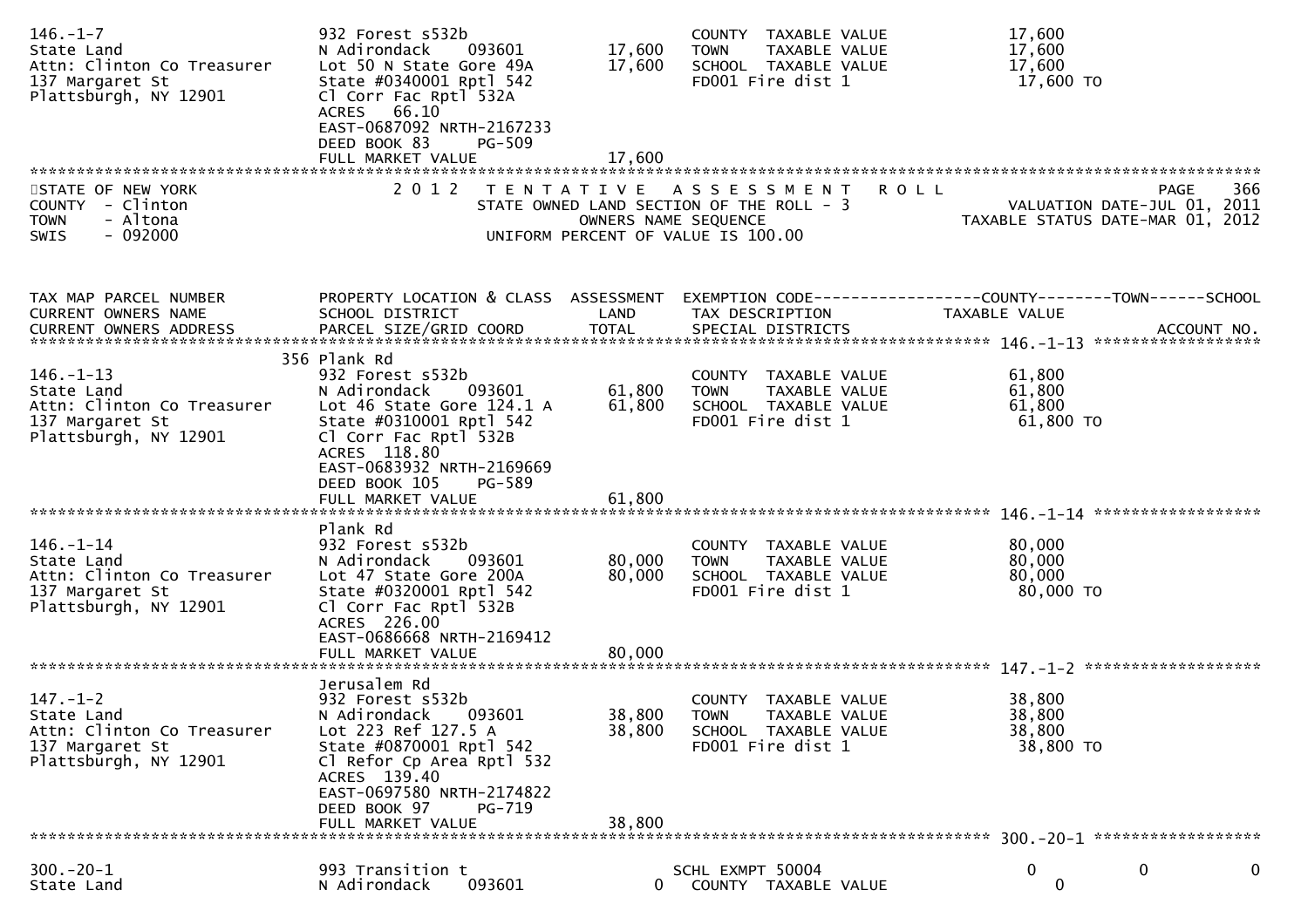| Attn: Clinton Co Treasurer<br>137 Margaret St<br>Plattsburgh, NY 12901                                  | Transition Assessment For<br>County/town Only<br>FULL MARKET VALUE                                                                                            | $\Omega$<br>$\Omega$                                                                                                        | <b>TOWN</b>                     | TAXABLE VALUE<br>SCHOOL TAXABLE VALUE                                              |             |                                                                                      | $\mathbf 0$<br>$\mathbf 0$ |                                                                                                                      |     |
|---------------------------------------------------------------------------------------------------------|---------------------------------------------------------------------------------------------------------------------------------------------------------------|-----------------------------------------------------------------------------------------------------------------------------|---------------------------------|------------------------------------------------------------------------------------|-------------|--------------------------------------------------------------------------------------|----------------------------|----------------------------------------------------------------------------------------------------------------------|-----|
| $300 - 20 - 2$<br>State Land<br>Attn: Clinton Co Treasurer<br>137 Margaret St                           | 993 Transition t<br>093601<br>N Adirondack<br>Transition Assessment For<br>Fd001 Only                                                                         | 0                                                                                                                           | WHOLLY EX 50000<br><b>TOWN</b>  | COUNTY TAXABLE VALUE<br>TAXABLE VALUE<br>SCHOOL TAXABLE VALUE<br>FD001 Fire dist 1 |             | $\Omega$                                                                             | 0<br>0<br>$\Omega$         | $\mathbf{0}$                                                                                                         | 0   |
| STATE OF NEW YORK<br>COUNTY - Clinton<br>- Altona<br><b>TOWN</b><br>$-092000$<br><b>SWIS</b>            | 2 0 1 2                                                                                                                                                       | T E N T A T I V E<br>STATE OWNED LAND SECTION OF THE ROLL - 3<br>OWNERS NAME SEQUENCE<br>UNIFORM PERCENT OF VALUE IS 100.00 | A S S E S S M E N T             |                                                                                    | <b>ROLL</b> |                                                                                      |                            | PAGE<br>VALUATION DATE-JUL 01, 2011<br>TAXABLE STATUS DATE-MAR 01, 2012                                              | 367 |
| TAX MAP PARCEL NUMBER<br><b>CURRENT OWNERS NAME</b><br>CURRENT OWNERS ADDRESS                           | PROPERTY LOCATION & CLASS ASSESSMENT<br>SCHOOL DISTRICT<br>PARCEL SIZE/GRID COORD                                                                             | LAND<br><b>TOTAL</b>                                                                                                        | TAX DESCRIPTION                 | SPECIAL DISTRICTS                                                                  |             | EXEMPTION        CODE-----------------COUNTY-------TOWN------SCHOOL<br>TAXABLE VALUE |                            | ACCOUNT NO.                                                                                                          |     |
| $336. - 20 - 1$<br>State Land<br>Attn: Clinton Co Treasurer<br>137 Margaret St<br>Plattsburgh, NY 12901 | 993 Transition t<br>N Adirondack<br>093601<br>Transition Assessment<br>For School 093601 Only<br>FULL MARKET VALUE                                            | 0<br>0<br>$\mathbf{0}$                                                                                                      | SCHL TAXBL 50001<br><b>TOWN</b> | COUNTY TAXABLE VALUE<br>TAXABLE VALUE<br>SCHOOL TAXABLE VALUE                      |             | $\mathbf{0}$                                                                         | 0<br>0<br>0                | 0                                                                                                                    | 0   |
| $900 - 20 - 1$<br>State Land<br>Attn: Clinton Co Treasurer<br>137 Margaret St<br>Plattsburgh, NY 12901  | Alder Bend Rd<br>932 Forest s532b<br>N Adirondack<br>093601<br>Lot 43 State Gore 175A<br>State #0280001 Rptl 542<br>Ccf Rptl 532B Conflict 14<br>ACRES 175.00 | 86,100<br>86,100                                                                                                            | <b>TOWN</b>                     | COUNTY TAXABLE VALUE<br>TAXABLE VALUE<br>SCHOOL TAXABLE VALUE<br>FD001 Fire dist 1 |             | 86.100<br>86,100<br>86,100                                                           | 86,100 TO                  |                                                                                                                      |     |
| STATE OF NEW YORK<br>COUNTY - Clinton<br>- Altona<br><b>TOWN</b><br><b>SWIS</b><br>$-092000$            | FULL MARKET VALUE<br>2012                                                                                                                                     | 86,100<br>TENTATIVE ASSESSMENT<br>STATE OWNED LAND SECTION OF THE ROLL - 3<br>UNIFORM PERCENT OF VALUE IS 100.00            |                                 |                                                                                    | ROLL        |                                                                                      |                            | PAGE<br>VALUATION DATE-JUL 01, 2011<br>TAXABLE STATUS DATE-MAR 01, 2012<br>RPS150/V04/L015<br>CURRENT DATE 4/30/2012 | 368 |
|                                                                                                         | <b>ROLL</b><br>***<br>SPECIAL                                                                                                                                 | SECTION TOTALS<br>D I S T R I C T                                                                                           |                                 | SUMMARY ***                                                                        |             |                                                                                      |                            |                                                                                                                      |     |

| CODE | DISTRICT NAME     | TOTAL<br>PARCELS | EXTENSION<br>EXTENSION<br>VALUE<br>TYPE | AD VALOREM<br>VALUE | <b>EXEMPT</b><br>AMOUNT | <b>TAXABLE</b><br><b>VALUE</b> |
|------|-------------------|------------------|-----------------------------------------|---------------------|-------------------------|--------------------------------|
|      | FD001 Fire dist 1 | 41 TOTAL         |                                         | 5636,800            |                         | 5636,800                       |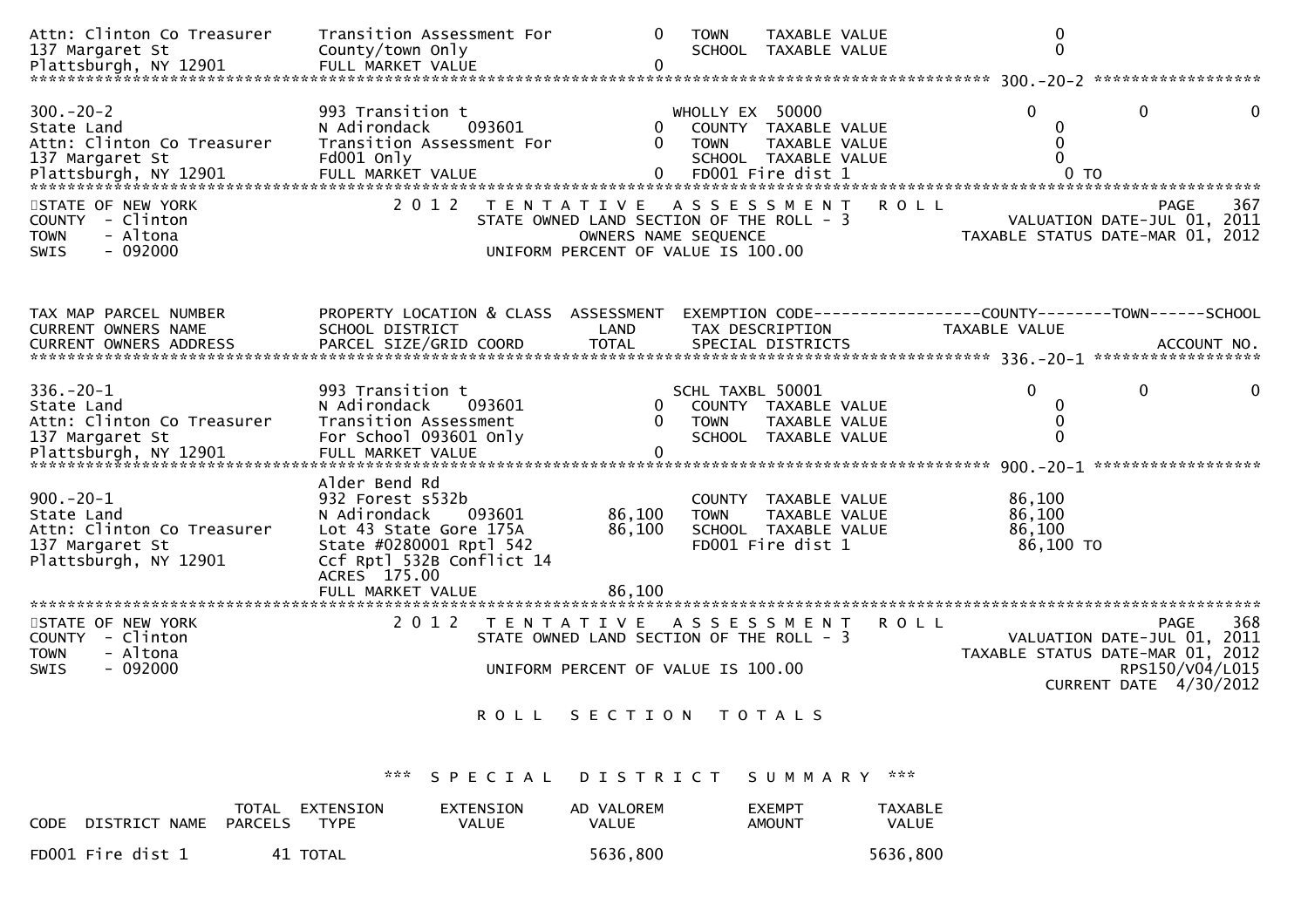### \*\*\* S C H O O L D I S T R I C T S U M M A R Y \*\*\*

| <b>CODE</b> | DISTRICT NAME | <b>TOTAL</b><br><b>PARCELS</b> | ASSESSED<br>LAND | ASSESSED<br><b>TOTAL</b> | <b>EXEMPT</b><br><b>AMOUNT</b> | TOTAL<br>TAXABLE | <b>STAR</b><br><b>AMOUNT</b> | <b>STAR</b><br><b>TAXABLE</b> |
|-------------|---------------|--------------------------------|------------------|--------------------------|--------------------------------|------------------|------------------------------|-------------------------------|
| 093601      | N Adirondack  | 43                             | 5636,600         | 5636,800                 |                                | 5636,800         |                              | 5636,800                      |
|             | SUB-TOTAL     | 43                             | 5636,600         | 5636,800                 |                                | 5636,800         |                              | 5636,800                      |
|             | T O T A L     | 43                             | 5636,600         | 5636,800                 |                                | 5636,800         |                              | 5636,800                      |

#### \*\*\* S Y S T E M C O D E S S U M M A R Y \*\*\*

| <b>CODE</b>             | DESCRIPTION                                        | TOTAL<br><b>PARCELS</b> | <b>COUNTY</b> | <b>TOWN</b> | <b>SCHOOL</b> |
|-------------------------|----------------------------------------------------|-------------------------|---------------|-------------|---------------|
| 50000<br>50001<br>50004 | WHOLLY EX<br>SCHL TAXBL<br>SCHL EXMPT<br>T O T A L |                         |               |             |               |

#### \*\*\* E X E M P T I O N S U M M A R Y \*\*\*

|             |                   | NO EXEMPTIONS AT THIS LEVEL              |  |                                  |     |
|-------------|-------------------|------------------------------------------|--|----------------------------------|-----|
|             | STATE OF NEW YORK | 2012 TENTATIVE ASSESSMENT ROLL           |  | PAGE                             | 369 |
|             | COUNTY - Clinton  | STATE OWNED LAND SECTION OF THE ROLL - 3 |  | VALUATION DATE-JUL 01, 2011      |     |
| <b>TOWN</b> | - Altona          |                                          |  | TAXABLE STATUS DATE-MAR 01, 2012 |     |
| SWIS        | - 092000          | UNIFORM PERCENT OF VALUE IS 100.00       |  | RPS150/V04/L015                  |     |
|             |                   |                                          |  |                                  |     |
|             |                   |                                          |  | CURRENT DATE 4/30/2012           |     |

ROLL SECTION TOTALS

## \*\*\* G R A N D T O T A L S \*\*\*

| <b>ROLL</b><br><b>SEC</b> | DESCRIPTION                                                   | <b>TOTAL</b><br><b>PARCELS</b> | ASSESSED<br>LAND | ASSESSED<br><b>TOTAL</b>           | TAXABLE<br><b>COUNTY</b>                                                                            | <b>TAXABLE</b><br><b>TOWN</b> | TAXABLE<br><b>SCHOOL</b>                                        | <b>STAR</b><br>TAXABLE |
|---------------------------|---------------------------------------------------------------|--------------------------------|------------------|------------------------------------|-----------------------------------------------------------------------------------------------------|-------------------------------|-----------------------------------------------------------------|------------------------|
|                           | STATE OWNED LAND                                              | 43                             | 5636.600         | 5636,800                           | 5636,800                                                                                            | 5636,800                      | 5636,800                                                        | 5636,800               |
| <b>TOWN</b><br>SWIS       | STATE OF NEW YORK<br>COUNTY - Clinton<br>- Altona<br>- 092000 |                                |                  | UNIFORM PERCENT OF VALUE IS 100.00 | 2012 TENTATIVE ASSESSMENT ROLL<br>SPECIAL FRANCHISE SECTION OF THE ROLL - 5<br>OWNERS NAME SEQUENCE |                               | VALUATION DATE-JUL 01, 2011<br>TAXABLE STATUS DATE-MAR 01, 2012 | 370<br>PAGE            |

| TAX MAP PARCEL NUMBER |                 |      |                 | PROPERTY LOCATION & CLASS ASSESSMENT EXEMPTION CODE----------------COUNTY-------TOWN------SCHOOL |  |
|-----------------------|-----------------|------|-----------------|--------------------------------------------------------------------------------------------------|--|
| CURRENT OWNERS NAME   | SCHOOL DISTRICT | _AND | TAX DESCRIPTION | TAXABLE VALUE                                                                                    |  |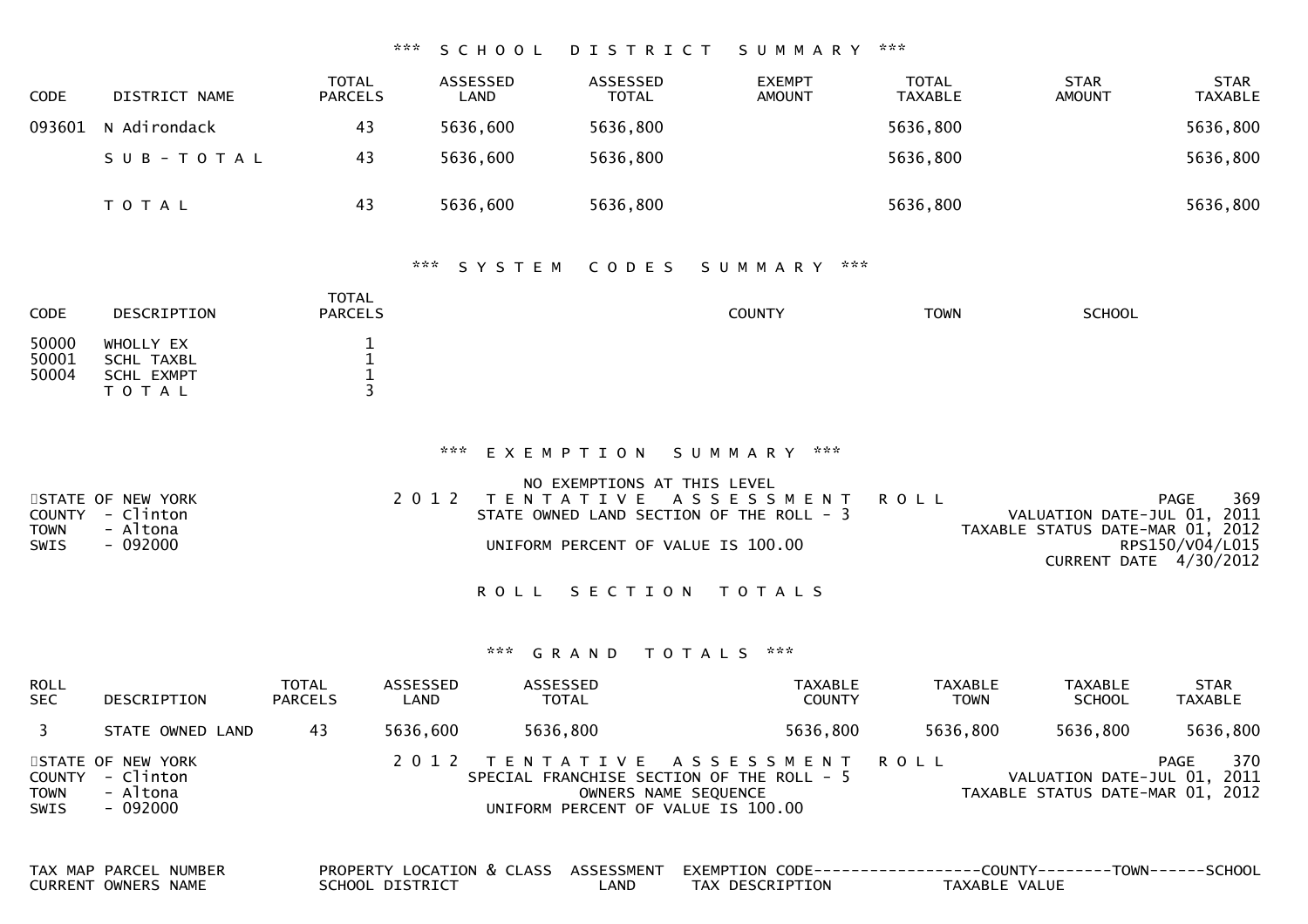| CURRENT OWNERS ADDRESS                                                                                                                 | PARCEL SIZE/GRID COORD                                                                                                          | TOTAL                                                      | SPECIAL DISTRICTS                                                                                                                                                                |         |                                                                              | ACCOUNT NO.                                                                           |
|----------------------------------------------------------------------------------------------------------------------------------------|---------------------------------------------------------------------------------------------------------------------------------|------------------------------------------------------------|----------------------------------------------------------------------------------------------------------------------------------------------------------------------------------|---------|------------------------------------------------------------------------------|---------------------------------------------------------------------------------------|
| $528 - 20 - 2$<br>Champlain Telephone Co<br>Company Code 608400<br>PO Box 782<br>Champlain, NY 12919-0782                              | Telephone<br>866 Telephone<br>Northeastern Cl 092801<br>Special Franchise<br>App Factor .0311 In Nccs                           | 0<br>5,197                                                 | COUNTY TAXABLE VALUE<br>TAXABLE VALUE<br><b>TOWN</b><br>SCHOOL TAXABLE VALUE<br>FD001 Fire dist 1                                                                                |         | 5,197<br>5,197<br>5,197<br>4,960 TO                                          |                                                                                       |
| $536. - 20 - 2$<br>Champlain Telephone Co<br>Company Code 608400<br>PO Box 782<br>Champlain, NY 12919-0782                             | Telephone<br>866 Telephone<br>N Adirondack<br>093601<br>Special Franchise<br>App Factor .9689 In Nacs<br>FULL MARKET VALUE      | 0<br>167,119<br>167,119                                    | COUNTY<br>TAXABLE VALUE<br><b>TOWN</b><br>TAXABLE VALUE<br>SCHOOL TAXABLE VALUE<br>FD001 Fire dist 1<br>LT001 Altona light 1                                                     |         | 167,119<br>167,119<br>167,119<br>159,498 TO<br>30,666 TO                     |                                                                                       |
| $524. - 20 - 3$<br>Chazy Westport Telephone Corp<br>Company Code 608900<br>2 Champlain Ave<br>PO Box 249<br>Westport, NY 12993         | Telephone<br>866 Telephone<br>Beekmantown Cen 092401<br>Special Franchise<br>App Factor .0508 In Bcs<br>FULL MARKET VALUE       | 0<br>6,266<br>6,266                                        | COUNTY TAXABLE VALUE<br>TAXABLE VALUE<br><b>TOWN</b><br>SCHOOL TAXABLE VALUE<br>FD001 Fire dist 1                                                                                |         | 6,266<br>6,266<br>6,266<br>5,980 TO                                          |                                                                                       |
| $528 - 20 - 3$<br>Chazy Westport Telephone Corp<br>Company Code 608900<br>2 Champlain Ave<br>PO Box 249<br>Westport, NY 12993          | Telephone<br>866 Telephone<br>Northeastern Cl 092801<br>Special Franchise<br>App Factor .0296 In Nccs<br>FULL MARKET VALUE      | 0<br>3,651<br>3,651                                        | COUNTY<br>TAXABLE VALUE<br><b>TOWN</b><br>TAXABLE VALUE<br>SCHOOL TAXABLE VALUE<br>FD001 Fire dist 1                                                                             |         | 3,651<br>3,651<br>3,651<br>3,485 TO                                          |                                                                                       |
| $536. - 20 - 3$<br>Chazy Westport Telephone Corp<br>Company Code 608900<br>2 Champlain Ave<br>PO Box 249<br>Westport, NY 12993         | Telephone<br>866 Telephone<br>093601<br>N Adirondack<br>Special Franchise<br>App Factor .9196 In Nacs<br>FULL MARKET VALUE      | 0<br>123,339<br>123,339                                    | TAXABLE VALUE<br><b>COUNTY</b><br>TAXABLE VALUE<br><b>TOWN</b><br>SCHOOL TAXABLE VALUE<br>FD001 Fire dist 1                                                                      |         | 123,339<br>123,339<br>123,339<br>117,715 TO                                  |                                                                                       |
| $524.-20-1$<br><b>NYSEG</b><br>Attn: Utility Shared Services<br>Local Tax Dept Freeport<br>70 Farm View Dr<br>New Gloucester, ME 04260 | Electric & Gas<br>861 Elec & gas<br>Beekmantown Cen 092401<br>Special Franchise<br>App Factor .0508 In Bcs<br>FULL MARKET VALUE | 0<br>73,723<br>73,723                                      | TAXABLE VALUE<br>COUNTY<br>TAXABLE VALUE<br><b>TOWN</b><br>SCHOOL TAXABLE VALUE<br>FD001 Fire dist 1<br>FD002 Ellenburg fire 21<br>LT001 Altona light 1<br>LT002 Altona light 21 |         | 73,723<br>73,723<br>73,723<br>70,361 TO<br>3,362 TO<br>13,528 TO<br>3,118 TO |                                                                                       |
| STATE OF NEW YORK<br>COUNTY - Clinton<br>- Altona<br><b>TOWN</b><br>$-092000$<br>SWIS                                                  | 2012 TENTATIVE ASSESSMENT                                                                                                       | OWNERS NAME SEQUENCE<br>UNIFORM PERCENT OF VALUE IS 100.00 | SPECIAL FRANCHISE SECTION OF THE ROLL - 5                                                                                                                                        | R O L L |                                                                              | 371<br><b>PAGE</b><br>VALUATION DATE-JUL 01, 2011<br>TAXABLE STATUS DATE-MAR 01, 2012 |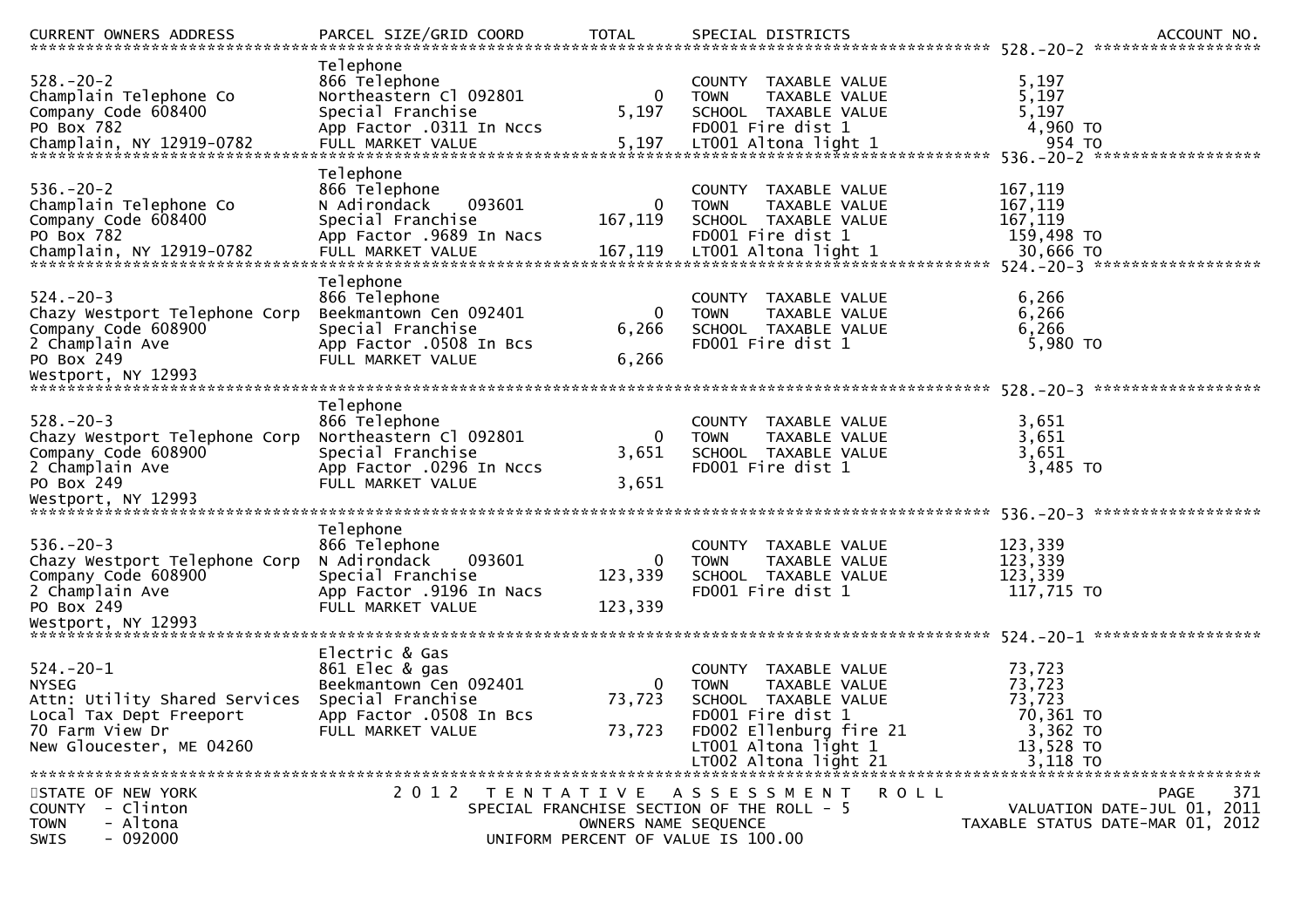| TAX MAP PARCEL NUMBER                                                                 |                                                                                                                                     |                             |                                                                                                                                                                                       | PROPERTY LOCATION & CLASS ASSESSMENT EXEMPTION CODE---------------COUNTY-------TOWN------SCHOOL<br>14. MAP PARCEL NUMBER<br>CURRENT OWNERS NAME SCHOOL DISTRICT LAND TAX DESCRIPTION TAXABLE VALUE<br>CURRENT OWNERS ADDRESS PARCEL SIZE/GRID COORD TOTAL SPECIAL DISTRICTS 2000 DISTRICTS ACCOUNT NO. |
|---------------------------------------------------------------------------------------|-------------------------------------------------------------------------------------------------------------------------------------|-----------------------------|---------------------------------------------------------------------------------------------------------------------------------------------------------------------------------------|--------------------------------------------------------------------------------------------------------------------------------------------------------------------------------------------------------------------------------------------------------------------------------------------------------|
|                                                                                       |                                                                                                                                     |                             |                                                                                                                                                                                       |                                                                                                                                                                                                                                                                                                        |
|                                                                                       | Electric & Gas                                                                                                                      |                             |                                                                                                                                                                                       | 328.-20-1<br>NYSEG NOTHER WINDOWS NOT MELL MARKET VALUE<br>Attn: Utility Shared Services Special Franchise<br>Local Tax Dept Freeport App Factor .0296 In Nccs<br>New Gloucester, ME 04260<br>New Gloucester, ME 04260<br>New Gloucester,                                                              |
|                                                                                       |                                                                                                                                     |                             |                                                                                                                                                                                       |                                                                                                                                                                                                                                                                                                        |
|                                                                                       | Electric & Gas                                                                                                                      |                             |                                                                                                                                                                                       | 336.-20-1<br>NYSEG Material Scheme Scheme Material Scheme Material Scheme Material Scheme Material Scheme Material Scheme Material Scheme Material Scheme Material Scheme Material Scheme Material Scheme Material Scheme Materi                                                                       |
|                                                                                       | Television                                                                                                                          |                             |                                                                                                                                                                                       |                                                                                                                                                                                                                                                                                                        |
| $524. - 20 - 5$                                                                       | FULL MARKET VALUE                                                                                                                   | 4,155                       | COUNTY TAXABLE VALUE<br>TOWN TAXABLE VALUE 4,155<br>SCHOOL TAXABLE VALUE 4,155<br>FDOO1 Fire dist 1 3,966 TO<br>FDOO2 Ellenburg fire 21 189 TO                                        |                                                                                                                                                                                                                                                                                                        |
|                                                                                       |                                                                                                                                     |                             |                                                                                                                                                                                       |                                                                                                                                                                                                                                                                                                        |
|                                                                                       | Television<br>869 Television<br>Northeastern Cl 092801                                                                              |                             |                                                                                                                                                                                       | 1978.-20-5<br>Time Warner Of Champlain and the services of the Market Champlain and the Market Champlain of the Market Champlain<br>PO Box 7467 (Analotte, NC 28241-7467 (App Factor .0296 In Nccs (App Factor .0296 In Nccs (App                                                                      |
|                                                                                       |                                                                                                                                     |                             |                                                                                                                                                                                       |                                                                                                                                                                                                                                                                                                        |
| $536.-20-5$<br>Time Warner Of Champlain<br>PO Box 7467<br>Charlotte, NC 28241-7467    | Television<br>869 Television<br>n<br>093601 0<br>N Adirondack<br>Special Franchise<br>App Factor .9196 In Nacs<br>FULL MARKET VALUE | 75,219<br>75,219            | COUNTY TAXABLE VALUE<br>TOWN TAXABLE VALUE 75,219<br>SCHOOL TAXABLE VALUE 75,219<br>FDOO1 Fire dist 1 71,789 TO<br>FDOO2 Ellenburg fire 21 3,430 TO<br>LTOO1 Altona light 1 13,803 TO |                                                                                                                                                                                                                                                                                                        |
| STATE OF NEW YORK<br>COUNTY - Clinton<br>- Altona<br><b>TOWN</b><br>$-092000$<br>SWIS |                                                                                                                                     | OWNERS NAME SEQUENCE        | 2012 TENTATIVE ASSESSMENT<br>SPECIAL FRANCHISE SECTION OF THE ROLL - 5<br>UNIFORM PERCENT OF VALUE IS 100.00                                                                          | 372<br>R O L L<br><b>PAGE</b><br>VALUATION DATE-JUL 01, 2011<br>TAXABLE STATUS DATE-MAR 01, 2012                                                                                                                                                                                                       |
| TAX MAP PARCEL NUMBER<br>CURRENT OWNERS NAME<br><b>CURRENT OWNERS ADDRESS</b>         | PROPERTY LOCATION & CLASS<br>SCHOOL DISTRICT<br>PARCEL SIZE/GRID COORD                                                              | ASSESSMENT<br>LAND<br>TOTAL | TAX DESCRIPTION<br>SPECIAL DISTRICTS                                                                                                                                                  | EXEMPTION        CODE------------------COUNTY--------TOWN------SCHOOL<br>TAXABLE VALUE<br>ACCOUNT NO.                                                                                                                                                                                                  |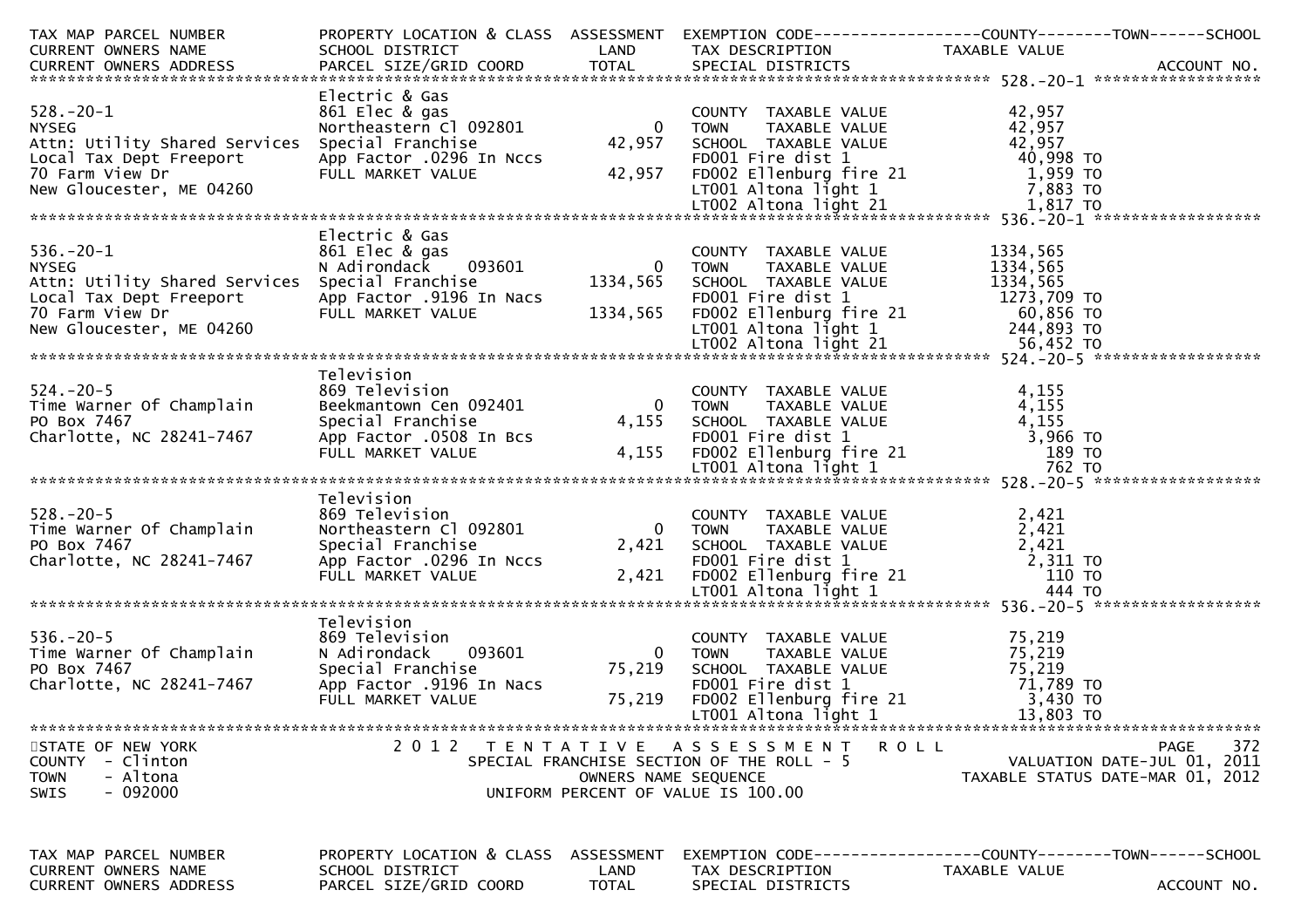|                              |                          |                  |                                           | - 524.-20-4 *******************   |                 |     |
|------------------------------|--------------------------|------------------|-------------------------------------------|-----------------------------------|-----------------|-----|
|                              | Telephone                |                  |                                           |                                   |                 |     |
| $524 - 20 - 4$               | 866 Telephone            |                  | TAXABLE VALUE<br><b>COUNTY</b>            | 10,768                            |                 |     |
| Verizon New York Inc         | Beekmantown Cen 092401   | $\boldsymbol{0}$ | TAXABLE VALUE<br><b>TOWN</b>              | 10,768                            |                 |     |
| Company Code 631900          | Special Franchise        | 10,768           | SCHOOL TAXABLE VALUE                      | 10,768                            |                 |     |
| Attn: Verizon Communications | App Factor .0523 In Bcs  |                  | FD001 Fire dist 1                         | 10,277 TO                         |                 |     |
| PO Box 152206                | FULL MARKET VALUE        | 10,768           | FD002 Ellenburg fire 21                   | $491$ TO                          |                 |     |
| Irving, TX 75015-2206        |                          |                  | LT002 Altona light 21                     | 455 TO                            |                 |     |
|                              |                          |                  |                                           | 536. - 20 - 4 ******************* |                 |     |
|                              |                          |                  |                                           |                                   |                 |     |
|                              | Telephone                |                  |                                           |                                   |                 |     |
| $536. - 20 - 4$              | 866 Telephone            |                  | TAXABLE VALUE<br><b>COUNTY</b>            | 195,125                           |                 |     |
| Verizon New York Inc         | N Adirondack<br>093601   | $\bf{0}$         | TAXABLE VALUE<br><b>TOWN</b>              | 195,125                           |                 |     |
| Company Code 631900          | Special Franchise        | 195,125          | SCHOOL TAXABLE VALUE                      | 195,125                           |                 |     |
| Verizon Communications       | App Factor .9477 In Nacs |                  | FD001 Fire dist 1                         | 186,227 TO                        |                 |     |
| PO Box 152206                | FULL MARKET VALUE        | 195,125          | FD002 Ellenburg fire 21                   | 8,898 TO                          |                 |     |
| Irving, TX 75015-2206        |                          |                  | LT002 Altona light 21                     | $8,254$ TO                        |                 |     |
|                              |                          |                  |                                           |                                   |                 |     |
| STATE OF NEW YORK            |                          |                  | 2012 TENTATIVE ASSESSMENT ROLL            |                                   | PAGE            | 373 |
| COUNTY - Clinton             |                          |                  | SPECIAL FRANCHISE SECTION OF THE ROLL - 5 |                                   |                 |     |
|                              |                          |                  |                                           | VALUATION DATE-JUL 01, 2011       |                 |     |
| - Altona<br><b>TOWN</b>      |                          |                  |                                           | TAXABLE STATUS DATE-MAR 01, 2012  |                 |     |
| - 092000<br>SWIS             |                          |                  | UNIFORM PERCENT OF VALUE IS 100.00        |                                   | RPS150/V04/L015 |     |
|                              |                          |                  |                                           | CURRENT DATE 4/30/2012            |                 |     |

### ROLL SECTION TOTALS

# \*\*\* S P E C I A L D I S T R I C T S U M M A R Y \*\*\*

| CODE DISTRICT NAME                                                                        | TOTAL<br>PARCELS | EXTENSION<br>TYPE                         | EXTENSION<br><b>VALUE</b> | AD VALOREM<br><b>VALUE</b>              | <b>EXEMPT</b><br><b>AMOUNT</b> | <b>TAXABLE</b><br><b>VALUE</b>          |
|-------------------------------------------------------------------------------------------|------------------|-------------------------------------------|---------------------------|-----------------------------------------|--------------------------------|-----------------------------------------|
| FD001 Fire dist 1<br>FD002 Ellenburg fire<br>LT001 Altona light 1<br>LT002 Altona light 2 |                  | 13 TOTAL<br>8 TOTAL<br>8 TOTAL<br>5 TOTAL |                           | 1951,276<br>79.295<br>312,933<br>70.096 |                                | 1951,276<br>79.295<br>312,933<br>70.096 |

### \*\*\* S C H O O L D I S T R I C T S U M M A R Y \*\*\*

| <b>CODE</b>                | DISTRICT NAME                                                                 | <b>TOTAL</b><br><b>PARCELS</b> | ASSESSED<br>LAND | ASSESSED<br><b>TOTAL</b>                  | <b>EXEMPT</b><br><b>AMOUNT</b> | <b>TOTAL</b><br><b>TAXABLE</b>           | <b>STAR</b><br><b>AMOUNT</b> | <b>STAR</b><br><b>TAXABLE</b>             |
|----------------------------|-------------------------------------------------------------------------------|--------------------------------|------------------|-------------------------------------------|--------------------------------|------------------------------------------|------------------------------|-------------------------------------------|
| 092401<br>092801<br>093601 | Beekmantown Central<br>Northeastern Clinton<br>N Adirondack<br>$SUB - TO TAL$ | 4<br>13                        |                  | 94,912<br>54,226<br>1895, 367<br>2044,505 |                                | 94,912<br>54,226<br>1895,367<br>2044,505 |                              | 94,912<br>54,226<br>1895, 367<br>2044,505 |
|                            | T O T A L                                                                     | 13                             |                  | 2044,505                                  |                                | 2044,505                                 |                              | 2044,505                                  |

# \*\*\* S Y S T E M C O D E S S U M M A R Y \*\*\*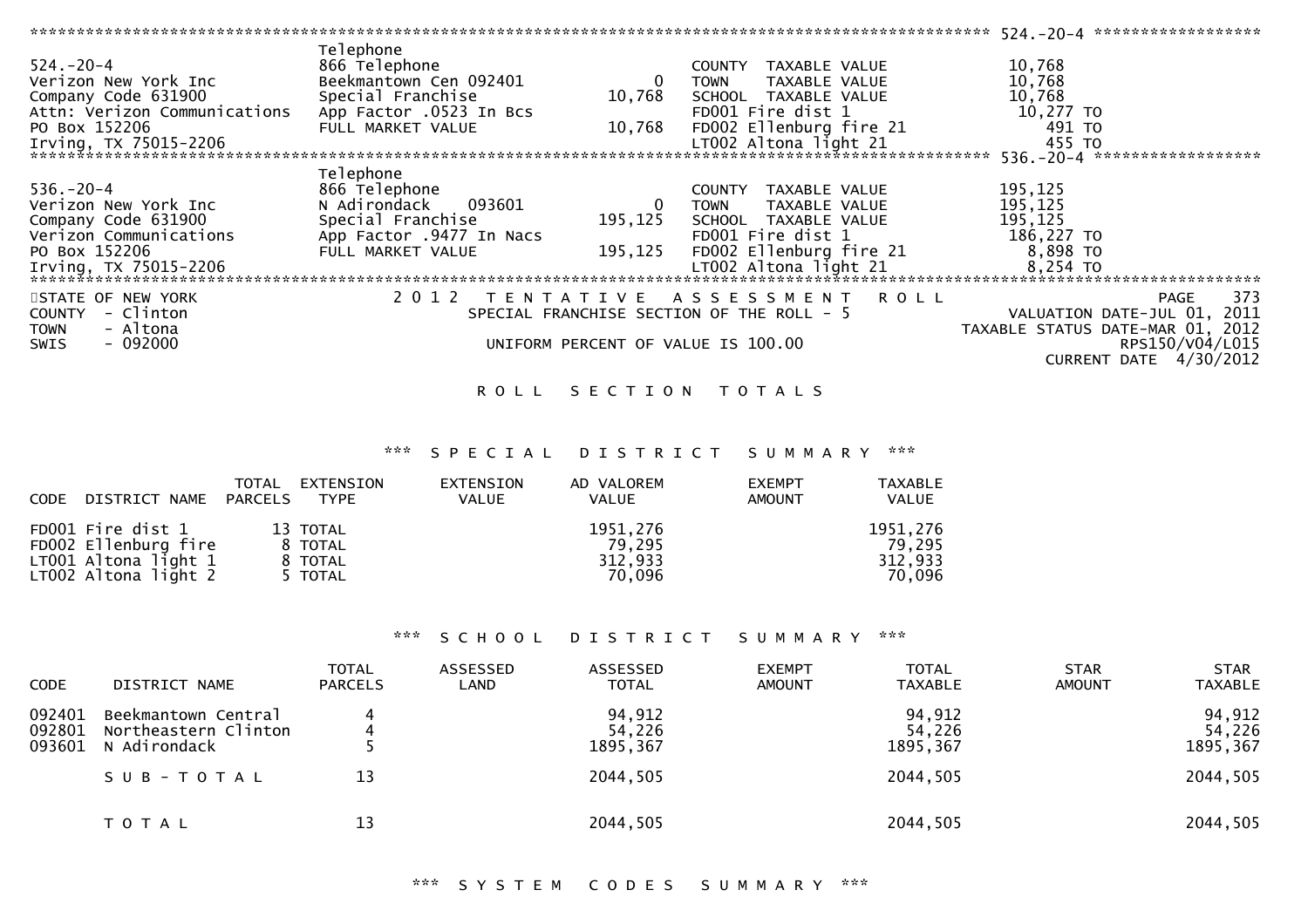\*\*\* E X E M P T I O N S U M M A R Y \*\*\*

## NO EXEMPTIONS AT THIS LEVEL

# \*\*\* G R A N D T O T A L S \*\*\*

| <b>ROLL</b><br><b>SEC</b>                   | DESCRIPTION                                                                                | <b>TOTAL</b><br><b>PARCELS</b> | ASSESSED<br>LAND                                                                                                                                                                            | ASSESSED<br>TOTAL                                                                                    |                                          | <b>TAXABLE</b><br><b>COUNTY</b>                                                                            | <b>TAXABLE</b><br><b>TOWN</b> | <b>TAXABLE</b><br><b>SCHOOL</b>                                               | <b>STAR</b><br><b>TAXABLE</b> |
|---------------------------------------------|--------------------------------------------------------------------------------------------|--------------------------------|---------------------------------------------------------------------------------------------------------------------------------------------------------------------------------------------|------------------------------------------------------------------------------------------------------|------------------------------------------|------------------------------------------------------------------------------------------------------------|-------------------------------|-------------------------------------------------------------------------------|-------------------------------|
| 5 <sup>1</sup>                              | SPECIAL FRANCHISE                                                                          | 13                             |                                                                                                                                                                                             | 2044,505                                                                                             |                                          | 2044,505                                                                                                   | 2044,505                      | 2044,505                                                                      | 2044,505                      |
| <b>COUNTY</b><br><b>TOWN</b><br><b>SWIS</b> | STATE OF NEW YORK<br>- Clinton<br>- Altona<br>$-092000$                                    |                                | 2 0 1 2                                                                                                                                                                                     | TENTATIVE ASSESSMENT<br>UTILITY & R.R. SECTION OF THE ROLL - 6<br>UNIFORM PERCENT OF VALUE IS 100.00 | OWNERS NAME SEQUENCE                     |                                                                                                            | <b>ROLL</b>                   | VALUATION DATE-JUL 01, 2011<br>TAXABLE STATUS DATE-MAR 01, 2012               | 374<br>PAGE                   |
|                                             | TAX MAP PARCEL NUMBER<br>CURRENT OWNERS NAME                                               |                                | SCHOOL DISTRICT                                                                                                                                                                             | PROPERTY LOCATION & CLASS ASSESSMENT<br>LAND                                                         |                                          | TAX DESCRIPTION                                                                                            |                               | EXEMPTION CODE-----------------COUNTY-------TOWN------SCHOOL<br>TAXABLE VALUE |                               |
| $106. - 1 - 4.2$<br>PO Box 723597           | American Towers Inc<br>Company Code 792600<br>Property Tax Department<br>Atlanta, GA 31139 | 464 Vassar Rd<br><b>ACRES</b>  | 831 Tele Comm<br>N Adirondack<br>Loc #088162<br>App Factor 100% In Nac<br>Sciota Radio Relay Statio<br>4.10<br>EAST-0737971 NRTH-2198458<br>DEED BOOK 20001 PG-20644<br>FULL MARKET VALUE   | 093601                                                                                               | 8,400<br><b>TOWN</b><br>82,000<br>82,000 | COUNTY TAXABLE VALUE<br>TAXABLE VALUE<br>SCHOOL TAXABLE VALUE<br>FD001 Fire dist 1                         |                               | 82,000<br>82,000<br>82,000<br>82,000 TO                                       |                               |
| $89.1 - 3 - 4.2$<br>PO Box 782              | Champlain Telephone Co<br>Company Code 608400<br>Champlain, NY 12919-0782                  | 3119 Miner Farm Rd             | 831 Tele Comm<br>N Adirondack<br>Loc #000006<br>App Factor 100% In Nac<br>Central Office Bldg<br>FRNT 125.00 DPTH 132.00<br>EAST-0711293 NRTH-2207317<br>DEED BOOK 633<br>FULL MARKET VALUE | 093601<br>$PG-79$                                                                                    | 5,300<br><b>TOWN</b><br>88,000<br>88,000 | COUNTY TAXABLE VALUE<br>TAXABLE VALUE<br>SCHOOL TAXABLE VALUE<br>FD001 Fire dist 1<br>LT001 Altona light 1 |                               | 88,000<br>88,000<br>88,000<br>88,000 TO<br>88,000 TO                          |                               |
| PO Box 782                                  | 620. - 9999 - 608. 400 - 1881<br>Champlain Telephone Co<br>Company Code 608400             |                                | Outside Plant<br>836 Telecom. eq.<br>N Adirondack<br>Loc #888888 Poles.wires,c<br>App Factor .9689 In Nac                                                                                   | 093601                                                                                               | $\Omega$<br><b>TOWN</b><br>48,278        | COUNTY TAXABLE VALUE<br>TAXABLE VALUE<br>SCHOOL TAXABLE VALUE<br>FD001 Fire dist 1                         |                               | 48,278<br>48,278<br>48,278<br>46,077 TO                                       |                               |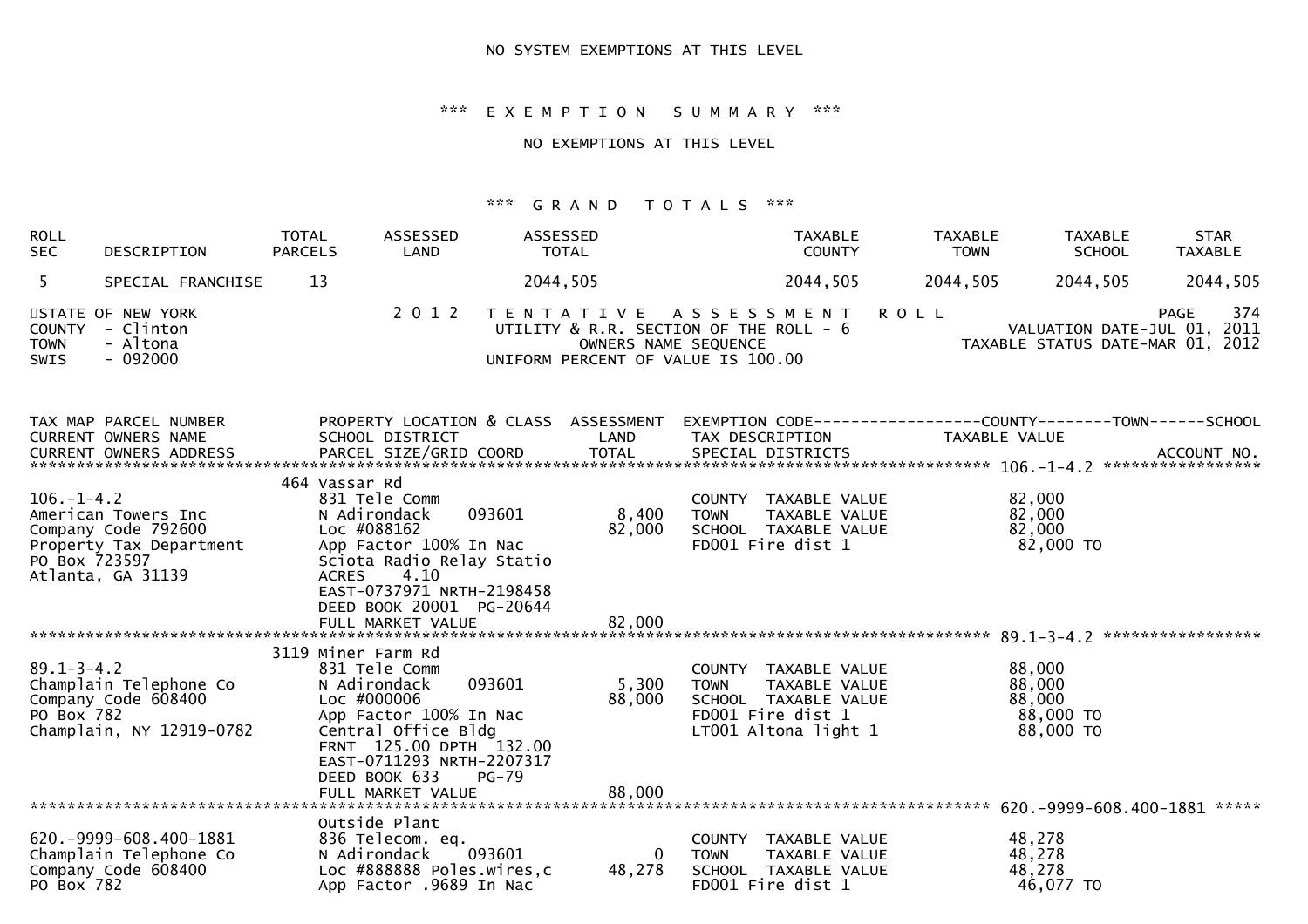|                                                                                                                                                          |                                                                                                                                                       |                                           |                                                                                                                                                                                 | *****                                                                                                                                                                                        |
|----------------------------------------------------------------------------------------------------------------------------------------------------------|-------------------------------------------------------------------------------------------------------------------------------------------------------|-------------------------------------------|---------------------------------------------------------------------------------------------------------------------------------------------------------------------------------|----------------------------------------------------------------------------------------------------------------------------------------------------------------------------------------------|
| 620. -9999-608.400-1883<br>Champlain Telephone Co<br>Company Code 608400<br>PO Box 782                                                                   | Outside Plant<br>836 Telecom. eq.<br>Northeastern Cl 092801<br>Loc #888888 Poles, wires, c<br>App Factor .0311 In Nccs                                | 0<br>1,550                                | COUNTY TAXABLE VALUE<br>TAXABLE VALUE<br><b>TOWN</b><br>SCHOOL TAXABLE VALUE<br>FD001 Fire dist 1                                                                               | 1,550<br>1,550<br>1,550<br>1,479 TO                                                                                                                                                          |
| 620. - 9999 - 608. 900 - 1881<br>Chazy Westport Telephone Corp<br>Company Code 608900<br>2 Champlain Ave<br>PO Box 249                                   | Outside Plant<br>836 Telecom. eq.<br>093601<br>N Adirondack<br>Loc #888888 Poles, wires, c<br>App Factor 100% In Nac<br>FULL MARKET VALUE             | 0<br>169,894<br>169,894                   | TAXABLE VALUE<br>COUNTY<br><b>TOWN</b><br>TAXABLE VALUE<br>SCHOOL TAXABLE VALUE<br>FD001 Fire dist 1                                                                            | 169,894<br>169,894<br>169,894<br>165,103 TO                                                                                                                                                  |
| STATE OF NEW YORK<br>COUNTY - Clinton<br>- Altona<br><b>TOWN</b><br>$-092000$<br><b>SWIS</b>                                                             | 2 0 1 2                                                                                                                                               | T E N T A T I V E<br>OWNERS NAME SEQUENCE | <b>ROLL</b><br>A S S E S S M E N T<br>UTILITY & R.R. SECTION OF THE ROLL - 6<br>UNIFORM PERCENT OF VALUE IS 100.00                                                              | <b>PAGE</b><br>375<br>VALUATION DATE-JUL 01, 2011<br>TAXABLE STATUS DATE-MAR 01, 2012                                                                                                        |
| TAX MAP PARCEL NUMBER<br>CURRENT OWNERS NAME                                                                                                             | PROPERTY LOCATION & CLASS ASSESSMENT<br>SCHOOL DISTRICT                                                                                               | LAND                                      | EXEMPTION        CODE------------------COUNTY-------TOWN------SCHOOL<br>TAX DESCRIPTION                                                                                         | <b>TAXABLE VALUE</b>                                                                                                                                                                         |
| 620. - 9999 - 131. 600 - 1001<br><b>NYSEG</b><br>Attn: Utility Shared Services<br>Local Tax Dept Freeport<br>70 Farm View Dr<br>New Gloucester, ME 04260 | Electric Transmission<br>882 Elec Trans Imp<br>N Adirondack<br>093601<br>Loc #000015 Trans line 15<br>App Factor .9196 In Nac<br>FULL MARKET VALUE    | $\mathbf{0}$<br>142,659<br>142,659        | COUNTY TAXABLE VALUE<br>TAXABLE VALUE<br><b>TOWN</b><br>SCHOOL TAXABLE VALUE<br>FD001 Fire dist 1<br>FD002 Ellenburg fire 21<br>LT001 Altona light 1                            | 142,659<br>142,659<br>142,659<br>136,154 TO<br>6,505 TO<br>26,178 TO<br>10,034 TO ETOO2 Altona light 21<br>********** 620.034 TO 6,034 TO ETOO2 Altona light 21 6,034 TO 6,034 TO 1002 ***** |
| 620. - 9999 - 131. 600 - 1002<br><b>NYSEG</b><br>Attn: Utility Shared Services<br>Local Tax Dept Freeport<br>70 Farm View Dr<br>New Gloucester, ME 04260 | Electric Transmission<br>882 Elec Trans Imp<br>Beekmantown Cen 092401<br>Loc $\#000015$ Trans Line 15<br>App Factor .0508 In Bcs<br>FULL MARKET VALUE | $\mathbf{0}$<br>7,861<br>7,861            | COUNTY TAXABLE VALUE<br><b>TOWN</b><br>TAXABLE VALUE<br>SCHOOL TAXABLE VALUE<br>FD001 Fire dist 1<br>FD002 Ellenburg fire 21<br>$LT001$ Altona light 1<br>LT002 Altona light 21 | 7,861<br>7,861<br>7,861<br>7,503 TO<br>358 TO<br>1,442 TO<br>333 TO                                                                                                                          |
| 620. -9999-131.600-1003<br><b>NYSEG</b><br>Attn: Utility Shared Services<br>Local Tax Dept Freeport<br>70 Farm View Dr<br>New Gloucester, ME 04260       | Electric Transmission<br>882 Elec Trans Imp<br>Northeastern Cl 092801<br>Loc #000015 Trans Line 15<br>App Factor .0296 In Nec<br>FULL MARKET VALUE    | 0<br>4,592<br>4,592                       | COUNTY TAXABLE VALUE<br><b>TOWN</b><br>TAXABLE VALUE<br>SCHOOL TAXABLE VALUE<br>FD001 Fire dist 1<br>FD002 Ellenburg fire 21<br>LT001 Altona light 1<br>LT002 Altona light 21   | 4,592<br>4,592<br>4,592<br>4,383 TO<br>209 TO<br>843 TO<br>194 TO                                                                                                                            |
|                                                                                                                                                          |                                                                                                                                                       |                                           |                                                                                                                                                                                 |                                                                                                                                                                                              |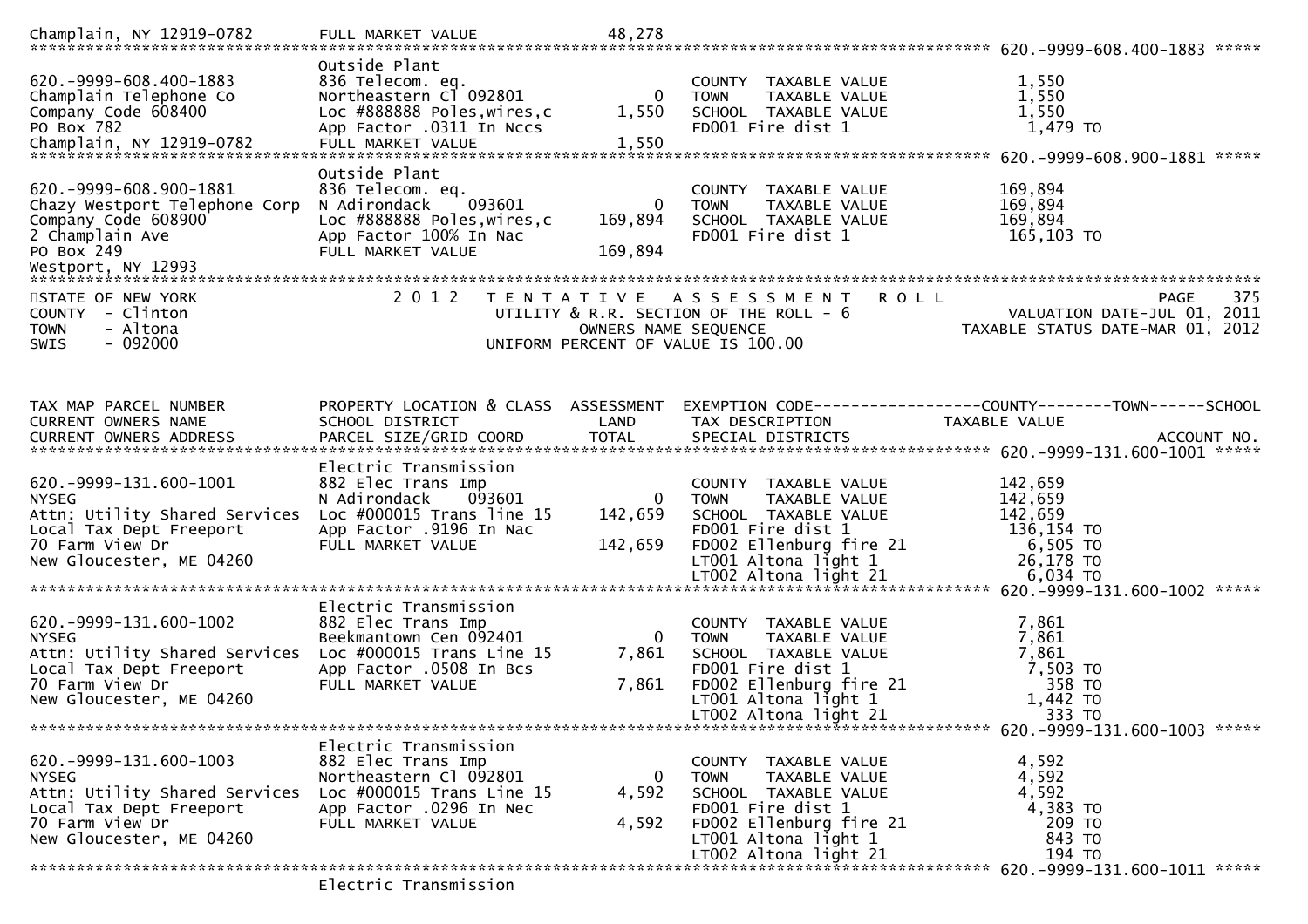| Local Tax Dept Freeport<br>70 Farm View Dr<br>New Cloucester MF 04260<br>New Gloucester, ME 04260                                                                                    | FULL MARKET VALUE                                                                                                                                                                                                                       |                                      | 0 TOWN TAXABLE VALUE<br>0 SCHOOL TAXABLE VALUE<br>0 FDO01 Fire dist 1 0 TO02 Ellenburg fire 21 0 TO02 Altona light 1 0 TO02 Altona light 21 0 TO02 Altona light 21 0 TO                                          | $\mathbf 0$<br>$\mathbf 0$                                                                                                                                                                                                          |
|--------------------------------------------------------------------------------------------------------------------------------------------------------------------------------------|-----------------------------------------------------------------------------------------------------------------------------------------------------------------------------------------------------------------------------------------|--------------------------------------|------------------------------------------------------------------------------------------------------------------------------------------------------------------------------------------------------------------|-------------------------------------------------------------------------------------------------------------------------------------------------------------------------------------------------------------------------------------|
|                                                                                                                                                                                      | Electric Transmission                                                                                                                                                                                                                   |                                      |                                                                                                                                                                                                                  |                                                                                                                                                                                                                                     |
|                                                                                                                                                                                      |                                                                                                                                                                                                                                         |                                      |                                                                                                                                                                                                                  | 620.-9999-131.600-1012 Electric Transmission<br>NYSEG Beekmantown Cen of 92401 0 TOWN TAXABLE VALUE 0<br>Attn: Utility Shared Services Loc #000022 Trans Line 22 0 SCHOOL TAXABLE VALUE 0<br>Local Tax Dept Freeport App Factor 050 |
| STATE OF NEW YORK<br>COUNTY - Clinton<br>- Altona<br><b>TOWN</b><br>$-092000$<br><b>SWIS</b>                                                                                         |                                                                                                                                                                                                                                         |                                      | 2012 TENTATIVE ASSESSMENT ROLL                                                                                                                                                                                   | 376<br><b>PAGE</b><br>UTILITY & R.R. SECTION OF THE ROLL - 6<br>OWNERS NAME SEQUENCE TAXABLE STATUS DATE-JUL 01, 2011<br>UNIFORM PERCENT OF VALUE IS 100.00                                                                         |
|                                                                                                                                                                                      |                                                                                                                                                                                                                                         |                                      |                                                                                                                                                                                                                  |                                                                                                                                                                                                                                     |
| TAX MAP PARCEL NUMBER<br>CURRENT OWNERS NAME<br>CURRENT OWNERS ADDRESS                                                                                                               | SCHOOL DISTRICT                                                                                                                                                                                                                         | LAND                                 | TAX DESCRIPTION                                                                                                                                                                                                  | PROPERTY LOCATION & CLASS ASSESSMENT EXEMPTION CODE----------------COUNTY-------TOWN------SCHOOL<br>TAXABLE VALUE                                                                                                                   |
| 620. - 9999 - 131. 600 - 1013<br><b>NYSEG</b><br>Attn: Utility Shared Services<br>Local Tax Dept Freeport<br>70 Farm View Dr<br>New Gloucester, ME 04260                             | Electric Transmission<br>882 Elec Trans Imp<br>Northeastern Cl 092801 0 70WN TAXABLE VALUE<br>Loc #000022 Trans Line 22 0 SCHOOL TAXABLE VALUE<br>App Factor .0296 In NEC FD001 Fire dist 1<br>FULL MARKET VALUE 0 FD002 Ellenburg fire |                                      |                                                                                                                                                                                                                  | $\mathbf 0$<br>$\mathbf 0$<br>$\Omega$<br>0 <sub>T</sub><br>0 TO<br>0 <sub>T</sub>                                                                                                                                                  |
|                                                                                                                                                                                      |                                                                                                                                                                                                                                         |                                      |                                                                                                                                                                                                                  |                                                                                                                                                                                                                                     |
| 620. - 9999 - 131. 600 - 1881<br><b>NYSEG</b><br>Attn: Utility Shared Services Loc #888888 Poles, wires, c<br>Local Tax Dept Freeport<br>70 Farm View Dr<br>New Gloucester, ME 04260 | Outside Plant<br>884 Elec Dist Out<br>Out<br>093601<br>N Adirondack<br>App Factor .9196 In Nac<br>FULL MARKET VALUE                                                                                                                     | $\mathbf{0}$<br>3659,231<br>3659,231 | COUNTY TAXABLE VALUE<br>TOWN TAXABLE VALUE<br>SCHOOL TAXABLE VALUE<br>FD001 Fire dist 1 5492,370 TO<br>FD002 Ellenburg fire 21 166,861 TO<br>LT001 Altona light 1 671,469 TO<br>LT002 Altona light 21 154.785 TO | 3659,231<br>3659,231<br>3659,231                                                                                                                                                                                                    |
|                                                                                                                                                                                      | Outside Plant                                                                                                                                                                                                                           |                                      |                                                                                                                                                                                                                  |                                                                                                                                                                                                                                     |
| 620. - 9999 - 131. 600 - 1882<br><b>NYSEG</b><br>Attn: Utility Shared Services<br>Local Tax Dept Freeport<br>70 Farm View Dr<br>New Gloucester, ME 04260                             | 884 Elec Dist Out<br>Beekmantown Cen 092401<br>Loc #888888 Poles, wires, c<br>App Factor .0508 In Bcs<br>FULL MARKET VALUE                                                                                                              | 0<br>202,141<br>202,141              | COUNTY TAXABLE VALUE<br><b>TOWN</b><br>TAXABLE VALUE<br>SCHOOL TAXABLE VALUE<br>FD001 Fire dist 1<br>FD002 Ellenburg fire 21<br>$LT001$ Altona light 1<br>LT002 Altona light 21                                  | 202,141<br>202,141<br>202,141<br>192,923 TO<br>9,218 TO<br>37,093 TO<br>8,551 TO                                                                                                                                                    |
|                                                                                                                                                                                      |                                                                                                                                                                                                                                         |                                      |                                                                                                                                                                                                                  |                                                                                                                                                                                                                                     |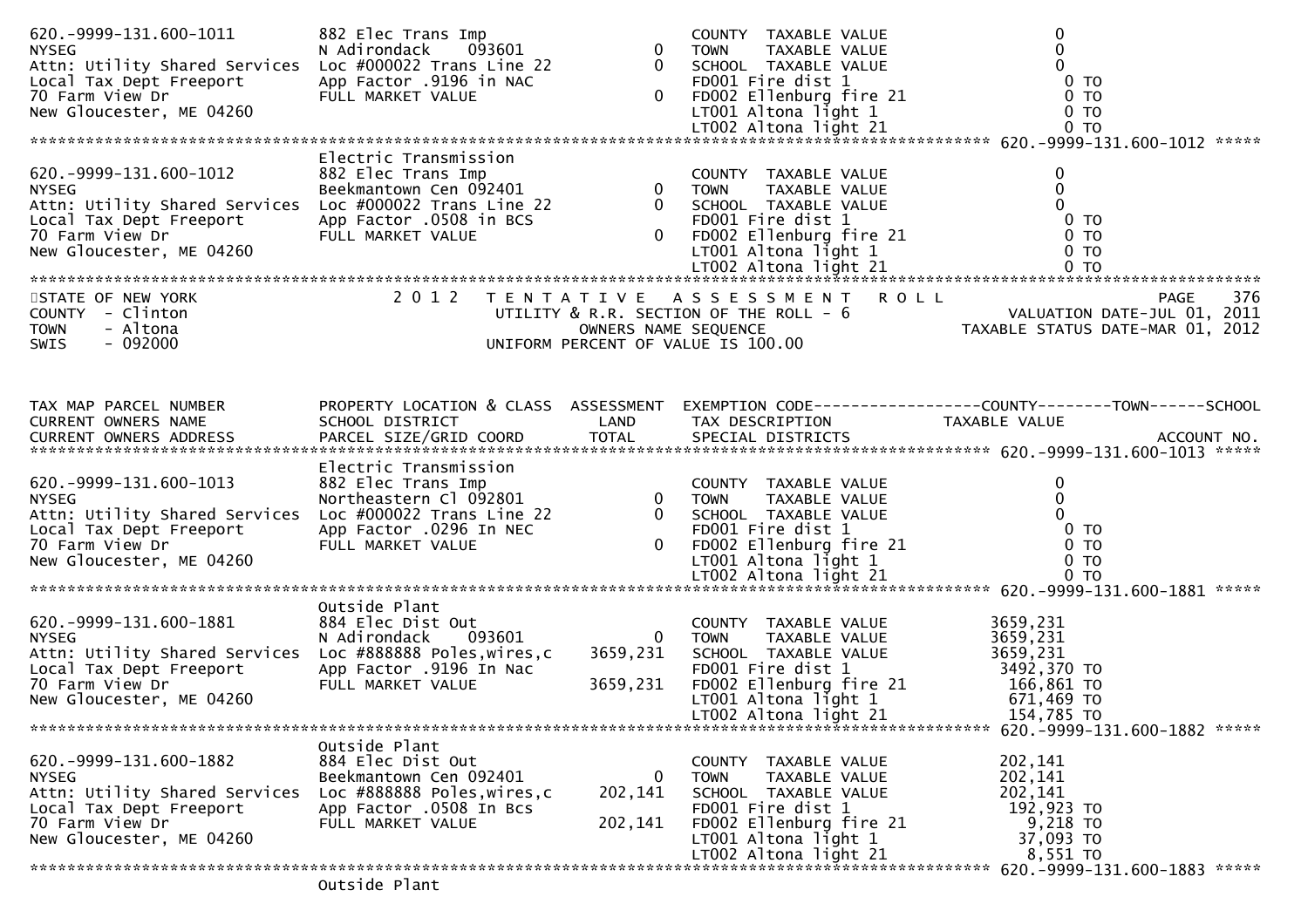| 620. - 9999 - 131. 600 - 1883<br><b>NYSEG</b><br>Attn: Utility Shared Services<br>Local Tax Dept Freeport<br>70 Farm View Dr<br>New Gloucester, ME 04260 | 884 Elec Dist Out<br>Northeastern Cl 092801<br>Loc #888888 Poles,wires,c<br>App Factor .0296 In Nec<br>FULL MARKET VALUE                   | $\overline{0}$<br>117,783<br>117,783        | COUNTY TAXABLE VALUE<br>TAXABLE VALUE<br><b>TOWN</b><br>SCHOOL TAXABLE VALUE<br>FD001 Fire dist 1<br>FD002 Ellenburg fire 21<br>LT001 Altona light 1<br>LT002 Altona light 21 | 117,783<br>117,783<br>117,783<br>112,412 TO<br>5,371 TO<br>21,613 TO<br>4,982 TO                                                                     |                        |
|----------------------------------------------------------------------------------------------------------------------------------------------------------|--------------------------------------------------------------------------------------------------------------------------------------------|---------------------------------------------|-------------------------------------------------------------------------------------------------------------------------------------------------------------------------------|------------------------------------------------------------------------------------------------------------------------------------------------------|------------------------|
|                                                                                                                                                          | Outside Plant                                                                                                                              |                                             |                                                                                                                                                                               |                                                                                                                                                      |                        |
| 620. - 9999 - 631. 900 - 1881<br>Verizon New York Inc<br>Company Code 631900<br>Verizon Communications App Factor .9477 In Nac<br>PO Box 152206          | 836 Telecom. eq.<br>N Adirondack<br>093601<br>Loc #888888 Poles,wires,c<br>FULL MARKET VALUE                                               | $\overline{\mathbf{0}}$<br>65,504<br>65,504 | COUNTY TAXABLE VALUE<br><b>TOWN</b><br>TAXABLE VALUE<br>SCHOOL TAXABLE VALUE<br>FD001 Fire dist 1<br>FD002 Ellenburg fire 21                                                  | 65,504<br>65,504<br>65,504<br>62,517 TO<br>2,987 TO                                                                                                  |                        |
| STATE OF NEW YORK<br>COUNTY - Clinton<br>- Altona<br><b>TOWN</b><br>$-092000$<br><b>SWIS</b>                                                             | 2 0 1 2                                                                                                                                    |                                             | TENTATIVE ASSESSMENT ROLL                                                                                                                                                     | <b>PAGE</b><br>UTILITY & R.R. SECTION OF THE ROLL - 6<br>OWNERS NAME SEQUENCE TAXABLE STATUS DATE-JUL 01, 2011<br>UNIFORM PERCENT OF VALUE IS 100.00 | 377                    |
| TAX MAP PARCEL NUMBER<br>CURRENT OWNERS NAME                                                                                                             | SCHOOL DISTRICT                                                                                                                            | LAND                                        | TAX DESCRIPTION                                                                                                                                                               | PROPERTY LOCATION & CLASS ASSESSMENT EXEMPTION CODE----------------COUNTY-------TOWN------SCHOOL<br>TAXABLE VALUE                                    |                        |
| 620. -9999-631.900-1882<br>Verizon New York Inc<br>Company Code 631900<br>Verizon Communications<br>PO Box 152206                                        | Outside Plant<br>836 Telecom. eq.<br>Beekmantown Cen 092401<br>Loc #888888 Poles, wires, c<br>App Factor .0523 In Bcs<br>FULL MARKET VALUE | $\overline{\mathbf{0}}$<br>3,615<br>3,615   | COUNTY TAXABLE VALUE<br>TOWN     TAXABLE VALUE<br>SCHOOL   TAXABLE  VALUE<br><b>TOWN</b><br>FD001 Fire dist 1<br>FD002 Ellenburg fire 21                                      | 3,615<br>3,615<br>3,615<br>$3,450$ TO<br>165 TO                                                                                                      |                        |
| STATE OF NEW YORK<br>COUNTY - Clinton<br>- Altona<br><b>TOWN</b><br>SWIS<br>$-092000$                                                                    | 2 0 1 2                                                                                                                                    | T E N T A T I V E                           | A S S E S S M E N T R O L L<br>UTILITY $\&$ R.R. SECTION OF THE ROLL - $6$<br>UNIFORM PERCENT OF VALUE IS 100.00                                                              | <b>PAGE</b><br>VALUATION DATE-JUL 01, 2011<br>TAXABLE STATUS DATE-MAR 01, 2012<br>CURRENT DATE 4/30/2012                                             | 378<br>RPS150/V04/L015 |
|                                                                                                                                                          | R O L L                                                                                                                                    |                                             | SECTION TOTALS                                                                                                                                                                |                                                                                                                                                      |                        |

\*\*\* S P E C I A L D I S T R I C T S U M M A R Y \*\*\*

| CODE | DISTRICT NAME PARCELS                                                                     | TOTAL | EXTENSION<br><b>TYPE</b>                    | EXTENSION<br><b>VALUE</b> | AD VALOREM<br><b>VALUE</b>                | <b>EXEMPT</b><br><b>AMOUNT</b> | TAXABLE<br><b>VALUE</b>                   |
|------|-------------------------------------------------------------------------------------------|-------|---------------------------------------------|---------------------------|-------------------------------------------|--------------------------------|-------------------------------------------|
|      | FD001 Fire dist 1<br>FD002 Ellenburg fire<br>LT001 Altona light 1<br>LT002 Altona light 2 |       | 16 TOTAL<br>11 TOTAL<br>10 TOTAL<br>9 TOTAL |                           | 4394.371<br>191,674<br>846,638<br>174.879 |                                | 4394.371<br>191.674<br>846,638<br>174.879 |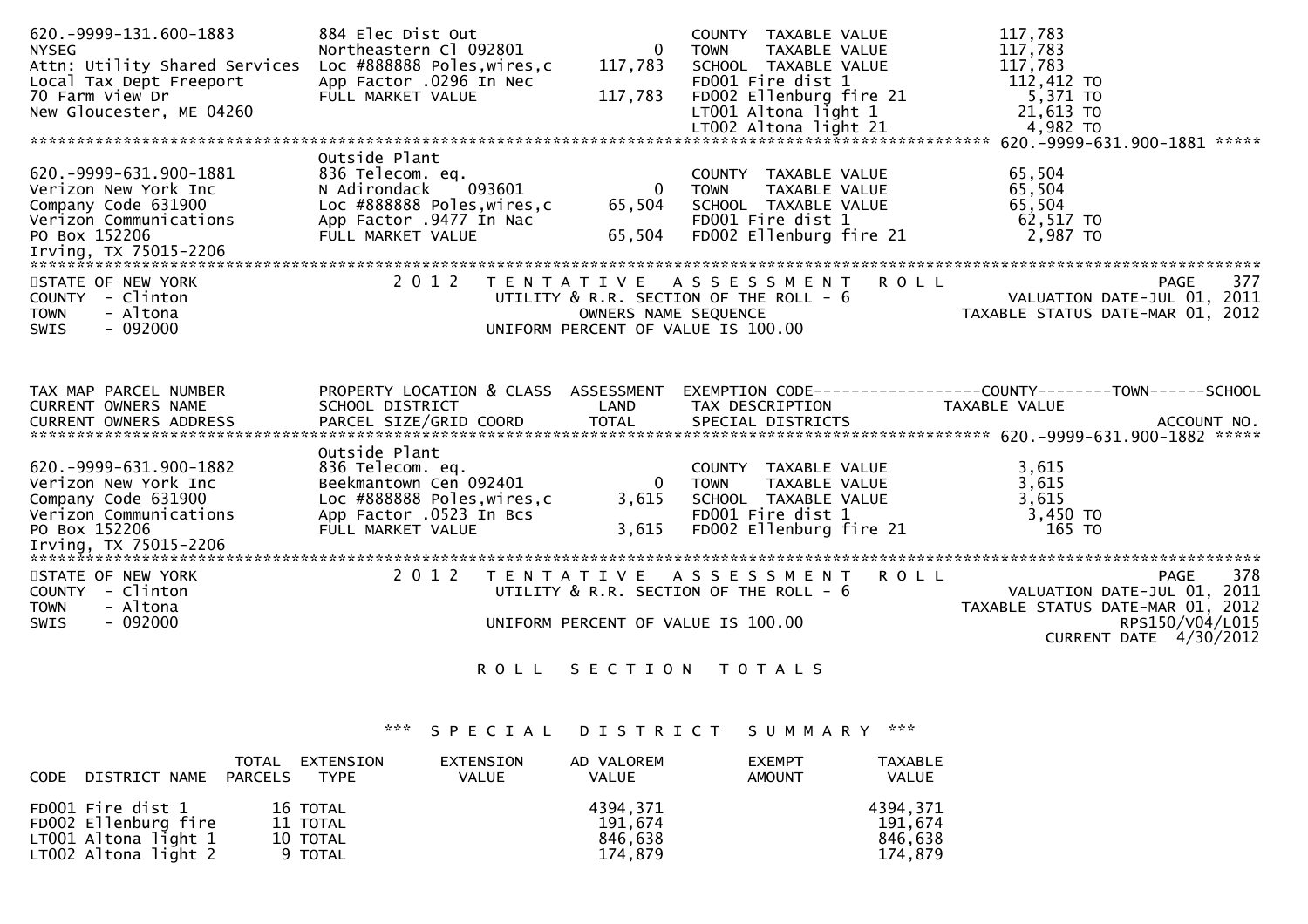### \*\*\* S C H O O L D I S T R I C T S U M M A R Y \*\*\*

| <b>CODE</b>                | DISTRICT NAME                                               | <b>TOTAL</b><br><b>PARCELS</b> | ASSESSED<br>LAND | ASSESSED<br><b>TOTAL</b>       | <b>EXEMPT</b><br><b>AMOUNT</b> | <b>TOTAL</b><br><b>TAXABLE</b> | <b>STAR</b><br><b>AMOUNT</b> | <b>STAR</b><br><b>TAXABLE</b>  |
|----------------------------|-------------------------------------------------------------|--------------------------------|------------------|--------------------------------|--------------------------------|--------------------------------|------------------------------|--------------------------------|
| 092401<br>092801<br>093601 | Beekmantown Central<br>Northeastern Clinton<br>N Adirondack | 4<br>4<br>8                    | 13,700           | 213,617<br>123,925<br>4255,566 |                                | 213,617<br>123,925<br>4255,566 |                              | 213,617<br>123,925<br>4255,566 |
|                            | SUB-TOTAL                                                   | 16                             | 13,700           | 4593,108                       |                                | 4593,108                       |                              | 4593,108                       |
|                            | T O T A L                                                   | 16                             | 13,700           | 4593,108                       |                                | 4593,108                       |                              | 4593,108                       |

#### \*\*\* S Y S T E M C O D E S S U M M A R Y \*\*\*

NO SYSTEM EXEMPTIONS AT THIS LEVEL

\*\*\* E X E M P T I O N S U M M A R Y \*\*\*

NO EXEMPTIONS AT THIS LEVEL

#### \*\*\* G R A N D T O T A L S \*\*\*

| ROLL<br>SEC  | DESCRIPTION                                                   | <b>TOTAL</b><br><b>PARCELS</b> | ASSESSED<br>LAND | ASSESSED<br><b>TOTAL</b>           | TAXABLE<br><b>COUNTY</b>                                                                        | <b>TAXABLE</b><br><b>TOWN</b> | <b>TAXABLE</b><br><b>SCHOOL</b>                                 | <b>STAR</b><br><b>TAXABLE</b> |
|--------------|---------------------------------------------------------------|--------------------------------|------------------|------------------------------------|-------------------------------------------------------------------------------------------------|-------------------------------|-----------------------------------------------------------------|-------------------------------|
| 6            | UTILITIES & N.C.                                              | 16                             | 13.700           | 4593,108                           | 4593,108                                                                                        | 4593,108                      | 4593,108                                                        | 4593,108                      |
| TOWN<br>SWIS | STATE OF NEW YORK<br>COUNTY - Clinton<br>- Altona<br>- 092000 |                                |                  | UNIFORM PERCENT OF VALUE IS 100.00 | 2012 TENTATIVE ASSESSMENT ROLL<br>WHOLLY EXEMPT SECTION OF THE ROLL - 8<br>OWNERS NAME SEQUENCE |                               | VALUATION DATE-JUL 01, 2011<br>TAXABLE STATUS DATE-MAR 01, 2012 | 379<br><b>PAGE</b>            |

| TAX MAP PARCEL NUMBER         | PROPERTY LOCATION & CLASS | ASSESSMENT | EXEMPTION CODE-----------------COUNTY-------TOWN------SCHOOL |                 |       |                   |
|-------------------------------|---------------------------|------------|--------------------------------------------------------------|-----------------|-------|-------------------|
| <b>CURRENT OWNERS NAME</b>    | SCHOOL DISTRICT           | LAND       | TAX DESCRIPTION                                              | TAXABLE VALUE   |       |                   |
| <b>CURRENT OWNERS ADDRESS</b> | PARCEL SIZE/GRID COORD    | TOTAL      | SPECIAL DISTRICTS                                            |                 |       | ACCOUNT NO.       |
|                               |                           |            |                                                              |                 |       | ***************** |
|                               | Military Tpke             |            |                                                              |                 |       |                   |
| $119. - 1 - 9.2$              | 311 Res vac land          |            | NONPR RELI 25110                                             | 2.200           | 2.200 | 2,200             |
| Altona Church Of The Nazarene | N Adirondack<br>093601    | 2.200      | COUNTY TAXABLE VALUE                                         |                 |       |                   |
| 570 Devils Den Rd             | Lot 96 Duer               | 2.200      | TAXABLE VALUE<br><b>TOWN</b>                                 |                 |       |                   |
| Altona, NY 12910              | FRNT 45.00 DPTH 70.00     |            | SCHOOL TAXABLE VALUE                                         |                 |       |                   |
|                               | EAST-0720063 NRTH-2184411 |            | FD001 Fire dist 1                                            | 0 <sub>TO</sub> |       |                   |
|                               | DEED BOOK 173<br>PG-192   |            | 2.200 EX                                                     |                 |       |                   |
|                               | FULL MARKET VALUE         | 2,200      |                                                              |                 |       |                   |
|                               |                           |            |                                                              |                 |       |                   |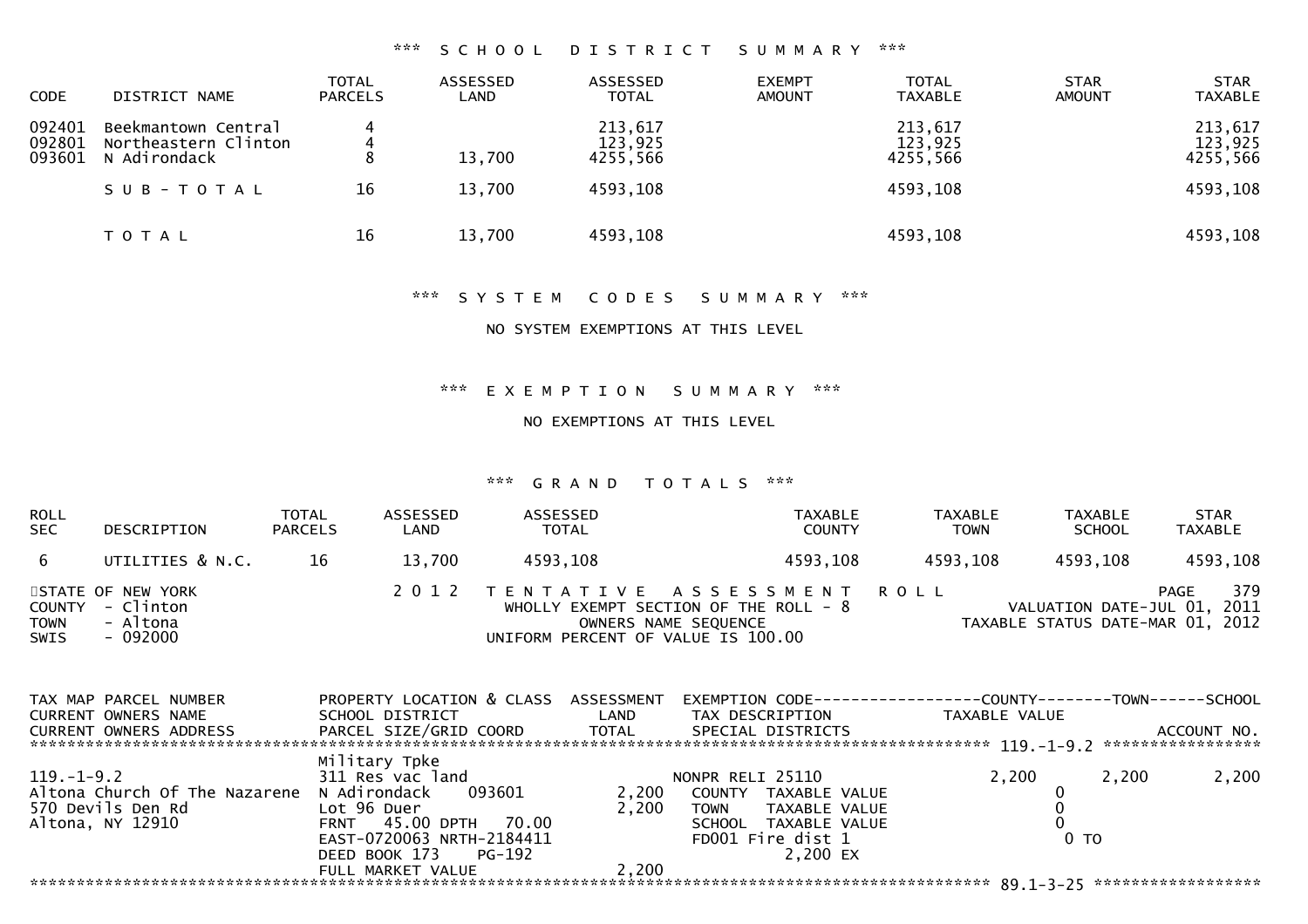| $89.1 - 3 - 25$<br>Altona Fire District<br>480 Devils Den Rd<br>PO Box 184<br>Altona, NY 12910    | 480 Devils Den Rd<br>662 Police/fire<br>N Adirondack<br>093601<br>110 Ref<br><b>ACRES</b><br>1.00<br>EAST-0711079 NRTH-2206867<br>DEED BOOK 565<br>PG-942                             | 6,500<br>195,000             | INCVOLFIRE 26400<br>COUNTY TAXABLE VALUE<br>TAXABLE VALUE<br><b>TOWN</b><br>SCHOOL TAXABLE VALUE<br>FD001 Fire dist 1<br>195,000 EX                         | 195,000<br>0 <sub>T</sub>                | 195,000<br>195,000                |
|---------------------------------------------------------------------------------------------------|---------------------------------------------------------------------------------------------------------------------------------------------------------------------------------------|------------------------------|-------------------------------------------------------------------------------------------------------------------------------------------------------------|------------------------------------------|-----------------------------------|
|                                                                                                   | 16 Station St                                                                                                                                                                         |                              |                                                                                                                                                             |                                          |                                   |
| $74. - 1 - 32.4$<br>Altona Housing Dev Fund Co Inc N Adirondack<br>PO Box 193<br>Altona, NY 12910 | 411 Apartment<br>093601<br>Lot 111 Ref Tract<br>2.58<br><b>ACRES</b><br>EAST-0712569 NRTH-2207921<br>DEED BOOK 885<br>PG-183<br>FULL MARKET VALUE                                     | 16,800<br>554,000<br>554,000 | SR CIT HSG 28550<br>COUNTY TAXABLE VALUE<br><b>TOWN</b><br>TAXABLE VALUE<br>SCHOOL TAXABLE VALUE<br>FD001 Fire dist 1<br>554,000 EX<br>LT001 Altona light 1 | 554,000<br>0<br>$0$ TO<br>0 <sub>T</sub> | 554,000<br>554,000                |
|                                                                                                   |                                                                                                                                                                                       |                              | 554,000 EX                                                                                                                                                  |                                          |                                   |
|                                                                                                   |                                                                                                                                                                                       |                              |                                                                                                                                                             |                                          |                                   |
| $89.1 - 1 - 4$<br>Catholic Church<br>523 Devils Den Rd<br>Altona, NY 12910                        | 523 Devils Den Rd<br>620 Religious<br>093601<br>N Adirondack<br>Ref Pg 124 Inven<br>9.60<br>ACRES<br>EAST-0710597 NRTH-2208299<br><b>PG-332</b><br>DEED BOOK 490<br>FULL MARKET VALUE | 62,400<br>405,800<br>405,800 | NONPR RELI 25110<br>COUNTY TAXABLE VALUE<br>TAXABLE VALUE<br><b>TOWN</b><br>SCHOOL TAXABLE VALUE<br>FD001 Fire dist 1<br>405,800 EX                         | 405,800<br>0<br>0<br>0 <sub>T</sub>      | 405,800<br>405,800                |
|                                                                                                   |                                                                                                                                                                                       |                              |                                                                                                                                                             |                                          |                                   |
| $89.1 - 2 - 33$<br>Church Of The Holy Angels<br>522 Devils Den Rd<br>Altona, NY 12910             | 522/524 Devils Den Rd<br>620 Religious<br>N Adirondack<br>093601<br>Ref Pg 124 Inven<br>6.91<br>ACRES<br>EAST-0711425 NRTH-2208235<br>DEED BOOK 808<br>$PG-36$                        | 44,900<br>341,100            | NONPR RELI 25110<br>COUNTY TAXABLE VALUE<br><b>TOWN</b><br>TAXABLE VALUE<br>SCHOOL TAXABLE VALUE<br>FD001 Fire dist 1                                       | 341,100<br>0<br>0<br>78,200 TO           | 341,100<br>341,100                |
| STATE OF NEW YORK                                                                                 | 2 0 1 2                                                                                                                                                                               |                              | TENTATIVE ASSESSMENT                                                                                                                                        | <b>ROLL</b>                              | 380<br><b>PAGE</b>                |
| COUNTY - Clinton<br>- Altona<br><b>TOWN</b><br>$-092000$<br>SWIS                                  |                                                                                                                                                                                       |                              | WHOLLY EXEMPT SECTION OF THE ROLL - 8<br>OWNERS NAME SEQUENCE<br>UNIFORM PERCENT OF VALUE IS 100.00                                                         | VALUATION DATE-JUL 01, 2011              | TAXABLE STATUS DATE-MAR 01, 2012  |
| TAX MAP PARCEL NUMBER<br>CURRENT OWNERS NAME<br>CURRENT OWNERS ADDRESS                            | PROPERTY LOCATION & CLASS ASSESSMENT EXEMPTION CODE----------------COUNTY--------TOWN------SCHOOL<br>SCHOOL DISTRICT<br>PARCEL SIZE/GRID COORD                                        | LAND<br><b>TOTAL</b>         | TAX DESCRIPTION<br>SPECIAL DISTRICTS                                                                                                                        | TAXABLE VALUE                            | ACCOUNT NO.<br>****************** |
|                                                                                                   | $1/3$ Trudo Rd                                                                                                                                                                        |                              |                                                                                                                                                             |                                          |                                   |
| $148. - 2 - 25$<br>Clinton County<br>137 Margaret St<br>Plattsburgh, NY 12901                     | 662 Police/fire<br>093601<br>N Adirondack<br>FRNT 110.00 DPTH 185.00<br>EAST-0712789 NRTH-2171933<br>DEED BOOK 486<br>PG-758<br>FULL MARKET VALUE                                     | 7,000<br>22,000<br>22,000    | 13100<br>CO OWNER<br><b>COUNTY</b><br>TAXABLE VALUE<br><b>TOWN</b><br>TAXABLE VALUE<br>SCHOOL TAXABLE VALUE<br>FD001 Fire dist 1<br>22,000 EX               | 22,000<br>$0$ TO                         | 22,000<br>22,000                  |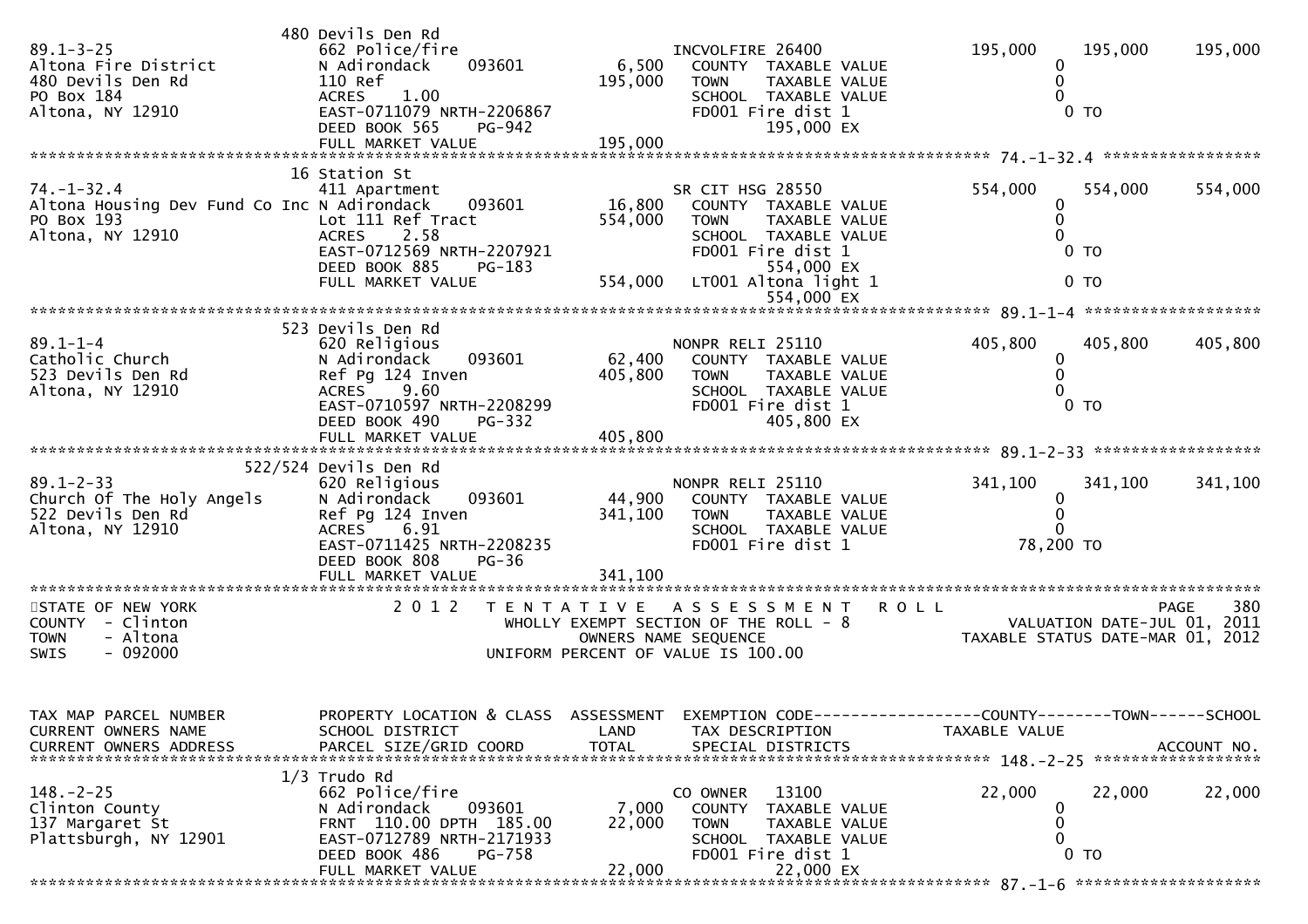| $87. - 1 - 6$<br>Clinton County Property<br>Attn: Highway Dept<br>736 Rt 3<br>Plattsburgh, NY 12901                       | Military Tpke<br>330 Vacant comm<br>093601<br>N Adirondack<br>Lot 164<br>FRNT 150.00 DPTH 290.00<br>EAST-0692594 NRTH-2205702<br>DEED BOOK 325<br>PG-217     | 6,400<br>6,400                       | 13100<br>CO OWNER<br>COUNTY TAXABLE VALUE<br><b>TOWN</b><br>TAXABLE VALUE<br>SCHOOL TAXABLE VALUE<br>FD001 Fire dist 1<br>6,400 EX                                 | 6,400<br>0                                                                     | 6,400<br>$0$ TO                     | 6,400              |
|---------------------------------------------------------------------------------------------------------------------------|--------------------------------------------------------------------------------------------------------------------------------------------------------------|--------------------------------------|--------------------------------------------------------------------------------------------------------------------------------------------------------------------|--------------------------------------------------------------------------------|-------------------------------------|--------------------|
| $71.1 - 1 - 14.2$<br>Ellenburg Cong Jehovahs Wit NY N Adirondack<br>Attn: Terry Spoor<br>Box 117B<br>Churubusco, NY 12923 | 4978 Rt 11<br>484 1 use sm bld<br>093601<br>Ben Moore<br>FRNT 125.00 DPTH 220.00<br>EAST-0675969 NRTH-2213570<br>DEED BOOK 903<br>PG-86<br>FULL MARKET VALUE | 6,200<br>132,400<br>132,400          | NONPR CORP 25300<br>COUNTY TAXABLE VALUE<br>TAXABLE VALUE<br><b>TOWN</b><br>SCHOOL TAXABLE VALUE<br>FD002 Ellenburg fire 21<br>132,400 EX<br>LT002 Altona light 21 | 132,400<br>0<br>$\Omega$                                                       | 132,400<br>$0$ TO<br>0 <sub>T</sub> | 132,400            |
|                                                                                                                           |                                                                                                                                                              |                                      | 132,400 EX                                                                                                                                                         |                                                                                |                                     |                    |
| $135. - 2 - 4$<br>Highland Cemetery<br>Town Of Altona<br>3124 Rt 191<br>Altona, NY 12910                                  | Barnaby Rd<br>695 Cemetery<br>Beekmantown Cen 092401<br>147 Ref P 124 Iven<br>1.90<br><b>ACRES</b><br>EAST-0741456 NRTH-2182478                              | 17,100<br>17,100                     | PRI CMTERY 27350<br>COUNTY TAXABLE VALUE<br><b>TOWN</b><br>TAXABLE VALUE<br>SCHOOL TAXABLE VALUE<br>FD001 Fire dist 1                                              | 17,100<br>0                                                                    | 17,100<br>0 <sub>T</sub>            | 17,100             |
|                                                                                                                           | 133 Dinas Way                                                                                                                                                |                                      |                                                                                                                                                                    |                                                                                |                                     |                    |
| $133. - 1 - 15.1 - 27$<br>Noble Enviromental Power LLC<br>8 Railroad Ave Ste 8<br>Essex, CT 06426                         | 877 Elc Pwr Othr<br>N Adirondack<br>093601<br>Lot 47 Duer Pat<br>Michael Casimiro et al ow<br><b>ACRES</b><br>0.01<br>FULL MARKET VALUE                      | $\mathbf{0}$<br>2000,000<br>2000,000 | MUN INDDEV 18020<br>COUNTY TAXABLE VALUE<br>TAXABLE VALUE<br><b>TOWN</b><br>SCHOOL TAXABLE VALUE<br>FD001 Fire dist 1                                              | 2000,000<br>2000,000 TO                                                        | 2000,000                            | 2000,000           |
| STATE OF NEW YORK<br>COUNTY - Clinton<br>- Altona<br><b>TOWN</b><br>$-092000$<br>SWIS                                     | 2 0 1 2                                                                                                                                                      |                                      | TENTATIVE ASSESSMENT<br>WHOLLY EXEMPT SECTION OF THE ROLL - 8<br>OWNERS NAME SEQUENCE<br>UNIFORM PERCENT OF VALUE IS 100.00                                        | <b>ROLL</b><br>VALUATION DATE-JUL 01, 2011<br>TAXABLE STATUS DATE-MAR 01, 2012 |                                     | 381<br><b>PAGE</b> |
| TAX MAP PARCEL NUMBER<br>CURRENT OWNERS NAME<br>CURRENT OWNERS ADDRESS                                                    | PROPERTY LOCATION & CLASS ASSESSMENT<br>SCHOOL DISTRICT<br>PARCEL SIZE/GRID COORD                                                                            | LAND<br>TOTAL                        | EXEMPTION CODE------------------COUNTY--------TOWN------SCHOOL<br>TAX DESCRIPTION<br>SPECIAL DISTRICTS                                                             | TAXABLE VALUE                                                                  |                                     | ACCOUNT NO.        |
| $133. - 1 - 15.1 - 28$<br>Noble Enviromental Power LLC<br>8 Railroad Ave Ste 8<br>Essex, CT 06426                         | 97 Dinas Way<br>877 Elc Pwr Othr<br>N Adirondack<br>093601<br>Lot 47 Duer Pat<br>Michael Casimiro et al ow<br>0.01<br><b>ACRES</b><br>FULL MARKET VALUE      | 2000,000<br>2000,000                 | MUN INDDEV 18020<br>COUNTY TAXABLE VALUE<br><b>TOWN</b><br>TAXABLE VALUE<br>SCHOOL TAXABLE VALUE<br>FD001 Fire dist 1                                              | 2000,000<br>0<br>$\Omega$<br>O<br>2000,000 TO                                  | 2000,000                            | 2000,000           |
|                                                                                                                           | 58 Dinas Way                                                                                                                                                 |                                      |                                                                                                                                                                    |                                                                                |                                     |                    |
| $133. - 1 - 15.1 - 29$                                                                                                    | 877 Elc Pwr Othr                                                                                                                                             |                                      | MUN INDDEV 18020                                                                                                                                                   | 2000,000                                                                       | 2000,000                            | 2000,000           |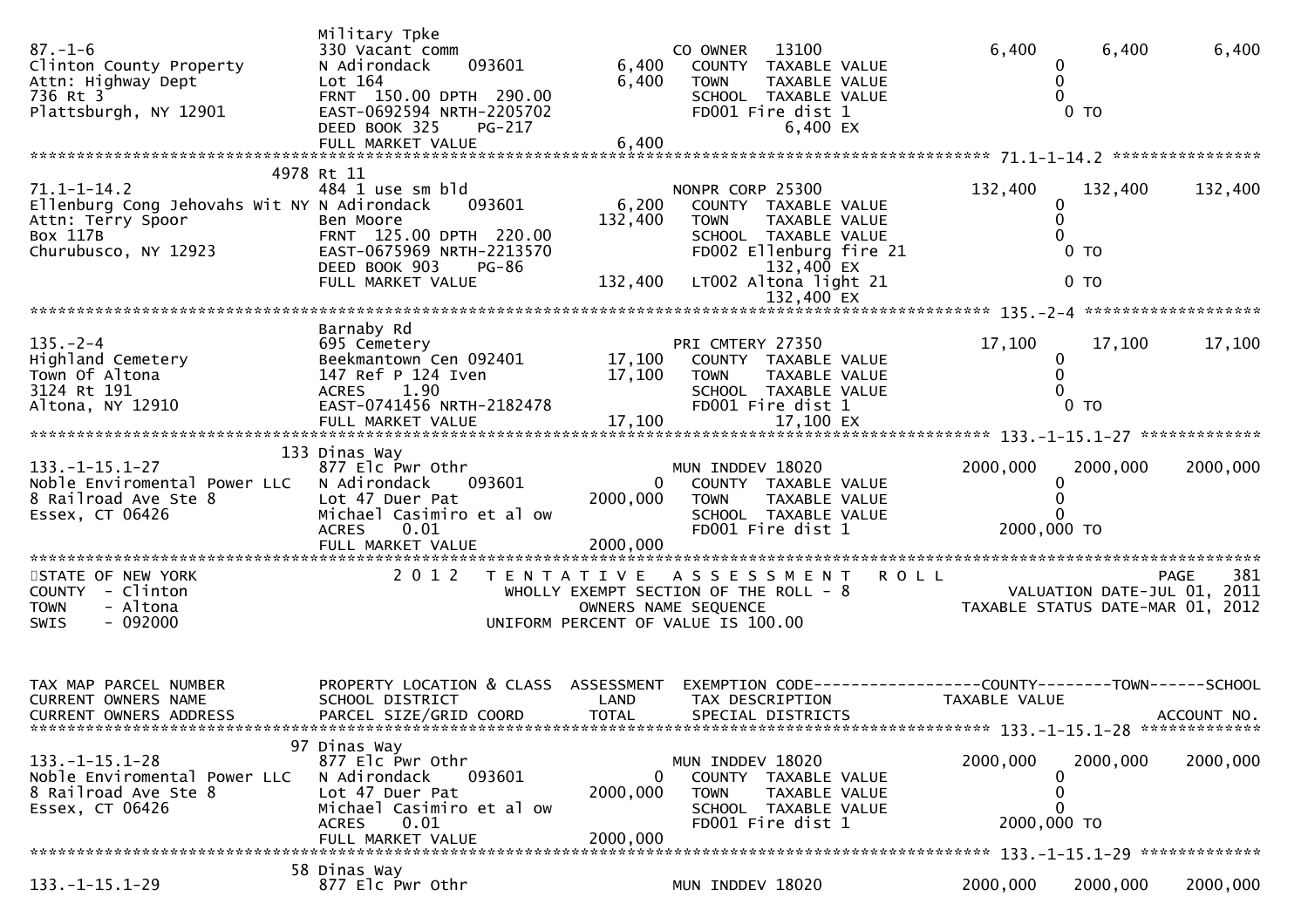| Noble Enviromental Power LLC<br>8 Railroad Ave Ste 8<br>Essex, CT 06426                                        | 093601<br>N Adirondack<br>Lot 47 Duer Pat<br>Michael Casimiro et al ow<br>0.01<br><b>ACRES</b>                                          | $\mathbf{0}$<br>2000,000  | COUNTY TAXABLE VALUE<br>TAXABLE VALUE<br><b>TOWN</b><br>SCHOOL TAXABLE VALUE<br>FD001 Fire dist 1                          | 2000,000 TO                                                                                                                   |                      |
|----------------------------------------------------------------------------------------------------------------|-----------------------------------------------------------------------------------------------------------------------------------------|---------------------------|----------------------------------------------------------------------------------------------------------------------------|-------------------------------------------------------------------------------------------------------------------------------|----------------------|
|                                                                                                                |                                                                                                                                         |                           |                                                                                                                            |                                                                                                                               |                      |
| $133. - 1 - 15.1 - 65$<br>Noble Enviromental Power LLC<br>8 Railroad Ave Ste 8<br>Essex, CT 06426              | 14 Dinas Way<br>877 Elc Pwr Othr<br>093601<br>N Adirondack<br>Lot 47 Duer Pat<br>Michael Casimiro et al ow<br>0.01<br><b>ACRES</b>      | 2000,000                  | MUN INDDEV 18020<br>0<br>COUNTY TAXABLE VALUE<br><b>TOWN</b><br>TAXABLE VALUE<br>SCHOOL TAXABLE VALUE<br>FD001 Fire dist 1 | 2000,000<br>2000,000 TO                                                                                                       | 2000,000<br>2000,000 |
|                                                                                                                |                                                                                                                                         |                           |                                                                                                                            |                                                                                                                               |                      |
|                                                                                                                | 332 Duley Rd                                                                                                                            |                           |                                                                                                                            |                                                                                                                               |                      |
| $118. - 1 - 15. - 60$<br>Noble Environmental Power LLC N Adirondack<br>8 Railroad Ave Ste 8<br>Essex, CT 06426 | 877 Elc Pwr Othr<br>093601<br>Lot 41 Duer Pat<br>Terry Boyea<br>ACRES 0.01                                                              | 2000,000                  | MUN INDDEV 18020<br>0<br>COUNTY TAXABLE VALUE<br><b>TOWN</b><br>TAXABLE VALUE<br>SCHOOL TAXABLE VALUE<br>FD001 Fire dist 1 | 2000,000<br>2000,000 TO                                                                                                       | 2000,000<br>2000,000 |
|                                                                                                                |                                                                                                                                         |                           |                                                                                                                            |                                                                                                                               |                      |
|                                                                                                                |                                                                                                                                         |                           |                                                                                                                            |                                                                                                                               |                      |
| $118. - 1 - 15. - 62$<br>Noble Environmental Power LLC N Adirondack<br>8 Railroad Ave Ste 8<br>Essex, CT 06426 | 334 Duley Rd<br>877 Elc Pwr Othr<br>093601<br>Lot 41 Duer Pat<br>Terry Boyea Landowner<br>ACRES 0.01                                    | 0<br>2000,000             | MUN INDDEV 18020<br>COUNTY TAXABLE VALUE<br><b>TOWN</b><br>TAXABLE VALUE<br>SCHOOL TAXABLE VALUE<br>FD001 Fire dist 1      | 2000,000<br>2000,000 TO                                                                                                       | 2000,000<br>2000,000 |
|                                                                                                                |                                                                                                                                         |                           |                                                                                                                            |                                                                                                                               |                      |
| $119. - 1 - 1. - 49$<br>Noble Environmental Power LLC N Adirondack<br>8 Railroad Ave Ste 8<br>Essex, CT 06426  | Military Tpke<br>877 Elc Pwr Othr<br>093601<br>Lot 44 Duer Pat<br>James Van Armen Landowner<br><b>ACRES</b><br>0.01                     | 2000,000                  | MUN INDDEV 18020<br>0<br>COUNTY TAXABLE VALUE<br>TOWN<br>TAXABLE VALUE<br>SCHOOL TAXABLE VALUE<br>FD001 Fire dist 1        | 2000,000<br>0<br>2000,000 TO                                                                                                  | 2000,000<br>2000,000 |
| STATE OF NEW YORK                                                                                              | 2 0 1 2                                                                                                                                 |                           | TENTATIVE ASSESSMENT ROLL                                                                                                  |                                                                                                                               | 382<br><b>PAGE</b>   |
| COUNTY - Clinton<br><b>TOWN</b><br>- Altona<br>$-092000$<br>SWIS                                               |                                                                                                                                         |                           | UNIFORM PERCENT OF VALUE IS 100.00                                                                                         | WHOLLY EXEMPT SECTION OF THE ROLL - 8<br>WALUATION DATE-JUL 01, 2011<br>OWNERS NAME SEQUENCE TAXABLE STATUS DATE-MAR 01, 2012 |                      |
|                                                                                                                |                                                                                                                                         |                           |                                                                                                                            |                                                                                                                               |                      |
| TAX MAP PARCEL NUMBER<br>CURRENT OWNERS NAME<br>CURRENT OWNERS ADDRESS                                         | PROPERTY LOCATION & CLASS ASSESSMENT<br>SCHOOL DISTRICT<br>PARCEL SIZE/GRID COORD                                                       | LAND<br><b>TOTAL</b>      | TAX DESCRIPTION<br>SPECIAL DISTRICTS                                                                                       | EXEMPTION CODE------------------COUNTY--------TOWN------SCHOOL<br>TAXABLE VALUE                                               | ACCOUNT NO.          |
|                                                                                                                | 150 Wrong Way                                                                                                                           |                           |                                                                                                                            |                                                                                                                               |                      |
| $119. -1 -1. -50$<br>Noble Environmental Power LLC<br>8 Railroad Ave Ste 8<br>Essex, CT 06426                  | 877 Elc Pwr Othr<br>093601<br>N Adirondack<br>Lot 44 Duer Pat<br>James Van Armen Landowner<br><b>ACRES</b><br>0.01<br>FULL MARKET VALUE | 0<br>2000,000<br>2000,000 | MUN INDDEV 18020<br>COUNTY TAXABLE VALUE<br>TAXABLE VALUE<br><b>TOWN</b><br>SCHOOL TAXABLE VALUE<br>FD001 Fire dist 1      | 2000,000<br>0<br>2000,000 TO                                                                                                  | 2000,000<br>2000,000 |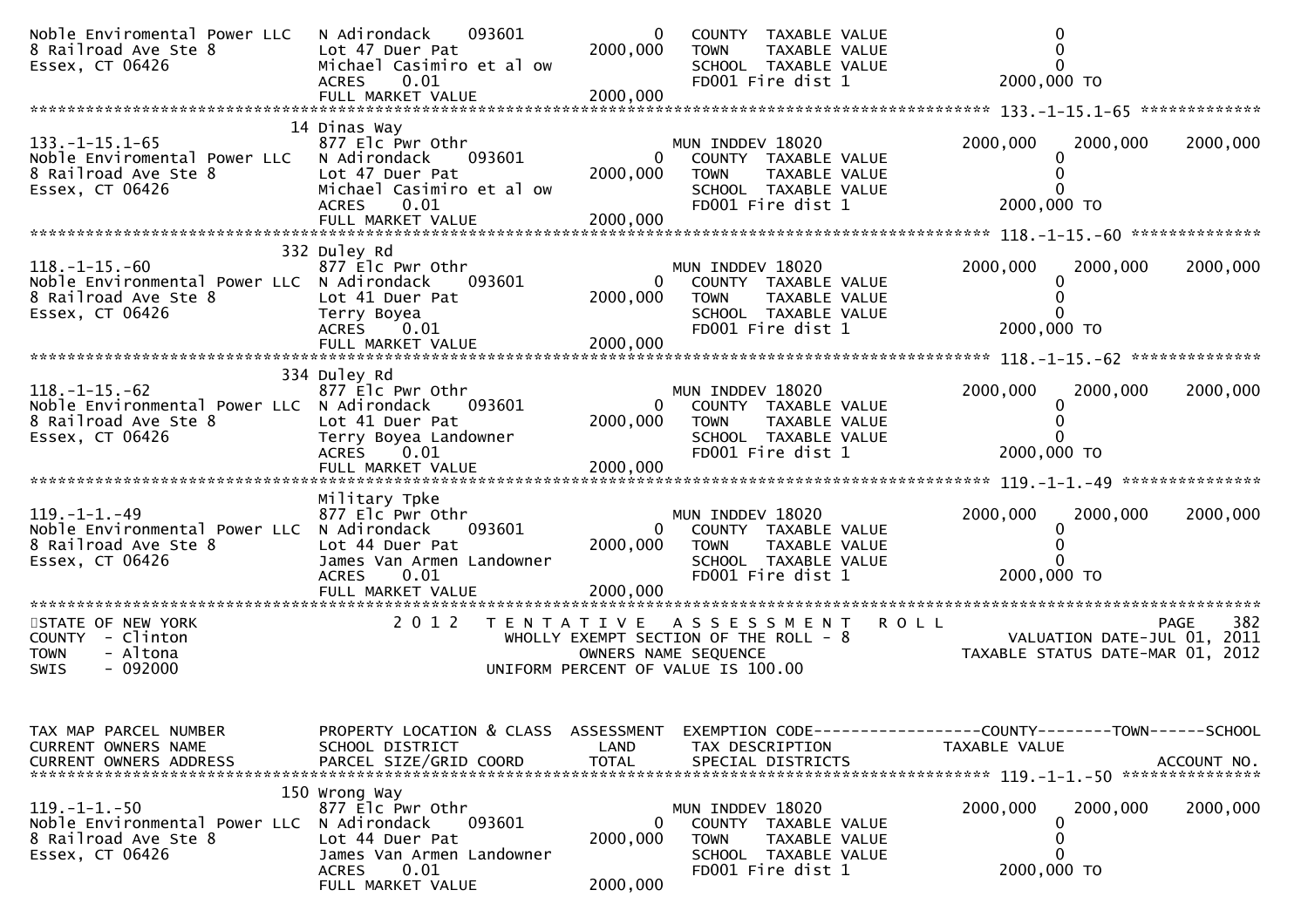| $119. -1 -1. -113$<br>Noble Environmental Power LLC N Adirondack<br>8 Railroad Ave Ste 8<br>Essex, CT 06426     | 88 Wrong Way<br>877 Elc Pwr Othr<br>093601<br>Lot 44 Duer Pat<br>James Van Armen Landowner<br>0.01<br><b>ACRES</b>                     | $\overline{0}$<br>2000,000             | MUN INDDEV 18020<br>COUNTY TAXABLE VALUE<br><b>TOWN</b><br>TAXABLE VALUE<br>SCHOOL TAXABLE VALUE<br>FD001 Fire dist 1       | 2000,000<br>2000,000<br>2000,000 TO                                           | 2000,000                                          |
|-----------------------------------------------------------------------------------------------------------------|----------------------------------------------------------------------------------------------------------------------------------------|----------------------------------------|-----------------------------------------------------------------------------------------------------------------------------|-------------------------------------------------------------------------------|---------------------------------------------------|
|                                                                                                                 |                                                                                                                                        |                                        |                                                                                                                             |                                                                               |                                                   |
| $119. - 1 - 3. - 73$<br>Noble Environmental Power LLC N Adirondack<br>8 Railroad Ave Ste 8<br>Essex, CT 06426   | Military Tpke<br>877 Elc Pwr Othr<br>093601<br>Lot 69 Ref Tr<br>Clifford Mossey Landowner<br>0.01<br><b>ACRES</b><br>FULL MARKET VALUE | $\overline{0}$<br>2000,000<br>2000,000 | MUN INDDEV 18020<br>COUNTY TAXABLE VALUE<br><b>TOWN</b><br>TAXABLE VALUE<br>SCHOOL TAXABLE VALUE<br>FD001 Fire dist 1       | 2000,000<br>2000,000<br>2000,000 TO                                           | 2000,000                                          |
|                                                                                                                 | 87 Ladyland Way                                                                                                                        |                                        |                                                                                                                             |                                                                               |                                                   |
| $119. - 1 - 6.11 - 75$<br>Noble Environmental Power LLC N Adirondack<br>8 Railroad Ave Ste 8<br>Essex, CT 06426 | 877 Elc Pwr Othr<br>093601<br>Lot 72 Duer Pat<br>Robert Baxter Landowner<br>0.01<br><b>ACRES</b>                                       | $\mathbf{0}$<br>2000,000               | MUN INDDEV 18020<br>COUNTY TAXABLE VALUE<br><b>TOWN</b><br>TAXABLE VALUE<br>SCHOOL TAXABLE VALUE<br>FD001 Fire dist 1       | 2000,000<br>2000,000<br>2000,000 TO                                           | 2000,000                                          |
|                                                                                                                 |                                                                                                                                        |                                        |                                                                                                                             |                                                                               |                                                   |
| $119. - 1 - 6.11 - 76$<br>Noble Environmental Power LLC N Adirondack<br>8 Railroad Ave Ste 8<br>Essex, CT 06426 | 126 Ladyland Way<br>877 Elc Pwr Othr<br>093601<br>Lot 76 Duer Pat<br>Robert Baxter Landowner<br><b>ACRES</b><br>0.01                   | 0<br>2000,000                          | MUN INDDEV 18020<br>COUNTY TAXABLE VALUE<br><b>TOWN</b><br>TAXABLE VALUE<br>SCHOOL TAXABLE VALUE<br>FD001 Fire dist 1       | 2000,000<br>2000,000<br>2000,000 TO                                           | 2000,000                                          |
|                                                                                                                 | 267 Shirleys Way                                                                                                                       |                                        |                                                                                                                             |                                                                               |                                                   |
| $119. - 1 - 15.1 - 2$<br>Noble Environmental Power LLC N Adirondack<br>8 Railroad Ave Ste 8<br>Essex, CT 06426  | 877 Elc Pwr Othr<br>093601<br>Lot 68 Duer Pat<br>Shirley Tavernier Landown<br><b>ACRES</b><br>0.01                                     | $\overline{0}$<br>2000,000             | MUN INDDEV 18020<br>COUNTY TAXABLE VALUE<br>TAXABLE VALUE<br><b>TOWN</b><br>SCHOOL TAXABLE VALUE<br>FD001 Fire dist 1       | 2000,000<br>2000,000<br>2000,000 TO                                           | 2000,000                                          |
|                                                                                                                 | FULL MARKET VALUE                                                                                                                      | 2000,000                               |                                                                                                                             |                                                                               |                                                   |
| STATE OF NEW YORK<br>COUNTY - Clinton<br>- Altona<br><b>TOWN</b><br>SWIS - 092000                               | 2 0 1 2                                                                                                                                |                                        | TENTATIVE ASSESSMENT<br>WHOLLY EXEMPT SECTION OF THE ROLL - 8<br>OWNERS NAME SEQUENCE<br>UNIFORM PERCENT OF VALUE IS 100.00 | <b>ROLL</b><br>TAXABLE STATUS DATE-MAR 01, 2012                               | 383<br><b>PAGE</b><br>VALUATION DATE-JUL 01, 2011 |
| TAX MAP PARCEL NUMBER<br>CURRENT OWNERS NAME<br><b>CURRENT OWNERS ADDRESS</b>                                   | PROPERTY LOCATION & CLASS ASSESSMENT<br>SCHOOL DISTRICT<br>PARCEL SIZE/GRID COORD                                                      | LAND<br><b>TOTAL</b>                   | TAX DESCRIPTION<br>SPECIAL DISTRICTS                                                                                        | EXEMPTION CODE-----------------COUNTY-------TOWN------SCHOOL<br>TAXABLE VALUE | ACCOUNT NO.                                       |
| $119. - 1 - 15.1 - 3$<br>Noble Environmental Power LLC N Adirondack<br>8 Railroad Ave Ste 8                     | 264 Shirleys Way<br>877 Elc Pwr Othr<br>093601<br>Lot 68 Duer Pat                                                                      | $\mathbf{0}$<br>2000,000               | MUN INDDEV 18020<br>COUNTY TAXABLE VALUE<br><b>TOWN</b><br><b>TAXABLE VALUE</b>                                             | 2000,000<br>2000,000<br>0<br>0                                                | 2000,000                                          |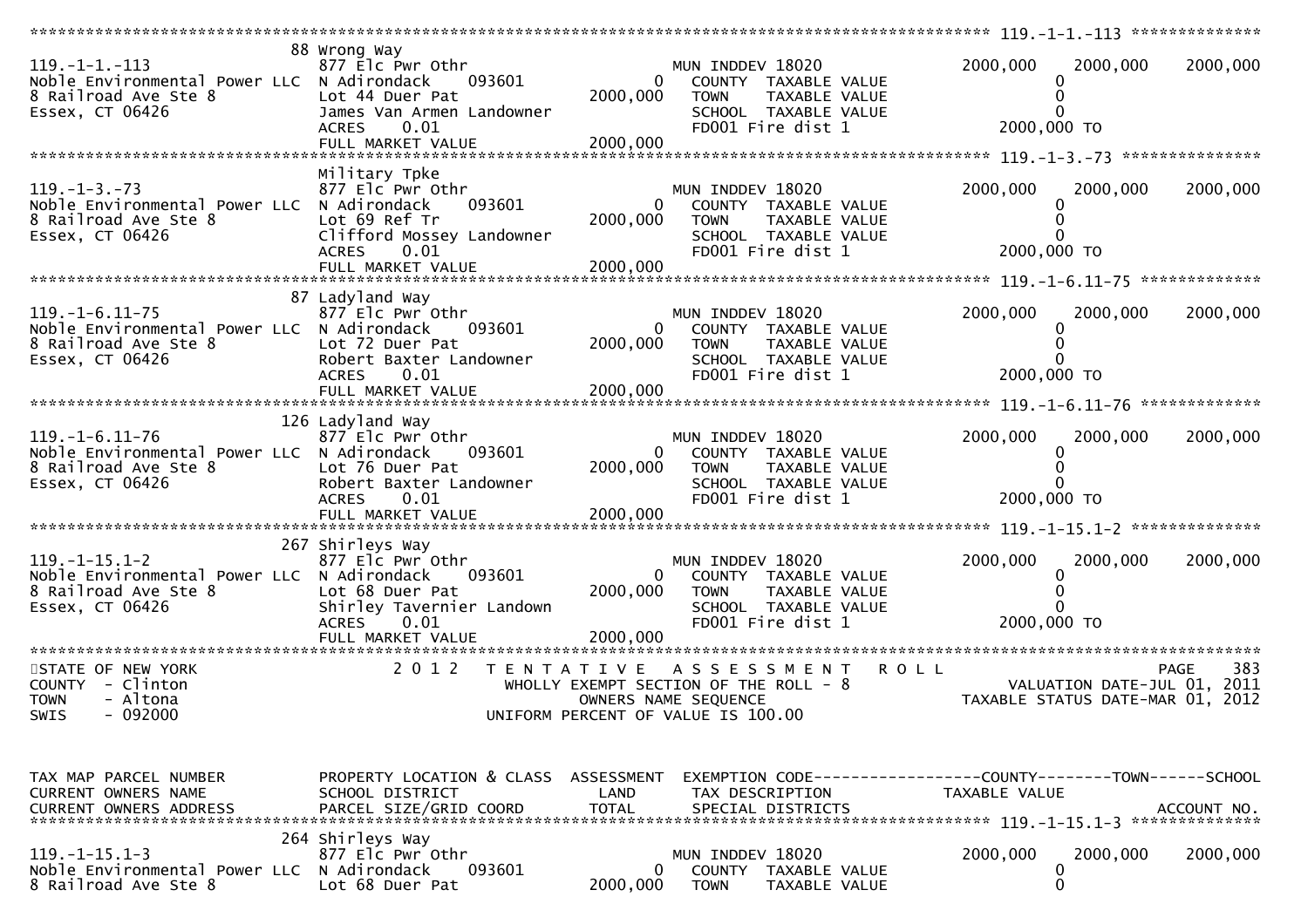| Essex, CT 06426                                                                                                  | Shirley Tavernier Landown<br>ACRES 0.01<br>FULL MARKET VALUE                                                                | 2000,000                             | SCHOOL TAXABLE VALUE<br>FD001 Fire dist 1                                                                             | $\mathbf{0}$<br>2000,000 TO                                                   |                    |
|------------------------------------------------------------------------------------------------------------------|-----------------------------------------------------------------------------------------------------------------------------|--------------------------------------|-----------------------------------------------------------------------------------------------------------------------|-------------------------------------------------------------------------------|--------------------|
|                                                                                                                  |                                                                                                                             |                                      |                                                                                                                       |                                                                               |                    |
| 119. –1–16. 1–47<br>Noble Environmental Power LLC N Adirondack<br>8 Railroad Ave Ste 8<br>Essex, CT 06426        | 87 Sandys Way<br>877 Elc Pwr Othr<br>093601<br>Lot 45 Duer Pat<br>Fred Sayyeau Landowner<br>ACRES 0.01<br>FULL MARKET VALUE | 0<br>2000,000<br>2000,000            | MUN INDDEV 18020<br>COUNTY TAXABLE VALUE<br><b>TOWN</b><br>TAXABLE VALUE<br>SCHOOL TAXABLE VALUE<br>FD001 Fire dist 1 | 2000,000<br>2000,000<br>2000,000 TO                                           | 2000,000           |
|                                                                                                                  | 48 Sandys Way                                                                                                               |                                      |                                                                                                                       |                                                                               |                    |
| $119. - 1 - 16.1 - 48$<br>Noble Environmental Power LLC N Adirondack<br>8 Railroad Ave Ste 8<br>Essex, CT 06426  | 877 Elc Pwr Othr<br>093601<br>Lot 45 Duer Pat<br>Fred Sayyeau Landowner<br>ACRES 0.01                                       | 2000,000                             | MUN INDDEV 18020<br>COUNTY TAXABLE VALUE<br><b>TOWN</b><br>TAXABLE VALUE<br>SCHOOL TAXABLE VALUE<br>FD001 Fire dist 1 | 2000,000<br>2000,000<br>0<br>2000,000 TO                                      | 2000,000           |
|                                                                                                                  |                                                                                                                             |                                      |                                                                                                                       |                                                                               |                    |
| $119. - 1 - 16.1 - 72$<br>Noble Environmental Power LLC N Adirondack<br>8 Railroad Ave Ste 8<br>Essex, CT 06426  | 285 Duley Rd<br>877 Elc Pwr Othr<br>093601<br>Lot 45 Duer Pat<br>Fred Sayyeau Landowner<br>ACRES 0.01                       | $\mathbf{0}$<br>2000,000             | MUN INDDEV 18020<br>COUNTY TAXABLE VALUE<br><b>TOWN</b><br>TAXABLE VALUE<br>SCHOOL TAXABLE VALUE<br>FD001 Fire dist 1 | 2000,000<br>2000,000<br>2000,000 TO                                           | 2000,000           |
|                                                                                                                  | FULL MARKET VALUE                                                                                                           | 2000,000                             |                                                                                                                       |                                                                               |                    |
| $119. - 1 - 16.1 - 74$<br>Noble Environmental Power LLC N Adirondack<br>8 Railroad Ave Ste 8<br>Essex, CT 06426  | 181 Duley Rd<br>877 Elc Pwr Othr<br>093601<br>Lot 45 Duer Pat<br>Fred Sayyeau Landowner<br>ACRES 0.01<br>FULL MARKET VALUE  | $\mathbf{0}$<br>2000,000<br>2000,000 | MUN INDDEV 18020<br>COUNTY TAXABLE VALUE<br><b>TOWN</b><br>TAXABLE VALUE<br>SCHOOL TAXABLE VALUE<br>FD001 Fire dist 1 | 2000,000<br>2000,000<br>2000,000 TO                                           | 2000,000           |
|                                                                                                                  | 20 Sandys Way                                                                                                               |                                      |                                                                                                                       |                                                                               |                    |
| $119. - 1 - 16.1 - 102$<br>Noble Environmental Power LLC N Adirondack<br>8 Railroad Ave Ste 8<br>Essex, CT 06426 | 877 Elc Pwr Othr<br>093601<br>Lot 45 Duer Pat<br>Fred Sayyeau Landowner<br><b>ACRES</b><br>0.01                             | 2000,000                             | MUN INDDEV 18020<br>COUNTY TAXABLE VALUE<br><b>TOWN</b><br>TAXABLE VALUE<br>SCHOOL TAXABLE VALUE<br>FD001 Fire dist 1 | 2000,000<br>2000,000<br>2000,000 TO                                           | 2000,000           |
|                                                                                                                  |                                                                                                                             |                                      |                                                                                                                       |                                                                               |                    |
| STATE OF NEW YORK<br>- Clinton<br><b>COUNTY</b><br>- Altona<br><b>TOWN</b><br>$-092000$<br>SWIS                  | 2 0 1 2                                                                                                                     | OWNERS NAME SEQUENCE                 | TENTATIVE ASSESSMENT<br>WHOLLY EXEMPT SECTION OF THE ROLL - 8<br>UNIFORM PERCENT OF VALUE IS 100.00                   | R O L L<br>VALUATION DATE-JUL 01, 2011<br>TAXABLE STATUS DATE-MAR 01, 2012    | 384<br><b>PAGE</b> |
| TAX MAP PARCEL NUMBER<br>CURRENT OWNERS NAME<br><b>CURRENT OWNERS ADDRESS</b>                                    | PROPERTY LOCATION & CLASS<br>SCHOOL DISTRICT<br>PARCEL SIZE/GRID COORD                                                      | ASSESSMENT<br>LAND<br><b>TOTAL</b>   | TAX DESCRIPTION<br>SPECIAL DISTRICTS                                                                                  | EXEMPTION CODE-----------------COUNTY-------TOWN------SCHOOL<br>TAXABLE VALUE | ACCOUNT NO.        |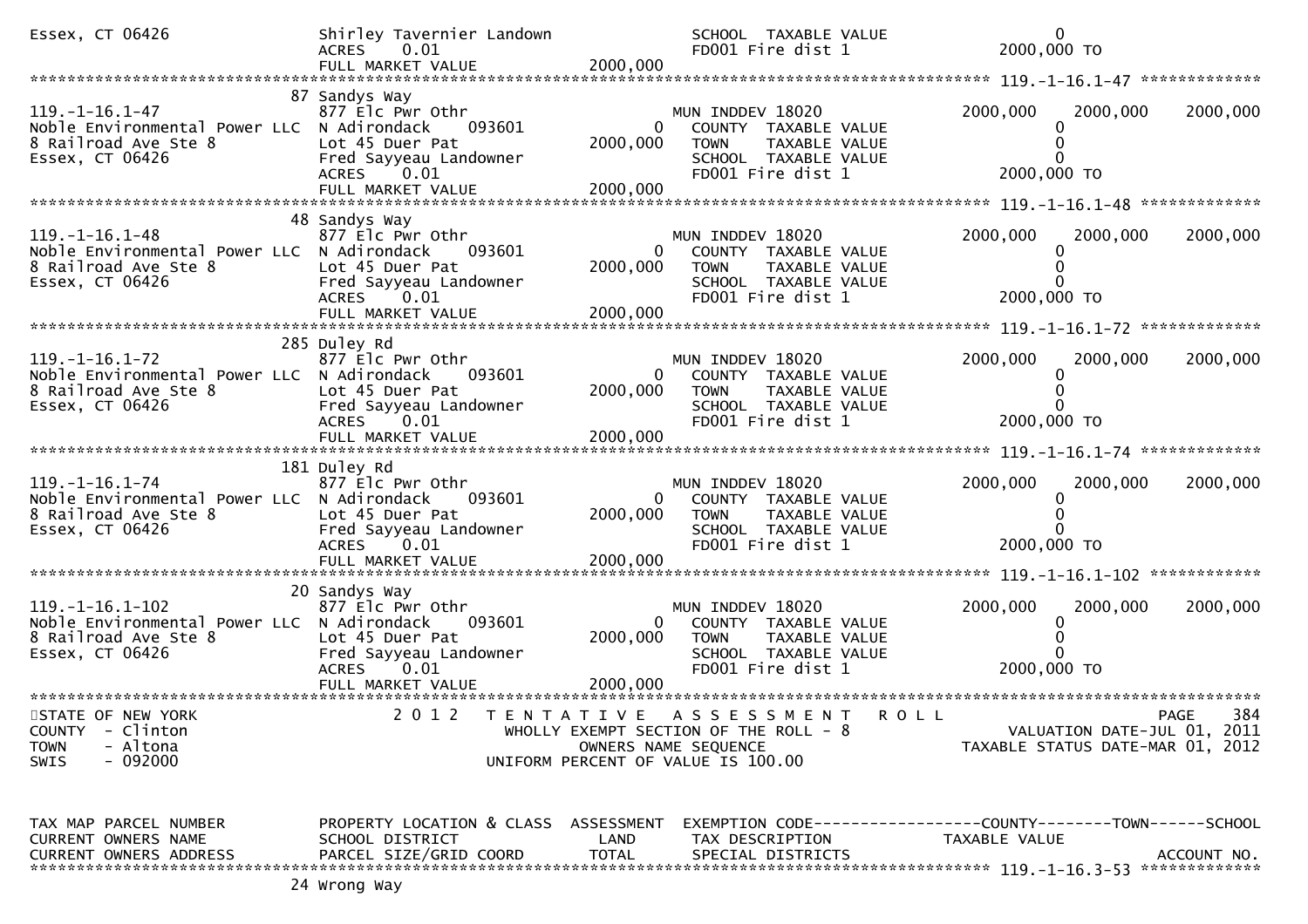| $119. - 1 - 16.3 - 53$<br>Noble Environmental Power LLC N Adirondack<br>8 Railroad Ave Ste 8<br>Essex, CT 06426 | 877 Elc Pwr Othr<br>093601<br>Lot 45 Duer Pat<br>Jody Speer Landowner<br>0.01<br><b>ACRES</b>                                       | $\Omega$<br>2000,000                   | MUN INDDEV 18020<br>COUNTY TAXABLE VALUE<br><b>TOWN</b><br>TAXABLE VALUE<br>SCHOOL TAXABLE VALUE<br>FD001 Fire dist 1       | 2000,000<br>2000,000<br>2000,000 TO                                                  | 2000,000           |
|-----------------------------------------------------------------------------------------------------------------|-------------------------------------------------------------------------------------------------------------------------------------|----------------------------------------|-----------------------------------------------------------------------------------------------------------------------------|--------------------------------------------------------------------------------------|--------------------|
|                                                                                                                 |                                                                                                                                     |                                        |                                                                                                                             |                                                                                      |                    |
|                                                                                                                 |                                                                                                                                     |                                        |                                                                                                                             |                                                                                      |                    |
| 119. -1-19. 12-111<br>Noble Environmental Power LLC N Adirondack<br>8 Railroad Ave Ste 8<br>Essex, CT 06426     | 52 Baxter Way<br>877 Elc Pwr Othr<br>093601<br>Lot 68 Ref Tr<br>Danny Willette Landowner<br><b>ACRES</b><br>0.01                    | $\overline{0}$<br>2000,000             | MUN INDDEV 18020<br>COUNTY TAXABLE VALUE<br><b>TOWN</b><br>TAXABLE VALUE<br>SCHOOL TAXABLE VALUE<br>FD001 Fire dist 1       | 2000,000<br>2000,000<br>2000,000 TO                                                  | 2000,000           |
|                                                                                                                 | FULL MARKET VALUE                                                                                                                   | 2000,000                               |                                                                                                                             |                                                                                      |                    |
|                                                                                                                 |                                                                                                                                     |                                        |                                                                                                                             |                                                                                      |                    |
| 132. – 1–4. 1–54<br>Noble Environmental Power LLC N Adirondack<br>8 Railroad Ave Ste 8<br>Essex, CT 06426       | 65 Stillwater Way<br>877 Elc Pwr Othr<br>093601<br>Lots 39,40 Duer Pat<br>Tom Tucker Landowner<br>0.01<br><b>ACRES</b>              | $\mathbf{0}$<br>2000,000               | MUN INDDEV 18020<br>COUNTY TAXABLE VALUE<br><b>TOWN</b><br>TAXABLE VALUE<br>SCHOOL TAXABLE VALUE<br>FD001 Fire dist 1       | 2000,000<br>2000,000<br>2000,000 TO                                                  | 2000,000           |
|                                                                                                                 |                                                                                                                                     |                                        |                                                                                                                             |                                                                                      |                    |
| $132. - 1 - 4.1 - 101$<br>Noble Environmental Power LLC N Adirondack<br>8 Railroad Ave Ste 8<br>Essex, CT 06426 | 28 Stillwater Way<br>877 Elc Pwr Othr<br>093601<br>Lots 39,40 Duer Pat<br>Tom Tucker Landowner<br><b>ACRES</b><br>0.01              | $\overline{0}$<br>2000,000             | MUN INDDEV 18020<br>COUNTY TAXABLE VALUE<br><b>TOWN</b><br>TAXABLE VALUE<br>SCHOOL TAXABLE VALUE<br>FD001 Fire dist 1       | 2000,000<br>2000,000<br>2000,000 TO                                                  | 2000,000           |
|                                                                                                                 |                                                                                                                                     |                                        |                                                                                                                             |                                                                                      |                    |
| $132. - 1 - 6. - 51$<br>Noble Environmental Power LLC N Adirondack<br>8 Railroad Ave<br>Essex, CT 06426         | 234 Stillwater Way<br>877 Elc Pwr Othr<br>093601<br>Lot 39 Duer Pat<br>Corey&Amy Lucia Landowner<br>ACRES 0.01<br>FULL MARKET VALUE | 0<br>2000,000<br>2000,000              | MUN INDDEV 18020<br>COUNTY TAXABLE VALUE<br><b>TOWN</b><br>TAXABLE VALUE<br>SCHOOL TAXABLE VALUE<br>FD001 Fire dist 1       | 2000,000<br>2000,000<br>2000,000 TO                                                  | 2000,000           |
|                                                                                                                 | Duley Rd                                                                                                                            |                                        |                                                                                                                             |                                                                                      |                    |
| $132. - 1 - 6. - 55$<br>Noble Environmental Power LLC N Adirondack<br>8 Railroad Ave<br>Essex, CT 06426         | 877 Elc Pwr Othr<br>093601<br>Lot 39 Duer Pat<br>Corey&Amy Lucia Landowner<br>ACRES 0.01<br>FULL MARKET VALUE                       | $\overline{0}$<br>2000,000<br>2000,000 | MUN INDDEV 18020<br>COUNTY TAXABLE VALUE<br><b>TOWN</b><br>TAXABLE VALUE<br>SCHOOL TAXABLE VALUE<br>FD001 Fire dist 1       | 2000,000<br>2000,000<br>2000,000 TO                                                  | 2000,000           |
|                                                                                                                 |                                                                                                                                     |                                        |                                                                                                                             |                                                                                      |                    |
| STATE OF NEW YORK<br>COUNTY - Clinton<br>- Altona<br><b>TOWN</b><br>- 092000<br><b>SWIS</b>                     | 2 0 1 2                                                                                                                             |                                        | TENTATIVE ASSESSMENT<br>WHOLLY EXEMPT SECTION OF THE ROLL - 8<br>OWNERS NAME SEQUENCE<br>UNIFORM PERCENT OF VALUE IS 100.00 | R O L L<br>VALUATION DATE-JUL 01, 2011<br>TAXABLE STATUS DATE-MAR 01, 2012           | 385<br><b>PAGE</b> |
| TAX MAP PARCEL NUMBER<br>CURRENT OWNERS NAME                                                                    | PROPERTY LOCATION & CLASS ASSESSMENT<br>SCHOOL DISTRICT                                                                             | LAND                                   | TAX DESCRIPTION                                                                                                             | EXEMPTION        CODE-----------------COUNTY-------TOWN------SCHOOL<br>TAXABLE VALUE |                    |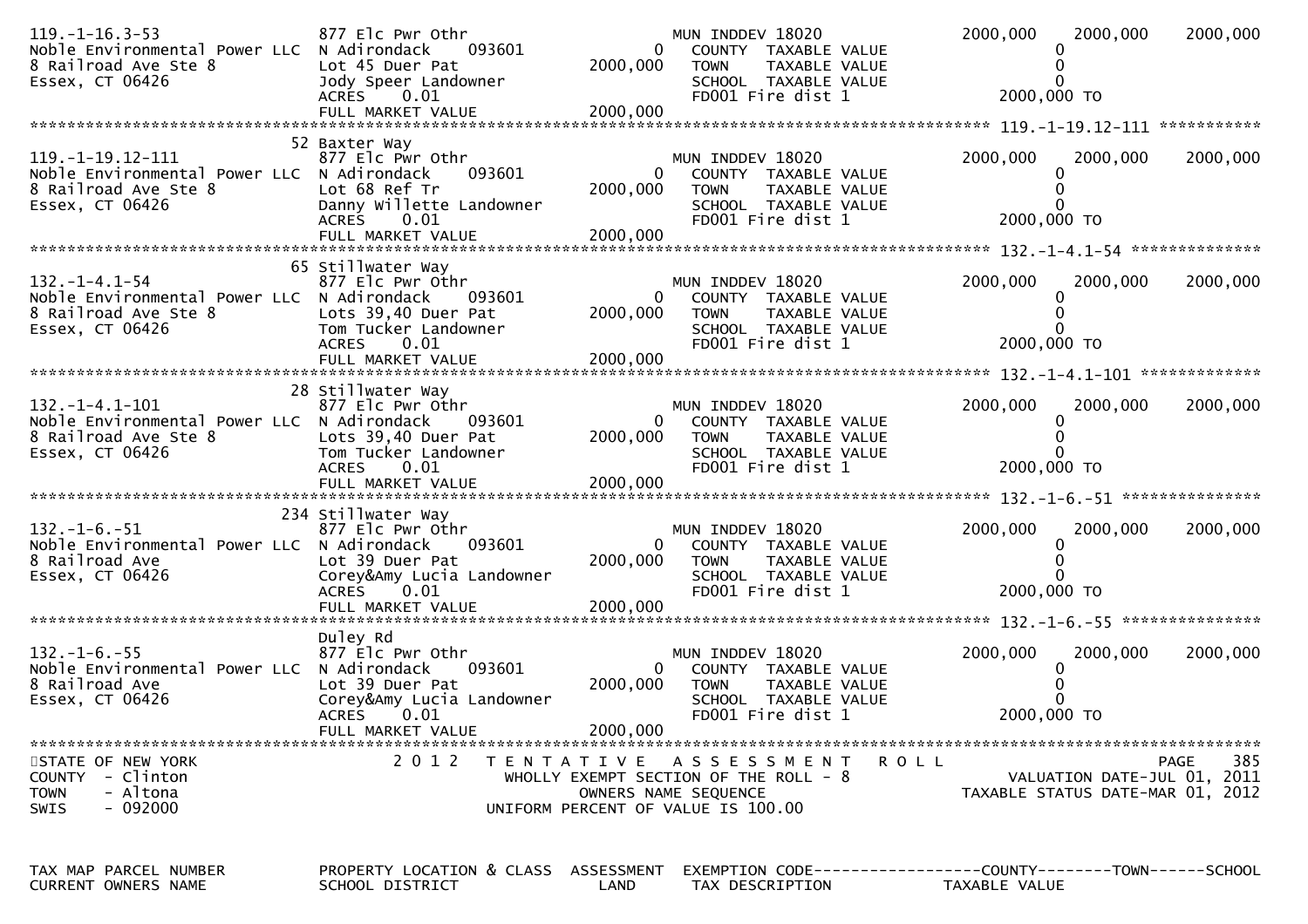| .CURRENT OWNERS ADDRESS PARCEL SIZE/GRID COORD TOTAL SPECIAL DISTRICTS 710 120 ACCOUNT NO ACCOUNT NO COORD 1999 |                                                 |                          |                                                               |             |                                                   |
|-----------------------------------------------------------------------------------------------------------------|-------------------------------------------------|--------------------------|---------------------------------------------------------------|-------------|---------------------------------------------------|
| $132. - 1 - 6. - 57$                                                                                            | 128 Stillwater Way<br>877 Elc Pwr Othr          |                          | MUN INDDEV 18020                                              | 2000,000    | 2000,000<br>2000,000                              |
| Noble Environmental Power LLC N Adirondack<br>8 Railroad Ave                                                    | 093601<br>Lot 39 Duer Pat                       | $\mathbf{0}$<br>2000,000 | COUNTY TAXABLE VALUE<br><b>TOWN</b><br>TAXABLE VALUE          |             |                                                   |
| Essex, CT 06426                                                                                                 | Corey&Amy Lucia Landowner                       |                          | SCHOOL TAXABLE VALUE                                          |             |                                                   |
|                                                                                                                 | 0.01<br><b>ACRES</b>                            |                          | FD001 Fire dist 1                                             |             | 2000,000 TO                                       |
|                                                                                                                 | FULL MARKET VALUE                               | 2000,000                 |                                                               |             |                                                   |
|                                                                                                                 | 274 Stillwater Way                              |                          |                                                               |             |                                                   |
| $132. -1 - 7.1 - 110$<br>Noble Environmental Power LLC N Adirondack                                             | 877 Elc Pwr Othr<br>093601                      | $\overline{0}$           | MUN INDDEV 18020                                              | 2000,000    | 2000,000<br>2000,000                              |
| 8 Railroad Ave Ste 8                                                                                            | Lot 38 Duer Pat                                 | 2000,000                 | COUNTY TAXABLE VALUE<br><b>TOWN</b><br>TAXABLE VALUE          |             |                                                   |
| Essex, CT 06426                                                                                                 | Emile Barnaby Landowner                         |                          | SCHOOL TAXABLE VALUE                                          |             |                                                   |
|                                                                                                                 | <b>ACRES</b><br>0.01                            |                          | FD001 Fire dist 1                                             |             | 2000,000 TO                                       |
|                                                                                                                 |                                                 |                          |                                                               |             |                                                   |
| $133. - 1 - 2. - 1$                                                                                             | 54 Baxter Way<br>877 Elc Pwr Othr               |                          |                                                               | 2000,000    |                                                   |
| Noble Environmental Power LLC N Adirondack                                                                      | 093601                                          | $\mathbf{0}$             | MUN INDDEV 18020<br>COUNTY TAXABLE VALUE                      |             | 2000,000<br>2000,000                              |
| 8 Railroad Ave Ste 8                                                                                            | Lot 67 Duer Pat                                 | 2000,000                 | <b>TOWN</b><br>TAXABLE VALUE                                  |             |                                                   |
| Essex, CT 06426                                                                                                 | Travis Baxter Landowner<br><b>ACRES</b><br>0.01 |                          | SCHOOL TAXABLE VALUE<br>FD001 Fire dist 1                     |             | 2000,000 TO                                       |
|                                                                                                                 | FULL MARKET VALUE                               | 2000,000                 |                                                               |             |                                                   |
|                                                                                                                 | 89 Baxter Way                                   |                          |                                                               |             |                                                   |
| $133. - 1 - 2. - 6$                                                                                             | 877 Elc Pwr Othr                                |                          | MUN INDDEV 18020                                              | 2000,000    | 2000,000<br>2000,000                              |
| Noble Environmental Power LLC N Adirondack                                                                      | 093601                                          | 0                        | COUNTY TAXABLE VALUE                                          |             |                                                   |
| 8 Railroad Ave Ste 8<br>Essex, CT 06426                                                                         | Lot 67 Duer Pat<br>Travis Baxter Landowner      | 2000,000                 | <b>TOWN</b><br>TAXABLE VALUE<br>SCHOOL TAXABLE VALUE          |             |                                                   |
|                                                                                                                 | 0.01<br><b>ACRES</b>                            |                          | FD001 Fire dist 1                                             |             | 2000,000 TO                                       |
|                                                                                                                 |                                                 |                          |                                                               |             |                                                   |
|                                                                                                                 | 131 Baxter Way                                  |                          |                                                               |             |                                                   |
| $133. - 1 - 2. - 11$                                                                                            | 877 Elc Pwr Othr                                |                          | MUN INDDEV 18020                                              | 2000,000    | 2000,000<br>2000,000                              |
| Noble Environmental Power LLC N Adirondack<br>8 Railroad Ave Ste 8                                              | 093601<br>Lot 67 Duer Pat                       | $\Omega$<br>2000,000     | COUNTY TAXABLE VALUE<br><b>TOWN</b><br>TAXABLE VALUE          |             |                                                   |
| Essex, CT 06426                                                                                                 | Travis Baxter Landowner                         |                          | SCHOOL TAXABLE VALUE                                          |             |                                                   |
|                                                                                                                 | 0.01<br><b>ACRES</b>                            |                          | FD001 Fire dist 1                                             |             | 2000,000 TO                                       |
|                                                                                                                 |                                                 |                          |                                                               |             |                                                   |
|                                                                                                                 | 223 Shirleys Way                                |                          |                                                               |             |                                                   |
| $133. - 1 - 3. - 4$<br>Noble Environmental Power LLC N Adirondack                                               | 877 Elc Pwr Othr<br>093601                      |                          | MUN INDDEV 18020<br>0<br>COUNTY TAXABLE VALUE                 | 2000,000    | 2000,000<br>2000,000<br>$\mathbf{0}$              |
| 8 Railroad Ave Ste 8                                                                                            | Lot 67 Duer Pat                                 | 2000,000                 | TAXABLE VALUE<br><b>TOWN</b>                                  |             | 0                                                 |
| Essex, CT 06426                                                                                                 | Daniel Hayes Landowner<br>0.01<br><b>ACRES</b>  |                          | SCHOOL TAXABLE VALUE<br>FD001 Fire dist 1                     |             | $\mathbf 0$<br>2000,000 TO                        |
|                                                                                                                 | FULL MARKET VALUE                               | 2000,000                 |                                                               |             |                                                   |
|                                                                                                                 |                                                 |                          |                                                               |             |                                                   |
| STATE OF NEW YORK<br>- Clinton<br><b>COUNTY</b>                                                                 | 2 0 1 2                                         |                          | TENTATIVE ASSESSMENT<br>WHOLLY EXEMPT SECTION OF THE ROLL - 8 | <b>ROLL</b> | 386<br><b>PAGE</b><br>VALUATION DATE-JUL 01, 2011 |
| - Altona<br><b>TOWN</b>                                                                                         |                                                 |                          | OWNERS NAME SEQUENCE                                          |             | TAXABLE STATUS DATE-MAR 01, 2012                  |
| $-092000$<br><b>SWIS</b>                                                                                        |                                                 |                          | UNIFORM PERCENT OF VALUE IS 100.00                            |             |                                                   |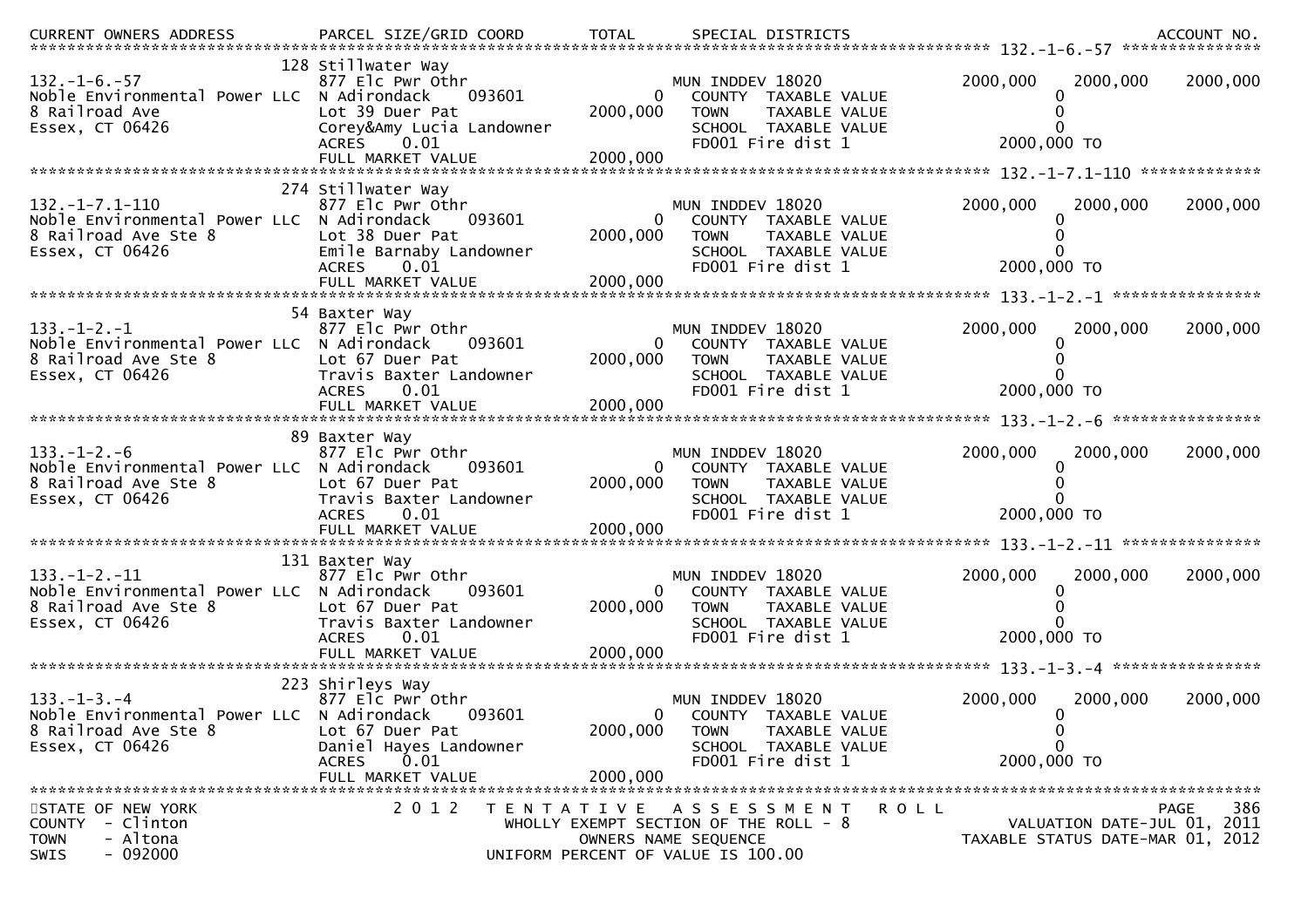| TAX MAP PARCEL NUMBER<br>CURRENT OWNERS NAME                                                                   | PROPERTY LOCATION & CLASS ASSESSMENT<br>SCHOOL DISTRICT                                                                                              | LAND                                   | EXEMPTION CODE------------------COUNTY--------TOWN------SCHOOL<br>TAX DESCRIPTION                                     | TAXABLE VALUE                                                   |                            |
|----------------------------------------------------------------------------------------------------------------|------------------------------------------------------------------------------------------------------------------------------------------------------|----------------------------------------|-----------------------------------------------------------------------------------------------------------------------|-----------------------------------------------------------------|----------------------------|
| $133. - 1 - 3. - 7$<br>Noble Environmental Power LLC N Adirondack<br>8 Railroad Ave Ste 8<br>Essex, CT 06426   | 181 Shirleys Way<br>877 Elc Pwr Othr<br>093601<br>Lot 67 Duer Pat<br>Daniel Hayes Landowner<br><b>ACRES</b><br>0.01<br>FULL MARKET VALUE             | $\overline{0}$<br>2000,000<br>2000,000 | MUN INDDEV 18020<br>COUNTY TAXABLE VALUE<br><b>TOWN</b><br>TAXABLE VALUE<br>SCHOOL TAXABLE VALUE<br>FD001 Fire dist 1 | 2000,000<br>2000,000<br>2000,000 TO                             | 2000,000                   |
| $133. - 1 - 3. - 10$<br>Noble Environmental Power LLC N Adirondack<br>8 Railroad Ave Ste 8<br>Essex, CT 06426  | 141 Shirleys Way<br>877 Elc Pwr Othr<br>093601<br>Lot 67 Duer Pat<br>Daniel Hayes Landowner<br><b>ACRES</b><br>0.01                                  | $\Omega$<br>2000,000                   | MUN INDDEV 18020<br>COUNTY TAXABLE VALUE<br><b>TOWN</b><br>TAXABLE VALUE<br>SCHOOL TAXABLE VALUE<br>FD001 Fire dist 1 | 2000,000<br>2000,000<br>2000,000 TO                             | 2000,000                   |
| $133. - 1 - 3. - 15$<br>Noble Environmental Power LLC N Adirondack<br>8 Railroad Ave Ste 8<br>Essex, CT 06426  | 115 Dans Way<br>877 Elc Pwr Othr<br>093601<br>Lot 67 Duer Pat<br>Daniel Hayes Landowner<br>0.01<br><b>ACRES</b><br>FULL MARKET VALUE                 | $\Omega$<br>2000,000<br>2000,000       | MUN INDDEV 18020<br>COUNTY TAXABLE VALUE<br><b>TOWN</b><br>TAXABLE VALUE<br>SCHOOL TAXABLE VALUE<br>FD001 Fire dist 1 | 2000,000<br>2000,000<br>2000,000 TO                             | 2000,000                   |
| $133. - 1 - 4.11 - 5$<br>Noble Environmental Power LLC N Adirondack<br>8 Railroad Ave Ste 8<br>Essex, CT 06426 | 237 Dans Way<br>877 Elc Pwr Othr<br>093601<br>Lot 74 Duer Pat<br>Denis Peryea Landowner<br>ACRES 0.01                                                | $\overline{0}$<br>2000,000             | MUN INDDEV 18020<br>COUNTY TAXABLE VALUE<br>TAXABLE VALUE<br><b>TOWN</b><br>SCHOOL TAXABLE VALUE<br>FD001 Fire dist 1 | 2000,000<br>2000,000<br>2000,000 TO                             | 2000,000                   |
| $133. - 1 - 4.11 - 8$<br>Noble Environmental Power LLC N Adirondack<br>8 Railroad Ave Ste 8<br>Essex, CT 06426 | 194 Dans Way<br>877 Elc Pwr Othr<br>093601<br>Lot 74 Duer Pat<br>Denis Peryea Landowner<br><b>ACRES</b><br>0.01<br>FULL MARKET VALUE                 | $\overline{0}$<br>2000,000<br>2000,000 | MUN INDDEV 18020<br>COUNTY TAXABLE VALUE<br>TAXABLE VALUE<br>TOWN<br>SCHOOL TAXABLE VALUE<br>FD001 Fire dist 1        | 2000,000<br>2000,000<br>0<br>2000,000 TO                        | 2000,000<br>************** |
| $133. - 1 - 4.11 - 9$<br>Noble Environmental Power LLC<br>8 Railroad Ave Ste 8<br>Essex, CT 06426              | 132 Dans Way<br>877 Elc Pwr Othr<br>N Adirondack<br>093601<br>Lot 74 Duer Pat<br>Denis Peryea Landowner<br>0.01<br><b>ACRES</b><br>FULL MARKET VALUE | 0<br>2000,000<br>2000,000              | MUN INDDEV 18020<br>COUNTY TAXABLE VALUE<br>TAXABLE VALUE<br><b>TOWN</b><br>SCHOOL TAXABLE VALUE<br>FD001 Fire dist 1 | 2000,000<br>2000,000<br>0<br>0<br>0<br>2000,000 TO              | 2000,000                   |
| STATE OF NEW YORK<br>COUNTY - Clinton<br>- Altona<br><b>TOWN</b>                                               | 2 0 1 2                                                                                                                                              | T E N T A T I V E                      | <b>ROLL</b><br>A S S E S S M E N T<br>WHOLLY EXEMPT SECTION OF THE ROLL - 8<br>OWNERS NAME SEQUENCE                   | VALUATION DATE-JUL 01, 2011<br>TAXABLE STATUS DATE-MAR 01, 2012 | 387<br><b>PAGE</b>         |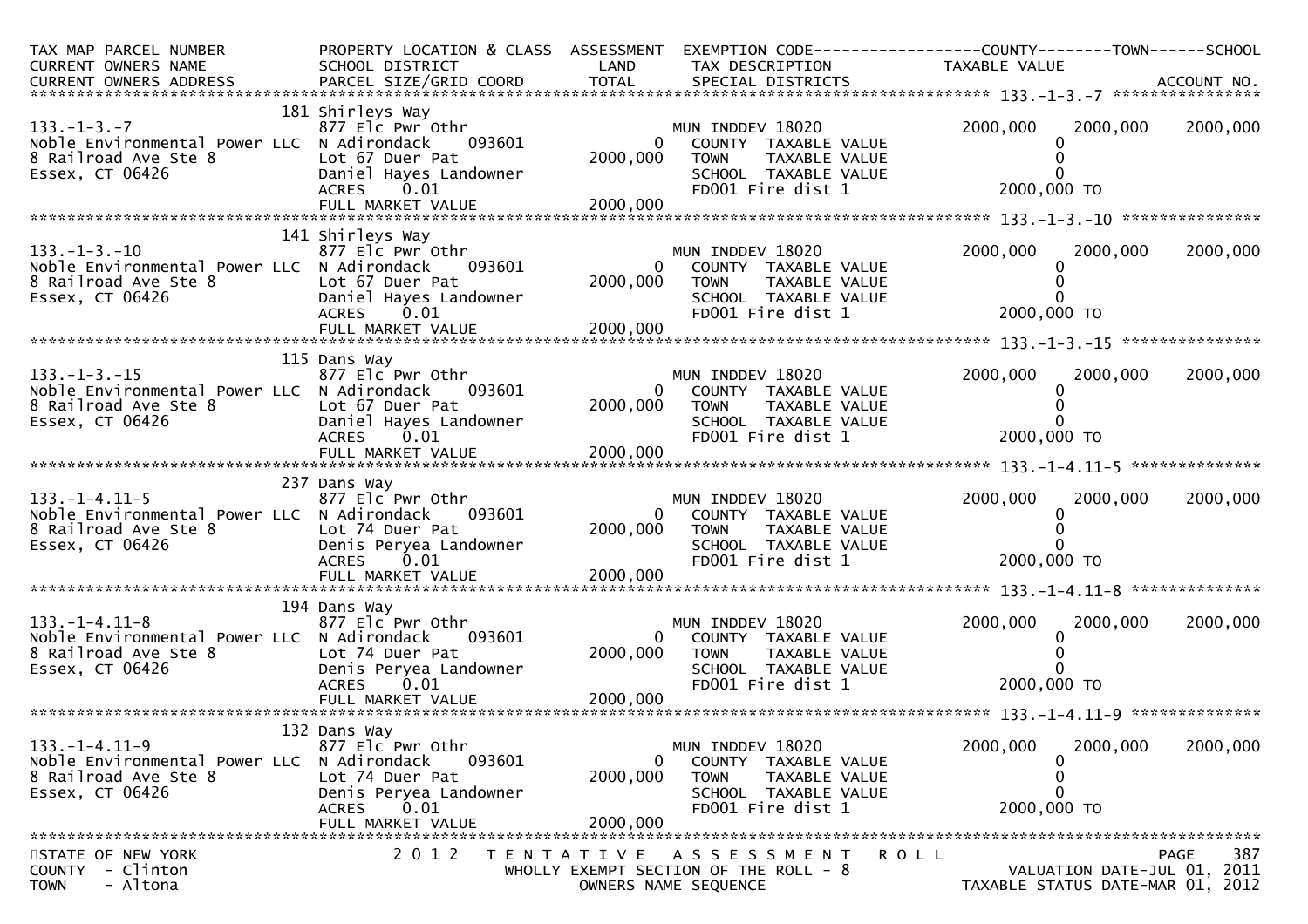| TAX MAP PARCEL NUMBER<br><b>CURRENT OWNERS NAME</b>                                                             | SCHOOL DISTRICT                                                                                                                          | LAND                     | TAX DESCRIPTION                                                                                                       | PROPERTY LOCATION & CLASS ASSESSMENT EXEMPTION CODE----------------COUNTY-------TOWN------SCHOOL<br>TAXABLE VALUE |          |
|-----------------------------------------------------------------------------------------------------------------|------------------------------------------------------------------------------------------------------------------------------------------|--------------------------|-----------------------------------------------------------------------------------------------------------------------|-------------------------------------------------------------------------------------------------------------------|----------|
|                                                                                                                 |                                                                                                                                          |                          |                                                                                                                       |                                                                                                                   |          |
| $133. - 1 - 4.11 - 19$<br>Noble Environmental Power LLC N Adirondack<br>8 Railroad Ave Ste 8<br>Essex, CT 06426 | 42 Ladyland Way<br>877 Elc Pwr Othr<br>093601<br>Lot 74 Duer Pat<br>Denis Peryea Landowner<br>ACRES 0.01                                 | 2000,000                 | MUN INDDEV 18020<br>COUNTY TAXABLE VALUE<br><b>TOWN</b><br>TAXABLE VALUE<br>SCHOOL TAXABLE VALUE<br>FD001 Fire dist 1 | 2000,000<br>2000,000<br>2000,000 TO                                                                               | 2000,000 |
|                                                                                                                 |                                                                                                                                          |                          |                                                                                                                       |                                                                                                                   |          |
| 133. – 1–4. 11–34<br>Noble Environmental Power LLC N Adirondack<br>8 Railroad Ave Ste 8<br>Essex, CT 06426      | 52 Ladyland Way<br>877 Elc Pwr Othr<br>093601<br>Lot 74 Duer Pat<br>Denis Peryea Landowner<br><b>ACRES</b><br>0.01                       | $\mathbf{0}$<br>2000,000 | MUN INDDEV 18020<br>COUNTY TAXABLE VALUE<br><b>TOWN</b><br>TAXABLE VALUE<br>SCHOOL TAXABLE VALUE<br>FD001 Fire dist 1 | 2000,000<br>2000,000<br>2000,000 TO                                                                               | 2000,000 |
|                                                                                                                 |                                                                                                                                          |                          |                                                                                                                       |                                                                                                                   |          |
| $133. -1 - 7.1 - 23$<br>Noble Environmental Power LLC N Adirondack<br>8 Railroad Ave<br>Essex, CT 06426         | 328 Freds Way<br>877 Elc Pwr Othr<br>093601<br>Lot 76 Duer Pat<br>Ron Hoy&Gary LesterLandow<br><b>ACRES</b><br>0.01<br>FULL MARKET VALUE | 2000,000<br>2000,000     | MUN INDDEV 18020<br>COUNTY TAXABLE VALUE<br><b>TOWN</b><br>TAXABLE VALUE<br>SCHOOL TAXABLE VALUE<br>FD001 Fire dist 1 | 2000,000<br>2000,000<br>2000,000 TO                                                                               | 2000,000 |
|                                                                                                                 |                                                                                                                                          |                          |                                                                                                                       |                                                                                                                   |          |
| $133. - 1 - 7.1 - 25$<br>Noble Environmental Power LLC N Adirondack<br>8 Railroad Ave<br>Essex, CT 06426        | 52 Fisher Way<br>877 Elc Pwr Othr<br>093601<br>Lot 76 Duer Pat<br>Ron Hoy&Gary Lester Lando<br>ACRES 0.01                                | 2000,000                 | MUN INDDEV 18020<br>COUNTY TAXABLE VALUE<br><b>TOWN</b><br>TAXABLE VALUE<br>SCHOOL TAXABLE VALUE<br>FD001 Fire dist 1 | 2000,000<br>2000,000<br>2000,000 TO                                                                               | 2000,000 |
|                                                                                                                 |                                                                                                                                          |                          |                                                                                                                       |                                                                                                                   |          |
| $133. - 1 - 8. - 41$<br>Noble Environmental Power LLC N Adirondack<br>8 Railroad Ave Ste 8<br>Essex, CT 06426   | 104 Fisher Way<br>877 Elc Pwr Othr<br>093601<br>Lot 76 Duer Pat<br>Gary Payne Landowner<br>ACRES<br>0.01                                 | 2000,000                 | MUN INDDEV 18020<br>COUNTY TAXABLE VALUE<br><b>TOWN</b><br>TAXABLE VALUE<br>SCHOOL TAXABLE VALUE<br>FD001 Fire dist 1 | 2000,000<br>2000,000<br>2000,000 TO                                                                               | 2000,000 |
|                                                                                                                 |                                                                                                                                          |                          |                                                                                                                       |                                                                                                                   |          |
|                                                                                                                 |                                                                                                                                          |                          |                                                                                                                       |                                                                                                                   |          |
| $133. - 1 - 8. - 59$<br>Noble Environmental Power LLC N Adirondack<br>8 Railroad Ave Ste 8<br>Essex, CT 06426   | 97 Fisher Way<br>877 Elc Pwr Othr<br>093601<br>Lot 76 Duer Pat<br>Gary Payne Landowner<br><b>ACRES</b><br>0.01                           | 2000,000                 | MUN INDDEV 18020<br>COUNTY TAXABLE VALUE<br>TAXABLE VALUE<br><b>TOWN</b><br>SCHOOL TAXABLE VALUE<br>FD001 Fire dist 1 | 2000,000<br>2000,000<br>2000,000 TO                                                                               | 2000,000 |
|                                                                                                                 | FULL MARKET VALUE                                                                                                                        | 2000,000                 |                                                                                                                       |                                                                                                                   |          |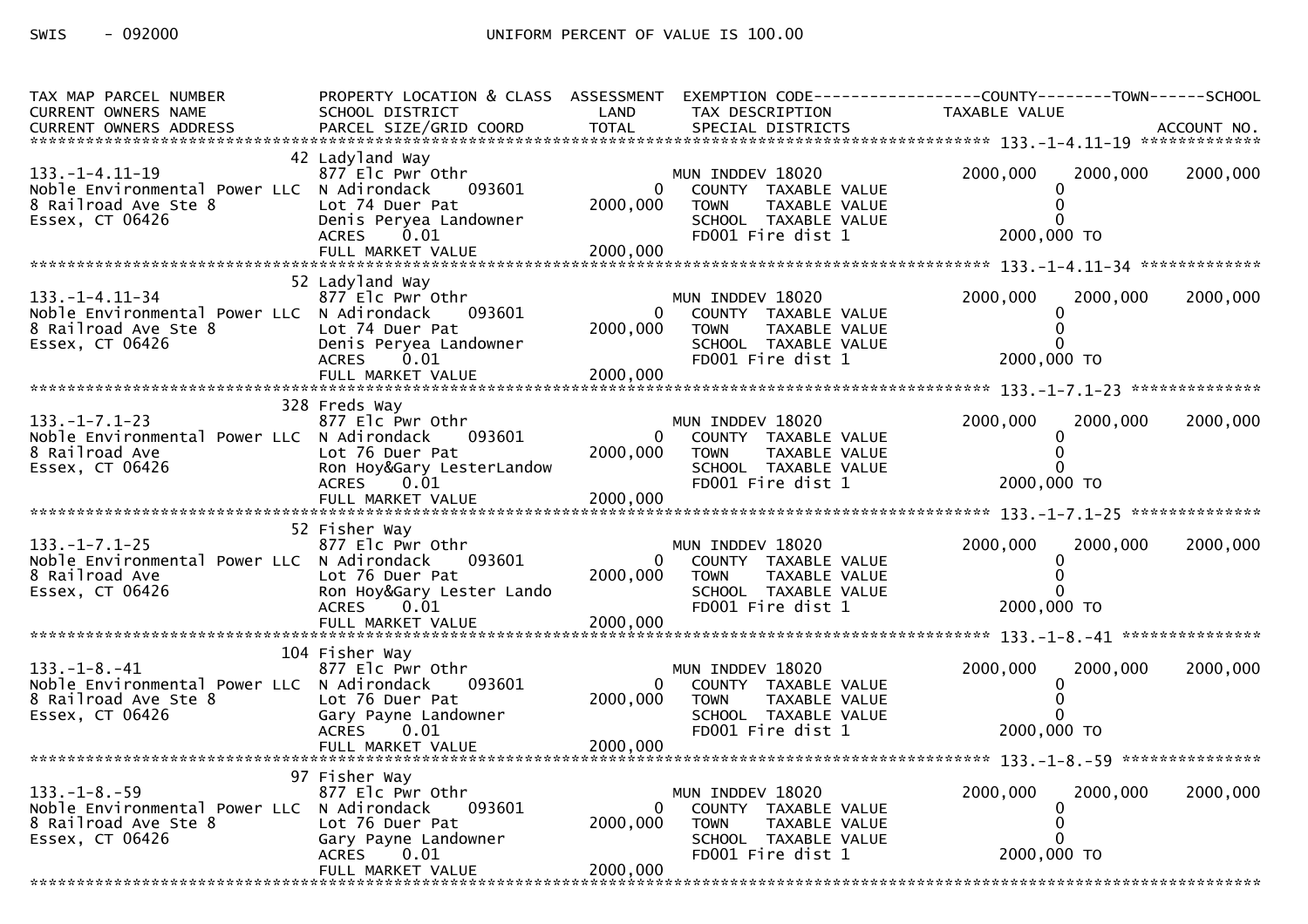| STATE OF NEW YORK<br>COUNTY - Clinton<br><b>TOWN</b><br>- Altona<br>$-092000$<br>SWIS                                                                                                                 | 2012 TENTATIVE ASSESSMENT                                                                                                            | WHOLLY EXEMPT SECTION OF THE ROLL - 8<br>OWNERS NAME SEQUENCE<br>UNIFORM PERCENT OF VALUE IS 100.00 |                                                                                                        | <b>ROLL</b><br>VALUATION DATE-JUL 01, 2011<br>TAXABLE STATUS DATE-MAR 01, 2012 |          | 388<br><b>PAGE</b> |
|-------------------------------------------------------------------------------------------------------------------------------------------------------------------------------------------------------|--------------------------------------------------------------------------------------------------------------------------------------|-----------------------------------------------------------------------------------------------------|--------------------------------------------------------------------------------------------------------|--------------------------------------------------------------------------------|----------|--------------------|
| TAX MAP PARCEL NUMBER<br>CURRENT OWNERS NAME<br>.CURRENT OWNERS ADDRESS PARCEL SIZE/GRID COORD TOTAL SPECIAL DISTRICTS MOTHER ACCOUNT NO ACCOUNT NO AND ARCEL SIZE/GRID COORD TOTAL SPECIAL DISTRICTS | PROPERTY LOCATION & CLASS ASSESSMENT EXEMPTION CODE----------------COUNTY-------TOWN------SCHOOL<br>SCHOOL DISTRICT                  | LAND                                                                                                | TAX DESCRIPTION                                                                                        | TAXABLE VALUE                                                                  |          |                    |
| $133. - 1 - 10. - 22$<br>Noble Environmental Power LLC N Adirondack<br>8 Railroad Ave Ste 8<br>Essex, CT 06426                                                                                        | 369 Freds Way<br>877 Elc Pwr Othr<br>093601<br>Lot 75 Duer Pat<br>Gerald King Landowner<br><b>ACRES</b><br>0.01                      | 0<br>2000,000<br><b>TOWN</b>                                                                        | MUN INDDEV 18020<br>COUNTY TAXABLE VALUE<br>TAXABLE VALUE<br>SCHOOL TAXABLE VALUE<br>FD001 Fire dist 1 | 2000,000<br>2000,000 TO                                                        | 2000,000 | 2000,000           |
| $133. - 1 - 10. - 58$<br>Noble Environmental Power LLC N Adirondack<br>8 Railroad Ave Ste 8<br>Essex, CT 06426                                                                                        | 329 Freds Way<br>877 Elc Pwr Othr<br>093601<br>Lot 75 Duer Pat<br>Gerald King Landowner<br><b>ACRES</b><br>0.01                      | $\mathbf{0}$<br>2000,000<br><b>TOWN</b>                                                             | MUN INDDEV 18020<br>COUNTY TAXABLE VALUE<br>TAXABLE VALUE<br>SCHOOL TAXABLE VALUE<br>FD001 Fire dist 1 | 2000,000<br>0<br>2000,000 TO                                                   | 2000,000 | 2000,000           |
| $133. - 1 - 10. - 66$<br>Noble Environmental Power LLC N Adirondack<br>8 Railroad Ave Ste 8<br>Essex, CT 06426                                                                                        | 327 Freds Way<br>877 Elc Pwr Othr<br>093601<br>Lot 75 Duer Pat<br>Gerald King Landowner<br>0.01<br><b>ACRES</b>                      | 0<br>2000,000<br><b>TOWN</b>                                                                        | MUN INDDEV 18020<br>COUNTY TAXABLE VALUE<br>TAXABLE VALUE<br>SCHOOL TAXABLE VALUE<br>FD001 Fire dist 1 | 2000,000<br>2000,000 TO                                                        | 2000,000 | 2000,000           |
| $133. -1 - 11. -16$<br>Noble Environmental Power LLC N Adirondack<br>8 Railroad Ave Ste 8<br>Essex, CT 06426                                                                                          | 72 Dans Way<br>877 Elc Pwr Othr<br>093601<br>Lot 75 Duer Pat<br>Samuel Gordon Landowner<br>0.01<br><b>ACRES</b>                      | 0<br>2000,000<br><b>TOWN</b>                                                                        | MUN INDDEV 18020<br>COUNTY TAXABLE VALUE<br>TAXABLE VALUE<br>SCHOOL TAXABLE VALUE<br>FD001 Fire dist 1 | 2000,000<br>$\Omega$<br>2000,000 TO                                            | 2000,000 | 2000,000           |
| $133. - 1 - 11. - 18$<br>Noble Environmental Power LLC N Adirondack<br>8 Railroad Ave Ste 8<br>Essex, CT 06426                                                                                        | 36 Dans Way<br>877 Elc Pwr Othr<br>093601<br>Lot 75 Duer Pat<br>Samuel Gordon Landowner<br>0.01<br><b>ACRES</b><br>FULL MARKET VALUE | $\mathbf{0}$<br>2000,000<br><b>TOWN</b><br>2000,000                                                 | MUN INDDEV 18020<br>COUNTY TAXABLE VALUE<br>TAXABLE VALUE<br>SCHOOL TAXABLE VALUE<br>FD001 Fire dist 1 | 2000,000<br>O<br>0<br>$\Omega$<br>2000,000 TO                                  | 2000,000 | 2000,000           |
| $133. - 1 - 12. - 14$<br>Noble Environmental Power LLC N Adirondack<br>8 Railroad Ave Ste 8<br>Essex, CT 06426                                                                                        | 81 Shirleys Way<br>877 Elc Pwr Othr<br>093601<br>Lot 66 Duer Pat<br>Daniel Hayes Landowner                                           | 0<br>2000,000<br><b>TOWN</b>                                                                        | MUN INDDEV 18020<br>COUNTY TAXABLE VALUE<br>TAXABLE VALUE<br>SCHOOL TAXABLE VALUE                      | 2000,000<br>0<br>0<br>$\mathbf{0}$                                             | 2000,000 | 2000,000           |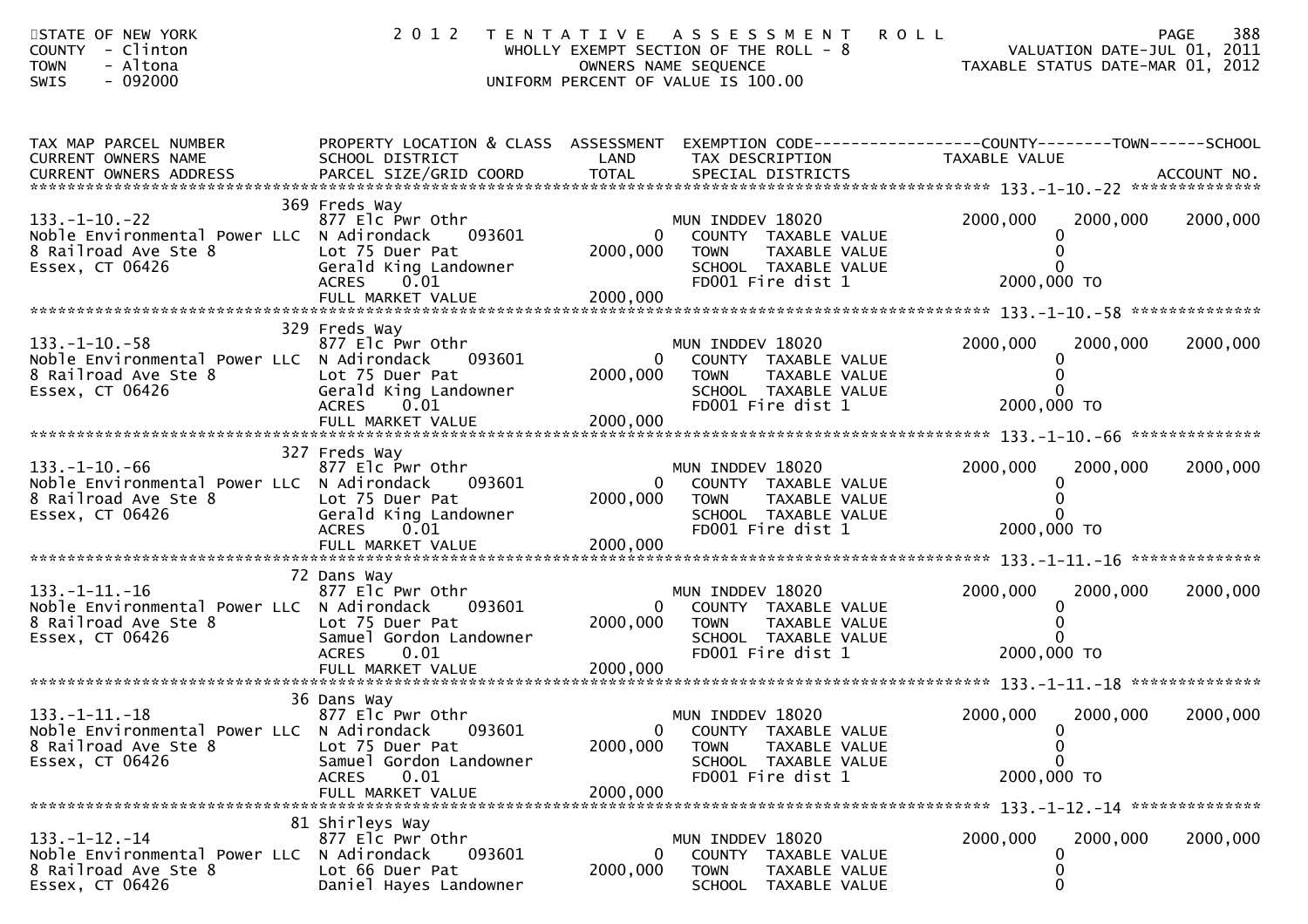|                                                                                                                | 0.01<br><b>ACRES</b>                                                                                                                                     | FD001 Fire dist 1                                                                                                                                               | 2000,000 TO                                                                                          |
|----------------------------------------------------------------------------------------------------------------|----------------------------------------------------------------------------------------------------------------------------------------------------------|-----------------------------------------------------------------------------------------------------------------------------------------------------------------|------------------------------------------------------------------------------------------------------|
| STATE OF NEW YORK<br>COUNTY - Clinton<br><b>TOWN</b><br>- Altona<br>SWIS<br>$-092000$                          | 2 0 1 2                                                                                                                                                  | TENTATIVE ASSESSMENT<br>WHOLLY EXEMPT SECTION OF THE ROLL - 8<br>OWNERS NAME SEQUENCE<br>UNIFORM PERCENT OF VALUE IS 100.00                                     | <b>ROLL</b><br>389<br><b>PAGE</b><br>VALUATION DATE-JUL 01, 2011<br>TAXABLE STATUS DATE-MAR 01, 2012 |
| TAX MAP PARCEL NUMBER<br>CURRENT OWNERS NAME                                                                   | PROPERTY LOCATION & CLASS ASSESSMENT<br>SCHOOL DISTRICT                                                                                                  | LAND<br>TAX DESCRIPTION                                                                                                                                         | EXEMPTION CODE------------------COUNTY--------TOWN------SCHOOL<br>TAXABLE VALUE                      |
| $133. - 1 - 12. - 21$<br>Noble Environmental Power LLC N Adirondack<br>8 Railroad Ave Ste 8<br>Essex, CT 06426 | 37 Shirleys Way<br>877 Elc Pwr Othr<br>093601<br>Lot 66 Duer Pat<br>Daniel Hayes Landowner<br>0.01<br><b>ACRES</b><br>FULL MARKET VALUE                  | MUN INDDEV 18020<br>$\mathbf{0}$<br>COUNTY TAXABLE VALUE<br>2000,000<br><b>TOWN</b><br>TAXABLE VALUE<br>SCHOOL TAXABLE VALUE<br>FD001 Fire dist 1<br>2000,000   | 2000,000<br>2000,000<br>2000,000<br>2000,000 TO                                                      |
| $133. - 1 - 13. - 12$<br>Noble Environmental Power LLC N Adirondack<br>8 Railroad Ave Ste 8<br>Essex, CT 06426 | 52 Deer Run Way<br>877 Elc Pwr Othr<br>093601<br>66 Duer<br>Jeffrey Alexander Landown<br><b>ACRES</b><br>0.01                                            | MUN INDDEV 18020<br>$\mathbf{0}$<br>COUNTY TAXABLE VALUE<br>2000,000<br>TAXABLE VALUE<br><b>TOWN</b><br>SCHOOL TAXABLE VALUE<br>FD001 Fire dist 1               | 2000,000<br>2000,000<br>2000,000<br>2000,000 TO                                                      |
| $133. - 1 - 13. - 61$<br>Noble Environmental Power LLC N Adirondack<br>8 Railroad Ave Ste 8<br>Essex, CT 06426 | 12 Deer Run Way<br>877 Elc Pwr Othr<br>093601<br>66 Duer<br>Jeffrey Alexander Landown<br><b>ACRES</b><br>0.01                                            | MUN INDDEV 18020<br>0<br>COUNTY TAXABLE VALUE<br>2000,000<br><b>TOWN</b><br>TAXABLE VALUE<br>SCHOOL TAXABLE VALUE<br>FD001 Fire dist 1                          | 2000,000<br>2000,000<br>2000,000<br>$\Omega$<br>2000,000 TO                                          |
| $133. - 1 - 14. - 30$<br>Noble Environmental Power LLC N Adirondack<br>8 Railroad Ave Ste 8<br>Essex, CT 06426 | 215 Freds Way<br>877 Elc Pwr Othr<br>093601<br>Lot 66 Duer Pat<br>Daniel Hayes Landowner<br>0.01<br><b>ACRES</b><br>FULL MARKET VALUE                    | MUN INDDEV 18020<br>$\overline{0}$<br>COUNTY TAXABLE VALUE<br>2000,000<br><b>TOWN</b><br>TAXABLE VALUE<br>SCHOOL TAXABLE VALUE<br>FD001 Fire dist 1<br>2000,000 | 2000,000<br>2000,000<br>2000,000<br>2000,000 TO                                                      |
| $133. - 1 - 15.1 - 112$<br>Noble Environmental Power LLC<br>8 Railroad Ave Ste 8<br>Essex, CT 06426            | 173 Dinas Way<br>877 Elc Pwr Othr<br>N Adirondack<br>093601<br>Lot 47 Duer Pat<br>Michael Casimiro et al ow<br>0.01<br><b>ACRES</b><br>FULL MARKET VALUE | MUN INDDEV 18020<br>$\mathbf{0}$<br>COUNTY TAXABLE VALUE<br>2000,000<br><b>TOWN</b><br>TAXABLE VALUE<br>SCHOOL TAXABLE VALUE<br>FD001 Fire dist 1<br>2000,000   | 2000,000<br>2000,000<br>2000,000<br>0<br>2000,000 TO                                                 |
| $133. - 1 - 16. - 63$                                                                                          | 82 Deer Run Way<br>877 Elc Pwr Othr                                                                                                                      | MUN INDDEV 18020                                                                                                                                                | 2000,000<br>2000,000<br>2000,000                                                                     |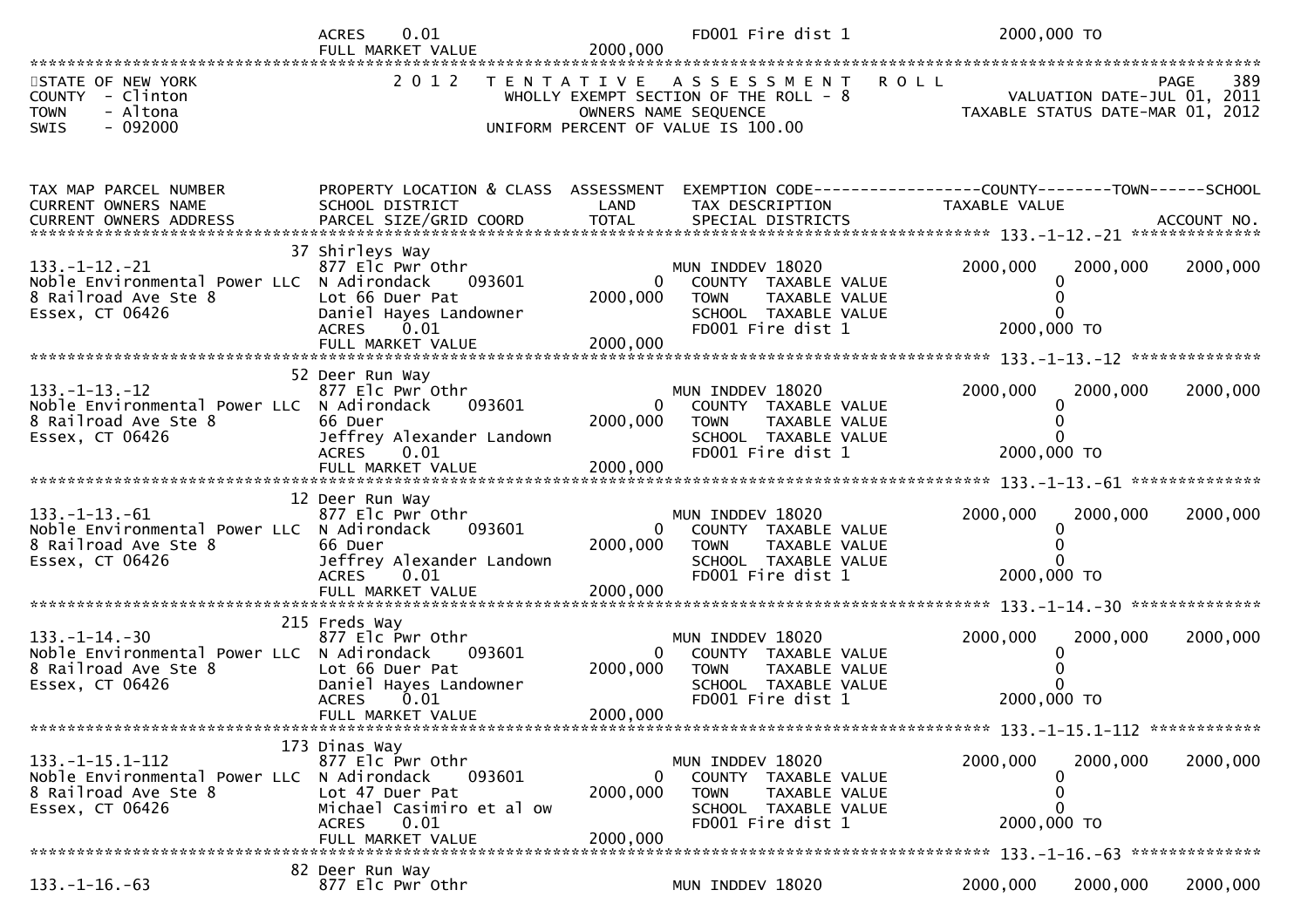| Noble Environmental Power LLC N Adirondack<br>8 Railroad Ave Ste 8<br>Essex, CT 06426                          | 093601<br>66 Duer<br>Jeffrey Alexander Landown<br><b>ACRES</b><br>0.01<br>FULL MARKET VALUE                                                  | $\mathbf{0}$<br>2000,000<br>2000,000 | COUNTY TAXABLE VALUE<br><b>TOWN</b><br>TAXABLE VALUE<br>SCHOOL TAXABLE VALUE<br>FD001 Fire dist 1                                     | $\Omega$<br>2000,000 TO                                                                                           |          |
|----------------------------------------------------------------------------------------------------------------|----------------------------------------------------------------------------------------------------------------------------------------------|--------------------------------------|---------------------------------------------------------------------------------------------------------------------------------------|-------------------------------------------------------------------------------------------------------------------|----------|
| STATE OF NEW YORK<br>COUNTY - Clinton<br><b>TOWN</b><br>- Altona<br>$-092000$<br><b>SWIS</b>                   | 2 0 1 2                                                                                                                                      |                                      | TENTATIVE ASSESSMENT ROLL<br>WHOLLY EXEMPT SECTION OF THE ROLL - 8<br>OWNERS NAME SEQUENCE<br>UNIFORM PERCENT OF VALUE IS 100.00      | PAGE<br>VALUATION DATE-JUL 01, 2011<br>TAXABLE STATUS DATE-MAR 01, 2012                                           | 390      |
| TAX MAP PARCEL NUMBER<br>CURRENT OWNERS NAME                                                                   | SCHOOL DISTRICT                                                                                                                              | LAND                                 | TAX DESCRIPTION                                                                                                                       | PROPERTY LOCATION & CLASS ASSESSMENT EXEMPTION CODE----------------COUNTY-------TOWN------SCHOOL<br>TAXABLE VALUE |          |
| $148. - 2 - 2. - 13$<br>Noble Environmental Power LLC N Adirondack<br>8 Railroad Ave Ste 8<br>Essex, CT 06426  | 90 Freds Way<br>877 Elc Pwr Othr<br>093601<br>Lot 48 Duer Pat<br>YMCA Landowner<br><b>ACRES</b><br>0.01                                      | 2000,000                             | MUN INDDEV 18020<br>COUNTY TAXABLE VALUE<br>$\mathbf{0}$<br><b>TOWN</b><br>TAXABLE VALUE<br>SCHOOL TAXABLE VALUE<br>FD001 Fire dist 1 | 2000,000<br>2000,000<br>2000,000 TO                                                                               | 2000,000 |
| $148. - 2 - 2. - 32$<br>Noble Environmental Power LLC N Adirondack<br>8 Railroad Ave Ste 8<br>Essex, CT 06426  | 140 Freds Way<br>877 Elc Pwr Othr<br>093601<br>Lot 48 Duer Pat<br>YMCA Landowner<br>ACRES 0.01<br>FULL MARKET VALUE                          | 2000,000<br>2000,000                 | MUN INDDEV 18020<br>$\mathbf{0}$<br>COUNTY TAXABLE VALUE<br><b>TOWN</b><br>TAXABLE VALUE<br>SCHOOL TAXABLE VALUE<br>FD001 Fire dist 1 | 2000,000<br>2000,000<br>2000,000 TO                                                                               | 2000,000 |
|                                                                                                                |                                                                                                                                              |                                      |                                                                                                                                       |                                                                                                                   |          |
| $148. - 2 - 2. - 33$<br>Noble Environmental Power LLC N Adirondack<br>8 Railroad Ave Ste 8<br>Essex, CT 06426  | 192 Freds Way<br>877 Elc Pwr Othr<br>093601<br>Lot 48 Duer Pat<br>YMCA Landowner<br>ACRES 0.01                                               | 2000,000                             | MUN INDDEV 18020<br>COUNTY TAXABLE VALUE<br>0<br>TAXABLE VALUE<br><b>TOWN</b><br>SCHOOL TAXABLE VALUE<br>FD001 Fire dist 1            | 2000,000<br>2000,000<br>2000,000 TO                                                                               | 2000,000 |
|                                                                                                                |                                                                                                                                              |                                      |                                                                                                                                       |                                                                                                                   |          |
|                                                                                                                | 92 Sunrise Way                                                                                                                               |                                      |                                                                                                                                       |                                                                                                                   |          |
| $148. - 2 - 2. - 108$<br>Noble Environmental Power LLC N Adirondack<br>8 Railroad Ave Ste 8<br>Essex, CT 06426 | 877 Elc Pwr Othr<br>093601<br>Lot 48 Duer Pat<br>YMCA Landowner<br>0.01<br><b>ACRES</b>                                                      | 2000,000                             | MUN INDDEV 18020<br>COUNTY TAXABLE VALUE<br>$\mathbf{0}$<br><b>TOWN</b><br>TAXABLE VALUE<br>SCHOOL TAXABLE VALUE<br>FD001 Fire dist 1 | 2000,000<br>2000,000<br>$\mathbf 0$<br>2000,000 TO                                                                | 2000,000 |
|                                                                                                                | FULL MARKET VALUE                                                                                                                            | 2000,000                             |                                                                                                                                       |                                                                                                                   |          |
| $148. - 2 - 2. - 109$<br>Noble Environmental Power LLC<br>8 Railroad Ave Ste 8<br>Essex, CT 06426              | 92 Freds Way<br>877 Elc Pwr Othr<br>N Adirondack<br>093601<br>Lot 48 Duer Pat<br>YMCA Landowner<br><b>ACRES</b><br>0.01<br>FULL MARKET VALUE | $\bf{0}$<br>2000,000<br>2000,000     | MUN INDDEV 18020<br>COUNTY TAXABLE VALUE<br>TAXABLE VALUE<br><b>TOWN</b><br>SCHOOL TAXABLE VALUE<br>FD001 Fire dist 1                 | 2000,000<br>2000,000<br>0<br>0<br>2000,000 TO                                                                     | 2000,000 |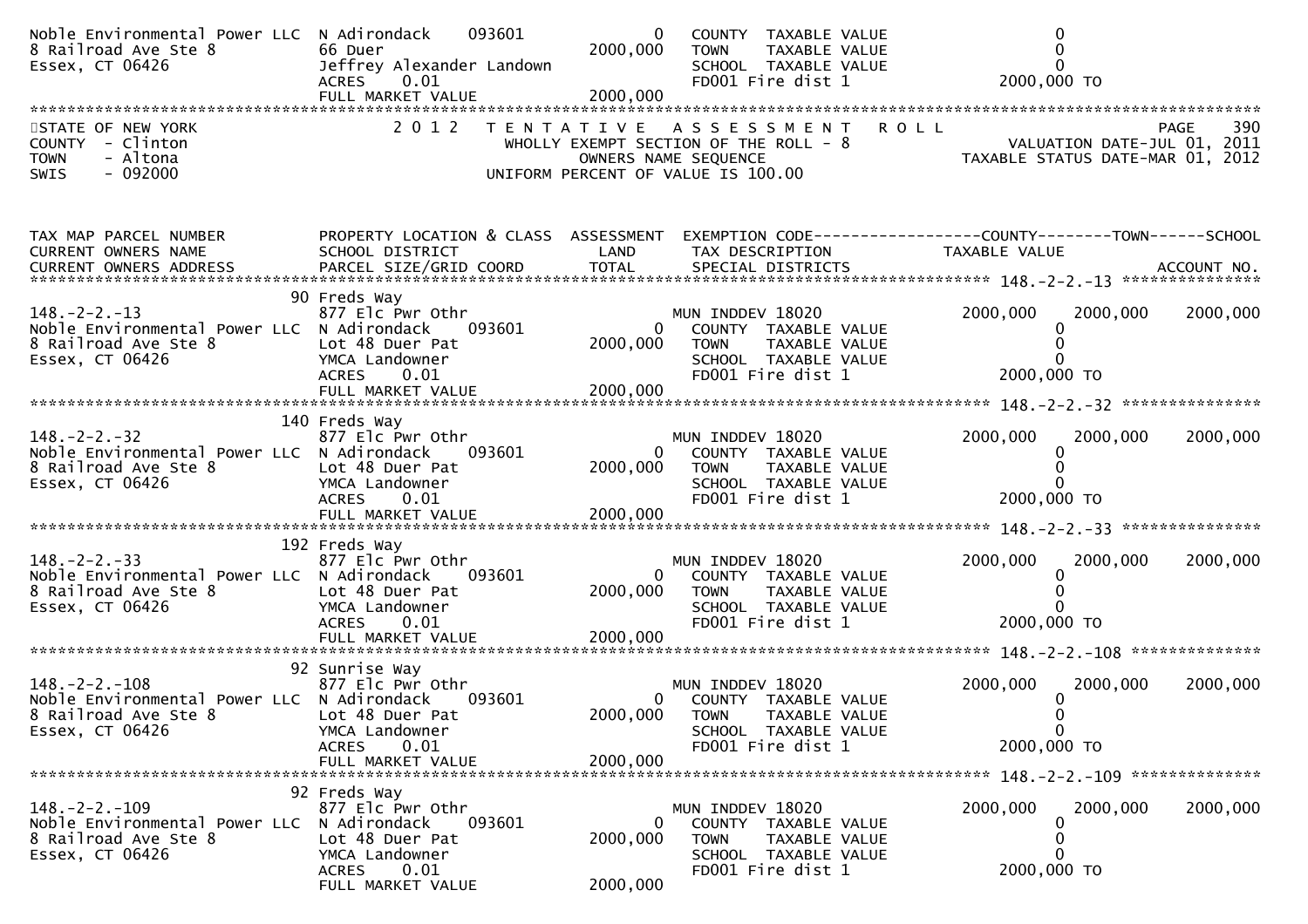| $148. - 2 - 6. - 42$<br>Noble Environmental Power LLC N Adirondack<br>8 Railroad Ave Ste 8<br>Essex, CT 06426 | 145 Fisher Way<br>877 Elc Pwr Othr<br>093601<br>Lot 77 Duer Pat<br>Edward Bourgeois Landowne<br>$0.\overline{0}1$<br><b>ACRES</b> | 2000,000                         | MUN INDDEV 18020<br>0<br>COUNTY TAXABLE VALUE<br><b>TOWN</b><br>TAXABLE VALUE<br>SCHOOL TAXABLE VALUE<br>FD001 Fire dist 1   | 2000,000<br>0<br>2000,000 TO                                                   | 2000,000<br>2000,000 |
|---------------------------------------------------------------------------------------------------------------|-----------------------------------------------------------------------------------------------------------------------------------|----------------------------------|------------------------------------------------------------------------------------------------------------------------------|--------------------------------------------------------------------------------|----------------------|
|                                                                                                               |                                                                                                                                   |                                  |                                                                                                                              |                                                                                |                      |
| STATE OF NEW YORK<br>COUNTY - Clinton<br>- Altona<br><b>TOWN</b><br>$-092000$<br>SWIS                         | 2 0 1 2                                                                                                                           |                                  | TENTATIVE ASSESSMENT<br>WHOLLY EXEMPT SECTION OF THE ROLL $-8$<br>OWNERS NAME SEQUENCE<br>UNIFORM PERCENT OF VALUE IS 100.00 | <b>ROLL</b><br>VALUATION DATE-JUL 01, 2011<br>TAXABLE STATUS DATE-MAR 01, 2012 | 391<br><b>PAGE</b>   |
| TAX MAP PARCEL NUMBER<br>CURRENT OWNERS NAME<br>CURRENT OWNERS ADDRESS                                        | PROPERTY LOCATION & CLASS ASSESSMENT<br>SCHOOL DISTRICT                                                                           | LAND                             | EXEMPTION CODE------------------COUNTY--------TOWN------SCHOOL<br>TAX DESCRIPTION                                            | TAXABLE VALUE                                                                  |                      |
|                                                                                                               | 188 Fisher Way                                                                                                                    |                                  |                                                                                                                              |                                                                                |                      |
| $148. - 2 - 6. - 43$<br>Noble Environmental Power LLC N Adirondack<br>8 Railroad Ave Ste 8<br>Essex, CT 06426 | 877 Elc Pwr Othr<br>093601<br>Lot 77 Duer Pat<br>Edward Bourgeois Landowne<br>0.Ō1<br><b>ACRES</b>                                | $\mathbf{0}$<br>2000,000         | MUN INDDEV 18020<br>COUNTY TAXABLE VALUE<br><b>TOWN</b><br>TAXABLE VALUE<br>SCHOOL TAXABLE VALUE<br>FD001 Fire dist 1        | 2000,000<br>2000,000 TO                                                        | 2000,000<br>2000,000 |
|                                                                                                               | FULL MARKET VALUE                                                                                                                 | 2000,000                         |                                                                                                                              |                                                                                |                      |
|                                                                                                               |                                                                                                                                   |                                  |                                                                                                                              |                                                                                |                      |
| $148. - 2 - 24. - 31$<br>Noble Environmental Power LLC N Adirondack<br>8 Railroad Ave<br>Essex, CT 06426      | 26 Sunrise Way<br>877 Elc Pwr Othr<br>093601<br>Lot 65 Duer Pat<br>Ron Hoy Landowner<br>ACRES 0.01                                | $\bf{0}$<br>2000,000             | MUN INDDEV 18020<br>COUNTY TAXABLE VALUE<br><b>TOWN</b><br>TAXABLE VALUE<br>SCHOOL TAXABLE VALUE<br>FD001 Fire dist 1        | 2000,000<br>0<br>2000,000 TO                                                   | 2000,000<br>2000,000 |
|                                                                                                               | FULL MARKET VALUE                                                                                                                 | 2000,000                         |                                                                                                                              |                                                                                |                      |
| $148. - 2 - 24. - 35$<br>Noble Environmental Power LLC N Adirondack<br>8 Railroad Ave<br>Essex, CT 06426      | 68 Sunrise Way<br>877 Elc Pwr Othr<br>093601<br>Lot 65 Duer Pat<br>Ron Hoy Landowner<br><b>ACRES</b><br>0.01                      | $\Omega$<br>2000,000             | MUN INDDEV 18020<br>COUNTY TAXABLE VALUE<br><b>TOWN</b><br>TAXABLE VALUE<br>SCHOOL TAXABLE VALUE<br>FD001 Fire dist 1        | 2000,000<br>$\Omega$<br>2000,000 TO                                            | 2000,000<br>2000,000 |
|                                                                                                               | 41 Sunrise Way                                                                                                                    |                                  |                                                                                                                              |                                                                                |                      |
| $148. - 2 - 24. - 36$<br>Noble Environmental Power LLC N Adirondack<br>8 Railroad Ave<br>Essex, CT 06426      | 877 Elc Pwr Othr<br>093601<br>Lot 65 Duer Pat<br>Ron Hoy Landowner<br>0.01<br>ACRES<br>FULL MARKET VALUE                          | $\bf{0}$<br>2000,000<br>2000,000 | MUN INDDEV 18020<br>COUNTY TAXABLE VALUE<br><b>TOWN</b><br>TAXABLE VALUE<br>SCHOOL TAXABLE VALUE<br>FD001 Fire dist 1        | 2000,000<br>$\Omega$<br>0<br>$\Omega$<br>2000,000 TO                           | 2000,000<br>2000,000 |
|                                                                                                               |                                                                                                                                   |                                  |                                                                                                                              |                                                                                |                      |
| $148. - 2 - 24. - 38$<br>Noble Environmental Power LLC N Adirondack<br>8 Railroad Ave                         | 110 Sunrise Way<br>877 Elc Pwr Othr<br>093601<br>Lot 65 Duer Pat                                                                  | $\overline{0}$<br>2000,000       | MUN INDDEV 18020<br>COUNTY TAXABLE VALUE<br><b>TOWN</b><br>TAXABLE VALUE                                                     | 2000,000<br>0<br>0                                                             | 2000,000<br>2000,000 |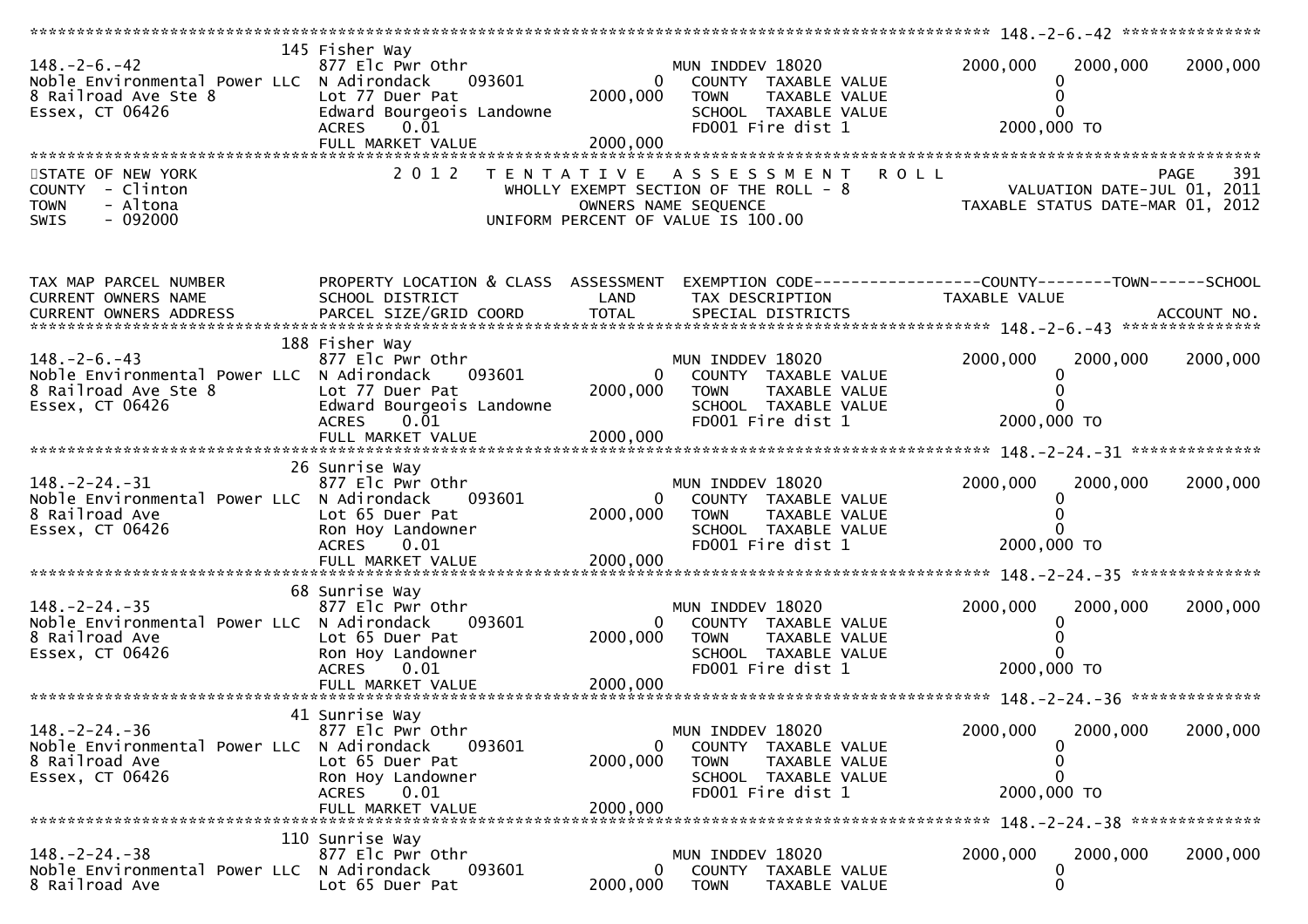| Essex, CT 06426                                                                                          | Ron Hoy Landowner<br>ACRES 0.01<br>FULL MARKET VALUE                                                                                                                                 | 2000,000                               | SCHOOL TAXABLE VALUE<br>FD001 Fire dist 1                                                                                                    |               | 0<br>2000,000 TO                                                                      |
|----------------------------------------------------------------------------------------------------------|--------------------------------------------------------------------------------------------------------------------------------------------------------------------------------------|----------------------------------------|----------------------------------------------------------------------------------------------------------------------------------------------|---------------|---------------------------------------------------------------------------------------|
|                                                                                                          |                                                                                                                                                                                      |                                        |                                                                                                                                              |               |                                                                                       |
| $148. - 2 - 24. - 39$<br>Noble Environmental Power LLC N Adirondack<br>8 Railroad Ave<br>Essex, CT 06426 | 90 Sunrise Way<br>877 Elc Pwr Othr<br>093601<br>Lot 65 Duer Pat<br>Ron Hoy Landowner<br>0.01<br><b>ACRES</b><br>FULL MARKET VALUE                                                    | 0<br>2000,000<br>2000,000              | MUN INDDEV 18020<br>COUNTY TAXABLE VALUE<br><b>TOWN</b><br>TAXABLE VALUE<br>SCHOOL TAXABLE VALUE<br>FD001 Fire dist 1                        | 2000,000      | 2000,000<br>2000,000<br>2000,000 TO                                                   |
| STATE OF NEW YORK<br>COUNTY - Clinton<br>- Altona<br><b>TOWN</b><br>$-092000$<br><b>SWIS</b>             | 2 0 1 2<br>T E N T A T I V E                                                                                                                                                         | OWNERS NAME SEQUENCE                   | A S S E S S M E N T<br>WHOLLY EXEMPT SECTION OF THE ROLL - 8<br>UNIFORM PERCENT OF VALUE IS 100.00                                           | <b>ROLL</b>   | 392<br><b>PAGE</b><br>VALUATION DATE-JUL 01, 2011<br>TAXABLE STATUS DATE-MAR 01, 2012 |
| TAX MAP PARCEL NUMBER<br>CURRENT OWNERS NAME                                                             | PROPERTY LOCATION & CLASS ASSESSMENT EXEMPTION CODE----------------COUNTY-------TOWN------SCHOOL<br>SCHOOL DISTRICT<br>144 Sunrise Way                                               | LAND                                   | TAX DESCRIPTION                                                                                                                              | TAXABLE VALUE |                                                                                       |
| $148. - 2 - 24. - 40$<br>Noble Environmental Power LLC N Adirondack<br>8 Railroad Ave<br>Essex, CT 06426 | 877 Elc Pwr Othr<br>093601<br>Lot 65 Duer Pat<br>Ron Hoy Landowner<br>ACRES 0.01<br>FULL MARKET VALUE                                                                                | $\overline{0}$<br>2000,000<br>2000,000 | MUN INDDEV 18020<br>COUNTY TAXABLE VALUE<br>TAXABLE VALUE<br><b>TOWN</b><br>SCHOOL TAXABLE VALUE<br>FD001 Fire dist 1                        | 2000,000      | 2000,000<br>2000,000<br>2000,000 TO                                                   |
|                                                                                                          |                                                                                                                                                                                      |                                        |                                                                                                                                              |               |                                                                                       |
| $74. - 1 - 51$<br>NYS Urban Dev Corp<br>1515 Broadway<br>New York, NY 10036                              | 81/83 Irona Rd<br>240 Rural res<br>093601<br>N Adirondack<br>130 Ref<br>ACRES 204.00<br>EAST-0707922 NRTH-2209392<br>DEED BOOK 648<br>PG-408<br>FULL MARKET VALUE                    | 53,100<br>192,000<br>192,000           | 12100<br>NYS PROP<br>COUNTY TAXABLE VALUE<br>TAXABLE VALUE<br>TOWN<br>SCHOOL TAXABLE VALUE<br>FD001 Fire dist 1<br>192,000 EX                | 192,000       | 192,000<br>192,000<br>0<br>0 <sub>T</sub>                                             |
|                                                                                                          |                                                                                                                                                                                      |                                        |                                                                                                                                              |               |                                                                                       |
| $89.1 - 1 - 3$<br>NYS Urban Dev Corp<br>1515 Broadway<br>New York, NY 10036                              | 555 Devils Den Rd<br>670 Correctional<br>093601<br>N Adirondack<br>130 Pat Ref<br>Former Altona School<br>ACRES 32.50<br>EAST-0709985 NRTH-2208572<br>DEED BOOK 648<br><b>PG-408</b> | 211,300<br>31000,000                   | 12100<br>NYS PROP<br>COUNTY<br>TAXABLE VALUE<br><b>TOWN</b><br>TAXABLE VALUE<br>SCHOOL<br>TAXABLE VALUE<br>FD001 Fire dist 1<br>31000,000 EX | 31000,000     | 31000,000<br>31000,000<br>0 <sub>T</sub>                                              |
|                                                                                                          | FULL MARKET VALUE                                                                                                                                                                    | 31000,000                              |                                                                                                                                              |               |                                                                                       |
| $148. - 2 - 18$<br>St Alexis Parish Church<br>1976 Rand Hill Rd<br>Altona, NY 12910                      | 1976 Rand Hill Rd<br>620 Religious<br>093601<br>N Adirondack<br>36 Duer<br>2.90<br><b>ACRES</b><br>EAST-0710056 NRTH-2173185                                                         | 10,000<br>35,000                       | NONPR RELI 25110<br>COUNTY TAXABLE VALUE<br>TAXABLE VALUE<br><b>TOWN</b><br>SCHOOL TAXABLE VALUE<br>FD001 Fire dist 1                        | 35,000        | 35,000<br>35,000<br>O<br>0<br>0 <sub>T</sub>                                          |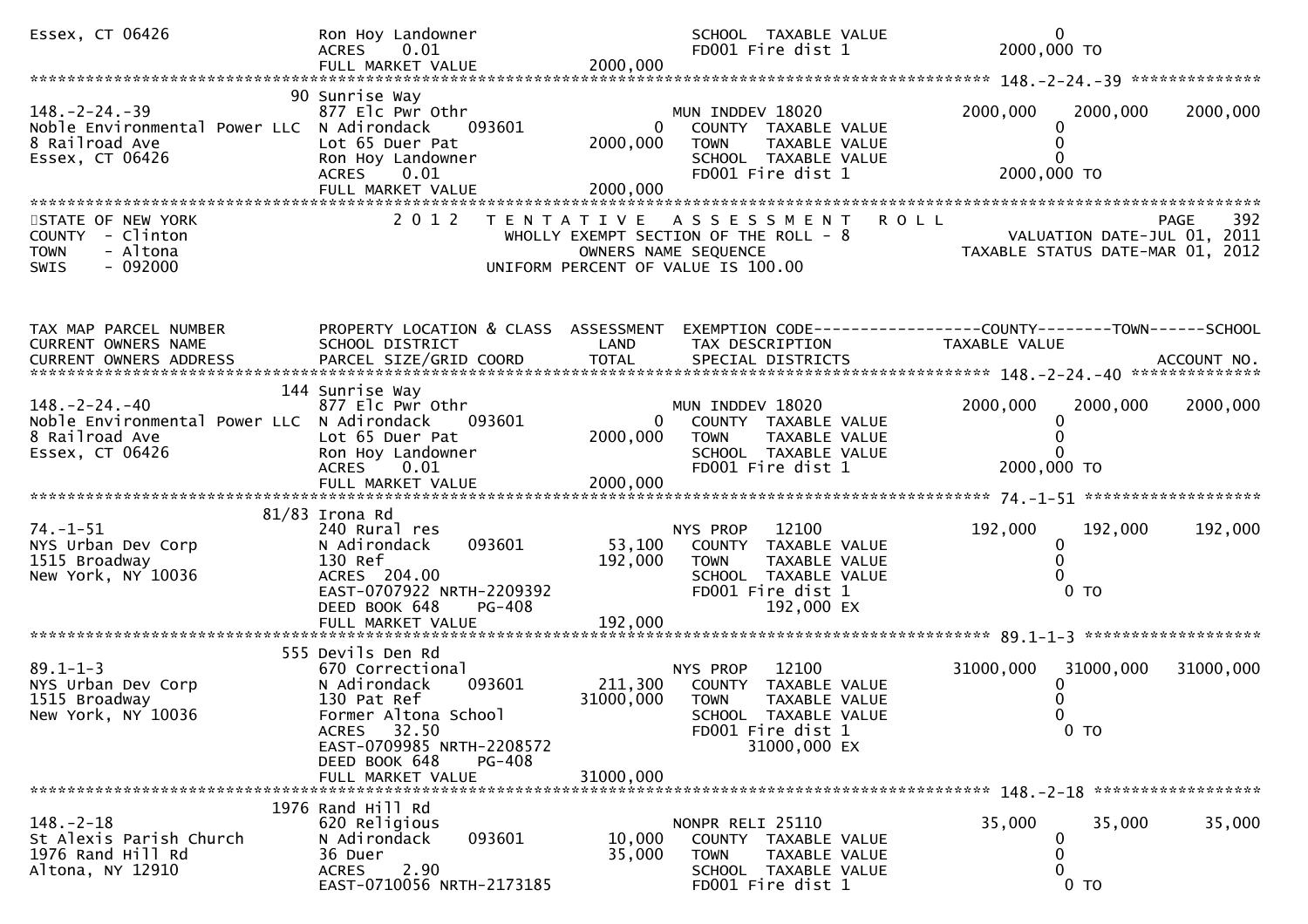|                                                                                                        | $PG-87$<br>DEED BOOK 418                                                                                                                                                                     |                            | 35,000 EX                                                                                                                                                               |                                   |                                                                                       |
|--------------------------------------------------------------------------------------------------------|----------------------------------------------------------------------------------------------------------------------------------------------------------------------------------------------|----------------------------|-------------------------------------------------------------------------------------------------------------------------------------------------------------------------|-----------------------------------|---------------------------------------------------------------------------------------|
|                                                                                                        | FULL MARKET VALUE                                                                                                                                                                            | 35,000                     |                                                                                                                                                                         |                                   |                                                                                       |
| $89. - 3 - 12$<br>The Nature Conservancy Inc<br>195 New Karner Rd Ste 200<br>Albany, NY 12205          | Brunell Rd<br>323 Vacant rural<br>093601<br>N Adirondack<br>110 Ref<br><b>ACRES</b><br>64.80<br>EAST-0714658 NRTH-2203887<br>DEED BOOK 20011 PG-31222<br>FULL MARKET VALUE                   | 12,900<br>12,900<br>12,900 | WHOLLY EX 50000<br>COUNTY TAXABLE VALUE<br><b>TOWN</b><br>TAXABLE VALUE<br>SCHOOL TAXABLE VALUE<br>FD001 Fire dist 1<br>12,900 EX                                       | 12,900<br>0                       | 12,900<br>12,900<br>0 <sub>T</sub>                                                    |
| STATE OF NEW YORK<br><b>COUNTY</b><br>- Clinton<br>- Altona<br><b>TOWN</b><br>$-092000$<br><b>SWIS</b> | 2 0 1 2                                                                                                                                                                                      |                            | TENTATIVE ASSESSMENT<br>WHOLLY EXEMPT SECTION OF THE ROLL - 8<br>OWNERS NAME SEQUENCE<br>UNIFORM PERCENT OF VALUE IS 100.00                                             | <b>ROLL</b>                       | 393<br><b>PAGE</b><br>VALUATION DATE-JUL 01, 2011<br>TAXABLE STATUS DATE-MAR 01, 2012 |
| TAX MAP PARCEL NUMBER<br>CURRENT OWNERS NAME                                                           | PROPERTY LOCATION & CLASS ASSESSMENT<br>SCHOOL DISTRICT                                                                                                                                      | LAND                       | EXEMPTION CODE------------------COUNTY--------TOWN------SCHOOL<br>TAX DESCRIPTION                                                                                       | TAXABLE VALUE                     | ACCOUNT NO.<br>********************                                                   |
| $89. - 1 - 6$<br>Town Of Altona<br>Feinberg Park<br>3124 Rt 191<br>Altona, NY 12910                    | 385 Devils Den Rd<br>682 Rec facility<br>093601<br>N Adirondack<br>131-132<br>ACRES 81.00<br>EAST-0710044 NRTH-2204076<br>DEED BOOK 448<br>PG-861                                            | 166,400<br>310,000         | TOWN PROP 13500<br>COUNTY<br>TAXABLE VALUE<br><b>TOWN</b><br>TAXABLE VALUE<br>SCHOOL TAXABLE VALUE<br>FD001 Fire dist 1<br>310,000 EX                                   | 310,000<br>0                      | 310,000<br>310,000<br>$0$ TO                                                          |
|                                                                                                        |                                                                                                                                                                                              |                            |                                                                                                                                                                         |                                   | *****************                                                                     |
| $89. - 3 - 23.2$<br>Town of Altona<br>3124 Rt 191<br>Altona, NY 12910                                  | Brunell Rd<br>311 Res vac land<br>N Adirondack<br>093601<br>Lot 110 Ref Tr<br>64.67 DPTH 132.00<br><b>FRNT</b><br>EAST-0714448 NRTH-2206448<br>DEED BOOK 20031 PG-53115<br>FULL MARKET VALUE | 3,800<br>3,800<br>3,800    | TOWN PROP 13500<br>COUNTY<br>TAXABLE VALUE<br><b>TOWN</b><br>TAXABLE VALUE<br>SCHOOL TAXABLE VALUE<br>FD001 Fire dist 1<br>3,800 EX<br>LT001 Altona light 1<br>3,800 EX | 3,800<br>0<br>0                   | 3,800<br>3,800<br>$0$ TO<br>0 <sub>T</sub>                                            |
|                                                                                                        |                                                                                                                                                                                              |                            |                                                                                                                                                                         |                                   |                                                                                       |
| $89.1 - 2 - 27$<br>Town of Altona<br>Town Hall<br>3124 Miner Farm Rd<br>Altona, NY 12910               | 3124 Miner Farm Rd<br>652 Govt bldgs<br>N Adirondack<br>093601<br>110 Ref<br>1.20<br><b>ACRES</b><br>EAST-0711227 NRTH-2207592<br>DEED BOOK 861<br>PG-170                                    | 7,800<br>290,000           | TOWN PROP 13500<br>COUNTY TAXABLE VALUE<br>TAXABLE VALUE<br><b>TOWN</b><br>SCHOOL TAXABLE VALUE<br>FD001 Fire dist 1<br>290,000 EX                                      | 290,000<br>$\mathbf{0}$<br>0<br>0 | 290,000<br>290,000<br>$0$ TO                                                          |
|                                                                                                        | FULL MARKET VALUE                                                                                                                                                                            | 290,000                    |                                                                                                                                                                         |                                   |                                                                                       |
| $89.1 - 2 - 31$<br>Town Of Altona<br>3124 RT 191<br>Altona, NY 12910                                   | 512 Devils Den Rd<br>311 Res vac land<br>093601<br>N Adirondack<br>Lot 110 Ref<br>66.33 DPTH 440.22<br><b>FRNT</b>                                                                           | 4,900<br>4,900             | TOWN PROP 13500<br>COUNTY<br>TAXABLE VALUE<br><b>TOWN</b><br>TAXABLE VALUE<br><b>SCHOOL</b><br>TAXABLE VALUE                                                            | 4,900<br>0<br>0                   | 4,900<br>4,900                                                                        |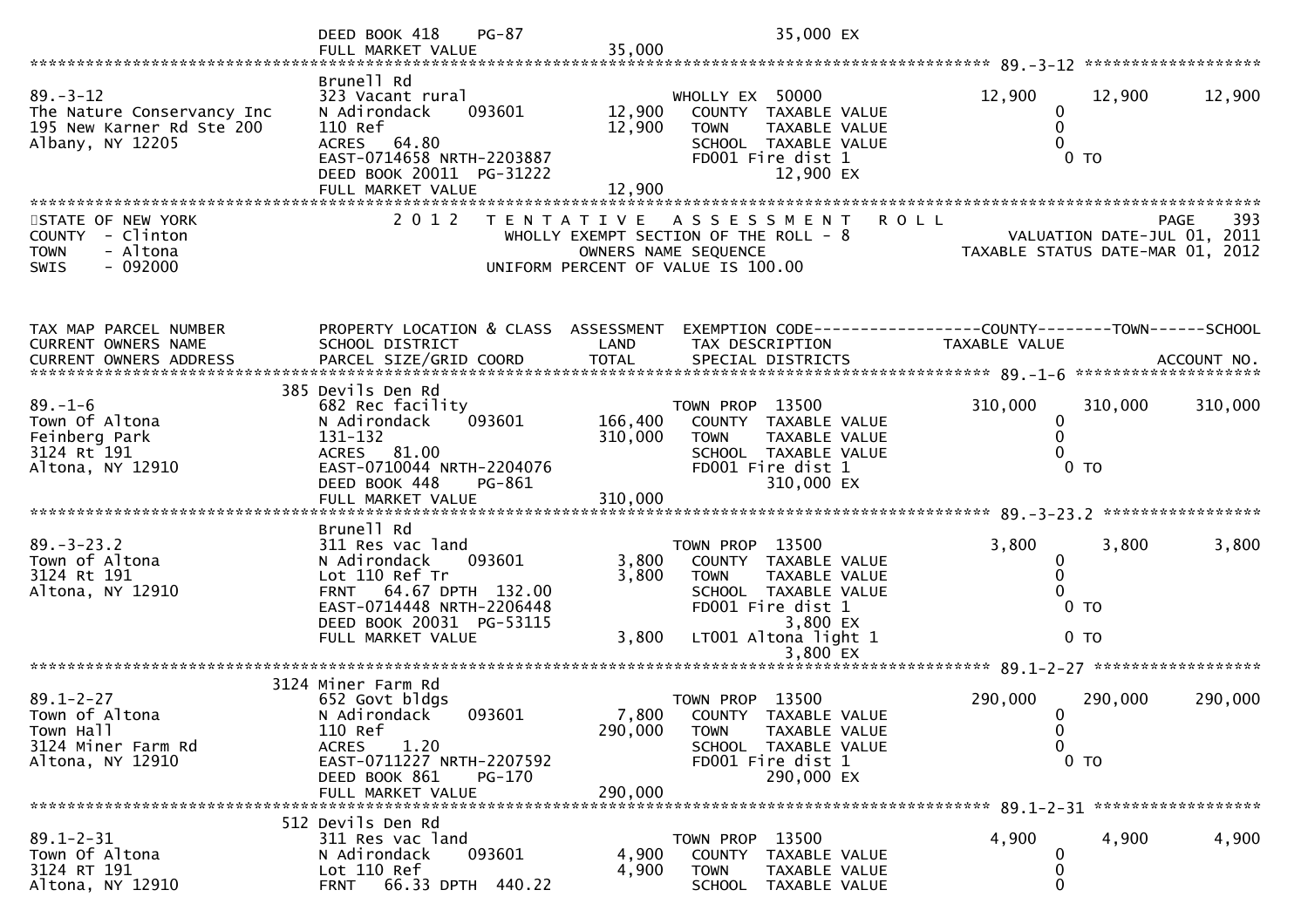|                                                                                       | EAST-0711157 NRTH-2207742<br>DEED BOOK 20031 PG-58110                                                                                                                           |                    | FD001 Fire dist 1<br>4,900 EX                                                                                                    | 0 <sub>T</sub>                                |                                                                                       |
|---------------------------------------------------------------------------------------|---------------------------------------------------------------------------------------------------------------------------------------------------------------------------------|--------------------|----------------------------------------------------------------------------------------------------------------------------------|-----------------------------------------------|---------------------------------------------------------------------------------------|
|                                                                                       | FULL MARKET VALUE                                                                                                                                                               | 4,900              | LT001 Altona light 1                                                                                                             | 0 <sub>T</sub>                                |                                                                                       |
|                                                                                       |                                                                                                                                                                                 |                    | 4,900 EX                                                                                                                         |                                               |                                                                                       |
| $134. - 1 - 22$<br>Town Of Altona<br>3124 Rt 191<br>Altona, NY 12910                  | Military Tpke<br>311 Res vac land<br>N Adirondack<br>093601<br>Lot 103 Duerville Pat<br>99.00 DPTH 65.00<br><b>FRNT</b><br>EAST-0725189 NRTH-2181514<br>DEED BOOK 104<br>PG-442 | 3,800<br>3,800     | TOWN PROP 13500<br>COUNTY TAXABLE VALUE<br><b>TOWN</b><br>TAXABLE VALUE<br>SCHOOL TAXABLE VALUE<br>FD001 Fire dist 1<br>3,800 EX | 3,800<br>0<br>0<br>$\Omega$<br>0 <sub>T</sub> | 3,800<br>3,800                                                                        |
|                                                                                       |                                                                                                                                                                                 |                    |                                                                                                                                  |                                               |                                                                                       |
| STATE OF NEW YORK<br>COUNTY - Clinton<br>- Altona<br><b>TOWN</b><br>$-092000$<br>SWIS | 2 0 1 2                                                                                                                                                                         |                    | TENTATIVE ASSESSMENT<br>WHOLLY EXEMPT SECTION OF THE ROLL - 8<br>OWNERS NAME SEQUENCE<br>UNIFORM PERCENT OF VALUE IS 100.00      | <b>ROLL</b>                                   | 394<br>PAGE<br>VALUATION DATE-JUL 01, 2011<br>TAXABLE STATUS DATE-MAR 01, 2012        |
| TAX MAP PARCEL NUMBER                                                                 | PROPERTY LOCATION & CLASS ASSESSMENT                                                                                                                                            |                    |                                                                                                                                  |                                               |                                                                                       |
| <b>CURRENT OWNERS NAME</b>                                                            | SCHOOL DISTRICT                                                                                                                                                                 | LAND               | TAX DESCRIPTION                                                                                                                  | <b>TAXABLE VALUE</b>                          |                                                                                       |
|                                                                                       |                                                                                                                                                                                 |                    |                                                                                                                                  |                                               |                                                                                       |
| $89.1 - 2 - 2.1$<br>Upstate New York District<br>Attn: District Treasurers            | Station St<br>695 Cemetery<br>093601<br>N Adirondack<br>FRNT 99.00 DPTH 280.00                                                                                                  | 6,100<br>6,100     | NONPR RELI 25110<br>COUNTY TAXABLE VALUE<br><b>TOWN</b><br>TAXABLE VALUE                                                         | 6,100<br>0<br>0                               | 6,100<br>6,100                                                                        |
| Pleasant View Cemetery<br>PO Box 4644                                                 | EAST-0711636 NRTH-2209191<br>DEED BOOK 129<br>PG-364                                                                                                                            |                    | SCHOOL TAXABLE VALUE<br>FD001 Fire dist 1                                                                                        | $\Omega$<br>0 <sub>T</sub>                    |                                                                                       |
| Saratoga Springs, NY 12866                                                            | FULL MARKET VALUE                                                                                                                                                               | 6,100              | 6,100 EX<br>LT001 Altona light 1                                                                                                 | 0 <sub>T</sub>                                |                                                                                       |
|                                                                                       |                                                                                                                                                                                 |                    | $6,100$ EX                                                                                                                       |                                               |                                                                                       |
| $71.1 - 1 - 25$<br>Wesleyan Church Champlain Dist N Adirondack                        | 2180 Plank Rd<br>210 1 Family Res<br>093601                                                                                                                                     | 6,100              | RELIGIOUS 21600<br>COUNTY TAXABLE VALUE                                                                                          | 54,300<br>0                                   | 54,300<br>54,300                                                                      |
| 2179 Plank Rd<br>Ellenburg Depot, NY 12935-0177 FRNT 155.00 DPTH 175.00               | Bm<br>EAST-0675511 NRTH-2213186                                                                                                                                                 | 54,300             | <b>TOWN</b><br>TAXABLE VALUE<br>SCHOOL TAXABLE VALUE<br>FD002 Ellenburg fire 21                                                  | $\mathbf{0}$<br>$\Omega$<br>54,300 TO         |                                                                                       |
|                                                                                       | DEED BOOK 1040<br>$PG-121$                                                                                                                                                      |                    |                                                                                                                                  |                                               |                                                                                       |
|                                                                                       | 185 Trudo Rd                                                                                                                                                                    |                    |                                                                                                                                  |                                               |                                                                                       |
| $148. - 2 - 2$<br>Ymca<br>13 Oak St<br>Plattsburgh, NY 12901                          | 682 Rec facility<br>N Adirondack<br>093601<br>48 Duer<br>ACRES 342.10                                                                                                           | 114,900<br>195,000 | NONPR COMM 25230<br><b>COUNTY</b><br>TAXABLE VALUE<br><b>TOWN</b><br>TAXABLE VALUE<br>SCHOOL TAXABLE VALUE                       | 195,000<br>0<br>0<br>0                        | 195,000<br>195,000                                                                    |
|                                                                                       | EAST-0711498 NRTH-2176811<br>DEED BOOK 485<br><b>PG-292</b><br>FULL MARKET VALUE                                                                                                | 195,000            | FD001 Fire dist 1<br>195,000 EX                                                                                                  | $0$ TO                                        |                                                                                       |
|                                                                                       |                                                                                                                                                                                 |                    |                                                                                                                                  |                                               |                                                                                       |
| STATE OF NEW YORK<br>COUNTY - Clinton<br>- Altona<br><b>TOWN</b>                      | 2 0 1 2                                                                                                                                                                         |                    | TENTATIVE ASSESSMENT<br>WHOLLY EXEMPT SECTION OF THE ROLL - 8                                                                    | <b>ROLL</b>                                   | 395<br><b>PAGE</b><br>VALUATION DATE-JUL 01, 2011<br>TAXABLE STATUS DATE-MAR 01, 2012 |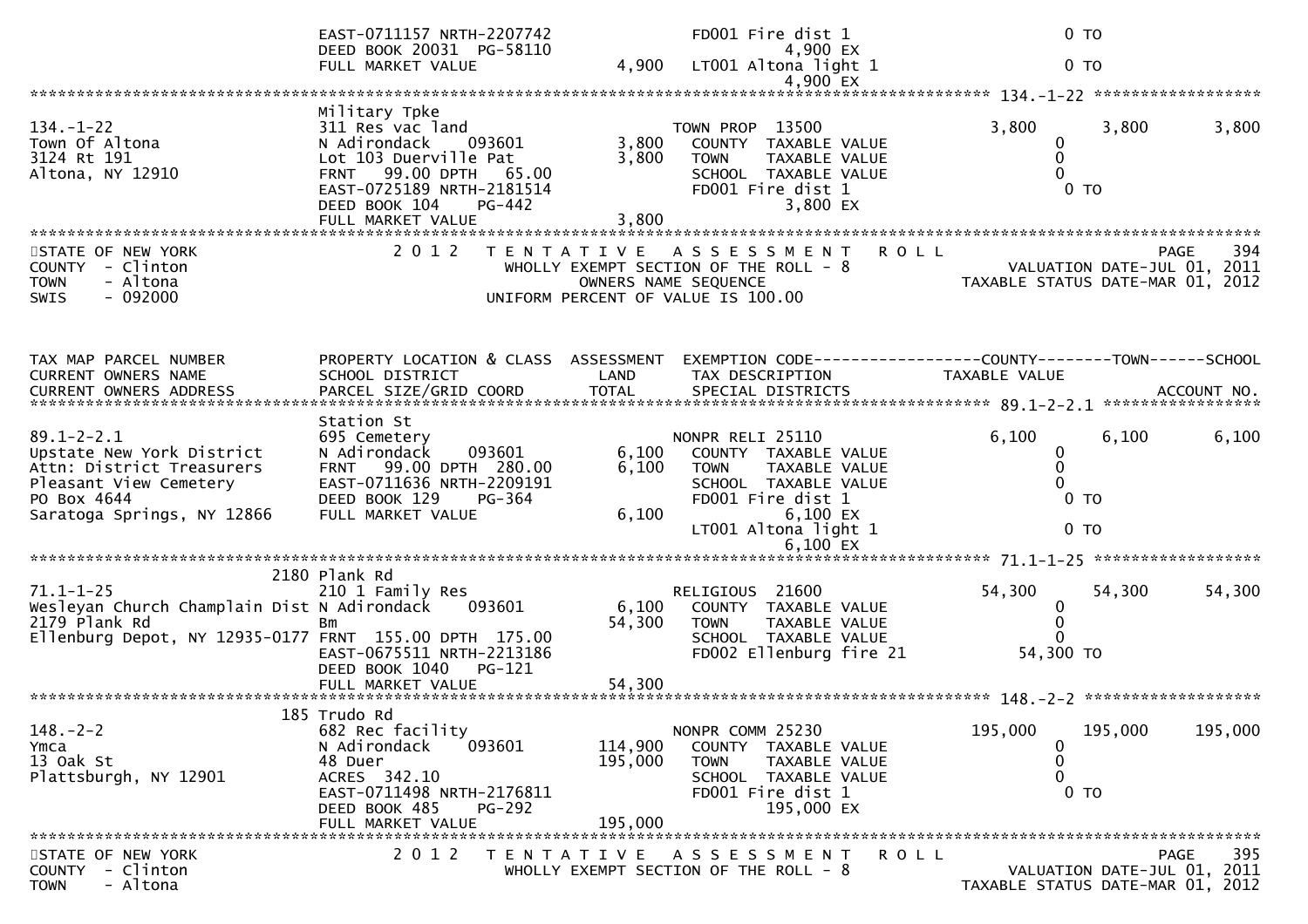SWIS - 092000 CONTROLLERY UNIFORM PERCENT OF VALUE IS 100.00

## ROLL SECTION TOTALS

#### \*\*\* S P E C I A L D I S T R I C T S U M M A R Y \*\*\*

| CODE | DISTRICT NAME PARCELS                                                                     | TOTAL | EXTENSION<br>TYPE                         | EXTENSION<br><b>VALUE</b> | AD VALOREM<br><b>VALUE</b>                  | <b>EXEMPT</b><br>AMOUNT                    | <b>TAXABLE</b><br>VALUE |
|------|-------------------------------------------------------------------------------------------|-------|-------------------------------------------|---------------------------|---------------------------------------------|--------------------------------------------|-------------------------|
|      | FD001 Fire dist 1<br>FD002 Ellenburg fire<br>LT001 Altona light 1<br>LT002 Altona light 2 |       | 87 TOTAL<br>2 TOTAL<br>4 TOTAL<br>1 TOTAL |                           | 169334,200<br>186,700<br>568,800<br>132,400 | 33256,000<br>132,400<br>568,800<br>132,400 | 136078,200<br>54.300    |

#### \*\*\* S C H O O L D I S T R I C T S U M M A R Y \*\*\*

| <b>CODE</b> | DISTRICT NAME                              | <b>TOTAL</b><br>PARCELS | ASSESSED<br>LAND  | ASSESSED<br><b>TOTAL</b> | <b>EXEMPT</b><br><b>AMOUNT</b> | TOTAL<br><b>TAXABLE</b> | <b>STAR</b><br><b>AMOUNT</b> | <b>STAR</b><br><b>TAXABLE</b> |
|-------------|--------------------------------------------|-------------------------|-------------------|--------------------------|--------------------------------|-------------------------|------------------------------|-------------------------------|
| 092401      | Beekmantown Central<br>093601 N Adirondack | 88                      | 17,100<br>753,500 | 17,100<br>169766,700     | 17,100<br>169766,700           |                         |                              |                               |
|             | SUB-TOTAL                                  | 89                      | 770,600           | 169783,800               | 169783,800                     |                         |                              |                               |
|             | T O T A L                                  | 89                      | 770,600           | 169783,800               | 169783,800                     |                         |                              |                               |

#### \*\*\* S Y S T E M C O D E S S U M M A R Y \*\*\*

| CODE  | <b>DESCRIPTION</b>        | <b>TOTAL</b><br><b>PARCELS</b> | <b>COUNTY</b>    | <b>TOWN</b>      | <b>SCHOOL</b>            |
|-------|---------------------------|--------------------------------|------------------|------------------|--------------------------|
| 50000 | WHOLLY EX<br>тот<br>- A L |                                | 12,900<br>12,900 | 12,900<br>12,900 | ,900<br>┸᠘<br>,900<br>12 |

### \*\*\* E X E M P T I O N S U M M A R Y \*\*\*

| <b>CODE</b>                               | DESCRIPTION                                                  | <b>TOTAL</b><br><b>PARCELS</b> |                   | <b>COUNTY</b>                                          | <b>TOWN</b>                                            | <b>SCHOOL</b>                                          |             |     |
|-------------------------------------------|--------------------------------------------------------------|--------------------------------|-------------------|--------------------------------------------------------|--------------------------------------------------------|--------------------------------------------------------|-------------|-----|
| 12100<br>13100<br>13500<br>18020<br>21600 | NYS PROP<br>CO OWNER<br>TOWN PROP<br>MUN INDDEV<br>RELIGIOUS | 68                             |                   | 31192,000<br>28,400<br>612,500<br>136000,000<br>54,300 | 31192,000<br>28,400<br>612,500<br>136000,000<br>54,300 | 31192,000<br>28,400<br>612,500<br>136000,000<br>54,300 |             |     |
| 25110                                     | NONPR RELI<br>STATE OF NEW YORK                              |                                | T E N T A T I V E | 790,200<br>A S S E S S M E N T                         | 790,200<br>ROLL                                        | 790,200                                                | <b>PAGE</b> | 396 |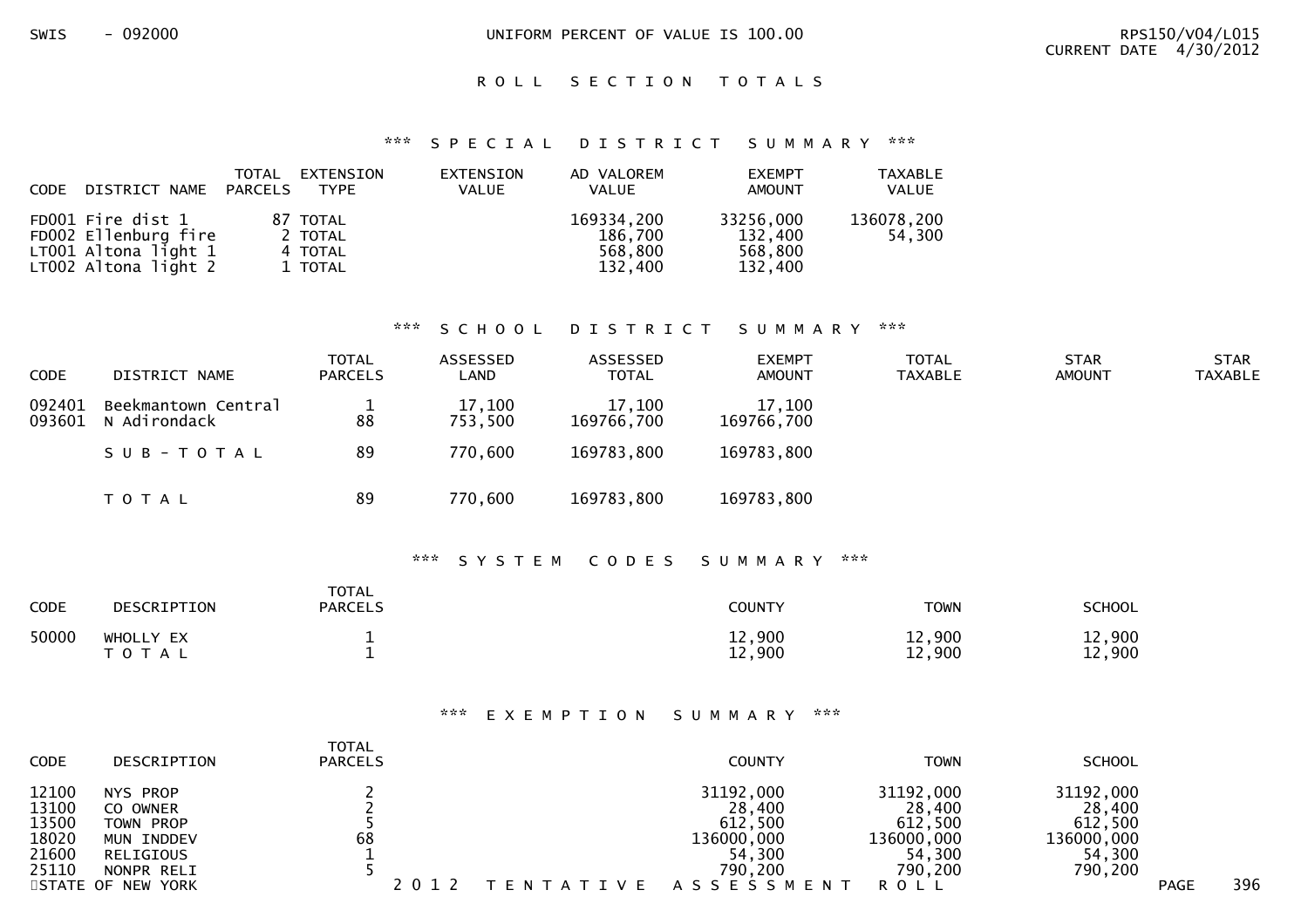|             | COUNTY - Clinton | WHOLLY EXEMPT SECTION OF THE ROLL $-8$ | VALUATION DATE-JUL 01, 2011      |                 |
|-------------|------------------|----------------------------------------|----------------------------------|-----------------|
| <b>TOWN</b> | - Altona         |                                        | TAXABLE STATUS DATE-MAR 01, 2012 |                 |
| SWIS        | - 092000         | UNIFORM PERCENT OF VALUE IS 100.00     |                                  | RPS150/V04/L015 |
|             |                  |                                        | CURRENT DATE 4/30/2012           |                 |
|             |                  |                                        |                                  |                 |

ROLL SECTION TOTALS

### \*\*\* E X E M P T I O N S U M M A R Y \*\*\*

| <b>CODE</b>                               | <b>DESCRIPTION</b>                                                              | TOTAL<br><b>PARCELS</b> | <b>COUNTY</b>                                                    | <b>TOWN</b>                                                      | <b>SCHOOL</b>                                                    |
|-------------------------------------------|---------------------------------------------------------------------------------|-------------------------|------------------------------------------------------------------|------------------------------------------------------------------|------------------------------------------------------------------|
| 25230<br>25300<br>26400<br>27350<br>28550 | NONPR COMM<br>NONPR CORP<br>INCVOLFIRE<br>PRI CMTERY<br>SR CIT HSG<br>T O T A L | 88                      | 195,000<br>132,400<br>195,000<br>17,100<br>554,000<br>169770,900 | 195,000<br>132,400<br>195,000<br>17,100<br>554,000<br>169770,900 | 195,000<br>132,400<br>195,000<br>17,100<br>554,000<br>169770,900 |

### \*\*\* G R A N D T O T A L S \*\*\*

| <b>ROLL</b><br><b>SEC</b> | DESCRIPTION                    | <b>TOTAL</b><br><b>PARCELS</b> | ASSESSED<br>LAND | ASSESSED<br><b>TOTAL</b>           | <b>TAXABLE</b><br><b>COUNTY</b> | <b>TAXABLE</b><br><b>TOWN</b> | <b>TAXABLE</b><br><b>SCHOOL</b>  | <b>STAR</b><br><b>TAXABLE</b>               |
|---------------------------|--------------------------------|--------------------------------|------------------|------------------------------------|---------------------------------|-------------------------------|----------------------------------|---------------------------------------------|
|                           | WHOLLY EXEMPT                  | 89                             | 770,600          | 169783,800                         |                                 |                               |                                  |                                             |
| COUNTY                    | STATE OF NEW YORK<br>- Clinton |                                |                  |                                    | 2012 TENTATIVE ASSESSMENT ROLL  |                               | VALUATION DATE-JUL 01, 2011      | 397<br>PAGE                                 |
| <b>TOWN</b><br>SWIS       | - Altona<br>- 092000           |                                |                  | UNIFORM PERCENT OF VALUE IS 100.00 | SWIS TOTALS                     |                               | TAXABLE STATUS DATE-MAR 01, 2012 | RPS150/V04/L015<br>CURRENT DATE $4/30/2012$ |

### \*\*\* S P E C I A L D I S T R I C T S U M M A R Y \*\*\*

| CODE | DISTRICT NAME                                                                             | PARCELS | TOTAL EXTENSION<br>TYPE                          | EXTENSION<br>VALUE | AD VALOREM<br><b>VALUE</b>                      | <b>EXEMPT</b><br><b>AMOUNT</b>             | <b>TAXABLE</b><br><b>VALUE</b>                  |
|------|-------------------------------------------------------------------------------------------|---------|--------------------------------------------------|--------------------|-------------------------------------------------|--------------------------------------------|-------------------------------------------------|
|      | FD001 Fire dist 1<br>FD002 Ellenburg fire<br>LT001 Altona light 1<br>LT002 Altona light 2 |         | 1,857 TOTAL<br>85 TOTAL<br>292 TOTAL<br>72 TOTAL |                    | 268934,250<br>4408.769<br>18148,761<br>3679.675 | 34973,250<br>132,400<br>654,500<br>132,400 | 233961,000<br>4276,369<br>17494,261<br>3547,275 |

\*\*\* S C H O O L D I S T R I C T S U M M A R Y \*\*\*

|      |                                                   | <b>TATA</b><br>UIAL |      | $\begin{array}{c} \n \bullet \bullet \bullet \bullet \bullet \bullet \bullet \bullet \end{array}$<br>ᄓᆮ | EXEMP <sup>-</sup> | $-2$<br>. . Δ.<br>VI | STAR          | $  -$<br><b>SIAK</b> |
|------|---------------------------------------------------|---------------------|------|---------------------------------------------------------------------------------------------------------|--------------------|----------------------|---------------|----------------------|
| CODE | $\overline{111}$<br><b>IA 84 F</b><br><b>NAME</b> | 0.0001              | _AND | $-2$<br>UIAL                                                                                            | AMOUN <sup>-</sup> | TAXABLL              | <b>AMOUNT</b> | `AXABLE              |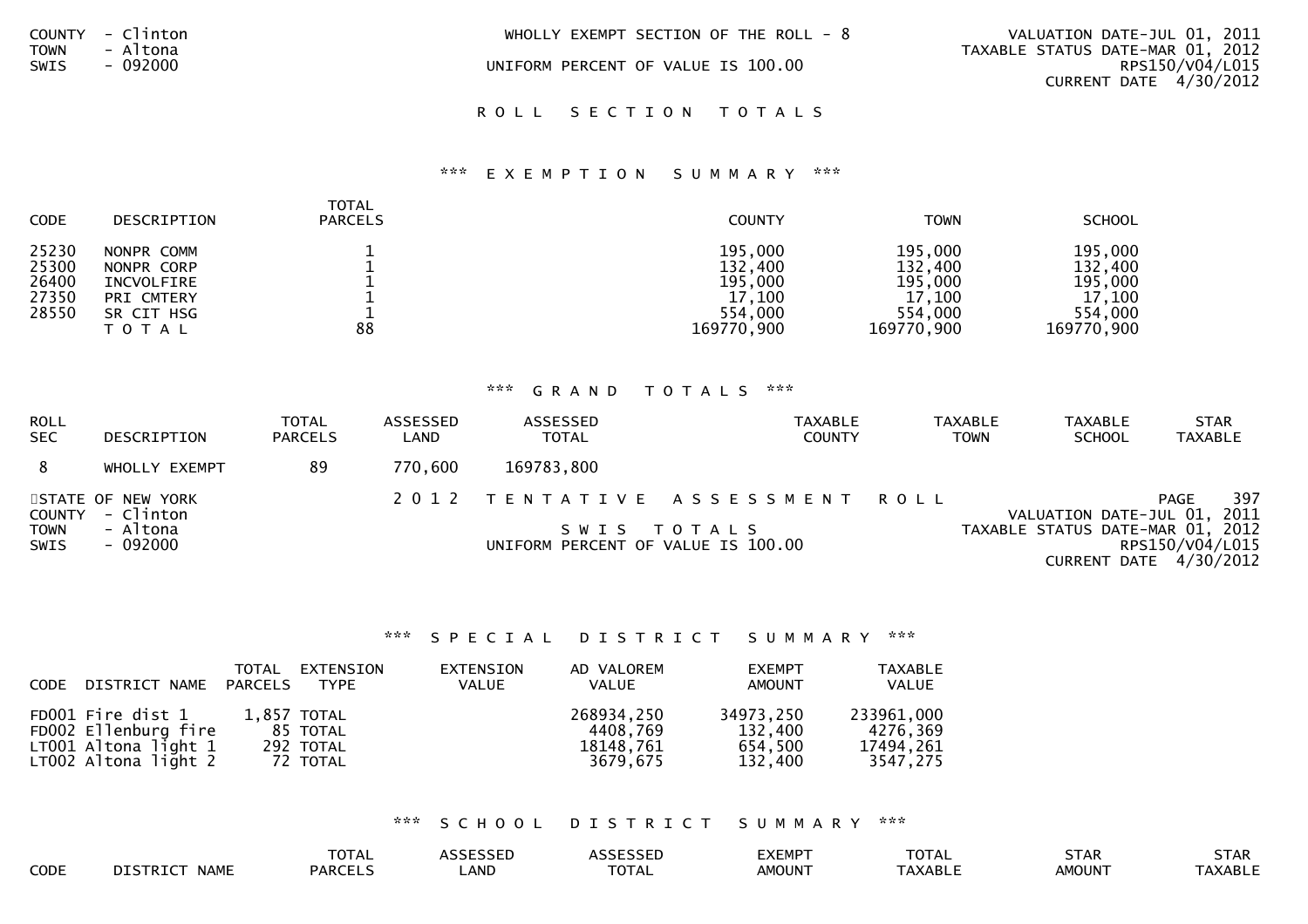| 092401<br>092801<br>093601                                                      | Beekmantown Central<br>Northeastern Clinton<br>N Adirondack                            | 79<br>61<br>1,787                          | 1356,500<br>655,900<br>30276,900 | 4936,129<br>3121,351<br>265609,336                              | 149,103<br>129,416<br>170381,080                                | 4787,026<br>2991,935<br>95228,256             | 1060,700<br>979,900<br>22965,790                                                                               | 3726,326<br>2012,035<br>72262,466                                  |
|---------------------------------------------------------------------------------|----------------------------------------------------------------------------------------|--------------------------------------------|----------------------------------|-----------------------------------------------------------------|-----------------------------------------------------------------|-----------------------------------------------|----------------------------------------------------------------------------------------------------------------|--------------------------------------------------------------------|
|                                                                                 | SUB-TOTAL                                                                              | 1,927                                      | 32289,300                        | 273666,816                                                      | 170659,599                                                      | 103007,217                                    | 25006,390                                                                                                      | 78000,827                                                          |
|                                                                                 | TOTAL                                                                                  | 1,927                                      | 32289,300                        | 273666,816                                                      | 170659,599                                                      | 103007,217                                    | 25006,390                                                                                                      | 78000,827                                                          |
|                                                                                 |                                                                                        |                                            | ***<br>SYSTEM                    | CODES                                                           | SUMMARY                                                         | ***                                           |                                                                                                                |                                                                    |
| CODE                                                                            | DESCRIPTION                                                                            | <b>TOTAL</b><br><b>PARCELS</b>             |                                  |                                                                 | <b>COUNTY</b>                                                   | <b>TOWN</b>                                   | <b>SCHOOL</b>                                                                                                  |                                                                    |
| 50000<br>50001<br>50004                                                         | WHOLLY EX<br><b>SCHL TAXBL</b><br><b>SCHL EXMPT</b>                                    | 2<br>1<br>1                                |                                  |                                                                 | 12,900                                                          | 12,900                                        | 12,900                                                                                                         |                                                                    |
|                                                                                 | T O T A L                                                                              | $\overline{4}$                             |                                  |                                                                 | 12,900                                                          | 12,900                                        | 12,900                                                                                                         |                                                                    |
|                                                                                 |                                                                                        |                                            | ***                              | EXEMPTION                                                       | ***<br>SUMMARY                                                  |                                               |                                                                                                                |                                                                    |
| CODE                                                                            | DESCRIPTION                                                                            | <b>TOTAL</b><br><b>PARCELS</b>             |                                  |                                                                 | <b>COUNTY</b>                                                   | <b>TOWN</b>                                   | <b>SCHOOL</b>                                                                                                  |                                                                    |
| 12100<br>13100<br>13500<br><b>STATE</b><br><b>COUNTY</b><br><b>TOWN</b><br>SWIS | NYS PROP<br>CO OWNER<br>TOWN PROP<br>OF NEW YORK<br>- Clinton<br>- Altona<br>$-092000$ | $\begin{array}{c} 2 \\ 2 \\ 5 \end{array}$ | 2 0 1 2                          | T E N T A T I V E<br>SWIS<br>UNIFORM PERCENT OF VALUE IS 100.00 | 31192,000<br>28,400<br>612,500<br>A S S E S S M E N T<br>TOTALS | 31192,000<br>28,400<br>612,500<br><b>ROLL</b> | 31192,000<br>28,400<br>612,500<br>VALUATION DATE-JUL 01,<br>TAXABLE STATUS DATE-MAR 01,<br><b>CURRENT DATE</b> | 398<br><b>PAGE</b><br>2011<br>2012<br>RPS150/V04/L015<br>4/30/2012 |

# \*\*\* E X E M P T I O N S U M M A R Y \*\*\*

| <b>CODE</b>                                                                            | DESCRIPTION                                                                                                                                         | TOTAL<br><b>PARCELS</b> | <b>COUNTY</b>                                                                                              | <b>TOWN</b>                                                                                                | <b>SCHOOL</b>                                                                         |
|----------------------------------------------------------------------------------------|-----------------------------------------------------------------------------------------------------------------------------------------------------|-------------------------|------------------------------------------------------------------------------------------------------------|------------------------------------------------------------------------------------------------------------|---------------------------------------------------------------------------------------|
| 18020<br>21600<br>25110<br>25230<br>25300<br>26400<br>27350<br>28550<br>33201<br>41101 | MUN INDDEV<br>RELIGIOUS<br>NONPR RELI<br>NONPR COMM<br>NONPR CORP<br>INCVOLFIRE<br><b>PRI CMTERY</b><br>SR CIT HSG<br>CO TAXSALE<br><b>VETERANS</b> | 68<br>11                | 136000,000<br>54,300<br>790,200<br>195,000<br>132,400<br>195,000<br>17,100<br>554,000<br>1672,700<br>8,350 | 136000,000<br>54,300<br>790,200<br>195,000<br>132,400<br>195,000<br>17,100<br>554,000<br>1672,700<br>8,350 | 136000,000<br>54,300<br>790,200<br>195,000<br>132,400<br>195,000<br>17,100<br>554,000 |
| 41121                                                                                  | WARNONALL                                                                                                                                           | 48                      | 526,171                                                                                                    | 526,171                                                                                                    |                                                                                       |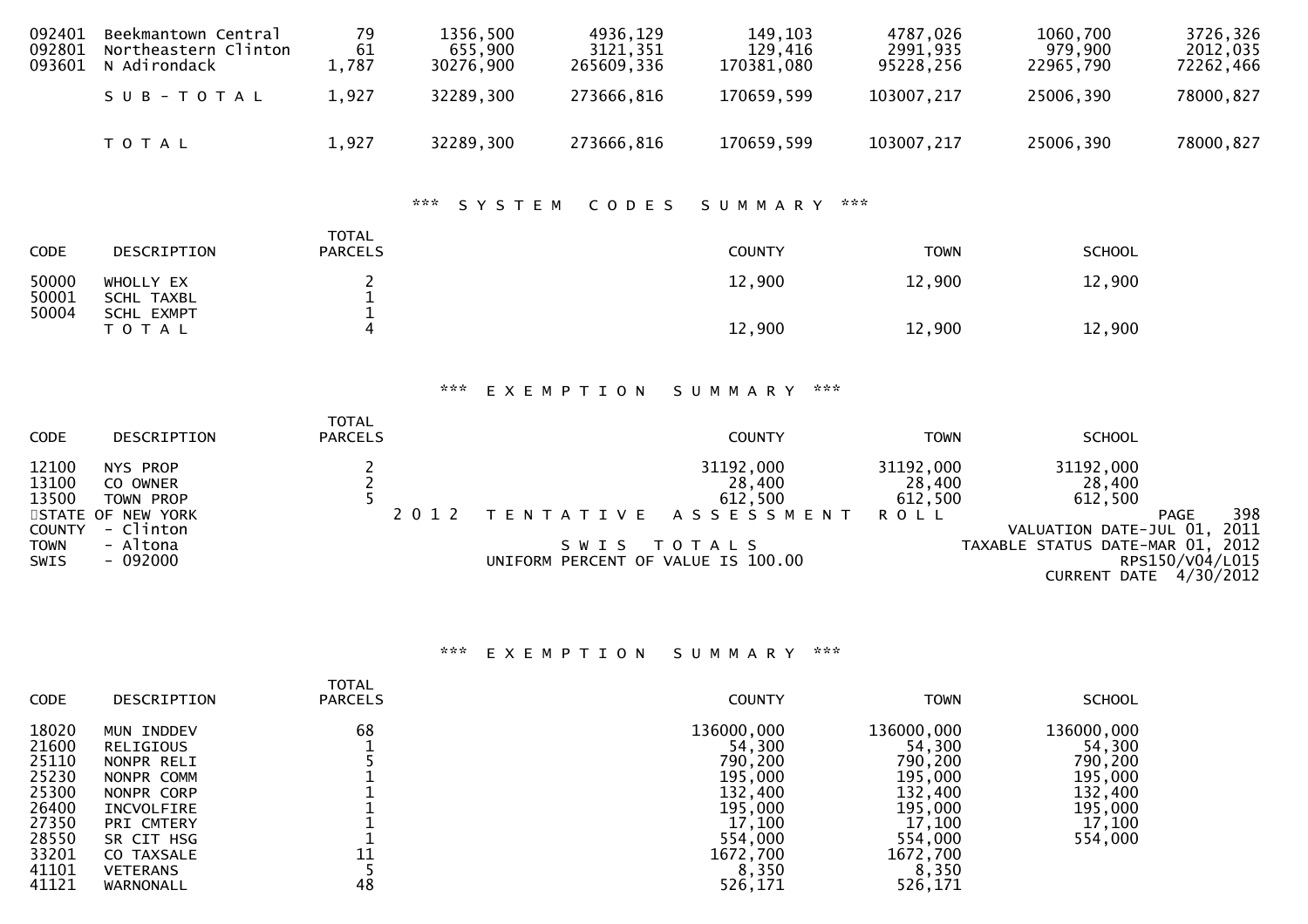| 41131<br>41141<br>41151 | WARCOMALL<br>WARDISALL<br>$CW_10_VET/$ | 51<br>16                                      |         |                                    | 1039,558<br>371,332<br>4,670 | 1039,558<br>371,332 |                                  |                        |
|-------------------------|----------------------------------------|-----------------------------------------------|---------|------------------------------------|------------------------------|---------------------|----------------------------------|------------------------|
| 41152                   | $CW_10_VET/$                           |                                               |         |                                    | 22,315                       |                     |                                  |                        |
| 41400                   | <b>CLERGY</b>                          |                                               |         |                                    | 1,400                        | 1,400               | 1,400                            |                        |
| 41700<br>41720          | 10 YR AGR                              | 47                                            |         |                                    | 142,000                      | 142,000             | 142,000                          |                        |
|                         | AGRI DISTR                             |                                               |         |                                    | 240,191                      | 240,191             | 240,191                          |                        |
| 41730                   | OS AG DIST                             |                                               |         |                                    | 39,448                       | 39,448              | 39,448                           |                        |
| 41800                   | AGED - ALL                             |                                               |         |                                    | 351,435                      | 351,435             | 368,210                          |                        |
| 41801                   | AGED C&T                               | $\begin{array}{c} 16 \\ 32 \\ 17 \end{array}$ |         |                                    | 839,454                      | 839,454             |                                  |                        |
| 41802                   | AGED COUN                              |                                               |         |                                    | 434,247                      |                     |                                  |                        |
| 41834                   | SR STAR                                | 146                                           |         |                                    |                              |                     | 7775,090                         |                        |
| 41854                   | RES STAR                               | 589                                           |         |                                    |                              |                     | 17120,800                        |                        |
| 41864                   | RS STAR MH                             |                                               |         |                                    |                              |                     | 110,500                          |                        |
| 41900                   | PHYS DISAB                             |                                               |         |                                    | 40,000                       | 40,000              | 40,000                           |                        |
| 41932                   | LIM INC DI                             | 11                                            |         |                                    | 238,024                      |                     |                                  |                        |
| 41933                   | INC DIS TN                             |                                               |         |                                    |                              | 169,348             |                                  |                        |
| 42100                   | 483A EX                                |                                               |         |                                    | 44,550                       | 44,550              | 44,550                           |                        |
| 47613                   | <b>BIE TOWN</b>                        |                                               |         |                                    |                              | 111,600             |                                  |                        |
|                         | TOTAL                                  | 1,117                                         |         |                                    | 175786,745                   | 175368,437          | 195653,089                       |                        |
|                         | STATE OF NEW YORK                      |                                               | 2 0 1 2 | TENTATIVE                          | ASSESSMENT                   | <b>ROLL</b>         |                                  | 399<br>PAGE            |
| <b>COUNTY</b>           | - Clinton                              |                                               |         |                                    |                              |                     | VALUATION DATE-JUL 01,           | 2011                   |
| <b>TOWN</b>             | - Altona                               |                                               |         | S W I S                            | T O T A L S                  |                     | TAXABLE STATUS DATE-MAR 01, 2012 |                        |
| <b>SWIS</b>             | $-092000$                              |                                               |         | UNIFORM PERCENT OF VALUE IS 100.00 |                              |                     |                                  | RPS150/V04/L015        |
|                         |                                        |                                               |         |                                    |                              |                     |                                  | CURRENT DATE 4/30/2012 |
|                         |                                        |                                               |         |                                    |                              |                     |                                  |                        |

# \*\*\* G R A N D T O T A L S \*\*\*

| <b>ROLL</b><br><b>SEC</b>     | DESCRIPTION                                          | <b>TOTAL</b><br><b>PARCELS</b> | ASSESSED<br>LAND     | <b>ASSESSED</b><br><b>TOTAL</b>            | <b>TAXABLE</b><br><b>COUNTY</b>                   | <b>TAXABLE</b><br>TOWN | <b>TAXABLE</b><br><b>SCHOOL</b>      | <b>STAR</b><br><b>TAXABLE</b>             |
|-------------------------------|------------------------------------------------------|--------------------------------|----------------------|--------------------------------------------|---------------------------------------------------|------------------------|--------------------------------------|-------------------------------------------|
| $\mathbf{1}$                  | <b>TAXABLE</b>                                       | 1,766                          | 25868,400            | 91608,603                                  | 85592,758                                         | 86011,066              | 90732,804                            | 65726,414                                 |
| 3                             | STATE OWNED LAND                                     | 43                             | 5636,600             | 5636,800                                   | 5636,800                                          | 5636,800               | 5636,800                             | 5636,800                                  |
| 5.                            | SPECIAL FRANCHISE                                    | 13                             |                      | 2044,505                                   | 2044,505                                          | 2044,505               | 2044,505                             | 2044,505                                  |
| 6                             | UTILITIES & N.C.                                     | 16                             | 13,700               | 4593,108                                   | 4593,108                                          | 4593,108               | 4593,108                             | 4593,108                                  |
| 8                             | WHOLLY EXEMPT                                        | 89                             | 770,600              | 169783,800                                 |                                                   |                        |                                      |                                           |
| $\mathcal{H}$                 | <b>TOTAL</b><br><b>SUB</b>                           | 1,927                          | 32289,300            | 273666,816                                 | 97867,171                                         | 98285,479              | 103007,217                           | 78000,827                                 |
| $\mathbf{x}$<br><b>COUNTY</b> | <b>GRAND TOTAL</b><br>STATE OF NEW YORK<br>- Clinton | 1,927                          | 32289,300<br>2 0 1 2 | 273666,816<br>T E N T A T I V E<br>T O W N | 97867,171<br>A S S E S S M E N T<br><b>TOTALS</b> | 98285,479<br>R O L L   | 103007,217<br>VALUATION DATE-JUL 01, | 78000,827<br>400<br>PAGE<br>2011          |
| <b>TOWN</b><br>SWIS           | - Altona<br>$-0920$                                  |                                |                      |                                            | UNIFORM PERCENT OF VALUE IS 100.00                |                        | TAXABLE STATUS DATE-MAR 01, 2012     | RPS150/V04/L015<br>CURRENT DATE 4/30/2012 |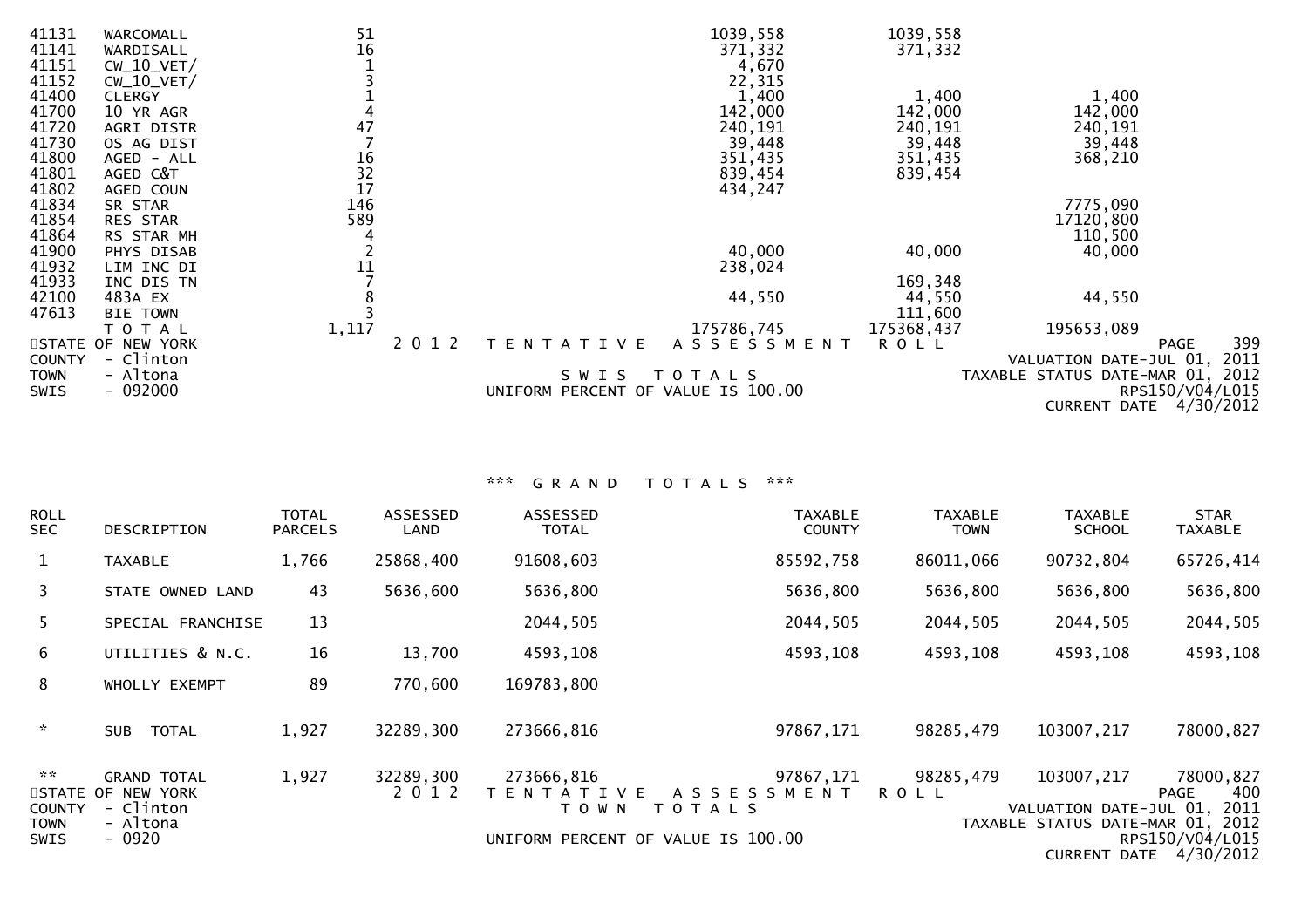# \*\*\* S P E C I A L D I S T R I C T S U M M A R Y \*\*\*

| CODE DISTRICT NAME PARCELS                                                                | TOTAL | EXTENSION<br><b>TYPE</b>                         | EXTENSION<br>VALUE | AD VALOREM<br><b>VALUE</b>                      | <b>EXEMPT</b><br>AMOUNT                    | <b>TAXABLE</b><br>VALUE                         |
|-------------------------------------------------------------------------------------------|-------|--------------------------------------------------|--------------------|-------------------------------------------------|--------------------------------------------|-------------------------------------------------|
| FD001 Fire dist 1<br>FD002 Ellenburg fire<br>LT001 Altona light 1<br>LT002 Altona light 2 |       | 1.857 TOTAL<br>85 TOTAL<br>292 TOTAL<br>72 TOTAL |                    | 268934,250<br>4408.769<br>18148,761<br>3679.675 | 34973.250<br>132.400<br>654.500<br>132,400 | 233961,000<br>4276,369<br>17494,261<br>3547,275 |

#### \*\*\* S C H O O L D I S T R I C T S U M M A R Y \*\*\*

| <b>CODE</b>                | DISTRICT NAME                                               | <b>TOTAL</b><br><b>PARCELS</b> | ASSESSED<br><b>LAND</b>          | ASSESSED<br><b>TOTAL</b>           | <b>EXEMPT</b><br><b>AMOUNT</b>   | <b>TOTAL</b><br><b>TAXABLE</b>    | <b>STAR</b><br><b>AMOUNT</b>     | <b>STAR</b><br><b>TAXABLE</b>     |
|----------------------------|-------------------------------------------------------------|--------------------------------|----------------------------------|------------------------------------|----------------------------------|-----------------------------------|----------------------------------|-----------------------------------|
| 092401<br>092801<br>093601 | Beekmantown Central<br>Northeastern Clinton<br>N Adirondack | 79<br>61<br>1,787              | 1356,500<br>655,900<br>30276.900 | 4936,129<br>3121,351<br>265609.336 | 149,103<br>129,416<br>170381,080 | 4787,026<br>2991,935<br>95228.256 | 1060,700<br>979,900<br>22965,790 | 3726,326<br>2012,035<br>72262,466 |
|                            | SUB-TOTAL                                                   | 1,927                          | 32289,300                        | 273666,816                         | 170659,599                       | 103007,217                        | 25006,390                        | 78000,827                         |
|                            | T O T A L                                                   | 1,927                          | 32289,300                        | 273666,816                         | 170659,599                       | 103007,217                        | 25006,390                        | 78000,827                         |

# \*\*\* S Y S T E M C O D E S S U M M A R Y \*\*\*

| <b>CODE</b>    | DESCRIPTION                    | <b>TOTAL</b><br><b>PARCELS</b> | <b>COUNTY</b> | <b>TOWN</b> | <b>SCHOOL</b> |
|----------------|--------------------------------|--------------------------------|---------------|-------------|---------------|
| 50000<br>50001 | WHOLLY EX<br>SCHL TAXBL        |                                | 12,900        | 12,900      | 12,900        |
| 50004          | <b>SCHL EXMPT</b><br>T O T A L |                                | 12,900        | 12,900      | 12,900        |

#### \*\*\* E X E M P T I O N S U M M A R Y \*\*\*

| <b>CODE</b>    | DESCRIPTION          | TOTAL<br><b>PARCELS</b> | <b>COUNTY</b>                      | TOWN                | <b>SCHOOL</b>                    |                 |
|----------------|----------------------|-------------------------|------------------------------------|---------------------|----------------------------------|-----------------|
| 12100<br>13100 | NYS PROP<br>CO OWNER |                         | 31192,000<br>28,400                | 31192,000<br>28,400 | 31192,000<br>28,400              |                 |
| 13500          | TOWN PROP            |                         | 612,500                            | 612,500             | 612,500                          |                 |
|                | STATE OF NEW YORK    |                         | TENTATIVE ASSESSMENT ROLL          |                     |                                  | 401<br>PAGE     |
| <b>COUNTY</b>  | - Clinton            |                         | T O T A L S<br>T O W N             |                     | VALUATION DATE-JUL 01, 2011      |                 |
| <b>TOWN</b>    | - Altona             |                         |                                    |                     | TAXABLE STATUS DATE-MAR 01, 2012 |                 |
| SWIS           | - 0920               |                         | UNIFORM PERCENT OF VALUE IS 100.00 |                     |                                  | RPS150/V04/L015 |
|                |                      |                         |                                    |                     | CURRENT DATE 4/30/2012           |                 |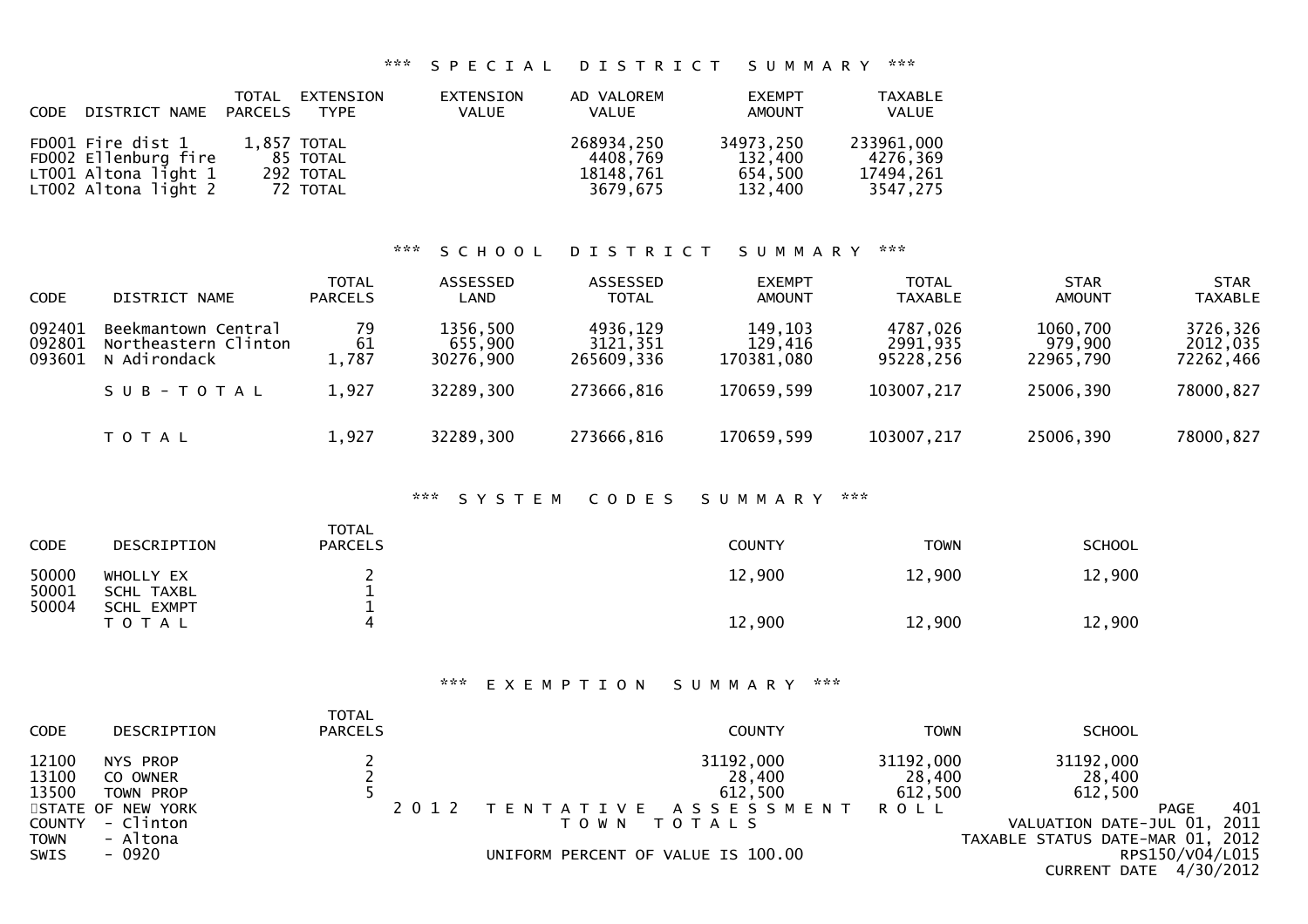#### \*\*\* E X E M P T I O N S U M M A R Y \*\*\*

| <b>CODE</b>   | DESCRIPTION       | <b>TOTAL</b><br><b>PARCELS</b> |         | <b>COUNTY</b>                      | <b>TOWN</b> | <b>SCHOOL</b>                    |
|---------------|-------------------|--------------------------------|---------|------------------------------------|-------------|----------------------------------|
| 18020         | MUN INDDEV        | 68                             |         | 136000,000                         | 136000,000  | 136000,000                       |
| 21600         | RELIGIOUS         |                                |         | 54,300                             | 54,300      | 54,300                           |
| 25110         | NONPR RELI        |                                |         | 790,200                            | 790,200     | 790,200                          |
| 25230         | NONPR COMM        |                                |         | 195,000                            | 195,000     | 195,000                          |
| 25300         | NONPR CORP        |                                |         | 132,400                            | 132,400     | 132,400                          |
| 26400         | INCVOLFIRE        |                                |         | 195,000                            | 195,000     | 195,000                          |
| 27350         | PRI CMTERY        |                                |         | 17,100                             | 17,100      | 17,100                           |
| 28550         | SR CIT HSG        |                                |         | 554,000                            | 554,000     | 554,000                          |
| 33201         | CO TAXSALE        | 11                             |         | 1672,700                           | 1672,700    |                                  |
| 41101         | <b>VETERANS</b>   | 5                              |         | 8,350                              | 8,350       |                                  |
| 41121         | WARNONALL         | 48                             |         | 526,171                            | 526,171     |                                  |
| 41131         | WARCOMALL         | 51                             |         | 1039,558                           | 1039,558    |                                  |
| 41141         | WARDISALL         | 16                             |         | 371,332                            | 371,332     |                                  |
| 41151         | $CW_10_VET/$      |                                |         | 4,670                              |             |                                  |
| 41152         | $CW_10_VET/$      |                                |         | 22,315                             |             |                                  |
| 41400         | <b>CLERGY</b>     | $\frac{1}{4}$                  |         | 1,400                              | 1,400       | 1,400                            |
| 41700         | 10 YR AGR         |                                |         | 142,000                            | 142,000     | 142,000                          |
| 41720         | AGRI DISTR        | 47                             |         | 240,191                            | 240,191     | 240,191                          |
| 41730         | OS AG DIST        |                                |         | 39,448                             | 39,448      | 39,448                           |
| 41800         | AGED - ALL        | 16                             |         | 351,435                            | 351,435     | 368,210                          |
| 41801         | AGED C&T          | 32                             |         | 839,454                            | 839,454     |                                  |
| 41802         | AGED COUN         | 17                             |         | 434,247                            |             |                                  |
| 41834         | SR STAR           | 146                            |         |                                    |             | 7775,090                         |
| 41854         | RES STAR          | 589                            |         |                                    |             | 17120,800                        |
| 41864         | RS STAR MH        | 4                              |         |                                    |             | 110,500                          |
| 41900         | PHYS DISAB        |                                |         | 40,000                             | 40,000      | 40,000                           |
| 41932         | LIM INC DI        | $\frac{11}{7}$                 |         | 238,024                            |             |                                  |
| 41933         | INC DIS TN        |                                |         |                                    | 169,348     |                                  |
| 42100         | 483A EX           | 8                              |         | 44,550                             | 44,550      | 44,550                           |
| 47613         | <b>BIE TOWN</b>   |                                |         |                                    | 111,600     |                                  |
|               | T O T A L         | 1,117                          |         | 175786,745                         | 175368,437  | 195653,089                       |
|               | STATE OF NEW YORK |                                | 2 0 1 2 | ASSESSMENT<br>TENTATIVE            | <b>ROLL</b> | 402<br><b>PAGE</b>               |
| <b>COUNTY</b> | - Clinton         |                                |         | <b>TOTALS</b><br>T O W N           |             | VALUATION DATE-JUL 01, 2011      |
| <b>TOWN</b>   | - Altona          |                                |         |                                    |             | TAXABLE STATUS DATE-MAR 01, 2012 |
| SWIS          | $-0920$           |                                |         | UNIFORM PERCENT OF VALUE IS 100.00 |             | RPS150/V04/L015                  |
|               |                   |                                |         |                                    |             | CURRENT DATE 4/30/2012           |

# \*\*\* G R A N D T O T A L S \*\*\*

| <b>ROLL</b><br><b>SEC</b> | DESCRIPTION      | TOTAL<br><b>PARCELS</b> | <b>ASSESSED</b><br>_AND | <b>ASSESSED</b><br><b>TOTAL</b> | TAXABLE<br><b>COUNTY</b> | TAXABLE<br><b>TOWN</b> | TAXABLE<br><b>SCHOOL</b> | <b>STAR</b><br>TAXABLE |
|---------------------------|------------------|-------------------------|-------------------------|---------------------------------|--------------------------|------------------------|--------------------------|------------------------|
|                           | TAXABLE          | 1,766                   | 25868,400               | 91608,603                       | 85592,758                | 86011,066              | 90732,804                | 65726.414              |
|                           | STATE OWNED LAND | 43                      | 5636,600                | 5636,800                        | 5636,800                 | 5636,800               | 5636,800                 | 5636,800               |